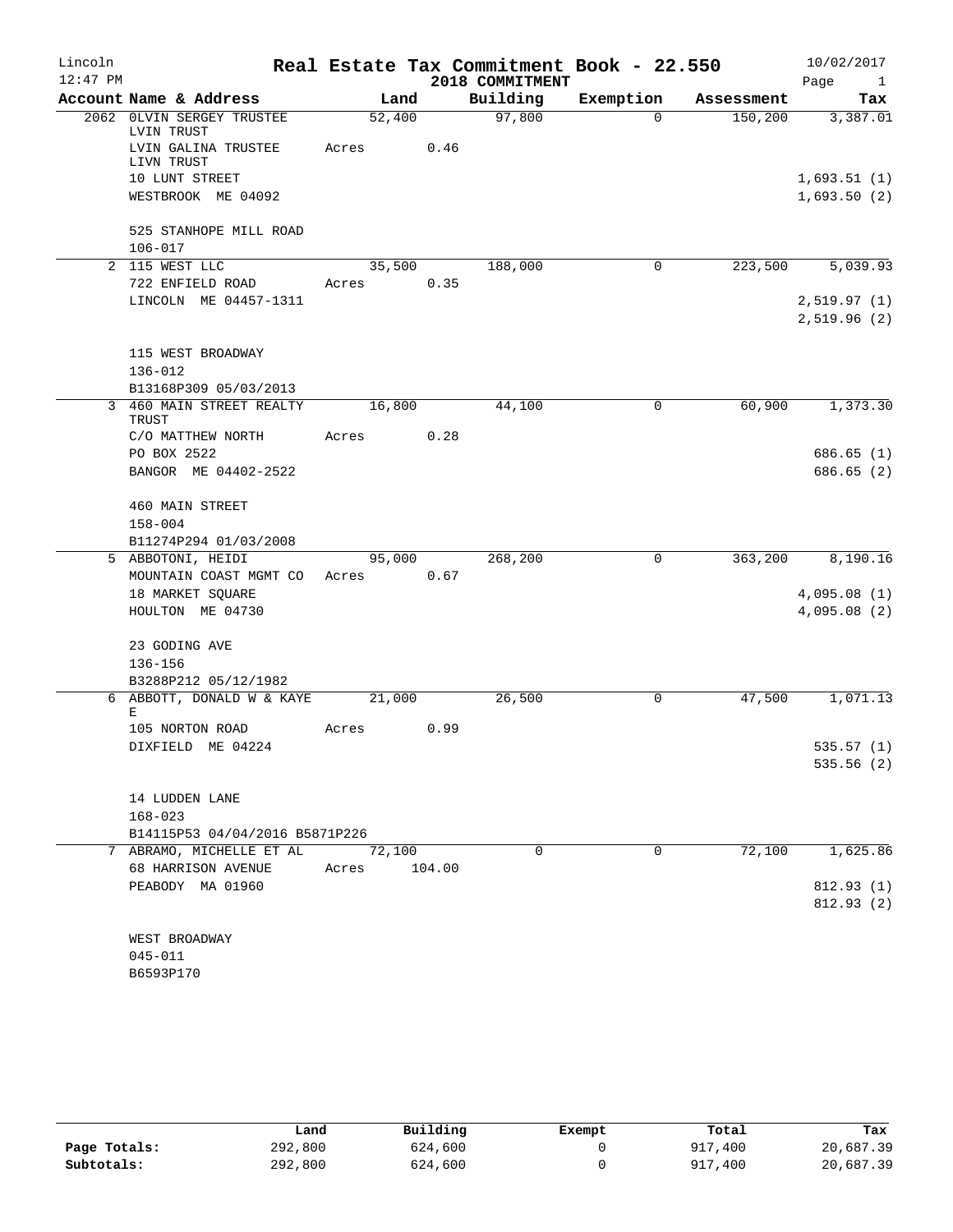| Lincoln<br>$12:47$ PM |                                             |                 |        |                     | 2018 COMMITMENT | Real Estate Tax Commitment Book - 22.550 |                  | 10/02/2017<br>Page<br>$\overline{2}$ |
|-----------------------|---------------------------------------------|-----------------|--------|---------------------|-----------------|------------------------------------------|------------------|--------------------------------------|
|                       | Account Name & Address                      |                 |        | Land                | Building        | Exemption                                | Assessment       | Tax                                  |
|                       | 2811 ACORN APARTMENT                        |                 | 65,700 |                     | 143,200         | 26,000                                   | 182,900          | 4,124.40                             |
|                       | BUILDLINGS INC                              |                 |        |                     |                 |                                          |                  |                                      |
|                       | 67 WEST BROADWAY                            |                 | Acres  | 3.81                |                 | 06 Veteran                               |                  |                                      |
|                       | LINCOLN ME 04457                            |                 |        |                     |                 | 20 Homestead                             |                  | 2,062.20(1)                          |
|                       |                                             |                 |        |                     |                 |                                          |                  | 2,062.20(2)                          |
|                       |                                             |                 |        |                     |                 |                                          |                  |                                      |
|                       | 67 WEST BROADWAY                            |                 |        |                     |                 |                                          |                  |                                      |
|                       | 136-022                                     |                 |        |                     |                 |                                          |                  |                                      |
|                       | B12605P129 09/22/2011<br>2924 ADAMS, DANIEL |                 | 48,200 |                     | 202,400         | 0                                        | 250,600          | 5,651.03                             |
|                       | ADAMS, KATIE M                              |                 | Acres  | 0.52                |                 |                                          |                  |                                      |
|                       | 110 ELM STREET                              |                 |        |                     |                 |                                          |                  | 2,825.52(1)                          |
|                       | BREWER ME 04412                             |                 |        |                     |                 |                                          |                  | 2,825.51(2)                          |
|                       |                                             |                 |        |                     |                 |                                          |                  |                                      |
|                       | 271 CRANE POND DRIVE                        |                 |        |                     |                 |                                          |                  |                                      |
|                       | $109 - 002$                                 |                 |        |                     |                 |                                          |                  |                                      |
|                       | B14325P35 11/01/2016                        |                 |        |                     |                 |                                          |                  |                                      |
|                       | 8 ADAMS, NORMAN                             |                 | 19,500 |                     | 21,800          | 20,000                                   | 21,300           | 480.32                               |
|                       | PO BOX 337                                  |                 | Acres  | 0.41                |                 | 20 Homestead                             |                  |                                      |
|                       | 4 AYLWARD DRIVE                             |                 |        |                     |                 |                                          |                  | 240.16(1)                            |
|                       | LINCOLN ME 04457-0337                       |                 |        |                     |                 |                                          |                  | 240.16(2)                            |
|                       |                                             |                 |        |                     |                 |                                          |                  |                                      |
|                       | 4 AYLWARD DRIVE                             |                 |        |                     |                 |                                          |                  |                                      |
|                       | $047 - 019$                                 |                 |        |                     |                 |                                          |                  |                                      |
|                       | B6655P185                                   |                 |        |                     |                 |                                          |                  |                                      |
|                       | 10 AFSHARI, MANOUCHER &                     |                 | 8,200  |                     | 53,800          | 0                                        | 62,000           | 1,398.10                             |
|                       | MARYAM                                      |                 |        |                     |                 |                                          |                  |                                      |
|                       | 2610 ARBOR ROAD<br>BROOMALL PA 19008        |                 | Acres  | 0.17                |                 |                                          |                  | 699.05(1)                            |
|                       |                                             |                 |        |                     |                 |                                          |                  | 699.05(2)                            |
|                       |                                             |                 |        |                     |                 |                                          |                  |                                      |
|                       | 12 LEE ROAD                                 |                 |        |                     |                 |                                          |                  |                                      |
|                       | 139-088                                     |                 |        |                     |                 |                                          |                  |                                      |
|                       | B8411P130                                   |                 |        |                     |                 |                                          |                  |                                      |
|                       | 11 AFSHARI, MANOUCHER &                     |                 | 34,300 |                     | 72,300          | 0                                        | 106,600          | 2,403.83                             |
|                       | MARYAM                                      |                 |        |                     |                 |                                          |                  |                                      |
|                       | 2610 ARBOR ROAD                             |                 | Acres  | 0.45                |                 |                                          |                  |                                      |
|                       | BROOMALL PA 19008                           |                 |        |                     |                 |                                          |                  | 1,201.92(1)                          |
|                       |                                             |                 |        |                     |                 |                                          |                  | 1, 201.91(2)                         |
|                       |                                             |                 |        |                     |                 |                                          |                  |                                      |
|                       | 15 SLEEPY HOLLOW                            |                 |        |                     |                 |                                          |                  |                                      |
|                       | $109 - 014$                                 |                 |        |                     |                 |                                          |                  |                                      |
|                       | B11159P1                                    |                 |        |                     |                 |                                          |                  |                                      |
|                       | 1839 AIKEN, DANIEL                          |                 | 8,000  |                     | 10,600          | 0                                        | 18,600           | 419.43                               |
|                       | 49 WEST BROADWAY<br>LINCOLN ME 04457        |                 | Acres  | 2.40                |                 |                                          |                  |                                      |
|                       |                                             |                 |        |                     |                 |                                          |                  | 209.72(1)<br>209.71(2)               |
|                       |                                             |                 |        |                     |                 |                                          |                  |                                      |
|                       | ENFIELD ROAD                                |                 |        |                     |                 |                                          |                  |                                      |
|                       | $024 - 025$                                 |                 |        |                     |                 |                                          |                  |                                      |
|                       | 12 AIKEN, DANIEL G                          |                 | 20,500 |                     | 43,400          | 0                                        | 63,900           | 1,440.95                             |
|                       | 49 WEST BROADWAY                            |                 | Acres  | 0.38                |                 |                                          |                  |                                      |
|                       | LINCOLN ME 04457                            |                 |        |                     |                 |                                          |                  | 720.48(1)                            |
|                       |                                             |                 |        |                     |                 |                                          |                  | 720.47(2)                            |
|                       |                                             |                 |        |                     |                 |                                          |                  |                                      |
|                       | 49 WEST BROADWAY                            |                 |        |                     |                 |                                          |                  |                                      |
|                       | $136 - 038$                                 |                 |        |                     |                 |                                          |                  |                                      |
|                       | B14365P36 12/16/2016 B9842P338              |                 |        |                     |                 |                                          |                  |                                      |
|                       |                                             |                 |        |                     |                 |                                          |                  |                                      |
| Page Totals:          |                                             | Land<br>204,400 |        | Building<br>547,500 |                 | Exempt<br>46,000                         | Total<br>705,900 | Tax<br>15,918.06                     |
| Subtotals:            |                                             | 497,200         |        | 1,172,100           |                 | 46,000                                   | 1,623,300        | 36,605.45                            |
|                       |                                             |                 |        |                     |                 |                                          |                  |                                      |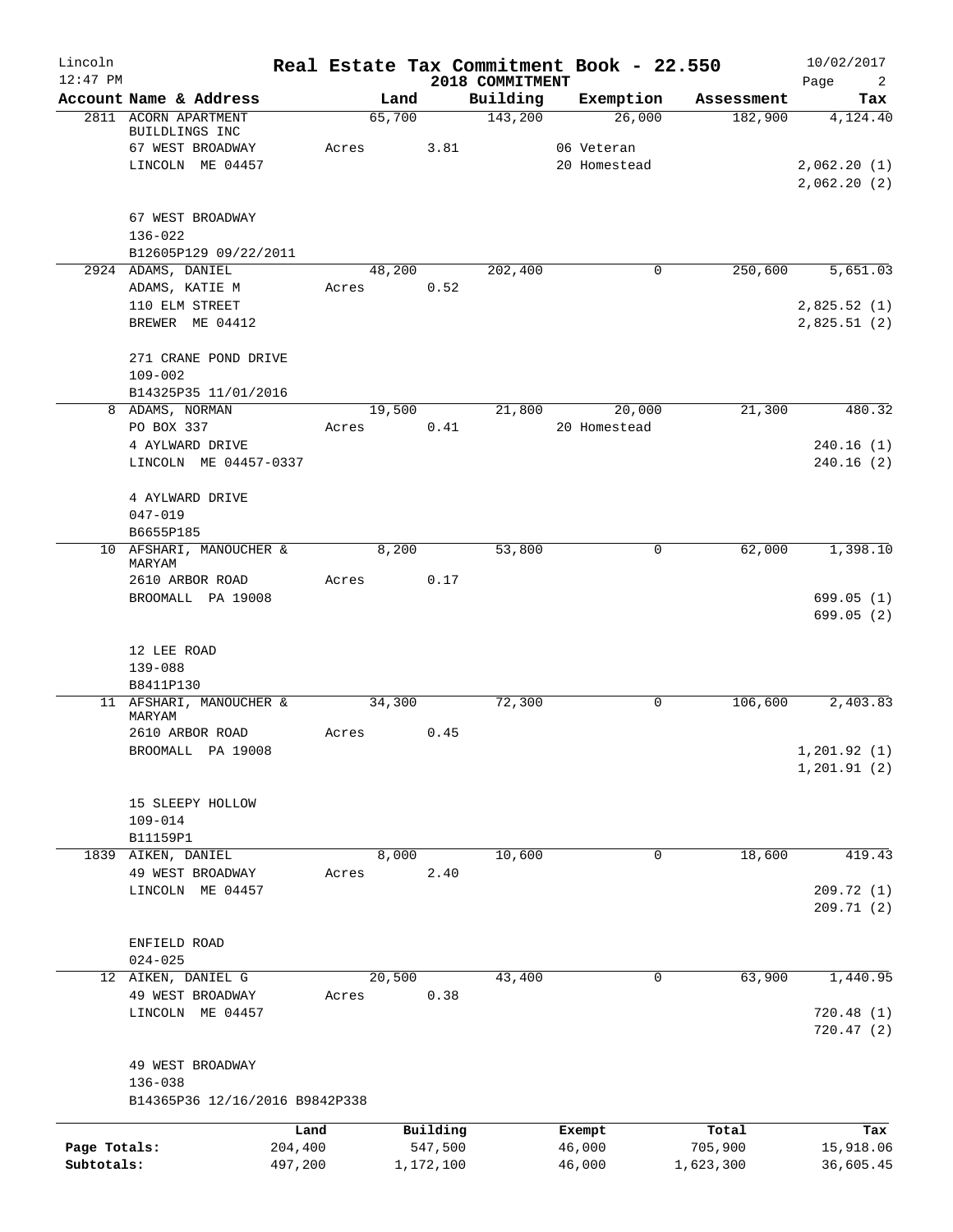| Lincoln    |                                                           |       |        |        |                 | Real Estate Tax Commitment Book - 22.550 |            | 10/02/2017                      |
|------------|-----------------------------------------------------------|-------|--------|--------|-----------------|------------------------------------------|------------|---------------------------------|
| $12:47$ PM |                                                           |       |        |        | 2018 COMMITMENT |                                          |            | Page<br>$\overline{\mathbf{3}}$ |
|            | Account Name & Address                                    |       | Land   |        | Building        | Exemption                                | Assessment | Tax                             |
|            | 1159 AIKEN, DANIEL G                                      |       |        | 55,400 | 53,200          | 20,000                                   | 88,600     | 1,997.93                        |
|            | 49 WEST BROADWAY                                          | Acres |        | 62.60  |                 | 20 Homestead                             |            |                                 |
|            | LINCOLN ME 04457                                          |       |        |        |                 |                                          |            | 998.97 (1)                      |
|            |                                                           |       |        |        |                 |                                          |            | 998.96 (2)                      |
|            |                                                           |       |        |        |                 |                                          |            |                                 |
|            | 45 AIKEN DRIVE                                            |       |        |        |                 |                                          |            |                                 |
|            | $024 - 006$<br>B12482P163 05/20/2011 B12442P31 03/31/2011 |       |        |        |                 |                                          |            |                                 |
|            | 3204 AIKEN, KRISTOFER DANIEL                              |       | 11,300 |        | 54,500          | 0                                        | 65,800     | 1,483.79                        |
|            | AIKEN, ALYCIA D                                           | Acres |        | 0.22   |                 |                                          |            |                                 |
|            | 49 WEST BROADWAY                                          |       |        |        |                 |                                          |            | 741.90 (1)                      |
|            | LINCOLN ME 04457                                          |       |        |        |                 |                                          |            | 741.89 (2)                      |
|            |                                                           |       |        |        |                 |                                          |            |                                 |
|            | 180 MAIN STREET                                           |       |        |        |                 |                                          |            |                                 |
|            | 141-011                                                   |       |        |        |                 |                                          |            |                                 |
|            | B13524P34 05/07/2014 B13370P334 10/17/2013                |       |        |        |                 |                                          |            |                                 |
|            | B12866P138 07/02/2012 B12482P261 05/23/2011               |       |        |        |                 |                                          |            |                                 |
|            | 13 AIKEN, PHYLLIS C                                       |       |        | 20,200 | 70,700          | 20,000                                   | 70,900     | 1,598.80                        |
|            | 10 JR DRIVE                                               | Acres |        | 0.55   |                 | 20 Homestead                             |            |                                 |
|            | LINCOLN ME 04457-1105                                     |       |        |        |                 |                                          |            | 799.40 (1)                      |
|            |                                                           |       |        |        |                 |                                          |            | 799.40 (2)                      |
|            |                                                           |       |        |        |                 |                                          |            |                                 |
|            | 10 JR DRIVE                                               |       |        |        |                 |                                          |            |                                 |
|            | $126 - 061$                                               |       |        |        |                 |                                          |            |                                 |
|            | B3057P71                                                  |       |        |        |                 |                                          |            |                                 |
|            | 14 AJOR-AKOL, NAOMIE                                      |       |        | 17,400 | 30,000          | 20,000                                   | 27,400     | 617.87                          |
|            | 486 MAIN STREET<br>LINCOLN ME 04457                       | Acres |        | 0.60   |                 | 20 Homestead                             |            | 308.94(1)                       |
|            |                                                           |       |        |        |                 |                                          |            | 308.93(2)                       |
|            |                                                           |       |        |        |                 |                                          |            |                                 |
|            | 486 MAIN STREET                                           |       |        |        |                 |                                          |            |                                 |
|            | $158 - 011$                                               |       |        |        |                 |                                          |            |                                 |
|            | B12509P306 06/20/2011 B11217P334                          |       |        |        |                 |                                          |            |                                 |
|            | 16 ALBERT, DANIEL J &                                     |       |        | 15,600 | 88,600          | 20,000                                   | 84,200     | 1,898.71                        |
|            | ANGIE E                                                   |       |        |        |                 |                                          |            |                                 |
|            | 12 SCENIC VIEW DRIVE                                      | Acres |        | 1.01   |                 | 20 Homestead                             |            |                                 |
|            | LINCOLN ME 04457                                          |       |        |        |                 |                                          |            | 949.36(1)                       |
|            |                                                           |       |        |        |                 |                                          |            | 949.35 (2)                      |
|            |                                                           |       |        |        |                 |                                          |            |                                 |
|            | 12 SCENIC VIEW DRIVE                                      |       |        |        |                 |                                          |            |                                 |
|            | $093 - 028$                                               |       |        |        |                 |                                          |            |                                 |
|            | B9804P64                                                  |       |        |        |                 |                                          |            |                                 |
|            | 17 ALBERT, DANIEL J &<br>ANGIE E                          |       | 9,700  |        | $\Omega$        | 0                                        | 9,700      | 218.74                          |
|            | 12 SCENIC VIEW DRIVE                                      | Acres |        | 1.01   |                 |                                          |            |                                 |
|            | LINCOLN ME 04457                                          |       |        |        |                 |                                          |            | 109.37(1)                       |
|            |                                                           |       |        |        |                 |                                          |            | 109.37(2)                       |
|            |                                                           |       |        |        |                 |                                          |            |                                 |
|            | SCENIC VIEW DRIVE                                         |       |        |        |                 |                                          |            |                                 |
|            | $093 - 029$                                               |       |        |        |                 |                                          |            |                                 |
|            | B9804P64                                                  |       |        |        |                 |                                          |            |                                 |

|              | Land    | Building  | Exempt  | Total     | Tax         |
|--------------|---------|-----------|---------|-----------|-------------|
| Page Totals: | 129,600 | 297,000   | 80,000  | 346,600   | 7,815.84    |
| Subtotals:   | 626,800 | 1,469,100 | 126,000 | 1,969,900 | 44, 421, 29 |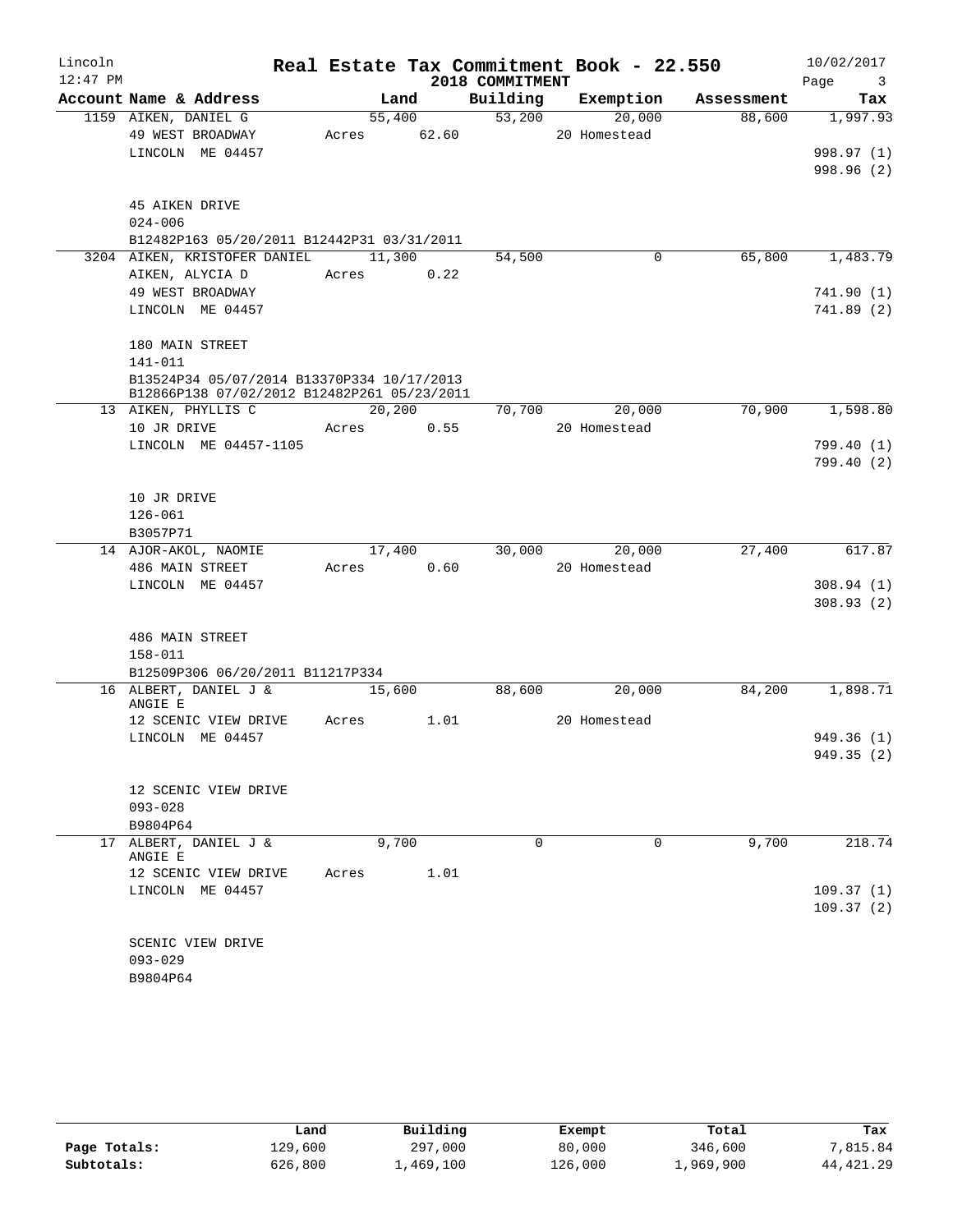| Lincoln                    |                                                                  | Real Estate Tax Commitment Book - 22.550 |                      |                             |                   |                       | 10/02/2017             |
|----------------------------|------------------------------------------------------------------|------------------------------------------|----------------------|-----------------------------|-------------------|-----------------------|------------------------|
| $12:47$ PM                 | Account Name & Address                                           | Land                                     |                      | 2018 COMMITMENT<br>Building | Exemption         | Assessment            | Page<br>4<br>Tax       |
|                            | 19 ALBERT, GEORGE J &                                            | 18,100                                   |                      | 71,900                      | 26,000            | 64,000                | 1,443.20               |
|                            | DOROTHY A                                                        |                                          |                      |                             |                   |                       |                        |
|                            | 7 HALE ST                                                        | Acres                                    | 0.40                 |                             | 07 Veteran        |                       |                        |
|                            | LINCOLN ME 04457-1153                                            |                                          |                      |                             | 20 Homestead      |                       | 721.60(1)<br>721.60(2) |
|                            | 7 HALE STREET                                                    |                                          |                      |                             |                   |                       |                        |
|                            | 131-031                                                          |                                          |                      |                             |                   |                       |                        |
|                            | B2935P115                                                        |                                          |                      |                             |                   |                       |                        |
|                            | 20 ALBERT, JOHN S<br>4 ENFIELD ROAD                              | 34,100<br>Acres                          | 0.10                 | 61,600                      |                   | 95,700<br>0           | 2,158.04               |
|                            | LINCOLN ME 04457-1216                                            |                                          |                      |                             |                   |                       | 1,079.02(1)            |
|                            |                                                                  |                                          |                      |                             |                   |                       | 1,079.02(2)            |
|                            | 4 ENFIELD ROAD                                                   |                                          |                      |                             |                   |                       |                        |
|                            | $137 - 144$                                                      |                                          |                      |                             |                   |                       |                        |
|                            | B14388P329 01/17/2017 B12704P312 01/04/2012<br>26 ALBERT, JUDITH | 10,100                                   |                      | 0                           |                   | 10,100<br>$\mathbf 0$ | 227.76                 |
|                            | 85 BEECH STREET                                                  | Acres                                    | 2.00                 |                             |                   |                       |                        |
|                            | FITCHBURG MA 01420                                               |                                          |                      |                             |                   |                       | 113.88(1)              |
|                            |                                                                  |                                          |                      |                             |                   |                       | 113.88(2)              |
|                            | LEE ROAD                                                         |                                          |                      |                             |                   |                       |                        |
|                            | $061 - 026$                                                      |                                          |                      |                             |                   |                       |                        |
|                            | B13091P40 02/13/2013<br>25 ALBERT, JUDITH                        | 10,100                                   |                      | $\Omega$                    |                   | 10,100<br>$\Omega$    | 227.76                 |
|                            | 85 BEECH STREET                                                  | Acres                                    | 2.00                 |                             |                   |                       |                        |
|                            | FITCHBURG MA 01420                                               |                                          |                      |                             |                   |                       | 113.88(1)              |
|                            |                                                                  |                                          |                      |                             |                   |                       | 113.88(2)              |
|                            | LEE ROAD                                                         |                                          |                      |                             |                   |                       |                        |
|                            | $061 - 027$                                                      |                                          |                      |                             |                   |                       |                        |
|                            | B13091P40 02/13/2013                                             |                                          |                      |                             |                   |                       |                        |
|                            | 21 ALBERT, JUDITH<br>85 BEECH STREET                             | 10,100<br>Acres                          | 2.00                 | $\mathsf{O}$                |                   | 10,100<br>0           | 227.76                 |
|                            | FITCHBURG MA 01420                                               |                                          |                      |                             |                   |                       | 113.88(1)              |
|                            |                                                                  |                                          |                      |                             |                   |                       | 113.88(2)              |
|                            | LEE ROAD                                                         |                                          |                      |                             |                   |                       |                        |
|                            | $061 - 025$                                                      |                                          |                      |                             |                   |                       |                        |
|                            | B10601P270<br>22 ALBERT, LYMAN & SHARI                           |                                          |                      |                             |                   |                       | 1,569.48               |
|                            | PO BOX 666                                                       | 18,300<br>Acres                          | 1.40                 | 51,300                      |                   | 69,600<br>0           |                        |
|                            | LINCOLN ME 04457                                                 |                                          |                      |                             |                   |                       | 784.74 (1)             |
|                            |                                                                  |                                          |                      |                             |                   |                       | 784.74 (2)             |
|                            | 700 HALF TOWNSHIP ROAD                                           |                                          |                      |                             |                   |                       |                        |
|                            | $044 - 001$                                                      |                                          |                      |                             |                   |                       |                        |
|                            | B11262P30                                                        |                                          |                      |                             |                   |                       |                        |
|                            | 24 ALBERT, SHARI L                                               | 27,800                                   |                      | 56,000                      | 20,000            | 63,800                | 1,438.69               |
|                            | PO BOX 666                                                       | Acres                                    | 15.00                |                             | 20 Homestead      |                       |                        |
|                            | LINCOLN ME 04457-0666                                            |                                          |                      |                             |                   |                       | 719.35(1)              |
|                            |                                                                  |                                          |                      |                             |                   |                       | 719.34(2)              |
|                            | 760 HALF TOWNSHIP ROAD                                           |                                          |                      |                             |                   |                       |                        |
|                            | $044 - 007$                                                      |                                          |                      |                             |                   |                       |                        |
|                            | B14112P285 03/24/2016 B3129P180                                  |                                          |                      |                             |                   |                       |                        |
|                            |                                                                  |                                          |                      |                             |                   |                       |                        |
|                            |                                                                  | Land                                     | Building             |                             | Exempt            | Total                 | Tax                    |
| Page Totals:<br>Subtotals: | 128,600<br>755,400                                               |                                          | 240,800<br>1,709,900 |                             | 46,000<br>172,000 | 323,400<br>2,293,300  | 7,292.69<br>51,713.98  |
|                            |                                                                  |                                          |                      |                             |                   |                       |                        |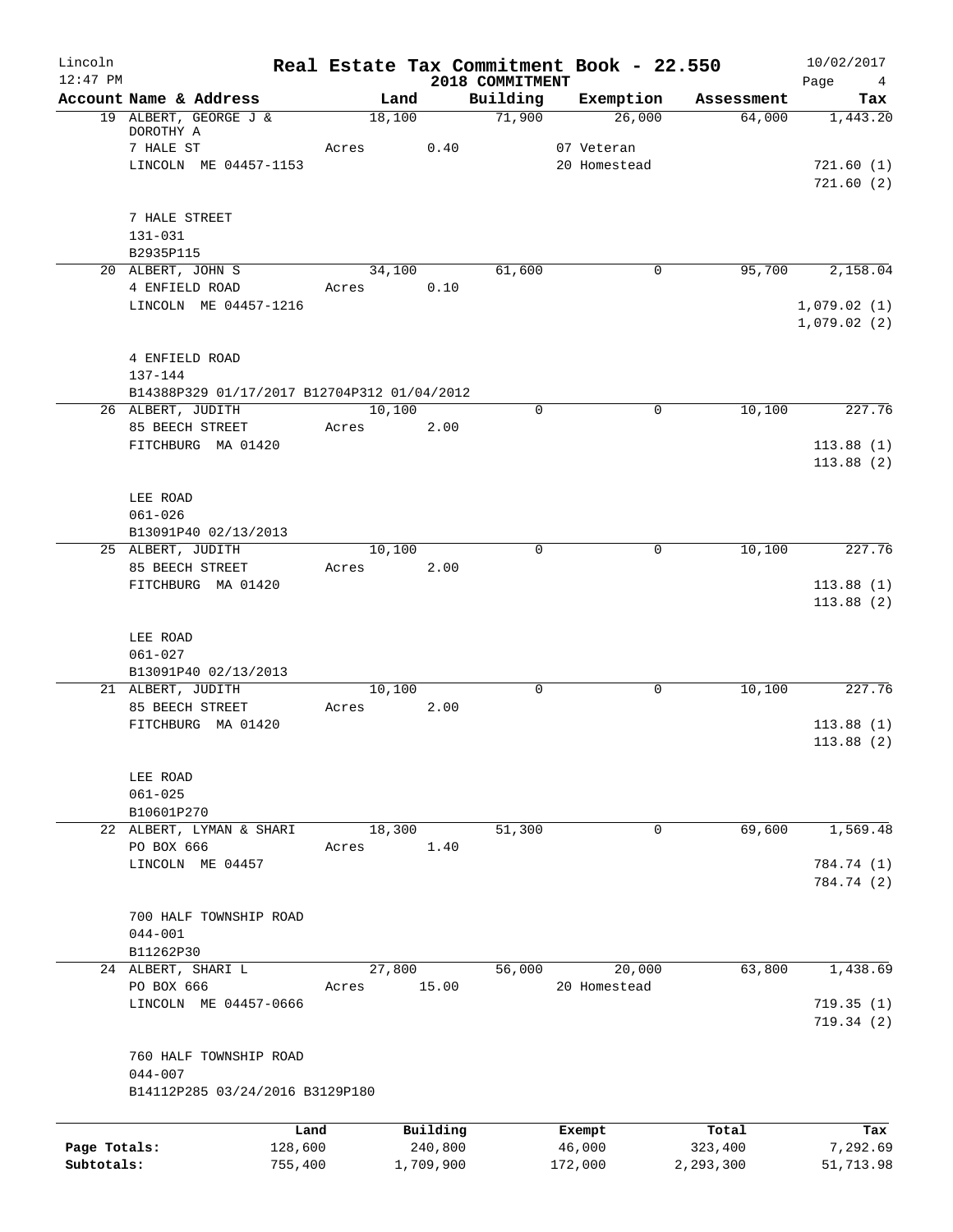| Lincoln<br>$12:47$ PM |                                                                                                                             |                 |        | 2018 COMMITMENT | Real Estate Tax Commitment Book - 22.550 |            | 10/02/2017<br>Page<br>- 5 |
|-----------------------|-----------------------------------------------------------------------------------------------------------------------------|-----------------|--------|-----------------|------------------------------------------|------------|---------------------------|
|                       | Account Name & Address                                                                                                      | Land            |        | Building        | Exemption                                | Assessment | Tax                       |
|                       | 29 ALBERT, SHERRYL                                                                                                          | 8,000           |        | 10,800          | $\Omega$                                 | 18,800     | 423.94                    |
|                       | 303 ATLANTIC AVENUE<br><b>UNIT 1104</b>                                                                                     | Acres           | 0.21   |                 |                                          |            |                           |
|                       | VIRGINIA BEACH VA<br>23451                                                                                                  |                 |        |                 |                                          |            | 211.97(1)                 |
|                       |                                                                                                                             |                 |        |                 |                                          |            | 211.97(2)                 |
|                       | 57 ENFIELD ROAD                                                                                                             |                 |        |                 |                                          |            |                           |
|                       | $132 - 051$                                                                                                                 |                 |        |                 |                                          |            |                           |
|                       | B11863P283                                                                                                                  |                 |        |                 |                                          |            |                           |
|                       | 28 ALBERT, SHERRYL                                                                                                          | 15,600          |        | 15,500          | $\mathbf 0$                              | 31,100     | 701.31                    |
|                       | 303 ATLANTIC AVENUE<br>UNIT 1104                                                                                            | Acres           | 0.34   |                 |                                          |            |                           |
|                       | VIRGINIA BEACH VA<br>23451                                                                                                  |                 |        |                 |                                          |            | 350.66(1)                 |
|                       |                                                                                                                             |                 |        |                 |                                          |            | 350.65(2)                 |
|                       | 29 EDWARDS STREET                                                                                                           |                 |        |                 |                                          |            |                           |
|                       | $132 - 018$                                                                                                                 |                 |        |                 |                                          |            |                           |
|                       | B11638P237                                                                                                                  |                 |        |                 |                                          |            |                           |
|                       | 3847 ALBERT, SHERRYL                                                                                                        | 16,400          |        | 30,100          | 0                                        | 46,500     | 1,048.58                  |
|                       | 303 ATLANTIC AVENUE<br>UNIT 1104                                                                                            | Acres           | 0.42   |                 |                                          |            |                           |
|                       | VIRGINIA BEACH VA<br>23451                                                                                                  |                 |        |                 |                                          |            | 524.29(1)                 |
|                       |                                                                                                                             |                 |        |                 |                                          |            | 524.29(2)                 |
|                       | 63 FLEMING STREET                                                                                                           |                 |        |                 |                                          |            |                           |
|                       | $139 - 033$                                                                                                                 |                 |        |                 |                                          |            |                           |
|                       | B14435P85 03/20/2017 B2917P323                                                                                              |                 |        |                 |                                          |            |                           |
|                       | 3846 ALBERT, SHERRYL                                                                                                        | 26,400          |        | $\mathbf 0$     | $\mathbf 0$                              | 26,400     | 595.32                    |
|                       | 303 ATLANTIC AVENUE<br><b>UNIT 1104</b>                                                                                     | Acres           | 126.40 |                 |                                          |            |                           |
|                       | VIRGINIA BEACH VA<br>23451                                                                                                  |                 |        |                 |                                          |            | 297.66(1)                 |
|                       |                                                                                                                             |                 |        |                 |                                          |            | 297.66(2)                 |
|                       | BAGLEY MOUNTAIN ROAD                                                                                                        |                 |        |                 |                                          |            |                           |
|                       | $093 - 017$                                                                                                                 |                 |        |                 |                                          |            |                           |
|                       | B14435P85 03/10/2017 B13124P145 B1838P19                                                                                    |                 |        |                 |                                          |            |                           |
|                       | 3098 ALBERT, SHERRYL<br>303 ATLANTIC AVENUE                                                                                 | 31,200<br>Acres | 1.11   | 151,200         | $\mathbf 0$                              | 182,400    | 4, 113.12                 |
|                       | <b>UNIT 1104</b><br>VIRGINIA BEACH VA                                                                                       |                 |        |                 |                                          |            | 2,056.56(1)               |
|                       | 23451                                                                                                                       |                 |        |                 |                                          |            |                           |
|                       |                                                                                                                             |                 |        |                 |                                          |            | 2,056.56(2)               |
|                       | 27 JIPSON DRIVE                                                                                                             |                 |        |                 |                                          |            |                           |
|                       | $149 - 005$                                                                                                                 |                 |        |                 |                                          |            |                           |
|                       | B13539P108 05/08/2014 B13494P3 03/04/2014 B13320P306<br>09/06/2013 B13320P306 08/29/2013 B13320P303<br>09/06/2013 B11430P88 |                 |        |                 |                                          |            |                           |

|              | Land    | Building  | Exempt  | Total     | Tax       |
|--------------|---------|-----------|---------|-----------|-----------|
| Page Totals: | 97,600  | 207,600   |         | 305,200   | 6,882.27  |
| Subtotals:   | 853,000 | 1,917,500 | 172,000 | 2,598,500 | 58,596.25 |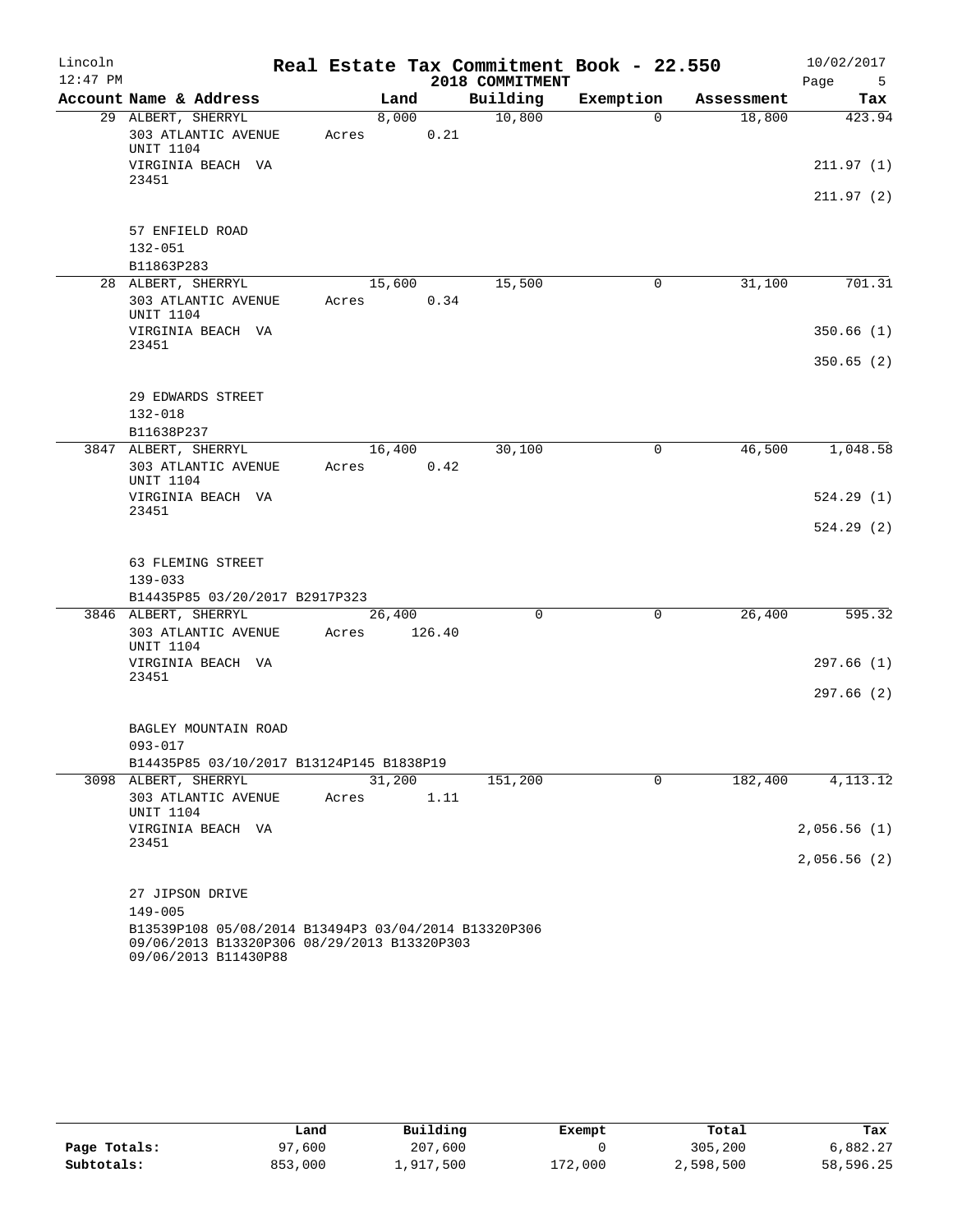| Lincoln<br>$12:47$ PM |                                                     |       |                 |                             | Real Estate Tax Commitment Book - 22.550 |            | 10/02/2017             |
|-----------------------|-----------------------------------------------------|-------|-----------------|-----------------------------|------------------------------------------|------------|------------------------|
|                       | Account Name & Address                              |       | Land            | 2018 COMMITMENT<br>Building | Exemption                                | Assessment | Page<br>6<br>Tax       |
|                       | 3845 ALBERT, SHERRYL                                |       | 42,000          | 17,000                      | $\mathbf 0$                              | 59,000     | 1,330.45               |
|                       | 303 ATLANTIC AVENUE<br>VIRGINIA BEACH VA            | Acres | 163.30          |                             |                                          |            | 665.23(1)              |
|                       | 23451                                               |       |                 |                             |                                          |            | 665.22 (2)             |
|                       | 419 BAGLEY MOUNTAIN<br><b>ROAD</b><br>$094 - 003$   |       |                 |                             |                                          |            |                        |
|                       | B14435P85 03/20/2017 B13124P145 B2070P113           |       |                 |                             |                                          |            |                        |
|                       | 3844 ALBERT, SHERRYL                                |       | 34,000          | 75,000                      | 0                                        | 109,000    | 2,457.95               |
|                       | 303 ATLANTIC AVENUE<br>UNIT 1104                    | Acres | 27.00           |                             |                                          |            |                        |
|                       | VIRGINIA BEACH VA<br>23451                          |       |                 |                             |                                          |            | 1,228.98(1)            |
|                       |                                                     |       |                 |                             |                                          |            | 1,228.97(2)            |
|                       | 228 BAGLEY MOUNTAIN<br>ROAD<br>$093 - 006$          |       |                 |                             |                                          |            |                        |
|                       | B14435P85 03/10/2017 B13124P145 B3131P36            |       |                 |                             |                                          |            |                        |
|                       | 31 ALBERT, SHERRYL L<br>303 ATLANTIC AVENUE         | Acres | 25,300<br>27.55 | 0                           | 0                                        | 25,300     | 570.52                 |
|                       | <b>UNIT 1104</b><br>VIRGINIA BEACH VA               |       |                 |                             |                                          |            | 285.26(1)              |
|                       | 23451                                               |       |                 |                             |                                          |            | 285.26(2)              |
|                       | BAGLEY MOUNTAIN ROAD<br>$093 - 008$                 |       |                 |                             |                                          |            |                        |
|                       | B3910P127                                           |       |                 |                             |                                          |            |                        |
|                       | 30 ALBERT, SHERRYL L                                |       | 15,600          | 107,300                     | 0                                        | 122,900    | 2,771.40               |
|                       | 303 ATLANTIC AVENUE<br>UNIT #1104                   | Acres | 0.84            |                             |                                          |            |                        |
|                       | VIRGINIA BEACH VA<br>23451                          |       |                 |                             |                                          |            | 1,385.70(1)            |
|                       |                                                     |       |                 |                             |                                          |            | 1,385.70(2)            |
|                       | 254 BAGLEY MOUNTAIN<br>ROAD                         |       |                 |                             |                                          |            |                        |
|                       | $093 - 007$<br>B3910P127                            |       |                 |                             |                                          |            |                        |
|                       | 298 ALBO VEST                                       |       | 92,500          | 438,800                     | 0                                        | 531,300    | 11,980.82              |
|                       | DBA THE BRIARWOOD MOTOR Acres<br>INN                |       | 3.49            |                             |                                          |            |                        |
|                       | 223 WEST BROADWAY                                   |       |                 |                             |                                          |            | 5,990.41(1)            |
|                       | LINCOLN ME 04457                                    |       |                 |                             |                                          |            | 5,990.41(2)            |
|                       | 223 WEST BROADWAY                                   |       |                 |                             |                                          |            |                        |
|                       | $130 - 011$                                         |       |                 |                             |                                          |            |                        |
|                       | B13898P224 06/25/2015 B11895P263<br>32 ALBOVEST INC |       | 55,800          | $\mathbf 0$                 | 0                                        | 55,800     | 1,258.29               |
|                       | 309 WEST BROADWAY                                   | Acres | 5.06            |                             |                                          |            |                        |
|                       | LINCOLN ME 04457                                    |       |                 |                             |                                          |            | 629.15(1)<br>629.14(2) |
|                       | 80 WEST BROADWAY                                    |       |                 |                             |                                          |            |                        |
|                       | 136-148                                             |       |                 |                             |                                          |            |                        |
|                       | B10181P230                                          |       |                 |                             |                                          |            |                        |
|                       |                                                     | Land  | Building        |                             | Exempt                                   | Total      | Tax                    |
| Page Totals:          | 265,200                                             |       | 638,100         |                             | 0                                        | 903,300    | 20,369.43              |
| Subtotals:            | 1,118,200                                           |       | 2,555,600       |                             | 172,000                                  | 3,501,800  | 78,965.68              |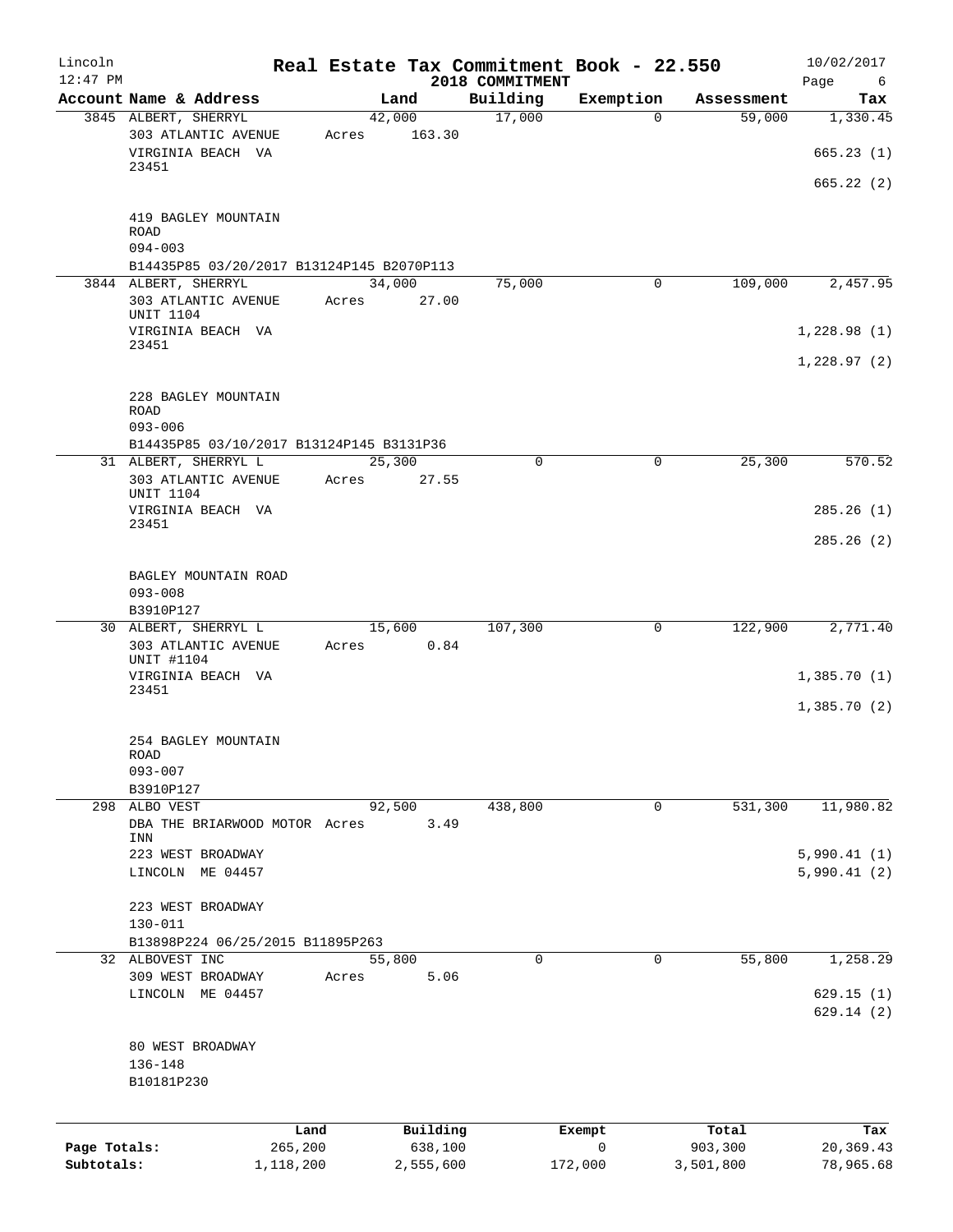| Lincoln<br>$12:47$ PM |                                   |       |         |                             | Real Estate Tax Commitment Book - 22.550 |            | 10/02/2017                    |
|-----------------------|-----------------------------------|-------|---------|-----------------------------|------------------------------------------|------------|-------------------------------|
|                       | Account Name & Address            |       | Land    | 2018 COMMITMENT<br>Building | Exemption                                | Assessment | Page<br>$\overline{7}$<br>Tax |
|                       | 34 ALDRICH, DUANE M &             |       | 20, 200 | 109,900                     | 20,000                                   | 110, 100   | 2,482.76                      |
|                       | CHARLEEN E<br>308 BAGLEY MOUNTAIN | Acres | 10.20   |                             | 20 Homestead                             |            |                               |
|                       | ROAD<br>LINCOLN ME 04457-9514     |       |         |                             |                                          |            | 1, 241.38(1)                  |
|                       |                                   |       |         |                             |                                          |            | 1, 241.38(2)                  |
|                       | 308 BAGLEY MOUNTAIN<br>ROAD       |       |         |                             |                                          |            |                               |
|                       | $093 - 012$                       |       |         |                             |                                          |            |                               |
|                       | B4568P297<br>37 ALESSI, CARL F &  |       | 24,200  | 149,800                     | 20,000                                   | 154,000    | 3,472.70                      |
|                       | FLORENCE M                        |       |         |                             |                                          |            |                               |
|                       | PO BOX 247                        | Acres | 0.73    |                             | 20 Homestead                             |            |                               |
|                       | LINCOLN ME 04457-0247             |       |         |                             |                                          |            | 1,736.35(1)                   |
|                       |                                   |       |         |                             |                                          |            | 1,736.35(2)                   |
|                       | 50 ALBERT DRIVE                   |       |         |                             |                                          |            |                               |
|                       | $125 - 012$<br>B6252P328          |       |         |                             |                                          |            |                               |
|                       | 38 ALESSI, DAVE                   |       | 21,400  | 23,300                      | 0                                        | 44,700     | 1,007.99                      |
|                       | PO BOX 296                        | Acres | 1.30    |                             |                                          |            |                               |
|                       | CAPE NEDDICK ME<br>03902-0296     |       |         |                             |                                          |            | 504.00(1)                     |
|                       |                                   |       |         |                             |                                          |            | 503.99(2)                     |
|                       | 33 DAISY LANE                     |       |         |                             |                                          |            |                               |
|                       | $150 - 001$                       |       |         |                             |                                          |            |                               |
|                       | B7717P159                         |       |         |                             |                                          |            |                               |
|                       | 39 ALESSI, ROBERT L               |       | 31,800  | 41,400                      | $\mathbf 0$                              | 73,200     | 1,650.66                      |
|                       | 62 S. ELIOT ROAD                  | Acres | 1.95    |                             |                                          |            |                               |
|                       | KITTERY ME 03904-1031             |       |         |                             |                                          |            | 825.33 (1)                    |
|                       |                                   |       |         |                             |                                          |            | 825.33(2)                     |
|                       | 44 MALLARD DRIVE                  |       |         |                             |                                          |            |                               |
|                       | $156 - 001$                       |       |         |                             |                                          |            |                               |
|                       | B7669P321                         |       |         |                             |                                          |            |                               |
|                       | 40 ALEXANDER, CAROLYN W           |       | 8,500   | 38,100                      | 20,000                                   | 26,600     | 599.83                        |
|                       | 1128 MAIN STREET                  | Acres | 0.52    |                             | 20 Homestead                             |            |                               |
|                       | LINCOLN ME 04457                  |       |         |                             |                                          |            | 299.92 (1)                    |
|                       |                                   |       |         |                             |                                          |            | 299.91 (2)                    |
|                       | 1128 MAIN STREET                  |       |         |                             |                                          |            |                               |
|                       | $091 - 013$                       |       |         |                             |                                          |            |                               |
|                       | B11898P112                        |       |         |                             |                                          |            |                               |
|                       | 2275 ALLEN, JEFFREY A             |       | 14,200  | 50,300                      | 0                                        | 64,500     | 1,454.48                      |
|                       | 1207 MAIN STREET                  | Acres | 0.62    |                             |                                          |            |                               |
|                       | LINCOLN ME 04457                  |       |         |                             |                                          |            | 727.24(1)                     |
|                       |                                   |       |         |                             |                                          |            | 727.24(2)                     |
|                       | 1207 MAIN STREET                  |       |         |                             |                                          |            |                               |
|                       | $095 - 033$                       |       |         |                             |                                          |            |                               |
|                       | B8275P273                         |       |         |                             |                                          |            |                               |
|                       |                                   |       |         |                             |                                          |            |                               |

|              | Land      | Building  | Exempt  | Total     | Tax       |
|--------------|-----------|-----------|---------|-----------|-----------|
| Page Totals: | 120,300   | 412,800   | 60,000  | 473,100   | 10,668.42 |
| Subtotals:   | ⊥,238,500 | 2,968,400 | 232,000 | 3,974,900 | 89,634.10 |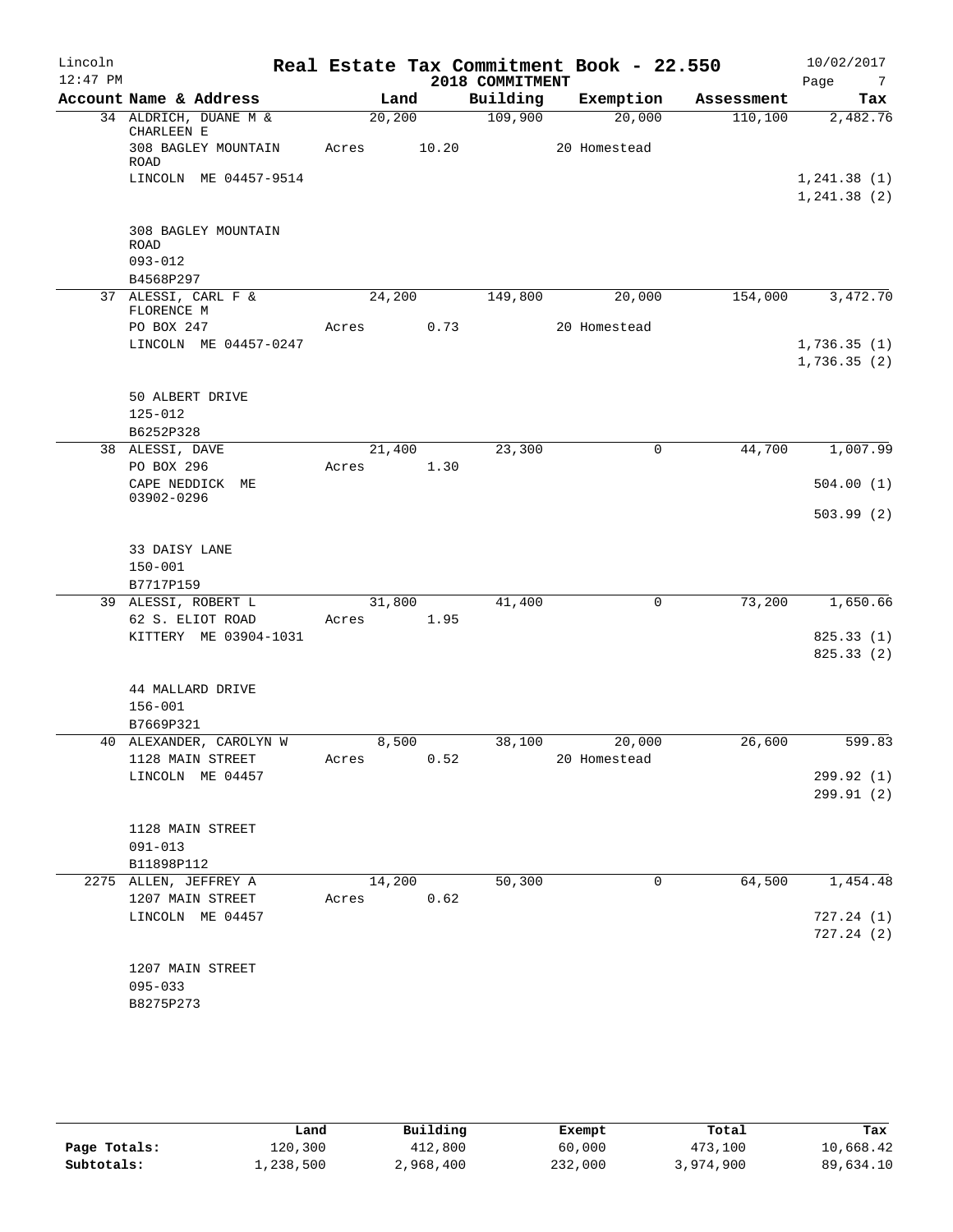| Lincoln<br>$12:47$ PM |                                   |        |        | 2018 COMMITMENT     | Real Estate Tax Commitment Book - 22.550 |            | 10/02/2017<br>Page<br>8 <sup>8</sup> |
|-----------------------|-----------------------------------|--------|--------|---------------------|------------------------------------------|------------|--------------------------------------|
|                       | Account Name & Address            |        | Land   | Building            | Exemption                                | Assessment | Tax                                  |
|                       | 41 ALLEN, LESTER E & PENNY<br>Е   | 22,800 |        | $\overline{52,100}$ | 20,000                                   | 54,900     | 1,238.00                             |
|                       | 49 TAYLOR ST                      | Acres  | 0.69   |                     | 20 Homestead                             |            |                                      |
|                       | LINCOLN ME 04457-1124             |        |        |                     |                                          |            | 619.00(1)                            |
|                       |                                   |        |        |                     |                                          |            | 619.00(2)                            |
|                       | 49 TAYLOR STREET                  |        |        |                     |                                          |            |                                      |
|                       | 132-126                           |        |        |                     |                                          |            |                                      |
|                       | B4148P51                          |        |        |                     |                                          |            |                                      |
|                       | 42 ALLEY, FRANK S & SAMUEL 17,100 |        |        | 11,200              | 0                                        | 28,300     | 638.17                               |
|                       | W                                 |        |        |                     |                                          |            |                                      |
|                       | 232 FOREST AVE<br>ORONO ME 04473  | Acres  | 0.18   |                     |                                          |            |                                      |
|                       |                                   |        |        |                     |                                          |            | 319.09(1)<br>319.08(2)               |
|                       | 34 CAMBY LANE                     |        |        |                     |                                          |            |                                      |
|                       | $167 - 014$                       |        |        |                     |                                          |            |                                      |
|                       | B3627P129                         |        |        |                     |                                          |            |                                      |
|                       | 783 ALLISON, STEPHAINE            | 56,100 |        | $\mathbf 0$         | $\mathbf 0$                              | 56,100     | 1,265.06                             |
|                       | 23 MANCHESTER STREET              | Acres  | 141.00 |                     |                                          |            |                                      |
|                       | PITTSFIELD NH 03263               |        |        |                     |                                          |            | 632.53(1)                            |
|                       |                                   |        |        |                     |                                          |            | 632.53 (2)                           |
|                       | 46 PIONEER DRIVE                  |        |        |                     |                                          |            |                                      |
|                       | $168 - 043$                       |        |        |                     |                                          |            |                                      |
|                       | B13654P56 09/27/2014              |        |        |                     |                                          |            |                                      |
|                       | 43 ALYEA, GENE H & CHERYL<br>KAY  | 13,400 |        | $\mathbf 0$         | 0                                        | 13,400     | 302.17                               |
|                       | PO BOX 404                        | Acres  | 5.00   |                     |                                          |            |                                      |
|                       | POTTSBORO TX<br>75076-0404        |        |        |                     |                                          |            | 151.09(1)                            |
|                       |                                   |        |        |                     |                                          |            | 151.08(2)                            |
|                       |                                   |        |        |                     |                                          |            |                                      |
|                       | CAMP ROAD<br>$004 - 021$          |        |        |                     |                                          |            |                                      |
|                       | B2950P325                         |        |        |                     |                                          |            |                                      |
|                       | 2378 AMES, RICKIE L               | 18,100 |        | 88,000              | $\mathbf 0$                              | 106,100    | 2,392.56                             |
|                       | 804 STILLWATER AVE                | Acres  | 1.43   |                     |                                          |            |                                      |
|                       | BANGOR ME 04401                   |        |        |                     |                                          |            | 1, 196.28(1)                         |
|                       |                                   |        |        |                     |                                          |            | 1, 196.28(2)                         |
|                       | 442 WEST BROADWAY                 |        |        |                     |                                          |            |                                      |
|                       | $046 - 042$                       |        |        |                     |                                          |            |                                      |
|                       | B13666P187 10/07/2014 B3736P247   |        |        |                     |                                          |            |                                      |
|                       | 48 ANDERSON, LAWRENCE &<br>TRACY  | 18,000 |        | 79,700              | 20,000                                   | 77,700     | 1,752.14                             |
|                       | 21 CLARK STREET                   | Acres  | 0.38   |                     | 20 Homestead                             |            |                                      |
|                       | LINCOLN ME 04457                  |        |        |                     |                                          |            | 876.07(1)                            |
|                       |                                   |        |        |                     |                                          |            | 876.07(2)                            |
|                       | 21 CLARK STREET                   |        |        |                     |                                          |            |                                      |
|                       | $132 - 090$                       |        |        |                     |                                          |            |                                      |
|                       | B11161P3                          |        |        |                     |                                          |            |                                      |
|                       |                                   |        |        |                     |                                          |            |                                      |

|              | Land      | Building  | Exempt  | Total     | Tax       |
|--------------|-----------|-----------|---------|-----------|-----------|
| Page Totals: | 145,500   | 231,000   | 40,000  | 336,500   | 7,588.10  |
| Subtotals:   | 1,384,000 | 3,199,400 | 272,000 | 4,311,400 | 97,222.20 |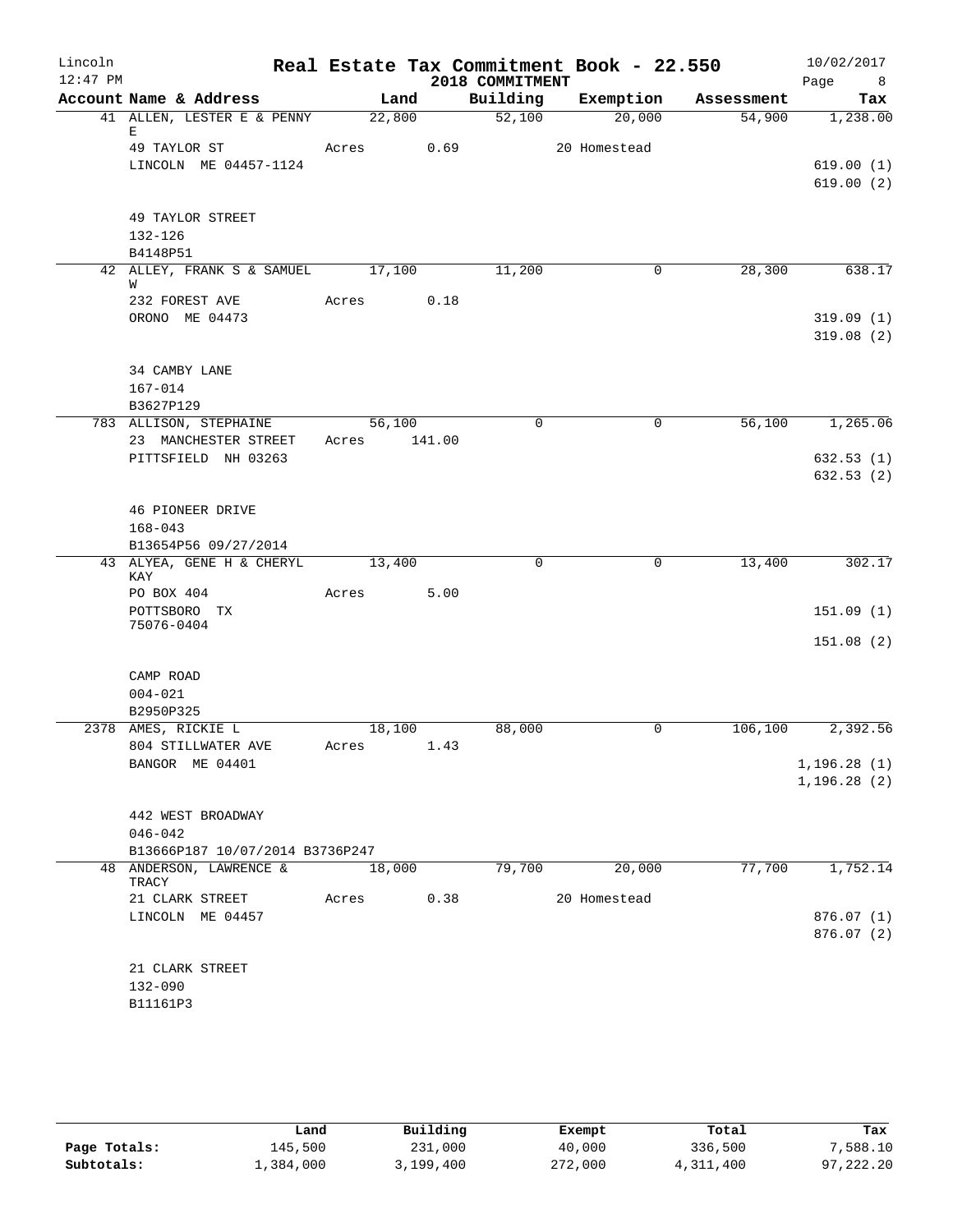| Lincoln<br>$12:47$ PM |                                            |        | Real Estate Tax Commitment Book - 22.550<br>2018 COMMITMENT |              |            | 10/02/2017<br>Page<br>9 |
|-----------------------|--------------------------------------------|--------|-------------------------------------------------------------|--------------|------------|-------------------------|
|                       | Account Name & Address                     | Land   | Building                                                    | Exemption    | Assessment | Tax                     |
|                       | 3110 ANDREWS, HEATHER M S                  | 22,400 | 37,700                                                      | $\Omega$     | 60,100     | 1,355.26                |
|                       | 20 WEST STREET                             |        |                                                             |              |            |                         |
|                       | BOOTHBAY HARBOR ME                         |        |                                                             |              |            | 677.63(1)               |
|                       | 04538                                      |        |                                                             |              |            | 677.63(2)               |
|                       |                                            |        |                                                             |              |            |                         |
|                       | 69 MILTS WAY                               |        |                                                             |              |            |                         |
|                       | $116 - 033$                                |        |                                                             |              |            |                         |
|                       | B12948P45 09/18/2012                       |        |                                                             |              |            |                         |
|                       | 2644 ANDREWS, JIMMIE-JO                    | 14,800 | 4,100                                                       | 0            | 18,900     | 426.20                  |
|                       | ANDREWS, SONYA                             | Acres  | 0.69                                                        |              |            |                         |
|                       | C/O DEBORAH PERRY                          |        |                                                             |              |            | 213.10(1)               |
|                       | 352 BAGLEY MOUNTAIN<br><b>ROAD</b>         |        |                                                             |              |            | 213.10(2)               |
|                       | LINCOLN ME 04457                           |        |                                                             |              |            |                         |
|                       | 14 VFW ROAD                                |        |                                                             |              |            |                         |
|                       | $162 - 022$                                |        |                                                             |              |            |                         |
|                       | B13818P31 01/31/2015 B13622P199 08/21/2014 |        |                                                             |              |            |                         |
|                       | 51 ANDREWS, PHILIP R &                     | 23,500 | 147,400                                                     | 20,000       | 150,900    | 3,402.80                |
|                       | CAROLE P<br>22 EVERGREEN DR                | Acres  | 0.59                                                        | 20 Homestead |            |                         |
|                       | LINCOLN ME 04457-1602                      |        |                                                             |              |            | 1,701.40(1)             |
|                       |                                            |        |                                                             |              |            | 1,701.40(2)             |
|                       |                                            |        |                                                             |              |            |                         |
|                       | 22 EVERGREEN DRIVE                         |        |                                                             |              |            |                         |
|                       | $141 - 045$                                |        |                                                             |              |            |                         |
|                       | B2542P300                                  |        |                                                             |              |            |                         |
|                       | 52 ANDREWS, PHILIP R & JMG<br>CORPORATION  | 35,000 | $\mathbf 0$                                                 | $\mathbf 0$  | 35,000     | 789.25                  |
|                       | 22 EVERGREEN DRIVE                         | Acres  | 26.15                                                       |              |            |                         |
|                       | LINCOLN ME 04457                           |        |                                                             |              |            | 394.63(1)               |
|                       |                                            |        |                                                             |              |            | 394.62(2)               |
|                       |                                            |        |                                                             |              |            |                         |
|                       | <b>MAIN STREET</b>                         |        |                                                             |              |            |                         |
|                       | 141-036                                    |        |                                                             |              |            |                         |
|                       | B12544P231 09/07/2010                      | 4,500  |                                                             |              |            |                         |
|                       | 54 ANDREWS, SCOTT<br>93 BIRCH LANE         | Acres  | 0<br>8.00                                                   | 0            | 4,500      | 101.48                  |
|                       | LINCOLN ME 04457                           |        |                                                             |              |            | 50.74(1)                |
|                       |                                            |        |                                                             |              |            | 50.74(2)                |
|                       |                                            |        |                                                             |              |            |                         |
|                       | E/S MAIN STREET                            |        |                                                             |              |            |                         |
|                       | $080 - 020$                                |        |                                                             |              |            |                         |
|                       | B7631P294                                  |        |                                                             |              |            |                         |
|                       | 55 ANDREWS, SCOTT                          | 17,400 | 28,100                                                      | 0            | 45,500     | 1,026.03                |
|                       | 93 BIRCH LANE<br>LINCOLN ME 04457          | Acres  | 0.65                                                        |              |            |                         |
|                       |                                            |        |                                                             |              |            | 513.02(1)<br>513.01(2)  |
|                       |                                            |        |                                                             |              |            |                         |
|                       | 605 MAIN STREET                            |        |                                                             |              |            |                         |
|                       | $080 - 031$                                |        |                                                             |              |            |                         |
|                       | B7631P294                                  |        |                                                             |              |            |                         |
|                       |                                            |        |                                                             |              |            |                         |

|              | Land      | Building  | Exempt  | Total     | Tax          |
|--------------|-----------|-----------|---------|-----------|--------------|
| Page Totals: | 117,600   | 217,300   | 20,000  | 314,900   | 7,101.02     |
| Subtotals:   | 1,501,600 | 3,416,700 | 292,000 | 4,626,300 | 104, 323. 22 |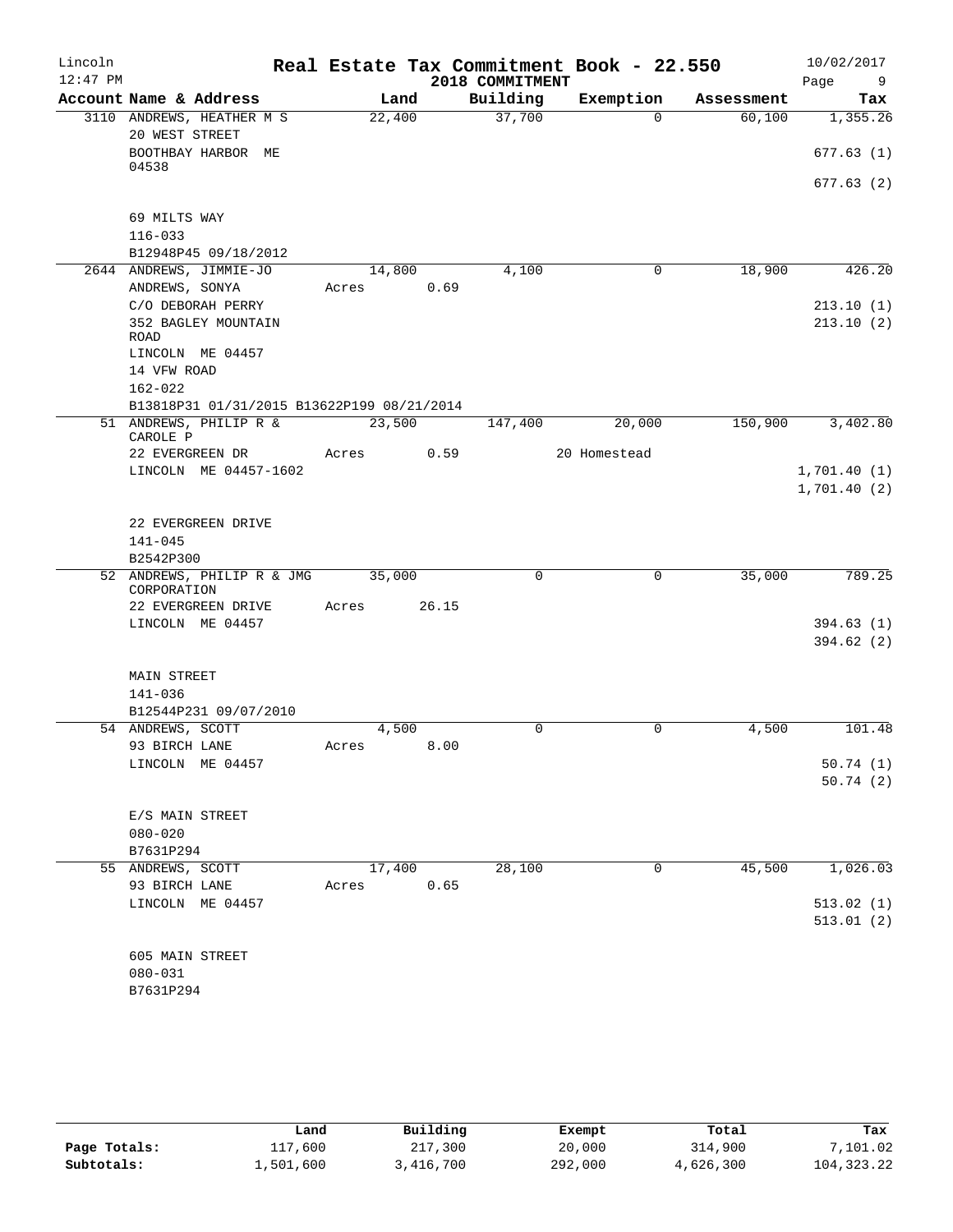| Lincoln      |                                           |       |                |          |                     | Real Estate Tax Commitment Book - 22.550 |                       | 10/02/2017  |
|--------------|-------------------------------------------|-------|----------------|----------|---------------------|------------------------------------------|-----------------------|-------------|
| $12:47$ PM   |                                           |       |                |          | 2018 COMMITMENT     |                                          |                       | Page<br>10  |
|              | Account Name & Address<br>57 ANHI LLC     |       | Land<br>84,900 |          | Building<br>149,300 | Exemption<br>$\mathbf 0$                 | Assessment<br>234,200 | Tax         |
|              | HOGAN TIRE COMPANY INC                    | Acres |                | 1.84     |                     |                                          |                       | 5,281.21    |
|              | 135 BANGOR STREET                         |       |                |          |                     |                                          |                       | 2,640.61(1) |
|              | HOULTON ME 04730                          |       |                |          |                     |                                          |                       | 2,640.60(2) |
|              |                                           |       |                |          |                     |                                          |                       |             |
|              | 249 WEST BROADWAY                         |       |                |          |                     |                                          |                       |             |
|              | $130 - 005$                               |       |                |          |                     |                                          |                       |             |
|              | B8472P35                                  |       |                |          |                     |                                          |                       |             |
|              | 58 ANTHONY, ROBERT J                      |       | 16,200         |          | 16,000              | 26,000                                   | 6,200                 | 139.81      |
|              | 18 MATTANAWCOOK STREET                    | Acres |                | 0.05     |                     | 07 Veteran                               |                       |             |
|              | LINCOLN ME 04457                          |       |                |          |                     | 20 Homestead                             |                       | 69.91(1)    |
|              |                                           |       |                |          |                     |                                          |                       | 69.90(2)    |
|              |                                           |       |                |          |                     |                                          |                       |             |
|              | 18 MATTANAWCOOK STREET                    |       |                |          |                     |                                          |                       |             |
|              | $137 - 153$                               |       |                |          |                     |                                          |                       |             |
|              | B7165P311                                 |       |                |          |                     |                                          |                       |             |
|              | 59 ANTHONY, ROBERT J                      |       | 6,300          |          | $\mathbf 0$         | 0                                        | 6,300                 | 142.07      |
|              | 18 MATTANAWCOOK STREET                    | Acres |                | 0.13     |                     |                                          |                       |             |
|              | LINCOLN ME 04457                          |       |                |          |                     |                                          |                       | 71.04(1)    |
|              |                                           |       |                |          |                     |                                          |                       | 71.03(2)    |
|              |                                           |       |                |          |                     |                                          |                       |             |
|              | 25 MATTANAWCOOK STREET                    |       |                |          |                     |                                          |                       |             |
|              | 137-157                                   |       |                |          |                     |                                          |                       |             |
|              | B12438P136 03/30/2011                     |       |                |          |                     |                                          |                       |             |
|              | 3878 ANTOLIN, TRACIE                      |       | 6,700          |          | $\mathbf 0$         | 0                                        | 6,700                 | 151.09      |
|              | 12 SWAN ROAD                              | Acres |                | 2.83     |                     |                                          |                       |             |
|              | BROWNFIELD ME 04010                       |       |                |          |                     |                                          |                       | 75.55(1)    |
|              |                                           |       |                |          |                     |                                          |                       | 75.54(2)    |
|              |                                           |       |                |          |                     |                                          |                       |             |
|              |                                           |       |                |          |                     |                                          |                       |             |
|              | $040 - 030$                               |       |                |          |                     |                                          |                       |             |
|              | B13909P143 07/24/2015                     |       |                |          |                     |                                          |                       |             |
|              | 3299 ANTONE, DANIEL                       |       | 4,200          |          | 18,500              | 0                                        | 22,700                | 511.89      |
|              | 110 MAIN STREET                           | Acres |                | 0.11     |                     |                                          |                       |             |
|              | LINCOLN ME 04457                          |       |                |          |                     |                                          |                       | 255.95(1)   |
|              |                                           |       |                |          |                     |                                          |                       | 255.94(2)   |
|              |                                           |       |                |          |                     |                                          |                       |             |
|              | 110 MAIN STREET                           |       |                |          |                     |                                          |                       |             |
|              | $139 - 052$                               |       |                |          |                     |                                          |                       |             |
|              | B13712P21 11/25/2014<br>60 ANTONE, DANIEL |       | 13,100         |          | 18,700              | 0                                        | 31,800                | 717.09      |
|              | PO BOX 332                                | Acres |                | 0.17     |                     |                                          |                       |             |
|              | LINCOLN ME 04457-0332                     |       |                |          |                     |                                          |                       | 358.55(1)   |
|              |                                           |       |                |          |                     |                                          |                       | 358.54(2)   |
|              |                                           |       |                |          |                     |                                          |                       |             |
|              | 112 MAIN STREET                           |       |                |          |                     |                                          |                       |             |
|              | $139 - 053$                               |       |                |          |                     |                                          |                       |             |
|              | B5773P77                                  |       |                |          |                     |                                          |                       |             |
| 2420         | ANTONE, DANIEL                            |       | 18,300         |          | 0                   | 0                                        | 18,300                | 412.67      |
|              | PO BOX 332                                | Acres |                | 2.38     |                     |                                          |                       |             |
|              | LINCOLN ME 04457                          |       |                |          |                     |                                          |                       | 206.34(1)   |
|              |                                           |       |                |          |                     |                                          |                       | 206.33(2)   |
|              |                                           |       |                |          |                     |                                          |                       |             |
|              | 575 MOHAWK ROAD                           |       |                |          |                     |                                          |                       |             |
|              | $118 - 026$                               |       |                |          |                     |                                          |                       |             |
|              | B14427P18 03/09/2017 B8401P240            |       |                |          |                     |                                          |                       |             |
|              |                                           |       |                |          |                     |                                          |                       |             |
|              |                                           |       |                |          |                     |                                          |                       |             |
|              | Land                                      |       |                | Building |                     | Exempt                                   | Total                 | Tax         |
| Page Totals: | 149,700                                   |       |                | 202,500  |                     | 26,000                                   | 326,200               | 7,355.83    |

**Subtotals:** 1,651,300 3,619,200 318,000 4,952,500 111,679.05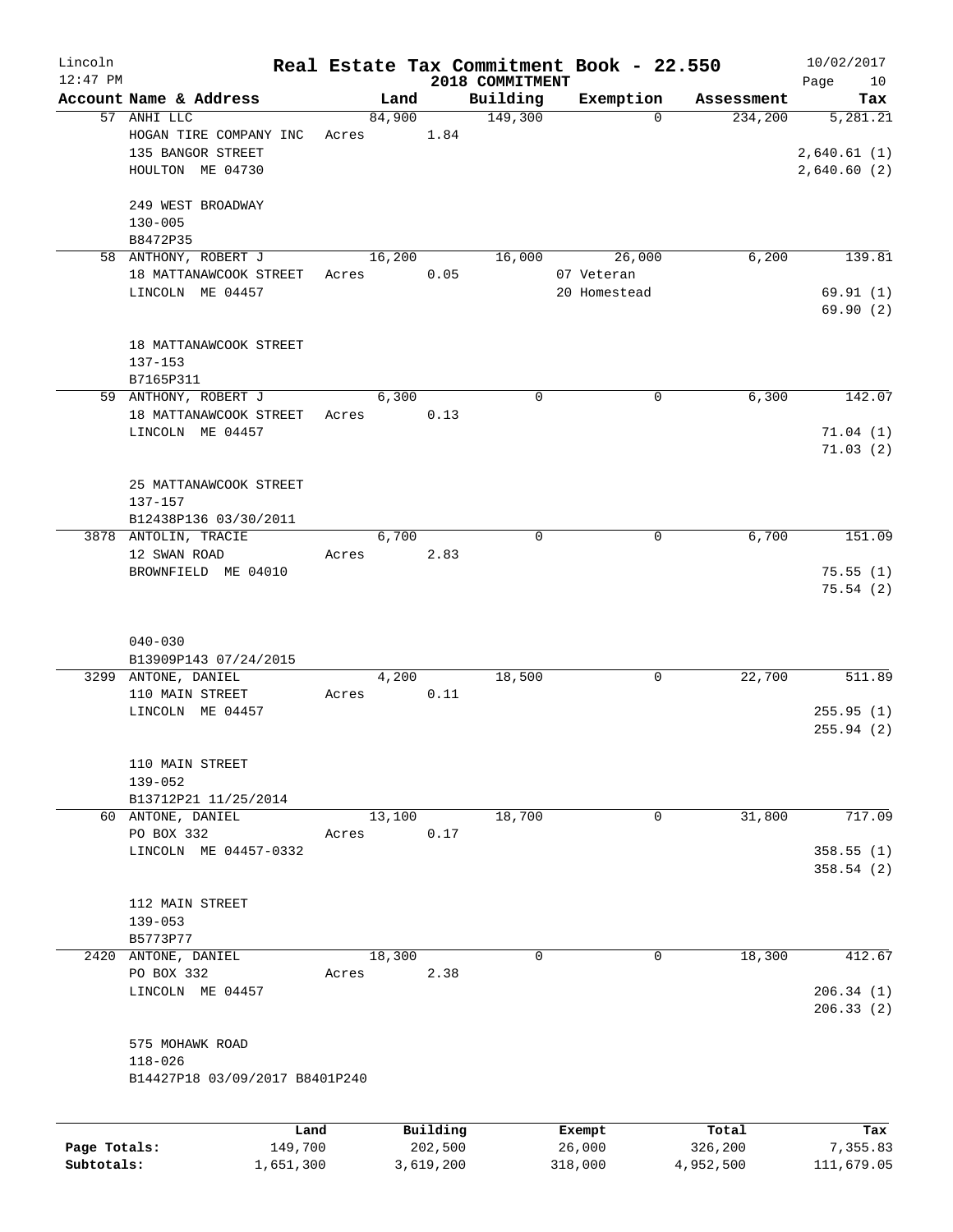| Lincoln<br>$12:47$ PM |                                        |                                             |       |                | 2018 COMMITMENT | Real Estate Tax Commitment Book - 22.550 |            | 10/02/2017<br>Page<br>11 |
|-----------------------|----------------------------------------|---------------------------------------------|-------|----------------|-----------------|------------------------------------------|------------|--------------------------|
|                       | Account Name & Address                 |                                             |       | Land           | Building        | Exemption                                | Assessment | Tax                      |
|                       | 61 ANTONE, DANIEL W &                  |                                             |       | 14,100         | 10,700          | 20,000                                   | 4,800      | 108.24                   |
|                       | SELLARS, SHELLY M                      |                                             |       |                |                 |                                          |            |                          |
|                       | PO BOX 332<br>LINCOLN ME 04457         |                                             | Acres | 1.30           |                 | 20 Homestead                             |            | 54.12(1)                 |
|                       |                                        |                                             |       |                |                 |                                          |            | 54.12(2)                 |
|                       |                                        |                                             |       |                |                 |                                          |            |                          |
|                       | 11 EASY STREET                         |                                             |       |                |                 |                                          |            |                          |
|                       | $151 - 002$                            |                                             |       |                |                 |                                          |            |                          |
|                       | B9086P291                              |                                             |       |                |                 |                                          |            |                          |
|                       | 64 AQUILINA, JOSEPH &<br>CARMEN C      |                                             |       | 51,900         | 49,600          | 0                                        | 101,500    | 2,288.83                 |
|                       | 31 PETITE DRIVE                        |                                             | Acres | 0.55           |                 |                                          |            |                          |
|                       | LINCOLN ME 04457                       |                                             |       |                |                 |                                          |            | 1, 144.42(1)             |
|                       |                                        |                                             |       |                |                 |                                          |            | 1, 144.41(2)             |
|                       |                                        |                                             |       |                |                 |                                          |            |                          |
|                       | 31 PETITE DRIVE                        |                                             |       |                |                 |                                          |            |                          |
|                       | $112 - 005$                            | B12193P321 07/16/2010                       |       |                |                 |                                          |            |                          |
|                       | 3874 ARAUJO, ROBERT G                  |                                             |       | 17,100         | 0               | 0                                        | 17,100     | 385.61                   |
|                       |                                        | 27 NORTH RUNNING DEER                       | Acres | 5.70           |                 |                                          |            |                          |
|                       | <b>ROAD</b>                            |                                             |       |                |                 |                                          |            |                          |
|                       | NORTH DARTMOUTH MA<br>02747            |                                             |       |                |                 |                                          |            | 192.81(1)                |
|                       |                                        |                                             |       |                |                 |                                          |            | 192.80(2)                |
|                       |                                        |                                             |       |                |                 |                                          |            |                          |
|                       |                                        |                                             |       |                |                 |                                          |            |                          |
|                       | $039 - 011$                            |                                             |       |                |                 |                                          |            |                          |
|                       |                                        | B13645P222 09/12/2014                       |       |                |                 |                                          |            |                          |
|                       | 465 ARCHER, DANNY L<br>ARCHER, CHERI E |                                             | Acres | 15,200<br>2.10 | 77,600          | 0                                        | 92,800     | 2,092.64                 |
|                       | 391 MAIN STREET                        |                                             |       |                |                 |                                          |            | 1,046.32(1)              |
|                       | LINCOLN ME 04457                       |                                             |       |                |                 |                                          |            | 1,046.32(2)              |
|                       |                                        |                                             |       |                |                 |                                          |            |                          |
|                       | 391 MAIN STREET                        |                                             |       |                |                 |                                          |            |                          |
|                       | $151 - 018$                            |                                             |       |                |                 |                                          |            |                          |
|                       | 3517 ARCHER, TERRY L                   | B14425P308 03/08/2017 B2180P349             |       |                | 35,000          | 0                                        | 59,700     | 1,346.24                 |
|                       | ARCHER, ALLEN B                        |                                             | Acres | 24,700<br>2.40 |                 |                                          |            |                          |
|                       | 11 PALM STREET                         |                                             |       |                |                 |                                          |            | 673.12 (1)               |
|                       | EAST MILLINOCKET                       | ME                                          |       |                |                 |                                          |            | 673.12(2)                |
|                       | 04430                                  |                                             |       |                |                 |                                          |            |                          |
|                       | 19 VFW ROAD                            |                                             |       |                |                 |                                          |            |                          |
|                       | $158 - 013$                            |                                             |       |                |                 |                                          |            |                          |
|                       |                                        | B14293P144 09/30/2016 B14293P142 09/30/2016 |       |                |                 |                                          |            |                          |
|                       | 1880 ARCHER, TERRY L                   |                                             |       | 29,100         | 14,900          | 0                                        | 44,000     | 992.20                   |
|                       | ARCHER, ALLEN B                        |                                             | Acres | 0.22           |                 |                                          |            |                          |
|                       | 11 PALM STREET                         |                                             |       |                |                 |                                          |            | 496.10 (1)               |
|                       | EAST MILLINOCKET<br>04430              | MЕ                                          |       |                |                 |                                          |            | 496.10 (2)               |
|                       |                                        |                                             |       |                |                 |                                          |            |                          |
|                       | 95 MILTS WAY                           |                                             |       |                |                 |                                          |            |                          |
|                       | $116 - 024$                            |                                             |       |                |                 |                                          |            |                          |
|                       |                                        | B13727P183 12/17/2014 B2782P289             |       |                |                 |                                          |            |                          |
|                       |                                        |                                             |       |                |                 |                                          |            |                          |

|              | Land      | Building | Exempt  | Total     | Tax        |
|--------------|-----------|----------|---------|-----------|------------|
| Page Totals: | 152,100   | 187,800  | 20,000  | 319,900   | 7,213.76   |
| Subtotals:   | 1,803,400 | ,807,000 | 338,000 | 5,272,400 | 118,892.81 |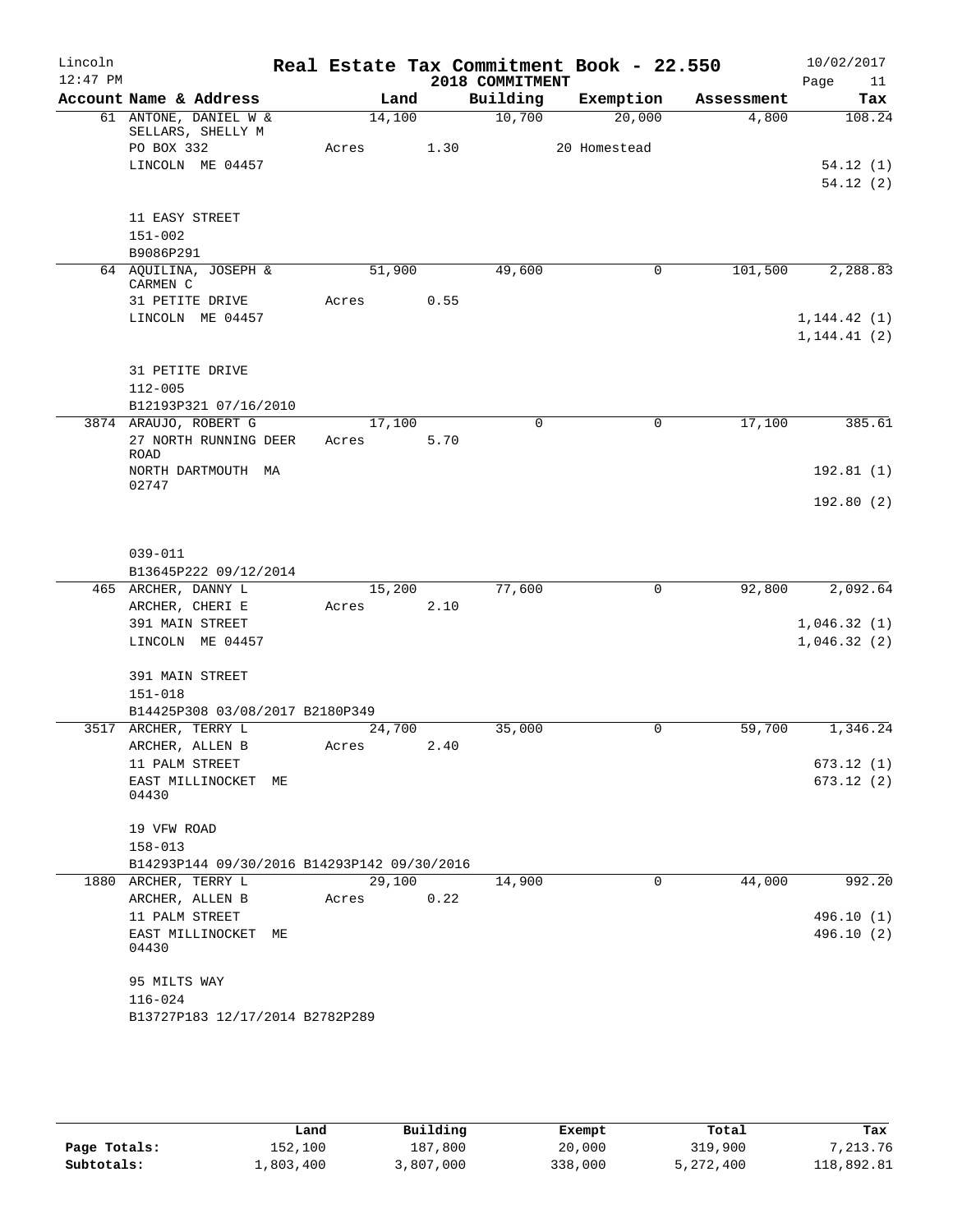| Lincoln      |                                                           |       |                |           |                     | Real Estate Tax Commitment Book - 22.550 |                       | 10/02/2017      |
|--------------|-----------------------------------------------------------|-------|----------------|-----------|---------------------|------------------------------------------|-----------------------|-----------------|
| $12:47$ PM   |                                                           |       |                |           | 2018 COMMITMENT     |                                          |                       | 12<br>Page      |
|              | Account Name & Address<br>3013 ARGAST, ANNE               |       | Land<br>55,900 |           | Building<br>135,600 | Exemption<br>$\Omega$                    | Assessment<br>191,500 | Tax<br>4,318.33 |
|              | ARGAST, DEBORAH                                           |       | Acres 0.54     |           |                     |                                          |                       |                 |
|              | 37 COTTONWOOD DRIVE                                       |       |                |           |                     |                                          |                       | 2, 159.17(1)    |
|              | GARRETT IN 46738                                          |       |                |           |                     |                                          |                       | 2,159.16(2)     |
|              |                                                           |       |                |           |                     |                                          |                       |                 |
|              | 15 CHIPMUNK LANE                                          |       |                |           |                     |                                          |                       |                 |
|              | $103 - 025$                                               |       |                |           |                     |                                          |                       |                 |
|              | B14525P319 06/26/2017                                     |       |                |           |                     |                                          |                       |                 |
|              | 68 ARNOLD , CHRISTINE                                     |       | 9,800          |           | $\mathbf 0$         | $\mathbf 0$                              | 9,800                 | 220.99          |
|              | DBA DOTS FABRIC SHOP                                      |       | Acres 0.14     |           |                     |                                          |                       |                 |
|              | 25 HIGHLAND AVENUE                                        |       |                |           |                     |                                          |                       | 110.50(1)       |
|              | LINCOLN ME 04457-1605                                     |       |                |           |                     |                                          |                       | 110.49(2)       |
|              |                                                           |       |                |           |                     |                                          |                       |                 |
|              | 188 MAIN STREET                                           |       |                |           |                     |                                          |                       |                 |
|              | 141-014                                                   |       |                |           |                     |                                          |                       |                 |
|              | B5930P101<br>67 ARNOLD, BRUCE J & MARIE                   |       | 8,600          |           | 37,700              | 20,000                                   | 26,300                | 593.07          |
|              | Е                                                         |       |                |           |                     |                                          |                       |                 |
|              | PO BOX 314                                                |       | Acres 0.23     |           |                     | 20 Homestead                             |                       |                 |
|              | LINCOLN ME 04457-0314                                     |       |                |           |                     |                                          |                       | 296.54(1)       |
|              |                                                           |       |                |           |                     |                                          |                       | 296.53(2)       |
|              |                                                           |       |                |           |                     |                                          |                       |                 |
|              | 12 HAYNES STREET                                          |       |                |           |                     |                                          |                       |                 |
|              | 141-019                                                   |       |                |           |                     |                                          |                       |                 |
|              | B6263P153                                                 |       |                |           |                     |                                          |                       |                 |
|              | 69 ARNOLD, CHRISTINE L                                    |       | 11,900         |           |                     | 50,500 26,000                            | 36,400                | 820.82          |
|              | 25 HIGHLAND AVE<br>LINCOLN ME 04457-1605                  |       | Acres          | 0.21      |                     | 06 Veteran<br>20 Homestead               |                       | 410.41(1)       |
|              |                                                           |       |                |           |                     |                                          |                       | 410.41(2)       |
|              |                                                           |       |                |           |                     |                                          |                       |                 |
|              | 25 HIGHLAND AVENUE                                        |       |                |           |                     |                                          |                       |                 |
|              | 141-092                                                   |       |                |           |                     |                                          |                       |                 |
|              | B5624P223                                                 |       |                |           |                     |                                          |                       |                 |
|              | 1497 ARNOLD, CHRISTOPHER C                                |       | 8,400          |           |                     | 38,000<br>20,000                         | 26,400                | 595.32          |
|              | 15 MORGAN STREET                                          |       | Acres 0.26     |           |                     | 20 Homestead                             |                       |                 |
|              | LINCOLN ME 04457                                          |       |                |           |                     |                                          |                       | 297.66(1)       |
|              |                                                           |       |                |           |                     |                                          |                       | 297.66(2)       |
|              |                                                           |       |                |           |                     |                                          |                       |                 |
|              | 339 MAIN STREET                                           |       |                |           |                     |                                          |                       |                 |
|              | $151 - 025$                                               |       |                |           |                     |                                          |                       |                 |
|              | B13440P184 01/10/2014 B11592P184<br>72 ARNOLD, ROBERT F & |       | 16,900         |           | 75,800              | 20,000                                   | 72,700                | 1,639.39        |
|              | RACHEL E                                                  |       |                |           |                     |                                          |                       |                 |
|              | 15 MORGAN STREET                                          | Acres |                | 0.31      |                     | 20 Homestead                             |                       |                 |
|              | LINCOLN ME 04457-1622                                     |       |                |           |                     |                                          |                       | 819.70 (1)      |
|              |                                                           |       |                |           |                     |                                          |                       | 819.69(2)       |
|              |                                                           |       |                |           |                     |                                          |                       |                 |
|              | 15 MORGAN STREET                                          |       |                |           |                     |                                          |                       |                 |
|              | 139-199<br>B3165P333                                      |       |                |           |                     |                                          |                       |                 |
|              | 70 ARNOLD, LINDA & JAMES                                  |       | 32,300         |           | 100,000             | 0                                        | 132,300               | 2,983.37        |
|              | TIMBERHOUSE RESTAURANT                                    | Acres |                | 0.16      |                     |                                          |                       |                 |
|              | 1 FLEMING STREET                                          |       |                |           |                     |                                          |                       | 1,491.69(1)     |
|              | LINCOLN ME 04457-1451                                     |       |                |           |                     |                                          |                       | 1,491.68(2)     |
|              |                                                           |       |                |           |                     |                                          |                       |                 |
|              | 1 FLEMING STREET                                          |       |                |           |                     |                                          |                       |                 |
|              | $137 - 040$                                               |       |                |           |                     |                                          |                       |                 |
|              | B8023P293                                                 |       |                |           |                     |                                          |                       |                 |
|              | Land                                                      |       |                | Building  |                     | Exempt                                   | Total                 | Tax             |
| Page Totals: | 143,800                                                   |       |                | 437,600   |                     | 86,000                                   | 495,400               | 11, 171.29      |
| Subtotals:   | 1,947,200                                                 |       |                | 4,244,600 |                     | 424,000                                  | 5,767,800             | 130,064.10      |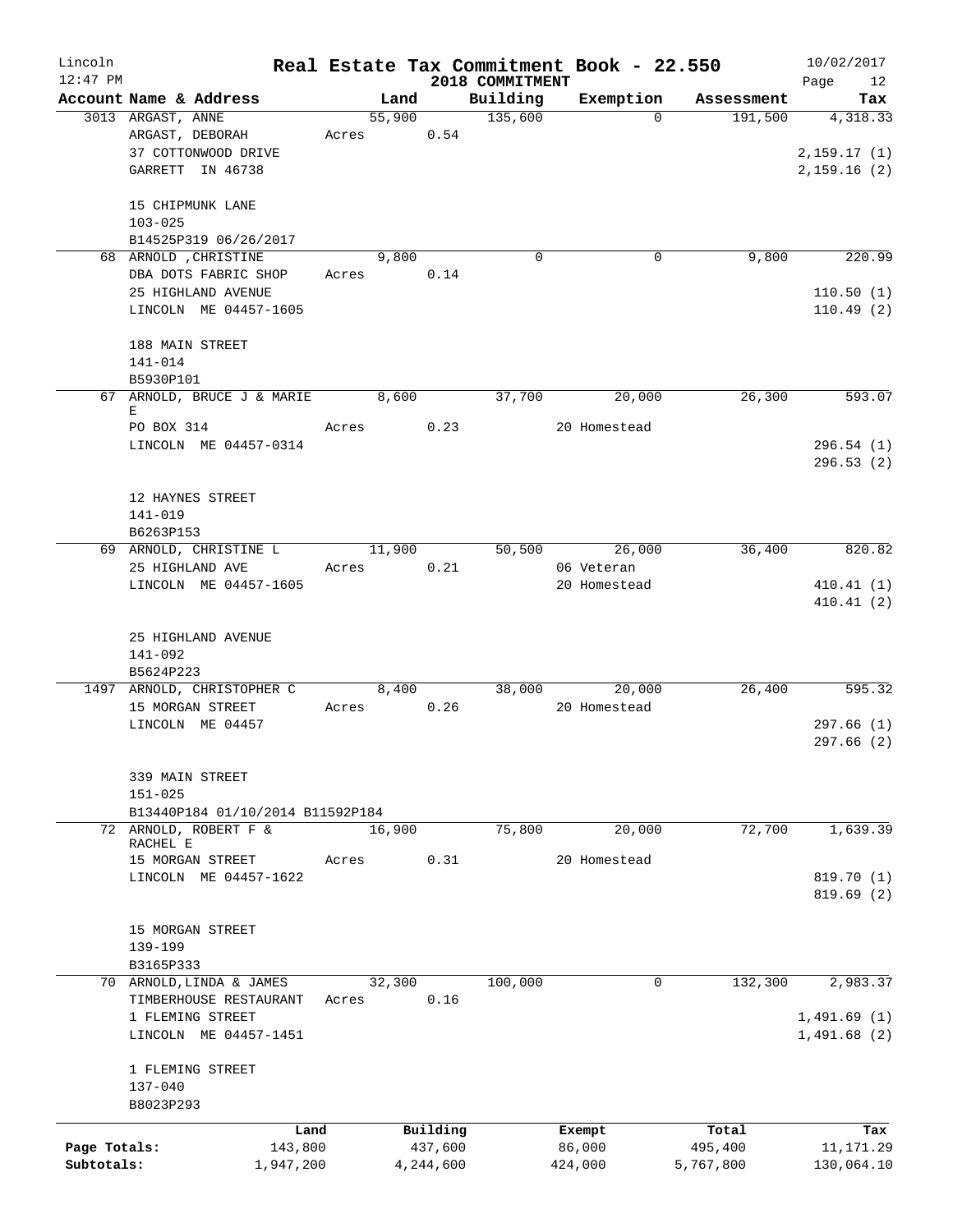| Lincoln<br>$12:47$ PM |                                                                            |             |      | 2018 COMMITMENT | Real Estate Tax Commitment Book - 22.550 |            | 10/02/2017<br>Page<br>13 |
|-----------------------|----------------------------------------------------------------------------|-------------|------|-----------------|------------------------------------------|------------|--------------------------|
|                       | Account Name & Address                                                     | Land        |      | Building        | Exemption                                | Assessment | Tax                      |
|                       | 73 ARRIS, DANIEL                                                           | 10,900      |      | 1,300           | $\Omega$                                 | 12,200     | 275.11                   |
|                       | PO BOX 46<br>EAST HAMPSTEAD<br>NH                                          | Acres       | 7.58 |                 |                                          |            | 137.56(1)                |
|                       | 03826                                                                      |             |      |                 |                                          |            | 137.55(2)                |
|                       | 14 COLD STREAM ESTATES<br><b>ROAD</b><br>$005 - 001$                       |             |      |                 |                                          |            |                          |
|                       | B10643P59                                                                  |             |      |                 |                                          |            |                          |
|                       | 74 ARRIS, DANIEL                                                           | 10,600      |      | 0               | $\mathbf 0$                              | 10,600     | 239.03                   |
|                       | PO BOX 46                                                                  | Acres       | 6.92 |                 |                                          |            |                          |
|                       | EAST HAMPSTEAD NH                                                          |             |      |                 |                                          |            | 119.52(1)                |
|                       | 03826                                                                      |             |      |                 |                                          |            | 119.51(2)                |
|                       | 27 COLD STEAM ESTATES<br>ROAD<br>$005 - 019$                               |             |      |                 |                                          |            |                          |
|                       | B11495P317                                                                 |             |      |                 |                                          |            |                          |
|                       | 75 ARRIS, ROBERT E &<br>VINES, BRUCE                                       | 10,700      |      | 3,700           | $\mathsf{O}$                             | 14,400     | 324.72                   |
|                       | PO BOX 584                                                                 | Acres       | 7.15 |                 |                                          |            |                          |
|                       | GREENWOODS ROAD                                                            |             |      |                 |                                          |            | 162.36(1)                |
|                       | SUMNER ME 04292                                                            |             |      |                 |                                          |            | 162.36(2)                |
|                       | 19 COLD STREAM ESTATES<br><b>ROAD</b><br>$005 - 007$<br>B10722P169         |             |      |                 |                                          |            |                          |
|                       | 3622 ARSENAULT, STEPHEN                                                    | 53,400      |      | 50,600          | 20,000                                   | 84,000     | 1,894.20                 |
|                       | 85 RIDGEVIEW DRIVE                                                         | Acres       | 0.51 |                 | 20 Homestead                             |            |                          |
|                       | VEAZIE ME 04401                                                            |             |      |                 |                                          |            | 947.10 (1)               |
|                       |                                                                            |             |      |                 |                                          |            | 947.10(2)                |
|                       | 330 MCGREGOR ROAD                                                          |             |      |                 |                                          |            |                          |
|                       | $117 - 013$                                                                |             |      |                 |                                          |            |                          |
|                       | B12601P286 09/16/2011<br>76 ARTHERS, HARRIS P                              | 13,800      |      | 69,000          | 26,000                                   | 56,800     | 1,280.84                 |
|                       | 20 MORGAN STREET                                                           | Acres       | 0.27 |                 | 06 Veteran                               |            |                          |
|                       | LINCOLN ME 04457                                                           |             |      |                 | 20 Homestead                             |            | 640.42 (1)               |
|                       |                                                                            |             |      |                 |                                          |            | 640.42 (2)               |
|                       | 20 MORGAN STREET                                                           |             |      |                 |                                          |            |                          |
|                       | $139 - 195$                                                                |             |      |                 |                                          |            |                          |
|                       | B4239P279                                                                  |             |      |                 |                                          |            |                          |
|                       | 340 ARTHURS, JEREMY & RANDI 51,400                                         |             |      |                 | 128,000 20,000                           |            | 159,400 3,594.47         |
|                       | 1631 LEE ROAD<br>LINCOLN ME 04457                                          | Acres 97.00 |      |                 | 20 Homestead                             |            | 1,797.24(1)              |
|                       |                                                                            |             |      |                 |                                          |            | 1,797.23(2)              |
|                       | 1631 LEE ROAD<br>$070 - 004$<br>B12520P331 06/27/2011 B12454P14 04/15/2011 |             |      |                 |                                          |            |                          |
|                       |                                                                            |             |      |                 |                                          |            |                          |

|              | Land      | Building  | Exempt  | Total       | Tax        |
|--------------|-----------|-----------|---------|-------------|------------|
| Page Totals: | 150,800   | 252,600   | 66,000  | 337,400     | 7,608.37   |
| Subtotals:   | 2,098,000 | 4,497,200 | 490,000 | 6, 105, 200 | 137,672.47 |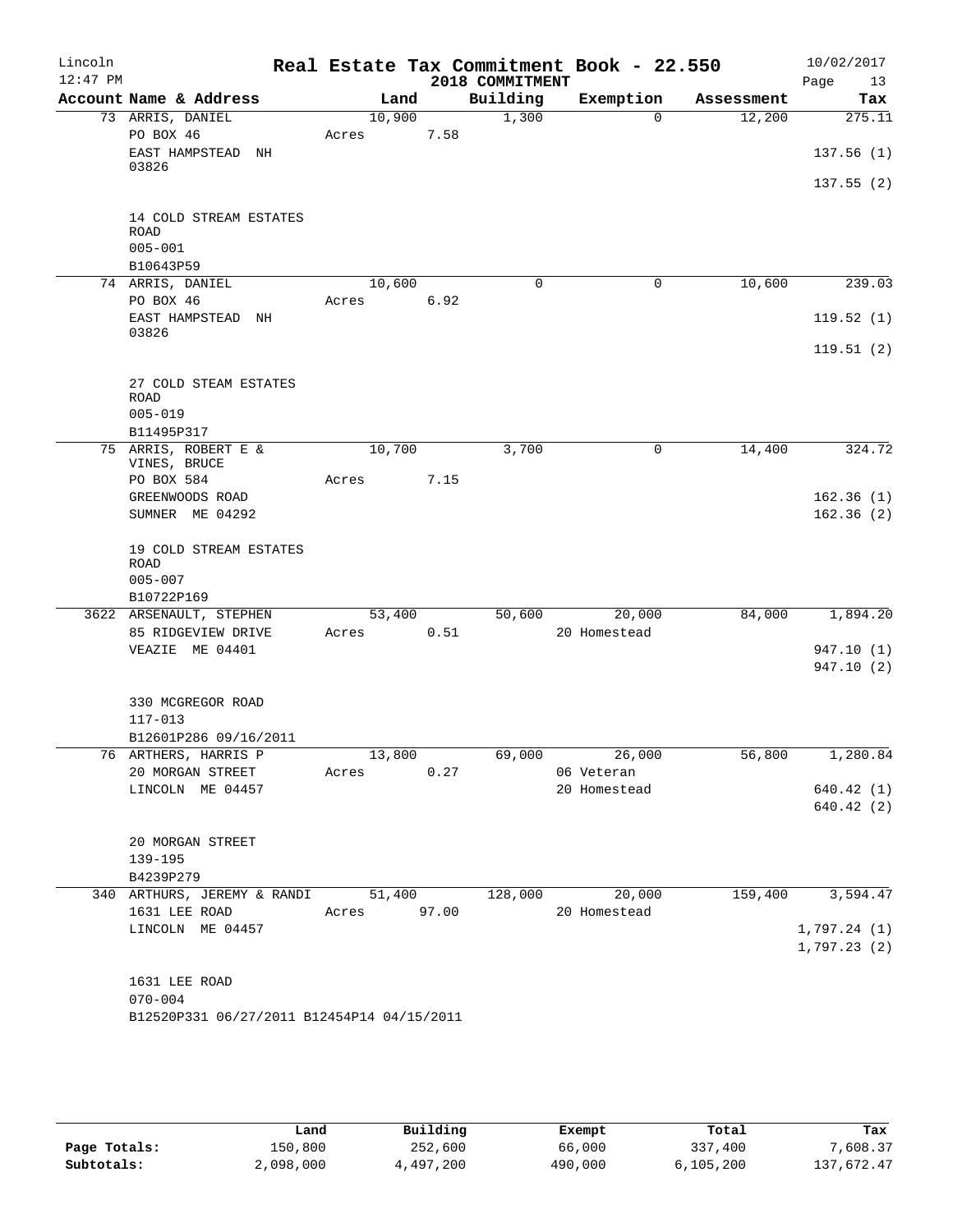| Lincoln    |                                                     |        |       |                 | Real Estate Tax Commitment Book - 22.550 |            | 10/02/2017 |
|------------|-----------------------------------------------------|--------|-------|-----------------|------------------------------------------|------------|------------|
| $12:47$ PM |                                                     |        |       | 2018 COMMITMENT |                                          |            | Page<br>14 |
|            | Account Name & Address                              | Land   |       | Building        | Exemption                                | Assessment | Tax        |
|            | 77 ARTHURS, LARRY G                                 | 22,800 |       | 51,000          | $\Omega$                                 | 73,800     | 1,664.19   |
|            | PO BOX 511                                          | Acres  | 0.61  |                 |                                          |            |            |
|            | LINCOLN ME 04457                                    |        |       |                 |                                          |            | 832.10 (1) |
|            |                                                     |        |       |                 |                                          |            | 832.09 (2) |
|            | 60 CARIBOU LANE                                     |        |       |                 |                                          |            |            |
|            | 149-013                                             |        |       |                 |                                          |            |            |
|            | B3474P3                                             |        |       |                 |                                          |            |            |
|            | 2914 ARTHURS, TROY & LYNN                           | 11,400 |       | 35,300          | 26,000                                   | 20,700     | 466.79     |
|            | 3 HIGHLAND AVE                                      |        |       |                 | 06 Veteran                               |            |            |
|            | LINCOLN ME 04457-1605                               |        |       |                 | 20 Homestead                             |            | 233.40(1)  |
|            |                                                     |        |       |                 |                                          |            | 233.39 (2) |
|            |                                                     |        |       |                 |                                          |            |            |
|            | 3 HIGHLAND AVENUE                                   |        |       |                 |                                          |            |            |
|            | 141-100                                             |        |       |                 |                                          |            |            |
|            | B12738P157 02/21/2012<br>80 ASHER, ADAM E & TAMMY J | 27,500 |       | $\Omega$        | $\mathbf 0$                              | 27,500     | 620.13     |
|            | 11 FISH HILL DRIVE                                  | Acres  | 6.60  |                 |                                          |            |            |
|            | LINCOLN ME 04457                                    |        |       |                 |                                          |            | 310.07(1)  |
|            |                                                     |        |       |                 |                                          |            | 310.06(2)  |
|            |                                                     |        |       |                 |                                          |            |            |
|            | MATTANAWCOOK LAKE                                   |        |       |                 |                                          |            |            |
|            | $049 - 016$                                         |        |       |                 |                                          |            |            |
|            | B11649P198 B11469P318                               |        |       |                 |                                          |            |            |
|            | 81 ASHER, TAMMY J & ADAM E                          | 15,400 |       | 69,000          | 20,000                                   | 64,400     | 1,452.22   |
|            | 11 FISH HILL DRIVE                                  | Acres  | 0.25  |                 | 20 Homestead                             |            |            |
|            | LINCOLN ME 04457-1101                               |        |       |                 |                                          |            | 726.11(1)  |
|            |                                                     |        |       |                 |                                          |            | 726.11(2)  |
|            | 11 FISH HILL DRIVE                                  |        |       |                 |                                          |            |            |
|            | $126 - 057$                                         |        |       |                 |                                          |            |            |
|            | B11469P318                                          |        |       |                 |                                          |            |            |
|            | 82 ASKJEM, ERIC &                                   | 21,700 |       | $\mathbf 0$     | $\mathbf 0$                              | 21,700     | 489.34     |
|            | CHRISTIAN                                           |        |       |                 |                                          |            |            |
|            | 16813 16TH STREET NE                                | Acres  | 33.00 |                 |                                          |            |            |
|            | BUXTON ND 58218                                     |        |       |                 |                                          |            | 244.67(1)  |
|            |                                                     |        |       |                 |                                          |            | 244.67 (2) |
|            | FISH HILL DRIVE                                     |        |       |                 |                                          |            |            |
|            | $048 - 004$                                         |        |       |                 |                                          |            |            |
|            | B13864P37 06/15/2015 B5690P354                      |        |       |                 |                                          |            |            |
|            | 83 ATLANTIC COMMUNICATIONS                          | 18,700 |       | 31,400          | $\mathbf{0}$                             | 50,100     | 1,129.76   |
|            | INC                                                 |        |       |                 |                                          |            |            |
|            | PO BOX 596                                          | Acres  | 0.30  |                 |                                          |            |            |
|            | BANGOR ME 04402                                     |        |       |                 |                                          |            | 564.88(1)  |
|            |                                                     |        |       |                 |                                          |            | 564.88(2)  |
|            | TRANSALPINE ROAD                                    |        |       |                 |                                          |            |            |
|            | $038 - 008 - 002$                                   |        |       |                 |                                          |            |            |
|            | B7343P124                                           |        |       |                 |                                          |            |            |

|              | Land      | Building  | Exempt  | Total     | Tax        |
|--------------|-----------|-----------|---------|-----------|------------|
| Page Totals: | 117,500   | 186,700   | 46,000  | 258,200   | 5,822.43   |
| Subtotals:   | 2,215,500 | 4,683,900 | 536,000 | 6,363,400 | 143,494.90 |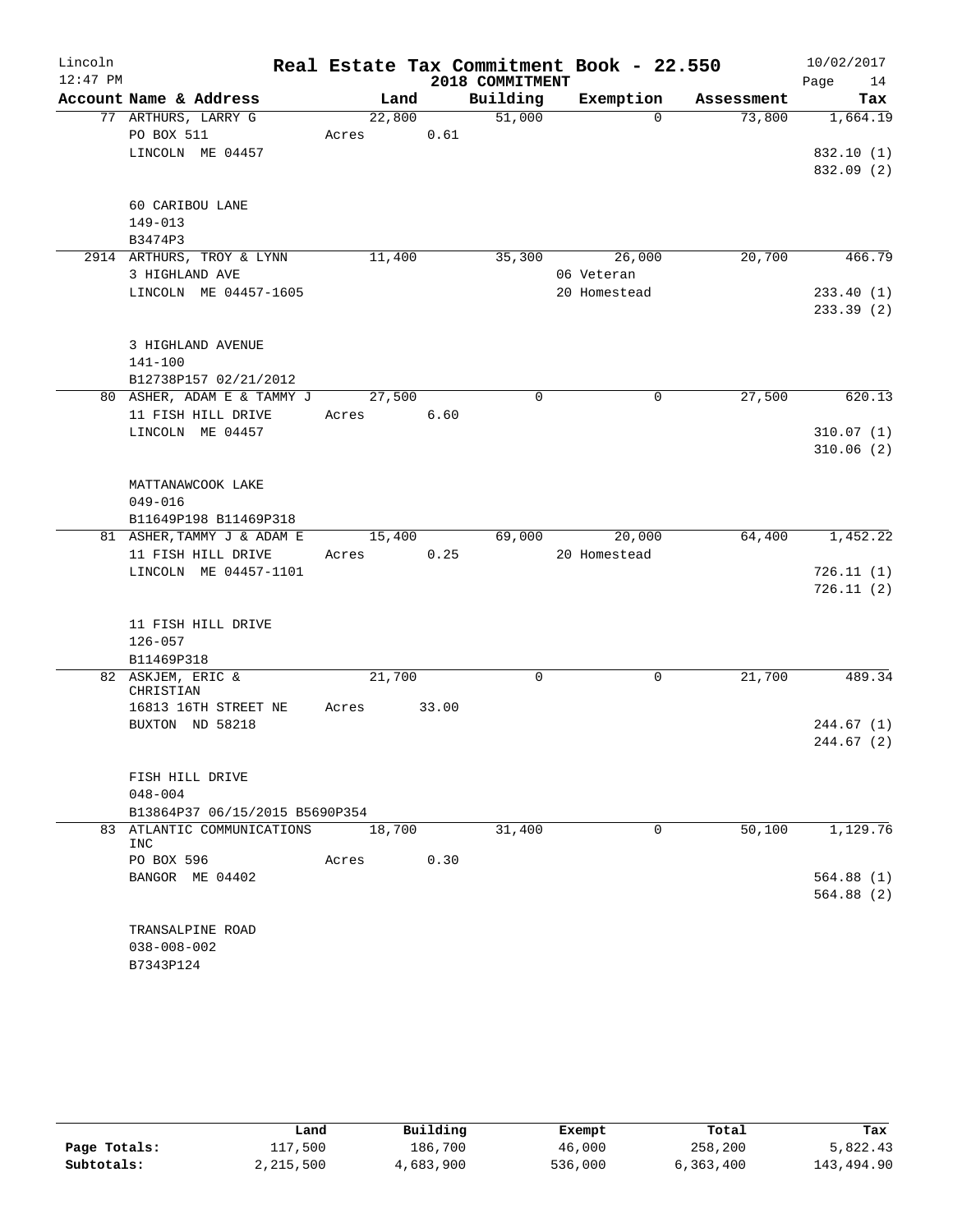| Lincoln    |                                          |       |        |      |                 | Real Estate Tax Commitment Book - 22.550 |            | 10/02/2017             |
|------------|------------------------------------------|-------|--------|------|-----------------|------------------------------------------|------------|------------------------|
| $12:47$ PM |                                          |       |        |      | 2018 COMMITMENT |                                          |            | Page<br>15             |
|            | Account Name & Address                   |       | Land   |      | Building        | Exemption                                | Assessment | Tax                    |
|            | 84 ATLANTIC COMMUNICATIONS<br><b>INC</b> |       | 9,100  |      | 3,300           | $\Omega$                                 | 12,400     | 279.62                 |
|            | PO BOX 596                               | Acres |        | 0.72 |                 |                                          |            |                        |
|            | BANGOR ME 04401-0596                     |       |        |      |                 |                                          |            | 139.81(1)<br>139.81(2) |
|            |                                          |       |        |      |                 |                                          |            |                        |
|            | 57 TOWER ROAD                            |       |        |      |                 |                                          |            |                        |
|            | $093 - 022$<br>B7216P346                 |       |        |      |                 |                                          |            |                        |
|            | 3088 ATLANTIC COMMUNICATIONS             |       | 9,300  |      | 1,800           | $\mathbf 0$                              | 11,100     | 250.31                 |
|            | <b>INC</b><br>40 FREEDOM PARKWAY         |       |        |      |                 |                                          |            |                        |
|            | HERMON ME 04401                          |       |        |      |                 |                                          |            | 125.16(1)              |
|            |                                          |       |        |      |                 |                                          |            | 125.15(2)              |
|            |                                          |       |        |      |                 |                                          |            |                        |
|            | 51 TOWER ROAD<br>$093 - 023$             |       |        |      |                 |                                          |            |                        |
|            | B12659P318 11/10/2011                    |       |        |      |                 |                                          |            |                        |
|            | 85 ATLANTIC TOWER CORP                   |       | 27,900 |      | $\mathbf 0$     | $\mathsf{O}$                             | 27,900     | 629.15                 |
|            | PO BOX 596                               | Acres |        | 2.31 |                 |                                          |            |                        |
|            | BANGOR ME 04401                          |       |        |      |                 |                                          |            | 314.58(1)              |
|            |                                          |       |        |      |                 |                                          |            | 314.57(2)              |
|            | 28 LION HILL DRIVE                       |       |        |      |                 |                                          |            |                        |
|            | $048 - 001$                              |       |        |      |                 |                                          |            |                        |
|            | B12067P87                                |       |        |      |                 |                                          |            |                        |
|            | 86 AUBUCHON REALTY COMPANY<br><b>INC</b> |       | 75,000 |      | 198,500         | $\mathbf 0$                              | 273,500    | 6,167.43               |
|            | 23 WEST MAIN STREET                      | Acres |        | 1.48 |                 |                                          |            |                        |
|            | WESTMINSTER MA 01473                     |       |        |      |                 |                                          |            | 3,083.72(1)            |
|            |                                          |       |        |      |                 |                                          |            | 3,083.71(2)            |
|            | 245 WEST BROADWAY                        |       |        |      |                 |                                          |            |                        |
|            | $130 - 006$                              |       |        |      |                 |                                          |            |                        |
|            | B9747P199                                |       |        |      |                 |                                          |            |                        |
|            | 966 AUBUT, YVONNE                        |       | 7,000  |      | 2,000           | 9,000                                    | $\Omega$   | 0.00                   |
|            | 9 OSGOOD AVENUE                          | Acres |        | 0.58 |                 | 20 Homestead                             |            |                        |
|            | LINCOLN ME 04457                         |       |        |      |                 |                                          |            |                        |
|            |                                          |       |        |      |                 |                                          |            |                        |
|            | 9 OSGOOD AVENUE<br>$027 - 029$           |       |        |      |                 |                                          |            |                        |
|            | B13874P194 06/22/2015                    |       |        |      |                 |                                          |            |                        |
|            | 87 AUGER, KELLIE                         |       | 18,100 |      | 49,700          | 20,000                                   | 47,800     | 1,077.89               |
|            | 8 PLEASANT STREET                        | Acres |        | 0.31 |                 | 20 Homestead                             |            |                        |
|            | LINCOLN ME 04457                         |       |        |      |                 |                                          |            | 538.95(1)              |
|            |                                          |       |        |      |                 |                                          |            | 538.94 (2)             |
|            | 8 PLEASANT STREET                        |       |        |      |                 |                                          |            |                        |
|            | 139-115                                  |       |        |      |                 |                                          |            |                        |
|            | B9606P309                                |       |        |      |                 |                                          |            |                        |
|            |                                          |       |        |      |                 |                                          |            |                        |

|              | Land      | Building  | Exempt  | Total     | Tax        |
|--------------|-----------|-----------|---------|-----------|------------|
| Page Totals: | 146,400   | 255,300   | 29,000  | 372,700   | 8,404.40   |
| Subtotals:   | 2,361,900 | 4,939,200 | 565,000 | 6,736,100 | 151,899.30 |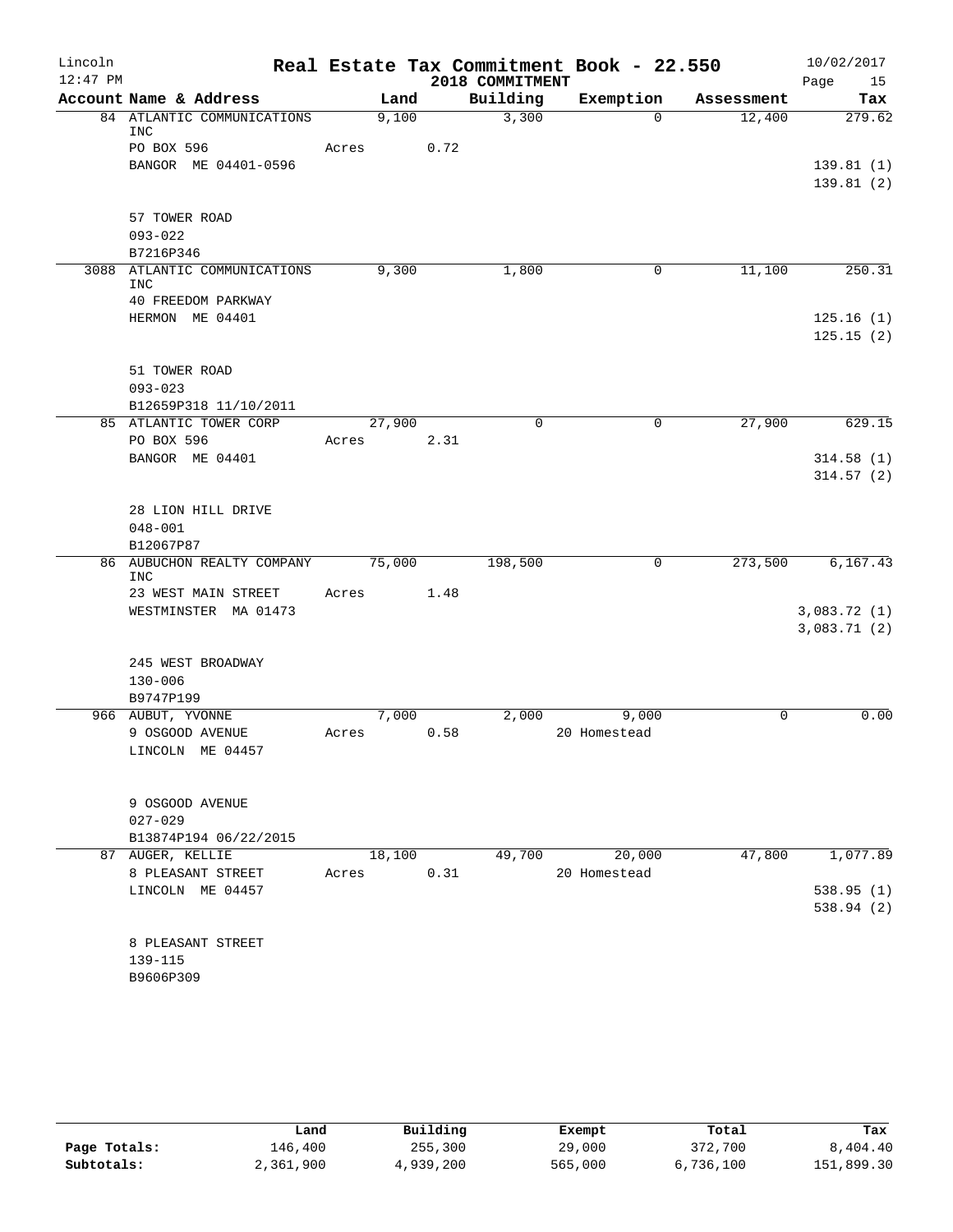| Lincoln    |                                          |        |      |                 | Real Estate Tax Commitment Book - 22.550 |            | 10/02/2017   |
|------------|------------------------------------------|--------|------|-----------------|------------------------------------------|------------|--------------|
| $12:47$ PM |                                          |        |      | 2018 COMMITMENT |                                          |            | Page<br>16   |
|            | Account Name & Address                   | Land   |      | Building        | Exemption                                | Assessment | Tax          |
|            | 88 AURIEMMA, LISA                        | 14,700 |      | 76,300          | $\Omega$                                 | 91,000     | 2,052.05     |
|            | 21 NEWHALL ST                            | Acres  | 0.54 |                 |                                          |            |              |
|            | FAIRFIELD ME 04937                       |        |      |                 |                                          |            | 1,026.03(1)  |
|            |                                          |        |      |                 |                                          |            | 1,026.02(2)  |
|            | 13 EAST BROADWAY                         |        |      |                 |                                          |            |              |
|            | 137-090                                  |        |      |                 |                                          |            |              |
|            | B8236P76                                 |        |      |                 |                                          |            |              |
|            | 3258 AUSTIN, ASHLEY                      | 13,800 |      | 85,500          | 0                                        | 99,300     | 2,239.22     |
|            | 101 LEE ROAD                             | Acres  | 0.33 |                 |                                          |            |              |
|            | LINCOLN ME 04457                         |        |      |                 |                                          |            | 1, 119.61(1) |
|            |                                          |        |      |                 |                                          |            | 1, 119.61(2) |
|            |                                          |        |      |                 |                                          |            |              |
|            | 101 LEE ROAD                             |        |      |                 |                                          |            |              |
|            | $139 - 176$<br>B13651P190 09/22/2014     |        |      |                 |                                          |            |              |
|            | 1156 AUSTIN, HEATHER                     | 15,800 |      | 24,700          | $\mathbf 0$                              | 40,500     | 913.28       |
|            | 26 ORCHARD STREET                        | Acres  | 0.19 |                 |                                          |            |              |
|            | EAST MILLINOCKET ME                      |        |      |                 |                                          |            | 456.64(1)    |
|            | 04430                                    |        |      |                 |                                          |            |              |
|            |                                          |        |      |                 |                                          |            | 456.64(2)    |
|            |                                          |        |      |                 |                                          |            |              |
|            | 57 FLEMING STREET                        |        |      |                 |                                          |            |              |
|            | $139 - 036$<br>B14170P260 06/06/2016     |        |      |                 |                                          |            |              |
|            | 89 AVERILL, JOEL                         | 14,100 |      | 83,600          | $\mathbf 0$                              | 97,700     | 2,203.14     |
|            | 547 ENFIELD ROAD                         | Acres  | 0.89 |                 |                                          |            |              |
|            | LINCOLN ME 04457                         |        |      |                 |                                          |            | 1, 101.57(1) |
|            |                                          |        |      |                 |                                          |            | 1, 101.57(2) |
|            |                                          |        |      |                 |                                          |            |              |
|            | 545 ENFIELD ROAD                         |        |      |                 |                                          |            |              |
|            | $024 - 012$                              |        |      |                 |                                          |            |              |
|            | B12109P280                               |        |      |                 |                                          |            |              |
|            | 90 AVERILL, JOEL P                       | 16,000 |      | 44,100          | 0                                        | 60,100     | 1,355.26     |
|            | 45 GILLMOR FARM ROAD<br>LINCOLN ME 04457 | Acres  | 0.13 |                 |                                          |            | 677.63(1)    |
|            |                                          |        |      |                 |                                          |            | 677.63(2)    |
|            |                                          |        |      |                 |                                          |            |              |
|            | 8 FLEMING STREET                         |        |      |                 |                                          |            |              |
|            | $137 - 029$                              |        |      |                 |                                          |            |              |
|            | B11270P283                               |        |      |                 |                                          |            |              |
|            | 3919 AVERY, ROGER A                      | 14,400 |      | $\Omega$        | 0                                        | 14,400     | 324.72       |
|            | 219 WASSAU STREET APT<br>11              | Acres  | 9.36 |                 |                                          |            |              |
|            | MILLINOCKET ME 04462                     |        |      |                 |                                          |            | 162.36(1)    |
|            |                                          |        |      |                 |                                          |            | 162.36(2)    |
|            |                                          |        |      |                 |                                          |            |              |
|            | ENFIELD ROAD                             |        |      |                 |                                          |            |              |
|            | $024 - 026$                              |        |      |                 |                                          |            |              |
|            | B14426P287 03/09/2017 B7969P138          |        |      |                 |                                          |            |              |

|              | Land      | Building  | Exempt  | Total     | Tax        |
|--------------|-----------|-----------|---------|-----------|------------|
| Page Totals: | 88,800    | 314,200   |         | 403,000   | 9,087.67   |
| Subtotals:   | 2,450,700 | 5,253,400 | 565,000 | 7,139,100 | 160,986.97 |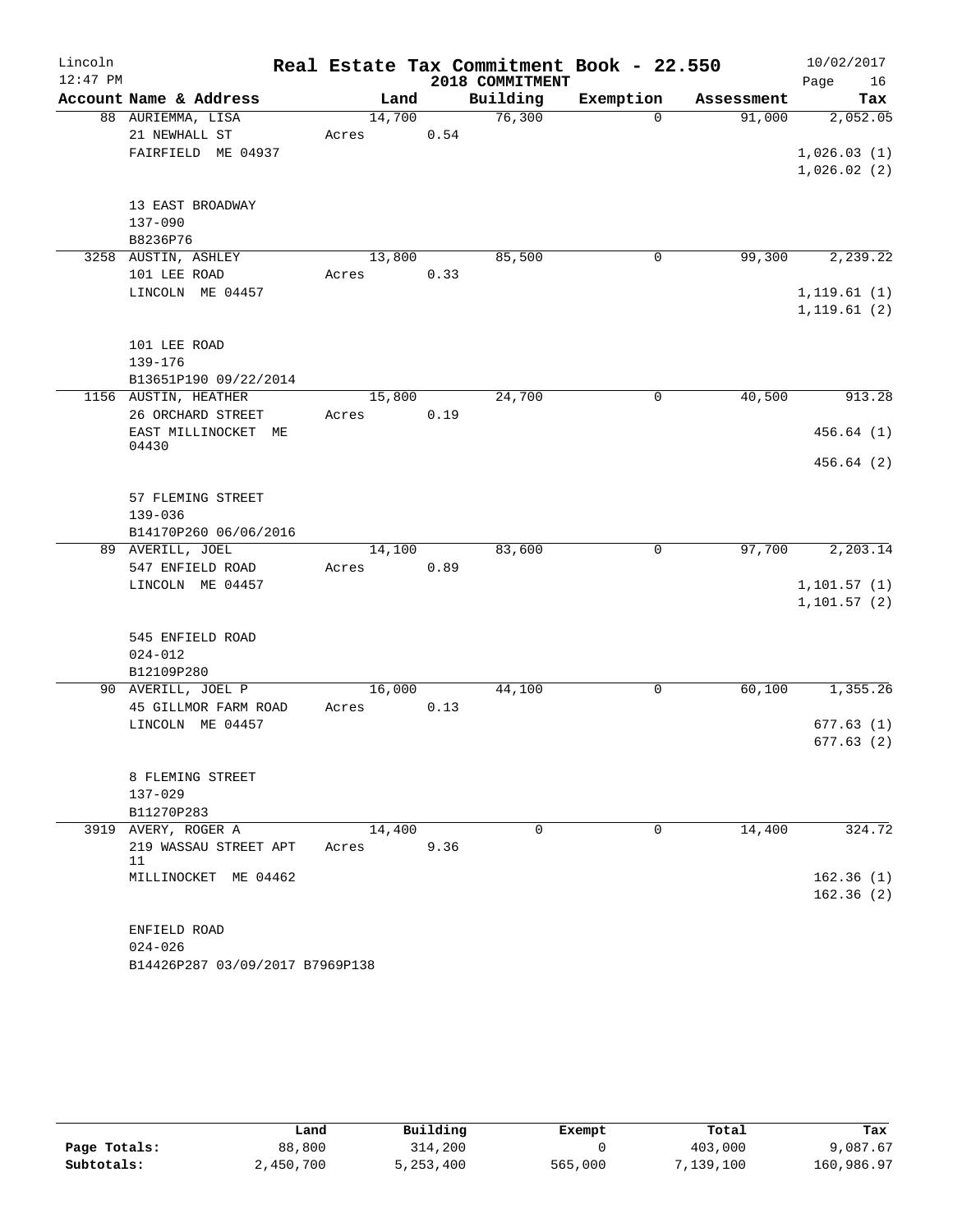| Lincoln<br>$12:47$ PM |                                                      |         |            |           |                             | Real Estate Tax Commitment Book - 22.550 |            | 10/02/2017        |
|-----------------------|------------------------------------------------------|---------|------------|-----------|-----------------------------|------------------------------------------|------------|-------------------|
|                       | Account Name & Address                               |         |            | Land      | 2018 COMMITMENT<br>Building | Exemption                                | Assessment | Page<br>17<br>Tax |
|                       | 1587 AWALT, BARRY                                    |         | 98,900     |           | 197,300                     | 20,000                                   | 276, 200   | 6,228.31          |
|                       | C/O JSI FIXTURES                                     |         | Acres 1.06 |           |                             | 20 Homestead                             |            |                   |
|                       | 528 STANHOPE MILL ROAD                               |         |            |           |                             |                                          |            | 3, 114.16(1)      |
|                       | LINCOLN ME 04457                                     |         |            |           |                             |                                          |            | 3, 114.15(2)      |
|                       |                                                      |         |            |           |                             |                                          |            |                   |
|                       | 528 STANHOPE MILL ROAD                               |         |            |           |                             |                                          |            |                   |
|                       | $106 - 019$                                          |         |            |           |                             |                                          |            |                   |
|                       | B13141P36 04/08/2013 B13025P222 12/04/2012 B12621P47 |         |            |           |                             |                                          |            |                   |
|                       | 09/27/2011                                           |         |            |           |                             |                                          |            |                   |
|                       | 3841 AWALT, BOBBI JO                                 |         | 36,000     |           | 105,600                     | 20,000                                   | 121,600    | 2,742.08          |
|                       | FOXWORTHY, CHRISTOPHER Acres                         |         |            | 1.77      |                             | 20 Homestead                             |            |                   |
|                       | PO BOX 205                                           |         |            |           |                             |                                          |            | 1,371.04(1)       |
|                       | LINCOLN ME 04457                                     |         |            |           |                             |                                          |            | 1,371.04(2)       |
|                       |                                                      |         |            |           |                             |                                          |            |                   |
|                       | 139 EGG POND ROAD                                    |         |            |           |                             |                                          |            |                   |
|                       | $155 - 009$                                          |         |            |           |                             |                                          |            |                   |
|                       | B13311P196 08/14/2013                                |         |            | 18,300    | 90,700                      | 20,000                                   | 89,000     | 2,006.95          |
|                       | 95 AYLWARD, EARLENE K<br>28 PERRY STREET             |         | Acres      | 0.45      |                             | 20 Homestead                             |            |                   |
|                       | LINCOLN ME 04457                                     |         |            |           |                             |                                          |            | 1,003.48(1)       |
|                       |                                                      |         |            |           |                             |                                          |            | 1,003.47(2)       |
|                       |                                                      |         |            |           |                             |                                          |            |                   |
|                       | 28 PERRY STREET                                      |         |            |           |                             |                                          |            |                   |
|                       | $136 - 073$                                          |         |            |           |                             |                                          |            |                   |
|                       | B11719P330                                           |         |            |           |                             |                                          |            |                   |
|                       | 96 AYLWARD, EDMUND                                   |         | 8,600      |           | $\Omega$                    | $\Omega$                                 | 8,600      | 193.93            |
|                       | PO BOX 66                                            |         | Acres      | 54.00     |                             |                                          |            |                   |
|                       | LINCOLN ME 04457-9610                                |         |            |           |                             |                                          |            | 96.97(1)          |
|                       |                                                      |         |            |           |                             |                                          |            | 96.96(2)          |
|                       |                                                      |         |            |           |                             |                                          |            |                   |
|                       | TRANSALPINE ROAD                                     |         |            |           |                             |                                          |            |                   |
|                       | $015 - 015$                                          |         |            |           |                             |                                          |            |                   |
|                       | B11271P305                                           |         |            |           |                             |                                          |            |                   |
|                       | 97 AYLWARD, EDMUND                                   |         | 24,600     |           | 62,100                      | 20,000                                   | 66,700     | 1,504.09          |
|                       | PO BOX 66                                            |         | Acres      | 2.33      |                             | 20 Homestead                             |            |                   |
|                       | LINCOLN ME 04457                                     |         |            |           |                             |                                          |            | 752.05(1)         |
|                       |                                                      |         |            |           |                             |                                          |            | 752.04(2)         |
|                       |                                                      |         |            |           |                             |                                          |            |                   |
|                       | 29 PERRY STREET                                      |         |            |           |                             |                                          |            |                   |
|                       | 136-099                                              |         |            |           |                             |                                          |            |                   |
|                       | B7025P20<br>102 AYLWARD, EDMUND K                    |         |            |           |                             | 0                                        |            |                   |
|                       | PO BOX 66                                            |         | 20,200     | 0.21      | 82,300                      |                                          | 102,500    | 2,311.38          |
|                       | LINCOLN ME 04457-0066                                |         | Acres      |           |                             |                                          |            | 1, 155.69(1)      |
|                       |                                                      |         |            |           |                             |                                          |            | 1, 155.69(2)      |
|                       |                                                      |         |            |           |                             |                                          |            |                   |
|                       | 5 LAKE STREET                                        |         |            |           |                             |                                          |            |                   |
|                       | 137-137                                              |         |            |           |                             |                                          |            |                   |
|                       | B8434P243                                            |         |            |           |                             |                                          |            |                   |
|                       | 101 AYLWARD, EDMUND K                                |         | 60,400     |           | 55,000                      | 0                                        | 115,400    | 2,602.27          |
|                       | PO BOX 66                                            |         | Acres      | 2.60      |                             |                                          |            |                   |
|                       | LINCOLN ME 04457-0066                                |         |            |           |                             |                                          |            | 1,301.14(1)       |
|                       |                                                      |         |            |           |                             |                                          |            | 1,301.13(2)       |
|                       |                                                      |         |            |           |                             |                                          |            |                   |
|                       | 73 MILTS WAY                                         |         |            |           |                             |                                          |            |                   |
|                       | $116 - 031$                                          |         |            |           |                             |                                          |            |                   |
|                       | B12020P86                                            |         |            |           |                             |                                          |            |                   |
|                       |                                                      |         |            |           |                             |                                          |            |                   |
|                       |                                                      | Land    |            | Building  |                             | Exempt                                   | Total      | Tax               |
| Page Totals:          |                                                      | 267,000 |            | 593,000   |                             | 80,000                                   | 780,000    | 17,589.01         |
| Subtotals:            | 2,717,700                                            |         |            | 5,846,400 |                             | 645,000                                  | 7,919,100  | 178,575.98        |
|                       |                                                      |         |            |           |                             |                                          |            |                   |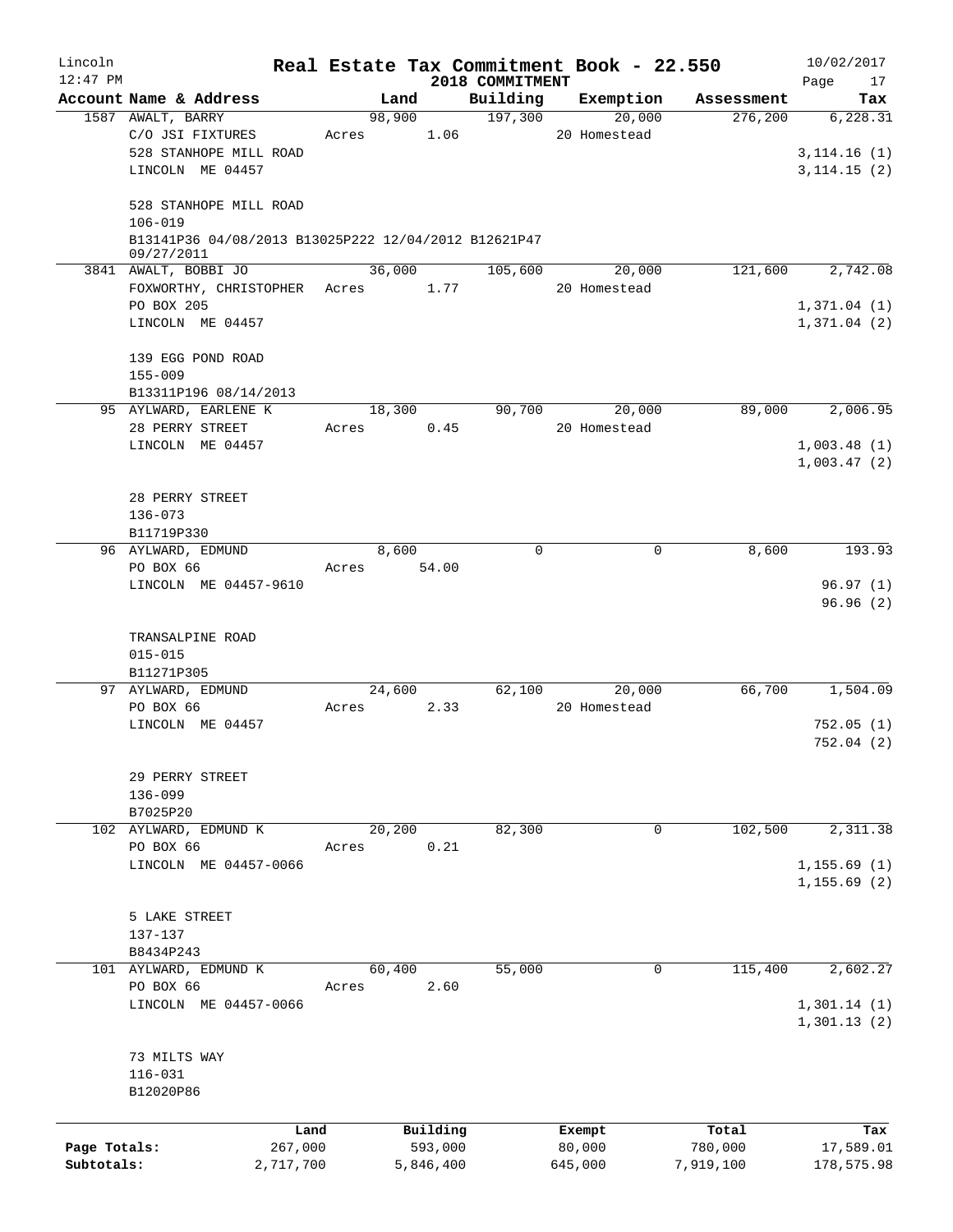| Lincoln<br>$12:47$ PM |                                                         |                 |        | Real Estate Tax Commitment Book - 22.550<br>2018 COMMITMENT |             |            | 10/02/2017<br>18<br>Page |
|-----------------------|---------------------------------------------------------|-----------------|--------|-------------------------------------------------------------|-------------|------------|--------------------------|
|                       | Account Name & Address                                  |                 | Land   | Building                                                    | Exemption   | Assessment | Tax                      |
|                       | 98 AYLWARD, EDMUND K<br>PO BOX 66                       | 17,600<br>Acres | 110.00 | $\Omega$                                                    | $\Omega$    | 17,600     | 396.88                   |
|                       | LINCOLN ME 04457                                        |                 |        |                                                             |             |            | 198.44(1)<br>198.44(2)   |
|                       | STANHOPE MILL ROAD<br>$002 - 001$<br>B9233P180          |                 |        |                                                             |             |            |                          |
|                       | 755 AYLWARD, EDMUND K                                   |                 | 9,800  | 41,800                                                      | 0           | 51,600     | 1,163.58                 |
|                       | 29 PERRY STREET                                         | Acres           | 0.27   |                                                             |             |            |                          |
|                       | LINCOLN ME 04457-1222                                   |                 |        |                                                             |             |            | 581.79 (1)<br>581.79 (2) |
|                       | 31 PERRY STREET<br>$136 - 098$<br>B13684P124 10/27/2014 |                 |        |                                                             |             |            |                          |
|                       | 2488 B & P HOLDINGS, INC                                | 67,200          |        | 90,600                                                      | $\mathbf 0$ | 157,800    | 3,558.39                 |
|                       | 265 WEST BROADWAY                                       | Acres           | 3.50   |                                                             |             |            |                          |
|                       | LINCOLN ME 04457                                        |                 |        |                                                             |             |            | 1,779.20(1)              |
|                       |                                                         |                 |        |                                                             |             |            | 1,779.19(2)              |
|                       | 265 WEST BROADWAY                                       |                 |        |                                                             |             |            |                          |
|                       | $130 - 003$                                             |                 |        |                                                             |             |            |                          |
|                       | 3499 B & T WHITNEY LLC<br>168 MCCARD ROAD               | 31,400          |        | $\mathbf 0$                                                 | 0           | 31,400     | 708.07                   |
|                       | CORINTH ME 04427                                        | Acres           | 0.46   |                                                             |             |            | 354.04(1)<br>354.03(2)   |
|                       | 142 WEST BROADWAY<br>136-158                            |                 |        |                                                             |             |            |                          |
|                       | B13438P274 12/17/2013 B9516P299                         |                 |        |                                                             |             |            |                          |
|                       | 104 B & W RENTALS LLC                                   | 52,000          |        | 4,500                                                       | 0           | 56,500     | 1,274.08                 |
|                       | 265 WEST BROADWAY<br>LINCOLN ME 04457                   | Acres           | 1.43   |                                                             |             |            | 637.04(1)                |
|                       |                                                         |                 |        |                                                             |             |            | 637.04 (2)               |
|                       | 483 MAIN STREET<br>158-015                              |                 |        |                                                             |             |            |                          |
|                       | B12209P161 08/04/2010                                   |                 |        |                                                             |             |            |                          |
|                       | 106 B&W RENTALS LLC                                     | 17,500          |        | $\mathbf 0$                                                 | $\Omega$    | 17,500     | 394.63                   |
|                       | 265 WEST BROADWAY                                       | Acres           | 2.11   |                                                             |             |            |                          |
|                       | LINCOLN ME 04457-9608                                   |                 |        |                                                             |             |            | 197.32(1)                |
|                       |                                                         |                 |        |                                                             |             |            | 197.31(2)                |
|                       | 600 -622 MOHAWK ROAD                                    |                 |        |                                                             |             |            |                          |
|                       | $118 - 005$                                             |                 |        |                                                             |             |            |                          |
|                       | 115 B.I.R.M. MOBILE HOME<br>PARK LLC                    |                 | 0      | 10,000                                                      | 0           | 10,000     | 225.50                   |
|                       | PO BOX 278                                              |                 |        |                                                             |             |            |                          |
|                       | STILLWATER ME 04489                                     |                 |        |                                                             |             |            | 112.75(1)                |
|                       |                                                         |                 |        |                                                             |             |            | 112.75(2)                |
|                       | 27 FIELD STREET                                         |                 |        |                                                             |             |            |                          |
|                       | 140-022-009-MH0                                         |                 |        |                                                             |             |            |                          |
|                       |                                                         |                 |        |                                                             |             |            |                          |

|              | Land      | Building  | Exempt  | Total     | Tax          |
|--------------|-----------|-----------|---------|-----------|--------------|
| Page Totals: | 195,500   | 146.900   |         | 342,400   | .721.13      |
| Subtotals:   | 2,913,200 | 5,993,300 | 645,000 | 8,261,500 | 186, 297. 11 |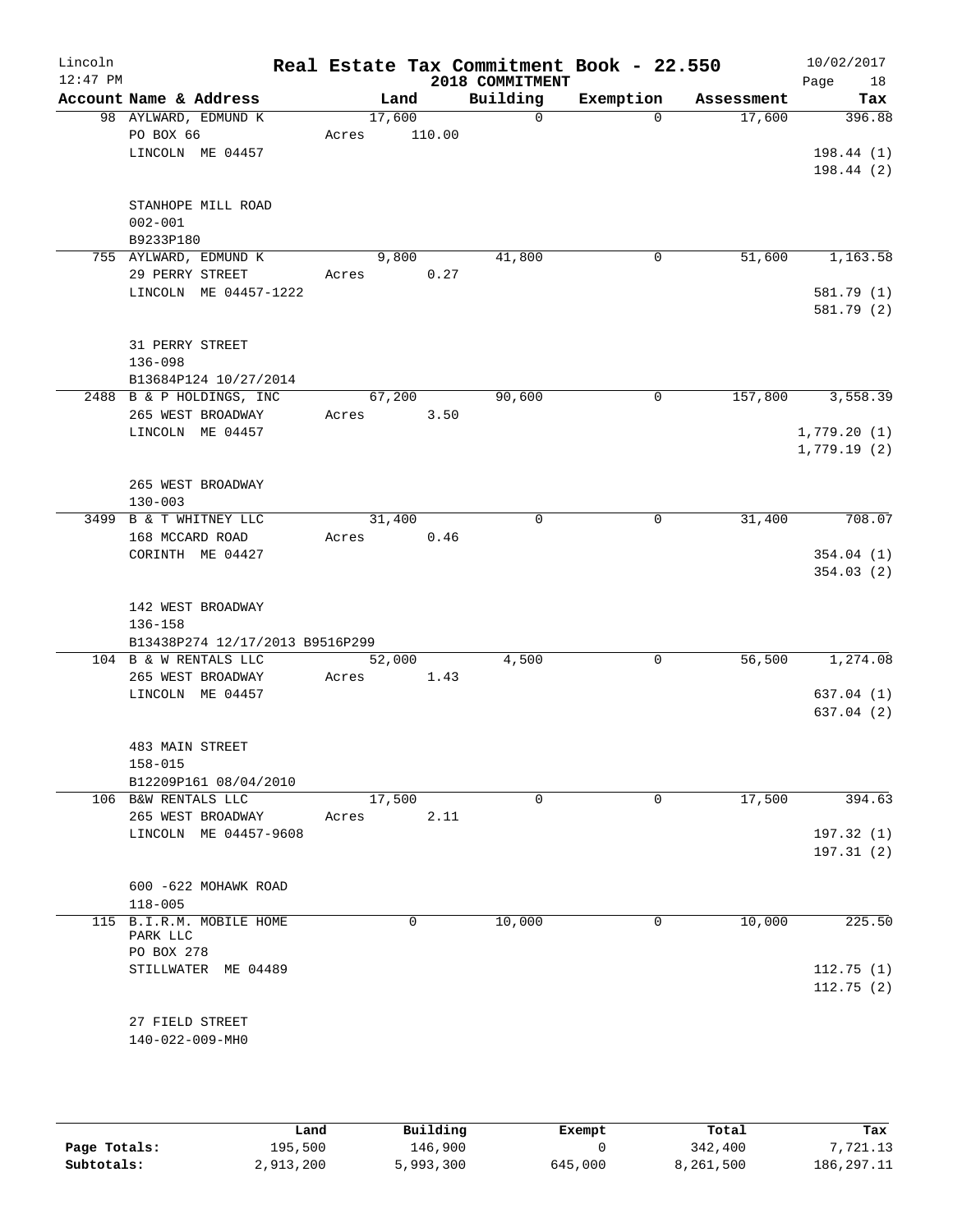| Lincoln<br>$12:47$ PM |                                                    |             | Real Estate Tax Commitment Book - 22.550<br>2018 COMMITMENT |             |            | 10/02/2017<br>Page<br>19 |
|-----------------------|----------------------------------------------------|-------------|-------------------------------------------------------------|-------------|------------|--------------------------|
|                       | Account Name & Address                             | Land        | Building                                                    | Exemption   | Assessment | Tax                      |
|                       | 114 B.I.R.M. MOBILE HOME<br>PARK LLC<br>PO BOX 278 | $\mathbf 0$ | 10,000                                                      | $\Omega$    | 10,000     | 225.50                   |
|                       | STILLWATER ME 04489                                |             |                                                             |             |            | 112.75(1)<br>112.75(2)   |
|                       | 22 FIELD STREET<br>140-022-004-MH0                 |             |                                                             |             |            |                          |
|                       | 113 B.I.R.M. MOBILE HOME<br>PARK LLC<br>PO BOX 278 | $\mathbf 0$ | 10,000                                                      | $\mathbf 0$ | 10,000     | 225.50                   |
|                       | STILLWATER ME 04489                                |             |                                                             |             |            | 112.75(1)<br>112.75(2)   |
|                       | 20 FIELD STREET<br>140-022-003-MH0                 |             |                                                             |             |            |                          |
|                       | 112 B.I.R.M. MOBILE HOME<br>PARK LLC<br>PO BOX 278 | $\mathbf 0$ | 10,000                                                      | 0           | 10,000     | 225.50                   |
|                       | STILLWATER ME 04489                                |             |                                                             |             |            | 112.75(1)<br>112.75(2)   |
|                       | 10 FIELD STREET<br>140-022-002-MH0                 |             |                                                             |             |            |                          |
|                       | 110 B.I.R.M. MOBILE HOME<br>PARK LLC<br>PO BOX 278 | 0           | 10,000                                                      | 0           | 10,000     | 225.50                   |
|                       | STILLWATER ME 04489                                |             |                                                             |             |            | 112.75(1)<br>112.75(2)   |
|                       | 21 FIELD STREET<br>140-022-011-MH0                 |             |                                                             |             |            |                          |
|                       | 109 B.I.R.M. MOBILE HOME<br>PARK LLC<br>PO BOX 278 | $\mathbf 0$ | 12,800                                                      | 0           | 12,800     | 288.64                   |
|                       | STILLWATER ME 04489                                |             |                                                             |             |            | 144.32(1)<br>144.32(2)   |
|                       | 25 FIELD STREET<br>140-022-010-MH0                 |             |                                                             |             |            |                          |
|                       | 108 B.I.R.M. MOBILE HOME<br>PARK LLC<br>PO BOX 278 | 0           | 10,000                                                      | 0           | 10,000     | 225.50                   |
|                       | STILLWATER ME 04489                                |             |                                                             |             |            | 112.75(1)<br>112.75(2)   |
|                       | 28 FIELD STREET<br>140-022-007-MH0                 |             |                                                             |             |            |                          |
|                       | 116 B.I.R.M. MOBILE HOME<br>PARK LLC<br>PO BOX 278 | $\mathbf 0$ | 4,700                                                       | 0           | 4,700      | 105.99                   |
|                       | STILLWATER ME 04489                                |             |                                                             |             |            | 53.00(1)<br>52.99(2)     |
|                       | 17 MEADOW LANE<br>140-022-016-MH0                  |             |                                                             |             |            |                          |
|                       |                                                    |             |                                                             |             |            |                          |

|              | Land      | Building  | Exempt  | Total     | Tax        |
|--------------|-----------|-----------|---------|-----------|------------|
| Page Totals: |           | 67,500    |         | 67,500    | 1,522.13   |
| Subtotals:   | 2,913,200 | 6,060,800 | 645,000 | 8,329,000 | 187,819.24 |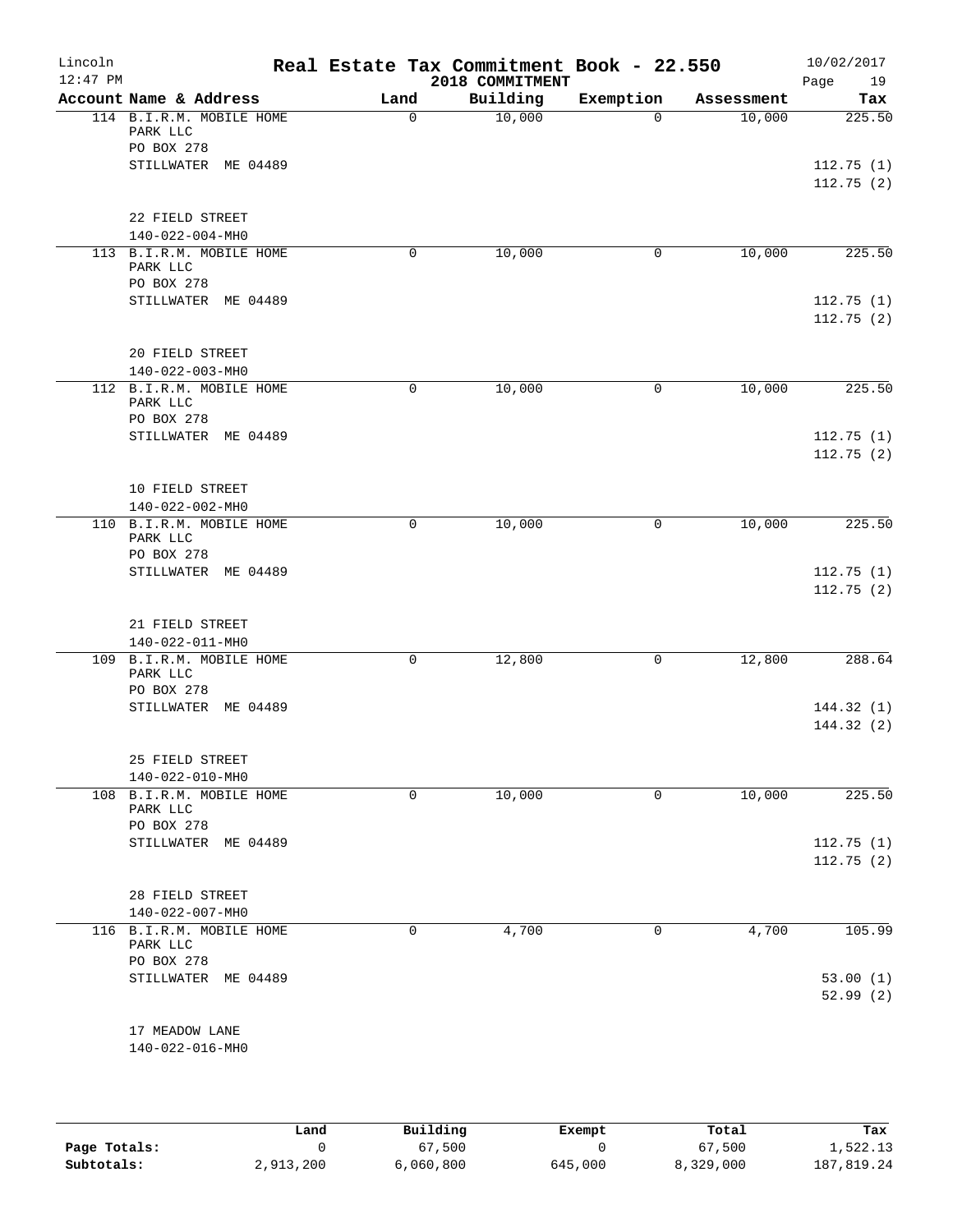| Lincoln<br>$12:47$ PM      |                                                                 |                 |                        | 2018 COMMITMENT | Real Estate Tax Commitment Book - 22.550 |                        | 10/02/2017<br>Page<br>20    |
|----------------------------|-----------------------------------------------------------------|-----------------|------------------------|-----------------|------------------------------------------|------------------------|-----------------------------|
|                            | Account Name & Address                                          |                 | Land                   | Building        | Exemption                                | Assessment             | Tax                         |
|                            | 107 B.I.R.M. MOBILE HOME<br>PARK LLC                            | 99,900          |                        | $\Omega$        | $\Omega$                                 | 99,900                 | 2,252.75                    |
|                            | PO BOX 278<br>STILLWATER ME 04489                               | Acres           | 3.10                   |                 |                                          |                        | 1,126.38(1)<br>1, 126.37(2) |
|                            | HIGHLAND MEADOWS MHP<br>$140 - 022$<br>B11731P49                |                 |                        |                 |                                          |                        |                             |
|                            | 117 BABIN, MARK &<br>LAVERTU-BABIN, KATHY                       | 35,300          |                        | 108,900         | 0                                        | 144,200                | 3,251.71                    |
|                            | 61 KIMBALL LANE<br>LINCOLN ME 04457                             | Acres           | 0.98                   |                 |                                          |                        | 1,625.86(1)<br>1,625.85(2)  |
|                            | 61 KIMBALL LANE<br>$148 - 002$<br>B10252P3 12/27/2005           |                 |                        |                 |                                          |                        |                             |
|                            | 118 BABINEAU, DAVID M<br>PO BOX 129                             | 16,600<br>Acres | 0.20                   | $\mathbf 0$     | $\mathbf 0$                              | 16,600                 | 374.33                      |
|                            | WEST ENFIELD ME 04493                                           |                 |                        |                 |                                          |                        | 187.17 (1)<br>187.16(2)     |
|                            | FISH HILL DRIVE<br>$126 - 054$                                  |                 |                        |                 |                                          |                        |                             |
|                            | 119 BACHMAN, TYLER L<br>66 CROSSKEY ROAD                        | 38,200<br>Acres | 31.90                  | $\mathbf 0$     | $\mathbf 0$                              | 38,200                 | 861.41                      |
|                            | BERNVILLE PA 19506                                              |                 |                        |                 |                                          |                        | 430.71 (1)<br>430.70 (2)    |
|                            | LITTLE ROUND POND<br>$016 - 003$                                |                 |                        |                 |                                          |                        |                             |
| 120                        | BACON, ERWIN J &<br>MAUREEN S<br>23 BLUEBERRY LANE              | 16,700<br>Acres | 0.86                   | 109,300         | 0                                        | 126,000                | 2,841.30                    |
|                            | CORNISH ME 04020                                                |                 |                        |                 |                                          |                        | 1,420.65(1)<br>1,420.65(2)  |
|                            | 580 WEST BROADWAY APT<br>$1 - 4$<br>$045 - 013$                 |                 |                        |                 |                                          |                        |                             |
|                            | 123 BAILEY PARK APARTMENTS<br>C/O STANFORD MANAGEMENT Acres     | 202,500         | 10.00                  | 951,500         | 0                                        | 1,154,000              | 26,022.70                   |
|                            | 16 BAILEY PARK CIRCLE<br>LINCOLN ME 04457                       |                 |                        |                 |                                          |                        | 13,011.35<br>13,011.35      |
|                            | 11 BAILEY CIRCLE<br>$141 - 035$<br>B3578P348                    |                 |                        |                 |                                          |                        |                             |
|                            | 121 BAILEY, CHAD M                                              | 18,900          |                        | 68,600          | 20,000                                   | 67,500                 | 1,522.13                    |
|                            | 296 LEE ROAD<br>LINCOLN ME 04457                                | Acres           | 3.30                   |                 | 20 Homestead                             |                        | 761.07(1)<br>761.06 (2)     |
|                            | 296 LEE ROAD<br>$143 - 007$<br>B14356P233 12/08/2016 B11970P308 |                 |                        |                 |                                          |                        |                             |
|                            | Land                                                            |                 | Building               |                 | Exempt                                   | Total                  | Tax                         |
| Page Totals:<br>Subtotals: | 428,100<br>3,341,300                                            |                 | 1,238,300<br>7,299,100 |                 | 20,000<br>665,000                        | 1,646,400<br>9,975,400 | 37, 126.33<br>224,945.57    |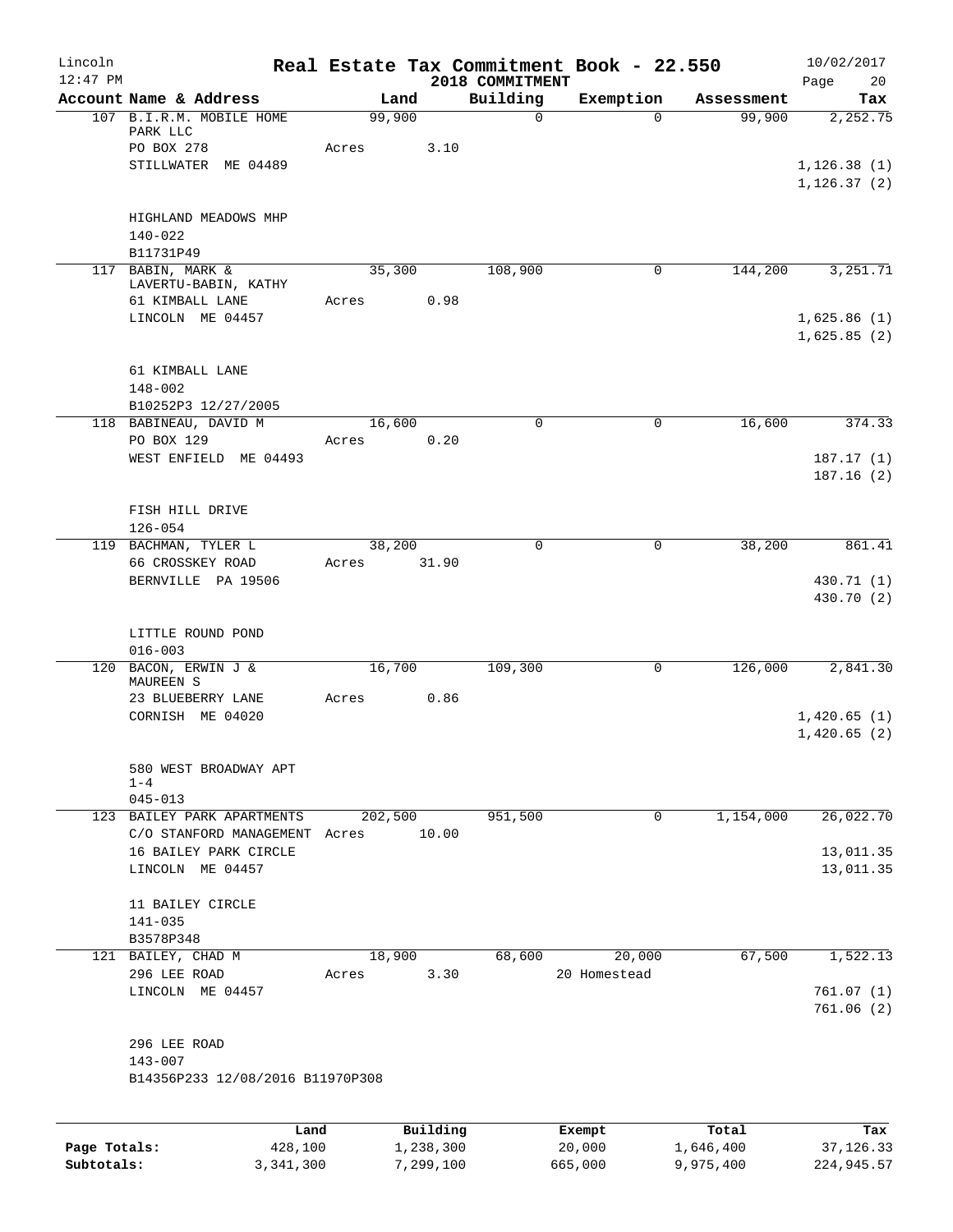| Lincoln    |                                                     |       |        |       |                 |  | Real Estate Tax Commitment Book - 22.550 |            | 10/02/2017  |
|------------|-----------------------------------------------------|-------|--------|-------|-----------------|--|------------------------------------------|------------|-------------|
| $12:47$ PM |                                                     |       |        |       | 2018 COMMITMENT |  |                                          |            | 21<br>Page  |
|            | Account Name & Address                              |       | Land   |       | Building        |  | Exemption                                | Assessment | Tax         |
|            | 122 BAILEY, LORI A & ROBERT                         |       | 9,000  |       | 65,800          |  | 20,000                                   | 54,800     | 1,235.74    |
|            | 98 LEE ROAD                                         | Acres |        | 0.42  |                 |  | 20 Homestead                             |            |             |
|            | LINCOLN ME 04457-1626                               |       |        |       |                 |  |                                          |            | 617.87(1)   |
|            |                                                     |       |        |       |                 |  |                                          |            | 617.87(2)   |
|            | 98 LEE ROAD                                         |       |        |       |                 |  |                                          |            |             |
|            | 139-171                                             |       |        |       |                 |  |                                          |            |             |
|            | B12817P127 05/16/2021                               |       |        |       |                 |  |                                          |            |             |
|            | 3914 BAILEY, MATTHEW A                              |       | 32,000 |       | $\mathbf 0$     |  | $\mathbf 0$                              | 32,000     | 721.60      |
|            | BAILEY, ARIANA                                      | Acres |        | 2.72  |                 |  |                                          |            |             |
|            | 153 SNOWS CORNER ROAD                               |       |        |       |                 |  |                                          |            | 360.80(1)   |
|            | ORRINGTON ME 04474                                  |       |        |       |                 |  |                                          |            | 360.80(2)   |
|            |                                                     |       |        |       |                 |  |                                          |            |             |
|            | 112 JACKSON WAY                                     |       |        |       |                 |  |                                          |            |             |
|            | $057 - 025$                                         |       |        |       |                 |  |                                          |            |             |
|            | B14192P63 06/24/2016                                |       |        |       |                 |  |                                          | 16,400     | 369.82      |
|            | 125 BALLARD, JEFFERY D<br>1308 MAIN STREET          | Acres | 12,500 | 2.00  | 23,900          |  | 20,000<br>20 Homestead                   |            |             |
|            | LINCOLN ME 04457-9537                               |       |        |       |                 |  |                                          |            | 184.91(1)   |
|            |                                                     |       |        |       |                 |  |                                          |            | 184.91 (2)  |
|            |                                                     |       |        |       |                 |  |                                          |            |             |
|            | 1308 MAIN STREET                                    |       |        |       |                 |  |                                          |            |             |
|            | $095 - 009$                                         |       |        |       |                 |  |                                          |            |             |
|            | B5728P112                                           |       |        |       |                 |  |                                          |            |             |
| 127        | BALTRUSCH, BERNHARDT E<br>1,400<br>$\mathbf 0$<br>0 |       | 1,400  | 31.57 |                 |  |                                          |            |             |
|            | & STAR R<br>610 HALF TOWNSHIP ROAD                  | Acres |        | 11.40 |                 |  |                                          |            |             |
|            | LINCOLN ME 04457                                    |       |        |       |                 |  |                                          |            | 15.79(1)    |
|            |                                                     |       |        |       |                 |  |                                          |            | 15.78(2)    |
|            |                                                     |       |        |       |                 |  |                                          |            |             |
|            | HALF TOWNSHIP ROAD                                  |       |        |       |                 |  |                                          |            |             |
|            | $043 - 015$                                         |       |        |       |                 |  |                                          |            |             |
|            | B9844P282                                           |       |        |       |                 |  |                                          |            |             |
|            | 128 BALVIN, KEVIN M SR &                            |       | 18,000 |       | $\mathbf 0$     |  | 0                                        | 18,000     | 405.90      |
|            | SARAH E<br>91 MACKENZIE AVENUE                      | Acres |        | 2.03  |                 |  |                                          |            |             |
|            | LINCOLN ME 04457                                    |       |        |       |                 |  |                                          |            | 202.95(1)   |
|            |                                                     |       |        |       |                 |  |                                          |            | 202.95(2)   |
|            |                                                     |       |        |       |                 |  |                                          |            |             |
|            | MACKENZIE AVENUE                                    |       |        |       |                 |  |                                          |            |             |
|            | $138 - 008$                                         |       |        |       |                 |  |                                          |            |             |
|            | B6646P343                                           |       |        |       |                 |  |                                          |            |             |
| 129        | BALVIN, KEVIN M SR &                                |       | 57,000 |       | 48,100          |  | 0                                        | 105,100    | 2,370.01    |
|            | SARAH E<br>91 MACKENZIE AVENUE                      | Acres |        | 0.73  |                 |  |                                          |            |             |
|            | LINCOLN ME 04457                                    |       |        |       |                 |  |                                          |            | 1,185.01(1) |
|            |                                                     |       |        |       |                 |  |                                          |            | 1,185.00(2) |
|            |                                                     |       |        |       |                 |  |                                          |            |             |
|            | 91 MACKENZIE AVENUE                                 |       |        |       |                 |  |                                          |            |             |
|            | $138 - 020$                                         |       |        |       |                 |  |                                          |            |             |
|            | B6646P343                                           |       |        |       |                 |  |                                          |            |             |

|              | Land      | Building  | Exempt  | Total      | Tax        |
|--------------|-----------|-----------|---------|------------|------------|
| Page Totals: | 129,900   | 137,800   | 40,000  | 227,700    | 5,134.64   |
| Subtotals:   | 3,471,200 | 7,436,900 | 705,000 | 10,203,100 | 230,080.21 |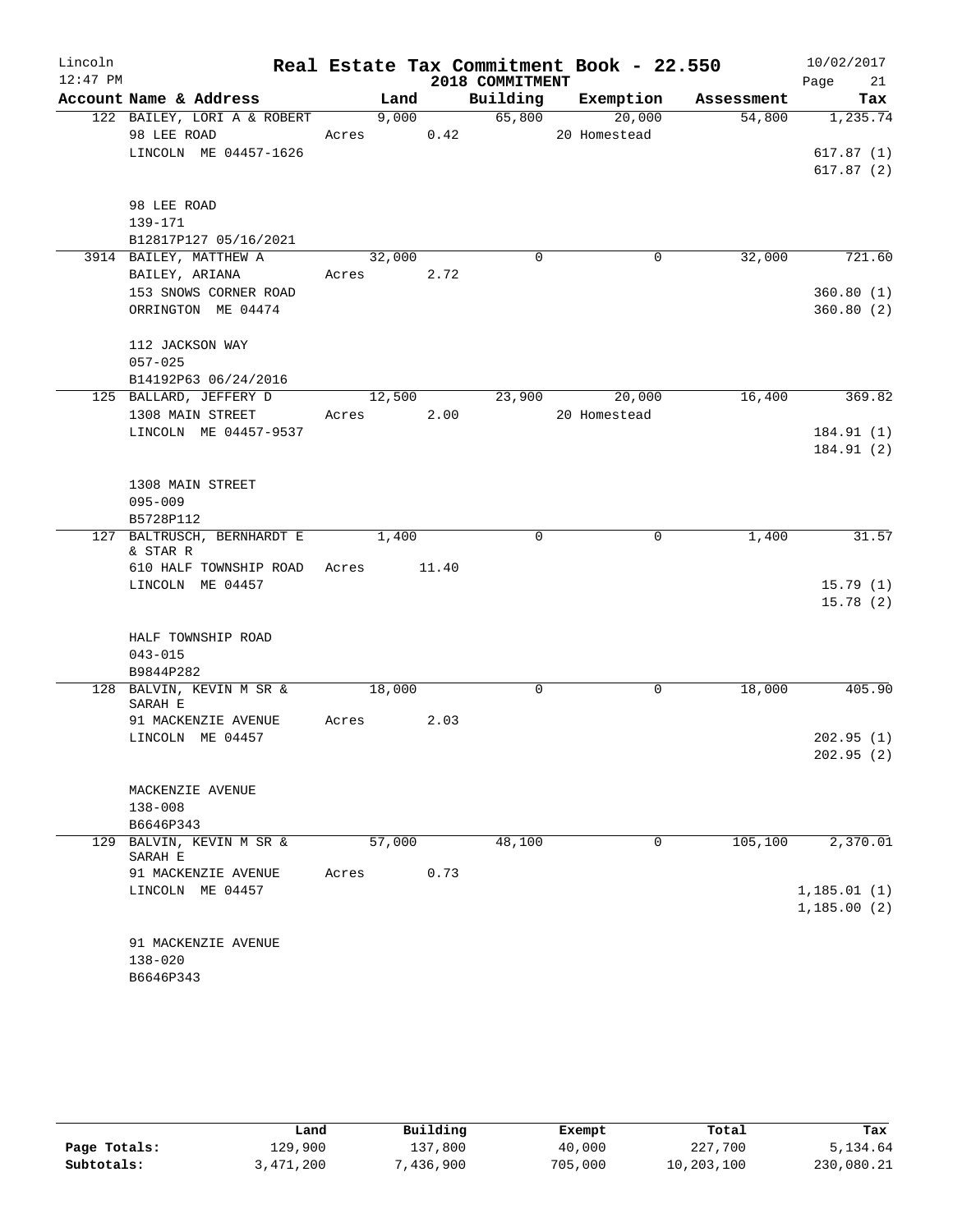| Lincoln    |                                                       |       |        |      |                 | Real Estate Tax Commitment Book - 22.550 |            | 10/02/2017  |
|------------|-------------------------------------------------------|-------|--------|------|-----------------|------------------------------------------|------------|-------------|
| $12:47$ PM |                                                       |       |        |      | 2018 COMMITMENT |                                          |            | 22<br>Page  |
|            | Account Name & Address                                |       | Land   |      | Building        | Exemption                                | Assessment | Tax         |
|            | 134 BANGOR SAVINGS BANK                               |       | 50,700 |      | 154,000         | $\Omega$                                 | 204,700    | 4,615.98    |
|            | PO BOX 930                                            | Acres |        | 0.66 |                 |                                          |            |             |
|            | BANGOR ME 04402-0930                                  |       |        |      |                 |                                          |            | 2,307.99(1) |
|            |                                                       |       |        |      |                 |                                          |            | 2,307.99(2) |
|            | 4 PROSPECT AVENUE                                     |       |        |      |                 |                                          |            |             |
|            | $136 - 153$                                           |       |        |      |                 |                                          |            |             |
|            | B6730P125                                             |       |        |      |                 |                                          |            |             |
|            | 1491 BANIS, MICHAEL TRUSTEE                           |       | 6,500  |      | 38,000          | $\mathbf 0$                              | 44,500     | 1,003.48    |
|            | MICHAEL AND EMILIE                                    | Acres |        | 0.18 |                 |                                          |            |             |
|            | <b>BANIS TRUST</b>                                    |       |        |      |                 |                                          |            |             |
|            | 157 FALOON ROAD                                       |       |        |      |                 |                                          |            | 501.74(1)   |
|            | WOODVILLE ME 04457                                    |       |        |      |                 |                                          |            | 501.74(2)   |
|            |                                                       |       |        |      |                 |                                          |            |             |
|            | 2 SPRING STREET<br>$136 - 040$                        |       |        |      |                 |                                          |            |             |
|            | B14063P76 01/21/2016                                  |       |        |      |                 |                                          |            |             |
|            | 136 BANKS, PHYLLIS L                                  |       | 15,500 |      | 63,300          | 20,000                                   | 58,800     | 1,325.94    |
|            | 9 TAYLOR STREET                                       | Acres |        | 0.24 |                 | 20 Homestead                             |            |             |
|            | LINCOLN ME 04457-1144                                 |       |        |      |                 |                                          |            | 662.97(1)   |
|            |                                                       |       |        |      |                 |                                          |            | 662.97 (2)  |
|            |                                                       |       |        |      |                 |                                          |            |             |
|            | 9 TAYLOR STREET                                       |       |        |      |                 |                                          |            |             |
|            | 137-176                                               |       |        |      |                 |                                          |            |             |
|            | B2188P668                                             |       |        |      |                 |                                          |            |             |
|            | 1317 BARBEITO, HECTOR                                 |       | 8,400  |      | 59,900          | $\mathbf 0$                              | 68,300     | 1,540.17    |
|            | 411 WALNUT STREET                                     | Acres |        | 0.22 |                 |                                          |            | 770.09(1)   |
|            | GREEN COVE SPRINGS FL<br>32043                        |       |        |      |                 |                                          |            |             |
|            |                                                       |       |        |      |                 |                                          |            | 770.08(2)   |
|            |                                                       |       |        |      |                 |                                          |            |             |
|            | 14 JEWELL STREET                                      |       |        |      |                 |                                          |            |             |
|            | $139 - 218$                                           |       |        |      |                 |                                          |            |             |
|            | B14279P72 09/16/2016 B14134P178 04/28/2016            |       |        |      |                 |                                          |            |             |
|            | B14087P259 02/29/2016 B8559P260<br>1090 BARD, BRANDON |       | 17,100 |      | 120,100         | 0                                        | 137,200    | 3,093.86    |
|            | 34 WINTER STREET                                      | Acres |        | 1.58 |                 |                                          |            |             |
|            | LINCOLN ME 04457                                      |       |        |      |                 |                                          |            | 1,546.93(1) |
|            |                                                       |       |        |      |                 |                                          |            | 1,546.93(2) |
|            |                                                       |       |        |      |                 |                                          |            |             |
|            | 34 WINTER STREET                                      |       |        |      |                 |                                          |            |             |
|            | $126 - 016$                                           |       |        |      |                 |                                          |            |             |
|            | B14538P148 07/07/2017 B9821P33                        |       |        |      |                 |                                          |            |             |
|            | 139 BARD, ELEEN E                                     |       | 14,300 |      | 59,400          | 20,000                                   | 53,700     | 1,210.94    |
|            | 193 TOWN FARM ROAD                                    | Acres |        | 1.09 |                 | 20 Homestead                             |            |             |
|            | LINCOLN ME 04457-9504                                 |       |        |      |                 |                                          |            | 605.47(1)   |
|            |                                                       |       |        |      |                 |                                          |            | 605.47(2)   |
|            | 193 TOWN FARM ROAD                                    |       |        |      |                 |                                          |            |             |
|            | $081 - 026$                                           |       |        |      |                 |                                          |            |             |
|            | B3846P231                                             |       |        |      |                 |                                          |            |             |
|            |                                                       |       |        |      |                 |                                          |            |             |

|              | Land      | Building | Exempt  | Total      | Tax        |
|--------------|-----------|----------|---------|------------|------------|
| Page Totals: | 112,500   | 494,700  | 40,000  | 567,200    | 12,790.37  |
| Subtotals:   | 3,583,700 | ,931,600 | 745,000 | 10,770,300 | 242,870.58 |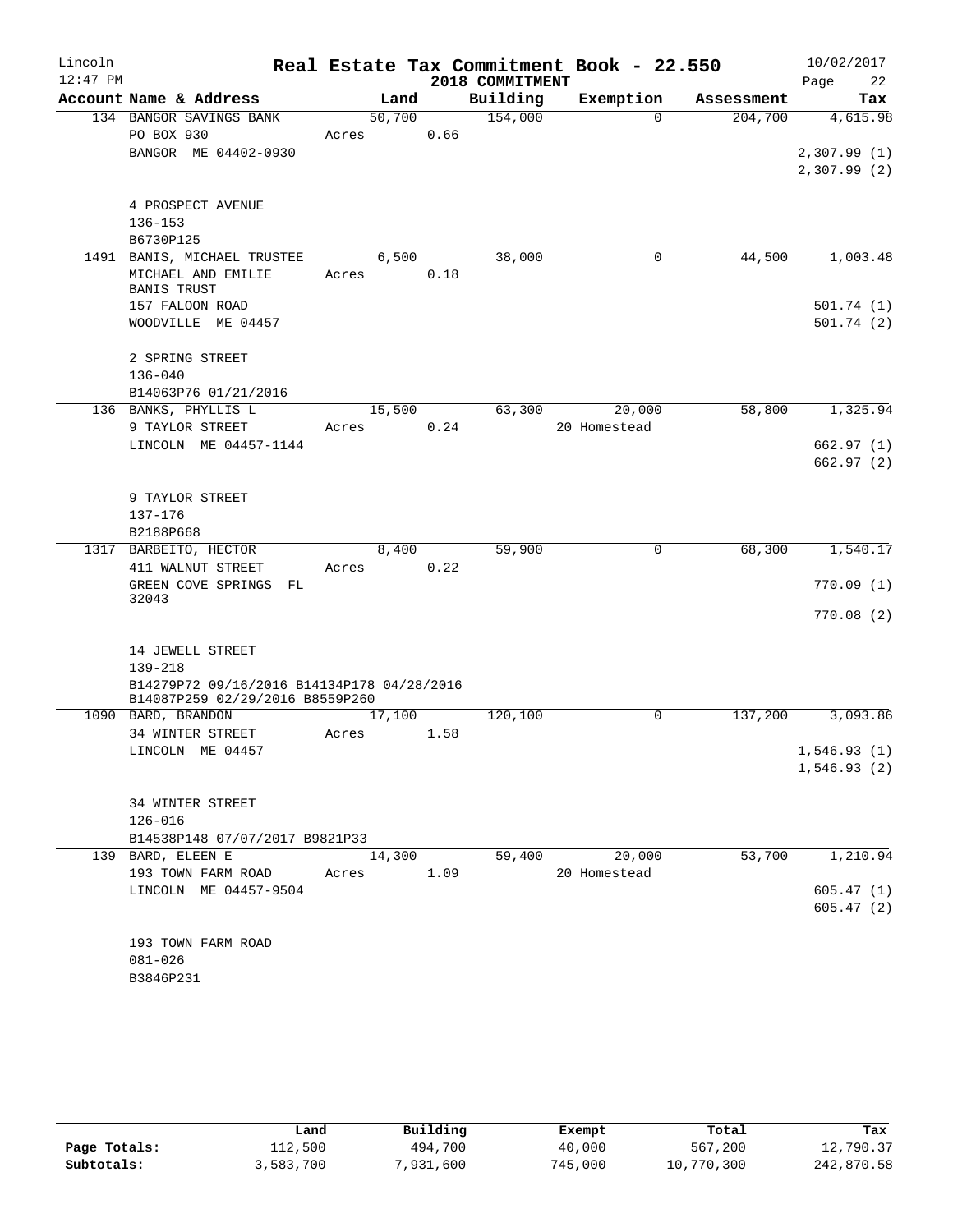| Lincoln<br>$12:47$ PM |                                      |        |           | 2018 COMMITMENT | Real Estate Tax Commitment Book - 22.550 |            | 10/02/2017<br>Page<br>23    |
|-----------------------|--------------------------------------|--------|-----------|-----------------|------------------------------------------|------------|-----------------------------|
|                       | Account Name & Address               | Land   |           | Building        | Exemption                                | Assessment | Tax                         |
|                       | 1830 BARD, MICHAEL A                 | 9,500  |           | 0               | $\Omega$                                 | 9,500      | 214.23                      |
|                       | BARD, DONNA W                        |        |           |                 |                                          |            |                             |
|                       | 307 CRANE POND DRIVE                 |        |           |                 |                                          |            | 107.12(1)                   |
|                       | LINCOLN ME 04457                     |        |           |                 |                                          |            | 107.11(2)                   |
|                       | 260 TRANSALPINE ROAD                 |        |           |                 |                                          |            |                             |
|                       | $038 - 025$                          |        |           |                 |                                          |            |                             |
|                       | B11685P209                           |        |           |                 |                                          |            |                             |
|                       | 137 BARD, MICHAEL A & DONNA<br>W     | 89,600 |           | 150,600         | 20,000                                   | 220,200    | 4,965.51                    |
|                       | 307 CRANE POND DRIVE                 | Acres  | 1.14      |                 | 20 Homestead                             |            |                             |
|                       | LINCOLN ME 04457                     |        |           |                 |                                          |            | 2,482.76(1)<br>2,482.75(2)  |
|                       | 307 CRANE POND DRIVE                 |        |           |                 |                                          |            |                             |
|                       | $110 - 022$                          |        |           |                 |                                          |            |                             |
|                       | B8357P212                            |        |           |                 |                                          |            |                             |
|                       | 138 BARD, PRISCILLA                  | 11,400 |           | 69,000          | 20,000                                   | 60,400     | 1,362.02                    |
|                       | 19 EAST BROADWAY                     |        |           |                 | 20 Homestead                             |            |                             |
|                       | LINCOLN ME 04457-1425                |        |           |                 |                                          |            | 681.01(1)                   |
|                       |                                      |        |           |                 |                                          |            | 681.01(2)                   |
|                       | 19 EAST BROADWAY                     |        |           |                 |                                          |            |                             |
|                       | 137-089                              |        |           |                 |                                          |            |                             |
|                       | B4547P256                            |        |           |                 |                                          |            |                             |
|                       | 142 BARKER, DONALD G JR &<br>ROBIN J | 37,700 |           | 87,500          | 20,000                                   | 105,200    | 2,372.26                    |
|                       | 17 LINCOLN STREET                    | Acres  | 0.65      |                 | 20 Homestead                             |            |                             |
|                       | LINCOLN ME 04457-1421                |        |           |                 |                                          |            | 1, 186.13(1)<br>1,186.13(2) |
|                       |                                      |        |           |                 |                                          |            |                             |
|                       | 17 LINCOLN STREET<br>137-102         |        |           |                 |                                          |            |                             |
|                       | 141 BARKER, JONATHAN                 | 15,000 |           | 24,600          | 20,000                                   | 19,600     | 441.98                      |
|                       | 42 PERRY STREET                      | Acres  | 0.33      |                 | 20 Homestead                             |            |                             |
|                       | LINCOLN ME 04457                     |        |           |                 |                                          |            | 220.99(1)                   |
|                       |                                      |        |           |                 |                                          |            | 220.99(2)                   |
|                       | 42 PERRY STREET                      |        |           |                 |                                          |            |                             |
|                       | 131-017                              |        |           |                 |                                          |            |                             |
|                       | B13109P234 03/04/2013 B12705P24      |        |           |                 |                                          |            |                             |
|                       | 144 BARKER, MARJORIE                 | 20,900 |           | 50,600          | 20,000                                   | 51,500     | 1,161.33                    |
|                       | C/O JESSIE BARKER                    | Acres  | 27.00     |                 | 20 Homestead                             |            |                             |
|                       | 381 WEST BROADWAY                    |        |           |                 |                                          |            | 580.67(1)                   |
|                       | LINCOLN ME 04457-9704                |        |           |                 |                                          |            | 580.66 (2)                  |
|                       | 381 WEST BROADWAY                    |        |           |                 |                                          |            |                             |
|                       | $129 - 020$                          |        |           |                 |                                          |            |                             |
|                       | B6283P133                            |        |           |                 |                                          |            |                             |
|                       | 145 BARKER, MARJORIE V               | 23,700 |           | $\mathsf{O}$    | $\mathbf 0$                              | 23,700     | 534.44                      |
|                       | 381 WEST BROADWAY                    | Acres  | 0.34      |                 |                                          |            |                             |
|                       | LINCOLN ME 04457                     |        |           |                 |                                          |            | 267.22(1)                   |
|                       |                                      |        |           |                 |                                          |            | 267.22(2)                   |
|                       | 243 NORTH DANNY DRIVE                |        |           |                 |                                          |            |                             |
|                       | 172-002                              |        |           |                 |                                          |            |                             |
|                       | B3341P181                            |        |           |                 |                                          |            |                             |
|                       |                                      |        |           |                 |                                          |            |                             |
|                       |                                      | Land   | Building  |                 | Exempt                                   | Total      | Tax                         |
| Page Totals:          | 207,800                              |        | 382,300   |                 | 100,000                                  | 490,100    | 11,051.77                   |
| Subtotals:            | 3,791,500                            |        | 8,313,900 |                 | 845,000                                  | 11,260,400 | 253,922.35                  |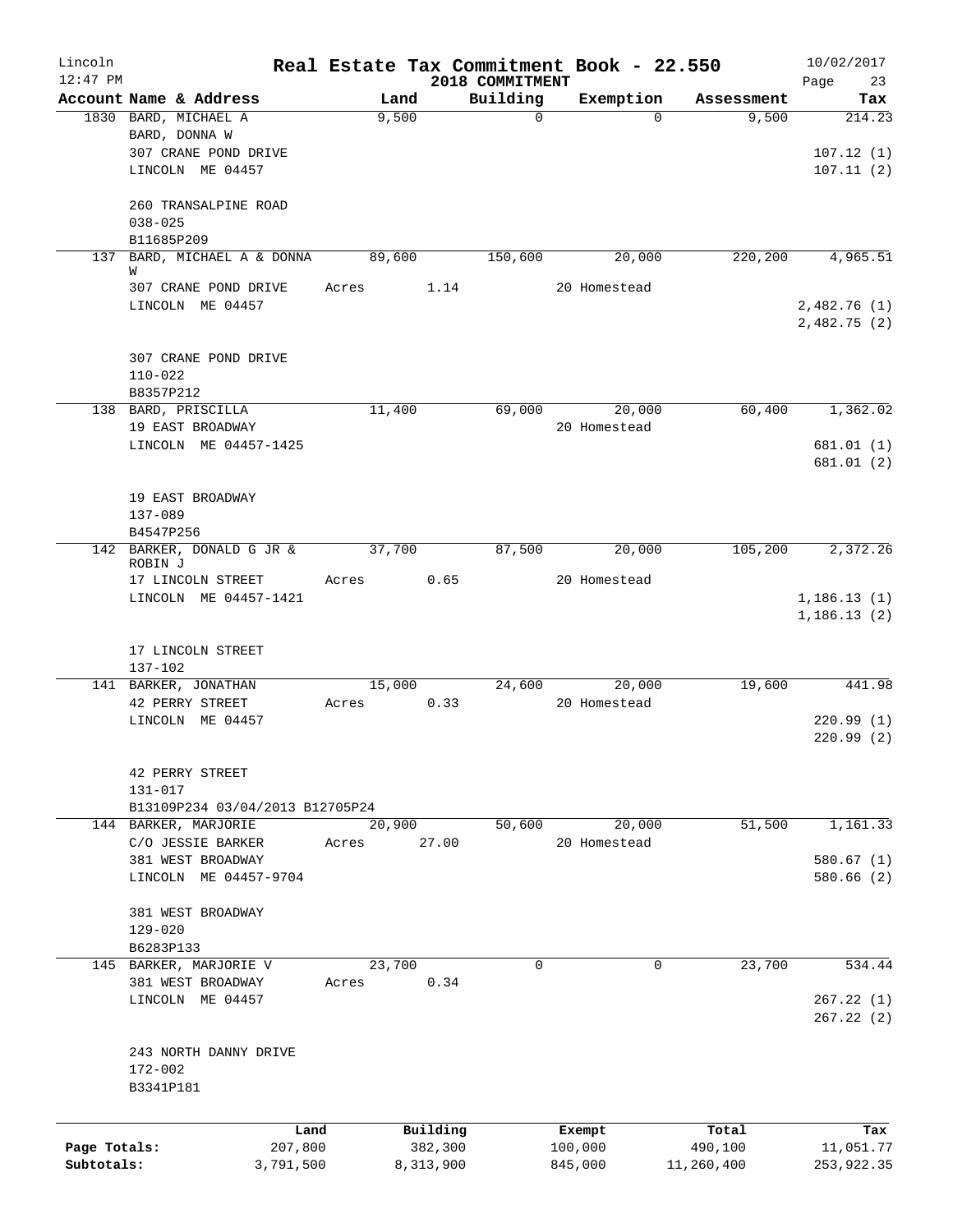| Lincoln<br>$12:47$ PM |                                          |       |        |           | 2018 COMMITMENT | Real Estate Tax Commitment Book - 22.550 |             |            | 10/02/2017<br>Page<br>24 |
|-----------------------|------------------------------------------|-------|--------|-----------|-----------------|------------------------------------------|-------------|------------|--------------------------|
|                       | Account Name & Address                   |       | Land   |           | Building        | Exemption                                |             | Assessment | Tax                      |
|                       | 146 BARKER, MEGAN                        |       | 13,000 |           | 55,700          |                                          | 20,000      | 48,700     | 1,098.19                 |
|                       | 411 TRANSALPINE RD                       | Acres |        | 0.59      |                 | 20 Homestead                             |             |            |                          |
|                       | LINCOLN ME 04457                         |       |        |           |                 |                                          |             |            | 549.10(1)                |
|                       |                                          |       |        |           |                 |                                          |             |            | 549.09(2)                |
|                       | 411 TRANSALPINE ROAD                     |       |        |           |                 |                                          |             |            |                          |
|                       | $026 - 006$                              |       |        |           |                 |                                          |             |            |                          |
|                       | B7945P269                                |       |        |           |                 |                                          |             |            |                          |
|                       | 3837 BARKER, TARA M                      |       | 18,900 |           | $\mathbf 0$     |                                          | $\mathbf 0$ | 18,900     | 426.20                   |
|                       | HIXSON, JOSHUA A                         | Acres |        | 1.10      |                 |                                          |             |            |                          |
|                       | 31 WATER STREET                          |       |        |           |                 |                                          |             |            | 213.10(1)                |
|                       | ROCKLAND ME 04841                        |       |        |           |                 |                                          |             |            | 213.10(2)                |
|                       |                                          |       |        |           |                 |                                          |             |            |                          |
|                       | 5 HIDING DEER LANE                       |       |        |           |                 |                                          |             |            |                          |
|                       | $150 - 007$                              |       |        |           |                 |                                          |             |            |                          |
|                       | B13301P97 08/21/2013<br>147 BARKER, TINA |       |        |           | 39,700          |                                          | 0           | 45,700     | 1,030.54                 |
|                       | 36 MALTA STREET APT 9                    | Acres | 6,000  | 0.15      |                 |                                          |             |            |                          |
|                       | AUGUSTA ME 04330-5333                    |       |        |           |                 |                                          |             |            |                          |
|                       |                                          |       |        |           |                 |                                          |             |            | 515.27(1)<br>515.27(2)   |
|                       |                                          |       |        |           |                 |                                          |             |            |                          |
|                       | 4 WHALEN STREET                          |       |        |           |                 |                                          |             |            |                          |
|                       | 139-157                                  |       |        |           |                 |                                          |             |            |                          |
|                       | B11834P195                               |       |        |           |                 |                                          |             |            |                          |
|                       | 148 BARKOWSKY, ELIZABETH                 |       | 6,500  |           | 31,800          |                                          | 20,000      | 18,300     | 412.67                   |
|                       | ANN                                      |       |        |           |                 |                                          |             |            |                          |
|                       | SCOTT, MARY HELEN                        | Acres |        | 0.19      |                 | 20 Homestead                             |             |            |                          |
|                       | 114 MAIN STREET                          |       |        |           |                 |                                          |             |            | 206.34(1)                |
|                       | LINCOLN ME 04457-1410                    |       |        |           |                 |                                          |             |            | 206.33(2)                |
|                       | 114 MAIN STREET                          |       |        |           |                 |                                          |             |            |                          |
|                       | $139 - 054$                              |       |        |           |                 |                                          |             |            |                          |
|                       | B5864P329                                |       |        |           |                 |                                          |             |            |                          |
|                       | 3927 BARNES, FRANK B                     |       | 24,000 |           | $\mathbf 0$     |                                          | 0           | 24,000     | 541.20                   |
|                       | 1539 SATSUMA STREET                      | Acres |        | 2.97      |                 |                                          |             |            |                          |
|                       | CLEARWATER FL 33756                      |       |        |           |                 |                                          |             |            | 270.60(1)                |
|                       |                                          |       |        |           |                 |                                          |             |            | 270.60(2)                |
|                       |                                          |       |        |           |                 |                                          |             |            |                          |
|                       | LOOP ROAD                                |       |        |           |                 |                                          |             |            |                          |
|                       | $058 - 010$                              |       |        |           |                 |                                          |             |            |                          |
|                       | B14405P141 02/02/2017                    |       |        |           |                 |                                          |             |            |                          |
|                       | 149 BARRETTE, ALLEN                      |       | 8,800  |           | $\mathbf 0$     |                                          | 0           | 8,800      | 198.44                   |
|                       | 1465 WOODBURY AVENUE                     | Acres |        | 2.00      |                 |                                          |             |            |                          |
|                       | PMB 449                                  |       |        |           |                 |                                          |             |            | 99.22(1)                 |
|                       | PORTSMOUTH NH 03801                      |       |        |           |                 |                                          |             |            | 99.22 (2)                |
|                       | SWEET ROAD                               |       |        |           |                 |                                          |             |            |                          |
|                       | $168 - 041$                              |       |        |           |                 |                                          |             |            |                          |
|                       | B8108P310                                |       |        |           |                 |                                          |             |            |                          |
|                       | 150 BARRON, HOWARD & IRENE               |       | 37,200 |           | 23,900          |                                          | 0           | 61,100     | 1,377.81                 |
|                       | R                                        |       |        |           |                 |                                          |             |            |                          |
|                       | 325 SANDWICH STREET                      | Acres |        | 0.32      |                 |                                          |             |            |                          |
|                       | PLYMOUTH MA 02360                        |       |        |           |                 |                                          |             |            | 688.91 (1)<br>688.90 (2) |
|                       |                                          |       |        |           |                 |                                          |             |            |                          |
|                       | 56 MARSH ROAD                            |       |        |           |                 |                                          |             |            |                          |
|                       | $103 - 019$                              |       |        |           |                 |                                          |             |            |                          |
|                       | B9994P268                                |       |        |           |                 |                                          |             |            |                          |
|                       |                                          | Land  |        | Building  |                 | Exempt                                   |             | Total      | Tax                      |
| Page Totals:          | 114,400                                  |       |        | 151,100   |                 | 40,000                                   |             | 225,500    | 5,085.05                 |
| Subtotals:            | 3,905,900                                |       |        | 8,465,000 |                 | 885,000                                  |             | 11,485,900 | 259,007.40               |
|                       |                                          |       |        |           |                 |                                          |             |            |                          |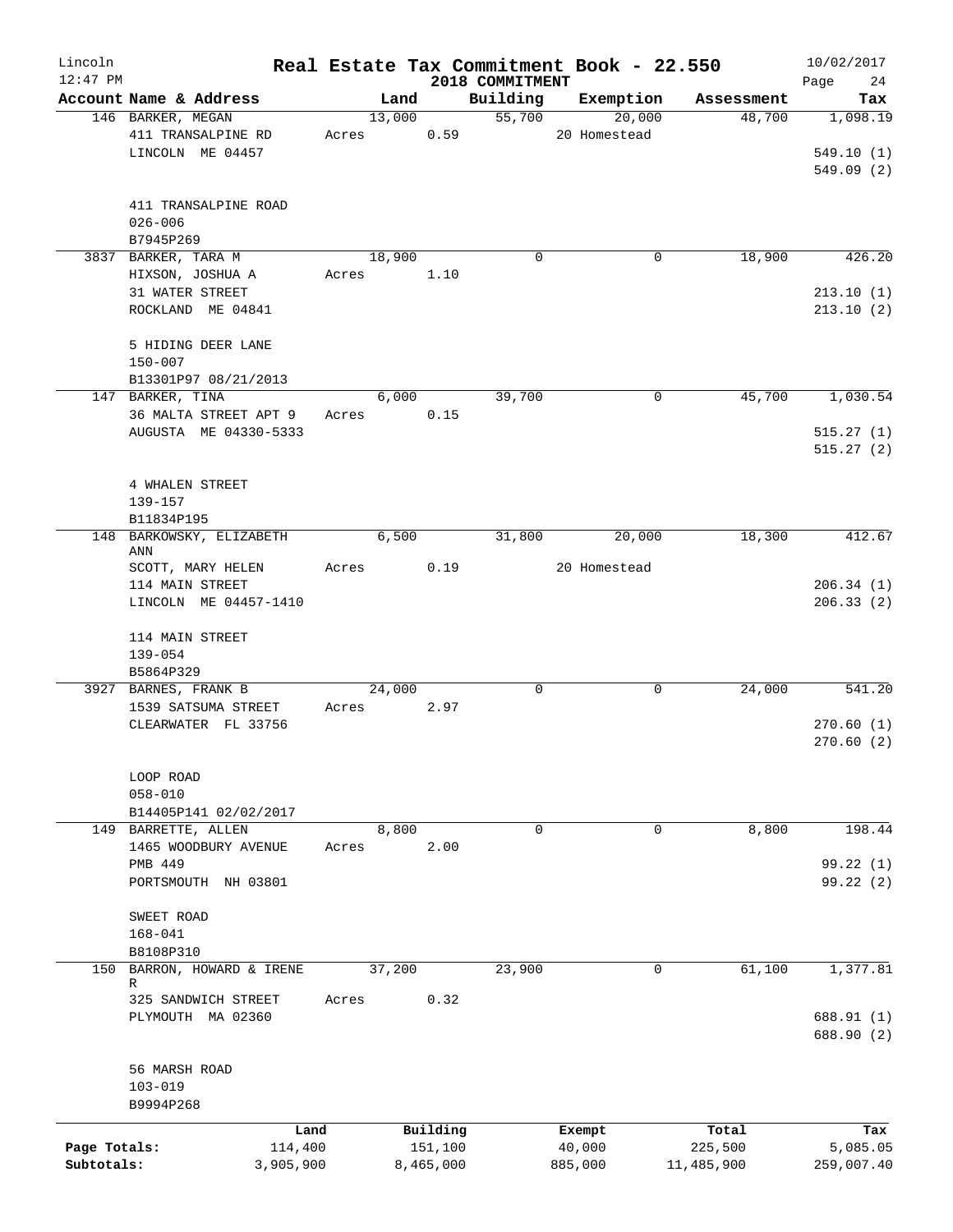| Lincoln    |                                   |       |        |      |                 | Real Estate Tax Commitment Book - 22.550 |            | 10/02/2017               |
|------------|-----------------------------------|-------|--------|------|-----------------|------------------------------------------|------------|--------------------------|
| $12:47$ PM |                                   |       |        |      | 2018 COMMITMENT |                                          |            | Page<br>25               |
|            | Account Name & Address            |       | Land   |      | Building        | Exemption                                | Assessment | Tax                      |
|            | 153 BARRY, JEFFREY & M<br>MARYLOU |       | 11,400 |      | 35,600          | $\Omega$                                 | 47,000     | 1,059.85                 |
|            | 26 ARTHUR STREET                  | Acres |        | 0.28 |                 |                                          |            |                          |
|            | BEVERLY MA 01915                  |       |        |      |                 |                                          |            | 529.93(1)                |
|            |                                   |       |        |      |                 |                                          |            | 529.92(2)                |
|            |                                   |       |        |      |                 |                                          |            |                          |
|            | 150 ENFIELD ROAD                  |       |        |      |                 |                                          |            |                          |
|            | 126-037                           |       |        |      |                 |                                          |            |                          |
|            | B8169P201                         |       |        |      |                 |                                          |            |                          |
|            | 152 BARRY, JEFFREY M              |       | 12,500 |      | 21,800          | 0                                        | 34,300     | 773.47                   |
|            | 26 ARTHUR STREET                  | Acres |        | 0.02 |                 |                                          |            |                          |
|            | BEVERLY MA 01915                  |       |        |      |                 |                                          |            | 386.74 (1)<br>386.73 (2) |
|            | 27 LAKE STREET                    |       |        |      |                 |                                          |            |                          |
|            | $137 - 127$                       |       |        |      |                 |                                          |            |                          |
|            | B8469P170                         |       |        |      |                 |                                          |            |                          |
|            | 3492 BARSTOW, CHARLES SR &        |       | 18,300 |      | 13,100          | 0                                        | 31,400     | 708.07                   |
|            | ELEANOR A                         |       |        |      |                 |                                          |            |                          |
|            | 576 SHORE ROAD                    | Acres |        | 4.14 |                 |                                          |            |                          |
|            | PERRY ME 04667                    |       |        |      |                 |                                          |            | 354.04(1)                |
|            |                                   |       |        |      |                 |                                          |            | 354.03(2)                |
|            | 22 PHINNEY FARM ROAD              |       |        |      |                 |                                          |            |                          |
|            | $014 - 016$                       |       |        |      |                 |                                          |            |                          |
|            | B12555P108 08/03/2011             |       |        |      |                 |                                          |            |                          |
|            | 154 BARTASH, MARTA J              |       | 16,500 |      | 34,400          | 0                                        | 50,900     | 1,147.80                 |
|            | 10 COLLINS POINT ROAD             | Acres |        | 0.46 |                 |                                          |            |                          |
|            | LINCOLN ME 04457                  |       |        |      |                 |                                          |            | 573.90(1)                |
|            |                                   |       |        |      |                 |                                          |            | 573.90(2)                |
|            | 55 TAYLOR STREET                  |       |        |      |                 |                                          |            |                          |
|            | $132 - 123$                       |       |        |      |                 |                                          |            |                          |
|            | B9835P237                         |       |        |      |                 |                                          |            |                          |
|            | 155 BARTASH, ROBERT A             |       | 46,800 |      | 174,300         | 20,000                                   | 201,100    | 4,534.81                 |
|            | 10 COLLINS POINT ROAD             | Acres |        | 0.29 |                 | 20 Homestead                             |            |                          |
|            | LINCOLN ME 04457-9610             |       |        |      |                 |                                          |            | 2, 267.41(1)             |
|            |                                   |       |        |      |                 |                                          |            | 2, 267.40 (2)            |
|            | 10 COLLINSPOINT ROAD              |       |        |      |                 |                                          |            |                          |
|            | $111 - 026$                       |       |        |      |                 |                                          |            |                          |
|            | B3284P34                          |       |        |      |                 |                                          |            |                          |
|            | 1306 BARTELL, SUZANNE J           |       | 24,000 |      | $\Omega$        | $\mathbf 0$                              | 24,000     | 541.20                   |
|            | 126 SECOND AVE SOUTH              | Acres |        | 1.20 |                 |                                          |            |                          |
|            | SOUTH ST. PAUL MN                 |       |        |      |                 |                                          |            | 270.60(1)                |
|            | 55075                             |       |        |      |                 |                                          |            |                          |
|            |                                   |       |        |      |                 |                                          |            | 270.60(2)                |
|            | KIMBALL LANE                      |       |        |      |                 |                                          |            |                          |
|            | $153 - 022$                       |       |        |      |                 |                                          |            |                          |
|            | B12570P320 08/19/2012             |       |        |      |                 |                                          |            |                          |
|            |                                   |       |        |      |                 |                                          |            |                          |

|              | Land      | Building  | Exempt  | Total      | Tax        |
|--------------|-----------|-----------|---------|------------|------------|
| Page Totals: | 129,500   | 279,200   | 20,000  | 388,700    | 8,765.20   |
| Subtotals:   | 4,035,400 | 8,744,200 | 905,000 | 11,874,600 | 267,772.60 |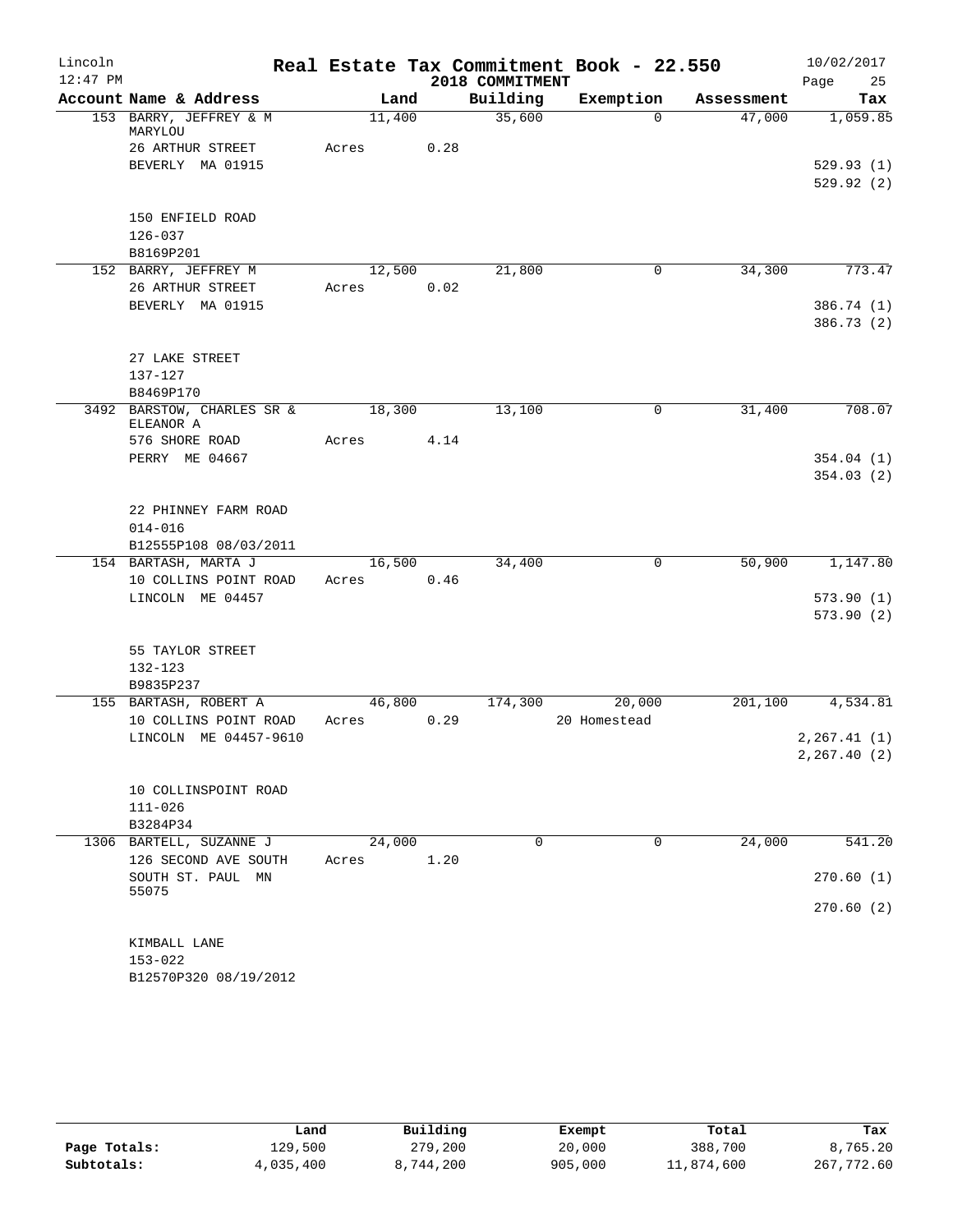| Lincoln    |                                                   |        |      |                 | Real Estate Tax Commitment Book - 22.550 |            | 10/02/2017  |
|------------|---------------------------------------------------|--------|------|-----------------|------------------------------------------|------------|-------------|
| $12:47$ PM |                                                   |        |      | 2018 COMMITMENT |                                          |            | Page<br>26  |
|            | Account Name & Address                            | Land   |      | Building        | Exemption                                | Assessment | Tax         |
|            | 156 BARTHOLOMEW, BRIAN J                          | 20,800 |      | 9,100           | $\Omega$                                 | 29,900     | 674.25      |
|            | 603 CHASES GROVE                                  | Acres  | 1.18 |                 |                                          |            |             |
|            | DERRY NH 03038                                    |        |      |                 |                                          |            | 337.13(1)   |
|            |                                                   |        |      |                 |                                          |            | 337.12(2)   |
|            | 66 GO DEVIL ROAD                                  |        |      |                 |                                          |            |             |
|            | $103 - 010$                                       |        |      |                 |                                          |            |             |
|            | B4440P118                                         |        |      |                 |                                          |            |             |
|            | 157 BARTLETT, RICHARD K &                         | 6,000  |      | $\mathbf 0$     | 0                                        | 6,000      | 135.30      |
|            | ROSEMARY A                                        |        |      |                 |                                          |            |             |
|            | 71 MACKENZIE AVENUE                               | Acres  | 0.25 |                 |                                          |            |             |
|            | LINCOLN ME 04457                                  |        |      |                 |                                          |            | 67.65(1)    |
|            |                                                   |        |      |                 |                                          |            | 67.65(2)    |
|            | MACKENZIE AVENUE                                  |        |      |                 |                                          |            |             |
|            | $138 - 004$                                       |        |      |                 |                                          |            |             |
|            | B9915P19                                          |        |      |                 |                                          |            |             |
|            | 158 BARTLETT, RICHARD K &                         | 43,300 |      | 52,400          | $\mathbf 0$                              | 95,700     | 2,158.04    |
|            | ROSEMARY A                                        |        |      |                 |                                          |            |             |
|            | 71 MACKENZIE AVENUE                               | Acres  | 0.56 |                 |                                          |            |             |
|            | LINCOLN ME 04457                                  |        |      |                 |                                          |            | 1,079.02(1) |
|            |                                                   |        |      |                 |                                          |            | 1,079.02(2) |
|            | 71 MACKENZIE AVENUE                               |        |      |                 |                                          |            |             |
|            | 138-024                                           |        |      |                 |                                          |            |             |
|            | B9915P19                                          |        |      |                 |                                          |            |             |
|            | 3735 BARTOL, JACOB &                              | 27,900 |      | 128,800         | $\mathbf 0$                              | 156,700    | 3,533.59    |
|            | JORDAN, MELISSA                                   | Acres  | 1.60 |                 |                                          |            |             |
|            | 57 CENTER POND DRIVE                              |        |      |                 |                                          |            | 1,766.80(1) |
|            | LINCOLN ME 04457                                  |        |      |                 |                                          |            | 1,766.79(2) |
|            |                                                   |        |      |                 |                                          |            |             |
|            | 57 CENTER POND DRIVE                              |        |      |                 |                                          |            |             |
|            | $147 - 008$                                       |        |      |                 |                                          |            |             |
|            | B13560P3 06/16/2014<br>163 BATCHELDER, KIMBERLY A | 44,600 |      | 39,000          | $\mathbf 0$                              | 83,600     | 1,885.18    |
|            | & TROY S                                          |        |      |                 |                                          |            |             |
|            | 87 WATER STREET                                   | Acres  | 0.93 |                 |                                          |            |             |
|            | HOWLAND ME 00004-4448                             |        |      |                 |                                          |            | 942.59 (1)  |
|            |                                                   |        |      |                 |                                          |            | 942.59(2)   |
|            |                                                   |        |      |                 |                                          |            |             |
|            | 543 PHINNEY FARM ROAD                             |        |      |                 |                                          |            |             |
|            | $103 - 048$                                       |        |      |                 |                                          |            |             |
|            | B11779P29<br>164 BATCHELDER, KIMBERLY A           | 47,900 |      | 46,500          | 0                                        | 94,400     | 2,128.72    |
|            | & TROY S                                          |        |      |                 |                                          |            |             |
|            | 87 WATER STREET                                   | Acres  | 0.55 |                 |                                          |            |             |
|            | HOWLAND ME 04448                                  |        |      |                 |                                          |            | 1,064.36(1) |
|            |                                                   |        |      |                 |                                          |            | 1,064.36(2) |
|            |                                                   |        |      |                 |                                          |            |             |
|            | 539 PHINNEY FARM ROAD                             |        |      |                 |                                          |            |             |
|            | $103 - 049$                                       |        |      |                 |                                          |            |             |
|            | B11779P27                                         |        |      |                 |                                          |            |             |

|              | Land      | Building  | Exempt  | Total      | Tax        |
|--------------|-----------|-----------|---------|------------|------------|
| Page Totals: | 190,500   | 275,800   |         | 466,300    | 10,515.08  |
| Subtotals:   | 4,225,900 | 9,020,000 | 905,000 | 12,340,900 | 278,287.68 |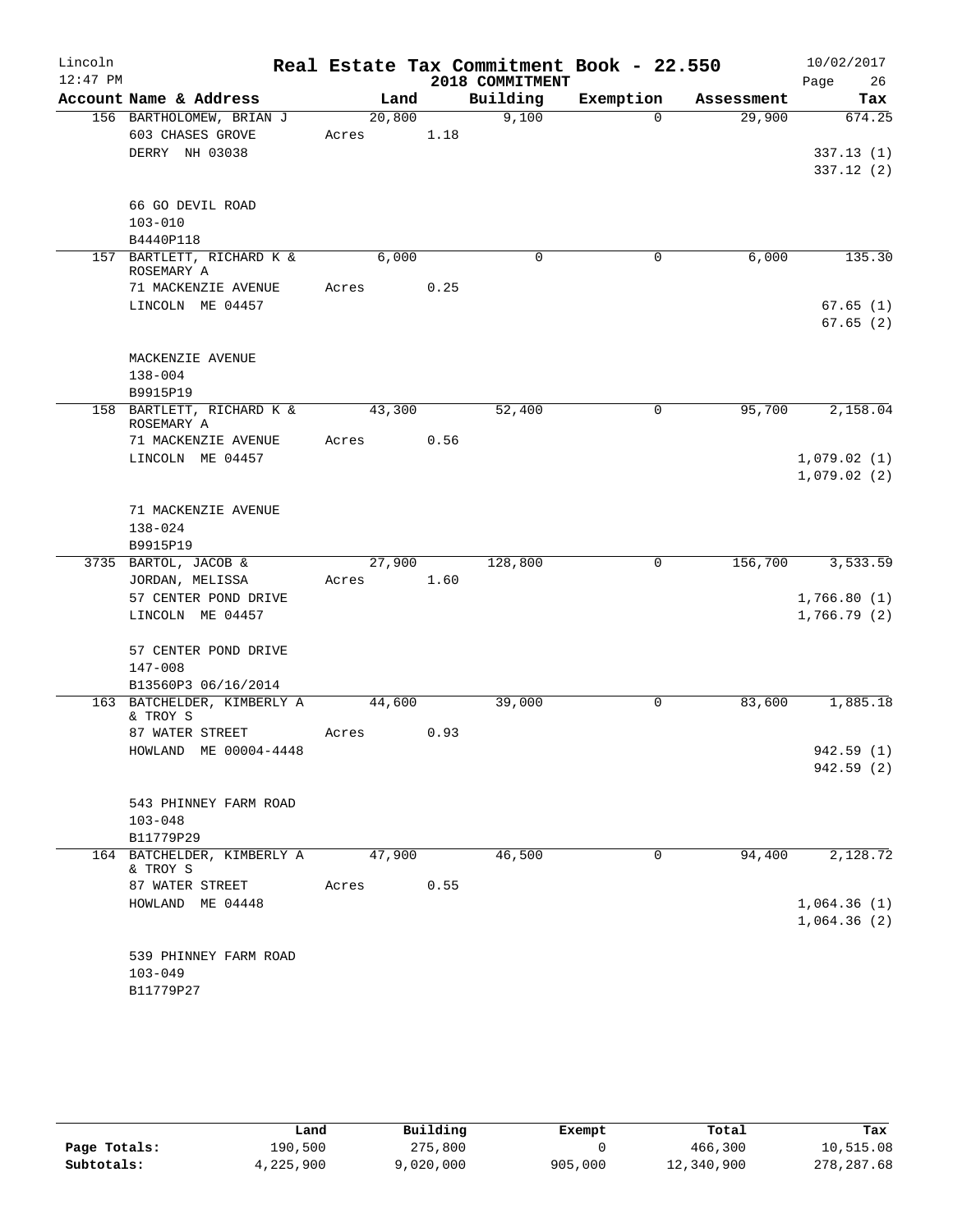| Lincoln<br>$12:47$ PM |                                            |       |             | 2018 COMMITMENT |               | Real Estate Tax Commitment Book - 22.550 | 10/02/2017<br>Page 27 |
|-----------------------|--------------------------------------------|-------|-------------|-----------------|---------------|------------------------------------------|-----------------------|
|                       | Account Name & Address                     |       | Land        |                 |               | Building Exemption Assessment            | Tax                   |
|                       | 162 BATCHELDER, LINDA J                    |       | 17,300      | 64,100          | 26,000        | $\overline{55,400}$                      | 1,249.27              |
|                       | 41 FOLSOM POND ROAD                        | Acres | 1.79        |                 | 20 Homestead  |                                          |                       |
|                       | LINCOLN ME 04457-9611                      |       |             |                 | 07 Veteran    |                                          | 624.64(1)             |
|                       |                                            |       |             |                 |               |                                          | 624.63(2)             |
|                       |                                            |       |             |                 |               |                                          |                       |
|                       | 41 FOLSOM POND ROAD                        |       |             |                 |               |                                          |                       |
|                       | $027 - 041$                                |       |             |                 |               |                                          |                       |
|                       | B2914P31                                   |       |             |                 |               |                                          |                       |
|                       | 165 BAY, ALAN W ESTATE OF                  |       | 24,000      | 87,900          | 26,000        | 85,900                                   | 1,937.05              |
|                       | 749 TRANSALPINE ROAD                       |       | Acres 12.00 |                 | 07 Veteran    |                                          |                       |
|                       | LINCOLN ME 04457                           |       |             |                 | 20 Homestead  |                                          | 968.53(1)             |
|                       |                                            |       |             |                 |               |                                          | 968.52(2)             |
|                       |                                            |       |             |                 |               |                                          |                       |
|                       | 749 TRANSALPINE ROAD                       |       |             |                 |               |                                          |                       |
|                       | $015 - 002$                                |       |             |                 |               |                                          |                       |
|                       | B7282P295                                  |       |             |                 |               |                                          |                       |
|                       | 3806 BEAL, LEWIS A SR &                    |       | 26,000      | 800             | 0             | 26,800                                   | 604.34                |
|                       | LEWIS JR                                   |       |             |                 |               |                                          |                       |
|                       | BEAL, SARAH B & MICHAEL Acres 2.00         |       |             |                 |               |                                          |                       |
|                       | 141 PENNEY LANE                            |       |             |                 |               |                                          | 302.17(1)             |
|                       | BRADLEY ME 04411                           |       |             |                 |               |                                          | 302.17(2)             |
|                       |                                            |       |             |                 |               |                                          |                       |
|                       | CAMRYNNS COVE ROAD                         |       |             |                 |               |                                          |                       |
|                       | $049 - 024$                                |       |             |                 |               |                                          |                       |
|                       | B13865P71 06/09/2015 B12036P274 12/17/2009 |       |             |                 |               |                                          |                       |
|                       | 167 BEAN, DAVID R & NANCY I 18,000         |       |             |                 | 59,400 20,000 |                                          | 57,400 1,294.37       |
|                       | P.O. BOX 372                               |       | Acres 4.40  |                 | 20 Homestead  |                                          |                       |
|                       | LINCOLN ME 04457-0372                      |       |             |                 |               |                                          | 647.19 (1)            |
|                       |                                            |       |             |                 |               |                                          | 647.18(2)             |
|                       |                                            |       |             |                 |               |                                          |                       |
|                       | 354 LEE ROAD                               |       |             |                 |               |                                          |                       |
|                       | 143-012                                    |       |             |                 |               |                                          |                       |
|                       | B2479P40 07/30/1974                        |       |             |                 |               |                                          |                       |
|                       | 169 BEAN, ROBERT L & HOLLY 15,600          |       |             | 60,300          | 20,000        | 55,900                                   | 1,260.55              |
|                       | М                                          |       |             |                 |               |                                          |                       |
|                       | 27 EDWARDS STREET                          |       | Acres 0.34  |                 | 20 Homestead  |                                          |                       |
|                       | LINCOLN ME 04457-1141                      |       |             |                 |               |                                          | 630.28(1)             |
|                       |                                            |       |             |                 |               |                                          | 630.27(2)             |
|                       |                                            |       |             |                 |               |                                          |                       |
|                       | 27 EDWARDS STREET                          |       |             |                 |               |                                          |                       |
|                       | $132 - 019$                                |       |             |                 |               |                                          |                       |
|                       | B4733P210                                  |       |             |                 |               |                                          |                       |
|                       | 605 BEANE, RHONDA L                        |       | 32,700      | 86,500          | 0             | 119,200                                  | 2,687.96              |
|                       | CRAWFORD, BRUCE D                          | Acres | 0.70        |                 |               |                                          |                       |
|                       | 21 FAIRVIEW ROAD                           |       |             |                 |               |                                          | 1,343.98(1)           |
|                       | KIRKWOOD PA 17557                          |       |             |                 |               |                                          | 1,343.98(2)           |
|                       |                                            |       |             |                 |               |                                          |                       |
|                       | 314 STANHOPE MILL ROAD                     |       |             |                 |               |                                          |                       |
|                       | $002 - 015$                                |       |             |                 |               |                                          |                       |
|                       | B14241P273 08/12/2016 B6573P287            |       |             |                 |               |                                          |                       |
|                       | 173 BEARCE, LOUIS & DELICIA                |       | 55,100      | 165,600         | 26,000        | 194,700                                  | 4,390.48              |
|                       | 40 ALDRICH POINT ROAD                      | Acres | 2.45        |                 | 06 Veteran    |                                          |                       |
|                       | LINCOLN ME 04457                           |       |             |                 | 20 Homestead  |                                          | 2, 195.24 (1)         |
|                       |                                            |       |             |                 |               |                                          | 2, 195.24 (2)         |
|                       |                                            |       |             |                 |               |                                          |                       |
|                       | 40 ALDRICH POINT ROAD                      |       |             |                 |               |                                          |                       |
|                       | $057 - 031$                                |       |             |                 |               |                                          |                       |
|                       | B5756P223                                  |       |             |                 |               |                                          |                       |
|                       | Land                                       |       | Building    |                 | Exempt        | Total                                    | Tax                   |
| Page Totals:          | 188,700                                    |       | 524,600     |                 | 118,000       | 595,300                                  | 13,424.02             |
| Subtotals:            | 4,414,600                                  |       | 9,544,600   |                 | 1,023,000     | 12,936,200                               | 291,711.70            |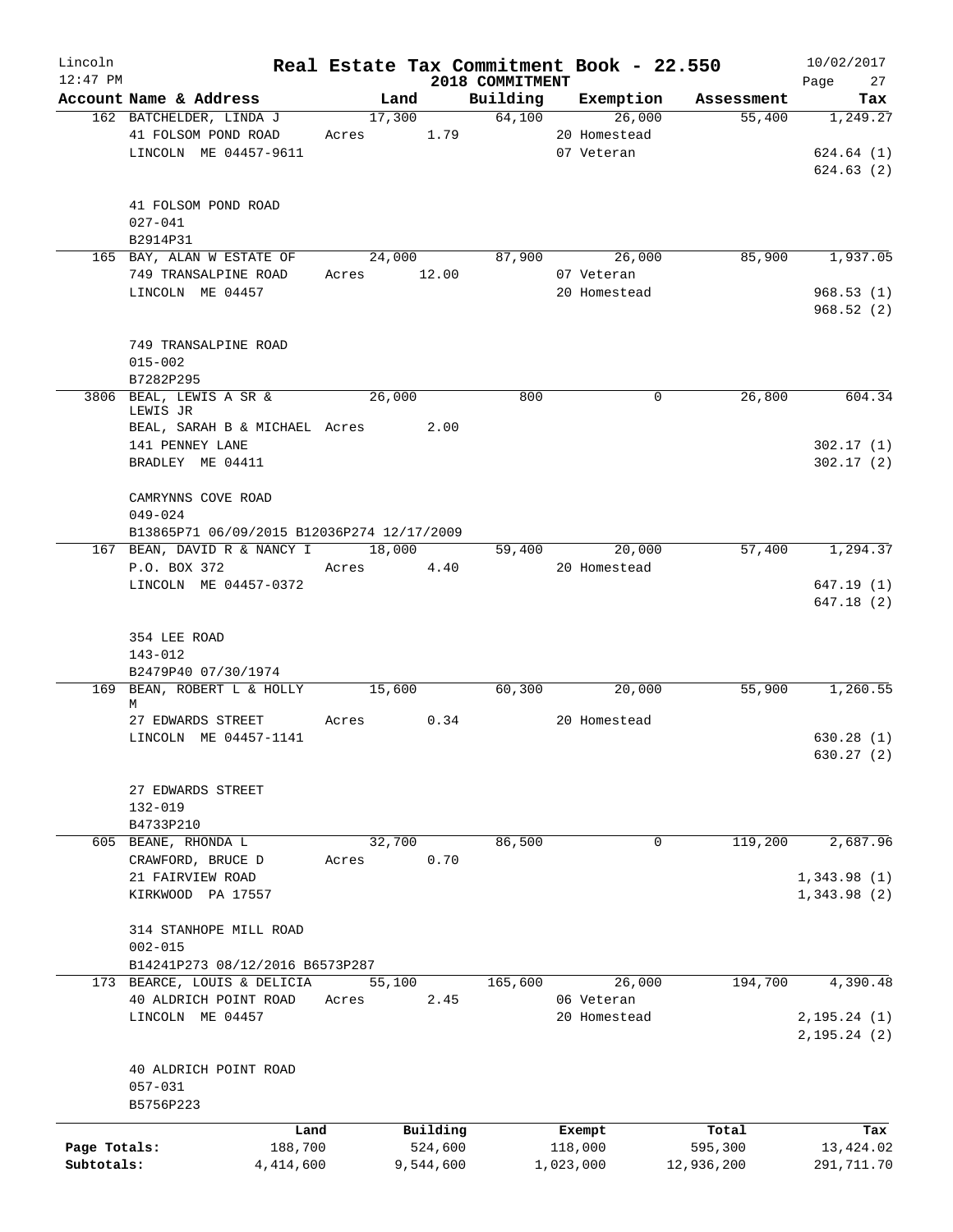| Lincoln    |                                             |       |        |       |                 | Real Estate Tax Commitment Book - 22.550 |            | 10/02/2017   |
|------------|---------------------------------------------|-------|--------|-------|-----------------|------------------------------------------|------------|--------------|
| $12:47$ PM |                                             |       |        |       | 2018 COMMITMENT |                                          |            | 28<br>Page   |
|            | Account Name & Address                      |       | Land   |       | Building        | Exemption                                | Assessment | Tax          |
|            | 174 BEARCE, MARGARET D                      |       | 21,600 |       | 82,300          | 20,000                                   | 83,900     | 1,891.95     |
|            | PO BOX 440                                  | Acres |        | 10.30 |                 | 20 Homestead                             |            |              |
|            | LINCOLN ME 04457-0440                       |       |        |       |                 |                                          |            | 945.98 (1)   |
|            |                                             |       |        |       |                 |                                          |            | 945.97 (2)   |
|            | 898 LEE ROAD                                |       |        |       |                 |                                          |            |              |
|            | $072 - 014$                                 |       |        |       |                 |                                          |            |              |
|            | B7979P337                                   |       |        |       |                 |                                          |            |              |
|            | 175 BEAROR, STEPHEN A &                     |       | 39,900 |       | 66,400          | 0                                        | 106,300    | 2,397.07     |
|            | DAWN M                                      |       |        |       |                 |                                          |            |              |
|            | 16 SOPHIE LANE                              | Acres |        | 0.83  |                 |                                          |            |              |
|            | HAMPDEN ME 04444                            |       |        |       |                 |                                          |            | 1, 198.54(1) |
|            |                                             |       |        |       |                 |                                          |            | 1, 198.53(2) |
|            | 340 STANHOPE MILL ROAD                      |       |        |       |                 |                                          |            |              |
|            | $105 - 002$                                 |       |        |       |                 |                                          |            |              |
|            | B12374P182 01/10/2011                       |       |        |       |                 |                                          |            |              |
|            | 3910 BEASTON, JOHN R                        |       | 34,600 |       | $\mathbf 0$     | 0                                        | 34,600     | 780.23       |
|            | 209 NW SCOTT STREET                         | Acres |        | 2.59  |                 |                                          |            |              |
|            | HILLSBORO OR 97124                          |       |        |       |                 |                                          |            | 390.12(1)    |
|            |                                             |       |        |       |                 |                                          |            | 390.11(2)    |
|            |                                             |       |        |       |                 |                                          |            |              |
|            | 1840 HUSTON ROAD                            |       |        |       |                 |                                          |            |              |
|            | $169 - 020$                                 |       |        |       |                 |                                          |            |              |
|            | B14291P230 09/28/2016                       |       |        |       |                 |                                          |            |              |
|            | 3448 BEAUCHESNE, ERIC P                     |       | 63,900 |       | 86,500          | $\mathbf 0$                              | 150,400    | 3,391.52     |
|            | BEAUCHESNE, CYNTHIA L<br>11 HAWTHORNE PLACE | Acres |        | 0.52  |                 |                                          |            | 1,695.76(1)  |
|            | LEWISTON ME 04240                           |       |        |       |                 |                                          |            | 1,695.76(2)  |
|            |                                             |       |        |       |                 |                                          |            |              |
|            | <b>30 WORCESTER WAY</b>                     |       |        |       |                 |                                          |            |              |
|            | $116 - 008$                                 |       |        |       |                 |                                          |            |              |
|            | B14551P62 07/19/2017 B14062P168 01/22/2016  |       |        |       |                 |                                          |            |              |
|            | B13722P323 12/15/2015                       |       |        |       |                 |                                          |            |              |
|            | 176 BEAULIEU, BENOIT L &<br>PRISCILLE       |       | 53,500 |       | 119,600         | 0                                        | 173,100    | 3,903.41     |
|            | 79 TEMPLE STREET                            | Acres |        | 0.80  |                 |                                          |            |              |
|            | SACO ME 04072                               |       |        |       |                 |                                          |            | 1,951.71(1)  |
|            |                                             |       |        |       |                 |                                          |            | 1,951.70 (2) |
|            |                                             |       |        |       |                 |                                          |            |              |
|            | 4 AUTUMN LANE                               |       |        |       |                 |                                          |            |              |
|            | $153 - 011$                                 |       |        |       |                 |                                          |            |              |
|            | B9609P41                                    |       |        |       |                 |                                          |            |              |
|            | 3933 BEAULIEU, BRENT                        |       | 27,800 |       | $\Omega$        | $\Omega$                                 | 27,800     | 626.89       |
|            | BEAULIEU, ANGEL                             | Acres |        | 4.60  |                 |                                          |            |              |
|            | 555 WESTWOOD DRIVE                          |       |        |       |                 |                                          |            | 313.45(1)    |
|            | HERMON ME 04401                             |       |        |       |                 |                                          |            | 313.44(2)    |
|            | WHISPERING PINE LANE                        |       |        |       |                 |                                          |            |              |
|            | $060 - 005$                                 |       |        |       |                 |                                          |            |              |
|            | B14572P128 08/08/2017                       |       |        |       |                 |                                          |            |              |
|            |                                             |       |        |       |                 |                                          |            |              |

|              | Land      | Building  | Exempt    | Total      | Tax        |
|--------------|-----------|-----------|-----------|------------|------------|
| Page Totals: | 241,300   | 354,800   | 20,000    | 576,100    | 12,991.07  |
| Subtotals:   | 4,655,900 | 9,899,400 | 1,043,000 | 13,512,300 | 304,702.77 |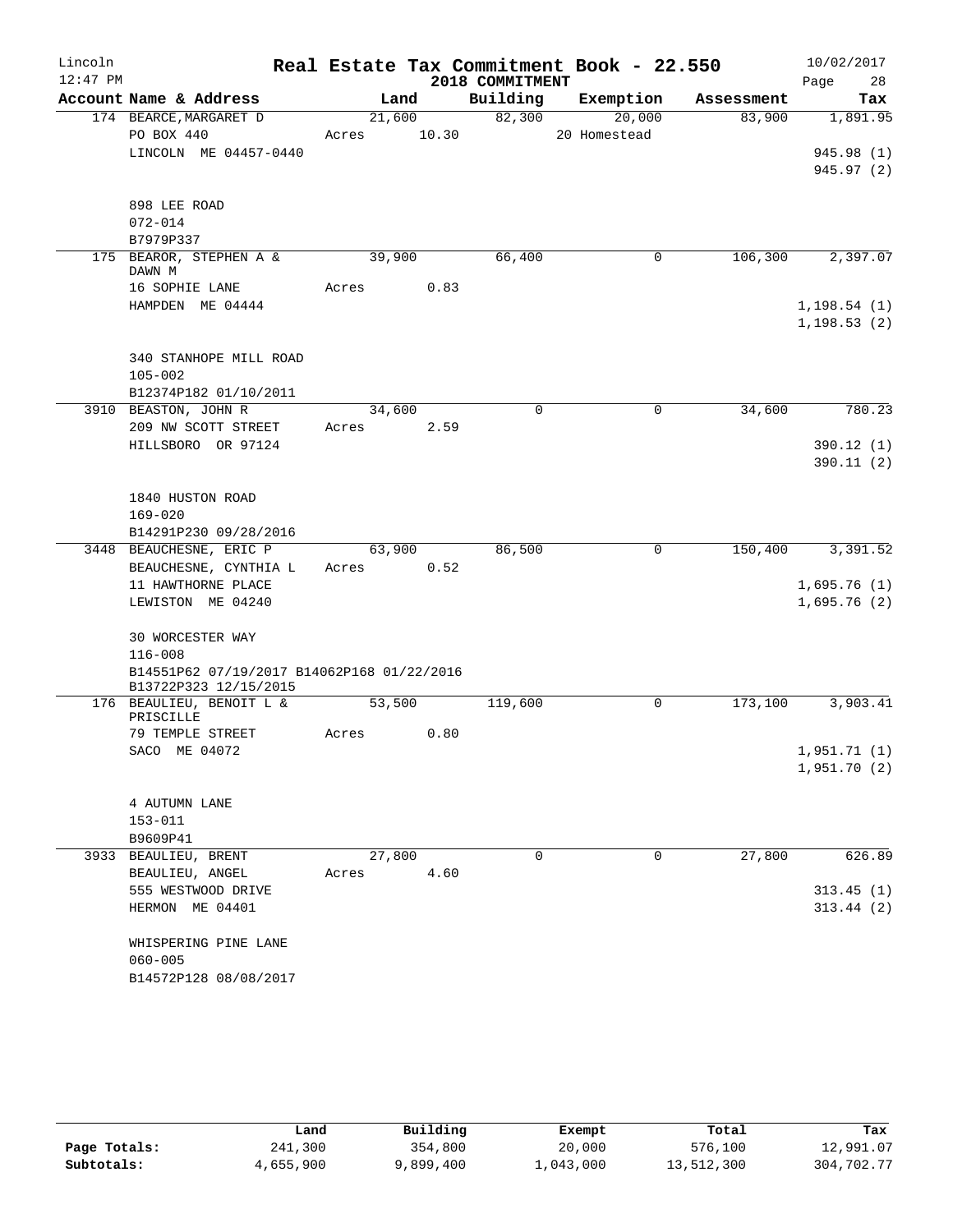| Lincoln<br>$12:47$ PM |                                                                      |        |      | 2018 COMMITMENT | Real Estate Tax Commitment Book - 22.550 |            | 10/02/2017<br>29<br>Page |
|-----------------------|----------------------------------------------------------------------|--------|------|-----------------|------------------------------------------|------------|--------------------------|
|                       | Account Name & Address                                               | Land   |      | Building        | Exemption                                | Assessment | Tax                      |
|                       | 177 BECK, FRED A & PATRICIA<br>V.                                    | 55,200 |      | 159,800         | 20,000                                   | 195,000    | 4,397.25                 |
|                       | TRUSTEES OF THE BECK<br>FAMILY LIVING TRUST                          | Acres  | 0.71 |                 | 20 Homestead                             |            |                          |
|                       | 38 SHORE DRIVE                                                       |        |      |                 |                                          |            | 2, 198.63(1)             |
|                       | LINCOLN ME 04457                                                     |        |      |                 |                                          |            | 2,198.62(2)              |
|                       | <b>38 SHORE DRIVE</b><br>$111 - 050$                                 |        |      |                 |                                          |            |                          |
|                       | B14568P191 08/04/2017 B13847P200 09/27/2015<br>B12806P335 05/07/2012 |        |      |                 |                                          |            |                          |
|                       | 178 BEDNARZ, THOMAS                                                  | 32,400 |      | 20,300          | 0                                        | 52,700     | 1,188.39                 |
|                       | TRUSTEE OF THOMAS S                                                  | Acres  | 1.42 |                 |                                          |            |                          |
|                       | BEDNARZ TRUST                                                        |        |      |                 |                                          |            |                          |
|                       | 11 WEBB STREET                                                       |        |      |                 |                                          |            | 594.20(1)                |
|                       | WINDSOR LOCKS CT 06096                                               |        |      |                 |                                          |            | 594.19(2)                |
|                       | 125 BOULDER LANE<br>$084 - 001$                                      |        |      |                 |                                          |            |                          |
|                       | B11318P206                                                           |        |      |                 |                                          |            |                          |
|                       | 179 BEDNARZ, THOMAS                                                  | 43,400 |      | 12,300          | 0                                        | 55,700     | 1,256.04                 |
|                       | TRUSTEE OF THOMAS S                                                  | Acres  | 6.50 |                 |                                          |            |                          |
|                       | BEDNARZ TRUST                                                        |        |      |                 |                                          |            |                          |
|                       | 11 WEBB STREET                                                       |        |      |                 |                                          |            | 628.02(1)                |
|                       | WINDSOR LOCKS CT 06096                                               |        |      |                 |                                          |            | 628.02(2)                |
|                       |                                                                      |        |      |                 |                                          |            |                          |
|                       | 135 BOULDER LANE                                                     |        |      |                 |                                          |            |                          |
|                       | $084 - 002$                                                          |        |      |                 |                                          |            |                          |
|                       | B11271P66                                                            |        |      |                 |                                          |            |                          |
|                       | 2228 BEERS, TONY W                                                   | 10,300 |      | 34,700          | 0                                        | 45,000     | 1,014.75                 |
|                       | 31 BLUE HILL EAST                                                    | Acres  | 1.25 |                 |                                          |            |                          |
|                       | BANGOR ME 04401                                                      |        |      |                 |                                          |            | 507.38(1)                |
|                       |                                                                      |        |      |                 |                                          |            | 507.37(2)                |
|                       | 1295 MAIN STREET                                                     |        |      |                 |                                          |            |                          |
|                       | $095 - 029$                                                          |        |      |                 |                                          |            |                          |
|                       | B14284P328 09/22/2016 B13354P26 08/13/2013                           |        |      |                 |                                          |            |                          |
|                       | 180 BEITZEL, WILLA C &                                               | 10,000 |      | 7,200           | 0                                        | 17,200     | 387.86                   |
|                       | DAVID<br>BEITZEL, CHRISTOPER &                                       | Acres  | 5.00 |                 |                                          |            |                          |
|                       | PORMESKI, THAD                                                       |        |      |                 |                                          |            |                          |
|                       | PO BOX 191                                                           |        |      |                 |                                          |            | 193.93(1)                |
|                       | PITTSFORD VT 05763                                                   |        |      |                 |                                          |            | 193.93(2)                |
|                       | BACK ROAD TO LE                                                      |        |      |                 |                                          |            |                          |
|                       | $043 - 007$                                                          |        |      |                 |                                          |            |                          |
|                       |                                                                      |        |      |                 |                                          |            |                          |
|                       | B12890P232 07/24/2012<br>181 BELANGER, PAUL A &                      | 8,900  |      | 15,000          | 0                                        | 23,900     | 538.95                   |
|                       | JULIE M                                                              |        |      |                 |                                          |            |                          |
|                       | 151 PINEWOODS ROAD                                                   | Acres  | 8.49 |                 |                                          |            |                          |
|                       | LISBON ME 04250                                                      |        |      |                 |                                          |            | 269.48(1)<br>269.47(2)   |
|                       |                                                                      |        |      |                 |                                          |            |                          |
|                       | 22 COLD STREAM ESTATES<br>ROAD                                       |        |      |                 |                                          |            |                          |
|                       | $005 - 002$                                                          |        |      |                 |                                          |            |                          |
|                       | B10915P306                                                           |        |      |                 |                                          |            |                          |
|                       |                                                                      |        |      |                 |                                          |            |                          |
|                       |                                                                      |        |      |                 |                                          |            |                          |
|                       |                                                                      |        |      |                 |                                          |            |                          |

|              | Land      | Building   | Exempt    | Total      | Tax        |
|--------------|-----------|------------|-----------|------------|------------|
| Page Totals: | 160,200   | 249,300    | 20,000    | 389,500    | 8,783.24   |
| Subtotals:   | 4,816,100 | 10,148,700 | 1,063,000 | 13,901,800 | 313,486.01 |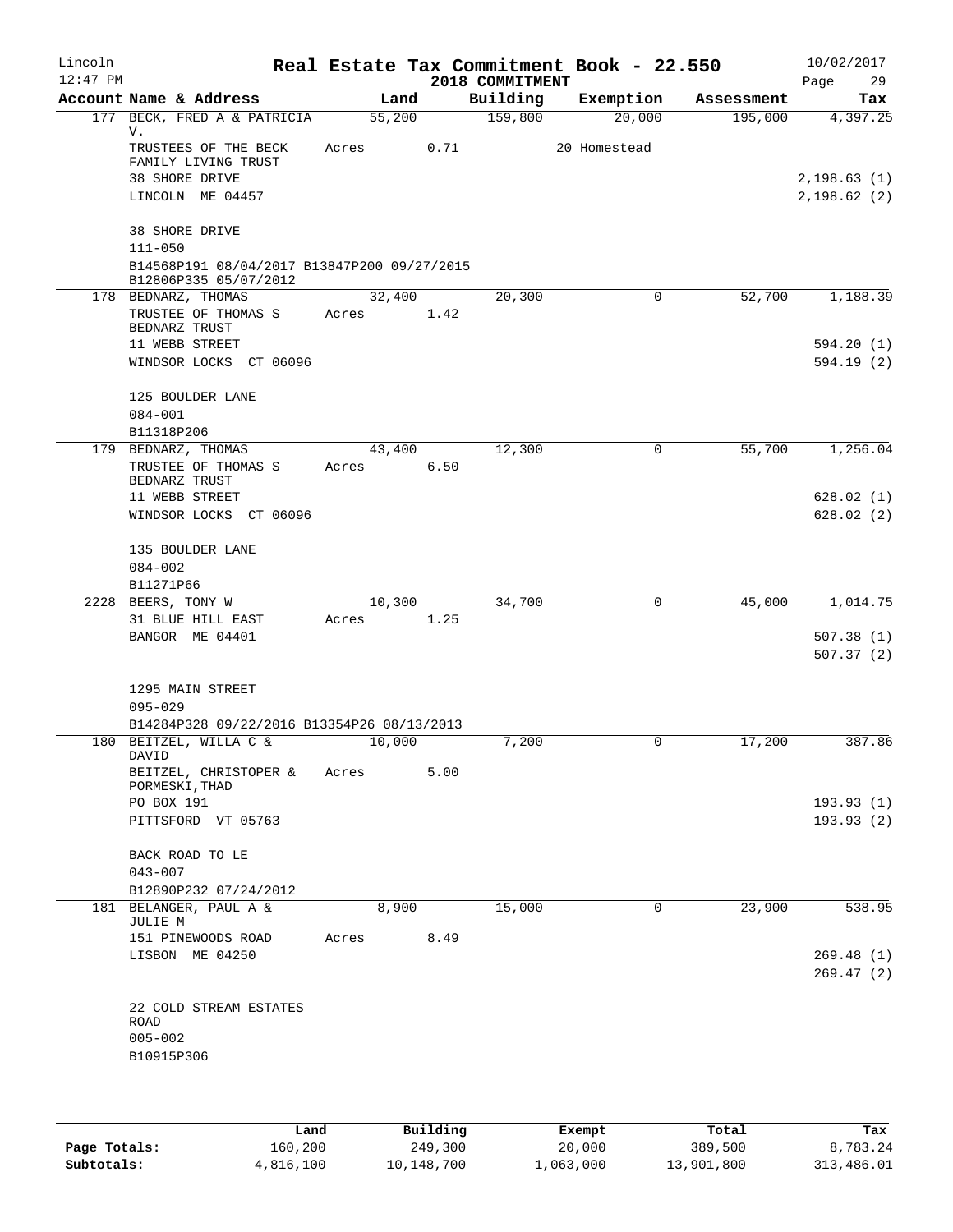| Lincoln<br>$12:47$ PM      |                                                |       | Real Estate Tax Commitment Book - 22.550 | 2018 COMMITMENT |                     |             |                       | 10/02/2017<br>Page<br>30 |
|----------------------------|------------------------------------------------|-------|------------------------------------------|-----------------|---------------------|-------------|-----------------------|--------------------------|
|                            | Account Name & Address                         |       | Land                                     | Building        | Exemption           |             | Assessment            | Tax                      |
|                            | 182 BELANGER, THERESE S &<br>DONALD A          |       | 33,200                                   | 66,700          |                     | 26,000      | 73,900                | 1,666.45                 |
|                            | 20 STONEY DRIVE                                | Acres | 1.63                                     |                 | 20 Homestead        |             |                       |                          |
|                            | LINCOLN ME 04457                               |       |                                          |                 | 07 Veteran          |             |                       | 833.23 (1)<br>833.22 (2) |
|                            | 20 STONEY DRIVE                                |       |                                          |                 |                     |             |                       |                          |
|                            | $050 - 013$                                    |       |                                          |                 |                     |             |                       |                          |
|                            | B7964P217                                      |       |                                          |                 |                     |             |                       |                          |
|                            | 1215 BELENGER, BRUCE A                         |       | 6,900                                    | $\Omega$        |                     | 0           | 6,900                 | 155.60                   |
|                            | 375 TOWN FARM ROAD<br>LINCOLN ME 04457         | Acres | 45.10                                    |                 |                     |             |                       | 77.80(1)                 |
|                            |                                                |       |                                          |                 |                     |             |                       | 77.80(2)                 |
|                            | TOWN FARM ROAD                                 |       |                                          |                 |                     |             |                       |                          |
|                            | $082 - 013$                                    |       |                                          |                 |                     |             |                       |                          |
|                            | B6818P335<br>1217 BELENGER, BRUCE A.           |       | 3,800                                    | $\mathbf 0$     |                     | 0           | 3,800                 | 85.69                    |
|                            | 375 TOWN FARM ROAD                             |       |                                          |                 |                     |             |                       |                          |
|                            | LINCOLN ME 04457                               |       |                                          |                 |                     |             |                       | 42.85(1)<br>42.84(2)     |
|                            | TOWN FARM ROAD                                 |       |                                          |                 |                     |             |                       |                          |
|                            | $076 - 002$                                    |       |                                          |                 |                     |             |                       |                          |
|                            | B10007P132                                     |       |                                          |                 |                     |             |                       |                          |
|                            | 1216 BELENGER, NANETTE R.                      |       | 14,200                                   | 98,200          |                     | $\mathbf 0$ | 112,400               | 2,534.62                 |
|                            | 375 TOWN FARM ROAD<br>LINCOLN ME 04457         |       |                                          |                 |                     |             |                       | 1, 267.31(1)             |
|                            |                                                |       |                                          |                 |                     |             |                       | 1, 267.31(2)             |
|                            | 375 TOWN FARM ROAD                             |       |                                          |                 |                     |             |                       |                          |
|                            | $082 - 012$<br>B12722P248 01/31/2012           |       |                                          |                 |                     |             |                       |                          |
|                            | 1357 BELL, JAMES D                             |       | 14,300                                   | 2,500           |                     | 0           | 16,800                | 378.84                   |
|                            | BELL, DAVID M                                  | Acres | 1.00                                     |                 |                     |             |                       |                          |
|                            | 220 GENERAL MILLER ROAD                        |       |                                          |                 |                     |             |                       | 189.42(1)                |
|                            | PETERBOROUGH NH 03458                          |       |                                          |                 |                     |             |                       | 189.42 (2)               |
|                            | 383 BAGLEY MOUNTAIN<br>ROAD                    |       |                                          |                 |                     |             |                       |                          |
|                            | $094 - 006$<br>B13738P59 11/04/2014 B10024P147 |       |                                          |                 |                     |             |                       |                          |
| 187                        | BENNETT, JOHN V                                |       | 8,200                                    | 0               |                     | 0           | 8,200                 | 184.91                   |
|                            | PO BOX 322                                     | Acres | 10.00                                    |                 |                     |             |                       |                          |
|                            | LINCOLN ME 04457                               |       |                                          |                 |                     |             |                       | 92.46(1)                 |
|                            |                                                |       |                                          |                 |                     |             |                       | 92.45(2)                 |
|                            |                                                |       |                                          |                 |                     |             |                       |                          |
|                            | LEE ROAD<br>$143 - 019$                        |       |                                          |                 |                     |             |                       |                          |
|                            | B2976P237                                      |       |                                          |                 |                     |             |                       |                          |
| 2217                       | BENNETT, KAREN                                 |       | 14,600                                   | 30,500          |                     | 0           | 45,100                | 1,017.01                 |
|                            | PO BOX 231                                     |       |                                          |                 |                     |             |                       |                          |
|                            | BRADLEY ME 04411                               |       |                                          |                 |                     |             |                       | 508.51(1)<br>508.50(2)   |
|                            | 171 FROST STREET                               |       |                                          |                 |                     |             |                       |                          |
|                            | $071 - 021$                                    |       |                                          |                 |                     |             |                       |                          |
|                            | B13077P5 01/28/2013                            |       |                                          |                 |                     |             |                       |                          |
|                            | Land                                           |       | Building                                 |                 | Exempt              |             | Total                 | Tax                      |
| Page Totals:<br>Subtotals: | 95,200<br>4,911,300                            |       | 197,900<br>10,346,600                    |                 | 26,000<br>1,089,000 |             | 267,100<br>14,168,900 | 6,023.12<br>319,509.13   |
|                            |                                                |       |                                          |                 |                     |             |                       |                          |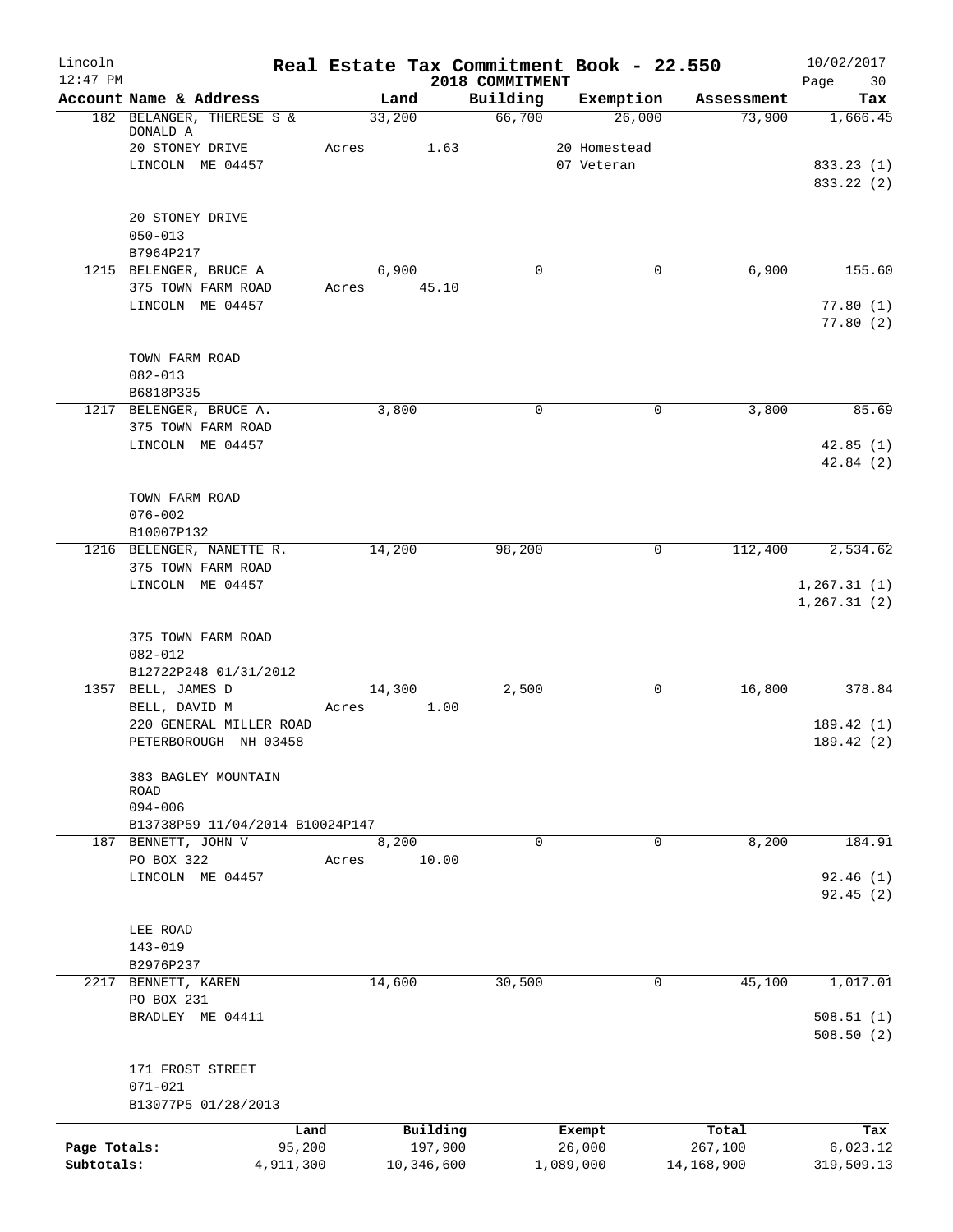| Lincoln    |                                       |        |       | Real Estate Tax Commitment Book - 22.550 |             |            | 10/02/2017  |            |
|------------|---------------------------------------|--------|-------|------------------------------------------|-------------|------------|-------------|------------|
| $12:47$ PM |                                       |        |       | 2018 COMMITMENT                          |             |            | Page        | 31         |
|            | Account Name & Address                | Land   |       | Building                                 | Exemption   | Assessment |             | Tax        |
|            | 188 BENNETT, STEPHEN T &<br>MARSHA C  | 35,400 |       | 60,200                                   | $\Omega$    | 95,600     |             | 2,155.78   |
|            | 806 PERKINS RIDGE ROAD                | Acres  | 0.40  |                                          |             |            |             |            |
|            | AUBURN ME 04210                       |        |       |                                          |             |            | 1,077.89(1) |            |
|            |                                       |        |       |                                          |             |            | 1,077.89(2) |            |
|            | 22 FAIR WIND LANE                     |        |       |                                          |             |            |             |            |
|            | $110 - 011$                           |        |       |                                          |             |            |             |            |
|            | B8384P272                             |        |       |                                          |             |            |             |            |
|            | 189 BENNETT, WILLIAM E                | 47,500 |       | 36,000                                   | 0           | 83,500     |             | 1,882.93   |
|            | TRUSTEE OF THE                        |        |       |                                          |             |            |             |            |
|            | WILLIAM E BENNETT                     | Acres  | 28.50 |                                          |             |            |             |            |
|            | REALTY TRUST                          |        |       |                                          |             |            |             |            |
|            | 24 PLEASANT DRIVE                     |        |       |                                          |             |            |             | 941.47 (1) |
|            | BENTON STATION ME<br>04901            |        |       |                                          |             |            |             | 941.46(2)  |
|            |                                       |        |       |                                          |             |            |             |            |
|            | <b>49 FURROUGH LANE</b>               |        |       |                                          |             |            |             |            |
|            | $104 - 016$                           |        |       |                                          |             |            |             |            |
|            | B7850P296                             |        |       |                                          |             |            |             |            |
|            | 190 BENOIT, RONALD JR                 | 14,800 |       | 75,400                                   | 0           | 90,200     |             | 2,034.01   |
|            | PO BOX 403                            | Acres  | 2.09  |                                          |             |            |             |            |
|            | MANCHAUG MA 01526                     |        |       |                                          |             |            | 1,017.01(1) |            |
|            |                                       |        |       |                                          |             |            | 1,017.00(2) |            |
|            |                                       |        |       |                                          |             |            |             |            |
|            | 580 HALF TOWNSHIP ROAD<br>$053 - 015$ |        |       |                                          |             |            |             |            |
|            | B10896P22                             |        |       |                                          |             |            |             |            |
|            | 191 BERBAUM, DENNIS                   | 60,200 |       | 250, 300                                 | $\mathbf 0$ | 310,500    |             | 7,001.78   |
|            | BERBAUM, MARIA                        | Acres  | 6.40  |                                          |             |            |             |            |
|            | 18 SUMAC STREET                       |        |       |                                          |             |            | 3,500.89(1) |            |
|            | BELLERICA MA 01821                    |        |       |                                          |             |            | 3,500.89(2) |            |
|            |                                       |        |       |                                          |             |            |             |            |
|            | 43 QUIET COVE ROAD                    |        |       |                                          |             |            |             |            |
|            | $149 - 020$                           |        |       |                                          |             |            |             |            |
|            | B10895P83 B9289P180                   |        |       |                                          |             |            |             |            |
|            | 193 BERGERON, GEORGE &<br>VICKI       | 82,500 |       | 78,200                                   | 0           | 160,700    |             | 3,623.79   |
|            | 624 MAIN ROAD                         |        |       |                                          |             |            |             |            |
|            | MILFORD ME 04461                      |        |       |                                          |             |            | 1,811.90(1) |            |
|            |                                       |        |       |                                          |             |            | 1,811.89(2) |            |
|            |                                       |        |       |                                          |             |            |             |            |
|            | 11 CHESLEY LANE                       |        |       |                                          |             |            |             |            |
|            | $103 - 020$                           |        |       |                                          |             |            |             |            |
|            | B8257P89                              |        |       |                                          |             |            |             |            |
|            | 924 BERNARD, RANDY                    |        | 0     | 16,500                                   | 0           | 16,500     |             | 372.08     |
|            | 124 NEUSE HARBOR BLVD                 |        |       |                                          |             |            |             |            |
|            | NEW BERN NC 28560                     |        |       |                                          |             |            |             | 186.04(1)  |
|            |                                       |        |       |                                          |             |            |             | 186.04(2)  |
|            |                                       |        |       |                                          |             |            |             |            |
|            | AIRPORT                               |        |       |                                          |             |            |             |            |

129-005-019

|              | Land      | Building   | Exempt    | Total      | Tax        |
|--------------|-----------|------------|-----------|------------|------------|
| Page Totals: | 240,400   | 516,600    |           | 757,000    | 17,070.37  |
| Subtotals:   | 5,151,700 | 10,863,200 | 1,089,000 | 14,925,900 | 336,579.50 |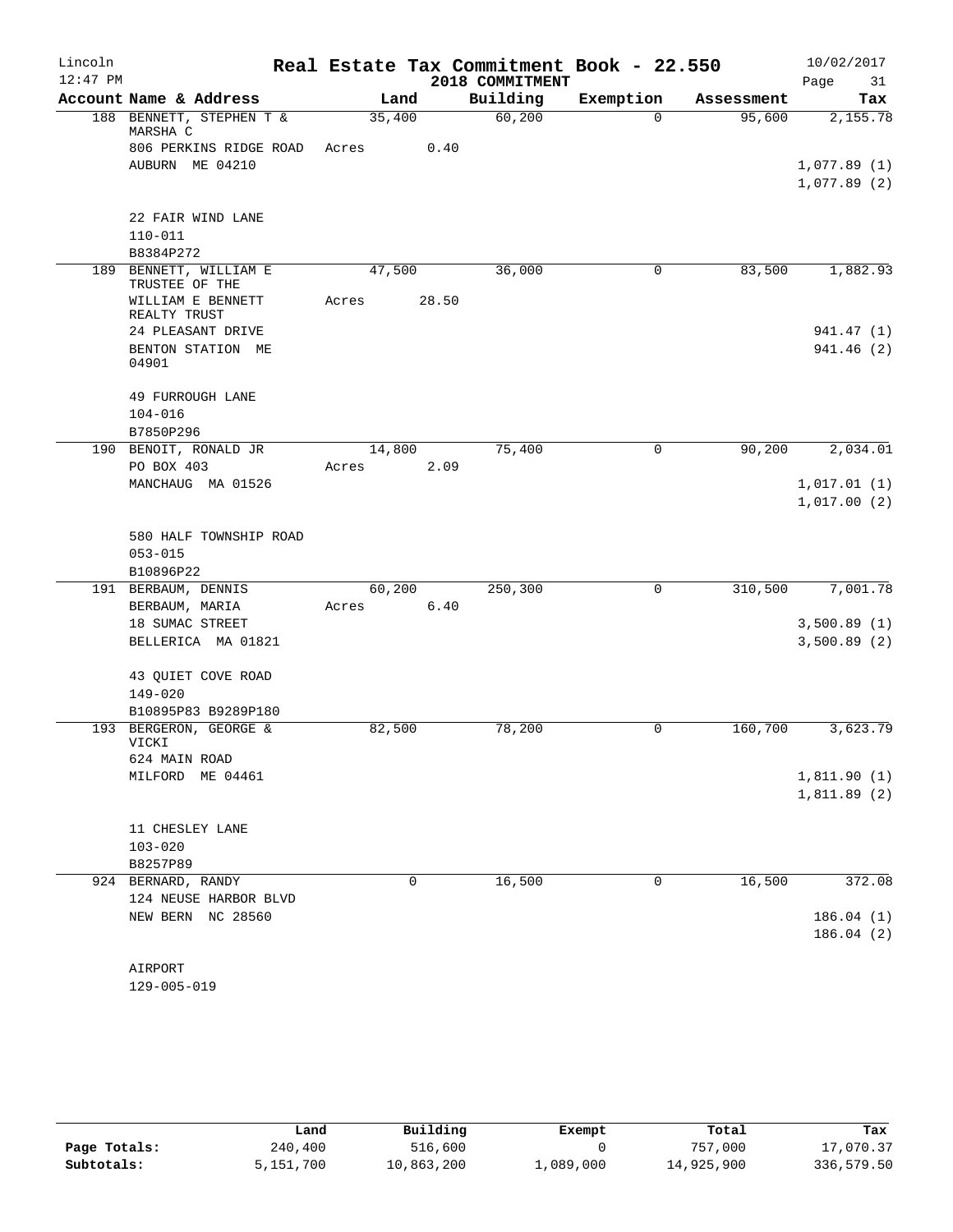| Lincoln      |                                                              |       |                     |                 | Real Estate Tax Commitment Book - 22.550 |                  | 10/02/2017                 |
|--------------|--------------------------------------------------------------|-------|---------------------|-----------------|------------------------------------------|------------------|----------------------------|
| $12:47$ PM   |                                                              |       |                     | 2018 COMMITMENT |                                          |                  | Page<br>32                 |
|              | Account Name & Address                                       |       | Land                | Building        | Exemption                                | Assessment       | Tax                        |
|              | 194 BERNIER, KEVIN R &<br>KIMBERLY A<br>103 PENOBSCOT VALLEY | Acres | 19,500<br>0.86      | 116,200         | 20,000<br>20 Homestead                   | 115,700          | 2,609.04                   |
|              | AVE<br>LINCOLN ME 04457-9801                                 |       |                     |                 |                                          |                  | 1,304.52(1)                |
|              |                                                              |       |                     |                 |                                          |                  | 1,304.52(2)                |
|              | 103 PENOBSCOT VALLEY<br><b>AVENUE</b><br>$047 - 009$         |       |                     |                 |                                          |                  |                            |
|              | B3955P51                                                     |       |                     |                 |                                          |                  |                            |
|              | 3158 BERRY, BRYAN                                            |       | 13,900              | 9,900           | 20,000                                   | 3,800            | 85.69                      |
|              | BERRY, HEATHER                                               | Acres | 2.51                |                 | 20 Homestead                             |                  |                            |
|              | 575 MOHAWK ROAD                                              |       |                     |                 |                                          |                  | 42.85(1)                   |
|              | LINCOLN ME 04457                                             |       |                     |                 |                                          |                  | 42.84(2)                   |
|              | 595 MOHAWK ROAD<br>$118 - 024$                               |       |                     |                 |                                          |                  |                            |
|              | 3162 BERRY, WAYNE A                                          |       | 24,300              | 163,700         | 20,000                                   | 168,000          | 3,788.40                   |
|              | BERRY, JAIDE A                                               | Acres | 6.83                |                 | 20 Homestead                             |                  |                            |
|              | 846 ENFIELD ROAD                                             |       |                     |                 |                                          |                  | 1,894.20(1)                |
|              | LINCOLN ME 04457                                             |       |                     |                 |                                          |                  | 1,894.20(2)                |
|              | 846 ENFIELD ROAD<br>$004 - 010$                              |       |                     |                 |                                          |                  |                            |
|              | B14568P77 08/03/2017 B4985P318                               |       |                     |                 |                                          |                  |                            |
|              | 438 BERUBE, TERRY D                                          |       | 43,800              | 45,400          |                                          | 89,200<br>0      | 2,011.46                   |
|              | BERUBE, SUZANNE                                              | Acres | 0.36                |                 |                                          |                  |                            |
|              | PO BOX 1413<br>PRESQUE ISLE ME 04769                         |       |                     |                 |                                          |                  | 1,005.73(1)<br>1,005.73(2) |
|              | 13 RIN TIN TIN LANE<br>$173 - 003$                           |       |                     |                 |                                          |                  |                            |
|              | B14017P247 11/24/2015 B10714P116 11/09/2006                  |       |                     |                 |                                          |                  |                            |
|              | 195 BESHAW, JOEY R                                           |       | 17,600              | 49,200          | 20,000                                   | 46,800           | 1,055.34                   |
|              | 632 WEST BROADWAY                                            | Acres | 0.45                |                 | 20 Homestead                             |                  |                            |
|              | LINCOLN ME 04457                                             |       |                     |                 |                                          |                  | 527.67(1)<br>527.67 (2)    |
|              | 632 WEST BROADWAY                                            |       |                     |                 |                                          |                  |                            |
|              | $045 - 020$                                                  |       |                     |                 |                                          |                  |                            |
|              | B11619P145                                                   |       |                     |                 |                                          |                  |                            |
|              | 196 BETHUNE, ROBERT E<br>BETHUNE, LISA M                     | Acres | 17,900<br>0.55      | 24,300          | 20,000<br>20 Homestead                   | 22,200           | 500.61                     |
|              | PO BOX 537                                                   |       |                     |                 |                                          |                  | 250.31(1)                  |
|              | HOWLAND ME 04448                                             |       |                     |                 |                                          |                  | 250.30(2)                  |
|              | 606 ENFIELD ROAD                                             |       |                     |                 |                                          |                  |                            |
|              | $024 - 018$                                                  |       |                     |                 |                                          |                  |                            |
|              | B13992P309 10/23/2015 B12807P290 05/07/2012                  |       |                     |                 |                                          |                  |                            |
|              | 197 BETTENCOURT, GLENN                                       |       | 6,200               | 54,100          |                                          | 60, 300<br>0     | 1,359.77                   |
|              | 67 WEST BROADWAY                                             | Acres | 0.19                |                 |                                          |                  |                            |
|              | LINCOLN ME 04457                                             |       |                     |                 |                                          |                  | 679.89(1)<br>679.88(2)     |
|              | 20 LEE ROAD                                                  |       |                     |                 |                                          |                  |                            |
|              | 139-091                                                      |       |                     |                 |                                          |                  |                            |
|              | B11486P44                                                    |       |                     |                 |                                          |                  |                            |
| Page Totals: | 143,200                                                      | Land  | Building<br>462,800 |                 | Exempt<br>100,000                        | Total<br>506,000 | Tax<br>11, 410.31          |
| Subtotals:   | 5,294,900                                                    |       | 11,326,000          |                 | 1,189,000                                | 15,431,900       | 347,989.81                 |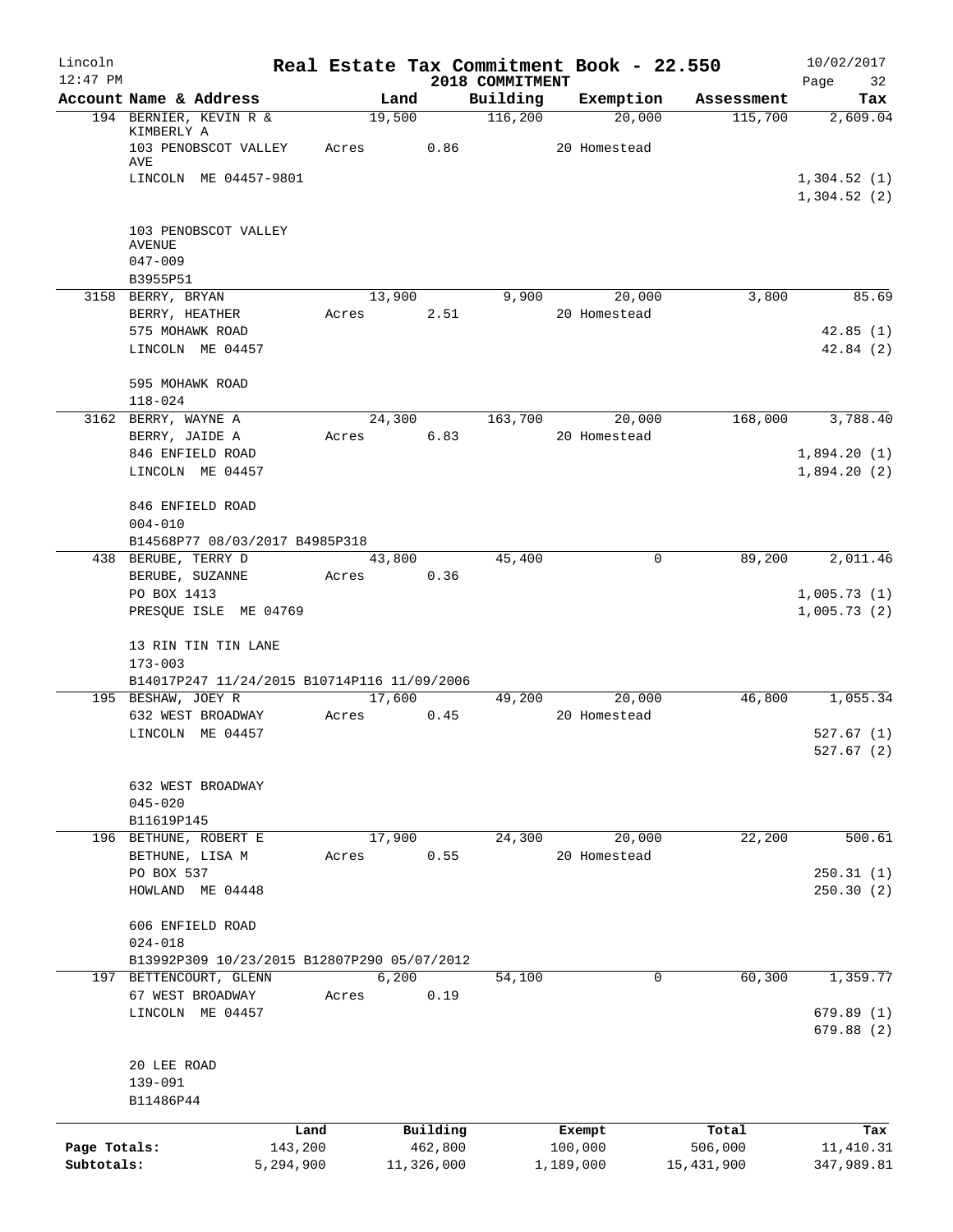| Lincoln<br>$12:47$ PM |                                                     |                 |                     | 2018 COMMITMENT | Real Estate Tax Commitment Book - 22.550 |                  | 10/02/2017        |
|-----------------------|-----------------------------------------------------|-----------------|---------------------|-----------------|------------------------------------------|------------------|-------------------|
|                       | Account Name & Address                              | Land            |                     | Building        | Exemption                                | Assessment       | Page<br>33<br>Tax |
|                       | 1638 BETTENCOURT, GLENN                             | 15,500          |                     | 56,800          | $\Omega$                                 | 72,300           | 1,630.37          |
|                       | 67 WEST BROADWAY                                    | Acres           | 0.93                |                 |                                          |                  |                   |
|                       | LINCOLN ME 04457                                    |                 |                     |                 |                                          |                  | 815.19(1)         |
|                       |                                                     |                 |                     |                 |                                          |                  | 815.18(2)         |
|                       |                                                     |                 |                     |                 |                                          |                  |                   |
|                       | 75 WEST BROADWAY                                    |                 |                     |                 |                                          |                  |                   |
|                       | $136 - 020$                                         |                 |                     |                 |                                          |                  |                   |
|                       | B14051P252 12/31/2015                               |                 |                     |                 |                                          |                  |                   |
|                       | 199 BETTENCOURT, GLENN                              | 7,800           |                     | 12,000          | $\mathbf 0$                              | 19,800           | 446.49            |
|                       | 67 WEST BROADWAY                                    | Acres           | 0.30                |                 |                                          |                  |                   |
|                       | LINCOLN ME 04457                                    |                 |                     |                 |                                          |                  | 223.25(1)         |
|                       |                                                     |                 |                     |                 |                                          |                  | 223.24(2)         |
|                       |                                                     |                 |                     |                 |                                          |                  |                   |
|                       | 26 LEE ROAD                                         |                 |                     |                 |                                          |                  |                   |
|                       | $139 - 093$                                         |                 |                     |                 |                                          |                  |                   |
|                       | B11413P307<br>198 BETTENCOURT, GLENN                | 4,000           |                     | 49,200          | 0                                        | 53,200           | 1,199.66          |
|                       | 67 WEST BROADWAY                                    | Acres           | 0.18                |                 |                                          |                  |                   |
|                       | LINCOLN ME 04457                                    |                 |                     |                 |                                          |                  | 599.83(1)         |
|                       |                                                     |                 |                     |                 |                                          |                  | 599.83(2)         |
|                       |                                                     |                 |                     |                 |                                          |                  |                   |
|                       | 22 LEE ROAD                                         |                 |                     |                 |                                          |                  |                   |
|                       | $139 - 092$                                         |                 |                     |                 |                                          |                  |                   |
|                       | B11413P304                                          |                 |                     |                 |                                          |                  |                   |
|                       | 2225 BETTENCOURT, GLENN                             | 8,700           |                     | 38,700          | 0                                        | 47,400           | 1,068.87          |
|                       | 67 WEST BROADWAY                                    | Acres           | 0.58                |                 |                                          |                  |                   |
|                       | LINCOLN ME 04457                                    |                 |                     |                 |                                          |                  | 534.44 (1)        |
|                       |                                                     |                 |                     |                 |                                          |                  | 534.43 (2)        |
|                       |                                                     |                 |                     |                 |                                          |                  |                   |
|                       | 18 KATAHDIN AVENUE                                  |                 |                     |                 |                                          |                  |                   |
|                       | $064 - 006$                                         |                 |                     |                 |                                          |                  |                   |
|                       | B13816P22 04/24/2015 B13816P20 04/22/2015 B11238P71 |                 |                     |                 |                                          |                  |                   |
|                       | 1792 BETTENCOURT, GLENN M                           | 11,100          |                     | 58,600          | 0                                        | 69,700           | 1,571.74          |
|                       | 67 WEST BROADWAY                                    | Acres           | 0.83                |                 |                                          |                  | 785.87(1)         |
|                       | LINCOLN ME 04457                                    |                 |                     |                 |                                          |                  | 785.87(2)         |
|                       |                                                     |                 |                     |                 |                                          |                  |                   |
|                       | 71 WEST BROADWAY                                    |                 |                     |                 |                                          |                  |                   |
|                       | $136 - 021$                                         |                 |                     |                 |                                          |                  |                   |
|                       | B12977P153 10/15/2012                               |                 |                     |                 |                                          |                  |                   |
|                       | 200 BETTENCOURT, MANUEL J                           | 38,500          |                     | 78,200          | 20,000                                   | 96,700           | 2,180.59          |
|                       | BETTENCOURT, DORA J                                 | Acres           | 0.84                |                 | 20 Homestead                             |                  |                   |
|                       | 226 DANNY DRIVE                                     |                 |                     |                 |                                          |                  | 1,090.30(1)       |
|                       | LINCOLN ME 04457                                    |                 |                     |                 |                                          |                  | 1,090.29(2)       |
|                       |                                                     |                 |                     |                 |                                          |                  |                   |
|                       | 226 DANNY DRIVE                                     |                 |                     |                 |                                          |                  |                   |
|                       | 172-012                                             |                 |                     |                 |                                          |                  |                   |
| 1699                  | BETTENCOURT, RENAE R<br>BETTENCOURT, GLENN          | 76,100<br>Acres | 0.50                | 144,400         | 20,000<br>20 Homestead                   | 200, 500         | 4,521.28          |
|                       | 71 WEST BROADWAY                                    |                 |                     |                 |                                          |                  | 2, 260.64 (1)     |
|                       | LINCOLN ME 04457                                    |                 |                     |                 |                                          |                  | 2, 260.64 (2)     |
|                       |                                                     |                 |                     |                 |                                          |                  |                   |
|                       | 291 CRANE POND DRIVE                                |                 |                     |                 |                                          |                  |                   |
|                       | $110 - 026$                                         |                 |                     |                 |                                          |                  |                   |
|                       | B13812P246 04/17/2015                               |                 |                     |                 |                                          |                  |                   |
|                       |                                                     |                 |                     |                 |                                          |                  |                   |
|                       |                                                     |                 |                     |                 |                                          |                  |                   |
|                       |                                                     |                 |                     |                 |                                          |                  |                   |
| Page Totals:          | Land<br>161,700                                     |                 | Building<br>437,900 |                 | Exempt<br>40,000                         | Total<br>559,600 | Tax<br>12,619.00  |
|                       |                                                     |                 |                     |                 |                                          |                  |                   |

**Subtotals:** 5,456,600 11,763,900 1,229,000 15,991,500 360,608.81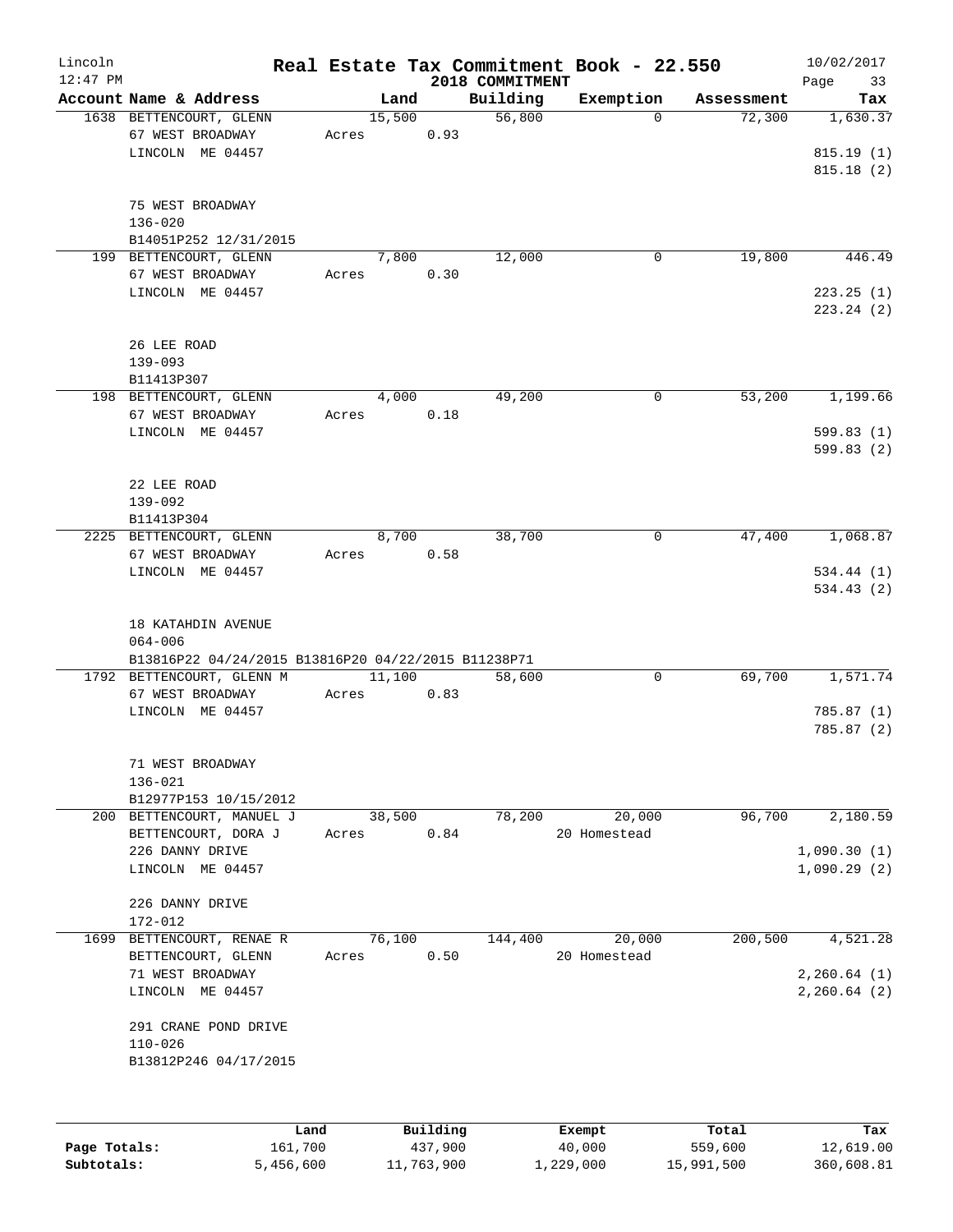| Lincoln<br>$12:47$ PM |                                    |        |            | 2018 COMMITMENT | Real Estate Tax Commitment Book - 22.550 |            | 10/02/2017<br>Page<br>34 |
|-----------------------|------------------------------------|--------|------------|-----------------|------------------------------------------|------------|--------------------------|
|                       | Account Name & Address             | Land   |            | Building        | Exemption                                | Assessment | Tax                      |
|                       | 2808 BETTER LIVING LANDS           | 62,900 |            | 8,300           | $\Omega$                                 | 71,200     | 1,605.56                 |
|                       | PO BOX 127                         | Acres  | 4.58       |                 |                                          |            |                          |
|                       | LINCOLN ME 04457                   |        |            |                 |                                          |            | 802.78 (1)               |
|                       |                                    |        |            |                 |                                          |            | 802.78 (2)               |
|                       |                                    |        |            |                 |                                          |            |                          |
|                       | 249 MILLETT MALLETT<br><b>ROAD</b> |        |            |                 |                                          |            |                          |
|                       | $103 - 039$                        |        |            |                 |                                          |            |                          |
|                       | B14266P214 09/02/2016 B3979P255    |        |            |                 |                                          |            |                          |
|                       | 202 BETTER LIVING LANDS LLC        | 11,300 |            | 47,800          | 0                                        | 59,100     | 1,332.71                 |
|                       | 135 MACKENZIE AVENUE               | Acres  | 0.42       |                 |                                          |            |                          |
|                       | LINCOLN ME 04457                   |        |            |                 |                                          |            | 666.36(1)                |
|                       |                                    |        |            |                 |                                          |            | 666.35(2)                |
|                       |                                    |        |            |                 |                                          |            |                          |
|                       | 81 LEE ROAD<br>139-182             |        |            |                 |                                          |            |                          |
|                       | B9972P259                          |        |            |                 |                                          |            |                          |
|                       | 204 BETTER LIVING LANDS LLC        | 9,800  |            | 0               | 0                                        | 9,800      | 220.99                   |
|                       | PO BOX 127                         | Acres  | 4.69       |                 |                                          |            |                          |
|                       | LINCOLN ME 04457                   |        |            |                 |                                          |            | 110.50(1)                |
|                       |                                    |        |            |                 |                                          |            | 110.49(2)                |
|                       |                                    |        |            |                 |                                          |            |                          |
|                       | MORGAN STREET                      |        |            |                 |                                          |            |                          |
|                       | $139 - 193$                        |        |            |                 |                                          |            |                          |
|                       | B9075P260                          |        |            |                 |                                          |            |                          |
|                       | 203 BETTER LIVING LANDS LLC        | 13,100 |            | 36,300          | 0                                        | 49,400     | 1,113.97                 |
|                       | PO BOX 127                         | Acres  | 0.53       |                 |                                          |            |                          |
|                       | LINCOLN ME 04457                   |        |            |                 |                                          |            | 556.99(1)                |
|                       |                                    |        |            |                 |                                          |            | 556.98(2)                |
|                       |                                    |        |            |                 |                                          |            |                          |
|                       | 79 LEE ROAD                        |        |            |                 |                                          |            |                          |
|                       | 139-183                            |        |            |                 |                                          |            |                          |
|                       | B9757P336                          |        |            |                 |                                          |            |                          |
|                       | 3828 BETTER LIVING LANDS LLC       | 18,300 |            | $\mathsf{O}$    | 0                                        | 18,300     | 412.67                   |
|                       | PO BOX 127                         | Acres  | 0.90       |                 |                                          |            |                          |
|                       | LINCOLN ME 04457                   |        |            |                 |                                          |            | 206.34(1)<br>206.33(2)   |
|                       |                                    |        |            |                 |                                          |            |                          |
|                       | LION HILL DRIVE                    |        |            |                 |                                          |            |                          |
|                       | $038 - 008 - 006$                  |        |            |                 |                                          |            |                          |
|                       | B13473P87 03/03/2014               |        |            |                 |                                          |            |                          |
|                       | 201 BETTER LIVING LANDS LLC        | 50,700 |            | 40,800          | $\mathbf 0$                              | 91,500     | 2,063.33                 |
|                       | 135 MACKENZIE AVENUE               | Acres  | 0.75       |                 |                                          |            |                          |
|                       | LINCOLN ME 04457                   |        |            |                 |                                          |            | 1,031.67(1)              |
|                       |                                    |        |            |                 |                                          |            | 1,031.66(2)              |
|                       |                                    |        |            |                 |                                          |            |                          |
|                       | 206 WEST BROADWAY                  |        |            |                 |                                          |            |                          |
|                       | $130 - 017$                        |        |            |                 |                                          |            |                          |
|                       | B9972P257                          |        |            |                 |                                          |            |                          |
|                       | 3079 BETTEZ JR, GEORGE E           | 15,500 |            | 73,200          | $\mathbf 0$                              | 88,700     | 2,000.19                 |
|                       | 10 HIGHLAND AVENUE                 | Acres  | 0.29       |                 |                                          |            |                          |
|                       | LINCOLN ME 04457                   |        |            |                 |                                          |            | 1,000.10(1)              |
|                       |                                    |        |            |                 |                                          |            | 1,000.09(2)              |
|                       |                                    |        |            |                 |                                          |            |                          |
|                       | 10 HIGHLAND AVENUE<br>$141 - 065$  |        |            |                 |                                          |            |                          |
|                       | B13416P106 12/06/2013              |        |            |                 |                                          |            |                          |
|                       |                                    |        |            |                 |                                          |            |                          |
|                       | Land                               |        | Building   |                 | Exempt                                   | Total      | Tax                      |
| Page Totals:          | 181,600                            |        | 206,400    |                 | $\mathbf 0$                              | 388,000    | 8,749.42                 |
| Subtotals:            | 5,638,200                          |        | 11,970,300 |                 | 1,229,000                                | 16,379,500 | 369, 358.23              |
|                       |                                    |        |            |                 |                                          |            |                          |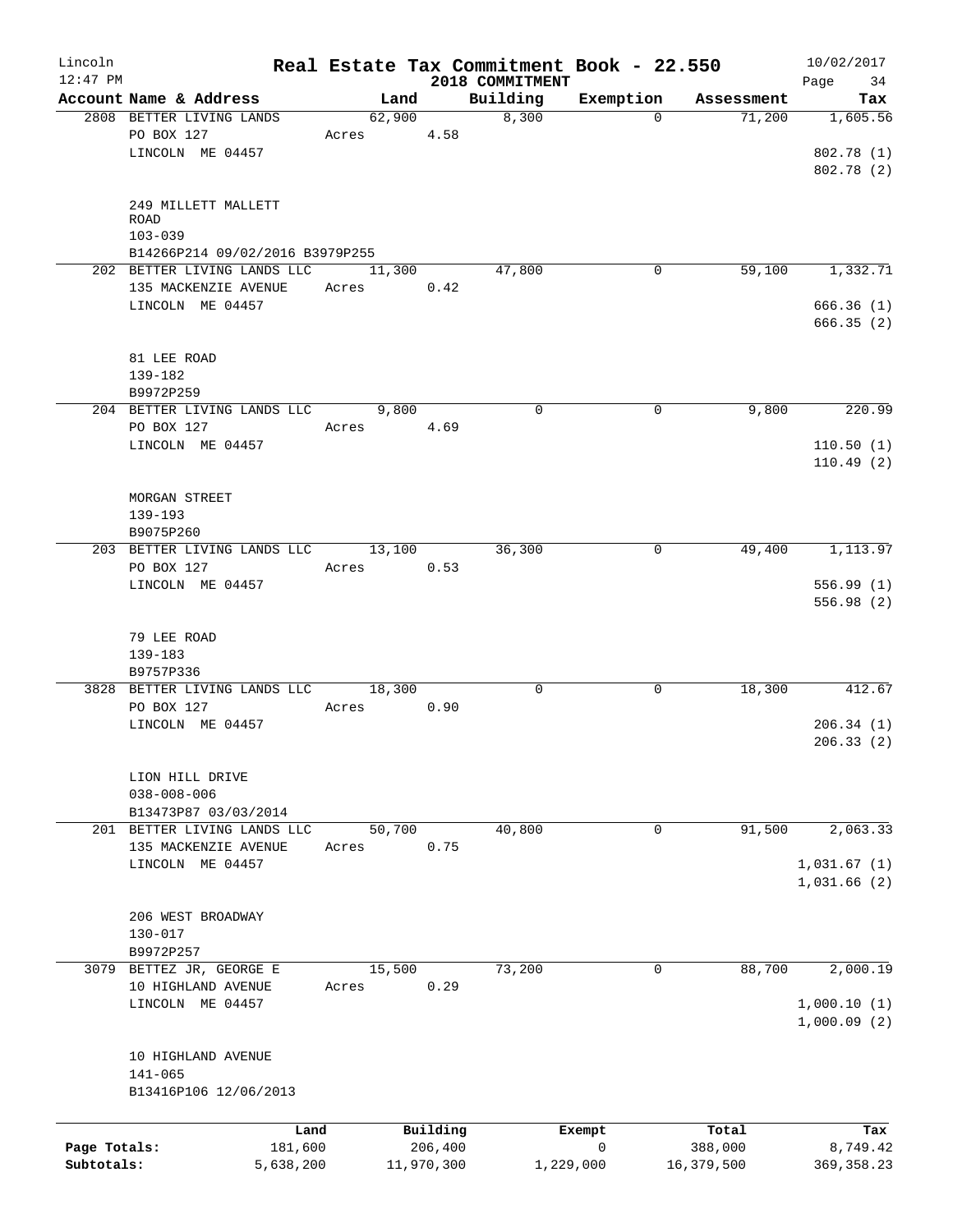| Lincoln    |                                                                   |        |       |                 | Real Estate Tax Commitment Book - 22.550 |            | 10/02/2017  |
|------------|-------------------------------------------------------------------|--------|-------|-----------------|------------------------------------------|------------|-------------|
| $12:47$ PM |                                                                   |        |       | 2018 COMMITMENT |                                          |            | Page<br>35  |
|            | Account Name & Address                                            |        | Land  | Building        | Exemption                                | Assessment | Tax         |
|            | 205 BETZ, LEE ANN                                                 | 17,600 |       | 101, 100        | $\Omega$                                 | 118,700    | 2,676.69    |
|            | BALTHAZOR, LINDA G                                                | Acres  | 0.35  |                 |                                          |            |             |
|            | 198 TAYLOR STREET                                                 |        |       |                 |                                          |            | 1,338.35(1) |
|            | LINCOLN ME 04457                                                  |        |       |                 |                                          |            | 1,338.34(2) |
|            | 198 TAYLOR STREET                                                 |        |       |                 |                                          |            |             |
|            | 128-012                                                           |        |       |                 |                                          |            |             |
|            | B8277P170                                                         |        |       |                 |                                          |            |             |
|            | 2193 BEYERLE, VIRGINIA                                            | 13,400 |       | 37,600          | 0                                        | 51,000     | 1,150.05    |
|            | CARROLL, LISA M                                                   | Acres  | 0.50  |                 |                                          |            |             |
|            | 108 ENFIELD ROAD                                                  |        |       |                 |                                          |            | 575.03(1)   |
|            | LINCOLN ME 04457-1119                                             |        |       |                 |                                          |            | 575.02(2)   |
|            | 108 ENFIELD ROAD                                                  |        |       |                 |                                          |            |             |
|            | $131 - 028$                                                       |        |       |                 |                                          |            |             |
|            | B14301P166 10/06/2016 B14147P139 05/13/2016<br>B5331P322 B1370P63 |        |       |                 |                                          |            |             |
|            | 206 BIBLE BAPTIST CHURCH                                          | 14,700 |       | 64,300          | 20,000                                   | 59,000     | 1,330.45    |
|            | C/O ELLEN WYMAN                                                   | Acres  | 0.42  |                 | 17 Parsonage                             |            |             |
|            | 57 OLD MILITARY ROAD                                              |        |       |                 |                                          |            | 665.23(1)   |
|            | WINN ME 04495                                                     |        |       |                 |                                          |            | 665.22 (2)  |
|            |                                                                   |        |       |                 |                                          |            |             |
|            | 88 ENFIELD ROAD                                                   |        |       |                 |                                          |            |             |
|            | $132 - 041$                                                       |        |       |                 |                                          |            |             |
|            | B1715P387                                                         |        |       |                 |                                          |            |             |
|            | 214 BICFORD, ROY EUGENE JR                                        | 14,300 |       | 60,500          | 26,000                                   | 48,800     | 1,100.44    |
|            | 26 TRANSALPINE ROAD                                               | Acres  | 0.37  |                 | 20 Homestead                             |            |             |
|            | LINCOLN ME 04457                                                  |        |       |                 | 07 Veteran                               |            | 550.22(1)   |
|            |                                                                   |        |       |                 |                                          |            | 550.22(2)   |
|            | 26 TRANSALPINE ROAD                                               |        |       |                 |                                          |            |             |
|            | $125 - 045$                                                       |        |       |                 |                                          |            |             |
|            | B11939P72                                                         |        |       |                 |                                          |            |             |
|            | 266 BICKFORD, ASHLEIGH J                                          | 23,000 |       | 41,500          | $\mathsf{O}$                             | 64,500     | 1,454.48    |
|            | 1197 INDIAN RIVER ROAD                                            |        |       |                 |                                          |            |             |
|            | ADDISON ME 04606-3407                                             | Acres  | 8.31  |                 |                                          |            |             |
|            |                                                                   |        |       |                 |                                          |            | 727.24(1)   |
|            |                                                                   |        |       |                 |                                          |            | 727.24(2)   |
|            | 424 WEST BROADWAY                                                 |        |       |                 |                                          |            |             |
|            | $046 - 037$                                                       |        |       |                 |                                          |            |             |
|            | B13931P5 08/17/2015 B11998P43                                     |        |       |                 |                                          |            |             |
|            | 209 BICKFORD, CLYDE M &                                           |        | 9,800 | $\Omega$        | $\Omega$                                 | 9,800      | 220.99      |
|            | <b>JEAN F</b><br>23 FREDERICK STREET                              | Acres  | 0.27  |                 |                                          |            |             |
|            | LINCOLN ME 04457-1127                                             |        |       |                 |                                          |            | 110.50(1)   |
|            |                                                                   |        |       |                 |                                          |            | 110.49(2)   |
|            |                                                                   |        |       |                 |                                          |            |             |
|            |                                                                   |        |       |                 |                                          |            |             |
|            | FREDERICK STREET                                                  |        |       |                 |                                          |            |             |
|            | 132-076                                                           |        |       |                 |                                          |            |             |
|            | B3904P323                                                         |        |       |                 |                                          |            |             |

|              | Land      | Building     | Exempt    | Total      | Tax         |
|--------------|-----------|--------------|-----------|------------|-------------|
| Page Totals: | 92,800    | 305,000      | 46,000    | 351,800    | 7,933.10    |
| Subtotals:   | 5,731,000 | 12, 275, 300 | ⊥,275,000 | 16,731,300 | 377, 291.33 |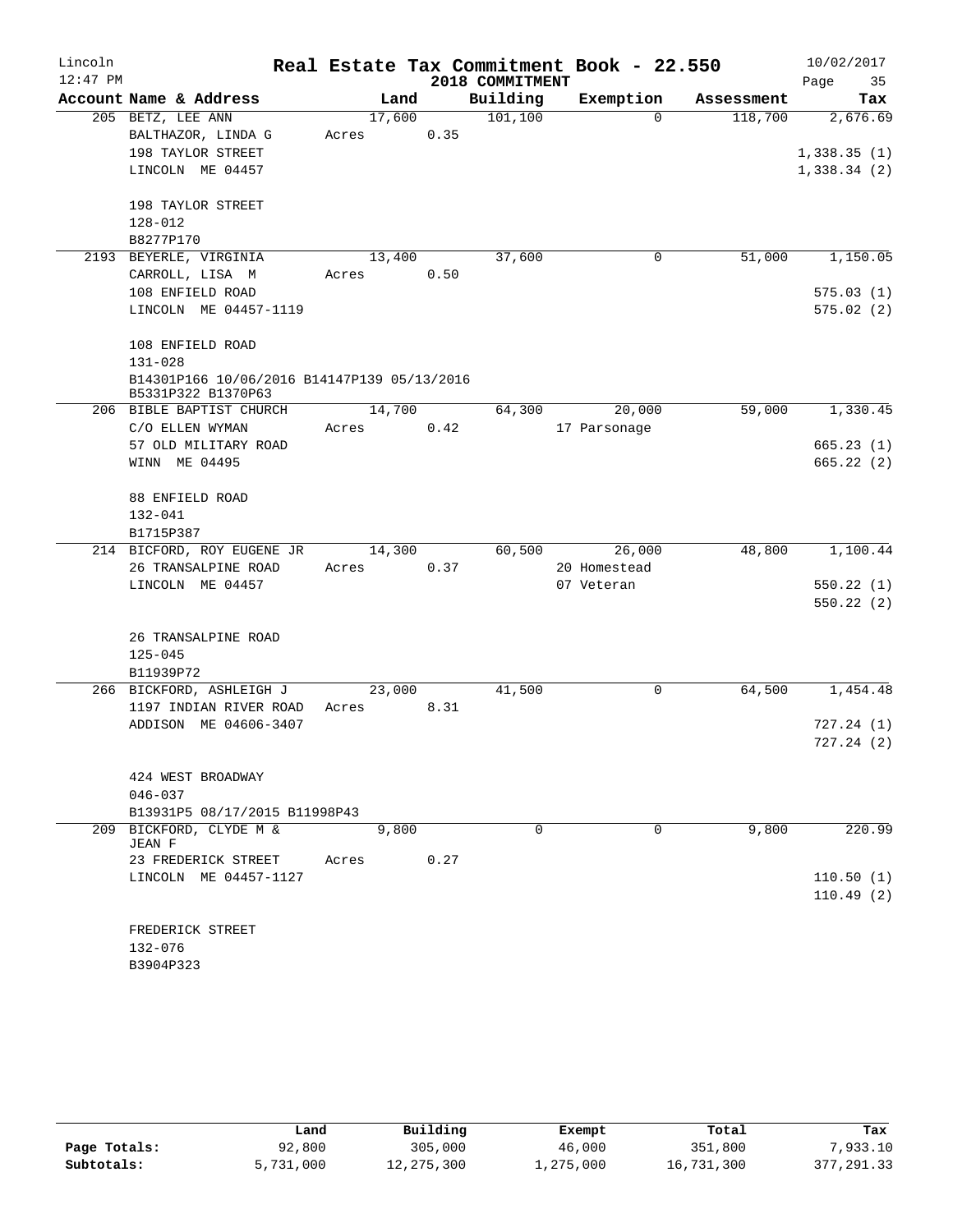| Lincoln<br>$12:47$ PM      |                                                                                   |       |             |                       | 2018 COMMITMENT |           | Real Estate Tax Commitment Book - 22.550 |                       | 10/02/2017<br>Page<br>36 |
|----------------------------|-----------------------------------------------------------------------------------|-------|-------------|-----------------------|-----------------|-----------|------------------------------------------|-----------------------|--------------------------|
|                            | Account Name & Address                                                            |       | Land        |                       | Building        |           | Exemption                                | Assessment            | Tax                      |
|                            | 208 BICKFORD, CLYDE M &<br>JEAN F                                                 |       | 13,900      |                       | 900             |           | $\Omega$                                 | 14,800                | 333.74                   |
|                            | 23 FREDERICK STREET                                                               | Acres |             | 0.41                  |                 |           |                                          |                       |                          |
|                            | LINCOLN ME 04457-1127                                                             |       |             |                       |                 |           |                                          |                       | 166.87(1)<br>166.87(2)   |
|                            | E/S FREDERICK STREE                                                               |       |             |                       |                 |           |                                          |                       |                          |
|                            | $132 - 075$<br>B2154P236                                                          |       |             |                       |                 |           |                                          |                       |                          |
|                            | 210 BICKFORD, CLYDE M &<br>JEAN F                                                 |       | 21,700      |                       | 95,100          |           | 20,000                                   | 96,800                | 2,182.84                 |
|                            | 23 FREDERICK STREET<br>LINCOLN ME 04457-1127                                      | Acres |             | 0.41                  |                 |           | 20 Homestead                             |                       | 1,091.42(1)              |
|                            | 23 FREDERICK STREET<br>$132 - 077$                                                |       |             |                       |                 |           |                                          |                       | 1,091.42(2)              |
|                            | B1971P338                                                                         |       |             |                       |                 |           |                                          |                       |                          |
|                            | 211 BICKFORD, GEROLD M                                                            |       | 44,600      |                       | 63,500          |           | 26,000                                   | 82,100                | 1,851.36                 |
|                            | PO BOX 1136                                                                       | Acres |             | 2.69                  |                 |           | 07 Veteran                               |                       |                          |
|                            | ENFIELD ME 04493                                                                  |       |             |                       |                 |           | 20 Homestead                             |                       | 925.68(1)<br>925.68 (2)  |
|                            | 81 GO DEVIL ROAD<br>$103 - 015$                                                   |       |             |                       |                 |           |                                          |                       |                          |
|                            | B7199P33 B1931P9 08/17/2015<br>2956 BICKFORD, MICHAEL                             |       | 11,300      |                       | 18,200          |           | 0                                        | 29,500                | 665.23                   |
|                            | 71 PIKE STREET                                                                    | Acres |             | 0.18                  |                 |           |                                          |                       |                          |
|                            | BIDDEFORD ME 04005                                                                |       |             |                       |                 |           |                                          |                       | 332.62(1)<br>332.61(2)   |
|                            | 6 WASHINGTON STREET<br>$136 - 076$<br>B14434P296 03/20/2017 B13379P216 10/30/2013 |       |             |                       |                 |           |                                          |                       |                          |
|                            | B12978P79 10/16/2012                                                              |       |             |                       |                 |           |                                          |                       |                          |
|                            | 212 BICKFORD, MICHAEL E                                                           |       | 34,100      |                       | 21,300          |           | $\mathbf 0$                              | 55,400                | 1,249.27                 |
|                            | 74 DODLIN ROAD<br>WEST ENFIELD ME 04493                                           | Acres |             | 3.66                  |                 |           |                                          |                       | 624.64(1)<br>624.63(2)   |
|                            | 54 EAGLE RIDGE ROAD<br>$040 - 023$<br>B7657P119                                   |       |             |                       |                 |           |                                          |                       |                          |
|                            | 213 BICKFORD, MIKE                                                                |       | $\mathbf 0$ |                       | 2,900           |           | $\mathbf 0$                              | 2,900                 | 65.40                    |
|                            | 74 DODLIN ROAD<br>WEST ENFIELD ME 04493                                           |       |             |                       |                 |           |                                          |                       | 32.70(1)<br>32.70(2)     |
|                            | W/S AIRPORT                                                                       |       |             |                       |                 |           |                                          |                       |                          |
|                            | $129 - 005 - 005$<br>215 BIES, MARY MALLETT                                       |       | 9,600       |                       | 61,300          |           | 0                                        | 70,900                | 1,598.80                 |
|                            | 47 FLEMING STREET                                                                 | Acres |             | 0.25                  |                 |           |                                          |                       |                          |
|                            | LINCOLN ME 04457-1451                                                             |       |             |                       |                 |           |                                          |                       | 799.40 (1)<br>799.40 (2) |
|                            | 47 FLEMING STREET<br>$139 - 039$<br>B7239P89                                      |       |             |                       |                 |           |                                          |                       |                          |
|                            |                                                                                   |       |             |                       |                 |           |                                          |                       |                          |
|                            |                                                                                   | Land  |             | Building              |                 |           | Exempt                                   | Total                 | Tax                      |
| Page Totals:<br>Subtotals: | 135,200<br>5,866,200                                                              |       |             | 263,200<br>12,538,500 |                 | 1,321,000 | 46,000                                   | 352,400<br>17,083,700 | 7,946.64<br>385, 237.97  |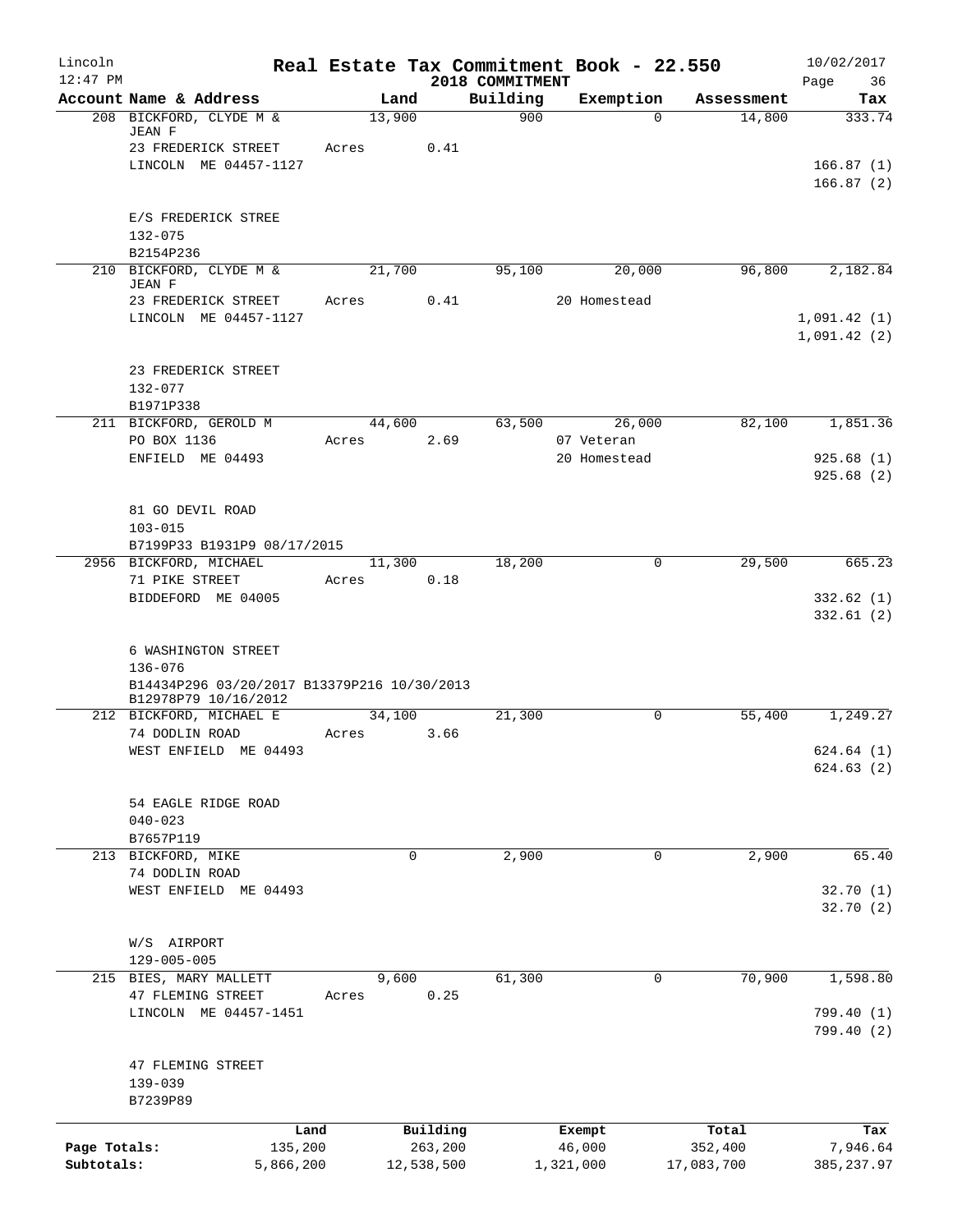| Lincoln    |                                                                     |       |        |       |                 | Real Estate Tax Commitment Book - 22.550 |            | 10/02/2017             |
|------------|---------------------------------------------------------------------|-------|--------|-------|-----------------|------------------------------------------|------------|------------------------|
| $12:47$ PM |                                                                     |       |        |       | 2018 COMMITMENT |                                          |            | Page<br>37             |
|            | Account Name & Address                                              |       | Land   |       | Building        | Exemption                                | Assessment | Tax                    |
|            | 217 BIRD, J STEVEN                                                  |       | 20,000 |       | 32,800          | $\Omega$                                 | 52,800     | 1,190.64               |
|            | BIRD, LORIN G                                                       | Acres |        | 0.37  |                 |                                          |            |                        |
|            | 815 DEPOT STREET                                                    |       |        |       |                 |                                          |            | 595.32(1)              |
|            | WALDOBORO ME<br>04572-5905                                          |       |        |       |                 |                                          |            | 595.32(2)              |
|            | 555 EGG POND ROAD                                                   |       |        |       |                 |                                          |            |                        |
|            | $169 - 008$                                                         |       |        |       |                 |                                          |            |                        |
|            | B10404P135                                                          |       |        |       |                 |                                          |            |                        |
|            | 218 BIRD, LORIN G                                                   |       | 32,100 |       | 0               | 0                                        | 32,100     | 723.86                 |
|            | 815 DEPOT STREET                                                    | Acres |        | 0.74  |                 |                                          |            |                        |
|            | WALDOBORO ME 04572                                                  |       |        |       |                 |                                          |            | 361.93(1)<br>361.93(2) |
|            | 563 EGG POND ROAD                                                   |       |        |       |                 |                                          |            |                        |
|            | $169 - 007$                                                         |       |        |       |                 |                                          |            |                        |
|            | B11858P292                                                          |       | 24,200 |       |                 |                                          |            | 1,785.96               |
|            | 635 BIRKEL, DONNA                                                   |       |        |       | 55,000          | 0                                        | 79,200     |                        |
|            | BIRKEL, KEVIN                                                       | Acres |        | 0.88  |                 |                                          |            |                        |
|            | 48 MAID MARION LANE                                                 |       |        |       |                 |                                          |            | 892.98 (1)             |
|            | BREWER ME 04412                                                     |       |        |       |                 |                                          |            | 892.98 (2)             |
|            | 569 PHINNEY FARM ROAD                                               |       |        |       |                 |                                          |            |                        |
|            | $103 - 042$                                                         |       |        |       |                 |                                          |            |                        |
|            | B14508P73 06/08/2017                                                |       |        |       |                 |                                          |            |                        |
|            | 219 BIRKEL, DONNA L                                                 |       | 68,600 |       | 46,700          | $\mathbf 0$                              | 115,300    | 2,600.02               |
|            | 48 MAID MARION LANE                                                 | Acres |        | 1.56  |                 |                                          |            |                        |
|            | BREWER ME 04412                                                     |       |        |       |                 |                                          |            | 1,300.01(1)            |
|            |                                                                     |       |        |       |                 |                                          |            | 1,300.01(2)            |
|            | 565 PHINNEY FARM ROAD                                               |       |        |       |                 |                                          |            |                        |
|            | $103 - 044$                                                         |       |        |       |                 |                                          |            |                        |
|            | B14521P225 03/22/2017 B12185P247 07/07/2010<br>B8278P346 07/19/2002 |       |        |       |                 |                                          |            |                        |
|            | 220 BIRMINGHAM, GEORGE O &                                          |       | 18,800 |       | 75,200          | 20,000                                   | 74,000     | 1,668.70               |
|            | KRISTI                                                              |       |        |       |                 |                                          |            |                        |
|            | 35 SUMMERS WAY                                                      | Acres |        | 10.30 |                 | 20 Homestead                             |            |                        |
|            | LINCOLN ME 04457-9511                                               |       |        |       |                 |                                          |            | 834.35 (1)             |
|            |                                                                     |       |        |       |                 |                                          |            | 834.35 (2)             |
|            | 35 SUMMERS WAY                                                      |       |        |       |                 |                                          |            |                        |
|            | $179 - 019$                                                         |       |        |       |                 |                                          |            |                        |
|            | B2776P119 06/24/1977                                                |       |        |       |                 |                                          |            |                        |
|            | 1666 BIRMINGHAM, KRISTI                                             |       | 21,600 |       | 66,900          | 0                                        | 88,500     | 1,995.68               |
|            | 35 SUMMERS WAY                                                      |       |        |       |                 |                                          |            |                        |
|            | LINCOLN ME 04457                                                    |       |        |       |                 |                                          |            | 997.84 (1)             |
|            |                                                                     |       |        |       |                 |                                          |            | 997.84 (2)             |
|            | 60 SWEET ROAD                                                       |       |        |       |                 |                                          |            |                        |
|            | $092 - 016$                                                         |       |        |       |                 |                                          |            |                        |
|            | B13731P159 12/23/2014                                               |       |        |       |                 |                                          |            |                        |

|              | Land      | Building   | Exempt    | Total      | Tax        |
|--------------|-----------|------------|-----------|------------|------------|
| Page Totals: | 185,300   | 276,600    | 20,000    | 441,900    | 9,964.86   |
| Subtotals:   | 6,051,500 | 12,815,100 | 1,341,000 | 17,525,600 | 395,202.83 |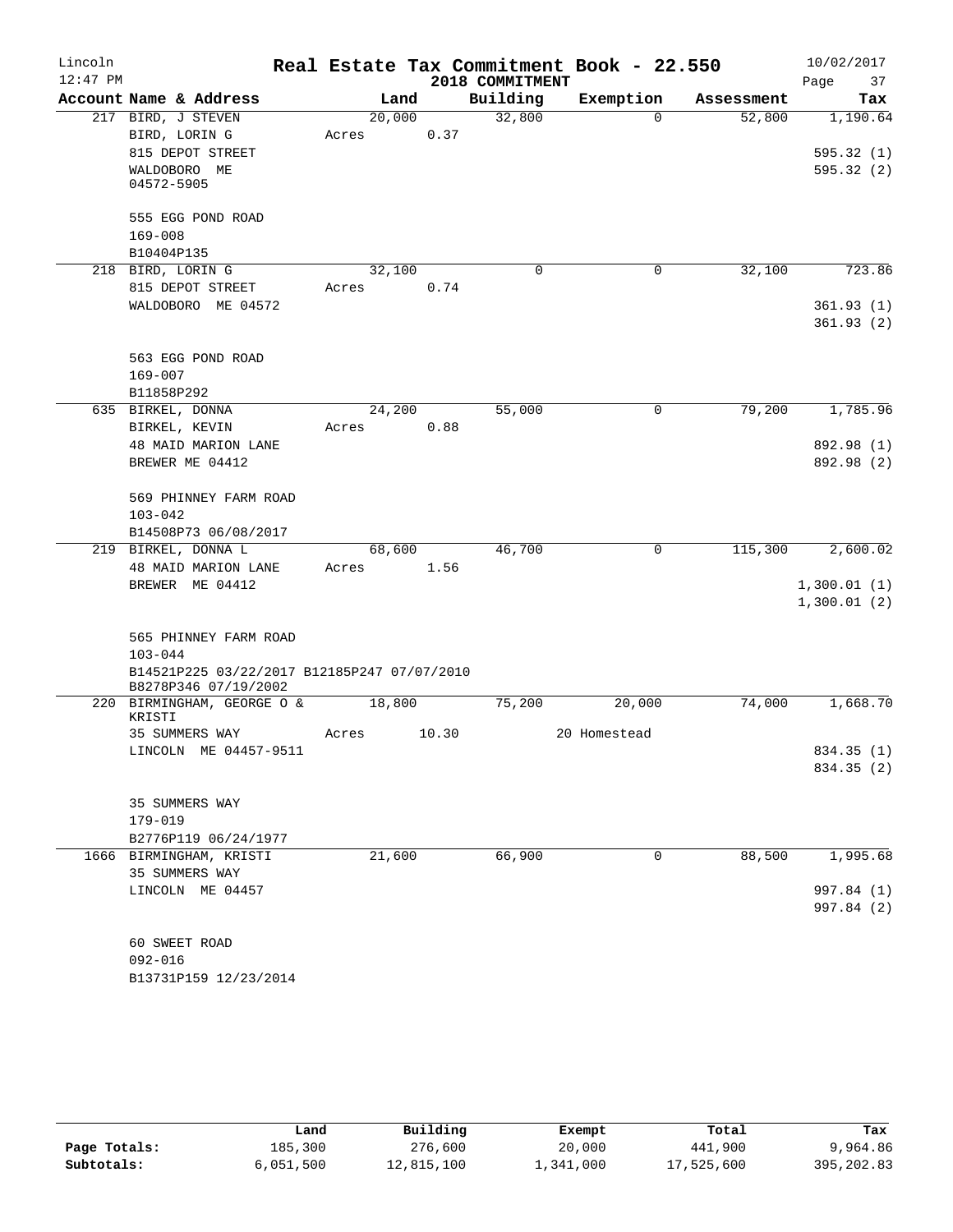| Lincoln      |                                              |                                                                                |       |                |                 | Real Estate Tax Commitment Book - 22.550 |             | 10/02/2017                   |
|--------------|----------------------------------------------|--------------------------------------------------------------------------------|-------|----------------|-----------------|------------------------------------------|-------------|------------------------------|
| $12:47$ PM   |                                              |                                                                                |       |                | 2018 COMMITMENT |                                          |             | Page<br>38                   |
|              | Account Name & Address                       |                                                                                |       | Land           | Building        | Exemption                                | Assessment  | Tax                          |
|              | 1442 BIRMINGHAM, KRISTI                      |                                                                                |       | 57,000         | 80,700          | 26,000                                   | 111,700     | 2,518.84                     |
|              | 35 SUMMERS WAY                               | EMERY-HINKELMAN, KATHI                                                         | Acres | 214.60         |                 | 06 Veteran<br>20 Homestead               |             |                              |
|              | LINCOLN ME 04457                             |                                                                                |       |                |                 |                                          |             | 1, 259.42(1)<br>1, 259.42(2) |
|              |                                              |                                                                                |       |                |                 |                                          |             |                              |
|              | 330 SWEET ROAD                               |                                                                                |       |                |                 |                                          |             |                              |
|              | $173 - 025$                                  |                                                                                |       |                |                 |                                          |             |                              |
|              |                                              | B14584P168 08/22/2017 B14561P281 07/28/2017                                    |       |                |                 |                                          |             |                              |
|              | 221 BIRMINGHAM, LARRY                        |                                                                                |       | 31,600         | 74,000          | 0                                        | 105,600     | 2,381.28                     |
|              | 44 RIVER VIEW DRIVE                          |                                                                                | Acres | 13.97          |                 |                                          |             |                              |
|              |                                              | COVENTRY CT 06238-3515                                                         |       |                |                 |                                          |             | 1, 190.64(1)                 |
|              |                                              |                                                                                |       |                |                 |                                          |             | 1, 190.64(2)                 |
|              |                                              |                                                                                |       |                |                 |                                          |             |                              |
|              | 18 AVERY ROAD                                |                                                                                |       |                |                 |                                          |             |                              |
|              | $037 - 053$                                  |                                                                                |       |                |                 |                                          |             |                              |
|              | B2650P36                                     |                                                                                |       |                |                 |                                          |             |                              |
|              | 3824 BIRTZ, MARK & SCOTT                     |                                                                                |       | 0              | 20,000          | 20,000                                   | $\mathbf 0$ | 0.00                         |
|              | 95 TAYLOR STREET                             |                                                                                |       |                |                 | 20 Homestead                             |             |                              |
|              | LINCOLN ME 04457                             |                                                                                |       |                |                 |                                          |             |                              |
|              |                                              |                                                                                |       |                |                 |                                          |             |                              |
|              | 25 TUCKER RIDGE ROAD                         |                                                                                |       |                |                 |                                          |             |                              |
|              | 127-061-001-MH0                              |                                                                                |       |                |                 |                                          |             |                              |
|              | 517 BIRTZ, SCOTT                             |                                                                                |       | 7,500          | 24,200          | 0                                        | 31,700      | 714.84                       |
|              | 95 TAYLOR STREET                             |                                                                                | Acres | 0.57           |                 |                                          |             |                              |
|              | LINCOLN ME 04457                             |                                                                                |       |                |                 |                                          |             | 357.42(1)                    |
|              |                                              |                                                                                |       |                |                 |                                          |             | 357.42(2)                    |
|              |                                              |                                                                                |       |                |                 |                                          |             |                              |
|              | 67 TAYLOR STREET                             |                                                                                |       |                |                 |                                          |             |                              |
|              | 132-117                                      |                                                                                |       |                |                 |                                          |             |                              |
|              |                                              | B14462P278 04/21/2017 B14453P81 04/10/2017 B14453P80                           |       |                |                 |                                          |             |                              |
|              |                                              | 04/10/2017 B14453P79 04/10/2017 B13791P103                                     |       |                |                 |                                          |             |                              |
|              |                                              | 03/19/2015 B13787P24 12/13/2013 B12989P213<br>10/26/2012 B11652P312 02/05/2009 |       |                |                 |                                          |             |                              |
|              | 3127 BIRTZ, SCOTT                            |                                                                                |       | 26,400         | 14,200          | 0                                        | 40,600      | 915.53                       |
|              | 95 TAYLOR STREET                             |                                                                                | Acres | 0.53           |                 |                                          |             |                              |
|              | LINCOLN ME 04457                             |                                                                                |       |                |                 |                                          |             | 457.77 (1)                   |
|              |                                              |                                                                                |       |                |                 |                                          |             | 457.76 (2)                   |
|              |                                              |                                                                                |       |                |                 |                                          |             |                              |
|              | 266 MAIN STREET                              |                                                                                |       |                |                 |                                          |             |                              |
|              | $144 - 005$                                  |                                                                                |       |                |                 |                                          |             |                              |
|              |                                              | B14287P181 09/26/2016 B8679P21 01/04/2004                                      |       |                | 4,100           | $\mathbf 0$                              | 15,500      |                              |
|              | 3534 BIRTZ, SCOTT & RUTH<br>95 TAYLOR STREET |                                                                                | Acres | 11,400<br>0.39 |                 |                                          |             | 349.53                       |
|              | LINCOLN ME 04457                             |                                                                                |       |                |                 |                                          |             | 174.77(1)                    |
|              |                                              |                                                                                |       |                |                 |                                          |             | 174.76(2)                    |
|              |                                              |                                                                                |       |                |                 |                                          |             |                              |
|              | 89 TAYLOR STREET                             |                                                                                |       |                |                 |                                          |             |                              |
|              | $127 - 064$                                  |                                                                                |       |                |                 |                                          |             |                              |
|              | B12846P7 06/14/2012                          |                                                                                |       |                |                 |                                          |             |                              |
|              |                                              | 225 BIRTZ, SCOTT D & RUTH E                                                    |       | 21,500         | 160,400         | 20,000                                   | 161,900     | 3,650.85                     |
|              | 95 TAYLOR STREET                             |                                                                                | Acres | 20.00          |                 | 20 Homestead                             |             |                              |
|              | LINCOLN ME 04457                             |                                                                                |       |                |                 |                                          |             | 1,825.43(1)                  |
|              |                                              |                                                                                |       |                |                 |                                          |             | 1,825.42(2)                  |
|              |                                              |                                                                                |       |                |                 |                                          |             |                              |
|              | 95 TAYLOR STREET                             |                                                                                |       |                |                 |                                          |             |                              |
|              | 127-061                                      |                                                                                |       |                |                 |                                          |             |                              |
|              | B6600P257                                    |                                                                                |       |                |                 |                                          |             |                              |
|              |                                              | Land                                                                           |       | Building       |                 | Exempt                                   | Total       | Tax                          |
| Page Totals: |                                              | 155,400                                                                        |       | 377,600        |                 | 66,000                                   | 467,000     | 10,530.87                    |
| Subtotals:   |                                              | 6, 206, 900                                                                    |       | 13,192,700     |                 | 1,407,000                                | 17,992,600  | 405,733.70                   |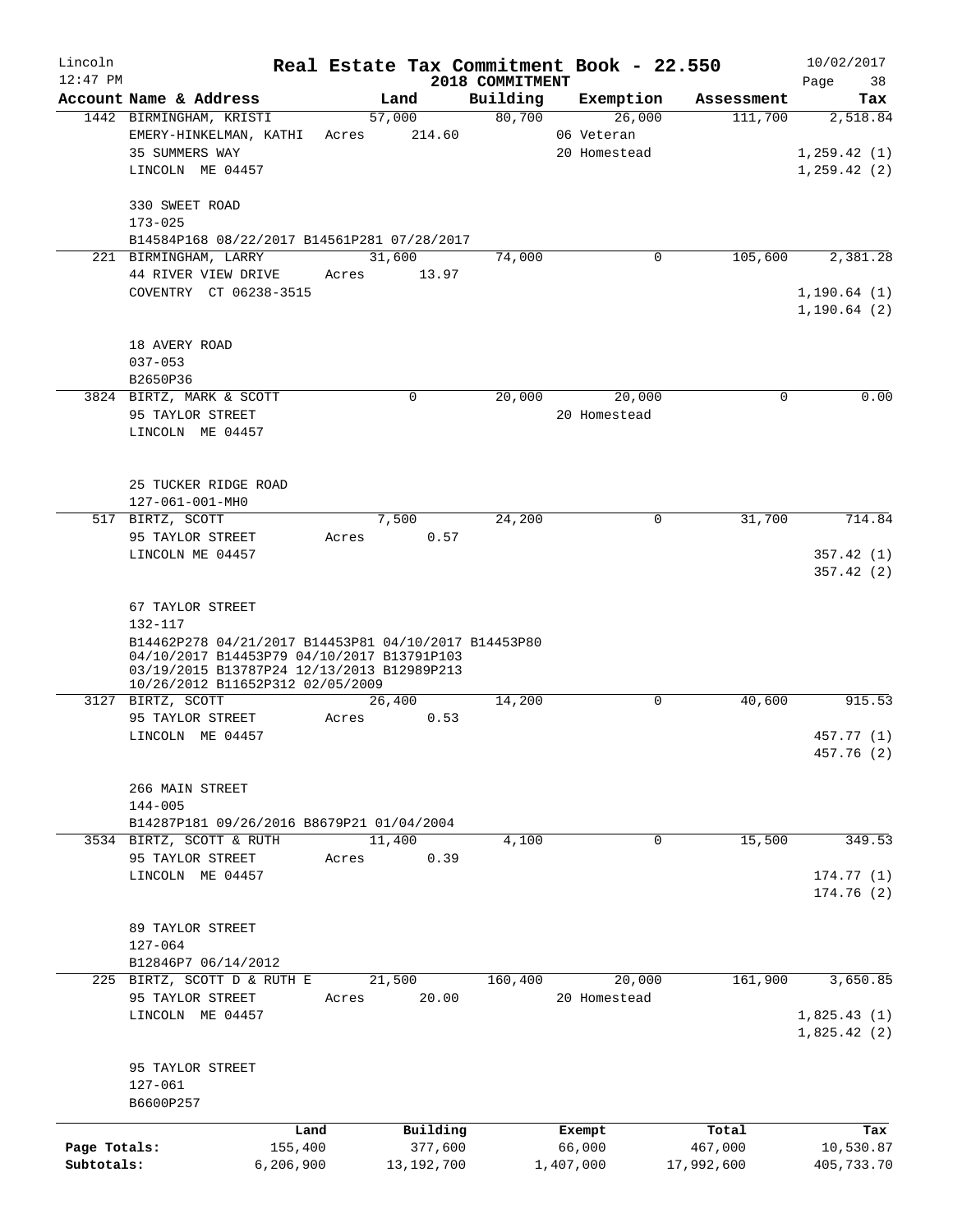| Lincoln    |                                            |       |            |      |                 | Real Estate Tax Commitment Book - 22.550 |            | 10/02/2017  |
|------------|--------------------------------------------|-------|------------|------|-----------------|------------------------------------------|------------|-------------|
| $12:47$ PM |                                            |       |            |      | 2018 COMMITMENT |                                          |            | Page 39     |
|            | Account Name & Address                     |       | Land       |      | Building        | Exemption                                | Assessment | Tax         |
|            | 224 BIRTZ, SCOTT D & RUTH E                |       | 5,600      |      | 6,400           | $\Omega$                                 | 12,000     | 270.60      |
|            | 95 TAYLOR STREET                           |       | Acres      | 0.10 |                 |                                          |            |             |
|            | LINCOLN ME 04457-0152                      |       |            |      |                 |                                          |            | 135.30(1)   |
|            |                                            |       |            |      |                 |                                          |            | 135.30(2)   |
|            |                                            |       |            |      |                 |                                          |            |             |
|            | 11 TUCKER RIDGE ROAD                       |       |            |      |                 |                                          |            |             |
|            | 132-112                                    |       |            |      |                 |                                          |            |             |
|            | B10175P148<br>524 BLACK, HOWARD JR         |       | 14,700     |      | 63,700          | 26,000                                   | 52,400     | 1,181.62    |
|            | BLACK, SHARLENE                            | Acres |            | 0.37 |                 | 20 Homestead                             |            |             |
|            | 514 ENFIELD ROAD                           |       |            |      |                 | 07 Veteran                               |            | 590.81(1)   |
|            | LINCOLN ME 04457                           |       |            |      |                 |                                          |            | 590.81(2)   |
|            |                                            |       |            |      |                 |                                          |            |             |
|            | 514 ENFIELD ROAD                           |       |            |      |                 |                                          |            |             |
|            | $025 - 006 - 000 - 000$                    |       |            |      |                 |                                          |            |             |
|            | B14580P73 08/14/2017 B12570P143 08/17/2011 |       |            |      |                 |                                          |            |             |
|            | 3926 BLACK, LESLIE                         |       | 32,500     |      | $\mathbf 0$     | $\mathbf 0$                              | 32,500     | 732.88      |
|            | BLACK, DEBORAH                             |       | Acres      | 5.32 |                 |                                          |            |             |
|            | 648 LONG FALLS DAM ROAD                    |       |            |      |                 |                                          |            | 366.44(1)   |
|            | LEXINGTON TWP ME 04961                     |       |            |      |                 |                                          |            | 366.44(2)   |
|            |                                            |       |            |      |                 |                                          |            |             |
|            | PAINTED ROCK ROAD                          |       |            |      |                 |                                          |            |             |
|            | $058 - 003$                                |       |            |      |                 |                                          |            |             |
|            | B14322P74 10/28/2016                       |       |            |      |                 |                                          |            |             |
|            | 232 BLAKE, DAVID G & FAITH                 |       | 18,000     |      | 32,200          | 20,000                                   | 30,200     | 681.01      |
|            | Е<br>375 LEE ROAD                          | Acres |            | 3.09 |                 | 20 Homestead                             |            |             |
|            | LINCOLN ME 04457                           |       |            |      |                 |                                          |            | 340.51(1)   |
|            |                                            |       |            |      |                 |                                          |            | 340.50(2)   |
|            |                                            |       |            |      |                 |                                          |            |             |
|            | 375 LEE ROAD                               |       |            |      |                 |                                          |            |             |
|            | $065 - 012$                                |       |            |      |                 |                                          |            |             |
|            | B6643P229                                  |       |            |      |                 |                                          |            |             |
|            | 233 BLAKE, GARY P & ELAINE 41,100          |       |            |      | 76,100          | 0                                        | 117,200    | 2,642.86    |
|            | М                                          |       |            |      |                 |                                          |            |             |
|            | 22 FRANCES STREET                          |       | Acres 0.98 |      |                 |                                          |            |             |
|            | HAMPDEN ME 04444-1700                      |       |            |      |                 |                                          |            | 1,321.43(1) |
|            |                                            |       |            |      |                 |                                          |            | 1,321.43(2) |
|            |                                            |       |            |      |                 |                                          |            |             |
|            | 48 LADY SLIPPER LANE                       |       |            |      |                 |                                          |            |             |
|            | $108 - 017$                                |       |            |      |                 |                                          |            |             |
|            | B3731P139                                  |       |            |      | 29,000          |                                          |            | 823.08      |
|            | 234 BLAKE, GEORGE D &<br>GLORIA            |       | 27,500     |      |                 | 20,000                                   | 36,500     |             |
|            | 377 LEE ROAD                               |       |            |      |                 | 20 Homestead                             |            |             |
|            | LINCOLN ME 04457-9403                      |       |            |      |                 |                                          |            | 411.54(1)   |
|            |                                            |       |            |      |                 |                                          |            | 411.54(2)   |
|            |                                            |       |            |      |                 |                                          |            |             |
|            | 377 LEE ROAD                               |       |            |      |                 |                                          |            |             |
|            | $065 - 011$                                |       |            |      |                 |                                          |            |             |
|            | B7914P156                                  |       |            |      |                 |                                          |            |             |

|              | Land      | Building   | Exempt    | Total        | Tax        |
|--------------|-----------|------------|-----------|--------------|------------|
| Page Totals: | 139,400   | 207,400    | 66,000    | 280,800      | 6,332.05   |
| Subtotals:   | 6,346,300 | 13,400,100 | ⊥,473,000 | 18, 273, 400 | 412,065.75 |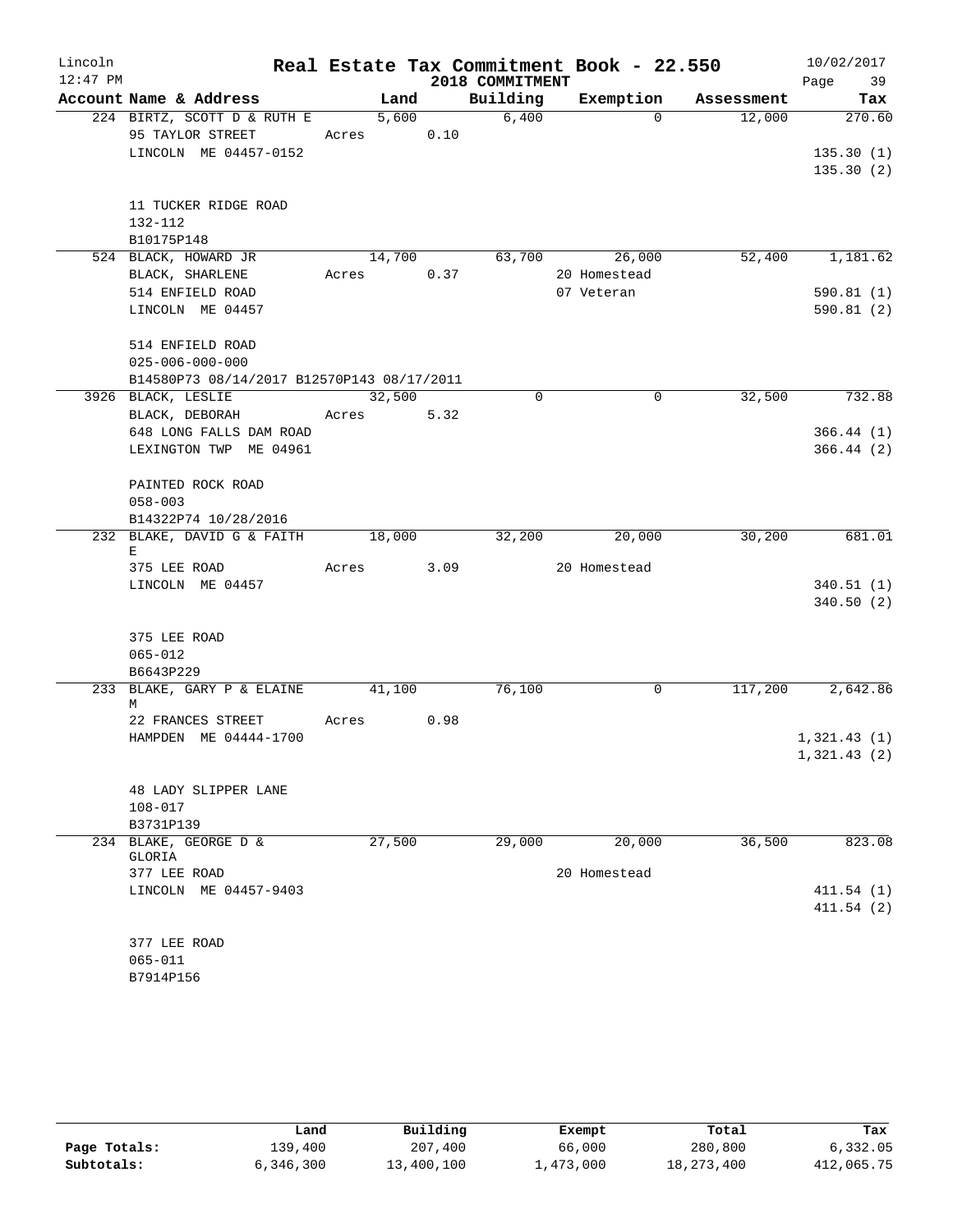| Lincoln<br>$12:47$ PM |                                           |           |       |                    |            | 2018 COMMITMENT | Real Estate Tax Commitment Book - 22.550 |            | 10/02/2017<br>40 |
|-----------------------|-------------------------------------------|-----------|-------|--------------------|------------|-----------------|------------------------------------------|------------|------------------|
|                       | Account Name & Address                    |           |       | Land               |            | Building        | Exemption                                | Assessment | Page<br>Tax      |
|                       | 525 BLANCHARD, CHRISTOPHER                |           |       | 38,100             |            | 146,900         | $\Omega$                                 | 185,000    | 4,171.75         |
|                       | MACDONALD, JANET                          |           | Acres |                    | 0.54       |                 |                                          |            |                  |
|                       | 880 OHIO STREET                           |           |       |                    |            |                 |                                          |            | 2,085.88(1)      |
|                       | BANGOR ME 04401                           |           |       |                    |            |                 |                                          |            | 2,085.87(2)      |
|                       |                                           |           |       |                    |            |                 |                                          |            |                  |
|                       | 374 STANHOPE MILL ROAD                    |           |       |                    |            |                 |                                          |            |                  |
|                       | $105 - 009$                               |           |       |                    |            |                 |                                          |            |                  |
|                       | B13957P322 09/14/2015 B2994P171           |           |       |                    |            |                 |                                          |            |                  |
|                       | 236 BLOMSMA, MARK                         |           |       | 26,300             |            | 134,600         | 20,000                                   | 140,900    | 3,177.30         |
|                       | PO BOX 388                                |           | Acres |                    | 8.10       |                 | 20 Homestead                             |            |                  |
|                       | LINCOLN ME 04457                          |           |       |                    |            |                 |                                          |            | 1,588.65(1)      |
|                       |                                           |           |       |                    |            |                 |                                          |            | 1,588.65(2)      |
|                       |                                           |           |       |                    |            |                 |                                          |            |                  |
|                       | 645 TRANSALPINE ROAD                      |           |       |                    |            |                 |                                          |            |                  |
|                       | $015 - 004$                               |           |       |                    |            |                 |                                          |            |                  |
|                       | B11904P198                                |           |       |                    |            |                 |                                          |            |                  |
|                       | 237 BLOOD, PHYLLIS T                      |           |       | 12,700             |            | 41,900          | 20,000                                   | 34,600     | 780.23           |
|                       | 13 GRINDELL STREET                        |           | Acres |                    | 0.39       |                 | 20 Homestead                             |            |                  |
|                       | LINCOLN ME 04457-1505                     |           |       |                    |            |                 |                                          |            | 390.12(1)        |
|                       |                                           |           |       |                    |            |                 |                                          |            | 390.11(2)        |
|                       |                                           |           |       |                    |            |                 |                                          |            |                  |
|                       | 13 GRINDLE STREET                         |           |       |                    |            |                 |                                          |            |                  |
|                       | $141 - 007$                               |           |       |                    |            |                 |                                          |            |                  |
|                       | B3110P90                                  |           |       |                    |            |                 |                                          |            |                  |
|                       | 238 BLOOD, SANDY A & SUSAN                |           |       | $\frac{39,400}{ }$ |            | 176,600         | 20,000                                   | 196,000    | 4,419.80         |
|                       | Е                                         |           |       |                    |            |                 |                                          |            |                  |
|                       | PO BOX 53                                 |           | Acres |                    | 0.76       |                 | 20 Homestead                             |            |                  |
|                       | LINCOLN ME 04457-0053                     |           |       |                    |            |                 |                                          |            | 2, 209.90(1)     |
|                       |                                           |           |       |                    |            |                 |                                          |            | 2, 209.90(2)     |
|                       |                                           |           |       |                    |            |                 |                                          |            |                  |
|                       | 396 STANHOPE MILL ROAD                    |           |       |                    |            |                 |                                          |            |                  |
|                       | $105 - 014$                               |           |       |                    |            |                 |                                          |            |                  |
|                       | B4429P350                                 |           |       |                    |            |                 |                                          |            |                  |
|                       | 239 BOLSTRIDGE, CONNIE J & 30,000<br>PAUL |           |       |                    |            | 59,700          | 20,000                                   | 69,700     | 1,571.74         |
|                       | 29 MACKENZIE AVENUE                       |           | Acres |                    | 0.77       |                 | 20 Homestead                             |            |                  |
|                       | LINCOLN ME 04457-1511                     |           |       |                    |            |                 |                                          |            | 785.87(1)        |
|                       |                                           |           |       |                    |            |                 |                                          |            | 785.87 (2)       |
|                       |                                           |           |       |                    |            |                 |                                          |            |                  |
|                       | 29 MACKENZIE AVENUE                       |           |       |                    |            |                 |                                          |            |                  |
|                       | $140 - 015$                               |           |       |                    |            |                 |                                          |            |                  |
|                       | B8378P252                                 |           |       |                    |            |                 |                                          |            |                  |
|                       | 240 BOLSTRIDGE, PAUL                      |           |       | 3,600              |            | $\mathbf 0$     | $\mathbf 0$                              | 3,600      | 81.18            |
|                       | 1136 MAIN STREET                          |           | Acres |                    | 4.39       |                 |                                          |            |                  |
|                       | LINCOLN ME 04457                          |           |       |                    |            |                 |                                          |            | 40.59(1)         |
|                       |                                           |           |       |                    |            |                 |                                          |            | 40.59 (2)        |
|                       |                                           |           |       |                    |            |                 |                                          |            |                  |
|                       | <b>MAIN STREET</b>                        |           |       |                    |            |                 |                                          |            |                  |
|                       | $091 - 012$                               |           |       |                    |            |                 |                                          |            |                  |
|                       | B14455P87 04/11/2017 B11872P74            |           |       |                    |            |                 |                                          |            |                  |
|                       | 241 BOLSTRIDGE, PAUL                      |           |       | 15,600             |            | 66,800          | 0                                        | 82,400     | 1,858.12         |
|                       | 1136 MAIN STREET                          |           | Acres |                    | 0.43       |                 |                                          |            |                  |
|                       | LINCOLN ME 04457                          |           |       |                    |            |                 |                                          |            | 929.06 (1)       |
|                       |                                           |           |       |                    |            |                 |                                          |            | 929.06(2)        |
|                       |                                           |           |       |                    |            |                 |                                          |            |                  |
|                       | 1136 MAIN STREET                          |           |       |                    |            |                 |                                          |            |                  |
|                       | $091 - 014$                               |           |       |                    |            |                 |                                          |            |                  |
|                       | B14455P87 04/11/2017 B11872P74            |           |       |                    |            |                 |                                          |            |                  |
|                       |                                           | Land      |       |                    | Building   |                 | Exempt                                   | Total      | Tax              |
| Page Totals:          |                                           | 165,700   |       |                    | 626,500    |                 | 80,000                                   | 712,200    | 16,060.12        |
| Subtotals:            |                                           | 6,512,000 |       |                    | 14,026,600 |                 | 1,553,000                                | 18,985,600 | 428, 125.87      |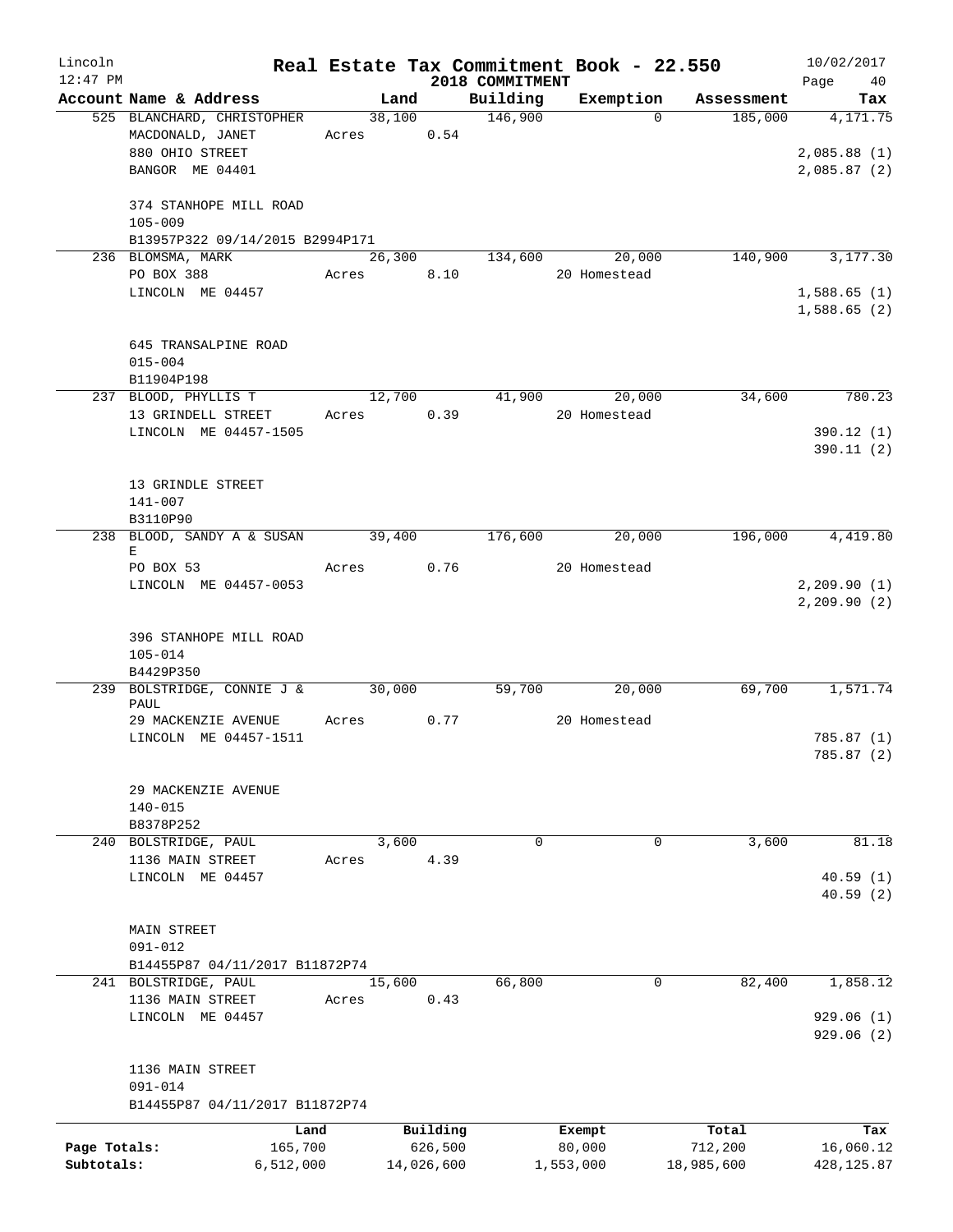| Lincoln      |                                                     |        |              |                             | Real Estate Tax Commitment Book - 22.550 |            | 10/02/2017             |
|--------------|-----------------------------------------------------|--------|--------------|-----------------------------|------------------------------------------|------------|------------------------|
| $12:47$ PM   | Account Name & Address                              | Land   |              | 2018 COMMITMENT<br>Building | Exemption                                | Assessment | Page<br>41<br>Tax      |
|              | 242 BOLTON, ALAN M                                  | 19,800 |              | 4,500                       | $\Omega$                                 | 24,300     | 547.97                 |
|              | 22 HANOVER STREET                                   | Acres  | 10.91        |                             |                                          |            |                        |
|              | CLAREMONT NH 03743                                  |        |              |                             |                                          |            | 273.99(1)              |
|              |                                                     |        |              |                             |                                          |            | 273.98(2)              |
|              |                                                     |        |              |                             |                                          |            |                        |
|              | 178 MILLETT MALLETT                                 |        |              |                             |                                          |            |                        |
|              | <b>ROAD</b>                                         |        |              |                             |                                          |            |                        |
|              | $004 - 034$                                         |        |              |                             |                                          |            |                        |
|              | B9573P304                                           | 10,200 |              |                             | 0                                        | 47,300     | 1,066.62               |
|              | 3004 BOLTON, JENNIFER S<br>PO BOX 22463             | Acres  | 0.29         | 37,100                      |                                          |            |                        |
|              | MARDINAT KHLIFA                                     |        |              |                             |                                          |            | 533.31(1)              |
|              | DOHA , QATAR                                        |        |              |                             |                                          |            | 533.31(2)              |
|              |                                                     |        |              |                             |                                          |            |                        |
|              | 8 WASHINGTON STREET                                 |        |              |                             |                                          |            |                        |
|              | 136-077                                             |        |              |                             |                                          |            |                        |
|              | B14079P333 02/17/2016 B13965P108 09/23/2015         |        |              |                             |                                          |            |                        |
|              | 2610 BOOKER, DAVID                                  | 8,000  |              | 0                           | 0                                        | 8,000      | 180.40                 |
|              | BOOKER, KATINA                                      |        |              |                             |                                          |            |                        |
|              | PO BOX 766                                          |        |              |                             |                                          |            | 90.20(1)               |
|              | LINCOLN ME 04457                                    |        |              |                             |                                          |            | 90.20(2)               |
|              |                                                     |        |              |                             |                                          |            |                        |
|              | 43 SANDY LANE                                       |        |              |                             |                                          |            |                        |
|              | $046 - 059$                                         |        |              |                             |                                          |            |                        |
|              | B12807P167 05/07/2012                               |        |              |                             |                                          |            |                        |
|              | 243 BOOKER, DAVID & KATINA                          | 13,100 |              | 17,000                      | 20,000                                   | 10,100     | 227.76                 |
|              | PO BOX 766                                          | Acres  | 2.06         |                             | 20 Homestead                             |            |                        |
|              | LINCOLN ME 04457                                    |        |              |                             |                                          |            | 113.88(1)              |
|              |                                                     |        |              |                             |                                          |            | 113.88(2)              |
|              | 41 SANDY LANE                                       |        |              |                             |                                          |            |                        |
|              | $046 - 060$                                         |        |              |                             |                                          |            |                        |
|              | B12807P167 05/07/2012                               |        |              |                             |                                          |            |                        |
|              | 245 BOONE, BRADFORD                                 | 13,100 |              | 7,800                       | 20,000                                   | 900        | 20.30                  |
|              | 18 LIBBY STREET                                     | Acres  | 0.26         |                             | 20 Homestead                             |            |                        |
|              | LINCOLN ME 04457-1611                               |        |              |                             |                                          |            | 10.15(1)               |
|              |                                                     |        |              |                             |                                          |            | 10.15(2)               |
|              |                                                     |        |              |                             |                                          |            |                        |
|              | 18 LIBBY STREET                                     |        |              |                             |                                          |            |                        |
|              | 139-152                                             |        |              |                             |                                          |            |                        |
|              | B52003P220 11/12/1992                               |        |              |                             |                                          |            |                        |
|              | 244 BOONE, BRADFORD                                 | 0      |              | 9,200                       | $\mathbf 0$                              | 9,200      | 207.46                 |
|              | 18 LIBBY STREET<br>LINCOLN ME 04457                 |        |              |                             |                                          |            |                        |
|              |                                                     |        |              |                             |                                          |            | 103.73(1)<br>103.73(2) |
|              |                                                     |        |              |                             |                                          |            |                        |
|              | AIRPORT ROAD                                        |        |              |                             |                                          |            |                        |
|              | $129 - 005 - 018$                                   |        |              |                             |                                          |            |                        |
| 246          | BOONE, DONNA MCAULEY                                | 20,500 |              | 71,900                      | 0                                        | 92,400     | 2,083.62               |
|              | TRUSTEES OF THE                                     |        |              |                             |                                          |            |                        |
|              | BOONE TRUST                                         | Acres  | 2.04         |                             |                                          |            |                        |
|              | 4822 ALISON LANE                                    |        |              |                             |                                          |            | 1,041.81(1)            |
|              | BISHOP CA 93514                                     |        |              |                             |                                          |            | 1,041.81(2)            |
|              |                                                     |        |              |                             |                                          |            |                        |
|              | 518 ENFIELD ROAD                                    |        |              |                             |                                          |            |                        |
|              | $025 - 007$                                         |        |              |                             |                                          |            |                        |
|              | B13310P6 08/14/2013 B13301P104 08/21/2013 B8399P327 |        |              |                             |                                          |            |                        |
|              |                                                     |        |              |                             |                                          |            |                        |
|              |                                                     | Land   | Building     |                             | Exempt                                   | Total      | Tax                    |
| Page Totals: | 84,700                                              |        | 147,500      |                             | 40,000                                   | 192,200    | 4,334.13               |
| Subtotals:   | 6,596,700                                           |        | 14, 174, 100 |                             | 1,593,000                                | 19,177,800 | 432,460.00             |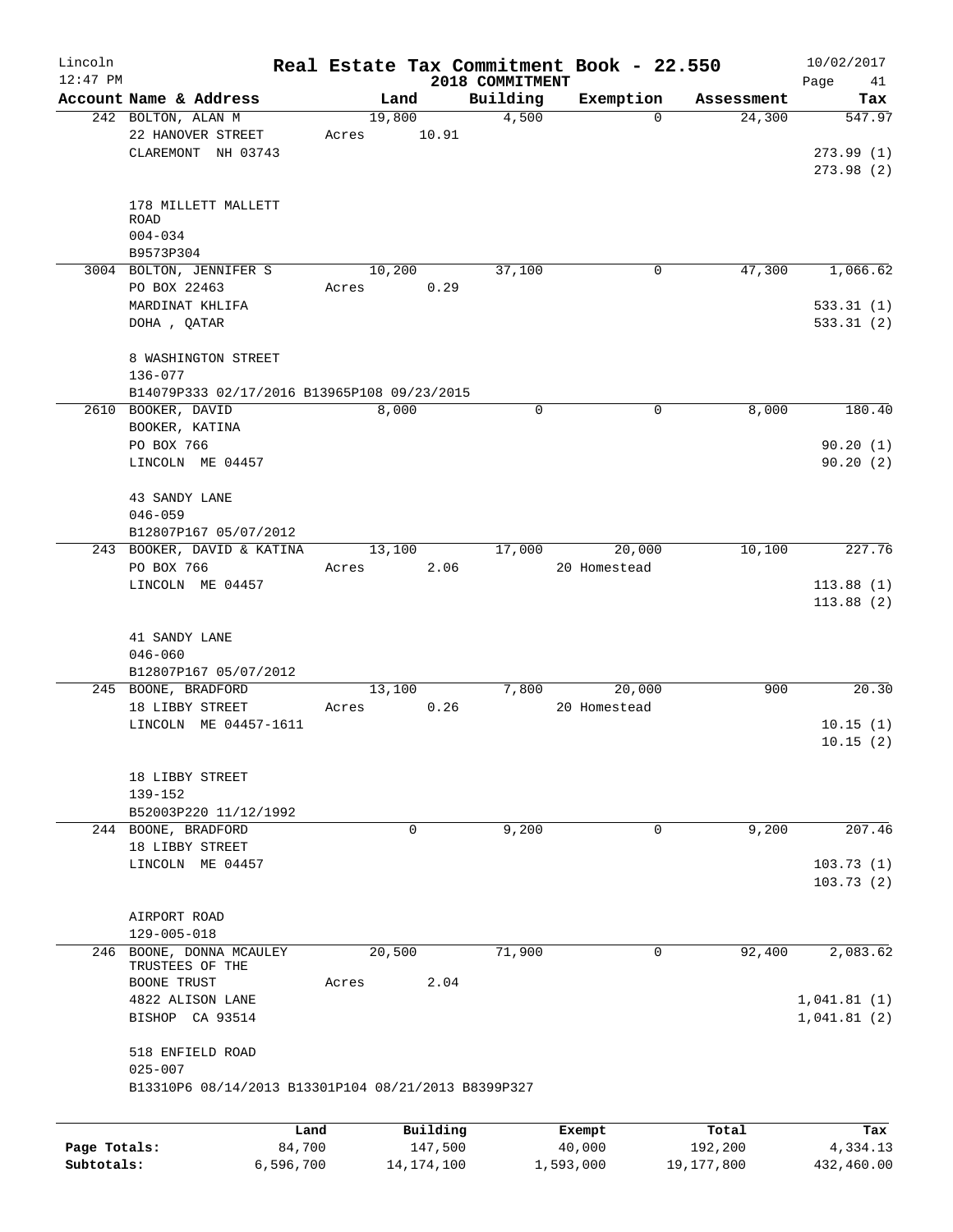| Lincoln    |                                    |       |        |       |                 | Real Estate Tax Commitment Book - 22.550 |            | 10/02/2017 |
|------------|------------------------------------|-------|--------|-------|-----------------|------------------------------------------|------------|------------|
| $12:47$ PM |                                    |       |        |       | 2018 COMMITMENT |                                          |            | Page<br>42 |
|            | Account Name & Address             |       | Land   |       | Building        | Exemption                                | Assessment | Tax        |
|            | 250 BOTELHO, JOSEPH D &<br>NANCY E |       | 10,600 |       | $\mathbf 0$     | $\Omega$                                 | 10,600     | 239.03     |
|            | 26 DORIS ROAD                      | Acres |        | 2.03  |                 |                                          |            |            |
|            | HALIFAX MA 02338                   |       |        |       |                 |                                          |            | 119.52(1)  |
|            |                                    |       |        |       |                 |                                          |            | 119.51(2)  |
|            |                                    |       |        |       |                 |                                          |            |            |
|            | WHITE POINT ESTATES<br><b>ROAD</b> |       |        |       |                 |                                          |            |            |
|            | $057 - 002$                        |       |        |       |                 |                                          |            |            |
|            | B10063P89                          |       |        |       |                 |                                          |            |            |
|            | 252 BOUCHARD, BONNIE               |       | 21,000 |       | $\mathbf 0$     | 0                                        | 21,000     | 473.55     |
|            | 5 WOODLAND DRIVE                   | Acres |        | 13.90 |                 |                                          |            |            |
|            | LINCOLN ME 04457-9506              |       |        |       |                 |                                          |            | 236.78(1)  |
|            |                                    |       |        |       |                 |                                          |            | 236.77(2)  |
|            |                                    |       |        |       |                 |                                          |            |            |
|            | SWEET ROAD                         |       |        |       |                 |                                          |            |            |
|            | $168 - 044$                        |       |        |       |                 |                                          |            |            |
|            | B7108P355                          |       |        |       |                 |                                          |            |            |
|            | 251 BOUCHARD, BONNIE               |       | 14,200 |       | 26,800          | 20,000                                   | 21,000     | 473.55     |
|            | 5 WOODLAND DRIVE                   | Acres |        | 5.06  |                 | 20 Homestead                             |            |            |
|            | LINCOLN ME 04457                   |       |        |       |                 |                                          |            | 236.78(1)  |
|            |                                    |       |        |       |                 |                                          |            | 236.77(2)  |
|            |                                    |       |        |       |                 |                                          |            |            |
|            | 5 WOODLAND DRIVE                   |       |        |       |                 |                                          |            |            |
|            | $168 - 003$                        |       |        |       |                 |                                          |            |            |
|            | B4032P219<br>254 BOUCHARD, JASON,  |       | 18,100 |       | 0               | 0                                        | 18,100     | 408.16     |
|            | RIVERSIDE AVIATION                 |       |        |       |                 |                                          |            |            |
|            | ESTATE OF JAY MCFALLS              | Acres |        | 3.50  |                 |                                          |            |            |
|            | 297 LOWELL ROAD                    |       |        |       |                 |                                          |            | 204.08(1)  |
|            | ENFIELD ME 04493                   |       |        |       |                 |                                          |            | 204.08(2)  |
|            |                                    |       |        |       |                 |                                          |            |            |
|            | 257 PARK AVENUE                    |       |        |       |                 |                                          |            |            |
|            | $063 - 001 - 001$                  |       |        |       |                 |                                          |            |            |
|            | B6928P345                          |       |        |       |                 |                                          |            |            |
|            | 935 BOUCHARD, KAYLA                |       | 4,200  |       | $\mathbf 0$     | $\Omega$                                 | 4,200      | 94.71      |
|            | 136 RIVER ROAD                     | Acres |        | 0.10  |                 |                                          |            |            |
|            | LINCOLN ME 04457                   |       |        |       |                 |                                          |            | 47.36(1)   |
|            |                                    |       |        |       |                 |                                          |            | 47.35(2)   |
|            | CUSHMAN STREET                     |       |        |       |                 |                                          |            |            |
|            | 139-275                            |       |        |       |                 |                                          |            |            |
|            | B14333P9 11/09/2016                |       |        |       |                 |                                          |            |            |
|            | 936 BOUCHARD, KAYLA                |       | 4,900  |       | 45,800          | 0                                        | 50,700     | 1,143.29   |
|            | 136 RIVER ROAD                     | Acres |        | 0.10  |                 |                                          |            |            |
|            | LINCOLN ME 04457                   |       |        |       |                 |                                          |            | 571.65(1)  |
|            |                                    |       |        |       |                 |                                          |            | 571.64(2)  |
|            |                                    |       |        |       |                 |                                          |            |            |
|            | 8 CUSHMAN STREET                   |       |        |       |                 |                                          |            |            |
|            | 139-276                            |       |        |       |                 |                                          |            |            |
|            | B14333P9 11/09/2016 B6846P220      |       |        |       |                 |                                          |            |            |

|              | Land      | Building   | Exempt    | Total      | Tax        |
|--------------|-----------|------------|-----------|------------|------------|
| Page Totals: | 73,000    | 72,600     | 20,000    | 125,600    | 2,832.29   |
| Subtotals:   | 6,669,700 | 14,246,700 | 1,613,000 | 19,303,400 | 435,292.29 |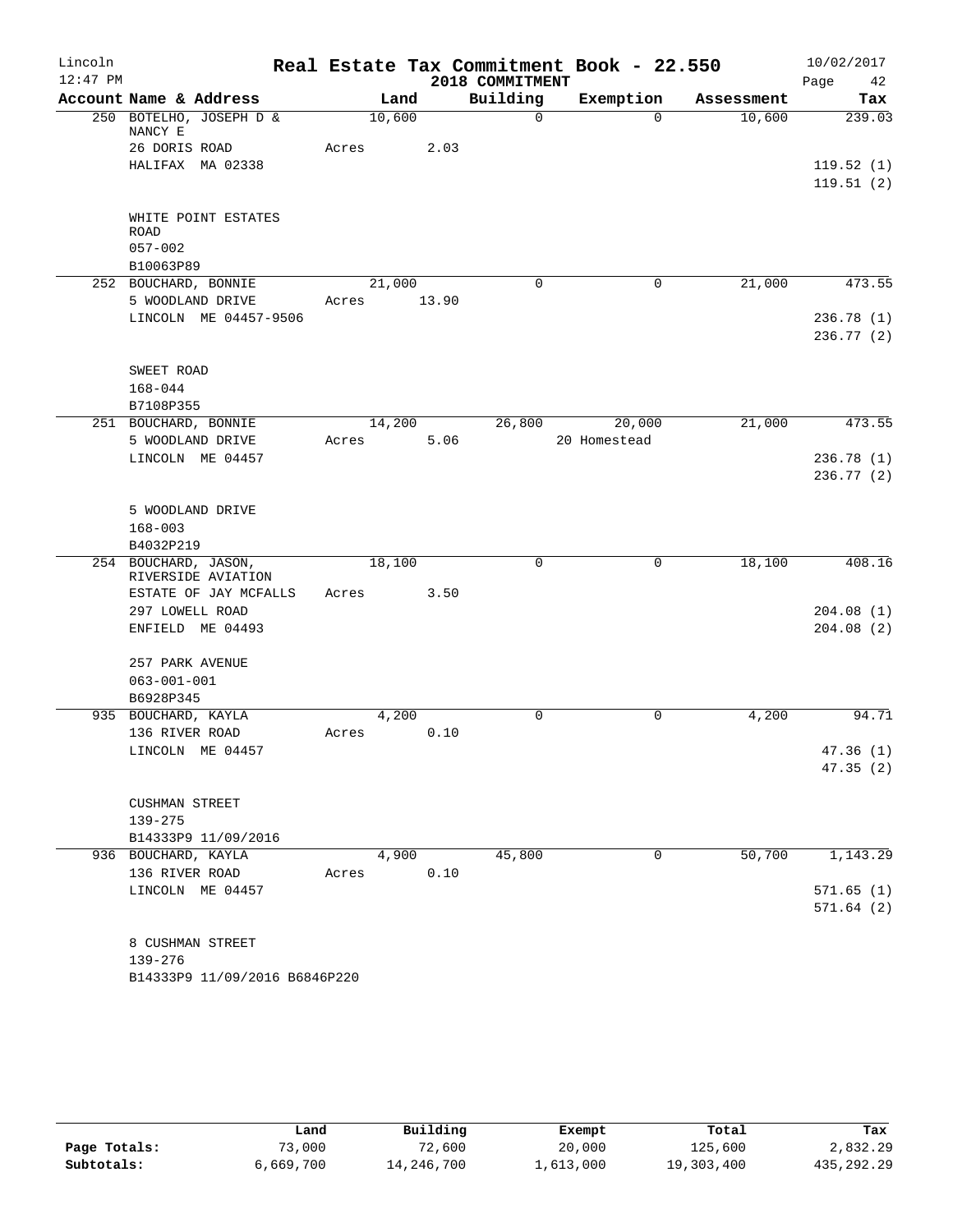| Lincoln    |                                                          |        |        |                 | Real Estate Tax Commitment Book - 22.550 |            | 10/02/2017   |
|------------|----------------------------------------------------------|--------|--------|-----------------|------------------------------------------|------------|--------------|
| $12:47$ PM |                                                          |        |        | 2018 COMMITMENT |                                          |            | Page<br>43   |
|            | Account Name & Address                                   | Land   |        | Building        | Exemption                                | Assessment | Tax          |
|            | 255 BOUCHARD, KEVIN R &<br>SHERRY L                      | 49,100 |        | 78,900          | 20,000                                   | 108,000    | 2,435.40     |
|            | 136 RIVER ROAD                                           | Acres  | 1.65   |                 | 20 Homestead                             |            |              |
|            | LINCOLN ME 04457                                         |        |        |                 |                                          |            | 1, 217.70(1) |
|            |                                                          |        |        |                 |                                          |            | 1, 217.70(2) |
|            | 136 RIVER ROAD                                           |        |        |                 |                                          |            |              |
|            | $056 - 003$                                              |        |        |                 |                                          |            |              |
|            | B8503P179                                                |        |        |                 |                                          |            |              |
|            | 3783 BOUCHER, JAMES & LUANNE                             | 10,400 |        | 10,000          | 0                                        | 20,400     | 460.02       |
|            | 921 GARLAND ROAD                                         | Acres  | 2.00   |                 |                                          |            |              |
|            | WINSLOW ME 04901                                         |        |        |                 |                                          |            | 230.01(1)    |
|            |                                                          |        |        |                 |                                          |            | 230.01(2)    |
|            |                                                          |        |        |                 |                                          |            |              |
|            | WHEELER ROAD<br>$049 - 021$                              |        |        |                 |                                          |            |              |
|            | B12383P187 01/14/2011                                    |        |        |                 |                                          |            |              |
|            | 256 BOUFORD, JIM & DIANNE                                |        | 38,000 | 118,300         | 0                                        | 156,300    | 3,524.57     |
|            | 11 WESTERN AVENUE PLACE Acres                            |        | 0.51   |                 |                                          |            |              |
|            | AUGUSTA ME 04330-6218                                    |        |        |                 |                                          |            | 1,762.29(1)  |
|            |                                                          |        |        |                 |                                          |            | 1,762.28(2)  |
|            |                                                          |        |        |                 |                                          |            |              |
|            | 368 STANHOPE MILL ROAD                                   |        |        |                 |                                          |            |              |
|            | $105 - 008$                                              |        |        |                 |                                          |            |              |
|            | B5172P275<br>3860 BOURGAULT, STEVE D                     | 27,300 |        | $\Omega$        | $\Omega$                                 | 27,300     | 615.62       |
|            | 228 ATLANTIC AVENUE                                      | Acres  | 3.90   |                 |                                          |            |              |
|            | MARBLEHEAD MA 01945                                      |        |        |                 |                                          |            | 307.81(1)    |
|            |                                                          |        |        |                 |                                          |            | 307.81(2)    |
|            |                                                          |        |        |                 |                                          |            |              |
|            | WHISPERING PINE LANE                                     |        |        |                 |                                          |            |              |
|            | $060 - 010$                                              |        |        |                 |                                          |            |              |
|            | B13654P210 09/20/2014                                    |        |        |                 |                                          |            |              |
|            | 257 BOURGOIN, MICHAEL &<br>MARY JO                       | 45,400 |        | 51,900          | 0                                        | 97,300     | 2,194.12     |
|            | 90 BROOKFIELD RD                                         | Acres  | 0.56   |                 |                                          |            |              |
|            | HARWINTON CT 06791                                       |        |        |                 |                                          |            | 1,097.06(1)  |
|            |                                                          |        |        |                 |                                          |            | 1,097.06(2)  |
|            |                                                          |        |        |                 |                                          |            |              |
|            | 523 PHINNEY FARM ROAD<br>$103 - 053$                     |        |        |                 |                                          |            |              |
|            | B5860P243                                                |        |        |                 |                                          |            |              |
|            | 1804 BOUTOT, JOHN A                                      | 32,000 |        | 88,800          | 26,000                                   | 94,800     | 2,137.74     |
|            | BOUTOT, HOLLY J                                          | Acres  | 0.17   |                 | 06 Veteran                               |            |              |
|            | 53 ALBERT DRIVE                                          |        |        |                 | 20 Homestead                             |            | 1,068.87(1)  |
|            | LINCOLN ME 04457-9716                                    |        |        |                 |                                          |            | 1,068.87(2)  |
|            |                                                          |        |        |                 |                                          |            |              |
|            | 77 MILTS WAY                                             |        |        |                 |                                          |            |              |
|            | $116 - 030$                                              |        |        |                 |                                          |            |              |
|            | B14501P171 06/01/2017 B14501P169 06/01/2017<br>B2539P177 |        |        |                 |                                          |            |              |
|            |                                                          |        |        |                 |                                          |            |              |

|              | Land      | Building   | Exempt    | Total      | Tax        |
|--------------|-----------|------------|-----------|------------|------------|
| Page Totals: | 202,200   | 347,900    | 46,000    | 504,100    | 11,367.47  |
| Subtotals:   | 6,871,900 | 14,594,600 | 1,659,000 | 19,807,500 | 446,659.76 |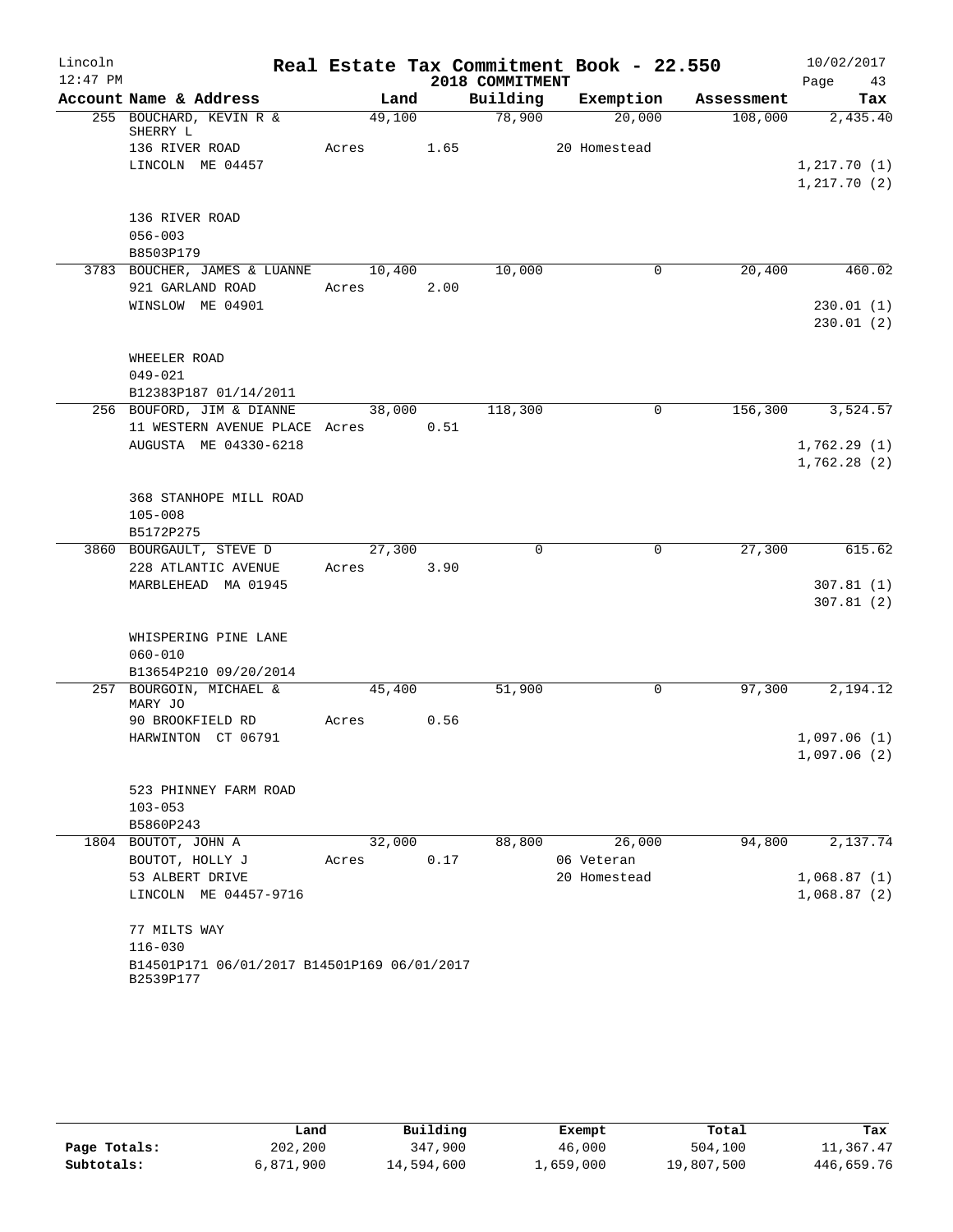| Lincoln<br>$12:47$ PM |                                                                     |       |                |                             | Real Estate Tax Commitment Book - 22.550 |                       | 10/02/2017                  |
|-----------------------|---------------------------------------------------------------------|-------|----------------|-----------------------------|------------------------------------------|-----------------------|-----------------------------|
|                       | Account Name & Address                                              |       |                | 2018 COMMITMENT<br>Building |                                          |                       | Page<br>44                  |
|                       | 2708 BOUTOT, JOHN A & HOLLY                                         |       | Land<br>23,300 | 104, 200                    | Exemption<br>20,000                      | Assessment<br>107,500 | Tax<br>2,424.13             |
|                       | J                                                                   |       |                |                             |                                          |                       |                             |
|                       | 53 ALBERT DRIVE                                                     |       |                |                             | 20 Homestead                             |                       |                             |
|                       | LINCOLN ME 04457                                                    |       |                |                             |                                          |                       | 1, 212.07(1)                |
|                       |                                                                     |       |                |                             |                                          |                       | 1,212.06(2)                 |
|                       |                                                                     |       |                |                             |                                          |                       |                             |
|                       | 53 ALBERT DRIVE<br>$125 - 019$                                      |       |                |                             |                                          |                       |                             |
|                       | B12810P48 05/09/2012 B12351P88 12/16/2010                           |       |                |                             |                                          |                       |                             |
|                       | 3912 BOWEN, JAMES B                                                 |       | 2,000          | $\Omega$                    | 0                                        | 2,000                 | 45.10                       |
|                       | 771 TODDY POND ROAD                                                 | Acres |                | 12.10                       |                                          |                       |                             |
|                       | SURRY ME 04684                                                      |       |                |                             |                                          |                       | 22.55(1)                    |
|                       |                                                                     |       |                |                             |                                          |                       | 22.55(2)                    |
|                       |                                                                     |       |                |                             |                                          |                       |                             |
|                       | EGG POND ROAD                                                       |       |                |                             |                                          |                       |                             |
|                       | $169 - 021$                                                         |       |                |                             |                                          |                       |                             |
|                       | B14244P72 08/16/2016<br>258 BOWEN, MICHAEL                          |       | 23,900         | 37,700                      | 0                                        | 61,600                | 1,389.08                    |
|                       | 11 KATAHDIN STREET                                                  | Acres |                | 6.44                        |                                          |                       |                             |
|                       | BANGOR ME 04401                                                     |       |                |                             |                                          |                       | 694.54 (1)                  |
|                       |                                                                     |       |                |                             |                                          |                       | 694.54 (2)                  |
|                       |                                                                     |       |                |                             |                                          |                       |                             |
|                       | 567 EGG POND ROAD                                                   |       |                |                             |                                          |                       |                             |
|                       | $169 - 006$                                                         |       |                |                             |                                          |                       |                             |
|                       | B14201P327 07/05/2016 B14145P203 05/10/2016<br>B12193P72 07/14/2010 |       |                |                             |                                          |                       |                             |
|                       | 259 BOWERS, VERNON &                                                |       | 16,700         | 76,900                      | 26,000                                   | 67,600                | 1,524.38                    |
|                       | DEBORAH                                                             |       |                |                             |                                          |                       |                             |
|                       | LIVING TRUST                                                        | Acres |                | 0.31                        | 07 Veteran                               |                       |                             |
|                       | 11 TIBBETTS DRIVE                                                   |       |                |                             | 20 Homestead                             |                       | 762.19(1)                   |
|                       | LINCOLN ME 04457-1111                                               |       |                |                             |                                          |                       | 762.19(2)                   |
|                       | 11 TIBBETTS DRIVE                                                   |       |                |                             |                                          |                       |                             |
|                       | 127-042                                                             |       |                |                             |                                          |                       |                             |
|                       | B13660P259 10/01/2014                                               |       |                |                             |                                          |                       |                             |
|                       | 263 BOYCE, STEVEN C                                                 |       | 71,700         | 140,700                     | 0                                        | 212,400               | 4,789.62                    |
|                       | 15337 SOUTHWEST 80TH                                                | Acres |                | 0.39                        |                                          |                       |                             |
|                       | LANE<br>MIAMI FL 33193                                              |       |                |                             |                                          |                       |                             |
|                       |                                                                     |       |                |                             |                                          |                       | 2,394.81 (1)<br>2,394.81(2) |
|                       |                                                                     |       |                |                             |                                          |                       |                             |
|                       | 296 MILLETT MALLETT                                                 |       |                |                             |                                          |                       |                             |
|                       | ROAD                                                                |       |                |                             |                                          |                       |                             |
|                       | $103 - 040$                                                         |       |                |                             |                                          |                       |                             |
|                       | B13807P350 04/13/2015 B9538P196<br>3861 BOYD, THOMAS R              |       | 24,500         | $\mathbf 0$                 | $\Omega$                                 | 24,500                | 552.48                      |
|                       | DORIAS, COREY R                                                     | Acres |                | 3.50                        |                                          |                       |                             |
|                       | 8 GOODWIN AVENUE                                                    |       |                |                             |                                          |                       | 276.24(1)                   |
|                       | OLD ORCHARD ME 04064                                                |       |                |                             |                                          |                       | 276.24(2)                   |
|                       |                                                                     |       |                |                             |                                          |                       |                             |
|                       | WHISPERING PINE LANE                                                |       |                |                             |                                          |                       |                             |
|                       | $060 - 009$                                                         |       |                |                             |                                          |                       |                             |
|                       | B13654P223 09/22/2014                                               |       |                |                             |                                          |                       |                             |

|              | Land      | Building   | Exempt    | Total      | Tax         |
|--------------|-----------|------------|-----------|------------|-------------|
| Page Totals: | 162,100   | 359,500    | 46,000    | 475,600    | 10,724.79   |
| Subtotals:   | 7,034,000 | 14,954,100 | 1,705,000 | 20,283,100 | 457, 384.55 |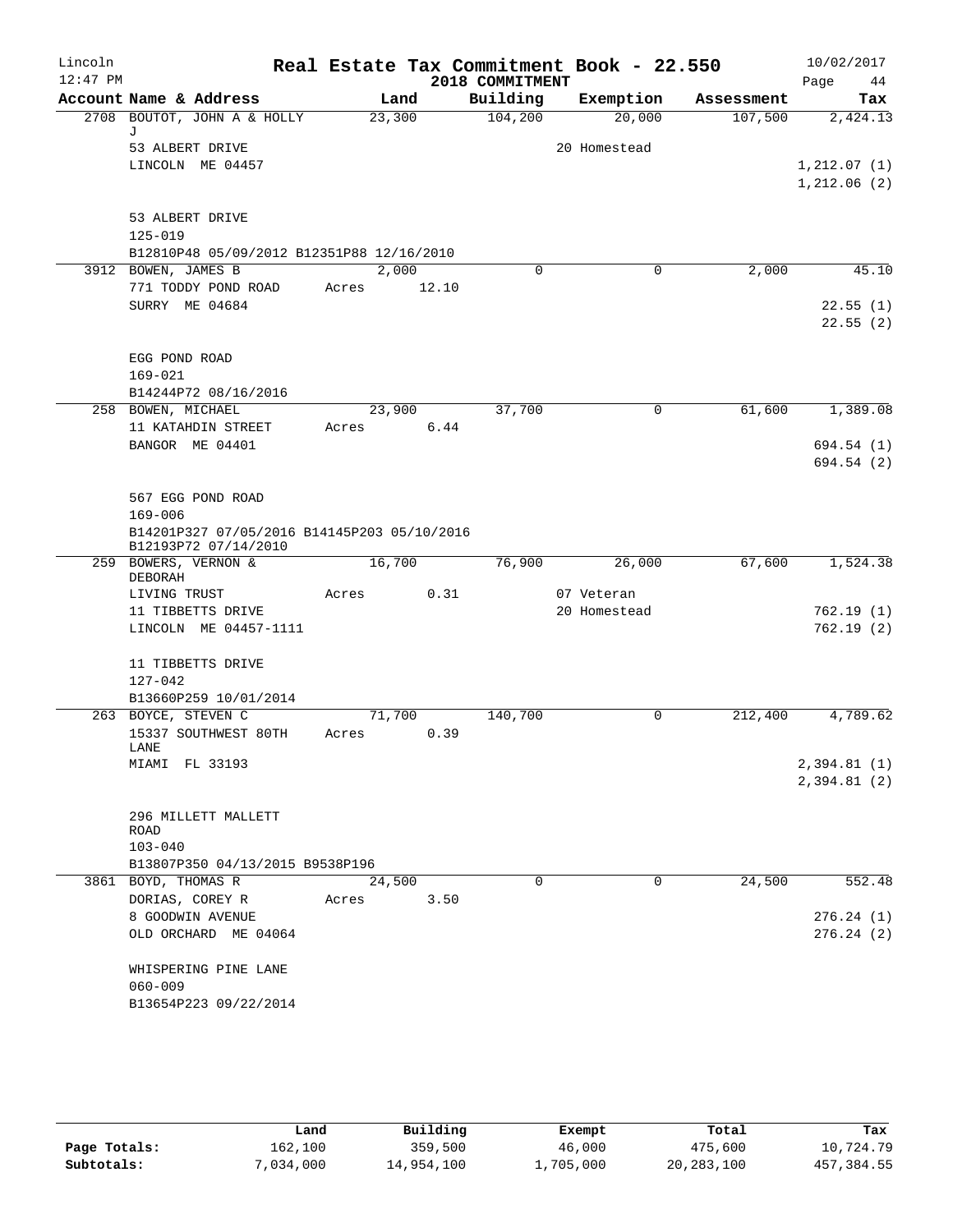| Lincoln      |                                                     |           |       |        |            |                             | Real Estate Tax Commitment Book - 22.550 |            | 10/02/2017                 |
|--------------|-----------------------------------------------------|-----------|-------|--------|------------|-----------------------------|------------------------------------------|------------|----------------------------|
| $12:47$ PM   | Account Name & Address                              |           |       | Land   |            | 2018 COMMITMENT<br>Building | Exemption                                | Assessment | Page<br>45                 |
|              | 264 BOYINGTON, ADAM                                 |           |       | 17,600 |            | 0                           | $\Omega$                                 | 17,600     | Tax<br>396.88              |
|              | 728 SOUTHGATE ROAD                                  |           | Acres |        | 3.75       |                             |                                          |            |                            |
|              | ARGYLE ME 04468                                     |           |       |        |            |                             |                                          |            | 198.44(1)<br>198.44(2)     |
|              | 420 WEST BROADWAY                                   |           |       |        |            |                             |                                          |            |                            |
|              | $046 - 036$                                         |           |       |        |            |                             |                                          |            |                            |
|              | B9057P246                                           |           |       |        |            |                             |                                          |            |                            |
|              | 265 BOYINGTON, ADAM C<br>728 SOUTHGATE ROAD         |           |       | 7,900  |            | $\Omega$                    | 0                                        | 7,900      | 178.15                     |
|              | ARGYLE ME 04468                                     |           | Acres |        | 0.92       |                             |                                          |            | 89.08(1)                   |
|              |                                                     |           |       |        |            |                             |                                          |            | 89.07 (2)                  |
|              | PHINNEY FARM ROAD                                   |           |       |        |            |                             |                                          |            |                            |
|              | $103 - 054$                                         |           |       |        |            |                             |                                          |            |                            |
|              | B9057P246                                           |           |       |        |            |                             |                                          |            |                            |
|              | 267 BOYINGTON, DONNA M                              |           |       | 24,200 |            | 48,600                      | 0                                        | 72,800     | 1,641.64                   |
|              | PO BOX 212                                          |           | Acres |        | 11.05      |                             |                                          |            |                            |
|              | LINCOLN ME 04457                                    |           |       |        |            |                             |                                          |            | 820.82 (1)<br>820.82(2)    |
|              |                                                     |           |       |        |            |                             |                                          |            |                            |
|              | 414 WEST BROADWAY                                   |           |       |        |            |                             |                                          |            |                            |
|              | $046 - 035$<br>B8514P67                             |           |       |        |            |                             |                                          |            |                            |
|              | 270 BOYINGTON, JOEL R                               |           |       | 18,100 |            | 61,600                      | 0                                        | 79,700     | 1,797.24                   |
|              | <b>46 HALE STREET</b>                               |           | Acres |        | 2.10       |                             |                                          |            |                            |
|              | LINCOLN ME 04457                                    |           |       |        |            |                             |                                          |            | 898.62 (1)                 |
|              |                                                     |           |       |        |            |                             |                                          |            | 898.62 (2)                 |
|              | 69 TOWN FARM ROAD                                   |           |       |        |            |                             |                                          |            |                            |
|              | $081 - 031$                                         |           |       |        |            |                             |                                          |            |                            |
|              | B14507P155 06/07/2017 B3553P121                     |           |       |        |            |                             |                                          |            |                            |
|              | 271 BOYINGTON, KIRK J                               |           |       | 7,500  |            | 0                           | 7,500                                    | 0          | 0.00                       |
|              | 69 TOWN FARM ROAD                                   |           | Acres |        | 2.00       |                             | 20 Homestead                             |            |                            |
|              | LINCOLN ME 04457                                    |           |       |        |            |                             |                                          |            |                            |
|              | 19 TOWN FARM ROAD                                   |           |       |        |            |                             |                                          |            |                            |
|              | $086 - 013$                                         |           |       |        |            |                             |                                          |            |                            |
|              | B12220P282 08/17/2010                               |           |       |        |            |                             |                                          |            |                            |
|              | 1257 BOYINGTON, MARK                                |           |       | 18,100 |            | 30,700                      | 0                                        | 48,800     | 1,100.44                   |
|              | 45 OLD SAW MILL ROAD                                |           | Acres |        | 1.28       |                             |                                          |            |                            |
|              | LINCOLN ME 04457                                    |           |       |        |            |                             |                                          |            | 550.22(1)                  |
|              |                                                     |           |       |        |            |                             |                                          |            | 550.22 (2)                 |
|              | 530 LEE ROAD                                        |           |       |        |            |                             |                                          |            |                            |
|              | $147 - 003$                                         |           |       |        |            |                             |                                          |            |                            |
|              | B14080P17 01/12/2016 B14080P17 02/17/2016 B8490P157 |           |       |        |            |                             |                                          |            |                            |
|              | 274 BOYINGTON, MARK T                               |           |       | 25,000 |            | 90,600                      | 20,000                                   | 95,600     | 2,155.78                   |
|              | 45 OLD SAW MILL ROAD                                |           | Acres |        | 7.25       |                             | 20 Homestead                             |            |                            |
|              | LINCOLN ME 04457                                    |           |       |        |            |                             |                                          |            | 1,077.89(1)<br>1,077.89(2) |
|              |                                                     |           |       |        |            |                             |                                          |            |                            |
|              | 45 OLD SAW MILL ROAD                                |           |       |        |            |                             |                                          |            |                            |
|              | $174 - 002$                                         |           |       |        |            |                             |                                          |            |                            |
|              | B10593P203 08/24/2006                               |           |       |        |            |                             |                                          |            |                            |
|              |                                                     | Land      |       |        | Building   |                             | Exempt                                   | Total      | Tax                        |
| Page Totals: |                                                     | 118,400   |       |        | 231,500    |                             | 27,500                                   | 322,400    | 7,270.13                   |
| Subtotals:   |                                                     | 7,152,400 |       |        | 15,185,600 |                             | 1,732,500                                | 20,605,500 | 464,654.68                 |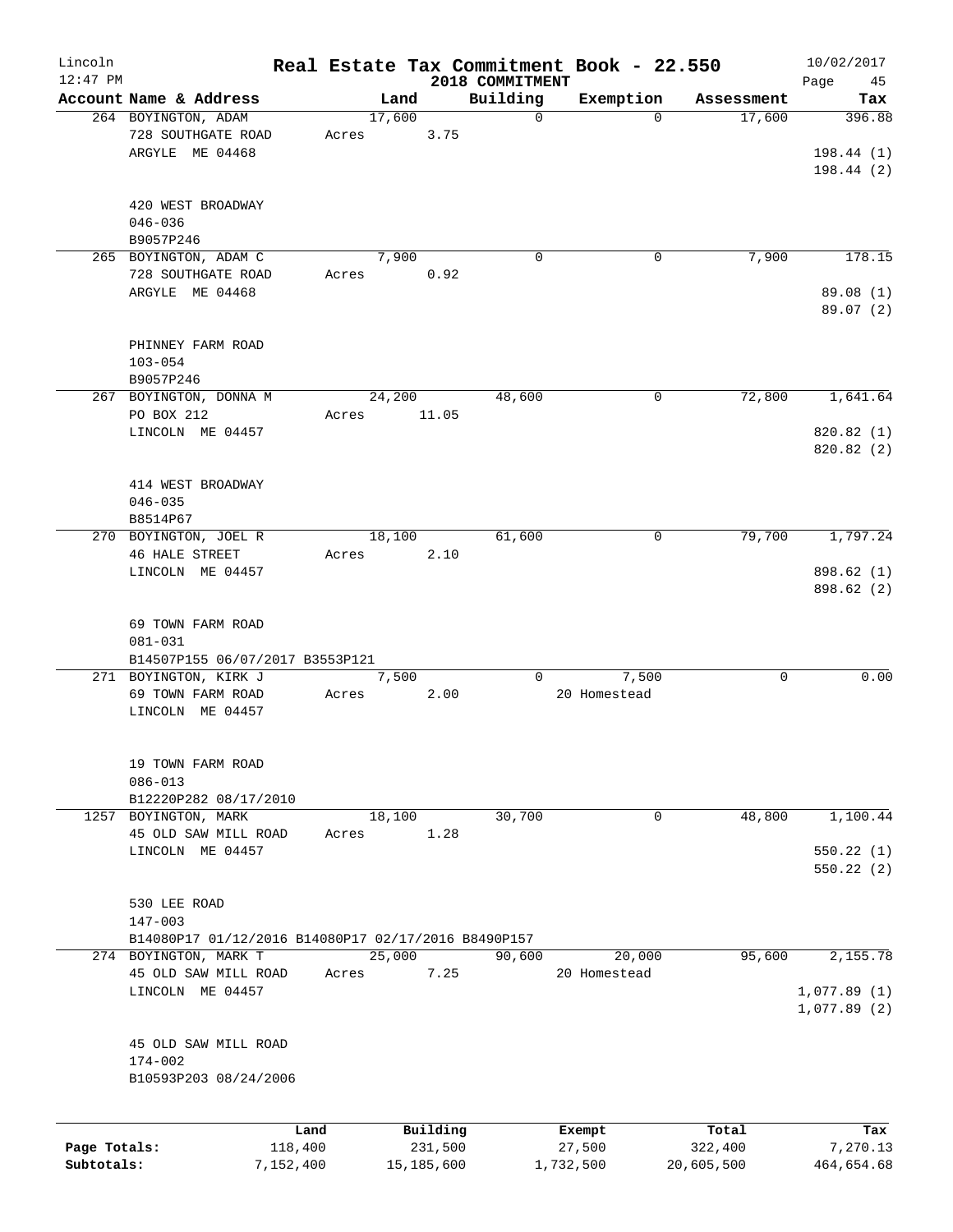| Lincoln    |                                        |             |         |      |                 | Real Estate Tax Commitment Book - 22.550 |            | 10/02/2017                 |
|------------|----------------------------------------|-------------|---------|------|-----------------|------------------------------------------|------------|----------------------------|
| $12:47$ PM |                                        |             |         |      | 2018 COMMITMENT |                                          |            | Page<br>46                 |
|            | Account Name & Address                 |             | Land    |      | Building        | Exemption                                | Assessment | Tax                        |
|            | 273 BOYINGTON, MARK T                  |             | 9,800   |      | $\Omega$        | $\Omega$                                 | 9,800      | 220.99                     |
|            | 45 OLD SAW MILL ROAD                   | Acres       |         | 5.40 |                 |                                          |            |                            |
|            | LINCOLN ME 04457                       |             |         |      |                 |                                          |            | 110.50(1)<br>110.49(2)     |
|            |                                        |             |         |      |                 |                                          |            |                            |
|            | TOWN FARM ROAD                         |             |         |      |                 |                                          |            |                            |
|            | $086 - 009$                            |             |         |      |                 |                                          |            |                            |
|            | B12127P295                             |             |         |      |                 |                                          |            |                            |
|            | 276 BOYNTON, RALPH D                   |             | 26,300  |      | 70,700          | 20,000                                   | 77,000     | 1,736.35                   |
|            | 1142 MAIN STREET                       | Acres 17.01 |         |      |                 | 20 Homestead                             |            |                            |
|            | LINCOLN ME 04457-9532                  |             |         |      |                 |                                          |            | 868.18(1)                  |
|            |                                        |             |         |      |                 |                                          |            | 868.17(2)                  |
|            |                                        |             |         |      |                 |                                          |            |                            |
|            | 1142 MAIN STREET                       |             |         |      |                 |                                          |            |                            |
|            | $092 - 001$                            |             |         |      |                 |                                          |            |                            |
|            | 275 BOYNTON, RALPH                     |             | 9,200   |      | $\Omega$        | $\Omega$                                 | 9,200      | 207.46                     |
|            | 1142 MAIN STREET                       | Acres       |         | 0.80 |                 |                                          |            |                            |
|            | LINCOLN ME 04457                       |             |         |      |                 |                                          |            | 103.73(1)                  |
|            |                                        |             |         |      |                 |                                          |            | 103.73(2)                  |
|            |                                        |             |         |      |                 |                                          |            |                            |
|            | E/S MAIN STREET<br>$091 - 015$         |             |         |      |                 |                                          |            |                            |
|            | B12570P90 08/22/2011                   |             |         |      |                 |                                          |            |                            |
|            | 278 BRADBURY FAMILY LIVING             |             | 20, 200 |      | 110,500         | 26,000                                   | 104,700    | 2,360.99                   |
|            | <b>TRUST</b>                           |             |         |      |                 |                                          |            |                            |
|            | C/O DEAN & FRANCIS                     | Acres       |         | 2.00 |                 | 20 Homestead                             |            |                            |
|            | <b>BRADBURY</b>                        |             |         |      |                 |                                          |            |                            |
|            | 88 PHINNEY FARM RD<br>LINCOLN ME 04457 |             |         |      |                 | 07 Veteran                               |            | 1,180.50(1)<br>1,180.49(2) |
|            |                                        |             |         |      |                 |                                          |            |                            |
|            | 88 PHINNEY FARM ROAD                   |             |         |      |                 |                                          |            |                            |
|            | $014 - 025$                            |             |         |      |                 |                                          |            |                            |
|            | B12093P223                             |             |         |      |                 |                                          |            |                            |
| 277        | BRADBURY FAMILY LIVING                 |             | 8,900   |      | $\mathbf 0$     | 0                                        | 8,900      | 200.70                     |
|            | TRUST                                  |             |         |      |                 |                                          |            |                            |
|            | C/O DEAN & FRANCES                     | Acres       |         | 1.90 |                 |                                          |            |                            |
|            | <b>BRADBURY</b><br>88 PHINNEY FARM RD  |             |         |      |                 |                                          |            | 100.35(1)                  |
|            | LINCOLN ME 04457                       |             |         |      |                 |                                          |            | 100.35(2)                  |
|            |                                        |             |         |      |                 |                                          |            |                            |
|            | PHINNEY FARM ROAD                      |             |         |      |                 |                                          |            |                            |
|            | $014 - 024$                            |             |         |      |                 |                                          |            |                            |
|            | B10275P64                              |             |         |      |                 |                                          |            |                            |
|            | 281 BRADEEN LLOYD ESTATE OF            |             | 25,300  |      | 37,200          | 20,000                                   | 42,500     | 958.38                     |
|            | C/O JODI RYAN                          | Acres       |         | 0.10 |                 | 20 Homestead                             |            |                            |
|            | 22 MATTANAWCOOK STREET                 |             |         |      |                 |                                          |            | 479.19 (1)                 |
|            | LINCOLN ME 04457                       |             |         |      |                 |                                          |            | 479.19 (2)                 |
|            |                                        |             |         |      |                 |                                          |            |                            |
|            | 22 MATTANAWCOOK STREET                 |             |         |      |                 |                                          |            |                            |
|            | 137-155                                |             |         |      |                 |                                          |            |                            |
|            | B14553P11 07/20/2017 B9163P194         |             |         |      |                 |                                          |            |                            |

|              | Land      | Building   | Exempt    | Total      | Tax        |
|--------------|-----------|------------|-----------|------------|------------|
| Page Totals: | 99,700    | 218,400    | 66,000    | 252,100    | 5,684.87   |
| Subtotals:   | 7,252,100 | 15,404,000 | 1,798,500 | 20,857,600 | 470,339.55 |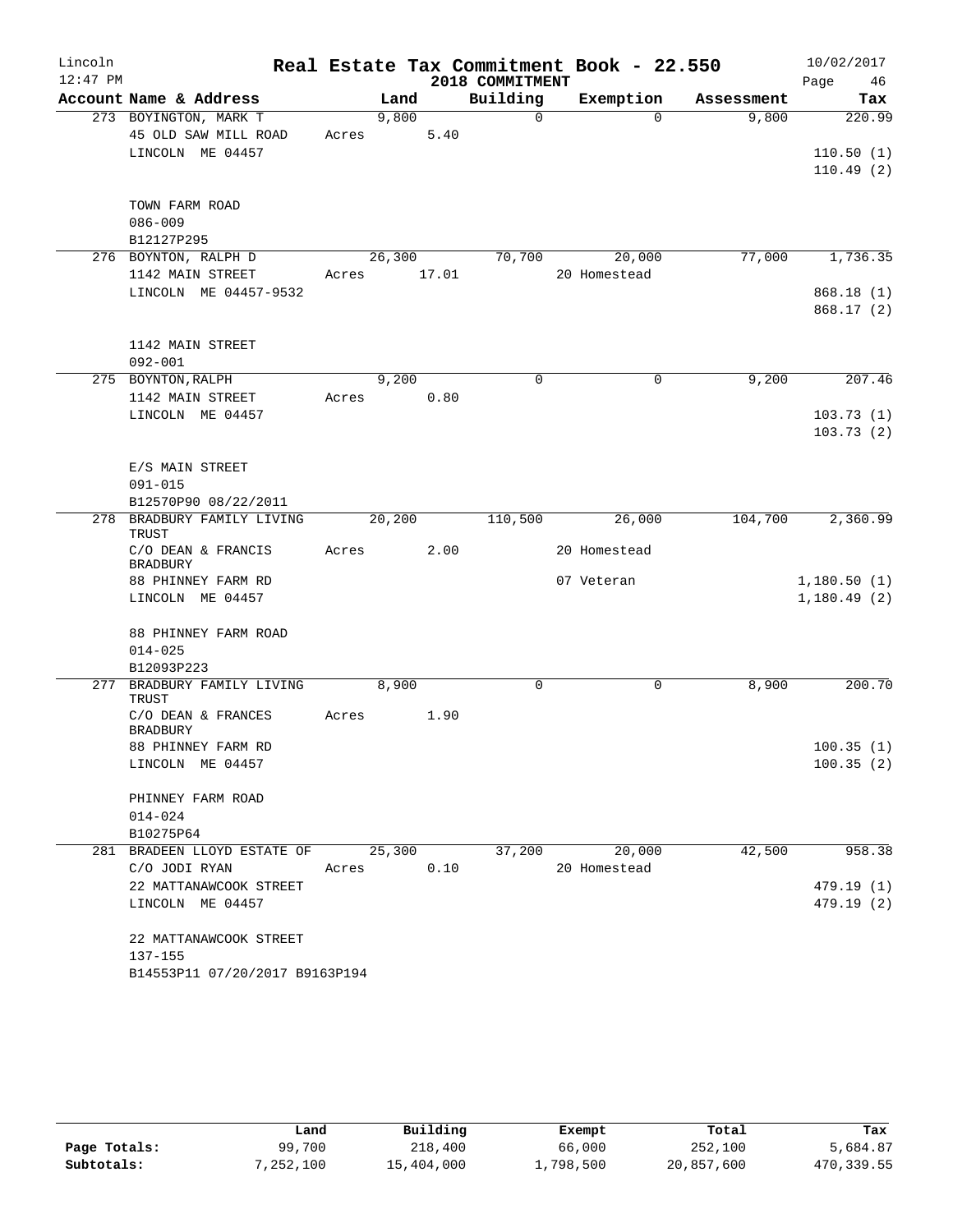| Lincoln<br>$12:47$ PM |                                                                           |       |                     | 2018 COMMITMENT | Real Estate Tax Commitment Book - 22.550 |                  | 10/02/2017<br>Page<br>47     |
|-----------------------|---------------------------------------------------------------------------|-------|---------------------|-----------------|------------------------------------------|------------------|------------------------------|
|                       | Account Name & Address                                                    |       | Land                | Building        | Exemption                                | Assessment       | Tax                          |
|                       | 280 BRADEEN, HAROLD & LINDA<br>L                                          |       | 8,900               | 46,800          | 20,000                                   | 35,700           | 805.04                       |
|                       | 26 LAKEVIEW STREET                                                        | Acres | 0.25                |                 | 20 Homestead                             |                  |                              |
|                       | LINCOLN ME 04457-1528                                                     |       |                     |                 |                                          |                  | 402.52(1)<br>402.52(2)       |
|                       | 26 LAKEVIEW STREET                                                        |       |                     |                 |                                          |                  |                              |
|                       | 139-242<br>B2852P94                                                       |       |                     |                 |                                          |                  |                              |
|                       | 282 BRADWAY, JOYCE                                                        |       | 10,500              | 10,000          | 20,000                                   | 500              | 11.28                        |
|                       | 678 WEST BROADWAY<br>LINCOLN ME 04457                                     | Acres | 1.40                |                 | 20 Homestead                             |                  | 5.64(1)                      |
|                       |                                                                           |       |                     |                 |                                          |                  | 5.64(2)                      |
|                       | 678 WEST BROADWAY                                                         |       |                     |                 |                                          |                  |                              |
|                       | $035 - 006$<br>B10612P300                                                 |       |                     |                 |                                          |                  |                              |
|                       | 228 BRALEY, KAYLA                                                         |       | 11,300              | 89,300          | $\mathbf 0$                              | 100,600          | 2,268.53                     |
|                       | DEKEYSER, PAULA                                                           | Acres | 0.20                |                 |                                          |                  |                              |
|                       | 3158 LEE ROAD<br>LEE ME 04455                                             |       |                     |                 |                                          |                  | 1, 134.27(1)<br>1, 134.26(2) |
|                       | 71 LEE ROAD                                                               |       |                     |                 |                                          |                  |                              |
|                       | 139-185                                                                   |       |                     |                 |                                          |                  |                              |
|                       | B13985P177 10/15/2015 B12998P85 11/02/2012<br>2020 BRANDMAYR, STEPHANIE L |       | 15,600              | 39,500          | 0                                        | 55,100           | 1,242.51                     |
|                       | 12 EDWARDS STREET                                                         | Acres | 0.26                |                 |                                          |                  |                              |
|                       | LINCOLN ME 04457                                                          |       |                     |                 |                                          |                  | 621.26(1)<br>621.25(2)       |
|                       | 12 EDWARDS STREET<br>132-094                                              |       |                     |                 |                                          |                  |                              |
|                       | B14074P331 02/04/2016 B13960P348 07/28/2015<br>288 BRAUN, GREG            |       | 36,600              | 52,900          | $\mathbf 0$                              | 89,500           | 2,018.23                     |
|                       | 42 MIDWOOD RD                                                             | Acres | 0.77                |                 |                                          |                  |                              |
|                       | BRANFORD CT 06405                                                         |       |                     |                 |                                          |                  | 1,009.12(1)                  |
|                       |                                                                           |       |                     |                 |                                          |                  | 1,009.11(2)                  |
|                       | 400 STANHOPE MILL ROAD<br>$105 - 015$                                     |       |                     |                 |                                          |                  |                              |
| 289                   | B5822P217<br>BRAWN, ALAN E & ANGELA                                       |       | 42,700              | 94,300          | 0                                        | 137,000          | 3,089.35                     |
|                       | М                                                                         |       |                     |                 |                                          |                  |                              |
|                       | 30 ELIZABETH AVENUE<br>BANGOR ME 04401                                    | Acres | 0.68                |                 |                                          |                  | 1,544.68(1)                  |
|                       |                                                                           |       |                     |                 |                                          |                  | 1,544.67(2)                  |
|                       | 392 STANHOPE MILL ROAD                                                    |       |                     |                 |                                          |                  |                              |
|                       | $105 - 013$<br>B9375P221                                                  |       |                     |                 |                                          |                  |                              |
|                       | 290 BRAWN, GLENN C                                                        |       | 17,100              | 54,600          | 26,000                                   | 45,700           | 1,030.54                     |
|                       | 212 ENFIELD ROAD                                                          | Acres | 1.00                |                 | 06 Veteran                               |                  |                              |
|                       | LINCOLN ME 04457-1115                                                     |       |                     |                 | 20 Homestead                             |                  | 515.27(1)<br>515.27(2)       |
|                       | 212 ENFIELD ROAD<br>$126 - 069$                                           |       |                     |                 |                                          |                  |                              |
|                       | B2531P255                                                                 |       |                     |                 |                                          |                  |                              |
| Page Totals:          | 142,700                                                                   | Land  | Building<br>387,400 |                 | Exempt<br>66,000                         | Total<br>464,100 | Tax<br>10,465.48             |
| Subtotals:            | 7,394,800                                                                 |       | 15,791,400          |                 | 1,864,500                                | 21, 321, 700     | 480,805.03                   |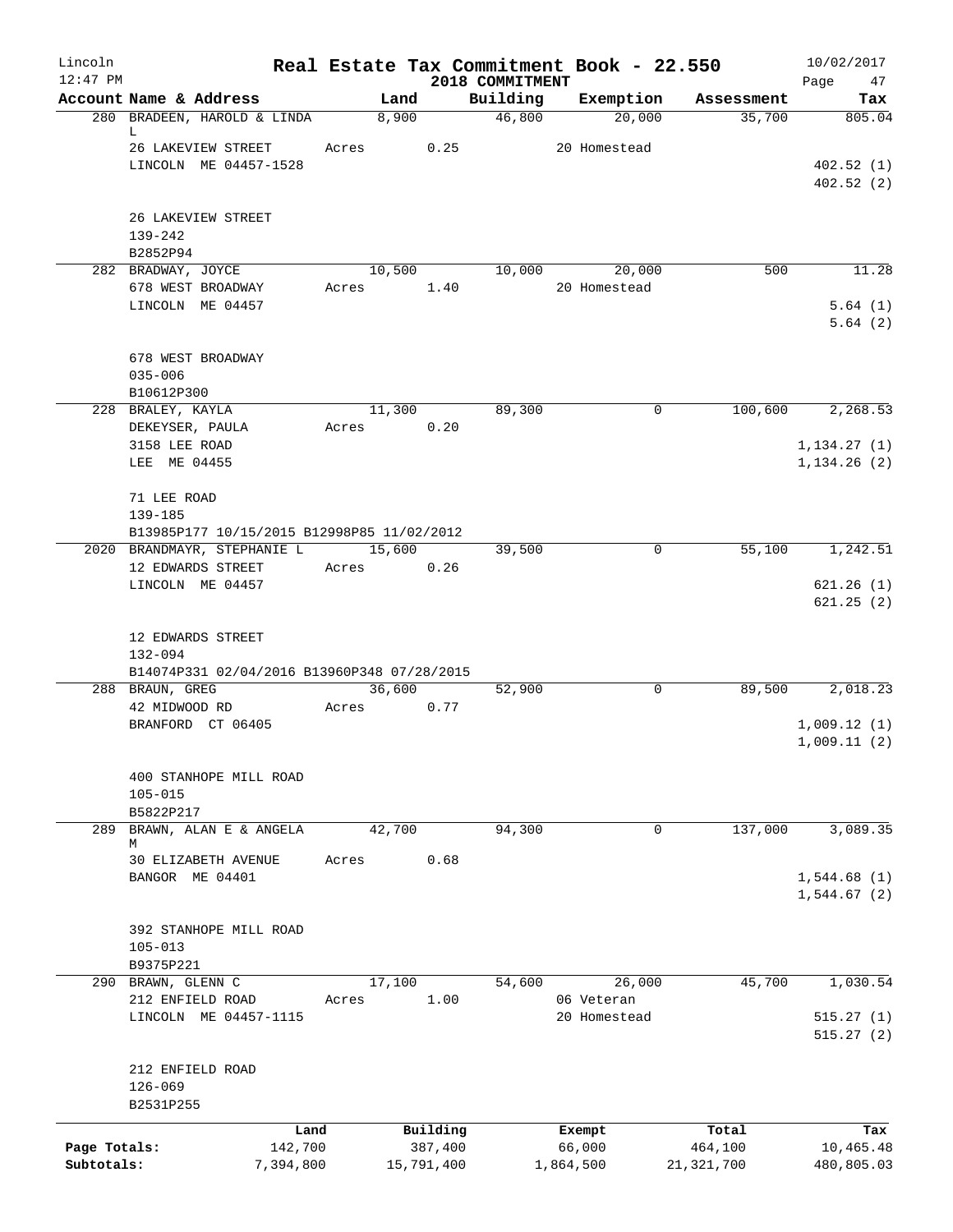| Lincoln<br>$12:47$ PM |                                                                      |           |       |            | 2018 COMMITMENT |           | Real Estate Tax Commitment Book - 22.550 |            | 10/02/2017<br>48<br>Page |
|-----------------------|----------------------------------------------------------------------|-----------|-------|------------|-----------------|-----------|------------------------------------------|------------|--------------------------|
|                       | Account Name & Address                                               |           |       | Land       | Building        |           | Exemption                                | Assessment | Tax                      |
|                       | 909 BREHAUT JANICE                                                   |           |       | 0          | 8,900           |           | $\Omega$                                 | 8,900      | 200.70                   |
|                       | 4 LAKEVIEW STREET                                                    |           |       |            |                 |           |                                          |            |                          |
|                       | LINCOLN ME 04457                                                     |           |       |            |                 |           |                                          |            | 100.35(1)                |
|                       |                                                                      |           |       |            |                 |           |                                          |            | 100.35(2)                |
|                       |                                                                      |           |       |            |                 |           |                                          |            |                          |
|                       | 4 LAKEVIEW STREET                                                    |           |       |            |                 |           |                                          |            |                          |
|                       | 139-211-001-MH0                                                      |           |       |            |                 |           |                                          |            |                          |
|                       | 293 BREHAUT, TRAVIS G                                                |           |       | 17,300     | 29,300          |           | 20,000                                   | 26,600     | 599.83                   |
|                       | 32 FROST STREET                                                      |           | Acres | 2.40       |                 |           | 20 Homestead                             |            |                          |
|                       | LINCOLN ME 04457                                                     |           |       |            |                 |           |                                          |            | 299.92 (1)               |
|                       |                                                                      |           |       |            |                 |           |                                          |            | 299.91(2)                |
|                       |                                                                      |           |       |            |                 |           |                                          |            |                          |
|                       | 32 FROST STREET                                                      |           |       |            |                 |           |                                          |            |                          |
|                       | $158 - 026$                                                          |           |       |            |                 |           |                                          |            |                          |
|                       | B6363P248                                                            |           |       |            |                 |           |                                          |            |                          |
|                       | 294 BRENDLE, ANN                                                     |           |       | 44,000     | 19,400          |           | 0                                        | 63,400     | 1,429.67                 |
|                       |                                                                      |           | Acres | 13.00      |                 |           |                                          |            |                          |
|                       | 184 EKONK HILL ROAD<br>VOLUNTOWN CT 06384                            |           |       |            |                 |           |                                          |            | 714.84(1)                |
|                       |                                                                      |           |       |            |                 |           |                                          |            |                          |
|                       |                                                                      |           |       |            |                 |           |                                          |            | 714.83(2)                |
|                       |                                                                      |           |       |            |                 |           |                                          |            |                          |
|                       | 350 TOBIN BROOK ROAD                                                 |           |       |            |                 |           |                                          |            |                          |
|                       | $156 - 003$                                                          |           |       |            |                 |           |                                          |            |                          |
|                       | B7719P308                                                            |           |       | 48,700     | 42,800          |           |                                          | 91,500     | 2,063.33                 |
|                       | 295 BRETON, RONALD                                                   |           |       |            |                 |           | 0                                        |            |                          |
|                       | 137 LAKEVIEW DRIVE                                                   |           | Acres | 0.63       |                 |           |                                          |            |                          |
|                       | SOUTH CHINA ME 04358                                                 |           |       |            |                 |           |                                          |            | 1,031.67(1)              |
|                       |                                                                      |           |       |            |                 |           |                                          |            | 1,031.66(2)              |
|                       |                                                                      |           |       |            |                 |           |                                          |            |                          |
|                       | 297 EGG POND ROAD                                                    |           |       |            |                 |           |                                          |            |                          |
|                       | $077 - 018$                                                          |           |       |            |                 |           |                                          |            |                          |
|                       | B10388P90                                                            |           |       |            |                 |           |                                          |            |                          |
|                       | 925 BRETT, SHELDON                                                   |           |       | 26,900     | 20,500          |           | 0                                        | 47,400     | 1,068.87                 |
|                       | BRETT, STEPHANIE J                                                   |           | Acres | 2.48       |                 |           |                                          |            |                          |
|                       | 17 FIFTH STREET                                                      |           |       |            |                 |           |                                          |            | 534.44(1)                |
|                       | OLD TOWN ME 04462                                                    |           |       |            |                 |           |                                          |            | 534.43(2)                |
|                       |                                                                      |           |       |            |                 |           |                                          |            |                          |
|                       | 23 TRAILS END                                                        |           |       |            |                 |           |                                          |            |                          |
|                       | $166 - 010$                                                          |           |       |            |                 |           |                                          |            |                          |
|                       | B13647P136 09/17/2014 B13451P220 01/29/2014<br>B12440P187 04/04/2011 |           |       |            |                 |           |                                          |            |                          |
|                       | 1651 BREWER FEDERAL CREDIT                                           |           |       | 35,900     | 19,500          |           | 0                                        | 55,400     | 1,249.27                 |
|                       | UNION                                                                |           |       |            |                 |           |                                          |            |                          |
|                       | PO BOX 189                                                           |           | Acres | 0.82       |                 |           |                                          |            |                          |
|                       | BREWER ME 04412                                                      |           |       |            |                 |           |                                          |            | 624.64(1)                |
|                       |                                                                      |           |       |            |                 |           |                                          |            | 624.63(2)                |
|                       |                                                                      |           |       |            |                 |           |                                          |            |                          |
|                       | 15 TRAILS END                                                        |           |       |            |                 |           |                                          |            |                          |
|                       | 169-011                                                              |           |       |            |                 |           |                                          |            |                          |
|                       | B14537P100 07/05/2017 B13626P345 08/27/2014                          |           |       |            |                 |           |                                          |            |                          |
| 297                   | BREZNYAK, FRANK L &                                                  |           |       | 25,600     | 183,800         |           | 20,000                                   | 189,400    | 4,270.97                 |
|                       | CAROLINE E                                                           |           |       |            |                 |           |                                          |            |                          |
|                       | 904 LEE ROAD                                                         |           | Acres | 10.20      |                 |           | 20 Homestead                             |            |                          |
|                       | LINCOLN ME 04457                                                     |           |       |            |                 |           |                                          |            | 2, 135.49(1)             |
|                       |                                                                      |           |       |            |                 |           |                                          |            | 2, 135.48 (2)            |
|                       |                                                                      |           |       |            |                 |           |                                          |            |                          |
|                       | 904 LEE ROAD                                                         |           |       |            |                 |           |                                          |            |                          |
|                       | $072 - 015$                                                          |           |       |            |                 |           |                                          |            |                          |
|                       | B10703P161                                                           |           |       |            |                 |           |                                          |            |                          |
|                       |                                                                      |           |       |            |                 |           |                                          |            |                          |
|                       |                                                                      | Land      |       | Building   |                 |           | Exempt                                   | Total      | Tax                      |
| Page Totals:          |                                                                      | 198,400   |       | 324,200    |                 |           | 40,000                                   | 482,600    | 10,882.64                |
| Subtotals:            |                                                                      | 7,593,200 |       | 16,115,600 |                 | 1,904,500 |                                          | 21,804,300 | 491,687.67               |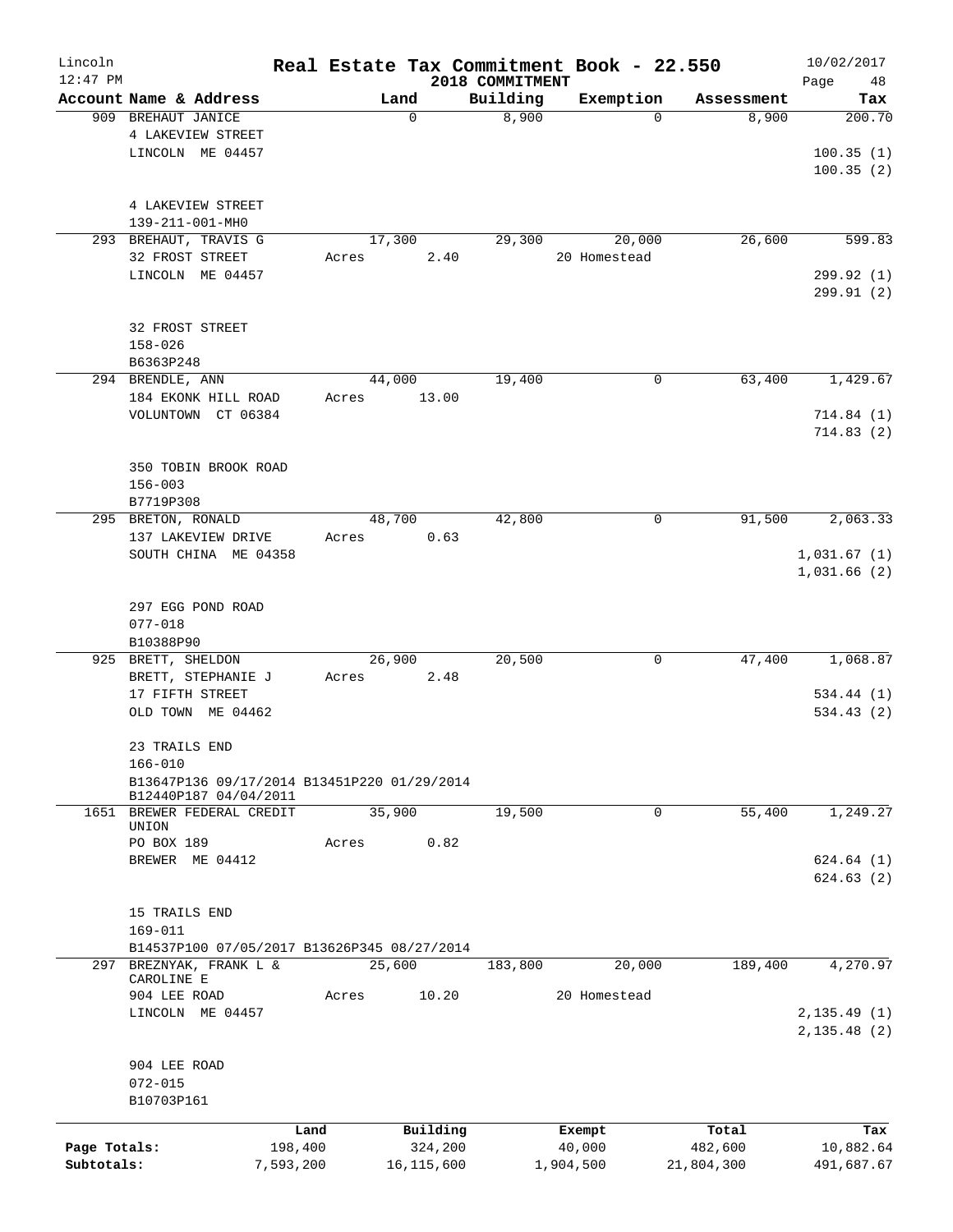| Lincoln    |                                            |        |        |                 | Real Estate Tax Commitment Book - 22.550 |            | 10/02/2017  |
|------------|--------------------------------------------|--------|--------|-----------------|------------------------------------------|------------|-------------|
| $12:47$ PM |                                            |        |        | 2018 COMMITMENT |                                          |            | Page<br>49  |
|            | Account Name & Address                     |        | Land   | Building        | Exemption                                | Assessment | Tax         |
|            | 3126 BRIAN S. SOUERS<br>REVOCABLE TRUST    | 89,400 |        | 169,600         | 20,000                                   | 239,000    | 5,389.45    |
|            | DENISE M SOUERS<br>REVOCABLE TRUST         | Acres  | 6.85   |                 | 20 Homestead                             |            |             |
|            | 135 MACKENZIE AVENUE                       |        |        |                 |                                          |            | 2,694.73(1) |
|            | LINCOLN ME 04457                           |        |        |                 |                                          |            | 2,694.72(2) |
|            | 135 MACKENZIE AVENUE<br>$138 - 014$        |        |        |                 |                                          |            |             |
|            | B14539P37 07/06/2017 B13765P321 02/12/2015 |        |        |                 |                                          |            |             |
|            | 1142 BRIGGS, ALMON JR                      |        | 19,300 | 45,700          | $\mathbf 0$                              | 65,000     | 1,465.75    |
|            | BRIGGS, SHANNON                            | Acres  | 0.42   |                 |                                          |            |             |
|            | 29 HIGHLAND AVENUE                         |        |        |                 |                                          |            | 732.88(1)   |
|            | LINCOLN ME 04457                           |        |        |                 |                                          |            | 732.87(2)   |
|            |                                            |        |        |                 |                                          |            |             |
|            | 29 HIGHLAND AVENUE                         |        |        |                 |                                          |            |             |
|            | 141-080                                    |        |        |                 |                                          |            |             |
|            | B13195P104 05/29/2013                      |        |        |                 |                                          |            |             |
|            | 504 BRIGGS, BRANDON L                      | 16,500 |        | 62,200          | 0                                        | 78,700     | 1,774.69    |
|            | 7 EVERGREEN DRIVE                          | Acres  | 0.30   |                 |                                          |            |             |
|            | LINCOLN ME 04457-0362                      |        |        |                 |                                          |            | 887.35 (1)  |
|            |                                            |        |        |                 |                                          |            | 887.34 (2)  |
|            | 7 EVERGREEN DRIVE                          |        |        |                 |                                          |            |             |
|            | $141 - 058$                                |        |        |                 |                                          |            |             |
|            | B14001P56 11/03/2015 B11495P74             |        |        |                 |                                          |            |             |
|            | 301 BRILLANT, DAVID L &                    | 17,400 |        | 52,500          | 0                                        | 69,900     | 1,576.25    |
|            | JAUNITA P                                  |        |        |                 |                                          |            |             |
|            | PO BOX 265                                 | Acres  | 0.91   |                 |                                          |            |             |
|            | LINCOLN ME 04457-0265                      |        |        |                 |                                          |            | 788.13(1)   |
|            |                                            |        |        |                 |                                          |            | 788.12 (2)  |
|            | 654 MOHAWK ROAD                            |        |        |                 |                                          |            |             |
|            | $118 - 009$                                |        |        |                 |                                          |            |             |
|            | B6466P290                                  |        |        |                 |                                          |            |             |
|            | 302 BRILLANT, DAVID L AND<br>JUANITA P     | 18,300 |        | 32,600          | 20,000                                   | 30,900     | 696.80      |
|            | P O BOX 265                                | Acres  | 4.60   |                 | 20 Homestead                             |            |             |
|            | LINCOLN ME 04457-0265                      |        |        |                 |                                          |            | 348.40 (1)  |
|            |                                            |        |        |                 |                                          |            | 348.40(2)   |
|            | 664 MOHAWK ROAD                            |        |        |                 |                                          |            |             |
|            | 118-010                                    |        |        |                 |                                          |            |             |
|            | B5029P224                                  |        |        |                 |                                          |            |             |
|            | 305 BRITTON, SHERRY L &                    | 18,100 |        | 26,800          | 20,000                                   | 24,900     | 561.50      |
|            | JOHN M.                                    |        |        |                 |                                          |            |             |
|            | 154 SWEET ROAD                             | Acres  | 2.60   |                 | 20 Homestead                             |            |             |
|            | LINCOLN ME 04457-9507                      |        |        |                 |                                          |            | 280.75(1)   |
|            |                                            |        |        |                 |                                          |            | 280.75(2)   |
|            | 154 SWEET ROAD                             |        |        |                 |                                          |            |             |
|            | $092 - 028$                                |        |        |                 |                                          |            |             |
|            | B12344P205 12/10/2010 B4983P17             |        |        |                 |                                          |            |             |
|            |                                            |        |        |                 |                                          |            |             |

|              | Land      | Building   | Exempt    | Total      | Tax        |
|--------------|-----------|------------|-----------|------------|------------|
| Page Totals: | 179,000   | 389,400    | 60,000    | 508,400    | 11,464.44  |
| Subtotals:   | 7,772,200 | 16,505,000 | 1,964,500 | 22,312,700 | 503,152.11 |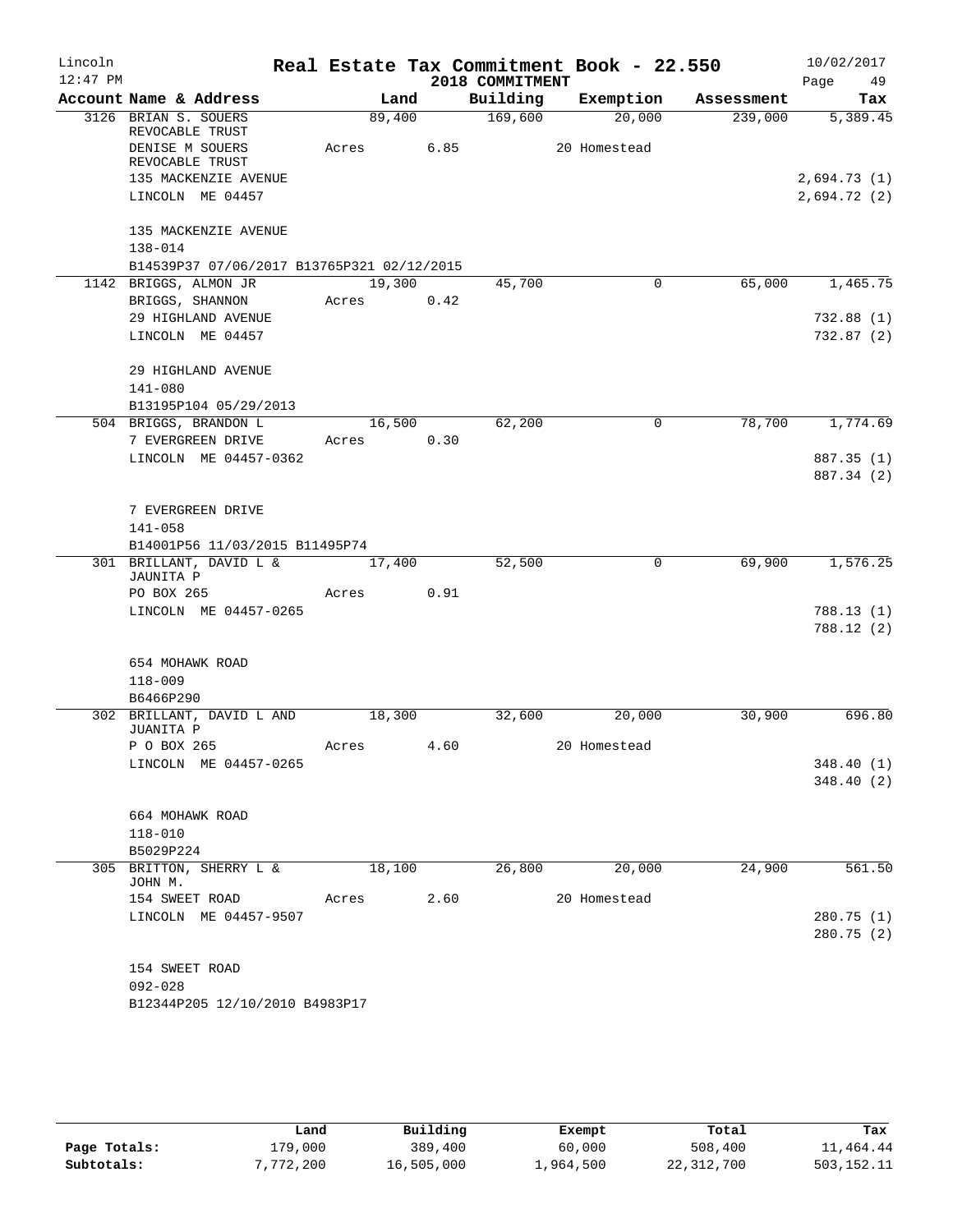| Lincoln      |                                                |                |            |                    | Real Estate Tax Commitment Book - 22.550 |                      | 10/02/2017      |
|--------------|------------------------------------------------|----------------|------------|--------------------|------------------------------------------|----------------------|-----------------|
| $12:47$ PM   |                                                |                |            | 2018 COMMITMENT    |                                          |                      | Page<br>50      |
|              | Account Name & Address<br>307 BRODERICK, FAY L | Land<br>21,100 |            | Building<br>83,600 | Exemption<br>26,000                      | Assessment<br>78,700 | Tax<br>1,774.69 |
|              | P.O. BOX 5                                     | Acres          | 1.14       |                    | 06 Veteran                               |                      |                 |
|              | LINCOLN ME 04457-0005                          |                |            |                    | 20 Homestead                             |                      | 887.35 (1)      |
|              |                                                |                |            |                    |                                          |                      | 887.34 (2)      |
|              |                                                |                |            |                    |                                          |                      |                 |
|              | 23 TRANSALPINE ROAD                            |                |            |                    |                                          |                      |                 |
|              | $125 - 027$                                    |                |            |                    |                                          |                      |                 |
|              | B2162P882                                      |                |            |                    |                                          |                      |                 |
|              | 308 BRODERICK, RICHARD H JR                    | 18,400         |            | 47,100             | 0                                        | 65,500               | 1,477.03        |
|              | P.O. BOX 5                                     | Acres          | 0.04       |                    |                                          |                      |                 |
|              | LINCOLN ME 04457-0005                          |                |            |                    |                                          |                      | 738.52(1)       |
|              |                                                |                |            |                    |                                          |                      | 738.51(2)       |
|              |                                                |                |            |                    |                                          |                      |                 |
|              | 6 TAYLOR STREET                                |                |            |                    |                                          |                      |                 |
|              | 137-162                                        |                |            |                    |                                          |                      |                 |
|              | B13896P284 06/17/2015 B2476P198                |                |            |                    |                                          |                      |                 |
|              | 309 BRODERICK, RICHARD H JR                    | 21,000         |            | 107,700            | 20,000                                   | 108,700              | 2,451.19        |
|              | P.O. BOX 5                                     | Acres          | 0.61       |                    | 20 Homestead                             |                      |                 |
|              | LINCOLN ME 04457-0005                          |                |            |                    |                                          |                      | 1,225.60(1)     |
|              |                                                |                |            |                    |                                          |                      | 1,225.59(2)     |
|              |                                                |                |            |                    |                                          |                      |                 |
|              | 22 JR DRIVE                                    |                |            |                    |                                          |                      |                 |
|              | $125 - 034$                                    |                |            |                    |                                          |                      |                 |
|              | B11584P95                                      |                |            |                    |                                          |                      |                 |
|              | 310 BROMILEY, CHARLES E JR                     | 13,300         |            | 0                  | 0                                        | 13,300               | 299.92          |
|              | & CATHERINE M<br>233 SOUTH CHESTER ROAD        | Acres          | 15.60      |                    |                                          |                      |                 |
|              | CHESTER ME 04457                               |                |            |                    |                                          |                      | 149.96(1)       |
|              |                                                |                |            |                    |                                          |                      | 149.96(2)       |
|              |                                                |                |            |                    |                                          |                      |                 |
|              | 1277 LEE ROAD                                  |                |            |                    |                                          |                      |                 |
|              | $069 - 007$                                    |                |            |                    |                                          |                      |                 |
|              | B4385P363                                      |                |            |                    |                                          |                      |                 |
|              | 311 BROOKE, SHARON W                           | 49,900         |            | 2,600              | 0                                        | 52,500               | 1,183.88        |
|              | 9 TIBBETTS DRIVE                               | Acres          | 0.57       |                    |                                          |                      |                 |
|              | LINCOLN ME 04457-1111                          |                |            |                    |                                          |                      | 591.94 (1)      |
|              |                                                |                |            |                    |                                          |                      | 591.94(2)       |
|              |                                                |                |            |                    |                                          |                      |                 |
|              | 200 MCGREGOR ROAD                              |                |            |                    |                                          |                      |                 |
|              | 112-013-000-000                                |                |            |                    |                                          |                      |                 |
|              | B10678P67                                      |                |            |                    |                                          |                      |                 |
|              | 312 BROOKE, SHARON W                           | 16,700         |            | 72,500             | 20,000                                   | 69,200               | 1,560.46        |
|              | 9 TIBBETTS DRIVE                               | Acres          | 0.31       |                    | 20 Homestead                             |                      |                 |
|              | LINCOLN ME 04457-1111                          |                |            |                    |                                          |                      | 780.23(1)       |
|              |                                                |                |            |                    |                                          |                      | 780.23(2)       |
|              |                                                |                |            |                    |                                          |                      |                 |
|              | 9 TIBBETTS DRIVE                               |                |            |                    |                                          |                      |                 |
|              | $127 - 043$                                    |                |            |                    |                                          |                      |                 |
|              | B2794P10                                       |                |            |                    |                                          |                      |                 |
| 313          | BROOKS, DONALD A &<br>LORRAINE ME              | 57,300         |            | 42,800             |                                          | 100, 100<br>0        | 2,257.26        |
|              | 270 ALLEN STREET                               | Acres          | 0.53       |                    |                                          |                      |                 |
|              | HAMPDEN MA 01036                               |                |            |                    |                                          |                      | 1, 128.63(1)    |
|              |                                                |                |            |                    |                                          |                      | 1, 128.63(2)    |
|              |                                                |                |            |                    |                                          |                      |                 |
|              | <b>48 TAYLOR STREET</b>                        |                |            |                    |                                          |                      |                 |
|              | 132-148                                        |                |            |                    |                                          |                      |                 |
|              | B11024P28                                      |                |            |                    |                                          |                      |                 |
|              | Land                                           |                | Building   |                    | Exempt                                   | Total                | Tax             |
| Page Totals: | 197,700                                        |                | 356,300    |                    | 66,000                                   | 488,000              | 11,004.43       |
| Subtotals:   | 7,969,900                                      |                | 16,861,300 |                    | 2,030,500                                | 22,800,700           | 514,156.54      |
|              |                                                |                |            |                    |                                          |                      |                 |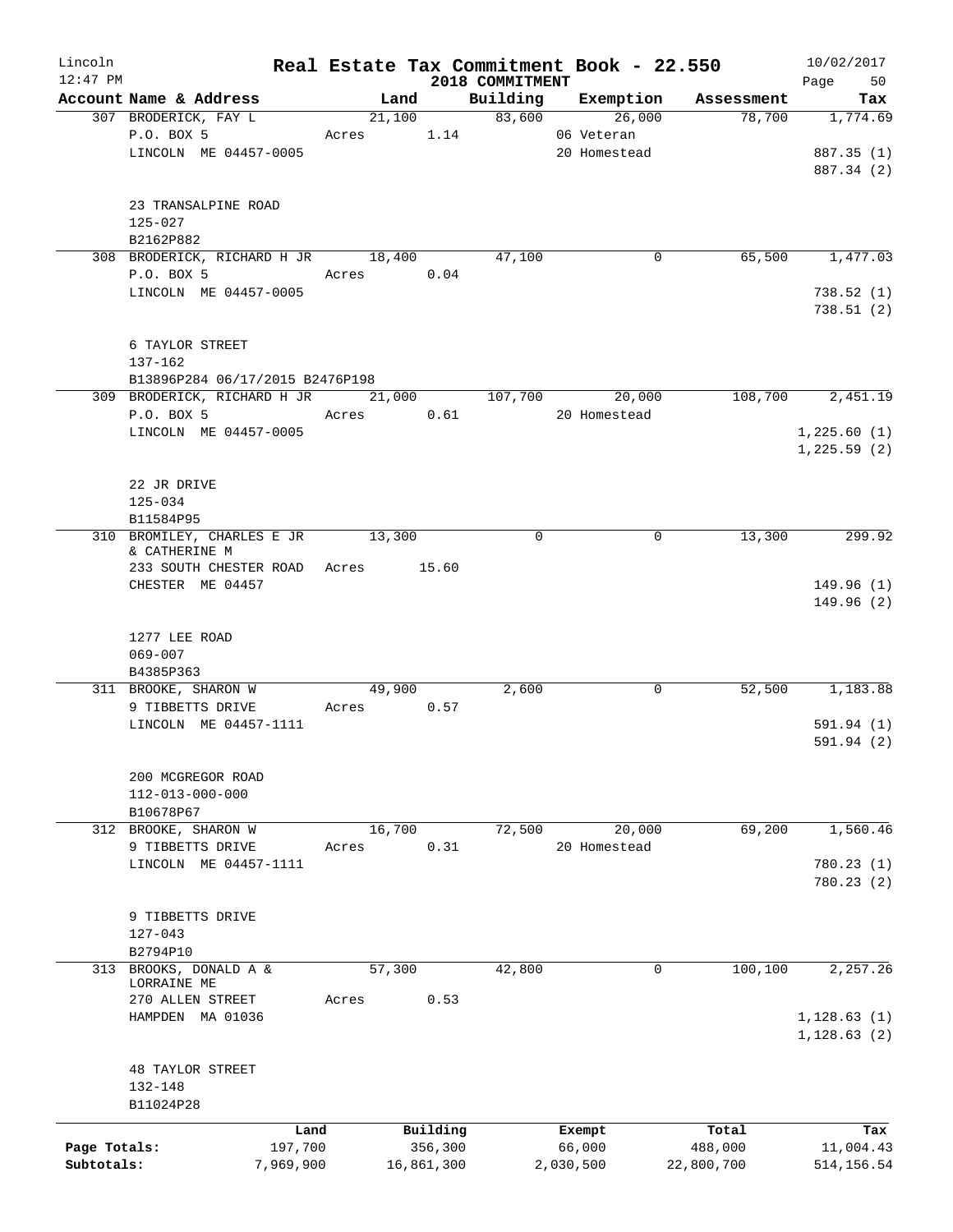| Lincoln<br>$12:47$ PM |                                       |        |                     | 2018 COMMITMENT | Real Estate Tax Commitment Book - 22.550 |                       | 10/02/2017<br>Page<br>51 |
|-----------------------|---------------------------------------|--------|---------------------|-----------------|------------------------------------------|-----------------------|--------------------------|
|                       | Account Name & Address                |        | Land                | Building        | Exemption                                | Assessment            | Tax                      |
|                       | 314 BROOKS, ROBERT W &<br>WINNIFRED L | 17,400 |                     | 30,000          | 20,000                                   | 27,400                | 617.87                   |
|                       | 651 MOHAWK ROAD                       | Acres  | 0.41                |                 | 20 Homestead                             |                       |                          |
|                       | LINCOLN ME 04457-9707                 |        |                     |                 |                                          |                       | 308.94(1)<br>308.93(2)   |
|                       | 651 MOHAWK ROAD                       |        |                     |                 |                                          |                       |                          |
|                       | 118-017                               |        |                     |                 |                                          |                       |                          |
|                       | B1448P149<br>315 BROSNAHAN, MICHAEL   |        | 27,100              | 86,400          | 20,000                                   | 93,500                | 2,108.43                 |
|                       | PO BOX 526                            | Acres  | 0.83                |                 | 20 Homestead                             |                       |                          |
|                       | LINCOLN ME 04457                      |        |                     |                 |                                          |                       | 1,054.22(1)              |
|                       |                                       |        |                     |                 |                                          |                       | 1,054.21(2)              |
|                       | 57 COBBLESTONE DRIVE                  |        |                     |                 |                                          |                       |                          |
|                       | $167 - 007$                           |        |                     |                 |                                          |                       |                          |
|                       | B10215P295                            |        |                     |                 |                                          |                       |                          |
|                       | 581 BROTHERS PROPERTIES LLC           |        | 22,500              | 50,200          |                                          | $\mathbf 0$<br>72,700 | 1,639.39                 |
|                       | 2 PONDVIEW DRIVE<br>CROMWELL CT 06416 | Acres  | 0.66                |                 |                                          |                       | 819.70 (1)               |
|                       |                                       |        |                     |                 |                                          |                       | 819.69(2)                |
|                       | 29 DAISY LANE                         |        |                     |                 |                                          |                       |                          |
|                       | $150 - 002$                           |        |                     |                 |                                          |                       |                          |
|                       | B14454P329 04/11/2017 B12075P209      |        |                     |                 |                                          |                       |                          |
|                       | 316 BROWN, ALLEN K & PAMELA<br>J      | 16,500 |                     | 60,700          | 20,000                                   | 57,200                | 1,289.86                 |
|                       | 37 WASHINGTON STREET                  | Acres  | 0.32                |                 | 20 Homestead                             |                       |                          |
|                       | LINCOLN ME 04457-1209                 |        |                     |                 |                                          |                       | 644.93 (1)<br>644.93(2)  |
|                       |                                       |        |                     |                 |                                          |                       |                          |
|                       | 37 WASHINGTON STREET<br>$136 - 090$   |        |                     |                 |                                          |                       |                          |
|                       | B3783P205                             |        |                     |                 |                                          |                       |                          |
|                       | 317 BROWN, ANSIL A                    | 37,600 |                     | 79,200          | 26,000                                   | 90,800                | 2,047.54                 |
|                       | 95 PHINNEY FARM ROAD                  | Acres  | 27.40               |                 | 06 Veteran                               |                       |                          |
|                       | LINCOLN ME 04457-9603                 |        |                     |                 | 20 Homestead                             |                       | 1,023.77(1)              |
|                       |                                       |        |                     |                 |                                          |                       | 1,023.77(2)              |
|                       | 95 PHINNEY FARM ROAD                  |        |                     |                 |                                          |                       |                          |
|                       | $014 - 008$<br>B7848P148              |        |                     |                 |                                          |                       |                          |
|                       | 1014 BROWN, BARBARA                   |        | 9,600               | 17,000          | 20,000                                   | 6,600                 | 148.83                   |
|                       | FOGG, STEVEN                          | Acres  | 0.18                |                 | 20 Homestead                             |                       |                          |
|                       | 6 JEWELL STREET                       |        |                     |                 |                                          |                       | 74.42 (1)                |
|                       | LINCOLN ME 04457-1508                 |        |                     |                 |                                          |                       | 74.41(2)                 |
|                       | 6 JEWELL STREET                       |        |                     |                 |                                          |                       |                          |
|                       | 139-214                               |        |                     |                 |                                          |                       |                          |
|                       | 318 BROWN, BRUCE & LINDA              |        | 8,200               | 87,500          | 20,000                                   | 75,700                | 1,707.04                 |
|                       | 28 LEE ROAD                           | Acres  | 0.33                |                 | 20 Homestead                             |                       |                          |
|                       | LINCOLN ME 04457                      |        |                     |                 |                                          |                       | 853.52 (1)<br>853.52 (2) |
|                       | 28 LEE ROAD                           |        |                     |                 |                                          |                       |                          |
|                       | 139-094                               |        |                     |                 |                                          |                       |                          |
|                       | B11660P84                             |        |                     |                 |                                          |                       |                          |
|                       |                                       |        |                     |                 |                                          |                       |                          |
| Page Totals:          | 138,900                               | Land   | Building<br>411,000 |                 | Exempt<br>126,000                        | Total<br>423,900      | Tax<br>9,558.96          |
| Subtotals:            | 8,108,800                             |        | 17, 272, 300        |                 | 2,156,500                                | 23, 224, 600          | 523,715.50               |
|                       |                                       |        |                     |                 |                                          |                       |                          |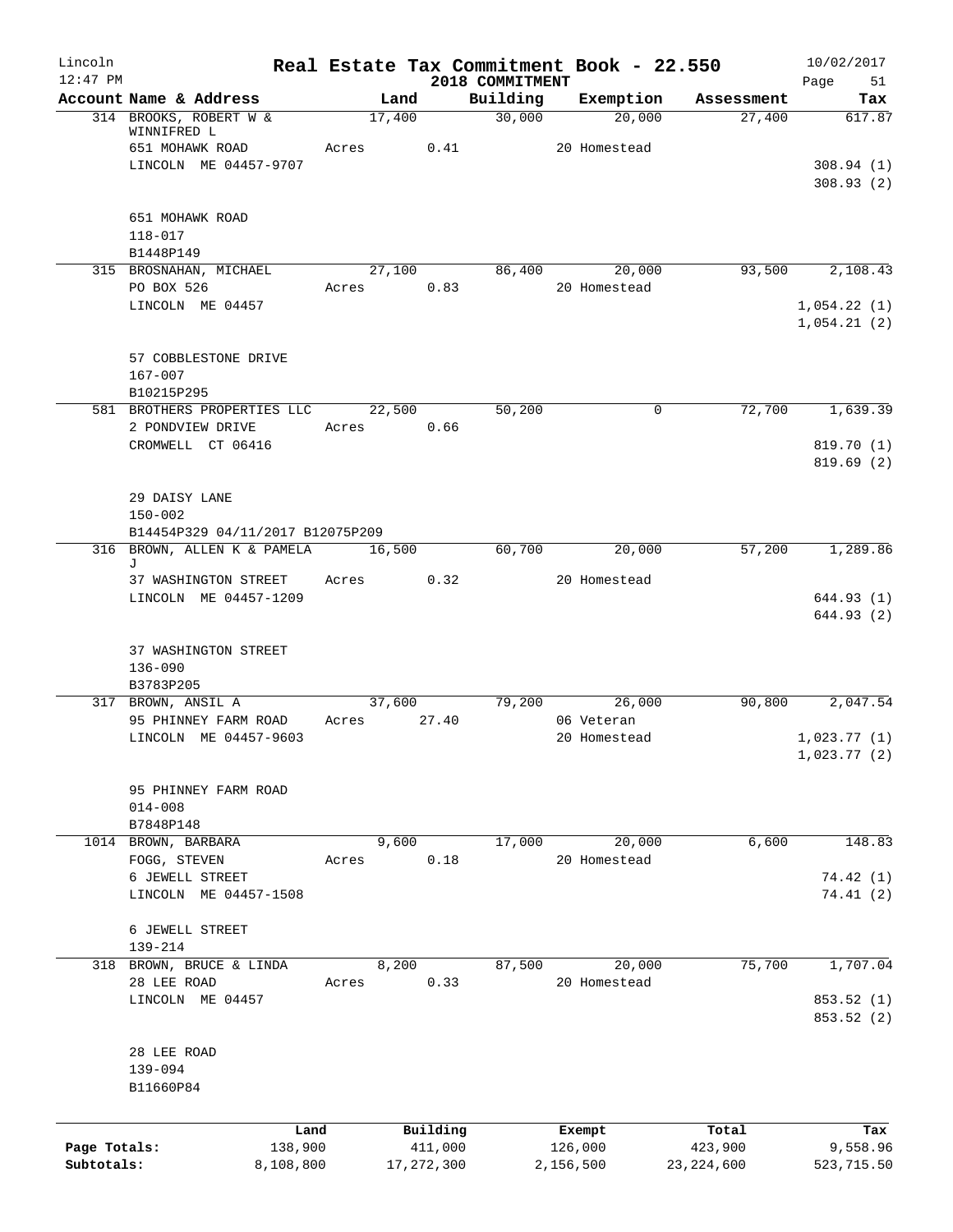| Lincoln      |                                                            | Real Estate Tax Commitment Book - 22.550 |            |                             |                      |            | 10/02/2017               |
|--------------|------------------------------------------------------------|------------------------------------------|------------|-----------------------------|----------------------|------------|--------------------------|
| $12:47$ PM   | Account Name & Address                                     | Land                                     |            | 2018 COMMITMENT<br>Building | Exemption            | Assessment | Page<br>52<br>Tax        |
|              | 319 BROWN, CALVIN L & KARLA                                | 20, 300                                  |            | 27,300                      | 20,000               | 27,600     | 622.38                   |
|              | M                                                          |                                          |            |                             |                      |            |                          |
|              | 31 TAYLOR STREET                                           | Acres                                    | 0.59       |                             | 20 Homestead         |            |                          |
|              | LINCOLN ME 04457-1124                                      |                                          |            |                             |                      |            | 311.19(1)<br>311.19(2)   |
|              |                                                            |                                          |            |                             |                      |            |                          |
|              | 31 TAYLOR STREET                                           |                                          |            |                             |                      |            |                          |
|              | 132-135                                                    |                                          |            |                             |                      |            |                          |
|              | B3857P337                                                  |                                          |            |                             |                      |            |                          |
|              | 320 BROWN, CARROLL P<br>514 STANHOPE MILL ROAD             | 54,300<br>Acres                          | 1.95       | 138,000                     | 26,000<br>07 Veteran | 166,300    | 3,750.07                 |
|              | LINCOLN ME 04457-9604                                      |                                          |            |                             | 20 Homestead         |            | 1,875.04(1)              |
|              |                                                            |                                          |            |                             |                      |            | 1,875.03(2)              |
|              |                                                            |                                          |            |                             |                      |            |                          |
|              | 514 STANHOPE MILL ROAD                                     |                                          |            |                             |                      |            |                          |
|              | $106 - 013$<br>3386 BROWN, JONATHAN                        | 10,000                                   |            | 12,600                      | 0                    | 22,600     | 509.63                   |
|              | 4 AYER STREET                                              | Acres                                    | 1.30       |                             |                      |            |                          |
|              | LINCOLN ME 04457                                           |                                          |            |                             |                      |            | 254.82(1)                |
|              |                                                            |                                          |            |                             |                      |            | 254.81(2)                |
|              | 1167 MAIN STREET                                           |                                          |            |                             |                      |            |                          |
|              | $092 - 005$                                                |                                          |            |                             |                      |            |                          |
|              | B13499P332 04/07/2014                                      |                                          |            |                             |                      |            |                          |
|              | 322 BROWN, JONATHAN W                                      | 12,400                                   |            | 67,000                      | $\mathbf 0$          | 79,400     | 1,790.47                 |
|              | 4 AYER STREET                                              | Acres                                    | 0.23       |                             |                      |            |                          |
|              | LINCOLN ME 04457                                           |                                          |            |                             |                      |            | 895.24 (1)<br>895.23 (2) |
|              |                                                            |                                          |            |                             |                      |            |                          |
|              | 35 HIGHLAND AVENUE                                         |                                          |            |                             |                      |            |                          |
|              | 141-078                                                    |                                          |            |                             |                      |            |                          |
|              | B9238P200                                                  |                                          |            |                             |                      |            |                          |
|              | 3385 BROWN, JONATHAN W<br>4 AYER STREET                    | 8,100<br>Acres                           | 4.50       | $\mathbf 0$                 | $\mathbf 0$          | 8,100      | 182.66                   |
|              | LINCOLN ME 04457-9532                                      |                                          |            |                             |                      |            | 91.33(1)                 |
|              |                                                            |                                          |            |                             |                      |            | 91.33(2)                 |
|              |                                                            |                                          |            |                             |                      |            |                          |
|              | MAIN STREET                                                |                                          |            |                             |                      |            |                          |
|              | $092 - 004$<br>B13499P332 04/04/2014 B13499P330 04/07/2014 |                                          |            |                             |                      |            |                          |
|              | 323 BROWN, JONATHAN W &                                    | 8,700                                    |            | 68,400                      | 0                    | 77,100     | 1,738.61                 |
|              | COOPER, KRISTIL                                            |                                          |            |                             |                      |            |                          |
|              | 4 AYER STREET<br>LINCOLN ME 04457                          | Acres                                    | 0.33       |                             |                      |            | 869.31(1)                |
|              |                                                            |                                          |            |                             |                      |            | 869.30 (2)               |
|              |                                                            |                                          |            |                             |                      |            |                          |
|              | 4 AYER ST                                                  |                                          |            |                             |                      |            |                          |
|              | $137 - 004$                                                |                                          |            |                             |                      |            |                          |
|              | B11905P25<br>324 BROWN, JOSEPH                             | 55,100                                   |            | 128,500                     | 20,000               | 163,600    | 3,689.18                 |
|              | 55 FURROUGH LANE                                           | Acres                                    | 2.36       |                             | 20 Homestead         |            |                          |
|              | LINCOLN ME 04457                                           |                                          |            |                             |                      |            | 1,844.59(1)              |
|              |                                                            |                                          |            |                             |                      |            | 1,844.59(2)              |
|              |                                                            |                                          |            |                             |                      |            |                          |
|              | 55 FURROUGH LANE<br>$104 - 013$                            |                                          |            |                             |                      |            |                          |
|              |                                                            |                                          |            |                             |                      |            |                          |
|              |                                                            |                                          |            |                             |                      |            |                          |
|              | Land                                                       |                                          | Building   |                             | Exempt               | Total      | Tax                      |
| Page Totals: | 168,900                                                    |                                          | 441,800    |                             | 66,000               | 544,700    | 12,283.00                |
| Subtotals:   | 8,277,700                                                  |                                          | 17,714,100 |                             | 2,222,500            | 23,769,300 | 535,998.50               |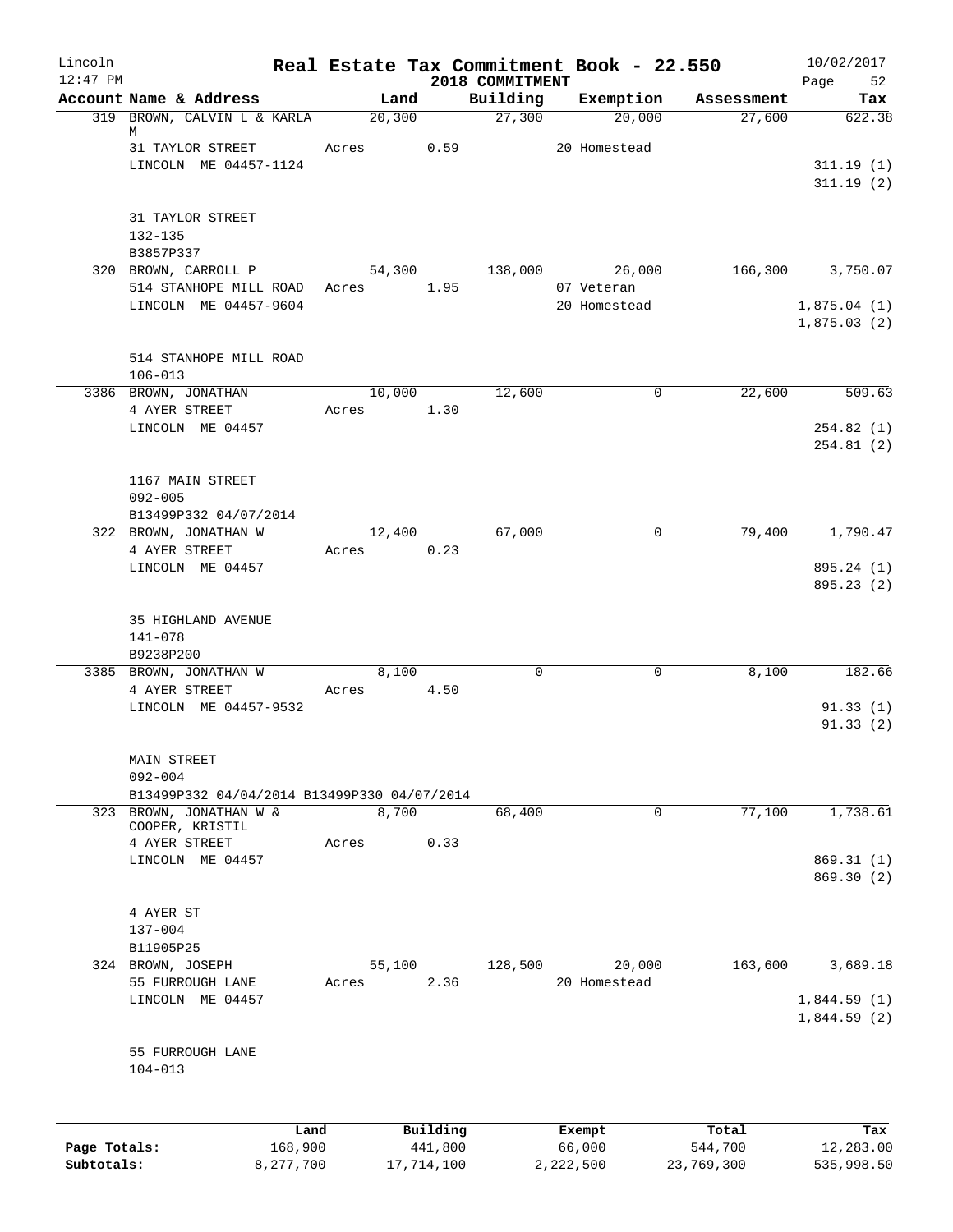| Lincoln    |                                  |       |        |      |                 | Real Estate Tax Commitment Book - 22.550 |             | 10/02/2017               |
|------------|----------------------------------|-------|--------|------|-----------------|------------------------------------------|-------------|--------------------------|
| $12:47$ PM |                                  |       |        |      | 2018 COMMITMENT |                                          |             | 53<br>Page               |
|            | Account Name & Address           |       | Land   |      | Building        | Exemption                                | Assessment  | Tax                      |
|            | 1048 BROWN, JOSEPH L             |       | 34,100 |      | 26,500          | $\Omega$                                 | 60,600      | 1,366.53                 |
|            | 55 FURROUGH LANE                 | Acres |        | 1.00 |                 |                                          |             |                          |
|            | LINCOLN ME 04457                 |       |        |      |                 |                                          |             | 683.27 (1)<br>683.26 (2) |
|            |                                  |       |        |      |                 |                                          |             |                          |
|            | 57 FURROUGH LANE                 |       |        |      |                 |                                          |             |                          |
|            | $104 - 014$                      |       |        |      |                 |                                          |             |                          |
|            | B13578P155 06/30/2014            |       |        |      |                 |                                          |             |                          |
|            | 327 BROWN, JOSEPH L              |       | 9,700  |      | 67,900          | 20,000                                   | 57,600      | 1,298.88                 |
|            | 55 FURROUGH LANE                 | Acres |        | 0.19 |                 | 20 Homestead                             |             |                          |
|            | LINCOLN ME 04457                 |       |        |      |                 |                                          |             | 649.44 (1)               |
|            |                                  |       |        |      |                 |                                          |             | 649.44 (2)               |
|            |                                  |       |        |      |                 |                                          |             |                          |
|            | 6 MORGAN STREET                  |       |        |      |                 |                                          |             |                          |
|            | 139-187                          |       |        |      |                 |                                          |             |                          |
|            | 326 BROWN, JOSEPH L              |       | 9,500  |      | 33,700          | 0                                        | 43,200      | 974.16                   |
|            | 55 FURROUGH LANE                 |       |        |      |                 |                                          |             |                          |
|            | LINCOLN ME 04457                 |       |        |      |                 |                                          |             | 487.08 (1)<br>487.08 (2) |
|            |                                  |       |        |      |                 |                                          |             |                          |
|            | 107 MAIN STREET                  |       |        |      |                 |                                          |             |                          |
|            | $139 - 082$                      |       |        |      |                 |                                          |             |                          |
|            | 325 BROWN, JOSEPH L              |       | 14,300 |      | 27,300          |                                          | 0<br>41,600 | 938.08                   |
|            | 55 FURROUGH LANE                 |       |        |      |                 |                                          |             |                          |
|            | LINCOLN ME 04457                 |       |        |      |                 |                                          |             | 469.04(1)                |
|            |                                  |       |        |      |                 |                                          |             | 469.04 (2)               |
|            |                                  |       |        |      |                 |                                          |             |                          |
|            | 10 CLARK STREET                  |       |        |      |                 |                                          |             |                          |
|            | 137-184<br>329 BROWN, LOUIS F JR |       | 13,800 |      | 52,300          | 20,000                                   | 46,100      | 1,039.56                 |
|            | 112 STANHOPE MILL ROAD           |       |        |      |                 | 20 Homestead                             |             |                          |
|            | LINCOLN ME 04457-9802            |       |        |      |                 |                                          |             | 519.78 (1)               |
|            |                                  |       |        |      |                 |                                          |             | 519.78(2)                |
|            |                                  |       |        |      |                 |                                          |             |                          |
|            | 112 STANHOPE MILL ROAD           |       |        |      |                 |                                          |             |                          |
|            | $108 - 034$                      |       |        |      |                 |                                          |             |                          |
| 3477       | BROWN, NATHANIAL                 |       | 34,100 |      | 0               | 0                                        | 34,100      | 768.96                   |
|            | 42 ENFIELD ROAD                  |       |        |      |                 |                                          |             |                          |
|            | LINCOLN ME 04457                 |       |        |      |                 |                                          |             | 384.48 (1)               |
|            |                                  |       |        |      |                 |                                          |             | 384.48 (2)               |
|            | AYLWARD DRIVE                    |       |        |      |                 |                                          |             |                          |
|            | $047 - 026$                      |       |        |      |                 |                                          |             |                          |
|            | B13102P142 02/26/2013            |       |        |      |                 |                                          |             |                          |
|            | 328 BROWN, NATHANIEL             |       | 24,300 |      | 67,600          | 20,000                                   | 71,900      | 1,621.35                 |
|            | 42 ENFIELD ROAD                  | Acres |        | 1.68 |                 | 20 Homestead                             |             |                          |
|            | LINCOLN ME 04457-1120            |       |        |      |                 |                                          |             | 810.68(1)                |
|            |                                  |       |        |      |                 |                                          |             | 810.67(2)                |
|            |                                  |       |        |      |                 |                                          |             |                          |
|            | 42 ENFIELD ROAD                  |       |        |      |                 |                                          |             |                          |
|            | 132-031                          |       |        |      |                 |                                          |             |                          |
|            | B2111P581                        |       |        |      |                 |                                          |             |                          |

|              | Land      | Building   | Exempt    | Total        | Tax        |
|--------------|-----------|------------|-----------|--------------|------------|
| Page Totals: | 139,800   | 275,300    | 60,000    | 355,100      | 8,007.52   |
| Subtotals:   | 8,417,500 | 17,989,400 | 2,282,500 | 24, 124, 400 | 544,006.02 |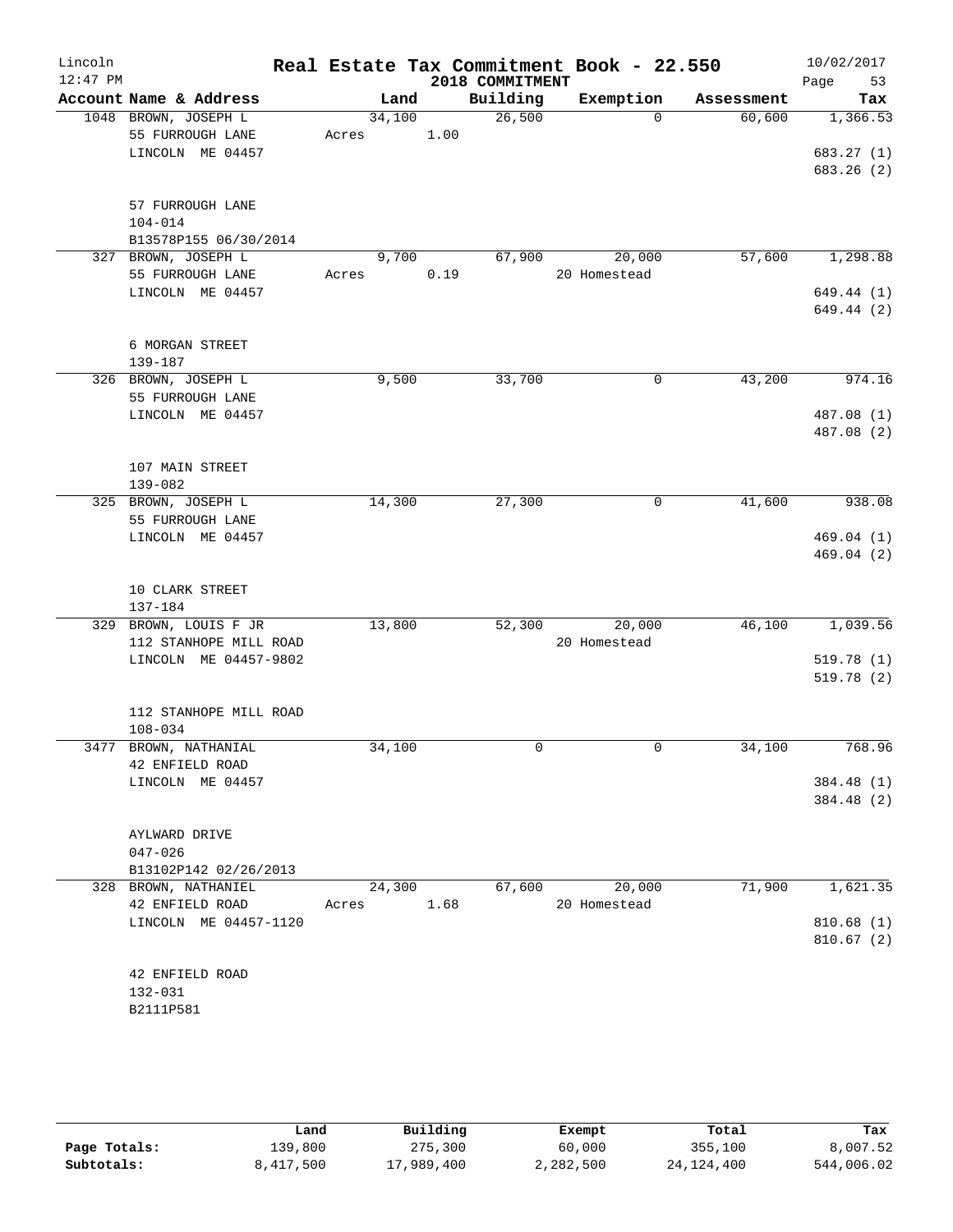| Lincoln<br>$12:47$ PM |                                              |       |                | 2018 COMMITMENT | Real Estate Tax Commitment Book - 22.550 |            | 10/02/2017<br>54<br>Page |
|-----------------------|----------------------------------------------|-------|----------------|-----------------|------------------------------------------|------------|--------------------------|
|                       | Account Name & Address                       |       | Land           | Building        | Exemption                                | Assessment | Tax                      |
|                       | 1545 BROWN, STEVEN D                         |       | 25,400         | 134,400         | 20,000                                   | 139,800    | 3,152.49                 |
|                       | 87 SWEET ROAD                                | Acres | 31.00          |                 | 20 Homestead                             |            |                          |
|                       | LINCOLN ME 04457                             |       |                |                 |                                          |            | 1,576.25(1)              |
|                       |                                              |       |                |                 |                                          |            | 1,576.24(2)              |
|                       | 87 SWEET ROAD                                |       |                |                 |                                          |            |                          |
|                       | $092 - 037$                                  |       |                |                 |                                          |            |                          |
|                       | B14416P152 02/21/2017 B10750P36              |       |                |                 |                                          |            |                          |
|                       | 331 BROWN, STEVEN D &                        |       | 10,600         | 43,900          | 20,000                                   | 34,500     | 777.98                   |
|                       | ALEYNE L                                     |       |                |                 |                                          |            |                          |
|                       | 87 SWEET ROAD                                | Acres | 1.00           |                 | 20 Homestead                             |            |                          |
|                       | LINCOLN ME 04457                             |       |                |                 |                                          |            | 388.99 (1)<br>388.99 (2) |
|                       | 391 WEST BROADWAY                            |       |                |                 |                                          |            |                          |
|                       | $046 - 024$                                  |       |                |                 |                                          |            |                          |
|                       | B9553P25                                     |       |                |                 |                                          |            |                          |
|                       | 1298 BROWN, THOMAS                           |       | 24,500         | 85,500          | 20,000                                   | 90,000     | 2,029.50                 |
|                       | FORSING, ANN                                 | Acres | 0.97           |                 | 20 Homestead                             |            |                          |
|                       | 2 MOUNTAINVIEW DRIVE                         |       |                |                 |                                          |            | 1,014.75(1)              |
|                       | LINCOLN ME 04457                             |       |                |                 |                                          |            | 1,014.75(2)              |
|                       | 2 MOUNTAINVIEW DRIVE                         |       |                |                 |                                          |            |                          |
|                       | $127 - 004$                                  |       |                |                 |                                          |            |                          |
|                       | B13374P126 10/24/2013                        |       |                |                 |                                          |            |                          |
|                       | 941 BROWN, WAYNE                             |       | 22,300<br>0.30 | 15,800          | 0                                        | 38,100     | 859.16                   |
|                       | 110 WILLIAMS POND ROAD<br>BUCKSPORT ME 04416 | Acres |                |                 |                                          |            | 429.58(1)                |
|                       |                                              |       |                |                 |                                          |            | 429.58(2)                |
|                       |                                              |       |                |                 |                                          |            |                          |
|                       | 3 BENJIE LANE<br>$173 - 009$                 |       |                |                 |                                          |            |                          |
|                       | B13474P138 03/03/2014 B13474P136 02/24/2014  |       |                |                 |                                          |            |                          |
|                       | B5700P156 08/17/1994                         |       |                | 88,200          |                                          |            |                          |
|                       | 332 BRUCE, BECKY R &<br>MILLARD              |       | 18,600         |                 | 20,000                                   | 86,800     | 1,957.34                 |
|                       | 528 TRANSALPINE ROAD                         | Acres | 0.77           |                 | 20 Homestead                             |            |                          |
|                       | LINCOLN ME 04457                             |       |                |                 |                                          |            | 978.67 (1)               |
|                       |                                              |       |                |                 |                                          |            | 978.67(2)                |
|                       | 528 TRANSALPINE ROAD                         |       |                |                 |                                          |            |                          |
|                       | $026 - 041$                                  |       |                |                 |                                          |            |                          |
|                       | B11021P63                                    |       |                |                 |                                          |            |                          |
|                       | 3857 BRUCE, RAYMOND                          |       | 19,300         | 95,700          | 20,000                                   | 95,000     | 2,142.25                 |
|                       | BRUCE, NANCY                                 | Acres | 2.81           |                 | 20 Homestead                             |            |                          |
|                       | PO BOX 617                                   |       |                |                 |                                          |            | 1,071.13(1)              |
|                       | LINCOLN ME 04457                             |       |                |                 |                                          |            | 1,071.12(2)              |
|                       | 19 GRANITE AVENUE                            |       |                |                 |                                          |            |                          |
|                       | 142-041                                      |       |                |                 |                                          |            |                          |
|                       | B13563P47 06/17/2014                         |       |                |                 |                                          |            |                          |

|              | Land      | Building   | Exempt    | Total      | Tax        |
|--------------|-----------|------------|-----------|------------|------------|
| Page Totals: | 120,700   | 463,500    | 100,000   | 484,200    | 10,918.72  |
| Subtotals:   | 8,538,200 | 18,452,900 | 2,382,500 | 24,608,600 | 554,924.74 |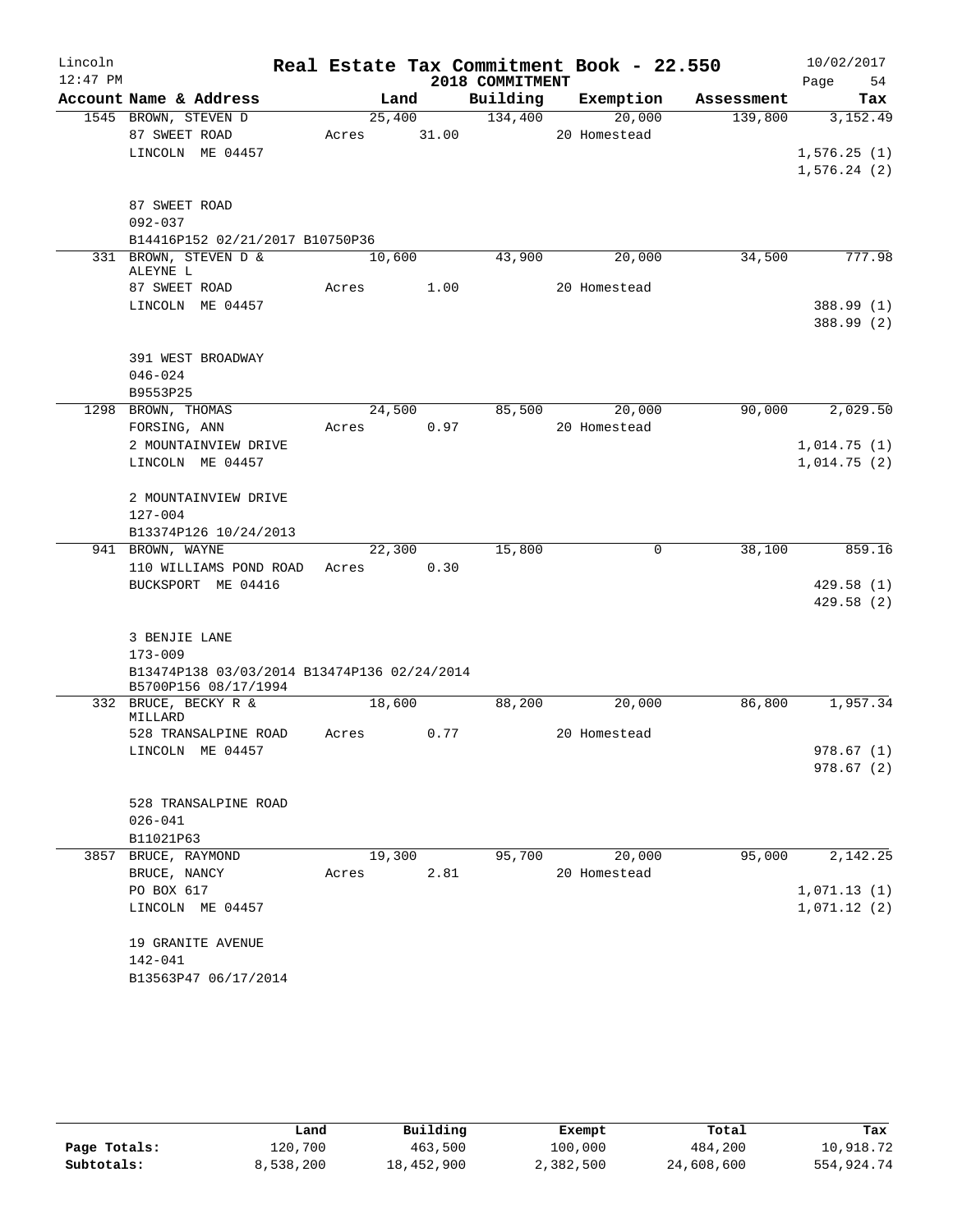| Lincoln<br>$12:47$ PM |                                                   | Real Estate Tax Commitment Book - 22.550 |            | 2018 COMMITMENT |              |              | 10/02/2017<br>Page<br>55    |
|-----------------------|---------------------------------------------------|------------------------------------------|------------|-----------------|--------------|--------------|-----------------------------|
|                       | Account Name & Address                            | Land                                     |            | Building        | Exemption    | Assessment   | Tax                         |
|                       | 333 BRUCE, RAYMOND S &<br>NANCY L                 | 33,900                                   |            | 161,500         | $\Omega$     | 195,400      | 4,406.27                    |
|                       | 105 CARIBOU LANE<br>LINCOLN ME 04457-9413         | Acres                                    | 0.80       |                 |              |              | 2, 203.14 (1)               |
|                       |                                                   |                                          |            |                 |              |              | 2, 203.13(2)                |
|                       | 105 CARIBOU LANE                                  |                                          |            |                 |              |              |                             |
|                       | $149 - 016$<br>B14490P101 05/19/2017              |                                          |            |                 |              |              |                             |
|                       | 334 BRUEN, VIRGINIA                               | 9,200                                    |            | 55,400          | 20,000       | 44,600       | 1,005.73                    |
|                       | 7 EAST BROADWAY                                   |                                          |            |                 | 20 Homestead |              |                             |
|                       | LINCOLN ME 04457                                  |                                          |            |                 |              |              | 502.87(1)<br>502.86(2)      |
|                       | 7 EAST BROADWAY                                   |                                          |            |                 |              |              |                             |
|                       | $137 - 093$<br>336 BRYER, KAREN P                 | 18,700                                   |            | 65,600          | 20,000       | 64,300       | 1,449.97                    |
|                       | 9 WILLIAM STREET                                  | Acres                                    | 0.44       |                 | 20 Homestead |              |                             |
|                       | LINCOLN ME 04457-1213                             |                                          |            |                 |              |              | 724.99(1)                   |
|                       |                                                   |                                          |            |                 |              |              | 724.98(2)                   |
|                       | 9 WILLIAM STREET                                  |                                          |            |                 |              |              |                             |
|                       | $132 - 062$                                       |                                          |            |                 |              |              |                             |
|                       | B14348P171 11/30/2016                             |                                          |            |                 |              |              |                             |
|                       | 337 BUBAR, DONALD E JR &<br>TRACI L               | 20,200                                   |            | 102,900         | 20,000       | 103,100      | 2,324.91                    |
|                       | PO BOX 412                                        | Acres                                    | 1.87       |                 | 20 Homestead |              |                             |
|                       | LINCOLN ME 04457-0412                             |                                          |            |                 |              |              | 1,162.46(1)<br>1, 162.45(2) |
|                       | 311 TRANSALPINE ROAD<br>$026 - 019$<br>B10207P253 |                                          |            |                 |              |              |                             |
|                       | 338 BUBAR, DONALD E SR &<br>BEVERLY J             | 17,500                                   |            | 198,200         | 26,000       | 189,700      | 4,277.73                    |
|                       | 88 SWEET ROAD                                     |                                          |            |                 | 20 Homestead |              |                             |
|                       | LINCOLN ME 04457                                  |                                          |            |                 | 07 Veteran   |              | 2,138.87(1)                 |
|                       |                                                   |                                          |            |                 |              |              | 2,138.86(2)                 |
|                       | 88 SWEET ROAD<br>$092 - 019$                      |                                          |            |                 |              |              |                             |
|                       | 339 BUBAR, RICKY A & ANGELA                       | 20,300                                   |            | 65,900          | 20,000       | 66,200       | 1,492.81                    |
|                       | C<br>14 BLAKE DRIVE                               |                                          |            |                 | 20 Homestead |              |                             |
|                       | LINCOLN ME 04457                                  |                                          |            |                 |              |              | 746.41(1)                   |
|                       |                                                   |                                          |            |                 |              |              | 746.40(2)                   |
|                       | 14 BLAKE DRIVE                                    |                                          |            |                 |              |              |                             |
|                       | $071 - 003$                                       |                                          |            |                 |              |              |                             |
|                       | 342 BUCK, DIANE G                                 | 3,000                                    |            | 0               | $\mathbf 0$  | 3,000        | 67.65                       |
|                       | 510 ENFIELD ROAD<br>LINCOLN ME 04457-9716         | Acres                                    | 5.50       |                 |              |              | 33.83(1)                    |
|                       |                                                   |                                          |            |                 |              |              | 33.82 (2)                   |
|                       |                                                   |                                          |            |                 |              |              |                             |
|                       | ENFIELD ROAD<br>$025 - 004$                       |                                          |            |                 |              |              |                             |
|                       | B1119P422                                         |                                          |            |                 |              |              |                             |
|                       |                                                   |                                          |            |                 |              |              |                             |
|                       |                                                   | Land                                     | Building   |                 | Exempt       | Total        | Tax                         |
| Page Totals:          | 122,800                                           |                                          | 649,500    |                 | 106,000      | 666,300      | 15,025.07                   |
| Subtotals:            | 8,661,000                                         |                                          | 19,102,400 |                 | 2,488,500    | 25, 274, 900 | 569,949.81                  |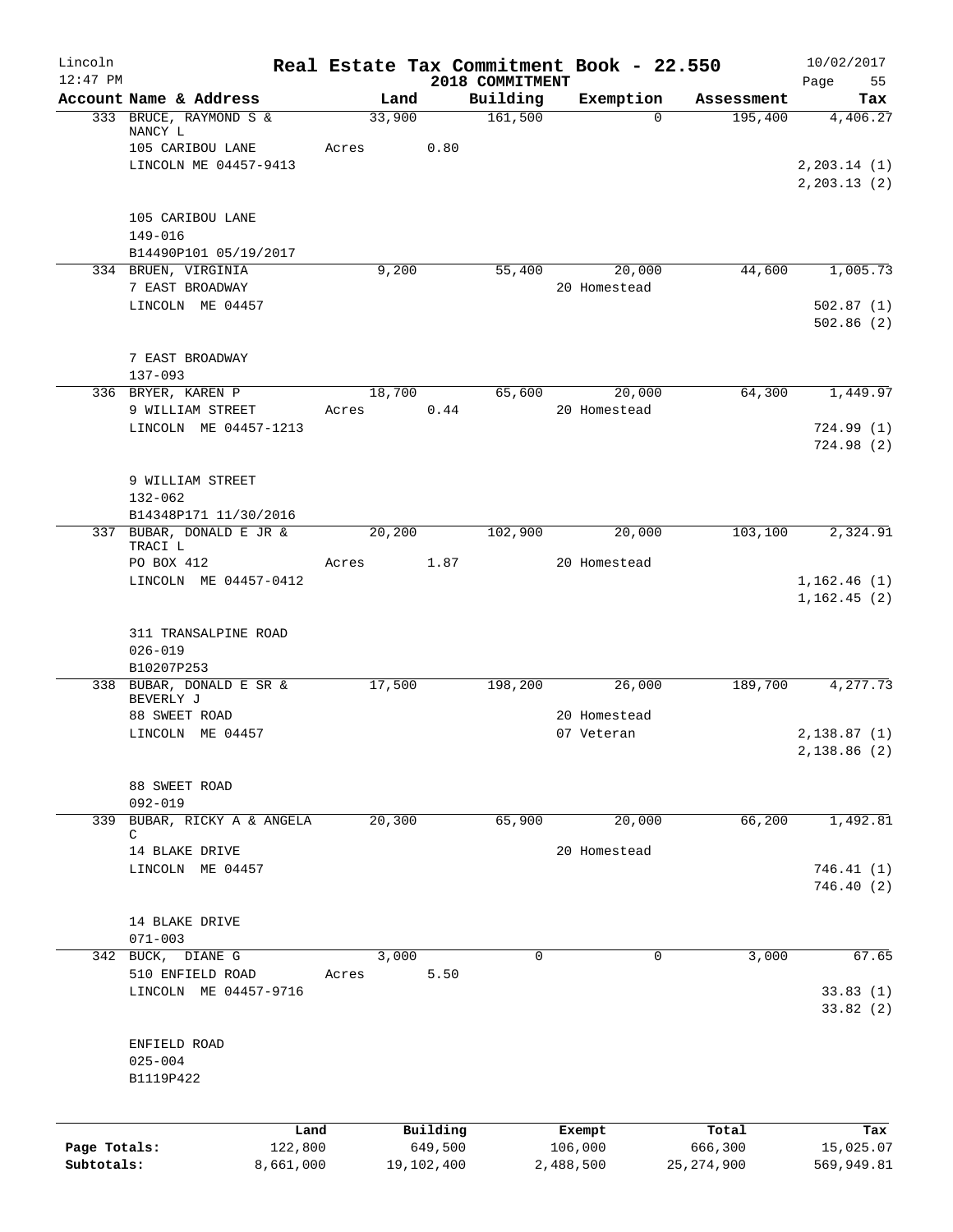| Lincoln<br>$12:47$ PM |                               |            |        |             |      | Real Estate Tax Commitment Book - 22.550<br>2018 COMMITMENT |              |            | 10/02/2017<br>Page<br>56   |
|-----------------------|-------------------------------|------------|--------|-------------|------|-------------------------------------------------------------|--------------|------------|----------------------------|
|                       | Account Name & Address        |            |        | Land        |      | Building                                                    | Exemption    | Assessment | Tax                        |
|                       | 341 BUCK, DIANNE G            |            | 16,600 |             |      | $\Omega$                                                    | $\Omega$     | 16,600     | 374.33                     |
|                       | 510 ENFIELD ROAD              | Acres 1.91 |        |             |      |                                                             |              |            |                            |
|                       | LINCOLN ME 04457-9715         |            |        |             |      |                                                             |              |            | 187.17(1)                  |
|                       |                               |            |        |             |      |                                                             |              |            | 187.16(2)                  |
|                       |                               |            |        |             |      |                                                             |              |            |                            |
|                       | 263 ENFIELD ROAD              |            |        |             |      |                                                             |              |            |                            |
|                       | $047 - 035$                   |            |        |             |      |                                                             |              |            |                            |
|                       | 344 BUCK, DIANNE G            |            | 19,500 |             |      | 90,800                                                      | 20,000       | 90, 300    | 2,036.27                   |
|                       | 510 ENFIELD ROAD              | Acres 0.55 |        |             |      |                                                             | 20 Homestead |            |                            |
|                       | LINCOLN ME 04457-9716         |            |        |             |      |                                                             |              |            | 1,018.14(1)<br>1,018.13(2) |
|                       |                               |            |        |             |      |                                                             |              |            |                            |
|                       | 510 ENFIELD ROAD              |            |        |             |      |                                                             |              |            |                            |
|                       | $025 - 005$                   |            |        |             |      |                                                             |              |            |                            |
|                       | B5156P339                     |            |        |             |      |                                                             |              |            |                            |
|                       | 345 BUCK, TIMOTHY             |            |        | $\mathbf 0$ |      | 13,000                                                      | $\mathbf 0$  | 13,000     | 293.15                     |
|                       | PO BOX 473                    |            |        |             |      |                                                             |              |            |                            |
|                       | HOWLAND ME 04448-0473         |            |        |             |      |                                                             |              |            | 146.58(1)                  |
|                       |                               |            |        |             |      |                                                             |              |            | 146.57(2)                  |
|                       |                               |            |        |             |      |                                                             |              |            |                            |
|                       | 61 AIRPORT ROAD               |            |        |             |      |                                                             |              |            |                            |
|                       | $129 - 005 - 017$             |            |        |             |      |                                                             |              |            |                            |
|                       | 346 BUILDERS OF BUILDINGS     |            | 10,000 |             |      | $\mathbf 0$                                                 | 0            | 10,000     | 225.50                     |
|                       | 10 FLEMING STREET             | Acres 0.32 |        |             |      |                                                             |              |            |                            |
|                       | LINCOLN ME 04457              |            |        |             |      |                                                             |              |            | 112.75(1)                  |
|                       |                               |            |        |             |      |                                                             |              |            | 112.75(2)                  |
|                       |                               |            |        |             |      |                                                             |              |            |                            |
|                       | MOUNTAINVIEW DRIVE<br>127-009 |            |        |             |      |                                                             |              |            |                            |
|                       | B10711P137                    |            |        |             |      |                                                             |              |            |                            |
|                       | 3882 BUILDERS OF BUILDINGS    |            | 10,000 |             |      | $\Omega$                                                    | $\mathbf 0$  | 10,000     | 225.50                     |
|                       | 10 FLEMING STREET             | Acres 0.32 |        |             |      |                                                             |              |            |                            |
|                       | LINCOLN ME 04457              |            |        |             |      |                                                             |              |            | 112.75(1)                  |
|                       |                               |            |        |             |      |                                                             |              |            | 112.75(2)                  |
|                       |                               |            |        |             |      |                                                             |              |            |                            |
|                       | MOUNTAINVIEW DRIVE            |            |        |             |      |                                                             |              |            |                            |
|                       | $127 - 067$                   |            |        |             |      |                                                             |              |            |                            |
|                       | B10711P137                    |            |        |             |      |                                                             |              |            |                            |
|                       | 3881 BUILDERS OF BUILDINGS    |            | 10,000 |             |      | $\Omega$                                                    | $\Omega$     | 10,000     | 225.50                     |
|                       | 10 FLEMING STREET             | Acres      |        |             | 0.32 |                                                             |              |            |                            |
|                       | LINCOLN ME 04457              |            |        |             |      |                                                             |              |            | 112.75(1)                  |
|                       |                               |            |        |             |      |                                                             |              |            | 112.75(2)                  |
|                       | MOUNTAINVIEW DRIVE            |            |        |             |      |                                                             |              |            |                            |
|                       | 127-066                       |            |        |             |      |                                                             |              |            |                            |
|                       | B10711P137                    |            |        |             |      |                                                             |              |            |                            |
|                       | 347 BULLARD, JANICE &         |            | 12,000 |             |      | 2,700                                                       | 0            | 14,700     | 331.49                     |
|                       | CUMMINGS; DAVID H             |            |        |             |      |                                                             |              |            |                            |
|                       | CUMMINGS, KENNETH F           | Acres      |        |             | 0.17 |                                                             |              |            |                            |
|                       | 18 PINKHAM STREET             |            |        |             |      |                                                             |              |            | 165.75(1)                  |
|                       | LINCOLN ME 04457              |            |        |             |      |                                                             |              |            | 165.74(2)                  |
|                       |                               |            |        |             |      |                                                             |              |            |                            |
|                       | 81 FOLSOM POND ROAD           |            |        |             |      |                                                             |              |            |                            |
|                       | $027 - 039$<br>B6229P187      |            |        |             |      |                                                             |              |            |                            |
|                       |                               |            |        |             |      |                                                             |              |            |                            |
|                       |                               |            |        |             |      |                                                             |              |            |                            |
|                       |                               |            |        |             |      |                                                             |              |            |                            |
|                       |                               |            |        |             |      |                                                             |              |            |                            |

|              | Land      | Building   | Exempt    | Total      | Tax        |
|--------------|-----------|------------|-----------|------------|------------|
| Page Totals: | 78,100    | 106,500    | 20,000    | 164,600    | 3,711.74   |
| Subtotals:   | 8,739,100 | 19,208,900 | 2,508,500 | 25,439,500 | 573,661.55 |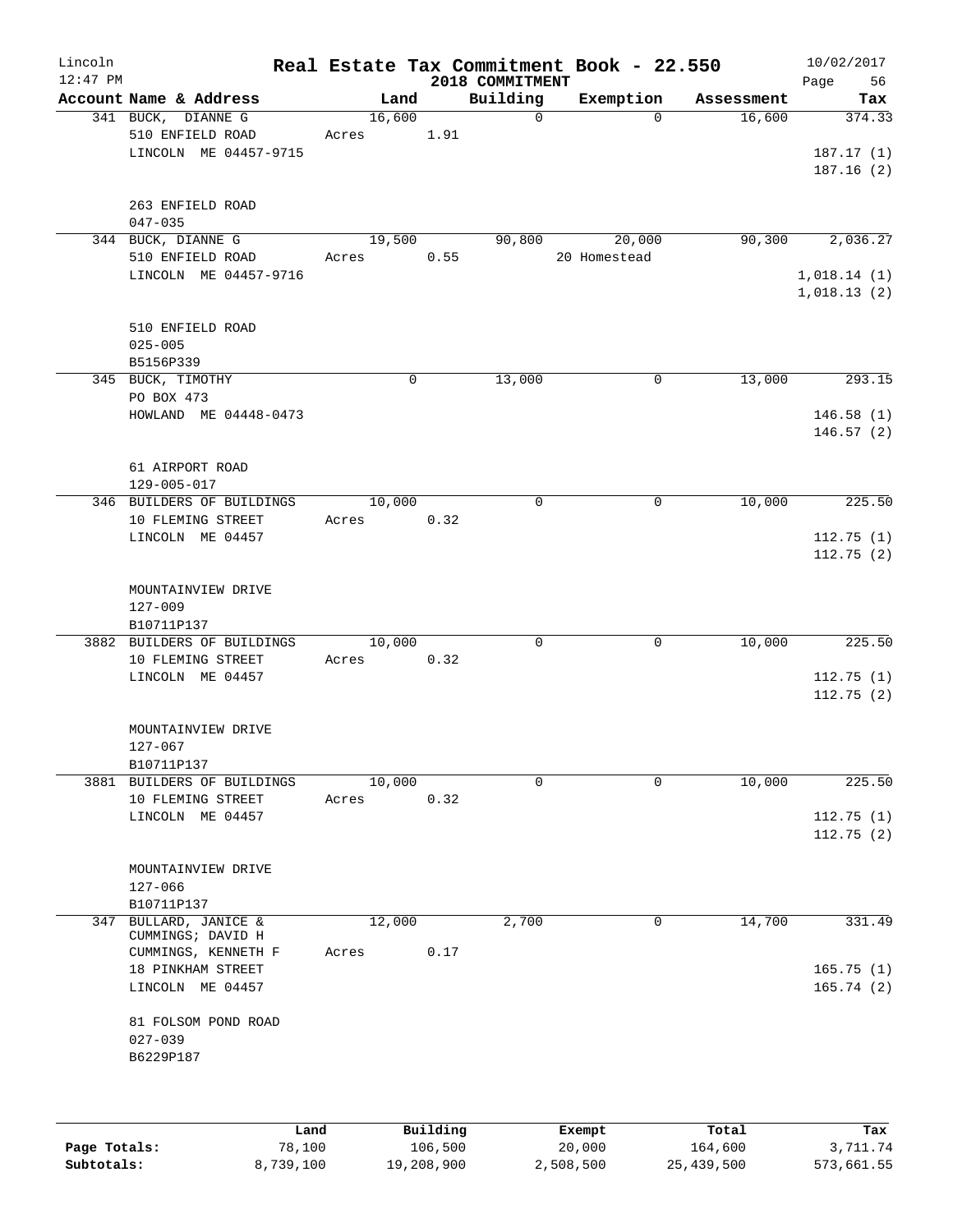| Lincoln<br>$12:47$ PM |                                                                      |             |        |                     | Real Estate Tax Commitment Book - 22.550 |            | 10/02/2017      |
|-----------------------|----------------------------------------------------------------------|-------------|--------|---------------------|------------------------------------------|------------|-----------------|
|                       | Account Name & Address                                               |             | Land   | 2018 COMMITMENT     | Building Exemption                       | Assessment | Page 57<br>Tax  |
|                       | 348 BULLEN, DENNIS SR                                                |             | 25,100 | 26, 200             | 20,000                                   | 31,300     | 705.82          |
|                       | 403 ENFIELD ROAD                                                     | Acres 25.90 |        |                     | 20 Homestead                             |            |                 |
|                       | LINCOLN ME 04457                                                     |             |        |                     |                                          |            | 352.91(1)       |
|                       |                                                                      |             |        |                     |                                          |            | 352.91(2)       |
|                       |                                                                      |             |        |                     |                                          |            |                 |
|                       | 403 ENFIELD ROAD                                                     |             |        |                     |                                          |            |                 |
|                       | $037 - 058$                                                          |             |        |                     |                                          |            |                 |
|                       | 349 BURABY, JAMES L<br>41 NEW ROAD                                   | 43,500      |        | 37,300              | 0                                        | 80,800     | 1,822.04        |
|                       | SCARBOROUGH ME 04074                                                 |             |        |                     |                                          |            | 911.02(1)       |
|                       |                                                                      |             |        |                     |                                          |            | 911.02(2)       |
|                       |                                                                      |             |        |                     |                                          |            |                 |
|                       | 356 STANHOPE MILL ROAD                                               |             |        |                     |                                          |            |                 |
|                       | $105 - 006$                                                          |             |        |                     |                                          |            |                 |
|                       | 2900 BURCHARD, ELIZABETH M 24,900                                    |             |        | 32,200              | 0                                        |            | 57,100 1,287.61 |
|                       | BURCHARD, MARK T                                                     | Acres 0.23  |        |                     |                                          |            |                 |
|                       | PO BOX 343                                                           |             |        |                     |                                          |            | 643.81(1)       |
|                       | BRADLEY ME 04411                                                     |             |        |                     |                                          |            | 643.80 (2)      |
|                       | 66 CARIBOU LANE                                                      |             |        |                     |                                          |            |                 |
|                       | 149-015                                                              |             |        |                     |                                          |            |                 |
|                       | B14584P78 08/18/2017 B14557P93 07/26/2017 B7817P59                   |             |        |                     |                                          |            |                 |
|                       | 350 BURGESS, LEWIS & JOANN 14,800                                    |             |        | $\overline{25,900}$ | 0                                        | 40,700     | 917.79          |
|                       | 37 HALE ST                                                           |             |        |                     |                                          |            |                 |
|                       | LINCOLN ME 04457                                                     |             |        |                     |                                          |            | 458.90 (1)      |
|                       |                                                                      |             |        |                     |                                          |            | 458.89 (2)      |
|                       |                                                                      |             |        |                     |                                          |            |                 |
|                       | 37 HALE STREET                                                       |             |        |                     |                                          |            |                 |
|                       | 127-026<br>303 BURKE JR, ROBERT M                                    | 19,200      |        | 55,200              | $\mathbf 0$                              | 74,400     | 1,677.72        |
|                       | 75 TAYLOR STREET                                                     | Acres       | 0.55   |                     |                                          |            |                 |
|                       | LINCOLN ME 04457                                                     |             |        |                     |                                          |            | 838.86 (1)      |
|                       |                                                                      |             |        |                     |                                          |            | 838.86 (2)      |
|                       |                                                                      |             |        |                     |                                          |            |                 |
|                       | 75 TAYLOR STREET                                                     |             |        |                     |                                          |            |                 |
|                       | $132 - 115$                                                          |             |        |                     |                                          |            |                 |
|                       | B13763P286 02/13/2015 B13150P339 04/17/2013<br>B13080P280 01/31/2013 |             |        |                     |                                          |            |                 |
|                       | 351 BURKE, DAVID J &                                                 | 65,100      |        | 94,200              | 0                                        | 159,300    | 3,592.22        |
|                       | SCHULTZE, KATIA P                                                    |             |        |                     |                                          |            |                 |
|                       | 63 FAIR STREET                                                       | Acres       | 1.14   |                     |                                          |            |                 |
|                       | LEWISTON ME 04240                                                    |             |        |                     |                                          |            | 1,796.11(1)     |
|                       |                                                                      |             |        |                     |                                          |            | 1,796.11(2)     |
|                       | 557 PHINNEY FARM ROAD                                                |             |        |                     |                                          |            |                 |
|                       | $103 - 045$                                                          |             |        |                     |                                          |            |                 |
|                       | B14495P286 05/25/2017 B10154P276                                     |             |        |                     |                                          |            |                 |
|                       | 352 BURKE, PATRICIA E                                                | 10,900      |        | 18,300              | 20,000                                   | 9,200      | 207.46          |
|                       | 6 DEMAREY AVENUE                                                     |             |        |                     | 20 Homestead                             |            |                 |
|                       | LINCOLN ME 04457                                                     |             |        |                     |                                          |            | 103.73(1)       |
|                       |                                                                      |             |        |                     |                                          |            | 103.73(2)       |
|                       |                                                                      |             |        |                     |                                          |            |                 |
|                       | 6 DEMAREY AVE<br>131-022                                             |             |        |                     |                                          |            |                 |
|                       |                                                                      |             |        |                     |                                          |            |                 |
|                       |                                                                      |             |        |                     |                                          |            |                 |

|              | Land      | Building   | Exempt    | Total      | Tax        |
|--------------|-----------|------------|-----------|------------|------------|
| Page Totals: | 203,500   | 289,300    | 40,000    | 452,800    | 10,210.66  |
| Subtotals:   | 8,942,600 | 19,498,200 | 2,548,500 | 25,892,300 | 583,872.21 |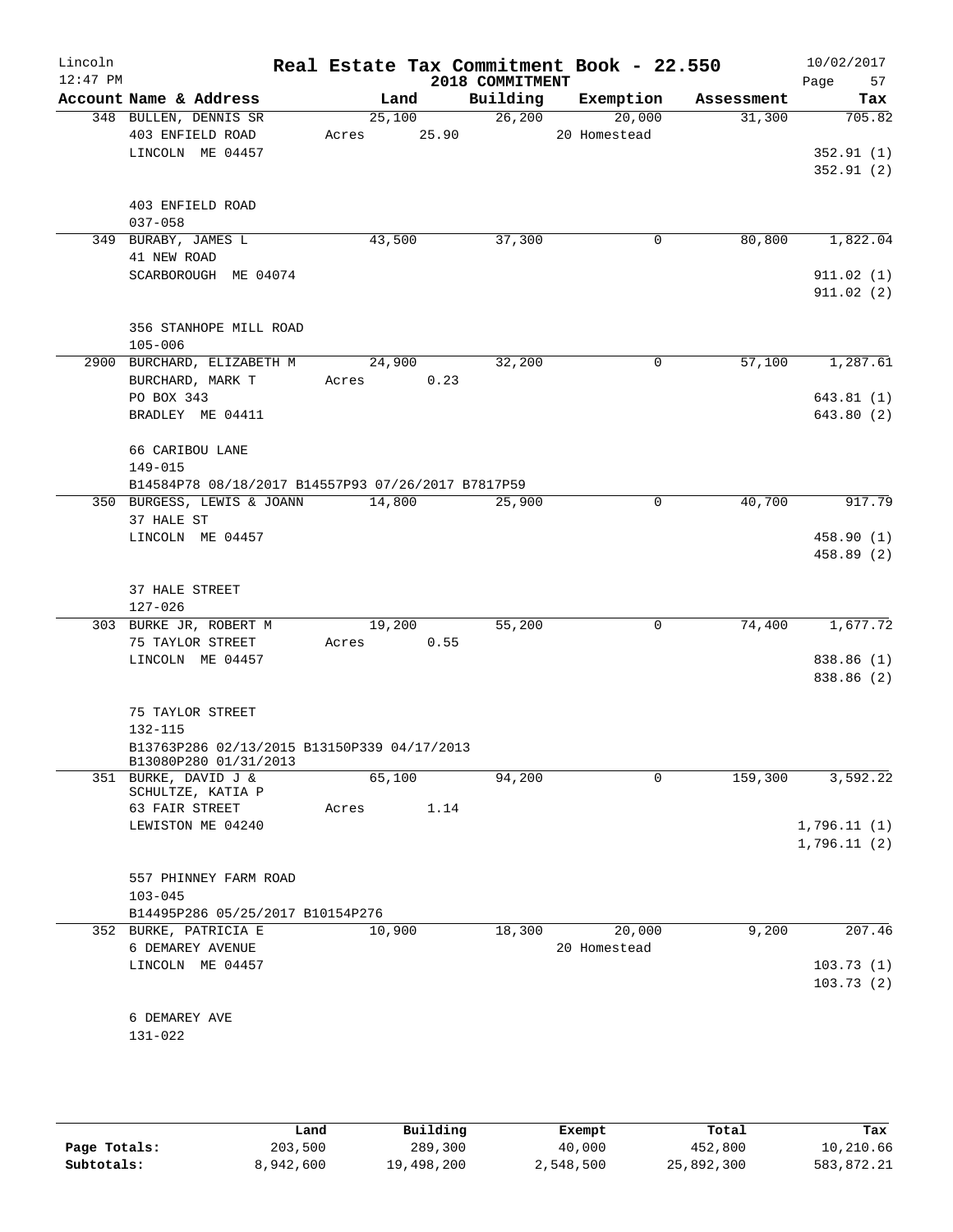|            |                                           |        |      |                 | Real Estate Tax Commitment Book - 22.550 |            | 10/02/2017               |
|------------|-------------------------------------------|--------|------|-----------------|------------------------------------------|------------|--------------------------|
| $12:47$ PM |                                           |        |      | 2018 COMMITMENT |                                          |            | 58<br>Page               |
|            | Account Name & Address                    | Land   |      | Building        | Exemption                                | Assessment | Tax                      |
|            | 353 BURKE, ROBERT C                       | 18,300 |      | 62,200          | 20,000                                   | 60,500     | 1,364.28                 |
|            | 63 TAYLOR STREET<br>LINCOLN ME 04457-1124 | Acres  | 0.45 |                 | 20 Homestead                             |            |                          |
|            |                                           |        |      |                 |                                          |            | 682.14 (1)<br>682.14 (2) |
|            |                                           |        |      |                 |                                          |            |                          |
|            | 63 TAYLOR STREET                          |        |      |                 |                                          |            |                          |
|            | 132-120                                   |        |      |                 |                                          |            |                          |
|            | B4772P263                                 |        |      |                 |                                          |            |                          |
|            | 354 BURLEIGH, BRENT A & KIM 8,400         |        |      | 49,400          | 20,000                                   | 37,800     | 852.39                   |
|            | M                                         |        |      |                 |                                          |            |                          |
|            | 31 MILITARY ROAD                          | Acres  | 0.16 |                 | 20 Homestead                             |            |                          |
|            | MACWAHOC ME 04451                         |        |      |                 |                                          |            | 426.20(1)<br>426.19(2)   |
|            |                                           |        |      |                 |                                          |            |                          |
|            | 22 AYER STREET                            |        |      |                 |                                          |            |                          |
|            | $136 - 103$                               |        |      |                 |                                          |            |                          |
|            | B11887P248                                |        |      |                 |                                          |            |                          |
|            | 358 BURNHAM, GORDON M &                   | 15,500 |      | 65,500          | 26,000                                   | 55,000     | 1,240.25                 |
|            | PATRICIA S<br>82 ENFIELD ROAD             | Acres  | 0.99 |                 | 07 Veteran                               |            |                          |
|            | LINCOLN ME 04457-1120                     |        |      |                 | 20 Homestead                             |            | 620.13(1)                |
|            |                                           |        |      |                 |                                          |            | 620.12(2)                |
|            |                                           |        |      |                 |                                          |            |                          |
|            | 82 ENFIELD ROAD                           |        |      |                 |                                          |            |                          |
|            | $132 - 040$                               |        |      |                 |                                          |            |                          |
|            | B3283P85                                  |        |      |                 |                                          |            |                          |
|            | 227 BURPEE, ERIC                          | 14,800 |      | 93,600          | 20,000                                   | 88,400     | 1,993.42                 |
|            | BURPEE, ALISON                            | Acres  | 1.24 |                 | 20 Homestead                             |            |                          |
|            | PO BOX 697<br>LINCOLN ME 04457            |        |      |                 |                                          |            | 996.71 (1)<br>996.71 (2) |
|            |                                           |        |      |                 |                                          |            |                          |
|            | 83 ALBERT DRIVE                           |        |      |                 |                                          |            |                          |
|            | $125 - 055$                               |        |      |                 |                                          |            |                          |
|            | B13682P115 10/24/2014                     |        |      |                 |                                          |            |                          |
|            | 359 BURRILL, BYRON C &                    | 18,400 |      | 71,300          | 20,000                                   | 69,700     | 1,571.74                 |
|            | BARBARA G<br>PO BOX 717                   | Acres  | 2.20 |                 | 20 Homestead                             |            |                          |
|            | LINCOLN ME 04457-0717                     |        |      |                 |                                          |            | 785.87 (1)               |
|            |                                           |        |      |                 |                                          |            | 785.87 (2)               |
|            |                                           |        |      |                 |                                          |            |                          |
|            | 616 WEST BROADWAY                         |        |      |                 |                                          |            |                          |
|            | $045 - 018$                               |        |      |                 |                                          |            |                          |
|            | B4249P319                                 |        |      |                 |                                          |            |                          |
|            | 3134 BURRILL, DANIEL                      | 17,900 |      | 80,600          | 0                                        | 98,500     | 2,221.18                 |
|            | BURRILL, TORI                             | Acres  | 0.37 |                 |                                          |            |                          |
|            | 3750 DIAMOND HILL ROAD                    |        |      |                 |                                          |            | 1,110.59(1)              |
|            | CUMBERLAND RI 02864                       |        |      |                 |                                          |            | 1, 110.59(2)             |
|            | 50 EDWARDS STREET                         |        |      |                 |                                          |            |                          |
|            | 132-110                                   |        |      |                 |                                          |            |                          |
|            | B14022P161 11/30/2015                     |        |      |                 |                                          |            |                          |

|              | Land      | Building   | Exempt    | Total      | Tax         |
|--------------|-----------|------------|-----------|------------|-------------|
| Page Totals: | 93,300    | 422,600    | 106,000   | 409,900    | 9,243.26    |
| Subtotals:   | 9,035,900 | 19,920,800 | 2,654,500 | 26,302,200 | 593, 115.47 |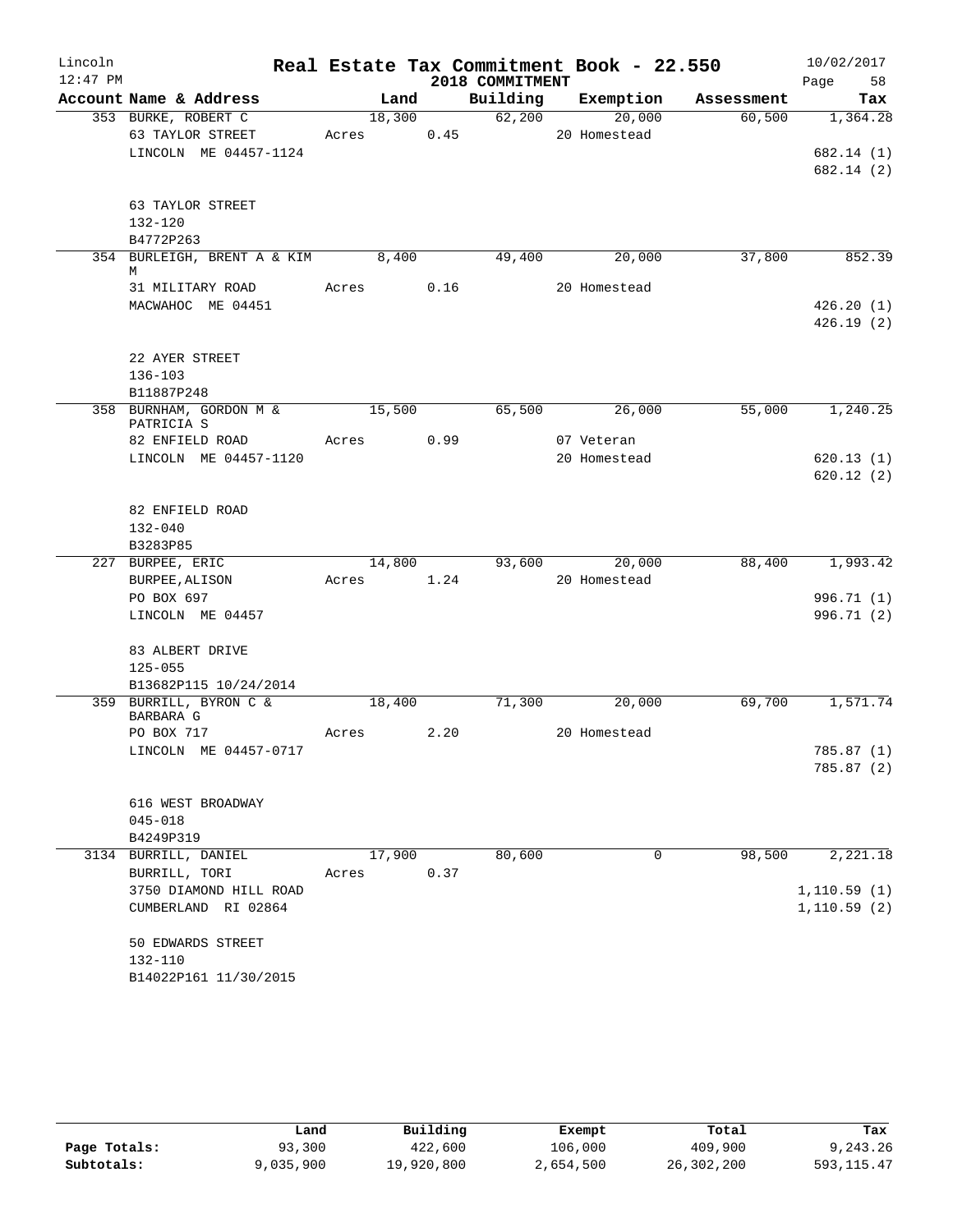| Lincoln<br>$12:47$ PM |                                             |        |      | 2018 COMMITMENT | Real Estate Tax Commitment Book - 22.550 |            | 10/02/2017<br>Page<br>59 |
|-----------------------|---------------------------------------------|--------|------|-----------------|------------------------------------------|------------|--------------------------|
|                       | Account Name & Address                      | Land   |      | Building        | Exemption                                | Assessment | Tax                      |
|                       | 360 BURRILL, FLOYD F ESTATE                 | 10,800 |      | $\Omega$        | $\Omega$                                 | 10,800     | 243.54                   |
|                       | ΟF                                          |        |      |                 |                                          |            |                          |
|                       | C/O BERNICE AND ALAN<br>STOCKLEY            | Acres  | 0.92 |                 |                                          |            |                          |
|                       | 545 SOUTH CHESTER ROAD                      |        |      |                 |                                          |            | 121.77(1)                |
|                       | CHESTER ME 04457                            |        |      |                 |                                          |            | 121.77(2)                |
|                       | ENFIELD ROAD                                |        |      |                 |                                          |            |                          |
|                       | $037 - 012$                                 |        |      |                 |                                          |            |                          |
|                       | B8765P157                                   |        |      |                 |                                          |            |                          |
|                       | 362 BURRILL, MARILYN                        | 22,200 |      | 33,500          | 20,000                                   | 35,700     | 805.04                   |
|                       | 143 LEE ROAD                                | Acres  | 3.90 |                 | 20 Homestead                             |            |                          |
|                       | LINCOLN ME 04457                            |        |      |                 |                                          |            | 402.52(1)                |
|                       |                                             |        |      |                 |                                          |            | 402.52(2)                |
|                       | 143 LEE ROAD                                |        |      |                 |                                          |            |                          |
|                       | 142-028                                     |        |      |                 |                                          |            |                          |
|                       | B14456P161 04/12/2017 B9077P303             |        |      |                 |                                          |            |                          |
|                       | 363 BURRIS, ROBERT W                        | 21,900 |      | 87,700          | 26,000                                   | 83,600     | 1,885.18                 |
|                       | 13 PENNY LANE                               | Acres  | 0.93 |                 | 07 Veteran                               |            |                          |
|                       | LINCOLN ME 04457                            |        |      |                 | 20 Homestead                             |            | 942.59 (1)               |
|                       |                                             |        |      |                 |                                          |            | 942.59(2)                |
|                       |                                             |        |      |                 |                                          |            |                          |
|                       | 13 PENNY LANE<br>$126 - 045$                |        |      |                 |                                          |            |                          |
|                       | B11748P263                                  |        |      |                 |                                          |            |                          |
|                       | 364 BURRIS, ROBERT W & LISA                 | 8,000  |      | $\mathbf 0$     | 0                                        | 8,000      | 180.40                   |
|                       | Α                                           |        |      |                 |                                          |            |                          |
|                       | C/O BETA BUSINESS                           | Acres  | 1.85 |                 |                                          |            |                          |
|                       | <b>SERVICE</b>                              |        |      |                 |                                          |            |                          |
|                       | PO BOX 516<br>DEXTER ME 04930               |        |      |                 |                                          |            | 90.20(1)<br>90.20(2)     |
|                       |                                             |        |      |                 |                                          |            |                          |
|                       | BIRCH LANE                                  |        |      |                 |                                          |            |                          |
|                       | $092 - 044$                                 |        |      |                 |                                          |            |                          |
|                       | B11308P288                                  |        |      |                 |                                          |            |                          |
|                       | 365 BUSKIRK, DIANE                          | 66,200 |      | 138,600         | 20,000                                   | 184,800    | 4,167.24                 |
|                       | 286 STANHOPE MILL ROAD                      | Acres  | 2.68 |                 | 20 Homestead                             |            |                          |
|                       | LINCOLN ME 04457                            |        |      |                 |                                          |            | 2,083.62(1)              |
|                       |                                             |        |      |                 |                                          |            | 2,083.62(2)              |
|                       | 286 STANHOPE MILL ROAD                      |        |      |                 |                                          |            |                          |
|                       | $002 - 010$                                 |        |      |                 |                                          |            |                          |
|                       | B7540P161                                   |        |      |                 |                                          |            |                          |
|                       | 2154 BUSKIRK, DIANE J                       | 23,100 |      | 107,000         | 0                                        | 130, 100   | 2,933.76                 |
|                       | 286 STANHOPE MILL ROAD                      | Acres  | 0.58 |                 |                                          |            |                          |
|                       | LINCOLN ME 04457                            |        |      |                 |                                          |            | 1,466.88(1)              |
|                       |                                             |        |      |                 |                                          |            | 1,466.88(2)              |
|                       | 29 TRANSALPINE ROAD                         |        |      |                 |                                          |            |                          |
|                       | $125 - 026$                                 |        |      |                 |                                          |            |                          |
|                       | B14533P296 06/30/2017 B12593P243 09/12/2011 |        |      |                 |                                          |            |                          |
|                       |                                             |        |      |                 |                                          |            |                          |

|              | Land      | Building     | Exempt    | Total      | Tax        |
|--------------|-----------|--------------|-----------|------------|------------|
| Page Totals: | 152,200   | 366,800      | 66,000    | 453,000    | 10,215.16  |
| Subtotals:   | 9,188,100 | 20, 287, 600 | 2,720,500 | 26,755,200 | 603,330.63 |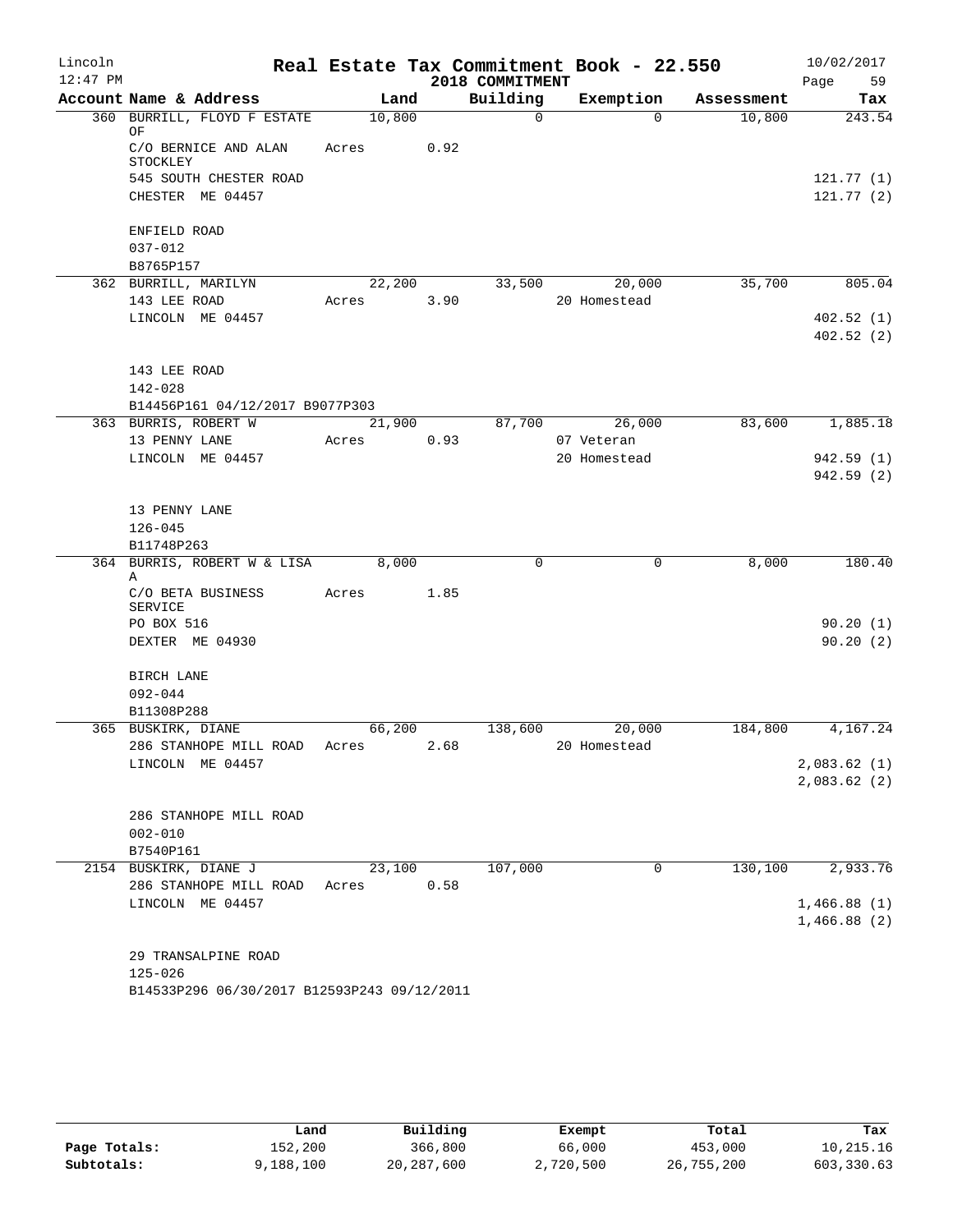| Lincoln    |                                               |        |      |                 | Real Estate Tax Commitment Book - 22.550 |            | 10/02/2017   |
|------------|-----------------------------------------------|--------|------|-----------------|------------------------------------------|------------|--------------|
| $12:47$ PM |                                               |        |      | 2018 COMMITMENT |                                          |            | Page<br>60   |
|            | Account Name & Address                        | Land   |      | Building        | Exemption                                | Assessment | Tax          |
|            | 366 BUTLER, DAVID                             | 20,400 |      | 52,400          | 20,000                                   | 52,800     | 1,190.64     |
|            | 40 FROST STREET<br>LINCOLN ME 04457           | Acres  | 1.38 |                 | 20 Homestead                             |            | 595.32(1)    |
|            |                                               |        |      |                 |                                          |            | 595.32(2)    |
|            |                                               |        |      |                 |                                          |            |              |
|            | 40 FROST STREET                               |        |      |                 |                                          |            |              |
|            | $158 - 027$                                   |        |      |                 |                                          |            |              |
|            | B7102P7 07/07/1999                            |        |      |                 |                                          |            |              |
|            | 367 BUTTERFIELD, GERALD &                     | 7,200  |      | 7,700           | $\mathbf 0$                              | 14,900     | 336.00       |
|            | ELLEN<br>31 SCHOOL STREET                     | Acres  | 0.16 |                 |                                          |            |              |
|            | LINCOLN ME 04457-1620                         |        |      |                 |                                          |            | 168.00(1)    |
|            |                                               |        |      |                 |                                          |            | 168.00(2)    |
|            |                                               |        |      |                 |                                          |            |              |
|            | 29 SCHOOL STREET                              |        |      |                 |                                          |            |              |
|            | $137 - 080$                                   |        |      |                 |                                          |            |              |
|            | B10942P292                                    |        |      |                 |                                          |            |              |
|            | 368 BUTTERFIELD, GERALD W & 7,200<br>ELLEN R  |        |      | 53,300          | 26,000                                   | 34,500     | 777.98       |
|            | 31 SCHOOL STREET                              | Acres  | 0.16 |                 | 07 Veteran                               |            |              |
|            | LINCOLN ME 04457-1430                         |        |      |                 | 20 Homestead                             |            | 388.99 (1)   |
|            |                                               |        |      |                 |                                          |            | 388.99 (2)   |
|            |                                               |        |      |                 |                                          |            |              |
|            | 31 SCHOOL STREET                              |        |      |                 |                                          |            |              |
|            | $137 - 079$                                   |        |      |                 |                                          |            |              |
|            | B2416P179<br>369 BUTTERS, DOROTHEA L REV      | 19,000 |      | 56,800          | 20,000                                   | 55,800     | 1,258.29     |
|            | TRUST                                         |        |      |                 |                                          |            |              |
|            | 1 HILLCREST DRIVE                             | Acres  | 0.60 |                 | 20 Homestead                             |            |              |
|            | LINCOLN ME 04457-1103                         |        |      |                 |                                          |            | 629.15(1)    |
|            |                                               |        |      |                 |                                          |            | 629.14(2)    |
|            |                                               |        |      |                 |                                          |            |              |
|            | 1 HILLCREST DRIVE                             |        |      |                 |                                          |            |              |
|            | $132 - 044$<br>B14058P164 12/28/2015 B3085P28 |        |      |                 |                                          |            |              |
|            | 370 BUZZELL , PAUL                            | 4,200  |      | 0               | $\Omega$                                 | 4,200      | 94.71        |
|            | 8776 AUTUMN WREATH                            | Acres  | 0.34 |                 |                                          |            |              |
|            | AVENUE                                        |        |      |                 |                                          |            |              |
|            | LAS VEGAS NV 89129                            |        |      |                 |                                          |            | 47.36 (1)    |
|            |                                               |        |      |                 |                                          |            | 47.35(2)     |
|            | 32 MACKENZIE AVENUE                           |        |      |                 |                                          |            |              |
|            | $140 - 004$                                   |        |      |                 |                                          |            |              |
| 371        | BYERS, ALAN M & RHONDA                        | 33,200 |      | 70,800          | 0                                        | 104,000    | 2,345.20     |
|            | М                                             |        |      |                 |                                          |            |              |
|            | 22 MUNN ROAD                                  | Acres  | 0.49 |                 |                                          |            |              |
|            | HERMON ME 04401                               |        |      |                 |                                          |            | 1,172.60(1)  |
|            |                                               |        |      |                 |                                          |            | 1, 172.60(2) |
|            | 346 STANHOPE MILL ROAD                        |        |      |                 |                                          |            |              |
|            | $105 - 004$                                   |        |      |                 |                                          |            |              |
|            | B12088P158                                    |        |      |                 |                                          |            |              |

|              | Land      | Building   | Exempt    | Total      | Tax         |
|--------------|-----------|------------|-----------|------------|-------------|
| Page Totals: | 91,200    | 241,000    | 66,000    | 266,200    | 6,002.82    |
| Subtotals:   | 9,279,300 | 20,528,600 | 2,786,500 | 27,021,400 | 609, 333.45 |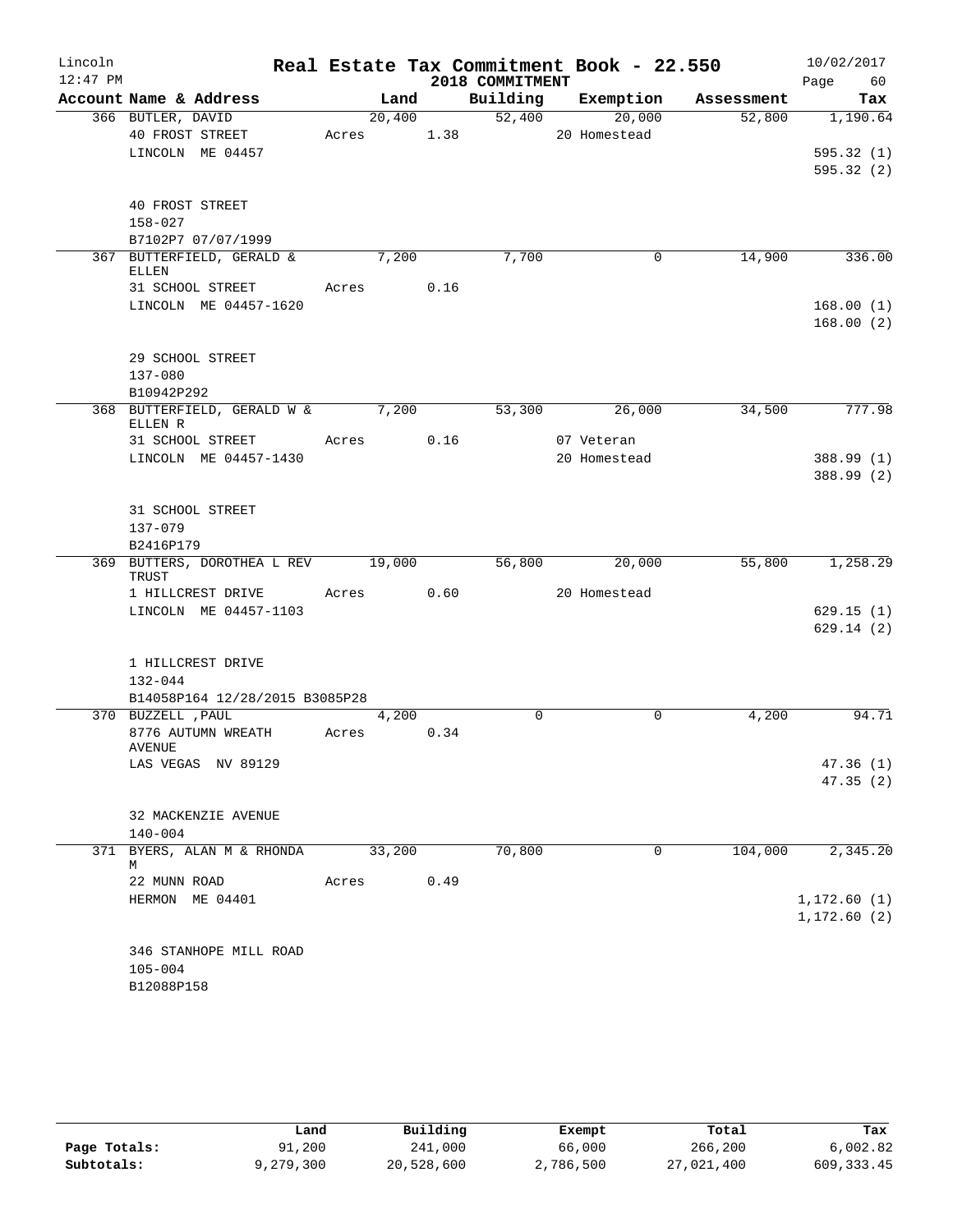| Lincoln<br>$12:47$ PM |                                   |            |            | 2018 COMMITMENT | Real Estate Tax Commitment Book - 22.550 |              | 10/02/2017<br>Page<br>61 |
|-----------------------|-----------------------------------|------------|------------|-----------------|------------------------------------------|--------------|--------------------------|
|                       | Account Name & Address            |            | Land       | Building        | Exemption                                | Assessment   | Tax                      |
|                       | 372 BYRNE, CHRISTINE R            |            | 13,100     | 56,700          | 20,000                                   | 49,800       | 1,122.99                 |
|                       | 10 TRANSALPINE ROAD               | Acres 0.28 |            |                 | 20 Homestead                             |              |                          |
|                       | LINCOLN ME 04457                  |            |            |                 |                                          |              | 561.50(1)                |
|                       |                                   |            |            |                 |                                          |              | 561.49(2)                |
|                       |                                   |            |            |                 |                                          |              |                          |
|                       | 10 TRANSALPINE ROAD               |            |            |                 |                                          |              |                          |
|                       | $126 - 072$                       |            |            |                 |                                          |              |                          |
|                       |                                   |            |            |                 |                                          |              |                          |
|                       | B11996P249                        |            |            | $\mathbf 0$     |                                          |              |                          |
|                       | 3895 C & R PROPERTIES             |            | 36,000     |                 | 0                                        | 36,000       | 811.80                   |
|                       | PO BOX 318                        | Acres 2.40 |            |                 |                                          |              |                          |
|                       | BILLERICA MA 01821                |            |            |                 |                                          |              | 405.90(1)                |
|                       |                                   |            |            |                 |                                          |              | 405.90(2)                |
|                       |                                   |            |            |                 |                                          |              |                          |
|                       | QUIET COVE ROAD                   |            |            |                 |                                          |              |                          |
|                       | 149-027                           |            |            |                 |                                          |              |                          |
|                       | B13558P260                        |            |            |                 |                                          |              |                          |
|                       | 374 CADY, STEVE & KAREN           | 10,600     |            | $\mathbf 0$     | $\mathbf 0$                              | 10,600       | 239.03                   |
|                       | 179 LIBBY LANE                    | Acres 2.01 |            |                 |                                          |              |                          |
|                       | WELLS ME 04090                    |            |            |                 |                                          |              | 119.52(1)                |
|                       |                                   |            |            |                 |                                          |              | 119.51(2)                |
|                       |                                   |            |            |                 |                                          |              |                          |
|                       | 263 WHITE POINT ESTATES           |            |            |                 |                                          |              |                          |
|                       | <b>ROAD</b>                       |            |            |                 |                                          |              |                          |
|                       | $057 - 032$                       |            |            |                 |                                          |              |                          |
|                       | B10043P161                        |            |            |                 |                                          |              |                          |
|                       | 2094 CALLAHAN, TIMOTHY J          |            | 50,400     | 55,400          | 0                                        | 105,800      | 2,385.79                 |
|                       | CALLAHAN, DEBRA J                 | Acres 0.90 |            |                 |                                          |              |                          |
|                       | 86 HOWARD STREET                  |            |            |                 |                                          |              | 1, 192.90(1)             |
|                       | BANGOR ME 04401                   |            |            |                 |                                          |              | 1, 192.89(2)             |
|                       |                                   |            |            |                 |                                          |              |                          |
|                       | 117 MILTS WAY                     |            |            |                 |                                          |              |                          |
|                       | $116 - 018$                       |            |            |                 |                                          |              |                          |
|                       | B13301P155 08/21/2013 B10664P143  |            |            |                 |                                          |              |                          |
|                       | 376 CAMERON, JOHN H & JEAN 13,300 |            |            | $\mathbf 0$     | $\mathbf 0$                              | 13,300       | 299.92                   |
|                       | W                                 |            |            |                 |                                          |              |                          |
|                       | 5371 OTOE ROAD                    | Acres      | 1.66       |                 |                                          |              |                          |
|                       | ALLIANCE NE 69301                 |            |            |                 |                                          |              | 149.96(1)                |
|                       |                                   |            |            |                 |                                          |              | 149.96 (2)               |
|                       |                                   |            |            |                 |                                          |              |                          |
|                       | GO DEVIL ROAD                     |            |            |                 |                                          |              |                          |
|                       | $103 - 007$                       |            |            |                 |                                          |              |                          |
|                       | B3434P299                         |            |            |                 |                                          |              |                          |
|                       | 377 CAMPBELL , CHARLES C          | 86,900     |            | 1,400           | 0                                        | 88,300       | 1,991.17                 |
|                       | 91 STATE STREET                   | Acres      | 52.70      |                 |                                          |              |                          |
|                       | BREWER ME 04412-1913              |            |            |                 |                                          |              | 995.59 (1)               |
|                       |                                   |            |            |                 |                                          |              | 995.58 (2)               |
|                       |                                   |            |            |                 |                                          |              |                          |
|                       | 822 LEE ROAD                      |            |            |                 |                                          |              |                          |
|                       | $072 - 002$                       |            |            |                 |                                          |              |                          |
|                       | B5088P262                         |            |            |                 |                                          |              |                          |
|                       | 378 CAMPBELL, CHARLES C           | 27,600     |            | 0               | 0                                        | 27,600       | 622.38                   |
|                       | 91 STATE STREET                   | Acres      | 48.00      |                 |                                          |              |                          |
|                       | BREWER ME 04412-1913              |            |            |                 |                                          |              | 311.19(1)                |
|                       |                                   |            |            |                 |                                          |              | 311.19(2)                |
|                       |                                   |            |            |                 |                                          |              |                          |
|                       | LEE ROAD                          |            |            |                 |                                          |              |                          |
|                       | $072 - 003$                       |            |            |                 |                                          |              |                          |
|                       | B5017P257                         |            |            |                 |                                          |              |                          |
|                       |                                   |            |            |                 |                                          |              |                          |
|                       | Land                              |            | Building   |                 | Exempt                                   | Total        | Tax                      |
| Page Totals:          | 237,900                           |            | 113,500    |                 | 20,000                                   | 331,400      | 7,473.08                 |
| Subtotals:            | 9,517,200                         |            | 20,642,100 |                 | 2,806,500                                | 27, 352, 800 | 616,806.53               |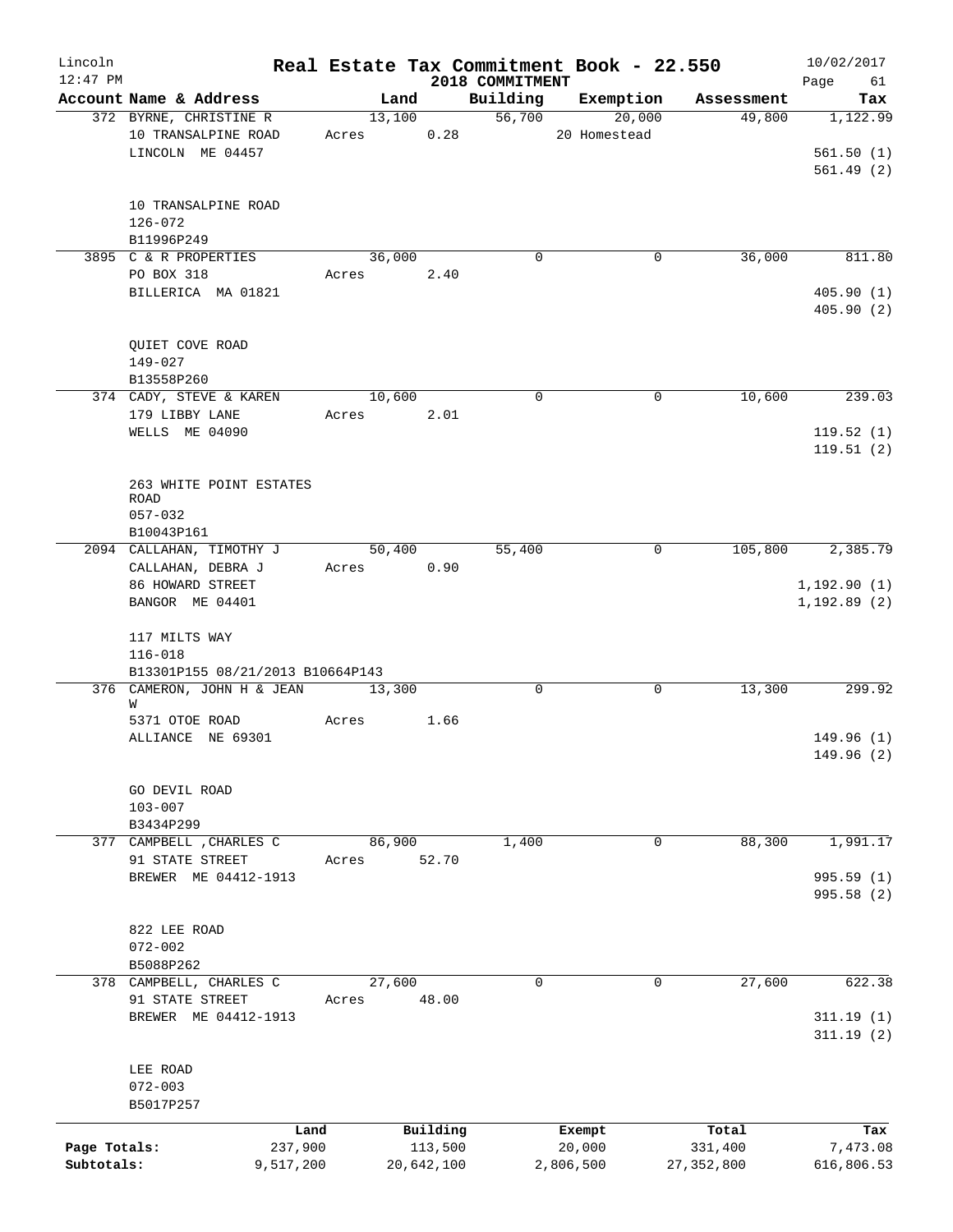| Lincoln    |                                                    |       |        |      |                 | Real Estate Tax Commitment Book - 22.550 |            | 10/02/2017  |
|------------|----------------------------------------------------|-------|--------|------|-----------------|------------------------------------------|------------|-------------|
| $12:47$ PM |                                                    |       |        |      | 2018 COMMITMENT |                                          |            | 62<br>Page  |
|            | Account Name & Address                             |       | Land   |      | Building        | Exemption                                | Assessment | Tax         |
|            | 379 CAMPBELL, DOUGLAS JR                           |       | 51,100 |      | 103,800         | $\Omega$                                 | 154,900    | 3,493.00    |
|            | PO BOX 283                                         | Acres |        | 0.58 |                 |                                          |            |             |
|            | HOWLAND ME 04448                                   |       |        |      |                 |                                          |            | 1,746.50(1) |
|            |                                                    |       |        |      |                 |                                          |            | 1,746.50(2) |
|            | 537 PHINNEY FARM ROAD                              |       |        |      |                 |                                          |            |             |
|            | $103 - 050$                                        |       |        |      |                 |                                          |            |             |
|            | B11549P262                                         |       |        |      |                 |                                          |            |             |
|            | 380 CAMPBELL, JOHN P                               |       | 51,300 |      | 18,500          | $\mathbf 0$                              | 69,800     | 1,573.99    |
|            | 22 COVE ROAD                                       | Acres |        | 4.30 |                 |                                          |            |             |
|            | FREEPORT ME 04032                                  |       |        |      |                 |                                          |            | 787.00 (1)  |
|            |                                                    |       |        |      |                 |                                          |            | 786.99 (2)  |
|            | 154 EAGLE RIDGE ROAD                               |       |        |      |                 |                                          |            |             |
|            | $041 - 004$                                        |       |        |      |                 |                                          |            |             |
|            | B8266P30                                           |       |        |      |                 |                                          |            |             |
|            | 381 CAMPBELL, JOHN P &                             |       | 35,700 |      | 106,900         | $\mathbf 0$                              | 142,600    | 3, 215.63   |
|            | SHERRY A                                           |       |        |      |                 |                                          |            |             |
|            | 46 GARNER AVENUE                                   | Acres |        | 0.20 |                 |                                          |            |             |
|            | PARSONSFIELD ME 04047                              |       |        |      |                 |                                          |            | 1,607.82(1) |
|            |                                                    |       |        |      |                 |                                          |            | 1,607.81(2) |
|            | 278 MILLETT MALLETT                                |       |        |      |                 |                                          |            |             |
|            | ROAD                                               |       |        |      |                 |                                          |            |             |
|            | $103 - 032$                                        |       |        |      |                 |                                          |            |             |
|            | B12058P177                                         |       |        |      |                 |                                          |            |             |
|            | 382 CAMPBELL, KATHERINE<br>MARIE                   |       | 9,800  |      | 0               | $\mathbf 0$                              | 9,800      | 220.99      |
|            | C/O CAMPBELL, GREGORY A Acres 1.40                 |       |        |      |                 |                                          |            |             |
|            | 125 TOWN FARM ROAD                                 |       |        |      |                 |                                          |            | 110.50(1)   |
|            | HAMPDEN ME 04444                                   |       |        |      |                 |                                          |            | 110.49(2)   |
|            |                                                    |       |        |      |                 |                                          |            |             |
|            | LEE ROAD                                           |       |        |      |                 |                                          |            |             |
|            | $072 - 001$                                        |       |        |      |                 |                                          |            |             |
|            | B5088P262                                          |       |        |      |                 |                                          |            |             |
|            | 2301 CAMPBELL, PETER LEE<br>LECLAIR, PAULINE       | Acres | 6,800  | 0.22 | 28,000          | 0                                        | 34,800     | 784.74      |
|            | 509 MAIN STREET                                    |       |        |      |                 |                                          |            | 392.37 (1)  |
|            | LINCOLN ME 04457-9503                              |       |        |      |                 |                                          |            | 392.37 (2)  |
|            |                                                    |       |        |      |                 |                                          |            |             |
|            | 509 MAIN STREET                                    |       |        |      |                 |                                          |            |             |
|            | $162 - 018$                                        |       |        |      |                 |                                          |            |             |
|            | B14333P200 11/09/2016 B14232P6 10/31/2016 B1869P94 |       |        |      |                 |                                          |            |             |
|            | 383 CAMPBELL, WAYNE P JR & 13,100<br>GERTRUDE M    |       |        |      | 39,300          | 20,000                                   | 32,400     | 730.62      |
|            | 3 WILSON STREET                                    | Acres |        | 0.33 |                 | 20 Homestead                             |            |             |
|            | LINCOLN ME 04457-1521                              |       |        |      |                 |                                          |            | 365.31(1)   |
|            |                                                    |       |        |      |                 |                                          |            | 365.31(2)   |
|            |                                                    |       |        |      |                 |                                          |            |             |
|            | 3 WILSON STREET                                    |       |        |      |                 |                                          |            |             |
|            | $139 - 265$                                        |       |        |      |                 |                                          |            |             |
|            | B4914P80                                           |       |        |      |                 |                                          |            |             |
|            |                                                    |       |        |      |                 |                                          |            |             |

|              | Land      | Building   | Exempt    | Total      | Tax        |
|--------------|-----------|------------|-----------|------------|------------|
| Page Totals: | 167.800   | 296,500    | 20,000    | 444,300    | 10,018.97  |
| Subtotals:   | 9,685,000 | 20,938,600 | 2,826,500 | 27,797,100 | 626,825.50 |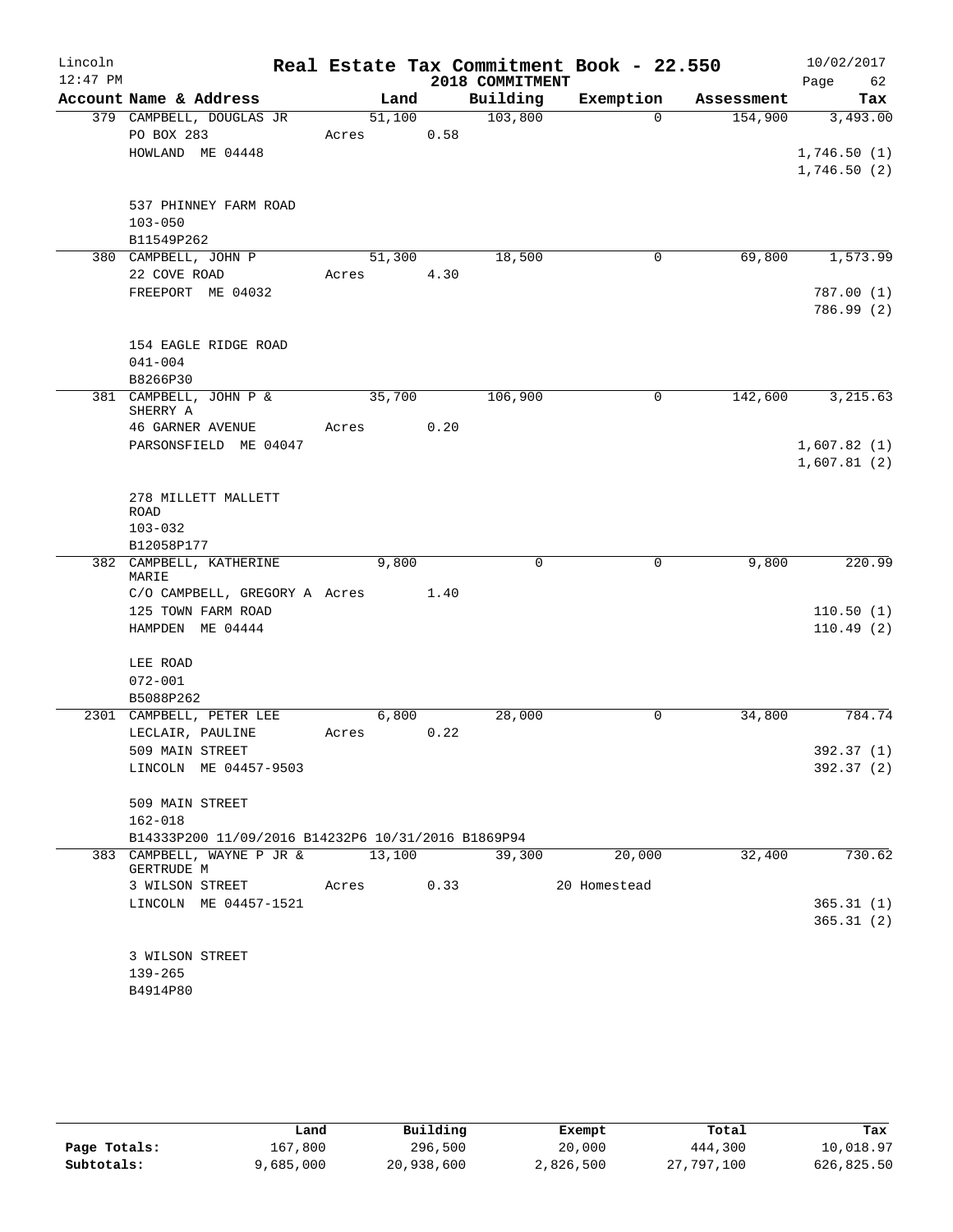| Lincoln<br>$12:47$ PM      |                                                                                                        |                              |       |                |                                     | Real Estate Tax Commitment Book - 22.550<br>2018 COMMITMENT |                               |             |                                | 10/02/2017<br>Page<br>63                |
|----------------------------|--------------------------------------------------------------------------------------------------------|------------------------------|-------|----------------|-------------------------------------|-------------------------------------------------------------|-------------------------------|-------------|--------------------------------|-----------------------------------------|
|                            | Account Name & Address                                                                                 |                              |       | Land           |                                     | Building                                                    | Exemption                     |             | Assessment                     | Tax                                     |
|                            | 384 CAPONE , JOSEPH E<br>3 PERRY STREET<br>LINCOLN ME 04457                                            |                              |       | 4,500<br>Acres | 0.15                                | 22,300                                                      | 20 Homestead                  | 20,000      | 6,800                          | 153.34<br>76.67(1)<br>76.67(2)          |
|                            | 24 LAKE STREET<br>137-122<br>B10049P99                                                                 |                              |       |                |                                     |                                                             |                               |             |                                |                                         |
|                            | 192 CAPONE, JOSEPH                                                                                     |                              |       | 12,500         |                                     | 29,700                                                      |                               | 0           | 42,200                         | 951.61                                  |
|                            | 3 PERRY STREET<br>LINCOLN ME 04457                                                                     |                              | Acres |                | 0.24                                |                                                             |                               |             |                                | 475.81(1)<br>475.80 (2)                 |
|                            | 4 LINDSAY STREET<br>$136 - 058$                                                                        |                              |       |                |                                     |                                                             |                               |             |                                |                                         |
|                            | B12719P264 01/31/2012                                                                                  |                              |       |                |                                     |                                                             |                               |             |                                |                                         |
|                            | 385 CARBONE, VERA A ET AL<br>C/O CATHERINE<br>GRANDVILLE<br>10 MATTANAWCOOK STREET<br>LINCOLN ME 04457 |                              | Acres | 19,800         | 0.08                                | 92,700                                                      |                               | $\mathbf 0$ | 112,500                        | 2,536.88<br>1, 268.44(1)<br>1,268.44(2) |
|                            | 10 MATTANAWCOOK STREET<br>$137 - 150$<br>B10559P1                                                      |                              |       |                |                                     |                                                             |                               |             |                                |                                         |
|                            | 387 CARLE, KENNETH F III                                                                               |                              |       | 74,200         |                                     | 25,600                                                      |                               | $\mathbf 0$ | 99,800                         | 2,250.49                                |
|                            | 11 DEBECK DRIVE<br>HOLDEN ME 04429                                                                     |                              | Acres |                | 1.00                                |                                                             |                               |             |                                | 1, 125.25(1)<br>1, 125.24(2)            |
|                            | 55 MARSH ROAD<br>$103 - 018$<br>B4513P316                                                              |                              |       |                |                                     |                                                             |                               |             |                                |                                         |
|                            | 389 CARLL, LAVERNE R                                                                                   |                              |       | 4,400          |                                     | 39,100                                                      |                               | 20,000      | 23,500                         | 529.93                                  |
|                            | 111 MAIN STREET<br>LINCOLN ME 04457-1408                                                               |                              | Acres |                | 0.19                                |                                                             | 20 Homestead                  |             |                                | 264.97(1)<br>264.96 (2)                 |
|                            | 111 MAIN STREET<br>139-081<br>B7890P196                                                                |                              |       |                |                                     |                                                             |                               |             |                                |                                         |
| 390                        | CARLOW, KIM M & RONALD                                                                                 |                              |       | 22,200         |                                     | 75,500                                                      |                               | 20,000      | 77,700                         | 1,752.14                                |
|                            | Α<br>22 MOUNTAINVIEW DRIVE<br>LINCOLN ME 04457                                                         |                              | Acres |                | 0.66                                |                                                             | 20 Homestead                  |             |                                | 876.07 (1)<br>876.07(2)                 |
|                            | 22 MOUNTAINVIEW DRIVE<br>127-011<br>B9037P166                                                          |                              |       |                |                                     |                                                             |                               |             |                                |                                         |
|                            | 2278 CARLOW, RONALD A                                                                                  |                              |       | 10,800         |                                     | $\mathbf 0$                                                 |                               | $\mathbf 0$ | 10,800                         | 243.54                                  |
|                            | CARLOW, KIM M<br>22 MOUNTAIN VIEW DRIVE<br>LINCOLN ME 04457                                            |                              | Acres |                | 1.00                                |                                                             |                               |             |                                | 121.77(1)<br>121.77(2)                  |
|                            | E/S COLD STREAM POND<br>$001 - 002$                                                                    |                              |       |                |                                     |                                                             |                               |             |                                |                                         |
|                            | B14010P196 11/09/2015 B6868P102 11/05/1998                                                             |                              |       |                |                                     |                                                             |                               |             |                                |                                         |
| Page Totals:<br>Subtotals: |                                                                                                        | Land<br>148,400<br>9,833,400 |       |                | Building<br>284,900<br>21, 223, 500 |                                                             | Exempt<br>60,000<br>2,886,500 |             | Total<br>373,300<br>28,170,400 | Tax<br>8,417.93<br>635, 243.43          |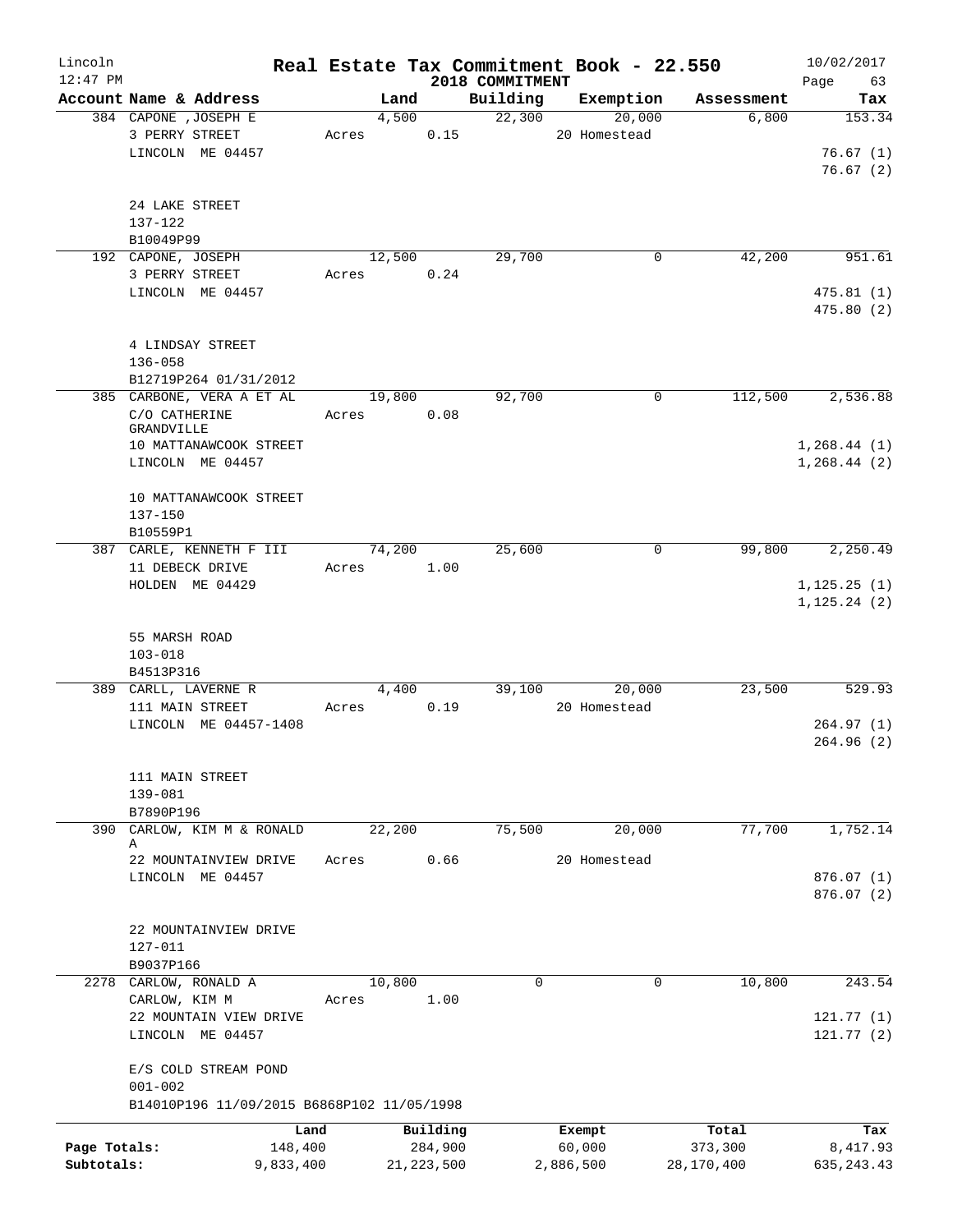| Lincoln    |                                             |            |      | Real Estate Tax Commitment Book - 22.550 |              |            | 10/02/2017                  |
|------------|---------------------------------------------|------------|------|------------------------------------------|--------------|------------|-----------------------------|
| $12:47$ PM |                                             |            |      | 2018 COMMITMENT                          |              |            | 64<br>Page                  |
|            | Account Name & Address                      | Land       |      | Building                                 | Exemption    | Assessment | Tax                         |
|            | 393 CARL'S AUTO PARTS INC                   | 18,600     |      | 75,000                                   | $\Omega$     | 93,600     | 2,110.68                    |
|            | PO BOX 160<br>LINCOLN ME 04457              |            |      |                                          |              |            |                             |
|            |                                             |            |      |                                          |              |            | 1,055.34(1)<br>1,055.34(2)  |
|            |                                             |            |      |                                          |              |            |                             |
|            | 10 TAYLOR STREET                            |            |      |                                          |              |            |                             |
|            | 137-164                                     |            |      |                                          |              |            |                             |
|            | B13133P270 03/29/2013 B12177P277 06/29/2010 |            |      |                                          |              |            |                             |
|            | 394 CARNEY, DORIS E                         | 5,500      |      | 69,500                                   | 26,000       | 49,000     | 1,104.95                    |
|            | 4 KATAHDIN AVENUE                           | Acres      | 0.19 |                                          | 06 Veteran   |            |                             |
|            | LINCOLN ME 04457-1307                       |            |      |                                          | 20 Homestead |            | 552.48(1)<br>552.47(2)      |
|            |                                             |            |      |                                          |              |            |                             |
|            | 4 KATAHDIN AVENUE                           |            |      |                                          |              |            |                             |
|            | $136 - 025$                                 |            |      |                                          |              |            |                             |
|            | B6539P314                                   |            |      |                                          |              |            |                             |
|            | 395 CARNEY, MICHAEL M &<br><b>JEANNE G</b>  | 20,200     |      | 147,900                                  | 20,000       | 148,100    | 3,339.66                    |
|            | PO BOX 331                                  | Acres 1.14 |      |                                          | 20 Homestead |            |                             |
|            | LINCOLN ME 04457-0331                       |            |      |                                          |              |            | 1,669.83(1)                 |
|            |                                             |            |      |                                          |              |            | 1,669.83(2)                 |
|            |                                             |            |      |                                          |              |            |                             |
|            | 120 PENOBSCOT VALLEY<br><b>AVENUE</b>       |            |      |                                          |              |            |                             |
|            | $047 - 005$                                 |            |      |                                          |              |            |                             |
|            | B3096P147                                   |            |      |                                          |              |            |                             |
|            | 1900 CARR, CARL D & PATRICIA                | 70,600     |      | 50,800                                   | 20,000       | 101,400    | 2,286.57                    |
|            | Α                                           |            |      |                                          |              |            |                             |
|            | PO BOX 481                                  |            |      |                                          | 20 Homestead |            |                             |
|            | LINCOLN ME 04457                            |            |      |                                          |              |            | 1,143.29(1)<br>1, 143.28(2) |
|            |                                             |            |      |                                          |              |            |                             |
|            | 13 COTTAGE LANE                             |            |      |                                          |              |            |                             |
|            | $117 - 004$                                 |            |      |                                          |              |            |                             |
|            | B12512P49 06/20/2011                        |            |      |                                          |              |            |                             |
|            | 396 CARR, CLAUDE & DEBRA                    | 14,400     |      | 17,200                                   | 20,000       | 11,600     | 261.58                      |
|            | 245 FOLSOM POND ROAD                        | Acres      | 0.74 |                                          | 20 Homestead |            |                             |
|            | LINCOLN ME 04457                            |            |      |                                          |              |            | 130.79 (1)<br>130.79(2)     |
|            |                                             |            |      |                                          |              |            |                             |
|            | FOLSOM POND ROAD                            |            |      |                                          |              |            |                             |
|            | $027 - 031$                                 |            |      |                                          |              |            |                             |
|            | B12827P12 05/25/2012                        |            |      |                                          |              |            |                             |
|            | 397 CARR, RODERICK W &<br>SHARON L          | 10,100     |      | 52,900                                   | 20,000       | 43,000     | 969.65                      |
|            | 24 PLEASANT STREET                          | Acres      | 0.14 |                                          | 20 Homestead |            |                             |
|            | LINCOLN ME 04457-1516                       |            |      |                                          |              |            | 484.83 (1)                  |
|            |                                             |            |      |                                          |              |            | 484.82 (2)                  |
|            |                                             |            |      |                                          |              |            |                             |
|            | 24 PLEASANT STREET                          |            |      |                                          |              |            |                             |
|            | 139-120<br>B2228P201                        |            |      |                                          |              |            |                             |
|            |                                             |            |      |                                          |              |            |                             |

|              | Land      | Building   | Exempt    | Total      | Tax         |
|--------------|-----------|------------|-----------|------------|-------------|
| Page Totals: | 139,400   | 413,300    | 106,000   | 446,700    | 10,073.09   |
| Subtotals:   | 9,972,800 | 21,636,800 | 2,992,500 | 28,617,100 | 645, 316.52 |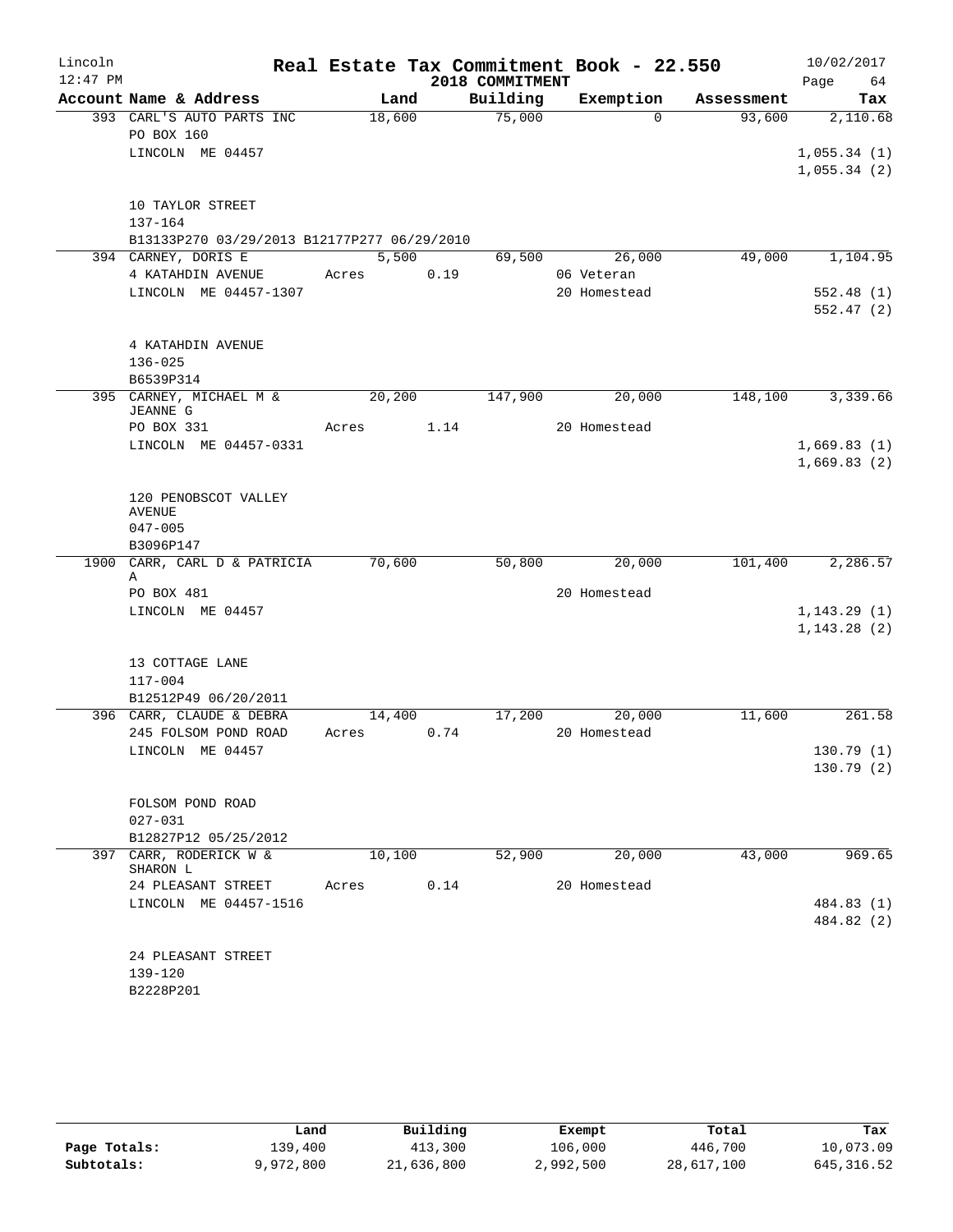| Lincoln      |                            |       |        |            |                             | Real Estate Tax Commitment Book - 22.550 |            | 10/02/2017        |
|--------------|----------------------------|-------|--------|------------|-----------------------------|------------------------------------------|------------|-------------------|
| $12:47$ PM   | Account Name & Address     |       | Land   |            | 2018 COMMITMENT<br>Building | Exemption                                | Assessment | Page<br>65<br>Tax |
|              | 398 CARR, ROYAL A & DORA A |       | 12,700 |            | 71,200                      | 26,000                                   | 57,900     | 1,305.65          |
|              | 2 LANCASTER STREET         | Acres |        | 0.32       |                             | 06 Veteran                               |            |                   |
|              | LINCOLN ME 04457-1609      |       |        |            |                             | 20 Homestead                             |            | 652.83(1)         |
|              |                            |       |        |            |                             |                                          |            | 652.82(2)         |
|              |                            |       |        |            |                             |                                          |            |                   |
|              | 2 LANCASTER STREET         |       |        |            |                             |                                          |            |                   |
|              | $139 - 133$                |       |        |            |                             |                                          |            |                   |
|              | B4216P94                   |       |        |            |                             |                                          |            |                   |
|              | 399 CARR, STEVEN D &       |       | 25,500 |            | 55,400                      | 0                                        | 80,900     | 1,824.30          |
|              | DARLENE M                  |       |        |            |                             |                                          |            |                   |
|              | 1069 MAIN ROAD             | Acres |        | 0.65       |                             |                                          |            |                   |
|              | EDDINGTON ME 04428         |       |        |            |                             |                                          |            | 912.15(1)         |
|              |                            |       |        |            |                             |                                          |            | 912.15(2)         |
|              |                            |       |        |            |                             |                                          |            |                   |
|              | 10 PARTRIDGE LANE          |       |        |            |                             |                                          |            |                   |
|              | 149-010                    |       |        |            |                             |                                          |            |                   |
|              | B4711P342                  |       |        |            |                             |                                          |            |                   |
|              | 400 CARROLL, ROGER &       |       | 7,800  |            | 19,800                      | 0                                        | 27,600     | 622.38            |
|              | CHRISTINA                  |       |        |            |                             |                                          |            |                   |
|              | 1386 SILVER RUN ROAD       | Acres |        | 4.80       |                             |                                          |            |                   |
|              | MILLVILLE NJ 08332         |       |        |            |                             |                                          |            | 311.19(1)         |
|              |                            |       |        |            |                             |                                          |            | 311.19(2)         |
|              |                            |       |        |            |                             |                                          |            |                   |
|              | 88 PIERCE WEBBER ROAD      |       |        |            |                             |                                          |            |                   |
|              | $040 - 029$                |       |        |            |                             |                                          |            |                   |
|              | B11623P146                 |       |        |            |                             |                                          |            |                   |
|              | 402 CARTER, MARK           |       | 14,500 |            | 6,500                       | 20,000                                   | 1,000      | 22.55             |
|              | 23 WASHINGTON STREET       | Acres |        | 0.25       |                             | 20 Homestead                             |            |                   |
|              | LINCOLN ME 04457           |       |        |            |                             |                                          |            | 11.28(1)          |
|              |                            |       |        |            |                             |                                          |            | 11.27(2)          |
|              |                            |       |        |            |                             |                                          |            |                   |
|              | 23 WASHINGTON STREET       |       |        |            |                             |                                          |            |                   |
|              | $136 - 093$                |       |        |            |                             |                                          |            |                   |
|              | B13731P253 12/17/2014      |       |        |            |                             |                                          |            |                   |
|              | 403 CARVALHO, RONALD C     |       | 9,700  |            | 9,200                       | $\mathbf 0$                              | 18,900     | 426.20            |
|              | 25 APPLETON ST             | Acres |        | 1.80       |                             |                                          |            |                   |
|              | SOMERVILLE MA 02144        |       |        |            |                             |                                          |            | 213.10(1)         |
|              |                            |       |        |            |                             |                                          |            | 213.10(2)         |
|              |                            |       |        |            |                             |                                          |            |                   |
|              | 68 AIRPORT ROAD            |       |        |            |                             |                                          |            |                   |
|              | $129 - 004$                |       |        |            |                             |                                          |            |                   |
|              | B5851P357                  |       |        |            |                             |                                          |            |                   |
| 404          | CARVALHO, RONALD C &       |       | 21,800 |            | 42,100                      | 0                                        | 63,900     | 1,440.95          |
|              | STEPHEN L                  |       |        |            |                             |                                          |            |                   |
|              | CARVALHO, DAVID A          | Acres |        | 9.40       |                             |                                          |            |                   |
|              | 25 APPLETON ST             |       |        |            |                             |                                          |            | 720.48(1)         |
|              | SOMERVILLE MA 02144        |       |        |            |                             |                                          |            | 720.47(2)         |
|              |                            |       |        |            |                             |                                          |            |                   |
|              | 22 GO DEVIL ROAD           |       |        |            |                             |                                          |            |                   |
|              | $103 - 005$                |       |        |            |                             |                                          |            |                   |
|              | B4285P7                    |       |        |            |                             |                                          | 51,200     |                   |
| 405          | CARVER DAVID L &           |       | 17,800 |            | 33,400                      | 0                                        |            | 1,154.56          |
|              | CARVER KRISTINA S          | Acres |        | 0.44       |                             |                                          |            |                   |
|              | 27B LIBBY STREET           |       |        |            |                             |                                          |            | 577.28(1)         |
|              | LINCOLN ME 04457           |       |        |            |                             |                                          |            | 577.28(2)         |
|              |                            |       |        |            |                             |                                          |            |                   |
|              | 25 LIBBY STREET            |       |        |            |                             |                                          |            |                   |
|              | 139-139                    |       |        |            |                             |                                          |            |                   |
|              | Land                       |       |        | Building   |                             | Exempt                                   | Total      | Tax               |
| Page Totals: | 109,800                    |       |        | 237,600    |                             | 46,000                                   | 301,400    | 6,796.59          |
| Subtotals:   | 10,082,600                 |       |        | 21,874,400 |                             | 3,038,500                                | 28,918,500 | 652, 113. 11      |
|              |                            |       |        |            |                             |                                          |            |                   |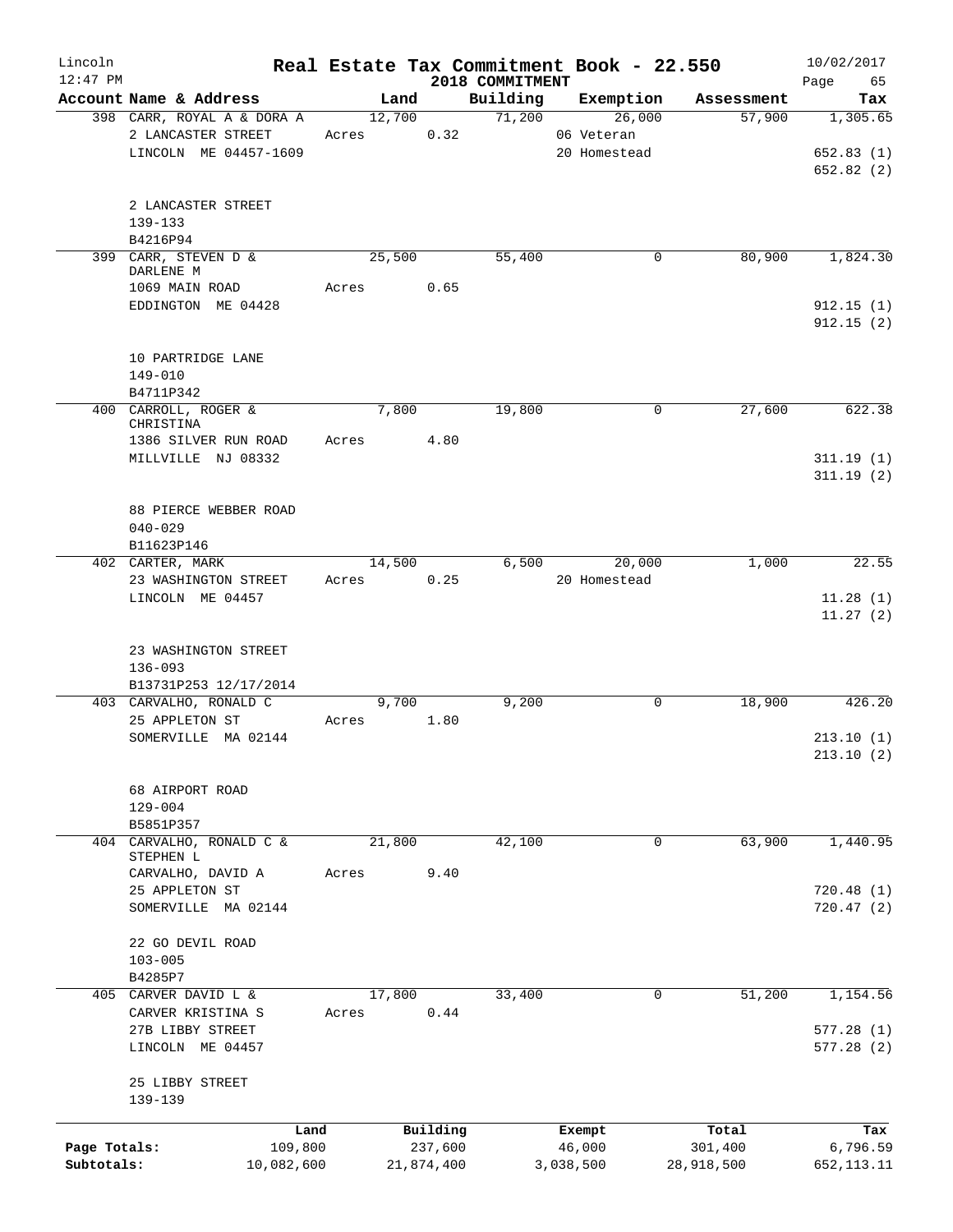| Lincoln    |                                                            |       |        |       | Real Estate Tax Commitment Book - 22.550 |              |            | 10/02/2017   |
|------------|------------------------------------------------------------|-------|--------|-------|------------------------------------------|--------------|------------|--------------|
| $12:47$ PM |                                                            |       |        |       | 2018 COMMITMENT                          |              |            | 66<br>Page   |
|            | Account Name & Address                                     |       | Land   |       | Building                                 | Exemption    | Assessment | Tax          |
|            | 407 CARY, LEONA A<br>C/O CATHERINE LEMAY                   | Acres | 41,700 | 1.02  | 57,900                                   | $\Omega$     | 99,600     | 2,245.98     |
|            | 92 MASSACHUSETTS AVENUE                                    |       |        |       |                                          |              |            | 1,122.99(1)  |
|            | MILLINOCKET ME 04462                                       |       |        |       |                                          |              |            | 1, 122.99(2) |
|            |                                                            |       |        |       |                                          |              |            |              |
|            | 100 CALM COVE ROAD                                         |       |        |       |                                          |              |            |              |
|            | $104 - 007$                                                |       |        |       |                                          |              |            |              |
|            | B12996P154 11/01/2012                                      |       |        |       |                                          |              |            |              |
|            | 408 CASEY, CHARLES M &<br>DIANA R                          |       | 30,900 |       | 135,500                                  | 0            | 166,400    | 3,752.32     |
|            | 35 CORTLAND CIRCLE                                         | Acres |        | 0.64  |                                          |              |            |              |
|            | BANGOR ME 04401-2946                                       |       |        |       |                                          |              |            | 1,876.16(1)  |
|            |                                                            |       |        |       |                                          |              |            | 1,876.16(2)  |
|            | 414 STANHOPE MILL ROAD                                     |       |        |       |                                          |              |            |              |
|            | $105 - 019$                                                |       |        |       |                                          |              |            |              |
|            | B3498P356                                                  |       |        |       |                                          |              |            |              |
|            | 2905 CASHMAN, JOHN A                                       |       | 38,000 |       | 64,600                                   | $\mathsf{O}$ | 102,600    | 2,313.63     |
|            | 11 HARBOR DRIVE                                            | Acres |        | 1.85  |                                          |              |            |              |
|            | BREWER ME 04412                                            |       |        |       |                                          |              |            | 1, 156.82(1) |
|            |                                                            |       |        |       |                                          |              |            | 1, 156.81(2) |
|            |                                                            |       |        |       |                                          |              |            |              |
|            | 60 LUDDEN LANE                                             |       |        |       |                                          |              |            |              |
|            | $168 - 032$<br>B14195P163 06/14/2016 B14175P159 06/29/2016 |       |        |       |                                          |              |            |              |
|            | B14175P138 06/10/2016                                      |       |        |       |                                          |              |            |              |
|            | 409 CASSIDY, MURRAY                                        |       | 7,200  |       | $\Omega$                                 | $\mathbf 0$  | 7,200      | 162.36       |
|            | 162 TESSIER ROAD                                           | Acres |        | 47.00 |                                          |              |            |              |
|            | JAY ME 04239                                               |       |        |       |                                          |              |            | 81.18(1)     |
|            |                                                            |       |        |       |                                          |              |            | 81.18(2)     |
|            | 71 SOUTH ROAD                                              |       |        |       |                                          |              |            |              |
|            | $054 - 023$                                                |       |        |       |                                          |              |            |              |
|            | B8142P4                                                    |       |        |       |                                          |              |            |              |
| 3194       | CASTLEROCK 2017 LLC                                        |       | 4,900  |       | 25,800                                   | 0            | 30,700     | 692.29       |
|            | 333 WESTCHESTER AVENUE                                     | Acres |        | 0.17  |                                          |              |            |              |
|            | SOUTH BUILDING STE                                         |       |        |       |                                          |              |            | 346.15(1)    |
|            | W2100<br>WHITE PLAINS NY 10604                             |       |        |       |                                          |              |            | 346.14(2)    |
|            |                                                            |       |        |       |                                          |              |            |              |
|            | 13 KATAHDIN AVENUE                                         |       |        |       |                                          |              |            |              |
|            | $136 - 032$                                                |       |        |       |                                          |              |            |              |
|            | B14319P336 10/06/2016 B14244P172 03/31/2016 B14026P1       |       |        |       |                                          |              |            |              |
|            | 12/04/2015 B8630P309                                       |       |        |       |                                          |              |            |              |
|            | 1474 CAVICCHI, RONALD J<br>114 SCADDING STREET             | Acres | 55,200 | 2.80  | 0                                        | 0            | 55,200     | 1,244.76     |
|            | TAUNTON MA 02780                                           |       |        |       |                                          |              |            | 622.38(1)    |
|            |                                                            |       |        |       |                                          |              |            | 622.38(2)    |
|            |                                                            |       |        |       |                                          |              |            |              |
|            | 365 WHITE POINT ESTATES                                    |       |        |       |                                          |              |            |              |
|            | ROAD                                                       |       |        |       |                                          |              |            |              |
|            | $057 - 014$                                                |       |        |       |                                          |              |            |              |
|            | B13299P235 08/20/2013 B7659P93                             |       |        |       |                                          |              |            |              |
|            |                                                            |       |        |       |                                          |              |            |              |

|              | Land       | Building   | Exempt    | Total      | Tax        |
|--------------|------------|------------|-----------|------------|------------|
| Page Totals: | l 77,900   | 283,800    |           | 461,700    | 10,411.34  |
| Subtotals:   | 10,260,500 | 22,158,200 | 3,038,500 | 29,380,200 | 662,524.45 |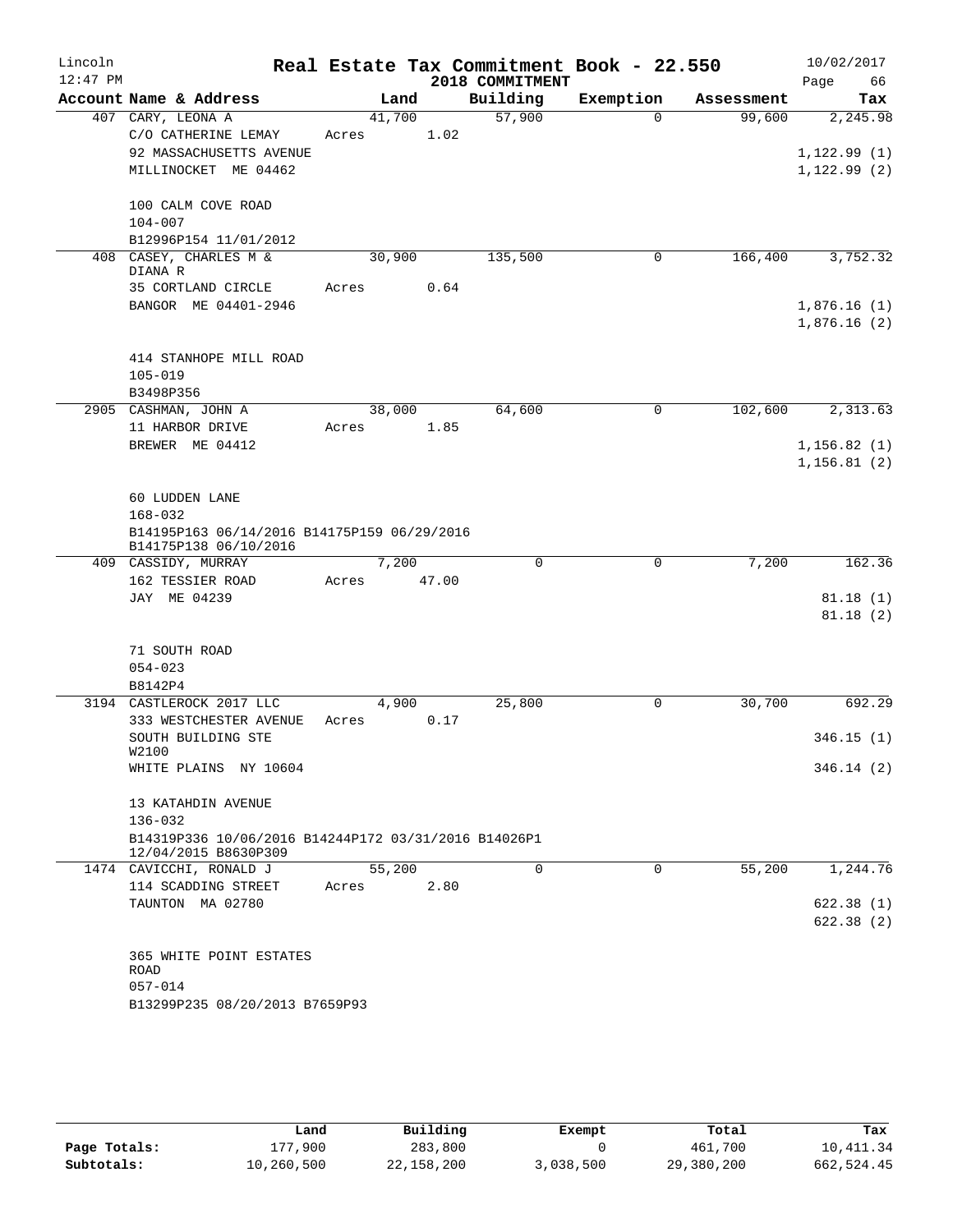| Lincoln<br>$12:47$ PM |                                                          |       |        |      | 2018 COMMITMENT | Real Estate Tax Commitment Book - 22.550 |            | 10/02/2017<br>Page<br>67   |
|-----------------------|----------------------------------------------------------|-------|--------|------|-----------------|------------------------------------------|------------|----------------------------|
|                       | Account Name & Address                                   |       | Land   |      | Building        | Exemption                                | Assessment | Tax                        |
|                       | 2107 CEN, JIAN W<br>3 PINKHAM STREET<br>LINCOLN ME 04457 | Acres | 14,200 | 0.32 | 62,500          | 20,000<br>20 Homestead                   | 56,700     | 1,278.59<br>639.30(1)      |
|                       | 3 PINKHAM STREET<br>$126 - 023$<br>B12591P187 09/09/2011 |       |        |      |                 |                                          |            | 639.29(2)                  |
|                       | 3909 CENTER POND DEVELOPMENT                             |       | 7,500  |      | $\mathbf 0$     | $\mathbf 0$                              | 7,500      | 169.13                     |
|                       | 618 MAIN STREET                                          | Acres |        | 1.24 |                 |                                          |            |                            |
|                       | LINCOLN ME 04457                                         |       |        |      |                 |                                          |            | 84.57(1)<br>84.56 (2)      |
|                       | CENTER POND DRIVE<br>$147 - 027$                         |       |        |      |                 |                                          |            |                            |
|                       | 2147 CHABOT, DENIS C &                                   |       | 10,900 |      | $\mathbf 0$     | $\mathbf 0$                              | 10,900     | 245.80                     |
|                       | JUDITH                                                   |       |        |      |                 |                                          |            |                            |
|                       | 4633 ROBERTS DRIVE                                       | Acres |        | 0.72 |                 |                                          |            |                            |
|                       | ASHLAND KY 41102                                         |       |        |      |                 |                                          |            | 122.90(1)<br>122.90(2)     |
|                       | <b>AUTUMN LANE</b>                                       |       |        |      |                 |                                          |            |                            |
|                       | $153 - 018$                                              |       |        |      |                 |                                          |            |                            |
|                       | 416 CHABOT, DENIS C &<br>JUDITH E                        |       | 41,500 |      | 101,900         | 0                                        | 143,400    | 3,233.67                   |
|                       | 4633 ROBERTS DRIVE                                       | Acres |        | 0.74 |                 |                                          |            |                            |
|                       | ASHLAND KY 41102                                         |       |        |      |                 |                                          |            | 1,616.84(1)<br>1,616.83(2) |
|                       | 18 AUTUMN LANE<br>$153 - 013$                            |       |        |      |                 |                                          |            |                            |
|                       | B12539P195 07/20/2011<br>2089 CHAMBERS HOLDING LLC       |       | 9.700  |      | 60,300          | 0                                        | 70,000     | 1,578.50                   |
|                       | 131 LEE ROAD                                             | Acres |        | 0.52 |                 |                                          |            |                            |
|                       | LINCOLN ME 04457-0443                                    |       |        |      |                 |                                          |            | 789.25(1)<br>789.25(2)     |
|                       |                                                          |       |        |      |                 |                                          |            |                            |
|                       | 1231 MAIN STREET<br>$095 - 031$                          |       |        |      |                 |                                          |            |                            |
|                       | B14469P100 04/28/2017                                    |       |        |      |                 |                                          |            |                            |
|                       | 401 CHAMBERS, JUSTIN                                     |       | 3,100  |      | 12,800          | 0                                        | 15,900     | 358.55                     |
|                       | CHAMBERS, EMILY                                          | Acres |        | 0.18 |                 |                                          |            |                            |
|                       | 131 LEE ROAD<br>LINCOLN ME 04457                         |       |        |      |                 |                                          |            | 179.28(1)<br>179.27(2)     |
|                       | 64 FLEMING STREET<br>139-018                             |       |        |      |                 |                                          |            |                            |
|                       | B13438P257 01/10/2014 B11383P204                         |       |        |      |                 |                                          |            |                            |
|                       | 418 CHAMBERS, JUSTIN M                                   |       | 16,700 |      | 31,300          | 0                                        | 48,000     | 1,082.40                   |
|                       | 131 LEE ROAD                                             | Acres |        | 0.81 |                 |                                          |            |                            |
|                       | LINCOLN ME 04457                                         |       |        |      |                 |                                          |            | 541.20(1)<br>541.20(2)     |
|                       | 131 LEE ROAD                                             |       |        |      |                 |                                          |            |                            |
|                       | 142-030                                                  |       |        |      |                 |                                          |            |                            |
|                       |                                                          |       |        |      |                 |                                          |            |                            |
|                       |                                                          |       |        |      |                 |                                          |            |                            |

|              | Land       | Building   | Exempt    | Total      | Tax        |
|--------------|------------|------------|-----------|------------|------------|
| Page Totals: | 103,600    | 268,800    | 20,000    | 352,400    | 7,946.64   |
| Subtotals:   | 10,364,100 | 22,427,000 | 3,058,500 | 29,732,600 | 670,471.09 |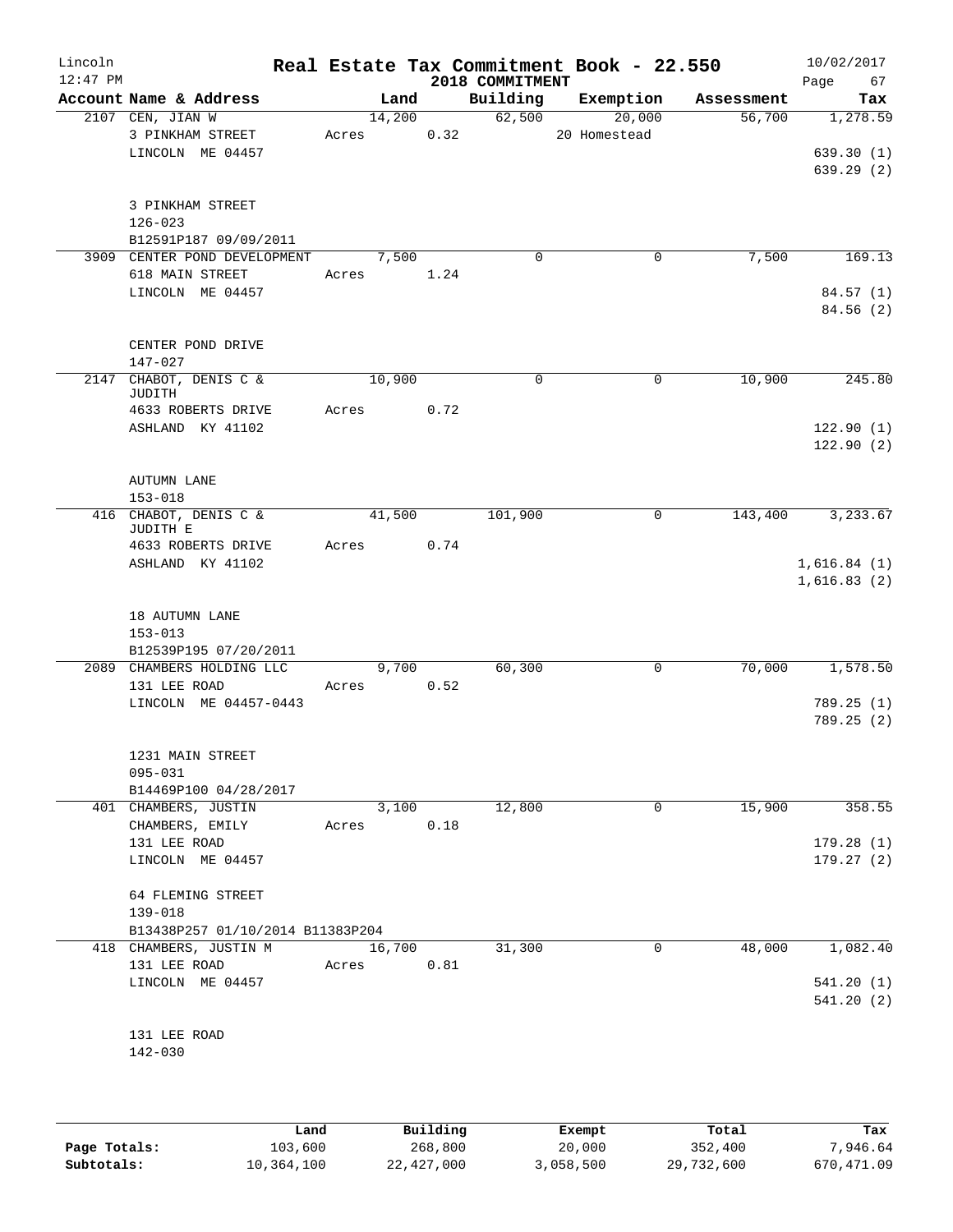| Lincoln      |                                                   |       |                |                     |                      | Real Estate Tax Commitment Book - 22.550 |                      | 10/02/2017      |
|--------------|---------------------------------------------------|-------|----------------|---------------------|----------------------|------------------------------------------|----------------------|-----------------|
| $12:47$ PM   |                                                   |       |                |                     | 2018 COMMITMENT      |                                          |                      | Page<br>68      |
|              | Account Name & Address<br>3934 CHAMPAGNE, DIANE E |       | Land<br>27,600 |                     | Building<br>$\Omega$ | Exemption<br>$\Omega$                    | Assessment<br>27,600 | Tax<br>622.38   |
|              | CHAMPAGNE, ROBERT M                               | Acres |                | 4.50                |                      |                                          |                      |                 |
|              | 45 SOUTH SKILLINGS ROAD                           |       |                |                     |                      |                                          |                      | 311.19(1)       |
|              | ARUNDEL ME 04046                                  |       |                |                     |                      |                                          |                      | 311.19(2)       |
|              |                                                   |       |                |                     |                      |                                          |                      |                 |
|              | WHISPERING PINE LANE                              |       |                |                     |                      |                                          |                      |                 |
|              | $060 - 004$                                       |       |                |                     |                      |                                          |                      |                 |
|              | B14575P24 08/11/2017                              |       |                |                     |                      |                                          |                      |                 |
|              | 419 CHAMPEON, JOHN                                |       | 23,500         |                     | 118,800              | 20,000                                   | 122,300              | 2,757.87        |
|              | PO BOX 643                                        | Acres |                | 6.87                |                      | 20 Homestead                             |                      |                 |
|              | LINCOLN ME 04457                                  |       |                |                     |                      |                                          |                      | 1,378.94(1)     |
|              |                                                   |       |                |                     |                      |                                          |                      | 1,378.93(2)     |
|              | 85 PHINNEY FARM ROAD                              |       |                |                     |                      |                                          |                      |                 |
|              | $014 - 009$                                       |       |                |                     |                      |                                          |                      |                 |
|              | B7189P1                                           |       |                |                     |                      |                                          |                      |                 |
|              | 420 CHAMPION, BETTY J                             |       | 4,600          |                     | 33,300               | 20,000                                   | 17,900               | 403.65          |
|              | 9 KATAHDIN AVE                                    | Acres |                | 0.16                |                      | 20 Homestead                             |                      |                 |
|              | LINCOLN ME 04457-1308                             |       |                |                     |                      |                                          |                      | 201.83(1)       |
|              |                                                   |       |                |                     |                      |                                          |                      | 201.82(2)       |
|              |                                                   |       |                |                     |                      |                                          |                      |                 |
|              | 9 KATAHDIN AVENUE                                 |       |                |                     |                      |                                          |                      |                 |
|              | $136 - 034$                                       |       |                |                     |                      |                                          |                      |                 |
|              | B4415P213                                         |       |                |                     |                      |                                          |                      |                 |
|              | 422 CHAMPNEY, NICOLE M                            |       | 34,400         |                     | 30,900               | 0                                        | 65,300               | 1,472.52        |
|              | CHAMPNEY, NICHOLAS T                              |       |                |                     |                      |                                          |                      |                 |
|              | 23016 DEWITT DRIVE                                |       |                |                     |                      |                                          |                      | 736.26(1)       |
|              | BROOKSVILLE FL 34601                              |       |                |                     |                      |                                          |                      | 736.26(2)       |
|              |                                                   |       |                |                     |                      |                                          |                      |                 |
|              | 191 EGG POND ROAD                                 |       |                |                     |                      |                                          |                      |                 |
|              | 159-011                                           |       |                |                     |                      |                                          |                      |                 |
|              | B13330P1 09/06/2013 B8427P134 10/30/2002          |       |                |                     |                      |                                          |                      |                 |
|              | 423 CHAN, MICHAEL & XIAO                          |       | 8,400          |                     | 34,500               | 0                                        | 42,900               | 967.40          |
|              | CHUAN                                             |       |                |                     |                      |                                          |                      |                 |
|              | 29 ARIEL STREET                                   | Acres |                | 0.16                |                      |                                          |                      |                 |
|              | LINCOLN ME 04457                                  |       |                |                     |                      |                                          |                      | 483.70 (1)      |
|              |                                                   |       |                |                     |                      |                                          |                      | 483.70 (2)      |
|              |                                                   |       |                |                     |                      |                                          |                      |                 |
|              | 10 LINDSAY STREET<br>$136 - 060$                  |       |                |                     |                      |                                          |                      |                 |
|              | B8213P247                                         |       |                |                     |                      |                                          |                      |                 |
|              | 424 CHAN, MICHAEL MUN WOO                         |       | 18,000         |                     | 110,400              | 20,000                                   | 108,400              | 2,444.42        |
|              | XIAO, CHUAN CHAN                                  | Acres |                | 0.37                |                      | 20 Homestead                             |                      |                 |
|              | 29 ARIEL STREET                                   |       |                |                     |                      |                                          |                      | 1, 222.21(1)    |
|              | LINCOLN ME 04457-1131                             |       |                |                     |                      |                                          |                      | 1, 222.21(2)    |
|              |                                                   |       |                |                     |                      |                                          |                      |                 |
|              | 29 ARIEL STREET                                   |       |                |                     |                      |                                          |                      |                 |
|              | 132-087                                           |       |                |                     |                      |                                          |                      |                 |
|              | B8213P247                                         |       |                |                     |                      |                                          |                      |                 |
|              | 429 CHANDLER ROLAND JR &                          |       | 30,900         |                     | 14,300               | 0                                        | 45,200               | 1,019.26        |
|              | CHANDLER BRENDA J                                 | Acres |                | 24.12               |                      |                                          |                      |                 |
|              | 22 CEDAR LANE                                     |       |                |                     |                      |                                          |                      | 509.63(1)       |
|              | LINCOLN ME 04457                                  |       |                |                     |                      |                                          |                      | 509.63(2)       |
|              |                                                   |       |                |                     |                      |                                          |                      |                 |
|              | 525 LEE ROAD                                      |       |                |                     |                      |                                          |                      |                 |
|              | 147-020                                           |       |                |                     |                      |                                          |                      |                 |
|              | B10156P307                                        |       |                |                     |                      |                                          |                      |                 |
|              |                                                   |       |                |                     |                      |                                          |                      |                 |
| Page Totals: | Land<br>147,400                                   |       |                | Building<br>342,200 |                      | Exempt<br>60,000                         | Total<br>429,600     | Tax<br>9,687.50 |
| Subtotals:   | 10,511,500                                        |       |                | 22,769,200          |                      | 3,118,500                                | 30, 162, 200         | 680,158.59      |
|              |                                                   |       |                |                     |                      |                                          |                      |                 |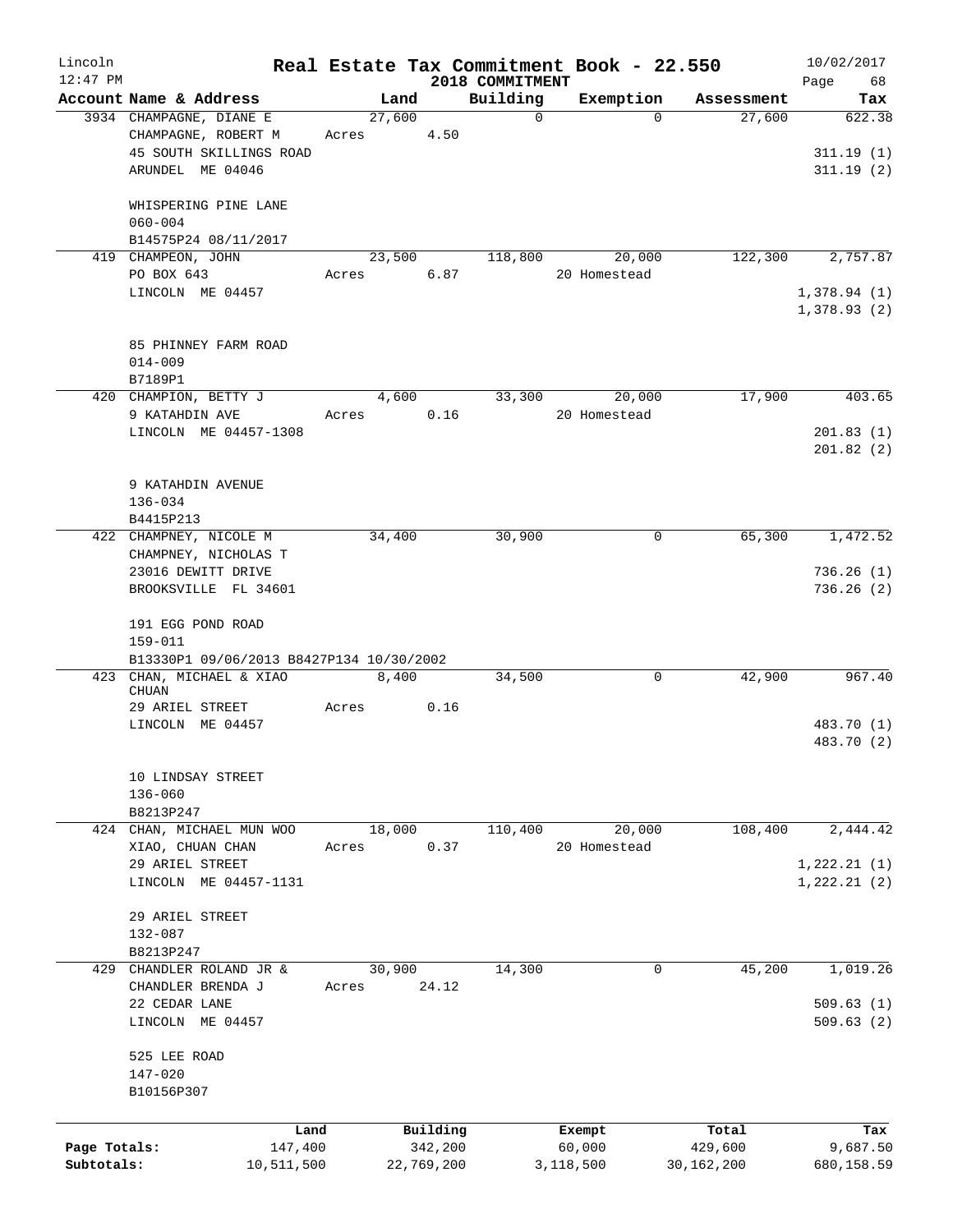| Lincoln      |                                                      |            |              |                                            |               | Real Estate Tax Commitment Book - 22.550 | 10/02/2017  |
|--------------|------------------------------------------------------|------------|--------------|--------------------------------------------|---------------|------------------------------------------|-------------|
| $12:47$ PM   |                                                      |            |              | 2018 COMMITMENT                            |               |                                          | Page 69     |
|              | Account Name & Address<br>430 CHANDLER ROLAND L JR & |            | Land         | Building Exemption<br>23,700 73,400 26,000 |               | Assessment                               | Tax         |
|              | CHANDLER BRENDA J                                    | Acres 0.70 |              |                                            | 07 Veteran    | 71,100                                   | 1,603.31    |
|              | 22 CEDAR LANE                                        |            |              |                                            |               |                                          | 801.66(1)   |
|              | LINCOLN ME 04457                                     |            |              |                                            | 20 Homestead  |                                          |             |
|              |                                                      |            |              |                                            |               |                                          | 801.65(2)   |
|              | 22 CEDAR LANE                                        |            |              |                                            |               |                                          |             |
|              | $168 - 015$                                          |            |              |                                            |               |                                          |             |
|              | B3566P254                                            |            |              |                                            |               |                                          |             |
|              | 425 CHANDLER, JANET P                                |            | 40,500       | 76,800                                     |               | 20,000<br>97,300                         | 2,194.12    |
|              | PO BOX 657                                           | Acres      | 0.18         |                                            | 20 Homestead  |                                          |             |
|              | LINCOLN ME 04457                                     |            |              |                                            |               |                                          | 1,097.06(1) |
|              |                                                      |            |              |                                            |               |                                          | 1,097.06(2) |
|              |                                                      |            |              |                                            |               |                                          |             |
|              | 891 TRANSALPINE ROAD                                 |            |              |                                            |               |                                          |             |
|              | $111 - 015$                                          |            |              |                                            |               |                                          |             |
|              | B8138P98                                             |            |              |                                            |               |                                          |             |
|              | 426 CHANDLER, LAWRENCE E                             |            | 20,200       |                                            | 64,900        | 26,000<br>59,100                         | 1,332.71    |
|              | 20 JR DRIVE                                          | Acres      | 0.55         |                                            | 20 Homestead  |                                          |             |
|              | LINCOLN ME 04457                                     |            |              |                                            |               |                                          | 666.36(1)   |
|              |                                                      |            |              |                                            | 07 Veteran    |                                          |             |
|              |                                                      |            |              |                                            |               |                                          | 666.35(2)   |
|              |                                                      |            |              |                                            |               |                                          |             |
|              | 20 JR DRIVE                                          |            |              |                                            |               |                                          |             |
|              | $125 - 033$                                          |            |              |                                            |               |                                          |             |
|              | B11059P47                                            |            |              |                                            |               |                                          |             |
|              | 427 CHANDLER, LISA & DAYNE                           | 8,400      |              | 29,500                                     |               | 17,900<br>20,000                         | 403.65      |
|              | W                                                    |            |              |                                            |               |                                          |             |
|              | 37 AYER ST                                           | Acres 0.22 |              |                                            | 20 Homestead  |                                          |             |
|              | LINCOLN ME 04457-1229                                |            |              |                                            |               |                                          | 201.83(1)   |
|              |                                                      |            |              |                                            |               |                                          | 201.82(2)   |
|              |                                                      |            |              |                                            |               |                                          |             |
|              | 37 AYER STREET                                       |            |              |                                            |               |                                          |             |
|              | 136-110                                              |            |              |                                            |               |                                          |             |
|              | B5850P173                                            |            |              |                                            |               |                                          |             |
|              | 428 CHANDLER, ROLAND III 20,400                      |            |              |                                            | 79,900 20,000 | 80,300                                   | 1,810.77    |
|              | 549 LEE ROAD                                         | Acres 4.00 |              |                                            | 20 Homestead  |                                          |             |
|              | LINCOLN ME 04457-9403                                |            |              |                                            |               |                                          | 905.39(1)   |
|              |                                                      |            |              |                                            |               |                                          | 905.38 (2)  |
|              |                                                      |            |              |                                            |               |                                          |             |
|              | 549 LEE ROAD                                         |            |              |                                            |               |                                          |             |
|              | 147-021                                              |            |              |                                            |               |                                          |             |
|              | B11733P201                                           |            |              |                                            |               |                                          |             |
|              | 432 CHARETTE, JOHN & SARAH                           |            | 25,500       | $\mathbf 0$                                |               | 0<br>25,500                              | 575.03      |
|              | 195 PLANIFIELD PIKE                                  | Acres      | 3.41         |                                            |               |                                          |             |
|              | FOSTER RI 02825                                      |            |              |                                            |               |                                          | 287.52(1)   |
|              |                                                      |            |              |                                            |               |                                          | 287.51(2)   |
|              |                                                      |            |              |                                            |               |                                          |             |
|              | EAGLE RIDGE ROAD                                     |            |              |                                            |               |                                          |             |
|              | $040 - 026$                                          |            |              |                                            |               |                                          |             |
|              | B9725P209                                            |            |              |                                            |               |                                          |             |
|              | 433 CHASE, DAVID A                                   |            | 21,200       | 21,300                                     |               | 26,000<br>16,500                         | 372.08      |
|              | 58 WEST BROADWAY                                     | Acres      | 0.57         |                                            | 07 Veteran    |                                          |             |
|              | LINCOLN ME 04457                                     |            |              |                                            | 20 Homestead  |                                          | 186.04(1)   |
|              |                                                      |            |              |                                            |               |                                          | 186.04(2)   |
|              |                                                      |            |              |                                            |               |                                          |             |
|              | 58 WEST BROADWAY                                     |            |              |                                            |               |                                          |             |
|              | 136-141                                              |            |              |                                            |               |                                          |             |
|              | B12631P235 10/17/2011 B12509P320 06/20/2011          |            |              |                                            |               |                                          |             |
|              | B9583P324                                            |            |              |                                            |               |                                          |             |
|              |                                                      | Land       | Building     |                                            | Exempt        | Total                                    | Tax         |
| Page Totals: | 159,900                                              |            | 345,800      |                                            | 138,000       | 367,700                                  | 8,291.67    |
| Subtotals:   | 10,671,400                                           |            | 23, 115, 000 |                                            | 3,256,500     | 30,529,900                               | 688,450.26  |
|              |                                                      |            |              |                                            |               |                                          |             |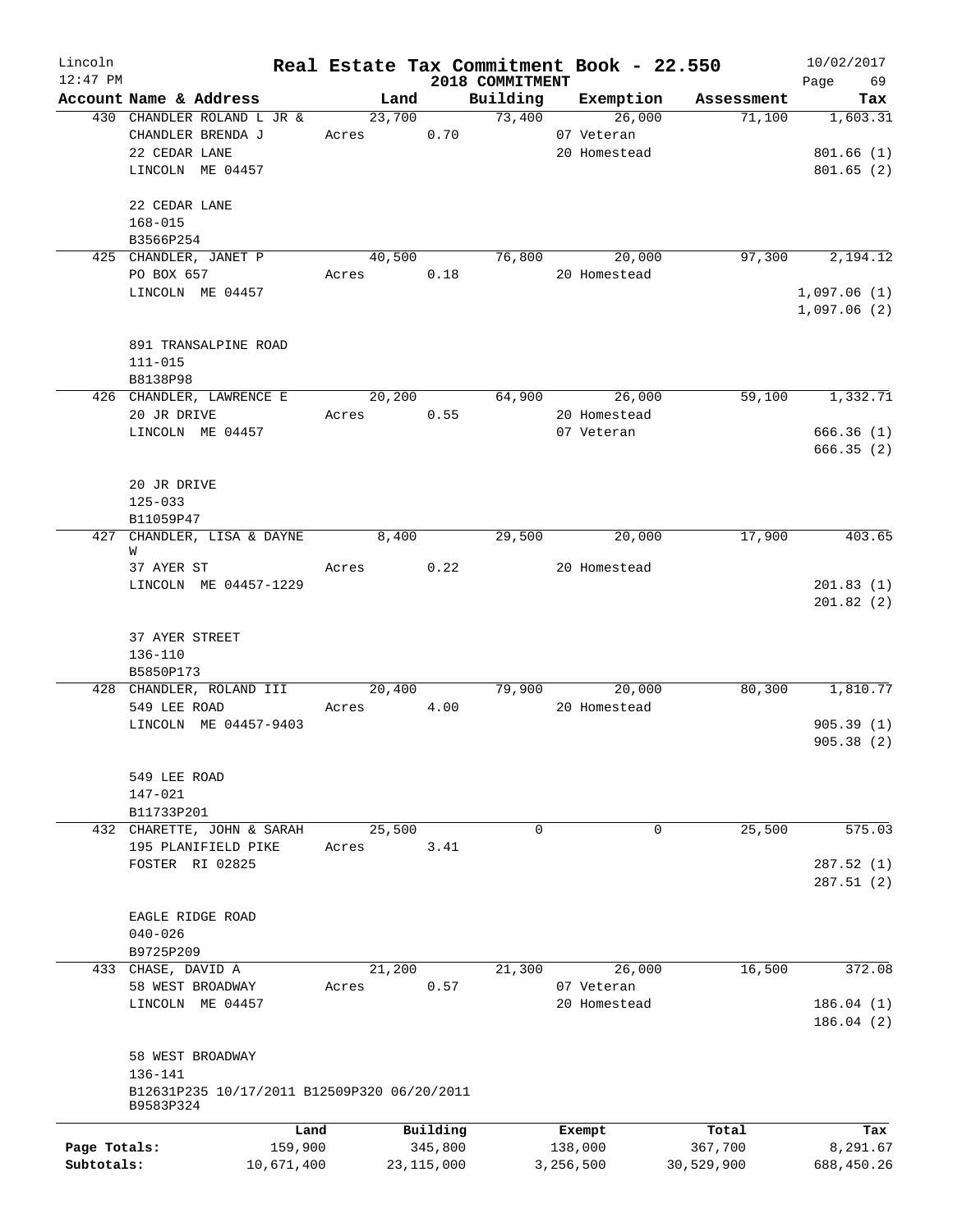| Lincoln<br>$12:47$ PM |                                                      |       |            | 2018 COMMITMENT | Real Estate Tax Commitment Book - 22.550 |            | 10/02/2017<br>Page<br>70 |
|-----------------------|------------------------------------------------------|-------|------------|-----------------|------------------------------------------|------------|--------------------------|
|                       | Account Name & Address                               |       | Land       | Building        | Exemption                                | Assessment | Tax                      |
|                       | 434 CHASE, JOHN C JR                                 |       | 33,800     | 113,800         | 20,000                                   | 127,600    | 2,877.38                 |
|                       | 77 ALBERT DRIVE                                      | Acres | 1.85       |                 | 20 Homestead                             |            |                          |
|                       | LINCOLN ME 04457-9601                                |       |            |                 |                                          |            | 1,438.69(1)              |
|                       |                                                      |       |            |                 |                                          |            | 1,438.69(2)              |
|                       |                                                      |       |            |                 |                                          |            |                          |
|                       | 77 ALBERT DRIVE                                      |       |            |                 |                                          |            |                          |
|                       | $125 - 016$                                          |       |            |                 |                                          |            |                          |
|                       | B4362P28                                             |       |            |                 |                                          |            |                          |
|                       | 435 CHASE, STEPHEN W                                 |       | 18,000     | 35,800          | 20,000                                   | 33,800     | 762.19                   |
|                       | 617 WEST BROADWAY                                    | Acres | 0.92       |                 | 20 Homestead                             |            |                          |
|                       | LINCOLN ME 04457                                     |       |            |                 |                                          |            | 381.10 (1)               |
|                       |                                                      |       |            |                 |                                          |            | 381.09 (2)               |
|                       |                                                      |       |            |                 |                                          |            |                          |
|                       | 617 WEST BROADWAY                                    |       |            |                 |                                          |            |                          |
|                       | $045 - 010$                                          |       |            |                 |                                          |            |                          |
|                       |                                                      |       |            |                 |                                          |            |                          |
|                       | B6977P170<br>436 CHASE-SMART, JOANNE                 |       |            |                 |                                          |            |                          |
|                       |                                                      |       | 26,000     | 81,000          | 20,000                                   | 87,000     | 1,961.85                 |
|                       | 389 ENFIELD ROAD                                     | Acres | 4.20       |                 | 20 Homestead                             |            |                          |
|                       | LINCOLN ME 04457-9716                                |       |            |                 |                                          |            | 980.93 (1)               |
|                       |                                                      |       |            |                 |                                          |            | 980.92 (2)               |
|                       |                                                      |       |            |                 |                                          |            |                          |
|                       | 389 ENFIELD ROAD                                     |       |            |                 |                                          |            |                          |
|                       | $037 - 016$                                          |       |            |                 |                                          |            |                          |
|                       | B13478P180 03/06/2014 B13478P44 03/06/2014 B13478P44 |       |            |                 |                                          |            |                          |
|                       | 03/06/2014                                           |       |            |                 |                                          |            |                          |
|                       | 437 CHASSE, GARY & GLORIA                            |       | 20,200     | 52,400          | 20,000                                   | 52,600     | 1,186.13                 |
|                       | 160 SWEET ROAD                                       | Acres | 3.62       |                 | 20 Homestead                             |            |                          |
|                       | LINCOLN ME 04457                                     |       |            |                 |                                          |            | 593.07(1)                |
|                       |                                                      |       |            |                 |                                          |            | 593.06(2)                |
|                       |                                                      |       |            |                 |                                          |            |                          |
|                       | 160 SWEET ROAD                                       |       |            |                 |                                          |            |                          |
|                       | $092 - 029$                                          |       |            |                 |                                          |            |                          |
|                       | B12527P264 07/06/2011                                |       |            |                 |                                          |            |                          |
|                       | 440 CHESLEY, ARTHUR R &                              |       | 11,900     | 83,700          | 20,000                                   | 75,600     | 1,704.78                 |
|                       | SALLY N                                              |       |            |                 |                                          |            |                          |
|                       | 47 HALE STREET                                       | Acres | 0.22       |                 | 20 Homestead                             |            |                          |
|                       | LINCOLN ME 04457-1152                                |       |            |                 |                                          |            | 852.39 (1)               |
|                       |                                                      |       |            |                 |                                          |            | 852.39 (2)               |
|                       |                                                      |       |            |                 |                                          |            |                          |
|                       | 47 HALE STREET                                       |       |            |                 |                                          |            |                          |
|                       | $127 - 023$                                          |       |            |                 |                                          |            |                          |
|                       | B2775P157                                            |       |            |                 |                                          |            |                          |
| 441                   | CHESLEY, MELVIN A SR                                 |       | 34,700     | 0               | 0                                        | 34,700     | 782.49                   |
|                       | 183 FOLSOM POND ROAD                                 | Acres | 148.00     |                 |                                          |            |                          |
|                       | LINCOLN ME 04457-9611                                |       |            |                 |                                          |            | 391.25 (1)               |
|                       |                                                      |       |            |                 |                                          |            | 391.24 (2)               |
|                       |                                                      |       |            |                 |                                          |            |                          |
|                       | FOLSOM POND ROAD                                     |       |            |                 |                                          |            |                          |
|                       | $027 - 010$                                          |       |            |                 |                                          |            |                          |
|                       | B11599P3                                             |       |            |                 |                                          |            |                          |
|                       | 443 CHESLEY, MELVIN A SR                             |       | 42,600     | 55,400          | 20,000                                   | 78,000     | 1,758.90                 |
|                       | 183 FOLSOM POND ROAD                                 | Acres | 95.00      |                 | 20 Homestead                             |            |                          |
|                       | LINCOLN ME 04457-9611                                |       |            |                 |                                          |            | 879.45 (1)               |
|                       |                                                      |       |            |                 |                                          |            | 879.45 (2)               |
|                       |                                                      |       |            |                 |                                          |            |                          |
|                       | 183 FOLSOM POND ROAD                                 |       |            |                 |                                          |            |                          |
|                       | $027 - 035$                                          |       |            |                 |                                          |            |                          |
|                       | B11599P3                                             |       |            |                 |                                          |            |                          |
|                       |                                                      |       |            |                 |                                          |            |                          |
|                       | Land                                                 |       | Building   |                 | Exempt                                   | Total      | Tax                      |
| Page Totals:          | 187,200                                              |       | 422,100    |                 | 120,000                                  | 489,300    | 11,033.72                |
| Subtotals:            | 10,858,600                                           |       | 23,537,100 |                 | 3,376,500                                | 31,019,200 | 699,483.98               |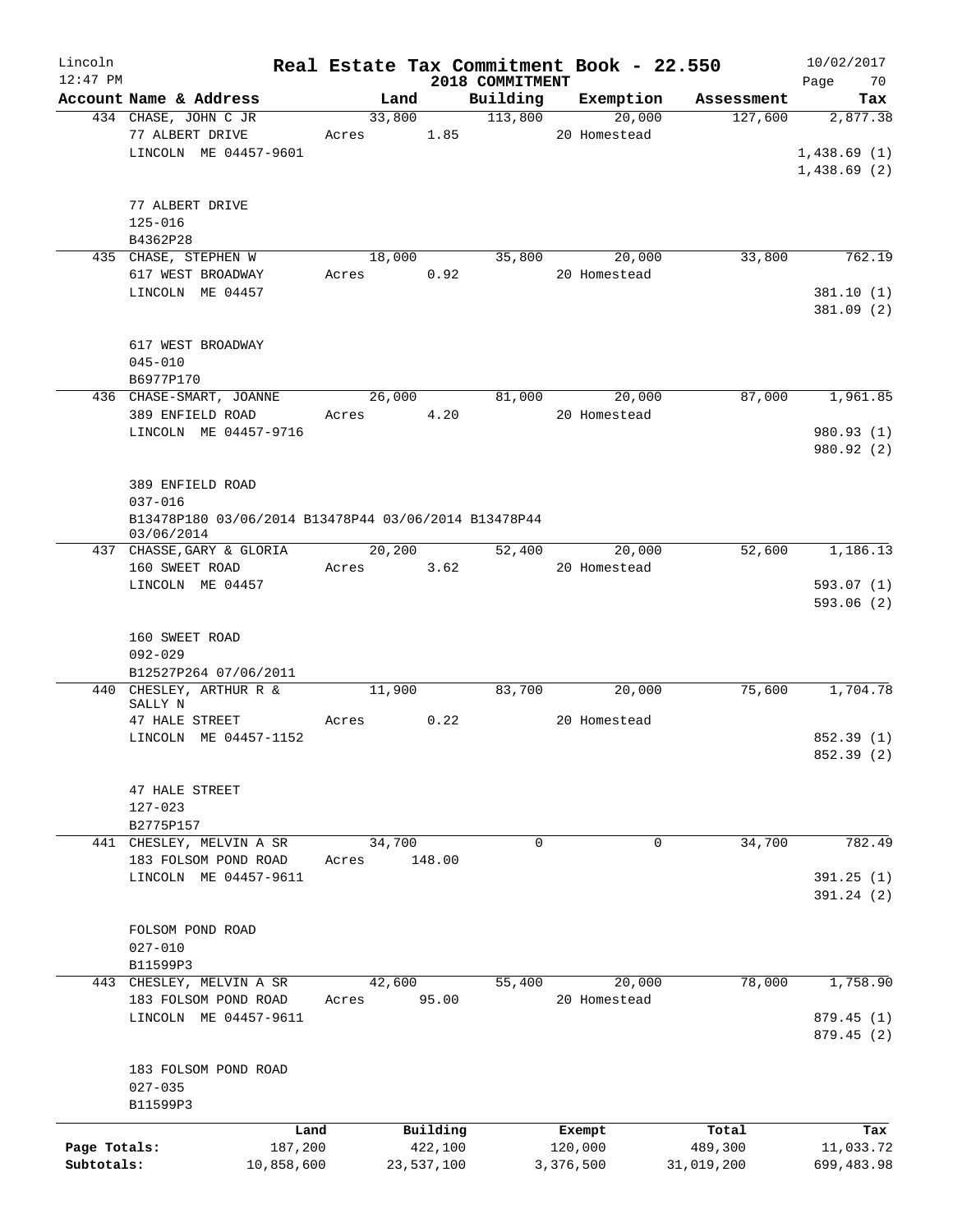| Lincoln    |                                          |        |        |                 | Real Estate Tax Commitment Book - 22.550 |            | 10/02/2017                 |
|------------|------------------------------------------|--------|--------|-----------------|------------------------------------------|------------|----------------------------|
| $12:47$ PM |                                          |        |        | 2018 COMMITMENT |                                          |            | Page<br>71                 |
|            | Account Name & Address                   |        | Land   | Building        | Exemption                                | Assessment | Tax                        |
|            | 2934 CHESSIE, FEARMAN                    | 13,400 |        | 400             | $\Omega$                                 | 13,800     | 311.19                     |
|            | CHESSIE, KAREN<br>4826 BRAE BURN         | Acres  | 5.58   |                 |                                          |            | 155.60(1)                  |
|            | SARASOTA FL 34234                        |        |        |                 |                                          |            | 155.59(2)                  |
|            |                                          |        |        |                 |                                          |            |                            |
|            | STANHOPE MILL ROAD                       |        |        |                 |                                          |            |                            |
|            | $006 - 014$                              |        |        |                 |                                          |            |                            |
|            | B13947P222 08/29/2015 B8819P170          |        |        |                 |                                          |            |                            |
|            | 444 CHOI, CHAE C                         |        | 51,600 | 96,700          | 0                                        | 148,300    | 3,344.17                   |
|            | COYNE, DENNIS                            | Acres  | 0.26   |                 |                                          |            |                            |
|            | 13 PAGE PLACE                            |        |        |                 |                                          |            | 1,672.09(1)                |
|            | ORONO ME 04473                           |        |        |                 |                                          |            | 1,672.08(2)                |
|            |                                          |        |        |                 |                                          |            |                            |
|            | 280 MILLETT MALLETT                      |        |        |                 |                                          |            |                            |
|            | <b>ROAD</b>                              |        |        |                 |                                          |            |                            |
|            | $103 - 033$                              |        |        |                 |                                          |            |                            |
|            | B10109P277                               |        |        |                 |                                          |            |                            |
|            | 445 CHOUINARD, JEAN YVES &<br>EVANGELINE | 57,600 |        | 166,400         | 20,000                                   | 204,000    | 4,600.20                   |
|            | CHOUINARD FAMILY TRUST Acres 1.60        |        |        |                 | 20 Homestead                             |            |                            |
|            | PO BOX 834                               |        |        |                 |                                          |            | 2,300.10(1)                |
|            | LINCOLN ME 04457-0834                    |        |        |                 |                                          |            | 2,300.10(2)                |
|            |                                          |        |        |                 |                                          |            |                            |
|            | 42 AUTUMN LANE                           |        |        |                 |                                          |            |                            |
|            | $153 - 016$                              |        |        |                 |                                          |            |                            |
|            | B14517P105 06/19/2017 B6169P122          |        |        |                 |                                          |            |                            |
|            | 446 CHUBBUCK, CHAD                       |        | 4,900  | 32,000          | 0                                        | 36,900     | 832.10                     |
|            | 5748 MEMORIAL UNION RM Acres<br>311      |        | 0.12   |                 |                                          |            |                            |
|            | ORONO ME 04469                           |        |        |                 |                                          |            | 416.05(1)                  |
|            |                                          |        |        |                 |                                          |            | 416.05(2)                  |
|            |                                          |        |        |                 |                                          |            |                            |
|            | 101 MAIN STREET                          |        |        |                 |                                          |            |                            |
|            | 139-085                                  |        |        |                 |                                          |            |                            |
|            | B13126P212 03/22/2013 B8395P154          |        |        |                 |                                          |            |                            |
|            | 448 CHUBBUCK, WILLIAM L &                | 43,800 |        | 156,100         | 26,000                                   | 173,900    | 3,921.45                   |
|            | DONNE P                                  |        |        |                 |                                          |            |                            |
|            | 274 MILLETT MALLETT RD                   | Acres  | 0.20   |                 | 07 Veteran                               |            |                            |
|            | LINCOLN ME 04457                         |        |        |                 | 20 Homestead                             |            | 1,960.73(1)<br>1,960.72(2) |
|            |                                          |        |        |                 |                                          |            |                            |
|            | 274 MILLETT MALLETT                      |        |        |                 |                                          |            |                            |
|            | ROAD                                     |        |        |                 |                                          |            |                            |
|            | $103 - 030$                              |        |        |                 |                                          |            |                            |
|            | B5463P183                                |        |        |                 |                                          |            |                            |
|            | 451 CIARROCHI, DIANNE R                  | 11,000 |        | 68,600          | 20,000                                   | 59,600     | 1,343.98                   |
|            | CIARROCHI, JOSEPH N                      | Acres  | 0.21   |                 | 20 Homestead                             |            |                            |
|            | 6 AYER STREET                            |        |        |                 |                                          |            | 671.99(1)                  |
|            | LINCOLN ME 04457-1227                    |        |        |                 |                                          |            | 671.99(2)                  |
|            |                                          |        |        |                 |                                          |            |                            |
|            | 6 AYER ST CRN WLLIAMS<br>ST              |        |        |                 |                                          |            |                            |
|            | 137-008                                  |        |        |                 |                                          |            |                            |
|            | B10906P55                                |        |        |                 |                                          |            |                            |
|            |                                          |        |        |                 |                                          |            |                            |
|            |                                          |        |        |                 |                                          |            |                            |

|              | Land       | Building   | Exempt    | Total      | Tax        |
|--------------|------------|------------|-----------|------------|------------|
| Page Totals: | 182,300    | 520,200    | 66,000    | 636,500    | 14,353.09  |
| Subtotals:   | 11,040,900 | 24,057,300 | 3,442,500 | 31,655,700 | 713,837.07 |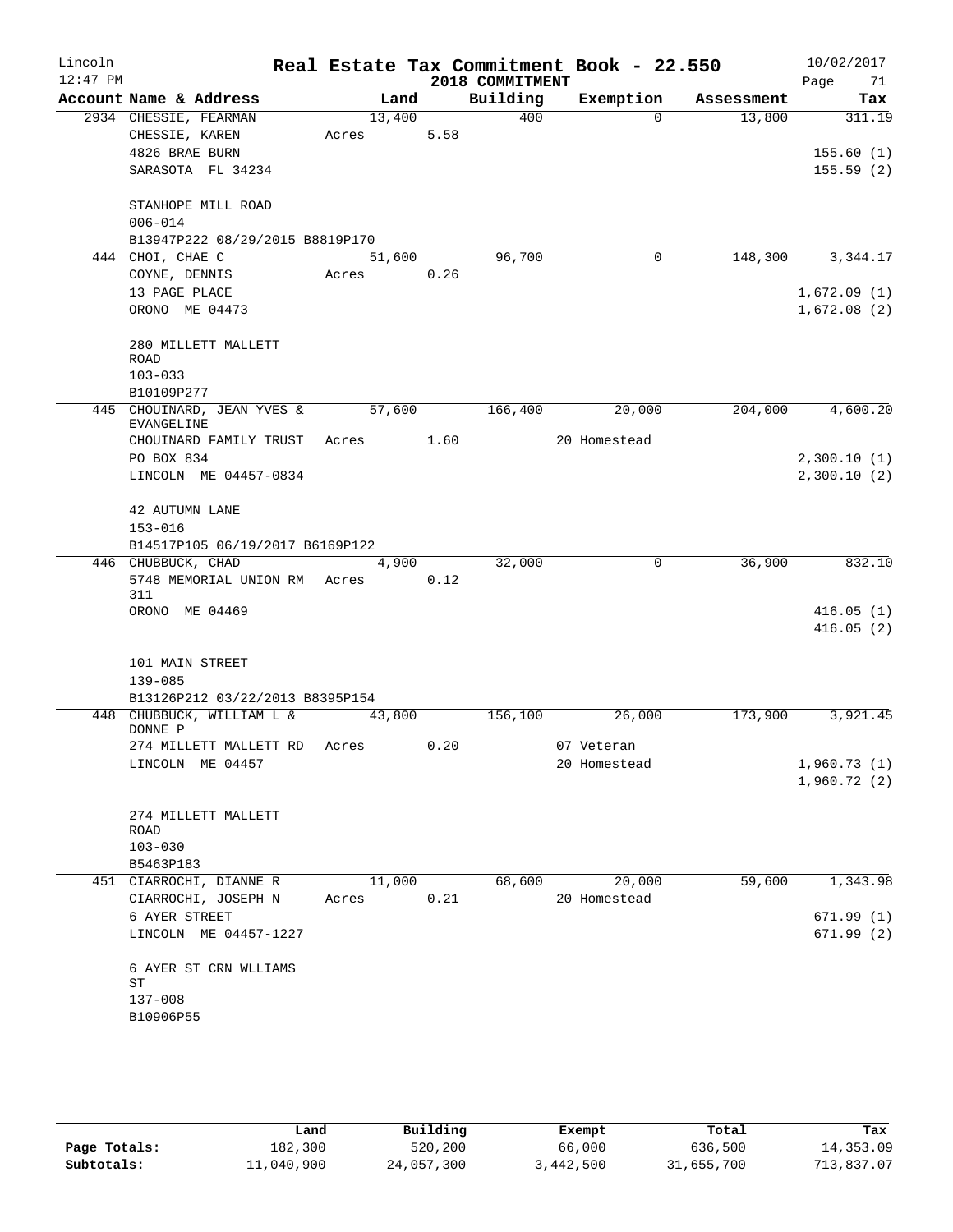| Lincoln<br>$12:47$ PM      |                                                                                                 |                               |       |        |                                     | 2018 COMMITMENT | Real Estate Tax Commitment Book - 22.550 |                                | 10/02/2017<br>72<br>Page                 |
|----------------------------|-------------------------------------------------------------------------------------------------|-------------------------------|-------|--------|-------------------------------------|-----------------|------------------------------------------|--------------------------------|------------------------------------------|
|                            | Account Name & Address                                                                          |                               |       | Land   |                                     | Building        | Exemption                                | Assessment                     | Tax                                      |
|                            | 452 CIRILLO, STEVEN M<br>CIRILLO, AMANDA L<br>4 HIDDEN PASTURE ROAD<br>KENSINGTON NH 03833      |                               | Acres | 38,900 | 0.98                                | 56,100          | $\Omega$                                 | 95,000                         | 2,142.25<br>1,071.13(1)<br>1,071.12(2)   |
|                            | 198 MCGREGOR ROAD<br>112-012<br>B10794P256                                                      |                               |       |        |                                     |                 |                                          |                                |                                          |
|                            | 453 CLAPP, SHEILA J<br>136 SWEET ROAD<br>LINCOLN ME 04457                                       |                               | Acres | 57,900 | 35.70                               | 159,900         | 20,000<br>20 Homestead                   | 197,800                        | 4,460.39<br>2, 230.20(1)<br>2, 230.19(2) |
|                            | 136 SWEET ROAD<br>$092 - 025$<br>B14150P311 05/17/2016 B10786P23                                |                               |       |        |                                     |                 |                                          |                                |                                          |
|                            | 3702 CLARK, DONALD T<br>CLARK, MARY S<br>9 WHALEN STREET<br>LINCOLN ME 04457<br>9 WHALEN STREET |                               | Acres | 8,000  | 0.16                                | 50,200          | 0                                        | 58,200                         | 1,312.41<br>656.21(1)<br>656.20(2)       |
|                            | 139-160<br>B14353P43 12/05/2016 B14353P40 12/05/2016 B13814P340<br>04/27/2015                   |                               |       |        |                                     |                 |                                          |                                |                                          |
|                            | 454 CLARK, JAMES E &<br>PRISCILLA H<br>428 WEST BROADWAY<br>LINCOLN ME 04457-9704               |                               | Acres | 15,000 | 0.68                                | 7,000           | 20,000<br>20 Homestead                   | 2,000                          | 45.10<br>22.55(1)                        |
|                            | 428 WEST BROADWAY<br>$046 - 038$<br>B3409P180                                                   |                               |       |        |                                     |                 |                                          |                                | 22.55(2)                                 |
|                            | 455 CLARK, JAN I                                                                                |                               |       | 11,400 |                                     | 61,600          | 20,000                                   | 53,000                         | 1,195.15                                 |
|                            | 1 HIGHLAND AVE<br>LINCOLN ME 04457-1605                                                         |                               | Acres |        | 0.19                                |                 | 20 Homestead                             |                                | 597.58 (1)<br>597.57 (2)                 |
|                            | 1 HIGHLAND AVENUE<br>141-101<br>B6857P34                                                        |                               |       |        |                                     |                 |                                          |                                |                                          |
|                            | 15 CLARK, SHERI E<br>4 WILLIAM STREET<br>LINCOLN ME 04457-1214                                  |                               | Acres | 14,800 | 0.22                                | 91,100          | $\mathbf 0$                              | 105,900                        | 2,388.05<br>1, 194.03(1)<br>1, 194.02(2) |
|                            | 4 WILLIAM STREET<br>132-057<br>B14004P171 11/05/2015 B12977P157 10/15/2012                      |                               |       |        |                                     |                 |                                          |                                |                                          |
|                            | 462 CLAY GMC TRUCK INC<br>PO BOX 40<br>LINCOLN ME 04457                                         |                               | Acres | 8,900  | 0.09                                | $\mathbf 0$     | $\mathbf 0$                              | 8,900                          | 200.70<br>100.35(1)<br>100.35(2)         |
|                            | 465 MAIN STREET<br>$158 - 021$<br>B10336P274 03/02/2006                                         |                               |       |        |                                     |                 |                                          |                                |                                          |
| Page Totals:<br>Subtotals: |                                                                                                 | Land<br>154,900<br>11,195,800 |       |        | Building<br>425,900<br>24, 483, 200 |                 | Exempt<br>60,000<br>3,502,500            | Total<br>520,800<br>32,176,500 | Tax<br>11,744.05<br>725,581.12           |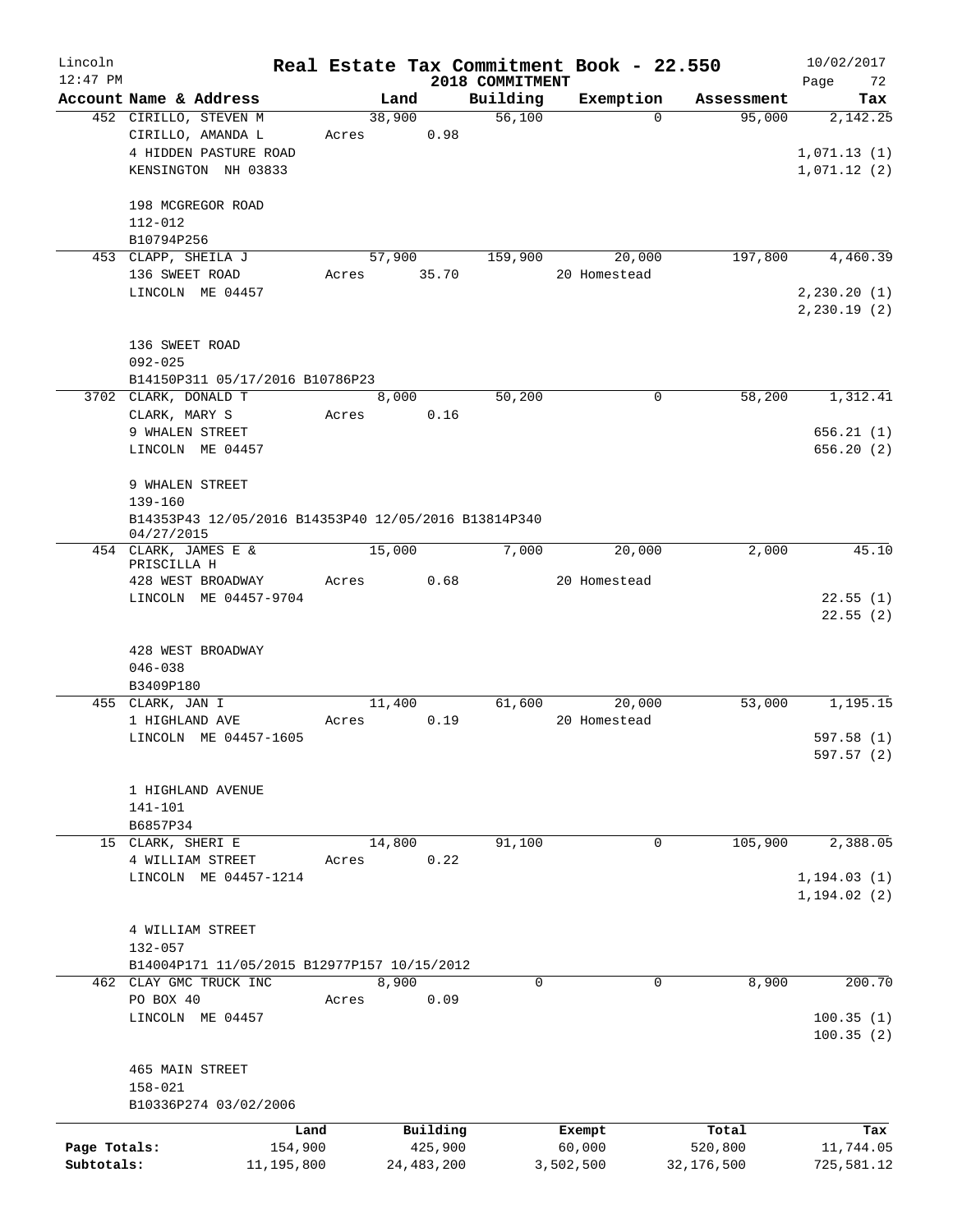| Lincoln<br>$12:47$ PM |                         |        |            | 2018 COMMITMENT | Real Estate Tax Commitment Book - 22.550 |            | 10/02/2017<br>Page<br>73 |
|-----------------------|-------------------------|--------|------------|-----------------|------------------------------------------|------------|--------------------------|
|                       | Account Name & Address  | Land   |            | Building        | Exemption                                | Assessment | Tax                      |
|                       | 460 CLAY GMC TRUCK INC  | 17,700 |            | $\mathbf 0$     | $\mathbf 0$                              | 17,700     | 399.14                   |
|                       | PO BOX 40               | Acres  | 0.19       |                 |                                          |            |                          |
|                       | LINCOLN ME 04457-0040   |        |            |                 |                                          |            | 199.57(1)                |
|                       |                         |        |            |                 |                                          |            | 199.57 (2)               |
|                       |                         |        |            |                 |                                          |            |                          |
|                       | <b>MAIN STREET</b>      |        |            |                 |                                          |            |                          |
|                       | $158 - 019$             |        |            |                 |                                          |            |                          |
|                       | B3464P326               |        |            |                 |                                          |            |                          |
|                       | 458 CLAY GMC TRUCK INC  | 23,300 |            | $\mathbf 0$     | $\mathbf 0$                              | 23,300     | 525.42                   |
|                       |                         |        |            |                 |                                          |            |                          |
|                       | PO BOX 40               | Acres  | 0.20       |                 |                                          |            |                          |
|                       | LINCOLN ME 04457-0040   |        |            |                 |                                          |            | 262.71(1)                |
|                       |                         |        |            |                 |                                          |            | 262.71 (2)               |
|                       |                         |        |            |                 |                                          |            |                          |
|                       | 470 MAIN STREET         |        |            |                 |                                          |            |                          |
|                       | $158 - 008$             |        |            |                 |                                          |            |                          |
|                       | B4887P345 07/23/1991    |        |            |                 |                                          |            |                          |
|                       | 3552 CLAY GMC TRUCK INC | 8,700  |            | 27,600          | 0                                        | 36,300     | 818.57                   |
|                       | PO BOX 40               | Acres  | 0.13       |                 |                                          |            |                          |
|                       | LINCOLN ME 04457        |        |            |                 |                                          |            | 409.29(1)                |
|                       |                         |        |            |                 |                                          |            | 409.28(2)                |
|                       |                         |        |            |                 |                                          |            |                          |
|                       | 463 MAIN STREET         |        |            |                 |                                          |            |                          |
|                       | $158 - 022$             |        |            |                 |                                          |            |                          |
|                       | B14054P171 01/06/2016   |        |            |                 |                                          |            |                          |
|                       | 459 CLAY GMC TRUCK INC  | 18,000 |            | 35,800          | 0                                        | 53,800     | 1,213.19                 |
|                       | PO BOX 40               | Acres  | 1.06       |                 |                                          |            |                          |
|                       | LINCOLN ME 04457-0040   |        |            |                 |                                          |            | 606.60(1)                |
|                       |                         |        |            |                 |                                          |            | 606.59(2)                |
|                       |                         |        |            |                 |                                          |            |                          |
|                       | 471 MAIN STREET         |        |            |                 |                                          |            |                          |
|                       | $158 - 018$             |        |            |                 |                                          |            |                          |
|                       | B6572P294               |        |            |                 |                                          |            |                          |
|                       | 457 CLAY GMC TRUCK INC  | 30,900 |            | 165,900         | 0                                        | 196,800    | 4,437.84                 |
|                       | PO BOX 40               | Acres  | 0.49       |                 |                                          |            |                          |
|                       | LINCOLN ME 04457-0040   |        |            |                 |                                          |            | 2, 218.92(1)             |
|                       |                         |        |            |                 |                                          |            | 2, 218.92(2)             |
|                       |                         |        |            |                 |                                          |            |                          |
|                       | 470 MAIN STREET         |        |            |                 |                                          |            |                          |
|                       | $158 - 007$             |        |            |                 |                                          |            |                          |
|                       | B4080P209               |        |            |                 |                                          |            |                          |
|                       |                         |        |            |                 |                                          |            | 184.91                   |
|                       | 461 CLAY GMC TRUCK INC  | 8,200  |            | 0               | 0                                        | 8,200      |                          |
|                       | PO BOX 40               | Acres  | 0.11       |                 |                                          |            |                          |
|                       | LINCOLN ME 04457-0040   |        |            |                 |                                          |            | 92.46(1)                 |
|                       |                         |        |            |                 |                                          |            | 92.45(2)                 |
|                       |                         |        |            |                 |                                          |            |                          |
|                       | MAIN STREET             |        |            |                 |                                          |            |                          |
|                       | $158 - 020$             |        |            |                 |                                          |            |                          |
|                       | B3464P328               |        |            |                 |                                          |            |                          |
|                       | 467 CLAY REGINALD G &   | 40,400 |            | 122,400         | 0                                        | 162,800    | 3,671.14                 |
|                       | CLAY BELINDA B          | Acres  | 0.51       |                 |                                          |            |                          |
|                       | 361 FROST STREET        |        |            |                 |                                          |            | 1,835.57(1)              |
|                       | LINCOLN ME 04457        |        |            |                 |                                          |            | 1,835.57(2)              |
|                       |                         |        |            |                 |                                          |            |                          |
|                       | 60 NARROW WAY           |        |            |                 |                                          |            |                          |
|                       | $108 - 021$             |        |            |                 |                                          |            |                          |
|                       | B12036P234              |        |            |                 |                                          |            |                          |
|                       |                         |        |            |                 |                                          |            |                          |
|                       |                         |        |            |                 |                                          |            |                          |
|                       | Land                    |        | Building   |                 | Exempt                                   | Total      | Tax                      |
| Page Totals:          | 147,200                 |        | 351,700    |                 | 0                                        | 498,900    | 11,250.21                |
| Subtotals:            | 11,343,000              |        | 24,834,900 |                 | 3,502,500                                | 32,675,400 | 736,831.33               |
|                       |                         |        |            |                 |                                          |            |                          |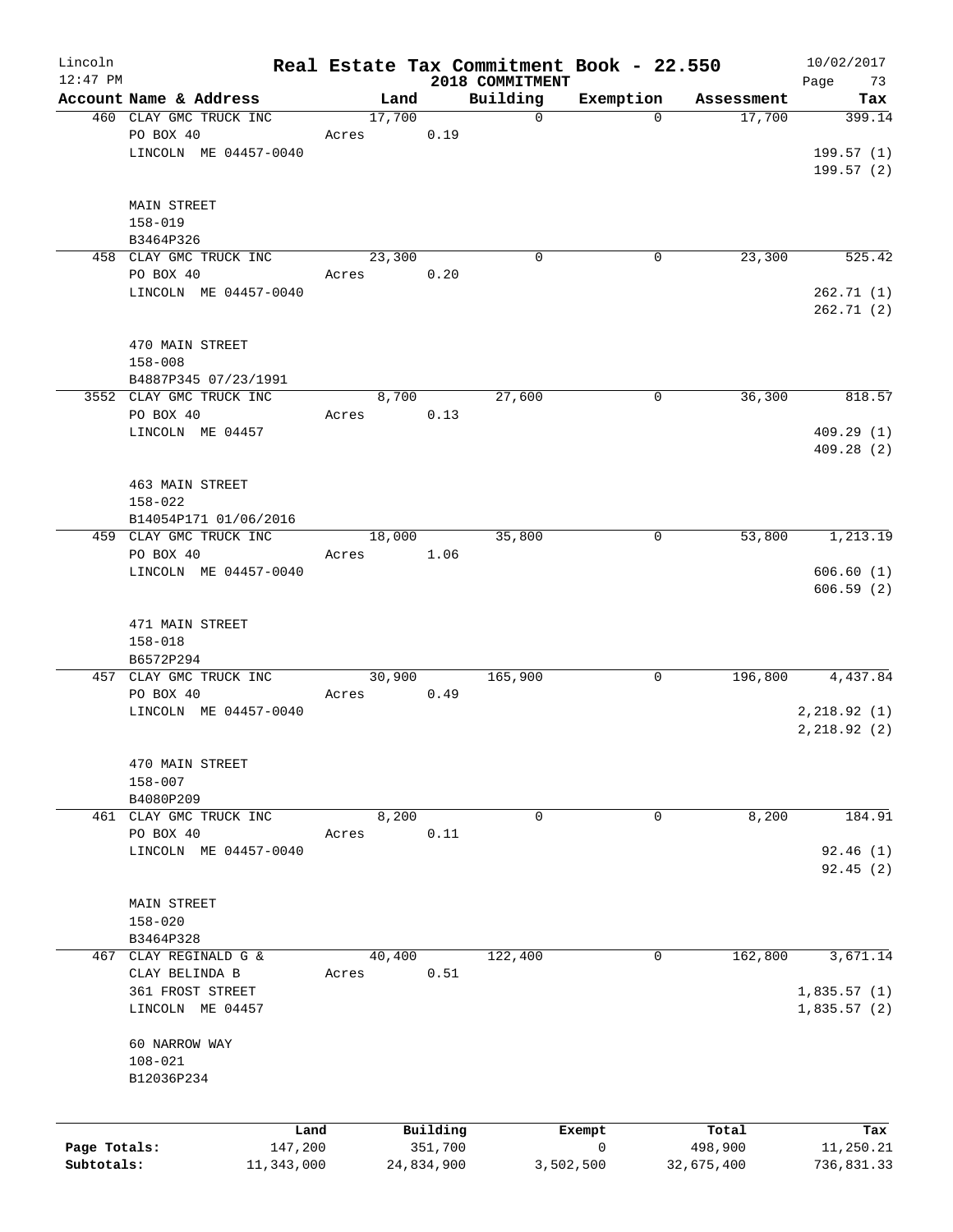| Lincoln      |                                      |       |        |              | Real Estate Tax Commitment Book - 22.550 |              |           |              | 10/02/2017              |
|--------------|--------------------------------------|-------|--------|--------------|------------------------------------------|--------------|-----------|--------------|-------------------------|
| $12:47$ PM   |                                      |       |        |              | 2018 COMMITMENT                          |              |           |              | Page<br>74              |
|              | Account Name & Address               |       | Land   |              | Building                                 |              | Exemption | Assessment   | Tax                     |
|              | 474 CLAY STEPHEN                     |       | 19,300 |              | 102, 200                                 |              | 20,000    | 101,500      | 2,288.83                |
|              | 18 LEE ROAD                          | Acres |        | 0.34         |                                          | 20 Homestead |           |              |                         |
|              | LINCOLN ME 04457                     |       |        |              |                                          |              |           |              | 1, 144.42(1)            |
|              |                                      |       |        |              |                                          |              |           |              | 1, 144.41(2)            |
|              | 1 LIBBY STREET                       |       |        |              |                                          |              |           |              |                         |
|              | $139 - 146$                          |       |        |              |                                          |              |           |              |                         |
|              | B14455P332 04/12/2017 B10991P233     |       |        |              |                                          |              |           |              |                         |
|              | 456 CLAY, DORANCE H                  |       | 13,100 |              | 77,600                                   |              | 20,000    | 70,700       | 1,594.29                |
|              | 132 LEE ROAD                         | Acres |        | 0.34         |                                          | 20 Homestead |           |              |                         |
|              | LINCOLN ME 04457-1631                |       |        |              |                                          |              |           |              | 797.15(1)               |
|              |                                      |       |        |              |                                          |              |           |              | 797.14(2)               |
|              |                                      |       |        |              |                                          |              |           |              |                         |
|              | 132 LEE ROAD                         |       |        |              |                                          |              |           |              |                         |
|              | $142 - 003$                          |       |        |              |                                          |              |           |              |                         |
|              | B5787P93                             |       |        |              |                                          |              |           |              |                         |
|              | 464 CLAY, JEREMY                     |       | 15,400 |              | 29,900                                   |              | 0         | 45,300       | 1,021.52                |
|              | 91 OLD COUNTY ROAD                   | Acres |        | 0.85         |                                          |              |           |              |                         |
|              | HAMPDEN ME 04444                     |       |        |              |                                          |              |           |              | 510.76(1)               |
|              |                                      |       |        |              |                                          |              |           |              | 510.76(2)               |
|              |                                      |       |        |              |                                          |              |           |              |                         |
|              | 12 AYER STREET                       |       |        |              |                                          |              |           |              |                         |
|              | 137-009                              |       |        |              |                                          |              |           |              |                         |
|              | B10021P51                            |       |        |              |                                          |              |           |              |                         |
|              | 466 CLAY, REGINALD G                 |       | 23,300 |              | 114,800                                  |              | 20,000    | 118,100      | 2,663.16                |
|              | CLAY, BELINDA B                      | Acres |        | 2.06         |                                          | 20 Homestead |           |              |                         |
|              | 361 FROST STREET                     |       |        |              |                                          |              |           |              | 1,331.58(1)             |
|              | LINCOLN ME 04457-9550                |       |        |              |                                          |              |           |              | 1,331.58(2)             |
|              |                                      |       |        |              |                                          |              |           |              |                         |
|              | 361 FROST STREET                     |       |        |              |                                          |              |           |              |                         |
|              | $071 - 002$                          |       |        |              |                                          |              |           |              |                         |
|              | B12036P237                           |       |        |              |                                          |              |           |              |                         |
|              | 468 CLAY, REGINALD G                 |       | 30,300 |              | 0                                        |              | 0         | 30,300       | 683.27                  |
|              | CLAY, BELINDA B                      |       |        |              |                                          |              |           |              |                         |
|              | 361 FROST STREET                     |       |        |              |                                          |              |           |              | 341.64(1)               |
|              | LINCOLN ME 04457-9550                |       |        |              |                                          |              |           |              | 341.63(2)               |
|              |                                      |       |        |              |                                          |              |           |              |                         |
|              | W/S BIG NARROWS                      |       |        |              |                                          |              |           |              |                         |
|              | $108 - 022$                          |       |        |              |                                          |              |           |              |                         |
|              | B12036P234                           |       |        |              |                                          |              |           |              |                         |
|              | 469 CLAY, REGINALD G JR              |       | 17,400 |              | 63,300                                   |              | 0         | 80,700       | 1,819.79                |
|              | CLAY, BELINDA                        | Acres |        | 0.71         |                                          |              |           |              |                         |
|              | 361 FROST STREET<br>LINCOLN ME 04457 |       |        |              |                                          |              |           |              | 909.90(1)<br>909.89 (2) |
|              |                                      |       |        |              |                                          |              |           |              |                         |
|              | 478 MAIN STREET                      |       |        |              |                                          |              |           |              |                         |
|              | $158 - 009$                          |       |        |              |                                          |              |           |              |                         |
|              | B9276P24 04/09/2004                  |       |        |              |                                          |              |           |              |                         |
|              | 470 CLAY, REGINALD G JR &            |       | 10,700 |              | 58,800                                   |              | 0         | 69,500       | 1, 567.23               |
|              | BELINDA B                            |       |        |              |                                          |              |           |              |                         |
|              | 361 FROST STREET                     | Acres |        | 0.22         |                                          |              |           |              |                         |
|              | LINCOLN ME 04457-9550                |       |        |              |                                          |              |           |              | 783.62(1)               |
|              |                                      |       |        |              |                                          |              |           |              | 783.61(2)               |
|              |                                      |       |        |              |                                          |              |           |              |                         |
|              | 5 HOWARDS WAY                        |       |        |              |                                          |              |           |              |                         |
|              | $158 - 006$                          |       |        |              |                                          |              |           |              |                         |
|              | B4574P208 12/12/0989                 |       |        |              |                                          |              |           |              |                         |
|              |                                      |       |        |              |                                          |              |           |              |                         |
|              |                                      | Land  |        | Building     |                                          | Exempt       |           | Total        | Tax                     |
| Page Totals: | 129,500                              |       |        | 446,600      |                                          | 60,000       |           | 516,100      | 11,638.09               |
| Subtotals:   | 11, 472, 500                         |       |        | 25, 281, 500 |                                          | 3,562,500    |           | 33, 191, 500 | 748,469.42              |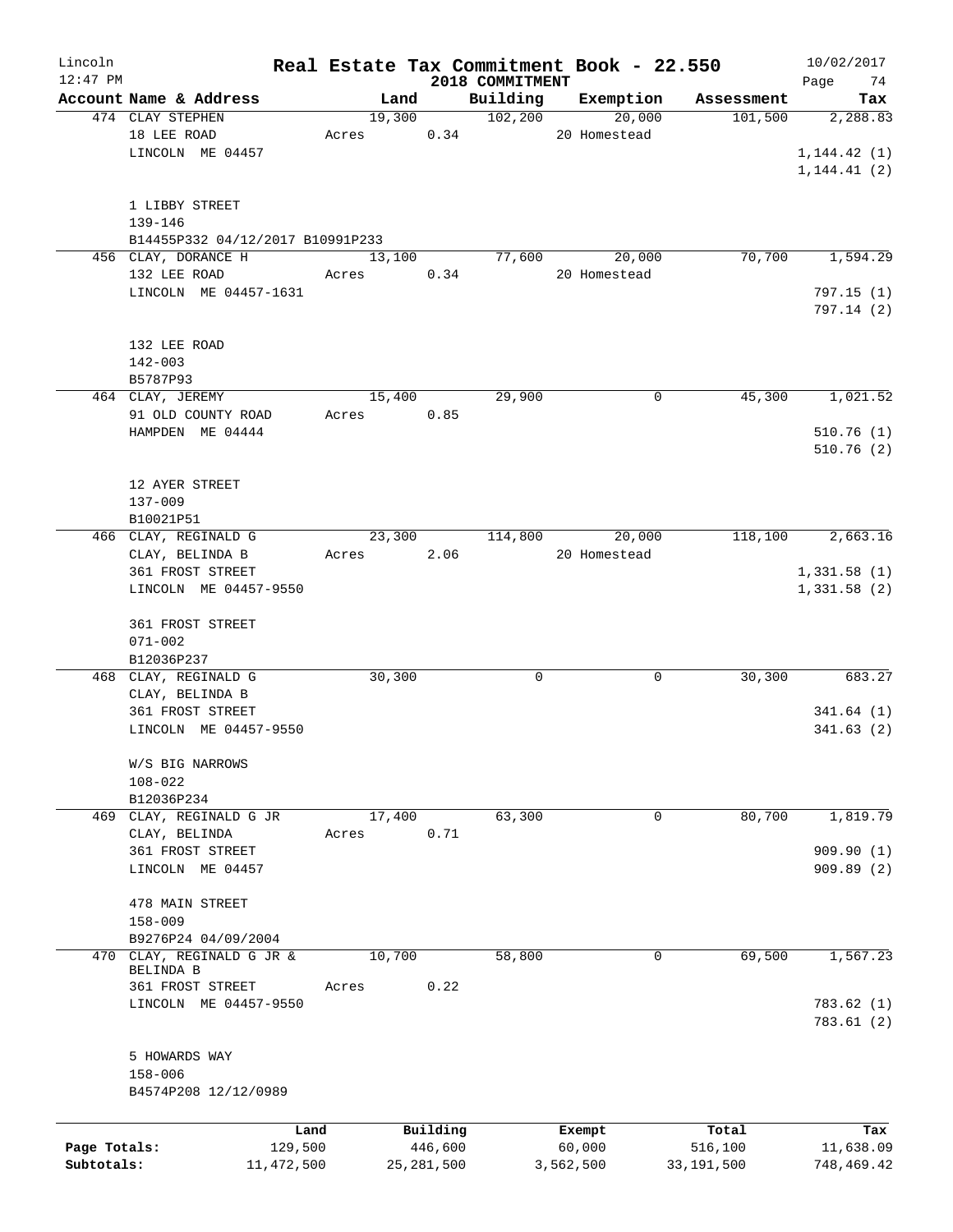| Lincoln    |                                             |        |      |                 | Real Estate Tax Commitment Book - 22.550 |            | 10/02/2017    |
|------------|---------------------------------------------|--------|------|-----------------|------------------------------------------|------------|---------------|
| $12:47$ PM |                                             |        |      | 2018 COMMITMENT |                                          |            | Page<br>75    |
|            | Account Name & Address                      |        | Land | Building        | Exemption                                | Assessment | Tax           |
|            | 2334 CLAY, RICHARD M                        | 16,300 |      | 81,300          | 26,000                                   | 71,600     | 1,614.58      |
|            | CLAY, FRANCIS E                             | Acres  | 0.70 |                 | 20 Homestead                             |            |               |
|            | 145 ENFIELD ROAD                            |        |      |                 | 07 Veteran                               |            | 807.29(1)     |
|            | LINCOLN ME 04457                            |        |      |                 |                                          |            | 807.29(2)     |
|            | 145 ENFIELD ROAD                            |        |      |                 |                                          |            |               |
|            | $126 - 019$                                 |        |      |                 |                                          |            |               |
|            | B13951P176 09/08/2015 B13951P174 09/08/2015 |        |      |                 |                                          |            |               |
|            | B12666P162 11/23/2011                       |        |      |                 |                                          |            |               |
|            | 473 CLAY, SAMUEL H                          | 14,700 |      | 46,700          | $\mathbf 0$                              | 61,400     | 1,384.57      |
|            | CLAY, HERVEY<br>7 WILSON STREET             | Acres  | 1.90 |                 |                                          |            | 692.29(1)     |
|            | LINCOLN ME 04457                            |        |      |                 |                                          |            | 692.28(2)     |
|            |                                             |        |      |                 |                                          |            |               |
|            | 164 MILLETT MALLETT                         |        |      |                 |                                          |            |               |
|            | <b>ROAD</b>                                 |        |      |                 |                                          |            |               |
|            | $004 - 033$                                 |        |      |                 |                                          |            |               |
|            | B12022P178                                  |        |      |                 |                                          |            |               |
|            | 475 CLAY, STEVENS & CLAY<br><b>INC</b>      | 41,200 |      | $\Omega$        | $\mathbf 0$                              | 41,200     | 929.06        |
|            | 7 LEE STREET                                | Acres  | 0.32 |                 |                                          |            |               |
|            | LINCOLN ME 04457-1406                       |        |      |                 |                                          |            | 464.53(1)     |
|            |                                             |        |      |                 |                                          |            | 464.53(2)     |
|            |                                             |        |      |                 |                                          |            |               |
|            | PARKING LOT                                 |        |      |                 |                                          |            |               |
|            | $137 - 058$                                 |        |      |                 |                                          |            |               |
|            | B3159P172<br>476 CLAY, STEVENS & CLAY       | 54,500 |      | 0               | 0                                        | 54,500     | 1,228.98      |
|            | <b>INC</b>                                  |        |      |                 |                                          |            |               |
|            | 7 LEE STREET                                | Acres  | 0.27 |                 |                                          |            |               |
|            | LINCOLN ME 04457-1406                       |        |      |                 |                                          |            | 614.49(1)     |
|            |                                             |        |      |                 |                                          |            | 614.49(2)     |
|            |                                             |        |      |                 |                                          |            |               |
|            | PARKING LOT                                 |        |      |                 |                                          |            |               |
|            | $137 - 059$<br>B6436P167                    |        |      |                 |                                          |            |               |
|            | 477 CLAY, STEVENS AND CLAY                  | 8,700  |      | 0               | $\mathbf 0$                              | 8,700      | 196.19        |
|            | <b>INC</b>                                  |        |      |                 |                                          |            |               |
|            | 7 LEE ROAD                                  | Acres  | 0.34 |                 |                                          |            |               |
|            | LINCOLN ME 04457-1406                       |        |      |                 |                                          |            | 98.10(1)      |
|            |                                             |        |      |                 |                                          |            | 98.09 (2)     |
|            |                                             |        |      |                 |                                          |            |               |
|            | 9 LEE ROAD<br>139-296                       |        |      |                 |                                          |            |               |
|            | B6392P233                                   |        |      |                 |                                          |            |               |
|            | 478 CLAY, STEVENS CLAY INC                  | 16,300 |      | 271,000         | 0                                        | 287,300    | 6,478.62      |
|            | 7 LEE ROAD                                  | Acres  | 0.30 |                 |                                          |            |               |
|            | LINCOLN ME 04457-1406                       |        |      |                 |                                          |            | 3, 239.31(1)  |
|            |                                             |        |      |                 |                                          |            | 3, 239.31 (2) |
|            |                                             |        |      |                 |                                          |            |               |
|            | 7 LEE ROAD                                  |        |      |                 |                                          |            |               |
|            | 137-057                                     |        |      |                 |                                          |            |               |
|            | B2363P122                                   |        |      |                 |                                          |            |               |

|              | Land       | Building   | Exempt    | Total      | Tax         |
|--------------|------------|------------|-----------|------------|-------------|
| Page Totals: | 151,700    | 399,000    | 26,000    | 524,700    | 11,832.00   |
| Subtotals:   | 11,624,200 | 25,680,500 | 3,588,500 | 33,716,200 | 760, 301.42 |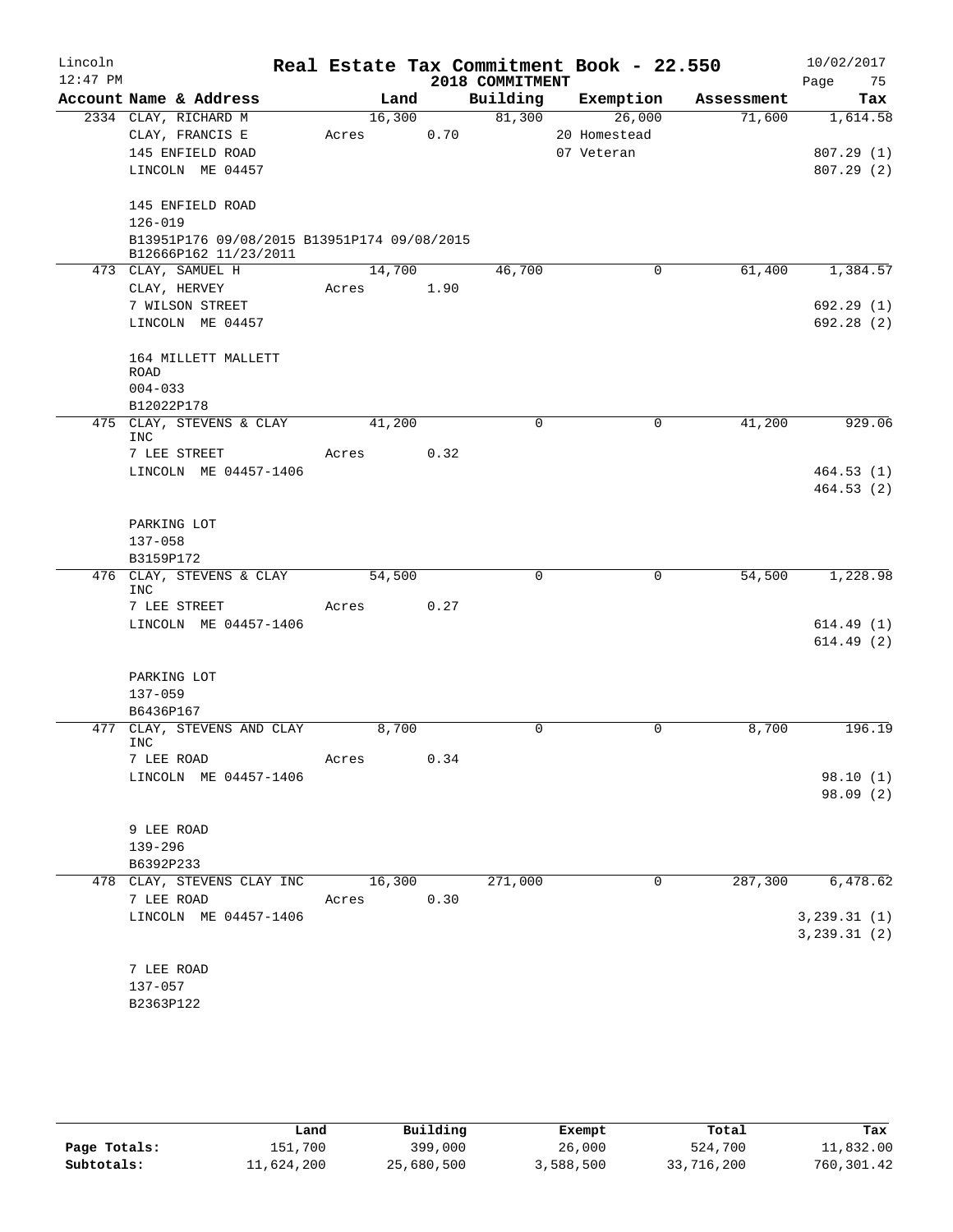| Lincoln<br>$12:47$ PM      |                                                |                       |        |                       |      | 2018 COMMITMENT | Real Estate Tax Commitment Book - 22.550 |             |                       | 10/02/2017<br>76<br>Page |
|----------------------------|------------------------------------------------|-----------------------|--------|-----------------------|------|-----------------|------------------------------------------|-------------|-----------------------|--------------------------|
|                            | Account Name & Address                         |                       |        | Land                  |      | Building        | Exemption                                |             | Assessment            | Tax                      |
|                            | 481 CLEARY, STEVEN T                           |                       |        | 9,500                 |      | $\Omega$        |                                          | $\Omega$    | 9,500                 | 214.23                   |
|                            | CLEARY, JOYCE                                  |                       | Acres  |                       | 1.00 |                 |                                          |             |                       |                          |
|                            | LEE ROAD                                       |                       |        |                       |      |                 |                                          |             |                       | 107.12(1)                |
|                            | LINCOLN ME 04457                               |                       |        |                       |      |                 |                                          |             |                       | 107.11(2)                |
|                            |                                                |                       |        |                       |      |                 |                                          |             |                       |                          |
|                            | LEE ROAD                                       |                       |        |                       |      |                 |                                          |             |                       |                          |
|                            | $143 - 015$<br>482 CLEARY, STEVEN T            |                       |        | 18,000                |      | 44,500          | 20,000                                   |             | 42,500                | 958.38                   |
|                            | PIMENTAL, JOYCE                                |                       | Acres  |                       | 0.28 |                 | 20 Homestead                             |             |                       |                          |
|                            | 351 LEE ROAD                                   |                       |        |                       |      |                 |                                          |             |                       | 479.19 (1)               |
|                            | LINCOLN ME 04457                               |                       |        |                       |      |                 |                                          |             |                       | 479.19 (2)               |
|                            |                                                |                       |        |                       |      |                 |                                          |             |                       |                          |
|                            | 351 LEE ROAD                                   |                       |        |                       |      |                 |                                          |             |                       |                          |
|                            | $143 - 016$                                    |                       |        |                       |      |                 |                                          |             |                       |                          |
|                            | B9528P57<br>483 CLEMENTS, STEVEN A             |                       |        | 28,600                |      | 26,100          |                                          | $\mathbf 0$ | 54,700                | 1, 233.49                |
|                            | CLEMENTS, SHEILA B                             |                       | Acres  |                       | 2.70 |                 |                                          |             |                       |                          |
|                            | PO BOX 74                                      |                       |        |                       |      |                 |                                          |             |                       | 616.75(1)                |
|                            | PASSADUMKEAG ME 04475                          |                       |        |                       |      |                 |                                          |             |                       | 616.74(2)                |
|                            |                                                |                       |        |                       |      |                 |                                          |             |                       |                          |
|                            | EAGLE RIDGE ROAD                               |                       |        |                       |      |                 |                                          |             |                       |                          |
|                            | $041 - 007$<br>B8898P1                         |                       |        |                       |      |                 |                                          |             |                       |                          |
|                            | 23 CLENDENNING, COLBY E &                      |                       | 55,800 |                       |      | $\mathbf 0$     |                                          | 0           | 55,800                | 1,258.29                 |
|                            | DONNA M                                        |                       |        |                       |      |                 |                                          |             |                       |                          |
|                            | PO BOX 717                                     |                       | Acres  |                       | 2.06 |                 |                                          |             |                       |                          |
|                            | HAMPDEN ME 04444                               |                       |        |                       |      |                 |                                          |             |                       | 629.15(1)                |
|                            |                                                |                       |        |                       |      |                 |                                          |             |                       | 629.14(2)                |
|                            | 333 WHITE POINT ESTATES                        |                       |        |                       |      |                 |                                          |             |                       |                          |
|                            | ROAD                                           |                       |        |                       |      |                 |                                          |             |                       |                          |
|                            | $057 - 018$                                    |                       |        |                       |      |                 |                                          |             |                       |                          |
|                            | B12505P152 06/15/2011                          |                       |        |                       |      |                 |                                          |             |                       |                          |
|                            | 484 CLIFFORD, DANIEL W                         |                       | 33,100 |                       |      | 5,700           |                                          | 0           | 38,800                | 874.94                   |
|                            | CLIFFORD, CINDI H                              |                       | Acres  |                       | 1.48 |                 |                                          |             |                       |                          |
|                            | 3661 LAGOON LANE                               |                       |        |                       |      |                 |                                          |             |                       | 437.47 (1)               |
|                            | HILLIARD OH 43026                              |                       |        |                       |      |                 |                                          |             |                       | 437.47 (2)               |
|                            | FOLSOM POND ROAD                               |                       |        |                       |      |                 |                                          |             |                       |                          |
|                            | $040 - 011$                                    |                       |        |                       |      |                 |                                          |             |                       |                          |
|                            | B8325P64                                       |                       |        |                       |      |                 |                                          |             |                       |                          |
| 486                        | CLIFFORD, GERALD C &                           |                       | 27,900 |                       |      | 27,300          |                                          | $\mathbf 0$ | 55,200                | 1,244.76                 |
|                            | TERESA L<br>CYNTHIA, M & STEVEN G              |                       | Acres  |                       | 0.68 |                 |                                          |             |                       |                          |
|                            | 70 HILLSIDE BLVD                               |                       |        |                       |      |                 |                                          |             |                       | 622.38(1)                |
|                            | BREWER ME 04412-1247                           |                       |        |                       |      |                 |                                          |             |                       | 622.38(2)                |
|                            |                                                |                       |        |                       |      |                 |                                          |             |                       |                          |
|                            | 220 DANNY DRIVE                                |                       |        |                       |      |                 |                                          |             |                       |                          |
|                            | 172-010                                        |                       |        |                       |      |                 |                                          |             |                       |                          |
|                            | B13188P250 05/23/2013<br>487 CLIFFORD, GREGORY |                       |        | 0                     |      | 2,600           |                                          | 0           | 2,600                 | 58.63                    |
|                            | PO BOX 32                                      |                       |        |                       |      |                 |                                          |             |                       |                          |
|                            | LINCOLN ME 04457                               |                       |        |                       |      |                 |                                          |             |                       | 29.32(1)                 |
|                            |                                                |                       |        |                       |      |                 |                                          |             |                       | 29.31(2)                 |
|                            |                                                |                       |        |                       |      |                 |                                          |             |                       |                          |
|                            | 55 MILLETT MALLETT ROAD                        |                       |        |                       |      |                 |                                          |             |                       |                          |
|                            | $004 - 042 - 001 - MH0$                        |                       |        |                       |      |                 |                                          |             |                       |                          |
|                            |                                                |                       |        |                       |      |                 |                                          |             |                       |                          |
|                            |                                                | Land                  |        | Building              |      |                 | Exempt                                   |             | Total                 | Tax                      |
| Page Totals:<br>Subtotals: |                                                | 172,900<br>11,797,100 |        | 106,200<br>25,786,700 |      |                 | 20,000<br>3,608,500                      |             | 259,100<br>33,975,300 | 5,842.72<br>766,144.14   |
|                            |                                                |                       |        |                       |      |                 |                                          |             |                       |                          |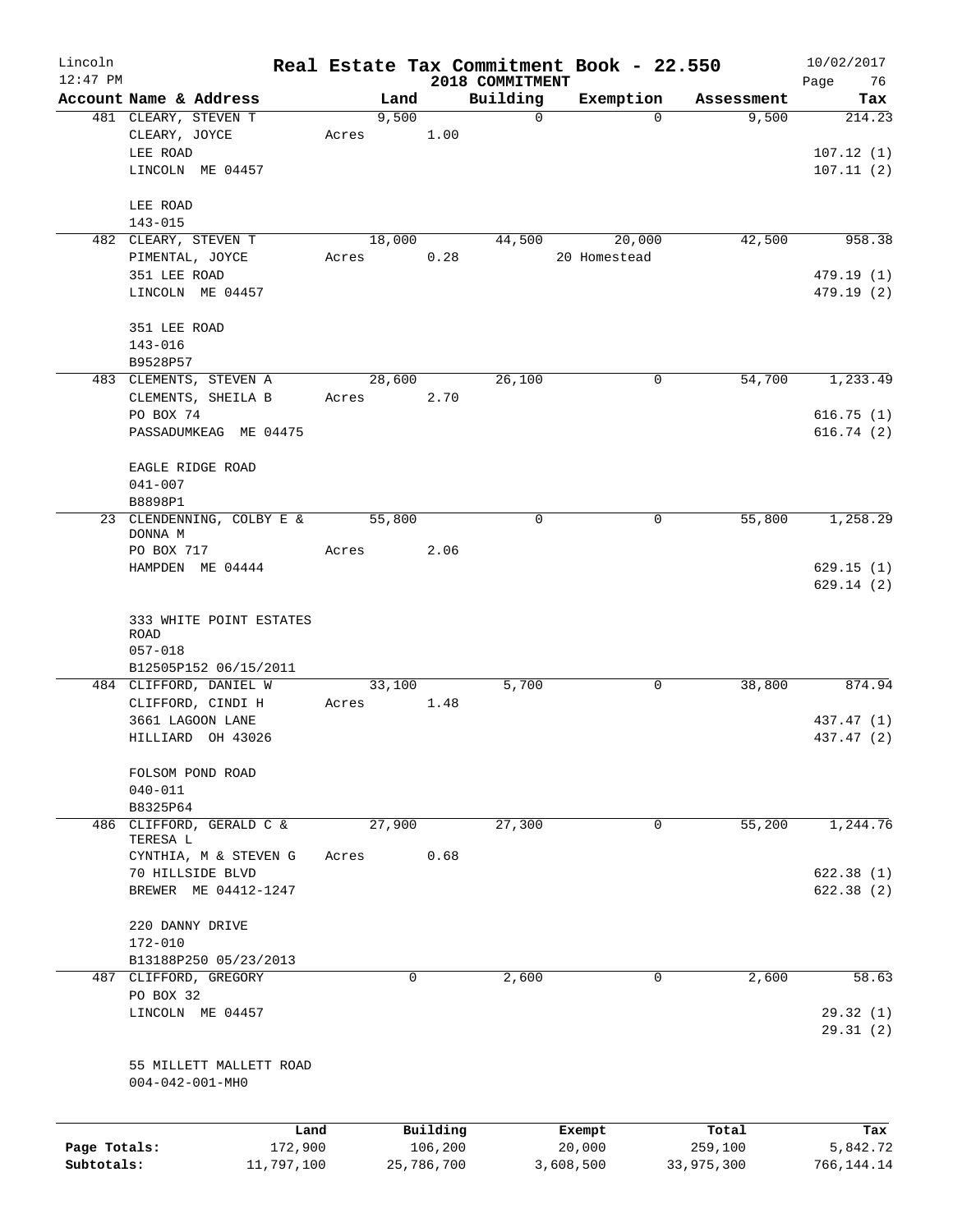| Lincoln<br>$12:47$ PM |                                                  |                 |             |                             | Real Estate Tax Commitment Book - 22.550 |            | 10/02/2017            |
|-----------------------|--------------------------------------------------|-----------------|-------------|-----------------------------|------------------------------------------|------------|-----------------------|
|                       | Account Name & Address                           | Land            |             | 2018 COMMITMENT<br>Building | Exemption                                | Assessment | Page<br>77<br>Tax     |
|                       | 489 CLIFFORD, GREGORY                            |                 | $\mathbf 0$ | 7,800                       | $\Omega$                                 | 7,800      | 175.89                |
|                       | $MM-1$                                           |                 |             |                             |                                          |            |                       |
|                       | P O BOX 32                                       |                 |             |                             |                                          |            | 87.95 (1)             |
|                       | LINCOLN ME 04457-0032                            |                 |             |                             |                                          |            | 87.94(2)              |
|                       | 49 MILLETT MALLETT ROAD                          |                 |             |                             |                                          |            |                       |
|                       | $004 - 042 - 003 - MHO$                          |                 |             |                             |                                          |            |                       |
|                       | B7579P210                                        |                 |             |                             |                                          |            |                       |
| 490                   | CLIFFORD, GREGORY M                              | 30, 300         |             | $\mathbf 0$                 | 0                                        | 30, 300    | 683.27                |
|                       | TRUST<br>PO BOX 32                               | Acres           | 6.03        |                             |                                          |            |                       |
|                       | LINCOLN ME 04457-0032                            |                 |             |                             |                                          |            | 341.64(1)             |
|                       |                                                  |                 |             |                             |                                          |            | 341.63(2)             |
|                       |                                                  |                 |             |                             |                                          |            |                       |
|                       | 49 MILLETT MALLETT ROAD<br>$004 - 042$           |                 |             |                             |                                          |            |                       |
|                       | B7579P210                                        |                 |             |                             |                                          |            |                       |
|                       | 491 CLIFFORD, JANICE                             | 84,100          |             | 149,200                     | 20,000                                   | 213,300    | 4,809.92              |
|                       | LINCOLN HOUSE MOTEL                              | Acres           |             | 0.90                        | 20 Homestead                             |            |                       |
|                       | 83 MAIN STREET                                   |                 |             |                             |                                          |            | 2,404.96(1)           |
|                       | LINCOLN ME 04457                                 |                 |             |                             |                                          |            | 2,404.96 (2)          |
|                       | 83 MAIN STREET                                   |                 |             |                             |                                          |            |                       |
|                       | $137 - 060$                                      |                 |             |                             |                                          |            |                       |
|                       | B9267P326 04/01/2004                             |                 |             |                             |                                          |            |                       |
|                       | 492 CLIFFORD, JANICE M                           | 59,100          |             | 60,900                      | $\mathbf 0$                              | 120,000    | 2,706.00              |
|                       | 83 MAIN STREET                                   | Acres           | 0.83        |                             |                                          |            |                       |
|                       | LINCOLN ME 04457                                 |                 |             |                             |                                          |            | 1,353.00(1)           |
|                       |                                                  |                 |             |                             |                                          |            | 1,353.00(2)           |
|                       | 29 COLLINS POINT ROAD                            |                 |             |                             |                                          |            |                       |
|                       | $111 - 030$                                      |                 |             |                             |                                          |            |                       |
|                       | B11430P18                                        |                 |             |                             |                                          |            |                       |
|                       | 1020 CLIFFORD, JASON                             | 7,800           |             | $\mathbf 0$                 | 0                                        | 7,800      | 175.89                |
|                       | 15 EDWARDS STREET<br>LINCOLN ME 04457            | Acres           |             | 0.14                        |                                          |            |                       |
|                       |                                                  |                 |             |                             |                                          |            | 87.95(1)<br>87.94 (2) |
|                       |                                                  |                 |             |                             |                                          |            |                       |
|                       | 11 EDWARDS STREET                                |                 |             |                             |                                          |            |                       |
|                       | 132-024                                          |                 |             |                             |                                          |            |                       |
|                       | B14011P142 11/12/2015                            |                 |             |                             |                                          |            |                       |
|                       | 1019 CLIFFORD, JASON<br>15 EDWARDS STREET        | 12,100<br>Acres |             | 78,200<br>0.23              | 0                                        | 90, 300    | 2,036.27              |
|                       | LINCOLN ME 04457                                 |                 |             |                             |                                          |            | 1,018.14(1)           |
|                       |                                                  |                 |             |                             |                                          |            | 1,018.13(2)           |
|                       |                                                  |                 |             |                             |                                          |            |                       |
|                       | 15 EDWARDS STREET                                |                 |             |                             |                                          |            |                       |
|                       | $132 - 023$                                      |                 |             |                             |                                          |            |                       |
|                       | B14011P142 11/12/2015<br>493 CLIFFORD, JOHN A JR | 13,800          |             | $\Omega$                    | $\mathbf 0$                              | 13,800     | 311.19                |
|                       | 247 BEAR HILL ROAD K                             | Acres           | 10.30       |                             |                                          |            |                       |
|                       | HOLLIS CENTER ME                                 |                 |             |                             |                                          |            | 155.60(1)             |
|                       | 04042-3932                                       |                 |             |                             |                                          |            |                       |
|                       |                                                  |                 |             |                             |                                          |            | 155.59(2)             |
|                       | SOUTH ROAD                                       |                 |             |                             |                                          |            |                       |
|                       | $054 - 020$                                      |                 |             |                             |                                          |            |                       |
|                       | B8829P195                                        |                 |             |                             |                                          |            |                       |
|                       | Land                                             |                 | Building    |                             | Exempt                                   | Total      | Tax                   |
| Page Totals:          | 207,200                                          |                 | 296,100     |                             | 20,000                                   | 483,300    | 10,898.43             |
| Subtotals:            | 12,004,300                                       |                 | 26,082,800  |                             | 3,628,500                                | 34,458,600 | 777,042.57            |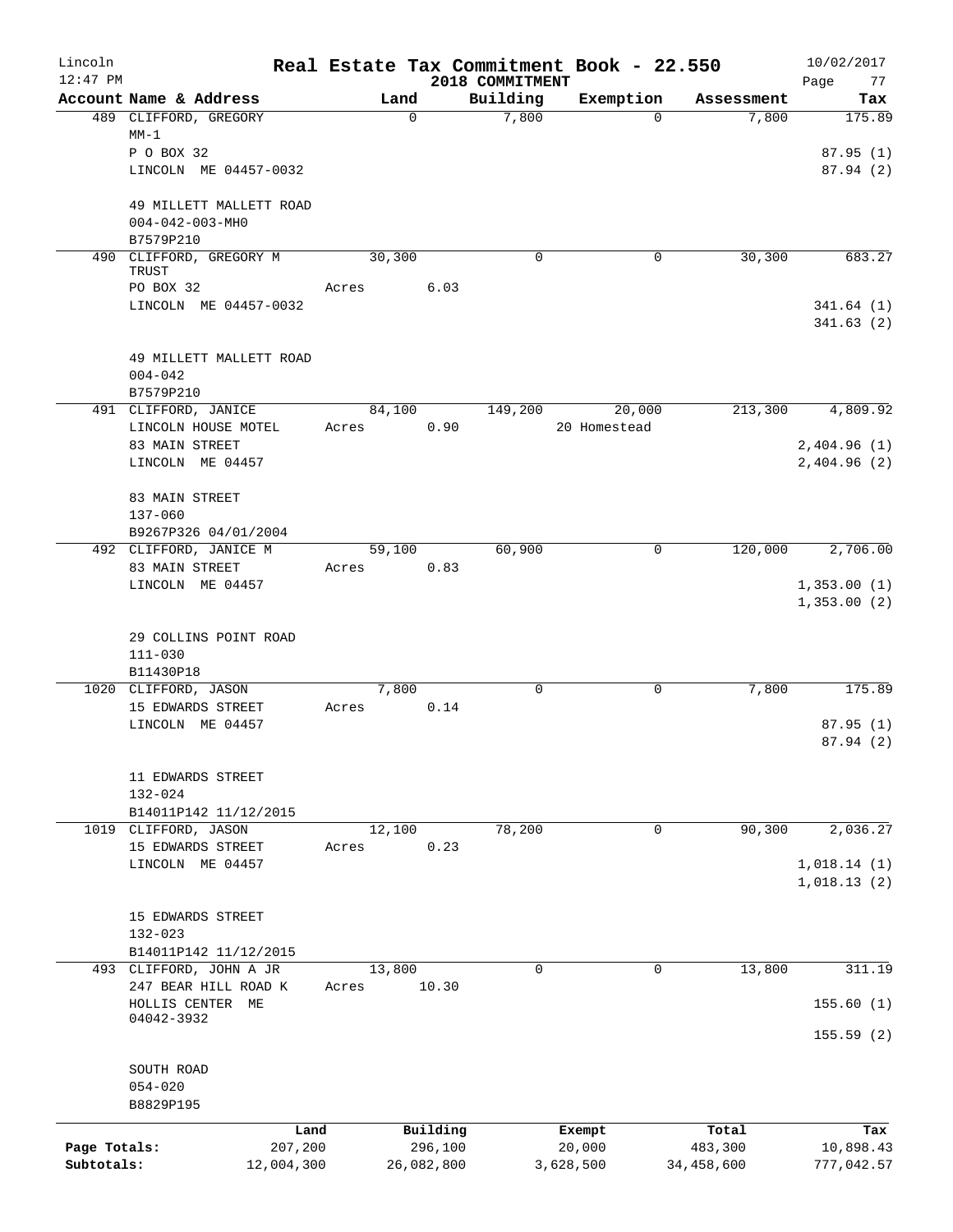| Lincoln    |                                      |       |        |      |                 | Real Estate Tax Commitment Book - 22.550 |            | 10/02/2017 |
|------------|--------------------------------------|-------|--------|------|-----------------|------------------------------------------|------------|------------|
| $12:47$ PM |                                      |       |        |      | 2018 COMMITMENT |                                          |            | Page<br>78 |
|            | Account Name & Address               |       | Land   |      | Building        | Exemption                                | Assessment | Tax        |
|            | 495 CLIFFORD, KENYON                 |       | 8,400  |      | 5,800           | $\Omega$                                 | 14,200     | 320.21     |
|            | DBA GRIFFIN ENTERPRISES Acres        |       |        | 0.16 |                 |                                          |            |            |
|            | 80 LEE ROAD                          |       |        |      |                 |                                          |            | 160.11(1)  |
|            | LINCOLN ME 04457                     |       |        |      |                 |                                          |            | 160.10(2)  |
|            | 35 AYER STREET                       |       |        |      |                 |                                          |            |            |
|            | 136-111                              |       |        |      |                 |                                          |            |            |
|            | B10048P182                           |       |        |      |                 |                                          |            |            |
|            | 494 CLIFFORD, KENYON                 |       | 12,500 |      | 10,400          | 0                                        | 22,900     | 516.40     |
|            | 80 LEE ROAD                          | Acres |        | 0.24 |                 |                                          |            |            |
|            | LINCOLN ME 04457                     |       |        |      |                 |                                          |            | 258.20(1)  |
|            |                                      |       |        |      |                 |                                          |            | 258.20(2)  |
|            | 35 WARSAW CIRCLE                     |       |        |      |                 |                                          |            |            |
|            | 142-036                              |       |        |      |                 |                                          |            |            |
|            | B9590P153                            |       |        |      |                 |                                          |            |            |
|            | 496 CLIFFORD, KENYON R               |       | 20,200 |      | $\Omega$        | $\mathbf 0$                              | 20,200     | 455.51     |
|            | 80 LEE ROAD                          | Acres |        | 0.92 |                 |                                          |            |            |
|            | LINCOLN ME 04457                     |       |        |      |                 |                                          |            | 227.76(1)  |
|            |                                      |       |        |      |                 |                                          |            | 227.75(2)  |
|            |                                      |       |        |      |                 |                                          |            |            |
|            | 54 MILLETT MALLETT ROAD              |       |        |      |                 |                                          |            |            |
|            | $004 - 015$                          |       |        |      |                 |                                          |            |            |
|            | B9590P153                            |       |        |      |                 |                                          |            |            |
|            | 497 CLIFFORD, KENYON R &<br>ALICIA M |       | 15,500 |      | 44,900          | 20,000                                   | 40,400     | 911.02     |
|            | 80 LEE ROAD                          | Acres |        | 0.54 |                 | 20 Homestead                             |            |            |
|            | LINCOLN ME 04457-1624                |       |        |      |                 |                                          |            | 455.51(1)  |
|            |                                      |       |        |      |                 |                                          |            | 455.51(2)  |
|            | 80 LEE ROAD                          |       |        |      |                 |                                          |            |            |
|            | 139-167                              |       |        |      |                 |                                          |            |            |
|            | B6094P67                             |       |        |      |                 |                                          |            |            |
|            | 499 CLIFFORD, KENYON R<br>TRUST      |       | 9,700  |      | 22,800          | 0                                        | 32,500     | 732.88     |
|            | 80 LEE ROAD                          | Acres |        | 0.76 |                 |                                          |            |            |
|            | LINCOLN ME 04457                     |       |        |      |                 |                                          |            | 366.44(1)  |
|            |                                      |       |        |      |                 |                                          |            | 366.44 (2) |
|            |                                      |       |        |      |                 |                                          |            |            |
|            | 1222 MAIN STREET                     |       |        |      |                 |                                          |            |            |
|            | $095 - 005$                          |       |        |      |                 |                                          |            |            |
|            | B7579P238                            |       | 22,600 |      | $\Omega$        | 0                                        | 22,600     | 509.63     |
|            | 498 CLIFFORD, KENYON R<br>TRUST      |       |        |      |                 |                                          |            |            |
|            | 80 LEE ROAD                          | Acres |        | 6.90 |                 |                                          |            |            |
|            | LINCOLN ME 04457                     |       |        |      |                 |                                          |            | 254.82(1)  |
|            |                                      |       |        |      |                 |                                          |            | 254.81(2)  |
|            | 1543 LEE ROAD                        |       |        |      |                 |                                          |            |            |
|            | $070 - 006$                          |       |        |      |                 |                                          |            |            |
|            | B7579P238                            |       |        |      |                 |                                          |            |            |
|            |                                      |       |        |      |                 |                                          |            |            |

|              | Land       | Building     | Exempt    | Total      | Tax        |
|--------------|------------|--------------|-----------|------------|------------|
| Page Totals: | 88,900     | 83,900       | 20,000    | 152,800    | 3,445.65   |
| Subtotals:   | 12,093,200 | 26, 166, 700 | 3,648,500 | 34,611,400 | 780,488.22 |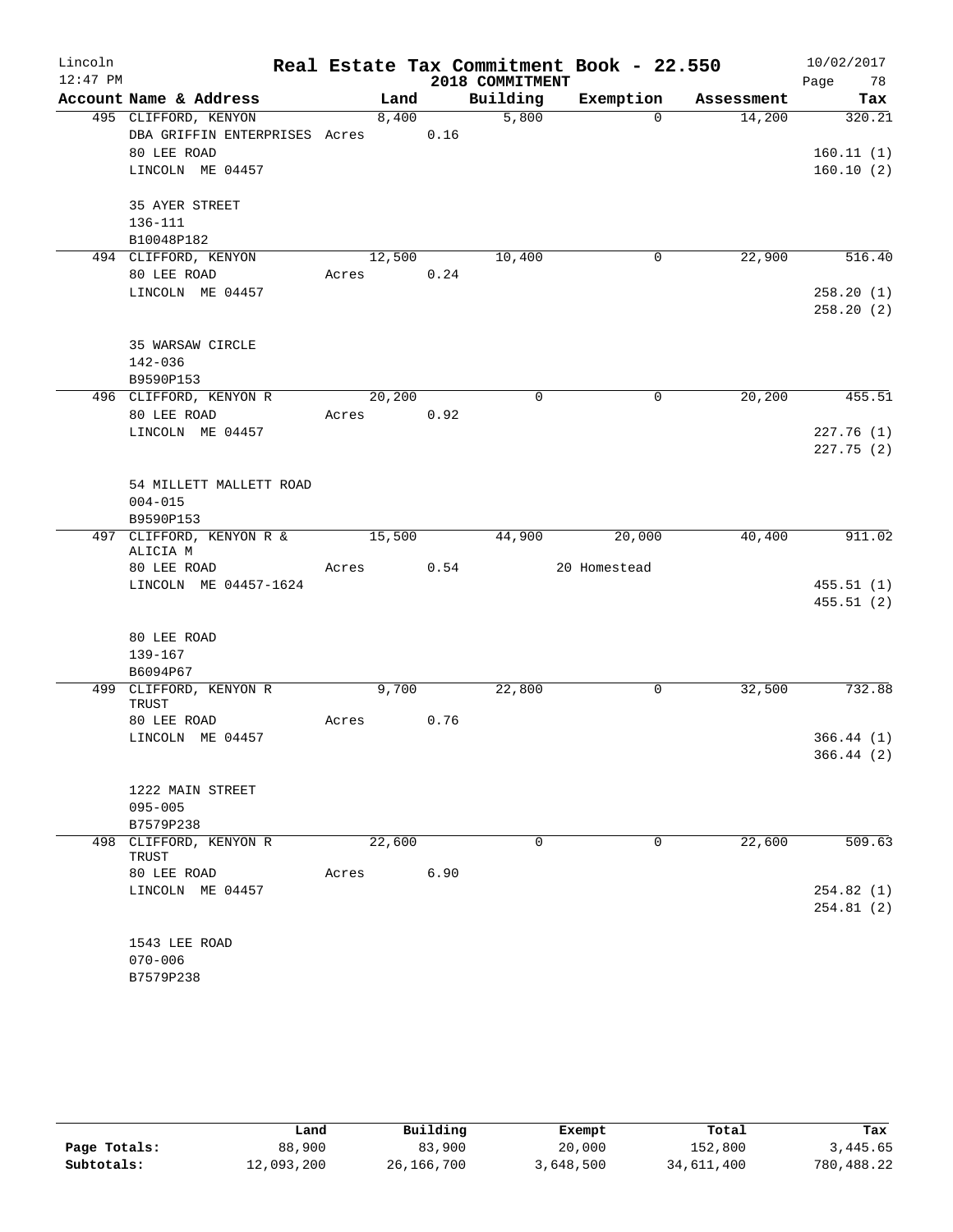| Lincoln<br>$12:47$ PM |                                        |        |      | 2018 COMMITMENT | Real Estate Tax Commitment Book - 22.550 |            | 10/02/2017<br>Page<br>79 |
|-----------------------|----------------------------------------|--------|------|-----------------|------------------------------------------|------------|--------------------------|
|                       | Account Name & Address                 | Land   |      | Building        | Exemption                                | Assessment | Tax                      |
|                       | 500 CLIFFORD, RICHARD O                | 33,200 |      | 26,100          | $\Omega$                                 | 59,300     | 1,337.22                 |
|                       | CLIFFORD, JOYCE A                      | Acres  | 1.28 |                 |                                          |            |                          |
|                       | 51 HIGHLAND STREET                     |        |      |                 |                                          |            | 668.61(1)                |
|                       | WALPOLE MA 02081                       |        |      |                 |                                          |            | 668.61(2)                |
|                       | 55 STONEY DRIVE                        |        |      |                 |                                          |            |                          |
|                       | $050 - 011$                            |        |      |                 |                                          |            |                          |
|                       | B10842P28                              |        |      |                 |                                          |            |                          |
|                       | 3854 CLIFFORD, THOMAS                  |        | 0    | 1,500           | 0                                        | 1,500      | 33.83                    |
|                       | 22 HOMESTEAD LANE                      |        |      |                 |                                          |            |                          |
|                       | LINCOLN ME 04457                       |        |      |                 |                                          |            | 16.92(1)<br>16.91(2)     |
|                       |                                        |        |      |                 |                                          |            |                          |
|                       | 22 HOMESTEAD LANE                      |        |      |                 |                                          |            |                          |
|                       | 158-015-007-MH0                        |        |      |                 |                                          |            |                          |
|                       | 501 CLORAN , WILLIAM C. &<br>DEBORAH L | 92,000 |      | 119,600         | 20,000                                   | 191,600    | 4,320.58                 |
|                       | P O BOX 444                            |        |      |                 | 20 Homestead                             |            |                          |
|                       | LINCOLN ME 04457-0444                  |        |      |                 |                                          |            | 2,160.29(1)              |
|                       |                                        |        |      |                 |                                          |            | 2,160.29(2)              |
|                       |                                        |        |      |                 |                                          |            |                          |
|                       | 884 TRANSALPINE ROAD<br>$116 - 001$    |        |      |                 |                                          |            |                          |
|                       | 503 CLOUGH, BRENDA E                   | 19,100 |      | 94,100          | 20,000                                   | 93,200     | 2,101.66                 |
|                       | PO BOX 387                             |        |      |                 | 20 Homestead                             |            |                          |
|                       | LINCOLN ME 04457-0387                  |        |      |                 |                                          |            | 1,050.83(1)              |
|                       |                                        |        |      |                 |                                          |            | 1,050.83(2)              |
|                       | 21 FOREST AVE                          |        |      |                 |                                          |            |                          |
|                       | $072 - 012$                            |        |      |                 |                                          |            |                          |
|                       | 1070 CLOUGH, HOMER                     | 17,600 |      | $\mathbf 0$     | 0                                        | 17,600     | 396.88                   |
|                       | ALBERT, JULIE                          | Acres  | 1.49 |                 |                                          |            |                          |
|                       | PO BOX 99                              |        |      |                 |                                          |            | 198.44 (1)               |
|                       | TOPSFIELD ME 04490                     |        |      |                 |                                          |            | 198.44(2)                |
|                       | 10 QUARRY DRIVE                        |        |      |                 |                                          |            |                          |
|                       | 142-038                                |        |      |                 |                                          |            |                          |
|                       | B14338P350 11/17/2016                  |        |      |                 |                                          |            |                          |
|                       | 502 CLOUGH, HOMER W                    | 10,200 |      | 0               | $\mathbf 0$                              | 10,200     | 230.01                   |
|                       | PO BOX 99                              | Acres  | 4.50 |                 |                                          |            |                          |
|                       | TOPSFIELD ME 04490                     |        |      |                 |                                          |            | 115.01(1)                |
|                       |                                        |        |      |                 |                                          |            | 115.00(2)                |
|                       | WEST BROADWAY                          |        |      |                 |                                          |            |                          |
|                       | $130 - 010$                            |        |      |                 |                                          |            |                          |
|                       | B8169P62                               |        |      |                 |                                          |            |                          |
|                       | 507 CLOUKEY, JUSTIN J                  | 38,000 |      | 129,900         | 20,000                                   | 147,900    | 3,335.15                 |
|                       | CLOUKEY, JESSICA                       | Acres  | 3.10 |                 | 20 Homestead                             |            |                          |
|                       | PO BOX 1362                            |        |      |                 |                                          |            | 1,667.58(1)              |
|                       | LINCOLN ME 04457                       |        |      |                 |                                          |            | 1,667.57(2)              |
|                       | 248 LEE ROAD                           |        |      |                 |                                          |            |                          |
|                       | $143 - 001$                            |        |      |                 |                                          |            |                          |
|                       | B14067P140 01/26/2016                  |        |      |                 |                                          |            |                          |
|                       |                                        |        |      |                 |                                          |            |                          |
|                       |                                        |        |      |                 |                                          |            |                          |
|                       |                                        |        |      |                 |                                          |            |                          |

|              | Land       | Building   | Exempt    | Total        | Tax         |
|--------------|------------|------------|-----------|--------------|-------------|
| Page Totals: | 210,100    | 371,200    | 60,000    | 521,300      | 11,755.33   |
| Subtotals:   | 12,303,300 | 26,537,900 | 3,708,500 | 35, 132, 700 | 792, 243.55 |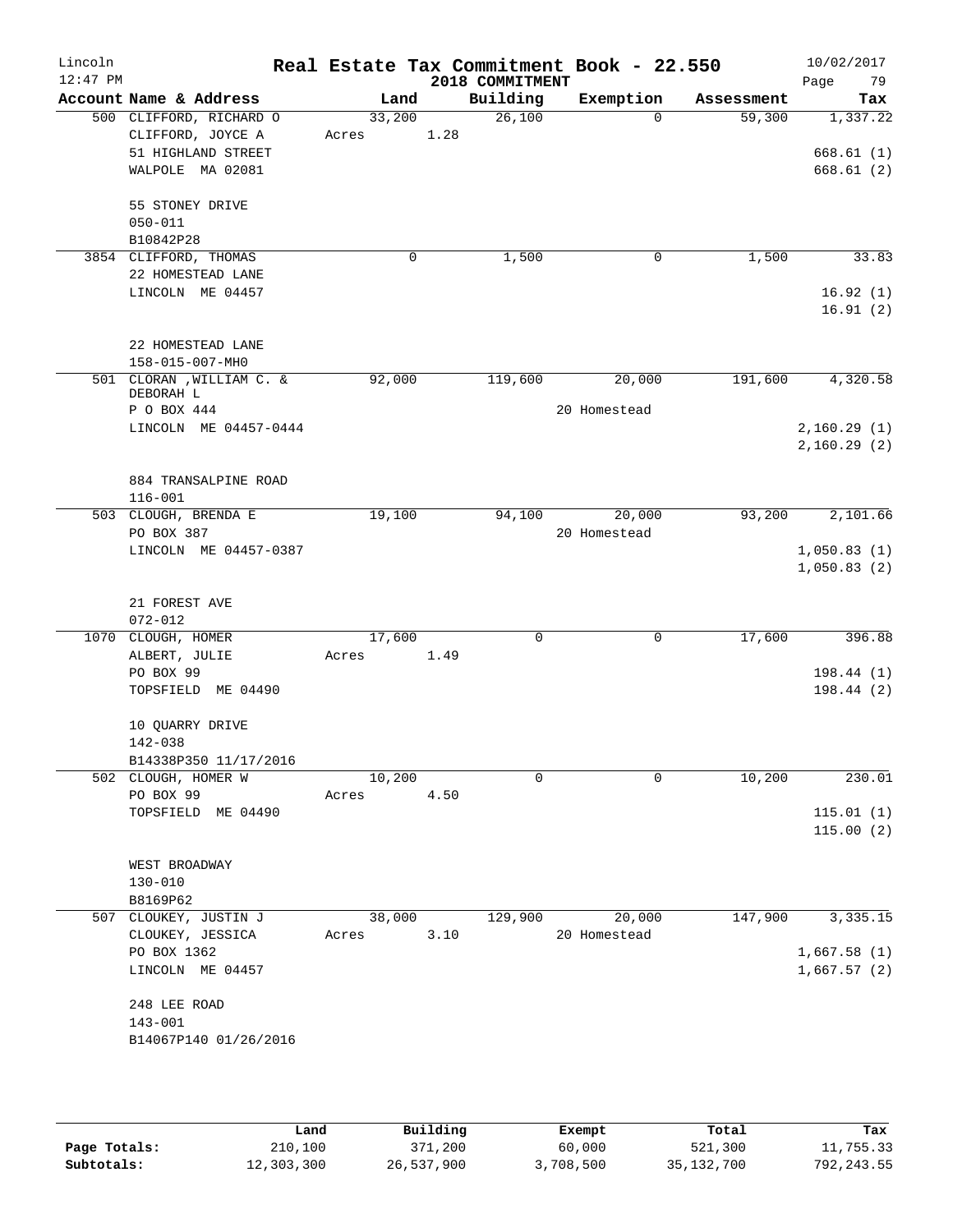| Lincoln    |                         |                                                      |       |        |      |                 | Real Estate Tax Commitment Book - 22.550 |            | 10/02/2017   |          |
|------------|-------------------------|------------------------------------------------------|-------|--------|------|-----------------|------------------------------------------|------------|--------------|----------|
| $12:47$ PM |                         |                                                      |       |        |      | 2018 COMMITMENT |                                          |            | Page         | 80       |
|            |                         | Account Name & Address                               |       | Land   |      | Building        | Exemption                                | Assessment |              | Tax      |
|            |                         | 505 CLOUKEY, JUSTIN J                                |       | 16,100 |      | 0               | $\Omega$                                 | 16,100     |              | 363.06   |
|            |                         | CLOUKEY, JESSICA L                                   | Acres |        | 2.10 |                 |                                          |            |              |          |
|            | PO BOX 362              |                                                      |       |        |      |                 |                                          |            | 181.53(1)    |          |
|            |                         | LINCOLN ME 04457-0362                                |       |        |      |                 |                                          |            | 181.53(2)    |          |
|            | LEE ROAD                |                                                      |       |        |      |                 |                                          |            |              |          |
|            | $146 - 001$             |                                                      |       |        |      |                 |                                          |            |              |          |
| 1470       |                         | CLOUKEY, TIMOTHY                                     |       | 60,300 |      | 153,300         | 0                                        | 213,600    |              | 4,816.68 |
|            | COTRUSTEE               | CLOUKEY, PATRICIA                                    | Acres |        | 2.37 |                 |                                          |            |              |          |
|            | COTRUSTEE               |                                                      |       |        |      |                 |                                          |            |              |          |
|            | PO BOX 160              |                                                      |       |        |      |                 |                                          |            | 2,408.34(1)  |          |
|            |                         | LINCOLN ME 04457                                     |       |        |      |                 |                                          |            | 2,408.34(2)  |          |
|            | <b>30 RIVER ROAD</b>    |                                                      |       |        |      |                 |                                          |            |              |          |
|            | $046 - 027$             |                                                      |       |        |      |                 |                                          |            |              |          |
|            | 05/31/2013              | B14107P235 02/12/2016 B13199P40 05/30/2013 B13199P38 |       |        |      |                 |                                          |            |              |          |
|            | COTRUSTEE               | 506 CLOUKEY, TIMOTHY K                               |       | 59,600 |      | 55,000          | 0                                        | 114,600    |              | 2,584.23 |
|            |                         | CLOUKEY, PATRICIA M                                  | Acres |        | 3.73 |                 |                                          |            |              |          |
|            | COTRUSTEE<br>PO BOX 160 |                                                      |       |        |      |                 |                                          |            | 1, 292.12(1) |          |
|            |                         | LINCOLN ME 04457                                     |       |        |      |                 |                                          |            | 1, 292.11(2) |          |
|            |                         |                                                      |       |        |      |                 |                                          |            |              |          |
|            |                         | 184 WEST BROADWAY                                    |       |        |      |                 |                                          |            |              |          |
|            | 135-014                 |                                                      |       |        |      |                 |                                          |            |              |          |
|            |                         | B14107P233 02/12/2016                                |       |        |      |                 |                                          |            |              |          |
|            | 292 CLOUKEY, TRAVIS     |                                                      |       | 19,300 |      | $\Omega$        | $\mathbf 0$                              | 19,300     |              | 435.22   |
|            | 20 ALBERT DRIVE         |                                                      | Acres |        | 0.90 |                 |                                          |            |              |          |
|            |                         | LINCOLN ME 04457                                     |       |        |      |                 |                                          |            | 217.61(1)    |          |
|            |                         |                                                      |       |        |      |                 |                                          |            | 217.61(2)    |          |
|            | 26 ALBERT DRIVE         |                                                      |       |        |      |                 |                                          |            |              |          |
|            | $125 - 009$             |                                                      |       |        |      |                 |                                          |            |              |          |
|            |                         | B14568P11 08/03/2017 B7293P123                       |       |        |      |                 |                                          |            |              |          |
|            | 508 CLOUKEY, TRAVIS     |                                                      |       | 19,300 |      | 106,400         | 20,000                                   | 105,700    |              | 2,383.54 |
|            | CLOUKEY, ALICIA         |                                                      | Acres |        | 0.90 |                 | 20 Homestead                             |            |              |          |
|            | 20 ALBERT DRIVE         |                                                      |       |        |      |                 |                                          |            | 1, 191.77(1) |          |
|            |                         | LINCOLN ME 04457                                     |       |        |      |                 |                                          |            | 1, 191.77(2) |          |
|            | 20 ALBERT DRIVE         |                                                      |       |        |      |                 |                                          |            |              |          |
|            | $125 - 008$             |                                                      |       |        |      |                 |                                          |            |              |          |
|            | B10563P86               |                                                      |       |        |      |                 |                                          |            |              |          |
| 509        |                         | CN BROWN COMPANY                                     |       | 56,600 |      | 149,900         | 0                                        | 206,500    |              | 4,656.58 |
|            | PO BOX 200              |                                                      | Acres |        | 0.67 |                 |                                          |            |              |          |
|            | SOUTH PARIS ME          |                                                      |       |        |      |                 |                                          |            | 2,328.29 (1) |          |
|            | 04281-0200              |                                                      |       |        |      |                 |                                          |            |              |          |
|            |                         |                                                      |       |        |      |                 |                                          |            | 2,328.29 (2) |          |
|            |                         | 34 FLEMING STREET                                    |       |        |      |                 |                                          |            |              |          |
|            | $139 - 001$             |                                                      |       |        |      |                 |                                          |            |              |          |

|              | Land       | Building   | Exempt    | Total      | Tax        |
|--------------|------------|------------|-----------|------------|------------|
| Page Totals: | 231,200    | 464,600    | 20,000    | 675,800    | 15,239.31  |
| Subtotals:   | 12,534,500 | 27,002,500 | 3,728,500 | 35,808,500 | 807,482.86 |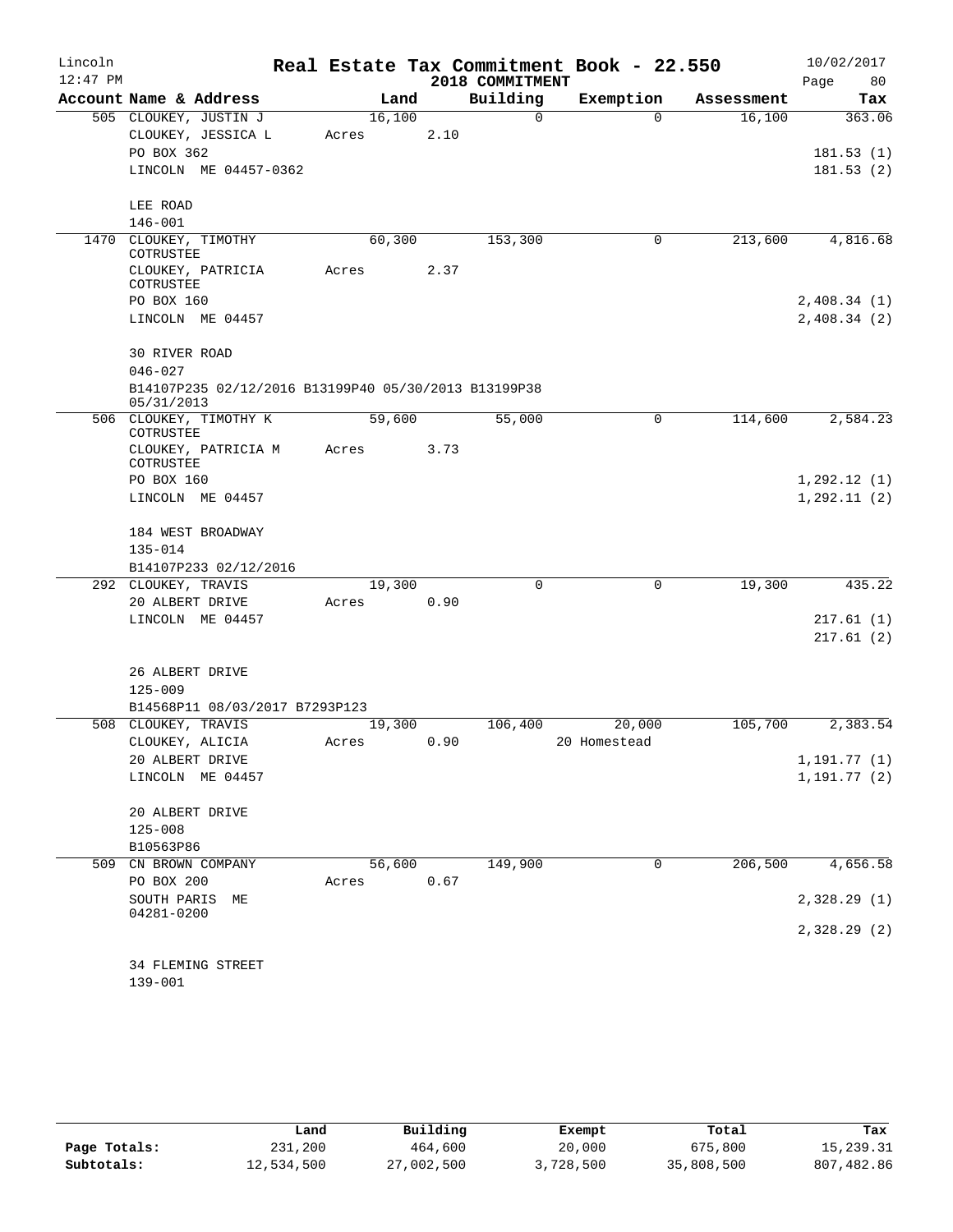| Lincoln      |                                     | Real Estate Tax Commitment Book - 22.550 |            |                     |              |                     |                       | 10/02/2017      |
|--------------|-------------------------------------|------------------------------------------|------------|---------------------|--------------|---------------------|-----------------------|-----------------|
| $12:47$ PM   |                                     |                                          |            | 2018 COMMITMENT     |              |                     |                       | Page<br>81      |
|              | Account Name & Address              | Land<br>64,900                           |            | Building<br>107,900 |              | Exemption<br>20,000 | Assessment<br>152,800 | Tax<br>3,445.64 |
|              | 513 COBB, JEFFREY<br>8 BALSAM DRIVE | Acres                                    | 0.71       |                     | 20 Homestead |                     |                       |                 |
|              | LINCOLN ME 04457-9610               |                                          |            |                     |              |                     |                       | 1,722.82(1)     |
|              |                                     |                                          |            |                     |              |                     |                       | 1,722.82(2)     |
|              |                                     |                                          |            |                     |              |                     |                       |                 |
|              | 8 BALSAM DRIVE                      |                                          |            |                     |              |                     |                       |                 |
|              | $111 - 038$                         |                                          |            |                     |              |                     |                       |                 |
|              | B10415P65                           |                                          |            |                     |              |                     |                       |                 |
|              | 514 COBB, LESLIE A                  | 17,000                                   |            | 20,300              |              | 20,000              | 17,300                | 390.12          |
|              | MCCAFFERTY, DOREEN M                |                                          |            |                     | 20 Homestead |                     |                       |                 |
|              | 22 HIGHLAND AVENUE                  |                                          |            |                     |              |                     |                       | 195.06(1)       |
|              | LINCOLN ME 04457-1606               |                                          |            |                     |              |                     |                       | 195.06(2)       |
|              |                                     |                                          |            |                     |              |                     |                       |                 |
|              | 22 HIGHLAND AVENUE                  |                                          |            |                     |              |                     |                       |                 |
|              | $141 - 071$                         |                                          |            |                     |              |                     |                       |                 |
|              | 2475 COCCI-KING, SUSAN              | 18,300                                   |            | 46,500              |              | 0                   | 64,800                | 1,461.24        |
|              | 39 TAYLOR STREET                    | Acres                                    | 0.46       |                     |              |                     |                       |                 |
|              | LINCOLN ME 04457                    |                                          |            |                     |              |                     |                       | 730.62(1)       |
|              |                                     |                                          |            |                     |              |                     |                       | 730.62(2)       |
|              |                                     |                                          |            |                     |              |                     |                       |                 |
|              | 39 TAYLOR STREET                    |                                          |            |                     |              |                     |                       |                 |
|              | $132 - 131$                         |                                          |            |                     |              |                     |                       |                 |
|              | B13565P168 06/19/2014 B10244P6      |                                          |            |                     |              |                     |                       |                 |
|              | 519 COCHRAN, WILLIAM R              | 25,300                                   |            | 119,600             |              | 20,000              | 124,900               | 2,816.50        |
|              | COCHRAN, BARBARA J                  |                                          |            |                     | 20 Homestead |                     |                       |                 |
|              | 73 BAGLEY MOUNTAIN ROAD             |                                          |            |                     |              |                     |                       | 1,408.25(1)     |
|              | LINCOLN ME 04457                    |                                          |            |                     |              |                     |                       | 1,408.25(2)     |
|              |                                     |                                          |            |                     |              |                     |                       |                 |
|              | 73 BAGLEY MOUNTAIN ROAD             |                                          |            |                     |              |                     |                       |                 |
|              | $095 - 023$                         |                                          |            |                     |              |                     |                       |                 |
| 520          | COEUR, RICHARD JR.                  | 10,100                                   |            | 0                   |              | 0                   | 10,100                | 227.76          |
|              | COEUR, KELLY R                      | Acres                                    | 9.50       |                     |              |                     |                       |                 |
|              | 617 OLMSTEAD DRIVE                  |                                          |            |                     |              |                     |                       | 113.88(1)       |
|              | HINESVILLE GA                       |                                          |            |                     |              |                     |                       | 113.88(2)       |
|              | 31313-2146                          |                                          |            |                     |              |                     |                       |                 |
|              |                                     |                                          |            |                     |              |                     |                       |                 |
|              | 39 COLD STREAM ESTATES              |                                          |            |                     |              |                     |                       |                 |
|              | ROAD<br>$005 - 017$                 |                                          |            |                     |              |                     |                       |                 |
|              | B11539P51                           |                                          |            |                     |              |                     |                       |                 |
|              | 2221 COFFIN,<br>STANLEY C           | 18,000                                   |            | 94,500              |              | 20,000              | 92,500                | 2,085.88        |
|              | 25 TAYLOR STREET                    | Acres                                    | 0.39       |                     | 20 Homestead |                     |                       |                 |
|              | LINCOLN ME 04457                    |                                          |            |                     |              |                     |                       | 1,042.94(1)     |
|              |                                     |                                          |            |                     |              |                     |                       | 1,042.94(2)     |
|              |                                     |                                          |            |                     |              |                     |                       |                 |
|              | 25 TAYLOR STREET                    |                                          |            |                     |              |                     |                       |                 |
|              | $132 - 137$                         |                                          |            |                     |              |                     |                       |                 |
|              | B12591P181 09/09/2011               |                                          |            |                     |              |                     |                       |                 |
|              | 522 COFFIN, DONNA M                 | 38,700                                   |            | 110,700             |              | 20,000              | 129,400               | 2,917.97        |
|              | COFFIN, KENNETH                     | Acres                                    | 0.77       |                     | 20 Homestead |                     |                       |                 |
|              | 402 STANHOPE MILL ROAD              |                                          |            |                     |              |                     |                       | 1,458.99(1)     |
|              | LINCOLN ME 04457-9604               |                                          |            |                     |              |                     |                       | 1,458.98(2)     |
|              |                                     |                                          |            |                     |              |                     |                       |                 |
|              | 402 STANHOPE MILL ROAD              |                                          |            |                     |              |                     |                       |                 |
|              | $105 - 016$                         |                                          |            |                     |              |                     |                       |                 |
|              | B14019P67 11/25/2015                |                                          |            |                     |              |                     |                       |                 |
|              |                                     |                                          |            |                     |              |                     |                       |                 |
|              |                                     |                                          |            |                     |              |                     |                       |                 |
|              | Land                                |                                          | Building   |                     | Exempt       |                     | Total                 | Tax             |
| Page Totals: | 192,300                             |                                          | 499,500    |                     | 100,000      |                     | 591,800               | 13, 345. 11     |
| Subtotals:   | 12,726,800                          |                                          | 27,502,000 |                     | 3,828,500    |                     | 36,400,300            | 820, 827.97     |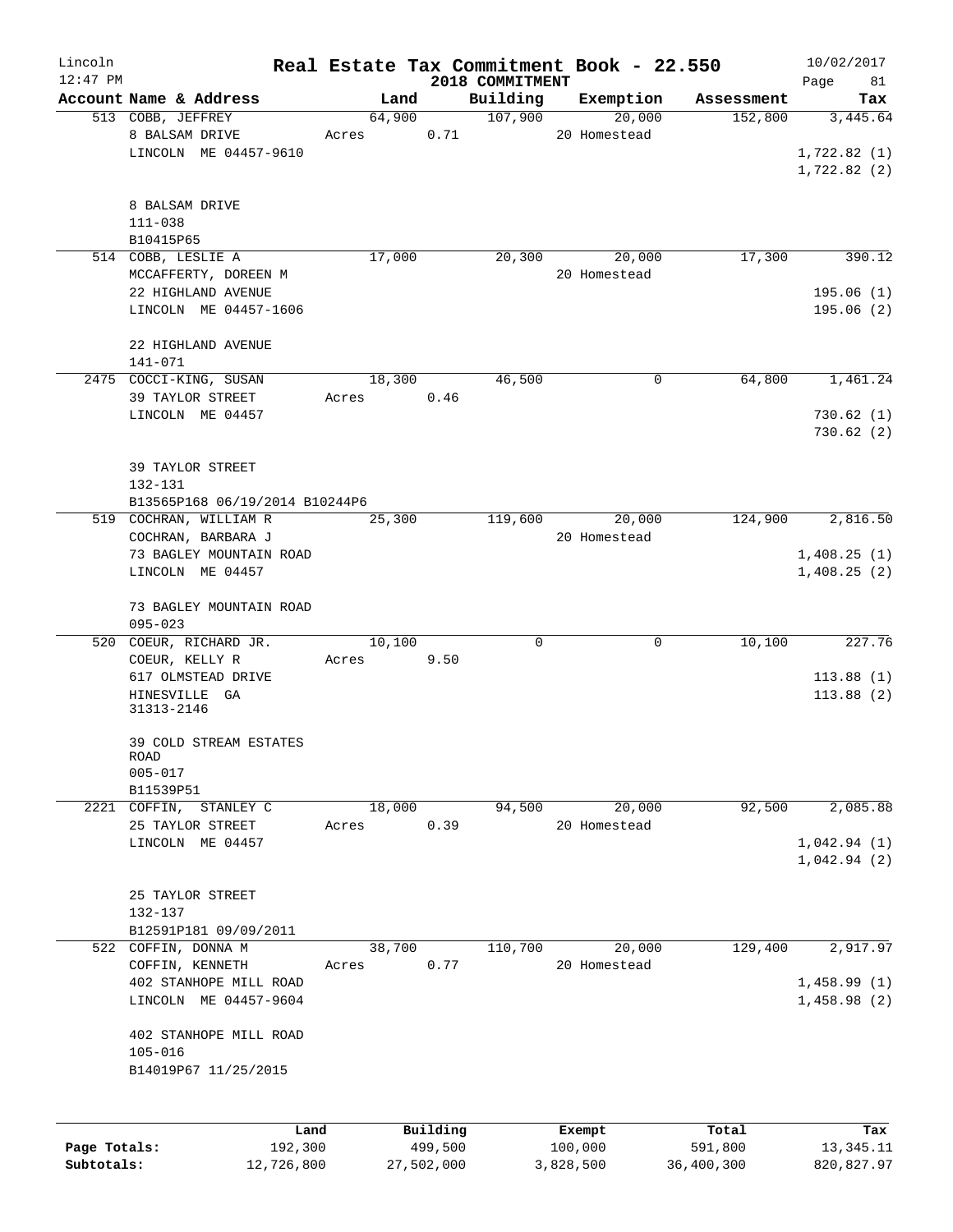| Lincoln    |                                                          |       |                     |        | Real Estate Tax Commitment Book - 22.550 |              |              |            | 10/02/2017             |
|------------|----------------------------------------------------------|-------|---------------------|--------|------------------------------------------|--------------|--------------|------------|------------------------|
| $12:47$ PM |                                                          |       |                     |        | 2018 COMMITMENT                          |              |              |            | Page 82                |
|            | Account Name & Address                                   |       | Land                |        | Building                                 | Exemption    |              | Assessment | Tax                    |
|            | 523 COFFIN, JENNIFER<br>COFFIN, TONY C                   |       | 8,400<br>Acres 1.40 |        | 17,300                                   | 20 Homestead | 20,000       | 5,700      | 128.54                 |
|            | PO BOX 364                                               |       |                     |        |                                          |              |              |            | 64.27(1)               |
|            | LINCOLN ME 04457-0364                                    |       |                     |        |                                          |              |              |            | 64.27(2)               |
|            |                                                          |       |                     |        |                                          |              |              |            |                        |
|            | 329 TRANSALPINE ROAD                                     |       |                     |        |                                          |              |              |            |                        |
|            | $026 - 017$                                              |       |                     |        |                                          |              |              |            |                        |
|            | B12905P304 08/09/2012                                    |       |                     |        |                                          |              |              |            |                        |
|            | 2380 COFFIN, MELVIN                                      |       | 30,200              |        | 92,300                                   |              | $\mathsf{O}$ | 122,500    | 2,762.38               |
|            | 35 EDWARDS STREET                                        |       | Acres               | 0.87   |                                          |              |              |            |                        |
|            | LINCOLN ME 04457                                         |       |                     |        |                                          |              |              |            | 1,381.19(1)            |
|            |                                                          |       |                     |        |                                          |              |              |            | 1,381.19(2)            |
|            | 139 MAIN STREET                                          |       |                     |        |                                          |              |              |            |                        |
|            | $139 - 073$                                              |       |                     |        |                                          |              |              |            |                        |
|            | 2634 COFFIN, SHAUNA J                                    |       | 13,800              |        | 96,800                                   | 20,000       |              | 90,600     | 2,043.03               |
|            | COFFIN, DANIEL R                                         |       | Acres 0.34          |        |                                          | 20 Homestead |              |            |                        |
|            | 37 ENFIELD ROAD                                          |       |                     |        |                                          |              |              |            | 1,021.52(1)            |
|            | LINCOLN ME 04457-1122                                    |       |                     |        |                                          |              |              |            | 1,021.51(2)            |
|            |                                                          |       |                     |        |                                          |              |              |            |                        |
|            | 37 ENFIELD ROAD                                          |       |                     |        |                                          |              |              |            |                        |
|            | 132-056                                                  |       |                     |        |                                          |              |              |            |                        |
|            | B14340P247 11/18/2016 B12017P334<br>283 COGLITORE, DONNA |       | 62,300              |        | 129,000                                  |              | $\mathbf 0$  | 191,300    | 4,313.82               |
|            | COGLITORE, FRANK S                                       |       | Acres 2.14          |        |                                          |              |              |            |                        |
|            | 85 MAPLE STREET APT 1                                    |       |                     |        |                                          |              |              |            | 2,156.91(1)            |
|            | BANGOR ME 04401                                          |       |                     |        |                                          |              |              |            | 2, 156.91(2)           |
|            |                                                          |       |                     |        |                                          |              |              |            |                        |
|            | 18 HEMLOCK LANE                                          |       |                     |        |                                          |              |              |            |                        |
|            | $111 - 044$                                              |       |                     |        |                                          |              |              |            |                        |
|            | B14176P20 06/10/2016 B10444P101                          |       |                     |        |                                          |              |              |            |                        |
|            | 526 COLBY, WILLIAM<br>PO BOX 6039                        |       | $\Omega$            |        | 9,200                                    |              | 0            | 9,200      | 207.46                 |
|            | BRUNSWICK ME                                             |       |                     |        |                                          |              |              |            | 103.73(1)              |
|            | 04011-6039                                               |       |                     |        |                                          |              |              |            |                        |
|            |                                                          |       |                     |        |                                          |              |              |            | 103.73(2)              |
|            |                                                          |       |                     |        |                                          |              |              |            |                        |
|            | W/S AIRPORT                                              |       |                     |        |                                          |              |              |            |                        |
|            | 129-005-002                                              |       |                     |        |                                          |              |              |            |                        |
|            | 532 COLE PROPERTIES LLC<br>183 MAIN STREET APT 8         | Acres | 148,800             | 497.00 | 6,400                                    |              | $\mathbf 0$  | 155,200    | 3,499.76               |
|            | OLD TOWN ME 04468                                        |       |                     |        |                                          |              |              |            | 1,749.88(1)            |
|            |                                                          |       |                     |        |                                          |              |              |            | 1,749.88(2)            |
|            |                                                          |       |                     |        |                                          |              |              |            |                        |
|            | 436 PHINNEY FARM ROAD                                    |       |                     |        |                                          |              |              |            |                        |
|            | $001 - 001$                                              |       |                     |        |                                          |              |              |            |                        |
|            | B14323P194 10/31/2016 B9679P103 12/03/2004               |       |                     |        |                                          |              |              |            |                        |
|            | 533 COLE PROPERTIES LLC                                  |       | 11,700              |        | $\Omega$                                 |              | 0            | 11,700     | 263.83                 |
|            | 183 MAIN STREET APT 8                                    | Acres |                     | 2.94   |                                          |              |              |            |                        |
|            | OLD TOWN ME 04468                                        |       |                     |        |                                          |              |              |            | 131.92(1)<br>131.91(2) |
|            |                                                          |       |                     |        |                                          |              |              |            |                        |
|            | PHINNEY FARM ROAD                                        |       |                     |        |                                          |              |              |            |                        |
|            | $006 - 001$                                              |       |                     |        |                                          |              |              |            |                        |
|            | B9756P346 B5708P363                                      |       |                     |        |                                          |              |              |            |                        |
|            |                                                          |       |                     |        |                                          |              |              |            |                        |
|            |                                                          |       |                     |        |                                          |              |              |            |                        |
|            |                                                          |       |                     |        |                                          |              |              |            |                        |

|              | Land       | Building   | Exempt    | Total      | Tax        |
|--------------|------------|------------|-----------|------------|------------|
| Page Totals: | 275,200    | 351,000    | 40,000    | 586,200    | 13,218.82  |
| Subtotals:   | 13,002,000 | 27,853,000 | 3,868,500 | 36,986,500 | 834,046.79 |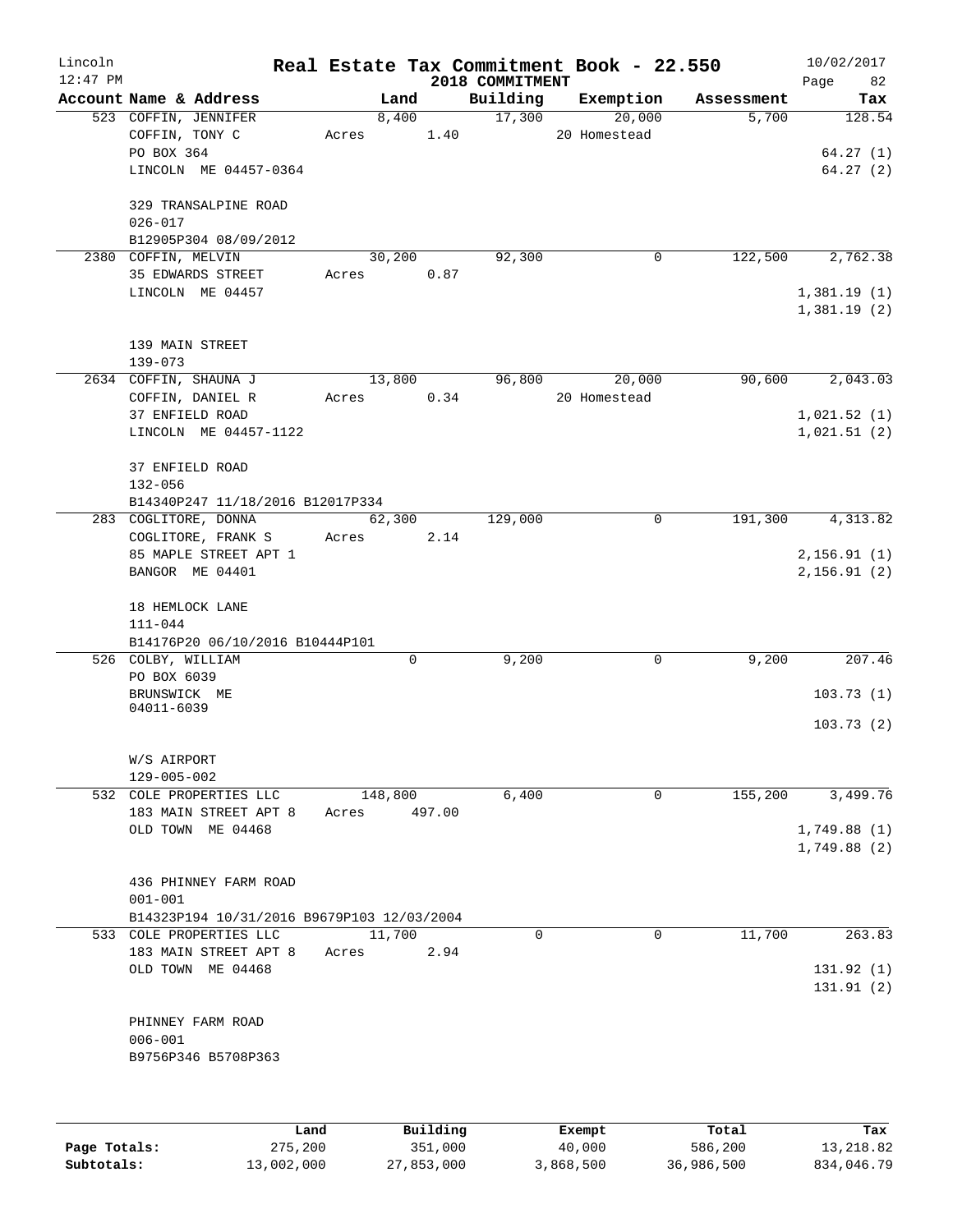| Lincoln<br>$12:47$ PM |                                             |        |       | Real Estate Tax Commitment Book - 22.550<br>2018 COMMITMENT |             |            | 10/02/2017<br>83<br>Page |  |  |  |
|-----------------------|---------------------------------------------|--------|-------|-------------------------------------------------------------|-------------|------------|--------------------------|--|--|--|
|                       | Account Name & Address                      |        | Land  | Building                                                    | Exemption   | Assessment | Tax                      |  |  |  |
|                       | 535 COLE PROPERTIES LLC                     | 19,800 |       | 7,600                                                       | $\Omega$    | 27,400     | 617.87                   |  |  |  |
|                       | 183 MAIN STREET APT 8                       | Acres  | 1.75  |                                                             |             |            |                          |  |  |  |
|                       | OLD TOWN ME 04468                           |        |       |                                                             |             |            | 308.94(1)                |  |  |  |
|                       |                                             |        |       |                                                             |             |            | 308.93(2)                |  |  |  |
|                       | 368 PHINNEY FARM ROAD                       |        |       |                                                             |             |            |                          |  |  |  |
|                       | $006 - 030$                                 |        |       |                                                             |             |            |                          |  |  |  |
|                       | B14323P194 10/31/2016 B9756P346             |        |       |                                                             |             |            |                          |  |  |  |
|                       | 2261 COLE, ANDREW L                         | 6,100  |       | 12,100                                                      | $\mathbf 0$ | 18,200     | 410.41                   |  |  |  |
|                       | COLE, WENDY E                               | Acres  | 0.10  |                                                             |             |            |                          |  |  |  |
|                       | 152 PHILLIPS ROAD                           |        |       |                                                             |             |            | 205.21(1)                |  |  |  |
|                       | WINN ME 04495                               |        |       |                                                             |             |            | 205.20(2)                |  |  |  |
|                       | 5 LANCASTER STREET                          |        |       |                                                             |             |            |                          |  |  |  |
|                       | 139-137                                     |        |       |                                                             |             |            |                          |  |  |  |
|                       | B14461P27 04/19/2017                        |        |       |                                                             |             |            |                          |  |  |  |
|                       | 534 COLE, DANIEL                            | 19,500 |       | $\mathbf 0$                                                 | $\mathbf 0$ | 19,500     | 439.73                   |  |  |  |
|                       | COLE, NATASHA                               | Acres  | 5.90  |                                                             |             |            |                          |  |  |  |
|                       | 8 BROOKFIELD LANE                           |        |       |                                                             |             |            | 219.87(1)                |  |  |  |
|                       | CENTER                                      |        |       |                                                             |             |            |                          |  |  |  |
|                       | BARNSTEAD NH 03225                          |        |       |                                                             |             |            | 219.86(2)                |  |  |  |
|                       | 2 COPPER LANE                               |        |       |                                                             |             |            |                          |  |  |  |
|                       | $006 - 029$                                 |        |       |                                                             |             |            |                          |  |  |  |
|                       | B14358P137 12/09/2016 B14323P194 10/31/2016 |        |       |                                                             |             |            |                          |  |  |  |
|                       | B9756P346                                   |        |       |                                                             |             |            |                          |  |  |  |
|                       | 531 COLE, DANIEL E &<br>NATASHA L           | 12,400 |       | 5,600                                                       | 0           | 18,000     | 405.90                   |  |  |  |
|                       | STAGE, VICTORIA C &                         | Acres  | 4.94  |                                                             |             |            |                          |  |  |  |
|                       | HENRY C                                     |        |       |                                                             |             |            |                          |  |  |  |
|                       | 8 BROOKFIELD LANE                           |        |       |                                                             |             |            | 202.95(1)                |  |  |  |
|                       | <b>CENTER</b>                               |        |       |                                                             |             |            |                          |  |  |  |
|                       | BARNSTEAD NH 03225                          |        |       |                                                             |             |            | 202.95(2)                |  |  |  |
|                       | 350 PHINNEY FARM ROAD                       |        |       |                                                             |             |            |                          |  |  |  |
|                       | $006 - 028$                                 |        |       |                                                             |             |            |                          |  |  |  |
|                       | B14113P212 04/01/2016 B10450P44             |        |       |                                                             |             |            |                          |  |  |  |
|                       | 529 COLE, MICHAEL                           | 11,300 |       | 0                                                           | 0           | 11,300     | 254.82                   |  |  |  |
|                       | 183 MAIN STREET, APT 8                      | Acres  | 2.00  |                                                             |             |            |                          |  |  |  |
|                       | OLD TOWN ME 04468                           |        |       |                                                             |             |            | 127.41(1)                |  |  |  |
|                       |                                             |        |       |                                                             |             |            | 127.41(2)                |  |  |  |
|                       | PHINNEY FARM ROAD                           |        |       |                                                             |             |            |                          |  |  |  |
|                       | $006 - 031$                                 |        |       |                                                             |             |            |                          |  |  |  |
|                       | B14544P248 07/14/2017 B14124P55 03/08/2016  |        |       |                                                             |             |            |                          |  |  |  |
|                       | B10248P201                                  |        |       |                                                             |             |            |                          |  |  |  |
|                       | 528 COLE, MICHAEL                           | 11,600 |       | $\Omega$                                                    | 0           | 11,600     | 261.58                   |  |  |  |
|                       | 183 MAIN STREET APT 8                       | Acres  | 10.93 |                                                             |             |            |                          |  |  |  |
|                       | OLD TOWN ME 04468                           |        |       |                                                             |             |            | 130.79(1)                |  |  |  |
|                       |                                             |        |       |                                                             |             |            | 130.79(2)                |  |  |  |
|                       |                                             |        |       |                                                             |             |            |                          |  |  |  |
|                       | 45 COLD STREAM ESTATES                      |        |       |                                                             |             |            |                          |  |  |  |
|                       | ROAD<br>$005 - 016$                         |        |       |                                                             |             |            |                          |  |  |  |
|                       | B14323P194 10/31/2016 B11335P162            |        |       |                                                             |             |            |                          |  |  |  |
|                       |                                             |        |       |                                                             |             |            |                          |  |  |  |
|                       |                                             |        |       |                                                             |             |            |                          |  |  |  |

|              | Land       | Building   | Exempt    | Total      | Tax         |
|--------------|------------|------------|-----------|------------|-------------|
| Page Totals: | 80,700     | 25,300     |           | 106,000    | 2,390.31    |
| Subtotals:   | 13,082,700 | 27,878,300 | 3,868,500 | 37,092,500 | 836, 437.10 |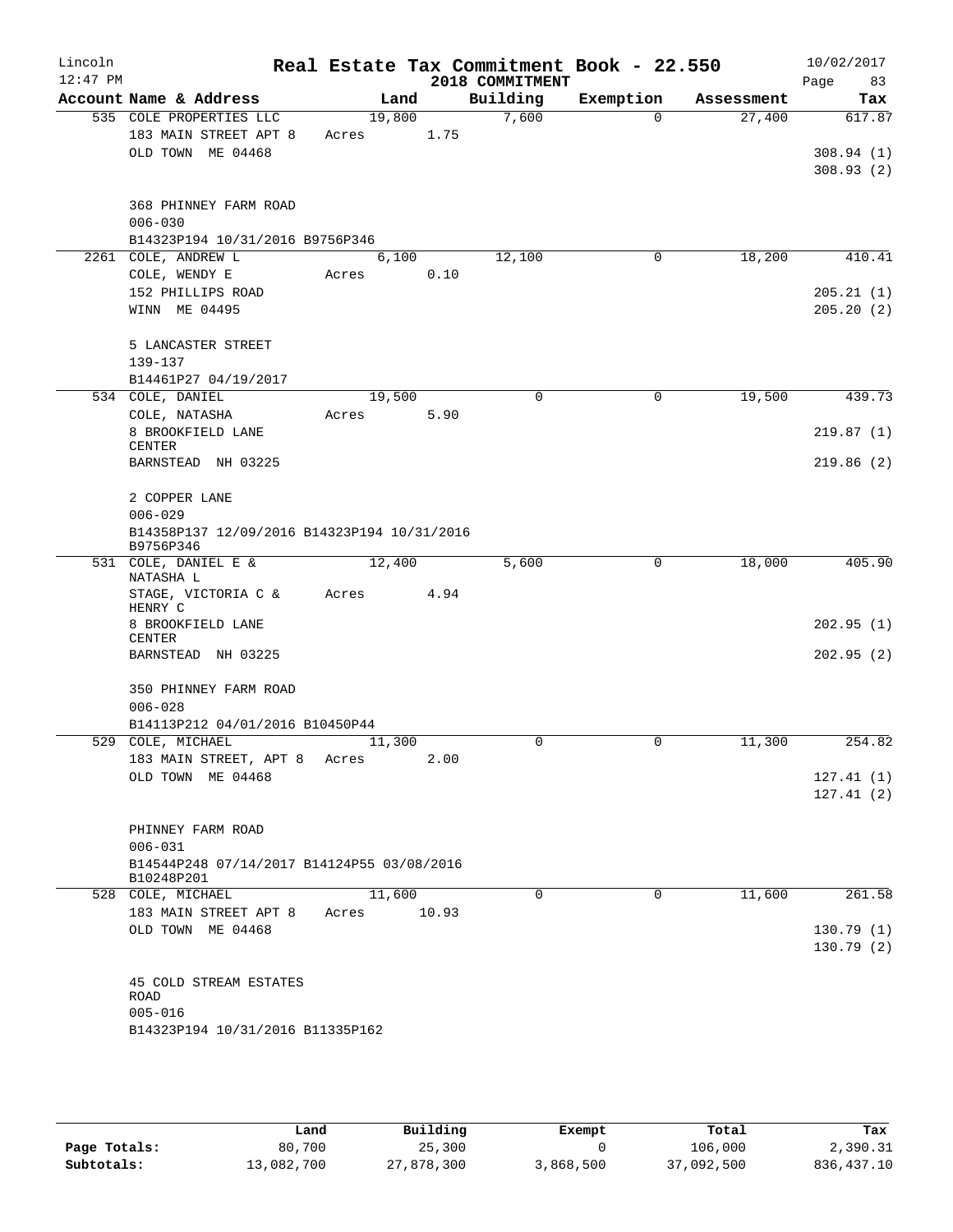| Lincoln    |             |                                              |            |        |      |                 | Real Estate Tax Commitment Book - 22.550 |            | 10/02/2017           |     |
|------------|-------------|----------------------------------------------|------------|--------|------|-----------------|------------------------------------------|------------|----------------------|-----|
| $12:47$ PM |             |                                              |            |        |      | 2018 COMMITMENT |                                          |            | Page 84              |     |
|            |             | Account Name & Address                       |            | Land   |      |                 | Building Exemption                       | Assessment |                      | Tax |
|            |             | 530 COLE, NAMI                               |            | 25,000 |      | 60,600          | 20,000                                   | 65,600     | 1,479.28             |     |
|            |             | 340 PHINNEY FARM ROAD                        | Acres      |        | 7.50 |                 | 20 Homestead                             |            |                      |     |
|            |             | LINCOLN ME 04457                             |            |        |      |                 |                                          |            | 739.64(1)            |     |
|            |             |                                              |            |        |      |                 |                                          |            | 739.64(2)            |     |
|            |             |                                              |            |        |      |                 |                                          |            |                      |     |
|            |             | 340 PHINNEY FARM ROAD                        |            |        |      |                 |                                          |            |                      |     |
|            | $006 - 027$ |                                              |            |        |      |                 |                                          |            |                      |     |
|            |             | B14323P194 10/31/2016 B9654P236              |            |        |      |                 |                                          |            |                      |     |
|            |             | 1575 COLE, ROGER                             |            | 56,000 |      | 74,300          | 26,000                                   | 104,300    | 2,351.97             |     |
|            |             | COLE, JAY LIFE ESTATE                        | Acres      |        | 0.50 |                 | 06 Veteran                               |            |                      |     |
|            |             | 42 TAYLOR STREET                             |            |        |      |                 | 20 Homestead                             |            | 1, 175.99(1)         |     |
|            |             | LINCOLN ME 04457-1145                        |            |        |      |                 |                                          |            | 1, 175.98(2)         |     |
|            |             |                                              |            |        |      |                 |                                          |            |                      |     |
|            |             | 42 TAYLOR STREET                             |            |        |      |                 |                                          |            |                      |     |
|            | 132-144     |                                              |            |        |      |                 |                                          |            |                      |     |
|            |             | B13682P118 10/24/2014 B13586P69 07/11/2014   |            |        |      |                 |                                          |            |                      |     |
|            |             | 539 COLE, STEPHEN W                          |            | 14,300 |      | 42,700          | 0                                        | 57,000     | 1,285.35             |     |
|            |             | 46-310 AHUI NANI PL<br>KANEOHE HI 96744-4054 | Acres 0.42 |        |      |                 |                                          |            |                      |     |
|            |             |                                              |            |        |      |                 |                                          |            | 642.68(1)            |     |
|            |             |                                              |            |        |      |                 |                                          |            | 642.67(2)            |     |
|            |             | 33 LAKEVIEW STREET                           |            |        |      |                 |                                          |            |                      |     |
|            | $139 - 247$ |                                              |            |        |      |                 |                                          |            |                      |     |
|            |             | 545 COLE-WHITNEY FORD INC                    |            | 4,500  |      | $\mathbf 0$     | $\mathbf 0$                              | 4,500      | 101.48               |     |
|            |             | P O BOX 190                                  | Acres 0.31 |        |      |                 |                                          |            |                      |     |
|            |             | LINCOLN ME 04457-0190                        |            |        |      |                 |                                          |            | 50.74(1)             |     |
|            |             |                                              |            |        |      |                 |                                          |            | 50.74(2)             |     |
|            |             |                                              |            |        |      |                 |                                          |            |                      |     |
|            |             | E/S FLEMING ST                               |            |        |      |                 |                                          |            |                      |     |
|            | $139 - 045$ |                                              |            |        |      |                 |                                          |            |                      |     |
|            |             | 544 COLE-WHITNEY FORD INC                    |            | 14,100 |      | $\Omega$        | 0                                        | 14,100     | 317.96               |     |
|            |             | P O BOX 190                                  | Acres 0.13 |        |      |                 |                                          |            |                      |     |
|            |             | LINCOLN ME 04457-0190                        |            |        |      |                 |                                          |            | 158.98(1)            |     |
|            |             |                                              |            |        |      |                 |                                          |            | 158.98(2)            |     |
|            |             |                                              |            |        |      |                 |                                          |            |                      |     |
|            |             | 33 FLEMING STREET                            |            |        |      |                 |                                          |            |                      |     |
|            | 139-044     |                                              |            |        |      |                 |                                          |            |                      |     |
|            |             | 543 COLE-WHITNEY FORD INC                    | 122,900    |        |      | 195,300         | $\mathsf{O}$                             |            | $318, 200$ 7, 175.41 |     |
|            |             | P O BOX 190                                  | Acres 0.89 |        |      |                 |                                          |            |                      |     |
|            |             | LINCOLN ME 04457-0190                        |            |        |      |                 |                                          |            | 3,587.71(1)          |     |
|            |             |                                              |            |        |      |                 |                                          |            | 3,587.70 (2)         |     |
|            |             |                                              |            |        |      |                 |                                          |            |                      |     |
|            |             | 74 MAIN STREET                               |            |        |      |                 |                                          |            |                      |     |
|            | $137 - 055$ |                                              |            |        |      |                 |                                          |            |                      |     |
|            |             | 542 COLE-WHITNEY FORD INC                    | 58,200     |        |      | 0               | 0                                        | 58,200     | 1,312.41             |     |
|            |             | P O BOX 190                                  | Acres 0.23 |        |      |                 |                                          |            |                      |     |
|            |             | LINCOLN ME 04457-0190                        |            |        |      |                 |                                          |            | 656.21(1)            |     |
|            |             |                                              |            |        |      |                 |                                          |            | 656.20(2)            |     |
|            |             |                                              |            |        |      |                 |                                          |            |                      |     |
|            |             | MAIN STREET                                  |            |        |      |                 |                                          |            |                      |     |

137-054

|              | Land       | Building     | Exempt    | Total      | Tax        |
|--------------|------------|--------------|-----------|------------|------------|
| Page Totals: | 295,000    | 372,900      | 46,000    | 621,900    | 14,023.86  |
| Subtotals:   | 13,377,700 | 28, 251, 200 | 3,914,500 | 37,714,400 | 850,460.96 |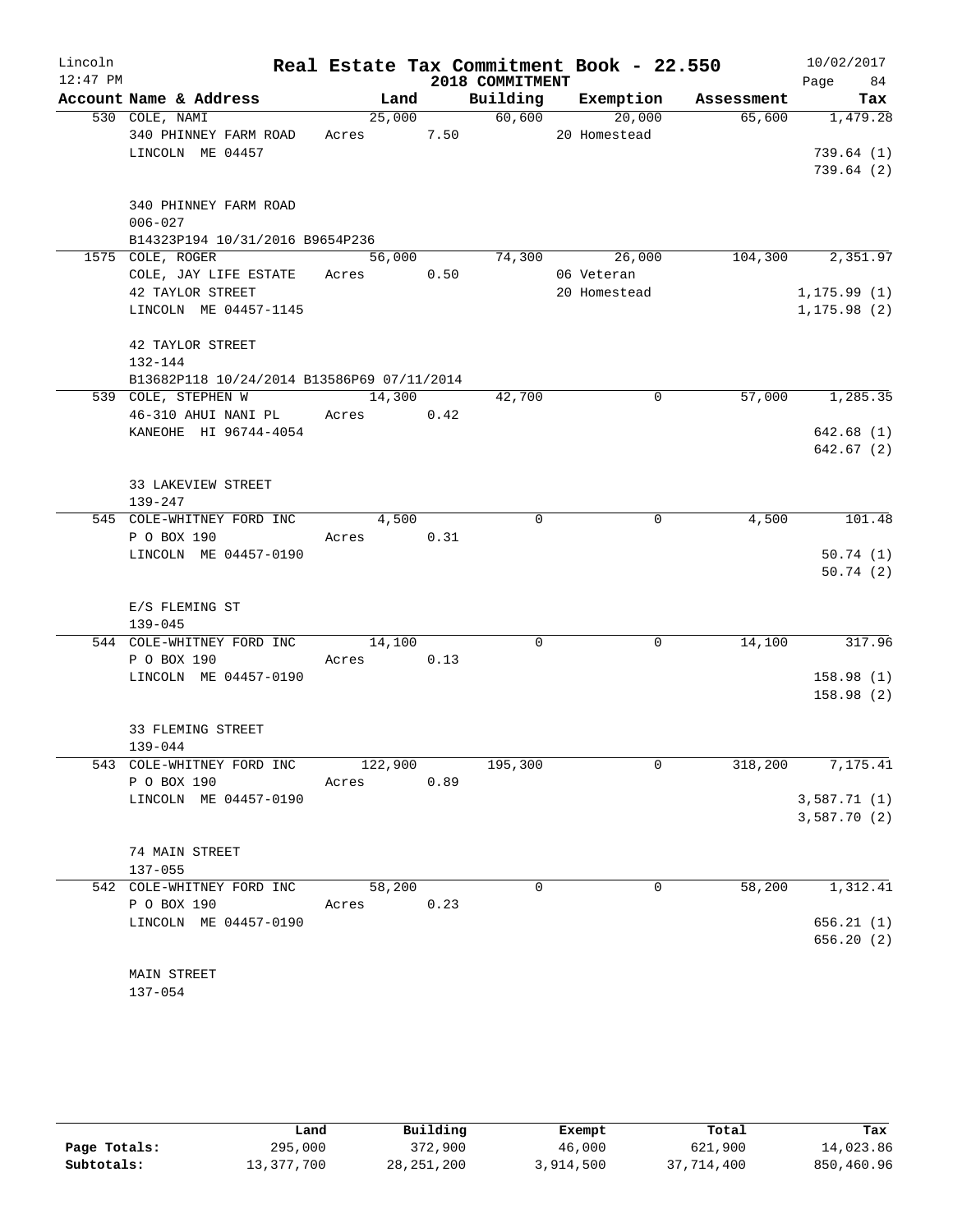| Lincoln<br>$12:47$ PM |                                           |         |      | 2018 COMMITMENT | Real Estate Tax Commitment Book - 22.550 |            | 10/02/2017<br>85<br>Page |
|-----------------------|-------------------------------------------|---------|------|-----------------|------------------------------------------|------------|--------------------------|
|                       | Account Name & Address                    | Land    |      | Building        | Exemption                                | Assessment | Tax                      |
|                       | 541 COLE-WHITNEY FORD INC                 | 29,600  |      | 48,000          | $\Omega$                                 | 77,600     | 1,749.88                 |
|                       | P O BOX 190                               | Acres   | 0.45 |                 |                                          |            |                          |
|                       | LINCOLN ME 04457-0190                     |         |      |                 |                                          |            | 874.94 (1)               |
|                       |                                           |         |      |                 |                                          |            | 874.94 (2)               |
|                       |                                           |         |      |                 |                                          |            |                          |
|                       | 86 MAIN STREET                            |         |      |                 |                                          |            |                          |
|                       | $139 - 046$<br>546 COLE-WHITNEY FORD INC. | 7,800   |      | $\Omega$        | 0                                        | 7,800      | 175.89                   |
|                       | 94 MAIN ST                                | Acres   | 0.22 |                 |                                          |            |                          |
|                       | LINCOLN ME 04457                          |         |      |                 |                                          |            | 87.95(1)                 |
|                       |                                           |         |      |                 |                                          |            | 87.94(2)                 |
|                       |                                           |         |      |                 |                                          |            |                          |
|                       | 94 MAIN STREET                            |         |      |                 |                                          |            |                          |
|                       | $139 - 048$                               |         |      |                 |                                          |            |                          |
|                       | 547 COLLINS, ANITA D                      | 18,700  |      | 87,300          | 0                                        | 106,000    | 2,390.30                 |
|                       | WILSON, CHRISTINE J                       | Acres   | 2.70 |                 |                                          |            |                          |
|                       | 239 CENTRAL STREET                        |         |      |                 |                                          |            | 1, 195.15(1)             |
|                       | BOYLSTON MA 01505                         |         |      |                 |                                          |            | 1, 195.15(2)             |
|                       |                                           |         |      |                 |                                          |            |                          |
|                       | 502 MAIN STREET                           |         |      |                 |                                          |            |                          |
|                       | $162 - 002$                               |         |      |                 |                                          |            |                          |
|                       | 548 COLONIAL ACRES<br><b>ASSOCIATES</b>   | 141,400 |      | 1,862,200       | 0                                        | 2,003,600  | 45, 181. 18              |
|                       | C/O FIRST ATLANTIC                        |         |      |                 |                                          |            |                          |
|                       | HEALTH CARE                               |         |      |                 |                                          |            |                          |
|                       | 100 WATERMAN DRIVE                        |         |      |                 |                                          |            | 22,590.59                |
|                       | SUITE 401                                 |         |      |                 |                                          |            | 22,590.59                |
|                       | SOUTH PORTLAND ME                         |         |      |                 |                                          |            |                          |
|                       | 04106                                     |         |      |                 |                                          |            |                          |
|                       | 36 WORKMAN TERRACE<br>132-104             |         |      |                 |                                          |            |                          |
|                       | 549 COLPRITT, KENNETH E                   | 44,600  |      | 68,700          | 0                                        | 113,300    | 2,554.92                 |
|                       | COLPRITT, GEMMA E                         |         |      |                 |                                          |            |                          |
|                       | 192 LAUREL CIRCLE                         |         |      |                 |                                          |            | 1,277.46(1)              |
|                       | BANGOR ME 04401                           |         |      |                 |                                          |            | 1, 277.46 (2)            |
|                       |                                           |         |      |                 |                                          |            |                          |
|                       | 82 CALM COVE ROAD                         |         |      |                 |                                          |            |                          |
|                       | $108 - 027$                               |         |      |                 |                                          |            |                          |
|                       | 551 COLUMBIAN KNIGHTS ASSOC               | 31,400  |      | 104,100         | 83,500                                   | 52,000     | 1,172.60                 |
|                       | KNIGHTS OF COLUMBUS                       | Acres   | 6.30 |                 | 30 Columbian Knights                     |            |                          |
|                       | HALL<br>P.O. BOX 506                      |         |      |                 |                                          |            |                          |
|                       | LINCOLN ME 04457-0506                     |         |      |                 |                                          |            | 586.30(1)<br>586.30(2)   |
|                       |                                           |         |      |                 |                                          |            |                          |
|                       | 1003 WEST BROADWAY                        |         |      |                 |                                          |            |                          |
|                       | 119-010                                   |         |      |                 |                                          |            |                          |
|                       | 552 COMEAU, EDWARD G &                    | 22,000  |      | 74,700          | 20,000                                   | 76,700     | 1,729.59                 |
|                       | CHARALD A                                 |         |      |                 |                                          |            |                          |
|                       | 11 MOUNTAINVIEW DRIVE                     | Acres   | 0.43 |                 | 20 Homestead                             |            |                          |
|                       | LINCOLN ME 04457-1164                     |         |      |                 |                                          |            | 864.80 (1)               |
|                       |                                           |         |      |                 |                                          |            | 864.79 (2)               |
|                       |                                           |         |      |                 |                                          |            |                          |
|                       | 11 MOUNTAINVIEW DRIVE<br>127-018          |         |      |                 |                                          |            |                          |
|                       | B12933P190 09/03/2012                     |         |      |                 |                                          |            |                          |
|                       |                                           |         |      |                 |                                          |            |                          |
|                       |                                           |         |      |                 |                                          |            |                          |

|              | Land       | Building   | Exempt    | Total      | Tax         |
|--------------|------------|------------|-----------|------------|-------------|
| Page Totals: | 295,500    | 2,245,000  | 103,500   | 2,437,000  | 54,954.36   |
| Subtotals:   | 13,673,200 | 30,496,200 | 4,018,000 | 40,151,400 | 905, 415.32 |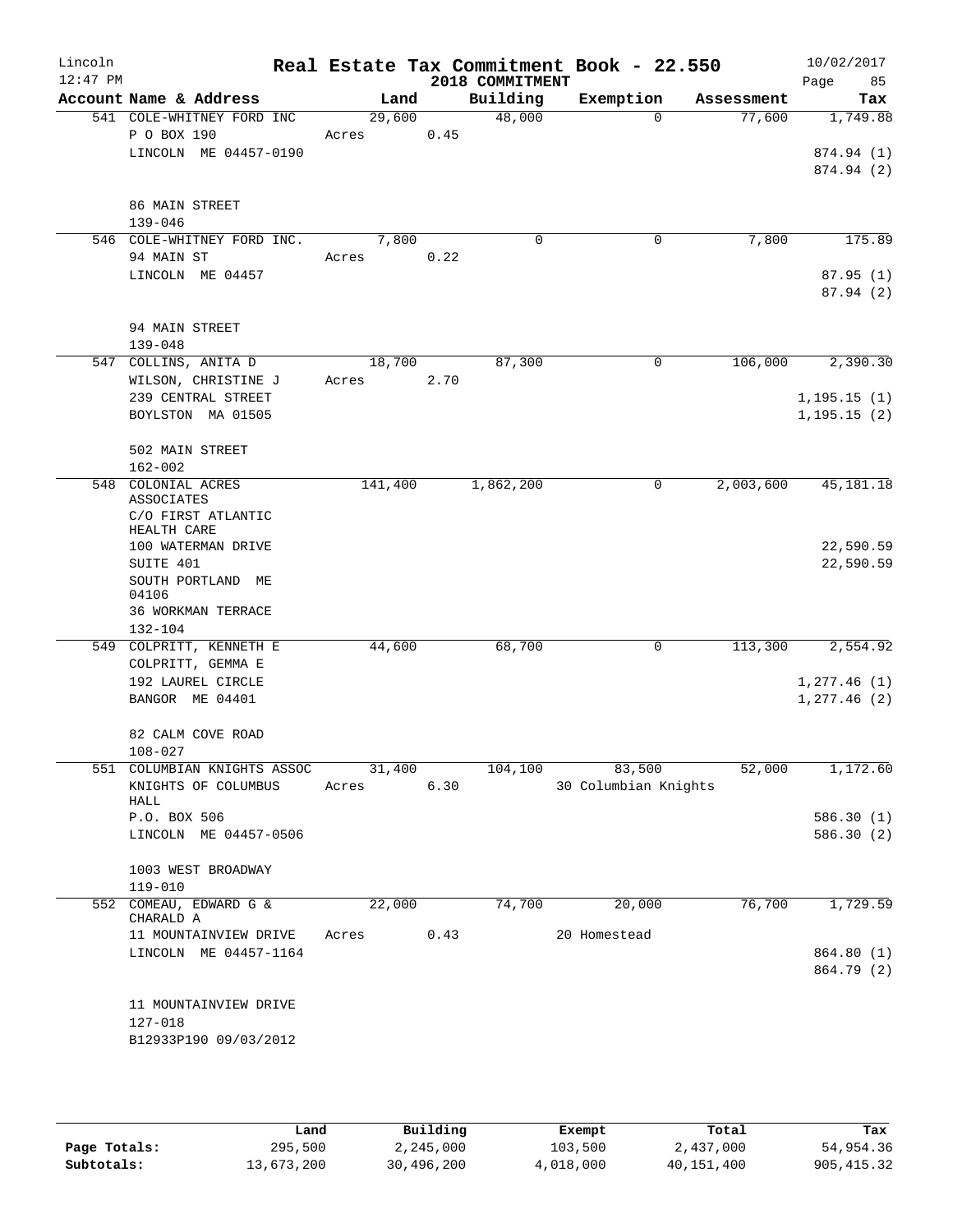| Lincoln    |                                           |         |                |                 | Real Estate Tax Commitment Book - 22.550 |            | 10/02/2017   |
|------------|-------------------------------------------|---------|----------------|-----------------|------------------------------------------|------------|--------------|
| $12:47$ PM |                                           |         |                | 2018 COMMITMENT |                                          |            | Page<br>86   |
|            | Account Name & Address                    |         | Land           | Building        | Exemption                                | Assessment | Tax          |
|            | 555 COMERY, WILLIAM J                     |         | 32,300         | $\mathbf 0$     | $\Omega$                                 | 32,300     | 728.37       |
|            | 322 SOUTH ST                              | Acres   | 12.00          |                 |                                          |            |              |
|            | MEDFIELD MA 02052                         |         |                |                 |                                          |            | 364.19(1)    |
|            |                                           |         |                |                 |                                          |            | 364.18(2)    |
|            |                                           |         |                |                 |                                          |            |              |
|            | LITTLE ROUND POND                         |         |                |                 |                                          |            |              |
|            | $016 - 002$                               |         |                |                 |                                          |            |              |
|            | B3646P349                                 |         |                |                 |                                          |            |              |
|            | 553 COMERY, WILLIAM J                     | 100,500 |                | 0               | $\mathbf 0$                              | 100, 500   | 2,266.28     |
|            | 322 SOUTH ST                              | Acres   | 159.47         |                 |                                          |            |              |
|            | MEDFIELD MA 02052                         |         |                |                 |                                          |            | 1, 133.14(1) |
|            |                                           |         |                |                 |                                          |            | 1, 133.14(2) |
|            |                                           |         |                |                 |                                          |            |              |
|            | FOLSOM POND ROAD                          |         |                |                 |                                          |            |              |
|            | $015 - 022$                               |         |                |                 |                                          |            |              |
|            | B2673P268<br>554 COMERY, WILLIAM J        |         | 12,200         |                 | $\mathbf 0$                              | 14,500     | 326.98       |
|            | 322 SOUTH ST                              |         | 0.46           | 2,300           |                                          |            |              |
|            | MEDFIELD MA 02052                         | Acres   |                |                 |                                          |            | 163.49(1)    |
|            |                                           |         |                |                 |                                          |            | 163.49(2)    |
|            |                                           |         |                |                 |                                          |            |              |
|            | LITTLE ROUND POND                         |         |                |                 |                                          |            |              |
|            | $016 - 001$                               |         |                |                 |                                          |            |              |
|            | B2673P268                                 |         |                |                 |                                          |            |              |
|            | 373 COMES, MICHAEL R                      |         | 14,200         | 19,000          | 0                                        | 33,200     | 748.66       |
|            | 7701 BABIKOW ROAD                         | Acres   | 0.12           |                 |                                          |            |              |
|            | BALTIMORE MD 21237                        |         |                |                 |                                          |            | 374.33(1)    |
|            |                                           |         |                |                 |                                          |            | 374.33(2)    |
|            |                                           |         |                |                 |                                          |            |              |
|            | 174 MAIN STREET                           |         |                |                 |                                          |            |              |
|            | 141-002                                   |         |                |                 |                                          |            |              |
|            | B13079P44 01/29/2013 B8646P114            |         |                |                 |                                          |            |              |
|            | 35 COMES, ROBERT W                        |         | 12,900         | 10,200          | 0                                        | 23,100     | 520.91       |
|            | COMES, ALICE M                            | Acres   | 0.68           |                 |                                          |            |              |
|            | 5007 BUCK SCHOOL HOUSE                    |         |                |                 |                                          |            | 260.46(1)    |
|            | ROAD                                      |         |                |                 |                                          |            |              |
|            | ROSEDALE MD 21237                         |         |                |                 |                                          |            | 260.45(2)    |
|            |                                           |         |                |                 |                                          |            |              |
|            | 86 MACKENZIE AVENUE                       |         |                |                 |                                          |            |              |
|            | 138-006                                   |         |                |                 |                                          |            |              |
|            | B12992P348 10/30/2012 B12552P4 B4941P58   |         |                | $\Omega$        | $\Omega$                                 |            |              |
|            | 3786 COMES, THERESA                       | Acres   | 2,800<br>19.00 |                 |                                          | 2,800      | 63.14        |
|            | COMES, MICHAEL<br>5007 BUCK SCHOOL HOUSE  |         |                |                 |                                          |            | 31.57(1)     |
|            | ROAD                                      |         |                |                 |                                          |            |              |
|            | BALTIMORE MD 21237                        |         |                |                 |                                          |            | 31.57(2)     |
|            |                                           |         |                |                 |                                          |            |              |
|            | LEE ROAD                                  |         |                |                 |                                          |            |              |
|            | $072 - 027$                               |         |                |                 |                                          |            |              |
|            | B13450P309 01/30/2014 B12354P1 12/17/2010 |         |                |                 |                                          |            |              |

|              | Land       | Building   | Exempt    | Total      | Tax        |
|--------------|------------|------------|-----------|------------|------------|
| Page Totals: | 174,900    | 31,500     |           | 206,400    | 4,654.34   |
| Subtotals:   | 13,848,100 | 30,527,700 | 4,018,000 | 40,357,800 | 910,069.66 |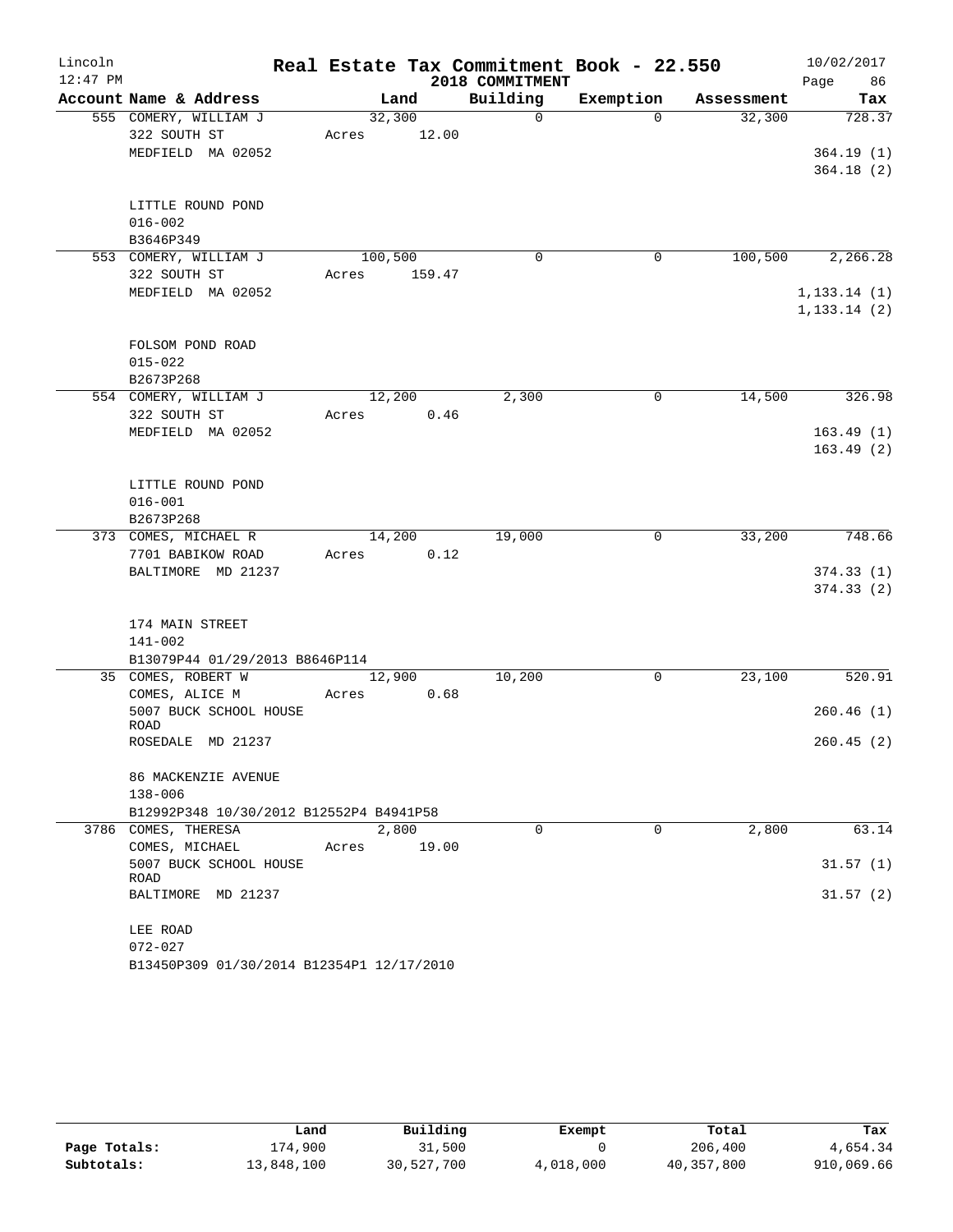| Lincoln<br>$12:47$ PM |                                                 |       |                 | 2018 COMMITMENT | Real Estate Tax Commitment Book - 22.550 |            | 10/02/2017        |
|-----------------------|-------------------------------------------------|-------|-----------------|-----------------|------------------------------------------|------------|-------------------|
|                       | Account Name & Address                          |       | Land            | Building        | Exemption                                | Assessment | Page<br>87<br>Tax |
|                       | 3787 COMES, THOMAS                              |       | 3,800           | 0               | $\Omega$                                 | 3,800      | 85.69             |
|                       | COMES, MICHAEL<br>BOX 5007 BUCKS SCHOOL         | Acres | 26.00           |                 |                                          |            | 42.85(1)          |
|                       | HOUSE ROAD                                      |       |                 |                 |                                          |            |                   |
|                       | BALTIMORE MD 21237                              |       |                 |                 |                                          |            | 42.84(2)          |
|                       | $072 - 026$                                     |       |                 |                 |                                          |            |                   |
|                       | B12392P225 01/28/2011<br>3113 COMES, THOMAS H   |       | 7,700           | $\Omega$        | 0                                        | 7,700      | 173.64            |
|                       | 5007 BUCKS SCHOOL HOUSE Acres<br>ROAD           |       | 48.00           |                 |                                          |            |                   |
|                       | BALTIMORE MD 21237                              |       |                 |                 |                                          |            | 86.82(1)          |
|                       |                                                 |       |                 |                 |                                          |            | 86.82(2)          |
|                       | CURTIS FARM ROAD<br>$054 - 011$                 |       |                 |                 |                                          |            |                   |
|                       | B13371P268 10/18/2013 B12468P256 05/05/2011     |       |                 |                 |                                          |            |                   |
|                       | 559 COM-NAV INCORPORATED                        |       | $\mathbf 0$     | 11,000          | 0                                        | 11,000     | 248.05            |
|                       | C/O A R TILLEY PRES.                            |       |                 |                 |                                          |            |                   |
|                       | 12 ACME ROAD SUITE 201                          |       |                 |                 |                                          |            | 124.03(1)         |
|                       | BREWER ME 04412-1546                            |       |                 |                 |                                          |            | 124.02(2)         |
|                       | 27 LION HILL DRIVE                              |       |                 |                 |                                          |            |                   |
|                       | $038 - 008 - 001$<br>560 COMYNS, REBECCA        |       | 30,600          | 36,300          | 0                                        | 66,900     | 1,508.60          |
|                       | HAMM, LYMAN                                     | Acres | 0.50            |                 |                                          |            |                   |
|                       | 736 TIMBER RIDGE COURT                          |       |                 |                 |                                          |            | 754.30(1)         |
|                       | EASTPOINT FL 32328                              |       |                 |                 |                                          |            | 754.30(2)         |
|                       | 225 NORTH DANNY DRIVE<br>$172 - 006$            |       |                 |                 |                                          |            |                   |
|                       | 561 CONNELLY, CAROL E                           |       | 18,700          | 118,100         | 26,000                                   | 110,800    | 2,498.54          |
|                       | CONNELLY, JOHN J                                | Acres | 5.42            |                 | 20 Homestead                             |            |                   |
|                       | 372 MAIN STREET                                 |       |                 |                 | 07 Veteran                               |            | 1, 249.27(1)      |
|                       | LINCOLN ME 04457                                |       |                 |                 |                                          |            | 1, 249.27 (2)     |
|                       | 372 MAIN STREET                                 |       |                 |                 |                                          |            |                   |
|                       | $151 - 013$                                     |       |                 |                 |                                          |            |                   |
|                       | B12318P329 11/12/2010<br>562 CONNELLY, CAROL E. |       | 3,200           | $\Omega$        | $\Omega$                                 | 3,200      | 72.16             |
|                       | CONNELLY, JOHN J.                               | Acres | 5.00            |                 |                                          |            |                   |
|                       | 372 MAIN STREET                                 |       |                 |                 |                                          |            | 36.08(1)          |
|                       | LINCOLN ME 04457                                |       |                 |                 |                                          |            | 36.08(2)          |
|                       | MAIN STREET                                     |       |                 |                 |                                          |            |                   |
|                       | $151 - 005$                                     |       |                 |                 |                                          |            |                   |
|                       | B12318P329 11/12/2010                           |       |                 |                 | 0                                        |            | 649.44            |
|                       | 304 CONNORS, MONICA<br>216 CRANDALL ROAD        | Acres | 25,500<br>22.70 | 3,300           |                                          | 28,800     |                   |
|                       | TIVERTON RI 02878                               |       |                 |                 |                                          |            | 324.72 (1)        |
|                       |                                                 |       |                 |                 |                                          |            | 324.72 (2)        |
|                       | 234 NEW CAMP ROAD                               |       |                 |                 |                                          |            |                   |
|                       | $013 - 001$                                     |       |                 |                 |                                          |            |                   |
|                       | B14081P209 02/17/2016                           |       |                 |                 |                                          |            |                   |
|                       |                                                 |       | Building        |                 |                                          | Total      | Tax               |
| Page Totals:          | Land<br>89,500                                  |       | 168,700         |                 | Exempt<br>26,000                         | 232,200    | 5,236.12          |

**Page Totals:** 89,500 168,700 26,000 232,200 5,236.12 **Subtotals:** 13,937,600 30,696,400 4,044,000 40,590,000 915,305.78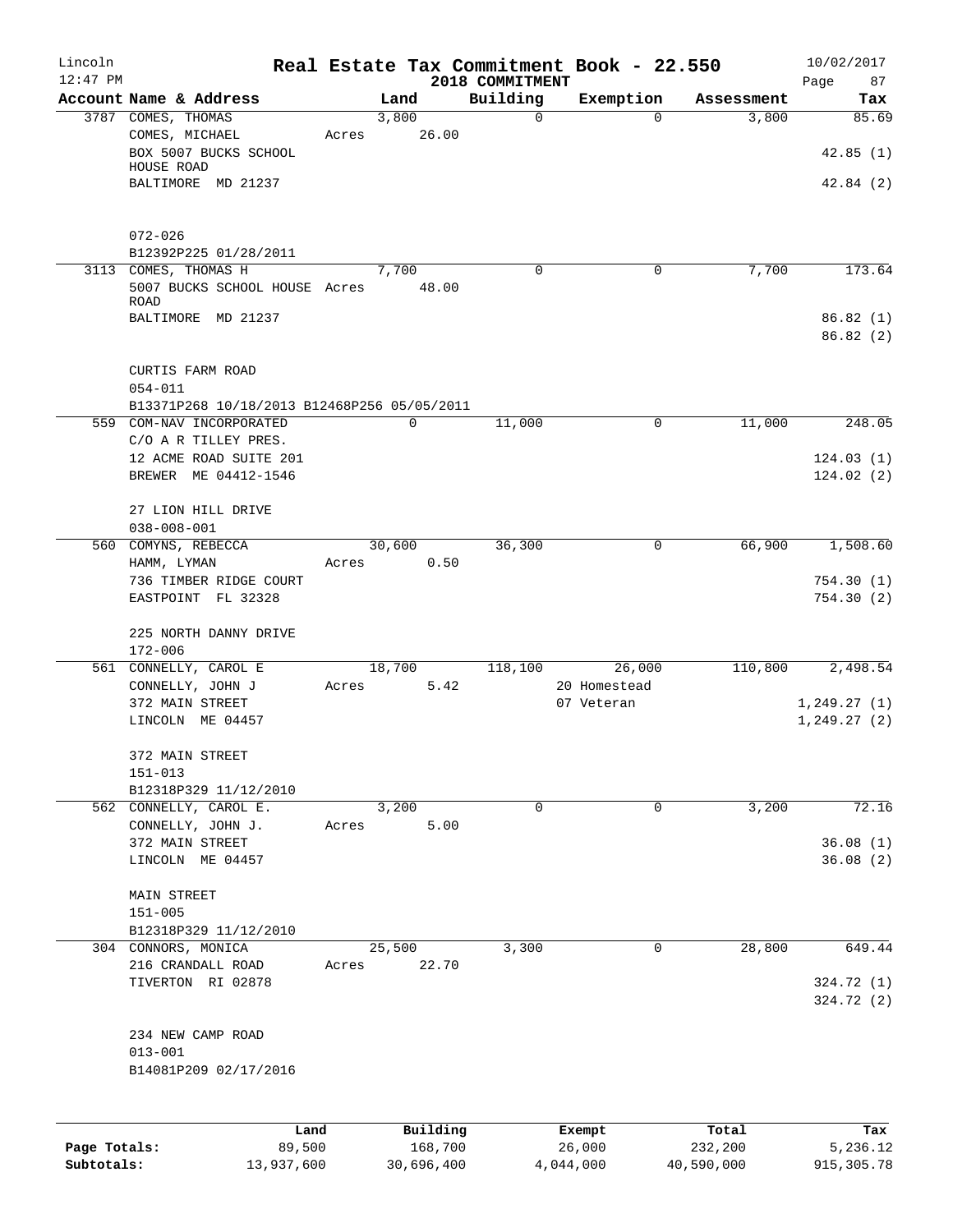| Lincoln<br>$12:47$ PM |                               |                                                      |       |        |       | 2018 COMMITMENT | Real Estate Tax Commitment Book - 22.550 |            | 10/02/2017<br>Page<br>88   |
|-----------------------|-------------------------------|------------------------------------------------------|-------|--------|-------|-----------------|------------------------------------------|------------|----------------------------|
|                       |                               | Account Name & Address                               |       | Land   |       | Building        | Exemption                                | Assessment | Tax                        |
|                       | 1841 CONROY, TIMOTHY          |                                                      |       | 33,300 |       | 9,300           | 26,000                                   | 16,600     | 374.33                     |
|                       | 1369 LEE ROAD                 |                                                      | Acres |        | 31.70 |                 | 20 Homestead                             |            |                            |
|                       |                               | LINCOLN ME 04457                                     |       |        |       |                 | 07 Veteran                               |            | 187.17(1)                  |
|                       |                               |                                                      |       |        |       |                 |                                          |            | 187.16(2)                  |
|                       |                               |                                                      |       |        |       |                 |                                          |            |                            |
|                       | 1369 LEE ROAD                 |                                                      |       |        |       |                 |                                          |            |                            |
|                       | $061 - 024$                   |                                                      |       |        |       |                 |                                          |            |                            |
|                       |                               | B13085P283 02/05/2013                                |       |        |       |                 |                                          |            |                            |
|                       | 3903 COOKE, JOYCE             |                                                      |       | 4,500  |       | 0               | $\mathbf 0$                              | 4,500      | 101.48                     |
|                       | PO BOX 25312                  |                                                      | Acres |        | 1.50  |                 |                                          |            |                            |
|                       |                               | PORTLAND OR 97298-0312                               |       |        |       |                 |                                          |            | 50.74(1)                   |
|                       |                               |                                                      |       |        |       |                 |                                          |            | 50.74(2)                   |
|                       | STUMP POND                    |                                                      |       |        |       |                 |                                          |            |                            |
|                       | $071 - 041$                   |                                                      |       |        |       |                 |                                          |            |                            |
|                       | B9067P204                     |                                                      |       |        |       |                 |                                          |            |                            |
|                       |                               | 729 COOLONG, ROBERT M                                |       | 21,400 |       | 10,900          | 0                                        | 32,300     | 728.37                     |
|                       | 1529 LEE ROAD                 |                                                      | Acres |        | 10.57 |                 |                                          |            |                            |
|                       |                               | LINCOLN ME 04457-0796                                |       |        |       |                 |                                          |            | 364.19(1)                  |
|                       |                               |                                                      |       |        |       |                 |                                          |            | 364.18(2)                  |
|                       |                               |                                                      |       |        |       |                 |                                          |            |                            |
|                       | 1529 LEE ROAD                 |                                                      |       |        |       |                 |                                          |            |                            |
|                       | $061 - 008$                   |                                                      |       |        |       |                 |                                          |            |                            |
|                       |                               | B14445P321 03/28/2017 B14286P96 09/23/2016 B4938P157 |       |        |       |                 |                                          |            |                            |
|                       |                               | 565 COOLONG, ROGER J &                               |       | 26,100 |       | 89,500          | 20,000                                   | 95,600     | 2,155.78                   |
|                       | TERRI RENE                    |                                                      |       |        |       |                 |                                          |            |                            |
|                       | 1536 LEE ROAD                 |                                                      | Acres |        | 71.00 |                 | 20 Homestead                             |            |                            |
|                       |                               | LINCOLN ME 04457-9412                                |       |        |       |                 |                                          |            | 1,077.89(1)<br>1,077.89(2) |
|                       |                               |                                                      |       |        |       |                 |                                          |            |                            |
|                       | 1536 LEE ROAD                 |                                                      |       |        |       |                 |                                          |            |                            |
|                       | $069 - 003$                   |                                                      |       |        |       |                 |                                          |            |                            |
|                       |                               | 566 COONS, DONALD R &                                |       | 29,900 |       | 56,100          | 26,000                                   | 60,000     | 1,353.00                   |
|                       | SHIRLEY                       |                                                      |       |        |       |                 |                                          |            |                            |
|                       |                               | 201 EGG POND ROAD                                    | Acres |        | 0.45  |                 | 07 Veteran                               |            |                            |
|                       |                               | LINCOLN ME 04457                                     |       |        |       |                 | 20 Homestead                             |            | 676.50(1)                  |
|                       |                               |                                                      |       |        |       |                 |                                          |            | 676.50(2)                  |
|                       |                               |                                                      |       |        |       |                 |                                          |            |                            |
|                       |                               | 201 EGG POND ROAD                                    |       |        |       |                 |                                          |            |                            |
|                       | $159 - 009$                   |                                                      |       |        |       |                 |                                          |            |                            |
|                       | 567 COONS, GLORIA             |                                                      |       | 60,400 |       | 201,700         | 26,000<br>07 Veteran                     | 236,100    | 5,324.06                   |
|                       | COONS, ROBERT<br>55 MILTS WAY |                                                      |       |        |       |                 | 20 Homestead                             |            | 2,662.03(1)                |
|                       |                               | LINCOLN ME 04457-9610                                |       |        |       |                 |                                          |            | 2,662.03(2)                |
|                       |                               |                                                      |       |        |       |                 |                                          |            |                            |
|                       | 55 MILTS WAY                  |                                                      |       |        |       |                 |                                          |            |                            |
|                       | $116 - 037$                   |                                                      |       |        |       |                 |                                          |            |                            |
|                       | 569 COOPER, KRISTI            |                                                      |       | 30,000 |       | 43,700          | 0                                        | 73,700     | 1,661.94                   |
|                       | 4 AYER ST                     |                                                      | Acres |        | 1.61  |                 |                                          |            |                            |
|                       |                               | LINCOLN ME 04457                                     |       |        |       |                 |                                          |            | 830.97 (1)                 |
|                       |                               |                                                      |       |        |       |                 |                                          |            | 830.97 (2)                 |
|                       |                               |                                                      |       |        |       |                 |                                          |            |                            |
|                       |                               | 536 FOLSOM POND ROAD                                 |       |        |       |                 |                                          |            |                            |
|                       | $040 - 010$                   |                                                      |       |        |       |                 |                                          |            |                            |
|                       | B8348P38                      |                                                      |       |        |       |                 |                                          |            |                            |
|                       |                               |                                                      |       |        |       |                 |                                          |            |                            |
|                       |                               |                                                      |       |        |       |                 |                                          |            |                            |

|              | Land         | Building   | Exempt    | Total      | Tax        |
|--------------|--------------|------------|-----------|------------|------------|
| Page Totals: | 205,600      | 411,200    | 98,000    | 518,800    | 11,698.96  |
| Subtotals:   | 14, 143, 200 | 31,107,600 | 4,142,000 | 41,108,800 | 927,004.74 |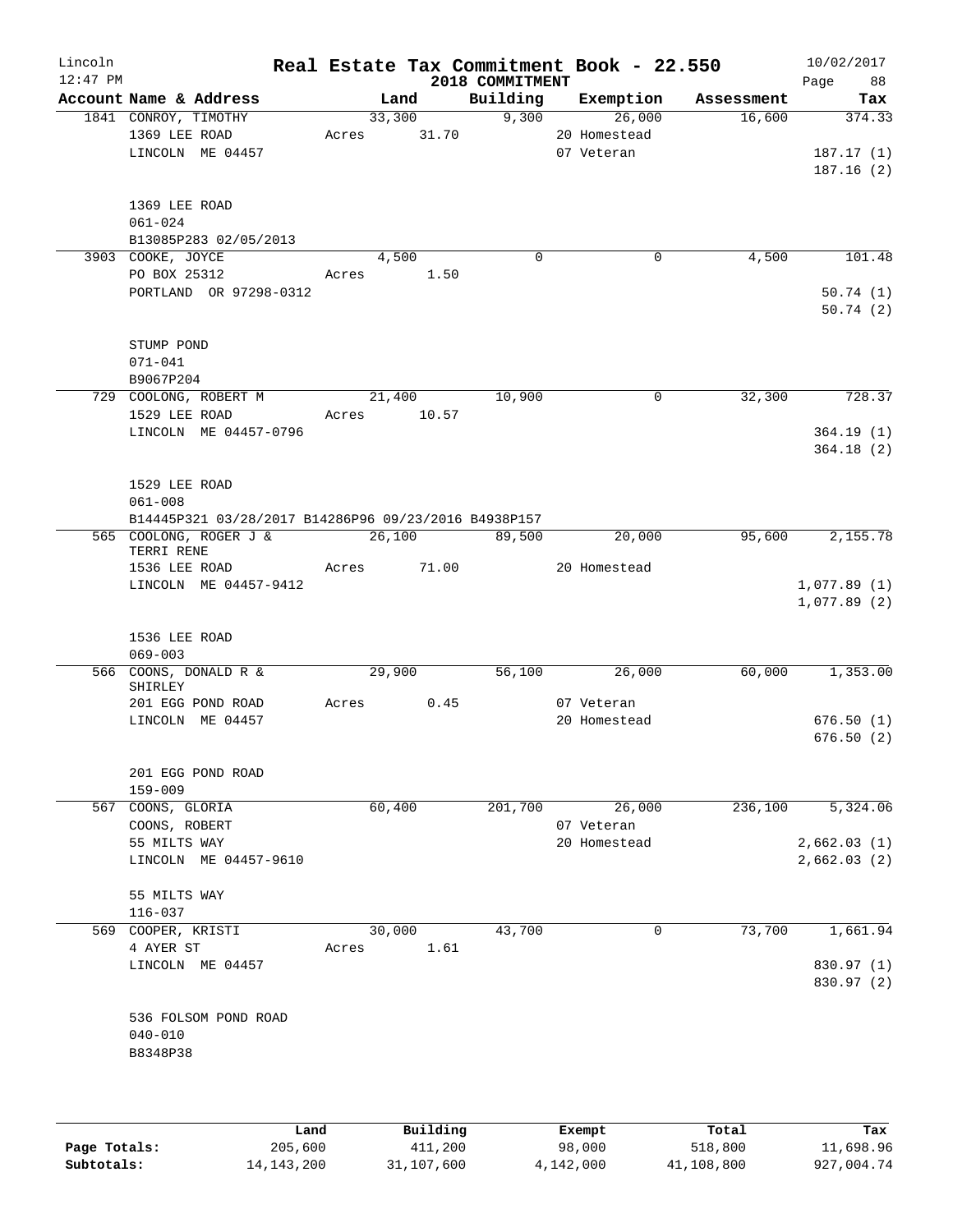| Lincoln<br>$12:47$ PM |                                             |       |        |      | 2018 COMMITMENT | Real Estate Tax Commitment Book - 22.550 |            | 10/02/2017<br>89<br>Page |
|-----------------------|---------------------------------------------|-------|--------|------|-----------------|------------------------------------------|------------|--------------------------|
|                       | Account Name & Address                      |       | Land   |      | Building        | Exemption                                | Assessment | Tax                      |
|                       | 570 COOPER, KRISTI L                        |       | 7,500  |      | $\mathsf{O}$    | $\Omega$                                 | 7,500      | 169.13                   |
|                       | 4 AYER ST                                   | Acres |        | 3.28 |                 |                                          |            |                          |
|                       | LINCOLN ME 04457                            |       |        |      |                 |                                          |            | 84.57(1)                 |
|                       |                                             |       |        |      |                 |                                          |            | 84.56(2)                 |
|                       | FOLSOM POND ROAD                            |       |        |      |                 |                                          |            |                          |
|                       | $040 - 006$                                 |       |        |      |                 |                                          |            |                          |
|                       | B9437P302                                   |       |        |      |                 |                                          |            |                          |
|                       | 3491 CORBIN, MICHAEL J                      |       | 18,000 |      | 46,100          | 20,000                                   | 44,100     | 994.46                   |
|                       | CORBIN, ERICA L                             | Acres |        | 3.00 |                 | 20 Homestead                             |            |                          |
|                       | 1214 MAIN STREET                            |       |        |      |                 |                                          |            | 497.23 (1)               |
|                       | LINCOLN ME 04457                            |       |        |      |                 |                                          |            | 497.23 (2)               |
|                       | 1214 MAIN STREET                            |       |        |      |                 |                                          |            |                          |
|                       | $095 - 004$                                 |       |        |      |                 |                                          |            |                          |
|                       | B12996P293 11/01/2012 B12576P212 08/16/2011 |       |        |      |                 |                                          |            |                          |
|                       | 571 COREY, ROBERT                           |       | 29,700 |      | 59,700          | $\mathbf 0$                              | 89,400     | 2,015.97                 |
|                       | PARRISH, KATHLEEN                           | Acres |        | 0.51 |                 |                                          |            |                          |
|                       | 278 SHORE ROAD                              |       |        |      |                 |                                          |            | 1,007.99(1)              |
|                       | NORTHPORT ME 04849                          |       |        |      |                 |                                          |            | 1,007.98(2)              |
|                       | 254 DANNY DRIVE                             |       |        |      |                 |                                          |            |                          |
|                       | $172 - 020$                                 |       |        |      |                 |                                          |            |                          |
|                       | 572 CORINOTIS, MICHAEL J                    |       | 14,600 |      | 27,100          | 0                                        | 41,700     | 940.34                   |
|                       | CORINOTIS, THERESA M                        |       |        |      |                 |                                          |            |                          |
|                       | 2 LIBES LANE                                |       |        |      |                 |                                          |            | 470.17 (1)               |
|                       | CENTEREACH NY 11720                         |       |        |      |                 |                                          |            | 470.17(2)                |
|                       | 66 SWEET ROAD                               |       |        |      |                 |                                          |            |                          |
|                       | $092 - 018$                                 |       |        |      |                 |                                          |            |                          |
|                       | 573 CORMIER, DOUGLAS L                      |       | 33,000 |      | 47,700          | 0                                        | 80,700     | 1,819.79                 |
|                       | CORMIER, DAWN E                             | Acres |        | 1.50 |                 |                                          |            |                          |
|                       | 3 O NEIL ROAD                               |       |        |      |                 |                                          |            | 909.90(1)                |
|                       | SOMERSET MA 02725                           |       |        |      |                 |                                          |            | 909.89(2)                |
|                       | 65 STONEY DRIVE                             |       |        |      |                 |                                          |            |                          |
|                       | $050 - 009$                                 |       |        |      |                 |                                          |            |                          |
|                       | B9183P216                                   |       |        |      |                 |                                          |            |                          |
|                       | 2705 CORNELIO, MARCO                        |       | 19,800 |      | 147,300         | 20,000                                   | 147,100    | 3,317.11                 |
|                       | BOUCHER, CATHERINE G                        | Acres |        | 3.15 |                 | 20 Homestead                             |            |                          |
|                       | 400 ENFIELD ROAD                            |       |        |      |                 |                                          |            | 1,658.56(1)              |
|                       | LINCOLN ME 04457                            |       |        |      |                 |                                          |            | 1,658.55(2)              |
|                       | 400 ENFIELD ROAD                            |       |        |      |                 |                                          |            |                          |
|                       | $037 - 040$                                 |       |        |      |                 |                                          |            |                          |
|                       | B13240P185 07/01/2013                       |       |        |      |                 |                                          |            |                          |
|                       | 574 CORO, THOMAS                            |       | 26,700 |      | 96,500          | 20,000                                   | 103,200    | 2,327.16                 |
|                       | CORO, ALLYSON                               | Acres |        | 1.67 |                 | 20 Homestead                             |            |                          |
|                       | PO BOX 521                                  |       |        |      |                 |                                          |            | 1, 163.58(1)             |
|                       | LINCOLN ME 04457                            |       |        |      |                 |                                          |            | 1, 163.58(2)             |
|                       | 237 LEE ROAD                                |       |        |      |                 |                                          |            |                          |
|                       | $142 - 020$                                 |       |        |      |                 |                                          |            |                          |
|                       |                                             |       |        |      |                 |                                          |            |                          |
|                       |                                             |       |        |      |                 |                                          |            |                          |

|              | Land       | Building   | Exempt    | Total      | Tax        |
|--------------|------------|------------|-----------|------------|------------|
| Page Totals: | 149,300    | 424,400    | 60,000    | 513,700    | 11,583.96  |
| Subtotals:   | 14,292,500 | 31,532,000 | 4,202,000 | 41,622,500 | 938,588.70 |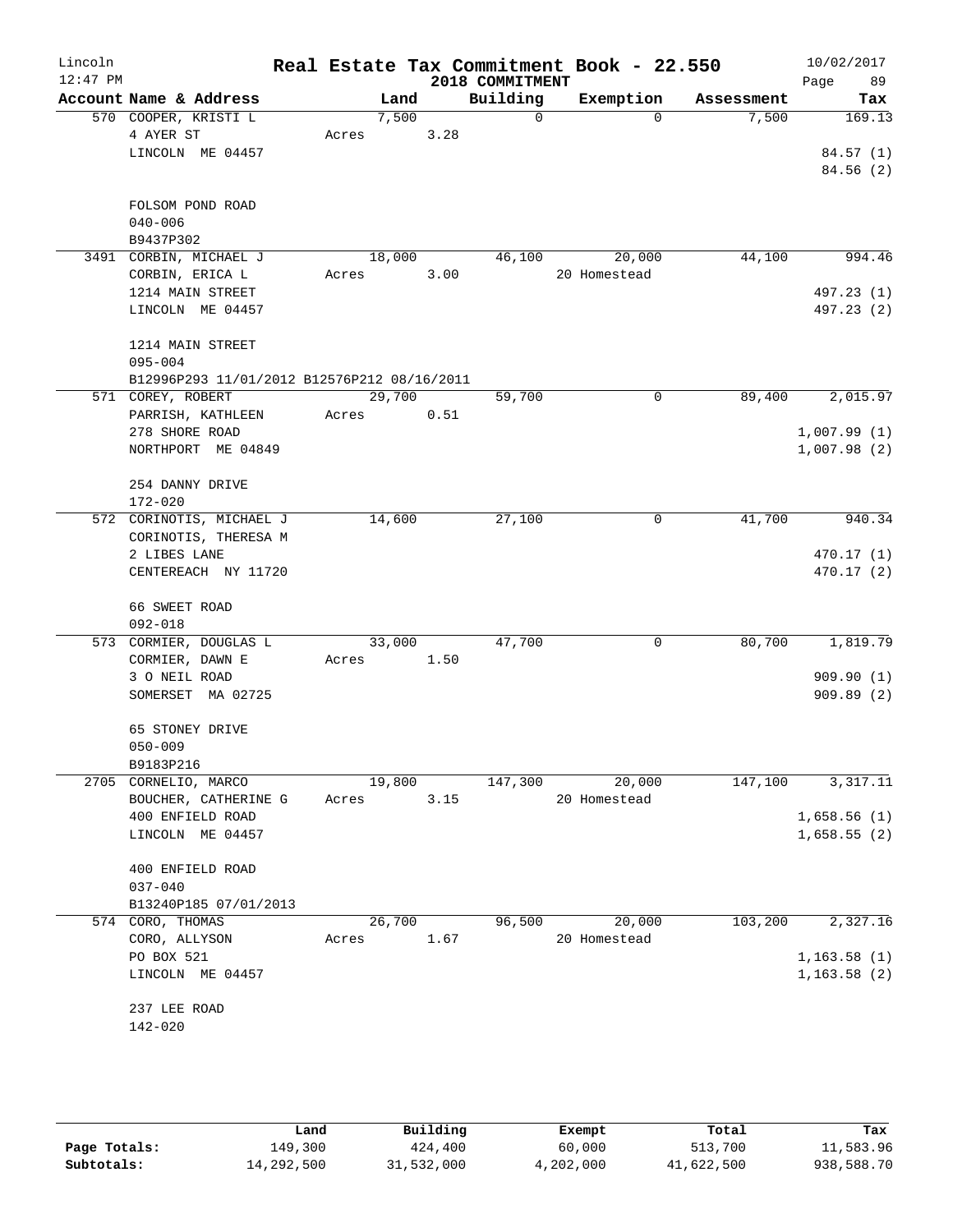| Lincoln<br>$12:47$ PM      |                                                         |                 |                                   | 2018 COMMITMENT | Real Estate Tax Commitment Book - 22.550 |                                | 10/02/2017<br>Page<br>90      |
|----------------------------|---------------------------------------------------------|-----------------|-----------------------------------|-----------------|------------------------------------------|--------------------------------|-------------------------------|
|                            | Account Name & Address                                  | Land            |                                   | Building        | Exemption                                | Assessment                     | Tax                           |
|                            | 575 CORRIVEAU, BARRY<br>CORRIVEAU, LINDA                | 8,800<br>Acres  | 3.61                              | $\mathbf 0$     | $\Omega$                                 | 8,800                          | 198.44                        |
|                            | 644 GREENWOODS ROAD<br>SUMNER ME 04292                  |                 |                                   |                 |                                          |                                | 99.22(1)<br>99.22(2)          |
|                            | 36 COLD STREAM ESTATES<br><b>ROAD</b>                   |                 |                                   |                 |                                          |                                |                               |
|                            | $005 - 020$<br>B11495P320                               |                 |                                   |                 |                                          |                                |                               |
|                            | 579 CORRO, AARON<br>MCGINLEY, LAURA                     | 15,300<br>Acres | 0.23                              | 19,600          | $\overline{0}$                           | 34,900                         | 787.00                        |
|                            | 315 MAIN STREET<br>ELLSWORTH ME 04605                   |                 |                                   |                 |                                          |                                | 393.50(1)<br>393.50(2)        |
|                            | 36 CAMBY LANE<br>$167 - 012$                            |                 |                                   |                 |                                          |                                |                               |
|                            | B14486P295 05/16/2017 B13088P278 02/11/2013             |                 |                                   |                 |                                          |                                |                               |
|                            | 577 CORRO, AARON<br>MCGINLEY, LAURA                     | 1,600<br>Acres  | 0.47                              | $\mathbf 0$     | 0                                        | 1,600                          | 36.08                         |
|                            | 315 MAIN STREET<br>ELLSWORTH ME 04605                   |                 |                                   |                 |                                          |                                | 18.04(1)<br>18.04(2)          |
|                            | CAMBOLASSE POND<br>$167 - 010$<br>B14486P295 05/18/2017 |                 |                                   |                 |                                          |                                |                               |
|                            | 578 CORRO, AARON<br>MCGINLEY, LAURA                     | 11,300<br>Acres | 0.23                              | 2,200           | $\mathbf 0$                              | 13,500                         | 304.43                        |
|                            | 315 MAIN STREET<br>ELLSWORTH ME 04605                   |                 |                                   |                 |                                          |                                | 152.22(1)<br>152.21(2)        |
|                            | 38 CAMBY LANE<br>167-011<br>B14486P295 05/18/2017       |                 |                                   |                 |                                          |                                |                               |
|                            | 580 CORRO, PAUL D & CARLENE<br>639 TRANSALPINE ROAD     | 18,700<br>Acres | 3.70                              | 113,600         | 20,000<br>20 Homestead                   | 112,300                        | 2,532.37                      |
|                            | LINCOLN ME 04457-9606                                   |                 |                                   |                 |                                          |                                | 1,266.19(1)<br>1,266.18(2)    |
|                            | 639 TRANSALPINE ROAD<br>$015 - 005$<br>B7994P57         |                 |                                   |                 |                                          |                                |                               |
|                            | 582 COTE, MELISSA M<br>116 FROST STREET                 | 18,000          |                                   | 80, 300         | 20,000<br>20 Homestead                   | 78,300                         | 1,765.67                      |
|                            | LINCOLN ME 04457                                        |                 |                                   |                 |                                          |                                | 882.84 (1)<br>882.83 (2)      |
|                            | 116 FROST STREET<br>$075 - 001$                         |                 |                                   |                 |                                          |                                |                               |
|                            | B9705P324                                               |                 |                                   | $\Omega$        | $\mathbf 0$                              |                                |                               |
|                            | 583 COTE, WALTER J JR<br>COTE, ELLEN M                  | 20,800<br>Acres | 33.17                             |                 |                                          | 20,800                         | 469.04                        |
|                            | 665 ENFIELD ROAD<br>LINCOLN ME 04457-9716               |                 |                                   |                 |                                          |                                | 234.52(1)<br>234.52(2)        |
|                            | E/S ENFIELD RD<br>$012 - 008$<br>B6910P334              |                 |                                   |                 |                                          |                                |                               |
|                            |                                                         |                 |                                   |                 |                                          |                                |                               |
| Page Totals:<br>Subtotals: | Land<br>94,500<br>14,387,000                            |                 | Building<br>215,700<br>31,747,700 |                 | Exempt<br>40,000<br>4,242,000            | Total<br>270,200<br>41,892,700 | Tax<br>6,093.03<br>944,681.73 |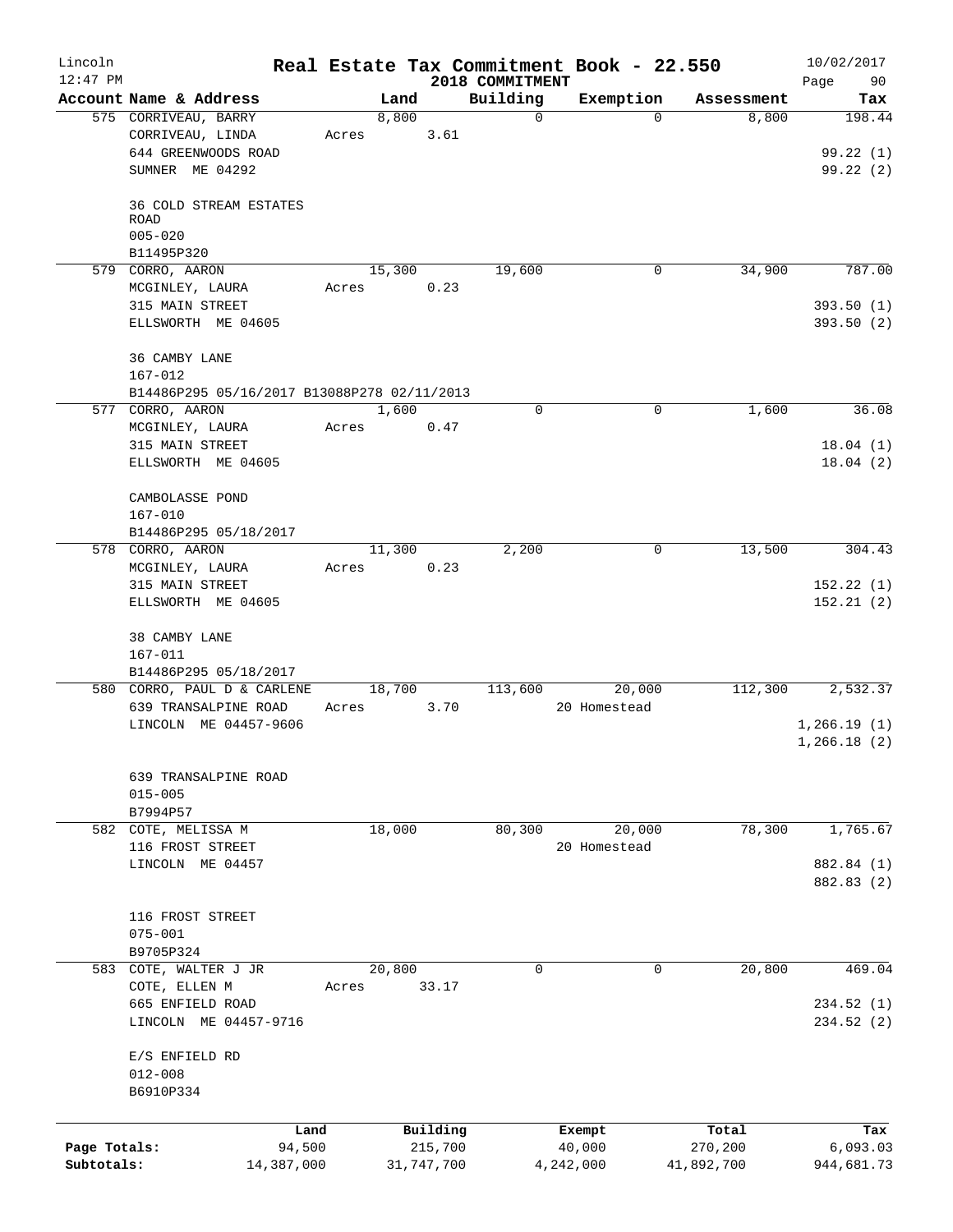| Lincoln      |                                                     | Real Estate Tax Commitment Book - 22.550 |                             |                     |                      | 10/02/2017             |
|--------------|-----------------------------------------------------|------------------------------------------|-----------------------------|---------------------|----------------------|------------------------|
| $12:47$ PM   | Account Name & Address                              |                                          | 2018 COMMITMENT<br>Building |                     |                      | Page<br>91             |
|              | 584 COTE, WALTER J JR                               | Land<br>18,700                           | 21,100                      | Exemption<br>20,000 | Assessment<br>19,800 | Tax<br>446.49          |
|              | COTE, ELLEN M                                       | Acres                                    | 1.50                        | 20 Homestead        |                      |                        |
|              | 665 ENFIELD ROAD                                    |                                          |                             |                     |                      | 223.25(1)              |
|              | LINCOLN ME 04457-9716                               |                                          |                             |                     |                      | 223.24(2)              |
|              |                                                     |                                          |                             |                     |                      |                        |
|              | 665 ENFIELD ROAD                                    |                                          |                             |                     |                      |                        |
|              | $024 - 001$                                         |                                          |                             |                     |                      |                        |
|              | B6910P334                                           |                                          |                             |                     |                      |                        |
| 585          | COTTER, STEPHEN J & ANN<br>М                        | 0                                        | 12,100                      | 12,100              | 0                    | 0.00                   |
|              | 66 PIONEER DRIVE                                    |                                          |                             | 20 Homestead        |                      |                        |
|              | LINCOLN ME 04457                                    |                                          |                             |                     |                      |                        |
|              | 66 PIONEER DRIVE                                    |                                          |                             |                     |                      |                        |
|              | $168 - 043 - 001 - MH0$                             |                                          |                             |                     |                      |                        |
|              | 586 COULOMBE, DANIEL &                              | 8,000                                    | 16,500                      | 0                   | 24,500               | 552.48                 |
|              | COULOMBE, GARRETT                                   |                                          |                             |                     |                      |                        |
|              | MORIN, MATHEW                                       | Acres                                    | 3.05                        |                     |                      |                        |
|              | 188 FISHER FARM ROAD<br>SABATTUS ME 04280           |                                          |                             |                     |                      | 276.24(1)<br>276.24(2) |
|              |                                                     |                                          |                             |                     |                      |                        |
|              | PIERCE WEBBER ROAD                                  |                                          |                             |                     |                      |                        |
|              | $041 - 016$                                         |                                          |                             |                     |                      |                        |
|              | B11494P340 B9701P213                                |                                          |                             |                     |                      |                        |
|              | 2406 COUSINS, JENNIFER                              | 55,200                                   | 10,900                      | 0                   | 66,100               | 1,490.56               |
|              | TRUSTEE OF THE                                      | Acres                                    | 2.23                        |                     |                      |                        |
|              | MURCHISON CAMP TRUST                                |                                          |                             |                     |                      |                        |
|              | 34 ALLENWOOD PARK ROAD                              |                                          |                             |                     |                      | 745.28(1)              |
|              | AUGUSTA ME 04337                                    |                                          |                             |                     |                      | 745.28(2)              |
|              | 256 MCGREGOR ROAD                                   |                                          |                             |                     |                      |                        |
|              | 112-024                                             |                                          |                             |                     |                      |                        |
|              | B13791P344 03/30/2015                               |                                          |                             |                     |                      |                        |
|              | 588 COUSINS, KARL H                                 | 13,200                                   | 10,000                      | 0                   | 23,200               | 523.16                 |
|              | <b>40 BEECH STREET</b>                              |                                          |                             |                     |                      |                        |
|              | EAST MILLINOCKE<br>МE                               |                                          |                             |                     |                      | 261.58(1)              |
|              | 04430                                               |                                          |                             |                     |                      | 261.58(2)              |
|              |                                                     |                                          |                             |                     |                      |                        |
|              | 37 LIBBY STREET                                     |                                          |                             |                     |                      |                        |
|              | $139 - 130$                                         |                                          |                             |                     |                      |                        |
|              | 589 COUSINS, MARGARET E                             | 27,900                                   | 80,600                      | 0                   | 108,500              | 2,446.68               |
|              | 42 BEECH ST                                         |                                          |                             |                     |                      |                        |
|              | E MILLINOCKET<br>МE<br>04430-1115                   |                                          |                             |                     |                      | 1, 223.34(1)           |
|              |                                                     |                                          |                             |                     |                      | 1, 223.34 (2)          |
|              |                                                     |                                          |                             |                     |                      |                        |
|              | 873 TRANSALPINE ROAD                                |                                          |                             |                     |                      |                        |
|              | $111 - 020$                                         |                                          |                             |                     |                      |                        |
|              | 285 COUSINS, WILLIAM R<br>24 HEMLOCK LANE           | 18,800<br>1.40<br>Acres                  | 10,000                      | 0                   | 28,800               | 649.44                 |
|              | LINCOLN ME 04457                                    |                                          |                             |                     |                      | 324.72 (1)             |
|              |                                                     |                                          |                             |                     |                      | 324.72 (2)             |
|              | 717 MOHAWK ROAD                                     |                                          |                             |                     |                      |                        |
|              | 119-002                                             |                                          |                             |                     |                      |                        |
|              | B13972P282 10/01/2015 B13537P58 05/08/2014 B7276P13 |                                          |                             |                     |                      |                        |
|              | Land                                                | Building                                 |                             | Exempt              | Total                | Tax                    |
| Page Totals: | 141,800                                             | 161,200                                  |                             | 32,100              | 270,900              | 6, 108.81              |
| Subtotals:   | 14,528,800                                          | 31,908,900                               |                             | 4, 274, 100         | 42,163,600           | 950,790.54             |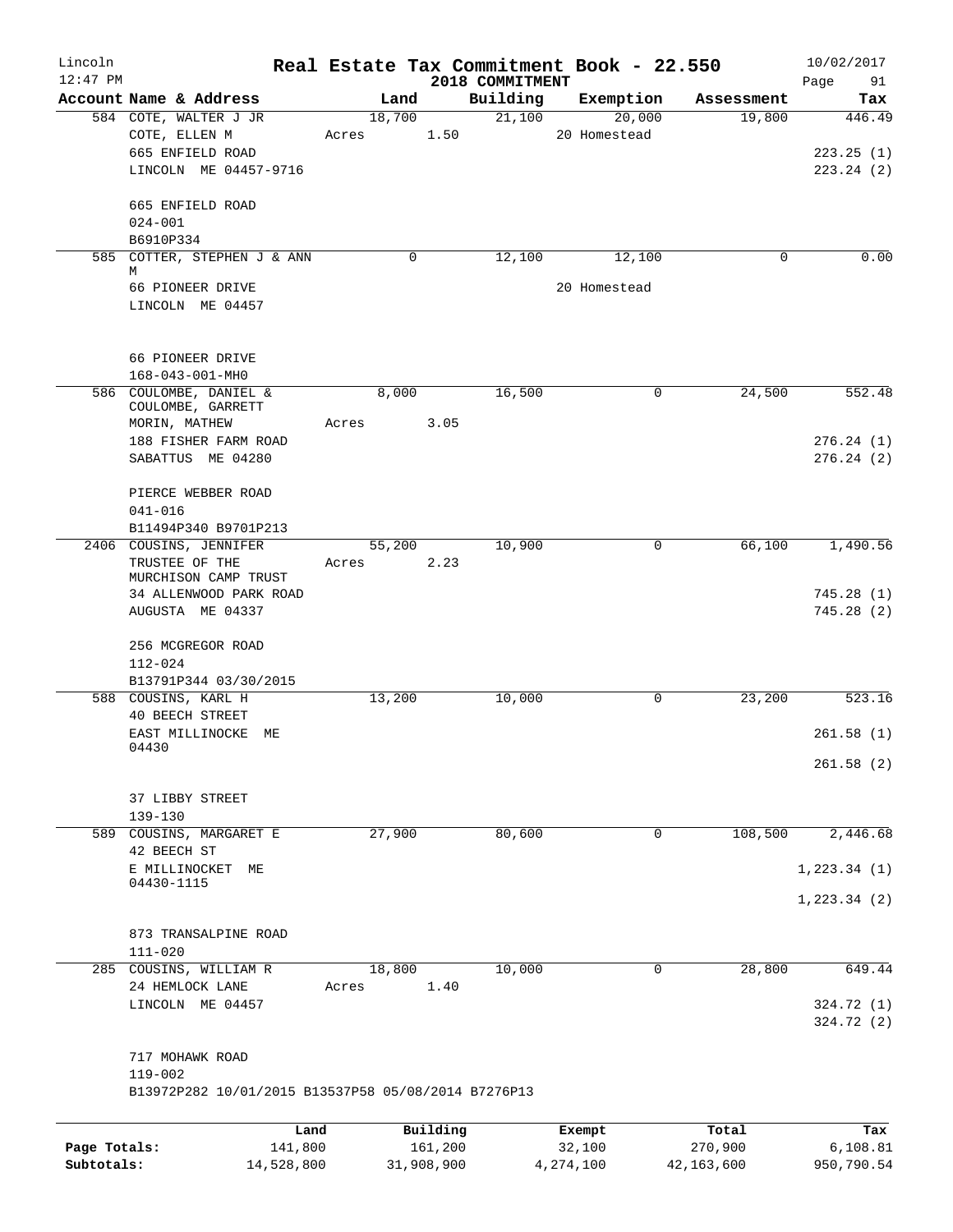| Lincoln<br>$12:47$ PM |                                                                                          |        |       | 2018 COMMITMENT | Real Estate Tax Commitment Book - 22.550 |          |            | 10/02/2017<br>Page<br>92   |
|-----------------------|------------------------------------------------------------------------------------------|--------|-------|-----------------|------------------------------------------|----------|------------|----------------------------|
|                       | Account Name & Address                                                                   | Land   |       | Building        | Exemption                                |          | Assessment | Tax                        |
|                       | 591 COUSINS, WILLIAM R<br>24 HEMLOCK LANE<br>LINCOLN ME 04457                            | 48,200 |       | 81,000          |                                          | $\Omega$ | 129,200    | 2,913.46<br>1,456.73(1)    |
|                       |                                                                                          |        |       |                 |                                          |          |            | 1,456.73(2)                |
|                       | 24 HEMLOCK LANE                                                                          |        |       |                 |                                          |          |            |                            |
|                       | $111 - 046$                                                                              |        |       |                 |                                          |          |            |                            |
|                       | 592 COWETT, ALFRED A & ANN<br>S                                                          | 16,700 |       | 105,800         | 26,000                                   |          | 96,500     | 2,176.08                   |
|                       | 7 TIBBETTS DRIVE                                                                         | Acres  | 0.32  |                 | 06 Veteran                               |          |            |                            |
|                       | LINCOLN ME 04457-1111                                                                    |        |       |                 | 20 Homestead                             |          |            | 1,088.04(1)                |
|                       |                                                                                          |        |       |                 |                                          |          |            | 1,088.04(2)                |
|                       | 7 TIBBETTS DRIVE                                                                         |        |       |                 |                                          |          |            |                            |
|                       | $127 - 044$                                                                              |        |       |                 |                                          |          |            |                            |
|                       | 593 COX , DAVID W                                                                        | 17,300 |       | 84,800          |                                          | 0        | 102,100    | 2,302.36                   |
|                       | COX, ASHLEY M                                                                            | Acres  | 11.01 |                 |                                          |          |            |                            |
|                       | 163 FOLSOM POND ROAD                                                                     |        |       |                 |                                          |          |            | 1, 151.18(1)               |
|                       | LINCOLN ME 04457                                                                         |        |       |                 |                                          |          |            | 1,151.18(2)                |
|                       |                                                                                          |        |       |                 |                                          |          |            |                            |
|                       | 163 FOLSOM POND ROAD                                                                     |        |       |                 |                                          |          |            |                            |
|                       | $027 - 036$<br>B12197P166 07/20/2010                                                     |        |       |                 |                                          |          |            |                            |
|                       | 3373 COX, DENISE                                                                         | 28,000 |       | 105,600         | 20,000                                   |          | 113,600    | 2,561.68                   |
|                       | COX, IVAN                                                                                | Acres  | 0.54  |                 | 20 Homestead                             |          |            |                            |
|                       | 64 LUDDEN LANE                                                                           |        |       |                 |                                          |          |            | 1,280.84(1)                |
|                       | LINCOLN ME 04457                                                                         |        |       |                 |                                          |          |            | 1,280.84(2)                |
|                       | 64 LUDDEN LANE<br>$168 - 033$                                                            |        |       |                 |                                          |          |            |                            |
|                       | B13911P220 07/24/2015                                                                    |        |       |                 |                                          |          |            |                            |
|                       | 595 COX, ORLAND JR                                                                       | 15,600 |       | 73,300          | 20,000                                   |          | 68,900     | 1,553.70                   |
|                       | 949 MAIN STREET                                                                          |        |       |                 | 20 Homestead                             |          |            |                            |
|                       | LINCOLN ME 04457-9506                                                                    |        |       |                 |                                          |          |            | 776.85(1)<br>776.85(2)     |
|                       |                                                                                          |        |       |                 |                                          |          |            |                            |
|                       | 949 MAIN STREET                                                                          |        |       |                 |                                          |          |            |                            |
|                       | 087-011                                                                                  |        |       |                 |                                          |          |            |                            |
|                       | 1114 COY, RONALD R                                                                       | 15,200 |       | 99,600          | 24,000                                   |          | 90,800     | 2,047.54                   |
|                       | COY, GAYLE M<br>7 FRONT RIDGE ROAD                                                       | Acres  | 0.69  |                 | 20 Homestead<br>02 Blind                 |          |            |                            |
|                       | ORLAND ME 04472                                                                          |        |       |                 |                                          |          |            | 1,023.77(1)<br>1,023.77(2) |
|                       |                                                                                          |        |       |                 |                                          |          |            |                            |
|                       | 69 ALBERT DRIVE                                                                          |        |       |                 |                                          |          |            |                            |
|                       | 125-017                                                                                  |        |       |                 |                                          |          |            |                            |
|                       | B14304P300 10/11/2016                                                                    |        |       |                 |                                          |          |            |                            |
|                       | 596 COYLE INWARDS, MARION                                                                | 13,800 |       | 4,200           |                                          | 0        | 18,000     | 405.90                     |
|                       | 366 LITTLE PEARSOL ROAD Acres<br>CASCADE ID 83611                                        |        | 5.40  |                 |                                          |          |            | 202.95(1)                  |
|                       |                                                                                          |        |       |                 |                                          |          |            | 202.95(2)                  |
|                       |                                                                                          |        |       |                 |                                          |          |            |                            |
|                       | 85 MILLETT MALLETT ROAD                                                                  |        |       |                 |                                          |          |            |                            |
|                       | $004 - 039$                                                                              |        |       |                 |                                          |          |            |                            |
|                       | B14333P93 11/09/2016 B14210P145 07/13/2016 B14029P88<br>12/09/2015 B12783P135 04/11/2012 |        |       |                 |                                          |          |            |                            |
|                       |                                                                                          |        |       |                 |                                          |          |            |                            |
|                       |                                                                                          |        |       |                 |                                          |          |            |                            |
|                       |                                                                                          |        |       |                 |                                          |          |            |                            |

|              | Land       | Building   | Exempt    | Total      | Tax        |
|--------------|------------|------------|-----------|------------|------------|
| Page Totals: | 154,800    | 554,300    | 90,000    | 619,100    | 13,960.72  |
| Subtotals:   | 14,683,600 | 32,463,200 | 4,364,100 | 42,782,700 | 964,751.26 |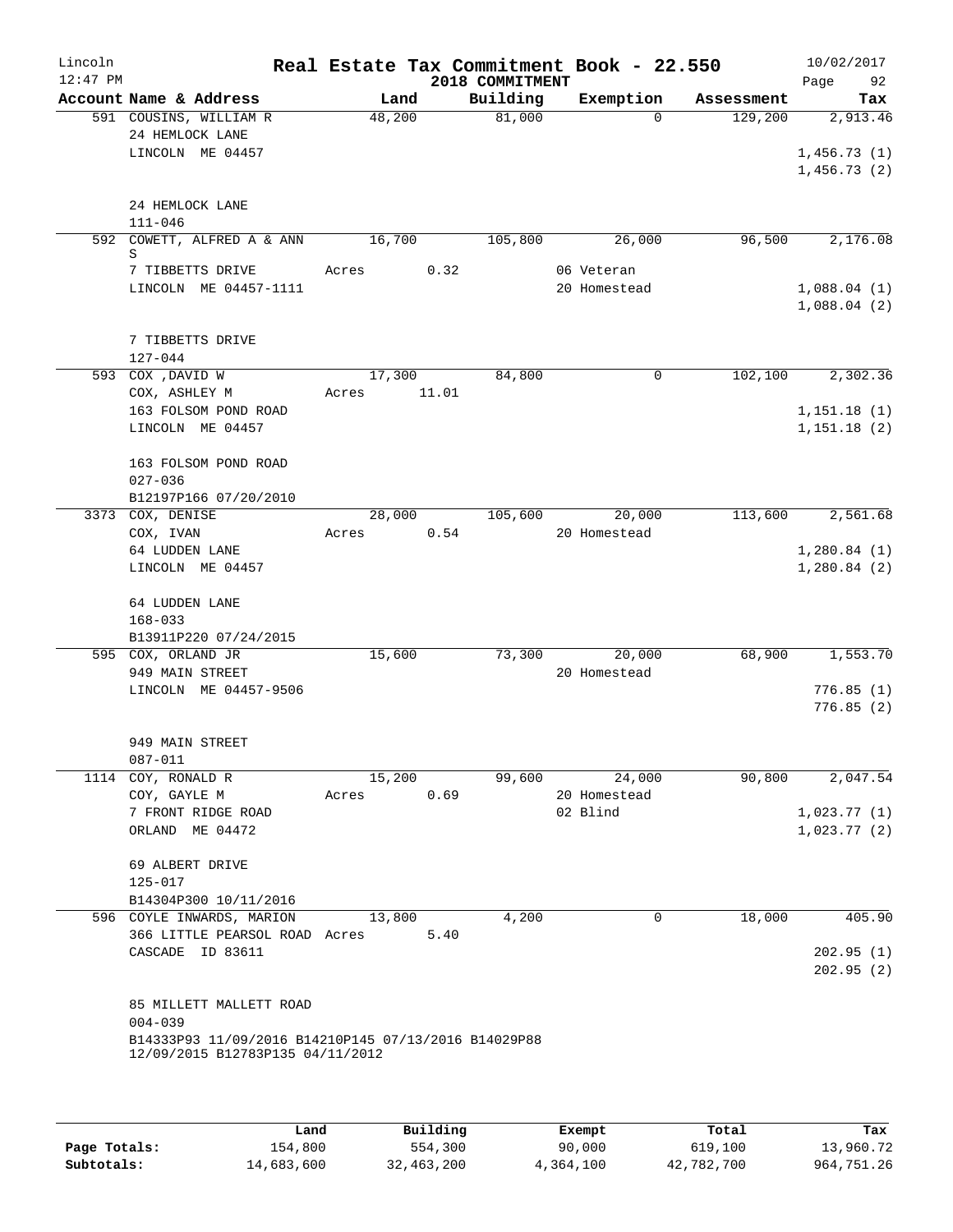| Lincoln    |                                                      |                 |      |                    | Real Estate Tax Commitment Book - 22.550 |                      | 10/02/2017      |
|------------|------------------------------------------------------|-----------------|------|--------------------|------------------------------------------|----------------------|-----------------|
| $12:47$ PM |                                                      |                 |      | 2018 COMMITMENT    |                                          |                      | Page<br>93      |
|            | Account Name & Address<br>597 COYLE, ROBERT W & LISA | Land<br>17,100  |      | Building<br>63,300 | Exemption<br>20,000                      | Assessment<br>60,400 | Tax<br>1,362.02 |
|            | Α                                                    |                 |      |                    |                                          |                      |                 |
|            | 31 CLARK STREET                                      |                 |      |                    | 20 Homestead                             |                      |                 |
|            | LINCOLN ME 04457-1136                                |                 |      |                    |                                          |                      | 681.01(1)       |
|            |                                                      |                 |      |                    |                                          |                      | 681.01(2)       |
|            | 31 CLARK STREET                                      |                 |      |                    |                                          |                      |                 |
|            | $132 - 073$                                          |                 |      |                    |                                          |                      |                 |
|            | 600 COZY COURTS LLC                                  | 10,500          |      | 80,200             | 0                                        | 90,700               | 2,045.29        |
|            | 124 LEE RD                                           |                 |      |                    |                                          |                      |                 |
|            | LINCOLN ME 04457                                     |                 |      |                    |                                          |                      | 1,022.65(1)     |
|            |                                                      |                 |      |                    |                                          |                      | 1,022.64(2)     |
|            |                                                      |                 |      |                    |                                          |                      |                 |
|            | 133 MAIN STREET                                      |                 |      |                    |                                          |                      |                 |
|            | 139-074                                              |                 |      |                    |                                          |                      |                 |
|            | B11596P167                                           |                 |      |                    |                                          |                      |                 |
|            | 598 COZY COURTS LLC                                  | 9,700           |      | 38,200             | 0                                        | 47,900               | 1,080.15        |
|            | 124 LEE ROAD                                         | Acres           | 0.24 |                    |                                          |                      |                 |
|            | LINCOLN ME 04457                                     |                 |      |                    |                                          |                      | 540.08(1)       |
|            |                                                      |                 |      |                    |                                          |                      | 540.07(2)       |
|            | 14 SECOND STREET                                     |                 |      |                    |                                          |                      |                 |
|            | 136-123                                              |                 |      |                    |                                          |                      |                 |
|            | 599 COZY COURTS LLC                                  | 14,800          |      | 82,600             | 0                                        | 97,400               | 2,196.37        |
|            | 124 LEE ROAD                                         |                 |      |                    |                                          |                      |                 |
|            | LINCOLN ME 04457                                     |                 |      |                    |                                          |                      | 1,098.19(1)     |
|            |                                                      |                 |      |                    |                                          |                      | 1,098.18(2)     |
|            |                                                      |                 |      |                    |                                          |                      |                 |
|            | 20 ENFIELD ROAD                                      |                 |      |                    |                                          |                      |                 |
|            | 137-181                                              |                 |      |                    |                                          |                      |                 |
|            | B11596P166                                           |                 |      | 70,000             | 0                                        |                      |                 |
|            | 603 CRAINE, SANDRA J<br>161 KELLEY ROAD              | 29,200<br>Acres | 0.48 |                    |                                          | 99,200               | 2,236.96        |
|            | ORONO ME 04473-1011                                  |                 |      |                    |                                          |                      | 1, 118.48(1)    |
|            |                                                      |                 |      |                    |                                          |                      | 1, 118.48(2)    |
|            |                                                      |                 |      |                    |                                          |                      |                 |
|            | 82 LUDDEN LANE                                       |                 |      |                    |                                          |                      |                 |
|            | $169 - 001$                                          |                 |      |                    |                                          |                      |                 |
|            | 604 CRAM, SCOTT                                      | 27,300          |      | 44,200             | 20,000                                   | 51,500               | 1,161.33        |
|            | PO BOX 682                                           | Acres           | 0.32 |                    | 20 Homestead                             |                      |                 |
|            | LINCOLN ME 04457                                     |                 |      |                    |                                          |                      | 580.67(1)       |
|            |                                                      |                 |      |                    |                                          |                      | 580.66(2)       |
|            |                                                      |                 |      |                    |                                          |                      |                 |
|            | 87 COBBLESTONE DRIVE<br>$167 - 002$                  |                 |      |                    |                                          |                      |                 |
|            | 2773 CRANSON, DENIS                                  | 6,800           |      | 23,700             | 0                                        | 30,500               | 687.78          |
|            | 341 FRENCH STREET                                    | Acres           | 0.11 |                    |                                          |                      |                 |
|            | BANGOR ME 04401                                      |                 |      |                    |                                          |                      | 343.89(1)       |
|            |                                                      |                 |      |                    |                                          |                      | 343.89(2)       |
|            |                                                      |                 |      |                    |                                          |                      |                 |
|            | 19 MATTANAWCOOK STREET                               |                 |      |                    |                                          |                      |                 |
|            | 137-161                                              |                 |      |                    |                                          |                      |                 |
|            | B14076P1 02/11/2016                                  |                 |      |                    |                                          |                      |                 |
|            |                                                      |                 |      |                    |                                          |                      |                 |

|              | Land       | Building   | Exempt    | Total      | Tax        |
|--------------|------------|------------|-----------|------------|------------|
| Page Totals: | 115,400    | 402,200    | 40,000    | 477,600    | 10,769.90  |
| Subtotals:   | 14,799,000 | 32,865,400 | 4,404,100 | 43,260,300 | 975,521.16 |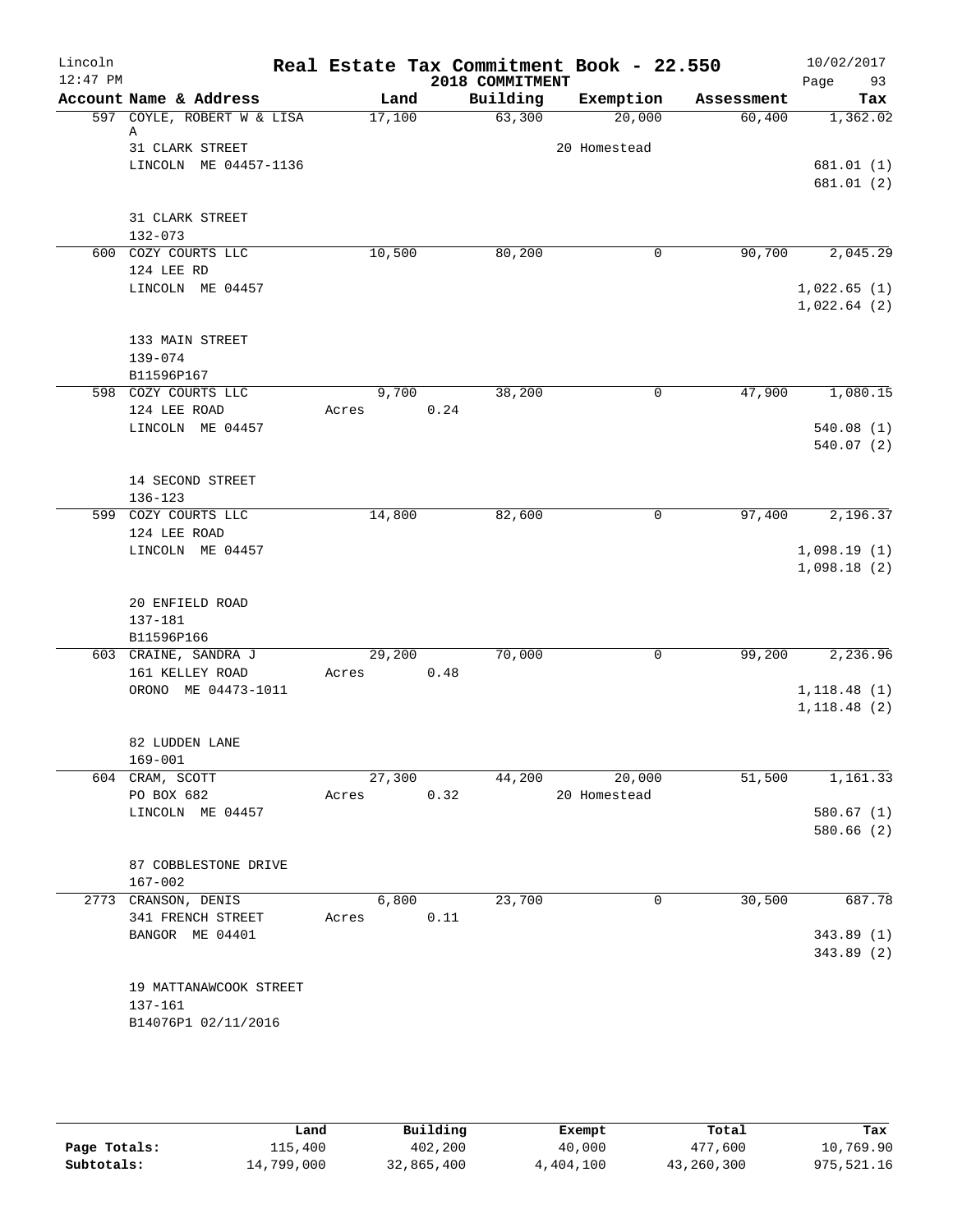| Lincoln    |                                            |            |      | Real Estate Tax Commitment Book - 22.550 |              |            | 10/02/2017             |
|------------|--------------------------------------------|------------|------|------------------------------------------|--------------|------------|------------------------|
| $12:47$ PM |                                            |            |      | 2018 COMMITMENT                          |              |            | 94<br>Page             |
|            | Account Name & Address                     | Land       |      | Building                                 | Exemption    | Assessment | Tax                    |
|            | 606 CRAWFORD, ROBIN A                      | 107,400    |      | 129,700                                  | $\Omega$     | 237,100    | 5,346.61               |
|            | CRAWFORD, MELANIE<br>1792 MATTAMISCONTIS   |            |      |                                          |              |            | 2,673.31(1)            |
|            | ROAD                                       |            |      |                                          |              |            |                        |
|            | MATTAMISCONTIS ME                          |            |      |                                          |              |            | 2,673.30 (2)           |
|            | 04457                                      |            |      |                                          |              |            |                        |
|            | 9 CHIPMUNK LANE                            |            |      |                                          |              |            |                        |
|            | $103 - 026$                                |            |      |                                          |              |            |                        |
|            | 607 CRAWFORD, ROBIN A &<br>LOIS J          | 57,800     |      | 154,500                                  | 20,000       | 192,300    | 4,336.37               |
|            | 309 WHITE POINT ESTATES Acres 4.04         |            |      |                                          | 20 Homestead |            |                        |
|            | R                                          |            |      |                                          |              |            |                        |
|            | LINCOLN ME 04457                           |            |      |                                          |              |            | 2,168.19(1)            |
|            |                                            |            |      |                                          |              |            | 2,168.18(2)            |
|            | 309 WHITE POINT ESTATES                    |            |      |                                          |              |            |                        |
|            | <b>ROAD</b>                                |            |      |                                          |              |            |                        |
|            | $057 - 022$                                |            |      |                                          |              |            |                        |
|            | 609 CRAWFORD, ROBIN A SR                   | 10,600     |      | $\Omega$                                 | 0            | 10,600     | 239.03                 |
|            | CRAWFORD, LOIS J                           | Acres 1.36 |      |                                          |              |            |                        |
|            | 309 WHITE POINT EST RD<br>LINCOLN ME 04457 |            |      |                                          |              |            | 119.52(1)<br>119.51(2) |
|            |                                            |            |      |                                          |              |            |                        |
|            | WHITE POINT ESTATES                        |            |      |                                          |              |            |                        |
|            | <b>ROAD</b>                                |            |      |                                          |              |            |                        |
|            | $057 - 003$                                |            |      |                                          |              |            |                        |
|            | 608 CRAWFORD, ROBIN A SR                   | 10,500     | 2.02 | $\Omega$                                 | 0            | 10,500     | 236.78                 |
|            | CRAWFORD, LOIS J<br>309 WHITE POINT EST RD | Acres      |      |                                          |              |            | 118.39(1)              |
|            | LINCOLN ME 04457                           |            |      |                                          |              |            | 118.39(2)              |
|            |                                            |            |      |                                          |              |            |                        |
|            | 312 WHITE POINT ESTATES                    |            |      |                                          |              |            |                        |
|            | <b>ROAD</b>                                |            |      |                                          |              |            |                        |
|            | $057 - 005$<br>B12432P91 03/22/2011        |            |      |                                          |              |            |                        |
|            | 610 CRESSEY, JAMES T                       | 52,500     |      | 52,400                                   | 26,000       | 78,900     | 1,779.20               |
|            | PO BOX 432                                 |            |      |                                          | 06 Veteran   |            |                        |
|            | LINCOLN ME 04457-0432                      |            |      |                                          | 20 Homestead |            | 889.60 (1)             |
|            |                                            |            |      |                                          |              |            | 889.60 (2)             |
|            | 36 TAYLOR STREET                           |            |      |                                          |              |            |                        |
|            | 132-141                                    |            |      |                                          |              |            |                        |
|            | 2759 CROCKER JENNIFER                      | 13,300     |      | 54,900                                   | $\mathbf 0$  | 68,200     | 1,537.91               |
|            | 10 ARAB ROAD                               | Acres      | 1.00 |                                          |              |            |                        |
|            | LEE ME 04455                               |            |      |                                          |              |            | 768.96(1)              |
|            |                                            |            |      |                                          |              |            | 768.95(2)              |
|            |                                            |            |      |                                          |              |            |                        |
|            | 193 FROST STREET                           |            |      |                                          |              |            |                        |
|            | $071 - 018$<br>B13505P231 04/15/2014       |            |      |                                          |              |            |                        |
|            |                                            |            |      |                                          |              |            |                        |

|              | Land       | Building     | Exempt    | Total      | Tax        |
|--------------|------------|--------------|-----------|------------|------------|
| Page Totals: | 252,100    | 391,500      | 46,000    | 597,600    | 13,475.90  |
| Subtotals:   | 15,051,100 | 33, 256, 900 | 4,450,100 | 43,857,900 | 988,997.06 |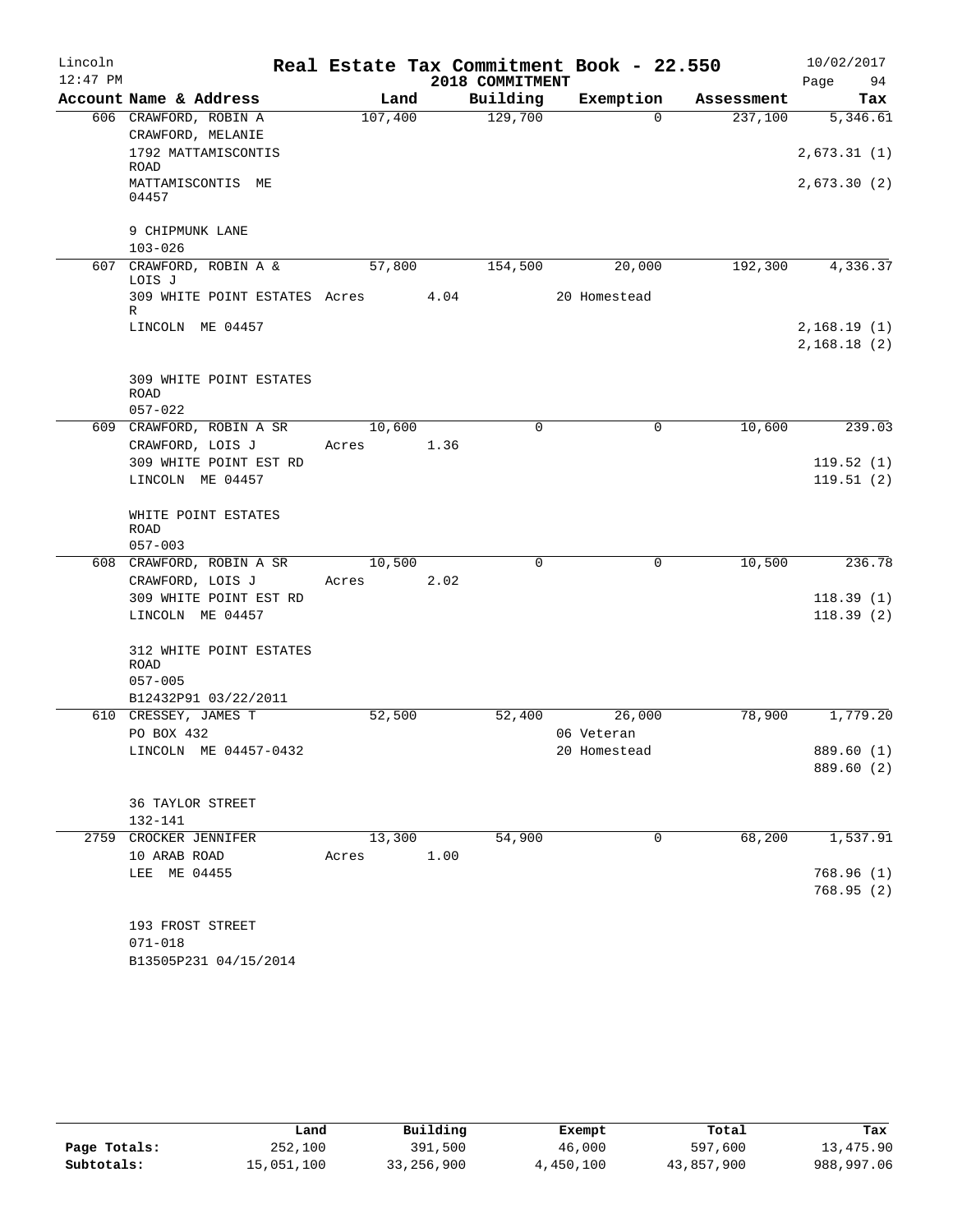| Lincoln      |                                                                                            |        |        | Real Estate Tax Commitment Book - 22.550 |                        |                      | 10/02/2017      |
|--------------|--------------------------------------------------------------------------------------------|--------|--------|------------------------------------------|------------------------|----------------------|-----------------|
| $12:47$ PM   | Account Name & Address                                                                     |        | Land   | 2018 COMMITMENT<br>Building              |                        |                      | Page<br>95      |
|              | 611 CROCKER, ALFRED L &                                                                    |        | 15,600 | 74,700                                   | Exemption<br>20,000    | Assessment<br>70,300 | Tax<br>1,585.27 |
|              | SHIRLEY J                                                                                  |        |        |                                          |                        |                      |                 |
|              | 68 TOWN FARM ROAD                                                                          |        |        |                                          | 20 Homestead           |                      |                 |
|              | LINCOLN ME 04457-9505                                                                      |        |        |                                          |                        |                      | 792.64 (1)      |
|              |                                                                                            |        |        |                                          |                        |                      | 792.63(2)       |
|              | 68 TOWN FARM ROAD                                                                          |        |        |                                          |                        |                      |                 |
|              | $081 - 002$                                                                                |        |        |                                          |                        |                      |                 |
|              | B3687P12                                                                                   |        |        |                                          |                        |                      |                 |
|              | 612 CROCKER, BERTRAN                                                                       |        | 12,000 | 23,700                                   | 20,000                 | 15,700               | 354.04          |
|              | CROCKER, DEBORA                                                                            |        |        |                                          | 20 Homestead           |                      |                 |
|              | 33 HIGHLAND AVENUE                                                                         |        |        |                                          |                        |                      | 177.02(1)       |
|              | LINCOLN ME 04457                                                                           |        |        |                                          |                        |                      | 177.02(2)       |
|              | 33 HIGHLAND AVENUE                                                                         |        |        |                                          |                        |                      |                 |
|              | 141-079                                                                                    |        |        |                                          |                        |                      |                 |
|              | 613 CROCKER, BEVERLY                                                                       |        | 11,000 | 10,600                                   | 0                      | 21,600               | 487.08          |
|              | 800 WINN ROAD                                                                              | Acres  |        | 0.53                                     |                        |                      |                 |
|              | LEE ME 04455                                                                               |        |        |                                          |                        |                      | 243.54 (1)      |
|              |                                                                                            |        |        |                                          |                        |                      | 243.54 (2)      |
|              |                                                                                            |        |        |                                          |                        |                      |                 |
|              | 400 WEST BROADWAY                                                                          |        |        |                                          |                        |                      |                 |
|              | $046 - 033$                                                                                |        |        |                                          |                        |                      |                 |
|              | B10577P153<br>3714 CROCKER, BRANDEN R                                                      |        | 16,500 |                                          |                        | 56,800               | 1,280.84        |
|              | CROCKER, CAROL-ANN                                                                         | Acres  |        | 60,300<br>0.33                           | 20,000<br>20 Homestead |                      |                 |
|              | 31 EDWARDS STREET                                                                          |        |        |                                          |                        |                      | 640.42(1)       |
|              | LINCOLN ME 04457                                                                           |        |        |                                          |                        |                      | 640.42(2)       |
|              |                                                                                            |        |        |                                          |                        |                      |                 |
|              | 31 EDWARDS STREET                                                                          |        |        |                                          |                        |                      |                 |
|              | 132-017                                                                                    |        |        |                                          |                        |                      |                 |
|              | B13206P126 06/03/2013 B13107P148 11/16/2012<br>B13107P146 11/16/2012 B12989P117 10/26/2012 |        |        |                                          |                        |                      |                 |
|              | 617 CROCKER, GERALD G &                                                                    |        | 0      | 7,900                                    | $\mathbf 0$            | 7,900                | 178.15          |
|              | MARC A                                                                                     |        |        |                                          |                        |                      |                 |
|              | 149 LANE AVENUE                                                                            |        |        |                                          |                        |                      |                 |
|              | PORTLAND ME 04103                                                                          |        |        |                                          |                        |                      | 89.08 (1)       |
|              |                                                                                            |        |        |                                          |                        |                      | 89.07 (2)       |
|              | UPPER POND                                                                                 |        |        |                                          |                        |                      |                 |
|              | $030 - 001$                                                                                |        |        |                                          |                        |                      |                 |
|              | 619 CROCKER, JOAN C                                                                        |        | 10,800 | $\Omega$                                 | $\mathbf 0$            | 10,800               | 243.54          |
|              | 56 FLEMING STREET                                                                          | Acres  |        | 0.52                                     |                        |                      |                 |
|              | LINCOLN ME 04457                                                                           |        |        |                                          |                        |                      | 121.77(1)       |
|              |                                                                                            |        |        |                                          |                        |                      | 121.77(2)       |
|              |                                                                                            |        |        |                                          |                        |                      |                 |
|              | E/S ENFIELD ROAD                                                                           |        |        |                                          |                        |                      |                 |
|              | $037 - 044$<br>B4660P8                                                                     |        |        |                                          |                        |                      |                 |
|              | 620 CROCKER, JOAN C                                                                        |        | 6,600  | 40,300                                   | 20,000                 | 26,900               | 606.60          |
|              | 56 FLEMING STREET                                                                          | Acres  |        | 0.19                                     | 20 Homestead           |                      |                 |
|              | LINCOLN ME 04457                                                                           |        |        |                                          |                        |                      | 303.30(1)       |
|              |                                                                                            |        |        |                                          |                        |                      | 303.30(2)       |
|              |                                                                                            |        |        |                                          |                        |                      |                 |
|              | 56 FLEMING STREET                                                                          |        |        |                                          |                        |                      |                 |
|              | $139 - 009$                                                                                |        |        |                                          |                        |                      |                 |
|              |                                                                                            |        |        |                                          |                        |                      |                 |
|              |                                                                                            |        |        |                                          |                        |                      |                 |
|              |                                                                                            | Land   |        | Building                                 | Exempt                 | Total                | Tax             |
| Page Totals: |                                                                                            | 72,500 |        | 217,500                                  | 80,000                 | 210,000              | 4,735.52        |

**Subtotals:** 15,123,600 33,474,400 4,530,100 44,067,900 993,732.58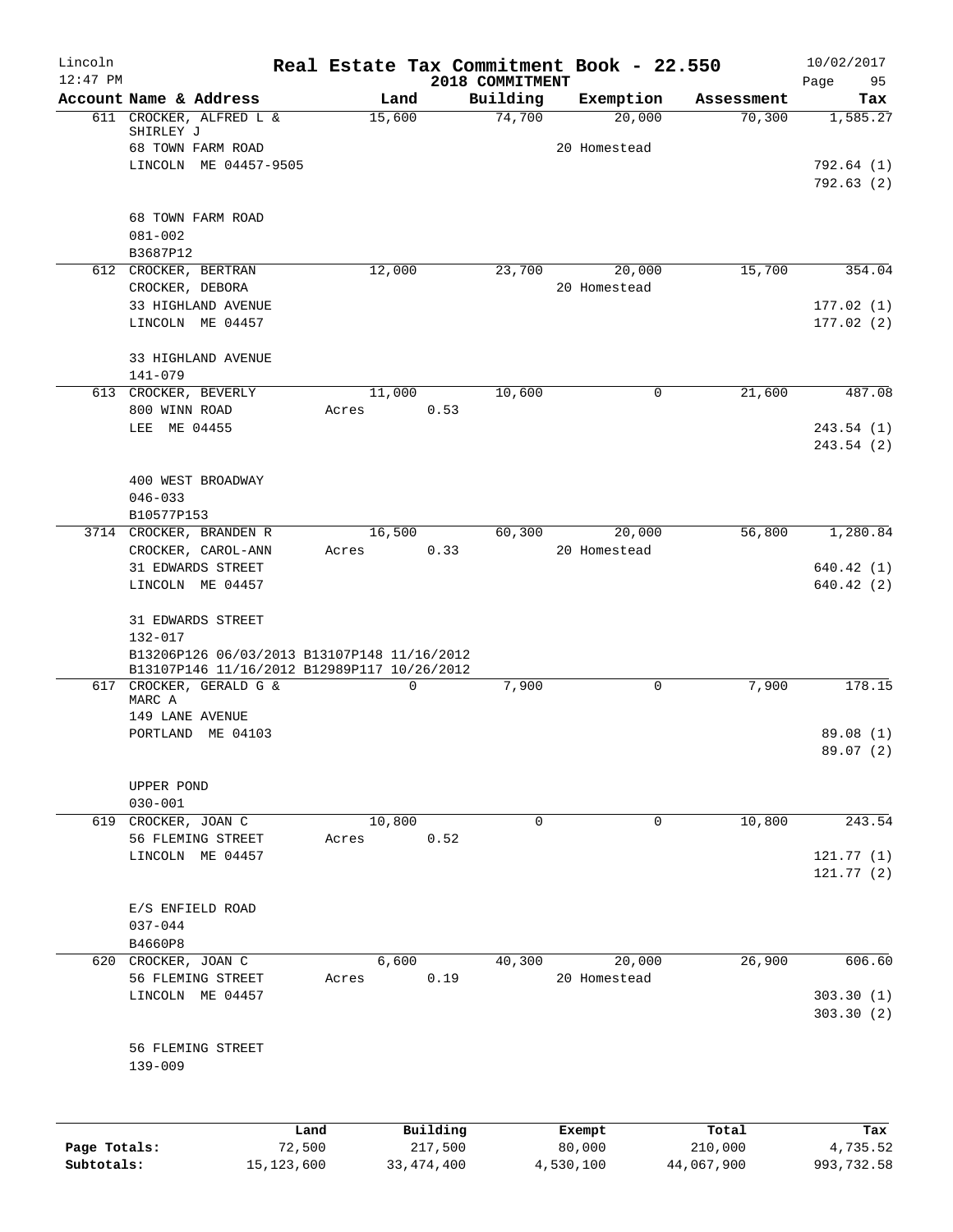| Lincoln      |                                             |                 |                     |                             | Real Estate Tax Commitment Book - 22.550 |                  | 10/02/2017        |
|--------------|---------------------------------------------|-----------------|---------------------|-----------------------------|------------------------------------------|------------------|-------------------|
| $12:47$ PM   | Account Name & Address                      | Land            |                     | 2018 COMMITMENT<br>Building | Exemption                                | Assessment       | Page<br>96<br>Tax |
|              | 622 CROCKER, KEVIN                          | 11,900          |                     | 103,300                     | $\Omega$                                 | 115,200          | 2,597.76          |
|              | PO BOX 389                                  | Acres           | 1.37                |                             |                                          |                  |                   |
|              | LINCOLN ME 04457                            |                 |                     |                             |                                          |                  | 1, 298.88(1)      |
|              |                                             |                 |                     |                             |                                          |                  | 1, 298.88(2)      |
|              |                                             |                 |                     |                             |                                          |                  |                   |
|              | 170 LEE ROAD                                |                 |                     |                             |                                          |                  |                   |
|              | $142 - 012$<br>623 CROCKER, MARK & WENDY    | 19,800          |                     | 71,500                      | 20,000                                   | 71,300           | 1,607.82          |
|              | 422 ENFIELD ROAD                            | Acres           | 1.20                |                             | 20 Homestead                             |                  |                   |
|              | LINCOLN ME 04457-9716                       |                 |                     |                             |                                          |                  | 803.91 (1)        |
|              |                                             |                 |                     |                             |                                          |                  | 803.91 (2)        |
|              |                                             |                 |                     |                             |                                          |                  |                   |
|              | 422 ENFIELD ROAD                            |                 |                     |                             |                                          |                  |                   |
|              | $037 - 043$<br>B5177P140                    |                 |                     |                             |                                          |                  |                   |
|              | 625 CROCKER, WILLIAM G                      | 11,000          |                     | 58,900                      | 0                                        | 69,900           | 1,576.25          |
|              | 2560 62ND AVE. N LOT                        | Acres           | 0.53                |                             |                                          |                  |                   |
|              | 159                                         |                 |                     |                             |                                          |                  |                   |
|              | ST. PETERSBURG FL                           |                 |                     |                             |                                          |                  | 788.13(1)         |
|              | 33702-6352                                  |                 |                     |                             |                                          |                  | 788.12 (2)        |
|              |                                             |                 |                     |                             |                                          |                  |                   |
|              | 4 EASY STREET                               |                 |                     |                             |                                          |                  |                   |
|              | $144 - 023$                                 |                 |                     |                             |                                          |                  |                   |
|              | B2836P111                                   |                 |                     |                             |                                          |                  |                   |
|              | 626 CROCKETT, CHARLES                       | 37,700          |                     | 50,100                      | 20,000                                   | 67,800           | 1,528.89          |
|              | 736 MAIN ST<br>LINCOLN ME 04457             | Acres           | 27.44               |                             | 20 Homestead                             |                  | 764.45(1)         |
|              |                                             |                 |                     |                             |                                          |                  | 764.44(2)         |
|              |                                             |                 |                     |                             |                                          |                  |                   |
|              | 736 MAIN STREET                             |                 |                     |                             |                                          |                  |                   |
|              | $086 - 001$                                 |                 |                     |                             |                                          |                  |                   |
|              | B12456P254 04/22/2011                       |                 |                     |                             |                                          |                  |                   |
|              | 628 CROCKETT, SARAH M<br>CROCKETT, SHARON L | 11,800<br>Acres | 0.27                | 51,000                      | 20,000<br>20 Homestead                   | 42,800           | 965.14            |
|              | 113 ENFIELD ROAD                            |                 |                     |                             |                                          |                  | 482.57 (1)        |
|              | LINCOLN ME 04457-1156                       |                 |                     |                             |                                          |                  | 482.57 (2)        |
|              |                                             |                 |                     |                             |                                          |                  |                   |
|              | 113 ENFIELD ROAD                            |                 |                     |                             |                                          |                  |                   |
|              | $131 - 005$                                 |                 |                     |                             |                                          |                  |                   |
| 629          | CROCKETT, SCOTT                             | 12,800          |                     | 39,200                      | 0                                        | 52,000           | 1,172.60          |
|              | 7 WHALEN STREET<br>LINCOLN ME 04457         |                 |                     |                             |                                          |                  | 586.30(1)         |
|              |                                             |                 |                     |                             |                                          |                  | 586.30(2)         |
|              |                                             |                 |                     |                             |                                          |                  |                   |
|              | 7 WHALEN STREET                             |                 |                     |                             |                                          |                  |                   |
|              | 139-161                                     |                 |                     |                             |                                          |                  |                   |
| 630          | CROCKETT, TERRANCE E &                      | 3,400           |                     | $\mathbf 0$                 | $\Omega$                                 | 3,400            | 76.67             |
|              | CAROL<br>67 DANFORTH STREET                 | Acres           | 0.23                |                             |                                          |                  |                   |
|              | REHOBOTH MA 02769-1829                      |                 |                     |                             |                                          |                  | 38.34(1)          |
|              |                                             |                 |                     |                             |                                          |                  | 38.33(2)          |
|              |                                             |                 |                     |                             |                                          |                  |                   |
|              | 429 WEST BROADWAY                           |                 |                     |                             |                                          |                  |                   |
|              | $046 - 018$                                 |                 |                     |                             |                                          |                  |                   |
|              | B2179P701                                   |                 |                     |                             |                                          |                  |                   |
|              |                                             |                 |                     |                             |                                          |                  |                   |
|              |                                             |                 |                     |                             |                                          |                  |                   |
| Page Totals: | Land<br>108,400                             |                 | Building<br>374,000 |                             | Exempt<br>60,000                         | Total<br>422,400 | Tax<br>9,525.13   |
|              |                                             |                 |                     |                             |                                          |                  |                   |

**Subtotals:** 15,232,000 33,848,400 4,590,100 44,490,300 1,003,257.71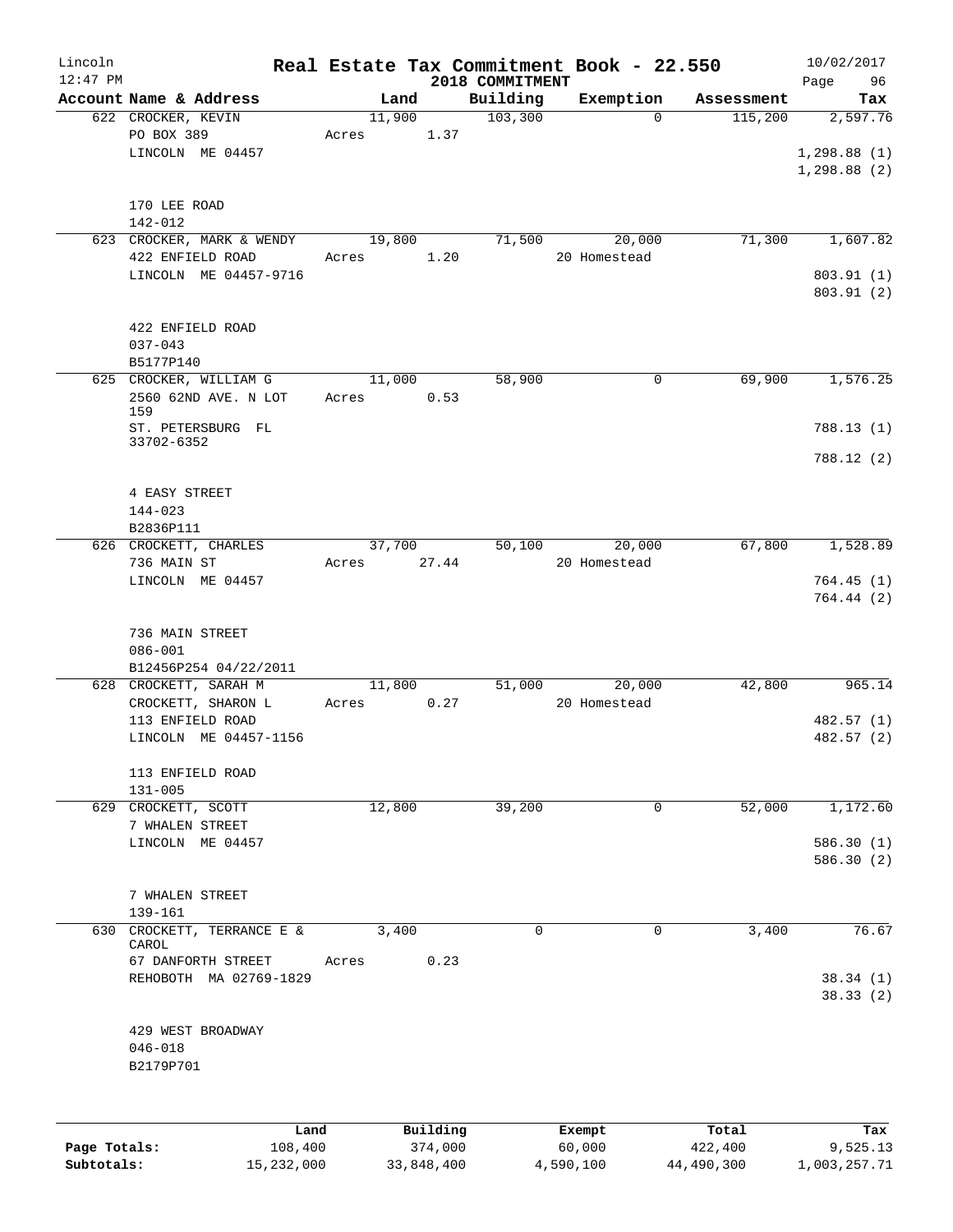| Lincoln    |                                            |                 |                 |          | Real Estate Tax Commitment Book - 22.550 |            | 10/02/2017   |
|------------|--------------------------------------------|-----------------|-----------------|----------|------------------------------------------|------------|--------------|
| $12:47$ PM |                                            |                 | 2018 COMMITMENT |          |                                          |            | Page<br>97   |
|            | Account Name & Address                     | Land            |                 | Building | Exemption                                | Assessment | Tax          |
|            | 631 CRONIN , CYNTHIA<br>14 PARK AVENUE     | 4,000<br>Acres  | 0.16            | 53,100   | 20,000<br>20 Homestead                   | 37,100     | 836.61       |
|            | LINCOLN ME 04457                           |                 |                 |          |                                          |            | 418.31(1)    |
|            |                                            |                 |                 |          |                                          |            | 418.30(2)    |
|            |                                            |                 |                 |          |                                          |            |              |
|            | 14 PARK AVENUE                             |                 |                 |          |                                          |            |              |
|            | $136 - 006$                                |                 |                 | 71,800   | $\mathbf 0$                              | 124,800    |              |
|            | 632 CRONIN, MICHAEL D<br>CRONIN, MARY L    | 53,000          |                 |          |                                          |            | 2,814.24     |
|            | 9 REMINGTON WAY                            |                 |                 |          |                                          |            | 1,407.12(1)  |
|            | BRUNSWICK ME 04011                         |                 |                 |          |                                          |            | 1,407.12(2)  |
|            |                                            |                 |                 |          |                                          |            |              |
|            | 38 COVE ROAD                               |                 |                 |          |                                          |            |              |
|            | $111 - 052$                                |                 |                 |          |                                          |            |              |
|            | 485 CROPLEY, BILLY J<br>12 LAKEVIEW STREET | 13,700<br>Acres | 0.26            | 88,700   | $\mathbf 0$                              | 102,400    | 2,309.12     |
|            | LINCOLN ME 04457                           |                 |                 |          |                                          |            | 1, 154.56(1) |
|            |                                            |                 |                 |          |                                          |            | 1, 154.56(2) |
|            |                                            |                 |                 |          |                                          |            |              |
|            | 12 LAKEVIEW STREET                         |                 |                 |          |                                          |            |              |
|            | $139 - 225$                                |                 |                 |          |                                          |            |              |
|            | B13679P222 10/21/2014                      |                 |                 |          |                                          |            |              |
|            | 633 CROSBY, DANIEL O<br>233 ENFIELD ROAD   | 12,000          |                 | 31,700   | 20,000<br>20 Homestead                   | 23,700     | 534.44       |
|            | LINCOLN ME 04457-1156                      |                 |                 |          |                                          |            | 267.22(1)    |
|            |                                            |                 |                 |          |                                          |            | 267.22(2)    |
|            |                                            |                 |                 |          |                                          |            |              |
|            | 233 ENFIELD ROAD                           |                 |                 |          |                                          |            |              |
|            | $126 - 001$                                |                 |                 |          |                                          |            |              |
|            | 1613 CROSBY, JACOB & KAYLA                 | 6,800           |                 | 0        | $\mathbf 0$                              | 6,800      | 153.34       |
|            | 5 PERRY STREET<br>LINCOLN ME 04457         |                 |                 |          |                                          |            | 76.67(1)     |
|            |                                            |                 |                 |          |                                          |            | 76.67(2)     |
|            |                                            |                 |                 |          |                                          |            |              |
|            | PERRY STREET                               |                 |                 |          |                                          |            |              |
|            | $136 - 070$                                |                 |                 |          |                                          |            |              |
|            | B12685P272 B9326P237                       |                 |                 |          |                                          |            |              |
|            | 1614 CROSBY, JACOB & KAYLA                 | 11,000          |                 | 54,800   | $\mathbf 0$                              | 65,800     | 1,483.79     |
|            | 5 PERRY STREET<br>LINCOLN ME 04457         |                 |                 |          |                                          |            | 741.90(1)    |
|            |                                            |                 |                 |          |                                          |            | 741.89(2)    |
|            |                                            |                 |                 |          |                                          |            |              |
|            | 5 PERRY STREET                             |                 |                 |          |                                          |            |              |
|            | $136 - 071$                                |                 |                 |          |                                          |            |              |
|            | B12685P272 12/15/2011 B2258P238            |                 |                 |          |                                          |            |              |
|            | 634 CROSBY, KEITH<br>CROSBY, SHELLY        | 20,600          |                 | 55,400   | 20,000<br>20 Homestead                   | 56,000     | 1,262.80     |
|            | 42 STANHOPE MILL ROAD                      |                 |                 |          |                                          |            | 631.40(1)    |
|            | LINCOLN ME 04457                           |                 |                 |          |                                          |            | 631.40(2)    |
|            |                                            |                 |                 |          |                                          |            |              |
|            | 42 STANHOPE MILL ROAD                      |                 |                 |          |                                          |            |              |
|            | $113 - 003$                                |                 |                 |          |                                          |            |              |
|            |                                            |                 |                 |          |                                          |            |              |

|              | Land       | Building   | Exempt    | Total      | Tax          |
|--------------|------------|------------|-----------|------------|--------------|
| Page Totals: | 121,100    | 355,500    | 60,000    | 416,600    | 9,394.34     |
| Subtotals:   | 15,353,100 | 34,203,900 | 4,650,100 | 44,906,900 | 1,012,652.05 |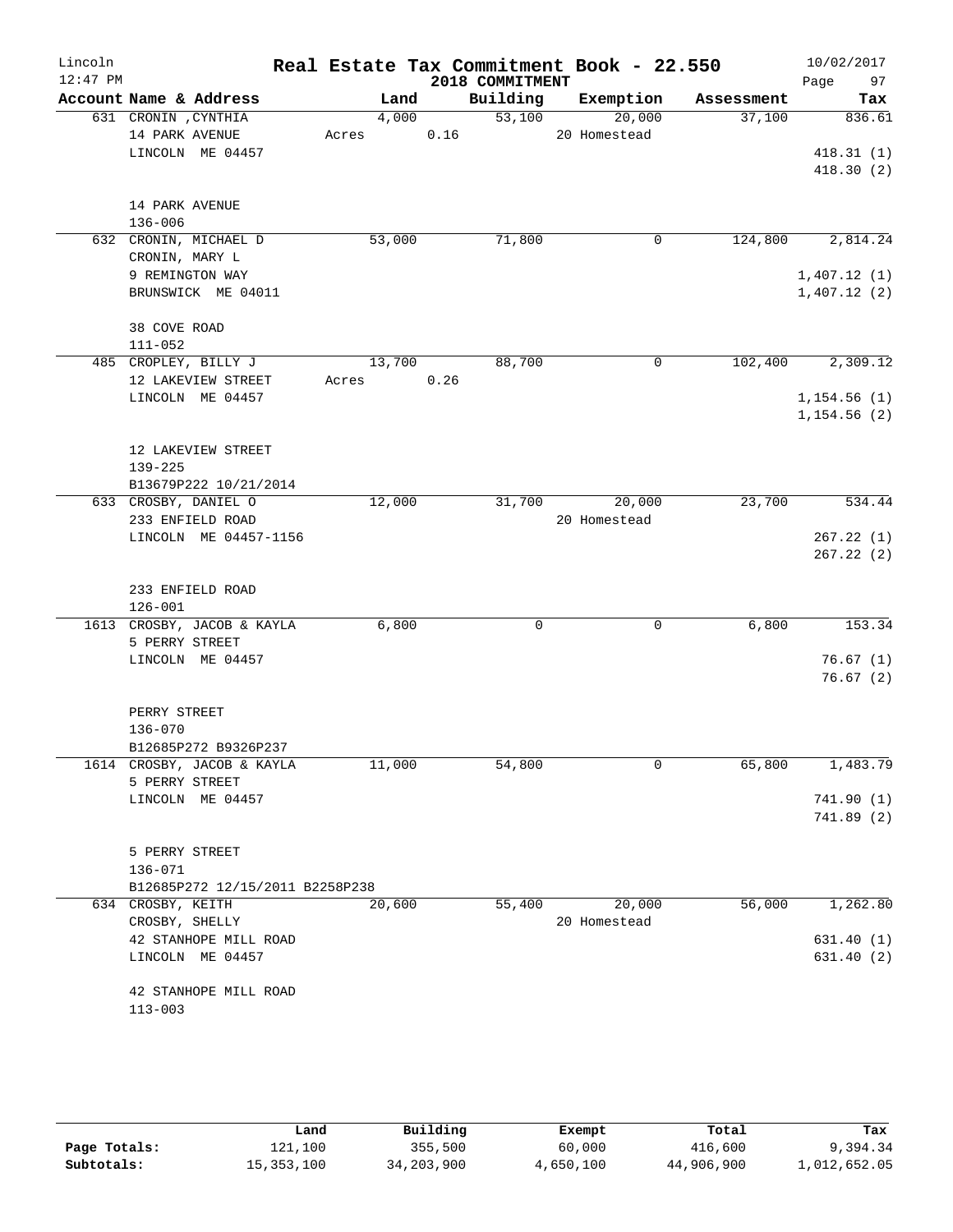| Lincoln      |                                                 |                 |            |                    | Real Estate Tax Commitment Book - 22.550 |                      | 10/02/2017      |
|--------------|-------------------------------------------------|-----------------|------------|--------------------|------------------------------------------|----------------------|-----------------|
| $12:47$ PM   | Account Name & Address                          |                 |            | 2018 COMMITMENT    |                                          |                      | 98<br>Page      |
|              | 637 CROSS, SHEILA                               | Land<br>19,500  |            | Building<br>72,900 | Exemption<br>20,000                      | Assessment<br>72,400 | Tax<br>1,632.62 |
|              | 28 PHINNEY FARM ROAD                            | Acres           | 0.91       |                    | 20 Homestead                             |                      |                 |
|              | LINCOLN ME 04457                                |                 |            |                    |                                          |                      | 816.31(1)       |
|              |                                                 |                 |            |                    |                                          |                      | 816.31(2)       |
|              |                                                 |                 |            |                    |                                          |                      |                 |
|              | 28 PHINNEY FARM ROAD                            |                 |            |                    |                                          |                      |                 |
|              | $014 - 017$                                     |                 |            |                    |                                          |                      |                 |
|              | B10279P7                                        |                 |            |                    |                                          |                      |                 |
|              | 636 CROSS, SHERRY A                             | 20,600          |            | 83,800             | 20,000                                   | 84,400               | 1,903.22        |
|              | 460 ENFIELD ROAD                                | Acres           | 0.90       |                    | 20 Homestead                             |                      |                 |
|              | LINCOLN ME 04457-9716                           |                 |            |                    |                                          |                      | 951.61(1)       |
|              |                                                 |                 |            |                    |                                          |                      | 951.61(2)       |
|              |                                                 |                 |            |                    |                                          |                      |                 |
|              | 460 ENFIELD ROAD                                |                 |            |                    |                                          |                      |                 |
|              | $037 - 047$                                     |                 |            |                    |                                          |                      |                 |
|              | B14037P260 12/21/2015 B12840P175 06/08/2012     |                 |            |                    |                                          |                      |                 |
|              | B12835P276 06/04/2012                           |                 |            |                    |                                          |                      |                 |
|              | 3900 CROSSMAN, RAYMOND G                        | 37,100          |            | 0                  | 0                                        | 37,100               | 836.61          |
|              | CROSSMAN, THERESA M                             | Acres           | 5.00       |                    |                                          |                      |                 |
|              | 510 MAIN ROAD                                   |                 |            |                    |                                          |                      | 418.31(1)       |
|              | HAMPDEN ME 04444                                |                 |            |                    |                                          |                      | 418.30(2)       |
|              |                                                 |                 |            |                    |                                          |                      |                 |
|              | 21 HEMLOCK POINT                                |                 |            |                    |                                          |                      |                 |
|              | $050 - 025$                                     |                 |            |                    |                                          |                      |                 |
|              | B14280P242 09/19/2016<br>640 CROWELL, HERBERT P |                 |            | 68,800             | $\Omega$                                 | 91,500               | 2,063.33        |
|              | CROWELL, CATHERINE L                            | 22,700<br>Acres | 0.34       |                    |                                          |                      |                 |
|              | 80 HILLSIDE BLVD                                |                 |            |                    |                                          |                      | 1,031.67(1)     |
|              | BREWER ME 04412                                 |                 |            |                    |                                          |                      | 1,031.66(2)     |
|              |                                                 |                 |            |                    |                                          |                      |                 |
|              | 9 RIN TIN TIN LANE                              |                 |            |                    |                                          |                      |                 |
|              | $173 - 005$                                     |                 |            |                    |                                          |                      |                 |
|              | B14081P217 02/19/2016 B13785P259 03/20/2015     |                 |            |                    |                                          |                      |                 |
|              | B11902P271 09/03/2009                           |                 |            |                    |                                          |                      |                 |
|              | 2605 CROWLEY, DONNA K                           | 5,500           |            | 39,000             | 0                                        | 44,500               | 1,003.48        |
|              | 24 LAKE STREET                                  | Acres           | 0.11       |                    |                                          |                      |                 |
|              | LINCOLN ME 04457                                |                 |            |                    |                                          |                      | 501.74(1)       |
|              |                                                 |                 |            |                    |                                          |                      | 501.74(2)       |
|              |                                                 |                 |            |                    |                                          |                      |                 |
|              | 3 PERRY STREET                                  |                 |            |                    |                                          |                      |                 |
|              | 136-072<br>B12460P92 04/26/2011                 |                 |            |                    |                                          |                      |                 |
|              | 641 CRUCIANI , FRANCIS &                        | 15,000          |            | 64,100             | 26,000                                   | 53,100               | 1,197.41        |
|              | JEAN C                                          |                 |            |                    |                                          |                      |                 |
|              | 43 EDWARDS STREET                               |                 |            |                    | 06 Veteran                               |                      |                 |
|              | LINCOLN ME 04457-1155                           |                 |            |                    | 20 Homestead                             |                      | 598.71 (1)      |
|              |                                                 |                 |            |                    |                                          |                      | 598.70 (2)      |
|              |                                                 |                 |            |                    |                                          |                      |                 |
|              | 43 EDWARDS STREET                               |                 |            |                    |                                          |                      |                 |
|              | 132-011                                         |                 |            |                    |                                          |                      |                 |
|              | 642 CUMMINGS, DAVID M                           | 18,000          |            | 34,200             | 20,000                                   | 32,200               | 726.11          |
|              | 18 PINKHAM STREET                               |                 |            |                    | 20 Homestead                             |                      |                 |
|              | LINCOLN ME 04457-1110                           |                 |            |                    |                                          |                      | 363.06(1)       |
|              |                                                 |                 |            |                    |                                          |                      | 363.05(2)       |
|              |                                                 |                 |            |                    |                                          |                      |                 |
|              | 18 PINKHAM STREET                               |                 |            |                    |                                          |                      |                 |
|              | $126 - 030$                                     |                 |            |                    |                                          |                      |                 |
|              |                                                 |                 |            |                    |                                          |                      |                 |
|              | Land                                            |                 | Building   |                    | Exempt                                   | Total                | Tax             |
| Page Totals: | 138,400                                         |                 | 362,800    |                    | 86,000                                   | 415,200              | 9,362.78        |
| Subtotals:   | 15,491,500                                      |                 | 34,566,700 |                    | 4,736,100                                | 45, 322, 100         | 1,022,014.83    |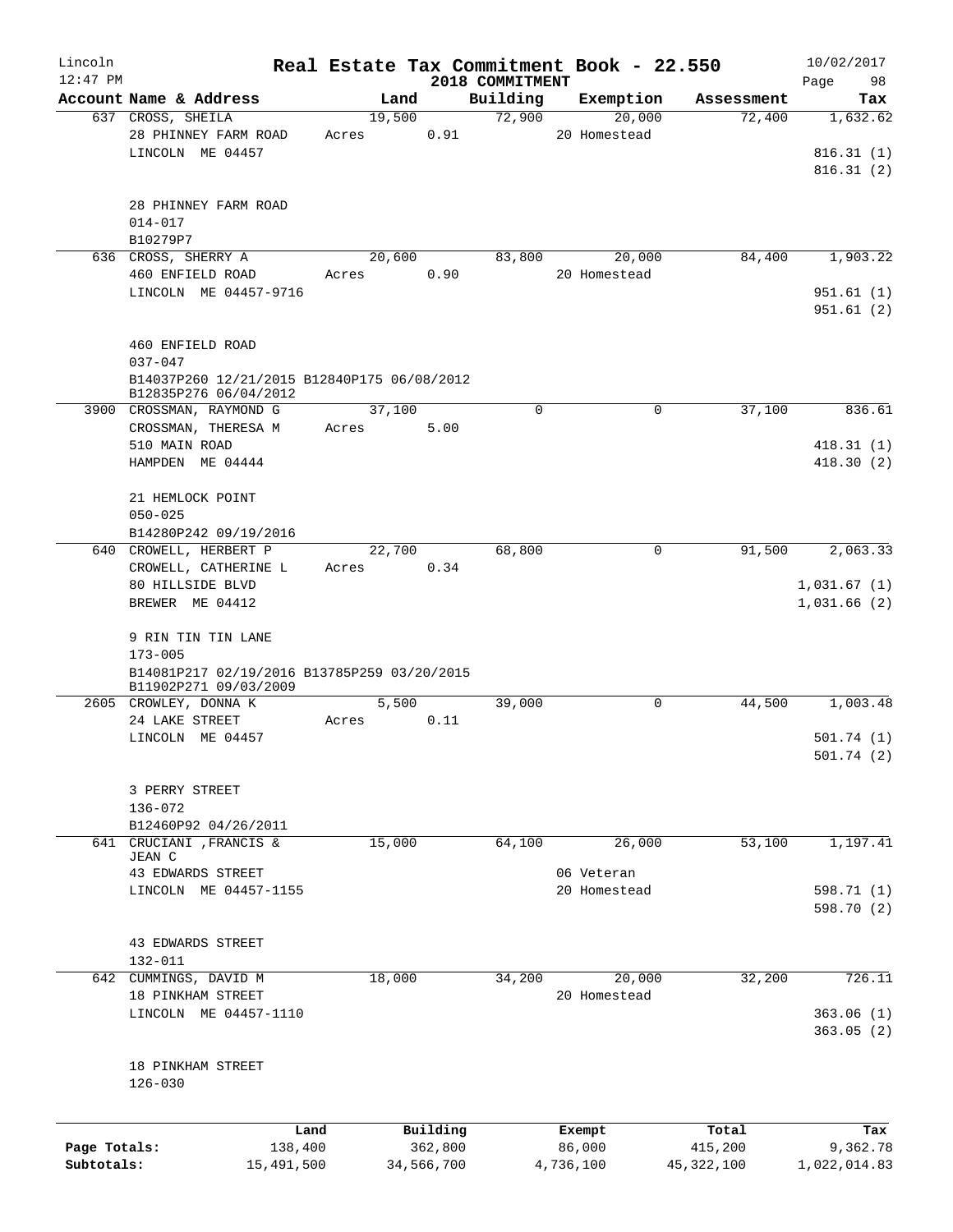| Lincoln    |                                      |       |        |      |                 | Real Estate Tax Commitment Book - 22.550 |            |      | 10/02/2017             |
|------------|--------------------------------------|-------|--------|------|-----------------|------------------------------------------|------------|------|------------------------|
| $12:47$ PM |                                      |       |        |      | 2018 COMMITMENT |                                          |            | Page | 99                     |
|            | Account Name & Address               |       | Land   |      | Building        | Exemption                                | Assessment |      | Tax                    |
|            | 643 CUMMINGS, MARK J                 |       | 4,200  |      | 53,200          | 20,000                                   | 37,400     |      | 843.37                 |
|            | CUMMINGS, MARIE L                    |       |        |      |                 | 20 Homestead                             |            |      |                        |
|            | 22 EAST BROADWAY                     |       |        |      |                 |                                          |            |      | 421.69(1)              |
|            | LINCOLN ME 04457-1424                |       |        |      |                 |                                          |            |      | 421.68(2)              |
|            | 22 EAST BROADWAY                     |       |        |      |                 |                                          |            |      |                        |
|            | 137-112                              |       |        |      |                 |                                          |            |      |                        |
|            | 644 CURRAN, THOMAS                   |       | 9,200  |      | $\Omega$        | 0                                        | 9,200      |      | 207.46                 |
|            | 43 TAYLOR STREET                     | Acres |        | 0.11 |                 |                                          |            |      |                        |
|            | LINCOLN ME 04457                     |       |        |      |                 |                                          |            |      | 103.73(1)              |
|            |                                      |       |        |      |                 |                                          |            |      | 103.73(2)              |
|            |                                      |       |        |      |                 |                                          |            |      |                        |
|            | TAYLOR STREET                        |       |        |      |                 |                                          |            |      |                        |
|            | 132-145                              |       |        |      |                 |                                          |            |      |                        |
|            | B11491P60                            |       |        |      |                 |                                          |            |      |                        |
|            | 645 CURRAN, THOMAS M                 |       | 22,800 |      | 74,900          | 26,000                                   | 71,700     |      | 1,616.84               |
|            | 43 TAYLOR STREET<br>LINCOLN ME 04457 | Acres |        | 0.75 |                 | 20 Homestead<br>07 Veteran               |            |      |                        |
|            |                                      |       |        |      |                 |                                          |            |      | 808.42(1)<br>808.42(2) |
|            |                                      |       |        |      |                 |                                          |            |      |                        |
|            | 43 TAYLOR STREET                     |       |        |      |                 |                                          |            |      |                        |
|            | 132-128                              |       |        |      |                 |                                          |            |      |                        |
|            | B11491P60 08/06/2008                 |       |        |      |                 |                                          |            |      |                        |
|            | 646 CURRIER, DORIS A                 |       | 12,000 |      | 77,600          | 26,000                                   | 63,600     |      | 1,434.18               |
|            | 14 HIGHLAND AVENUE                   |       |        |      |                 | 06 Veteran                               |            |      |                        |
|            | LINCOLN ME 04457-1606                |       |        |      |                 | 20 Homestead                             |            |      | 717.09(1)              |
|            |                                      |       |        |      |                 |                                          |            |      | 717.09(2)              |
|            |                                      |       |        |      |                 |                                          |            |      |                        |
|            | 14 HIGHLAND AVENUE                   |       |        |      |                 |                                          |            |      |                        |
|            | $141 - 067$                          |       |        |      |                 |                                          |            |      |                        |
|            | 647 CURRIER, GREGORY & GINA<br>MARIE |       | 7,700  |      | 47,700          | 20,000                                   | 35,400     |      | 798.27                 |
|            | 108 MAIN STREET                      |       |        |      |                 | 20 Homestead                             |            |      |                        |
|            | LINCOLN ME 04457                     |       |        |      |                 |                                          |            |      | 399.14(1)              |
|            |                                      |       |        |      |                 |                                          |            |      | 399.13(2)              |
|            |                                      |       |        |      |                 |                                          |            |      |                        |
|            | 108 MAIN STREET                      |       |        |      |                 |                                          |            |      |                        |
|            | $139 - 051$                          |       |        |      |                 |                                          |            |      |                        |
|            | 649 CURRIER, SHELDON W               |       | 15,400 |      | 65,100          | 26,000                                   | 54,500     |      | 1,228.98               |
|            | 194 ENFIELD ROAD                     |       |        |      |                 | 07 Veteran                               |            |      |                        |
|            | LINCOLN ME 04457-1116                |       |        |      |                 | 20 Homestead                             |            |      | 614.49(1)              |
|            |                                      |       |        |      |                 |                                          |            |      | 614.49(2)              |
|            | 194 ENFIELD ROAD                     |       |        |      |                 |                                          |            |      |                        |
|            | $126 - 058$                          |       |        |      |                 |                                          |            |      |                        |
|            | 652 CURTIS, DORA K                   |       | 19,200 |      | 12,900          | 26,000                                   | 6,100      |      | 137.56                 |
|            | 211 CURTIS FARM ROAD                 |       |        |      |                 | 06 Veteran                               |            |      |                        |
|            | LINCOLN ME 04457-9407                |       |        |      |                 | 20 Homestead                             |            |      | 68.78 (1)              |
|            |                                      |       |        |      |                 |                                          |            |      | 68.78 (2)              |
|            |                                      |       |        |      |                 |                                          |            |      |                        |
|            | 211 CURTIS FARM ROAD                 |       |        |      |                 |                                          |            |      |                        |

054-009

|              | Land       | Building   | Exempt    | Total      | Tax          |
|--------------|------------|------------|-----------|------------|--------------|
| Page Totals: | 90,500     | 331,400    | 144,000   | 277,900    | 6,266.66     |
| Subtotals:   | 15,582,000 | 34,898,100 | 4,880,100 | 45,600,000 | 1,028,281.49 |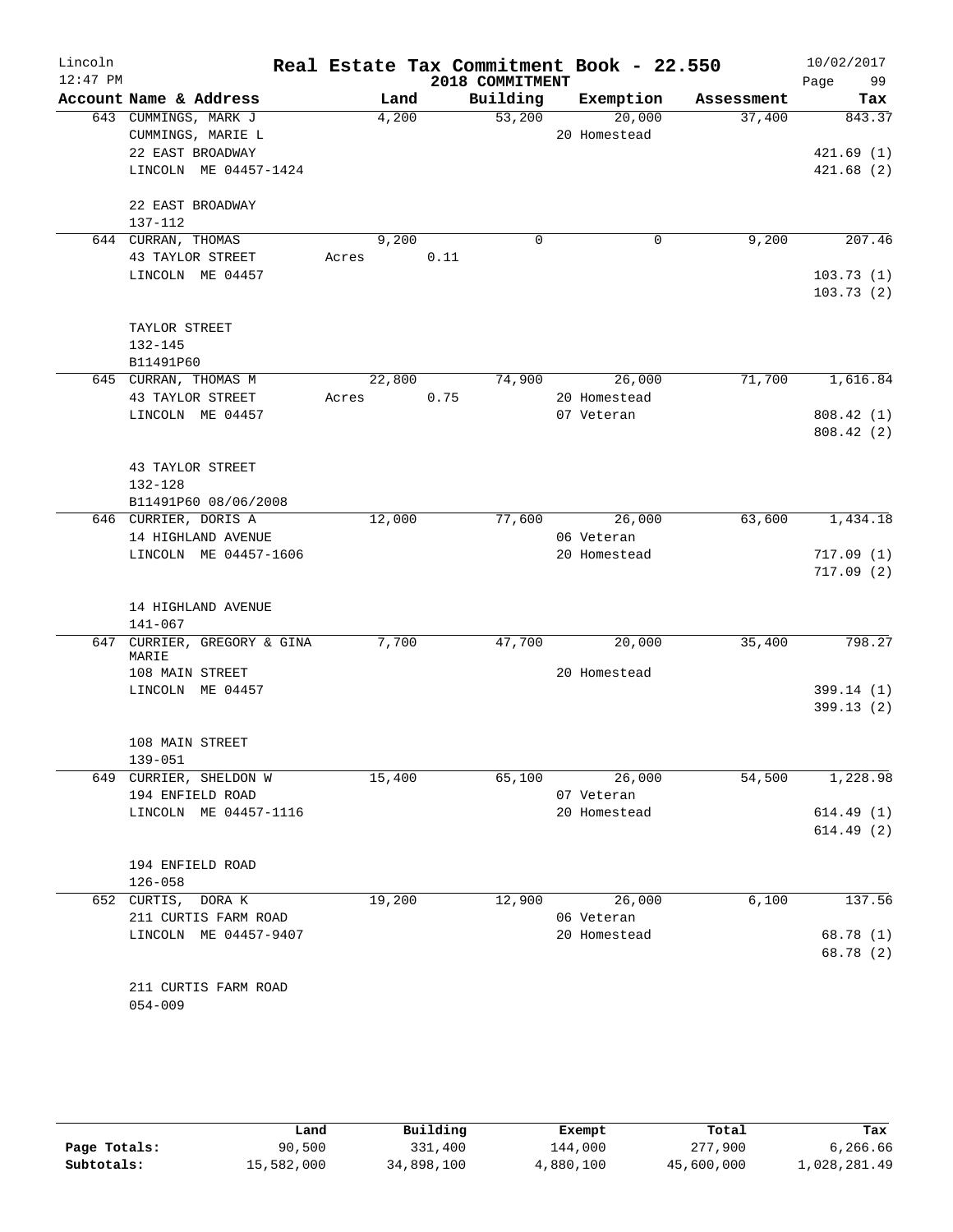| Lincoln<br>$12:47$ PM |                                                     |       |        | 2018 COMMITMENT | Real Estate Tax Commitment Book - 22.550 |            | 10/02/2017<br>Page<br>100 |
|-----------------------|-----------------------------------------------------|-------|--------|-----------------|------------------------------------------|------------|---------------------------|
|                       | Account Name & Address                              |       | Land   | Building        | Exemption                                | Assessment | Tax                       |
|                       | 651 CURTIS, DORA                                    |       | 12,000 | $\mathsf{O}$    | $\Omega$                                 | 12,000     | 270.60                    |
|                       | 211 CURTIS FARM ROAD                                |       |        |                 |                                          |            |                           |
|                       | LINCOLN ME 04457-9407                               |       |        |                 |                                          |            | 135.30(1)                 |
|                       |                                                     |       |        |                 |                                          |            | 135.30(2)                 |
|                       |                                                     |       |        |                 |                                          |            |                           |
|                       | CURTIS ROAD<br>$053 - 008$                          |       |        |                 |                                          |            |                           |
|                       | 655 CURTIS, ELISA                                   |       | 14,300 | 67,000          | 0                                        | 81,300     | 1,833.32                  |
|                       | 500 SOUTHVIEW STREET                                | Acres |        | 0.35            |                                          |            |                           |
|                       | GRAHAM TX 76450                                     |       |        |                 |                                          |            | 916.66(1)                 |
|                       |                                                     |       |        |                 |                                          |            | 916.66(2)                 |
|                       |                                                     |       |        |                 |                                          |            |                           |
|                       | 10 PINKHAM STREET                                   |       |        |                 |                                          |            |                           |
|                       | $126 - 033$                                         |       |        |                 |                                          |            |                           |
|                       | B13551P22 06/06/2014 B13423P14 12/18/2013 B10310P45 |       |        |                 |                                          |            |                           |
|                       | 653 CURTIS, JASON                                   |       | 14,800 | 87,300          | 20,000                                   | 82,100     | 1,851.36                  |
|                       | 417 TRANSALPINE ROAD<br>LINCOLN ME 04457-9602       | Acres |        | 0.75            | 20 Homestead                             |            | 925.68(1)                 |
|                       |                                                     |       |        |                 |                                          |            | 925.68(2)                 |
|                       |                                                     |       |        |                 |                                          |            |                           |
|                       | 417 TRANSALPINE ROAD                                |       |        |                 |                                          |            |                           |
|                       | $026 - 005$                                         |       |        |                 |                                          |            |                           |
|                       | B7031P248 05/03/1999                                |       |        |                 |                                          |            |                           |
|                       | 654 CURTIS, RICHARD                                 |       | 12,300 | $\mathbf 0$     | 0                                        | 12,300     | 277.37                    |
|                       | PO BOX 452                                          | Acres | 15.20  |                 |                                          |            |                           |
|                       | LINCOLN ME 04457                                    |       |        |                 |                                          |            | 138.69(1)                 |
|                       |                                                     |       |        |                 |                                          |            | 138.68(2)                 |
|                       | CURTIS FARM ROAD                                    |       |        |                 |                                          |            |                           |
|                       | $061 - 015$                                         |       |        |                 |                                          |            |                           |
|                       | 3502 CURTIS, RICHARD                                |       | 20,600 | 93,100          | 20,000                                   | 93,700     | 2,112.94                  |
|                       | PO BOX 452                                          | Acres |        | 9.00            | 20 Homestead                             |            |                           |
|                       | LINCOLN ME 04457                                    |       |        |                 |                                          |            | 1,056.47(1)               |
|                       |                                                     |       |        |                 |                                          |            | 1,056.47(2)               |
|                       |                                                     |       |        |                 |                                          |            |                           |
|                       | 724 TRANSALPINE ROAD                                |       |        |                 |                                          |            |                           |
|                       | $015 - 012$                                         |       |        |                 |                                          |            |                           |
|                       | B13485P105 03/17/2014 B11109P85                     |       |        |                 | $\Omega$                                 | 22,300     | 502.87                    |
|                       | 656 CURTIS, RICHARD C<br>PO BOX 452                 |       | 18,100 | 4,200           |                                          |            |                           |
|                       | LINCOLN ME 04457                                    |       |        |                 |                                          |            | 251.44(1)                 |
|                       |                                                     |       |        |                 |                                          |            | 251.43(2)                 |
|                       |                                                     |       |        |                 |                                          |            |                           |
|                       | 224 CURTIS FARM ROAD                                |       |        |                 |                                          |            |                           |
|                       | $054 - 015$                                         |       |        |                 |                                          |            |                           |
|                       | B12984P118 10/22/2012                               |       |        |                 |                                          |            |                           |
|                       | 229 CUTLIFFE, ROBERT                                |       | 10,000 | 3,200           | 0                                        | 13,200     | 297.66                    |
|                       | 173 CONGRESS STREET<br>MILLINOCKET ME 04462         | Acres |        | 1.40            |                                          |            | 148.83(1)                 |
|                       |                                                     |       |        |                 |                                          |            | 148.83(2)                 |
|                       |                                                     |       |        |                 |                                          |            |                           |
|                       | 353 HALF TOWNSHIP ROAD                              |       |        |                 |                                          |            |                           |
|                       | $052 - 007$                                         |       |        |                 |                                          |            |                           |
|                       | B7690P48                                            |       |        |                 |                                          |            |                           |
|                       |                                                     |       |        |                 |                                          |            |                           |
|                       |                                                     |       |        |                 |                                          |            |                           |

|              | Land       | Building   | Exempt    | Total      | Tax          |
|--------------|------------|------------|-----------|------------|--------------|
| Page Totals: | 102,100    | 254,800    | 40,000    | 316,900    | 7,146.12     |
| Subtotals:   | 15,684,100 | 35,152,900 | 4,920,100 | 45,916,900 | 1,035,427.61 |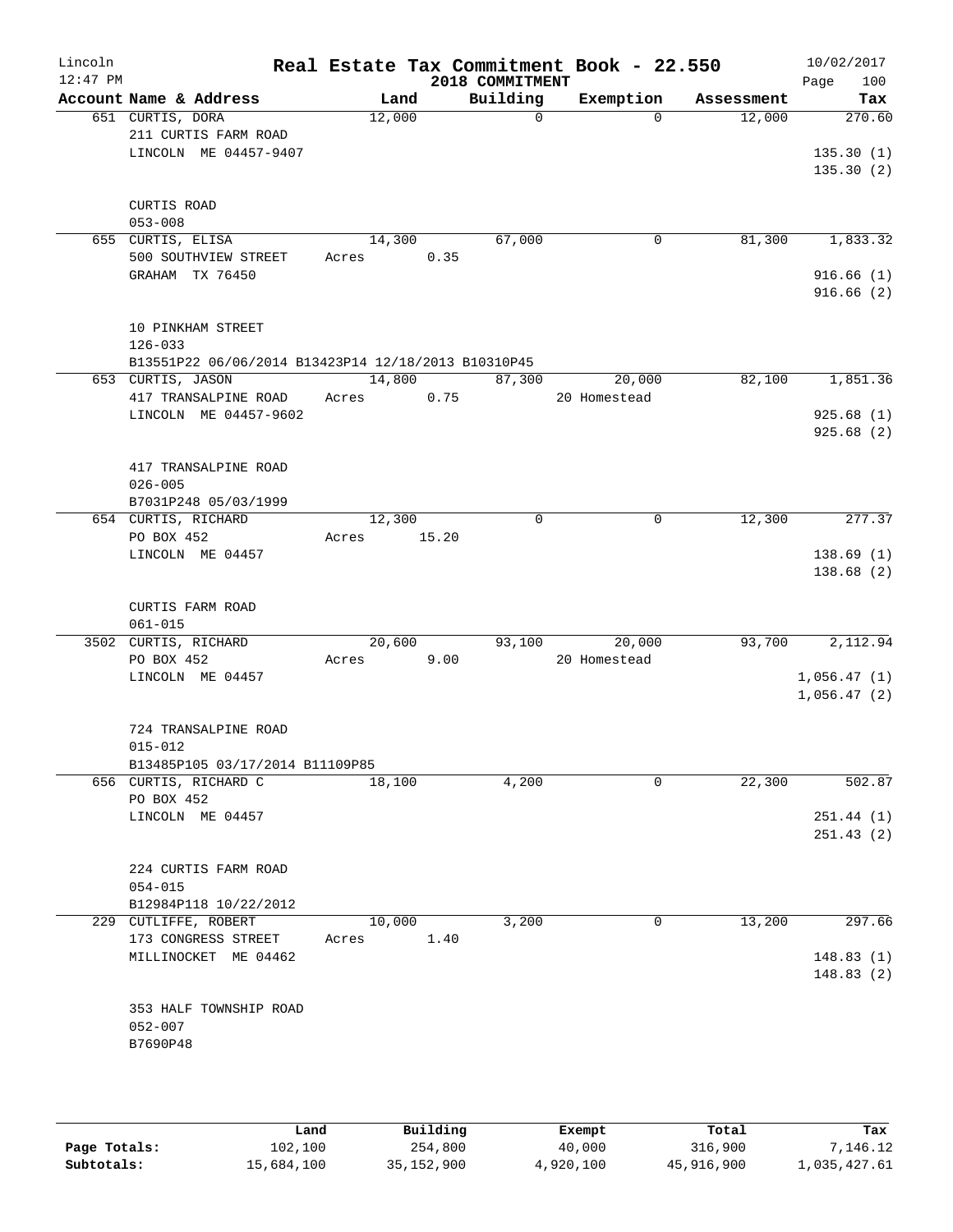| Lincoln    |                                                                     |                 |      |                 | Real Estate Tax Commitment Book - 22.550 |            | 10/02/2017                 |
|------------|---------------------------------------------------------------------|-----------------|------|-----------------|------------------------------------------|------------|----------------------------|
| $12:47$ PM |                                                                     |                 |      | 2018 COMMITMENT |                                          |            | 101<br>Page                |
|            | Account Name & Address                                              | Land            |      | Building        | Exemption                                | Assessment | Tax                        |
|            | 658 CUTRUFELLO, JOYCE<br>MONTGOMERY, CRAIG &                        | 37,800<br>Acres | 2.04 | 109,700         | $\Omega$                                 | 147,500    | 3,326.13                   |
|            | KELLY                                                               |                 |      |                 |                                          |            |                            |
|            | 414 BENDER AVENUE<br>ROSELLE PARK NJ 07204                          |                 |      |                 |                                          |            | 1,663.07(1)<br>1,663.06(2) |
|            |                                                                     |                 |      |                 |                                          |            |                            |
|            | 285 WHITE POINT ESTATES<br><b>ROAD</b><br>$057 - 027$               |                 |      |                 |                                          |            |                            |
|            | B13734P235 12/22/2014 B13000P293 11/06/2012                         |                 |      |                 |                                          |            |                            |
|            | 3494 CYR, JOSEPH H                                                  | 60,000          |      | 74,800          | $\mathbf 0$                              | 134,800    | 3,039.74                   |
|            | CYR, SUZANNE M                                                      | Acres           | 0.64 |                 |                                          |            |                            |
|            | 264 BRUNSWICK STREET                                                |                 |      |                 |                                          |            | 1,519.87(1)                |
|            | OLD TOWN ME 04468                                                   |                 |      |                 |                                          |            | 1,519.87(2)                |
|            | 529 PHINNEY FARM ROAD                                               |                 |      |                 |                                          |            |                            |
|            | $103 - 052$                                                         |                 |      |                 |                                          |            |                            |
|            | B14357P107 12/08/2016 B12874P227 07/10/2012                         |                 |      |                 |                                          |            |                            |
|            | 2386 CYR, JOSEPH H & SUZANNE                                        | 30,100          |      | 62,800          | $\mathbf 0$                              | 92,900     | 2,094.90                   |
|            | 264 BRUNSWICK STREET                                                | Acres           | 0.17 |                 |                                          |            |                            |
|            | OLD TOWN ME 04468                                                   |                 |      |                 |                                          |            | 1,047.45(1)<br>1,047.45(2) |
|            |                                                                     |                 |      |                 |                                          |            |                            |
|            | 571 PHINNEY FARM ROAD                                               |                 |      |                 |                                          |            |                            |
|            | $103 - 041$                                                         |                 |      |                 |                                          |            |                            |
|            | B14357P107 12/08/2016                                               |                 |      |                 |                                          |            |                            |
|            | 770 CYR, MORGAN                                                     | 16,200          |      | 55,100          | 20,000                                   | 51,300     | 1,156.82                   |
|            | 23 PERRY STREET                                                     | Acres           | 0.34 |                 | 20 Homestead                             |            |                            |
|            | LINCOLN ME 04457                                                    |                 |      |                 |                                          |            | 578.41(1)                  |
|            |                                                                     |                 |      |                 |                                          |            | 578.41(2)                  |
|            | 23 PERRY STREET                                                     |                 |      |                 |                                          |            |                            |
|            | $136 - 101$                                                         |                 |      |                 |                                          |            |                            |
|            | B14464P98 04/24/2017 B13307P273 08/27/2013                          |                 |      |                 |                                          |            |                            |
|            | B12504P147 06/15/2011                                               |                 |      |                 |                                          |            |                            |
|            | 1351 CYR, MORGAN J                                                  | 17,100          |      | 111,700         | 0                                        | 128,800    | 2,904.44                   |
|            | LONG, ADAM M                                                        | Acres           | 1.55 |                 |                                          |            |                            |
|            | PO BOX 367<br>WEST ENFIELD ME 04493                                 |                 |      |                 |                                          |            | 1,452.22(1)<br>1,452.22(2) |
|            |                                                                     |                 |      |                 |                                          |            |                            |
|            | 42 WINTER STRET                                                     |                 |      |                 |                                          |            |                            |
|            | $126 - 017$                                                         |                 |      |                 |                                          |            |                            |
|            | B14575P324 08/11/2017 B13761P92 02/08/2015<br>B10760P139 12/07/2006 |                 |      |                 |                                          |            |                            |
|            | 662 CYR, NATHAN                                                     | 16,000          |      | 136,000         | 20,000                                   | 132,000    | 2,976.60                   |
|            | TURNER-CYR, BROOKE                                                  | Acres           | 3.70 |                 | 20 Homestead                             |            |                            |
|            | 11 NICOLE LANE                                                      |                 |      |                 |                                          |            | 1,488.30(1)                |
|            | LINCOLN ME 04457                                                    |                 |      |                 |                                          |            | 1,488.30(2)                |
|            |                                                                     |                 |      |                 |                                          |            |                            |
|            | 11 NICOLE LANE<br>$006 - 033$                                       |                 |      |                 |                                          |            |                            |
|            |                                                                     |                 |      |                 |                                          |            |                            |

|              | Land       | Building   | Exempt    | Total      | Tax          |
|--------------|------------|------------|-----------|------------|--------------|
| Page Totals: | 177,200    | 550,100    | 40,000    | 687,300    | 15,498.63    |
| Subtotals:   | 15,861,300 | 35,703,000 | 4,960,100 | 46,604,200 | 1,050,926.24 |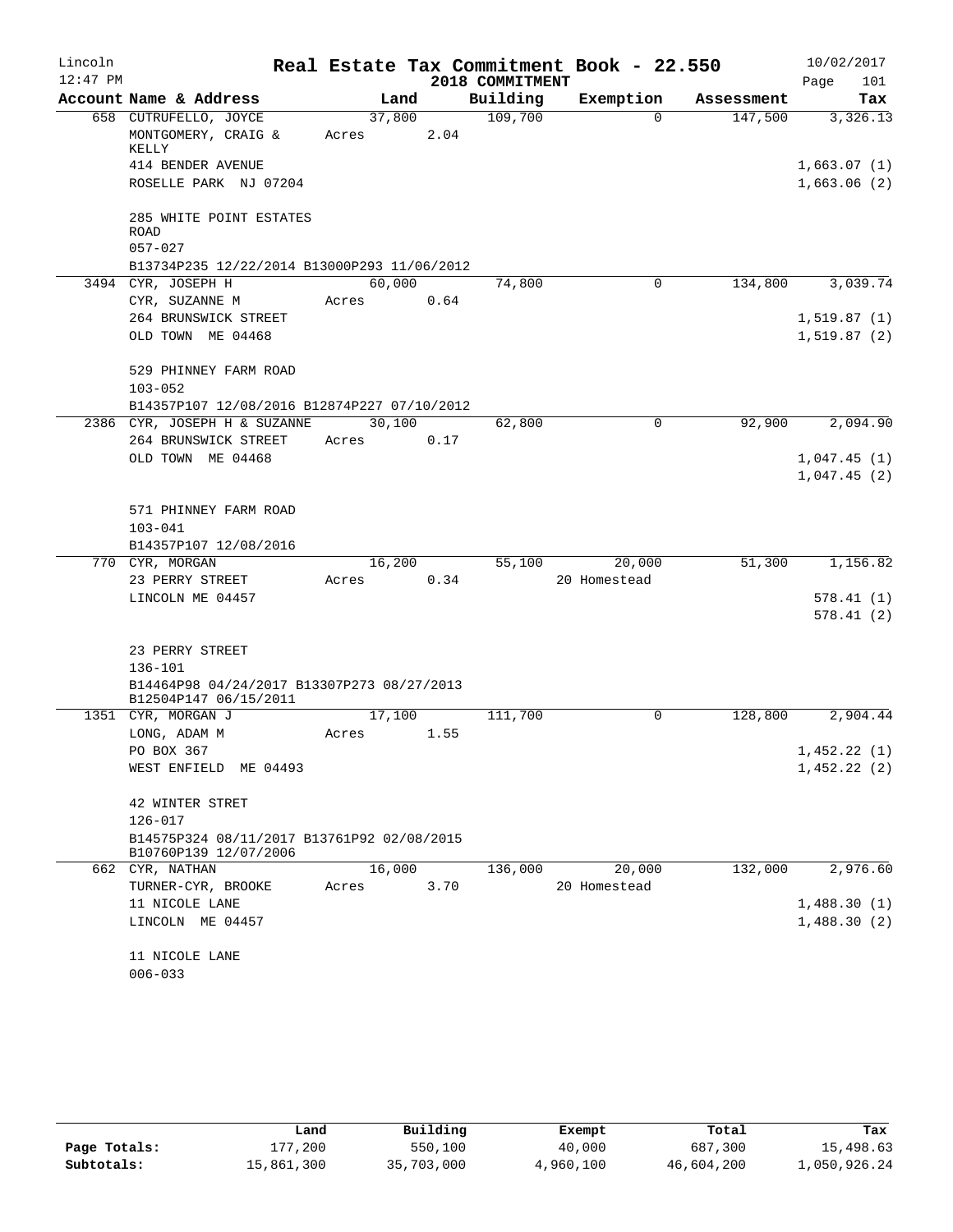| Lincoln<br>$12:47$ PM |                                               |        |      | 2018 COMMITMENT | Real Estate Tax Commitment Book - 22.550 |            | 10/02/2017<br>Page<br>102 |
|-----------------------|-----------------------------------------------|--------|------|-----------------|------------------------------------------|------------|---------------------------|
|                       | Account Name & Address                        | Land   |      | Building        | Exemption                                | Assessment | Tax                       |
|                       | 471 CYR, NATHAN L                             | 49,600 |      | 72,300          | $\Omega$                                 | 121,900    | 2,748.85                  |
|                       | CYR, BROOKE                                   |        |      |                 |                                          |            |                           |
|                       | 11 NICOLE LANE                                |        |      |                 |                                          |            | 1,374.43(1)               |
|                       | LINCOLN ME 04457                              |        |      |                 |                                          |            | 1,374.42(2)               |
|                       | 446 STANHOPE MILL ROAD                        |        |      |                 |                                          |            |                           |
|                       | $106 - 001$                                   |        |      |                 |                                          |            |                           |
|                       | B2011P257                                     |        |      |                 |                                          |            |                           |
|                       | 663 CZUCZOR, ATILLA                           | 7,100  |      | 5,700           | 0                                        | 12,800     | 288.64                    |
|                       | 142 GROVE ST APT 2                            | Acres  | 0.59 |                 |                                          |            |                           |
|                       | CLINTON MA 01510                              |        |      |                 |                                          |            | 144.32(1)                 |
|                       |                                               |        |      |                 |                                          |            | 144.32 (2)                |
|                       |                                               |        |      |                 |                                          |            |                           |
|                       | 9 OSGOOD AVENUE<br>$027 - 015$                |        |      |                 |                                          |            |                           |
|                       | B11475P107                                    |        |      |                 |                                          |            |                           |
|                       | 667 DAIGLE OIL COMPANY                        | 56,800 |      | 173,600         | 0                                        | 230,400    | 5,195.52                  |
|                       | 155 WEST MAIN STREET                          |        |      |                 |                                          |            |                           |
|                       | FORT KENT ME 04743                            |        |      |                 |                                          |            | 2,597.76(1)               |
|                       |                                               |        |      |                 |                                          |            | 2,597.76 (2)              |
|                       |                                               |        |      |                 |                                          |            |                           |
|                       | 130 MAIN STREET                               |        |      |                 |                                          |            |                           |
|                       | $139 - 060$<br>668 DAIGLE OIL COMPANY         | 35,700 |      | 89,000          | 0                                        | 124,700    | 2,811.99                  |
|                       | 155 WEST MAIN STREET                          | Acres  | 1.56 |                 |                                          |            |                           |
|                       | FORT KENT ME 04743                            |        |      |                 |                                          |            | 1,406.00(1)               |
|                       |                                               |        |      |                 |                                          |            | 1,405.99(2)               |
|                       |                                               |        |      |                 |                                          |            |                           |
|                       | 11 HAYNES STREET                              |        |      |                 |                                          |            |                           |
|                       | $141 - 029$                                   |        |      |                 |                                          |            |                           |
|                       | 665 DAIGLE, DWINAL & DONNA<br>41 LIBBY STREET | 14,600 |      | 56,400          | 26,000<br>06 Veteran                     | 45,000     | 1,014.75                  |
|                       | LINCOLN ME 04457-1628                         |        |      |                 | 20 Homestead                             |            | 507.38(1)                 |
|                       |                                               |        |      |                 |                                          |            | 507.37(2)                 |
|                       |                                               |        |      |                 |                                          |            |                           |
|                       | 41 LIBBY STREET                               |        |      |                 |                                          |            |                           |
|                       | 139-129                                       |        |      |                 |                                          |            |                           |
|                       | 666 DAIGLE, GENE A & NANCY<br>L               | 15,500 |      | 69,300          | 20,000                                   | 64,800     | 1,461.24                  |
|                       | 437 TRANSALPINE ROAD                          | Acres  | 1.70 |                 | 20 Homestead                             |            |                           |
|                       | LINCOLN ME 04457-9602                         |        |      |                 |                                          |            | 730.62(1)                 |
|                       |                                               |        |      |                 |                                          |            | 730.62(2)                 |
|                       |                                               |        |      |                 |                                          |            |                           |
|                       | 437 TRANSALPINE ROAD                          |        |      |                 |                                          |            |                           |
|                       | $026 - 004$                                   |        |      |                 |                                          |            |                           |
|                       | B2661P110<br>670 DAIGLE, JAMES                | 46,100 |      | 55,200          | 0                                        | 101, 300   | 2,284.32                  |
|                       | DAIGLE, SUSAN                                 |        |      |                 |                                          |            |                           |
|                       | PO BOX 693                                    |        |      |                 |                                          |            | 1,142.16(1)               |
|                       | LINCOLN ME 04457                              |        |      |                 |                                          |            | 1,142.16(2)               |
|                       |                                               |        |      |                 |                                          |            |                           |
|                       | 292 WEST BROADWAY                             |        |      |                 |                                          |            |                           |
|                       | $130 - 033$                                   |        |      |                 |                                          |            |                           |
|                       | B12579P325 08/30/2011                         |        |      |                 |                                          |            |                           |
|                       |                                               |        |      |                 |                                          |            |                           |
|                       |                                               |        |      |                 |                                          |            |                           |

|              | Land       | Building   | Exempt    | Total      | Tax          |
|--------------|------------|------------|-----------|------------|--------------|
| Page Totals: | 225,400    | 521,500    | 46,000    | 700,900    | 15,805.31    |
| Subtotals:   | 16,086,700 | 36,224,500 | 5,006,100 | 47,305,100 | 1,066,731.55 |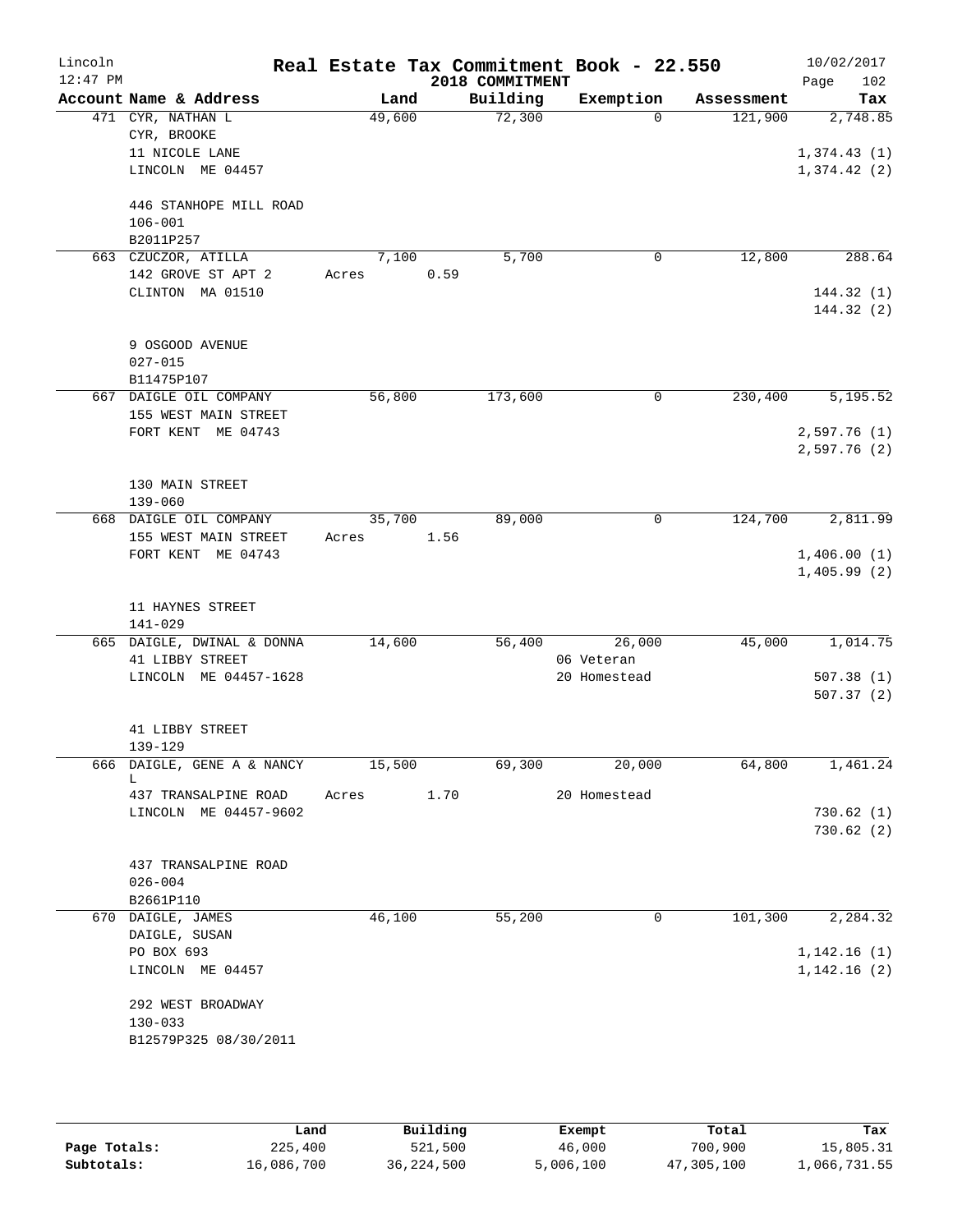| Lincoln<br>$12:47$ PM |                                                                        |                 |      | 2018 COMMITMENT | Real Estate Tax Commitment Book - 22.550 |            | 10/02/2017<br>103<br>Page |
|-----------------------|------------------------------------------------------------------------|-----------------|------|-----------------|------------------------------------------|------------|---------------------------|
|                       | Account Name & Address                                                 | Land            |      | Building        | Exemption                                | Assessment | Tax                       |
|                       | 669 DAIGLE, RALPH & MARY<br>461 WEST BROADWAY<br>LINCOLN ME 04457-9801 | 17,600<br>Acres | 2.40 | 52,300          | 26,000<br>20 Homestead<br>07 Veteran     | 43,900     | 989.95<br>494.98 (1)      |
|                       | 461 WEST BROADWAY<br>$046 - 012$<br>B2512P172                          |                 |      |                 |                                          |            | 494.97 (2)                |
|                       | 671 DALEY, JUDITH                                                      | 6,300           |      | 16,100          | 0                                        | 22,400     | 505.12                    |
|                       | DALEY, STANLEY<br>PO BOX 178                                           | Acres           | 7.00 |                 |                                          |            | 252.56(1)                 |
|                       | LINCOLN ME 04457-0178                                                  |                 |      |                 |                                          |            | 252.56(2)                 |
|                       | EASY STREET<br>$151 - 003$                                             |                 |      |                 |                                          |            |                           |
|                       | 672 DANA, JOAN M                                                       | 14,300          |      | 47,100          | 20,000                                   | 41,400     | 933.57                    |
|                       | DANA, CHESTER                                                          | Acres           | 0.32 |                 | 20 Homestead                             |            |                           |
|                       | 25 AYER ST                                                             |                 |      |                 |                                          |            | 466.79 (1)                |
|                       | LINCOLN ME 04457                                                       |                 |      |                 |                                          |            | 466.78 (2)                |
|                       | 25 AYER STREET<br>136-115                                              |                 |      |                 |                                          |            |                           |
|                       | 3835 DANFORTH, DENNIS C JR                                             | 32,000          |      | 21,500          | 0                                        | 53,500     | 1,206.43                  |
|                       | DANFORTH, ANGEL MAE                                                    | Acres           | 2.20 |                 |                                          |            |                           |
|                       | 18 CEDAR STREET<br>EAST MILLINOCKET ME                                 |                 |      |                 |                                          |            | 603.22(1)<br>603.21(2)    |
|                       | 04430                                                                  |                 |      |                 |                                          |            |                           |
|                       | CAMRYNNS COVE ROAD<br>$049 - 025$                                      |                 |      |                 |                                          |            |                           |
|                       | B13339P185 09/20/2013                                                  |                 |      |                 |                                          |            |                           |
|                       | 674 DANIELSON, DAVID<br>DANIELSON, JACQUELINE                          | 27,900          |      | 38,100          | 0                                        | 66,000     | 1,488.30                  |
|                       | 3172 PLUTO CIRCLE                                                      |                 |      |                 |                                          |            | 744.15(1)                 |
|                       | NORTH FORT MYERS FL<br>33903                                           |                 |      |                 |                                          |            | 744.15(2)                 |
|                       | 325 EGG POND ROAD<br>$077 - 012$                                       |                 |      |                 |                                          |            |                           |
|                       | 1622 DANIELSON, DAVID R                                                | 26,800          |      | 55,700          | 20,000                                   | 62,500     | 1,409.38                  |
|                       | DANIELSON, CHRISTINE G<br>38 CEDAR LANE                                | Acres           | 0.53 |                 | 20 Homestead                             |            | 704.69(1)                 |
|                       | LINCOLN ME 04457-9510                                                  |                 |      |                 |                                          |            | 704.69(2)                 |
|                       | 38 CEDAR LANE<br>$168 - 019$                                           |                 |      |                 |                                          |            |                           |
|                       | B14023P247 11/30/2015                                                  |                 |      |                 |                                          |            |                           |
|                       | 676 DARR, THOMAS D                                                     | 20,600          |      | 56,000          | 20,000                                   | 56,600     | 1,276.33                  |
|                       | 6 LIBBY STREET<br>LINCOLN ME 04457                                     |                 |      |                 | 20 Homestead                             |            | 638.17(1)                 |
|                       |                                                                        |                 |      |                 |                                          |            | 638.16(2)                 |
|                       | 6 LIBBY STREET                                                         |                 |      |                 |                                          |            |                           |
|                       | 141-109                                                                |                 |      |                 |                                          |            |                           |
|                       | B13081P293 02/01/2013 B12663P128 11/22/2011                            |                 |      |                 |                                          |            |                           |
|                       |                                                                        |                 |      |                 |                                          |            |                           |
|                       |                                                                        |                 |      |                 |                                          |            |                           |

|              | Land       | Building   | Exempt    | Total      | Tax          |
|--------------|------------|------------|-----------|------------|--------------|
| Page Totals: | 145,500    | 286,800    | 86,000    | 346,300    | 7,809.08     |
| Subtotals:   | 16,232,200 | 36,511,300 | 5,092,100 | 47,651,400 | 1,074,540.63 |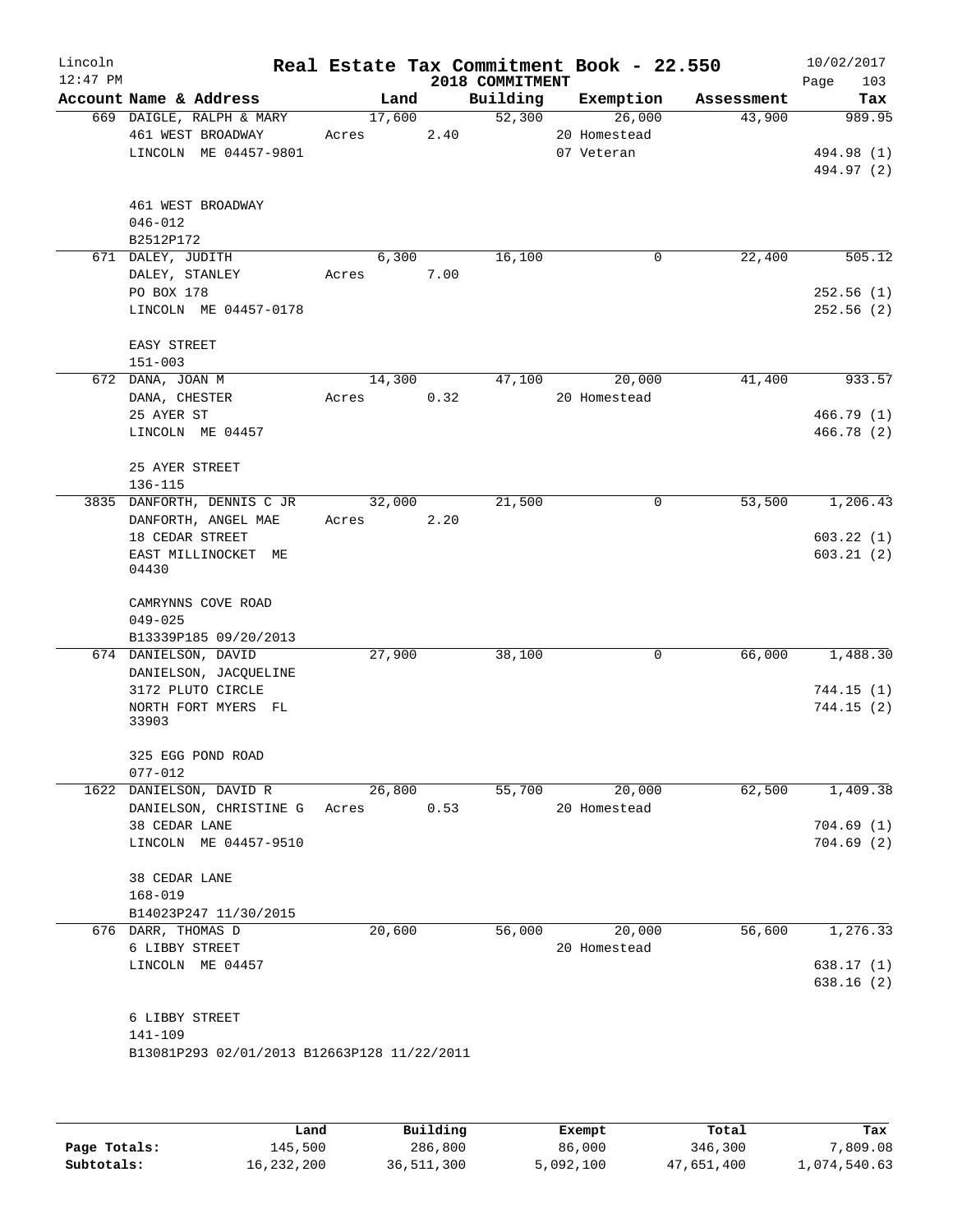| Lincoln      |                                                           |                |            |                    | Real Estate Tax Commitment Book - 22.550 |                      | 10/02/2017      |
|--------------|-----------------------------------------------------------|----------------|------------|--------------------|------------------------------------------|----------------------|-----------------|
| $12:47$ PM   | Account Name & Address                                    |                |            | 2018 COMMITMENT    | Exemption                                |                      | 104<br>Page     |
|              | 677 DASTOUS, MARY E                                       | Land<br>17,900 |            | Building<br>88,400 | 20,000                                   | Assessment<br>86,300 | Tax<br>1,946.07 |
|              | 119 ENFIELD ROAD                                          |                |            |                    | 20 Homestead                             |                      |                 |
|              | LINCOLN ME 04457-1156                                     |                |            |                    |                                          |                      | 973.04(1)       |
|              |                                                           |                |            |                    |                                          |                      | 973.03(2)       |
|              |                                                           |                |            |                    |                                          |                      |                 |
|              | 119 ENFIELD ROAD                                          |                |            |                    |                                          |                      |                 |
|              | $131 - 004$                                               |                |            |                    |                                          |                      |                 |
|              | 3287 DAVID R WHALEN                                       | 39,600         |            | 110,700            |                                          | 150,300<br>0         | 3,389.27        |
|              | ENTERPRISES INC                                           |                |            |                    |                                          |                      |                 |
|              | PO BOX 35                                                 | Acres          | 0.60       |                    |                                          |                      |                 |
|              | LINCOLN ME 04457                                          |                |            |                    |                                          |                      | 1,694.64(1)     |
|              |                                                           |                |            |                    |                                          |                      | 1,694.63(2)     |
|              |                                                           |                |            |                    |                                          |                      |                 |
|              | 78 WEST BROADWAY                                          |                |            |                    |                                          |                      |                 |
|              | 136-147                                                   |                |            |                    |                                          |                      |                 |
|              | B13883P223 07/01/2015 B13883P220 07/01/2015               |                |            |                    |                                          |                      |                 |
|              | B12875P121 07/10/2012<br>3393 DAVIS, AARON R.             |                |            | 43,600             | 20,000                                   | 43,200               | 974.16          |
|              | 4 HALE STREET                                             | 19,600         |            |                    | 20 Homestead                             |                      |                 |
|              | LINCOLN ME 04457                                          |                |            |                    |                                          |                      | 487.08 (1)      |
|              |                                                           |                |            |                    |                                          |                      | 487.08 (2)      |
|              |                                                           |                |            |                    |                                          |                      |                 |
|              | 4 HALE STREET                                             |                |            |                    |                                          |                      |                 |
|              | $131 - 029$                                               |                |            |                    |                                          |                      |                 |
|              | B12910P23 08/14/2012                                      |                |            |                    |                                          |                      |                 |
|              | 2967 DAVIS, APRIL J                                       | 14,600         |            | 34,400             |                                          | 49,000<br>0          | 1,104.95        |
|              | 62 SWEET ROAD                                             | Acres          | 1.82       |                    |                                          |                      |                 |
|              | LINCOLN ME 04457                                          |                |            |                    |                                          |                      | 552.48(1)       |
|              |                                                           |                |            |                    |                                          |                      | 552.47(2)       |
|              |                                                           |                |            |                    |                                          |                      |                 |
|              | 62 SWEET ROAD                                             |                |            |                    |                                          |                      |                 |
|              | $092 - 017$                                               |                |            |                    |                                          |                      |                 |
|              | B14532P298 06/30/2017 B10732P139                          |                |            |                    |                                          |                      |                 |
|              | 3171 DAVIS, BRENT A JR                                    | 8,400          |            | 28,000             |                                          | 0<br>36,400          | 820.82          |
|              | 33 AYER STREET                                            | Acres          | 0.16       |                    |                                          |                      |                 |
|              | LINCOLN ME 04457                                          |                |            |                    |                                          |                      | 410.41(1)       |
|              |                                                           |                |            |                    |                                          |                      | 410.41(2)       |
|              |                                                           |                |            |                    |                                          |                      |                 |
|              | 33 AYER STREET                                            |                |            |                    |                                          |                      |                 |
|              | 136-112                                                   |                |            |                    |                                          |                      |                 |
|              | B13798P258 04/02/2015 B13796P129 03/30/2015               |                |            |                    |                                          |                      |                 |
|              | B13656P213 09/26/2014                                     |                |            |                    |                                          |                      |                 |
|              | 682 DAVIS, GERALD                                         | 15,100         |            | 66,300             | 20,000                                   | 61,400               | 1,384.57        |
|              | 516 TRANSALPINE ROAD                                      | Acres          | 0.82       |                    | 20 Homestead                             |                      |                 |
|              | LINCOLN ME 04457-0386                                     |                |            |                    |                                          |                      | 692.29(1)       |
|              |                                                           |                |            |                    |                                          |                      | 692.28(2)       |
|              |                                                           |                |            |                    |                                          |                      |                 |
|              | 516 TRANSALPINE ROAD                                      |                |            |                    |                                          |                      |                 |
|              | $026 - 040$                                               |                |            |                    |                                          |                      |                 |
|              | B13359P233 10/08/2013 B13359P230 10/04/2013<br>B10879P114 |                |            |                    |                                          |                      |                 |
|              | 678 DAVIS, HERBERT C                                      | 25,200         |            | 32,100             |                                          | 57,300<br>0          | 1,292.12        |
|              | 7100 ULMERTON ROAD                                        |                |            |                    |                                          |                      |                 |
|              | LOT 279                                                   |                |            |                    |                                          |                      | 646.06(1)       |
|              | LARGO FL 33771                                            |                |            |                    |                                          |                      | 646.06(2)       |
|              |                                                           |                |            |                    |                                          |                      |                 |
|              | 208 TAYLOR STREET                                         |                |            |                    |                                          |                      |                 |
|              | 128-014                                                   |                |            |                    |                                          |                      |                 |
|              |                                                           |                |            |                    |                                          |                      |                 |
|              |                                                           | Land           | Building   |                    | Exempt                                   | Total                | Tax             |
| Page Totals: | 140,400                                                   |                | 403,500    |                    | 60,000                                   | 483,900              | 10,911.96       |
| Subtotals:   | 16,372,600                                                |                | 36,914,800 |                    | 5,152,100                                | 48,135,300           | 1,085,452.59    |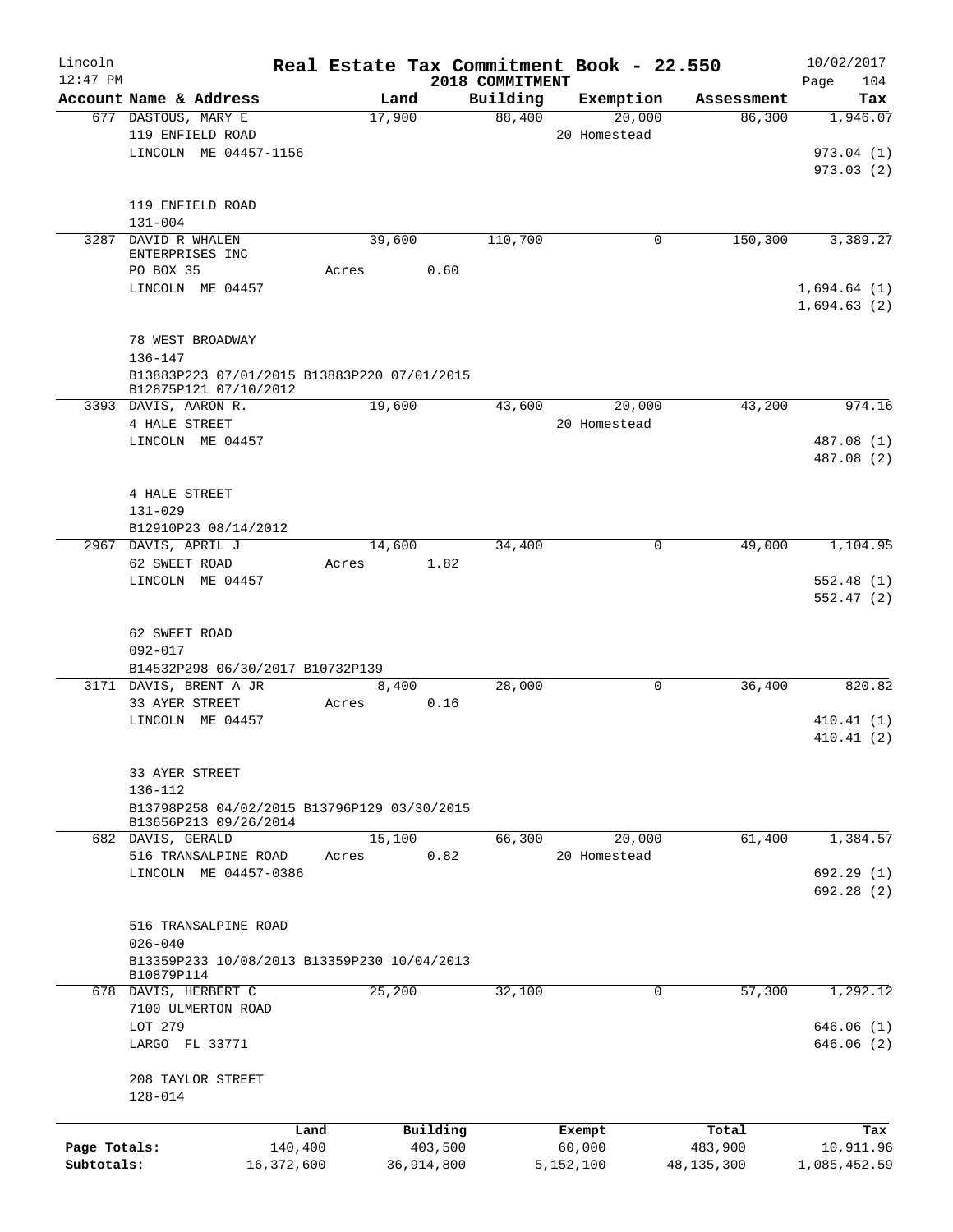| Lincoln<br>$12:47$ PM      |                                                                                          | Real Estate Tax Commitment Book - 22.550 |                         |                             |                        |                         | 10/02/2017               |
|----------------------------|------------------------------------------------------------------------------------------|------------------------------------------|-------------------------|-----------------------------|------------------------|-------------------------|--------------------------|
|                            | Account Name & Address                                                                   | Land                                     |                         | 2018 COMMITMENT<br>Building | Exemption              | Assessment              | Page<br>105<br>Tax       |
|                            | 679 DAVIS, HOWARD L & LISA                                                               | 8,800                                    |                         | 48,300                      | 20,000                 | 37,100                  | 836.61                   |
|                            | L<br>P O BOX 465                                                                         | Acres                                    | 0.27                    |                             | 20 Homestead           |                         |                          |
|                            | LINCOLN ME 04457-0465                                                                    |                                          |                         |                             |                        |                         | 418.31(1)                |
|                            |                                                                                          |                                          |                         |                             |                        |                         | 418.30(2)                |
|                            | 341 MAIN STREET                                                                          |                                          |                         |                             |                        |                         |                          |
|                            | $151 - 024$                                                                              |                                          |                         |                             |                        |                         |                          |
|                            | B4848P91                                                                                 |                                          |                         |                             |                        |                         |                          |
|                            | 680 DAVIS, JENNIFER<br>699 MAIN STREET                                                   | 17,500<br>Acres                          | 1.47                    | 4,300                       | 20,000<br>20 Homestead | 1,800                   | 40.59                    |
|                            | LINCOLN ME 04457                                                                         |                                          |                         |                             |                        |                         | 20.30(1)                 |
|                            |                                                                                          |                                          |                         |                             |                        |                         | 20.29(2)                 |
|                            | 699 MAIN STREET                                                                          |                                          |                         |                             |                        |                         |                          |
|                            | $080 - 014$                                                                              |                                          |                         |                             |                        |                         |                          |
|                            | B14369P338 12/22/2016 B10601P273                                                         |                                          |                         |                             |                        |                         |                          |
|                            | 618 DAVIS, KAREN J<br>237 WINN ROAD                                                      | 11,400<br>Acres                          | 0.21                    | 41,300                      | 20,000<br>20 Homestead | 32,700                  | 737.39                   |
|                            | LEE ME 04455                                                                             |                                          |                         |                             |                        |                         | 368.70(1)                |
|                            |                                                                                          |                                          |                         |                             |                        |                         | 368.69(2)                |
|                            | 27 HIGHLAND AVENUE                                                                       |                                          |                         |                             |                        |                         |                          |
|                            | 141-081                                                                                  |                                          |                         |                             |                        |                         |                          |
|                            | B14131P63 04/25/2016 B13790P305 03/26/2015                                               |                                          |                         |                             |                        |                         |                          |
|                            | 2230 DAVIS, TRAVIS L<br>PO BOX 461                                                       | 22,300<br>Acres                          | 7.52                    | 44,200                      | $\Omega$               | 66,500                  | 1,499.58                 |
|                            | MEDWAY ME 04460                                                                          |                                          |                         |                             |                        |                         | 749.79 (1)               |
|                            |                                                                                          |                                          |                         |                             |                        |                         | 749.79 (2)               |
|                            | 850 WEST BROADWAY                                                                        |                                          |                         |                             |                        |                         |                          |
|                            | 122-006                                                                                  |                                          |                         |                             |                        |                         |                          |
|                            | B13271P24 07/26/2013 B13158P213 04/24/2013 B12950P13<br>09/19/2012 B12720P172 01/30/2012 |                                          |                         |                             |                        |                         |                          |
|                            | 687 DAVIS, WILLIAM C                                                                     | 14,600                                   |                         | 27,900                      | 20,000                 | 22,500                  | 507.38                   |
|                            | PO BOX 202                                                                               |                                          |                         |                             | 20 Homestead           |                         |                          |
|                            | LEE ME 04455                                                                             |                                          |                         |                             |                        |                         | 253.69(1)                |
|                            |                                                                                          |                                          |                         |                             |                        |                         | 253.69 (2)               |
|                            | 57 TAYLOR STREET                                                                         |                                          |                         |                             |                        |                         |                          |
|                            | 132-122                                                                                  |                                          |                         |                             |                        |                         |                          |
|                            | B9243P69                                                                                 |                                          |                         |                             |                        |                         |                          |
|                            | 688 DAVIS, ZANE P<br>DAVIS, MICHELLE                                                     | 48,400<br>Acres                          | 1.40                    | 56,900                      | 20,000<br>20 Homestead | 85,300                  | 1,923.52                 |
|                            | PO BOX 401                                                                               |                                          |                         |                             |                        |                         | 961.76 (1)               |
|                            | LINCOLN ME 04457                                                                         |                                          |                         |                             |                        |                         | 961.76 (2)               |
|                            | 153 EGG POND ROAD                                                                        |                                          |                         |                             |                        |                         |                          |
|                            | $155 - 004$                                                                              |                                          |                         |                             |                        |                         |                          |
|                            | 690 DAY, CAROL J                                                                         | 26,800                                   |                         | 35,500                      | 0                      | 62,300                  | 1,404.87                 |
|                            | PO BOX 396<br>MEDWAY ME 04460                                                            |                                          |                         |                             |                        |                         | 702.44(1)                |
|                            |                                                                                          |                                          |                         |                             |                        |                         | 702.43(2)                |
|                            | 347 EGG POND ROAD                                                                        |                                          |                         |                             |                        |                         |                          |
|                            | $077 - 008$                                                                              |                                          |                         |                             |                        |                         |                          |
|                            |                                                                                          |                                          |                         |                             |                        |                         |                          |
|                            |                                                                                          | Land                                     | Building                |                             | Exempt                 | Total                   | Tax                      |
| Page Totals:<br>Subtotals: | 149,800<br>16,522,400                                                                    |                                          | 258,400<br>37, 173, 200 |                             | 100,000<br>5,252,100   | 308,200<br>48, 443, 500 | 6,949.94<br>1,092,402.53 |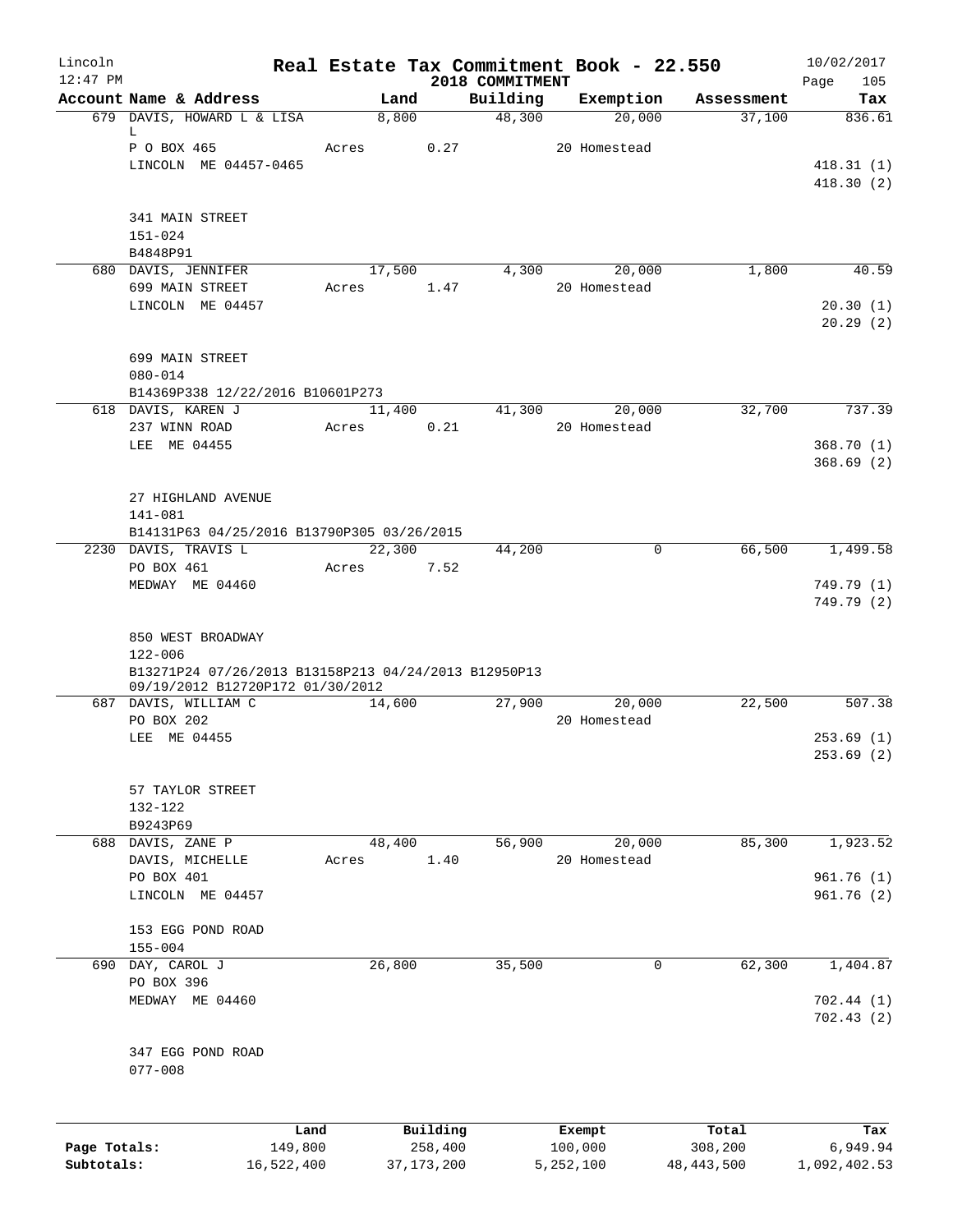| Lincoln<br>$12:47$ PM |                                                          |                 |       | Real Estate Tax Commitment Book - 22.550<br>2018 COMMITMENT |                        |                     | 10/02/2017<br>Page<br>106  |
|-----------------------|----------------------------------------------------------|-----------------|-------|-------------------------------------------------------------|------------------------|---------------------|----------------------------|
|                       | Account Name & Address                                   | Land            |       | Building                                                    | Exemption              | Assessment          | Tax                        |
|                       | 1353 DAY, CAROL J<br>PO BOX 396<br>MEDWAY ME 04460       | 28,900<br>Acres | 0.53  | 80,300                                                      |                        | 109,200<br>$\Omega$ | 2,462.46<br>1, 231.23(1)   |
|                       | 23 FERN LANE<br>$155 - 007$                              |                 |       |                                                             |                        |                     | 1, 231.23(2)               |
|                       | B13427P147 B6788P92<br>691 DAY, JEFFREY W & DENISE       | 12,000          |       | 67,700                                                      | 20,000                 | 59,700              | 1,346.24                   |
|                       | L<br>183 ENFIELD ROAD<br>LINCOLN ME 04457-1156           |                 |       |                                                             | 20 Homestead           |                     | 673.12(1)                  |
|                       | 183 ENFIELD ROAD<br>$126 - 011$                          |                 |       |                                                             |                        |                     | 673.12(2)                  |
|                       | 1507 DE LA CRUZ, GABRIEL<br>DE LA CRUZ, MAUREEN          | 16,300<br>Acres | 4.79  | 62,300                                                      | 20,000<br>20 Homestead | 58,600              | 1,321.43                   |
|                       | 1046 MAIN STREET<br>LINCOLN ME 04457                     |                 |       |                                                             |                        |                     | 660.72 (1)<br>660.71 (2)   |
|                       | 1046 MAIN STREET<br>$091 - 005$<br>B13918P51 08/03/2015  |                 |       |                                                             |                        |                     |                            |
|                       | 3487 DE SMIDT, STEPHEN L<br>PO BOX 295                   | 23,400<br>Acres | 25.60 | 133,500                                                     | 26,000<br>20 Homestead | 130,900             | 2,951.80                   |
|                       | LINCOLN ME 04457                                         |                 |       |                                                             | 07 Veteran             |                     | 1,475.90(1)<br>1,475.90(2) |
|                       | 144 STATION ROAD<br>$023 - 003$<br>B13067P307 01/15/2013 |                 |       |                                                             |                        |                     |                            |
|                       | 692 DEAD RIVER COMPANY<br>55 BROADWAY                    | 86,200<br>Acres | 1.80  | 128,400                                                     |                        | 214,600<br>0        | 4,839.23                   |
|                       | PO BOX 1427<br>BANGOR ME 04401                           |                 |       |                                                             |                        |                     | 2,419.62(1)<br>2,419.61(2) |
|                       | 106 WEST BROADWAY<br>136-151                             |                 |       |                                                             |                        |                     |                            |
|                       | 694 DEBECK, KENNETH E JR<br>31 HALE STREET               | 14,800          |       | 14,400                                                      | 20,000<br>20 Homestead | 9,200               | 207.46                     |
|                       | LINCOLN ME 04457                                         |                 |       |                                                             |                        |                     | 103.73(1)<br>103.73(2)     |
|                       | 31 HALE STREET<br>$127 - 028$                            |                 |       |                                                             |                        |                     |                            |
|                       | 1631 DECK, THERESE J<br>JORDAN, DANIEL C                 | 34,900<br>Acres | 0.40  | 73,800                                                      |                        | 108,700<br>0        | 2,451.19                   |
|                       | 5515 MANDAN STREET<br>ZEPHYRHILLS FL 33542               |                 |       |                                                             |                        |                     | 1,225.60(1)<br>1,225.59(2) |
|                       | 10 ZEKES WAY<br>$115 - 003$<br>B13858P269 06/09/2015     |                 |       |                                                             |                        |                     |                            |
|                       |                                                          |                 |       |                                                             |                        |                     |                            |

|              | Land       | Building   | Exempt    | Total      | Tax          |
|--------------|------------|------------|-----------|------------|--------------|
| Page Totals: | 216,500    | 560,400    | 86,000    | 690,900    | 15,579.81    |
| Subtotals:   | 16,738,900 | 37,733,600 | 5,338,100 | 49,134,400 | 1,107,982.34 |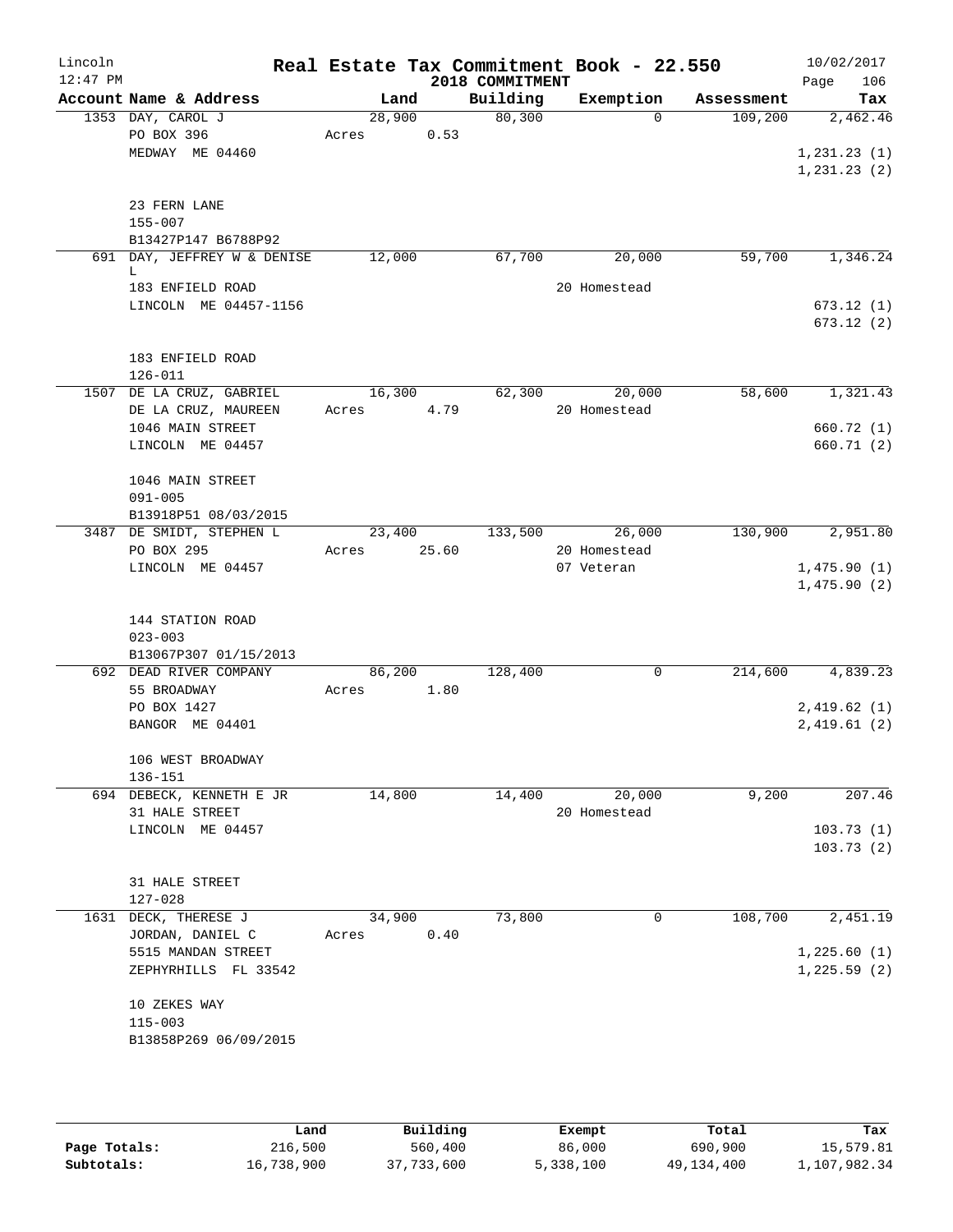| Lincoln<br>$12:47$ PM |                                     |       |        |      | 2018 COMMITMENT | Real Estate Tax Commitment Book - 22.550 |            | 10/02/2017<br>Page<br>107 |
|-----------------------|-------------------------------------|-------|--------|------|-----------------|------------------------------------------|------------|---------------------------|
|                       | Account Name & Address              |       | Land   |      | Building        | Exemption                                | Assessment | Tax                       |
|                       | 3570 DECRISTOFARO, MICHAEL          |       | 51,100 |      | 43,500          | 20,000                                   | 74,600     | 1,682.23                  |
|                       | PO BOX 591                          | Acres |        | 0.35 |                 | 20 Homestead                             |            |                           |
|                       | LINCOLN ME 04457                    |       |        |      |                 |                                          |            | 841.12 (1)                |
|                       |                                     |       |        |      |                 |                                          |            | 841.11 (2)                |
|                       |                                     |       |        |      |                 |                                          |            |                           |
|                       | 34 TAYLOR STREET                    |       |        |      |                 |                                          |            |                           |
|                       | 132-140                             |       |        |      |                 |                                          |            |                           |
|                       | B13312P55 08/29/2013 B10680P132     |       |        |      |                 |                                          |            |                           |
|                       | 140 DEHAYES, TERESA J               |       | 9,000  |      | 60,100          | 0                                        | 69,100     | 1,558.21                  |
|                       | 29 LEE ROAD                         | Acres |        | 0.23 |                 |                                          |            |                           |
|                       | LINCOLN ME 04457                    |       |        |      |                 |                                          |            | 779.11(1)                 |
|                       |                                     |       |        |      |                 |                                          |            | 779.10(2)                 |
|                       |                                     |       |        |      |                 |                                          |            |                           |
|                       | 29 LEE ROAD                         |       |        |      |                 |                                          |            |                           |
|                       | $139 - 290$                         |       |        |      |                 |                                          |            |                           |
|                       | B14033P15 12/14/2015 B3735P115      |       |        |      |                 |                                          |            |                           |
|                       | 695 DELAITE, BERT M                 |       | 10,500 |      | 34,400          | 20,000                                   | 24,900     | 561.50                    |
|                       | 5 WHALEN STREET                     |       |        |      |                 | 20 Homestead                             |            |                           |
|                       | LINCOLN ME 04457-1613               |       |        |      |                 |                                          |            | 280.75(1)                 |
|                       |                                     |       |        |      |                 |                                          |            | 280.75(2)                 |
|                       |                                     |       |        |      |                 |                                          |            |                           |
|                       | 5 WHALEN STREET                     |       |        |      |                 |                                          |            |                           |
|                       | 139-162                             |       |        |      |                 |                                          |            |                           |
|                       | B13555P57 06/04/2014                |       |        |      |                 |                                          |            |                           |
|                       | 696 DELAITE, DAVID W & LISA         |       | 23,000 |      | 177,600         | 20,000                                   | 180,600    | 4,072.53                  |
|                       | Α                                   |       |        |      |                 |                                          |            |                           |
|                       | 945 MAIN STREET                     |       |        |      |                 | 20 Homestead                             |            |                           |
|                       | LINCOLN ME 04457-9506               |       |        |      |                 |                                          |            | 2,036.27(1)               |
|                       |                                     |       |        |      |                 |                                          |            | 2,036.26(2)               |
|                       |                                     |       |        |      |                 |                                          |            |                           |
|                       | 945 MAIN STREET                     |       |        |      |                 |                                          |            |                           |
|                       | $087 - 028$                         |       |        |      |                 |                                          |            |                           |
|                       | 697 DELAITE, RICHARD                |       | 16,800 |      | 104,800         | 0                                        | 121,600    | 2,742.08                  |
|                       | DELAITE, JUDITH                     |       |        |      |                 |                                          |            |                           |
|                       | 929 MAIN STREET                     |       |        |      |                 |                                          |            | 1,371.04(1)               |
|                       | LINCOLN ME 04457                    |       |        |      |                 |                                          |            | 1,371.04(2)               |
|                       | 899 MAIN STREET                     |       |        |      |                 |                                          |            |                           |
|                       |                                     |       |        |      |                 |                                          |            |                           |
|                       | $087 - 013$<br>DELAITE, RICHARD A & |       |        |      | 0               | 0                                        | 85,100     |                           |
| 700                   | JUDITH A                            |       | 85,100 |      |                 |                                          |            | 1,919.01                  |
|                       | 929 MAIN STREET                     |       |        |      |                 |                                          |            |                           |
|                       | LINCOLN ME 04457-9506               |       |        |      |                 |                                          |            | 959.51(1)                 |
|                       |                                     |       |        |      |                 |                                          |            | 959.50(2)                 |
|                       |                                     |       |        |      |                 |                                          |            |                           |
|                       | MAIN STREET                         |       |        |      |                 |                                          |            |                           |
|                       | $087 - 029$                         |       |        |      |                 |                                          |            |                           |
| 698                   | DELAITE, RICHARD A &                |       | 2,600  |      | 0               | 0                                        | 2,600      | 58.63                     |
|                       | JUDITH A                            |       |        |      |                 |                                          |            |                           |
|                       | 929 MAIN STREET                     | Acres |        | 4.70 |                 |                                          |            |                           |
|                       | LINCOLN ME 04457-9506               |       |        |      |                 |                                          |            | 29.32(1)                  |
|                       |                                     |       |        |      |                 |                                          |            | 29.31(2)                  |
|                       |                                     |       |        |      |                 |                                          |            |                           |
|                       | MAIN STREET                         |       |        |      |                 |                                          |            |                           |
|                       | $087 - 008$                         |       |        |      |                 |                                          |            |                           |
|                       |                                     |       |        |      |                 |                                          |            |                           |
|                       |                                     |       |        |      |                 |                                          |            |                           |
|                       |                                     |       |        |      |                 |                                          |            |                           |
|                       |                                     |       |        |      |                 |                                          |            |                           |

|              | Land       | Building   | Exempt    | Total      | Tax          |
|--------------|------------|------------|-----------|------------|--------------|
| Page Totals: | 198,100    | 420,400    | 60,000    | 558,500    | 12,594.19    |
| Subtotals:   | 16,937,000 | 38,154,000 | 5,398,100 | 49,692,900 | 1,120,576.53 |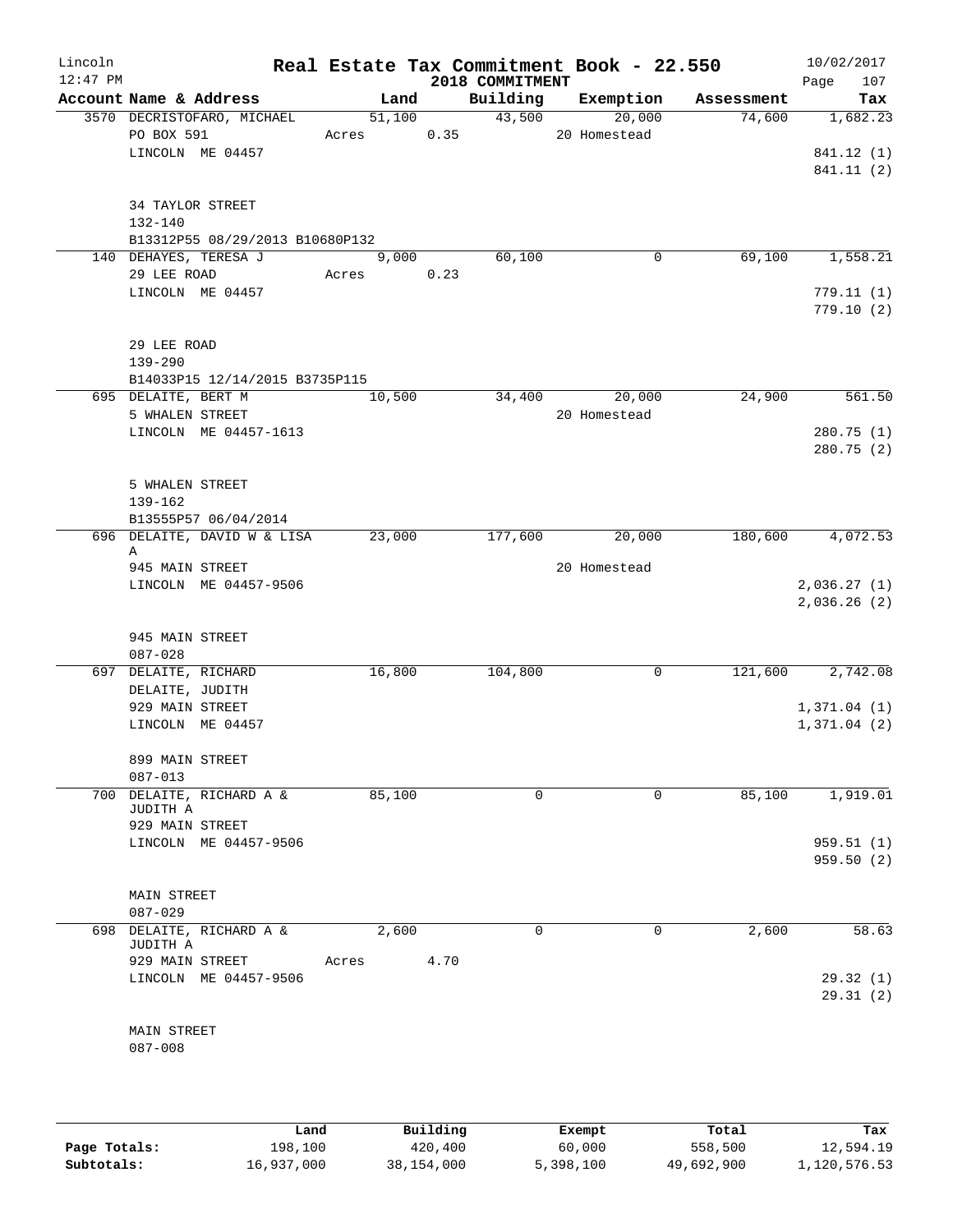| Lincoln<br>$12:47$ PM |                                                       |                 | 2018 COMMITMENT | Real Estate Tax Commitment Book - 22.550 |               | 10/02/2017<br>Page<br>108  |
|-----------------------|-------------------------------------------------------|-----------------|-----------------|------------------------------------------|---------------|----------------------------|
|                       | Account Name & Address                                | Land            | Building        | Exemption                                | Assessment    | Tax                        |
|                       | 699 DELAITE, RICHARD A &<br>JUDITH A                  | 27,100          | 128,400         | 20,000                                   | 135,500       | 3,055.53                   |
|                       | 929 MAIN STREET                                       | Acres<br>13.10  |                 | 20 Homestead                             |               |                            |
|                       | LINCOLN ME 04457-9506                                 |                 |                 |                                          |               | 1,527.77(1)<br>1,527.76(2) |
|                       | 929 MAIN STREET                                       |                 |                 |                                          |               |                            |
|                       | $087 - 012$<br>701 DELANO, BYRON G JR &               | 48,400          | 97,200          | 20,000                                   | 125,600       | 2,832.28                   |
|                       | JULIA L                                               |                 |                 |                                          |               |                            |
|                       | 1019 LEE ROAD                                         | Acres           | 32.00           | 20 Homestead                             |               |                            |
|                       | LINCOLN ME 04457-9405                                 |                 |                 |                                          |               | 1,416.14(1)<br>1,416.14(2) |
|                       | 1019 LEE ROAD                                         |                 |                 |                                          |               |                            |
|                       | $149 - 022$                                           |                 |                 |                                          |               |                            |
|                       | 702 DELANO, FREDA<br>C/O GREG DELANO                  | 19,500<br>Acres | 38,700<br>0.57  |                                          | 58,200<br>0   | 1,312.41                   |
|                       | PO BOX 683                                            |                 |                 |                                          |               | 656.21(1)                  |
|                       | HOWLAND ME 04448                                      |                 |                 |                                          |               | 656.20 (2)                 |
|                       | 495 ENFIELD ROAD                                      |                 |                 |                                          |               |                            |
|                       | $037 - 003$                                           |                 |                 |                                          |               |                            |
|                       | B6507P91                                              |                 |                 |                                          |               |                            |
|                       | 3815 DELAY, DEREK J<br>87 JENNESS ROAD                | 7,500<br>Acres  | 7.49            | $\mathbf 0$                              | 7,500<br>0    | 169.13                     |
|                       | EPPING NH 03042                                       |                 |                 |                                          |               | 84.57(1)                   |
|                       |                                                       |                 |                 |                                          |               | 84.56 (2)                  |
|                       | HALF TOWNSHIP ROAD<br>$053 - 017$                     |                 |                 |                                          |               |                            |
|                       | B13059P184 01/07/2013                                 |                 |                 |                                          |               |                            |
|                       | 3222 DELTORTO, JOSEPH A<br>52 WEBB COVE DRIVE         | 22,100<br>Acres | 80,100<br>0.83  |                                          | 0<br>102, 200 | 2,304.61                   |
|                       | LOWELL ME 04493-3328                                  |                 |                 |                                          |               | 1, 152.31(1)               |
|                       |                                                       |                 |                 |                                          |               | 1,152.30(2)                |
|                       | 53 EDWARDS STREET                                     |                 |                 |                                          |               |                            |
|                       | 132-007<br>B13267P345 07/24/2013 B13134P61 03/27/2013 |                 |                 |                                          |               |                            |
|                       | 704 DELTORTO, JOSEPH A                                | 19,600          | 42,300          |                                          | 61,900<br>0   | 1,395.85                   |
|                       | 224 BURLINGTON AVENUE                                 | Acres           | 0.53            |                                          |               |                            |
|                       | WILMINGTON MA 01887                                   |                 |                 |                                          |               | 697.93 (1)                 |
|                       |                                                       |                 |                 |                                          |               | 697.92 (2)                 |
|                       | 18 HALE STREET                                        |                 |                 |                                          |               |                            |
|                       | 132-006                                               |                 |                 |                                          |               |                            |
|                       | B13267P343 07/11/2013 B13134P61 03/27/2013            |                 |                 |                                          |               |                            |
|                       | 705 DEMAERTELAERE, GEORGE                             | 85,100          | 122,900         | 20,000                                   | 188,000       | 4,239.40                   |
|                       | PO BOX 619                                            |                 |                 | 20 Homestead                             |               |                            |
|                       | LINCOLN ME 04457-0619                                 |                 |                 |                                          |               | 2,119.70(1)<br>2,119.70(2) |
|                       | 874 LEE ROAD                                          |                 |                 |                                          |               |                            |
|                       | $072 - 007$                                           |                 |                 |                                          |               |                            |
|                       |                                                       |                 |                 |                                          |               |                            |
|                       |                                                       |                 |                 |                                          |               |                            |

|              | Land       | Building   | Exempt    | Total      | Tax          |
|--------------|------------|------------|-----------|------------|--------------|
| Page Totals: | 229,300    | 509,600    | 60,000    | 678,900    | 15,309.21    |
| Subtotals:   | 17,166,300 | 38,663,600 | 5,458,100 | 50,371,800 | 1,135,885.74 |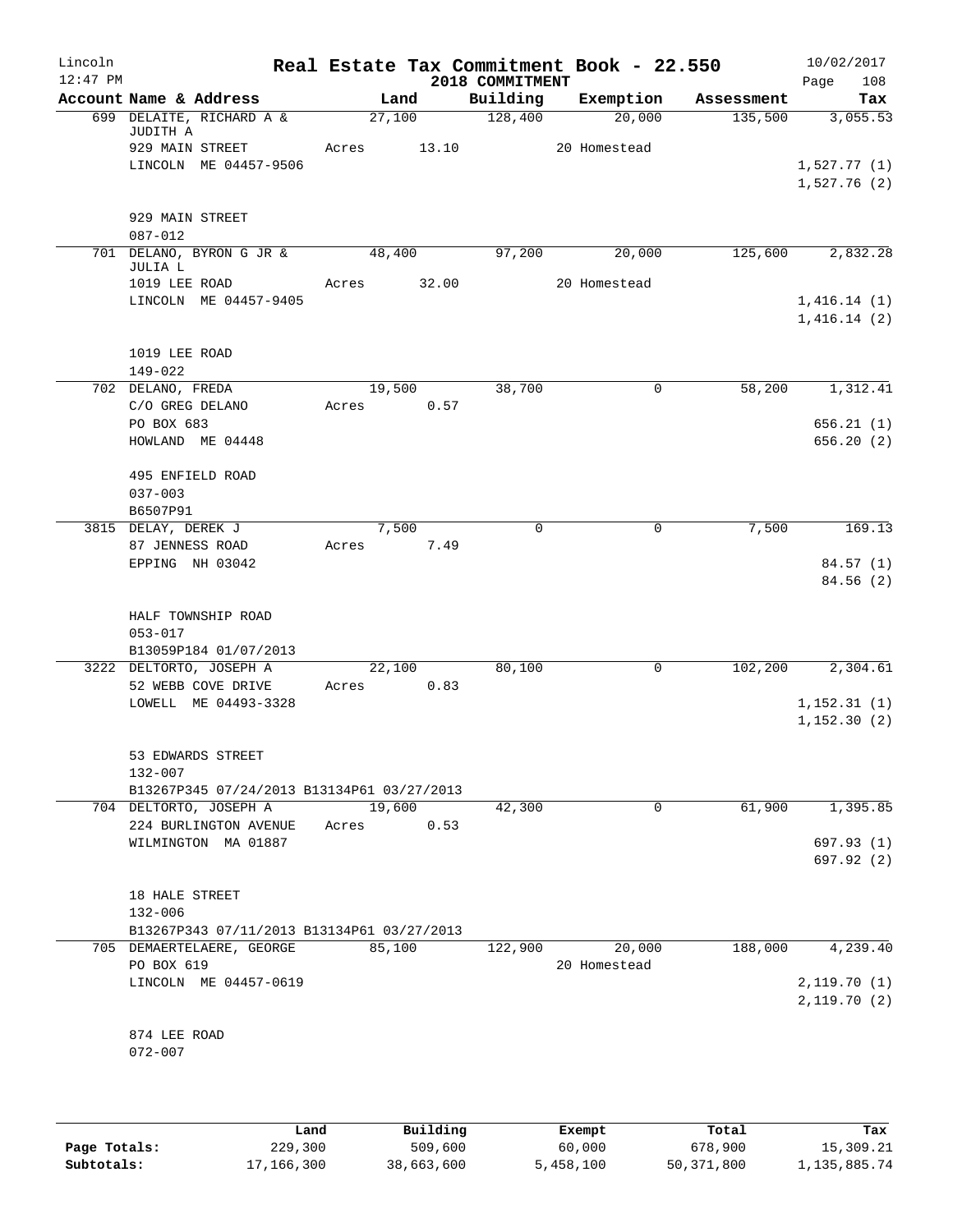| Lincoln<br>$12:47$ PM |                                                      | Real Estate Tax Commitment Book - 22.550 |        |              | 2018 COMMITMENT |              |             |            | 10/02/2017<br>109<br>Page |
|-----------------------|------------------------------------------------------|------------------------------------------|--------|--------------|-----------------|--------------|-------------|------------|---------------------------|
|                       | Account Name & Address                               |                                          | Land   |              | Building        | Exemption    |             | Assessment | Tax                       |
|                       | 706 DEMAREY, DAWNA                                   |                                          | 42,600 |              | 68,300          | 26,000       |             | 84,900     | 1,914.50                  |
|                       | P O BOX 541                                          |                                          |        |              |                 | 06 Veteran   |             |            |                           |
|                       | LINCOLN ME 04457-0541                                |                                          |        |              |                 | 20 Homestead |             |            | 957.25(1)                 |
|                       |                                                      |                                          |        |              |                 |              |             |            | 957.25(2)                 |
|                       | 214 TAYLOR STREET                                    |                                          |        |              |                 |              |             |            |                           |
|                       | $128 - 015$                                          |                                          |        |              |                 |              |             |            |                           |
|                       | 707 DEMAREY, JEFFREY S                               |                                          | 41,300 |              | 42,800          |              | 0           | 84,100     | 1,896.46                  |
|                       | 10 CHESTNUT HILL                                     | Acres                                    |        | 0.69         |                 |              |             |            |                           |
|                       | HAMPDEN MA 01036                                     |                                          |        |              |                 |              |             |            | 948.23(1)                 |
|                       |                                                      |                                          |        |              |                 |              |             |            | 948.23(2)                 |
|                       |                                                      |                                          |        |              |                 |              |             |            |                           |
|                       | 41 SHADY LANE<br>148-017                             |                                          |        |              |                 |              |             |            |                           |
|                       | B7352P149                                            |                                          |        |              |                 |              |             |            |                           |
|                       | 708 DENHAM, DWIGHT R                                 |                                          | 52,400 |              | 68,800          |              | 0           | 121,200    | 2,733.06                  |
|                       | DENHAM, DORENE M                                     | Acres                                    |        | 0.65         |                 |              |             |            |                           |
|                       | <b>AUDETTE</b>                                       |                                          |        |              |                 |              |             |            |                           |
|                       | 23 TILBURY PARK                                      |                                          |        |              |                 |              |             |            | 1,366.53(1)               |
|                       | GARDINER ME 04345                                    |                                          |        |              |                 |              |             |            | 1,366.53(2)               |
|                       | 33 PETITE DRIVE                                      |                                          |        |              |                 |              |             |            |                           |
|                       | $112 - 004$                                          |                                          |        |              |                 |              |             |            |                           |
|                       | 1576 DENNISTON, SCOTT W                              |                                          | 57,300 |              | 44,700          |              | 0           | 102,000    | 2,300.10                  |
|                       | 4801 W 5TH AVENUE                                    | Acres                                    |        | 0.33         |                 |              |             |            |                           |
|                       | DENVER CO 80204                                      |                                          |        |              |                 |              |             |            | 1, 150.05(1)              |
|                       |                                                      |                                          |        |              |                 |              |             |            | 1,150.05(2)               |
|                       |                                                      |                                          |        |              |                 |              |             |            |                           |
|                       | 913 TRANSALPINE ROAD<br>$111 - 011$                  |                                          |        |              |                 |              |             |            |                           |
|                       | B14056P275 01/12/2016 B13664P42 07/03/2014 B13173P77 |                                          |        |              |                 |              |             |            |                           |
|                       | 05/08/2013 B7055P205                                 |                                          |        |              |                 |              |             |            |                           |
|                       | 2946 DESCHAINE, MARY                                 |                                          | 21,600 |              | 31,000          |              | $\mathbf 0$ | 52,600     | 1,186.13                  |
|                       | DESCHAINE, DANA                                      | Acres                                    |        | 0.76         |                 |              |             |            |                           |
|                       | 199 DARLING STREET                                   |                                          |        |              |                 |              |             |            | 593.07(1)                 |
|                       | SOUTHINGTON CT 06489                                 |                                          |        |              |                 |              |             |            | 593.06(2)                 |
|                       | 277 MAIN STREET                                      |                                          |        |              |                 |              |             |            |                           |
|                       | 144-033                                              |                                          |        |              |                 |              |             |            |                           |
|                       | B13799P203 04/02/2015 B12101P332                     |                                          |        |              |                 |              |             |            |                           |
|                       | 2945 DESCHAINE, MARY                                 |                                          | 29,200 |              | 69,900          |              | 20,000      | 79,100     | 1,783.71                  |
|                       | ELIZABETH                                            |                                          |        |              |                 |              |             |            |                           |
|                       | DESCHAINE, DANA                                      | Acres                                    |        | 0.46         |                 | 20 Homestead |             |            |                           |
|                       | 199 DARLING STREET                                   |                                          |        |              |                 |              |             |            | 891.86 (1)                |
|                       | SOUTHINGTON CT 06489                                 |                                          |        |              |                 |              |             |            | 891.85 (2)                |
|                       | 250 DANNY DRIVE                                      |                                          |        |              |                 |              |             |            |                           |
|                       | 172-019                                              |                                          |        |              |                 |              |             |            |                           |
|                       | B13556P170 06/11/2014 B12101P332                     |                                          |        |              |                 |              |             |            |                           |
|                       | 711 DESCHAINE, PAUL J                                |                                          | 42,200 |              | 122,400         |              | 0           | 164,600    | 3,711.73                  |
|                       | C/O SAFEGUARD                                        | Acres                                    |        | 0.73         |                 |              |             |            |                           |
|                       | PROPERTIES MANAGEMENT<br>LLC                         |                                          |        |              |                 |              |             |            |                           |
|                       | 116 HOOVER LANE                                      |                                          |        |              |                 |              |             |            | 1,855.87(1)               |
|                       | LINCOLN ME 04457                                     |                                          |        |              |                 |              |             |            | 1,855.86(2)               |
|                       |                                                      |                                          |        |              |                 |              |             |            |                           |
|                       | 116 HOOVER LANE                                      |                                          |        |              |                 |              |             |            |                           |
|                       | 179-004                                              |                                          |        |              |                 |              |             |            |                           |
|                       |                                                      | Land                                     |        | Building     |                 | Exempt       |             | Total      | Tax                       |
| Page Totals:          |                                                      | 286,600                                  |        | 447,900      |                 | 46,000       |             | 688,500    | 15,525.69                 |
| Subtotals:            |                                                      | 17,452,900                               |        | 39, 111, 500 |                 | 5,504,100    |             | 51,060,300 | 1, 151, 411. 43           |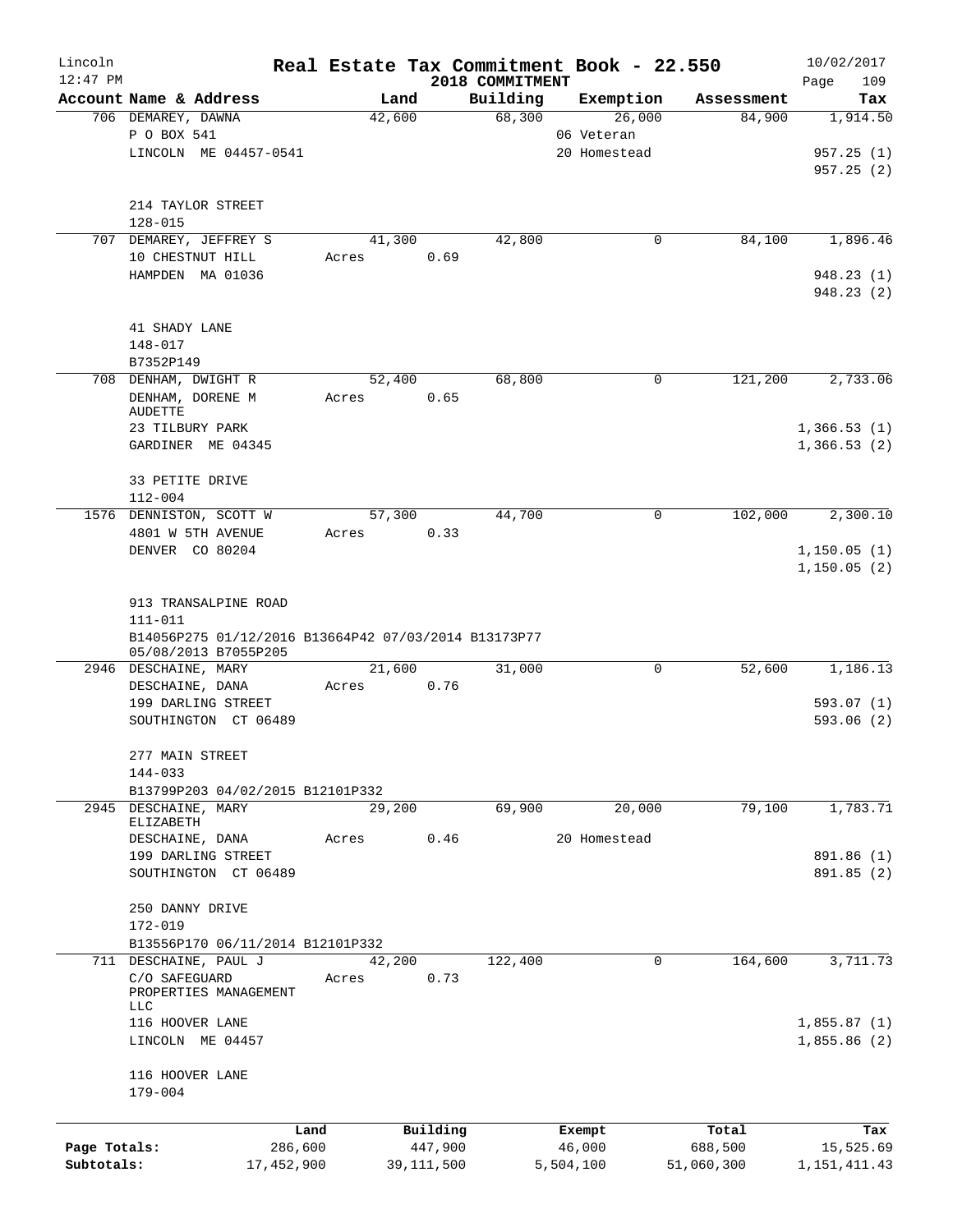| Lincoln    |                                                                                            |                 |       |                 | Real Estate Tax Commitment Book - 22.550 |            | 10/02/2017  |
|------------|--------------------------------------------------------------------------------------------|-----------------|-------|-----------------|------------------------------------------|------------|-------------|
| $12:47$ PM |                                                                                            |                 |       | 2018 COMMITMENT |                                          |            | 110<br>Page |
|            | Account Name & Address                                                                     | Land            |       | Building        | Exemption                                | Assessment | Tax         |
|            | 3068 DESCHESNE, ROBERT                                                                     | 11,600          |       | 87,300          | 20,000                                   | 78,900     | 1,779.20    |
|            | KEROUAC, COLETTE                                                                           | Acres           | 0.74  |                 | 20 Homestead                             |            |             |
|            | C/O PATRICIA PELLETIER                                                                     |                 |       |                 |                                          |            | 889.60 (1)  |
|            | 133 ALLAGASH                                                                               |                 |       |                 |                                          |            | 889.60 (2)  |
|            | ALLAGASH ME 04774                                                                          |                 |       |                 |                                          |            |             |
|            | 251 LEE ROAD                                                                               |                 |       |                 |                                          |            |             |
|            | $143 - 022$                                                                                |                 |       |                 |                                          |            |             |
|            | B14531P233 06/29/2017 B14402P322 02/02/2017<br>B13839P237 05/20/2015 B12441P335 03/30/2011 |                 |       |                 |                                          |            |             |
|            | 713 DESCOTEAUX, PHILIP                                                                     | 17,100          |       | 0               | 0                                        | 17,100     | 385.61      |
|            | MUNRO, DONALD F                                                                            | Acres           | 10.20 |                 |                                          |            |             |
|            | 12 WINTERGREEN COURT                                                                       |                 |       |                 |                                          |            | 192.81(1)   |
|            | LUNENBURG MA                                                                               |                 |       |                 |                                          |            | 192.80(2)   |
|            | 01462-1180                                                                                 |                 |       |                 |                                          |            |             |
|            | E/S ENFIELD ROAD                                                                           |                 |       |                 |                                          |            |             |
|            | $012 - 013$                                                                                |                 |       |                 |                                          |            |             |
|            | B2976P167                                                                                  |                 |       |                 |                                          |            |             |
|            | 714 DESHANE, RAYMOND &                                                                     | 61,100          |       | 95,400          | 0                                        | 156,500    | 3,529.08    |
|            | LORNA                                                                                      |                 |       |                 |                                          |            |             |
|            | 205 E RIVER AVE                                                                            |                 |       |                 |                                          |            |             |
|            | ORANGE CA 92855                                                                            |                 |       |                 |                                          |            | 1,764.54(1) |
|            |                                                                                            |                 |       |                 |                                          |            | 1,764.54(2) |
|            |                                                                                            |                 |       |                 |                                          |            |             |
|            | 47 MILTS WAY                                                                               |                 |       |                 |                                          |            |             |
|            | $116 - 039$                                                                                |                 |       |                 |                                          |            |             |
| 717        | DEUTSCH, ANN E &<br>WEATHERBEE, TAYLOR                                                     | 120,600         |       | 63,700          | 0                                        | 184,300    | 4,155.97    |
|            | WEATHERBEE, MARK &                                                                         | Acres           | 1.94  |                 |                                          |            |             |
|            | STREETER, NANCY                                                                            |                 |       |                 |                                          |            |             |
|            | 24 GREY ROCK ROAD                                                                          |                 |       |                 |                                          |            | 2,077.99(1) |
|            | BEDFORD NH 03110                                                                           |                 |       |                 |                                          |            | 2,077.98(2) |
|            |                                                                                            |                 |       |                 |                                          |            |             |
|            | 35 PINE POINT ROAD                                                                         |                 |       |                 |                                          |            |             |
|            | $111 - 004$                                                                                |                 |       |                 |                                          |            |             |
|            | B14317P24 09/09/2016                                                                       |                 |       |                 |                                          |            | 3,046.51    |
|            | 2292 DEVEAU, CYNTHIA<br>PO BOX 242                                                         | 52,000<br>Acres | 0.58  | 83,100          | 0                                        | 135,100    |             |
|            | LINCOLN ME 04457                                                                           |                 |       |                 |                                          |            | 1,523.26(1) |
|            |                                                                                            |                 |       |                 |                                          |            | 1,523.25(2) |
|            |                                                                                            |                 |       |                 |                                          |            |             |
|            | 42 COVE ROAD                                                                               |                 |       |                 |                                          |            |             |
|            | $111 - 053$                                                                                |                 |       |                 |                                          |            |             |
|            | B14404P343 02/03/2017 B12483P293 05/19/2011                                                |                 |       |                 |                                          |            |             |
|            | B10411P165                                                                                 |                 |       |                 |                                          |            |             |
|            | 723 DICENSO, JOSEPHINE A                                                                   | 45,300          |       | $\Omega$        | $\Omega$                                 | 45,300     | 1,021.52    |
|            | 228 TAYLOR STREET                                                                          | Acres           | 14.50 |                 |                                          |            |             |
|            | LINCOLN ME 04457-0246                                                                      |                 |       |                 |                                          |            | 510.76(1)   |
|            |                                                                                            |                 |       |                 |                                          |            | 510.76(2)   |
|            |                                                                                            |                 |       |                 |                                          |            |             |
|            | MAIN STREET                                                                                |                 |       |                 |                                          |            |             |
|            | 141-031                                                                                    |                 |       |                 |                                          |            |             |
|            | B13966P89 09/24/2015                                                                       |                 |       |                 |                                          |            |             |

|              | Land       | Building   |           | Total      | Tax          |
|--------------|------------|------------|-----------|------------|--------------|
|              |            |            | Exempt    |            |              |
| Page Totals: | 307,700    | 329,500    | 20,000    | 617,200    | 13,917.89    |
| Subtotals:   | 17,760,600 | 39,441,000 | 5,524,100 | 51,677,500 | 1,165,329.32 |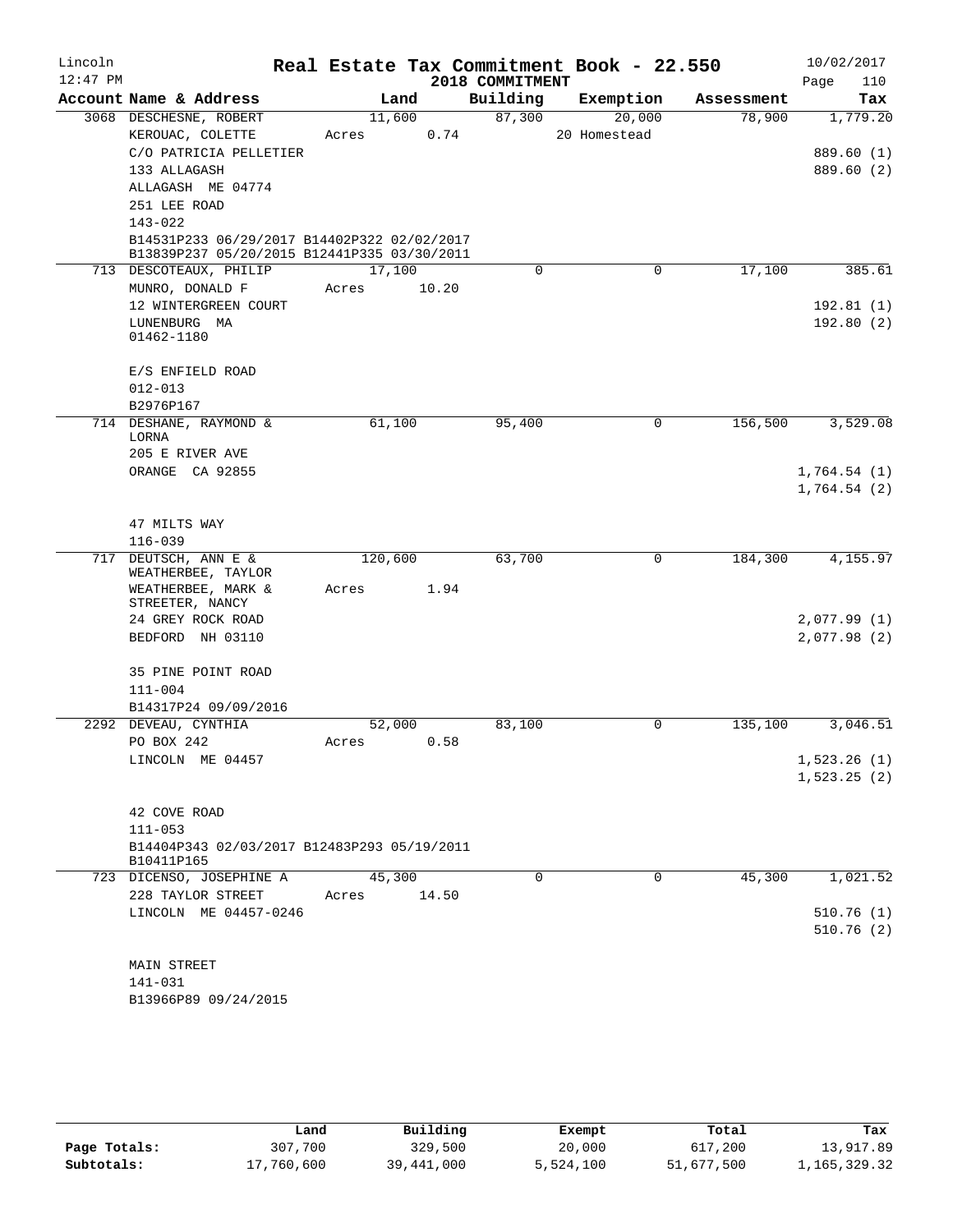| Lincoln<br>$12:47$ PM |                                       |                                            |       |        |       | 2018 COMMITMENT | Real Estate Tax Commitment Book - 22.550 |            | 10/02/2017<br>111<br>Page |
|-----------------------|---------------------------------------|--------------------------------------------|-------|--------|-------|-----------------|------------------------------------------|------------|---------------------------|
|                       |                                       | Account Name & Address                     |       | Land   |       | Building        | Exemption                                | Assessment | Tax                       |
|                       |                                       | 722 DICENSO, JOSEPHINE A                   |       | 9,000  |       | $\Omega$        | $\Omega$                                 | 9,000      | 202.95                    |
|                       |                                       | 228 TAYLOR STREET                          | Acres |        | 15.00 |                 |                                          |            |                           |
|                       |                                       | LINCOLN ME 04457-0246                      |       |        |       |                 |                                          |            | 101.48(1)                 |
|                       |                                       |                                            |       |        |       |                 |                                          |            | 101.47(2)                 |
|                       |                                       |                                            |       |        |       |                 |                                          |            |                           |
|                       | <b>MAIN STREET</b><br>$141 - 028$     |                                            |       |        |       |                 |                                          |            |                           |
|                       |                                       | B13966P89 09/24/2015                       |       |        |       |                 |                                          |            |                           |
|                       |                                       | 720 DICENSO, JOSEPHINE A                   |       | 79,300 |       | 68,300          | 26,000                                   | 121,600    | 2,742.08                  |
|                       |                                       | 228 TAYLOR STREET                          | Acres |        | 3.50  |                 | 06 Veteran                               |            |                           |
|                       |                                       | LINCOLN ME 04457-0246                      |       |        |       |                 | 20 Homestead                             |            | 1,371.04(1)               |
|                       |                                       |                                            |       |        |       |                 |                                          |            | 1,371.04(2)               |
|                       |                                       |                                            |       |        |       |                 |                                          |            |                           |
|                       |                                       | 228 TAYLOR STREET                          |       |        |       |                 |                                          |            |                           |
|                       | $128 - 016$                           |                                            |       |        |       |                 |                                          |            |                           |
|                       |                                       | B13987P228 10/19/2015 B13966P89 09/24/2015 |       |        |       |                 |                                          |            |                           |
|                       |                                       | 721 DICENSO, MICHAEL                       |       | 14,600 |       | 1,500           | $\mathbf 0$                              | 16,100     | 363.06                    |
|                       |                                       | 56 TAYLOR STREET<br>LINCOLN ME 04457       |       |        |       |                 |                                          |            | 181.53(1)                 |
|                       |                                       |                                            |       |        |       |                 |                                          |            | 181.53(2)                 |
|                       |                                       |                                            |       |        |       |                 |                                          |            |                           |
|                       |                                       | FOLSOM POND ROAD                           |       |        |       |                 |                                          |            |                           |
|                       | $051 - 001$                           |                                            |       |        |       |                 |                                          |            |                           |
|                       |                                       | B13104P230 02/28/2013                      |       |        |       |                 |                                          |            |                           |
|                       |                                       | 724 DICENSO, MICHAEL E                     |       | 57,800 |       | 47,600          | 20,000                                   | 85,400     | 1,925.77                  |
|                       |                                       | 56 TAYLOR STREET                           |       |        |       |                 | 20 Homestead                             |            |                           |
|                       |                                       | LINCOLN ME 04457-1145                      |       |        |       |                 |                                          |            | 962.89(1)                 |
|                       |                                       |                                            |       |        |       |                 |                                          |            | 962.88(2)                 |
|                       |                                       |                                            |       |        |       |                 |                                          |            |                           |
|                       | $132 - 152$                           | 56 TAYLOR STREET                           |       |        |       |                 |                                          |            |                           |
|                       | B5498P158                             |                                            |       |        |       |                 |                                          |            |                           |
|                       |                                       | 725 DICKENSON , JOHN W JR                  |       | 34,500 |       | 0               | $\mathbf 0$                              | 34,500     | 777.98                    |
|                       |                                       | DICKENSON, NANCY A                         | Acres |        | 2.00  |                 |                                          |            |                           |
|                       |                                       | 311 B WHEAT ROAD                           |       |        |       |                 |                                          |            | 388.99 (1)                |
|                       |                                       | VINELAND NJ 08360                          |       |        |       |                 |                                          |            | 388.99 (2)                |
|                       |                                       |                                            |       |        |       |                 |                                          |            |                           |
|                       |                                       | 1620 HOUSTON ROAD                          |       |        |       |                 |                                          |            |                           |
|                       | $170 - 005$                           |                                            |       |        |       |                 |                                          |            |                           |
| 727                   | BARBARA J                             | DICKER, DONALD E JR &                      |       | 14,700 |       | 55,100          | 20,000                                   | 49,800     | 1,122.99                  |
|                       |                                       | 15 WILSON STREET                           |       |        |       |                 | 20 Homestead                             |            |                           |
|                       |                                       | LINCOLN ME 04457-1521                      |       |        |       |                 |                                          |            | 561.50(1)                 |
|                       |                                       |                                            |       |        |       |                 |                                          |            | 561.49(2)                 |
|                       |                                       |                                            |       |        |       |                 |                                          |            |                           |
|                       |                                       | 15 WILSON STREET                           |       |        |       |                 |                                          |            |                           |
|                       | $139 - 259$                           |                                            |       |        |       |                 |                                          |            |                           |
|                       | 728 DICKER, ROBERT<br>DICKER, RACHAEL |                                            |       | 27,600 |       | 25,700          | 0                                        | 53,300     | 1,201.92                  |
|                       | PO BOX 796                            |                                            |       |        |       |                 |                                          |            | 600.96(1)                 |
|                       |                                       | LINCOLN ME 04457-0796                      |       |        |       |                 |                                          |            | 600.96(2)                 |
|                       |                                       |                                            |       |        |       |                 |                                          |            |                           |
|                       |                                       | 391 EGG POND ROAD                          |       |        |       |                 |                                          |            |                           |
|                       | $077 - 001$                           |                                            |       |        |       |                 |                                          |            |                           |
|                       |                                       |                                            |       |        |       |                 |                                          |            |                           |
|                       |                                       |                                            |       |        |       |                 |                                          |            |                           |

|              | Land       | Building   | Exempt    | Total      | Tax          |
|--------------|------------|------------|-----------|------------|--------------|
| Page Totals: | 237,500    | 198,200    | 66,000    | 369,700    | 8,336.75     |
| Subtotals:   | 17,998,100 | 39,639,200 | 5,590,100 | 52,047,200 | 1,173,666.07 |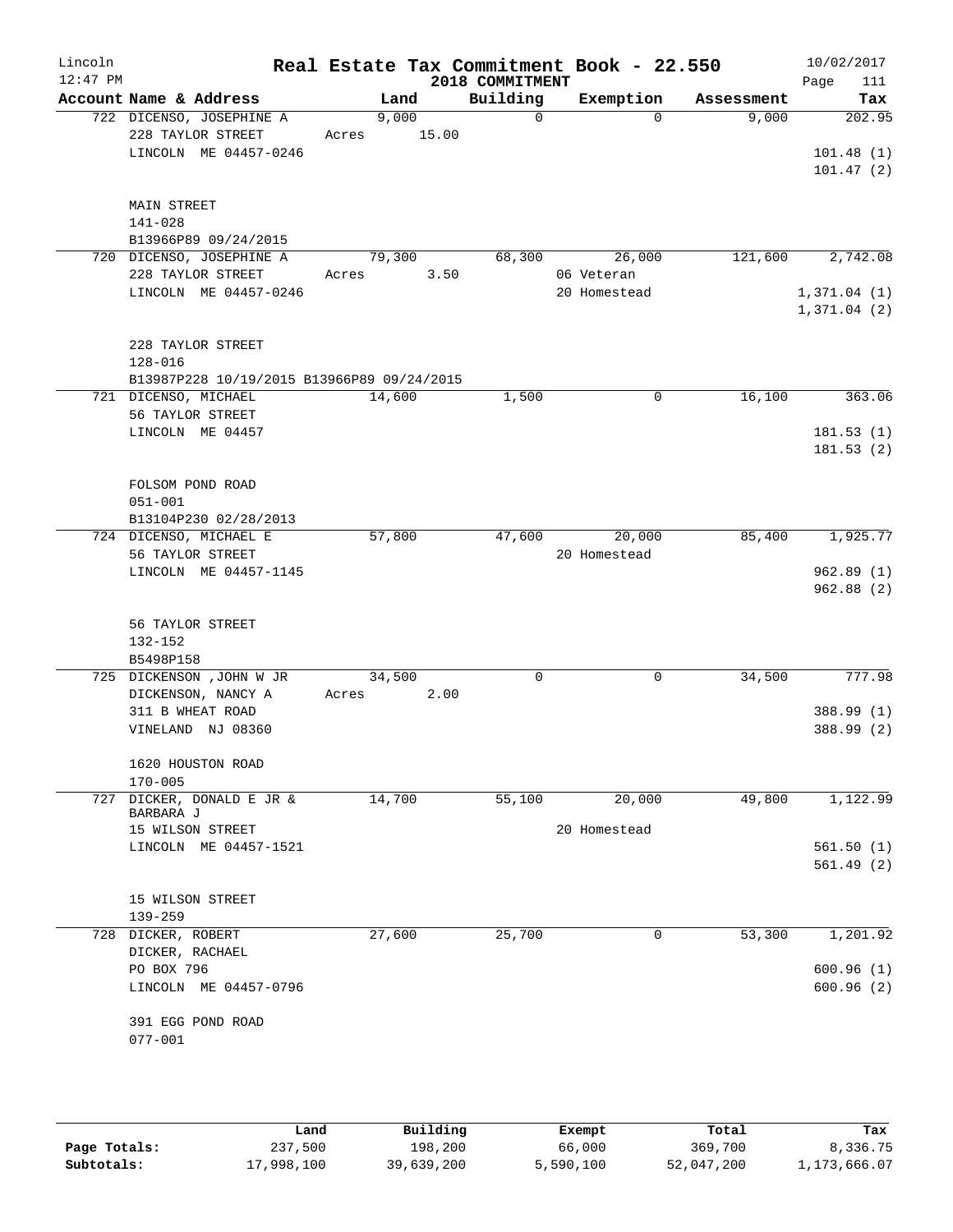| Lincoln<br>$12:47$ PM |                                                                      |         |        |        |          | 2018 COMMITMENT | Real Estate Tax Commitment Book - 22.550 |            | 10/02/2017<br>112<br>Page |
|-----------------------|----------------------------------------------------------------------|---------|--------|--------|----------|-----------------|------------------------------------------|------------|---------------------------|
|                       | Account Name & Address                                               |         |        | Land   |          | Building        | Exemption                                | Assessment | Tax                       |
|                       | 1627 DICKER, ROBERT                                                  |         | 10,700 |        |          | $\mathbf 0$     | $\Omega$                                 | 10,700     | 241.29                    |
|                       | DICKER, RACHEL                                                       |         |        |        |          |                 |                                          |            |                           |
|                       | 7 SECOND STREET                                                      |         |        |        |          |                 |                                          |            | 120.65(1)                 |
|                       | LINCOLN ME 04457-1207                                                |         |        |        |          |                 |                                          |            | 120.64(2)                 |
|                       | HOLMES STREET                                                        |         |        |        |          |                 |                                          |            |                           |
|                       | 136-133                                                              |         |        |        |          |                 |                                          |            |                           |
|                       | B13802P330 04/08/2015 B13615P280 08/15/2014<br>B12956P164 09/25/2012 |         |        |        |          |                 |                                          |            |                           |
|                       | 1626 DICKER, ROBERT                                                  |         | 12,100 |        |          | 36,600          | 20,000                                   | 28,700     | 647.19                    |
|                       | DICKER, RACHEL                                                       |         | Acres  |        | 0.23     |                 | 20 Homestead                             |            |                           |
|                       | 1529 LEE ROAD                                                        |         |        |        |          |                 |                                          |            | 323.60(1)                 |
|                       | LINCOLN ME 04457                                                     |         |        |        |          |                 |                                          |            | 323.59(2)                 |
|                       | 7 SECOND STREET                                                      |         |        |        |          |                 |                                          |            |                           |
|                       | $136 - 126$<br>B13813P202 04/21/2015 B13802P330 04/08/2015           |         |        |        |          |                 |                                          |            |                           |
|                       | B13615P280 08/15/2014 B12956P164 09/25/2012                          |         |        |        |          |                 |                                          |            |                           |
|                       | 726 DICKER, WANETA M ESTATE<br>ΟF                                    |         | 16,600 |        |          | 62,100          | $\mathbf 0$                              | 78,700     | 1,774.69                  |
|                       | C/O DONALD DICKER JR.                                                |         | Acres  |        | 1.20     |                 |                                          |            |                           |
|                       | 15 WILSON STREET                                                     |         |        |        |          |                 |                                          |            | 887.35 (1)                |
|                       | LINCOLN ME 04457                                                     |         |        |        |          |                 |                                          |            | 887.34 (2)                |
|                       | 539 LEE ROAD                                                         |         |        |        |          |                 |                                          |            |                           |
|                       | 147-019                                                              |         |        |        |          |                 |                                          |            |                           |
|                       | B14417P46 02/24/2017                                                 |         |        |        |          |                 |                                          |            |                           |
|                       | 730 DICKER, WILLIAM                                                  |         | 10,500 |        |          | 45,900          | 20,000                                   | 36,400     | 820.82                    |
|                       | DICKER, BILLIE J                                                     |         |        |        |          |                 | 20 Homestead                             |            |                           |
|                       | 16 WASHINGTON STREET                                                 |         |        |        |          |                 |                                          |            | 410.41(1)                 |
|                       | LINCOLN ME 04457-1219                                                |         |        |        |          |                 |                                          |            | 410.41(2)                 |
|                       | 16 WASHINGTON STREET                                                 |         |        |        |          |                 |                                          |            |                           |
|                       | $136 - 080$<br>732 DICKINSON, GLEN S                                 |         | 13,300 |        |          |                 |                                          | 47,500     |                           |
|                       | DICKINSON, ROBERTA W                                                 |         |        |        |          | 54,200          | 20,000<br>20 Homestead                   |            | 1,071.13                  |
|                       | 14 HAYNES STREET                                                     |         |        |        |          |                 |                                          |            | 535.57(1)                 |
|                       | LINCOLN ME 04457-1603                                                |         |        |        |          |                 |                                          |            | 535.56 (2)                |
|                       |                                                                      |         |        |        |          |                 |                                          |            |                           |
|                       | 14 HAYNES STREET<br>$141 - 020$                                      |         |        |        |          |                 |                                          |            |                           |
|                       | 733 DICKINSON, ROBERT A                                              |         |        | 56,500 |          | 129,600         | $\overline{0}$                           | 186,100    | 4,196.56                  |
|                       | DICKINSON, LENA                                                      |         | Acres  |        | 1.19     |                 |                                          |            |                           |
|                       | REVOCABLE TRUST<br>1195 BAYSHORE DRIVE                               |         |        |        |          |                 |                                          |            | 2,098.28(1)               |
|                       | ENGLEWOOD FL 34223                                                   |         |        |        |          |                 |                                          |            | 2,098.28(2)               |
|                       | 217 EGG POND ROAD                                                    |         |        |        |          |                 |                                          |            |                           |
|                       | $159 - 004$                                                          |         |        |        |          |                 |                                          |            |                           |
| 735                   | DILATUSH, MARK                                                       |         | 36,900 |        |          | 79,900          | $\mathbf 0$                              | 116,800    | 2,633.84                  |
|                       | PIAZZA, GINA                                                         |         | Acres  |        | 0.60     |                 |                                          |            |                           |
|                       | 558 FLOCK ROAD                                                       |         |        |        |          |                 |                                          |            | 1,316.92(1)               |
|                       | HAMILTON NJ 08690                                                    |         |        |        |          |                 |                                          |            | 1,316.92(2)               |
|                       | 34 CEDAR LANE                                                        |         |        |        |          |                 |                                          |            |                           |
|                       | $168 - 018$                                                          |         |        |        |          |                 |                                          |            |                           |
|                       |                                                                      |         |        |        |          |                 |                                          |            |                           |
|                       |                                                                      | Land    |        |        | Building |                 | Exempt                                   | Total      | Tax                       |
| Page Totals:          |                                                                      | 156,600 |        |        | 408,300  |                 | 60,000                                   | 504,900    | 11,385.52                 |

**Subtotals:** 18,154,700 40,047,500 5,650,100 52,552,100 1,185,051.59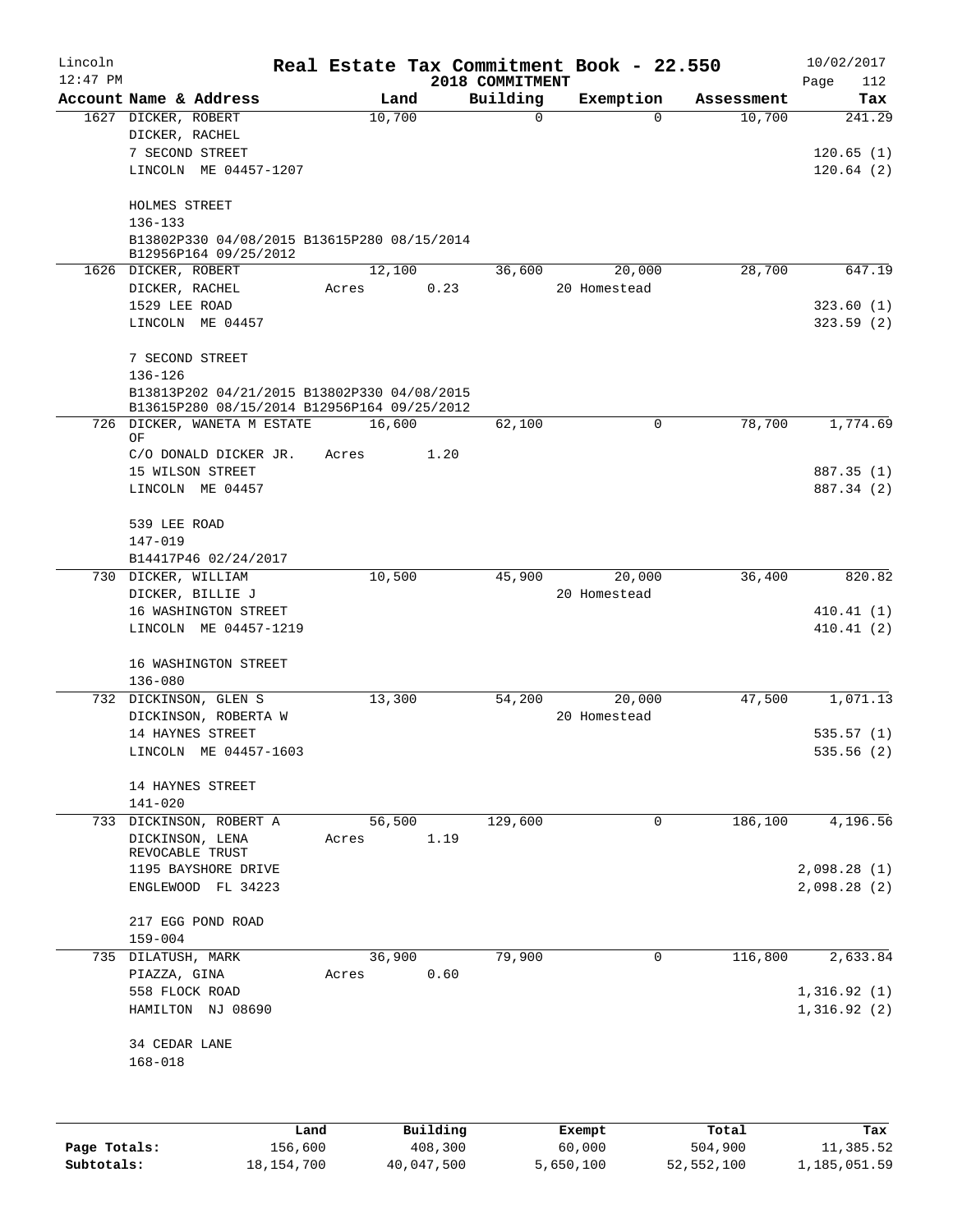| Lincoln<br>$12:47$ PM |                                                                     |       |        |      | 2018 COMMITMENT | Real Estate Tax Commitment Book - 22.550 |            | 10/02/2017<br>113<br>Page          |
|-----------------------|---------------------------------------------------------------------|-------|--------|------|-----------------|------------------------------------------|------------|------------------------------------|
|                       | Account Name & Address                                              |       | Land   |      | Building        | Exemption                                | Assessment | Tax                                |
|                       | 734 DILATUSH, MARK<br>558 FLOCK ROAD<br>HAMILTON NJ 08690           | Acres | 22,900 | 1.12 | 40,000          | $\Omega$                                 | 62,900     | 1,418.40<br>709.20(1)<br>709.20(2) |
|                       | 6 CEDAR LANE<br>$168 - 012$                                         |       |        |      |                 |                                          |            |                                    |
|                       | 739 DILL , DARRELL & KATHEY                                         |       | 6,000  |      | 20,200          | 26,000                                   | 200        | 4.51                               |
|                       | 18 FOX FARM ROAD                                                    | Acres |        | 0.16 |                 | 07 Veteran                               |            |                                    |
|                       | LINCOLN ME 04457                                                    |       |        |      |                 | 20 Homestead                             |            | 2.26(1)                            |
|                       | 18 FOX FARM ROAD                                                    |       |        |      |                 |                                          |            | 2.25(2)                            |
|                       | $144 - 009$                                                         |       |        |      |                 |                                          |            |                                    |
|                       | 4 DILL, DALE ALAN                                                   |       | 8,700  |      | 19,600          | 20,000                                   | 8,300      | 187.17                             |
|                       | 8 KATAHDIN AVENUE                                                   | Acres |        | 0.59 |                 | 20 Homestead                             |            |                                    |
|                       | LINCOLN ME 04457                                                    |       |        |      |                 |                                          |            | 93.59(1)                           |
|                       |                                                                     |       |        |      |                 |                                          |            | 93.58 (2)                          |
|                       | 8 KATAHDIN AVENUE<br>$136 - 027$                                    |       |        |      |                 |                                          |            |                                    |
|                       | B14244P23 08/15/2016 B11274P295 01/28/2008                          |       |        |      |                 |                                          |            |                                    |
|                       | 738 DILL, DANIEL A                                                  |       | 20,200 |      |                 | 72,800 26,000                            | 67,000     | 1,510.85                           |
|                       | DILL, DOLORES V<br>19 LAKEVIEW STREET                               |       |        |      |                 | 20 Homestead<br>07 Veteran               |            | 755.43(1)                          |
|                       | LINCOLN ME 04457-1527                                               |       |        |      |                 |                                          |            | 755.42(2)                          |
|                       | 19 LAKEVIEW STREET<br>$139 - 251$                                   |       |        |      |                 |                                          |            |                                    |
|                       | 1808 DILL, DANIEL A                                                 |       | 12,300 |      | 30,100          | $\mathbf 0$                              | 42,400     | 956.12                             |
|                       | 10 WILSON STREET                                                    | Acres |        | 0.24 |                 |                                          |            |                                    |
|                       | LINCOLN ME 04457                                                    |       |        |      |                 |                                          |            | 478.06(1)<br>478.06 (2)            |
|                       | 10 WILSON STREET<br>$139 - 254$                                     |       |        |      |                 |                                          |            |                                    |
|                       | B13875P302 06/25/2015 B13504P248 04/14/2014<br>740 DILL, DARRELL JR |       | 14,100 |      | 64,500          | 20,000                                   | 58,600     | 1,321.43                           |
|                       | 399 BAGLEY MOUNTAIN<br>ROAD                                         |       |        |      |                 | 20 Homestead                             |            |                                    |
|                       | LINCOLN ME 04457                                                    |       |        |      |                 |                                          |            | 660.72 (1)                         |
|                       |                                                                     |       |        |      |                 |                                          |            | 660.71(2)                          |
|                       | 399 BAGLEY MOUNTAIN<br>ROAD                                         |       |        |      |                 |                                          |            |                                    |
|                       | $094 - 005$                                                         |       |        |      |                 |                                          |            |                                    |
|                       | 135 DILL, DELMONT<br>20 SONATA CT                                   | Acres | 7,400  | 0.19 | 19,400          | 0                                        | 26,800     | 604.34                             |
|                       | RIDGEWAY SC 29130                                                   |       |        |      |                 |                                          |            | 302.17(1)                          |
|                       |                                                                     |       |        |      |                 |                                          |            | 302.17(2)                          |
|                       |                                                                     |       |        |      |                 |                                          |            |                                    |
|                       | 15 JEWELL STREET<br>139-221                                         |       |        |      |                 |                                          |            |                                    |
|                       | B12706P145 12/29/2011                                               |       |        |      |                 |                                          |            |                                    |
|                       |                                                                     |       |        |      |                 |                                          |            |                                    |
|                       |                                                                     |       |        |      |                 |                                          |            |                                    |

|              | Land       | Building   | Exempt    | Total      | Tax          |
|--------------|------------|------------|-----------|------------|--------------|
| Page Totals: | 91,600     | 266,600    | 92,000    | 266,200    | 6,002.82     |
| Subtotals:   | 18,246,300 | 40,314,100 | 5,742,100 | 52,818,300 | 1,191,054.41 |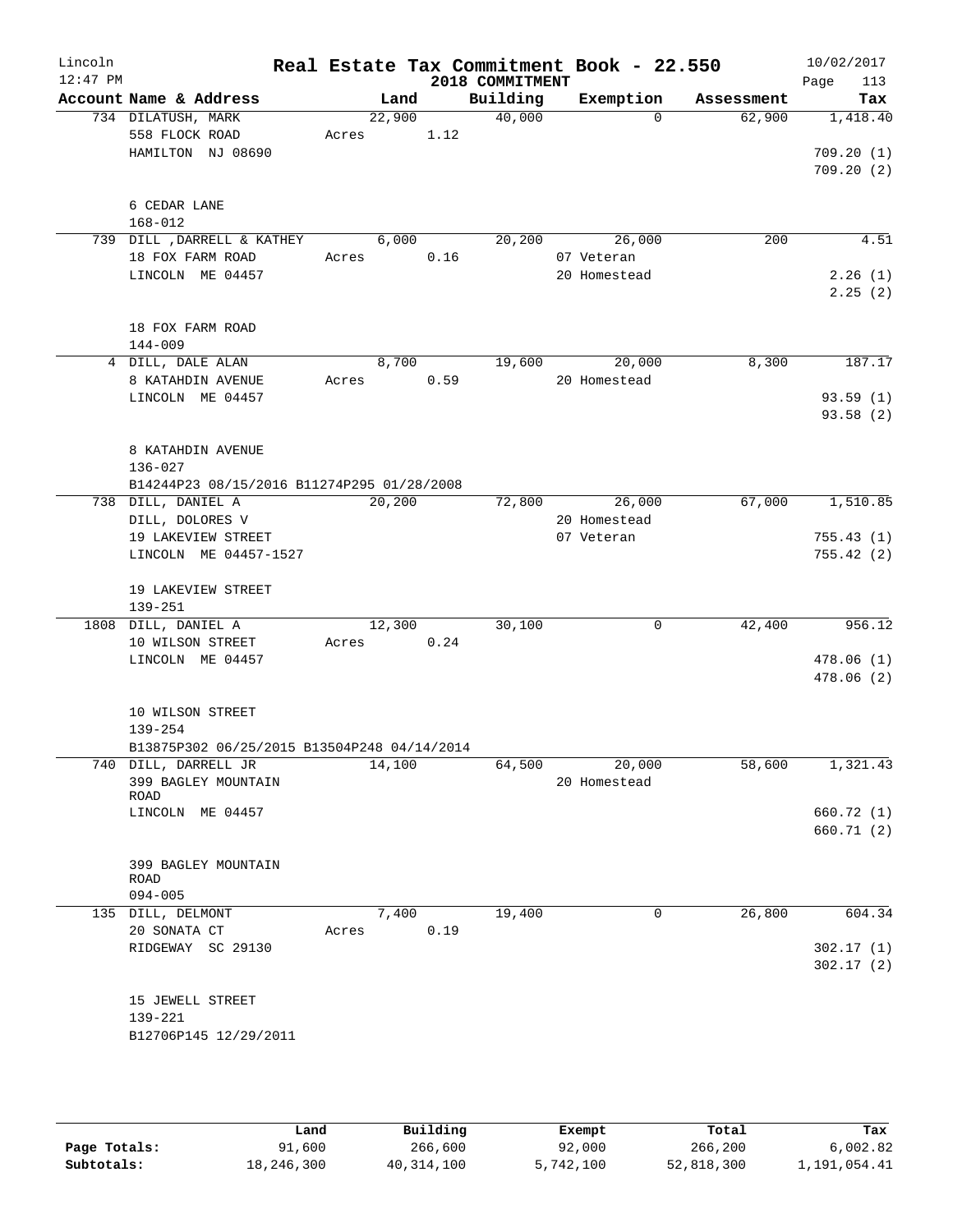| Lincoln<br>$12:47$ PM |                                                                             |       |        |      | 2018 COMMITMENT | Real Estate Tax Commitment Book - 22.550 |            | 10/02/2017<br>Page<br>114 |
|-----------------------|-----------------------------------------------------------------------------|-------|--------|------|-----------------|------------------------------------------|------------|---------------------------|
|                       | Account Name & Address                                                      |       | Land   |      | Building        | Exemption                                | Assessment | Tax                       |
|                       | 741 DILL, DELORES A                                                         |       | 25,300 |      | 34,500          | 20,000                                   | 39,800     | 897.49                    |
|                       | 204 LEE ROAD                                                                | Acres |        | 9.50 |                 | 20 Homestead                             |            |                           |
|                       | LINCOLN ME 04457                                                            |       |        |      |                 |                                          |            | 448.75 (1)                |
|                       |                                                                             |       |        |      |                 |                                          |            | 448.74 (2)                |
|                       | 204 LEE ROAD                                                                |       |        |      |                 |                                          |            |                           |
|                       | 142-015                                                                     |       |        |      |                 |                                          |            |                           |
|                       | 742 DILL, DOUGLAS P                                                         |       | 19,500 |      | 60,400          | 20,000                                   | 59,900     | 1,350.75                  |
|                       | DILL, NORMA M                                                               | Acres |        | 1.18 |                 | 20 Homestead                             |            |                           |
|                       | 504 ENFIELD ROAD                                                            |       |        |      |                 |                                          |            | 675.38(1)                 |
|                       | LINCOLN ME 04457-9716                                                       |       |        |      |                 |                                          |            | 675.37(2)                 |
|                       | 504 ENFIELD ROAD                                                            |       |        |      |                 |                                          |            |                           |
|                       | $037 - 051$                                                                 |       |        |      |                 |                                          |            |                           |
|                       | B2782P126                                                                   |       |        |      |                 |                                          |            |                           |
|                       | 743 DILL, DUANE E                                                           |       | 19,700 |      | 61,200          | $\mathbf 0$                              | 80,900     | 1,824.30                  |
|                       | 145 LEE ROAD                                                                | Acres |        | 4.60 |                 |                                          |            |                           |
|                       | LINCOLN ME 04457                                                            |       |        |      |                 |                                          |            | 912.15(1)                 |
|                       |                                                                             |       |        |      |                 |                                          |            | 912.15(2)                 |
|                       | 145 LEE ROAD                                                                |       |        |      |                 |                                          |            |                           |
|                       | 142-027                                                                     |       |        |      |                 |                                          |            |                           |
|                       | B14573P68 08/09/2017 B14417P149 02/13/2017 B14341P7<br>11/18/2016 B7125P122 |       |        |      |                 |                                          |            |                           |
|                       | 744 DILL, EARL                                                              |       | 19,800 |      | 76,200          | 26,000                                   | 70,000     | 1,578.50                  |
|                       | DILL, LORRAINE                                                              |       |        |      |                 | 07 Veteran                               |            |                           |
|                       | 13 JR DRIVE                                                                 |       |        |      |                 | 20 Homestead                             |            | 789.25(1)                 |
|                       | LINCOLN ME 04457                                                            |       |        |      |                 |                                          |            | 789.25 (2)                |
|                       | 13 JR DRIVE                                                                 |       |        |      |                 |                                          |            |                           |
|                       | $125 - 041$                                                                 |       |        |      |                 |                                          |            |                           |
|                       | 745 DILL, ERIK                                                              |       | 15,300 |      | 100,400         | 20,000                                   | 95,700     | 2,158.04                  |
|                       | DILL, TRACY                                                                 |       |        |      |                 | 20 Homestead                             |            |                           |
|                       | 751 MAIN STREET                                                             |       |        |      |                 |                                          |            | 1,079.02(1)               |
|                       | LINCOLN ME 04457                                                            |       |        |      |                 |                                          |            | 1,079.02(2)               |
|                       |                                                                             |       |        |      |                 |                                          |            |                           |
|                       | 751 MAIN STREET                                                             |       |        |      |                 |                                          |            |                           |
|                       | $080 - 010$                                                                 |       |        |      |                 |                                          |            |                           |
| 737                   | DILL, JEREMY W                                                              |       | 16,100 |      | 98,500          | 20,000                                   | 94,600     | 2,133.23                  |
|                       | DILL, JOSEPHINE A                                                           | Acres |        | 3.00 |                 | 20 Homestead                             |            |                           |
|                       | 342 LEE ROAD                                                                |       |        |      |                 |                                          |            | 1,066.62(1)               |
|                       | LINCOLN ME 04457-9402                                                       |       |        |      |                 |                                          |            | 1,066.61(2)               |
|                       | 342 LEE ROAD                                                                |       |        |      |                 |                                          |            |                           |
|                       | 143-011                                                                     |       |        |      |                 |                                          |            |                           |
|                       | B12473P295 05/13/2011                                                       |       |        |      |                 |                                          |            |                           |
|                       | 746 DILL, MICHAEL                                                           |       | 18,700 |      | 55,700          | 20,000                                   | 54,400     | 1,226.72                  |
|                       | DILL, JENNIFER K                                                            |       |        |      |                 | 20 Homestead                             |            |                           |
|                       | PO BOX 672                                                                  |       |        |      |                 |                                          |            | 613.36(1)                 |
|                       | LINCOLN ME 04457                                                            |       |        |      |                 |                                          |            | 613.36(2)                 |
|                       | 192 MAIN STREET                                                             |       |        |      |                 |                                          |            |                           |
|                       | $141 - 015$                                                                 |       |        |      |                 |                                          |            |                           |
|                       | B12088P287                                                                  |       |        |      |                 |                                          |            |                           |
|                       |                                                                             |       |        |      |                 |                                          |            |                           |
|                       |                                                                             |       |        |      |                 |                                          |            |                           |
|                       |                                                                             |       |        |      |                 |                                          |            |                           |
|                       |                                                                             |       |        |      |                 |                                          |            |                           |

|              | Land       | Building   | Exempt    | Total      | Tax          |
|--------------|------------|------------|-----------|------------|--------------|
| Page Totals: | 134,400    | 486,900    | 126,000   | 495,300    | 11,169.03    |
| Subtotals:   | 18,380,700 | 40,801,000 | 5,868,100 | 53,313,600 | 1,202,223.44 |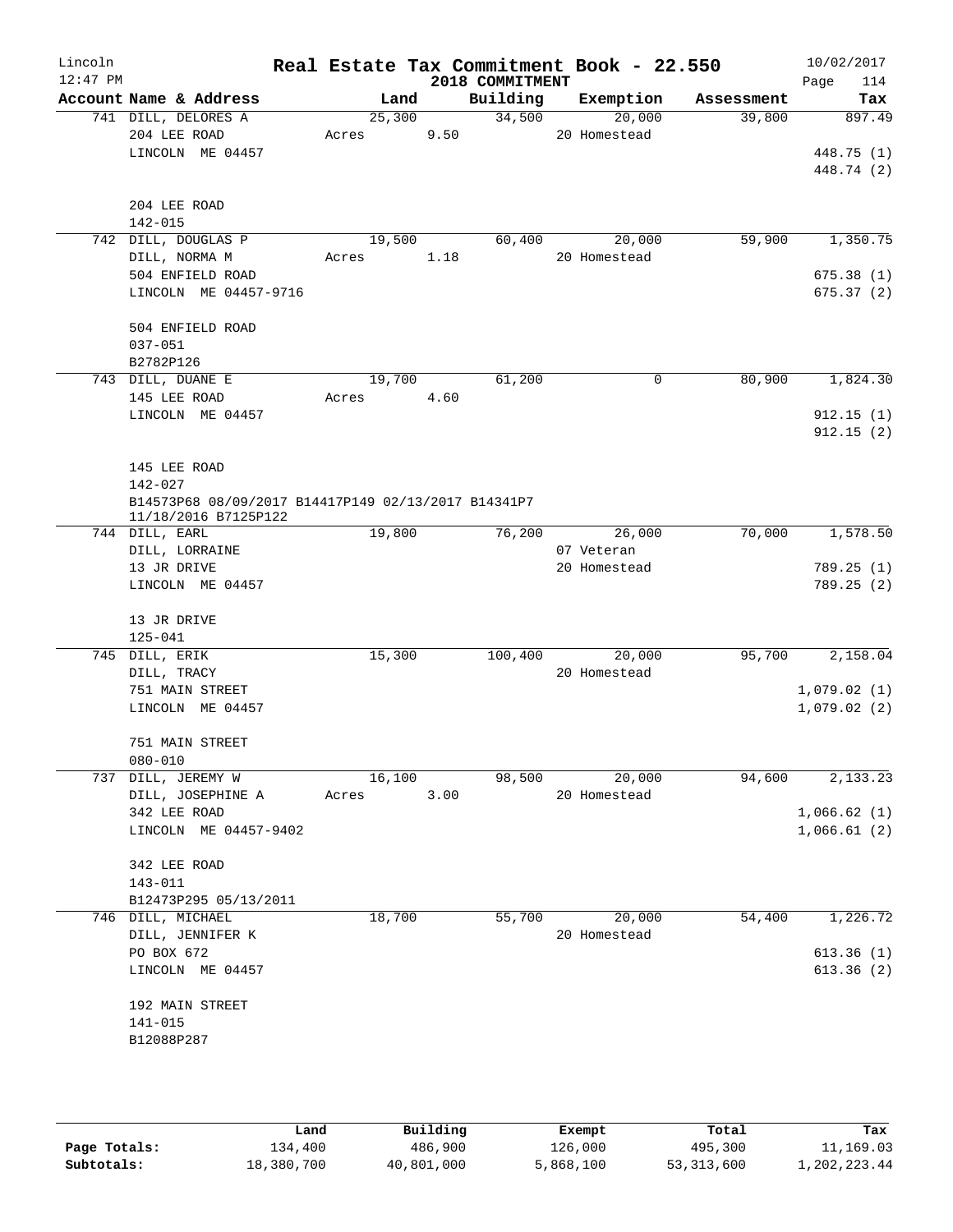| Lincoln    |                                            |            |        |                    | Real Estate Tax Commitment Book - 22.550 |                                    | 10/02/2017                 |
|------------|--------------------------------------------|------------|--------|--------------------|------------------------------------------|------------------------------------|----------------------------|
| $12:47$ PM | Account Name & Address                     |            |        | 2018 COMMITMENT    |                                          | Land Building Exemption Assessment | 115<br>Page                |
|            | 747 DILL, PHILIP G                         |            |        | $16,700$ $103,400$ | 20,000                                   | 100,100                            | Tax<br>2,257.26            |
|            | DILL, SHERRY L                             |            |        |                    | Acres 1.20 20 Homestead                  |                                    |                            |
|            | 5 CENTER POND DRIVE                        |            |        |                    |                                          |                                    | 1, 128.63(1)               |
|            | LINCOLN ME 04457-9415                      |            |        |                    |                                          |                                    | 1, 128.63(2)               |
|            |                                            |            |        |                    |                                          |                                    |                            |
|            | 5 CENTER POND DRIVE                        |            |        |                    |                                          |                                    |                            |
|            | 147-012                                    |            |        |                    |                                          |                                    |                            |
|            | 748 DILL, RICHARD J                        |            | 17,300 |                    | 69,700 20,000                            | 67,000                             | 1,510.85                   |
|            | DILL, SHANNON                              | Acres 0.35 |        |                    | 20 Homestead                             |                                    |                            |
|            | 33 LIBBY STREET                            |            |        |                    |                                          |                                    | 755.43(1)                  |
|            | LINCOLN ME 04457                           |            |        |                    |                                          |                                    | 755.42(2)                  |
|            |                                            |            |        |                    |                                          |                                    |                            |
|            | 33 LIBBY STREET                            |            |        |                    |                                          |                                    |                            |
|            | 139-131                                    |            |        |                    |                                          |                                    |                            |
|            | 750 DILL, RYAN                             |            |        |                    | 15,400 97,300 20,000                     |                                    | 92,700 2,090.39            |
|            | 615 ENFIELD ROAD                           | Acres 1.60 |        |                    | 20 Homestead                             |                                    |                            |
|            | LINCOLN ME 04457                           |            |        |                    |                                          |                                    | 1,045.20(1)<br>1,045.19(2) |
|            |                                            |            |        |                    |                                          |                                    |                            |
|            | 615 ENFIELD ROAD                           |            |        |                    |                                          |                                    |                            |
|            | $024 - 005$                                |            |        |                    |                                          |                                    |                            |
|            | B11396P107                                 |            |        |                    |                                          |                                    |                            |
|            | 753 DILL, SHELLIE M                        |            |        |                    | 19,600 88,000 20,000                     |                                    | 87,600 1,975.38            |
|            | DILL, JAMES W                              | Acres 4.62 |        |                    | 20 Homestead                             |                                    |                            |
|            | 338 LEE ROAD                               |            |        |                    |                                          |                                    | 987.69 (1)                 |
|            | LINCOLN ME 04457-9402                      |            |        |                    |                                          |                                    | 987.69(2)                  |
|            |                                            |            |        |                    |                                          |                                    |                            |
|            | 338 LEE ROAD                               |            |        |                    |                                          |                                    |                            |
|            | $143 - 010$                                |            |        |                    |                                          |                                    |                            |
|            | 3781 DILL, SHERRY L                        | 38,000     |        | $\Omega$           | $\mathbf 0$                              | 38,000                             | 856.90                     |
|            | DILL, PHILIP G                             | Acres 2.15 |        |                    |                                          |                                    |                            |
|            | 5 CENTER POND DRIVE                        |            |        |                    |                                          |                                    | 428.45(1)                  |
|            | LINCOLN ME 04457                           |            |        |                    |                                          |                                    | 428.45(2)                  |
|            | 1880 HOUSTON ROAD                          |            |        |                    |                                          |                                    |                            |
|            | $169 - 019$                                |            |        |                    |                                          |                                    |                            |
|            | B14339P29 11/17/2016 B12275P202 10/04/2010 |            |        |                    |                                          |                                    |                            |
|            | 2504 DILL, VICTORIA                        |            | 12,500 | 55,700             | 20,000                                   | 48,200                             | 1,086.91                   |
|            | 24 MACKENZIE AVE                           | Acres      | 0.22   |                    |                                          |                                    |                            |
|            | LINCOLN ME 04457-1512                      |            |        |                    | 20 Homestead                             |                                    | 543.46(1)                  |
|            |                                            |            |        |                    |                                          |                                    | 543.45(2)                  |
|            |                                            |            |        |                    |                                          |                                    |                            |
|            | 24 MACKENZIE AVENUE                        |            |        |                    |                                          |                                    |                            |
|            | 139-235                                    |            |        |                    |                                          |                                    |                            |
|            | B14112P189 03/29/2016 B11549P327           |            |        |                    |                                          |                                    |                            |
|            | 1534 DIMARCO, DAVID P                      | 17,000     |        | 38,000             | 20,000                                   | 35,000                             | 789.25                     |
|            | 602 WEST BROADWAY                          | Acres      | 0.75   |                    | 20 Homestead                             |                                    |                            |
|            | LINCOLN ME 04457                           |            |        |                    |                                          |                                    | 394.63(1)                  |
|            |                                            |            |        |                    |                                          |                                    | 394.62(2)                  |
|            |                                            |            |        |                    |                                          |                                    |                            |
|            | 602 WEST BROADWAY                          |            |        |                    |                                          |                                    |                            |
|            | $045 - 016$                                |            |        |                    |                                          |                                    |                            |
|            | B14259P211 08/30/2016 B10552P125           |            |        |                    |                                          |                                    |                            |
|            |                                            |            |        |                    |                                          |                                    |                            |

|              | Land       | Building   | Exempt    | Total      | Tax          |
|--------------|------------|------------|-----------|------------|--------------|
| Page Totals: | 136,500    | 452,100    | 120,000   | 468,600    | 10,566.94    |
| Subtotals:   | 18,517,200 | 41,253,100 | 5,988,100 | 53,782,200 | 1,212,790.38 |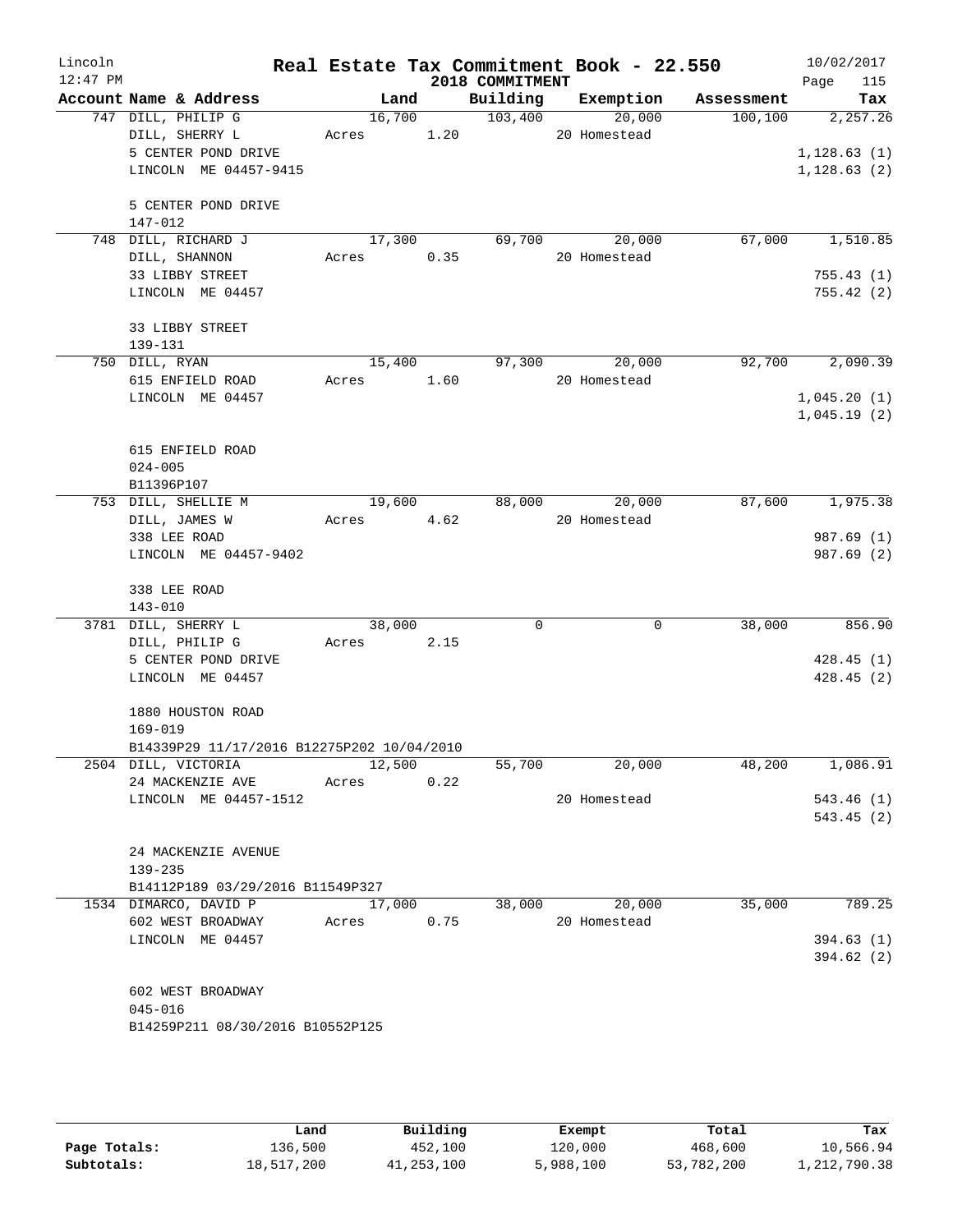| Lincoln    |                                             |        |      |                 | Real Estate Tax Commitment Book - 22.550 |            | 10/02/2017  |
|------------|---------------------------------------------|--------|------|-----------------|------------------------------------------|------------|-------------|
| $12:47$ PM |                                             |        |      | 2018 COMMITMENT |                                          |            | Page<br>116 |
|            | Account Name & Address                      | Land   |      | Building        | Exemption                                | Assessment | Tax         |
|            | 754 DIMARCO, JOAN                           | 56,100 |      | 42,300          | $\Omega$                                 | 98,400     | 2,218.92    |
|            | 212 CARLTON AVENUE                          | Acres  | 0.36 |                 |                                          |            |             |
|            | WESTMONT NJ 08108-3503                      |        |      |                 |                                          |            | 1,109.46(1) |
|            |                                             |        |      |                 |                                          |            | 1,109.46(2) |
|            |                                             |        |      |                 |                                          |            |             |
|            | 383 EGG POND ROAD<br>$077 - 002$            |        |      |                 |                                          |            |             |
|            | B12570P320 08/19/2011                       |        |      |                 |                                          |            |             |
|            | 3872 DIMARCO, MARY                          | 800    |      | $\Omega$        | $\mathbf 0$                              | 800        | 18.04       |
|            | 315 SUMMER STREET                           | Acres  | 1.09 |                 |                                          |            |             |
|            | OAKLAND ME 04963                            |        |      |                 |                                          |            | 9.02(1)     |
|            |                                             |        |      |                 |                                          |            | 9.02(2)     |
|            |                                             |        |      |                 |                                          |            |             |
|            |                                             |        |      |                 |                                          |            |             |
|            | $118 - 037$                                 |        |      |                 |                                          |            |             |
|            | B13831P239 05/13/2015                       |        |      |                 |                                          |            |             |
|            | 3907 DIMON, JEFFREY H                       | 26,500 |      | 0               | $\mathbf 0$                              | 26,500     | 597.58      |
|            | 45 KUEHN ROAD                               | Acres  | 1.82 |                 |                                          |            |             |
|            | ASHAWAY RI 20804                            |        |      |                 |                                          |            | 298.79(1)   |
|            |                                             |        |      |                 |                                          |            | 298.79 (2)  |
|            | SKI TRAIL ROAD                              |        |      |                 |                                          |            |             |
|            | $050 - 018$                                 |        |      |                 |                                          |            |             |
|            | B14005P146 11/06/2015                       |        |      |                 |                                          |            |             |
|            | 3689 DINEEN, DAVID PATRICK                  | 17,900 |      | 62,900          | 20,000                                   | 60,800     | 1,371.04    |
|            | 303 FROST STREET                            | Acres  | 1.58 |                 | 20 Homestead                             |            |             |
|            | LINCOLN ME 04457                            |        |      |                 |                                          |            | 685.52(1)   |
|            |                                             |        |      |                 |                                          |            | 685.52 (2)  |
|            |                                             |        |      |                 |                                          |            |             |
|            | 303 FROST STREET                            |        |      |                 |                                          |            |             |
|            | $071 - 010$                                 |        |      |                 |                                          |            |             |
|            | B13470P123 02/27/2014                       |        |      |                 |                                          |            |             |
|            | 757 DISTEFANO, MARIA &                      | 6,600  |      | 53,700          | 0                                        | 60,300     | 1,359.77    |
|            | SALVATORE TRUSTEES<br>OF THE 14 CLAY STREET | Acres  | 0.15 |                 |                                          |            |             |
|            | REALTY TRUST                                |        |      |                 |                                          |            |             |
|            | 43 HIGH STREET                              |        |      |                 |                                          |            | 679.89(1)   |
|            | ROCKPORT MA 01966                           |        |      |                 |                                          |            | 679.88 (2)  |
|            |                                             |        |      |                 |                                          |            |             |
|            | 14 CLAY STREET                              |        |      |                 |                                          |            |             |
|            | 139-108                                     |        |      |                 |                                          |            |             |
|            | B13954P222 09/10/2015 B10154P329            |        |      |                 |                                          |            |             |
|            | 3789 DISTEFANO, SALVATORE                   | 7,400  |      | 40,000          | 0                                        | 47,400     | 1,068.87    |
|            | DISTEFANO, MARIA<br>43 HIGH STREET          | Acres  | 0.61 |                 |                                          |            | 534.44 (1)  |
|            | ROCKPORT MA 01966                           |        |      |                 |                                          |            | 534.43(2)   |
|            |                                             |        |      |                 |                                          |            |             |
|            | 17 DEPOT STREET                             |        |      |                 |                                          |            |             |
|            | 139-297                                     |        |      |                 |                                          |            |             |

|              | Land       | Building   | Exempt    | Total      | Tax          |
|--------------|------------|------------|-----------|------------|--------------|
| Page Totals: | 115,300    | 198,900    | 20,000    | 294,200    | 6,634.22     |
| Subtotals:   | 18,632,500 | 41,452,000 | 6,008,100 | 54,076,400 | 1,219,424.60 |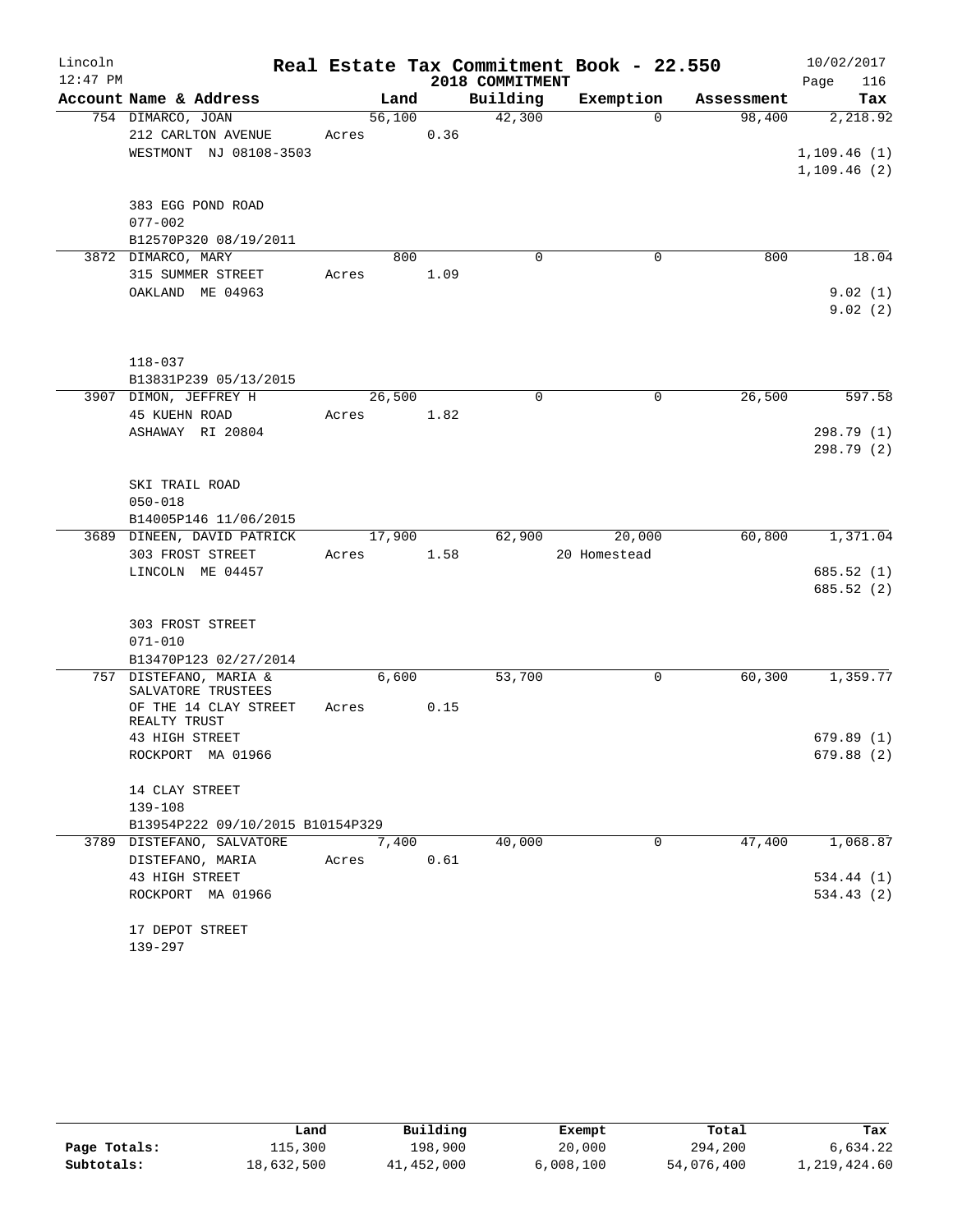| Lincoln      |                                                                 |       |                     |                             | Real Estate Tax Commitment Book - 22.550 |                       | 10/02/2017                 |
|--------------|-----------------------------------------------------------------|-------|---------------------|-----------------------------|------------------------------------------|-----------------------|----------------------------|
| $12:47$ PM   | Account Name & Address                                          |       | Land                | 2018 COMMITMENT<br>Building | Exemption                                |                       | Page<br>117<br>Tax         |
|              | 758 DISTEFANO, SALVATORE &                                      |       | 33,900              | 115,100                     | $\Omega$                                 | Assessment<br>149,000 | 3,359.95                   |
|              | MARIA TRUSTEES                                                  |       |                     |                             |                                          |                       |                            |
|              | OF THE 16 LINCOLN                                               | Acres | 0.29                |                             |                                          |                       |                            |
|              | STREET REALTY TRUST                                             |       |                     |                             |                                          |                       |                            |
|              | 43 HIGH STREET<br>ROCKPORT MA 01966                             |       |                     |                             |                                          |                       | 1,679.98(1)<br>1,679.97(2) |
|              |                                                                 |       |                     |                             |                                          |                       |                            |
|              | 16 LINCOLN STREET                                               |       |                     |                             |                                          |                       |                            |
|              | $137 - 099$                                                     |       |                     |                             |                                          |                       |                            |
|              | B13954P224 09/10/2015                                           |       |                     |                             |                                          |                       |                            |
|              | 759 DISTEFANO, SALVATORE L                                      |       | 7,400               | 46,900                      | 0                                        | 54,300                | 1,224.47                   |
|              | DISTEFANO, MARIA                                                | Acres | 0.32                |                             |                                          |                       |                            |
|              | 43 HIGH STREET                                                  |       |                     |                             |                                          |                       | 612.24(1)                  |
|              | ROCKPORT MA 01966                                               |       |                     |                             |                                          |                       | 612.23(2)                  |
|              |                                                                 |       |                     |                             |                                          |                       |                            |
|              | 15 DEPOT STREET                                                 |       |                     |                             |                                          |                       |                            |
|              | 139-031<br>B10686P222                                           |       |                     |                             |                                          |                       |                            |
|              | 657 DITECH FINANCIAL                                            |       | 11,200              | 0                           | 0                                        | 11,200                | 252.56                     |
|              | C/O CORPORATION                                                 | Acres | 1.88                |                             |                                          |                       |                            |
|              | SERVICES COMPANY                                                |       |                     |                             |                                          |                       |                            |
|              | 45 MEMORIAL CIRCLE                                              |       |                     |                             |                                          |                       | 126.28(1)                  |
|              | AUGUSTA ME 04330                                                |       |                     |                             |                                          |                       | 126.28(2)                  |
|              |                                                                 |       |                     |                             |                                          |                       |                            |
|              | 349 TRANSALPINE ROAD<br>$026 - 016$                             |       |                     |                             |                                          |                       |                            |
|              | B14333P45 11/09/2016 B11356P21                                  |       |                     |                             |                                          |                       |                            |
|              | 3851 DIXON, DONNA                                               |       | $\mathbf 0$         | 2,500                       | 2,500                                    | 0                     | 0.00                       |
|              | 6 MCINTOSH LANE                                                 |       |                     |                             | 20 Homestead                             |                       |                            |
|              | LINCOLN ME 04457                                                |       |                     |                             |                                          |                       |                            |
|              |                                                                 |       |                     |                             |                                          |                       |                            |
|              |                                                                 |       |                     |                             |                                          |                       |                            |
|              | 6 MCINTOSH LANE                                                 |       |                     |                             |                                          |                       |                            |
|              | 141-004-006-MHO                                                 |       |                     |                             |                                          |                       |                            |
|              | 760 DIXON, VERNON & RUTH                                        |       | 18,800              | 56,100                      | 26,000                                   | 48,900                | 1,102.70                   |
|              | 16 TAYLOR STREET                                                | Acres | 0.34                |                             | 20 Homestead                             |                       |                            |
|              | LINCOLN ME 04457-1106                                           |       |                     |                             | 07 Veteran                               |                       | 551.35(1)<br>551.35(2)     |
|              |                                                                 |       |                     |                             |                                          |                       |                            |
|              | 14 TAYLOR STREET                                                |       |                     |                             |                                          |                       |                            |
|              | $137 - 165$                                                     |       |                     |                             |                                          |                       |                            |
|              | 1563 DOANE, CHRISTINA M                                         |       | 6,000               | 42,700                      | 20,000                                   | 28,700                | 647.19                     |
|              | DOANE, DANA                                                     | Acres | 0.17                |                             | 20 Homestead                             |                       |                            |
|              | 18 LEE ROAD                                                     |       |                     |                             |                                          |                       | 323.60(1)                  |
|              | LINCOLN ME 04457                                                |       |                     |                             |                                          |                       | 323.59(2)                  |
|              | 18 LEE ROAD                                                     |       |                     |                             |                                          |                       |                            |
|              | 139-090                                                         |       |                     |                             |                                          |                       |                            |
|              | B14173P64 06/08/2016 B10996P70                                  |       |                     |                             |                                          |                       |                            |
|              | 2643 DOBSON, JAMES                                              |       | 7,400               | 4,100                       | 0                                        | 11,500                | 259.33                     |
|              | 61 FLEMING STREET                                               | Acres | 0.14                |                             |                                          |                       |                            |
|              | LINCOLN ME 04457                                                |       |                     |                             |                                          |                       | 129.67(1)                  |
|              |                                                                 |       |                     |                             |                                          |                       | 129.66(2)                  |
|              |                                                                 |       |                     |                             |                                          |                       |                            |
|              | 61 FLEMING STREET                                               |       |                     |                             |                                          |                       |                            |
|              | 139-034<br>B14417P91 02/24/2017 B13748P78 02/21/2015 B13622P199 |       |                     |                             |                                          |                       |                            |
|              | 08/21/2014                                                      |       |                     |                             |                                          |                       |                            |
|              |                                                                 |       |                     |                             |                                          |                       |                            |
| Page Totals: | Land<br>84,700                                                  |       | Building<br>267,400 |                             | Exempt<br>48,500                         | Total<br>303,600      | Tax<br>6,846.20            |
|              |                                                                 |       |                     |                             |                                          |                       |                            |

**Subtotals:** 18,717,200 41,719,400 6,056,600 54,380,000 1,226,270.80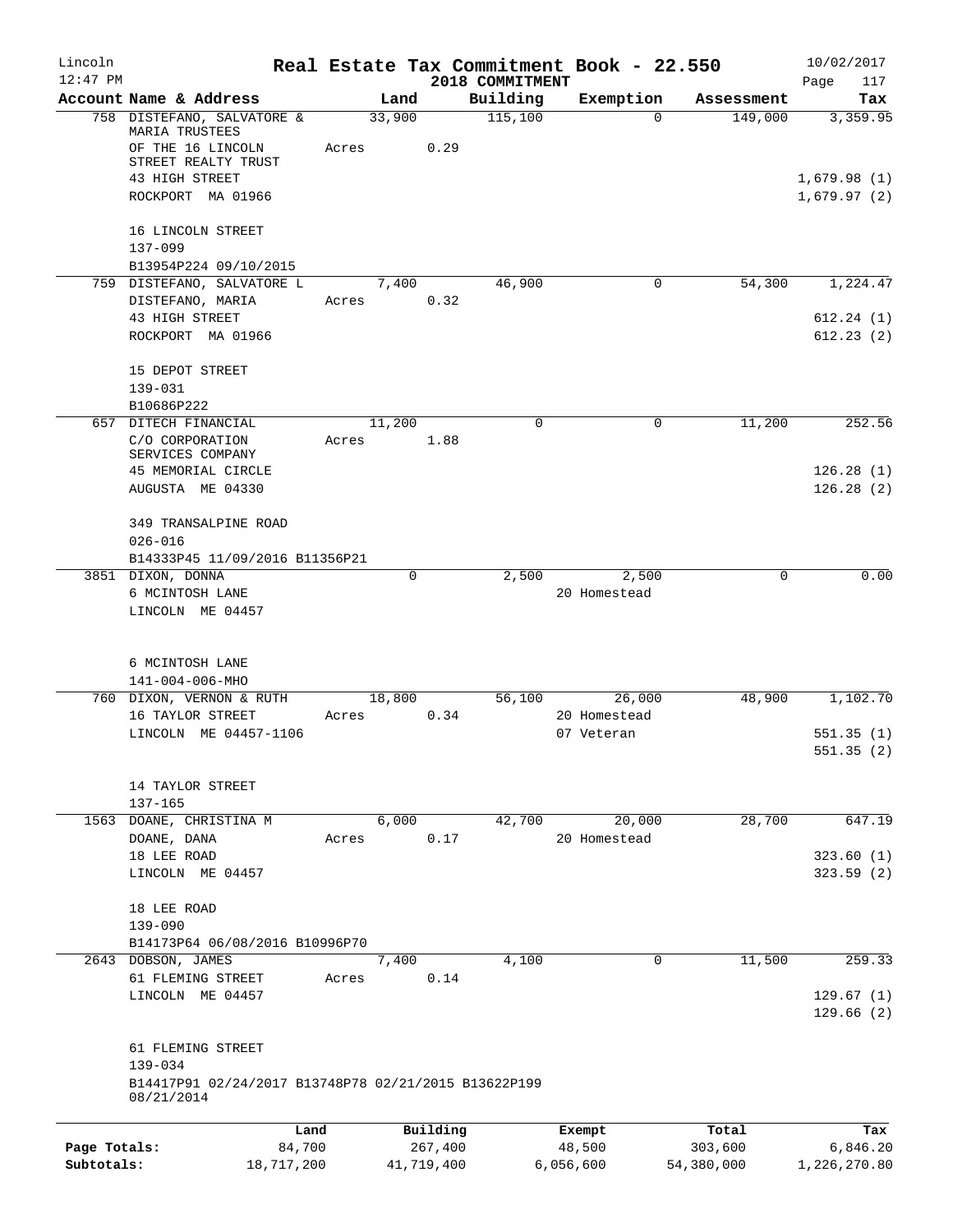| Lincoln<br>$12:47$ PM |                                             |                 |       | 2018 COMMITMENT | Real Estate Tax Commitment Book - 22.550 |            | 10/02/2017<br>Page<br>118    |
|-----------------------|---------------------------------------------|-----------------|-------|-----------------|------------------------------------------|------------|------------------------------|
|                       | Account Name & Address                      | Land            |       | Building        | Exemption                                | Assessment | Tax                          |
|                       | 2074 DOBSON, MATTHEW C<br>43 ALBERT DRIVE   | 19,600<br>Acres | 0.84  | 81,500          | 20,000<br>20 Homestead                   | 81,100     | 1,828.81                     |
|                       | LINCOLN ME 04457                            |                 |       |                 |                                          |            | 914.41(1)<br>914.40(2)       |
|                       | 43 ALBERT DRIVE<br>$125 - 020$              |                 |       |                 |                                          |            |                              |
|                       | B14547P331 07/17/2017 B11225P37             |                 |       |                 |                                          |            |                              |
|                       | 3779 DODGE, DAVID E<br>DODGE, JENNIFER M    | 19,700<br>Acres | 15.54 | $\Omega$        | 0                                        | 19,700     | 444.24                       |
|                       | PO BOX 103<br>LEE ME 04455                  |                 |       |                 |                                          |            | 222.12(1)<br>222.12(2)       |
|                       | ALBERT DRIVE<br>$037 - 060$                 |                 |       |                 |                                          |            |                              |
|                       | 767 DOE, BRIAN J<br>DOE, PAMELA A           | 57,800          |       | 27,000          | 0                                        | 84,800     | 1,912.24                     |
|                       | 28 CAIRN HILL ROAD<br>BOWDOINHAM ME 04008   |                 |       |                 |                                          |            | 956.12(1)<br>956.12(2)       |
|                       | 531 PHINNEY FARM ROAD<br>$103 - 051$        |                 |       |                 |                                          |            |                              |
|                       | 768 DOHERTY, MICHAEL<br>WOODS, LINDA        | 54,400<br>Acres | 0.52  | 59,100          | $\mathbf 0$                              | 113,500    | 2,559.43                     |
|                       | 24 VIRGINIA STREET<br>WESTBROOK ME 04092    |                 |       |                 |                                          |            | 1, 279.72(1)<br>1, 279.71(2) |
|                       | 354 MCGREGOR ROAD<br>$117 - 018$            |                 |       |                 |                                          |            |                              |
|                       | 771 DOLLEY , RUSTIE J                       | 20,500          |       | 50,200          | 20,000                                   | 50,700     | 1,143.29                     |
|                       | DOLLEY, JOELAINE<br>583 WEST BROADWAY       | Acres           | 3.31  |                 | 20 Homestead                             |            | 571.65(1)                    |
|                       | LINCOLN ME 04457                            |                 |       |                 |                                          |            | 571.64(2)                    |
|                       | 583 WEST BROADWAY<br>$045 - 012$            |                 |       |                 |                                          |            |                              |
|                       | B9763P70<br>769 DOLLEY, BARRIE L &          | 17,600          |       | 33,100          | 26,000                                   | 24,700     | 556.99                       |
|                       | LINDA<br>P.O. BOX 113                       |                 |       |                 | 07 Veteran                               |            |                              |
|                       | LINCOLN ME 04457-0113                       |                 |       |                 | 20 Homestead                             |            | 278.50(1)<br>278.49(2)       |
|                       | 522 WEST BROADWAY<br>$046 - 051$            |                 |       |                 |                                          |            |                              |
|                       | 773 DOLLIVER, EDWIN<br>DOLLIVER, ELIZABETH  | 65,500          |       | 59,000          | 0                                        | 124,500    | 2,807.48                     |
|                       | 15 MT PLEASANT STREET<br>BILLERICA MA 01862 |                 |       |                 |                                          |            | 1,403.74(1)<br>1,403.74(2)   |
|                       | 290 MILLETT MALLETT<br>ROAD                 |                 |       |                 |                                          |            |                              |
|                       | $103 - 038$                                 |                 |       |                 |                                          |            |                              |

|              | Land       | Building   | Exempt    | Total      | Tax          |
|--------------|------------|------------|-----------|------------|--------------|
| Page Totals: | 255,100    | 309,900    | 66,000    | 499,000    | 11,252.48    |
| Subtotals:   | 18,972,300 | 42,029,300 | 6,122,600 | 54,879,000 | 1,237,523.28 |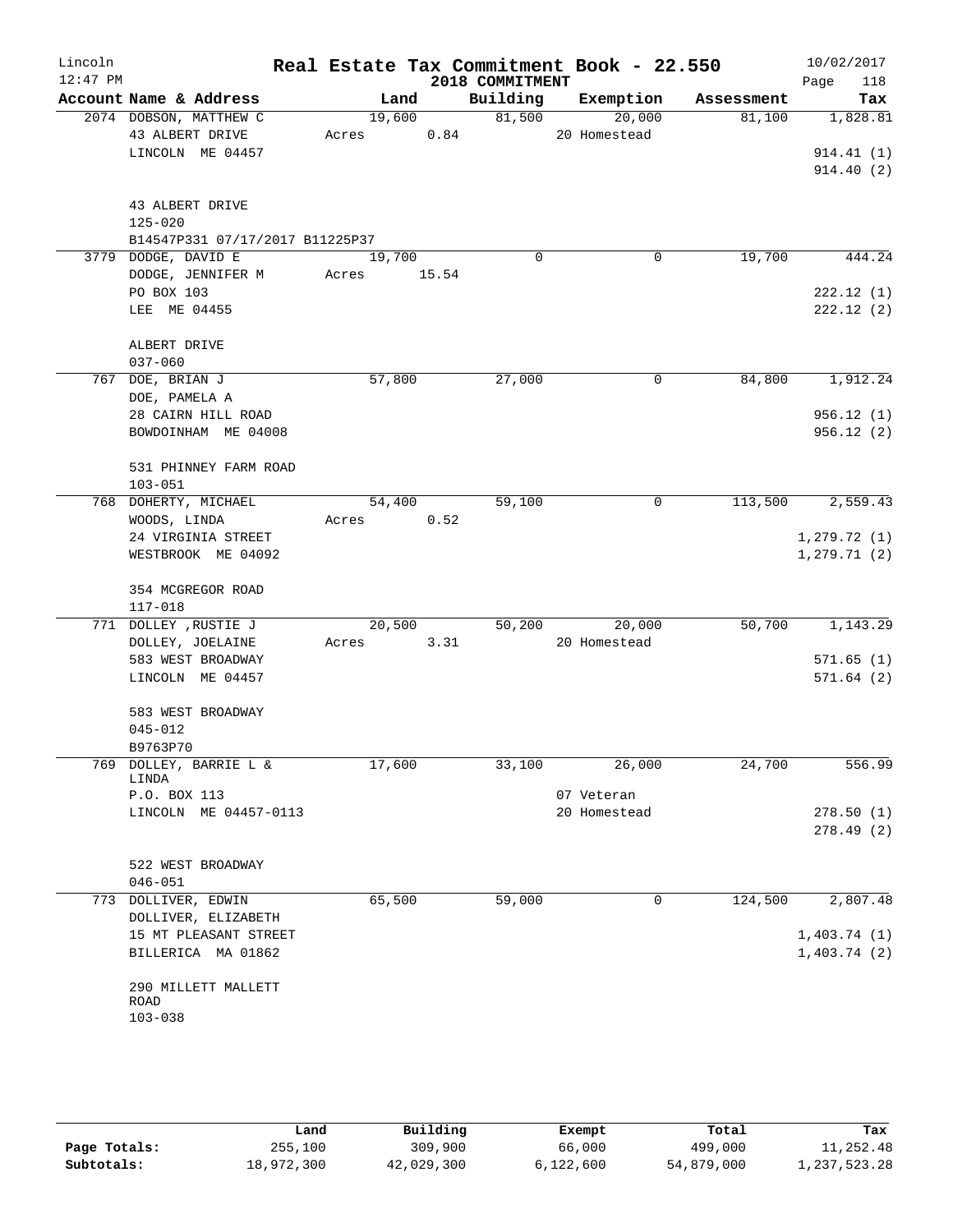| Lincoln<br>$12:47$ PM      |                                                                                                                         |       |        |                         | 2018 COMMITMENT | Real Estate Tax Commitment Book - 22.550 |                       | 10/02/2017<br>Page<br>119          |
|----------------------------|-------------------------------------------------------------------------------------------------------------------------|-------|--------|-------------------------|-----------------|------------------------------------------|-----------------------|------------------------------------|
|                            | Account Name & Address                                                                                                  |       | Land   |                         | Building        | Exemption                                | Assessment            | Tax                                |
|                            | 3115 DONNELLY, JAMES R<br>MCARDLE, ANNE T<br>88 PARTRIDGE COVE ROAD<br>LAMOINE ME 04605                                 | Acres | 5,500  | 2.30                    | $\mathbf 0$     | $\Omega$                                 | 5,500                 | 124.03<br>62.02(1)<br>62.01(2)     |
|                            | EDES ROAD<br>$061 - 005$<br>B13786P37 03/20/2015 B12704P327 01/03/2012                                                  |       |        |                         |                 |                                          |                       |                                    |
|                            | 775 DORN, ALLEN A JR                                                                                                    |       | 25,000 |                         | 121,400         | 20,000                                   | 126,400               | 2,850.32                           |
|                            | 24 EVERGREEN DR.<br>LINCOLN ME 04457-1602                                                                               | Acres |        | 0.90                    |                 | 20 Homestead                             |                       | 1,425.16(1)<br>1,425.16(2)         |
|                            | 24 EVERGREEN DRIVE<br>$141 - 046$<br>B13585P154 07/10/2014                                                              |       |        |                         |                 |                                          |                       |                                    |
|                            | 776 DORR, DANNY R<br>1468 HAMMOND STREET<br>BANGOR ME 04401-5714                                                        | Acres | 85,800 | 2.60                    | $\mathbf 0$     | 0                                        | 85,800                | 1,934.79<br>967.40(1)<br>967.39(2) |
|                            | 29 TRAILS END<br>$169 - 013$<br>B10709P287 11/07/2006                                                                   |       |        |                         |                 |                                          |                       |                                    |
|                            | 855 DOSHCHITSYN, SERGEI<br>585 PARK ROAD APT 5-3<br>WATERBURY CT 06708                                                  | Acres | 8,500  | 2.46                    | 36,200          | 0                                        | 44,700                | 1,007.99<br>504.00(1)<br>503.99(2) |
|                            | 600 HALF TOWNSHIP ROAD<br>$043 - 014$<br>B14368P27 12/20/2016 B14211P258 07/14/2016<br>B14074P112 02/08/2016 B11993P165 |       |        |                         |                 |                                          |                       |                                    |
|                            | 777 DOUCETTE, BEVERLY A<br>28 OAKWOOD DRIVE<br>TURNER ME 04282                                                          |       | 11,300 |                         | $\mathbf 0$     | 0                                        | 11,300                | 254.82<br>127.41(1)<br>127.41(2)   |
|                            | BAGLEY MOUNTAIN ROAD<br>$093 - 002$                                                                                     |       |        |                         |                 |                                          |                       |                                    |
|                            | 778 DOUCETTE, KIMBERLY S<br>127 LEAH LANE<br>TROUTMAN NC 28166                                                          | Acres | 13,300 | 4.66                    | $\mathbf 0$     | 0                                        | 13,300                | 299.92<br>149.96 (1)<br>149.96(2)  |
|                            | MILLETT MALLETT ROAD<br>$004 - 037$<br>B7888P68                                                                         |       |        |                         |                 |                                          |                       |                                    |
|                            | 2414 DOUGHTY, MARK                                                                                                      |       | 25,200 |                         | 64,800          | 0                                        | 90,000                | 2,029.50                           |
|                            | DOUGHTY, ELLEN<br>15 PATTEN COURT<br>BREWER ME 04412                                                                    | Acres |        | 1.10                    |                 |                                          |                       | 1,014.75(1)<br>1,014.75(2)         |
|                            | 15 HIDING DEER LANE<br>$150 - 005$<br>B13909P148 07/24/2015                                                             |       |        |                         |                 |                                          |                       |                                    |
|                            |                                                                                                                         | Land  |        | Building                |                 | Exempt                                   | Total                 | Tax                                |
| Page Totals:<br>Subtotals: | 174,600<br>19,146,900                                                                                                   |       |        | 222,400<br>42, 251, 700 |                 | 20,000<br>6,142,600                      | 377,000<br>55,256,000 | 8,501.37<br>1,246,024.65           |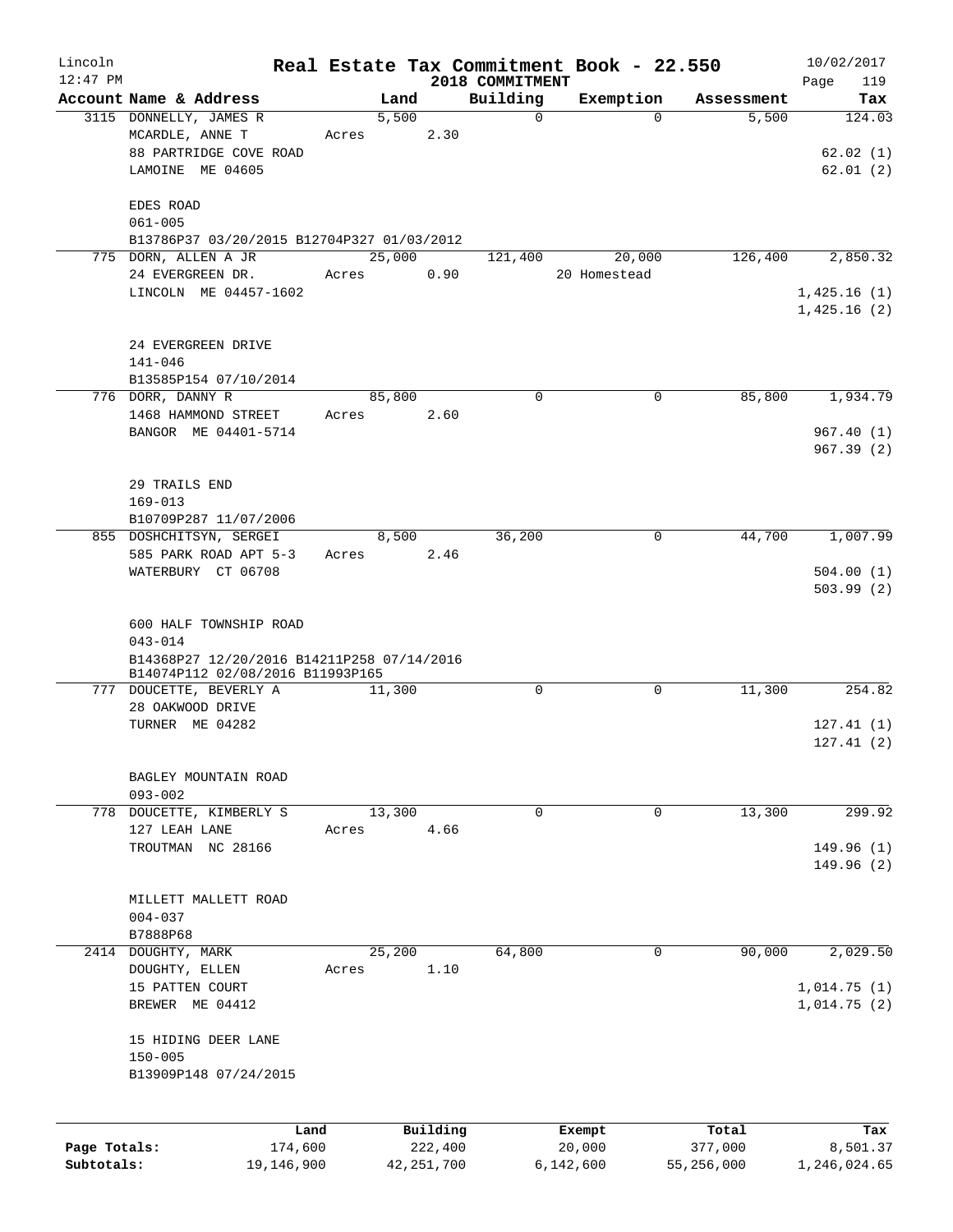| Lincoln      |                                               |                |          |                 | Real Estate Tax Commitment Book - 22.550 |                      | 10/02/2017    |
|--------------|-----------------------------------------------|----------------|----------|-----------------|------------------------------------------|----------------------|---------------|
| $12:47$ PM   |                                               |                |          | 2018 COMMITMENT |                                          |                      | 120<br>Page   |
|              | Account Name & Address<br>3905 DOW, GREGORY B | Land<br>38,500 |          | Building<br>0   | Exemption<br>$\Omega$                    | Assessment<br>38,500 | Tax<br>868.18 |
|              | DOW, SALLY A                                  | Acres          | 5.30     |                 |                                          |                      |               |
|              | 163 WARREN ROAD                               |                |          |                 |                                          |                      | 434.09 (1)    |
|              | PITTSTON ME 04345                             |                |          |                 |                                          |                      | 434.09 (2)    |
|              |                                               |                |          |                 |                                          |                      |               |
|              | DAM ROAD                                      |                |          |                 |                                          |                      |               |
|              | $050 - 029$                                   |                |          |                 |                                          |                      |               |
|              | B14050P104 12/30/2015                         |                |          |                 |                                          |                      |               |
| 2836         | DOW, SHERI                                    | 7,500          |          | 0               | 0                                        | 7,500                | 169.13        |
|              | 109 FOGGS CORNER                              | Acres          | 1.60     |                 |                                          |                      |               |
|              | SEABROOK NH 03874                             |                |          |                 |                                          |                      | 84.57(1)      |
|              |                                               |                |          |                 |                                          |                      | 84.56 (2)     |
|              |                                               |                |          |                 |                                          |                      |               |
|              | STONEY DRIVE                                  |                |          |                 |                                          |                      |               |
|              | $050 - 004$                                   |                |          |                 |                                          |                      |               |
|              | B13869P331 06/18/2015                         |                |          |                 |                                          |                      |               |
|              | 782 DOWELL, MICHAEL J                         | 30,900         |          | 73,400          | 0                                        | 104,300              | 2,351.97      |
|              | PO BOX 142                                    | Acres          | 0.46     |                 |                                          |                      |               |
|              | LINCOLN ME 04457                              |                |          |                 |                                          |                      | 1, 175.99(1)  |
|              |                                               |                |          |                 |                                          |                      | 1, 175.98(2)  |
|              |                                               |                |          |                 |                                          |                      |               |
|              | 261 EGG POND ROAD                             |                |          |                 |                                          |                      |               |
|              | $163 - 008$                                   |                |          |                 |                                          |                      |               |
|              | B13201P307 06/03/2013                         |                |          |                 |                                          |                      |               |
|              | 784 DOWNARD, ELEANOR A                        | 15,600         |          | 40,600          | 0                                        | 56,200               | 1,267.31      |
|              | 67 PINE HILL ROAD                             | Acres          | 1.00     |                 |                                          |                      |               |
|              | MOBILE HOME PARK                              |                |          |                 |                                          |                      | 633.66 (1)    |
|              | BERWICK ME 03901                              |                |          |                 |                                          |                      | 633.65 (2)    |
|              | 1029 MAIN STREET                              |                |          |                 |                                          |                      |               |
|              | $091 - 025$                                   |                |          |                 |                                          |                      |               |
|              | B13993P202 09/28/2015 B13626P328 08/27/2014   |                |          |                 |                                          |                      |               |
|              | 788 DOWNS, DAKOTA                             | 13,800         |          | 99,800          | 20,000                                   | 93,600               | 2,110.68      |
|              | 616 MAIN STREET                               |                |          |                 | 20 Homestead                             |                      |               |
|              | LINCOLN ME 04457                              |                |          |                 |                                          |                      | 1,055.34(1)   |
|              |                                               |                |          |                 |                                          |                      | 1,055.34(2)   |
|              |                                               |                |          |                 |                                          |                      |               |
|              | 616 MAIN STREET                               |                |          |                 |                                          |                      |               |
|              | $080 - 003 - 001$                             |                |          |                 |                                          |                      |               |
|              | B12737P232 02/22/2012                         |                |          |                 |                                          |                      |               |
|              | 786 DOWNS, DANIEL E                           | 43,900         |          | 74,200          | 0                                        | 118,100              | 2,663.16      |
|              | 616 MAIN STREET                               | Acres          | 12.29    |                 |                                          |                      |               |
|              | LINCOLN ME 04457                              |                |          |                 |                                          |                      | 1,331.58(1)   |
|              |                                               |                |          |                 |                                          |                      | 1,331.58(2)   |
|              | 618 MAIN STREET                               |                |          |                 |                                          |                      |               |
|              | $080 - 002$                                   |                |          |                 |                                          |                      |               |
| 787          | DOWNS, DANIEL E                               | 14,600         |          | 107,100         | 20,000                                   | 101,700              | 2,293.34      |
|              | 616 MAIN STREET                               |                |          |                 | 20 Homestead                             |                      |               |
|              | LINCOLN ME 04457-9534                         |                |          |                 |                                          |                      | 1, 146.67(1)  |
|              |                                               |                |          |                 |                                          |                      | 1, 146.67(2)  |
|              |                                               |                |          |                 |                                          |                      |               |
|              | 616 MAIN STREET                               |                |          |                 |                                          |                      |               |
|              | $080 - 003$                                   |                |          |                 |                                          |                      |               |
|              | B9763P106 02/23/2005                          |                |          |                 |                                          |                      |               |
|              |                                               |                |          |                 |                                          |                      |               |
|              |                                               |                |          |                 |                                          |                      |               |
|              | Land                                          |                | Building |                 | Exempt                                   | Total                | Tax           |
| Page Totals: | 164,800                                       |                | 395,100  |                 | 40,000                                   | 519,900              | 11,723.77     |

**Subtotals:** 19,311,700 42,646,800 6,182,600 55,775,900 1,257,748.42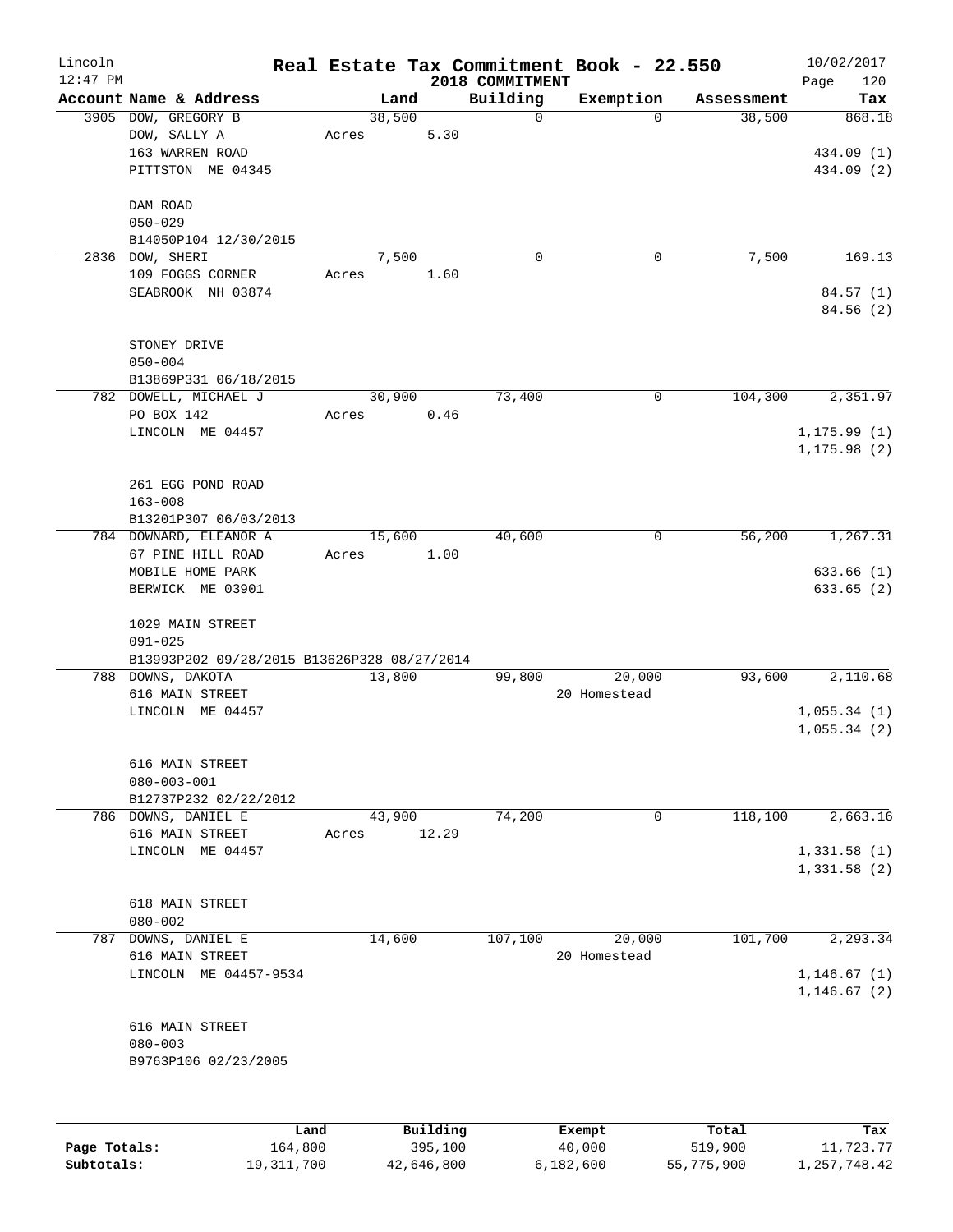| Lincoln<br>$12:47$ PM |                                              |       |        |          | 2018 COMMITMENT | Real Estate Tax Commitment Book - 22.550 |              | 10/02/2017<br>Page<br>121 |
|-----------------------|----------------------------------------------|-------|--------|----------|-----------------|------------------------------------------|--------------|---------------------------|
|                       | Account Name & Address                       |       | Land   |          | Building        | Exemption                                | Assessment   | Tax                       |
|                       | 789 DOWNS, DAVID A                           |       | 37,800 |          | 16,800          |                                          | 54,600<br>0  | 1,231.23                  |
|                       | DOWNS, GRETA E                               | Acres |        | 1.73     |                 |                                          |              |                           |
|                       | PO BOX 33                                    |       |        |          |                 |                                          |              | 615.62(1)                 |
|                       | LEE ME 04455                                 |       |        |          |                 |                                          |              | 615.61(2)                 |
|                       |                                              |       |        |          |                 |                                          |              |                           |
|                       | 1740 HOUSTON ROAD                            |       |        |          |                 |                                          |              |                           |
|                       | $169 - 017$                                  |       |        |          |                 |                                          |              |                           |
|                       | B11432P111                                   |       |        |          |                 |                                          |              |                           |
|                       | 793 DOWNS, SHIRLEY G                         |       | 1,800  |          | 15,300          |                                          | 17,100<br>0  | 385.61                    |
|                       | C/O BOBBY WILSON                             |       |        |          |                 |                                          |              |                           |
|                       | PO BOX 4                                     |       |        |          |                 |                                          |              | 192.81(1)                 |
|                       | EAGLE LAKE ME 04739                          |       |        |          |                 |                                          |              | 192.80 (2)                |
|                       | 2 CREAMERY COURT                             |       |        |          |                 |                                          |              |                           |
|                       | $139 - 012$                                  |       |        |          |                 |                                          |              |                           |
|                       | B3802P27                                     |       |        |          |                 |                                          |              |                           |
|                       | 794 DOWNS, VIRGINIA V                        |       | 2,800  |          | 15,000          | 17,800                                   | 0            | 0.00                      |
|                       | 4 CREAMERY CT                                |       |        |          |                 | 06 Veteran                               |              |                           |
|                       | LINCOLN ME 04457-1404                        |       |        |          |                 | 20 Homestead                             |              |                           |
|                       |                                              |       |        |          |                 |                                          |              |                           |
|                       |                                              |       |        |          |                 |                                          |              |                           |
|                       | 4 CREAMERY COURT<br>$139 - 013$              |       |        |          |                 |                                          |              |                           |
| 3147                  | DOYLE, JOHN F III                            |       | 29,500 |          | 21,900          |                                          | 51,400<br>0  | 1,159.07                  |
|                       | PO BOX 264                                   | Acres |        | 0.49     |                 |                                          |              |                           |
|                       | HOWLAND ME 04448                             |       |        |          |                 |                                          |              | 579.54(1)                 |
|                       |                                              |       |        |          |                 |                                          |              | 579.53 (2)                |
|                       |                                              |       |        |          |                 |                                          |              |                           |
|                       | 321 EGG POND ROAD                            |       |        |          |                 |                                          |              |                           |
|                       | $077 - 013$                                  |       |        |          |                 |                                          |              |                           |
|                       | B14510P138 06/12/2017                        |       |        |          |                 |                                          |              |                           |
| 1845                  | DOYON, ROGER A &                             |       | 22,500 |          | 130,100         |                                          | 152,600<br>0 | 3, 441.13                 |
|                       | <b>ROBERTA</b>                               |       |        |          |                 |                                          |              |                           |
|                       | PO BOX 2070                                  | Acres |        | 4.90     |                 |                                          |              |                           |
|                       | 59 HARTFORD ROAD                             |       |        |          |                 |                                          |              | 1,720.57(1)               |
|                       | SALEM CT 06420                               |       |        |          |                 |                                          |              | 1,720.56(2)               |
|                       |                                              |       |        |          |                 |                                          |              |                           |
|                       | 1416 LEE ROAD                                |       |        |          |                 |                                          |              |                           |
|                       | $061 - 002$                                  |       |        |          |                 |                                          |              |                           |
|                       | B12596P31 09/14/2011                         |       |        |          | 24,300          |                                          | 99,800<br>0  | 2,250.49                  |
|                       | 3596 DRAGONFLY COVE LLC<br>244 MOUNTAIN ROAD | Acres | 75,500 | 1.00     |                 |                                          |              |                           |
|                       | HARPSWELL ME 04079                           |       |        |          |                 |                                          |              | 1, 125.25(1)              |
|                       |                                              |       |        |          |                 |                                          |              | 1, 125.24(2)              |
|                       |                                              |       |        |          |                 |                                          |              |                           |
|                       | 310 MCGREGOR ROAD                            |       |        |          |                 |                                          |              |                           |
|                       | $117 - 006$                                  |       |        |          |                 |                                          |              |                           |
|                       | B14302P89 10/07/2016                         |       |        |          |                 |                                          |              |                           |
|                       | 2415 DRAKE, BERNICE C                        |       | 22,500 |          | 17,500          |                                          | 0<br>40,000  | 902.00                    |
|                       | 98 PHINNEY FARM ROAD                         | Acres |        | 3.90     |                 |                                          |              |                           |
|                       | LINCOLN ME 04457                             |       |        |          |                 |                                          |              | 451.00(1)                 |
|                       |                                              |       |        |          |                 |                                          |              | 451.00 (2)                |
|                       |                                              |       |        |          |                 |                                          |              |                           |
|                       | 98 PHINNEY FARM ROAD                         |       |        |          |                 |                                          |              |                           |
|                       | $014 - 026$                                  |       |        |          |                 |                                          |              |                           |
|                       | B14539P181 07/07/2017 B3915P120              |       |        |          |                 |                                          |              |                           |
|                       |                                              |       |        |          |                 |                                          |              |                           |
|                       |                                              | Land  |        | Building |                 | Exempt                                   | Total        | Tax                       |
|                       |                                              |       |        |          |                 |                                          |              |                           |

|              | nana       | <b>DUITOTII</b> d | LACINUL   | TOLAT      | ias.         |
|--------------|------------|-------------------|-----------|------------|--------------|
| Page Totals: | 192,400    | 240,900           | 17,800    | 415,500    | 9,369.53     |
| Subtotals:   | 19,504,100 | 42,887,700        | 6,200,400 | 56,191,400 | 1,267,117.95 |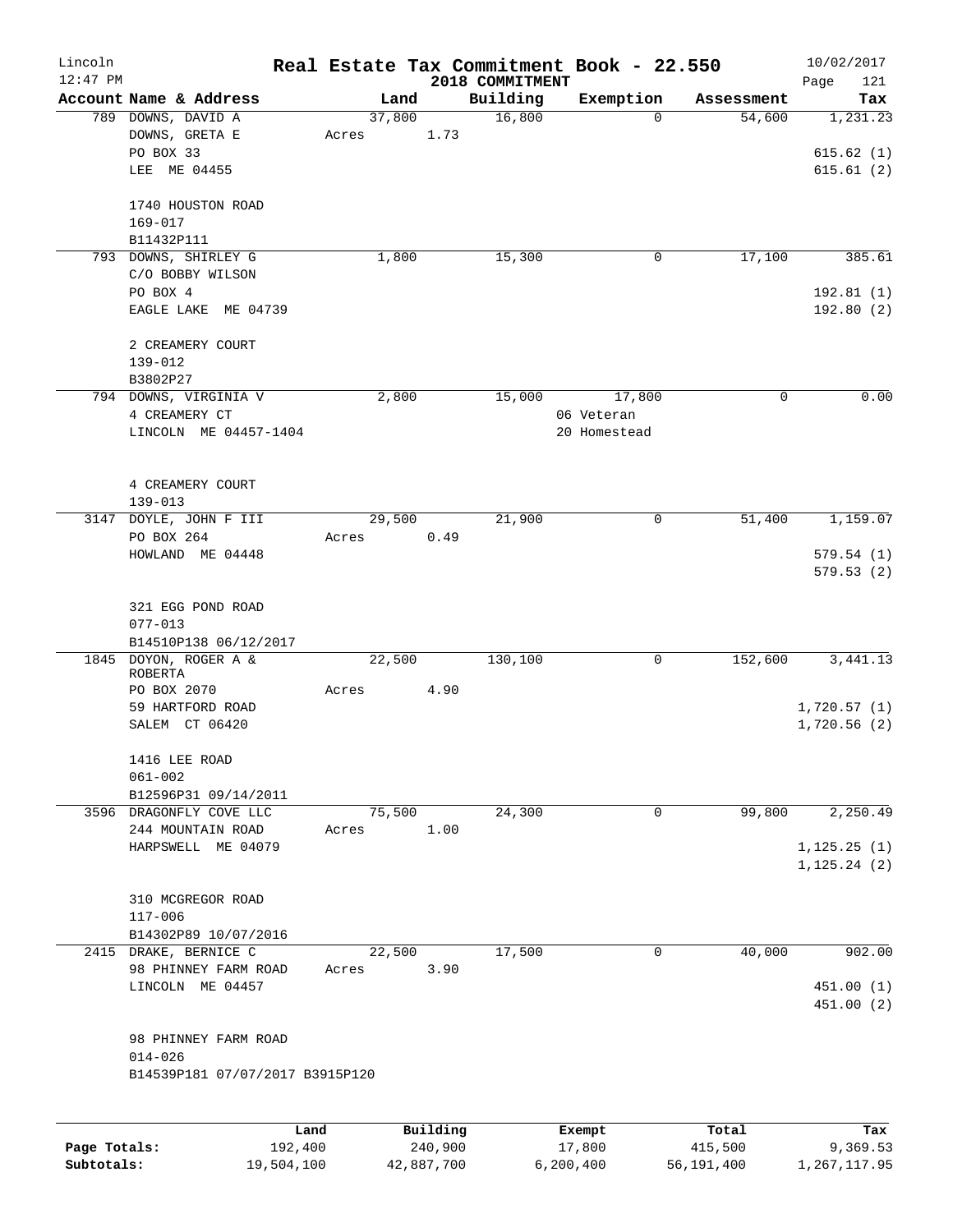| Lincoln    |                                                |            |        |                 | Real Estate Tax Commitment Book - 22.550 |                                    | 10/02/2017         |
|------------|------------------------------------------------|------------|--------|-----------------|------------------------------------------|------------------------------------|--------------------|
| $12:47$ PM | Account Name & Address                         |            |        | 2018 COMMITMENT |                                          | Land Building Exemption Assessment | 122<br>Page<br>Tax |
|            | 795 DRAKE, DIANE O                             |            |        | $16,500$ 78,600 | 20,000                                   | 75,100                             | 1,693.51           |
|            | 139 LEE ROAD                                   | Acres 0.80 |        |                 | 20 Homestead                             |                                    |                    |
|            | LINCOLN ME 04457-1630                          |            |        |                 |                                          |                                    | 846.76 (1)         |
|            |                                                |            |        |                 |                                          |                                    | 846.75 (2)         |
|            |                                                |            |        |                 |                                          |                                    |                    |
|            | 139 LEE ROAD                                   |            |        |                 |                                          |                                    |                    |
|            | $142 - 029$                                    |            |        |                 |                                          |                                    |                    |
|            | 797 DRAKE, ROSEMARY A                          | 15,400     |        | 15,300          | $\mathbf 0$                              | 30,700                             | 692.29             |
|            | 7338 TIMBER CREST LANE Acres 1.27              |            |        |                 |                                          |                                    |                    |
|            | ZEPHYRHILLS FL 33540                           |            |        |                 |                                          |                                    | 346.15(1)          |
|            |                                                |            |        |                 |                                          |                                    | 346.14(2)          |
|            |                                                |            |        |                 |                                          |                                    |                    |
|            | 56 GO DEVIL ROAD                               |            |        |                 |                                          |                                    |                    |
|            | $103 - 009$                                    |            |        |                 |                                          |                                    |                    |
|            | B13469P133 02/25/2014                          |            |        |                 |                                          |                                    |                    |
|            | 798 DRAPER, JODI L                             |            | 25,700 | 10,300          | $\Omega$                                 | 36,000                             | 811.80             |
|            | 1568 14 1/2 ROAD                               | Acres 0.45 |        |                 |                                          |                                    |                    |
|            | LOMA CO 81524                                  |            |        |                 |                                          |                                    | 405.90(1)          |
|            |                                                |            |        |                 |                                          |                                    | 405.90(2)          |
|            |                                                |            |        |                 |                                          |                                    |                    |
|            | 232 DANNY DRIVE                                |            |        |                 |                                          |                                    |                    |
|            | 172-014                                        |            |        |                 |                                          |                                    |                    |
|            | 803 DRINKWATER , ROLAND K 17,900 62,200 20,000 |            |        |                 |                                          | 60,100                             | 1,355.26           |
|            | 644 ENFIELD ROAD                               | Acres 0.92 |        |                 | 20 Homestead                             |                                    |                    |
|            | LINCOLN ME 04457-9716                          |            |        |                 |                                          |                                    | 677.63(1)          |
|            |                                                |            |        |                 |                                          |                                    | 677.63(2)          |
|            | 644 ENFIELD ROAD                               |            |        |                 |                                          |                                    |                    |
|            | $024 - 022$                                    |            |        |                 |                                          |                                    |                    |
|            | B6387P92                                       |            |        |                 |                                          |                                    |                    |
|            | 800 DRINKWATER, ERICK J                        | 8,600      |        |                 | 56,100 20,000                            |                                    | 44,700 1,007.99    |
|            | 345 LEE ROAD                                   |            |        |                 | 20 Homestead                             |                                    |                    |
|            | LINCOLN ME 04457                               |            |        |                 |                                          |                                    | 504.00(1)          |
|            |                                                |            |        |                 |                                          |                                    | 503.99(2)          |
|            |                                                |            |        |                 |                                          |                                    |                    |
|            | 345 LEE ROAD                                   |            |        |                 |                                          |                                    |                    |
|            | 143-017                                        |            |        |                 |                                          |                                    |                    |
|            | 3563 DRINKWATER, KIMBERLY                      | 10,400     |        | 9,500           | 19,900                                   | $\mathbf 0$                        | 0.00               |
|            | 587 MAIN STREET                                | Acres      | 0.81   |                 | 20 Homestead                             |                                    |                    |
|            | LINCOLN ME 04457                               |            |        |                 |                                          |                                    |                    |
|            |                                                |            |        |                 |                                          |                                    |                    |
|            |                                                |            |        |                 |                                          |                                    |                    |
|            | 587 MAIN STREET                                |            |        |                 |                                          |                                    |                    |
|            | $080 - 033$                                    |            |        |                 |                                          |                                    |                    |
|            | B14205P182 07/07/2016 B13564P43 06/18/2014     |            |        |                 |                                          |                                    |                    |
|            | 802 DRINKWATER, REGINALD C                     | 17,400     |        | 47,100          | 20,000                                   | 44,500                             | 1,003.48           |
|            | 663 MOHAWK ROAD<br>LINCOLN ME 04457-9731       |            |        |                 | 20 Homestead                             |                                    | 501.74(1)          |
|            |                                                |            |        |                 |                                          |                                    |                    |
|            |                                                |            |        |                 |                                          |                                    | 501.74(2)          |
|            | 663 MOHAWK ROAD                                |            |        |                 |                                          |                                    |                    |
|            | $118 - 014$                                    |            |        |                 |                                          |                                    |                    |
|            | B13511P101 04/23/2014                          |            |        |                 |                                          |                                    |                    |
|            |                                                |            |        |                 |                                          |                                    |                    |
|            |                                                |            |        |                 |                                          |                                    |                    |

|              | Land       | Building   | Exempt    | Total      | Tax          |
|--------------|------------|------------|-----------|------------|--------------|
| Page Totals: | 111,900    | 279,100    | 99,900    | 291,100    | 6,564.33     |
| Subtotals:   | 19,616,000 | 43,166,800 | 6,300,300 | 56,482,500 | 1,273,682.28 |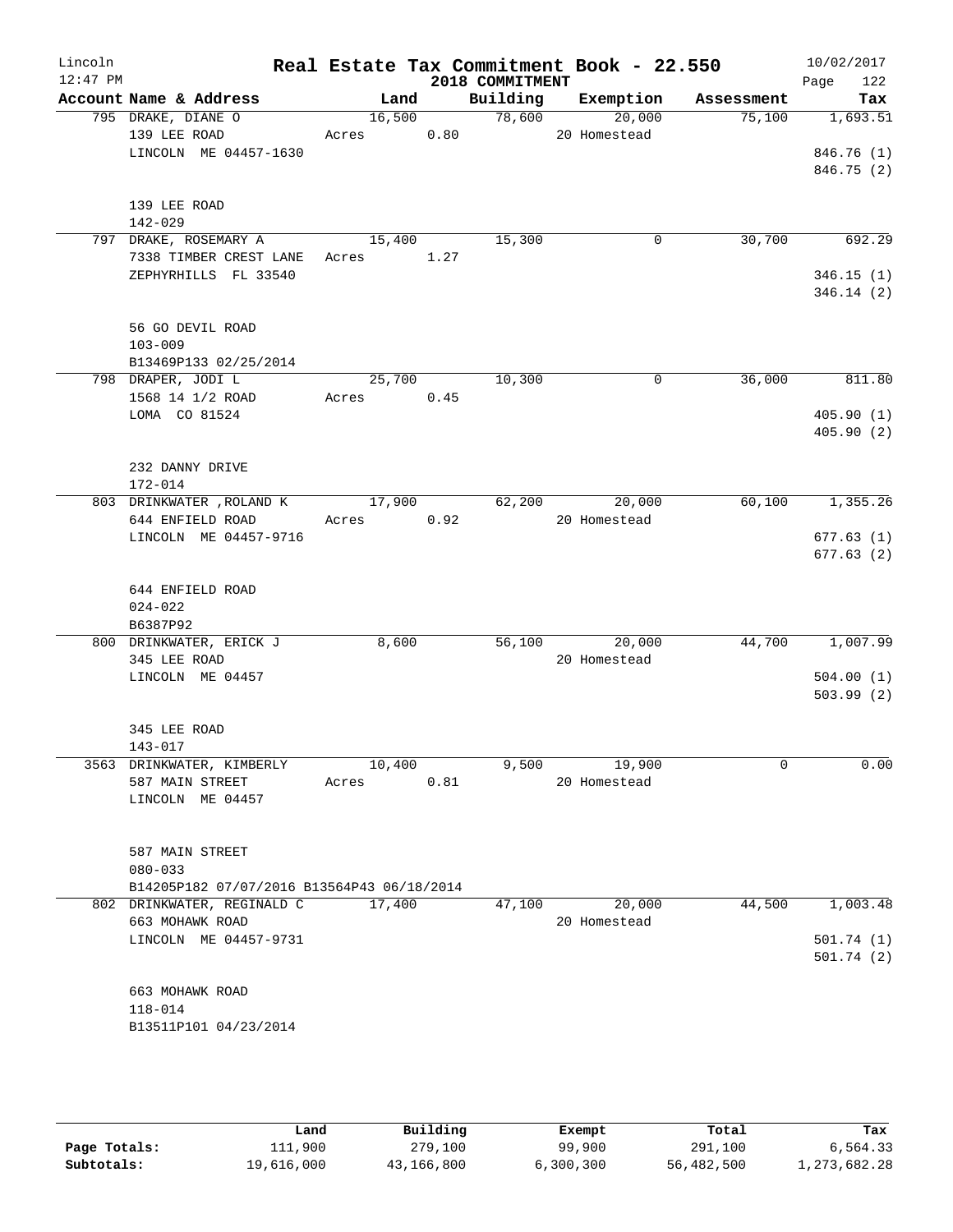| Lincoln    |                                                            |       |          |                             | Real Estate Tax Commitment Book - 22.550 |            | 10/02/2017         |
|------------|------------------------------------------------------------|-------|----------|-----------------------------|------------------------------------------|------------|--------------------|
| $12:47$ PM | Account Name & Address                                     |       | Land     | 2018 COMMITMENT<br>Building | Exemption                                | Assessment | Page<br>123<br>Tax |
|            | 806 DRINKWATER, SHAUN                                      |       | 13,200   | $\mathbf 0$                 | $\mathbf 0$                              | 13,200     | 297.66             |
|            | 663 WEST BROADWAY                                          | Acres | 4.68     |                             |                                          |            |                    |
|            | LINCOLN ME 04457                                           |       |          |                             |                                          |            | 148.83(1)          |
|            |                                                            |       |          |                             |                                          |            | 148.83(2)          |
|            |                                                            |       |          |                             |                                          |            |                    |
|            | STATION ROAD                                               |       |          |                             |                                          |            |                    |
|            | $120 - 012$                                                |       |          |                             |                                          |            |                    |
|            | B13511P101 04/23/2014                                      |       |          |                             |                                          |            |                    |
|            | 805 DRINKWATER, SHAUN                                      |       | 12,700   | 8,900                       | 0                                        | 21,600     | 487.08             |
|            | 663 WEST BROADWAY                                          | Acres | 0.86     |                             |                                          |            |                    |
|            | LINCOLN ME 04457                                           |       |          |                             |                                          |            | 243.54 (1)         |
|            |                                                            |       |          |                             |                                          |            | 243.54 (2)         |
|            |                                                            |       |          |                             |                                          |            |                    |
|            | 91 STATION ROAD                                            |       |          |                             |                                          |            |                    |
|            | $120 - 002$<br>B13511P101 04/23/2014                       |       |          |                             |                                          |            |                    |
|            | 804 DRINKWATER, SHAUN                                      |       | 11,300   | $\mathbf 0$                 | 0                                        | 11,300     | 254.82             |
|            | 663 WEST BROADWAY                                          | Acres | 0.66     |                             |                                          |            |                    |
|            | LINCOLN ME 04457                                           |       |          |                             |                                          |            | 127.41(1)          |
|            |                                                            |       |          |                             |                                          |            | 127.41(2)          |
|            |                                                            |       |          |                             |                                          |            |                    |
|            | 669 MOHAWK ROAD                                            |       |          |                             |                                          |            |                    |
|            | $118 - 013$                                                |       |          |                             |                                          |            |                    |
|            | B13511P101 04/23/2014                                      |       |          |                             |                                          |            |                    |
|            | 2009 DRINKWATER, SHAUN                                     |       | 36,200   | 75,400                      | 0                                        | 111,600    | 2,516.58           |
|            | 663 WEST BROADWAY                                          | Acres | 3.60     |                             |                                          |            |                    |
|            | LINCOLN ME 04457                                           |       |          |                             |                                          |            | 1, 258.29(1)       |
|            |                                                            |       |          |                             |                                          |            | 1, 258.29(2)       |
|            |                                                            |       |          |                             |                                          |            |                    |
|            | 663 WEST BROADWAY                                          |       |          |                             |                                          |            |                    |
|            | $045 - 003$<br>B13511P101 04/23/2014 B12762P218 03/20/2012 |       |          |                             |                                          |            |                    |
|            | 801 DRINKWATER, SHAUN R                                    |       | 12,700   | 22,200                      | 0                                        | 34,900     | 787.00             |
|            | 663 WEST BROADWAY                                          | Acres | 11.60    |                             |                                          |            |                    |
|            | LINCOLN ME 04457                                           |       |          |                             |                                          |            | 393.50(1)          |
|            |                                                            |       |          |                             |                                          |            | 393.50(2)          |
|            |                                                            |       |          |                             |                                          |            |                    |
|            | 650 ENFIELD ROAD                                           |       |          |                             |                                          |            |                    |
|            | $024 - 023$                                                |       |          |                             |                                          |            |                    |
|            | B13787P14 03/23/2015 B13537P311 05/03/2014 B5254P72        |       |          |                             |                                          |            |                    |
|            | 1241 DRINKWATER, SHAUN R                                   |       | 26,000   | 42,000                      | $\mathbf 0$                              | 68,000     | 1,533.40           |
|            | 663 WEST BROADWAY                                          | Acres | 36.00    |                             |                                          |            |                    |
|            | LINCOLN ME 04457                                           |       |          |                             |                                          |            | 766.70(1)          |
|            |                                                            |       |          |                             |                                          |            | 766.70(2)          |
|            |                                                            |       |          |                             |                                          |            |                    |
|            | SHEPARDS VALLEY ROAD<br>$026 - 029$                        |       |          |                             |                                          |            |                    |
|            | B13924P301 08/10/2015 B11858P151                           |       |          |                             |                                          |            |                    |
|            | 808 DRISKO, CAROLYN                                        |       | 14,800   | 56,300                      | 26,000                                   | 45,100     | 1,017.01           |
|            | WHORTON, MYRA                                              |       |          |                             | 06 Veteran                               |            |                    |
|            | 129 ENFIELD ROAD                                           |       |          |                             | 20 Homestead                             |            | 508.51(1)          |
|            | LINCOLN ME 04457                                           |       |          |                             |                                          |            | 508.50(2)          |
|            |                                                            |       |          |                             |                                          |            |                    |
|            | 129 ENFIELD ROAD                                           |       |          |                             |                                          |            |                    |
|            | $131 - 003$                                                |       |          |                             |                                          |            |                    |
|            |                                                            |       |          |                             |                                          |            |                    |
|            |                                                            |       |          |                             |                                          |            |                    |
|            |                                                            |       |          |                             |                                          |            |                    |
|            |                                                            | Land  | Building |                             | Exempt                                   | Total      | Tax                |

|              | Lanu       | <b>BUILQING</b> | Lxempt    | TOLAT      | 1ax.         |
|--------------|------------|-----------------|-----------|------------|--------------|
| Page Totals: | 126,900    | 204,800         | 26,000    | 305,700    | 6,893.55     |
| Subtotals:   | 19,742,900 | 43,371,600      | 6,326,300 | 56,788,200 | 1,280,575.83 |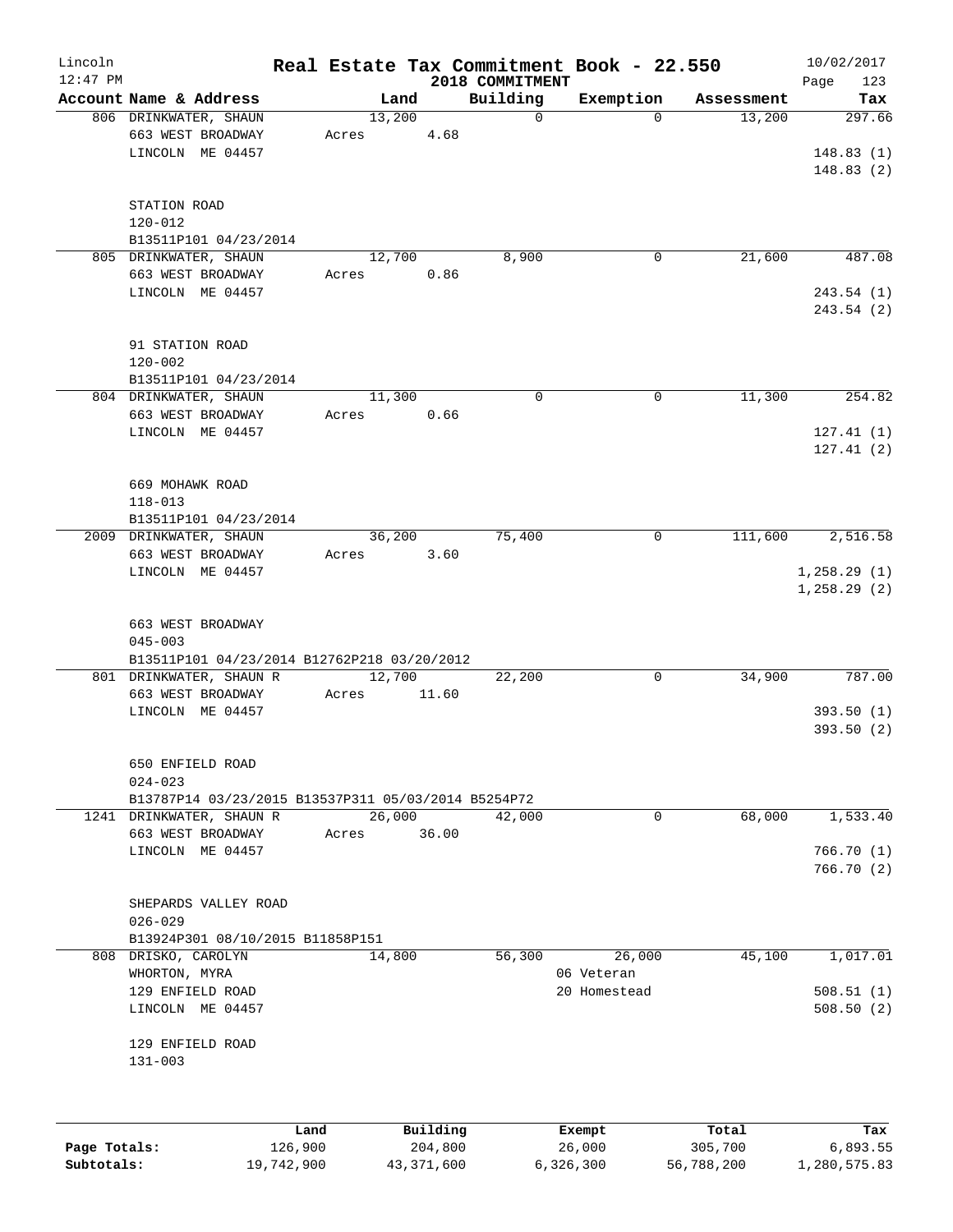| Lincoln<br>$12:47$ PM |                                                                         |        |      |      | 2018 COMMITMENT | Real Estate Tax Commitment Book - 22.550 |            | 10/02/2017<br>124<br>Page |
|-----------------------|-------------------------------------------------------------------------|--------|------|------|-----------------|------------------------------------------|------------|---------------------------|
|                       | Account Name & Address                                                  | Land   |      |      | Building        | Exemption                                | Assessment | Tax                       |
|                       | 388 DROST, GLENNIS M                                                    | 19,500 |      |      | 43,100          | $\Omega$                                 | 62,600     | 1,411.63                  |
|                       | 344 ENFIELD ROAD                                                        | Acres  |      | 0.62 |                 |                                          |            |                           |
|                       | LINCOLN ME 04457-4148                                                   |        |      |      |                 |                                          |            | 705.82(1)                 |
|                       |                                                                         |        |      |      |                 |                                          |            | 705.81(2)                 |
|                       | 344 ENFIELD ROAD                                                        |        |      |      |                 |                                          |            |                           |
|                       | $037 - 033$                                                             |        |      |      |                 |                                          |            |                           |
|                       | B9310P60                                                                |        |      |      |                 |                                          |            |                           |
| 809                   | DROST, KEVIN D &<br>LUCINDA G                                           | 9,000  |      |      | 81,000          | 20,000                                   | 70,000     | 1,578.50                  |
|                       | 168 MAIN STREET                                                         |        |      |      |                 | 20 Homestead                             |            |                           |
|                       | LINCOLN ME 04457-1523                                                   |        |      |      |                 |                                          |            | 789.25(1)                 |
|                       |                                                                         |        |      |      |                 |                                          |            | 789.25(2)                 |
|                       |                                                                         |        |      |      |                 |                                          |            |                           |
|                       | 168 MAIN STREET<br>139-070                                              |        |      |      |                 |                                          |            |                           |
|                       | 3661 DROST, RUSSELL                                                     | 21,400 |      |      | 0               | $\mathbf 0$                              | 21,400     | 482.57                    |
|                       | DROST, RUSSELL II                                                       | Acres  | 4.30 |      |                 |                                          |            |                           |
|                       | 112 OLD COUNTY ROAD                                                     |        |      |      |                 |                                          |            | 241.29(1)                 |
|                       | WEST ENFIELD ME 04493                                                   |        |      |      |                 |                                          |            | 241.28(2)                 |
|                       |                                                                         |        |      |      |                 |                                          |            |                           |
|                       | TOWN FARM ROAD                                                          |        |      |      |                 |                                          |            |                           |
|                       | $167 - 018$                                                             |        |      |      |                 |                                          |            |                           |
|                       | B14276P156 09/13/2016<br>2466 DROST, RUSSELL II                         | 20,000 |      |      | 79,900          | 20,000                                   | 79,900     | 1,801.75                  |
|                       | 390 WEST BROADWAY                                                       | Acres  |      | 8.72 |                 | 20 Homestead                             |            |                           |
|                       | LINCOLN ME 04457                                                        |        |      |      |                 |                                          |            | 900.88(1)                 |
|                       |                                                                         |        |      |      |                 |                                          |            | 900.87(2)                 |
|                       |                                                                         |        |      |      |                 |                                          |            |                           |
|                       | 390 WEST BROADWAY                                                       |        |      |      |                 |                                          |            |                           |
|                       | $046 - 031$                                                             |        |      |      |                 |                                          |            |                           |
|                       | B13256P125 07/16/2013 B13256P123 07/16/2013<br>810 DROUIN, JEFFREY D SR | 18,100 |      |      | 35,200          | 20,000                                   | 33,300     | 750.92                    |
|                       | DROUIN, STARR                                                           |        |      |      |                 | 20 Homestead                             |            |                           |
|                       | PO BOX 793                                                              |        |      |      |                 |                                          |            | 375.46(1)                 |
|                       | LINCOLN ME 04457                                                        |        |      |      |                 |                                          |            | 375.46(2)                 |
|                       |                                                                         |        |      |      |                 |                                          |            |                           |
|                       | 710 MOHAWK ROAD                                                         |        |      |      |                 |                                          |            |                           |
|                       | $121 - 004$                                                             |        |      |      |                 |                                          |            |                           |
|                       | 811 DRUMMOND, GEORGE A III                                              | 15,600 |      |      | 115,000         | 20,000                                   | 110,600    | 2,494.03                  |
|                       | DRUMMOND, SHAWNE M                                                      | Acres  |      | 1.08 |                 | 20 Homestead                             |            |                           |
|                       | 55 ALBERT DRIVE                                                         |        |      |      |                 |                                          |            | 1, 247.02(1)              |
|                       | LINCOLN ME 04457                                                        |        |      |      |                 |                                          |            | 1, 247.01(2)              |
|                       | 55 ALBERT DRIVE                                                         |        |      |      |                 |                                          |            |                           |
|                       | $125 - 018$                                                             |        |      |      |                 |                                          |            |                           |
|                       | 3277 DS PROPERTIES ONE, LLC                                             | 18,700 |      |      | 40,000          | 0                                        | 58,700     | 1,323.69                  |
|                       | PO BOX 7872                                                             | Acres  | 2.79 |      |                 |                                          |            |                           |
|                       | PORTLAND ME 04112                                                       |        |      |      |                 |                                          |            | 661.85(1)                 |
|                       |                                                                         |        |      |      |                 |                                          |            | 661.84(2)                 |
|                       |                                                                         |        |      |      |                 |                                          |            |                           |
|                       | 636 WEST BROADWAY<br>$045 - 021$                                        |        |      |      |                 |                                          |            |                           |
|                       | B14543P299 07/13/2017 B14423P318 03/06/2017                             |        |      |      |                 |                                          |            |                           |
|                       | B14025P90 12/03/2015 B7344P38                                           |        |      |      |                 |                                          |            |                           |
|                       |                                                                         |        |      |      |                 |                                          |            |                           |
|                       |                                                                         |        |      |      |                 |                                          |            |                           |
|                       |                                                                         |        |      |      |                 |                                          |            |                           |

|              | Land       | Building   | Exempt    | Total        | Tax          |
|--------------|------------|------------|-----------|--------------|--------------|
| Page Totals: | 122,300    | 394,200    | 80,000    | 436,500      | 9,843.09     |
| Subtotals:   | 19,865,200 | 43,765,800 | 6,406,300 | 57, 224, 700 | 1,290,418.92 |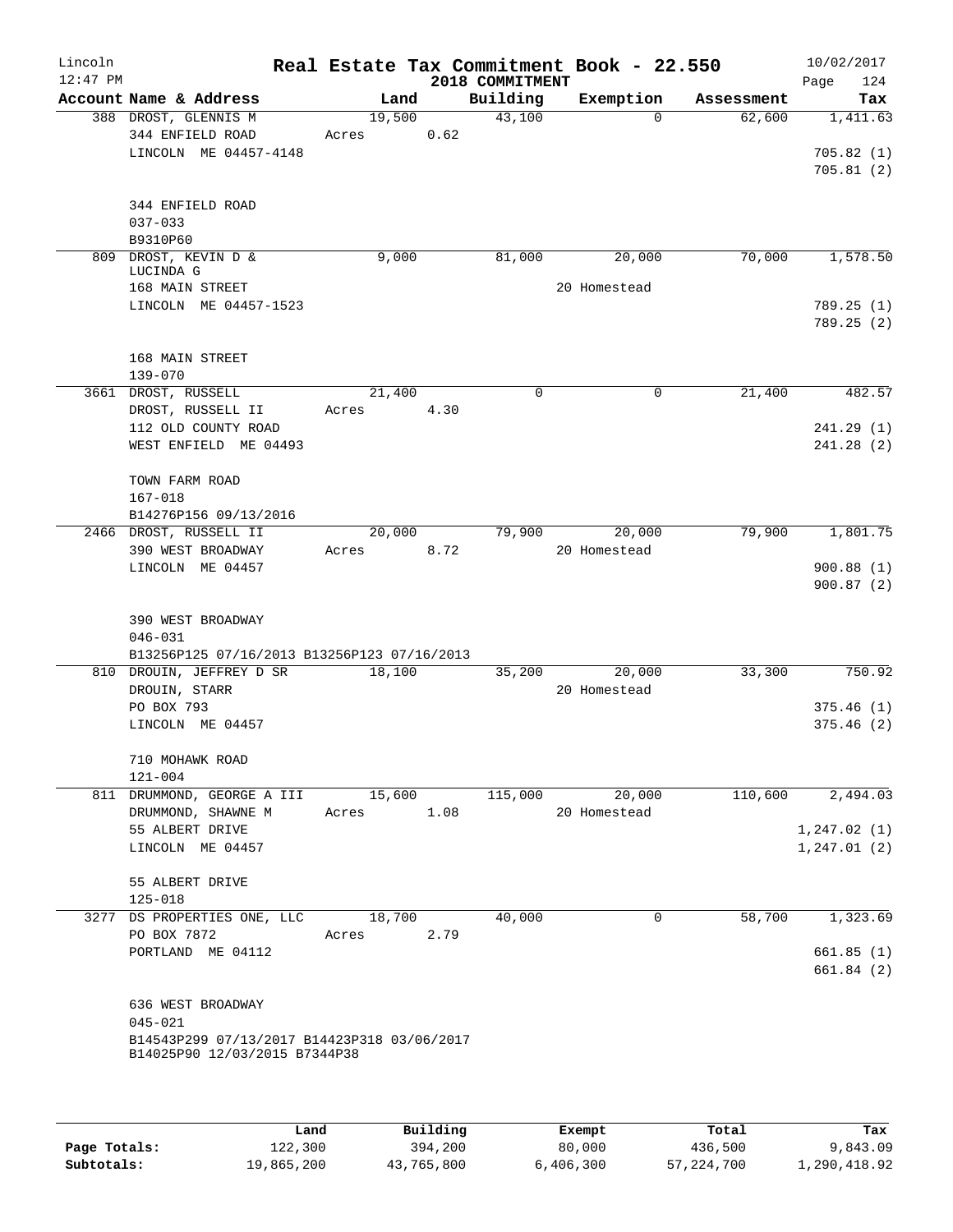| Lincoln<br>$12:47$ PM |                                                                                    |                 |             | 2018 COMMITMENT | Real Estate Tax Commitment Book - 22.550 |            | 10/02/2017<br>Page<br>125         |
|-----------------------|------------------------------------------------------------------------------------|-----------------|-------------|-----------------|------------------------------------------|------------|-----------------------------------|
|                       | Account Name & Address                                                             | Land            |             | Building        | Exemption                                | Assessment | Tax                               |
|                       | 814 DUBAY RENTAL PROPERTIES<br><b>LLC</b><br>44 CENTER STREET<br>OLD TOWN ME 04468 | 39,100<br>Acres | 0.86        | 0               | $\mathbf 0$                              | 39,100     | 881.71<br>440.86 (1)<br>440.85(2) |
|                       | WEST BROADWAY<br>$130 - 031$<br>B14378P213 01/03/2017                              |                 |             |                 |                                          |            |                                   |
|                       | 813 DUBAY RENTAL PROPERTIES<br><b>LLC</b><br>44 CENTER STREET                      | 39,700          | 0.85        | 87,800          | 0                                        | 127,500    | 2,875.13                          |
|                       | OLD TOWN ME 04468                                                                  | Acres           |             |                 |                                          |            | 1,437.57(1)<br>1,437.56(2)        |
|                       | 282 WEST BROADWAY<br>$130 - 030$<br>B14378P211 01/03/2017                          |                 |             |                 |                                          |            |                                   |
|                       | 812 DUBAY, FREDERICK J<br>18 DUBE ROAD<br>LINCOLN ME 04457                         |                 | 0           | 4,200           | 4,200<br>20 Homestead                    | 0          | 0.00                              |
|                       | US ROUTE 2<br>$035 - 008 - 005 - MHO$                                              |                 |             |                 |                                          |            |                                   |
|                       | 2242 DUBAY, ROYAL<br>3 SARGENT WAY<br>ENFIELD ME 04493                             |                 | $\mathbf 0$ | 4,500           | 0                                        | 4,500      | 101.48<br>50.74(1)<br>50.74(2)    |
|                       | 1 DUBE ROAD<br>$035 - 008 - 009 - MHO$                                             |                 |             |                 |                                          |            |                                   |
|                       | 817 DUBAY, STEPHANIE<br>285 BAGLEY MOUNTAIN<br>ROAD                                | 15,600          |             | 66,000          | 20,000<br>20 Homestead                   | 61,600     | 1,389.08                          |
|                       | LINCOLN ME 04457                                                                   |                 |             |                 |                                          |            | 694.54 (1)<br>694.54 (2)          |
|                       | 285 BAGLEY MOUNTAIN<br>ROAD<br>$093 - 024$                                         |                 |             |                 |                                          |            |                                   |
|                       | 825 DUBE , RAYMOND<br>PO BOX 93                                                    | 12,600          |             | 28,600          | 0                                        | 41,200     | 929.06                            |
|                       | LINCOLN ME 04457                                                                   |                 |             |                 |                                          |            | 464.53(1)<br>464.53(2)            |
|                       | 6 RAY DRIVE<br>$035 - 008 - 002$<br>B2146P606                                      |                 |             |                 |                                          |            |                                   |
|                       | 827 DUBE , ROYAL<br>HC67 BOX 241<br>ENFIELD ME 04493                               |                 | 0           | 5,000           | $\mathbf 0$                              | 5,000      | 112.75<br>56.38(1)                |
|                       | U S ROUTE 2                                                                        |                 |             |                 |                                          |            | 56.37(2)                          |
|                       | $035 - 008 - 003 - MHO$                                                            |                 |             |                 |                                          |            |                                   |
|                       | Land                                                                               |                 | Building    |                 | Exempt                                   | Total      | Tax                               |

|              | uanu       | <b>DULLULIN</b> | <b>BACILDL</b> | TOLAT      | ⊥a∧          |
|--------------|------------|-----------------|----------------|------------|--------------|
| Page Totals: | 107,000    | 196,100         | 24,200         | 278,900    | 6,289.21     |
| Subtotals:   | 19,972,200 | 43,961,900      | 6,430,500      | 57,503,600 | 1,296,708.13 |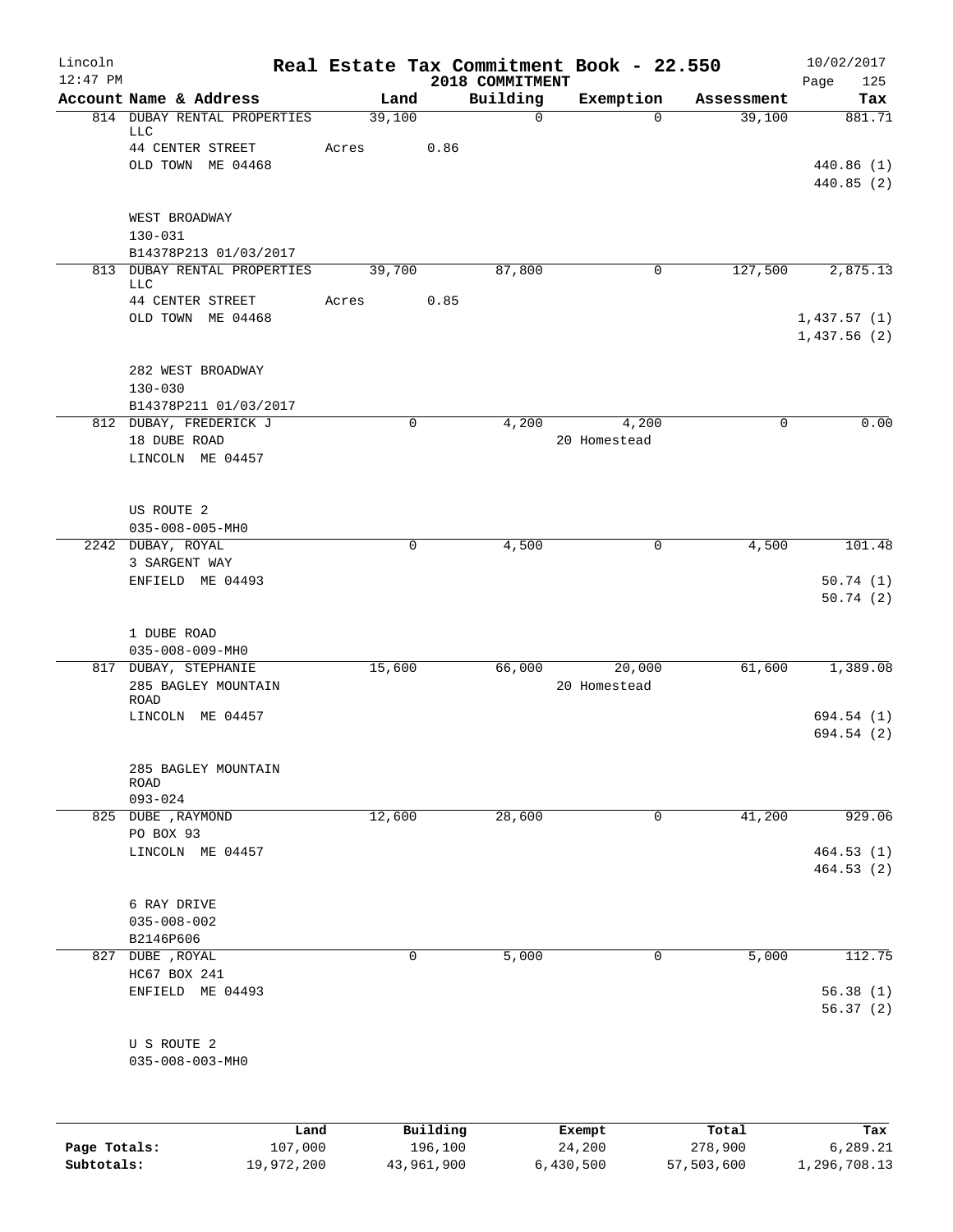| Lincoln      |                                             |       |                     |                    | Real Estate Tax Commitment Book - 22.550 |                      | 10/02/2017              |
|--------------|---------------------------------------------|-------|---------------------|--------------------|------------------------------------------|----------------------|-------------------------|
| $12:47$ PM   |                                             |       |                     | 2018 COMMITMENT    |                                          |                      | Page<br>126             |
|              | Account Name & Address<br>819 DUBE, MICHAEL |       | Land<br>26,700      | Building<br>66,200 | Exemption<br>20,000                      | Assessment<br>72,900 | Tax<br>1,643.90         |
|              | PO BOX 458                                  | Acres | 1.03                |                    | 20 Homestead                             |                      |                         |
|              | LINCOLN ME 04457-0458                       |       |                     |                    |                                          |                      | 821.95(1)               |
|              |                                             |       |                     |                    |                                          |                      | 821.95(2)               |
|              |                                             |       |                     |                    |                                          |                      |                         |
|              | 184 RIVER ROAD<br>$056 - 007$               |       |                     |                    |                                          |                      |                         |
|              | 820 DUBE, MICHAEL & REBECCA                 |       | 12,500              | 108,300            | 0                                        | 120,800              | 2,724.04                |
|              | 6 CALM COVE ROAD                            | Acres | 1.90                |                    |                                          |                      |                         |
|              | LINCOLN ME 04457                            |       |                     |                    |                                          |                      | 1,362.02(1)             |
|              |                                             |       |                     |                    |                                          |                      | 1,362.02(2)             |
|              |                                             |       |                     |                    |                                          |                      |                         |
|              | 6 CALM COVE ROAD<br>$108 - 005$             |       |                     |                    |                                          |                      |                         |
|              | 830 DUBE, RAYMOND                           |       | 15,100              | $\Omega$           | 0                                        | 15,100               | 340.51                  |
|              | PO BOX 93                                   | Acres | 100.00              |                    |                                          |                      |                         |
|              | LINCOLN ME 04457-0093                       |       |                     |                    |                                          |                      | 170.26(1)               |
|              |                                             |       |                     |                    |                                          |                      | 170.25(2)               |
|              |                                             |       |                     |                    |                                          |                      |                         |
|              | WEST BROADWAY<br>$046 - 007$                |       |                     |                    |                                          |                      |                         |
|              | B9878P69                                    |       |                     |                    |                                          |                      |                         |
|              | 823 DUBE, RAYMOND                           |       | 14,600              | $\mathbf 0$        | 0                                        | 14,600               | 329.23                  |
|              | PO BOX 93                                   |       | Acres 51.33         |                    |                                          |                      |                         |
|              | LINCOLN ME 04457                            |       |                     |                    |                                          |                      | 164.62(1)               |
|              |                                             |       |                     |                    |                                          |                      | 164.61(2)               |
|              | DUBE AND RAY DRIVE                          |       |                     |                    |                                          |                      |                         |
|              | $035 - 008 - 001$                           |       |                     |                    |                                          |                      |                         |
|              | B2146P606                                   |       |                     |                    |                                          |                      |                         |
|              | 822 DUBE, RAYMOND                           |       | 20,700              | 72,100             | 20,000                                   | 72,800               | 1,641.64                |
|              | P.O. BOX 93                                 | Acres | 2.00                |                    | 20 Homestead                             |                      |                         |
|              | LINCOLN ME 04457-0093                       |       |                     |                    |                                          |                      | 820.82(1)               |
|              |                                             |       |                     |                    |                                          |                      | 820.82 (2)              |
|              | WEST BROADWAY                               |       |                     |                    |                                          |                      |                         |
|              | $035 - 008$                                 |       |                     |                    |                                          |                      |                         |
|              | B2146P606                                   |       |                     |                    |                                          |                      |                         |
|              | 831 DUBE, RICHARD &<br>PATRICIA A           |       | 18,600              | 79,300             | 26,000                                   | 71,900               | 1,621.35                |
|              | 455 WEST BROADWAY                           | Acres | 2.50                |                    | 06 Veteran                               |                      |                         |
|              | LINCOLN ME 04457-9704                       |       |                     |                    | 20 Homestead                             |                      | 810.68(1)               |
|              |                                             |       |                     |                    |                                          |                      | 810.67(2)               |
|              |                                             |       |                     |                    |                                          |                      |                         |
|              | 455 WEST BROADWAY                           |       |                     |                    |                                          |                      |                         |
|              | $046 - 013$<br>B1809P173                    |       |                     |                    |                                          |                      |                         |
|              | 832 DUBE, RICHARD &                         |       | 11,600              | $\mathbf 0$        | $\mathbf 0$                              | 11,600               | 261.58                  |
|              | PATRICIA A                                  |       |                     |                    |                                          |                      |                         |
|              | 455 WEST BROADWAY                           | Acres | 2.50                |                    |                                          |                      |                         |
|              | LINCOLN ME 04457-9704                       |       |                     |                    |                                          |                      | 130.79(1)<br>130.79 (2) |
|              |                                             |       |                     |                    |                                          |                      |                         |
|              | WEST BROADWAY                               |       |                     |                    |                                          |                      |                         |
|              | $046 - 014$                                 |       |                     |                    |                                          |                      |                         |
|              | B4247P108                                   |       |                     |                    |                                          |                      |                         |
|              |                                             |       |                     |                    |                                          |                      |                         |
|              |                                             |       |                     |                    |                                          |                      |                         |
| Page Totals: | Land<br>119,800                             |       | Building<br>325,900 |                    | Exempt<br>66,000                         | Total<br>379,700     | Tax<br>8,562.25         |
| Subtotals:   | 20,092,000                                  |       | 44, 287, 800        |                    | 6,496,500                                | 57,883,300           | 1,305,270.38            |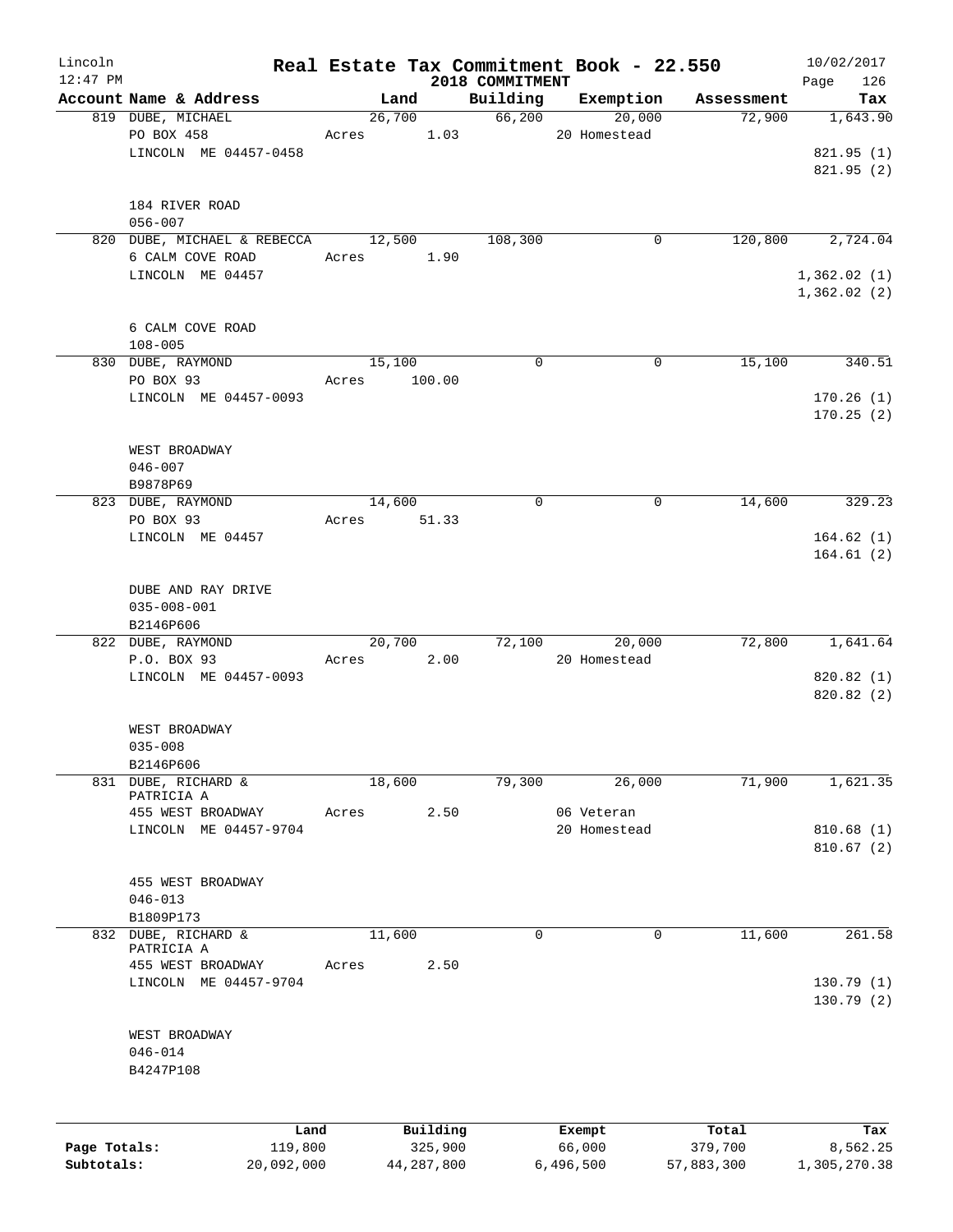| Lincoln<br>$12:47$ PM |                                  |             |             |      | 2018 COMMITMENT | Real Estate Tax Commitment Book - 22.550 |            | 10/02/2017<br>127<br>Page |
|-----------------------|----------------------------------|-------------|-------------|------|-----------------|------------------------------------------|------------|---------------------------|
|                       | Account Name & Address           | Land        |             |      | Building        | Exemption                                | Assessment | Tax                       |
|                       | 833 DUBE, ROYAL                  | 65,000      |             |      | $\overline{0}$  | $\Omega$                                 | 65,000     | 1,465.75                  |
|                       | HC67 BOX 241                     | Acres       |             | 5.77 |                 |                                          |            |                           |
|                       | ENFIELD ME 04493                 |             |             |      |                 |                                          |            | 732.88(1)                 |
|                       |                                  |             |             |      |                 |                                          |            | 732.87(2)                 |
|                       | DUBE ROAD                        |             |             |      |                 |                                          |            |                           |
|                       | $035 - 009$                      |             |             |      |                 |                                          |            |                           |
|                       | B11971P57                        |             |             |      |                 |                                          |            |                           |
|                       | 829 DUBE, ROYAL                  |             | 0           |      | 3,800           | 0                                        | 3,800      | 85.69                     |
|                       | HC67 BOX 241                     |             |             |      |                 |                                          |            |                           |
|                       | ENFIELD ME 04493                 |             |             |      |                 |                                          |            | 42.85(1)                  |
|                       |                                  |             |             |      |                 |                                          |            | 42.84(2)                  |
|                       |                                  |             |             |      |                 |                                          |            |                           |
|                       | <b>MAIN STREET</b>               |             |             |      |                 |                                          |            |                           |
|                       | $035 - 008 - 008 - MHO$          |             |             |      |                 |                                          |            |                           |
|                       | 826 DUBE, ROYAL                  |             | $\mathbf 0$ |      | 4,200           | 0                                        | 4,200      | 94.71                     |
|                       | HC 67 BOX 241                    |             |             |      |                 |                                          |            |                           |
|                       | ENFIELD ME 04493                 |             |             |      |                 |                                          |            | 47.36(1)<br>47.35(2)      |
|                       |                                  |             |             |      |                 |                                          |            |                           |
|                       | U S ROUTE 2                      |             |             |      |                 |                                          |            |                           |
|                       | $035 - 008 - 002 - MHz$          |             |             |      |                 |                                          |            |                           |
|                       | 824 DUBE, ROYAL                  |             | 0           |      | 5,000           | $\mathbf 0$                              | 5,000      | 112.75                    |
|                       | HC 67 BOX 241                    |             |             |      |                 |                                          |            |                           |
|                       | ENFIELD ME 04493                 |             |             |      |                 |                                          |            | 56.38(1)                  |
|                       |                                  |             |             |      |                 |                                          |            | 56.37(2)                  |
|                       |                                  |             |             |      |                 |                                          |            |                           |
|                       | U S ROUTE 2                      |             |             |      |                 |                                          |            |                           |
|                       | $035 - 008 - 001 - MH0$          |             | $\mathbf 0$ |      | 6,500           |                                          | 6,500      | 146.58                    |
|                       | 828 DUBE, ROYAL<br>HC67 BOX 241  |             |             |      |                 | 0                                        |            |                           |
|                       | ENFIELD ME 04493                 |             |             |      |                 |                                          |            | 73.29(1)                  |
|                       |                                  |             |             |      |                 |                                          |            | 73.29(2)                  |
|                       |                                  |             |             |      |                 |                                          |            |                           |
|                       | U S ROUTE 2                      |             |             |      |                 |                                          |            |                           |
|                       | $035 - 008 - 004 - MHO$          |             |             |      |                 |                                          |            |                           |
| 834                   | DUBE, RYAN & BRACKETT,           | 22,800      |             |      | 50,200          | 20,000                                   | 53,000     | 1,195.15                  |
|                       | CRYSTAL<br>81 STATION ROAD       |             |             |      |                 | 20 Homestead                             |            |                           |
|                       | LINCOLN ME 04457                 |             |             |      |                 |                                          |            | 597.58(1)                 |
|                       |                                  |             |             |      |                 |                                          |            | 597.57(2)                 |
|                       |                                  |             |             |      |                 |                                          |            |                           |
|                       | 87 STATION ROAD                  |             |             |      |                 |                                          |            |                           |
|                       | $120 - 003$                      |             |             |      |                 |                                          |            |                           |
|                       | 2219 DUBE, WESLEY                | 36,400      |             |      | 110,400         | 20,000                                   | 126,800    | 2,859.34                  |
|                       | DUBE, MEGAN                      | Acres 91.24 |             |      |                 | 20 Homestead                             |            |                           |
|                       | 527 ENFIELD ROAD                 |             |             |      |                 |                                          |            | 1,429.67(1)               |
|                       | LINCOLN ME 04457                 |             |             |      |                 |                                          |            | 1,429.67(2)               |
|                       | 527 ENFIELD ROAD                 |             |             |      |                 |                                          |            |                           |
|                       | $024 - 013$                      |             |             |      |                 |                                          |            |                           |
|                       | B13694P282 B13465P279 02/01/4201 |             |             |      |                 |                                          |            |                           |
|                       |                                  |             |             |      |                 |                                          |            |                           |

|              | Land         | Building   | Exempt    | Total      | Tax          |
|--------------|--------------|------------|-----------|------------|--------------|
| Page Totals: | 124,200      | 180,100    | 40,000    | 264,300    | 5,959.97     |
| Subtotals:   | 20, 216, 200 | 44,467,900 | 6,536,500 | 58,147,600 | 1,311,230.35 |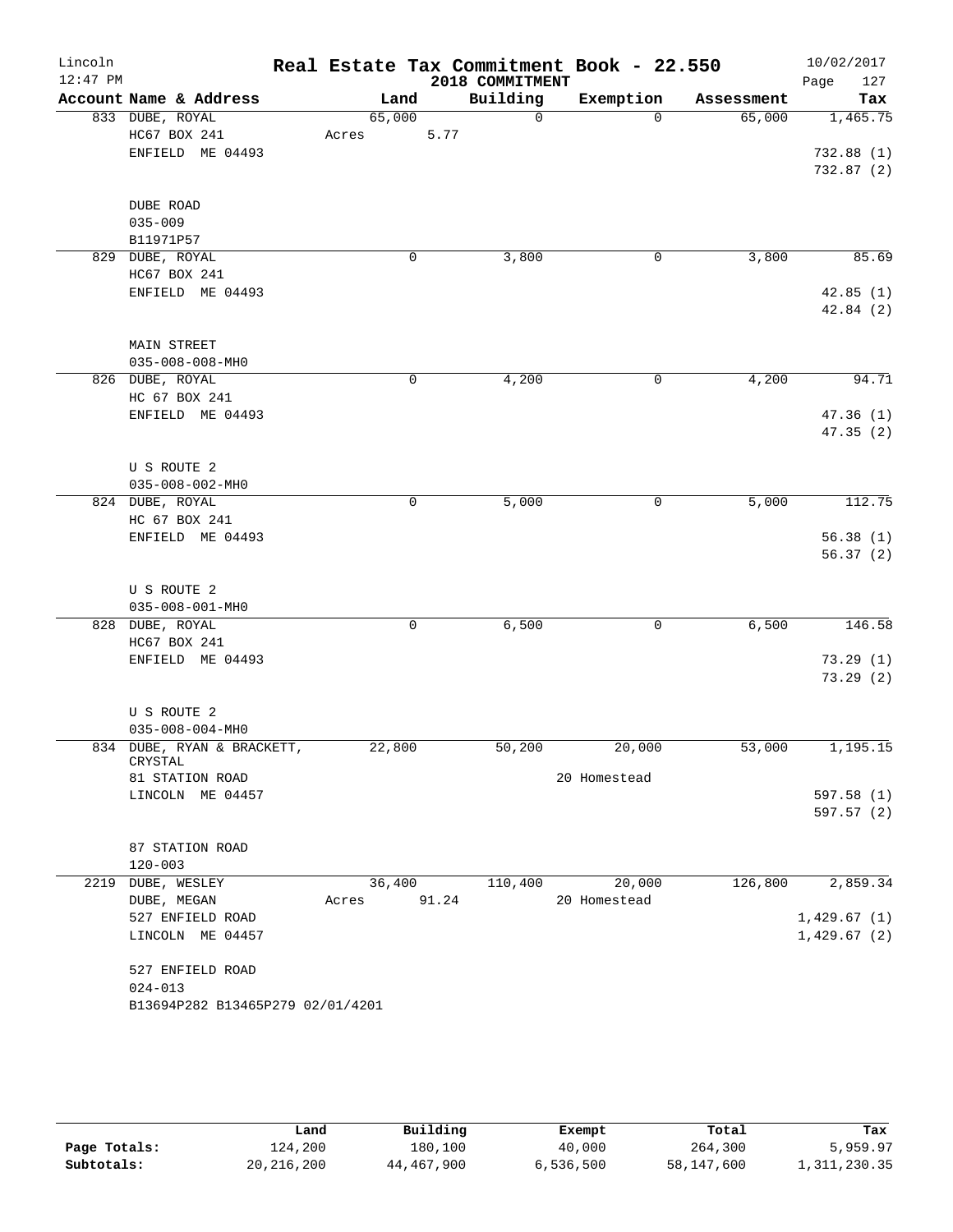| Lincoln<br>$12:47$ PM |                                             |       |        |       | 2018 COMMITMENT | Real Estate Tax Commitment Book - 22.550 |            | 10/02/2017<br>128<br>Page |
|-----------------------|---------------------------------------------|-------|--------|-------|-----------------|------------------------------------------|------------|---------------------------|
|                       | Account Name & Address                      |       | Land   |       | Building        | Exemption                                | Assessment | Tax                       |
|                       | 587 DUBEMOODY, VIOLET                       |       | 14,300 |       | 83,100          | $\Omega$                                 | 97,400     | 2,196.37                  |
|                       | PO BOX 33                                   | Acres |        | 0.36  |                 |                                          |            |                           |
|                       | HOWLAND ME 04448                            |       |        |       |                 |                                          |            | 1,098.19(1)               |
|                       |                                             |       |        |       |                 |                                          |            | 1,098.18(2)               |
|                       | 72 ENFIELD ROAD                             |       |        |       |                 |                                          |            |                           |
|                       | 132-038                                     |       |        |       |                 |                                          |            |                           |
|                       | B13694P226 10/31/2014 B13681P170 10/23/2014 |       |        |       |                 |                                          |            |                           |
|                       | 835 DUBOIS, CHRISTINE M                     |       | 51,900 |       | 50,900          | 20,000                                   | 82,800     | 1,867.14                  |
|                       | 778 MAIN STREET                             | Acres |        | 0.38  |                 | 20 Homestead                             |            |                           |
|                       | LINCOLN ME 04457                            |       |        |       |                 |                                          |            | 933.57 (1)                |
|                       |                                             |       |        |       |                 |                                          |            | 933.57 (2)                |
|                       | <b>38 TAYLOR STREET</b>                     |       |        |       |                 |                                          |            |                           |
|                       | 132-142                                     |       |        |       |                 |                                          |            |                           |
|                       | B7851P94                                    |       |        |       |                 |                                          |            |                           |
|                       | 836 DUBOIS, DAVID                           |       | 24,400 |       | $\Omega$        | $\mathbf 0$                              | 24,400     | 550.22                    |
|                       | DUBOIS, DEBRA                               | Acres |        | 10.64 |                 |                                          |            |                           |
|                       | PO BOX 508                                  |       |        |       |                 |                                          |            | 275.11(1)                 |
|                       | ISLAND FALLS ME 04747                       |       |        |       |                 |                                          |            | 275.11(2)                 |
|                       |                                             |       |        |       |                 |                                          |            |                           |
|                       | WEST BROADWAY                               |       |        |       |                 |                                          |            |                           |
|                       | $046 - 025$                                 |       |        |       |                 |                                          |            |                           |
|                       | B10010P120                                  |       |        |       |                 |                                          |            |                           |
|                       | 1039 DUBOIS, DAVID                          |       | 24,500 |       | 102,600         | 0                                        | 127,100    | 2,866.11                  |
|                       | DUBOIS, DEBRA                               |       |        |       |                 |                                          |            |                           |
|                       | PO BOX 508                                  |       |        |       |                 |                                          |            | 1,433.06(1)               |
|                       | ISLAND FALLS ME 04747                       |       |        |       |                 |                                          |            | 1,433.05(2)               |
|                       | 36 TRANSALPINE ROAD                         |       |        |       |                 |                                          |            |                           |
|                       | $125 - 047$                                 |       |        |       |                 |                                          |            |                           |
|                       | B13585P91 07/09/2014 B12197P5 07/21/2010    |       |        |       |                 |                                          |            |                           |
|                       | 837 DUCAT, JOHN S JR                        |       | 4,700  |       | 0               | 0                                        | 4,700      | 105.99                    |
|                       | <b>48 BOWDOIN STREET</b>                    |       |        |       |                 |                                          |            |                           |
|                       | MILLINOCKET ME 04462                        |       |        |       |                 |                                          |            | 53.00(1)                  |
|                       |                                             |       |        |       |                 |                                          |            | 52.99(2)                  |
|                       |                                             |       |        |       |                 |                                          |            |                           |
|                       | <b>MAIN STREET</b>                          |       |        |       |                 |                                          |            |                           |
|                       | $095 - 034$                                 |       |        |       |                 |                                          |            |                           |
|                       | 839 DUCLOS, JEFFREY                         |       | 43,500 |       | 30,300          | 0                                        | 73,800     | 1,664.19                  |
|                       | PO BOX 6020                                 | Acres |        | 0.99  |                 |                                          |            |                           |
|                       | WEST WARREN MA 01092                        |       |        |       |                 |                                          |            | 832.10 (1)                |
|                       |                                             |       |        |       |                 |                                          |            | 832.09 (2)                |
|                       |                                             |       |        |       |                 |                                          |            |                           |
|                       | 407 EGG POND ROAD                           |       |        |       |                 |                                          |            |                           |
|                       | $166 - 002$<br>840 DUFRESNE, MARC           |       | 17,400 |       | 29,800          | 0                                        | 47,200     | 1,064.36                  |
|                       | DUFRESNE, SUZANNE                           | Acres |        | 6.00  |                 |                                          |            |                           |
|                       | 315 E SHORE ROAD                            |       |        |       |                 |                                          |            | 532.18(1)                 |
|                       | BURLINGTON ME 04417                         |       |        |       |                 |                                          |            | 532.18(2)                 |
|                       |                                             |       |        |       |                 |                                          |            |                           |
|                       | 387 MAIN STREET                             |       |        |       |                 |                                          |            |                           |
|                       | $151 - 019$                                 |       |        |       |                 |                                          |            |                           |
|                       |                                             |       |        |       |                 |                                          |            |                           |
|                       |                                             |       |        |       |                 |                                          |            |                           |

|              | Land       | Building   | Exempt    | Total      | Tax          |
|--------------|------------|------------|-----------|------------|--------------|
| Page Totals: | 180,700    | 296,700    | 20,000    | 457,400    | 10,314.38    |
| Subtotals:   | 20,396,900 | 44,764,600 | 6,556,500 | 58,605,000 | 1,321,544.73 |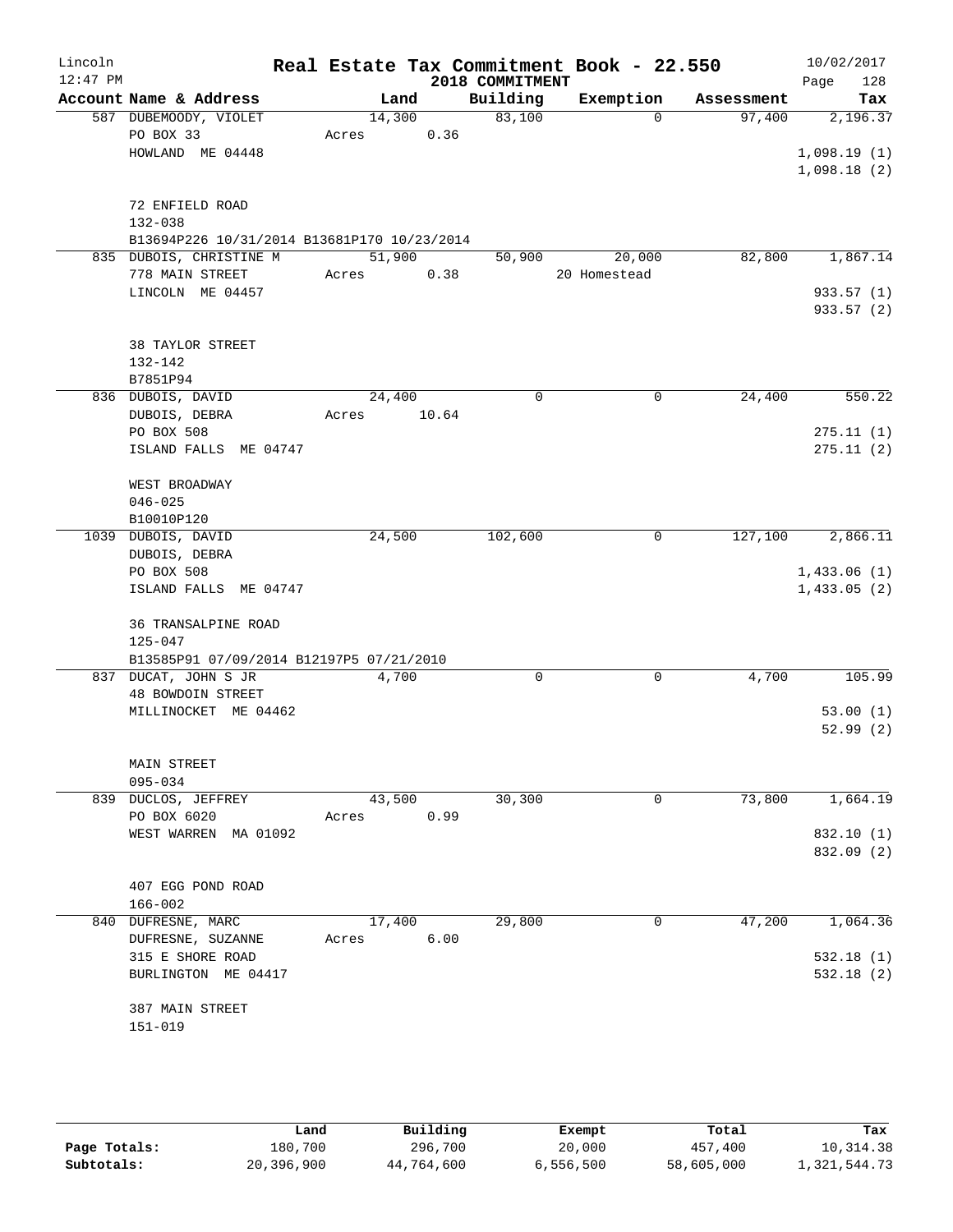| Lincoln<br>$12:47$ PM |                                                                                                        | Real Estate Tax Commitment Book - 22.550 |      | 2018 COMMITMENT |                        |            | 10/02/2017<br>Page<br>129        |
|-----------------------|--------------------------------------------------------------------------------------------------------|------------------------------------------|------|-----------------|------------------------|------------|----------------------------------|
|                       | Account Name & Address                                                                                 | Land                                     |      | Building        | Exemption              | Assessment | Tax                              |
|                       | 2039 DUHAIME, RICHARD<br>20 MACKENZIE AVENUE<br>LINCOLN ME 04457                                       | 18,100<br>Acres                          | 0.37 | 24,400          | 20,000<br>20 Homestead | 22,500     | 507.38<br>253.69(1)<br>253.69(2) |
|                       | 20 MACKENZIE AVENUE<br>139-233<br>B14417P150 02/13/2017 B13113P116 03/08/2013<br>B13087P286 02/08/2013 |                                          |      |                 |                        |            |                                  |
|                       | 1733 DUNHAM, RONALD                                                                                    | 16,300                                   |      | 28,100          | 20,000                 | 24,400     | 550.22                           |
|                       | DUNHAM, TAMMY                                                                                          |                                          |      |                 | 20 Homestead           |            |                                  |
|                       | 269 MAIN STREET                                                                                        |                                          |      |                 |                        |            | 275.11(1)                        |
|                       | LINCOLN ME 04457                                                                                       |                                          |      |                 |                        |            | 275.11(2)                        |
|                       | 263 MAIN STREET<br>144-035                                                                             |                                          |      |                 |                        |            |                                  |
|                       | B13687P134 10/30/2014                                                                                  |                                          |      |                 |                        |            |                                  |
|                       | 616 DUNHAM, RONALD & TAMMY                                                                             | 20,400                                   |      | $\Omega$        | $\mathbf 0$            | 20,400     | 460.02                           |
|                       | 269 MAIN STREET                                                                                        | Acres                                    | 0.90 |                 |                        |            |                                  |
|                       | LINCOLN ME 04457                                                                                       |                                          |      |                 |                        |            | 230.01(1)<br>230.01(2)           |
|                       | 9 REED DRIVE<br>144-032                                                                                |                                          |      |                 |                        |            |                                  |
|                       | B12738P155 02/23/2012 B12694P98 12/29/2011<br>844 DUNHAM, RONALD R                                     | 25,500                                   |      | 82,100          | 20,000                 | 87,600     | 1,975.38                         |
|                       | DUNHAM, TAMMY L                                                                                        | Acres                                    | 2.28 |                 | 20 Homestead           |            |                                  |
|                       | 269 MAIN STREET                                                                                        |                                          |      |                 |                        |            | 987.69 (1)                       |
|                       | LINCOLN ME 04457                                                                                       |                                          |      |                 |                        |            | 987.69 (2)                       |
|                       | 269 MAIN STREET<br>144-034                                                                             |                                          |      |                 |                        |            |                                  |
|                       | 845 DUNN, CAROLYN J                                                                                    | 18,000                                   |      | 25,600          | 0                      | 43,600     | 983.18                           |
|                       | 15 RODNEY TERRACE                                                                                      |                                          |      |                 |                        |            |                                  |
|                       | PROSPECT CT 06712                                                                                      |                                          |      |                 |                        |            | 491.59 (1)<br>491.59 (2)         |
|                       | 58 BIRCH LANE<br>$092 - 040$                                                                           |                                          |      |                 |                        |            |                                  |
|                       | B13608P120 07/28/2014<br>846 DUNPHY, CHRISTINE L                                                       | 32,700                                   |      | 20,800          | 0                      | 53,500     | 1,206.43                         |
|                       | DUNPHY, JAMES A                                                                                        | Acres                                    | 0.46 |                 |                        |            |                                  |
|                       | 2528 BENNOCH ROAD                                                                                      |                                          |      |                 |                        |            | 603.22(1)                        |
|                       | OLD TOWN ME 04468                                                                                      |                                          |      |                 |                        |            | 603.21(2)                        |
|                       | 601 PHINNEY FARM ROAD<br>$001 - 006$                                                                   |                                          |      |                 |                        |            |                                  |
|                       | B8965P141<br>848 DUPLISEA, JOHN                                                                        | 20,600                                   |      | 58,200          | 20,000                 | 58,800     | 1,325.94                         |
|                       | PO BOX 81<br>LINCOLN ME 04457                                                                          |                                          |      |                 | 20 Homestead           |            | 662.97(1)                        |
|                       |                                                                                                        |                                          |      |                 |                        |            | 662.97 (2)                       |
|                       | 796 WEST BROADWAY<br>124-011                                                                           |                                          |      |                 |                        |            |                                  |
|                       |                                                                                                        |                                          |      |                 |                        |            |                                  |

|              | Land       | Building   | Exempt    | Total      | Tax          |
|--------------|------------|------------|-----------|------------|--------------|
| Page Totals: | 151,600    | 239,200    | 80,000    | 310,800    | 7,008.55     |
| Subtotals:   | 20,548,500 | 45,003,800 | 6,636,500 | 58,915,800 | 1,328,553.28 |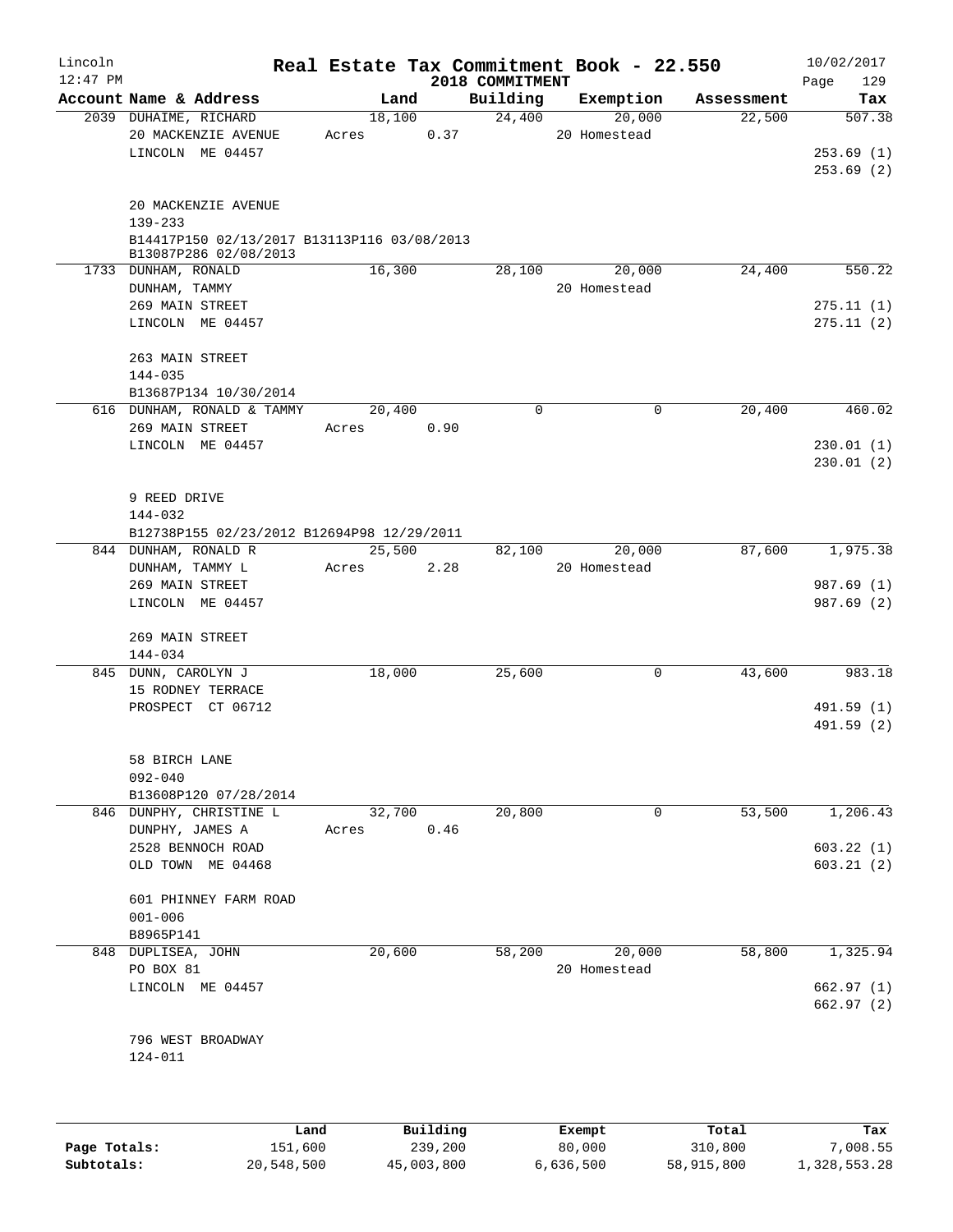| Lincoln                    |                                                      |            |                |              |                    | Real Estate Tax Commitment Book - 22.550 |                      | 10/02/2017      |
|----------------------------|------------------------------------------------------|------------|----------------|--------------|--------------------|------------------------------------------|----------------------|-----------------|
| $12:47$ PM                 | Account Name & Address                               |            |                |              | 2018 COMMITMENT    |                                          |                      | 130<br>Page     |
|                            | 3278 DUPUIS, KIMBERLY J                              |            | Land<br>15,200 |              | Building<br>67,900 | Exemption<br>26,000                      | Assessment<br>57,100 | Tax<br>1,287.61 |
|                            | 20 FISH HILL DRIVE                                   | Acres      |                | 0.24         |                    | 06 Veteran                               |                      |                 |
|                            | LINCOLN ME 04457-1102                                |            |                |              |                    | 20 Homestead                             |                      | 643.81(1)       |
|                            |                                                      |            |                |              |                    |                                          |                      | 643.80 (2)      |
|                            |                                                      |            |                |              |                    |                                          |                      |                 |
|                            | 20 FISH HILL DRIVE                                   |            |                |              |                    |                                          |                      |                 |
|                            | $126 - 053$                                          |            |                |              |                    |                                          |                      |                 |
|                            | B14382P65 01/06/2017                                 |            |                |              |                    |                                          |                      |                 |
| 849                        | DURES, KENNETH                                       |            | 17,300         |              | $\Omega$           |                                          | 17,300<br>0          | 390.12          |
|                            | HENDERSON-DURES,                                     | Acres      |                | 0.34         |                    |                                          |                      |                 |
|                            | SHANNON                                              |            |                |              |                    |                                          |                      |                 |
|                            | 508 NORTH AVE                                        |            |                |              |                    |                                          |                      | 195.06(1)       |
|                            | WAKEFIELD MA 01880                                   |            |                |              |                    |                                          |                      | 195.06(2)       |
|                            |                                                      |            |                |              |                    |                                          |                      |                 |
|                            | TAYLOR STREET<br>137-166                             |            |                |              |                    |                                          |                      |                 |
|                            | B11525P262                                           |            |                |              |                    |                                          |                      |                 |
|                            | 268 DURKEE, MANFORD H JR                             |            | 18,100         |              | 80,300             |                                          | 98,400<br>0          | 2,218.92        |
|                            | PO BOX 161                                           | Acres      |                | 2.10         |                    |                                          |                      |                 |
|                            | JONESPORT ME 04649                                   |            |                |              |                    |                                          |                      | 1,109.46(1)     |
|                            |                                                      |            |                |              |                    |                                          |                      | 1,109.46(2)     |
|                            |                                                      |            |                |              |                    |                                          |                      |                 |
|                            | 67 TOWN FARM ROAD                                    |            |                |              |                    |                                          |                      |                 |
|                            | 081-032                                              |            |                |              |                    |                                          |                      |                 |
|                            | B14323P257 10/27/2016 B13364P89 10/15/2013 B12805P35 |            |                |              |                    |                                          |                      |                 |
|                            | 05/04/2013                                           |            |                |              |                    |                                          |                      |                 |
|                            | 851 DUSENBERY, HENRY M JR                            |            | 25,300         |              | 100,700            | 26,000                                   | 100,000              | 2,255.00        |
|                            | DUSENBERY, ANN                                       |            |                |              |                    | 20 Homestead                             |                      |                 |
|                            | 54 BUCKLEY AVENUE                                    |            |                |              |                    | 07 Veteran                               |                      | 1,127.50(1)     |
|                            | LINCOLN ME 04457                                     |            |                |              |                    |                                          |                      | 1,127.50(2)     |
|                            | 54 BUCKLEY AVENUE                                    |            |                |              |                    |                                          |                      |                 |
|                            | $047 - 016$                                          |            |                |              |                    |                                          |                      |                 |
|                            | 3901 DUTILLE, TIMOTHY                                |            | 36,300         |              | 0                  |                                          | 36,300<br>0          | 818.57          |
|                            | DUTILLE, JULIE                                       | Acres      |                | 9.10         |                    |                                          |                      |                 |
|                            | 156 BEACH HILL                                       |            |                |              |                    |                                          |                      | 409.29(1)       |
|                            | ROCKPORT 04 04856                                    |            |                |              |                    |                                          |                      | 409.28(2)       |
|                            |                                                      |            |                |              |                    |                                          |                      |                 |
|                            | DEAD STREAM ROAD                                     |            |                |              |                    |                                          |                      |                 |
|                            | $049 - 025$                                          |            |                |              |                    |                                          |                      |                 |
|                            | B14192P81 06/27/2016                                 |            |                |              |                    |                                          |                      |                 |
|                            | 852 DUTTON, NANCY                                    |            | 18,400         |              | 21,000             |                                          | 39,400<br>0          | 888.47          |
|                            | 1019 MAIN STREET                                     |            |                |              |                    |                                          |                      |                 |
|                            | LINCOLN ME 04457                                     |            |                |              |                    |                                          |                      | 444.24 (1)      |
|                            |                                                      |            |                |              |                    |                                          |                      | 444.23 (2)      |
|                            | 1019 MAIN STREET                                     |            |                |              |                    |                                          |                      |                 |
|                            | $091 - 026$                                          |            |                |              |                    |                                          |                      |                 |
|                            | B11793P30                                            |            |                |              |                    |                                          |                      |                 |
|                            | 1779 DWELLEY, CHARLES                                |            | 19,000         |              | 0                  |                                          | 19,000<br>0          | 428.45          |
|                            | DWELLEY, SUSAN                                       | Acres      |                | 22.71        |                    |                                          |                      |                 |
|                            | 230 LEE ROAD                                         |            |                |              |                    |                                          |                      | 214.23(1)       |
|                            | LINCOLN ME 04457                                     |            |                |              |                    |                                          |                      | 214.22(2)       |
|                            |                                                      |            |                |              |                    |                                          |                      |                 |
|                            | LEE ROAD                                             |            |                |              |                    |                                          |                      |                 |
|                            | 142-013                                              |            |                |              |                    |                                          |                      |                 |
|                            | B14338P348 11/17/2016 B8340P264 08/29/2002           |            |                |              |                    |                                          |                      |                 |
|                            |                                                      |            |                |              |                    |                                          |                      |                 |
|                            |                                                      | Land       |                | Building     |                    | Exempt                                   | Total                | Tax             |
| Page Totals:<br>Subtotals: |                                                      | 149,600    |                | 269,900      |                    | 52,000                                   | 367,500              | 8,287.14        |
|                            |                                                      | 20,698,100 |                | 45, 273, 700 |                    | 6,688,500                                | 59,283,300           | 1,336,840.42    |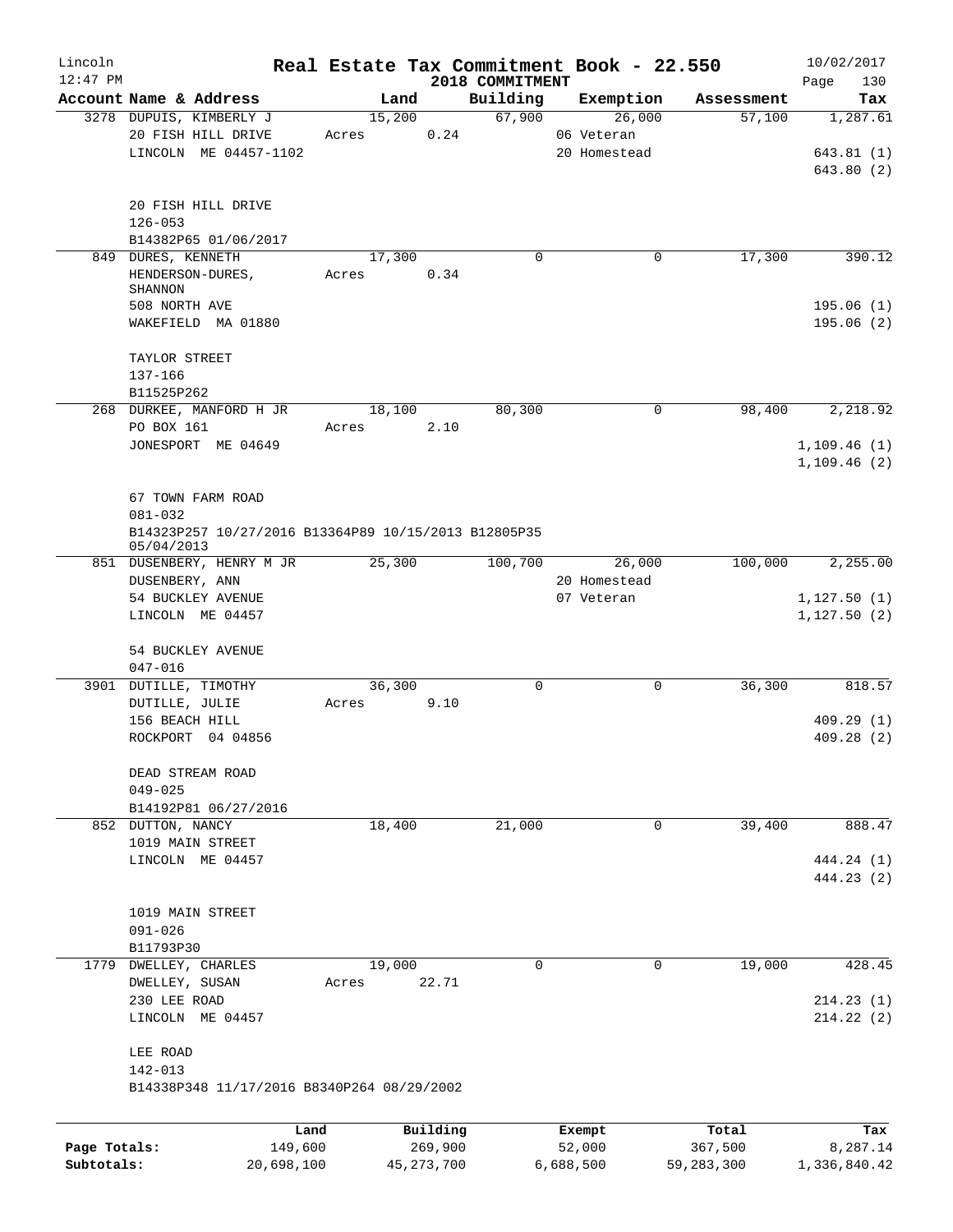| Lincoln<br>$12:47$ PM |                                             |             |        | 2018 COMMITMENT | Real Estate Tax Commitment Book - 22.550 |            | 10/02/2017<br>131 |
|-----------------------|---------------------------------------------|-------------|--------|-----------------|------------------------------------------|------------|-------------------|
|                       | Account Name & Address                      |             |        | Land Building   | Exemption                                | Assessment | Page<br>Tax       |
|                       | 718 DWELLEY, CHARLES                        | 28,600      |        | $\Omega$        | $\Omega$                                 | 28,600     | 644.93            |
|                       | DWELLEY, SUSAN                              | Acres 2.12  |        |                 |                                          |            |                   |
|                       | 230 LEE ROAD                                |             |        |                 |                                          |            | 322.47(1)         |
|                       | LINCOLN ME 04457                            |             |        |                 |                                          |            | 322.46(2)         |
|                       |                                             |             |        |                 |                                          |            |                   |
|                       | DAM ROAD                                    |             |        |                 |                                          |            |                   |
|                       | $050 - 020$                                 |             |        |                 |                                          |            |                   |
|                       | B14399P258 01/27/2017 B12519P67 06/24/2011  |             |        |                 |                                          |            |                   |
|                       | 905 DWELLEY, CHARLES A                      | 40,800      |        | 44,600          | $\mathbf 0$                              | 85,400     | 1,925.77          |
|                       | DWELLEY, SUSAN S                            | Acres 6.73  |        |                 |                                          |            |                   |
|                       | 230 LEE ROAD                                |             |        |                 |                                          |            | 962.89(1)         |
|                       | LINCOLN ME 04457                            |             |        |                 |                                          |            | 962.88 (2)        |
|                       |                                             |             |        |                 |                                          |            |                   |
|                       | DAM ROAD                                    |             |        |                 |                                          |            |                   |
|                       | $050 - 022$                                 |             |        |                 |                                          |            |                   |
|                       | B12890P186 07/24/2012 B12455P257 04/21/2011 |             |        |                 |                                          |            |                   |
|                       | 853 DWELLEY, SUSAN                          |             | 53,100 |                 | 140,400 20,000                           | 173,500    | 3,912.43          |
|                       | DWELLEY, CHARLES                            | Acres 51.13 |        |                 | 20 Homestead                             |            |                   |
|                       | 230 LEE ROAD                                |             |        |                 |                                          |            | 1,956.22(1)       |
|                       | LINCOLN ME 04457                            |             |        |                 |                                          |            | 1,956.21(2)       |
|                       |                                             |             |        |                 |                                          |            |                   |
|                       | 230 LEE ROAD                                |             |        |                 |                                          |            |                   |
|                       | 142-016                                     |             |        |                 |                                          |            |                   |
|                       | 854 DYER, DEBORAH A                         |             | 15,600 | 79,300          | 20,000                                   | 74,900     | 1,689.00          |
|                       | 60 TOWN FARM ROAD                           | Acres 0.92  |        |                 | 20 Homestead                             |            |                   |
|                       | LINCOLN ME 04457-9505                       |             |        |                 |                                          |            | 844.50 (1)        |
|                       |                                             |             |        |                 |                                          |            | 844.50 (2)        |
|                       | 60 TOWN FARM ROAD                           |             |        |                 |                                          |            |                   |
|                       | $081 - 001$                                 |             |        |                 |                                          |            |                   |
|                       | 856 DYER, RHONDA                            |             | 11,500 |                 | 49,600 20,000                            | 41,100     | 926.81            |
|                       | 80 CURTIS FARM ROAD                         | Acres 4.39  |        |                 | 20 Homestead                             |            |                   |
|                       | LINCOLN ME 04457-0371                       |             |        |                 |                                          |            | 463.41(1)         |
|                       |                                             |             |        |                 |                                          |            | 463.40(2)         |
|                       |                                             |             |        |                 |                                          |            |                   |
|                       | 80 CURTIS FARM ROAD                         |             |        |                 |                                          |            |                   |
|                       | 061-011                                     |             |        |                 |                                          |            |                   |
|                       | 1161 DYSART REALTY CO                       | 72,900      |        | 199,400         | $\mathbf 0$                              | 272,300    | 6,140.37          |
|                       | PO BOX 1689                                 |             |        |                 |                                          |            |                   |
|                       | BANGOR ME 04402-1689                        |             |        |                 |                                          |            | 3,070.19(1)       |
|                       |                                             |             |        |                 |                                          |            | 3,070.18(2)       |
|                       |                                             |             |        |                 |                                          |            |                   |
|                       | 199 WEST BROADWAY                           |             |        |                 |                                          |            |                   |
|                       | $130 - 013$                                 |             |        |                 |                                          |            |                   |
|                       | 1422 EAGER, KELLY                           | 20,700      |        | 48,300          | 0                                        | 69,000     | 1,555.95          |
|                       | PO BOX 204                                  | Acres       | 0.64   |                 |                                          |            |                   |
|                       | LINCOLN ME 04457                            |             |        |                 |                                          |            | 777.98(1)         |
|                       |                                             |             |        |                 |                                          |            | 777.97(2)         |
|                       | 16 MOUNTAINVIEW DRIVE                       |             |        |                 |                                          |            |                   |
|                       | 127-010                                     |             |        |                 |                                          |            |                   |
|                       | B13875P347 05/26/2015 B13515P32 04/28/2014  |             |        |                 |                                          |            |                   |
|                       |                                             |             |        |                 |                                          |            |                   |

|              | Land       | Building   | Exempt    | Total      | Tax          |
|--------------|------------|------------|-----------|------------|--------------|
| Page Totals: | 243,200    | 561,600    | 60,000    | 744,800    | 16,795.26    |
| Subtotals:   | 20,941,300 | 45,835,300 | 6,748,500 | 60,028,100 | 1,353,635.68 |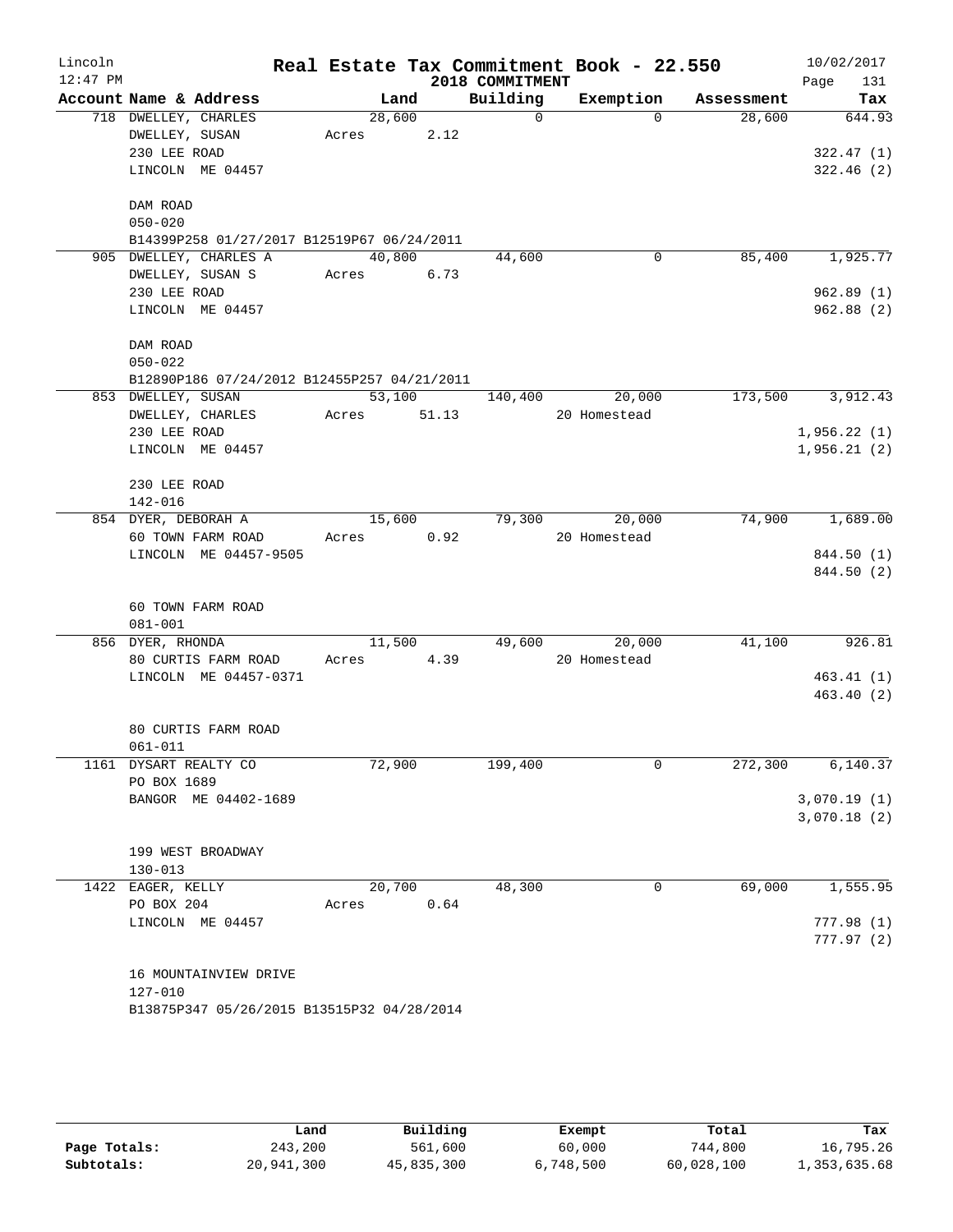| Lincoln    |              |                           |       |        |      |                 | Real Estate Tax Commitment Book - 22.550 |            |         |                     | 10/02/2017 |
|------------|--------------|---------------------------|-------|--------|------|-----------------|------------------------------------------|------------|---------|---------------------|------------|
| $12:47$ PM |              |                           |       |        |      | 2018 COMMITMENT |                                          |            |         | Page                | 132        |
|            |              | Account Name & Address    |       | Land   |      |                 | Building Exemption                       | Assessment |         |                     | Tax        |
|            |              | 861 EAGLE LODGE AND CAMPS |       |        |      | 82,700 231,600  | 20,000                                   |            | 294,300 |                     | 6,636.47   |
|            |              | PO BOX 686                |       | Acres  | 5.58 |                 | 20 Homestead                             |            |         |                     |            |
|            |              | LINCOLN ME 04457          |       |        |      |                 |                                          |            |         | 3,318.24(1)         |            |
|            |              |                           |       |        |      |                 |                                          |            |         | 3,318.23(2)         |            |
|            |              | 600 FOLSOM POND ROAD      |       |        |      |                 |                                          |            |         |                     |            |
|            | $040 - 016$  |                           |       |        |      |                 |                                          |            |         |                     |            |
|            |              | 862 EASTMAN, PETER        |       | 13,400 |      | 54,000          | 0                                        |            |         | 67,400 1,519.87     |            |
|            |              | EASTMAN, VIOLET           |       |        |      |                 |                                          |            |         |                     |            |
|            |              | 1204 SW 19TH LANE         |       |        |      |                 |                                          |            |         |                     | 759.94(1)  |
|            |              | CAPE CORAL FL 33991       |       |        |      |                 |                                          |            |         |                     | 759.93(2)  |
|            |              |                           |       |        |      |                 |                                          |            |         |                     |            |
|            |              | 175 ENFIELD ROAD          |       |        |      |                 |                                          |            |         |                     |            |
|            | $126 - 013$  |                           |       |        |      |                 |                                          |            |         |                     |            |
|            |              | 863 EATON, DALE A         |       | 19,700 |      | 36,600          | $\circ$                                  |            |         | 56,300 1,269.57     |            |
|            |              | 59 TAYLOR STREET          |       |        |      |                 |                                          |            |         |                     |            |
|            |              | LINCOLN ME 04457          |       |        |      |                 |                                          |            |         |                     | 634.79 (1) |
|            |              |                           |       |        |      |                 |                                          |            |         |                     | 634.78 (2) |
|            |              |                           |       |        |      |                 |                                          |            |         |                     |            |
|            |              | 59 TAYLOR STREET          |       |        |      |                 |                                          |            |         |                     |            |
|            | 132-121      |                           |       |        |      |                 |                                          |            |         |                     |            |
|            |              | 864 EDDY, SONYO C         |       | 21,700 |      |                 | 36,500 26,000                            |            | 32,200  | $\overline{726.11}$ |            |
|            | PO BOX 218   |                           | Acres |        | 2.02 |                 | 07 Veteran                               |            |         |                     |            |
|            |              | LINCOLN ME 04457          |       |        |      |                 | 20 Homestead                             |            |         |                     | 363.06(1)  |
|            |              |                           |       |        |      |                 |                                          |            |         |                     | 363.05(2)  |
|            |              |                           |       |        |      |                 |                                          |            |         |                     |            |
|            |              | 375 ENFIELD ROAD          |       |        |      |                 |                                          |            |         |                     |            |
|            | $037 - 019$  |                           |       |        |      |                 |                                          |            |         |                     |            |
|            |              | 865 EDES, DIANE & WILLIAM |       | 32,700 |      | 78,100          | 26,000                                   |            |         | 84,800 1,912.24     |            |
|            | PO BOX 752   |                           |       |        |      |                 | 06 Veteran                               |            |         |                     |            |
|            |              | LINCOLN ME 04457-9610     |       |        |      |                 | 20 Homestead                             |            |         |                     | 956.12(1)  |
|            |              |                           |       |        |      |                 |                                          |            |         |                     | 956.12 (2) |
|            |              |                           |       |        |      |                 |                                          |            |         |                     |            |
|            | 83 MILTS WAY |                           |       |        |      |                 |                                          |            |         |                     |            |
|            | $116 - 028$  |                           |       |        |      |                 |                                          |            |         |                     |            |
|            |              | 866 EDGE, CAROLE E        |       | 63,800 |      | 83,400          | 0                                        |            | 147,200 |                     | 3, 319.36  |
|            |              | 3215 LEE ROAD 379         |       |        |      |                 |                                          |            |         |                     |            |
|            |              | SMITHS STATION AL         |       |        |      |                 |                                          |            |         | 1,659.68(1)         |            |
|            | 36877-3355   |                           |       |        |      |                 |                                          |            |         |                     |            |
|            |              |                           |       |        |      |                 |                                          |            |         | 1,659.68(2)         |            |
|            |              | 526 STANHOPE MILL ROAD    |       |        |      |                 |                                          |            |         |                     |            |
|            | $106 - 018$  |                           |       |        |      |                 |                                          |            |         |                     |            |
|            | B7484P35     |                           |       |        |      |                 |                                          |            |         |                     |            |
|            |              | 867 EDGECOMB, JANE L      |       | 32,000 |      | 103,100         | 20,000                                   |            | 115,100 |                     | 2,595.51   |
|            |              | 27 EVERGREEN DRIVE        |       |        |      |                 | 20 Homestead                             |            |         |                     |            |
|            |              | LINCOLN ME 04457-1601     |       |        |      |                 |                                          |            |         | 1,297.76(1)         |            |
|            |              |                           |       |        |      |                 |                                          |            |         | 1, 297.75(2)        |            |
|            |              |                           |       |        |      |                 |                                          |            |         |                     |            |
|            |              | 27 EVERGREEN DRIVE        |       |        |      |                 |                                          |            |         |                     |            |
|            | $141 - 051$  |                           |       |        |      |                 |                                          |            |         |                     |            |

|              | Land       | Building   | Exempt    | Total      | Tax          |
|--------------|------------|------------|-----------|------------|--------------|
| Page Totals: | 266,000    | 623,300    | 92,000    | 797,300    | 17,979.13    |
| Subtotals:   | 21,207,300 | 46,458,600 | 6,840,500 | 60,825,400 | 1,371,614.81 |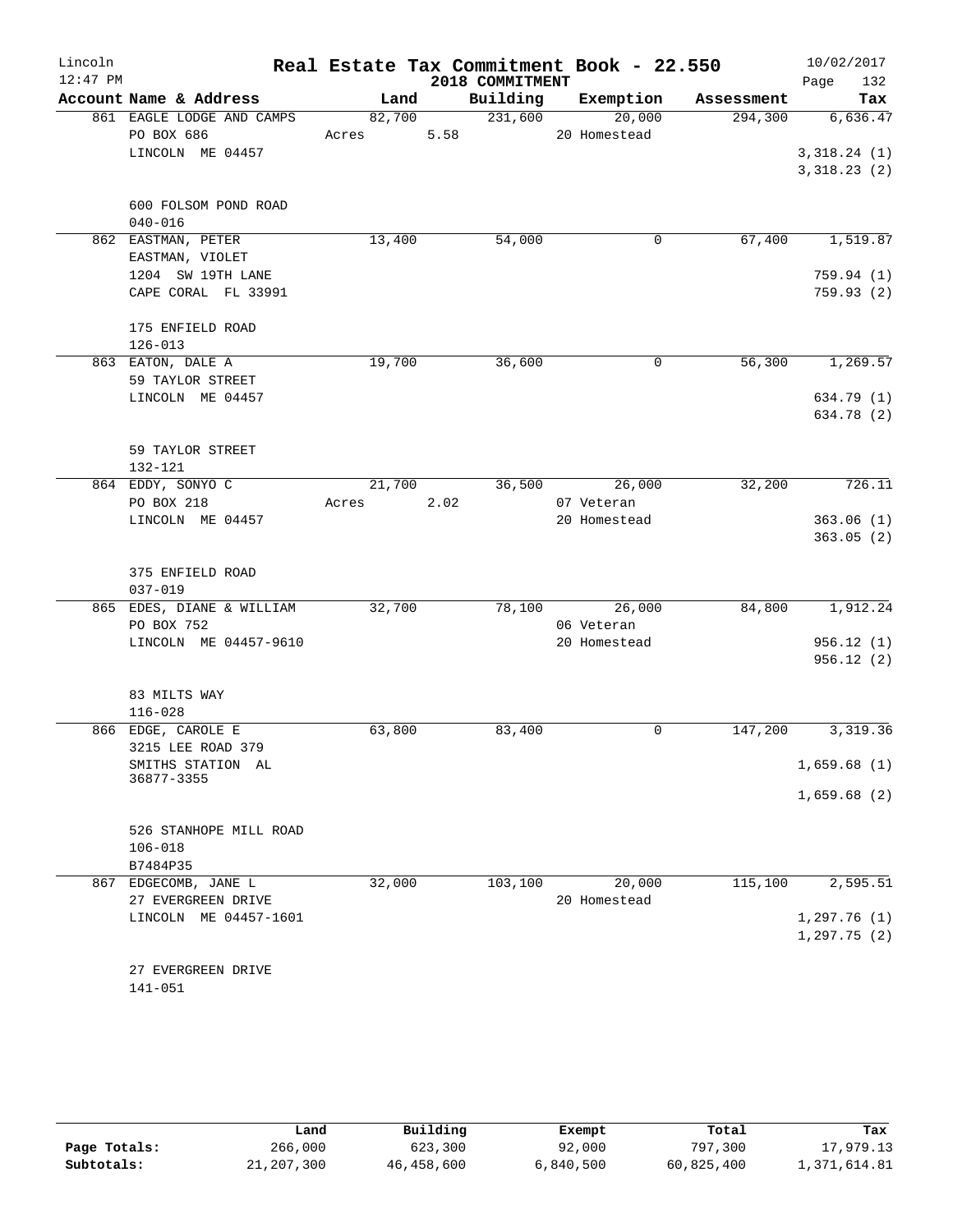| Lincoln<br>$12:47$ PM |                                                                                                      |       |                | 2018 COMMITMENT | Real Estate Tax Commitment Book - 22.550 |            | 10/02/2017<br>133<br>Page        |
|-----------------------|------------------------------------------------------------------------------------------------------|-------|----------------|-----------------|------------------------------------------|------------|----------------------------------|
|                       | Account Name & Address                                                                               |       | Land           | Building        | Exemption                                | Assessment | Tax                              |
|                       | 868 EDGECOMB, VICTOR A<br>EDGECOMB, ANN D<br>130 BAILEY ROAD<br>ALNA ME 00453                        | Acres | 41,000<br>3.33 | $\mathbf 0$     | $\Omega$                                 | 41,000     | 924.55<br>462.28(1)<br>462.27(2) |
|                       | EGG POND ROAD<br>$166 - 006$<br>B11854P52                                                            |       |                |                 |                                          |            |                                  |
|                       | 874 EDWARDS LAND MANAGEMENT                                                                          |       | 57,500         | $\mathbf 0$     | 0                                        | 57,500     | 1,296.63                         |
|                       | 26 EDWARDS STREET                                                                                    | Acres | 18.86          |                 |                                          |            |                                  |
|                       | LINCOLN ME 04457                                                                                     |       |                |                 |                                          |            | 648.32 (1)<br>648.31 (2)         |
|                       | RIVER ROAD<br>$129 - 002$                                                                            |       |                |                 |                                          |            |                                  |
|                       | B14127P29 03/11/2016 B12864P239 06/29/2012                                                           |       |                |                 |                                          |            |                                  |
| 873                   | EDWARDS LAND MANAGEMENT<br><b>LLC</b><br>26 EDWARDS STREET                                           | Acres | 27,500<br>6.60 | 0               | $\mathbf 0$                              | 27,500     | 620.13                           |
|                       | LINCOLN ME 04457                                                                                     |       |                |                 |                                          |            | 310.07(1)<br>310.06(2)           |
|                       | MATTANAWCOOK LAKE<br>$049 - 020$                                                                     |       |                |                 |                                          |            |                                  |
|                       | B14127P29 03/11/2016 B13288P56 08/09/2013 B12864P239<br>06/29/2012                                   |       |                |                 |                                          |            |                                  |
|                       | 875 EDWARDS, BRENDA H<br>76 ENFIELD ROAD                                                             | Acres | 20,300<br>0.63 | 22,800          | 20,000<br>20 Homestead                   | 23,100     | 520.91                           |
|                       | LINCOLN ME 04457-1136                                                                                |       |                |                 |                                          |            | 260.46(1)<br>260.45(2)           |
|                       | 76 ENFIELD ROAD<br>$132 - 039$<br>B13326P26 08/27/2013 B13288P54 08/09/2013 B12864P239<br>06/29/2012 |       |                |                 |                                          |            |                                  |
|                       | 870 EDWARDS, DAVID M                                                                                 |       | 22,800         | 77,100          | 20,000                                   | 79,900     | 1,801.75                         |
|                       | 52 ENFIELD ROAD                                                                                      |       |                |                 | 20 Homestead                             |            |                                  |
|                       | LINCOLN ME 04457                                                                                     |       |                |                 |                                          |            | 900.88(1)<br>900.87(2)           |
|                       | 52 ENFIELD ROAD<br>$132 - 032$                                                                       |       |                |                 |                                          |            |                                  |
|                       | 869 EDWARDS, DAVID M                                                                                 |       | 23,500         | 44,900          | $\mathbf{0}$                             | 68,400     | 1,542.42                         |
|                       | 52 ENFIELD ROAD                                                                                      |       |                |                 |                                          |            |                                  |
|                       | LINCOLN ME 04457                                                                                     |       |                |                 |                                          |            | 771.21(1)<br>771.21(2)           |
|                       | 892 TRANSALPINE ROAD<br>$111 - 023$                                                                  |       |                |                 |                                          |            |                                  |
|                       | 3471 EDWARDS, FRANK M                                                                                |       | 8,000          | 12,900          | 0                                        | 20,900     | 471.30                           |
|                       | 11 GRINDLE STREET                                                                                    | Acres | 0.14           |                 |                                          |            |                                  |
|                       | LINCOLN ME 04457                                                                                     |       |                |                 |                                          |            | 235.65(1)<br>235.65(2)           |
|                       | 11 GRINDLE STREET<br>$141 - 008$                                                                     |       |                |                 |                                          |            |                                  |
|                       | B14249P143 08/19/2016 B13971P156 09/30/2015                                                          |       |                |                 |                                          |            |                                  |
|                       |                                                                                                      | Land  | Building       |                 | Exempt                                   | Total      | Tax                              |
| Page Totals:          | 200,600                                                                                              |       | 157,700        |                 | 40,000                                   | 318,300    | 7,177.69                         |

**Subtotals:** 21,407,900 46,616,300 6,880,500 61,143,700 1,378,792.50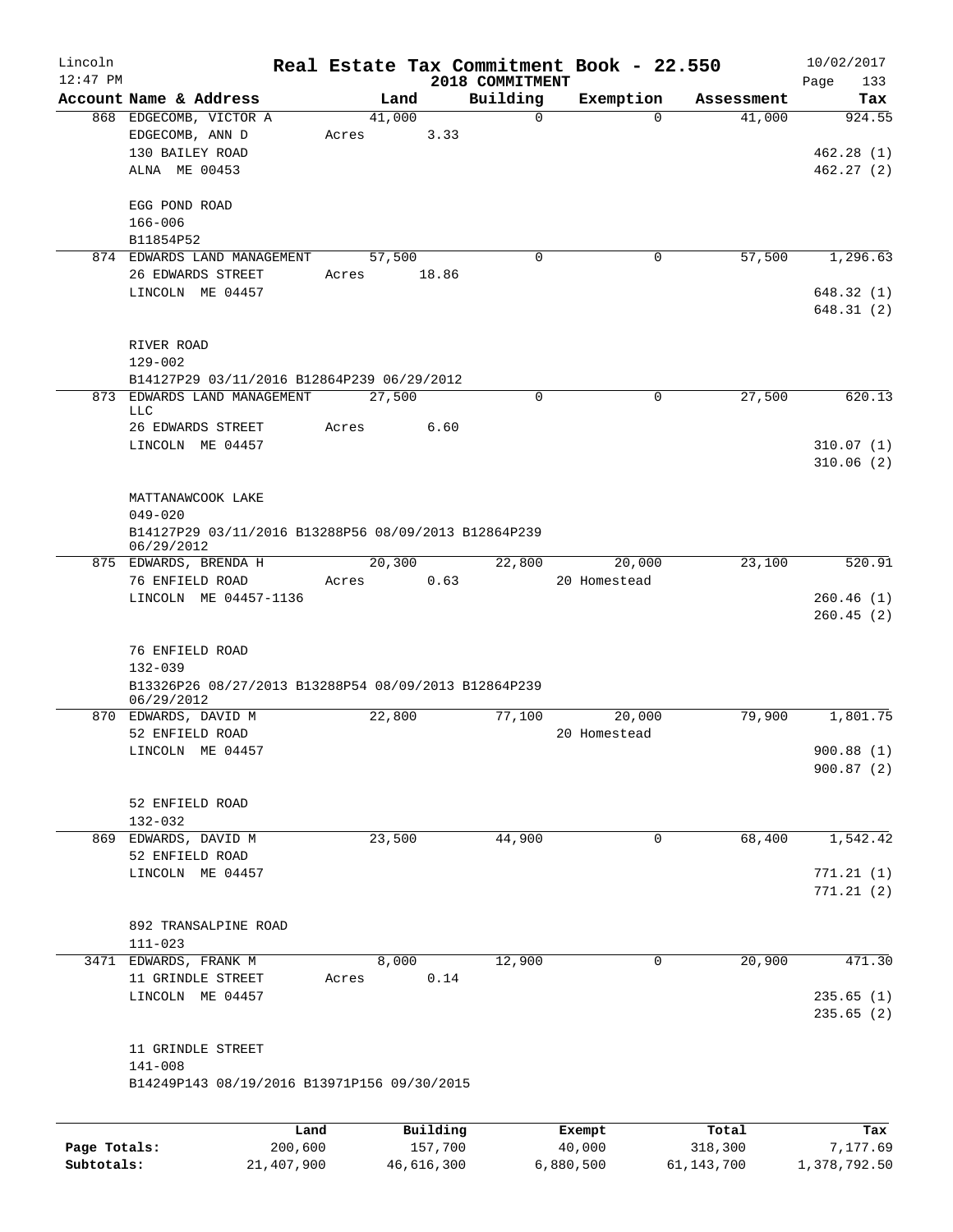| Lincoln<br>$12:47$ PM |                                     |             |        | 2018 COMMITMENT | Real Estate Tax Commitment Book - 22.550 |            | 10/02/2017         |
|-----------------------|-------------------------------------|-------------|--------|-----------------|------------------------------------------|------------|--------------------|
|                       | Account Name & Address              | Land        |        | Building        | Exemption                                | Assessment | Page<br>134<br>Tax |
|                       | 872 EDWARDS, GEORGE E               | 18,300      |        | 43,500          | $\Omega$                                 | 61,800     | 1,393.59           |
|                       | 26 EDWARDS STREET                   |             |        |                 |                                          |            |                    |
|                       | LINCOLN ME 04457                    |             |        |                 |                                          |            | 696.80(1)          |
|                       |                                     |             |        |                 |                                          |            | 696.79(2)          |
|                       | 51 TAYLOR STREET                    |             |        |                 |                                          |            |                    |
|                       | 132-125                             |             |        |                 |                                          |            |                    |
|                       | 876 EDWARDS, GLORIA                 | 41,400      |        | 62,300          | 0                                        | 103,700    | 2,338.44           |
|                       | EDWARDS, ALAN                       |             |        |                 |                                          |            |                    |
|                       | 95 WEST BROADWAY                    |             |        |                 |                                          |            | 1,169.22(1)        |
|                       | LINCOLN ME 04457-1136               |             |        |                 |                                          |            | 1,169.22(2)        |
|                       | 276 MILLETT MALLETT<br><b>ROAD</b>  |             |        |                 |                                          |            |                    |
|                       | $103 - 031$                         |             |        |                 |                                          |            |                    |
|                       | 877 EDWARDS, GLORIA A               | 17,000      |        | 66,500          | 20,000                                   | 63,500     | 1,431.93           |
|                       | EDWARDS, ALAN                       |             |        |                 | 20 Homestead                             |            |                    |
|                       | 95 WEST BROADWAY                    |             |        |                 |                                          |            | 715.97(1)          |
|                       | LINCOLN ME 04457-1314               |             |        |                 |                                          |            | 715.96(2)          |
|                       | 95 WEST BROADWAY                    |             |        |                 |                                          |            |                    |
|                       | 136-015                             |             |        |                 |                                          |            |                    |
|                       | 2412 EDWARDS, JOHN                  | 14,800      |        | $\mathbf 0$     | $\mathbf 0$                              | 14,800     | 333.74             |
|                       | EDWARDS, TIMOTHY                    | Acres       | 10.00  |                 |                                          |            |                    |
|                       | <b>36 MAIN STREET</b>               |             |        |                 |                                          |            | 166.87(1)          |
|                       | LINCOLN ME 04457                    |             |        |                 |                                          |            | 166.87(2)          |
|                       | STATION ROAD                        |             |        |                 |                                          |            |                    |
|                       | $011 - 002$                         |             |        |                 |                                          |            |                    |
|                       | B13620P186 08/20/2014 B3959P81      |             |        |                 |                                          |            |                    |
| 893                   | EDWARDS, JOHN & GEORGE<br>& TIMOTHY | 29,900      |        | $\mathbf 0$     | $\mathbf 0$                              | 29,900     | 674.25             |
|                       | 36 MAIN STREET                      | Acres       | 41.00  |                 |                                          |            |                    |
|                       | LINCOLN ME 04457-1437               |             |        |                 |                                          |            | 337.13(1)          |
|                       |                                     |             |        |                 |                                          |            | 337.12(2)          |
|                       | PARK AVENUE                         |             |        |                 |                                          |            |                    |
|                       | 063-004                             |             |        |                 |                                          |            |                    |
|                       | 880 EDWARDS, JOHN S                 |             | 66,600 |                 | 55,900 26,000                            |            | 96,500 2,176.08    |
|                       | 36 MAIN STREET                      | Acres 42.60 |        |                 | 20 Homestead                             |            |                    |
|                       | LINCOLN ME 04457-1437               |             |        |                 | 07 Veteran                               |            | 1,088.04(1)        |
|                       |                                     |             |        |                 |                                          |            | 1,088.04(2)        |
|                       | 617 TRANSALPINE ROAD                |             |        |                 |                                          |            |                    |
|                       | $015 - 008$                         |             |        |                 |                                          |            |                    |
|                       | B10889P275 B10440P290 B5182P345     |             |        |                 |                                          |            |                    |
|                       | 882 EDWARDS, JOHN S                 | 30,000      |        | $\Omega$        | 0                                        | 30,000     | 676.50             |
|                       | 36 MAIN STREET                      | Acres 47.09 |        |                 |                                          |            |                    |
|                       | LINCOLN ME 04457-1437               |             |        |                 |                                          |            | 338.25(1)          |
|                       |                                     |             |        |                 |                                          |            | 338.25(2)          |
|                       | RIVER ROAD                          |             |        |                 |                                          |            |                    |
|                       | $056 - 009$                         |             |        |                 |                                          |            |                    |
|                       |                                     |             |        |                 |                                          |            |                    |

|              | Land       | Building   | Exempt    | Total      | Tax          |
|--------------|------------|------------|-----------|------------|--------------|
| Page Totals: | 218,000    | 228,200    | 46,000    | 400,200    | 9,024.53     |
| Subtotals:   | 21,625,900 | 46,844,500 | 6,926,500 | 61,543,900 | 1,387,817.03 |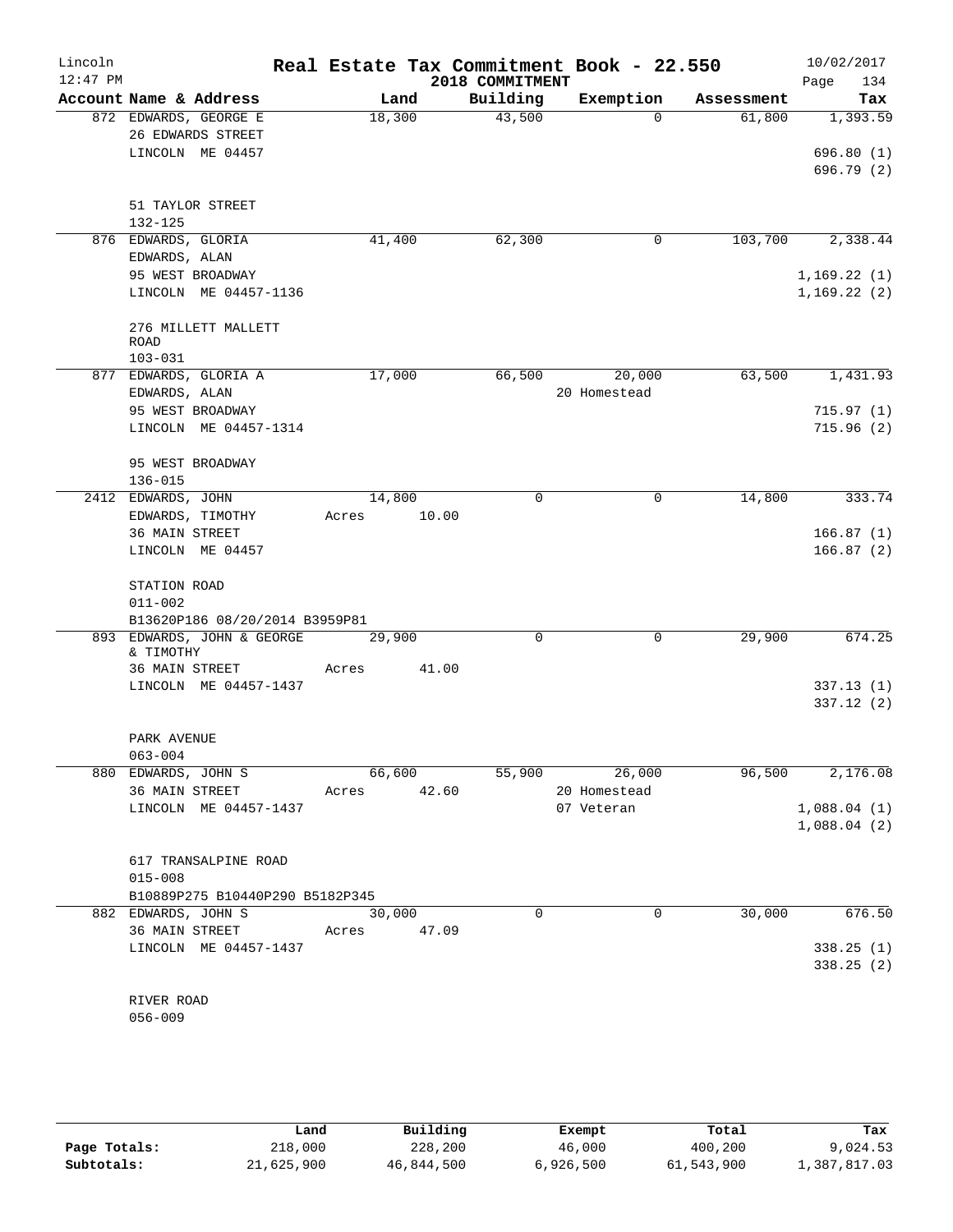| Lincoln<br>$12:47$ PM |                                                               |       |            | Real Estate Tax Commitment Book - 22.550<br>2018 COMMITMENT |             |            | 10/02/2017<br>Page<br>135 |
|-----------------------|---------------------------------------------------------------|-------|------------|-------------------------------------------------------------|-------------|------------|---------------------------|
|                       | Account Name & Address                                        |       | Land       | Building                                                    | Exemption   | Assessment | Tax                       |
|                       | 884 EDWARDS, JOHN S                                           |       | 95,100     | $\mathbf 0$                                                 | $\Omega$    | 95,100     | 2,144.51                  |
|                       | EDWARDS LAND MANAGEMENT Acres<br>LLC                          |       | 64.65      |                                                             |             |            |                           |
|                       | 36 MAIN STREET                                                |       |            |                                                             |             |            | 1,072.26(1)               |
|                       | LINCOLN ME 04457-1437                                         |       |            |                                                             |             |            | 1,072.25(2)               |
|                       | WEST BROADWAY                                                 |       |            |                                                             |             |            |                           |
|                       | $130 - 008$                                                   |       |            |                                                             |             |            |                           |
|                       | B14127P31 03/11/2016 B5627P29 B2618P93<br>883 EDWARDS, JOHN S |       | 25,300     | 128,700                                                     | $\mathbf 0$ |            |                           |
|                       | 36 MAIN STREET                                                | Acres | 1.30       |                                                             |             | 154,000    | 3,472.70                  |
|                       | LINCOLN ME 04457-1437                                         |       |            |                                                             |             |            | 1,736.35(1)               |
|                       |                                                               |       |            |                                                             |             |            | 1,736.35(2)               |
|                       | 79 ENFIELD ROAD                                               |       |            |                                                             |             |            |                           |
|                       | $132 - 045$                                                   |       |            |                                                             |             |            |                           |
|                       | 903 EDWARDS, JOHN S &<br>GEORGE L                             |       | 5,300      | $\mathbf 0$                                                 | 0           | 5,300      | 119.52                    |
|                       | EDWARDS TIMOTHY                                               | Acres | 29.00      |                                                             |             |            |                           |
|                       | 36 MAIN STREET                                                |       |            |                                                             |             |            | 59.76(1)                  |
|                       | LINCOLN ME 04457-1437                                         |       |            |                                                             |             |            | 59.76(2)                  |
|                       | STATION ROAD                                                  |       |            |                                                             |             |            |                           |
|                       | $036 - 006$                                                   |       |            |                                                             |             |            |                           |
| 887                   | B3036P144<br>EDWARDS, JOHN S &                                |       | 20,000     | 0                                                           | 0           | 20,000     | 451.00                    |
|                       | GEORGE L<br>EDWARDS, TIMOTHY                                  | Acres | 14.00      |                                                             |             |            |                           |
|                       | 36 MAIN STREET                                                |       |            |                                                             |             |            | 225.50(1)                 |
|                       | LINCOLN ME 04457-1437                                         |       |            |                                                             |             |            | 225.50(2)                 |
|                       | STATION ROAD                                                  |       |            |                                                             |             |            |                           |
|                       | $023 - 001$                                                   |       |            |                                                             |             |            |                           |
|                       | B2446P79                                                      |       |            |                                                             |             |            |                           |
|                       | 892 EDWARDS, JOHN S &<br>GEORGE L                             |       | 123,300    | $\Omega$                                                    | 0           | 123,300    | 2,780.42                  |
|                       | EDWARDS, TIMOTHY                                              | Acres | 107.00     |                                                             |             |            |                           |
|                       | 36 MAIN STREET                                                |       |            |                                                             |             |            | 1,390.21(1)               |
|                       | LINCOLN ME 04457-1437                                         |       |            |                                                             |             |            | 1,390.21(2)               |
|                       | PARK AVENUE                                                   |       |            |                                                             |             |            |                           |
|                       | $063 - 002$                                                   |       |            |                                                             |             |            |                           |
|                       | 894 EDWARDS, JOHN S &<br>GEORGE L                             |       | 22,800     | 0                                                           | 0           | 22,800     | 514.14                    |
|                       | EDWARDS, TIMOTHY                                              | Acres | 15.10      |                                                             |             |            |                           |
|                       | 36 MAIN STREET<br>LINCOLN ME 04457-1437                       |       |            |                                                             |             |            | 257.07 (1)<br>257.07(2)   |
|                       |                                                               |       |            |                                                             |             |            |                           |
|                       | PARK AVENUE<br>$064 - 002$                                    |       |            |                                                             |             |            |                           |
| 895                   | EDWARDS, JOHN S &                                             |       | 40,600     | 0                                                           | 0           | 40,600     | 915.53                    |
|                       | GEORGE L                                                      |       |            |                                                             |             |            |                           |
|                       | EDWARDS, TIMOTHY                                              | Acres | 9.97       |                                                             |             |            |                           |
|                       | 36 MAIN STREET<br>LINCOLN ME 04457-1437                       |       |            |                                                             |             |            | 457.77 (1)<br>457.76 (2)  |
|                       | RIVER ROAD<br>129-006                                         |       |            |                                                             |             |            |                           |
|                       |                                                               |       |            |                                                             |             |            |                           |
|                       | Land                                                          |       | Building   |                                                             | Exempt      | Total      | Tax                       |
| Page Totals:          | 332,400                                                       |       | 128,700    |                                                             | 0           | 461,100    | 10,397.82                 |
| Subtotals:            | 21,958,300                                                    |       | 46,973,200 |                                                             | 6,926,500   | 62,005,000 | 1,398,214.85              |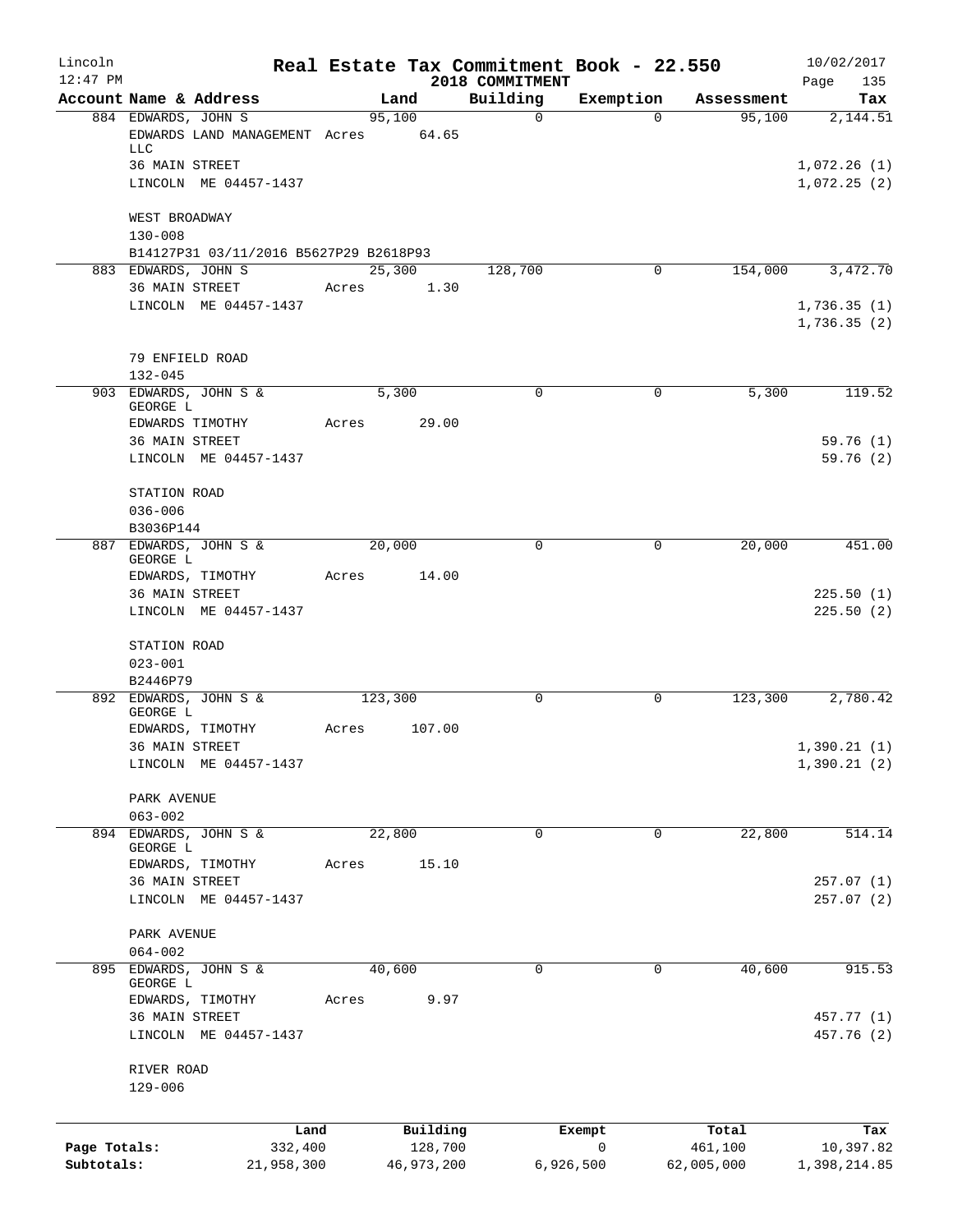| Lincoln<br>$12:47$ PM |                                                        |       |          | Real Estate Tax Commitment Book - 22.550<br>2018 COMMITMENT |             |                  | 10/02/2017<br>136<br>Page |
|-----------------------|--------------------------------------------------------|-------|----------|-------------------------------------------------------------|-------------|------------------|---------------------------|
|                       | Account Name & Address                                 |       | Land     | Building                                                    | Exemption   | Assessment       | Tax                       |
|                       | 902 EDWARDS, JOHN S &<br>GEORGE L.                     |       | 26,300   | 0                                                           | $\Omega$    | 26,300           | 593.07                    |
|                       | EDWARDS TIMOTHY                                        | Acres | 157.00   |                                                             |             |                  |                           |
|                       | 36 MAIN STREET                                         |       |          |                                                             |             |                  | 296.54(1)                 |
|                       | LINCOLN ME 04457-1437                                  |       |          |                                                             |             |                  | 296.53(2)                 |
|                       | STATION ROAD                                           |       |          |                                                             |             |                  |                           |
|                       | $023 - 006$<br>B2446P79                                |       |          |                                                             |             |                  |                           |
|                       | 890 EDWARDS, JOHN S &<br>TIMOTHY                       |       | 3,600    | $\Omega$                                                    | 0           | 3,600            | 81.18                     |
|                       | EDWARDS LAND MANAGEMENT Acres<br>LLC.                  |       | 27.00    |                                                             |             |                  |                           |
|                       | 36 MAIN STREET                                         |       |          |                                                             |             |                  | 40.59(1)                  |
|                       | LINCOLN ME 04457-1437                                  |       |          |                                                             |             |                  | 40.59(2)                  |
|                       | WEST BROADWAY<br>$024 - 003$                           |       |          |                                                             |             |                  |                           |
|                       | B14127P31 03/11/2016 B2446P79                          |       |          |                                                             |             |                  |                           |
|                       | 896 EDWARDS, JOHN S &<br>TIMOTHY                       |       | 4,800    | $\mathbf 0$                                                 | 0           | 4,800            | 108.24                    |
|                       | EDWARDS LAND MANAGEMENT Acres<br>LLC                   |       | 1.50     |                                                             |             |                  |                           |
|                       | 36 MAIN STREET                                         |       |          |                                                             |             |                  | 54.12(1)                  |
|                       | LINCOLN ME 04457-1437                                  |       |          |                                                             |             |                  | 54.12(2)                  |
|                       | WEST BROADWAY                                          |       |          |                                                             |             |                  |                           |
|                       | $130 - 007$<br>B14127P31 03/11/2016                    |       |          |                                                             |             |                  |                           |
|                       | 889 EDWARDS, JOHN S &<br>TIMOTHY                       |       | 153,100  | 0                                                           | 0           | 153,100          | 3,452.41                  |
|                       | EDWARDS LAND MANAGEMENT Acres<br>LLC                   |       | 876.00   |                                                             |             |                  |                           |
|                       | <b>36 MAIN STREET</b>                                  |       |          |                                                             |             |                  | 1,726.21(1)               |
|                       | LINCOLN ME 04457-1437                                  |       |          |                                                             |             |                  | 1,726.20(2)               |
|                       | STATION ROAD                                           |       |          |                                                             |             |                  |                           |
|                       | $023 - 005$                                            |       |          |                                                             |             |                  |                           |
|                       | B14127P31 04/20/2016 B2446P79<br>888 EDWARDS, JOHN S & |       | 26,300   | 0                                                           | 0           | 26,300           | 593.07                    |
|                       | TIMOTHY                                                |       |          |                                                             |             |                  |                           |
|                       | EDWARDS LAND MANAGEMENT Acres<br>LLC                   |       | 169.00   |                                                             |             |                  |                           |
|                       | 36 MAIN STREET                                         |       |          |                                                             |             |                  | 296.54(1)                 |
|                       | LINCOLN ME 04457-1437                                  |       |          |                                                             |             |                  | 296.53(2)                 |
|                       | STATION ROAD<br>$023 - 002$                            |       |          |                                                             |             |                  |                           |
|                       | B14127P31 03/11/2016 B2446P79                          |       |          |                                                             |             |                  |                           |
|                       | 885 EDWARDS, JOHN S &                                  |       | 65,300   | $\Omega$                                                    | $\Omega$    | 65,300           | 1,472.52                  |
|                       | TIMOTHY<br>EDWARDS LAND MANAGEMENT Acres               |       | 86.00    |                                                             |             |                  |                           |
|                       | LLC.                                                   |       |          |                                                             |             |                  |                           |
|                       | 36 MAIN STREET<br>LINCOLN ME 04457-1437                |       |          |                                                             |             |                  | 736.26(1)<br>736.26(2)    |
|                       | STATION ROAD                                           |       |          |                                                             |             |                  |                           |
|                       | $011 - 001$                                            |       |          |                                                             |             |                  |                           |
|                       | B14127P31 03/11/2016 B2446P79                          |       |          |                                                             |             |                  |                           |
|                       |                                                        |       |          |                                                             |             |                  |                           |
| Page Totals:          | Land<br>279,400                                        |       | Building | $\mathsf{O}$                                                | Exempt<br>0 | Total<br>279,400 | Tax<br>6,300.49           |

**Page Totals:** 279,400 0 0 279,400 6,300.49 **Subtotals:** 22,237,700 46,973,200 6,926,500 62,284,400 1,404,515.34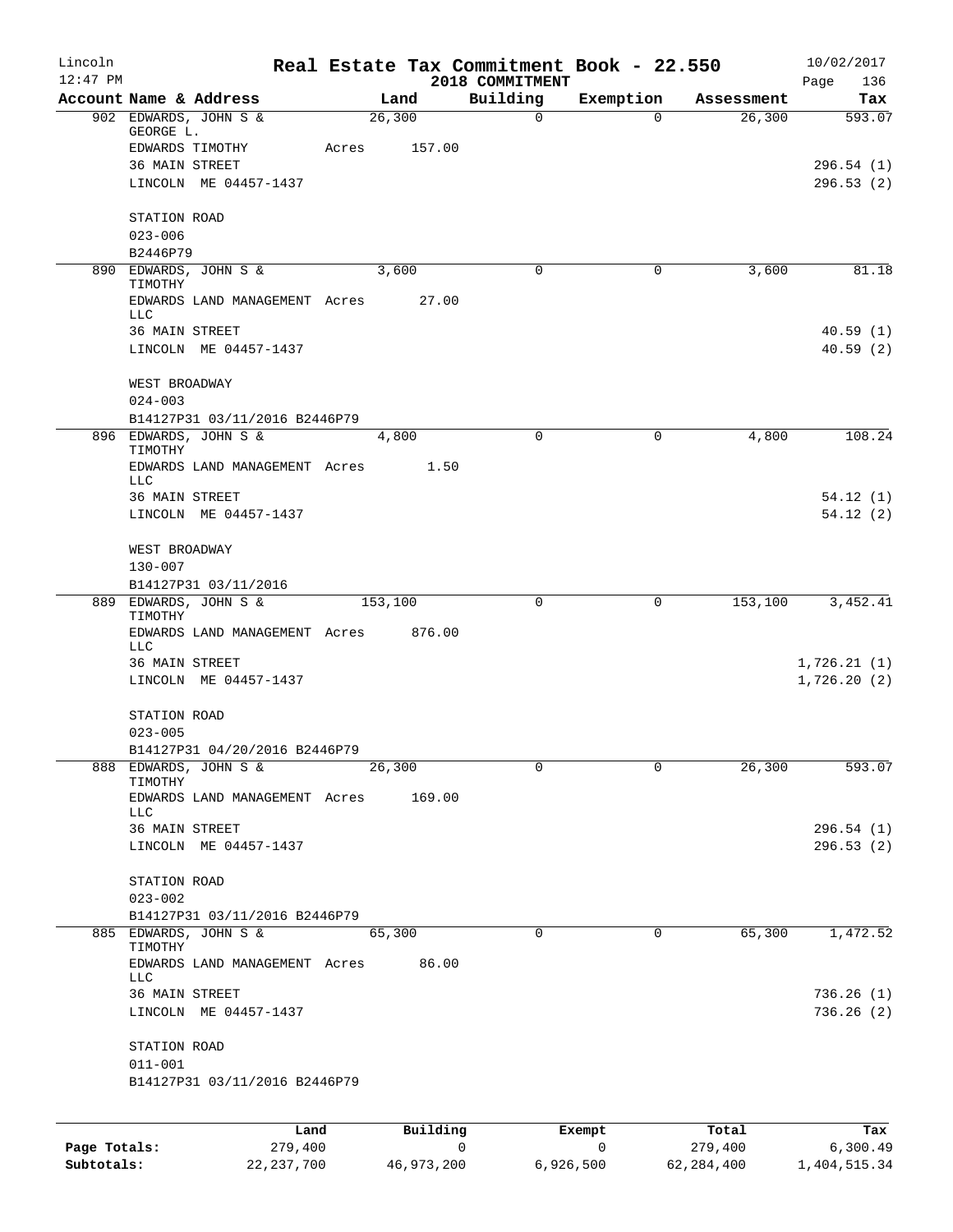| Lincoln    |                             |                               |       |        |        | Real Estate Tax Commitment Book - 22.550 |             |            | 10/02/2017             |
|------------|-----------------------------|-------------------------------|-------|--------|--------|------------------------------------------|-------------|------------|------------------------|
| $12:47$ PM |                             |                               |       |        |        | 2018 COMMITMENT                          |             |            | 137<br>Page            |
|            |                             | Account Name & Address        |       |        | Land   | Building                                 | Exemption   | Assessment | Tax                    |
|            | TIMOTHY                     | 886 EDWARDS, JOHN S &         |       | 29,800 |        | $\Omega$                                 | $\Omega$    | 29,800     | 671.99                 |
|            | LLC                         | EDWARDS LAND MANAGEMENT Acres |       |        | 182.00 |                                          |             |            |                        |
|            | 36 MAIN STREET              |                               |       |        |        |                                          |             |            | 336.00(1)              |
|            |                             | LINCOLN ME 04457-1437         |       |        |        |                                          |             |            | 335.99(2)              |
|            | STATION ROAD                |                               |       |        |        |                                          |             |            |                        |
|            | $011 - 004$                 |                               |       |        |        |                                          |             |            |                        |
|            |                             | B14127P31 03/11/2016 B2446P79 |       |        |        |                                          |             |            |                        |
|            | TIMOTHY                     | 891 EDWARDS, JOHN S &         |       | 29,700 |        | $\mathbf 0$                              | $\mathbf 0$ | 29,700     | 669.74                 |
|            | <b>LLC</b>                  | EDWARDS LAND MANAGEMENT Acres |       |        | 8.16   |                                          |             |            |                        |
|            | 36 MAIN STREET              |                               |       |        |        |                                          |             |            | 334.87(1)              |
|            |                             | LINCOLN ME 04457-1437         |       |        |        |                                          |             |            | 334.87 (2)             |
|            | RIVER ROAD                  |                               |       |        |        |                                          |             |            |                        |
|            | $056 - 001$                 |                               |       |        |        |                                          |             |            |                        |
|            |                             | B14127P31 03/11/2016          |       |        |        |                                          |             |            |                        |
|            | GEORGE L. &                 | 901 EDWARDS, JOHN S.,         |       | 29,900 |        | 0                                        | 0           | 29,900     | 674.25                 |
|            | TIMOTHY                     |                               | Acres |        | 187.00 |                                          |             |            |                        |
|            | 36 MAIN STREET              |                               |       |        |        |                                          |             |            | 337.13(1)              |
|            |                             | LINCOLN ME 04457-1437         |       |        |        |                                          |             |            | 337.12(2)              |
|            | STATION ROAD                |                               |       |        |        |                                          |             |            |                        |
|            | $023 - 004$                 |                               |       |        |        |                                          |             |            |                        |
|            | B2446P79                    |                               |       |        |        |                                          |             |            |                        |
|            |                             | 899 EDWARDS, TIMOTHY          |       | 5,700  |        | $\Omega$                                 | $\mathbf 0$ | 5,700      | 128.54                 |
|            |                             | 823 STETSON ROAD              | Acres |        | 10.00  |                                          |             |            |                        |
|            |                             | KENDUSKEAG ME 04450           |       |        |        |                                          |             |            | 64.27(1)               |
|            |                             |                               |       |        |        |                                          |             |            | 64.27(2)               |
|            | ENFIELD ROAD                |                               |       |        |        |                                          |             |            |                        |
|            | $011 - 003$                 |                               |       |        |        |                                          |             |            |                        |
|            | B11352P69                   |                               |       |        |        |                                          |             |            |                        |
|            |                             | 1452 EDWARDS, TIMOTHY         |       | 17,900 |        | 48,500                                   | 0           | 66,400     | 1,497.32               |
|            | PO BOX 605                  |                               | Acres |        | 2.69   |                                          |             |            |                        |
|            |                             | LINCOLN ME 04457              |       |        |        |                                          |             |            | 748.66(1)<br>748.66(2) |
|            |                             |                               |       |        |        |                                          |             |            |                        |
|            |                             | 250 WHITE POINT ESTATES       |       |        |        |                                          |             |            |                        |
|            | ROAD                        |                               |       |        |        |                                          |             |            |                        |
|            | $057 - 038$                 |                               |       |        |        |                                          |             |            |                        |
|            |                             | B12903P154 08/07/2012         |       |        |        |                                          |             |            |                        |
|            | 904 EGLE, GABRIELA          |                               |       | 72,000 |        | 43,100                                   | $\mathbf 0$ | 115,100    | 2,595.51               |
|            | EGLE, RAINER M              |                               | Acres |        | 6.00   |                                          |             |            |                        |
|            |                             | IM BOGE 21 8332               |       |        |        |                                          |             |            | 1,297.76(1)            |
|            | RUSSIKON                    |                               |       |        |        |                                          |             |            | 1, 297.75(2)           |
|            | SWITZERLAND 0<br>00000-0000 |                               |       |        |        |                                          |             |            |                        |
|            |                             | 316 PIERCE WEBBER ROAD        |       |        |        |                                          |             |            |                        |
|            | 041-017                     |                               |       |        |        |                                          |             |            |                        |
|            | B11142P103                  |                               |       |        |        |                                          |             |            |                        |
|            |                             |                               |       |        |        |                                          |             |            |                        |

|              | Land         | Building   | Exempt    | Total      | Tax          |
|--------------|--------------|------------|-----------|------------|--------------|
| Page Totals: | 185,000      | 91,600     |           | 276,600    | 6,237.35     |
| Subtotals:   | 22, 422, 700 | 47,064,800 | 6,926,500 | 62,561,000 | 1,410,752.69 |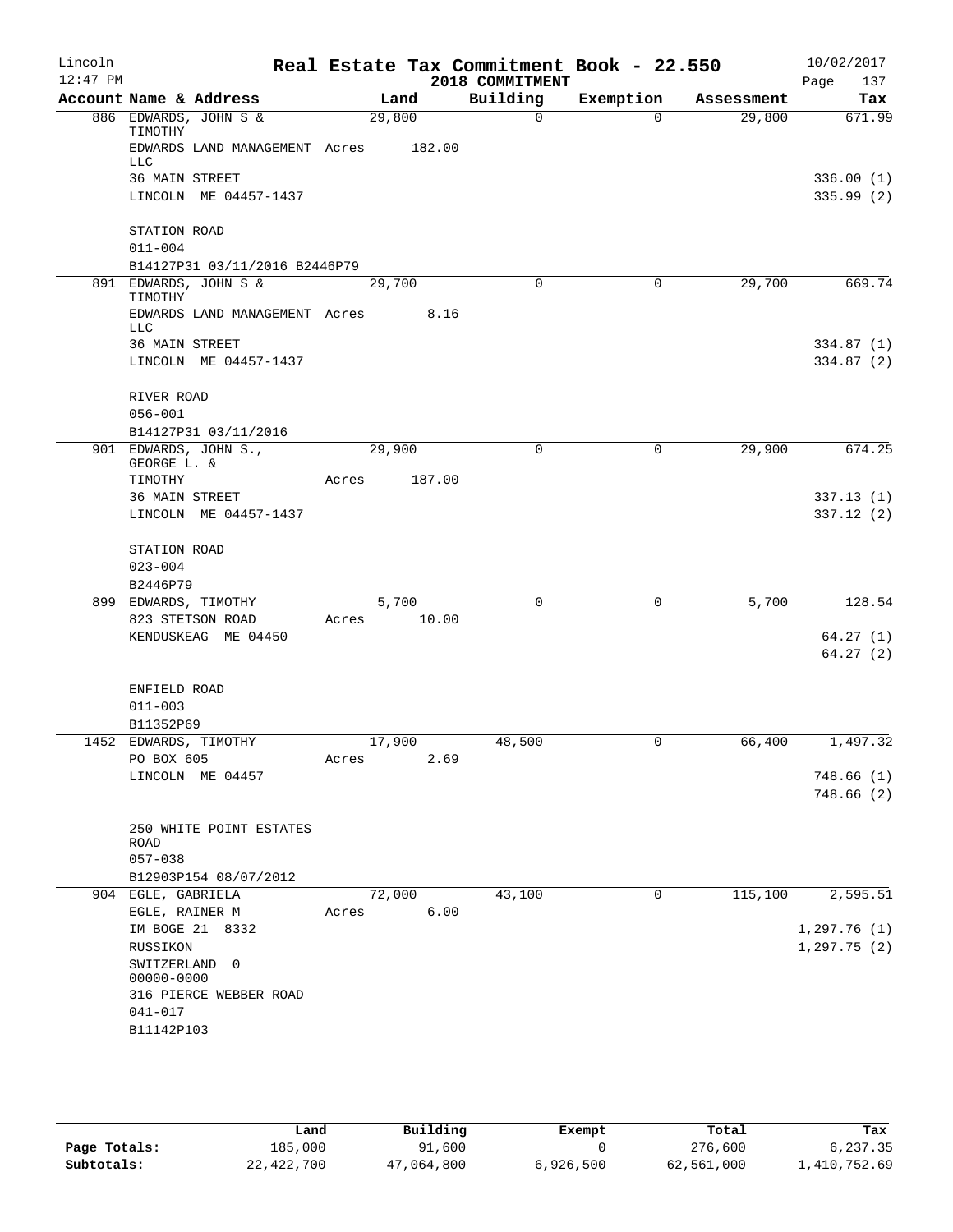| Lincoln<br>$12:47$ PM |                                                                                                         |                  |      | 2018 COMMITMENT | Real Estate Tax Commitment Book - 22.550 |            | 10/02/2017<br>138<br>Page               |
|-----------------------|---------------------------------------------------------------------------------------------------------|------------------|------|-----------------|------------------------------------------|------------|-----------------------------------------|
|                       | Account Name & Address                                                                                  | Land             |      | Building        | Exemption                                | Assessment | Tax                                     |
|                       | 906 EL MALLAWANY, AMIN M<br>EL MALLAWANY, JUNG J<br>33 PEPPER CREEK DRIVE<br>CLEVELAND OH<br>44124-5279 | 83,700<br>Acres  | 1.30 | 183,800         | $\Omega$                                 | 267,500    | 6,032.13<br>3,016.07(1)<br>3,016.06(2)  |
|                       | 35 FURROUGH LANE<br>$104 - 019$                                                                         |                  |      |                 |                                          |            |                                         |
|                       | 907 ELKINS, DOUGLASS W<br>WARREN, ANN E                                                                 | 14,100<br>Acres  | 5.40 | 36,800          | 0                                        | 50,900     | 1,147.80                                |
|                       | 80 EAST TERRACE<br>MILLINOCKET ME 04462                                                                 |                  |      |                 |                                          |            | 573.90(1)<br>573.90(2)                  |
|                       | 13 CALM COVE ROAD<br>$108 - 032$<br>B11845P171                                                          |                  |      |                 |                                          |            |                                         |
|                       | 908 ELLIS & GUERRETTE LLC<br>2402 ROUTE 2 SUITE G                                                       | 24,800<br>Acres  | 1.60 | 143,300         | 0                                        | 168,100    | 3,790.66                                |
|                       | HERMON ME 04401                                                                                         |                  |      |                 |                                          |            | 1,895.33(1)<br>1,895.33(2)              |
|                       | 79 WEST BROADWAY<br>$136 - 019$<br>B14232P190 08/02/2016 B13433P326 10/15/2012                          |                  |      |                 |                                          |            |                                         |
|                       | 132 EMERA                                                                                               | 6,622,900        |      | 0               | $\mathbf 0$                              | 6,622,900  | 149, 346.39                             |
|                       | PO BOX 932<br>BANGOR ME 04402                                                                           |                  |      |                 |                                          |            | 74,673.20<br>74,673.19                  |
|                       | 356 WEST BROADWAY<br>$046 - 030 - 001$                                                                  |                  |      |                 |                                          |            |                                         |
|                       | 131 EMERA<br>PO BOX 932<br>BANGOR ME 04402                                                              | 126,000<br>Acres | 8.81 | 746,000         | 0                                        | 872,000    | 19,663.60<br>9,831.80(1)<br>9,831.80(2) |
|                       | 356 WEST BROADWAY<br>$046 - 030$<br>B3892P198                                                           |                  |      |                 |                                          |            |                                         |
|                       | 133 EMERA MAINE<br>PO BOX 932                                                                           | 6,200            | 0.70 | 39,300          | 0                                        | 45,500     | 1,026.03                                |
|                       | BANGOR ME 04402                                                                                         | Acres            |      |                 |                                          |            | 513.02(1)<br>513.01(2)                  |
|                       | 58 TOWER ROAD<br>$093 - 021$<br>B2921P311                                                               |                  |      |                 |                                          |            |                                         |
|                       | 1658 EMERY, DAVID N & DAVIAN<br>PO BOX 603<br>LINCOLN ME 04457                                          |                  | 100  | 0               | 0                                        | 100        | 2.26<br>1.13(1)<br>1.13(2)              |
|                       | MATTANAWCOOK LAKE<br>057-037<br>B12493P199 05/28/2011                                                   |                  |      |                 |                                          |            |                                         |
|                       |                                                                                                         |                  |      |                 |                                          |            |                                         |

|              | Land       | Building     | Exempt    | Total      | Tax          |
|--------------|------------|--------------|-----------|------------|--------------|
| Page Totals: | 6,877,800  | 1,149,200    |           | 8,027,000  | 181,008.87   |
| Subtotals:   | 29,300,500 | 48, 214, 000 | 6,926,500 | 70,588,000 | 1,591,761.56 |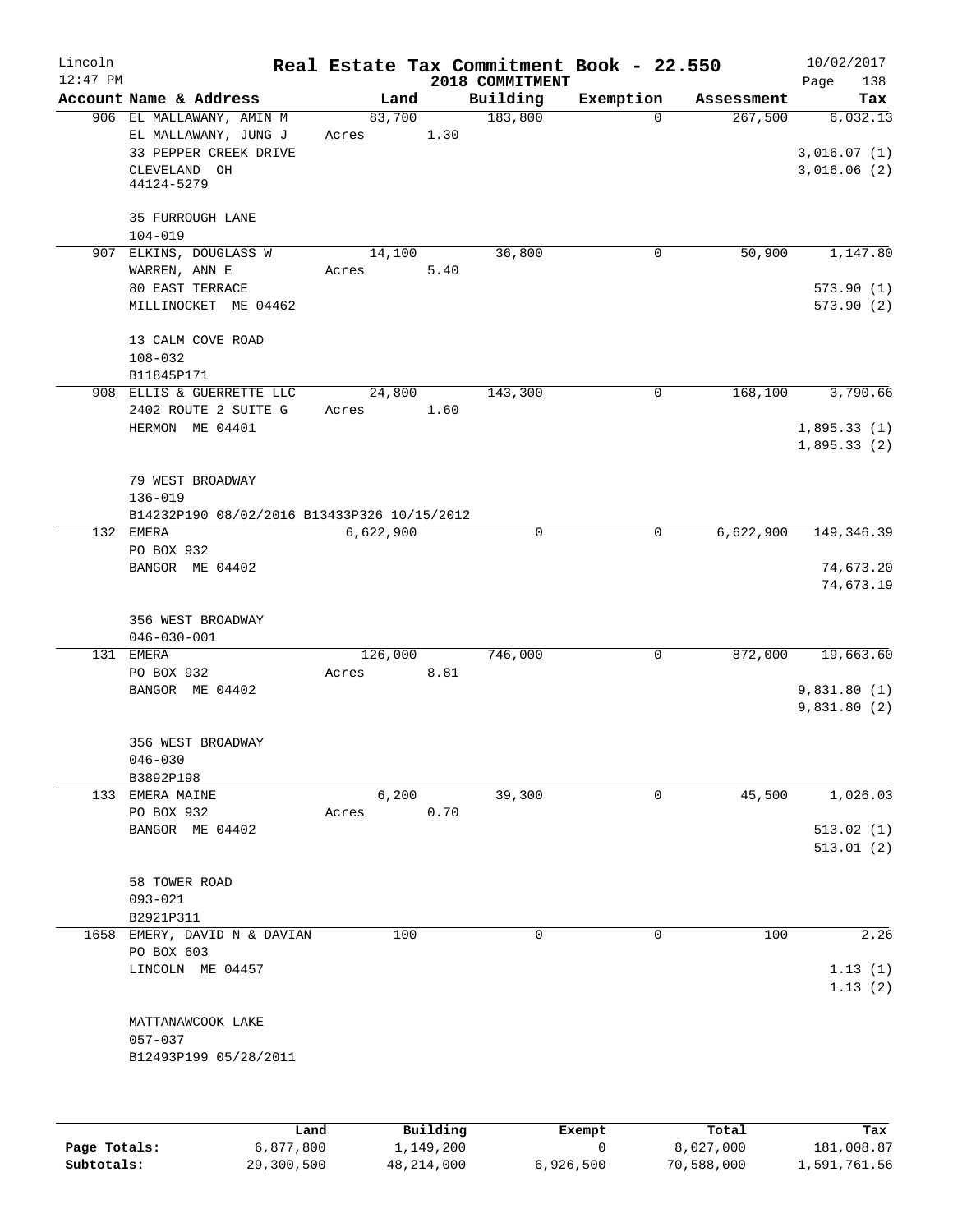| Lincoln<br>$12:47$ PM |                                     |      |       |        |          | 2018 COMMITMENT | Real Estate Tax Commitment Book - 22.550 |            | 10/02/2017<br>Page<br>139 |
|-----------------------|-------------------------------------|------|-------|--------|----------|-----------------|------------------------------------------|------------|---------------------------|
|                       | Account Name & Address              |      |       | Land   |          | Building        | Exemption                                | Assessment | Tax                       |
|                       | 911 EMERY, KAREN M                  |      |       | 18,300 |          | 46,200          | $\mathbf 0$                              | 64,500     | 1,454.48                  |
|                       | EMERY, BRIAN K                      |      | Acres |        | 0.41     |                 |                                          |            |                           |
|                       | 7 MORGAN STREET                     |      |       |        |          |                 |                                          |            | 727.24(1)                 |
|                       | LINCOLN ME 04457-1622               |      |       |        |          |                 |                                          |            | 727.24(2)                 |
|                       |                                     |      |       |        |          |                 |                                          |            |                           |
|                       | 7 MORGAN STREET                     |      |       |        |          |                 |                                          |            |                           |
|                       | 139-202                             |      |       |        |          |                 |                                          |            |                           |
|                       | B13190P164 05/24/2013               |      |       |        |          |                 |                                          |            |                           |
|                       | 912 EMERY, RAYMOND R &              |      |       | 19,800 |          | 118,300         | 20,000                                   | 118,100    | 2,663.16                  |
|                       | NANCY W                             |      |       |        |          |                 |                                          |            |                           |
|                       | 434 ENFIELD ROAD                    |      | Acres |        | 0.52     |                 | 20 Homestead                             |            |                           |
|                       | LINCOLN ME 04457-9716               |      |       |        |          |                 |                                          |            | 1,331.58(1)               |
|                       |                                     |      |       |        |          |                 |                                          |            | 1,331.58(2)               |
|                       |                                     |      |       |        |          |                 |                                          |            |                           |
|                       | 434 ENFIELD ROAD                    |      |       |        |          |                 |                                          |            |                           |
|                       | $037 - 045$                         |      |       |        |          | 9,200           | 16,800                                   | 0          | 0.00                      |
|                       | 913 EMERY, STACY<br>2 JEWELL STREET |      |       | 7,600  |          |                 | 20 Homestead                             |            |                           |
|                       |                                     |      |       |        |          |                 |                                          |            |                           |
|                       | LINCOLN ME 04457                    |      |       |        |          |                 |                                          |            |                           |
|                       |                                     |      |       |        |          |                 |                                          |            |                           |
|                       | 2 JEWELL STREET                     |      |       |        |          |                 |                                          |            |                           |
|                       | 139-212                             |      |       |        |          |                 |                                          |            |                           |
|                       | B8523P217                           |      |       |        |          |                 |                                          |            |                           |
|                       | 914 EMERY, STACY J                  |      |       | 7,400  |          | 0               | $\mathbf 0$                              | 7,400      | 166.87                    |
|                       | 2 JEWELL STREET                     |      |       |        |          |                 |                                          |            |                           |
|                       | LINCOLN ME 04457                    |      |       |        |          |                 |                                          |            | 83.44 (1)                 |
|                       |                                     |      |       |        |          |                 |                                          |            | 83.43(2)                  |
|                       |                                     |      |       |        |          |                 |                                          |            |                           |
|                       | 4 LAKEVIEW STREET                   |      |       |        |          |                 |                                          |            |                           |
|                       | 139-211                             |      |       |        |          |                 |                                          |            |                           |
|                       | 917 ENGLAND DAWNA R                 |      |       | 13,300 |          | 11,700          | $\mathsf{O}$                             | 25,000     | 563.75                    |
|                       | ENGLAND ZANE                        |      | Acres |        | 0.75     |                 |                                          |            |                           |
|                       | 2006-WF3                            |      |       |        |          |                 |                                          |            | 281.88 (1)                |
|                       | 563 WEST BROADWAY                   |      |       |        |          |                 |                                          |            | 281.87(2)                 |
|                       | LINCOLN ME 04457                    |      |       |        |          |                 |                                          |            |                           |
|                       | 15 SANDY LANE                       |      |       |        |          |                 |                                          |            |                           |
|                       | $046 - 062$                         |      |       |        |          |                 |                                          |            |                           |
|                       | B12423P342 03/14/2011 B7558P278     |      |       |        |          |                 |                                          |            |                           |
|                       | 915 ENGLAND, JEANNE M               |      |       | 54,800 |          | 24,600          | 0                                        | 79,400     | 1,790.47                  |
|                       | 412 BIRCH ST                        |      |       |        |          |                 |                                          |            |                           |
|                       | BANGOR ME 04401                     |      |       |        |          |                 |                                          |            | 895.24 (1)                |
|                       |                                     |      |       |        |          |                 |                                          |            | 895.23 (2)                |
|                       |                                     |      |       |        |          |                 |                                          |            |                           |
|                       | 244 MCGREGOR ROAD                   |      |       |        |          |                 |                                          |            |                           |
|                       | $112 - 023$                         |      |       |        |          |                 |                                          |            |                           |
|                       | B10810P1                            |      |       |        |          |                 |                                          |            |                           |
|                       | 916 ENGLAND, ZANE                   |      |       | 13,900 |          | 17,200          | 20,000                                   | 11,100     | 250.31                    |
|                       | 563 WEST BROADWAY                   |      | Acres |        | 3.39     |                 | 20 Homestead                             |            |                           |
|                       | LINCOLN ME 04457                    |      |       |        |          |                 |                                          |            | 125.16(1)                 |
|                       |                                     |      |       |        |          |                 |                                          |            | 125.15(2)                 |
|                       | 19 SANDY LANE                       |      |       |        |          |                 |                                          |            |                           |
|                       | $046 - 061$                         |      |       |        |          |                 |                                          |            |                           |
|                       | B7055P128                           |      |       |        |          |                 |                                          |            |                           |
|                       |                                     |      |       |        |          |                 |                                          |            |                           |
|                       |                                     |      |       |        |          |                 |                                          |            |                           |
|                       |                                     |      |       |        |          |                 |                                          |            |                           |
|                       |                                     | Land |       |        | Building |                 | Exempt                                   | Total      | Tax                       |

|              | Land       | Building   | Exempt    | Total      | Tax          |
|--------------|------------|------------|-----------|------------|--------------|
| Page Totals: | 135,100    | 227,200    | 56,800    | 305,500    | 6,889.04     |
| Subtotals:   | 29,435,600 | 48,441,200 | 6,983,300 | 70,893,500 | 1,598,650.60 |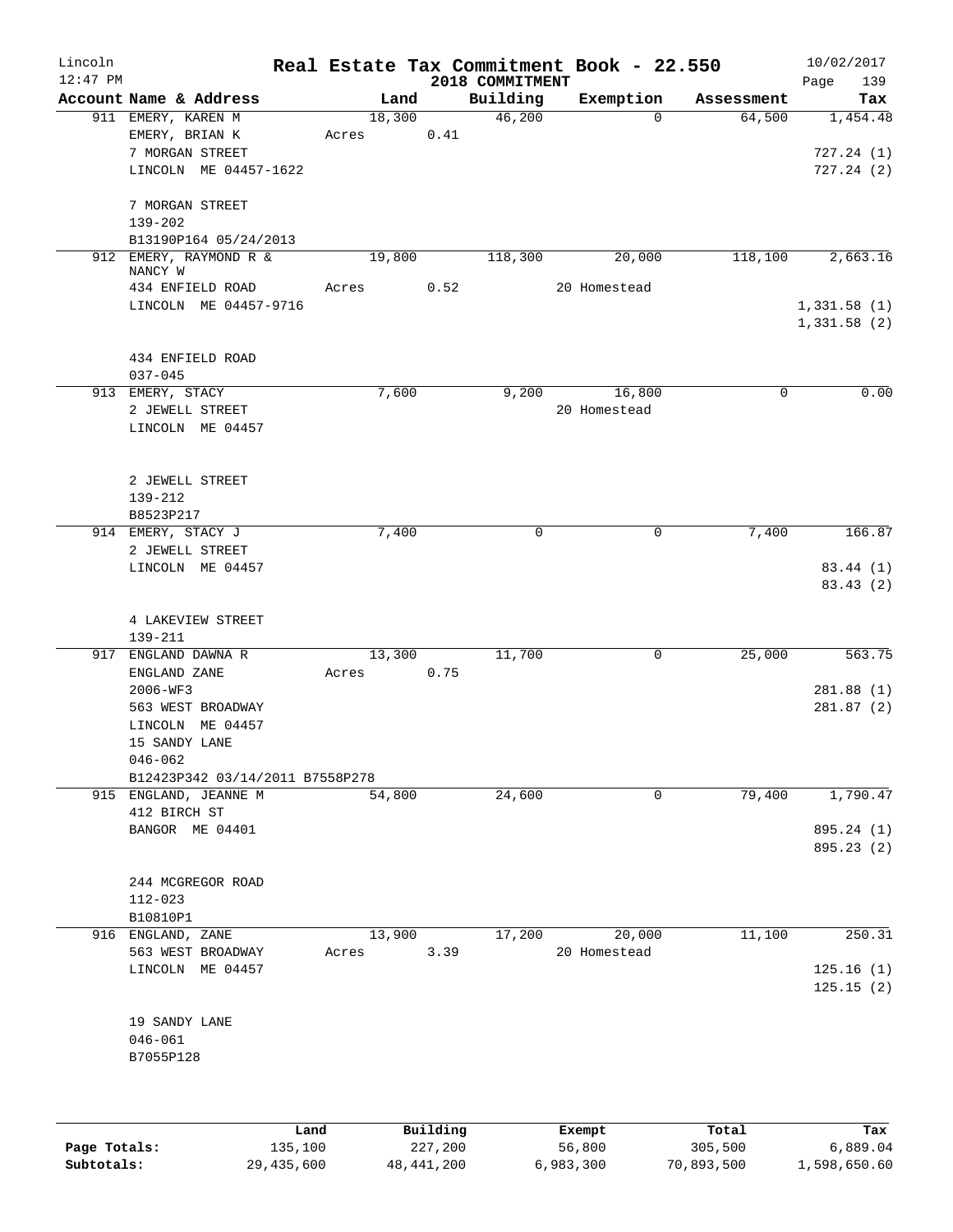| Lincoln    |                                    |        | Real Estate Tax Commitment Book - 22.550 |             |            | 10/02/2017  |
|------------|------------------------------------|--------|------------------------------------------|-------------|------------|-------------|
| $12:47$ PM |                                    |        | 2018 COMMITMENT                          |             |            | 140<br>Page |
|            | Account Name & Address             | Land   | Building                                 | Exemption   | Assessment | Tax         |
|            | 918 ENGLISH, BEVERLY               | 13,200 | 23,100                                   | $\Omega$    | 36,300     | 818.57      |
|            | ENGLISH, BRIAN                     |        |                                          |             |            |             |
|            | 52 FOXWORTH LANE                   |        |                                          |             |            | 409.29(1)   |
|            | KINGSTON MA 02364                  |        |                                          |             |            | 409.28(2)   |
|            | STONEY DRIVE                       |        |                                          |             |            |             |
|            | $050 - 003$                        |        |                                          |             |            |             |
|            | B12387P194 01/14/2011              |        |                                          |             |            |             |
|            | 3808 ENGSTROM, CHAD L              | 12,500 | 7,500                                    | 0           | 20,000     | 451.00      |
|            | 185 TOWN ROAD                      | Acres  | 7.00                                     |             |            |             |
|            | LAGRANGE ME 04453                  |        |                                          |             |            | 225.50(1)   |
|            |                                    |        |                                          |             |            | 225.50(2)   |
|            |                                    |        |                                          |             |            |             |
|            | 311 BAGLEY MOUNTAIN                |        |                                          |             |            |             |
|            | <b>ROAD</b>                        |        |                                          |             |            |             |
|            | $093 - 030$                        |        |                                          |             |            |             |
|            | B13087P136 01/26/2013              |        |                                          |             |            |             |
|            | 919 ENGSTROM, LEROY &<br>ELIZABETH | 11,400 | 15,100                                   | 0           | 26,500     | 597.58      |
|            | 2024 SPRUCE STREET                 |        |                                          |             |            |             |
|            | HERMON ME 04401                    |        |                                          |             |            | 298.79 (1)  |
|            |                                    |        |                                          |             |            | 298.79 (2)  |
|            |                                    |        |                                          |             |            |             |
|            | 156 BAGLEY MOUNTAIN                |        |                                          |             |            |             |
|            | <b>ROAD</b>                        |        |                                          |             |            |             |
|            | $093 - 001$                        |        |                                          |             |            |             |
|            | 920 ENGVALL, FAMILY TRUST          | 49,700 | 40,800                                   | 0           | 90,500     | 2,040.78    |
|            | C/O CHARLOTTE L ENGVALL            |        |                                          |             |            |             |
|            | 2801 WEST SIMPLICITY<br>DRIVE      |        |                                          |             |            | 1,020.39(1) |
|            | TUCSON AZ 85741                    |        |                                          |             |            | 1,020.39(2) |
|            |                                    |        |                                          |             |            |             |
|            | 468 STANHOPE MILL ROAD             |        |                                          |             |            |             |
|            | $106 - 006$                        |        |                                          |             |            |             |
|            | B12954P138 09/24/2012              |        |                                          |             |            |             |
| 921        | ENOCHS, DONALD L &                 | 4,700  | 0                                        | 0           | 4,700      | 105.99      |
|            | SHEILA I<br>269 BLANKET LANE       |        |                                          |             |            |             |
|            | PROSPECT ME 04981                  |        |                                          |             |            | 53.00(1)    |
|            |                                    |        |                                          |             |            | 52.99(2)    |
|            |                                    |        |                                          |             |            |             |
|            | FLYAWAY DRIVE                      |        |                                          |             |            |             |
|            | $129 - 003$                        |        |                                          |             |            |             |
|            | B12809P134 05/08/2012              |        |                                          |             |            |             |
|            | 922 ENOCHS, DONALD L &             | 15,300 | 97,000                                   | $\mathbf 0$ | 112,300    | 2,532.37    |
|            | SHELIA                             |        |                                          |             |            |             |
|            | 269 BLANKET LANE                   | Acres  | 1.68                                     |             |            |             |
|            | PROSPECT ME 04981                  |        |                                          |             |            | 1,266.19(1) |
|            |                                    |        |                                          |             |            | 1,266.18(2) |
|            | 14 FLYAWAY DRIVE                   |        |                                          |             |            |             |
|            | 134-002                            |        |                                          |             |            |             |
|            | B12809P134 05/08/2012              |        |                                          |             |            |             |
|            |                                    |        |                                          |             |            |             |

|              | Land       | Building   | Exempt    | Total      | Tax          |
|--------------|------------|------------|-----------|------------|--------------|
| Page Totals: | 106,800    | 183,500    |           | 290,300    | 6,546.29     |
| Subtotals:   | 29,542,400 | 48,624,700 | 6,983,300 | 71,183,800 | 1,605,196.89 |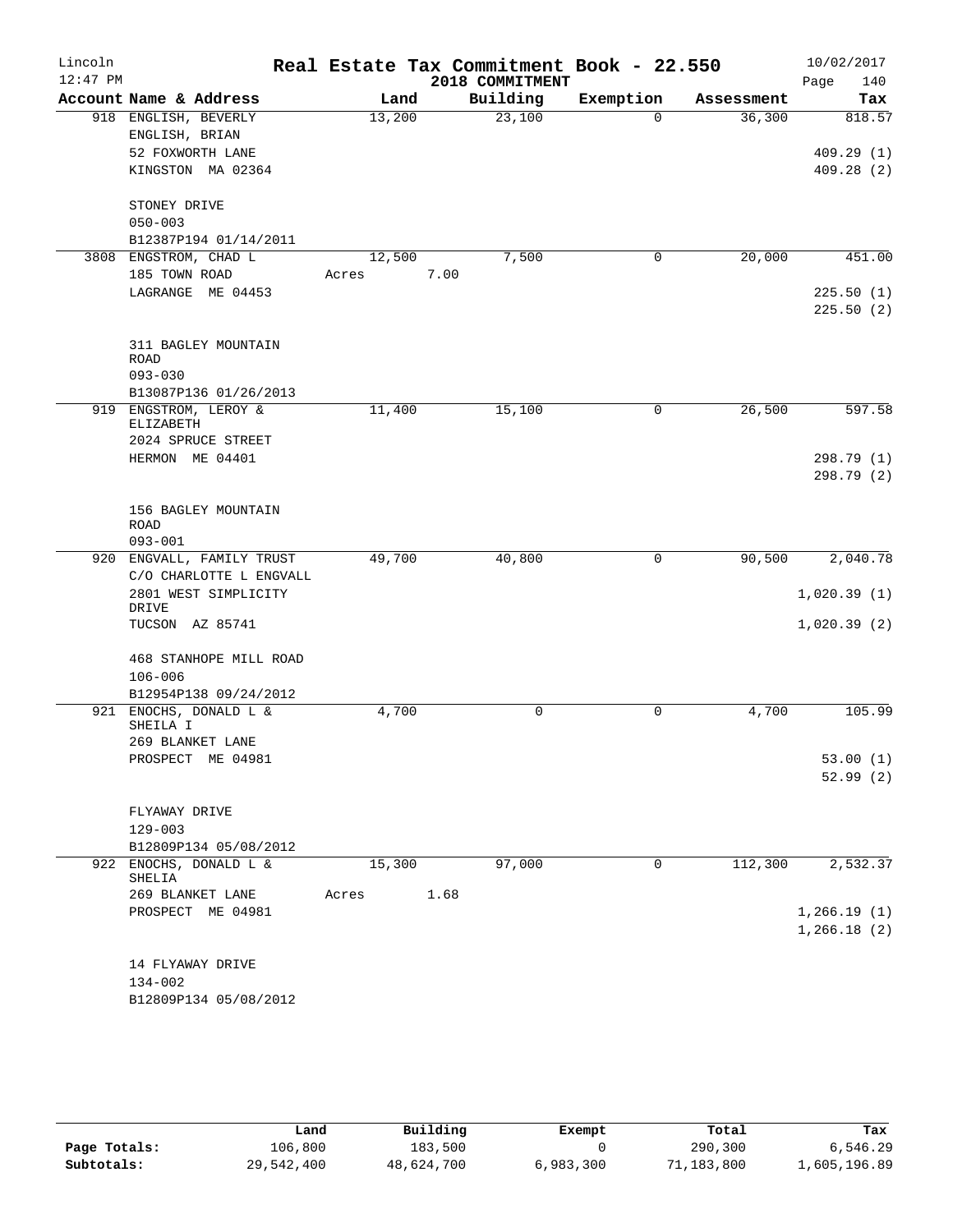| Lincoln<br>$12:47$ PM |                                             |       |        |            | 2018 COMMITMENT | Real Estate Tax Commitment Book - 22.550 |            | 10/02/2017         |
|-----------------------|---------------------------------------------|-------|--------|------------|-----------------|------------------------------------------|------------|--------------------|
|                       | Account Name & Address                      |       | Land   |            | Building        | Exemption                                | Assessment | Page<br>141<br>Tax |
|                       | 1397 ENOCHS, ROBERT                         |       | 15,000 |            | 0               | 0                                        | 15,000     | 338.25             |
|                       | 8 PRINCE STREET                             | Acres |        | 0.35       |                 |                                          |            |                    |
|                       | LINCOLN ME 04457                            |       |        |            |                 |                                          |            | 169.13(1)          |
|                       |                                             |       |        |            |                 |                                          |            | 169.12(2)          |
|                       |                                             |       |        |            |                 |                                          |            |                    |
|                       | EVERGREEN DRIVE                             |       |        |            |                 |                                          |            |                    |
|                       | $141 - 057$                                 |       |        |            |                 |                                          |            |                    |
|                       | B13828P219 05/04/2015 B10588P115 08/18/2006 |       |        |            |                 |                                          |            |                    |
|                       | 3884 ENOCHS, ROBERT                         |       | 7,500  |            | 6,800           | 0                                        | 14,300     | 322.47             |
|                       | GARDINER, KENNETH                           | Acres |        | 1.30       |                 |                                          |            |                    |
|                       | DBA BK HOLDINGS                             |       |        |            |                 |                                          |            | 161.24(1)          |
|                       | 8 PRINCE STREET                             |       |        |            |                 |                                          |            | 161.23(2)          |
|                       | LINCOLN ME 04457                            |       |        |            |                 |                                          |            |                    |
|                       | AIRPORT ROAD                                |       |        |            |                 |                                          |            |                    |
|                       | $134 - 004$                                 |       |        |            |                 |                                          |            |                    |
|                       | B13931P65 08/07/2015                        |       |        |            |                 |                                          |            |                    |
| 2789                  | ENOS, MICHAEL C                             |       | 42,800 |            | 121,100         | 26,000                                   | 137,900    | 3,109.65           |
|                       |                                             | Acres |        | 1.11       |                 | 06 Veteran                               |            |                    |
|                       | ENOS, CARRIE D                              |       |        |            |                 | 20 Homestead                             |            |                    |
|                       | 9 PARTRIDGE LANE                            |       |        |            |                 |                                          |            | 1,554.83(1)        |
|                       | BANGOR ME 04401                             |       |        |            |                 |                                          |            | 1,554.82(2)        |
|                       |                                             |       |        |            |                 |                                          |            |                    |
|                       | 54 NARROW WAY                               |       |        |            |                 |                                          |            |                    |
|                       | $108 - 008$                                 |       |        |            |                 |                                          |            |                    |
|                       | B14592P86 08/30/2017                        |       |        |            |                 |                                          |            |                    |
| 926                   | EODICE, CHARLES J                           |       | 80,300 |            | 0               | 0                                        | 80,300     | 1,810.77           |
|                       | EODICE, CHERYL I                            | Acres |        | 120.19     |                 |                                          |            |                    |
|                       | 1136 YORTOWN STREET                         |       |        |            |                 |                                          |            | 905.39(1)          |
|                       | RICHCREST CA 93555                          |       |        |            |                 |                                          |            | 905.38(2)          |
|                       |                                             |       |        |            |                 |                                          |            |                    |
|                       | 499 WEST BROADWAY                           |       |        |            |                 |                                          |            |                    |
|                       | $046 - 006$                                 |       |        |            |                 |                                          |            |                    |
|                       | B14496P211 05/23/2017 B11800P238            |       |        |            |                 |                                          |            |                    |
|                       | 927 EODICE, JAMES & THERESA                 |       | 9,200  |            | 23,000          | 0                                        | 32,200     | 726.11             |
|                       | C/O CHARLES EODICE                          |       |        |            |                 |                                          |            |                    |
|                       | 501 WEST BROAWDAY                           |       |        |            |                 |                                          |            | 363.06(1)          |
|                       | LINCOLN ME 04457                            |       |        |            |                 |                                          |            | 363.05(2)          |
|                       |                                             |       |        |            |                 |                                          |            |                    |
|                       | 501 WEST BROADWAY                           |       |        |            |                 |                                          |            |                    |
|                       | $046 - 009$                                 |       |        |            |                 |                                          |            |                    |
|                       | B11800P238                                  |       |        |            |                 |                                          |            |                    |
| 929                   | EPP, HARRY C                                |       | 21,200 |            | 120,800         | 20,000                                   | 122,000    | 2,751.10           |
|                       | EPP, NORLYN M                               | Acres |        | 1.04       |                 | 20 Homestead                             |            |                    |
|                       | 230 FOLSOM POND ROAD                        |       |        |            |                 |                                          |            | 1,375.55(1)        |
|                       | LINCOLN ME 04457                            |       |        |            |                 |                                          |            | 1,375.55(2)        |
|                       |                                             |       |        |            |                 |                                          |            |                    |
|                       | 230 FOLSOM POND ROAD                        |       |        |            |                 |                                          |            |                    |
|                       | $027 - 012$                                 |       |        |            |                 |                                          |            |                    |
|                       | B10701P208                                  |       |        |            |                 |                                          |            |                    |
| 930                   | EPP, HARRY C                                |       | 9,500  |            | 0               | 0                                        | 9,500      | 214.23             |
|                       | EPP , NORLYN M                              | Acres |        | 9.00       |                 |                                          |            |                    |
|                       | 230 FOLSOM POND ROAD                        |       |        |            |                 |                                          |            | 107.12(1)          |
|                       | LINCOLN ME 04457                            |       |        |            |                 |                                          |            | 107.11(2)          |
|                       |                                             |       |        |            |                 |                                          |            |                    |
|                       | FOLSOM POND ROAD                            |       |        |            |                 |                                          |            |                    |
|                       | $027 - 013$                                 |       |        |            |                 |                                          |            |                    |
|                       | B10701P208                                  |       |        |            |                 |                                          |            |                    |
|                       |                                             |       |        |            |                 |                                          |            |                    |
|                       |                                             |       |        | Building   |                 |                                          | Total      | Tax                |
| Page Totals:          | 185,500                                     | Land  |        | 271,700    |                 | Exempt<br>46,000                         | 411,200    | 9,272.58           |
| Subtotals:            | 29,727,900                                  |       |        | 48,896,400 |                 | 7,029,300                                | 71,595,000 | 1,614,469.47       |
|                       |                                             |       |        |            |                 |                                          |            |                    |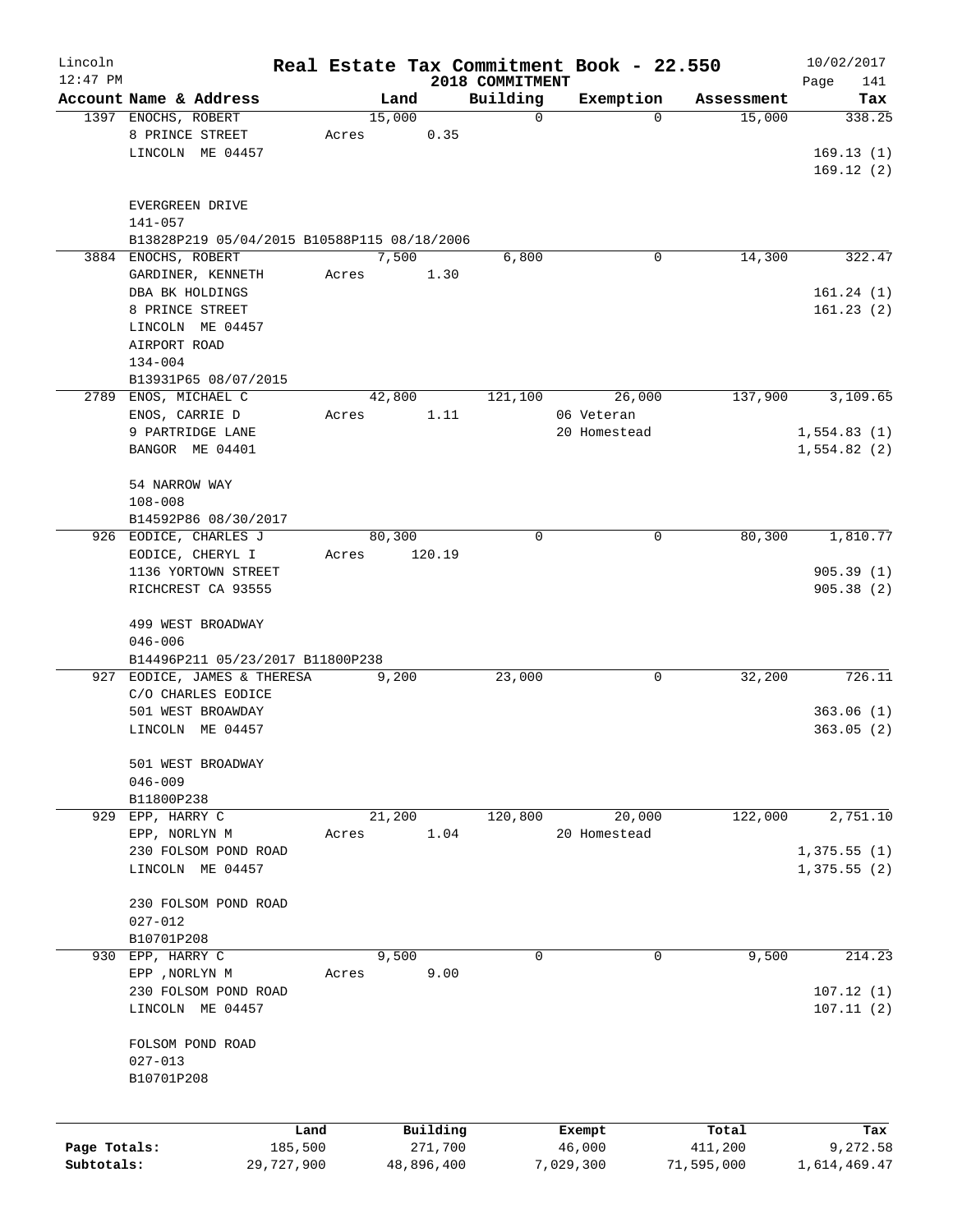| Lincoln<br>$12:47$ PM |                                                                                         |       |        |       | 2018 COMMITMENT | Real Estate Tax Commitment Book - 22.550 |            | 10/02/2017<br>Page<br>142 |
|-----------------------|-----------------------------------------------------------------------------------------|-------|--------|-------|-----------------|------------------------------------------|------------|---------------------------|
|                       | Account Name & Address                                                                  |       | Land   |       | Building        | Exemption                                | Assessment | Tax                       |
|                       | 928 EPP, HARRY C                                                                        |       | 15,600 |       | 91,800          | $\Omega$                                 | 107,400    | 2,421.87                  |
|                       | EPP, NORLYN M                                                                           |       |        |       |                 |                                          |            |                           |
|                       | 230 FOLSOM POND ROAD                                                                    |       |        |       |                 |                                          |            | 1, 210.94(1)              |
|                       | LINCOLN ME 04457                                                                        |       |        |       |                 |                                          |            | 1, 210.93(2)              |
|                       | 297 BAGLEY MOUNTAIN<br>ROAD                                                             |       |        |       |                 |                                          |            |                           |
|                       | $093 - 019$                                                                             |       |        |       |                 |                                          |            |                           |
|                       | B2970P355                                                                               |       |        |       |                 |                                          |            |                           |
|                       | 932 ERICKSON, NANCY                                                                     |       | 20,400 |       | 56,800          | 20,000                                   | 57,200     | 1,289.86                  |
|                       | 563 MOHAWK ROAD                                                                         |       |        |       |                 | 20 Homestead                             |            |                           |
|                       | LINCOLN ME 04457                                                                        |       |        |       |                 |                                          |            | 644.93 (1)                |
|                       |                                                                                         |       |        |       |                 |                                          |            | 644.93 (2)                |
|                       | 563 MOHAWK ROAD                                                                         |       |        |       |                 |                                          |            |                           |
|                       | $118 - 028$                                                                             |       |        |       |                 |                                          |            |                           |
|                       | 2178 ESPOSITO, ROBIN D                                                                  |       | 17,600 |       | 0               | 0                                        | 17,600     | 396.88                    |
|                       | ESPOSITO, ANDREW G                                                                      | Acres |        | 10.90 |                 |                                          |            |                           |
|                       | 239 PROSPECT AVENUE                                                                     |       |        |       |                 |                                          |            | 198.44 (1)                |
|                       | MERIDEN CT 06451                                                                        |       |        |       |                 |                                          |            | 198.44(2)                 |
|                       | TRANSALPINE ROAD<br>$115 - 009$                                                         |       |        |       |                 |                                          |            |                           |
|                       | B14358P61 12/09/2016 B9395P122                                                          |       |        |       |                 |                                          |            |                           |
|                       | 934 ETCHIE, EUGENE E &                                                                  |       | 19,500 |       | 99,600          | 20,000                                   | 99,100     | 2,234.71                  |
|                       | DIANE M                                                                                 |       |        |       |                 |                                          |            |                           |
|                       | 466 ENFIELD ROAD                                                                        | Acres |        | 1.00  |                 | 20 Homestead                             |            |                           |
|                       | LINCOLN ME 04457-9716                                                                   |       |        |       |                 |                                          |            | 1, 117.36(1)              |
|                       |                                                                                         |       |        |       |                 |                                          |            | 1, 117.35(2)              |
|                       |                                                                                         |       |        |       |                 |                                          |            |                           |
|                       | 466 ENFIELD ROAD                                                                        |       |        |       |                 |                                          |            |                           |
|                       | $037 - 048$                                                                             |       |        |       |                 |                                          |            |                           |
|                       | B3123P89                                                                                |       |        |       |                 |                                          |            |                           |
|                       | 3716 EVANS, SAMUEL                                                                      |       | 15,200 |       | 38,700          | 20,000                                   | 33,900     | 764.45                    |
|                       | EVANS, JESSICA                                                                          | Acres |        | 0.62  |                 | 20 Homestead                             |            |                           |
|                       | 18 FROST STREET                                                                         |       |        |       |                 |                                          |            | 382.23(1)                 |
|                       | LINCOLN ME 04457                                                                        |       |        |       |                 |                                          |            | 382.22 (2)                |
|                       |                                                                                         |       |        |       |                 |                                          |            |                           |
|                       | 18 FROST STREET                                                                         |       |        |       |                 |                                          |            |                           |
|                       | $158 - 024$                                                                             |       |        |       |                 |                                          |            |                           |
|                       | B14312P40 10/17/2016 B13737P297 12/31/2014 B13566P52<br>06/20/2014 B13300P35 08/20/2013 |       |        |       |                 |                                          |            |                           |
|                       | 938 EWING, LEANNA E                                                                     |       | 9,200  |       | $\Omega$        | $\Omega$                                 | 9,200      | 207.46                    |
|                       | PERSONAL REPRESENTATIVE Acres<br>ESTATE OF NORMAN EWING                                 |       |        | 2.10  |                 |                                          |            | 103.73(1)                 |
|                       | IJ                                                                                      |       |        |       |                 |                                          |            |                           |
|                       | 12 ASTER LANE APT 2F                                                                    |       |        |       |                 |                                          |            | 103.73(2)                 |
|                       | ORONO ME 04473                                                                          |       |        |       |                 |                                          |            |                           |
|                       | S\S LEE ROAD                                                                            |       |        |       |                 |                                          |            |                           |
|                       | $072 - 020$                                                                             |       |        |       |                 |                                          |            |                           |
|                       | B14209P343 07/12/2016 B11628P76                                                         |       |        |       |                 |                                          |            |                           |

|              | Land       | Building     | Exempt   | Total      | Tax          |
|--------------|------------|--------------|----------|------------|--------------|
| Page Totals: | 97,500     | 286,900      | 60,000   | 324,400    | , 315.23     |
| Subtotals:   | 29,825,400 | 49, 183, 300 | ,089,300 | 71,919,400 | 1,621,784.70 |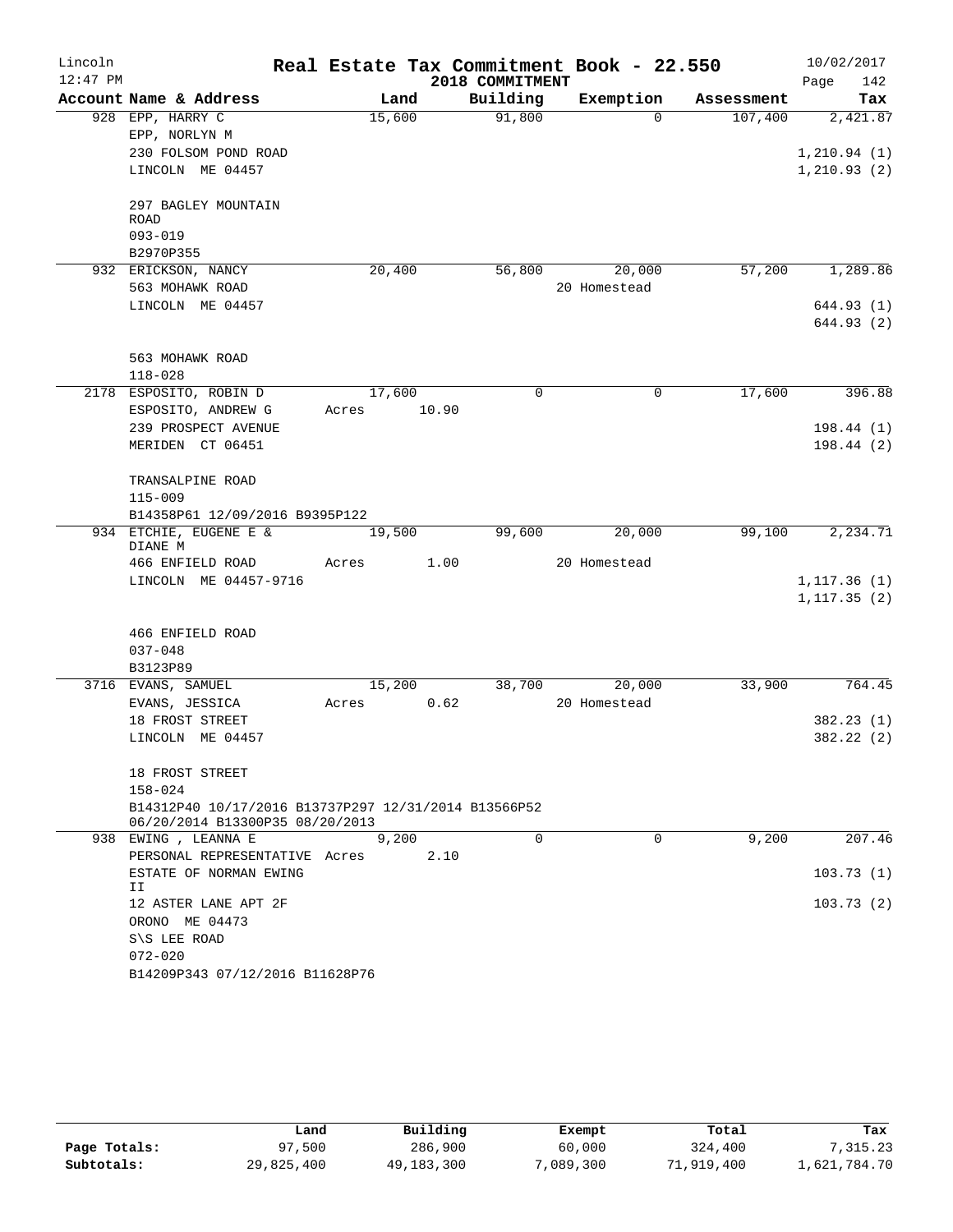| Lincoln    |                                             |            |       |                 | Real Estate Tax Commitment Book - 22.550 |            | 10/02/2017  |
|------------|---------------------------------------------|------------|-------|-----------------|------------------------------------------|------------|-------------|
| $12:47$ PM |                                             |            |       | 2018 COMMITMENT |                                          |            | 143<br>Page |
|            | Account Name & Address                      | Land       |       | Building        | Exemption                                | Assessment | Tax         |
|            | 939 EWING, LEANNA E                         | 16,300     |       | 62,000          | $\Omega$                                 | 78,300     | 1,765.67    |
|            | PERSONAL REPRESENTATIVE Acres 1.70          |            |       |                 |                                          |            |             |
|            | ESTATE OF NORMAN EWING<br>II                |            |       |                 |                                          |            | 882.84 (1)  |
|            | 12 ASTER LANE, APT 2F                       |            |       |                 |                                          |            | 882.83 (2)  |
|            | ORONO ME 04473                              |            |       |                 |                                          |            |             |
|            | 891 LEE ROAD                                |            |       |                 |                                          |            |             |
|            | $072 - 021$                                 |            |       |                 |                                          |            |             |
|            | B14209P343 07/12/2016 B12699P156 12/17/2008 |            |       |                 |                                          |            |             |
|            | 940 EWING, LEANNA E                         | 10,400     |       | $\Omega$        | 0                                        | 10,400     | 234.52      |
|            | PERSONAL                                    | Acres      | 1.40  |                 |                                          |            |             |
|            | RESPRESENTATIVE                             |            |       |                 |                                          |            |             |
|            | ESTATE OF NORMAN EWING<br>II                |            |       |                 |                                          |            | 117.26(1)   |
|            | 12 ASTER LANE, APT. 2F                      |            |       |                 |                                          |            | 117.26(2)   |
|            | ORONO ME 04473                              |            |       |                 |                                          |            |             |
|            | S\S LEE ROAD                                |            |       |                 |                                          |            |             |
|            | $072 - 022$                                 |            |       |                 |                                          |            |             |
|            | B14209P343 07/12/2016 B11593P55             |            |       |                 |                                          |            |             |
|            | 716 EWING, WILLIAM M                        | 40,900     |       | $\Omega$        | $\mathbf 0$                              | 40,900     | 922.30      |
|            | EWING, REGINA T                             | Acres 4.74 |       |                 |                                          |            |             |
|            | 809 MONTAUK AVENUE                          |            |       |                 |                                          |            | 461.15(1)   |
|            | NEW LONDON CT 06320                         |            |       |                 |                                          |            | 461.15(2)   |
|            |                                             |            |       |                 |                                          |            |             |
|            | 76 JACKSON WAY                              |            |       |                 |                                          |            |             |
|            | $058 - 002$                                 |            |       |                 |                                          |            |             |
|            | B12764P302 03/22/2012                       |            |       |                 |                                          |            |             |
|            | 942 EYLES, BETH ANN                         | 37,300     |       | 84,200          | 0                                        | 121,500    | 2,739.83    |
|            | EYLES, WILLIAM                              | Acres 1.16 |       |                 |                                          |            |             |
|            | 536 SOUTH CHESTER ROAD                      |            |       |                 |                                          |            | 1,369.92(1) |
|            | CHESTER ME 04457                            |            |       |                 |                                          |            | 1,369.91(2) |
|            |                                             |            |       |                 |                                          |            |             |
|            | 19 WOODLAND DRIVE                           |            |       |                 |                                          |            |             |
|            | $168 - 011$                                 |            |       |                 |                                          |            |             |
|            | B7838P124                                   |            |       |                 |                                          |            |             |
|            | 943 FAIRFIELD, MATTHEW                      | 12,600     |       | $\Omega$        | 0                                        | 12,600     | 284.13      |
|            | CHASE, CHARLES                              | Acres      | 6.00  |                 |                                          |            |             |
|            | 98 SOUTHGATE ROAD                           |            |       |                 |                                          |            | 142.07(1)   |
|            | OLD TOWN ME 04468-5639                      |            |       |                 |                                          |            | 142.06 (2)  |
|            |                                             |            |       |                 |                                          |            |             |
|            | 80 MADAGASCAL POND ROAD                     |            |       |                 |                                          |            |             |
|            | $032 - 008$                                 |            |       |                 |                                          |            |             |
|            | B8469P168                                   |            |       |                 |                                          |            |             |
|            | 945 FALL , DALE AND MCCLAY<br>ELEANOR J     | 46,000     |       | $\Omega$        | $\Omega$                                 | 46,000     | 1,037.30    |
|            | LINDA REGISTER TRUST                        | Acres      | 40.00 |                 |                                          |            |             |
|            | 877 DODLIN ROAD                             |            |       |                 |                                          |            | 518.65(1)   |
|            | ENFIELD ME 04493                            |            |       |                 |                                          |            | 518.65(2)   |
|            |                                             |            |       |                 |                                          |            |             |
|            | E/S FERRY ROAD                              |            |       |                 |                                          |            |             |
|            | $121 - 013$                                 |            |       |                 |                                          |            |             |
|            | B14569P315 08/07/2017 B12935P84 09/05/2012  |            |       |                 |                                          |            |             |

|              | Land       | Building   | Exempt    | Total      | Tax          |
|--------------|------------|------------|-----------|------------|--------------|
| Page Totals: | 163,500    | 146,200    |           | 309,700    | 6,983.75     |
| Subtotals:   | 29,988,900 | 49,329,500 | 7,089,300 | 72,229,100 | 1,628,768.45 |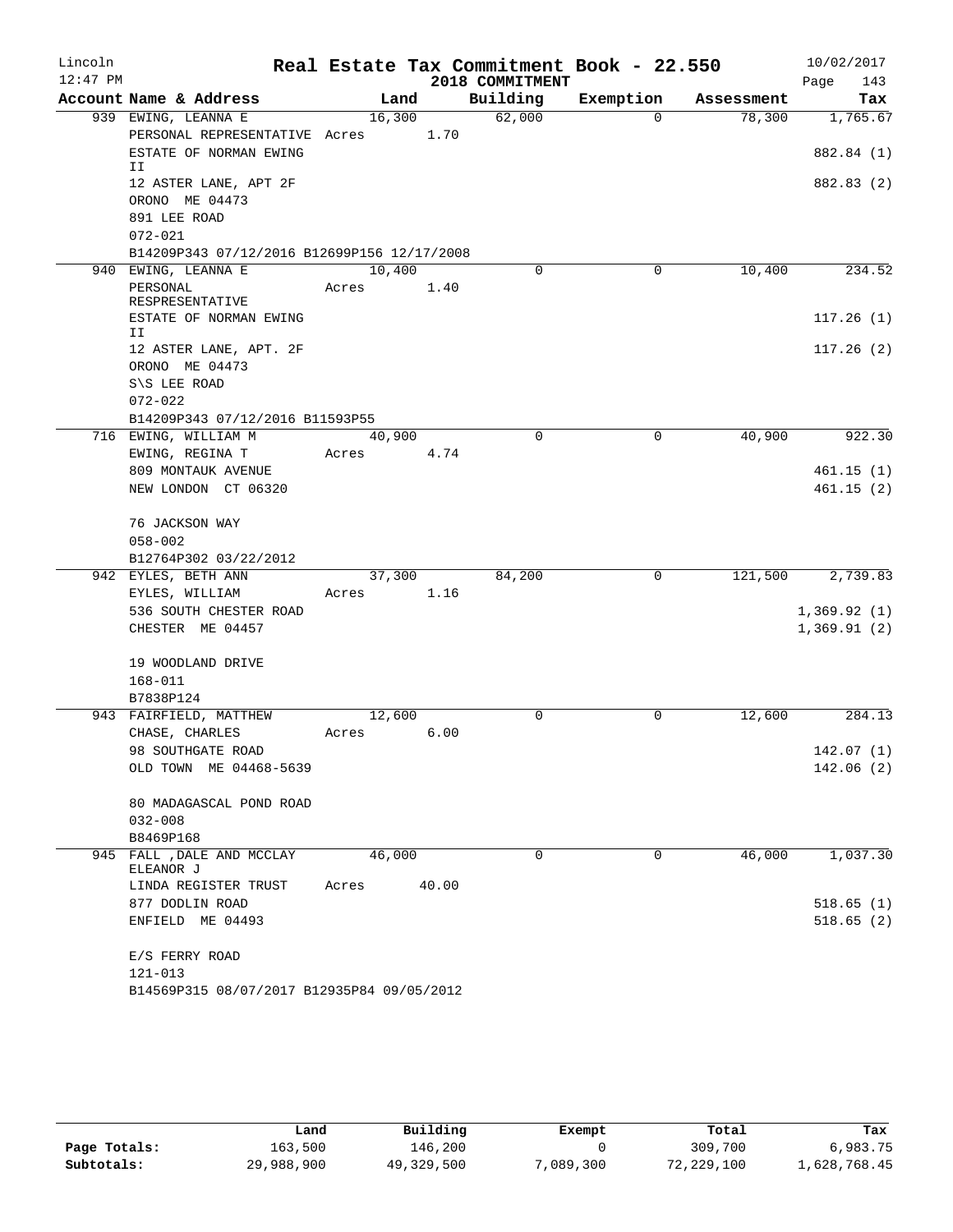| Lincoln    |                                             |       |        |        |                 | Real Estate Tax Commitment Book - 22.550 |            | 10/02/2017   |
|------------|---------------------------------------------|-------|--------|--------|-----------------|------------------------------------------|------------|--------------|
| $12:47$ PM |                                             |       |        |        | 2018 COMMITMENT |                                          |            | 144<br>Page  |
|            | Account Name & Address                      |       | Land   |        | Building        | Exemption                                | Assessment | Tax          |
|            | 947 FALL, DALE                              |       | 18,700 |        | $\mathsf{O}$    | $\Omega$                                 | 18,700     | 421.69       |
|            | MCCLAY, ELEANOR J                           | Acres |        | 127.00 |                 |                                          |            |              |
|            | 877 DODLIN ROAD                             |       |        |        |                 |                                          |            | 210.85(1)    |
|            | ENFIELD ME 04493                            |       |        |        |                 |                                          |            | 210.84(2)    |
|            | EGG POND ROAD                               |       |        |        |                 |                                          |            |              |
|            | $077 - 019$                                 |       |        |        |                 |                                          |            |              |
|            | B14569P315 08/07/2017                       |       |        |        |                 |                                          |            |              |
|            | 946 FALL, DALE AND MCCLAY,                  |       | 21,400 |        | 0               | 0                                        | 21,400     | 482.57       |
|            | ELEANOR J                                   |       |        |        |                 |                                          |            |              |
|            | LINDA REGISTER TRUST                        | Acres |        | 16.00  |                 |                                          |            |              |
|            | 877 DODLIN ROAD                             |       |        |        |                 |                                          |            | 241.29(1)    |
|            | ENFIELD ME 04493                            |       |        |        |                 |                                          |            | 241.28(2)    |
|            | WEST BROADWAY                               |       |        |        |                 |                                          |            |              |
|            | 121-017                                     |       |        |        |                 |                                          |            |              |
|            | B14569P315 B12583P116 09/02/2011            |       |        |        |                 |                                          |            |              |
|            | 944 FALL, DALE C AND<br>MCCLAY, ELEANOR     |       | 18,600 |        | 43,600          | $\mathbf 0$                              | 62,200     | 1,402.61     |
|            | LINDA REGISTER TRUST                        | Acres |        | 1.50   |                 |                                          |            |              |
|            | 877 DODLIN ROAD                             |       |        |        |                 |                                          |            | 701.31(1)    |
|            | ENFIELD ME 04493                            |       |        |        |                 |                                          |            | 701.30(2)    |
|            | 895 WEST BROADWAY                           |       |        |        |                 |                                          |            |              |
|            | $121 - 014$                                 |       |        |        |                 |                                          |            |              |
|            | B14569P315 08/07/2017 B12583P116 09/02/2011 |       |        |        |                 |                                          |            |              |
|            | 538 FARMER, EMILY L                         |       |        | 14,800 | 110,300         | 20,000                                   | 105,100    | 2,370.01     |
|            | 42 BUCKLEY AVENUE                           | Acres |        | 1.06   |                 | 20 Homestead                             |            |              |
|            | LINCOLN ME 04457                            |       |        |        |                 |                                          |            | 1, 185.01(1) |
|            |                                             |       |        |        |                 |                                          |            | 1,185.00(2)  |
|            | <b>42 BUCKLEY AVENUE</b>                    |       |        |        |                 |                                          |            |              |
|            | $047 - 014$                                 |       |        |        |                 |                                          |            |              |
|            | B14460P176 04/18/2017                       |       |        |        |                 |                                          |            |              |
|            | 3536 FARRELL, GREGORY                       |       | 32,700 |        | 104,900         | $\mathbf 0$                              | 137,600    | 3,102.88     |
|            | FARRELL, BETH                               |       |        |        |                 |                                          |            |              |
|            | PO BOX 159                                  |       |        |        |                 |                                          |            | 1,551.44(1)  |
|            | LINCOLN ME 04457                            |       |        |        |                 |                                          |            | 1,551.44(2)  |
|            | 53 TRANSALPINE ROAD                         |       |        |        |                 |                                          |            |              |
|            | $125 - 006$                                 |       |        |        |                 |                                          |            |              |
|            | B13171P221 05/04/2013                       |       |        |        |                 |                                          |            |              |
|            | 948 FARRELL, GREGORY M &<br>BETH            |       | 56,200 |        | 168,300         | 20,000                                   | 204,500    | 4,611.48     |
|            | P O BOX 159                                 | Acres |        | 1.17   |                 | 20 Homestead                             |            |              |
|            | LINCOLN ME 04457-0159                       |       |        |        |                 |                                          |            | 2,305.74(1)  |
|            |                                             |       |        |        |                 |                                          |            | 2,305.74(2)  |
|            | 308 STANHOPE MILL ROAD                      |       |        |        |                 |                                          |            |              |
|            | $002 - 014$                                 |       |        |        |                 |                                          |            |              |
|            | B13171P221 05/07/2013                       |       |        |        |                 |                                          |            |              |

|              | Land         | Building   | Exempt   | Total      | Tax          |
|--------------|--------------|------------|----------|------------|--------------|
| Page Totals: | 162,400      | 427,100    | 40,000   | 549,500    | 12,391.24    |
| Subtotals:   | 30, 151, 300 | 49,756,600 | 129,300" | 72,778,600 | 1,641,159.69 |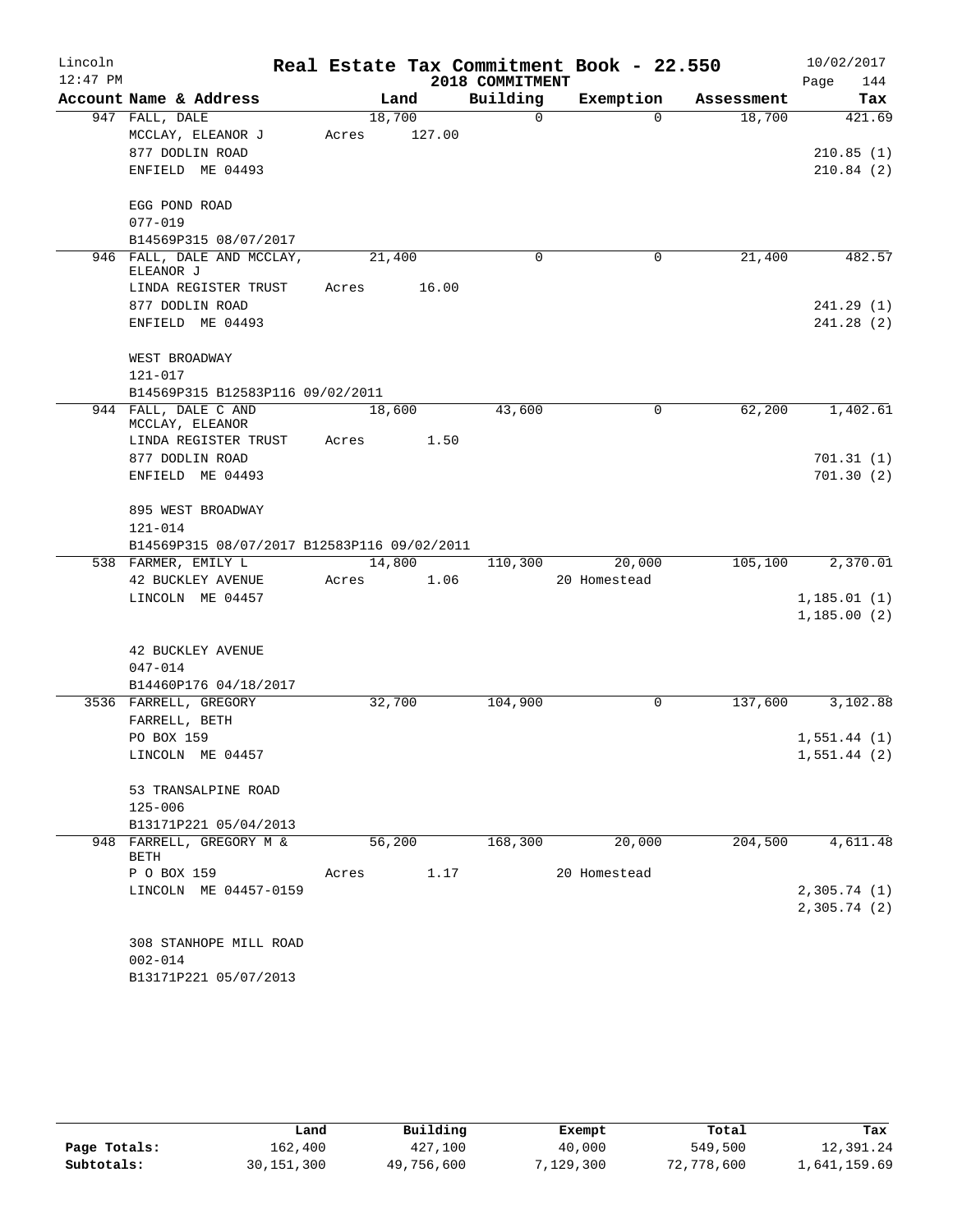| Lincoln<br>$12:47$ PM |                                            |            |      | 2018 COMMITMENT | Real Estate Tax Commitment Book - 22.550 |            | 10/02/2017<br>145<br>Page |
|-----------------------|--------------------------------------------|------------|------|-----------------|------------------------------------------|------------|---------------------------|
|                       | Account Name & Address                     | Land       |      | Building        | Exemption                                | Assessment | Tax                       |
|                       | 2255 FARRENKOPF, STERLING JR               | 17,000     |      | 45,200          | 20,000                                   | 42,200     | 951.61                    |
|                       | FARRENKOPF, LAURIE                         | Acres 4.99 |      |                 | 20 Homestead                             |            |                           |
|                       | 517 MAIN STREET                            |            |      |                 |                                          |            | 475.81(1)                 |
|                       | LINCOLN ME 04457                           |            |      |                 |                                          |            | 475.80(2)                 |
|                       | 517 MAIN STREET                            |            |      |                 |                                          |            |                           |
|                       | $162 - 016$                                |            |      |                 |                                          |            |                           |
|                       | B13347P81 09/30/2013 B13262P327 07/22/2013 |            |      |                 |                                          |            |                           |
|                       | 949 FARRINGTON, ELWOOD H SR<br>ESTATE OF   | 17,600     |      | $\mathbf 0$     | $\mathbf 0$                              | 17,600     | 396.88                    |
|                       | 547 WEST BROADWAY                          | Acres      | 0.53 |                 |                                          |            |                           |
|                       | LINCOLN ME 04457-9718                      |            |      |                 |                                          |            | 198.44(1)                 |
|                       |                                            |            |      |                 |                                          |            | 198.44(2)                 |
|                       | 551 WEST BROADWAY                          |            |      |                 |                                          |            |                           |
|                       | $046 - 004$                                |            |      |                 |                                          |            |                           |
|                       | B4198P224                                  |            |      |                 |                                          |            |                           |
|                       | 950 FARRINGTON, ELWOOD SR                  | 15,200     |      | 43,400          | 0                                        | 58,600     | 1,321.43                  |
|                       | ESTATE OF                                  |            |      |                 |                                          |            |                           |
|                       | 547 WEST BROADWAY                          | Acres      | 3.00 |                 |                                          |            |                           |
|                       | LINCOLN ME 04457-9718                      |            |      |                 |                                          |            | 660.72 (1)                |
|                       |                                            |            |      |                 |                                          |            | 660.71 (2)                |
|                       | 547 WEST BROADWAY                          |            |      |                 |                                          |            |                           |
|                       | $046 - 005$                                |            |      |                 |                                          |            |                           |
|                       | B3023P346                                  |            |      |                 |                                          |            |                           |
|                       | 951 FARRINGTON, RENEE                      | 5,900      |      | 0               | 0                                        | 5,900      | 133.05                    |
|                       | 547 WEST BROADWAY                          | Acres      | 0.51 |                 |                                          |            |                           |
|                       | LINCOLN ME 04457-9718                      |            |      |                 |                                          |            | 66.53(1)                  |
|                       |                                            |            |      |                 |                                          |            | 66.52(2)                  |
|                       | PHINNEY FARM ROAD                          |            |      |                 |                                          |            |                           |
|                       | $103 - 055$                                |            |      |                 |                                          |            |                           |
|                       | 952 FARRINGTON, STEPHEN                    | 70,000     |      | 116,900         | 20,000                                   | 166,900    | 3,763.60                  |
|                       | FARRINGTON, HOLLIE                         |            |      |                 | 20 Homestead                             |            |                           |
|                       | 24 SHORE DRIVE                             |            |      |                 |                                          |            | 1,881.80(1)               |
|                       | LINCOLN ME 04457-4465                      |            |      |                 |                                          |            | 1,881.80(2)               |
|                       |                                            |            |      |                 |                                          |            |                           |
|                       | 24 SHORE DRIVE<br>$111 - 048$              |            |      |                 |                                          |            |                           |
|                       | 953 FASANO, HOLLY J LYNN                   | 5,000      |      | $\Omega$        | 0                                        | 5,000      | 112.75                    |
|                       | 17 MARLBOROUGH ROAD                        | Acres      | 0.34 |                 |                                          |            |                           |
|                       | WALTHAM MA 02452                           |            |      |                 |                                          |            | 56.38(1)                  |
|                       |                                            |            |      |                 |                                          |            | 56.37(2)                  |
|                       |                                            |            |      |                 |                                          |            |                           |
|                       | SNOWS CORNER<br>$148 - 035$                |            |      |                 |                                          |            |                           |
|                       | 955 FASTCO FABRICATION INC                 | 34,500     |      | 0               | $\Omega$                                 | 34,500     | 777.98                    |
|                       | ATTN: SUE SMITH                            | Acres      | 1.70 |                 |                                          |            |                           |
|                       | 675 WEST BROADWAY                          |            |      |                 |                                          |            | 388.99 (1)                |
|                       | LINCOLN ME 04457-9535                      |            |      |                 |                                          |            | 388.99 (2)                |
|                       |                                            |            |      |                 |                                          |            |                           |
|                       | 256 DANNY DRIVE                            |            |      |                 |                                          |            |                           |
|                       | 172-021                                    |            |      |                 |                                          |            |                           |
|                       |                                            |            |      |                 |                                          |            |                           |
|                       |                                            |            |      |                 |                                          |            |                           |
|                       |                                            |            |      |                 |                                          |            |                           |

|              | Land         | Building   | Exempt    | Total      | Tax          |
|--------------|--------------|------------|-----------|------------|--------------|
| Page Totals: | 165,200      | 205,500    | 40,000    | 330,700    | 7,457.30     |
| Subtotals:   | 30, 316, 500 | 49,962,100 | 7,169,300 | 73,109,300 | 1,648,616.99 |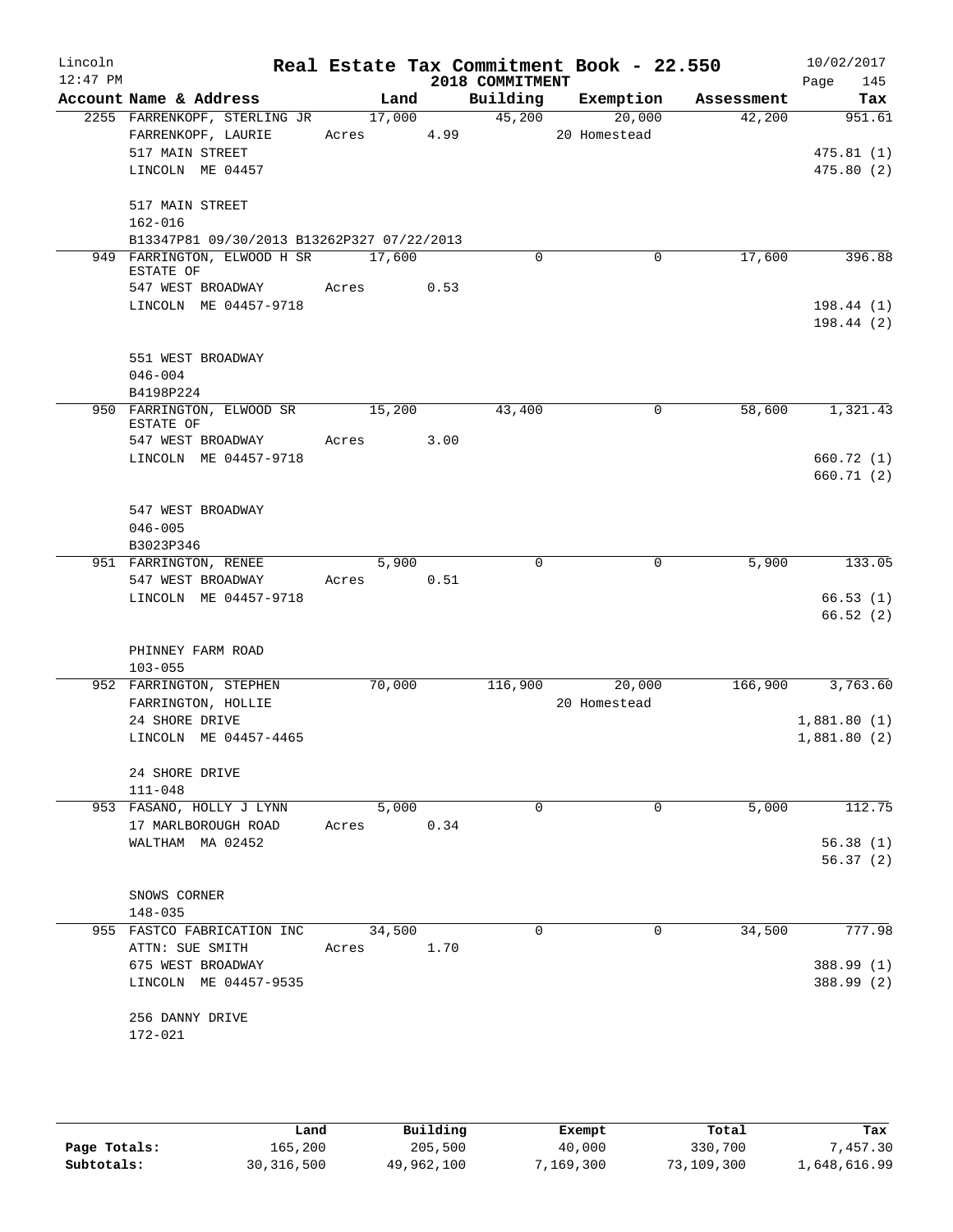| Lincoln      |                                                 |                 | Real Estate Tax Commitment Book - 22.550 |              |            | 10/02/2017                 |
|--------------|-------------------------------------------------|-----------------|------------------------------------------|--------------|------------|----------------------------|
| $12:47$ PM   |                                                 |                 | 2018 COMMITMENT                          |              |            | 146<br>Page                |
|              | Account Name & Address                          | Land            | Building                                 | Exemption    | Assessment | Tax                        |
|              | 954 FASTCO FABRICATION INC<br>675 WEST BROADWAY | 37,900<br>35.20 | 324,900                                  | $\Omega$     | 362,800    | 8,181.14                   |
|              | LINCOLN ME 04457-9703                           | Acres           |                                          |              |            |                            |
|              |                                                 |                 |                                          |              |            | 4,090.57(1)<br>4,090.57(2) |
|              |                                                 |                 |                                          |              |            |                            |
|              | 675 WEST BROADWAY                               |                 |                                          |              |            |                            |
|              | $045 - 001$                                     |                 |                                          |              |            |                            |
|              | B5487P37                                        |                 |                                          |              |            |                            |
| 1910         | FEDERAL NATIONAL                                | 8,400           | 68,400                                   | 0            | 76,800     | 1,731.84                   |
|              | MORTAGE ASSOCIATION                             |                 |                                          |              |            |                            |
|              | C/O SETERUS INC                                 | Acres           | 0.16                                     |              |            |                            |
|              | 14523 SW MILLIKEN WAY<br>SUITE 200              |                 |                                          |              |            | 865.92(1)                  |
|              | BEAVERTON OR 97005                              |                 |                                          |              |            | 865.92 (2)                 |
|              |                                                 |                 |                                          |              |            |                            |
|              | 31 AYER STREET                                  |                 |                                          |              |            |                            |
|              | $136 - 113$                                     |                 |                                          |              |            |                            |
|              | B14481P27 05/11/2017 B14414P56 02/21/2017       |                 |                                          |              |            |                            |
|              | 956 FEELEY, NEAL E                              | 23,200          | 93,900                                   | 0            | 117,100    | 2,640.61                   |
|              | VASSALLO, KELLY J                               | Acres           | 0.28                                     |              |            |                            |
|              | 154 JULIET ROAD                                 |                 |                                          |              |            | 1,320.31(1)                |
|              | MORRISVILLE PA 19067                            |                 |                                          |              |            | 1,320.30(2)                |
|              |                                                 |                 |                                          |              |            |                            |
|              | 41 WOODLAND DRIVE                               |                 |                                          |              |            |                            |
|              | $168 - 007$                                     |                 |                                          |              |            |                            |
|              | B13965P18 09/23/2015                            |                 |                                          |              |            |                            |
|              | 957 FEERO, JAMES H & SHARON<br>М                | 23,200          | 42,600                                   | 0            | 65,800     | 1,483.79                   |
|              | 3072 BENNOCH RD                                 | Acres           | 0.28                                     |              |            |                            |
|              | ALTON ME 04468-9718                             |                 |                                          |              |            | 741.90(1)                  |
|              |                                                 |                 |                                          |              |            | 741.89(2)                  |
|              |                                                 |                 |                                          |              |            |                            |
|              | 76 HOOVER LANE                                  |                 |                                          |              |            |                            |
|              | $173 - 011$                                     |                 |                                          |              |            |                            |
|              | B13681P58 10/23/2014 B4022P1 05/19/1987         |                 |                                          |              |            |                            |
|              | 972 FERGURSON, JESSICA                          | $\mathbf 0$     | 2,300                                    | 0            | 2,300      | 51.87                      |
|              | 11 CLIFFORD LANE                                |                 |                                          |              |            |                            |
|              | LINCOLN ME 04457                                |                 |                                          |              |            | 25.94(1)                   |
|              |                                                 |                 |                                          |              |            | 25.93(2)                   |
|              |                                                 |                 |                                          |              |            |                            |
|              | 11 CLIFFORD LANE                                |                 |                                          |              |            |                            |
|              | 027-016-001-MH0<br>958 FERGUSON , DAVID G       |                 |                                          |              |            |                            |
|              |                                                 | 16,100          | 78,800                                   | 20,000       | 74,900     | 1,689.00                   |
|              | FERGUSON, CAROLYN G                             |                 |                                          | 20 Homestead |            |                            |
|              | 134 ENFIELD ROAD                                |                 |                                          |              |            | 844.50 (1)                 |
|              | LINCOLN ME 04457                                |                 |                                          |              |            | 844.50 (2)                 |
|              | 134 ENFIELD ROAD                                |                 |                                          |              |            |                            |
|              | $126 - 022$                                     |                 |                                          |              |            |                            |
| 959          | FERLAND, WARREN W &                             | 88,500          | 142,400                                  | 20,000       | 210,900    | 4,755.80                   |
|              | MICHELLE M                                      |                 |                                          |              |            |                            |
|              | 617 PHINNEY FARM ROAD                           | Acres           | 1.91                                     | 20 Homestead |            |                            |
|              | LINCOLN ME 04457                                |                 |                                          |              |            | 2,377.90(1)                |
|              |                                                 |                 |                                          |              |            | 2,377.90(2)                |
|              |                                                 |                 |                                          |              |            |                            |
|              | 617 PHINNEY FARM ROAD                           |                 |                                          |              |            |                            |
|              | $001 - 003$                                     |                 |                                          |              |            |                            |
|              | B6136P85 05/31/1996                             |                 |                                          |              |            |                            |
|              | Land                                            |                 | Building                                 | Exempt       | Total      | Tax                        |
| Page Totals: | 197,300                                         |                 | 753,300                                  | 40,000       | 910,600    | 20,534.05                  |
| Subtotals:   | 30,513,800                                      |                 | 50,715,400                               | 7,209,300    | 74,019,900 | 1,669,151.04               |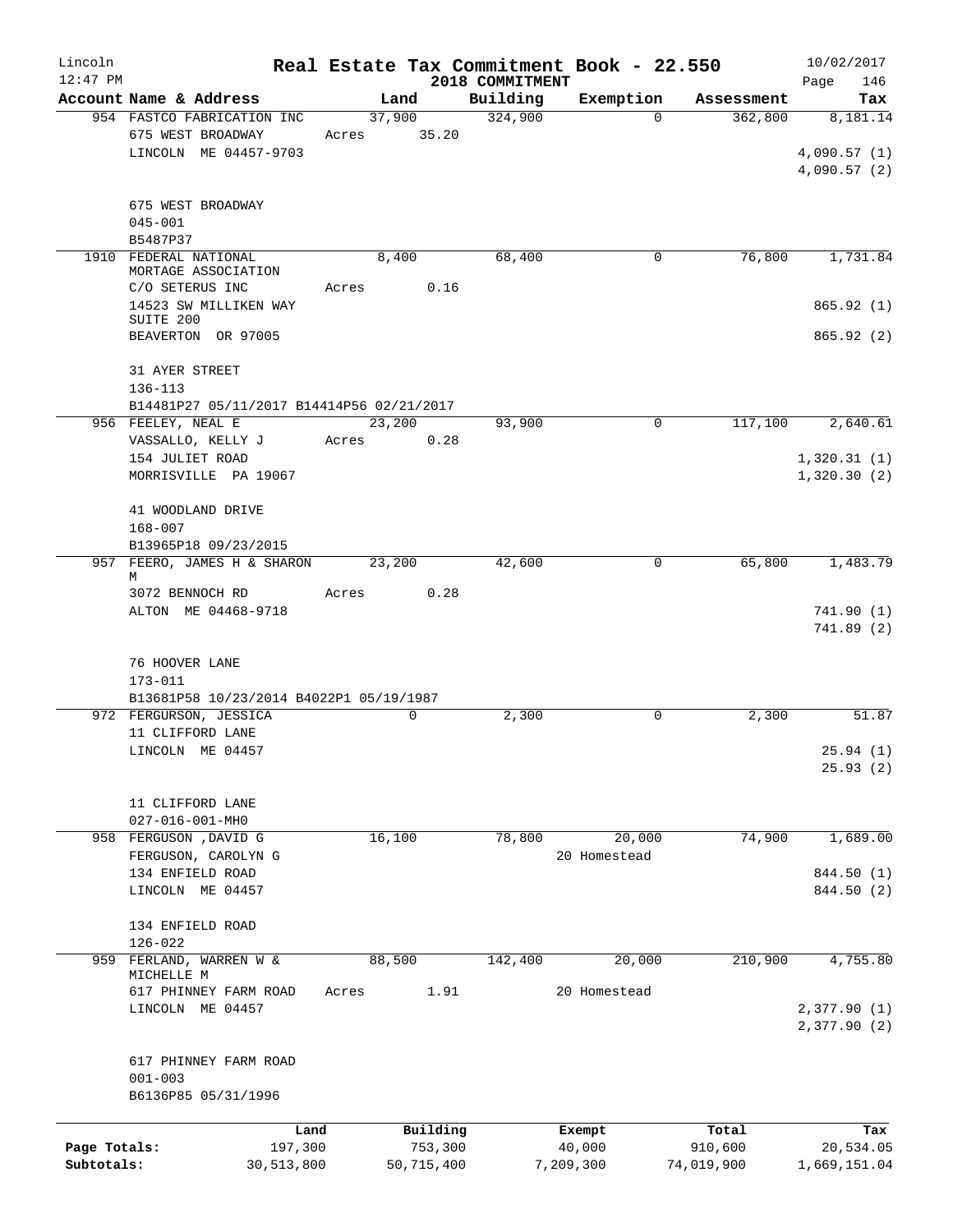| Lincoln<br>$12:47$ PM |                                                           |       |        |      | 2018 COMMITMENT | Real Estate Tax Commitment Book - 22.550 |            | 10/02/2017<br>Page<br>147  |
|-----------------------|-----------------------------------------------------------|-------|--------|------|-----------------|------------------------------------------|------------|----------------------------|
|                       | Account Name & Address                                    |       | Land   |      | Building        | Exemption                                | Assessment | Tax                        |
|                       | 960 FERRIS, PATRICK<br>7 HIGHLAND AVE                     | Acres | 11,400 | 0.19 | 42,400          | 26,000<br>20 Homestead                   | 27,800     | 626.89                     |
|                       | LINCOLN ME 04457-1605                                     |       |        |      |                 | 07 Veteran                               |            | 313.45(1)                  |
|                       |                                                           |       |        |      |                 |                                          |            | 313.44(2)                  |
|                       | 7 HIGHLAND AVENUE                                         |       |        |      |                 |                                          |            |                            |
|                       | 141-098                                                   |       |        |      |                 |                                          |            |                            |
|                       | 1876 FERRIS, PATRICK                                      |       | 37,600 |      | 49,000          | 0                                        | 86,600     | 1,952.83                   |
|                       | 90 TAYLOR STREET                                          | Acres |        | 0.79 |                 |                                          |            |                            |
|                       | LINCOLN ME 04457                                          |       |        |      |                 |                                          |            | 976.42(1)<br>976.41(2)     |
|                       | 174 TAYLOR STREET                                         |       |        |      |                 |                                          |            |                            |
|                       | $128 - 008$                                               |       |        |      |                 |                                          |            |                            |
|                       | B14312P38 10/14/2016                                      |       |        |      |                 |                                          |            |                            |
|                       | 2448 FERRIS, PATRICK                                      |       | 5,500  |      | $\Omega$        | 0                                        | 5,500      | 124.03                     |
|                       | 7 HIGHLAND AVENUE<br>LINCOLN ME 04457                     | Acres |        | 0.14 |                 |                                          |            | 62.02(1)                   |
|                       |                                                           |       |        |      |                 |                                          |            | 62.01(2)                   |
|                       | 6 SPRING STREET                                           |       |        |      |                 |                                          |            |                            |
|                       | $136 - 042$                                               |       |        |      |                 |                                          |            |                            |
|                       | B14122P252 04/11/2016 B13769P308 02/20/2015<br>B12085P304 |       |        |      |                 |                                          |            |                            |
|                       | 961 FERRIS, PATRICK J                                     |       | 9,300  |      | 75,000          | 20,000                                   | 64,300     | 1,449.97                   |
|                       | ROBERTSON, RAE M                                          | Acres |        | 0.31 |                 | 20 Homestead                             |            |                            |
|                       | 357 MAIN STREET                                           |       |        |      |                 |                                          |            | 724.99(1)                  |
|                       | LINCOLN ME 04457                                          |       |        |      |                 |                                          |            | 724.98 (2)                 |
|                       | 357 MAIN STREET                                           |       |        |      |                 |                                          |            |                            |
|                       | $151 - 021$                                               |       |        |      |                 |                                          |            |                            |
|                       | 2775 FETHKE, RUTH                                         |       | 51,100 |      | 45,900          | 0                                        | 97,000     | 2,187.35                   |
|                       | ESCOBAR, NANCY                                            | Acres |        | 0.43 |                 |                                          |            | 1,093.68(1)                |
|                       | 1 NORTH SEARSPORT ROAD<br>SEARSPORT ME 04974              |       |        |      |                 |                                          |            | 1,093.67(2)                |
|                       |                                                           |       |        |      |                 |                                          |            |                            |
|                       | 44 WORCESTER WAY                                          |       |        |      |                 |                                          |            |                            |
|                       | $116 - 005$                                               |       |        |      |                 |                                          |            |                            |
|                       | 962 FICHERA, JOSEPH R                                     |       | 19,000 |      | 64,800          | 20,000                                   | 63,800     | 1,438.69                   |
|                       | FICHERA, LISA                                             |       |        |      |                 | 20 Homestead                             |            |                            |
|                       | 657 MOHAWK ROAD                                           |       |        |      |                 |                                          |            | 719.35(1)                  |
|                       | LINCOLN ME 04457-9707                                     |       |        |      |                 |                                          |            | 719.34(2)                  |
|                       | 657 MOHAWK ROAD                                           |       |        |      |                 |                                          |            |                            |
|                       | $118 - 016$                                               |       |        |      |                 |                                          |            |                            |
|                       | 963 FICKETT, CARL S                                       |       | 47,600 |      | 99,200          | 0                                        | 146,800    | 3,310.34                   |
|                       | C/O PATRICIA R LOCKE                                      | Acres |        | 0.31 |                 |                                          |            |                            |
|                       | 54 MAIN STREET<br>LINCOLN ME 04457-0221                   |       |        |      |                 |                                          |            | 1,655.17(1)<br>1,655.17(2) |
|                       | 14 COLLINSPOINT ROAD                                      |       |        |      |                 |                                          |            |                            |
|                       | $111 - 027$                                               |       |        |      |                 |                                          |            |                            |
|                       | B13455P308 02/05/2014                                     |       |        |      |                 |                                          |            |                            |

|              | úand       | Building   | Exempt   | Total      | Tax          |
|--------------|------------|------------|----------|------------|--------------|
| Page Totals: | 181,500    | 376,300    | 66,000   | 491,800    | 11,090.10    |
| Subtotals:   | 30,695,300 | 51,091,700 | .275.300 | 74,511,700 | .,680,241.14 |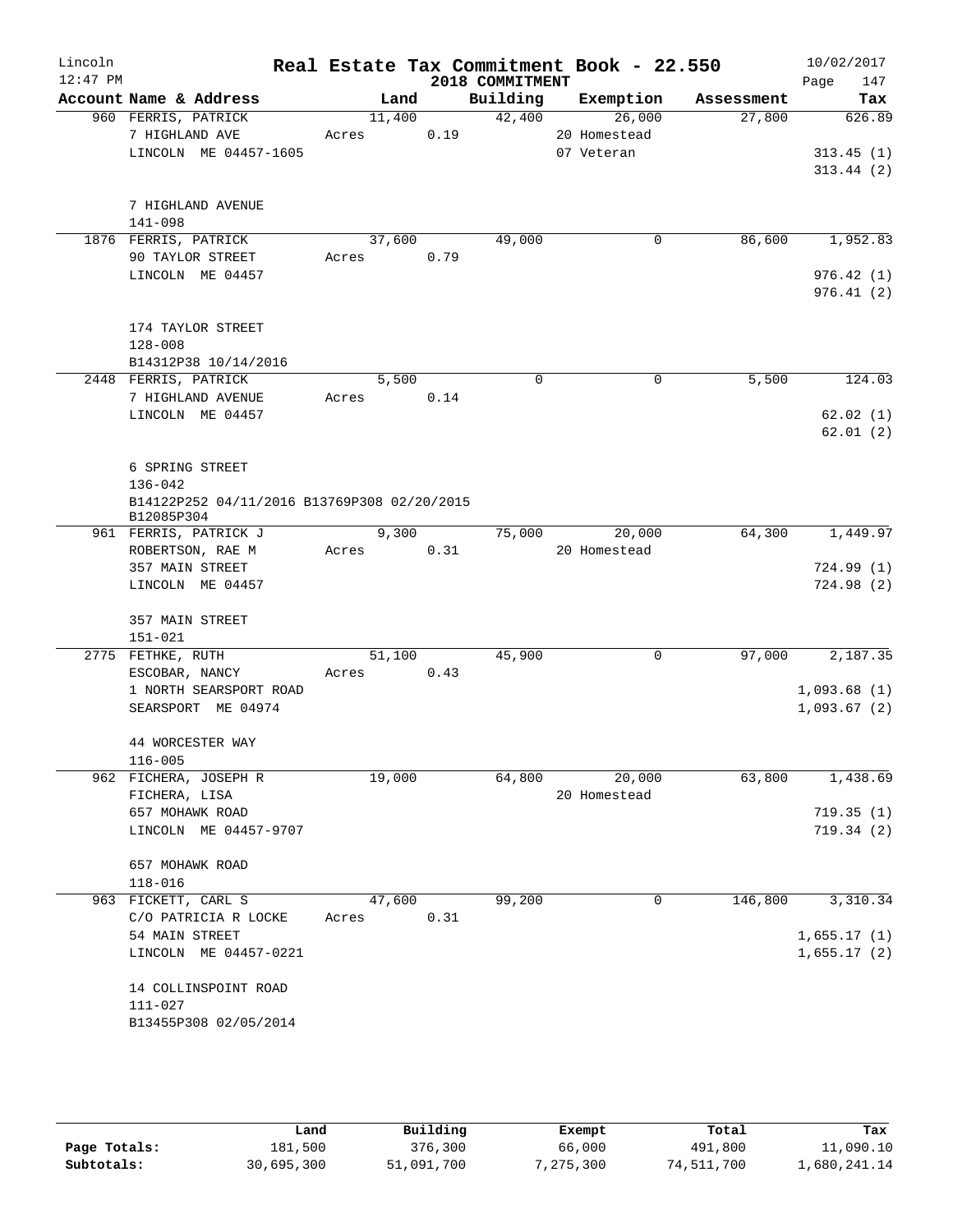| Lincoln    |                                                       |      |       |               |      |                             | Real Estate Tax Commitment Book - 22.550 |                      | 10/02/2017         |
|------------|-------------------------------------------------------|------|-------|---------------|------|-----------------------------|------------------------------------------|----------------------|--------------------|
| $12:47$ PM | Account Name & Address                                |      |       | Land          |      | 2018 COMMITMENT<br>Building |                                          |                      | Page<br>148        |
|            | 3796 FINE LINE INC                                    |      |       | 10,700        |      | 10,500                      | Exemption<br>$\mathbf 0$                 | Assessment<br>21,200 | Tax<br>478.06      |
|            | 309 WEST BROADWAY<br>LINCOLN ME 04457                 |      | Acres | 0.29          |      |                             |                                          |                      | 239.03(1)          |
|            |                                                       |      |       |               |      |                             |                                          |                      | 239.03 (2)         |
|            | 60 WEST BROADWAY<br>136-161                           |      |       |               |      |                             |                                          |                      |                    |
|            | B12889P254 07/24/2012 B12807P169 05/07/2012           |      |       |               |      |                             |                                          |                      |                    |
|            | 964 FINE LINE INC<br>309 WEST BROADWAY                |      | Acres | 9,800<br>1.00 |      | 0                           | 0                                        | 9,800                | 220.99             |
|            | LINCOLN ME 04457                                      |      |       |               |      |                             |                                          |                      | 110.50(1)          |
|            |                                                       |      |       |               |      |                             |                                          |                      | 110.49(2)          |
|            | FOLSOM POND ROAD<br>$027 - 019$                       |      |       |               |      |                             |                                          |                      |                    |
|            | B6750P177                                             |      |       |               |      |                             |                                          |                      |                    |
|            | 967 FINE LINE INC                                     |      |       | 10,800        |      | $\mathbf 0$                 | 0                                        | 10,800               | 243.54             |
|            | 309 WEST BROADWAY<br>LINCOLN ME 04457                 |      | Acres | 4.07          |      |                             |                                          |                      | 121.77(1)          |
|            |                                                       |      |       |               |      |                             |                                          |                      | 121.77(2)          |
|            | FOLSOM POND ROAD                                      |      |       |               |      |                             |                                          |                      |                    |
|            | $027 - 033$<br>B6750P173                              |      |       |               |      |                             |                                          |                      |                    |
|            | 970 FINE LINE INC                                     |      |       | 60,800        |      | 86,200                      | 0                                        | 147,000              | 3, 314.85          |
|            | 309 WEST BROADWAY<br>LINCOLN ME 04457                 |      | Acres | 0.28          |      |                             |                                          |                      | 1,657.43(1)        |
|            |                                                       |      |       |               |      |                             |                                          |                      | 1,657.42(2)        |
|            | 43 MAIN STREET                                        |      |       |               |      |                             |                                          |                      |                    |
|            | 137-067<br>1239 FINE LINE INC                         |      |       | 700           |      | $\mathbf 0$                 | $\mathbf 0$                              | 700                  | 15.79              |
|            | 309 WEST BROADWAY                                     |      | Acres | 1.93          |      |                             |                                          |                      |                    |
|            | LINCOLN ME 04457                                      |      |       |               |      |                             |                                          |                      | 7.90(1)<br>7.89(2) |
|            |                                                       |      |       |               |      |                             |                                          |                      |                    |
|            | TRANSALPINE ROAD<br>$015 - 014$                       |      |       |               |      |                             |                                          |                      |                    |
|            | B13383P169 11/04/2013 B11919P346                      |      |       |               |      |                             |                                          |                      |                    |
|            | 1240 FINE LINE INC<br>309 WEST BROADWAY               |      | Acres | 14,400        | 0.68 | 40,500                      | 0                                        | 54,900               | 1,238.00           |
|            | LINCOLN ME 04457                                      |      |       |               |      |                             |                                          |                      | 619.00(1)          |
|            |                                                       |      |       |               |      |                             |                                          |                      | 619.00(2)          |
|            | 738 TRANSALPINE ROAD                                  |      |       |               |      |                             |                                          |                      |                    |
|            | $015 - 016$                                           |      |       |               |      |                             |                                          |                      |                    |
|            | B13383P169 11/04/2013 B11919P346<br>982 FINE LINE INC |      |       | 39,900        |      | 65,100                      | 0                                        | 105,000              | 2,367.75           |
|            | 309 WEST BROADWAY                                     |      | Acres | 1.50          |      |                             |                                          |                      |                    |
|            | LINCOLN ME 04457                                      |      |       |               |      |                             |                                          |                      | 1,183.88(1)        |
|            |                                                       |      |       |               |      |                             |                                          |                      | 1,183.87(2)        |
|            | 305 WEST BROADWAY<br>129-017                          |      |       |               |      |                             |                                          |                      |                    |
|            | B12807P169 05/07/2012                                 |      |       |               |      |                             |                                          |                      |                    |
|            |                                                       |      |       |               |      |                             |                                          |                      |                    |
|            |                                                       | Land |       | Building      |      |                             | Exempt                                   | Total                | Tax                |

**Page Totals:** 147,100 202,300 0 349,400 7,878.98 **Subtotals:** 30,842,400 51,294,000 7,275,300 74,861,100 1,688,120.12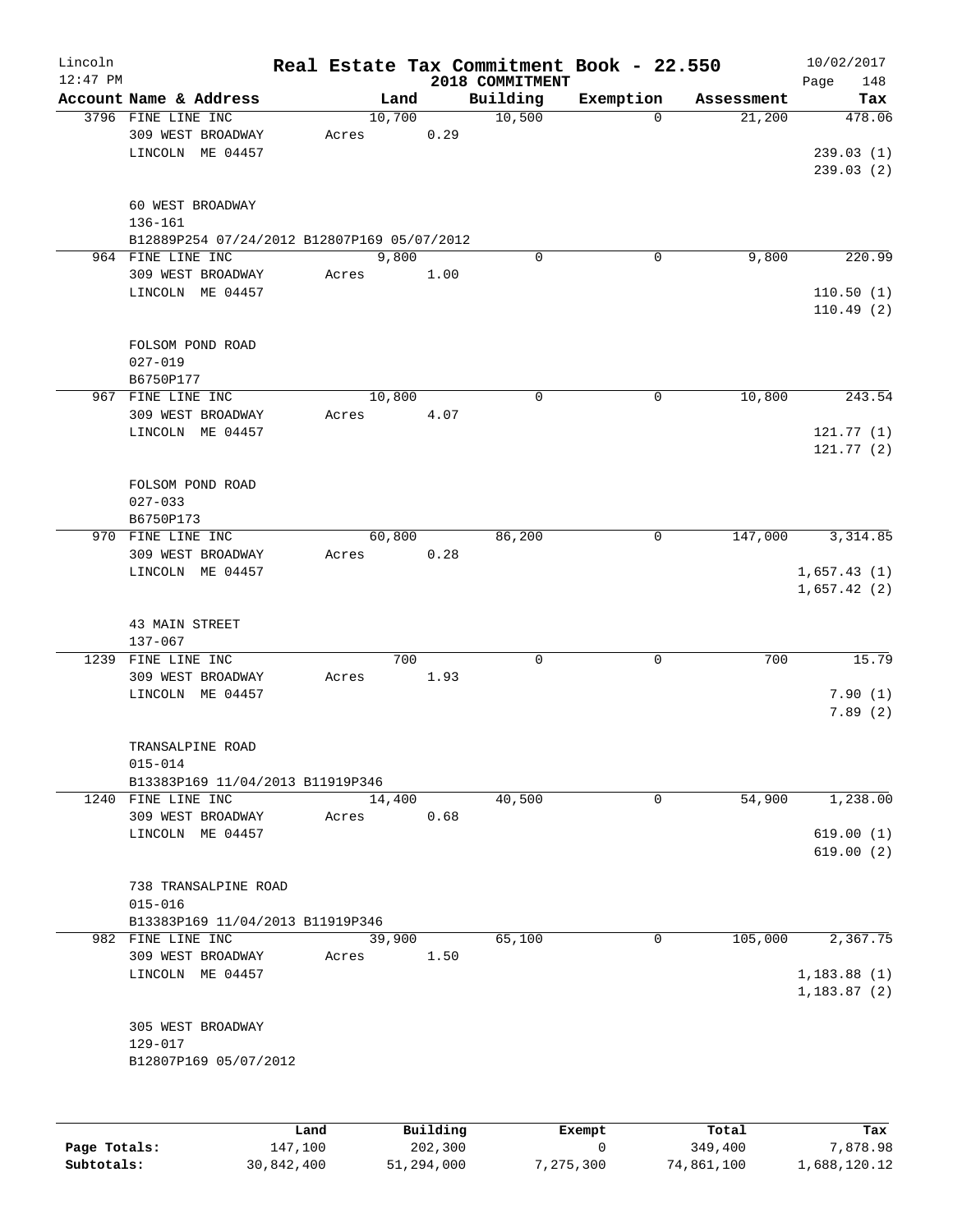| Lincoln<br>$12:47$ PM |                                 |        |      | 2018 COMMITMENT | Real Estate Tax Commitment Book - 22.550 |            | 10/02/2017<br>149<br>Page |
|-----------------------|---------------------------------|--------|------|-----------------|------------------------------------------|------------|---------------------------|
|                       | Account Name & Address          | Land   |      | Building        | Exemption                                | Assessment | Tax                       |
|                       | 965 FINE LINE INC               | 7,100  |      | $\Omega$        | $\Omega$                                 | 7,100      | 160.11                    |
|                       | 309 WEST BROADWAY               | Acres  | 0.56 |                 |                                          |            |                           |
|                       | LINCOLN ME 04457                |        |      |                 |                                          |            | 80.06(1)                  |
|                       |                                 |        |      |                 |                                          |            | 80.05(2)                  |
|                       |                                 |        |      |                 |                                          |            |                           |
|                       | FOLSOM POND ROAD<br>$027 - 028$ |        |      |                 |                                          |            |                           |
|                       | B6174P42                        |        |      |                 |                                          |            |                           |
|                       | 1970 FINE LINE, INC             | 21,300 |      | 46,700          | 0                                        | 68,000     | 1,533.40                  |
|                       | 309 WEST BROADWAY               | Acres  | 0.22 |                 |                                          |            |                           |
|                       | LINCOLN ME 04457                |        |      |                 |                                          |            | 766.70 (1)                |
|                       |                                 |        |      |                 |                                          |            | 766.70 (2)                |
|                       |                                 |        |      |                 |                                          |            |                           |
|                       | 64 WEST BROADWAY                |        |      |                 |                                          |            |                           |
|                       | 136-144                         |        |      |                 |                                          |            |                           |
|                       | 985 FINELINE INC                | 19,100 |      | 142,800         | 0                                        | 161,900    | 3,650.85                  |
|                       | MARIETTA DRIVE APTS             |        |      |                 |                                          |            |                           |
|                       | 309 WEST BROADWAY               |        |      |                 |                                          |            | 1,825.43(1)               |
|                       | LINCOLN ME 04457                |        |      |                 |                                          |            | 1,825.42(2)               |
|                       | 16 MARIETTA DRIVE               |        |      |                 |                                          |            |                           |
|                       | $130 - 024$                     |        |      |                 |                                          |            |                           |
|                       | 978 FINELINE INC                | 7,100  |      | 500             | 0                                        | 7,600      | 171.38                    |
|                       | 309 WEST BROADWAY               | Acres  | 0.52 |                 |                                          |            |                           |
|                       | LINCOLN ME 04457                |        |      |                 |                                          |            | 85.69(1)                  |
|                       |                                 |        |      |                 |                                          |            | 85.69(2)                  |
|                       |                                 |        |      |                 |                                          |            |                           |
|                       | FOLSOM POND ROAD                |        |      |                 |                                          |            |                           |
|                       | $027 - 027$                     |        |      |                 |                                          |            |                           |
|                       | B4327P365                       |        |      |                 |                                          |            |                           |
|                       | 983 FINELINE INC                | 10,900 |      | 31,200          | 0                                        | 42,100     | 949.36                    |
|                       | ALLIED BUILDING                 |        |      |                 |                                          |            |                           |
|                       | 309 WEST BROADWAY               |        |      |                 |                                          |            | 474.68 (1)                |
|                       | LINCOLN ME 04457                |        |      |                 |                                          |            | 474.68 (2)                |
|                       | 12 MARIETTA DRIVE               |        |      |                 |                                          |            |                           |
|                       | $130 - 022$                     |        |      |                 |                                          |            |                           |
|                       | 984 FINELINE INC                | 18,000 |      | 194,000         | 0                                        | 212,000    | 4,780.60                  |
|                       | CAMDEN LANE CABINS/APTS Acres   |        | 0.27 |                 |                                          |            |                           |
|                       | 309 WEST BROADWAY               |        |      |                 |                                          |            | 2,390.30(1)               |
|                       | LINCOLN ME 04457                |        |      |                 |                                          |            | 2,390.30(2)               |
|                       |                                 |        |      |                 |                                          |            |                           |
|                       | MARIETTA DRIVE                  |        |      |                 |                                          |            |                           |
|                       | $130 - 023$                     |        |      |                 |                                          |            |                           |
|                       | 3028 FINELINE INC               | 4,500  |      | 0               | 0                                        | 4,500      | 101.48                    |
|                       | 309 WEST BROADWAY               | Acres  | 0.02 |                 |                                          |            |                           |
|                       | LINCOLN ME 04457                |        |      |                 |                                          |            | 50.74(1)                  |
|                       |                                 |        |      |                 |                                          |            | 50.74(2)                  |
|                       | MECHANIC STREET                 |        |      |                 |                                          |            |                           |
|                       | 137-069                         |        |      |                 |                                          |            |                           |
|                       | B14045P199 12/28/2015 B2962P106 |        |      |                 |                                          |            |                           |
|                       |                                 |        |      |                 |                                          |            |                           |

|              | Land       | Building   | Exempt    | Total      | Tax          |
|--------------|------------|------------|-----------|------------|--------------|
| Page Totals: | 88,000     | 415,200    |           | 503,200    | 11,347.18    |
| Subtotals:   | 30,930,400 | 51,709,200 | 7,275,300 | 75,364,300 | 1,699,467.30 |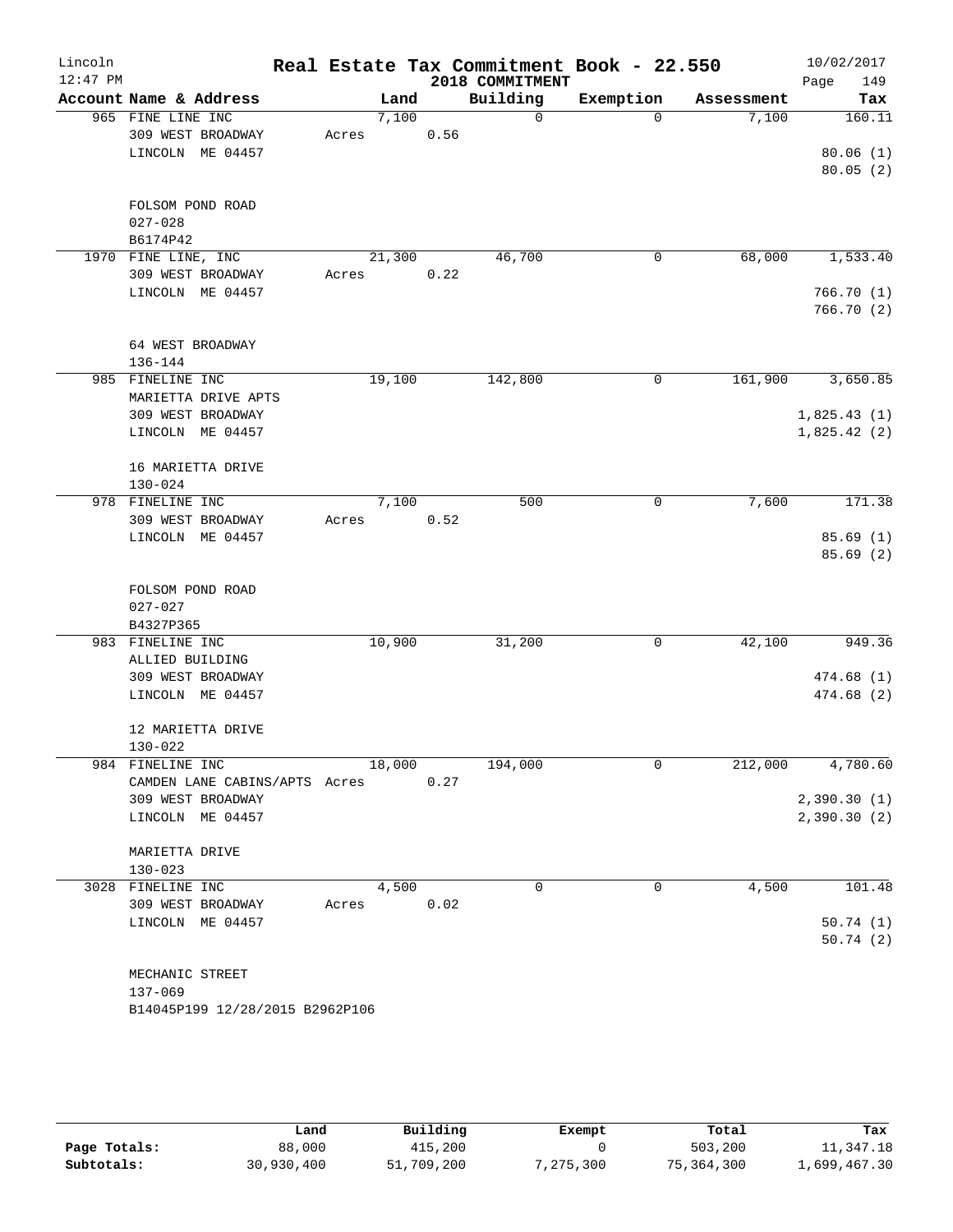| Lincoln<br>$12:47$ PM |                                                |         |          | 2018 COMMITMENT | Real Estate Tax Commitment Book - 22.550 |            | 10/02/2017<br>Page<br>150 |
|-----------------------|------------------------------------------------|---------|----------|-----------------|------------------------------------------|------------|---------------------------|
|                       | Account Name & Address                         | Land    |          | Building        | Exemption                                | Assessment | Tax                       |
|                       | 990 FIRST CONGREGATIONAL<br>CHURCH             | 900     |          | 700             | $\Omega$                                 | 1,600      | 36.08                     |
|                       | PO BOX 131                                     | Acres   | 2.00     |                 |                                          |            |                           |
|                       | LINCOLN ME 04457                               |         |          |                 |                                          |            | 18.04(1)                  |
|                       |                                                |         |          |                 |                                          |            | 18.04(2)                  |
|                       | <b>MAIN STREET</b>                             |         |          |                 |                                          |            |                           |
|                       | $151 - 006$<br>991 FIRST CONGREGATIONAL        | 3,800   |          | 0               | 0                                        | 3,800      | 85.69                     |
|                       | <b>CHURCH</b><br>PO BOX 131                    | Acres   | 8.00     |                 |                                          |            |                           |
|                       | LINCOLN ME 04457                               |         |          |                 |                                          |            | 42.85(1)                  |
|                       |                                                |         |          |                 |                                          |            | 42.84(2)                  |
|                       | <b>MAIN STREET</b>                             |         |          |                 |                                          |            |                           |
|                       | $157 - 004$                                    |         |          |                 |                                          |            |                           |
|                       | 992 FIRST UNITED METHODIST<br><b>CHURCH</b>    | 5,700   |          | 39,300          | 20,000                                   | 25,000     | 563.75                    |
|                       | OF LINCOLN                                     | Acres   | 0.14     |                 | 17 Parsonage                             |            |                           |
|                       | C/O EMILY BARKER                               |         |          |                 |                                          |            | 281.88(1)                 |
|                       | 16 LEE ROAD<br>LINCOLN ME 04457                |         |          |                 |                                          |            | 281.87(2)                 |
|                       | 16 LEE ROAD                                    |         |          |                 |                                          |            |                           |
|                       | 139-089                                        |         |          |                 |                                          |            |                           |
|                       | 993 FISH, ALISON R                             | 10,600  |          | $\mathbf 0$     | 0                                        | 10,600     | 239.03                    |
|                       | 293 WASHINGTON STREET                          | Acres   | 1.95     |                 |                                          |            |                           |
|                       | NORWICH CT 06360                               |         |          |                 |                                          |            | 119.52(1)                 |
|                       |                                                |         |          |                 |                                          |            | 119.51(2)                 |
|                       | MADAGASCAL LAKE ROAD                           |         |          |                 |                                          |            |                           |
|                       | $032 - 006$                                    |         |          |                 |                                          |            |                           |
|                       | B6582P120                                      |         |          |                 |                                          |            |                           |
|                       | 994 FISH, FRANK J & JOYCE E<br>866 MAIN STREET | 15,100  |          |                 | 44,700<br>26,000<br>06 Veteran           | 33,800     | 762.19                    |
|                       | LINCOLN ME 04457-9551                          |         |          |                 | 20 Homestead                             |            | 381.10(1)                 |
|                       |                                                |         |          |                 |                                          |            | 381.09(2)                 |
|                       | 866 MAIN STREET                                |         |          |                 |                                          |            |                           |
|                       | $087 - 004$                                    |         |          |                 |                                          |            |                           |
|                       | 995 FISH, JOHN A                               | 11,000  |          | $\Omega$        | $\Omega$                                 | 11,000     | 248.05                    |
|                       | 293 WASHINGTON STREET                          | Acres   | 3.44     |                 |                                          |            |                           |
|                       | NORWICH CT 06360                               |         |          |                 |                                          |            | 124.03(1)<br>124.02(2)    |
|                       |                                                |         |          |                 |                                          |            |                           |
|                       | MADAGASCAL LAKE ROAD                           |         |          |                 |                                          |            |                           |
|                       | $032 - 005$                                    |         |          |                 |                                          |            |                           |
|                       | B4609P158                                      |         |          |                 |                                          |            |                           |
|                       | 996 FISKE, JENNIFER &                          | 20, 200 |          | 121,900         | 20,000                                   | 122,100    | 2,753.36                  |
|                       | THOMAS D<br>37 ALBERT DRIVE                    |         |          |                 | 20 Homestead                             |            |                           |
|                       | LINCOLN ME 04457-9602                          |         |          |                 |                                          |            | 1,376.68(1)               |
|                       |                                                |         |          |                 |                                          |            | 1,376.68(2)               |
|                       | 37 ALBERT DRIVE                                |         |          |                 |                                          |            |                           |
|                       | $125 - 021$                                    |         |          |                 |                                          |            |                           |
|                       | B12725P61 01/31/2012                           |         |          |                 |                                          |            |                           |
|                       |                                                |         |          |                 |                                          |            |                           |
|                       | Land                                           |         | Building |                 | Exempt                                   | Total      | Tax                       |
| Page Totals:          | 67,300                                         |         | 206,600  |                 | 66,000                                   | 207,900    | 4,688.15                  |

**Subtotals:** 30,997,700 51,915,800 7,341,300 75,572,200 1,704,155.45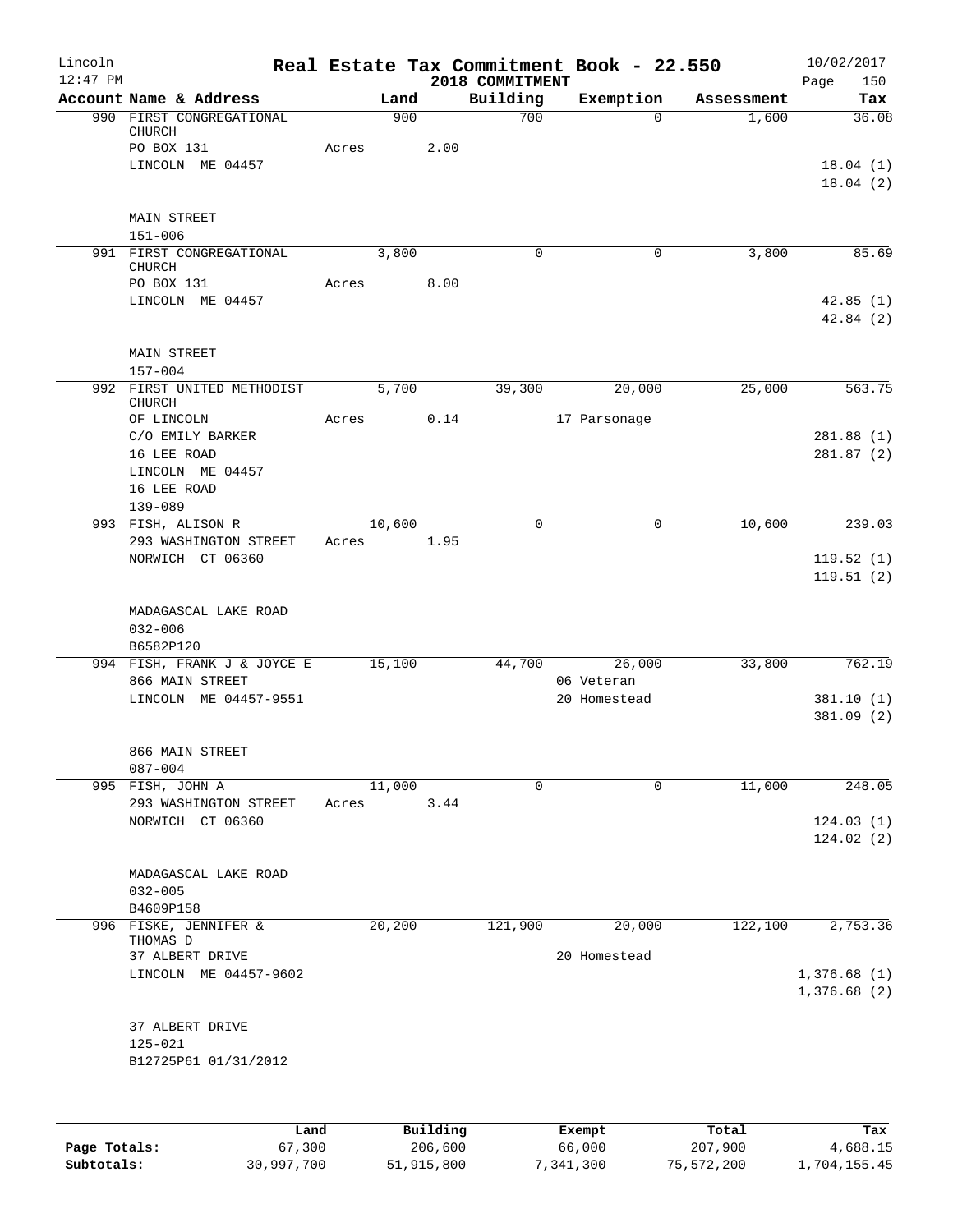| Lincoln<br>$12:47$ PM |                                  |        |      | 2018 COMMITMENT | Real Estate Tax Commitment Book - 22.550 |            | 10/02/2017<br>151<br>Page |
|-----------------------|----------------------------------|--------|------|-----------------|------------------------------------------|------------|---------------------------|
|                       | Account Name & Address           |        | Land | Building        | Exemption                                | Assessment | Tax                       |
|                       | 3659 FISKE, MATTHEW              | 19,700 |      | 81,000          | 20,000                                   | 80,700     | 1,819.79                  |
|                       | 3 HILLCREST DRIVE                | Acres  | 0.61 |                 | 20 Homestead                             |            |                           |
|                       | LINCOLN ME 04457                 |        |      |                 |                                          |            | 909.90(1)                 |
|                       |                                  |        |      |                 |                                          |            | 909.89(2)                 |
|                       | 3 HILLCREST DRIVE                |        |      |                 |                                          |            |                           |
|                       | $132 - 043$                      |        |      |                 |                                          |            |                           |
|                       | B14212P94 07/14/2016 B4543P192   |        |      |                 |                                          |            |                           |
|                       | 997 FISKE, ZENDA                 | 52,400 |      | 18,500          | 0                                        | 70,900     | 1,598.80                  |
|                       | LIFE ESTATE                      | Acres  | 0.62 |                 |                                          |            |                           |
|                       | 216 MACGREGOR ROAD               |        |      |                 |                                          |            | 799.40 (1)                |
|                       | LINCOLN ME 04457                 |        |      |                 |                                          |            | 799.40 (2)                |
|                       | 216 MCGREGOR ROAD                |        |      |                 |                                          |            |                           |
|                       | 112-017                          |        |      |                 |                                          |            |                           |
|                       | B12813P5 05/14/2012              |        |      |                 |                                          |            |                           |
|                       | 998 FITZGERALD, LEONARD E        | 20,200 |      | 60,500          | 20,000                                   | 60,700     | 1,368.79                  |
|                       | FITZGERALD, ROSSIE I             |        |      |                 | 20 Homestead                             |            |                           |
|                       | 9 LAKE STREET                    |        |      |                 |                                          |            | 684.40 (1)                |
|                       | LINCOLN ME 04457-1420            |        |      |                 |                                          |            | 684.39 (2)                |
|                       | 9 LAKE STREET                    |        |      |                 |                                          |            |                           |
|                       | 137-135                          |        |      |                 |                                          |            |                           |
|                       | 999 FITZPATRICK-JONES, ANN<br>М  | 15,000 |      | 47,400          | 0                                        | 62,400     | 1,407.12                  |
|                       | 16 HINCH ROAD                    |        |      |                 |                                          |            |                           |
|                       | BANCROFT ME 04497                |        |      |                 |                                          |            | 703.56(1)                 |
|                       |                                  |        |      |                 |                                          |            | 703.56(2)                 |
|                       | 11 PINKHAM STREET                |        |      |                 |                                          |            |                           |
|                       | $126 - 025$                      |        |      |                 |                                          |            |                           |
|                       | 1000 FLANDERS, DARRELL E         | 18,100 |      | 50,600          | 26,000                                   | 42,700     | 962.89                    |
|                       | 760 MOHAWK ROAD                  |        |      |                 | 07 Veteran                               |            |                           |
|                       | LINCOLN ME 04457-9707            |        |      |                 | 20 Homestead                             |            | 481.45 (1)                |
|                       |                                  |        |      |                 |                                          |            | 481.44 (2)                |
|                       | 760 MOHAWK ROAD                  |        |      |                 |                                          |            |                           |
|                       | $121 - 009$                      |        |      |                 |                                          |            |                           |
| 1001                  | FLANDERS, DARRELL E &            | 23,500 |      | 12,600          | 0                                        | 36,100     | 814.06                    |
|                       | SHEILA A                         |        |      |                 |                                          |            |                           |
|                       | 760 MOHAWK ROAD                  | Acres  | 1.20 |                 |                                          |            |                           |
|                       | LINCOLN ME 04457-9707            |        |      |                 |                                          |            | 407.03(1)<br>407.03(2)    |
|                       |                                  |        |      |                 |                                          |            |                           |
|                       | 943 WEST BROADWAY                |        |      |                 |                                          |            |                           |
|                       | 119-014<br>391 FLANNERY, BARRY P | 3,200  |      | 0               | 0                                        | 3,200      | 72.16                     |
|                       | FLANNERY, KIMBERLY A             | Acres  | 0.70 |                 |                                          |            |                           |
|                       | 221 ENFIELD ROAD                 |        |      |                 |                                          |            | 36.08(1)                  |
|                       | LINCOLN ME 04457                 |        |      |                 |                                          |            | 36.08(2)                  |
|                       | 221 ENFIELD ROAD                 |        |      |                 |                                          |            |                           |
|                       | $126 - 004$                      |        |      |                 |                                          |            |                           |
|                       | B13344P230 09/17/2013            |        |      |                 |                                          |            |                           |
|                       |                                  |        |      |                 |                                          |            |                           |

|              | Land       | Building   | Exempt   | Total      | Tax          |
|--------------|------------|------------|----------|------------|--------------|
| Page Totals: | 152,100    | 270,600    | 66,000   | 356,700    | 8,043.61     |
| Subtotals:   | 31,149,800 | 52,186,400 | .407.300 | 75,928,900 | 1,712,199.06 |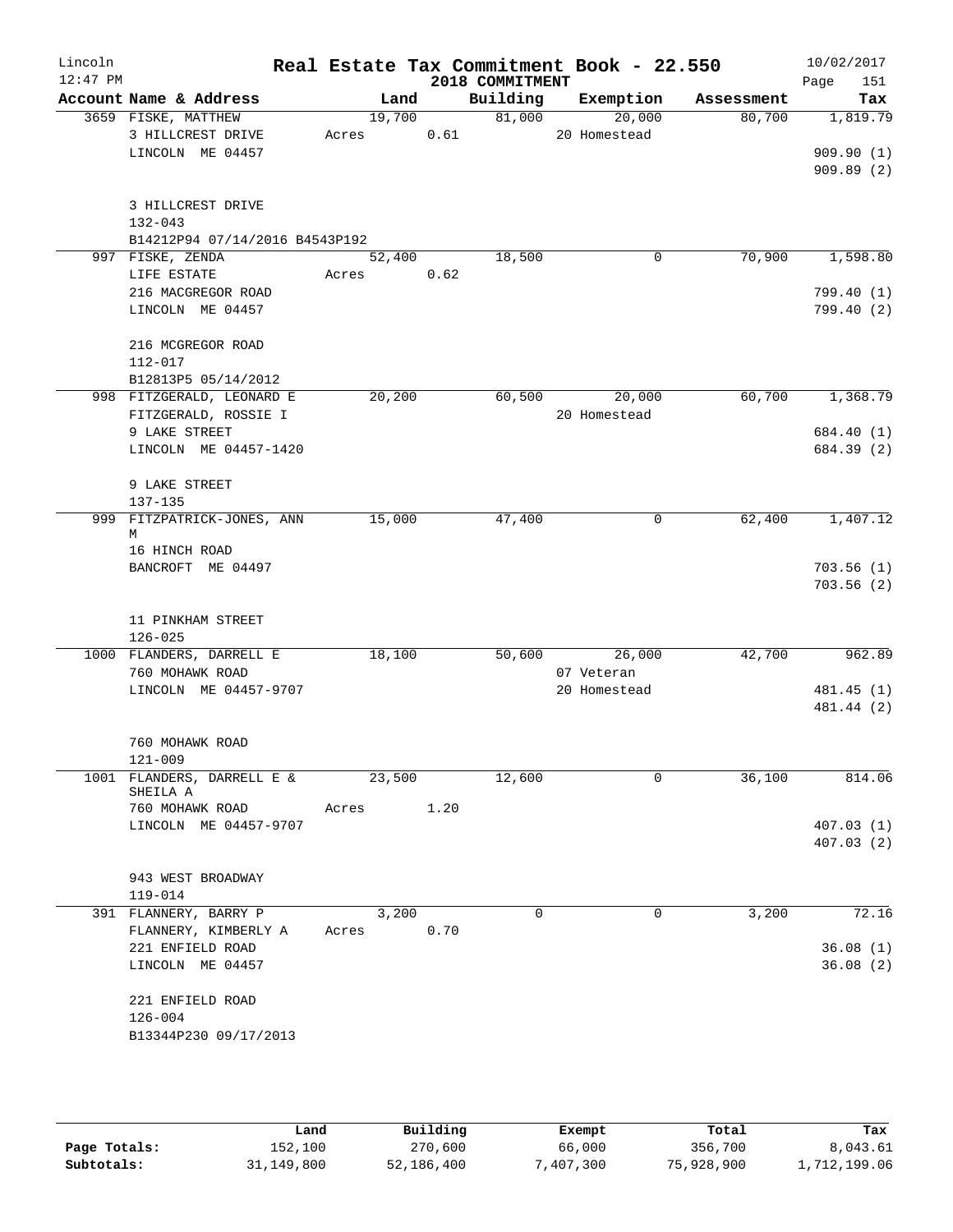| Lincoln<br>$12:47$ PM |                                                  |                 |      | 2018 COMMITMENT | Real Estate Tax Commitment Book - 22.550 |            | 10/02/2017<br>152 |
|-----------------------|--------------------------------------------------|-----------------|------|-----------------|------------------------------------------|------------|-------------------|
|                       | Account Name & Address                           | Land            |      | Building        | Exemption                                | Assessment | Page<br>Tax       |
|                       | 1002 FLANNERY, RICHARD A                         | 33,500          |      | 22,700          | $\Omega$                                 | 56,200     | 1,267.31          |
|                       | FLANNERY, SHARON A                               |                 |      |                 |                                          |            |                   |
|                       | PO BOX 10                                        |                 |      |                 |                                          |            | 633.66(1)         |
|                       | DANFORTH ME 04424                                |                 |      |                 |                                          |            | 633.65(2)         |
|                       | 21 HALE STREET                                   |                 |      |                 |                                          |            |                   |
|                       | 127-032                                          |                 |      |                 |                                          |            |                   |
|                       | 1003 FLANNERY, RICHARD A                         | 10,700          |      | 35,200          | 0                                        | 45,900     | 1,035.05          |
|                       | FLANNERY, SHARON A                               |                 |      |                 |                                          |            |                   |
|                       | PO BOX 10                                        |                 |      |                 |                                          |            | 517.53(1)         |
|                       | DANFORTH ME 04424                                |                 |      |                 |                                          |            | 517.52(2)         |
|                       | 227 ENFIELD ROAD                                 |                 |      |                 |                                          |            |                   |
|                       | $126 - 003$                                      |                 |      |                 |                                          |            |                   |
|                       | B12722P16 01/21/2012<br>1615 FLANNERY, RICHARD A | 17,700          |      | 61,000          | 0                                        | 78,700     | 1,774.69          |
|                       | FLANNERY, SHARON A                               | Acres           | 2.96 |                 |                                          |            |                   |
|                       | PO BOX 10                                        |                 |      |                 |                                          |            | 887.35 (1)        |
|                       | DANFORTH ME 04424                                |                 |      |                 |                                          |            | 887.34 (2)        |
|                       |                                                  |                 |      |                 |                                          |            |                   |
|                       | 226 TRANSALPINE ROAD                             |                 |      |                 |                                          |            |                   |
|                       | $038 - 023$                                      |                 |      |                 |                                          |            |                   |
|                       | B13875P297 06/25/2015 B13810P245 04/21/2015      |                 |      |                 |                                          |            |                   |
|                       | B11644P221                                       |                 |      |                 |                                          |            |                   |
|                       | 1247 FLEWELLING, JARED<br>221 PHINNEY FARM ROAD  | 20,200<br>Acres | 5.50 | 70,900          | 20,000<br>20 Homestead                   | 71,100     | 1,603.31          |
|                       | LINCOLN ME 04457                                 |                 |      |                 |                                          |            | 801.66(1)         |
|                       |                                                  |                 |      |                 |                                          |            | 801.65(2)         |
|                       |                                                  |                 |      |                 |                                          |            |                   |
|                       | 221 PHINNEY FARM ROAD                            |                 |      |                 |                                          |            |                   |
|                       | $006 - 010$                                      |                 |      |                 |                                          |            |                   |
|                       | B12555P337 08/05/2011 B12173P139 06/25/2010      |                 |      |                 |                                          |            |                   |
|                       | 1005 FLYNN, JAMES V JR                           | 15,600          |      | 19,000          | 20,000                                   | 14,600     | 329.23            |
|                       | PO BOX 718                                       | Acres           | 0.92 |                 | 20 Homestead                             |            |                   |
|                       | LINCOLN ME 04457                                 |                 |      |                 |                                          |            | 164.62(1)         |
|                       |                                                  |                 |      |                 |                                          |            | 164.61(2)         |
|                       | 120 TOWN FARM ROAD                               |                 |      |                 |                                          |            |                   |
|                       | $081 - 008$                                      |                 |      |                 |                                          |            |                   |
|                       | 1358 FOGG, DUSTIN J                              | 44,300          |      | 202,000         | 20,000                                   | 226,300    | 5,103.07          |
|                       | FOGG, LINAI L                                    | Acres           | 1.58 |                 | 20 Homestead                             |            |                   |
|                       | 179 CRANE POND DRIVE                             |                 |      |                 |                                          |            | 2,551.54(1)       |
|                       | LINCOLN ME 04457                                 |                 |      |                 |                                          |            | 2,551.53(2)       |
|                       | 179 CRANE POND DRIVE                             |                 |      |                 |                                          |            |                   |
|                       | $114 - 003$                                      |                 |      |                 |                                          |            |                   |
|                       | B14519P133 06/20/2017 B14349P218 11/30/2016      |                 |      |                 |                                          |            |                   |
|                       | B13565P231 06/19/2014                            |                 |      |                 |                                          |            |                   |
|                       | 1011 FOGG, GEORGE H                              | 22,800          |      | 38,700          | 20,000                                   | 41,500     | 935.83            |
|                       | 24 MATTANAWCOOK STREET                           |                 |      |                 | 20 Homestead                             |            |                   |
|                       | LINCOLN ME 04457-1107                            |                 |      |                 |                                          |            | 467.92(1)         |
|                       |                                                  |                 |      |                 |                                          |            | 467.91(2)         |
|                       | 24 MATTANAWCOOK STREET                           |                 |      |                 |                                          |            |                   |
|                       | 137-156                                          |                 |      |                 |                                          |            |                   |
|                       |                                                  |                 |      |                 |                                          |            |                   |
|                       |                                                  |                 |      |                 |                                          |            |                   |
|                       |                                                  |                 |      |                 |                                          |            |                   |

|              | Land         | Building   | Exempt   | Total      | Tax          |
|--------------|--------------|------------|----------|------------|--------------|
| Page Totals: | 164,800      | 449,500    | 80,000   | 534,300    | 12,048.49    |
| Subtotals:   | 31, 314, 600 | 52,635,900 | .487.300 | 76,463,200 | 1,724,247.55 |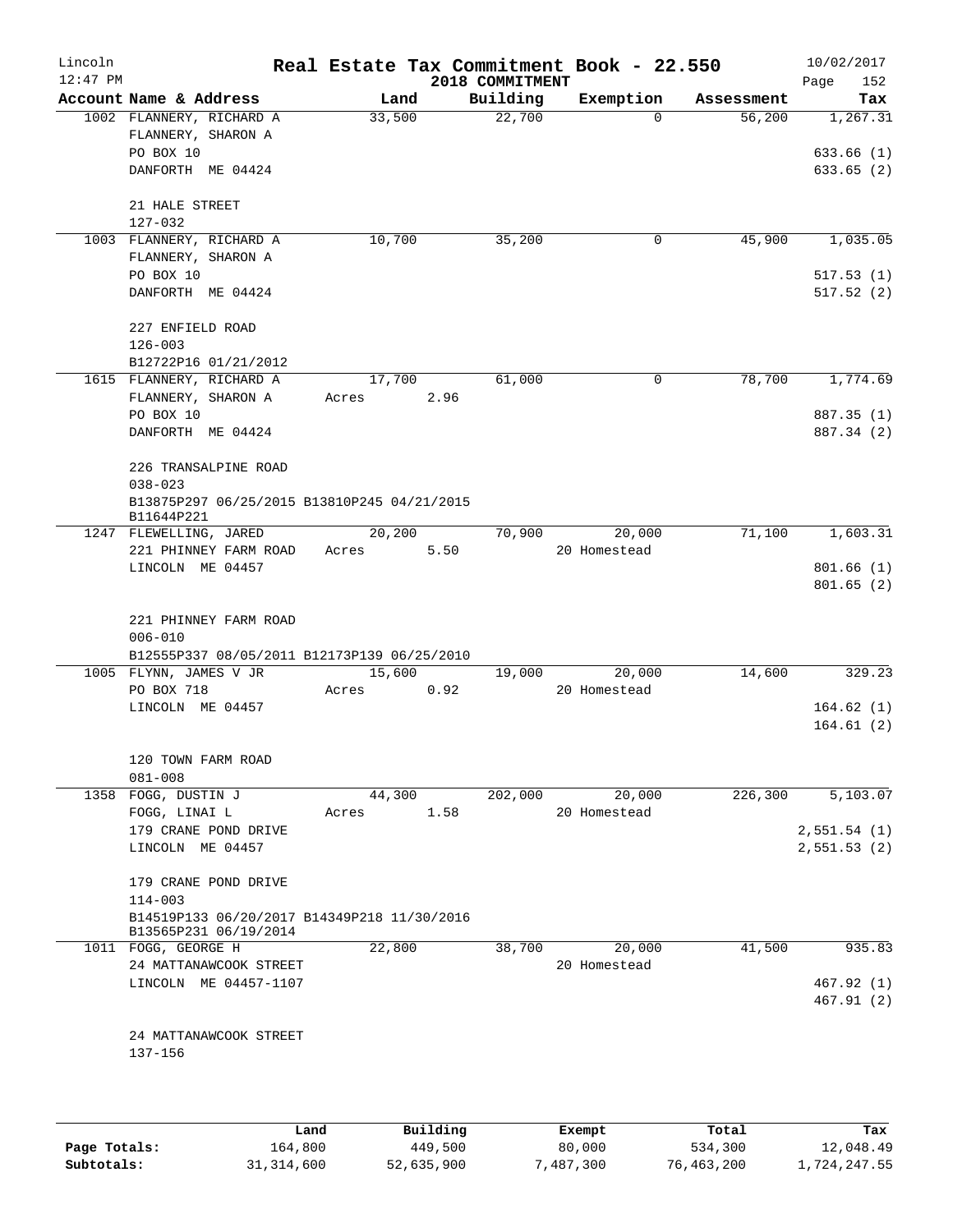| Lincoln      |                                                                        |            |        |            |                 | Real Estate Tax Commitment Book - 22.550 |            | 10/02/2017   |
|--------------|------------------------------------------------------------------------|------------|--------|------------|-----------------|------------------------------------------|------------|--------------|
| $12:47$ PM   |                                                                        |            |        |            | 2018 COMMITMENT |                                          |            | Page<br>153  |
|              | Account Name & Address                                                 |            | Land   |            | Building        | Exemption                                | Assessment | Tax          |
|              | 1388 FOGG, JEFFREY                                                     |            | 46,500 |            | $\mathbf 0$     | $\Omega$                                 | 46,500     | 1,048.58     |
|              | 254 STANHOPE MILL ROAD                                                 | Acres      |        | 1.18       |                 |                                          |            |              |
|              | LINCOLN ME 04457                                                       |            |        |            |                 |                                          |            | 524.29(1)    |
|              |                                                                        |            |        |            |                 |                                          |            | 524.29(2)    |
|              | UPPER COLD STREAM POND                                                 |            |        |            |                 |                                          |            |              |
|              | $002 - 007$                                                            |            |        |            |                 |                                          |            |              |
|              | B14029P1 12/07/2015 B13884P278 06/16/2015 B3817P76                     |            |        |            |                 |                                          |            |              |
|              | 1012 FOGG, JEFFREY L                                                   |            | 49,400 |            | 84,900          | 0                                        | 134,300    | 3,028.47     |
|              | FOGG, CYNTHIA A                                                        | Acres      |        | 1.38       |                 |                                          |            |              |
|              | 254 STANHOPE MILL ROAD                                                 |            |        |            |                 |                                          |            | 1, 514.24(1) |
|              | LINCOLN ME 04457                                                       |            |        |            |                 |                                          |            | 1, 514.23(2) |
|              |                                                                        |            |        |            |                 |                                          |            |              |
|              | 248 STANHOPE MILL ROAD                                                 |            |        |            |                 |                                          |            |              |
|              | $002 - 004$                                                            |            |        |            |                 |                                          |            |              |
|              | B11845P324                                                             |            |        |            |                 |                                          |            |              |
|              | 1013 FOGG, JEFFREY L &                                                 |            | 38,100 |            | 169,600         | 20,000                                   | 187,700    | 4,232.64     |
|              | CYNTHIA A<br>254 STANHOPE MILL ROAD                                    |            | Acres  | 0.58       |                 | 20 Homestead                             |            |              |
|              | LINCOLN ME 04457-9604                                                  |            |        |            |                 |                                          |            | 2, 116.32(1) |
|              |                                                                        |            |        |            |                 |                                          |            | 2,116.32(2)  |
|              |                                                                        |            |        |            |                 |                                          |            |              |
|              | 254 STANHOPE MILL ROAD                                                 |            |        |            |                 |                                          |            |              |
|              | $002 - 005$                                                            |            |        |            |                 |                                          |            |              |
|              | B4003P153                                                              |            |        |            |                 |                                          |            |              |
|              | 1008 FOGG, JUDITH ARLENE                                               |            | 7,200  |            | $\Omega$        | $\Omega$                                 | 7,200      | 162.36       |
|              | VAN ARSDALE, MARALIE J                                                 |            |        |            |                 |                                          |            |              |
|              | 4 HOLMES STREET                                                        |            |        |            |                 |                                          |            | 81.18(1)     |
|              | LINCOLN ME 04457-1204                                                  |            |        |            |                 |                                          |            | 81.18(2)     |
|              |                                                                        |            |        |            |                 |                                          |            |              |
|              | LINDSAY STREET                                                         |            |        |            |                 |                                          |            |              |
|              | $136 - 130$                                                            |            |        |            |                 |                                          |            |              |
|              | B13015P331 11/26/2012 B12838P38 06/05/2012<br>1009 FOGG, JUDITH ARLENE |            | 10,500 |            | 47,800          | 20,000                                   | 38,300     | 863.67       |
|              | VAN ARSDALE, MARALIE J                                                 |            |        |            |                 | 20 Homestead                             |            |              |
|              | 4 HOLMES STREET                                                        |            |        |            |                 |                                          |            | 431.84 (1)   |
|              | LINCOLN ME 04457-1204                                                  |            |        |            |                 |                                          |            | 431.83 (2)   |
|              |                                                                        |            |        |            |                 |                                          |            |              |
|              | 4 HOLMES STREET                                                        |            |        |            |                 |                                          |            |              |
|              | 136-131                                                                |            |        |            |                 |                                          |            |              |
|              | B13015P331 11/26/2012 B12838P37 06/05/2012                             |            |        |            |                 |                                          |            |              |
|              | 1007 FOGG, JUDITH ARLENE                                               |            | 24,200 |            | 21,000          | 0                                        | 45,200     | 1,019.26     |
|              | VAN ARSDALE, MARALLE J                                                 |            |        |            |                 |                                          |            |              |
|              | 4 HOLMES STREET                                                        |            |        |            |                 |                                          |            | 509.63(1)    |
|              | LINCOLN ME 04457-1204                                                  |            |        |            |                 |                                          |            | 509.63(2)    |
|              |                                                                        |            |        |            |                 |                                          |            |              |
|              | 879 TRANSALPINE ROAD<br>$111 - 018$                                    |            |        |            |                 |                                          |            |              |
|              | B13015P331 11/26/2012 B12838P37 06/05/2012                             |            |        |            |                 |                                          |            |              |
|              | 1010 FOGG, JUDITH ARLENE                                               |            | 14,300 |            | 6,400           | 0                                        | 20,700     | 466.79       |
|              | VAN ARSDALE, MARALIE J                                                 | Acres      |        | 0.32       |                 |                                          |            |              |
|              | 4 HOLMES STREET                                                        |            |        |            |                 |                                          |            | 233.40(1)    |
|              | LINCOLN ME 04457-1204                                                  |            |        |            |                 |                                          |            | 233.39(2)    |
|              |                                                                        |            |        |            |                 |                                          |            |              |
|              | 4 HOLMES STREET                                                        |            |        |            |                 |                                          |            |              |
|              | 136-132                                                                |            |        |            |                 |                                          |            |              |
|              | B13015P331 11/26/2012 B12838P37 06/05/2012                             |            |        |            |                 |                                          |            |              |
|              |                                                                        | Land       |        | Building   |                 | Exempt                                   | Total      | Tax          |
| Page Totals: |                                                                        | 190,200    |        | 329,700    |                 | 40,000                                   | 479,900    | 10,821.77    |
| Subtotals:   |                                                                        | 31,504,800 |        | 52,965,600 |                 | 7,527,300                                | 76,943,100 | 1,735,069.32 |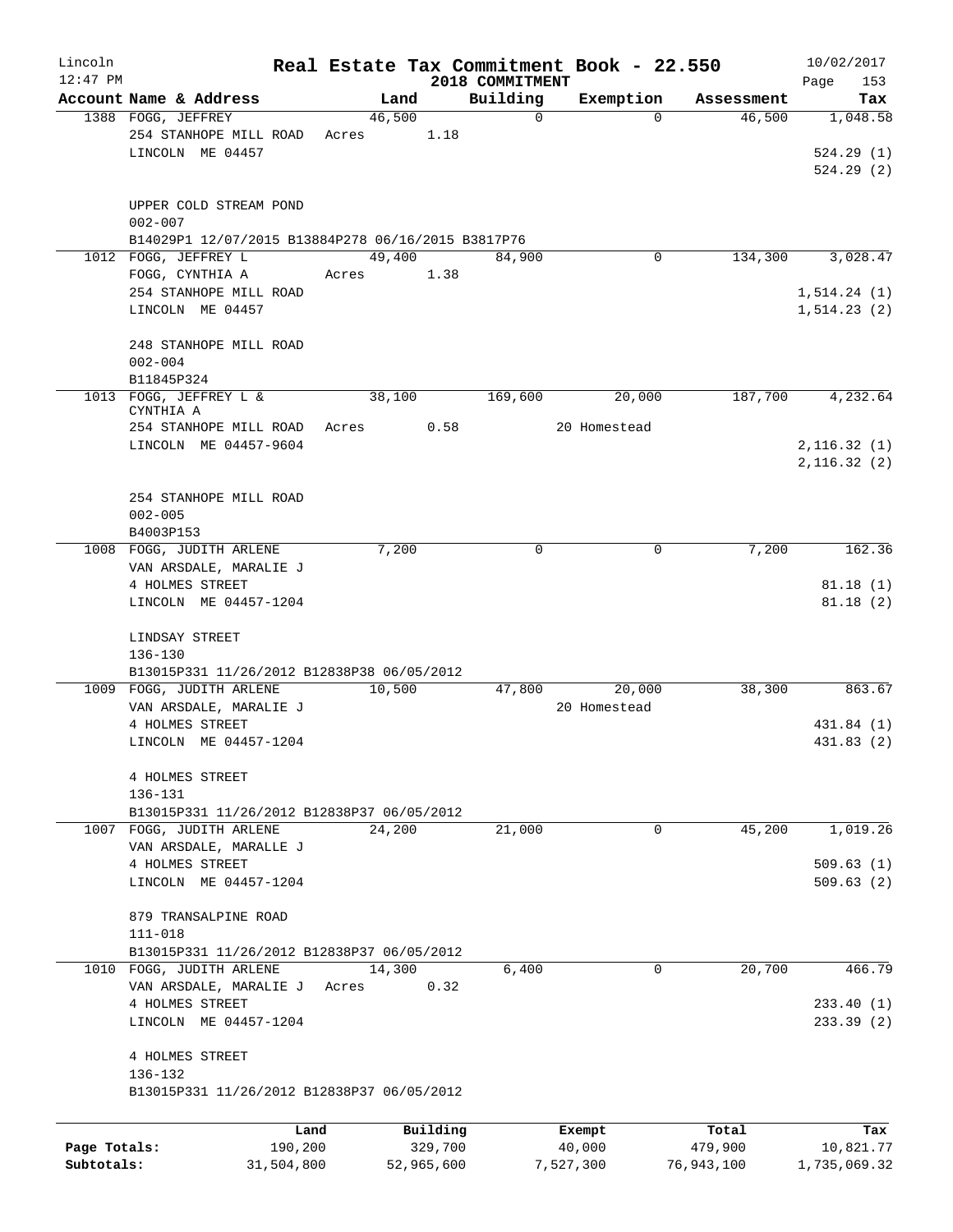| Lincoln    |                                                |        |      |                 | Real Estate Tax Commitment Book - 22.550 |            | 10/02/2017   |
|------------|------------------------------------------------|--------|------|-----------------|------------------------------------------|------------|--------------|
| $12:47$ PM |                                                |        |      | 2018 COMMITMENT |                                          |            | 154<br>Page  |
|            | Account Name & Address                         | Land   |      | Building        | Exemption                                | Assessment | Tax          |
|            | 3366 FOGG, KIRK                                | 12,300 |      | 46,100          | $\Omega$                                 | 58,400     | 1,316.92     |
|            | 162 WEST OLD MAIN ROAD                         |        |      |                 |                                          |            |              |
|            | LOWELL ME 04417                                |        |      |                 |                                          |            | 658.46(1)    |
|            |                                                |        |      |                 |                                          |            | 658.46(2)    |
|            | 8 TAYLOR STREET                                |        |      |                 |                                          |            |              |
|            | $137 - 163$                                    |        |      |                 |                                          |            |              |
|            | B13133P270 03/28/2013                          |        |      |                 |                                          |            |              |
|            | 1015 FOGG, SABRINA L                           | 16,500 |      | 58,700          | 20,000                                   | 55,200     | 1,244.76     |
|            | 218 CURTIS FARM ROAD                           |        |      |                 | 20 Homestead                             |            |              |
|            | LINCOLN ME 04457                               |        |      |                 |                                          |            | 622.38(1)    |
|            |                                                |        |      |                 |                                          |            | 622.38(2)    |
|            |                                                |        |      |                 |                                          |            |              |
|            | 218 CURTIS FARM ROAD                           |        |      |                 |                                          |            |              |
|            | $054 - 013$                                    |        |      |                 |                                          |            |              |
|            | 1017 FOLK, JAY                                 | 52,300 |      | 71,400          | 0                                        | 123,700    | 2,789.44     |
|            | FOLK, JULIANA SACODER<br>56 SPRAIN VALLEY ROAD | Acres  | 1.84 |                 |                                          |            | 1,394.72(1)  |
|            | SCARSDALE NY 10583                             |        |      |                 |                                          |            | 1,394.72 (2) |
|            |                                                |        |      |                 |                                          |            |              |
|            | 36 SNOWS CORNER                                |        |      |                 |                                          |            |              |
|            | 148-024                                        |        |      |                 |                                          |            |              |
|            | 1021 FOLSOM, SHIRLEY                           | 11,900 |      | 59,400          | 0                                        | 71,300     | 1,607.82     |
|            | 432 WEST OCEAN AVE                             |        |      |                 |                                          |            |              |
|            | BOYNTON BEACH FL 33435                         |        |      |                 |                                          |            | 803.91 (1)   |
|            |                                                |        |      |                 |                                          |            | 803.91 (2)   |
|            |                                                |        |      |                 |                                          |            |              |
|            | 18 HIGHLAND AVENUE<br>$141 - 069$              |        |      |                 |                                          |            |              |
|            | 1022 FOLSTER, JOSEPH L                         | 12,700 |      | 37,700          | 20,000                                   | 30,400     | 685.52       |
|            | 110 LEE ROAD                                   | Acres  | 0.73 |                 | 20 Homestead                             |            |              |
|            | LINCOLN ME 04457                               |        |      |                 |                                          |            | 342.76(1)    |
|            |                                                |        |      |                 |                                          |            | 342.76(2)    |
|            |                                                |        |      |                 |                                          |            |              |
|            | 110 LEE ROAD                                   |        |      |                 |                                          |            |              |
|            | 141-077                                        |        |      |                 |                                          |            |              |
|            | 1023 FOLSTER, LANNY E &<br>LUCILLE             | 36,900 |      | 60,900          | 0                                        | 97,800     | 2,205.39     |
|            | 54 ENFIELD ROAD                                |        |      |                 |                                          |            |              |
|            | LINCOLN ME 04457-1120                          |        |      |                 |                                          |            | 1,102.70(1)  |
|            |                                                |        |      |                 |                                          |            | 1,102.69(2)  |
|            |                                                |        |      |                 |                                          |            |              |
|            | 406 STANHOPE MILL ROAD                         |        |      |                 |                                          |            |              |
|            | $105 - 017$                                    |        |      |                 |                                          |            |              |
|            | 1024 FOLSTER, LANNY E &<br>LUCILLE             | 15,000 |      | 68,000          | 20,000                                   | 63,000     | 1,420.65     |
|            | 54 ENFIELD ROAD                                | Acres  | 0.75 |                 | 20 Homestead                             |            |              |
|            | LINCOLN ME 04457-1120                          |        |      |                 |                                          |            | 710.33(1)    |
|            |                                                |        |      |                 |                                          |            | 710.32(2)    |
|            |                                                |        |      |                 |                                          |            |              |
|            | 54 ENFIELD ROAD                                |        |      |                 |                                          |            |              |
|            |                                                |        |      |                 |                                          |            |              |

132-033

|              | Land       | Building   | Exempt    | Total           | Tax          |
|--------------|------------|------------|-----------|-----------------|--------------|
| Page Totals: | 157,600    | 402,200    | 60,000    | 499,800         | 11,270.50    |
| Subtotals:   | 31,662,400 | 53,367,800 | 7,587,300 | 442,900 "<br>77 | .,746,339.82 |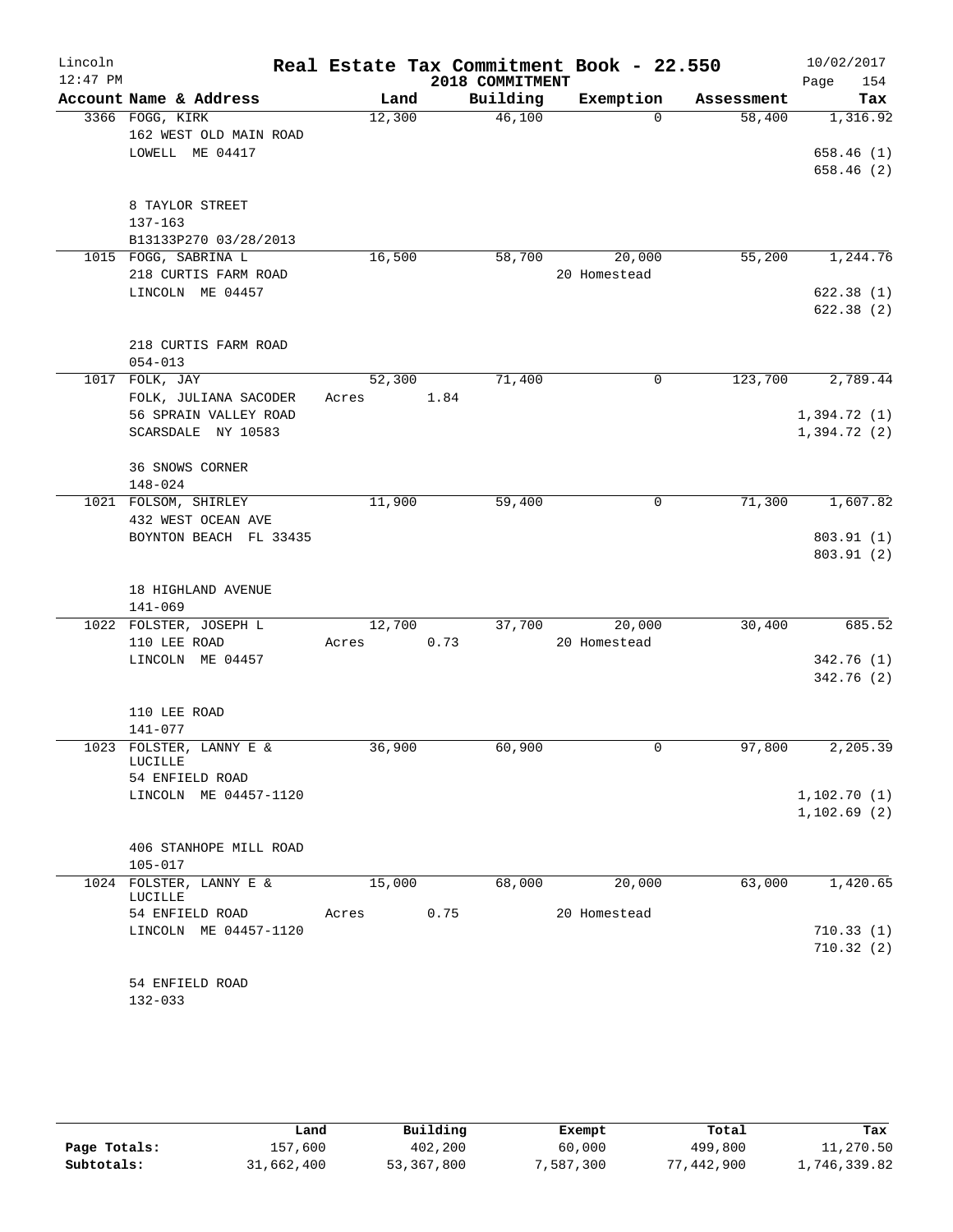| Lincoln      |                                                  |                 |                |                     |                         | Real Estate Tax Commitment Book - 22.550 |                      | 10/02/2017       |
|--------------|--------------------------------------------------|-----------------|----------------|---------------------|-------------------------|------------------------------------------|----------------------|------------------|
| $12:47$ PM   |                                                  |                 |                |                     | 2018 COMMITMENT         |                                          |                      | Page<br>155      |
|              | Account Name & Address<br>3877 FORD III, JAMES P |                 | Land<br>62,000 |                     | Building<br>$\mathbf 0$ | Exemption<br>$\Omega$                    | Assessment<br>62,000 | Tax<br>1,398.10  |
|              | FORD, LINDA K                                    | Acres           |                | 7.00                |                         |                                          |                      |                  |
|              | 4121 BENNICH ROD SE                              |                 |                |                     |                         |                                          |                      | 699.05(1)        |
|              | DECATUR AL 35603                                 |                 |                |                     |                         |                                          |                      | 699.05(2)        |
|              |                                                  |                 |                |                     |                         |                                          |                      |                  |
|              | WHITE POINT ESTATES                              |                 |                |                     |                         |                                          |                      |                  |
|              | <b>ROAD</b>                                      |                 |                |                     |                         |                                          |                      |                  |
|              | $057 - 041$                                      |                 |                |                     |                         |                                          |                      |                  |
|              | B13584P178 06/23/2014<br>357 FORKER, JOHN D.     |                 | 68,600         |                     | 146,900                 | 0                                        | 215,500              | 4,859.53         |
|              | FORKER, CATHERINE M.                             |                 | Acres          | 0.84                |                         |                                          |                      |                  |
|              | 90 DUNTON CIRCLE                                 |                 |                |                     |                         |                                          |                      | 2,429.77 (1)     |
|              | HAMPDEN ME 04444                                 |                 |                |                     |                         |                                          |                      | 2,429.76(2)      |
|              |                                                  |                 |                |                     |                         |                                          |                      |                  |
|              | 34 COVE ROAD                                     |                 |                |                     |                         |                                          |                      |                  |
|              | $111 - 051$                                      |                 |                |                     |                         |                                          |                      |                  |
|              | B13852P248 05/27/2015 B7142P236                  |                 |                |                     |                         |                                          |                      |                  |
|              | 1026 FORREST, TAGGE                              |                 | 28,100         |                     | 33,500                  | 0                                        | 61,600               | 1,389.08         |
|              | FORREST, SANDRA<br>82 SOUTH MOUNTAIN ROAD        | Acres           |                | 1.08                |                         |                                          |                      | 694.54 (1)       |
|              | ROBESONIA PA 19551                               |                 |                |                     |                         |                                          |                      | 694.54 (2)       |
|              |                                                  |                 |                |                     |                         |                                          |                      |                  |
|              | 114 EAGLE RIDGE ROAD                             |                 |                |                     |                         |                                          |                      |                  |
|              | $041 - 002$                                      |                 |                |                     |                         |                                          |                      |                  |
|              | B11363P252                                       |                 |                |                     |                         |                                          |                      |                  |
|              | 1030 FORSTEN, CRAIG                              |                 | $\Omega$       |                     | 2,600                   | 2,600                                    | $\Omega$             | 0.00             |
|              | PO BOX 785                                       |                 |                |                     |                         | 20 Homestead                             |                      |                  |
|              | LINCOLN ME 04457                                 |                 |                |                     |                         |                                          |                      |                  |
|              |                                                  |                 |                |                     |                         |                                          |                      |                  |
|              | 24 OSGOOD AVENUE                                 |                 |                |                     |                         |                                          |                      |                  |
|              | $027 - 019 - 001 - MHO$                          |                 |                |                     |                         |                                          |                      |                  |
|              | 3810 FORTIER, JON P & RACHEL                     |                 | 36,000         |                     | 39,700                  | 0                                        | 75,700               | 1,707.04         |
|              | Е<br>BLAUVELT, DOUGLAS S &                       | Acres           |                | 4.89                |                         |                                          |                      |                  |
|              | SHERRY L                                         |                 |                |                     |                         |                                          |                      |                  |
|              | 251 NEW VINEYARD ROAD                            |                 |                |                     |                         |                                          |                      | 853.52 (1)       |
|              | FARMINGTON ME 04938                              |                 |                |                     |                         |                                          |                      | 853.52 (2)       |
|              |                                                  |                 |                |                     |                         |                                          |                      |                  |
|              | DEAD STREAM ROAD                                 |                 |                |                     |                         |                                          |                      |                  |
|              | $049 - 023$                                      |                 |                |                     |                         |                                          |                      |                  |
|              | B12917P132 08/21/2012<br>1031 FORTIN, JOHN       |                 | 13,800         |                     | 15,200                  | 0                                        | 29,000               | 653.95           |
|              | FORTIN, MARGARET                                 | Acres           |                | 9.98                |                         |                                          |                      |                  |
|              | 307 MEADOW ROAD                                  |                 |                |                     |                         |                                          |                      | 326.98(1)        |
|              | TOPSHAM ME 04086                                 |                 |                |                     |                         |                                          |                      | 326.97(2)        |
|              |                                                  |                 |                |                     |                         |                                          |                      |                  |
|              | 30 COLD STREAM ESTATES                           |                 |                |                     |                         |                                          |                      |                  |
|              | $005 - 004$                                      |                 |                |                     |                         |                                          |                      |                  |
|              | B10722P173<br>1032 FORTINO, DAVID                |                 |                |                     |                         | 0                                        |                      |                  |
|              | 18 MORGAN STREET                                 |                 | 13,800         |                     | 55,100                  |                                          | 68,900               | 1,553.70         |
|              | LINCOLN ME 04457                                 |                 |                |                     |                         |                                          |                      | 776.85(1)        |
|              |                                                  |                 |                |                     |                         |                                          |                      | 776.85(2)        |
|              |                                                  |                 |                |                     |                         |                                          |                      |                  |
|              | 18 MORGAN STREET                                 |                 |                |                     |                         |                                          |                      |                  |
|              | 139-194<br>B13652P273 09/23/2014 B11905P230      |                 |                |                     |                         |                                          |                      |                  |
|              |                                                  |                 |                |                     |                         |                                          |                      |                  |
| Page Totals: |                                                  | Land<br>222,300 |                | Building<br>293,000 |                         | Exempt<br>2,600                          | Total<br>512,700     | Tax<br>11,561.40 |
| Subtotals:   | 31,884,700                                       |                 |                | 53,660,800          |                         | 7,589,900                                | 77,955,600           | 1,757,901.22     |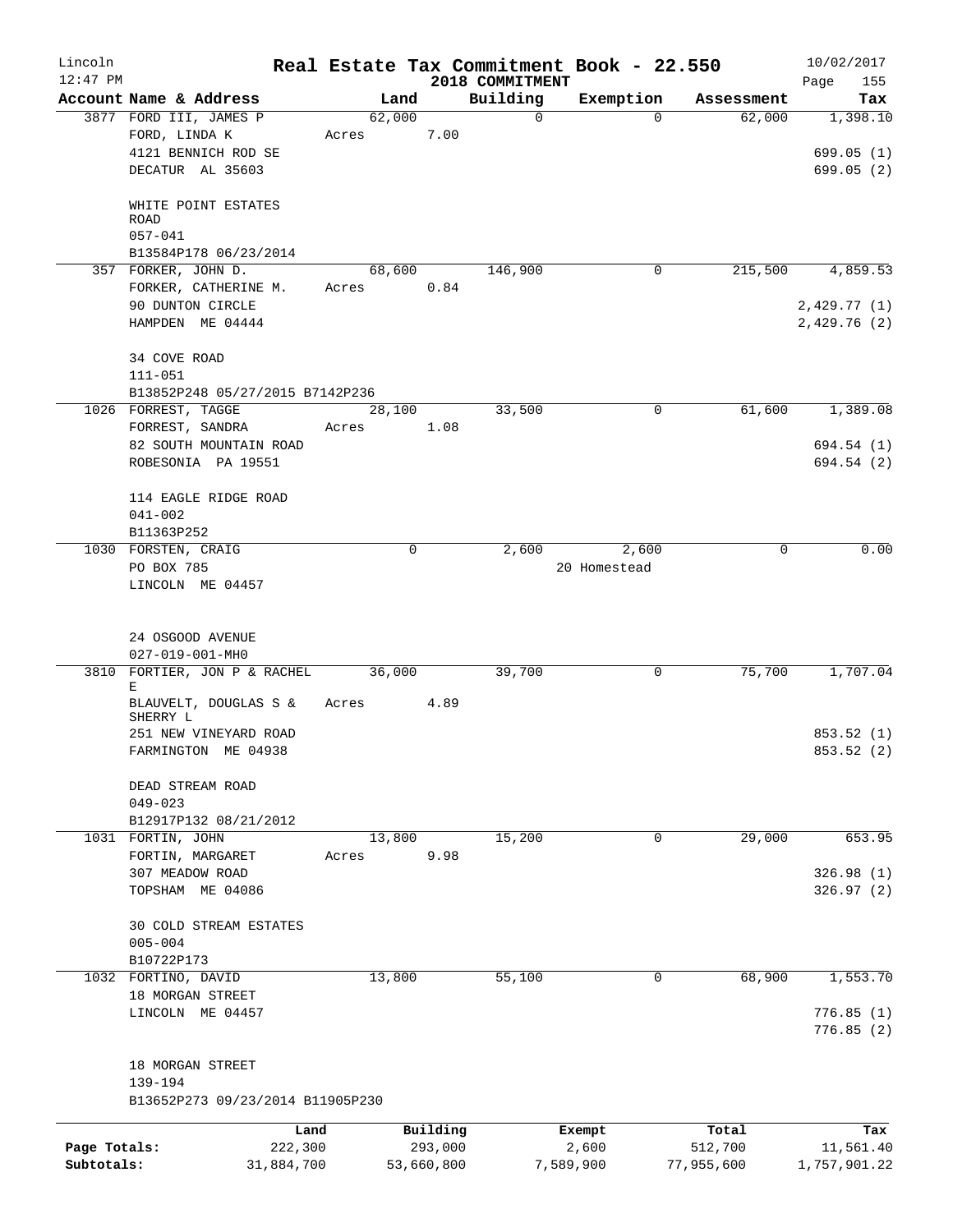| Lincoln<br>$12:47$ PM |                                                            | Real Estate Tax Commitment Book - 22.550 | 2018 COMMITMENT |              |            | 10/02/2017<br>156<br>Page |
|-----------------------|------------------------------------------------------------|------------------------------------------|-----------------|--------------|------------|---------------------------|
|                       | Account Name & Address                                     | Land                                     | Building        | Exemption    | Assessment | Tax                       |
|                       | 1033 FOSS, MARIE A                                         | 13,700                                   | 61,100          | 20,000       | 54,800     | 1,235.74                  |
|                       | FOSS, ALLEN C                                              |                                          |                 | 20 Homestead |            |                           |
|                       | P O BOX 161<br>LINCOLN ME 04457-0161                       |                                          |                 |              |            | 617.87(1)<br>617.87(2)    |
|                       |                                                            |                                          |                 |              |            |                           |
|                       | 4 FISH HILL DRIVE                                          |                                          |                 |              |            |                           |
|                       | $126 - 049$                                                |                                          |                 |              |            |                           |
|                       | 1035 FOSTER, ROBERT E                                      | 14,000                                   | 4,900           | 0            | 18,900     | 426.20                    |
|                       | FOSTER, TINA                                               |                                          |                 |              |            |                           |
|                       | PO BOX 592                                                 |                                          |                 |              |            | 213.10(1)                 |
|                       | SABATTUS ME 04280                                          |                                          |                 |              |            | 213.10(2)                 |
|                       | 574 HALF TOWNSHIP ROAD                                     |                                          |                 |              |            |                           |
|                       | $053 - 005$                                                |                                          |                 |              |            |                           |
|                       | 1037 FOURNIER, ALBERT                                      | 15,600                                   | 63,700          | 20,000       | 59,300     | 1,337.22                  |
|                       | 112 TOWN FARM ROAD                                         |                                          |                 | 20 Homestead |            |                           |
|                       | LINCOLN ME 04457                                           |                                          |                 |              |            | 668.61(1)                 |
|                       |                                                            |                                          |                 |              |            | 668.61 (2)                |
|                       |                                                            |                                          |                 |              |            |                           |
|                       | 112 TOWN FARM ROAD<br>$081 - 007$                          |                                          |                 |              |            |                           |
|                       | 847 FOURNIER, BRENT                                        | 28,600                                   | 0               | 0            | 28,600     | 644.93                    |
|                       | FOURNIER, DARCIE                                           | Acres<br>2.03                            |                 |              |            |                           |
|                       | PO BOX 608                                                 |                                          |                 |              |            | 322.47(1)                 |
|                       | MILFORD ME 04461                                           |                                          |                 |              |            | 322.46(2)                 |
|                       |                                                            |                                          |                 |              |            |                           |
|                       | DAM ROAD                                                   |                                          |                 |              |            |                           |
|                       | $050 - 021$<br>B12537P236 07/15/2011                       |                                          |                 |              |            |                           |
|                       | 1038 FOX, STEPHEN                                          | 18,000                                   | $\mathbf 0$     | $\mathbf 0$  | 18,000     | 405.90                    |
|                       | FOX, ALEXANDRA                                             | 58.00<br>Acres                           |                 |              |            |                           |
|                       | 303 OAKWOOD DRIVE                                          |                                          |                 |              |            | 202.95(1)                 |
|                       | NEWFIELD NJ 08344                                          |                                          |                 |              |            | 202.95(2)                 |
|                       |                                                            |                                          |                 |              |            |                           |
|                       | ENFIELD ROAD                                               |                                          |                 |              |            |                           |
|                       | $004 - 005$                                                |                                          |                 |              |            |                           |
|                       | B12111P296 04/26/2012<br>56 FRANCK, TERRI                  | 19,200                                   | 44,200          | $\mathbf 0$  | 63,400     | 1,429.67                  |
|                       | 18 SOUTH SHORE ROAD                                        | 2.71<br>Acres                            |                 |              |            |                           |
|                       | GLENBURN ME 04401                                          |                                          |                 |              |            | 714.84(1)                 |
|                       |                                                            |                                          |                 |              |            | 714.83(2)                 |
|                       |                                                            |                                          |                 |              |            |                           |
|                       | 354 TRANSALPINE ROAD                                       |                                          |                 |              |            |                           |
|                       | $026 - 043$<br>B13230P274 06/24/2013 B13149P181 04/16/2013 |                                          |                 |              |            |                           |
|                       | B12494P288 06/06/2011                                      |                                          |                 |              |            |                           |
|                       | 1040 FRASER, ARTHUR                                        | 10,700                                   | 38,000          | 26,000       | 22,700     | 511.89                    |
|                       | FRASER, CARLENE                                            | 0.21<br>Acres                            |                 | 20 Homestead |            |                           |
|                       | 28 LIBBY STREET                                            |                                          |                 | 04 Veteran   |            | 255.95(1)                 |
|                       | LINCOLN ME 04457-1627                                      |                                          |                 |              |            | 255.94(2)                 |
|                       | 28 LIBBY STREET                                            |                                          |                 |              |            |                           |
|                       | 139-163                                                    |                                          |                 |              |            |                           |
|                       |                                                            |                                          |                 |              |            |                           |
|                       |                                                            |                                          |                 |              |            |                           |

|              | Land       | Building   | Exempt   | Total        | Tax          |
|--------------|------------|------------|----------|--------------|--------------|
| Page Totals: | ⊥19,800    | 211,900    | 66,000   | 265,700      | 5,991.55     |
| Subtotals:   | 32,004,500 | 53,872,700 | ,655,900 | 78, 221, 300 | 1,763,892.77 |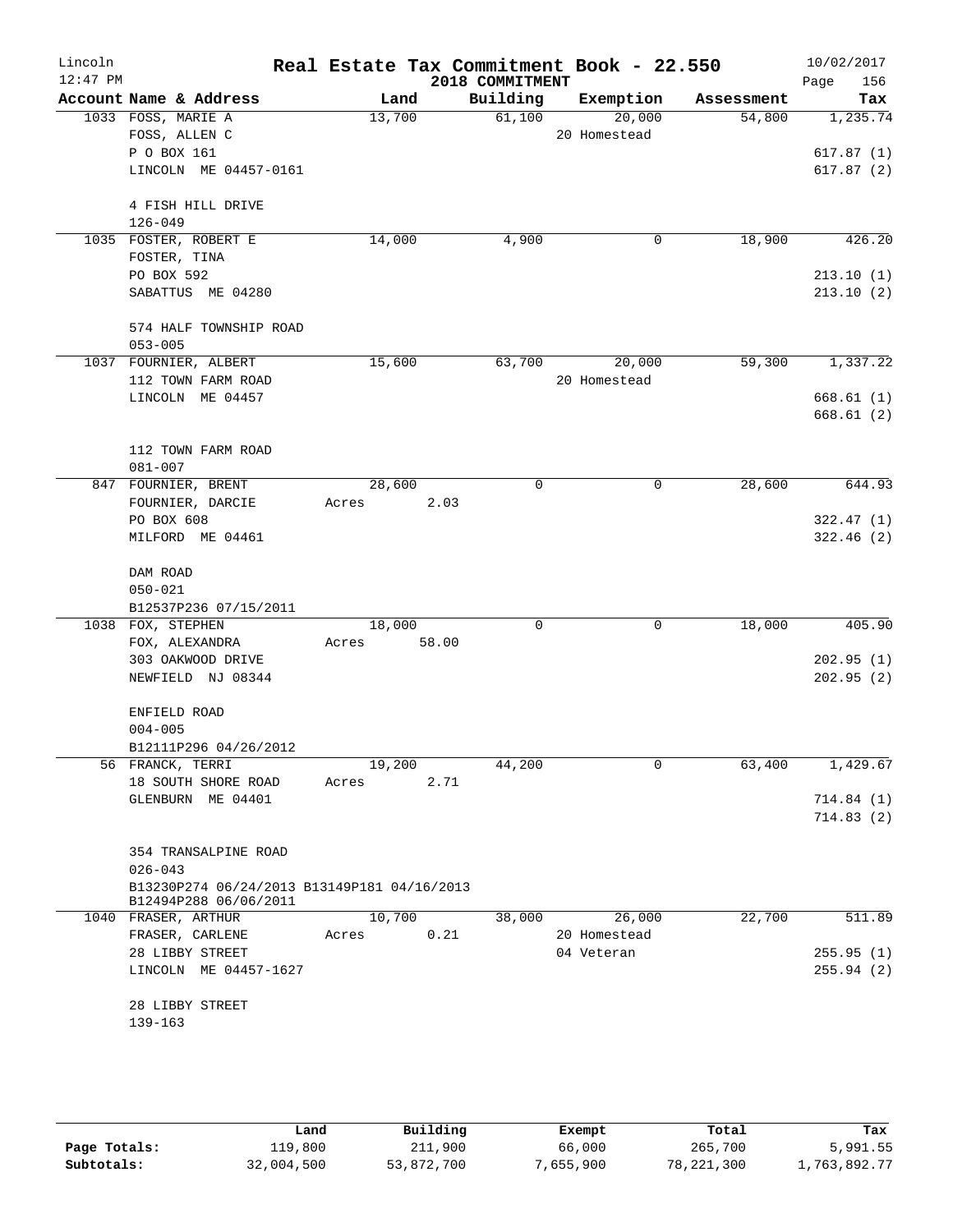| Lincoln    |                                                            |       |        |      | Real Estate Tax Commitment Book - 22.550 |              |            | 10/02/2017  |
|------------|------------------------------------------------------------|-------|--------|------|------------------------------------------|--------------|------------|-------------|
| $12:47$ PM |                                                            |       |        |      | 2018 COMMITMENT                          |              |            | 157<br>Page |
|            | Account Name & Address                                     |       | Land   |      | Building                                 | Exemption    | Assessment | Tax         |
|            | 1042 FREDRICKSON, SANDRA                                   |       | 29,500 |      | 112,900                                  | $\Omega$     | 142,400    | 3,211.12    |
|            | 23 LINMOUTH ROAD                                           | Acres |        | 0.47 |                                          |              |            |             |
|            | MALVERNE NY 11565                                          |       |        |      |                                          |              |            | 1,605.56(1) |
|            |                                                            |       |        |      |                                          |              |            | 1,605.56(2) |
|            |                                                            |       |        |      |                                          |              |            |             |
|            | 203 EGG POND ROAD                                          |       |        |      |                                          |              |            |             |
|            | $159 - 008$<br>B13129P349 03/27/2013 B13117P347 03/14/2013 |       |        |      |                                          |              |            |             |
|            | 1043 FREELOVE, DIANE                                       |       | 12,500 |      | 51,900                                   | 20,000       | 44,400     | 1,001.22    |
|            | FREELOVE, RONALD                                           | Acres |        | 2.06 |                                          | 20 Homestead |            |             |
|            | 465 SWEET ROAD                                             |       |        |      |                                          |              |            | 500.61(1)   |
|            | LINCOLN ME 04457                                           |       |        |      |                                          |              |            | 500.61(2)   |
|            |                                                            |       |        |      |                                          |              |            |             |
|            | 465 SWEET ROAD                                             |       |        |      |                                          |              |            |             |
|            | $168 - 042$                                                |       |        |      |                                          |              |            |             |
|            | 1044 FREEMAN, GERALD E SR                                  |       | 18,300 |      | 22,900                                   | 20,000       | 21,200     | 478.06      |
|            | FREEMAN, VOIGHT M                                          |       |        |      |                                          | 20 Homestead |            |             |
|            | 36 BIRCH LANE                                              |       |        |      |                                          |              |            | 239.03(1)   |
|            | LINCOLN ME 04457                                           |       |        |      |                                          |              |            | 239.03(2)   |
|            |                                                            |       |        |      |                                          |              |            |             |
|            | 36 BIRCH LANE                                              |       |        |      |                                          |              |            |             |
|            | $095 - 025$                                                |       |        |      |                                          |              |            |             |
|            | 1046 FREID, RENAE                                          |       | 45,200 |      | 10,100                                   | 0            | 55,300     | 1,247.02    |
|            | 67 WEST BROADWAY                                           |       |        |      |                                          |              |            |             |
|            | LINCOLN ME 04457                                           |       |        |      |                                          |              |            | 623.51(1)   |
|            |                                                            |       |        |      |                                          |              |            | 623.51(2)   |
|            | 137 WASHBURN ROAD                                          |       |        |      |                                          |              |            |             |
|            | $081 - 013$                                                |       |        |      |                                          |              |            |             |
|            | 1049 FRENCH, CARLA J                                       |       | 10,100 |      | 10,800                                   | 20,000       | 900        | 20.30       |
|            | FRENCH, CARL J                                             |       |        |      |                                          | 20 Homestead |            |             |
|            | PO BOX 102                                                 |       |        |      |                                          |              |            | 10.15(1)    |
|            | LINCOLN ME 04457-0102                                      |       |        |      |                                          |              |            | 10.15(2)    |
|            |                                                            |       |        |      |                                          |              |            |             |
|            | 6 PINKHAM STREET                                           |       |        |      |                                          |              |            |             |
|            | $126 - 034$                                                |       |        |      |                                          |              |            |             |
|            | B5936P25                                                   |       |        |      |                                          |              |            |             |
|            | 1050 FRENCH, MALCOLM A                                     |       | 15,000 |      | 0                                        | $\mathbf 0$  | 15,000     | 338.25      |
|            | FRENCH, BARBARA                                            |       |        |      |                                          |              |            |             |
|            | 122 ABBOTT DRIVE                                           |       |        |      |                                          |              |            | 169.13(1)   |
|            | ENFIELD ME 04493                                           |       |        |      |                                          |              |            | 169.12(2)   |
|            |                                                            |       |        |      |                                          |              |            |             |
|            | AYLWARD DRIVE                                              |       |        |      |                                          |              |            |             |
|            | $047 - 022$<br>1051 FRENCH, MARTIN W                       |       | 34,100 |      | 58,100                                   | 0            | 92,200     | 2,079.11    |
|            | FRENCH, LISA M                                             | Acres |        | 0.66 |                                          |              |            |             |
|            | PO BOX 207                                                 |       |        |      |                                          |              |            | 1,039.56(1) |
|            | KENDUSKEAG ME 04450                                        |       |        |      |                                          |              |            | 1,039.55(2) |
|            |                                                            |       |        |      |                                          |              |            |             |
|            | 69 SHADY LANE                                              |       |        |      |                                          |              |            |             |
|            | $148 - 007$                                                |       |        |      |                                          |              |            |             |

|              | Land       | Building     | Exempt    | Total      | Tax          |
|--------------|------------|--------------|-----------|------------|--------------|
| Page Totals: | 164,700    | 266,700      | 60,000    | 371,400    | 8,375.08     |
| Subtotals:   | 32,169,200 | 54, 139, 400 | 7,715,900 | 78,592,700 | 1,772,267.85 |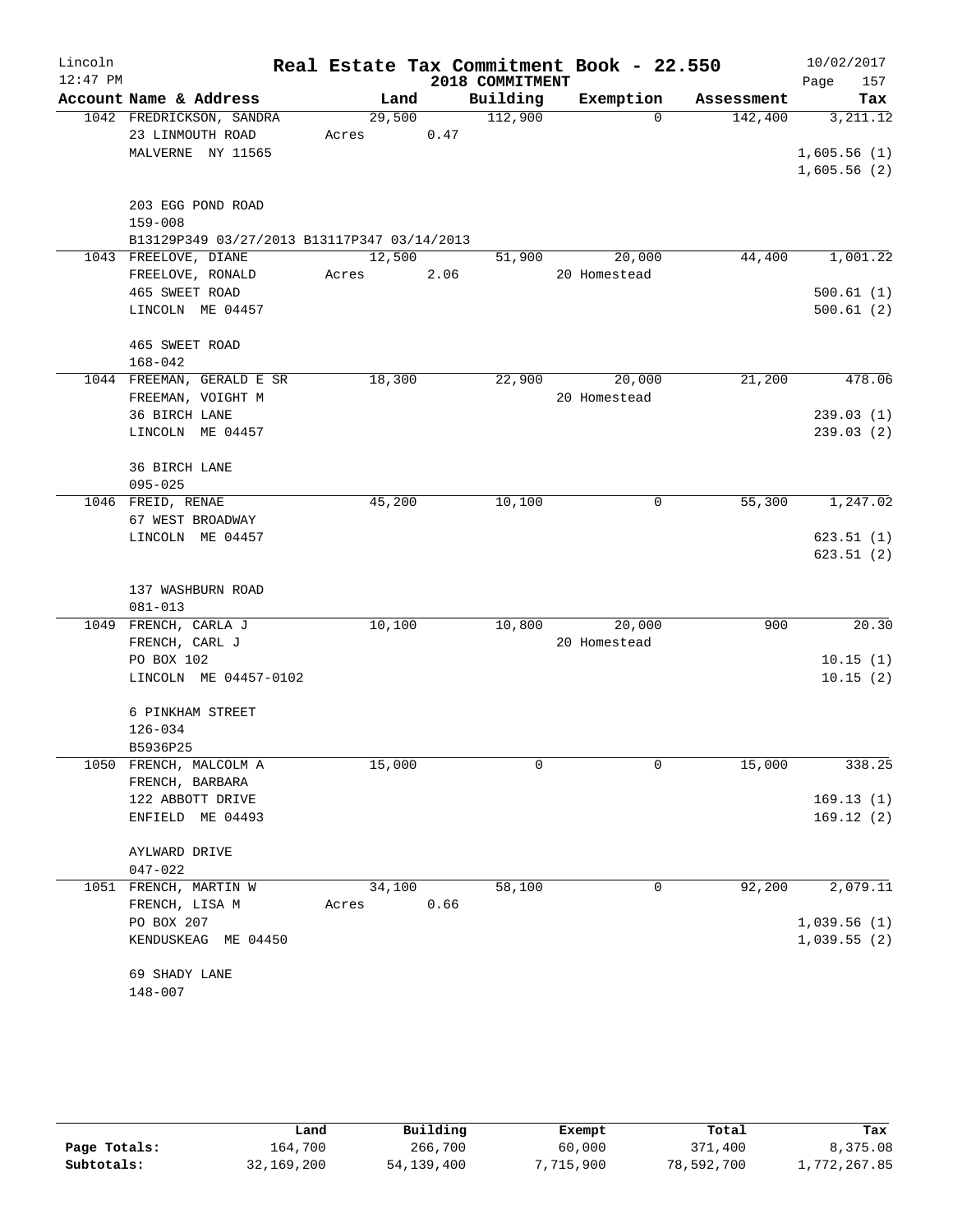| Lincoln      |                                                |              |        |              |                    | Real Estate Tax Commitment Book - 22.550 |                      | 10/02/2017      |
|--------------|------------------------------------------------|--------------|--------|--------------|--------------------|------------------------------------------|----------------------|-----------------|
| $12:47$ PM   |                                                |              |        |              | 2018 COMMITMENT    |                                          |                      | 158<br>Page     |
|              | Account Name & Address<br>1054 FRENCH, SUSAN Y |              | 19,300 | Land         | Building<br>45,500 | Exemption<br>20,000                      | Assessment<br>44,800 | Tax<br>1,010.24 |
|              | 294 SWEET ROAD                                 |              | Acres  | 2.00         |                    | 20 Homestead                             |                      |                 |
|              | LINCOLN ME 04457-9511                          |              |        |              |                    |                                          |                      | 505.12(1)       |
|              |                                                |              |        |              |                    |                                          |                      | 505.12(2)       |
|              |                                                |              |        |              |                    |                                          |                      |                 |
|              | 294 SWEET ROAD                                 |              |        |              |                    |                                          |                      |                 |
|              | $173 - 024$                                    |              |        |              |                    |                                          |                      |                 |
|              | B3858P121 07/10/1986                           |              |        |              |                    |                                          |                      |                 |
|              | 1055 FRODAHL, JONATHAN                         |              |        | 24,800       | 36,900             | $\mathbf 0$                              | 61,700               | 1,391.34        |
|              | 226 SOUTH ROAD                                 |              | Acres  | 0.22         |                    |                                          |                      |                 |
|              | LEE ME 04455                                   |              |        |              |                    |                                          |                      | 695.67 (1)      |
|              |                                                |              |        |              |                    |                                          |                      | 695.67 (2)      |
|              | 68 WEST BROADWAY                               |              |        |              |                    |                                          |                      |                 |
|              | $136 - 145$                                    |              |        |              |                    |                                          |                      |                 |
|              | B14347P229 11/29/2016 B14333P33 11/09/2016     |              |        |              |                    |                                          |                      |                 |
|              | B13745P152 01/14/2015                          |              |        |              |                    |                                          |                      |                 |
|              | 2539 FRONT DOOR PROPERTIES                     |              | 14,300 |              | 66,000             | $\mathbf 0$                              | 80,300               | 1,810.77        |
|              | LLC<br>1 HIGHLAND AVE                          |              | Acres  | 0.60         |                    |                                          |                      |                 |
|              | LINCOLN ME 04457-1120                          |              |        |              |                    |                                          |                      | 905.39(1)       |
|              |                                                |              |        |              |                    |                                          |                      | 905.38(2)       |
|              |                                                |              |        |              |                    |                                          |                      |                 |
|              | 58 ENFIELD ROAD                                |              |        |              |                    |                                          |                      |                 |
|              | $132 - 034$                                    |              |        |              |                    |                                          |                      |                 |
|              | B13689P182 10/31/2014                          |              |        |              |                    |                                          |                      |                 |
|              | 1059 FUGAZZI , ALFRED J &                      |              | 22,700 |              | 25,600             | $\mathbf 0$                              | 48,300               | 1,089.17        |
|              | ROBIN H                                        |              |        | 0.37         |                    |                                          |                      |                 |
|              | 84 HOOVER LANE<br>LINCOLN ME 04457-9507        |              | Acres  |              |                    |                                          |                      | 544.59 (1)      |
|              |                                                |              |        |              |                    |                                          |                      | 544.58 (2)      |
|              |                                                |              |        |              |                    |                                          |                      |                 |
|              | 88 HOOVER LANE                                 |              |        |              |                    |                                          |                      |                 |
|              | $173 - 015$                                    |              |        |              |                    |                                          |                      |                 |
|              | 1056 FUGAZZI, ALFRED J                         |              | 44,900 |              | 18,500             | $\mathbf 0$                              | 63,400               | 1,429.67        |
|              | 84 HOOVER LANE                                 |              | Acres  | 10.90        |                    |                                          |                      |                 |
|              | LINCOLN ME 04457                               |              |        |              |                    |                                          |                      | 714.84(1)       |
|              |                                                |              |        |              |                    |                                          |                      | 714.83 (2)      |
|              | 1490 HOUSTON ROAD                              |              |        |              |                    |                                          |                      |                 |
|              | $170 - 001$                                    |              |        |              |                    |                                          |                      |                 |
|              | 1060 FUGAZZI, ALFRED J &                       |              | 16,000 |              | $\mathbf 0$        | $\Omega$                                 | 16,000               | 360.80          |
|              | ROBIN H                                        |              |        |              |                    |                                          |                      |                 |
|              | 84 HOOVER LANE                                 |              | Acres  | 12.90        |                    |                                          |                      |                 |
|              | LINCOLN ME 04457-9507                          |              |        |              |                    |                                          |                      | 180.40(1)       |
|              |                                                |              |        |              |                    |                                          |                      | 180.40(2)       |
|              | HOOVER LANE                                    |              |        |              |                    |                                          |                      |                 |
|              | $179 - 010$                                    |              |        |              |                    |                                          |                      |                 |
|              | B8676P325 04/14/2003                           |              |        |              |                    |                                          |                      |                 |
|              | 1058 FUGAZZI, ALFRED J &                       |              | 23,600 |              | 71,100             | $\mathbf 0$                              | 94,700               | 2,135.49        |
|              | ROBIN H                                        |              |        |              |                    |                                          |                      |                 |
|              | 84 HOOVER LANE                                 |              | Acres  | 0.32         |                    |                                          |                      |                 |
|              | LINCOLN ME 04457-9507                          |              |        |              |                    |                                          |                      | 1,067.75(1)     |
|              |                                                |              |        |              |                    |                                          |                      | 1,067.74(2)     |
|              | 84 HOOVER LANE                                 |              |        |              |                    |                                          |                      |                 |
|              | $173 - 013$                                    |              |        |              |                    |                                          |                      |                 |
|              |                                                |              |        |              |                    |                                          |                      |                 |
|              |                                                | Land         |        | Building     |                    | Exempt                                   | Total                | Tax             |
| Page Totals: |                                                | 165,600      |        | 263,600      |                    | 20,000                                   | 409,200              | 9,227.48        |
| Subtotals:   |                                                | 32, 334, 800 |        | 54, 403, 000 |                    | 7,735,900                                | 79,001,900           | 1,781,495.33    |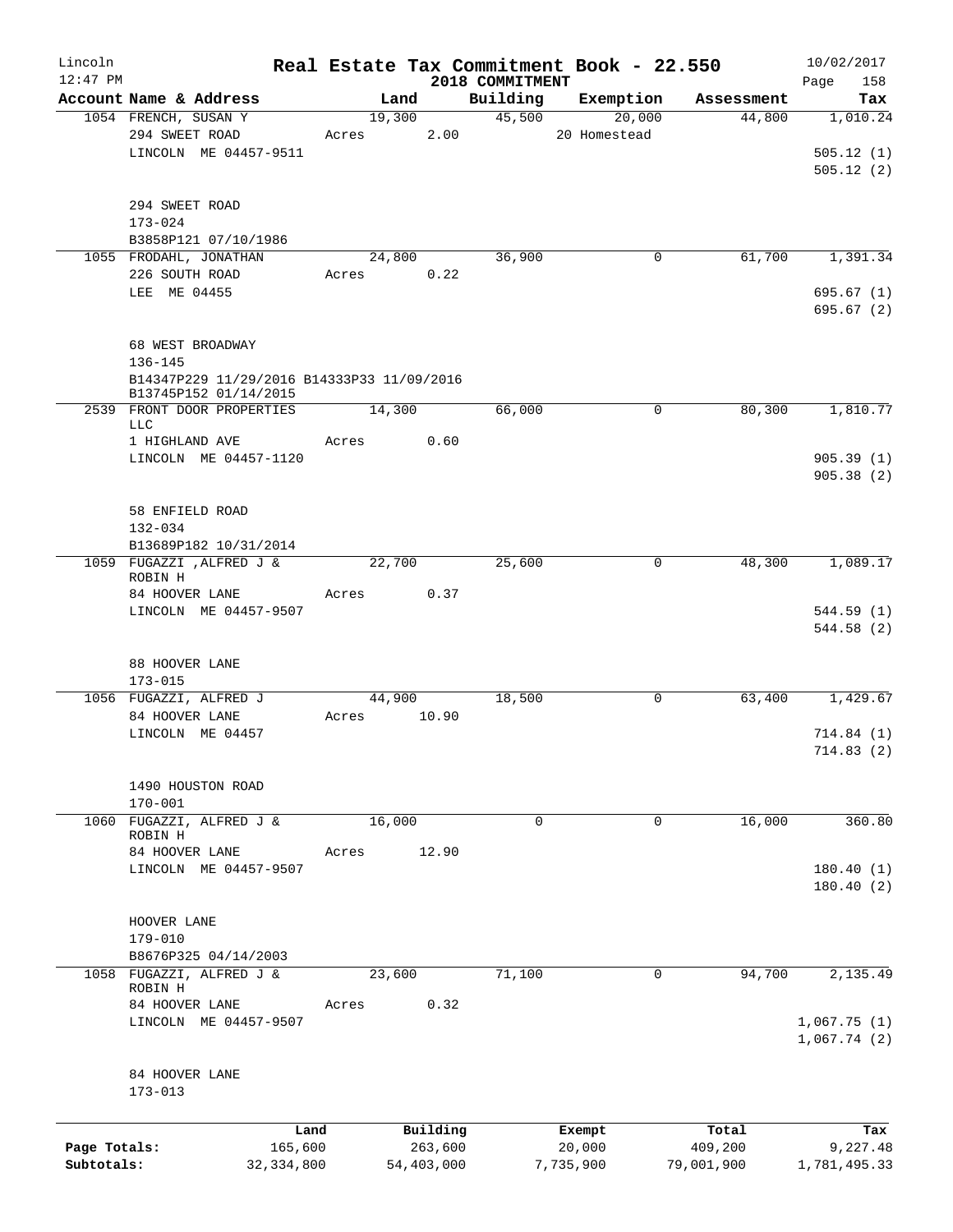| Lincoln<br>$12:47$ PM |                                                                                      |        |             | 2018 COMMITMENT | Real Estate Tax Commitment Book - 22.550 |            | 10/02/2017<br>Page<br>159 |
|-----------------------|--------------------------------------------------------------------------------------|--------|-------------|-----------------|------------------------------------------|------------|---------------------------|
|                       | Account Name & Address                                                               | Land   |             | Building        | Exemption                                | Assessment | Tax                       |
|                       | 1061 FUGAZZI, ROBIN H                                                                | 19,200 |             | $\Omega$        | $\Omega$                                 | 19,200     | 432.96                    |
|                       | 84 HOOVER LANE                                                                       | Acres  | 0.35        |                 |                                          |            |                           |
|                       | LINCOLN ME 04457-9507                                                                |        |             |                 |                                          |            | 216.48(1)                 |
|                       |                                                                                      |        |             |                 |                                          |            | 216.48(2)                 |
|                       | HOOVER LANE                                                                          |        |             |                 |                                          |            |                           |
|                       | $173 - 014$                                                                          |        |             |                 |                                          |            |                           |
|                       | 1063 FULL GOSPEL TABERNACLE                                                          | 13,100 |             | 58,800          | 0                                        | 71,900     | 1,621.35                  |
|                       | 14 FLEMING STREET                                                                    | Acres  | 0.23        |                 |                                          |            |                           |
|                       | LINCOLN ME 04457                                                                     |        |             |                 |                                          |            | 810.68(1)                 |
|                       |                                                                                      |        |             |                 |                                          |            | 810.67(2)                 |
|                       | 22 HALE STREET                                                                       |        |             |                 |                                          |            |                           |
|                       | $127 - 047$                                                                          |        |             |                 |                                          |            |                           |
|                       | 105 FURBUSH, MAURICE                                                                 |        | 0           | 2,900           | 2,900                                    | 0          | 0.00                      |
|                       | FURBUSH, MYRTLE                                                                      |        |             |                 | 20 Homestead                             |            |                           |
|                       | 600 MOHAWK ROAD                                                                      |        |             |                 |                                          |            |                           |
|                       | LINCOLN ME 04457                                                                     |        |             |                 |                                          |            |                           |
|                       |                                                                                      |        |             |                 |                                          |            |                           |
|                       | 600 MOHAWK ROAD<br>118-005-003-MH0                                                   |        |             |                 |                                          |            |                           |
|                       | 1066 FURMAN, JOHN D                                                                  | 39,900 |             | 60, 200         | 0                                        | 100,100    | 2,257.26                  |
|                       | FURMAN, LISA J                                                                       |        |             |                 |                                          |            |                           |
|                       | 1 GREYBIRD FARM CIRCLE                                                               |        |             |                 |                                          |            | 1, 128.63(1)              |
|                       | EXETER NH 03833                                                                      |        |             |                 |                                          |            | 1, 128.63(2)              |
|                       |                                                                                      |        |             |                 |                                          |            |                           |
|                       | 418 STANHOPE MILL ROAD                                                               |        |             |                 |                                          |            |                           |
|                       | $105 - 020$                                                                          |        |             |                 |                                          |            |                           |
|                       | 1068 FURROW, ADDISON JR                                                              | 50,100 |             | 62,000          | 20,000                                   | 92,100     | 2,076.86                  |
|                       | 1537 LEE ROAD                                                                        | Acres  | 208.00      |                 | 20 Homestead                             |            |                           |
|                       | LINCOLN ME 04457-9549                                                                |        |             |                 |                                          |            | 1,038.43(1)               |
|                       |                                                                                      |        |             |                 |                                          |            | 1,038.43(2)               |
|                       | 1537 LEE ROAD                                                                        |        |             |                 |                                          |            |                           |
|                       | $061 - 009$                                                                          |        |             |                 |                                          |            |                           |
|                       | B8963P74 06/09/2003 B7275P94 01/18/2000 B7216P340<br>10/29/1999 B6541P347 11/06/1997 |        |             |                 |                                          |            |                           |
|                       | 1072 FURROW, CHRISTOPHER                                                             | 13,100 |             | 4,200           | 17,300                                   | 0          | 0.00                      |
|                       | 368 LEE ROAD                                                                         | Acres  | 0.49        |                 | 20 Homestead                             |            |                           |
|                       | LINCOLN ME 04457                                                                     |        |             |                 |                                          |            |                           |
|                       |                                                                                      |        |             |                 |                                          |            |                           |
|                       | 368 LEE ROAD                                                                         |        |             |                 |                                          |            |                           |
|                       | $143 - 013$                                                                          |        |             |                 |                                          |            |                           |
|                       | B9057P68                                                                             |        |             |                 |                                          |            |                           |
|                       | 1073 FURROW, SANDRA                                                                  |        | $\mathbf 0$ | 16,600          | 16,600                                   | 0          | 0.00                      |
|                       | 1535 LEE ROAD                                                                        |        |             |                 | 06 Veteran                               |            |                           |
|                       | LINCOLN ME 04457                                                                     |        |             |                 | 20 Homestead                             |            |                           |
|                       |                                                                                      |        |             |                 |                                          |            |                           |
|                       |                                                                                      |        |             |                 |                                          |            |                           |
|                       | 1535 LEE ROAD                                                                        |        |             |                 |                                          |            |                           |
|                       | 061-009-001-MH0                                                                      |        |             |                 |                                          |            |                           |
|                       |                                                                                      |        |             |                 |                                          |            |                           |
|                       |                                                                                      |        |             |                 |                                          |            |                           |
|                       |                                                                                      |        |             |                 |                                          |            |                           |

|              | Land       | Building   | Exempt    | Total      | Tax          |
|--------------|------------|------------|-----------|------------|--------------|
| Page Totals: | 135,400    | 204,700    | 56,800    | 283,300    | 6,388.43     |
| Subtotals:   | 32,470,200 | 54,607,700 | 7,792,700 | 79,285,200 | 1,787,883.76 |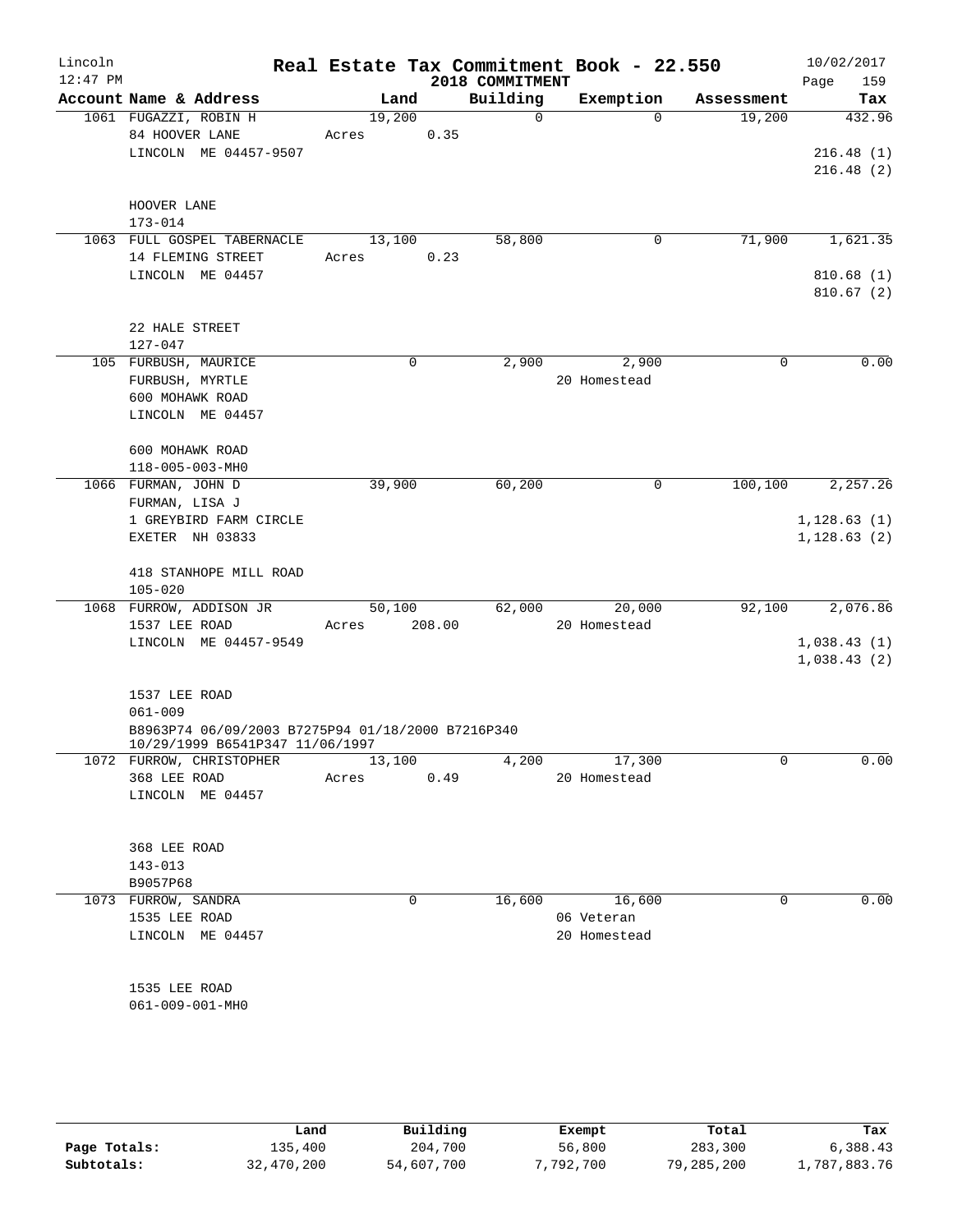| Lincoln    |                                   |        |       |                 | Real Estate Tax Commitment Book - 22.550 |            | 10/02/2017  |
|------------|-----------------------------------|--------|-------|-----------------|------------------------------------------|------------|-------------|
| $12:47$ PM |                                   |        |       | 2018 COMMITMENT |                                          |            | 160<br>Page |
|            | Account Name & Address            | Land   |       | Building        | Exemption                                | Assessment | Tax         |
|            | 1076 GABLE, ROBERT K              | 39,100 |       |                 | $\mathbf 0$<br>$\Omega$                  | 39,100     | 881.71      |
|            | GABLE, KATHERINE M                |        |       |                 |                                          |            |             |
|            | 133 NO BERWICK ROAD               |        |       |                 |                                          |            | 440.86 (1)  |
|            | WELLS ME 04090                    |        |       |                 |                                          |            | 440.85(2)   |
|            | <b>BIG NARROWS</b>                |        |       |                 |                                          |            |             |
|            | $109 - 005$                       |        |       |                 |                                          |            |             |
|            | 1079 GABLE, ROBERT K              | 20,000 |       | 7,900           | 0                                        | 27,900     | 629.15      |
|            | GABLE, KATHERINE                  | Acres  |       | 0.54            |                                          |            |             |
|            | 133 NORTH BERWICK ROAD            |        |       |                 |                                          |            | 314.58(1)   |
|            | WELLS ME 04090                    |        |       |                 |                                          |            | 314.57(2)   |
|            |                                   |        |       |                 |                                          |            |             |
|            | 121 TRANSALPINE ROAD              |        |       |                 |                                          |            |             |
|            | $037 - 056$                       |        |       |                 |                                          |            |             |
|            | B11612P42                         |        |       |                 |                                          |            |             |
|            | 1077 GABLE, ROBERT K              | 53,800 |       | 174,300         | 0                                        | 228,100    | 5,143.66    |
|            | GABLE, KATHERINE M                | Acres  |       | 0.51            |                                          |            |             |
|            | 133 NO BERWICK ROAD               |        |       |                 |                                          |            | 2,571.83(1) |
|            | WELLS ME 04090                    |        |       |                 |                                          |            | 2,571.83(2) |
|            |                                   |        |       |                 |                                          |            |             |
|            | 257 CRANE POND DRIVE              |        |       |                 |                                          |            |             |
|            | $109 - 006$                       |        |       |                 |                                          |            |             |
|            | 1078 GABLE, ROBERT K              | 29,100 |       |                 | $\mathbf 0$<br>0                         | 29,100     | 656.21      |
|            | GABLE, KATHERINE M                |        |       |                 |                                          |            |             |
|            | 133 NO BERWICK ROAD               |        |       |                 |                                          |            | 328.11(1)   |
|            | WELLS ME 04090                    |        |       |                 |                                          |            | 328.10(2)   |
|            |                                   |        |       |                 |                                          |            |             |
|            | <b>BIG NARROWS</b><br>$109 - 007$ |        |       |                 |                                          |            |             |
|            | 1080 GADDIS, FLORENCE             | 17,400 |       | 50,500          | 20,000                                   | 47,900     | 1,080.15    |
|            | 713 MOHAWK ROAD                   |        |       |                 | 20 Homestead                             |            |             |
|            | LINCOLN ME 04457-9707             |        |       |                 |                                          |            | 540.08(1)   |
|            |                                   |        |       |                 |                                          |            | 540.07(2)   |
|            |                                   |        |       |                 |                                          |            |             |
|            | 713 MOHAWK ROAD                   |        |       |                 |                                          |            |             |
|            | $119 - 003$                       |        |       |                 |                                          |            |             |
| 1081       | GADDIS, FLORENCE                  | 12,700 |       |                 | 0<br>0                                   | 12,700     | 286.39      |
|            | 713 MOHAWK ROAD                   |        |       |                 |                                          |            |             |
|            | LINCOLN ME 04457-9707             |        |       |                 |                                          |            | 143.20(1)   |
|            |                                   |        |       |                 |                                          |            | 143.19(2)   |
|            |                                   |        |       |                 |                                          |            |             |
|            | MOHAWK ROAD                       |        |       |                 |                                          |            |             |
|            | $119 - 004$                       |        |       |                 |                                          |            |             |
|            | 1082 GADUE, CATHY                 | 12,500 |       | 2,800           | 0                                        | 15,300     | 345.02      |
|            | GADUE, MICHAEL                    | Acres  | 16.00 |                 |                                          |            |             |
|            | 339 SOUTH ROAD                    |        |       |                 |                                          |            | 172.51(1)   |
|            | LINCOLN ME 04457                  |        |       |                 |                                          |            | 172.51(2)   |
|            |                                   |        |       |                 |                                          |            |             |
|            | 775 ENFIELD ROAD<br>$012 - 004$   |        |       |                 |                                          |            |             |
|            | B12069P113                        |        |       |                 |                                          |            |             |
|            |                                   |        |       |                 |                                          |            |             |

|              | Land       | Building   | Exempt    | Total      | Tax          |
|--------------|------------|------------|-----------|------------|--------------|
| Page Totals: | 184,600    | 235,500    | 20,000    | 400,100    | 9,022.29     |
| Subtotals:   | 32,654,800 | 54,843,200 | 7,812,700 | 79,685,300 | 1,796,906.05 |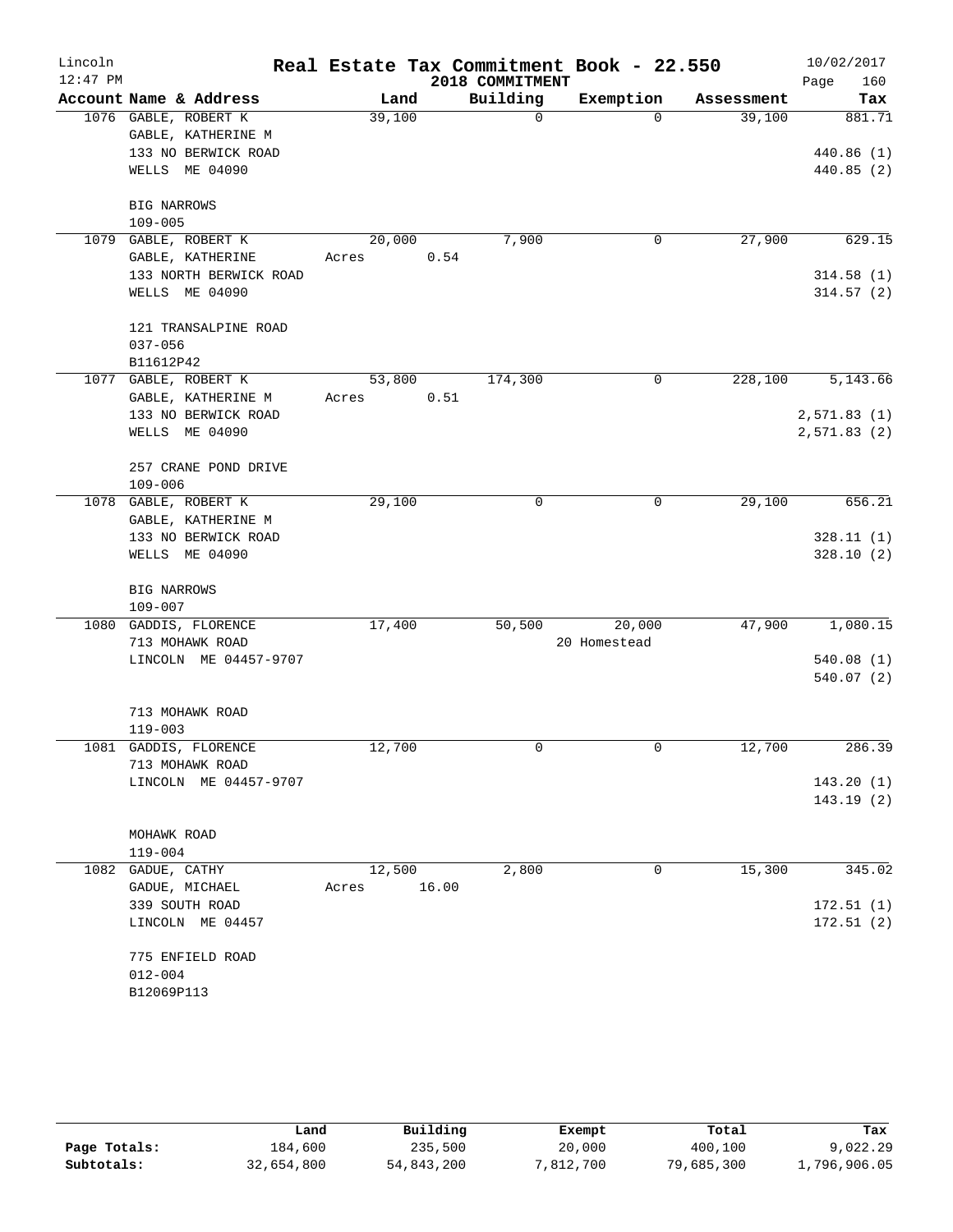| Lincoln    |                                                                      | Real Estate Tax Commitment Book - 22.550 |      |                 |              |            | 10/02/2017  |
|------------|----------------------------------------------------------------------|------------------------------------------|------|-----------------|--------------|------------|-------------|
| $12:47$ PM |                                                                      |                                          |      | 2018 COMMITMENT |              |            | 161<br>Page |
|            | Account Name & Address                                               | Land                                     |      | Building        | Exemption    | Assessment | Tax         |
|            | 796 GADUE, CATHY                                                     | 19,400                                   |      | 23,900          | 20,000       | 23,300     | 525.42      |
|            | GADUE, MICHAEL                                                       | Acres                                    | 8.50 |                 | 20 Homestead |            |             |
|            | 339 SOUTH ROAD                                                       |                                          |      |                 |              |            | 262.71(1)   |
|            | LINCOLN ME 04457                                                     |                                          |      |                 |              |            | 262.71(2)   |
|            | 339 SOUTH ROAD                                                       |                                          |      |                 |              |            |             |
|            | $054 - 019$                                                          |                                          |      |                 |              |            |             |
|            | B14218P47 07/15/2016                                                 |                                          |      |                 |              |            |             |
|            | 1084 GAGAIN, LINDA                                                   | 6,000                                    |      | 19,200          | 20,000       | 5,200      | 117.26      |
|            | 22 LAKE ST                                                           |                                          |      |                 | 20 Homestead |            |             |
|            | LINCOLN ME 04457-1434                                                |                                          |      |                 |              |            | 58.63(1)    |
|            |                                                                      |                                          |      |                 |              |            | 58.63(2)    |
|            | 22 LAKE STREET                                                       |                                          |      |                 |              |            |             |
|            | $137 - 121$                                                          |                                          |      |                 |              |            |             |
|            | B12099P168                                                           |                                          |      |                 |              |            |             |
|            | 1085 GAGER, NELSON F &<br>MARGUERITE                                 | 65,100                                   |      | 48,500          | 0            | 113,600    | 2,561.68    |
|            | HEDGE, JEFFREY A &                                                   |                                          |      |                 |              |            |             |
|            | KAREN M                                                              |                                          |      |                 |              |            |             |
|            | 2576<br>5TH AVENUE                                                   |                                          |      |                 |              |            | 1,280.84(1) |
|            | SWEETWATER NJ 08037                                                  |                                          |      |                 |              |            | 1,280.84(2) |
|            | 368 MCGREGOR ROAD                                                    |                                          |      |                 |              |            |             |
|            | $117 - 021$                                                          |                                          |      |                 |              |            |             |
|            | B10777P69                                                            |                                          |      |                 |              |            |             |
|            | 1275 GAGNON, DANIEL P                                                | 12,100                                   |      | 64,900          | 0            | 77,000     | 1,736.35    |
|            | GAGNON, LISA L                                                       | Acres                                    | 0.22 |                 |              |            |             |
|            | 38 HIGHLAND AVENUE                                                   |                                          |      |                 |              |            | 868.18(1)   |
|            | LINCOLN ME 04457                                                     |                                          |      |                 |              |            | 868.17(2)   |
|            | 38 HIGHLAND AVENUE                                                   |                                          |      |                 |              |            |             |
|            | $141 - 076$                                                          |                                          |      |                 |              |            |             |
|            | B14451P334 04/06/2017 B14240P104 08/10/2016<br>B14078P125 01/06/2016 |                                          |      |                 |              |            |             |
|            | 1086 GAGNON, WANDA J &                                               | 17,600                                   |      | 59,200          | 20,000       | 56,800     | 1,280.84    |
|            | LANGIS D<br>729 WEST BROADWAY                                        |                                          |      |                 | 20 Homestead |            |             |
|            | LINCOLN ME 04457                                                     |                                          |      |                 |              |            | 640.42(1)   |
|            |                                                                      |                                          |      |                 |              |            | 640.42(2)   |
|            | 729 WEST BROADWAY                                                    |                                          |      |                 |              |            |             |
|            | $124 - 004$                                                          |                                          |      |                 |              |            |             |
|            | 1087 GALLINO, BETHELLEN E                                            | 39,100                                   |      | 194,600         | 0            | 233,700    | 5,269.94    |
|            | GALLINO, JEFFREY                                                     | Acres                                    | 1.02 |                 |              |            |             |
|            | 2048 SE 27TH TERRACE                                                 |                                          |      |                 |              |            | 2,634.97(1) |
|            | CAPE CORAL FL                                                        |                                          |      |                 |              |            | 2,634.97(2) |
|            | 33904-3256                                                           |                                          |      |                 |              |            |             |
|            | 215 CRANE POND DRIVE                                                 |                                          |      |                 |              |            |             |
|            | $109 - 012$                                                          |                                          |      |                 |              |            |             |

|              | Land       | Building     | Exempt    | Total      | Tax          |
|--------------|------------|--------------|-----------|------------|--------------|
| Page Totals: | 159,300    | 410,300      | 60,000    | 509,600    | 11,491.49    |
| Subtotals:   | 32,814,100 | 55, 253, 500 | 7,872,700 | 80,194,900 | 1,808,397.54 |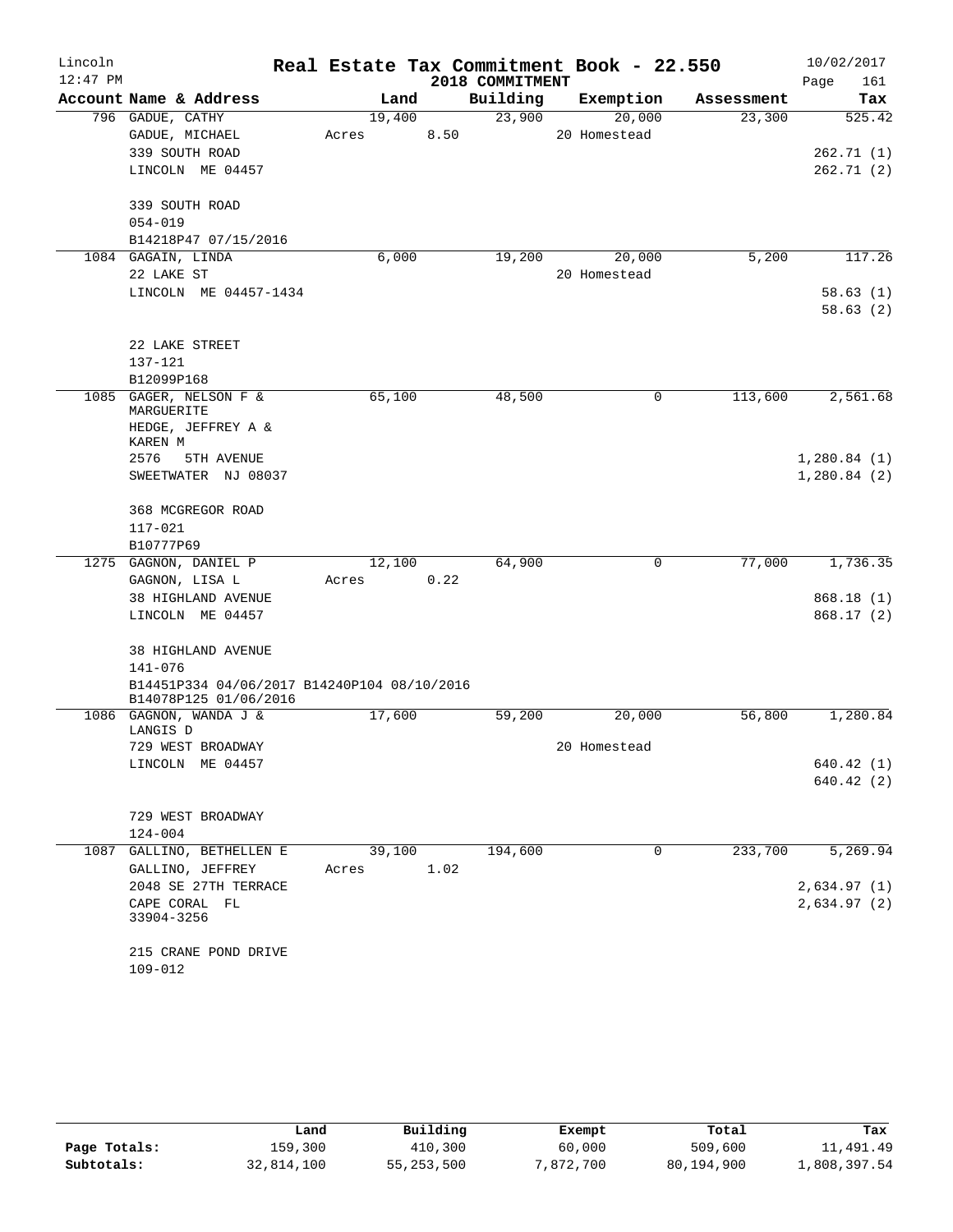| Lincoln      |                                                       |       |            | Real Estate Tax Commitment Book - 22.550 |             |            | 10/02/2017                 |
|--------------|-------------------------------------------------------|-------|------------|------------------------------------------|-------------|------------|----------------------------|
| $12:47$ PM   | Account Name & Address                                |       | Land       | 2018 COMMITMENT<br>Building              | Exemption   | Assessment | 162<br>Page<br>Tax         |
|              | 3612 GARCIA, CHRISTOPHER                              |       | 18,100     | 85,600                                   | $\Omega$    | 103,700    | 2,338.44                   |
|              | DAVID                                                 |       |            |                                          |             |            |                            |
|              | GARCIA, SUSAN ELAINE                                  | Acres | 2.00       |                                          |             |            |                            |
|              | 25 BRIGHAM ROAD<br>SO BURLINGTON VT 05403             |       |            |                                          |             |            | 1,169.22(1)<br>1,169.22(2) |
|              |                                                       |       |            |                                          |             |            |                            |
|              | 103 TOWN FARM ROAD                                    |       |            |                                          |             |            |                            |
|              | $081 - 029$                                           |       |            |                                          |             |            |                            |
|              | B14478P54 05/09/2017 B14396P72 01/26/2017 B14295P83   |       |            |                                          |             |            |                            |
|              | 10/03/2016 B14015P72 11/23/2015<br>3948 GARCIA, RANDY |       | 5,300      | 0                                        | 0           | 5,300      | 119.52                     |
|              | 104 THOMAS POINT ROAD                                 | Acres | 3.10       |                                          |             |            |                            |
|              | BRUNSWICK ME 04011                                    |       |            |                                          |             |            | 59.76(1)                   |
|              |                                                       |       |            |                                          |             |            | 59.76(2)                   |
|              |                                                       |       |            |                                          |             |            |                            |
|              | 45 OSGOOD ROAD                                        |       |            |                                          |             |            |                            |
|              | $027 - 045$                                           |       |            |                                          |             |            |                            |
|              | B14484P91 05/12/2017<br>1124 GARDNER , WILLIAM T      |       | 5,500      | $\Omega$                                 | 0           | 5,500      | 124.03                     |
|              | ESTATE OF                                             |       |            |                                          |             |            |                            |
|              | PO BOX 189                                            | Acres | 0.32       |                                          |             |            |                            |
|              | LINCOLN ME 04457                                      |       |            |                                          |             |            | 62.02(1)                   |
|              |                                                       |       |            |                                          |             |            | 62.01(2)                   |
|              | BIG NARROWS                                           |       |            |                                          |             |            |                            |
|              | $108 - 007$                                           |       |            |                                          |             |            |                            |
|              | 1093 GARDNER LAND COMPANY                             |       | 68,700     | 0                                        | 0           | 68,700     | 1,549.19                   |
|              | PO BOX 189                                            | Acres | 371.00     |                                          |             |            |                            |
|              | LINCOLN ME 04457-0189                                 |       |            |                                          |             |            | 774.60(1)                  |
|              |                                                       |       |            |                                          |             |            | 774.59(2)                  |
|              |                                                       |       |            |                                          |             |            |                            |
|              | TRANSALPINE ROAD<br>$026 - 023$                       |       |            |                                          |             |            |                            |
|              | B6677P343                                             |       |            |                                          |             |            |                            |
|              | 1765 GARDNER LAND COMPANY                             |       | 29,900     | 0                                        | 0           | 29,900     | 674.25                     |
|              | PO BOX 189                                            | Acres | 154.00     |                                          |             |            |                            |
|              | LINCOLN ME 04457                                      |       |            |                                          |             |            | 337.13(1)                  |
|              |                                                       |       |            |                                          |             |            | 337.12 (2)                 |
|              | E/S ENFIELD ROAD                                      |       |            |                                          |             |            |                            |
|              | $037 - 029$                                           |       |            |                                          |             |            |                            |
|              | B13883P289 07/02/2015 B9699P84                        |       |            |                                          |             |            |                            |
|              | 1094 GARDNER LAND COMPANY                             |       | 25,700     | $\Omega$                                 | $\Omega$    | 25,700     | 579.54                     |
|              | PO BOX 189                                            | Acres | 21.36      |                                          |             |            |                            |
|              | LINCOLN ME 04457                                      |       |            |                                          |             |            | 289.77 (1)                 |
|              |                                                       |       |            |                                          |             |            | 289.77 (2)                 |
|              | WINTER STREET                                         |       |            |                                          |             |            |                            |
|              | $126 - 007$                                           |       |            |                                          |             |            |                            |
|              | 1095 GARDNER LAND COMPANY                             |       | 48,100     | 0                                        | $\Omega$    | 48,100     | 1,084.66                   |
|              | PO BOX 189                                            | Acres | 1.44       |                                          |             |            |                            |
|              | LINCOLN ME 04457                                      |       |            |                                          |             |            | 542.33(1)                  |
|              |                                                       |       |            |                                          |             |            | 542.33 (2)                 |
|              | 33 RIVER ROAD                                         |       |            |                                          |             |            |                            |
|              | $129 - 010$                                           |       |            |                                          |             |            |                            |
|              |                                                       |       |            |                                          |             |            |                            |
|              |                                                       |       |            |                                          |             |            |                            |
|              | Land                                                  |       | Building   |                                          | Exempt      | Total      | Tax                        |
| Page Totals: | 201,300                                               |       | 85,600     |                                          | $\mathbf 0$ | 286,900    | 6,469.63                   |
| Subtotals:   | 33,015,400                                            |       | 55,339,100 | 7,872,700                                |             | 80,481,800 | 1,814,867.17               |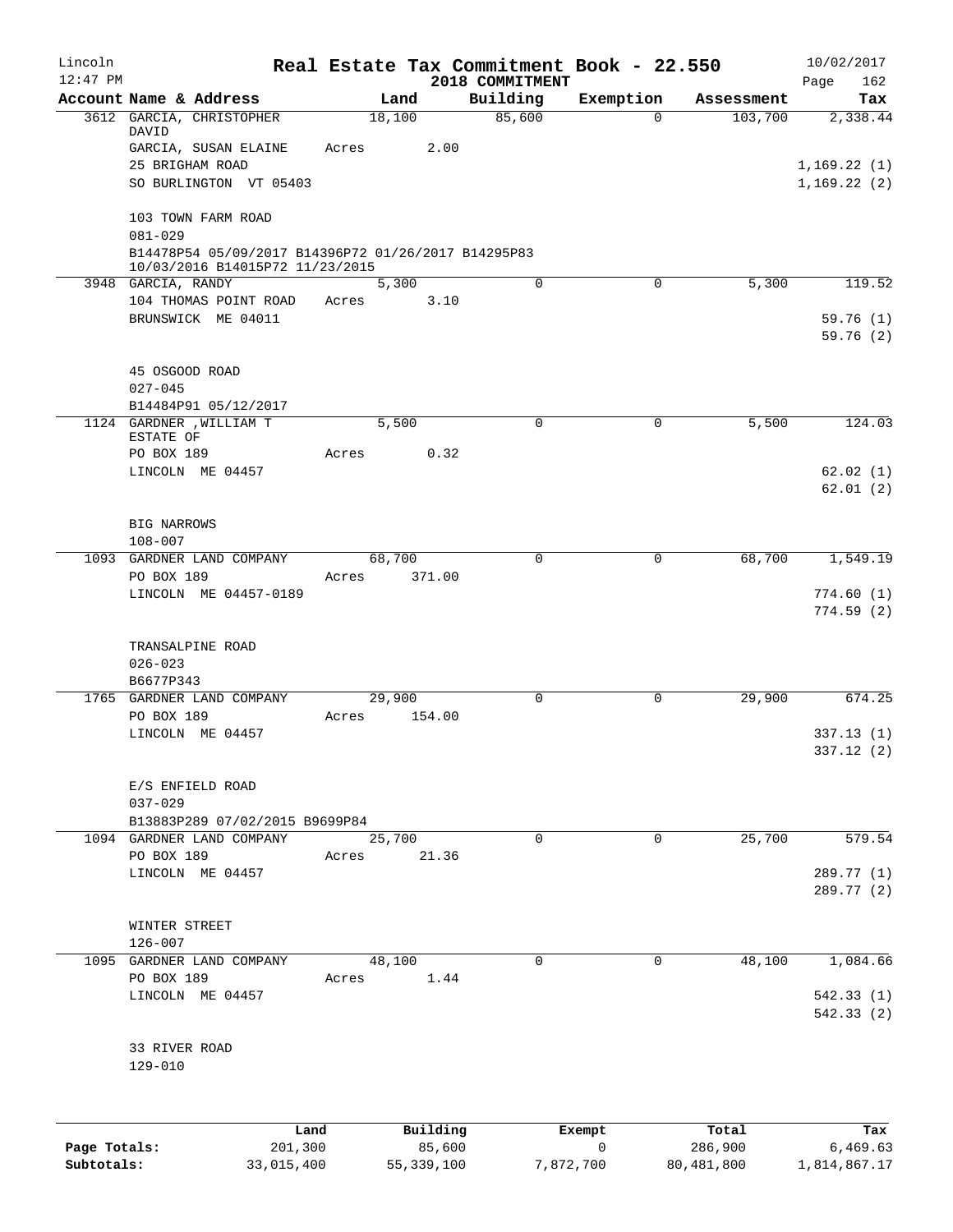| Lincoln    |                                    |       |         |        |                 | Real Estate Tax Commitment Book - 22.550 |             |            |      | 10/02/2017   |
|------------|------------------------------------|-------|---------|--------|-----------------|------------------------------------------|-------------|------------|------|--------------|
| $12:47$ PM |                                    |       |         |        | 2018 COMMITMENT |                                          |             |            | Page | 163          |
|            | Account Name & Address             |       | Land    |        | Building        | Exemption                                |             | Assessment |      | Tax          |
|            | 1128 GARDNER LAND COMPANY          |       | 25,400  |        | $\mathbf 0$     |                                          | $\Omega$    | 25,400     |      | 572.77       |
|            | PO BOX 189                         | Acres |         | 31.26  |                 |                                          |             |            |      |              |
|            | LINCOLN ME 04457                   |       |         |        |                 |                                          |             |            |      | 286.39(1)    |
|            |                                    |       |         |        |                 |                                          |             |            |      | 286.38(2)    |
|            |                                    |       |         |        |                 |                                          |             |            |      |              |
|            | ENFIELD ROAD<br>$131 - 001$        |       |         |        |                 |                                          |             |            |      |              |
|            | B13900P342 07/07/2015              |       |         |        |                 |                                          |             |            |      |              |
|            | 1092 GARDNER LAND COMPANY          |       | 18,400  |        | $\mathbf 0$     |                                          | 0           | 18,400     |      | 414.92       |
|            | PO BOX 189                         | Acres |         | 12.10  |                 |                                          |             |            |      |              |
|            | LINCOLN ME 04457                   |       |         |        |                 |                                          |             |            |      | 207.46(1)    |
|            |                                    |       |         |        |                 |                                          |             |            |      | 207.46(2)    |
|            |                                    |       |         |        |                 |                                          |             |            |      |              |
|            | NEW CAMP ROAD                      |       |         |        |                 |                                          |             |            |      |              |
|            | $005 - 010$                        |       |         |        |                 |                                          |             |            |      |              |
|            | B11755P139                         |       |         |        |                 |                                          |             |            |      |              |
|            | 1425 GARDNER LAND COMPANY          |       | 6,200   |        | $\mathbf 0$     |                                          | $\mathbf 0$ | 6,200      |      | 139.81       |
|            | PO BOX 189                         | Acres |         | 37.30  |                 |                                          |             |            |      |              |
|            | LINCOLN ME 04457                   |       |         |        |                 |                                          |             |            |      | 69.91(1)     |
|            |                                    |       |         |        |                 |                                          |             |            |      | 69.90(2)     |
|            |                                    |       |         |        |                 |                                          |             |            |      |              |
|            | LEE ROAD                           |       |         |        |                 |                                          |             |            |      |              |
|            | 148-034<br>B13015P1 11/21/2012     |       |         |        |                 |                                          |             |            |      |              |
|            | 1096 GARDNER LAND COMPANY          |       | 36,800  |        | $\mathbf 0$     |                                          | 0           | 36,800     |      | 829.84       |
|            | <b>INC</b>                         |       |         |        |                 |                                          |             |            |      |              |
|            | PO BOX 189                         | Acres |         | 108.00 |                 |                                          |             |            |      |              |
|            | LINCOLN ME 04457-0189              |       |         |        |                 |                                          |             |            |      | 414.92 (1)   |
|            |                                    |       |         |        |                 |                                          |             |            |      | 414.92(2)    |
|            |                                    |       |         |        |                 |                                          |             |            |      |              |
|            | FOLSOM POND ROAD                   |       |         |        |                 |                                          |             |            |      |              |
|            | $027 - 002$                        |       |         |        |                 |                                          |             |            |      |              |
|            | B5825P217                          |       | 76,300  |        | 0               |                                          | 0           | 76,300     |      | 1,720.57     |
| 1097       | GARDNER LAND COMPANY<br>INC        |       |         |        |                 |                                          |             |            |      |              |
|            | PO BOX 189                         | Acres |         | 94.94  |                 |                                          |             |            |      |              |
|            | LINCOLN ME 04457                   |       |         |        |                 |                                          |             |            |      | 860.29(1)    |
|            |                                    |       |         |        |                 |                                          |             |            |      | 860.28 (2)   |
|            |                                    |       |         |        |                 |                                          |             |            |      |              |
|            | E/S ENFIELD ROAD                   |       |         |        |                 |                                          |             |            |      |              |
|            | $037 - 025$                        |       |         |        |                 |                                          |             |            |      |              |
|            | B8416P112                          |       |         |        |                 |                                          |             |            |      |              |
| 2762       | GARDNER LAND COMPANY<br><b>INC</b> |       | 102,200 |        | 0               |                                          | 0           | 102,200    |      | 2,304.61     |
|            | PO BOX 189                         | Acres |         | 560.00 |                 |                                          |             |            |      |              |
|            | (ANNIS TRACT)                      |       |         |        |                 |                                          |             |            |      | 1,152.31(1)  |
|            | LINCOLN ME 04401                   |       |         |        |                 |                                          |             |            |      | 1, 152.30(2) |
|            |                                    |       |         |        |                 |                                          |             |            |      |              |
|            | CENTER POND                        |       |         |        |                 |                                          |             |            |      |              |
|            | $076 - 001$                        |       |         |        |                 |                                          |             |            |      |              |
|            | B13299P192 08/20/2013              |       |         |        |                 |                                          |             |            |      |              |

|              | Land       | Building     | Exempt    | Total      | Tax          |
|--------------|------------|--------------|-----------|------------|--------------|
| Page Totals: | 265,300    |              |           | 265,300    | 5,982.52     |
| Subtotals:   | 33,280,700 | 55, 339, 100 | 7,872,700 | 80,747,100 | 1,820,849.69 |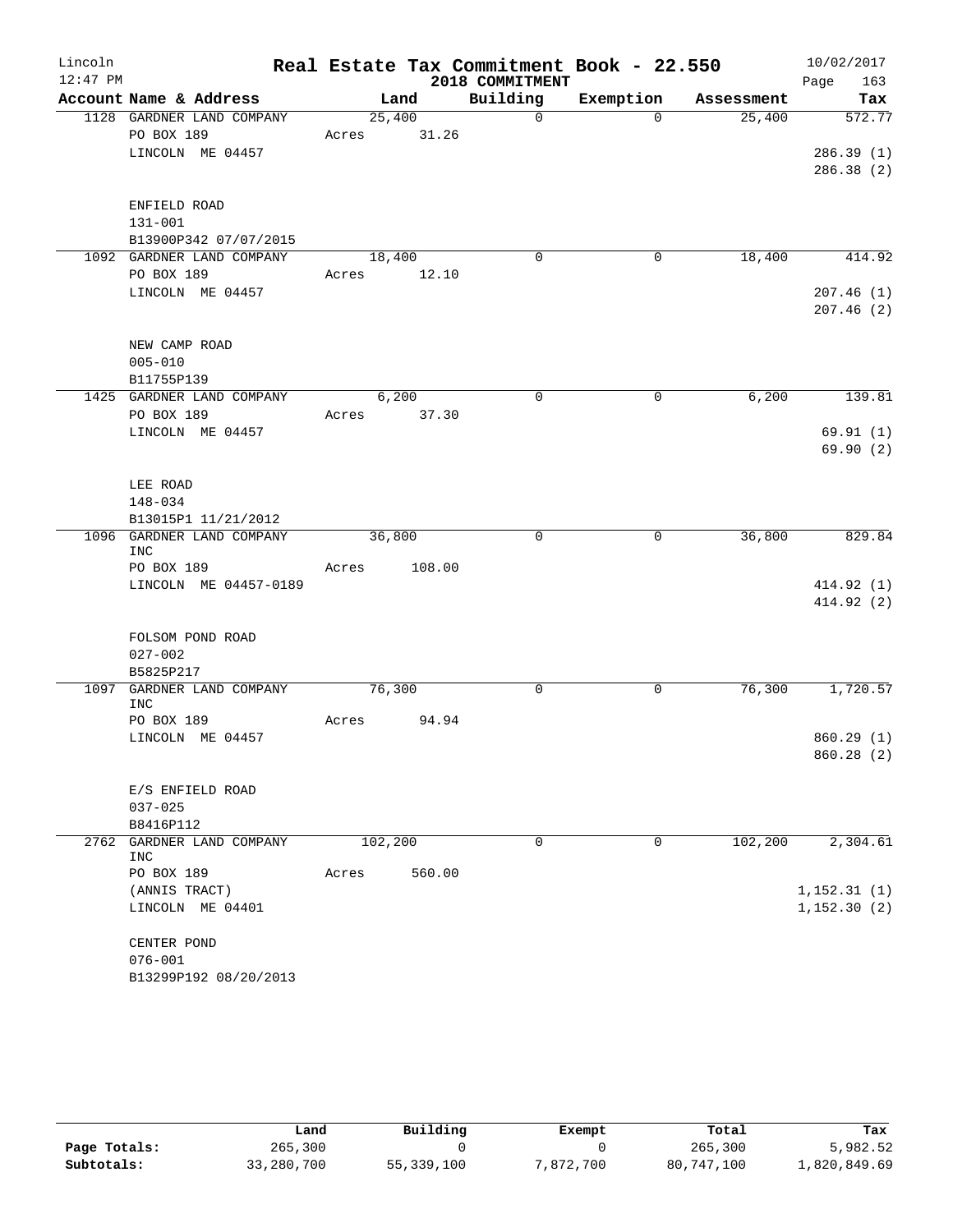| Lincoln<br>$12:47$ PM |                                         |                 |       |              | Real Estate Tax Commitment Book - 22.550 |                       |                  | 10/02/2017         |
|-----------------------|-----------------------------------------|-----------------|-------|--------------|------------------------------------------|-----------------------|------------------|--------------------|
|                       | Account Name & Address                  |                 |       | Land         | 2018 COMMITMENT<br>Building              | Exemption             | Assessment       | Page<br>164<br>Tax |
|                       | 1098 GARDNER LAND COMPANY               |                 |       | 42,200       | $\mathbf 0$                              | $\Omega$              | 42,200           | 951.61             |
|                       | INC<br>PO BOX 189                       |                 | Acres | 56.20        |                                          |                       |                  |                    |
|                       | LINCOLN ME 04457                        |                 |       |              |                                          |                       |                  | 475.81(1)          |
|                       |                                         |                 |       |              |                                          |                       |                  | 475.80(2)          |
|                       | E/S ENFIELD RD                          |                 |       |              |                                          |                       |                  |                    |
|                       | $037 - 046$                             |                 |       |              |                                          |                       |                  |                    |
|                       | B11195P181<br>1104 GARDNER LAND COMPANY |                 |       | 426,700      | 0                                        | 0                     | 426,700          | 9,622.09           |
|                       | <b>INC</b>                              |                 |       |              |                                          |                       |                  |                    |
|                       | PO BOX 189<br>LINCOLN ME 04457          |                 | Acres | 2692.47      |                                          |                       |                  | 4,811.05(1)        |
|                       |                                         |                 |       |              |                                          |                       |                  | 4,811.04 (2)       |
|                       | LEE RD/FOLSOM PD                        |                 |       |              |                                          |                       |                  |                    |
|                       | 148-033                                 |                 |       |              |                                          |                       |                  |                    |
|                       | 1103 GARDNER LAND COMPANY<br>INC        |                 |       | 14,800       | $\mathbf 0$                              | 0                     | 14,800           | 333.74             |
|                       | PO BOX 189                              |                 | Acres | 0.40         |                                          |                       |                  |                    |
|                       | LINCOLN ME 04457-0189                   |                 |       |              |                                          |                       |                  | 166.87(1)          |
|                       |                                         |                 |       |              |                                          |                       |                  | 166.87(2)          |
|                       | WASHINGTON STREET                       |                 |       |              |                                          |                       |                  |                    |
|                       | $136 - 083$                             |                 |       |              |                                          |                       |                  |                    |
| 1102                  | GARDNER LAND COMPANY                    |                 |       | 40,000       | $\mathbf 0$                              | $\mathbf 0$           | 40,000           | 902.00             |
|                       | <b>INC</b><br>PO BOX 189                |                 | Acres | 91.50        |                                          |                       |                  |                    |
|                       | LINCOLN ME 04457                        |                 |       |              |                                          |                       |                  | 451.00(1)          |
|                       |                                         |                 |       |              |                                          |                       |                  | 451.00 (2)         |
|                       | ENFIELD ROAD                            |                 |       |              |                                          |                       |                  |                    |
|                       | $131 - 002$                             |                 |       |              |                                          |                       |                  |                    |
| 1099                  | GARDNER LAND COMPANY                    |                 |       | 26,700       | $\mathbf 0$                              | $\mathbf 0$           | 26,700           | 602.09             |
|                       | INC<br>PO BOX 189                       |                 | Acres | 190.00       |                                          |                       |                  |                    |
|                       | LINCOLN ME 04457                        |                 |       |              |                                          |                       |                  | 301.05(1)          |
|                       |                                         |                 |       |              |                                          |                       |                  | 301.04(2)          |
|                       | ROCKY BRK/TAYLOR ST                     |                 |       |              |                                          |                       |                  |                    |
|                       | $128 - 023$                             |                 |       |              |                                          |                       |                  |                    |
|                       | 1100 GARDNER LAND COMPANY               |                 |       | 36,900       | $\mathbf 0$                              | 0                     | 36,900           | 832.10             |
|                       | INC<br>PO BOX 189                       |                 | Acres | 38.77        |                                          |                       |                  |                    |
|                       | LINCOLN ME 04457-0189                   |                 |       |              |                                          |                       |                  | 416.05(1)          |
|                       |                                         |                 |       |              |                                          |                       |                  | 416.05(2)          |
|                       | WEST BROADWAY                           |                 |       |              |                                          |                       |                  |                    |
|                       | $130 - 032$                             |                 |       |              |                                          |                       |                  |                    |
|                       | B7999P222                               |                 |       |              |                                          |                       |                  |                    |
| 1105                  | GARDNER LAND COMPANY,<br><b>INC</b>     |                 |       | 7,200        | 0                                        | 0                     | 7,200            | 162.36             |
|                       | P.O. BOX 189                            |                 | Acres | 0.15         |                                          |                       |                  |                    |
|                       | LINCOLN ME 04457-1219                   |                 |       |              |                                          |                       |                  | 81.18(1)           |
|                       |                                         |                 |       |              |                                          |                       |                  | 81.18(2)           |
|                       | 24 WASHINGTON STREET                    |                 |       |              |                                          |                       |                  |                    |
|                       | $136 - 084$                             |                 |       |              |                                          |                       |                  |                    |
|                       |                                         |                 |       |              |                                          |                       |                  |                    |
| Page Totals:          |                                         | Land<br>594,500 |       | Building     | 0                                        | Exempt<br>$\mathbf 0$ | Total<br>594,500 | Tax<br>13,405.99   |
| Subtotals:            |                                         | 33,875,200      |       | 55, 339, 100 |                                          | 7,872,700             | 81,341,600       | 1,834,255.68       |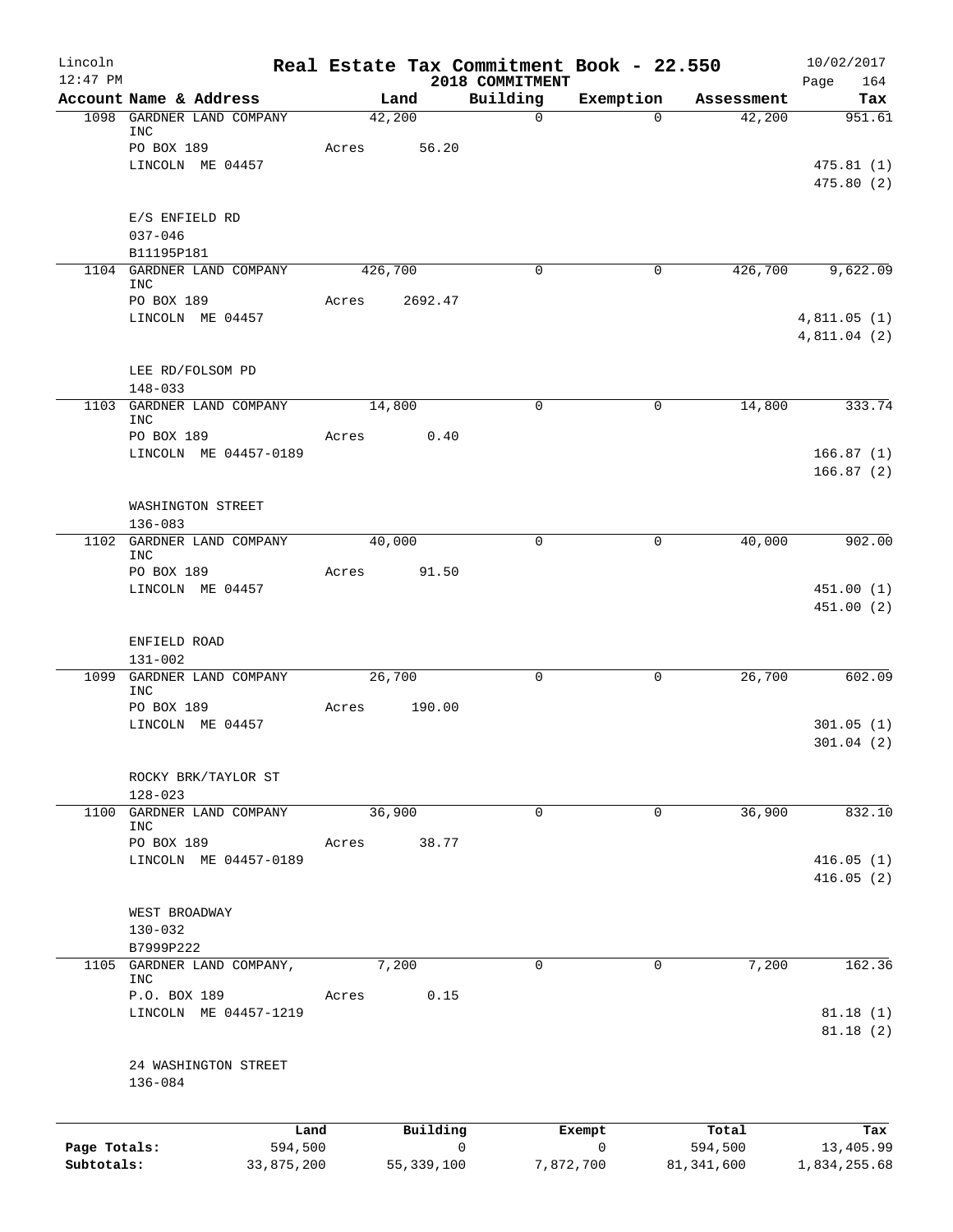| Lincoln<br>$12:47$ PM |                                                                                |       |        |            |                             | Real Estate Tax Commitment Book - 22.550 |            | 10/02/2017         |
|-----------------------|--------------------------------------------------------------------------------|-------|--------|------------|-----------------------------|------------------------------------------|------------|--------------------|
|                       | Account Name & Address                                                         |       | Land   |            | 2018 COMMITMENT<br>Building | Exemption                                | Assessment | Page<br>165<br>Tax |
|                       | 621 GARDNER, AMY L.                                                            |       | 18,000 |            | 52,000                      | $\Omega$                                 | 70,000     | 1,578.50           |
|                       | 182 PHINNER FARM ROAD                                                          | Acres |        | 0.39       |                             |                                          |            |                    |
|                       | LINCOLN ME 04457                                                               |       |        |            |                             |                                          |            | 789.25 (1)         |
|                       |                                                                                |       |        |            |                             |                                          |            | 789.25(2)          |
|                       |                                                                                |       |        |            |                             |                                          |            |                    |
|                       | 16 PINKHAM STREET                                                              |       |        |            |                             |                                          |            |                    |
|                       | $126 - 031$<br>B12837P309 06/05/2012                                           |       |        |            |                             |                                          |            |                    |
|                       | 168 GARDNER, CRAIG R                                                           |       | 6,100  |            | 25,000                      | 0                                        | 31,100     | 701.31             |
|                       | 21 MATTANAWCOOK STREET                                                         | Acres |        | 0.11       |                             |                                          |            |                    |
|                       | LINCOLN ME 04457                                                               |       |        |            |                             |                                          |            | 350.66(1)          |
|                       |                                                                                |       |        |            |                             |                                          |            | 350.65(2)          |
|                       |                                                                                |       |        |            |                             |                                          |            |                    |
|                       | 21 MATTANAWCOOK STREET                                                         |       |        |            |                             |                                          |            |                    |
|                       | $137 - 160$                                                                    |       |        |            |                             |                                          |            |                    |
|                       | B14578P282 08/16/2017 B14459P32 04/18/2017<br>B14311P318 10/18/2016 B10942P187 |       |        |            |                             |                                          |            |                    |
|                       | 3918 GARDNER, OWEN                                                             |       | 4,900  |            | 1,800                       | 0                                        | 6,700      | 151.09             |
|                       | GARDNER, JEANINE                                                               | Acres |        | 0.11       |                             |                                          |            |                    |
|                       | 16 BRAINARD COURT APT J                                                        |       |        |            |                             |                                          |            | 75.55(1)           |
|                       | HERMON ME 04401                                                                |       |        |            |                             |                                          |            | 75.54(2)           |
|                       |                                                                                |       |        |            |                             |                                          |            |                    |
|                       | 9 LINCOLN STREET                                                               |       |        |            |                             |                                          |            |                    |
|                       | $137 - 96$                                                                     |       |        |            |                             |                                          |            |                    |
|                       | B11386P164 05/09/2008                                                          |       |        |            |                             |                                          |            |                    |
|                       | 1107 GARDNER, SCOTT<br>182 PHINNEY FARM ROAD                                   | Acres | 69,800 | 76.00      | 250,500                     | 20,000<br>20 Homestead                   | 300,300    | 6,771.77           |
|                       | LINCOLN ME 04457-9605                                                          |       |        |            |                             |                                          |            | 3,385.89(1)        |
|                       |                                                                                |       |        |            |                             |                                          |            | 3,385.88(2)        |
|                       |                                                                                |       |        |            |                             |                                          |            |                    |
|                       | 182 PHINNEY FARM ROAD                                                          |       |        |            |                             |                                          |            |                    |
|                       | $014 - 030$                                                                    |       |        |            |                             |                                          |            |                    |
|                       | B9821P32                                                                       |       |        |            |                             |                                          |            |                    |
|                       | 536 GARDNER, SCOTT A<br>182 PHINNEY FARM                                       |       | 21,900 |            | 3,400                       | 0                                        | 25,300     | 570.52             |
|                       | LINCOLN ME 04457-9605                                                          |       |        |            |                             |                                          |            | 285.26(1)          |
|                       |                                                                                |       |        |            |                             |                                          |            | 285.26(2)          |
|                       |                                                                                |       |        |            |                             |                                          |            |                    |
|                       | WORKMAN TERRACE                                                                |       |        |            |                             |                                          |            |                    |
|                       | 132-102                                                                        |       |        |            |                             |                                          |            |                    |
|                       | B13662P247 10/02/2014                                                          |       |        |            |                             |                                          |            |                    |
|                       | 2880 GARDNER, SHEY                                                             |       | 18,300 |            | 4,100                       | 0                                        | 22,400     | 505.12             |
|                       | GARDNER, TYLER                                                                 | Acres |        | 16.00      |                             |                                          |            |                    |
|                       | PO BOX 189<br>LINCOLN ME 04457                                                 |       |        |            |                             |                                          |            | 252.56(1)          |
|                       |                                                                                |       |        |            |                             |                                          |            | 252.56(2)          |
|                       | BACK ROAD TO LE                                                                |       |        |            |                             |                                          |            |                    |
|                       | $043 - 006$                                                                    |       |        |            |                             |                                          |            |                    |
|                       | B14277P270 09/15/2016 B8022P165                                                |       |        |            |                             |                                          |            |                    |
|                       | 3921 GARDNER, SHEY                                                             |       | 21,800 |            | $\Omega$                    | $\Omega$                                 | 21,800     | 491.59             |
|                       | 78 ALBERT DRIVE                                                                | Acres |        | 15.75      |                             |                                          |            |                    |
|                       | LINCOLN ME 04457                                                               |       |        |            |                             |                                          |            | 245.80(1)          |
|                       |                                                                                |       |        |            |                             |                                          |            | 245.79 (2)         |
|                       | GARDNER ROAD                                                                   |       |        |            |                             |                                          |            |                    |
|                       |                                                                                |       |        |            |                             |                                          |            |                    |
|                       | B14579P98 08/16/2017                                                           |       |        |            |                             |                                          |            |                    |
|                       | Land                                                                           |       |        | Building   |                             | Exempt                                   | Total      | Tax                |
| Page Totals:          | 160,800                                                                        |       |        | 336,800    |                             | 20,000                                   | 477,600    | 10,769.90          |
| Subtotals:            | 34,036,000                                                                     |       |        | 55,675,900 |                             | 7,892,700                                | 81,819,200 | 1,845,025.58       |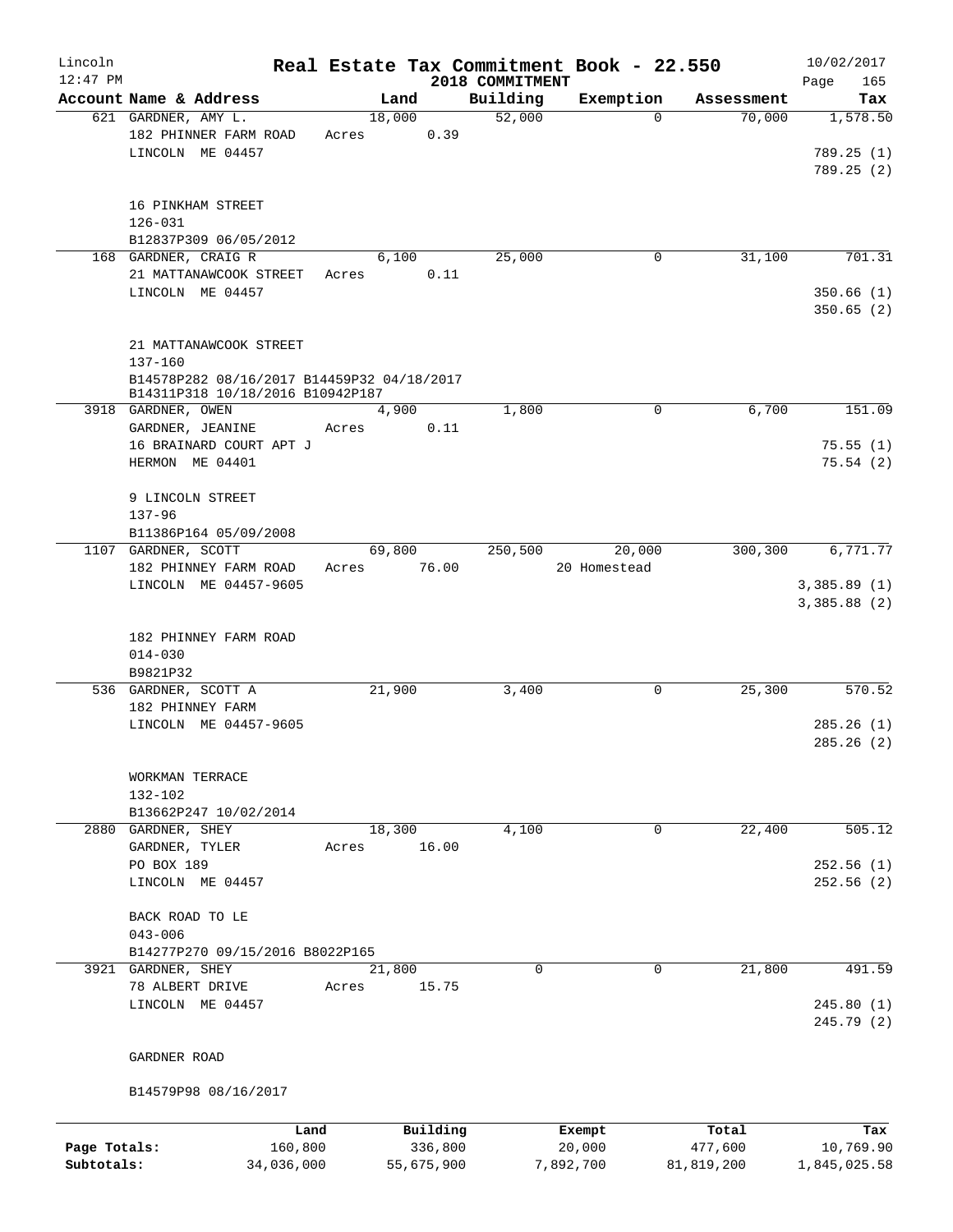| Lincoln<br>$12:47$ PM |                                       | Real Estate Tax Commitment Book - 22.550 | 2018 COMMITMENT |              |            | 10/02/2017<br>166<br>Page |
|-----------------------|---------------------------------------|------------------------------------------|-----------------|--------------|------------|---------------------------|
|                       | Account Name & Address                | Land                                     | Building        | Exemption    | Assessment | Tax                       |
|                       | 1318 GARDNER, SHEY B                  | 18,600                                   | 132,000         | 20,000       | 130,600    | 2,945.03                  |
|                       | 78 ALBERT DRIVE                       | 0.69<br>Acres                            |                 | 20 Homestead |            |                           |
|                       | LINCOLN ME 04457-9601                 |                                          |                 |              |            | 1,472.52(1)               |
|                       |                                       |                                          |                 |              |            | 1,472.51(2)               |
|                       | 78 ALBERT DRIVE                       |                                          |                 |              |            |                           |
|                       | $125 - 014$                           |                                          |                 |              |            |                           |
|                       | B12895P92 07/30/2012                  |                                          |                 |              |            |                           |
|                       | 1116 GARDNER, THOMAS                  | 40,400                                   | $\mathbf 0$     | 0            | 40,400     | 911.02                    |
|                       | PO BOX 189                            | 107.58<br>Acres                          |                 |              |            |                           |
|                       | LINCOLN ME 04457                      |                                          |                 |              |            | 455.51(1)                 |
|                       |                                       |                                          |                 |              |            | 455.51(2)                 |
|                       | FOLSOM POND ROAD                      |                                          |                 |              |            |                           |
|                       | $027 - 038$                           |                                          |                 |              |            |                           |
|                       | B2223P431                             |                                          |                 |              |            |                           |
|                       | 1121 GARDNER, THOMAS                  | 77,500                                   | $\mathbf 0$     | $\mathbf 0$  | 77,500     | 1,747.63                  |
|                       | GARDNER, SCOTT                        | Acres<br>103.30                          |                 |              |            |                           |
|                       | PO BOX 189                            |                                          |                 |              |            | 873.82 (1)                |
|                       | LINCOLN ME 04457                      |                                          |                 |              |            | 873.81 (2)                |
|                       |                                       |                                          |                 |              |            |                           |
|                       | BIG NARROWS                           |                                          |                 |              |            |                           |
|                       | $109 - 009$                           |                                          |                 |              |            |                           |
|                       | B14075P283 02/11/2016                 |                                          |                 |              |            |                           |
|                       | 1109 GARDNER, THOMAS W                | $\mathbf 0$                              | 20,500          | 0            | 20,500     | 462.28                    |
|                       | 67 GARDNER ROAD                       |                                          |                 |              |            |                           |
|                       | LINCOLN ME 04457-9611                 |                                          |                 |              |            | 231.14(1)                 |
|                       |                                       |                                          |                 |              |            | 231.14(2)                 |
|                       |                                       |                                          |                 |              |            |                           |
|                       | AIRPORT                               |                                          |                 |              |            |                           |
|                       | 129-005-009<br>1110 GARDNER, THOMAS W | 6,800                                    | 51,800          | 0            | 58,600     | 1,321.43                  |
|                       | PO BOX 189                            |                                          |                 |              |            |                           |
|                       | LINCOLN ME 04457-0189                 |                                          |                 |              |            | 660.72 (1)                |
|                       |                                       |                                          |                 |              |            | 660.71 (2)                |
|                       | 23 LAKEVIEW STREET                    |                                          |                 |              |            |                           |
|                       | $139 - 250$                           |                                          |                 |              |            |                           |
|                       | 1111 GARDNER, THOMAS W                | 39,300                                   | $\Omega$        | $\Omega$     | 39,300     | 886.22                    |
|                       | GARDNER, SCOTT A                      | 58.80<br>Acres                           |                 |              |            |                           |
|                       | PO BOX 189                            |                                          |                 |              |            | 443.11 (1)                |
|                       | LINCOLN ME 04457-0189                 |                                          |                 |              |            | 443.11 (2)                |
|                       | WEST BROADWAY                         |                                          |                 |              |            |                           |
|                       | $046 - 029$                           |                                          |                 |              |            |                           |
|                       | B10951P279                            |                                          |                 |              |            |                           |
|                       | 1113 GARDNER, THOMAS W &              | 17,000                                   | 0               | 0            | 17,000     | 383.35                    |
|                       | MICHELLE D                            |                                          |                 |              |            |                           |
|                       | 67 GARDNER ROAD                       | Acres<br>102.00                          |                 |              |            |                           |
|                       | LINCOLN ME 04457-9611                 |                                          |                 |              |            | 191.68(1)                 |
|                       |                                       |                                          |                 |              |            | 191.67(2)                 |
|                       |                                       |                                          |                 |              |            |                           |
|                       | FOLSOM POND ROAD                      |                                          |                 |              |            |                           |
|                       | $027 - 037$                           |                                          |                 |              |            |                           |
|                       | B6481P284                             |                                          |                 |              |            |                           |
|                       |                                       |                                          |                 |              |            |                           |
|                       |                                       |                                          |                 |              |            |                           |

|              | Land       | Building   | Exempt    | Total      | Tax          |
|--------------|------------|------------|-----------|------------|--------------|
| Page Totals: | 199,600    | 204,300    | 20,000    | 383,900    | 8,656.96     |
| Subtotals:   | 34,235,600 | 55,880,200 | 7,912,700 | 82,203,100 | l,853,682.54 |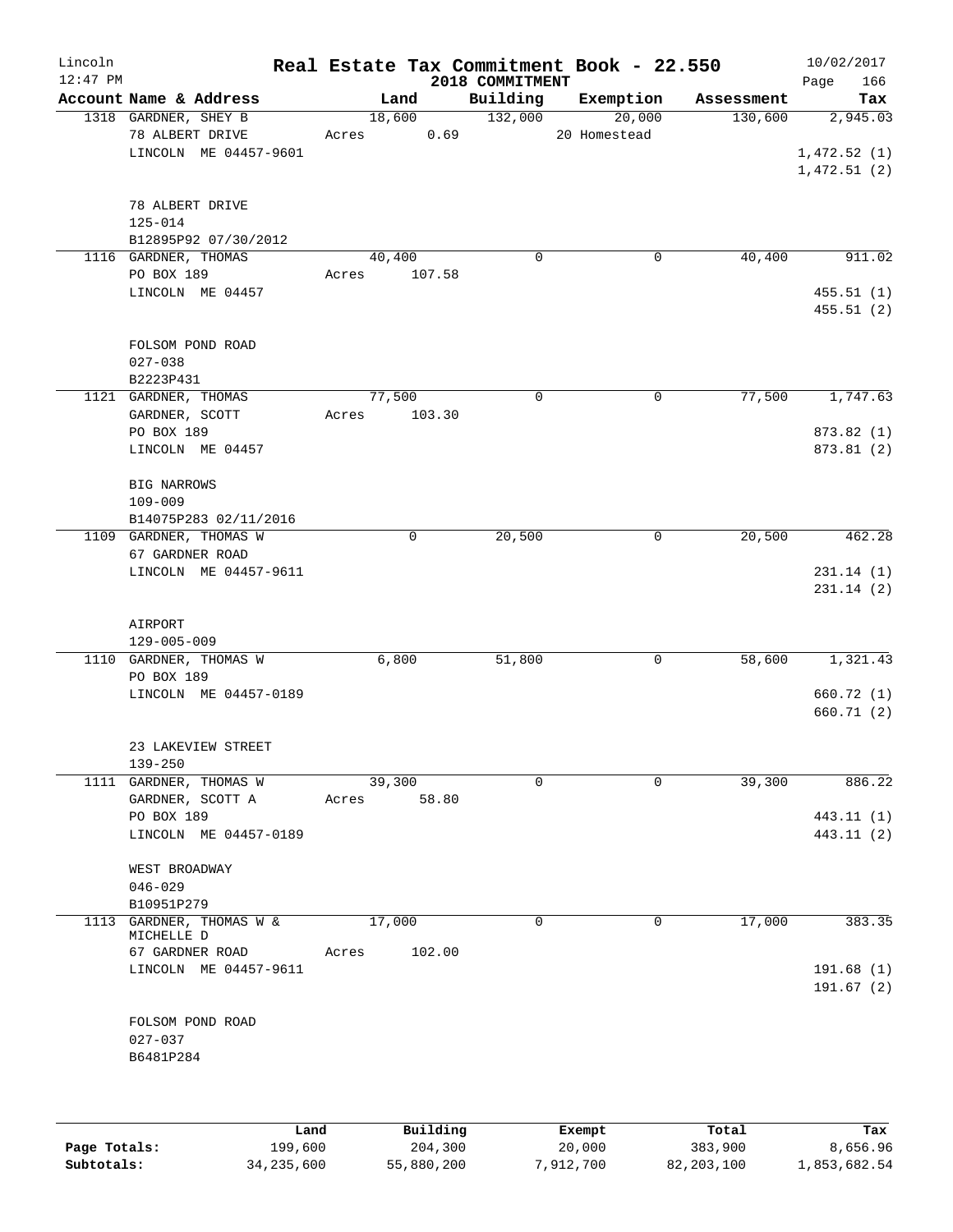| $12:47$ PM   | Account Name & Address<br>1112 GARDNER, THOMAS W &<br>MICHELLE D<br>67 GARDNER ROAD<br>LINCOLN ME 04457-9611<br>67 GARDNER ROAD<br>$015 - 024$ | Acres | Land<br>39,300 | 18.50    | 2018 COMMITMENT<br>Building<br>231,000 | Exemption<br>20,000 | Assessment<br>250, 300 | Page<br>167<br>Tax<br>5,644.27 |
|--------------|------------------------------------------------------------------------------------------------------------------------------------------------|-------|----------------|----------|----------------------------------------|---------------------|------------------------|--------------------------------|
|              |                                                                                                                                                |       |                |          |                                        |                     |                        |                                |
|              |                                                                                                                                                |       |                |          |                                        |                     |                        |                                |
|              |                                                                                                                                                |       |                |          |                                        | 20 Homestead        |                        |                                |
|              |                                                                                                                                                |       |                |          |                                        |                     |                        | 2,822.14(1)<br>2,822.13 (2)    |
|              |                                                                                                                                                |       |                |          |                                        |                     |                        |                                |
|              | B3618P60                                                                                                                                       |       |                |          |                                        |                     |                        |                                |
|              | 1119 GARDNER, WILLIAM T<br>ESTATE OF                                                                                                           |       | 61,100         |          | $\Omega$                               | $\mathbf 0$         | 61,100                 | 1,377.81                       |
|              | PO BOX 189                                                                                                                                     | Acres |                | 3.44     |                                        |                     |                        |                                |
|              | LINCOLN ME 04457                                                                                                                               |       |                |          |                                        |                     |                        | 688.91 (1)<br>688.90 (2)       |
|              | <b>BIG NARROWS</b><br>$108 - 011$                                                                                                              |       |                |          |                                        |                     |                        |                                |
|              | 1125 GARDNER, WILLIAM T<br>ESTATE OF                                                                                                           |       | 17,000         |          | $\mathbf 0$                            | $\mathbf 0$         | 17,000                 | 383.35                         |
|              | PO BOX 189                                                                                                                                     | Acres |                | 0.72     |                                        |                     |                        |                                |
|              | LINCOLN ME 04457                                                                                                                               |       |                |          |                                        |                     |                        | 191.68(1)<br>191.67(2)         |
|              | <b>BIG NARROWS</b><br>$108 - 010$                                                                                                              |       |                |          |                                        |                     |                        |                                |
|              | 1118 GARDNER, WILLIAM T<br>ESTATE OF                                                                                                           |       | 41,700         |          | $\mathbf 0$                            | $\mathbf 0$         | 41,700                 | 940.34                         |
|              | PO BOX 189                                                                                                                                     | Acres |                | 20.00    |                                        |                     |                        |                                |
|              | LINCOLN ME 04457                                                                                                                               |       |                |          |                                        |                     |                        | 470.17 (1)<br>470.17 (2)       |
|              | E/S STANHOPE MILL R<br>$108 - 006$                                                                                                             |       |                |          |                                        |                     |                        |                                |
|              | 1122 GARDNER, WILLIAM T<br>ESTATE OF                                                                                                           |       | 11,300         |          | $\mathbf 0$                            | $\mathbf 0$         | 11,300                 | 254.82                         |
|              | PO BOX 189                                                                                                                                     | Acres |                | 2.10     |                                        |                     |                        |                                |
|              | LINCOLN ME 04457                                                                                                                               |       |                |          |                                        |                     |                        | 127.41(1)<br>127.41(2)         |
|              | PHINNEY FARM RD<br>$113 - 001$                                                                                                                 |       |                |          |                                        |                     |                        |                                |
|              | 1127 GARDNER, WILLIAM T                                                                                                                        |       | 21,000         |          | 119,300                                | 0                   | 140,300                | 3,163.77                       |
|              | ESTATE OF<br>PO BOX 189                                                                                                                        | Acres |                | 0.99     |                                        |                     |                        |                                |
|              | LINCOLN ME 04457                                                                                                                               |       |                |          |                                        |                     |                        | 1,581.89 (1)                   |
|              |                                                                                                                                                |       |                |          |                                        |                     |                        | 1,581.88(2)                    |
|              | 137 ENFIELD ROAD                                                                                                                               |       |                |          |                                        |                     |                        |                                |
|              | $126 - 020$                                                                                                                                    |       |                |          |                                        |                     |                        |                                |
| 1126         | GARDNER, WILLIAM T<br>ESTATE OF                                                                                                                |       | 47,800         |          | 157,600                                | $\mathbf 0$         | 205,400                | 4,631.77                       |
|              | PO BOX 189                                                                                                                                     | Acres |                | 0.63     |                                        |                     |                        |                                |
|              | LINCOLN ME 04457                                                                                                                               |       |                |          |                                        |                     |                        | 2,315.89(1)<br>2,315.88(2)     |
|              | 52 LADY SLIPPER LANE<br>$108 - 018$                                                                                                            |       |                |          |                                        |                     |                        |                                |
|              |                                                                                                                                                |       |                |          |                                        |                     |                        |                                |
| Page Totals: | Land                                                                                                                                           |       |                | Building |                                        | Exempt              | Total                  | Tax                            |

**Subtotals:** 34,474,800 56,388,100 7,932,700 82,930,200 1,870,078.67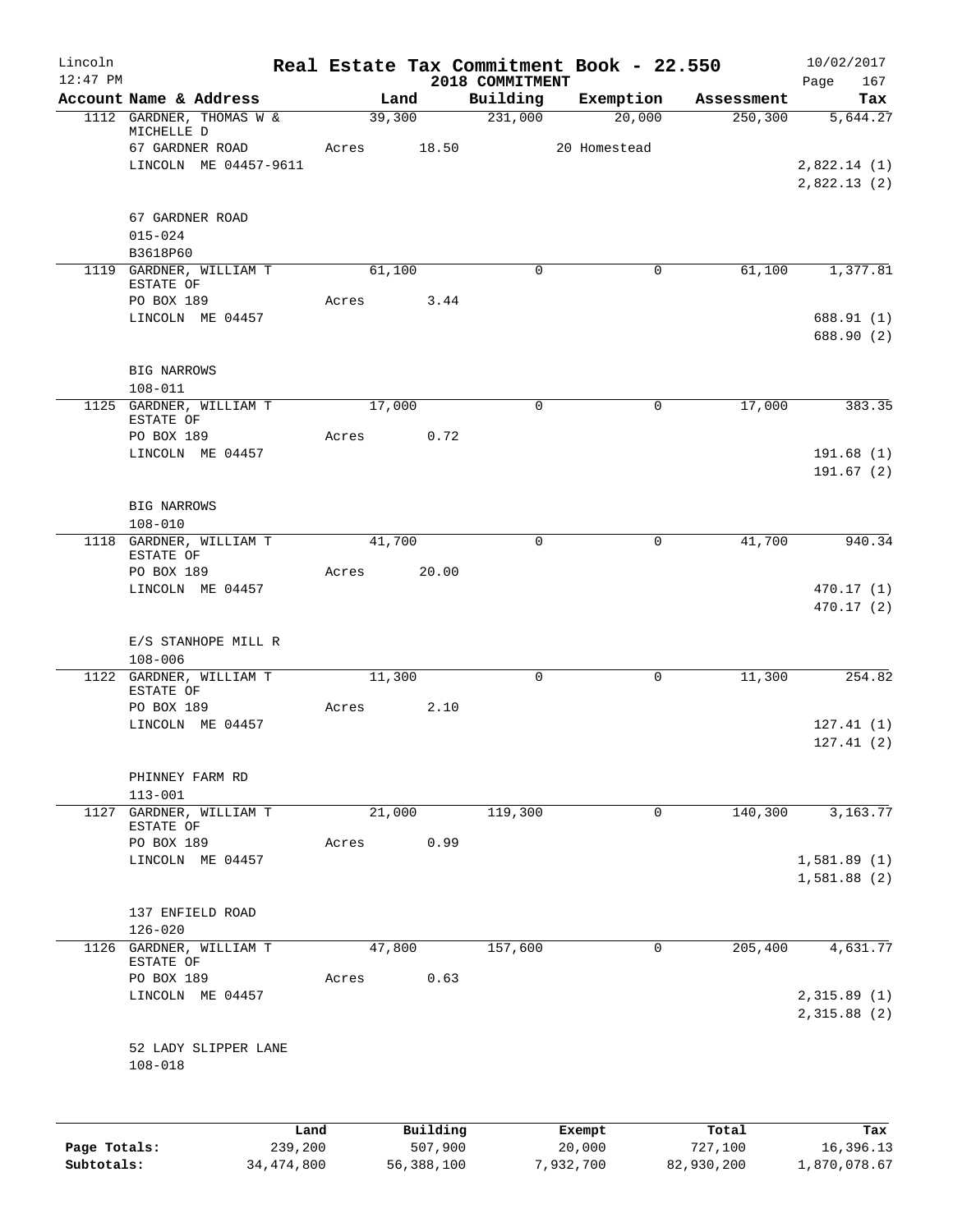| 2018 COMMITMENT<br>Building<br>Account Name & Address<br>Exemption<br>Land<br>Tax<br>Assessment<br>16,300<br>1120 GARDNER, WILLIAM T<br>16,300<br>$\mathbf 0$<br>$\Omega$<br>ESTATE OF<br>PO BOX 189<br>0.21<br>Acres<br>LINCOLN ME 04457<br>W/S BIG NARROWS<br>$108 - 012$<br>1123 GARDNER, WILLIAM T<br>81,100<br>$\Omega$<br>$\mathbf 0$<br>81,100<br>1,828.81<br>ESTATE OF<br>PO BOX 189<br>Acres<br>119.02<br>LINCOLN ME 04457<br>PHINNEY FARM RD<br>$113 - 002$<br>10,700<br>25,800<br>36,500<br>GARLAND, GLORIA J<br>0<br>1129<br>6226 SUELYNN DRIVE<br>RAVENNA OH 44266<br>411.54 (2)<br>39 MACKENZIE AVENUE<br>$140 - 014$<br>2604 GARLAND, VALERIE J<br>43,200<br>7,800<br>35,400<br>$\mathbf 0$<br>0.12<br>36 WEST BROADWAY<br>Acres<br>LINCOLN ME 04457<br>36 WEST BROADWAY<br>136-056<br>B13437P198 01/09/2014<br>9,000<br>28,700<br>20,000<br>17,700<br>1130 GARNETT, VICTORIA<br>ELAINE<br>21 MORGAN STREET<br>20 Homestead<br>LINCOLN ME 04457<br>199.57(1)<br>21 MORGAN STREET<br>139-196<br>B11375P89<br>478.06<br>1131 GARY, MARGARET<br>4,200<br>37,000<br>20,000<br>21,200<br>0.29<br>16 KATAHDIN AVENUE<br>20 Homestead<br>Acres<br>LINCOLN ME 04457<br>16 KATAHDIN AVENUE<br>$136 - 029$<br>B8229P99 06/11/2002<br>33,200<br>20,000<br>132,000<br>2,976.60<br>1132 GATES, ALAN B & JOAN E<br>118,800<br>881 TRANSALPINE ROAD<br>20 Homestead<br>LINCOLN ME 04457-9608<br>881 TRANSALPINE ROAD<br>$111 - 017$<br>B6562P252<br>Building<br>Land<br>Exempt<br>Total<br>162,300<br>245,700<br>Page Totals:<br>60,000<br>348,000<br>7,847.42 | Lincoln<br>$12:47$ PM |  |  | Real Estate Tax Commitment Book - 22.550 | 10/02/2017  |
|----------------------------------------------------------------------------------------------------------------------------------------------------------------------------------------------------------------------------------------------------------------------------------------------------------------------------------------------------------------------------------------------------------------------------------------------------------------------------------------------------------------------------------------------------------------------------------------------------------------------------------------------------------------------------------------------------------------------------------------------------------------------------------------------------------------------------------------------------------------------------------------------------------------------------------------------------------------------------------------------------------------------------------------------------------------------------------------------------------------------------------------------------------------------------------------------------------------------------------------------------------------------------------------------------------------------------------------------------------------------------------------------------------------------------------------------------------------------------------------------------------------------------------------------------------------|-----------------------|--|--|------------------------------------------|-------------|
|                                                                                                                                                                                                                                                                                                                                                                                                                                                                                                                                                                                                                                                                                                                                                                                                                                                                                                                                                                                                                                                                                                                                                                                                                                                                                                                                                                                                                                                                                                                                                                |                       |  |  |                                          | Page<br>168 |
|                                                                                                                                                                                                                                                                                                                                                                                                                                                                                                                                                                                                                                                                                                                                                                                                                                                                                                                                                                                                                                                                                                                                                                                                                                                                                                                                                                                                                                                                                                                                                                |                       |  |  |                                          | 367.57      |
|                                                                                                                                                                                                                                                                                                                                                                                                                                                                                                                                                                                                                                                                                                                                                                                                                                                                                                                                                                                                                                                                                                                                                                                                                                                                                                                                                                                                                                                                                                                                                                |                       |  |  |                                          |             |
|                                                                                                                                                                                                                                                                                                                                                                                                                                                                                                                                                                                                                                                                                                                                                                                                                                                                                                                                                                                                                                                                                                                                                                                                                                                                                                                                                                                                                                                                                                                                                                |                       |  |  |                                          | 183.79(1)   |
|                                                                                                                                                                                                                                                                                                                                                                                                                                                                                                                                                                                                                                                                                                                                                                                                                                                                                                                                                                                                                                                                                                                                                                                                                                                                                                                                                                                                                                                                                                                                                                |                       |  |  |                                          | 183.78 (2)  |
|                                                                                                                                                                                                                                                                                                                                                                                                                                                                                                                                                                                                                                                                                                                                                                                                                                                                                                                                                                                                                                                                                                                                                                                                                                                                                                                                                                                                                                                                                                                                                                |                       |  |  |                                          |             |
|                                                                                                                                                                                                                                                                                                                                                                                                                                                                                                                                                                                                                                                                                                                                                                                                                                                                                                                                                                                                                                                                                                                                                                                                                                                                                                                                                                                                                                                                                                                                                                |                       |  |  |                                          |             |
|                                                                                                                                                                                                                                                                                                                                                                                                                                                                                                                                                                                                                                                                                                                                                                                                                                                                                                                                                                                                                                                                                                                                                                                                                                                                                                                                                                                                                                                                                                                                                                |                       |  |  |                                          |             |
|                                                                                                                                                                                                                                                                                                                                                                                                                                                                                                                                                                                                                                                                                                                                                                                                                                                                                                                                                                                                                                                                                                                                                                                                                                                                                                                                                                                                                                                                                                                                                                |                       |  |  |                                          |             |
|                                                                                                                                                                                                                                                                                                                                                                                                                                                                                                                                                                                                                                                                                                                                                                                                                                                                                                                                                                                                                                                                                                                                                                                                                                                                                                                                                                                                                                                                                                                                                                |                       |  |  |                                          | 914.41 (1)  |
|                                                                                                                                                                                                                                                                                                                                                                                                                                                                                                                                                                                                                                                                                                                                                                                                                                                                                                                                                                                                                                                                                                                                                                                                                                                                                                                                                                                                                                                                                                                                                                |                       |  |  |                                          | 914.40(2)   |
|                                                                                                                                                                                                                                                                                                                                                                                                                                                                                                                                                                                                                                                                                                                                                                                                                                                                                                                                                                                                                                                                                                                                                                                                                                                                                                                                                                                                                                                                                                                                                                |                       |  |  |                                          |             |
|                                                                                                                                                                                                                                                                                                                                                                                                                                                                                                                                                                                                                                                                                                                                                                                                                                                                                                                                                                                                                                                                                                                                                                                                                                                                                                                                                                                                                                                                                                                                                                |                       |  |  |                                          |             |
|                                                                                                                                                                                                                                                                                                                                                                                                                                                                                                                                                                                                                                                                                                                                                                                                                                                                                                                                                                                                                                                                                                                                                                                                                                                                                                                                                                                                                                                                                                                                                                |                       |  |  |                                          | 823.08      |
|                                                                                                                                                                                                                                                                                                                                                                                                                                                                                                                                                                                                                                                                                                                                                                                                                                                                                                                                                                                                                                                                                                                                                                                                                                                                                                                                                                                                                                                                                                                                                                |                       |  |  |                                          |             |
|                                                                                                                                                                                                                                                                                                                                                                                                                                                                                                                                                                                                                                                                                                                                                                                                                                                                                                                                                                                                                                                                                                                                                                                                                                                                                                                                                                                                                                                                                                                                                                |                       |  |  |                                          | 411.54(1)   |
|                                                                                                                                                                                                                                                                                                                                                                                                                                                                                                                                                                                                                                                                                                                                                                                                                                                                                                                                                                                                                                                                                                                                                                                                                                                                                                                                                                                                                                                                                                                                                                |                       |  |  |                                          |             |
|                                                                                                                                                                                                                                                                                                                                                                                                                                                                                                                                                                                                                                                                                                                                                                                                                                                                                                                                                                                                                                                                                                                                                                                                                                                                                                                                                                                                                                                                                                                                                                |                       |  |  |                                          |             |
|                                                                                                                                                                                                                                                                                                                                                                                                                                                                                                                                                                                                                                                                                                                                                                                                                                                                                                                                                                                                                                                                                                                                                                                                                                                                                                                                                                                                                                                                                                                                                                |                       |  |  |                                          |             |
|                                                                                                                                                                                                                                                                                                                                                                                                                                                                                                                                                                                                                                                                                                                                                                                                                                                                                                                                                                                                                                                                                                                                                                                                                                                                                                                                                                                                                                                                                                                                                                |                       |  |  |                                          | 974.16      |
|                                                                                                                                                                                                                                                                                                                                                                                                                                                                                                                                                                                                                                                                                                                                                                                                                                                                                                                                                                                                                                                                                                                                                                                                                                                                                                                                                                                                                                                                                                                                                                |                       |  |  |                                          |             |
|                                                                                                                                                                                                                                                                                                                                                                                                                                                                                                                                                                                                                                                                                                                                                                                                                                                                                                                                                                                                                                                                                                                                                                                                                                                                                                                                                                                                                                                                                                                                                                |                       |  |  |                                          | 487.08 (1)  |
|                                                                                                                                                                                                                                                                                                                                                                                                                                                                                                                                                                                                                                                                                                                                                                                                                                                                                                                                                                                                                                                                                                                                                                                                                                                                                                                                                                                                                                                                                                                                                                |                       |  |  |                                          | 487.08 (2)  |
|                                                                                                                                                                                                                                                                                                                                                                                                                                                                                                                                                                                                                                                                                                                                                                                                                                                                                                                                                                                                                                                                                                                                                                                                                                                                                                                                                                                                                                                                                                                                                                |                       |  |  |                                          |             |
|                                                                                                                                                                                                                                                                                                                                                                                                                                                                                                                                                                                                                                                                                                                                                                                                                                                                                                                                                                                                                                                                                                                                                                                                                                                                                                                                                                                                                                                                                                                                                                |                       |  |  |                                          |             |
|                                                                                                                                                                                                                                                                                                                                                                                                                                                                                                                                                                                                                                                                                                                                                                                                                                                                                                                                                                                                                                                                                                                                                                                                                                                                                                                                                                                                                                                                                                                                                                |                       |  |  |                                          |             |
|                                                                                                                                                                                                                                                                                                                                                                                                                                                                                                                                                                                                                                                                                                                                                                                                                                                                                                                                                                                                                                                                                                                                                                                                                                                                                                                                                                                                                                                                                                                                                                |                       |  |  |                                          | 399.14      |
|                                                                                                                                                                                                                                                                                                                                                                                                                                                                                                                                                                                                                                                                                                                                                                                                                                                                                                                                                                                                                                                                                                                                                                                                                                                                                                                                                                                                                                                                                                                                                                |                       |  |  |                                          |             |
|                                                                                                                                                                                                                                                                                                                                                                                                                                                                                                                                                                                                                                                                                                                                                                                                                                                                                                                                                                                                                                                                                                                                                                                                                                                                                                                                                                                                                                                                                                                                                                |                       |  |  |                                          |             |
|                                                                                                                                                                                                                                                                                                                                                                                                                                                                                                                                                                                                                                                                                                                                                                                                                                                                                                                                                                                                                                                                                                                                                                                                                                                                                                                                                                                                                                                                                                                                                                |                       |  |  |                                          | 199.57(2)   |
|                                                                                                                                                                                                                                                                                                                                                                                                                                                                                                                                                                                                                                                                                                                                                                                                                                                                                                                                                                                                                                                                                                                                                                                                                                                                                                                                                                                                                                                                                                                                                                |                       |  |  |                                          |             |
|                                                                                                                                                                                                                                                                                                                                                                                                                                                                                                                                                                                                                                                                                                                                                                                                                                                                                                                                                                                                                                                                                                                                                                                                                                                                                                                                                                                                                                                                                                                                                                |                       |  |  |                                          |             |
|                                                                                                                                                                                                                                                                                                                                                                                                                                                                                                                                                                                                                                                                                                                                                                                                                                                                                                                                                                                                                                                                                                                                                                                                                                                                                                                                                                                                                                                                                                                                                                |                       |  |  |                                          |             |
|                                                                                                                                                                                                                                                                                                                                                                                                                                                                                                                                                                                                                                                                                                                                                                                                                                                                                                                                                                                                                                                                                                                                                                                                                                                                                                                                                                                                                                                                                                                                                                |                       |  |  |                                          |             |
|                                                                                                                                                                                                                                                                                                                                                                                                                                                                                                                                                                                                                                                                                                                                                                                                                                                                                                                                                                                                                                                                                                                                                                                                                                                                                                                                                                                                                                                                                                                                                                |                       |  |  |                                          |             |
|                                                                                                                                                                                                                                                                                                                                                                                                                                                                                                                                                                                                                                                                                                                                                                                                                                                                                                                                                                                                                                                                                                                                                                                                                                                                                                                                                                                                                                                                                                                                                                |                       |  |  |                                          | 239.03(1)   |
|                                                                                                                                                                                                                                                                                                                                                                                                                                                                                                                                                                                                                                                                                                                                                                                                                                                                                                                                                                                                                                                                                                                                                                                                                                                                                                                                                                                                                                                                                                                                                                |                       |  |  |                                          | 239.03(2)   |
|                                                                                                                                                                                                                                                                                                                                                                                                                                                                                                                                                                                                                                                                                                                                                                                                                                                                                                                                                                                                                                                                                                                                                                                                                                                                                                                                                                                                                                                                                                                                                                |                       |  |  |                                          |             |
|                                                                                                                                                                                                                                                                                                                                                                                                                                                                                                                                                                                                                                                                                                                                                                                                                                                                                                                                                                                                                                                                                                                                                                                                                                                                                                                                                                                                                                                                                                                                                                |                       |  |  |                                          |             |
|                                                                                                                                                                                                                                                                                                                                                                                                                                                                                                                                                                                                                                                                                                                                                                                                                                                                                                                                                                                                                                                                                                                                                                                                                                                                                                                                                                                                                                                                                                                                                                |                       |  |  |                                          |             |
|                                                                                                                                                                                                                                                                                                                                                                                                                                                                                                                                                                                                                                                                                                                                                                                                                                                                                                                                                                                                                                                                                                                                                                                                                                                                                                                                                                                                                                                                                                                                                                |                       |  |  |                                          |             |
|                                                                                                                                                                                                                                                                                                                                                                                                                                                                                                                                                                                                                                                                                                                                                                                                                                                                                                                                                                                                                                                                                                                                                                                                                                                                                                                                                                                                                                                                                                                                                                |                       |  |  |                                          |             |
|                                                                                                                                                                                                                                                                                                                                                                                                                                                                                                                                                                                                                                                                                                                                                                                                                                                                                                                                                                                                                                                                                                                                                                                                                                                                                                                                                                                                                                                                                                                                                                |                       |  |  |                                          | 1,488.30(1) |
|                                                                                                                                                                                                                                                                                                                                                                                                                                                                                                                                                                                                                                                                                                                                                                                                                                                                                                                                                                                                                                                                                                                                                                                                                                                                                                                                                                                                                                                                                                                                                                |                       |  |  |                                          | 1,488.30(2) |
|                                                                                                                                                                                                                                                                                                                                                                                                                                                                                                                                                                                                                                                                                                                                                                                                                                                                                                                                                                                                                                                                                                                                                                                                                                                                                                                                                                                                                                                                                                                                                                |                       |  |  |                                          |             |
|                                                                                                                                                                                                                                                                                                                                                                                                                                                                                                                                                                                                                                                                                                                                                                                                                                                                                                                                                                                                                                                                                                                                                                                                                                                                                                                                                                                                                                                                                                                                                                |                       |  |  |                                          |             |
|                                                                                                                                                                                                                                                                                                                                                                                                                                                                                                                                                                                                                                                                                                                                                                                                                                                                                                                                                                                                                                                                                                                                                                                                                                                                                                                                                                                                                                                                                                                                                                |                       |  |  |                                          |             |
|                                                                                                                                                                                                                                                                                                                                                                                                                                                                                                                                                                                                                                                                                                                                                                                                                                                                                                                                                                                                                                                                                                                                                                                                                                                                                                                                                                                                                                                                                                                                                                |                       |  |  |                                          |             |
|                                                                                                                                                                                                                                                                                                                                                                                                                                                                                                                                                                                                                                                                                                                                                                                                                                                                                                                                                                                                                                                                                                                                                                                                                                                                                                                                                                                                                                                                                                                                                                |                       |  |  |                                          |             |
|                                                                                                                                                                                                                                                                                                                                                                                                                                                                                                                                                                                                                                                                                                                                                                                                                                                                                                                                                                                                                                                                                                                                                                                                                                                                                                                                                                                                                                                                                                                                                                |                       |  |  |                                          | Tax         |

**Subtotals:** 34,637,100 56,633,800 7,992,700 83,278,200 1,877,926.09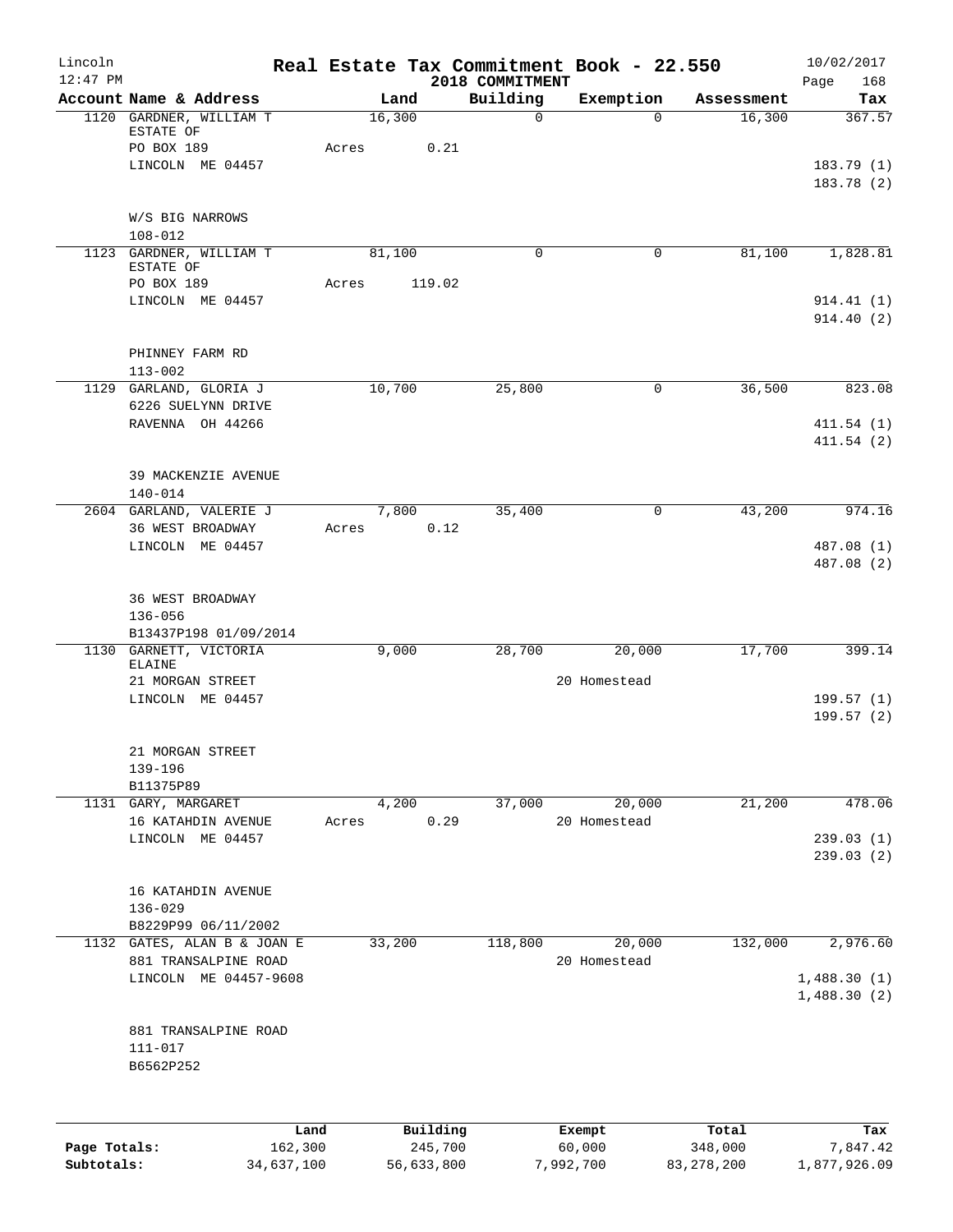| Lincoln      |                                             |       |            |                 | Real Estate Tax Commitment Book - 22.550 |            | 10/02/2017             |
|--------------|---------------------------------------------|-------|------------|-----------------|------------------------------------------|------------|------------------------|
| $12:47$ PM   |                                             |       |            | 2018 COMMITMENT |                                          |            | Page<br>169            |
|              | Account Name & Address                      |       | Land       | Building        | Exemption                                | Assessment | Tax                    |
|              | 1870 GATES, BRANDON A                       |       | 26,600     | 57,400          | $\Omega$                                 | 84,000     | 1,894.20               |
|              | 772 ENFIELD ROAD                            | Acres | 10.20      |                 |                                          |            |                        |
|              | LINCOLN ME 04457-9716                       |       |            |                 |                                          |            | 947.10 (1)             |
|              |                                             |       |            |                 |                                          |            | 947.10 (2)             |
|              |                                             |       |            |                 |                                          |            |                        |
|              | 772 ENFIELD ROAD                            |       |            |                 |                                          |            |                        |
|              | $012 - 011$                                 |       |            |                 |                                          |            |                        |
|              | B12963P180 10/01/2012                       |       |            |                 |                                          |            |                        |
|              | 1133 GATES, CARLEEN                         |       | 6,500      | 50,000          | 0                                        | 56,500     | 1,274.08               |
|              | 3 CUSHMAN STREET                            | Acres | 0.14       |                 |                                          |            |                        |
|              | LINCOLN ME 04457                            |       |            |                 |                                          |            | 637.04 (1)             |
|              |                                             |       |            |                 |                                          |            | 637.04 (2)             |
|              |                                             |       |            |                 |                                          |            |                        |
|              | 3 CUSHMAN STREET                            |       |            |                 |                                          |            |                        |
|              | $139 - 287$                                 |       |            |                 |                                          | 27,900     |                        |
|              | 2007 GATES, GEORGE                          |       | 14,600     | 13,300          | $\mathbf 0$                              |            | 629.15                 |
|              | 3 CUSHMAN STREET<br>LINCOLN ME 04457        | Acres | 0.29       |                 |                                          |            |                        |
|              |                                             |       |            |                 |                                          |            | 314.58(1)<br>314.57(2) |
|              |                                             |       |            |                 |                                          |            |                        |
|              | 16 MORGAN STREET                            |       |            |                 |                                          |            |                        |
|              | 139-192                                     |       |            |                 |                                          |            |                        |
|              | B14266P32 09/02/2016 B14075P252 02/11/2016  |       |            |                 |                                          |            |                        |
|              | 1134 GAUMONT, STEVEN R &                    |       | 34,800     | 14,200          | 0                                        | 49,000     | 1,104.95               |
|              | DORIS L                                     |       |            |                 |                                          |            |                        |
|              | 134 ROSS CORNER ROAD                        | Acres | 44.30      |                 |                                          |            |                        |
|              | SHAPLEIGH ME 04076                          |       |            |                 |                                          |            | 552.48(1)              |
|              |                                             |       |            |                 |                                          |            | 552.47(2)              |
|              |                                             |       |            |                 |                                          |            |                        |
|              | 539 ENFIELD ROAD                            |       |            |                 |                                          |            |                        |
|              | $024 - 009$                                 |       |            |                 |                                          |            |                        |
|              | B5608P51                                    |       |            |                 |                                          |            |                        |
|              | 1135 GAUTHIER, ROBERT &                     |       | 19,500     | 82,400          | 20,000                                   | 81,900     | 1,846.85               |
|              | TRACI                                       |       |            |                 |                                          |            |                        |
|              | PO BOX 760                                  | Acres | 10.00      |                 | 20 Homestead                             |            |                        |
|              | LINCOLN ME 04457-0760                       |       |            |                 |                                          |            | 923.43(1)              |
|              |                                             |       |            |                 |                                          |            | 923.42(2)              |
|              |                                             |       |            |                 |                                          |            |                        |
|              | 95 MILLETT MALLETT ROAD                     |       |            |                 |                                          |            |                        |
|              | $004 - 038$                                 |       |            |                 |                                          |            |                        |
| 1223         | B6112P27                                    |       |            |                 |                                          |            |                        |
|              | GAUTHIER, TRACI                             |       | 12,900     | 25,500          | 20,000<br>20 Homestead                   | 18,400     | 414.92                 |
|              | PO BOX 760                                  |       |            |                 |                                          |            |                        |
|              | LINCOLN ME 04457                            |       |            |                 |                                          |            | 207.46(1)<br>207.46(2) |
|              |                                             |       |            |                 |                                          |            |                        |
|              | 104 ENFIELD ROAD                            |       |            |                 |                                          |            |                        |
|              | 131-027                                     |       |            |                 |                                          |            |                        |
|              | B13665P255 10/06/2014                       |       |            |                 |                                          |            |                        |
|              | 2141 GAUTHIER, TRACI                        |       | 22,900     | 37,300          | 20,000                                   | 40,200     | 906.51                 |
|              | PO BOX 760                                  | Acres | 20.20      |                 | 20 Homestead                             |            |                        |
|              | LINCOLN ME 04457                            |       |            |                 |                                          |            | 453.26(1)              |
|              |                                             |       |            |                 |                                          |            | 453.25(2)              |
|              |                                             |       |            |                 |                                          |            |                        |
|              | 810 ENFIELD ROAD                            |       |            |                 |                                          |            |                        |
|              | $012 - 014$                                 |       |            |                 |                                          |            |                        |
|              | B14131P222 04/25/2016 B13566P290 06/20/2014 |       |            |                 |                                          |            |                        |
|              | B13337P133 09/19/2013 B8411P146             |       |            |                 |                                          |            |                        |
|              |                                             |       |            |                 |                                          |            |                        |
|              |                                             | Land  | Building   |                 | Exempt                                   | Total      | Tax                    |
| Page Totals: | 137,800                                     |       | 280,100    |                 | 60,000                                   | 357,900    | 8,070.66               |
| Subtotals:   | 34,774,900                                  |       | 56,913,900 |                 | 8,052,700                                | 83,636,100 | 1,885,996.75           |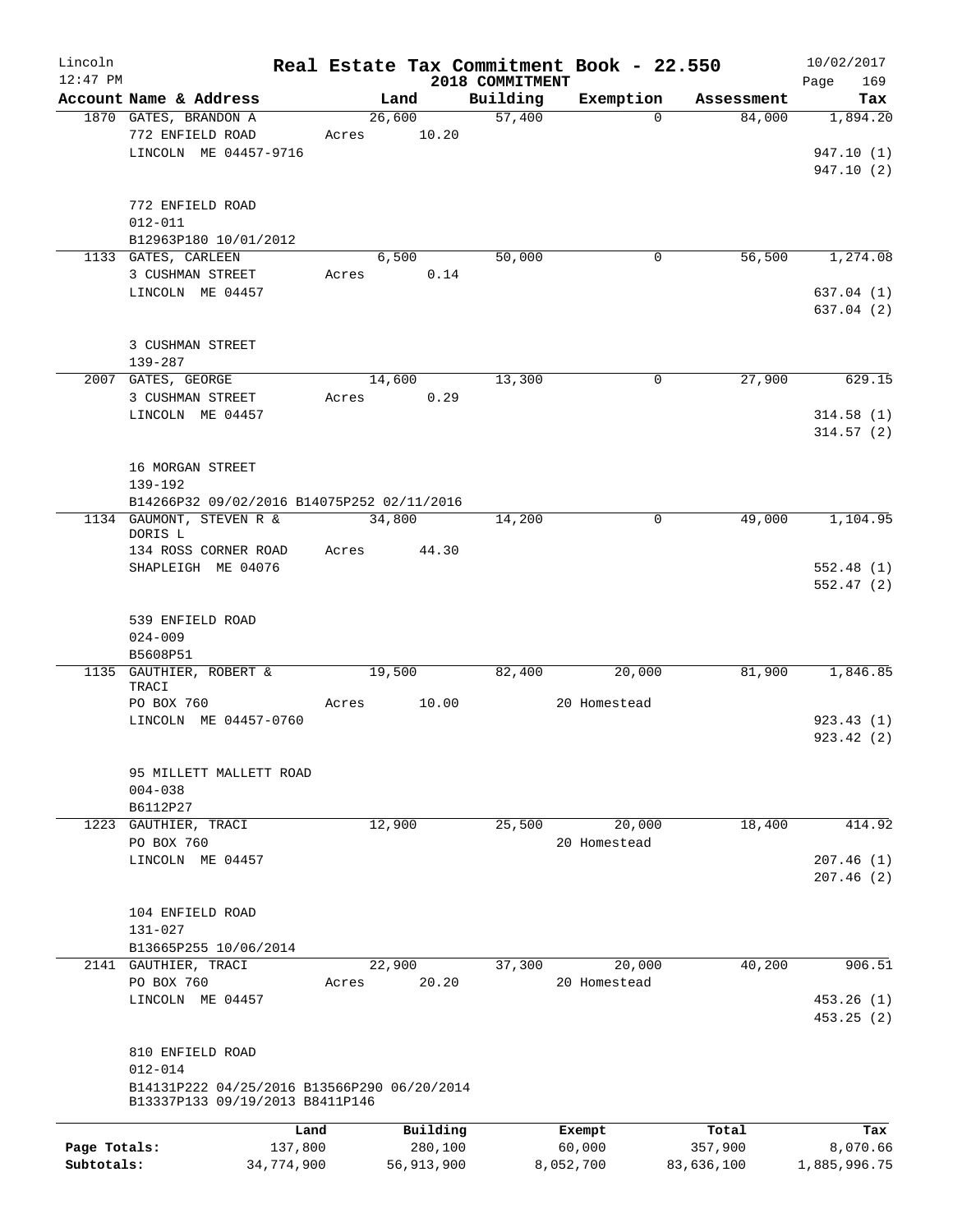| Lincoln      |                                             |        |            |                 | Real Estate Tax Commitment Book - 22.550 |              | 10/02/2017                 |
|--------------|---------------------------------------------|--------|------------|-----------------|------------------------------------------|--------------|----------------------------|
| $12:47$ PM   |                                             |        |            | 2018 COMMITMENT |                                          |              | Page<br>170                |
|              | Account Name & Address                      | Land   |            | Building        | Exemption                                | Assessment   | Tax                        |
|              | 3784 GAYER, ROBERT W                        | 36,200 |            | 12,500          | 0                                        | 48,700       | 1,098.19                   |
|              | GAYER, KAREN J<br>181 MUDGET HILL ROAD      |        |            |                 |                                          |              | 549.10(1)                  |
|              | VASSALBORO ME 04989                         |        |            |                 |                                          |              | 549.09(2)                  |
|              |                                             |        |            |                 |                                          |              |                            |
|              | 125 WHEELER ROAD                            |        |            |                 |                                          |              |                            |
|              | $049 - 022$                                 |        |            |                 |                                          |              |                            |
|              | B12282P237 10/08/2010                       |        |            |                 |                                          |              |                            |
| 2817         | GEAGHAN, LAWRENCE C                         | 36,000 |            | 37,700          | 0                                        | 73,700       | 1,661.94                   |
|              | GEAGHAN, RHONDA L,                          | Acres  | 0.87       |                 |                                          |              |                            |
|              | ANDREW J, LINDSAY K                         |        |            |                 |                                          |              |                            |
|              | 211 FOWLER ROAD                             |        |            |                 |                                          |              | 830.97 (1)                 |
|              | ORRINGTON ME 04474                          |        |            |                 |                                          |              | 830.97 (2)                 |
|              | 363 EGG POND ROAD                           |        |            |                 |                                          |              |                            |
|              | $077 - 024$                                 |        |            |                 |                                          |              |                            |
|              | B14515P138 06/15/2017                       |        |            |                 |                                          |              |                            |
| 1465         | GELFUSO, LEE ANN & JOHN                     | 22,100 |            | 90,400          | 20,000                                   | 92,500       | 2,085.88                   |
|              | Ν.<br>LLOYD, GAIL                           |        |            |                 | 20 Homestead                             |              |                            |
|              | 769 TRANSALPINE ROAD                        |        |            |                 |                                          |              | 1,042.94(1)                |
|              | LINCOLN ME 04457                            |        |            |                 |                                          |              | 1,042.94(2)                |
|              |                                             |        |            |                 |                                          |              |                            |
|              | 769 TRANSALPINE ROAD                        |        |            |                 |                                          |              |                            |
|              | $115 - 010$                                 |        |            |                 |                                          |              |                            |
|              | B12816P237 05/16/2012 B12816P232 05/16/2012 |        |            |                 |                                          |              |                            |
|              | 1137 GENDREAU, CHRISTINE A                  | 14,700 |            | 47,900          | 0                                        | 62,600       | 1,411.63                   |
|              | GENDREAU, LEO M II                          | Acres  | 2.92       |                 |                                          |              |                            |
|              | 17 AVERY ROAD                               |        |            |                 |                                          |              | 705.82(1)                  |
|              | LINCOLN ME 04457                            |        |            |                 |                                          |              | 705.81(2)                  |
|              |                                             |        |            |                 |                                          |              |                            |
|              | 784 TRANSALPINE ROAD<br>$115 - 013$         |        |            |                 |                                          |              |                            |
| 1138         | GENDREAU, LEO II                            | 30,300 |            | 62,200          | 20,000                                   | 72,500       | 1,634.88                   |
|              | GENDREAU, CHRISTINE                         | Acres  | 18.01      |                 | 20 Homestead                             |              |                            |
|              | 17 AVERY ROAD                               |        |            |                 |                                          |              | 817.44 (1)                 |
|              | LINCOLN ME 04457-4240                       |        |            |                 |                                          |              | 817.44 (2)                 |
|              |                                             |        |            |                 |                                          |              |                            |
|              | 17 AVERY ROAD                               |        |            |                 |                                          |              |                            |
|              | $037 - 054$                                 |        |            |                 |                                          |              |                            |
|              | B10005P6                                    |        |            |                 |                                          |              |                            |
| 1139         | GENDROLIS, PAUL S                           | 33,200 |            | 0               | 0                                        | 33,200       | 748.66                     |
|              | GENDROLIS, SYLVIA L                         | Acres  | 1.31       |                 |                                          |              |                            |
|              | 27 TAZEWELL STREET                          |        |            |                 |                                          |              | 374.33(1)                  |
|              | FREDERICKSBURG VA                           |        |            |                 |                                          |              | 374.33(2)                  |
|              | 22405                                       |        |            |                 |                                          |              |                            |
|              | STONEY DRIVE                                |        |            |                 |                                          |              |                            |
|              | $050 - 012$                                 |        |            |                 |                                          |              |                            |
| 1140         | GENEST, ROBERT P &                          | 31,800 |            | 120,900         | 20,000                                   | 132,700      | 2,992.39                   |
|              | KAREN                                       |        |            |                 |                                          |              |                            |
|              | TRUSTEES OF THE ROBERT                      | Acres  | 3.82       |                 | 20 Homestead                             |              |                            |
|              | AND KAREN GENEST                            |        |            |                 |                                          |              |                            |
|              | JOINT LIVING TRUST<br>12 AVERY ROAD         |        |            |                 |                                          |              | 1,496.20(1)<br>1,496.19(2) |
|              | LINCOLN ME 04457                            |        |            |                 |                                          |              |                            |
|              | 12 AVERY ROAD                               |        |            |                 |                                          |              |                            |
|              | $037 - 052$                                 |        |            |                 |                                          |              |                            |
|              | B13787P21 03/23/2015 B12421P158 03/09/2011  |        |            |                 |                                          |              |                            |
|              | Land                                        |        | Building   |                 | Exempt                                   | Total        | Tax                        |
| Page Totals: | 204,300                                     |        | 371,600    |                 | 60,000                                   | 515,900      | 11,633.57                  |
| Subtotals:   | 34,979,200                                  |        | 57,285,500 |                 | 8,112,700                                | 84, 152, 000 | 1,897,630.32               |
|              |                                             |        |            |                 |                                          |              |                            |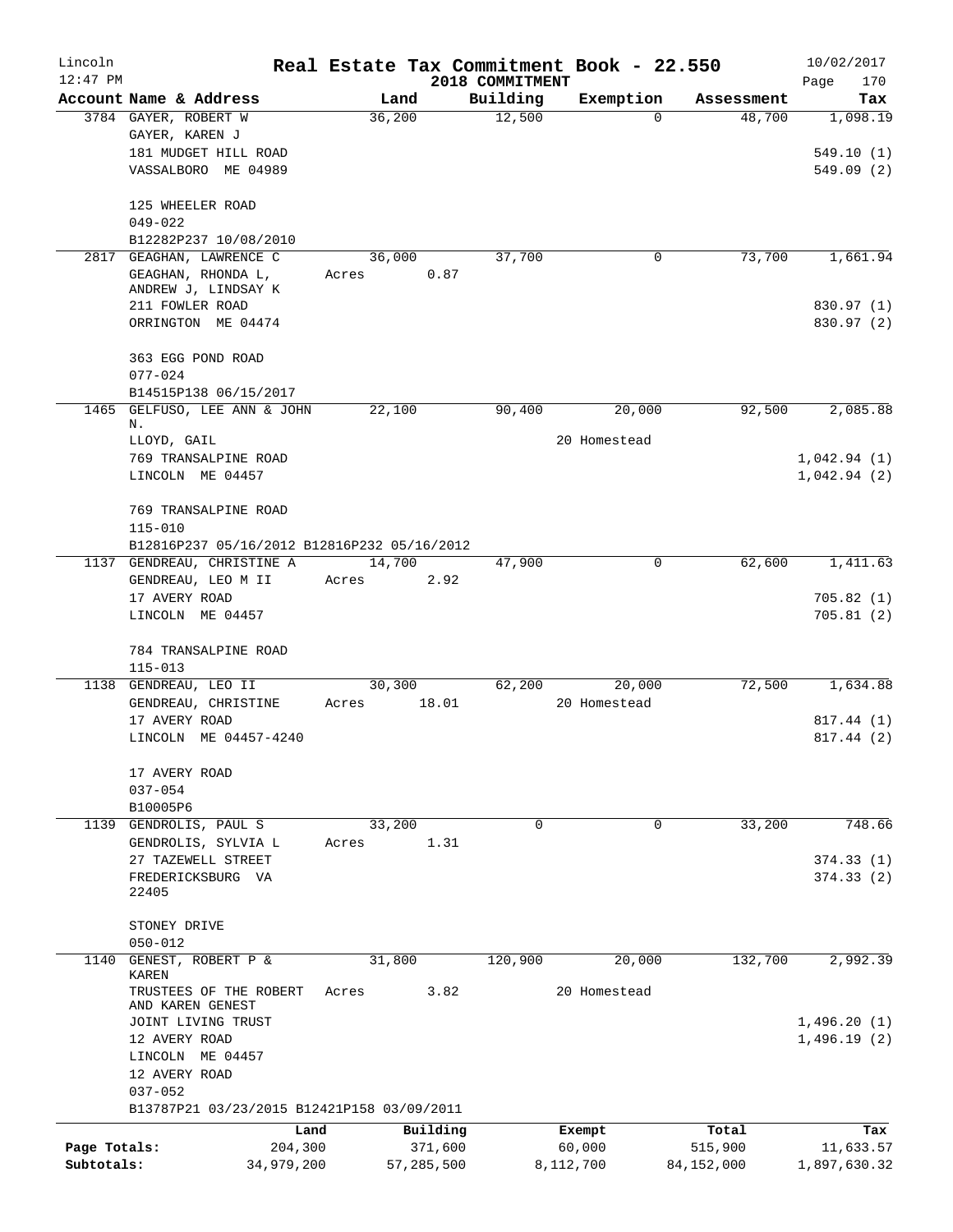| Lincoln<br>$12:47$ PM |                                                 |                 |          | 2018 COMMITMENT | Real Estate Tax Commitment Book - 22.550 |            | 10/02/2017<br>171<br>Page |
|-----------------------|-------------------------------------------------|-----------------|----------|-----------------|------------------------------------------|------------|---------------------------|
|                       | Account Name & Address                          | Land            |          | Building        | Exemption                                | Assessment | Tax                       |
|                       | 2307 GENEST, TAMMY L<br>SOUTH CYPRESS BEND APT  | 17,300<br>Acres | 0.87     | 56,300          | 0                                        | 73,600     | 1,659.68                  |
|                       | 406<br>PAMPANO BEACH FL<br>33069-9501           |                 |          |                 |                                          |            | 829.84 (1)                |
|                       |                                                 |                 |          |                 |                                          |            | 829.84 (2)                |
|                       | 335 FROST STREET<br>$071 - 007$                 |                 |          |                 |                                          |            |                           |
|                       | B11450P205                                      |                 |          |                 |                                          |            |                           |
|                       | 1143 GERO, ROBERT J<br>GERO, JUDITH A           | 16,900<br>Acres | 2.71     | 33,600          | 26,000<br>20 Homestead                   | 24,500     | 552.48                    |
|                       | 511 LEE ROAD<br>LINCOLN ME 04457-4904           |                 |          |                 | 07 Veteran                               |            | 276.24(1)<br>276.24(2)    |
|                       | 511 LEE ROAD<br>147-022                         |                 |          |                 |                                          |            |                           |
|                       | 1144 GERRISH, CHARLES                           |                 | 0        | 10,400          | 10,400                                   | 0          | 0.00                      |
|                       | GERRISH, BEVERLY                                |                 |          |                 | 20 Homestead                             |            |                           |
|                       | 6 ABBIE LANE                                    |                 |          |                 |                                          |            |                           |
|                       | LINCOLN ME 04457                                |                 |          |                 |                                          |            |                           |
|                       | 6 ABBIE LANE                                    |                 |          |                 |                                          |            |                           |
|                       | 139-006-001-MH0                                 |                 |          |                 |                                          |            |                           |
|                       | 1145 GERRISH, CHARLES E SR.<br>GERRISH, BEVERLY | 17,600<br>Acres | 0.18     | $\mathbf 0$     | $\mathbf 0$                              | 17,600     | 396.88                    |
|                       | 6 ABBIE LANE                                    |                 |          |                 |                                          |            | 198.44 (1)                |
|                       | LINCOLN ME 04457-9704                           |                 |          |                 |                                          |            | 198.44(2)                 |
|                       | 623 WEST BROADWAY                               |                 |          |                 |                                          |            |                           |
|                       | $045 - 009$                                     |                 |          |                 |                                          |            |                           |
|                       | B6142P314<br>2195 GERRISH, CHRISTINE            | 10,100          |          | 6,500           | 0                                        | 16,600     | 374.33                    |
|                       | 65 LEE ROAD                                     | Acres           | 0.51     |                 |                                          |            |                           |
|                       | LINCOLN ME 04457                                |                 |          |                 |                                          |            | 187.17(1)                 |
|                       |                                                 |                 |          |                 |                                          |            | 187.16(2)                 |
|                       | 10 SWEET ROAD                                   |                 |          |                 |                                          |            |                           |
|                       | 092-011<br>B13982P53 10/06/2015                 |                 |          |                 |                                          |            |                           |
|                       | 2196 GERRISH, CHRISTINE                         | 10,400          |          | 40,100          | 20,000                                   | 30,500     | 687.78                    |
|                       | 65 LEE ROAD                                     | Acres           | 0.19     |                 | 20 Homestead                             |            |                           |
|                       | LINCOLN ME 04457                                |                 |          |                 |                                          |            | 343.89(1)                 |
|                       |                                                 |                 |          |                 |                                          |            | 343.89 (2)                |
|                       | 65 LEE ROAD                                     |                 |          |                 |                                          |            |                           |
|                       | $139 - 204$                                     |                 |          |                 |                                          |            |                           |
|                       | B13982P53 10/13/2015 B13825P183 05/05/2015      |                 |          |                 |                                          |            |                           |
|                       | 1147 GERRISH, ERNEST                            | 16,800          |          | 81,500          | 20,000                                   | 78,300     | 1,765.67                  |
|                       | 80 TOWN FARM ROAD<br>LINCOLN ME 04457-9505      | Acres           | 2.10     |                 | 20 Homestead                             |            | 882.84 (1)                |
|                       |                                                 |                 |          |                 |                                          |            | 882.83 (2)                |
|                       | 80 TOWN FARM ROAD                               |                 |          |                 |                                          |            |                           |
|                       | $081 - 003$                                     |                 |          |                 |                                          |            |                           |
|                       | B13848P285 06/01/2015 B10692P167                |                 |          |                 |                                          |            |                           |
|                       |                                                 |                 |          |                 |                                          |            |                           |
|                       | Land                                            |                 | Building |                 | Exempt                                   | Total      | Tax                       |

|              | úand       | Building     | Exempt    | Total        | тах          |
|--------------|------------|--------------|-----------|--------------|--------------|
| Page Totals: | 89,100     | 228,400      | 76,400    | 241,100      | 5,436.82     |
| Subtotals:   | 35,068,300 | 57, 513, 900 | 8,189,100 | 84, 393, 100 | 1,903,067.14 |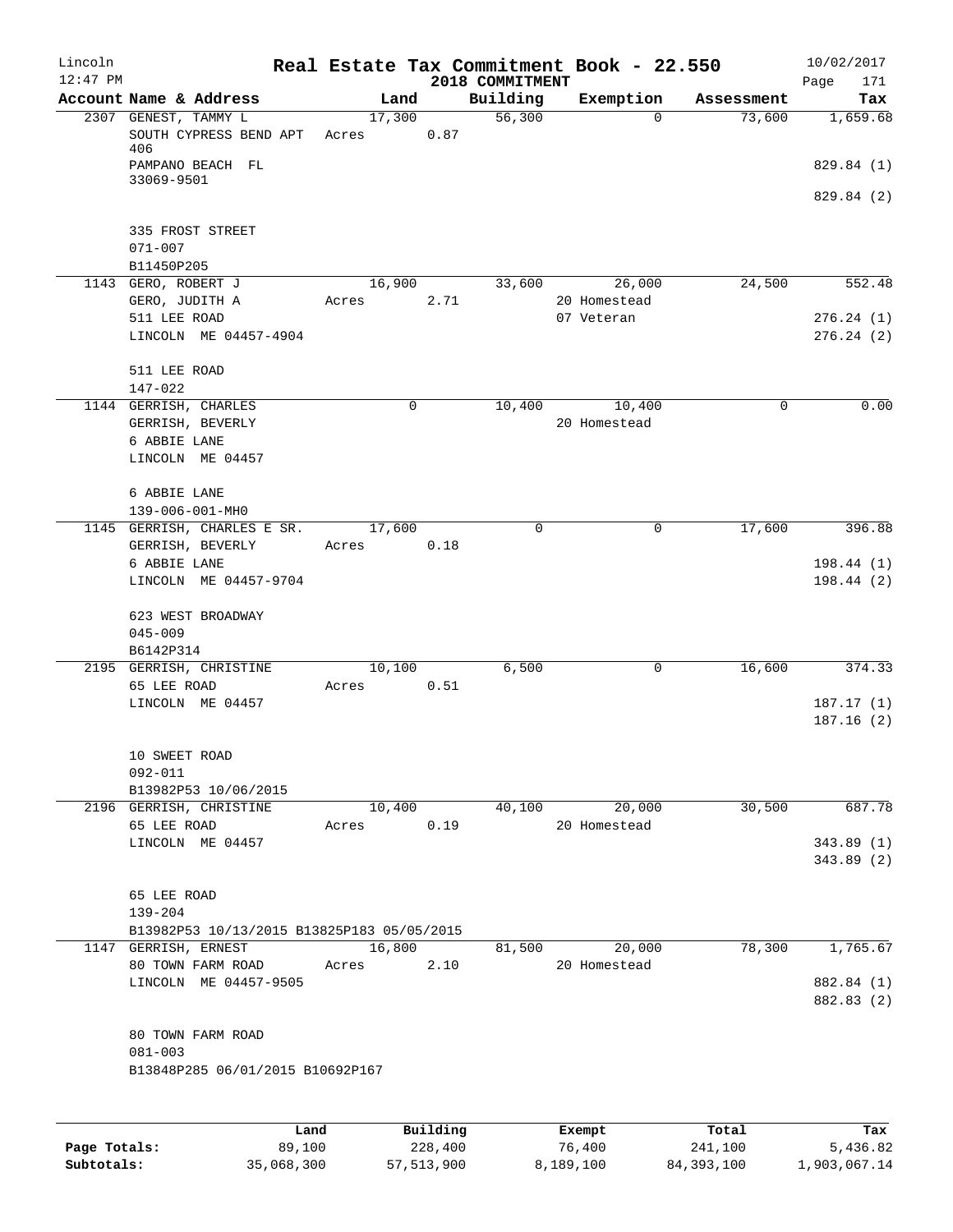| Lincoln<br>$12:47$ PM |                                                                      | Real Estate Tax Commitment Book - 22.550 | 2018 COMMITMENT |              |            | 10/02/2017<br>172<br>Page  |
|-----------------------|----------------------------------------------------------------------|------------------------------------------|-----------------|--------------|------------|----------------------------|
|                       | Account Name & Address                                               | Land                                     | Building        | Exemption    | Assessment | Tax                        |
|                       | 1148 GERRY, LINDA J                                                  | 14,800                                   | 32,000          | 20,000       | 26,800     | 604.34                     |
|                       | 463 TRANSALPINE ROAD                                                 | Acres                                    | 1.00            | 20 Homestead |            |                            |
|                       | LINCOLN ME 04457-9602                                                |                                          |                 |              |            | 302.17(1)                  |
|                       |                                                                      |                                          |                 |              |            | 302.17(2)                  |
|                       |                                                                      |                                          |                 |              |            |                            |
|                       | 463 TRANSALPINE ROAD<br>$026 - 002$                                  |                                          |                 |              |            |                            |
|                       | B2124P172                                                            |                                          |                 |              |            |                            |
|                       | 1149 GERRY, WILLIAM H &                                              | 16,300                                   | 108,400         | 20,000       | 104,700    | 2,360.99                   |
|                       | JORDAN BETTY J                                                       |                                          |                 |              |            |                            |
|                       | 404 FROST STREET                                                     |                                          |                 | 20 Homestead |            |                            |
|                       | LINCOLN ME 04457-0129                                                |                                          |                 |              |            | 1,180.50(1)<br>1,180.49(2) |
|                       | 404 FROST STREET                                                     |                                          |                 |              |            |                            |
|                       | $071 - 036$                                                          |                                          |                 |              |            |                            |
|                       | 1150 GIFFORD, JEFFERY A                                              | 18,400                                   | 0               | 0            | 18,400     | 414.92                     |
|                       | GIFFORD, IRENE                                                       |                                          |                 |              |            |                            |
|                       | 342 FROST STREET                                                     |                                          |                 |              |            | 207.46(1)                  |
|                       | LINCOLN ME 04457                                                     |                                          |                 |              |            | 207.46(2)                  |
|                       | W/S MAIN STREET                                                      |                                          |                 |              |            |                            |
|                       | $080 - 036$                                                          |                                          |                 |              |            |                            |
|                       | 1151 GIFFORD, JEFFERY A &                                            | 39,500                                   | 85,800          | 20,000       | 105,300    | 2,374.52                   |
|                       | IRENE                                                                |                                          |                 |              |            |                            |
|                       | 346 FROST STREET                                                     |                                          |                 | 20 Homestead |            |                            |
|                       | LINCOLN ME 04457-9501                                                |                                          |                 |              |            | 1,187.26(1)<br>1,187.26(2) |
|                       | 346 FROST STREET                                                     |                                          |                 |              |            |                            |
|                       | $071 - 034$                                                          |                                          |                 |              |            |                            |
|                       | 1152 GIFFORD, JEFFREY A                                              | 11,500                                   | 0               | 0            | 11,500     | 259.33                     |
|                       | 346 FROST STREET                                                     | 10.00<br>Acres                           |                 |              |            |                            |
|                       | LINCOLN ME 04457-9501                                                |                                          |                 |              |            | 129.67(1)                  |
|                       |                                                                      |                                          |                 |              |            | 129.66(2)                  |
|                       | LEE ROAD                                                             |                                          |                 |              |            |                            |
|                       | $065 - 005$                                                          |                                          |                 |              |            |                            |
|                       | 614 GIFFORD, JEFFREY A                                               | 500                                      | 0               | $\Omega$     | 500        | 11.28                      |
|                       | GIFFORD, IRENE A                                                     |                                          |                 |              |            |                            |
|                       | 346 FROST STREET                                                     |                                          |                 |              |            | 5.64(1)                    |
|                       | LINCOLN ME 04457                                                     |                                          |                 |              |            | 5.64(2)                    |
|                       | MOHAWK ROAD                                                          |                                          |                 |              |            |                            |
|                       | $118 - 002$                                                          |                                          |                 |              |            |                            |
|                       | B13873P259 06/19/2015 B13632P241 09/03/2014<br>B13606P263 08/04/2014 |                                          |                 |              |            |                            |
|                       | 615 GIFFORD, JEFFREY A                                               | 19,200                                   | 16,400          | 0            | 35,600     | 802.78                     |
|                       | 346 FROST STREET                                                     |                                          |                 |              |            |                            |
|                       | LINCOLN ME 04457                                                     |                                          |                 |              |            | 401.39(1)<br>401.39(2)     |
|                       |                                                                      |                                          |                 |              |            |                            |
|                       | 569 MOHAWK ROAD                                                      |                                          |                 |              |            |                            |
|                       | $118 - 027$                                                          |                                          |                 |              |            |                            |
|                       | B13873P259 06/19/2015 B13632P241 09/03/2014                          |                                          |                 |              |            |                            |
|                       | B13606P263 08/04/2014 B4047P278                                      |                                          |                 |              |            |                            |
|                       |                                                                      |                                          |                 |              |            |                            |
|                       |                                                                      |                                          |                 |              |            |                            |

|              | Land       | Building   | Exempt    | Total      | Tax          |
|--------------|------------|------------|-----------|------------|--------------|
| Page Totals: | 120,200    | 242,600    | 60,000    | 302,800    | 6,828.16     |
| Subtotals:   | 35,188,500 | 57,756,500 | 8,249,100 | 84,695,900 | 1,909,895.30 |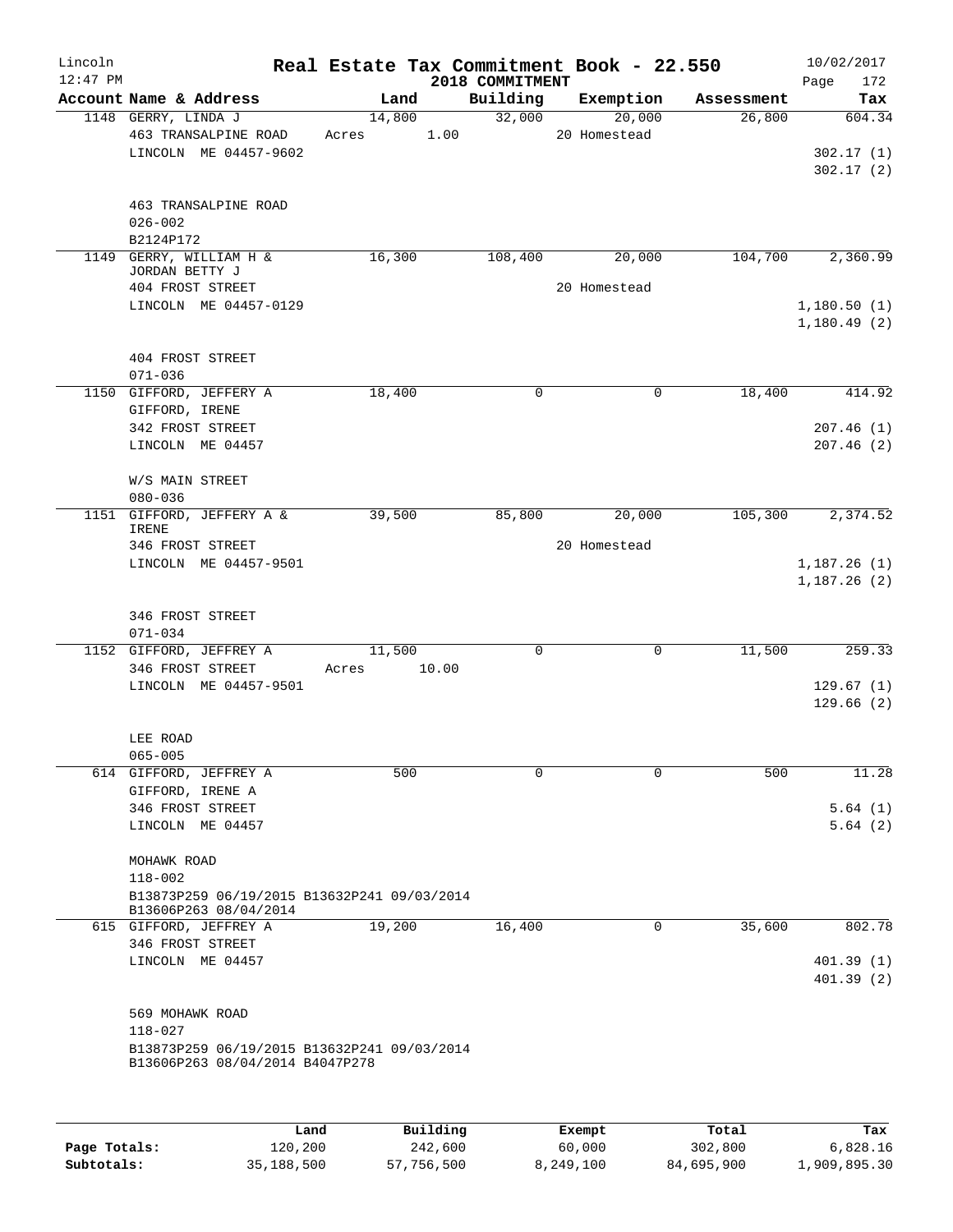| Lincoln<br>$12:47$ PM |                                                                                             |                       |                | 2018 COMMITMENT | Real Estate Tax Commitment Book - 22.550 |            | 10/02/2017<br>173<br>Page      |
|-----------------------|---------------------------------------------------------------------------------------------|-----------------------|----------------|-----------------|------------------------------------------|------------|--------------------------------|
|                       | Account Name & Address                                                                      |                       | Land           | Building        | Exemption                                | Assessment | Tax                            |
|                       | 1324 GIFFORD, RANDY L<br>GIFFORD, CANDANCE A<br>PO BOX 2099<br>BANGOR ME 04402              | Acres 1.00            | 8,000          | $\overline{0}$  | $\Omega$                                 | 8,000      | 180.40<br>90.20(1)<br>90.20(2) |
|                       | ENFIELD ROAD<br>$037 - 059$                                                                 |                       |                |                 |                                          |            |                                |
|                       | B12922P82 08/24/2012                                                                        |                       |                |                 |                                          |            |                                |
|                       | 291 GIFFORD, SHAWN<br>392 FROST STREET<br>LINCOLN ME 04457                                  | 19,300<br>Acres 11.03 |                | $\Omega$        | 0                                        | 19,300     | 435.22<br>217.61(1)            |
|                       |                                                                                             |                       |                |                 |                                          |            | 217.61(2)                      |
|                       | FROST STREET<br>$071 - 001$<br>B4152P27                                                     |                       |                |                 |                                          |            |                                |
|                       | 1153 GIFFORD, SHAWN A<br>392 FROST STREET                                                   | Acres                 | 18,300<br>5.27 | 43,300          | 20,000<br>20 Homestead                   | 41,600     | 938.08                         |
|                       | LINCOLN ME 04457-9501                                                                       |                       |                |                 |                                          |            | 469.04(1)<br>469.04(2)         |
|                       | 392 FROST STREET<br>$071 - 035$                                                             |                       |                |                 |                                          |            |                                |
|                       | 1154 GIFFORD, VALERIE J<br>133 FROST STREET                                                 | 13,300                |                | 59,300          | 20,000<br>20 Homestead                   | 52,600     | 1,186.13                       |
|                       | LINCOLN ME 04457-9501                                                                       |                       |                |                 |                                          |            | 593.07(1)<br>593.06(2)         |
|                       | 133 FROST STREET<br>$071 - 026$                                                             |                       |                |                 |                                          |            |                                |
|                       | 1155 GIGGEY, SETH<br>C/O NANCY GIGGEY                                                       | Acres 1.50            | 17,500         |                 | 68,100 20,000<br>20 Homestead            | 65,600     | 1,479.28                       |
|                       | 254 PLEASANT STREET<br>HARTLAND ME 04943                                                    |                       |                |                 |                                          |            | 739.64(1)<br>739.64(2)         |
|                       | 29 SHADY LANE<br>$148 - 025$                                                                |                       |                |                 |                                          |            |                                |
|                       | 1157 GILBERT, LINDA<br>GILBERT, THERESA                                                     | 29,100<br>Acres       | 0.66           | 36,300          | $\mathbf 0$                              | 65,400     | 1,474.77                       |
|                       | 201 FLYNN AVENUE #9<br>MT. VIEW CA 94043                                                    |                       |                |                 |                                          |            | 737.39(1)<br>737.38(2)         |
|                       | 225 EGG POND ROAD<br>$159 - 003$                                                            |                       |                |                 |                                          |            |                                |
|                       | B12890P273 07/24/2012                                                                       |                       |                |                 |                                          |            |                                |
|                       | 2449 GILBERT, ROBERT<br>23 CRYSTAL STREET                                                   | Acres                 | 6,500<br>0.21  | 7,300           | 0                                        | 13,800     | 311.19                         |
|                       | BILLERICA MA 01821                                                                          |                       |                |                 |                                          |            | 155.60(1)<br>155.59(2)         |
|                       | 1 SPRING STREET<br>$136 - 052$<br>B13938P160 08/24/2015 B13769P306 02/27/2015<br>B10027P182 |                       |                |                 |                                          |            |                                |
|                       |                                                                                             |                       |                |                 |                                          |            |                                |

|              | Land       | Building   | Exempt    | Total      | Tax          |
|--------------|------------|------------|-----------|------------|--------------|
| Page Totals: | 112,000    | 214,300    | 60,000    | 266,300    | 6.005.07     |
| Subtotals:   | 35,300,500 | 57,970,800 | 8,309,100 | 84,962,200 | 1,915,900.37 |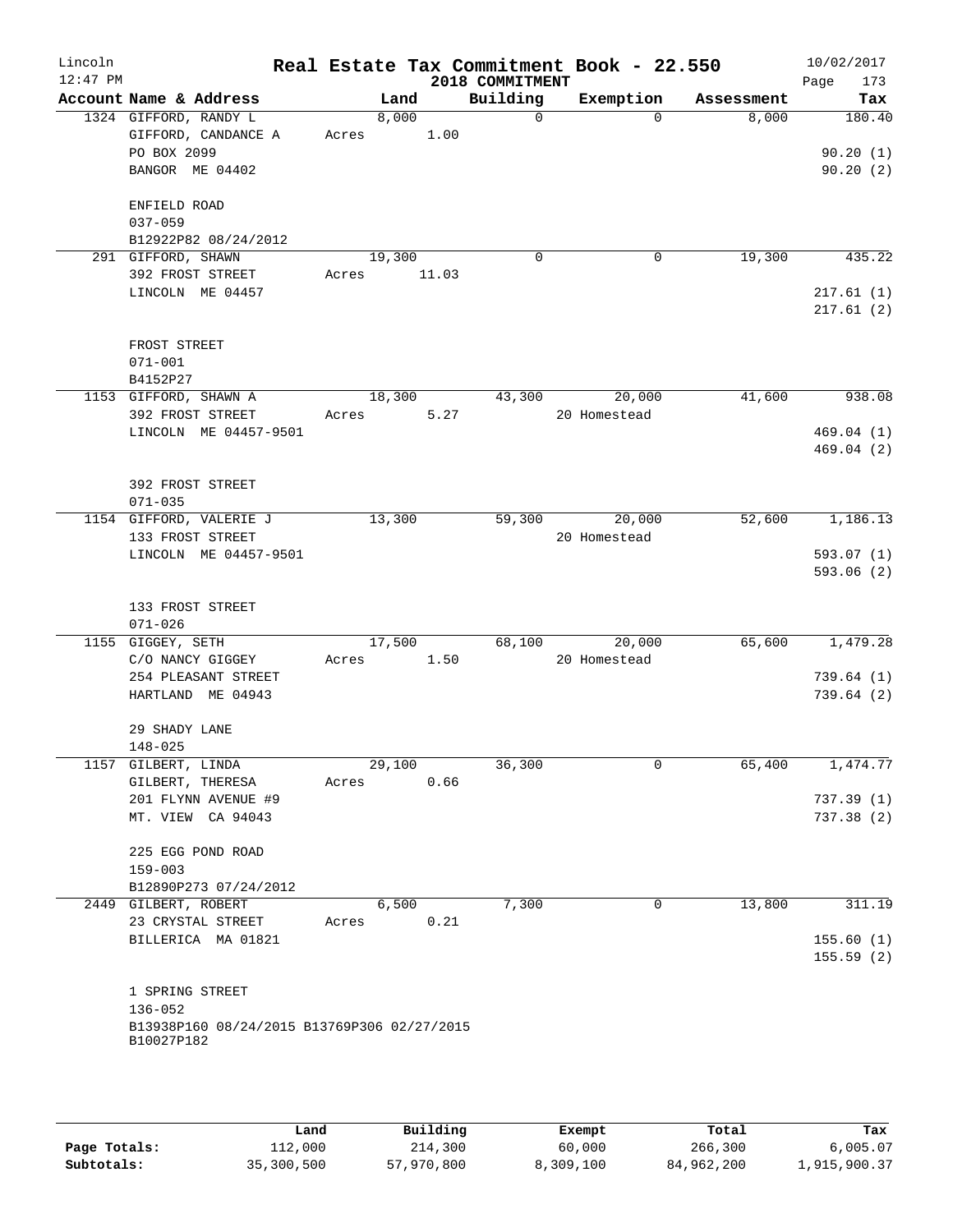| Lincoln      |                         |                                                  |       |                |                 | Real Estate Tax Commitment Book - 22.550 |              | 10/02/2017                             |
|--------------|-------------------------|--------------------------------------------------|-------|----------------|-----------------|------------------------------------------|--------------|----------------------------------------|
| $12:47$ PM   |                         |                                                  |       |                | 2018 COMMITMENT |                                          |              | Page<br>174                            |
|              |                         | Account Name & Address                           |       | Land           | Building        | Exemption                                | Assessment   | Tax                                    |
|              | 15 AIKEN DRIVE          | 1162 GILLMOR INVESTMENTS LLC<br>LINCOLN ME 04457 | Acres | 96,100<br>1.90 | 154,900         | $\Omega$                                 | 251,000      | 5,660.05<br>2,830.03(1)<br>2,830.02(2) |
|              | $130 - 026$<br>B9588P94 | 236 WEST BROADWAY                                |       |                |                 |                                          |              |                                        |
|              |                         | 1160 GILLMOR, CHARLES                            |       | 20,500         | 125,800         | 20,000                                   | 126,300      | 2,848.07                               |
|              |                         | GILLMOR, CATHERINE                               | Acres | 10.75          |                 | 20 Homestead                             |              |                                        |
|              | 15 AIKEN DRIVE          |                                                  |       |                |                 |                                          |              | 1,424.04(1)                            |
|              |                         | LINCOLN ME 04457                                 |       |                |                 |                                          |              | 1,424.03(2)                            |
|              | $024 - 008$             | 19 GILLMOR FARM ROAD                             |       |                |                 |                                          |              |                                        |
|              |                         | B12440P275 04/04/2011                            |       |                |                 |                                          |              |                                        |
|              |                         | 2084 GILLMOR, CHARLES                            |       | 18,000         | 123,000         | 20,000                                   | 121,000      | 2,728.55                               |
|              |                         | GILLMOR, CATHERINE                               | Acres | 10.00          |                 | 20 Homestead                             |              |                                        |
|              | 15 AIKEN DRIVE          |                                                  |       |                |                 |                                          |              | 1,364.28(1)                            |
|              |                         | LINCOLN ME 04457                                 |       |                |                 |                                          |              | 1,364.27(2)                            |
|              | 15 AIKEN DRIVE          |                                                  |       |                |                 |                                          |              |                                        |
|              | $024 - 007$             |                                                  |       |                |                 |                                          |              |                                        |
|              |                         | B12622P137 10/12/2011 B11940P257                 |       |                |                 |                                          |              |                                        |
| 1163         |                         | GILLOTT, MICHAEL A &                             |       | 44,400         | 139,200         | 0                                        | 183,600      | 4,140.18                               |
|              | <b>BARBARA</b>          |                                                  |       |                |                 |                                          |              |                                        |
|              |                         | DEBACCO, GREGORY TRUST                           |       |                |                 |                                          |              |                                        |
|              |                         | DEBACCO, JERRY TRUST                             |       |                |                 |                                          |              | 2,070.09(1)                            |
|              | PO BOX 696              |                                                  |       |                |                 |                                          |              | 2,070.09(2)                            |
|              |                         | WEST DOVER VT 05356                              |       |                |                 |                                          |              |                                        |
|              | 61 MILTS WAY            |                                                  |       |                |                 |                                          |              |                                        |
|              | $116 - 035$             |                                                  |       |                |                 |                                          |              |                                        |
|              | JOANNE A                | 1164 GILPATRICK, JON T &                         |       | 25,400         | 107,500         | 20,000                                   | 112,900      | 2,545.90                               |
|              | PO BOX 434              |                                                  | Acres | 8.20           |                 | 20 Homestead                             |              |                                        |
|              |                         | LINCOLN ME 04457-0434                            |       |                |                 |                                          |              | 1,272.95(1)                            |
|              |                         |                                                  |       |                |                 |                                          |              | 1, 272.95(2)                           |
|              |                         | 251 PHINNEY FARM ROAD                            |       |                |                 |                                          |              |                                        |
|              | $006 - 008$<br>B3370P62 |                                                  |       |                |                 |                                          |              |                                        |
|              | 3131 GINN, JANA         |                                                  |       | 15,400         | 50,200          | $\mathbf 0$                              | 65,600       | 1,479.28                               |
|              | 27 LAKEVIEW ST          |                                                  | Acres | 0.23           |                 |                                          |              |                                        |
|              |                         | LINCOLN ME 04457-1527                            |       |                |                 |                                          |              | 739.64 (1)                             |
|              |                         |                                                  |       |                |                 |                                          |              | 739.64 (2)                             |
|              |                         | 27 LAKEVIEW STREET                               |       |                |                 |                                          |              |                                        |
|              | $139 - 249$             |                                                  |       |                |                 |                                          |              |                                        |
|              |                         | B14367P5 12/19/2016                              |       |                |                 |                                          |              |                                        |
|              | 1166 GIPSON, KENNETH    |                                                  |       | 8,400          | 81,100          | 0                                        | 89,500       | 2,018.23                               |
|              |                         | 10058 BENTONITE ROAD                             | Acres | 0.13           |                 |                                          |              |                                        |
|              |                         | ABERDEEN MS 39730                                |       |                |                 |                                          |              | 1,009.12(1)                            |
|              |                         |                                                  |       |                |                 |                                          |              | 1,009.11(2)                            |
|              |                         | 28 PLEASANT STREET                               |       |                |                 |                                          |              |                                        |
|              | 139-121                 |                                                  |       |                |                 |                                          |              |                                        |
|              |                         | Land                                             |       | Building       |                 | Exempt                                   | Total        | Tax                                    |
| Page Totals: |                         | 228,200                                          |       | 781,700        |                 | 60,000                                   | 949,900      | 21,420.26                              |
| Subtotals:   |                         | 35,528,700                                       |       | 58,752,500     |                 | 8,369,100                                | 85, 912, 100 | 1,937,320.63                           |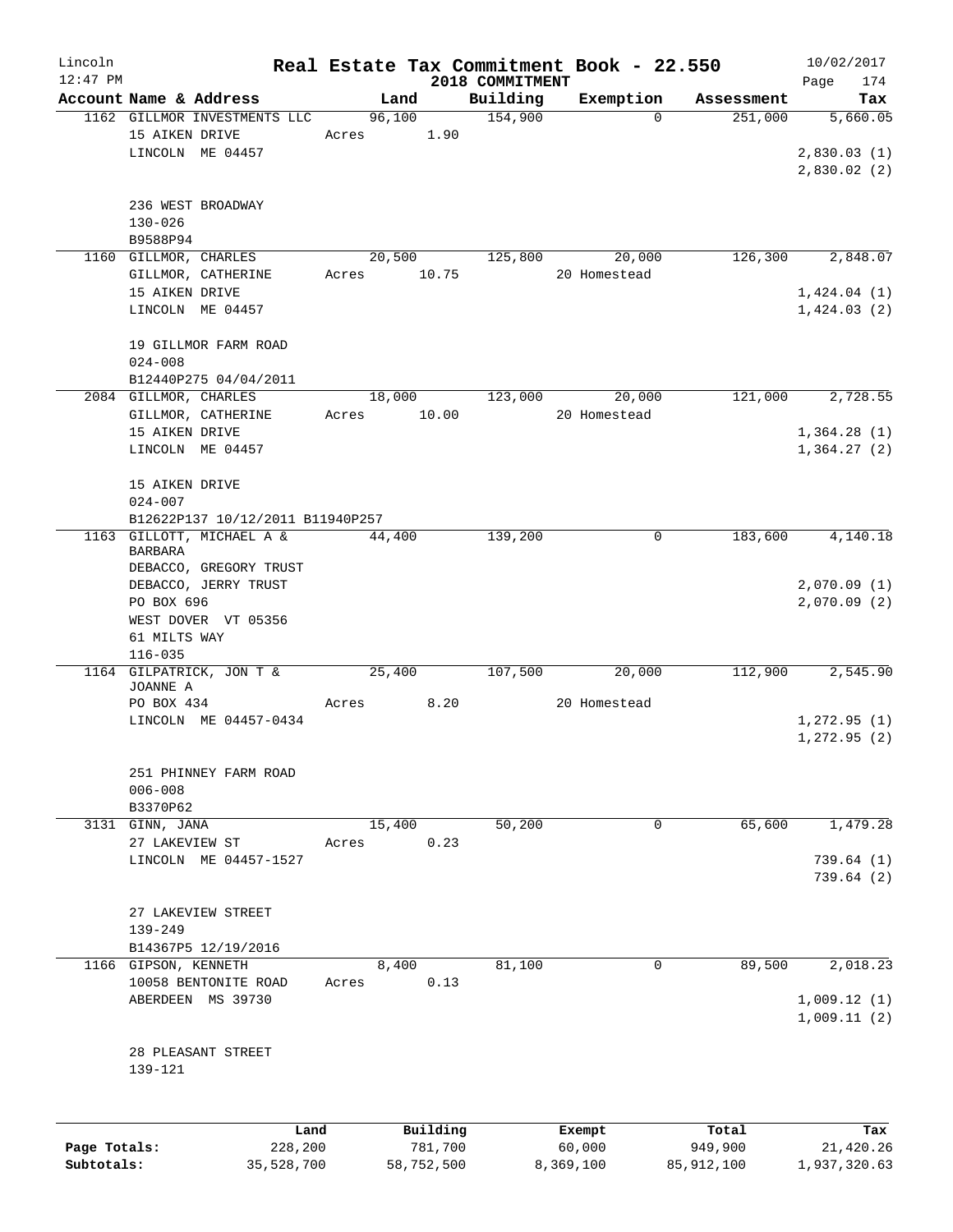| Lincoln<br>$12:47$ PM |                                                                   | Real Estate Tax Commitment Book - 22.550 | 2018 COMMITMENT |                            |            | 10/02/2017<br>175<br>Page              |
|-----------------------|-------------------------------------------------------------------|------------------------------------------|-----------------|----------------------------|------------|----------------------------------------|
|                       | Account Name & Address                                            | Land                                     | Building        | Exemption                  | Assessment | Tax                                    |
|                       | 1165 GIPSON, KENNETH<br>10058 BENTONITE ROAD<br>ABERDEEN MS 39730 | 48,500                                   | 42,300          | $\Omega$                   | 90,800     | 2,047.54<br>1,023.77(1)<br>1,023.77(2) |
|                       | 3 CHIPMUNK LANE<br>$103 - 027$                                    |                                          |                 |                            |            |                                        |
|                       | 3449 GLEASON, SEAN P<br>67 PIONEER DRIVE                          | 39,800<br>68.00<br>Acres                 | 48,300          | 0                          | 88,100     | 1,986.66                               |
|                       | LINCOLN ME 04457                                                  |                                          |                 |                            |            | 993.33(1)<br>993.33 (2)                |
|                       | 67 PIONEER DRIVE<br>$082 - 007$<br>B13271P178 07/26/2013          |                                          |                 |                            |            |                                        |
|                       | 1167 GLIDDEN, KAREN E<br>648 WEST BROADWAY                        | 27,200<br>15.80<br>Acres                 | 76,500          | 20,000<br>20 Homestead     | 83,700     | 1,887.44                               |
|                       | LINCOLN ME 04457-9704                                             |                                          |                 |                            |            | 943.72 (1)<br>943.72 (2)               |
|                       | 648 WEST BROADWAY<br>$035 - 003$<br>B3437P248                     |                                          |                 |                            |            |                                        |
|                       | 1168 GLIDDEN, KENNETH L JR                                        | 19,400                                   | $\mathbf 0$     | 0                          | 19,400     | 437.47                                 |
|                       | 1008 EASTERN AVENUE<br>HOLDEN ME 04429                            | 105.00<br>Acres                          |                 |                            |            | 218.74(1)<br>218.73(2)                 |
|                       | LEE ROAD<br>$069 - 002$<br>B11702P43                              |                                          |                 |                            |            |                                        |
|                       | 1027 GLIDDEN, STEPHEN V &<br>HOLLY B                              | 60,700                                   | 98,800          | 0                          | 159,500    | 3,596.73                               |
|                       | 155 BRIDGE STREET<br>WESTBROOK ME 04092                           |                                          |                 |                            |            | 1,798.37(1)<br>1,798.36(2)             |
|                       | 34 ALDRICH POINT ROAD<br>$057 - 029$                              |                                          |                 |                            |            |                                        |
|                       | B12527P120 07/06/2011<br>1170 GLIDDEN, THELMA J                   | 19,800                                   | 83,200          | 20,000                     | 83,000     | 1,871.65                               |
|                       | 1528 LEE ROAD<br>LINCOLN ME 04457-9412                            |                                          |                 | 20 Homestead               |            | 935.83(1)                              |
|                       |                                                                   |                                          |                 |                            |            | 935.82 (2)                             |
|                       | 1528 LEE ROAD<br>$069 - 001$                                      |                                          |                 |                            |            |                                        |
| 2253                  | GLIDDEN, TROY V AND<br>JANET                                      | 21,700                                   | 44,900          | 26,000                     | 40,600     | 915.53                                 |
|                       | 23 MACKENZIE AVENUE<br>LINCOLN ME 04457                           |                                          |                 | 06 Veteran<br>20 Homestead |            | 457.77 (1)<br>457.76 (2)               |
|                       | 23 MACKENZIE AVENUE<br>139-237<br>B12658P56 11/15/2011            |                                          |                 |                            |            |                                        |
|                       | Land                                                              | Building                                 |                 | Exempt                     | Total      | Tax                                    |
| Page Totals:          | 237,100                                                           | 394,000                                  |                 | 66,000                     | 565,100    | 12,743.02                              |

**Subtotals:** 35,765,800 59,146,500 8,435,100 86,477,200 1,950,063.65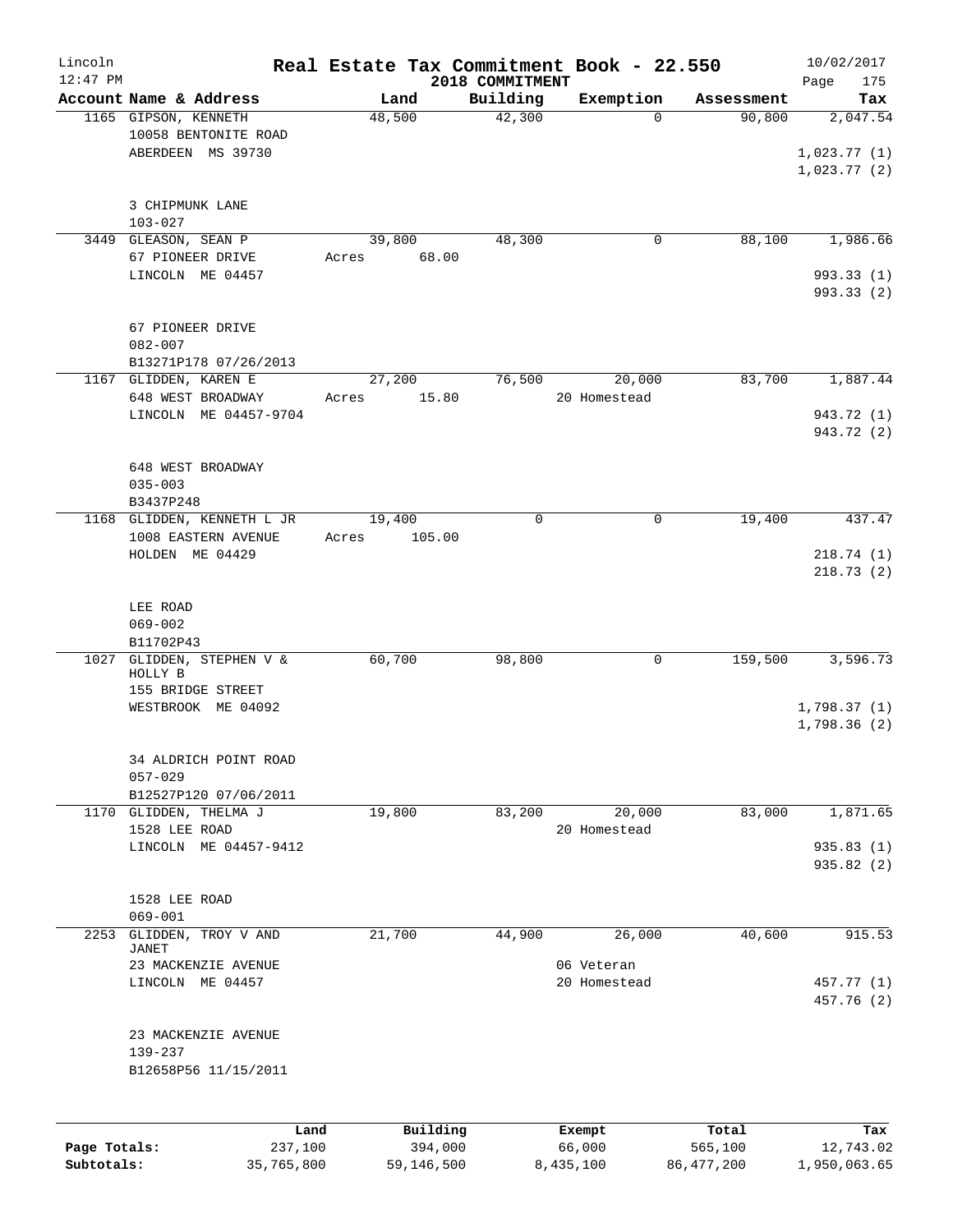| Lincoln<br>$12:47$ PM |                                |             |        |                 | Real Estate Tax Commitment Book - 22.550 |            | 10/02/2017         |
|-----------------------|--------------------------------|-------------|--------|-----------------|------------------------------------------|------------|--------------------|
|                       | Account Name & Address         | Land        |        | 2018 COMMITMENT | Building Exemption                       | Assessment | 176<br>Page<br>Tax |
|                       | 1172 GLIDDEN, ZACHARY T        | 17,400      |        | 54,700          | 20,000                                   | 52,100     | 1,174.86           |
|                       | PRIEST, KATHRYN L              |             |        |                 | 20 Homestead                             |            |                    |
|                       | 647 MOHAWK ROAD                |             |        |                 |                                          |            | 587.43(1)          |
|                       | LINCOLN ME 04457               |             |        |                 |                                          |            | 587.43(2)          |
|                       | 647 MOHAWK ROAD                |             |        |                 |                                          |            |                    |
|                       | $118 - 018$                    |             |        |                 |                                          |            |                    |
|                       | 1173 GLOBAL TOWER LLC          |             | 27,900 | 24,300          | $\mathbf{0}$                             | 52,200     | 1,177.11           |
|                       | C/O PROPERTY TAX DEPT          | Acres 2.07  |        |                 |                                          |            |                    |
|                       | PO BOX 723597                  |             |        |                 |                                          |            | 588.56(1)          |
|                       | ATLANTA GA 31139               |             |        |                 |                                          |            | 588.55(2)          |
|                       | 32 LION HILL DRIVE             |             |        |                 |                                          |            |                    |
|                       | $048 - 002$                    |             |        |                 |                                          |            |                    |
|                       | 1174 GLOWACKI, DAVID A         | 27,100      |        | 30,600          | $\mathbf{0}$                             |            | 57,700 1,301.14    |
|                       | 1586 US RTE 1                  | Acres       | 0.55   |                 |                                          |            |                    |
|                       | CAPE NEDDICK ME 03902          |             |        |                 |                                          |            | 650.57(1)          |
|                       |                                |             |        |                 |                                          |            | 650.57 (2)         |
|                       | 255 EGG POND ROAD              |             |        |                 |                                          |            |                    |
|                       | $163 - 009$                    |             |        |                 |                                          |            |                    |
|                       | 681 GOBEILLE, APRIL            |             | 14,000 | 10,500          | $\mathsf{O}$                             | 24,500     | 552.48             |
|                       | MADDEN, TARN                   | Acres 1.52  |        |                 |                                          |            |                    |
|                       | PO BOX 83                      |             |        |                 |                                          |            | 276.24(1)          |
|                       | LINCOLN ME 04457               |             |        |                 |                                          |            | 276.24(2)          |
|                       | 184 TRANSALPINE ROAD           |             |        |                 |                                          |            |                    |
|                       | $038 - 014$                    |             |        |                 |                                          |            |                    |
|                       | B13712P25 09/15/2011 B9791P66  |             |        |                 |                                          |            |                    |
|                       | 1175 GOBEILLE, APRIL N         |             | 22,100 |                 | 44,200<br>20,000                         |            | 46,300 1,044.07    |
|                       | P.O. BOX 83                    | Acres 12.30 |        |                 | 20 Homestead                             |            |                    |
|                       | LINCOLN ME 04457-0083          |             |        |                 |                                          |            | 522.04(1)          |
|                       |                                |             |        |                 |                                          |            | 522.03(2)          |
|                       | 186 TRANSALPINE ROAD           |             |        |                 |                                          |            |                    |
|                       | $038 - 016$                    |             |        |                 |                                          |            |                    |
|                       | B3866P176                      |             |        |                 |                                          |            |                    |
|                       | 1176 GODBYR, VIENA M           | 14,400      |        |                 | 67,400<br>26,000                         | 55,800     | 1,258.29           |
|                       | BUDGE, BRENT & CONNIE          |             |        |                 | 07 Veteran                               |            |                    |
|                       | 9 HOLMES STREET                |             |        |                 | 20 Homestead                             |            | 629.15(1)          |
|                       | LINCOLN ME 04457-1203          |             |        |                 |                                          |            | 629.14(2)          |
|                       | 9 HOLMES STREET                |             |        |                 |                                          |            |                    |
|                       | 136-135                        |             |        |                 |                                          |            |                    |
|                       | B12932P208 09/04/2012          |             |        |                 |                                          |            |                    |
|                       | 1179 GODING, SUE ANN           | 43,300      |        | 118,800         | 20,000                                   | 142,100    | 3,204.36           |
|                       | PO BOX 22                      | Acres       | 1.40   |                 | 20 Homestead                             |            |                    |
|                       | EASTPORT ME 04631              |             |        |                 |                                          |            | 1,602.18(1)        |
|                       |                                |             |        |                 |                                          |            | 1,602.18(2)        |
|                       | 78 CALM COVE ROAD              |             |        |                 |                                          |            |                    |
|                       | $108 - 025$                    |             |        |                 |                                          |            |                    |
|                       | B14273P47 09/12/2016 B7550P250 |             |        |                 |                                          |            |                    |
|                       |                                |             |        |                 |                                          |            |                    |
|                       |                                |             |        |                 |                                          |            |                    |

|              | Land       | Building   | Exempt    | Total      | Tax          |
|--------------|------------|------------|-----------|------------|--------------|
| Page Totals: | 166,200    | 350,500    | 86,000    | 430,700    | 9,712.31     |
| Subtotals:   | 35,932,000 | 59,497,000 | 8,521,100 | 86,907,900 | L,959,775.96 |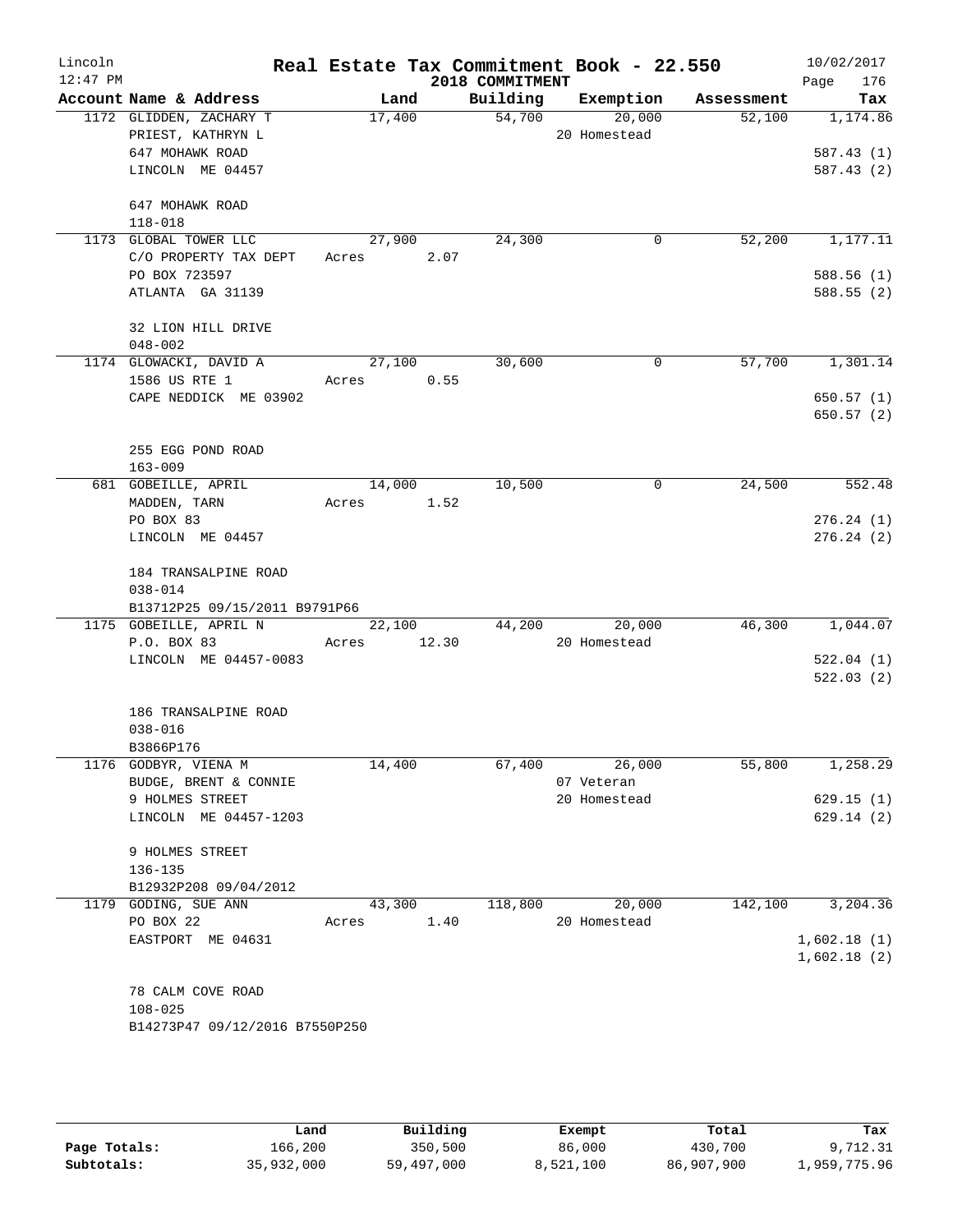| Lincoln<br>$12:47$ PM |                                      |                             | Real Estate Tax Commitment Book - 22.550            |      | 2018 COMMITMENT |              |             |            | Page | 10/02/2017<br>177 |
|-----------------------|--------------------------------------|-----------------------------|-----------------------------------------------------|------|-----------------|--------------|-------------|------------|------|-------------------|
|                       |                                      | Account Name & Address      | Land                                                |      | Building        | Exemption    |             | Assessment |      | Tax               |
|                       | 1182 GODING, SYLVIA E                |                             | 16,700                                              |      | 96,500          |              | 20,000      | 93,200     |      | 2,101.66          |
|                       |                                      | 35 EDWARDS STREET           |                                                     |      |                 | 20 Homestead |             |            |      |                   |
|                       |                                      | LINCOLN ME 04457-1141       |                                                     |      |                 |              |             |            |      | 1,050.83(1)       |
|                       |                                      |                             |                                                     |      |                 |              |             |            |      | 1,050.83(2)       |
|                       |                                      |                             |                                                     |      |                 |              |             |            |      |                   |
|                       | 132-014                              | 35 EDWARDS STREET           |                                                     |      |                 |              |             |            |      |                   |
|                       | 1181 GODING, SYLVIA E                |                             | 11,600                                              |      | 10,500          |              | 0           | 22,100     |      | 498.36            |
|                       |                                      | 35 EDWARDS STREET           |                                                     |      |                 |              |             |            |      |                   |
|                       |                                      | LINCOLN ME 04457-1141       |                                                     |      |                 |              |             |            |      | 249.18(1)         |
|                       |                                      |                             |                                                     |      |                 |              |             |            |      | 249.18(2)         |
|                       |                                      |                             |                                                     |      |                 |              |             |            |      |                   |
|                       |                                      | 35 EDWARDS STREET           |                                                     |      |                 |              |             |            |      |                   |
|                       | $132 - 016$<br>1180 GODING, SYLVIA E |                             | 51,500                                              |      | 63,500          |              | 0           | 115,000    |      | 2,593.25          |
|                       |                                      | 35 EDWARDS STREET           |                                                     |      |                 |              |             |            |      |                   |
|                       |                                      | LINCOLN ME 04457-1141       |                                                     |      |                 |              |             |            |      | 1,296.63(1)       |
|                       |                                      |                             |                                                     |      |                 |              |             |            |      | 1, 296.62(2)      |
|                       |                                      |                             |                                                     |      |                 |              |             |            |      |                   |
|                       |                                      | 344 MCGREGOR ROAD           |                                                     |      |                 |              |             |            |      |                   |
|                       | 117-016                              |                             |                                                     |      |                 |              |             |            |      |                   |
|                       | PO BOX 757                           | 1189 GOLD STAR CLEANERS INC | 22,400                                              |      | 145,400         |              | 0           | 167,800    |      | 3,783.89          |
|                       |                                      | BREWER ME 04412             |                                                     |      |                 |              |             |            |      | 1,891.95(1)       |
|                       |                                      |                             |                                                     |      |                 |              |             |            |      | 1,891.94(2)       |
|                       |                                      |                             |                                                     |      |                 |              |             |            |      |                   |
|                       | 120 MAIN STREET                      |                             |                                                     |      |                 |              |             |            |      |                   |
|                       | $139 - 057$                          |                             |                                                     |      |                 |              |             |            |      |                   |
|                       | TRUSTEE OF THE                       | 1190 GOLDER, LEWIS L SR     | 7,200                                               |      | 0               |              | 0           | 7,200      |      | 162.36            |
|                       |                                      | LEWIS L GOLDER SR           |                                                     |      |                 |              |             |            |      |                   |
|                       | LINVING TRUST                        |                             |                                                     |      |                 |              |             |            |      |                   |
|                       | 65 CHUTE ROAD                        |                             |                                                     |      |                 |              |             |            |      | 81.18(1)          |
|                       |                                      | WINDHAM ME 04062            |                                                     |      |                 |              |             |            |      | 81.18(2)          |
|                       | MANOR DRIVE                          |                             |                                                     |      |                 |              |             |            |      |                   |
|                       | $132 - 048$                          |                             |                                                     |      |                 |              |             |            |      |                   |
|                       | B12007P96                            |                             |                                                     |      |                 |              |             |            |      |                   |
|                       |                                      | 1088 GOOD NEIGHBOR LLC      | 28,600                                              |      | 53,100          |              | 0           | 81,700     |      | 1,842.34          |
|                       | PO BOX 697                           |                             | Acres                                               | 1.08 |                 |              |             |            |      |                   |
|                       |                                      | LINCOLN ME 04457            |                                                     |      |                 |              |             |            |      | 921.17(1)         |
|                       |                                      |                             |                                                     |      |                 |              |             |            |      | 921.17(2)         |
|                       |                                      | 32 FLEMING STREET           |                                                     |      |                 |              |             |            |      |                   |
|                       | $137 - 034$                          |                             |                                                     |      |                 |              |             |            |      |                   |
|                       |                                      |                             | B13748P280 01/20/2015 B13536P9 05/19/2014 B13419P75 |      |                 |              |             |            |      |                   |
|                       |                                      |                             | 12/13/2013 B13419P75 12/13/2013 B10835P103          |      |                 |              |             |            |      |                   |
|                       | 1192 GOODINE, JULIE                  |                             | 26,100                                              |      | 50,200          |              | $\mathbf 0$ | 76,300     |      | 1,720.57          |
|                       | 264 DAY ROAD                         | WOODVILLE ME 04457          |                                                     |      |                 |              |             |            |      | 860.29 (1)        |
|                       |                                      |                             |                                                     |      |                 |              |             |            |      | 860.28(2)         |
|                       |                                      |                             |                                                     |      |                 |              |             |            |      |                   |
|                       |                                      | 375 EGG POND ROAD           |                                                     |      |                 |              |             |            |      |                   |
|                       | $077 - 003$                          |                             |                                                     |      |                 |              |             |            |      |                   |
|                       |                                      |                             |                                                     |      |                 |              |             |            |      |                   |

|              | Land       | Building   | Exempt    | Total        | Tax          |
|--------------|------------|------------|-----------|--------------|--------------|
| Page Totals: | 164,100    | 419,200    | 20,000    | 563,300      | 12,702.43    |
| Subtotals:   | 36,096,100 | 59,916,200 | 8,541,100 | 87, 471, 200 | 1,972,478.39 |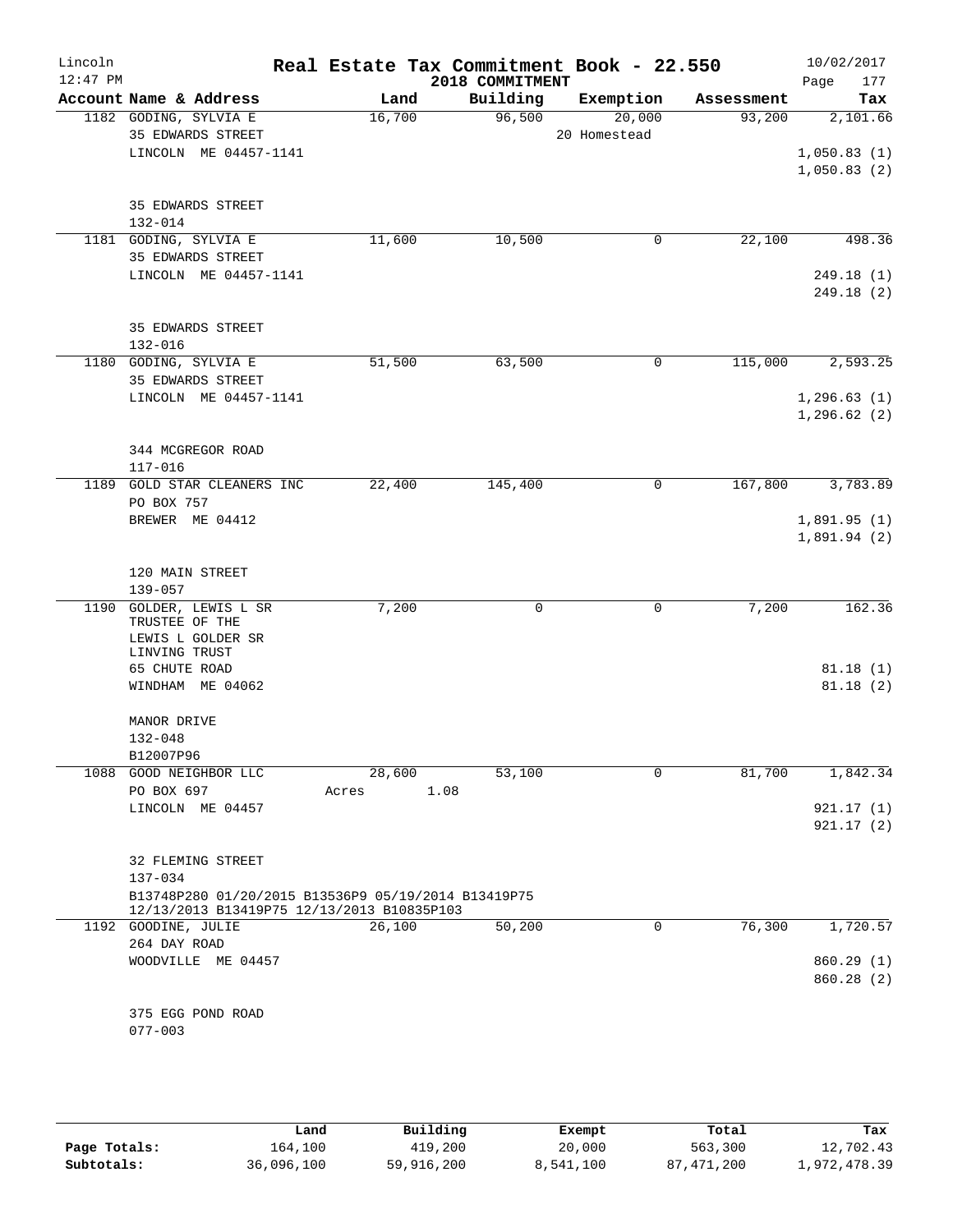| Lincoln    |                                                 |                  |      |                             | Real Estate Tax Commitment Book - 22.550 |                      | 10/02/2017    |
|------------|-------------------------------------------------|------------------|------|-----------------------------|------------------------------------------|----------------------|---------------|
| $12:47$ PM |                                                 |                  |      | 2018 COMMITMENT<br>Building |                                          |                      | 178<br>Page   |
|            | Account Name & Address<br>1194 GOODINE, WALTER  | Land<br>$\Omega$ |      | 10,300                      | Exemption<br>$\Omega$                    | Assessment<br>10,300 | Tax<br>232.27 |
|            | 1497 WOODVILLE ROAD                             |                  |      |                             |                                          |                      |               |
|            | WOODVILLE ME 04457                              |                  |      |                             |                                          |                      | 116.14(1)     |
|            |                                                 |                  |      |                             |                                          |                      | 116.13(2)     |
|            |                                                 |                  |      |                             |                                          |                      |               |
|            | 61 AIRPORT ROAD                                 |                  |      |                             |                                          |                      |               |
|            | $129 - 005 - 015$                               |                  |      |                             |                                          |                      |               |
|            | 1195 GOODSPEED, RAY                             | 12,400           |      | 105,000                     | 0                                        | 117,400              | 2,647.37      |
|            | 3385 UNION STREET                               | Acres            | 0.87 |                             |                                          |                      |               |
|            | LEVANT ME 04456-4407                            |                  |      |                             |                                          |                      | 1,323.69(1)   |
|            |                                                 |                  |      |                             |                                          |                      | 1,323.68(2)   |
|            | 800 TRANSALPINE ROAD                            |                  |      |                             |                                          |                      |               |
|            | $115 - 018$                                     |                  |      |                             |                                          |                      |               |
|            | 1197 GOODWIN, BRENDA A                          | 12,000           |      | $\Omega$                    | $\mathbf 0$                              | 12,000               | 270.60        |
|            | 684 HALF TOWNSHIP ROAD                          | Acres            | 3.80 |                             |                                          |                      |               |
|            | LINCOLN ME 04457-9409                           |                  |      |                             |                                          |                      | 135.30(1)     |
|            |                                                 |                  |      |                             |                                          |                      | 135.30(2)     |
|            |                                                 |                  |      |                             |                                          |                      |               |
|            | HALF TOWNSHIP ROAD                              |                  |      |                             |                                          |                      |               |
|            | $043 - 001$                                     |                  |      |                             |                                          |                      |               |
|            | B3616P362                                       |                  |      |                             |                                          |                      |               |
|            | 1198 GOODWIN, BRENDA A                          | 22,400           |      | 78,500                      | 20,000                                   | 80,900               | 1,824.30      |
|            | 684 HALF TOWNSHIP ROAD<br>LINCOLN ME 04457-9409 | Acres            | 6.60 |                             | 20 Homestead                             |                      | 912.15(1)     |
|            |                                                 |                  |      |                             |                                          |                      | 912.15(2)     |
|            |                                                 |                  |      |                             |                                          |                      |               |
|            | 684 HALF TOWNSHIP ROAD                          |                  |      |                             |                                          |                      |               |
|            | $043 - 018$                                     |                  |      |                             |                                          |                      |               |
|            | B3616P362                                       |                  |      |                             |                                          |                      |               |
|            | 1200 GOODWIN, DANIEL W                          | 11,100           |      | 16,200                      | 20,000                                   | 7,300                | 164.62        |
|            | 855 MAIN STREET                                 |                  |      |                             | 20 Homestead                             |                      |               |
|            | LINCOLN ME 04457-9506                           |                  |      |                             |                                          |                      | 82.31(1)      |
|            |                                                 |                  |      |                             |                                          |                      | 82.31(2)      |
|            | 855 MAIN STREET                                 |                  |      |                             |                                          |                      |               |
|            | $087 - 023$                                     |                  |      |                             |                                          |                      |               |
|            | 1201 GOODWIN, EDWIN                             | 10,700           |      | 9,900                       | 0                                        | 20,600               | 464.53        |
|            | 35 WILSON STREET                                | Acres            | 0.15 |                             |                                          |                      |               |
|            | LINCOLN ME 04457-1521                           |                  |      |                             |                                          |                      | 232.27(1)     |
|            |                                                 |                  |      |                             |                                          |                      | 232.26(2)     |
|            |                                                 |                  |      |                             |                                          |                      |               |
|            | 475 MAIN STREET                                 |                  |      |                             |                                          |                      |               |
|            | $158 - 017$                                     |                  |      |                             |                                          |                      |               |
|            | B14417P152 02/13/2017 B9163P199                 |                  |      |                             |                                          |                      |               |
|            | 2470 GOODWIN, EDWIN<br>35 WILSON STREET         | 11,600<br>Acres  | 0.23 | 6,500                       | 0                                        | 18,100               | 408.16        |
|            | LINCOLN ME 04457                                |                  |      |                             |                                          |                      | 204.08(1)     |
|            |                                                 |                  |      |                             |                                          |                      | 204.08(2)     |
|            |                                                 |                  |      |                             |                                          |                      |               |
|            | 31 LAKEVIEW STREET                              |                  |      |                             |                                          |                      |               |
|            | $139 - 248$                                     |                  |      |                             |                                          |                      |               |
|            | B14287P180 09/26/2016 B7830P120                 |                  |      |                             |                                          |                      |               |
|            |                                                 |                  |      |                             |                                          |                      |               |
|            |                                                 |                  |      |                             |                                          |                      |               |

|              | Land         | Building   | Exempt    | Total      | Tax          |
|--------------|--------------|------------|-----------|------------|--------------|
| Page Totals: | 80,200       | 226,400    | 40,000    | 266,600    | 6,011.85     |
| Subtotals:   | 36, 176, 300 | 60,142,600 | 8,581,100 | 87,737,800 | l,978,490.24 |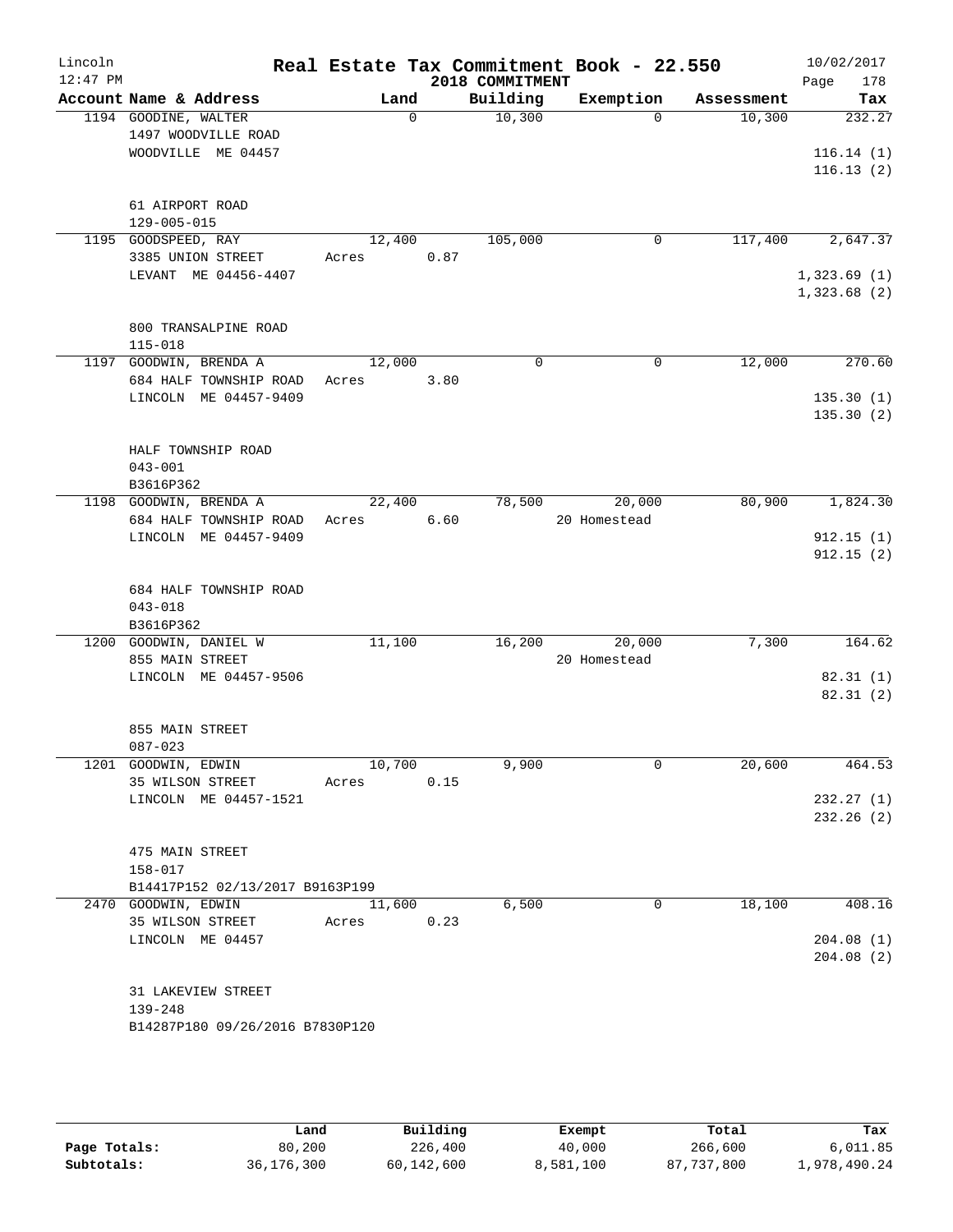| Lincoln      |                                       |             |          |                             | Real Estate Tax Commitment Book - 22.550 |            | 10/02/2017         |
|--------------|---------------------------------------|-------------|----------|-----------------------------|------------------------------------------|------------|--------------------|
| $12:47$ PM   | Account Name & Address                | Land        |          | 2018 COMMITMENT<br>Building | Exemption                                | Assessment | Page<br>179<br>Tax |
|              | 1196 GOODWIN, EDWIN C                 | 28,100      |          |                             | 53,600<br>20,000                         | 61,700     | 1,391.34           |
|              | 35 WILSON STREET                      | Acres       | 0.29     |                             | 20 Homestead                             |            |                    |
|              | LINCOLN ME 04457                      |             |          |                             |                                          |            | 695.67(1)          |
|              |                                       |             |          |                             |                                          |            | 695.67(2)          |
|              |                                       |             |          |                             |                                          |            |                    |
|              | 35 WILSON STREET                      |             |          |                             |                                          |            |                    |
|              | 137-190                               |             |          |                             |                                          |            |                    |
|              | B14417P151 02/13/2017 B10808P328      |             |          |                             |                                          |            |                    |
|              | 1202 GOODWIN, EDWIN C                 | 22,100      |          | 15,800                      | 0                                        | 37,900     | 854.65             |
|              | 35 WILSON STREET                      | Acres       | 1.52     |                             |                                          |            |                    |
|              | LINCOLN ME 04457-1521                 |             |          |                             |                                          |            | 427.33(1)          |
|              |                                       |             |          |                             |                                          |            | 427.32(2)          |
|              |                                       |             |          |                             |                                          |            |                    |
|              | 477 MAIN STREET                       |             |          |                             |                                          |            |                    |
|              | $158 - 016$                           |             |          |                             |                                          |            |                    |
|              | B8308P332 08/09/2002                  | 25,700      |          | $\mathbf 0$                 | $\mathbf 0$                              | 25,700     | 579.54             |
|              | 1203 GOODWIN, ERLAND<br>304 ARAB ROAD | Acres 26.00 |          |                             |                                          |            |                    |
|              | LEE ME 04455                          |             |          |                             |                                          |            | 289.77 (1)         |
|              |                                       |             |          |                             |                                          |            | 289.77 (2)         |
|              |                                       |             |          |                             |                                          |            |                    |
|              | HALF TOWNSHIP ROAD                    |             |          |                             |                                          |            |                    |
|              | $053 - 003$                           |             |          |                             |                                          |            |                    |
|              | 1204 GOODWIN, FREDERICK S             | 17,700      |          | 8,700                       | 0                                        | 26,400     | 595.32             |
|              | PO BOX 132                            | Acres 49.00 |          |                             |                                          |            |                    |
|              | LEE ME 04455                          |             |          |                             |                                          |            | 297.66(1)          |
|              |                                       |             |          |                             |                                          |            | 297.66(2)          |
|              |                                       |             |          |                             |                                          |            |                    |
|              | BACK ROAD TO LEE                      |             |          |                             |                                          |            |                    |
|              | $053 - 006$                           |             |          |                             |                                          |            |                    |
|              | 1205 GOODWIN, FREDERICK S             | 15,100      |          |                             | 77,900<br>20,000                         | 73,000     | 1,646.15           |
|              | PO BOX 132<br>LEE ME 04455            | Acres       | 6.10     |                             | 20 Homestead                             |            | 823.08 (1)         |
|              |                                       |             |          |                             |                                          |            | 823.07 (2)         |
|              |                                       |             |          |                             |                                          |            |                    |
|              | 35 EDES ROAD                          |             |          |                             |                                          |            |                    |
|              | $061 - 004$                           |             |          |                             |                                          |            |                    |
|              | B11964P48                             |             |          |                             |                                          |            |                    |
| 1209         | GOODWIN, GLENDON J ,                  | 11,300      |          | 62,400                      | 26,000                                   | 47,700     | 1,075.64           |
|              | GEORGE                                |             |          |                             |                                          |            |                    |
|              | LORNA A                               | Acres       | 0.32     |                             | 06 Veteran                               |            |                    |
|              | 44 ROSS STREET                        |             |          |                             | 20 Homestead                             |            | 537.82(1)          |
|              | NASHUA NH 03060                       |             |          |                             |                                          |            | 537.82(2)          |
|              | 36 SCHOOL STREET                      |             |          |                             |                                          |            |                    |
|              | $139 - 282$                           |             |          |                             |                                          |            |                    |
|              | B13904P283 07/03/2015                 |             |          |                             |                                          |            |                    |
|              | 1206 GOODWIN, MICHAEL                 | 9,500       |          | $\Omega$                    | $\mathbf 0$                              | 9,500      | 214.23             |
|              | 1119 PERIWINKLE WAY #38 Acres         |             | 3.07     |                             |                                          |            |                    |
|              | SANIBEL ISLAND FL                     |             |          |                             |                                          |            | 107.12(1)          |
|              | 33957                                 |             |          |                             |                                          |            |                    |
|              |                                       |             |          |                             |                                          |            | 107.11(2)          |
|              |                                       |             |          |                             |                                          |            |                    |
|              | HALF TOWNSHIP ROAD                    |             |          |                             |                                          |            |                    |
|              | $044 - 031$                           |             |          |                             |                                          |            |                    |
|              | B11041P332                            |             |          |                             |                                          |            |                    |
|              |                                       |             |          |                             |                                          |            |                    |
|              |                                       |             |          |                             |                                          |            |                    |
|              | Land                                  |             | Building |                             | Exempt                                   | Total      | Tax                |
| Page Totals: | 129,500                               |             | 218,400  |                             | 66,000                                   | 281,900    | 6,356.87           |

**Subtotals:** 36,305,800 60,361,000 8,647,100 88,019,700 1,984,847.11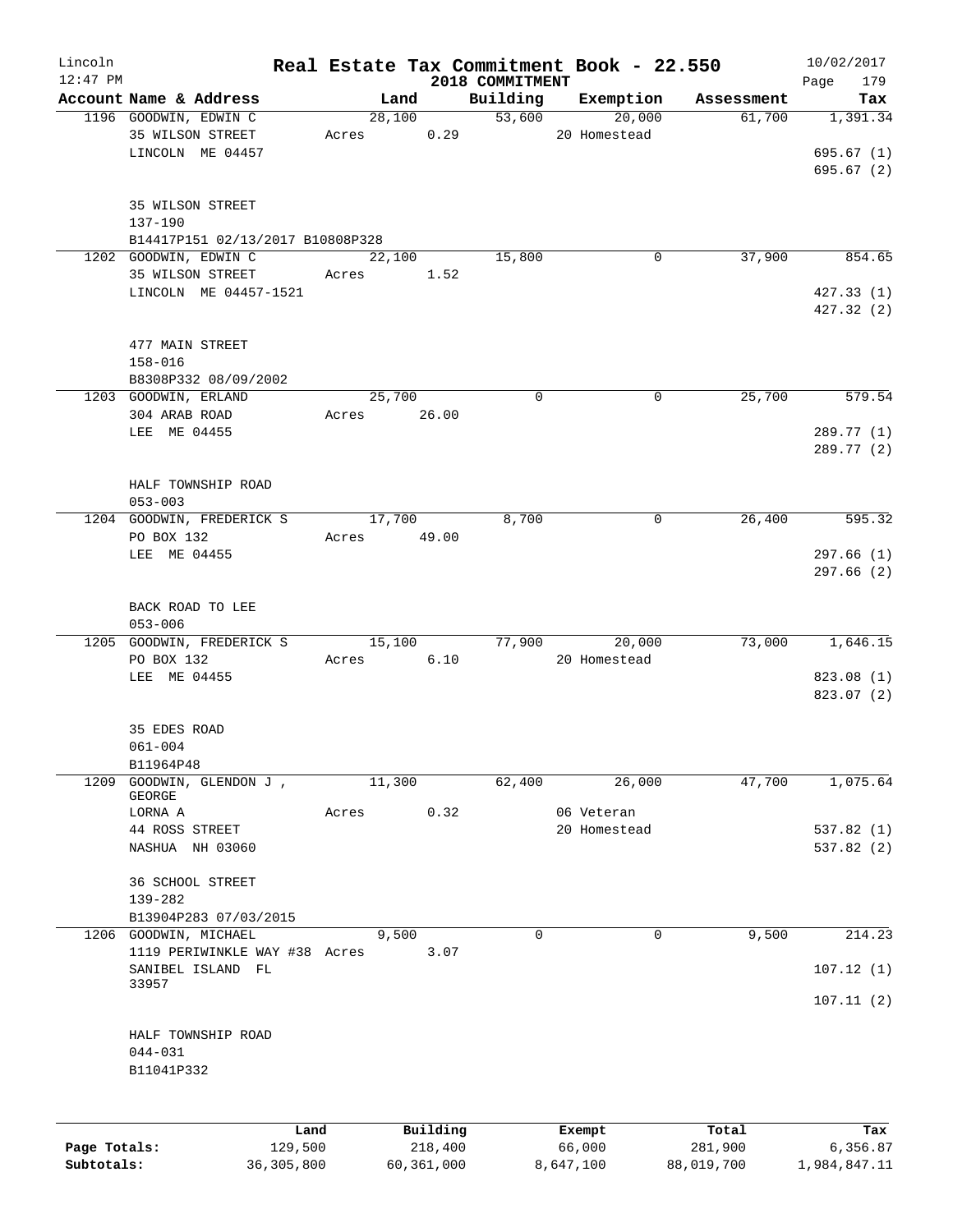| Lincoln<br>$12:47$ PM |                                       |                 | Real Estate Tax Commitment Book - 22.550<br>2018 COMMITMENT |              |            | 10/02/2017<br>Page<br>180 |
|-----------------------|---------------------------------------|-----------------|-------------------------------------------------------------|--------------|------------|---------------------------|
|                       | Account Name & Address                | Land            | Building                                                    | Exemption    | Assessment | Tax                       |
|                       | 1207 GOODWIN, MICHAEL E &<br>ALYSON M | 64,500          | 243,400                                                     | 26,000       | 281,900    | 6,356.85                  |
|                       | 10 SETTLERS STOP                      |                 |                                                             | 06 Veteran   |            |                           |
|                       | LINCOLN ME 04457-9608                 |                 |                                                             | 20 Homestead |            | 3,178.43(1)               |
|                       |                                       |                 |                                                             |              |            | 3, 178.42(2)              |
|                       | 10 SETTLERS STOP<br>$115 - 004$       |                 |                                                             |              |            |                           |
|                       | 1208 GOODWIN, MICHAEL E &             | 17,500          | 0                                                           | 0            | 17,500     | 394.63                    |
|                       | ALYSON M<br>10 SETTLERS STOP          |                 |                                                             |              |            |                           |
|                       | LINCOLN ME 04457-9608                 |                 |                                                             |              |            |                           |
|                       |                                       |                 |                                                             |              |            | 197.32(1)<br>197.31(2)    |
|                       | SETTLERS STOP                         |                 |                                                             |              |            |                           |
|                       | $115 - 005$                           |                 |                                                             |              |            |                           |
|                       | 1210 GORDON, BETTY M                  | $\mathbf 0$     | 22,400                                                      | 22,400       | 0          | 0.00                      |
|                       | 592 MAIN STREET                       |                 |                                                             | 06 Veteran   |            |                           |
|                       | LINCOLN ME 04457-9549                 |                 |                                                             | 20 Homestead |            |                           |
|                       | 592 MAIN STREET                       |                 |                                                             |              |            |                           |
|                       | $080 - 001 - 002 - MHz$               |                 |                                                             |              |            |                           |
|                       | 1211 GORDON, CHRISTOPHER              | 24,300          | 59,600                                                      | 20,000       | 63,900     | 1,440.95                  |
|                       | GORDON, ANGELA J                      |                 |                                                             | 20 Homestead |            |                           |
|                       | 192 SWEET ROAD                        |                 |                                                             |              |            | 720.48(1)                 |
|                       | LINCOLN ME 04457-9507                 |                 |                                                             |              |            | 720.47(2)                 |
|                       | 192 SWEET ROAD                        |                 |                                                             |              |            |                           |
|                       | 092-031                               |                 |                                                             |              |            |                           |
|                       | 1212 GORDON, DAVID                    | 40,100          | $\mathbf 0$                                                 | 0            | 40,100     | 904.26                    |
|                       | 10 OLD MILITARY ROAD                  |                 |                                                             |              |            |                           |
|                       | WINN ME 04495                         |                 |                                                             |              |            | 452.13(1)                 |
|                       |                                       |                 |                                                             |              |            | 452.13(2)                 |
|                       | <b>MAIN STREET</b>                    |                 |                                                             |              |            |                           |
|                       | 095-011                               |                 |                                                             |              |            |                           |
|                       |                                       |                 | 0                                                           | 0            |            |                           |
|                       | 1214 GORDON, IVAN<br>509 MAIN ST      | 10,700<br>Acres | 0.52                                                        |              | 10,700     | 241.29                    |
|                       | MATTAWAMKEAG ME 04459                 |                 |                                                             |              |            | 120.65(1)                 |
|                       |                                       |                 |                                                             |              |            | 120.64(2)                 |
|                       |                                       |                 |                                                             |              |            |                           |
|                       | SWEET ROAD                            |                 |                                                             |              |            |                           |
|                       | $092 - 024$                           |                 |                                                             |              |            |                           |
| 1219                  | GORDON, MICHAEL<br>GORDON, RAEJEAN E  | 14,700          | 14,300                                                      | 0            | 29,000     | 653.95                    |
|                       |                                       |                 |                                                             |              |            |                           |
|                       | 1374 MAIN STREET                      |                 |                                                             |              |            | 326.98 (1)                |
|                       | LINCOLN ME 04457                      |                 |                                                             |              |            | 326.97 (2)                |
|                       | 1375 MAIN STREET                      |                 |                                                             |              |            |                           |
|                       | $095 - 013$                           |                 |                                                             |              |            |                           |
|                       |                                       |                 |                                                             |              |            |                           |

|              | Land       | Building   | Exempt    | Total      | Tax          |
|--------------|------------|------------|-----------|------------|--------------|
| Page Totals: | 171,800    | 339,700    | 68,400    | 443,100    | 9,991.93     |
| Subtotals:   | 36,477,600 | 60,700,700 | 8,715,500 | 88,462,800 | 1,994,839.04 |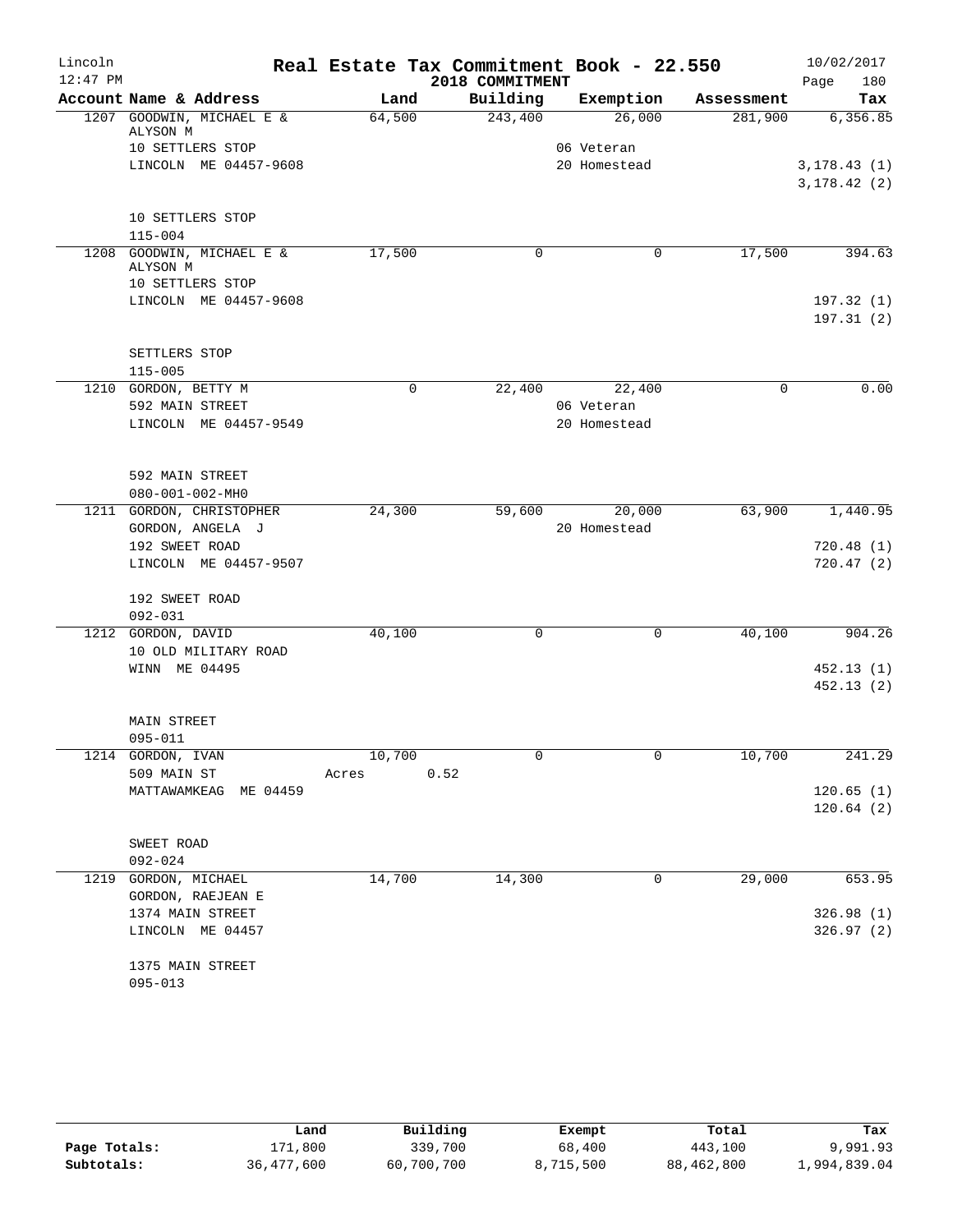| Lincoln    |                                             |      |       |          | Real Estate Tax Commitment Book - 22.550 |              |        |            | 10/02/2017   |     |
|------------|---------------------------------------------|------|-------|----------|------------------------------------------|--------------|--------|------------|--------------|-----|
| $12:47$ PM |                                             |      |       |          | 2018 COMMITMENT                          |              |        |            | Page         | 181 |
|            | Account Name & Address                      |      |       | Land     | Building                                 | Exemption    |        | Assessment |              | Tax |
|            | 1218 GORDON, MICHAEL                        |      |       | 22,200   | 97,000                                   |              | 20,000 | 99,200     | 2,236.96     |     |
|            | GORDON, RAEJEAN E                           |      | Acres | 11.78    |                                          | 20 Homestead |        |            |              |     |
|            | 1374 MAIN STREET                            |      |       |          |                                          |              |        |            | 1, 118.48(1) |     |
|            | LINCOLN ME 04457                            |      |       |          |                                          |              |        |            | 1, 118.48(2) |     |
|            | 1374 MAIN STREET                            |      |       |          |                                          |              |        |            |              |     |
|            | 095-012                                     |      |       |          |                                          |              |        |            |              |     |
|            | B9172P264                                   |      |       |          |                                          |              |        |            |              |     |
|            | 1220 GORDON, MICHAEL J                      |      |       | 16,000   | 9,500                                    |              | 0      | 25,500     | 575.03       |     |
|            | 1374 MAIN STREET                            |      | Acres | 0.68     |                                          |              |        |            |              |     |
|            | LINCOLN ME 04457                            |      |       |          |                                          |              |        |            | 287.52(1)    |     |
|            |                                             |      |       |          |                                          |              |        |            | 287.51(2)    |     |
|            |                                             |      |       |          |                                          |              |        |            |              |     |
|            | 1301 MAIN STREET                            |      |       |          |                                          |              |        |            |              |     |
|            | $095 - 014$                                 |      |       |          |                                          |              |        |            |              |     |
|            | 3644 GORDON, MICHAEL J                      |      |       | 37,300   | 3,500                                    |              | 0      | 40,800     | 920.04       |     |
|            | GORDON, RAEJEAN E                           |      | Acres | 0.82     |                                          |              |        |            |              |     |
|            | 1374 MAIN STREET                            |      |       |          |                                          |              |        |            | 460.02(1)    |     |
|            | LINCOLN ME 04457                            |      |       |          |                                          |              |        |            | 460.02(2)    |     |
|            | 108 HOOVER LANE                             |      |       |          |                                          |              |        |            |              |     |
|            | 179-002                                     |      |       |          |                                          |              |        |            |              |     |
|            | B14381P318 01/06/2017 B13449P234 01/21/2014 |      |       |          |                                          |              |        |            |              |     |
|            | 3792 GORDON, WADE                           |      |       | 22,400   | 78,800                                   |              | 0      | 101,200    | 2,282.06     |     |
|            | GORDON, CHERYL                              |      |       | 8.10     |                                          |              |        |            |              |     |
|            | PO BOX 211                                  |      | Acres |          |                                          |              |        |            | 1, 141.03(1) |     |
|            | LINCOLN ME 04457                            |      |       |          |                                          |              |        |            | 1, 141.03(2) |     |
|            |                                             |      |       |          |                                          |              |        |            |              |     |
|            | 643 TRANSALPINE ROAD                        |      |       |          |                                          |              |        |            |              |     |
|            | $015 - 026$                                 |      |       |          |                                          |              |        |            |              |     |
|            | B13361P126 10/09/2013 B13361P124 10/09/2013 |      |       |          |                                          |              |        |            |              |     |
|            | B11904P198                                  |      |       |          |                                          |              |        |            |              |     |
|            | 1222 GORMLEY, KEVIN                         |      |       | 36,600   | 13,000                                   |              | 0      | 49,600     | 1,118.48     |     |
|            | PO BOX 33                                   |      |       |          |                                          |              |        |            |              |     |
|            | BURLINGTON ME 04417                         |      |       |          |                                          |              |        |            | 559.24(1)    |     |
|            |                                             |      |       |          |                                          |              |        |            | 559.24(2)    |     |
|            |                                             |      |       |          |                                          |              |        |            |              |     |
|            | STONEY DRIVE<br>$050 - 010$                 |      |       |          |                                          |              |        |            |              |     |
| 3676       | GOSLIN, ANGELICA &                          |      |       | 15,100   | 71,200                                   |              | 20,000 | 66,300     | 1,495.07     |     |
|            | KENNETH                                     |      |       |          |                                          |              |        |            |              |     |
|            | 17 CLARK STREET                             |      |       |          |                                          | 20 Homestead |        |            |              |     |
|            | LINCOLN ME 04457                            |      |       |          |                                          |              |        |            | 747.54 (1)   |     |
|            |                                             |      |       |          |                                          |              |        |            | 747.53(2)    |     |
|            |                                             |      |       |          |                                          |              |        |            |              |     |
|            | 17 CLARK STREET                             |      |       |          |                                          |              |        |            |              |     |
|            | 132-027                                     |      |       |          |                                          |              |        |            |              |     |
|            | B12859P29                                   |      |       |          |                                          |              |        |            |              |     |
| 1188       | GOSLIN, KENNETH C &                         |      |       | 8,400    | 0                                        |              | 0      | 8,400      | 189.42       |     |
|            | ANGELICA A<br>17 CLARK STREET               |      |       |          |                                          |              |        |            |              |     |
|            | LINCOLN ME 04457                            |      |       |          |                                          |              |        |            | 94.71 (1)    |     |
|            |                                             |      |       |          |                                          |              |        |            | 94.71 (2)    |     |
|            |                                             |      |       |          |                                          |              |        |            |              |     |
|            | 5 EDWARDS STREET                            |      |       |          |                                          |              |        |            |              |     |
|            | $132 - 026$                                 |      |       |          |                                          |              |        |            |              |     |
|            | B12859P29 06/25/2012 B12676P99 12/09/2011   |      |       |          |                                          |              |        |            |              |     |
|            |                                             |      |       |          |                                          |              |        |            |              |     |
|            |                                             | Land |       | Building |                                          | Exempt       |        | Total      |              | Tax |

**Page Totals:** 158,000 273,000 40,000 391,000 8,817.06 **Subtotals:** 36,635,600 60,973,700 8,755,500 88,853,800 2,003,656.10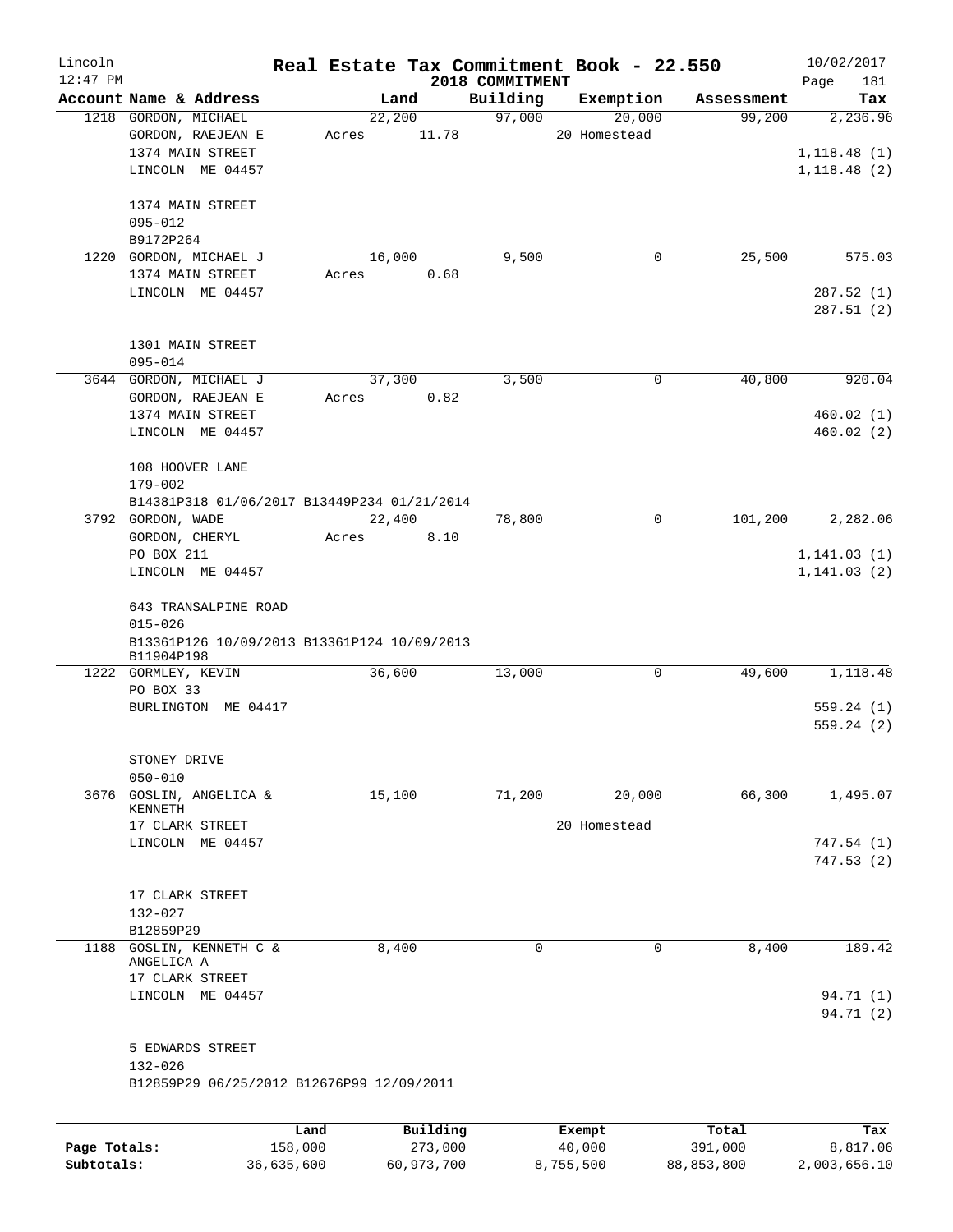| Lincoln<br>$12:47$ PM |                                             |            |      | 2018 COMMITMENT     | Real Estate Tax Commitment Book - 22.550 |            | 10/02/2017<br>182<br>Page |
|-----------------------|---------------------------------------------|------------|------|---------------------|------------------------------------------|------------|---------------------------|
|                       | Account Name & Address                      | Land       |      | Building            | Exemption                                | Assessment | Tax                       |
|                       | 1224 GOSS, GAIL S                           | 53,900     |      | $\frac{154,900}{ }$ | $\Omega$                                 | 208,800    | 4,708.44                  |
|                       | 1271 SHADOWLAWN DR                          | Acres 1.76 |      |                     |                                          |            |                           |
|                       | NAPLES FL 34104                             |            |      |                     |                                          |            | 2,354.22(1)               |
|                       |                                             |            |      |                     |                                          |            | 2,354.22(2)               |
|                       | 115 CENTER POND DRIVE                       |            |      |                     |                                          |            |                           |
|                       | $153 - 005$                                 |            |      |                     |                                          |            |                           |
|                       | 3539 GOUGH, JEFFREY                         | 55,000     |      | 45,900              | 0                                        | 100,900    | 2,275.30                  |
|                       | GOUGH, KELLI                                | Acres      | 0.71 |                     |                                          |            |                           |
|                       | 65 BENSON ROAD                              |            |      |                     |                                          |            | 1, 137.65(1)              |
|                       | PARSONSFIELD ME 04047                       |            |      |                     |                                          |            | 1, 137.65(2)              |
|                       | 230 MCGREGOR ROAD                           |            |      |                     |                                          |            |                           |
|                       | $112 - 020$                                 |            |      |                     |                                          |            |                           |
|                       | B14192P311 06/27/2016                       |            |      |                     |                                          |            |                           |
|                       | 1225 GOUSY, NORMAN D                        | 28,000     |      | $\Omega$            | $\mathbf 0$                              | 28,000     | 631.40                    |
|                       | GOUSY, MICHELE                              | Acres 1.08 |      |                     |                                          |            |                           |
|                       | 233 BAY ROAD                                |            |      |                     |                                          |            | 315.70(1)                 |
|                       | BELCHERTOWN MA 01007                        |            |      |                     |                                          |            | 315.70(2)                 |
|                       | EAGLE RIDGE ROAD                            |            |      |                     |                                          |            |                           |
|                       | $041 - 001$                                 |            |      |                     |                                          |            |                           |
|                       | B12045P152 01/29/2010                       |            |      |                     |                                          |            |                           |
|                       | 1923 GRAHAM, EUGENE H JR                    | 1,500      |      | $\Omega$            | $\mathbf 0$                              | 1,500      | 33.83                     |
|                       | 15 BEDFORD FARM ROAD                        | Acres 0.13 |      |                     |                                          |            |                           |
|                       | LINCOLN ME 04457                            |            |      |                     |                                          |            | 16.92(1)                  |
|                       |                                             |            |      |                     |                                          |            | 16.91(2)                  |
|                       | WASHINGTON STREET                           |            |      |                     |                                          |            |                           |
|                       | 136-094                                     |            |      |                     |                                          |            |                           |
|                       | B13726P189 12/18/2014 B13294P327 08/16/2013 |            |      |                     |                                          |            |                           |
|                       | 1226 GRAHAM, EUGENE H JR                    | 22,100     |      | 41,100              | 20,000                                   | 43,200     | 974.16                    |
|                       | 15 BEDFORD FARM ROAD                        | Acres      | 3.13 |                     | 20 Homestead                             |            |                           |
|                       | LINCOLN ME 04457                            |            |      |                     |                                          |            | 487.08 (1)                |
|                       |                                             |            |      |                     |                                          |            | 487.08 (2)                |
|                       | 15 BEDFORD FARM ROAD                        |            |      |                     |                                          |            |                           |
|                       | $037 - 023$                                 |            |      |                     |                                          |            |                           |
|                       | B13726P189 12/18/2014 B5762P42              |            |      |                     |                                          |            |                           |
|                       | 1227 GRAHAM, EUGENE H SR                    | 7,800      |      | 0                   | 0                                        | 7,800      | 175.89                    |
|                       | 253 WEST BROADWAY                           |            |      |                     |                                          |            |                           |
|                       | LINCOLN ME 04457                            |            |      |                     |                                          |            | 87.95(1)                  |
|                       |                                             |            |      |                     |                                          |            | 87.94(2)                  |
|                       | FROST STREET                                |            |      |                     |                                          |            |                           |
|                       | $071 - 017$                                 |            |      |                     |                                          |            |                           |
|                       | 1229 GRAHAM, EUGENE H SR                    | 25,800     |      | 39,900              | 0                                        | 65,700     | 1,481.54                  |
|                       | 253 WEST BROADWAY                           |            |      |                     |                                          |            |                           |
|                       | LINCOLN ME 04457                            |            |      |                     |                                          |            | 740.77 (1)                |
|                       |                                             |            |      |                     |                                          |            | 740.77 (2)                |
|                       |                                             |            |      |                     |                                          |            |                           |
|                       | 3 GODING AVE                                |            |      |                     |                                          |            |                           |
|                       | $136 - 005$                                 |            |      |                     |                                          |            |                           |
|                       |                                             |            |      |                     |                                          |            |                           |

|              | Land       | Building   | Exempt    | Total      | Tax          |
|--------------|------------|------------|-----------|------------|--------------|
| Page Totals: | 194,100    | 281,800    | 20,000    | 455,900    | 10,280.56    |
| Subtotals:   | 36,829,700 | 61,255,500 | 8,775,500 | 89,309,700 | 2,013,936.66 |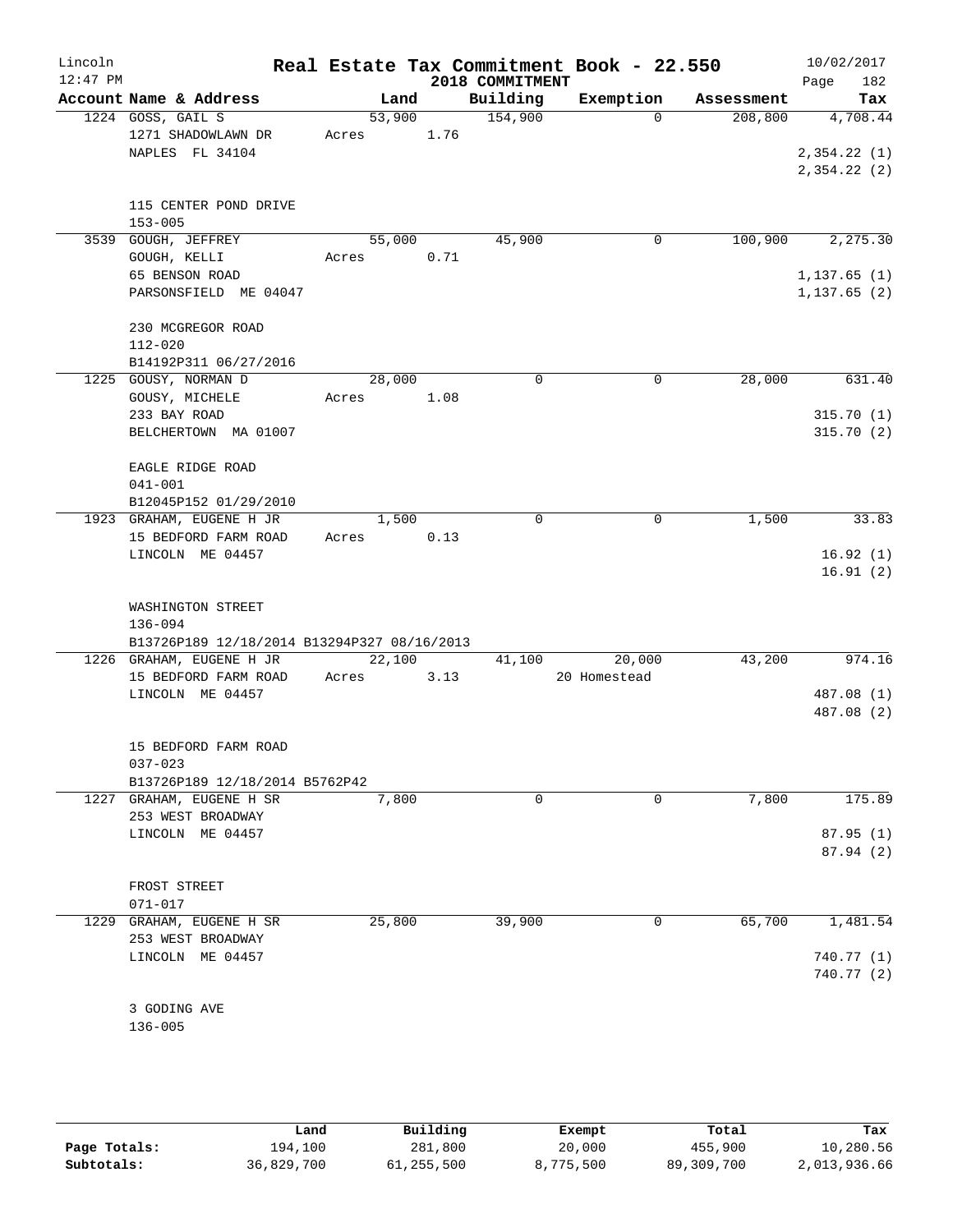| Lincoln      |                                                                         |            |          |                             | Real Estate Tax Commitment Book - 22.550 |            | 10/02/2017         |
|--------------|-------------------------------------------------------------------------|------------|----------|-----------------------------|------------------------------------------|------------|--------------------|
| $12:47$ PM   | Account Name & Address                                                  | Land       |          | 2018 COMMITMENT<br>Building | Exemption                                | Assessment | Page<br>183<br>Tax |
|              | 1228 GRAHAM, EUGENE H SR                                                |            |          | 58,800 40,500               | 20,000                                   | 79,300     | 1,788.22           |
|              | 253 WEST BROADWAY                                                       | Acres 4.59 |          |                             | 20 Homestead                             |            |                    |
|              | LINCOLN ME 04457-9704                                                   |            |          |                             |                                          |            | 894.11 (1)         |
|              |                                                                         |            |          |                             |                                          |            | 894.11 (2)         |
|              |                                                                         |            |          |                             |                                          |            |                    |
|              | 253 WEST BROADWAY                                                       |            |          |                             |                                          |            |                    |
|              | $130 - 004$                                                             |            |          |                             |                                          |            |                    |
|              | B13567P163 06/23/2014 B13567P161 06/23/2014<br>1230 GRAHAM, EUGENE H SR | 7,200      |          | 9,700                       | 0                                        | 16,900     | 381.10             |
|              | 253 WEST BROADWAY                                                       | Acres      | 1.00     |                             |                                          |            |                    |
|              | LINCOLN ME 04457-9704                                                   |            |          |                             |                                          |            | 190.55(1)          |
|              |                                                                         |            |          |                             |                                          |            | 190.55(2)          |
|              |                                                                         |            |          |                             |                                          |            |                    |
|              | 470 SWEET ROAD                                                          |            |          |                             |                                          |            |                    |
|              | $168 - 021$                                                             |            |          |                             |                                          |            |                    |
|              | 1231 GRAHAM, EUGENE H SR &<br>MARY A                                    | 27,700     |          | $\Omega$                    | $\Omega$                                 | 27,700     | 624.64             |
|              | 253 WEST BROADWAY                                                       | Acres      | 57.00    |                             |                                          |            |                    |
|              | LINCOLN ME 04457-9704                                                   |            |          |                             |                                          |            | 312.32(1)          |
|              |                                                                         |            |          |                             |                                          |            | 312.32(2)          |
|              |                                                                         |            |          |                             |                                          |            |                    |
|              | TRANSALPINE ROAD                                                        |            |          |                             |                                          |            |                    |
|              | $038 - 013$<br>B2783P356                                                |            |          |                             |                                          |            |                    |
|              | 1232 GRAHAM, EUGENE H SR &                                              | 9,100      |          | 0                           | 0                                        | 9,100      | 205.21             |
|              | MARY A                                                                  |            |          |                             |                                          |            |                    |
|              | 253 WEST BROADWAY                                                       |            |          |                             |                                          |            |                    |
|              | LINCOLN ME 04457-9704                                                   |            |          |                             |                                          |            | 102.61(1)          |
|              |                                                                         |            |          |                             |                                          |            | 102.60(2)          |
|              | FISH HILL DRIVE                                                         |            |          |                             |                                          |            |                    |
|              | $048 - 005$                                                             |            |          |                             |                                          |            |                    |
|              | 2216 GRAHAM, GAYE L                                                     | 13,400     |          | 17,400                      | 0                                        | 30,800     | 694.54             |
|              | 922 MAIN STREET                                                         | Acres      | 2.72     |                             |                                          |            |                    |
|              | LINCOLN ME 04457                                                        |            |          |                             |                                          |            | 347.27(1)          |
|              |                                                                         |            |          |                             |                                          |            | 347.27(2)          |
|              | 922 MAIN STREET                                                         |            |          |                             |                                          |            |                    |
|              | $091 - 002$                                                             |            |          |                             |                                          |            |                    |
|              | B14178P256 06/14/2016 B12606P1                                          |            |          |                             |                                          |            |                    |
| 1528         | GRAHAM, GAYE LYNN                                                       | 17,500     |          | 53,600                      | 0                                        | 71,100     | 1,603.31           |
|              | 1100 MAIN STREET                                                        | Acres      | 2.00     |                             |                                          |            |                    |
|              | LINCOLN ME 04457-9533                                                   |            |          |                             |                                          |            | 801.66(1)          |
|              |                                                                         |            |          |                             |                                          |            | 801.65(2)          |
|              | 1100 MAIN STREET                                                        |            |          |                             |                                          |            |                    |
|              | $091 - 010$                                                             |            |          |                             |                                          |            |                    |
|              | B13461P214 02/13/2014                                                   |            |          |                             |                                          |            |                    |
| 1527         | GRAHAM, GAYE LYNN                                                       | 4,700      |          | $\mathbf 0$                 | $\mathbf 0$                              | 4,700      | 105.99             |
|              | 1100 MAIN STREET                                                        | Acres      | 2.38     |                             |                                          |            |                    |
|              | LINCOLN ME 04457                                                        |            |          |                             |                                          |            | 53.00(1)           |
|              |                                                                         |            |          |                             |                                          |            | 52.99(2)           |
|              | <b>MAIN STREET</b>                                                      |            |          |                             |                                          |            |                    |
|              | $091 - 009$                                                             |            |          |                             |                                          |            |                    |
|              | B13461P214 02/13/2014                                                   |            |          |                             |                                          |            |                    |
|              |                                                                         |            |          |                             |                                          |            |                    |
|              |                                                                         |            |          |                             |                                          |            |                    |
|              | Land                                                                    |            | Building |                             | Exempt                                   | Total      | Tax                |
| Page Totals: | 138,400                                                                 |            | 121,200  |                             | 20,000                                   | 239,600    | 5,403.01           |

**Subtotals:** 36,968,100 61,376,700 8,795,500 89,549,300 2,019,339.67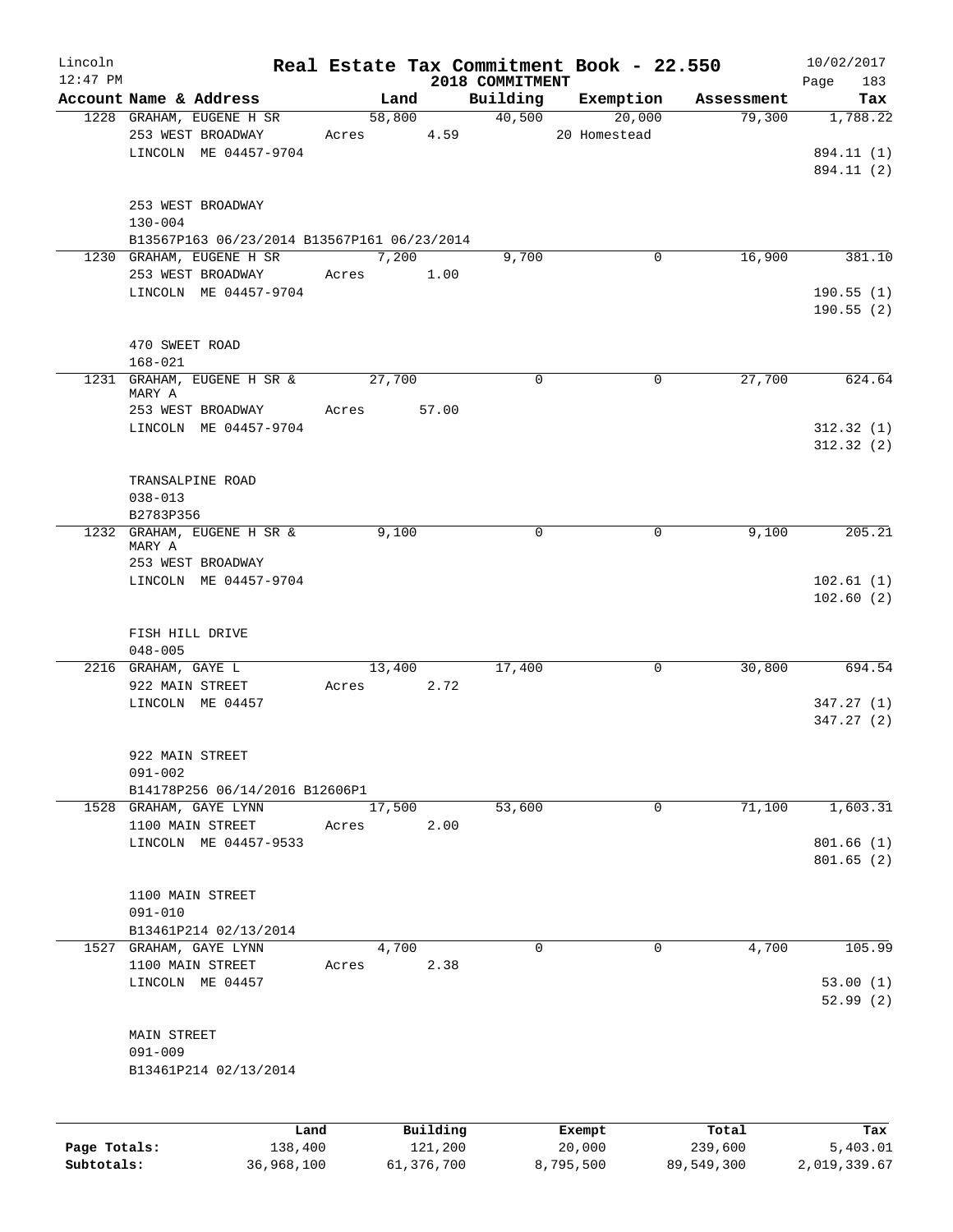| Lincoln<br>$12:47$ PM |                                                     |       |        |            | 2018 COMMITMENT | Real Estate Tax Commitment Book - 22.550 |            | 10/02/2017<br>184 |
|-----------------------|-----------------------------------------------------|-------|--------|------------|-----------------|------------------------------------------|------------|-------------------|
|                       | Account Name & Address                              |       | Land   |            | Building        | Exemption                                | Assessment | Page<br>Tax       |
|                       | 1233 GRAHAM, GEORGE M                               |       | 62,300 |            | $\mathbf 0$     | $\mathbf 0$                              | 62,300     | 1,404.87          |
|                       | 11342 NO.114TH DRIVE                                | Acres |        | 1.32       |                 |                                          |            |                   |
|                       | YOUNGTOWN AZ 85363                                  |       |        |            |                 |                                          |            | 702.44(1)         |
|                       |                                                     |       |        |            |                 |                                          |            | 702.43(2)         |
|                       |                                                     |       |        |            |                 |                                          |            |                   |
|                       | UPPER COLD STREAM POND                              |       |        |            |                 |                                          |            |                   |
|                       | $110 - 021$                                         |       |        |            |                 |                                          |            |                   |
|                       | B14445P82 03/30/2017 B14390P53 01/18/2017 B10209P74 |       |        |            |                 |                                          |            |                   |
|                       | 1236 GRAHAM, PETER &                                |       | 19,800 |            | 52,300          | 0                                        | 72,100     | 1,625.86          |
|                       | <b>JENNIFER</b>                                     |       |        |            |                 |                                          |            |                   |
|                       | 14 EDWARDS ST                                       |       |        |            |                 |                                          |            |                   |
|                       | LINCOLN ME 04457                                    |       |        |            |                 |                                          |            | 812.93(1)         |
|                       |                                                     |       |        |            |                 |                                          |            | 812.93(2)         |
|                       |                                                     |       |        |            |                 |                                          |            |                   |
|                       | 14 EDWARDS STREET                                   |       |        |            |                 |                                          |            |                   |
|                       | $132 - 095$                                         |       |        |            |                 |                                          |            |                   |
|                       | B12711P217                                          |       |        |            |                 |                                          |            |                   |
|                       | 1244 GRANT , JAMIE                                  |       | 7,100  |            | 500             | 0                                        | 7,600      | 171.38            |
|                       | C/O FINE LINE                                       | Acres |        | 0.72       |                 |                                          |            |                   |
|                       | 309 WEST BROADWAY                                   |       |        |            |                 |                                          |            | 85.69(1)          |
|                       | LINCOLN ME 04457                                    |       |        |            |                 |                                          |            | 85.69(2)          |
|                       |                                                     |       |        |            |                 |                                          |            |                   |
|                       | 28 OSGOOD AVENUE                                    |       |        |            |                 |                                          |            |                   |
|                       | $027 - 018$                                         |       |        |            |                 |                                          |            |                   |
|                       | B4328P63                                            |       |        |            |                 |                                          |            |                   |
|                       | 1242 GRANT, ALAN D                                  |       | 59,300 |            | 112,100         | 0                                        | 171,400    | 3,865.07          |
|                       | GRANT, JAMIE L                                      | Acres |        | 0.51       |                 |                                          |            |                   |
|                       | 641 RIVER ROAD                                      |       |        |            |                 |                                          |            | 1,932.54(1)       |
|                       | ORRINGTON ME 04474                                  |       |        |            |                 |                                          |            | 1,932.53(2)       |
|                       |                                                     |       |        |            |                 |                                          |            |                   |
|                       | 5 PINE POINT ROAD<br>$111 - 009$                    |       |        |            |                 |                                          |            |                   |
|                       | B10196P317                                          |       |        |            |                 |                                          |            |                   |
|                       | 1243 GRANT, JAMIE                                   |       | 7,100  |            | 0               | $\mathbf 0$                              | 7,100      | 160.11            |
|                       | C/O FINE LINE                                       | Acres |        | 0.61       |                 |                                          |            |                   |
|                       | 309 WEST BROADWAY                                   |       |        |            |                 |                                          |            | 80.06(1)          |
|                       | LINCOLN ME 04457                                    |       |        |            |                 |                                          |            | 80.05(2)          |
|                       |                                                     |       |        |            |                 |                                          |            |                   |
|                       | FOLSOM POND ROAD                                    |       |        |            |                 |                                          |            |                   |
|                       | $027 - 016$                                         |       |        |            |                 |                                          |            |                   |
|                       | B4328P63                                            |       |        |            |                 |                                          |            |                   |
| 1245                  | GRANT, KENNETH &                                    |       | 38,700 |            | 123,000         | 20,000                                   | 141,700    | 3,195.34          |
|                       | MARGARET                                            |       |        |            |                 |                                          |            |                   |
|                       | 386 STANHOPE MILL ROAD                              | Acres |        | 0.69       |                 | 20 Homestead                             |            |                   |
|                       | LINCOLN ME 04457                                    |       |        |            |                 |                                          |            | 1,597.67(1)       |
|                       |                                                     |       |        |            |                 |                                          |            | 1,597.67(2)       |
|                       |                                                     |       |        |            |                 |                                          |            |                   |
|                       | 386 STANHOPE MILL ROAD                              |       |        |            |                 |                                          |            |                   |
|                       | $105 - 012$                                         |       |        |            |                 |                                          |            |                   |
| 3459                  | GRASS, EARL                                         |       | 15,500 |            | 0               | 0                                        | 15,500     | 349.53            |
|                       | PO BOX 223                                          | Acres |        | 0.27       |                 |                                          |            |                   |
|                       | 979 VANCEBORO ROAD                                  |       |        |            |                 |                                          |            | 174.77(1)         |
|                       | LAMBERT LAKE ME 04454                               |       |        |            |                 |                                          |            | 174.76(2)         |
|                       |                                                     |       |        |            |                 |                                          |            |                   |
|                       | 4 PORTER STREET                                     |       |        |            |                 |                                          |            |                   |
|                       | 139-229<br>B13524P116 05/02/2014                    |       |        |            |                 |                                          |            |                   |
|                       |                                                     |       |        |            |                 |                                          |            |                   |
|                       |                                                     |       |        |            |                 |                                          |            |                   |
|                       | Land                                                |       |        | Building   |                 | Exempt                                   | Total      | Tax               |
| Page Totals:          | 209,800                                             |       |        | 287,900    |                 | 20,000                                   | 477,700    | 10,772.16         |
| Subtotals:            | 37, 177, 900                                        |       |        | 61,664,600 |                 | 8,815,500                                | 90,027,000 | 2,030,111.83      |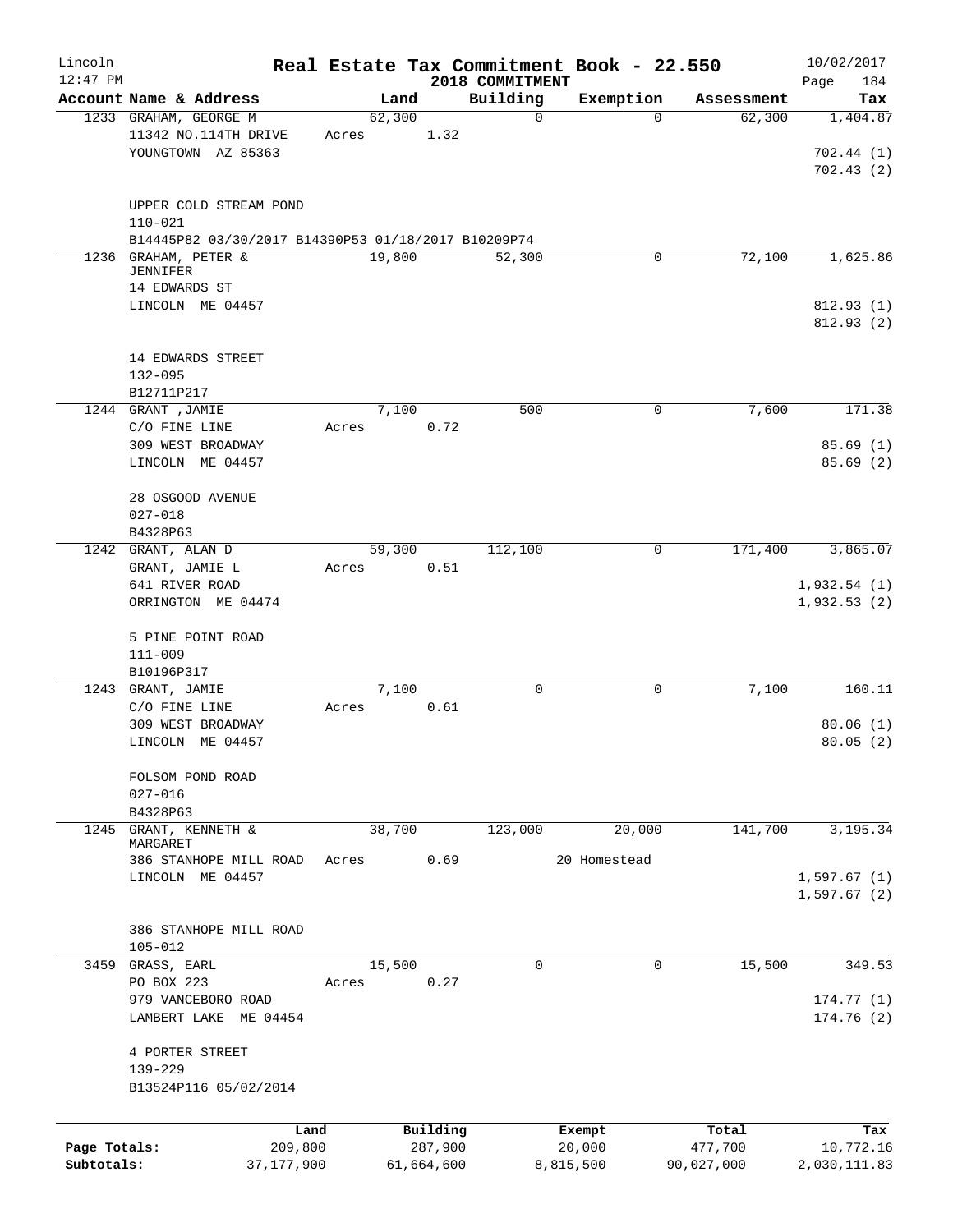| Lincoln<br>$12:47$ PM |                                                   | Real Estate Tax Commitment Book - 22.550 | 2018 COMMITMENT |                        |            | 10/02/2017<br>Page<br>185 |
|-----------------------|---------------------------------------------------|------------------------------------------|-----------------|------------------------|------------|---------------------------|
|                       | Account Name & Address                            | Land                                     | Building        | Exemption              | Assessment | Tax                       |
|                       | 1246 GRASS, MATTHEW D<br>GRASS, JILL E            | 16,000                                   | 69,300          | 20,000<br>20 Homestead | 65,300     | 1,472.52                  |
|                       | 136 CURTIS FARM ROAD<br>LINCOLN ME 04457          |                                          |                 |                        |            | 736.26(1)<br>736.26(2)    |
|                       | 136 CURTIS FARM ROAD<br>$061 - 013$               |                                          |                 |                        |            |                           |
|                       | 1250 GRAY JOSHUA J                                | 25,400                                   | 23,400          | 0                      | 48,800     | 1,100.44                  |
|                       | GRAY STEPHANIE                                    | 22.00<br>Acres                           |                 |                        |            |                           |
|                       | PO BOX 768<br>LINCOLN ME 04457                    |                                          |                 |                        |            | 550.22(1)<br>550.22 (2)   |
|                       | 728 HALF TOWNSHIP ROAD<br>$044 - 005$             |                                          |                 |                        |            |                           |
|                       | B11028P335                                        |                                          |                 |                        |            |                           |
|                       | 1251 GRAY LAWRENCE W                              | 30,000                                   | 500             | $\mathbf 0$            | 30,500     | 687.78                    |
|                       | 1 DRAGONFLY LANE<br>SHAPLEIGH ME                  | 12.40<br>Acres                           |                 |                        |            | 343.89(1)                 |
|                       | 04076-3135                                        |                                          |                 |                        |            | 343.89 (2)                |
|                       | CAMBOLASSE POND<br>$082 - 005$                    |                                          |                 |                        |            |                           |
| 1253                  | GRAY PATRICIA L                                   | 8,400                                    | 21,400          | $\mathsf{O}$           | 29,800     | 671.99                    |
|                       | 21 KEENE ROAD                                     |                                          |                 |                        |            |                           |
|                       | CHESTER ME 04457                                  |                                          |                 |                        |            | 336.00(1)<br>335.99(2)    |
|                       | <b>36 AYER STREET</b><br>$136 - 109$              |                                          |                 |                        |            |                           |
|                       | 1254 GRAY RONALD R & CLARA E<br>20 EDWARDS STREET | 15,100                                   | 92,000          | 20,000<br>20 Homestead | 87,100     | 1,964.11                  |
|                       | LINCOLN ME 04457-1140                             |                                          |                 |                        |            | 982.06 (1)<br>982.05 (2)  |
|                       | 20 EDWARDS STREET<br>132-096                      |                                          |                 |                        |            |                           |
|                       | 1256 GRAY WADE                                    | 15,500                                   | 62,900          | 20,000                 | 58,400     | 1,316.92                  |
|                       | GRAY JOSEPHINE<br>243 BAGLEY MOUNTAIN             |                                          |                 | 20 Homestead           |            | 658.46 (1)                |
|                       | ROAD                                              |                                          |                 |                        |            |                           |
|                       | LINCOLN ME 04457-9513                             |                                          |                 |                        |            | 658.46 (2)                |
|                       | 243 BAGLEY MOUNTAIN<br>ROAD                       |                                          |                 |                        |            |                           |
|                       | $093 - 026$                                       |                                          |                 |                        |            |                           |
|                       | 1248 GRAY, DENNIS M & BONITA                      | 11,400                                   | 68,400          | 20,000                 | 59,800     | 1,348.49                  |
|                       | 3 STANISLAUS FIELD ROAD                           |                                          |                 | 20 Homestead           |            |                           |
|                       | LINCOLN ME 04457-1519                             |                                          |                 |                        |            | 674.25(1)                 |
|                       |                                                   |                                          |                 |                        |            | 674.24(2)                 |
|                       | 3 STANISLAUS FIELD ROAD<br>139-064                |                                          |                 |                        |            |                           |
|                       |                                                   |                                          |                 |                        |            |                           |

|              | Land       | Building   | Exempt    | Total      | Tax          |
|--------------|------------|------------|-----------|------------|--------------|
| Page Totals: | 121,800    | 337,900    | 80,000    | 379,700    | 8,562.25     |
| Subtotals:   | 37,299,700 | 62,002,500 | 8,895,500 | 90,406,700 | 2,038,674.08 |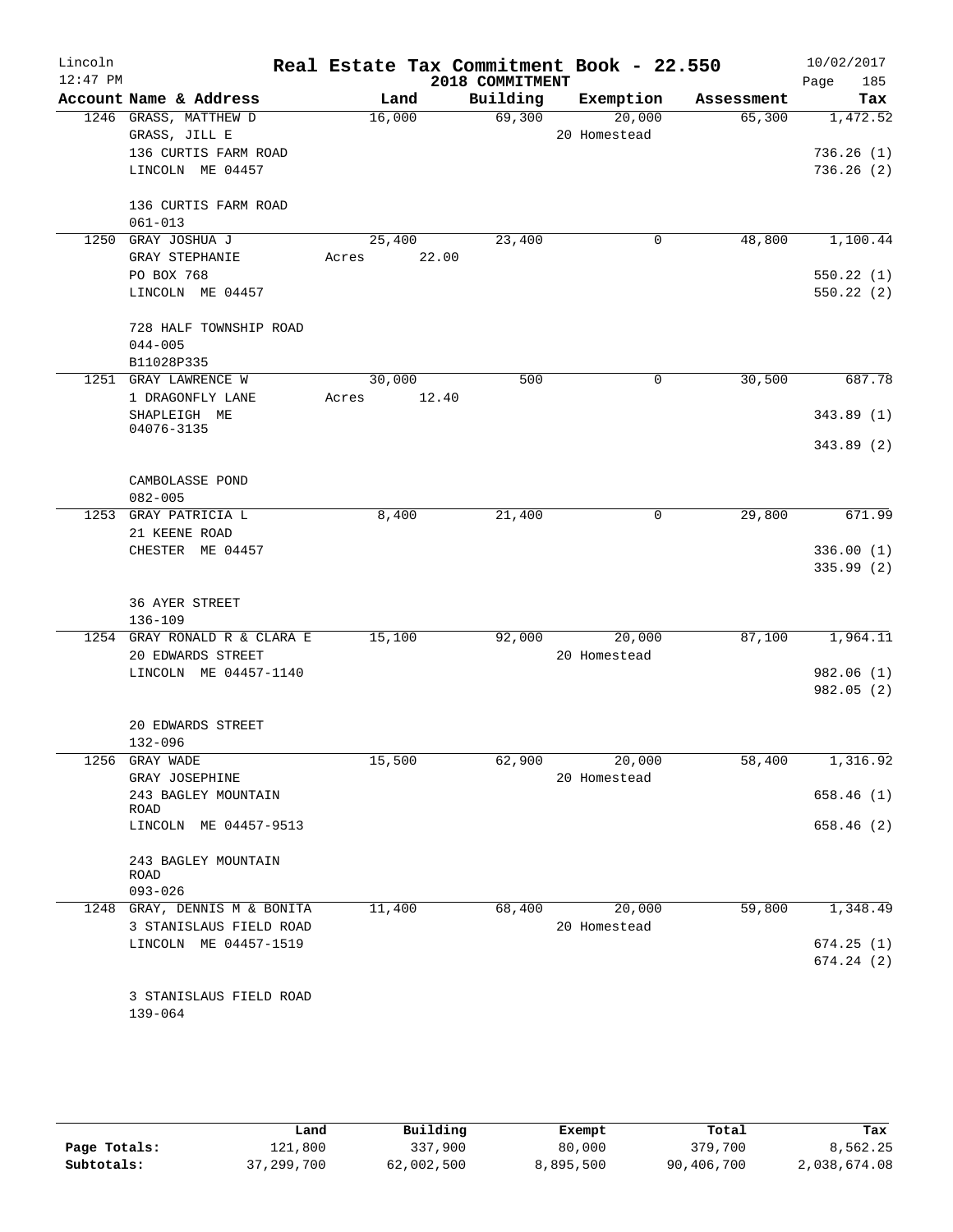| Lincoln      |                                                                      |                 |       |        |                     | Real Estate Tax Commitment Book - 22.550 |                  |           |                  | 10/02/2017         |
|--------------|----------------------------------------------------------------------|-----------------|-------|--------|---------------------|------------------------------------------|------------------|-----------|------------------|--------------------|
| $12:47$ PM   | Account Name & Address                                               |                 |       | Land   |                     | 2018 COMMITMENT<br>Building              |                  | Exemption | Assessment       | 186<br>Page<br>Tax |
|              | 1249 GRAY, JOSHUA J                                                  |                 |       | 11,300 |                     | $\Omega$                                 |                  | $\Omega$  | 11,300           | 254.82             |
|              | GRAY, STEPHANIE                                                      |                 | Acres |        | 3.60                |                                          |                  |           |                  |                    |
|              | PO BOX 768                                                           |                 |       |        |                     |                                          |                  |           |                  | 127.41(1)          |
|              | LINCOLN ME 04457                                                     |                 |       |        |                     |                                          |                  |           |                  | 127.41(2)          |
|              | HALF TOWNSHIP ROAD                                                   |                 |       |        |                     |                                          |                  |           |                  |                    |
|              | $044 - 004$                                                          |                 |       |        |                     |                                          |                  |           |                  |                    |
|              | B11028P335                                                           |                 |       |        |                     |                                          |                  |           |                  |                    |
|              | 1062 GRAYBILL, KIM                                                   |                 |       | 25,200 |                     | 152,800                                  |                  | 20,000    | 158,000          | 3,562.90           |
|              | PO BOX 49                                                            |                 | Acres |        | 0.31                |                                          | 20 Homestead     |           |                  |                    |
|              | LEESPORT PA 19533-0049                                               |                 |       |        |                     |                                          |                  |           |                  | 1,781.45(1)        |
|              |                                                                      |                 |       |        |                     |                                          |                  |           |                  | 1,781.45(2)        |
|              | 78 HOOVER LANE                                                       |                 |       |        |                     |                                          |                  |           |                  |                    |
|              | $173 - 012$                                                          |                 |       |        |                     |                                          |                  |           |                  |                    |
|              | B14538P147 07/07/2017                                                |                 |       |        |                     |                                          |                  |           |                  |                    |
|              | 1837 GREENE, CHRISTOPHER                                             |                 |       | 4,000  |                     | 3,600                                    |                  | 0         | 7,600            | 171.38             |
|              | 10 SPRING STREET                                                     |                 | Acres |        | 0.10                |                                          |                  |           |                  |                    |
|              | LINCOLN ME 04457                                                     |                 |       |        |                     |                                          |                  |           |                  | 85.69(1)           |
|              |                                                                      |                 |       |        |                     |                                          |                  |           |                  | 85.69(2)           |
|              |                                                                      |                 |       |        |                     |                                          |                  |           |                  |                    |
|              | 10 SPRING STREET                                                     |                 |       |        |                     |                                          |                  |           |                  |                    |
|              | $136 - 044$                                                          |                 |       |        |                     |                                          |                  |           |                  |                    |
|              | B14525P303 06/26/2017 B13849P222 05/28/2015<br>B13427P301 12/24/2013 |                 |       |        |                     |                                          |                  |           |                  |                    |
|              | 1259 GREENE, KENNETH ROGER                                           |                 |       | 66,000 |                     | 26,300                                   |                  | 0         | 92,300           | 2,081.37           |
|              | TRUSTEE OF THE                                                       |                 |       |        |                     |                                          |                  |           |                  |                    |
|              | KENNETH ROGER GREENE                                                 |                 |       |        |                     |                                          |                  |           |                  |                    |
|              | REVOCABLE TRUS                                                       |                 |       |        |                     |                                          |                  |           |                  |                    |
|              | 171 NORTH PASSAIC<br>AVENUE                                          |                 |       |        |                     |                                          |                  |           |                  | 1,040.69(1)        |
|              | CHATHAM NJ 07928                                                     |                 |       |        |                     |                                          |                  |           |                  | 1,040.68(2)        |
|              |                                                                      |                 |       |        |                     |                                          |                  |           |                  |                    |
|              | 936 TRANSALPINE ROAD                                                 |                 |       |        |                     |                                          |                  |           |                  |                    |
| 1305         | $111 - 042$<br>GREENFIELD, MATTHEW &                                 |                 |       | 36,900 |                     | 37,000                                   |                  | 0         | 73,900           | 1,666.45           |
|              | KRISTINA                                                             |                 |       |        |                     |                                          |                  |           |                  |                    |
|              | 15 TANGLEWOOD CIRCLE                                                 |                 | Acres |        | 1.23                |                                          |                  |           |                  |                    |
|              | LUTLAND MA 01543                                                     |                 |       |        |                     |                                          |                  |           |                  | 833.23 (1)         |
|              |                                                                      |                 |       |        |                     |                                          |                  |           |                  | 833.22 (2)         |
|              |                                                                      |                 |       |        |                     |                                          |                  |           |                  |                    |
|              | EGG POND ROAD<br>$077 - 022$                                         |                 |       |        |                     |                                          |                  |           |                  |                    |
|              | B12214P311 08/09/2010 B10983P153                                     |                 |       |        |                     |                                          |                  |           |                  |                    |
|              | 1260 GREHOSKI, STEVEN                                                |                 |       | 18,900 |                     | 79,900                                   |                  | 20,000    | 78,800           | 1,776.94           |
|              | 49 EDWARDS STREET                                                    |                 | Acres |        | 0.78                |                                          | 20 Homestead     |           |                  |                    |
|              | LINCOLN ME 04457                                                     |                 |       |        |                     |                                          |                  |           |                  | 888.47 (1)         |
|              |                                                                      |                 |       |        |                     |                                          |                  |           |                  | 888.47 (2)         |
|              |                                                                      |                 |       |        |                     |                                          |                  |           |                  |                    |
|              | 49 EDWARDS STREET                                                    |                 |       |        |                     |                                          |                  |           |                  |                    |
|              | $132 - 008$<br>1262 GRIECO, ALYCIA M                                 |                 |       | 7,400  |                     | $\Omega$                                 |                  | 0         | 7,400            | 166.87             |
|              | 2 EASY STREET                                                        |                 | Acres |        | 0.25                |                                          |                  |           |                  |                    |
|              | LINCOLN ME 04457-1709                                                |                 |       |        |                     |                                          |                  |           |                  | 83.44 (1)          |
|              |                                                                      |                 |       |        |                     |                                          |                  |           |                  | 83.43(2)           |
|              |                                                                      |                 |       |        |                     |                                          |                  |           |                  |                    |
|              | 2 EASY STREET                                                        |                 |       |        |                     |                                          |                  |           |                  |                    |
|              | 144-022                                                              |                 |       |        |                     |                                          |                  |           |                  |                    |
|              |                                                                      |                 |       |        |                     |                                          |                  |           |                  |                    |
| Page Totals: |                                                                      | Land<br>169,700 |       |        | Building<br>299,600 |                                          | Exempt<br>40,000 |           | Total<br>429,300 | Tax<br>9,680.73    |
| Subtotals:   |                                                                      | 37,469,400      |       |        | 62,302,100          |                                          | 8,935,500        |           | 90,836,000       | 2,048,354.81       |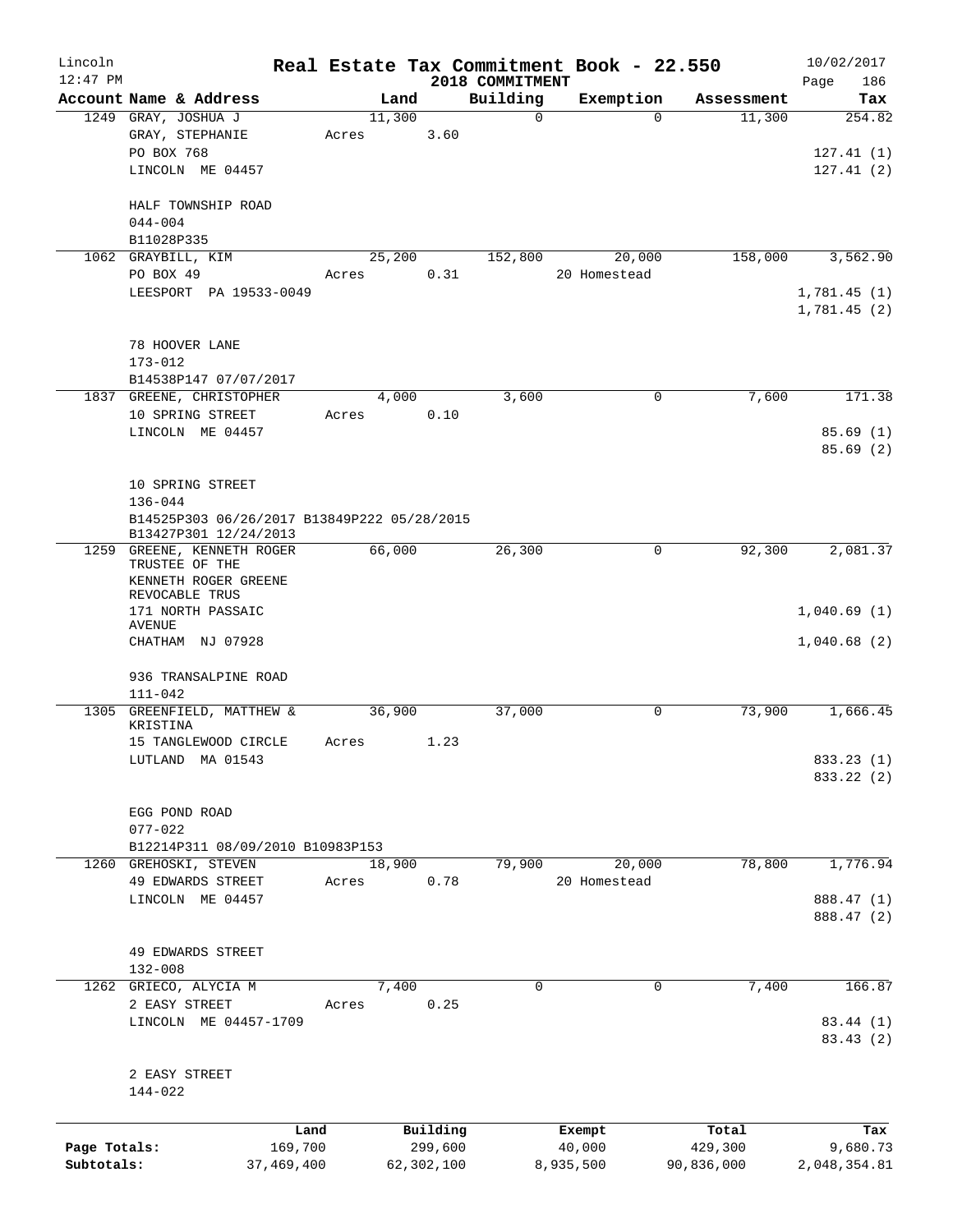| Lincoln<br>$12:47$ PM |                                                      |            |      | 2018 COMMITMENT | Real Estate Tax Commitment Book - 22.550 |            | 10/02/2017<br>187<br>Page |
|-----------------------|------------------------------------------------------|------------|------|-----------------|------------------------------------------|------------|---------------------------|
|                       | Account Name & Address                               | Land       |      | Building        | Exemption                                | Assessment | Tax                       |
|                       | 1263 GRIECO, MARCO P                                 | 14,200     |      | 73,400          | 20,000                                   | 67,600     | 1,524.38                  |
|                       | GRIECO, MELISSA L                                    | Acres 1.63 |      |                 | 20 Homestead                             |            |                           |
|                       | 578 LEE ROAD                                         |            |      |                 |                                          |            | 762.19(1)                 |
|                       | LINCOLN ME 04457                                     |            |      |                 |                                          |            | 762.19(2)                 |
|                       | 578 LEE ROAD                                         |            |      |                 |                                          |            |                           |
|                       | 147-013                                              |            |      |                 |                                          |            |                           |
|                       | 1266 GRIFFIN ENTERPRISES                             | 0          |      | 10,700          | 0                                        | 10,700     | 241.29                    |
|                       | 80 LEE ROAD                                          |            |      |                 |                                          |            |                           |
|                       | LINCOLN ME 04457                                     |            |      |                 |                                          |            | 120.65(1)                 |
|                       |                                                      |            |      |                 |                                          |            | 120.64(2)                 |
|                       | 1543 LEE ROAD                                        |            |      |                 |                                          |            |                           |
|                       | $070 - 006 - 002 - MHz$                              |            |      |                 |                                          |            |                           |
|                       | 1264 GRIFFIN ENTERPRISES                             | 0          |      | 7,100           | $\mathbf 0$                              | 7,100      | 160.11                    |
|                       | 80 LEE ROAD                                          |            |      |                 |                                          |            |                           |
|                       | LINCOLN ME 04457                                     |            |      |                 |                                          |            | 80.06(1)                  |
|                       |                                                      |            |      |                 |                                          |            | 80.05(2)                  |
|                       |                                                      |            |      |                 |                                          |            |                           |
|                       | 54 MILLETT MALLETT ROAD                              |            |      |                 |                                          |            |                           |
|                       | $004 - 015 - 001 - MH0$                              |            |      |                 |                                          |            |                           |
|                       | 1265 GRIFFIN ENTERPRISES                             | 0          |      | 10,800          | 0                                        | 10,800     | 243.54                    |
|                       | 80 LEE ROAD                                          |            |      |                 |                                          |            |                           |
|                       | LINCOLN ME 04457                                     |            |      |                 |                                          |            | 121.77(1)                 |
|                       |                                                      |            |      |                 |                                          |            | 121.77(2)                 |
|                       |                                                      |            |      |                 |                                          |            |                           |
|                       | 1549 LEE ROAD<br>$070 - 006 - 001 - MHz$             |            |      |                 |                                          |            |                           |
| 1267                  | GRIFFIN, JOAN B TRUSTEE                              | 54,200     |      | 162,500         | $\mathbf 0$                              | 216,700    | 4,886.59                  |
|                       | ΟF                                                   |            |      |                 |                                          |            |                           |
|                       | JOAN B GRIFFIN TRUST                                 | Acres      | 0.53 |                 |                                          |            |                           |
|                       | 99 BALDWIN DRIVE                                     |            |      |                 |                                          |            | 2,443.30(1)               |
|                       | BANGOR ME 04401                                      |            |      |                 |                                          |            | 2,443.29(2)               |
|                       |                                                      |            |      |                 |                                          |            |                           |
|                       | 263 CRANE POND DRIVE<br>$109 - 004$                  |            |      |                 |                                          |            |                           |
|                       | 1815 GRIFFIN, LARRY E &                              | 27,700     |      | 35,800          | $\mathbf 0$                              | 63,500     | 1,431.93                  |
|                       | COLLEEN                                              |            |      |                 |                                          |            |                           |
|                       | 114 FALCON RIDGE ROAD                                | Acres      | 0.40 |                 |                                          |            |                           |
|                       | LEROY IL 61752                                       |            |      |                 |                                          |            | 715.97(1)                 |
|                       |                                                      |            |      |                 |                                          |            | 715.96(2)                 |
|                       |                                                      |            |      |                 |                                          |            |                           |
|                       | 313 EGG POND ROAD<br>$077 - 014$                     |            |      |                 |                                          |            |                           |
|                       | B12760P34 03/16/2012 B12702P47 01/10/2012 B10478P104 |            |      |                 |                                          |            |                           |
|                       | 1268 GRIFFIN, SUSAN                                  | 39,100     |      | $\Omega$        | $\mathbf 0$                              | 39,100     | 881.71                    |
|                       | 19 SHADY LANE                                        | Acres      | 0.52 |                 |                                          |            |                           |
|                       | BANGOR ME 04401                                      |            |      |                 |                                          |            | 440.86 (1)                |
|                       |                                                      |            |      |                 |                                          |            | 440.85 (2)                |
|                       |                                                      |            |      |                 |                                          |            |                           |
|                       | BIG NARROWS                                          |            |      |                 |                                          |            |                           |
|                       | $109 - 001$                                          |            |      |                 |                                          |            |                           |
|                       | B13746P10 01/15/2015                                 |            |      |                 |                                          |            |                           |
|                       |                                                      |            |      |                 |                                          |            |                           |

|              | Land       | Building   | Exempt    | Total      | Tax          |
|--------------|------------|------------|-----------|------------|--------------|
| Page Totals: | 135,200    | 300,300    | 20,000    | 415,500    | 9,369.55     |
| Subtotals:   | 37,604,600 | 62,602,400 | 8,955,500 | 91,251,500 | 2,057,724.36 |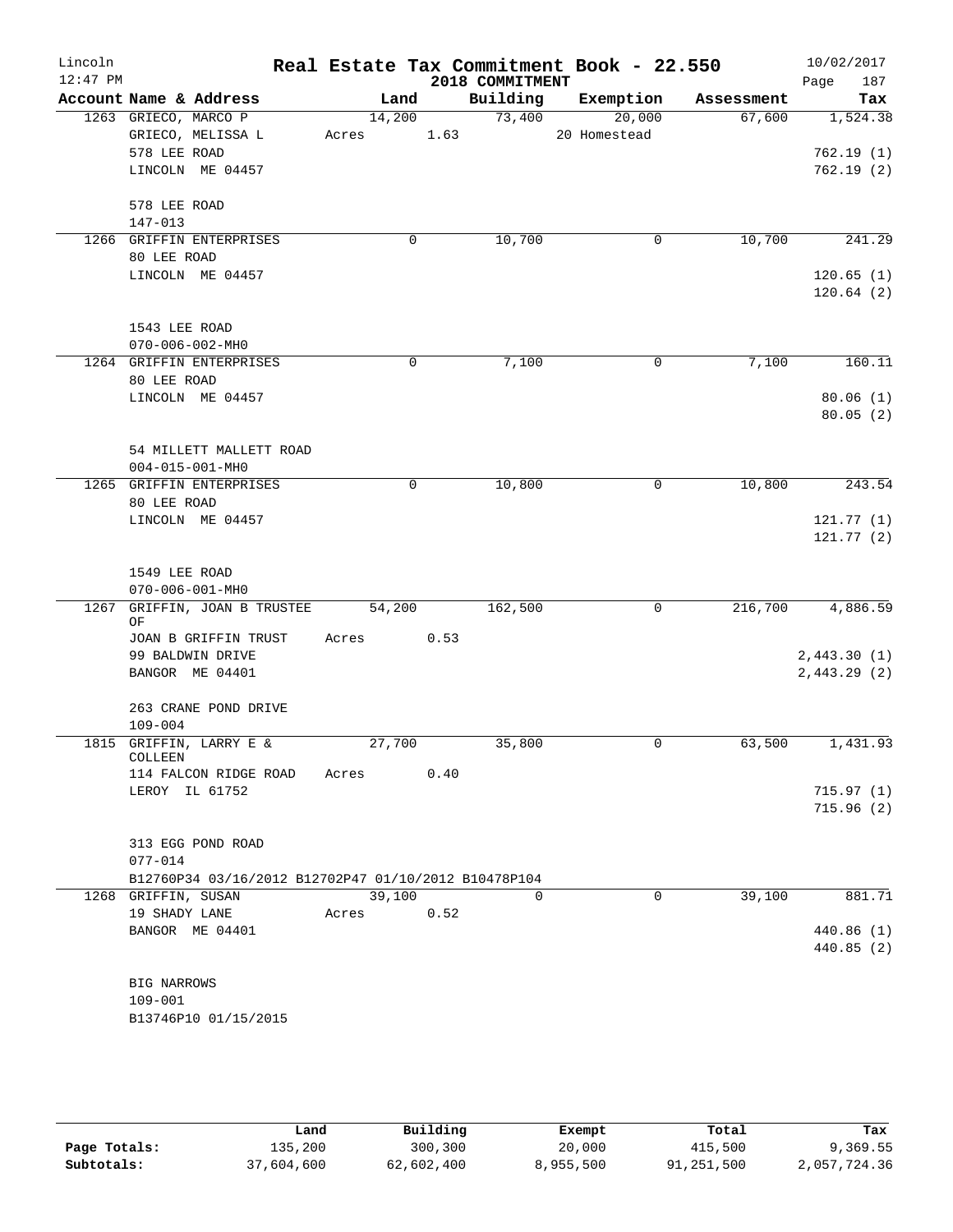| Lincoln<br>$12:47$ PM |                                                                                   |                 |      | Real Estate Tax Commitment Book - 22.550<br>2018 COMMITMENT |             |            | 10/02/2017<br>188<br>Page    |
|-----------------------|-----------------------------------------------------------------------------------|-----------------|------|-------------------------------------------------------------|-------------|------------|------------------------------|
|                       | Account Name & Address                                                            |                 | Land | Building                                                    | Exemption   | Assessment | Tax                          |
|                       | 1270 GRIFFIN, SUSAN E<br>19 SHADY LANE<br>BANGOR ME 04401                         | 51,900<br>Acres | 0.55 | 112,400                                                     | $\Omega$    | 164,300    | 3,704.97                     |
|                       |                                                                                   |                 |      |                                                             |             |            | 1,852.49(1)<br>1,852.48(2)   |
|                       | 277 CRANE POND DRIVE<br>$110 - 028$                                               |                 |      |                                                             |             |            |                              |
|                       | 1271 GROVER, DONALD<br>GROVER, SUSAN L                                            | 27,300<br>Acres | 1.32 | 27,900                                                      | 0           | 55,200     | 1,244.76                     |
|                       | 1 GROVER'S WAY<br>FALMOUTH ME 04105                                               |                 |      |                                                             |             |            | 622.38(1)<br>622.38(2)       |
|                       | 38 MALLARD DRIVE<br>$156 - 002$                                                   |                 |      |                                                             |             |            |                              |
|                       | 1272 GRUBB, MARK E                                                                | 50,100          |      | 97,300                                                      | $\mathbf 0$ | 147,400    | 3,323.87                     |
|                       | GRUBB, SUSAN P                                                                    | Acres           | 1.53 |                                                             |             |            |                              |
|                       | 91 JUDSON BLVD<br>BANGOR ME 04401                                                 |                 |      |                                                             |             |            | 1,661.94(1)<br>1,661.93(2)   |
|                       | 408 STANHOPE MILL ROAD<br>$105 - 018$                                             |                 |      |                                                             |             |            |                              |
|                       | 1273 GUARDABASCIO, MICHAEL<br>TRUST                                               | 23,700          |      | 0                                                           | 0           | 23,700     | 534.44                       |
|                       | GUARDABASCIO, TONI JO<br>194 EAST STREET<br>SHARON MA 02067                       |                 |      |                                                             |             |            | 267.22(1)<br>267.22(2)       |
|                       | 19 BOULDER LANE<br>$083 - 007$                                                    |                 |      |                                                             |             |            |                              |
|                       | B12840P239 06/08/2012                                                             |                 |      |                                                             |             |            |                              |
| 3060                  | GUARDIAN PROPERTY ASSET<br>MANAGEMENT                                             | 46,500          |      | 58,000                                                      | 0           | 104,500    | 2,356.48                     |
|                       | 1971 STATE ROUTE 46<br>BUCKSPORT ME 04461                                         | Acres           | 2.12 |                                                             |             |            | 1, 178.24(1)<br>1, 178.24(2) |
|                       | 75 NESTING LOON DRIVE<br>149-006                                                  |                 |      |                                                             |             |            |                              |
|                       | B9541P1<br>1016 GUERRETTE, PAMELA                                                 | 33,500          |      | 23,700                                                      | 0           | 57,200     | 1,289.86                     |
|                       | 127 MARSTON MEADOWS #5 Acres<br>ROAD                                              |                 | 0.36 |                                                             |             |            |                              |
|                       | GLENBURN ME 04401                                                                 |                 |      |                                                             |             |            | 644.93 (1)<br>644.93 (2)     |
|                       | 132 HOOVER LANE<br>179-008                                                        |                 |      |                                                             |             |            |                              |
|                       | B12956P309 09/25/2012 B6655P97                                                    |                 |      |                                                             |             |            |                              |
|                       | 2843 GULESIAN, CHARLES<br>38 LEE ROAD                                             | 12,000<br>Acres | 0.22 | 0                                                           | 0           | 12,000     | 270.60                       |
|                       | LINCOLN ME 04457                                                                  |                 |      |                                                             |             |            | 135.30(1)<br>135.30(2)       |
|                       | 34 PERRY STREET<br>131-015<br>B14137P299 04/29/2016 B13931P8 08/17/2015 B9138P310 |                 |      |                                                             |             |            |                              |
|                       |                                                                                   |                 |      |                                                             |             |            |                              |

|              | Land       | Building   | Exempt    | Total      | Tax          |
|--------------|------------|------------|-----------|------------|--------------|
| Page Totals: | 245,000    | 319,300    |           | 564,300    | 12,724.98    |
| Subtotals:   | 37,849,600 | 62,921,700 | 8,955,500 | 91,815,800 | 2,070,449.34 |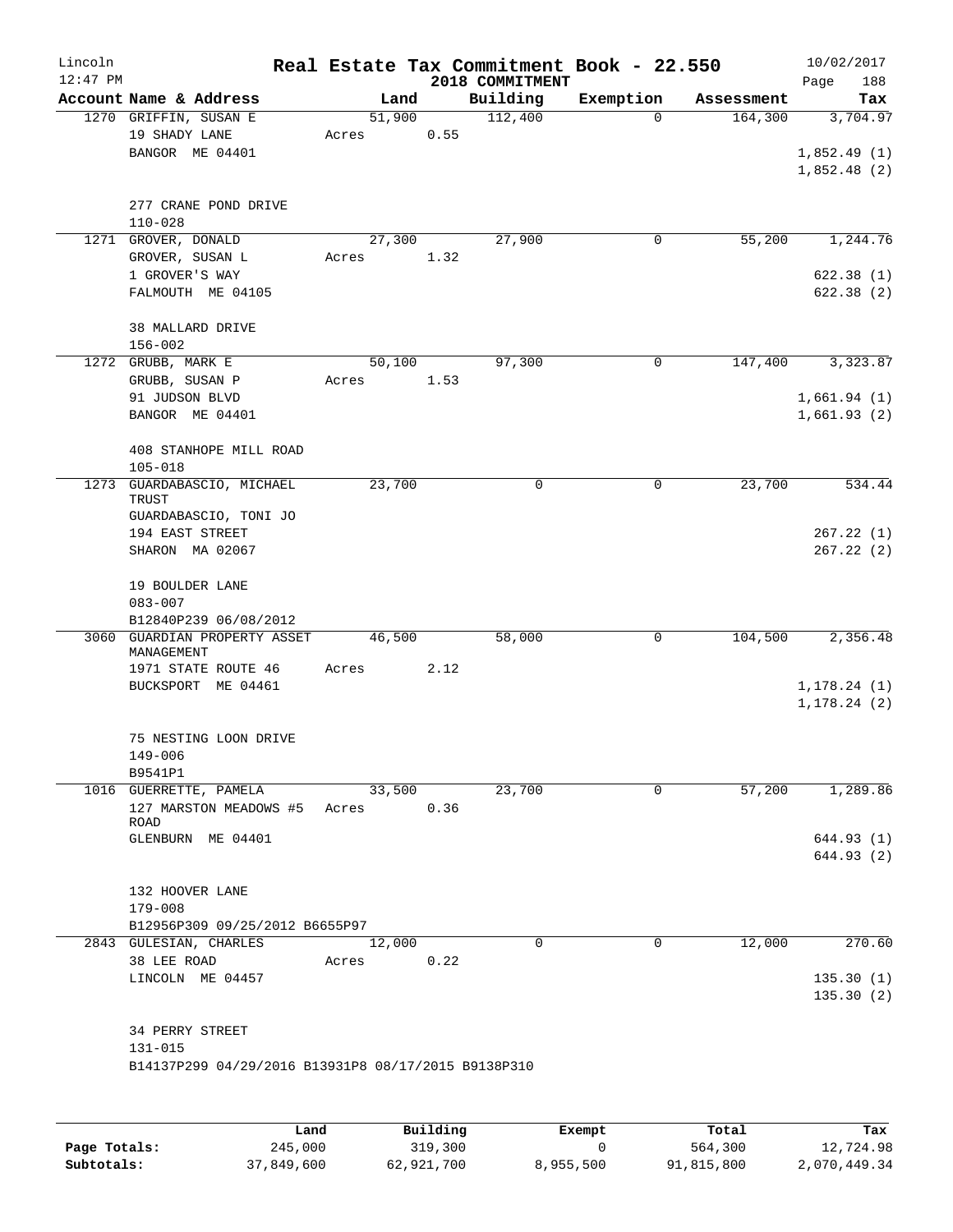| Lincoln<br>$12:47$ PM |                                      |        |      | 2018 COMMITMENT | Real Estate Tax Commitment Book - 22.550 |            | 10/02/2017<br>189<br>Page  |
|-----------------------|--------------------------------------|--------|------|-----------------|------------------------------------------|------------|----------------------------|
|                       | Account Name & Address               | Land   |      | Building        | Exemption                                | Assessment | Tax                        |
|                       | 971 GULESIAN, CHARLES                | 23,900 |      | 29,000          | $\Omega$                                 | 52,900     | 1,192.90                   |
|                       | 20 SCHOOL STREET                     | Acres  | 0.17 |                 |                                          |            |                            |
|                       | LINCOLN ME 04457                     |        |      |                 |                                          |            | 596.45(1)                  |
|                       |                                      |        |      |                 |                                          |            | 596.45(2)                  |
|                       | 20 SCHOOL STREET                     |        |      |                 |                                          |            |                            |
|                       | 137-073                              |        |      |                 |                                          |            |                            |
|                       | B13981P233 10/09/2015                |        |      |                 |                                          |            |                            |
|                       | 1277 GULESIAN, CHARLES A             | 6,500  |      | 66,300          | 20,000                                   | 52,800     | 1,190.64                   |
|                       | GULESIAN, MARIA L                    |        |      |                 | 20 Homestead                             |            |                            |
|                       | 38 LEE ROAD                          |        |      |                 |                                          |            | 595.32(1)                  |
|                       | LINCOLN ME 04457-1407                |        |      |                 |                                          |            | 595.32 (2)                 |
|                       |                                      |        |      |                 |                                          |            |                            |
|                       | 38 LEE ROAD<br>139-098               |        |      |                 |                                          |            |                            |
|                       | B7638P286                            |        |      |                 |                                          |            |                            |
|                       | 1278 GULESIAN, CHRISTOPHER H         | 46,200 |      | 145,300         | $\mathbf 0$                              | 191,500    | 4,318.33                   |
|                       | GULESIAN, AMY N                      | Acres  | 1.48 |                 |                                          |            |                            |
|                       | 36 ALDRICH POINT ROAD                |        |      |                 |                                          |            | 2, 159.17(1)               |
|                       | LINCOLN ME 04457                     |        |      |                 |                                          |            | 2,159.16(2)                |
|                       |                                      |        |      |                 |                                          |            |                            |
|                       | 36 ALDRICH POINT ROAD<br>$057 - 030$ |        |      |                 |                                          |            |                            |
|                       | B13865P24 06/08/2015 B5729P21        |        |      |                 |                                          |            |                            |
|                       | 1279 GURNEY, MARY JANE               | 38,100 |      | 66,800          | 0                                        | 104,900    | 2,365.50                   |
|                       | PO BOX 311                           |        |      |                 |                                          |            |                            |
|                       | ALFRED ME 04002                      |        |      |                 |                                          |            | 1,182.75(1)                |
|                       |                                      |        |      |                 |                                          |            | 1,182.75(2)                |
|                       |                                      |        |      |                 |                                          |            |                            |
|                       | 567 PHINNEY FARM ROAD<br>$103 - 043$ |        |      |                 |                                          |            |                            |
|                       | 1280 GUSTAFSON, CYNTHIA A            | 19,500 |      | 90,100          | 20,000                                   | 89,600     | 2,020.48                   |
|                       | 172 TRANSALPINE ROAD                 | Acres  | 1.06 |                 | 20 Homestead                             |            |                            |
|                       | LINCOLN ME 04457-9612                |        |      |                 |                                          |            | 1,010.24(1)                |
|                       |                                      |        |      |                 |                                          |            | 1,010.24(2)                |
|                       |                                      |        |      |                 |                                          |            |                            |
|                       | 172 TRANSALPINE ROAD                 |        |      |                 |                                          |            |                            |
|                       | $038 - 012$                          |        |      |                 |                                          |            |                            |
|                       | 1281 GUTHRIE, DAVID                  | 59,100 |      | 16,200          | $\mathbf 0$                              | 75,300     | 1,698.02                   |
|                       | PO BOX 275<br>LINCOLN ME 04457       | Acres  | 1.04 |                 |                                          |            | 849.01 (1)                 |
|                       |                                      |        |      |                 |                                          |            | 849.01 (2)                 |
|                       |                                      |        |      |                 |                                          |            |                            |
|                       | 222 WEST BROADWAY                    |        |      |                 |                                          |            |                            |
|                       | $130 - 020$                          |        |      |                 |                                          |            |                            |
|                       | B11649P227                           |        |      |                 |                                          |            |                            |
|                       | 2518 GUTHRIE, DAVID                  | 17,400 |      | 77,300          | 0                                        | 94,700     | 2,135.49                   |
|                       | PO BOX 275                           | Acres  | 0.36 |                 |                                          |            |                            |
|                       | LINCOLN ME 04457                     |        |      |                 |                                          |            | 1,067.75(1)<br>1,067.74(2) |
|                       |                                      |        |      |                 |                                          |            |                            |
|                       | 13 EVERGREEN DRIVE                   |        |      |                 |                                          |            |                            |
|                       | $141 - 055$                          |        |      |                 |                                          |            |                            |
|                       | B14498P340 05/31/2017                |        |      |                 |                                          |            |                            |
|                       |                                      |        |      |                 |                                          |            |                            |
|                       |                                      |        |      |                 |                                          |            |                            |

|              | Land       | Building   | Exempt    | Total      | Tax          |
|--------------|------------|------------|-----------|------------|--------------|
| Page Totals: | 210,700    | 491,000    | 40,000    | 661,700    | 14,921.36    |
| Subtotals:   | 38,060,300 | 63,412,700 | 8,995,500 | 92,477,500 | 2,085,370.70 |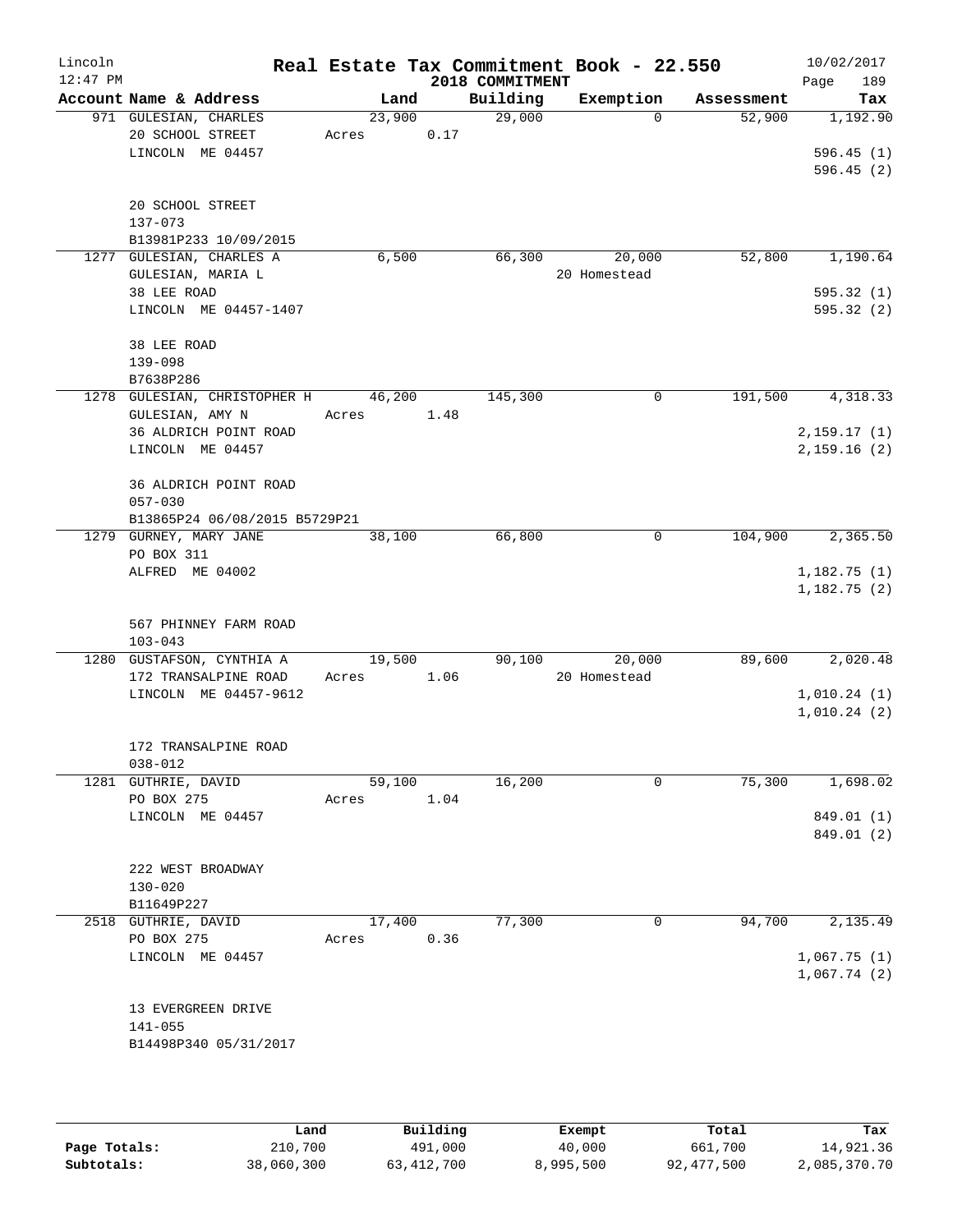| Lincoln      |                                               | Real Estate Tax Commitment Book - 22.550 |          |                     |                       |                       | 10/02/2017               |
|--------------|-----------------------------------------------|------------------------------------------|----------|---------------------|-----------------------|-----------------------|--------------------------|
| $12:47$ PM   | Account Name & Address                        |                                          |          | 2018 COMMITMENT     |                       |                       | Page<br>190              |
|              | 1282 GUTHRIE, DAVID A SR                      | Land<br>17,800                           |          | Building<br>178,900 | Exemption<br>$\Omega$ | Assessment<br>196,700 | Tax<br>4,435.59          |
|              | PO BOX 275                                    |                                          |          |                     |                       |                       |                          |
|              | LINCOLN ME 04457                              |                                          |          |                     |                       |                       | 2, 217.80(1)             |
|              |                                               |                                          |          |                     |                       |                       | 2, 217.79(2)             |
|              |                                               |                                          |          |                     |                       |                       |                          |
|              | 5 JR DRIVE                                    |                                          |          |                     |                       |                       |                          |
|              | $126 - 067$<br>2786 GUYGER, DAVID A           |                                          |          | 92,800              | 0                     | 122,400               | 2,760.12                 |
|              | GUYGER, MARGARET M                            | 29,600<br>Acres                          | 0.61     |                     |                       |                       |                          |
|              | 99 LINCOLN ROAD                               |                                          |          |                     |                       |                       | 1,380.06(1)              |
|              | ENFIELD ME 04493                              |                                          |          |                     |                       |                       | 1,380.06(2)              |
|              |                                               |                                          |          |                     |                       |                       |                          |
|              | 76 LUDDEN LANE                                |                                          |          |                     |                       |                       |                          |
|              | $168 - 038$                                   |                                          |          |                     |                       |                       |                          |
|              | B13649P216 09/19/2014<br>1498 HADLER, DOROTHY | 18,500                                   |          | 107,400             | 0                     | 125,900               | 2,839.05                 |
|              | GOODMAN, BARBARA                              | Acres                                    | 0.40     |                     |                       |                       |                          |
|              | 126 LINCOLN STREET                            |                                          |          |                     |                       |                       | 1,419.53(1)              |
|              | DOVER FOXCROFT ME                             |                                          |          |                     |                       |                       | 1,419.52(2)              |
|              | 04426                                         |                                          |          |                     |                       |                       |                          |
|              | 15 EVERGREEN DRIVE                            |                                          |          |                     |                       |                       |                          |
|              | 141-054                                       |                                          |          |                     |                       |                       |                          |
|              | B14255P133 08/25/2016 B3467P305               |                                          |          |                     |                       |                       |                          |
|              | 1284 HAFFORD, LESLIE C                        | 31,100                                   |          | 78,000              | 20,000                | 89,100                | 2,009.21                 |
|              | 933 ENFIELD ROAD                              | Acres                                    | 27.80    |                     | 20 Homestead          |                       |                          |
|              | LINCOLN ME 04457-9716                         |                                          |          |                     |                       |                       | 1,004.61(1)              |
|              |                                               |                                          |          |                     |                       |                       | 1,004.60(2)              |
|              | 933 ENFIELD ROAD                              |                                          |          |                     |                       |                       |                          |
|              | $004 - 004$                                   |                                          |          |                     |                       |                       |                          |
|              | B6220P295                                     |                                          |          |                     |                       |                       |                          |
|              | 1285 HAFFORD, LESLIE C                        | 34,100                                   |          | 0                   | 0                     | 34,100                | 768.96                   |
|              | 933 ENFIELD ROAD                              | Acres                                    | 19.40    |                     |                       |                       |                          |
|              | LINCOLN ME 04457                              |                                          |          |                     |                       |                       | 384.48 (1)               |
|              |                                               |                                          |          |                     |                       |                       | 384.48 (2)               |
|              | ENFIELD ROAD                                  |                                          |          |                     |                       |                       |                          |
|              | $004 - 044$                                   |                                          |          |                     |                       |                       |                          |
|              | B9837P158                                     |                                          |          |                     |                       |                       |                          |
|              | 1286 HAFFORD, RITCHIE A                       | 13,800                                   |          | 50,000              | 20,000                | 43,800                | 987.69                   |
|              | HAFFORD, JENNIFER                             | Acres                                    | 115.50   |                     | 20 Homestead          |                       |                          |
|              | 404 WEST BROADWAY<br>LINCOLN ME 04457-9703    |                                          |          |                     |                       |                       | 493.85 (1)<br>493.84 (2) |
|              |                                               |                                          |          |                     |                       |                       |                          |
|              | 404 WEST BROADWAY                             |                                          |          |                     |                       |                       |                          |
|              | $046 - 034$                                   |                                          |          |                     |                       |                       |                          |
|              | B6141P229                                     |                                          |          |                     |                       |                       |                          |
|              | 1288 HAINER, SARAH A                          | 14,800                                   |          | 92,900              | 20,000                | 87,700                | 1,977.64                 |
|              | HAINER, DAVID J<br>315 PHINNEY FARM ROAD      | Acres                                    | 2.02     |                     | 20 Homestead          |                       | 988.82 (1)               |
|              | LINCOLN ME 04457                              |                                          |          |                     |                       |                       | 988.82 (2)               |
|              |                                               |                                          |          |                     |                       |                       |                          |
|              | 315 PHINNEY FARM ROAD                         |                                          |          |                     |                       |                       |                          |
|              | $006 - 032$                                   |                                          |          |                     |                       |                       |                          |
|              |                                               |                                          |          |                     |                       |                       |                          |
|              |                                               |                                          |          |                     |                       |                       |                          |
|              | Land                                          |                                          | Building |                     | Exempt                | Total                 | Tax                      |
| Page Totals: | 159,700                                       |                                          | 600,000  |                     | 60,000                | 699,700               | 15,778.26                |

**Subtotals:** 38,220,000 64,012,700 9,055,500 93,177,200 2,101,148.96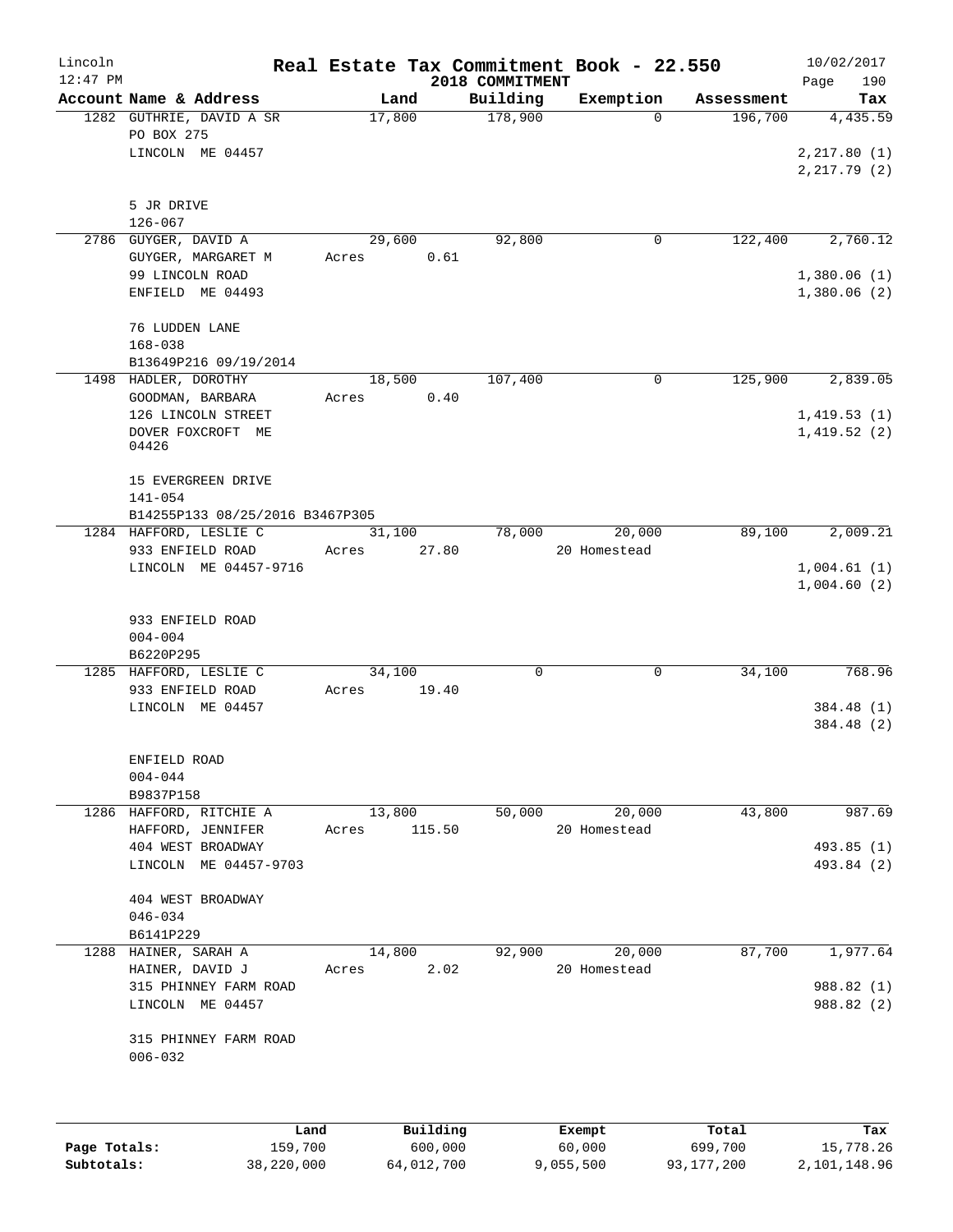| Lincoln<br>$12:47$ PM |                                       |                 |       |        |                     | 2018 COMMITMENT | Real Estate Tax Commitment Book - 22.550 |              |                  | 10/02/2017<br>Page<br>191  |
|-----------------------|---------------------------------------|-----------------|-------|--------|---------------------|-----------------|------------------------------------------|--------------|------------------|----------------------------|
|                       | Account Name & Address                |                 |       | Land   |                     | Building        | Exemption                                |              | Assessment       | Tax                        |
|                       | 1289 HAINER, SCOTT G & NANCY          |                 |       | 16,700 |                     | 58,400          |                                          | $\Omega$     | 75,100           | 1,693.51                   |
|                       | J<br>52 COLD STREAM LANE              |                 | Acres |        | 0.32                |                 |                                          |              |                  |                            |
|                       | LOWELL ME 04493                       |                 |       |        |                     |                 |                                          |              |                  | 846.76 (1)                 |
|                       |                                       |                 |       |        |                     |                 |                                          |              |                  | 846.75 (2)                 |
|                       | 5 TIBBETTS DRIVE                      |                 |       |        |                     |                 |                                          |              |                  |                            |
|                       | $127 - 045$                           |                 |       |        |                     |                 |                                          |              |                  |                            |
|                       | B9605P32                              |                 |       |        |                     |                 |                                          |              |                  |                            |
|                       | 1294 HALE STREET APARTMENTS<br>LLC    |                 |       | 46,000 |                     | 472,800         |                                          | 0            | 518,800          | 11,698.94                  |
|                       | 135 STONE STREET DRIVE                |                 | Acres |        | 2.84                |                 |                                          |              |                  |                            |
|                       | NORTHPORT ME 04849                    |                 |       |        |                     |                 |                                          |              |                  | 5,849.47(1)<br>5,849.47(2) |
|                       | <b>46 HALE STREET</b>                 |                 |       |        |                     |                 |                                          |              |                  |                            |
|                       | $127 - 056$                           |                 |       |        |                     |                 |                                          |              |                  |                            |
|                       | B11496P216                            |                 |       |        |                     |                 |                                          |              |                  |                            |
|                       | 1292 HALE, LOREN A                    |                 |       | 18,200 |                     | 0               |                                          | $\mathbf 0$  | 18,200           | 410.41                     |
|                       | HALE, JOYCE M                         |                 |       |        |                     |                 |                                          |              |                  |                            |
|                       | 22 SWEET ROAD                         |                 |       |        |                     |                 |                                          |              |                  | 205.21(1)                  |
|                       | LINCOLN ME 04457                      |                 |       |        |                     |                 |                                          |              |                  | 205.20(2)                  |
|                       | <b>BIRCH LANE</b>                     |                 |       |        |                     |                 |                                          |              |                  |                            |
|                       | $092 - 042$                           |                 |       |        |                     |                 |                                          |              |                  |                            |
|                       | 1293 HALE, LOREN A & JOYCE M          |                 |       | 17,300 |                     | 26,400          | 20,000                                   |              | 23,700           | 534.44                     |
|                       | 22 SWEET ROAD                         |                 |       |        |                     |                 | 20 Homestead                             |              |                  |                            |
|                       | LINCOLN ME 04457-9511                 |                 |       |        |                     |                 |                                          |              |                  | 267.22(1)                  |
|                       |                                       |                 |       |        |                     |                 |                                          |              |                  | 267.22(2)                  |
|                       | 22 SWEET ROAD                         |                 |       |        |                     |                 |                                          |              |                  |                            |
|                       | $092 - 012$                           |                 |       |        |                     |                 |                                          |              |                  |                            |
|                       | 1295 HALEY, RONALD S                  |                 |       | 26,800 |                     | 3,200           |                                          | 0            | 30,000           | 676.50                     |
|                       | PIERCE, SANDRA (ESTATE Acres<br>OF)   |                 |       |        | 21.60               |                 |                                          |              |                  |                            |
|                       | 1410 MIDDLE ROAD                      |                 |       |        |                     |                 |                                          |              |                  | 338.25(1)                  |
|                       | DRESDEN ME 04342                      |                 |       |        |                     |                 |                                          |              |                  | 338.25(2)                  |
|                       | 215 NEW CAMP ROAD                     |                 |       |        |                     |                 |                                          |              |                  |                            |
|                       | $013 - 010$                           |                 |       |        |                     |                 |                                          |              |                  |                            |
|                       | B7883P174                             |                 |       |        |                     |                 |                                          |              |                  |                            |
|                       | 1296 HALL, BRUCE E.                   |                 |       | 20,100 |                     | 50,700          |                                          | $\mathbf{0}$ | 70,800           | 1,596.54                   |
|                       | HALL, RHONDA                          |                 | Acres |        | 0.69                |                 |                                          |              |                  |                            |
|                       | 804 EGRETS LANDING<br>CARMEL NY 10512 |                 |       |        |                     |                 |                                          |              |                  | 798.27 (1)<br>798.27(2)    |
|                       |                                       |                 |       |        |                     |                 |                                          |              |                  |                            |
|                       | <b>30 EDWARDS STREET</b>              |                 |       |        |                     |                 |                                          |              |                  |                            |
|                       | 132-099                               |                 |       |        |                     |                 |                                          |              |                  |                            |
|                       | B13350P272 09/26/2013                 |                 |       |        |                     |                 |                                          |              |                  |                            |
|                       | 1299 HALL, MICHAEL S                  |                 |       | 10,800 |                     | $\mathbf 0$     |                                          | 0            | 10,800           | 243.54                     |
|                       | HALL, LISA<br>2 MECCA DRIVE           |                 | Acres |        | 0.98                |                 |                                          |              |                  | 121.77(1)                  |
|                       | SALISBURY MILLS                       | ΝY              |       |        |                     |                 |                                          |              |                  | 121.77(2)                  |
|                       | 12577                                 |                 |       |        |                     |                 |                                          |              |                  |                            |
|                       | E/S BUCKLEY AVE                       |                 |       |        |                     |                 |                                          |              |                  |                            |
|                       | $047 - 050$                           |                 |       |        |                     |                 |                                          |              |                  |                            |
|                       | B8091P69                              |                 |       |        |                     |                 |                                          |              |                  |                            |
|                       |                                       |                 |       |        |                     |                 |                                          |              |                  |                            |
| Page Totals:          |                                       | Land<br>155,900 |       |        | Building<br>611,500 |                 | Exempt<br>20,000                         |              | Total<br>747,400 | Tax<br>16,853.88           |
| Subtotals:            |                                       | 38, 375, 900    |       |        | 64,624,200          |                 | 9,075,500                                |              | 93,924,600       | 2,118,002.84               |
|                       |                                       |                 |       |        |                     |                 |                                          |              |                  |                            |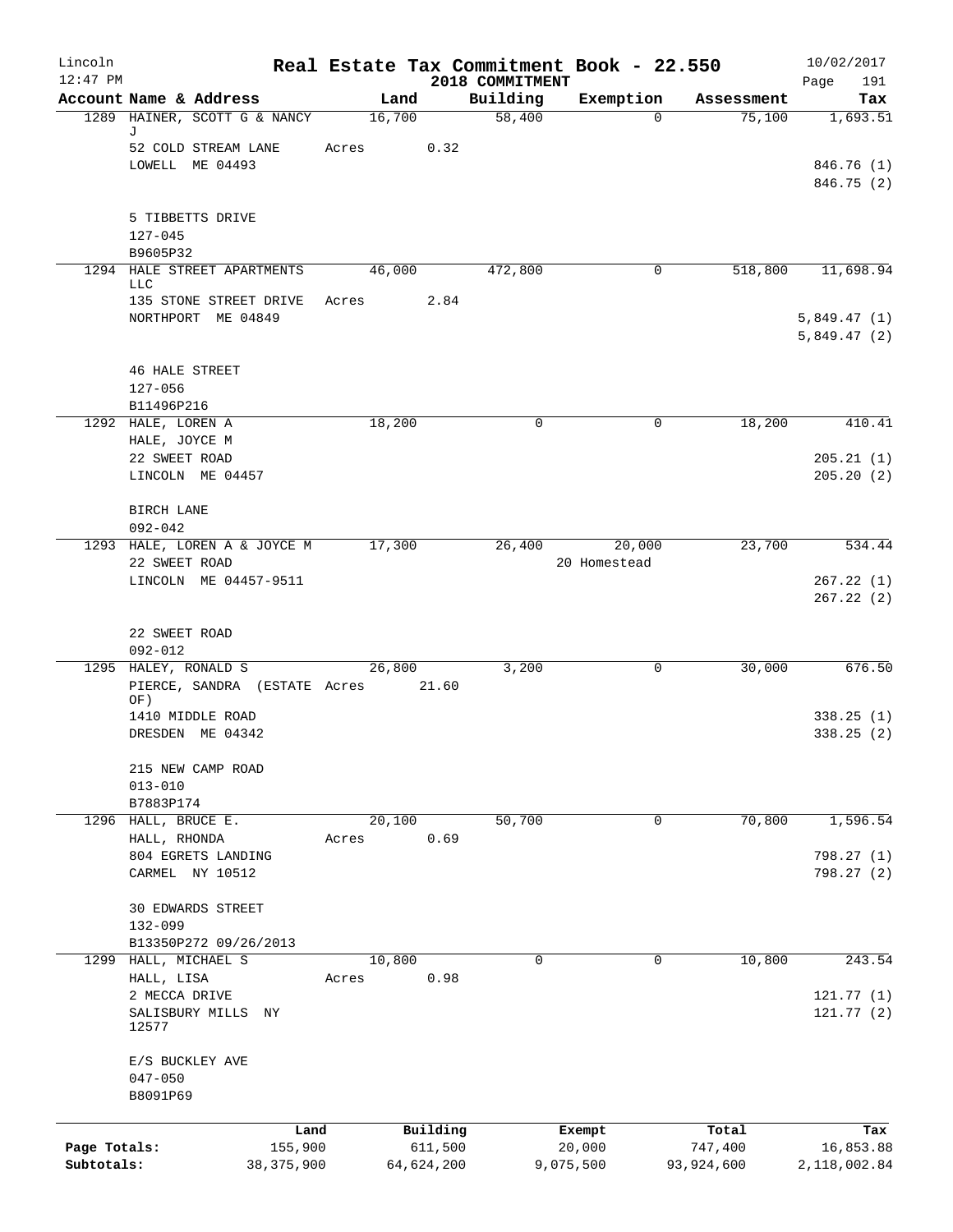| Lincoln<br>$12:47$ PM |                                                                                    |                 |       | 2018 COMMITMENT | Real Estate Tax Commitment Book - 22.550 |            | 10/02/2017<br>192<br>Page |
|-----------------------|------------------------------------------------------------------------------------|-----------------|-------|-----------------|------------------------------------------|------------|---------------------------|
|                       | Account Name & Address                                                             |                 | Land  | Building        | Exemption                                | Assessment | Tax                       |
|                       | 1297 HALL, RHONDA<br>HALL, BRUCE<br>804 EGRETS LANDING                             | 35,000<br>Acres | 0.54  | 35,200          | $\Omega$                                 | 70,200     | 1,583.01<br>791.51(1)     |
|                       | CARMEL NY 10512                                                                    |                 |       |                 |                                          |            | 791.50(2)                 |
|                       | 34 LADY SLIPPER LANE<br>$108 - 013$<br>B13350P272 09/26/2013 B13160P344 04/26/2013 |                 |       |                 |                                          |            |                           |
|                       | 300 HALL, STEVEN B AND<br>LISABETH                                                 | 12,000          |       | 13,700          | 0                                        | 25,700     | 579.54                    |
|                       | RICH, REBECCA J                                                                    | Acres           | 0.25  |                 |                                          |            |                           |
|                       | 766 MAIN STREET<br>LINCOLN ME 04457                                                |                 |       |                 |                                          |            | 289.77 (1)<br>289.77 (2)  |
|                       | 766 MAIN STREET<br>$086 - 011$                                                     |                 |       |                 |                                          |            |                           |
|                       | B13925P188 08/11/2015 B12935P12 09/05/2012 B12867P24<br>07/02/2012                 |                 |       |                 |                                          |            |                           |
|                       | 330 HALLETT, ANTHONY WAYNE                                                         |                 | 8,400 | 35,000          | 0                                        | 43,400     | 978.67                    |
|                       | SEARS, CASEY LYNN<br>14 WASHINGTON STREET                                          | Acres           | 0.16  |                 |                                          |            |                           |
|                       | LINCOLN ME 04457                                                                   |                 |       |                 |                                          |            | 489.34 (1)<br>489.33 (2)  |
|                       |                                                                                    |                 |       |                 |                                          |            |                           |
|                       | 14 WASHINGTON STREET                                                               |                 |       |                 |                                          |            |                           |
|                       | $136 - 079$                                                                        |                 |       |                 |                                          |            |                           |
|                       | B14370P314 12/22/2016 B12898P37 08/01/2012                                         |                 |       | 0               | $\mathbf 0$                              |            |                           |
|                       | 1300 HALLSWORTH, RUTH<br>PO BOX 104                                                | 10,800          |       |                 |                                          | 10,800     | 243.54                    |
|                       | EAST NEWPORT ME 04933                                                              |                 |       |                 |                                          |            | 121.77(1)                 |
|                       |                                                                                    |                 |       |                 |                                          |            | 121.77(2)                 |
|                       | MOHAWK ROAD                                                                        |                 |       |                 |                                          |            |                           |
| 1302                  | $121 - 006$<br>HAM, CHRIS A                                                        |                 | 7,600 | 0               | 0                                        | 7,600      | 171.38                    |
|                       | HAM, SANDRA K                                                                      | Acres           | 45.50 |                 |                                          |            |                           |
|                       | 904 ROUTE 2                                                                        |                 |       |                 |                                          |            | 85.69(1)                  |
|                       | WINN ME 04495                                                                      |                 |       |                 |                                          |            | 85.69(2)                  |
|                       | SOUTH ROAD<br>$054 - 024$                                                          |                 |       |                 |                                          |            |                           |
|                       | 1301 HAM, CHRIS A                                                                  | 10,800          |       | $\Omega$        | 0                                        | 10,800     | 243.54                    |
|                       | HAM, SANDRA K                                                                      | Acres           | 35.00 |                 |                                          |            |                           |
|                       | 904 ROUTE 2                                                                        |                 |       |                 |                                          |            | 121.77(1)                 |
|                       | WINN ME 04495                                                                      |                 |       |                 |                                          |            | 121.77 (2)                |
|                       | HALF TOWNSHIP ROAD<br>$044 - 008$                                                  |                 |       |                 |                                          |            |                           |
|                       | 2258 HAM, JOAN                                                                     | 18,300          |       | 44,400          | 20,000                                   | 42,700     | 962.89                    |
|                       | 41 TAYLOR STREET                                                                   | Acres           | 0.34  |                 | 20 Homestead                             |            |                           |
|                       | LINCOLN ME 04457-1124                                                              |                 |       |                 |                                          |            | 481.45 (1)<br>481.44 (2)  |
|                       | 41 TAYLOR STREET<br>132-130                                                        |                 |       |                 |                                          |            |                           |
|                       | B13553P342 06/09/2014                                                              |                 |       |                 |                                          |            |                           |
|                       |                                                                                    |                 |       |                 |                                          |            |                           |

|              | Land       | Building   | Exempt    | Total      | Tax          |
|--------------|------------|------------|-----------|------------|--------------|
| Page Totals: | 102,900    | 128,300    | 20,000    | 211,200    | 4,762.57     |
| Subtotals:   | 38,478,800 | 64,752,500 | 9,095,500 | 94,135,800 | 2,122,765.41 |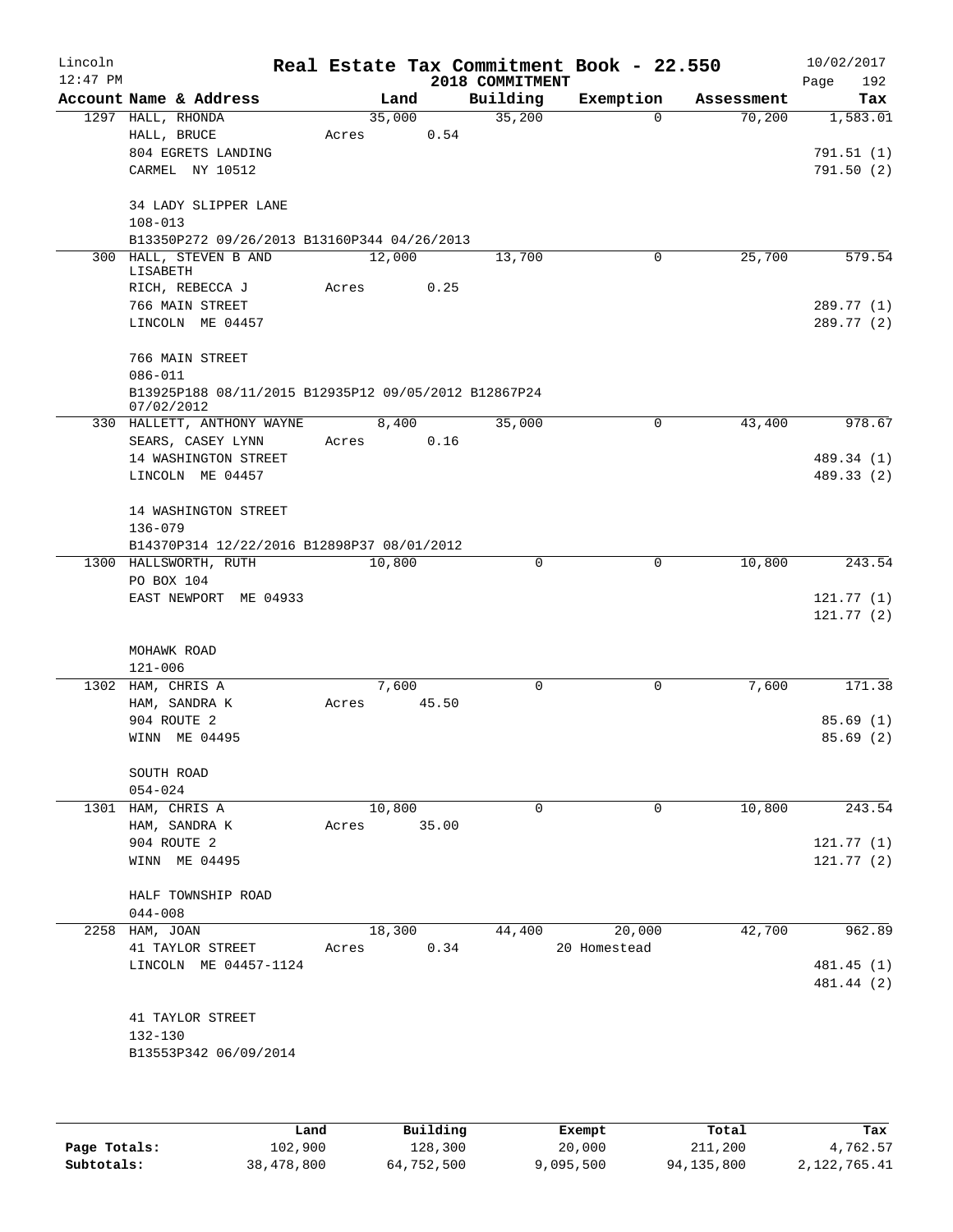| Lincoln      |                                                                     |        |            |                 | Real Estate Tax Commitment Book - 22.550 |                       | 10/02/2017   |
|--------------|---------------------------------------------------------------------|--------|------------|-----------------|------------------------------------------|-----------------------|--------------|
| $12:47$ PM   |                                                                     |        |            | 2018 COMMITMENT |                                          |                       | Page<br>193  |
|              | Account Name & Address                                              | Land   |            | Building        | Exemption                                | Assessment            | Tax          |
|              | 1303 HAM, LARRY                                                     | 35,700 |            | 83,900          |                                          | $\Omega$<br>119,600   | 2,696.98     |
|              | 52 FLEMING STREET<br>LINCOLN ME 04457                               | Acres  | 0.40       |                 |                                          |                       | 1,348.49(1)  |
|              |                                                                     |        |            |                 |                                          |                       | 1,348.49(2)  |
|              |                                                                     |        |            |                 |                                          |                       |              |
|              | 52 FLEMING STREET                                                   |        |            |                 |                                          |                       |              |
|              | $139 - 004$                                                         |        |            |                 |                                          |                       |              |
|              | 3511 HAM, LARRY                                                     | 53,800 |            | $\mathbf 0$     |                                          | 53,800<br>0           | 1, 213.19    |
|              | 45 BRIDGE ROAD                                                      | Acres  | 0.46       |                 |                                          |                       |              |
|              | CHESTER ME 04457                                                    |        |            |                 |                                          |                       | 606.60(1)    |
|              |                                                                     |        |            |                 |                                          |                       | 606.59(2)    |
|              |                                                                     |        |            |                 |                                          |                       |              |
|              | <b>46 TAYLOR STREET</b>                                             |        |            |                 |                                          |                       |              |
|              | $132 - 147$                                                         |        |            |                 |                                          |                       |              |
|              | B14128P346 04/19/2016 B13800P252 04/07/2015<br>B9551P329            |        |            |                 |                                          |                       |              |
|              | 1304 HAMEL, BRUCE A                                                 | 38,000 |            | $\mathbf 0$     |                                          | 0<br>38,000           | 856.90       |
|              | HAMEL, DEBORAH                                                      | Acres  | 1.00       |                 |                                          |                       |              |
|              | 7 GROVE STREET                                                      |        |            |                 |                                          |                       | 428.45(1)    |
|              | MILFORD ME 04461                                                    |        |            |                 |                                          |                       | 428.45(2)    |
|              |                                                                     |        |            |                 |                                          |                       |              |
|              | EGG POND ROAD                                                       |        |            |                 |                                          |                       |              |
|              | $077 - 021$                                                         |        |            |                 |                                          |                       |              |
|              | B10983P144                                                          |        |            |                 |                                          |                       |              |
|              | 1307 HAMEL, DEBORAH A                                               | 15,600 |            | 75,200          | 20,000                                   | 70,800                | 1,596.54     |
|              | 96 TOWN FARM ROAD<br>LINCOLN ME 04457-9505                          |        |            |                 | 20 Homestead                             |                       | 798.27 (1)   |
|              |                                                                     |        |            |                 |                                          |                       | 798.27(2)    |
|              |                                                                     |        |            |                 |                                          |                       |              |
|              | 96 TOWN FARM ROAD                                                   |        |            |                 |                                          |                       |              |
|              | $081 - 005$                                                         |        |            |                 |                                          |                       |              |
|              | 1308 HAMILTON, KRISTY                                               | 12,000 |            | 66,600          |                                          | $\mathbf 0$<br>78,600 | 1,772.43     |
|              | 34 WASHINGTON STREET                                                | Acres  | 0.42       |                 |                                          |                       |              |
|              | LINCOLN ME 04457-1209                                               |        |            |                 |                                          |                       | 886.22 (1)   |
|              |                                                                     |        |            |                 |                                          |                       | 886.21 (2)   |
|              |                                                                     |        |            |                 |                                          |                       |              |
|              | <b>34 WASHINGTON STREET</b>                                         |        |            |                 |                                          |                       |              |
|              | $136 - 088$                                                         |        |            |                 |                                          |                       |              |
|              | B13894P190 07/13/2015 B13871P231 06/22/2015<br>B2911P151            |        |            |                 |                                          |                       |              |
|              | 1311 HAMM, MARIE                                                    | 10,700 |            | 28,400          |                                          | 39,100<br>0           | 881.71       |
|              | 115 MAIN STREET                                                     | Acres  | 0.21       |                 |                                          |                       |              |
|              | MATTAWAMKEAG ME 04459                                               |        |            |                 |                                          |                       | 440.86 (1)   |
|              |                                                                     |        |            |                 |                                          |                       | 440.85 (2)   |
|              |                                                                     |        |            |                 |                                          |                       |              |
|              | 24 LIBBY STREET                                                     |        |            |                 |                                          |                       |              |
|              | 139-154                                                             |        |            |                 |                                          |                       |              |
|              | B14244P112 08/15/2016 B13564P54 06/18/2014<br>B12479P118 05/17/2011 |        |            |                 |                                          |                       |              |
|              | 3538 HAMM, PAUL E                                                   | 60,400 |            | 201,300         | 20,000                                   | 241,700               | 5,450.34     |
|              | HAMM, NICHOLE L                                                     | Acres  | 2.05       |                 | 20 Homestead                             |                       |              |
|              | 305 WHITE POINT ESTATES                                             |        |            |                 |                                          |                       | 2,725.17(1)  |
|              | ROAD                                                                |        |            |                 |                                          |                       |              |
|              | LINCOLN ME 04457                                                    |        |            |                 |                                          |                       | 2,725.17(2)  |
|              |                                                                     |        |            |                 |                                          |                       |              |
|              | 305 WHITE POINT ESTATES<br>ROAD                                     |        |            |                 |                                          |                       |              |
|              | $057 - 023$                                                         |        |            |                 |                                          |                       |              |
|              | B13684P14 10/27/2014                                                |        |            |                 |                                          |                       |              |
|              | Land                                                                |        | Building   |                 | Exempt                                   | Total                 | Tax          |
| Page Totals: | 226,200                                                             |        | 455,400    |                 | 40,000                                   | 641,600               | 14,468.09    |
| Subtotals:   | 38,705,000                                                          |        | 65,207,900 |                 | 9,135,500                                | 94,777,400            | 2,137,233.50 |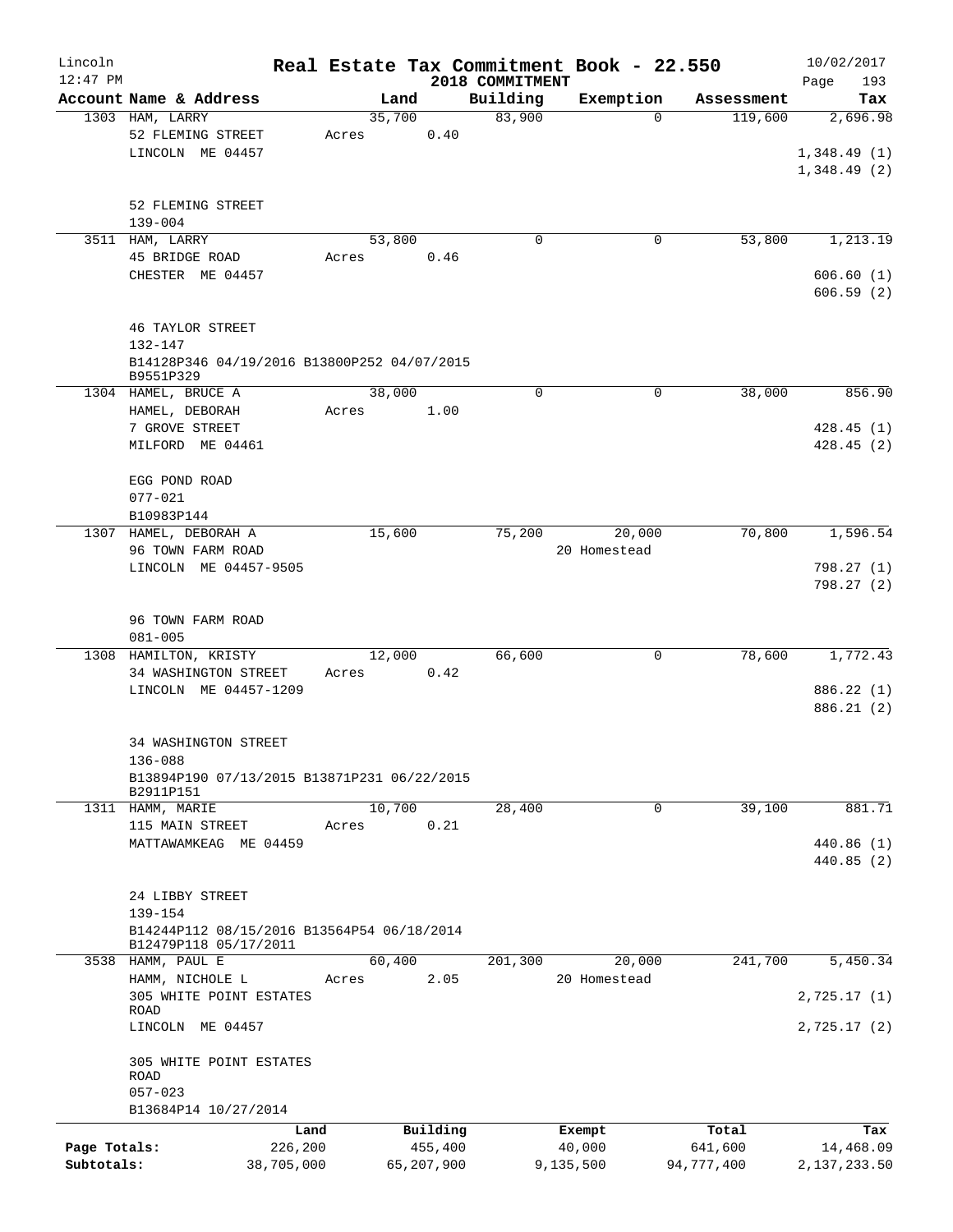| Lincoln<br>$12:47$ PM |                                              |         |       | Real Estate Tax Commitment Book - 22.550<br>2018 COMMITMENT |                        |            | 10/02/2017<br>194<br>Page  |
|-----------------------|----------------------------------------------|---------|-------|-------------------------------------------------------------|------------------------|------------|----------------------------|
|                       | Account Name & Address                       | Land    |       | Building                                                    | Exemption              | Assessment | Tax                        |
|                       | 1315 HAMMOND, FRANK H JR<br>HAMMOND, PAULA G | 32,600  |       | 101,700                                                     | 20,000<br>20 Homestead | 114,300    | 2,577.47                   |
|                       | 10 ALBERT DRIVE<br>LINCOLN ME 04457          |         |       |                                                             |                        |            | 1,288.74(1)<br>1,288.73(2) |
|                       | 10 ALBERT DRIVE<br>$125 - 007$               |         |       |                                                             |                        |            |                            |
|                       | 1316 HAMMOND, WAYNE                          | 11,000  |       | 0                                                           | 0                      | 11,000     | 248.05                     |
|                       | WESTGATE, THOMAS                             | Acres   | 3.25  |                                                             |                        |            |                            |
|                       | 65 CROSS STREET                              |         |       |                                                             |                        |            | 124.03(1)                  |
|                       | MIDDLEBORO MA 02346                          |         |       |                                                             |                        |            | 124.02(2)                  |
|                       | MADAGASCAL LAKE ROAD                         |         |       |                                                             |                        |            |                            |
|                       | $032 - 007$                                  |         |       |                                                             |                        |            |                            |
|                       | B10303P182                                   |         |       |                                                             |                        |            |                            |
|                       | 2161 HANINGTON, IRMA                         | 14,800  |       | 113,100                                                     | 20,000                 | 107,900    | 2,433.15                   |
|                       | 184 LEE ROAD                                 | Acres   | 2.00  |                                                             | 20 Homestead           |            |                            |
|                       | LINCOLN ME 04457                             |         |       |                                                             |                        |            | 1,216.58(1)                |
|                       |                                              |         |       |                                                             |                        |            | 1,216.57(2)                |
|                       | 184 LEE ROAD                                 |         |       |                                                             |                        |            |                            |
|                       | 142-037                                      |         |       |                                                             |                        |            |                            |
|                       | B12886P212 07/20/2012                        |         |       |                                                             |                        |            |                            |
|                       | 1319 HANINGTON, SHELDON                      | 20,300  |       | 81,400                                                      | 26,000                 | 75,700     | 1,707.04                   |
|                       | HANINGTON, JEAN                              | Acres   | 1.39  |                                                             | 20 Homestead           |            |                            |
|                       | 475 ENFIELD ROAD                             |         |       |                                                             | 07 Veteran             |            | 853.52 (1)                 |
|                       | LINCOLN ME 04457                             |         |       |                                                             |                        |            | 853.52 (2)                 |
|                       |                                              |         |       |                                                             |                        |            |                            |
|                       | 475 ENFIELD ROAD<br>$037 - 008$              |         |       |                                                             |                        |            |                            |
|                       | B10146P1                                     |         |       |                                                             |                        |            |                            |
|                       | 1580 HANINGTON, WILLARD S                    | 27,300  |       | 90,000                                                      | 20,000                 | 97,300     | 2,194.12                   |
|                       | 25 JR DRIVE                                  |         |       |                                                             | 20 Homestead           |            |                            |
|                       | LINCOLN ME 04457                             |         |       |                                                             |                        |            | 1,097.06(1)                |
|                       |                                              |         |       |                                                             |                        |            | 1,097.06(2)                |
|                       | 25 JR DRIVE                                  |         |       |                                                             |                        |            |                            |
|                       | $125 - 036$                                  |         |       |                                                             |                        |            |                            |
|                       | B12942P349 09/12/2012                        |         |       |                                                             |                        |            |                            |
|                       | 1581 HANINGTON, WILLARD S                    | 16,300  |       | 0                                                           | 0                      | 16,300     | 367.57                     |
|                       | HANINGTON, BEVERLY                           |         |       |                                                             |                        |            |                            |
|                       | 25 JR DRIVE                                  |         |       |                                                             |                        |            | 183.79(1)                  |
|                       | LINCOLN ME 04457                             |         |       |                                                             |                        |            | 183.78 (2)                 |
|                       | JR DRIVE                                     |         |       |                                                             |                        |            |                            |
|                       | 125-037                                      |         |       |                                                             |                        |            |                            |
|                       | B12942P346 09/12/2012                        |         |       |                                                             |                        |            |                            |
|                       | 1321 HANNAFORD BROTHERS CO                   | 396,700 |       | 1,059,900                                                   | 0                      | 1,456,600  | 32,846.33                  |
|                       | (LINCOLN PLAZA)                              | Acres   | 19.33 |                                                             |                        |            |                            |
|                       | C/O REAL ESTATE DEPT                         |         |       |                                                             |                        |            | 16, 423.17                 |
|                       | P.O. BOX 1000                                |         |       |                                                             |                        |            | 16, 423. 16                |
|                       | PORTLAND ME 04104-5005                       |         |       |                                                             |                        |            |                            |
|                       | 22 GODING AVE<br>136-155                     |         |       |                                                             |                        |            |                            |
|                       |                                              |         |       |                                                             |                        |            |                            |
|                       |                                              |         |       |                                                             |                        |            |                            |
|                       |                                              |         |       |                                                             |                        |            |                            |

|              | Land       | Building   | Exempt    | Total      | Tax          |
|--------------|------------|------------|-----------|------------|--------------|
| Page Totals: | 519,000    | .,446,100  | 86,000    | 1,879,100  | 42,373.73    |
| Subtotals:   | 39,224,000 | 66,654,000 | 9,221,500 | 96,656,500 | 2,179,607.23 |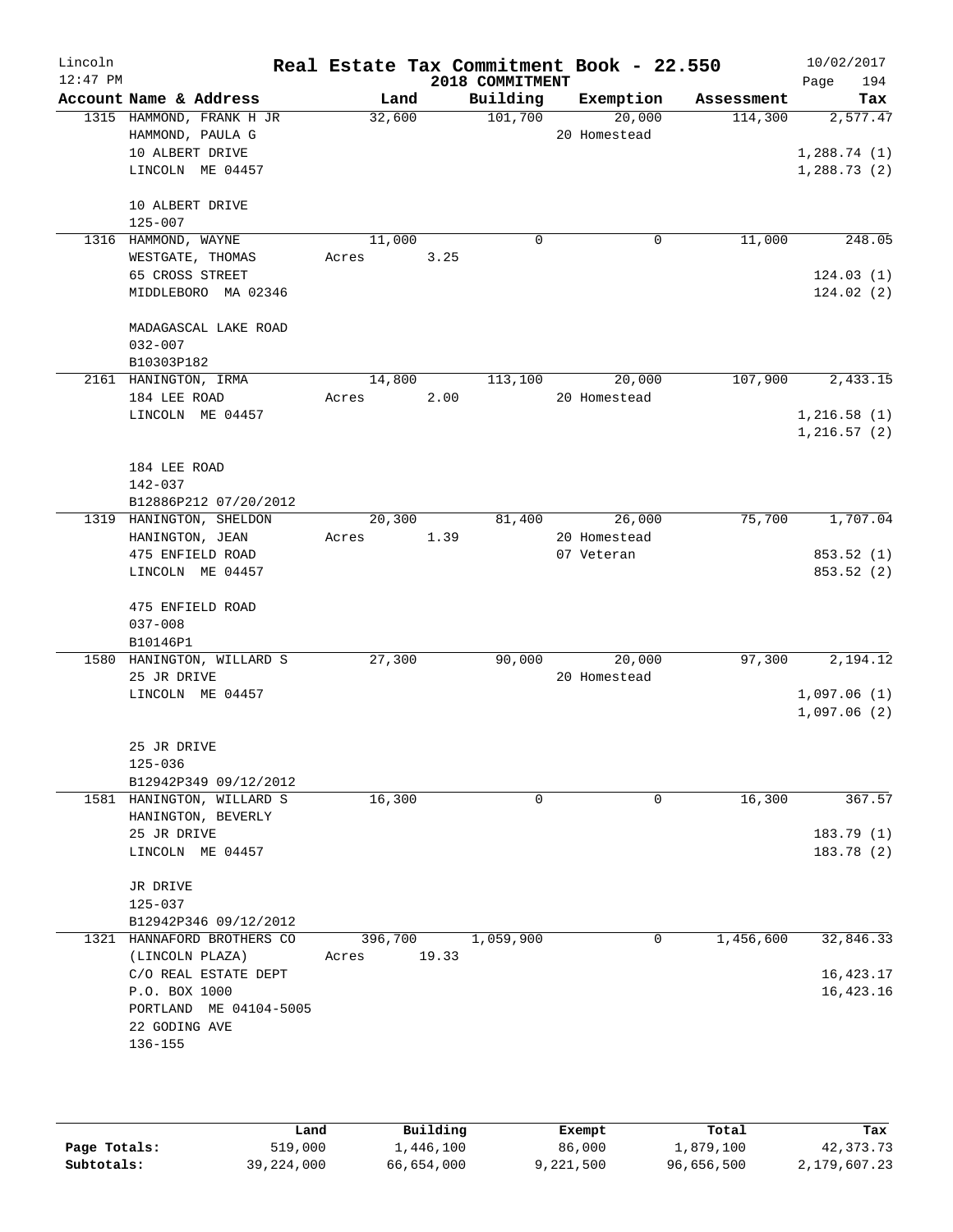| Lincoln<br>$12:47$ PM |                                                                         |       |        |      | 2018 COMMITMENT | Real Estate Tax Commitment Book - 22.550 |            | 10/02/2017<br>Page<br>195 |
|-----------------------|-------------------------------------------------------------------------|-------|--------|------|-----------------|------------------------------------------|------------|---------------------------|
|                       | Account Name & Address                                                  |       | Land   |      | Building        | Exemption                                | Assessment | Tax                       |
|                       | 1769 HANSCOM, AMY<br>376 CURTIS FARM ROAD                               | Acres | 11,000 | 6.31 | 14,500          | 20,000<br>20 Homestead                   | 5,500      | 124.03                    |
|                       | LINCOLN ME 04495                                                        |       |        |      |                 |                                          |            | 62.02(1)<br>62.01(2)      |
|                       | 376 CURTIS FARM ROAD<br>$044 - 032$<br>B13267P146 07/12/2013 B11862P287 |       |        |      |                 |                                          |            |                           |
|                       | 186 HANSCOM, DUSTIN D &<br>MIRANDA                                      |       | 17,900 |      | 106,100         | 20,000                                   | 104,000    | 2,345.20                  |
|                       | 263 LEE ROAD<br>LINCOLN ME 04457                                        | Acres |        | 1.75 |                 | 20 Homestead                             |            | 1,172.60(1)               |
|                       |                                                                         |       |        |      |                 |                                          |            | 1, 172.60(2)              |
|                       | 263 LEE ROAD<br>$143 - 021$                                             |       |        |      |                 |                                          |            |                           |
|                       | B12719P314 01/31/2012                                                   |       |        |      |                 |                                          |            |                           |
|                       | 1325 HANSCOM, JAMES W &<br>PHYLLIS E                                    |       | 14,800 |      | 38,000          | 26,000                                   | 26,800     | 604.34                    |
|                       | 371 TRANSALPINE ROAD                                                    | Acres |        | 0.92 |                 | 20 Homestead                             |            |                           |
|                       | LINCOLN ME 04457-9602                                                   |       |        |      |                 | 07 Veteran                               |            | 302.17(1)                 |
|                       |                                                                         |       |        |      |                 |                                          |            | 302.17(2)                 |
|                       | 371 TRANSALPINE ROAD                                                    |       |        |      |                 |                                          |            |                           |
|                       | $026 - 013$                                                             |       |        |      |                 |                                          |            |                           |
|                       | B2753P202                                                               |       |        |      |                 |                                          |            |                           |
|                       | 1326 HANSCOM, KENNETH H JR                                              |       | 17,300 |      | 59,000          | 20,000                                   | 56,300     | 1,269.57                  |
|                       | HANSCOM, DONNA RAE                                                      |       |        |      |                 | 20 Homestead                             |            |                           |
|                       | P O BOX 254                                                             |       |        |      |                 |                                          |            | 634.79 (1)                |
|                       | LINCOLN ME 04457-0254                                                   |       |        |      |                 |                                          |            | 634.78 (2)                |
|                       | 311 FROST STREET                                                        |       |        |      |                 |                                          |            |                           |
|                       | $071 - 009$                                                             |       |        |      |                 |                                          |            |                           |
|                       | B13123P99 03/20/2013                                                    |       |        |      |                 |                                          |            |                           |
|                       | 1328 HANSCOM, LUCINDA                                                   |       | 21,200 |      | 39,300          | 0                                        | 60,500     | 1,364.28                  |
|                       | 2 GRINDLE STREET                                                        |       |        |      |                 |                                          |            |                           |
|                       | LINCOLN ME 04457                                                        |       |        |      |                 |                                          |            | 682.14 (1)<br>682.14 (2)  |
|                       |                                                                         |       |        |      |                 |                                          |            |                           |
|                       | 305 ENFIELD ROAD                                                        |       |        |      |                 |                                          |            |                           |
|                       | $047 - 029$                                                             |       |        |      |                 |                                          |            |                           |
| 1329                  | HANSCOM, PENNIE L                                                       |       | 10,900 |      | 31,800          | 20,000                                   | 22,700     | 511.89                    |
|                       | HARVEY, JENNIE L                                                        |       |        |      |                 | 20 Homestead                             |            |                           |
|                       | 371 TRANSALPINE ROAD                                                    |       |        |      |                 |                                          |            | 255.95(1)                 |
|                       | LINCOLN ME 04457-9602                                                   |       |        |      |                 |                                          |            | 255.94(2)                 |
|                       | 20 WASHINGTON STREET<br>$136 - 082$                                     |       |        |      |                 |                                          |            |                           |
| 1330                  | HANSCOM, RALEIGH W SR &<br>JUDITH R                                     |       | 15,000 |      | 67,900          | 26,000                                   | 56,900     | 1,283.10                  |
|                       | 733 MOHAWK ROAD                                                         |       |        |      |                 | 06 Veteran                               |            |                           |
|                       | LINCOLN ME 04457-9721                                                   |       |        |      |                 | 20 Homestead                             |            | 641.55 (1)<br>641.55(2)   |
|                       | 733 MOHAWK ROAD                                                         |       |        |      |                 |                                          |            |                           |
|                       | $121 - 026$                                                             |       |        |      |                 |                                          |            |                           |
|                       |                                                                         |       |        |      |                 |                                          |            |                           |

|              | Land         | Building   | Exempt    | Total      | Tax          |
|--------------|--------------|------------|-----------|------------|--------------|
| Page Totals: | 108,100      | 356,600    | 132,000   | 332,700    | 7,502.41     |
| Subtotals:   | 39, 332, 100 | 67,010,600 | 9,353,500 | 96,989,200 | 2,187,109.64 |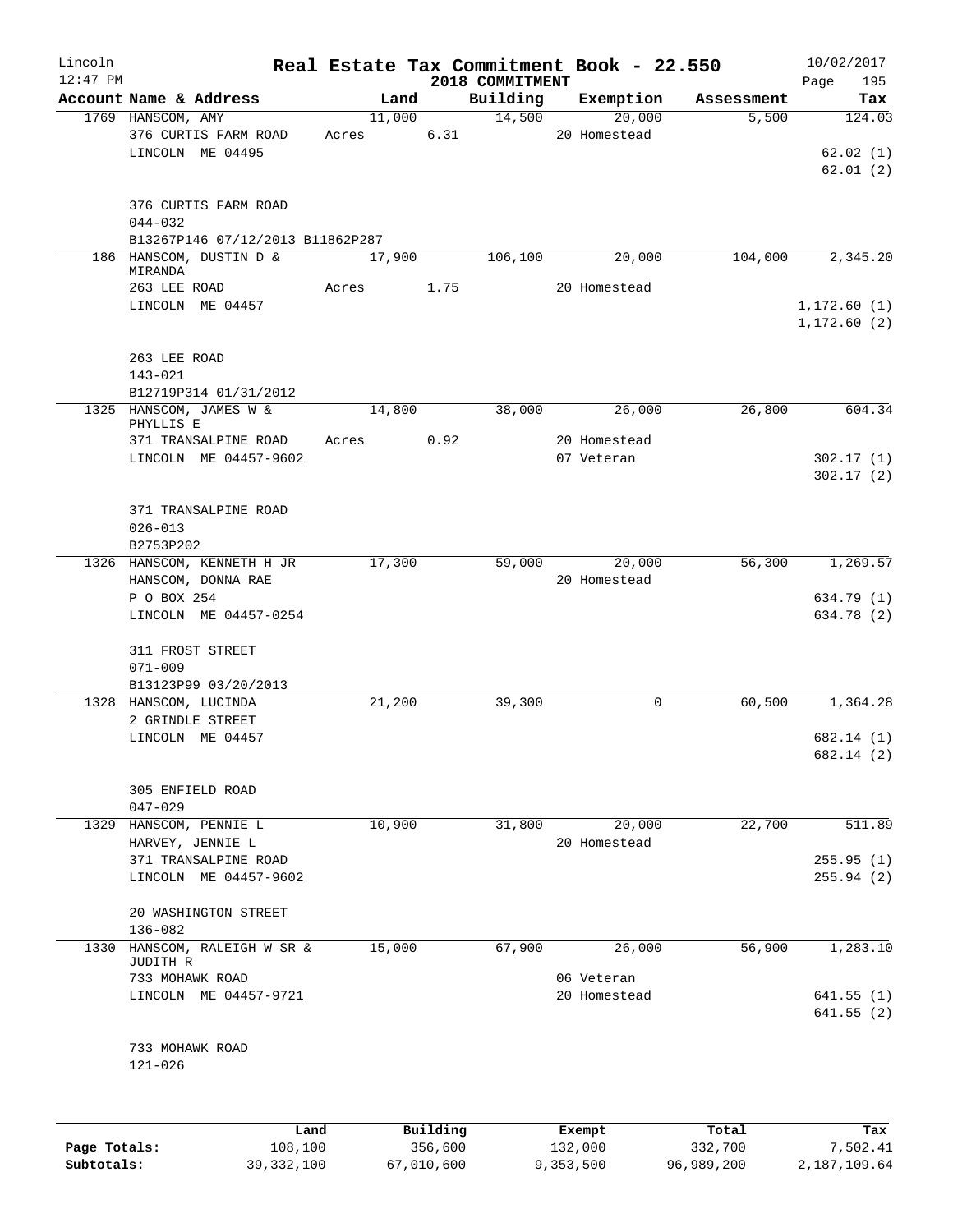| Lincoln<br>$12:47$ PM |                                   |       |        |          | 2018 COMMITMENT | Real Estate Tax Commitment Book - 22.550 |            | 10/02/2017         |
|-----------------------|-----------------------------------|-------|--------|----------|-----------------|------------------------------------------|------------|--------------------|
|                       | Account Name & Address            |       | Land   |          | Building        | Exemption                                | Assessment | Page<br>196<br>Tax |
|                       | 1331 HANSCOM, SHEILA ANN          |       | 53,500 |          | 40,300          | 20,000                                   | 73,800     | 1,664.19           |
|                       | HANSCOM, JOHN P                   | Acres |        | 112.27   |                 | 20 Homestead                             |            |                    |
|                       | 282 FROST STREET                  |       |        |          |                 |                                          |            | 832.10 (1)         |
|                       | LINCOLN ME 04457                  |       |        |          |                 |                                          |            | 832.09 (2)         |
|                       |                                   |       |        |          |                 |                                          |            |                    |
|                       | 282 FROST STREET                  |       |        |          |                 |                                          |            |                    |
|                       | $071 - 032$                       |       |        |          |                 |                                          |            |                    |
|                       | B9047P197                         |       |        |          |                 |                                          |            |                    |
|                       | 1333 HANSCOM, WILLIAM E &         |       | 10,100 |          | 46,400          | 26,000                                   | 30,500     | 687.78             |
|                       | LUCINDA D                         |       |        |          |                 |                                          |            |                    |
|                       | 2 GRINDLE STREET                  |       |        |          |                 | 20 Homestead                             |            |                    |
|                       | LINCOLN ME 04457                  |       |        |          |                 | 07 Veteran                               |            | 343.89(1)          |
|                       |                                   |       |        |          |                 |                                          |            | 343.89 (2)         |
|                       |                                   |       |        |          |                 |                                          |            |                    |
|                       | 2 GRINDLE STREET                  |       |        |          |                 |                                          |            |                    |
|                       | $141 - 003$                       |       |        |          |                 |                                          |            |                    |
|                       | 3500 HANSON, AARON                |       | 31,300 |          | 48,700          | $\mathbf 0$                              | 80,000     | 1,804.00           |
|                       | HANSON, SPRING                    | Acres |        | 0.54     |                 |                                          |            |                    |
|                       | PO BOX 224                        |       |        |          |                 |                                          |            | 902.00(1)          |
|                       | LINCOLN ME 04457                  |       |        |          |                 |                                          |            | 902.00(2)          |
|                       |                                   |       |        |          |                 |                                          |            |                    |
|                       | 114 ENFIELD ROAD                  |       |        |          |                 |                                          |            |                    |
|                       | $131 - 033$                       |       |        |          |                 |                                          |            |                    |
|                       | B13746P165 01/13/2015 B7792P186   |       |        |          |                 |                                          |            |                    |
|                       | 1334 HANSON, AARON                |       | 23,600 |          | 115,800         | 20,000                                   | 119,400    | 2,692.47           |
|                       | HANSON, SPRING                    | Acres |        | 2.79     |                 | 20 Homestead                             |            |                    |
|                       | 350 ENFIELD ROAD                  |       |        |          |                 |                                          |            | 1,346.24(1)        |
|                       | LINCOLN ME 04457                  |       |        |          |                 |                                          |            | 1,346.23(2)        |
|                       |                                   |       |        |          |                 |                                          |            |                    |
|                       | 350 ENFIELD ROAD                  |       |        |          |                 |                                          |            |                    |
|                       | $037 - 039$                       |       |        |          |                 |                                          |            |                    |
|                       | B8929P2                           |       |        |          |                 |                                          |            |                    |
|                       | 1335 HANSON, CLARK A              |       | 5,900  |          | 0               | 0                                        | 5,900      | 133.05             |
|                       | 116 EL BOSQUE DRIVE               |       |        |          |                 |                                          |            |                    |
|                       | SAN JOSE CA 95136                 |       |        |          |                 |                                          |            | 66.53(1)           |
|                       |                                   |       |        |          |                 |                                          |            | 66.52(2)           |
|                       |                                   |       |        |          |                 |                                          |            |                    |
|                       | E/S MACKENZIE AVE                 |       |        |          |                 |                                          |            |                    |
|                       | $140 - 009$<br>3555 HANSSON, LISA |       | 2,200  |          | 53,000          | 0                                        | 55,200     | 1,244.76           |
|                       | 2 CARTER STREET                   | Acres |        | 11214.00 |                 |                                          |            |                    |
|                       | WEBSTER MA 01570                  |       |        |          |                 |                                          |            | 622.38(1)          |
|                       |                                   |       |        |          |                 |                                          |            | 622.38(2)          |
|                       |                                   |       |        |          |                 |                                          |            |                    |
|                       | 250 FOLSOM POND ROAD              |       |        |          |                 |                                          |            |                    |
|                       | $039 - 001$                       |       |        |          |                 |                                          |            |                    |
|                       | B13014P336 11/21/2012             |       |        |          |                 |                                          |            |                    |
|                       | 1336 HARDING, C HAROLD &          |       | 15,500 |          | 75,900          | 20,000                                   | 71,400     | 1,610.07           |
|                       | JOYCE P                           |       |        |          |                 |                                          |            |                    |
|                       | 6 HIGHLAND AVENUE                 |       |        |          |                 | 20 Homestead                             |            |                    |
|                       | LINCOLN ME 04457-1606             |       |        |          |                 |                                          |            | 805.04(1)          |
|                       |                                   |       |        |          |                 |                                          |            | 805.03(2)          |
|                       |                                   |       |        |          |                 |                                          |            |                    |
|                       | 6 HIGHLAND AVENUE                 |       |        |          |                 |                                          |            |                    |
|                       | $141 - 063$                       |       |        |          |                 |                                          |            |                    |
|                       |                                   |       |        |          |                 |                                          |            |                    |
|                       |                                   |       |        |          |                 |                                          |            |                    |
|                       |                                   |       |        |          |                 |                                          |            |                    |

|              | Land         | Building   | Exempt    | Total      | Tax          |
|--------------|--------------|------------|-----------|------------|--------------|
| Page Totals: | 142,100      | 380,100    | 86,000    | 436,200    | 9,836.32     |
| Subtotals:   | 39, 474, 200 | 67,390,700 | 9,439,500 | 97,425,400 | 2,196,945.96 |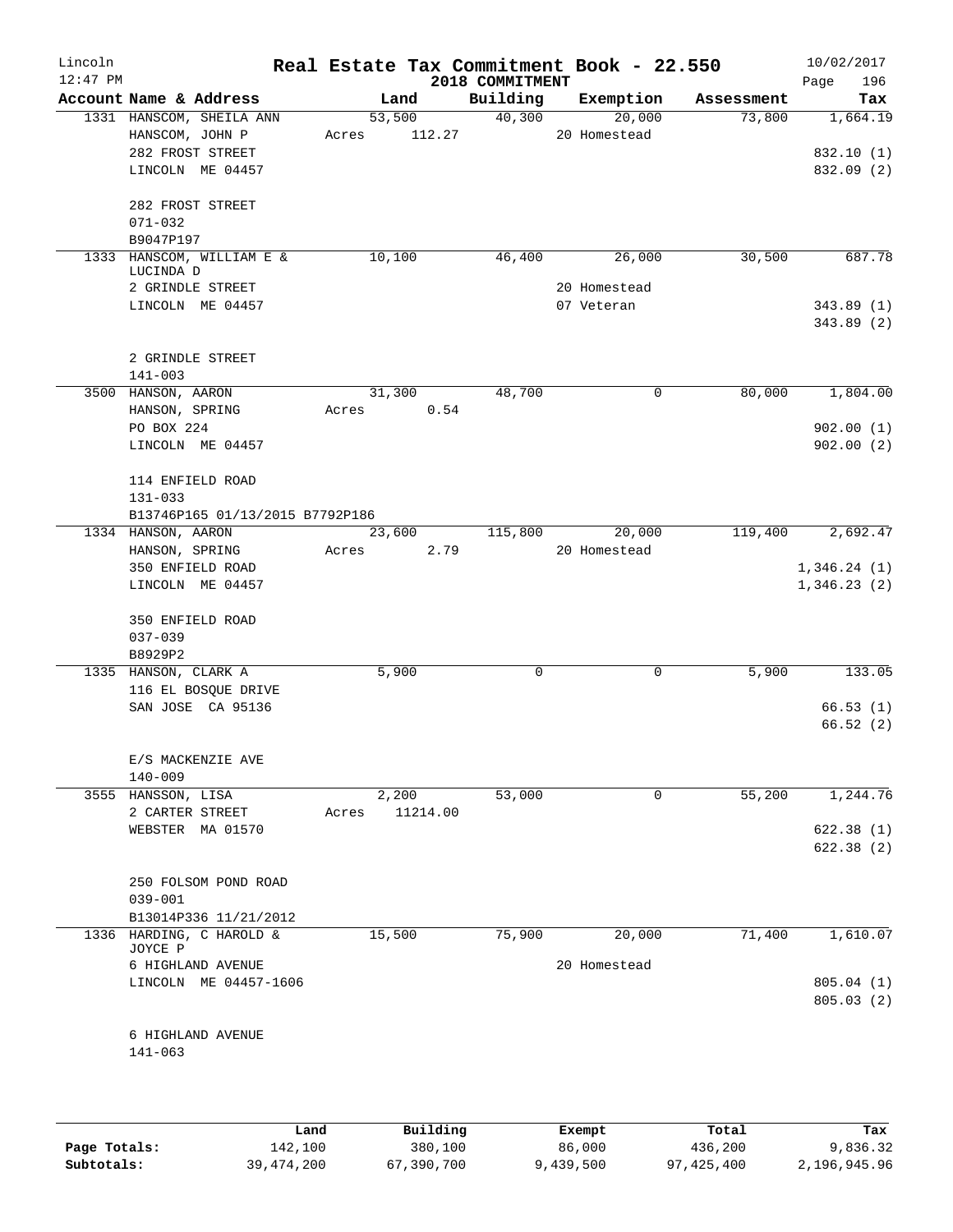| Lincoln<br>$12:47$ PM |                                                          |                 |       | 2018 COMMITMENT | Real Estate Tax Commitment Book - 22.550 |            | 10/02/2017<br>Page<br>197 |
|-----------------------|----------------------------------------------------------|-----------------|-------|-----------------|------------------------------------------|------------|---------------------------|
|                       | Account Name & Address                                   | Land            |       | Building        | Exemption                                | Assessment | Tax                       |
|                       | 1337 HARDING, C HAROLD &<br>JOYCE P                      | 22,700          |       | 600             | $\Omega$                                 | 23,300     | 525.42                    |
|                       | 6 HIGHLAND AVENUE<br>LINCOLN ME 04457-1606               | Acres           | 0.43  |                 |                                          |            | 262.71(1)<br>262.71(2)    |
|                       | 96 HOOVER LANE<br>$173 - 018$                            |                 |       |                 |                                          |            |                           |
|                       | 1338 HARDING, DOROTHY A<br>10 LAKEVIEW STREET            | 16,500          |       | 39,700          | 20,000<br>20 Homestead                   | 36,200     | 816.31                    |
|                       | LINCOLN ME 04457-1529                                    |                 |       |                 |                                          |            | 408.16(1)<br>408.15(2)    |
|                       | 10 LAKEVIEW STREET<br>$139 - 224$                        |                 |       |                 |                                          |            |                           |
|                       | 1339 HARDING, DOROTHY ANN<br>6 HIGHLAND AVENUE           | 9,800           |       | 46,800          | 0                                        | 56,600     | 1,276.33                  |
|                       | LINCOLN ME 04457-1606                                    |                 |       |                 |                                          |            | 638.17(1)<br>638.16(2)    |
|                       | 14 WILSON STREET<br>$139 - 255$<br>B13392P317 11/07/2013 |                 |       |                 |                                          |            |                           |
|                       | 1340 HARDING, REBECCA<br>52 WEST BROADWAY                | 10,700          |       | 41,800          | 20,000<br>20 Homestead                   | 32,500     | 732.88                    |
|                       | LINCOLN ME 04457                                         |                 |       |                 |                                          |            | 366.44(1)<br>366.44(2)    |
|                       | 52 WEST BROADWAY<br>$136 - 140$                          |                 |       |                 |                                          |            |                           |
|                       | 2935 HARDWICK, STEVEN D<br>1118 HOGDON MILLS ROAD        | 17,900<br>Acres | 12.80 | $\mathbf 0$     | $\mathbf 0$                              | 17,900     | 403.65                    |
|                       | LINNEUS ME 04730                                         |                 |       |                 |                                          |            | 201.83(1)<br>201.82(2)    |
|                       | 270 PHINNEY FARM ROAD<br>$006 - 005$                     |                 |       |                 |                                          |            |                           |
|                       | B14501P294 06/01/2017 B4703P356                          |                 |       |                 |                                          |            |                           |
|                       | 1341 HARDY, LOIS W<br>48 MACKENZIE AVENUE                | 19,300          |       | 51,900          | 20,000<br>20 Homestead                   | 51,200     | 1,154.56                  |
|                       | LINCOLN ME 04457-1512                                    |                 |       |                 |                                          |            | 577.28(1)<br>577.28(2)    |
|                       | 48 MACKENZIE AVENUE<br>$140 - 007$                       |                 |       |                 |                                          |            |                           |
|                       | 1342 HARDY, TIMOTHY F<br>HARDY, LOIS                     | 47,900<br>Acres | 4.40  | 11,000          | $\mathbf 0$                              | 58,900     | 1,328.20                  |
|                       | <b>48 MACKENZIE AVENUE</b><br>LINCOLN ME 04457           |                 |       |                 |                                          |            | 664.10(1)<br>664.10(2)    |
|                       | 1580 HOUSTON ROAD<br>$170 - 003$                         |                 |       |                 |                                          |            |                           |

|              | Land       | Building   | Exempt    | Total      | Tax          |
|--------------|------------|------------|-----------|------------|--------------|
| Page Totals: | 144,800    | 191,800    | 60,000    | 276,600    | 6,237.35     |
| Subtotals:   | 39,619,000 | 67,582,500 | 9,499,500 | 97,702,000 | 2,203,183.31 |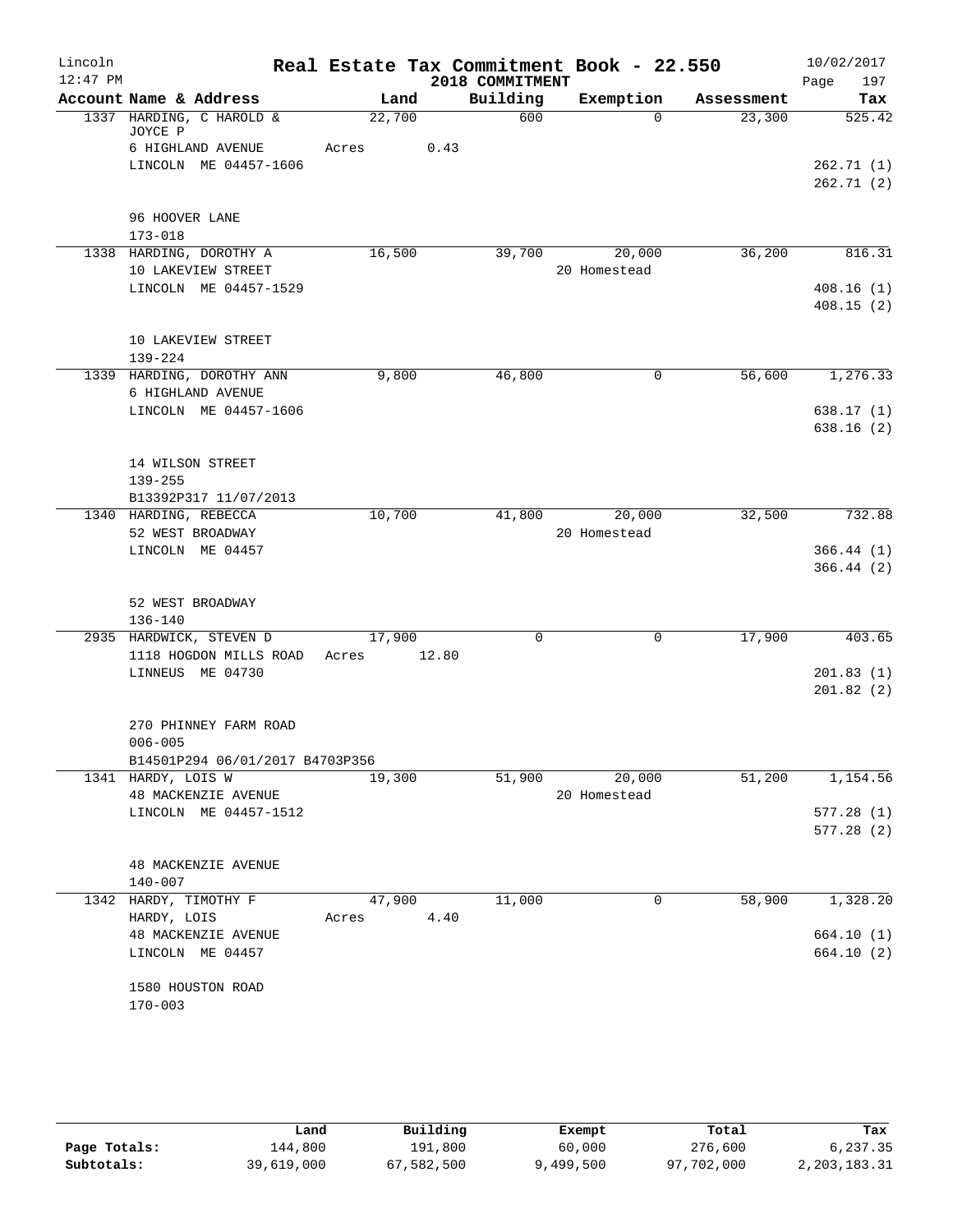| Lincoln<br>$12:47$ PM |                                           |        |                     | 2018 COMMITMENT | Real Estate Tax Commitment Book - 22.550 |                  | 10/02/2017<br>Page<br>198 |
|-----------------------|-------------------------------------------|--------|---------------------|-----------------|------------------------------------------|------------------|---------------------------|
|                       | Account Name & Address                    | Land   |                     | Building        | Exemption                                | Assessment       | Tax                       |
|                       | 2185 HARMON, TINA L & EUGENE<br>Н         | 19,500 |                     | 13,500          | $\mathbf 0$                              | 33,000           | 744.15                    |
|                       | 180 TRANSALPINE ROAD                      | Acres  | 1.15                |                 |                                          |                  |                           |
|                       | LINCOLN ME 04457                          |        |                     |                 |                                          |                  | 372.08(1)<br>372.07(2)    |
|                       |                                           |        |                     |                 |                                          |                  |                           |
|                       | 180 TRANSALPINE ROAD<br>$038 - 015$       |        |                     |                 |                                          |                  |                           |
|                       | B13709P93 11/25/2014                      |        |                     |                 |                                          |                  |                           |
|                       | 1343 HARPER, BETTY<br>IRREVOCABLE TRUST   | 20,800 |                     | 0               | 0                                        | 20,800           | 469.04                    |
|                       | 1164 CHANNING WOODS<br>DRIVE              |        |                     |                 |                                          |                  |                           |
|                       | WEBSTER NY 14580                          |        |                     |                 |                                          |                  | 234.52 (1)                |
|                       |                                           |        |                     |                 |                                          |                  | 234.52 (2)                |
|                       | LEE ROAD                                  |        |                     |                 |                                          |                  |                           |
|                       | $065 - 006$<br>1344 HARRIMAN, ALISON      | 16,900 |                     | 62,700          | 20,000                                   | 59,600           | 1,343.98                  |
|                       | 24 HALE ST                                |        |                     |                 | 20 Homestead                             |                  |                           |
|                       | LINCOLN ME 04457                          |        |                     |                 |                                          |                  | 671.99(1)                 |
|                       |                                           |        |                     |                 |                                          |                  | 671.99(2)                 |
|                       | 24 HALE STREET                            |        |                     |                 |                                          |                  |                           |
|                       | $127 - 048$<br>1345 HARRIMAN, CLAUDETTE M | 15,100 |                     | 75,700          | 20,000                                   | 70,800           | 1,596.54                  |
|                       | 136 LEE ROAD                              | Acres  | 0.45                |                 | 20 Homestead                             |                  |                           |
|                       | LINCOLN ME 04457-1631                     |        |                     |                 |                                          |                  | 798.27(1)                 |
|                       |                                           |        |                     |                 |                                          |                  | 798.27(2)                 |
|                       | 136 LEE ROAD                              |        |                     |                 |                                          |                  |                           |
|                       | 142-004                                   |        |                     |                 |                                          |                  |                           |
|                       | 1346 HARRIMAN, ERIC<br>PO BOX 615         | 15,800 |                     | 18,300          | $\mathbf 0$                              | 34,100           | 768.96                    |
|                       | LINCOLN ME 04457-0615                     |        |                     |                 |                                          |                  | 384.48 (1)                |
|                       |                                           |        |                     |                 |                                          |                  | 384.48 (2)                |
|                       | 842 WEST BROADWAY                         |        |                     |                 |                                          |                  |                           |
|                       | $122 - 005$                               |        |                     |                 |                                          |                  |                           |
|                       | B12509P310 06/20/2011                     |        |                     |                 |                                          |                  |                           |
|                       | 1347 HARRIMAN, RICHARD A JR<br>& SHERRY   | 14,800 |                     | $\mathbf 0$     | $\mathbf 0$                              | 14,800           | 333.74                    |
|                       | 280 KENNEBUNK ROAD                        | Acres  | 10.00               |                 |                                          |                  |                           |
|                       | SANFORD ME 04073                          |        |                     |                 |                                          |                  | 166.87(1)<br>166.87(2)    |
|                       |                                           |        |                     |                 |                                          |                  |                           |
|                       | 886 HALF TOWNSHIP ROAD<br>$044 - 018$     |        |                     |                 |                                          |                  |                           |
|                       | B4611P240                                 |        |                     |                 |                                          |                  |                           |
| 1348                  | HARRIMAN, RICHARD A JR                    | 29,100 |                     | 3,900           | 0                                        | 33,000           | 744.15                    |
|                       | & SHERRY A<br>280 KENNEBUNK ROAD          | Acres  | 20.00               |                 |                                          |                  |                           |
|                       | SANFORD ME 04073                          |        |                     |                 |                                          |                  | 372.08(1)                 |
|                       |                                           |        |                     |                 |                                          |                  | 372.07(2)                 |
|                       | 912 HALF TOWNSHIP ROAD                    |        |                     |                 |                                          |                  |                           |
|                       | $044 - 020$                               |        |                     |                 |                                          |                  |                           |
|                       | B2406P122                                 |        |                     |                 |                                          |                  |                           |
|                       |                                           |        |                     |                 |                                          |                  |                           |
| Page Totals:          | Land<br>132,000                           |        | Building<br>174,100 |                 | Exempt<br>40,000                         | Total<br>266,100 | Tax<br>6,000.56           |
| Subtotals:            | 39,751,000                                |        | 67,756,600          |                 | 9,539,500                                | 97,968,100       | 2,209,183.87              |
|                       |                                           |        |                     |                 |                                          |                  |                           |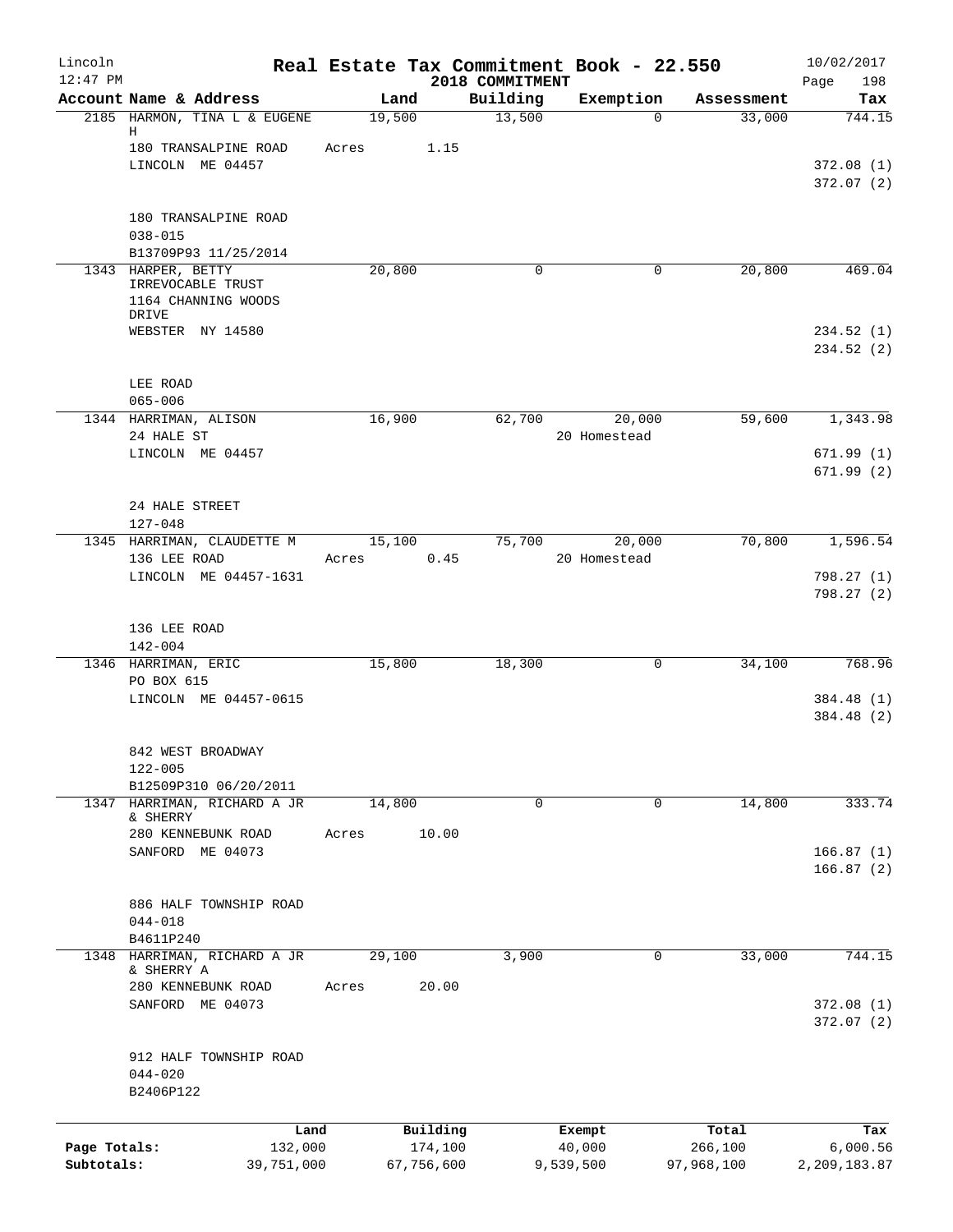| Lincoln<br>$12:47$ PM |                     |                              |       |        |      | 2018 COMMITMENT | Real Estate Tax Commitment Book - 22.550 |            | 10/02/2017<br>Page<br>199 |
|-----------------------|---------------------|------------------------------|-------|--------|------|-----------------|------------------------------------------|------------|---------------------------|
|                       |                     | Account Name & Address       |       | Land   |      | Building        | Exemption                                | Assessment | Tax                       |
|                       | 1349 HARRIS, JOHN F |                              |       | 6,000  |      | 9,600           | $\Omega$                                 | 15,600     | 351.78                    |
|                       | 17 AYER STREET      |                              |       |        |      |                 |                                          |            |                           |
|                       |                     | LINCOLN ME 04457             |       |        |      |                 |                                          |            | 175.89(1)                 |
|                       |                     |                              |       |        |      |                 |                                          |            | 175.89(2)                 |
|                       |                     |                              |       |        |      |                 |                                          |            |                           |
|                       | 17 AYER STREET      |                              |       |        |      |                 |                                          |            |                           |
|                       | $136 - 064$         |                              |       |        |      |                 |                                          |            |                           |
|                       | 184 HARROD, MICHAEL |                              |       | 31,300 |      | 45,500          | 0                                        | 76,800     | 1,731.84                  |
|                       |                     | HARROD, VIRGINIA             | Acres |        | 0.16 |                 |                                          |            |                           |
|                       |                     | 1533 HIGHCREST CIRCLE        |       |        |      |                 |                                          |            | 865.92(1)                 |
|                       |                     | VALRICO FL 33596             |       |        |      |                 |                                          |            | 865.92 (2)                |
|                       |                     |                              |       |        |      |                 |                                          |            |                           |
|                       |                     | 877 TRANSALPINE ROAD         |       |        |      |                 |                                          |            |                           |
|                       | $111 - 019$         |                              |       |        |      |                 |                                          |            |                           |
|                       |                     | B14000P337 11/02/2015        |       |        |      |                 |                                          |            |                           |
|                       |                     | 1350 HARTFORD, CHAD A &      |       | 13,400 |      | 54,200          | 20,000                                   | 47,600     | 1,073.38                  |
|                       | DIANE M             |                              |       |        |      |                 |                                          |            |                           |
|                       | 61 HALE STREET      |                              |       |        |      |                 | 20 Homestead                             |            |                           |
|                       |                     | LINCOLN ME 04457-1151        |       |        |      |                 |                                          |            | 536.69(1)                 |
|                       |                     |                              |       |        |      |                 |                                          |            | 536.69(2)                 |
|                       |                     |                              |       |        |      |                 |                                          |            |                           |
|                       | 61 HALE STREET      |                              |       |        |      |                 |                                          |            |                           |
|                       | $127 - 058$         |                              |       |        |      |                 |                                          |            |                           |
|                       | B5965P86            |                              |       |        |      |                 |                                          |            |                           |
|                       | 1352 HARTFORD, CURT |                              |       | 8,900  |      | 8,600           | 17,500                                   | 0          | 0.00                      |
|                       | HARTFORD, TAMMY     |                              |       |        |      |                 | 20 Homestead                             |            |                           |
|                       | 59 HALE STREET      |                              |       |        |      |                 |                                          |            |                           |
|                       |                     | LINCOLN ME 04457-1152        |       |        |      |                 |                                          |            |                           |
|                       |                     |                              |       |        |      |                 |                                          |            |                           |
|                       | 59 HALE STREET      |                              |       |        |      |                 |                                          |            |                           |
|                       | $127 - 059$         |                              |       |        |      |                 |                                          |            |                           |
|                       | B7343P237           |                              |       |        |      |                 |                                          |            |                           |
|                       |                     | 1354 HARTFORD, TIMOTHY W     |       | 16,500 |      | 18,500          | 20,000                                   | 15,000     | 338.25                    |
|                       | HARTFORD, JILL      |                              | Acres |        | 0.49 |                 | 20 Homestead                             |            |                           |
|                       |                     | 275 ENFIELD ROAD             |       |        |      |                 |                                          |            | 169.13(1)                 |
|                       |                     | LINCOLN ME 04457             |       |        |      |                 |                                          |            | 169.12(2)                 |
|                       |                     |                              |       |        |      |                 |                                          |            |                           |
|                       |                     | 275 ENFIELD ROAD             |       |        |      |                 |                                          |            |                           |
|                       | $047 - 032$         |                              |       |        |      |                 |                                          |            |                           |
|                       | B4268P151           |                              |       |        |      |                 |                                          |            |                           |
|                       |                     | 1356 HARTMAN, JAMES & SANDRA |       | 46,400 |      | 0               | 0                                        | 46,400     | 1,046.32                  |
|                       | PO BOX 308          |                              |       |        |      |                 |                                          |            |                           |
|                       |                     | LINCOLN ME 04457-0308        |       |        |      |                 |                                          |            | 523.16(1)                 |
|                       |                     |                              |       |        |      |                 |                                          |            | 523.16(2)                 |
|                       |                     |                              |       |        |      |                 |                                          |            |                           |
|                       | TAYLOR STREET       |                              |       |        |      |                 |                                          |            |                           |
|                       | 132-151             |                              |       |        |      |                 |                                          |            |                           |
|                       |                     | 1355 HARTMAN, JAMES & SANDRA |       | 53,800 |      | 62,900          | 20,000                                   | 96,700     | 2,180.59                  |
|                       | PO BOX 308          |                              |       |        |      |                 | 20 Homestead                             |            |                           |
|                       |                     | LINCOLN ME 04457-0308        |       |        |      |                 |                                          |            | 1,090.30(1)               |
|                       |                     |                              |       |        |      |                 |                                          |            | 1,090.29(2)               |
|                       |                     |                              |       |        |      |                 |                                          |            |                           |
|                       |                     | 52 TAYLOR STREET             |       |        |      |                 |                                          |            |                           |
|                       | 132-150             |                              |       |        |      |                 |                                          |            |                           |
|                       |                     |                              |       |        |      |                 |                                          |            |                           |
|                       |                     |                              |       |        |      |                 |                                          |            |                           |
|                       |                     |                              |       |        |      |                 |                                          |            |                           |

|              | Land       | Building   | Exempt    | Total      | Tax          |
|--------------|------------|------------|-----------|------------|--------------|
| Page Totals: | 176,300    | 199,300    | 77.500    | 298,100    | 6,722.16     |
| Subtotals:   | 39,927,300 | 67,955,900 | 9,617,000 | 98,266,200 | 2,215,906.03 |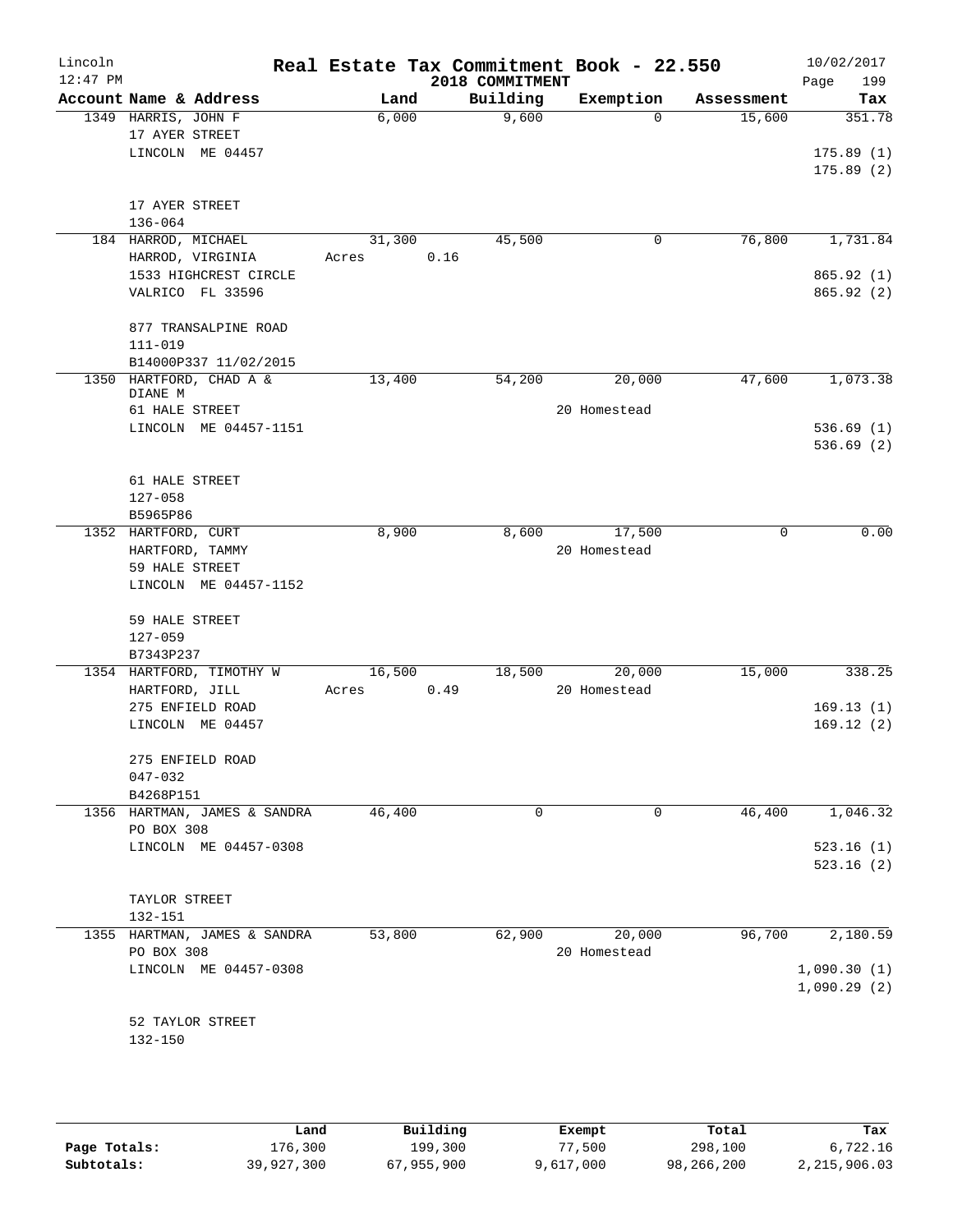| Lincoln<br>$12:47$ PM |                                                   |                 |             | 2018 COMMITMENT | Real Estate Tax Commitment Book - 22.550 |            | 10/02/2017<br>Page<br>200 |
|-----------------------|---------------------------------------------------|-----------------|-------------|-----------------|------------------------------------------|------------|---------------------------|
|                       | Account Name & Address                            | Land            |             | Building        | Exemption                                | Assessment | Tax                       |
|                       | 1360 HARVEY, SCOTT & BETH<br>238 CURTIS FARM ROAD | 17,500          |             | 21,300          | 20,000<br>20 Homestead                   | 18,800     | 423.94                    |
|                       | LINCOLN ME 04457-9411                             |                 |             |                 |                                          |            | 211.97(1)<br>211.97(2)    |
|                       | 238 CURTIS FARM ROAD<br>$054 - 016$               |                 |             |                 |                                          |            |                           |
|                       | 1368 HASKELL LUMBER CO INC<br>PO BOX 219          | 16,500<br>Acres | 0.86        | 39,600          | 0                                        | 56,100     | 1,265.06                  |
|                       | LINCOLN ME 04457-0219                             |                 |             |                 |                                          |            | 632.53(1)<br>632.53(2)    |
|                       | 10 HOWARDS WAY<br>$157 - 013$                     |                 |             |                 |                                          |            |                           |
|                       | B6879P269                                         |                 |             |                 |                                          |            | 1,655.17                  |
|                       | 1369 HASKELL LUMBER COMPANY<br>PO BOX 219         | 17,400<br>Acres | 0.30        | 56,000          | $\mathbf 0$                              | 73,400     |                           |
|                       | LINCOLN ME 04457                                  |                 |             |                 |                                          |            | 827.59 (1)<br>827.58 (2)  |
|                       | 450 MAIN STREET<br>$158 - 001$                    |                 |             |                 |                                          |            |                           |
|                       | B10447P281<br>1367 HASKELL LUMBER COMPANY         | 70,500          |             | 45,400          | 0                                        | 115,900    | 2,613.55                  |
|                       | 445 MAIN STREET<br>LINCOLN ME 04457-0219          | Acres           | 76.88       |                 |                                          |            | 1,306.78(1)               |
|                       | <b>MAIN STREET</b>                                |                 |             |                 |                                          |            | 1,306.77(2)               |
|                       | $158 - 047$<br>1372 HASKELL LUMBER INC            |                 | $\mathbf 0$ | 400             | $\mathbf 0$                              | 400        | 9.02                      |
|                       | PO BOX 219                                        |                 |             |                 |                                          |            |                           |
|                       | LINCOLN ME 04457-0219                             |                 |             |                 |                                          |            | 4.51(1)<br>4.51(2)        |
|                       | TOWN FARM ROAD<br>081-012-005                     |                 |             |                 |                                          |            |                           |
|                       | 1373 HASKELL LUMBER INC<br>(COURT BUILDING)       | 48,100<br>Acres | 0.23        | 242,800         | 0                                        | 290,900    | 6,559.80                  |
|                       | P.O. BOX 219                                      |                 |             |                 |                                          |            | 3,279.90(1)               |
|                       | LINCOLN ME 04457-0219                             |                 |             |                 |                                          |            | 3,279.90 (2)              |
|                       | 52 MAIN STREET<br>137-051                         |                 |             |                 |                                          |            |                           |
|                       | B3444P33                                          |                 |             |                 |                                          |            |                           |
|                       | 1374 HASKELL LUMBER INC                           | 16,600          |             | 43,680          | 0                                        | 60,280     | 1,359.31                  |
|                       | PO BOX 219<br>LINCOLN ME 04457-0219               | Acres           | 1.59        |                 |                                          |            | 679.66(1)                 |
|                       |                                                   |                 |             |                 |                                          |            | 679.65(2)                 |
|                       | 440 MAIN STREET                                   |                 |             |                 |                                          |            |                           |
|                       | $157 - 010$<br>B2694P190                          |                 |             |                 |                                          |            |                           |
|                       |                                                   |                 |             |                 |                                          |            |                           |

|              | Land       | Building   | Exempt    | Total      | Tax          |
|--------------|------------|------------|-----------|------------|--------------|
| Page Totals: | 186,600    | 449,180    | 20,000    | 615,780    | 13,885.85    |
| Subtotals:   | 40,113,900 | 68,405,080 | 9,637,000 | 98,881,980 | 2,229,791.88 |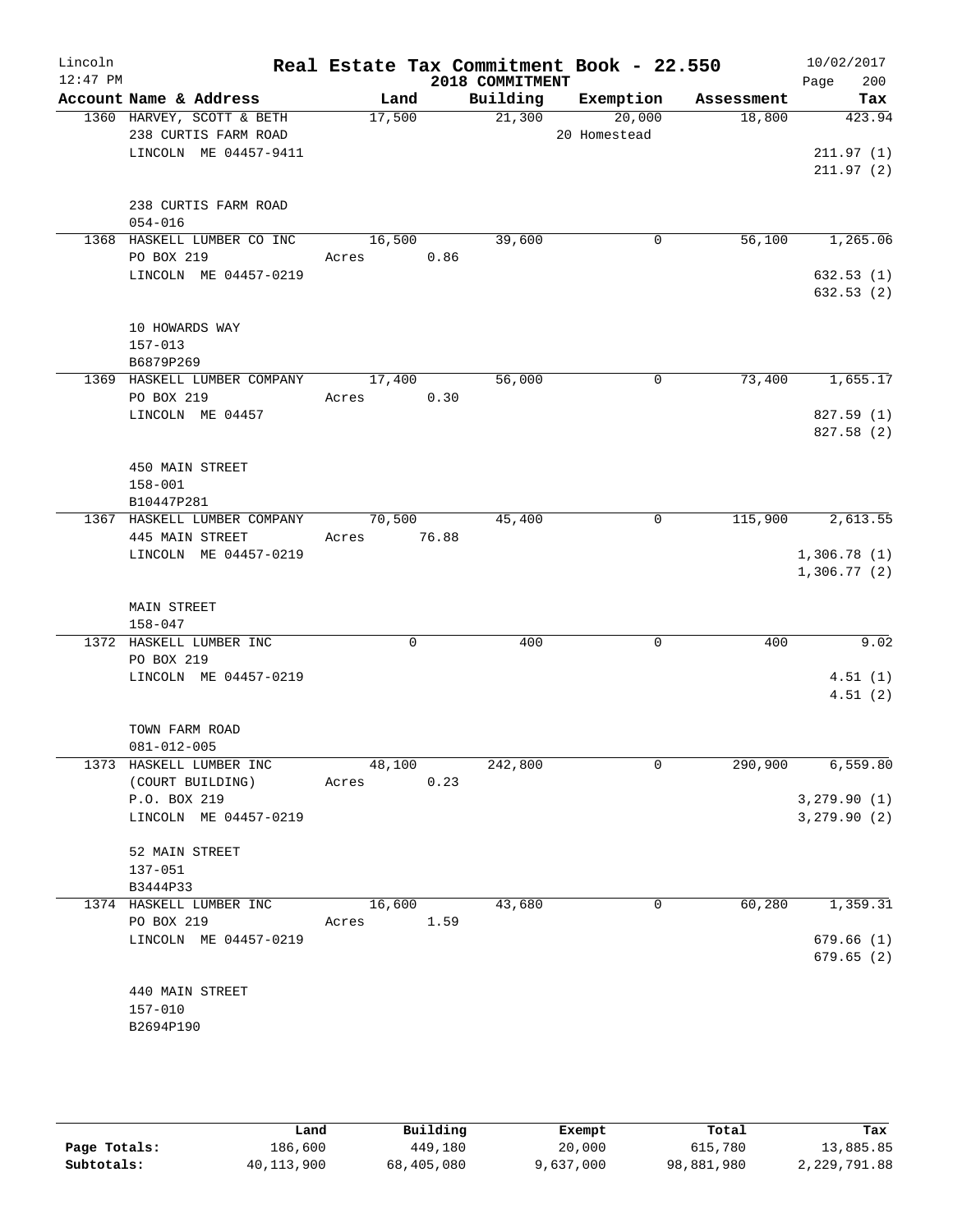| Lincoln     |                             |       |                 |      | Real Estate Tax Commitment Book - 22.550 |             |            | 10/02/2017         |
|-------------|-----------------------------|-------|-----------------|------|------------------------------------------|-------------|------------|--------------------|
| $12:47$ PM  | Account Name & Address      |       | Land            |      | 2018 COMMITMENT<br>Building              | Exemption   | Assessment | Page<br>201<br>Tax |
|             | 1370 HASKELL LUMBER INC     |       | 900             |      | $\mathbf 0$                              | $\mathbf 0$ | 900        | 20.30              |
|             | PO BOX 219                  | Acres |                 | 0.66 |                                          |             |            |                    |
|             | LINCOLN ME 04457-0219       |       |                 |      |                                          |             |            | 10.15(1)           |
|             |                             |       |                 |      |                                          |             |            | 10.15(2)           |
|             |                             |       |                 |      |                                          |             |            |                    |
|             | FROST STREET<br>$071 - 029$ |       |                 |      |                                          |             |            |                    |
|             | B2475P129                   |       |                 |      |                                          |             |            |                    |
|             | 1376 HASKELL LUMBER INC     |       | 17,400          |      | 44,400                                   | 0           | 61,800     | 1,393.59           |
|             | PO BOX 219                  | Acres |                 | 0.25 |                                          |             |            |                    |
| $158 - 003$ | LINCOLN ME 04457            |       |                 |      |                                          |             |            | 696.80(1)          |
|             |                             |       |                 |      |                                          |             |            | 696.79 (2)         |
|             | 458 MAIN STREET             |       |                 |      |                                          |             |            |                    |
|             |                             |       |                 |      |                                          |             |            |                    |
|             | B11470P225 07/18/2008       |       |                 |      |                                          |             |            |                    |
|             | 1377 HASKELL LUMBER INC     |       | 5,700           |      | $\mathbf 0$                              | 0           | 5,700      | 128.54             |
|             | PO BOX 219                  | Acres |                 | 0.90 |                                          |             |            |                    |
|             | LINCOLN ME 04457-0219       |       |                 |      |                                          |             |            | 64.27(1)           |
|             |                             |       |                 |      |                                          |             |            | 64.27(2)           |
|             | FROST STREET                |       |                 |      |                                          |             |            |                    |
|             | $158 - 038$                 |       |                 |      |                                          |             |            |                    |
|             | B2378P25 06/01/1973         |       |                 |      |                                          |             |            |                    |
|             | 1378 HASKELL LUMBER INC     |       | 37,900          |      | 165,600                                  | 0           | 203,500    | 4,588.93           |
|             | P.O. BOX 219                | Acres | 32.57           |      |                                          |             |            |                    |
|             | LINCOLN ME 04457-0219       |       |                 |      |                                          |             |            | 2, 294.47(1)       |
|             |                             |       |                 |      |                                          |             |            | 2,294.46 (2)       |
|             | 431 MAIN STREET             |       |                 |      |                                          |             |            |                    |
|             | $158 - 046$                 |       |                 |      |                                          |             |            |                    |
|             | B3632P242                   |       |                 |      |                                          |             |            |                    |
|             | 1379 HASKELL LUMBER INC     |       | 3,800           |      | 22,900                                   | 0           | 26,700     | 602.09             |
|             | P.O. BOX 219                | Acres |                 | 0.23 |                                          |             |            |                    |
|             | LINCOLN ME 04457-0219       |       |                 |      |                                          |             |            | 301.05(1)          |
|             |                             |       |                 |      |                                          |             |            | 301.04(2)          |
|             | 413 MAIN STREET             |       |                 |      |                                          |             |            |                    |
|             | $158 - 048$                 |       |                 |      |                                          |             |            |                    |
|             | B3632P347                   |       |                 |      |                                          |             |            |                    |
|             | 1380 HASKELL LUMBER INC     |       | $\mathbf 0$     |      | 300                                      | 0           | 300        | 6.77               |
|             | PO BOX 219                  |       |                 |      |                                          |             |            |                    |
|             | LINCOLN ME 04457-0219       |       |                 |      |                                          |             |            | 3.39(1)<br>3.38(2) |
|             |                             |       |                 |      |                                          |             |            |                    |
|             | LONG POND ROAD              |       |                 |      |                                          |             |            |                    |
|             | 174-001                     |       |                 |      |                                          |             |            |                    |
|             | 1375 HASKELL LUMBER INC     |       | 3,400           |      | 0                                        | 0           | 3,400      | 76.67              |
|             | PO BOX 219                  | Acres |                 | 0.88 |                                          |             |            |                    |
|             | LINCOLN ME 04457-0219       |       |                 |      |                                          |             |            | 38.34(1)           |
|             |                             |       |                 |      |                                          |             |            | 38.33(2)           |
|             | 440 MAIN STREET             |       |                 |      |                                          |             |            |                    |
|             | 157-011                     |       |                 |      |                                          |             |            |                    |
|             | B2136P421                   |       |                 |      |                                          |             |            |                    |
|             |                             |       |                 |      |                                          |             |            |                    |
|             |                             |       |                 |      |                                          |             |            |                    |
|             | Land.                       |       | <b>Building</b> |      |                                          | $F$ vemnt   | $T0+21$    |                    |

|              | Land       | Building   | Exempt    | Total      | Tax          |
|--------------|------------|------------|-----------|------------|--------------|
| Page Totals: | 69.100     | 233,200    |           | 302,300    | 6,816.89     |
| Subtotals:   | 40,183,000 | 68,638,280 | 9,637,000 | 99,184,280 | 2,236,608.77 |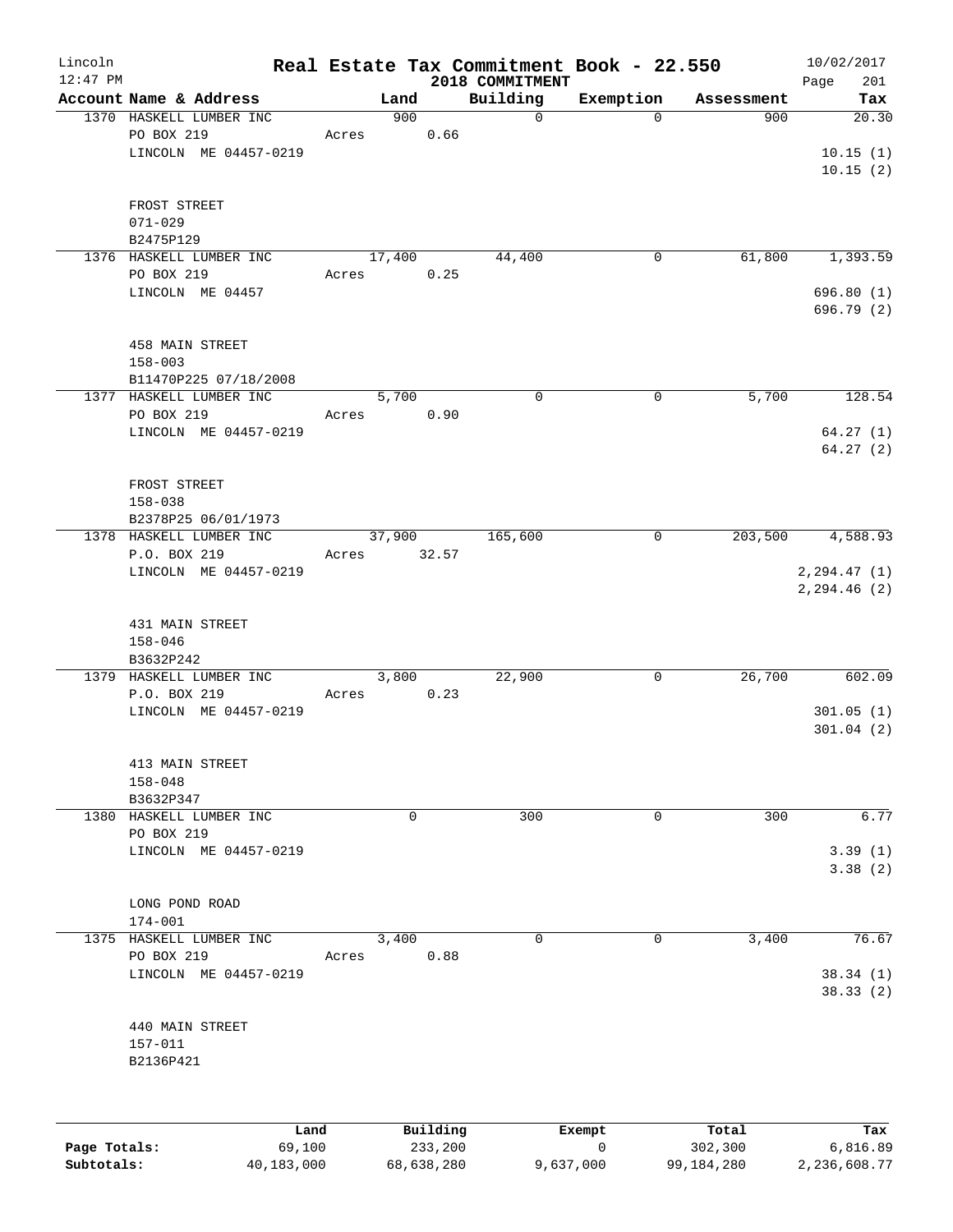| Lincoln<br>$12:47$ PM |                                                                                         |                 |            |                     | 2018 COMMITMENT | Real Estate Tax Commitment Book - 22.550 |                  | 10/02/2017<br>202<br>Page   |
|-----------------------|-----------------------------------------------------------------------------------------|-----------------|------------|---------------------|-----------------|------------------------------------------|------------------|-----------------------------|
|                       | Account Name & Address                                                                  |                 | Land       |                     | Building        | Exemption                                | Assessment       | Tax                         |
|                       | 1364 HASKELL, JOEY B &<br>KELLIE                                                        |                 | 17,500     |                     | 67,800          | 20,000                                   | 65,300           | 1,472.52                    |
|                       | 260 SWEET ROAD<br>LINCOLN ME 04457-9511                                                 |                 |            |                     |                 | 20 Homestead                             |                  | 736.26(1)<br>736.26(2)      |
|                       | 260 SWEET ROAD<br>179-017                                                               |                 |            |                     |                 |                                          |                  |                             |
|                       | B5404P205 08/05/1993                                                                    |                 |            |                     |                 |                                          |                  |                             |
|                       | 1384 HASKELL, KELLIE R<br>260 SWEET ROAD                                                | Acres           | 32,300     | 1.03                | 86,000          | $\overline{0}$                           | 118,300          | 2,667.67                    |
|                       | LINCOLN ME 04457                                                                        |                 |            |                     |                 |                                          |                  | 1,333.84(1)<br>1,333.83(2)  |
|                       | 41 SUGAR HOUSE ROAD<br>$173 - 001$                                                      |                 |            |                     |                 |                                          |                  |                             |
|                       | B14084P285 02/23/2016<br>1366 HASKELL, LEE                                              |                 | 14,800     |                     | 83,000          | 20,000                                   | 77,800           | 1,754.39                    |
|                       | 445 MAIN STREET                                                                         | Acres           |            | 0.46                |                 | 20 Homestead                             |                  |                             |
|                       | LINCOLN ME 04457-9550                                                                   |                 |            |                     |                 |                                          |                  | 877.20(1)<br>877.19 (2)     |
|                       | 445 MAIN STREET<br>$158 - 045$<br>B3602P342 11/21/1984                                  |                 |            |                     |                 |                                          |                  |                             |
|                       | 1387 HASKELL, LEE                                                                       |                 | 17,400     |                     | 81,000          | $\mathbf 0$                              | 98,400           | 2,218.92                    |
|                       | HASKELL, SHANDRA L                                                                      | Acres           |            | 0.38                |                 |                                          |                  |                             |
|                       | 445 MAIN STREET<br>LINCOLN ME 04457                                                     |                 |            |                     |                 |                                          |                  | 1,109.46(1)<br>1, 109.46(2) |
|                       | 19 FROST STREET<br>$158 - 041$                                                          |                 |            |                     |                 |                                          |                  |                             |
|                       | B13910P67 07/22/2015 B13910P65 06/16/2015<br>1365 HASKELL, LEE AND<br>STEVENS BRUCE AND |                 | 18,900     |                     | 2,200           | 0                                        | 21,100           | 475.81                      |
|                       | STEVENS ANDREW                                                                          | Acres           |            | 99.00               |                 |                                          |                  |                             |
|                       | 395 PHILLIPS ROAD<br>WINN ME 04495                                                      |                 |            |                     |                 |                                          |                  | 237.91(1)<br>237.90 (2)     |
|                       | 245 ROCKY DUNDEE ROAD<br>$031 - 003$                                                    |                 |            |                     |                 |                                          |                  |                             |
|                       | B13201P305 06/03/2013                                                                   |                 |            |                     |                 |                                          |                  |                             |
|                       | 1381 HASKELL, ROBERT M<br>23 FROST STREET                                               | Acres           | 6,100      | 1.14                | 0               | 0                                        | 6,100            | 137.56                      |
|                       | LINCOLN ME 04457-9500                                                                   |                 |            |                     |                 |                                          |                  | 68.78 (1)<br>68.78 (2)      |
|                       | FROST STREET<br>$158 - 037$                                                             |                 |            |                     |                 |                                          |                  |                             |
|                       | B13626P6 08/25/2014                                                                     |                 |            |                     |                 |                                          |                  |                             |
|                       | 1382 HASKELL, ROBERT M                                                                  |                 | 6,500      |                     | 2,500           | 0                                        | 9,000            | 202.95                      |
|                       | 23 FROST STREET<br>LINCOLN ME 04457-9500                                                | Acres           |            | 1.80                |                 |                                          |                  | 101.48(1)                   |
|                       |                                                                                         |                 |            |                     |                 |                                          |                  | 101.47(2)                   |
|                       | FROST STREET                                                                            |                 |            |                     |                 |                                          |                  |                             |
|                       | $158 - 039$                                                                             |                 |            |                     |                 |                                          |                  |                             |
|                       | B13626P10 08/25/2014                                                                    |                 |            |                     |                 |                                          |                  |                             |
| Page Totals:          |                                                                                         | Land<br>113,500 |            | Building<br>322,500 |                 | Exempt<br>40,000                         | Total<br>396,000 | Tax<br>8,929.82             |
| Subtotals:            |                                                                                         | 40,296,500      | 68,960,780 |                     |                 | 9,677,000                                | 99,580,280       | 2, 245, 538.59              |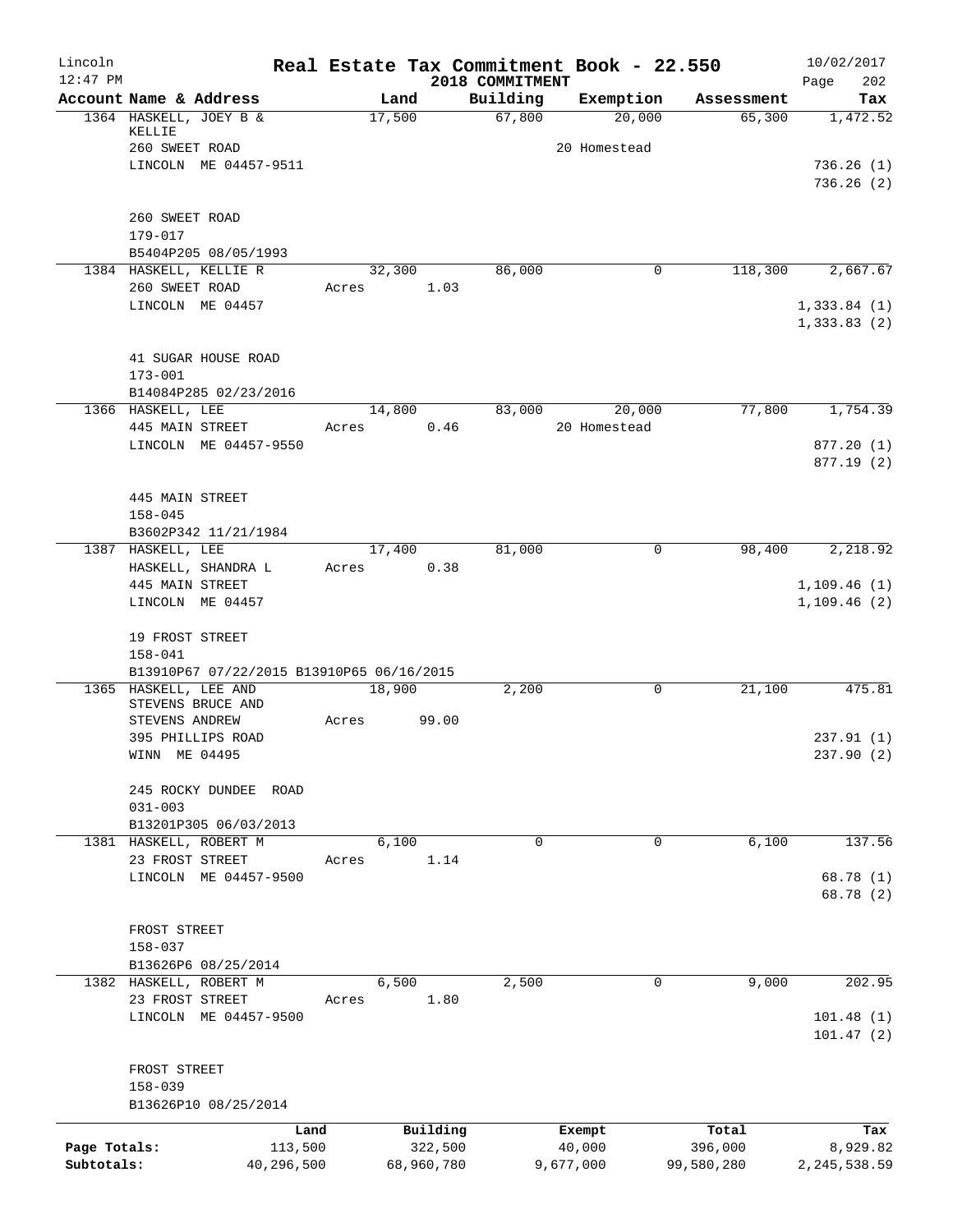| Lincoln                    |                                                                   |                         |               |          |                   | Real Estate Tax Commitment Book - 22.550 |                                  | 10/02/2017                 |
|----------------------------|-------------------------------------------------------------------|-------------------------|---------------|----------|-------------------|------------------------------------------|----------------------------------|----------------------------|
| $12:47$ PM                 |                                                                   |                         |               |          | 2018 COMMITMENT   |                                          |                                  | 203<br>Page                |
|                            | Account Name & Address<br>1385 HASKELL, ROBERT M                  |                         | Land<br>6,100 |          | Building<br>4,000 | Exemption                                | Assessment<br>10,100<br>$\Omega$ | Tax<br>227.76              |
|                            | 23 FROST STREET                                                   | Acres                   |               | 30.77    |                   |                                          |                                  |                            |
|                            | LINCOLN ME 04457-9500                                             |                         |               |          |                   |                                          |                                  | 113.88(1)                  |
|                            |                                                                   |                         |               |          |                   |                                          |                                  | 113.88(2)                  |
|                            |                                                                   |                         |               |          |                   |                                          |                                  |                            |
|                            | HOOVER LANE                                                       |                         |               |          |                   |                                          |                                  |                            |
|                            | $173 - 002$                                                       |                         |               |          |                   |                                          |                                  |                            |
|                            | B13626P1 02/25/2015                                               |                         |               |          |                   |                                          |                                  |                            |
|                            | 1386 HASKELL, ROBERT M                                            |                         | 16,900        |          | $\mathbf 0$       |                                          | 16,900<br>$\mathbf 0$            | 381.10                     |
|                            | 23 FROST STREET                                                   | Acres                   |               | 8.91     |                   |                                          |                                  |                            |
|                            | LINCOLN ME 04457-9500                                             |                         |               |          |                   |                                          |                                  | 190.55(1)                  |
|                            |                                                                   |                         |               |          |                   |                                          |                                  | 190.55(2)                  |
|                            | SWEET ROAD                                                        |                         |               |          |                   |                                          |                                  |                            |
|                            | 179-018                                                           |                         |               |          |                   |                                          |                                  |                            |
|                            | B13625P349 08/25/2014                                             |                         |               |          |                   |                                          |                                  |                            |
|                            | 1383 HASKELL, ROBERT M                                            |                         | 17,400        |          | 81,900            | 20,000                                   | 79,300                           | 1,788.22                   |
|                            | HASKELL, GRACE                                                    | Acres                   |               | 0.65     |                   | 20 Homestead                             |                                  |                            |
|                            | 23 FROST STREET                                                   |                         |               |          |                   |                                          |                                  | 894.11 (1)                 |
|                            | LINCOLN ME 04457-9500                                             |                         |               |          |                   |                                          |                                  | 894.11 (2)                 |
|                            |                                                                   |                         |               |          |                   |                                          |                                  |                            |
|                            | 23 FROST STREET                                                   |                         |               |          |                   |                                          |                                  |                            |
|                            | $158 - 040$                                                       |                         |               |          |                   |                                          |                                  |                            |
|                            | B13626P8 08/25/2014 B13594P113 07/22/2014                         |                         |               |          |                   |                                          |                                  |                            |
|                            | 1920 HASLAM, JAMES L                                              |                         | 13,400        |          | 1,100             |                                          | 14,500<br>0                      | 326.98                     |
|                            | HASLAM, MARY L                                                    | Acres                   |               | 25.85    |                   |                                          |                                  |                            |
|                            | 87A LEE ROAD                                                      |                         |               |          |                   |                                          |                                  | 163.49(1)                  |
|                            | LINCOLN ME 04457                                                  |                         |               |          |                   |                                          |                                  | 163.49(2)                  |
|                            | 326 FROST STREET                                                  |                         |               |          |                   |                                          |                                  |                            |
|                            | $071 - 033$                                                       |                         |               |          |                   |                                          |                                  |                            |
|                            | B13175P83 05/10/2013 B12897P198 08/01/2012 B12746P48              |                         |               |          |                   |                                          |                                  |                            |
|                            | 03/02/2012<br>1921 HASLAM, MARY                                   |                         | 14,600        |          | 60,700            | 20,000                                   | 55,300                           | 1,247.02                   |
|                            | 87A LEE ROAD                                                      | Acres                   |               | 0.46     |                   | 20 Homestead                             |                                  |                            |
|                            | LINCOLN ME 04457-1626                                             |                         |               |          |                   |                                          |                                  | 623.51(1)                  |
|                            |                                                                   |                         |               |          |                   |                                          |                                  | 623.51(2)                  |
|                            |                                                                   |                         |               |          |                   |                                          |                                  |                            |
|                            | 87 LEE ROAD                                                       |                         |               |          |                   |                                          |                                  |                            |
|                            | 139-180                                                           |                         |               |          |                   |                                          |                                  |                            |
|                            | B12897P200 08/01/2012 B12746P48 03/02/2012<br>1390 HATCH, CHARLES |                         | 16,500        |          | 22,500            |                                          | 39,000<br>0                      | 879.45                     |
|                            | HATCH, SANDRA &                                                   | Acres                   |               | 13.88    |                   |                                          |                                  |                            |
|                            | SUTHERLAND, SARAH                                                 |                         |               |          |                   |                                          |                                  |                            |
|                            | 185 SWEET ROAD                                                    |                         |               |          |                   |                                          |                                  | 439.73 (1)                 |
|                            | LINCOLN ME 04457                                                  |                         |               |          |                   |                                          |                                  | 439.72 (2)                 |
|                            |                                                                   |                         |               |          |                   |                                          |                                  |                            |
|                            | 247 SWEET ROAD                                                    |                         |               |          |                   |                                          |                                  |                            |
|                            | 179-014                                                           |                         |               |          |                   |                                          |                                  |                            |
|                            | B13270P228 07/26/2013                                             |                         |               |          | 59,100            |                                          | 109,700<br>0                     |                            |
|                            | 1391 HATCH, CHARLES R<br>HATCH, SANDRA                            | Acres                   | 50,600        | 0.34     |                   |                                          |                                  | 2,473.74                   |
|                            | 185 SWEET ROAD                                                    |                         |               |          |                   |                                          |                                  | 1, 236.87(1)               |
|                            | LINCOLN ME 04457-9507                                             |                         |               |          |                   |                                          |                                  | 1, 236.87(2)               |
|                            |                                                                   |                         |               |          |                   |                                          |                                  |                            |
|                            | 245 NORTH DANNY DRIVE                                             |                         |               |          |                   |                                          |                                  |                            |
|                            | 172-001                                                           |                         |               |          |                   |                                          |                                  |                            |
|                            |                                                                   |                         |               |          |                   |                                          |                                  |                            |
|                            |                                                                   | Land                    |               | Building |                   | Exempt                                   | Total                            | Tax                        |
| Page Totals:<br>Subtotals: |                                                                   | 135,500<br>40, 432, 000 | 69,190,080    | 229,300  |                   | 40,000<br>9,717,000                      | 324,800<br>99,905,080            | 7,324.27<br>2, 252, 862.86 |
|                            |                                                                   |                         |               |          |                   |                                          |                                  |                            |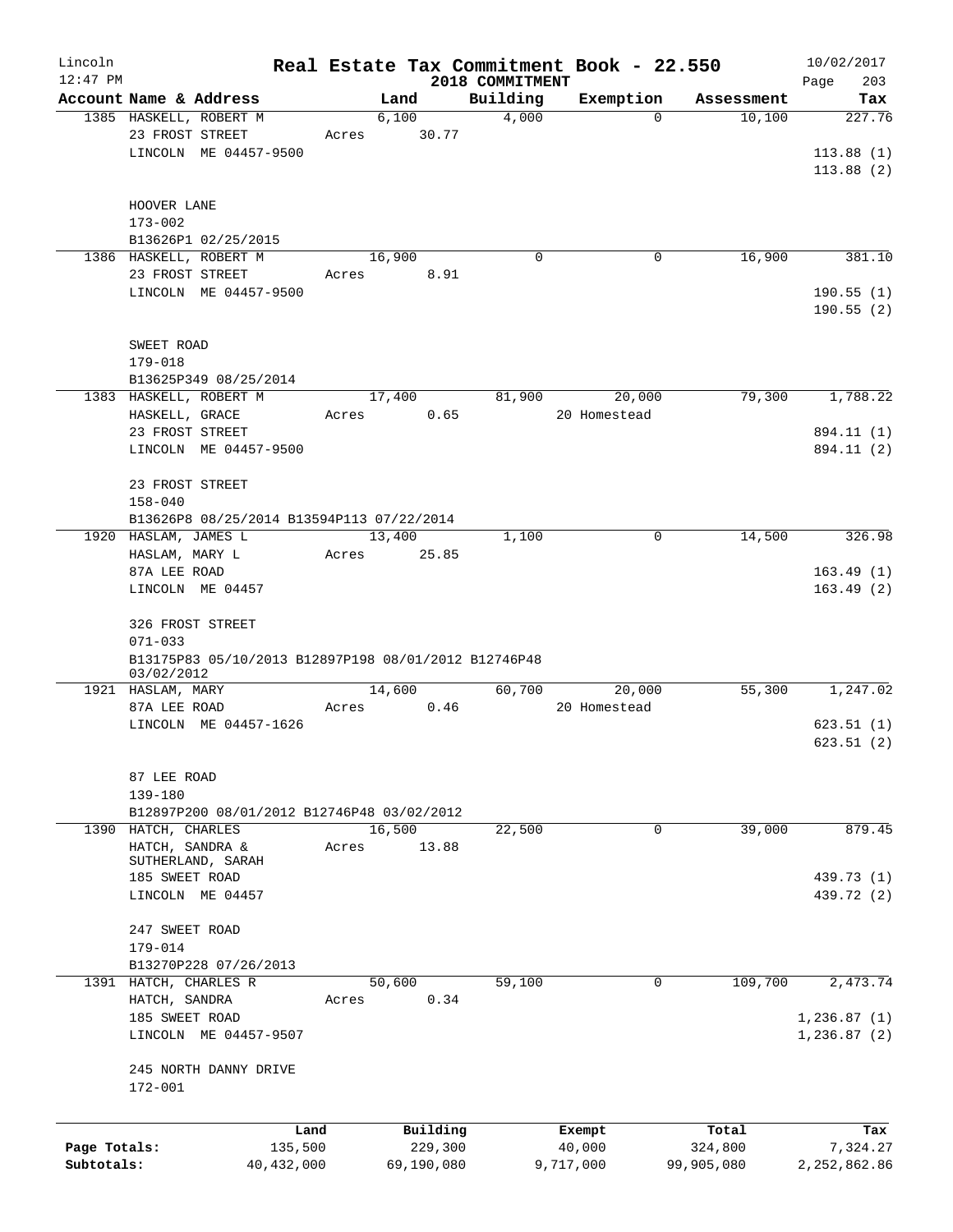| Lincoln<br>$12:47$ PM |                                     |        |      | Real Estate Tax Commitment Book - 22.550<br>2018 COMMITMENT |              |            | 10/02/2017<br>204<br>Page |
|-----------------------|-------------------------------------|--------|------|-------------------------------------------------------------|--------------|------------|---------------------------|
|                       | Account Name & Address              | Land   |      | Building                                                    | Exemption    | Assessment | Tax                       |
|                       | 1392 HATCH, CHARLES R &<br>SANDRA L | 33,600 |      | 202, 200                                                    | 20,000       | 215,800    | 4,866.29                  |
|                       | 185 SWEET ROAD                      |        |      |                                                             | 20 Homestead |            |                           |
|                       | LINCOLN ME 04457-9507               |        |      |                                                             |              |            | 2,433.15(1)               |
|                       |                                     |        |      |                                                             |              |            | 2,433.14(2)               |
|                       | 185 SWEET ROAD                      |        |      |                                                             |              |            |                           |
|                       | 179-016                             |        |      |                                                             |              |            |                           |
|                       | 1393 HATCH, CURTIS                  | 17,500 |      | $\Omega$                                                    | 0            | 17,500     | 394.63                    |
|                       | HATCH, MARY                         |        |      |                                                             |              |            |                           |
|                       | 85 DAVIDSON ROAD                    |        |      |                                                             |              |            | 197.32(1)                 |
|                       | COLCHESTER CT 06415                 |        |      |                                                             |              |            | 197.31(2)                 |
|                       | TRANSALPINE ROAD                    |        |      |                                                             |              |            |                           |
|                       | $115 - 006$                         |        |      |                                                             |              |            |                           |
|                       | 1394 HATCH, CURTIS D & MARY         | 62,200 |      | 52,500                                                      | 0            | 114,700    | 2,586.49                  |
|                       | Е<br>85 DAVIDSON ROAD               | Acres  | 0.54 |                                                             |              |            |                           |
|                       | COLCHESTER CT 06415                 |        |      |                                                             |              |            | 1, 293.25(1)              |
|                       |                                     |        |      |                                                             |              |            | 1, 293.24 (2)             |
|                       |                                     |        |      |                                                             |              |            |                           |
|                       | 22 SETTLERS STOP                    |        |      |                                                             |              |            |                           |
|                       | $110 - 004$                         |        |      |                                                             |              |            |                           |
|                       | 1395 HATCH, GERALD W                | 13,800 |      | 70,200                                                      | 26,000       | 58,000     | 1,307.90                  |
|                       | 846 LEE ROAD                        |        |      |                                                             | 20 Homestead |            |                           |
|                       | LINCOLN ME 04457-9414               |        |      |                                                             | 04 Veteran   |            | 653.95(1)                 |
|                       |                                     |        |      |                                                             |              |            | 653.95(2)                 |
|                       | 846 LEE ROAD                        |        |      |                                                             |              |            |                           |
|                       | $072 - 005$                         |        |      |                                                             |              |            |                           |
|                       | B13448P175 01/24/2014               |        |      |                                                             |              |            |                           |
|                       | 1396 HATCH, LARRY TROY              | 3,700  |      | 16,100                                                      | 0            | 19,800     | 446.49                    |
|                       | 12515 SE 74TH STREET                |        |      |                                                             |              |            |                           |
|                       | NEW CASTLE WA 98056                 |        |      |                                                             |              |            | 223.25(1)                 |
|                       |                                     |        |      |                                                             |              |            | 223.24 (2)                |
|                       |                                     |        |      |                                                             |              |            |                           |
|                       | 10 DEPOT STREET<br>139-019          |        |      |                                                             |              |            |                           |
|                       | 1398 HATT, MARK                     | 30,600 |      | 68,700                                                      | 20,000       | 79,300     | 1,788.22                  |
|                       | HATT, BETHANY                       |        |      |                                                             | 20 Homestead |            |                           |
|                       | 19 ALBERT DRIVE                     |        |      |                                                             |              |            | 894.11 (1)                |
|                       | LINCOLN ME 04457                    |        |      |                                                             |              |            | 894.11 (2)                |
|                       | 19 ALBERT DRIVE                     |        |      |                                                             |              |            |                           |
|                       | $125 - 024$                         |        |      |                                                             |              |            |                           |
|                       | 1865 HAUN, JOSHUA M                 | 13,100 |      | 45,300                                                      | 0            | 58,400     | 1,316.92                  |
|                       | 19 CLARK STREET                     | Acres  | 0.20 |                                                             |              |            |                           |
|                       | LINCOLN ME 04457                    |        |      |                                                             |              |            | 658.46(1)                 |
|                       |                                     |        |      |                                                             |              |            | 658.46 (2)                |
|                       | 19 CLARK STREET                     |        |      |                                                             |              |            |                           |
|                       | 132-091                             |        |      |                                                             |              |            |                           |
|                       | B14129P6 04/15/2016 B11022P324      |        |      |                                                             |              |            |                           |
|                       |                                     |        |      |                                                             |              |            |                           |
|                       |                                     |        |      |                                                             |              |            |                           |

|              | Land       | Building   | Exempt    | Total       | Tax          |
|--------------|------------|------------|-----------|-------------|--------------|
| Page Totals: | L74,500    | 455,000    | 66,000    | 563,500     | 12,706.94    |
| Subtotals:   | 40,606,500 | 69,645,080 | 9,783,000 | 100,468,580 | 2,265,569.80 |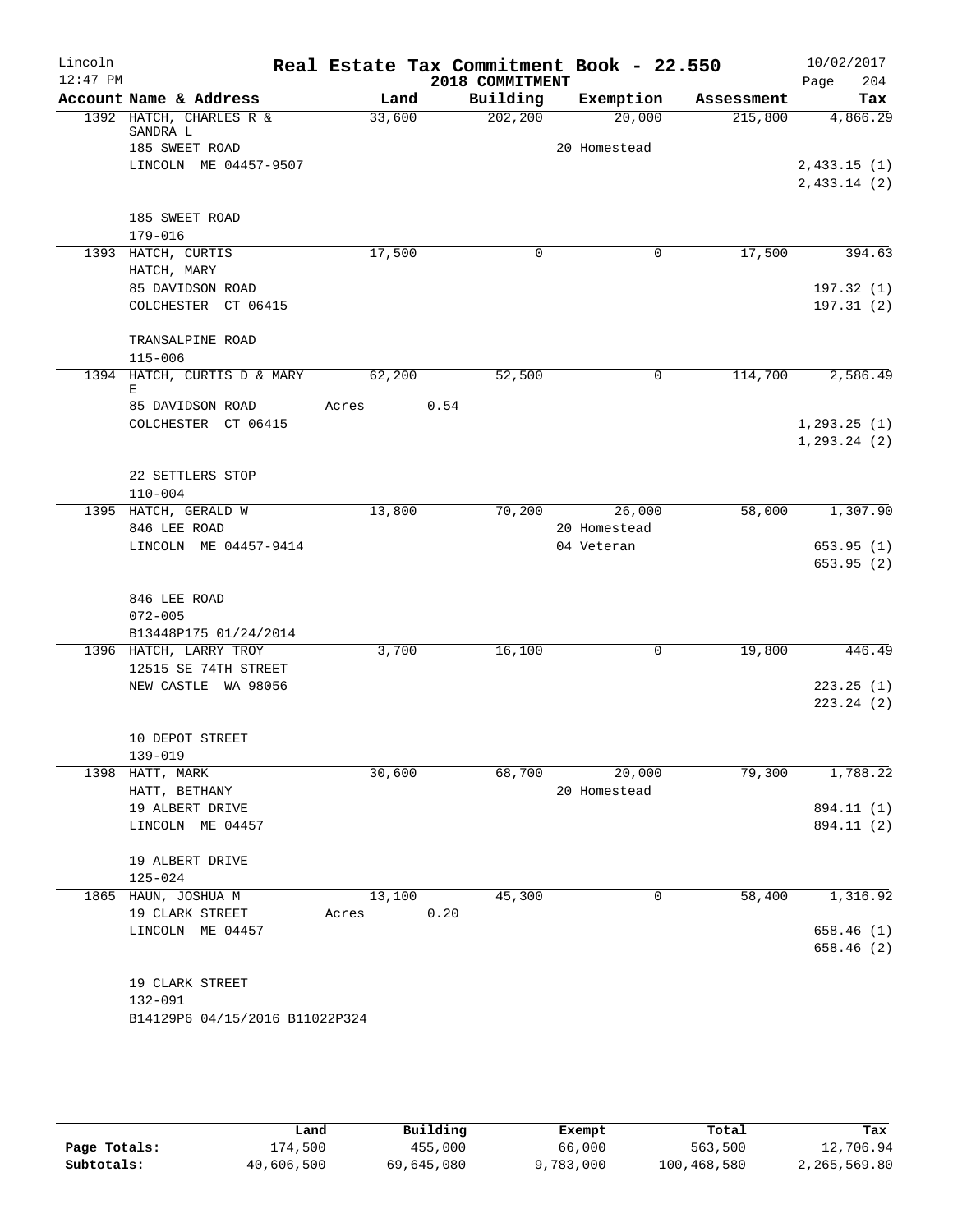| Lincoln<br>$12:47$ PM |                                           | Real Estate Tax Commitment Book - 22.550 |            |                             |              |           |             | 10/02/2017             |
|-----------------------|-------------------------------------------|------------------------------------------|------------|-----------------------------|--------------|-----------|-------------|------------------------|
|                       | Account Name & Address                    | Land                                     |            | 2018 COMMITMENT<br>Building |              | Exemption | Assessment  | Page<br>205<br>Tax     |
|                       | 1399 HAWKES, LAWRENCE J &                 | 14,700                                   |            | 37,000                      |              | 20,000    | 31,700      | 714.84                 |
|                       | MARY L                                    |                                          |            |                             |              |           |             |                        |
|                       | PO BOX 437                                | Acres                                    | 6.88       |                             | 20 Homestead |           |             |                        |
|                       | LINCOLN ME 04457-0437                     |                                          |            |                             |              |           |             | 357.42(1)<br>357.42(2) |
|                       |                                           |                                          |            |                             |              |           |             |                        |
|                       | 71 PHINNEY FARM ROAD                      |                                          |            |                             |              |           |             |                        |
|                       | $014 - 010$                               |                                          |            |                             |              |           |             |                        |
|                       | B4603P113                                 |                                          |            |                             |              |           |             |                        |
|                       | 1400 HAWKINS, JOHN D & LISA<br>L          | 14,800                                   |            | 74,200                      |              | 20,000    | 69,000      | 1, 555.95              |
|                       | 197 ENFIELD ROAD                          |                                          |            |                             | 20 Homestead |           |             |                        |
|                       | LINCOLN ME 04457-1314                     |                                          |            |                             |              |           |             | 777.98(1)              |
|                       |                                           |                                          |            |                             |              |           |             | 777.97(2)              |
|                       |                                           |                                          |            |                             |              |           |             |                        |
|                       | 197 ENFIELD ROAD<br>$126 - 008$           |                                          |            |                             |              |           |             |                        |
|                       | 1402 HAYNES HC                            | 251,700                                  |            | 0                           |              | 0         | 251,700     | 5,675.84               |
|                       | PO BOX 96                                 | Acres                                    | 1673.00    |                             |              |           |             |                        |
|                       | WINN ME 04495                             |                                          |            |                             |              |           |             | 2,837.92 (1)           |
|                       |                                           |                                          |            |                             |              |           |             | 2,837.92(2)            |
|                       |                                           |                                          |            |                             |              |           |             |                        |
|                       | HALF TOWNSHIP ROAD<br>$043 - 002$         |                                          |            |                             |              |           |             |                        |
|                       | B6697P280                                 |                                          |            |                             |              |           |             |                        |
|                       | 1401 HAYNES, HERBERT C JR                 | 13,500                                   |            | 0                           |              | 0         | 13,500      | 304.43                 |
|                       | MAXWELL, GINGER                           | Acres                                    | 93.00      |                             |              |           |             |                        |
|                       | PO BOX 96                                 |                                          |            |                             |              |           |             | 152.22(1)              |
|                       | WINN ME 04495                             |                                          |            |                             |              |           |             | 152.21(2)              |
|                       | E/S HALF TOWNSHIP RD                      |                                          |            |                             |              |           |             |                        |
|                       | $060 - 002$                               |                                          |            |                             |              |           |             |                        |
|                       | 1404 HAYNES, HERBERT C                    | 10,600                                   |            | $\mathbf 0$                 |              | 0         | 10,600      | 239.03                 |
|                       | PO BOX 96                                 | Acres                                    | 1.50       |                             |              |           |             |                        |
|                       | WINN ME 04495                             |                                          |            |                             |              |           |             | 119.52(1)              |
|                       |                                           |                                          |            |                             |              |           |             | 119.51(2)              |
|                       | MADAGASCAL LAKE ROAD                      |                                          |            |                             |              |           |             |                        |
|                       | $032 - 003$                               |                                          |            |                             |              |           |             |                        |
|                       | B7089P13                                  |                                          |            |                             |              |           |             |                        |
| 1405                  | HAYNES, HERBERT C JR                      | 8,000                                    |            | $\mathbf 0$                 |              | 0         | 8,000       | 180.40                 |
|                       | PO BOX 96<br>WINN ME 04495                | Acres                                    | 3.29       |                             |              |           |             | 90.20(1)               |
|                       |                                           |                                          |            |                             |              |           |             | 90.20(2)               |
|                       |                                           |                                          |            |                             |              |           |             |                        |
|                       | PIERCE WEBBER ROAD                        |                                          |            |                             |              |           |             |                        |
|                       | $041 - 018$                               |                                          |            |                             |              |           |             |                        |
|                       | B9744P201                                 |                                          |            | 0                           |              | 0         |             |                        |
| 1408                  | HAYNES, HERBERT C JR<br>MAXWELL, GINGER E | 7,900<br>Acres                           | 52.00      |                             |              |           | 7,900       | 178.15                 |
|                       | PO BOX 96                                 |                                          |            |                             |              |           |             | 89.08 (1)              |
|                       | (TWIST TRACT)                             |                                          |            |                             |              |           |             | 89.07 (2)              |
|                       | WINN ME 04495                             |                                          |            |                             |              |           |             |                        |
|                       | ENFIELD ROAD                              |                                          |            |                             |              |           |             |                        |
|                       | $025 - 009$                               |                                          |            |                             |              |           |             |                        |
|                       | B10946P251                                |                                          |            |                             |              |           |             |                        |
|                       |                                           |                                          |            |                             |              |           |             |                        |
|                       | Land                                      |                                          | Building   |                             | Exempt       |           | Total       | Tax                    |
| Page Totals:          | 321,200                                   |                                          | 111,200    |                             | 40,000       |           | 392,400     | 8,848.64               |
| Subtotals:            | 40,927,700                                |                                          | 69,756,280 |                             | 9,823,000    |           | 100,860,980 | 2, 274, 418.44         |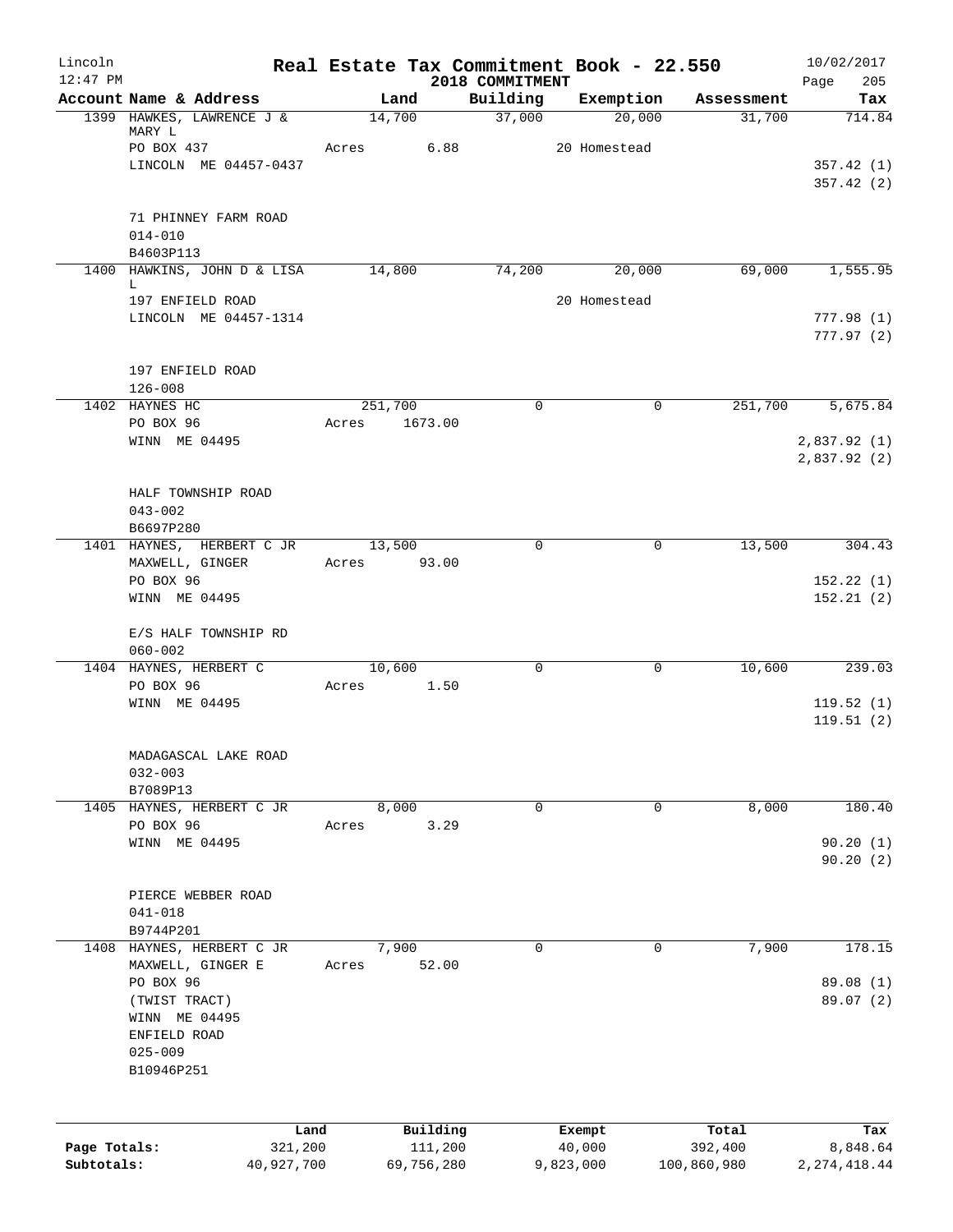| Lincoln<br>$12:47$ PM |                                                                              |                       |       | 2018 COMMITMENT | Real Estate Tax Commitment Book - 22.550 |            | 10/02/2017<br>206<br>Page        |
|-----------------------|------------------------------------------------------------------------------|-----------------------|-------|-----------------|------------------------------------------|------------|----------------------------------|
|                       | Account Name & Address                                                       |                       | Land  | Building        | Exemption                                | Assessment | Tax                              |
|                       | 1407 HAYNES, HERBERT C JR<br>MAXWELL, GINGER E<br>PO BOX 96<br>WINN ME 04495 | 18,900<br>Acres 87.00 |       | $\Omega$        | $\Omega$                                 | 18,900     | 426.20<br>213.10(1)<br>213.10(2) |
|                       | ENFIELD RD<br>$024 - 021$<br>B11583P200                                      |                       |       |                 |                                          |            |                                  |
|                       | 1406 HAYNES, HERBERT C JR<br>MAXWELL, GINGER E                               | 12,100<br>Acres 10.00 |       | 0               | 0                                        | 12,100     | 272.86                           |
|                       | PO BOX 96<br>WINN ME 04495                                                   |                       |       |                 |                                          |            | 136.43(1)<br>136.43(2)           |
|                       | HALE STREET<br>127-001                                                       |                       |       |                 |                                          |            |                                  |
|                       | 1412 HAYNES, HERBERT C. JR.<br>MAXWELL, GINGER E                             | 11,100<br>Acres 84.00 |       | $\Omega$        | $\mathbf 0$                              | 11,100     | 250.31                           |
|                       | PO BOX 96<br>WINN ME 04495                                                   |                       |       |                 |                                          |            | 125.16(1)<br>125.15(2)           |
|                       | LEE ROAD<br>$061 - 023$                                                      |                       |       |                 |                                          |            |                                  |
|                       | 981 HAYNES, HERBERT JR<br>PO BOX 96                                          | 7,900<br>Acres        | 15.50 | 0               | 0                                        | 7,900      | 178.15                           |
|                       | WINN ME 04495                                                                |                       |       |                 |                                          |            | 89.08(1)<br>89.07 (2)            |
|                       | FOLSOM POND ROAD<br>$028 - 001$<br>B12795P349 04/25/2012                     |                       |       |                 |                                          |            |                                  |
|                       | 1409 HAYNES, JANE                                                            | 17,000                |       | 83,300          | 26,000                                   | 74,300     | 1,675.47                         |
|                       | 25 PLEASANT STREET<br>LINCOLN ME 04457-1515                                  |                       |       |                 | 06 Veteran<br>20 Homestead               |            | 837.74 (1)<br>837.73 (2)         |
|                       | 25 PLEASANT STREET<br>139-112                                                |                       |       |                 |                                          |            |                                  |
|                       | 1411 HAYNES, PENNY<br>1244 MAIN STREET                                       | 15,100                |       | 58,800          | 20,000<br>20 Homestead                   | 53,900     | 1,215.45                         |
|                       | LINCOLN ME 04457                                                             |                       |       |                 |                                          |            | 607.73(1)<br>607.72(2)           |
|                       | 1244 MAIN STREET<br>$095 - 006$                                              |                       |       |                 |                                          |            |                                  |
|                       | 1413 HEAD, SUSAN S<br>PO BOX 96                                              | 16,100<br>Acres       | 25.00 | 0               | 0                                        | 16,100     | 363.06                           |
|                       | LINCOLN ME 04457                                                             |                       |       |                 |                                          |            | 181.53(1)<br>181.53(2)           |
|                       | MAIN STREET<br>$087 - 001$<br>B12610P5 09/23/2011                            |                       |       |                 |                                          |            |                                  |

|              | Land       | Building   | Exempt    | Total       | Tax          |
|--------------|------------|------------|-----------|-------------|--------------|
| Page Totals: | 98,200     | 142,100    | 46,000    | 194,300     | 4,381.50     |
| Subtotals:   | 41,025,900 | 69,898,380 | 9,869,000 | 101,055,280 | 2,278,799.94 |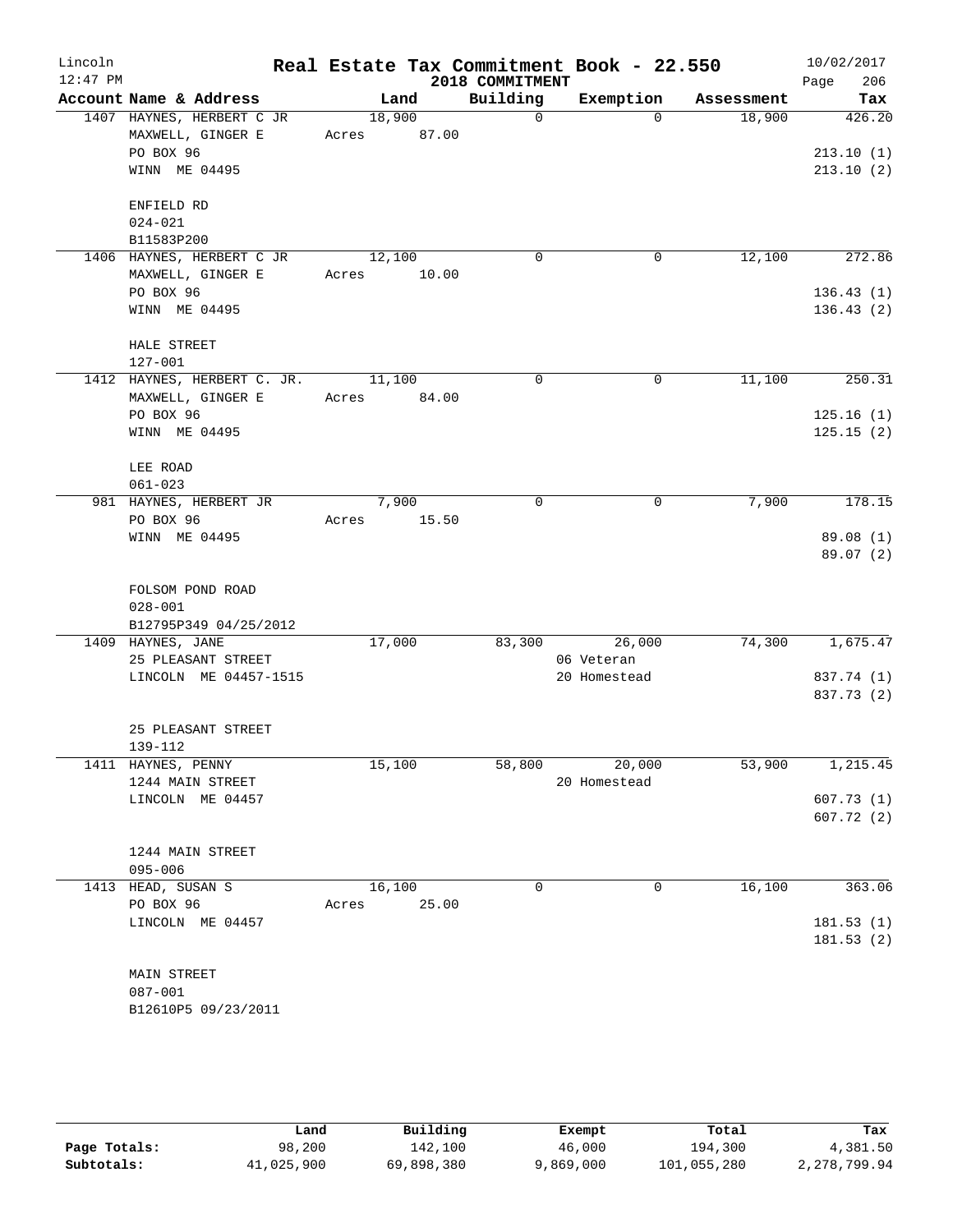| Lincoln    |                                                       |        |                 |                 | Real Estate Tax Commitment Book - 22.550 |            | 10/02/2017                             |
|------------|-------------------------------------------------------|--------|-----------------|-----------------|------------------------------------------|------------|----------------------------------------|
| $12:47$ PM |                                                       |        |                 | 2018 COMMITMENT |                                          |            | 207<br>Page                            |
|            | Account Name & Address                                |        | Land            | Building        | Exemption                                | Assessment | Tax                                    |
|            | 1414 HEAD, WILLIAM E<br>PO BOX 96<br>LINCOLN ME 04457 | Acres  | 31,800<br>23.50 | 200,600         | $\Omega$                                 | 232,400    | 5,240.62<br>2,620.31(1)<br>2,620.31(2) |
|            | 815 MAIN STREET<br>$087 - 025$<br>B12610P5 09/23/2011 |        |                 |                 |                                          |            |                                        |
|            | 1415 HEAD, WILLIAM E                                  |        | 24,500          | 0               | $\mathbf 0$                              | 24,500     | 552.48                                 |
|            | HEAD, SUSAN S                                         | Acres  | 39.00           |                 |                                          |            |                                        |
|            | PO BOX 96<br>LINCOLN ME 04457                         |        |                 |                 |                                          |            | 276.24(1)<br>276.24(2)                 |
|            | <b>MAIN STREET</b>                                    |        |                 |                 |                                          |            |                                        |
|            | $087 - 026$                                           |        |                 |                 |                                          |            |                                        |
|            | B12610P5 09/23/2011                                   |        |                 |                 |                                          |            |                                        |
|            | 3793 HEAL, MARY<br>52 FIELDSTONE DRIVE                | Acres  | 8,500<br>1.88   | $\mathbf 0$     | $\mathbf 0$                              | 8,500      | 191.68                                 |
|            | YARMOUTH ME 04096-1000                                |        |                 |                 |                                          |            | 95.84 (1)                              |
|            |                                                       |        |                 |                 |                                          |            | 95.84(2)                               |
|            | MAIN STREET                                           |        |                 |                 |                                          |            |                                        |
|            | $151 - 028$                                           |        |                 |                 |                                          |            |                                        |
|            | B14149P112 05/16/2016 B6846P220                       |        |                 |                 |                                          |            |                                        |
|            | 937 HEAL, MARY M                                      |        | 42,500          | 0               | $\mathbf 0$                              | 42,500     | 958.38                                 |
|            | 52 FIELDSTONE DRIVE                                   | Acres  | 56.76           |                 |                                          |            |                                        |
|            | YARMOUTH ME 04096                                     |        |                 |                 |                                          |            | 479.19 (1)<br>479.19 (2)               |
|            | MAIN STREET                                           |        |                 |                 |                                          |            |                                        |
|            | $151 - 020$                                           |        |                 |                 |                                          |            |                                        |
|            | B14149P112 05/16/2016                                 |        |                 |                 |                                          |            |                                        |
|            | 1417 HEATON, ALANNA<br>19 PERRY STREET                |        | 8,000           | 39,400          | 20,000<br>20 Homestead                   | 27,400     | 617.87                                 |
|            | LINCOLN ME 04457                                      |        |                 |                 |                                          |            | 308.94(1)                              |
|            |                                                       |        |                 |                 |                                          |            | 308.93(2)                              |
|            | 19 PERRY STREET                                       |        |                 |                 |                                          |            |                                        |
|            | $136 - 065$                                           |        |                 |                 |                                          |            |                                        |
|            | B13614P298 08/14/2014                                 |        |                 |                 |                                          |            |                                        |
|            | 1418 HEAVIN, DIANNE                                   |        | 8,000           | 54,300          | 26,000                                   | 36,300     | 818.57                                 |
|            | 1 TAYLOR STREET<br>LINCOLN ME 04457-1144              | Acres  | 0.11            |                 | 07 Veteran<br>20 Homestead               |            | 409.29(1)                              |
|            |                                                       |        |                 |                 |                                          |            | 409.28 (2)                             |
|            | 1 TAYLOR STREET                                       |        |                 |                 |                                          |            |                                        |
|            | 137-179                                               |        |                 |                 |                                          |            |                                        |
| 1419       | HELSOR, EDWIN L &                                     | 50,300 |                 | 131,900         | 0                                        | 182,200    | 4,108.61                               |
|            | JANICE E                                              |        |                 |                 |                                          |            |                                        |
|            | 35 ARIEL STREET                                       |        |                 |                 |                                          |            |                                        |
|            | LINCOLN ME 04457-1131                                 |        |                 |                 |                                          |            | 2,054.31(1)<br>2,054.30(2)             |
|            |                                                       |        |                 |                 |                                          |            |                                        |
|            | 155 RIVER ROAD<br>$056 - 010$                         |        |                 |                 |                                          |            |                                        |
|            |                                                       |        |                 |                 |                                          |            |                                        |
|            |                                                       |        |                 |                 |                                          |            |                                        |
|            |                                                       |        |                 |                 |                                          |            |                                        |

|              | Land       | Building   | Exempt    | Total       | Tax          |
|--------------|------------|------------|-----------|-------------|--------------|
| Page Totals: | 173,600    | 426,200    | 46,000    | 553,800     | 12,488.21    |
| Subtotals:   | 41,199,500 | 70,324,580 | 9,915,000 | 101,609,080 | 2,291,288.15 |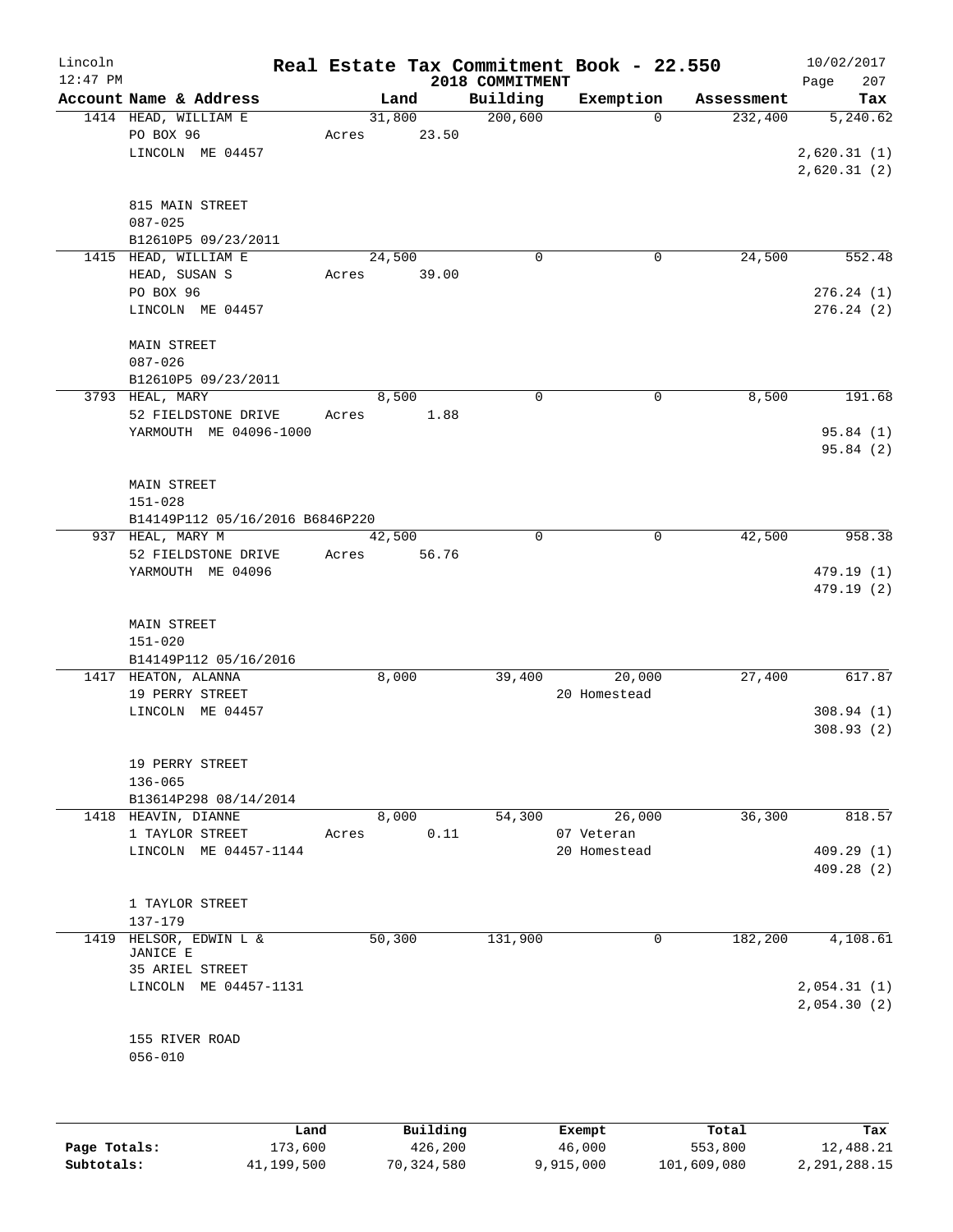| Lincoln    |                                                      |            |        |                 | Real Estate Tax Commitment Book - 22.550 |            | 10/02/2017       |
|------------|------------------------------------------------------|------------|--------|-----------------|------------------------------------------|------------|------------------|
| $12:47$ PM |                                                      |            |        | 2018 COMMITMENT |                                          |            | 208<br>Page      |
|            | Account Name & Address                               | Land       |        | Building        | Exemption                                | Assessment | Tax              |
|            | 1420 HELSOR, EDWIN L &<br>JANICE E                   | 18,100     |        | 73,500          | 20,000                                   | 71,600     | 1,614.58         |
|            | 35 ARIEL STREET                                      | Acres      | 0.53   |                 | 20 Homestead                             |            |                  |
|            | LINCOLN ME 04457-1131                                |            |        |                 |                                          |            | 807.29(1)        |
|            |                                                      |            |        |                 |                                          |            | 807.29(2)        |
|            |                                                      |            |        |                 |                                          |            |                  |
|            | 35 ARIEL STREET                                      |            |        |                 |                                          |            |                  |
|            | 132-084                                              |            |        |                 |                                          |            |                  |
|            | B2077P100                                            |            |        |                 |                                          |            |                  |
|            | 1423 HELSOR, MARK                                    | 27,400     |        |                 | 209,900 20,000                           |            | 217,300 4,900.12 |
|            | HELSON, LORRIE                                       |            |        |                 | 20 Homestead                             |            |                  |
|            | PO BOX 460                                           |            |        |                 |                                          |            | 2,450.06(1)      |
|            | LINCOLN ME 04457                                     |            |        |                 |                                          |            | 2,450.06(2)      |
|            | 45 BAGLEY MOUNTAIN ROAD                              |            |        |                 |                                          |            |                  |
|            | $095 - 024$                                          |            |        |                 |                                          |            |                  |
|            | B12769P89 03/28/2012                                 |            |        |                 |                                          |            |                  |
|            | 3250 HENDERSON, DONALD ET AL                         |            | 20,100 | 44,700          | 0                                        | 64,800     | 1,461.24         |
|            | 29 GRANT STREET                                      | Acres      | 0.11   |                 |                                          |            |                  |
|            | VERNON CT 06066                                      |            |        |                 |                                          |            | 730.62(1)        |
|            |                                                      |            |        |                 |                                          |            | 730.62(2)        |
|            |                                                      |            |        |                 |                                          |            |                  |
|            | 18 SETTLERS STOP                                     |            |        |                 |                                          |            |                  |
|            | $110 - 003$                                          |            |        |                 |                                          |            |                  |
|            | B13059P44 01/07/2013                                 |            |        |                 |                                          |            |                  |
|            | 1136 HENDERSON, TAMARA G                             | 36,600     |        |                 | 107,900 26,000                           | 118,500    | 2,672.18         |
|            | COOLEY, LEW-ANN L<br>6200 WESTSHORE ROAD             | Acres      | 1.78   |                 | 06 Veteran<br>20 Homestead               |            | 1,336.09(1)      |
|            | COLUMBIA SC 29206                                    |            |        |                 |                                          |            | 1,336.09(2)      |
|            |                                                      |            |        |                 |                                          |            |                  |
|            | 298 STANHOPE MILL ROAD                               |            |        |                 |                                          |            |                  |
|            | $002 - 012$                                          |            |        |                 |                                          |            |                  |
|            | B14593P31 08/31/2017 B2714P6                         |            |        |                 |                                          |            |                  |
|            | 1427 HENDRICKSON, PATRICE A<br>& FRANK C             | 25,900     |        | 300             | 0                                        | 26,200     | 590.81           |
|            | 5100 DAWN MARIE COURT                                | Acres 0.55 |        |                 |                                          |            |                  |
|            | COLUMBIA MD 21044                                    |            |        |                 |                                          |            | 295.41(1)        |
|            |                                                      |            |        |                 |                                          |            | 295.40 (2)       |
|            |                                                      |            |        |                 |                                          |            |                  |
|            | 37 WOODLAND DRIVE                                    |            |        |                 |                                          |            |                  |
|            | $168 - 008$                                          |            |        |                 |                                          |            |                  |
|            | B12498P264 06/02/2011<br>1426 HENDRICKSON, PATRICE A | 13,000     |        | $\Omega$        | 0                                        | 13,000     | 293.15           |
|            | & FRANK C                                            |            |        |                 |                                          |            |                  |
|            | 5100 DAWN MARIE COURT                                | Acres      | 5.84   |                 |                                          |            |                  |
|            | COLUMBIA MD 21044                                    |            |        |                 |                                          |            | 146.58(1)        |
|            |                                                      |            |        |                 |                                          |            | 146.57(2)        |
|            |                                                      |            |        |                 |                                          |            |                  |
|            | SWEET ROAD                                           |            |        |                 |                                          |            |                  |
|            | $168 - 001$<br>B12498P264 06/02/2011                 |            |        |                 |                                          |            |                  |
|            |                                                      |            |        |                 |                                          |            |                  |

|              | Land       | Building   | Exempt    | Total       | Tax          |
|--------------|------------|------------|-----------|-------------|--------------|
| Page Totals: | 141.100    | 436,300    | 66,000    | 511,400     | 11,532.08    |
| Subtotals:   | 41,340,600 | 70,760,880 | 9,981,000 | 102,120,480 | 2,302,820.23 |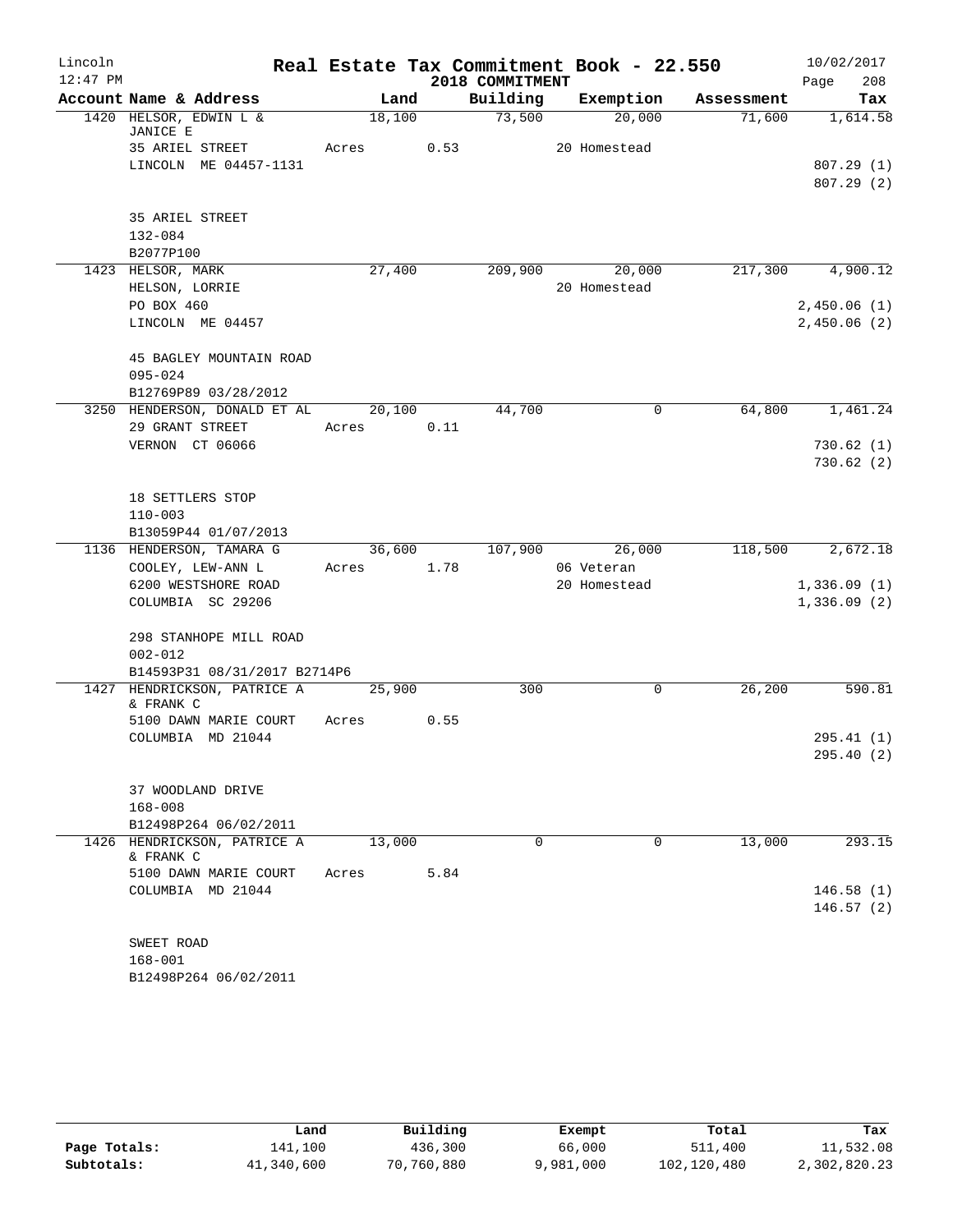| Lincoln      |                                                 |       |                |            |                    | Real Estate Tax Commitment Book - 22.550 |                      | 10/02/2017      |
|--------------|-------------------------------------------------|-------|----------------|------------|--------------------|------------------------------------------|----------------------|-----------------|
| $12:47$ PM   |                                                 |       |                |            | 2018 COMMITMENT    |                                          |                      | 209<br>Page     |
|              | Account Name & Address<br>1428 HENRY, CHARLES W |       | Land<br>19,500 |            | Building<br>50,000 | Exemption<br>20,000                      | Assessment<br>49,500 | Tax<br>1,116.23 |
|              | HENRY, CATHY A                                  | Acres |                | 0.34       |                    | 20 Homestead                             |                      |                 |
|              |                                                 |       |                |            |                    |                                          |                      |                 |
|              | 381 ENFIELD ROAD                                |       |                |            |                    |                                          |                      | 558.12(1)       |
|              | LINCOLN ME 04457                                |       |                |            |                    |                                          |                      | 558.11(2)       |
|              | 381 ENFIELD ROAD                                |       |                |            |                    |                                          |                      |                 |
|              | $037 - 018$                                     |       |                |            |                    |                                          |                      |                 |
|              | B14447P349 04/03/2017 B9894P299                 |       |                |            |                    |                                          |                      |                 |
|              | 1431 HESSELTINE, MAURICE                        |       | 12,500         |            | 68,400             | 20,000                                   | 60,900               | 1,373.30        |
|              | HESSELTINE, ANNIE                               | Acres |                | 0.34       |                    | 20 Homestead                             |                      |                 |
|              | PO BOX 568                                      |       |                |            |                    |                                          |                      | 686.65(1)       |
|              | LINCOLN ME 04457                                |       |                |            |                    |                                          |                      | 686.65(2)       |
|              | 171 MAIN STREET                                 |       |                |            |                    |                                          |                      |                 |
|              | 141-107                                         |       |                |            |                    |                                          |                      |                 |
|              | B14586P248 08/24/2017                           |       |                |            |                    |                                          |                      |                 |
|              | 2145 HESSELTINE, MAURICE B                      |       | 16,900         |            | 39,600             | 20,000                                   | 36,500               | 823.08          |
|              | HESSELTINE, ANNIE B                             | Acres |                | 1.73       |                    | 20 Homestead                             |                      |                 |
|              | 1333 LEE ROAD                                   |       |                |            |                    |                                          |                      | 411.54(1)       |
|              | LINCOLN ME 04457                                |       |                |            |                    |                                          |                      | 411.54(2)       |
|              |                                                 |       |                |            |                    |                                          |                      |                 |
|              | 1333 LEE ROAD                                   |       |                |            |                    |                                          |                      |                 |
|              | $069 - 005$                                     |       |                |            |                    |                                          |                      |                 |
|              | B14014P264 11/20/2015 B13750P251 01/22/2015     |       |                |            |                    |                                          |                      |                 |
|              | 1432 HESSELTINE, SCOTT                          |       | 19,300         |            | 84,500             | 20,000                                   | 83,800               | 1,889.69        |
|              | 12 ALYWARD DRIVE                                |       |                |            |                    | 20 Homestead                             |                      |                 |
|              | LINCOLN ME 04457                                |       |                |            |                    |                                          |                      | 944.85(1)       |
|              |                                                 |       |                |            |                    |                                          |                      | 944.84 (2)      |
|              | 12 AYLWARD DRIVE                                |       |                |            |                    |                                          |                      |                 |
|              | $047 - 020$                                     |       |                |            |                    |                                          |                      |                 |
|              | B12778P289                                      |       |                |            |                    |                                          |                      |                 |
|              | 3928 HICKS, GERALD C                            |       | 28,000         |            | 0                  | 0                                        | 28,000               | 631.40          |
|              | HICKS, SHARON M                                 | Acres |                | 4.96       |                    |                                          |                      |                 |
|              | 870 BOOTHBAY ROAD                               |       |                |            |                    |                                          |                      | 315.70(1)       |
|              | EDGECOMB ME 04556                               |       |                |            |                    |                                          |                      | 315.70(2)       |
|              |                                                 |       |                |            |                    |                                          |                      |                 |
|              | PAINTED ROCK ROAD                               |       |                |            |                    |                                          |                      |                 |
|              | $058 - 021$                                     |       |                |            |                    |                                          |                      |                 |
|              | B14301P59 10/06/2016                            |       |                |            |                    |                                          |                      |                 |
|              | 2519 HICKS, WESTLEY                             |       | 23,500         |            | 129,400            | 20,000                                   | 132,900              | 2,996.90        |
|              | 115 STATION ROAD                                | Acres |                | 26.00      |                    | 20 Homestead                             |                      |                 |
|              | LINCOLN ME 04457                                |       |                |            |                    |                                          |                      | 1,498.45(1)     |
|              |                                                 |       |                |            |                    |                                          |                      | 1,498.45(2)     |
|              |                                                 |       |                |            |                    |                                          |                      |                 |
|              | 115 STATION ROAD                                |       |                |            |                    |                                          |                      |                 |
|              | $120 - 001$                                     |       |                |            |                    |                                          |                      |                 |
|              | B14589P62 08/28/2017 B14355P255 12/07/2016      |       |                |            |                    |                                          |                      |                 |
|              | 1433 HIGGINS, CARROLL L                         |       | 17,000         |            | 45,000             | 0                                        | 62,000               | 1,398.10        |
|              | HIGGINS, SHARON                                 | Acres |                | 0.33       |                    |                                          |                      |                 |
|              | 39007 HAVEN AVENUE                              |       |                |            |                    |                                          |                      | 699.05(1)       |
|              | ZEPYHERHILLS FL 33542                           |       |                |            |                    |                                          |                      | 699.05 (2)      |
|              | 26 HIGHLAND AVENUE                              |       |                |            |                    |                                          |                      |                 |
|              | 141-072                                         |       |                |            |                    |                                          |                      |                 |
|              | B14250P163 08/22/2016                           |       |                |            |                    |                                          |                      |                 |
|              |                                                 |       |                |            |                    |                                          |                      |                 |
|              |                                                 | Land  |                | Building   |                    | Exempt                                   | Total                | Tax             |
| Page Totals: | 136,700                                         |       |                | 416,900    |                    | 100,000                                  | 453,600              | 10,228.70       |
| Subtotals:   | 41, 477, 300                                    |       |                | 71,177,780 |                    | 10,081,000                               | 102,574,080          | 2,313,048.93    |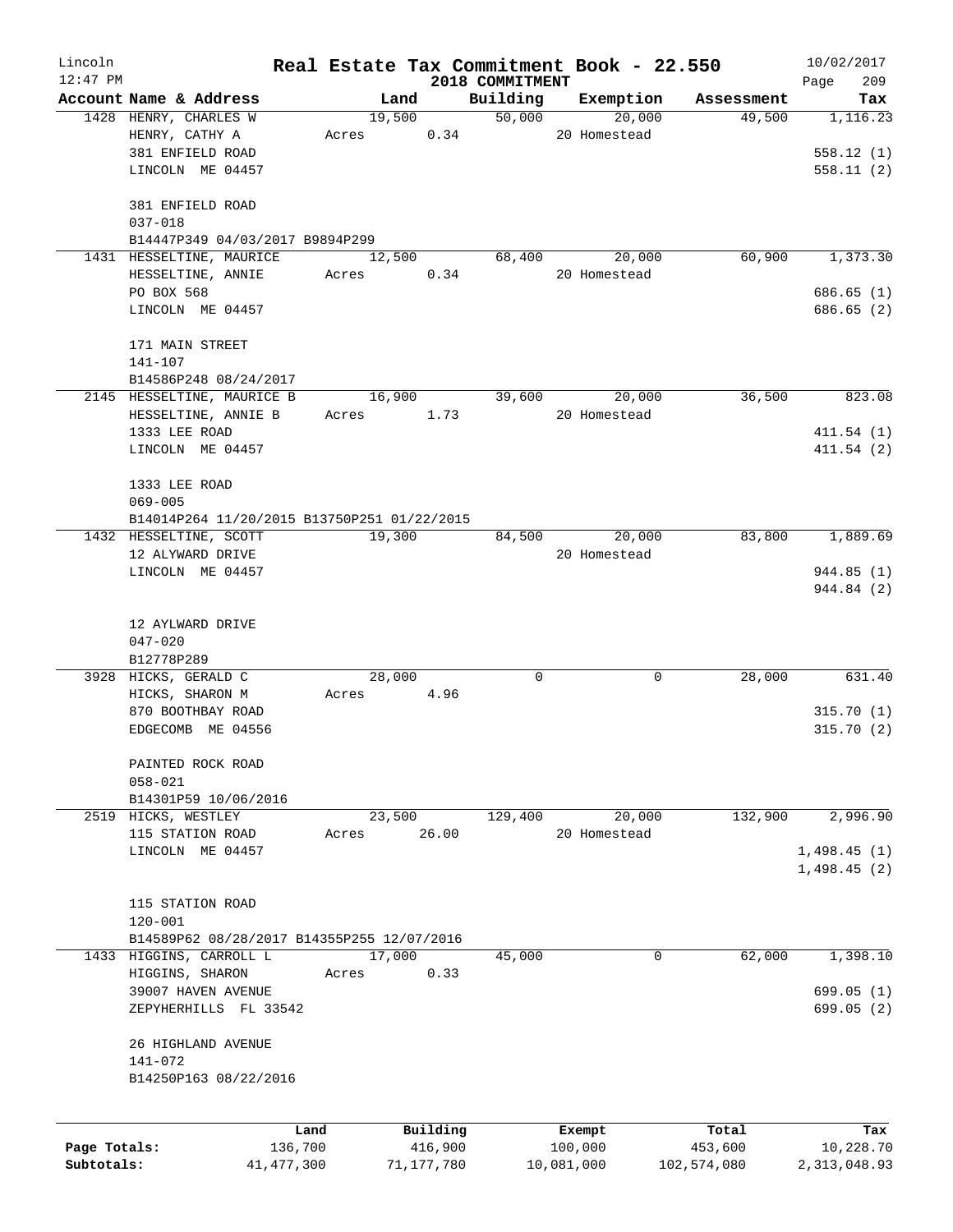| Lincoln      |                                                 |       |        |            |                             | Real Estate Tax Commitment Book - 22.550 |               | 10/02/2017         |
|--------------|-------------------------------------------------|-------|--------|------------|-----------------------------|------------------------------------------|---------------|--------------------|
| $12:47$ PM   | Account Name & Address                          |       | Land   |            | 2018 COMMITMENT<br>Building | Exemption                                | Assessment    | 210<br>Page<br>Tax |
|              | 1434 HIGGINS, HAROLD K JR                       |       | 19,100 |            | 115,500                     | 20,000                                   | 114,600       | 2,584.23           |
|              | HIGGINS, JAYNIE F                               | Acres |        | 0.83       |                             | 20 Homestead                             |               |                    |
|              | <b>30 BUCKLEY AVENUE</b>                        |       |        |            |                             |                                          |               | 1, 292.12(1)       |
|              | LINCOLN ME 04457                                |       |        |            |                             |                                          |               | 1, 292.11(2)       |
|              |                                                 |       |        |            |                             |                                          |               |                    |
|              | 30 BUCKLEY AVENUE<br>$047 - 013$                |       |        |            |                             |                                          |               |                    |
|              | 1435 HILCHEY, ANN MARIE                         |       | 33,500 |            | 71,400                      | $\mathbf 0$                              | 104,900       | 2,365.50           |
|              | 44 RIVERVIEW DRIVE                              |       |        |            |                             |                                          |               |                    |
|              | COVENTRY CT 06238                               |       |        |            |                             |                                          |               | 1,182.75(1)        |
|              |                                                 |       |        |            |                             |                                          |               | 1,182.75(2)        |
|              | 85 MILTS WAY                                    |       |        |            |                             |                                          |               |                    |
|              | $116 - 027$                                     |       |        |            |                             |                                          |               |                    |
|              | 1436 HILDRETH, ANGELA D &                       |       | 51,300 |            | 60,100                      | 0                                        | 111,400       | 2,512.07           |
|              | SCOTT G<br>21 GROVE STREET                      | Acres |        | 0.83       |                             |                                          |               |                    |
|              | MILFORD ME 04461                                |       |        |            |                             |                                          |               | 1,256.04(1)        |
|              |                                                 |       |        |            |                             |                                          |               | 1, 256.03(2)       |
|              |                                                 |       |        |            |                             |                                          |               |                    |
|              | 474 STANHOPE MILL ROAD                          |       |        |            |                             |                                          |               |                    |
|              | $106 - 008$                                     |       |        |            |                             |                                          |               |                    |
|              | B4248P344<br>1322 HILL, DAVID LYMAN             |       | 50,100 |            | 108,700                     | 20,000                                   | 138,800       | 3,129.94           |
|              | LIVING TRUST                                    |       |        |            |                             |                                          |               |                    |
|              | DAVID HILL, TRUSTEE                             | Acres |        | 2.15       |                             | 20 Homestead                             |               |                    |
|              | 166 RIVER ROAD                                  |       |        |            |                             |                                          |               | 1,564.97(1)        |
|              | LINCOLN ME 04457                                |       |        |            |                             |                                          |               | 1,564.97(2)        |
|              | 166 RIVER ROAD                                  |       |        |            |                             |                                          |               |                    |
|              | $056 - 005$                                     |       |        |            |                             |                                          |               |                    |
|              | B14337P164 11/16/2016 B13272P251 07/29/2013     |       |        |            |                             |                                          |               |                    |
|              | 1438 HILL, WADE & KATHLEEN R                    |       | 12,500 |            | $\mathbf 0$                 | $\mathbf 0$                              | 12,500        | 281.88             |
|              | 127 NICOLIN RD                                  |       |        |            |                             |                                          |               |                    |
|              | ELLSWORTH ME<br>04605-3111                      |       |        |            |                             |                                          |               | 140.94(1)          |
|              |                                                 |       |        |            |                             |                                          |               | 140.94(2)          |
|              |                                                 |       |        |            |                             |                                          |               |                    |
|              | CURTIS FARM ROAD                                |       |        |            |                             |                                          |               |                    |
| 1439         | $054 - 010$<br>HILL, WADE C & KATHLEEN          |       | 27,600 |            | 40,400                      | $\mathbf 0$                              | 68,000        | 1,533.40           |
|              | R                                               |       |        |            |                             |                                          |               |                    |
|              | 127 NICOLIN ROAD                                |       |        |            |                             |                                          |               |                    |
|              | ELLSWORTH ME<br>04605-3111                      |       |        |            |                             |                                          |               | 766.70(1)          |
|              |                                                 |       |        |            |                             |                                          |               | 766.70(2)          |
|              |                                                 |       |        |            |                             |                                          |               |                    |
|              | 199 CURTIS FARM ROAD                            |       |        |            |                             |                                          |               |                    |
|              | $053 - 007$                                     |       |        |            |                             |                                          |               |                    |
|              | 1440 HILLMAN, JUDITH A<br>32402 DOBBIN-HUFSMITH |       | 45,000 | 0.51       | 45,500                      | 0                                        | 90,500        | 2,040.78           |
|              | MAGNOLIA TX 77354                               | Acres |        |            |                             |                                          |               | 1,020.39(1)        |
|              |                                                 |       |        |            |                             |                                          |               | 1,020.39(2)        |
|              |                                                 |       |        |            |                             |                                          |               |                    |
|              | 14 SNOWS CORNER                                 |       |        |            |                             |                                          |               |                    |
|              | $148 - 020$                                     |       |        |            |                             |                                          |               |                    |
|              | B11155P43                                       |       |        |            |                             |                                          |               |                    |
|              |                                                 |       |        |            |                             |                                          |               |                    |
|              | Land                                            |       |        | Building   |                             | Exempt                                   | Total         | Tax                |
| Page Totals: | 239,100                                         |       |        | 441,600    |                             | 40,000                                   | 640,700       | 14,447.80          |
| Subtotals:   | 41,716,400                                      |       |        | 71,619,380 |                             | 10,121,000                               | 103, 214, 780 | 2,327,496.73       |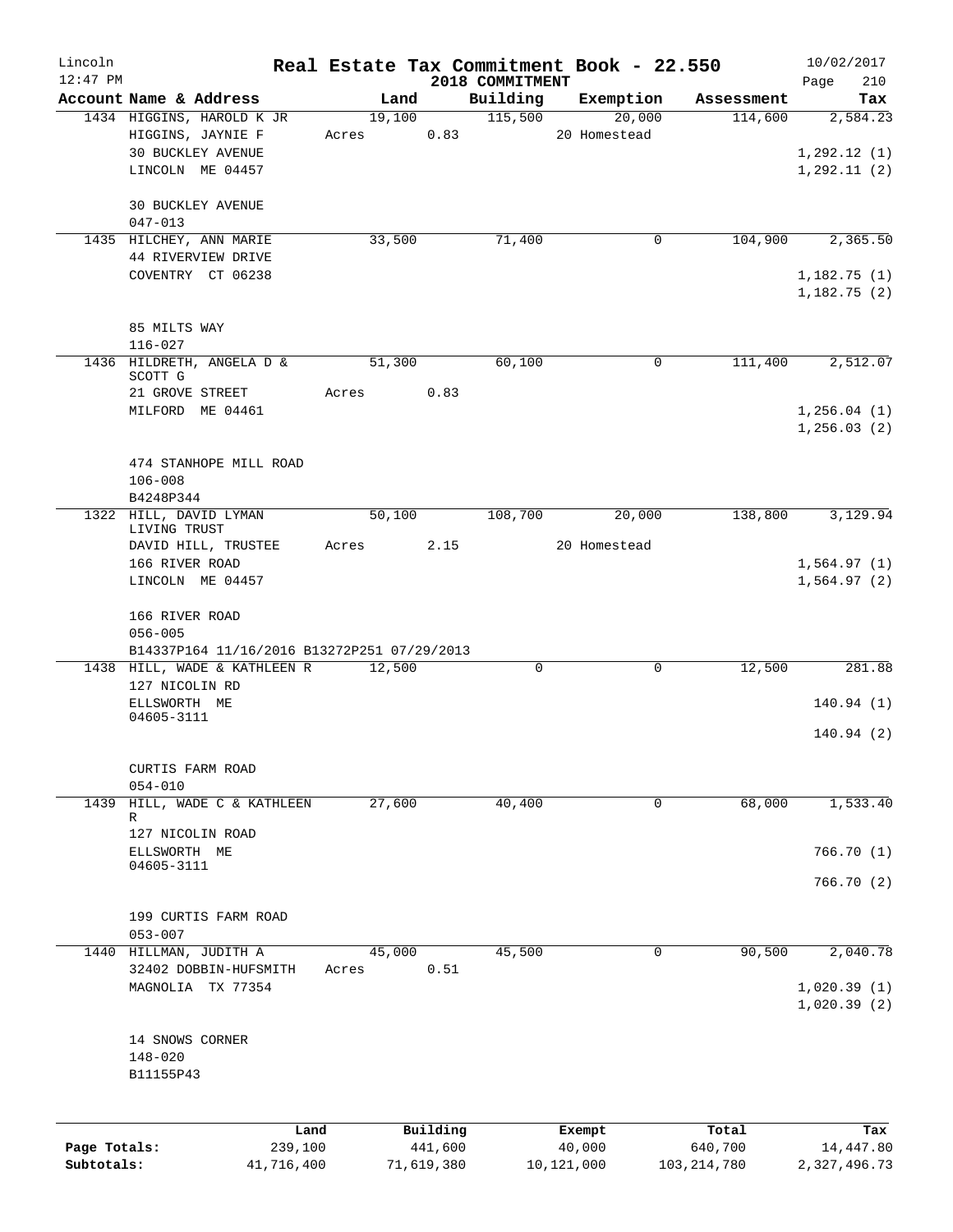| Lincoln    |                                     |        |      |                 | Real Estate Tax Commitment Book - 22.550 |            | 10/02/2017   |
|------------|-------------------------------------|--------|------|-----------------|------------------------------------------|------------|--------------|
| $12:47$ PM |                                     |        |      | 2018 COMMITMENT |                                          |            | 211<br>Page  |
|            | Account Name & Address              | Land   |      | Building        | Exemption                                | Assessment | Tax          |
|            | 1029 HIMES, ERIC A                  | 19,700 |      | 84,500          | 20,000                                   | 84,200     | 1,898.71     |
|            | THERIAULT, NIKKI R                  | Acres  | 0.52 |                 | 20 Homestead                             |            |              |
|            | 19 J R DRIVE                        |        |      |                 |                                          |            | 949.36 (1)   |
|            | LINCOLN ME 04457-1104               |        |      |                 |                                          |            | 949.35(2)    |
|            | 19 JR DRIVE                         |        |      |                 |                                          |            |              |
|            | $125 - 038$                         |        |      |                 |                                          |            |              |
|            | B12916P1 08/20/2012                 |        |      |                 |                                          |            |              |
|            | 1441 HINES, PAUL & HEATHER          | 17,400 |      | 126,200         | 20,000                                   | 123,600    | 2,787.18     |
|            | 17 EVERGREEN DRIVE                  |        |      |                 | 20 Homestead                             |            |              |
|            | LINCOLN ME 04457-1601               |        |      |                 |                                          |            | 1,393.59(1)  |
|            |                                     |        |      |                 |                                          |            | 1,393.59(2)  |
|            | 17 EVERGREEN DRIVE                  |        |      |                 |                                          |            |              |
|            | $141 - 053$                         |        |      |                 |                                          |            |              |
|            | 1443 HINKLEMAN, JOANNE<br>ESTATE OF | 12,800 |      | 30,000          | 0                                        | 42,800     | 965.14       |
|            | C/O KATHI                           | Acres  | 1.00 |                 |                                          |            |              |
|            | HINKELMAN-EMERY                     |        |      |                 |                                          |            |              |
|            | 35 SUMMERS WAY                      |        |      |                 |                                          |            | 482.57 (1)   |
|            | LINCOLN ME 04457                    |        |      |                 |                                          |            | 482.57 (2)   |
|            | 279 SWEET ROAD                      |        |      |                 |                                          |            |              |
|            | 179-011                             |        |      |                 |                                          |            |              |
|            | B14561P281 07/28/2017               |        |      |                 |                                          |            |              |
|            | 159 HOCKETT, LAURA L &              | 12,100 |      | 49,100          | 20,000                                   | 41,200     | 929.06       |
|            | BATCHELDER, NANCY R                 |        |      |                 |                                          |            |              |
|            | 126 SWAN LAKE AVENUE                | Acres  | 0.24 |                 | 20 Homestead                             |            |              |
|            | BELFAST ME 04915-7029               |        |      |                 |                                          |            | 464.53(1)    |
|            |                                     |        |      |                 |                                          |            | 464.53(2)    |
|            | 11 WARSAW CIRCLE                    |        |      |                 |                                          |            |              |
|            | $140 - 024$                         |        |      |                 |                                          |            |              |
|            | B8389P147                           |        |      |                 |                                          |            |              |
|            | 1446 HOCKRIDGE, MARK R              | 19,100 |      | 115,400         | 20,000                                   | 114,500    | 2,581.98     |
|            | HOCKRIDGE, JAYNE                    |        |      |                 | 20 Homestead                             |            |              |
|            | 51 BUCKLEY AVENUE                   |        |      |                 |                                          |            | 1, 290.99(1) |
|            | LINCOLN ME 04457                    |        |      |                 |                                          |            | 1, 290.99(2) |
|            | 51 BUCKLEY AVENUE                   |        |      |                 |                                          |            |              |
|            | $047 - 049$                         |        |      |                 |                                          |            |              |
|            | B11555P326                          |        |      |                 |                                          |            |              |
|            | 765 HOCKRIDGE, NIKOLAS D            | 37,900 |      | 114,700         | 20,000                                   | 132,600    | 2,990.13     |
|            | PORTER, KAYTE-LYNN C                | Acres  | 1.59 |                 | 20 Homestead                             |            |              |
|            | 84 ALBERT DRIVE                     |        |      |                 |                                          |            | 1,495.07(1)  |
|            | LINCOLN ME 04457                    |        |      |                 |                                          |            | 1,495.06(2)  |
|            | 84 ALBERT DRIVE                     |        |      |                 |                                          |            |              |
|            | $125 - 015$                         |        |      |                 |                                          |            |              |
|            | B12842P315 06/11/2012               |        |      |                 |                                          |            |              |
|            |                                     |        |      |                 |                                          |            |              |

|              | Land       | Building   | Exempt     | Total       | Tax          |
|--------------|------------|------------|------------|-------------|--------------|
| Page Totals: | 119,000    | 519,900    | 100,000    | 538,900     | 12, 152. 20  |
| Subtotals:   | 41,835,400 | 72,139,280 | 10,221,000 | 103,753,680 | 2,339,648.93 |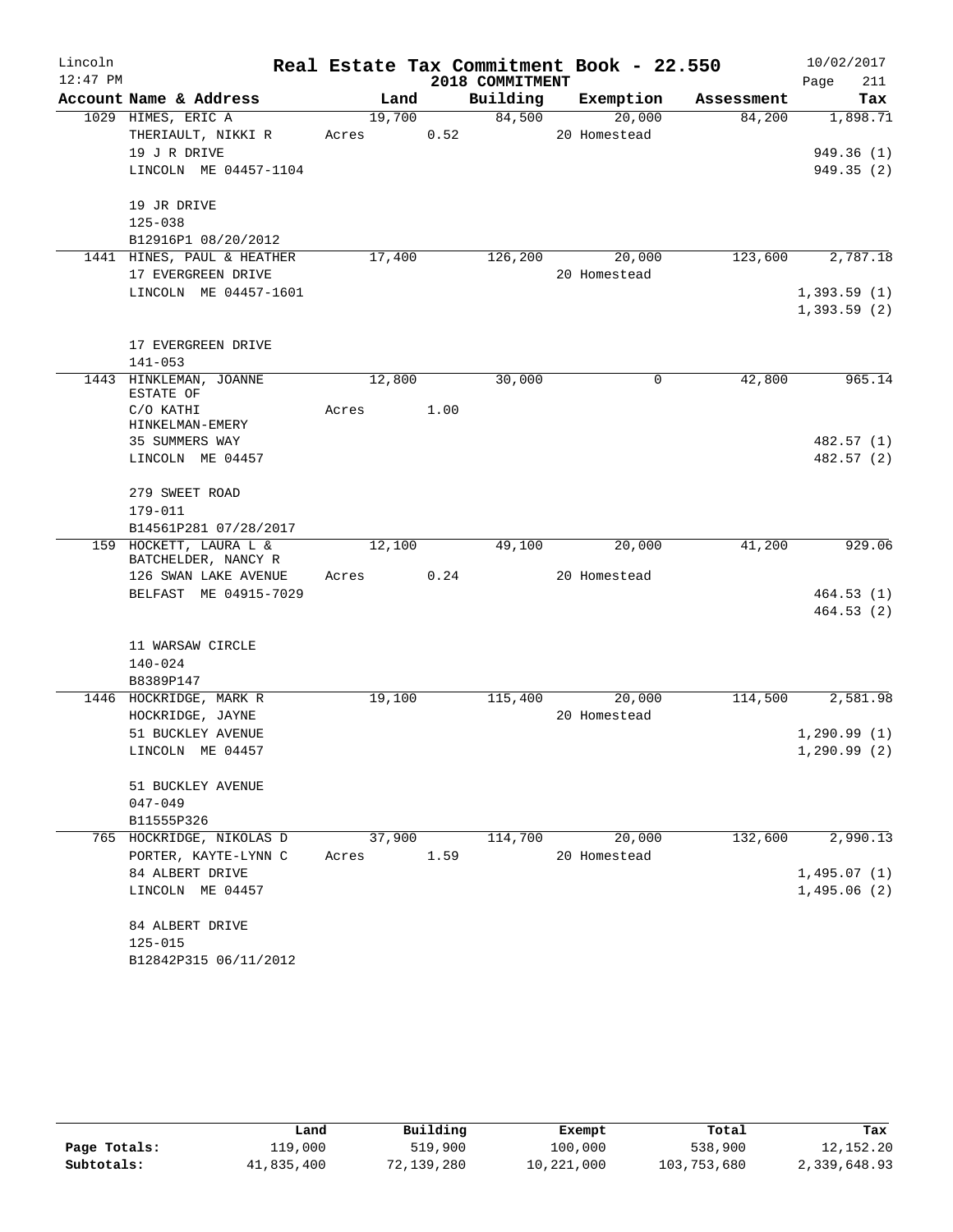| Lincoln    |                                                                    |        |       |                 | Real Estate Tax Commitment Book - 22.550 |            | 10/02/2017  |
|------------|--------------------------------------------------------------------|--------|-------|-----------------|------------------------------------------|------------|-------------|
| $12:47$ PM |                                                                    |        |       | 2018 COMMITMENT |                                          |            | 212<br>Page |
|            | Account Name & Address                                             | Land   |       | Building        | Exemption                                | Assessment | Tax         |
|            | 1447 HODGINS, DAVID                                                | 34,700 |       | 50,100          | $\Omega$                                 | 84,800     | 1,912.24    |
|            | 113 BIRCH STREET                                                   | Acres  | 0.50  |                 |                                          |            |             |
|            | BANGOR ME 04401                                                    |        |       |                 |                                          |            | 956.12(1)   |
|            |                                                                    |        |       |                 |                                          |            | 956.12(2)   |
|            |                                                                    |        |       |                 |                                          |            |             |
|            | 24 LUDDEN LANE                                                     |        |       |                 |                                          |            |             |
|            | $168 - 027$                                                        |        |       |                 |                                          |            |             |
|            | B14399P279 01/31/2017 B14399P277 01/31/2017<br>B10720P20           |        |       |                 |                                          |            |             |
|            | 1448 HODGINS, DAVID                                                | 21,800 |       | $\Omega$        | 0                                        | 21,800     | 491.59      |
|            | 113 BIRCH STREET                                                   | Acres  | 0.46  |                 |                                          |            |             |
|            | BANGOR ME 04401                                                    |        |       |                 |                                          |            | 245.80(1)   |
|            |                                                                    |        |       |                 |                                          |            | 245.79(2)   |
|            |                                                                    |        |       |                 |                                          |            |             |
|            | LUDDEN LANE                                                        |        |       |                 |                                          |            |             |
|            | $168 - 026$                                                        |        |       |                 |                                          |            |             |
|            | B14399P279 01/31/2017 B14399P277 01/31/2017                        |        |       |                 |                                          |            |             |
|            | B10720P20                                                          |        |       |                 |                                          |            |             |
|            | 1449 HODGKINS, DALLAS P<br>1012 STATE HIGHWAY 3                    | 16,000 |       | 125,900         | $\mathbf 0$                              | 141,900    | 3,199.85    |
|            |                                                                    |        |       |                 |                                          |            |             |
|            | BAR HARBOR ME<br>04609-7242                                        |        |       |                 |                                          |            | 1,599.93(1) |
|            |                                                                    |        |       |                 |                                          |            | 1,599.92(2) |
|            |                                                                    |        |       |                 |                                          |            |             |
|            | 262 MILLETT MALLETT                                                |        |       |                 |                                          |            |             |
|            | <b>ROAD</b>                                                        |        |       |                 |                                          |            |             |
|            | $103 - 003$                                                        |        |       |                 |                                          |            |             |
| 1451       | HOFER, DAVID A & JULIA<br>R                                        | 19,700 |       | 19,300          | 0                                        | 39,000     | 879.45      |
|            | 3 COACH HILL COURT                                                 |        |       |                 |                                          |            |             |
|            | NEWARK DE 19711                                                    |        |       |                 |                                          |            | 439.73 (1)  |
|            |                                                                    |        |       |                 |                                          |            | 439.72 (2)  |
|            |                                                                    |        |       |                 |                                          |            |             |
|            | 72 STUMP POND ROAD                                                 |        |       |                 |                                          |            |             |
|            | $075 - 003$                                                        |        |       |                 |                                          |            |             |
| 1450       | HOFER, DAVID A & JULIA                                             | 4,700  |       | 0               | 0                                        | 4,700      | 105.99      |
|            | R                                                                  |        |       |                 |                                          |            |             |
|            | 3 COACH HILL COURT                                                 |        |       |                 |                                          |            |             |
|            | NEWARK DE 19711                                                    |        |       |                 |                                          |            | 53.00(1)    |
|            |                                                                    |        |       |                 |                                          |            | 52.99(2)    |
|            | STUMP POND                                                         |        |       |                 |                                          |            |             |
|            | $075 - 002$                                                        |        |       |                 |                                          |            |             |
|            | 564 HOFER, JULIA                                                   | 40,700 |       | 76,300          | 0                                        | 117,000    | 2,638.35    |
|            | HOFER, DAVID                                                       | Acres  | 66.80 |                 |                                          |            |             |
|            | 3 COACH HILL COURT                                                 |        |       |                 |                                          |            | 1,319.18(1) |
|            | NEWARK DE 19711                                                    |        |       |                 |                                          |            | 1,319.17(2) |
|            |                                                                    |        |       |                 |                                          |            |             |
|            | 26 DEEP WOODS DRIVE                                                |        |       |                 |                                          |            |             |
|            | $071 - 028$                                                        |        |       |                 |                                          |            |             |
|            | B13993P321 10/26/2015 B13993P319 10/26/2015 B13738P3<br>01/02/2013 |        |       |                 |                                          |            |             |

|              | Land       | Building   | Exempt     | Total       | Tax          |
|--------------|------------|------------|------------|-------------|--------------|
| Page Totals: | 137,600    | 271,600    |            | 409,200     | 9,227.47     |
| Subtotals:   | 41,973,000 | 72,410,880 | 10,221,000 | 104,162,880 | 2,348,876.40 |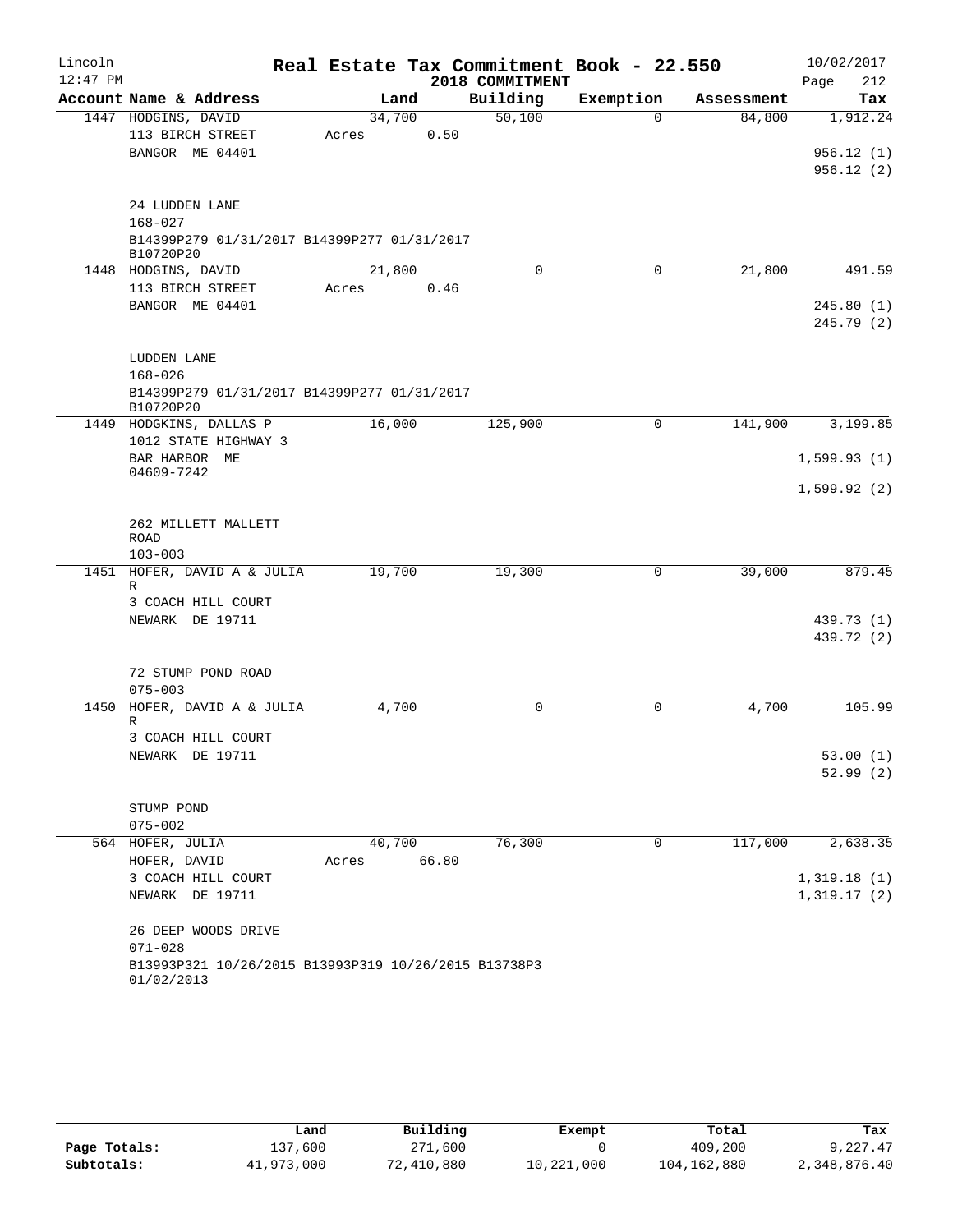| Lincoln<br>$12:47$ PM |                                                             |        |      | 2018 COMMITMENT | Real Estate Tax Commitment Book - 22.550 |            | 10/02/2017<br>213<br>Page |
|-----------------------|-------------------------------------------------------------|--------|------|-----------------|------------------------------------------|------------|---------------------------|
|                       | Account Name & Address                                      | Land   |      | Building        | Exemption                                | Assessment | Tax                       |
|                       | 1453 HOHENSTEIN, WILLIAM J                                  | 10,800 |      | $\overline{0}$  | $\Omega$                                 | 10,800     | 243.54                    |
|                       | HOHENSTEIN, GRACE A                                         | Acres  | 0.83 |                 |                                          |            |                           |
|                       | 2000 PHANIELS CHURCH<br>ROAD                                |        |      |                 |                                          |            | 121.77(1)                 |
|                       | ROCKWELL NC 28138                                           |        |      |                 |                                          |            | 121.77(2)                 |
|                       |                                                             |        |      |                 |                                          |            |                           |
|                       | SWEET ROAD<br>$168 - 004$                                   |        |      |                 |                                          |            |                           |
|                       | B6555P178                                                   |        |      |                 |                                          |            |                           |
|                       | 1454 HOLLIFIELD, HAROLD                                     | 9,600  |      | 40,700          | 0                                        | 50,300     | 1,134.27                  |
|                       | 7 JEWELL STREET                                             | Acres  | 0.18 |                 |                                          |            |                           |
|                       | LINCOLN ME 04457                                            |        |      |                 |                                          |            | 567.14(1)                 |
|                       |                                                             |        |      |                 |                                          |            | 567.13(2)                 |
|                       | 7 JEWELL STREET                                             |        |      |                 |                                          |            |                           |
|                       | $139 - 222$                                                 |        |      |                 |                                          |            |                           |
|                       | 1455 HOLMAN, RONALD C JR                                    | 20,800 |      | $\mathbf 0$     | 0                                        | 20,800     | 469.04                    |
|                       | HOLMAN, TAMMIE S                                            |        |      |                 |                                          |            |                           |
|                       | PO BOX 158                                                  |        |      |                 |                                          |            | 234.52(1)                 |
|                       | BOWDOINHAM ME 04008                                         |        |      |                 |                                          |            | 234.52(2)                 |
|                       | SOUTH ROAD                                                  |        |      |                 |                                          |            |                           |
|                       | $054 - 022$                                                 |        |      |                 |                                          |            |                           |
|                       | B7579P179                                                   |        |      |                 |                                          |            |                           |
|                       | 1456 HOLMES, DOROTHY                                        | 16,500 |      | 47,900          | 26,000                                   | 38,400     | 865.92                    |
|                       | 3 FREDERICK STREET                                          | Acres  | 0.28 |                 | 06 Veteran                               |            |                           |
|                       | LINCOLN ME 04457-1128                                       |        |      |                 | 20 Homestead                             |            | 432.96 (1)                |
|                       |                                                             |        |      |                 |                                          |            | 432.96 (2)                |
|                       | 3 FREDERICK STREET                                          |        |      |                 |                                          |            |                           |
|                       | 132-067                                                     |        |      |                 |                                          |            |                           |
|                       | B14250P166 08/22/2016 B2994P181                             |        |      |                 |                                          |            |                           |
|                       | 1457 HOLMES, DOROTHY S                                      | 13,800 | 0.27 | $\Omega$        | 0                                        | 13,800     | 311.19                    |
|                       | 3 FREDERICK STREET<br>LINCOLN ME 04457-1128                 | Acres  |      |                 |                                          |            | 155.60(1)                 |
|                       |                                                             |        |      |                 |                                          |            | 155.59(2)                 |
|                       |                                                             |        |      |                 |                                          |            |                           |
|                       | TAYLOR STREET                                               |        |      |                 |                                          |            |                           |
|                       | 137-170                                                     |        |      |                 |                                          |            |                           |
|                       | B14250P166 08/22/2016 B3383P67<br>1459 HOLMES, HARVARD E JR | 17,900 |      | 64,900          | 20,000                                   | 62,800     | 1,416.14                  |
|                       | HOLMES, VIRGINIA L                                          |        |      |                 | 20 Homestead                             |            |                           |
|                       | 26 PINKHAM STREET                                           |        |      |                 |                                          |            | 708.07(1)                 |
|                       | LINCOLN ME 04457-1109                                       |        |      |                 |                                          |            | 708.07(2)                 |
|                       |                                                             |        |      |                 |                                          |            |                           |
|                       | 26 PINKHAM STREET                                           |        |      |                 |                                          |            |                           |
| 1460                  | $126 - 040$<br>HOLMES, HARVEY                               | 25,900 |      | 42,800          | 0                                        | 68,700     | 1,549.19                  |
|                       | 356 GILMAN FALLS AVENUE                                     |        |      |                 |                                          |            |                           |
|                       | OLD TOWN ME 04468-9802                                      |        |      |                 |                                          |            | 774.60(1)                 |
|                       |                                                             |        |      |                 |                                          |            | 774.59(2)                 |
|                       |                                                             |        |      |                 |                                          |            |                           |
|                       | 303 EGG POND ROAD                                           |        |      |                 |                                          |            |                           |
|                       | $077 - 017$                                                 |        |      |                 |                                          |            |                           |
|                       |                                                             |        |      |                 |                                          |            |                           |

|              | Land       | Building   | Exempt     | Total       | Tax          |
|--------------|------------|------------|------------|-------------|--------------|
| Page Totals: | 115,300    | 196,300    | 46,000     | 265,600     | 5,989.29     |
| Subtotals:   | 42,088,300 | 72,607,180 | 10,267,000 | 104,428,480 | 2,354,865.69 |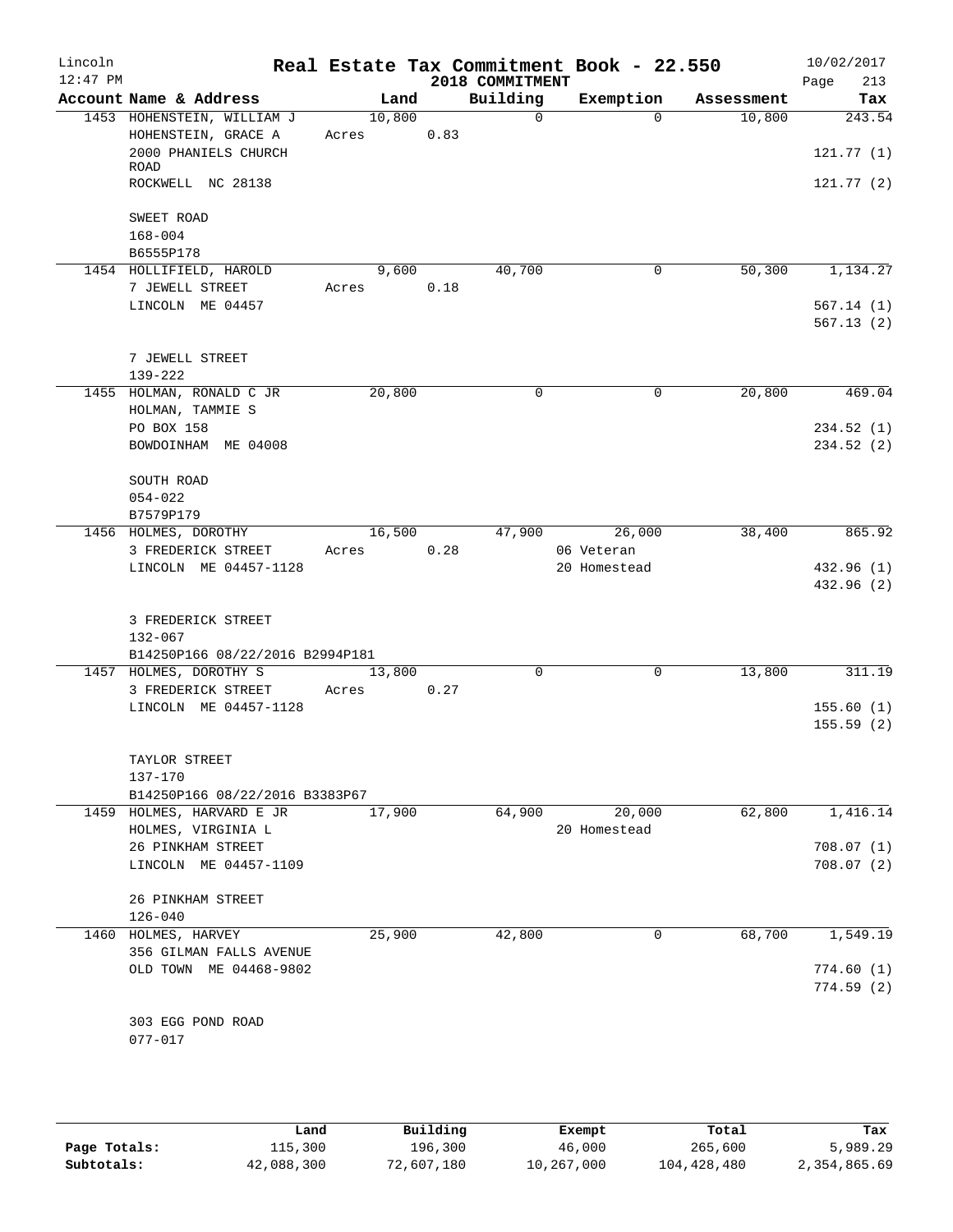| Lincoln<br>$12:47$ PM |                                                                |       |                     | 2018 COMMITMENT |             | Real Estate Tax Commitment Book - 22.550 |                  | 10/02/2017<br>214<br>Page  |
|-----------------------|----------------------------------------------------------------|-------|---------------------|-----------------|-------------|------------------------------------------|------------------|----------------------------|
|                       | Account Name & Address                                         |       | Land                | Building        |             | Exemption                                | Assessment       | Tax                        |
|                       | 1463 HOLMES, MYRON TRUSTEE<br>PORTER-HOLMES CARLENE<br>TRUSTEE | Acres | 14,800<br>33.79     |                 | $\mathbf 0$ | $\Omega$                                 | 14,800           | 333.74                     |
|                       | 143 LEES MILL ROAD<br>MOULTONBOUGH NH 03254                    |       |                     |                 |             |                                          |                  | 166.87(1)<br>166.87(2)     |
|                       | ENFIELD ROAD<br>$126 - 038$                                    |       |                     |                 |             |                                          |                  |                            |
|                       | B14061P183 12/16/2015 B13906P320 07/27/2015                    |       |                     |                 |             |                                          |                  |                            |
|                       | 1461 HOLMES, STEPHEN W &<br>ELLEN M                            |       | 16,900              | 54,500          |             | 20,000                                   | 51,400           | 1,159.07                   |
|                       | 270 LEE ROAD                                                   | Acres | 3.00                |                 |             | 20 Homestead                             |                  |                            |
|                       | LINCOLN ME 04457-9402                                          |       |                     |                 |             |                                          |                  | 579.54(1)<br>579.53(2)     |
|                       | 270 LEE ROAD                                                   |       |                     |                 |             |                                          |                  |                            |
|                       | $143 - 003$                                                    |       |                     |                 |             |                                          |                  |                            |
|                       | 1464 HOLWAY, ALEXANDER &<br>SHARON                             |       | 46,500              | 135,200         |             | 20,000                                   | 161,700          | 3,646.34                   |
|                       | 399 WHITE POINT ESTATES Acres<br>R                             |       | 2.39                |                 |             | 20 Homestead                             |                  |                            |
|                       | LINCOLN ME 04457-9401                                          |       |                     |                 |             |                                          |                  | 1,823.17(1)<br>1,823.17(2) |
|                       |                                                                |       |                     |                 |             |                                          |                  |                            |
|                       | 399 WHITE POINT ESTATES<br>ROAD<br>$057 - 009$                 |       |                     |                 |             |                                          |                  |                            |
|                       | B6494P334                                                      |       |                     |                 |             |                                          |                  |                            |
|                       | 1466 HOOKE, GAYLE M                                            |       | 15,100              | 55,400          |             | 20,000                                   | 50,500           | 1,138.78                   |
|                       | 26 CLARK STREET                                                |       |                     |                 |             | 20 Homestead                             |                  |                            |
|                       | LINCOLN ME 04457-1134                                          |       |                     |                 |             |                                          |                  | 569.39(1)<br>569.39(2)     |
|                       | 26 CLARK STREET<br>$132 - 066$                                 |       |                     |                 |             |                                          |                  |                            |
|                       | 1467 HOOKE, JEFFREY W                                          |       | 51,800              | 30,900          |             | 0                                        | 82,700           | 1,864.89                   |
|                       | 6 GROVE STREET                                                 |       |                     |                 |             |                                          |                  |                            |
|                       | ORONO ME 04473                                                 |       |                     |                 |             |                                          |                  | 932.45(1)<br>932.44 (2)    |
|                       | 44 ALDRICH POINT ROAD                                          |       |                     |                 |             |                                          |                  |                            |
| 1468                  | $138 - 013$<br>HOPKINS, FOSTER &                               |       | 15,600              | 31,800          |             | 20,000                                   | 27,400           | 617.87                     |
|                       | JOSEPHINE                                                      |       |                     |                 |             |                                          |                  |                            |
|                       | P O BOX 152                                                    |       |                     |                 |             | 20 Homestead                             |                  |                            |
|                       | LINCOLN ME 04457-0152                                          |       |                     |                 |             |                                          |                  | 308.94(1)<br>308.93(2)     |
|                       | 86 TOWN FARM ROAD                                              |       |                     |                 |             |                                          |                  |                            |
| 1469                  | $081 - 004$<br>HORAN, RICHARD II                               |       | 40,500              | 36,600          |             | $\mathsf{O}$                             | 77,100           | 1,738.61                   |
|                       | 64 PETER PARLEY ROAD                                           |       |                     |                 |             |                                          |                  |                            |
|                       | BOSTON MA 02130                                                |       |                     |                 |             |                                          |                  | 869.31(1)<br>869.30 (2)    |
|                       | 373 HALF TOWNSHIP ROAD                                         |       |                     |                 |             |                                          |                  |                            |
|                       | $052 - 005$<br>B9523P224                                       |       |                     |                 |             |                                          |                  |                            |
|                       |                                                                |       |                     |                 |             |                                          |                  |                            |
| Page Totals:          | Land<br>201,200                                                |       | Building<br>344,400 |                 |             | Exempt<br>80,000                         | Total<br>465,600 | Tax<br>10,499.30           |
| Subtotals:            | 42,289,500                                                     |       | 72,951,580          |                 | 10,347,000  |                                          | 104,894,080      | 2,365,364.99               |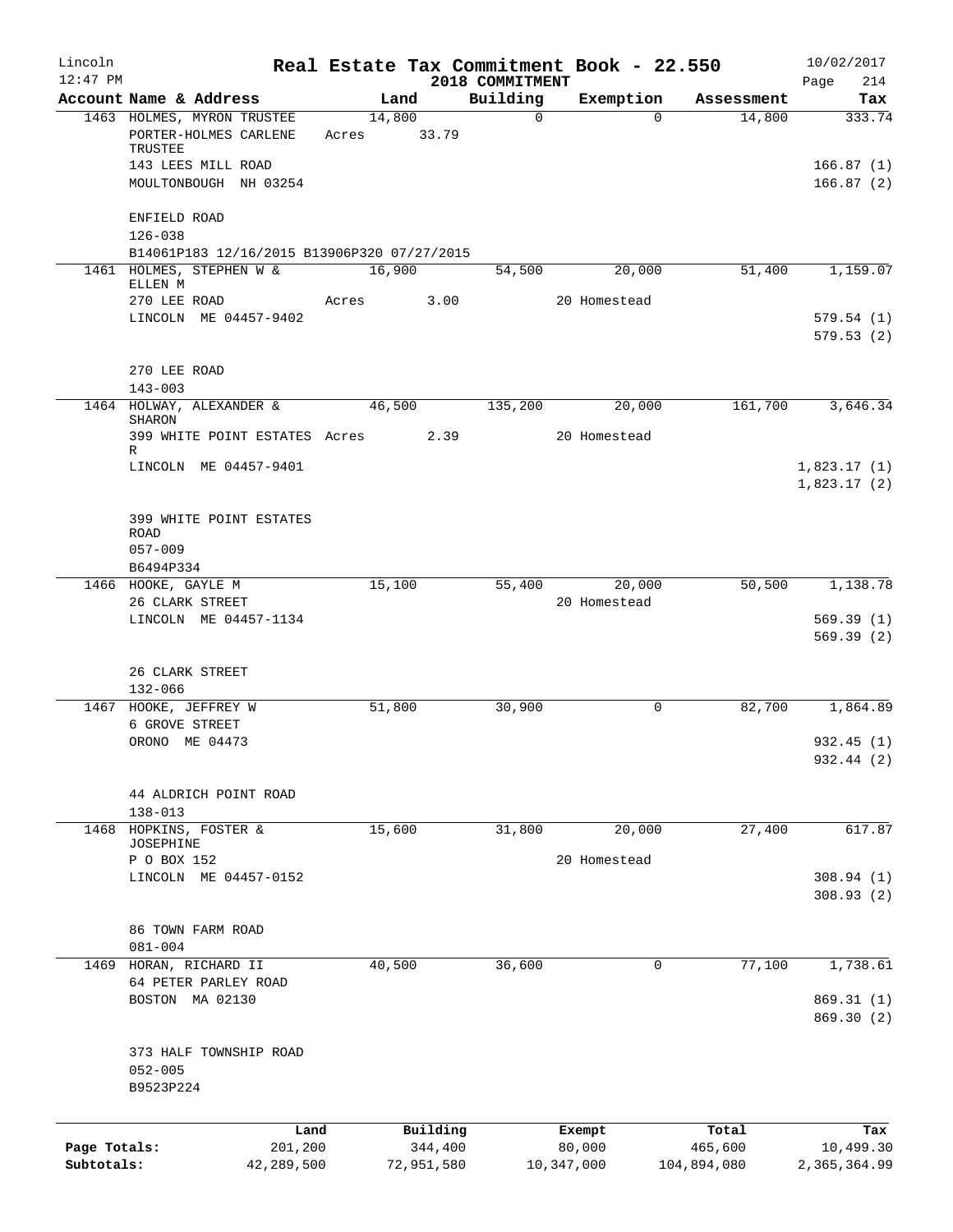| Lincoln<br>$12:47$ PM |                                                                                                         |                 |          | 2018 COMMITMENT | Real Estate Tax Commitment Book - 22.550 |            | 10/02/2017<br>Page<br>215              |
|-----------------------|---------------------------------------------------------------------------------------------------------|-----------------|----------|-----------------|------------------------------------------|------------|----------------------------------------|
|                       | Account Name & Address                                                                                  |                 | Land     | Building        | Exemption                                | Assessment | Tax                                    |
|                       | 3558 HOUSE, AARON AND<br>JESSICA<br>1498 LEE ROAD<br>LINCOLN ME 04457                                   | 26,100<br>Acres | 29.84    | 96,500          | $\Omega$                                 | 122,600    | 2,764.63<br>1,382.32(1)<br>1,382.31(2) |
|                       | 10 HOUSE FARM ROAD<br>$061 - 006$<br>B14350P125 11/14/2016 B12782P5 04/10/2012 B12716P297<br>01/30/2012 |                 |          |                 |                                          |            |                                        |
|                       | 1471 HOUSE, BARBARA                                                                                     | 16,700          |          | 49,400          | 20,000                                   | 46,100     | 1,039.56                               |
|                       | PELKEY, LEON<br>79 CURTIS FARM ROAD<br>LINCOLN ME 04457                                                 |                 |          |                 | 20 Homestead                             |            | 519.78(1)<br>519.78(2)                 |
|                       | 79 CURTIS FARM ROAD<br>$061 - 017$                                                                      |                 |          |                 |                                          |            |                                        |
| 2397                  | HOUSE, JAMEY<br>191 ENFIELD ROAD                                                                        | 17,400<br>Acres | 0.68     | 39,300          | 20,000<br>20 Homestead                   | 36,700     | 827.59                                 |
|                       | LINCOLN ME 04457                                                                                        |                 |          |                 |                                          |            | 413.80(1)<br>413.79 (2)                |
|                       | 191 ENFIELD ROAD<br>$126 - 009$<br>B13290P81 08/12/2013 B13090P176 02/12/2013                           |                 |          |                 |                                          |            |                                        |
|                       | B13090P174 02/12/2013<br>1473 HOUSE, KIMBERLY A                                                         | 18,300          |          | 152,700         | 20,000                                   | 151,000    | 3,405.05                               |
|                       | HOUSE, PATRICK M<br>687 MAIN STREET                                                                     |                 |          |                 | 20 Homestead                             |            | 1,702.53(1)                            |
|                       | LINCOLN ME 04457<br>687 MAIN STREET                                                                     |                 |          |                 |                                          |            | 1,702.52(2)                            |
|                       | $080 - 015$<br>1323 HOUSE, MATTHEW A                                                                    | 12,600          |          | 26,000          | 0                                        | 38,600     | 870.43                                 |
|                       | HOUSE, THORA                                                                                            | Acres           | 7.52     |                 |                                          |            |                                        |
|                       | 4 CURTIS FARM ROAD<br>LINCOLN ME 04457                                                                  |                 |          |                 |                                          |            | 435.22(1)<br>435.21(2)                 |
|                       | 5 HOUSE FARM ROAD<br>$061 - 032$                                                                        |                 |          |                 |                                          |            |                                        |
|                       | 1475 HOUSE, MATTHEW A &<br>THORA D                                                                      | 19,200          |          | 58,500          | 26,000                                   | 51,700     | 1,165.84                               |
|                       | 4 CURTIS FARM ROAD<br>LINCOLN ME 04457-9407                                                             | Acres           | 3.66     |                 | 07 Veteran<br>20 Homestead               |            | 582.92 (1)<br>582.92 (2)               |
|                       | 4 CURTIS FARM ROAD<br>$061 - 010$                                                                       |                 |          |                 |                                          |            |                                        |
|                       | 1476 HOUSE, MATTHEW A &<br>THORA D                                                                      | 26,600          |          | 1,500           | 0                                        | 28,100     | 633.66                                 |
|                       | 4 CURTIS FARM ROAD<br>LINCOLN ME 04457-9407                                                             | Acres           | 14.59    |                 |                                          |            | 316.83(1)<br>316.83(2)                 |
|                       | CURTIS FARM ROAD<br>$061 - 019$                                                                         |                 |          |                 |                                          |            |                                        |
|                       |                                                                                                         | Land.           | Building |                 | <b>Fromnt</b>                            | $T0+21$    | Tov                                    |

|              | Land       | Building   | Exempt     | Total       | Tax          |
|--------------|------------|------------|------------|-------------|--------------|
| Page Totals: | 136,900    | 423,900    | 86,000     | 474,800     | 10,706.76    |
| Subtotals:   | 42,426,400 | 73,375,480 | 10,433,000 | 105,368,880 | 2,376,071.75 |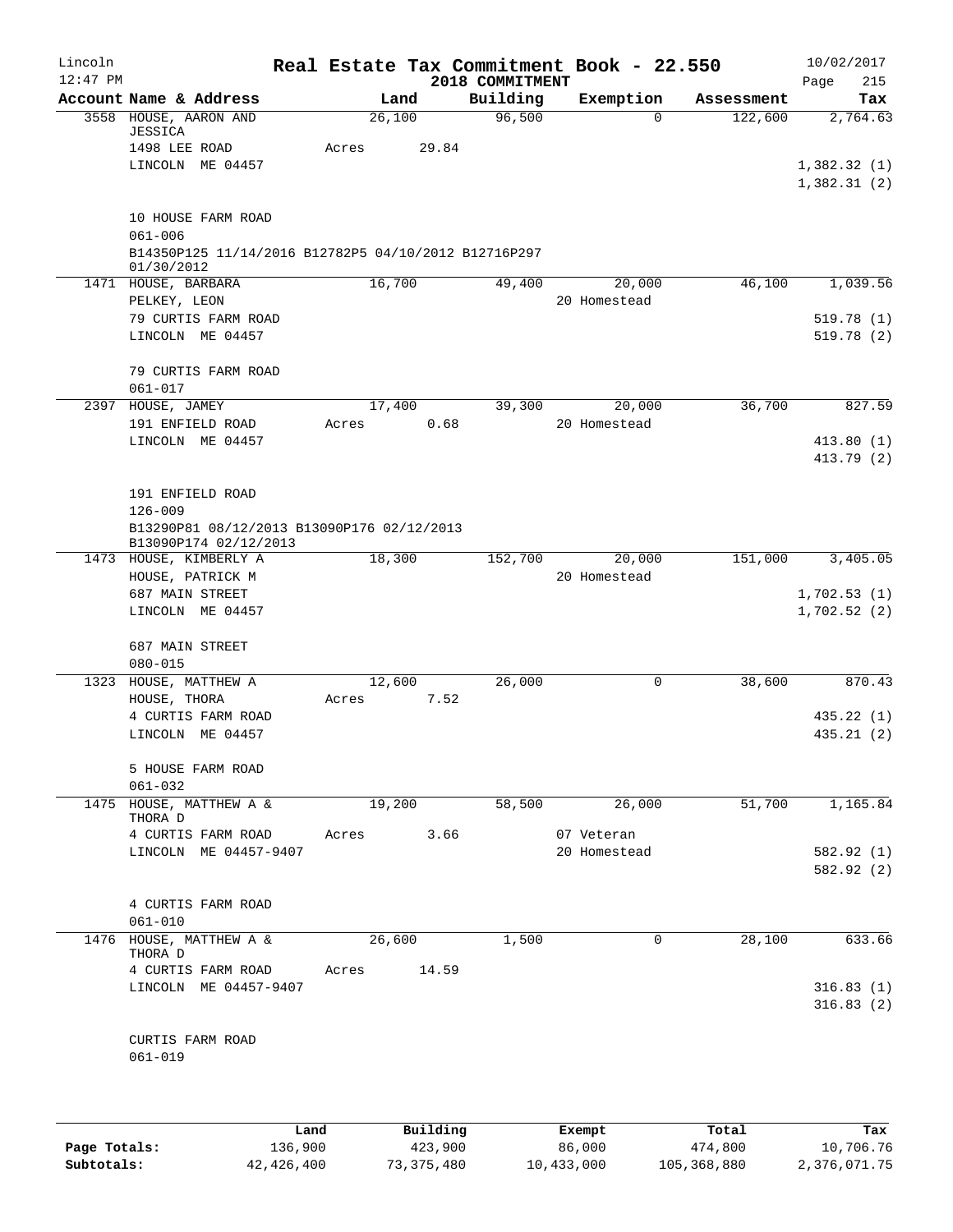| Lincoln<br>$12:47$ PM |                                                 |                      |      | 2018 COMMITMENT    | Real Estate Tax Commitment Book - 22.550 |            | 10/02/2017<br>216<br>Page  |
|-----------------------|-------------------------------------------------|----------------------|------|--------------------|------------------------------------------|------------|----------------------------|
|                       | Account Name & Address                          |                      |      |                    | Land Building Exemption                  | Assessment | Tax                        |
|                       | 1477 HOUSE, MATTHEW A JR<br>35 CURTIS FARM ROAD | 16,700<br>Acres 1.83 |      | $\frac{27,400}{ }$ | 20,000<br>20 Homestead                   | 24,100     | 543.46                     |
|                       | LINCOLN ME 04457                                |                      |      |                    |                                          |            | 271.73(1)<br>271.73(2)     |
|                       | 35 CURTIS FARM ROAD<br>$061 - 018$              |                      |      |                    |                                          |            |                            |
|                       | B14417P153 02/13/2017 B9900P104                 |                      |      |                    |                                          |            |                            |
|                       | 1478 HOUSE, THOMAS DORR<br>23 EDWARDS STREET    | 19,000               |      | 25,100             | 20,000<br>20 Homestead                   | 24,100     | 543.46                     |
|                       | LINCOLN ME 04457-1141                           |                      |      |                    |                                          |            | 271.73(1)<br>271.73(2)     |
|                       | 23 EDWARDS STREET<br>$132 - 020$                |                      |      |                    |                                          |            |                            |
|                       | 1479 HOUSE, VIRGINIA                            | 11,900               |      | 39,500             | 20,000                                   | 31,400     | 708.07                     |
|                       | 13 LINDSAY STREET                               |                      |      |                    | 20 Homestead                             |            |                            |
|                       | LINCOLN ME 04457-9407                           |                      |      |                    |                                          |            | 354.04(1)<br>354.03(2)     |
|                       | 13 LINDSAY STREET<br>$136 - 118$                |                      |      |                    |                                          |            |                            |
|                       | 1480 HOWARD, WILLARD L                          | 15,200               |      |                    | 15,700 20,000                            | 10,900     | 245.80                     |
|                       | HOWARD, PAULETTE M                              |                      |      |                    | 20 Homestead                             |            |                            |
|                       | PO BOX 353<br>LINCOLN ME 04457                  |                      |      |                    |                                          |            | 122.90(1)<br>122.90(2)     |
|                       | 18 AYLWARD DRIVE<br>$047 - 021$                 |                      |      |                    |                                          |            |                            |
|                       | 1041 HOWE JR, HARRY H                           | 4,400                |      | 35,200             | 20,000                                   | 19,600     | 441.98                     |
|                       | HOWE, LORETTA M                                 | Acres                | 0.15 |                    | 20 Homestead                             |            |                            |
|                       | 4 ABBIE LANE<br>LINCOLN ME 04457-1401           |                      |      |                    |                                          |            | 220.99(1)<br>220.99(2)     |
|                       | 4 ABBIE LANE<br>$139 - 005$                     |                      |      |                    |                                          |            |                            |
|                       | B13382P262 10/30/2013 B9459P260                 |                      |      |                    |                                          |            |                            |
|                       | 1481 HOWE, GARY                                 | 55,300               |      | 61,500             | $\mathbf 0$                              | 116,800    | 2,633.84                   |
|                       | 53 BOLLING DRIVE                                | Acres                | 0.10 |                    |                                          |            |                            |
|                       | BANGOR ME 04401                                 |                      |      |                    |                                          |            | 1,316.92(1)<br>1,316.92(2) |
|                       | 39 MAIN STREET                                  |                      |      |                    |                                          |            |                            |
|                       | $137 - 068$                                     |                      |      |                    |                                          |            |                            |
|                       | B9356P89<br>1482 HOWE, LORETTA M                |                      |      |                    |                                          |            |                            |
|                       | HOWE, HARRY H JR                                | 21,200<br>Acres      | 1.00 | 16,300             | 20,000<br>20 Homestead                   | 17,500     | 394.63<br>197.32 (1)       |
|                       | 4 ABBIE LANE<br>LINCOLN ME 04457                |                      |      |                    |                                          |            | 197.31(2)                  |
|                       | 641 MOHAWK ROAD<br>$118 - 020$                  |                      |      |                    |                                          |            |                            |
|                       | B13382P260 10/20/2013 B9400P75                  |                      |      |                    |                                          |            |                            |

|              | Land       | Building   | Exempt     | Total       | Tax          |
|--------------|------------|------------|------------|-------------|--------------|
| Page Totals: | 143,700    | 220,700    | 120,000    | 244,400     | 5,511.24     |
| Subtotals:   | 42,570,100 | 73,596,180 | 10,553,000 | 105,613,280 | 2,381,582.99 |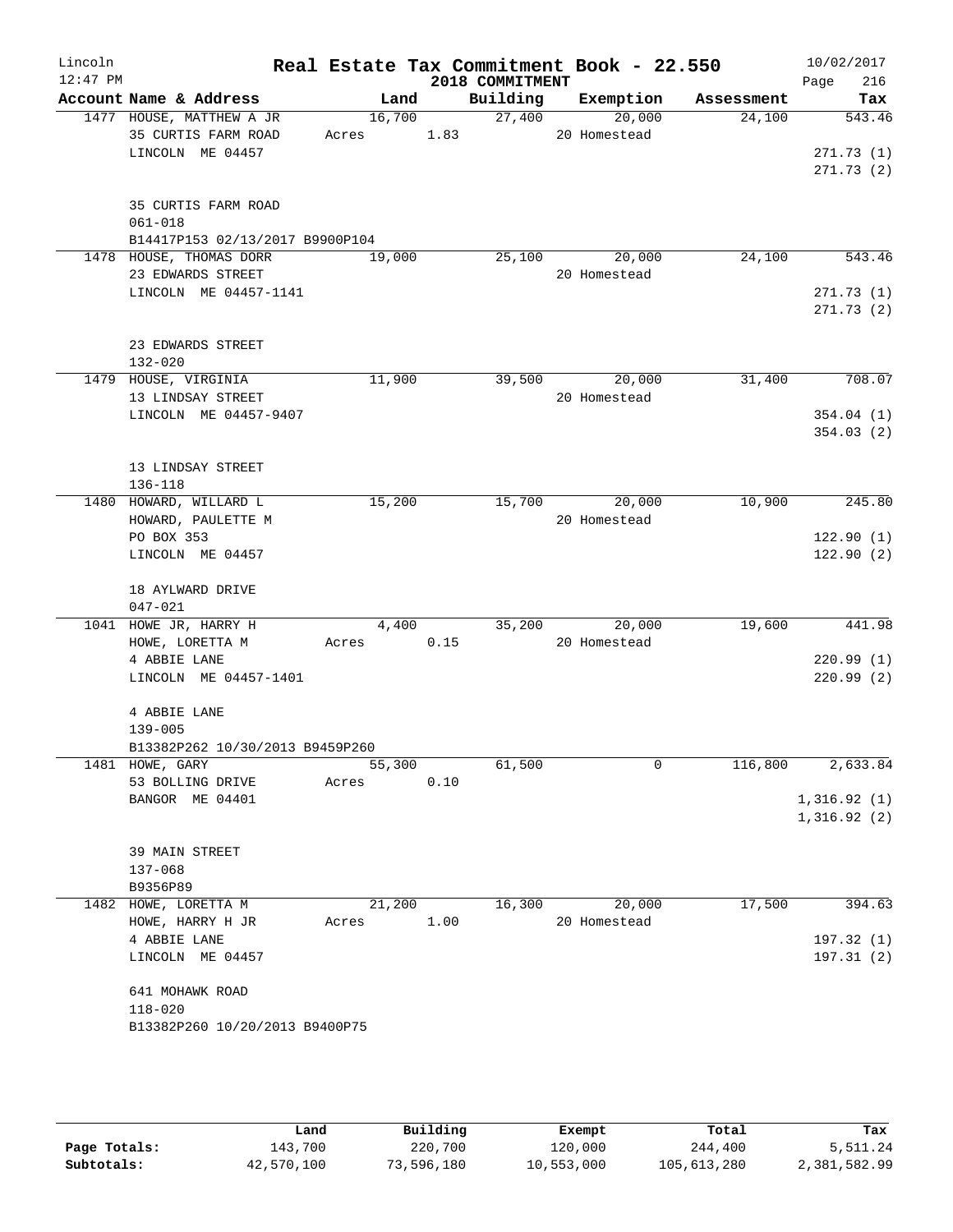| Lincoln<br>$12:47$ PM |                                             |                 |      | 2018 COMMITMENT | Real Estate Tax Commitment Book - 22.550 |                    | 10/02/2017<br>217<br>Page |
|-----------------------|---------------------------------------------|-----------------|------|-----------------|------------------------------------------|--------------------|---------------------------|
|                       | Account Name & Address                      | Land            |      | Building        | Exemption                                | Assessment         | Tax                       |
|                       | 1483 HOXIE, BETHE<br>21 SOMERSET STREET     | 16,800<br>Acres | 0.25 | 45,500          |                                          | $\Omega$<br>62,300 | 1,404.87                  |
|                       | OLD TOWN ME 04468                           |                 |      |                 |                                          |                    | 702.44 (1)<br>702.43(2)   |
|                       | 95 COBBLESTONE DRIVE<br>081-017             |                 |      |                 |                                          |                    |                           |
|                       | B8263P292                                   |                 |      |                 |                                          |                    |                           |
|                       | 1484 HOXIE, WILLIAM                         | 22,200          |      | 109,100         | 20,000                                   | 111,300            | 2,509.82                  |
|                       | HOXIE, PAMELA A                             |                 |      |                 | 20 Homestead                             |                    |                           |
|                       | 15 PINKHAM STREET                           |                 |      |                 |                                          |                    | 1,254.91(1)               |
|                       | LINCOLN ME 04457                            |                 |      |                 |                                          |                    | 1, 254.91(2)              |
|                       | 15 PINKHAM STREET                           |                 |      |                 |                                          |                    |                           |
|                       | $126 - 026$                                 |                 |      |                 |                                          |                    |                           |
|                       | 2542 HUDGENS, GLEN JR                       | 52,500          |      | 41,700          |                                          | 0<br>94,200        | 2,124.21                  |
|                       | HUDGENS, RENEE D                            | Acres           | 0.50 |                 |                                          |                    |                           |
|                       | 38 CHESTNUT TRAIL                           |                 |      |                 |                                          |                    | 1,062.11(1)               |
|                       | BANGOR ME 04401                             |                 |      |                 |                                          |                    | 1,062.10(2)               |
|                       | 260 MCGREGOR ROAD                           |                 |      |                 |                                          |                    |                           |
|                       | $112 - 025$                                 |                 |      |                 |                                          |                    |                           |
|                       | B14527P114 06/27/2017 B14101P209 02/13/2016 |                 |      |                 |                                          |                    |                           |
|                       | 1485 HUFFSTUTLER, THOMAS &<br>CHRISTINE     | 15,500          |      | 15,500          | 20,000                                   | 11,000             | 248.05                    |
|                       | 22 LIBBY STREET                             |                 |      |                 | 20 Homestead                             |                    |                           |
|                       | LINCOLN ME 04457-1611                       |                 |      |                 |                                          |                    | 124.03(1)<br>124.02(2)    |
|                       |                                             |                 |      |                 |                                          |                    |                           |
|                       | 22 LIBBY STREET                             |                 |      |                 |                                          |                    |                           |
|                       | 139-153                                     |                 |      |                 |                                          |                    |                           |
|                       | B5687P170                                   |                 |      |                 |                                          |                    |                           |
|                       | 1486 HUMPHREY, GARY L                       | 15,100          |      | 51,000          | 20,000                                   | 46,100             | 1,039.56                  |
|                       | 36 ARIEL STREET                             |                 |      |                 | 20 Homestead                             |                    |                           |
|                       | LINCOLN ME 04457-1129                       |                 |      |                 |                                          |                    | 519.78(1)                 |
|                       |                                             |                 |      |                 |                                          |                    | 519.78 (2)                |
|                       | 36 ARIEL STREET                             |                 |      |                 |                                          |                    |                           |
|                       | 132-083                                     |                 |      |                 |                                          |                    |                           |
|                       | 1487 HUMPHREY, GLENN                        | 17,400          |      | 47,900          | 20,000                                   | 45,300             | 1,021.52                  |
|                       | 18 CLARK ST                                 |                 |      |                 | 20 Homestead                             |                    |                           |
|                       | LINCOLN ME 04457                            |                 |      |                 |                                          |                    | 510.76(1)                 |
|                       |                                             |                 |      |                 |                                          |                    | 510.76(2)                 |
|                       | 18 CLARK STREET                             |                 |      |                 |                                          |                    |                           |
|                       | 137-188                                     |                 |      |                 |                                          |                    |                           |
|                       | 3875 HUNT, MATTHEW                          | 9,000           |      | 4,500           |                                          | 13,500<br>0        | 304.43                    |
|                       | 12 TERRY DRIVE                              | Acres           | 3.00 |                 |                                          |                    |                           |
|                       | SANFORD ME 04073                            |                 |      |                 |                                          |                    | 152.22(1)                 |
|                       |                                             |                 |      |                 |                                          |                    | 152.21(2)                 |
|                       | WEATHERBEE POINT ROAD                       |                 |      |                 |                                          |                    |                           |
|                       | B13558P71 06/10/2014                        |                 |      |                 |                                          |                    |                           |
|                       |                                             |                 |      |                 |                                          |                    |                           |
|                       |                                             |                 |      |                 |                                          |                    |                           |

|              | Land       | Building   | Exempt     | Total       | Tax          |
|--------------|------------|------------|------------|-------------|--------------|
| Page Totals: | 148,500    | 315,200    | 80,000     | 383,700     | 8,652.46     |
| Subtotals:   | 42,718,600 | 73,911,380 | 10,633,000 | 105,996,980 | 2,390,235.45 |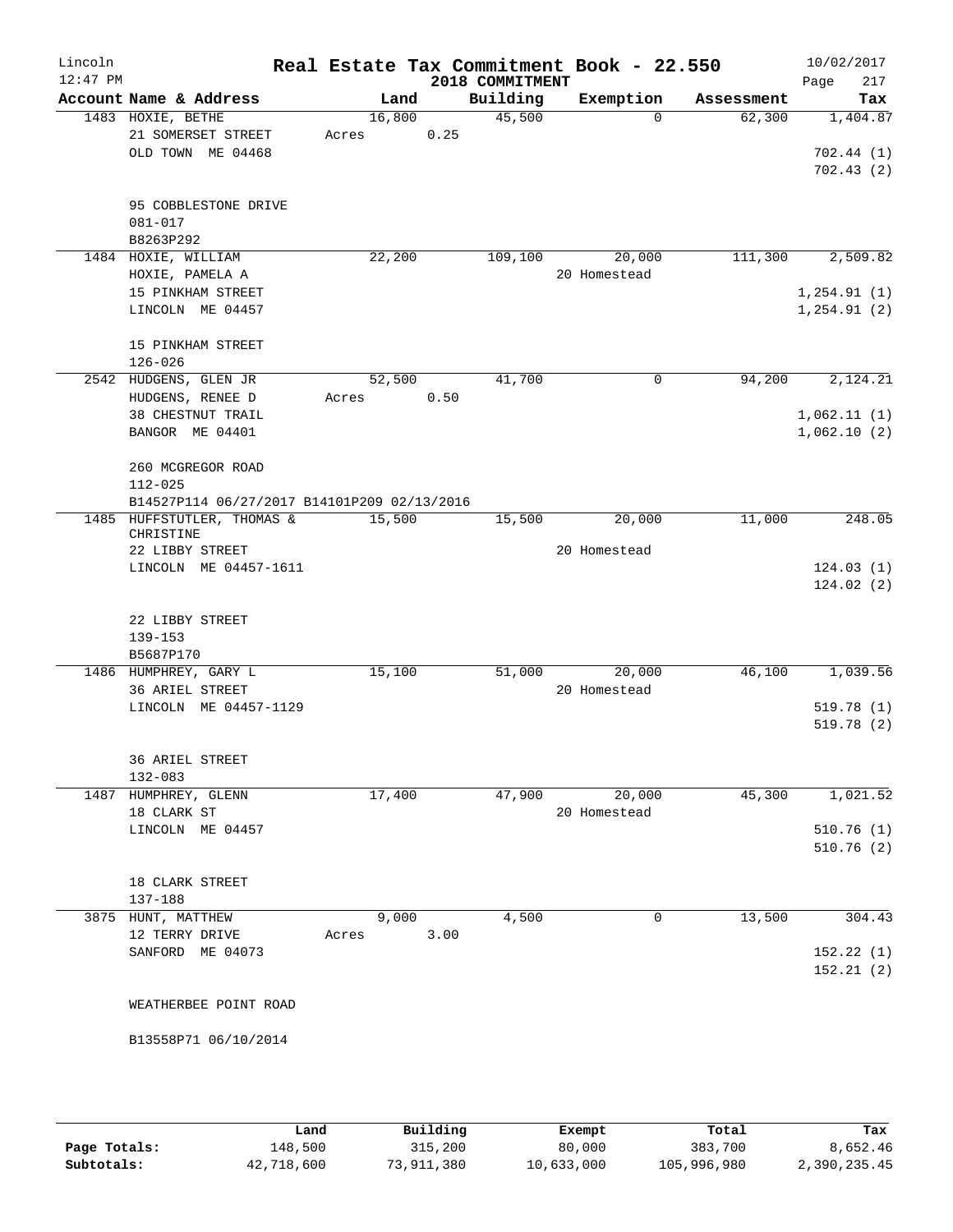| Lincoln<br>$12:47$ PM |                                                      |            | 2018 COMMITMENT |          | Real Estate Tax Commitment Book - 22.550 |            | 10/02/2017<br>218<br>Page |
|-----------------------|------------------------------------------------------|------------|-----------------|----------|------------------------------------------|------------|---------------------------|
|                       | Account Name & Address                               | Land       | Building        |          | Exemption                                | Assessment | Tax                       |
|                       | 1488 HUNTER, BETSY                                   | 7,200      |                 | 31,400   | 20,000                                   | 18,600     | 419.43                    |
|                       | 5 EAST BROADWAY                                      |            |                 |          | 20 Homestead                             |            |                           |
|                       | LINCOLN ME 04457-1417                                |            |                 |          |                                          |            | 209.72(1)                 |
|                       |                                                      |            |                 |          |                                          |            | 209.71(2)                 |
|                       |                                                      |            |                 |          |                                          |            |                           |
|                       | 5 EAST BROADWAY<br>$137 - 094$                       |            |                 |          |                                          |            |                           |
|                       | 1489 HUNTER, IDA F ESTATE                            | 8,700      |                 | 1,500    | 0                                        | 10,200     | 230.01                    |
|                       | BONNIE ESTABROOK PR                                  |            |                 |          |                                          |            |                           |
|                       | C/O BEVERY GERRISH                                   |            |                 |          |                                          |            | 115.01(1)                 |
|                       | 6 ABBIE LANE                                         |            |                 |          |                                          |            | 115.00(2)                 |
|                       | LINCOLN ME 04457                                     |            |                 |          |                                          |            |                           |
|                       | 8 ABBIE LANE                                         |            |                 |          |                                          |            |                           |
|                       | $139 - 006$                                          |            |                 |          |                                          |            |                           |
|                       | 1490 HUNTER, INGRID                                  | 11,900     |                 | 65,800   | 20,000                                   | 57,700     | 1,301.14                  |
|                       | 107 ENFIELD ROAD                                     |            |                 |          | 20 Homestead                             |            |                           |
|                       | LINCOLN ME 04457-1121                                |            |                 |          |                                          |            | 650.57(1)                 |
|                       |                                                      |            |                 |          |                                          |            | 650.57(2)                 |
|                       |                                                      |            |                 |          |                                          |            |                           |
|                       | 107 ENFIELD ROAD                                     |            |                 |          |                                          |            |                           |
|                       | $131 - 006$                                          |            |                 |          |                                          |            |                           |
|                       | 2440 HUNTINGTON, HEIDI                               | 12,100     |                 | 99,100   | 0                                        | 111,200    | 2,507.56                  |
|                       | 28 ARIEL STREET                                      | Acres      | 0.18            |          |                                          |            |                           |
|                       | LINCOLN ME 04457-1129                                |            |                 |          |                                          |            | 1, 253.78(1)              |
|                       |                                                      |            |                 |          |                                          |            | 1, 253.78 (2)             |
|                       |                                                      |            |                 |          |                                          |            |                           |
|                       | 28 ARIEL STREET                                      |            |                 |          |                                          |            |                           |
|                       | 132-081                                              |            |                 |          |                                          |            |                           |
|                       | B14081P239 02/19/2016 B14067P82 01/29/2016 B8145P275 | 16,200     |                 | 52,800   | 26,000                                   | 43,000     | 969.65                    |
|                       | 1492 HUNTLEY, WALTER<br>14 LINDSAY STREET            |            |                 |          | 07 Veteran                               |            |                           |
|                       | LINCOLN ME 04457                                     |            |                 |          | 20 Homestead                             |            | 484.83 (1)                |
|                       |                                                      |            |                 |          |                                          |            | 484.82 (2)                |
|                       |                                                      |            |                 |          |                                          |            |                           |
|                       | 14 LINDSAY STREET                                    |            |                 |          |                                          |            |                           |
|                       | $136 - 062$                                          |            |                 |          |                                          |            |                           |
| 1493                  | HURD, ARTHUR F                                       | 39,000     |                 | 81,100   | 0                                        | 120,100    | 2,708.26                  |
|                       | 964 CANDLER PLACE                                    | Acres      | 0.49            |          |                                          |            |                           |
|                       | THE VILLAGES FL 32162                                |            |                 |          |                                          |            | 1,354.13(1)               |
|                       |                                                      |            |                 |          |                                          |            | 1,354.13(2)               |
|                       |                                                      |            |                 |          |                                          |            |                           |
|                       | 579 PHINNEY FARM ROAD                                |            |                 |          |                                          |            |                           |
|                       | $001 - 010$                                          |            |                 |          |                                          |            |                           |
|                       | B1741P396                                            |            |                 |          |                                          |            |                           |
|                       | 1494 HURD, ARTHUR F                                  | 27,900     |                 | $\Omega$ | 0                                        | 27,900     | 629.15                    |
|                       | 964 CHANDLER PLACE                                   | Acres 0.63 |                 |          |                                          |            |                           |
|                       | THE VILLAGES FL 32162                                |            |                 |          |                                          |            | 314.58(1)                 |
|                       |                                                      |            |                 |          |                                          |            | 314.57(2)                 |
|                       |                                                      |            |                 |          |                                          |            |                           |
|                       | COLD STREAM POND                                     |            |                 |          |                                          |            |                           |
|                       | $001 - 011$<br>B1876P122                             |            |                 |          |                                          |            |                           |
|                       |                                                      |            |                 |          |                                          |            |                           |

|              | Land       | Building   | Exempt     | Total       | Tax          |
|--------------|------------|------------|------------|-------------|--------------|
| Page Totals: | 123,000    | 331,700    | 66,000     | 388,700     | 8,765.20     |
| Subtotals:   | 42,841,600 | 74,243,080 | 10,699,000 | 106,385,680 | 2,399,000.65 |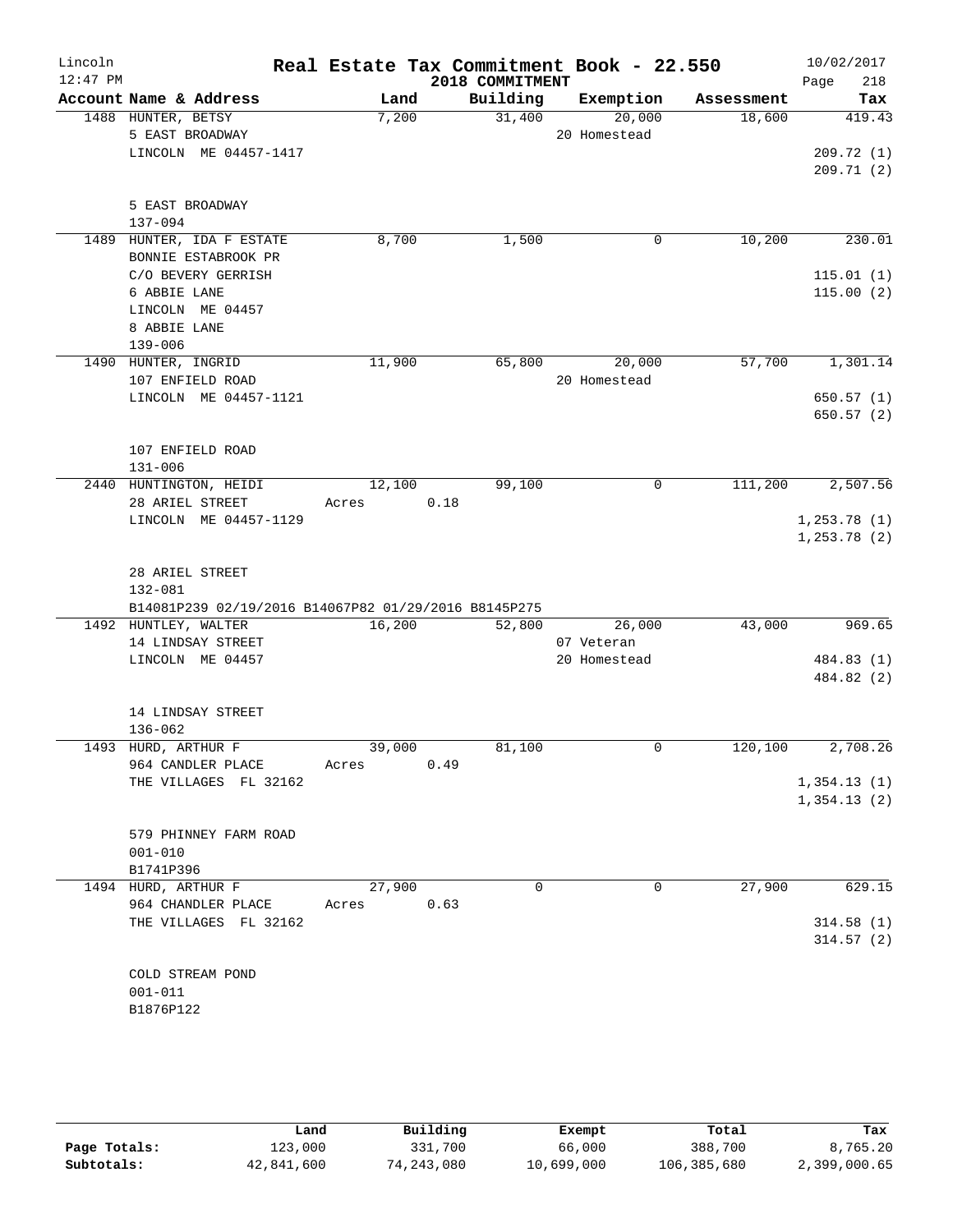| Lincoln<br>$12:47$ PM |                                                |                 | 2018 COMMITMENT | Real Estate Tax Commitment Book - 22.550 |            | 10/02/2017<br>219<br>Page  |
|-----------------------|------------------------------------------------|-----------------|-----------------|------------------------------------------|------------|----------------------------|
|                       | Account Name & Address                         | Land            | Building        | Exemption                                | Assessment | Tax                        |
|                       | 1496 HURD, CARROLL R & KAREN<br>Е              | 56,200          | 60,200          | $\Omega$                                 | 116,400    | 2,624.82                   |
|                       | 39 LASALLE DRIVE<br>BANGOR ME 04401            |                 |                 |                                          |            | 1,312.41(1)<br>1,312.41(2) |
|                       | 458 STANHOPE MILL ROAD<br>$106 - 004$          |                 |                 |                                          |            |                            |
|                       | 790 HURD, DARRELL JR<br>HURD, SANDRA           | 16,000<br>Acres | 82,800<br>1.14  | 20,000<br>20 Homestead                   | 78,800     | 1,776.94                   |
|                       | 76 CENTER POND DRIVE<br>LINCOLN ME 04457       |                 |                 |                                          |            | 888.47 (1)<br>888.47 (2)   |
|                       | 76 CENTER POND DRIVE<br>$153 - 002$            |                 |                 |                                          |            |                            |
|                       | B14223P294 07/25/2016 B13771P161 03/02/2015    |                 |                 |                                          |            |                            |
|                       | 1500 HURD, DOUGLAS A & DIANA<br>Н              | 24,700          | 42,000          | 26,000                                   | 40,700     | 917.79                     |
|                       | PO BOX 408<br>LINCOLN ME 04457                 | Acres           | 12.10           | 07 Veteran<br>20 Homestead               |            | 458.90 (1)<br>458.89 (2)   |
|                       | 350 TOWN FARM ROAD<br>$082 - 003$<br>B4950P227 |                 |                 |                                          |            |                            |
|                       | 3297 HURD, GARLAND                             | 20,500          | 43,300          | $\mathbf 0$                              | 63,800     | 1,438.69                   |
|                       | 8 BALLANTYNE COURT<br>LINCOLN ME 04457         | Acres           | 9.44            |                                          |            | 719.35(1)                  |
|                       |                                                |                 |                 |                                          |            | 719.34(2)                  |
|                       | 816 WEST BROADWAY<br>122-002                   |                 |                 |                                          |            |                            |
|                       | B13931P11 08/17/2015 B13718P175 12/01/2014     |                 |                 |                                          |            | 245.80                     |
|                       | 1501 HURD, GARLAND S<br>8 BALLANTYNE COURT     | 4,100           | 26,800          | 20,000<br>20 Homestead                   | 10,900     |                            |
|                       | LINCOLN ME 04457                               |                 |                 |                                          |            | 122.90(1)<br>122.90(2)     |
|                       | 8 BALLANTYNE COURT<br>$137 - 020$              |                 |                 |                                          |            |                            |
|                       | 1504 HURD, PENNY L<br>552 STATION ROAD         | 11,400<br>Acres | 63,100<br>0.19  | 0                                        | 74,500     | 1,679.98                   |
|                       | STACYVILLE ME<br>04777-4117                    |                 |                 |                                          |            | 839.99 (1)                 |
|                       |                                                |                 |                 |                                          |            | 839.99 (2)                 |
|                       | 5 HIGHLAND AVENUE<br>141-099                   |                 |                 |                                          |            |                            |
|                       | 1503 HURD, SANDRA<br>15 EVERGREEN DRIVE        | 9,700           | 61,600          | 0                                        | 71,300     | 1,607.82                   |
|                       | LINCOLN ME 04457                               |                 |                 |                                          |            | 803.91 (1)<br>803.91 (2)   |
|                       | 68 LEE ROAD<br>139-128                         |                 |                 |                                          |            |                            |
|                       |                                                |                 |                 |                                          |            |                            |

|              | Land       | Building   | Exempt     | Total       | Tax          |
|--------------|------------|------------|------------|-------------|--------------|
| Page Totals: | 142,600    | 379,800    | 66,000     | 456,400     | 10,291.84    |
| Subtotals:   | 42,984,200 | 74,622,880 | 10,765,000 | 106,842,080 | 2,409,292.49 |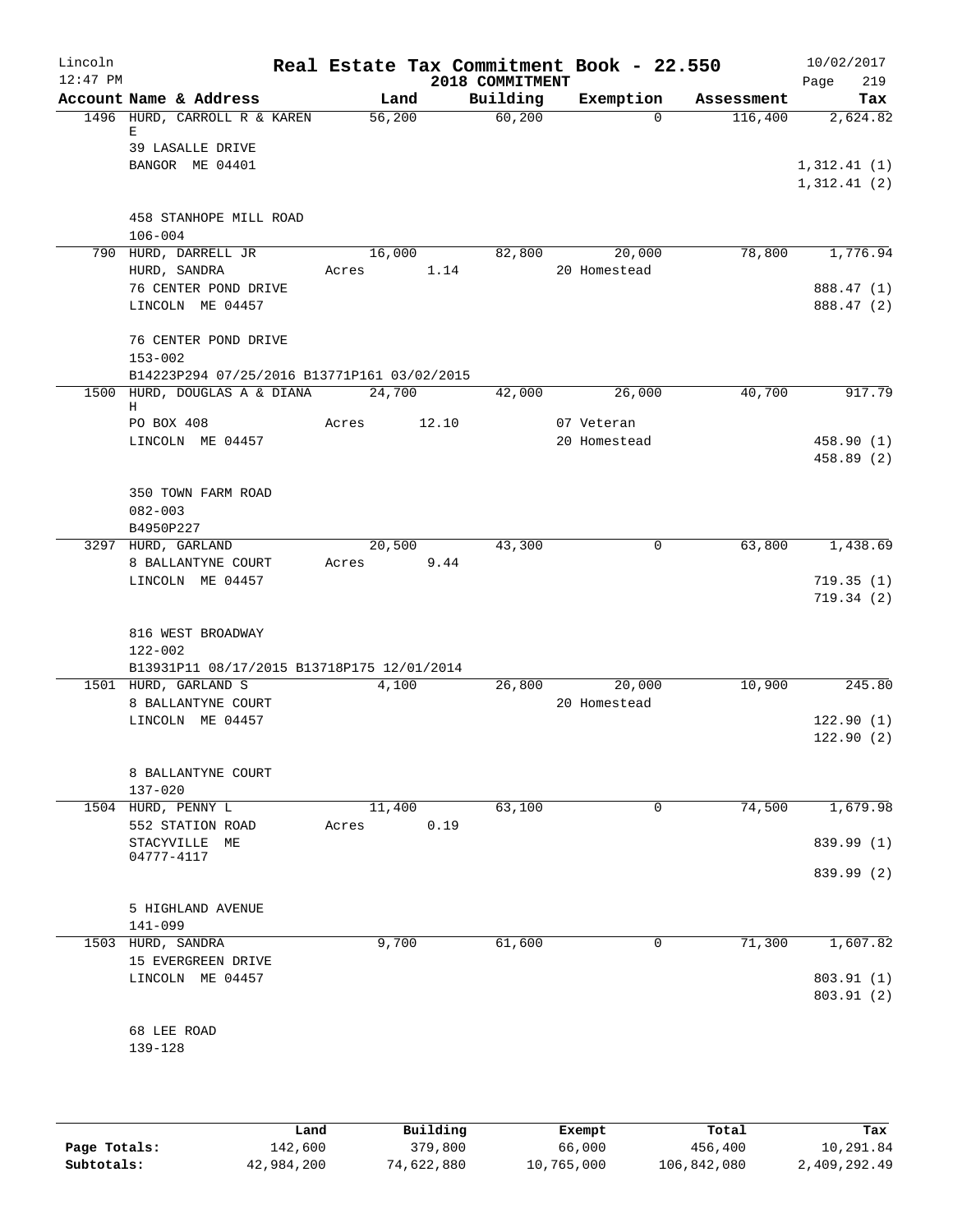| Lincoln    |                                                    |        |          |                             | Real Estate Tax Commitment Book - 22.550 |            | 10/02/2017         |
|------------|----------------------------------------------------|--------|----------|-----------------------------|------------------------------------------|------------|--------------------|
| $12:47$ PM | Account Name & Address                             | Land   |          | 2018 COMMITMENT<br>Building | Exemption                                | Assessment | Page<br>220<br>Tax |
|            | 1506 HUSSEY, HUGH A                                | 69,300 |          | 22,700                      | $\Omega$                                 | 92,000     | 2,074.60           |
|            | PO BOX 393                                         |        |          |                             |                                          |            |                    |
|            | LINCOLN ME 04457                                   |        |          |                             |                                          |            | 1,037.30(1)        |
|            |                                                    |        |          |                             |                                          |            | 1,037.30(2)        |
|            |                                                    |        |          |                             |                                          |            |                    |
|            | 312 MCGREGOR ROAD                                  |        |          |                             |                                          |            |                    |
|            | 117-007                                            |        |          |                             |                                          |            |                    |
|            | B10711P322                                         | 9,600  |          | 47,200                      | 0                                        | 56,800     | 1,280.84           |
|            | 1508 HUTCHINSON, BRUCE G<br>HUTCHINSON, CAROLINE F | Acres  | 0.27     |                             |                                          |            |                    |
|            | PO BOX 183                                         |        |          |                             |                                          |            | 640.42(1)          |
|            | HOLDEN ME 04429-0183                               |        |          |                             |                                          |            | 640.42(2)          |
|            |                                                    |        |          |                             |                                          |            |                    |
|            | 92 ENFIELD ROAD                                    |        |          |                             |                                          |            |                    |
|            | $131 - 024$                                        |        |          |                             |                                          |            |                    |
|            | 1509 HYDE, BERTHA                                  | 9,000  |          | 41,700                      | 26,000                                   | 24,700     | 556.99             |
|            | 11 LIBBY STREET                                    |        |          |                             | 06 Veteran                               |            |                    |
|            | LINCOLN ME 04457-1610                              |        |          |                             | 20 Homestead                             |            | 278.50(1)          |
|            |                                                    |        |          |                             |                                          |            | 278.49(2)          |
|            |                                                    |        |          |                             |                                          |            |                    |
|            | 11 LIBBY STREET<br>$139 - 143$                     |        |          |                             |                                          |            |                    |
|            | 1512 HYDE, DANA I                                  | 20,300 |          | 92,900                      | 26,000                                   | 87,200     | 1,966.36           |
|            | 578 ENFIELD ROAD                                   | Acres  | 3.37     |                             | 07 Veteran                               |            |                    |
|            | LINCOLN ME 04457-9718                              |        |          |                             | 20 Homestead                             |            | 983.18 (1)         |
|            |                                                    |        |          |                             |                                          |            | 983.18 (2)         |
|            |                                                    |        |          |                             |                                          |            |                    |
|            | 578 ENFIELD ROAD                                   |        |          |                             |                                          |            |                    |
|            | $024 - 015$                                        |        |          |                             |                                          |            |                    |
|            | B13226P37 06/14/2013 B5245P336                     |        |          |                             |                                          |            |                    |
|            | 1274 INSERRA, ROBERT W                             | 53,200 |          | 79,100                      | $\mathbf 0$                              | 132,300    | 2,983.37           |
|            | 4175 CORTE LA VISTA<br>SARASOTA FL 34238           | Acres  | 0.21     |                             |                                          |            | 1,491.69(1)        |
|            |                                                    |        |          |                             |                                          |            | 1,491.68(2)        |
|            |                                                    |        |          |                             |                                          |            |                    |
|            | 50 WORCESTER WAY                                   |        |          |                             |                                          |            |                    |
|            | $116 - 003$                                        |        |          |                             |                                          |            |                    |
|            | B13771P110 03/02/2015 B12873P79 07/09/2012         |        |          |                             |                                          |            |                    |
| 3357       | INZERMA, TOBY &                                    | 17,600 |          | 15,500                      | 20,000                                   | 13,100     | 295.41             |
|            | ELIZABETH<br>571 WEST BROADWAY                     | Acres  | 0.62     |                             | 20 Homestead                             |            |                    |
|            | LINCOLN ME 04457-9718                              |        |          |                             |                                          |            | 147.71(1)          |
|            |                                                    |        |          |                             |                                          |            | 147.70(2)          |
|            |                                                    |        |          |                             |                                          |            |                    |
|            | 571 WEST BROADWAY                                  |        |          |                             |                                          |            |                    |
|            | $046 - 001$                                        |        |          |                             |                                          |            |                    |
|            | B13007P271 11/15/2012                              |        |          |                             |                                          |            |                    |
|            | 1514 IRELAND, BARBARA F                            | 9,700  |          | 30,700                      | 20,000                                   | 20,400     | 460.02             |
|            | 92 STATION ROAD                                    |        |          |                             | 20 Homestead                             |            |                    |
|            | LINCOLN ME 04457-4127                              |        |          |                             |                                          |            | 230.01(1)          |
|            |                                                    |        |          |                             |                                          |            | 230.01(2)          |
|            | 92 STATION ROAD                                    |        |          |                             |                                          |            |                    |
|            | $120 - 007$                                        |        |          |                             |                                          |            |                    |
|            | B3030P239                                          |        |          |                             |                                          |            |                    |
|            |                                                    |        |          |                             |                                          |            |                    |
|            |                                                    |        |          |                             |                                          |            |                    |
|            |                                                    |        |          |                             |                                          |            |                    |
|            | Land                                               |        | Building |                             | Exempt                                   | Total      | Tax                |

| Page Totals: | 188,700      | 329,800    | 92,000     | 426,500     | 9,617.59     |
|--------------|--------------|------------|------------|-------------|--------------|
| Subtotals:   | 43, 172, 900 | 74,952,680 | 10,857,000 | 107,268,580 | 2,418,910.08 |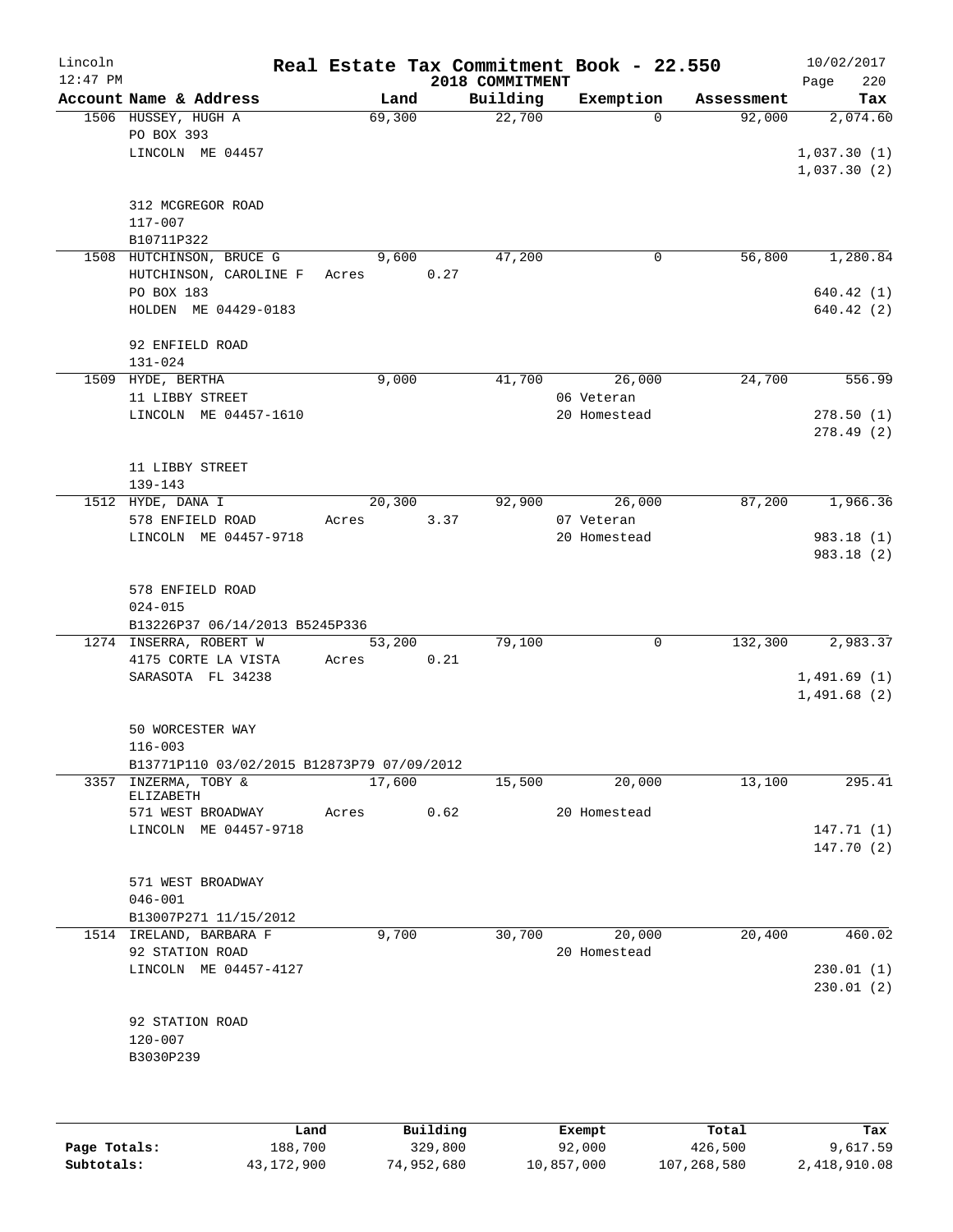| Lincoln<br>$12:47$ PM |                                            |              |      | 2018 COMMITMENT    | Real Estate Tax Commitment Book - 22.550 |         | 10/02/2017<br>221<br>Page |
|-----------------------|--------------------------------------------|--------------|------|--------------------|------------------------------------------|---------|---------------------------|
|                       | Account Name & Address                     | Land         |      |                    | Building Exemption Assessment            |         | Tax                       |
|                       | 568 IRELAND, BRENDON M                     | 19,000       |      | $\frac{95,900}{ }$ | 20,000                                   | 94,900  | 2,140.00                  |
|                       | PO BOX 612                                 | Acres 1.86   |      |                    | 20 Homestead                             |         |                           |
|                       | LINCOLN ME 04457-0612                      |              |      |                    |                                          |         | 1,070.00(1)               |
|                       |                                            |              |      |                    |                                          |         | 1,070.00(2)               |
|                       |                                            |              |      |                    |                                          |         |                           |
|                       | 158 MAIN STREET                            |              |      |                    |                                          |         |                           |
|                       | 139-068<br>B12590P79 09/09/2011            |              |      |                    |                                          |         |                           |
|                       | 3206 IRELAND, CALVIN W JR                  | 30,900       |      | $\mathbf 0$        | $\mathbf 0$                              | 30,900  | 696.80                    |
|                       | 900 MAIN STREET                            | Acres 0.39   |      |                    |                                          |         |                           |
|                       | LINCOLN ME 04457                           |              |      |                    |                                          |         | 348.40(1)                 |
|                       |                                            |              |      |                    |                                          |         | 348.40(2)                 |
|                       |                                            |              |      |                    |                                          |         |                           |
|                       | 121 WEST BROADWAY                          |              |      |                    |                                          |         |                           |
|                       | $136 - 004$                                |              |      |                    |                                          |         |                           |
|                       | B13997P49 10/28/2015 B13537P153 05/19/2014 |              |      |                    |                                          |         |                           |
|                       | 1516 IRELAND, CALVIN W JR                  | 16,800       |      | 40,100             | 0                                        | 56,900  | 1,283.10                  |
|                       | 900 MAIN STREET                            | Acres 2.00   |      |                    |                                          |         |                           |
|                       | LINCOLN ME 04457                           |              |      |                    |                                          |         | 641.55(1)                 |
|                       |                                            |              |      |                    |                                          |         | 641.55(2)                 |
|                       |                                            |              |      |                    |                                          |         |                           |
|                       | 37 PARK AVENUE                             |              |      |                    |                                          |         |                           |
|                       | $064 - 003$                                |              |      |                    |                                          |         |                           |
|                       | 1517 IRELAND, CALVIN W JR                  | 63,400       |      | 62,400             | $\mathbf 0$                              | 125,800 | 2,836.79                  |
|                       | 900 MAIN STREET                            | Acres 101.30 |      |                    |                                          |         |                           |
|                       | LINCOLN ME 04457                           |              |      |                    |                                          |         | 1,418.40(1)               |
|                       |                                            |              |      |                    |                                          |         | 1,418.39(2)               |
|                       |                                            |              |      |                    |                                          |         |                           |
|                       | 1378 MAIN STREET<br>095-016                |              |      |                    |                                          |         |                           |
|                       | 1518 IRELAND, CALVIN W JR & 14,700         |              |      | 80,400             | 20,000                                   | 75,100  | 1,693.51                  |
|                       | TINA L                                     |              |      |                    |                                          |         |                           |
|                       | 900 MAIN STREET                            | Acres 2.20   |      |                    | 20 Homestead                             |         |                           |
|                       | LINCOLN ME 04457                           |              |      |                    |                                          |         | 846.76 (1)                |
|                       |                                            |              |      |                    |                                          |         | 846.75 (2)                |
|                       |                                            |              |      |                    |                                          |         |                           |
|                       | 900 MAIN STREET                            |              |      |                    |                                          |         |                           |
|                       | $087 - 007$                                |              |      |                    |                                          |         |                           |
|                       | 1519 IRELAND, CHANDLER C                   | 12,000       |      | 79,500             | 26,000                                   | 65,500  | 1,477.03                  |
|                       | 1081 MAIN STREET                           | Acres        | 2.00 |                    | 07 Veteran                               |         |                           |
|                       | LINCOLN ME 04457-9536                      |              |      |                    | 20 Homestead                             |         | 738.52(1)                 |
|                       |                                            |              |      |                    |                                          |         | 738.51(2)                 |
|                       |                                            |              |      |                    |                                          |         |                           |
|                       | 1081 MAIN STREET<br>$091 - 018$            |              |      |                    |                                          |         |                           |
|                       | 49 IRELAND, DANNY                          | 26,000       |      | 27,800             | 0                                        | 53,800  | 1,213.19                  |
|                       | 35 PARK AVENUE                             | Acres        | 0.80 |                    |                                          |         |                           |
|                       | LINCOLN ME 04457                           |              |      |                    |                                          |         | 606.60(1)                 |
|                       |                                            |              |      |                    |                                          |         | 606.59(2)                 |
|                       |                                            |              |      |                    |                                          |         |                           |
|                       | 67 SHADY LANE                              |              |      |                    |                                          |         |                           |
|                       | 148-008                                    |              |      |                    |                                          |         |                           |
|                       | B14236P336 08/05/2016 B5127P58             |              |      |                    |                                          |         |                           |
|                       |                                            |              |      |                    |                                          |         |                           |

|              | Land         | Building   | Exempt     | Total       | Tax          |
|--------------|--------------|------------|------------|-------------|--------------|
| Page Totals: | 182,800      | 386,100    | 66,000     | 502,900     | 11,340.42    |
| Subtotals:   | 43, 355, 700 | 75,338,780 | 10,923,000 | 107,771,480 | 2,430,250.50 |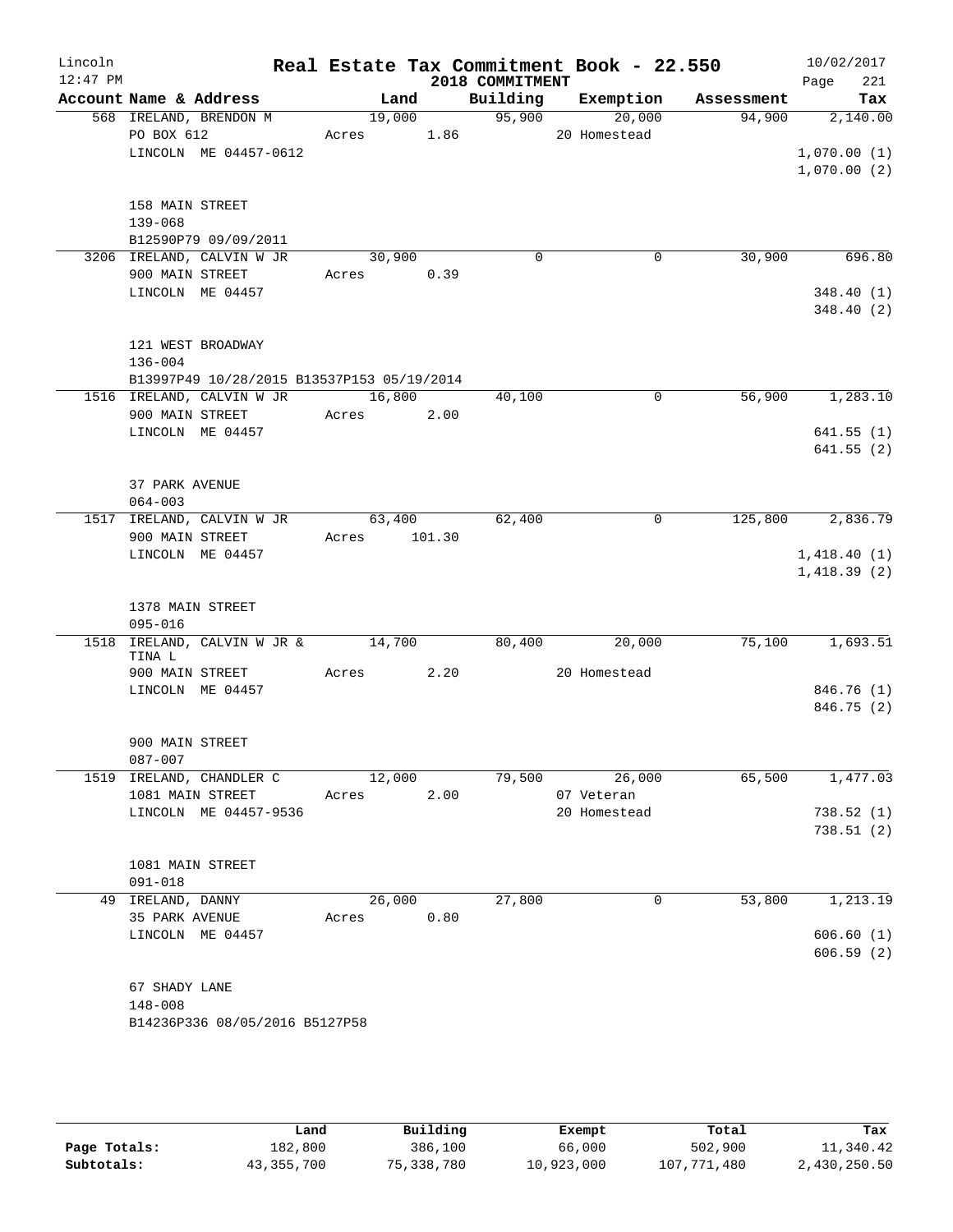| Lincoln<br>$12:47$ PM |                                             |      |       |        |          | 2018 COMMITMENT | Real Estate Tax Commitment Book - 22.550 |            | 10/02/2017<br>Page<br>222 |
|-----------------------|---------------------------------------------|------|-------|--------|----------|-----------------|------------------------------------------|------------|---------------------------|
|                       | Account Name & Address                      |      |       | Land   |          | Building        | Exemption                                | Assessment | Tax                       |
|                       | 2164 IRELAND, DANNY                         |      |       | 23,500 |          | 8,900           | $\Omega$                                 | 32,400     | 730.62                    |
|                       | 35 PARK AVENUE                              |      | Acres |        | 0.54     |                 |                                          |            |                           |
|                       | LINCOLN ME 04457                            |      |       |        |          |                 |                                          |            | 365.31(1)                 |
|                       |                                             |      |       |        |          |                 |                                          |            | 365.31(2)                 |
|                       |                                             |      |       |        |          |                 |                                          |            |                           |
|                       | 747 MOHAWK ROAD                             |      |       |        |          |                 |                                          |            |                           |
|                       | $121 - 024$                                 |      |       |        |          |                 |                                          |            |                           |
|                       | B14371P16 12/23/2016 B12057P19              |      |       |        |          |                 |                                          |            |                           |
|                       | 1515 IRELAND, DANNY L                       |      |       | 23,300 |          | 81,100          | 0                                        | 104,400    | 2,354.22                  |
|                       | 35 PARK AVENUE                              |      |       |        |          |                 |                                          |            |                           |
|                       | LINCOLN ME 04457                            |      |       |        |          |                 |                                          |            | 1, 177.11(1)              |
|                       |                                             |      |       |        |          |                 |                                          |            | 1, 177.11(2)              |
|                       |                                             |      |       |        |          |                 |                                          |            |                           |
|                       | 925 WEST BROADWAY                           |      |       |        |          |                 |                                          |            |                           |
|                       | $121 - 025$                                 |      |       |        |          |                 |                                          |            |                           |
|                       | B13087P173 02/07/2013 B12974P124 10/12/2012 |      |       |        |          |                 |                                          |            |                           |
|                       | 1521 IRELAND, DANNY L                       |      |       | 19,700 |          | 52,500          | $\mathbf 0$                              | 72,200     | 1,628.11                  |
|                       | 35 PARK AVENUE                              |      | Acres |        | 7.20     |                 |                                          |            |                           |
|                       | LINCOLN ME 04457                            |      |       |        |          |                 |                                          |            | 814.06 (1)                |
|                       |                                             |      |       |        |          |                 |                                          |            | 814.05(2)                 |
|                       |                                             |      |       |        |          |                 |                                          |            |                           |
|                       | 35 PARK AVENUE                              |      |       |        |          |                 |                                          |            |                           |
|                       | $064 - 004$                                 |      |       |        |          |                 |                                          |            |                           |
|                       | B12751P134                                  |      |       |        |          |                 |                                          |            |                           |
|                       | 1522 IRELAND, DAVID B                       |      |       | 27,500 |          | 30,600          | 0                                        | 58,100     | 1,310.16                  |
|                       | IRELAND, LINDA                              |      | Acres |        | 1.70     |                 |                                          |            |                           |
|                       | 314 NORTH CHESTER ROAD<br>CHESTER ME 04457  |      |       |        |          |                 |                                          |            | 655.08(1)<br>655.08 (2)   |
|                       |                                             |      |       |        |          |                 |                                          |            |                           |
|                       | 162 EAGLE RIDGE ROAD                        |      |       |        |          |                 |                                          |            |                           |
|                       | $041 - 006$                                 |      |       |        |          |                 |                                          |            |                           |
|                       | B8919P278                                   |      |       |        |          |                 |                                          |            |                           |
|                       | 1525 IRELAND, EARL                          |      |       | 42,400 |          | 83,600          | 20,000                                   | 106,000    | 2,390.30                  |
|                       | 135 SWEET ROAD                              |      | Acres |        | 42.03    |                 | 20 Homestead                             |            |                           |
|                       | LINCOLN ME 04457-9507                       |      |       |        |          |                 |                                          |            | 1, 195.15(1)              |
|                       |                                             |      |       |        |          |                 |                                          |            | 1, 195.15(2)              |
|                       |                                             |      |       |        |          |                 |                                          |            |                           |
|                       | 135 SWEET ROAD                              |      |       |        |          |                 |                                          |            |                           |
|                       | $092 - 034$                                 |      |       |        |          |                 |                                          |            |                           |
|                       | 1524 IRELAND, EARL                          |      |       | 9,500  |          | 5,600           | 0                                        | 15,100     | 340.51                    |
|                       | 135 SWEET ROAD                              |      | Acres |        | 0.50     |                 |                                          |            |                           |
|                       | LINCOLN ME 04457-9507                       |      |       |        |          |                 |                                          |            | 170.26(1)                 |
|                       |                                             |      |       |        |          |                 |                                          |            | 170.25(2)                 |
|                       |                                             |      |       |        |          |                 |                                          |            |                           |
|                       | 6 SWEET ROAD                                |      |       |        |          |                 |                                          |            |                           |
|                       | $091 - 016$                                 |      |       |        |          |                 |                                          |            |                           |
|                       | B12570P90 08/22/2011                        |      |       |        |          |                 |                                          |            |                           |
|                       | 1904 IRELAND, HERMON                        |      |       | 12,700 |          | 10,800          | 20,000                                   | 3,500      | 78.93                     |
|                       | 43 HALE STREET                              |      | Acres |        | 0.23     |                 | 20 Homestead                             |            |                           |
|                       | LINCOLN ME 04457                            |      |       |        |          |                 |                                          |            | 39.47(1)                  |
|                       |                                             |      |       |        |          |                 |                                          |            | 39.46(2)                  |
|                       |                                             |      |       |        |          |                 |                                          |            |                           |
|                       | 43 HALE STREET                              |      |       |        |          |                 |                                          |            |                           |
|                       | 127-024                                     |      |       |        |          |                 |                                          |            |                           |
|                       | B13861P258 06/09/2015                       |      |       |        |          |                 |                                          |            |                           |
|                       |                                             |      |       |        |          |                 |                                          |            |                           |
|                       |                                             |      |       |        |          |                 |                                          |            |                           |
|                       |                                             | Land |       |        | Building |                 | Exempt.                                  | Total      | Tax                       |

|              | Land       | Building   | Exempt     | Total         | Tax          |
|--------------|------------|------------|------------|---------------|--------------|
| Page Totals: | 158,600    | 273,100    | 40,000     | 391,700       | 8,832.85     |
| Subtotals:   | 43,514,300 | 75,611,880 | 10,963,000 | 108, 163, 180 | 2,439,083.35 |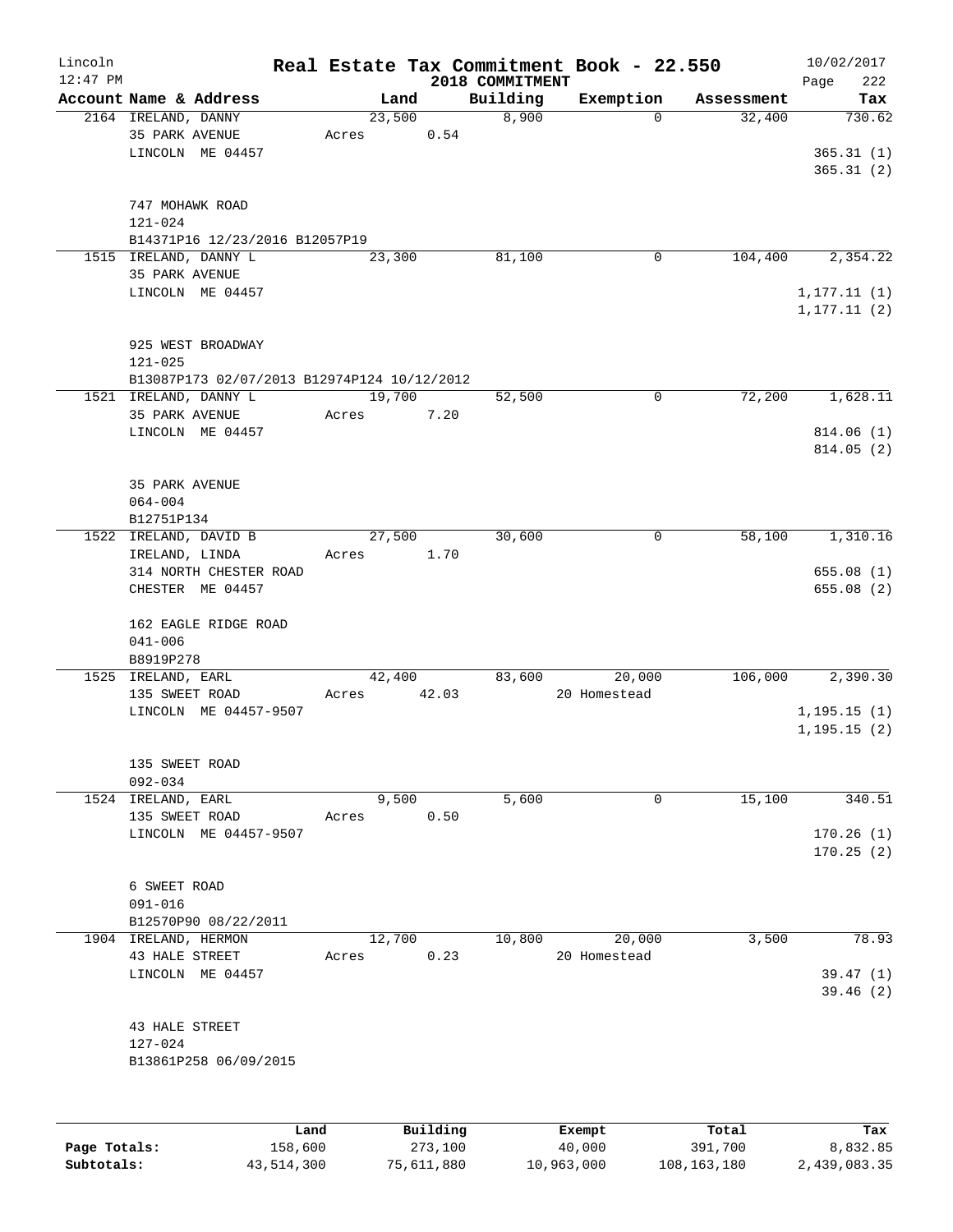| Lincoln    |                                       |             |        |                             | Real Estate Tax Commitment Book - 22.550 |            | 10/02/2017         |
|------------|---------------------------------------|-------------|--------|-----------------------------|------------------------------------------|------------|--------------------|
| $12:47$ PM | Account Name & Address                |             | Land   | 2018 COMMITMENT<br>Building | Exemption                                | Assessment | 223<br>Page<br>Tax |
|            | 3862 IRELAND, HERMON H SR             | 42,000      |        | $\Omega$                    | $\Omega$                                 | 42,000     | 947.10             |
|            | IRELAND, CAROL                        | Acres 7.50  |        |                             |                                          |            |                    |
|            | 299 MOHAWK ROAD                       |             |        |                             |                                          |            | 473.55(1)          |
|            | WEST ENFIELD ME 04493                 |             |        |                             |                                          |            | 473.55(2)          |
|            |                                       |             |        |                             |                                          |            |                    |
|            | WHISPERING PINE LANE<br>$060 - 012$   |             |        |                             |                                          |            |                    |
|            | B13869P333 06/18/2015                 |             |        |                             |                                          |            |                    |
|            | 1531 IRELAND, JULIE A                 |             | 17,300 |                             | 44,000<br>20,000                         | 41,300     | 931.32             |
|            | 278 LEE ROAD                          | Acres       | 0.66   |                             | 20 Homestead                             |            |                    |
|            | LINCOLN ME 04457                      |             |        |                             |                                          |            | 465.66(1)          |
|            |                                       |             |        |                             |                                          |            | 465.66(2)          |
|            | 278 LEE ROAD                          |             |        |                             |                                          |            |                    |
|            | $143 - 004$                           |             |        |                             |                                          |            |                    |
|            | 1532 IRELAND, KENNETH B               |             | 29,700 |                             | 68,800 20,000                            | 78,500     | 1,770.18           |
|            | 155 STANHOPE MILL ROAD                | Acres 17.00 |        |                             | 20 Homestead                             |            |                    |
|            | LINCOLN ME 04457-9708                 |             |        |                             |                                          |            | 885.09 (1)         |
|            |                                       |             |        |                             |                                          |            | 885.09 (2)         |
|            |                                       |             |        |                             |                                          |            |                    |
|            | 155 STANHOPE MILL ROAD<br>$104 - 005$ |             |        |                             |                                          |            |                    |
|            | B13093P269 02/15/2013                 |             |        |                             |                                          |            |                    |
|            | 1533 IRELAND, MARY E                  | 53,000      |        |                             | 76,000<br>20,000                         | 109,000    | 2,457.95           |
|            | 13 SWEET ROAD                         |             |        |                             | 20 Homestead                             |            |                    |
|            | LINCOLN ME 04457-9507                 |             |        |                             |                                          |            | 1,228.98(1)        |
|            |                                       |             |        |                             |                                          |            | 1,228.97(2)        |
|            | 13 SWEET ROAD                         |             |        |                             |                                          |            |                    |
|            | 091-017                               |             |        |                             |                                          |            |                    |
|            | 1535 IRELAND, MICHAEL H &             | 17,600      |        | 80,500                      | 26,000                                   | 72,100     | 1,625.86           |
|            | MARSCELLA A<br>600 WEST BROADWAY      | Acres       | 0.76   |                             | 20 Homestead                             |            |                    |
|            | LINCOLN ME 04457-9704                 |             |        |                             | 06 Veteran                               |            | 812.93(1)          |
|            |                                       |             |        |                             |                                          |            | 812.93(2)          |
|            |                                       |             |        |                             |                                          |            |                    |
|            | 600 WEST BROADWAY                     |             |        |                             |                                          |            |                    |
|            | $045 - 015$                           |             |        |                             |                                          |            |                    |
|            | B4930P80<br>1536 IRELAND, PAUL        | 14,500      |        | 52,400                      | 0                                        | 66,900     | 1,508.60           |
|            | 1 WILLIAM STREET                      | Acres       | 0.20   |                             |                                          |            |                    |
|            | LINCOLN ME 04457                      |             |        |                             |                                          |            | 754.30(1)          |
|            |                                       |             |        |                             |                                          |            | 754.30 (2)         |
|            |                                       |             |        |                             |                                          |            |                    |
|            | 1 WILLIAM STREET                      |             |        |                             |                                          |            |                    |
|            | 137-007<br>B14476P183 05/05/2017      |             |        |                             |                                          |            |                    |
| 3947       | IRELAND, RONALD G                     |             | 7,400  | $\Omega$                    | 0                                        | 7,400      | 166.87             |
|            | 12 LUCERNE DRIVE                      | Acres       | 5.89   |                             |                                          |            |                    |
|            | WILLINGTON CT 06379                   |             |        |                             |                                          |            | 83.44 (1)          |
|            |                                       |             |        |                             |                                          |            | 83.43 (2)          |
|            |                                       |             |        |                             |                                          |            |                    |
|            | 10 OSGOOD ROAD<br>$027 - 044$         |             |        |                             |                                          |            |                    |
|            | B14402P64 01/30/2017                  |             |        |                             |                                          |            |                    |
|            |                                       |             |        |                             |                                          |            |                    |
|            |                                       |             |        |                             |                                          |            |                    |
|            |                                       |             |        |                             |                                          |            |                    |

|              | Land       | Building   | Exempt     | Total       | Tax          |
|--------------|------------|------------|------------|-------------|--------------|
| Page Totals: | 181,500    | 321,700    | 86,000     | 417,200     | 9,407.88     |
| Subtotals:   | 43,695,800 | 75,933,580 | 11,049,000 | 108,580,380 | 2,448,491.23 |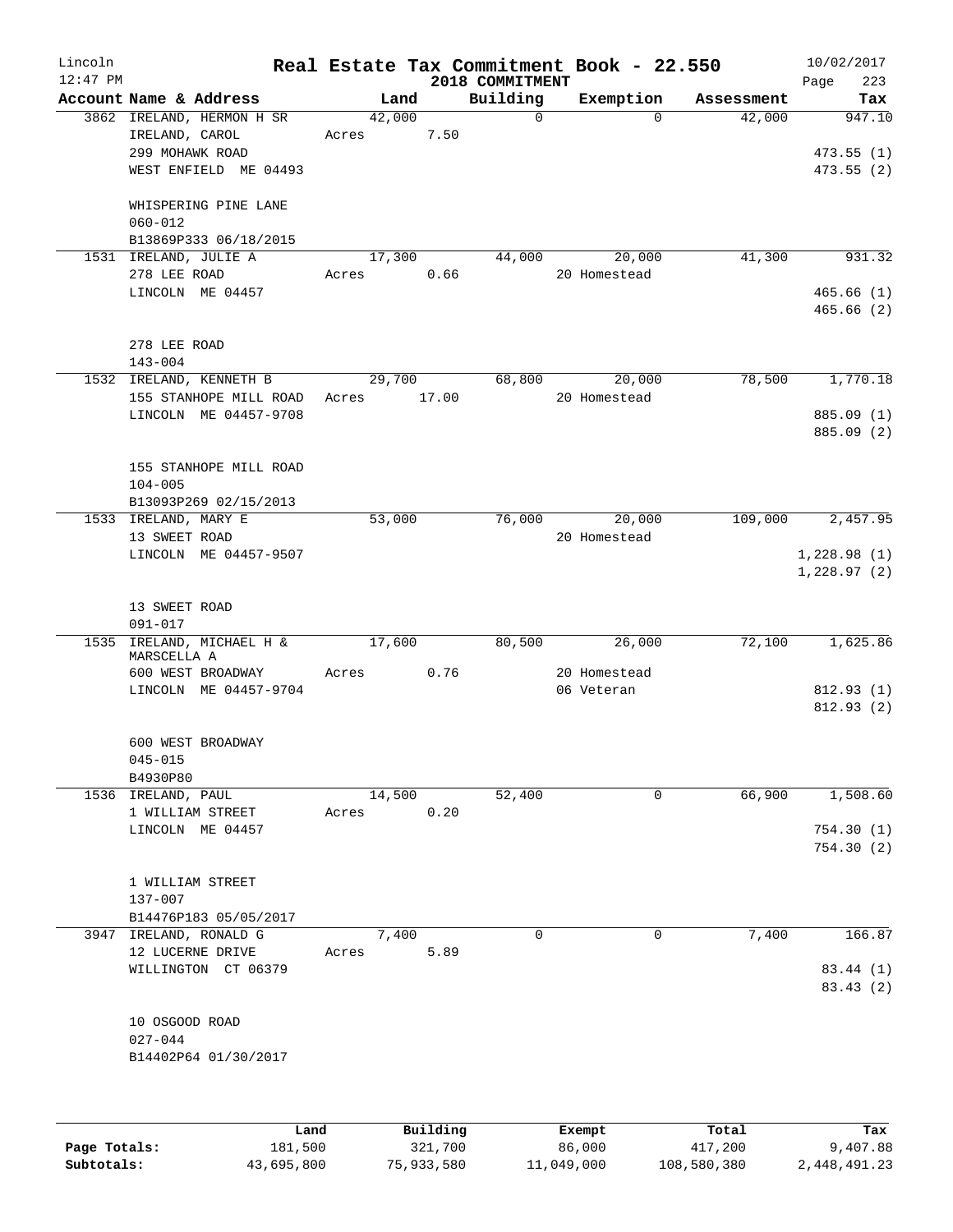| Lincoln<br>$12:47$ PM |                                                      |        |      | 2018 COMMITMENT | Real Estate Tax Commitment Book - 22.550 |            | 10/02/2017<br>224<br>Page |
|-----------------------|------------------------------------------------------|--------|------|-----------------|------------------------------------------|------------|---------------------------|
|                       | Account Name & Address                               | Land   |      | Building        | Exemption                                | Assessment | Tax                       |
|                       | 1530 IRELAND, SAMANTHA J                             | 17,600 |      | 18,500          | 20,000                                   | 16,100     | 363.06                    |
|                       | PO BOX 265                                           | Acres  | 0.92 |                 | 20 Homestead                             |            |                           |
|                       | WEST ENFIELD ME 04493                                |        |      |                 |                                          |            | 181.53(1)                 |
|                       |                                                      |        |      |                 |                                          |            | 181.53(2)                 |
|                       | 722 MOHAWK ROAD                                      |        |      |                 |                                          |            |                           |
|                       | $121 - 005$                                          |        |      |                 |                                          |            |                           |
|                       | B14244P113 08/15/2016                                |        |      |                 |                                          |            |                           |
|                       | 1538 IRELAND, SHAWN O                                | 98,500 |      | 97,900          | 20,000                                   | 176,400    | 3,977.82                  |
|                       | IRELAND, LAURIE                                      | Acres  | 4.09 |                 | 20 Homestead                             |            |                           |
|                       | PO BOX 358                                           |        |      |                 |                                          |            | 1,988.91(1)               |
|                       | LINCOLN ME 04457                                     |        |      |                 |                                          |            | 1,988.91(2)               |
|                       | 137 MILTS WAY                                        |        |      |                 |                                          |            |                           |
|                       | $116 - 013$                                          |        |      |                 |                                          |            |                           |
|                       | B12430P236 03/18/2011                                |        |      |                 |                                          |            |                           |
|                       | 1539 IRELAND, WAYNE                                  | 17,600 |      | 52,600          | 20,000                                   | 50,200     | 1,132.01                  |
|                       | 641 WEST BROADWAY                                    | Acres  | 0.69 |                 | 20 Homestead                             |            |                           |
|                       | LINCOLN ME 04457-9704                                |        |      |                 |                                          |            | 566.01(1)                 |
|                       |                                                      |        |      |                 |                                          |            | 566.00(2)                 |
|                       | 641 WEST BROADWAY                                    |        |      |                 |                                          |            |                           |
|                       | $045 - 006$                                          |        |      |                 |                                          |            |                           |
|                       | B10663P213                                           |        |      |                 |                                          |            |                           |
|                       | 3553 IRELAND-BROWN, FAITH                            | 12,300 |      | 91,800          | 20,000                                   | 84,100     | 1,896.46                  |
|                       | 38 SCHOOL STREET                                     | Acres  | 0.26 |                 | 20 Homestead                             |            |                           |
|                       | LINCOLN ME 04457-1426                                |        |      |                 |                                          |            | 948.23(1)                 |
|                       |                                                      |        |      |                 |                                          |            | 948.23 (2)                |
|                       | 38 SCHOOL STREET                                     |        |      |                 |                                          |            |                           |
|                       | $139 - 283$                                          |        |      |                 |                                          |            |                           |
|                       | B14400P265 02/01/2017 B14330P37 11/07/2016 B7921P340 |        |      |                 |                                          |            |                           |
|                       | 1541 IRISH, DENNIS E & SUSAN<br>D                    | 15,600 |      | 54,700          | 20,000                                   | 50,300     | 1,134.27                  |
|                       | 9 BRIDGE ROAD                                        |        |      |                 | 20 Homestead                             |            |                           |
|                       | LINCOLN ME 04457-9518                                |        |      |                 |                                          |            | 567.14(1)                 |
|                       |                                                      |        |      |                 |                                          |            | 567.13(2)                 |
|                       | 9 BRIDGE ROAD                                        |        |      |                 |                                          |            |                           |
|                       | $095 - 001$                                          |        |      |                 |                                          |            |                           |
|                       | B3383P53 04/20/1983                                  |        |      |                 |                                          |            |                           |
|                       | 1543 IRISH, PATRICK                                  | 17,100 |      | 46,700          | 20,000                                   | 43,800     | 987.69                    |
|                       | IRISH, CRYSTAL                                       | Acres  | 0.80 |                 | 20 Homestead                             |            |                           |
|                       | 351 BAGLEY MOUNTAIN<br>ROAD                          |        |      |                 |                                          |            | 493.85 (1)                |
|                       | LINCOLN ME 04457                                     |        |      |                 |                                          |            | 493.84 (2)                |
|                       | 13 HALE STREET                                       |        |      |                 |                                          |            |                           |
|                       | 127-034                                              |        |      |                 |                                          |            |                           |
|                       | B8719P128                                            |        |      |                 |                                          |            |                           |

|              | Land       | Building     | Exempt     | Total       | Tax          |
|--------------|------------|--------------|------------|-------------|--------------|
| Page Totals: | 178,700    | 362,200      | 120,000    | 420,900     | 9,491.31     |
| Subtotals:   | 43,874,500 | 76, 295, 780 | 11,169,000 | 109,001,280 | 2,457,982.54 |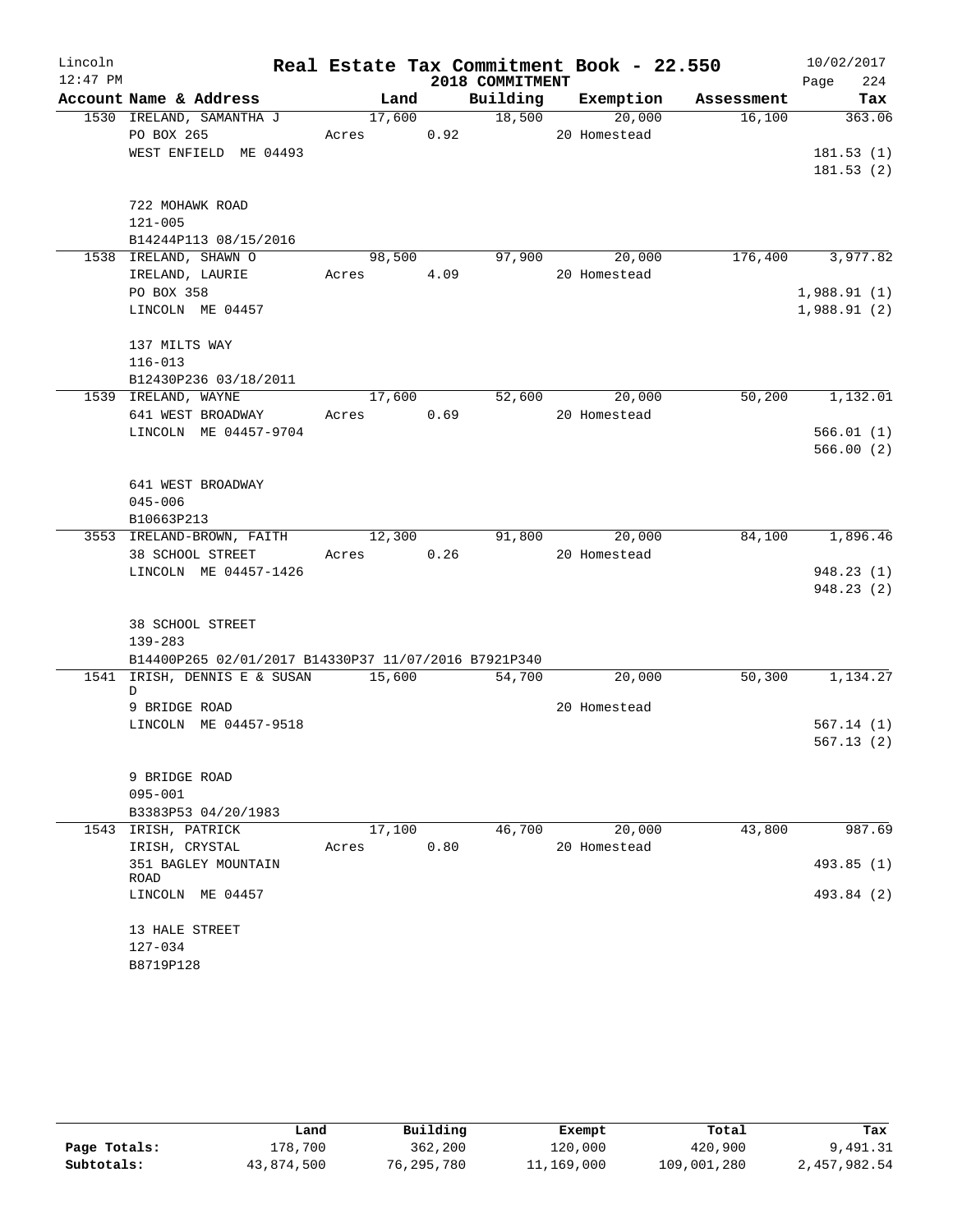| Lincoln    |                                       |         |       |      | Real Estate Tax Commitment Book - 22.550 |             |            |              | 10/02/2017   |
|------------|---------------------------------------|---------|-------|------|------------------------------------------|-------------|------------|--------------|--------------|
| $12:47$ PM |                                       |         |       |      | 2018 COMMITMENT                          |             |            | Page         | 225          |
|            | Account Name & Address                |         | Land  |      | Building                                 | Exemption   | Assessment |              | Tax          |
|            | 1544 IRISH, PATRICK                   | 10,700  |       |      | 9,900                                    | $\Omega$    | 20,600     |              | 464.53       |
|            | IRISH, CRYSTAL                        | Acres   |       | 0.24 |                                          |             |            |              |              |
|            | 351 BAGLEY MOUNTAIN                   |         |       |      |                                          |             |            |              | 232.27(1)    |
|            | ROAD<br>LINCOLN ME 04457              |         |       |      |                                          |             |            |              | 232.26(2)    |
|            |                                       |         |       |      |                                          |             |            |              |              |
|            | 9 HALE STREET                         |         |       |      |                                          |             |            |              |              |
|            | $131 - 030$                           |         |       |      |                                          |             |            |              |              |
|            | B10977P259                            |         |       |      |                                          |             |            |              |              |
|            | 511 IRVING OIL LIMITED                | 52,600  |       |      | $\Omega$                                 | 0           | 52,600     |              | 1,186.13     |
|            | ATTN: CORPORATE REAL                  | Acres   |       | 0.16 |                                          |             |            |              |              |
|            | <b>ESTATE</b>                         |         |       |      |                                          |             |            |              |              |
|            | PO BOX 868                            |         |       |      |                                          |             |            |              | 593.07 (1)   |
|            | CALAIS ME 04619                       |         |       |      |                                          |             |            |              | 593.06(2)    |
|            | 71 MAIN STREET                        |         |       |      |                                          |             |            |              |              |
|            |                                       |         |       |      |                                          |             |            |              |              |
|            | $137 - 061$<br>B12575P1 08/25/2011    |         |       |      |                                          |             |            |              |              |
|            | 510 IRVING OIL LIMITED                |         |       |      | 233,500                                  | $\mathbf 0$ | 373,000    |              | 8,411.15     |
|            |                                       | 139,500 |       |      |                                          |             |            |              |              |
|            | ATTN: CORPORATE REAL<br><b>ESTATE</b> | Acres   |       | 1.65 |                                          |             |            |              |              |
|            | PO BOX 868                            |         |       |      |                                          |             |            | 4, 205.58(1) |              |
|            | CALAIS ME 04619                       |         |       |      |                                          |             |            |              | 4, 205.57(2) |
|            |                                       |         |       |      |                                          |             |            |              |              |
|            | 114 WEST BROADWAY                     |         |       |      |                                          |             |            |              |              |
|            | 136-152                               |         |       |      |                                          |             |            |              |              |
|            | B12701P69 01/09/2012                  |         |       |      |                                          |             |            |              |              |
|            | 512 IRVING OIL LIMITED US             | 97,100  |       |      | $\mathbf 0$                              | $\mathbf 0$ | 97,100     |              | 2,189.61     |
|            | ATTN: COPORATE REAL                   | Acres   |       | 0.40 |                                          |             |            |              |              |
|            | <b>ESTATE</b>                         |         |       |      |                                          |             |            |              |              |
|            | PO BOX 868                            |         |       |      |                                          |             |            | 1,094.81(1)  |              |
|            | CALAIS ME 04619                       |         |       |      |                                          |             |            | 1,094.80(2)  |              |
|            | 71 MAIN STREET                        |         |       |      |                                          |             |            |              |              |
|            | 137-062                               |         |       |      |                                          |             |            |              |              |
|            | B12575P1 08/25/2011                   |         |       |      |                                          |             |            |              |              |
|            | 1644 IRVING, DAVID A                  | 26,100  |       |      | 18,700                                   | 0           | 44,800     |              | 1,010.24     |
|            | IRVING, SARAH E                       | Acres   | 30.17 |      |                                          |             |            |              |              |
|            | 90 JOANS HILL ROAD                    |         |       |      |                                          |             |            |              | 505.12(1)    |
|            | BANGOR ME 04401                       |         |       |      |                                          |             |            |              | 505.12(2)    |
|            |                                       |         |       |      |                                          |             |            |              |              |
|            | 1335 LEE ROAD                         |         |       |      |                                          |             |            |              |              |
|            | $061 - 030$                           |         |       |      |                                          |             |            |              |              |
|            | B13186P287 05/21/2013                 |         |       |      |                                          |             |            |              |              |
|            | 2111 IRVING, SARAH E                  | 10,000  |       |      | 0                                        | 0           | 10,000     |              | 225.50       |
|            | IRVING, DAVID A                       | Acres   | 77.00 |      |                                          |             |            |              |              |
|            | 90 JOANS HILL ROAD                    |         |       |      |                                          |             |            |              | 112.75(1)    |
|            | BANGOR ME 04401                       |         |       |      |                                          |             |            |              | 112.75(2)    |
|            |                                       |         |       |      |                                          |             |            |              |              |
|            | LEE ROAD                              |         |       |      |                                          |             |            |              |              |
|            | $069 - 006$                           |         |       |      |                                          |             |            |              |              |
|            | B13186P286 05/21/2013                 |         |       |      |                                          |             |            |              |              |

|              | Land       | Building   | Exempt     | Total       | Tax          |
|--------------|------------|------------|------------|-------------|--------------|
| Page Totals: | 336,000    | 262,100    |            | 598,100     | 13,487.16    |
| Subtotals:   | 44,210,500 | 76,557,880 | 11,169,000 | 109,599,380 | 2,471,469.70 |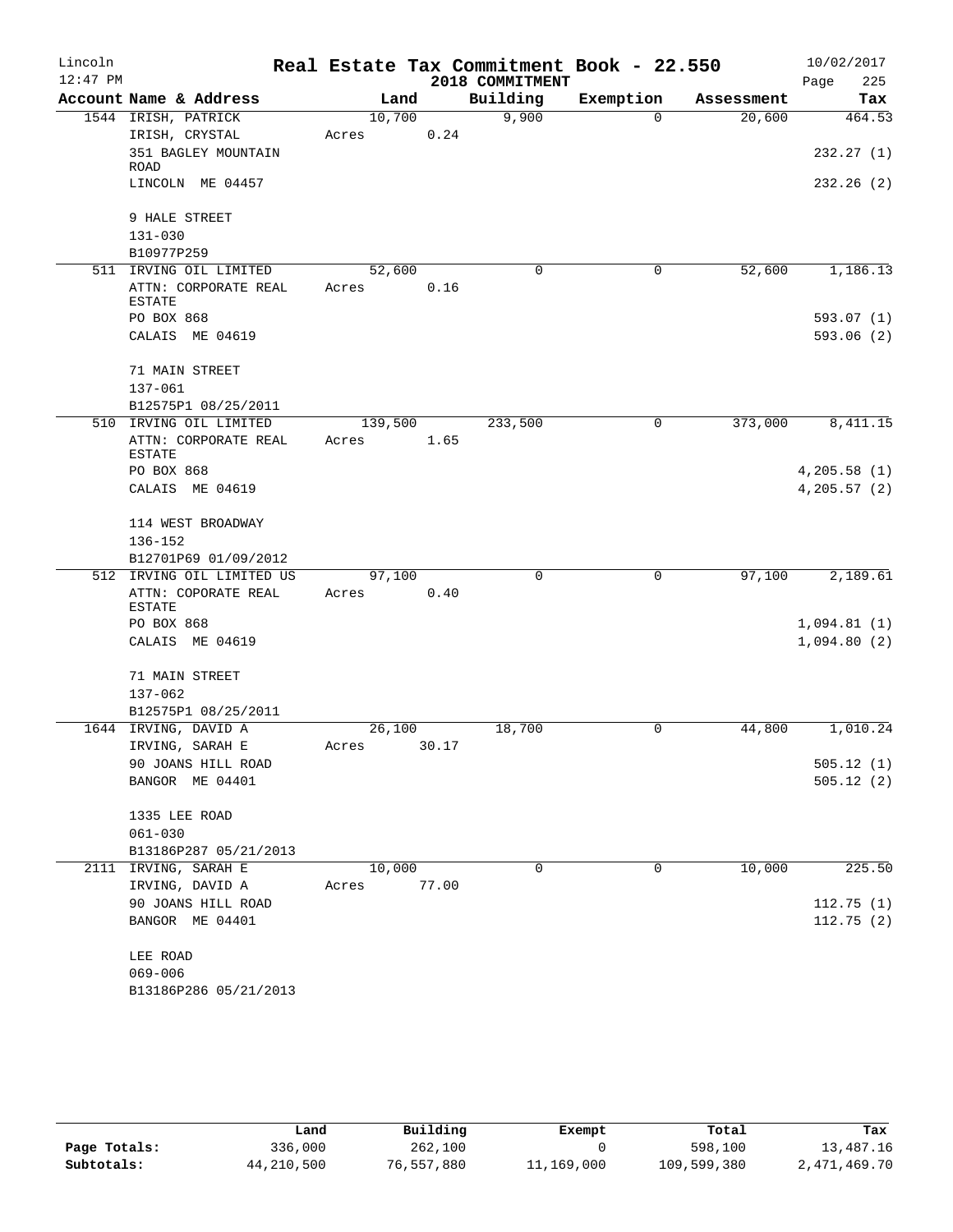| Lincoln    |                                                                      |         |      |      |                 | Real Estate Tax Commitment Book - 22.550 |            | 10/02/2017   |            |
|------------|----------------------------------------------------------------------|---------|------|------|-----------------|------------------------------------------|------------|--------------|------------|
| $12:47$ PM |                                                                      |         |      |      | 2018 COMMITMENT |                                          |            | Page         | 226        |
|            | Account Name & Address                                               | Land    |      |      | Building        | Exemption                                | Assessment |              | Tax        |
|            | 1546 ISENBERG, LORI A                                                | 19,300  |      |      | 89,700          | 20,000                                   | 89,000     |              | 2,006.95   |
|            | ISENBERG, ROBERT E                                                   | Acres   |      | 4.21 |                 | 20 Homestead                             |            |              |            |
|            | PO BOX 14                                                            |         |      |      |                 |                                          |            | 1,003.48(1)  |            |
|            | LINCOLN ME 04457                                                     |         |      |      |                 |                                          |            | 1,003.47(2)  |            |
|            |                                                                      |         |      |      |                 |                                          |            |              |            |
|            | 1075 WEST BROADWAY                                                   |         |      |      |                 |                                          |            |              |            |
|            | $022 - 002$                                                          |         |      |      |                 |                                          |            |              |            |
|            | B9576P38                                                             |         |      |      |                 |                                          |            |              |            |
|            | 1547 J & J COLD STREAM<br>REALTY TRUST                               | 29,100  |      |      | 305,700         | 0                                        | 334,800    |              | 7,549.74   |
|            | 97 LEE ROAD                                                          |         |      |      |                 |                                          |            |              |            |
|            | LINCOLN ME 04457                                                     |         |      |      |                 |                                          |            | 3,774.87(1)  |            |
|            |                                                                      |         |      |      |                 |                                          |            | 3,774.87 (2) |            |
|            |                                                                      |         |      |      |                 |                                          |            |              |            |
|            | 97 LEE ROAD                                                          |         |      |      |                 |                                          |            |              |            |
|            | 139-178                                                              |         |      |      |                 |                                          |            |              |            |
|            | 2055 J & P REALTY LLC                                                | 11,900  |      |      | 61,900          | 0                                        | 73,800     |              | 1,664.19   |
|            | 3158 LEE ROAD                                                        | Acres   |      | 0.22 |                 |                                          |            |              |            |
|            | LEE ME 04455                                                         |         |      |      |                 |                                          |            |              | 832.10 (1) |
|            |                                                                      |         |      |      |                 |                                          |            |              | 832.09 (2) |
|            |                                                                      |         |      |      |                 |                                          |            |              |            |
|            | 20 HIGHLAND AVENUE                                                   |         |      |      |                 |                                          |            |              |            |
|            | $141 - 070$                                                          |         |      |      |                 |                                          |            |              |            |
|            | B13998P331 10/30/2015 B13903P338 07/20/2015<br>B13282P107 08/06/2013 |         |      |      |                 |                                          |            |              |            |
|            | 421 J & P REALTY LLC                                                 | 14,200  |      |      | 55,300          | 0                                        | 69,500     |              | 1,567.23   |
|            | 3158 LEE ROAD                                                        | Acres   | 1.00 |      |                 |                                          |            |              |            |
|            | LEE ME 04455                                                         |         |      |      |                 |                                          |            |              | 783.62(1)  |
|            |                                                                      |         |      |      |                 |                                          |            |              | 783.61(2)  |
|            |                                                                      |         |      |      |                 |                                          |            |              |            |
|            | 404 BAGLEY MOUNTAIN                                                  |         |      |      |                 |                                          |            |              |            |
|            | ROAD                                                                 |         |      |      |                 |                                          |            |              |            |
|            | $094 - 002$                                                          |         |      |      |                 |                                          |            |              |            |
|            | B13985P153 10/15/2015 B13729P286 12/19/2014                          |         |      |      |                 |                                          |            |              |            |
|            | B13589P308 07/16/2014 B11294P203<br>1548 J T PROPERTIES LLC          | 564,000 |      |      | 52,100          | 0                                        | 616,100    |              | 13,893.06  |
|            | PO BOX 519                                                           |         |      |      |                 |                                          |            |              |            |
|            | LINCOLN ME 04457                                                     |         |      |      |                 |                                          |            | 6,946.53(1)  |            |
|            |                                                                      |         |      |      |                 |                                          |            | 6,946.53(2)  |            |
|            |                                                                      |         |      |      |                 |                                          |            |              |            |
|            | 175 TOWN FARM ROAD                                                   |         |      |      |                 |                                          |            |              |            |
|            | $081 - 023$                                                          |         |      |      |                 |                                          |            |              |            |
| 1549       | JACKSON, WAYNE A                                                     | 61,100  |      |      | 27,300          | 0                                        | 88,400     |              | 1,993.42   |
|            | <b>JACKSON FAMILY</b>                                                | Acres   |      | 1.21 |                 |                                          |            |              |            |
|            | REVOCABLE LIVING TRUST                                               |         |      |      |                 |                                          |            |              |            |
|            | PO BOX 435                                                           |         |      |      |                 |                                          |            |              | 996.71 (1) |
|            | OLD TOWN ME 04468                                                    |         |      |      |                 |                                          |            |              | 996.71 (2) |
|            |                                                                      |         |      |      |                 |                                          |            |              |            |
|            | 613 PHINNEY FARM ROAD<br>$001 - 004$                                 |         |      |      |                 |                                          |            |              |            |
|            | B14499P174 05/25/2017 B13790P339 03/27/2015 B9765P98                 |         |      |      |                 |                                          |            |              |            |
|            | 02/28/2005                                                           |         |      |      |                 |                                          |            |              |            |
|            |                                                                      |         |      |      |                 |                                          |            |              |            |

|              | Land       | Building   | Exempt     | Total       | Tax          |
|--------------|------------|------------|------------|-------------|--------------|
| Page Totals: | 699,600    | 592,000    | 20,000     | 1,271,600   | 28,674.59    |
| Subtotals:   | 44,910,100 | 77,149,880 | 11,189,000 | 110,870,980 | 2,500,144.29 |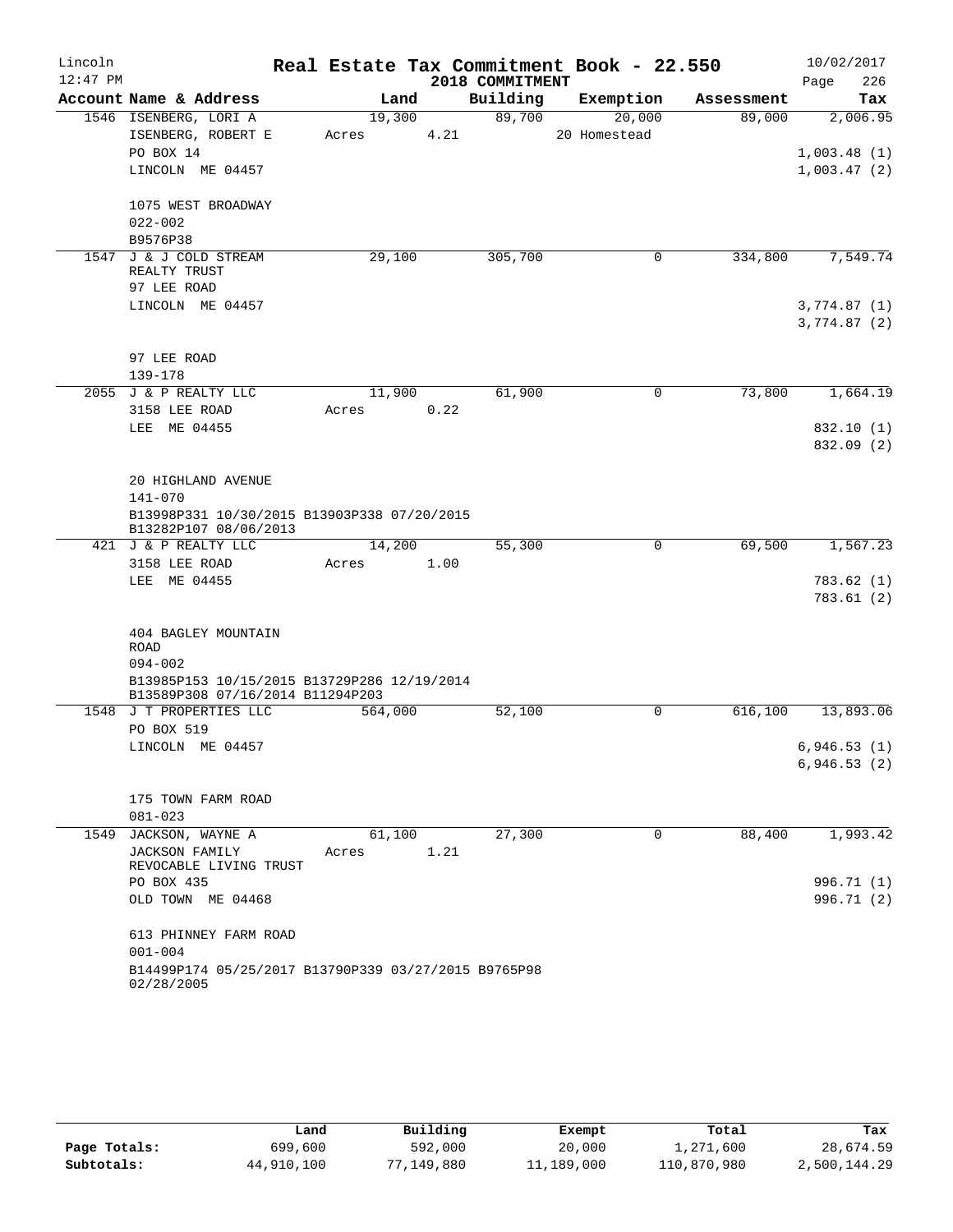| Lincoln<br>$12:47$ PM |                                 |       |        |      | 2018 COMMITMENT | Real Estate Tax Commitment Book - 22.550 |            | 10/02/2017<br>227<br>Page |
|-----------------------|---------------------------------|-------|--------|------|-----------------|------------------------------------------|------------|---------------------------|
|                       | Account Name & Address          |       | Land   |      | Building        | Exemption                                | Assessment | Tax                       |
|                       | 3897 JACOBS, LORI               |       | 15,000 |      | 40,600          | 0                                        | 55,600     | 1,253.78                  |
|                       | JACOBS, RALPH                   | Acres |        | 0.18 |                 |                                          |            |                           |
|                       | 32 WEST BROADWAY                |       |        |      |                 |                                          |            | 626.89(1)                 |
|                       | LINCOLN ME 04457                |       |        |      |                 |                                          |            | 626.89(2)                 |
|                       | 34 WEST BROADWAY                |       |        |      |                 |                                          |            |                           |
|                       | $136 - 162$                     |       |        |      |                 |                                          |            |                           |
|                       | B14143P318 05/09/2016 B6643P289 |       |        |      |                 |                                          |            |                           |
| 2603                  | JACOBS, LORI                    |       | 15,900 |      | 63,700          | $\mathbf 0$                              | 79,600     | 1,794.98                  |
|                       | JACOBS, RALPH                   | Acres |        | 0.18 |                 |                                          |            |                           |
|                       | 32 WEST BROADWAY                |       |        |      |                 |                                          |            | 897.49 (1)                |
|                       | LINCOLN ME 04457                |       |        |      |                 |                                          |            | 897.49 (2)                |
|                       | 32 WEST BROADWAY                |       |        |      |                 |                                          |            |                           |
|                       | $136 - 055$                     |       |        |      |                 |                                          |            |                           |
|                       | B14143P318 05/06/2016           |       |        |      |                 |                                          |            |                           |
|                       | 1551 JACOBS, SANDRA L           |       | 12,800 |      | 78,200          | 20,000                                   | 71,000     | 1,601.05                  |
|                       | 16 SUNSET LANE                  |       |        |      |                 | 20 Homestead                             |            |                           |
|                       | LINCOLN ME 04457                |       |        |      |                 |                                          |            | 800.53(1)                 |
|                       |                                 |       |        |      |                 |                                          |            | 800.52(2)                 |
|                       | 16 SUNSET LANE                  |       |        |      |                 |                                          |            |                           |
|                       | $141 - 088$                     |       |        |      |                 |                                          |            |                           |
| 1552                  | JACQUES, MATTHEW D              |       | 22,400 |      | 74,700          | 20,000                                   | 77,100     | 1,738.61                  |
|                       | WOOLEY-JACQUES,<br>MICHELLE     | Acres |        | 5.16 |                 | 20 Homestead                             |            |                           |
|                       | 108 PHINNEY FARM ROAD           |       |        |      |                 |                                          |            | 869.31(1)                 |
|                       | LINCOLN ME 04457-9605           |       |        |      |                 |                                          |            | 869.30(2)                 |
|                       | 108 PHINNEY FARM ROAD           |       |        |      |                 |                                          |            |                           |
|                       | $014 - 027$                     |       |        |      |                 |                                          |            |                           |
|                       | B11559P64                       |       |        |      |                 |                                          |            |                           |
|                       | 3863 JACQUES, MICHAEL           |       | 34,000 |      | 6,500           | $\mathbf 0$                              | 40,500     | 913.28                    |
|                       | JACQUES, MERILEE A              | Acres |        | 3.33 |                 |                                          |            |                           |
|                       | 673 LINCOLN STREET              |       |        |      |                 |                                          |            | 456.64(1)                 |
|                       | RICHMOND ME 04357               |       |        |      |                 |                                          |            | 456.64 (2)                |
|                       | EGG POND ROAD                   |       |        |      |                 |                                          |            |                           |
|                       | $166 - 007$                     |       |        |      |                 |                                          |            |                           |
|                       | B13578P139 06/27/2014           |       |        |      |                 |                                          |            |                           |
|                       | 1553 JANDREAU, ANNETTE          |       | 16,600 |      | 100,600         | 20,000                                   | 97,200     | 2,191.86                  |
|                       | JANDREAU, FRANCIS               | Acres |        | 1.38 |                 | 20 Homestead                             |            |                           |
|                       | 1041 LEE ROAD                   |       |        |      |                 |                                          |            | 1,095.93(1)               |
|                       | LINCOLN ME 04457-9405           |       |        |      |                 |                                          |            | 1,095.93(2)               |
|                       | 1041 LEE ROAD                   |       |        |      |                 |                                          |            |                           |
|                       | 149-021                         |       |        |      |                 |                                          |            |                           |
|                       | 1554 JARVIS, ANDREA L           |       | 9,000  |      | 40,400          | 20,000                                   | 29,400     | 662.97                    |
|                       | 14 LAKEVIEW STREET              |       |        |      |                 | 20 Homestead                             |            |                           |
|                       | LINCOLN ME 04457                |       |        |      |                 |                                          |            | 331.49(1)                 |
|                       |                                 |       |        |      |                 |                                          |            | 331.48(2)                 |
|                       |                                 |       |        |      |                 |                                          |            |                           |
|                       | 14 LAKEVIEW STREET              |       |        |      |                 |                                          |            |                           |
|                       | 139-226                         |       |        |      |                 |                                          |            |                           |
|                       |                                 |       |        |      |                 |                                          |            |                           |
|                       |                                 |       |        |      |                 |                                          |            |                           |
|                       |                                 |       |        |      |                 |                                          |            |                           |

|              | Land       | Building   | Exempt     | Total       | Tax          |
|--------------|------------|------------|------------|-------------|--------------|
| Page Totals: | 125,700    | 404,700    | 80,000     | 450,400     | 10,156.53    |
| Subtotals:   | 45,035,800 | 77,554,580 | 11,269,000 | 111,321,380 | 2,510,300.82 |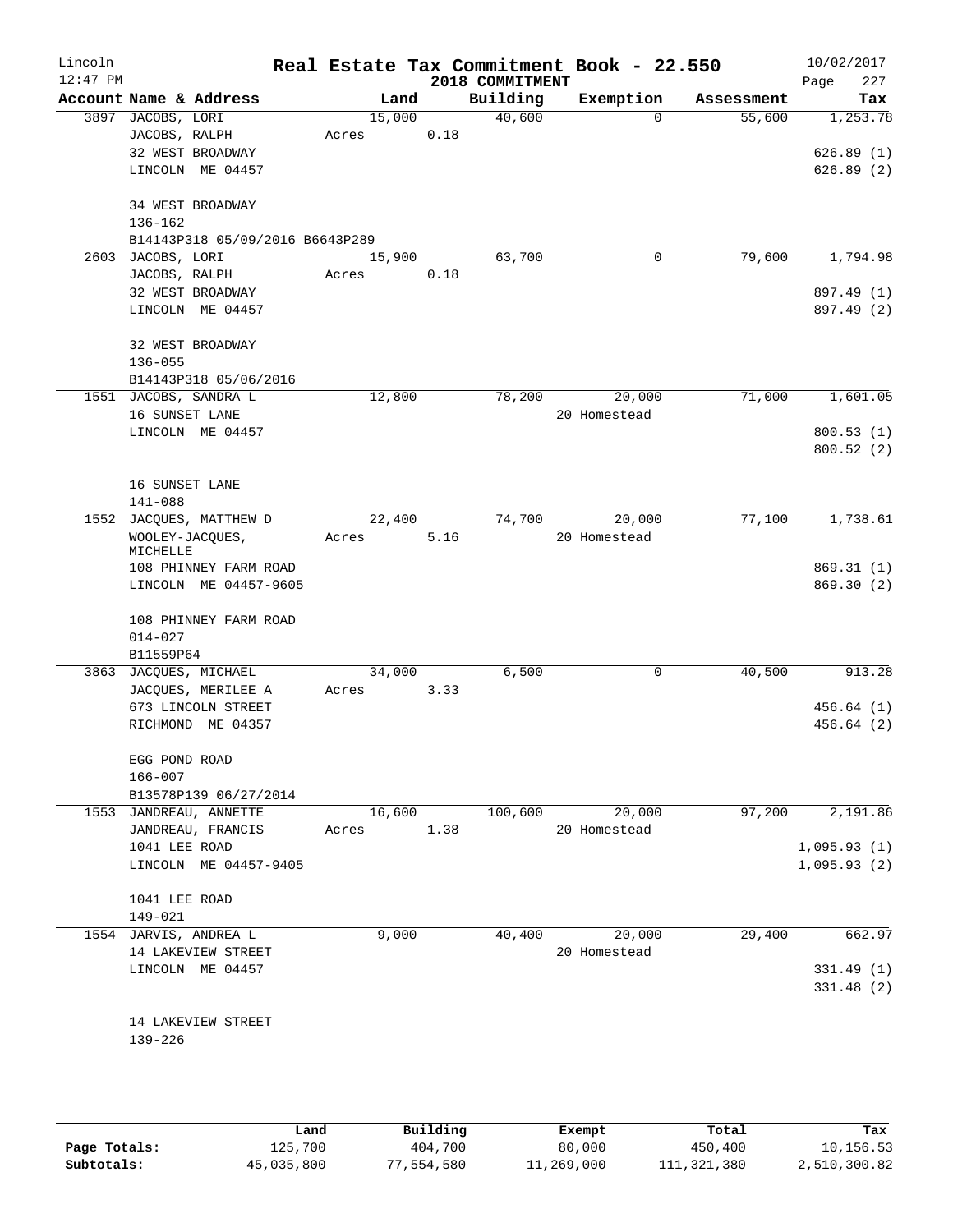| Lincoln      |                                                 |       |            |      | Real Estate Tax Commitment Book - 22.550 |              |             |                        | 10/02/2017                 |
|--------------|-------------------------------------------------|-------|------------|------|------------------------------------------|--------------|-------------|------------------------|----------------------------|
| $12:47$ PM   | Account Name & Address                          |       | Land       |      | 2018 COMMITMENT<br>Building              |              | Exemption   |                        | 228<br>Page                |
|              | 1555 JARVIS, HARRY E & DORIS                    |       | 95,000     |      | 65,500                                   |              | $\Omega$    | Assessment<br>160, 500 | Tax<br>3,619.28            |
|              | TRUSTEES OF                                     |       |            |      |                                          |              |             |                        |                            |
|              | JARVIS LIVING TRUST                             | Acres | 32.55      |      |                                          |              |             |                        |                            |
|              | PO BOX 362                                      |       |            |      |                                          |              |             |                        | 1,809.64(1)                |
|              | NORTH OXFORD MA 01517                           |       |            |      |                                          |              |             |                        | 1,809.64(2)                |
|              | 63 KIMBALL LANE                                 |       |            |      |                                          |              |             |                        |                            |
|              | $148 - 001$                                     |       |            |      |                                          |              |             |                        |                            |
|              | 1556 JARVIS, MICHAEL L                          |       | 10,900     |      | 34,000                                   |              | 20,000      | 24,900                 | 561.50                     |
|              | JARVIS, LINDA M                                 |       |            |      |                                          | 20 Homestead |             |                        |                            |
|              | 16 LAKEVIEW STREET                              |       |            |      |                                          |              |             |                        | 280.75 (1)                 |
|              | LINCOLN ME 04457-1529                           |       |            |      |                                          |              |             |                        | 280.75(2)                  |
|              | 16 LAKEVIEW STREET                              |       |            |      |                                          |              |             |                        |                            |
|              | 139-227                                         |       |            |      |                                          |              |             |                        |                            |
|              | 1557 JARVIS, PRESTON                            |       | 17,600     |      | 67,300                                   |              | 20,000      | 64,900                 | 1,463.50                   |
|              | 15 STATION ROAD                                 |       |            |      |                                          | 20 Homestead |             |                        |                            |
|              | LINCOLN ME 04457                                |       |            |      |                                          |              |             |                        | 731.75(1)                  |
|              |                                                 |       |            |      |                                          |              |             |                        | 731.75(2)                  |
|              | 15 STATION ROAD                                 |       |            |      |                                          |              |             |                        |                            |
|              | $121 - 021$                                     |       |            |      |                                          |              |             |                        |                            |
|              | 2795 JASON P REED TRUSTEE                       |       | 10,500     |      | 85,900                                   |              | 0           | 96,400                 | 2,173.82                   |
|              | DOROTHY A GABARRO,<br>TRUSTEE                   | Acres |            | 0.26 |                                          |              |             |                        |                            |
|              | 30 SCHOOL ST                                    |       |            |      |                                          |              |             |                        | 1,086.91(1)                |
|              | LINCOLN ME 04457-1426                           |       |            |      |                                          |              |             |                        | 1,086.91(2)                |
|              |                                                 |       |            |      |                                          |              |             |                        |                            |
|              | 30 SCHOOL STREET                                |       |            |      |                                          |              |             |                        |                            |
|              | 137-078                                         |       |            |      |                                          |              |             |                        |                            |
|              | B13743P175 11/05/2014<br>1558 JASPER, WILLIAM J |       | 8,000      |      | $\mathbf 0$                              |              | 0           | 8,000                  | 180.40                     |
|              | MCLAUGHLIN, MARYANN T                           | Acres |            | 1.85 |                                          |              |             |                        |                            |
|              | 177 SPRING STREET                               |       |            |      |                                          |              |             |                        | 90.20(1)                   |
|              | APT#2                                           |       |            |      |                                          |              |             |                        |                            |
|              | GLOVERSVILLE NY<br>12078-1940                   |       |            |      |                                          |              |             |                        | 90.20(2)                   |
|              |                                                 |       |            |      |                                          |              |             |                        |                            |
|              | BIRCH LANE                                      |       |            |      |                                          |              |             |                        |                            |
|              | $092 - 039$                                     |       |            |      |                                          |              |             |                        |                            |
|              | B10774P345                                      |       |            |      |                                          |              |             |                        |                            |
|              | 933 JAVED, MIRZA                                |       | 31,200     |      | 190,800                                  |              | 0           | 222,000                | 5,006.10                   |
|              | JAVED, SAIMA<br>360 STANHOPE MILL ROAD          | Acres |            | 0.52 |                                          |              |             |                        |                            |
|              | LINCOLN ME 04457                                |       |            |      |                                          |              |             |                        | 2,503.05(1)<br>2,503.05(2) |
|              |                                                 |       |            |      |                                          |              |             |                        |                            |
|              | 360 STANHOPE MILL ROAD                          |       |            |      |                                          |              |             |                        |                            |
|              | $105 - 007$                                     |       |            |      |                                          |              |             |                        |                            |
|              | B13272P254 07/29/2013                           |       |            |      |                                          |              |             |                        |                            |
| 2206         | <b>JAY MCFALLS</b>                              |       | 18,100     |      | $\mathbf 0$                              |              | $\mathbf 0$ | 18,100                 | 408.16                     |
|              | TRUST/RIVERSIDE<br>AVIATION                     |       |            |      |                                          |              |             |                        |                            |
|              | PO BOX 743                                      | Acres |            | 3.50 |                                          |              |             |                        |                            |
|              | HOULTON ME 04730                                |       |            |      |                                          |              |             |                        | 204.08(1)                  |
|              |                                                 |       |            |      |                                          |              |             |                        | 204.08(2)                  |
|              | 257 PARK AVENUE                                 |       |            |      |                                          |              |             |                        |                            |
|              | $063 - 001$                                     |       |            |      |                                          |              |             |                        |                            |
|              |                                                 |       |            |      |                                          |              |             |                        |                            |
|              | Land                                            |       | Building   |      |                                          | Exempt       |             | Total                  | Tax                        |
| Page Totals: | 191,300                                         |       | 443,500    |      |                                          | 40,000       |             | 594,800                | 13, 412. 76                |
| Subtotals:   | 45, 227, 100                                    |       | 77,998,080 |      |                                          | 11,309,000   |             | 111,916,180            | 2,523,713.58               |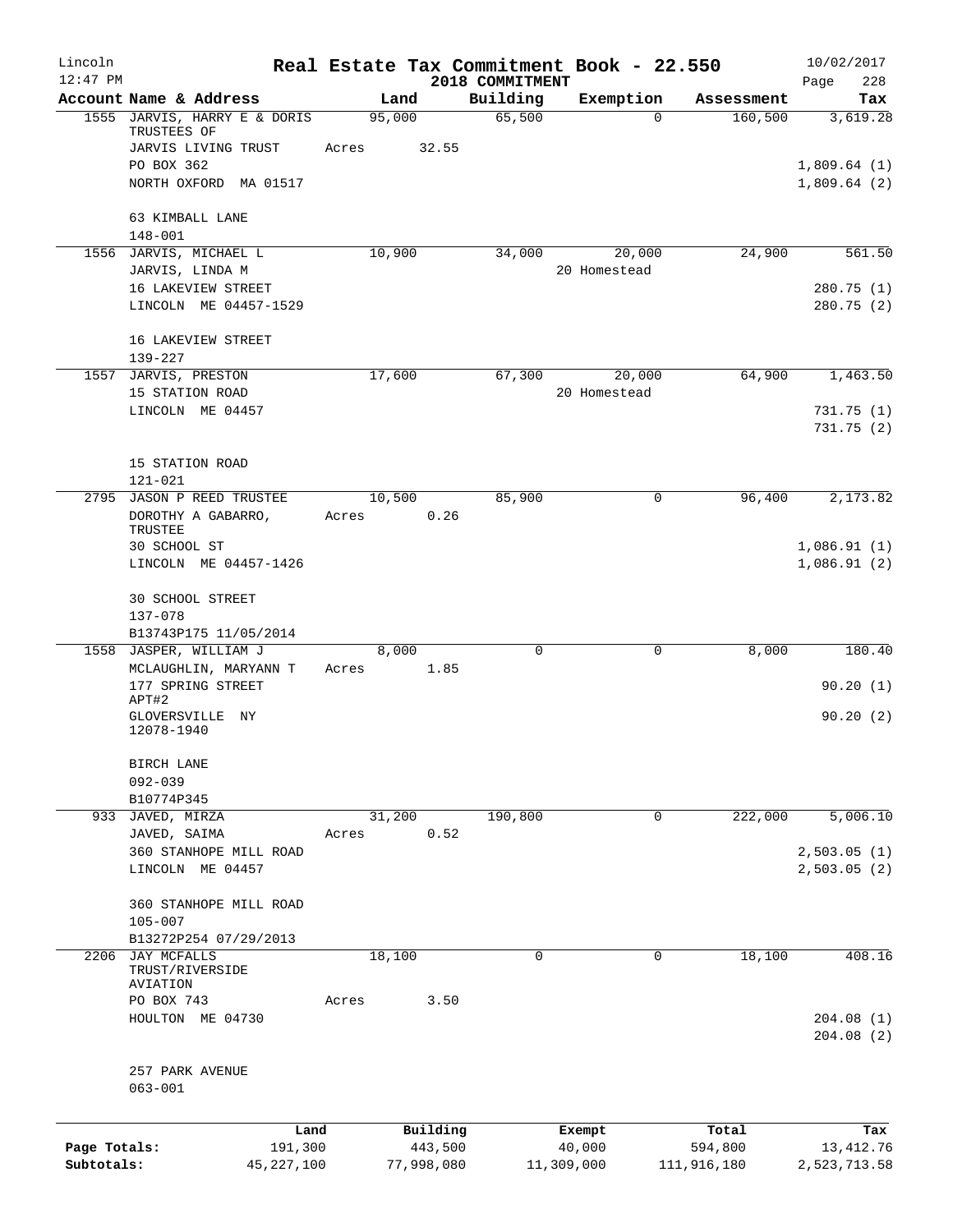| Lincoln<br>$12:47$ PM |                                            |             |        |      | 2018 COMMITMENT | Real Estate Tax Commitment Book - 22.550 |            | 10/02/2017<br>229<br>Page |
|-----------------------|--------------------------------------------|-------------|--------|------|-----------------|------------------------------------------|------------|---------------------------|
|                       | Account Name & Address                     |             | Land   |      | Building        | Exemption                                | Assessment | Tax                       |
|                       | 1559 JELLISON, JOHN A                      |             | 15,100 |      | 34,000          | 26,000                                   | 23,100     | 520.91                    |
|                       | 77 TAYLOR ST                               |             |        |      |                 | 07 Veteran                               |            |                           |
|                       | LINCOLN ME 04457-1124                      |             |        |      |                 | 20 Homestead                             |            | 260.46(1)                 |
|                       |                                            |             |        |      |                 |                                          |            | 260.45(2)                 |
|                       | 77 TAYLOR STREET                           |             |        |      |                 |                                          |            |                           |
|                       | 132-114                                    |             |        |      |                 |                                          |            |                           |
|                       | 1561 JENSEN, TONY L                        |             | 5,800  |      | 61,400          | 20,000                                   | 47,200     | 1,064.36                  |
|                       | JENSEN, ROXANNE M                          | Acres 0.39  |        |      |                 | 20 Homestead                             |            |                           |
|                       | 15 LEE ROAD                                |             |        |      |                 |                                          |            | 532.18(1)                 |
|                       | LINCOLN ME 04457-1406                      |             |        |      |                 |                                          |            | 532.18(2)                 |
|                       | 15 LEE ROAD                                |             |        |      |                 |                                          |            |                           |
|                       | 139-294                                    |             |        |      |                 |                                          |            |                           |
|                       | B14314P245 10/18/2016                      |             |        |      |                 |                                          |            |                           |
|                       | 2543 JENSEN, TONY L                        |             | 11,900 |      | 39,100          | 20,000                                   | 31,000     | 699.05                    |
|                       | 21 SUNSET LANE                             | Acres       |        | 0.39 |                 | 20 Homestead                             |            |                           |
|                       | LINCOLN ME 04457                           |             |        |      |                 |                                          |            | 349.53(1)                 |
|                       |                                            |             |        |      |                 |                                          |            | 349.52 (2)                |
|                       | 21 SUNSET LANE                             |             |        |      |                 |                                          |            |                           |
|                       | 141-087                                    |             |        |      |                 |                                          |            |                           |
|                       | B14531P51 06/29/2017 B12853P259 06/19/2012 |             |        |      |                 |                                          |            |                           |
|                       | 3619 JIMMO, JODY                           |             | 67,800 |      | 64,700          | 0                                        | 132,500    | 2,987.88                  |
|                       | JIMMO, JANE                                | Acres 1.17  |        |      |                 |                                          |            |                           |
|                       | 225 BIRCH STREET                           |             |        |      |                 |                                          |            | 1,493.94(1)               |
|                       | BANGOR ME 04401                            |             |        |      |                 |                                          |            | 1,493.94(2)               |
|                       | 123 MILTS WAY                              |             |        |      |                 |                                          |            |                           |
|                       | $116 - 016$                                |             |        |      |                 |                                          |            |                           |
|                       | B13481P76 03/11/2014 B13178P64 05/14/2013  |             |        |      |                 |                                          |            |                           |
|                       | 1585 JIPSON , SCOTT W                      |             | 24,400 |      | 103,400         | 20,000                                   | 107,800    | 2,430.89                  |
|                       | JIPSON, SUSAN L                            | Acres 14.51 |        |      |                 | 20 Homestead                             |            |                           |
|                       | 30 CENTER POND DRIVE                       |             |        |      |                 |                                          |            | 1, 215.45(1)              |
|                       | LINCOLN ME 04457                           |             |        |      |                 |                                          |            | 1, 215.44 (2)             |
|                       |                                            |             |        |      |                 |                                          |            |                           |
|                       | 30 CENTER POND DRIVE                       |             |        |      |                 |                                          |            |                           |
|                       | 147-007                                    |             | 17,600 |      |                 | 26,000                                   |            |                           |
|                       | 1564 JIPSON, ANDREW<br>458 WEST BROADWAY   | Acres       |        | 0.81 | 41,500          | 06 Veteran                               | 33,100     | 746.41                    |
|                       | LINCOLN ME 04457                           |             |        |      |                 | 20 Homestead                             |            | 373.21(1)                 |
|                       |                                            |             |        |      |                 |                                          |            | 373.20(2)                 |
|                       |                                            |             |        |      |                 |                                          |            |                           |
|                       | 458 WEST BROADWAY                          |             |        |      |                 |                                          |            |                           |
|                       | $046 - 046$                                |             |        |      |                 |                                          |            |                           |
|                       | B12167P106 06/17/2010                      |             |        |      |                 |                                          |            |                           |
|                       | 1445 JIPSON, BRENDA & DAVIS                |             | 26,800 |      | 37,600          | 20,000                                   | 44,400     | 1,001.22                  |
|                       | JERRY<br>21 LEE ROAD                       | Acres       |        | 0.92 |                 | 20 Homestead                             |            |                           |
|                       | LINCOLN ME 04457                           |             |        |      |                 |                                          |            | 500.61(1)                 |
|                       |                                            |             |        |      |                 |                                          |            | 500.61(2)                 |
|                       |                                            |             |        |      |                 |                                          |            |                           |
|                       | 81 MILTS WAY                               |             |        |      |                 |                                          |            |                           |
|                       | $116 - 029$                                |             |        |      |                 |                                          |            |                           |
|                       | B12682P70 12/14/2011 B12457P324 04/25/2011 |             |        |      |                 |                                          |            |                           |
|                       |                                            |             |        |      |                 |                                          |            |                           |
|                       |                                            |             |        |      |                 |                                          |            |                           |

|              | Land       | Building   | Exempt     | Total       | Tax          |
|--------------|------------|------------|------------|-------------|--------------|
| Page Totals: | 169,400    | 381,700    | 132,000    | 419,100     | 9,450.72     |
| Subtotals:   | 45,396,500 | 78,379,780 | 11,441,000 | 112,335,280 | 2,533,164.30 |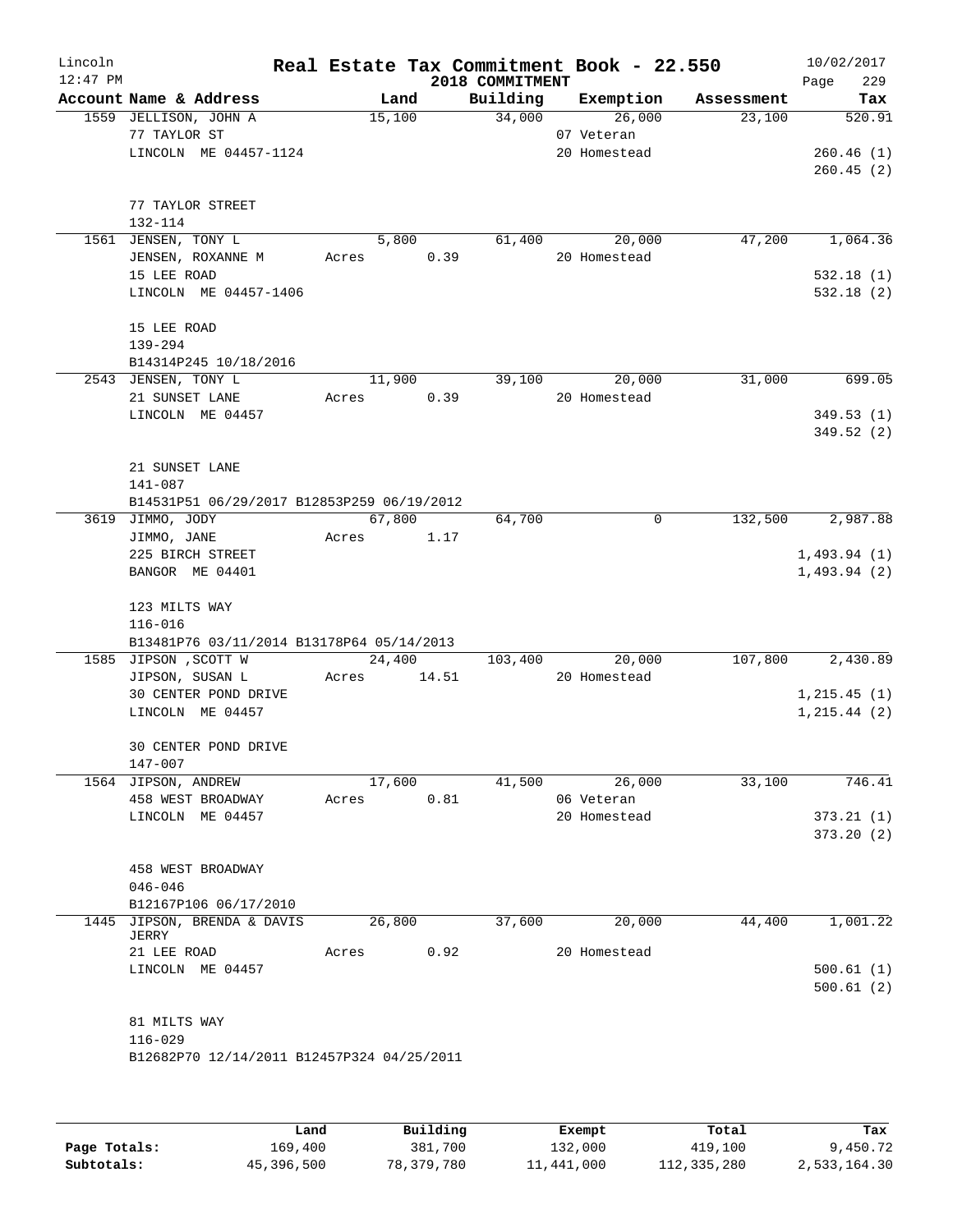| Lincoln<br>$12:47$ PM |                                                |                 |      | 2018 COMMITMENT | Real Estate Tax Commitment Book - 22.550 |            | 10/02/2017<br>Page<br>230 |
|-----------------------|------------------------------------------------|-----------------|------|-----------------|------------------------------------------|------------|---------------------------|
|                       | Account Name & Address                         | Land            |      | Building        | Exemption                                | Assessment | Tax                       |
|                       | 3292 JIPSON, BRENDA J<br>21 LEE STREET         | 1,300<br>Acres  | 0.55 | $\mathbf 0$     | $\Omega$                                 | 1,300      | 29.32                     |
|                       | LINCOLN ME 04457                               |                 |      |                 |                                          |            | 14.66(1)<br>14.66(2)      |
|                       | MOHAWK ROAD                                    |                 |      |                 |                                          |            |                           |
|                       | $118 - 003$                                    |                 |      |                 |                                          |            |                           |
|                       | B12459P189<br>1565 JIPSON, BRENDA J            | 10,500          |      | 46,100          | $\mathbf 0$                              | 56,600     |                           |
|                       | 21 LEE ROAD                                    | Acres           | 0.33 |                 |                                          |            | 1,276.33                  |
|                       | LINCOLN ME 04457-1406                          |                 |      |                 |                                          |            | 638.17(1)<br>638.16(2)    |
|                       | 21 LEE ROAD<br>$139 - 292$                     |                 |      |                 |                                          |            |                           |
|                       | 1566 JIPSON, BRIAN R                           | 16,500          |      | 72,000          | 20,000                                   | 68,500     | 1,544.68                  |
|                       | JIPSON, KARYL                                  |                 |      |                 | 20 Homestead                             |            |                           |
|                       | 21 HIGHLAND AVENUE                             |                 |      |                 |                                          |            | 772.34(1)                 |
|                       | LINCOLN ME 04457-1605                          |                 |      |                 |                                          |            | 772.34(2)                 |
|                       | 21 HIGHLAND AVENUE<br>141-094                  |                 |      |                 |                                          |            |                           |
|                       | 1567 JIPSON, CARLENE                           | 14,700          |      | 4,500           | 0                                        | 19,200     | 432.96                    |
|                       | C/O STEELE VIRGINIA<br>STEELE, ROBERT          | Acres           | 1.92 |                 |                                          |            | 216.48(1)                 |
|                       | 144 MILLETT MALLETT RD<br>#3                   |                 |      |                 |                                          |            | 216.48(2)                 |
|                       | LINCOLN ME 04457                               |                 |      |                 |                                          |            |                           |
|                       | 144 MILLETT MALLETT<br>ROAD                    |                 |      |                 |                                          |            |                           |
|                       | $004 - 031$<br>B8900P232                       |                 |      |                 |                                          |            |                           |
|                       | 1568 JIPSON, CAROL J                           | 19,200          |      | 78,900          | 20,000                                   | 78,100     | 1,761.16                  |
|                       | 14 TIBBETTS DR                                 |                 |      |                 | 20 Homestead                             |            |                           |
|                       | LINCOLN ME 04457-1112                          |                 |      |                 |                                          |            | 880.58 (1)<br>880.58 (2)  |
|                       | 14 TIBBETTS DRIVE                              |                 |      |                 |                                          |            |                           |
|                       | 127-039                                        |                 |      | 0               | $\Omega$                                 |            |                           |
|                       | 1570 JIPSON, COLLEEN J<br>108 FOLSOM POND ROAD | 12,800<br>Acres | 7.23 |                 |                                          | 12,800     | 288.64                    |
|                       | LINCOLN ME 04457-9611                          |                 |      |                 |                                          |            | 144.32(1)                 |
|                       |                                                |                 |      |                 |                                          |            | 144.32(2)                 |
|                       | FOLSOM POND ROAD                               |                 |      |                 |                                          |            |                           |
|                       | $027 - 007$                                    |                 |      |                 |                                          |            |                           |
|                       | B7075P261                                      |                 |      |                 |                                          |            |                           |
|                       | 1569 JIPSON, COLLEEN J<br>108 FOLSOM POND ROAD | 15,300<br>Acres | 1.97 | 19,800          | 20,000<br>20 Homestead                   | 15,100     | 340.51                    |
|                       | LINCOLN ME 04457-9611                          |                 |      |                 |                                          |            | 170.26(1)                 |
|                       |                                                |                 |      |                 |                                          |            | 170.25(2)                 |
|                       | 108 FOLSOM POND ROAD                           |                 |      |                 |                                          |            |                           |
|                       | $027 - 006$                                    |                 |      |                 |                                          |            |                           |
|                       | B7075P261                                      |                 |      |                 |                                          |            |                           |
|                       |                                                |                 |      |                 |                                          |            |                           |
|                       |                                                |                 |      |                 |                                          |            |                           |
|                       |                                                |                 |      |                 |                                          |            |                           |

|              | Land       | Building   | Exempt     | Total       | Tax          |
|--------------|------------|------------|------------|-------------|--------------|
| Page Totals: | 90,300     | 221,300    | 60,000     | 251,600     | 5,673.60     |
| Subtotals:   | 45,486,800 | 78,601,080 | 11,501,000 | 112,586,880 | 2,538,837.90 |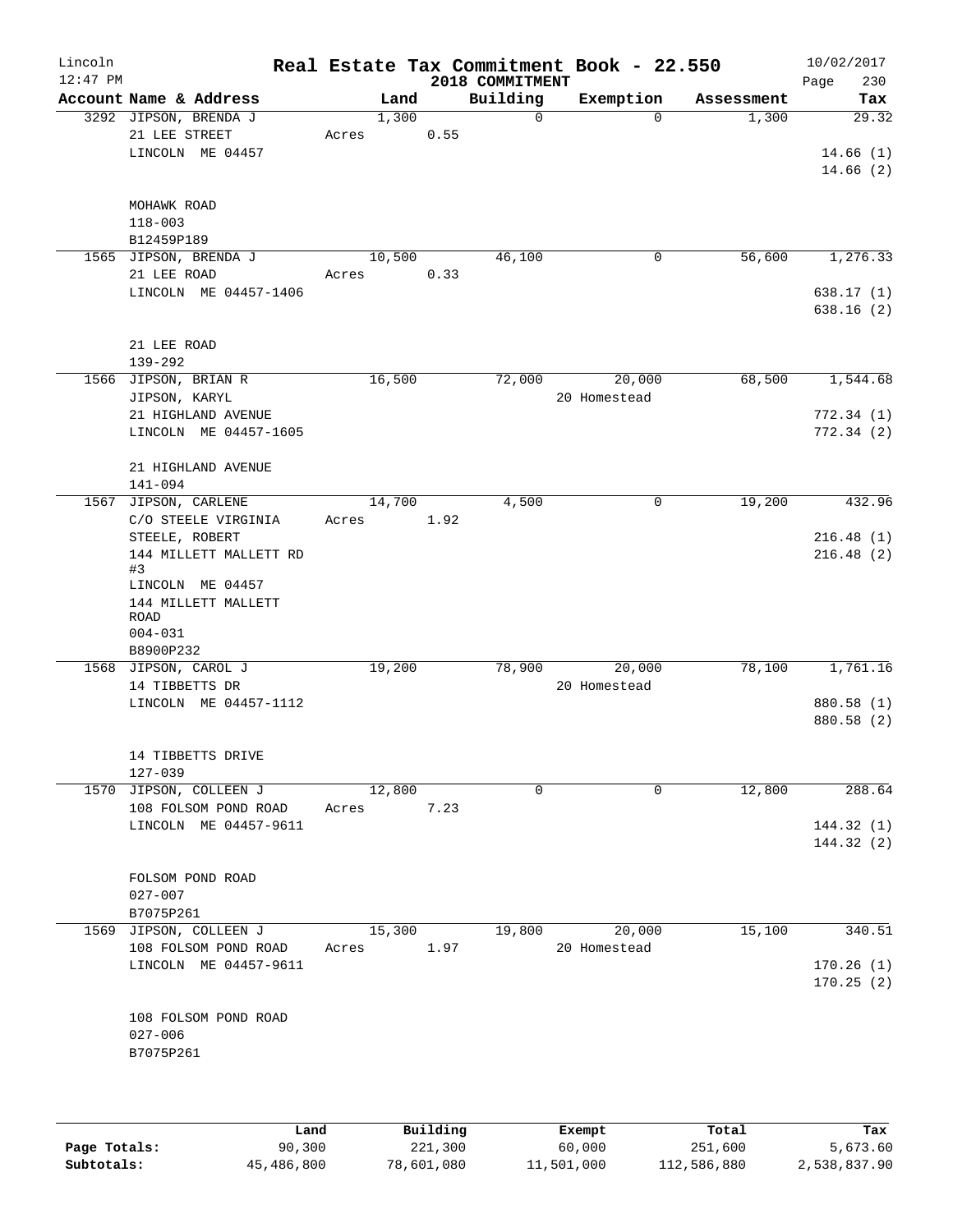| Lincoln    |                                                        |        |      |                 | Real Estate Tax Commitment Book - 22.550 |            |      | 10/02/2017             |
|------------|--------------------------------------------------------|--------|------|-----------------|------------------------------------------|------------|------|------------------------|
| $12:47$ PM |                                                        |        |      | 2018 COMMITMENT |                                          |            | Page | 231                    |
|            | Account Name & Address                                 | Land   |      | Building        | Exemption                                | Assessment |      | Tax                    |
|            | 1572 JIPSON, DOUGLAS W                                 | 10,700 |      | $\overline{0}$  | $\Omega$                                 | 10,700     |      | 241.29                 |
|            | JIPSON, CHRISTINE C                                    | Acres  | 1.70 |                 |                                          |            |      |                        |
|            | 74 HOOVER LANE<br>LINCOLN ME 04457                     |        |      |                 |                                          |            |      | 120.65(1)<br>120.64(2) |
|            |                                                        |        |      |                 |                                          |            |      |                        |
|            | SWEET ROAD                                             |        |      |                 |                                          |            |      |                        |
|            | $092 - 014$                                            |        |      |                 |                                          |            |      |                        |
|            | 1573 JIPSON, DOUGLAS W                                 | 14,400 |      | 9,700           | 20,000                                   | 4,100      |      | 92.46                  |
|            | JIPSON, SUSAN A                                        | Acres  | 0.80 |                 | 20 Homestead                             |            |      |                        |
|            | 7 OSGOOD AVENUE                                        |        |      |                 |                                          |            |      | 46.23(1)               |
|            | LINCOLN ME 04457                                       |        |      |                 |                                          |            |      | 46.23(2)               |
|            |                                                        |        |      |                 |                                          |            |      |                        |
|            | 7 OSGOOD AVENUE<br>$027 - 030$                         |        |      |                 |                                          |            |      |                        |
|            | B11487P191                                             |        |      |                 |                                          |            |      |                        |
|            | 1574 JIPSON, DOUGLAS W &                               | 48,000 |      | 138,500         | 20,000                                   | 166,500    |      | 3,754.58               |
|            | CHRISTINE C                                            |        |      |                 |                                          |            |      |                        |
|            | 74 HOOVER LANE                                         | Acres  | 0.95 |                 | 20 Homestead                             |            |      |                        |
|            | LINCOLN ME 04457-9510                                  |        |      |                 |                                          |            |      | 1,877.29(1)            |
|            |                                                        |        |      |                 |                                          |            |      | 1,877.29(2)            |
|            | 74 HOOVER LANE                                         |        |      |                 |                                          |            |      |                        |
|            | $173 - 010$                                            |        |      |                 |                                          |            |      |                        |
|            | 1577 JIPSON, JASON                                     | 12,100 |      | 32,200          | 20,000                                   | 24,300     |      | 547.97                 |
|            | JIPSON, JOANNIE                                        | Acres  | 0.18 |                 | 20 Homestead                             |            |      |                        |
|            | 6 EDWARDS STREET                                       |        |      |                 |                                          |            |      | 273.99(1)              |
|            | LINCOLN ME 04457                                       |        |      |                 |                                          |            |      | 273.98(2)              |
|            |                                                        |        |      |                 |                                          |            |      |                        |
|            | 6 EDWARDS STREET<br>$132 - 092$                        |        |      |                 |                                          |            |      |                        |
|            | 1578 JIPSON, JEROLD P                                  | 15,300 |      | 9,200           | 20,000                                   | 4,500      |      | 101.48                 |
|            | HILL, DIANA V                                          | Acres  | 1.88 |                 | 20 Homestead                             |            |      |                        |
|            | P O BOX 655                                            |        |      |                 |                                          |            |      | 50.74(1)               |
|            | LINCOLN ME 04457-0655                                  |        |      |                 |                                          |            |      | 50.74(2)               |
|            |                                                        |        |      |                 |                                          |            |      |                        |
|            | 321 TRANSALPINE ROAD                                   |        |      |                 |                                          |            |      |                        |
|            | $026 - 018$                                            |        |      |                 |                                          |            |      |                        |
|            | B13313P56 08/30/2013 B5187P281<br>1579 JIPSON, KEVIN C | 15,100 |      | 61,500          | $\mathbf 0$                              | 76,600     |      | 1,727.33               |
|            | 61 LEE ROAD                                            |        |      |                 |                                          |            |      |                        |
|            | LINCOLN ME 04457                                       |        |      |                 |                                          |            |      | 863.67(1)              |
|            |                                                        |        |      |                 |                                          |            |      | 863.66 (2)             |
|            |                                                        |        |      |                 |                                          |            |      |                        |
|            | 68 ENFIELD ROAD                                        |        |      |                 |                                          |            |      |                        |
|            | 132-037                                                |        |      |                 |                                          |            |      |                        |
| 648        | JIPSON, KEVIN C & MONA<br>Е                            | 10,200 |      | 79,600          | 20,000                                   | 69,800     |      | 1,573.99               |
|            | 61 LEE ROAD                                            | Acres  | 0.22 |                 | 20 Homestead                             |            |      |                        |
|            | LINCOLN ME 04457-1532                                  |        |      |                 |                                          |            |      | 787.00(1)              |
|            |                                                        |        |      |                 |                                          |            |      | 786.99 (2)             |
|            |                                                        |        |      |                 |                                          |            |      |                        |
|            | 61 LEE ROAD                                            |        |      |                 |                                          |            |      |                        |
|            | $139 - 205$                                            |        |      |                 |                                          |            |      |                        |
|            | B13527P348 05/09/2014 B12688P100 12/21/2011            |        |      |                 |                                          |            |      |                        |

|              | Land       | Building   | Exempt     | Total       | Tax          |
|--------------|------------|------------|------------|-------------|--------------|
| Page Totals: | 125,800    | 330,700    | 100,000    | 356,500     | 8,039.10     |
| Subtotals:   | 45,612,600 | 78,931,780 | 11,601,000 | 112,943,380 | 2,546,877.00 |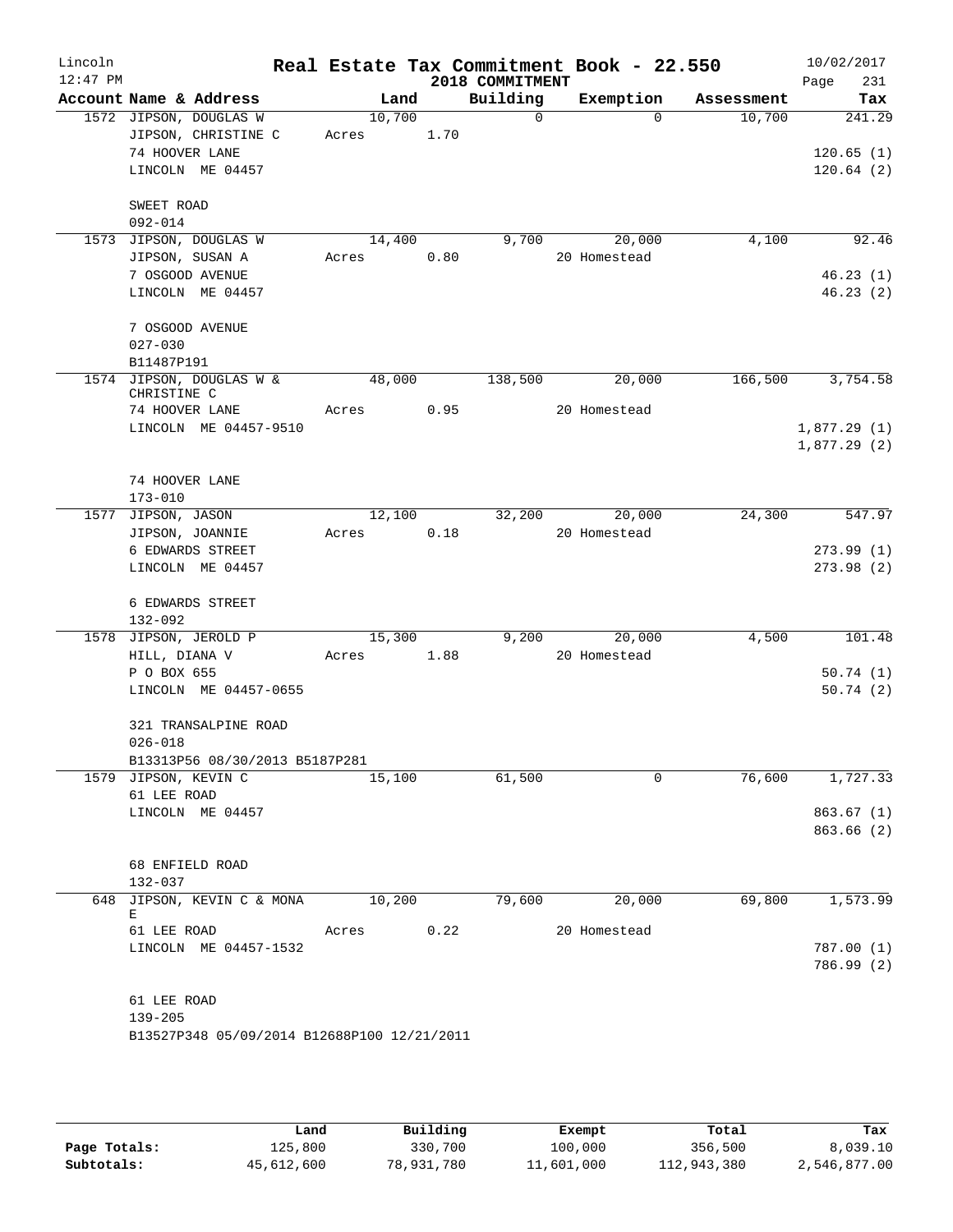| Lincoln<br>$12:47$ PM |                                             |                 |      | 2018 COMMITMENT | Real Estate Tax Commitment Book - 22.550 |            | 10/02/2017<br>232<br>Page |
|-----------------------|---------------------------------------------|-----------------|------|-----------------|------------------------------------------|------------|---------------------------|
|                       | Account Name & Address                      |                 | Land | Building        | Exemption                                | Assessment | Tax                       |
|                       | 1584 JIPSON, MICHAEL A<br>JIPSON, WENDY J   | 53,300          |      | $\Omega$        | $\Omega$                                 | 53,300     | 1,201.92                  |
|                       | 430 HILL ROAD                               |                 |      |                 |                                          |            | 600.96(1)                 |
|                       | W FRANKLIN NH 03235                         |                 |      |                 |                                          |            | 600.96(2)                 |
|                       | 41 PETITE DRIVE                             |                 |      |                 |                                          |            |                           |
|                       | 112-002                                     |                 |      | $\Omega$        |                                          |            |                           |
|                       | 3893 JIPSON, VICTOR<br>JIPSON, CHERYL       | 38,000<br>Acres | 0.54 |                 | 0                                        | 38,000     | 856.90                    |
|                       | 7619 WINDY HILL COVE                        |                 |      |                 |                                          |            | 428.45(1)                 |
|                       | BRADENTON FL 34202                          |                 |      |                 |                                          |            | 428.45(2)                 |
|                       | CRANE POND DRIVE                            |                 |      |                 |                                          |            |                           |
|                       | $109 - 020$                                 |                 |      |                 |                                          |            |                           |
|                       | B8852P77<br>3838 JOHNSON, BERNARD H JR      | 36,500          |      | $\Omega$        | $\mathbf 0$                              | 36,500     | 823.08                    |
|                       | 159 WALKER ROAD                             | Acres           | 3.78 |                 |                                          |            |                           |
|                       | LAMOINE ME 04605                            |                 |      |                 |                                          |            | 411.54(1)                 |
|                       |                                             |                 |      |                 |                                          |            | 411.54(2)                 |
|                       | EGG POND ROAD                               |                 |      |                 |                                          |            |                           |
|                       | $072 - 028$                                 |                 |      |                 |                                          |            |                           |
|                       | B13293P76 08/09/2013                        |                 |      | 63,500          | 20,000                                   | 60,800     | 1,371.04                  |
|                       | 1597 JOHNSON, CAROLYN J<br>325 FROST STREET | 17,300<br>Acres | 0.99 |                 | 20 Homestead                             |            |                           |
|                       | LINCOLN ME 04457-9501                       |                 |      |                 |                                          |            | 685.52 (1)                |
|                       |                                             |                 |      |                 |                                          |            | 685.52 (2)                |
|                       | 325 FROST STREET                            |                 |      |                 |                                          |            |                           |
|                       | $071 - 008$                                 |                 |      |                 |                                          |            |                           |
|                       | 1588 JOHNSON, DAVID L                       | 27,700          |      | 34,600          | $\mathbf 0$                              | 62,300     | 1,404.87                  |
|                       | 113 GRAY STREET<br>BILLERICA MA 01821       |                 |      |                 |                                          |            | 702.44 (1)                |
|                       |                                             |                 |      |                 |                                          |            | 702.43(2)                 |
|                       | 178 TAYLOR STREET                           |                 |      |                 |                                          |            |                           |
|                       | $128 - 009$                                 |                 |      |                 |                                          |            |                           |
|                       | 1590 JOHNSON, GUY R & DEBRA<br>Α            | 18,500          |      | 3,200           | 20,000                                   | 1,700      | 38.34                     |
|                       | 1425 LEE ROAD                               |                 |      |                 | 20 Homestead                             |            |                           |
|                       | LINCOLN ME 04457-9406                       |                 |      |                 |                                          |            | 19.17(1)                  |
|                       |                                             |                 |      |                 |                                          |            | 19.17(2)                  |
|                       | 1425 LEE ROAD                               |                 |      |                 |                                          |            |                           |
|                       | $061 - 020$                                 |                 |      |                 |                                          |            |                           |
|                       | B6084P94                                    |                 |      |                 |                                          |            |                           |
|                       | 3674 JOHNSON, JONATHAN<br>1419 LEE ROAD     | 18,300          | 5.20 | 19,800          | 20,000<br>20 Homestead                   | 18,100     | 408.16                    |
|                       | LINCOLN ME 04457                            | Acres           |      |                 |                                          |            | 204.08(1)                 |
|                       |                                             |                 |      |                 |                                          |            | 204.08 (2)                |
|                       | 1419 LEE ROAD                               |                 |      |                 |                                          |            |                           |
|                       | $061 - 021$                                 |                 |      |                 |                                          |            |                           |
|                       | B13149P70 04/16/2013 B12603P156 09/19/2011  |                 |      |                 |                                          |            |                           |
|                       |                                             |                 |      |                 |                                          |            |                           |

|              | Land       | Building   | Exempt     | Total       | Tax          |
|--------------|------------|------------|------------|-------------|--------------|
| Page Totals: | 209,600    | 121,100    | 60,000     | 270,700     | 6,104.31     |
| Subtotals:   | 45,822,200 | 79,052,880 | 11,661,000 | 113,214,080 | 2,552,981.31 |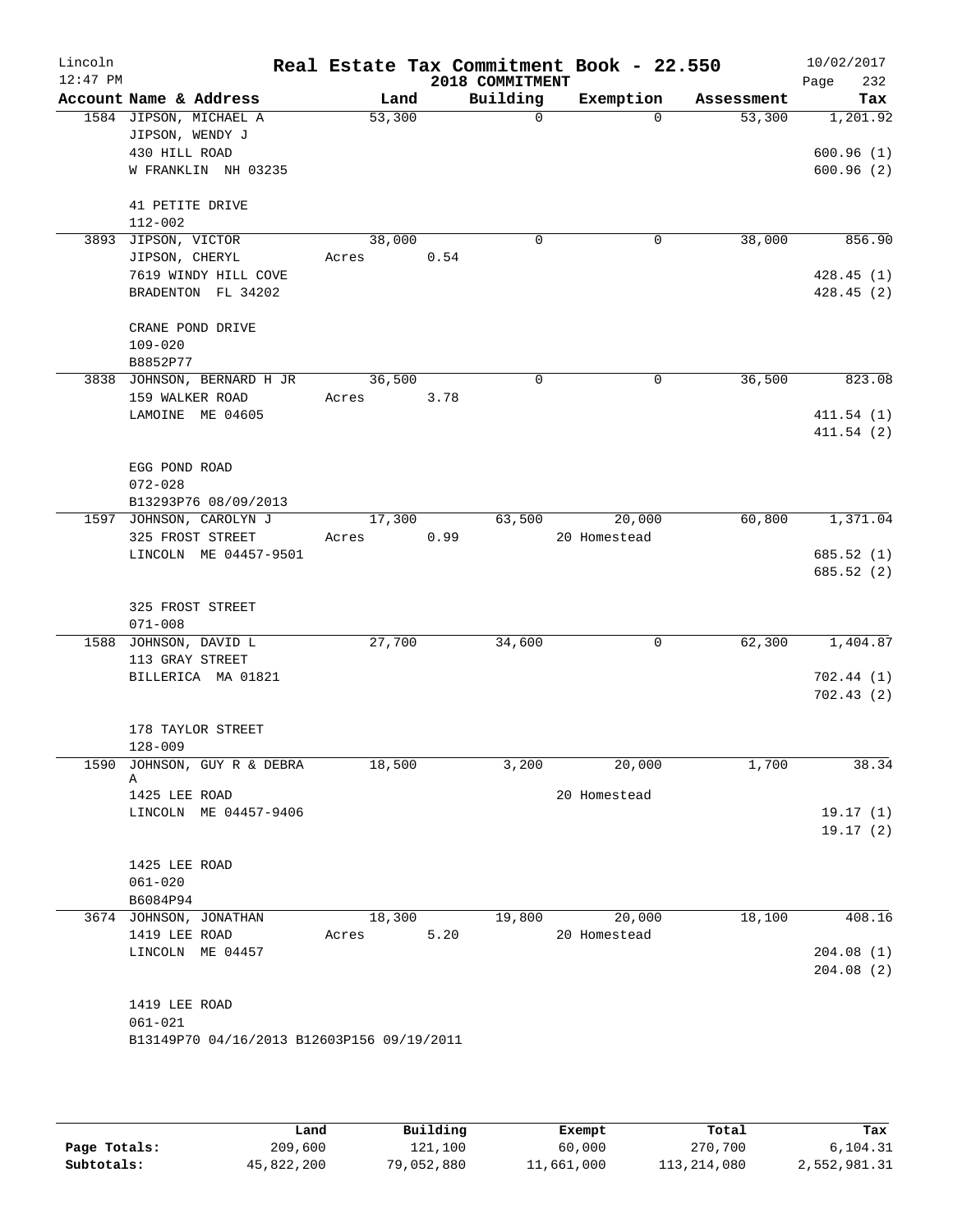| Lincoln<br>$12:47$ PM |                                                                         |       |        |      | 2018 COMMITMENT | Real Estate Tax Commitment Book - 22.550 |            | 10/02/2017<br>Page<br>233        |
|-----------------------|-------------------------------------------------------------------------|-------|--------|------|-----------------|------------------------------------------|------------|----------------------------------|
|                       | Account Name & Address                                                  |       | Land   |      | Building        | Exemption                                | Assessment | Tax                              |
|                       | 2058 JOHNSON, JONATHAN M<br>23 LIBBY STREET<br>LINCOLN ME 04457         | Acres | 8,700  | 0.20 | 8,700           | $\mathbf 0$                              | 17,400     | 392.37<br>196.19(1)<br>196.18(2) |
|                       | 23 LIBBY STREET<br>139-140<br>B12998P291 11/05/2012                     |       |        |      |                 |                                          |            |                                  |
| 3507                  | JOHNSON, LINDA G &<br>DESMIDT, STEPHEN<br>KAHLHOFF, WENDY JO<br>DESMIDT |       | 52,700 |      | 51,300          | 0                                        | 104,000    | 2,345.20                         |
|                       | 57 CHENANGO DRIVE<br>BAY SHORE NY 11706                                 |       |        |      |                 |                                          |            | 1,172.60(1)<br>1,172.60(2)       |
|                       | 36 FAIR WIND LANE<br>$110 - 015$<br>B9478P164 08/05/2004                |       |        |      |                 |                                          |            |                                  |
|                       | 1592 JOHNSON, NANCY L                                                   |       | 21,600 |      | 60,700          | 0                                        | 82,300     | 1,855.87                         |
|                       | 332 MAIN STREET<br>LINCOLN ME 04457                                     | Acres |        | 3.90 |                 |                                          |            | 927.94 (1)<br>927.93 (2)         |
|                       | 332 MAIN STREET<br>$151 - 007$                                          |       |        |      |                 |                                          |            |                                  |
|                       | 1596 JOHNSON, ROBERT S JR<br>P.O. BOX 485                               | Acres | 25,300 | 1.30 | 59,200          | 26,000<br>06 Veteran                     | 58,500     | 1,319.18                         |
|                       | LINCOLN ME 04457-0485                                                   |       |        |      |                 | 20 Homestead                             |            | 659.59(1)<br>659.59(2)           |
|                       | 302 ENFIELD ROAD<br>$047 - 043$<br>B14244P110 08/15/2016 B2403P42       |       |        |      |                 |                                          |            |                                  |
|                       | 1599 JOHNSON, SHARON M                                                  |       | 41,100 |      | 11,800          | 0                                        | 52,900     | 1,192.90                         |
|                       | 184 TAYLOR ST<br>LINCOLN ME 04457                                       | Acres |        | 1.75 |                 |                                          |            | 596.45(1)<br>596.45 (2)          |
|                       | 188 TAYLOR STREET<br>128-011                                            |       |        |      |                 |                                          |            |                                  |
|                       | 1598 JOHNSON, SHARON M<br>184 TAYLOR ST                                 | Acres | 37,700 | 1.21 | 63,500          | 26,000<br>20 Homestead                   | 75,200     | 1,695.76                         |
|                       | LINCOLN ME 04457                                                        |       |        |      |                 | 07 Veteran                               |            | 847.88 (1)                       |
|                       |                                                                         |       |        |      |                 |                                          |            | 847.88 (2)                       |
|                       | 184 TAYLOR STREET<br>$128 - 010$                                        |       |        |      |                 |                                          |            |                                  |
|                       | 1601 JOHNSON, WADE M                                                    |       | 16,900 |      | 55,800          | 20,000                                   | 52,700     | 1,188.39                         |
|                       | 97 TAYLOR ST<br>LINCOLN ME 04457-1124                                   |       |        |      |                 | 20 Homestead                             |            | 594.20 (1)<br>594.19(2)          |
|                       | 97 TAYLOR STREET<br>$128 - 029$<br>B10118P52                            |       |        |      |                 |                                          |            |                                  |
|                       |                                                                         |       |        |      |                 |                                          |            |                                  |

|              | Land       | Building   | Exempt     | Total       | Tax          |
|--------------|------------|------------|------------|-------------|--------------|
| Page Totals: | 204,000    | 311,000    | 72,000     | 443,000     | 9,989.67     |
| Subtotals:   | 46,026,200 | 79,363,880 | 11,733,000 | 113,657,080 | 2,562,970.98 |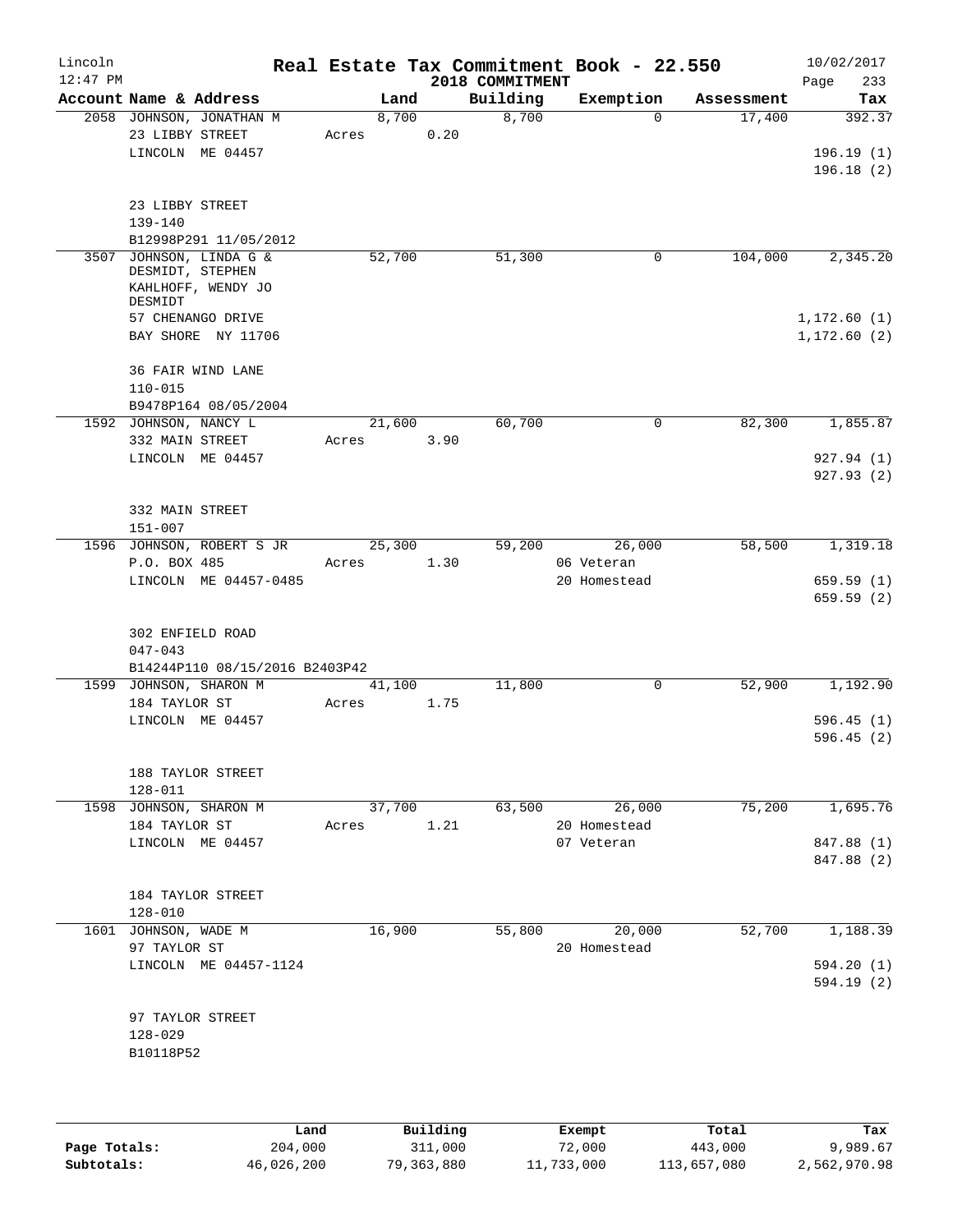| Lincoln<br>$12:47$ PM |                                             |        |      | 2018 COMMITMENT | Real Estate Tax Commitment Book - 22.550 |            | 10/02/2017         |
|-----------------------|---------------------------------------------|--------|------|-----------------|------------------------------------------|------------|--------------------|
|                       | Account Name & Address                      | Land   |      | Building        | Exemption                                | Assessment | 234<br>Page<br>Tax |
|                       | 1602 JOHNSTON, AARON N &                    | 64,500 |      | 98,300          | 20,000                                   | 142,800    | 3,220.14           |
|                       | BETTY L                                     |        |      |                 |                                          |            |                    |
|                       | 82 TAYLOR STREET                            |        |      |                 | 20 Homestead                             |            |                    |
|                       | LINCOLN ME 04457-1145                       |        |      |                 |                                          |            | 1,610.07(1)        |
|                       |                                             |        |      |                 |                                          |            | 1,610.07(2)        |
|                       | 82 TAYLOR STREET                            |        |      |                 |                                          |            |                    |
|                       | $132 - 162$                                 |        |      |                 |                                          |            |                    |
|                       | 1603 JOHNSTON, BLAINE H                     | 19,500 |      | 90,600          | 20,000                                   | 90,100     | 2,031.76           |
|                       | JOHNSTON, DIANA                             | Acres  | 0.57 |                 | 20 Homestead                             |            |                    |
|                       | 523 ENFIELD ROAD                            |        |      |                 |                                          |            | 1,015.88(1)        |
|                       | LINCOLN ME 04457-9716                       |        |      |                 |                                          |            | 1,015.88(2)        |
|                       |                                             |        |      |                 |                                          |            |                    |
|                       | 523 ENFIELD ROAD                            |        |      |                 |                                          |            |                    |
|                       | $025 - 001$<br>B3595P340                    |        |      |                 |                                          |            |                    |
|                       | 1604 JOHNSTON, DANIEL J &                   | 8,300  |      | 0               | 0                                        | 8,300      | 187.17             |
|                       | SUZANNE S                                   |        |      |                 |                                          |            |                    |
|                       | 148 FROST STREET                            |        |      |                 |                                          |            |                    |
|                       | LINCOLN ME 04457-9716                       |        |      |                 |                                          |            | 93.59(1)           |
|                       |                                             |        |      |                 |                                          |            | 93.58(2)           |
|                       |                                             |        |      |                 |                                          |            |                    |
|                       | FROST STREET                                |        |      |                 |                                          |            |                    |
|                       | $071 - 025$<br>1605 JOHNSTON, DANIEL J &    | 56,000 |      | 109,800         | 20,000                                   | 145,800    | 3,287.79           |
|                       | SUZANNE S                                   |        |      |                 |                                          |            |                    |
|                       | 148 FROST STREET                            |        |      |                 | 20 Homestead                             |            |                    |
|                       | LINCOLN ME 04457-1900                       |        |      |                 |                                          |            | 1,643.90(1)        |
|                       |                                             |        |      |                 |                                          |            | 1,643.89(2)        |
|                       |                                             |        |      |                 |                                          |            |                    |
|                       | 148 FROST STREET                            |        |      |                 |                                          |            |                    |
|                       | $071 - 027$<br>1606 JOHNSTONE, SUZANNE M &  | 16,900 |      | 90,200          | 20,000                                   | 87,100     | 1,964.11           |
|                       | <b>JASON R</b>                              |        |      |                 |                                          |            |                    |
|                       | 718 LEE ROAD                                | Acres  | 2.50 |                 | 20 Homestead                             |            |                    |
|                       | LINCOLN ME 04457-9414                       |        |      |                 |                                          |            | 982.06 (1)         |
|                       |                                             |        |      |                 |                                          |            | 982.05(2)          |
|                       |                                             |        |      |                 |                                          |            |                    |
|                       | 718 LEE ROAD                                |        |      |                 |                                          |            |                    |
|                       | $148 - 030$<br>1608 JOINER, DARRELL & SALLY | 19,000 |      | 93,200          | 20,000                                   | 92,200     | 2,079.11           |
|                       | 688 MOHAWK ROAD                             |        |      |                 | 20 Homestead                             |            |                    |
|                       | LINCOLN ME 04457-0131                       |        |      |                 |                                          |            | 1,039.56(1)        |
|                       |                                             |        |      |                 |                                          |            | 1,039.55(2)        |
|                       |                                             |        |      |                 |                                          |            |                    |
|                       | 688 MOHAWK ROAD                             |        |      |                 |                                          |            |                    |
|                       | 119-001                                     |        |      |                 |                                          |            |                    |
|                       | 1609 JONES, CHARLENE                        | 0      |      | 2,600           | 2,600                                    | 0          | 0.00               |
|                       | 42 DEPOT STREET                             |        |      |                 | 20 Homestead                             |            |                    |
|                       | WINDHAM ME 04062-4115                       |        |      |                 |                                          |            |                    |
|                       |                                             |        |      |                 |                                          |            |                    |
|                       | 20 OSGOOD AVENUE                            |        |      |                 |                                          |            |                    |
|                       | 027-016-002-MH0                             |        |      |                 |                                          |            |                    |
|                       |                                             |        |      |                 |                                          |            |                    |
|                       |                                             |        |      |                 |                                          |            |                    |
|                       |                                             |        |      |                 |                                          |            |                    |

|              | Land       | Building   | Exempt     | Total       | Tax          |
|--------------|------------|------------|------------|-------------|--------------|
| Page Totals: | 184,200    | 484,700    | 102,600    | 566,300     | 12,770.08    |
| Subtotals:   | 46,210,400 | 79,848,580 | 11,835,600 | 114,223,380 | 2,575,741.06 |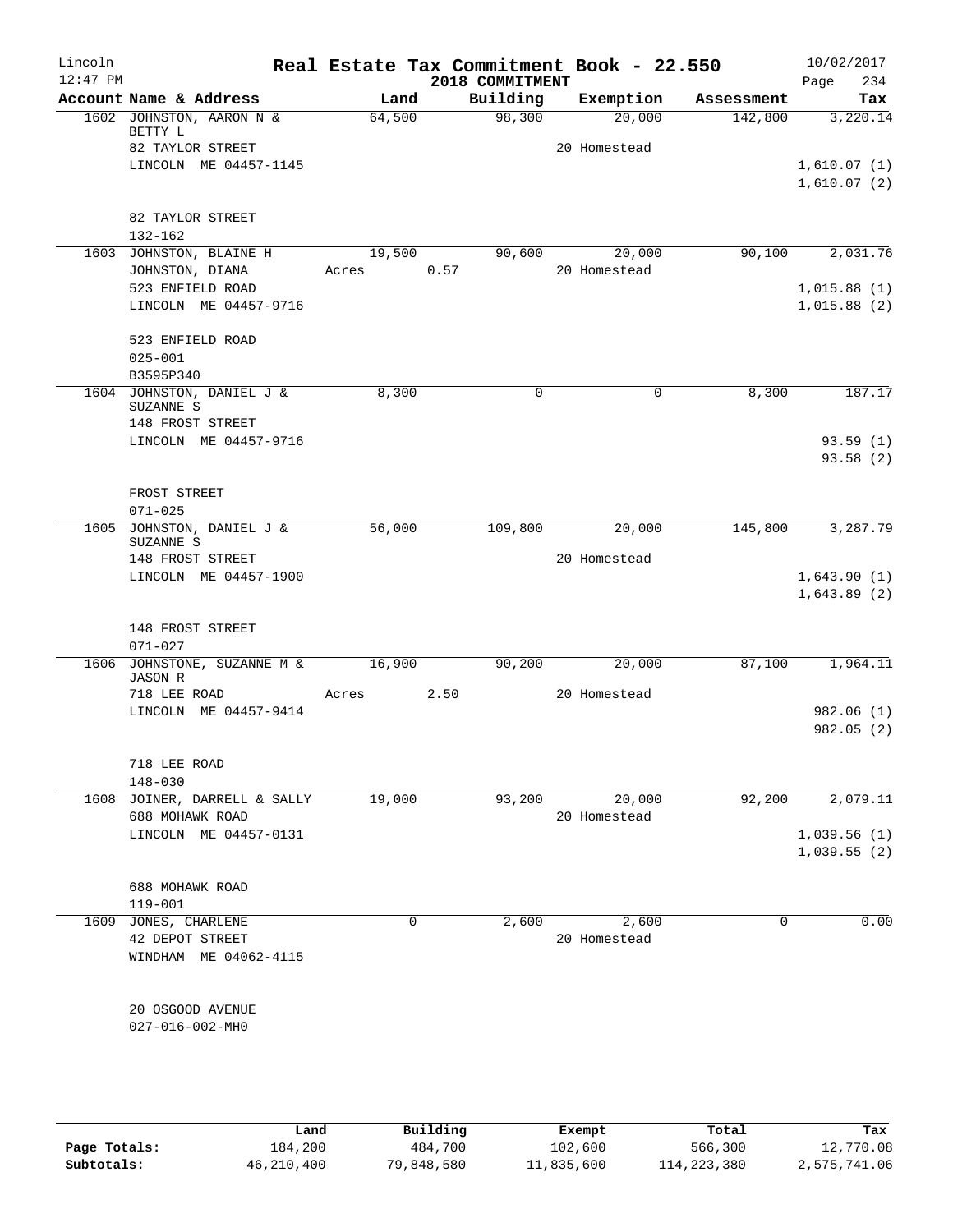| Lincoln<br>$12:47$ PM |                                                                                 |                 |                | 2018 COMMITMENT | Real Estate Tax Commitment Book - 22.550 |            | 10/02/2017<br>235<br>Page         |
|-----------------------|---------------------------------------------------------------------------------|-----------------|----------------|-----------------|------------------------------------------|------------|-----------------------------------|
|                       | Account Name & Address                                                          |                 | Land           | Building        | Exemption                                | Assessment | Tax                               |
|                       | 1610 JONES, IRENE<br>JONES, DEREK M<br>524 MAIN STREET<br>LINCOLN ME 04457-9549 | 17,400<br>Acres | 0.31           | 43,700          | 20,000<br>20 Homestead                   | 41,100     | 926.81<br>463.41(1)<br>463.40 (2) |
|                       | 524 MAIN STREET<br>$162 - 003$<br>B12825P256 05/24/2012                         |                 |                |                 |                                          |            |                                   |
|                       | 1611 JONES, LESLIE & DENISE                                                     | 25,800          |                | 38,700          | $\mathbf 0$                              | 64,500     | 1,454.48                          |
|                       | 151 ENFIELD ROAD<br>LINCOLN ME 04457-1156                                       |                 |                |                 |                                          |            | 727.24(1)<br>727.24(2)            |
|                       | 373 EGG POND ROAD<br>$077 - 004$                                                |                 |                |                 |                                          |            |                                   |
|                       | 1612 JONES, LESLIE P &<br>DENISE M                                              | 18,400          |                | 60,400          | 20,000                                   | 58,800     | 1,325.94                          |
|                       | 151 ENFIELD ROAD<br>LINCOLN ME 04457-1156                                       |                 |                |                 | 20 Homestead                             |            | 662.97(1)<br>662.97(2)            |
|                       | 151 ENFIELD ROAD<br>$126 - 018$                                                 |                 |                |                 |                                          |            |                                   |
|                       | 1108 JONES, MICHAEL<br>JONES, AMY                                               | Acres           | 38,700<br>0.69 | 118,800         | 0                                        | 157,500    | 3,551.63                          |
|                       | 45 MAXFIELD DRIVE<br>ORONO ME 04473                                             |                 |                |                 |                                          |            | 1,775.82(1)<br>1,775.81(2)        |
|                       | 382 STANHOPE MILL ROAD<br>$105 - 011$                                           |                 |                |                 |                                          |            |                                   |
|                       | B13730P211 12/18/2014 B9821P32<br>3320 JONES, ROBERT                            | 15,600          |                | 89,700          | 26,000                                   | 79,300     | 1,788.22                          |
|                       | 1059 MAIN STREET                                                                | Acres           | 0.82           |                 | 20 Homestead                             |            |                                   |
|                       | LINCOLN ME 04457                                                                |                 |                |                 | 07 Veteran                               |            | 894.11 (1)<br>894.11 (2)          |
|                       | 1059 MAIN STREET<br>091-021<br>B12564P149 08/12/2011                            |                 |                |                 |                                          |            |                                   |
|                       | 1625 JORDAN MILL WORKS INC                                                      |                 | 8,700          | 11,000          | 0                                        | 19,700     | 444.24                            |
|                       | PO BOX 606<br>HOULTON ME 04730                                                  | Acres           | 0.13           |                 |                                          |            | 222.12(1)<br>222.12(2)            |
|                       | 454 MAIN STREET<br>$158 - 002$                                                  |                 |                |                 |                                          |            |                                   |
|                       | 1616 JORDAN, BETTY J                                                            | 16,000          |                | $\Omega$        | 0                                        | 16,000     | 360.80                            |
|                       | GERRY, WILLIAM<br>404 FROST STREET<br>LINCOLN ME 04457                          | Acres           | 1.03           |                 |                                          |            | 180.40(1)<br>180.40(2)            |
|                       | 504 LEE ROAD<br>147-001                                                         |                 |                |                 |                                          |            |                                   |
|                       |                                                                                 |                 |                |                 |                                          |            |                                   |

|              | Land       | Building   | Exempt     | Total       | Tax          |
|--------------|------------|------------|------------|-------------|--------------|
| Page Totals: | 140,600    | 362,300    | 66,000     | 436,900     | 9,852.12     |
| Subtotals:   | 46,351,000 | 80,210,880 | 11,901,600 | 114,660,280 | 2,585,593.18 |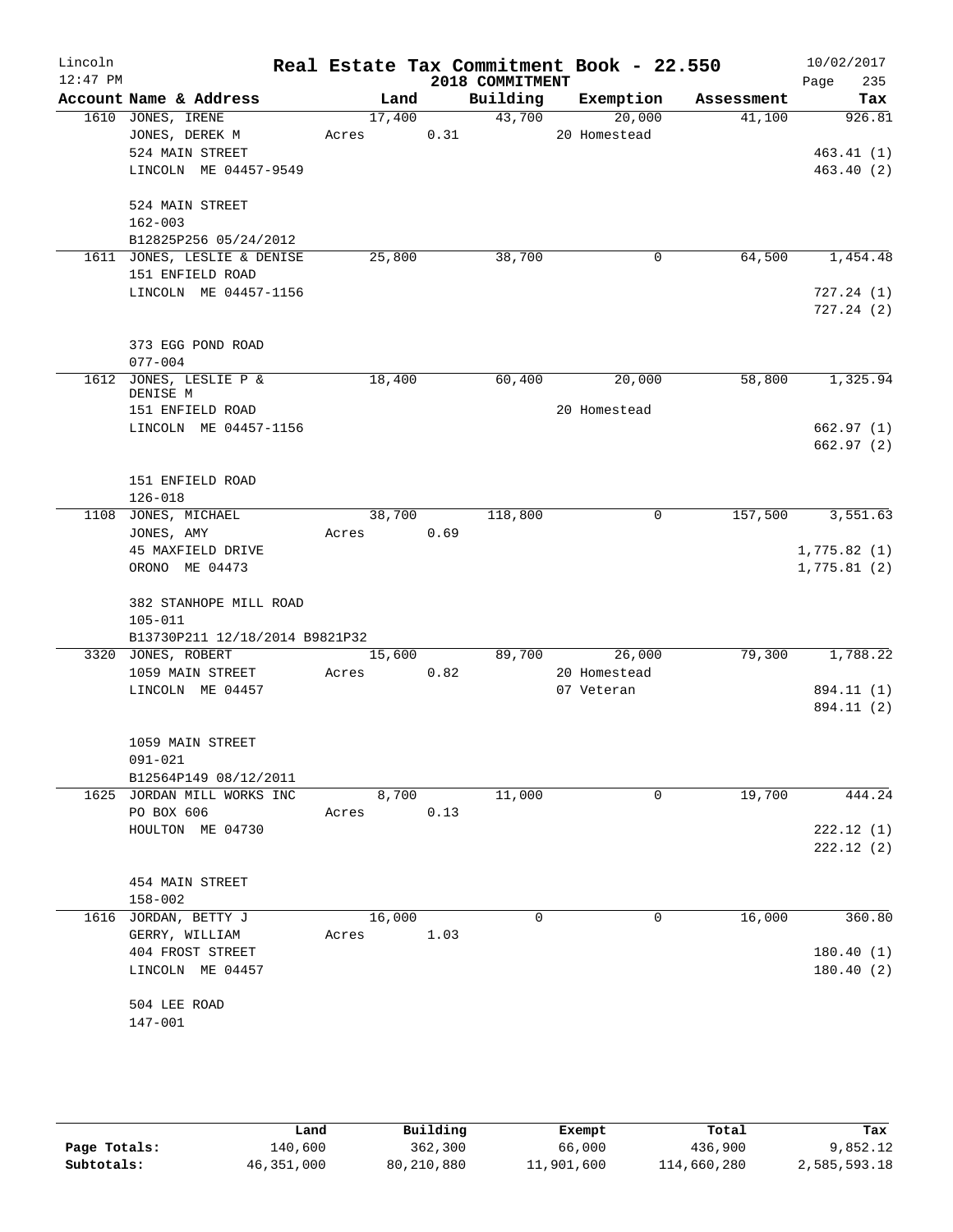| Lincoln    |                      |                                                                                           |       |        |                 | Real Estate Tax Commitment Book - 22.550 |            | 10/02/2017  |
|------------|----------------------|-------------------------------------------------------------------------------------------|-------|--------|-----------------|------------------------------------------|------------|-------------|
| $12:47$ PM |                      |                                                                                           |       |        | 2018 COMMITMENT |                                          |            | 236<br>Page |
|            |                      | Account Name & Address                                                                    |       | Land   | Building        | Exemption                                | Assessment | Tax         |
|            | 1692 JORDAN, DAKOTAH |                                                                                           |       | 12,700 | 39,000          | $\Omega$                                 | 51,700     | 1,165.84    |
|            | 32 AYER STREET       |                                                                                           | Acres | 0.25   |                 |                                          |            |             |
|            |                      | LINCOLN ME 04457                                                                          |       |        |                 |                                          |            | 582.92 (1)  |
|            |                      |                                                                                           |       |        |                 |                                          |            | 582.92 (2)  |
|            | 32 AYER STREET       |                                                                                           |       |        |                 |                                          |            |             |
|            | $136 - 108$          |                                                                                           |       |        |                 |                                          |            |             |
|            |                      | B14410P106 02/10/2017 B14180P317 06/15/2016                                               |       |        |                 |                                          |            |             |
|            |                      | B14180P309 06/15/2016 B14180P309 06/15/2016                                               |       |        |                 |                                          |            |             |
|            |                      | B14172P257 06/07/2016 B14021P108 11/30/2015<br>B12989P123 10/26/2012 B12722P71 02/01/2012 |       |        |                 |                                          |            |             |
|            |                      | 1621 JORDAN, HARVEY &                                                                     |       | 19,500 | $\mathbf 0$     | $\mathbf 0$                              | 19,500     | 439.73      |
|            | CLARICE              |                                                                                           |       |        |                 |                                          |            |             |
|            |                      | 88 NORTH CHESTER ROAD                                                                     | Acres | 0.43   |                 |                                          |            |             |
|            |                      | CHESTER ME 04457                                                                          |       |        |                 |                                          |            | 219.87(1)   |
|            |                      |                                                                                           |       |        |                 |                                          |            | 219.86(2)   |
|            |                      |                                                                                           |       |        |                 |                                          |            |             |
|            | $173 - 017$          | E/S HOOVER LANE                                                                           |       |        |                 |                                          |            |             |
| 1620       |                      | JORDAN, HARVEY &                                                                          |       | 23,200 | 9,600           | $\mathbf 0$                              | 32,800     | 739.64      |
|            | CLARICE              |                                                                                           |       |        |                 |                                          |            |             |
|            |                      | 88 NORTH CHESTER ROAD                                                                     | Acres | 0.40   |                 |                                          |            |             |
|            |                      | CHESTER ME 04457                                                                          |       |        |                 |                                          |            | 369.82(1)   |
|            |                      |                                                                                           |       |        |                 |                                          |            | 369.82(2)   |
|            |                      |                                                                                           |       |        |                 |                                          |            |             |
|            | 92 HOOVER LANE       |                                                                                           |       |        |                 |                                          |            |             |
|            | $173 - 016$          | B1929P233 07/29/1963                                                                      |       |        |                 |                                          |            |             |
|            | 1630 JORDAN, JEAN    |                                                                                           |       | 53,400 | 39,700          | 0                                        | 93,100     | 2,099.41    |
|            |                      | C/O WILLIAM AND ELAINE                                                                    | Acres | 0.55   |                 |                                          |            |             |
|            | <b>BROWNELL</b>      |                                                                                           |       |        |                 |                                          |            |             |
|            |                      | 79 HILL CREST ROAD                                                                        |       |        |                 |                                          |            | 1,049.71(1) |
|            |                      | CAPE ELIZABETH ME                                                                         |       |        |                 |                                          |            | 1,049.70(2) |
|            | 04107                |                                                                                           |       |        |                 |                                          |            |             |
|            | 6 ZEKES WAY          |                                                                                           |       |        |                 |                                          |            |             |
|            | $115 - 001$          |                                                                                           |       |        |                 |                                          |            |             |
|            | 1623 JORDAN, LISA M  |                                                                                           |       | 13,700 | 53,200          | 20,000                                   | 46,900     | 1,057.60    |
|            |                      | 5 WILLIAM STREET                                                                          |       |        |                 | 20 Homestead                             |            |             |
|            |                      | LINCOLN ME 04457                                                                          |       |        |                 |                                          |            | 528.80(1)   |
|            |                      |                                                                                           |       |        |                 |                                          |            | 528.80(2)   |
|            |                      | 5 WILLIAM STREET                                                                          |       |        |                 |                                          |            |             |
|            | $132 - 063$          |                                                                                           |       |        |                 |                                          |            |             |
|            |                      | 1624 JORDAN, MICHAEL L &                                                                  |       | 28,900 | 52,900          | $\mathbf 0$                              | 81,800     | 1,844.59    |
|            |                      | MCLAUGHLIN, ANDRE                                                                         |       |        |                 |                                          |            |             |
|            |                      | JORDAN, ARNOLD JR                                                                         |       |        |                 |                                          |            |             |
|            |                      | 415 SPRINGBOOK CIRCLE                                                                     |       |        |                 |                                          |            | 922.30(1)   |
|            |                      | PORTSMOUTH NH 03801                                                                       |       |        |                 |                                          |            | 922.29(2)   |
|            |                      |                                                                                           |       |        |                 |                                          |            |             |
|            | 8 ZEKES WAY          |                                                                                           |       |        |                 |                                          |            |             |
|            | $115 - 002$          |                                                                                           |       |        |                 |                                          |            |             |

|              | Land       | Building   | Exempt     | Total       | Tax          |
|--------------|------------|------------|------------|-------------|--------------|
| Page Totals: | 151,400    | 194,400    | 20,000     | 325,800     | 7,346.81     |
| Subtotals:   | 46,502,400 | 80,405,280 | 11,921,600 | 114,986,080 | 2,592,939.99 |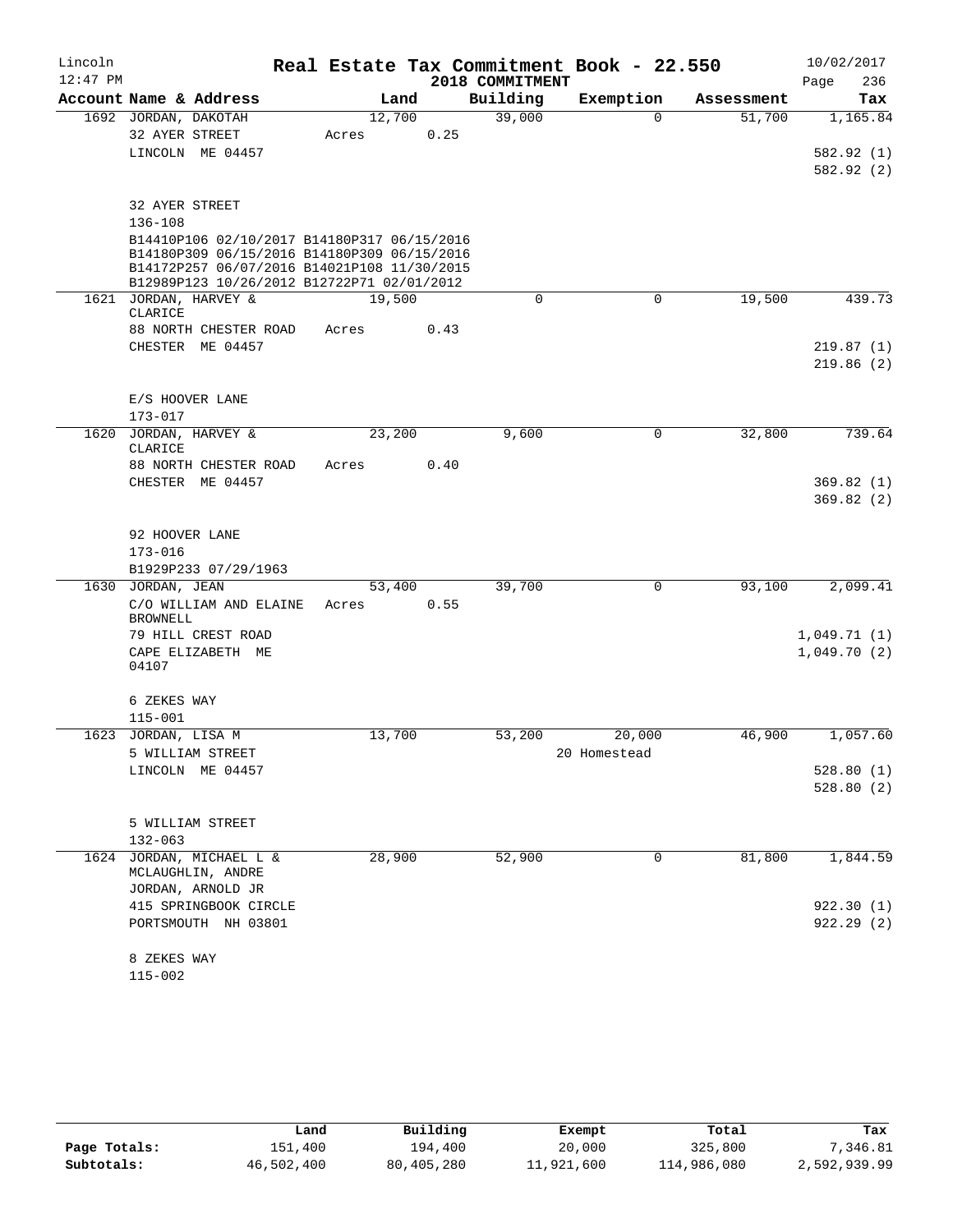| Lincoln    |                                                |        |      |                 | Real Estate Tax Commitment Book - 22.550 |            | 10/02/2017             |
|------------|------------------------------------------------|--------|------|-----------------|------------------------------------------|------------|------------------------|
| $12:47$ PM |                                                |        |      | 2018 COMMITMENT |                                          |            | 237<br>Page            |
|            | Account Name & Address                         | Land   |      | Building        | Exemption                                | Assessment | Tax                    |
|            | 1617 JORDAN, NORMA                             | 22,900 |      | 20,100          | $\Omega$                                 | 43,000     | 969.65                 |
|            | 4 MOUNTAIN VIEW DRIVE<br>LINCOLN ME 04457-9540 | Acres  | 0.39 |                 |                                          |            | 484.83 (1)             |
|            |                                                |        |      |                 |                                          |            | 484.82 (2)             |
|            |                                                |        |      |                 |                                          |            |                        |
|            | 114 HOOVER LANE                                |        |      |                 |                                          |            |                        |
|            | $179 - 003$                                    |        |      |                 |                                          |            |                        |
|            | B1913P157                                      |        |      |                 |                                          |            |                        |
|            | 1618 JORDAN, NORMA L                           | 18,400 |      | 64,200          | 20,000                                   | 62,600     | 1,411.63               |
|            | 4 MOUNTAINVIEW DRIVE                           |        |      |                 | 20 Homestead                             |            |                        |
|            | LINCOLN ME 04457-1164                          |        |      |                 |                                          |            | 705.82(1)              |
|            |                                                |        |      |                 |                                          |            | 705.81(2)              |
|            |                                                |        |      |                 |                                          |            |                        |
|            | 4 MOUNTAINVIEW DRIVE                           |        |      |                 |                                          |            |                        |
|            | $127 - 005$                                    |        |      |                 |                                          |            |                        |
|            | 2709 JORDAN, ROBERT                            | 33,200 |      | 84,300          | 0                                        | 117,500    | 2,649.63               |
|            | JORDAN, TAMMY                                  | Acres  | 1.10 |                 |                                          |            |                        |
|            | 16 JR DRIVE                                    |        |      |                 |                                          |            | 1,324.82(1)            |
|            | LINCOLN ME 04457                               |        |      |                 |                                          |            | 1,324.81(2)            |
|            |                                                |        |      |                 |                                          |            |                        |
|            | 16 JR DRIVE                                    |        |      |                 |                                          |            |                        |
|            | $126 - 064$                                    |        |      |                 |                                          |            |                        |
|            | B14310P145 10/14/2016                          |        |      |                 |                                          |            |                        |
|            | 1632 JORDAN, ROBERT E                          | 11,100 |      | 5,000           | 0                                        | 16,100     | 363.06                 |
|            | JORDAN, EVELYN G                               |        |      |                 |                                          |            |                        |
|            | 149 PEA RIDGE ROAD<br>CHESTER ME 04457         |        |      |                 |                                          |            | 181.53(1)<br>181.53(2) |
|            |                                                |        |      |                 |                                          |            |                        |
|            | 179 ENFIELD ROAD                               |        |      |                 |                                          |            |                        |
|            | $126 - 012$                                    |        |      |                 |                                          |            |                        |
|            | 1633 JORDAN, TREVOR J                          | 6,600  |      | 72,200          | 20,000                                   | 58,800     | 1,325.94               |
|            | JORDAN, PAMELA J                               |        |      |                 | 20 Homestead                             |            |                        |
|            | 104 LEE ROAD                                   |        |      |                 |                                          |            | 662.97(1)              |
|            | LINCOLN ME 04457-1624                          |        |      |                 |                                          |            | 662.97(2)              |
|            |                                                |        |      |                 |                                          |            |                        |
|            | 104 LEE ROAD                                   |        |      |                 |                                          |            |                        |
|            | 139-173                                        |        |      |                 |                                          |            |                        |
|            | B10306P61                                      |        |      |                 |                                          |            |                        |
|            | 1634 JORDAN, WADE                              | 9,700  |      | 50,100          | $\mathbf 0$                              | 59,800     | 1,348.49               |
|            | JORDAN, SHANNON                                | Acres  | 0.20 |                 |                                          |            |                        |
|            | 34 HIGHLAND AVENUE                             |        |      |                 |                                          |            | 674.25(1)              |
|            | LINCOLN ME 04457                               |        |      |                 |                                          |            | 674.24(2)              |
|            |                                                |        |      |                 |                                          |            |                        |
|            | 20 WILSON STREET                               |        |      |                 |                                          |            |                        |
|            | $139 - 257$                                    |        |      |                 |                                          |            |                        |
|            | B11599P244                                     |        |      |                 |                                          |            |                        |
|            | 1635 JORDAN, WADE A                            | 12,000 |      | 0               | 0                                        | 12,000     | 270.60                 |
|            | JORDAN, SHANNON                                | Acres  | 4.49 |                 |                                          |            |                        |
|            | & BRIANA MARIE<br>CAPPS-MARTINEZ               |        |      |                 |                                          |            | 135.30(1)              |
|            | 251 CURTIS FARM ROAD                           |        |      |                 |                                          |            | 135.30(2)              |
|            | LINCOLN ME 04457                               |        |      |                 |                                          |            |                        |
|            | 251 CURTIS FARM ROAD                           |        |      |                 |                                          |            |                        |
|            | $054 - 003$                                    |        |      |                 |                                          |            |                        |
|            | B11618P89                                      |        |      |                 |                                          |            |                        |
|            |                                                |        |      |                 |                                          |            |                        |
|            |                                                |        |      |                 |                                          |            |                        |
|            |                                                |        |      |                 |                                          |            |                        |
|            |                                                |        |      |                 |                                          |            |                        |

|              | Land       | Building   | Exempt     | Total       | Tax          |
|--------------|------------|------------|------------|-------------|--------------|
| Page Totals: | 113,900    | 295,900    | 40,000     | 369,800     | 8,339.00     |
| Subtotals:   | 46,616,300 | 80,701,180 | 11,961,600 | 115,355,880 | 2,601,278.99 |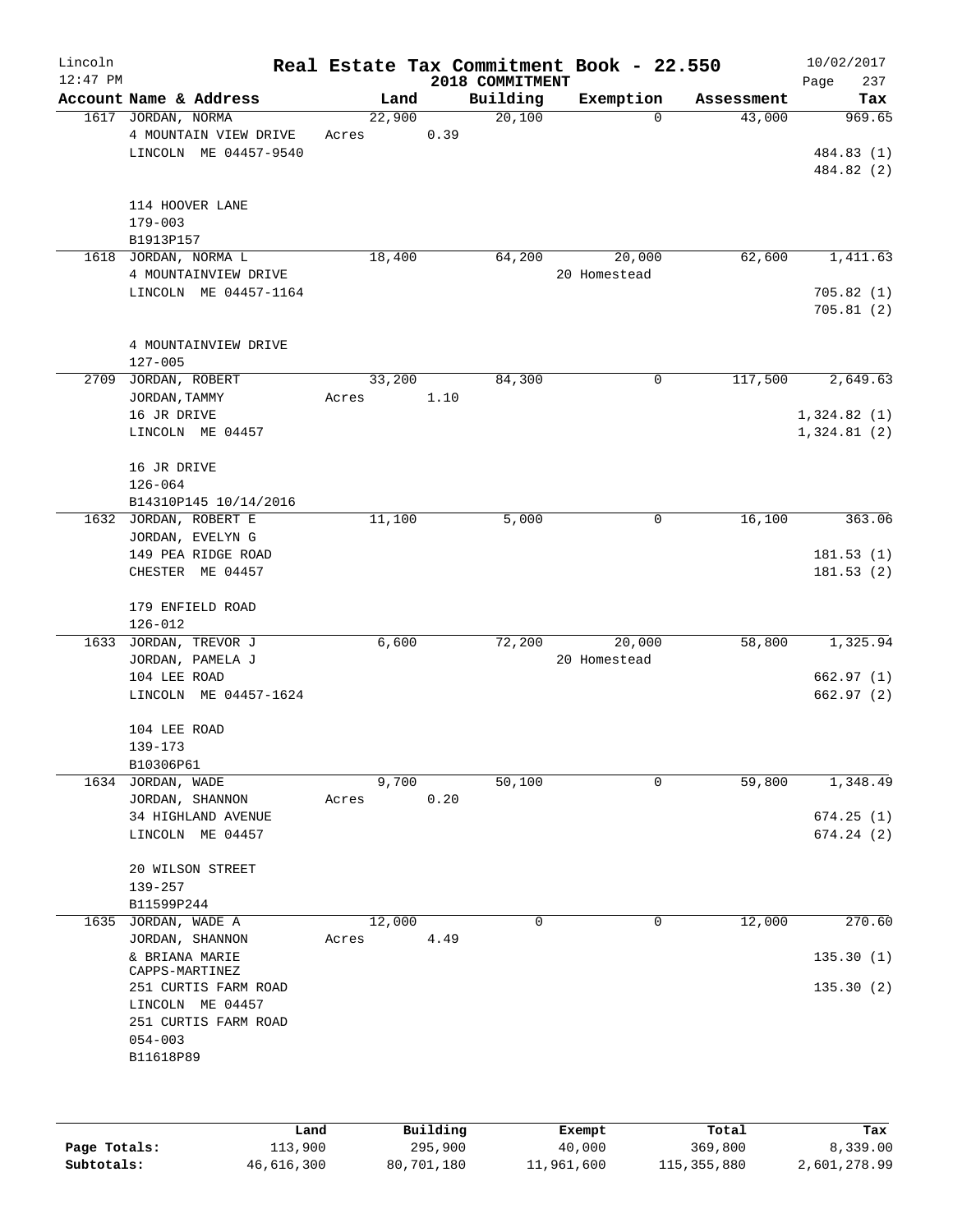| Lincoln    |                                                     |        |      |                 | Real Estate Tax Commitment Book - 22.550 |            | 10/02/2017   |
|------------|-----------------------------------------------------|--------|------|-----------------|------------------------------------------|------------|--------------|
| $12:47$ PM |                                                     |        |      | 2018 COMMITMENT |                                          |            | 238<br>Page  |
|            | Account Name & Address                              | Land   |      | Building        | Exemption                                | Assessment | Tax          |
|            | 2965 JORDAN, WADE A                                 | 19,300 |      | 81,900          | 20,000                                   | 81,200     | 1,831.06     |
|            | JORDAN, SHANNON R                                   | Acres  | 0.43 |                 | 20 Homestead                             |            |              |
|            | 34 HIGHLAND AVENUE                                  |        |      |                 |                                          |            | 915.53(1)    |
|            | LINCOLN ME 04457                                    |        |      |                 |                                          |            | 915.53(2)    |
|            | 34 HIGHLAND AVENUE                                  |        |      |                 |                                          |            |              |
|            | $141 - 075$                                         |        |      |                 |                                          |            |              |
|            | B13692P149 11/04/2014                               |        |      |                 |                                          |            |              |
|            | 1637 JOSLYN, NEIL & VIRGINIA                        | 17,600 |      | 15,900          | 26,000                                   | 7,500      | 169.13       |
|            | 8 BEDFORD FARM ROAD                                 | Acres  | 0.43 |                 | 06 Veteran                               |            |              |
|            | LINCOLN ME 04457                                    |        |      |                 | 20 Homestead                             |            | 84.57(1)     |
|            |                                                     |        |      |                 |                                          |            | 84.56 (2)    |
|            |                                                     |        |      |                 |                                          |            |              |
|            | 8 BEDFORD FARM ROAD                                 |        |      |                 |                                          |            |              |
|            | $037 - 022$                                         |        |      |                 |                                          |            |              |
|            | B2794P94                                            |        |      |                 |                                          |            |              |
|            | 1639 JOYCE, DAVID R &<br>MARILYN Z                  | 23,900 |      | 85,200          | 20,000                                   | 89,100     | 2,009.21     |
|            | P O BOX 248                                         |        |      |                 | 20 Homestead                             |            |              |
|            | LINCOLN ME 04457-0248                               |        |      |                 |                                          |            | 1,004.61(1)  |
|            |                                                     |        |      |                 |                                          |            | 1,004.60(2)  |
|            |                                                     |        |      |                 |                                          |            |              |
|            | 27 LANE HILL ROAD                                   |        |      |                 |                                          |            |              |
|            | $071 - 013$                                         |        |      |                 |                                          |            |              |
|            | 1819 JP MORGAN CHASE BANK                           | 19,300 |      | 85,200          | 0                                        | 104,500    | 2,356.48     |
|            | C/O ROBERTS PROPERTY                                | Acres  | 0.80 |                 |                                          |            |              |
|            | PRESERVATION SER<br>676 VILLAGE ROAD                |        |      |                 |                                          |            | 1, 178.24(1) |
|            | SMITHFIELD ME 04978                                 |        |      |                 |                                          |            | 1,178.24(2)  |
|            |                                                     |        |      |                 |                                          |            |              |
|            | 247 LEE ROAD                                        |        |      |                 |                                          |            |              |
|            | 142-017                                             |        |      |                 |                                          |            |              |
|            | B14169P350 06/03/2016                               |        |      |                 |                                          |            |              |
| 2273       | JP MORGAN CHASE BANK NA                             | 13,800 |      | 57,800          | $\mathbf 0$                              | 71,600     | 1,614.58     |
|            | C/O ROBERT'S PROPERTY                               | Acres  | 0.34 |                 |                                          |            |              |
|            | PRESERVATION SERVICES                               |        |      |                 |                                          |            |              |
|            | 676 VILLAGE ROAD<br>SMITHFIELD ME 04978             |        |      |                 |                                          |            | 807.29(1)    |
|            |                                                     |        |      |                 |                                          |            | 807.29 (2)   |
|            | 3 LINDSAY STREET                                    |        |      |                 |                                          |            |              |
|            | 136-137                                             |        |      |                 |                                          |            |              |
|            | B14075P124 02/10/2016                               |        |      |                 |                                          |            |              |
|            | 857 JP MORGAN CHASE BANK NA                         | 10,700 |      | 62,100          | $\mathbf 0$                              | 72,800     | 1,641.64     |
|            | C/O GUARDIAN PROPERTY                               | Acres  | 0.19 |                 |                                          |            |              |
|            | ASSET MANAGEMENT                                    |        |      |                 |                                          |            |              |
|            | 1971 STATE ROUTE 46                                 |        |      |                 |                                          |            | 820.82(1)    |
|            | BUCKSPORT ME 04461                                  |        |      |                 |                                          |            | 820.82(2)    |
|            |                                                     |        |      |                 |                                          |            |              |
|            | 7 GRINDLE STREET<br>141-010                         |        |      |                 |                                          |            |              |
|            | B14559P233 07/27/2017 B14476P211 05/05/2017         |        |      |                 |                                          |            |              |
|            | B14366P187 12/19/2016 B14323P71 10/31/2016 B9420P25 |        |      |                 |                                          |            |              |

|              | Land       | Building   | Exempt     | Total       | Tax          |
|--------------|------------|------------|------------|-------------|--------------|
| Page Totals: | 104,600    | 388,100    | 66,000     | 426,700     | 9,622.10     |
| Subtotals:   | 46,720,900 | 81,089,280 | 12,027,600 | 115,782,580 | 2,610,901.09 |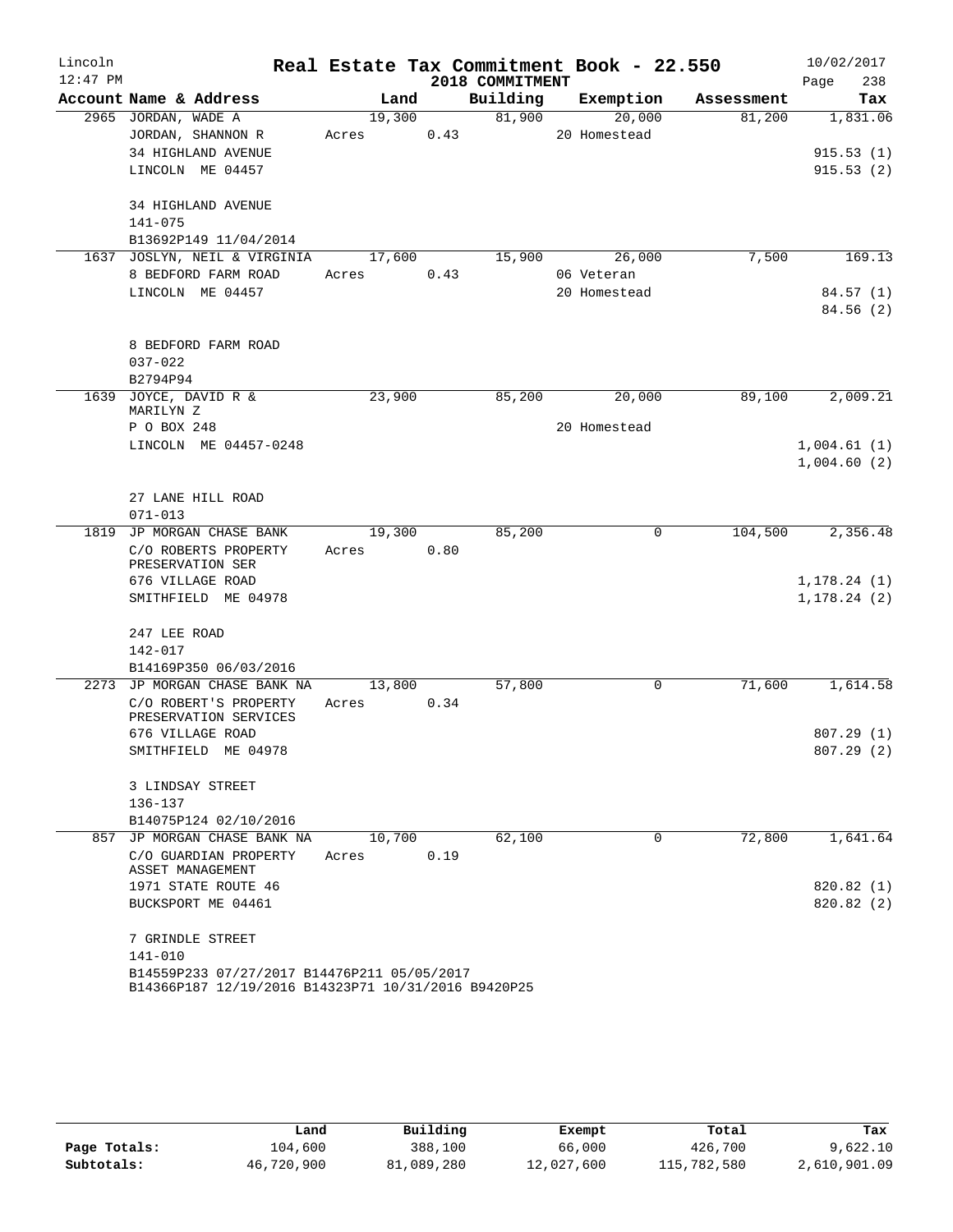| Lincoln      |                                 |        |          |                             | Real Estate Tax Commitment Book - 22.550 |            | 10/02/2017         |
|--------------|---------------------------------|--------|----------|-----------------------------|------------------------------------------|------------|--------------------|
| $12:47$ PM   | Account Name & Address          | Land   |          | 2018 COMMITMENT<br>Building | Exemption                                | Assessment | Page<br>239<br>Tax |
|              | 1642 KAFKA, MARION E            | 12,700 |          | 0                           | $\Omega$                                 | 12,700     | 286.39             |
|              | 12 SECOND STREET                |        |          |                             |                                          |            |                    |
|              | LINCOLN ME 04457                |        |          |                             |                                          |            | 143.20(1)          |
|              |                                 |        |          |                             |                                          |            | 143.19(2)          |
|              |                                 |        |          |                             |                                          |            |                    |
|              | 8 SECOND STREET                 |        |          |                             |                                          |            |                    |
|              | 136-121                         |        |          |                             |                                          |            |                    |
|              | B8212P48                        |        |          |                             |                                          |            |                    |
|              | 1641 KAFKA, MARION              | 12,500 |          | 51,900                      | 20,000                                   | 44,400     | 1,001.22           |
|              | 12 SECOND STREET                |        |          |                             | 20 Homestead                             |            |                    |
|              | LINCOLN ME 04457                |        |          |                             |                                          |            | 500.61(1)          |
|              |                                 |        |          |                             |                                          |            | 500.61(2)          |
|              |                                 |        |          |                             |                                          |            |                    |
|              | 12 SECOND STREET                |        |          |                             |                                          |            |                    |
|              | 136-122                         |        |          |                             |                                          |            |                    |
|              | B11823P247                      |        |          |                             |                                          |            |                    |
|              | 1643 KANA, FRED                 | 23,900 |          | 95,600                      | 26,000                                   | 93,500     | 2,108.43           |
|              | KANA, BEVERLY                   | Acres  | 1.59     |                             | 20 Homestead                             |            |                    |
|              | 30 TRANSALPINE ROAD             |        |          |                             | 07 Veteran                               |            | 1,054.22(1)        |
|              | LINCOLN ME 04457                |        |          |                             |                                          |            | 1,054.21(2)        |
|              |                                 |        |          |                             |                                          |            |                    |
|              | 30 TRANSALPINE ROAD             |        |          |                             |                                          |            |                    |
|              | $125 - 046$                     |        |          |                             |                                          |            |                    |
| 1647         | KATAHDIN FOREST                 | 1,200  |          | 0                           | 0                                        | 1,200      | 27.06              |
|              | MANAGMENT LLC                   |        |          |                             |                                          |            |                    |
|              | PO BOX 38                       |        |          |                             |                                          |            |                    |
|              | MILLINOCKET<br>МE<br>04462-0038 |        |          |                             |                                          |            | 13.53(1)           |
|              |                                 |        |          |                             |                                          |            | 13.53(2)           |
|              |                                 |        |          |                             |                                          |            |                    |
|              | MAIN STREET                     |        |          |                             |                                          |            |                    |
|              | $087 - 009$                     |        |          |                             |                                          |            |                    |
|              | 1648 KATES, PHILIP D            | 38,700 |          | $\mathsf{O}$                | 0                                        | 38,700     | 872.69             |
|              | KATES, CRYSTAL N                | Acres  | 2.60     |                             |                                          |            |                    |
|              | 2820 VINE ROAD                  |        |          |                             |                                          |            | 436.35(1)          |
|              | VINELAND NJ 08360               |        |          |                             |                                          |            | 436.34 (2)         |
|              |                                 |        |          |                             |                                          |            |                    |
|              | 1600 HOUSTON ROAD               |        |          |                             |                                          |            |                    |
|              | $170 - 004$                     |        |          |                             |                                          |            |                    |
|              | 659 KATES, THOMAS               | 19,000 |          | 4,400                       | 0                                        | 23,400     | 527.67             |
|              | 70 EAGLE RIDGE ROAD             | Acres  | 1.72     |                             |                                          |            |                    |
|              | LINCOLN ME 04457                |        |          |                             |                                          |            | 263.84(1)          |
|              |                                 |        |          |                             |                                          |            | 263.83(2)          |
|              |                                 |        |          |                             |                                          |            |                    |
|              | 66 EAGLE RIDGE ROAD             |        |          |                             |                                          |            |                    |
|              | $040 - 024$                     |        |          |                             |                                          |            |                    |
|              | B12572P186 08/19/2011           |        |          |                             |                                          |            |                    |
|              | 1767 KATES, THOMAS              | 8,000  |          | 0                           | $\mathbf 0$                              | 8,000      | 180.40             |
|              | HARRY, RANDY & HARRY,           | Acres  | 2.54     |                             |                                          |            |                    |
|              | HELEN<br>70 EAGLE RIDGE ROAD    |        |          |                             |                                          |            | 90.20(1)           |
|              | LINCOLN ME 04457                |        |          |                             |                                          |            | 90.20(2)           |
|              |                                 |        |          |                             |                                          |            |                    |
|              | EAGLE RIDGE ROAD                |        |          |                             |                                          |            |                    |
|              | $041 - 014$                     |        |          |                             |                                          |            |                    |
|              | B12794P228 04/24/2012           |        |          |                             |                                          |            |                    |
|              |                                 |        |          |                             |                                          |            |                    |
|              |                                 |        |          |                             |                                          |            |                    |
|              |                                 |        |          |                             |                                          |            |                    |
|              | Land                            |        | Building |                             | Exempt                                   | Total      | Tax                |
| Page Totals: | 116,000                         |        | 151,900  |                             | 46,000                                   | 221,900    | 5,003.86           |

**Subtotals:** 46,836,900 81,241,180 12,073,600 116,004,480 2,615,904.95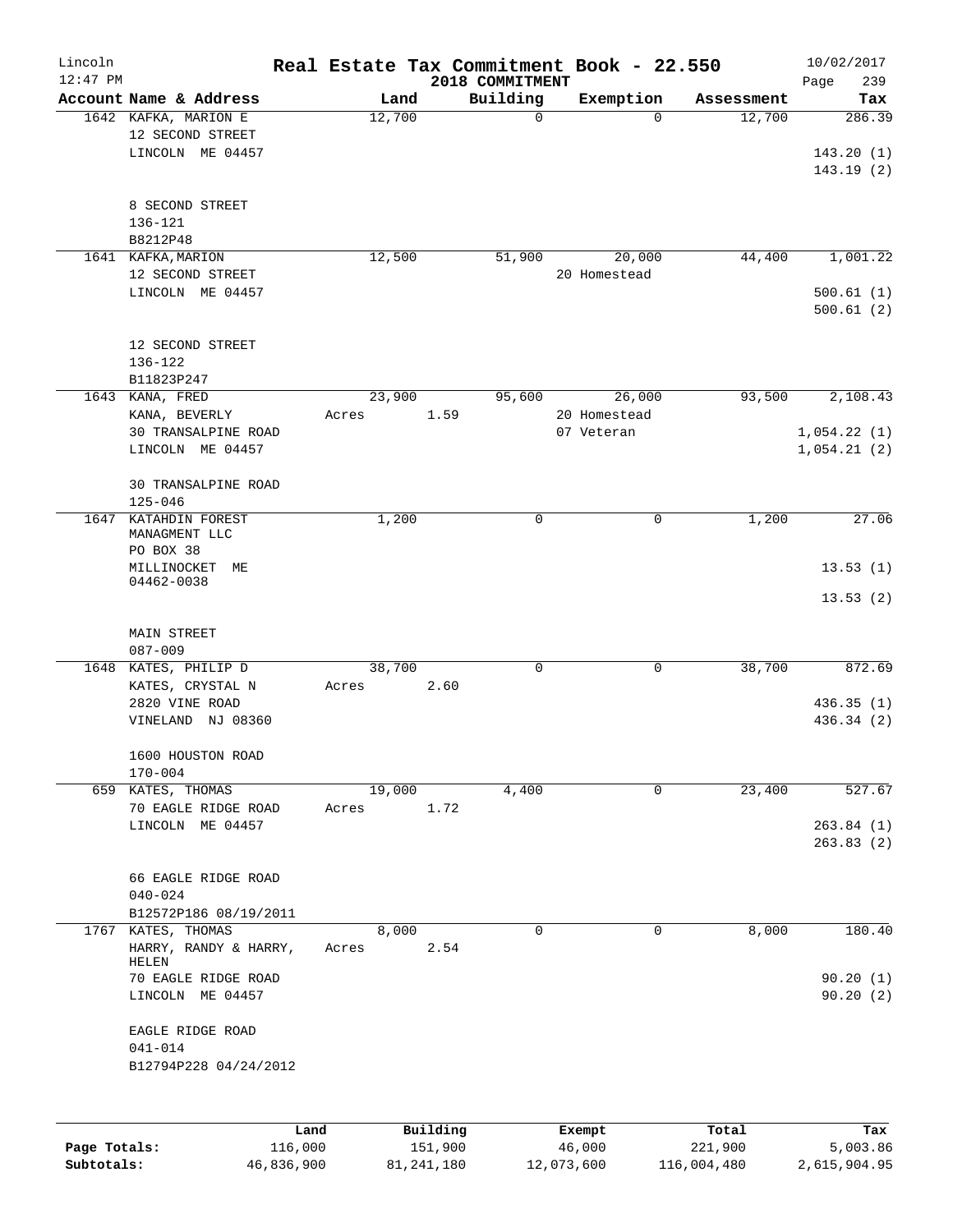| Lincoln      |                                           |             |                |                    | Real Estate Tax Commitment Book - 22.550 |             | 10/02/2017      |
|--------------|-------------------------------------------|-------------|----------------|--------------------|------------------------------------------|-------------|-----------------|
| $12:47$ PM   |                                           |             |                | 2018 COMMITMENT    |                                          |             | Page<br>240     |
|              | Account Name & Address                    |             | Land           | Building<br>65,200 | Exemption                                | Assessment  | Tax<br>1,810.77 |
|              | 1650 KATES, THOMAS B JR<br>KATES, DARLENE |             | 35,100<br>5.77 |                    | 20,000<br>20 Homestead                   | 80,300      |                 |
|              | 70 EAGLE RIDGE RD                         | Acres       |                |                    |                                          |             | 905.39(1)       |
|              | LINCOLN ME 04457                          |             |                |                    |                                          |             | 905.38(2)       |
|              |                                           |             |                |                    |                                          |             |                 |
|              | 70 EAGLE RIDGE ROAD                       |             |                |                    |                                          |             |                 |
|              | $040 - 025$                               |             |                |                    |                                          |             |                 |
|              | B5700P263                                 |             |                |                    |                                          |             |                 |
|              | 715 KAUL, RICHARD J & SUE L               |             | 33,100         | 0                  | 0                                        | 33,100      | 746.41          |
|              | 65 GRAND AVENUE                           | Acres       | 0.92           |                    |                                          |             |                 |
|              | MILLINOCKET ME 04462                      |             |                |                    |                                          |             | 373.21(1)       |
|              |                                           |             |                |                    |                                          |             | 373.20(2)       |
|              |                                           |             |                |                    |                                          |             |                 |
|              | 9 TRAILS END                              |             |                |                    |                                          |             |                 |
|              | $169 - 010$                               |             |                |                    |                                          |             |                 |
|              | B13626P345 08/27/2014                     |             |                |                    |                                          |             |                 |
|              | 1653 KEEGAN, R GEORGE                     |             | 25,900         | 187,800            | 20,000                                   | 193,700     | 4,367.94        |
|              | PO BOX 206                                | Acres 52.00 |                |                    | 20 Homestead                             |             |                 |
|              | LINCOLN ME 04457-0206                     |             |                |                    |                                          |             | 2,183.97(1)     |
|              |                                           |             |                |                    |                                          |             | 2,183.97(2)     |
|              |                                           |             |                |                    |                                          |             |                 |
|              | 735 TRANSALPINE ROAD                      |             |                |                    |                                          |             |                 |
|              | $015 - 003$                               |             |                |                    |                                          |             |                 |
|              | B4692P359                                 |             |                |                    |                                          |             |                 |
|              | 1655 KEEGAN, ZACHARY                      |             | 17,700         | 122,900            | 20,000                                   | 120,600     | 2,719.53        |
|              | KEEGAN, KATHY E                           | Acres       | 11.00          |                    | 20 Homestead                             |             |                 |
|              | 731 ENFIELD ROAD                          |             |                |                    |                                          |             | 1,359.77(1)     |
|              | LINCOLN ME 04457                          |             |                |                    |                                          |             | 1,359.76(2)     |
|              |                                           |             |                |                    |                                          |             |                 |
|              | 731 ENFIELD ROAD                          |             |                |                    |                                          |             |                 |
|              | $012 - 005$                               |             |                |                    |                                          |             |                 |
|              | B11321P214<br>1652 KEEGAN, ZACHARY W      |             | 55,700         | 74,300             | 0                                        | 130,000     | 2,931.50        |
|              | 731 ENFIELD ROAD                          | Acres       | 13.40          |                    |                                          |             |                 |
|              | LINCOLN ME 04457                          |             |                |                    |                                          |             | 1,465.75(1)     |
|              |                                           |             |                |                    |                                          |             | 1,465.75(2)     |
|              |                                           |             |                |                    |                                          |             |                 |
|              | 725 ENFIELD ROAD                          |             |                |                    |                                          |             |                 |
|              | $012 - 006$                               |             |                |                    |                                          |             |                 |
|              | B14422P263 03/03/2017 B10172P241          |             |                |                    |                                          |             |                 |
| 1656         | KEENE, DENNIS &                           |             | 38,300         | 48,500             | 0                                        | 86,800      | 1,957.34        |
|              | CATHERINE REVOCABLE                       |             |                |                    |                                          |             |                 |
|              | TRUST                                     | Acres       | 2.25           |                    |                                          |             |                 |
|              | PO BOX 1292                               |             |                |                    |                                          |             | 978.67 (1)      |
|              | TUBAC AZ 85646                            |             |                |                    |                                          |             | 978.67(2)       |
|              |                                           |             |                |                    |                                          |             |                 |
|              | 88 JACKSON WAY                            |             |                |                    |                                          |             |                 |
|              | $057 - 033$                               |             |                |                    |                                          |             |                 |
|              | B13886P332 07/07/2015                     |             |                |                    |                                          |             |                 |
|              | 693 KEEZER, LAURENCE B                    |             | 30,000         | 111,700            | 0                                        | 141,700     | 3,195.34        |
|              | KEEZER, SARA J                            | Acres       | 0.28           |                    |                                          |             |                 |
|              | 60 CRESTMONT ROAD                         |             |                |                    |                                          |             | 1,597.67(1)     |
|              | BANGOR ME 04401                           |             |                |                    |                                          |             | 1,597.67(2)     |
|              |                                           |             |                |                    |                                          |             |                 |
|              | 16 SNOWS CORNER                           |             |                |                    |                                          |             |                 |
|              | 148-021                                   |             |                |                    |                                          |             |                 |
|              | B13805P45 04/10/2015 B9955P320            |             |                |                    |                                          |             |                 |
|              | Land                                      |             | Building       |                    |                                          | Total       | Tax             |
| Page Totals: | 235,800                                   |             | 610,400        |                    | Exempt<br>60,000                         | 786,200     | 17,728.83       |
| Subtotals:   | 47,072,700                                |             | 81,851,580     |                    | 12, 133, 600                             | 116,790,680 | 2,633,633.78    |
|              |                                           |             |                |                    |                                          |             |                 |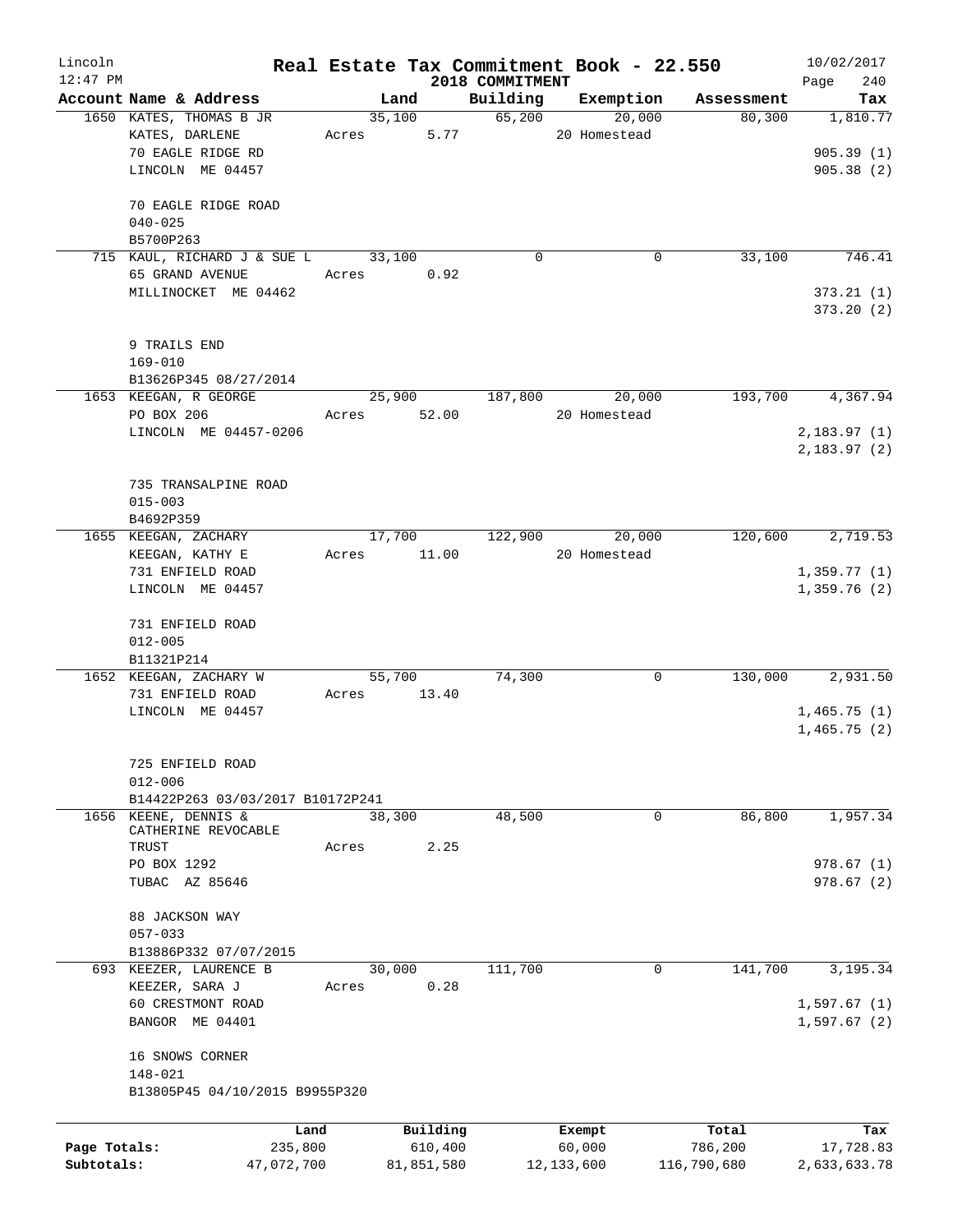| Lincoln<br>$12:47$ PM |                                                    |        | Real Estate Tax Commitment Book - 22.550 |              |            | 10/02/2017         |
|-----------------------|----------------------------------------------------|--------|------------------------------------------|--------------|------------|--------------------|
|                       | Account Name & Address                             | Land   | 2018 COMMITMENT<br>Building              | Exemption    | Assessment | 241<br>Page<br>Tax |
|                       | 1657 KEITH, LESLIE E &                             | 10,900 | 46,100                                   | 26,000       | 31,000     | 699.05             |
|                       | SHEILA M                                           |        |                                          |              |            |                    |
|                       | 26 WILSON STREET                                   |        |                                          | 06 Veteran   |            |                    |
|                       | LINCOLN ME 04457-1522                              |        |                                          | 20 Homestead |            | 349.53(1)          |
|                       |                                                    |        |                                          |              |            | 349.52(2)          |
|                       | 26 WILSON STREET                                   |        |                                          |              |            |                    |
|                       | 137-195                                            |        |                                          |              |            |                    |
|                       | 1794 KELLER, JOHN                                  | 10,100 | 23,400                                   | 0            | 33,500     | 755.43             |
|                       | 4 LIBBY STREET                                     |        |                                          |              |            |                    |
|                       | LINCOLN ME 04457                                   |        |                                          |              |            | 377.72(1)          |
|                       |                                                    |        |                                          |              |            | 377.71 (2)         |
|                       |                                                    |        |                                          |              |            |                    |
|                       | 4 LIBBY STREET                                     |        |                                          |              |            |                    |
|                       | 141-108                                            |        |                                          |              |            |                    |
|                       | B12514P152 06/21/2011<br>1659 KELLEY, ARDEL        | 20,400 | 75,000                                   | 20,000       | 75,400     | 1,700.27           |
|                       | 10 WILLIAM STREET                                  | Acres  | 0.37                                     | 20 Homestead |            |                    |
|                       | LINCOLN ME 04457                                   |        |                                          |              |            | 850.14 (1)         |
|                       |                                                    |        |                                          |              |            | 850.13(2)          |
|                       |                                                    |        |                                          |              |            |                    |
|                       | 10 WILLIAM STREET                                  |        |                                          |              |            |                    |
|                       | $132 - 059$                                        |        |                                          |              |            |                    |
|                       | 1361 KELLEY, SHANE L                               | 14,800 | $\Omega$                                 | 0            | 14,800     | 333.74             |
|                       | 41 RAILROAD AVENUE<br>BROWNVILLE ME 04414          | Acres  | 10.40                                    |              |            | 166.87(1)          |
|                       |                                                    |        |                                          |              |            | 166.87(2)          |
|                       |                                                    |        |                                          |              |            |                    |
|                       | 850 HALF TOWNSHIP ROAD                             |        |                                          |              |            |                    |
|                       | $044 - 013$                                        |        |                                          |              |            |                    |
|                       | B14121P273 04/12/2016 B13931P2 08/17/2015 B8871P85 |        |                                          |              |            |                    |
|                       | 1660 KELLY, ALBERT W &<br>BRENNAN, CYNTHIA J       | 29,600 | 64,900                                   | 20,000       | 74,500     | 1,679.98           |
|                       | 309 TOWN FARM ROAD                                 |        |                                          | 20 Homestead |            |                    |
|                       | LINCOLN ME 04457                                   |        |                                          |              |            | 839.99 (1)         |
|                       |                                                    |        |                                          |              |            | 839.99 (2)         |
|                       |                                                    |        |                                          |              |            |                    |
|                       | 309 TOWN FARM ROAD                                 |        |                                          |              |            |                    |
|                       | 082-014                                            |        |                                          |              |            |                    |
|                       | B13709P187 11/26/2014<br>1661 KELLY, BRENDA A      | 36,100 | 30,300                                   | 20,000       | 46,400     | 1,046.32           |
|                       | 364 TOWN FARM ROAD                                 | Acres  | 31.80                                    | 20 Homestead |            |                    |
|                       | LINCOLN ME 04457                                   |        |                                          |              |            | 523.16(1)          |
|                       |                                                    |        |                                          |              |            | 523.16(2)          |
|                       |                                                    |        |                                          |              |            |                    |
|                       | 364 TOWN FARM ROAD                                 |        |                                          |              |            |                    |
|                       | $082 - 004$                                        | 17,400 |                                          | 20,000       | 95,400     |                    |
|                       | 1662 KELLY, PAUL C & MARGO T<br>16 CLARK STREET    |        | 98,000                                   | 20 Homestead |            | 2,151.27           |
|                       | LINCOLN ME 04457-1135                              |        |                                          |              |            | 1,075.64(1)        |
|                       |                                                    |        |                                          |              |            | 1,075.63(2)        |
|                       |                                                    |        |                                          |              |            |                    |
|                       | 16 CLARK STREET                                    |        |                                          |              |            |                    |
|                       | 137-186                                            |        |                                          |              |            |                    |
|                       |                                                    |        |                                          |              |            |                    |
|                       |                                                    |        |                                          |              |            |                    |

|              | Land       | Building   | Exempt     | Total       | Tax          |
|--------------|------------|------------|------------|-------------|--------------|
| Page Totals: | 139,300    | 337,700    | 106,000    | 371,000     | 8,366.06     |
| Subtotals:   | 47,212,000 | 82,189,280 | 12,239,600 | 117,161,680 | 2,641,999.84 |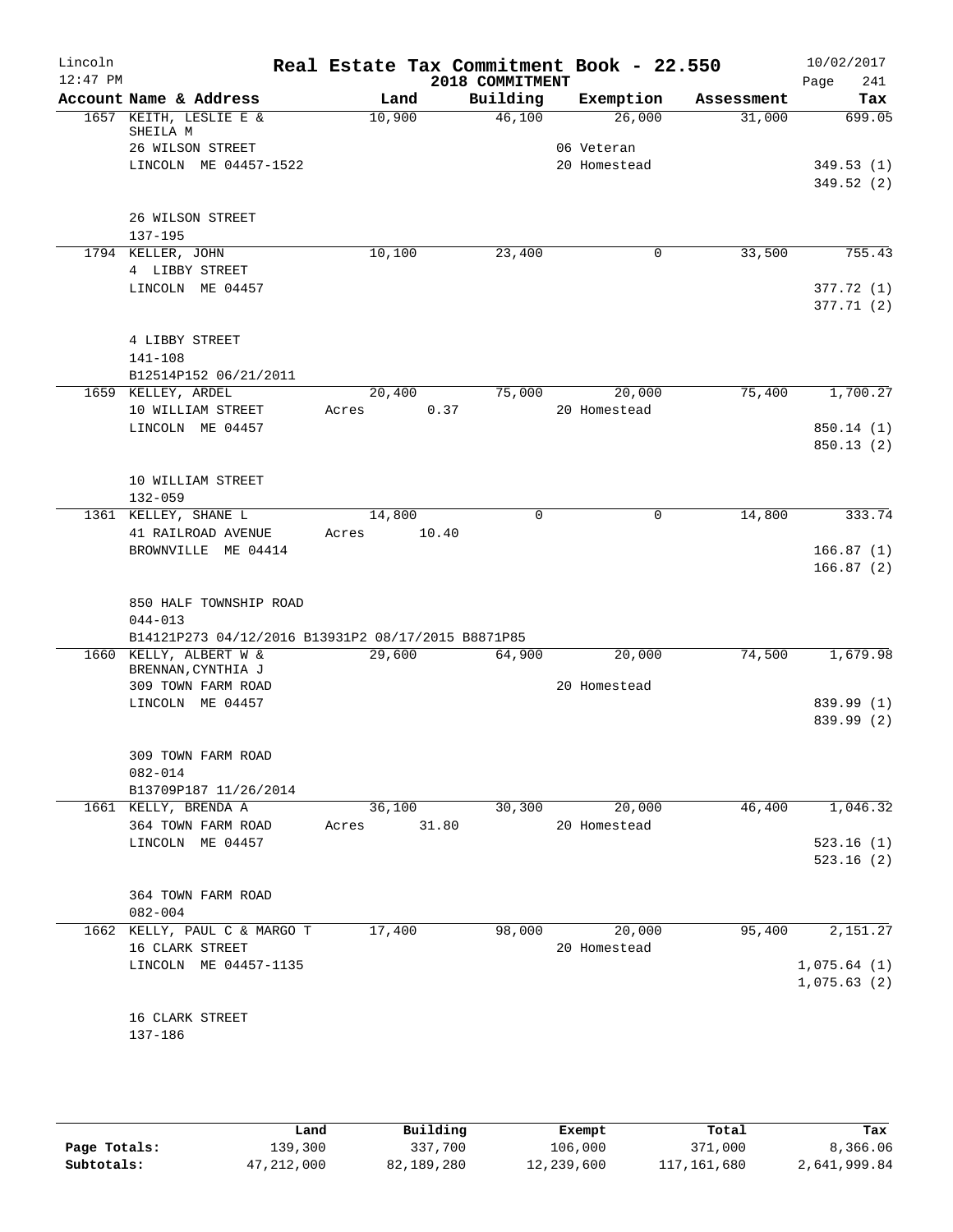| Lincoln<br>$12:47$ PM |                                                                                                                            |                 |       | 2018 COMMITMENT | Real Estate Tax Commitment Book - 22.550 |            | 10/02/2017<br>242<br>Page          |
|-----------------------|----------------------------------------------------------------------------------------------------------------------------|-----------------|-------|-----------------|------------------------------------------|------------|------------------------------------|
|                       | Account Name & Address                                                                                                     |                 | Land  | Building        | Exemption                                | Assessment | Tax                                |
|                       | 1663 KENNEDY, THOMAS M<br>KENNEDY, DEIDRE M<br>190 JEWETT AVENUE<br>BRIDGEPORT CT 06606                                    | 46,800<br>Acres | 3.50  | $\Omega$        | $\Omega$                                 | 46,800     | 1,055.34<br>527.67(1)<br>527.67(2) |
|                       | 49 QUIET COVE ROAD<br>149-019                                                                                              |                 |       |                 |                                          |            |                                    |
|                       | 1664 KENNEWAY , SUSAN L<br>489 ENFIELD ROAD<br>LINCOLN ME 04457                                                            | 18,400<br>Acres | 0.59  | 36,500          | 20,000<br>20 Homestead                   | 34,900     | 787.00<br>393.50(1)<br>393.50 (2)  |
|                       | 489 ENFIELD ROAD<br>$037 - 004$<br>B7527P345                                                                               |                 |       |                 |                                          |            |                                    |
|                       | 1667 KENNY, FRANK & MYRNA<br>2276 CARMEL ROAD NORTH<br>NEWBURGH ME 04444                                                   | 19,500<br>Acres | 14.10 | $\Omega$        | 0                                        | 19,500     | 439.73<br>219.87(1)<br>219.86(2)   |
|                       | E/S NEW CAMP ROAD<br>$005 - 011$<br>B4483P351                                                                              |                 |       |                 |                                          |            |                                    |
|                       | 260 KENT, MARK<br>40 TAYLOR STREET<br>LINCOLN ME 04457                                                                     | 26,600<br>Acres | 0.20  | 43,300          | 0                                        | 69,900     | 1,576.25<br>788.13(1)<br>788.12(2) |
|                       | 40 TAYLOR STREET<br>$132 - 143$<br>B13544P162 05/29/2014 B13087P194 02/07/2013                                             |                 |       |                 |                                          |            |                                    |
|                       | B13087P192 02/07/2013<br>1668 KERCHENKO, JASON<br>KERCHENKO, ISA<br>35 CLARK STREET<br>LINCOLN ME 04457<br>35 CLARK STREET | 15,100          |       | 29,400          | 20,000<br>20 Homestead                   | 24,500     | 552.48<br>276.24(1)<br>276.24(2)   |
| 1669                  | 132-070<br>KETCHEM, JON E                                                                                                  | 16,100          |       | 73,500          | 20,000                                   | 69,600     | 1,569.48                           |
|                       | 497 LEE ROAD<br>LINCOLN ME 04457-9404                                                                                      |                 |       |                 | 20 Homestead                             |            | 784.74 (1)<br>784.74 (2)           |
|                       | 497 LEE ROAD<br>$071 - 037$                                                                                                |                 |       |                 |                                          |            |                                    |
|                       | 1671 KETTLE, WILLIAM<br>KETTLE, CAROLYN<br>767 TRANSALPINE ROAD<br>LINCOLN ME 04457<br>767 TRANSALPINE ROAD                |                 | 0     | 15,500          | 15,500<br>20 Homestead                   | 0          | 0.00                               |

|              | Land       | Building   | Exempt     | Total       | Tax          |
|--------------|------------|------------|------------|-------------|--------------|
| Page Totals: | 142,500    | 198,200    | 75,500     | 265,200     | 5,980.28     |
| Subtotals:   | 47,354,500 | 82,387,480 | 12,315,100 | 117,426,880 | 2,647,980.12 |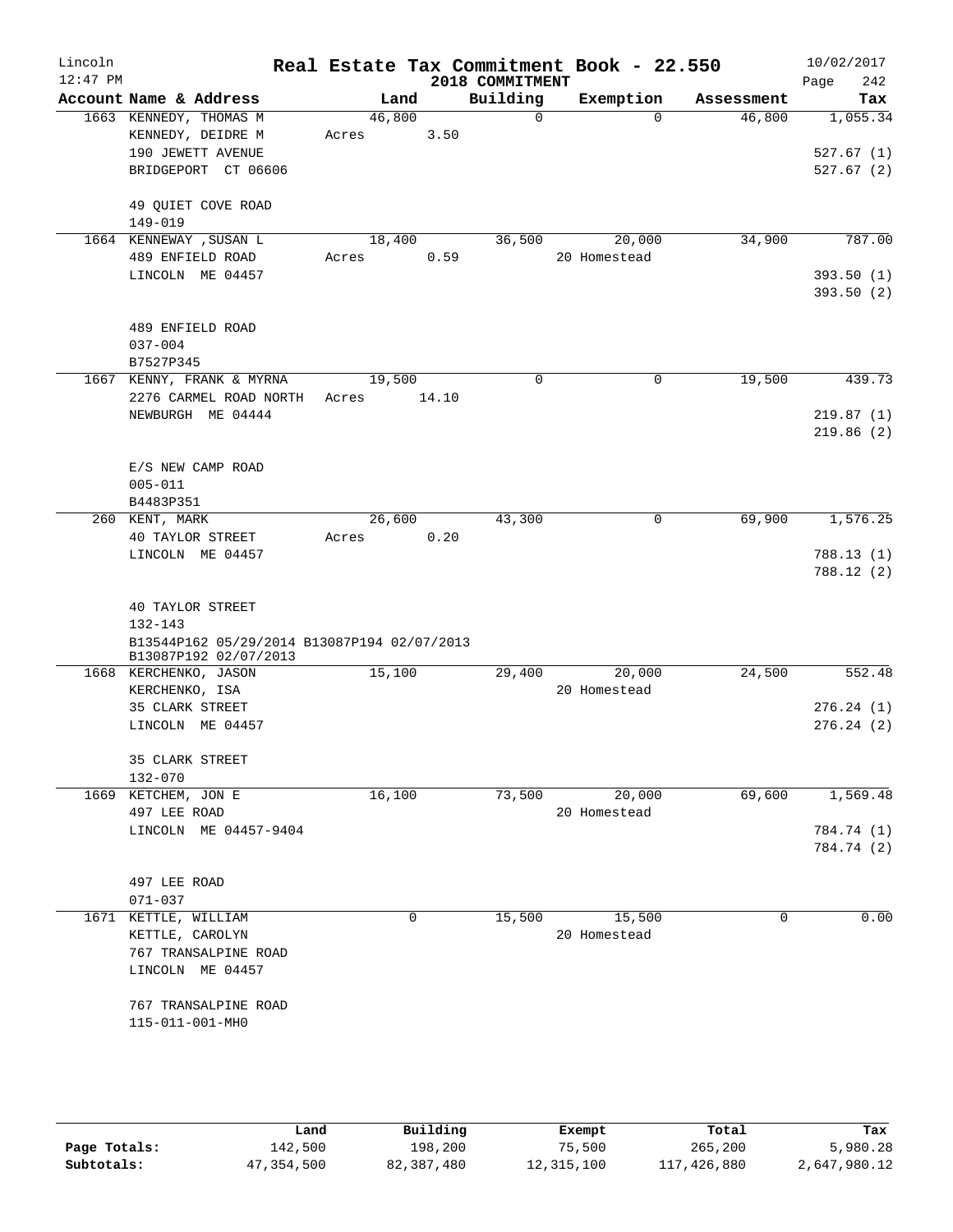| Lincoln                    |                                                  |       |                |         |                      | Real Estate Tax Commitment Book - 22.550 |                        | 10/02/2017                |
|----------------------------|--------------------------------------------------|-------|----------------|---------|----------------------|------------------------------------------|------------------------|---------------------------|
| $12:47$ PM                 |                                                  |       |                |         | 2018 COMMITMENT      |                                          |                        | 243<br>Page               |
|                            | Account Name & Address<br>1673 KEY BANK OF MAINE |       | Land<br>54,900 |         | Building<br>286, 300 | Exemption<br>$\Omega$                    | Assessment<br>341,200  | Tax<br>7,694.06           |
|                            | C/O CORELOGIC<br>COMMERCIAL TAX SERVICES         | Acres |                | 0.46    |                      |                                          |                        |                           |
|                            | ATTN: KAYBANK NATIONAL<br>ASSOCIATION            |       |                |         |                      |                                          |                        | 3,847.03(1)               |
|                            | PO BOX 1961009<br>FORTWORTH TX                   |       |                |         |                      |                                          |                        | 3,847.03(2)               |
|                            | 76161-0009<br>107 WEST BROADWAY                  |       |                |         |                      |                                          |                        |                           |
|                            | $136 - 014$<br>1672 KEY BANK OF MAINE            |       | 4,900          |         | 0                    | 0                                        | 4,900                  | 110.50                    |
|                            | C/O CORELOGIC<br>COMMERCIAL TAX SERVICES         | Acres |                | 0.15    |                      |                                          |                        |                           |
|                            | ATTN: KEYBANK NATIONAL<br>ASSOCIATION            |       |                |         |                      |                                          |                        | 55.25(1)                  |
|                            | PO BOX 961009<br>FORTWORTH TX<br>76161-0009      |       |                |         |                      |                                          |                        | 55.25(2)                  |
|                            | PARK AVENUE<br>$136 - 011$                       |       |                |         |                      |                                          |                        |                           |
|                            | 2025 KILBRIDE, MARIE ANN                         |       | 6,500          |         | 38,700               | 20,000                                   | 25,200                 | 568.26                    |
|                            | 34 LEE ROAD                                      | Acres |                | 0.21    |                      | 20 Homestead                             |                        |                           |
|                            | LINCOLN ME 04457-1407                            |       |                |         |                      |                                          |                        | 284.13(1)                 |
|                            |                                                  |       |                |         |                      |                                          |                        | 284.13(2)                 |
|                            | 34 LEE ROAD                                      |       |                |         |                      |                                          |                        |                           |
|                            | $139 - 096$                                      |       |                |         |                      |                                          |                        |                           |
|                            | B10822P122                                       |       |                |         |                      |                                          |                        |                           |
|                            | 1675 KILBURN, FREDERICK P                        |       | 17,400         |         | 0                    | $\mathbf 0$                              | 17,400                 | 392.37                    |
|                            | 190 MEADOW BROOK ROAD<br>OXFORD CT 06478         | Acres |                | 0.56    |                      |                                          |                        | 196.19(1)                 |
|                            |                                                  |       |                |         |                      |                                          |                        | 196.18(2)                 |
|                            | 11 JR DRIVE                                      |       |                |         |                      |                                          |                        |                           |
|                            | $125 - 042$                                      |       |                |         |                      |                                          |                        |                           |
|                            | 1677 KIMBALL, BETTY<br>1045 MAIN STREET          |       | 15,600         |         | 52,900               | 26,000<br>06 Veteran                     | 42,500                 | 958.38                    |
|                            | LINCOLN ME 04457-9506                            |       |                |         |                      | 20 Homestead                             |                        | 479.19 (1)                |
|                            |                                                  |       |                |         |                      |                                          |                        | 479.19 (2)                |
|                            | 1045 MAIN STREET<br>$091 - 023$                  |       |                |         |                      |                                          |                        |                           |
|                            | 1678 KIMBALL, BETTY                              |       | 1,600          |         | 0                    | $\mathbf 0$                              | 1,600                  | 36.08                     |
|                            | 1045 MAIN STREET                                 |       |                |         |                      |                                          |                        |                           |
|                            | LINCOLN ME 04457-9506                            |       |                |         |                      |                                          |                        | 18.04(1)                  |
|                            |                                                  |       |                |         |                      |                                          |                        | 18.04(2)                  |
|                            | <b>MAIN STREET</b>                               |       |                |         |                      |                                          |                        |                           |
|                            | $091 - 024$                                      |       |                |         |                      |                                          |                        |                           |
|                            | 1682 KIMBALL, CORY                               |       | 17,000         |         | 83,600               | 20,000                                   | 80,600                 | 1,817.53                  |
|                            | 6 TOWN FARM ROAD                                 |       |                |         |                      | 20 Homestead                             |                        |                           |
|                            | LINCOLN ME 04457-9505                            |       |                |         |                      |                                          |                        | 908.77 (1)<br>908.76(2)   |
|                            | 6 TOWN FARM ROAD                                 |       |                |         |                      |                                          |                        |                           |
|                            | $086 - 008$<br>B12817P88 05/16/2012              |       |                |         |                      |                                          |                        |                           |
|                            |                                                  |       |                |         |                      |                                          |                        |                           |
|                            | Land                                             |       | Building       |         |                      | Exempt                                   | Total                  | Tax                       |
| Page Totals:<br>Subtotals: | 117,900<br>47, 472, 400                          |       | 82,848,980     | 461,500 |                      | 66,000<br>12,381,100                     | 513,400<br>117,940,280 | 11,577.18<br>2,659,557.30 |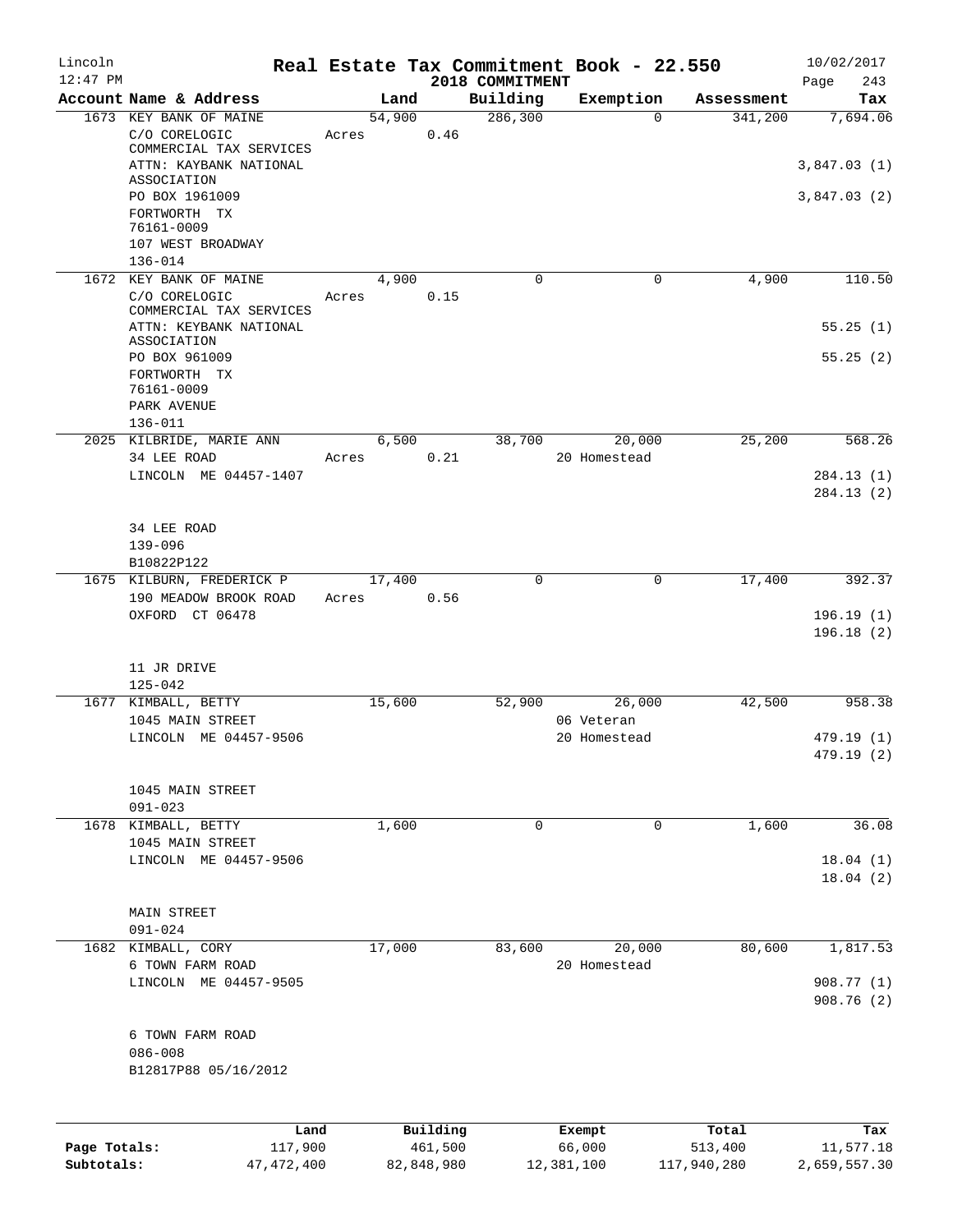| Lincoln      |                                            |       |             |          |                 | Real Estate Tax Commitment Book - 22.550 |            | 10/02/2017  |
|--------------|--------------------------------------------|-------|-------------|----------|-----------------|------------------------------------------|------------|-------------|
| $12:47$ PM   |                                            |       |             |          | 2018 COMMITMENT |                                          |            | 244<br>Page |
|              | Account Name & Address                     |       | Land        |          | Building        | Exemption                                | Assessment | Tax         |
|              | 1680 KIMBALL, ELIZABETH D                  |       | 17,500      |          | 94,500          | 20,000                                   | 92,000     | 2,074.60    |
|              | 17 EDWARDS STREET                          | Acres |             | 0.45     |                 | 20 Homestead                             |            |             |
|              | LINCOLN ME 04457-1141                      |       |             |          |                 |                                          |            | 1,037.30(1) |
|              |                                            |       |             |          |                 |                                          |            | 1,037.30(2) |
|              | 17 EDWARDS STREET                          |       |             |          |                 |                                          |            |             |
|              | $132 - 022$                                |       |             |          |                 |                                          |            |             |
|              | B14450P305 04/06/2017                      |       |             |          |                 |                                          |            |             |
|              | 1679 KIMBALL, HOLLIS S &                   |       | 15,400      |          | 47,600          | 0                                        | 63,000     | 1,420.65    |
|              | BRYNN E                                    |       |             |          |                 |                                          |            |             |
|              | 297 PEA RIDGE ROAD                         | Acres |             | 0.30     |                 |                                          |            |             |
|              | CHESTER ME 04457                           |       |             |          |                 |                                          |            | 710.33(1)   |
|              |                                            |       |             |          |                 |                                          |            | 710.32(2)   |
|              |                                            |       |             |          |                 |                                          |            |             |
|              | 27 TAYLOR STREET                           |       |             |          |                 |                                          |            |             |
|              | 132-136                                    |       |             |          |                 |                                          |            |             |
|              | 1313 KIMBALL, JAMES                        |       | 15,600      |          | 54,000          | 0                                        | 69,600     | 1,569.48    |
|              | 1217 MAIN STREET                           | Acres |             | 1.00     |                 |                                          |            |             |
|              | LINCOLN ME 04457                           |       |             |          |                 |                                          |            | 784.74 (1)  |
|              |                                            |       |             |          |                 |                                          |            | 784.74 (2)  |
|              |                                            |       |             |          |                 |                                          |            |             |
|              | 1217 MAIN STREET                           |       |             |          |                 |                                          |            |             |
|              | $095 - 032$                                |       |             |          |                 |                                          |            |             |
|              | B13841P47 05/14/2015 B12479P118 05/17/2011 |       |             |          |                 |                                          |            |             |
|              | 1681 KIMBALL, LEON E                       |       | 15,600      |          | 13,200          | 26,000                                   | 2,800      | 63.14       |
|              | P O BOX 546                                |       |             |          |                 | 20 Homestead                             |            |             |
|              | LINCOLN ME 04457-0546                      |       |             |          |                 | 07 Veteran                               |            | 31.57(1)    |
|              |                                            |       |             |          |                 |                                          |            | 31.57(2)    |
|              |                                            |       |             |          |                 |                                          |            |             |
|              | 1038 MAIN STREET                           |       |             |          |                 |                                          |            |             |
|              | $091 - 004$                                |       |             |          |                 |                                          |            |             |
|              | 2534 KIMBALL, MARIE                        |       | $\mathbf 0$ |          | 3,600           | 0                                        | 3,600      | 81.18       |
|              | 582 MAIN STREET                            |       |             |          |                 |                                          |            |             |
|              | LINCOLN ME 04457                           |       |             |          |                 |                                          |            | 40.59(1)    |
|              |                                            |       |             |          |                 |                                          |            | 40.59(2)    |
|              | 582 MAIN STREET                            |       |             |          |                 |                                          |            |             |
|              | $080 - 001 - 001 - MH0$                    |       |             |          |                 |                                          |            |             |
|              | 223 KIMBALL, TAMMY                         |       | 9,800       |          | 20,600          | 0                                        | 30,400     | 685.52      |
|              | 12 WASHINGTON STREET                       | Acres |             | 0.24     |                 |                                          |            |             |
|              | LINCOLN ME 04457                           |       |             |          |                 |                                          |            | 342.76 (1)  |
|              |                                            |       |             |          |                 |                                          |            | 342.76 (2)  |
|              |                                            |       |             |          |                 |                                          |            |             |
|              | 12 WASHINGTON STREET                       |       |             |          |                 |                                          |            |             |
|              | $136 - 078$                                |       |             |          |                 |                                          |            |             |
|              | B14116P270 04/05/2016 B11022P326           |       |             |          |                 |                                          |            |             |
|              | 1683 KING BROTHERS LAND                    |       | 23,100      |          | $\Omega$        | $\Omega$                                 | 23,100     | 520.91      |
|              | ENTERPRISE, INC.                           |       |             |          |                 |                                          |            |             |
|              | P.O. BOX 458                               | Acres |             | 2.62     |                 |                                          |            |             |
|              | W ENFIELD ME                               |       |             |          |                 |                                          |            | 260.46(1)   |
|              | 04493-0458                                 |       |             |          |                 |                                          |            |             |
|              |                                            |       |             |          |                 |                                          |            | 260.45(2)   |
|              |                                            |       |             |          |                 |                                          |            |             |
|              | ENFIELD ROAD                               |       |             |          |                 |                                          |            |             |
|              | $037 - 009$                                |       |             |          |                 |                                          |            |             |
|              | B5281P98                                   |       |             |          |                 |                                          |            |             |
|              |                                            |       |             |          |                 |                                          |            |             |
|              |                                            |       |             |          |                 |                                          |            |             |
|              | Land                                       |       |             | Building |                 | Exempt                                   | Total      | Tax         |
| Page Totals: | 97,000                                     |       |             | 233,500  |                 | 46,000                                   | 284,500    | 6,415.48    |

**Subtotals:** 47,569,400 83,082,480 12,427,100 118,224,780 2,665,972.78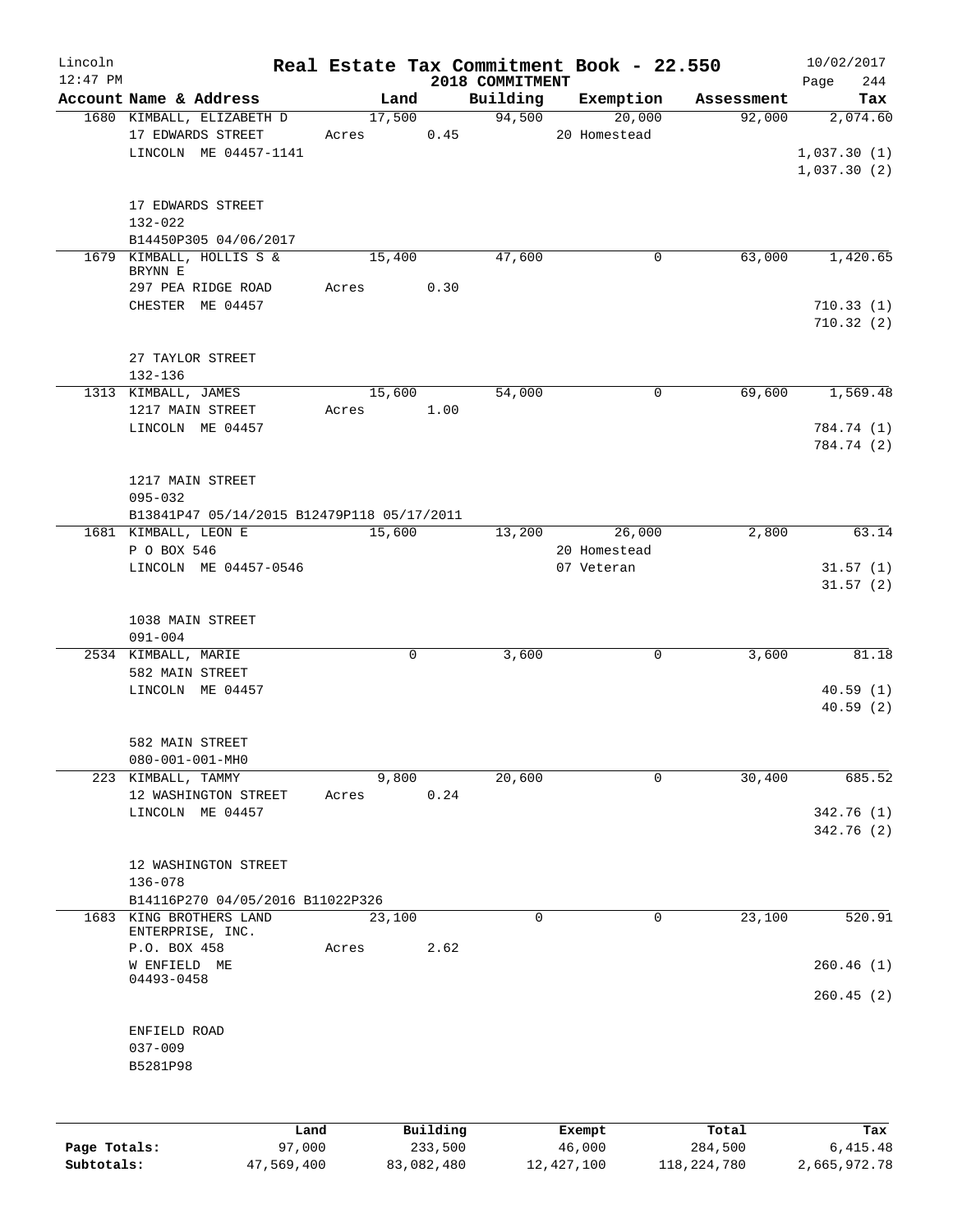| Lincoln    |                                            |                |        |                 | Real Estate Tax Commitment Book - 22.550 |            | 10/02/2017               |
|------------|--------------------------------------------|----------------|--------|-----------------|------------------------------------------|------------|--------------------------|
| $12:47$ PM |                                            |                |        | 2018 COMMITMENT |                                          |            | 245<br>Page              |
|            | Account Name & Address                     | Land           |        | Building        | Exemption                                | Assessment | Tax                      |
|            | 1550 KING, AARON M                         | 16,600         |        | 17,800          | $\Omega$                                 | 34,400     | 775.72                   |
|            | 879 LEE ROAD                               | Acres          | 2.40   |                 |                                          |            |                          |
|            | LINCOLN ME 04457                           |                |        |                 |                                          |            | 387.86 (1)<br>387.86 (2) |
|            |                                            |                |        |                 |                                          |            |                          |
|            | 905 LEE ROAD                               |                |        |                 |                                          |            |                          |
|            | $072 - 019$                                |                |        |                 |                                          |            |                          |
|            | B13922P35 08/07/2015 B13188P190 05/23/2013 |                |        |                 |                                          |            |                          |
|            | 1684 KING, CARROLL D                       | 30,300         |        | 0               | $\mathbf 0$                              | 30,300     | 683.27                   |
|            | P.O. BOX 458                               | Acres          | 0.69   |                 |                                          |            |                          |
|            | WEST ENFIELD ME<br>04493-0458              |                |        |                 |                                          |            | 341.64(1)                |
|            |                                            |                |        |                 |                                          |            | 341.63(2)                |
|            |                                            |                |        |                 |                                          |            |                          |
|            | BIG NARROWS                                |                |        |                 |                                          |            |                          |
|            | $104 - 010$                                |                |        |                 |                                          |            |                          |
|            | 1687 KING, DALE ANN<br>KING, DALE R        | 7,700<br>Acres | 0.17   | 56,000          | 20,000<br>20 Homestead                   | 43,700     | 985.44                   |
|            | 35 FLEMING STREET                          |                |        |                 |                                          |            | 492.72 (1)               |
|            | LINCOLN ME 04457-1451                      |                |        |                 |                                          |            | 492.72 (2)               |
|            |                                            |                |        |                 |                                          |            |                          |
|            | 35 FLEMING STREET                          |                |        |                 |                                          |            |                          |
|            | $139 - 043$                                |                |        |                 |                                          |            |                          |
|            | 1688 KING, DALE R & TERESA E               | 18,800         |        | 61,700          | 20,000                                   | 60,500     | 1,364.28                 |
|            | 293 ENFIELD ROAD                           | Acres          | 2.10   |                 | 20 Homestead                             |            |                          |
|            | LINCOLN ME 04457-9716                      |                |        |                 |                                          |            | 682.14 (1)               |
|            |                                            |                |        |                 |                                          |            | 682.14 (2)               |
|            | 293 ENFIELD ROAD                           |                |        |                 |                                          |            |                          |
|            | $047 - 040$                                |                |        |                 |                                          |            |                          |
|            | 1689 KING, DALE REUBEN                     | 44,000         |        | 95,000          | $\mathbf 0$                              | 139,000    | 3, 134.45                |
|            | 293 ENFIELD ROAD                           | Acres          | 0.86   |                 |                                          |            |                          |
|            | LINCOLN ME 04457                           |                |        |                 |                                          |            | 1,567.23(1)              |
|            |                                            |                |        |                 |                                          |            | 1,567.22(2)              |
|            |                                            |                |        |                 |                                          |            |                          |
|            | 8 EAST BROADWAY<br>137-106                 |                |        |                 |                                          |            |                          |
|            | 1690 KING, DARRELL W                       |                | 14,700 | 57,800          | 26,000                                   | 46,500     | 1,048.58                 |
|            | 179 FROST STREET                           | Acres          | 4.00   |                 | 06 Veteran                               |            |                          |
|            | LINCOLN ME 04457-9501                      |                |        |                 | 20 Homestead                             |            | 524.29(1)                |
|            |                                            |                |        |                 |                                          |            | 524.29(2)                |
|            |                                            |                |        |                 |                                          |            |                          |
|            | 179 FROST STREET                           |                |        |                 |                                          |            |                          |
|            | $071 - 020$<br>1691 KING, DENNIS R &       | 5,800          |        | 35,400          | 0                                        | 41,200     | 929.06                   |
|            | DEBORAH                                    |                |        |                 |                                          |            |                          |
|            | 24 MAINEWOOD AVENUE                        | Acres          | 0.15   |                 |                                          |            |                          |
|            | ORONO ME 04473-1327                        |                |        |                 |                                          |            | 464.53(1)                |
|            |                                            |                |        |                 |                                          |            | 464.53(2)                |
|            |                                            |                |        |                 |                                          |            |                          |
|            | 109 MAIN STREET                            |                |        |                 |                                          |            |                          |
|            | 139-080                                    |                |        |                 |                                          |            |                          |

|              | Land       | Building   | Exempt     | Total       | Tax          |
|--------------|------------|------------|------------|-------------|--------------|
| Page Totals: | 137,900    | 323,700    | 66,000     | 395,600     | 8,920.80     |
| Subtotals:   | 47,707,300 | 83,406,180 | 12,493,100 | 118,620,380 | 2,674,893.58 |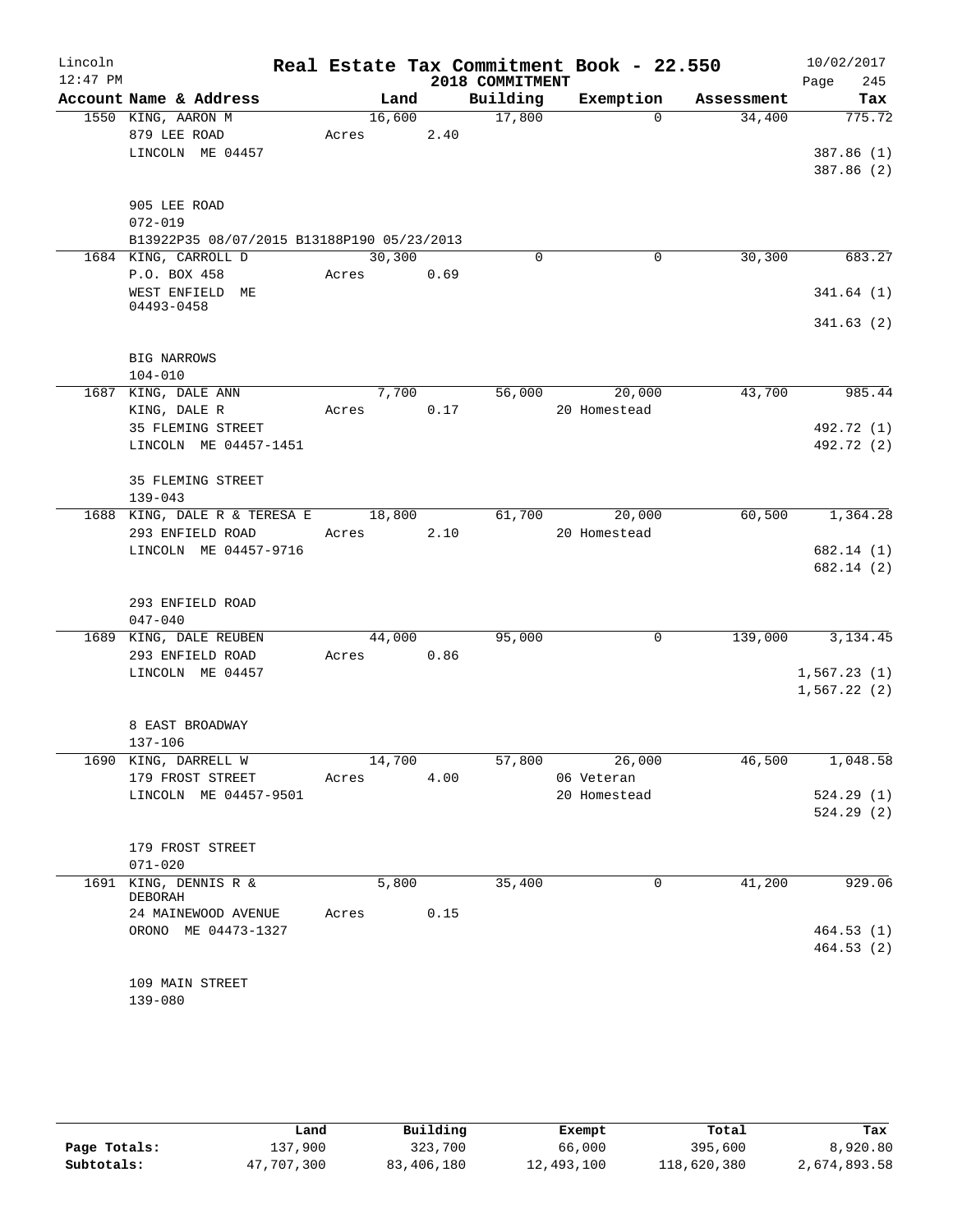| Lincoln                    |                                                                                         |                       |       |        |                       |                 | Real Estate Tax Commitment Book - 22.550 |                        | 10/02/2017                |
|----------------------------|-----------------------------------------------------------------------------------------|-----------------------|-------|--------|-----------------------|-----------------|------------------------------------------|------------------------|---------------------------|
| $12:47$ PM                 |                                                                                         |                       |       |        |                       | 2018 COMMITMENT |                                          |                        | 246<br>Page               |
|                            | Account Name & Address                                                                  |                       |       | Land   |                       | Building        | Exemption                                | Assessment             | Tax                       |
|                            | 780 KING, JAMES<br>44 TAYLOR STREET                                                     |                       | Acres | 18,300 | 0.46                  | 62,200          |                                          | 80,500<br>$\Omega$     | 1,815.28                  |
|                            | LINCOLN ME 04457                                                                        |                       |       |        |                       |                 |                                          |                        | 907.64(1)<br>907.64(2)    |
|                            | 35 TAYLOR STREET<br>132-134                                                             |                       |       |        |                       |                 |                                          |                        |                           |
|                            | B14197P79 06/27/2016 B12981P248 10/18/2012                                              |                       |       |        |                       |                 |                                          |                        |                           |
|                            | 3876 KING, JEFFREY L                                                                    |                       |       | 28,000 |                       | $\Omega$        |                                          | 28,000<br>0            | 631.40                    |
|                            | CUMMINGS, JOEL P                                                                        |                       | Acres |        | 1.01                  |                 |                                          |                        |                           |
|                            | 102 KIRKLAND ROAD                                                                       |                       |       |        |                       |                 |                                          |                        | 315.70(1)                 |
|                            | OLD TOWN ME 04468                                                                       |                       |       |        |                       |                 |                                          |                        | 315.70(2)                 |
|                            | EGG POND DRIVE<br>$077 - 023$                                                           |                       |       |        |                       |                 |                                          |                        |                           |
|                            | B14393P46 01/23/2017 B13649P91 09/18/2014                                               |                       |       |        |                       |                 |                                          |                        |                           |
|                            | 1693 KING, MICHAEL W                                                                    |                       |       | 21,400 |                       | 15,500          | 20,000                                   | 16,900                 | 381.10                    |
|                            | 879 LEE ROAD                                                                            |                       | Acres |        | 1.90                  |                 | 20 Homestead                             |                        |                           |
|                            | LINCOLN ME 04457-9405                                                                   |                       |       |        |                       |                 |                                          |                        | 190.55(1)                 |
|                            |                                                                                         |                       |       |        |                       |                 |                                          |                        | 190.55(2)                 |
|                            | 879 LEE ROAD                                                                            |                       |       |        |                       |                 |                                          |                        |                           |
|                            | $072 - 023$                                                                             |                       |       |        |                       |                 |                                          |                        |                           |
|                            | B14240P131 08/10/2016                                                                   |                       |       |        |                       |                 |                                          |                        |                           |
|                            | 1694 KING, ROLAND                                                                       |                       |       | 17,500 |                       | 38,500          | 20,000                                   | 36,000                 | 811.80                    |
|                            | 32 LIBBY STREET                                                                         |                       | Acres |        | 0.37                  |                 | 20 Homestead                             |                        |                           |
|                            | LINCOLN ME 04457                                                                        |                       |       |        |                       |                 |                                          |                        | 405.90(1)                 |
|                            |                                                                                         |                       |       |        |                       |                 |                                          |                        | 405.90(2)                 |
|                            | 32 LIBBY STREET                                                                         |                       |       |        |                       |                 |                                          |                        |                           |
|                            | $139 - 164$                                                                             |                       |       |        |                       |                 |                                          |                        |                           |
|                            | B10507P20                                                                               |                       |       |        |                       |                 |                                          |                        |                           |
|                            | 1696 KINGSBURY, JOHN R                                                                  |                       |       | 18,300 |                       | 22,400          |                                          | 40,700<br>0            | 917.79                    |
|                            | WHITTEN, RUTH M                                                                         |                       | Acres |        | 0.35                  |                 |                                          |                        |                           |
|                            | 155 ROBERTSON BLVD                                                                      |                       |       |        |                       |                 |                                          |                        | 458.90(1)                 |
|                            | BREWER ME 04412                                                                         |                       |       |        |                       |                 |                                          |                        | 458.89 (2)                |
|                            | 33 LION HILL DRIVE                                                                      |                       |       |        |                       |                 |                                          |                        |                           |
|                            | $038 - 008 - 004$                                                                       |                       |       |        |                       |                 |                                          |                        |                           |
|                            | B14084P296 02/24/2016 B7347P318                                                         |                       |       |        |                       |                 |                                          |                        |                           |
|                            | 683 KINKADE, PATRICIA                                                                   |                       |       | 49,600 |                       | 134,100         | 20,000                                   | 163,700                | 3,691.44                  |
|                            | THOMAS, WILLIAM                                                                         |                       | Acres |        | 0.63                  |                 | 20 Homestead                             |                        |                           |
|                            | 214 EASTERN PROM                                                                        |                       |       |        |                       |                 |                                          |                        | 1,845.72(1)               |
|                            | PORTLAND ME 04101                                                                       |                       |       |        |                       |                 |                                          |                        | 1,845.72(2)               |
|                            | 454 STANHOPE MILL ROAD                                                                  |                       |       |        |                       |                 |                                          |                        |                           |
|                            | $106 - 003$                                                                             |                       |       |        |                       |                 |                                          |                        |                           |
|                            | B13854P180 06/03/2015 B13219P55 06/14/2013 B12494P94<br>06/06/2011 B12486P43 05/26/2011 |                       |       |        |                       |                 |                                          |                        |                           |
|                            | 1697 KINNE, JACK W                                                                      |                       |       | 22,800 |                       | 57,300          |                                          | $\Omega$<br>80,100     | 1,806.26                  |
|                            | KINNE, CARRIE D                                                                         |                       |       |        |                       |                 |                                          |                        |                           |
|                            | 295 WALNUT HILL ROAD                                                                    |                       |       |        |                       |                 |                                          |                        | 903.13(1)                 |
|                            | NO YARMOUTH ME 04097                                                                    |                       |       |        |                       |                 |                                          |                        | 903.13(2)                 |
|                            | 37 MILTS WAY                                                                            |                       |       |        |                       |                 |                                          |                        |                           |
|                            | $116 - 042$                                                                             |                       |       |        |                       |                 |                                          |                        |                           |
|                            |                                                                                         |                       |       |        |                       |                 |                                          |                        |                           |
|                            |                                                                                         | Land                  |       |        | Building              |                 | Exempt                                   | Total                  | Tax                       |
| Page Totals:<br>Subtotals: |                                                                                         | 175,900<br>47,883,200 |       |        | 330,000<br>83,736,180 |                 | 60,000<br>12,553,100                     | 445,900<br>119,066,280 | 10,055.07<br>2,684,948.65 |
|                            |                                                                                         |                       |       |        |                       |                 |                                          |                        |                           |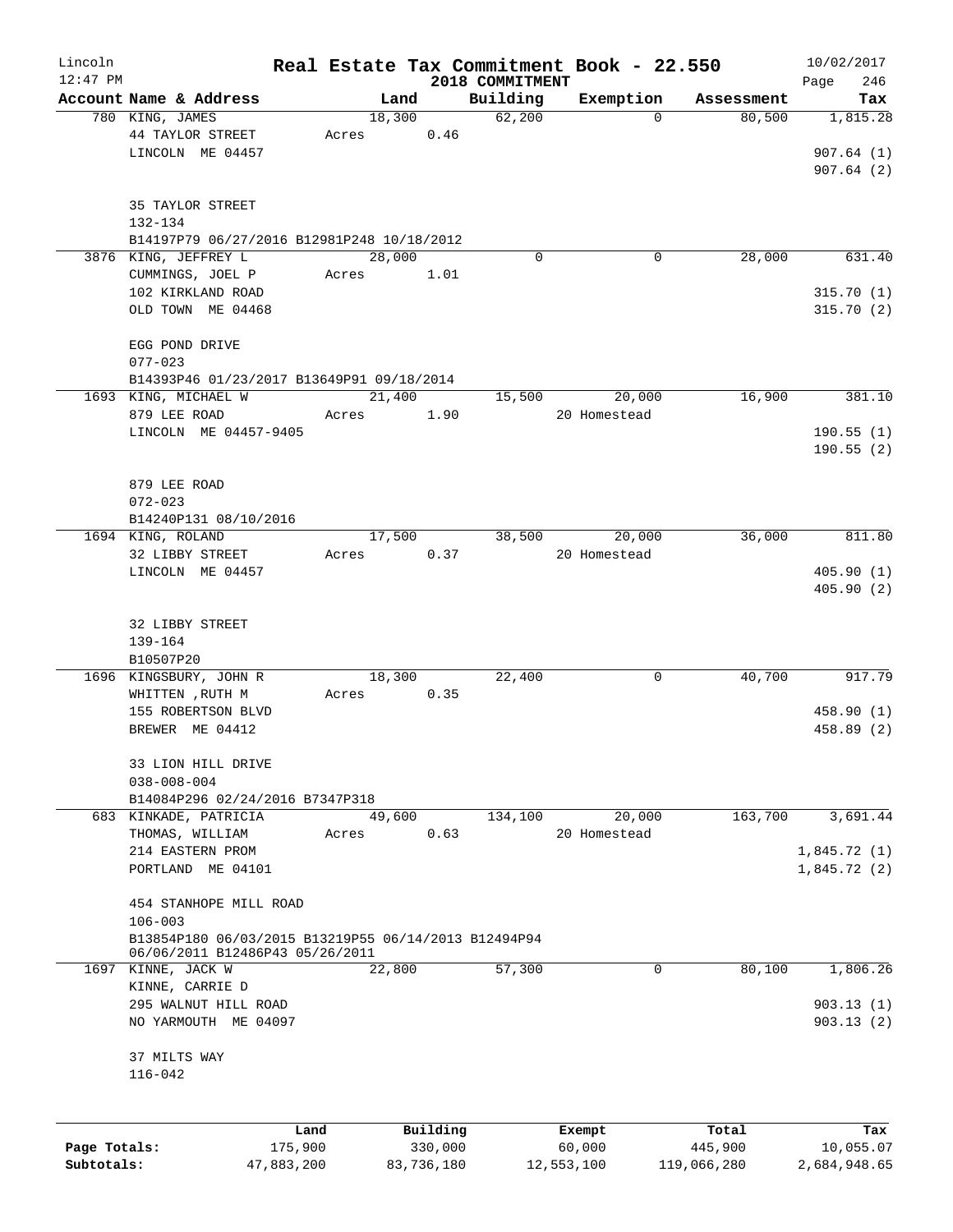| Lincoln<br>$12:47$ PM |                                                                        |                 |        | 2018 COMMITMENT | Real Estate Tax Commitment Book - 22.550 |            | 10/02/2017<br>247<br>Page  |
|-----------------------|------------------------------------------------------------------------|-----------------|--------|-----------------|------------------------------------------|------------|----------------------------|
|                       | Account Name & Address                                                 |                 | Land   |                 | Building Exemption                       | Assessment | Tax                        |
|                       | 1698 KIRKPATRICK, DAVID F<br>319 ENFIELD ROAD<br>LINCOLN ME 04457-9716 | 24,900<br>Acres | 2.06   | 48,100          | 26,000<br>07 Veteran<br>20 Homestead     | 47,000     | 1,059.85<br>529.93(1)      |
|                       | 319 ENFIELD ROAD<br>$047 - 027$                                        |                 |        |                 |                                          |            | 529.92(2)                  |
|                       | 1221 KIRSCH, JEFFREY W                                                 |                 | 26,800 | 137,400         | 20,000                                   | 144,200    | 3, 251. 71                 |
|                       | 304 PHINNEY FARM ROAD<br>LINCOLN ME 04457                              | Acres 11.84     |        |                 | 20 Homestead                             |            | 1,625.86(1)                |
|                       |                                                                        |                 |        |                 |                                          |            | 1,625.85(2)                |
|                       | 304 PHINNEY FARM ROAD<br>$006 - 023$                                   |                 |        |                 |                                          |            |                            |
|                       | B13250P217 07/10/2013                                                  |                 |        |                 |                                          |            |                            |
|                       | 1928 KISTLER, JUDITH E                                                 |                 | 12,500 | 52,500          | 0                                        | 65,000     | 1,465.75                   |
|                       | 1652 LAKE HERON DRIVE<br>LUTZ FL 33549                                 | Acres 0.62      |        |                 |                                          |            | 732.88(1)                  |
|                       |                                                                        |                 |        |                 |                                          |            | 732.87(2)                  |
|                       | 15 WARSAW CIRCLE                                                       |                 |        |                 |                                          |            |                            |
|                       | $140 - 023$                                                            |                 |        |                 |                                          |            |                            |
|                       | B13573P315 06/26/2014<br>1700 KITES, BRADFORD L &                      | 31,700          |        | 104,700         | 20,000                                   | 116,400    | 2,624.82                   |
|                       | LISA G                                                                 |                 |        |                 |                                          |            |                            |
|                       | 272 ENFIELD ROAD                                                       |                 |        |                 | 20 Homestead                             |            |                            |
|                       | LINCOLN ME 04457-9716                                                  |                 |        |                 |                                          |            | 1,312.41(1)<br>1,312.41(2) |
|                       |                                                                        |                 |        |                 |                                          |            |                            |
|                       | 272 ENFIELD ROAD<br>$047 - 036$                                        |                 |        |                 |                                          |            |                            |
|                       | 1701 KITTEL, STEVEN & CARRIE<br>KITTEL, SCOTT                          | 25,800          |        | 0               | $\mathbf 0$                              | 25,800     | 581.79                     |
|                       | PO BOX 1701                                                            |                 |        |                 |                                          |            | 290.90(1)                  |
|                       | PAWCATUCK CT 06379                                                     |                 |        |                 |                                          |            | 290.89(2)                  |
|                       | MAIN STREET                                                            |                 |        |                 |                                          |            |                            |
|                       | $080 - 034$                                                            |                 |        |                 |                                          |            |                            |
|                       | 1702 KITTEL, STEVEN & SCOTT<br>KITTEL, CARRIE                          | 12,100<br>Acres | 7.02   | $\mathbf 0$     | 0                                        | 12,100     | 272.86                     |
|                       | PO BOX 1701                                                            |                 |        |                 |                                          |            | 136.43(1)                  |
|                       | PAWCATUCK CT 06379                                                     |                 |        |                 |                                          |            | 136.43(2)                  |
|                       | FROST STREET                                                           |                 |        |                 |                                          |            |                            |
|                       | $158 - 030$                                                            |                 |        |                 |                                          |            |                            |
|                       | 1714 KNEELAND LAND COMPANY                                             | 36,600          |        | $\mathbf 0$     | 0                                        | 36,600     | 825.33                     |
|                       | 37 LAKE STREET                                                         | Acres           | 166.60 |                 |                                          |            |                            |
|                       | LINCOLN ME 04457                                                       |                 |        |                 |                                          |            | 412.67(1)<br>412.66(2)     |
|                       | LEE ROAD                                                               |                 |        |                 |                                          |            |                            |

061-001

|              | Land       | Building   | Exempt     | Total       | Tax          |
|--------------|------------|------------|------------|-------------|--------------|
| Page Totals: | 170,400    | 342,700    | 66,000     | 447,100     | 10,082.11    |
| Subtotals:   | 48,053,600 | 84,078,880 | 12,619,100 | 119,513,380 | 2,695,030.76 |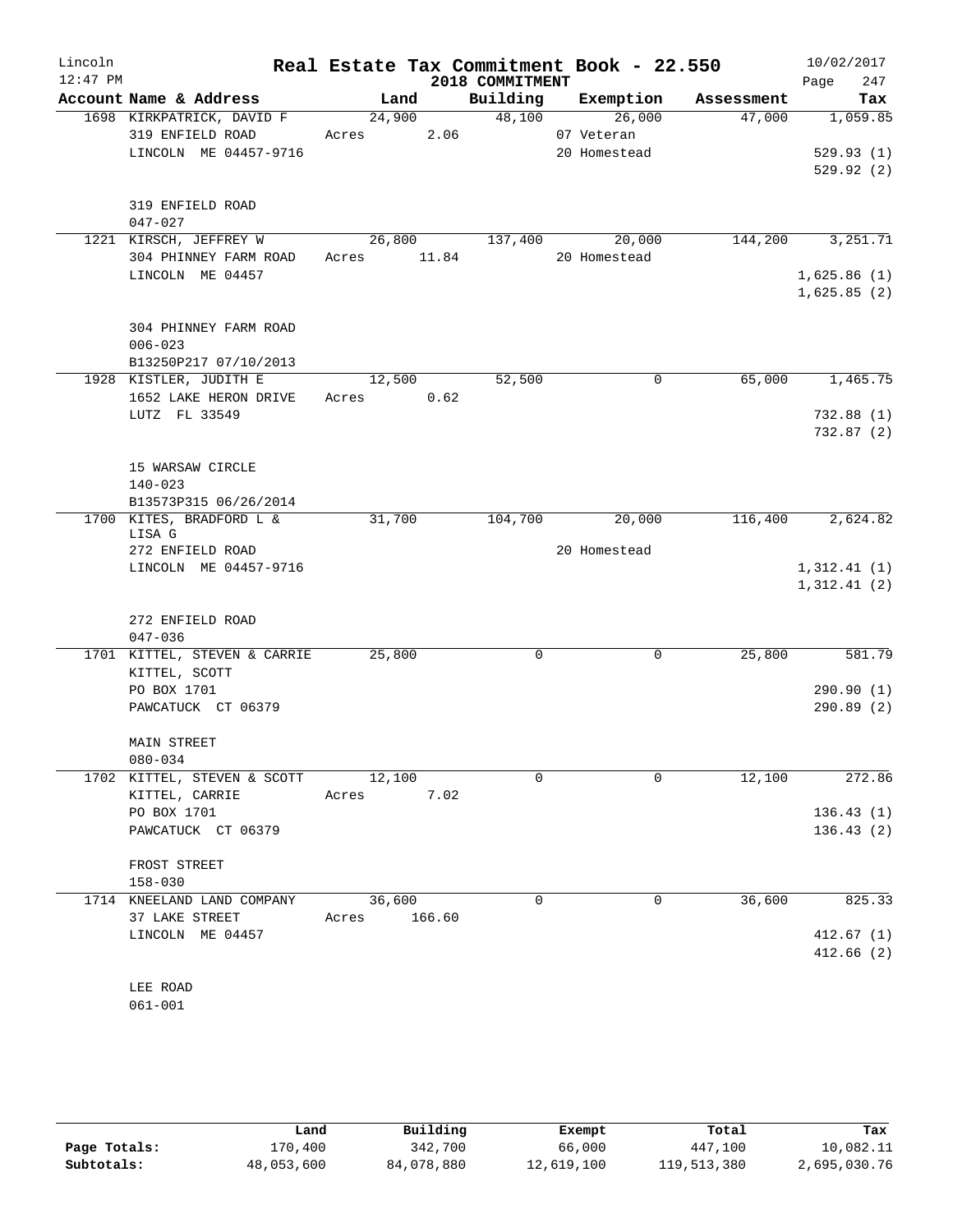| Lincoln<br>$12:47$ PM |                                         |            |        |              | Real Estate Tax Commitment Book - 22.550<br>2018 COMMITMENT |              |             | 10/02/2017<br>248<br>Page |
|-----------------------|-----------------------------------------|------------|--------|--------------|-------------------------------------------------------------|--------------|-------------|---------------------------|
|                       | Account Name & Address                  |            | Land   |              | Building                                                    | Exemption    | Assessment  | Tax                       |
|                       | 1707 KNEELAND, JAMES                    |            | 9,200  |              | 52,600                                                      | $\Omega$     | 61,800      | 1,393.59                  |
|                       | dba MARINE STORAGE &                    | Acres      |        | 0.64         |                                                             |              |             |                           |
|                       | RENTAL                                  |            |        |              |                                                             |              |             |                           |
|                       | 37 LAKE STREET                          |            |        |              |                                                             |              |             | 696.80(1)                 |
|                       | LINCOLN ME 04457                        |            |        |              |                                                             |              |             | 696.79 (2)                |
|                       |                                         |            |        |              |                                                             |              |             |                           |
|                       | 164 LEE ROAD<br>142-011                 |            |        |              |                                                             |              |             |                           |
|                       | 1704 KNEELAND, JAMES                    |            | 5,100  |              | 50,900                                                      | 0            | 56,000      | 1,262.80                  |
|                       | 17 LAKE STREET                          | Acres      |        | 0.12         |                                                             |              |             |                           |
|                       | LINCOLN ME 04457                        |            |        |              |                                                             |              |             | 631.40(1)                 |
|                       |                                         |            |        |              |                                                             |              |             | 631.40 (2)                |
|                       |                                         |            |        |              |                                                             |              |             |                           |
|                       | 3 SCHOOL STREET                         |            |        |              |                                                             |              |             |                           |
|                       | 137-116                                 |            |        |              |                                                             |              |             |                           |
|                       | 1705 KNEELAND, JAMES                    |            | 5,700  |              | $\mathbf 0$                                                 | 0            | 5,700       | 128.54                    |
|                       | 17 LAKE STREET                          | Acres      |        | 0.09         |                                                             |              |             |                           |
|                       | LINCOLN ME 04457                        |            |        |              |                                                             |              |             | 64.27(1)                  |
|                       |                                         |            |        |              |                                                             |              |             | 64.27(2)                  |
|                       |                                         |            |        |              |                                                             |              |             |                           |
|                       | 1 SCHOOL STREET                         |            |        |              |                                                             |              |             |                           |
|                       | 137-117                                 |            |        |              |                                                             |              |             |                           |
|                       | 1706 KNEELAND, JAMES                    |            | 500    |              | 9,700                                                       | $\mathsf{O}$ | 10,200      | 230.01                    |
|                       | 17 LAKE STREET                          |            |        |              |                                                             |              |             |                           |
|                       | LINCOLN ME 04457                        |            |        |              |                                                             |              |             | 115.01(1)<br>115.00(2)    |
|                       |                                         |            |        |              |                                                             |              |             |                           |
|                       | LAKE STREET                             |            |        |              |                                                             |              |             |                           |
|                       | 137-118                                 |            |        |              |                                                             |              |             |                           |
|                       | 1703 KNEELAND, JAMES                    |            | 4,500  |              | 9,700                                                       | $\mathbf 0$  | 14,200      | 320.21                    |
|                       | 17 LAKE STREET                          | Acres      |        | 0.14         |                                                             |              |             |                           |
|                       | LINCOLN ME 04457                        |            |        |              |                                                             |              |             | 160.11(1)                 |
|                       |                                         |            |        |              |                                                             |              |             | 160.10(2)                 |
|                       |                                         |            |        |              |                                                             |              |             |                           |
|                       | 7 SCHOOL STREET                         |            |        |              |                                                             |              |             |                           |
|                       | $137 - 115$                             |            |        |              |                                                             |              |             |                           |
|                       | 1708 KNEELAND, JAMES &                  |            | 16,200 |              | $\mathbf 0$                                                 | 0            | 16,200      | 365.31                    |
|                       | ANDREA                                  |            |        |              |                                                             |              |             |                           |
|                       | 17 LAKE STREET<br>LINCOLN ME 04457-1420 |            |        |              |                                                             |              |             | 182.66(1)                 |
|                       |                                         |            |        |              |                                                             |              |             | 182.65(2)                 |
|                       |                                         |            |        |              |                                                             |              |             |                           |
|                       | 15 LAKE STREET                          |            |        |              |                                                             |              |             |                           |
|                       | 137-132                                 |            |        |              |                                                             |              |             |                           |
| 1713                  | KNEELAND, JAMES W                       |            | 21,000 |              | 65,900                                                      | 0            | 86,900      | 1,959.60                  |
|                       | KNEELAND, ANDREA                        |            |        |              |                                                             |              |             |                           |
|                       | 17 LAKE STREET                          |            |        |              |                                                             |              |             | 979.80(1)                 |
|                       | LINCOLN ME 04457                        |            |        |              |                                                             |              |             | 979.80(2)                 |
|                       |                                         |            |        |              |                                                             |              |             |                           |
|                       | 11 LAKE STREET                          |            |        |              |                                                             |              |             |                           |
|                       | 137-134                                 |            |        |              |                                                             |              |             |                           |
| 1710                  | KNEELAND, JAMES W                       |            | 17,100 |              | 86,700                                                      | 20,000       | 83,800      | 1,889.69                  |
|                       | 17 LAKE STREET                          |            |        |              |                                                             | 20 Homestead |             |                           |
|                       | LINCOLN ME 04457-1420                   |            |        |              |                                                             |              |             | 944.85 (1)                |
|                       |                                         |            |        |              |                                                             |              |             | 944.84 (2)                |
|                       |                                         |            |        |              |                                                             |              |             |                           |
|                       | 17 LAKE STREET<br>137-131               |            |        |              |                                                             |              |             |                           |
|                       |                                         |            |        |              |                                                             |              |             |                           |
|                       |                                         | Land       |        | Building     |                                                             | Exempt       | Total       | Tax                       |
| Page Totals:          |                                         | 79,300     |        | 275,500      |                                                             | 20,000       | 334,800     | 7,549.75                  |
| Subtotals:            |                                         | 48,132,900 |        | 84, 354, 380 |                                                             | 12,639,100   | 119,848,180 | 2,702,580.51              |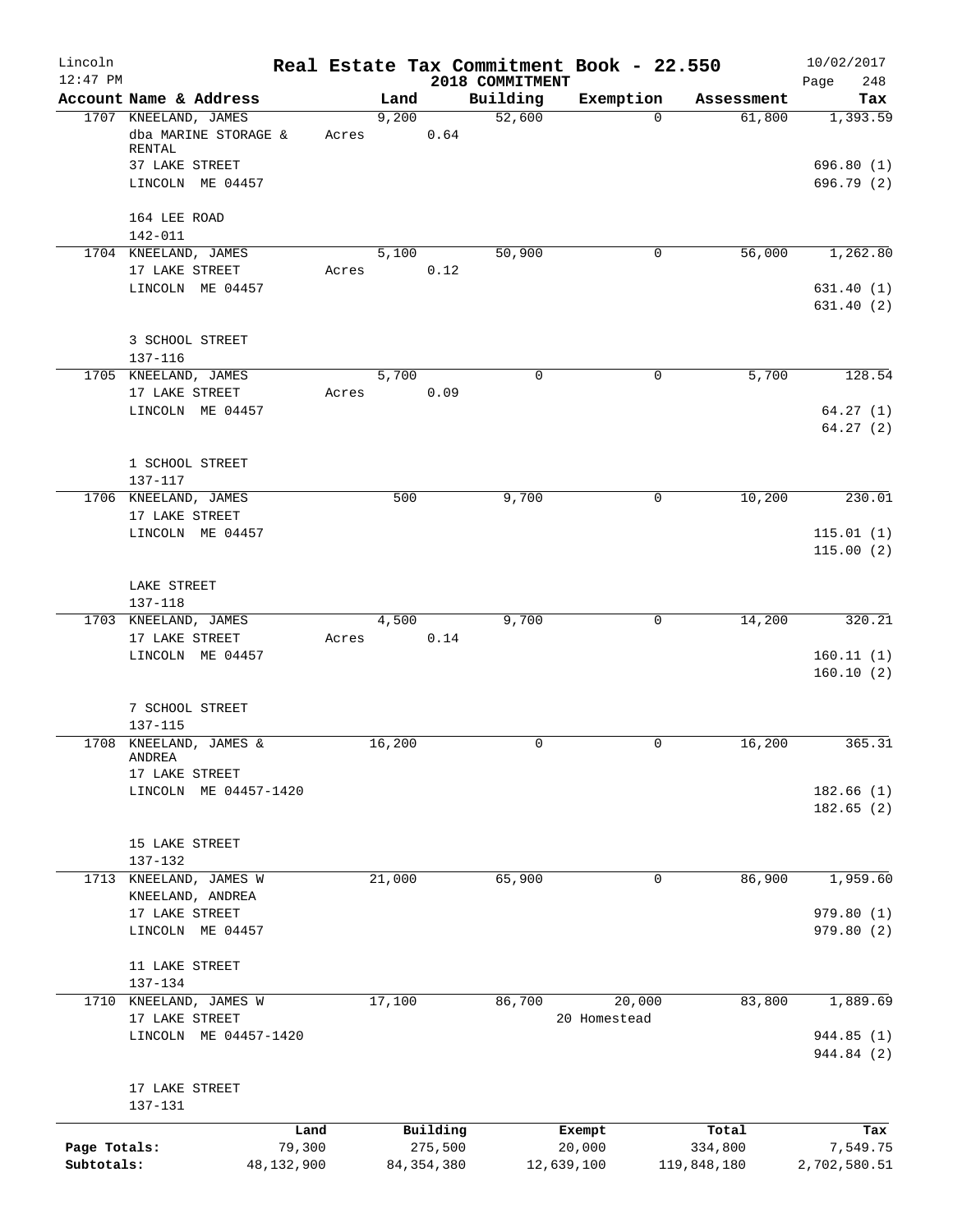| Lincoln<br>$12:47$ PM |                                                                                  |        |      | Real Estate Tax Commitment Book - 22.550 |             |            | 10/02/2017                       |
|-----------------------|----------------------------------------------------------------------------------|--------|------|------------------------------------------|-------------|------------|----------------------------------|
|                       | Account Name & Address                                                           | Land   |      | 2018 COMMITMENT<br>Building              | Exemption   | Assessment | 249<br>Page<br>Tax               |
|                       | 1712 KNEELAND, JAMES W<br>KNEELAND, ANDREA<br>17 LAKE STREET<br>LINCOLN ME 04457 | 11,900 |      | $\Omega$                                 | $\Omega$    | 11,900     | 268.35<br>134.18(1)<br>134.17(2) |
|                       | LAKE STREET<br>137-133                                                           |        |      |                                          |             |            |                                  |
|                       | 1709 KNEELAND, JAMES W                                                           | 5,600  |      | 24,300                                   | 0           | 29,900     | 674.25                           |
|                       | 17 LAKE STREET                                                                   | Acres  | 0.31 |                                          |             |            |                                  |
|                       | LINCOLN ME 04457-1420                                                            |        |      |                                          |             |            | 337.13(1)<br>337.12(2)           |
|                       | 9 SCHOOL STREET<br>137-114                                                       |        |      |                                          |             |            |                                  |
|                       | 1711 KNEELAND, JAMES W                                                           | 62,000 |      | 62,100                                   | $\mathbf 0$ | 124,100    | 2,798.46                         |
|                       | KNEELAND, ANDREA J                                                               |        |      |                                          |             |            |                                  |
|                       | 37 LAKE STREET<br>LINCOLN ME 04457-1420                                          |        |      |                                          |             |            | 1,399.23(1)<br>1,399.23(2)       |
|                       | 37 LAKE STREET<br>$137 - 125$                                                    |        |      |                                          |             |            |                                  |
|                       | 1715 KNEELAND, MARK                                                              | 55,000 |      | 0                                        | 0           | 55,000     | 1,240.25                         |
|                       | PO BOX 1627                                                                      | Acres  | 2.50 |                                          |             |            |                                  |
|                       | BANGOR ME 04401-1627                                                             |        |      |                                          |             |            | 620.13(1)<br>620.12(2)           |
|                       | 317 WHITE POINT ESTATES<br><b>ROAD</b><br>$057 - 021$                            |        |      |                                          |             |            |                                  |
|                       | 1801 KNEELAND, MARK                                                              | 19,300 |      | 56,600                                   | $\mathbf 0$ | 75,900     | 1,711.55                         |
|                       | PO BOX 4                                                                         | Acres  | 0.98 |                                          |             |            |                                  |
|                       | HAMPDEN ME 04444                                                                 |        |      |                                          |             |            | 855.78 (1)<br>855.77 (2)         |
|                       | 241 LEE ROAD                                                                     |        |      |                                          |             |            |                                  |
|                       | 142-018                                                                          |        |      |                                          |             |            |                                  |
|                       | B13168P304 05/03/2013                                                            |        |      |                                          |             |            |                                  |
|                       | 1716 KNEELAND, STEPHEN W                                                         | 10,300 |      | 0                                        | 0           | 10,300     | 232.27                           |
|                       | PO BOX 14<br>BURLINGTON ME 04417                                                 | Acres  | 3.59 |                                          |             |            | 116.14(1)                        |
|                       |                                                                                  |        |      |                                          |             |            | 116.13(2)                        |
|                       | TRANSALPINE ROAD                                                                 |        |      |                                          |             |            |                                  |
|                       | $015 - 017$                                                                      |        |      |                                          |             |            |                                  |
|                       | B11534P288<br>1717 KNEELAND, STEPHEN W                                           | 12,800 |      | $\mathbf 0$                              | $\mathbf 0$ | 12,800     | 288.64                           |
|                       | PO BOX 14                                                                        | Acres  | 4.72 |                                          |             |            |                                  |
|                       | BURLINGTON ME 04417                                                              |        |      |                                          |             |            | 144.32(1)                        |
|                       |                                                                                  |        |      |                                          |             |            | 144.32 (2)                       |
|                       | TRANSALPINE ROAD                                                                 |        |      |                                          |             |            |                                  |
|                       | $015 - 018$                                                                      |        |      |                                          |             |            |                                  |
|                       | B11534P288                                                                       |        |      |                                          |             |            |                                  |
|                       |                                                                                  |        |      |                                          |             |            |                                  |

|              | Land       | Building   | Exempt     | Total       | Tax          |
|--------------|------------|------------|------------|-------------|--------------|
| Page Totals: | 176,900    | 143,000    |            | 319,900     | 7.213.77     |
| Subtotals:   | 48,309,800 | 84,497,380 | 12,639,100 | 120,168,080 | 2,709,794.28 |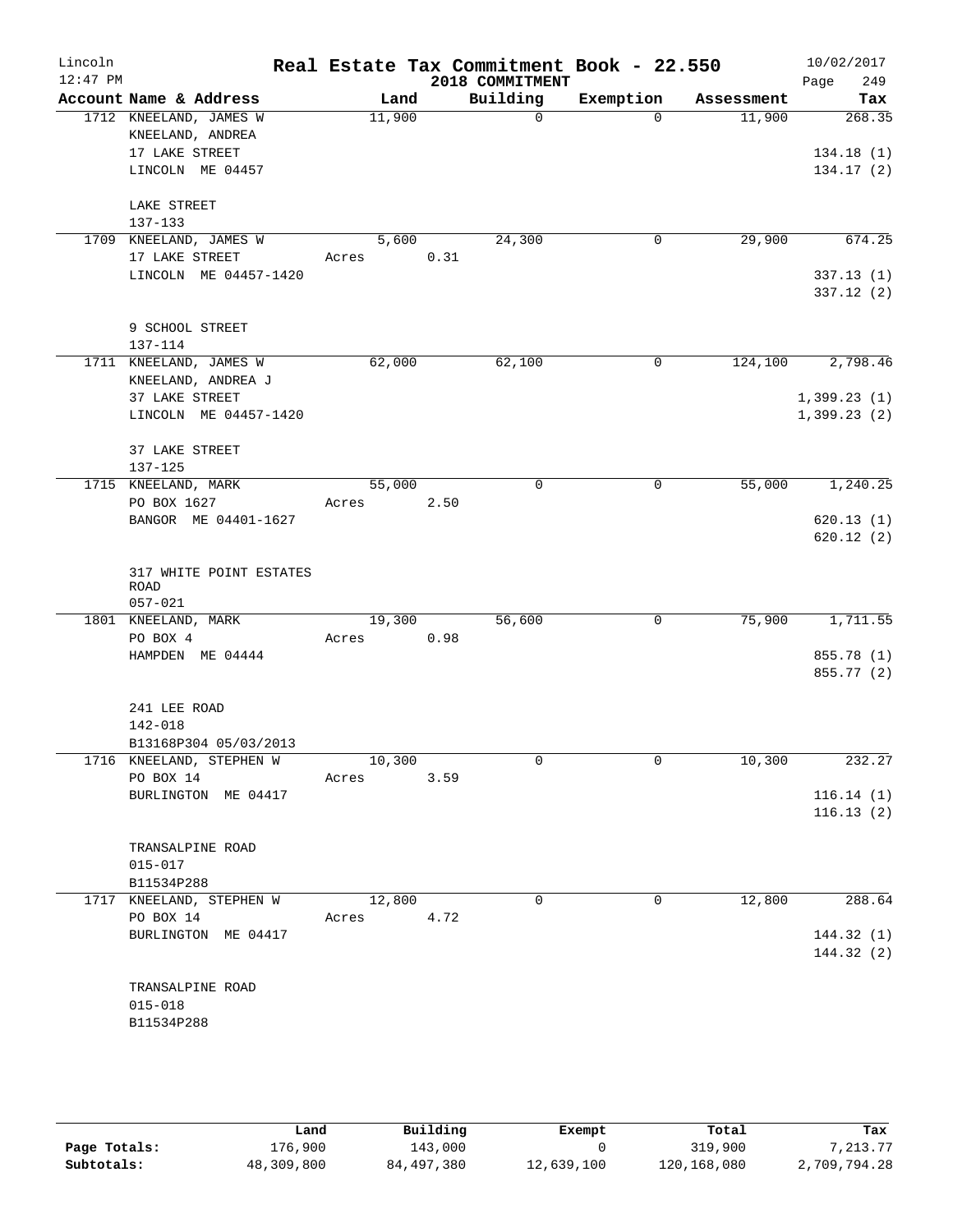| Lincoln<br>$12:47$ PM |                                       |             |      | 2018 COMMITMENT | Real Estate Tax Commitment Book - 22.550 |            | 10/02/2017<br>Page<br>250 |
|-----------------------|---------------------------------------|-------------|------|-----------------|------------------------------------------|------------|---------------------------|
|                       | Account Name & Address                | Land        |      | Building        | Exemption                                | Assessment | Tax                       |
|                       | 1718 KNEELAND, STEPHEN W<br>PO BOX 14 | 13,200      |      | 74,100          | $\Omega$                                 | 87,300     | 1,968.62                  |
|                       | BURLINGTON ME 04417                   |             |      |                 |                                          |            | 984.31 (1)<br>984.31 (2)  |
|                       |                                       |             |      |                 |                                          |            |                           |
|                       | 23 ENFIELD ROAD<br>137-017            |             |      |                 |                                          |            |                           |
|                       | 3856 KNIGHT, CHRISTOPHER J            | 5,100       |      | 0               | 0                                        | 5,100      | 115.01                    |
|                       | PO BOX 668                            | Acres       | 2.81 |                 |                                          |            |                           |
|                       | ROCKPORT ME 04856                     |             |      |                 |                                          |            | 57.51(1)<br>57.50(2)      |
|                       | OSGOOD AVENUE                         |             |      |                 |                                          |            |                           |
|                       | $027 - 043$                           |             |      |                 |                                          |            |                           |
|                       | B13601P10 07/29/2014                  |             |      |                 |                                          |            |                           |
|                       | 1720 KNIGHT, CHRISTOPHER J            | 12,600      |      | $\Omega$        | $\mathbf 0$                              | 12,600     | 284.13                    |
|                       | KNIGHT, LORRAINE B                    | Acres 18.00 |      |                 |                                          |            |                           |
|                       | PO BOX 668                            |             |      |                 |                                          |            | 142.07(1)                 |
|                       | ROCKPORT ME 04856                     |             |      |                 |                                          |            | 142.06(2)                 |
|                       | WEATHERBEE POINT ROAD                 |             |      |                 |                                          |            |                           |
|                       | $039 - 003$                           |             |      |                 |                                          |            |                           |
|                       | B9744P251                             |             |      |                 |                                          |            |                           |
|                       | 1721 KNIGHT, CHRISTOPHER J            | 40,000      |      | 28,100          | 0                                        | 68,100     | 1,535.66                  |
|                       | KNIGHT, LORRAINE B                    |             |      |                 |                                          |            |                           |
|                       | PO BOX 668                            |             |      |                 |                                          |            | 767.83(1)                 |
|                       | ROCKPORT ME 04856                     |             |      |                 |                                          |            | 767.83(2)                 |
|                       | 13 MEMORY LANE                        |             |      |                 |                                          |            |                           |
|                       | $110 - 007$                           |             |      |                 |                                          |            |                           |
|                       | B11586P162                            |             |      |                 |                                          |            |                           |
|                       | 1719 KNIGHT, CHRISTOPHER J            | 50,000      |      | 52,400          | $\mathbf 0$                              | 102,400    | 2,309.12                  |
|                       | KNIGHT, LORRAINE B                    |             |      |                 |                                          |            |                           |
|                       | PO BOX 668                            |             |      |                 |                                          |            | 1,154.56(1)               |
|                       | ROCKPORT ME 04856                     |             |      |                 |                                          |            | 1, 154.56(2)              |
|                       | 432 WEATHERBEE POINT RD               |             |      |                 |                                          |            |                           |
|                       | 049-011                               |             |      |                 |                                          |            |                           |
|                       | B7148P207<br>1722 KNIGHTS, ARNOLD     | 6,800       |      | 0               | 0                                        | 6,800      | 153.34                    |
|                       | KNIGHTS, MARIEL                       |             |      |                 |                                          |            |                           |
|                       | 18 HAYNES STREET                      |             |      |                 |                                          |            | 76.67(1)                  |
|                       | LINCOLN ME 04457                      |             |      |                 |                                          |            | 76.67(2)                  |
|                       | HAYNES STREET                         |             |      |                 |                                          |            |                           |
|                       | $141 - 023$                           |             |      |                 |                                          |            |                           |
|                       | 1725 KNIGHTS, ARNOLD A JR             | 10,200      |      | 53,800          | 26,000                                   | 38,000     | 856.90                    |
|                       | ARNISTA, GAYLENE                      | Acres       | 0.33 |                 | 20 Homestead                             |            |                           |
|                       | 89 PEA RIDGE ROAD                     |             |      |                 | 07 Veteran                               |            | 428.45 (1)                |
|                       | CHESTER ME 04457                      |             |      |                 |                                          |            | 428.45(2)                 |
|                       | 18 HAYNES STREET                      |             |      |                 |                                          |            |                           |
|                       | 141-022                               |             |      |                 |                                          |            |                           |
|                       |                                       |             |      |                 |                                          |            |                           |

|              | Land         | Building   | Exempt     | Total       | Tax          |
|--------------|--------------|------------|------------|-------------|--------------|
| Page Totals: | 137,900      | 208,400    | 26,000     | 320,300     | 7,222.78     |
| Subtotals:   | 48, 447, 700 | 84,705,780 | 12,665,100 | 120,488,380 | 2,717,017.06 |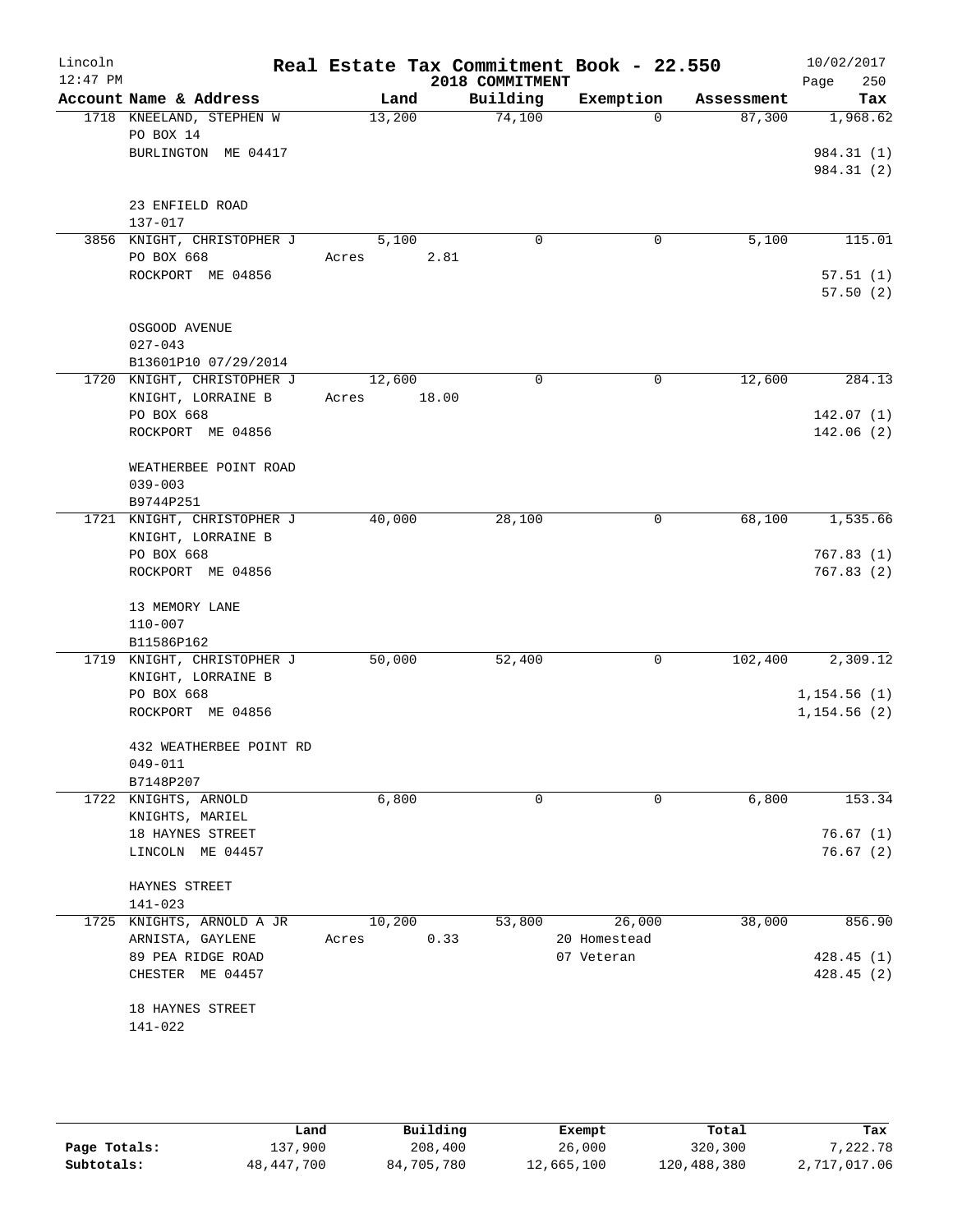| Lincoln<br>$12:47$ PM |                                        |        | Real Estate Tax Commitment Book - 22.550<br>2018 COMMITMENT |               |            | 10/02/2017<br>251<br>Page  |
|-----------------------|----------------------------------------|--------|-------------------------------------------------------------|---------------|------------|----------------------------|
|                       | Account Name & Address                 | Land   | Building                                                    | Exemption     | Assessment | Tax                        |
|                       | 1723 KNIGHTS, CEDRIC D &<br>HELEN      | 17,600 | 70,500                                                      | 20,000        | 68,100     | 1,535.66                   |
|                       | 568 WEST BROADWAY                      |        |                                                             | 20 Homestead  |            |                            |
|                       | LINCOLN ME 04457-9718                  |        |                                                             |               |            | 767.83(1)                  |
|                       |                                        |        |                                                             |               |            | 767.83(2)                  |
|                       | 568 WEST BROADWAY                      |        |                                                             |               |            |                            |
|                       | $046 - 063$                            |        |                                                             |               |            |                            |
|                       | 1724 KNIGHTS, CURTIS                   | 17,500 | 95,200                                                      | 20,000        | 92,700     | 2,090.39                   |
|                       | 222 CURTIS FARM ROAD                   |        |                                                             | 20 Homestead  |            |                            |
|                       | LINCOLN ME 04457                       |        |                                                             |               |            | 1,045.20(1)<br>1,045.19(2) |
|                       | 222 CURTIS FARM ROAD                   |        |                                                             |               |            |                            |
|                       | $054 - 014$                            |        |                                                             |               |            |                            |
|                       | 1726 KNIGHTS, MICHAEL                  | 22,500 | 28,000                                                      | 20,000        | 30,500     | 687.78                     |
|                       | KNIGHTS, DEBORAH                       |        |                                                             | 20 Homestead  |            |                            |
|                       | 631 MOHAWK ROAD                        |        |                                                             |               |            | 343.89(1)                  |
|                       | LINCOLN ME 04457                       |        |                                                             |               |            | 343.89(2)                  |
|                       | 631 MOHAWK ROAD                        |        |                                                             |               |            |                            |
|                       | $118 - 021$                            |        |                                                             |               |            |                            |
| 1727                  | KNIGHTS, STACY C                       | 16,500 | 40,400                                                      | 20,000        | 36,900     | 832.10                     |
|                       | 223 CURTIS FARM ROAD                   |        |                                                             | 20 Homestead  |            |                            |
|                       | LINCOLN ME 04457-9411                  |        |                                                             |               |            | 416.05(1)<br>416.05(2)     |
|                       |                                        |        |                                                             |               |            |                            |
|                       | 223 CURTIS FARM ROAD                   |        |                                                             |               |            |                            |
|                       | $054 - 008$                            |        |                                                             |               |            |                            |
|                       | B4679P51                               |        |                                                             |               |            |                            |
| 2319                  | KONOWALIK, TIMOTHY L                   | 8,600  | $\mathbf 0$                                                 | 0             | 8,600      | 193.93                     |
|                       | JORDAN-KONOWALIK,                      | Acres  | 0.35                                                        |               |            |                            |
|                       | CYNTHIA F                              |        |                                                             |               |            |                            |
|                       | 16 LOCUST AVENUE                       |        |                                                             |               |            | 96.97(1)                   |
|                       | HADDEN TOWNSHIP NJ<br>08108            |        |                                                             |               |            | 96.96(2)                   |
|                       | <b>BIG NARROWS</b>                     |        |                                                             |               |            |                            |
|                       | 110-017                                |        |                                                             |               |            |                            |
|                       | 2318 KONOWALIK, TIMOTHY L              | 49,100 | 72,700                                                      | 0             | 121,800    | 2,746.59                   |
|                       | JORDAN-KONOWALIK,                      | Acres  | 0.31                                                        |               |            |                            |
|                       | CYNTHIA F                              |        |                                                             |               |            | 1,373.30(1)                |
|                       | 16 LOCUST AVENUE<br>HADDON TOWNSHIP NJ |        |                                                             |               |            | 1,373.29(2)                |
|                       | 08108                                  |        |                                                             |               |            |                            |
|                       | 40 FAIR WIND LANE                      |        |                                                             |               |            |                            |
|                       | $110 - 016$                            |        |                                                             |               |            |                            |
|                       | B14348P76 11/29/2016                   |        |                                                             |               |            |                            |
|                       | 1728 KOSOBUCKI, VALERIE                | 36,600 | 26,100                                                      | 0             | 62,700     | 1,413.89                   |
|                       | KOSOBUCKI, MARK                        | Acres  | 1.73                                                        |               |            |                            |
|                       | 2275 BEACHFOREST DRIVE                 |        |                                                             |               |            | 706.95(1)                  |
|                       | SUMTER SC 29153                        |        |                                                             |               |            | 706.94(2)                  |
|                       | 370 TOBIN BROOK ROAD<br>$160 - 001$    |        |                                                             |               |            |                            |
|                       |                                        |        |                                                             |               |            |                            |
|                       |                                        |        |                                                             |               |            |                            |
|                       | Land.                                  |        | Building                                                    | <b>Ryomnt</b> | $T0+21$    | Tay                        |

|              | Land       | Building   | Exempt     | Total       | Tax          |
|--------------|------------|------------|------------|-------------|--------------|
| Page Totals: | 168,400    | 332,900    | 80,000     | 421,300     | 9,500.34     |
| Subtotals:   | 48,616,100 | 85,038,680 | 12,745,100 | 120,909,680 | 2,726,517.40 |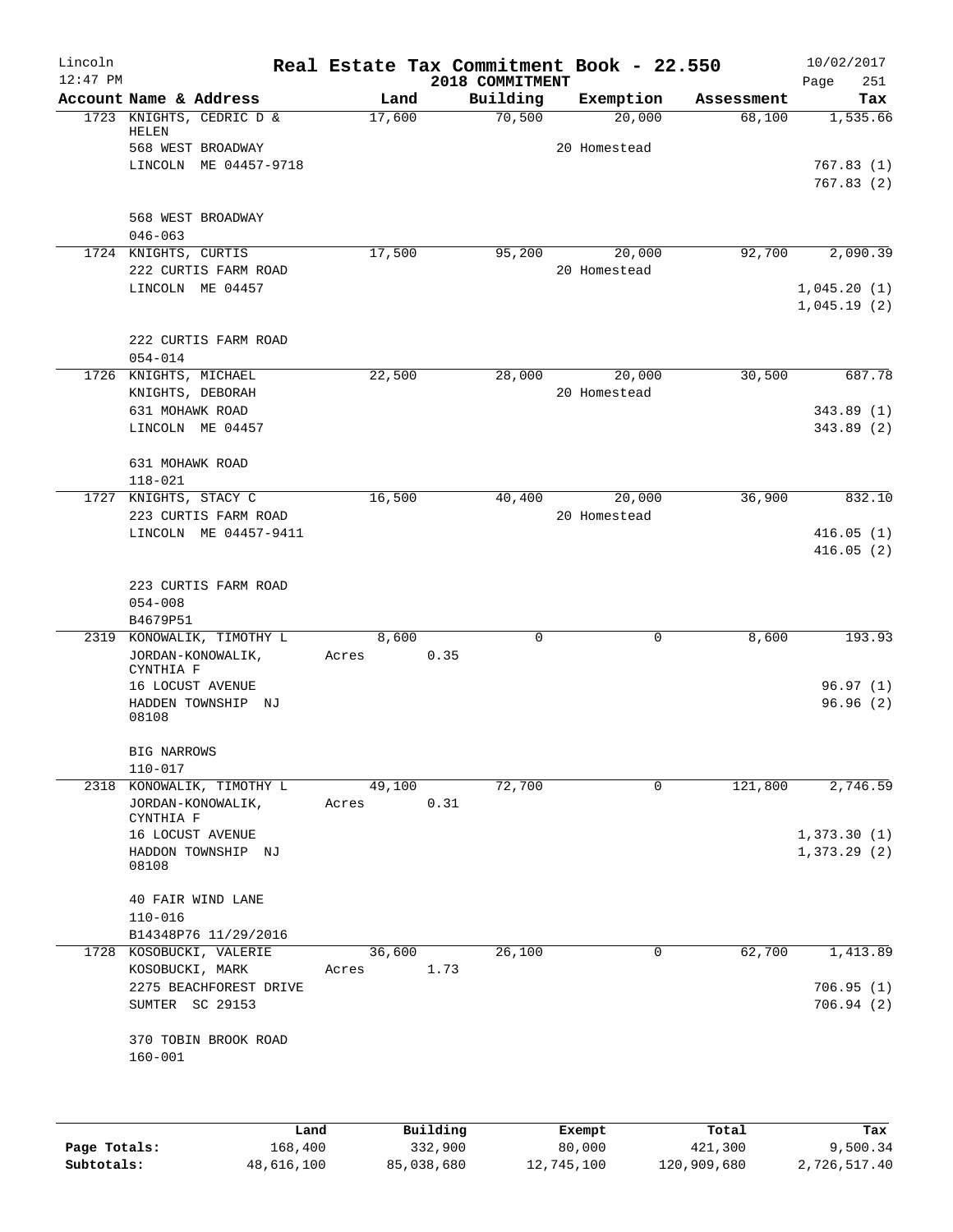| Lincoln    |                                    |            |      | Real Estate Tax Commitment Book - 22.550 |              |            | 10/02/2017             |
|------------|------------------------------------|------------|------|------------------------------------------|--------------|------------|------------------------|
| $12:47$ PM |                                    |            |      | 2018 COMMITMENT                          |              |            | 252<br>Page            |
|            | Account Name & Address             | Land       |      | Building                                 | Exemption    | Assessment | Tax                    |
|            | 1283 KOSOBUD, JESSICA A            | 19,800     |      | 57,900                                   | 20,000       | 57,700     | 1,301.14               |
|            | KOSOBUD, KYLE                      | Acres 1.28 |      |                                          | 20 Homestead |            |                        |
|            | 117 TRANSALPINE ROAD               |            |      |                                          |              |            | 650.57(1)              |
|            | LINCOLN ME 04457                   |            |      |                                          |              |            | 650.57(2)              |
|            | 117 TRANSALPINE ROAD               |            |      |                                          |              |            |                        |
|            | $037 - 057$                        |            |      |                                          |              |            |                        |
|            | B13767P154 02/20/2015 B10776P155   |            |      |                                          |              |            |                        |
|            | 1729 KOTARA, JASON A               | 19,800     |      | 67,900                                   | 0            | 87,700     | 1,977.64               |
|            | KOTARA , JOANNA L                  |            |      |                                          |              |            |                        |
|            | 12 JR DRIVE                        |            |      |                                          |              |            | 988.82 (1)             |
|            | LINCOLN ME 04457                   |            |      |                                          |              |            | 988.82 (2)             |
|            |                                    |            |      |                                          |              |            |                        |
|            | 12 JR DRIVE                        |            |      |                                          |              |            |                        |
|            | $126 - 062$                        |            |      |                                          |              |            |                        |
|            | 1731 KOVAROVICS, MICHAEL D &       | 38,700     |      | 79,500                                   | $\mathbf 0$  | 118,200    | 2,665.41               |
|            | S KIM<br>P.O. BOX 84               |            |      |                                          |              |            |                        |
|            | ASHFORD CT 06278-0084              |            |      |                                          |              |            | 1,332.71(1)            |
|            |                                    |            |      |                                          |              |            | 1,332.70(2)            |
|            |                                    |            |      |                                          |              |            |                        |
|            | 895 TRANSALPINE ROAD               |            |      |                                          |              |            |                        |
|            | $111 - 014$                        |            |      |                                          |              |            |                        |
|            | 1730 KOVAROVICS, MICHAEL D &       | 32,400     |      | $\mathbf 0$                              | $\mathbf 0$  | 32,400     | 730.62                 |
|            | S KIM                              |            |      |                                          |              |            |                        |
|            | P.O. BOX 84                        |            |      |                                          |              |            |                        |
|            | ASHFORD CT 06278-0084              |            |      |                                          |              |            | 365.31(1)              |
|            |                                    |            |      |                                          |              |            | 365.31(2)              |
|            | <b>BIG NARROWS</b>                 |            |      |                                          |              |            |                        |
|            | $111 - 013$                        |            |      |                                          |              |            |                        |
|            | 1732 KOZA, NANCY                   | 44,700     |      | 5,400                                    | 0            | 50,100     | 1,129.76               |
|            | 11808 BLUE FEBRUARY WAY Acres 0.67 |            |      |                                          |              |            |                        |
|            | COLUMBIA MD 21044                  |            |      |                                          |              |            | 564.88(1)              |
|            |                                    |            |      |                                          |              |            | 564.88(2)              |
|            |                                    |            |      |                                          |              |            |                        |
|            | 62 TAYLOR STREET                   |            |      |                                          |              |            |                        |
|            | 132-154                            |            |      |                                          |              |            |                        |
|            | B12726P305 02/11/2012              |            |      |                                          |              |            |                        |
|            | 1582 KRAPF, LYNETTE M              | 14,500     |      | 10,500                                   | 0            | 25,000     | 563.75                 |
|            | 237 MAIN STREET                    | Acres      | 0.49 |                                          |              |            |                        |
|            | LINCOLN ME 04457                   |            |      |                                          |              |            | 281.88(1)<br>281.87(2) |
|            |                                    |            |      |                                          |              |            |                        |
|            | 243 MAIN STREET                    |            |      |                                          |              |            |                        |
|            | 141-033                            |            |      |                                          |              |            |                        |
|            | 1583 KRAPF, LYNETTE M              | 32,400     |      | 75,300                                   | 0            | 107,700    | 2,428.64               |
|            | 237 MAIN STREET                    |            |      |                                          |              |            |                        |
|            | LINCOLN ME 04457-1104              |            |      |                                          |              |            | 1, 214.32(1)           |
|            |                                    |            |      |                                          |              |            | 1, 214.32(2)           |
|            |                                    |            |      |                                          |              |            |                        |
|            | 237 MAIN STREET                    |            |      |                                          |              |            |                        |
|            | 141-034                            |            |      |                                          |              |            |                        |

|              | Land       | Building     | Exempt     | Total       | Tax          |
|--------------|------------|--------------|------------|-------------|--------------|
| Page Totals: | 202,300    | 296,500      | 20,000     | 478,800     | 10,796.96    |
| Subtotals:   | 48,818,400 | 85, 335, 180 | 12,765,100 | 121,388,480 | 2,737,314.36 |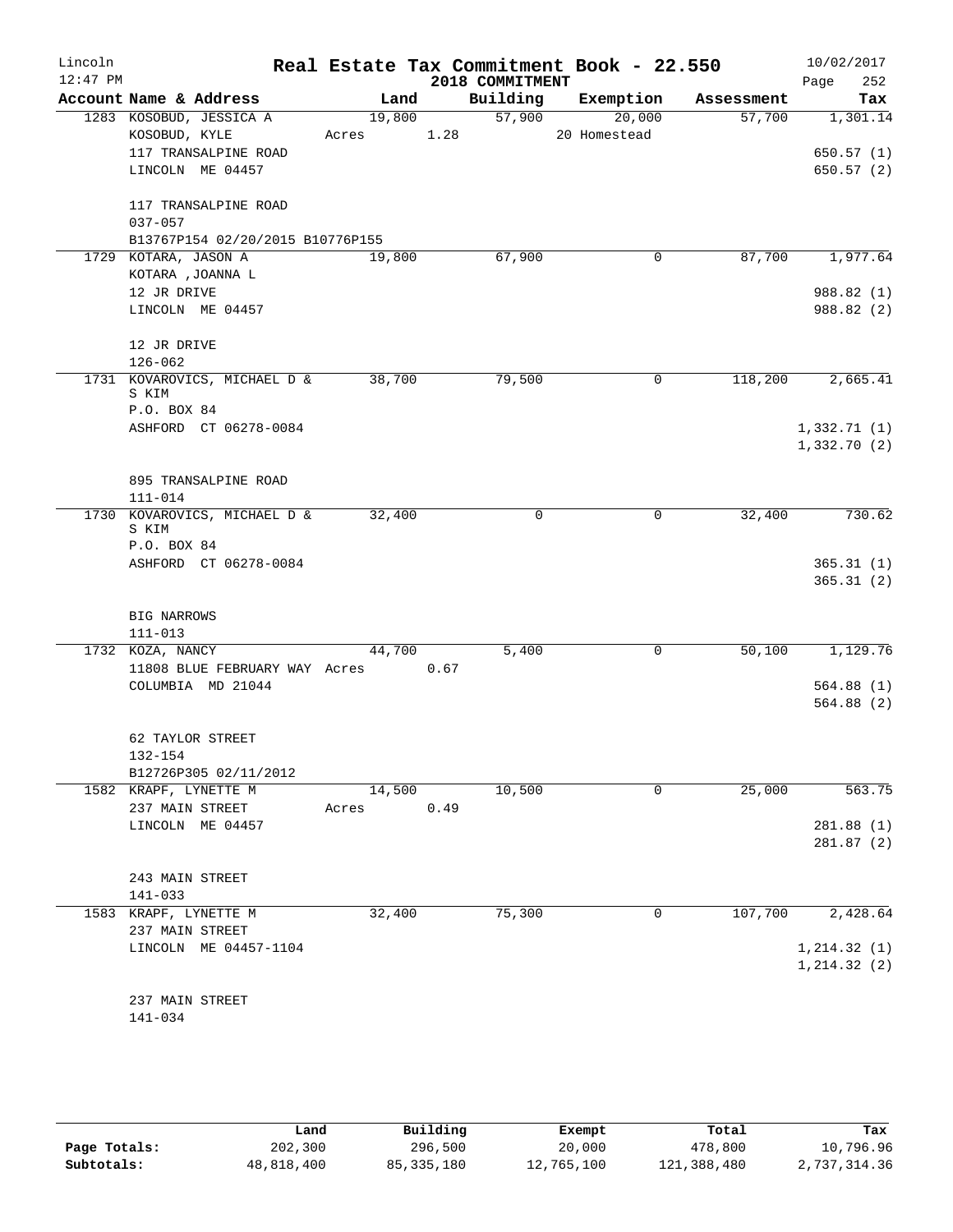| Lincoln<br>$12:47$ PM |                                                      |                      |      | 2018 COMMITMENT | Real Estate Tax Commitment Book - 22.550 |            | 10/02/2017<br>253<br>Page |
|-----------------------|------------------------------------------------------|----------------------|------|-----------------|------------------------------------------|------------|---------------------------|
|                       | Account Name & Address                               | Land                 |      | Building        | Exemption                                | Assessment | Tax                       |
|                       | 3183 KRUCZEK, PHILIP L                               | 37,800               |      | 22,400          | $\Omega$                                 | 60,200     | 1,357.51                  |
|                       | KRUCZEK, LORI M                                      | Acres                | 2.18 |                 |                                          |            |                           |
|                       | 501 ADRIAN DRIVE                                     |                      |      |                 |                                          |            | 678.76(1)                 |
|                       | EASTON PA 18040-7700                                 |                      |      |                 |                                          |            | 678.75(2)                 |
|                       |                                                      |                      |      |                 |                                          |            |                           |
|                       | 1790 HOUSTON ROAD                                    |                      |      |                 |                                          |            |                           |
|                       | $169 - 016$                                          |                      |      |                 |                                          |            |                           |
|                       | B14252P202 08/23/2016                                |                      |      |                 |                                          |            |                           |
|                       | 124 KUSNIERZ, DAVID                                  | 56,800               |      | 153,200         | 20,000                                   | 190,000    | 4,284.50                  |
|                       | DESAULNIERS-KUSNIERZ,                                | Acres                | 2.01 |                 | 20 Homestead                             |            |                           |
|                       | DENISE                                               |                      |      |                 |                                          |            |                           |
|                       | 295 WHITE POINT ESTATES<br>ROAD                      |                      |      |                 |                                          |            | 2,142.25(1)               |
|                       | LINCOLN ME 04457                                     |                      |      |                 |                                          |            | 2,142.25(2)               |
|                       |                                                      |                      |      |                 |                                          |            |                           |
|                       | 295 WHITE POINT ESTATES                              |                      |      |                 |                                          |            |                           |
|                       | ROAD                                                 |                      |      |                 |                                          |            |                           |
|                       | $057 - 025$                                          |                      |      |                 |                                          |            |                           |
|                       | B13420P239 12/06/2013 B13349P349 10/01/2013 B10820P8 |                      |      |                 |                                          |            |                           |
|                       | 1736 KYDD, DOUGLAS N                                 | 25,700               |      | 7,200           | $\Omega$                                 | 32,900     | 741.90                    |
|                       | KYDD, KAREN M                                        | Acres                | 0.50 |                 |                                          |            |                           |
|                       | 63 FIELDS POND ROAD                                  |                      |      |                 |                                          |            | 370.95(1)                 |
|                       | HOLDEN ME 04429                                      |                      |      |                 |                                          |            | 370.95(2)                 |
|                       |                                                      |                      |      |                 |                                          |            |                           |
|                       | 233 NORTH DANNY DRIVE                                |                      |      |                 |                                          |            |                           |
|                       | 172-004                                              |                      |      |                 |                                          |            |                           |
|                       | 1735 KYDD, DOUGLAS N                                 | 25,700<br>Acres 0.46 |      | $\Omega$        | $\mathbf 0$                              | 25,700     | 579.54                    |
|                       | KYDD, KAREN M<br>63 FIELDS POND ROAD                 |                      |      |                 |                                          |            | 289.77 (1)                |
|                       | HOLDEN ME 04429                                      |                      |      |                 |                                          |            | 289.77 (2)                |
|                       |                                                      |                      |      |                 |                                          |            |                           |
|                       | CAMBOLASSE POND                                      |                      |      |                 |                                          |            |                           |
|                       | $172 - 003$                                          |                      |      |                 |                                          |            |                           |
|                       | 1437 KYDD, KAREN M                                   | 30,600               |      | 52,000          | $\mathbf 0$                              |            | 82,600 1,862.63           |
|                       | SWANTON, ERICA K                                     | Acres                | 0.45 |                 |                                          |            |                           |
|                       | 63 FIELDS POND ROAD                                  |                      |      |                 |                                          |            | 931.32(1)                 |
|                       | HOLDEN ME 04429                                      |                      |      |                 |                                          |            | 931.31(2)                 |
|                       |                                                      |                      |      |                 |                                          |            |                           |
|                       | 229 NORTH DANNY DRIVE                                |                      |      |                 |                                          |            |                           |
|                       | $172 - 005$                                          |                      |      |                 |                                          |            |                           |
|                       | B14549P2 07/18/2017                                  |                      |      |                 |                                          |            |                           |
|                       | 1737 KYES, JEFFREY                                   |                      | 0    | 3,600           | 0                                        | 3,600      | 81.18                     |
|                       | PO BOX 26                                            |                      |      |                 |                                          |            |                           |
|                       | LINCOLN ME 04457-0026                                |                      |      |                 |                                          |            | 40.59(1)<br>40.59(2)      |
|                       |                                                      |                      |      |                 |                                          |            |                           |
|                       | W/S AIRPORT                                          |                      |      |                 |                                          |            |                           |
|                       | $129 - 005 - 008$                                    |                      |      |                 |                                          |            |                           |
|                       | 1739 KYES, JEFFREY M                                 | 40,000               |      | 75,900          | 0                                        | 115,900    | 2,613.55                  |
|                       | KYES, MICHELLE A                                     |                      |      |                 |                                          |            |                           |
|                       | 432 STANHOPE MILL ROAD                               |                      |      |                 |                                          |            | 1,306.78(1)               |
|                       | LINCOLN ME 04457                                     |                      |      |                 |                                          |            | 1,306.77(2)               |
|                       |                                                      |                      |      |                 |                                          |            |                           |
|                       | 426 STANHOPE MILL ROAD                               |                      |      |                 |                                          |            |                           |
|                       | $105 - 022$                                          |                      |      |                 |                                          |            |                           |
|                       |                                                      |                      |      |                 |                                          |            |                           |
|                       |                                                      |                      |      |                 |                                          |            |                           |
|                       |                                                      |                      |      |                 |                                          |            |                           |

|              | Land       | Building   | Exempt     | Total       | Tax          |
|--------------|------------|------------|------------|-------------|--------------|
| Page Totals: | 216,600    | 314,300    | 20,000     | 510,900     | 11,520.81    |
| Subtotals:   | 49,035,000 | 85,649,480 | 12,785,100 | 121,899,380 | 2,748,835.17 |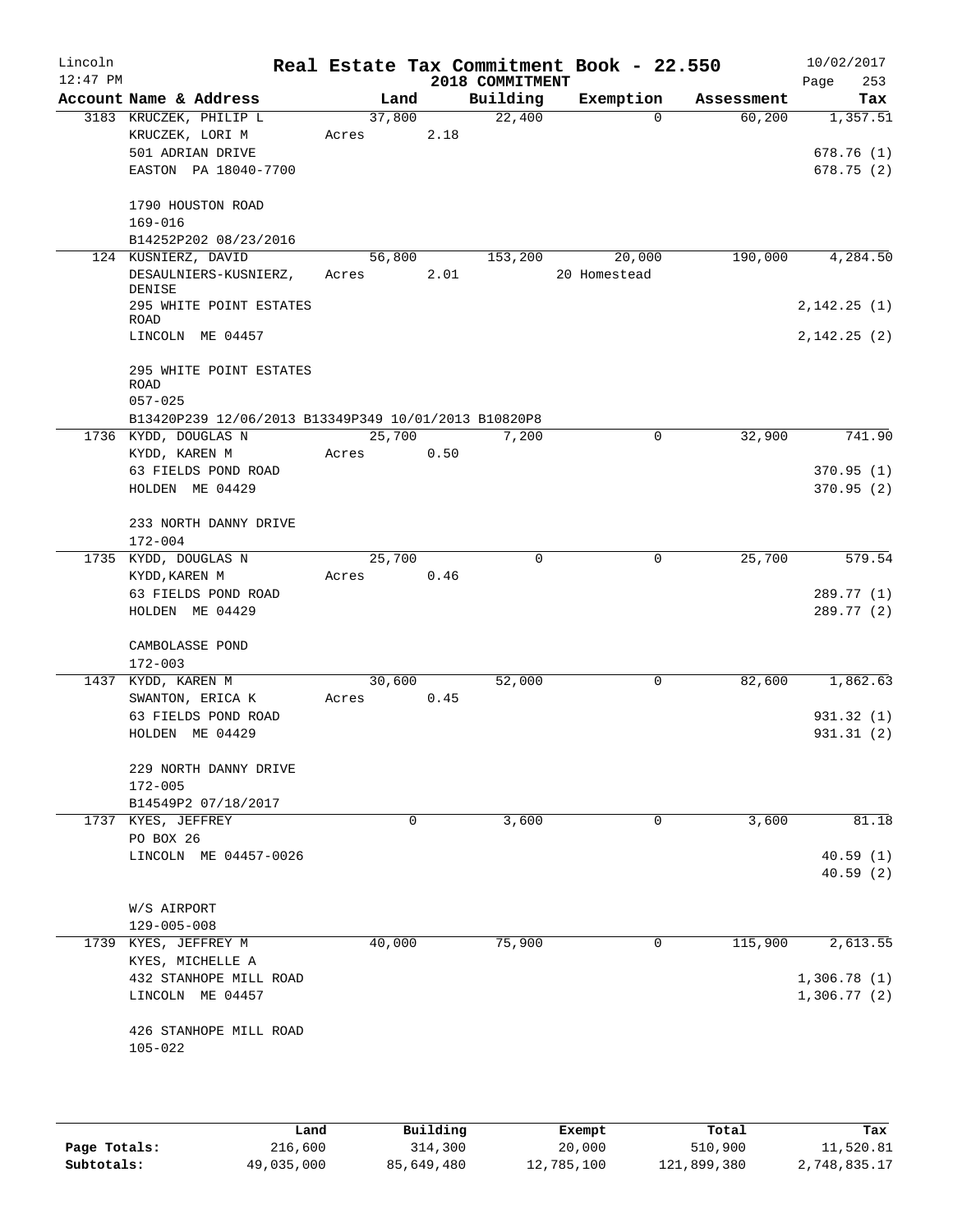| Lincoln    |                                          |        |      | Real Estate Tax Commitment Book - 22.550 |              |        |            | 10/02/2017                 |           |
|------------|------------------------------------------|--------|------|------------------------------------------|--------------|--------|------------|----------------------------|-----------|
| $12:47$ PM |                                          |        |      | 2018 COMMITMENT                          |              |        |            | Page                       | 254       |
|            | Account Name & Address                   | Land   |      | Building                                 | Exemption    |        | Assessment |                            | Tax       |
|            | 1738 KYES, JEFFREY M                     | 42,300 |      | 237,900                                  |              | 20,000 | 260,200    |                            | 5,867.51  |
|            | KYES, MICHELLE A                         |        |      |                                          | 20 Homestead |        |            |                            |           |
|            | PO BOX 26                                |        |      |                                          |              |        |            | 2,933.76(1)                |           |
|            | LINCOLN ME 04457-0026                    |        |      |                                          |              |        |            | 2,933.75(2)                |           |
|            | 432 STANHOPE MILL ROAD                   |        |      |                                          |              |        |            |                            |           |
|            | $105 - 023$                              |        |      |                                          |              |        |            |                            |           |
|            | 1740 KYES, JEFFREY M &                   | 52,700 |      | 103,600                                  |              | 0      | 156,300    |                            | 3,524.57  |
|            | MICHELE A                                |        |      |                                          |              |        |            |                            |           |
|            | (JEFFREY M KYES DMD)                     |        |      |                                          |              |        |            |                            |           |
|            | P O BOX 26                               |        |      |                                          |              |        |            | 1,762.29(1)                |           |
|            | LINCOLN ME 04457-0026                    |        |      |                                          |              |        |            | 1,762.28(2)                |           |
|            |                                          |        |      |                                          |              |        |            |                            |           |
|            | 168 WEST BROADWAY                        |        |      |                                          |              |        |            |                            |           |
|            | $135 - 012$                              |        |      |                                          |              |        |            |                            |           |
|            | 1741 L & A PROPERTIES<br>45 BRIDGE ROAD  | 66,500 |      | 192,200                                  |              | 0      | 258,700    |                            | 5,833.69  |
|            |                                          |        |      |                                          |              |        |            |                            |           |
|            | CHESTER ME 04457                         |        |      |                                          |              |        |            | 2,916.85(1)<br>2,916.84(2) |           |
|            |                                          |        |      |                                          |              |        |            |                            |           |
|            | 99 RIVER ROAD                            |        |      |                                          |              |        |            |                            |           |
|            | 129-001                                  |        |      |                                          |              |        |            |                            |           |
|            | 1742 L & A PROPERTIES LLC                | 0      |      | 172,000                                  |              | 0      | 172,000    |                            | 3,878.60  |
|            | 45 BRIDGE ROAD                           |        |      |                                          |              |        |            |                            |           |
|            | CHESTER ME 04457                         |        |      |                                          |              |        |            | 1,939.30(1)                |           |
|            |                                          |        |      |                                          |              |        |            | 1,939.30(2)                |           |
|            |                                          |        |      |                                          |              |        |            |                            |           |
|            | 250 ENFIELD ROAD                         |        |      |                                          |              |        |            |                            |           |
|            | $125 - 028$                              |        |      |                                          |              |        |            |                            |           |
|            | 1636 LABELLE, JEFFREY                    | 16,700 |      | 9,300                                    |              | 0      | 26,000     |                            | 586.30    |
|            | 98 PHINNEY FARM ROAD<br>LINCOLN ME 04457 | Acres  | 0.49 |                                          |              |        |            |                            | 293.15(1) |
|            |                                          |        |      |                                          |              |        |            |                            | 293.15(2) |
|            |                                          |        |      |                                          |              |        |            |                            |           |
|            | 17 PERRY STREET                          |        |      |                                          |              |        |            |                            |           |
|            | 136-066                                  |        |      |                                          |              |        |            |                            |           |
|            | B13516P119 03/28/2014 B11895P100         |        |      |                                          |              |        |            |                            |           |
|            | 1743 LABRECQUE, LINDA L                  | 30,000 |      | 142,800                                  |              | 26,000 | 146,800    |                            | 3,310.34  |
|            | LABRECQUE, PAUL                          | Acres  | 3.00 |                                          | 07 Veteran   |        |            |                            |           |
|            | 728 LEE ROAD                             |        |      |                                          | 20 Homestead |        |            | 1,655.17(1)                |           |
|            | LINCOLN ME 04457-9414                    |        |      |                                          |              |        |            | 1,655.17(2)                |           |
|            |                                          |        |      |                                          |              |        |            |                            |           |
|            | 728 LEE ROAD                             |        |      |                                          |              |        |            |                            |           |
|            | $148 - 031$<br>1744 LABRECQUE, RICHARD A | 11,300 |      | $\Omega$                                 |              | 0      | 11,300     |                            | 254.82    |
|            | 504 TURKEY STREET                        | Acres  | 2.00 |                                          |              |        |            |                            |           |
|            | NO BERWICK ME 03906                      |        |      |                                          |              |        |            |                            | 127.41(1) |
|            |                                          |        |      |                                          |              |        |            |                            | 127.41(2) |
|            |                                          |        |      |                                          |              |        |            |                            |           |
|            | PHINNEY FARM ROAD                        |        |      |                                          |              |        |            |                            |           |
|            | $006 - 026$                              |        |      |                                          |              |        |            |                            |           |
|            | B4780P246                                |        |      |                                          |              |        |            |                            |           |
|            |                                          |        |      |                                          |              |        |            |                            |           |
|            |                                          |        |      |                                          |              |        |            |                            |           |
|            |                                          |        |      |                                          |              |        |            |                            |           |

|              | Land       | Building   | Exempt     | Total       | Tax          |
|--------------|------------|------------|------------|-------------|--------------|
| Page Totals: | 219,500    | 857,800    | 46,000     | 1,031,300   | 23, 255.83   |
| Subtotals:   | 49,254,500 | 86,507,280 | 12,831,100 | 122,930,680 | 2,772,091.00 |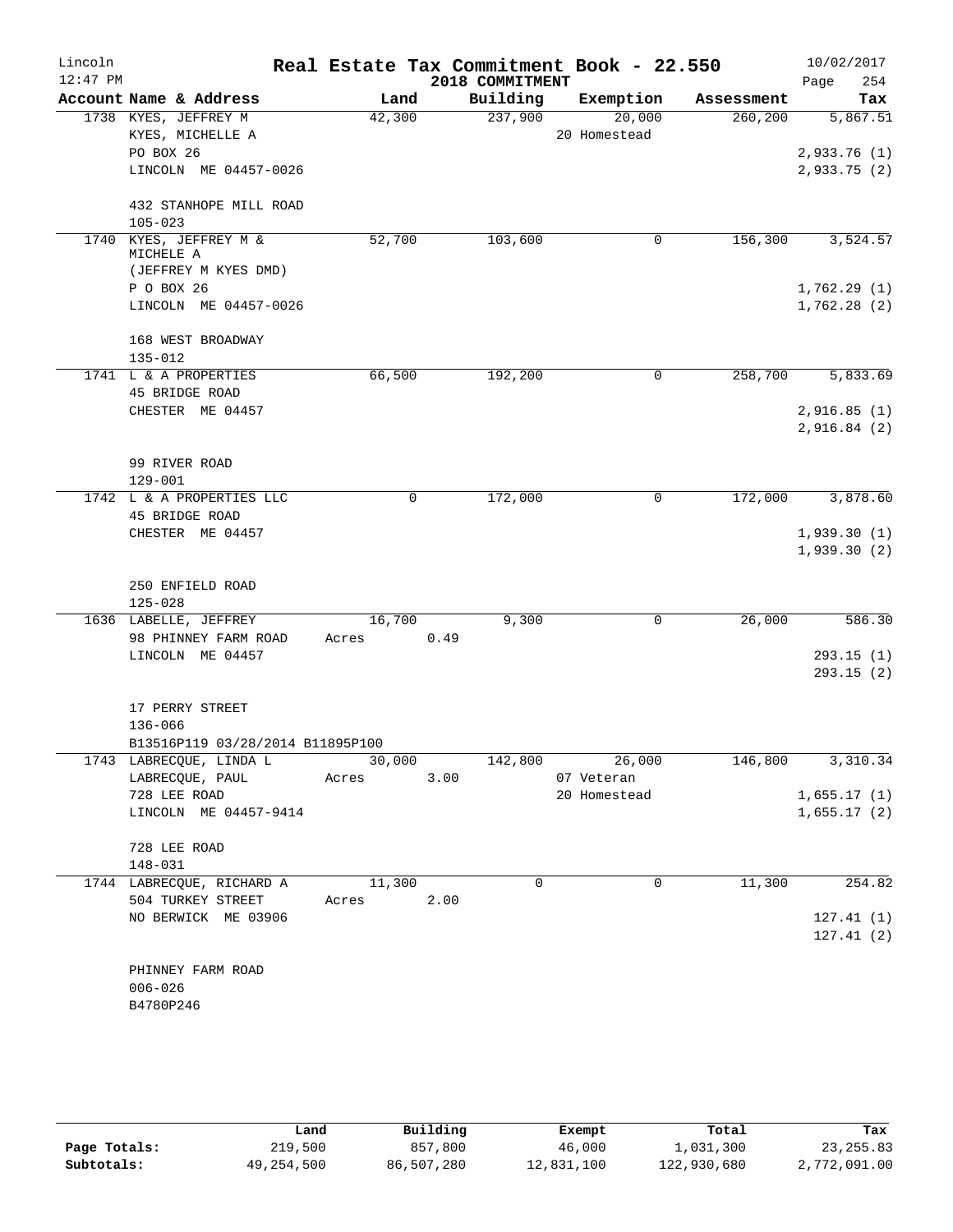| Lincoln      |                                                      |            |        |            |                 | Real Estate Tax Commitment Book - 22.550 |               | 10/02/2017   |
|--------------|------------------------------------------------------|------------|--------|------------|-----------------|------------------------------------------|---------------|--------------|
| $12:47$ PM   |                                                      |            |        |            | 2018 COMMITMENT |                                          |               | 255<br>Page  |
|              | Account Name & Address                               |            | Land   |            | Building        | Exemption                                | Assessment    | Tax          |
|              | 126 LABRIE, WILLIAM                                  |            | 15,600 |            | 76,500          | 20,000                                   | 72,100        | 1,625.86     |
|              | LABRIE, REBECCA                                      |            | Acres  | 1.08       |                 | 20 Homestead                             |               |              |
|              | 1050 MAIN STREET                                     |            |        |            |                 |                                          |               | 812.93(1)    |
|              | LINCOLN ME 04457                                     |            |        |            |                 |                                          |               | 812.93(2)    |
|              | 1050 MAIN STREET                                     |            |        |            |                 |                                          |               |              |
|              | $091 - 006$                                          |            |        |            |                 |                                          |               |              |
|              | B13766P31 02/19/2015 B12788P229 04/18/2012           |            |        |            |                 |                                          |               |              |
|              | 1746 LACHANCE, GARY L &                              |            | 17,400 |            | 70,800          | 20,000                                   | 68,200        | 1,537.91     |
|              | GILDA M                                              |            |        |            |                 |                                          |               |              |
|              | 661 MOHAWK ROAD                                      |            |        |            |                 | 20 Homestead                             |               |              |
|              | LINCOLN ME 04457-9707                                |            |        |            |                 |                                          |               | 768.96(1)    |
|              |                                                      |            |        |            |                 |                                          |               | 768.95(2)    |
|              | 661 MOHAWK ROAD                                      |            |        |            |                 |                                          |               |              |
|              | $118 - 015$                                          |            |        |            |                 |                                          |               |              |
|              | 1089 LACOMBE, STEVE                                  |            | 11,000 |            | 2,400           | 0                                        | 13,400        | 302.17       |
|              | 188 MATTAMISCONTIS ROAD Acres                        |            |        | 0.29       |                 |                                          |               |              |
|              | MATTAMISCONTIS ME                                    |            |        |            |                 |                                          |               | 151.09(1)    |
|              | 04457                                                |            |        |            |                 |                                          |               |              |
|              |                                                      |            |        |            |                 |                                          |               | 151.08(2)    |
|              |                                                      |            |        |            |                 |                                          |               |              |
|              | 7 FOX FARM ROAD<br>$144 - 014$                       |            |        |            |                 |                                          |               |              |
|              | B13766P348 02/20/2015 B13668P28 10/08/2014 B12849P10 |            |        |            |                 |                                          |               |              |
|              | 06/15/2012                                           |            |        |            |                 |                                          |               |              |
|              | 1747 LAFFEY, RICHARD T                               |            | 37,600 |            | 63,900          | 20,000                                   | 81,500        | 1,837.83     |
|              | LAFFEY, SUSAN J                                      |            | Acres  | 3.56       |                 | 20 Homestead                             |               |              |
|              | 44 EAGLE RIDGE RD                                    |            |        |            |                 |                                          |               | 918.92(1)    |
|              | LINCOLN ME 04457                                     |            |        |            |                 |                                          |               | 918.91(2)    |
|              |                                                      |            |        |            |                 |                                          |               |              |
|              | 44 EAGLE RIDGE ROAD                                  |            |        |            |                 |                                          |               |              |
|              | $040 - 021$                                          |            |        |            |                 |                                          |               |              |
|              | B14059P90 01/15/2016 B12762P186 03/20/2012           |            |        |            |                 |                                          |               |              |
|              | 3589 LAFFEY, RICHARD T.                              |            | 26,800 |            | 0               | 0                                        | 26,800        | 604.34       |
|              | 44 EAGLE RIDGE ROAD                                  |            |        |            |                 |                                          |               |              |
|              | LINCOLN ME 04457                                     |            |        |            |                 |                                          |               | 302.17(1)    |
|              |                                                      |            |        |            |                 |                                          |               | 302.17(2)    |
|              | EAGLE RIDGE ROAD                                     |            |        |            |                 |                                          |               |              |
|              | $040 - 022$                                          |            |        |            |                 |                                          |               |              |
|              | B13139P269 04/04/2013                                |            |        |            |                 |                                          |               |              |
|              | 3807 LAFFEY, SUSAN J                                 |            | 20,000 |            | $\Omega$        | $\mathbf 0$                              | 20,000        | 451.00       |
|              | 44 EAGLE RIDGE ROAD                                  |            | Acres  | 1.95       |                 |                                          |               |              |
|              | LINCOLN ME 04457                                     |            |        |            |                 |                                          |               | 225.50(1)    |
|              |                                                      |            |        |            |                 |                                          |               | 225.50(2)    |
|              |                                                      |            |        |            |                 |                                          |               |              |
|              | 40 EAGLE RIDGE ROAD                                  |            |        |            |                 |                                          |               |              |
|              | $040 - 020$                                          |            |        |            |                 |                                          |               |              |
|              | B13120P156 03/18/2013                                |            |        |            |                 |                                          |               |              |
| 1748         | LAFLAMME, ALAN J &                                   |            | 16,300 |            | 103,800         | 20,000                                   | 100, 100      | 2,257.26     |
|              | LAURIE F                                             |            |        |            |                 |                                          |               |              |
|              | 297 MAIN STREET                                      |            | Acres  | 0.82       |                 | 20 Homestead                             |               |              |
|              | LINCOLN ME 04457-1702                                |            |        |            |                 |                                          |               | 1, 128.63(1) |
|              |                                                      |            |        |            |                 |                                          |               | 1,128.63(2)  |
|              |                                                      |            |        |            |                 |                                          |               |              |
|              | 297 MAIN STREET                                      |            |        |            |                 |                                          |               |              |
|              | 144-029                                              |            |        |            |                 |                                          |               |              |
|              |                                                      | Land       |        | Building   |                 | Exempt                                   | Total         | Tax          |
| Page Totals: |                                                      | 144,700    |        | 317,400    |                 | 80,000                                   | 382,100       | 8,616.37     |
| Subtotals:   |                                                      | 49,399,200 |        | 86,824,680 |                 | 12,911,100                               | 123, 312, 780 | 2,780,707.37 |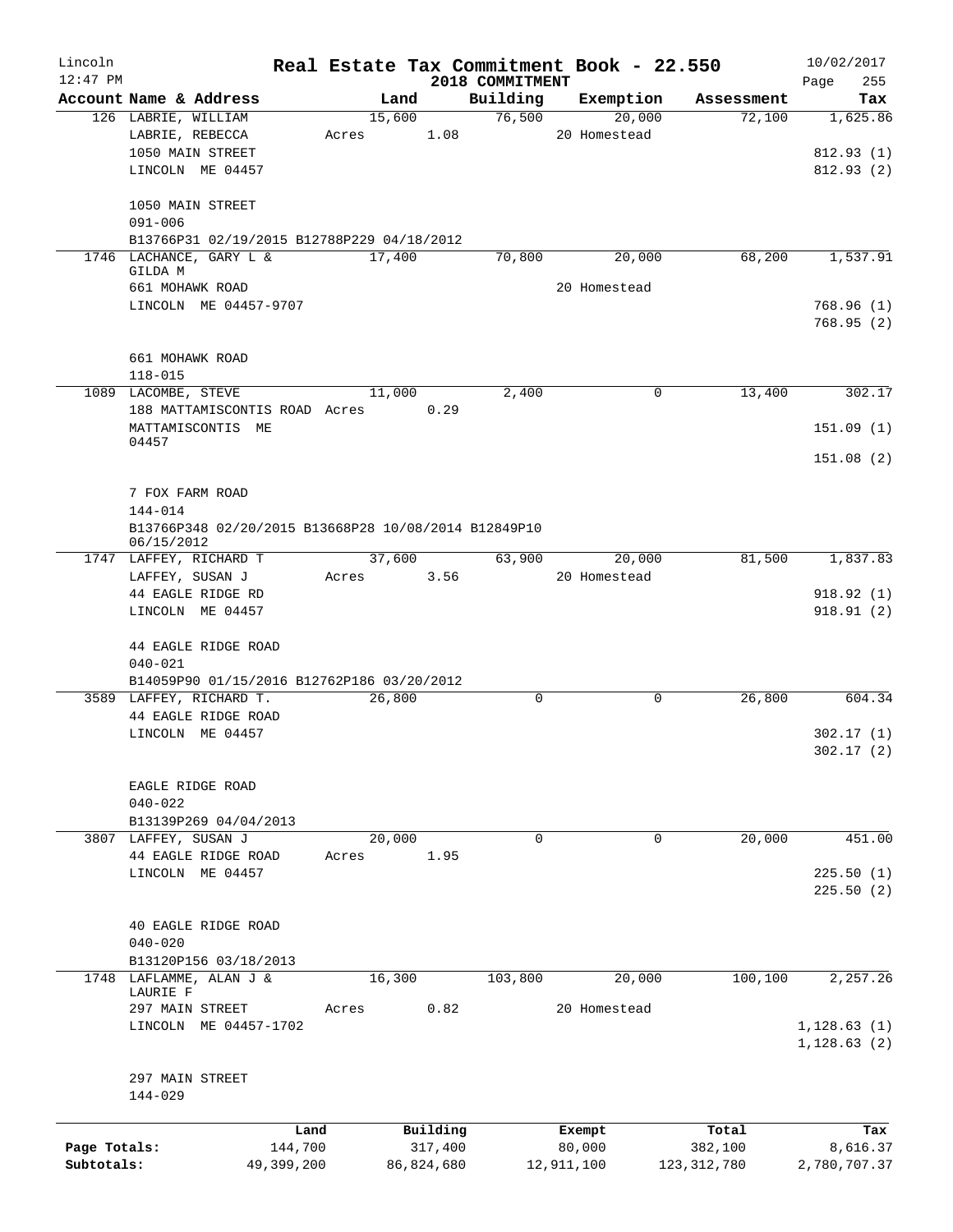| Lincoln<br>$12:47$ PM      |                                                                                            | Real Estate Tax Commitment Book - 22.550 | 2018 COMMITMENT |                      |                          | 10/02/2017<br>256<br>Page |
|----------------------------|--------------------------------------------------------------------------------------------|------------------------------------------|-----------------|----------------------|--------------------------|---------------------------|
|                            | Account Name & Address                                                                     | Land                                     | Building        | Exemption            | Assessment               | Tax                       |
|                            | 1177 LAFORGE, MARIE G                                                                      | 14,900                                   | 92,300          | $\Omega$             | 107,200                  | 2,417.36                  |
|                            | 1346 MAIN ROAD                                                                             | 1.22<br>Acres                            |                 |                      |                          |                           |
|                            | WEST ENFIELD ME 04493                                                                      |                                          |                 |                      |                          | 1,208.68(1)               |
|                            |                                                                                            |                                          |                 |                      |                          | 1,208.68(2)               |
|                            | 32 KELLEY AVENUE                                                                           |                                          |                 |                      |                          |                           |
|                            | $130 - 015$                                                                                |                                          |                 |                      |                          |                           |
|                            | B13499P223 04/07/2014 B13473P135 03/03/2014<br>B13460P211 02/11/2014                       |                                          |                 |                      |                          |                           |
|                            | 1749 LAGASSE, DENISE                                                                       | 7,800                                    | 43,700          | 20,000               | 31,500                   | 710.33                    |
|                            | 18 ENFIELD ROAD                                                                            |                                          |                 | 20 Homestead         |                          |                           |
|                            | LINCOLN ME 04457                                                                           |                                          |                 |                      |                          | 355.17(1)                 |
|                            |                                                                                            |                                          |                 |                      |                          | 355.16(2)                 |
|                            | 18 ENFIELD ROAD                                                                            |                                          |                 |                      |                          |                           |
|                            | 137-180                                                                                    |                                          |                 |                      |                          |                           |
|                            | B8742P110                                                                                  |                                          |                 |                      |                          |                           |
|                            | 3859 LAIER, SUSAN                                                                          | 45,000                                   | 2,500           | 0                    | 47,500                   | 1,071.13                  |
|                            | MASSE, DANA<br>107 HUSSEY ROAD                                                             | 7.50<br>Acres                            |                 |                      |                          | 535.57(1)                 |
|                            | PARSONFIELD ME 04047                                                                       |                                          |                 |                      |                          | 535.56(2)                 |
|                            |                                                                                            |                                          |                 |                      |                          |                           |
|                            | 22 HEMLOCK POINT                                                                           |                                          |                 |                      |                          |                           |
|                            | $050 - 024$                                                                                |                                          |                 |                      |                          |                           |
|                            | B14307P294 10/07/2016 B14122P249 04/11/2016<br>B14122P246 04/12/2016 B13854P297 06/01/2015 |                                          |                 |                      |                          |                           |
|                            | B13850P123 05/29/2015                                                                      |                                          |                 |                      |                          |                           |
|                            | 1751 LAIRD, GERALD S                                                                       | 18,500                                   | $\mathbf 0$     | $\mathbf 0$          | 18,500                   | 417.18                    |
|                            | LAIRD, KATHERINE                                                                           | 15.70<br>Acres                           |                 |                      |                          |                           |
|                            | 65 ENFIELD ROAD<br>LINCOLN ME 04457                                                        |                                          |                 |                      |                          | 208.59(1)<br>208.59(2)    |
|                            |                                                                                            |                                          |                 |                      |                          |                           |
|                            | ENFIELD ROAD                                                                               |                                          |                 |                      |                          |                           |
|                            | $036 - 001$                                                                                |                                          |                 |                      |                          |                           |
|                            | B10092P74                                                                                  |                                          |                 |                      |                          |                           |
|                            | 1750 LAIRD, GERALD S &<br>KATHERINE M                                                      | 11,900                                   | 106,300         | 20,000               | 98,200                   | 2,214.41                  |
|                            | 65 ENFIELD ROAD                                                                            |                                          |                 | 20 Homestead         |                          |                           |
|                            | LINCOLN ME 04457-1122                                                                      |                                          |                 |                      |                          | 1, 107.21(1)              |
|                            |                                                                                            |                                          |                 |                      |                          | 1, 107.20(2)              |
|                            |                                                                                            |                                          |                 |                      |                          |                           |
|                            | 65 ENFIELD ROAD<br>$132 - 049$                                                             |                                          |                 |                      |                          |                           |
|                            | 1752 LAKE MALL INC                                                                         | 41,900                                   | 123,800         | 0                    | 165,700                  | 3,736.54                  |
|                            | 8 PRINCE STREET                                                                            | 0.57<br>Acres                            |                 |                      |                          |                           |
|                            | LINCOLN ME 04457                                                                           |                                          |                 |                      |                          | 1,868.27(1)               |
|                            |                                                                                            |                                          |                 |                      |                          | 1,868.27(2)               |
|                            |                                                                                            |                                          |                 |                      |                          |                           |
|                            | 8 PRINCE STREET<br>137-109                                                                 |                                          |                 |                      |                          |                           |
|                            | 1754 LAKEVIEW SENIOR HOUSING                                                               | 109,500                                  | 1,062,600       | 0                    | 1,172,100                | 26,430.86                 |
|                            | ASSOCIATES                                                                                 |                                          |                 |                      |                          |                           |
|                            | LIMITED PARTNERSHIP                                                                        |                                          |                 |                      |                          |                           |
|                            | 262 HARLOW STREET                                                                          |                                          |                 |                      |                          | 13, 215. 43               |
|                            | PO BOX 1162<br>BANGOR ME 04402                                                             |                                          |                 |                      |                          | 13, 215. 43               |
|                            | 20 MAIN STREET                                                                             |                                          |                 |                      |                          |                           |
|                            | 137-042                                                                                    |                                          |                 |                      |                          |                           |
|                            |                                                                                            |                                          |                 |                      |                          |                           |
|                            | Land                                                                                       | Building                                 |                 | Exempt               | Total                    | Tax                       |
| Page Totals:<br>Subtotals: | 249,500<br>49,648,700                                                                      | 1,431,200<br>88, 255, 880                |                 | 40,000<br>12,951,100 | 1,640,700<br>124,953,480 | 36,997.81<br>2,817,705.18 |
|                            |                                                                                            |                                          |                 |                      |                          |                           |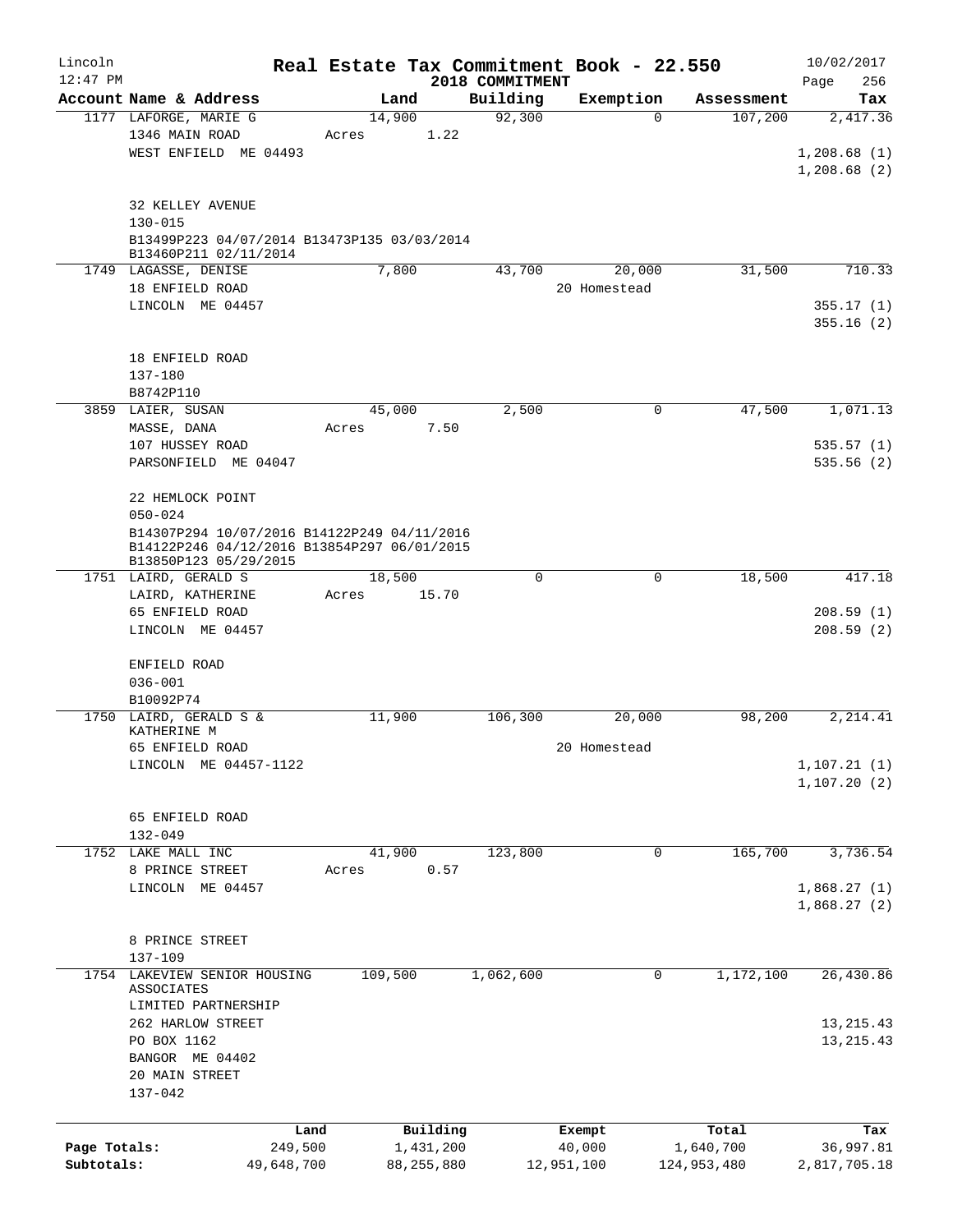| Lincoln<br>$12:47$ PM |                                           |       |         |         |                             | Real Estate Tax Commitment Book - 22.550 |            | 10/02/2017    |            |
|-----------------------|-------------------------------------------|-------|---------|---------|-----------------------------|------------------------------------------|------------|---------------|------------|
|                       | Account Name & Address                    |       | Land    |         | 2018 COMMITMENT<br>Building | Exemption                                | Assessment | Page          | 257<br>Tax |
|                       | 1141 LAKEVILLE SHORE INC                  |       | 28,100  |         | $\mathbf 0$                 | $\Omega$                                 | 28,100     |               | 633.66     |
|                       | PO BOX 96                                 | Acres |         | 169.00  |                             |                                          |            |               |            |
|                       | WINN ME 04495                             |       |         |         |                             |                                          |            | 316.83(1)     |            |
|                       |                                           |       |         |         |                             |                                          |            | 316.83(2)     |            |
|                       |                                           |       |         |         |                             |                                          |            |               |            |
|                       | OFF IP ROAD<br>$066 - 001$                |       |         |         |                             |                                          |            |               |            |
|                       | 1371 LAKEVILLE SHORES                     |       | 8,800   |         | 0                           | 0                                        | 8,800      |               | 198.44     |
|                       | PO BOX 96                                 | Acres |         | 62.00   |                             |                                          |            |               |            |
|                       | WINN ME 04455                             |       |         |         |                             |                                          |            |               | 99.22(1)   |
|                       |                                           |       |         |         |                             |                                          |            |               | 99.22 (2)  |
|                       |                                           |       |         |         |                             |                                          |            |               |            |
|                       | STUMP POND                                |       |         |         |                             |                                          |            |               |            |
|                       | $075 - 004$                               |       |         |         |                             |                                          |            |               |            |
|                       | B13949P91 09/04/2015 B13949P86 09/04/2014 |       |         |         |                             |                                          |            |               |            |
|                       | 1444 LAKEVILLE SHORES                     |       | 37,500  |         | 0                           | $\mathbf 0$                              | 37,500     |               | 845.63     |
|                       | PO BOX 96                                 | Acres |         | 52.89   |                             |                                          |            |               |            |
|                       | WINN ME 04495                             |       |         |         |                             |                                          |            | 422.82(1)     |            |
|                       |                                           |       |         |         |                             |                                          |            | 422.81(2)     |            |
|                       | ENFIELD ROAD                              |       |         |         |                             |                                          |            |               |            |
|                       | $037 - 028$                               |       |         |         |                             |                                          |            |               |            |
|                       | B12403P346                                |       |         |         |                             |                                          |            |               |            |
|                       | 1760 LAKEVILLE SHORES                     |       | 284,300 |         | $\mathbf 0$                 | 0                                        | 284,300    |               | 6,410.97   |
|                       | (FAY TRACT)                               | Acres |         | 1727.00 |                             |                                          |            |               |            |
|                       | PO BOX 96                                 |       |         |         |                             |                                          |            | 3, 205.49(1)  |            |
|                       | WINN ME 04495                             |       |         |         |                             |                                          |            | 3, 205.48 (2) |            |
|                       |                                           |       |         |         |                             |                                          |            |               |            |
|                       | TRANSALPINE ROAD                          |       |         |         |                             |                                          |            |               |            |
|                       | $026 - 015$                               |       |         |         |                             |                                          |            |               |            |
|                       | B10567P229<br>1756 LAKEVILLE SHORES       |       |         |         |                             |                                          |            |               |            |
|                       | PO BOX 96                                 |       | 613,000 | 3894.00 | 0                           | 0                                        | 613,000    | 13,823.15     |            |
|                       | WINN ME 04495                             | Acres |         |         |                             |                                          |            | 6,911.58(1)   |            |
|                       |                                           |       |         |         |                             |                                          |            | 6, 911.57(2)  |            |
|                       |                                           |       |         |         |                             |                                          |            |               |            |
|                       | TOBIN BROOK & HOUSTON                     |       |         |         |                             |                                          |            |               |            |
|                       | RD                                        |       |         |         |                             |                                          |            |               |            |
|                       | $068 - 001$<br>1966 LAKEVILLE SHORES      |       | 25,600  |         | 0                           | 0                                        | 25,600     |               | 577.28     |
|                       | PO BOX 96                                 | Acres |         | 4.10    |                             |                                          |            |               |            |
|                       | WINN ME 04495                             |       |         |         |                             |                                          |            | 288.64(1)     |            |
|                       |                                           |       |         |         |                             |                                          |            | 288.64(2)     |            |
|                       |                                           |       |         |         |                             |                                          |            |               |            |
|                       | PIERCE WEBBER ROAD                        |       |         |         |                             |                                          |            |               |            |
|                       | $041 - 022$                               |       |         |         |                             |                                          |            |               |            |
|                       | B14276P64 09/14/2016 B12036P297           |       |         |         |                             |                                          |            |               |            |
|                       | 1961 LAKEVILLE SHORES                     |       | 50,000  |         | $\Omega$                    | 0                                        | 50,000     |               | 1,127.50   |
|                       | PO BOX 96                                 | Acres |         | 28.95   |                             |                                          |            |               |            |
|                       | WINN ME 04495                             |       |         |         |                             |                                          |            | 563.75(1)     |            |
|                       |                                           |       |         |         |                             |                                          |            | 563.75(2)     |            |
|                       | FOLSOM POND                               |       |         |         |                             |                                          |            |               |            |
|                       | $049 - 013$                               |       |         |         |                             |                                          |            |               |            |
|                       | B14276P65 09/14/2016 B9354P165            |       |         |         |                             |                                          |            |               |            |
|                       |                                           |       |         |         |                             |                                          |            |               |            |
|                       |                                           |       |         |         |                             |                                          |            |               |            |
|                       |                                           |       |         |         |                             |                                          |            |               |            |

|              | Land       | Building   | Exempt     | Total       | Tax          |
|--------------|------------|------------|------------|-------------|--------------|
| Page Totals: | 1,047,300  |            |            | 1,047,300   | 23,616.63    |
| Subtotals:   | 50,696,000 | 88,255,880 | 12,951,100 | 126,000,780 | 2,841,321.81 |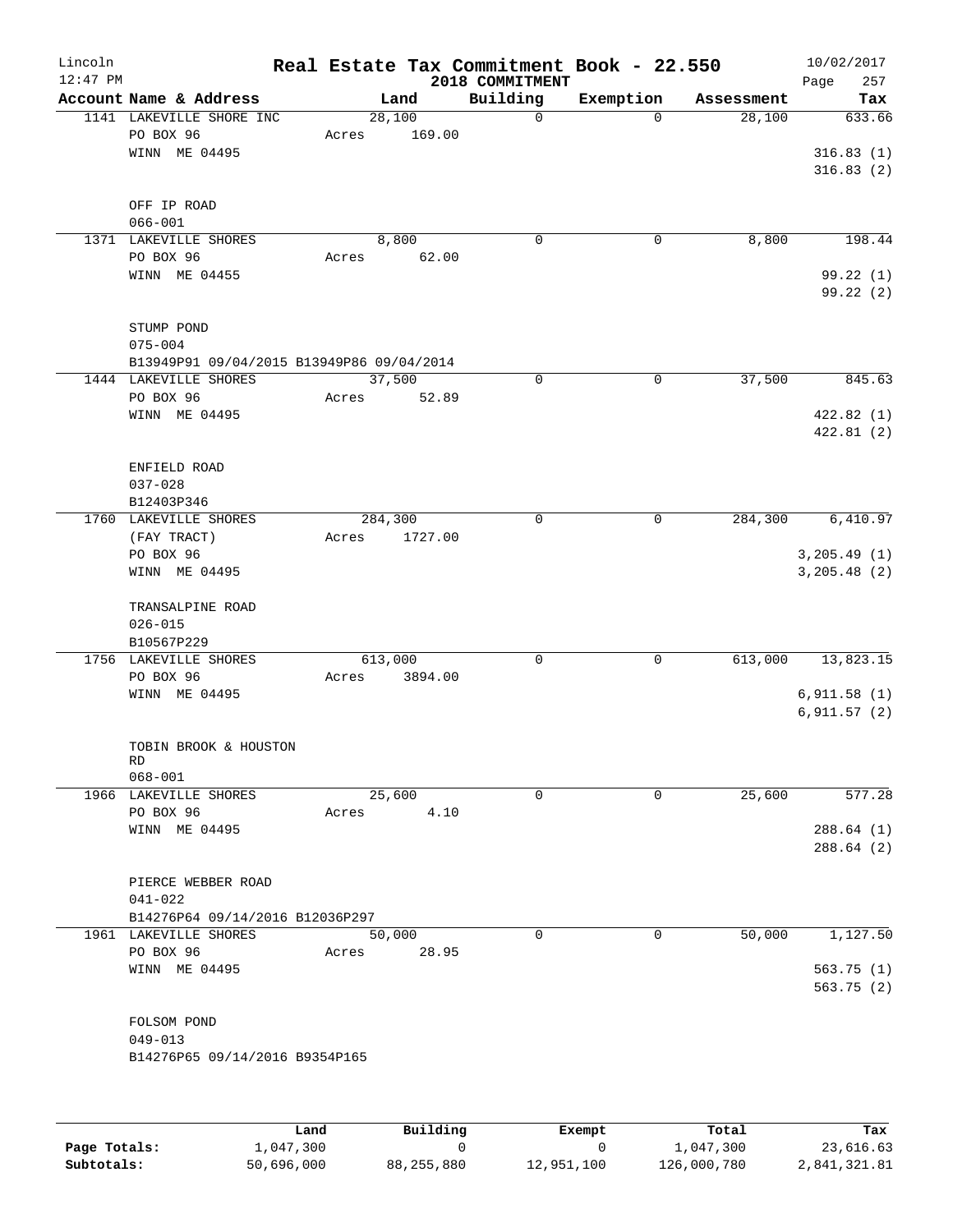| Lincoln    |                                                                          |        |        | Real Estate Tax Commitment Book - 22.550 |             |            | 10/02/2017                 |
|------------|--------------------------------------------------------------------------|--------|--------|------------------------------------------|-------------|------------|----------------------------|
| $12:47$ PM |                                                                          |        |        | 2018 COMMITMENT                          |             |            | 258<br>Page                |
|            | Account Name & Address                                                   |        | Land   | Building                                 | Exemption   | Assessment | Tax                        |
|            | 2971 LAKEVILLE SHORES<br>28107 PERDIDO BEACH<br><b>BLVD</b><br>PO BOX 96 | 44,900 |        | $\mathbf 0$                              | $\Omega$    | 44,900     | 1,012.50<br>506.25(1)      |
|            | WINN ME 04495                                                            |        |        |                                          |             |            | 506.25(2)                  |
|            | 21 BOULDER LANE<br>$083 - 008$                                           |        |        |                                          |             |            |                            |
|            | B13859P333 06/11/2015 B11099P41                                          |        |        |                                          |             |            |                            |
|            | 898 LAKEVILLE SHORES                                                     | 90,500 |        | $\Omega$                                 | 0           | 90,500     | 2,040.78                   |
|            | PO BOX 96                                                                | Acres  | 10.10  |                                          |             |            |                            |
|            | WINN ME 04495                                                            |        |        |                                          |             |            | 1,020.39(1)<br>1,020.39(2) |
|            | RIVER ROAD                                                               |        |        |                                          |             |            |                            |
|            | $056 - 012$<br>B13797P13 04/02/2015 B13797P12 04/02/2015                 |        |        |                                          |             |            |                            |
|            | 1757 LAKEVILLE SHORES                                                    | 14,500 |        | $\mathbf 0$                              | $\mathbf 0$ | 14,500     | 326.98                     |
|            | PO BOX 96                                                                | Acres  | 4.21   |                                          |             |            |                            |
|            | WINN ME 04495                                                            |        |        |                                          |             |            | 163.49(1)                  |
|            |                                                                          |        |        |                                          |             |            | 163.49(2)                  |
|            | LEE ROAD                                                                 |        |        |                                          |             |            |                            |
|            | $072 - 009$                                                              |        |        |                                          |             |            |                            |
|            | 1785 LAKEVILLE SHORES INC                                                | 16,900 |        | $\Omega$                                 | $\mathbf 0$ | 16,900     | 381.10                     |
|            | PO BOX 96                                                                | Acres  | 5.84   |                                          |             |            |                            |
|            | WINN ME 04495                                                            |        |        |                                          |             |            | 190.55(1)                  |
|            |                                                                          |        |        |                                          |             |            | 190.55(2)                  |
|            | 186 LEE ROAD<br>$142 - 040$                                              |        |        |                                          |             |            |                            |
|            | 1763 LAKEVILLE SHORES INC                                                | 30,100 |        | 0                                        | 0           | 30,100     | 678.76                     |
|            | PO BOX 96                                                                | Acres  | 192.00 |                                          |             |            |                            |
|            | WINN ME 04495                                                            |        |        |                                          |             |            | 339.38 (1)                 |
|            |                                                                          |        |        |                                          |             |            | 339.38 (2)                 |
|            | ROUND POND                                                               |        |        |                                          |             |            |                            |
|            | $016 - 004$                                                              |        |        |                                          |             |            |                            |
|            | B10567P229                                                               |        |        |                                          |             |            | 266.09                     |
|            | 1789 LAKEVILLE SHORES INC                                                | 11,800 |        | 0                                        | 0           | 11,800     |                            |
|            | (KING LOT)<br>PO BOX 96                                                  | Acres  | 62.00  |                                          |             |            | 133.05(1)                  |
|            | WINN ME 04495-0096                                                       |        |        |                                          |             |            | 133.04(2)                  |
|            | PHINNEY FARM ROAD                                                        |        |        |                                          |             |            |                            |
|            | $014 - 007$                                                              |        |        |                                          |             |            |                            |
|            | B6287P14                                                                 |        |        |                                          |             |            |                            |
|            | 1776 LAKEVILLE SHORES INC                                                |        | 7,100  | $\Omega$                                 | 0           | 7,100      | 160.11                     |
|            | PO BOX 96                                                                | Acres  | 48.80  |                                          |             |            |                            |
|            | WINN ME 04495                                                            |        |        |                                          |             |            | 80.06(1)                   |
|            |                                                                          |        |        |                                          |             |            | 80.05(2)                   |
|            |                                                                          |        |        |                                          |             |            |                            |
|            | 40 LANE HILL ROAD                                                        |        |        |                                          |             |            |                            |
|            | $071 - 011$                                                              |        |        |                                          |             |            |                            |

|              | Land       | Building     | Exempt     | Total       | Tax          |
|--------------|------------|--------------|------------|-------------|--------------|
| Page Totals: | 215,800    |              |            | 215,800     | 4,866.32     |
| Subtotals:   | 50,911,800 | 88, 255, 880 | 12,951,100 | 126,216,580 | 2,846,188.13 |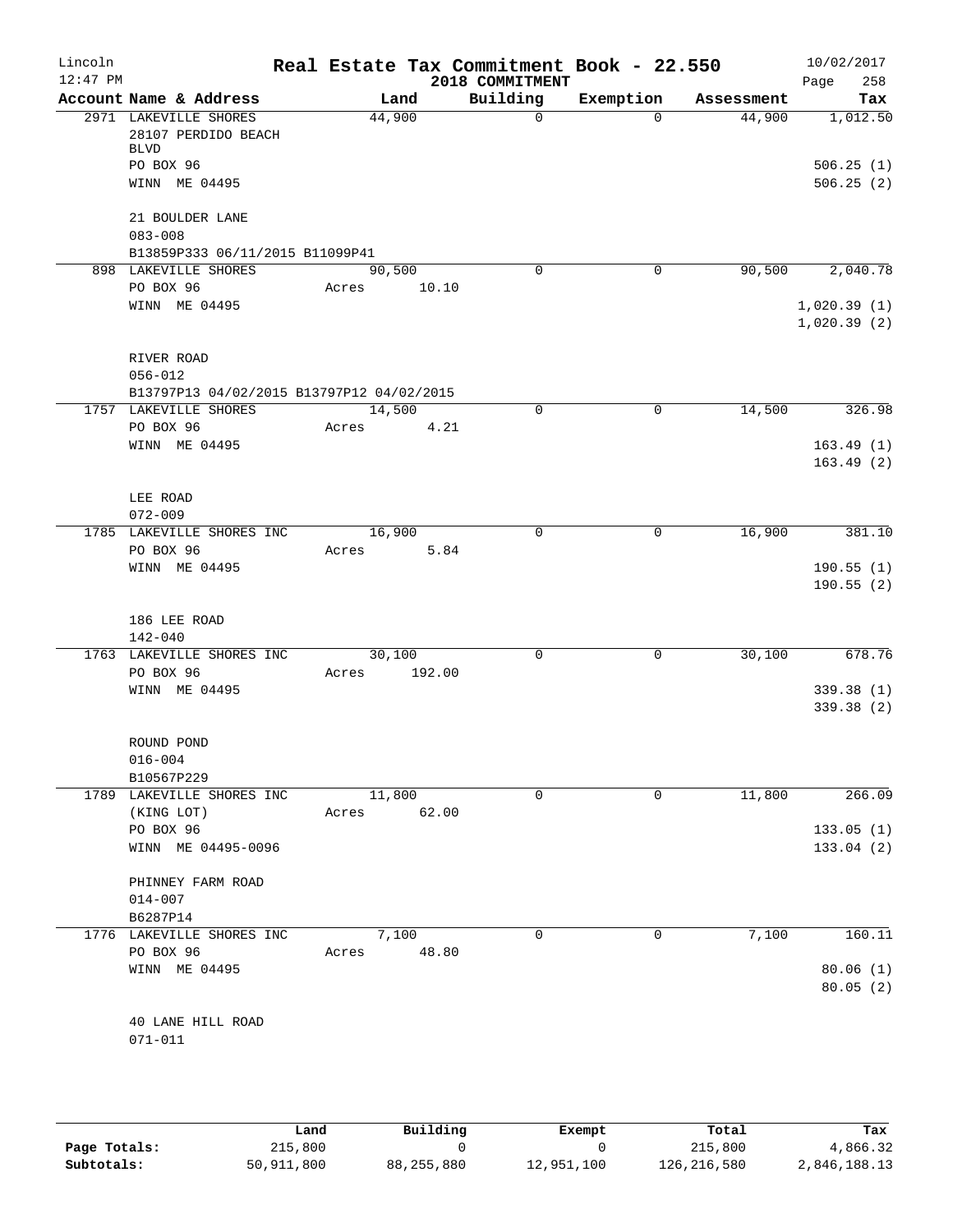| Lincoln<br>$12:47$ PM |                                        |             |         |         | Real Estate Tax Commitment Book - 22.550<br>2018 COMMITMENT |             |                   | Page | 10/02/2017<br>259 |
|-----------------------|----------------------------------------|-------------|---------|---------|-------------------------------------------------------------|-------------|-------------------|------|-------------------|
|                       | Account Name & Address                 |             | Land    |         | Building                                                    | Exemption   | Assessment        |      | Tax               |
|                       | 1784 LAKEVILLE SHORES INC              |             | 6,300   |         | $\overline{0}$                                              | $\Omega$    | 6,300             |      | 142.07            |
|                       | PO BOX 96                              | Acres 38.00 |         |         |                                                             |             |                   |      |                   |
|                       | WINN ME 04495-0096                     |             |         |         |                                                             |             |                   |      | 71.04(1)          |
|                       |                                        |             |         |         |                                                             |             |                   |      | 71.03(2)          |
|                       |                                        |             |         |         |                                                             |             |                   |      |                   |
|                       | HALE STREET                            |             |         |         |                                                             |             |                   |      |                   |
|                       | 127-060                                |             |         |         |                                                             |             |                   |      | 223.25            |
|                       | 1783 LAKEVILLE SHORES INC<br>PO BOX 96 |             | 9,900   |         | $\mathbf 0$                                                 | 0           | 9,900             |      |                   |
|                       | WINN ME 04495                          |             |         |         |                                                             |             |                   |      | 111.63(1)         |
|                       |                                        |             |         |         |                                                             |             |                   |      | 111.62(2)         |
|                       |                                        |             |         |         |                                                             |             |                   |      |                   |
|                       | <b>BIRCH LANE</b>                      |             |         |         |                                                             |             |                   |      |                   |
|                       | $092 - 043$                            |             |         |         |                                                             |             |                   |      |                   |
|                       | 1778 LAKEVILLE SHORES INC              |             | 159,600 |         | $\Omega$                                                    | $\mathbf 0$ | 159,600           |      | 3,598.98          |
|                       | PO BOX 96                              | Acres       |         | 1023.22 |                                                             |             |                   |      |                   |
|                       | (HOUSTON TRACT)                        |             |         |         |                                                             |             |                   |      | 1,799.49(1)       |
|                       | WINN ME 04495                          |             |         |         |                                                             |             |                   |      | 1,799.49(2)       |
|                       | LEE ROAD                               |             |         |         |                                                             |             |                   |      |                   |
|                       | $072 - 016$                            |             |         |         |                                                             |             |                   |      |                   |
|                       | 1772 LAKEVILLE SHORES INC              |             | 598,500 |         | 0                                                           | 0           | 598,500 13,496.18 |      |                   |
|                       | PO BOX 96                              | Acres       |         | 4031.63 |                                                             |             |                   |      |                   |
|                       | (1/2 TWP)                              |             |         |         |                                                             |             |                   |      | 6,748.09(1)       |
|                       | WINN ME 04495                          |             |         |         |                                                             |             |                   |      | 6,748.09(2)       |
|                       |                                        |             |         |         |                                                             |             |                   |      |                   |
|                       | HALF TOWNSHIP ROAD                     |             |         |         |                                                             |             |                   |      |                   |
|                       | $060 - 001$                            |             |         |         |                                                             |             |                   |      |                   |
|                       | B10607P317                             |             |         |         |                                                             |             |                   |      |                   |
|                       | 1771 LAKEVILLE SHORES INC<br>PO BOX 96 | Acres       | 10,000  | 11.40   | $\mathbf 0$                                                 | $\mathbf 0$ | 10,000            |      | 225.50            |
|                       | WINN ME 04495                          |             |         |         |                                                             |             |                   |      | 112.75(1)         |
|                       |                                        |             |         |         |                                                             |             |                   |      | 112.75(2)         |
|                       |                                        |             |         |         |                                                             |             |                   |      |                   |
|                       | MATTANAWCOOK LAKE                      |             |         |         |                                                             |             |                   |      |                   |
|                       | $049 - 001$                            |             |         |         |                                                             |             |                   |      |                   |
| 3800                  | LAKEVILLE SHORES INC                   |             | 8,100   |         | 0                                                           | 0           | 8,100             |      | 182.66            |
|                       | PO BOX 96                              | Acres       |         | 44.50   |                                                             |             |                   |      |                   |
|                       | WINN ME 04495                          |             |         |         |                                                             |             |                   |      | 91.33(1)          |
|                       |                                        |             |         |         |                                                             |             |                   |      | 91.33(2)          |
|                       |                                        |             |         |         |                                                             |             |                   |      |                   |
|                       | ENFIELD ROAD<br>$025 - 014$            |             |         |         |                                                             |             |                   |      |                   |
|                       | B12777P156 03/30/2012                  |             |         |         |                                                             |             |                   |      |                   |
|                       | 1764 LAKEVILLE SHORES INC              |             | 13,200  |         | 0                                                           | 0           | 13,200            |      | 297.66            |
|                       | PO BOX 96                              | Acres       |         | 93.00   |                                                             |             |                   |      |                   |
|                       | WINN ME 04495                          |             |         |         |                                                             |             |                   |      | 148.83(1)         |
|                       |                                        |             |         |         |                                                             |             |                   |      | 148.83(2)         |
|                       |                                        |             |         |         |                                                             |             |                   |      |                   |
|                       | ENFIELD ROAD                           |             |         |         |                                                             |             |                   |      |                   |
|                       | $025 - 013$                            |             |         |         |                                                             |             |                   |      |                   |
|                       | B11809P243                             |             |         |         |                                                             |             |                   |      |                   |

|              | Land       | Building     | Exempt     | Total       | Tax          |
|--------------|------------|--------------|------------|-------------|--------------|
| Page Totals: | 805,600    |              |            | 805,600     | 18,166.30    |
| Subtotals:   | 51,717,400 | 88, 255, 880 | 12,951,100 | 127,022,180 | 2,864,354.43 |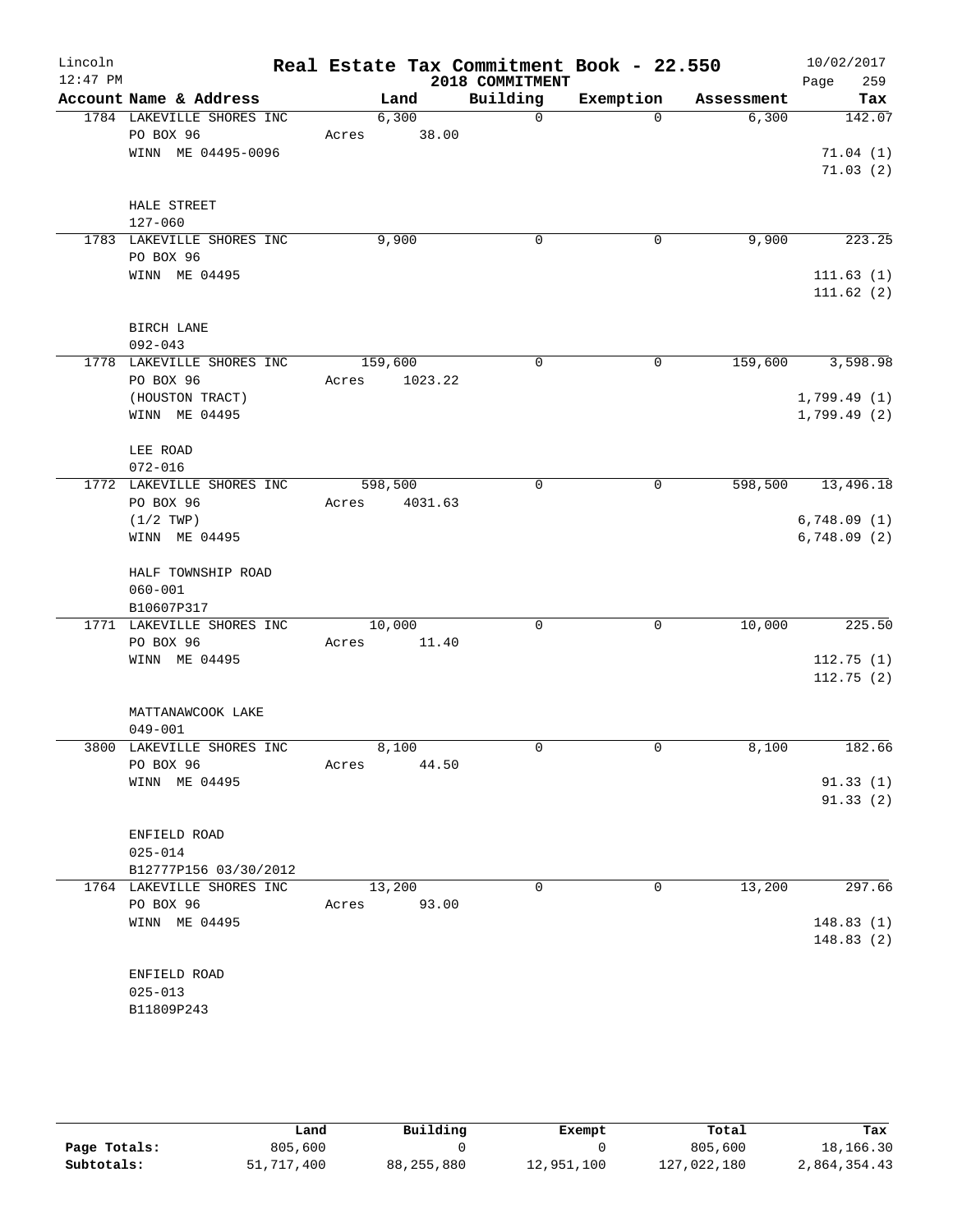| Lincoln<br>$12:47$ PM |                                             |             |             | 2018 COMMITMENT | Real Estate Tax Commitment Book - 22.550 |            | 10/02/2017<br>260<br>Page |
|-----------------------|---------------------------------------------|-------------|-------------|-----------------|------------------------------------------|------------|---------------------------|
|                       | Account Name & Address                      |             | Land        | Building        | Exemption                                | Assessment | Tax                       |
|                       | 1762 LAKEVILLE SHORES INC                   | 18,900      |             | $\Omega$        | $\Omega$                                 | 18,900     | 426.20                    |
|                       | PO BOX 96                                   | Acres       | 96.00       |                 |                                          |            |                           |
|                       | WINN ME 04495                               |             |             |                 |                                          |            | 213.10(1)                 |
|                       |                                             |             |             |                 |                                          |            | 213.10(2)                 |
|                       |                                             |             |             |                 |                                          |            |                           |
|                       | PHINNEY FARM ROAD<br>$014 - 002$            |             |             |                 |                                          |            |                           |
|                       | B10946P242                                  |             |             |                 |                                          |            |                           |
|                       | 685 LAKEVILLE SHORES INC                    |             | 48,700      | 0               | 0                                        | 48,700     | 1,098.19                  |
|                       | PO BOX 96                                   | Acres       | 4.27        |                 |                                          |            |                           |
|                       | WINN ME 04495                               |             |             |                 |                                          |            | 549.10(1)                 |
|                       |                                             |             |             |                 |                                          |            | 549.09(2)                 |
|                       |                                             |             |             |                 |                                          |            |                           |
|                       | 2010 HOUSTON ROAD                           |             |             |                 |                                          |            |                           |
|                       | $174 - 009$                                 |             |             |                 |                                          |            |                           |
|                       | B13934P273 08/19/2015 B12726P297 02/07/2012 |             |             | $\Omega$        |                                          |            | 11.28                     |
|                       | 1780 LAKEVILLE SHORES INC<br>PO BOX 96      |             | 500<br>0.54 |                 | $\mathbf 0$                              | 500        |                           |
|                       | WINN ME 04495                               | Acres       |             |                 |                                          |            | 5.64(1)                   |
|                       |                                             |             |             |                 |                                          |            | 5.64(2)                   |
|                       |                                             |             |             |                 |                                          |            |                           |
|                       | <b>MAIN STREET</b>                          |             |             |                 |                                          |            |                           |
|                       | $091 - 007$                                 |             |             |                 |                                          |            |                           |
|                       | 1962 LAKEVILLE SHORES INC                   |             | 69,800      | 9,300           | 0                                        | 79,100     | 1,783.71                  |
|                       | PO BOX 96                                   | Acres 17.60 |             |                 |                                          |            |                           |
|                       | WINN ME 04495                               |             |             |                 |                                          |            | 891.86 (1)                |
|                       |                                             |             |             |                 |                                          |            | 891.85 (2)                |
|                       |                                             |             |             |                 |                                          |            |                           |
|                       | 33 PARK AVENUE<br>$064 - 005$               |             |             |                 |                                          |            |                           |
|                       | B14276P64 09/14/2016 B9376P45               |             |             |                 |                                          |            |                           |
|                       | 3826 LAKEVILLE SHORES INC                   |             | 12,500      | $\Omega$        | 0                                        | 12,500     | 281.88                    |
|                       | PO BOX 96                                   | Acres       | 99.50       |                 |                                          |            |                           |
|                       | WINN ME 04495                               |             |             |                 |                                          |            | 140.94(1)                 |
|                       |                                             |             |             |                 |                                          |            | 140.94(2)                 |
|                       |                                             |             |             |                 |                                          |            |                           |
|                       | SOUTH ROAD                                  |             |             |                 |                                          |            |                           |
|                       | $061 - 033$                                 |             |             |                 |                                          |            |                           |
|                       | B13202P53 06/03/2013                        |             |             |                 |                                          |            |                           |
|                       | 1768 LAKEVILLE SHORES INC                   |             | 3,200       | $\mathbf 0$     | $\Omega$                                 | 3,200      | 72.16                     |
|                       | PO BOX 96                                   | Acres       | 3.00        |                 |                                          |            |                           |
|                       | WINN ME 04495                               |             |             |                 |                                          |            | 36.08(1)<br>36.08(2)      |
|                       |                                             |             |             |                 |                                          |            |                           |
|                       | HALF TOWNSHIP ROAD                          |             |             |                 |                                          |            |                           |
|                       | $043 - 019$                                 |             |             |                 |                                          |            |                           |
|                       | 2582 LAKEVILLE SHORES, INC                  | 12,700      |             | $\Omega$        | 0                                        | 12,700     | 286.39                    |
|                       | P.O. BOX 96                                 | Acres       | 6.40        |                 |                                          |            |                           |
|                       | WINN ME 04495                               |             |             |                 |                                          |            | 143.20(1)                 |
|                       |                                             |             |             |                 |                                          |            | 143.19(2)                 |
|                       |                                             |             |             |                 |                                          |            |                           |
|                       | CURTIS FARM ROAD                            |             |             |                 |                                          |            |                           |
|                       | $053 - 010$                                 |             |             |                 |                                          |            |                           |
|                       | B12782P72 04/11/2012                        |             |             |                 |                                          |            |                           |
|                       |                                             |             |             |                 |                                          |            |                           |

|              | Land       | Building     | Exempt     | Total         | Tax          |
|--------------|------------|--------------|------------|---------------|--------------|
| Page Totals: | 166,300    | 9,300        |            | 175,600       | 3,959.81     |
| Subtotals:   | 51,883,700 | 88, 265, 180 | 12,951,100 | 127, 197, 780 | 2,868,314.24 |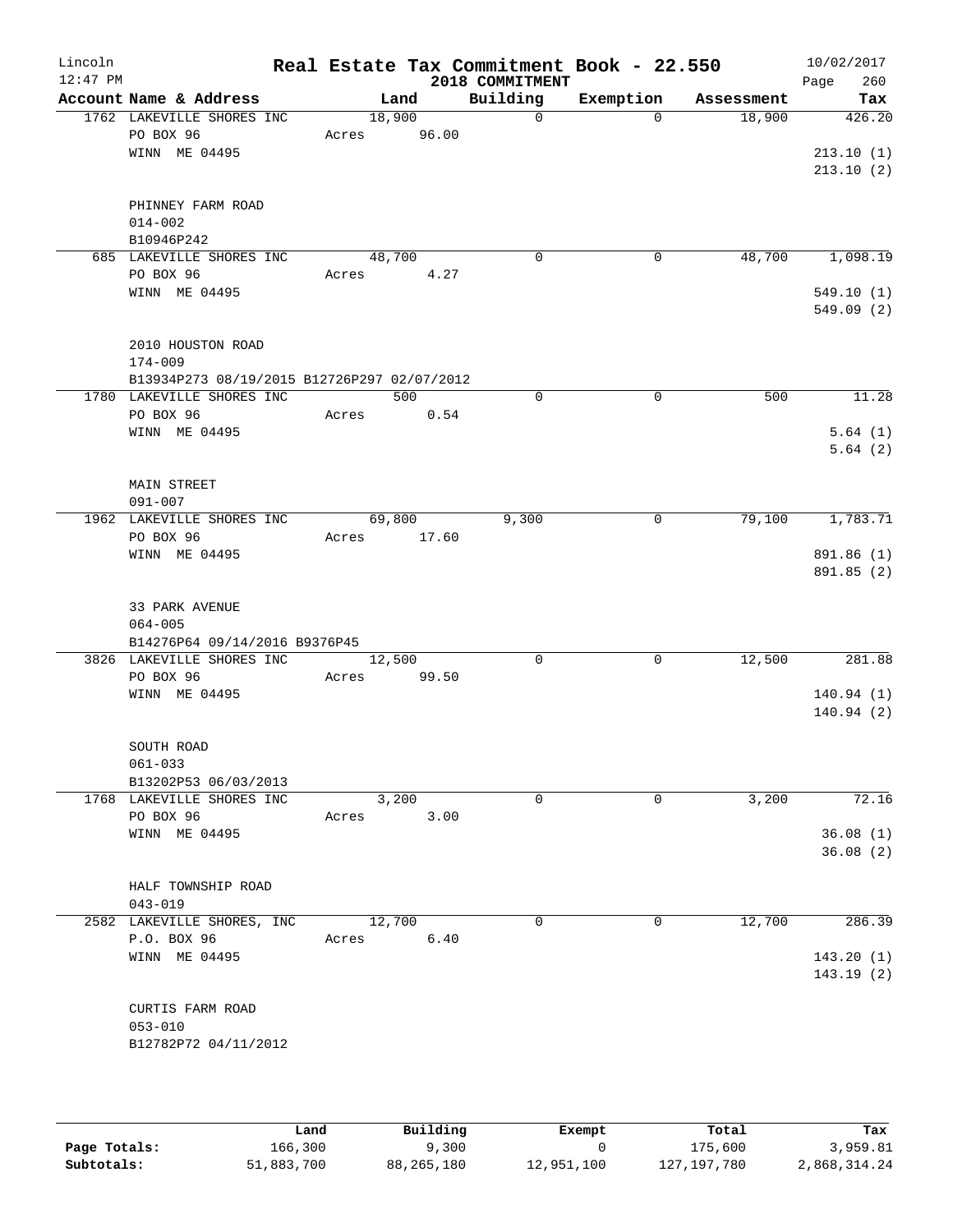| Lincoln      |                                 |        |                     |                 | Real Estate Tax Commitment Book - 22.550 |            | 10/02/2017       |
|--------------|---------------------------------|--------|---------------------|-----------------|------------------------------------------|------------|------------------|
| $12:47$ PM   |                                 |        |                     | 2018 COMMITMENT |                                          |            | Page<br>261      |
|              | Account Name & Address          | Land   |                     | Building        | Exemption                                | Assessment | Tax              |
|              | 1075 LAKEVILLE SHORES, INC      | 10,000 |                     | $\mathbf 0$     | $\Omega$                                 | 10,000     | 225.50           |
|              | PO BOX 96                       | Acres  | 4.18                |                 |                                          |            |                  |
|              | WINN ME 04495                   |        |                     |                 |                                          |            | 112.75(1)        |
|              |                                 |        |                     |                 |                                          |            | 112.75(2)        |
|              | <b>BIRCH AVENUE</b>             |        |                     |                 |                                          |            |                  |
|              | $095 - 035$                     |        |                     |                 |                                          |            |                  |
|              | B12844P293 06/13/2012 B11934P6  |        |                     |                 |                                          |            |                  |
|              | 1685 LALANCETTE, DAVID A        | 14,300 |                     | 37,200          | 0                                        | 51,500     | 1,161.33         |
|              | 10 HALE STREET                  | Acres  | 0.34                |                 |                                          |            |                  |
|              | LINCOLN ME 04457                |        |                     |                 |                                          |            | 580.67(1)        |
|              |                                 |        |                     |                 |                                          |            | 580.66(2)        |
|              |                                 |        |                     |                 |                                          |            |                  |
|              | 10 HALE STREET                  |        |                     |                 |                                          |            |                  |
|              | $132 - 002$                     |        |                     |                 |                                          |            |                  |
|              | B14043P200 12/23/2015 B1463P340 |        |                     |                 |                                          |            |                  |
|              | 1686 LALANCETTE, DAVID A        | 10,600 |                     | $\Omega$        | 0                                        | 10,600     | 239.03           |
|              | 10 HALE STREET                  | Acres  | 0.24                |                 |                                          |            |                  |
|              | LINCOLN ME 04457                |        |                     |                 |                                          |            | 119.52(1)        |
|              |                                 |        |                     |                 |                                          |            | 119.51(2)        |
|              |                                 |        |                     |                 |                                          |            |                  |
|              | HALE STREET                     |        |                     |                 |                                          |            |                  |
|              | $132 - 003$                     |        |                     |                 |                                          |            |                  |
|              | B14043P200 12/23/2015 B2199P221 |        |                     |                 |                                          |            |                  |
|              | 1793 LALIBERTE, LORRAINE M      | 43,900 |                     | 65,800          | 26,000                                   | 83,700     | 1,887.44         |
|              | 23 LAKE STREET                  | Acres  | 0.33                |                 | 20 Homestead                             |            |                  |
|              | LINCOLN ME 04457                |        |                     |                 | 06 Veteran                               |            | 943.72 (1)       |
|              |                                 |        |                     |                 |                                          |            | 943.72 (2)       |
|              |                                 |        |                     |                 |                                          |            |                  |
|              | 23 LAKE STREET                  |        |                     |                 |                                          |            |                  |
|              | $137 - 128$                     |        |                     |                 |                                          |            |                  |
|              | B11953P56                       |        |                     |                 |                                          |            |                  |
|              | 2331 LALIBERTY, TAMMY A         | 16,900 |                     |                 | 73,000<br>20,000                         | 69,900     | 1,576.25         |
|              | 62 OSPREY DRIVE                 | Acres  | 0.51                |                 | 20 Homestead                             |            |                  |
|              | PORTSMOUTH NH 03801             |        |                     |                 |                                          |            | 788.13(1)        |
|              |                                 |        |                     |                 |                                          |            | 788.12 (2)       |
|              |                                 |        |                     |                 |                                          |            |                  |
|              | 59 ENFIELD ROAD                 |        |                     |                 |                                          |            |                  |
|              | $132 - 050$                     |        |                     |                 |                                          |            |                  |
|              | B14588P8 08/25/2017             |        |                     |                 |                                          |            |                  |
|              | 1795 LAM, SAM                   | 24,400 |                     | 91,500          | 0                                        | 115,900    | 2,613.55         |
|              | 571 BROADWAY                    |        |                     |                 |                                          |            |                  |
|              | BANGOR ME 04401                 |        |                     |                 |                                          |            | 1,306.78(1)      |
|              |                                 |        |                     |                 |                                          |            | 1,306.77(2)      |
|              |                                 |        |                     |                 |                                          |            |                  |
|              | 125 WEST BROADWAY               |        |                     |                 |                                          |            |                  |
|              | $136 - 002$                     |        |                     |                 |                                          |            |                  |
|              | 2113 LAMBERT, LISA              | 22,400 |                     | 109,700         | 0                                        | 132,100    | 2,978.86         |
|              | 42 ALBERT DRIVE                 | Acres  | 0.79                |                 |                                          |            |                  |
|              | LINCOLN ME 04457                |        |                     |                 |                                          |            | 1,489.43(1)      |
|              |                                 |        |                     |                 |                                          |            | 1,489.43(2)      |
|              |                                 |        |                     |                 |                                          |            |                  |
|              | 42 ALBERT DRIVE                 |        |                     |                 |                                          |            |                  |
|              | $125 - 011$                     |        |                     |                 |                                          |            |                  |
|              | B14116P246 04/05/2016           |        |                     |                 |                                          |            |                  |
|              |                                 |        |                     |                 |                                          |            |                  |
|              |                                 |        |                     |                 |                                          |            |                  |
|              |                                 |        |                     |                 |                                          |            |                  |
|              | Land<br>142,500                 |        | Building<br>377,200 |                 | Exempt                                   | Total      | Tax<br>10,681.96 |
| Page Totals: |                                 |        |                     |                 | 46,000                                   | 473,700    |                  |

**Subtotals:** 52,026,200 88,642,380 12,997,100 127,671,480 2,878,996.20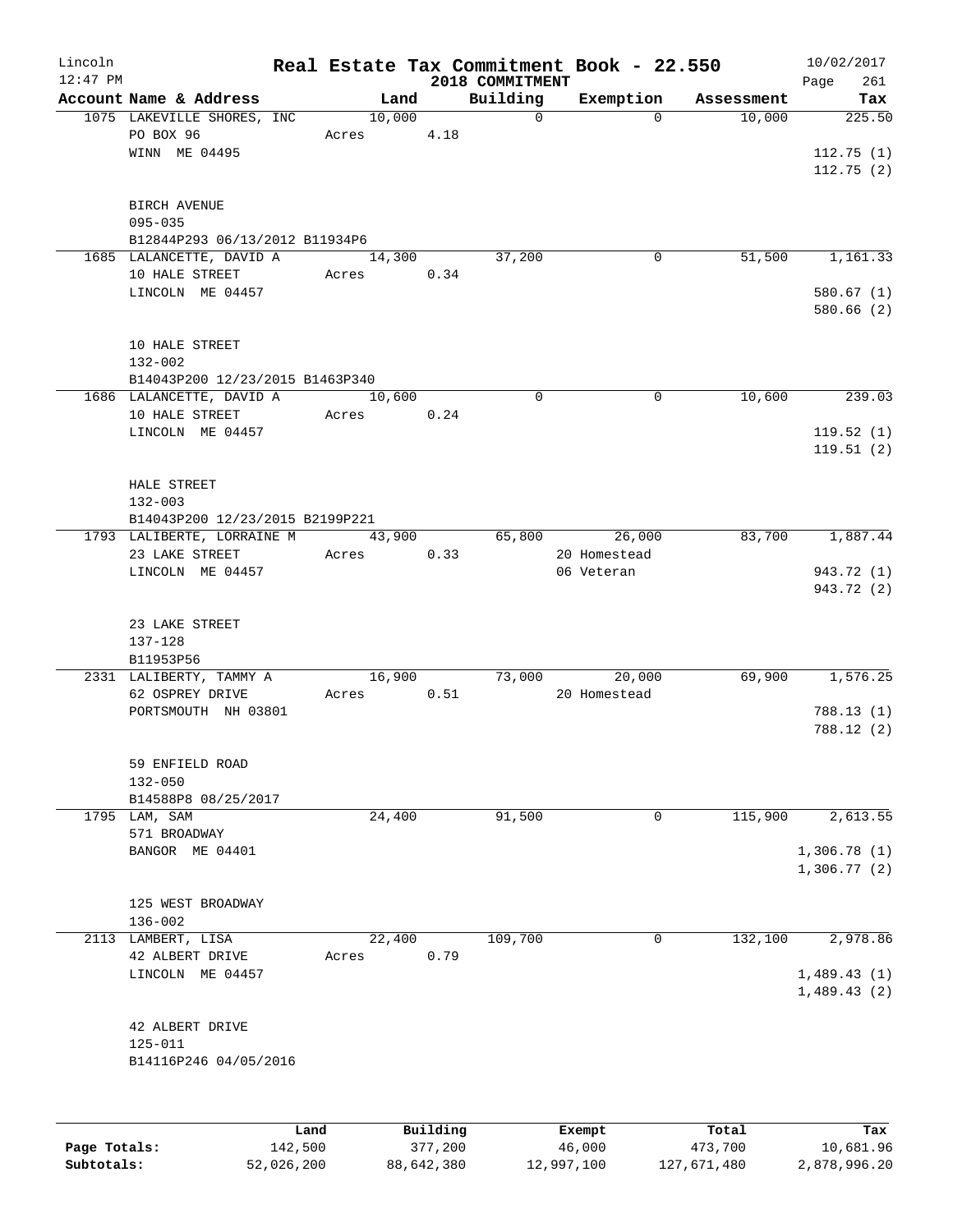| Lincoln<br>$12:47$ PM |                                            |       |        |      | 2018 COMMITMENT | Real Estate Tax Commitment Book - 22.550 |            | 10/02/2017         |
|-----------------------|--------------------------------------------|-------|--------|------|-----------------|------------------------------------------|------------|--------------------|
|                       | Account Name & Address                     |       | Land   |      | Building        | Exemption                                | Assessment | 262<br>Page<br>Tax |
|                       | 1796 LAMONICA, HEIDI                       |       | 12,000 |      | 78,500          | $\Omega$                                 | 90,500     | 2,040.78           |
|                       | 53 TAYLOR STREET                           | Acres |        | 0.46 |                 |                                          |            |                    |
|                       | LINCOLN ME 04457                           |       |        |      |                 |                                          |            | 1,020.39(1)        |
|                       |                                            |       |        |      |                 |                                          |            | 1,020.39(2)        |
|                       |                                            |       |        |      |                 |                                          |            |                    |
|                       | 53 TAYLOR STREET<br>132-124                |       |        |      |                 |                                          |            |                    |
|                       | B13992P70 10/23/2015 B12599P123 09/20/2011 |       |        |      |                 |                                          |            |                    |
|                       | 2410 LAMONTAGNE, MARGARET                  |       | 11,900 |      | 87,600          | 26,000                                   | 73,500     | 1,657.43           |
|                       | 58 LEE ROAD                                | Acres |        | 0.57 |                 | 06 Veteran                               |            |                    |
|                       | LINCOLN ME 04457                           |       |        |      |                 | 20 Homestead                             |            | 828.72 (1)         |
|                       |                                            |       |        |      |                 |                                          |            | 828.71 (2)         |
|                       |                                            |       |        |      |                 |                                          |            |                    |
|                       | 58 LEE ROAD<br>$139 - 125$                 |       |        |      |                 |                                          |            |                    |
|                       | B14378P73 01/03/2017 B14006P54 11/09/2015  |       |        |      |                 |                                          |            |                    |
|                       | 1797 LAMSON, ANN M                         |       | 50,800 |      | 60,600          | 20,000                                   | 91,400     | 2,061.07           |
|                       | 87 MACKENZIE AVENUE                        |       |        |      |                 | 20 Homestead                             |            |                    |
|                       | LINCOLN ME 04457-1511                      |       |        |      |                 |                                          |            | 1,030.54(1)        |
|                       |                                            |       |        |      |                 |                                          |            | 1,030.53(2)        |
|                       |                                            |       |        |      |                 |                                          |            |                    |
|                       | 87 MACKENZIE AVENUE                        |       |        |      |                 |                                          |            |                    |
|                       | $138 - 021$                                |       |        |      |                 |                                          |            |                    |
|                       | 1798 LAMY, DONNA M                         |       | 11,500 |      | 35,100          | 0                                        | 46,600     | 1,050.83           |
|                       | LAMY, RICHARD N<br>110 NORTH STAGE COACH   |       |        |      |                 |                                          |            | 525.42(1)          |
|                       | <b>ROAD</b>                                |       |        |      |                 |                                          |            |                    |
|                       | ATKINSON ME 04426                          |       |        |      |                 |                                          |            | 525.41(2)          |
|                       | 107 LEE ROAD                               |       |        |      |                 |                                          |            |                    |
|                       | 139-175                                    |       |        |      |                 |                                          |            |                    |
|                       | 1799 LAMY, RICHARD                         |       | 7,600  |      | 40,600          | 0                                        | 48,200     | 1,086.91           |
|                       | LAMY, DONNA                                |       |        |      |                 |                                          |            |                    |
|                       | 110 NORTH STAGE COACH                      |       |        |      |                 |                                          |            | 543.46 (1)         |
|                       | ROAD<br>ATKINSON ME 04426                  |       |        |      |                 |                                          |            | 543.45(2)          |
|                       |                                            |       |        |      |                 |                                          |            |                    |
|                       | 55 ENFIELD ROAD                            |       |        |      |                 |                                          |            |                    |
|                       | 132-052                                    |       |        |      |                 |                                          |            |                    |
|                       | 1800 LANA, MICHAEL                         |       | 48,100 |      | 137,200         | 0                                        | 185,300    | 4,178.52           |
|                       | LANA, KATHI                                | Acres |        | 1.08 |                 |                                          |            |                    |
|                       | 27 BEECHRIDGE DRIVE                        |       |        |      |                 |                                          |            | 2,089.26(1)        |
|                       | HERMON ME 04401                            |       |        |      |                 |                                          |            | 2,089.26(2)        |
|                       | 231 CRANE POND DRIVE                       |       |        |      |                 |                                          |            |                    |
|                       | $109 - 010$                                |       |        |      |                 |                                          |            |                    |
|                       | B13861P316 06/10/2015 B11058P99            |       |        |      |                 |                                          |            |                    |
|                       | 1802 LANCASTER, DANA E &                   |       | 16,000 |      | 81,400          | 26,000                                   | 71,400     | 1,610.07           |
|                       | VANESSA A<br>P O BOX 662                   |       |        |      |                 | 20 Homestead                             |            |                    |
|                       | LINCOLN ME 04457-0662                      |       |        |      |                 | 04 Veteran                               |            | 805.04(1)          |
|                       |                                            |       |        |      |                 |                                          |            | 805.03 (2)         |
|                       |                                            |       |        |      |                 |                                          |            |                    |
|                       | 7 FOREST AVENUE                            |       |        |      |                 |                                          |            |                    |
|                       | $072 - 013$                                |       |        |      |                 |                                          |            |                    |
|                       |                                            |       |        |      |                 |                                          |            |                    |

|              | Land       | Building     | Exempt     | Total         | Tax          |
|--------------|------------|--------------|------------|---------------|--------------|
| Page Totals: | 157,900    | 521,000      | 72,000     | 606,900       | 13,685.61    |
| Subtotals:   | 52,184,100 | 89, 163, 380 | 13,069,100 | 128, 278, 380 | 2,892,681.81 |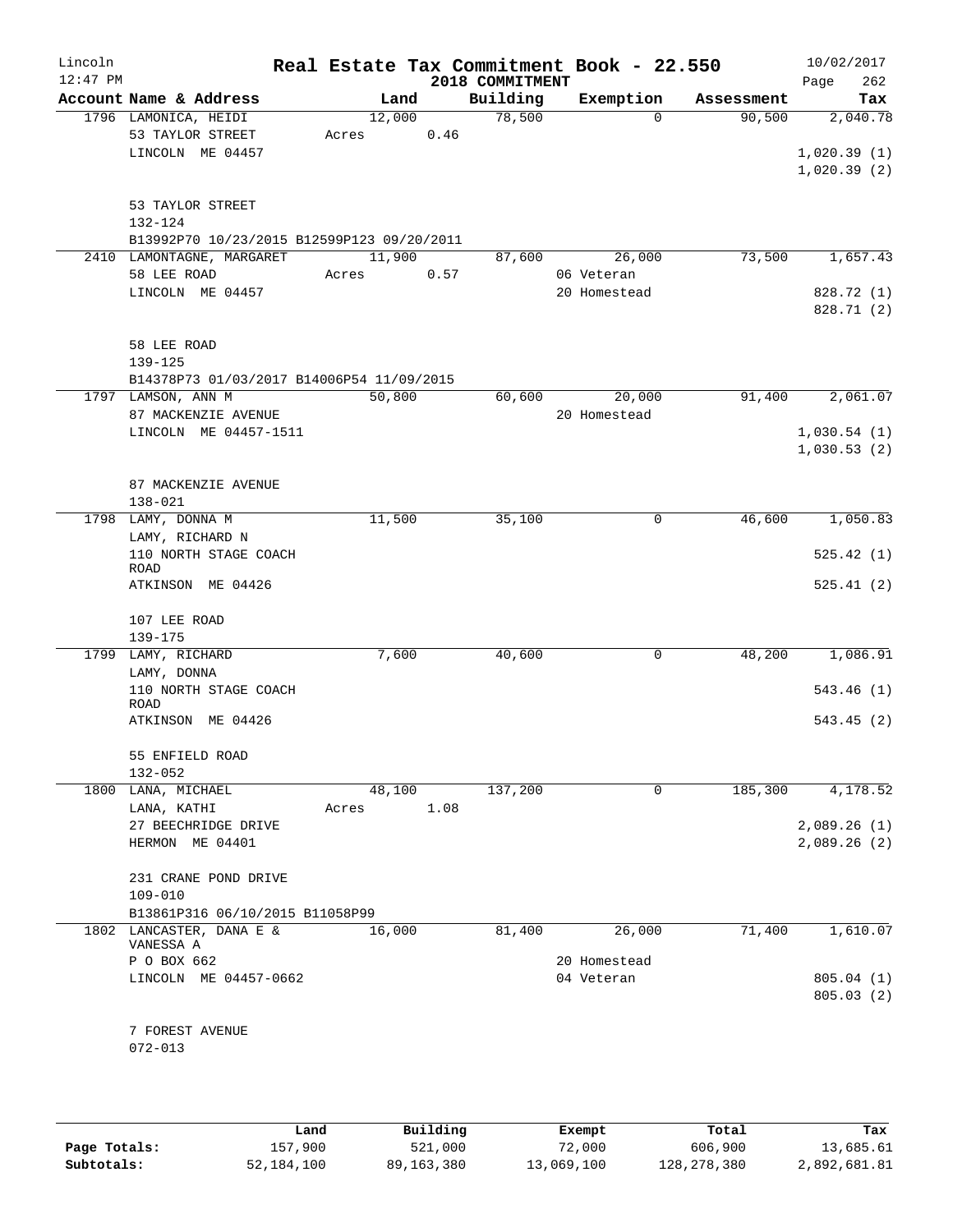| Lincoln    |                                                                 |                 |          |                    | Real Estate Tax Commitment Book - 22.550 |                      | 10/02/2017                   |
|------------|-----------------------------------------------------------------|-----------------|----------|--------------------|------------------------------------------|----------------------|------------------------------|
| $12:47$ PM |                                                                 |                 |          | 2018 COMMITMENT    |                                          |                      | 263<br>Page                  |
|            | Account Name & Address<br>3700 LANDRY, CRYSTAL A                | Land<br>15,500  |          | Building<br>82,800 | Exemption<br>$\Omega$                    | Assessment<br>98,300 | Tax<br>2,216.67              |
|            | WILCOX, FLOYD A JR<br>28 SCHOOL STREET<br>LINCOLN ME 04457-1426 | Acres           | 0.52     |                    |                                          |                      | 1, 108.34(1)<br>1, 108.33(2) |
|            | 28 SCHOOL STREET<br>137-077                                     |                 |          |                    |                                          |                      |                              |
|            | B13727P18 12/17/2014                                            |                 |          |                    |                                          |                      |                              |
|            | 1806 LANE LAND INC<br>15 MEMORY LANE                            | 15,100<br>Acres | 4.50     | $\mathbf 0$        | $\mathbf 0$                              | 15,100               | 340.51                       |
|            | LINCOLN ME 04457-9607                                           |                 |          |                    |                                          |                      | 170.26(1)<br>170.25(2)       |
|            | MOHAWK ROAD                                                     |                 |          |                    |                                          |                      |                              |
|            | $121 - 011$                                                     |                 |          |                    |                                          |                      |                              |
|            | B14352P307 12/05/2016                                           |                 |          |                    |                                          |                      |                              |
|            | 1807 LANE LAND INC                                              | 29,300          |          | $\mathbf 0$        | $\mathbf 0$                              | 29,300               | 660.72                       |
|            | 15 MEMORY LANE                                                  | Acres           | 27.00    |                    |                                          |                      | 330.36(1)                    |
|            | LINCOLN ME 04457-9607                                           |                 |          |                    |                                          |                      | 330.36(2)                    |
|            | MOHAWK ROAD                                                     |                 |          |                    |                                          |                      |                              |
|            | 121-012                                                         |                 |          |                    |                                          |                      |                              |
|            | B14352P307 12/05/2016                                           |                 |          |                    |                                          |                      |                              |
|            | 1810 LANE LAND INC                                              | 10,900          |          | 0                  | 0                                        | 10,900               | 245.80                       |
|            | 15 MEMORY LANE                                                  | Acres           | 7.00     |                    |                                          |                      |                              |
|            | LINCOLN ME 04457-9607                                           |                 |          |                    |                                          |                      | 122.90(1)<br>122.90(2)       |
|            | HALF TOWNSHIP ROAD<br>$044 - 025$                               |                 |          |                    |                                          |                      |                              |
|            | B14352P307 12/05/2016 B3264P151                                 |                 |          |                    |                                          |                      |                              |
|            | 1811 LANE LAND INC<br>15 MEMORY LANE                            | 10,100          |          | 0                  | 0                                        | 10,100               | 227.76                       |
|            | LINCOLN ME 04457-9607                                           | Acres           | 5.30     |                    |                                          |                      | 113.88(1)                    |
|            |                                                                 |                 |          |                    |                                          |                      | 113.88(2)                    |
|            | HALF TOWNSHIP ROAD                                              |                 |          |                    |                                          |                      |                              |
|            | $044 - 026$<br>B14352P307 12/05/2016 B3264P151                  |                 |          |                    |                                          |                      |                              |
|            | 1805 LANE, BARBARA                                              | 17,300          |          | 10,800             | 20,000                                   | 8,100                | 182.66                       |
|            | 13 LANE HILL ROAD                                               | Acres           | 0.46     |                    | 20 Homestead                             |                      |                              |
|            | LINCOLN ME 04457-9551                                           |                 |          |                    |                                          |                      | 91.33(1)                     |
|            |                                                                 |                 |          |                    |                                          |                      | 91.33(2)                     |
|            | 13 LANE HILL ROAD                                               |                 |          |                    |                                          |                      |                              |
|            | $071 - 014$                                                     |                 |          |                    |                                          |                      |                              |
|            | B2410P158                                                       |                 |          |                    |                                          |                      |                              |
|            | 1809 LANE, STUART<br>15 MEMORY LANE                             | 17,500<br>Acres | 1.43     | 0                  | 0                                        | 17,500               | 394.63                       |
|            | LINCOLN ME 04457-9607                                           |                 |          |                    |                                          |                      | 197.32(1)                    |
|            |                                                                 |                 |          |                    |                                          |                      | 197.31(2)                    |
|            | TRANSALPINE ROAD<br>115-007                                     |                 |          |                    |                                          |                      |                              |
|            |                                                                 |                 |          |                    |                                          |                      |                              |
|            | Land                                                            |                 | Building |                    | Exempt                                   | Total                | Tax                          |

|              | Land       | Building   | Exempt     | тосат       | rax.         |
|--------------|------------|------------|------------|-------------|--------------|
| Page Totals: | 115,700    | 93,600     | 20,000     | 189,300     | 4,268.75     |
| Subtotals:   | 52,299,800 | 89,256,980 | 13,089,100 | 128,467,680 | 2,896,950.56 |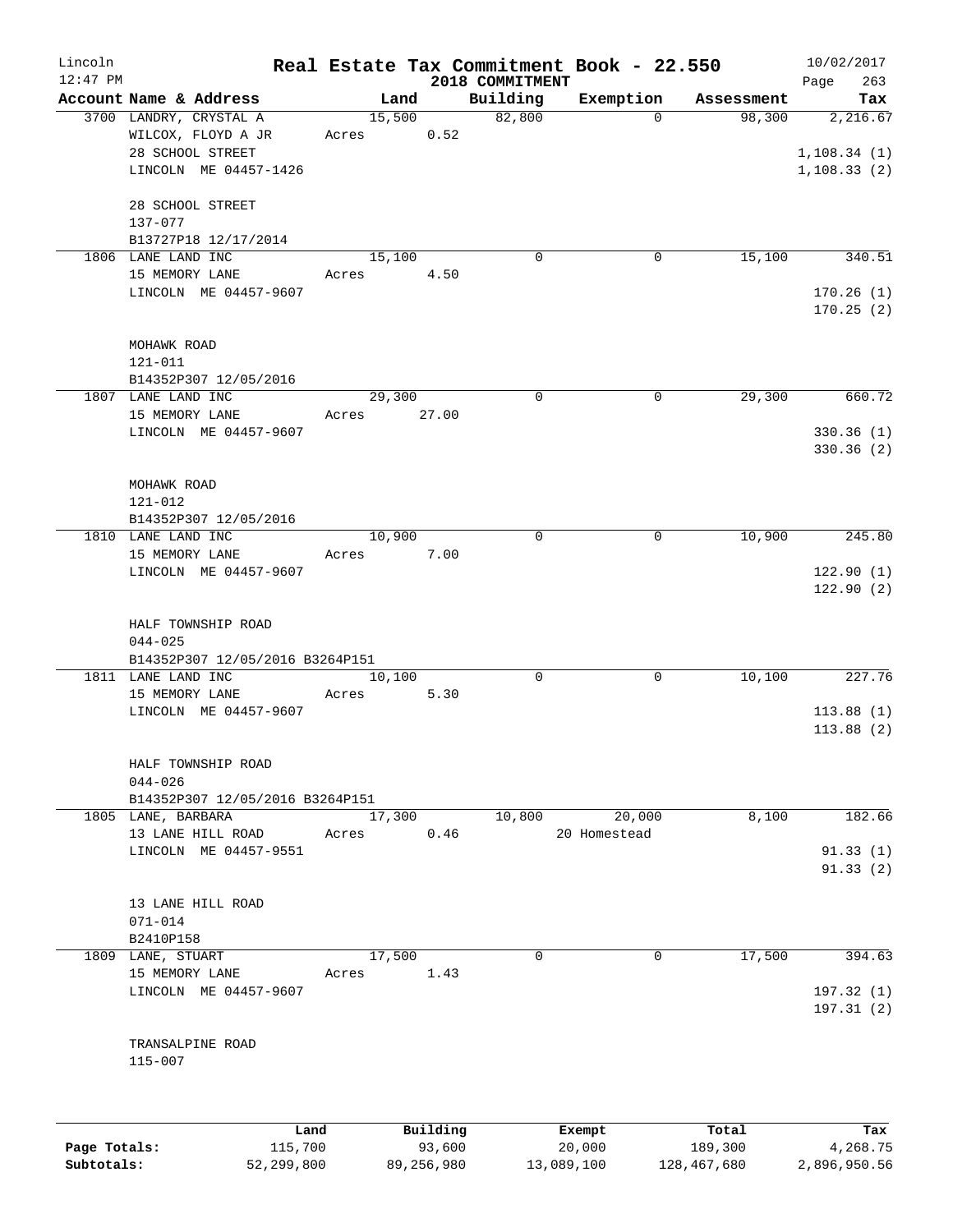| Lincoln    |                                                |       |            |      |                 | Real Estate Tax Commitment Book - 22.550 |            | 10/02/2017                 |
|------------|------------------------------------------------|-------|------------|------|-----------------|------------------------------------------|------------|----------------------------|
| $12:47$ PM |                                                |       |            |      | 2018 COMMITMENT |                                          |            | 264<br>Page                |
|            | Account Name & Address                         |       | Land       |      | Building        | Exemption                                | Assessment | Tax                        |
|            | 1812 LANE, STUART P                            |       | 52,400     |      | 126,900         | 26,000                                   | 153,300    | 3,456.92                   |
|            | 15 MEMORY LANE<br>LINCOLN ME 04457-9607        |       | Acres      | 0.46 |                 | 06 Veteran                               |            |                            |
|            |                                                |       |            |      |                 | 20 Homestead                             |            | 1,728.46(1)<br>1,728.46(2) |
|            |                                                |       |            |      |                 |                                          |            |                            |
|            | 15 MEMORY LANE                                 |       |            |      |                 |                                          |            |                            |
|            | $110 - 008$                                    |       |            |      |                 |                                          |            |                            |
|            | 1813 LANE, STUART P                            |       | 9,800      |      | 12,700          | 0                                        | 22,500     | 507.38                     |
|            | 15 MEMORY LANE                                 |       | Acres 6.59 |      |                 |                                          |            |                            |
|            | LINCOLN ME 04457-9607                          |       |            |      |                 |                                          |            | 253.69(1)                  |
|            |                                                |       |            |      |                 |                                          |            | 253.69(2)                  |
|            |                                                |       |            |      |                 |                                          |            |                            |
|            | 15 MEMORY LANE                                 |       |            |      |                 |                                          |            |                            |
|            | $115 - 008$                                    |       |            |      |                 |                                          | $\Omega$   |                            |
|            | 2061 LANGERAK, KARLYNNE<br>11 SPRING STREET    |       | 5,200      |      | 4,800           | 10,000<br>20 Homestead                   |            | 0.00                       |
|            | LINCOLN ME 04457                               |       |            |      |                 |                                          |            |                            |
|            |                                                |       |            |      |                 |                                          |            |                            |
|            |                                                |       |            |      |                 |                                          |            |                            |
|            | 11 SPRING STREET                               |       |            |      |                 |                                          |            |                            |
|            | $136 - 049$                                    |       |            |      |                 |                                          |            |                            |
|            | B12668P150 12/01/2011                          |       |            |      |                 |                                          |            |                            |
|            | 774 LANGEVIN, DANILE                           |       | 10,900     |      | 96,400          | 0                                        | 107,300    | 2,419.62                   |
|            | 52 LEE ROAD                                    |       | Acres      | 0.16 |                 |                                          |            |                            |
|            | LINCOLN ME 04457                               |       |            |      |                 |                                          |            | 1, 209.81(1)               |
|            |                                                |       |            |      |                 |                                          |            | 1, 209.81(2)               |
|            |                                                |       |            |      |                 |                                          |            |                            |
|            | 52 LEE ROAD<br>139-124                         |       |            |      |                 |                                          |            |                            |
|            | B14165P266 05/27/2016 B11310P122               |       |            |      |                 |                                          |            |                            |
|            | 1814 LANGLEY, GREGORY E &                      |       | 17,300     |      | 74,000          | 20,000                                   | 71,300     | 1,607.82                   |
|            | SANDRA J                                       |       |            |      |                 |                                          |            |                            |
|            | 489 LEE ROAD                                   |       |            |      |                 | 20 Homestead                             |            |                            |
|            | LINCOLN ME 04457-9403                          |       |            |      |                 |                                          |            | 803.91 (1)                 |
|            |                                                |       |            |      |                 |                                          |            | 803.91(2)                  |
|            | 489 LEE ROAD                                   |       |            |      |                 |                                          |            |                            |
|            | $071 - 038$                                    |       |            |      |                 |                                          |            |                            |
|            | B6041P339                                      |       |            |      |                 |                                          |            |                            |
|            | 1816 LANGLEY, JONATHON                         |       | 11,000     |      | 13,100          | 0                                        | 24,100     | 543.46                     |
|            | 5815 BIBLE CAMP ROAD                           | Acres |            | 1.00 |                 |                                          |            |                            |
|            | GROVELAND FL 34736                             |       |            |      |                 |                                          |            | 271.73 (1)                 |
|            |                                                |       |            |      |                 |                                          |            | 271.73(2)                  |
|            |                                                |       |            |      |                 |                                          |            |                            |
|            | 489 MAIN STREET                                |       |            |      |                 |                                          |            |                            |
|            | $158 - 014$                                    |       |            |      |                 |                                          |            |                            |
|            | B14535P38 07/03/2017<br>1817 LANGLEY, KRISTY R |       |            |      | 81,700          |                                          | 78,700     |                            |
|            | LANGLEY, PATRICK R                             |       | 17,000     |      |                 | 20,000<br>20 Homestead                   |            | 1,774.69                   |
|            | 15 PLEASANT STREET                             |       |            |      |                 |                                          |            | 887.35 (1)                 |
|            | LINCOLN ME 04457                               |       |            |      |                 |                                          |            | 887.34 (2)                 |
|            |                                                |       |            |      |                 |                                          |            |                            |
|            | 15 PLEASANT STREET                             |       |            |      |                 |                                          |            |                            |
|            | 139-114                                        |       |            |      |                 |                                          |            |                            |
|            |                                                |       |            |      |                 |                                          |            |                            |
|            |                                                |       |            |      |                 |                                          |            |                            |
|            |                                                |       |            |      |                 |                                          |            |                            |
|            |                                                |       |            |      |                 |                                          |            |                            |

|              | Land       | Building   | Exempt     | Total       | Tax          |
|--------------|------------|------------|------------|-------------|--------------|
| Page Totals: | 123,600    | 409,600    | 76,000     | 457,200     | 10,309.89    |
| Subtotals:   | 52,423,400 | 89,666,580 | 13,165,100 | 128,924,880 | 2,907,260.45 |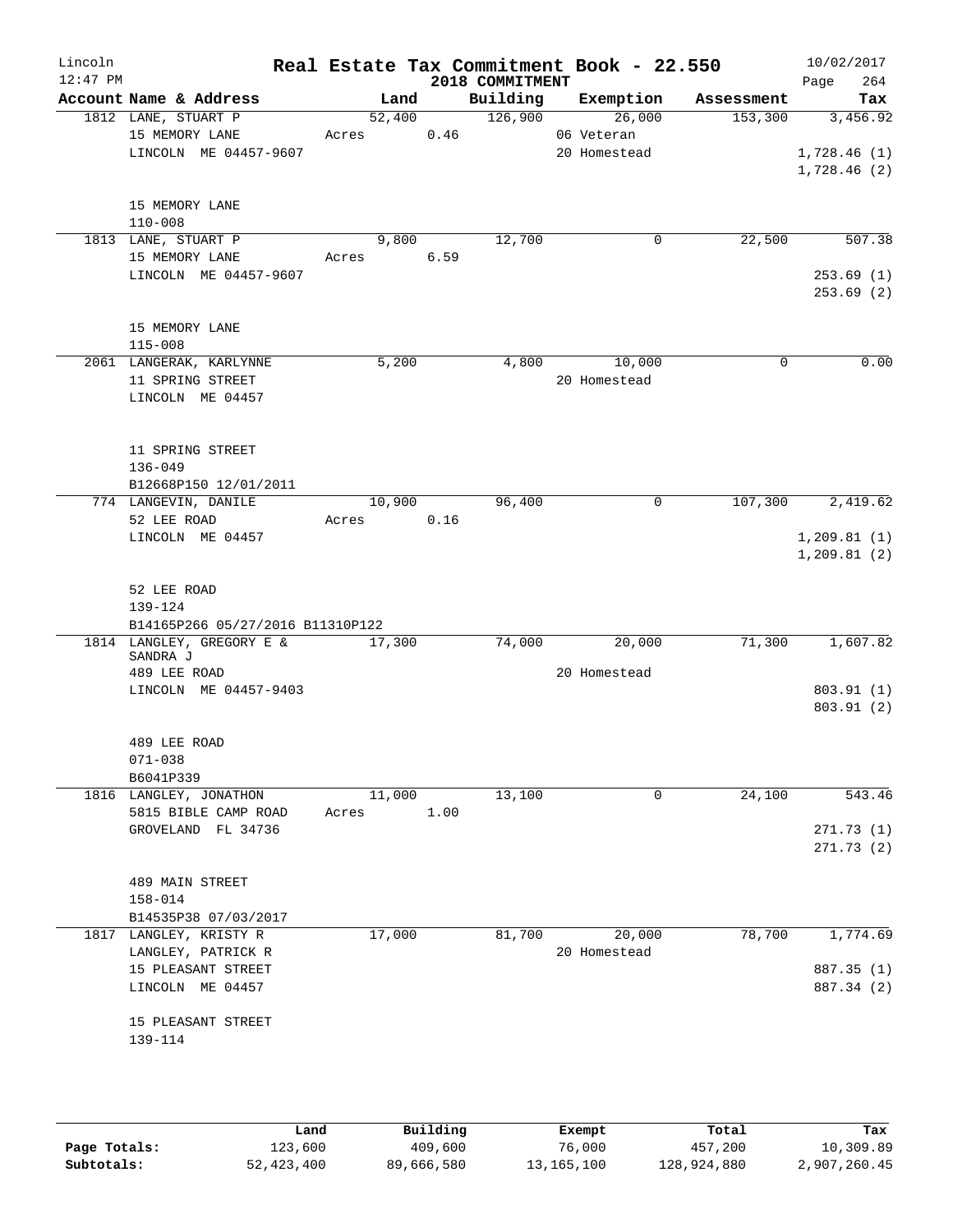| Lincoln<br>$12:47$ PM |                                                                    |       |        |       |      | Real Estate Tax Commitment Book - 22.550<br>2018 COMMITMENT |             |            | 10/02/2017<br>Page<br>265         |
|-----------------------|--------------------------------------------------------------------|-------|--------|-------|------|-------------------------------------------------------------|-------------|------------|-----------------------------------|
|                       | Account Name & Address                                             |       |        | Land  |      | Building                                                    | Exemption   | Assessment | Tax                               |
|                       | 1034 LANIER, MELISSA<br>66 BURROUGH ROAD<br>SEARSMONT ME 04973     | Acres | 38,300 |       | 2.41 | $\mathbf 0$                                                 | $\Omega$    | 38,300     | 863.67<br>431.84 (1)<br>431.83(2) |
|                       | 124 JACKSON WAY<br>$057 - 035$<br>B14139P226 04/29/2016            |       |        |       |      |                                                             |             |            |                                   |
|                       | 472 LAPIERRE, COLETTE P<br>105 COMMON STREET #2                    | Acres | 13,800 |       | 0.39 | 87,200                                                      | 0           | 101,000    | 2, 277.55                         |
|                       | SACO ME 04072                                                      |       |        |       |      |                                                             |             |            | 1,138.78(1)<br>1,138.77(2)        |
|                       | 3 WILLIAM STREET<br>$137 - 006$                                    |       |        |       |      |                                                             |             |            |                                   |
|                       | B14276P96 09/14/2016 B1980P225                                     |       |        |       |      |                                                             |             |            |                                   |
|                       | 3931 LARKIN, RICHARD<br>LARKIN, NANCY                              | Acres | 25,100 | 10.90 |      | $\mathbf 0$                                                 | $\mathbf 0$ | 25,100     | 566.01                            |
|                       | PO BOX 405<br>LINCOLN ME 04457                                     |       |        |       |      |                                                             |             |            | 283.01(1)<br>283.00(2)            |
|                       | EGG POND ROAD & LARKIN<br>LN                                       |       |        |       |      |                                                             |             |            |                                   |
|                       | $155 - 012$<br>B7054P182                                           |       |        |       |      |                                                             |             |            |                                   |
|                       | 1821 LARKIN, RICHARD & NANCY<br>85 EGG POND                        | Acres | 44,300 |       | 5.30 | 222,500                                                     | 0           | 266,800    | 6,016.34                          |
|                       | LINCOLN ME 04457                                                   |       |        |       |      |                                                             |             |            | 3,008.17(1)<br>3,008.17(2)        |
|                       | 85 EGG POND ROAD<br>$155 - 006$<br>B14445P172 03/30/2017 B7054P182 |       |        |       |      |                                                             |             |            |                                   |
|                       | 1823 LARKIN, RICHARD J                                             |       | 30,900 |       |      | 58,200                                                      | 0           | 89,100     | 2,009.21                          |
|                       | LARKIN, NANCY B                                                    | Acres |        |       | 0.58 |                                                             |             |            |                                   |
|                       | PO BOX 405<br>LINCOLN ME 04457                                     |       |        |       |      |                                                             |             |            | 1,004.61(1)<br>1,004.60(2)        |
|                       | 15 FERN LANE<br>$155 - 008$                                        |       |        |       |      |                                                             |             |            |                                   |
|                       | 3270 LARKIN, RICHARD J                                             |       | 42,100 |       |      | 37,400                                                      | 0           | 79,500     | 1,792.73                          |
|                       | PO BOX 405<br>LINCOLN ME 04457                                     | Acres |        |       | 4.39 |                                                             |             |            | 896.37 (1)                        |
|                       |                                                                    |       |        |       |      |                                                             |             |            | 896.36 (2)                        |
|                       | 39 RIVER ROAD<br>$129 - 009$                                       |       |        |       |      |                                                             |             |            |                                   |
|                       | 1822 LARKIN, RICHARD J                                             |       | 62,100 |       |      | 46,300                                                      | 0           | 108,400    | 2,444.42                          |
|                       | LARKIN, NANCY B<br>PO BOX 405                                      | Acres |        |       | 2.13 |                                                             |             |            | 1,222.21(1)                       |
|                       | LINCOLN ME 04457                                                   |       |        |       |      |                                                             |             |            | 1, 222.21(2)                      |
|                       | 317 WEST BROADWAY<br>$129 - 013$                                   |       |        |       |      |                                                             |             |            |                                   |
|                       | B13850P122 05/29/2015                                              |       |        |       |      |                                                             |             |            |                                   |
|                       |                                                                    |       |        |       |      |                                                             |             |            |                                   |

|              | Land       | Building   | Exempt     | Total       | Tax          |
|--------------|------------|------------|------------|-------------|--------------|
| Page Totals: | 256,600    | 451,600    |            | 708,200     | 15,969.93    |
| Subtotals:   | 52,680,000 | 90,118,180 | 13,165,100 | 129,633,080 | 2,923,230.38 |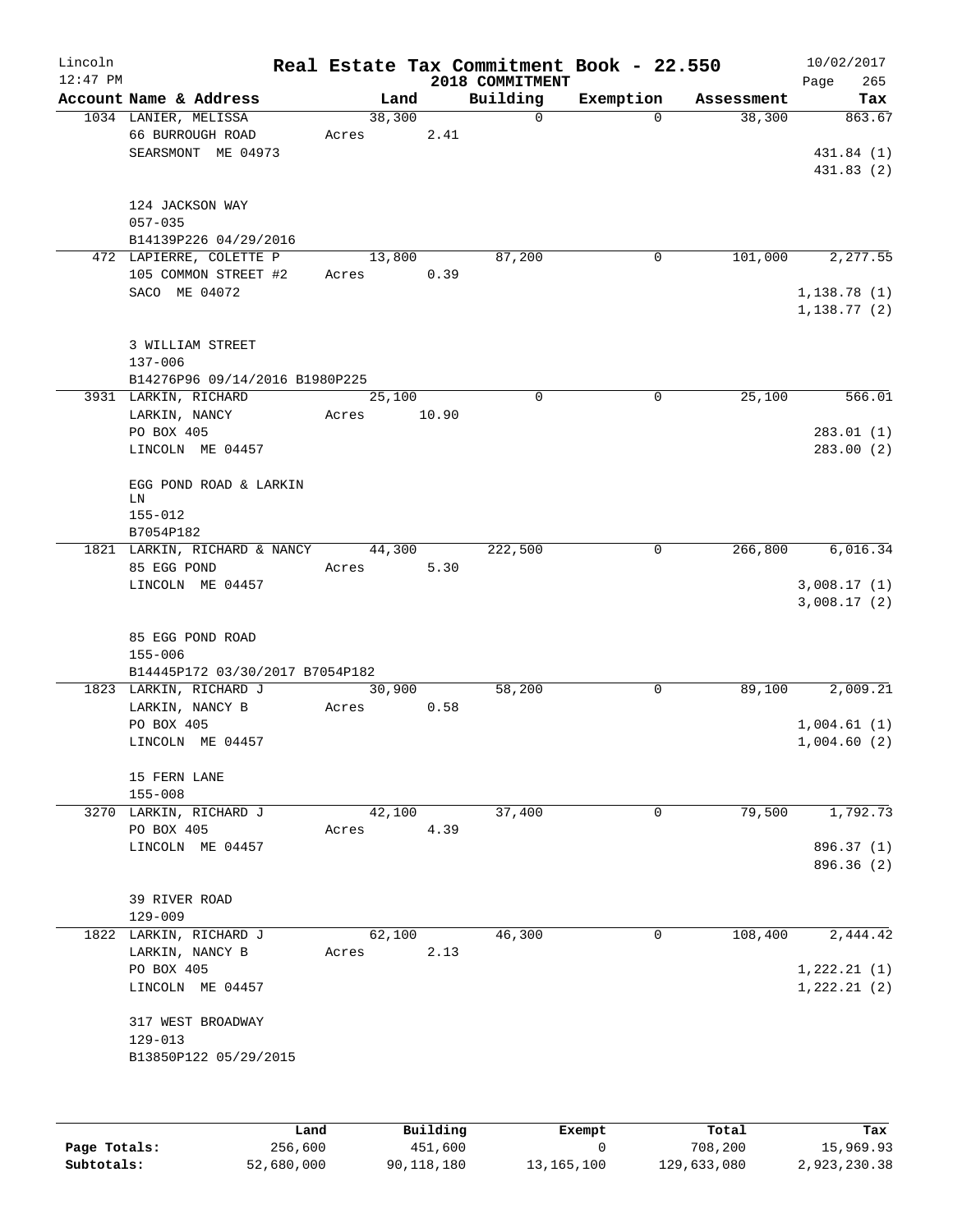| Lincoln<br>$12:47$ PM |                                            |        |            | 2018 COMMITMENT | Real Estate Tax Commitment Book - 22.550 |               | 10/02/2017<br>266<br>Page |
|-----------------------|--------------------------------------------|--------|------------|-----------------|------------------------------------------|---------------|---------------------------|
|                       | Account Name & Address                     |        | Land       | Building        | Exemption                                | Assessment    | Tax                       |
|                       | 1824 LARLEE, DANIEL A                      | 32,000 |            | 75,700          | 20,000                                   | 87,700        | 1,977.64                  |
|                       | 383 HALF TOWNSIP ROAD                      | Acres  | 29.94      |                 | 20 Homestead                             |               |                           |
|                       | LINCOLN ME 04457-9409                      |        |            |                 |                                          |               | 988.82 (1)                |
|                       |                                            |        |            |                 |                                          |               | 988.82 (2)                |
|                       |                                            |        |            |                 |                                          |               |                           |
|                       | 383 HALF TOWNSHIP ROAD                     |        |            |                 |                                          |               |                           |
|                       | $052 - 003$                                |        |            |                 |                                          |               |                           |
|                       | B13482P244 03/13/2014                      |        |            |                 |                                          |               |                           |
|                       | 1825 LARLEE, DAVID L                       | 21,500 |            | 65,700          | 20,000                                   | 67,200        | 1,515.36                  |
|                       | 913 LEE ROAD                               |        |            |                 | 20 Homestead                             |               |                           |
|                       | LINCOLN ME 04457-9405                      |        |            |                 |                                          |               | 757.68 (1)                |
|                       |                                            |        |            |                 |                                          |               | 757.68(2)                 |
|                       |                                            |        |            |                 |                                          |               |                           |
|                       | 913 LEE ROAD                               |        |            |                 |                                          |               |                           |
|                       | $072 - 018$                                |        |            |                 |                                          |               |                           |
|                       | B13408P62 12/02/2013 B12207P256 08/02/2010 |        |            |                 |                                          |               |                           |
|                       | 1826 LARLEE, LEON W                        | 22,900 |            | 29,100          | 26,000                                   | 26,000        | 586.30                    |
|                       | LARLEE, DANIEL                             | Acres  | 10.06      |                 | 06 Veteran                               |               |                           |
|                       | 393 HALF TOWNSHIP ROAD                     |        |            |                 | 20 Homestead                             |               | 293.15(1)                 |
|                       | LINCOLN ME 04457-0543                      |        |            |                 |                                          |               | 293.15(2)                 |
|                       |                                            |        |            |                 |                                          |               |                           |
|                       | 393 HALF TOWNSHIP ROAD                     |        |            |                 |                                          |               |                           |
|                       | $052 - 002$                                |        |            |                 |                                          |               |                           |
|                       | B13940P22 08/25/2015                       |        |            |                 |                                          |               |                           |
|                       | 1827 LARLEE, MICHELLE                      | 14,200 |            | 46,400          | 20,000                                   | 40,600        | 915.53                    |
|                       | 1312 MAIN STREET                           |        |            |                 | 20 Homestead                             |               |                           |
|                       | LINCOLN ME 04457-9537                      |        |            |                 |                                          |               | 457.77 (1)                |
|                       |                                            |        |            |                 |                                          |               | 457.76 (2)                |
|                       |                                            |        |            |                 |                                          |               |                           |
|                       | 1312 MAIN STREET                           |        |            |                 |                                          |               |                           |
|                       | $095 - 010$                                |        |            |                 |                                          |               |                           |
|                       | B4050P180<br>1829 LARRIVEE, EDWIN J        | 36,300 |            | 23,700          | 0                                        | 60,000        | 1,353.00                  |
|                       | LARRIVEE, ANITA &                          | Acres  | 39.10      |                 |                                          |               |                           |
|                       | LARRIVEE, EDWIN JR                         |        |            |                 |                                          |               |                           |
|                       | 61 HIGHLAND RIDGE ROAD                     |        |            |                 |                                          |               | 676.50(1)                 |
|                       | HOLLIS ME 04042                            |        |            |                 |                                          |               | 676.50(2)                 |
|                       |                                            |        |            |                 |                                          |               |                           |
|                       | 585 HALF TOWNSHIP ROAD                     |        |            |                 |                                          |               |                           |
|                       | $043 - 010$                                |        |            |                 |                                          |               |                           |
|                       | B13565P230 06/19/2014 B8239P36             |        |            |                 |                                          |               |                           |
|                       | 1520 LATHROP, ROBERT                       | 67,800 |            | 103,100         | 0                                        | 170,900       | 3,853.80                  |
|                       | FREDETTE-LATHROP, FAITH Acres              |        | 1.20       |                 |                                          |               |                           |
|                       | MARIE                                      |        |            |                 |                                          |               |                           |
|                       | 127 MILTS WAY                              |        |            |                 |                                          |               | 1,926.90(1)               |
|                       | LINCOLN ME 04457                           |        |            |                 |                                          |               | 1,926.90(2)               |
|                       | 127 MILTS WAY                              |        |            |                 |                                          |               |                           |
|                       | $116 - 015$                                |        |            |                 |                                          |               |                           |
|                       | B13618P55 08/18/2014                       |        |            |                 |                                          |               |                           |
|                       | 1834 LAUB, JAMES M                         | 46,200 |            | 1,200           | 0                                        | 47,400        | 1,068.87                  |
|                       | 41 LAKE POTANIPO                           | Acres  | 4.00       |                 |                                          |               |                           |
|                       | BROOKLINE NH 03033                         |        |            |                 |                                          |               | 534.44 (1)                |
|                       |                                            |        |            |                 |                                          |               | 534.43(2)                 |
|                       |                                            |        |            |                 |                                          |               |                           |
|                       | 1440 HOUSTON ROAD                          |        |            |                 |                                          |               |                           |
|                       | $083 - 001$                                |        |            |                 |                                          |               |                           |
|                       | B14142P42 03/12/2016 B9173P276             |        |            |                 |                                          |               |                           |
|                       | Land                                       |        | Building   |                 | Exempt                                   | Total         | Tax                       |
| Page Totals:          | 240,900                                    |        | 344,900    |                 | 86,000                                   | 499,800       | 11,270.50                 |
| Subtotals:            | 52,920,900                                 |        | 90,463,080 |                 | 13, 251, 100                             | 130, 132, 880 | 2,934,500.88              |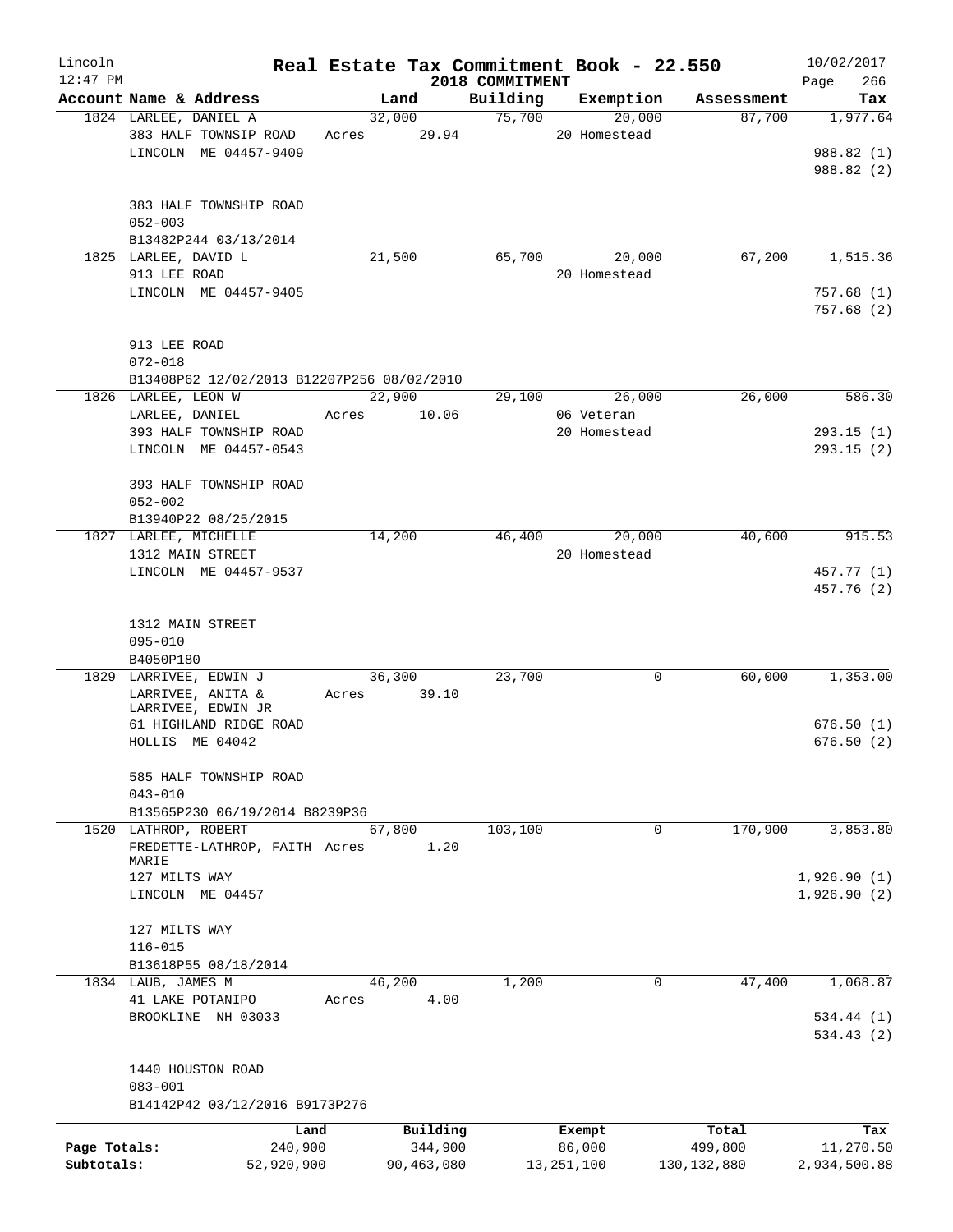| Lincoln<br>$12:47$ PM |                                               |        | Real Estate Tax Commitment Book - 22.550<br>2018 COMMITMENT |              |            | 10/02/2017<br>267      |
|-----------------------|-----------------------------------------------|--------|-------------------------------------------------------------|--------------|------------|------------------------|
|                       | Account Name & Address                        | Land   | Building                                                    | Exemption    | Assessment | Page<br>Tax            |
|                       | 1835 LAVALLEE, DANA W                         | 15,200 | 62,700                                                      | 20,000       | 57,900     | 1,305.65               |
|                       | 21 MOUNTAINVIEW DRIVE                         |        |                                                             | 20 Homestead |            |                        |
|                       | LINCOLN ME 04457                              |        |                                                             |              |            | 652.83(1)<br>652.82(2) |
|                       |                                               |        |                                                             |              |            |                        |
|                       | 21 MOUNTAINVIEW DRIVE<br>$127 - 015$          |        |                                                             |              |            |                        |
|                       | 1838 LAW OFFICES OF EDWARDS                   | 21,800 | 47,800                                                      | 0            | 69,600     | 1,569.48               |
|                       | & JOHNSON PA                                  |        |                                                             |              |            |                        |
|                       | 36 MAIN STREET<br>LINCOLN ME 04457            |        |                                                             |              |            | 784.74 (1)             |
|                       |                                               |        |                                                             |              |            | 784.74 (2)             |
|                       | 36 MAIN STREET                                |        |                                                             |              |            |                        |
|                       | $137 - 046$                                   |        |                                                             |              |            |                        |
|                       | B11277P32                                     |        |                                                             |              |            |                        |
|                       | 1840 LAWHORNE, EILEEN<br>8 LONDON COURT       | 30,300 | 73,400                                                      | 0            | 103,700    | 2,338.44               |
|                       | TOMS RIVER NJ 08753                           |        |                                                             |              |            | 1, 169.22(1)           |
|                       |                                               |        |                                                             |              |            | 1,169.22(2)            |
|                       |                                               |        |                                                             |              |            |                        |
|                       | 8 WILDWOOD DRIVE                              |        |                                                             |              |            |                        |
|                       | $104 - 017$                                   |        |                                                             |              |            |                        |
|                       | 166 LAWHORNE, RYAN C                          | 22,900 | 45,800                                                      | 0            | 68,700     | 1,549.19               |
|                       | 6 WILDWOOD DRIVE<br>LINCOLN ME 04457-4358     | Acres  | 0.21                                                        |              |            | 774.60(1)              |
|                       |                                               |        |                                                             |              |            | 774.59(2)              |
|                       |                                               |        |                                                             |              |            |                        |
|                       | 6 WILDWOOD DRIVE                              |        |                                                             |              |            |                        |
|                       | $104 - 018$                                   |        |                                                             |              |            |                        |
|                       | B13065P261 01/14/2013                         |        |                                                             |              |            |                        |
|                       | 1842 LAWLOR, DAVID B<br>281 HAMMOND STREET    | 4,400  | 41,500                                                      | 0            | 45,900     | 1,035.05               |
|                       | BANGOR ME 04401                               |        |                                                             |              |            | 517.53(1)              |
|                       |                                               |        |                                                             |              |            | 517.52(2)              |
|                       |                                               |        |                                                             |              |            |                        |
|                       | 6 KATAHDIN AVENUE                             |        |                                                             |              |            |                        |
|                       | $136 - 026$                                   |        |                                                             |              |            |                        |
|                       | 1844 LAWRENCE, LOUIS                          | 11,400 | 79,600                                                      | $\mathbf 0$  | 91,000     | 2,052.05               |
|                       | 170 MAIN ST<br>LINCOLN ME 04457               | Acres  | 0.25                                                        |              |            | 1,026.03(1)            |
|                       |                                               |        |                                                             |              |            | 1,026.02(2)            |
|                       |                                               |        |                                                             |              |            |                        |
|                       | 170 MAIN STREET                               |        |                                                             |              |            |                        |
|                       | $141 - 001$                                   |        |                                                             |              |            |                        |
|                       | B12147P149 05/28/2010                         |        |                                                             |              |            |                        |
|                       | 1791 LEATHER, MARI F<br>279 SOUTH MAIN STREET | 19,100 | 0                                                           | 0            | 19,100     | 430.71                 |
|                       | WOLFBORO NH 03894                             |        |                                                             |              |            | 215.36(1)              |
|                       |                                               |        |                                                             |              |            | 215.35(2)              |
|                       |                                               |        |                                                             |              |            |                        |
|                       | COVE ROAD                                     |        |                                                             |              |            |                        |
|                       | $111 - 054$                                   |        |                                                             |              |            |                        |
|                       | B12542P113 07/21/2011                         |        |                                                             |              |            |                        |
|                       |                                               |        |                                                             |              |            |                        |

|              | Land       | Building   | Exempt     | Total       | Tax          |
|--------------|------------|------------|------------|-------------|--------------|
| Page Totals: | 125,100    | 350,800    | 20,000     | 455,900     | 10,280.57    |
| Subtotals:   | 53,046,000 | 90,813,880 | 13,271,100 | 130,588,780 | 2,944,781.45 |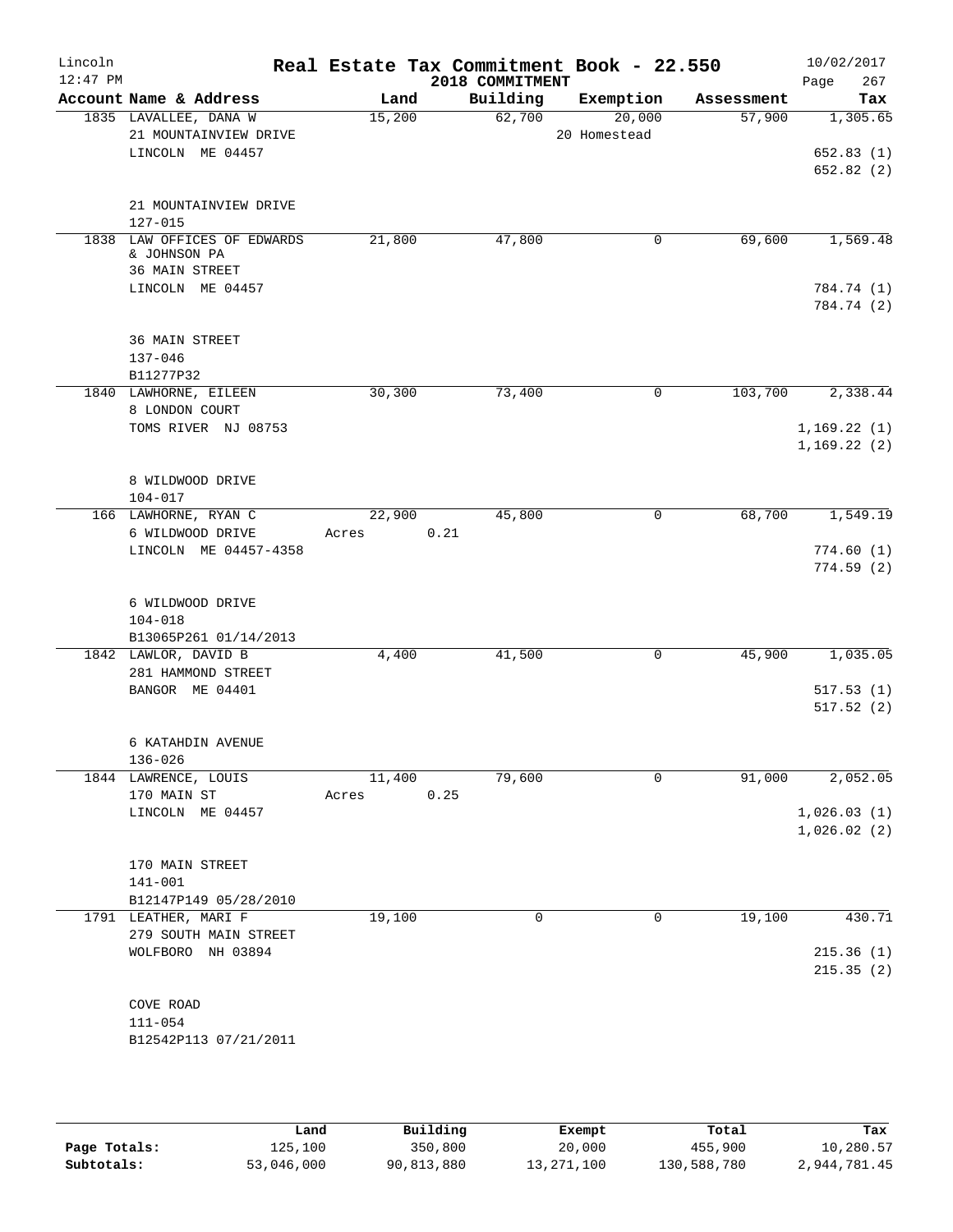| Lincoln<br>$12:47$ PM |                        |                                 |       |        |      | 2018 COMMITMENT | Real Estate Tax Commitment Book - 22.550 |            | 10/02/2017<br>268<br>Page |
|-----------------------|------------------------|---------------------------------|-------|--------|------|-----------------|------------------------------------------|------------|---------------------------|
|                       |                        | Account Name & Address          |       | Land   |      | Building        | Exemption                                | Assessment | Tax                       |
|                       | 2090 LEAVEY, PERRY     |                                 |       | 37,300 |      | 156,700         | $\Omega$                                 | 194,000    | 4,374.70                  |
|                       |                        | 220 MAHONEY ROAD                | Acres |        | 4.80 |                 |                                          |            |                           |
|                       |                        | BINGHAM ME 04920                |       |        |      |                 |                                          |            | 2,187.35(1)               |
|                       |                        |                                 |       |        |      |                 |                                          |            | 2,187.35(2)               |
|                       |                        | 292 FROST STREET                |       |        |      |                 |                                          |            |                           |
|                       | $071 - 030$            |                                 |       |        |      |                 |                                          |            |                           |
|                       |                        | B14093P341 03/07/2016           |       |        |      |                 |                                          |            |                           |
|                       |                        | 1850 LEAVITT, JANET M           |       | 29,500 |      | 49,400          | 26,000                                   | 52,900     | 1,192.90                  |
|                       |                        | 13 FROST STREET                 | Acres |        | 1.02 |                 | 07 Veteran                               |            |                           |
|                       |                        | LINCOLN ME 04457-9550           |       |        |      |                 | 20 Homestead                             |            | 596.45(1)                 |
|                       |                        |                                 |       |        |      |                 |                                          |            | 596.45(2)                 |
|                       |                        | 13 FROST STREET                 |       |        |      |                 |                                          |            |                           |
|                       | $158 - 042$            |                                 |       |        |      |                 |                                          |            |                           |
|                       |                        | 1846 LEAVITT, MARTIN G          |       | 3,000  |      | 15,000          | 18,000                                   | $\Omega$   | 0.00                      |
|                       | 18 LAKE STREET         |                                 |       |        |      |                 | 20 Homestead                             |            |                           |
|                       |                        | LINCOLN ME 04457-1434           |       |        |      |                 |                                          |            |                           |
|                       |                        |                                 |       |        |      |                 |                                          |            |                           |
|                       |                        |                                 |       |        |      |                 |                                          |            |                           |
|                       | 18 LAKE STREET         |                                 |       |        |      |                 |                                          |            |                           |
|                       | 137-119<br>B11509P66   |                                 |       |        |      |                 |                                          |            |                           |
|                       |                        | 1847 LEAVITT, MARTIN G          |       | 4,100  |      | 0               | 0                                        | 4,100      | 92.46                     |
|                       | 18 LAKE STREET         |                                 |       |        |      |                 |                                          |            |                           |
|                       |                        | LINCOLN ME 04457-1434           |       |        |      |                 |                                          |            | 46.23(1)                  |
|                       |                        |                                 |       |        |      |                 |                                          |            | 46.23(2)                  |
|                       |                        |                                 |       |        |      |                 |                                          |            |                           |
|                       | LAKE STREET<br>137-120 |                                 |       |        |      |                 |                                          |            |                           |
|                       | B11509P66              |                                 |       |        |      |                 |                                          |            |                           |
|                       |                        | 1849 LEAVITT, RICKY &           |       | 9,800  |      | 7,200           | 0                                        | 17,000     | 383.35                    |
|                       | TERRENCE               |                                 |       |        |      |                 |                                          |            |                           |
|                       |                        | 42 SPRUCE STREET                | Acres |        | 0.91 |                 |                                          |            |                           |
|                       |                        | CALAIS ME 04619-1366            |       |        |      |                 |                                          |            | 191.68(1)<br>191.67(2)    |
|                       |                        |                                 |       |        |      |                 |                                          |            |                           |
|                       |                        | 75 HALF TOWNSHIP ROAD           |       |        |      |                 |                                          |            |                           |
|                       | $068 - 003$            |                                 |       |        |      |                 |                                          |            |                           |
|                       |                        | 1848 LEAVITT, ROBERTA J         |       | 13,700 |      | 42,300          | 0                                        | 56,000     | 1,262.80                  |
|                       |                        | 42 SPRUCE STREET                | Acres |        | 0.35 |                 |                                          |            |                           |
|                       |                        | CALAIS ME 04619                 |       |        |      |                 |                                          |            | 631.40(1)                 |
|                       |                        |                                 |       |        |      |                 |                                          |            | 631.40(2)                 |
|                       |                        | 4 MORGAN STREET                 |       |        |      |                 |                                          |            |                           |
|                       | 139-186                |                                 |       |        |      |                 |                                          |            |                           |
|                       | B8108P345              |                                 |       |        |      |                 |                                          |            |                           |
|                       |                        | 1851 LEBLANC, GARY J            |       | 16,600 |      | 40,300          | 0                                        | 56,900     | 1,283.10                  |
|                       |                        | LEBLANC, JESSICA                | Acres |        | 0.39 |                 |                                          |            |                           |
|                       | 53 HALE STREET         |                                 |       |        |      |                 |                                          |            | 641.55(1)                 |
|                       |                        | LINCOLN ME 04457                |       |        |      |                 |                                          |            | 641.55(2)                 |
|                       | 53 HALE STREET         |                                 |       |        |      |                 |                                          |            |                           |
|                       | 127-021                |                                 |       |        |      |                 |                                          |            |                           |
|                       |                        | B14211P317 07/14/2016 B11207P90 |       |        |      |                 |                                          |            |                           |
|                       |                        |                                 |       |        |      |                 |                                          |            |                           |
|                       |                        |                                 |       |        |      |                 |                                          |            |                           |
|                       |                        |                                 |       |        |      |                 |                                          |            |                           |

|              | Land       | Building   | Exempt     | Total       | Tax          |
|--------------|------------|------------|------------|-------------|--------------|
| Page Totals: | 114,000    | 310,900    | 44,000     | 380,900     | 8,589.31     |
| Subtotals:   | 53,160,000 | 91,124,780 | 13,315,100 | 130,969,680 | 2,953,370.76 |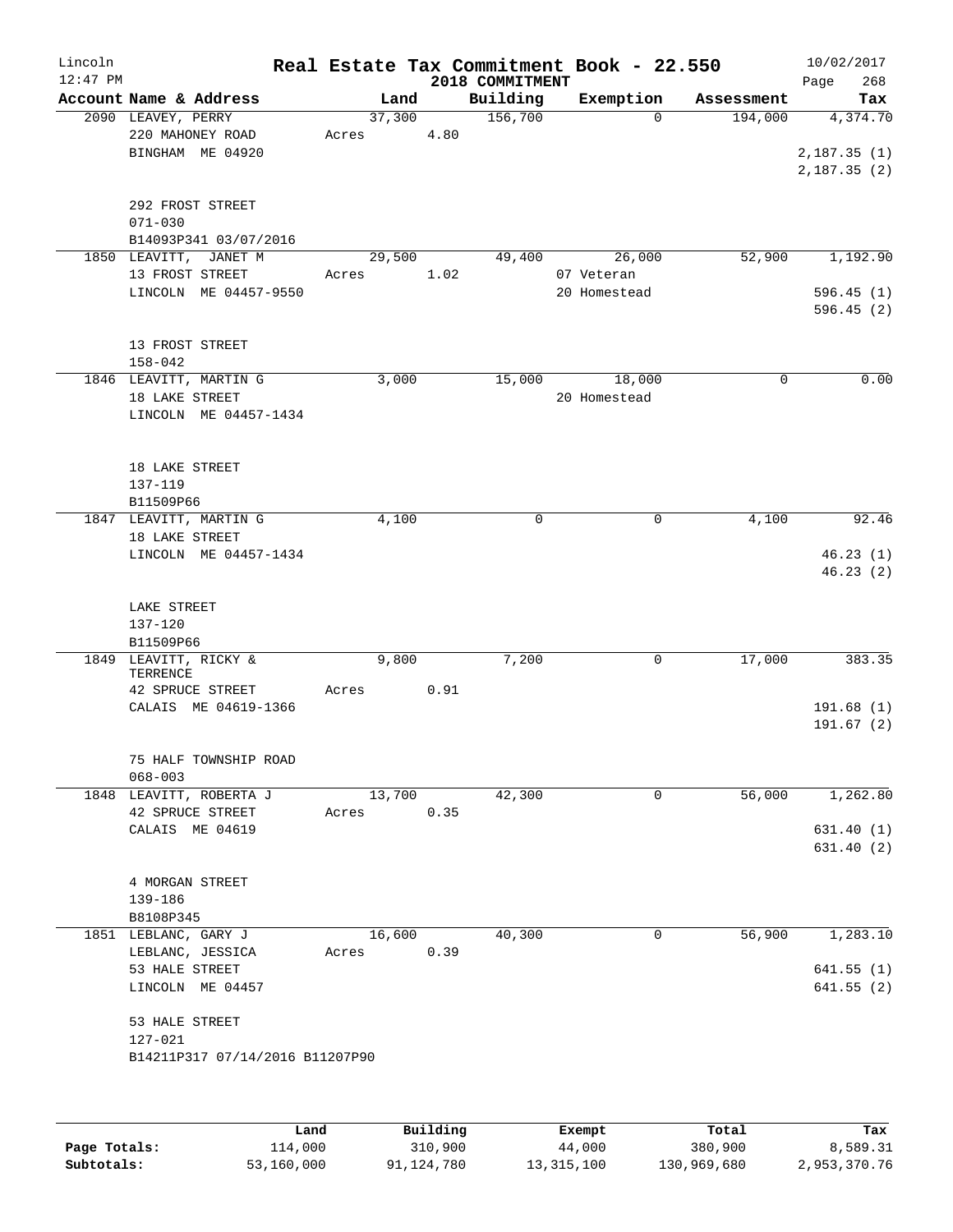| Lincoln    |                                              |       |                 |                 | Real Estate Tax Commitment Book - 22.550 |            | 10/02/2017  |
|------------|----------------------------------------------|-------|-----------------|-----------------|------------------------------------------|------------|-------------|
| $12:47$ PM |                                              |       |                 | 2018 COMMITMENT |                                          |            | Page<br>269 |
|            | Account Name & Address                       |       | Land            | Building        | Exemption                                | Assessment | Tax         |
|            | 1853 LEE, DARRELL W<br>LEE, REBECCA B        |       | 17,700<br>11.45 | $\mathbf 0$     | $\mathbf 0$                              | 17,700     | 399.14      |
|            | 24 MANSIR LANE                               | Acres |                 |                 |                                          |            | 199.57(1)   |
|            | RICHMOND ME 04357                            |       |                 |                 |                                          |            | 199.57(2)   |
|            |                                              |       |                 |                 |                                          |            |             |
|            | E/S CAMP ROAD                                |       |                 |                 |                                          |            |             |
|            | $004 - 025$                                  |       |                 |                 |                                          |            |             |
|            | B10726P334                                   |       |                 |                 |                                          |            |             |
|            | 1854 LEE, DAVID C                            |       | 55,900          | 36,900          | 0                                        | 92,800     | 2,092.64    |
|            | LEE, JEAN MARIE                              |       |                 |                 |                                          |            |             |
|            | PO BOX 558                                   |       |                 |                 |                                          |            | 1,046.32(1) |
|            | NO EASTHAM MA 02651                          |       |                 |                 |                                          |            | 1,046.32(2) |
|            |                                              |       |                 |                 |                                          |            |             |
|            | 43 MILTS WAY<br>$116 - 040$                  |       |                 |                 |                                          |            |             |
|            | 1855 LEE, DELMONT A JR                       |       | 13,900          | 83,300          | 20,000                                   | 77,200     | 1,740.86    |
|            | 11 MILTS WAY                                 |       |                 |                 | 20 Homestead                             |            |             |
|            | LINCOLN ME 04457-9610                        |       |                 |                 |                                          |            | 870.43 (1)  |
|            |                                              |       |                 |                 |                                          |            | 870.43 (2)  |
|            |                                              |       |                 |                 |                                          |            |             |
|            | 11 MILTS WAY                                 |       |                 |                 |                                          |            |             |
|            | 115-017                                      |       |                 |                 |                                          |            |             |
|            | 1856 LEE, EDWIN K                            |       | 38,700          | $\mathbf 0$     | $\mathsf{O}$                             | 38,700     | 872.69      |
|            | LEE, LISA D                                  | Acres | 1.72            |                 |                                          |            |             |
|            | 36 REBECCA DRIVE                             |       |                 |                 |                                          |            | 436.35(1)   |
|            | SIDNEY ME 04330                              |       |                 |                 |                                          |            | 436.34 (2)  |
|            |                                              |       |                 |                 |                                          |            |             |
|            | TOBIN BROOK ROAD                             |       |                 |                 |                                          |            |             |
|            | $160 - 003$<br>1859 LEE, IRREVOCABLE TRUST   |       | 58,100          | 215,000         | 0                                        | 273,100    | 6, 158.41   |
|            | 336 MCCARTHY STREET                          |       |                 |                 |                                          |            |             |
|            | MANCHESTER NH                                |       |                 |                 |                                          |            | 3,079.21(1) |
|            | 03104-1579                                   |       |                 |                 |                                          |            |             |
|            |                                              |       |                 |                 |                                          |            | 3,079.20(2) |
|            |                                              |       |                 |                 |                                          |            |             |
|            | 60 MAIN STREET                               |       |                 |                 |                                          |            |             |
|            | $137 - 053$                                  |       |                 |                 |                                          |            |             |
|            | B12645P172                                   |       |                 |                 |                                          |            |             |
|            | 170 LEE, JEFFREY JUDIN<br>LEE, KRISTEN AMBER |       | 64,700          | 47,800          | 20,000<br>20 Homestead                   | 92,500     | 2,085.88    |
|            | <b>BEARCE</b>                                | Acres | 1.39            |                 |                                          |            |             |
|            | 238 NORTHFOLK STREET                         |       |                 |                 |                                          |            | 1,042.94(1) |
|            | CAMBRIDGE MA 02139                           |       |                 |                 |                                          |            | 1,042.94(2) |
|            |                                              |       |                 |                 |                                          |            |             |
|            | 51 MILTS WAY                                 |       |                 |                 |                                          |            |             |
|            | $116 - 038$                                  |       |                 |                 |                                          |            |             |
|            | B13797P174 04/01/2015 B7570P152              |       |                 |                 |                                          |            |             |
|            | 1857 LEE, KEVIN A                            |       | 15,500          | 55,400          | 20,000                                   | 50,900     | 1,147.80    |
|            | 351 FROST STREET<br>LINCOLN ME 04457         | Acres | 1.00            |                 | 20 Homestead                             |            | 573.90(1)   |
|            |                                              |       |                 |                 |                                          |            | 573.90(2)   |
|            |                                              |       |                 |                 |                                          |            |             |
|            | 351 FROST STREET                             |       |                 |                 |                                          |            |             |
|            | $071 - 005$                                  |       |                 |                 |                                          |            |             |
|            | B14003P281 11/05/2015 B6049P138              |       |                 |                 |                                          |            |             |
|            |                                              |       |                 |                 |                                          |            |             |
|            |                                              |       |                 |                 |                                          |            |             |
|            |                                              |       |                 |                 |                                          |            |             |

|              | Land       | Building   | Exempt     | Total       | Tax          |
|--------------|------------|------------|------------|-------------|--------------|
| Page Totals: | 264,500    | 438,400    | 60,000     | 642,900     | 14,497.42    |
| Subtotals:   | 53,424,500 | 91,563,180 | 13,375,100 | 131,612,580 | 2,967,868.18 |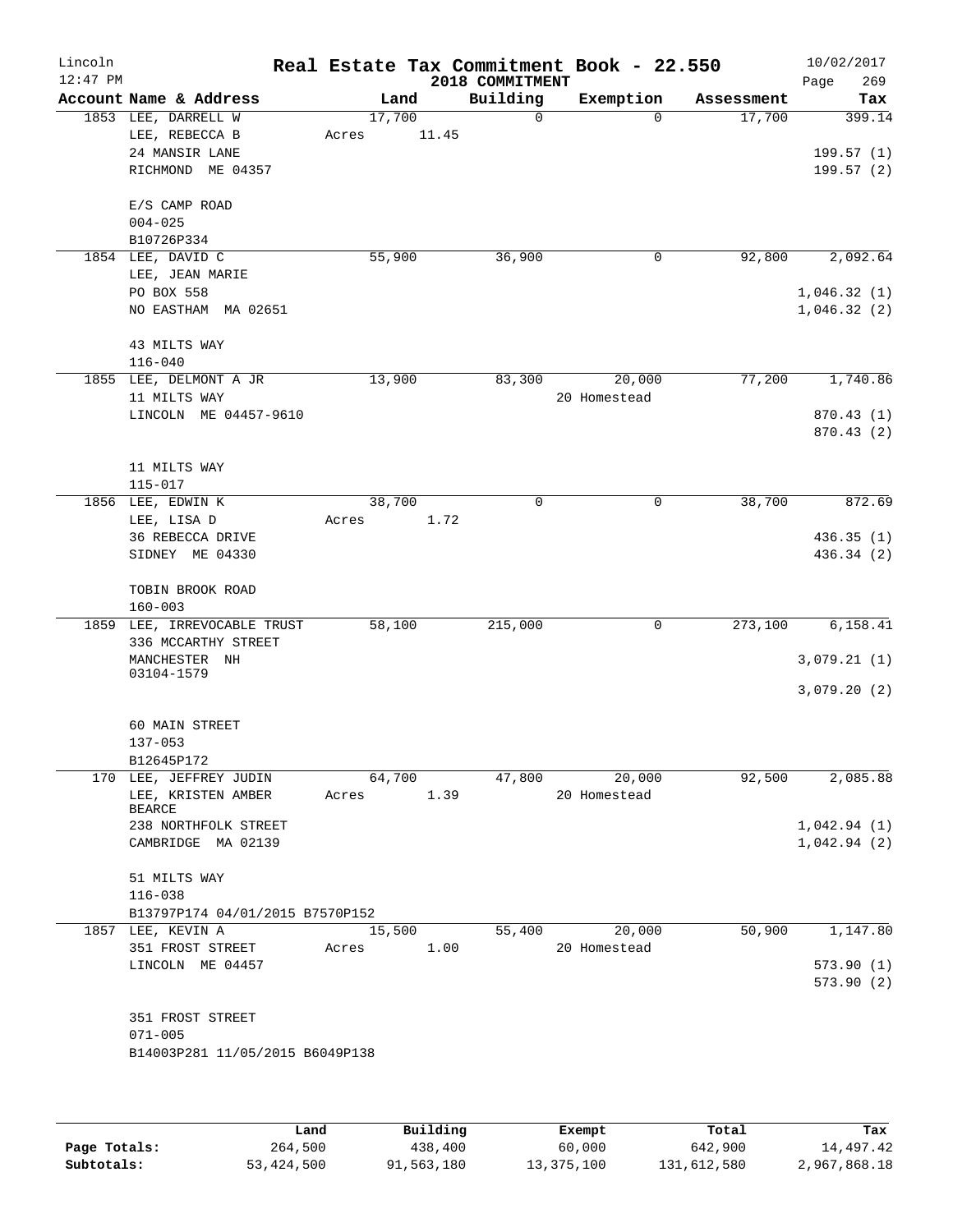| Lincoln      |                                                           |                |                     |                 | Real Estate Tax Commitment Book - 22.550 |                  | 10/02/2017             |
|--------------|-----------------------------------------------------------|----------------|---------------------|-----------------|------------------------------------------|------------------|------------------------|
| $12:47$ PM   |                                                           |                |                     | 2018 COMMITMENT |                                          |                  | Page<br>270            |
|              | Account Name & Address                                    | Land           |                     | Building        | Exemption                                | Assessment       | Tax                    |
|              | 1858 LEE, KEVIN A<br>351 FROST STREET<br>LINCOLN ME 04457 | 4,800<br>Acres | 1.15                | 0               | $\Omega$                                 | 4,800            | 108.24<br>54.12(1)     |
|              |                                                           |                |                     |                 |                                          |                  | 54.12(2)               |
|              | FROST STREET<br>$071 - 006$                               |                |                     |                 |                                          |                  |                        |
|              | B14003P281 11/05/2015                                     |                |                     |                 |                                          |                  |                        |
|              | 415 LEE, STEPHAN A                                        | 26,000         |                     | $\mathbf 0$     | 0                                        | 26,000           | 586.30                 |
|              | LEE, VICTORIA A                                           | Acres          | 1.48                |                 |                                          |                  |                        |
|              | 152 LEVENSELLER ROAD<br>HOLDEN ME 04429                   |                |                     |                 |                                          |                  | 293.15(1)<br>293.15(2) |
|              |                                                           |                |                     |                 |                                          |                  |                        |
|              | 372 MCGREGOR ROAD                                         |                |                     |                 |                                          |                  |                        |
|              | $117 - 022$                                               |                |                     |                 |                                          |                  |                        |
|              | B12820P121 05/18/2012                                     |                |                     |                 |                                          |                  |                        |
|              | 1860 LEE, WILLIAM AND AMY<br>JOINT LIVING TRUST           | 21,000         |                     | 96,900          | 26,000                                   | 91,900           | 2,072.35               |
|              | 165 LEE ROAD                                              | Acres          | 5.13                |                 | 07 Veteran                               |                  |                        |
|              | LINCOLN ME 04457                                          |                |                     |                 | 20 Homestead                             |                  | 1,036.18(1)            |
|              |                                                           |                |                     |                 |                                          |                  | 1,036.17(2)            |
|              | 165 LEE ROAD                                              |                |                     |                 |                                          |                  |                        |
|              | 142-026                                                   |                |                     |                 |                                          |                  |                        |
|              | B14555P34 07/24/2017                                      |                |                     |                 |                                          |                  |                        |
|              | 1861 LEE, WILLIAM D & AMY J                               | 27,100         |                     | 46,100          | 0                                        | 73,200           | 1,650.66               |
|              | WILLIAM AND AMY LEE<br>LIVING TRUST                       | Acres          | 0.70                |                 |                                          |                  |                        |
|              | 165 LEE ROAD                                              |                |                     |                 |                                          |                  | 825.33(1)              |
|              | LINCOLN ME 04457-9401                                     |                |                     |                 |                                          |                  | 825.33 (2)             |
|              | 13 CARIBOU LANE                                           |                |                     |                 |                                          |                  |                        |
|              | 149-014                                                   |                |                     |                 |                                          |                  |                        |
|              | B14555P331 07/24/2017                                     |                |                     |                 |                                          |                  |                        |
|              | 1862 LEEFE, JAMES R                                       | 98,600         |                     | 126,000         | 0                                        | 224,600          | 5,064.73               |
|              | 511 CASINO DRIVE                                          | Acres          | 45.00               |                 |                                          |                  |                        |
|              | FARMINGDALE NJ 07727                                      |                |                     |                 |                                          |                  | 2,532.37(1)            |
|              |                                                           |                |                     |                 |                                          |                  | 2,532.36 (2)           |
|              | 155 BOULDER LANE                                          |                |                     |                 |                                          |                  |                        |
|              | $084 - 003$                                               |                |                     |                 |                                          |                  |                        |
|              | 3594 LEHMANN, GUNTER                                      | 18,700         |                     | 52,000          | 26,000                                   | 44,700           | 1,007.99               |
|              | LEHMANN, EVELYN                                           | Acres          | 4.37                |                 | 20 Homestead                             |                  |                        |
|              | 350 TRANSALPINE ROAD                                      |                |                     |                 | 07 Veteran                               |                  | 504.00(1)              |
|              | LINCOLN ME 04457                                          |                |                     |                 |                                          |                  | 503.99 (2)             |
|              | 350 TRANSALPINE ROAD                                      |                |                     |                 |                                          |                  |                        |
|              | $026 - 027$                                               |                |                     |                 |                                          |                  |                        |
|              | B13690P344 11/03/2014                                     |                |                     |                 |                                          |                  |                        |
|              | 1874 LEIGHTON , SHARON                                    | 7,200          |                     | 0               | 0                                        | 7,200            | 162.36                 |
|              | 182 MAIN STREET                                           |                |                     |                 |                                          |                  |                        |
|              | LINCOLN ME 04457-1617                                     |                |                     |                 |                                          |                  | 81.18(1)<br>81.18(2)   |
|              |                                                           |                |                     |                 |                                          |                  |                        |
|              | GRINDLE STREET                                            |                |                     |                 |                                          |                  |                        |
|              | $141 - 009$                                               |                |                     |                 |                                          |                  |                        |
|              |                                                           |                |                     |                 |                                          |                  |                        |
| Page Totals: | Land<br>203,400                                           |                | Building<br>321,000 |                 | Exempt<br>52,000                         | Total<br>472,400 | Tax<br>10,652.63       |
| Subtotals:   | 53,627,900                                                |                | 91,884,180          |                 | 13, 427, 100                             | 132,084,980      | 2,978,520.81           |
|              |                                                           |                |                     |                 |                                          |                  |                        |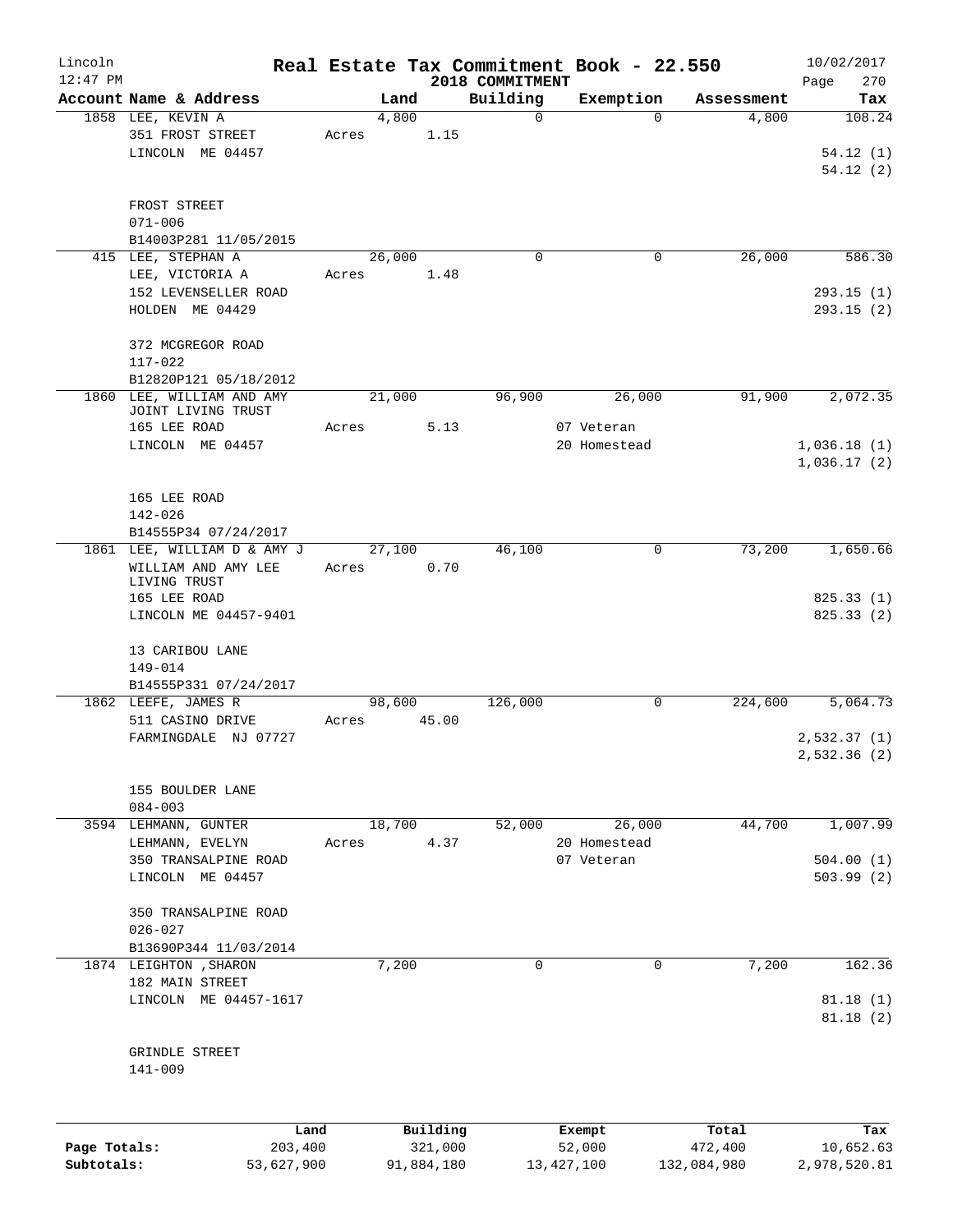| Lincoln<br>$12:47$ PM |                                                                                |                 |         |                     |                             | Real Estate Tax Commitment Book - 22.550 |                  | 10/02/2017         |
|-----------------------|--------------------------------------------------------------------------------|-----------------|---------|---------------------|-----------------------------|------------------------------------------|------------------|--------------------|
|                       | Account Name & Address                                                         |                 | Land    |                     | 2018 COMMITMENT<br>Building | Exemption                                | Assessment       | 271<br>Page<br>Tax |
|                       | 1863 LEIGHTON, DANIEL                                                          |                 | 53,100  |                     | 62,900                      | 20,000                                   | 96,000           | 2,164.80           |
|                       | LEIGHTON, SUE ELLEN                                                            | Acres           |         | 0.44                |                             | 20 Homestead                             |                  |                    |
|                       | 72 TAYLOR ST                                                                   |                 |         |                     |                             |                                          |                  | 1,082.40(1)        |
|                       | LINCOLN ME 04457-1145                                                          |                 |         |                     |                             |                                          |                  | 1,082.40(2)        |
|                       |                                                                                |                 |         |                     |                             |                                          |                  |                    |
|                       | 72 TAYLOR STREET                                                               |                 |         |                     |                             |                                          |                  |                    |
|                       | 132-158                                                                        |                 |         |                     |                             |                                          |                  |                    |
|                       | B12522P205 03/30/2011<br>2560 LEIGHTON, DANIEL                                 |                 | 7,700   |                     | 40,800                      | 0                                        | 48,500           | 1,093.68           |
|                       | 72 TAYLOR STREET                                                               | Acres           |         | 0.20                |                             |                                          |                  |                    |
|                       | LINCOLN ME 04457                                                               |                 |         |                     |                             |                                          |                  | 546.84(1)          |
|                       |                                                                                |                 |         |                     |                             |                                          |                  | 546.84(2)          |
|                       |                                                                                |                 |         |                     |                             |                                          |                  |                    |
|                       | 43 FLEMING STREET                                                              |                 |         |                     |                             |                                          |                  |                    |
|                       | $139 - 041$                                                                    |                 |         |                     |                             |                                          |                  |                    |
|                       | B13538P158 05/22/2014 B12538P289 07/19/2011<br>B12509P316 06/20/2011 B11874P51 |                 |         |                     |                             |                                          |                  |                    |
|                       | 279 LEIGHTON, DAVID                                                            |                 | 34,900  |                     | $\Omega$                    | 0                                        | 34,900           | 787.00             |
|                       | LEIGHTON, LISA                                                                 | Acres           |         | 3.80                |                             |                                          |                  |                    |
|                       | PO BOX 991                                                                     |                 |         |                     |                             |                                          |                  | 393.50(1)          |
|                       | ROCKPORT ME 04856                                                              |                 |         |                     |                             |                                          |                  | 393.50(2)          |
|                       |                                                                                |                 |         |                     |                             |                                          |                  |                    |
|                       | STONEY DRIVE                                                                   |                 |         |                     |                             |                                          |                  |                    |
|                       | $050 - 007$                                                                    |                 |         |                     |                             |                                          |                  |                    |
|                       | B14352P341 12/05/2016 B8416P262                                                |                 |         |                     |                             |                                          |                  |                    |
|                       | 1864 LEIGHTON, DAVID I<br>PO BOX 991                                           | Acres           | 6,800   | 2.24                | 38,200                      | 0                                        | 45,000           | 1,014.75           |
|                       | ROCKPORT ME 04856                                                              |                 |         |                     |                             |                                          |                  | 507.38(1)          |
|                       |                                                                                |                 |         |                     |                             |                                          |                  | 507.37(2)          |
|                       |                                                                                |                 |         |                     |                             |                                          |                  |                    |
|                       | 539 FOLSOM POND ROAD                                                           |                 |         |                     |                             |                                          |                  |                    |
|                       | $040 - 004$                                                                    |                 |         |                     |                             |                                          |                  |                    |
|                       | B8879P168                                                                      |                 |         |                     |                             |                                          |                  |                    |
|                       | 1866 LEIGHTON, GARY & HAUN,<br>SUSAN                                           |                 | 51,300  |                     | 7,400                       | 0                                        | 58,700           | 1,323.69           |
|                       | KING, NANCY                                                                    |                 |         |                     |                             |                                          |                  |                    |
|                       | 413 BIRCH STREET                                                               |                 |         |                     |                             |                                          |                  | 661.85(1)          |
|                       | BANGOR ME 04401                                                                |                 |         |                     |                             |                                          |                  | 661.84(2)          |
|                       |                                                                                |                 |         |                     |                             |                                          |                  |                    |
|                       | 316 MCGREGOR ROAD<br>$117 - 008$                                               |                 |         |                     |                             |                                          |                  |                    |
|                       | 1867 LEIGHTON, GARY G                                                          |                 | 10,900  |                     | 50,500                      | 20,000                                   | 41,400           | 933.57             |
|                       | 3 PORTER STREET                                                                |                 |         |                     |                             | 20 Homestead                             |                  |                    |
|                       | LINCOLN ME 04457-1517                                                          |                 |         |                     |                             |                                          |                  | 466.79 (1)         |
|                       |                                                                                |                 |         |                     |                             |                                          |                  | 466.78 (2)         |
|                       |                                                                                |                 |         |                     |                             |                                          |                  |                    |
|                       | 3 PORTER STREET                                                                |                 |         |                     |                             |                                          |                  |                    |
|                       | 139-238                                                                        |                 |         |                     |                             |                                          |                  |                    |
|                       | 262 LEIGHTON, HOLLY &<br>FLETCHER, NANCY                                       |                 | 114,600 |                     | 90,100                      | 0                                        | 204,700          | 4,615.98           |
|                       | DAMATO, JULIE                                                                  | Acres           |         | 1.92                |                             |                                          |                  |                    |
|                       | 187 LEE ROAD                                                                   |                 |         |                     |                             |                                          |                  | 2,307.99 (1)       |
|                       | LINCOLN ME 04457                                                               |                 |         |                     |                             |                                          |                  | 2,307.99(2)        |
|                       |                                                                                |                 |         |                     |                             |                                          |                  |                    |
|                       | 3 GO DEVIL ROAD<br>$103 - 004$                                                 |                 |         |                     |                             |                                          |                  |                    |
|                       | B13111P140 03/07/2013                                                          |                 |         |                     |                             |                                          |                  |                    |
|                       |                                                                                |                 |         |                     |                             |                                          |                  |                    |
|                       |                                                                                |                 |         |                     |                             |                                          |                  |                    |
| Page Totals:          |                                                                                | Land<br>279,300 |         | Building<br>289,900 |                             | Exempt<br>40,000                         | Total<br>529,200 | Tax<br>11,933.47   |
| Subtotals:            |                                                                                | 53,907,200      |         | 92,174,080          |                             | 13, 467, 100                             | 132,614,180      | 2,990,454.28       |
|                       |                                                                                |                 |         |                     |                             |                                          |                  |                    |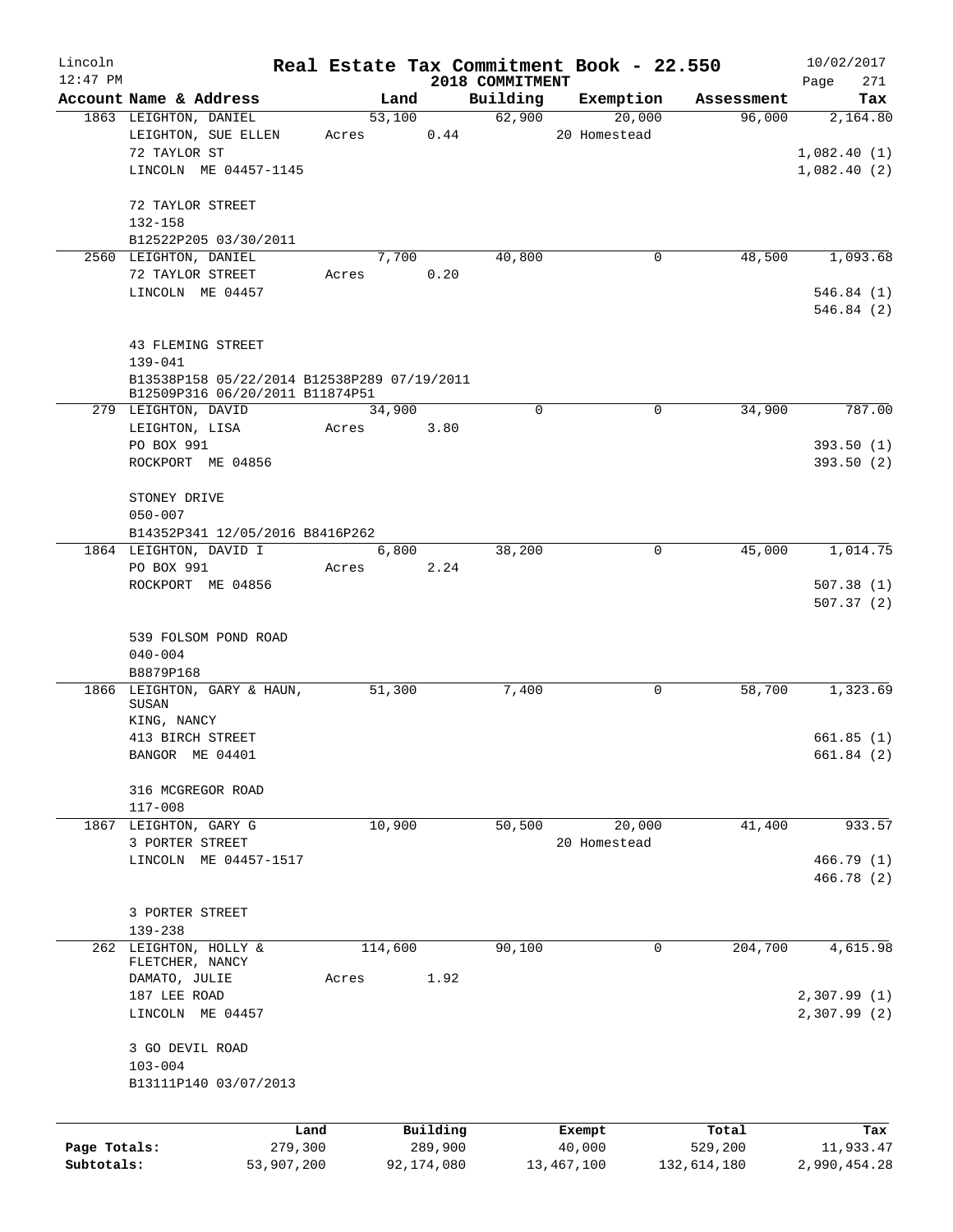| Lincoln    |                                                      |       |                 |                 | Real Estate Tax Commitment Book - 22.550 |            | 10/02/2017   |
|------------|------------------------------------------------------|-------|-----------------|-----------------|------------------------------------------|------------|--------------|
| $12:47$ PM |                                                      |       |                 | 2018 COMMITMENT |                                          |            | 272<br>Page  |
|            | Account Name & Address                               |       | Land            | Building        | Exemption                                | Assessment | Tax          |
|            | 1877 LEIGHTON, JENNIE<br>186 MAIN STREET             |       | 21,100          | 34,000          | $\Omega$                                 | 55,100     | 1,242.51     |
|            | LINCOLN ME 04457-1617                                | Acres | 0.19            |                 |                                          |            |              |
|            |                                                      |       |                 |                 |                                          |            | 621.26(1)    |
|            |                                                      |       |                 |                 |                                          |            | 621.25(2)    |
|            | 35 MILTS WAY                                         |       |                 |                 |                                          |            |              |
|            | $116 - 043$                                          |       |                 |                 |                                          |            |              |
|            | B14556P138 07/25/2017                                |       |                 |                 |                                          |            |              |
|            | 1868 LEIGHTON, JOHN C                                |       | 13,400          | 63,100          | 20,000                                   | 56,500     | 1,274.08     |
|            | LEIGHTON, LYNETTE S                                  | Acres | 1.75            |                 | 20 Homestead                             |            |              |
|            | 277 LEE ROAD                                         |       |                 |                 |                                          |            | 637.04(1)    |
|            | LINCOLN ME 04457-9402                                |       |                 |                 |                                          |            | 637.04(2)    |
|            |                                                      |       |                 |                 |                                          |            |              |
|            | 277 LEE ROAD                                         |       |                 |                 |                                          |            |              |
|            | $143 - 020$                                          |       |                 |                 |                                          |            |              |
|            | 1869 LEIGHTON, MICHAEL                               |       | 22,100          | 71,200          | 20,000                                   | 73,300     | 1,652.92     |
|            | LEIGHTON, HOLLY S                                    | Acres | 4.64            |                 | 20 Homestead                             |            |              |
|            | 181 LEE ROAD                                         |       |                 |                 |                                          |            | 826.46(1)    |
|            | LINCOLN ME 04457-1651                                |       |                 |                 |                                          |            | 826.46(2)    |
|            |                                                      |       |                 |                 |                                          |            |              |
|            | 181 LEE ROAD                                         |       |                 |                 |                                          |            |              |
|            | 142-025                                              |       |                 |                 |                                          |            |              |
|            | B13219P70 06/17/2013                                 |       |                 |                 |                                          |            |              |
|            | 2981 LEIGHTON, NATHAN G                              |       | 43,300          | 194,600         | 20,000                                   | 217,900    | 4,913.65     |
|            | 189 CRANE POND DRIVE                                 | Acres | 1.18            |                 | 20 Homestead                             |            |              |
|            | LINCOLN ME 04457                                     |       |                 |                 |                                          |            | 2,456.83(1)  |
|            |                                                      |       |                 |                 |                                          |            | 2,456.82(2)  |
|            |                                                      |       |                 |                 |                                          |            |              |
|            | 189 CRANE POND DRIVE                                 |       |                 |                 |                                          |            |              |
|            | $114 - 001$                                          |       |                 |                 |                                          |            |              |
|            | B14363P167 12/14/2016 B12883P60 07/18/2012           |       |                 |                 |                                          |            |              |
|            | 1871 LEIGHTON, R SCOTT &                             |       | 60,100          | 151,200         | 20,000                                   | 191,300    | 4,313.82     |
|            | SHEILA M                                             |       |                 |                 |                                          |            |              |
|            | 205 TRANSALPINE ROAD                                 | Acres | 38.20           |                 | 20 Homestead                             |            |              |
|            | LINCOLN ME 04457-9602                                |       |                 |                 |                                          |            | 2, 156.91(1) |
|            |                                                      |       |                 |                 |                                          |            | 2,156.91(2)  |
|            |                                                      |       |                 |                 |                                          |            |              |
|            | 205 TRANSALPINE ROAD                                 |       |                 |                 |                                          |            |              |
|            | $038 - 005$                                          |       |                 |                 |                                          |            |              |
|            | B8164P268                                            |       |                 |                 |                                          |            |              |
|            | 1389 LEIGHTON, ROBERT                                |       | 35,700          | 56,100          | 0                                        | 91,800     | 2,070.09     |
|            | 67 LEE ROAD                                          | Acres | 0.67            |                 |                                          |            |              |
|            | LINCOLN ME 04457                                     |       |                 |                 |                                          |            | 1,035.05(1)  |
|            |                                                      |       |                 |                 |                                          |            | 1,035.04(2)  |
|            |                                                      |       |                 |                 |                                          |            |              |
|            | 272 STANHOPE MILL ROAD                               |       |                 |                 |                                          |            |              |
|            | $002 - 008$                                          |       |                 |                 |                                          |            |              |
|            | B14164P340 05/26/2016 B13884P278 06/16/2013 B3059P33 |       |                 |                 |                                          |            |              |
|            | 1873 LEIGHTON, ROBERT S                              |       | 10,200          | 43,300          | 20,000                                   | 33,500     | 755.43       |
|            | 67 LEE RD                                            |       |                 |                 | 20 Homestead                             |            |              |
|            | LINCOLN ME 04457                                     |       |                 |                 |                                          |            | 377.72(1)    |
|            |                                                      |       |                 |                 |                                          |            | 377.71 (2)   |
|            |                                                      |       |                 |                 |                                          |            |              |
|            | 67 LEE ROAD                                          |       |                 |                 |                                          |            |              |
|            | $139 - 203$                                          |       |                 |                 |                                          |            |              |
|            |                                                      |       |                 |                 |                                          |            |              |
|            |                                                      |       |                 |                 |                                          |            |              |
|            |                                                      |       |                 |                 |                                          |            |              |
|            | Land.                                                |       | <b>Building</b> |                 | <b>Fromnt</b>                            | $T0+21$    | mа.          |

|              | Land         | Building   | Exempt     | Total       | Tax          |
|--------------|--------------|------------|------------|-------------|--------------|
| Page Totals: | 205,900      | 613,500    | 100,000    | 719,400     | 16,222.50    |
| Subtotals:   | 54, 113, 100 | 92,787,580 | 13,567,100 | 133,333,580 | 3,006,676.78 |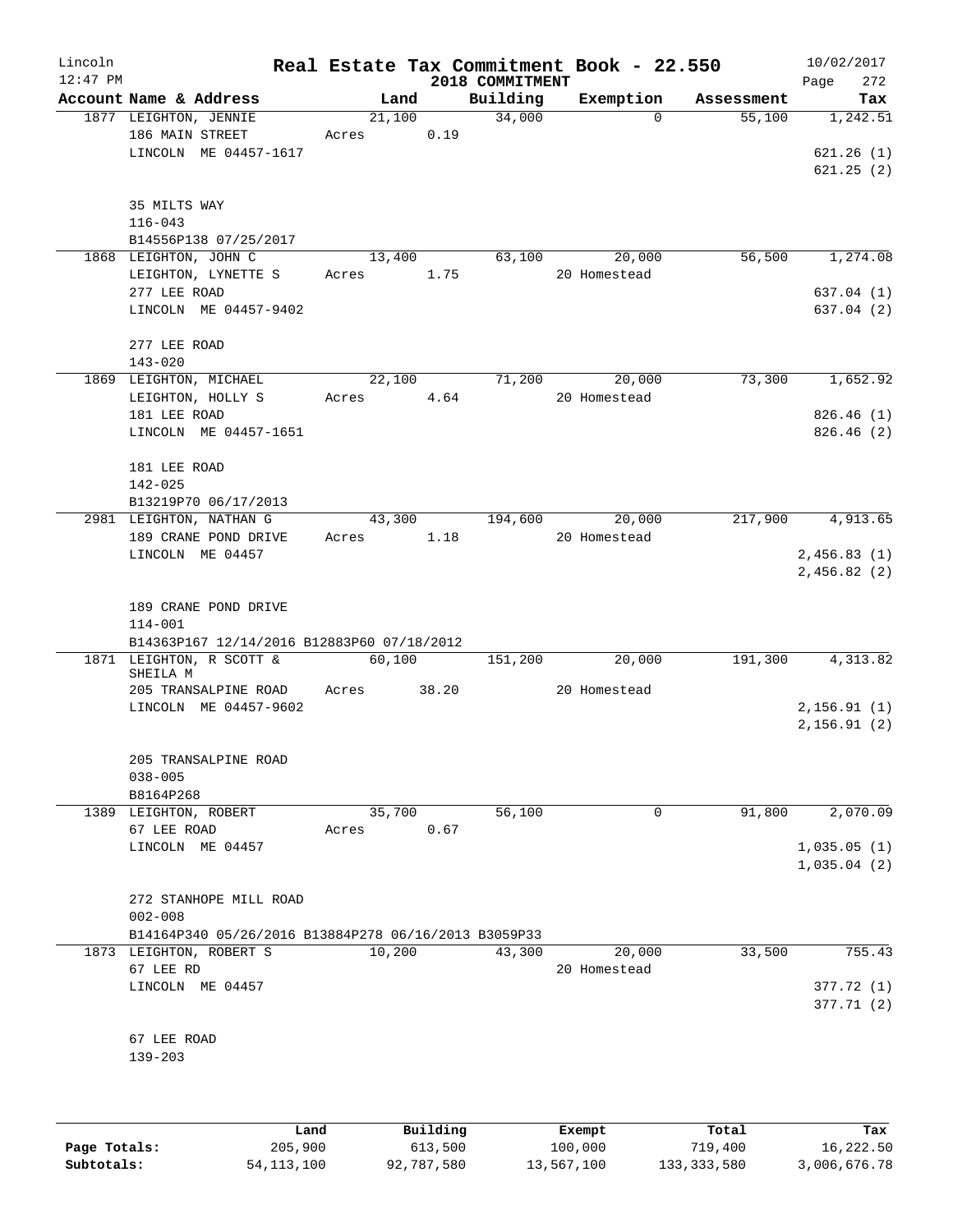| Lincoln      |                                                      |              |        |              |                             | Real Estate Tax Commitment Book - 22.550 |             | 10/02/2017         |
|--------------|------------------------------------------------------|--------------|--------|--------------|-----------------------------|------------------------------------------|-------------|--------------------|
| $12:47$ PM   | Account Name & Address                               |              | Land   |              | 2018 COMMITMENT<br>Building | Exemption                                | Assessment  | 273<br>Page<br>Tax |
|              | 1875 LEIGHTON, SHARON                                |              | 22,500 |              | 74,400                      | 20,000                                   | 76,900      | 1,734.10           |
|              | 186 MAIN STREET                                      |              |        |              |                             | 20 Homestead                             |             |                    |
|              | LINCOLN ME 04457                                     |              |        |              |                             |                                          |             | 867.05(1)          |
|              |                                                      |              |        |              |                             |                                          |             | 867.05(2)          |
|              |                                                      |              |        |              |                             |                                          |             |                    |
|              | 186 MAIN STREET                                      |              |        |              |                             |                                          |             |                    |
|              | 141-013                                              |              |        |              |                             |                                          |             |                    |
|              | 1600 LEIGHTON, SHEILA D                              |              | 66,900 |              | 89,900                      | 26,000                                   | 130,800     | 2,949.54           |
|              | GOOD, ARVID L                                        |              | Acres  | 0.62         |                             | 20 Homestead                             |             |                    |
|              | 90 TAYLOR STREET                                     |              |        |              |                             | 04 Veteran                               |             | 1,474.77(1)        |
|              | LINCOLN ME 04457                                     |              |        |              |                             |                                          |             | 1,474.77(2)        |
|              |                                                      |              |        |              |                             |                                          |             |                    |
|              | 90 TAYLOR STREET<br>$128 - 001$                      |              |        |              |                             |                                          |             |                    |
|              | B13554P267 06/07/2014                                |              |        |              |                             |                                          |             |                    |
|              | 1878 LEISENTRITT, FREDERICK                          |              | 64,200 |              | 158,200                     | 20,000                                   | 202,400     | 4,564.12           |
|              | C IV & DARLENE M                                     |              |        |              |                             |                                          |             |                    |
|              | 40 WORCESTER WAY                                     |              |        |              |                             | 20 Homestead                             |             |                    |
|              | LINCOLN ME 04457                                     |              |        |              |                             |                                          |             | 2,282.06(1)        |
|              |                                                      |              |        |              |                             |                                          |             | 2,282.06(2)        |
|              |                                                      |              |        |              |                             |                                          |             |                    |
|              | 40 WORCESTER WAY                                     |              |        |              |                             |                                          |             |                    |
|              | $116 - 006$                                          |              |        |              |                             |                                          |             |                    |
|              | 3891 LEISENTRITT, FREDERICK<br>IV                    |              | 4,500  |              | 0                           | 0                                        | 4,500       | 101.48             |
|              | LEISENTRITT, DARLENE                                 |              | Acres  | 0.81         |                             |                                          |             |                    |
|              | 40 WORCESTER WAY                                     |              |        |              |                             |                                          |             | 50.74(1)           |
|              | LINCOLN ME 04457                                     |              |        |              |                             |                                          |             | 50.74(2)           |
|              |                                                      |              |        |              |                             |                                          |             |                    |
|              | WORCESTER WAY                                        |              |        |              |                             |                                          |             |                    |
|              | $116 - 045$                                          |              |        |              |                             |                                          |             |                    |
|              | B14064P134 01/09/2016 B13996P47 10/28/2015 B8278P249 |              |        |              |                             |                                          |             |                    |
|              | 1695 LELAND, MATHEW S. &                             |              | 51,900 |              | 59,000                      | $\mathbf 0$                              | 110,900     | 2,500.80           |
|              | CATHRYN D.<br>154 OLD COUNTY ROAD                    |              |        |              |                             |                                          |             |                    |
|              | HAMPDEN ME 04444                                     |              |        |              |                             |                                          |             | 1,250.40(1)        |
|              |                                                      |              |        |              |                             |                                          |             | 1, 250.40(2)       |
|              |                                                      |              |        |              |                             |                                          |             |                    |
|              | 11 SLEEPY HOLLOW                                     |              |        |              |                             |                                          |             |                    |
|              | $109 - 015$                                          |              |        |              |                             |                                          |             |                    |
|              | B12716P253 01/27/2012                                |              |        |              |                             |                                          |             |                    |
|              | 3889 LELAND, SUSAN                                   |              |        | $\mathbf{0}$ | 3,500                       | 0                                        | 3,500       | 78.93              |
|              | 727 MOHAWK ROAD                                      |              |        |              |                             |                                          |             |                    |
|              | LINCOLN ME 04457                                     |              |        |              |                             |                                          |             | 39.47(1)           |
|              |                                                      |              |        |              |                             |                                          |             | 39.46(2)           |
|              |                                                      |              |        |              |                             |                                          |             |                    |
|              | 727 MOHAWK ROAD<br>119-014-001-MH0                   |              |        |              |                             |                                          |             |                    |
|              | 1882 LEMAY, PATRICK J                                |              | 17,100 |              | 7,000                       | 0                                        | 24,100      | 543.46             |
|              | 70 LEMAY ROAD                                        |              | Acres  | 5.76         |                             |                                          |             |                    |
|              | ENFIELD ME 04493                                     |              |        |              |                             |                                          |             | 271.73(1)          |
|              |                                                      |              |        |              |                             |                                          |             | 271.73(2)          |
|              |                                                      |              |        |              |                             |                                          |             |                    |
|              | 59 MILLETT MALLETT ROAD                              |              |        |              |                             |                                          |             |                    |
|              | $004 - 041$                                          |              |        |              |                             |                                          |             |                    |
|              | B5805P42                                             |              |        |              |                             |                                          |             |                    |
|              |                                                      |              |        |              |                             |                                          |             |                    |
|              |                                                      |              |        |              |                             |                                          |             |                    |
|              |                                                      | Land         |        | Building     |                             | Exempt                                   | Total       | Tax                |
| Page Totals: |                                                      | 227,100      |        | 392,000      |                             | 66,000                                   | 553,100     | 12, 472.43         |
| Subtotals:   |                                                      | 54, 340, 200 |        | 93,179,580   |                             | 13,633,100                               | 133,886,680 | 3,019,149.21       |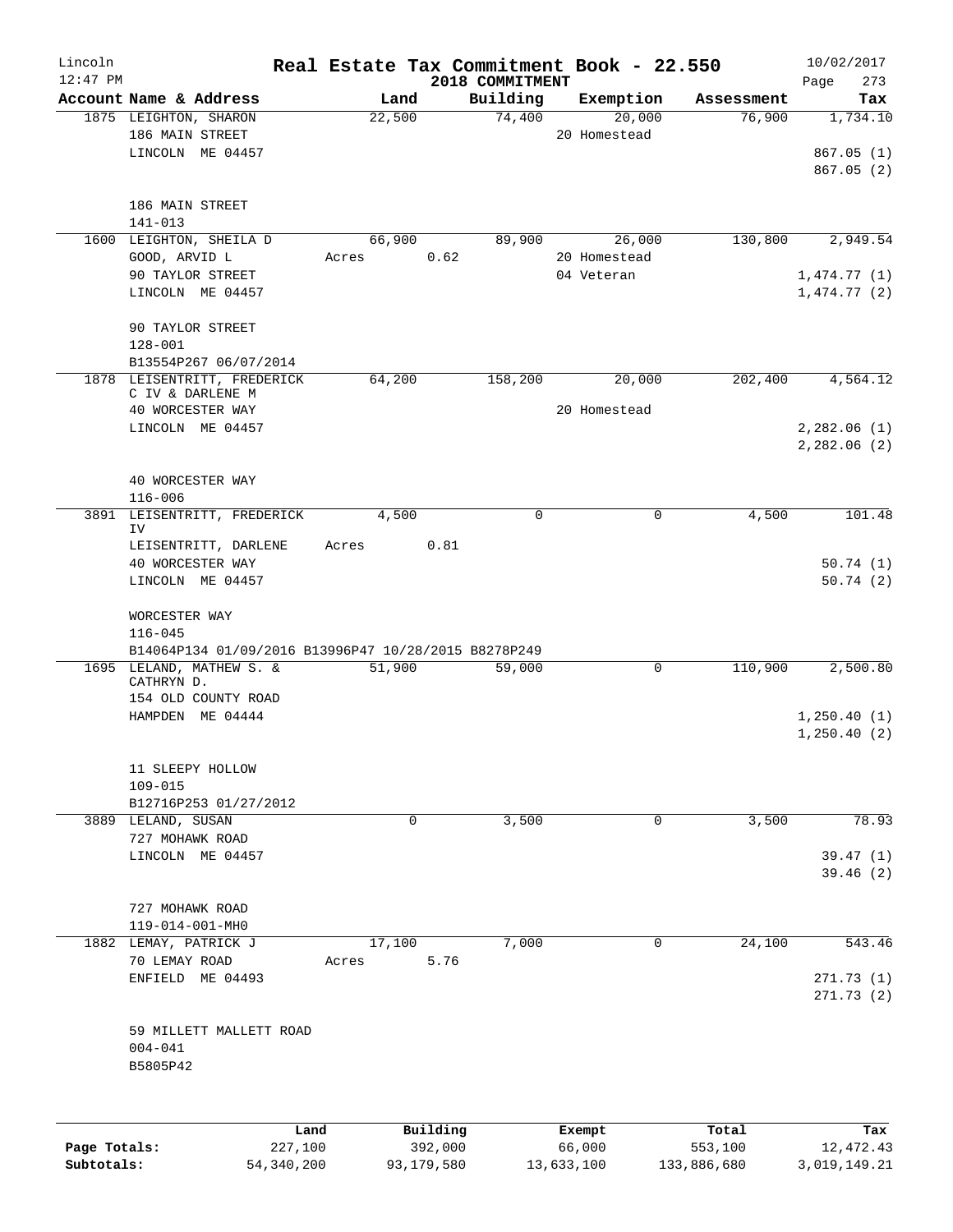| Lincoln    |                                                                                    |                 |      |                 | Real Estate Tax Commitment Book - 22.550 |            | 10/02/2017                 |
|------------|------------------------------------------------------------------------------------|-----------------|------|-----------------|------------------------------------------|------------|----------------------------|
| $12:47$ PM |                                                                                    |                 |      | 2018 COMMITMENT |                                          |            | Page<br>274                |
|            | Account Name & Address                                                             | Land            |      | Building        | Exemption                                | Assessment | Tax                        |
|            | 2140 LEO F MARRS REVOCABLE<br>TRUST<br>85 COBBLEVIEW ROAD<br>WILLIAMSTOWN MA 01267 | 33,900<br>Acres | 0.32 | 65,500          | $\Omega$                                 | 99,400     | 2,241.47<br>1, 120.74(1)   |
|            | 56 NARROW WAY<br>$108 - 020$                                                       |                 |      |                 |                                          |            | 1, 120.73(2)               |
|            | B13722P82 12/08/2014 B13702P27 11/17/2014<br>1886 LEONARD GERALD V JR              | 24,300          |      | 0               | 0                                        | 24,300     | 547.97                     |
|            | 1739 NEBRASKA AVE E                                                                | Acres           | 3.58 |                 |                                          |            |                            |
|            | ST PAUL MN 55106                                                                   |                 |      |                 |                                          |            | 273.99(1)<br>273.98(2)     |
|            | <b>MARSH ROAD</b><br>$103 - 016$                                                   |                 |      |                 |                                          |            |                            |
|            | 1884 LEONARD, BETTY E                                                              | 4,900           |      | 19,400          | 20,000<br>20 Homestead                   | 4,300      | 96.97                      |
|            | 6 BALLANTYNE COURT<br>LINCOLN ME 04457-1215                                        |                 |      |                 |                                          |            | 48.49 (1)<br>48.48 (2)     |
|            | 6 BALLANTYNE COURT<br>$137 - 019$                                                  |                 |      |                 |                                          |            |                            |
|            | 1885 LEONARD, DENNIS SR                                                            | 21,100          |      | 70,200          | 0                                        | 91,300     | 2,058.82                   |
|            | P O BOX 596                                                                        | Acres           | 1.23 |                 |                                          |            |                            |
|            | LINCOLN ME 04457-0596                                                              |                 |      |                 |                                          |            | 1,029.41(1)<br>1,029.41(2) |
|            | 293 MAIN STREET<br>$144 - 030$                                                     |                 |      |                 |                                          |            |                            |
|            | B4454P111                                                                          |                 |      |                 |                                          |            |                            |
|            | 1887 LEONARD, GERALD V SR<br>PO BOX 303                                            | 17,900          |      | 70,800          | 20,000<br>20 Homestead                   | 68,700     | 1,549.19                   |
|            | LINCOLN ME 04457-0303                                                              |                 |      |                 |                                          |            | 774.60(1)                  |
|            |                                                                                    |                 |      |                 |                                          |            | 774.59(2)                  |
|            | 126 STATION ROAD<br>$120 - 010$                                                    |                 |      |                 |                                          |            |                            |
|            | 1889 LEONARD, LISA A                                                               | 15,000          |      | 65,400          | 20,000                                   | 60,400     | 1,362.02                   |
|            | LEONARD, MATTHEW J                                                                 |                 |      |                 | 20 Homestead                             |            |                            |
|            | 19 FISH HILL DRIVE                                                                 |                 |      |                 |                                          |            | 681.01 (1)                 |
|            | LINCOLN ME 04457-1101                                                              |                 |      |                 |                                          |            | 681.01(2)                  |
|            | 19 FISH HILL DRIVE<br>$126 - 055$                                                  |                 |      |                 |                                          |            |                            |
|            | B12228P20                                                                          |                 |      |                 |                                          |            |                            |
|            | 923 LEONARD, MATTHEW C                                                             | 17,500          |      | 54,300          | 20,000                                   | 51,800     | 1,168.09                   |
|            | 11 EVERGREEN DRIVE                                                                 | Acres           | 0.37 |                 | 20 Homestead                             |            |                            |
|            | LINCOLN ME 04457                                                                   |                 |      |                 |                                          |            | 584.05(1)<br>584.04 (2)    |
|            | 11 EVERGREEN DRIVE<br>$141 - 056$<br>B14161P246 05/05/2016                         |                 |      |                 |                                          |            |                            |
|            |                                                                                    |                 |      |                 |                                          |            |                            |

|              | Land       | Building   | Exempt     | Total       | Tax          |
|--------------|------------|------------|------------|-------------|--------------|
| Page Totals: | 134,600    | 345,600    | 80,000     | 400,200     | 9,024.53     |
| Subtotals:   | 54,474,800 | 93,525,180 | 13,713,100 | 134,286,880 | 3,028,173.74 |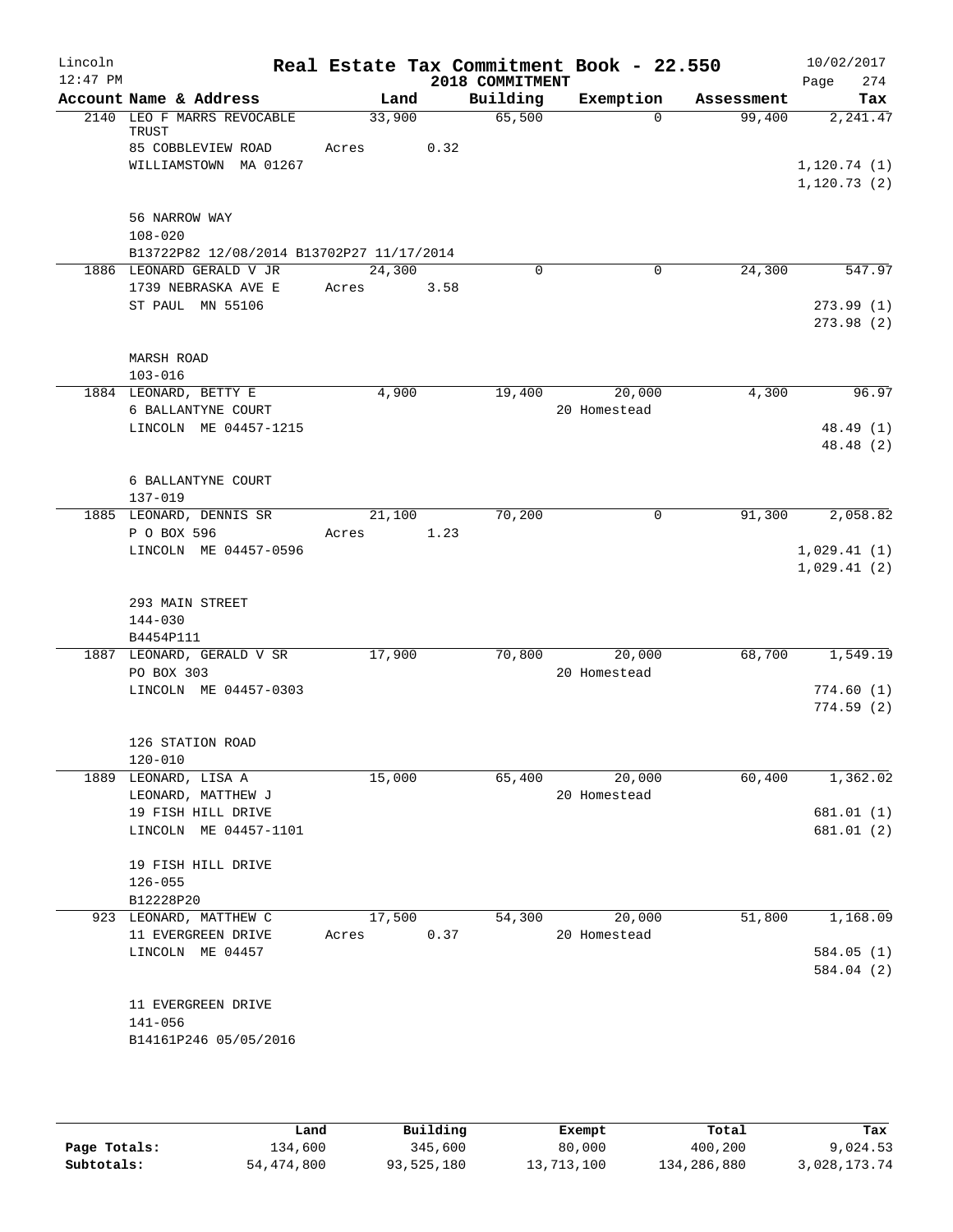| Lincoln    |                                          |                |      |                    | Real Estate Tax Commitment Book - 22.550 |                      | 10/02/2017      |
|------------|------------------------------------------|----------------|------|--------------------|------------------------------------------|----------------------|-----------------|
| $12:47$ PM |                                          |                |      | 2018 COMMITMENT    |                                          |                      | 275<br>Page     |
|            | Account Name & Address                   | Land<br>22,700 |      | Building<br>41,800 | Exemption<br>$\Omega$                    | Assessment<br>64,500 | Tax<br>1,454.48 |
|            | 1892 LEONARD, SHELDON<br>LEONARD, SANDRA | Acres          | 0.26 |                    |                                          |                      |                 |
|            | 397 TRANSALPINE ROAD                     |                |      |                    |                                          |                      | 727.24(1)       |
|            | LINCOLN ME 04457                         |                |      |                    |                                          |                      | 727.24(2)       |
|            |                                          |                |      |                    |                                          |                      |                 |
|            | 130 HOOVER LANE                          |                |      |                    |                                          |                      |                 |
|            | 179-007                                  |                |      |                    |                                          |                      |                 |
|            | 1891 LEONARD, SHELDON                    | 23,200         |      | 25,100             | 0                                        | 48,300               | 1,089.17        |
|            | LEONARD, SANDRA                          | Acres          | 0.29 |                    |                                          |                      |                 |
|            | 397 TRANSALPINE ROAD                     |                |      |                    |                                          |                      | 544.59 (1)      |
|            | LINCOLN ME 04457                         |                |      |                    |                                          |                      | 544.58(2)       |
|            |                                          |                |      |                    |                                          |                      |                 |
|            | 126 HOOVER LANE                          |                |      |                    |                                          |                      |                 |
|            | $179 - 006$                              |                |      |                    |                                          |                      |                 |
|            | 2280 LESCORD, MICHAEL J                  | 17,200         |      | 8,400              | 6,000                                    | 19,600               | 441.98          |
|            | LESCORD, YULIANA P                       | Acres          | 4.95 |                    | 07 Veteran                               |                      |                 |
|            | PO BOX 266                               |                |      |                    |                                          |                      | 220.99(1)       |
|            | LINCOLN ME 04457                         |                |      |                    |                                          |                      | 220.99(2)       |
|            |                                          |                |      |                    |                                          |                      |                 |
|            | 403 MAIN STREET                          |                |      |                    |                                          |                      |                 |
|            | $151 - 016$                              |                |      |                    |                                          |                      |                 |
|            | B13553P331 06/09/2014                    |                |      |                    |                                          |                      |                 |
|            | 1896 LETARTE, JOEL                       | 19,000         |      | 32,300             | 0                                        | 51,300               | 1,156.82        |
|            | 29 WINSTON WAY                           | Acres          | 1.58 |                    |                                          |                      |                 |
|            | NEW GLOUCESTER ME<br>04260               |                |      |                    |                                          |                      | 578.41(1)       |
|            |                                          |                |      |                    |                                          |                      | 578.41(2)       |
|            |                                          |                |      |                    |                                          |                      |                 |
|            | 30 EAGLE RIDGE ROAD                      |                |      |                    |                                          |                      |                 |
|            | $040 - 019$                              |                |      |                    |                                          |                      |                 |
|            | B11024P340                               |                |      |                    |                                          |                      |                 |
|            | 1897 LETOURNEAU, PAUL J                  | 8,400          |      | 56,400             | 20,000                                   | 44,800               | 1,010.24        |
|            | PO BOX 123                               |                |      |                    | 20 Homestead                             |                      |                 |
|            | LINCOLN ME 04457-0123                    |                |      |                    |                                          |                      | 505.12(1)       |
|            |                                          |                |      |                    |                                          |                      | 505.12(2)       |
|            |                                          |                |      |                    |                                          |                      |                 |
|            | 20 AYER STREET                           |                |      |                    |                                          |                      |                 |
|            | 136-102                                  |                |      |                    |                                          |                      |                 |
|            | 3223 LEVASSEUR, BRYCE A                  | 46,400         |      | $\mathbf 0$        | 0                                        | 46,400               | 1,046.32        |
|            | 583 MAIN ROAD                            | Acres          | 1.18 |                    |                                          |                      |                 |
|            | GREENBUSH ME 04418                       |                |      |                    |                                          |                      | 523.16(1)       |
|            |                                          |                |      |                    |                                          |                      | 523.16(2)       |
|            |                                          |                |      |                    |                                          |                      |                 |
|            | UPPER COLD STREAM POND                   |                |      |                    |                                          |                      |                 |
|            | $106 - 020$<br>B14252P228 08/23/2016     |                |      |                    |                                          |                      |                 |
|            | 1899 LEVASSEUR, J R & DONNA              | 47,100         |      | 183,900            | 0                                        | 231,000              | 5,209.05        |
|            | DESCENDANTS                              |                |      |                    |                                          |                      |                 |
|            | TRUST JULIE ANN THOMAS Acres             |                | 1.17 |                    |                                          |                      |                 |
|            | TRUSTEE                                  |                |      |                    |                                          |                      |                 |
|            | 1044 34TH AVENUE EAST                    |                |      |                    |                                          |                      | 2,604.53(1)     |
|            | SEATTLE WA 98112                         |                |      |                    |                                          |                      | 2,604.52(2)     |
|            |                                          |                |      |                    |                                          |                      |                 |
|            | 320 STANHOPE MILL ROAD                   |                |      |                    |                                          |                      |                 |
|            | $002 - 016$                              |                |      |                    |                                          |                      |                 |
|            | B7910P34                                 |                |      |                    |                                          |                      |                 |
|            |                                          |                |      |                    |                                          |                      |                 |
|            |                                          |                |      |                    |                                          |                      |                 |

|              | Land       | Building   | Exempt     | Total       | Tax          |
|--------------|------------|------------|------------|-------------|--------------|
| Page Totals: | 184,000    | 347,900    | 26,000     | 505,900     | 11,408.06    |
| Subtotals:   | 54,658,800 | 93,873,080 | 13,739,100 | 134,792,780 | 3,039,581.80 |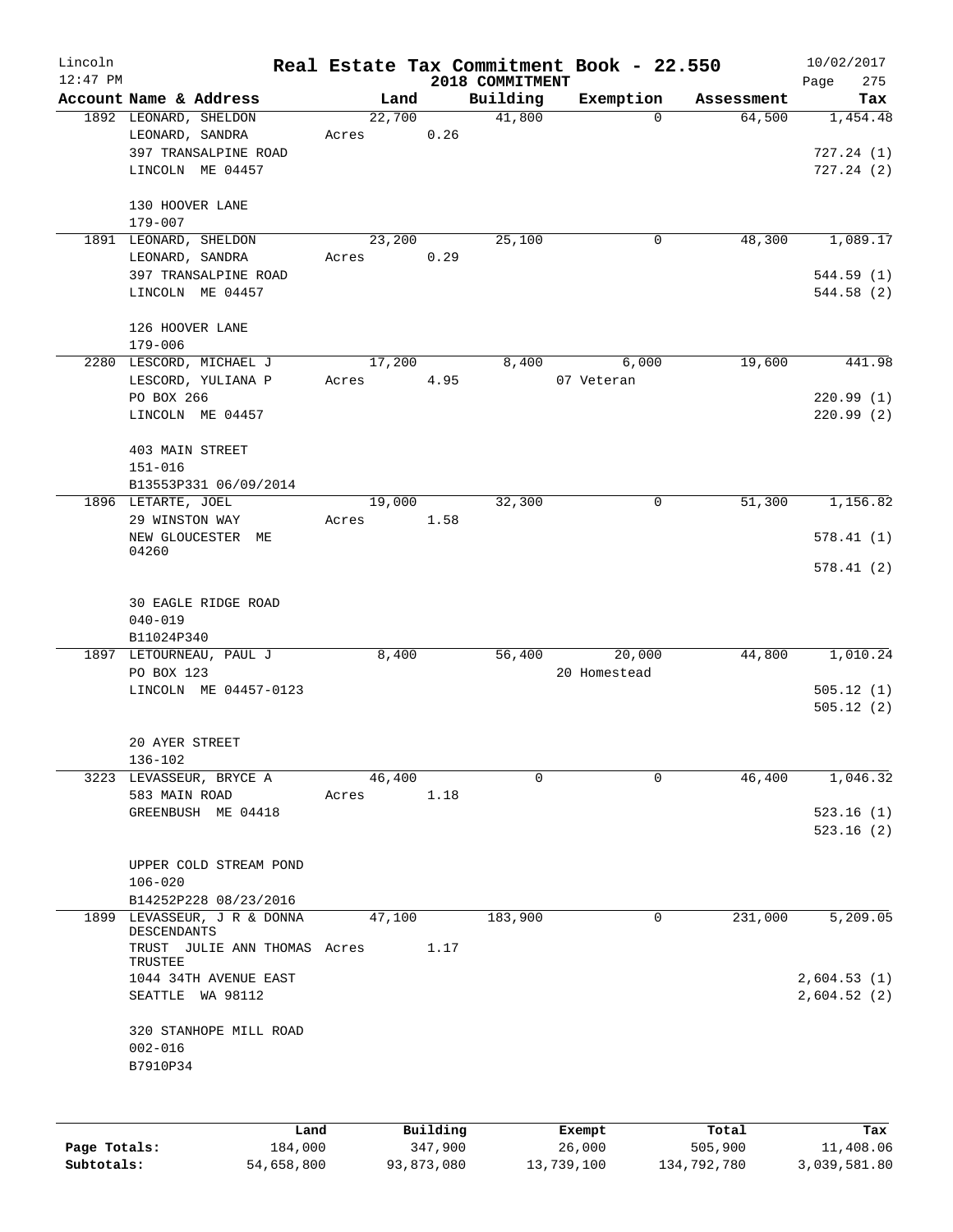| Lincoln    |                                                      |                 |        |                 | Real Estate Tax Commitment Book - 22.550 |            | 10/02/2017   |
|------------|------------------------------------------------------|-----------------|--------|-----------------|------------------------------------------|------------|--------------|
| $12:47$ PM |                                                      |                 |        | 2018 COMMITMENT |                                          |            | 276<br>Page  |
|            | Account Name & Address                               |                 | Land   | Building        | Exemption                                | Assessment | Tax          |
|            | 2575 LEVESQUE, ANGEL<br>LEVESQUE, RYAN               | 19,800<br>Acres | 1.13   | 87,300          | $\Omega$                                 | 107,100    | 2,415.11     |
|            | 26 FOLSOM POND ROAD                                  |                 |        |                 |                                          |            | 1,207.56(1)  |
|            | LINCOLN ME 04457-9604                                |                 |        |                 |                                          |            | 1, 207.55(2) |
|            |                                                      |                 |        |                 |                                          |            |              |
|            | 26 FOLSOM POND ROAD                                  |                 |        |                 |                                          |            |              |
|            | $027 - 001$                                          |                 |        |                 |                                          |            |              |
|            | B13851P56 02/27/2015 B13771P112 03/02/2015 B5109P336 |                 |        |                 |                                          |            |              |
|            | 2863 LEVESQUE, DAVID                                 |                 | 64,900 | 92,100          | $\mathbf 0$                              | 157,000    | 3,540.35     |
|            | PO BOX 591                                           | Acres           | 0.75   |                 |                                          |            |              |
|            | MILFORD ME 04461                                     |                 |        |                 |                                          |            | 1,770.18(1)  |
|            |                                                      |                 |        |                 |                                          |            | 1,770.17(2)  |
|            |                                                      |                 |        |                 |                                          |            |              |
|            | 926 TRANSALPINE ROAD                                 |                 |        |                 |                                          |            |              |
|            | $111 - 040$                                          |                 |        |                 |                                          |            |              |
|            | B14274P131 09/13/2016 B13862P306 06/12/2015          |                 |        |                 |                                          |            |              |
|            | 3167 LEVESQUE, RYAN J                                | 8,500           |        | $\Omega$        | $\mathbf 0$                              | 8,500      | 191.68       |
|            | LEVESQUE, ANGEL J                                    | Acres           | 2.20   |                 |                                          |            |              |
|            | 26 FOLSOM POND ROAD                                  |                 |        |                 |                                          |            | 95.84(1)     |
|            | LINCOLN ME 04457                                     |                 |        |                 |                                          |            | 95.84(2)     |
|            | TRANSALPINE ROAD                                     |                 |        |                 |                                          |            |              |
|            | $026 - 039$                                          |                 |        |                 |                                          |            |              |
|            | B13851P56 06/02/2015 B13437P127 12/22/2013 B5945P84  |                 |        |                 |                                          |            |              |
|            | 1901 LEWIS, MARK & JODI                              |                 | 53,200 | 30,000          | 0                                        | 83,200     | 1,876.16     |
|            | 5 PROMENADE AVE                                      | Acres           | 0.84   |                 |                                          |            |              |
|            | SACO ME 04072                                        |                 |        |                 |                                          |            | 938.08 (1)   |
|            |                                                      |                 |        |                 |                                          |            | 938.08 (2)   |
|            |                                                      |                 |        |                 |                                          |            |              |
|            | 192 MCGREGOR ROAD                                    |                 |        |                 |                                          |            |              |
|            | $112 - 010$                                          |                 |        |                 |                                          |            |              |
|            | 3247 LEWIS, WILLIAM                                  | 54,500          |        | 54,200          | 0                                        | 108,700    | 2,451.19     |
|            | LEWIS, JULIE                                         | Acres           | 0.71   |                 |                                          |            |              |
|            | 34 HOLMES ROAD                                       |                 |        |                 |                                          |            | 1,225.60(1)  |
|            | ROCKLAND ME 04841                                    |                 |        |                 |                                          |            | 1,225.59(2)  |
|            |                                                      |                 |        |                 |                                          |            |              |
|            | 450 STANHOPE MILL ROAD                               |                 |        |                 |                                          |            |              |
|            | $106 - 002$                                          |                 |        |                 |                                          |            |              |
|            | B14137P42 04/29/2016<br>1902 LIBBEY, BERT L          | 16,600          |        | 2,700           | $\mathbf 0$                              | 19,300     | 435.22       |
|            | LIBBEY, LESLIE                                       |                 |        |                 |                                          |            |              |
|            | 267 ENFIELD ROAD                                     |                 |        |                 |                                          |            | 217.61(1)    |
|            | LINCOLN ME 04457-9716                                |                 |        |                 |                                          |            | 217.61(2)    |
|            |                                                      |                 |        |                 |                                          |            |              |
|            | 265 ENFIELD ROAD                                     |                 |        |                 |                                          |            |              |
|            | $047 - 034$                                          |                 |        |                 |                                          |            |              |
|            | 1903 LIBBEY, BERT L                                  | 20,600          |        | 69,200          | 20,000                                   | 69,800     | 1,573.99     |
|            | LIBBEY, LESLIE L                                     |                 |        |                 | 20 Homestead                             |            |              |
|            | 267 ENFIELD ROAD                                     |                 |        |                 |                                          |            | 787.00(1)    |
|            | LINCOLN ME 04457-9716                                |                 |        |                 |                                          |            | 786.99 (2)   |
|            |                                                      |                 |        |                 |                                          |            |              |
|            | 267 ENFIELD ROAD                                     |                 |        |                 |                                          |            |              |
|            | $047 - 033$                                          |                 |        |                 |                                          |            |              |
|            |                                                      |                 |        |                 |                                          |            |              |

|              | Land       | Building   | Exempt     | Total         | Tax          |
|--------------|------------|------------|------------|---------------|--------------|
| Page Totals: | 238,100    | 335,500    | 20,000     | 553,600       | 12,483.70    |
| Subtotals:   | 54,896,900 | 94,208,580 | 13,759,100 | 135, 346, 380 | 3,052,065.50 |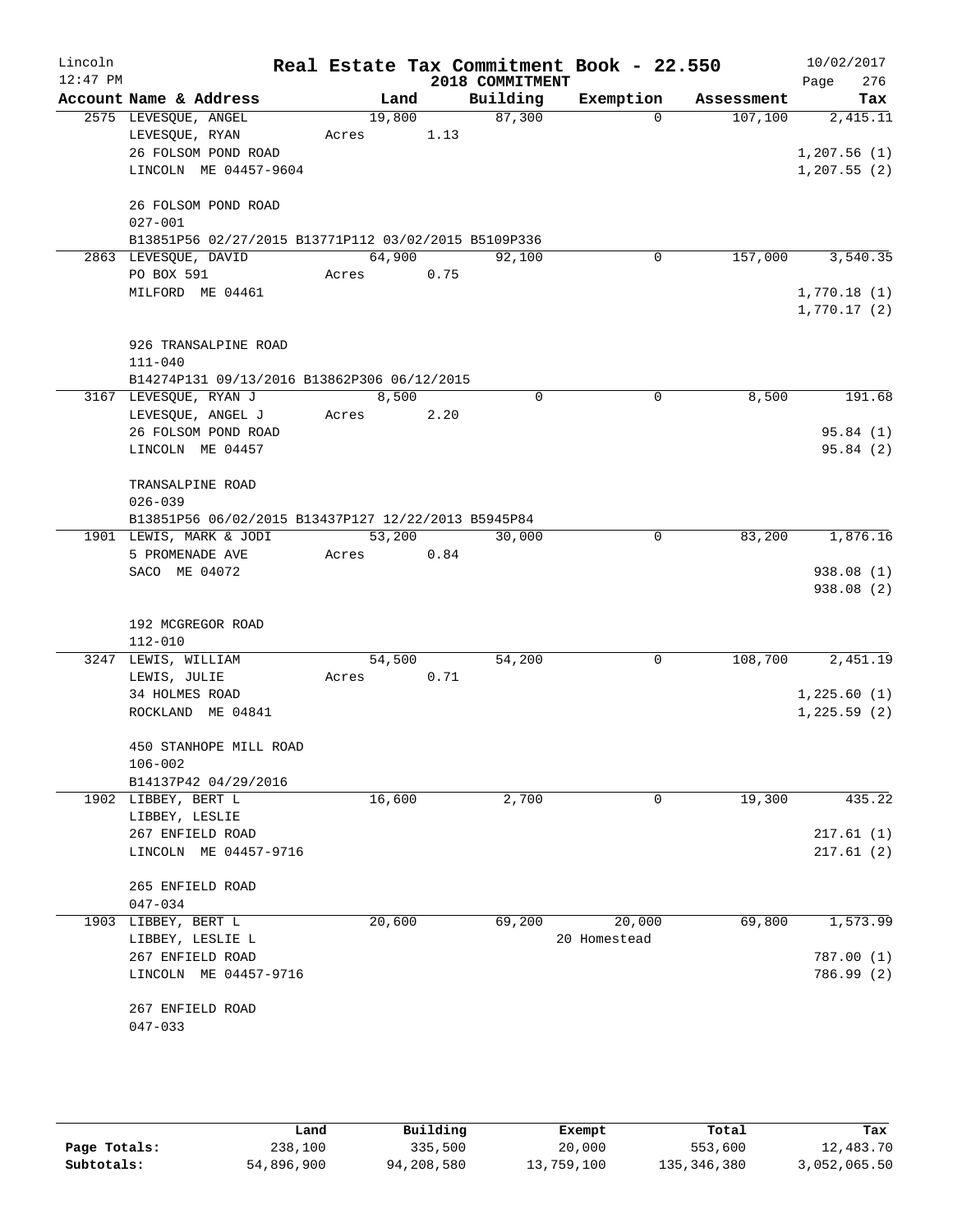| Lincoln<br>$12:47$ PM |                                             |       |        |      | Real Estate Tax Commitment Book - 22.550<br>2018 COMMITMENT |              |            | 10/02/2017<br>277<br>Page |
|-----------------------|---------------------------------------------|-------|--------|------|-------------------------------------------------------------|--------------|------------|---------------------------|
|                       | Account Name & Address                      |       | Land   |      | Building                                                    | Exemption    | Assessment | Tax                       |
|                       | 1907 LIBBEY, DARRELL R                      |       | 15,000 |      | $\overline{0}$                                              | $\Omega$     | 15,000     | 338.25                    |
|                       | PO BOX 479                                  |       |        |      |                                                             |              |            |                           |
|                       | LINCOLN ME 04457                            |       |        |      |                                                             |              |            | 169.13(1)                 |
|                       |                                             |       |        |      |                                                             |              |            | 169.12(2)                 |
|                       | WEST BROADWAY                               |       |        |      |                                                             |              |            |                           |
|                       | $118 - 030$                                 |       |        |      |                                                             |              |            |                           |
|                       | B13073P32 01/23/2013 B12529P82 07/07/2011   |       |        |      |                                                             |              |            |                           |
|                       | 1905 LIBBEY, DARRELL R                      |       | 12,000 |      | 0                                                           | 0            | 12,000     | 270.60                    |
|                       | LIBBEY, LORI G<br>PO BOX 479                |       |        |      |                                                             |              |            | 135.30(1)                 |
|                       | LINCOLN ME 04457                            |       |        |      |                                                             |              |            | 135.30(2)                 |
|                       |                                             |       |        |      |                                                             |              |            |                           |
|                       | WEST BROADWAY                               |       |        |      |                                                             |              |            |                           |
|                       | $118 - 032$                                 |       |        |      |                                                             |              |            |                           |
|                       | 1906 LIBBEY, DARRELL R                      |       | 20,400 |      | 151,700                                                     | 20,000       | 152,100    | 3,429.86                  |
|                       | LIBBEY, LORI G<br>PO BOX 479                |       |        |      |                                                             | 20 Homestead |            | 1,714.93(1)               |
|                       | LINCOLN ME 04457-0479                       |       |        |      |                                                             |              |            | 1,714.93(2)               |
|                       |                                             |       |        |      |                                                             |              |            |                           |
|                       | 1049 WEST BROADWAY                          |       |        |      |                                                             |              |            |                           |
|                       | $118 - 031$                                 |       |        |      |                                                             |              |            |                           |
|                       | 1909 LIBBEY, LORETTA                        |       | 27,900 |      | 34,100                                                      | $\mathsf{O}$ | 62,000     | 1,398.10                  |
|                       | 415 CLEWLEYVILLE ROAD                       | Acres |        | 0.46 |                                                             |              |            |                           |
|                       | HOLDEN ME 04429                             |       |        |      |                                                             |              |            | 699.05 (1)<br>699.05(2)   |
|                       |                                             |       |        |      |                                                             |              |            |                           |
|                       | 395 EGG POND ROAD                           |       |        |      |                                                             |              |            |                           |
|                       | $166 - 005$                                 |       |        |      |                                                             |              |            |                           |
|                       | 1911 LIBBEY, LUKE L                         |       | 14,800 |      | 88,500                                                      | 20,000       | 83,300     | 1,878.42                  |
|                       | LIBBEY, JANA                                | Acres |        | 1.90 |                                                             | 20 Homestead |            |                           |
|                       | PO BOX 402<br>LINCOLN ME 04457              |       |        |      |                                                             |              |            | 939.21(1)<br>939.21(2)    |
|                       |                                             |       |        |      |                                                             |              |            |                           |
|                       | 16 WINTER STREET                            |       |        |      |                                                             |              |            |                           |
|                       | $126 - 075$                                 |       |        |      |                                                             |              |            |                           |
|                       | 1912 LIBBY, BARRY L & TRUDY                 |       | 42,700 |      | 44,600                                                      | 0            | 87,300     | 1,968.62                  |
|                       | Η<br>24 WILSON STREET                       | Acres |        | 0.91 |                                                             |              |            |                           |
|                       | LINCOLN ME 04457-1522                       |       |        |      |                                                             |              |            | 984.31 (1)                |
|                       |                                             |       |        |      |                                                             |              |            | 984.31 (2)                |
|                       |                                             |       |        |      |                                                             |              |            |                           |
|                       | 157 EGG POND ROAD                           |       |        |      |                                                             |              |            |                           |
|                       | $155 - 003$                                 |       |        |      |                                                             |              |            |                           |
|                       | 1843 LIBBY, BRAD<br>42 MAIN STREET          | Acres | 28,600 | 1.53 | 33,400                                                      | 0            | 62,000     | 1,398.10                  |
|                       | LINCOLN ME 04457                            |       |        |      |                                                             |              |            | 699.05(1)                 |
|                       |                                             |       |        |      |                                                             |              |            | 699.05(2)                 |
|                       |                                             |       |        |      |                                                             |              |            |                           |
|                       | 288 ENFIELD ROAD                            |       |        |      |                                                             |              |            |                           |
|                       | $047 - 039$                                 |       |        |      |                                                             |              |            |                           |
|                       | B13846P305 05/06/2015 B13049P239 12/27/2012 |       |        |      |                                                             |              |            |                           |

|              | Land       | Building   | Exempt     | Total       | Tax          |
|--------------|------------|------------|------------|-------------|--------------|
| Page Totals: | 161,400    | 352,300    | 40,000     | 473,700     | 10,681.95    |
| Subtotals:   | 55,058,300 | 94,560,880 | 13,799,100 | 135,820,080 | 3,062,747.45 |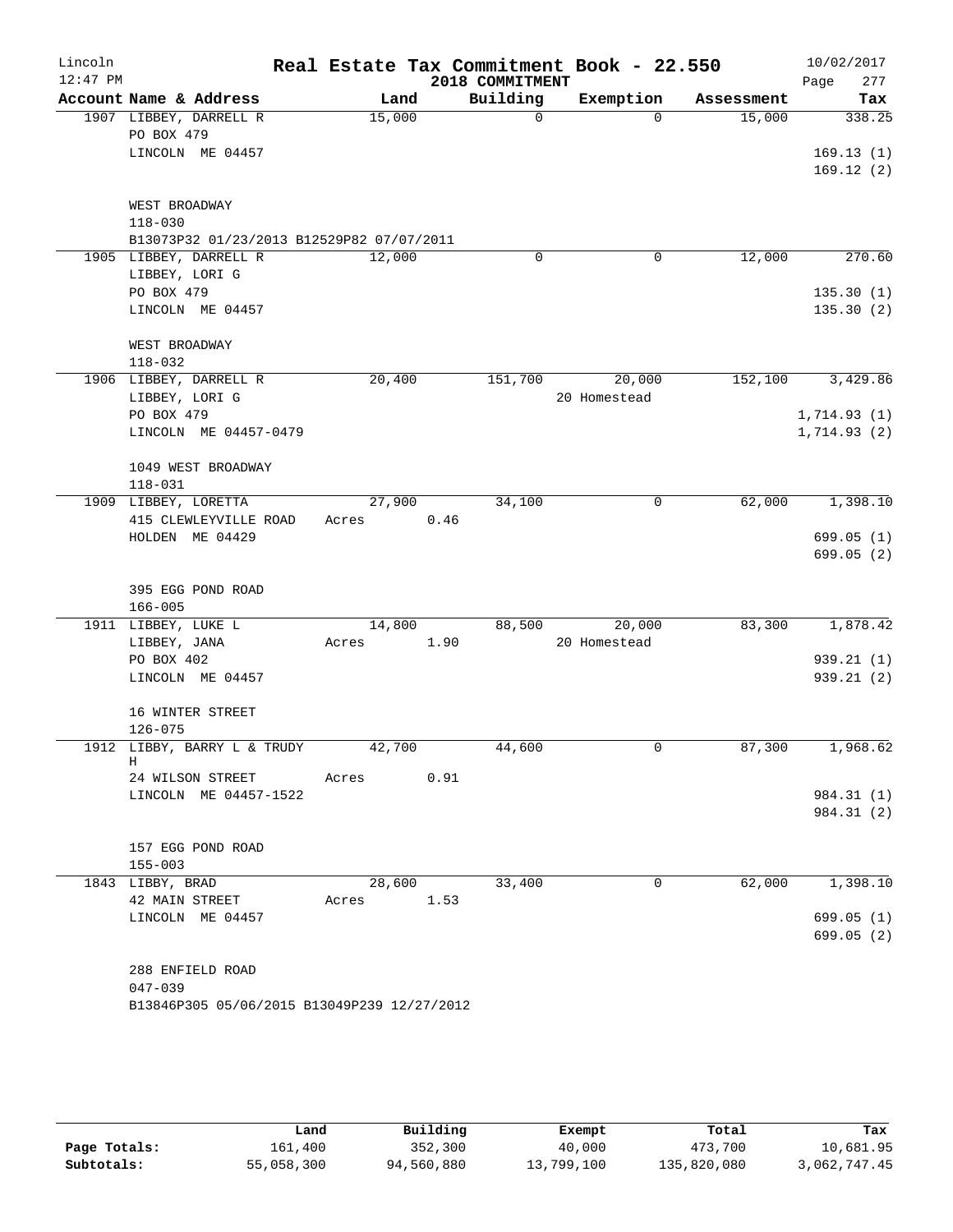| Lincoln<br>$12:47$ PM |                                                           |       |        |          | 2018 COMMITMENT | Real Estate Tax Commitment Book - 22.550 |            | 10/02/2017<br>Page<br>278 |
|-----------------------|-----------------------------------------------------------|-------|--------|----------|-----------------|------------------------------------------|------------|---------------------------|
|                       | Account Name & Address                                    |       | Land   |          | Building        | Exemption                                | Assessment | Tax                       |
|                       | 1914 LIBBY, BRIAN K                                       |       | 10,700 |          | 45,900          | 20,000                                   | 36,600     | 825.33                    |
|                       | 10 MORGAN STREET                                          | Acres |        | 0.20     |                 | 20 Homestead                             |            |                           |
|                       | LINCOLN ME 04457                                          |       |        |          |                 |                                          |            | 412.67(1)                 |
|                       |                                                           |       |        |          |                 |                                          |            | 412.66(2)                 |
|                       |                                                           |       |        |          |                 |                                          |            |                           |
|                       | 10 MORGAN STREET<br>139-189                               |       |        |          |                 |                                          |            |                           |
|                       | B14417P154 02/13/2017 B12732P34 02/14/2012 B5275P78       |       |        |          |                 |                                          |            |                           |
|                       | 12/14/1992                                                |       |        |          |                 |                                          |            |                           |
|                       | 1674 LIBBY, DURWIN                                        |       | 13,900 |          | $\Omega$        | 0                                        | 13,900     | 313.45                    |
|                       | 224 ENFIELD ROAD                                          | Acres |        | 2.49     |                 |                                          |            |                           |
|                       | LINCOLN ME 04457                                          |       |        |          |                 |                                          |            | 156.73(1)                 |
|                       |                                                           |       |        |          |                 |                                          |            | 156.72(2)                 |
|                       |                                                           |       |        |          |                 |                                          |            |                           |
|                       | TRANSALPINE ROAD                                          |       |        |          |                 |                                          |            |                           |
|                       | $125 - 044$<br>B14402P71 02/02/2017 B14373P296 12/28/2016 |       |        |          |                 |                                          |            |                           |
|                       | B14368P181 12/20/2016 B13735P329 12/30/2014               |       |        |          |                 |                                          |            |                           |
|                       | 1915 LIBBY, DURWIN Y                                      |       | 14,700 |          | $\Omega$        | $\mathbf 0$                              | 14,700     | 331.49                    |
|                       | PO BOX 335                                                |       |        |          |                 |                                          |            |                           |
|                       | LINCOLN ME 04457                                          |       |        |          |                 |                                          |            | 165.75(1)                 |
|                       |                                                           |       |        |          |                 |                                          |            | 165.74(2)                 |
|                       |                                                           |       |        |          |                 |                                          |            |                           |
|                       | 216 ENFIELD ROAD                                          |       |        |          |                 |                                          |            |                           |
|                       | $126 - 070$                                               |       |        |          |                 |                                          |            |                           |
|                       | 1916 LIBBY, EARL L<br>14 PLEASANT STREET                  |       | 23,700 |          | 75,400          | 26,000<br>06 Veteran                     | 73,100     | 1,648.41                  |
|                       | LINCOLN ME 04457-1516                                     |       |        |          |                 | 20 Homestead                             |            | 824.21 (1)                |
|                       |                                                           |       |        |          |                 |                                          |            | 824.20 (2)                |
|                       |                                                           |       |        |          |                 |                                          |            |                           |
|                       | 14 PLEASANT STREET                                        |       |        |          |                 |                                          |            |                           |
|                       | 139-116                                                   |       |        |          |                 |                                          |            |                           |
|                       | 1919 LIBBY, ERROL E &                                     |       | 38,400 |          | 63,000          | 26,000                                   | 75,400     | 1,700.27                  |
|                       | JACQUELINE L<br>22 KELLEY AVENUE                          | Acres |        | 0.86     |                 | 07 Veteran                               |            |                           |
|                       | LINCOLN ME 04457-9704                                     |       |        |          |                 | 20 Homestead                             |            | 850.14(1)                 |
|                       |                                                           |       |        |          |                 |                                          |            | 850.13 (2)                |
|                       |                                                           |       |        |          |                 |                                          |            |                           |
|                       | 104 HOOVER LANE                                           |       |        |          |                 |                                          |            |                           |
|                       | $179 - 001$                                               |       |        |          |                 |                                          |            |                           |
|                       | 1918 LIBBY, ERROL E &                                     |       | 4,800  |          | 0               | 0                                        | 4,800      | 108.24                    |
|                       | JACQUELINE L<br>22 KELLEY AVENUE                          |       |        |          |                 |                                          |            |                           |
|                       | LINCOLN ME 04457-9702                                     |       |        |          |                 |                                          |            | 54.12(1)                  |
|                       |                                                           |       |        |          |                 |                                          |            | 54.12(2)                  |
|                       |                                                           |       |        |          |                 |                                          |            |                           |
|                       | DEPOT STREET                                              |       |        |          |                 |                                          |            |                           |
|                       | 139-021                                                   |       |        |          |                 |                                          |            |                           |
| 1917                  | LIBBY, ERROL E JR                                         |       | 6,900  |          | 63,900          | 0                                        | 70,800     | 1,596.54                  |
|                       | LIBBY, ANGELA                                             | Acres |        | 0.29     |                 |                                          |            |                           |
|                       | 22 KELLEY AVENUE                                          |       |        |          |                 |                                          |            | 798.27 (1)                |
|                       | LINCOLN ME 04457-9702                                     |       |        |          |                 |                                          |            | 798.27(2)                 |
|                       | 22 KELLEY AVENUE                                          |       |        |          |                 |                                          |            |                           |
|                       | $130 - 014$                                               |       |        |          |                 |                                          |            |                           |
|                       | B14452P102 04/07/2017                                     |       |        |          |                 |                                          |            |                           |
|                       |                                                           |       |        |          |                 |                                          |            |                           |
|                       |                                                           |       |        |          |                 |                                          |            |                           |
|                       |                                                           | Land  |        | Building |                 | Exempt                                   | Total      | Tax                       |
| Page Totals:          | 113,100                                                   |       |        | 248,200  |                 | 72,000                                   | 289,300    | 6,523.73                  |

**Subtotals:** 55,171,400 94,809,080 13,871,100 136,109,380 3,069,271.18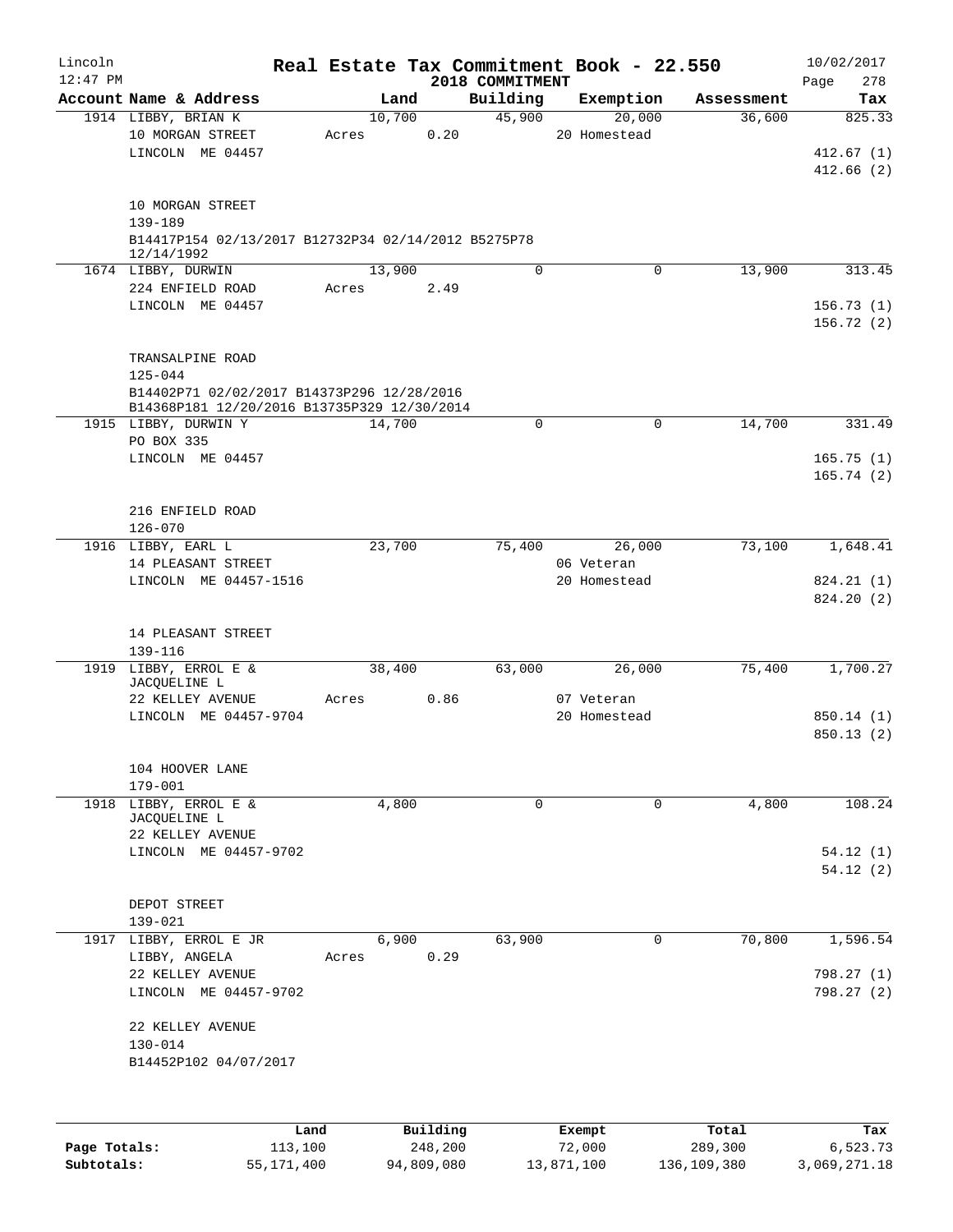| Lincoln<br>$12:47$ PM |                          | Real Estate Tax Commitment Book - 22.550 | 2018 COMMITMENT |              |             | 10/02/2017<br>279<br>Page |
|-----------------------|--------------------------|------------------------------------------|-----------------|--------------|-------------|---------------------------|
|                       | Account Name & Address   | Land                                     | Building        | Exemption    | Assessment  | Tax                       |
|                       | 1941 LIBBY, JACQUELINE K | 16,300                                   | 79,100          | 20,000       | 75,400      | 1,700.27                  |
|                       | 44 MACKENZIE AVENUE      |                                          |                 | 20 Homestead |             |                           |
|                       | LINCOLN ME 04457-1512    |                                          |                 |              |             | 850.14 (1)                |
|                       |                          |                                          |                 |              |             |                           |
|                       |                          |                                          |                 |              |             | 850.13(2)                 |
|                       |                          |                                          |                 |              |             |                           |
|                       | 44 MACKENZIE AVENUE      |                                          |                 |              |             |                           |
|                       | $140 - 006$              |                                          |                 |              |             |                           |
|                       | B3245P313                |                                          |                 |              |             |                           |
|                       | 3775 LIBBY, JAMES B      | 30,700                                   | 67,100          | 40,000       | 57,800      | 1,303.39                  |
|                       | QUINTELA, MELISSA        | 10.02<br>Acres                           |                 | 20 Homestead |             |                           |
|                       | 2 BUENA VISTA DRIVE      |                                          |                 | 20 Homestead |             | 651.70 (1)                |
|                       | Lincoln ME 04457         |                                          |                 |              |             | 651.69(2)                 |
|                       |                          |                                          |                 |              |             |                           |
|                       | 2 BUENA VISTA DRIVE      |                                          |                 |              |             |                           |
|                       | $068 - 007$              |                                          |                 |              |             |                           |
|                       | B12321P20 11/18/2010     |                                          |                 |              |             |                           |
|                       | 1925 LIBBY, JAMES B      | 15,000                                   | 9,100           | 0            | 24,100      | 543.46                    |
|                       | LIBBY, SCOTT J           | 11.60<br>Acres                           |                 |              |             |                           |
|                       | QUINTELA PEDRO I         |                                          |                 |              |             | 271.73(1)                 |
|                       | PO BOX 421               |                                          |                 |              |             | 271.73(2)                 |
|                       | LINCOLN ME 04457         |                                          |                 |              |             |                           |
|                       | BEAR BROOK ROAD          |                                          |                 |              |             |                           |
|                       | $031 - 001$              |                                          |                 |              |             |                           |
|                       | B8276P252                |                                          |                 |              |             |                           |
|                       | 1939 LIBBY, JASON A      | 10,700                                   | $\mathsf{O}$    | 0            | 10,700      | 241.29                    |
|                       | 208 BAGLEY MOUNTAIN      |                                          |                 |              |             |                           |
|                       | <b>ROAD</b>              |                                          |                 |              |             |                           |
|                       | LINCOLN ME 04457         |                                          |                 |              |             | 120.65(1)                 |
|                       |                          |                                          |                 |              |             | 120.64(2)                 |
|                       |                          |                                          |                 |              |             |                           |
|                       | BAGLEY MOUNTAIN ROAD     |                                          |                 |              |             |                           |
|                       | $093 - 003$              |                                          |                 |              |             |                           |
|                       | B12433P171 03/11/2011    |                                          |                 |              |             |                           |
|                       | 1926 LIBBY, JASON A      | 54,200                                   | 60,800          | 0            | 115,000     | 2,593.25                  |
|                       | PO BOX 3651              | 38.50<br>Acres                           |                 |              |             |                           |
|                       | NANTUCKET MA 02584       |                                          |                 |              |             | 1, 296.63(1)              |
|                       |                          |                                          |                 |              |             | 1, 296.62(2)              |
|                       |                          |                                          |                 |              |             |                           |
|                       | 208 BAGLEY MOUNTAIN      |                                          |                 |              |             |                           |
|                       | ROAD                     |                                          |                 |              |             |                           |
|                       | $093 - 005$              |                                          |                 |              |             |                           |
|                       | 1913 LIBBY, KRISTIE      | 12,800                                   | 164,200         | 20,000       | 157,000     | 3,540.35                  |
|                       | 280 ENFIELD ROAD         |                                          |                 | 20 Homestead |             |                           |
|                       | LINCOLN ME 04457-9716    |                                          |                 |              |             | 1,770.18(1)               |
|                       |                          |                                          |                 |              |             | 1,770.17(2)               |
|                       |                          |                                          |                 |              |             |                           |
|                       | 280 ENFIELD ROAD         |                                          |                 |              |             |                           |
|                       | $047 - 038$              |                                          |                 |              |             |                           |
|                       | B13802P317 04/06/2015    |                                          |                 |              |             |                           |
|                       |                          |                                          |                 | 0            |             |                           |
|                       | 1927 LIBBY, LINWOOD      | 49,600                                   | 54,700          |              | 104,300     | 2,351.97                  |
|                       | LIBBY, ELOI              | 0.56<br>Acres                            |                 |              |             |                           |
|                       | 10 MORGAN STREET         |                                          |                 |              |             | 1, 175.99(1)              |
|                       | LINCOLN ME 04457         |                                          |                 |              |             | 1, 175.98(2)              |
|                       |                          |                                          |                 |              |             |                           |
|                       | 605 PHINNEY FARM ROAD    |                                          |                 |              |             |                           |
|                       | $001 - 005$              |                                          |                 |              |             |                           |
|                       | B7354P289 05/06/2000     |                                          |                 |              |             |                           |
|                       |                          |                                          |                 |              |             |                           |
|                       | Land                     | Building                                 |                 | Exempt       | Total       | Tax                       |
| Page Totals:          | 189,300                  | 435,000                                  |                 | 80,000       | 544,300     | 12,273.98                 |
| Subtotals:            | 55,360,700               | 95,244,080                               |                 | 13,951,100   | 136,653,680 | 3,081,545.16              |
|                       |                          |                                          |                 |              |             |                           |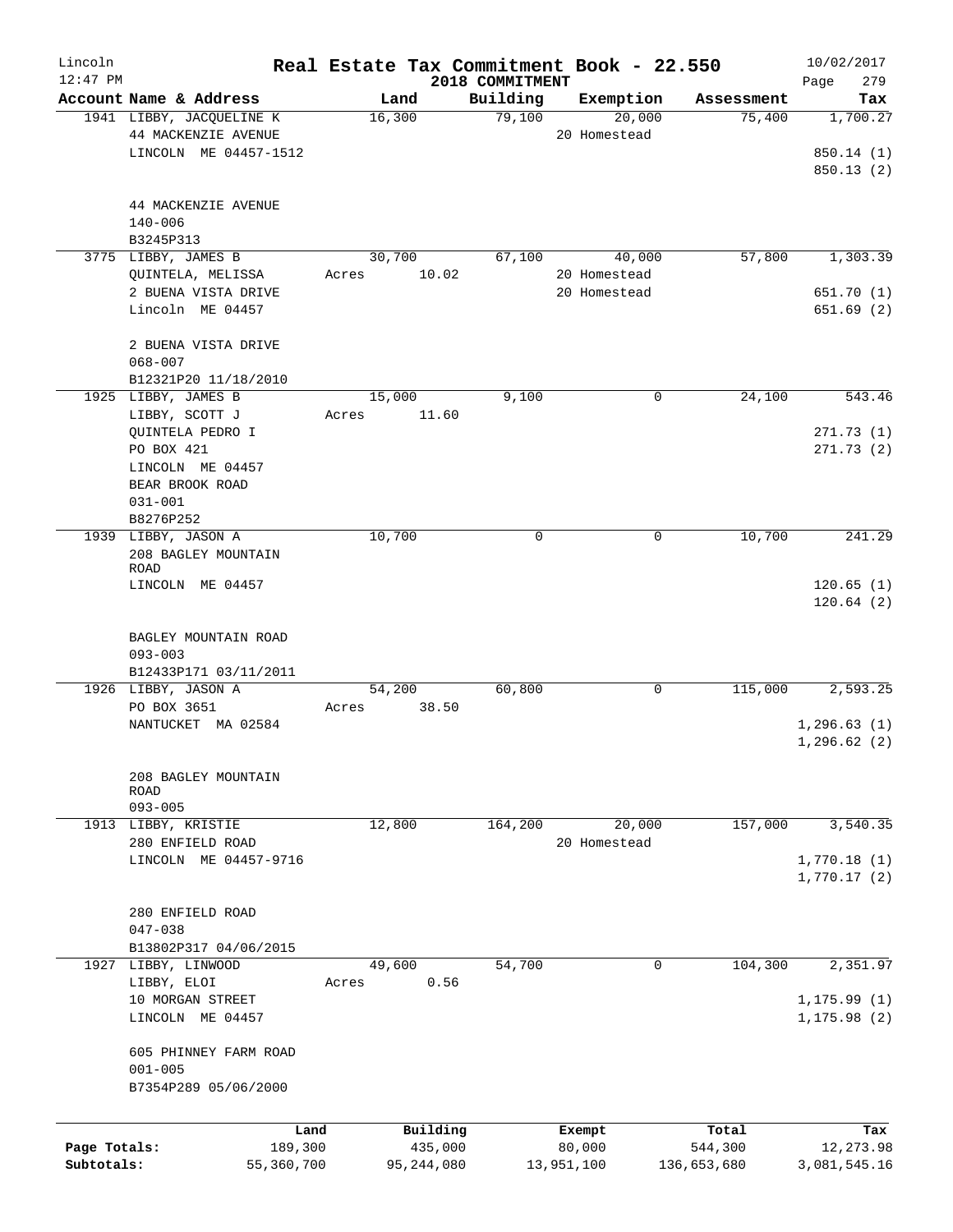| Lincoln<br>$12:47$ PM |                                             |             |      | 2018 COMMITMENT | Real Estate Tax Commitment Book - 22.550 |             | 10/02/2017<br>Page<br>280 |
|-----------------------|---------------------------------------------|-------------|------|-----------------|------------------------------------------|-------------|---------------------------|
|                       | Account Name & Address                      | Land        |      | Building        | Exemption                                | Assessment  | Tax                       |
|                       | 1930 LIBBY, MIKE                            | 13,200      |      | 32,600          | 20,000                                   | 25,800      | 581.79                    |
|                       | 7 WARSAW CIRCLE<br>LINCOLN ME 04457         |             |      |                 | 20 Homestead                             |             | 290.90(1)                 |
|                       |                                             |             |      |                 |                                          |             | 290.89(2)                 |
|                       |                                             |             |      |                 |                                          |             |                           |
|                       | 7 WARSAW CIRCLE                             |             |      |                 |                                          |             |                           |
|                       | $140 - 025$                                 |             |      |                 |                                          |             |                           |
|                       | 1931 LIBBY, PATRICK                         | 18,100      |      | 63,100          | 20,000                                   | 61,200      | 1,380.06                  |
|                       | 378 LEE ROAD                                |             |      |                 | 20 Homestead                             |             |                           |
|                       | LINCOLN ME 04457-9403                       |             |      |                 |                                          |             | 690.03(1)                 |
|                       |                                             |             |      |                 |                                          |             | 690.03 (2)                |
|                       | 378 LEE ROAD                                |             |      |                 |                                          |             |                           |
|                       | $065 - 001$                                 |             |      |                 |                                          |             |                           |
|                       | B7881P39                                    |             |      |                 |                                          |             |                           |
|                       | 1932 LIBBY, PERLENE H                       | 7,800       |      | 83,200          | 0                                        | 91,000      | 2,052.05                  |
|                       | 192 RICHARDSON FARM                         | Acres       | 0.25 |                 |                                          |             |                           |
|                       | ROAD                                        |             |      |                 |                                          |             |                           |
|                       | LEE ME 04455                                |             |      |                 |                                          |             | 1,026.03(1)               |
|                       |                                             |             |      |                 |                                          |             | 1,026.02(2)               |
|                       | 85 LEE ROAD                                 |             |      |                 |                                          |             |                           |
|                       | 139-181                                     |             |      |                 |                                          |             |                           |
|                       | 1933 LIBBY, ROBIN L                         | 17,200      |      | 129,500         | 0                                        | 146,700     | 3,308.09                  |
|                       | LIBBY, DURWIN                               |             |      |                 |                                          |             |                           |
|                       | 224 ENFIELD ROAD                            |             |      |                 |                                          |             | 1,654.05(1)               |
|                       | LINCOLN ME 04457                            |             |      |                 |                                          |             | 1,654.04(2)               |
|                       |                                             |             |      |                 |                                          |             |                           |
|                       | 224 ENFIELD ROAD                            |             |      |                 |                                          |             |                           |
|                       | $126 - 071$                                 |             |      |                 |                                          |             |                           |
|                       | 3776 LIBBY, SONYA                           | $\mathbf 0$ |      | 7,600           | 7,600<br>20 Homestead                    | $\mathbf 0$ | 0.00                      |
|                       | 444 WEST BROADWAY<br>Lincoln ME 04457       |             |      |                 |                                          |             |                           |
|                       |                                             |             |      |                 |                                          |             |                           |
|                       |                                             |             |      |                 |                                          |             |                           |
|                       | NEW CAMP ROAD                               |             |      |                 |                                          |             |                           |
|                       | $004 - 026 - 001 - MH$                      |             |      |                 |                                          |             |                           |
|                       | 1929 LIBBY, TAMILA                          | 18,100      |      | 20,200          | 20,000                                   | 18,300      | 412.67                    |
|                       | 1415 LEE ROAD                               | Acres       | 5.00 |                 | 20 Homestead                             |             |                           |
|                       | LINCOLN ME 04457                            |             |      |                 |                                          |             | 206.34(1)                 |
|                       |                                             |             |      |                 |                                          |             | 206.33(2)                 |
|                       | 1415 LEE ROAD                               |             |      |                 |                                          |             |                           |
|                       | $061 - 022$                                 |             |      |                 |                                          |             |                           |
|                       | B13943P270 08/31/2015 B13846P294 B13821P269 |             |      |                 |                                          |             |                           |
|                       | 04/29/2015 B5349P1                          |             |      |                 |                                          |             |                           |
|                       | 1940 LIBBY, TAMMI<br>26 EDWARDS STREET      | 28,900      |      | 33,200          | 20,000<br>20 Homestead                   | 42,100      | 949.36                    |
|                       | LINCOLN ME 04457                            |             |      |                 |                                          |             |                           |
|                       |                                             |             |      |                 |                                          |             | 474.68 (1)<br>474.68 (2)  |
|                       |                                             |             |      |                 |                                          |             |                           |
|                       | 26 EDWARDS STREET                           |             |      |                 |                                          |             |                           |
|                       | 132-098                                     |             |      |                 |                                          |             |                           |
|                       |                                             |             |      |                 |                                          |             |                           |
|                       |                                             |             |      |                 |                                          |             |                           |
|                       |                                             |             |      |                 |                                          |             |                           |
|                       |                                             |             |      |                 |                                          |             |                           |

|              | Land       | Building   | Exempt     | Total       | Tax          |
|--------------|------------|------------|------------|-------------|--------------|
| Page Totals: | 103,300    | 369,400    | 87,600     | 385,100     | 8,684.02     |
| Subtotals:   | 55,464,000 | 95,613,480 | 14,038,700 | 137,038,780 | 3,090,229.18 |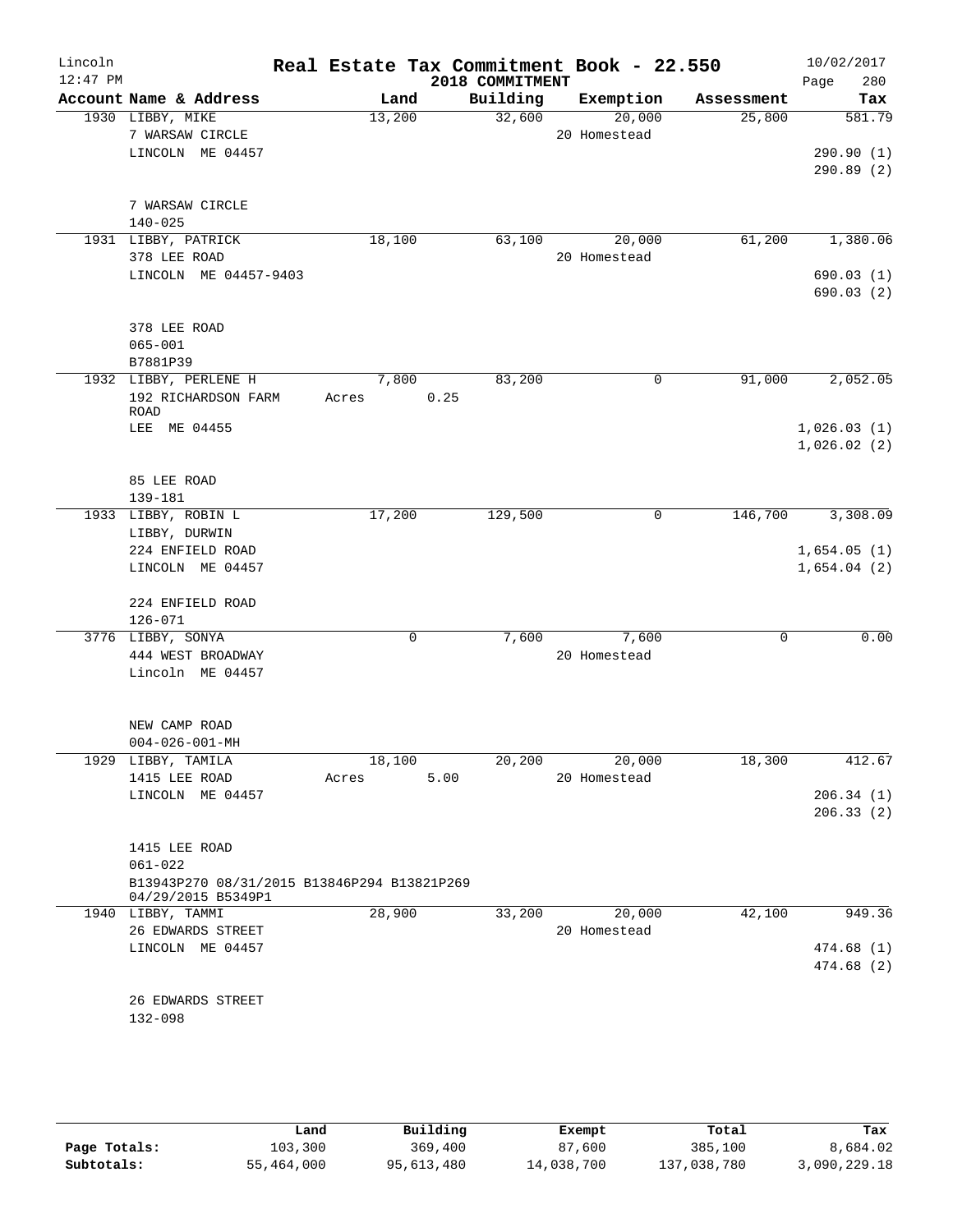| Lincoln<br>$12:47$ PM |                                           |       |            | 2018 COMMITMENT | Real Estate Tax Commitment Book - 22.550 |               | 10/02/2017<br>281        |
|-----------------------|-------------------------------------------|-------|------------|-----------------|------------------------------------------|---------------|--------------------------|
|                       | Account Name & Address                    |       | Land       | Building        | Exemption                                | Assessment    | Page<br>Tax              |
|                       | 1942 LIBBY, TRUDY H                       |       | 16,200     | 41,500          | 20,000                                   | 37,700        | 850.14                   |
|                       | LIBBY, BARRY                              |       |            |                 | 20 Homestead                             |               |                          |
|                       | 24 WILSON STREET                          |       |            |                 |                                          |               | 425.07(1)                |
|                       | LINCOLN ME 04457-1522                     |       |            |                 |                                          |               | 425.07(2)                |
|                       | 24 WILSON STREET                          |       |            |                 |                                          |               |                          |
|                       | $139 - 258$                               |       |            |                 |                                          |               |                          |
|                       | 1943 LIBBY, WALTER & LIBBY<br><b>RYAN</b> |       | 49,000     | 40,600          | 20,000                                   | 69,600        | 1,569.48                 |
|                       | 25 LION HILL DRIVE                        | Acres | 115.21     |                 | 20 Homestead                             |               |                          |
|                       | LINCOLN ME 04457-9602                     |       |            |                 |                                          |               | 784.74 (1)<br>784.74 (2) |
|                       |                                           |       |            |                 |                                          |               |                          |
|                       | 25 LION HILL DRIVE                        |       |            |                 |                                          |               |                          |
|                       | $038 - 008$<br>B5291P368 B3290P277        |       |            |                 |                                          |               |                          |
|                       | 1944 LICHTENBERG, RALPH B &               |       | 27,200     | 102,000         | 20,000                                   | 109,200       | 2,462.46                 |
|                       | DARLA J                                   |       |            |                 |                                          |               |                          |
|                       | 135 TRANSALPINE ROAD                      | Acres | 10.51      |                 | 20 Homestead                             |               |                          |
|                       | LINCOLN ME 04457-9602                     |       |            |                 |                                          |               | 1, 231.23(1)             |
|                       |                                           |       |            |                 |                                          |               | 1, 231.23(2)             |
|                       | 135 TRANSALPINE ROAD                      |       |            |                 |                                          |               |                          |
|                       | $037 - 055$                               |       |            |                 |                                          |               |                          |
|                       | 1945 LIFER, SUSAN S                       |       | 56,500     | 74,800          | 20,000                                   | 111,300       | 2,509.82                 |
|                       | 100 TAYLOR STREET                         |       |            |                 | 20 Homestead                             |               |                          |
|                       | LINCOLN ME 04457-1145                     |       |            |                 |                                          |               | 1, 254.91(1)             |
|                       |                                           |       |            |                 |                                          |               | 1, 254.91(2)             |
|                       |                                           |       |            |                 |                                          |               |                          |
|                       | 100 TAYLOR STREET                         |       |            |                 |                                          |               |                          |
|                       | $128 - 004$                               |       |            |                 |                                          |               |                          |
|                       | B3744P33                                  |       |            |                 |                                          |               |                          |
|                       | 130 LIGHTHOUSE RADIO<br>NETWORK INC       |       | 23,100     | 20,000          | $\mathbf 0$                              | 43,100        | 971.91                   |
|                       | PO BOX 5000                               | Acres | 0.53       |                 |                                          |               |                          |
|                       | BANGOR ME 04402                           |       |            |                 |                                          |               | 485.96 (1)               |
|                       |                                           |       |            |                 |                                          |               | 485.95 (2)               |
|                       |                                           |       |            |                 |                                          |               |                          |
|                       | 29 LION HILL DRIVE                        |       |            |                 |                                          |               |                          |
|                       | $048 - 003$<br>B7300P209                  |       |            |                 |                                          |               |                          |
|                       | 1946 LINCOLN AIRPLANE OWNERS              |       | 35,900     | $\mathbf 0$     | $\overline{0}$                           | 35,900        | 809.55                   |
|                       | PILOTS ASSOCIATION INC                    | Acres | 3.70       |                 |                                          |               |                          |
|                       | C/O GARY STEINBERG                        |       |            |                 |                                          |               | 404.78 (1)               |
|                       | 292 BAGLEY MOUNTAIN                       |       |            |                 |                                          |               | 404.77 (2)               |
|                       | ROAD                                      |       |            |                 |                                          |               |                          |
|                       | LINCOLN ME 04457                          |       |            |                 |                                          |               |                          |
|                       | 61 AIRPORT ROAD<br>$129 - 005$            |       |            |                 |                                          |               |                          |
|                       | 249 LINCOLN CENTER BAPTIST                |       | 8,600      | 47,800          | 20,000                                   | 36,400        | 820.82                   |
|                       | <b>CHURCH</b>                             |       |            |                 |                                          |               |                          |
|                       | PO BOX 305                                | Acres | 0.20       |                 | 17 Parsonage                             |               |                          |
|                       | LINCOLN ME 04457                          |       |            |                 |                                          |               | 410.41 (1)               |
|                       |                                           |       |            |                 |                                          |               | 410.41(2)                |
|                       | 5 CHARLES STREET                          |       |            |                 |                                          |               |                          |
|                       | $139 - 219$                               |       |            |                 |                                          |               |                          |
|                       | B13118P206 03/12/2013                     |       |            |                 |                                          |               |                          |
|                       | Land                                      |       | Building   |                 | Exempt                                   | Total         | Tax                      |
| Page Totals:          | 216,500                                   |       | 326,700    |                 | 100,000                                  | 443,200       | 9,994.18                 |
| Subtotals:            | 55,680,500                                |       | 95,940,180 |                 | 14, 138, 700                             | 137, 481, 980 | 3,100,223.36             |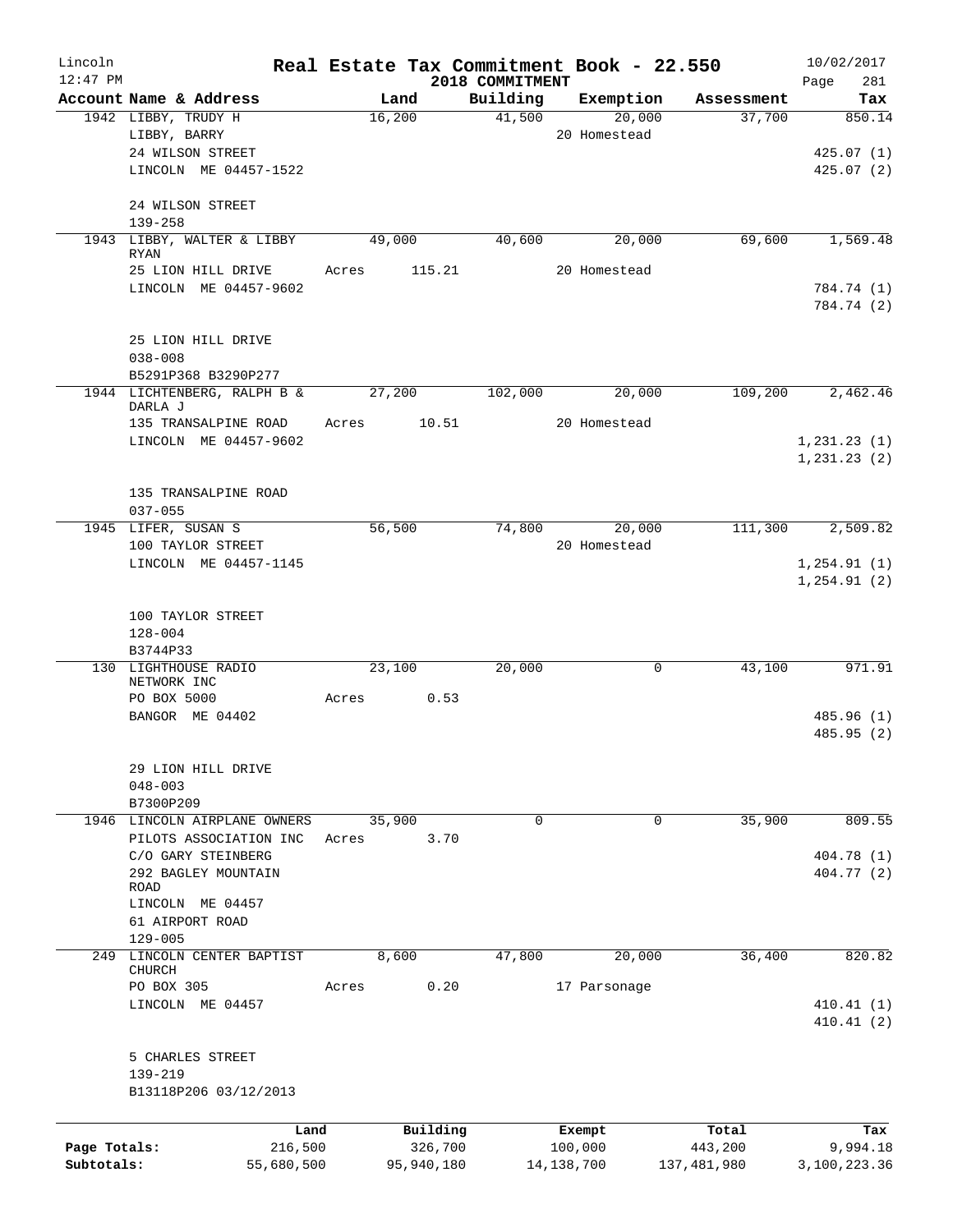| Lincoln      |                                |                                                  |                |                           |                             | Real Estate Tax Commitment Book - 22.550 |                          | 10/02/2017                  |
|--------------|--------------------------------|--------------------------------------------------|----------------|---------------------------|-----------------------------|------------------------------------------|--------------------------|-----------------------------|
| $12:47$ PM   | Account Name & Address         |                                                  |                |                           | 2018 COMMITMENT<br>Building | Exemption                                |                          | 282<br>Page                 |
|              |                                | 1952 LINCOLN HISTORICAL                          | Land<br>27,200 |                           | 48,300                      | $\mathbf 0$                              | Assessment<br>75,500     | Tax<br>1,702.53             |
|              | SOCIETY                        | 29 WEST BROADWAY                                 | Acres          | 0.27                      |                             |                                          |                          |                             |
|              |                                | LINCOLN ME 04457                                 |                |                           |                             |                                          |                          | 851.27 (1)                  |
|              |                                |                                                  |                |                           |                             |                                          |                          | 851.26(2)                   |
|              | 70 WEST BROADWAY               |                                                  |                |                           |                             |                                          |                          |                             |
|              | $136 - 146$                    |                                                  |                |                           |                             |                                          |                          |                             |
|              |                                | 1954 LINCOLN HOLDINGS LLC                        | 75,000         |                           | 482,000                     | $\mathbf 0$                              | 557,000                  | 12,560.35                   |
|              | 2402 ROUTE 2<br>SUITE G        |                                                  | Acres          | 4.17                      |                             |                                          |                          | 6, 280.18(1)                |
|              | HERMON ME 04401                |                                                  |                |                           |                             |                                          |                          | 6, 280.17(2)                |
|              | $130 - 002$                    | 285 WEST BROADWAY                                |                |                           |                             |                                          |                          |                             |
|              | B11356P159                     |                                                  |                |                           |                             |                                          |                          |                             |
|              | CREDIT UNION                   | 1955 LINCOLN MAINE FEDERAL                       | 58,200         |                           | 56,100                      | 0                                        | 114,300                  | 2,577.47                    |
|              | PO BOX 220                     |                                                  |                |                           |                             |                                          |                          |                             |
|              |                                | LINCOLN ME 04457                                 |                |                           |                             |                                          |                          | 1,288.74(1)<br>1,288.73(2)  |
|              |                                |                                                  |                |                           |                             |                                          |                          |                             |
|              | $135 - 004$                    | 161 WEST BROADWAY                                |                |                           |                             |                                          |                          |                             |
|              | LIMITED                        | 1956 LINCOLN MANAGEMENT                          | 222,400        |                           | 643,000                     | 0                                        | 865,400                  | 19,514.77                   |
|              |                                | LIABILITY COMPANY                                | Acres          | 3.21                      |                             |                                          |                          |                             |
|              | C/O RITEAID CORP               |                                                  |                |                           |                             |                                          |                          | 9,757.39(1)                 |
|              | PO BOX 3165                    |                                                  |                |                           |                             |                                          |                          | 9,757.38(2)                 |
|              |                                | HARRISBURG PA 17105                              |                |                           |                             |                                          |                          |                             |
|              | 2 WEST BROADWAY<br>$137 - 018$ |                                                  |                |                           |                             |                                          |                          |                             |
|              | 1957 LINCOLN MANOR             |                                                  | 57,800         |                           | 425,300                     | $\mathbf 0$                              | 483,100                  | 10,893.91                   |
|              | ASSOCIATES, LLC<br>ASSC        | C/O MAINE DEVELOPMENT                            |                |                           |                             |                                          |                          |                             |
|              | ATTN AMY CROSBY                |                                                  |                |                           |                             |                                          |                          | 5,446.96(1)                 |
|              | PO BOX 2219                    |                                                  |                |                           |                             |                                          |                          | 5,446.95(2)                 |
|              |                                | BANGOR ME 04402-2219                             |                |                           |                             |                                          |                          |                             |
|              | 15 MANOR DRIVE                 |                                                  |                |                           |                             |                                          |                          |                             |
|              | $132 - 047$                    |                                                  |                |                           |                             |                                          |                          |                             |
|              | B12622P184                     |                                                  |                |                           |                             |                                          |                          |                             |
|              | ASSOC                          | 1958 LINCOLN MANOR WEST<br>C/O MAINE DEVELOPMENT | 64,900         |                           | 409,800                     | 0                                        | 474,700                  | 10,704.49                   |
|              | ASSC                           |                                                  |                |                           |                             |                                          |                          |                             |
|              | ATTN AMY CROSBY<br>PO BOX 2219 |                                                  |                |                           |                             |                                          |                          | 5,352.25(1)<br>5,352.24(2)  |
|              |                                | BANGOR ME 04402-2219                             |                |                           |                             |                                          |                          |                             |
|              | 44 PERRY STREET                |                                                  |                |                           |                             |                                          |                          |                             |
|              | $131 - 010$                    |                                                  |                |                           |                             |                                          |                          |                             |
| 1959         | LINCOLN MASONIC<br>FRATERNITY  |                                                  | 62,100         |                           | 207,800                     | 220,900                                  | 49,000                   | 1,104.95                    |
|              | C/O BRUCE BARKER               |                                                  | Acres          | 0.27                      |                             | 35 Masonics                              |                          |                             |
|              |                                | 211 ENFIELD ROAD                                 |                |                           |                             |                                          |                          | 552.48(1)                   |
|              |                                | LINCOLN ME 04457                                 |                |                           |                             |                                          |                          | 552.47(2)                   |
|              | 63 MAIN STREET<br>$137 - 063$  |                                                  |                |                           |                             |                                          |                          |                             |
|              |                                |                                                  |                |                           |                             |                                          |                          |                             |
| Page Totals: |                                | Land                                             |                | Building                  |                             | Exempt                                   | Total                    | Tax                         |
| Subtotals:   |                                | 567,600<br>56,248,100                            |                | 2,272,300<br>98, 212, 480 |                             | 220,900<br>14,359,600                    | 2,619,000<br>140,100,980 | 59,058.47<br>3, 159, 281.83 |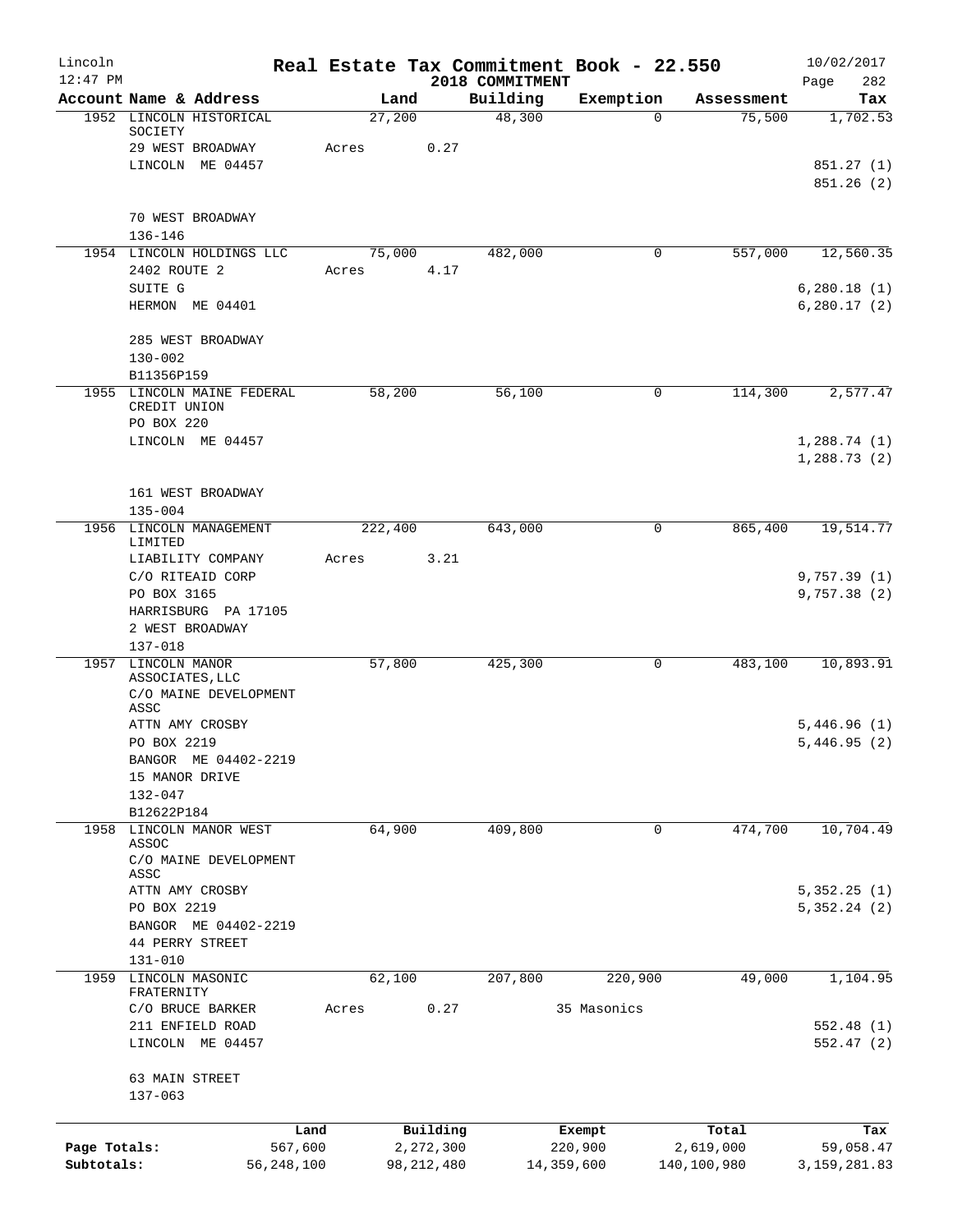| Lincoln    |                                     |       |        |      | Real Estate Tax Commitment Book - 22.550 |           |             |                               | 10/02/2017                 |     |
|------------|-------------------------------------|-------|--------|------|------------------------------------------|-----------|-------------|-------------------------------|----------------------------|-----|
| $12:47$ PM |                                     |       |        |      | 2018 COMMITMENT                          |           |             |                               | Page                       | 283 |
|            | Account Name & Address              |       | Land   |      | Building                                 | Exemption |             | Assessment                    |                            | Tax |
|            | 1960 LINCOLN ME FED CREDIT<br>UNION |       | 59,200 |      | 174,300                                  |           | $\Omega$    | 233,500                       | 5,265.43                   |     |
|            | PO BOX 220                          |       |        |      |                                          |           |             |                               |                            |     |
|            | LINCOLN ME 04457-0220               |       |        |      |                                          |           |             |                               | 2,632.72 (1)               |     |
|            |                                     |       |        |      |                                          |           |             |                               | 2,632.71(2)                |     |
|            |                                     |       |        |      |                                          |           |             |                               |                            |     |
|            | 171 WEST BROADWAY                   |       |        |      |                                          |           |             |                               |                            |     |
|            | $135 - 003$<br>2490 LINCOLN MEDICAL |       | 59,100 |      | 428,700                                  |           | 243,900     | 243,900                       | 5,499.95                   |     |
|            | DEVELOPMENT LLC                     |       |        |      |                                          |           |             |                               |                            |     |
|            | ATTN; MARCIA YOUNG<br>PO BOX 8119   | Acres |        | 5.00 |                                          |           |             | 33 Northeast Occupational Exc |                            |     |
|            | BANGOR ME 04402-8119                |       |        |      |                                          |           |             |                               | 2,749.98(1)<br>2,749.97(2) |     |
|            |                                     |       |        |      |                                          |           |             |                               |                            |     |
|            | 25 AIRPORT ROAD                     |       |        |      |                                          |           |             |                               |                            |     |
|            | $129 - 007$                         |       |        |      |                                          |           |             |                               |                            |     |
|            | B13348P19 09/30/2013                |       |        |      |                                          |           |             |                               |                            |     |
| 1967       | LINCOLN REALTY                      |       | 42,300 |      | 1,114,700                                |           | 0           | 1,157,000                     | 26,090.35                  |     |
|            | ASSOCIATES<br>LINCOLN COURT         |       |        |      |                                          |           |             |                               |                            |     |
|            | C/O MAINE DEVELOPMENT               |       |        |      |                                          |           |             |                               | 13,045.18                  |     |
|            | ASC                                 |       |        |      |                                          |           |             |                               |                            |     |
|            | PO BOX 2219                         |       |        |      |                                          |           |             |                               | 13,045.17                  |     |
|            | BANGOR ME 04402                     |       |        |      |                                          |           |             |                               |                            |     |
|            | 17 SCHOOL STREET                    |       |        |      |                                          |           |             |                               |                            |     |
|            | $137 - 085$                         |       |        |      |                                          |           |             |                               |                            |     |
|            | 2550 LINCOLN RENTAL                 |       | 11,300 |      | $\mathbf 0$                              |           | 0           | 11,300                        | 254.82                     |     |
|            | C/O MIKE PAGE                       | Acres |        | 4.10 |                                          |           |             |                               |                            |     |
|            | 316 TRANSALPINE ROAD                |       |        |      |                                          |           |             |                               | 127.41(1)                  |     |
|            | LINCOLN ME 04457                    |       |        |      |                                          |           |             |                               | 127.41(2)                  |     |
|            | 955 ENFIELD ROAD                    |       |        |      |                                          |           |             |                               |                            |     |
|            | $004 - 001$                         |       |        |      |                                          |           |             |                               |                            |     |
|            | B14081P207 02/09/2016 B6294P202     |       |        |      |                                          |           |             |                               |                            |     |
|            | 3869 LINCOLN RENTAL SYSTEMS         |       | 10,000 |      | 14,500                                   |           | 0           | 24,500                        | 552.48                     |     |
|            | 316 TRANSALPINE ROAD                | Acres |        | 2.64 |                                          |           |             |                               |                            |     |
|            | LINCOLN ME 04457                    |       |        |      |                                          |           |             |                               | 276.24(1)                  |     |
|            |                                     |       |        |      |                                          |           |             |                               | 276.24(2)                  |     |
|            |                                     |       |        |      |                                          |           |             |                               |                            |     |
|            | TRANSALPINE ROAD<br>$026 - 044$     |       |        |      |                                          |           |             |                               |                            |     |
|            | B13578P148 07/01/2014               |       |        |      |                                          |           |             |                               |                            |     |
|            | 3666 LINCOLN WEST BROADWAY          |       | 60,300 |      | 108,300                                  |           | $\mathbf 0$ | 168,600                       | 3,801.93                   |     |
|            | LLC                                 |       |        |      |                                          |           |             |                               |                            |     |
|            | 297 WEST BROADWAY                   | Acres |        | 2.02 |                                          |           |             |                               |                            |     |
|            | LINCOLN ME 04457                    |       |        |      |                                          |           |             |                               | 1,900.97(1)                |     |
|            |                                     |       |        |      |                                          |           |             |                               | 1,900.96(2)                |     |
|            |                                     |       |        |      |                                          |           |             |                               |                            |     |
|            | 297 WEST BROADWAY<br>129-018        |       |        |      |                                          |           |             |                               |                            |     |
|            | B14301P309 10/06/2016 B11895P260    |       |        |      |                                          |           |             |                               |                            |     |
|            |                                     |       |        |      |                                          |           |             |                               |                            |     |

|              | úand       | Building    | Exempt     | Total       | Tax          |
|--------------|------------|-------------|------------|-------------|--------------|
| Page Totals: | 242,200    | 1,840,500   | 243,900    | 1,838,800   | 41,464.96    |
| Subtotals:   | 56,490,300 | 100,052,980 | 14,603,500 | 141,939,780 | 3,200,746.79 |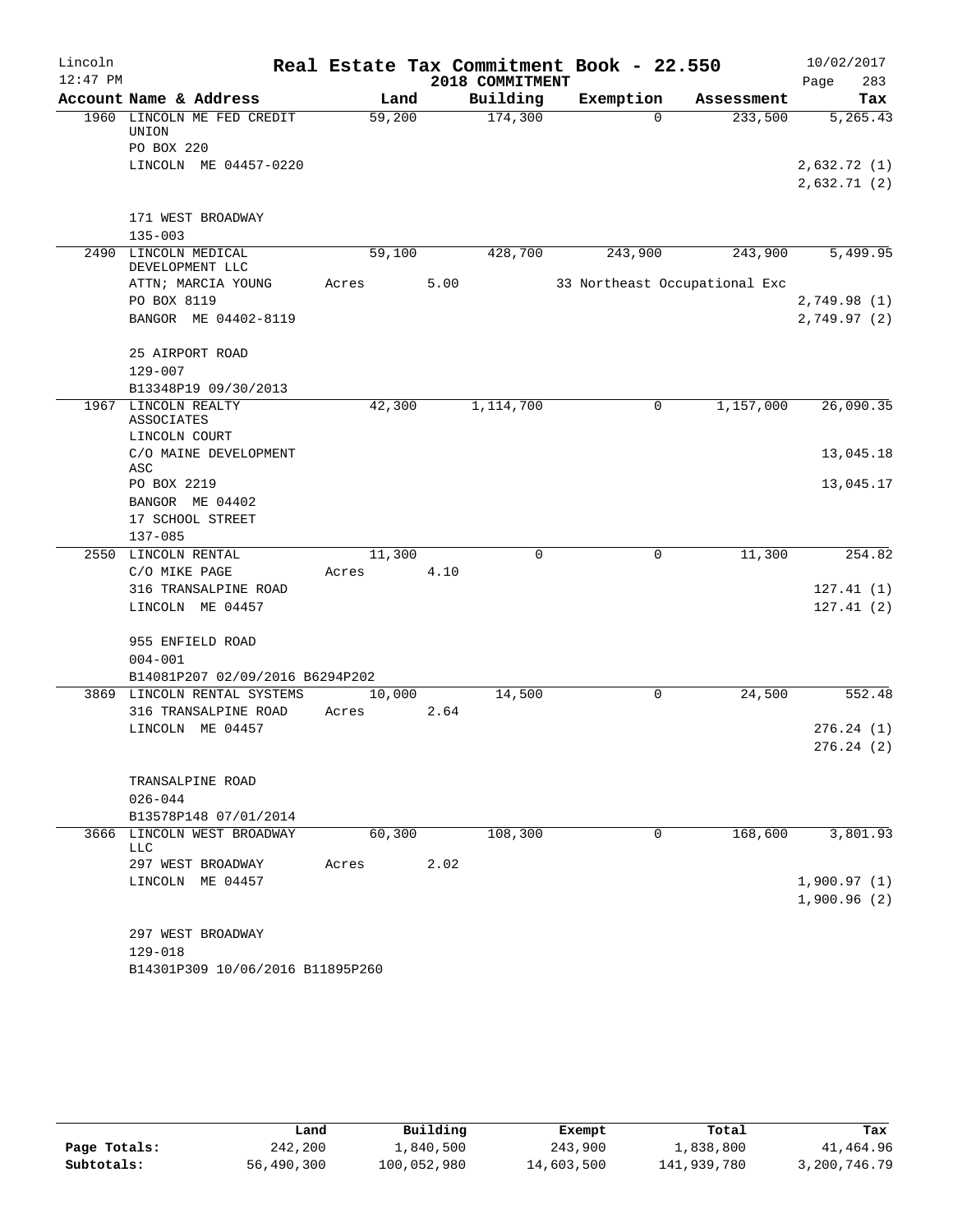| Lincoln    |                                                         |                |          |                             | Real Estate Tax Commitment Book - 22.550 |            | 10/02/2017              |
|------------|---------------------------------------------------------|----------------|----------|-----------------------------|------------------------------------------|------------|-------------------------|
| $12:47$ PM | Account Name & Address                                  | Land           |          | 2018 COMMITMENT<br>Building | Exemption                                | Assessment | 284<br>Page<br>Tax      |
|            | 3665 LINCOLN WEST BROADWAY                              | 30,200         |          | 173,300                     | $\Omega$                                 | 203,500    | 4,588.93                |
|            | LLC<br>297 WEST BROADWAY                                | Acres          | 0.55     |                             |                                          |            |                         |
|            | LINCOLN ME 04457                                        |                |          |                             |                                          |            | 2, 294.47(1)            |
|            |                                                         |                |          |                             |                                          |            | 2,294.46 (2)            |
|            | 293 WEST BROADWAY<br>$130 - 001$                        |                |          |                             |                                          |            |                         |
|            | B14301P309 10/06/2016 B9340P231                         |                |          |                             |                                          |            |                         |
|            | 1951 LINCOLN, DAVID G JR<br>1516 MILLIKENS BEND<br>ROAD | 8,700<br>Acres | 2.02     | $\Omega$                    | 0                                        | 8,700      | 196.19                  |
|            | HERNDON VA 20170-2829                                   |                |          |                             |                                          |            | 98.10(1)                |
|            |                                                         |                |          |                             |                                          |            | 98.09(2)                |
|            | WHITE POINT ESTATES<br><b>ROAD</b><br>$057 - 006$       |                |          |                             |                                          |            |                         |
|            | 1993 LINDQUIST, PHILIP O JR<br>LINDQUIST, FELECIA A     | 21,200         |          | 88,500                      | 20,000<br>20 Homestead                   | 89,700     | 2,022.74                |
|            | 23 MORGAN STREET                                        |                |          |                             |                                          |            | 1,011.37(1)             |
|            | LINCOLN ME 04457-1622                                   |                |          |                             |                                          |            | 1,011.37(2)             |
|            | 23 MORGAN STREET<br>$140 - 017$                         |                |          |                             |                                          |            |                         |
|            | 2087 LINDSAY, BRIAN                                     | 12,700         |          | 73,400                      | 20,000                                   | 66,100     | 1,490.56                |
|            | SAWYER, MARILYN                                         | Acres          | 0.27     |                             | 20 Homestead                             |            |                         |
|            | PO BOX 472<br>LINCOLN ME 04457-0445                     |                |          |                             |                                          |            | 745.28(1)<br>745.28 (2) |
|            | 51 HALE STREET<br>$127 - 022$                           |                |          |                             |                                          |            |                         |
|            | B13883P261 06/30/2015                                   |                |          |                             |                                          |            |                         |
|            | 1589 LINDSAY, DESIREE                                   | 28,000         |          | 57,300                      | 0                                        | 85,300     | 1,923.52                |
|            | 832 ENFIELD ROAD                                        | Acres          | 10.80    |                             |                                          |            |                         |
|            | LINCOLN ME 04457                                        |                |          |                             |                                          |            | 961.76(1)<br>961.76(2)  |
|            | 832 ENFIELD ROAD<br>$012 - 015$                         |                |          |                             |                                          |            |                         |
|            | B13008P168 11/15/2012                                   |                |          |                             |                                          |            |                         |
|            | 1995 LINDSAY, EUNICE V<br>9 DEPOT STREET                | 8,000          |          | 33,100                      | 20,000<br>20 Homestead                   | 21,100     | 475.81                  |
|            | LINCOLN ME 04457-1444                                   |                |          |                             |                                          |            | 237.91(1)               |
|            |                                                         |                |          |                             |                                          |            | 237.90(2)               |
|            | 9 DEPOT STREET<br>139-032                               |                |          |                             |                                          |            |                         |
|            | 1996 LINDSAY, LLOYD D &<br>VELMA A                      | 21,700         |          | 43,500                      | 20,000                                   | 45,200     | 1,019.26                |
|            | 302 MAIN STREET                                         | Acres          | 0.97     |                             | 20 Homestead                             |            |                         |
|            | LINCOLN ME 04457-1702                                   |                |          |                             |                                          |            | 509.63(1)<br>509.63(2)  |
|            | 302 MAIN STREET                                         |                |          |                             |                                          |            |                         |
|            | 144-020                                                 |                |          |                             |                                          |            |                         |
|            |                                                         |                |          |                             |                                          |            |                         |
|            | Land                                                    |                | Building |                             | Exempt                                   | Total      | Tax                     |

|              | -----      | --------    | -------    | -----       | .            |
|--------------|------------|-------------|------------|-------------|--------------|
| Page Totals: | 130,500    | 469,100     | 80,000     | 519,600     | 11,717.01    |
| Subtotals:   | 56,620,800 | 100,522,080 | 14,683,500 | 142,459,380 | 3,212,463.80 |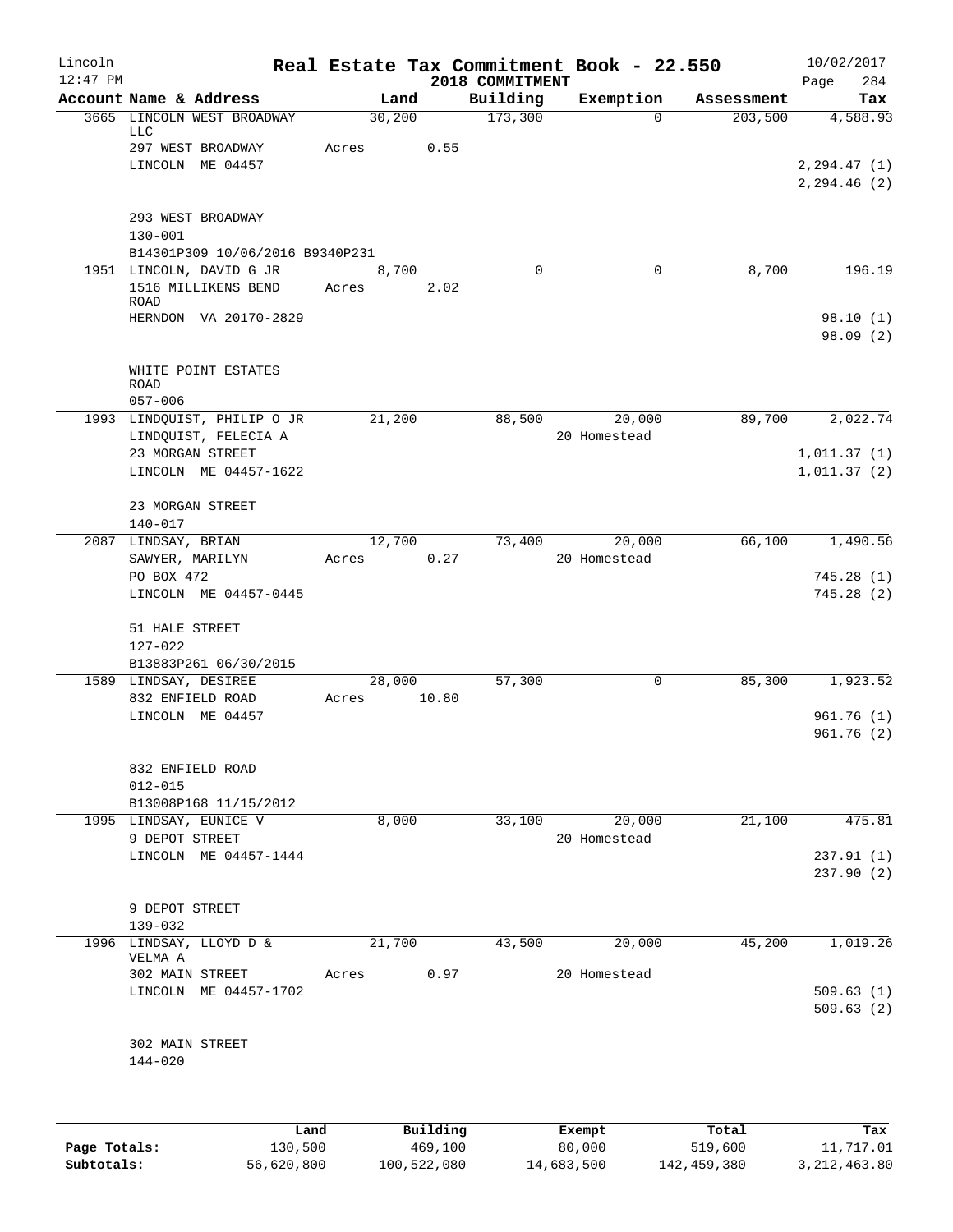| Lincoln<br>$12:47$ PM |                                                                                | Real Estate Tax Commitment Book - 22.550 |                             |                        |                       | 10/02/2017             |
|-----------------------|--------------------------------------------------------------------------------|------------------------------------------|-----------------------------|------------------------|-----------------------|------------------------|
|                       | Account Name & Address                                                         | Land                                     | 2018 COMMITMENT<br>Building | Exemption              | Assessment            | 285<br>Page<br>Tax     |
|                       | 1997 LINDSAY, STEPHEN L &                                                      | 35,200                                   | 45,800                      | 20,000                 | 61,000                | 1,375.55               |
|                       | MICHELLE L<br>135 STANHOPE MILL ROAD                                           |                                          |                             | 20 Homestead           |                       |                        |
|                       | LINCOLN ME 04457-9604                                                          |                                          |                             |                        |                       | 687.78 (1)             |
|                       |                                                                                |                                          |                             |                        |                       | 687.77 (2)             |
|                       | 135 STANHOPE MILL ROAD                                                         |                                          |                             |                        |                       |                        |
|                       | $104 - 006$                                                                    |                                          |                             |                        |                       |                        |
|                       | B3944P147<br>1424 LINKLETTER, HEATHER L                                        | 25,300                                   | $\Omega$                    |                        | 25,300<br>0           | 570.52                 |
|                       | PO BOX 91                                                                      | 22.76<br>Acres                           |                             |                        |                       |                        |
|                       | ATHENS ME 04912                                                                |                                          |                             |                        |                       | 285.26(1)<br>285.26(2) |
|                       | FROST STREET                                                                   |                                          |                             |                        |                       |                        |
|                       | $158 - 035$                                                                    |                                          |                             |                        |                       |                        |
|                       | B14401P214 01/31/2017 B12382P194 01/15/2011                                    |                                          |                             |                        |                       |                        |
|                       | 1998 LINSCOTT, BLAINE F                                                        | 16,300                                   | 78,500                      | 20,000                 | 74,800                | 1,686.74               |
|                       | 205 TOWN FARM ROAD<br>LINCOLN ME 04457                                         |                                          |                             | 20 Homestead           |                       | 843.37 (1)             |
|                       |                                                                                |                                          |                             |                        |                       | 843.37 (2)             |
|                       | 205 TOWN FARM ROAD                                                             |                                          |                             |                        |                       |                        |
|                       | $081 - 024$<br>1999 LINSCOTT, ESTELLA M                                        | 21,400                                   |                             |                        | 80,700                | 1,819.79               |
|                       | 860 LEE ROAD                                                                   |                                          | 79,300                      | 20,000<br>20 Homestead |                       |                        |
|                       | LINCOLN ME 04457-9414                                                          |                                          |                             |                        |                       | 909.90(1)              |
|                       |                                                                                |                                          |                             |                        |                       | 909.89(2)              |
|                       | 860 LEE ROAD                                                                   |                                          |                             |                        |                       |                        |
|                       | $072 - 006$                                                                    |                                          |                             |                        |                       |                        |
|                       | B13587P56 07/14/2014                                                           |                                          |                             |                        |                       |                        |
|                       | 1879 LISTENFELT, ERIC M<br>VADNAIS, DAWN M                                     | 17,300<br>10.30<br>Acres                 | $\mathbf 0$                 |                        | $\mathbf 0$<br>17,300 | 390.12                 |
|                       | 388 VOSE STREET, UNIT 3                                                        |                                          |                             |                        |                       | 195.06(1)              |
|                       | WOONSOCKET RI 02895                                                            |                                          |                             |                        |                       | 195.06(2)              |
|                       | NEW CAMP ROAD                                                                  |                                          |                             |                        |                       |                        |
|                       | $005 - 013$                                                                    |                                          |                             |                        |                       |                        |
|                       | B14223P18 07/25/2016 B13493P1 03/27/2014 B12475P51<br>2001 LITTLEFIELD, CEDRIC | 10,900                                   | $\mathbf 0$                 |                        | 10,900<br>0           | 245.80                 |
|                       | 8 PORTER STREET                                                                |                                          |                             |                        |                       |                        |
|                       | LINCOLN ME 04457                                                               |                                          |                             |                        |                       | 122.90(1)              |
|                       |                                                                                |                                          |                             |                        |                       | 122.90(2)              |
|                       | 8 PORTER STREET                                                                |                                          |                             |                        |                       |                        |
|                       | 139-230                                                                        |                                          |                             |                        |                       |                        |
|                       | B12074P90                                                                      |                                          |                             |                        |                       |                        |
|                       | 2002 LITTLEFIELD, DONALD<br>991 LANNA WAY                                      | 9,200<br>3.98<br>Acres                   | $\Omega$                    |                        | 0<br>9,200            | 207.46                 |
|                       | ANNAPOLIS MD 21401                                                             |                                          |                             |                        |                       | 103.73(1)              |
|                       |                                                                                |                                          |                             |                        |                       | 103.73(2)              |
|                       | CURTIS FARM ROAD                                                               |                                          |                             |                        |                       |                        |
|                       | $054 - 007$                                                                    |                                          |                             |                        |                       |                        |
|                       | B6607P252                                                                      |                                          |                             |                        |                       |                        |
|                       |                                                                                |                                          |                             |                        |                       |                        |
|                       | Land                                                                           | Building                                 |                             | Exempt                 | Total                 | Tax                    |
| Page Totals:          | 135,600                                                                        | 203,600                                  |                             | 60,000                 | 279,200               | 6,295.98               |
| Subtotals:            | 56,756,400                                                                     | 100,725,680                              |                             | 14,743,500             | 142,738,580           | 3, 218, 759. 78        |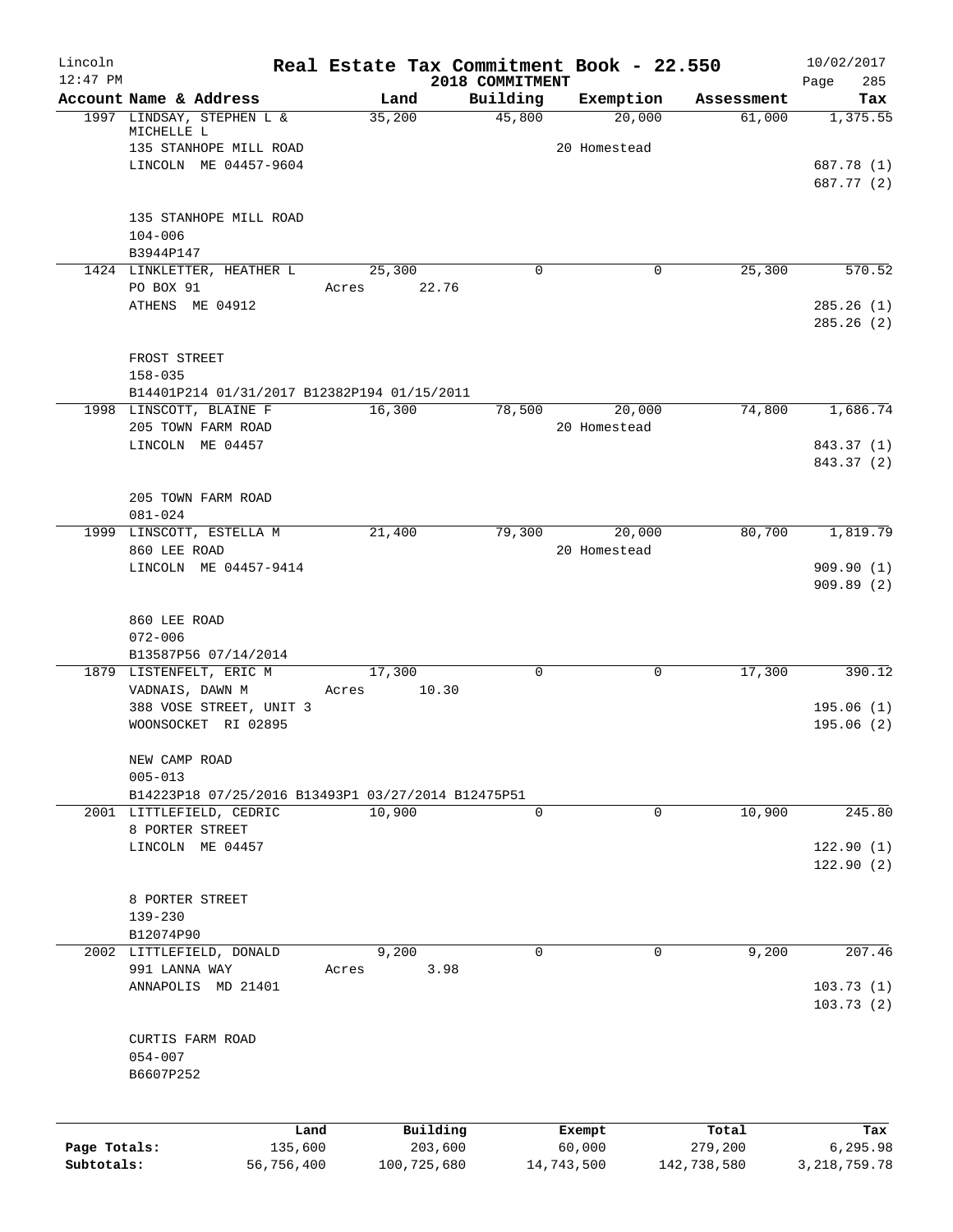| Lincoln<br>$12:47$ PM |                                         |        |      | 2018 COMMITMENT | Real Estate Tax Commitment Book - 22.550 |            | 10/02/2017<br>286<br>Page |
|-----------------------|-----------------------------------------|--------|------|-----------------|------------------------------------------|------------|---------------------------|
|                       | Account Name & Address                  |        | Land | Building        | Exemption                                | Assessment | Tax                       |
|                       | 2003 LITTLEFIELD, JEFFREY A             | 77,100 |      | $\Omega$        | $\Omega$                                 | 77,100     | 1,738.61                  |
|                       | LITTLEFIELD, CAROLYN B Acres 99.00      |        |      |                 |                                          |            |                           |
|                       | TRUSTEES OF THE CJL                     |        |      |                 |                                          |            | 869.31(1)                 |
|                       | JOINT REV TRUST<br>120 FRANKLIN PLACE   |        |      |                 |                                          |            | 869.30(2)                 |
|                       | ATLANTA GA 30342-2792                   |        |      |                 |                                          |            |                           |
|                       | TRANSALPINE ROAD                        |        |      |                 |                                          |            |                           |
|                       | $015 - 011$                             |        |      |                 |                                          |            |                           |
|                       | B14353P308 12/06/2016 B3601P131         |        |      |                 |                                          |            |                           |
|                       | 2004 LITTLEFIELD, JERAMIE D             | 17,400 |      | 48,400          | 20,000                                   | 45,800     | 1,032.79                  |
|                       | LITTLEFIELD, SHAUNA                     | Acres  | 0.71 |                 | 20 Homestead                             |            |                           |
|                       | 701 MOHAWK ROAD                         |        |      |                 |                                          |            | 516.40(1)                 |
|                       | LINCOLN ME 04457-9707                   |        |      |                 |                                          |            | 516.39(2)                 |
|                       | 701 MOHAWK ROAD                         |        |      |                 |                                          |            |                           |
|                       | $119 - 005$                             |        |      |                 |                                          |            |                           |
|                       | B7458P205                               |        |      |                 |                                          |            |                           |
|                       | 2005 LITTLEFIELD, MARK                  | 13,000 |      | 61,800          | 0                                        | 74,800     | 1,686.74                  |
|                       | LITTLEFIELD, CINDY                      |        |      |                 |                                          |            |                           |
|                       | 510 WEST BROADWAY                       |        |      |                 |                                          |            | 843.37 (1)                |
|                       | LINCOLN ME 04457                        |        |      |                 |                                          |            | 843.37 (2)                |
|                       |                                         |        |      |                 |                                          |            |                           |
|                       | 104 MAIN STREET                         |        |      |                 |                                          |            |                           |
|                       | $139 - 050$                             |        |      |                 |                                          |            |                           |
|                       | 3462 LITTLEFIELD, MARK                  | 10,100 |      | $\Omega$        | 0                                        | 10,100     | 227.76                    |
|                       | LITTLEFIELD, CINDY<br>510 WEST BROADWAY | Acres  | 1.29 |                 |                                          |            | 113.88(1)                 |
|                       | LINCOLN ME 04457                        |        |      |                 |                                          |            | 113.88(2)                 |
|                       |                                         |        |      |                 |                                          |            |                           |
|                       | E/S ENFIELD ROAD                        |        |      |                 |                                          |            |                           |
|                       | $024 - 016$                             |        |      |                 |                                          |            |                           |
|                       | B14300P189 10/06/2016 B10588P221        |        |      |                 |                                          |            |                           |
|                       | 2006 LITTLEFIELD, MARK A                | 20,600 |      | 100,000         | 20,000                                   | 100,600    | 2,268.53                  |
|                       | 510 WEST BROADWAY                       |        |      |                 | 20 Homestead                             |            |                           |
|                       | LINCOLN ME 04457-1229                   |        |      |                 |                                          |            | 1, 134.27(1)              |
|                       |                                         |        |      |                 |                                          |            | 1, 134.26(2)              |
|                       | 510 WEST BROADWAY                       |        |      |                 |                                          |            |                           |
|                       | $046 - 050$                             |        |      |                 |                                          |            |                           |
|                       | 2008 LITTLEFIELD, TIFFANY               | 4,900  |      | 30,300          | 20,000                                   | 15,200     | 342.76                    |
|                       | 8 CREAMERY COURT                        |        |      |                 | 20 Homestead                             |            |                           |
|                       | LINCOLN ME 04457                        |        |      |                 |                                          |            | 171.38(1)                 |
|                       |                                         |        |      |                 |                                          |            | 171.38 (2)                |
|                       |                                         |        |      |                 |                                          |            |                           |
|                       | 8 CREAMERY CT                           |        |      |                 |                                          |            |                           |
|                       | 139-014                                 |        |      |                 |                                          |            |                           |
|                       | 3452 LITTLEFIELD, TROY                  | 13,800 |      | 56,100          | 20,000                                   | 49,900     | 1,125.25                  |
|                       | LITTLEFIELD MARIA                       | Acres  | 0.79 |                 | 20 Homestead                             |            |                           |
|                       | 15 FOX RUN ROAD<br>LINCOLN ME 04457     |        |      |                 |                                          |            | 562.63(1)<br>562.62(2)    |
|                       |                                         |        |      |                 |                                          |            |                           |
|                       | 15 FOX FARM ROAD                        |        |      |                 |                                          |            |                           |
|                       | 144-012                                 |        |      |                 |                                          |            |                           |
|                       | B14166P233 05/24/2016                   |        |      |                 |                                          |            |                           |
|                       |                                         |        |      |                 |                                          |            |                           |
|                       |                                         |        |      |                 |                                          |            |                           |
|                       |                                         |        |      |                 |                                          |            |                           |

|              | úand       | Building    | Exempt     | Total         | Tax             |
|--------------|------------|-------------|------------|---------------|-----------------|
| Page Totals: | 156,900    | 296,600     | 80,000     | 373,500       | 8,422.44        |
| Subtotals:   | 56,913,300 | 101,022,280 | 14,823,500 | 143, 112, 080 | 3, 227, 182. 22 |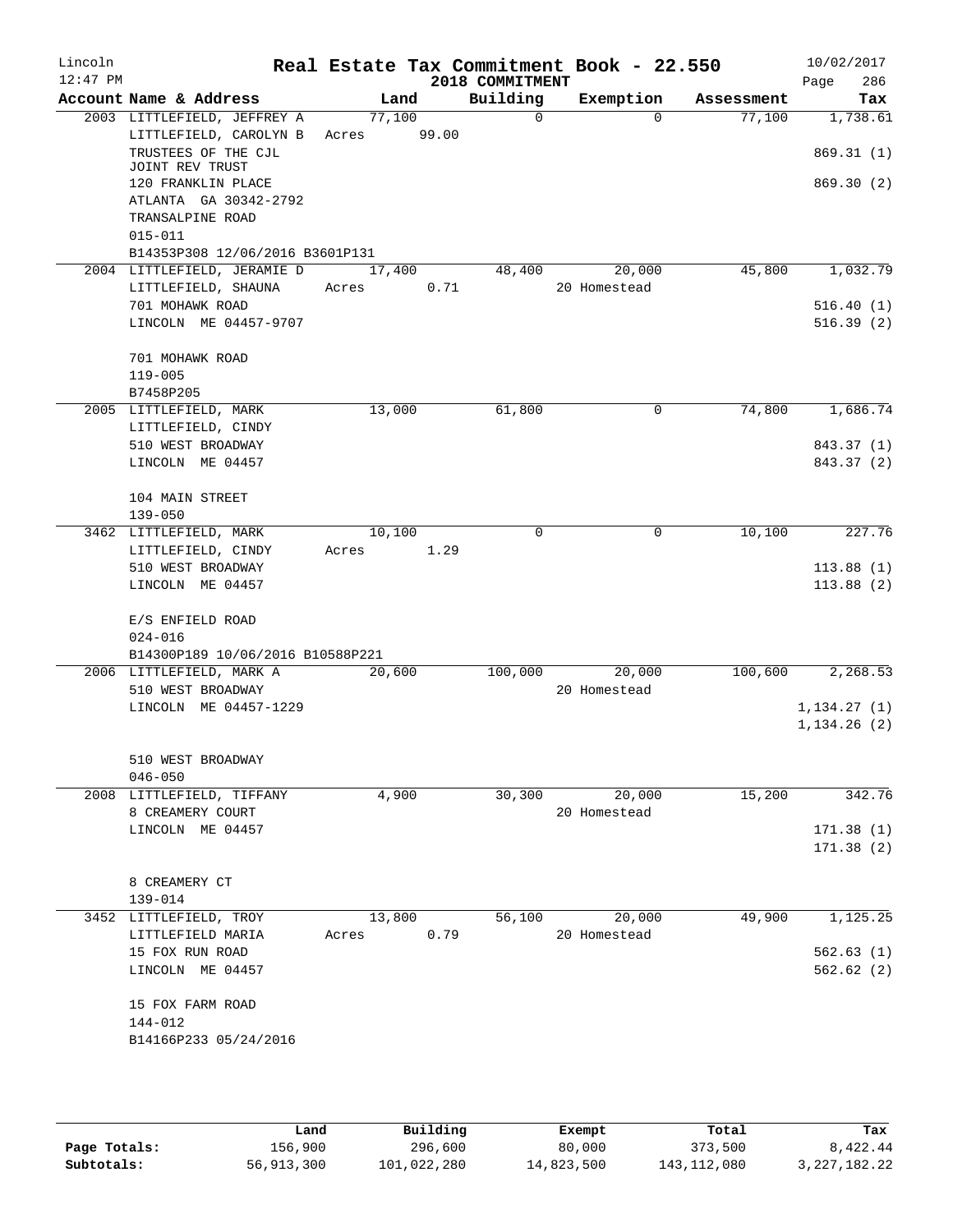| Lincoln    |                                                                    |       |        |      |                 | Real Estate Tax Commitment Book - 22.550 |            | 10/02/2017   |
|------------|--------------------------------------------------------------------|-------|--------|------|-----------------|------------------------------------------|------------|--------------|
| $12:47$ PM |                                                                    |       |        |      | 2018 COMMITMENT |                                          |            | 287<br>Page  |
|            | Account Name & Address                                             |       | Land   |      | Building        | Exemption                                | Assessment | Tax          |
|            | 2011 LLOYD TERRY L & ALANA                                         |       | 27,000 |      | 91,800          | 20,000                                   | 98,800     | 2,227.94     |
|            | 8 MOUNTAINVIEW DRIVE                                               |       |        |      |                 | 20 Homestead                             |            |              |
|            | LINCOLN ME 04457-1164                                              |       |        |      |                 |                                          |            | 1, 113.97(1) |
|            |                                                                    |       |        |      |                 |                                          |            | 1, 113.97(2) |
|            |                                                                    |       |        |      |                 |                                          |            |              |
|            | 8 MOUNTAINVIEW DRIVE                                               |       |        |      |                 |                                          |            |              |
|            | 127-007                                                            |       |        |      |                 |                                          |            |              |
|            | 1994 LLOYD, LYNN                                                   |       | 17,600 |      | 90,200          | 26,000                                   | 81,800     | 1,844.59     |
|            | PO BOX 624                                                         | Acres |        | 0.52 |                 | 06 Veteran                               |            |              |
|            | 6 DAVIS STREET                                                     |       |        |      |                 | 20 Homestead                             |            | 922.30(1)    |
|            | HOWLAND ME 04457                                                   |       |        |      |                 |                                          |            | 922.29(2)    |
|            |                                                                    |       |        |      |                 |                                          |            |              |
|            | 533 WEST BROADWAY                                                  |       |        |      |                 |                                          |            |              |
|            | $046 - 008$                                                        |       |        |      |                 |                                          |            |              |
|            | B12780P28 04/09/2012 B12780P26 04/09/2012 B12752P291<br>03/09/2012 |       |        |      |                 |                                          |            |              |
|            | 1969 LLOYD, RANDOLPH                                               |       | 21,600 |      | 44,400          | 0                                        | 66,000     | 1,488.30     |
|            | LLOYD, LYNN                                                        | Acres |        | 0.67 |                 |                                          |            |              |
|            | PO BOX 624                                                         |       |        |      |                 |                                          |            | 744.15(1)    |
|            | HOWLAND ME 04448                                                   |       |        |      |                 |                                          |            | 744.15(2)    |
|            |                                                                    |       |        |      |                 |                                          |            |              |
|            | 60 WEST BROADWAY                                                   |       |        |      |                 |                                          |            |              |
|            | 136-142                                                            |       |        |      |                 |                                          |            |              |
|            | B12889P254 07/24/2012                                              |       |        |      |                 |                                          |            |              |
|            | 2010 LLOYD, RUTH H                                                 |       | 6,800  |      | 70,800          | 20,000                                   | 57,600     | 1,298.88     |
|            | 10 WHALEN STREET                                                   |       |        |      |                 | 20 Homestead                             |            |              |
|            | LINCOLN ME 04457-1620                                              |       |        |      |                 |                                          |            | 649.44 (1)   |
|            |                                                                    |       |        |      |                 |                                          |            | 649.44 (2)   |
|            |                                                                    |       |        |      |                 |                                          |            |              |
|            | 10 WHALEN STREET                                                   |       |        |      |                 |                                          |            |              |
|            | 141-083                                                            |       |        |      |                 |                                          |            |              |
|            | 858 LLOYD-TAYLOR TRUST                                             |       | 66,200 |      | 143,900         | $\mathbf 0$                              | 210,100    | 4,737.76     |
|            | C/O THEODORE TAYLOR AND Acres                                      |       |        | 4.26 |                 |                                          |            |              |
|            | LLOYD, LISA                                                        |       |        |      |                 |                                          |            |              |
|            | 12012 PINEY GLEN LANE                                              |       |        |      |                 |                                          |            | 2,368.88(1)  |
|            | POTOMAC MD 20854                                                   |       |        |      |                 |                                          |            | 2,368.88 (2) |
|            |                                                                    |       |        |      |                 |                                          |            |              |
|            | 597 PHINNEY FARM ROAD                                              |       |        |      |                 |                                          |            |              |
|            | $001 - 007$                                                        |       |        |      |                 |                                          |            |              |
|            | B14489P278 05/22/2017 B14348P48 11/29/2016 B8177P206               |       |        |      |                 |                                          |            |              |
|            | 2012 LMJ ENTERPRISES LLC                                           |       | 9,500  |      | 130,000         | 0                                        | 139,500    | 3,145.73     |
|            | PO BOX 219                                                         | Acres |        | 4.90 |                 |                                          |            |              |
|            | LINCOLN ME 04457                                                   |       |        |      |                 |                                          |            | 1,572.87(1)  |
|            |                                                                    |       |        |      |                 |                                          |            | 1,572.86(2)  |
|            |                                                                    |       |        |      |                 |                                          |            |              |
|            | 427 MAIN STREET                                                    |       |        |      |                 |                                          |            |              |
|            | $158 - 049$                                                        |       |        |      |                 |                                          |            |              |
|            | B12024P287                                                         |       |        |      |                 |                                          |            |              |
|            | 2013 LOCKE, PATRICIA R                                             |       | 41,700 |      | 45,800          | 0                                        | 87,500     | 1,973.13     |
|            | 54 MAIN STREET                                                     |       |        |      |                 |                                          |            |              |
|            | LINCOLN ME 04457                                                   |       |        |      |                 |                                          |            | 986.57 (1)   |
|            |                                                                    |       |        |      |                 |                                          |            | 986.56 (2)   |
|            |                                                                    |       |        |      |                 |                                          |            |              |
|            | 54 MAIN STREET                                                     |       |        |      |                 |                                          |            |              |
|            | 137-052                                                            |       |        |      |                 |                                          |            |              |
|            |                                                                    |       |        |      |                 |                                          |            |              |
|            |                                                                    |       |        |      |                 |                                          |            |              |
|            |                                                                    |       |        |      |                 |                                          |            |              |

|              | Land       | Building    | Exempt     | Total       | Tax            |
|--------------|------------|-------------|------------|-------------|----------------|
| Page Totals: | 190,400    | 616,900     | 66,000     | 741,300     | 16,716.33      |
| Subtotals:   | 57,103,700 | 101,639,180 | 14,889,500 | 143,853,380 | 3, 243, 898.55 |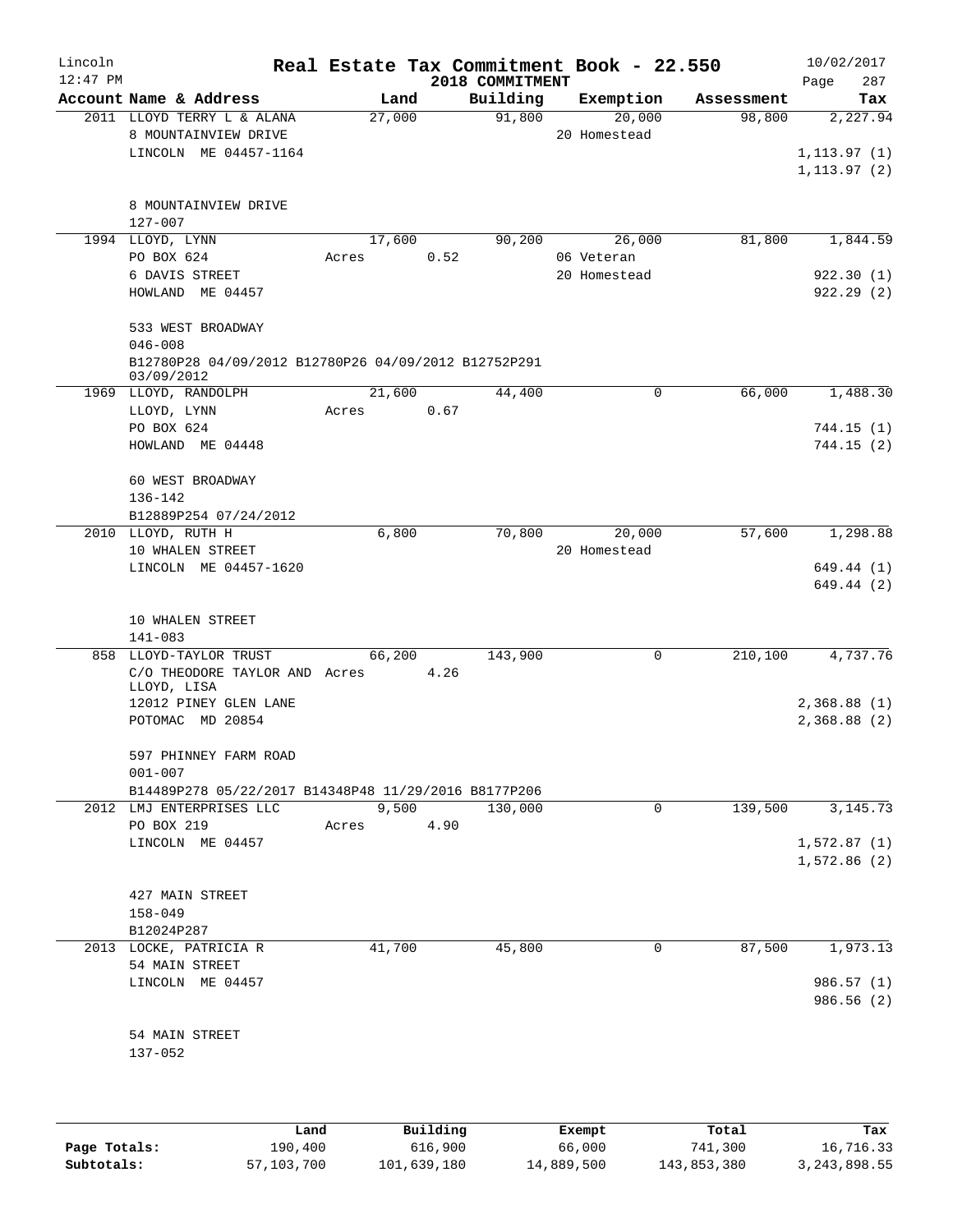| Lincoln    |                                                       |             |               | Real Estate Tax Commitment Book - 22.550 |              |                       |                     | 10/02/2017    |
|------------|-------------------------------------------------------|-------------|---------------|------------------------------------------|--------------|-----------------------|---------------------|---------------|
| $12:47$ PM |                                                       |             |               | 2018 COMMITMENT                          |              |                       |                     | 288<br>Page   |
|            | Account Name & Address<br>2014 LOCKE, ROY H REVOCABLE |             | Land<br>9,800 | Building                                 | $\Omega$     | Exemption<br>$\Omega$ | Assessment<br>9,800 | Tax<br>220.99 |
|            | <b>TRUST</b><br>C/O PAT LOCKE TRUSTEE                 | Acres       | 1.55          |                                          |              |                       |                     |               |
|            | ET AL                                                 |             |               |                                          |              |                       |                     |               |
|            | 54 MAIN STREET                                        |             |               |                                          |              |                       |                     | 110.50(1)     |
|            | LINCOLN ME 04457                                      |             |               |                                          |              |                       |                     | 110.49(2)     |
|            | <b>MAIN STREET</b>                                    |             |               |                                          |              |                       |                     |               |
|            | $151 - 010$                                           |             |               |                                          |              |                       |                     |               |
|            | 2015 LOEDING, SABRINA                                 |             | 62,000        | 33,600                                   |              | 0                     | 95,600              | 2,155.78      |
|            | 6717 NOVA ROAD                                        | Acres       | 0.74          |                                          |              |                       |                     |               |
|            | ST CLOUD FL 34771                                     |             |               |                                          |              |                       |                     | 1,077.89(1)   |
|            |                                                       |             |               |                                          |              |                       |                     | 1,077.89(2)   |
|            |                                                       |             |               |                                          |              |                       |                     |               |
|            | 287 EGG POND ROAD                                     |             |               |                                          |              |                       |                     |               |
|            | $163 - 001$<br>230 LOMONACO, MARY E                   |             | 30,000        | 25,600                                   |              | 26,000                | 29,600              | 667.48        |
|            | LOMONACO, LEON SETH                                   | Acres 41.00 |               |                                          | 07 Veteran   |                       |                     |               |
|            | 503 SWEET ROAD                                        |             |               |                                          | 20 Homestead |                       |                     | 333.74(1)     |
|            | LINCOLN ME 04457                                      |             |               |                                          |              |                       |                     | 333.74 (2)    |
|            |                                                       |             |               |                                          |              |                       |                     |               |
|            | 503 SWEET ROAD                                        |             |               |                                          |              |                       |                     |               |
|            | $165 - 005$                                           |             |               |                                          |              |                       |                     |               |
|            | B14566P151 08/02/2017 B13293P332 08/15/2013 B4211P99  |             |               |                                          |              |                       |                     |               |
|            | 2017 LONG, JEFFREY W & WENDY<br>Е                     |             | 17,900        | 89,000                                   |              | 20,000                | 86,900              | 1,959.60      |
|            | 10 TIBBETTS DRIVE                                     |             |               |                                          | 20 Homestead |                       |                     |               |
|            | LINCOLN ME 04457-1112                                 |             |               |                                          |              |                       |                     | 979.80(1)     |
|            |                                                       |             |               |                                          |              |                       |                     | 979.80(2)     |
|            |                                                       |             |               |                                          |              |                       |                     |               |
|            | 10 TIBBETTS DRIVE                                     |             |               |                                          |              |                       |                     |               |
|            | 127-037<br>2018 LONG, LAWRENCE H &                    |             | 11,900        | 44,000                                   |              | 20,000                | 35,900              | 809.55        |
|            | KATHY A                                               |             |               |                                          |              |                       |                     |               |
|            | 26 MACKENZIE AVENUE                                   |             |               |                                          | 20 Homestead |                       |                     |               |
|            | LINCOLN ME 04457-1512                                 |             |               |                                          |              |                       |                     | 404.78 (1)    |
|            |                                                       |             |               |                                          |              |                       |                     | 404.77 (2)    |
|            |                                                       |             |               |                                          |              |                       |                     |               |
|            | 26 MACKENZIE AVENUE<br>139-236                        |             |               |                                          |              |                       |                     |               |
|            | 2019 LONG, RONALD                                     |             | 4,700         | 30,500                                   |              | 0                     | 35,200              | 793.76        |
|            | 17 WEST STREET EXT                                    | Acres       | 2.10          |                                          |              |                       |                     |               |
|            | ROCKPORT ME 04856                                     |             |               |                                          |              |                       |                     | 396.88 (1)    |
|            |                                                       |             |               |                                          |              |                       |                     | 396.88(2)     |
|            |                                                       |             |               |                                          |              |                       |                     |               |
|            | 5 KNIGHT ROAD                                         |             |               |                                          |              |                       |                     |               |
|            | $039 - 009$<br>B11547P149                             |             |               |                                          |              |                       |                     |               |
|            | 842 LOPEZ, CARLOS                                     |             | 24,500        | 124,200                                  |              | 0                     | 148,700             | 3,353.19      |
|            | LOPEZ, DEBBIE                                         | Acres       | 32.00         |                                          |              |                       |                     |               |
|            | PO BOX 307                                            |             |               |                                          |              |                       |                     | 1,676.60(1)   |
|            | LINCOLN ME 04457                                      |             |               |                                          |              |                       |                     | 1,676.59(2)   |
|            |                                                       |             |               |                                          |              |                       |                     |               |
|            | 343 ENFIELD ROAD                                      |             |               |                                          |              |                       |                     |               |
|            | $037 - 020$                                           |             |               |                                          |              |                       |                     |               |
|            | B14031P304 12/09/2015 B6925P304                       |             |               |                                          |              |                       |                     |               |
|            |                                                       |             |               |                                          |              |                       |                     |               |
|            |                                                       |             |               |                                          |              |                       |                     |               |
|            | Land                                                  |             | Building      |                                          | Exempt       |                       | Total               | Tax           |

|              | Land       | Building    | Exempt     | Total       | Tax            |
|--------------|------------|-------------|------------|-------------|----------------|
| Page Totals: | 160,800    | 346,900     | 66,000     | 441,700     | 9,960.35       |
| Subtotals:   | 57,264,500 | 101,986,080 | 14,955,500 | 144,295,080 | 3, 253, 858.90 |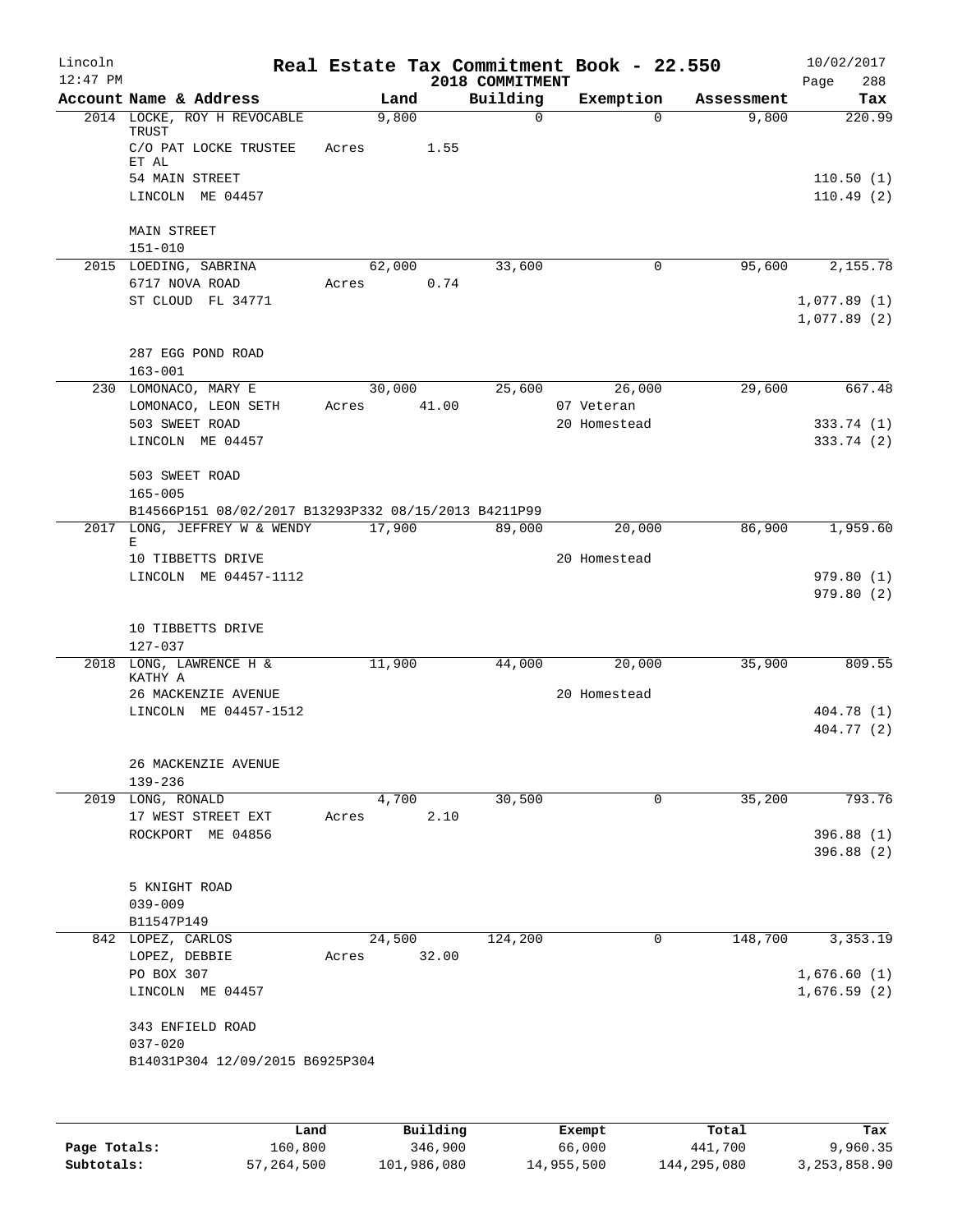| Lincoln<br>$12:47$ PM |                                          |       |         |       | Real Estate Tax Commitment Book - 22.550<br>2018 COMMITMENT |             |            | 10/02/2017                 |
|-----------------------|------------------------------------------|-------|---------|-------|-------------------------------------------------------------|-------------|------------|----------------------------|
|                       | Account Name & Address                   |       | Land    |       | Building                                                    | Exemption   | Assessment | 289<br>Page<br>Tax         |
|                       | 3566 LOPEZ, CARLOS                       |       | 50,700  |       | 189,000                                                     | $\Omega$    | 239,700    | 5,405.24                   |
|                       | LOPEZ, DEBBIE                            | Acres |         | 0.46  |                                                             |             |            |                            |
|                       | PO BOX 307                               |       |         |       |                                                             |             |            | 2,702.62(1)                |
|                       | LINCOLN ME 04457                         |       |         |       |                                                             |             |            | 2,702.62(2)                |
|                       | 213 WEST BROADWAY                        |       |         |       |                                                             |             |            |                            |
|                       | $130 - 012$                              |       |         |       |                                                             |             |            |                            |
|                       | B14387P17 01/13/2017 B11290P1 01/23/2008 |       |         |       |                                                             |             |            |                            |
|                       | 2458 LOPEZ, CARLOS                       |       | 20, 200 |       | 74,700                                                      | $\mathbf 0$ | 94,900     | 2,140.00                   |
|                       | PO BOX 958                               | Acres |         | 2.82  |                                                             |             |            |                            |
|                       | BEESVILLE TX 78104                       |       |         |       |                                                             |             |            | 1,070.00(1)<br>1,070.00(2) |
|                       | 880 MAIN STREET                          |       |         |       |                                                             |             |            |                            |
|                       | $087 - 005$                              |       |         |       |                                                             |             |            |                            |
|                       | B14075P217 02/10/2016                    |       |         |       |                                                             |             |            |                            |
|                       | 222 LOPEZ, CARLOS                        |       | 15,500  |       | 20,000                                                      | 0           | 35,500     | 800.53                     |
|                       | LOPEZ, DEBBIE                            | Acres |         | 0.31  |                                                             |             |            |                            |
|                       | PO BOX 307                               |       |         |       |                                                             |             |            | 400.27(1)                  |
|                       | LINCOLN ME 04457                         |       |         |       |                                                             |             |            | 400.26(2)                  |
|                       | 26 LIBBY STREET                          |       |         |       |                                                             |             |            |                            |
|                       | 139-155                                  |       |         |       |                                                             |             |            |                            |
|                       | B14182P86 06/16/2016 B11951P127          |       |         |       |                                                             |             |            |                            |
|                       | 1640 LOPEZ, CARLOS                       |       | 10,200  |       | 63,700                                                      | 0           | 73,900     | 1,666.45                   |
|                       | LOPEZ, DEBBIE                            | Acres |         | 0.26  |                                                             |             |            |                            |
|                       | PO BOX 307<br>LINCOLN ME 04457           |       |         |       |                                                             |             |            | 833.23 (1)<br>833.22 (2)   |
|                       |                                          |       |         |       |                                                             |             |            |                            |
|                       | 12 CLAY STREET                           |       |         |       |                                                             |             |            |                            |
|                       | 139-107                                  |       |         |       |                                                             |             |            |                            |
|                       | B14010P159 11/13/2015                    |       |         |       |                                                             |             |            |                            |
|                       | 2022 LORANGER, ROGER                     |       | 18,300  |       | 0                                                           | 0           | 18,300     | 412.67                     |
|                       | LIBBY, DEBRAH                            | Acres |         | 15.09 |                                                             |             |            |                            |
|                       | 748 NASH ROAD                            |       |         |       |                                                             |             |            | 206.34(1)                  |
|                       | PITTSTON ME 04345                        |       |         |       |                                                             |             |            | 206.33(2)                  |
|                       | MILLETT MALLETT ROAD                     |       |         |       |                                                             |             |            |                            |
|                       | $004 - 018$                              |       |         |       |                                                             |             |            |                            |
|                       | B9886P110                                |       |         |       |                                                             |             |            |                            |
|                       | 2023 LORD, ALAN<br>LORD, REBECCA         |       | 15,400  |       | 11,000                                                      | 0           | 26,400     | 595.32                     |
|                       | 108 LONG COVE ROAD                       |       |         |       |                                                             |             |            | 297.66 (1)                 |
|                       | ST GEORGE ME 04857                       |       |         |       |                                                             |             |            | 297.66(2)                  |
|                       | 234 CURTIS FARM ROAD                     |       |         |       |                                                             |             |            |                            |
|                       | $054 - 027$                              |       |         |       |                                                             |             |            |                            |
|                       | 712 LORD, ALAN B                         |       | 12,000  |       | 14,200                                                      | 0           | 26,200     | 590.81                     |
|                       | LORD, SCOTT M                            | Acres |         | 2.20  |                                                             |             |            |                            |
|                       | 108 LONG COVE ROAD                       |       |         |       |                                                             |             |            | 295.41(1)                  |
|                       | ST GEORGE ME 04860                       |       |         |       |                                                             |             |            | 295.40(2)                  |
|                       | 255 CURTIS FARM ROAD<br>$054 - 001$      |       |         |       |                                                             |             |            |                            |
|                       |                                          |       |         |       |                                                             |             |            |                            |
|                       |                                          |       |         |       |                                                             |             |            |                            |

|              | Land       | Building    | Exempt     | Total       | Tax            |
|--------------|------------|-------------|------------|-------------|----------------|
| Page Totals: | 142,300    | 372,600     |            | 514,900     | 11,611.02      |
| Subtotals:   | 57,406,800 | 102,358,680 | 14,955,500 | 144,809,980 | 3, 265, 469.92 |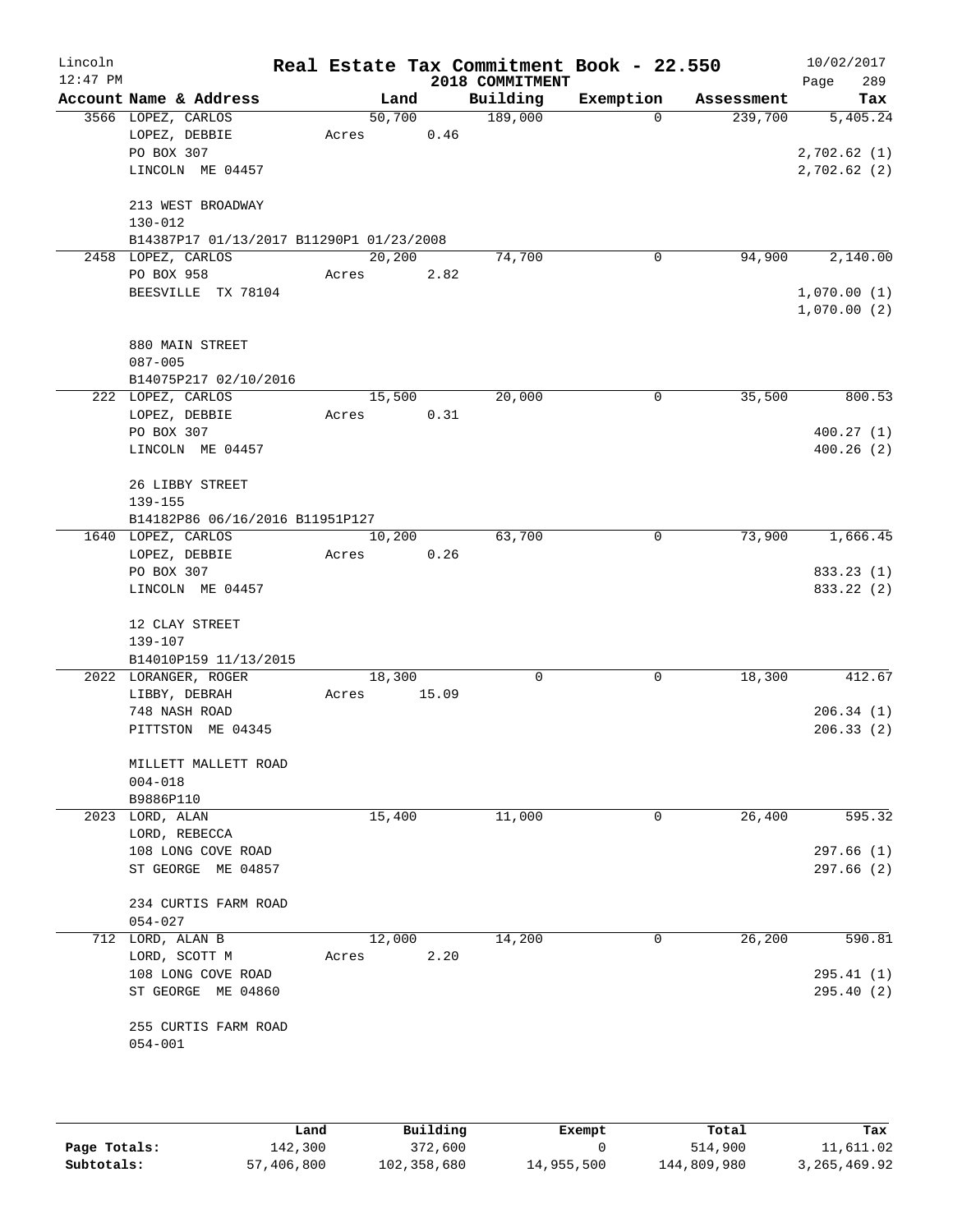| Lincoln<br>$12:47$ PM |                                            |        |          |                             | Real Estate Tax Commitment Book - 22.550 |            | 10/02/2017             |
|-----------------------|--------------------------------------------|--------|----------|-----------------------------|------------------------------------------|------------|------------------------|
|                       | Account Name & Address                     | Land   |          | 2018 COMMITMENT<br>Building | Exemption                                | Assessment | Page<br>290<br>Tax     |
|                       | 2024 LORD, ALAN B                          | 10,600 |          | 0                           | $\Omega$                                 | 10,600     | 239.03                 |
|                       | LORD, REBECCA R                            |        |          |                             |                                          |            |                        |
|                       | 108 LONG COVE ROAD                         |        |          |                             |                                          |            | 119.52(1)              |
|                       | ST GEORGE ME 04860                         |        |          |                             |                                          |            | 119.51(2)              |
|                       | CURTIS FARM ROAD                           |        |          |                             |                                          |            |                        |
|                       | $054 - 002$                                |        |          |                             |                                          |            |                        |
|                       | 2026 LOUGHNEY, JOSEPH                      | 33,600 |          | 35,200                      | 0                                        | 68,800     | 1,551.44               |
|                       | LOUGHNEY, THERESA                          | Acres  | 1.83     |                             |                                          |            |                        |
|                       | 104 SCHOOL HOUSE DRIVE<br>MILFORD PA 18337 |        |          |                             |                                          |            | 775.72(1)<br>775.72(2) |
|                       |                                            |        |          |                             |                                          |            |                        |
|                       | 49 STONEY DRIVE                            |        |          |                             |                                          |            |                        |
|                       | $050 - 014$                                |        |          |                             |                                          |            |                        |
|                       | 3892 LOUGHNEY, JOSEPH P                    | 40,800 |          | $\Omega$                    | 0                                        | 40,800     | 920.04                 |
|                       | LOUGHNEY, THERESA M                        | Acres  | 6.38     |                             |                                          |            |                        |
|                       | 140 SCHOOL HOUSE ROAD                      |        |          |                             |                                          |            | 460.02(1)              |
|                       | MILFORD PA 18337                           |        |          |                             |                                          |            | 460.02(2)              |
|                       | SKI TRAIL ROAD                             |        |          |                             |                                          |            |                        |
|                       | $050 - 028$                                |        |          |                             |                                          |            |                        |
|                       | B13966P248 09/24/2015                      |        |          |                             |                                          |            |                        |
|                       | 3917 LOUI, JEREMIAH                        | 38,000 |          | $\mathbf 0$                 | 0                                        | 38,000     | 856.90                 |
|                       |                                            | Acres  | 4.80     |                             |                                          |            |                        |
|                       | DOVER NH 03820                             |        |          |                             |                                          |            | 428.45(1)              |
|                       |                                            |        |          |                             |                                          |            | 428.45(2)              |
|                       |                                            |        |          |                             |                                          |            |                        |
|                       | TIMBER DRIVE<br>$057 - 040$                |        |          |                             |                                          |            |                        |
|                       | B14122P282 04/11/2016                      |        |          |                             |                                          |            |                        |
| 2027                  | LOUNSBURY, JOSEPH E JR                     | 25,900 |          | 72,500                      | $\mathbf 0$                              | 98,400     | 2,218.92               |
|                       | & DONNA                                    |        |          |                             |                                          |            |                        |
|                       | 17 BAY DRIVE                               | Acres  | 10.20    |                             |                                          |            |                        |
|                       | PALM COAST FL<br>32137-2424                |        |          |                             |                                          |            | 1, 109.46(1)           |
|                       |                                            |        |          |                             |                                          |            | 1,109.46(2)            |
|                       | 766 ENFIELD ROAD                           |        |          |                             |                                          |            |                        |
|                       | $012 - 010$                                |        |          |                             |                                          |            |                        |
|                       | B2798P91                                   |        |          |                             |                                          |            |                        |
|                       | 2028 LOUPIN, JOSEPHINE                     | 17,400 |          | 43,500                      | 26,000                                   | 34,900     | 787.00                 |
|                       | 683 MOHAWK ROAD                            | Acres  | 0.30     |                             | 06 Veteran                               |            |                        |
|                       | LINCOLN ME 04457-9730                      |        |          |                             | 20 Homestead                             |            | 393.50(1)              |
|                       |                                            |        |          |                             |                                          |            | 393.50 (2)             |
|                       | 685 MOHAWK ROAD                            |        |          |                             |                                          |            |                        |
|                       | $119 - 008$                                |        |          |                             |                                          |            |                        |
|                       | B14485P188 05/15/2017                      |        |          |                             |                                          |            |                        |
|                       | 2029 LOUPIN, JOSEPHINE                     | 18,300 |          | 0                           | $\mathbf 0$                              | 18,300     | 412.67                 |
|                       | 683 MOHAWK ROAD                            | Acres  | 1.35     |                             |                                          |            |                        |
|                       | LINCOLN ME 04457-9730                      |        |          |                             |                                          |            | 206.34(1)              |
|                       |                                            |        |          |                             |                                          |            | 206.33(2)              |
|                       | 683 MOHAWK ROAD                            |        |          |                             |                                          |            |                        |
|                       | $119 - 009$                                |        |          |                             |                                          |            |                        |
|                       | B14485P188 05/15/2017                      |        |          |                             |                                          |            |                        |
|                       |                                            |        |          |                             |                                          |            |                        |
|                       |                                            |        |          |                             |                                          |            |                        |
|                       | Land                                       |        | Building |                             | Exempt                                   | Total      | Tax                    |
| Page Totals:          | 184,600                                    |        | 151,200  |                             | 26,000                                   | 309,800    | 6,986.00               |

**Subtotals:** 57,591,400 102,509,880 14,981,500 145,119,780 3,272,455.92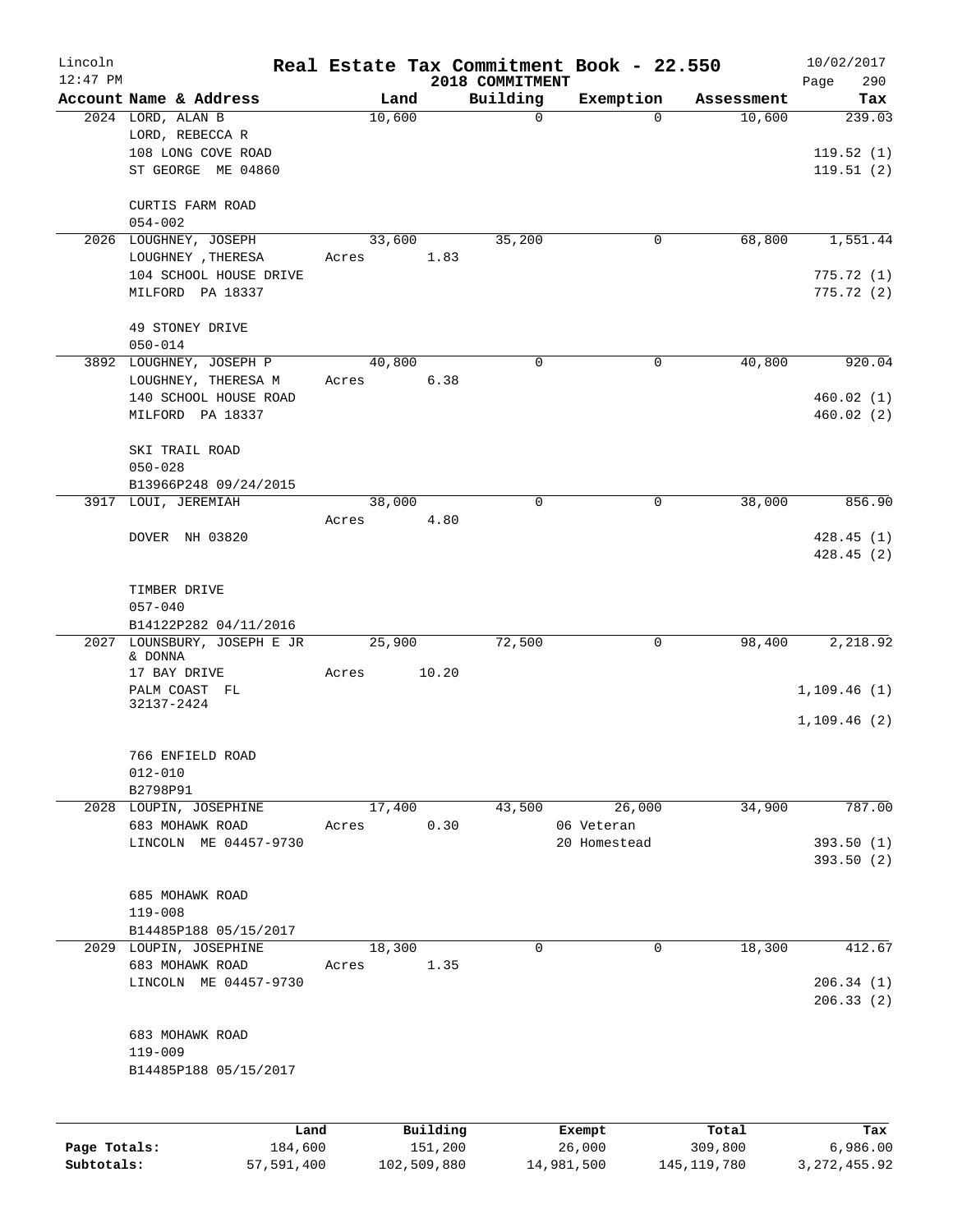| Lincoln      |                                     |       |        |          |                 | Real Estate Tax Commitment Book - 22.550 |            |              | 10/02/2017 |
|--------------|-------------------------------------|-------|--------|----------|-----------------|------------------------------------------|------------|--------------|------------|
| $12:47$ PM   |                                     |       |        |          | 2018 COMMITMENT |                                          |            | Page         | 291        |
|              | Account Name & Address              |       | Land   |          | Building        | Exemption                                | Assessment |              | Tax        |
|              | 2030 LOUPIN, KAREN D                |       | 13,800 |          | 42,200          | 20,000                                   | 36,000     |              | 811.80     |
|              | WORCESTER, DAVID G                  |       |        |          |                 | 20 Homestead                             |            |              |            |
|              | 4 LANCASTER STREET                  |       |        |          |                 |                                          |            |              | 405.90(1)  |
|              | LINCOLN ME 04457-1609               |       |        |          |                 |                                          |            |              | 405.90(2)  |
|              | 4 LANCASTER STREET                  |       |        |          |                 |                                          |            |              |            |
|              | $139 - 134$                         |       |        |          |                 |                                          |            |              |            |
|              | 2031 LOVELY, RUFUS &<br>GERALDINE   |       | 17,300 |          | 79,100          | 20,000                                   | 76,400     |              | 1,722.82   |
|              | MCKECHNIE, TAMMIE                   | Acres |        | 2.52     |                 | 20 Homestead                             |            |              |            |
|              | 5 WOODLAND DRIVE                    |       |        |          |                 |                                          |            |              | 861.41(1)  |
|              | LINCOLN ME 04457                    |       |        |          |                 |                                          |            |              | 861.41(2)  |
|              | 10 WOODLAND DRIVE                   |       |        |          |                 |                                          |            |              |            |
|              | $168 - 002$                         |       |        |          |                 |                                          |            |              |            |
|              | 2033 LOVETT, NORRIS D &<br>BONNIE L |       | 52,500 |          | 67,600          | 26,000                                   | 94,100     |              | 2,121.96   |
|              | 504 STANHOPE MILL ROAD              |       |        |          |                 | 07 Veteran                               |            |              |            |
|              | LINCOLN ME 04457                    |       |        |          |                 | 20 Homestead                             |            | 1,060.98(1)  |            |
|              |                                     |       |        |          |                 |                                          |            | 1,060.98(2)  |            |
|              |                                     |       |        |          |                 |                                          |            |              |            |
|              | 504 STANHOPE MILL ROAD              |       |        |          |                 |                                          |            |              |            |
|              | $106 - 010$                         |       |        |          |                 |                                          |            |              |            |
|              | 2034 LOVETT, PAUL                   |       | 21,000 |          | 99,600          | $\mathbf 0$                              | 120,600    |              | 2,719.53   |
|              | LOVETT, SHEILA                      | Acres |        | 0.90     |                 |                                          |            |              |            |
|              | 36 ALBERT DRIVE                     |       |        |          |                 |                                          |            | 1,359.77(1)  |            |
|              | LINCOLN ME 04457-4221               |       |        |          |                 |                                          |            | 1,359.76(2)  |            |
|              | 36 ALBERT DRIVE                     |       |        |          |                 |                                          |            |              |            |
|              | $125 - 010$                         |       |        |          |                 |                                          |            |              |            |
|              | B11450P118                          |       |        |          |                 |                                          |            |              |            |
|              | 2035 LOWE, DANNY A                  |       | 14,200 |          | 53,800          | 20,000                                   | 48,000     |              | 1,082.40   |
|              | 377 BAGLEY MOUNTAIN                 |       |        |          |                 | 20 Homestead                             |            |              |            |
|              | <b>ROAD</b>                         |       |        |          |                 |                                          |            |              |            |
|              | LINCOLN ME 04457-9513               |       |        |          |                 |                                          |            |              | 541.20(1)  |
|              |                                     |       |        |          |                 |                                          |            |              | 541.20(2)  |
|              | 377 BAGLEY MOUNTAIN                 |       |        |          |                 |                                          |            |              |            |
|              | ROAD                                |       |        |          |                 |                                          |            |              |            |
|              | $094 - 007$                         |       |        |          |                 |                                          |            |              |            |
|              | 2037 LOWE, DENNIS R                 |       | 500    |          | $\mathbf 0$     | $\mathbf 0$                              | 500        |              | 11.28      |
|              | LOWE, BENJAMIN J                    | Acres |        | 1.32     |                 |                                          |            |              |            |
|              | 2853 GREENBROOK DR                  |       |        |          |                 |                                          |            |              | 5.64(1)    |
|              | WENDELL NC 27591                    |       |        |          |                 |                                          |            |              | 5.64(2)    |
|              | PHINNEY FARM ROAD                   |       |        |          |                 |                                          |            |              |            |
|              | $014 - 004$                         |       |        |          |                 |                                          |            |              |            |
|              | B7163P251                           |       |        |          |                 |                                          |            |              |            |
| 2036         | LOWE, DENNIS R                      |       | 21,000 |          | 86,100          | 0                                        | 107,100    |              | 2,415.11   |
|              | LOWE, BENJAMIN J                    | Acres |        | 2.75     |                 |                                          |            |              |            |
|              | 2853 GREENBROOK DRIVE               |       |        |          |                 |                                          |            | 1,207.56(1)  |            |
|              | WENDELL NC 27591                    |       |        |          |                 |                                          |            | 1, 207.55(2) |            |
|              | 189 PHINNEY FARM ROAD               |       |        |          |                 |                                          |            |              |            |
|              | $014 - 003$                         |       |        |          |                 |                                          |            |              |            |
|              | B7163P249                           |       |        |          |                 |                                          |            |              |            |
|              |                                     |       |        |          |                 |                                          |            |              |            |
|              |                                     |       |        |          |                 |                                          |            |              |            |
|              |                                     | Land  |        | Building |                 | Exempt                                   | Total      |              | Tax        |
| Page Totals: | 140,300                             |       |        | 428,400  |                 | 86,000                                   | 482,700    |              | 10,884.90  |

**Subtotals:** 57,731,700 102,938,280 15,067,500 145,602,480 3,283,340.82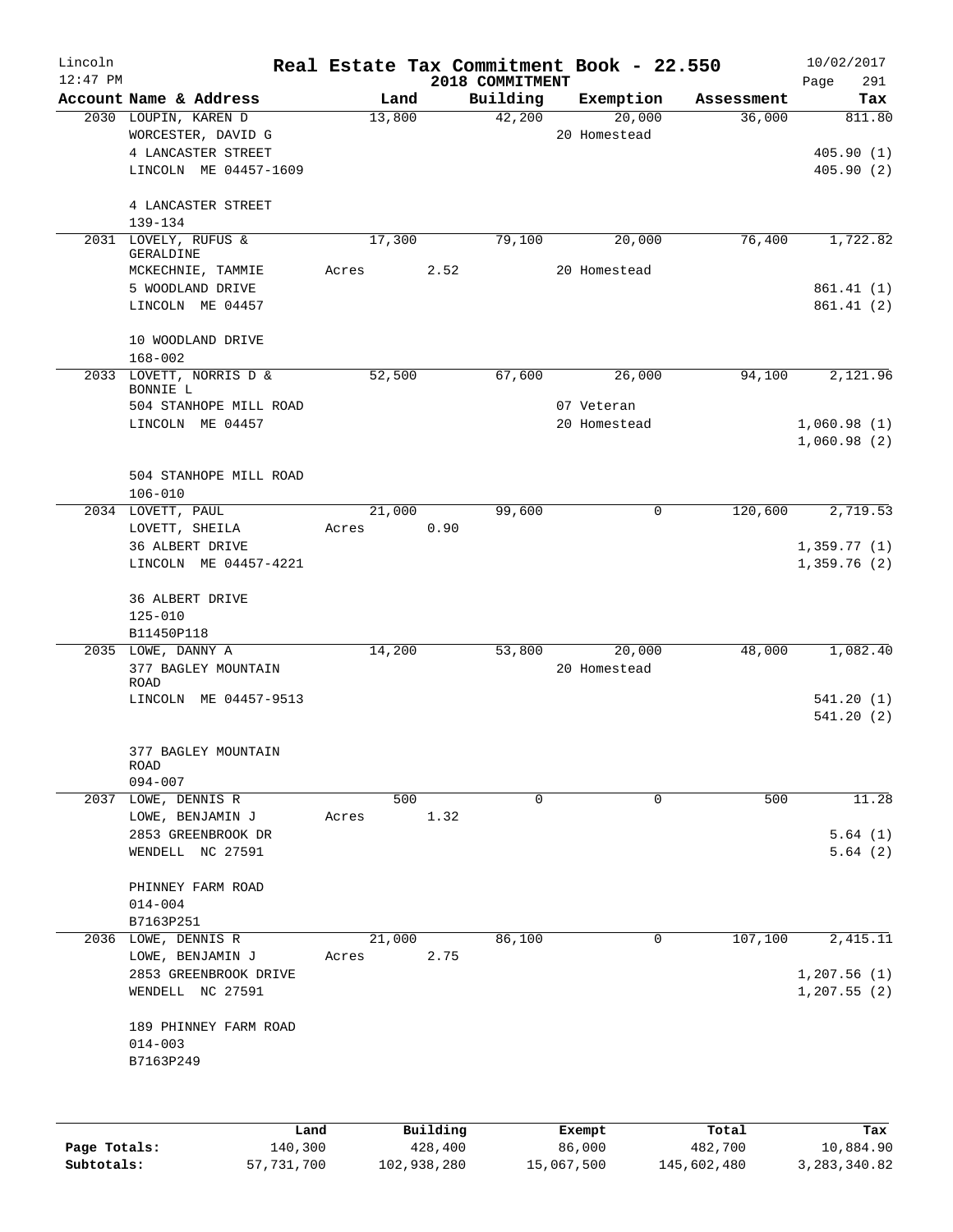| Lincoln      |                                        |       |        |               |                             | Real Estate Tax Commitment Book - 22.550 |             | 10/02/2017         |
|--------------|----------------------------------------|-------|--------|---------------|-----------------------------|------------------------------------------|-------------|--------------------|
| $12:47$ PM   | Account Name & Address                 |       | Land   |               | 2018 COMMITMENT<br>Building | Exemption                                | Assessment  | 292<br>Page<br>Tax |
|              | 2038 LOWE, EVERETT G JR                |       | 15,800 |               | 25,600                      | 26,000                                   | 15,400      | 347.27             |
|              | LOWE, CHRISTINE M                      |       | Acres  | 2.94          |                             | 20 Homestead                             |             |                    |
|              | 20 ROCKY BROOK ROAD                    |       |        |               |                             | 07 Veteran                               |             | 173.64(1)          |
|              | LINCOLN ME 04457                       |       |        |               |                             |                                          |             | 173.63(2)          |
|              |                                        |       |        |               |                             |                                          |             |                    |
|              | 20 ROCKY BROOK ROAD                    |       |        |               |                             |                                          |             |                    |
|              | $026 - 021$                            |       |        |               |                             |                                          |             |                    |
|              | B12089P155                             |       |        |               |                             |                                          |             |                    |
|              | 2040 LOWELL, BRIAN                     |       | 55,000 |               | 44,100                      | 0                                        | 99,100      | 2,234.71           |
|              | 280 CANAAN ROAD                        | Acres |        | 1.43          |                             |                                          |             |                    |
|              | HAMPDEN ME 04444                       |       |        |               |                             |                                          |             | 1, 117.36(1)       |
|              |                                        |       |        |               |                             |                                          |             | 1, 117.35(2)       |
|              |                                        |       |        |               |                             |                                          |             |                    |
|              | 4 SCOUT ROAD                           |       |        |               |                             |                                          |             |                    |
|              | $163 - 003$                            |       |        |               |                             |                                          |             |                    |
|              | 2041 LOWELL, BRIAN                     |       | 30,200 |               | 29,400                      | 0                                        | 59,600      | 1,343.98           |
|              | 280 CANAAN ROAD                        |       | Acres  | 0.57          |                             |                                          |             |                    |
|              | HAMPDEN ME 04444                       |       |        |               |                             |                                          |             | 671.99(1)          |
|              |                                        |       |        |               |                             |                                          |             | 671.99(2)          |
|              |                                        |       |        |               |                             |                                          |             |                    |
|              | 8 SCOUT ROAD                           |       |        |               |                             |                                          |             |                    |
|              | $163 - 004$<br>2044 LOWELL, LORI-LEE   |       | 7,700  |               | 56,700                      | 20,000                                   | 44,400      | 1,001.22           |
|              | 33 LEE ROAD                            |       |        |               |                             | 20 Homestead                             |             |                    |
|              | LINCOLN ME 04457-1448                  |       |        |               |                             |                                          |             | 500.61(1)          |
|              |                                        |       |        |               |                             |                                          |             | 500.61(2)          |
|              |                                        |       |        |               |                             |                                          |             |                    |
|              | 33 LEE ROAD                            |       |        |               |                             |                                          |             |                    |
|              | 139-289                                |       |        |               |                             |                                          |             |                    |
|              | 2045 LOWELL, PAULA                     |       | 14,700 |               | 61,100                      | 20,000                                   | 55,800      | 1,258.29           |
|              | 8 FISH HILL DRIVE                      | Acres |        | 0.21          |                             | 20 Homestead                             |             |                    |
|              | LINCOLN ME 04457                       |       |        |               |                             |                                          |             | 629.15(1)          |
|              |                                        |       |        |               |                             |                                          |             | 629.14(2)          |
|              |                                        |       |        |               |                             |                                          |             |                    |
|              | 8 FISH HILL DRIVE                      |       |        |               |                             |                                          |             |                    |
|              | $126 - 050$                            |       |        |               |                             |                                          |             |                    |
| 2047         | LUCAS, PETER J & MARY E                |       | 41,400 |               | 37,700                      | $\Omega$                                 | 79,100      | 1,783.71           |
|              | 18 EVERGREEN DR                        | Acres |        | 0.69          |                             |                                          |             |                    |
|              | LINCOLN ME 04457-1602                  |       |        |               |                             |                                          |             | 891.86 (1)         |
|              |                                        |       |        |               |                             |                                          |             | 891.85 (2)         |
|              |                                        |       |        |               |                             |                                          |             |                    |
|              | 39 SHADY LANE                          |       |        |               |                             |                                          |             |                    |
| 2046         | $148 - 018$<br>LUCAS, PETER J & MARY E |       | 17,300 |               | 75,000                      | 20,000                                   | 72,300      | 1,630.37           |
|              | 18 EVERGREEN DR                        |       |        |               |                             | 20 Homestead                             |             |                    |
|              | LINCOLN ME 04457-1602                  |       |        |               |                             |                                          |             | 815.19(1)          |
|              |                                        |       |        |               |                             |                                          |             | 815.18(2)          |
|              |                                        |       |        |               |                             |                                          |             |                    |
|              | 18 EVERGREEN DRIVE                     |       |        |               |                             |                                          |             |                    |
|              | $141 - 044$                            |       |        |               |                             |                                          |             |                    |
| 2048         | LUCAS, WILLIAM R                       |       | 42,800 |               | 90,900                      | 20,000                                   | 113,700     | 2,563.94           |
|              | 424 STANHOPE MILL ROAD                 |       |        |               |                             | 20 Homestead                             |             |                    |
|              | LINCOLN ME 04457                       |       |        |               |                             |                                          |             | 1,281.97(1)        |
|              |                                        |       |        |               |                             |                                          |             | 1,281.97(2)        |
|              |                                        |       |        |               |                             |                                          |             |                    |
|              | 424 STANHOPE MILL ROAD                 |       |        |               |                             |                                          |             |                    |
|              | $105 - 021$                            |       |        |               |                             |                                          |             |                    |
|              |                                        |       |        |               |                             |                                          |             |                    |
|              | Land                                   |       |        | Building      |                             | Exempt                                   | Total       | Tax                |
| Page Totals: | 224,900                                |       |        | 420,500       |                             | 106,000                                  | 539,400     | 12,163.49          |
| Subtotals:   | 57,956,600                             |       |        | 103, 358, 780 |                             | 15, 173, 500                             | 146,141,880 | 3, 295, 504.31     |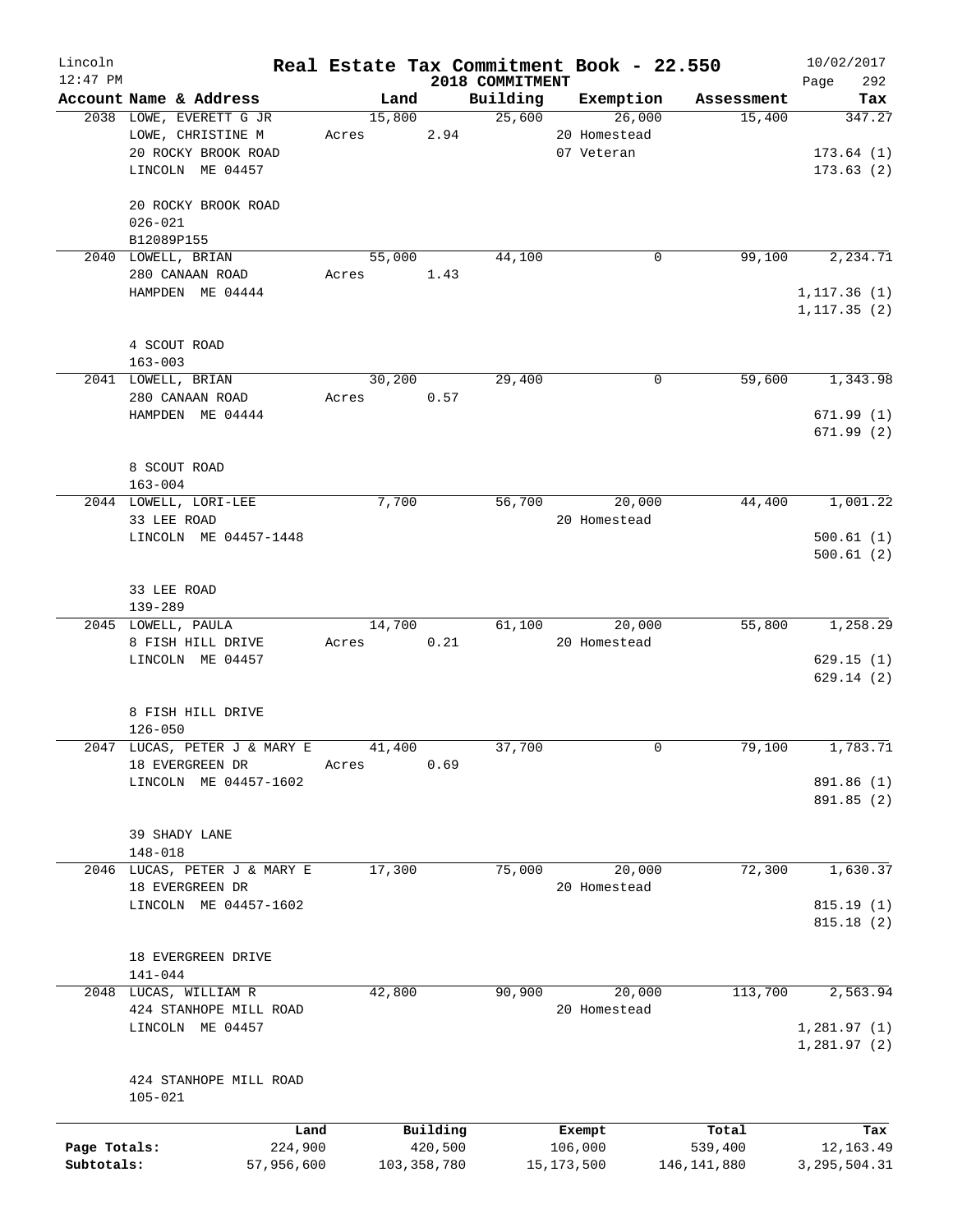| Lincoln<br>$12:47$ PM |                                                     |                 |          | 2018 COMMITMENT | Real Estate Tax Commitment Book - 22.550 |            | 10/02/2017<br>Page<br>293 |
|-----------------------|-----------------------------------------------------|-----------------|----------|-----------------|------------------------------------------|------------|---------------------------|
|                       | Account Name & Address                              | Land            |          | Building        | Exemption                                | Assessment | Tax                       |
|                       | 2051 LUDDEN DOUGLAS C &<br>PATRICIA C               | 20,500          |          | 86,500          | 20,000                                   | 87,000     | 1,961.85                  |
|                       | 517 ENFIELD ROAD                                    | Acres           | 1.56     |                 | 20 Homestead                             |            |                           |
|                       | LINCOLN ME 04457-9716                               |                 |          |                 |                                          |            | 980.93 (1)<br>980.92 (2)  |
|                       | 517 ENFIELD ROAD                                    |                 |          |                 |                                          |            |                           |
|                       | $025 - 002$                                         |                 |          |                 |                                          |            |                           |
|                       | B3876P226                                           |                 |          |                 |                                          |            |                           |
|                       | 343 LUDDEN, DOUGLAS C                               | 5,400           |          | $\Omega$        | 0                                        | 5,400      | 121.77                    |
|                       | 517 ENFIELD ROAD<br>LINCOLN ME 04457                | Acres           | 0.34     |                 |                                          |            | 60.89(1)                  |
|                       |                                                     |                 |          |                 |                                          |            | 60.88(2)                  |
|                       | ENFIELD ROAD                                        |                 |          |                 |                                          |            |                           |
|                       | $037 - 001$                                         |                 |          |                 |                                          |            |                           |
|                       | B12977P132 10/15/2012<br>2050 LUDDEN, DOUGLAS C     | 19,500          |          | $\mathbf 0$     | 0                                        | 19,500     | 439.73                    |
|                       | 517 ENFIELD ROAD                                    | Acres           | 0.48     |                 |                                          |            |                           |
|                       | LINCOLN ME 04457-9716                               |                 |          |                 |                                          |            | 219.87(1)                 |
|                       |                                                     |                 |          |                 |                                          |            | 219.86(2)                 |
|                       | 511 ENFIELD ROAD                                    |                 |          |                 |                                          |            |                           |
|                       | $025 - 003$                                         |                 |          |                 |                                          |            |                           |
|                       | B9662P188<br>2052 LUDWICK, HOPE                     | 56,100          |          | 83,400          | 0                                        | 139,500    | 3, 145. 73                |
|                       | 2921 STRATFORD AVE.                                 |                 |          |                 |                                          |            |                           |
|                       | LINCOLN NE 68502-4252                               |                 |          |                 |                                          |            | 1,572.87(1)               |
|                       |                                                     |                 |          |                 |                                          |            | 1,572.86(2)               |
|                       |                                                     |                 |          |                 |                                          |            |                           |
|                       | 46 LADY SLIPPER LANE<br>$108 - 016$                 |                 |          |                 |                                          |            |                           |
|                       | 2053 LUDWICK, HOPE                                  | 6,800           |          | 0               | 0                                        | 6,800      | 153.34                    |
|                       | 2921 STRATFORD AVE                                  |                 |          |                 |                                          |            |                           |
|                       | LINCOLN NE 68502-4252                               |                 |          |                 |                                          |            | 76.67(1)                  |
|                       |                                                     |                 |          |                 |                                          |            | 76.67(2)                  |
|                       | MACKENZIE AVENUE                                    |                 |          |                 |                                          |            |                           |
|                       | 138-011                                             |                 |          |                 |                                          |            |                           |
|                       | 2054 LUFKIN FAMILY REALTY<br>TRUST<br>15 RING RIDGE | 97,300<br>Acres | 8.50     | 39,400          | 0                                        | 136,700    | 3,082.59                  |
|                       | EDDINGTON ME 04428                                  |                 |          |                 |                                          |            | 1,541.30(1)               |
|                       |                                                     |                 |          |                 |                                          |            | 1,541.29(2)               |
|                       | 360 TOWN FARM ROAD                                  |                 |          |                 |                                          |            |                           |
|                       | $167 - 016$                                         |                 |          |                 |                                          |            |                           |
|                       | 1499 LUFKIN, TINA-LOU                               | 32,100          |          | 900             | 0                                        | 33,000     | 744.15                    |
|                       | LUFKIN, DANIEL H                                    | Acres           | 1.85     |                 |                                          |            |                           |
|                       | 158 WEST BROADWAY                                   |                 |          |                 |                                          |            | 372.08(1)                 |
|                       | BANGOR ME 04401                                     |                 |          |                 |                                          |            | 372.07 (2)                |
|                       | 362 TOWN FARM ROAD                                  |                 |          |                 |                                          |            |                           |
|                       | 167-017                                             |                 |          |                 |                                          |            |                           |
|                       | B14201P332 06/30/2016                               |                 |          |                 |                                          |            |                           |
|                       |                                                     |                 |          |                 |                                          |            |                           |
|                       | Land                                                |                 | Building |                 | Exempt                                   | Total      | Tax                       |

|              | Land       | Building    | Exempt     | Total       | Tax          |
|--------------|------------|-------------|------------|-------------|--------------|
| Page Totals: | 237,700    | 210,200     | 20,000     | 427,900     | 9,649.16     |
| Subtotals:   | 58,194,300 | 103,568,980 | 15,193,500 | 146,569,780 | 3,305,153.47 |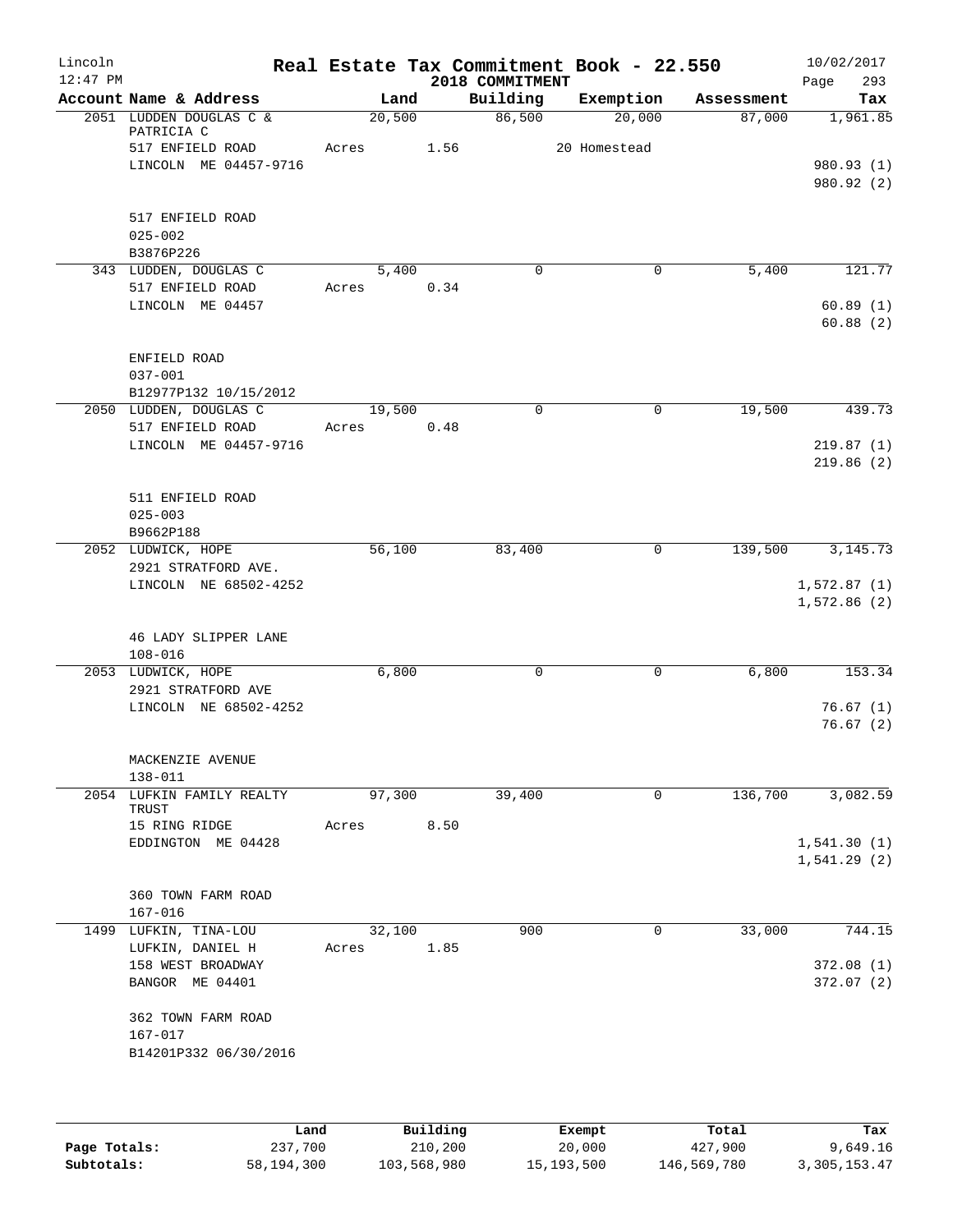| $12:47$ PM<br>2018 COMMITMENT<br>Account Name & Address<br>Building<br>Exemption<br>Land<br>Assessment<br>17,400<br>17,400<br>2057 LUJAN, ARTHUR<br>$\mathbf 0$<br>$\Omega$<br>33 ARIEL STREET<br>0.44<br>Acres<br>LINCOLN ME 04457<br>24 EDWARDS STREET<br>132-097<br>B10981P309<br>19,200<br>69,700<br>20,000<br>68,900<br>2056 LUJAN, ARTHUR<br>33 ARIEL STREET<br>0.53<br>20 Homestead<br>Acres<br>LINCOLN ME 04457<br>33 ARIEL STREET<br>$132 - 085$<br>2060 LUKEN, STEVEN W & BECKY<br>29,900<br>159,200<br>0<br>189,100<br>324 MCGREGOR ROAD<br>LINCOLN ME 04457<br>324 MCGREGOR ROAD<br>117-011<br>B12758P158 03/15/2012 B12745P71 02/24/2012<br>2059 LUKEN, STEVEN W & BECKY<br>55,500<br>55,500<br>0<br>0<br>S<br>324 MCGREGOR ROAD<br>LINCOLN ME 04457<br>326 MCGREGOR ROAD<br>117-012<br>B12758P158 03/15/2012<br>17,500<br>98,700<br>20,000<br>96,200<br>253 LUMBRA, STEPHEN<br>LUMBRA, ANDREA<br>2.01<br>20 Homestead<br>Acres<br>257 WHITE POINT ESTATES<br>ROAD<br>LINCOLN ME 04457<br>257 WHITE POINT ESTATES<br><b>ROAD</b><br>$057 - 040$<br>B12772P88 03/30/2012<br>53,800<br>122,500<br>176,300<br>650 LYLES, ANN W<br>$\mathbf 0$<br>0.35<br>LYLES, DANNY H<br>Acres<br>2720 BRNOT AVENUE | 294<br>Page<br>Tax<br>392.37<br>196.19(1)<br>196.18(2)<br>1,553.70<br>776.85(1)<br>776.85(2)<br>4,264.21 |
|-----------------------------------------------------------------------------------------------------------------------------------------------------------------------------------------------------------------------------------------------------------------------------------------------------------------------------------------------------------------------------------------------------------------------------------------------------------------------------------------------------------------------------------------------------------------------------------------------------------------------------------------------------------------------------------------------------------------------------------------------------------------------------------------------------------------------------------------------------------------------------------------------------------------------------------------------------------------------------------------------------------------------------------------------------------------------------------------------------------------------------------------------------------------------------------------------------------------|----------------------------------------------------------------------------------------------------------|
|                                                                                                                                                                                                                                                                                                                                                                                                                                                                                                                                                                                                                                                                                                                                                                                                                                                                                                                                                                                                                                                                                                                                                                                                                 |                                                                                                          |
|                                                                                                                                                                                                                                                                                                                                                                                                                                                                                                                                                                                                                                                                                                                                                                                                                                                                                                                                                                                                                                                                                                                                                                                                                 |                                                                                                          |
|                                                                                                                                                                                                                                                                                                                                                                                                                                                                                                                                                                                                                                                                                                                                                                                                                                                                                                                                                                                                                                                                                                                                                                                                                 |                                                                                                          |
|                                                                                                                                                                                                                                                                                                                                                                                                                                                                                                                                                                                                                                                                                                                                                                                                                                                                                                                                                                                                                                                                                                                                                                                                                 |                                                                                                          |
|                                                                                                                                                                                                                                                                                                                                                                                                                                                                                                                                                                                                                                                                                                                                                                                                                                                                                                                                                                                                                                                                                                                                                                                                                 |                                                                                                          |
|                                                                                                                                                                                                                                                                                                                                                                                                                                                                                                                                                                                                                                                                                                                                                                                                                                                                                                                                                                                                                                                                                                                                                                                                                 |                                                                                                          |
|                                                                                                                                                                                                                                                                                                                                                                                                                                                                                                                                                                                                                                                                                                                                                                                                                                                                                                                                                                                                                                                                                                                                                                                                                 |                                                                                                          |
|                                                                                                                                                                                                                                                                                                                                                                                                                                                                                                                                                                                                                                                                                                                                                                                                                                                                                                                                                                                                                                                                                                                                                                                                                 |                                                                                                          |
|                                                                                                                                                                                                                                                                                                                                                                                                                                                                                                                                                                                                                                                                                                                                                                                                                                                                                                                                                                                                                                                                                                                                                                                                                 |                                                                                                          |
|                                                                                                                                                                                                                                                                                                                                                                                                                                                                                                                                                                                                                                                                                                                                                                                                                                                                                                                                                                                                                                                                                                                                                                                                                 |                                                                                                          |
|                                                                                                                                                                                                                                                                                                                                                                                                                                                                                                                                                                                                                                                                                                                                                                                                                                                                                                                                                                                                                                                                                                                                                                                                                 |                                                                                                          |
|                                                                                                                                                                                                                                                                                                                                                                                                                                                                                                                                                                                                                                                                                                                                                                                                                                                                                                                                                                                                                                                                                                                                                                                                                 |                                                                                                          |
|                                                                                                                                                                                                                                                                                                                                                                                                                                                                                                                                                                                                                                                                                                                                                                                                                                                                                                                                                                                                                                                                                                                                                                                                                 |                                                                                                          |
|                                                                                                                                                                                                                                                                                                                                                                                                                                                                                                                                                                                                                                                                                                                                                                                                                                                                                                                                                                                                                                                                                                                                                                                                                 |                                                                                                          |
|                                                                                                                                                                                                                                                                                                                                                                                                                                                                                                                                                                                                                                                                                                                                                                                                                                                                                                                                                                                                                                                                                                                                                                                                                 |                                                                                                          |
|                                                                                                                                                                                                                                                                                                                                                                                                                                                                                                                                                                                                                                                                                                                                                                                                                                                                                                                                                                                                                                                                                                                                                                                                                 |                                                                                                          |
|                                                                                                                                                                                                                                                                                                                                                                                                                                                                                                                                                                                                                                                                                                                                                                                                                                                                                                                                                                                                                                                                                                                                                                                                                 |                                                                                                          |
|                                                                                                                                                                                                                                                                                                                                                                                                                                                                                                                                                                                                                                                                                                                                                                                                                                                                                                                                                                                                                                                                                                                                                                                                                 |                                                                                                          |
|                                                                                                                                                                                                                                                                                                                                                                                                                                                                                                                                                                                                                                                                                                                                                                                                                                                                                                                                                                                                                                                                                                                                                                                                                 |                                                                                                          |
|                                                                                                                                                                                                                                                                                                                                                                                                                                                                                                                                                                                                                                                                                                                                                                                                                                                                                                                                                                                                                                                                                                                                                                                                                 | 2,132.11(1)                                                                                              |
|                                                                                                                                                                                                                                                                                                                                                                                                                                                                                                                                                                                                                                                                                                                                                                                                                                                                                                                                                                                                                                                                                                                                                                                                                 | 2,132.10(2)                                                                                              |
|                                                                                                                                                                                                                                                                                                                                                                                                                                                                                                                                                                                                                                                                                                                                                                                                                                                                                                                                                                                                                                                                                                                                                                                                                 |                                                                                                          |
|                                                                                                                                                                                                                                                                                                                                                                                                                                                                                                                                                                                                                                                                                                                                                                                                                                                                                                                                                                                                                                                                                                                                                                                                                 |                                                                                                          |
|                                                                                                                                                                                                                                                                                                                                                                                                                                                                                                                                                                                                                                                                                                                                                                                                                                                                                                                                                                                                                                                                                                                                                                                                                 |                                                                                                          |
|                                                                                                                                                                                                                                                                                                                                                                                                                                                                                                                                                                                                                                                                                                                                                                                                                                                                                                                                                                                                                                                                                                                                                                                                                 |                                                                                                          |
|                                                                                                                                                                                                                                                                                                                                                                                                                                                                                                                                                                                                                                                                                                                                                                                                                                                                                                                                                                                                                                                                                                                                                                                                                 | 1,251.53                                                                                                 |
|                                                                                                                                                                                                                                                                                                                                                                                                                                                                                                                                                                                                                                                                                                                                                                                                                                                                                                                                                                                                                                                                                                                                                                                                                 |                                                                                                          |
|                                                                                                                                                                                                                                                                                                                                                                                                                                                                                                                                                                                                                                                                                                                                                                                                                                                                                                                                                                                                                                                                                                                                                                                                                 | 625.77(1)                                                                                                |
|                                                                                                                                                                                                                                                                                                                                                                                                                                                                                                                                                                                                                                                                                                                                                                                                                                                                                                                                                                                                                                                                                                                                                                                                                 | 625.76(2)                                                                                                |
|                                                                                                                                                                                                                                                                                                                                                                                                                                                                                                                                                                                                                                                                                                                                                                                                                                                                                                                                                                                                                                                                                                                                                                                                                 |                                                                                                          |
|                                                                                                                                                                                                                                                                                                                                                                                                                                                                                                                                                                                                                                                                                                                                                                                                                                                                                                                                                                                                                                                                                                                                                                                                                 |                                                                                                          |
|                                                                                                                                                                                                                                                                                                                                                                                                                                                                                                                                                                                                                                                                                                                                                                                                                                                                                                                                                                                                                                                                                                                                                                                                                 |                                                                                                          |
|                                                                                                                                                                                                                                                                                                                                                                                                                                                                                                                                                                                                                                                                                                                                                                                                                                                                                                                                                                                                                                                                                                                                                                                                                 |                                                                                                          |
|                                                                                                                                                                                                                                                                                                                                                                                                                                                                                                                                                                                                                                                                                                                                                                                                                                                                                                                                                                                                                                                                                                                                                                                                                 | 2,169.31                                                                                                 |
|                                                                                                                                                                                                                                                                                                                                                                                                                                                                                                                                                                                                                                                                                                                                                                                                                                                                                                                                                                                                                                                                                                                                                                                                                 |                                                                                                          |
|                                                                                                                                                                                                                                                                                                                                                                                                                                                                                                                                                                                                                                                                                                                                                                                                                                                                                                                                                                                                                                                                                                                                                                                                                 | 1,084.66(1)                                                                                              |
|                                                                                                                                                                                                                                                                                                                                                                                                                                                                                                                                                                                                                                                                                                                                                                                                                                                                                                                                                                                                                                                                                                                                                                                                                 |                                                                                                          |
|                                                                                                                                                                                                                                                                                                                                                                                                                                                                                                                                                                                                                                                                                                                                                                                                                                                                                                                                                                                                                                                                                                                                                                                                                 | 1,084.65(2)                                                                                              |
|                                                                                                                                                                                                                                                                                                                                                                                                                                                                                                                                                                                                                                                                                                                                                                                                                                                                                                                                                                                                                                                                                                                                                                                                                 |                                                                                                          |
|                                                                                                                                                                                                                                                                                                                                                                                                                                                                                                                                                                                                                                                                                                                                                                                                                                                                                                                                                                                                                                                                                                                                                                                                                 |                                                                                                          |
|                                                                                                                                                                                                                                                                                                                                                                                                                                                                                                                                                                                                                                                                                                                                                                                                                                                                                                                                                                                                                                                                                                                                                                                                                 |                                                                                                          |
|                                                                                                                                                                                                                                                                                                                                                                                                                                                                                                                                                                                                                                                                                                                                                                                                                                                                                                                                                                                                                                                                                                                                                                                                                 |                                                                                                          |
|                                                                                                                                                                                                                                                                                                                                                                                                                                                                                                                                                                                                                                                                                                                                                                                                                                                                                                                                                                                                                                                                                                                                                                                                                 |                                                                                                          |
|                                                                                                                                                                                                                                                                                                                                                                                                                                                                                                                                                                                                                                                                                                                                                                                                                                                                                                                                                                                                                                                                                                                                                                                                                 | 3,975.57                                                                                                 |
|                                                                                                                                                                                                                                                                                                                                                                                                                                                                                                                                                                                                                                                                                                                                                                                                                                                                                                                                                                                                                                                                                                                                                                                                                 |                                                                                                          |
|                                                                                                                                                                                                                                                                                                                                                                                                                                                                                                                                                                                                                                                                                                                                                                                                                                                                                                                                                                                                                                                                                                                                                                                                                 | 1,987.79(1)                                                                                              |
| WAWKEGAN IL 60087                                                                                                                                                                                                                                                                                                                                                                                                                                                                                                                                                                                                                                                                                                                                                                                                                                                                                                                                                                                                                                                                                                                                                                                               | 1,987.78(2)                                                                                              |
|                                                                                                                                                                                                                                                                                                                                                                                                                                                                                                                                                                                                                                                                                                                                                                                                                                                                                                                                                                                                                                                                                                                                                                                                                 |                                                                                                          |
| 26 WORCESTER WAY                                                                                                                                                                                                                                                                                                                                                                                                                                                                                                                                                                                                                                                                                                                                                                                                                                                                                                                                                                                                                                                                                                                                                                                                |                                                                                                          |
| $116 - 010$                                                                                                                                                                                                                                                                                                                                                                                                                                                                                                                                                                                                                                                                                                                                                                                                                                                                                                                                                                                                                                                                                                                                                                                                     |                                                                                                          |
| B13195P146 05/29/2013                                                                                                                                                                                                                                                                                                                                                                                                                                                                                                                                                                                                                                                                                                                                                                                                                                                                                                                                                                                                                                                                                                                                                                                           |                                                                                                          |
| 32,000<br>1,000<br>33,000<br>3836 LYNCH, DONALD R<br>0                                                                                                                                                                                                                                                                                                                                                                                                                                                                                                                                                                                                                                                                                                                                                                                                                                                                                                                                                                                                                                                                                                                                                          | 744.15                                                                                                   |
| 2.10<br>LYNCH, PATRICIA A<br>Acres                                                                                                                                                                                                                                                                                                                                                                                                                                                                                                                                                                                                                                                                                                                                                                                                                                                                                                                                                                                                                                                                                                                                                                              |                                                                                                          |
| 111 HARVARD STREET                                                                                                                                                                                                                                                                                                                                                                                                                                                                                                                                                                                                                                                                                                                                                                                                                                                                                                                                                                                                                                                                                                                                                                                              | 372.08(1)                                                                                                |
| BANGOR ME 04401                                                                                                                                                                                                                                                                                                                                                                                                                                                                                                                                                                                                                                                                                                                                                                                                                                                                                                                                                                                                                                                                                                                                                                                                 | 372.07(2)                                                                                                |
|                                                                                                                                                                                                                                                                                                                                                                                                                                                                                                                                                                                                                                                                                                                                                                                                                                                                                                                                                                                                                                                                                                                                                                                                                 |                                                                                                          |
| CAMRYNNS COVE ROAD                                                                                                                                                                                                                                                                                                                                                                                                                                                                                                                                                                                                                                                                                                                                                                                                                                                                                                                                                                                                                                                                                                                                                                                              |                                                                                                          |
| $049 - 026$                                                                                                                                                                                                                                                                                                                                                                                                                                                                                                                                                                                                                                                                                                                                                                                                                                                                                                                                                                                                                                                                                                                                                                                                     |                                                                                                          |
| B14484P99 05/15/2017 B13207P309 06/06/2013                                                                                                                                                                                                                                                                                                                                                                                                                                                                                                                                                                                                                                                                                                                                                                                                                                                                                                                                                                                                                                                                                                                                                                      |                                                                                                          |
| Building<br>Land<br>Total<br>Exempt                                                                                                                                                                                                                                                                                                                                                                                                                                                                                                                                                                                                                                                                                                                                                                                                                                                                                                                                                                                                                                                                                                                                                                             |                                                                                                          |
| Page Totals:<br>225,300<br>451,100<br>40,000<br>636,400                                                                                                                                                                                                                                                                                                                                                                                                                                                                                                                                                                                                                                                                                                                                                                                                                                                                                                                                                                                                                                                                                                                                                         | Tax                                                                                                      |
| Subtotals:<br>104,020,080<br>147,206,180<br>58,419,600<br>15, 233, 500                                                                                                                                                                                                                                                                                                                                                                                                                                                                                                                                                                                                                                                                                                                                                                                                                                                                                                                                                                                                                                                                                                                                          | 14,350.84                                                                                                |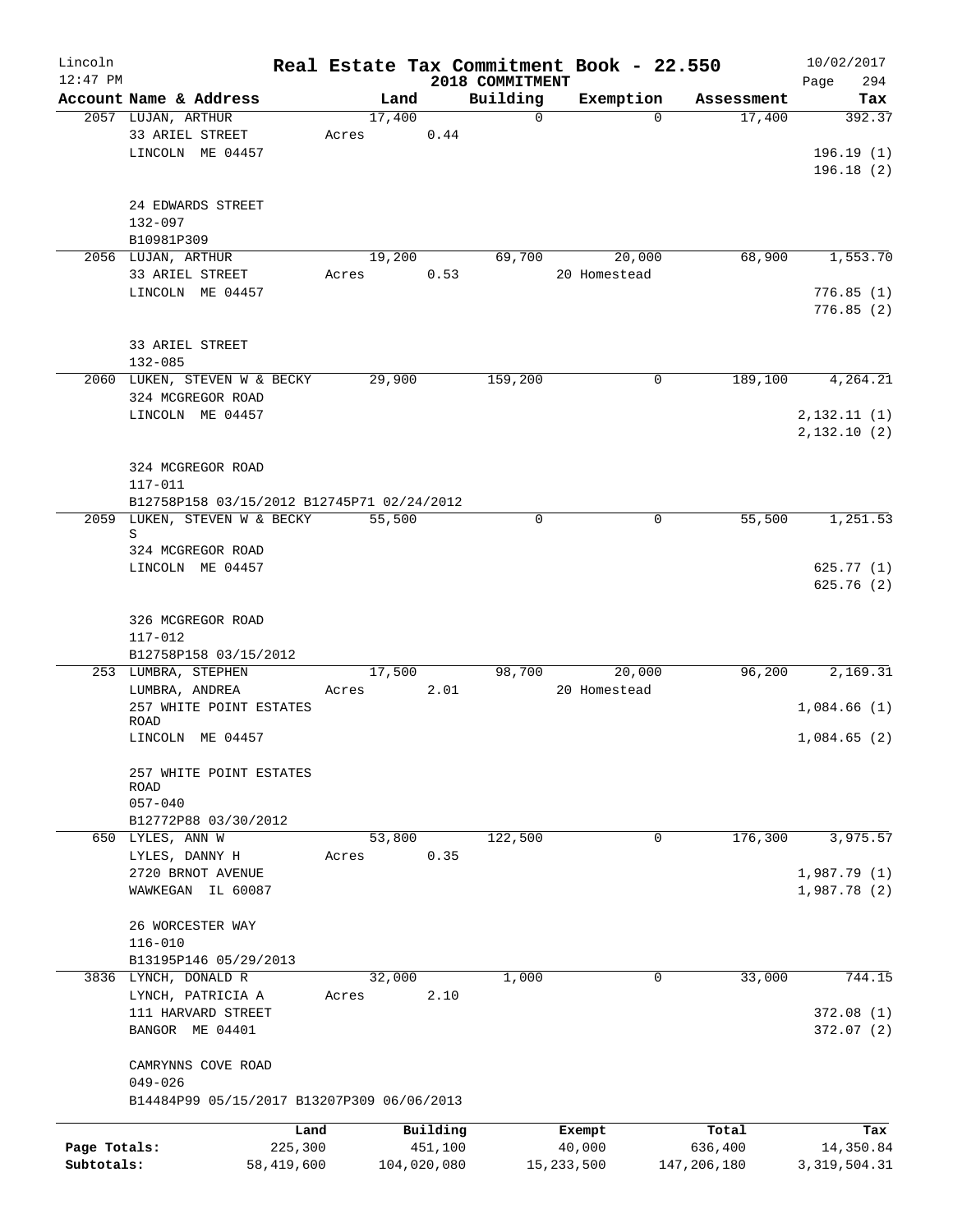| Lincoln<br>$12:47$ PM |                                             |       |        |      | 2018 COMMITMENT | Real Estate Tax Commitment Book - 22.550 |            | 10/02/2017<br>295<br>Page |
|-----------------------|---------------------------------------------|-------|--------|------|-----------------|------------------------------------------|------------|---------------------------|
|                       | Account Name & Address                      |       | Land   |      | Building        | Exemption                                | Assessment | Tax                       |
|                       | 3788 LYNCH, SCOTT                           |       | 9,500  |      | 7,000           | $\Omega$                                 | 16,500     | 372.08                    |
|                       | 1249 MAIN STREET                            | Acres |        | 0.69 |                 |                                          |            |                           |
|                       | LINCOLN ME 04457                            |       |        |      |                 |                                          |            | 186.04(1)                 |
|                       |                                             |       |        |      |                 |                                          |            | 186.04(2)                 |
|                       | 1249 MAIN STREET                            |       |        |      |                 |                                          |            |                           |
|                       | $095 - 037$                                 |       |        |      |                 |                                          |            |                           |
|                       | B13495P262 04/01/2014 B12311P347 11/02/2010 |       |        |      |                 |                                          |            |                           |
|                       | 2063 LYON, DUANE M                          |       | 16,900 |      | 68,600          | 20,000                                   | 65,500     | 1,477.03                  |
|                       | 708 LEE ROAD                                | Acres |        | 2.50 |                 | 20 Homestead                             |            |                           |
|                       | LINCOLN ME 04457-9414                       |       |        |      |                 |                                          |            | 738.52(1)<br>738.51(2)    |
|                       | 708 LEE ROAD                                |       |        |      |                 |                                          |            |                           |
|                       | $148 - 029$                                 |       |        |      |                 |                                          |            |                           |
|                       | B12896P102 07/31/2012 B12708P73 01/18/2012  |       |        |      |                 |                                          |            |                           |
|                       | 2070 LYONS LYONS AND LYONS<br>CORP          |       | 56,100 |      | 102,900         | $\Omega$                                 | 159,000    | 3,585.45                  |
|                       | LINCOLN COLOR CENTER                        | Acres |        | 1.75 |                 |                                          |            |                           |
|                       | 265 WEST BROADWAY                           |       |        |      |                 |                                          |            | 1,792.73(1)               |
|                       | LINCOLN ME 04457-0146                       |       |        |      |                 |                                          |            | 1,792.72(2)               |
|                       | 274 WEST BROADWAY                           |       |        |      |                 |                                          |            |                           |
|                       | $130 - 029$                                 |       |        |      |                 |                                          |            |                           |
|                       | 3512 LYONS, ADAM S                          |       | 16,000 |      | 24,600          | 0                                        | 40,600     | 915.53                    |
|                       | 42 GO DEVIL ROAD                            | Acres |        | 0.95 |                 |                                          |            |                           |
|                       | LINCOLN ME 04457                            |       |        |      |                 |                                          |            | 457.77 (1)                |
|                       |                                             |       |        |      |                 |                                          |            | 457.76 (2)                |
|                       | 42 GO DEVIL ROAD                            |       |        |      |                 |                                          |            |                           |
|                       | $103 - 008$                                 |       |        |      |                 |                                          |            |                           |
|                       | B14517P131 06/19/2017                       |       |        |      |                 |                                          |            |                           |
|                       | 2072 LYONS, ARLENE C                        |       | 11,000 |      | 35,400          | 20,000                                   | 26,400     | 595.32                    |
|                       | 20 PLEASANT STREET                          | Acres |        | 0.29 |                 | 20 Homestead                             |            |                           |
|                       | LINCOLN ME 04457-1516                       |       |        |      |                 |                                          |            | 297.66(1)                 |
|                       |                                             |       |        |      |                 |                                          |            | 297.66(2)                 |
|                       | 20 PLEASANT STREET                          |       |        |      |                 |                                          |            |                           |
|                       | 139-118                                     |       |        |      |                 |                                          |            |                           |
|                       | B13948P121 09/03/2015                       |       |        |      |                 |                                          |            |                           |
|                       | 2064 LYONS, BRENT & DAWN                    |       | 23,100 |      | 0               | 0                                        | 23,100     | 520.91                    |
|                       | 167 CRANE POND DRIVE                        |       |        |      |                 |                                          |            |                           |
|                       | LINCOLN ME 04457-9605                       |       |        |      |                 |                                          |            | 260.46(1)                 |
|                       |                                             |       |        |      |                 |                                          |            | 260.45(2)                 |
|                       | CRANE POND DRIVE                            |       |        |      |                 |                                          |            |                           |
|                       | $109 - 017$                                 |       |        |      |                 |                                          |            |                           |
|                       | 2065 LYONS, BRENT & DAWN                    |       | 8,600  |      | 0               | 0                                        | 8,600      | 193.93                    |
|                       | 167 CRANE POND DRIVE                        |       |        |      |                 |                                          |            |                           |
|                       | LINCOLN ME 04457-9605                       |       |        |      |                 |                                          |            | 96.97(1)                  |
|                       |                                             |       |        |      |                 |                                          |            | 96.96(2)                  |
|                       | <b>BIG NARROWS</b>                          |       |        |      |                 |                                          |            |                           |
|                       | $113 - 004$                                 |       |        |      |                 |                                          |            |                           |
|                       |                                             |       |        |      |                 |                                          |            |                           |

|              | Land       | Building    | Exempt       | Total       | Tax            |
|--------------|------------|-------------|--------------|-------------|----------------|
| Page Totals: | 141,200    | 238,500     | 40,000       | 339,700     | 7,660.25       |
| Subtotals:   | 58,560,800 | 104,258,580 | 15, 273, 500 | 147,545,880 | 3, 327, 164.56 |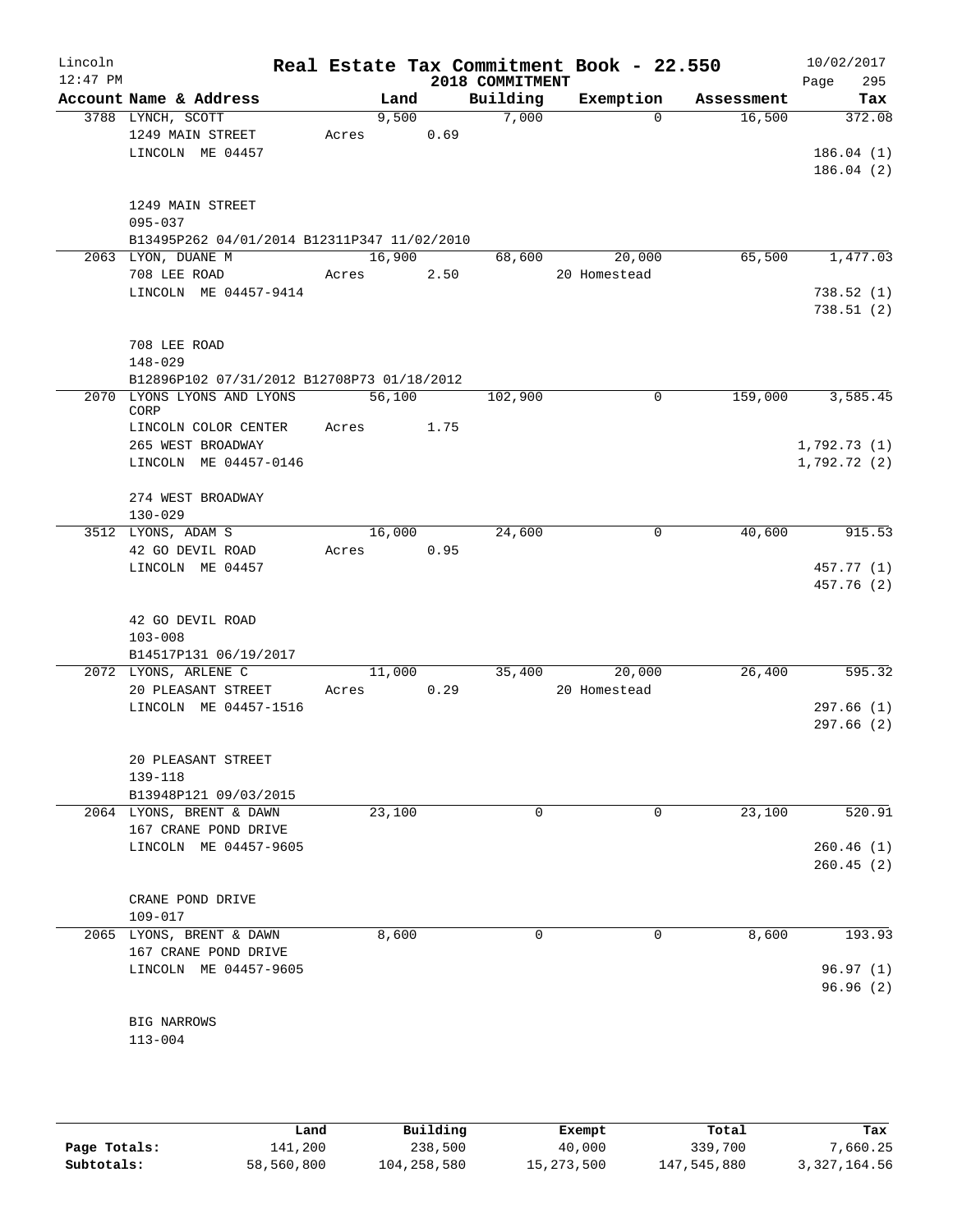| Lincoln    |                                                        |                |       |                 | Real Estate Tax Commitment Book - 22.550 |                               | 10/02/2017                  |
|------------|--------------------------------------------------------|----------------|-------|-----------------|------------------------------------------|-------------------------------|-----------------------------|
| $12:47$ PM |                                                        |                |       | 2018 COMMITMENT |                                          |                               | Page<br>296                 |
|            | Account Name & Address<br>2066 LYONS, BRENT R & DAWN H | Land<br>81,500 |       | 134,600         | 20,000                                   | Building Exemption Assessment | Tax<br>196,100 4,422.06     |
|            | 167 CRANE POND DRIVE                                   |                |       |                 | 20 Homestead                             |                               |                             |
|            | LINCOLN ME 04457-9605                                  |                |       |                 |                                          |                               | 2, 211.03(1)                |
|            |                                                        |                |       |                 |                                          |                               | 2, 211.03(2)                |
|            | 167 CRANE POND DRIVE                                   |                |       |                 |                                          |                               |                             |
|            | $114 - 006$                                            |                |       |                 |                                          |                               |                             |
|            | 2069 LYONS, LORNA                                      | 13,100         |       | 48,300          |                                          | $\mathsf{O}$<br>61,400        | 1,384.57                    |
|            | 33 LONGRALE PARK APT A Acres 0.26                      |                |       |                 |                                          |                               |                             |
|            | BANGOR ME 04401-3142                                   |                |       |                 |                                          |                               | 692.29(1)                   |
|            |                                                        |                |       |                 |                                          |                               | 692.28(2)                   |
|            | 10 LIBBY STREET                                        |                |       |                 |                                          |                               |                             |
|            | 139-147                                                |                |       |                 |                                          |                               |                             |
|            | 2067 LYONS, PAULINE L                                  | 21,700         |       |                 | 88,600 26,000                            |                               | 84,300 1,900.97             |
|            | 19 PLEASANT STREET                                     | Acres          | 0.56  |                 | 06 Veteran                               |                               |                             |
|            | LINCOLN ME 04457-1515                                  |                |       |                 | 20 Homestead                             |                               | 950.49(1)                   |
|            |                                                        |                |       |                 |                                          |                               | 950.48(2)                   |
|            | 19 PLEASANT STREET                                     |                |       |                 |                                          |                               |                             |
|            | $139 - 113$                                            |                |       |                 |                                          |                               |                             |
|            | 2071 LYONS, PETER H                                    |                |       |                 | 55,700 201,000 20,000                    |                               | 236,700 5,337.59            |
|            | 265 WEST BROADWAY                                      | Acres 1.06     |       |                 | 20 Homestead                             |                               |                             |
|            | LINCOLN ME 04457                                       |                |       |                 |                                          |                               | 2,668.80(1)<br>2,668.79 (2) |
|            |                                                        |                |       |                 |                                          |                               |                             |
|            | 71 MILTS WAY                                           |                |       |                 |                                          |                               |                             |
|            | $116 - 032$                                            |                |       |                 |                                          |                               |                             |
|            | 3915 LYONS, WILLIAM J                                  | 39,500         |       | 0               |                                          | 39,500<br>$\mathbf 0$         | 890.73                      |
|            | LYONS, BERTHA A                                        | Acres 7.11     |       |                 |                                          |                               |                             |
|            | PO BOX 285<br>DEXTER ME 04930                          |                |       |                 |                                          |                               | 445.37 (1)<br>445.36 (2)    |
|            |                                                        |                |       |                 |                                          |                               |                             |
|            | LOOP ROAD                                              |                |       |                 |                                          |                               |                             |
|            | $058 - 011$                                            |                |       |                 |                                          |                               |                             |
|            | B14255P79 08/24/2016                                   |                |       |                 |                                          |                               |                             |
|            | 3593 M & H FAMILY HOLDINGS,<br>LLC                     | 22,800         |       | $\Omega$        |                                          | 22,800<br>$\Omega$            | 514.14                      |
|            | 700 MAIN STREET                                        | Acres          | 0.70  |                 |                                          |                               |                             |
|            | BANGOR ME 04401                                        |                |       |                 |                                          |                               | 257.07(1)                   |
|            |                                                        |                |       |                 |                                          |                               | 257.07(2)                   |
|            | 66 WEST BROADWAY                                       |                |       |                 |                                          |                               |                             |
|            | $136 - 143$                                            |                |       |                 |                                          |                               |                             |
|            | B13055P49 12/31/2012                                   |                |       |                 |                                          |                               |                             |
|            | 973 M & H HOLDINGS LLC                                 | 20,400         |       | $\Omega$        |                                          | 20,400<br>$\Omega$            | 460.02                      |
|            | PO BOX 96                                              | Acres          | 23.30 |                 |                                          |                               |                             |
|            | WINN ME 04495                                          |                |       |                 |                                          |                               | 230.01(1)                   |
|            |                                                        |                |       |                 |                                          |                               | 230.01(2)                   |
|            | FOLSOM POND ROAD                                       |                |       |                 |                                          |                               |                             |
|            | $027 - 020$                                            |                |       |                 |                                          |                               |                             |
|            | B12795P345 04/25/2012                                  |                |       |                 |                                          |                               |                             |
|            |                                                        |                |       |                 |                                          |                               |                             |

|              | Land       | Building    | Exempt     | Total       | Tax            |
|--------------|------------|-------------|------------|-------------|----------------|
| Page Totals: | 254,700    | 472,500     | 66,000     | 661,200     | 14,910.08      |
| Subtotals:   | 58,815,500 | 104,731,080 | 15,339,500 | 148,207,080 | 3, 342, 074.64 |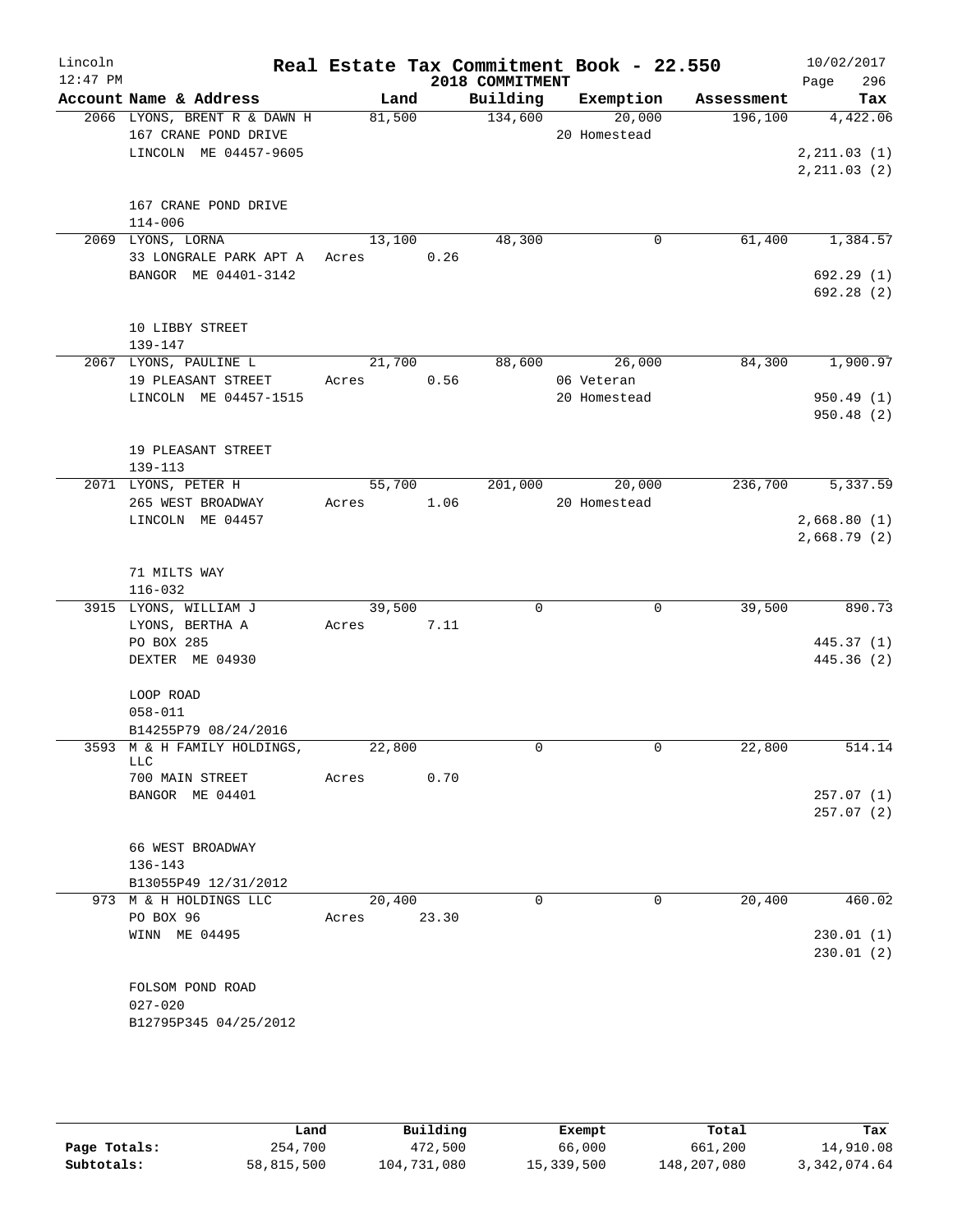| Lincoln                    |                                                     |       |               |                          |                 | Real Estate Tax Commitment Book - 22.550 |                        | 10/02/2017                  |
|----------------------------|-----------------------------------------------------|-------|---------------|--------------------------|-----------------|------------------------------------------|------------------------|-----------------------------|
| $12:47$ PM                 | Account Name & Address                              |       |               |                          | 2018 COMMITMENT |                                          |                        | 297<br>Page                 |
|                            | 627 M & H LAND HOLDINGS LLC                         |       | Land<br>7,200 |                          | Building<br>0   | Exemption<br>$\mathbf 0$                 | Assessment<br>7,200    | Tax<br>162.36               |
|                            | PO BOX 96                                           | Acres |               | 1.94                     |                 |                                          |                        |                             |
|                            | WINN ME 04495                                       |       |               |                          |                 |                                          |                        | 81.18(1)                    |
|                            |                                                     |       |               |                          |                 |                                          |                        | 81.18(2)                    |
|                            |                                                     |       |               |                          |                 |                                          |                        |                             |
|                            | HALF TOWNSHIP ROAD                                  |       |               |                          |                 |                                          |                        |                             |
|                            | $044 - 022$                                         |       |               |                          |                 |                                          |                        |                             |
|                            | B14499P6 05/23/2017 B13724P223 12/15/2014 B3201P230 |       |               |                          |                 |                                          |                        |                             |
|                            | 2073 M & P REALTY CO OF YORK                        |       | 28,900        |                          | 202,400         | 0                                        | 231,300                | 5,215.82                    |
|                            | P O BOX 450                                         | Acres |               | 0.83                     |                 |                                          |                        |                             |
|                            | YORK ME 03909-0460                                  |       |               |                          |                 |                                          |                        | 2,607.91(1)                 |
|                            |                                                     |       |               |                          |                 |                                          |                        | 2,607.91(2)                 |
|                            |                                                     |       |               |                          |                 |                                          |                        |                             |
|                            | 50 FLEMING STREET                                   |       |               |                          |                 |                                          |                        |                             |
|                            | $139 - 003$                                         |       |               |                          |                 |                                          |                        |                             |
| 2077                       | MACDONALD, DALE                                     |       | 55,900        |                          | 133,200         | 20,000                                   | 169,100                | 3,813.21                    |
|                            | MACDONALD, CARL                                     | Acres |               | 0.27                     |                 | 20 Homestead                             |                        |                             |
|                            | 272 MILLETT MALLETT                                 |       |               |                          |                 |                                          |                        | 1,906.61(1)                 |
|                            | ROAD                                                |       |               |                          |                 |                                          |                        |                             |
|                            | LINCOLN ME 04457                                    |       |               |                          |                 |                                          |                        | 1,906.60(2)                 |
|                            |                                                     |       |               |                          |                 |                                          |                        |                             |
|                            | 272 MILLETT MALLETT                                 |       |               |                          |                 |                                          |                        |                             |
|                            | <b>ROAD</b>                                         |       |               |                          |                 |                                          |                        |                             |
|                            | $103 - 028$                                         |       |               |                          |                 |                                          |                        |                             |
|                            | B8463P235                                           |       |               |                          |                 |                                          |                        |                             |
|                            | 2199 MACDONALD, DEAN                                |       | 18,900        |                          | 37,600          | 0                                        | 56,500                 | 1,274.08                    |
|                            | 288 LEE ROAD                                        | Acres |               | 1.82                     |                 |                                          |                        |                             |
|                            | LINCOLN ME 04457                                    |       |               |                          |                 |                                          |                        | 637.04(1)                   |
|                            |                                                     |       |               |                          |                 |                                          |                        | 637.04 (2)                  |
|                            |                                                     |       |               |                          |                 |                                          |                        |                             |
|                            | 288 LEE ROAD                                        |       |               |                          |                 |                                          |                        |                             |
|                            | $143 - 005$<br>B12585P239 09/06/2011                |       |               |                          |                 |                                          |                        |                             |
|                            | 2340 MACDONALD, JANET L                             |       | 49,600        |                          | 48,200          | 0                                        | 97,800                 | 2,205.39                    |
|                            | GENDREAU, DEBORAH J                                 | Acres |               | 0.67                     |                 |                                          |                        |                             |
|                            | 880 OHIO STREET                                     |       |               |                          |                 |                                          |                        | 1,102.70(1)                 |
|                            | BANGOR ME 04401                                     |       |               |                          |                 |                                          |                        | 1,102.69(2)                 |
|                            |                                                     |       |               |                          |                 |                                          |                        |                             |
|                            | 464 STANHOPE MILL ROAD                              |       |               |                          |                 |                                          |                        |                             |
|                            | $106 - 005$                                         |       |               |                          |                 |                                          |                        |                             |
|                            | B13531P230 05/07/2014                               |       |               |                          |                 |                                          |                        |                             |
| 2078                       | MACDONALD, KATHY A                                  |       | 48,600        |                          | 81,800          | $\mathbf 0$                              | 130,400                | 2,940.52                    |
|                            | RAIZEN, HELEN S                                     | Acres |               | 1.69                     |                 |                                          |                        |                             |
|                            | 75 ARBORWAY                                         |       |               |                          |                 |                                          |                        | 1,470.26(1)                 |
|                            | JAMAICA PLAIN MA 02130                              |       |               |                          |                 |                                          |                        | 1,470.26(2)                 |
|                            |                                                     |       |               |                          |                 |                                          |                        |                             |
|                            | 61 SHADY LANE                                       |       |               |                          |                 |                                          |                        |                             |
|                            | $148 - 010$                                         |       |               |                          |                 |                                          |                        |                             |
| 2082                       | MACEACHERN, DANIEL                                  |       | 17,400        |                          | 78,600          | 20,000                                   | 76,000                 | 1,713.80                    |
|                            | MACEACHERN, KRIS                                    | Acres |               | 0.52                     |                 | 20 Homestead                             |                        |                             |
|                            | 162 LEE ROAD                                        |       |               |                          |                 |                                          |                        | 856.90 (1)                  |
|                            | LINCOLN ME 04457                                    |       |               |                          |                 |                                          |                        | 856.90 (2)                  |
|                            |                                                     |       |               |                          |                 |                                          |                        |                             |
|                            | 162 LEE ROAD                                        |       |               |                          |                 |                                          |                        |                             |
|                            | $142 - 010$                                         |       |               |                          |                 |                                          |                        |                             |
|                            | B9524P47                                            |       |               |                          |                 |                                          |                        |                             |
|                            |                                                     |       |               |                          |                 |                                          |                        |                             |
|                            |                                                     |       |               |                          |                 |                                          |                        |                             |
|                            | Land                                                |       |               | Building                 |                 | Exempt                                   | Total                  | Tax                         |
| Page Totals:<br>Subtotals: | 226,500<br>59,042,000                               |       |               | 581,800<br>105, 312, 880 |                 | 40,000<br>15,379,500                     | 768,300<br>148,975,380 | 17,325.18<br>3, 359, 399.82 |
|                            |                                                     |       |               |                          |                 |                                          |                        |                             |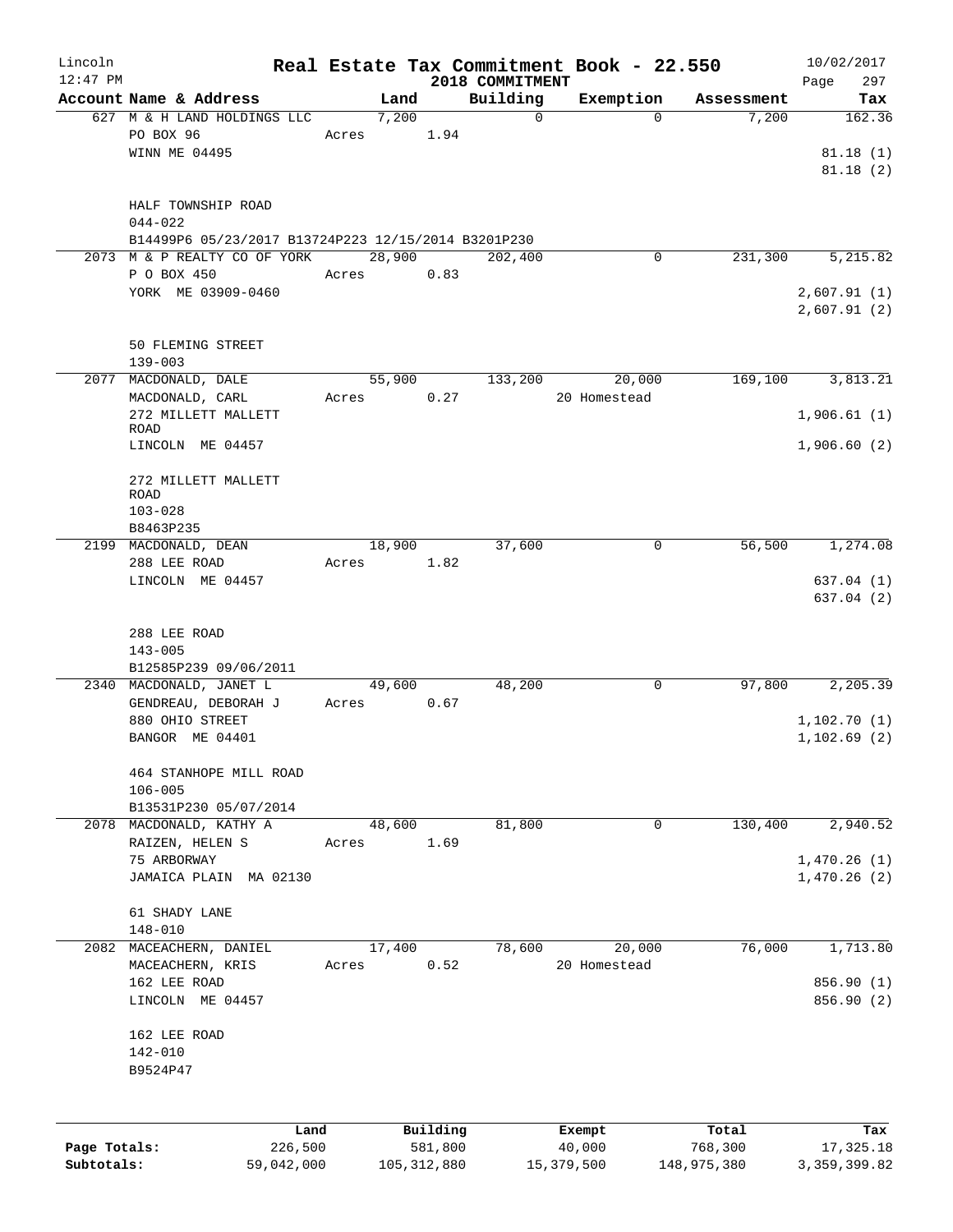| Lincoln      |                                             |            |          |                 | Real Estate Tax Commitment Book - 22.550 |            | 10/02/2017  |
|--------------|---------------------------------------------|------------|----------|-----------------|------------------------------------------|------------|-------------|
| $12:47$ PM   |                                             |            |          | 2018 COMMITMENT |                                          |            | 298<br>Page |
|              | Account Name & Address                      | Land       |          | Building        | Exemption                                | Assessment | Tax         |
|              | 2081 MACEACHERN, DANIEL                     | 47,400     |          | 34,700          | $\Omega$                                 | 82,100     | 1,851.36    |
|              | MACEACHERN, KRIS<br>162 LEE ROAD            |            |          |                 |                                          |            | 925.68(1)   |
|              | LINCOLN ME 04457                            |            |          |                 |                                          |            | 925.68(2)   |
|              |                                             |            |          |                 |                                          |            |             |
|              | 89 MILTS WAY                                |            |          |                 |                                          |            |             |
|              | $116 - 026$                                 |            |          |                 |                                          |            |             |
|              | 2083 MACEACHERN, DANIEL G                   | 4,700      |          | 0               | 0                                        | 4,700      | 105.99      |
|              | 162 LEE ROAD                                |            |          |                 |                                          |            |             |
|              | LINCOLN ME 04457                            |            |          |                 |                                          |            | 53.00(1)    |
|              |                                             |            |          |                 |                                          |            | 52.99(2)    |
|              |                                             |            |          |                 |                                          |            |             |
|              | 90 MILTS WAY                                |            |          |                 |                                          |            |             |
|              | $116 - 011$                                 |            |          |                 |                                          |            |             |
|              | 1595 MACHIAS SAVINGS BANK                   | 2,300      |          | $\Omega$        | $\Omega$                                 | 2,300      | 51.87       |
|              | PO BOX 318                                  | Acres      | 0.29     |                 |                                          |            |             |
|              | MACHIAS ME 04654                            |            |          |                 |                                          |            | 25.94(1)    |
|              |                                             |            |          |                 |                                          |            | 25.93(2)    |
|              | TRANSALPINE ROAD                            |            |          |                 |                                          |            |             |
|              | $126 - 073$                                 |            |          |                 |                                          |            |             |
|              | B14519P349 06/21/2017 B13939P246 08/25/2015 |            |          |                 |                                          |            |             |
|              | 1594 MACHIAS SAVINGS BANK                   | 24,300     |          | 84,700          | 20,000                                   | 89,000     | 2,006.95    |
|              | PO BOX 318                                  | Acres 1.21 |          |                 | 20 Homestead                             |            |             |
|              | MACHIAS ME 04654-0318                       |            |          |                 |                                          |            | 1,003.48(1) |
|              |                                             |            |          |                 |                                          |            | 1,003.47(2) |
|              |                                             |            |          |                 |                                          |            |             |
|              | 18 TRANSALPINE ROAD                         |            |          |                 |                                          |            |             |
|              | $125 - 043$                                 |            |          |                 |                                          |            |             |
|              | B14519P349 06/21/2017 B13939P246 08/25/2015 |            |          |                 |                                          |            |             |
|              | 2085 MACKAY, RODERICK A<br>ESTATE OF        | 17,200     |          | 45,500          | 26,000                                   | 36,700     | 827.59      |
|              | C/O ROGER I MACKAY &                        |            |          |                 | 06 Veteran                               |            |             |
|              | SNOWMAN, GAIL                               |            |          |                 |                                          |            |             |
|              | 1112 MAIN STREET                            |            |          |                 | 20 Homestead                             |            | 413.80(1)   |
|              | LINCOLN ME 04457-9548                       |            |          |                 |                                          |            | 413.79 (2)  |
|              |                                             |            |          |                 |                                          |            |             |
|              | 1112 MAIN STREET<br>091-011                 |            |          |                 |                                          |            |             |
|              | B13766P177 02/23/2015 B13613P54 08/12/2014  |            |          |                 |                                          |            |             |
|              | 838 MACKECHNIE, DONALD C JR                 | 15,000     |          | 14,500          | 0                                        | 29,500     | 665.23      |
|              | PO BOX 361                                  | Acres      | 1.00     |                 |                                          |            |             |
|              | LINCOLN ME 04457                            |            |          |                 |                                          |            | 332.62(1)   |
|              |                                             |            |          |                 |                                          |            | 332.61(2)   |
|              |                                             |            |          |                 |                                          |            |             |
|              | 15 SMITH ROAD                               |            |          |                 |                                          |            |             |
|              | $036 - 002$                                 |            |          |                 |                                          |            |             |
|              | B13629P257 08/27/2014 B11779P318            |            |          |                 |                                          |            |             |
|              | 2086 MACKENZIE, ROBERT JR                   | 33,900     |          | 59,500          | 0                                        | 93,400     | 2,106.17    |
|              | MACKENZIE, SHEILA                           |            |          |                 |                                          |            |             |
|              | 77 RHODE ISLAND AVENUE                      |            |          |                 |                                          |            | 1,053.09(1) |
|              | MILLINOCKET ME 04462                        |            |          |                 |                                          |            | 1,053.08(2) |
|              | 48 NARROW WAY                               |            |          |                 |                                          |            |             |
|              | $108 - 019$                                 |            |          |                 |                                          |            |             |
|              | B13187P285 05/22/2013                       |            |          |                 |                                          |            |             |
|              |                                             |            |          |                 |                                          |            |             |
|              |                                             |            |          |                 |                                          |            |             |
|              | Land                                        |            | Building |                 | Exempt                                   | Total      | Tax         |
| Page Totals: | 144,800                                     |            | 238,900  |                 | 46,000                                   | 337,700    | 7,615.16    |

**Subtotals:** 59,186,800 105,551,780 15,425,500 149,313,080 3,367,014.98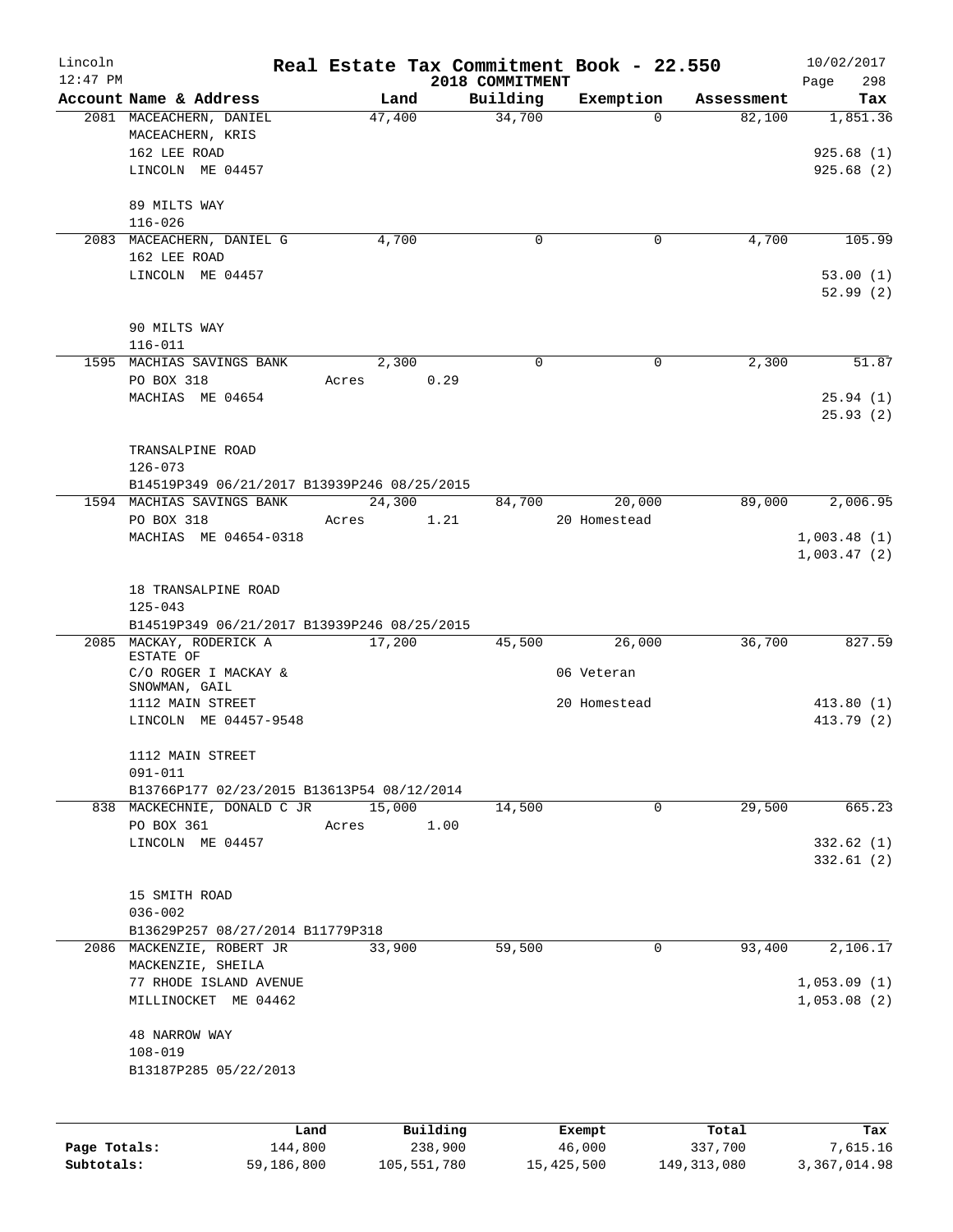| Lincoln      |                                     |       |             |                 | Real Estate Tax Commitment Book - 22.550 |             | 10/02/2017     |
|--------------|-------------------------------------|-------|-------------|-----------------|------------------------------------------|-------------|----------------|
| $12:47$ PM   |                                     |       |             | 2018 COMMITMENT |                                          |             | 299<br>Page    |
|              | Account Name & Address              |       | Land        | Building        | Exemption                                | Assessment  | Tax            |
|              | 2088 MACLAUGHLIN, WALTER            |       | 12,100      | $\mathbf 0$     | 0                                        | 12,100      | 272.86         |
|              | 1650 BURGANDY ST SE                 | Acres | 3.20        |                 |                                          |             |                |
|              | PALM BAY FL 32909                   |       |             |                 |                                          |             | 136.43(1)      |
|              |                                     |       |             |                 |                                          |             | 136.43(2)      |
|              |                                     |       |             |                 |                                          |             |                |
|              | 368 ENFIELD ROAD                    |       |             |                 |                                          |             |                |
|              | $037 - 038$                         |       |             |                 |                                          |             |                |
|              | B11479P23                           |       |             |                 | 20,000                                   | 34,200      | 771.21         |
|              | 2021 MACLEOD, JOHN<br>MACLEOD, LISA |       | 18,400      | 35,800          |                                          |             |                |
|              |                                     | Acres | 8.84        |                 | 20 Homestead                             |             |                |
|              | PO BOX 433                          |       |             |                 |                                          |             | 385.61(1)      |
|              | LINCOLN ME 04457                    |       |             |                 |                                          |             | 385.60(2)      |
|              | 100 MILTS WAY                       |       |             |                 |                                          |             |                |
|              | $116 - 012$                         |       |             |                 |                                          |             |                |
|              | B14131P33 04/25/2016                |       |             |                 |                                          |             |                |
|              | 1332 MACLEOD, JOHN                  |       | 17,700      | $\mathbf 0$     | 0                                        | 17,700      | 399.14         |
|              | MACLEOD, LISA                       | Acres | 6.70        |                 |                                          |             |                |
|              | PO BOX 443                          |       |             |                 |                                          |             | 199.57(1)      |
|              | LINCOLN ME 04457                    |       |             |                 |                                          |             | 199.57(2)      |
|              |                                     |       |             |                 |                                          |             |                |
|              | FROST STREET                        |       |             |                 |                                          |             |                |
|              | $071 - 039$                         |       |             |                 |                                          |             |                |
|              | B13164P197 04/30/2013               |       |             |                 |                                          |             |                |
|              | 1881 MACLEOD, JOHN                  |       | 21,900      | 109,500         | 20,000                                   | 111,400     | 2,512.07       |
|              | MACLEOD, LISA                       | Acres | 0.16        |                 | 20 Homestead                             |             |                |
|              | PO BOX 443                          |       |             |                 |                                          |             | 1, 256.04(1)   |
|              | LINCOLN ME 04457                    |       |             |                 |                                          |             | 1, 256.03(2)   |
|              |                                     |       |             |                 |                                          |             |                |
|              | 91 MILTS WAY                        |       |             |                 |                                          |             |                |
|              | $116 - 025$                         |       |             |                 |                                          |             |                |
|              | B13607P317 08/01/2014 B8276P71      |       |             |                 |                                          |             |                |
|              | 3797 MACLEOD, JOHN                  |       | 14,500      | $\mathbf 0$     | $\mathbf 0$                              | 14,500      | 326.98         |
|              | PO BOX 443                          | Acres | 0.50        |                 |                                          |             |                |
|              | LINCOLN ME 04457                    |       |             |                 |                                          |             | 163.49(1)      |
|              |                                     |       |             |                 |                                          |             | 163.49(2)      |
|              |                                     |       |             |                 |                                          |             |                |
|              | 1225 MAIN STREET                    |       |             |                 |                                          |             |                |
|              | $095 - 036$                         |       |             |                 |                                          |             |                |
|              | B6709P113                           |       |             |                 |                                          |             |                |
| 2616         | MACLEOD, JOHN                       |       | 11,100      | 0               | 0                                        | 11,100      | 250.31         |
|              | DBA MACLEOD CUSTOM                  | Acres | 40.50       |                 |                                          |             |                |
|              | <b>BUILDING</b>                     |       |             |                 |                                          |             |                |
|              | PO BOX 443                          |       |             |                 |                                          |             | 125.16(1)      |
|              | LINCOLN ME 04457                    |       |             |                 |                                          |             | 125.15(2)      |
|              |                                     |       |             |                 |                                          |             |                |
|              | ENFIELD ROAD                        |       |             |                 |                                          |             |                |
|              | $036 - 007$                         |       |             |                 |                                          |             |                |
|              | B13462P305 02/14/2014               |       |             |                 |                                          |             |                |
|              | 2092 MACLEOD, JOHN H                |       | 35,900      | $\mathbf 0$     | 0                                        | 35,900      | 809.55         |
|              | MACLEOD, LISA M                     | Acres | 4.12        |                 |                                          |             |                |
|              | PO BOX 443                          |       |             |                 |                                          |             | 404.78 (1)     |
|              | LINCOLN ME 04457                    |       |             |                 |                                          |             | 404.77 (2)     |
|              |                                     |       |             |                 |                                          |             |                |
|              | FROST STREET                        |       |             |                 |                                          |             |                |
|              | $071 - 041$                         |       |             |                 |                                          |             |                |
|              | B13393P165 11/08/2013               |       |             |                 |                                          |             |                |
|              |                                     | Land  | Building    |                 |                                          | Total       | Tax            |
| Page Totals: | 131,600                             |       | 145,300     |                 | Exempt<br>40,000                         | 236,900     | 5,342.12       |
| Subtotals:   | 59,318,400                          |       | 105,697,080 |                 | 15,465,500                               | 149,549,980 | 3, 372, 357.10 |
|              |                                     |       |             |                 |                                          |             |                |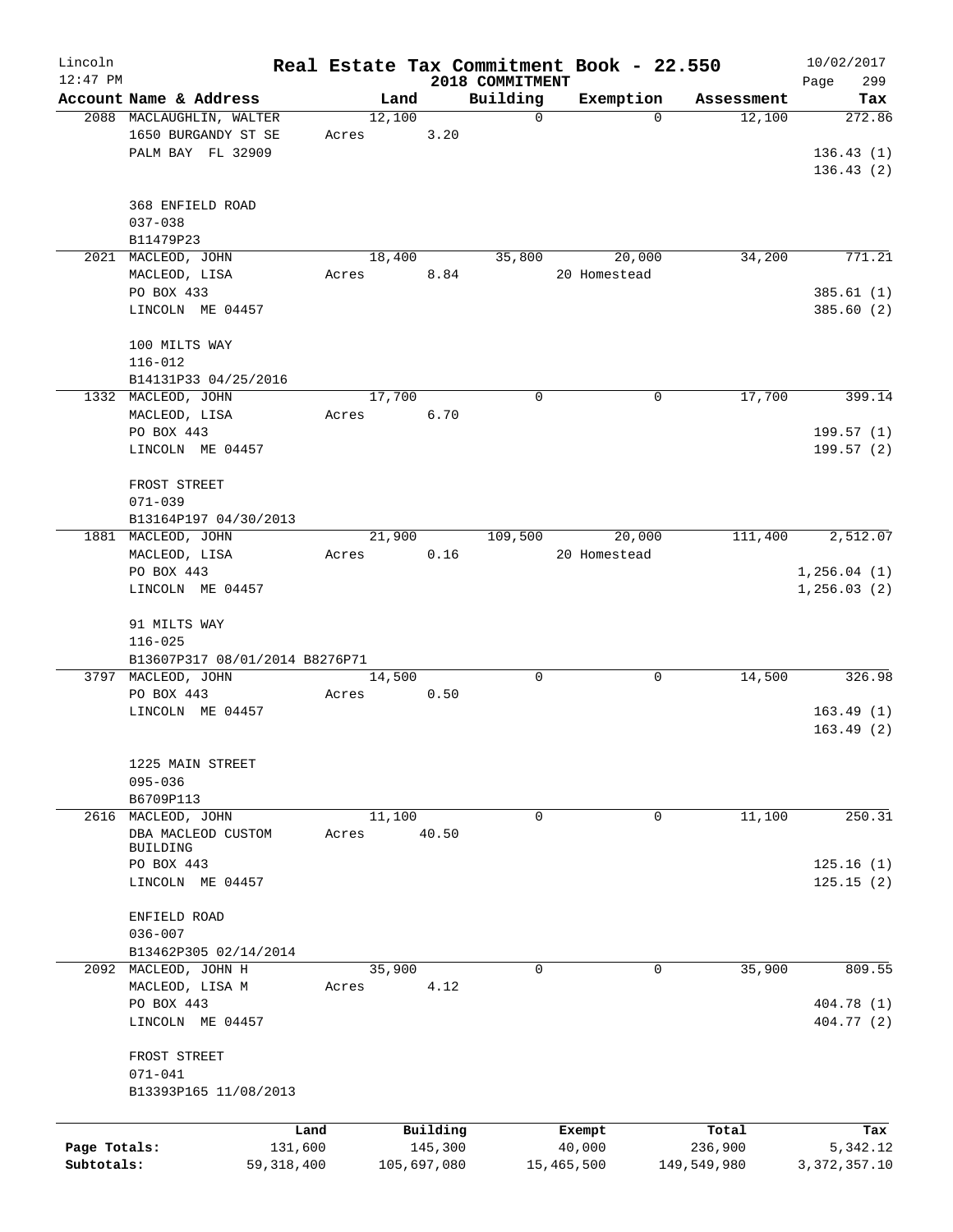| Lincoln    |                                                                               |                |          |                    | Real Estate Tax Commitment Book - 22.550 |                      | 10/02/2017                 |
|------------|-------------------------------------------------------------------------------|----------------|----------|--------------------|------------------------------------------|----------------------|----------------------------|
| $12:47$ PM |                                                                               |                |          | 2018 COMMITMENT    |                                          |                      | 300<br>Page                |
|            | Account Name & Address<br>689 MACMILLAN EXCAVATION                            | Land<br>33,600 |          | Building<br>42,400 | Exemption<br>$\mathbf 0$                 | Assessment<br>76,000 | Tax<br>1,713.80            |
|            | LLC                                                                           |                |          |                    |                                          |                      |                            |
|            | PO BOX 1539                                                                   | Acres          | 2.44     |                    |                                          |                      |                            |
|            | BANGOR ME 04402                                                               |                |          |                    |                                          |                      | 856.90(1)                  |
|            |                                                                               |                |          |                    |                                          |                      | 856.90 (2)                 |
|            | 310 MAIN STREET                                                               |                |          |                    |                                          |                      |                            |
|            | 144-021                                                                       |                |          |                    |                                          |                      |                            |
|            | B13785P301 02/16/2015 B13584P315 06/27/2014<br>B13514P34 04/25/2014 B9561P330 |                |          |                    |                                          |                      |                            |
|            | 2093 MADDEN, JEFFREY S                                                        | 8,600          |          | 25,700             | $\mathsf{O}$                             | 34,300               | 773.47                     |
|            | 785 MAIN ROAD                                                                 | Acres          | 0.20     |                    |                                          |                      |                            |
|            | MILFORD ME 04461-3212                                                         |                |          |                    |                                          |                      | 386.74 (1)                 |
|            |                                                                               |                |          |                    |                                          |                      | 386.73 (2)                 |
|            | 11 FOX FARM ROAD                                                              |                |          |                    |                                          |                      |                            |
|            | $144 - 013$                                                                   |                |          |                    |                                          |                      |                            |
|            | 2095 MADORE, WILLIAM H                                                        | 19,500         |          | 90,000             | 20,000                                   | 89,500               | 2,018.23                   |
|            | HARRISON-MADORE,                                                              | Acres          | 0.97     |                    | 20 Homestead                             |                      |                            |
|            | VICKIJEAN                                                                     |                |          |                    |                                          |                      |                            |
|            | 247 TRANSALPINE ROAD<br>LINCOLN ME 04457                                      |                |          |                    |                                          |                      | 1,009.12(1)<br>1,009.11(2) |
|            |                                                                               |                |          |                    |                                          |                      |                            |
|            | 247 TRANSALPINE ROAD                                                          |                |          |                    |                                          |                      |                            |
|            | $038 - 004$                                                                   |                |          |                    |                                          |                      |                            |
|            | B9344P29                                                                      |                |          |                    |                                          |                      |                            |
|            | 2096 MAGOON, HARRY O                                                          | 16,600         |          | 40,000             | 20,000                                   | 36,600               | 825.33                     |
|            | MAGOON, MARY                                                                  |                |          |                    | 20 Homestead                             |                      |                            |
|            | PO BOX 652                                                                    |                |          |                    |                                          |                      | 412.67(1)                  |
|            | LINCOLN ME 04457-0652                                                         |                |          |                    |                                          |                      | 412.66(2)                  |
|            | 3 TIBBETTS DRIVE                                                              |                |          |                    |                                          |                      |                            |
|            | $127 - 046$                                                                   |                |          |                    |                                          |                      |                            |
|            | 2098 MAHAR, DENNIS                                                            | 44,900         |          | $\Omega$           | 0                                        | 44,900               | 1,012.50                   |
|            | MAHAR, HELGA                                                                  | Acres          | 10.60    |                    |                                          |                      |                            |
|            | 1107 3RD ST N<br>ST. PETERSBURG                                               |                |          |                    |                                          |                      | 506.25(1)<br>506.25(2)     |
|            | FL<br>33701                                                                   |                |          |                    |                                          |                      |                            |
|            |                                                                               |                |          |                    |                                          |                      |                            |
|            | 11 BOULDER LANE                                                               |                |          |                    |                                          |                      |                            |
|            | $083 - 004$                                                                   |                |          |                    |                                          |                      |                            |
|            | 2099 MAHAR, DENNIS                                                            | 42,200         |          | 0                  | 0                                        | 42,200               | 951.61                     |
|            | MAHAR, HELGA<br>1107 3RD ST N                                                 | Acres          | 3.80     |                    |                                          |                      | 475.81(1)                  |
|            | ST PETERSBURG FL 33701                                                        |                |          |                    |                                          |                      | 475.80(2)                  |
|            |                                                                               |                |          |                    |                                          |                      |                            |
|            | 1470 HOUSTON ROAD                                                             |                |          |                    |                                          |                      |                            |
|            | $083 - 003$                                                                   |                |          |                    |                                          |                      |                            |
|            | 2100 MAHAR, DENNIS W                                                          | 19,500         |          | 59,200             | 26,000                                   | 52,700               | 1,188.39                   |
|            | P.O. BOX 158                                                                  | Acres          | 0.92     |                    | 20 Homestead                             |                      |                            |
|            | LINCOLN ME 04457-0158                                                         |                |          |                    | 07 Veteran                               |                      | 594.20(1)<br>594.19 (2)    |
|            |                                                                               |                |          |                    |                                          |                      |                            |
|            | 415 ENFIELD ROAD                                                              |                |          |                    |                                          |                      |                            |
|            | $037 - 011$                                                                   |                |          |                    |                                          |                      |                            |
|            | B10355P340                                                                    |                |          |                    |                                          |                      |                            |
|            |                                                                               |                |          |                    |                                          |                      |                            |
|            | Land                                                                          |                | Building |                    | Exempt                                   | Total                | Tax                        |

|              | Land       | Building    | Exempt     | Total       | Tax          |
|--------------|------------|-------------|------------|-------------|--------------|
| Page Totals: | 184,900    | 257,300     | 66,000     | 376,200     | 8,483.33     |
| Subtotals:   | 59,503,300 | 105,954,380 | 15,531,500 | 149,926,180 | 3,380,840.43 |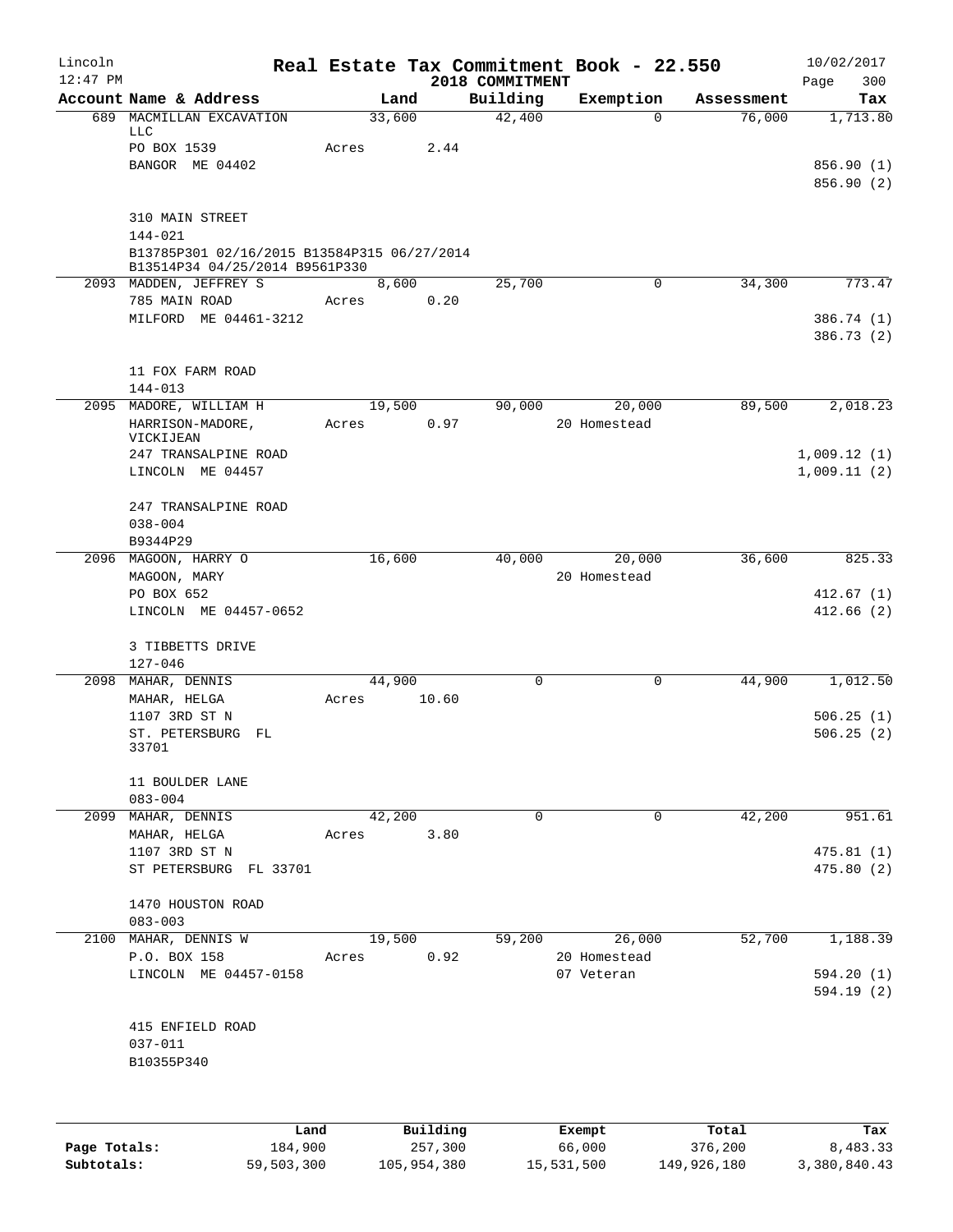| Lincoln      |                                                       |         |               | Real Estate Tax Commitment Book - 22.550 |              |             |               | 10/02/2017             |
|--------------|-------------------------------------------------------|---------|---------------|------------------------------------------|--------------|-------------|---------------|------------------------|
| $12:47$ PM   | Account Name & Address                                | Land    |               | 2018 COMMITMENT<br>Building              |              | Exemption   | Assessment    | 301<br>Page<br>Tax     |
|              | 2101 MAHAR, JAMIE L                                   | 52,900  |               | 44,700                                   |              | 20,000      | 77,600        | 1,749.88               |
|              | CHESSIE, DAVID                                        | Acres   | 0.68          |                                          | 20 Homestead |             |               |                        |
|              | 37 PETITE DRIVE                                       |         |               |                                          |              |             |               | 874.94 (1)             |
|              | LINCOLN ME 04457                                      |         |               |                                          |              |             |               | 874.94 (2)             |
|              | 37 PETITE DRIVE                                       |         |               |                                          |              |             |               |                        |
|              | $112 - 003$                                           |         |               |                                          |              |             |               |                        |
|              | 2102 MAHON, THOMAS                                    | 25,400  |               | 24,800                                   |              | 20,000      | 30,200        | 681.01                 |
|              | 493 TRANSALPINE ROAD                                  | Acres   | 5.00          |                                          | 20 Homestead |             |               |                        |
|              | LINCOLN ME 04457                                      |         |               |                                          |              |             |               | 340.51(1)<br>340.50(2) |
|              |                                                       |         |               |                                          |              |             |               |                        |
|              | 493 TRANSALPINE ROAD<br>$014 - 012$                   |         |               |                                          |              |             |               |                        |
|              | B11201P134                                            |         |               |                                          |              |             |               |                        |
|              | 2103 MAINE CENTRAL RAILROAD                           | 103,800 |               | 71,700                                   |              | 43,800      | 131,700       | 2,969.84               |
|              | CO<br>C/O GUILFORD                                    |         |               |                                          | 08 Railroad  |             |               |                        |
|              | TRANSPORTATION IND<br>IRON HORSE PARK                 |         |               |                                          |              |             |               | 1,484.92(1)            |
|              | HIGH STREET                                           |         |               |                                          |              |             |               | 1,484.92(2)            |
|              | NORTH BILLERICA MA                                    |         |               |                                          |              |             |               |                        |
|              | 01862-1676                                            |         |               |                                          |              |             |               |                        |
|              | 4 RAILROAD STREET                                     |         |               |                                          |              |             |               |                        |
|              | $139 - 023$                                           |         |               |                                          |              |             |               |                        |
|              | 3766 MAINE LAND INC                                   | 14,500  |               | 25,900                                   |              | 0           | 40,400        | 911.02                 |
|              | PO BOX 127                                            | Acres   | 0.61          |                                          |              |             |               |                        |
|              | LINCOLN ME 04457                                      |         |               |                                          |              |             |               | 455.51(1)              |
|              |                                                       |         |               |                                          |              |             |               | 455.51(2)              |
|              | 64 ENFIELD ROAD                                       |         |               |                                          |              |             |               |                        |
|              | $132 - 036$                                           |         |               |                                          |              |             |               |                        |
|              | B14069P257 02/02/2016 B12569P336 08/18/2011           |         |               |                                          |              |             |               |                        |
|              | 356 MAINE LAND INC                                    | 13,900  |               | 17,200                                   |              | $\mathbf 0$ | 31,100        | 701.31                 |
|              | PO BOX 127                                            | Acres   | 0.43          |                                          |              |             |               |                        |
|              | LINCOLN ME 04457                                      |         |               |                                          |              |             |               | 350.66(1)              |
|              |                                                       |         |               |                                          |              |             |               | 350.65(2)              |
|              |                                                       |         |               |                                          |              |             |               |                        |
|              | 11 SECOND STREET                                      |         |               |                                          |              |             |               |                        |
|              | 136-125<br>B14304P208 10/11/2016 B13246P61 07/05/2013 |         |               |                                          |              |             |               |                        |
|              | B12511P131 06/20/2011                                 |         |               |                                          |              |             |               |                        |
|              | 2721 MAINE LAND INC                                   | 10,200  |               | $\mathbf 0$                              |              | $\mathbf 0$ | 10,200        | 230.01                 |
|              | PO BOX 127                                            | Acres   | 4.47          |                                          |              |             |               |                        |
|              | LINCOLN ME 04457                                      |         |               |                                          |              |             |               | 115.01(1)              |
|              |                                                       |         |               |                                          |              |             |               | 115.00(2)              |
|              | 31 CALM COVE ROAD                                     |         |               |                                          |              |             |               |                        |
|              | $108 - 031$                                           |         |               |                                          |              |             |               |                        |
|              | B13648P116 09/18/2014                                 |         |               |                                          |              |             |               |                        |
|              | 1004 MAINE LAND INC                                   | 31,000  |               | $\mathbf 0$                              |              | 0           | 31,000        | 699.05                 |
|              | PO BOX 127                                            | Acres   | 24.72         |                                          |              |             |               |                        |
|              | LINCOLN ME 04457                                      |         |               |                                          |              |             |               | 349.53(1)              |
|              |                                                       |         |               |                                          |              |             |               | 349.52 (2)             |
|              | 66 TRANSALPINE ROAD                                   |         |               |                                          |              |             |               |                        |
|              | $125 - 050$                                           |         |               |                                          |              |             |               |                        |
|              | B14474P344 05/03/2017                                 |         |               |                                          |              |             |               |                        |
|              | Land                                                  |         | Building      |                                          | Exempt       |             | Total         | Tax                    |
| Page Totals: | 251,700                                               |         | 184,300       |                                          | 83,800       |             | 352,200       | 7,942.12               |
| Subtotals:   | 59,755,000                                            |         | 106, 138, 680 |                                          | 15,615,300   |             | 150, 278, 380 | 3,388,782.55           |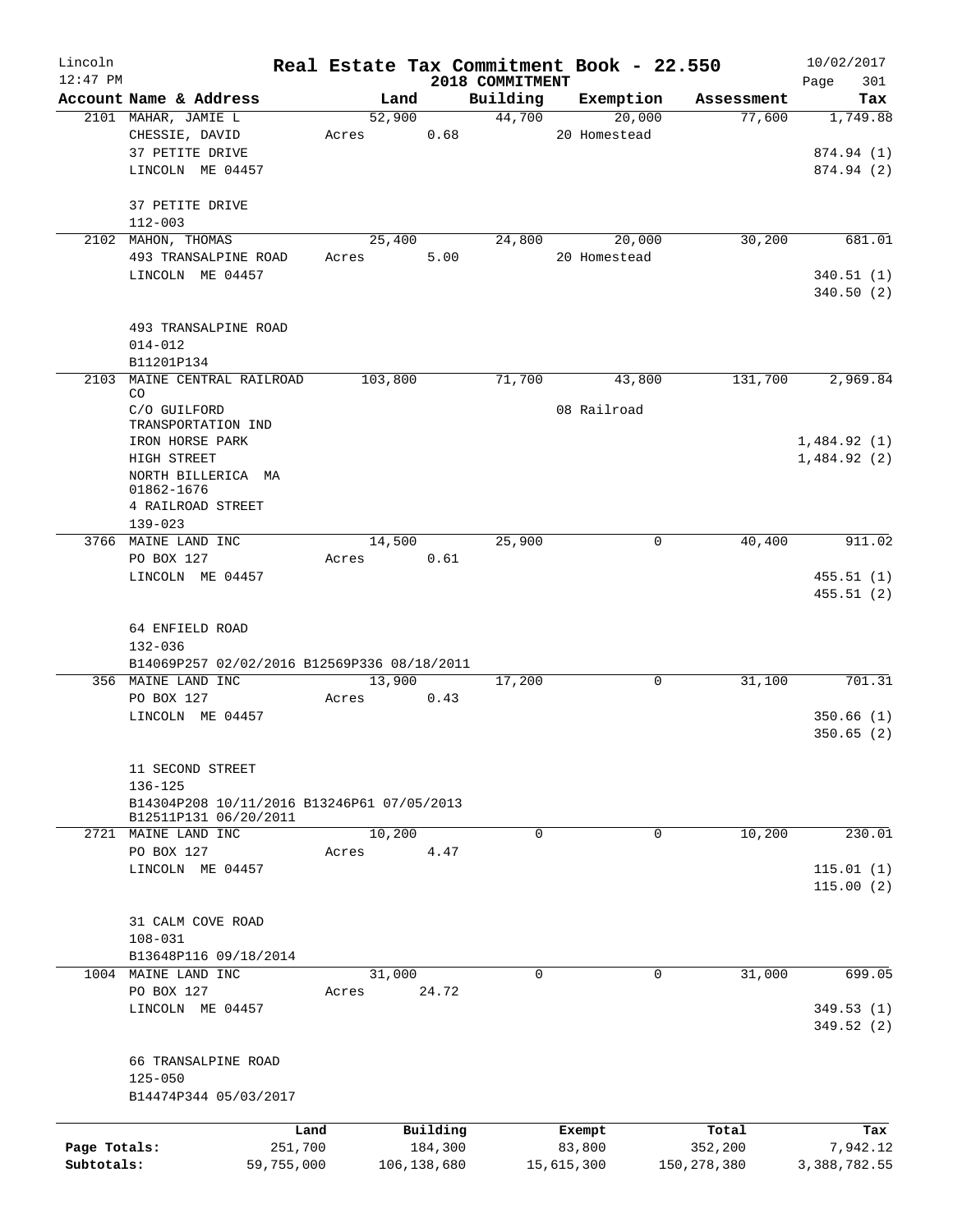| Lincoln      |                                              | Real Estate Tax Commitment Book - 22.550 |             |                 |              |             | 10/02/2017     |
|--------------|----------------------------------------------|------------------------------------------|-------------|-----------------|--------------|-------------|----------------|
| $12:47$ PM   |                                              |                                          |             | 2018 COMMITMENT |              |             | Page<br>302    |
|              | Account Name & Address                       | Land                                     |             | Building        | Exemption    | Assessment  | Tax            |
|              | 2106 MAINE LAND INC                          | 16,200                                   |             | 7,000           | $\Omega$     | 23,200      | 523.16         |
|              | PO BOX 127                                   |                                          |             |                 |              |             |                |
|              | LINCOLN ME 04457                             |                                          |             |                 |              |             | 261.58(1)      |
|              |                                              |                                          |             |                 |              |             | 261.58(2)      |
|              |                                              |                                          |             |                 |              |             |                |
|              | 42 EDWARDS STREET                            |                                          |             |                 |              |             |                |
|              | $132 - 106$                                  |                                          |             |                 |              |             |                |
|              | B12445P264 04/04/2011                        |                                          |             |                 |              |             |                |
|              | 3121 MAINE LAND INC                          | 51,600                                   |             | 29,700          | $\mathbf 0$  | 81,300      | 1,833.32       |
|              | PO BOX 127                                   |                                          |             |                 |              |             |                |
|              | LINCOLN ME 04457                             |                                          |             |                 |              |             | 916.66(1)      |
|              |                                              |                                          |             |                 |              |             | 916.66(2)      |
|              |                                              |                                          |             |                 |              |             |                |
|              | 100 RIVER ROAD                               |                                          |             |                 |              |             |                |
|              | $129 - 022$                                  |                                          |             |                 |              |             |                |
|              | B12445P264 04/04/2011                        |                                          |             |                 |              |             |                |
| 3240         | MAINE STATE HOUSING                          | 17,600                                   |             | 46,000          | 20,000       | 43,600      | 983.18         |
|              | AUTHORITY                                    | Acres                                    | 0.23        |                 | 20 Homestead |             |                |
|              | 557 WEST BROADWAY<br>LINCOLN ME 04457        |                                          |             |                 |              |             | 491.59 (1)     |
|              |                                              |                                          |             |                 |              |             |                |
|              |                                              |                                          |             |                 |              |             | 491.59 (2)     |
|              |                                              |                                          |             |                 |              |             |                |
|              | 557 WEST BROADWAY                            |                                          |             |                 |              |             |                |
|              | $046 - 003$                                  |                                          |             |                 |              |             |                |
|              | B13973P236 10/02/2015                        |                                          |             |                 |              |             |                |
|              | 3358 MAINE STATE HOUSING<br><b>AUTHORITY</b> | 11,800                                   |             | 63,500          | 0            | 75,300      | 1,698.02       |
|              | 353 WATER STREET                             | Acres                                    | 0.22        |                 |              |             |                |
|              | AUGUSTA ME 04333                             |                                          |             |                 |              |             | 849.01 (1)     |
|              |                                              |                                          |             |                 |              |             | 849.01 (2)     |
|              |                                              |                                          |             |                 |              |             |                |
|              | 14 PINKHAM STREET                            |                                          |             |                 |              |             |                |
|              | $126 - 032$                                  |                                          |             |                 |              |             |                |
|              | B14533P338 06/30/2017 B14487P176 05/18/2017  |                                          |             |                 |              |             |                |
|              | B14074P112 02/08/2016 B13393P211 11/07/2013  |                                          |             |                 |              |             |                |
|              | 2108 MALCOLM, CHRISTY K                      | 30,200                                   |             | 98,400          | $\Omega$     | 128,600     | 2,899.93       |
|              | MALCOLM, STEPHEN T                           | Acres                                    | 0.43        |                 |              |             |                |
|              | 73 SCHOOL STREET                             |                                          |             |                 |              |             | 1,449.97(1)    |
|              | MILLINOCKET ME 04462                         |                                          |             |                 |              |             | 1,449.96(2)    |
|              |                                              |                                          |             |                 |              |             |                |
|              | 31 WOODLAND DRIVE                            |                                          |             |                 |              |             |                |
|              | $168 - 009$                                  |                                          |             |                 |              |             |                |
|              | B8862P211                                    |                                          |             |                 |              |             |                |
|              | 1619 MALCOLM, ELVIA J                        | 18,500                                   |             | 58,500          | 20,000       | 57,000      | 1,285.35       |
|              | 112 SWEET ROAD                               |                                          |             |                 | 20 Homestead |             |                |
|              | LINCOLN ME 04457-9511                        |                                          |             |                 |              |             | 642.68(1)      |
|              |                                              |                                          |             |                 |              |             | 642.67(2)      |
|              |                                              |                                          |             |                 |              |             |                |
|              | 112 SWEET ROAD                               |                                          |             |                 |              |             |                |
|              | $092 - 023$                                  |                                          |             |                 |              |             |                |
|              | 2109 MALENFANT, TROY                         | 10,600                                   |             | 39,900          | 0            | 50,500      | 1,138.78       |
|              | MALENFANT, RHONDA                            | Acres                                    | 2.00        |                 |              |             |                |
|              | 18 DALE AVENUE                               |                                          |             |                 |              |             | 569.39(1)      |
|              | WOLCOTT CT 06716                             |                                          |             |                 |              |             | 569.39(2)      |
|              |                                              |                                          |             |                 |              |             |                |
|              | 362 WHITE POINT ESTATES                      |                                          |             |                 |              |             |                |
|              | ROAD                                         |                                          |             |                 |              |             |                |
|              | $057 - 007$                                  |                                          |             |                 |              |             |                |
|              |                                              |                                          |             |                 |              |             |                |
|              |                                              | Land                                     | Building    |                 | Exempt       | Total       | Tax            |
| Page Totals: |                                              | 156,500                                  | 343,000     |                 | 40,000       | 459,500     | 10,361.74      |
| Subtotals:   | 59,911,500                                   |                                          | 106,481,680 |                 | 15,655,300   | 150,737,880 | 3, 399, 144.29 |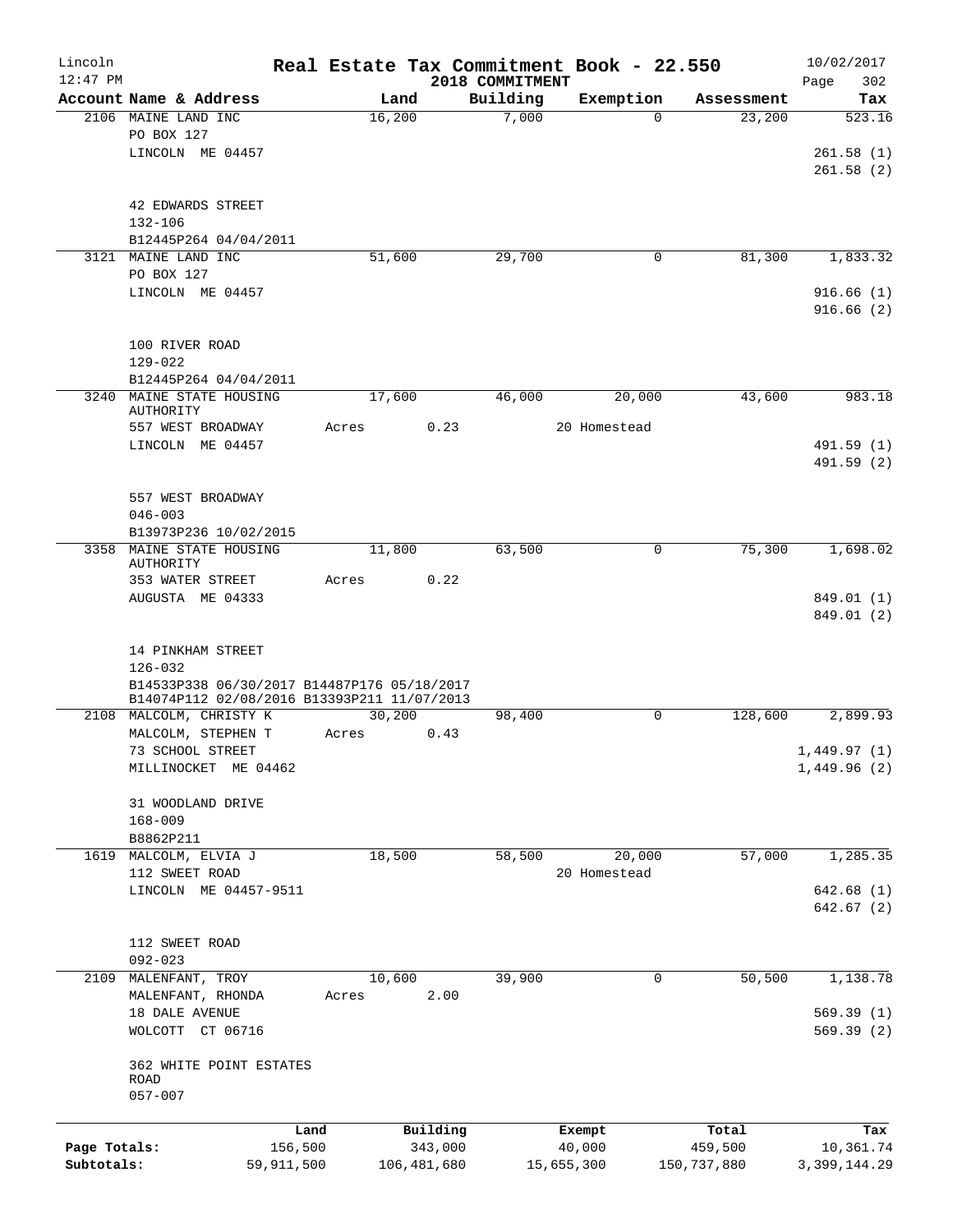| Lincoln    |                              |         |       |                 | Real Estate Tax Commitment Book - 22.550 |            | 10/02/2017  |
|------------|------------------------------|---------|-------|-----------------|------------------------------------------|------------|-------------|
| $12:47$ PM |                              |         |       | 2018 COMMITMENT |                                          |            | 303<br>Page |
|            | Account Name & Address       | Land    |       | Building        | Exemption                                | Assessment | Tax         |
|            | 2110 MALLAR, DEAN F          | 11,900  |       | 38,500          | 20,000                                   | 30,400     | 685.52      |
|            | JEWELL, CATHERINE A.         | Acres   | 16.00 |                 | 20 Homestead                             |            |             |
|            | 135 CURTIS FARM ROAD         |         |       |                 |                                          |            | 342.76(1)   |
|            | LINCOLN ME 04457             |         |       |                 |                                          |            | 342.76 (2)  |
|            | CURTIS FARM ROAD             |         |       |                 |                                          |            |             |
|            | $061 - 014$                  |         |       |                 |                                          |            |             |
|            | 2114 MANDRAVELIS, DAVID      | 50,700  |       | 89,700          | 0                                        | 140,400    | 3,166.02    |
|            | 76 ASHLEE LANE               |         |       |                 |                                          |            |             |
|            | PRENTISS ME 04487            |         |       |                 |                                          |            | 1,583.01(1) |
|            |                              |         |       |                 |                                          |            | 1,583.01(2) |
|            | <b>46 MAIN STREET</b>        |         |       |                 |                                          |            |             |
|            | $137 - 050$                  |         |       |                 |                                          |            |             |
|            | 1314 MANNING, JEAN           | 14,800  |       | 67,100          | 20,000                                   | 61,900     | 1,395.85    |
|            | 2 WILLIAM STREET             |         |       |                 | 20 Homestead                             |            |             |
|            | LINCOLN ME 04457             |         |       |                 |                                          |            | 697.93(1)   |
|            |                              |         |       |                 |                                          |            | 697.92 (2)  |
|            |                              |         |       |                 |                                          |            |             |
|            | 2 WILLIAM STREET             |         |       |                 |                                          |            |             |
|            | 137-005                      |         |       |                 |                                          |            |             |
|            | B12461P174 04/28/2011        |         |       |                 |                                          |            |             |
|            | 2116 MANSON, WILLIAM H &     | 32,200  |       | 35,500          | 0                                        | 67,700     | 1,526.64    |
|            | JULIE M                      |         |       |                 |                                          |            |             |
|            | 62 PICOTT ROAD               | Acres   | 0.60  |                 |                                          |            |             |
|            | KITTERY ME 03904-9752        |         |       |                 |                                          |            | 763.32(1)   |
|            |                              |         |       |                 |                                          |            | 763.32(2)   |
|            | 71 COBBLESTONE DRIVE         |         |       |                 |                                          |            |             |
|            | $167 - 003$                  |         |       |                 |                                          |            |             |
|            | 2117 MANSUR, JOSEPH P        | 16,900  |       | 46,400          | 20,000                                   | 43,300     | 976.42      |
|            | PO BOX 86                    |         |       |                 | 20 Homestead                             |            |             |
|            | PALMYRA ME 04965             |         |       |                 |                                          |            | 488.21 (1)  |
|            |                              |         |       |                 |                                          |            | 488.21 (2)  |
|            | <b>46 WEST BROADWAY</b>      |         |       |                 |                                          |            |             |
|            | 136-139                      |         |       |                 |                                          |            |             |
|            | B7168P326                    |         |       |                 |                                          |            |             |
|            | 2118 MANSUR-CROPLEY, CARLY A | 20,700  |       | 54,700          | 20,000                                   | 55,400     | 1,249.27    |
|            | CROPLEY, BILLY               |         |       |                 | 20 Homestead                             |            |             |
|            | 19 PINKHAM STREET            |         |       |                 |                                          |            | 624.64(1)   |
|            | LINCOLN ME 04457-1109        |         |       |                 |                                          |            | 624.63(2)   |
|            |                              |         |       |                 |                                          |            |             |
|            | 19 PINKHAM STREET            |         |       |                 |                                          |            |             |
|            | $126 - 027$                  |         |       |                 |                                          |            |             |
| 2119       | MAPLE WOOD GROVE LLC         | 103,000 |       | 72,300          | 0                                        | 175,300    | 3,953.02    |
|            | ALISON, LIBBY                | Acres   | 4.27  |                 |                                          |            |             |
|            | 109 WHEELER ROAD             |         |       |                 |                                          |            | 1,976.51(1) |
|            | LITCHFIELD CT 06759          |         |       |                 |                                          |            | 1,976.51(2) |
|            |                              |         |       |                 |                                          |            |             |
|            | 86 WEST BROADWAY             |         |       |                 |                                          |            |             |
|            | 136-149                      |         |       |                 |                                          |            |             |

|              | Land       | Building    | Exempt     | Total         | Tax          |
|--------------|------------|-------------|------------|---------------|--------------|
| Page Totals: | 250,200    | 404,200     | 80,000     | 574,400       | 12,952.74    |
| Subtotals:   | 60,161,700 | 106,885,880 | 15,735,300 | 151, 312, 280 | 3,412,097.03 |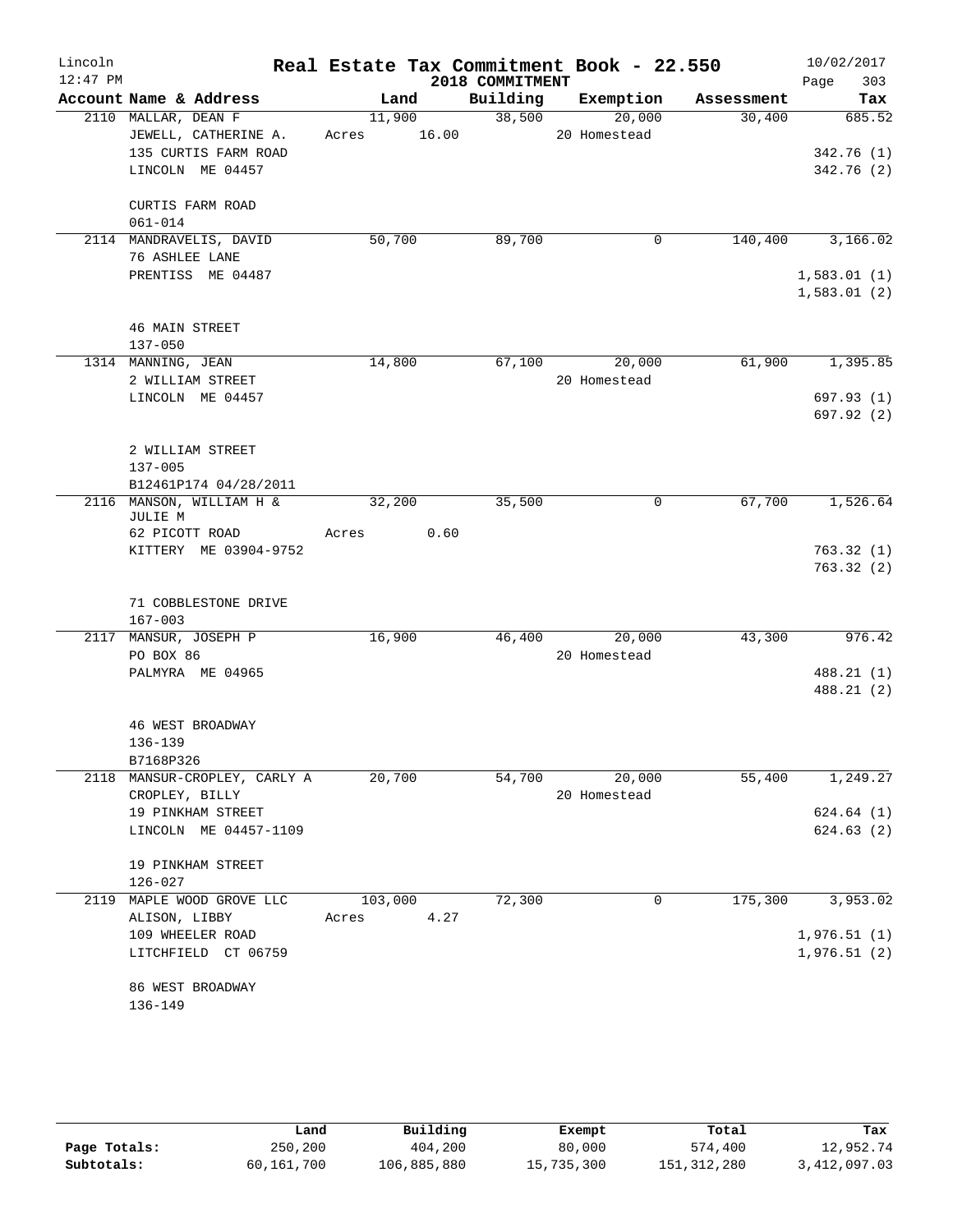| Lincoln      |                                            |                  |                     |                    | Real Estate Tax Commitment Book - 22.550 |                      | 10/02/2017                 |
|--------------|--------------------------------------------|------------------|---------------------|--------------------|------------------------------------------|----------------------|----------------------------|
| $12:47$ PM   | Account Name & Address                     |                  |                     | 2018 COMMITMENT    |                                          |                      | 304<br>Page                |
|              | 2121 MARCHAND, KEITH                       |                  | Land<br>21,600      | Building<br>40,100 | Exemption<br>$\Omega$                    | Assessment<br>61,700 | Tax<br>1,391.34            |
|              | 116 PLAIN STREET<br>SWANSEA MA 02777       | Acres            | 1.62                |                    |                                          |                      | 695.67(1)                  |
|              |                                            |                  |                     |                    |                                          |                      | 695.67(2)                  |
|              | 22 EAGLE RIDGE ROAD<br>$040 - 018$         |                  |                     |                    |                                          |                      |                            |
|              | B6202P35                                   |                  |                     |                    |                                          |                      |                            |
|              | 2123 MARCHIN LTD<br>184 COLLEGE AVENUE     |                  | 35,600              | 178,900            | 0                                        | 214,500              | 4,836.98                   |
|              | WATERVILLE ME 04901                        |                  |                     |                    |                                          |                      | 2,418.49(1)<br>2,418.49(2) |
|              | 32 MAIN STREET                             |                  |                     |                    |                                          |                      |                            |
|              | $137 - 045$                                |                  |                     |                    |                                          |                      |                            |
|              | 2122 MARCHIN LTD<br>184 COLLEGE AVENUE     | 100,900<br>Acres | 0.59                | 246,100            | 0                                        | 347,000              | 7,824.85                   |
|              | WATERVILLE ME 04901                        |                  |                     |                    |                                          |                      | 3,912.43(1)<br>3,912.42(2) |
|              | 28 MAIN STREET                             |                  |                     |                    |                                          |                      |                            |
|              | $137 - 044$                                |                  |                     |                    |                                          |                      |                            |
|              | 2124 MARIN, ALBERT B<br>MARIN-JENSEN, LORI | Acres            | 37,800<br>2.20      | 18,200             | 0                                        | 56,000               | 1,262.80                   |
|              | PO BOX 471<br>LINCOLN ME 04457-0471        |                  |                     |                    |                                          |                      | 631.40(1)<br>631.40(2)     |
|              | 1730 HOUSTON ROAD<br>$170 - 009$           |                  |                     |                    |                                          |                      |                            |
|              | 2125 MARIN, CHRISTY A                      | 10,200           |                     | 72,700             | 0                                        | 82,900               | 1,869.40                   |
|              | 10 WARSAW CIRCLE                           |                  |                     |                    |                                          |                      |                            |
|              | LINCOLN ME 04457                           |                  |                     |                    |                                          |                      | 934.70 (1)<br>934.70 (2)   |
|              |                                            |                  |                     |                    |                                          |                      |                            |
|              | 10 WARSAW CIRCLE<br>$140 - 027$            |                  |                     |                    |                                          |                      |                            |
| 2126         | MARIN, DONALD T & JANET<br>L               | 43,600           |                     | 84,900             | 20,000                                   | 108,500              | 2,446.68                   |
|              | 182 MCGREGOR ROAD                          | Acres            |                     | 0.48               | 20 Homestead                             |                      |                            |
|              | LINCOLN ME 04457                           |                  |                     |                    |                                          |                      | 1, 223.34 (1)              |
|              |                                            |                  |                     |                    |                                          |                      | 1,223.34(2)                |
|              | 182 MCGREGOR ROAD                          |                  |                     |                    |                                          |                      |                            |
| 2127         | $112 - 009$<br>MARIN, LORI                 |                  | 13,700              | 42,000             | 20,000                                   | 35,700               | 805.04                     |
|              | MARIN, ALBERT                              | Acres            | 2.00                |                    | 20 Homestead                             |                      |                            |
|              | PO BOX 471<br>LINCOLN ME 04457-0471        |                  |                     |                    |                                          |                      | 402.52(1)<br>402.52(2)     |
|              | 385 LEE ROAD                               |                  |                     |                    |                                          |                      |                            |
|              | $065 - 010$                                |                  |                     |                    |                                          |                      |                            |
|              | 2129 MARINO, CAROL B                       | 15,500           |                     | 65,200             | 20,000                                   | 60,700               | 1,368.79                   |
|              | 8 HIGHLAND AVENUE<br>LINCOLN ME 04457-1606 |                  |                     |                    | 20 Homestead                             |                      | 684.40 (1)                 |
|              |                                            |                  |                     |                    |                                          |                      | 684.39 (2)                 |
|              | 8 HIGHLAND AVENUE                          |                  |                     |                    |                                          |                      |                            |
|              | $141 - 064$                                |                  |                     |                    |                                          |                      |                            |
| Page Totals: | 278,900                                    | Land             | Building<br>748,100 |                    | Exempt<br>60,000                         | Total<br>967,000     | Tax<br>21,805.88           |
| Subtotals:   | 60,440,600                                 |                  | 107,633,980         |                    | 15,795,300                               | 152,279,280          | 3, 433, 902. 91            |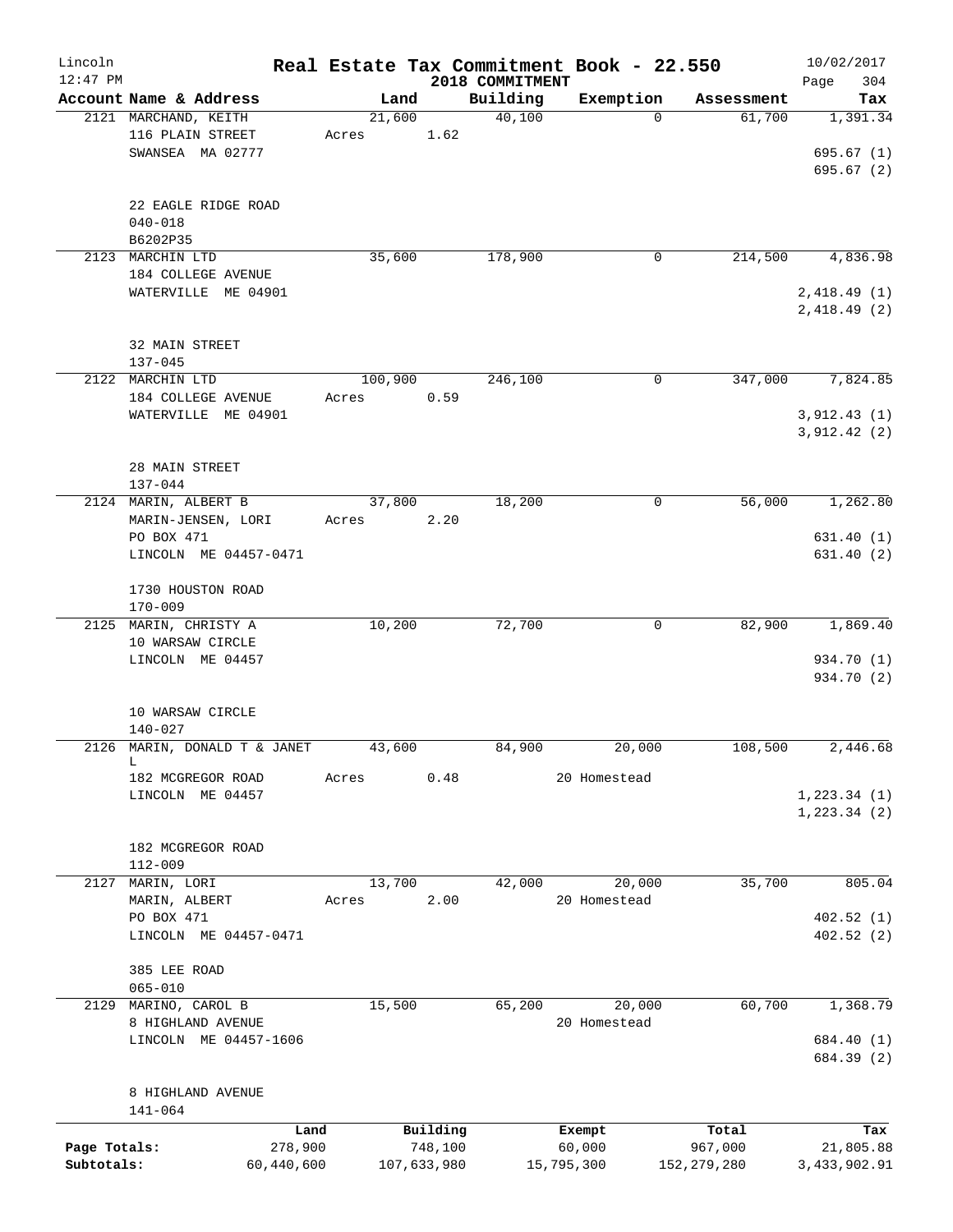| Lincoln<br>$12:47$ PM |                                                       |       |        |      | 2018 COMMITMENT | Real Estate Tax Commitment Book - 22.550 |            | 10/02/2017<br>305<br>Page |
|-----------------------|-------------------------------------------------------|-------|--------|------|-----------------|------------------------------------------|------------|---------------------------|
|                       | Account Name & Address                                |       | Land   |      | Building        | Exemption                                | Assessment | Tax                       |
|                       | 2131 MARIS, AMANDA                                    |       | 18,100 |      | 73,200          | $\Omega$                                 | 91,300     | 2,058.82                  |
|                       | 846 HALF TOWNSHIP ROAD                                | Acres |        | 2.10 |                 |                                          |            |                           |
|                       | LINCOLN ME 04457                                      |       |        |      |                 |                                          |            | 1,029.41(1)               |
|                       |                                                       |       |        |      |                 |                                          |            | 1,029.41(2)               |
|                       |                                                       |       |        |      |                 |                                          |            |                           |
|                       | 734 TRANSALPINE ROAD                                  |       |        |      |                 |                                          |            |                           |
|                       | $015 - 013$                                           |       |        |      |                 |                                          |            |                           |
|                       | B13542P244 05/29/2014 B10605P228<br>2130 MARIS, BRIAN |       | 14,000 |      | 37,000          | 0                                        | 51,000     | 1,150.05                  |
|                       | 123 TEN ROAD                                          | Acres |        | 0.37 |                 |                                          |            |                           |
|                       | BRADLEY ME 04411                                      |       |        |      |                 |                                          |            | 575.03(1)                 |
|                       |                                                       |       |        |      |                 |                                          |            | 575.02(2)                 |
|                       |                                                       |       |        |      |                 |                                          |            |                           |
|                       | 578 WEST BROADWAY                                     |       |        |      |                 |                                          |            |                           |
|                       | $046 - 065$                                           |       |        |      |                 |                                          |            |                           |
|                       | B13542P224 05/29/2014 B13326P96 09/09/2013            |       |        |      |                 |                                          |            |                           |
|                       | 2134 MARKIE, CHAD M                                   |       | 22,400 |      | 35,000          | 20,000                                   | 37,400     | 843.37                    |
|                       | MARKIE, AMY L                                         | Acres |        | 1.59 |                 | 20 Homestead                             |            |                           |
|                       | 611 MAIN ST                                           |       |        |      |                 |                                          |            | 421.69(1)                 |
|                       | LINCOLN ME 04457                                      |       |        |      |                 |                                          |            | 421.68(2)                 |
|                       |                                                       |       |        |      |                 |                                          |            |                           |
|                       | 611 MAIN STREET                                       |       |        |      |                 |                                          |            |                           |
|                       | $080 - 030$                                           |       |        |      |                 |                                          |            |                           |
|                       | B13966P276 09/24/2015                                 |       |        |      |                 |                                          |            |                           |
|                       | 2136 MARKIE, DARRELL                                  |       | 5,900  |      | 0               | 0                                        | 5,900      | 133.05                    |
|                       | MARKIE, BARBARA                                       | Acres |        | 2.80 |                 |                                          |            |                           |
|                       | 369 SWEET ROAD                                        |       |        |      |                 |                                          |            | 66.53(1)                  |
|                       | LINCOLN ME 04457-9508                                 |       |        |      |                 |                                          |            | 66.52(2)                  |
|                       |                                                       |       |        |      |                 |                                          |            |                           |
|                       | SWEET ROAD<br>$173 - 021$                             |       |        |      |                 |                                          |            |                           |
|                       | 2135 MARKIE, DARRELL                                  |       | 19,000 |      | 67,400          | 26,000                                   | 60,400     | 1,362.02                  |
|                       | MARKIE, BARBARA                                       | Acres |        | 3.60 |                 | 20 Homestead                             |            |                           |
|                       | 369 SWEET ROAD                                        |       |        |      |                 | 07 Veteran                               |            | 681.01 (1)                |
|                       | LINCOLN ME 04457-9508                                 |       |        |      |                 |                                          |            | 681.01 (2)                |
|                       |                                                       |       |        |      |                 |                                          |            |                           |
|                       | 369 SWEET ROAD                                        |       |        |      |                 |                                          |            |                           |
|                       | $173 - 020$                                           |       |        |      |                 |                                          |            |                           |
|                       | 2137 MARQUIS HEATING INC                              |       | 50,000 |      | 78,800          | 0                                        | 128,800    | 2,904.44                  |
|                       | 379 KIRKLAND ROAD                                     |       |        |      |                 |                                          |            |                           |
|                       | OLD TOWN<br>ME 04468                                  |       |        |      |                 |                                          |            | 1,452.22(1)               |
|                       |                                                       |       |        |      |                 |                                          |            | 1,452.22(2)               |
|                       |                                                       |       |        |      |                 |                                          |            |                           |
|                       | 110 RIVER ROAD                                        |       |        |      |                 |                                          |            |                           |
|                       | $129 - 023$                                           |       |        |      |                 |                                          |            |                           |
| 2139                  | MARQUIS, MELONEY M                                    |       | 15,100 |      | 66,200          | 20,000                                   | 61,300     | 1,382.32                  |
|                       | 10 FREDERICK STREET                                   |       |        |      |                 | 20 Homestead                             |            |                           |
|                       | LINCOLN ME 04457                                      |       |        |      |                 |                                          |            | 691.16(1)                 |
|                       |                                                       |       |        |      |                 |                                          |            | 691.16 (2)                |
|                       |                                                       |       |        |      |                 |                                          |            |                           |
|                       | 10 FREDERICK STREET                                   |       |        |      |                 |                                          |            |                           |
|                       | 132-068                                               |       |        |      |                 |                                          |            |                           |

|              | Land       | Building    | Exempt     | Total       | Tax            |
|--------------|------------|-------------|------------|-------------|----------------|
| Page Totals: | 144,500    | 357,600     | 66,000     | 436,100     | 9,834.07       |
| Subtotals:   | 60,585,100 | 107,991,580 | 15,861,300 | 152,715,380 | 3, 443, 736.98 |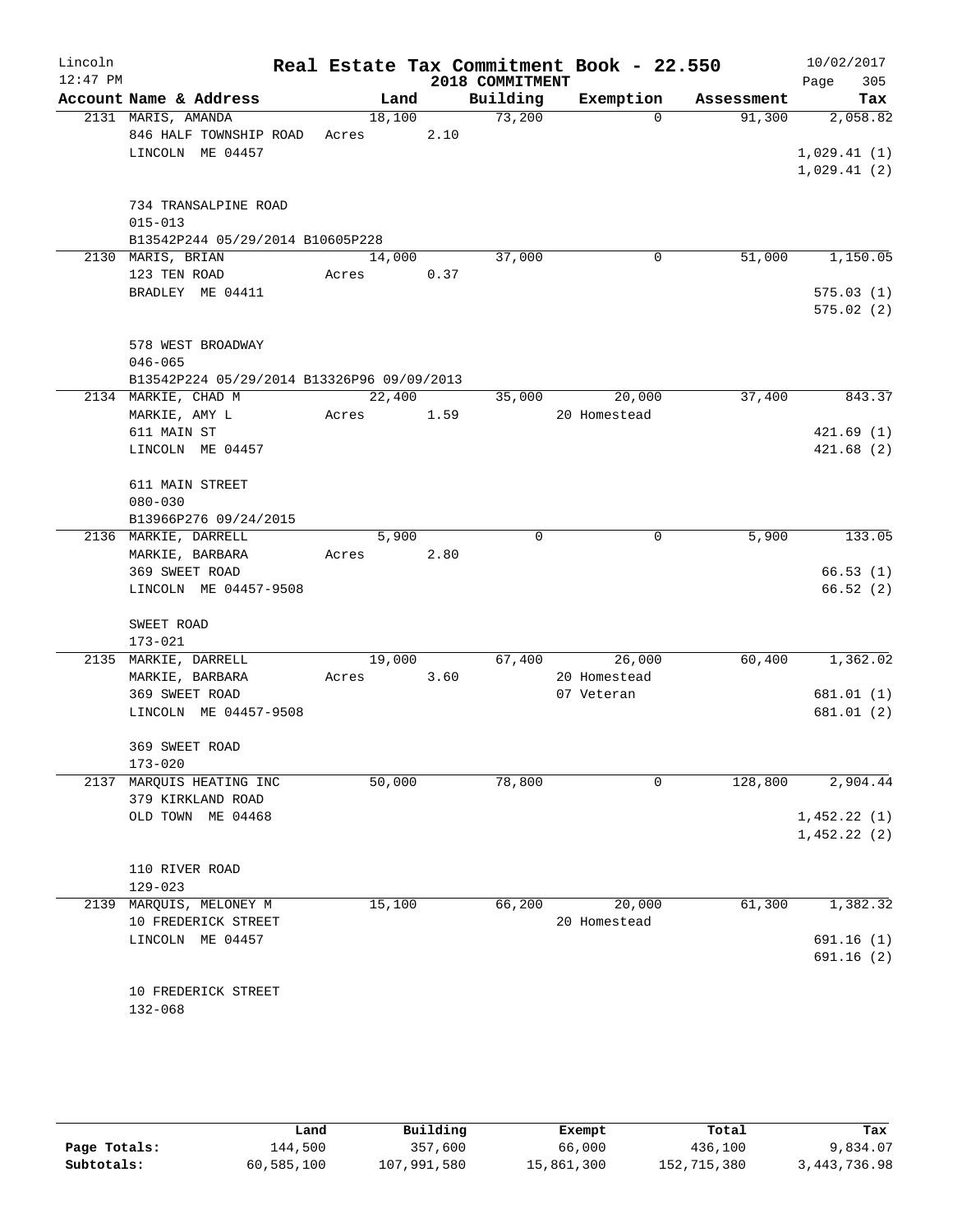| Lincoln    |                                       |                                             |       |             |      | Real Estate Tax Commitment Book - 22.550 |                        |            | 10/02/2017  |
|------------|---------------------------------------|---------------------------------------------|-------|-------------|------|------------------------------------------|------------------------|------------|-------------|
| $12:47$ PM |                                       |                                             |       |             |      | 2018 COMMITMENT                          |                        |            | 306<br>Page |
|            | Account Name & Address                |                                             |       | Land        |      | Building                                 | Exemption              | Assessment | Tax         |
|            | 3544 MARQUIS, ROBERT L                |                                             |       | $\mathbf 0$ |      | 10,400                                   | $\Omega$               | 10,400     | 234.52      |
|            | 385 KIRKLAND ROAD                     |                                             |       |             |      |                                          |                        |            |             |
|            |                                       | OLD TOWN ME 04468                           |       |             |      |                                          |                        |            | 117.26(1)   |
|            |                                       |                                             |       |             |      |                                          |                        |            | 117.26(2)   |
|            |                                       |                                             |       |             |      |                                          |                        |            |             |
|            | W/S AIRPORT<br>$129 - 005 - 004$      |                                             |       |             |      |                                          |                        |            |             |
|            | 1505 MARSTON, SHANNON                 |                                             |       | 19,700      |      | 63,500                                   | 0                      | 83,200     | 1,876.16    |
|            |                                       | C/O TOWN OF LINCOLN                         | Acres |             | 0.52 |                                          |                        |            |             |
|            | 63 MAIN STREET                        |                                             |       |             |      |                                          |                        |            | 938.08(1)   |
|            | LINCOLN ME 04457                      |                                             |       |             |      |                                          |                        |            | 938.08 (2)  |
|            |                                       |                                             |       |             |      |                                          |                        |            |             |
|            | 8 JR DRIVE                            |                                             |       |             |      |                                          |                        |            |             |
|            | $126 - 060$                           |                                             |       |             |      |                                          |                        |            |             |
|            |                                       | B13791P268 03/27/2015 B3137P112             |       |             |      |                                          |                        |            |             |
|            | 3305 MARTEL, DENISE                   |                                             |       | 30,000      |      | 63,800                                   | 0                      | 93,800     | 2,115.19    |
|            | MARTEL, RICHARD                       |                                             | Acres |             | 0.53 |                                          |                        |            |             |
|            | 8 SHEPHERD ROAD                       |                                             |       |             |      |                                          |                        |            | 1,057.60(1) |
|            | PELHAM NH 03076                       |                                             |       |             |      |                                          |                        |            | 1,057.59(2) |
|            |                                       |                                             |       |             |      |                                          |                        |            |             |
|            | 110 TAYLOR STREET                     |                                             |       |             |      |                                          |                        |            |             |
|            | $128 - 007$                           |                                             |       |             |      |                                          |                        |            |             |
|            |                                       | B14331P32 11/07/2016                        |       |             |      |                                          |                        |            |             |
|            | 2702 MARTIN, AMANDA                   |                                             |       | 10,600      |      | 10,900                                   | 0                      | 21,500     | 484.83      |
|            | LEATHERS, JOEY                        |                                             | Acres |             | 1.96 |                                          |                        |            |             |
|            |                                       | 91 MADAGASCAL POND ROAD                     |       |             |      |                                          |                        |            | 242.42 (1)  |
|            | LINCOLN ME 04457                      |                                             |       |             |      |                                          |                        |            | 242.41(2)   |
|            |                                       | 91 MADAGASCAL POND ROAD                     |       |             |      |                                          |                        |            |             |
|            | $032 - 004$                           |                                             |       |             |      |                                          |                        |            |             |
|            |                                       | B13789P258 03/25/2015 B13594P236 07/21/2014 |       |             |      |                                          |                        |            |             |
|            |                                       | B13073P232 01/23/2013 B5047P286             |       |             |      |                                          |                        |            |             |
|            | 2142 MARTIN, ANTHONY                  |                                             |       | 22,100      |      | 7,500                                    | 20,000                 | 9,600      | 216.48      |
|            | PO BOX 325                            |                                             | Acres |             | 1.00 |                                          | 20 Homestead           |            |             |
|            | HOWLAND ME 04448                      |                                             |       |             |      |                                          |                        |            | 108.24(1)   |
|            |                                       |                                             |       |             |      |                                          |                        |            | 108.24(2)   |
|            |                                       |                                             |       |             |      |                                          |                        |            |             |
|            | 831 ENFIELD ROAD                      |                                             |       |             |      |                                          |                        |            |             |
|            | $012 - 003$                           |                                             |       |             |      |                                          |                        |            |             |
|            | B10499P193                            |                                             |       |             |      | 40,500                                   |                        |            | 660.72      |
|            | 2143 MARTIN, BETH<br>27 SCHOOL STREET |                                             |       | 8,800       |      |                                          | 20,000<br>20 Homestead | 29,300     |             |
|            | LINCOLN ME 04457                      |                                             |       |             |      |                                          |                        |            | 330.36 (1)  |
|            |                                       |                                             |       |             |      |                                          |                        |            | 330.36(2)   |
|            |                                       |                                             |       |             |      |                                          |                        |            |             |
|            | 27 SCHOOL STREET                      |                                             |       |             |      |                                          |                        |            |             |
|            | $137 - 081$                           |                                             |       |             |      |                                          |                        |            |             |
|            | 2144 MARTIN, ELIZABETH                |                                             |       | 12,100      |      | 11,600                                   | 20,000                 | 3,700      | 83.44       |
|            | MARTIN, DALE                          |                                             |       |             |      |                                          | 20 Homestead           |            |             |
|            | 14 WILLIAM STREET                     |                                             |       |             |      |                                          |                        |            | 41.72 (1)   |
|            | LINCOLN ME 04457                      |                                             |       |             |      |                                          |                        |            | 41.72 (2)   |
|            |                                       |                                             |       |             |      |                                          |                        |            |             |
|            | 14 WILLIAM STREET                     |                                             |       |             |      |                                          |                        |            |             |
|            | 132-060                               |                                             |       |             |      |                                          |                        |            |             |
|            |                                       |                                             |       |             |      |                                          |                        |            |             |
|            |                                       |                                             |       |             |      |                                          |                        |            |             |
|            |                                       |                                             |       |             |      |                                          |                        |            |             |
|            |                                       |                                             |       |             |      |                                          |                        |            |             |

|              | Land       | Building    | Exempt     | Total       | Tax          |
|--------------|------------|-------------|------------|-------------|--------------|
| Page Totals: | 103,300    | 208,200     | 60,000     | 251,500     | 5,671.34     |
| Subtotals:   | 60,688,400 | 108,199,780 | 15,921,300 | 152,966,880 | 3,449,408.32 |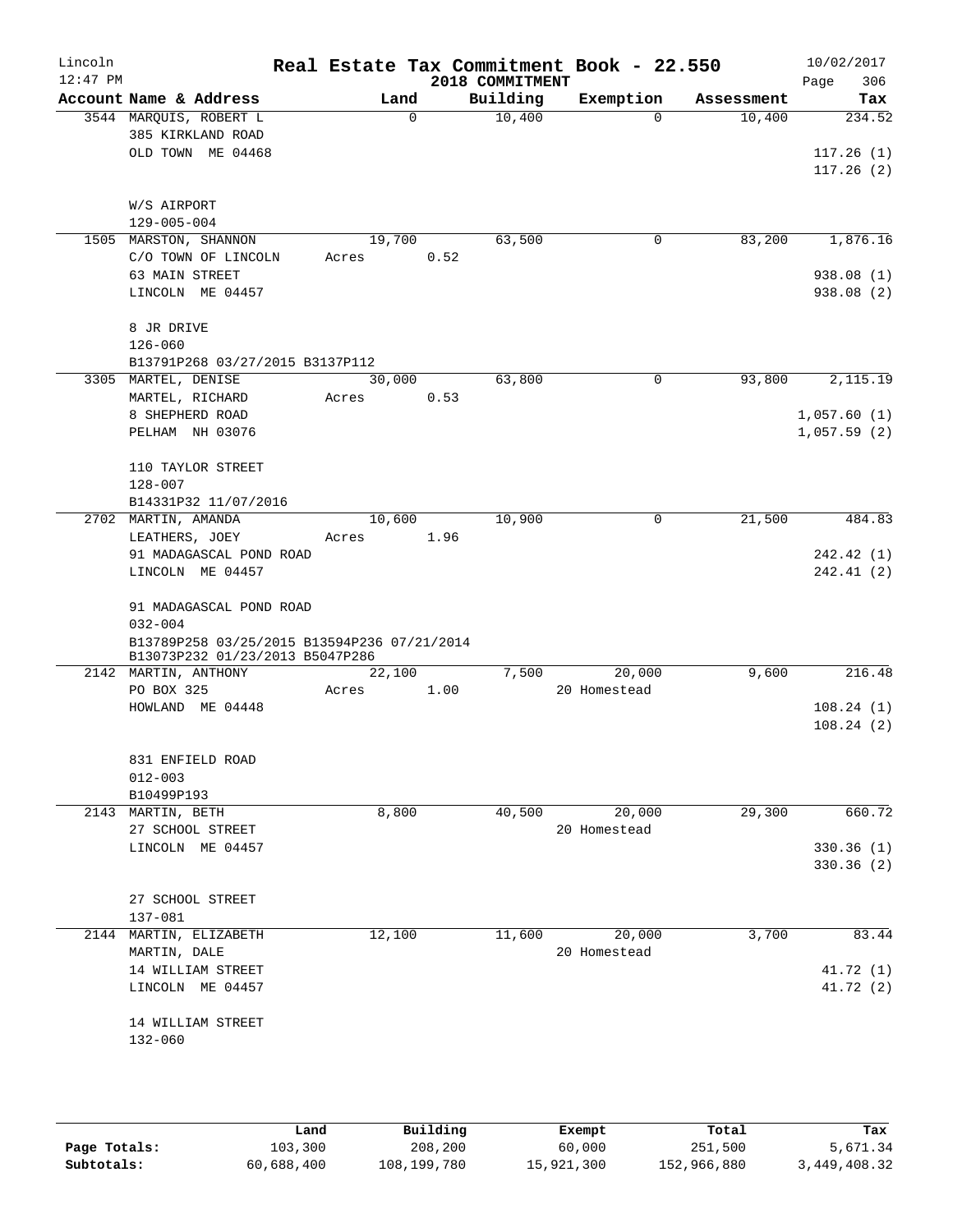| Lincoln<br>$12:47$ PM |                                             |        | 2018 COMMITMENT | Real Estate Tax Commitment Book - 22.550 |            | 10/02/2017<br>Page<br>307 |
|-----------------------|---------------------------------------------|--------|-----------------|------------------------------------------|------------|---------------------------|
|                       | Account Name & Address                      | Land   | Building        | Exemption                                | Assessment | Tax                       |
|                       | 799 MARTIN, KATHLEEN A                      | 11,300 | 18,300          | 20,000                                   | 9,600      | 216.48                    |
|                       | 62 MACKENZIE AVE                            | Acres  | 0.56            | 20 Homestead                             |            |                           |
|                       | LINCOLN ME 04457-1512                       |        |                 |                                          |            | 108.24(1)                 |
|                       |                                             |        |                 |                                          |            | 108.24(2)                 |
|                       | 62 MACKENZIE AVENUE                         |        |                 |                                          |            |                           |
|                       | $138 - 002$                                 |        |                 |                                          |            |                           |
|                       | B13257P346 07/17/2013                       |        |                 |                                          |            |                           |
|                       | 2148 MARTIN, PAUL R & TONYA                 | 16,200 | 46,500          | 20,000                                   | 42,700     | 962.89                    |
|                       | J<br>PO BOX 294                             |        |                 | 20 Homestead                             |            |                           |
|                       | LINCOLN ME 04457-0294                       |        |                 |                                          |            | 481.45 (1)                |
|                       |                                             |        |                 |                                          |            | 481.44 (2)                |
|                       |                                             |        |                 |                                          |            |                           |
|                       | 140 STATION ROAD                            |        |                 |                                          |            |                           |
|                       | $120 - 011$<br>3816 MARTIN, RICHARD         | 11,100 | 0               | 0                                        | 11,100     | 250.31                    |
|                       | C/O CHERYL MCCORMICK                        | Acres  | 66.40           |                                          |            |                           |
|                       | 2135 PRAIRIE FIELD                          |        |                 |                                          |            | 125.16(1)                 |
|                       | PLACE                                       |        |                 |                                          |            |                           |
|                       | MANHATTAN KS 66502                          |        |                 |                                          |            | 125.15(2)                 |
|                       | HALF TOWNSHIP ROAD                          |        |                 |                                          |            |                           |
|                       | $043 - 024$                                 |        |                 |                                          |            |                           |
|                       | B13121P99 03/14/2013                        |        |                 |                                          |            |                           |
|                       | 2149 MARTIN, RONALD D                       | 8,500  | $\mathbf 0$     | $\mathbf 0$                              | 8,500      | 191.68                    |
|                       | MARTIN, VIRGINIA                            |        |                 |                                          |            |                           |
|                       | 231 ARAB ROAD                               |        |                 |                                          |            | 95.84(1)                  |
|                       | LEE ME 04455                                |        |                 |                                          |            | 95.84(2)                  |
|                       | SOUTH ROAD                                  |        |                 |                                          |            |                           |
|                       | $054 - 018$                                 |        |                 |                                          |            |                           |
|                       | 2150 MARTIN, TEDDY L                        | 18,600 | 37,600          | 20,000                                   | 36,200     | 816.31                    |
|                       | 432 WEST BROADWAY                           | Acres  | 2.75            | 20 Homestead                             |            |                           |
|                       | LINCOLN ME 04457-9704                       |        |                 |                                          |            | 408.16(1)                 |
|                       |                                             |        |                 |                                          |            | 408.15(2)                 |
|                       | 432 WEST BROADWAY                           |        |                 |                                          |            |                           |
|                       | $046 - 040$                                 |        |                 |                                          |            |                           |
|                       | B5488P370                                   |        |                 |                                          |            |                           |
| 2079                  | MARTIN, THOMAS R                            | 1,700  | $\Omega$        | 0                                        | 1,700      | 38.34                     |
|                       | MARTIN, SHAYLEEN M                          | Acres  | 14.80           |                                          |            |                           |
|                       | 26112 WEST TONTO LANE                       |        |                 |                                          |            | 19.17(1)<br>19.17(2)      |
|                       | BUCKEYE AZ 85396                            |        |                 |                                          |            |                           |
|                       | <b>MAIN STREET</b>                          |        |                 |                                          |            |                           |
|                       | $080 - 021$                                 |        |                 |                                          |            |                           |
|                       | B13825P272 05/04/2015                       |        |                 |                                          |            |                           |
|                       | 2076 MARTIN, THOMAS R                       | 17,400 | 0               | 0                                        | 17,400     | 392.37                    |
|                       | MARTIN, SHAYLEEN M<br>26112 WEST TONTO LANE | Acres  | 0.84            |                                          |            | 196.19(1)                 |
|                       | BUCKEYE AZ 85396                            |        |                 |                                          |            | 196.18(2)                 |
|                       |                                             |        |                 |                                          |            |                           |
|                       | 595 MAIN STREET                             |        |                 |                                          |            |                           |
|                       | $080 - 032$                                 |        |                 |                                          |            |                           |
|                       | B13825P272 05/04/2015 B11605P259            |        |                 |                                          |            |                           |
|                       |                                             |        |                 |                                          |            |                           |
|                       | Land                                        |        | Building        | Exempt                                   | Total      | Tax                       |
|                       |                                             |        |                 |                                          |            |                           |

|              | -------    |             | -------    | ------      | ------       |
|--------------|------------|-------------|------------|-------------|--------------|
| Page Totals: | 84,800     | 102,400     | 60,000     | 127,200     | 2,868.38     |
| Subtotals:   | 60,773,200 | 108,302,180 | 15,981,300 | 153,094,080 | 3,452,276.70 |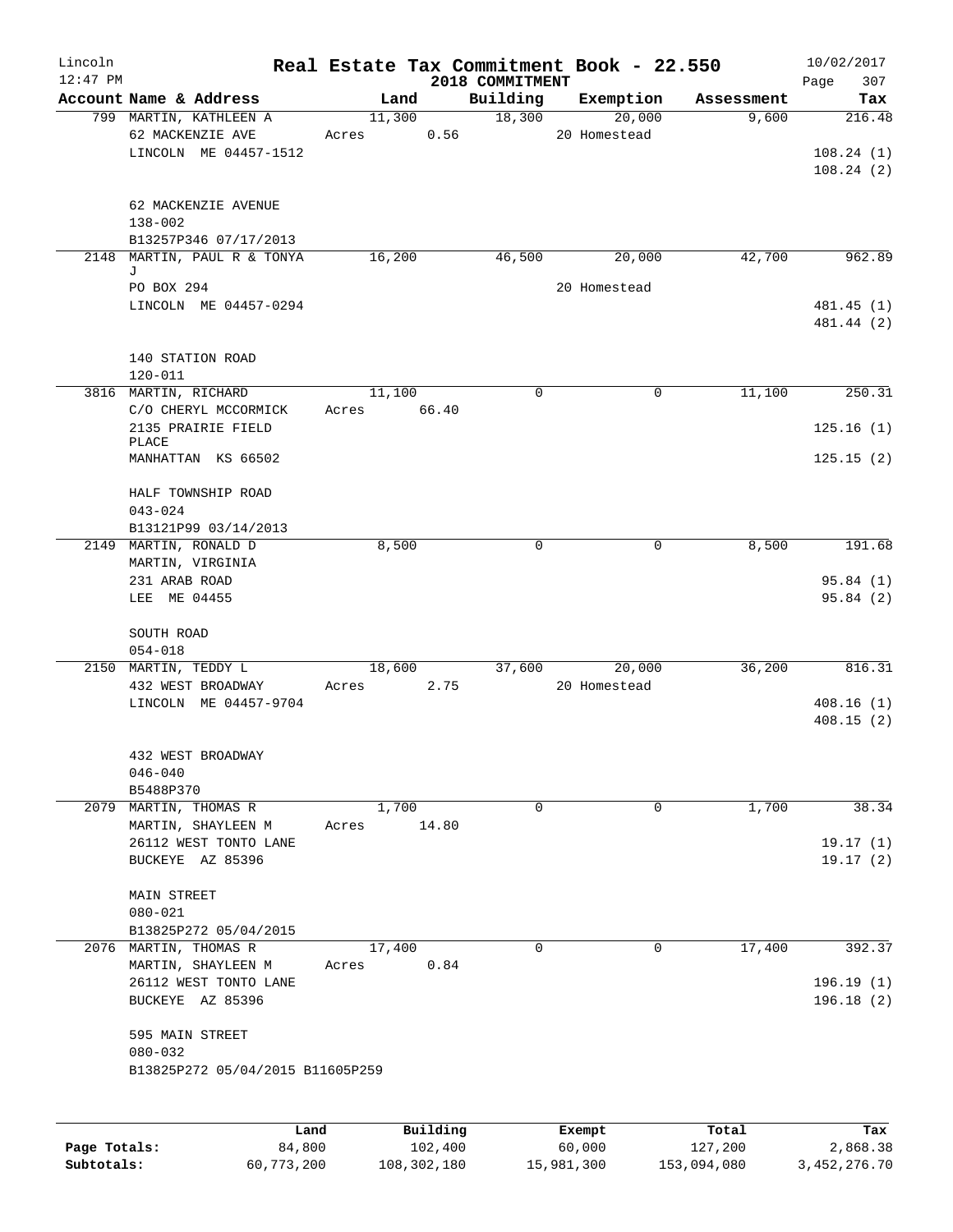| Lincoln    |                                                                                            |             |      |                             | Real Estate Tax Commitment Book - 22.550 |                      | 10/02/2017         |
|------------|--------------------------------------------------------------------------------------------|-------------|------|-----------------------------|------------------------------------------|----------------------|--------------------|
| $12:47$ PM | Account Name & Address                                                                     |             | Land | 2018 COMMITMENT<br>Building | Exemption                                |                      | 308<br>Page<br>Tax |
|            | 3141 MARTIN, YOLANDE P                                                                     | 18,300      |      | 61,100                      | 20,000                                   | Assessment<br>59,400 | 1,339.47           |
|            | SPRAGUE, KAREN L                                                                           | Acres 0.46  |      |                             | 20 Homestead                             |                      |                    |
|            | 28 LAKEVIEW STREET                                                                         |             |      |                             |                                          |                      | 669.74 (1)         |
|            | LINCOLN ME 04457-1528                                                                      |             |      |                             |                                          |                      | 669.73(2)          |
|            |                                                                                            |             |      |                             |                                          |                      |                    |
|            | 28 LAKEVIEW STREET                                                                         |             |      |                             |                                          |                      |                    |
|            | 139-244                                                                                    |             |      |                             |                                          |                      |                    |
|            | 3669 MARTINEZ MARINA                                                                       | 13,700      |      | $\Omega$                    | 0                                        | 13,700               | 308.94             |
|            | 29 WASON ROAD                                                                              | Acres 12.00 |      |                             |                                          |                      |                    |
|            | HUDSON NH 03051                                                                            |             |      |                             |                                          |                      | 154.47(1)          |
|            |                                                                                            |             |      |                             |                                          |                      | 154.47(2)          |
|            |                                                                                            |             |      |                             |                                          |                      |                    |
|            | 595 HALF TOWNSHIP ROAD                                                                     |             |      |                             |                                          |                      |                    |
|            | $043 - 008$                                                                                |             |      |                             |                                          |                      |                    |
|            | B12965P266 10/03/2012 B12934P274 09/05/2012<br>B12823P144 02/22/2012 B12635P113 10/25/2011 |             |      |                             |                                          |                      |                    |
|            | 2151 MASCETTA, THOMAS P                                                                    | 13,900      |      |                             | 75,700<br>20,000                         | 69,600               | 1,569.48           |
|            | 350 MAIN STREET                                                                            | Acres       | 0.63 |                             | 20 Homestead                             |                      |                    |
|            | LINCOLN ME 04457-1701                                                                      |             |      |                             |                                          |                      | 784.74 (1)         |
|            |                                                                                            |             |      |                             |                                          |                      | 784.74 (2)         |
|            |                                                                                            |             |      |                             |                                          |                      |                    |
|            | 350 MAIN STREET                                                                            |             |      |                             |                                          |                      |                    |
|            | $151 - 011$                                                                                |             |      |                             |                                          |                      |                    |
|            | 2152 MASCETTA, THOMAS P                                                                    | 10,800      |      | 0                           | 0                                        | 10,800               | 243.54             |
|            | 350 MAIN STREET                                                                            | Acres 0.36  |      |                             |                                          |                      |                    |
|            | LINCOLN ME 04457-1701                                                                      |             |      |                             |                                          |                      | 121.77(1)          |
|            |                                                                                            |             |      |                             |                                          |                      | 121.77(2)          |
|            | MAIN STREET                                                                                |             |      |                             |                                          |                      |                    |
|            | 151-012                                                                                    |             |      |                             |                                          |                      |                    |
|            | 2153 MASON, ROGER                                                                          | 17,300      |      | 8,300                       | 0                                        | 25,600               | 577.28             |
|            | MASON, CARLEEN                                                                             |             |      |                             |                                          |                      |                    |
|            | PO BOX 463                                                                                 |             |      |                             |                                          |                      | 288.64(1)          |
|            | LISBON ME 04250                                                                            |             |      |                             |                                          |                      | 288.64(2)          |
|            |                                                                                            |             |      |                             |                                          |                      |                    |
|            | 241 CURTIS FARM ROAD                                                                       |             |      |                             |                                          |                      |                    |
|            | $054 - 005$                                                                                |             |      |                             |                                          |                      |                    |
|            | 2155 MATT, MICHELLE &<br>BRADEEN, HAROLD                                                   | 7,500       |      | 9,200                       | 16,700                                   | 0                    | 0.00               |
|            | 26A LAKEVIEW STREET                                                                        |             |      |                             | 20 Homestead                             |                      |                    |
|            | LINCOLN ME 04457                                                                           |             |      |                             |                                          |                      |                    |
|            |                                                                                            |             |      |                             |                                          |                      |                    |
|            |                                                                                            |             |      |                             |                                          |                      |                    |
|            | 26 LAKEVIEW STREET                                                                         |             |      |                             |                                          |                      |                    |
|            | $139 - 243 - 000 - 000$                                                                    |             |      |                             |                                          |                      |                    |
|            | 2156 MATTANAWCOOK TER                                                                      | 117,600     |      | 649,900                     | 0                                        | 767,500              | 17,307.13          |
|            | HOUSING CORP<br>C/O MULTI MANAGEMENT                                                       |             |      |                             |                                          |                      |                    |
|            | GROUP                                                                                      |             |      |                             |                                          |                      |                    |
|            | 4 UNION STREET BOX 9                                                                       |             |      |                             |                                          |                      | 8,653.57(1)        |
|            | BANGOR ME 04401                                                                            |             |      |                             |                                          |                      | 8,653.56 (2)       |
|            |                                                                                            |             |      |                             |                                          |                      |                    |
|            | 1 VILLAGE CIRCLE                                                                           |             |      |                             |                                          |                      |                    |
|            | $132 - 105$                                                                                |             |      |                             |                                          |                      |                    |
|            |                                                                                            |             |      |                             |                                          |                      |                    |

|              | Land       | Building    | Exempt     | Total       | Tax            |
|--------------|------------|-------------|------------|-------------|----------------|
| Page Totals: | 199,100    | 804,200     | 56,700     | 946,600     | 21,345.84      |
| Subtotals:   | 60,972,300 | 109,106,380 | 16,038,000 | 154,040,680 | 3, 473, 622.54 |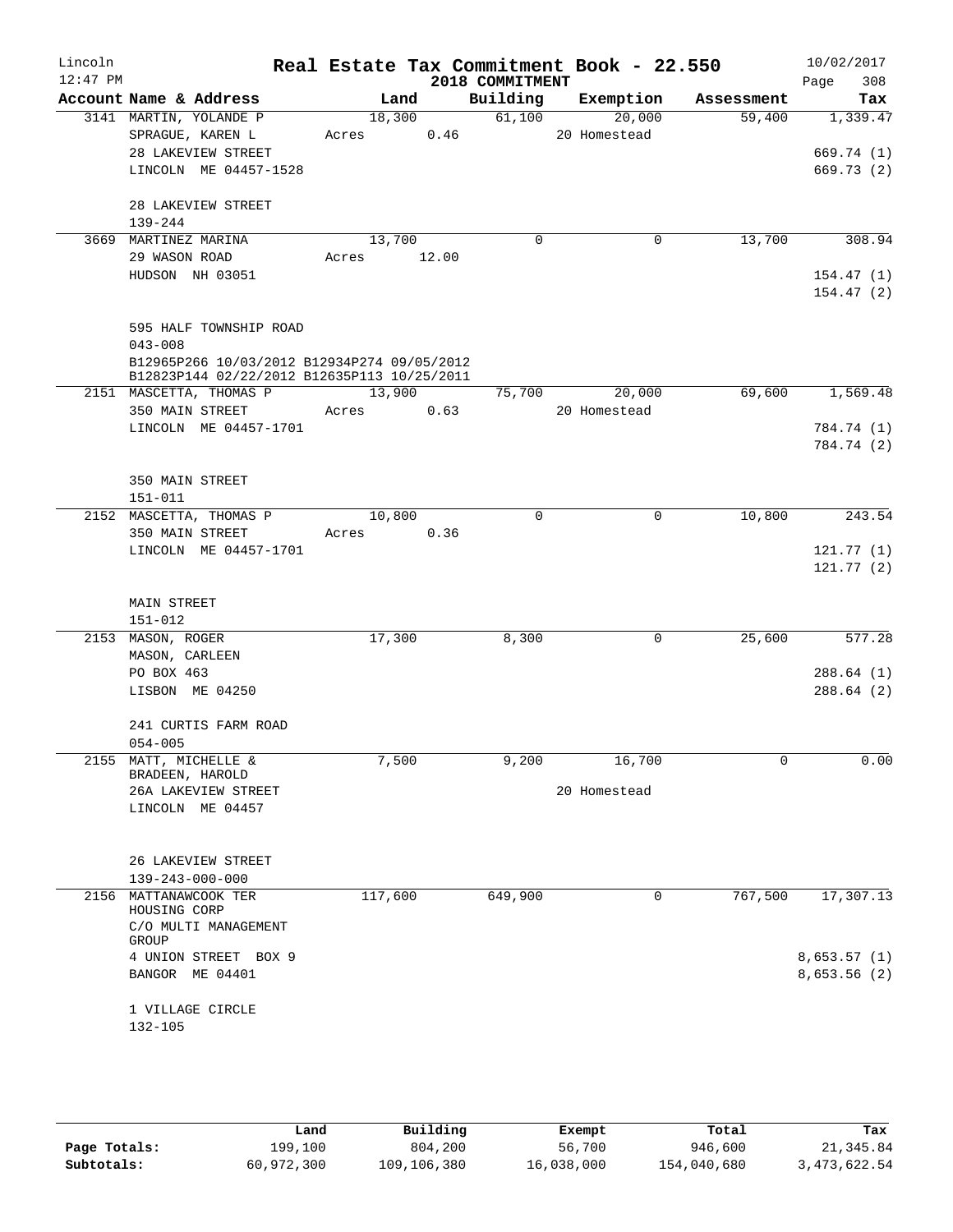| Lincoln<br>$12:47$ PM |                                      |        |       |                             | Real Estate Tax Commitment Book - 22.550 |            | 10/02/2017         |
|-----------------------|--------------------------------------|--------|-------|-----------------------------|------------------------------------------|------------|--------------------|
|                       | Account Name & Address               |        | Land  | 2018 COMMITMENT<br>Building | Exemption                                | Assessment | 309<br>Page<br>Tax |
|                       | 2157 MATTHEWS, MARVIN                | 61,400 |       | 45,400                      | $\Omega$                                 | 106,800    | 2,408.34           |
|                       | MATTHEWS, JANICE                     | Acres  | 1.30  |                             |                                          |            |                    |
|                       | 1379A CO RT 12                       |        |       |                             |                                          |            | 1, 204.17(1)       |
|                       | GOUVERNEUR NY                        |        |       |                             |                                          |            | 1, 204.17(2)       |
|                       | 13642-9669                           |        |       |                             |                                          |            |                    |
|                       |                                      |        |       |                             |                                          |            |                    |
|                       | 224 DANNY DRIVE                      |        |       |                             |                                          |            |                    |
| 2158                  | 172-011<br>MATUSOVICH, GERALD R      | 52,600 |       | 68,300                      | 0                                        | 120,900    | 2,726.30           |
|                       | MATUSOVICH, WILLIAM A                | Acres  | 29.87 |                             |                                          |            |                    |
|                       | 453 QUAKER FARMS ROAD                |        |       |                             |                                          |            | 1,363.15(1)        |
|                       | OXFORD CT 06478                      |        |       |                             |                                          |            | 1,363.15(2)        |
|                       |                                      |        |       |                             |                                          |            |                    |
|                       | DEAD STREAM ROAD                     |        |       |                             |                                          |            |                    |
|                       | $058 - 001$                          |        |       |                             |                                          |            |                    |
|                       | B12727P182 02/07/2012                |        |       |                             |                                          |            |                    |
| 2159                  | MAUL, RICHARD & JOAN                 | 19,200 |       | 80,100                      | 20,000                                   | 79,300     | 1,788.22           |
|                       | C/O JOHN MAUL                        | Acres  | 0.53  |                             | 20 Homestead                             |            |                    |
|                       | 167 ELM STREET                       |        |       |                             |                                          |            | 894.11 (1)         |
|                       | HALIFAX MA 02338                     |        |       |                             |                                          |            | 894.11 (2)         |
|                       |                                      |        |       |                             |                                          |            |                    |
|                       | 9 JR DRIVE                           |        |       |                             |                                          |            |                    |
|                       | $126 - 065$<br>3812 MAXWELL, COLBY H | 14,000 |       | 81,500                      | 26,000                                   | 69,500     | 1,567.23           |
|                       | MAXWELL, JANETTE F                   | Acres  | 2.30  |                             | 20 Homestead                             |            |                    |
|                       | 10 GRANITE AVENUE                    |        |       |                             | 07 Veteran                               |            | 783.62 (1)         |
|                       | LINCOLN ME 04457                     |        |       |                             |                                          |            | 783.61(2)          |
|                       |                                      |        |       |                             |                                          |            |                    |
|                       | 10 GRANITE AVENUE                    |        |       |                             |                                          |            |                    |
|                       | 142-039                              |        |       |                             |                                          |            |                    |
|                       | B12938P108 09/07/2012                |        |       |                             |                                          |            |                    |
|                       | 2162 MAXWELL, DEREK W &<br>MELANIE J | 40,100 |       | 106,300                     | 20,000                                   | 126,400    | 2,850.32           |
|                       | 293 TOWN FARM ROAD                   |        |       |                             | 20 Homestead                             |            |                    |
|                       | LINCOLN ME 04457-9504                |        |       |                             |                                          |            | 1,425.16(1)        |
|                       |                                      |        |       |                             |                                          |            | 1,425.16(2)        |
|                       |                                      |        |       |                             |                                          |            |                    |
|                       | 293 TOWN FARM ROAD                   |        |       |                             |                                          |            |                    |
|                       | $081 - 020$                          |        |       |                             |                                          |            |                    |
|                       | 974 MAXWELL, GINGER                  | 13,800 |       | 0                           | $\mathbf{0}$                             | 13,800     | 311.19             |
|                       | PO BOX 96                            | Acres  | 14.40 |                             |                                          |            |                    |
|                       | WINN ME 04495                        |        |       |                             |                                          |            | 155.60(1)          |
|                       |                                      |        |       |                             |                                          |            | 155.59(2)          |
|                       | FOLSOM POND ROAD                     |        |       |                             |                                          |            |                    |
|                       | $027 - 021$                          |        |       |                             |                                          |            |                    |
|                       | B12795P347 04/25/2012                |        |       |                             |                                          |            |                    |
|                       | 2163 MAXWELL, GINGER                 |        | 8,000 | $\Omega$                    | $\mathbf 0$                              | 8,000      | 180.40             |
|                       | PO BOX 96                            | Acres  | 3.11  |                             |                                          |            |                    |
|                       | WINN ME 04495                        |        |       |                             |                                          |            | 90.20(1)           |
|                       |                                      |        |       |                             |                                          |            | 90.20(2)           |
|                       |                                      |        |       |                             |                                          |            |                    |
|                       | PIERCE WEBBER ROAD                   |        |       |                             |                                          |            |                    |
|                       | 041-019                              |        |       |                             |                                          |            |                    |
|                       | B9744P203                            |        |       |                             |                                          |            |                    |
|                       |                                      |        |       |                             |                                          |            |                    |
|                       |                                      |        |       |                             |                                          |            |                    |

|              | Land       | Building    | Exempt     | Total       | Tax            |
|--------------|------------|-------------|------------|-------------|----------------|
| Page Totals: | 209,100    | 381,600     | 66,000     | 524,700     | 11,832.00      |
| Subtotals:   | 61,181,400 | 109,487,980 | 16,104,000 | 154,565,380 | 3, 485, 454.54 |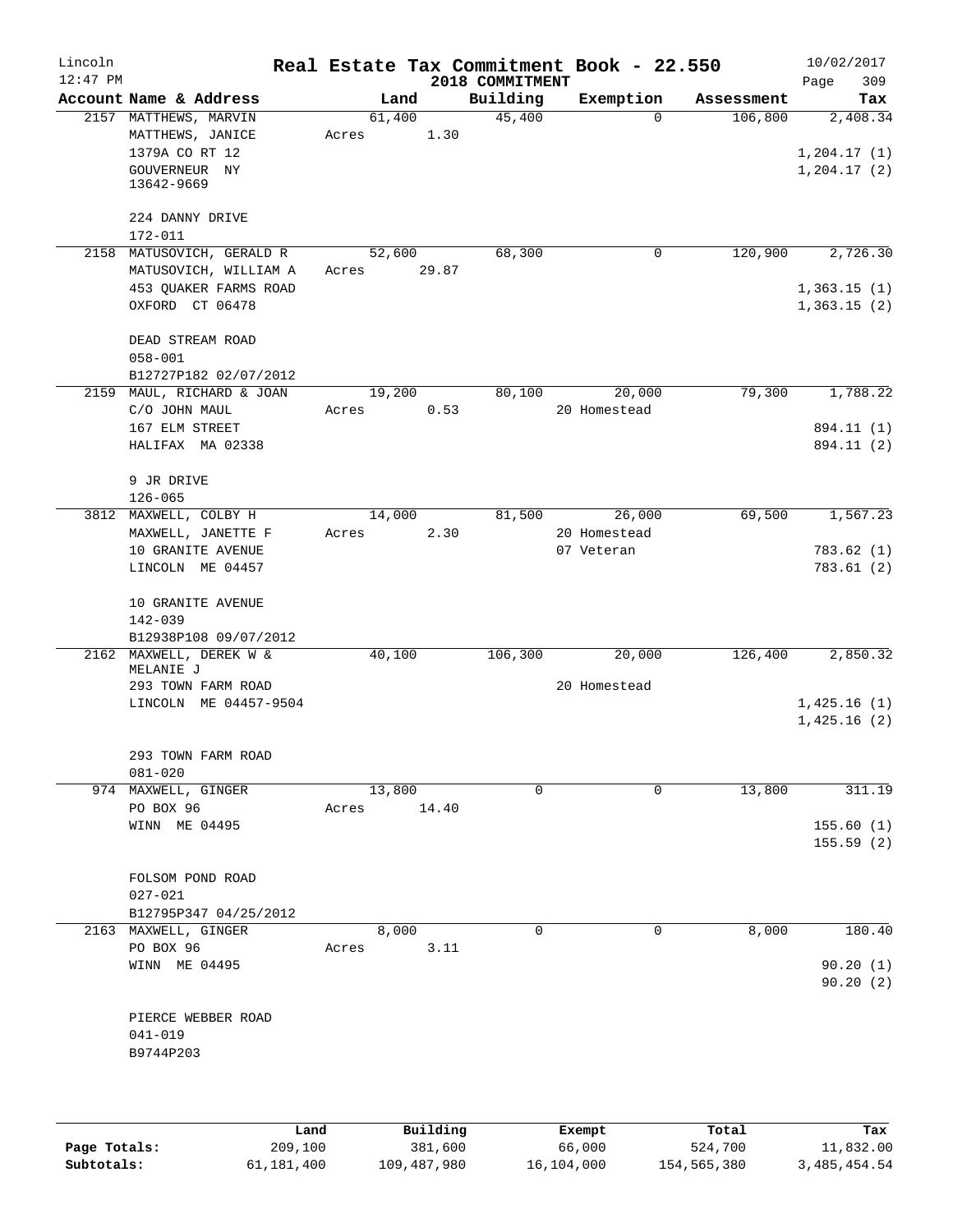| Lincoln      |                                                     |       |             |          | Real Estate Tax Commitment Book - 22.550 |              |              |             | 10/02/2017   |          |
|--------------|-----------------------------------------------------|-------|-------------|----------|------------------------------------------|--------------|--------------|-------------|--------------|----------|
| $12:47$ PM   |                                                     |       |             |          | 2018 COMMITMENT                          |              |              |             | Page         | 310      |
|              | Account Name & Address                              |       | Land        |          | Building                                 | Exemption    |              | Assessment  |              | Tax      |
|              | 2210 MAXWELL, MELANIE J                             |       | 18,700      |          | $\mathbf 0$                              |              | $\Omega$     | 18,700      |              | 421.69   |
|              | 293 TOWN FARM ROAD                                  | Acres |             | 104.40   |                                          |              |              |             |              |          |
|              | LINCOLN ME 04457-0268                               |       |             |          |                                          |              |              |             | 210.85(1)    |          |
|              |                                                     |       |             |          |                                          |              |              |             | 210.84(2)    |          |
|              |                                                     |       |             |          |                                          |              |              |             |              |          |
|              | TOWN FARM ROAD<br>$081 - 021$                       |       |             |          |                                          |              |              |             |              |          |
|              | B14149P184 05/12/2016                               |       |             |          |                                          |              |              |             |              |          |
|              | 2165 MAYNARD , CALVIN G                             |       | 12,400      |          | 27,200                                   | 20,000       |              | 19,600      |              | 441.98   |
|              | PO BOX 155                                          | Acres |             | 0.49     |                                          | 20 Homestead |              |             |              |          |
|              | HOWLAND ME 04448                                    |       |             |          |                                          |              |              |             | 220.99(1)    |          |
|              |                                                     |       |             |          |                                          |              |              |             | 220.99(2)    |          |
|              |                                                     |       |             |          |                                          |              |              |             |              |          |
|              | 171 TAYLOR STREET                                   |       |             |          |                                          |              |              |             |              |          |
|              | $128 - 025$                                         |       |             |          |                                          |              |              |             |              |          |
|              | 2166 MAYNARD, HARRY C &                             |       | 4,500       |          | 49,900                                   | 20,000       |              | 34,400      |              | 775.72   |
|              | JOLENE R                                            |       |             |          |                                          |              |              |             |              |          |
|              | 311 WEST BROADWAY                                   |       |             |          |                                          | 20 Homestead |              |             |              |          |
|              | LINCOLN ME 04457                                    |       |             |          |                                          |              |              |             | 387.86 (1)   |          |
|              |                                                     |       |             |          |                                          |              |              |             | 387.86 (2)   |          |
|              |                                                     |       |             |          |                                          |              |              |             |              |          |
|              | 311 WEST BROADWAY                                   |       |             |          |                                          |              |              |             |              |          |
|              | $129 - 015$                                         |       |             |          |                                          |              |              |             |              |          |
|              | 2167 MAYO, MARTHA M                                 |       | 15,600      |          | 65,800                                   | 20,000       |              | 61,400      |              | 1,384.57 |
|              | P O BOX 622                                         |       |             |          |                                          | 20 Homestead |              |             |              |          |
|              | LINCOLN ME 04457-0622                               |       |             |          |                                          |              |              |             | 692.29(1)    |          |
|              |                                                     |       |             |          |                                          |              |              |             | 692.28(2)    |          |
|              |                                                     |       |             |          |                                          |              |              |             |              |          |
|              | 275 BAGLEY MOUNTAIN                                 |       |             |          |                                          |              |              |             |              |          |
|              | ROAD                                                |       |             |          |                                          |              |              |             |              |          |
|              | $093 - 025$                                         |       |             |          |                                          |              |              |             |              |          |
|              | B5580P78                                            |       |             |          |                                          |              |              |             |              |          |
| 2168         | MAYO, RICHARD V &<br>GILBERTE G                     |       | 18,900      |          | 31,700                                   | 20,000       |              | 30,600      |              | 690.03   |
|              | 94 FOLSOM POND ROAD                                 | Acres |             | 11.07    |                                          | 20 Homestead |              |             |              |          |
|              | LINCOLN ME 04457-9611                               |       |             |          |                                          |              |              |             | 345.02(1)    |          |
|              |                                                     |       |             |          |                                          |              |              |             | 345.01(2)    |          |
|              |                                                     |       |             |          |                                          |              |              |             |              |          |
|              | 94 FOLSOM POND ROAD                                 |       |             |          |                                          |              |              |             |              |          |
|              | $027 - 004$                                         |       |             |          |                                          |              |              |             |              |          |
|              | B4172P99                                            |       |             |          |                                          |              |              |             |              |          |
|              | 2169 MAYO, VICKI E &                                |       | 20,200      |          | 8,600                                    |              | $\mathbf{0}$ | 28,800      |              | 649.44   |
|              | MAYO, AYSSA                                         | Acres |             | 0.16     |                                          |              |              |             |              |          |
|              | 4096 BAY LAUREL WAY                                 |       |             |          |                                          |              |              |             | 324.72 (1)   |          |
|              | BOCA RATON FL 33487                                 |       |             |          |                                          |              |              |             | 324.72 (2)   |          |
|              |                                                     |       |             |          |                                          |              |              |             |              |          |
|              | 63 SHADY LANE                                       |       |             |          |                                          |              |              |             |              |          |
|              | $148 - 009$                                         |       |             |          |                                          |              |              |             |              |          |
|              | B5902P90                                            |       |             |          |                                          |              |              |             |              |          |
|              | 161 MCALPINE, NIKALIS B                             |       | 14,700      |          | 0                                        |              | 0            | 14,700      |              | 331.49   |
|              | MCALPINE AMANDA K                                   | Acres |             | 9.20     |                                          |              |              |             |              |          |
|              | 10 TOWN FARM ROAD                                   |       |             |          |                                          |              |              |             | 165.75(1)    |          |
|              | LT #14 STERLING PK                                  |       |             |          |                                          |              |              |             | 165.74(2)    |          |
|              | CAMPG                                               |       |             |          |                                          |              |              |             |              |          |
|              | LINCOLN ME 04457                                    |       |             |          |                                          |              |              |             |              |          |
|              | 846 HALF TOWNSHIP ROAD                              |       |             |          |                                          |              |              |             |              |          |
|              | $044 - 012$                                         |       |             |          |                                          |              |              |             |              |          |
|              | B14009P154 10/28/2015 B13931P6 08/17/2015 B7502P191 |       |             |          |                                          |              |              |             |              |          |
|              |                                                     |       |             |          |                                          |              |              |             |              |          |
|              | Land                                                |       |             | Building |                                          | Exempt       |              | Total       |              | Tax      |
| Page Totals: | 105,000                                             |       |             | 183,200  |                                          | 80,000       |              | 208,200     |              | 4,694.92 |
| Subtotals:   | 61,286,400                                          |       | 109,671,180 |          |                                          | 16, 184, 000 |              | 154,773,580 | 3,490,149.46 |          |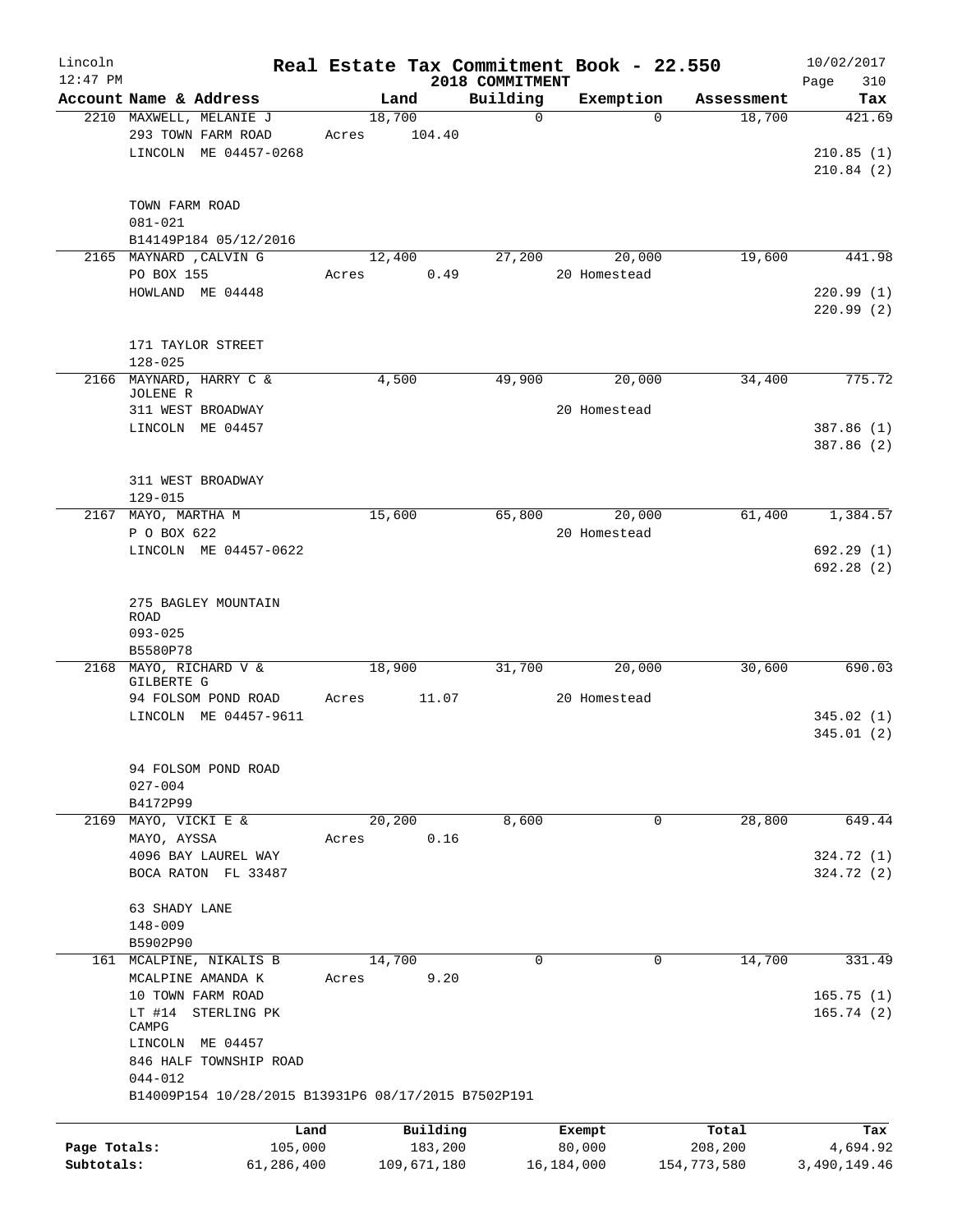| Lincoln<br>$12:47$ PM |                                                     |                 |                     | 2018 COMMITMENT | Real Estate Tax Commitment Book - 22.550 |                  | 10/02/2017<br>Page<br>311 |
|-----------------------|-----------------------------------------------------|-----------------|---------------------|-----------------|------------------------------------------|------------------|---------------------------|
|                       | Account Name & Address                              | Land            |                     | Building        | Exemption                                | Assessment       | Tax                       |
|                       | 1607 MCAVEY-SHAPPY, PATTI<br>545 FOLSOM POND ROAD   | 29,900<br>Acres | 1.00                | $\mathbf 0$     | $\Omega$                                 | 29,900           | 674.25                    |
|                       | LINCOLN ME 04457                                    |                 |                     |                 |                                          |                  | 337.13(1)<br>337.12 (2)   |
|                       | FOLSOM POND ROAD<br>$040 - 013$                     |                 |                     |                 |                                          |                  |                           |
|                       | B12818P208 05/17/2012                               |                 |                     |                 |                                          |                  |                           |
|                       | 2968 MCAVEY-SHAPPY, PATTI I<br>545 FOLSOM POND ROAD | 25,500<br>Acres | 15.66               | 134,800         | 20,000<br>20 Homestead                   | 140,300          | 3,163.77                  |
|                       | LINCOLN ME 04457                                    |                 |                     |                 |                                          |                  | 1,581.89(1)               |
|                       |                                                     |                 |                     |                 |                                          |                  | 1,581.88(2)               |
|                       | 545 FOLSOM POND ROAD                                |                 |                     |                 |                                          |                  |                           |
|                       | $040 - 003$                                         |                 |                     |                 |                                          |                  |                           |
|                       | B10745P13                                           |                 |                     |                 |                                          |                  |                           |
|                       | 406 MCAVOY, SHAUN G & KELLY<br>J                    | 19,700          |                     | 55,700          | 0                                        | 75,400           | 1,700.27                  |
|                       | SOLTYS, ALAN & LAURIE A Acres                       |                 | 0.08                |                 |                                          |                  |                           |
|                       | 40 HILL CREST AVENUE                                |                 |                     |                 |                                          |                  | 850.14(1)                 |
|                       | BREWER ME 04412                                     |                 |                     |                 |                                          |                  | 850.13(2)                 |
|                       | 12 MATTANAWCOOK STREET                              |                 |                     |                 |                                          |                  |                           |
|                       | 137-151                                             |                 |                     |                 |                                          |                  |                           |
|                       | B12481P239 04/30/2011<br>2172 MCCAFFERTY, ANITA J   | 6,800           |                     | 37,600          | 20,000                                   | 24,400           | 550.22                    |
|                       | MCCAFFERTY, MARK A                                  |                 |                     |                 | 20 Homestead                             |                  |                           |
|                       | PO BOX 233                                          |                 |                     |                 |                                          |                  | 275.11(1)                 |
|                       | LINCOLN ME 04457                                    |                 |                     |                 |                                          |                  | 275.11(2)                 |
|                       | 7 WILSON STREET                                     |                 |                     |                 |                                          |                  |                           |
|                       | $139 - 263$                                         |                 |                     |                 |                                          |                  |                           |
|                       | 2173 MCCAFFERTY, ANITA J<br><b>STEWART</b>          | 6,800           |                     | 32,200          | 0                                        | 39,000           | 879.45                    |
|                       | MCCAFFERTY, MARK A                                  |                 |                     |                 |                                          |                  |                           |
|                       | PO BOX 233                                          |                 |                     |                 |                                          |                  | 439.73 (1)                |
|                       | LINCOLN ME 04457                                    |                 |                     |                 |                                          |                  | 439.72 (2)                |
|                       | 5 WILSON STREET                                     |                 |                     |                 |                                          |                  |                           |
|                       | $139 - 264$                                         |                 |                     |                 |                                          |                  |                           |
|                       | 2174 MCCAFFERTY, BRENT A                            | 49,200          |                     | 90,900          | 0                                        | 140,100          | 3,159.26                  |
|                       | MCCAFFERTY, DEBORAH S<br>147 GRANITE HEIGHTS        |                 |                     |                 |                                          |                  | 1,579.63(1)               |
|                       | FARMINGTON ME 04938                                 |                 |                     |                 |                                          |                  | 1,579.63(2)               |
|                       |                                                     |                 |                     |                 |                                          |                  |                           |
|                       | 286 MILLETT MALLETT<br><b>ROAD</b>                  |                 |                     |                 |                                          |                  |                           |
|                       | $103 - 036$                                         |                 |                     |                 |                                          |                  |                           |
|                       | 2175 MCCAFFERTY, CHELSEA R                          | 10,900          |                     | 8,700           | 19,600                                   | 0                | 0.00                      |
|                       | 18 LINDAY STREET                                    |                 |                     |                 | 20 Homestead                             |                  |                           |
|                       | LINCOLN ME 04457                                    |                 |                     |                 |                                          |                  |                           |
|                       |                                                     |                 |                     |                 |                                          |                  |                           |
|                       | 18 LINDSAY STREET<br>$136 - 063$                    |                 |                     |                 |                                          |                  |                           |
|                       |                                                     |                 |                     |                 |                                          |                  |                           |
|                       |                                                     |                 |                     |                 |                                          |                  |                           |
| Page Totals:          | Land<br>148,800                                     |                 | Building<br>359,900 |                 | Exempt<br>59,600                         | Total<br>449,100 | Tax<br>10,127.22          |
|                       |                                                     |                 |                     |                 |                                          |                  |                           |

**Subtotals:** 61,435,200 110,031,080 16,243,600 155,222,680 3,500,276.68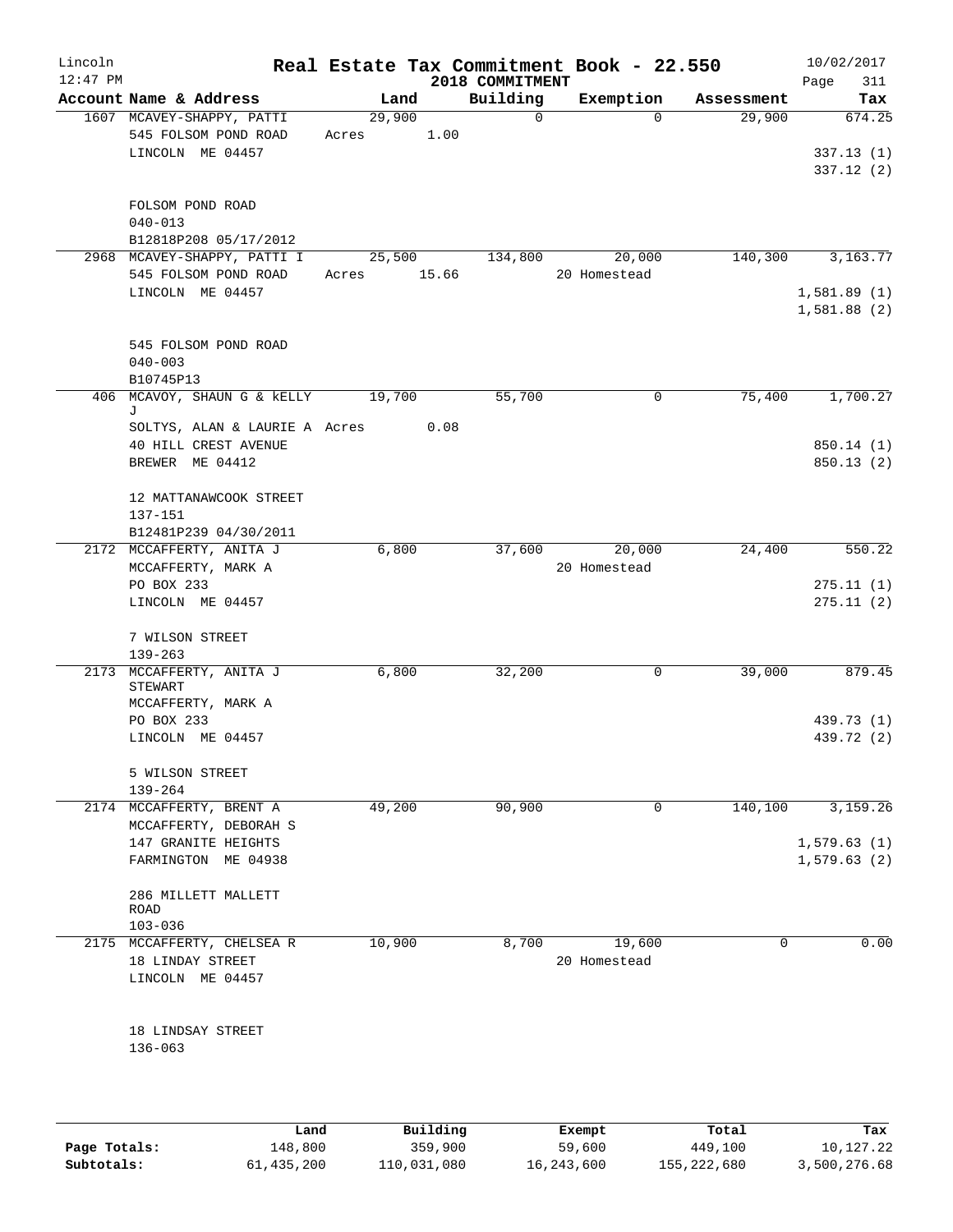| Lincoln<br>$12:47$ PM |                                                                      |        |      |      | 2018 COMMITMENT | Real Estate Tax Commitment Book - 22.550 |            | 10/02/2017<br>Page<br>312 |
|-----------------------|----------------------------------------------------------------------|--------|------|------|-----------------|------------------------------------------|------------|---------------------------|
|                       | Account Name & Address                                               |        | Land |      | Building        | Exemption                                | Assessment | Tax                       |
|                       | 2176 MCCAFFERTY, EDWARD JR                                           | 67,600 |      |      | 140,300         | 26,000                                   | 181,900    | 4,101.85                  |
|                       | 36 WORCESTER WAY                                                     |        |      |      |                 | 06 Veteran                               |            |                           |
|                       | LINCOLN ME 04457                                                     |        |      |      |                 | 20 Homestead                             |            | 2,050.93(1)               |
|                       |                                                                      |        |      |      |                 |                                          |            | 2,050.92(2)               |
|                       | 36 WORCESTER WAY                                                     |        |      |      |                 |                                          |            |                           |
|                       | $116 - 007$                                                          |        |      |      |                 |                                          |            |                           |
|                       | 2177 MCCAFFERTY, HOLLY                                               | 48,800 |      |      | 128,300         | 20,000                                   | 157,100    | 3,542.61                  |
|                       | 48 WORCESTER WAY                                                     |        |      |      |                 | 20 Homestead                             |            |                           |
|                       | LINCOLN ME 04457-4427                                                |        |      |      |                 |                                          |            | 1,771.31(1)               |
|                       |                                                                      |        |      |      |                 |                                          |            | 1,771.30(2)               |
|                       |                                                                      |        |      |      |                 |                                          |            |                           |
|                       | 48 WORCESTER WAY<br>$116 - 004$                                      |        |      |      |                 |                                          |            |                           |
|                       | 2171 MCCAFFERTY, RYAN &                                              | 17,400 |      |      | 19,600          | 0                                        | 37,000     | 834.35                    |
|                       | SHARI                                                                |        |      |      |                 |                                          |            |                           |
|                       | 22 VFW ROAD                                                          | Acres  |      | 1.09 |                 |                                          |            |                           |
|                       | LINCOLN ME 04457                                                     |        |      |      |                 |                                          |            | 417.18(1)                 |
|                       |                                                                      |        |      |      |                 |                                          |            | 417.17(2)                 |
|                       | 20 VFW ROAD                                                          |        |      |      |                 |                                          |            |                           |
|                       | $162 - 023$                                                          |        |      |      |                 |                                          |            |                           |
|                       | B12743P141                                                           |        |      |      |                 |                                          |            |                           |
|                       | 2179 MCCAGUE, EILEEN                                                 | 7,400  |      |      | 43,100          | 20,000                                   | 30,500     | 687.78                    |
|                       | 2 ACADEMY STREET                                                     |        |      |      |                 | 20 Homestead                             |            |                           |
|                       | LINCOLN ME 04457                                                     |        |      |      |                 |                                          |            | 343.89(1)                 |
|                       |                                                                      |        |      |      |                 |                                          |            | 343.89 (2)                |
|                       | 2 ACADEMY STREET                                                     |        |      |      |                 |                                          |            |                           |
|                       | 139-285                                                              |        |      |      |                 |                                          |            |                           |
|                       | 2434 MCCARTHY JARED                                                  | 16,700 |      |      | 90,600          | 20,000                                   | 87,300     | 1,968.62                  |
|                       | 114 STATION ROAD                                                     | Acres  |      | 2.07 |                 | 20 Homestead                             |            |                           |
|                       | LINCOLN ME 04457                                                     |        |      |      |                 |                                          |            | 984.31 (1)                |
|                       |                                                                      |        |      |      |                 |                                          |            | 984.31 (2)                |
|                       |                                                                      |        |      |      |                 |                                          |            |                           |
|                       | 114 STATION ROAD<br>$120 - 008$                                      |        |      |      |                 |                                          |            |                           |
|                       | B13724P286 12/15/2014                                                |        |      |      |                 |                                          |            |                           |
|                       | 2180 MCCARTHY, BERNARD JR                                            | 14,600 |      |      | 42,900          | 20,000                                   | 37,500     | 845.63                    |
|                       | MCCARTHY, AIMEE                                                      | Acres  |      | 0.36 |                 | 20 Homestead                             |            |                           |
|                       | 5 LIBBY ST                                                           |        |      |      |                 |                                          |            | 422.82(1)                 |
|                       | LINCOLN ME 04457-1610                                                |        |      |      |                 |                                          |            | 422.81(2)                 |
|                       |                                                                      |        |      |      |                 |                                          |            |                           |
|                       | 5 LIBBY STREET                                                       |        |      |      |                 |                                          |            |                           |
|                       | 139-145<br>2182 MCCARTHY, JOYCE                                      | 66,500 |      |      | 30,900          | 0                                        | 97,400     | 2,196.37                  |
|                       | OULLETTE, NELSON R                                                   | Acres  |      | 1.43 |                 |                                          |            |                           |
|                       | PO BOX 118                                                           |        |      |      |                 |                                          |            | 1,098.19(1)               |
|                       | MILFORD ME 04461                                                     |        |      |      |                 |                                          |            | 1,098.18(2)               |
|                       |                                                                      |        |      |      |                 |                                          |            |                           |
|                       | 228 MCGREGOR ROAD                                                    |        |      |      |                 |                                          |            |                           |
|                       | 112-019                                                              |        |      |      |                 |                                          |            |                           |
|                       | B14289P246 09/27/2016 B12660P275 11/18/2011<br>B12577P108 08/26/2011 |        |      |      |                 |                                          |            |                           |
|                       |                                                                      |        |      |      |                 |                                          |            |                           |
|                       |                                                                      |        |      |      |                 |                                          |            |                           |

|              | úand       | Building    | Exempt     | Total       | Tax          |
|--------------|------------|-------------|------------|-------------|--------------|
| Page Totals: | 239,000    | 495,700     | 106,000    | 628,700     | 14,177.21    |
| Subtotals:   | 61,674,200 | 110,526,780 | 16,349,600 | 155,851,380 | 3,514,453.89 |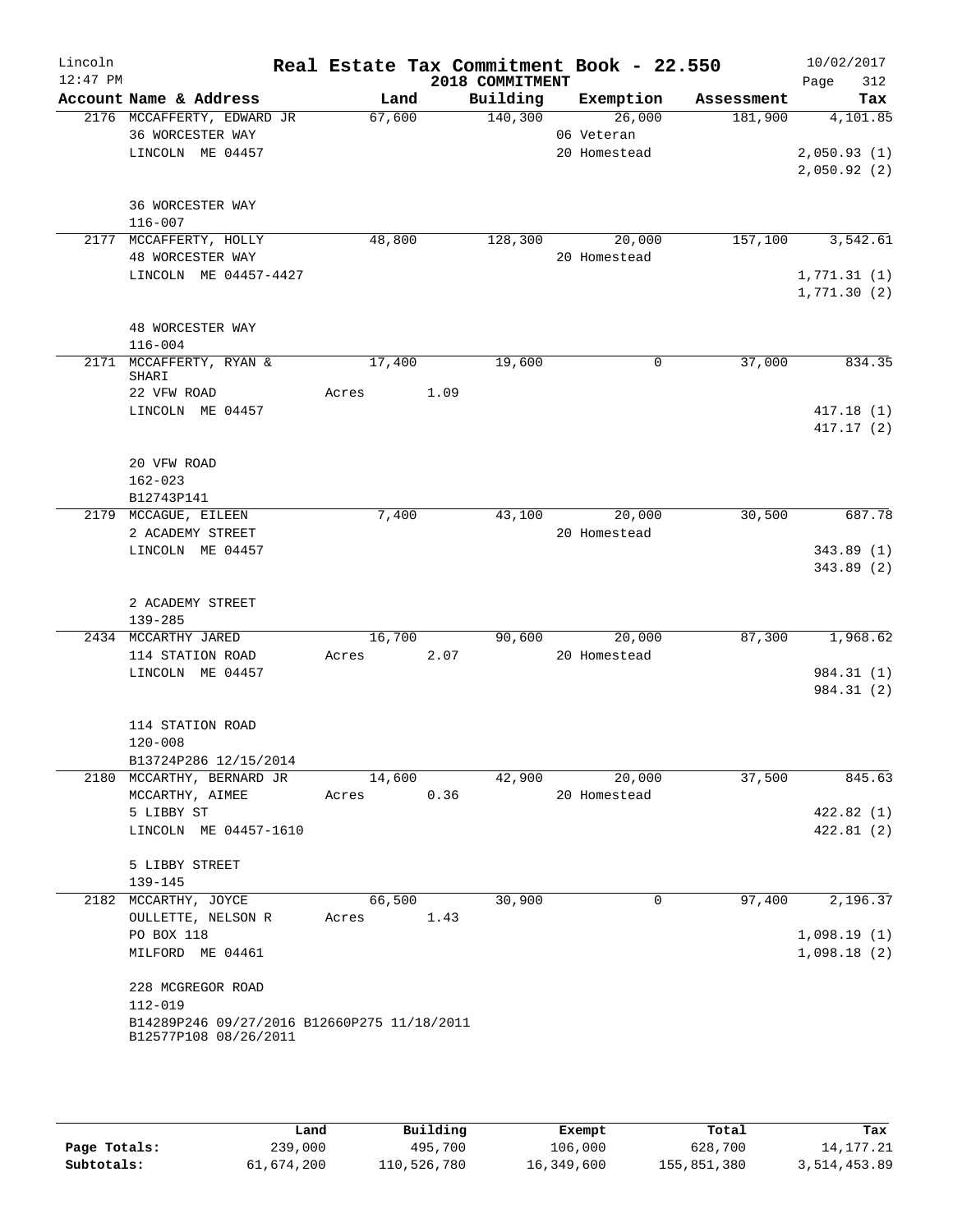| Lincoln    |                                         |        | Real Estate Tax Commitment Book - 22.550 |              |            | 10/02/2017   |
|------------|-----------------------------------------|--------|------------------------------------------|--------------|------------|--------------|
| $12:47$ PM |                                         |        | 2018 COMMITMENT                          |              |            | 313<br>Page  |
|            | Account Name & Address                  | Land   | Building                                 | Exemption    | Assessment | Tax          |
|            | 2183 MCCOMB, DENNIS C JR                | 5,500  | $\Omega$                                 | $\Omega$     | 5,500      | 124.03       |
|            | MCCOMB, JUDY L                          | Acres  | 0.10                                     |              |            |              |
|            | 6013 SUMMERWOOD LN                      |        |                                          |              |            | 62.02(1)     |
|            | TEXARKANA AR 71854                      |        |                                          |              |            | 62.01(2)     |
|            | 20 EAST BROADWAY                        |        |                                          |              |            |              |
|            | 137-111                                 |        |                                          |              |            |              |
|            | 2186 MCCOMB, RONALD F SR                | 17,300 | 60,400                                   | 26,000       | 51,700     | 1,165.84     |
|            | 19 TAYLOR ST                            |        |                                          | 06 Veteran   |            |              |
|            | LINCOLN ME 04457-1125                   |        |                                          | 20 Homestead |            | 582.92 (1)   |
|            |                                         |        |                                          |              |            | 582.92(2)    |
|            | 19 TAYLOR STREET                        |        |                                          |              |            |              |
|            | 137-171                                 |        |                                          |              |            |              |
|            | 2187 MCCOMB, SCOTT                      | 5,700  | 6,500                                    | $\mathbf 0$  | 12,200     | 275.11       |
|            | MCCOMB, BELINDA                         | Acres  | 0.14                                     |              |            |              |
|            | 26 TAYLOR STREET                        |        |                                          |              |            | 137.56(1)    |
|            | LINCOLN ME 04457                        |        |                                          |              |            | 137.55(2)    |
|            |                                         |        |                                          |              |            |              |
|            | 24 EAST BROADWAY                        |        |                                          |              |            |              |
|            | 137-113                                 |        |                                          |              |            |              |
| 2188       | MCCOMB, SCOTT A &                       | 57,000 | 86,500                                   | 20,000       | 123,500    | 2,784.93     |
|            | BELINDA R                               |        |                                          |              |            |              |
|            | 26 TAYLOR ST                            |        |                                          | 20 Homestead |            |              |
|            | LINCOLN ME 04457-1145                   |        |                                          |              |            | 1,392.47(1)  |
|            |                                         |        |                                          |              |            | 1,392.46(2)  |
|            | 26 TAYLOR STREET                        |        |                                          |              |            |              |
|            | $137 - 169$                             |        |                                          |              |            |              |
|            | 2189 MCCOMBS, REGINA C                  | 11,300 | 40,300                                   | 20,000       | 31,600     | 712.58       |
|            | 229 ENFIELD ROAD                        |        |                                          | 20 Homestead |            |              |
|            | LINCOLN ME 04457-9732                   |        |                                          |              |            | 356.29(1)    |
|            |                                         |        |                                          |              |            | 356.29(2)    |
|            | 229 ENFIELD ROAD                        |        |                                          |              |            |              |
|            | $126 - 002$                             |        |                                          |              |            |              |
|            | 2192 MCCONNELL, MILLEDGE L &            | 30,900 | 100,400                                  | 20,000       | 111,300    | 2,509.82     |
|            | MYRNA P                                 |        |                                          |              |            |              |
|            | 37 LAKEVIEW ST                          |        |                                          | 20 Homestead |            |              |
|            | LINCOLN ME 04457-1527                   |        |                                          |              |            | 1, 254.91(1) |
|            |                                         |        |                                          |              |            | 1, 254.91(2) |
|            | 37 LAKEVIEW STREET                      |        |                                          |              |            |              |
|            | $140 - 002$                             |        |                                          |              |            |              |
|            | 2191 MCCONNELL, MILLEDGE L &<br>MYRNA P | 6,000  | $\Omega$                                 | 0            | 6,000      | 135.30       |
|            | 37 LAKEVIEW STREET                      |        |                                          |              |            |              |
|            | LINCOLN ME 04457-1527                   |        |                                          |              |            | 67.65(1)     |
|            |                                         |        |                                          |              |            | 67.65(2)     |
|            |                                         |        |                                          |              |            |              |
|            | LAKEVIEW STREET                         |        |                                          |              |            |              |

139-246

|              | Land       | Building    | Exempt     | Total       | Tax          |
|--------------|------------|-------------|------------|-------------|--------------|
| Page Totals: | 133,700    | 294,100     | 86,000     | 341,800     | 7,707.61     |
| Subtotals:   | 61,807,900 | 110,820,880 | 16,435,600 | 156,193,180 | 3,522,161.50 |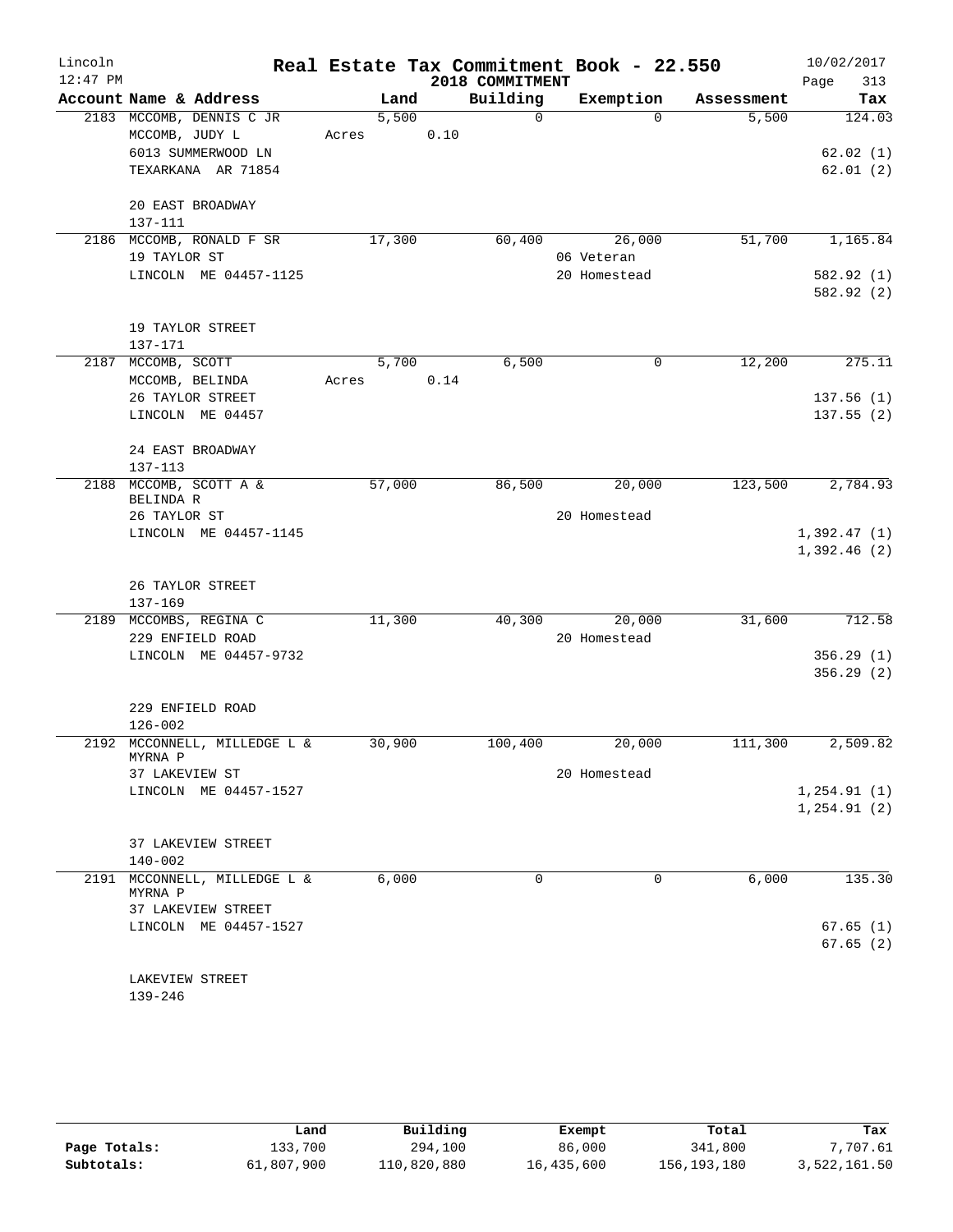| Lincoln<br>$12:47$ PM |                                                                                                                                             |                 |      | 2018 COMMITMENT | Real Estate Tax Commitment Book - 22.550 |            | 10/02/2017<br>314<br>Page          |
|-----------------------|---------------------------------------------------------------------------------------------------------------------------------------------|-----------------|------|-----------------|------------------------------------------|------------|------------------------------------|
|                       | Account Name & Address                                                                                                                      | Land            |      | Building        | Exemption                                | Assessment | Tax                                |
|                       | 2194 MCCORMICK, LOIS V<br>15 TAYLOR ST<br>LINCOLN ME 04457-1144                                                                             | 7,800<br>Acres  | 0.12 | $\overline{0}$  | 6,000<br>06 Veteran                      | 1,800      | 40.59<br>20.30(1)<br>20.29(2)      |
|                       | 15 TAYLOR STREET<br>137-172                                                                                                                 |                 |      |                 |                                          |            |                                    |
|                       | 1833 MCCORMICK, SARA D<br>LIBBY, EMILY K<br>104 FROST STREET<br>LINCOLN ME 04457                                                            | 6,000           |      | 40,700          | 0                                        | 46,700     | 1,053.09<br>526.55(1)<br>526.54(2) |
|                       | 11 WHALEN STREET<br>$139 - 159$<br>B13205P337 05/24/2013 B12834P223 06/01/2012                                                              |                 |      |                 |                                          |            |                                    |
|                       | 2197 MCCORMICK, TIMOTHY A<br>13 PERRY STREET<br>LINCOLN ME 04457-1223                                                                       | 13,800          |      | 30,400          | 20,000<br>20 Homestead                   | 24,200     | 545.71<br>272.86(1)<br>272.85(2)   |
|                       | 13 PERRY STREET<br>136-067                                                                                                                  |                 |      |                 |                                          |            |                                    |
|                       | 2198 MCCORMICK, WEBSTER B &<br>FAYE L<br>104 FROST STREET<br>LINCOLN ME 04457-9502                                                          | 15,400<br>Acres | 1.38 | 60,700          | 20,000<br>20 Homestead                   | 56,100     | 1,265.06<br>632.53(1)<br>632.53(2) |
|                       | 104 FROST STREET<br>$158 - 034$                                                                                                             |                 |      |                 |                                          |            |                                    |
|                       | 2200 MCDONALD, CORY P<br>418 MAIN STREET<br>LINCOLN ME 04457                                                                                | 17,400<br>Acres | 0.60 | 28,500          | 20,000<br>20 Homestead                   | 25,900     | 584.04<br>292.02(1)<br>292.02(2)   |
|                       | 418 MAIN STREET<br>$157 - 006$                                                                                                              |                 |      |                 |                                          |            |                                    |
|                       | 2201 MCDONALD, GAY<br>60 CENTER POND DRIVE<br>LINCOLN ME 04457                                                                              | 14,800<br>Acres | 1.49 | 100,500         | 20,000<br>20 Homestead                   | 95,300     | 2,149.02<br>1,074.51(1)            |
|                       | 60 CENTER POND DRIVE<br>$147 - 026$                                                                                                         |                 |      |                 |                                          |            | 1,074.51(2)                        |
|                       | 841 MCDONALD'S REAL ESTATE<br>COMPANY<br>ONE MCDONALD'S PLAZA<br>OAK BROOK IL 60523<br>130 WEST BROADWAY<br>136-157<br>B13236P80 05/15/2013 | 25,600          |      | 0               | 0                                        | 25,600     | 577.28<br>288.64(1)<br>288.64(2)   |

|              | Land       | Building    | Exempt     | Total       | Tax          |  |
|--------------|------------|-------------|------------|-------------|--------------|--|
| Page Totals: | 100,800    | 260,800     | 86,000     | 275,600     | 6,214.79     |  |
| Subtotals:   | 61,908,700 | 111,081,680 | 16,521,600 | 156,468,780 | 3,528,376.29 |  |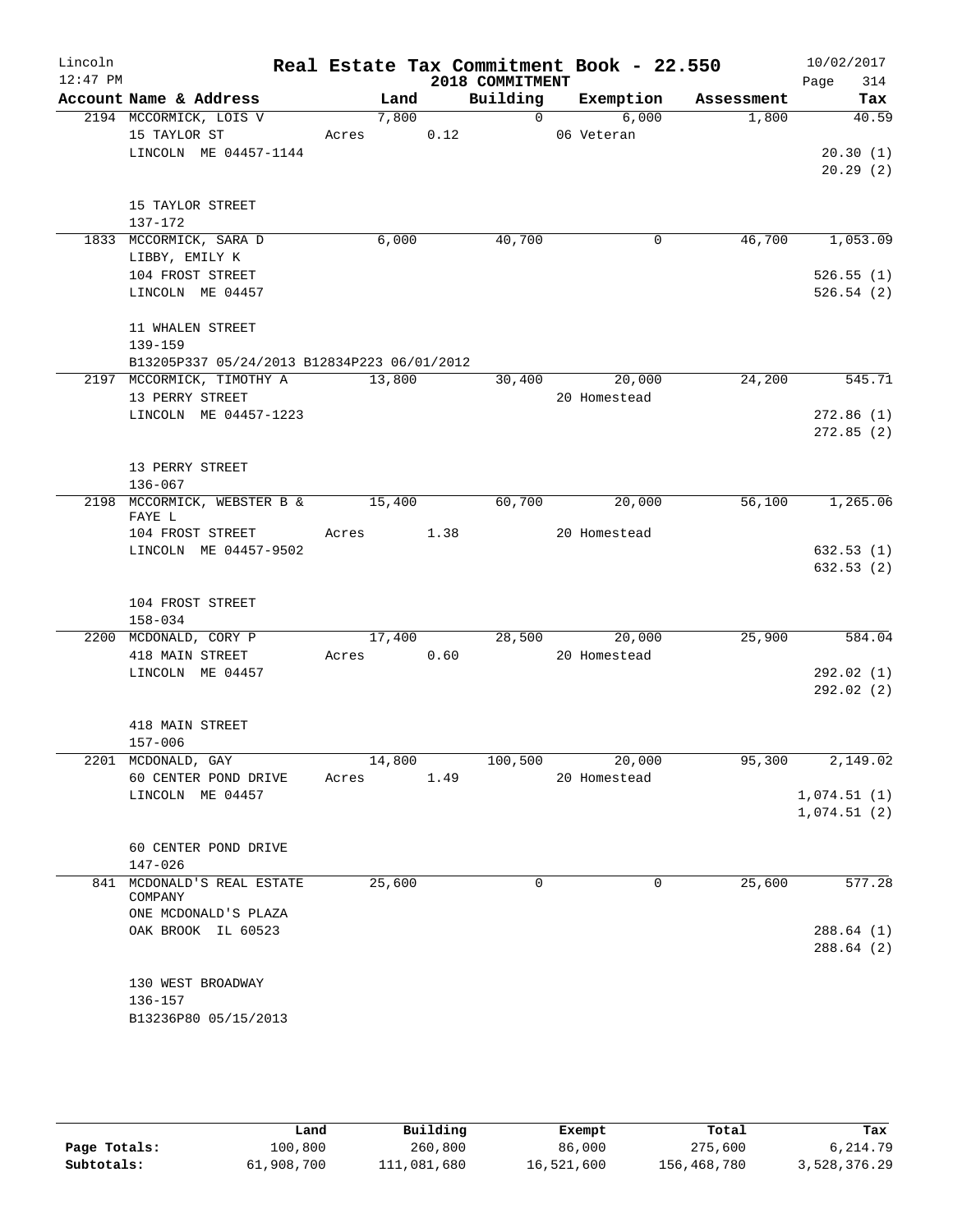| Lincoln<br>$12:47$ PM |                         |                           |       |         |            |                             |                  | Real Estate Tax Commitment Book - 22.550 | 10/02/2017         |
|-----------------------|-------------------------|---------------------------|-------|---------|------------|-----------------------------|------------------|------------------------------------------|--------------------|
|                       |                         | Account Name & Address    |       | Land    |            | 2018 COMMITMENT<br>Building | Exemption        | Assessment                               | 315<br>Page<br>Tax |
|                       |                         | 2202 MCEWEN, JAMES O SR & |       | 10,400  |            | 21,300                      | 20,000           | 11,700                                   | 263.83             |
|                       | JANE<br>699 MAIN STREET |                           | Acres |         |            | 0.46                        | 20 Homestead     |                                          |                    |
|                       |                         | LINCOLN ME 04457          |       |         |            |                             |                  |                                          | 131.92(1)          |
|                       |                         |                           |       |         |            |                             |                  |                                          | 131.91(2)          |
|                       |                         |                           |       |         |            |                             |                  |                                          |                    |
|                       | 7 LANE HILL ROAD        |                           |       |         |            |                             |                  |                                          |                    |
|                       | $071 - 015$             |                           |       |         |            |                             |                  |                                          |                    |
|                       |                         | B14577P84 08/14/2017      |       |         |            |                             |                  |                                          |                    |
|                       | 2203 MCEWEN, SCOTT M    |                           |       | 23,500  |            |                             | 106,500 20,000   | 110,000                                  | 2,480.50           |
|                       |                         | 472 ENFIELD ROAD          | Acres |         | 0.87       |                             | 20 Homestead     |                                          |                    |
|                       |                         | LINCOLN ME 04457-9716     |       |         |            |                             |                  |                                          | 1, 240.25(1)       |
|                       |                         |                           |       |         |            |                             |                  |                                          | 1, 240.25(2)       |
|                       | 472 ENFIELD ROAD        |                           |       |         |            |                             |                  |                                          |                    |
|                       | $037 - 049$             |                           |       |         |            |                             |                  |                                          |                    |
|                       | B4798P214               |                           |       |         |            |                             |                  |                                          |                    |
|                       | 2373 MCEWEN, TERRY      |                           |       | 14,600  |            | 13,800                      |                  | $\mathsf{O}$<br>28,400                   | 640.42             |
|                       | 393 LEE ROAD            |                           |       |         | Acres 0.42 |                             |                  |                                          |                    |
|                       |                         | LINCOLN ME 04457          |       |         |            |                             |                  |                                          | 320.21(1)          |
|                       |                         |                           |       |         |            |                             |                  |                                          | 320.21(2)          |
|                       | 25 PARK AVENUE          |                           |       |         |            |                             |                  |                                          |                    |
|                       | $135 - 008$             |                           |       |         |            |                             |                  |                                          |                    |
|                       |                         | B13058P350 01/07/2013     |       |         |            |                             |                  |                                          |                    |
|                       | 2204 MCEWEN, TERRY W    |                           |       | 13,100  |            |                             | 45,000 20,000    | 38,100                                   | 859.16             |
|                       | 393 LEE ROAD            |                           |       |         |            |                             | 20 Homestead     |                                          |                    |
|                       |                         | LINCOLN ME 04457          |       |         |            |                             |                  |                                          | 429.58(1)          |
|                       |                         |                           |       |         |            |                             |                  |                                          | 429.58(2)          |
|                       |                         |                           |       |         |            |                             |                  |                                          |                    |
|                       | 393 LEE ROAD            |                           |       |         |            |                             |                  |                                          |                    |
|                       | $065 - 008$             |                           |       |         |            |                             |                  |                                          |                    |
|                       |                         | 2205 MCFALLS, GARY A JR   |       | 19,300  |            |                             | 21,800<br>20,000 | 21,100                                   | 475.81             |
|                       | MCFALLS, LYNN           |                           | Acres |         | 1.03       |                             | 20 Homestead     |                                          |                    |
|                       | 492 MAIN STREET         |                           |       |         |            |                             |                  |                                          | 237.91(1)          |
|                       |                         | LINCOLN ME 04457-9503     |       |         |            |                             |                  |                                          | 237.90(2)          |
|                       |                         |                           |       |         |            |                             |                  |                                          |                    |
|                       | 492 MAIN STREET         |                           |       |         |            |                             |                  |                                          |                    |
|                       | $162 - 001$             |                           |       |         |            |                             |                  |                                          |                    |
| 2207                  |                         | MCFALLS, JAY TRUST        |       | 8,000   |            | 0                           |                  | 8,000<br>0                               | 180.40             |
|                       | PO BOX 743              |                           | Acres |         | 0.83       |                             |                  |                                          |                    |
|                       |                         | HOULTON ME 04730          |       |         |            |                             |                  |                                          | 90.20(1)           |
|                       |                         |                           |       |         |            |                             |                  |                                          | 90.20(2)           |
|                       |                         |                           |       |         |            |                             |                  |                                          |                    |
|                       | 147-009                 | E/S CENTER POND DR        |       |         |            |                             |                  |                                          |                    |
|                       | 2208 MCFALLS, MARY L    |                           |       | 128,600 |            | 267,300                     | 20,000           | 375,900                                  | 8,476.55           |
|                       | PO BOX 470              |                           | Acres |         | 130.00     |                             | 20 Homestead     |                                          |                    |
|                       |                         | LINCOLN ME 04457          |       |         |            |                             |                  |                                          | 4,238.28(1)        |
|                       |                         |                           |       |         |            |                             |                  |                                          | 4,238.27(2)        |
|                       |                         |                           |       |         |            |                             |                  |                                          |                    |
|                       |                         | 133 TOWN FARM ROAD        |       |         |            |                             |                  |                                          |                    |
|                       | 081-022                 |                           |       |         |            |                             |                  |                                          |                    |
|                       |                         |                           |       |         |            |                             |                  |                                          |                    |
|                       |                         |                           |       |         |            |                             |                  |                                          |                    |

|              | Land       | Building    | Exempt     | Total       | Tax          |
|--------------|------------|-------------|------------|-------------|--------------|
| Page Totals: | 217,500    | 475,700     | 100,000    | 593,200     | 13,376.67    |
| Subtotals:   | 62,126,200 | 111,557,380 | 16,621,600 | 157,061,980 | 3,541,752.96 |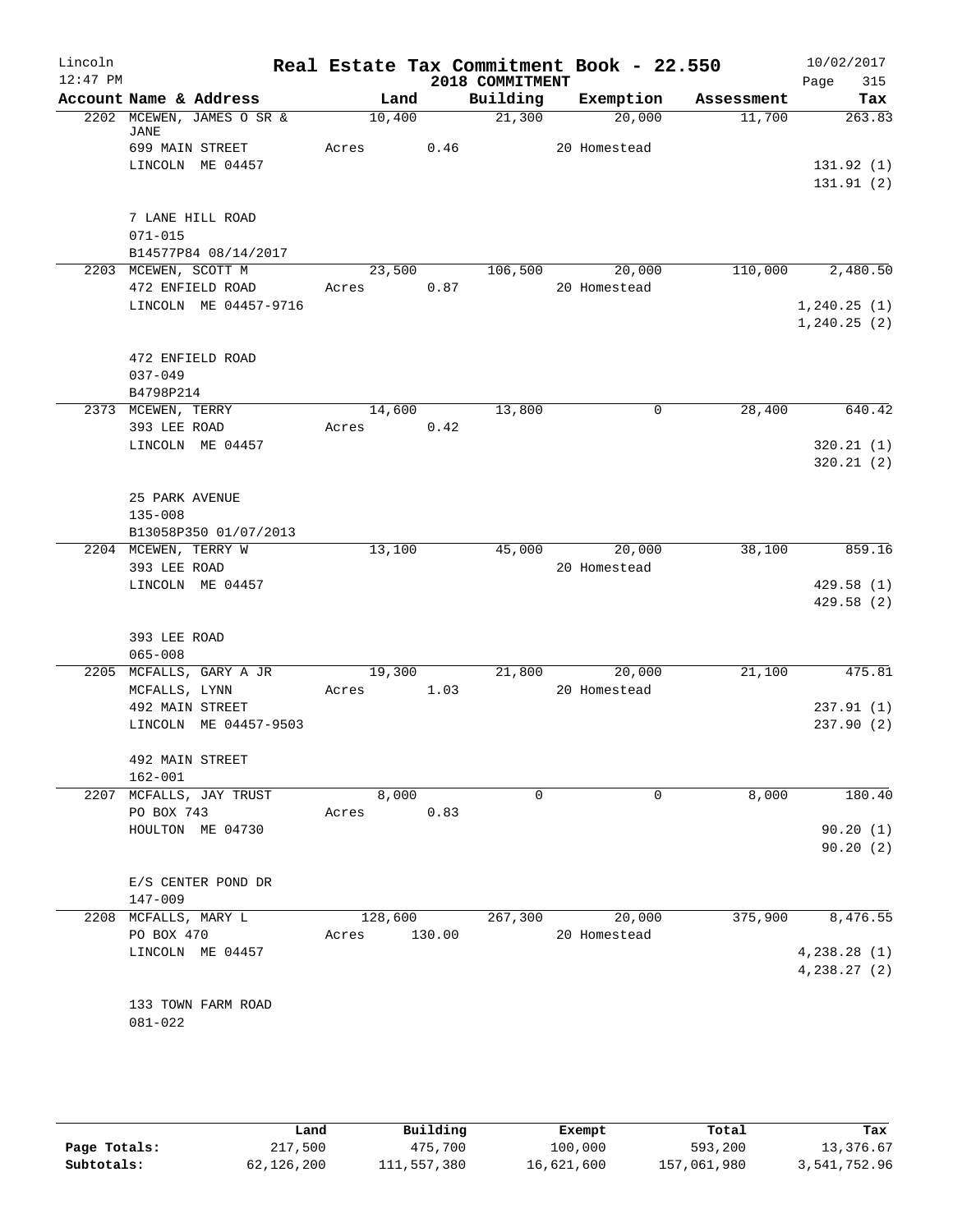| Lincoln<br>$12:47$ PM |                                                          |       |        |       | Real Estate Tax Commitment Book - 22.550<br>2018 COMMITMENT |                        |            | 10/02/2017<br>Page<br>316      |
|-----------------------|----------------------------------------------------------|-------|--------|-------|-------------------------------------------------------------|------------------------|------------|--------------------------------|
|                       | Account Name & Address                                   |       | Land   |       | Building                                                    | Exemption              | Assessment | Tax                            |
|                       | 2209 MCFALLS, MARY LOU<br>PO BOX 268<br>LINCOLN ME 04457 | Acres | 6,300  | 33.00 | $\mathsf{O}$                                                | $\mathbf 0$            | 6,300      | 142.07<br>71.04(1)<br>71.03(2) |
|                       | MAIN STREET<br>$080 - 017$                               |       |        |       |                                                             |                        |            |                                |
|                       | 2212 MCFALLS, MICHAEL<br>PO BOX 470                      | Acres | 15,300 | 16.00 | 0                                                           | 0                      | 15,300     | 345.02                         |
|                       | LINCOLN ME 04457                                         |       |        |       |                                                             |                        |            | 172.51(1)<br>172.51(2)         |
|                       | CENTER POND DRIVE<br>$153 - 003$                         |       |        |       |                                                             |                        |            |                                |
|                       | B10463P162                                               |       |        |       |                                                             |                        |            |                                |
|                       | 2213 MCFALLS, MICHAEL                                    |       | 7,800  |       | $\mathbf 0$                                                 | $\mathbf 0$            | 7,800      | 175.89                         |
|                       | PO BOX 470<br>LINCOLN ME 04457-0470                      | Acres |        | 1.47  |                                                             |                        |            | 87.95(1)                       |
|                       |                                                          |       |        |       |                                                             |                        |            | 87.94 (2)                      |
|                       | CENTER POND                                              |       |        |       |                                                             |                        |            |                                |
|                       | $153 - 006$                                              |       |        |       |                                                             |                        |            |                                |
|                       | B4432P59                                                 |       |        |       |                                                             |                        |            |                                |
|                       | 2211 MCFALLS, MICHAEL                                    |       | 26,900 |       | $\mathbf 0$                                                 | 0                      | 26,900     | 606.60                         |
|                       | PO BOX 470                                               | Acres |        | 31.00 |                                                             |                        |            |                                |
|                       | LINCOLN ME 04457                                         |       |        |       |                                                             |                        |            | 303.30(1)                      |
|                       | TOWN FARM ROAD<br>$081 - 014$<br>B9497P3                 |       |        |       |                                                             |                        |            |                                |
|                       | 2215 MCFALLS, MICHAEL W                                  |       | 47,800 |       | 12,700                                                      | 0                      | 60,500     | 1,364.28                       |
|                       | PO BOX 470                                               | Acres |        | 0.94  |                                                             |                        |            |                                |
|                       | LINCOLN ME 04457-0470                                    |       |        |       |                                                             |                        |            | 682.14(1)<br>682.14 (2)        |
|                       | 103 CENTER POND DRIVE                                    |       |        |       |                                                             |                        |            |                                |
|                       | $153 - 007$                                              |       |        |       |                                                             |                        |            |                                |
|                       | B5105P326                                                |       |        |       |                                                             |                        |            |                                |
|                       | 2214 MCFALLS, MICHAEL W<br>PO BOX 470                    |       | 29,100 |       | 48,700                                                      | 20,000<br>20 Homestead | 57,800     | 1,303.39                       |
|                       | LINCOLN ME 04457                                         |       |        |       |                                                             |                        |            | 651.70 (1)                     |
|                       |                                                          |       |        |       |                                                             |                        |            | 651.69 (2)                     |
|                       | 294 TOWN FARM ROAD                                       |       |        |       |                                                             |                        |            |                                |
|                       | $082 - 001$                                              |       |        |       |                                                             |                        |            |                                |
|                       | B12067P203                                               |       |        |       |                                                             |                        |            |                                |
| 2218                  | MCGEE, SHARON A                                          |       | 10,900 |       | 71,600                                                      | 20,000                 | 62,500     | 1,409.38                       |
|                       | 22 PLEASANT STREET                                       |       |        |       |                                                             | 20 Homestead           |            |                                |
|                       | LINCOLN ME 04457                                         |       |        |       |                                                             |                        |            | 704.69(1)                      |
|                       |                                                          |       |        |       |                                                             |                        |            | 704.69(2)                      |
|                       |                                                          |       |        |       |                                                             |                        |            |                                |
|                       | 22 PLEASANT STREET                                       |       |        |       |                                                             |                        |            |                                |
|                       | 139-119                                                  |       |        |       |                                                             |                        |            |                                |
|                       |                                                          |       |        |       |                                                             |                        |            |                                |
|                       |                                                          |       |        |       |                                                             |                        |            |                                |
|                       |                                                          |       |        |       |                                                             |                        |            |                                |
|                       |                                                          |       |        |       |                                                             |                        |            |                                |
|                       |                                                          |       |        |       |                                                             |                        |            |                                |

|              | Land       | Building    | Exempt     | Total       | Tax          |
|--------------|------------|-------------|------------|-------------|--------------|
| Page Totals: | 144,100    | 133,000     | 40,000     | 237,100     | 5,346.63     |
| Subtotals:   | 62,270,300 | 111,690,380 | 16,661,600 | 157,299,080 | 3,547,099.59 |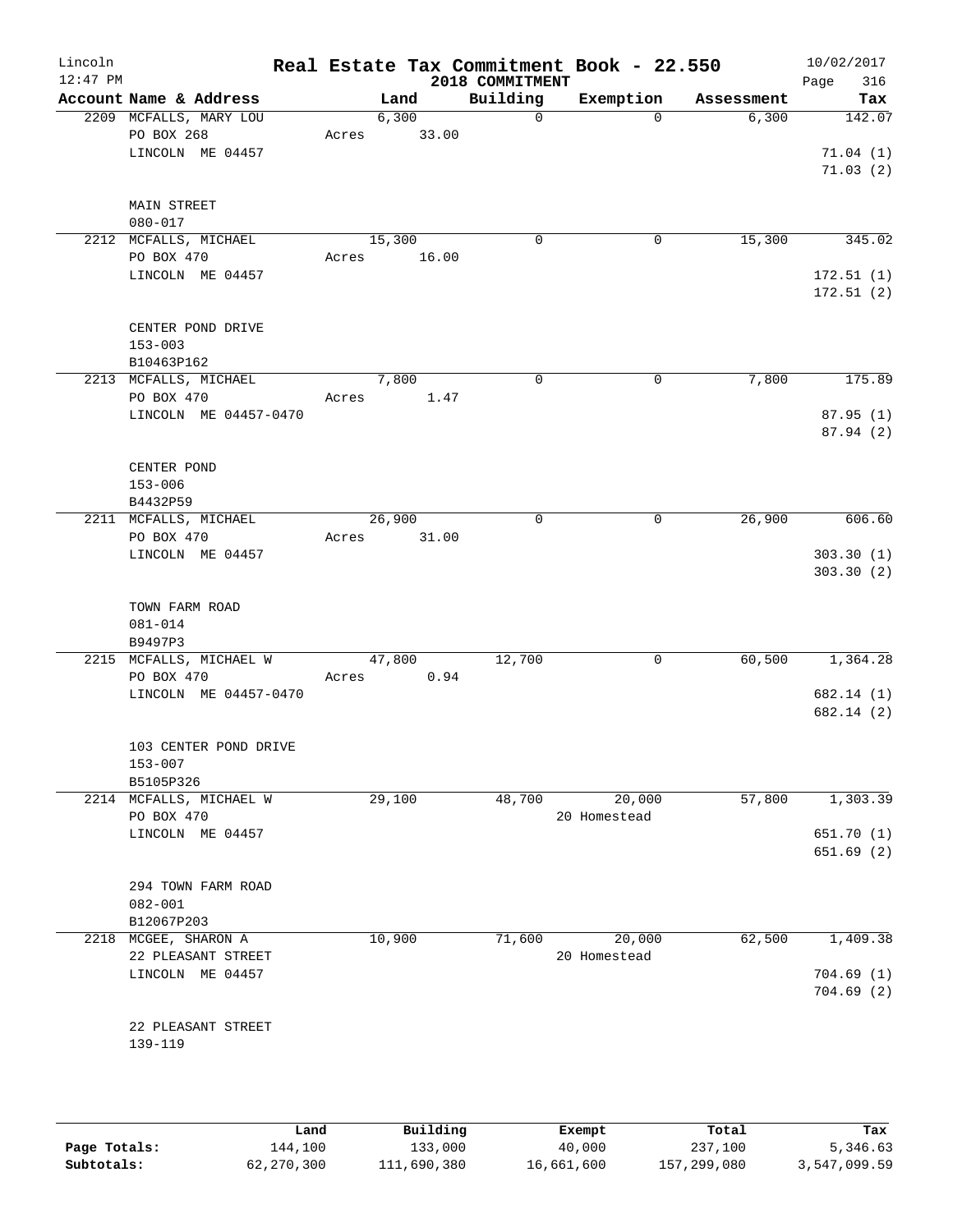| Lincoln    |                                       |            |      |                 | Real Estate Tax Commitment Book - 22.550 |            | 10/02/2017  |
|------------|---------------------------------------|------------|------|-----------------|------------------------------------------|------------|-------------|
| $12:47$ PM |                                       |            |      | 2018 COMMITMENT |                                          |            | 317<br>Page |
|            | Account Name & Address                | Land       |      | Building        | Exemption                                | Assessment | Tax         |
|            | 2220 MCGILLIAN, GWEN                  | 35,800     |      | 67,000          | 26,000                                   | 76,800     | 1,731.84    |
|            | 37 MAY ROAD                           | Acres      | 0.30 |                 | 06 Veteran                               |            |             |
|            | CROSS LAKE TWP ME<br>04779            |            |      |                 | 20 Homestead                             |            | 865.92(1)   |
|            |                                       |            |      |                 |                                          |            | 865.92(2)   |
|            | 68 TAYLOR STREET                      |            |      |                 |                                          |            |             |
|            | 132-156                               |            |      |                 |                                          |            |             |
|            | B11200P12                             |            |      |                 |                                          |            |             |
|            | 2222 MCGILLVRAY, KARL F &             | 18,500     |      | 79,600          | $\mathbf 0$                              | 98,100     | 2,212.16    |
|            | YORIKO Y                              |            |      |                 |                                          |            |             |
|            | PO BOX 245                            | Acres      | 0.60 |                 |                                          |            |             |
|            | LINCOLN ME 04457-0245                 |            |      |                 |                                          |            | 1,106.08(1) |
|            |                                       |            |      |                 |                                          |            | 1,106.08(2) |
|            | 23 TAYLOR STREET                      |            |      |                 |                                          |            |             |
|            | 132-138                               |            |      |                 |                                          |            |             |
|            | B13862P280 06/12/2015                 |            |      |                 |                                          |            |             |
|            | 2223 MCGINLEY, HEIDI J &              | 50,400     |      | 30,000          | $\mathbf 0$                              | 80,400     | 1,813.02    |
|            | ARMSTRONG, PETER                      |            |      |                 |                                          |            |             |
|            | 12 VINING ST                          |            |      |                 |                                          |            |             |
|            | LISBON FALLS ME                       |            |      |                 |                                          |            | 906.51(1)   |
|            | 04252-1616                            |            |      |                 |                                          |            |             |
|            |                                       |            |      |                 |                                          |            | 906.51(2)   |
|            | 214 MCGREGOR ROAD                     |            |      |                 |                                          |            |             |
|            | $112 - 016$                           |            |      |                 |                                          |            |             |
|            | 2226 MCINTYRE, BRIAN P &              | 21,200     |      | 96,900          | 20,000                                   | 98,100     | 2,212.16    |
|            | DEBRA J                               |            |      |                 |                                          |            |             |
|            | 621 MOHAWK ROAD                       | Acres      | 5.17 |                 | 20 Homestead                             |            |             |
|            | LINCOLN ME 04457-9707                 |            |      |                 |                                          |            | 1,106.08(1) |
|            |                                       |            |      |                 |                                          |            | 1,106.08(2) |
|            |                                       |            |      |                 |                                          |            |             |
|            | 621 MOHAWK ROAD                       |            |      |                 |                                          |            |             |
|            | 118-022                               |            |      |                 |                                          |            |             |
|            | 2227 MCINTYRE, CLARENCE A &<br>MARY L | 17,400     |      | 59,600          | 26,000                                   | 51,000     | 1,150.05    |
|            | 691 MOHAWK ROAD                       |            |      |                 | 06 Veteran                               |            |             |
|            | LINCOLN ME 04457-9707                 |            |      |                 | 20 Homestead                             |            | 575.03(1)   |
|            |                                       |            |      |                 |                                          |            | 575.02(2)   |
|            |                                       |            |      |                 |                                          |            |             |
|            | 691 MOHAWK ROAD                       |            |      |                 |                                          |            |             |
|            | $119 - 007$                           |            |      |                 |                                          |            |             |
|            | 2620 MCINTYRE, CRAIG R.               | 15,800     |      | 68,600          | $\Omega$                                 | 84,400     | 1,903.22    |
|            | 890 WEST BROADWAY                     | Acres 1.07 |      |                 |                                          |            |             |
|            | LINCOLN ME 04457                      |            |      |                 |                                          |            | 951.61 (1)  |
|            |                                       |            |      |                 |                                          |            | 951.61(2)   |
|            |                                       |            |      |                 |                                          |            |             |
|            | 890 WEST BROADWAY                     |            |      |                 |                                          |            |             |
|            | $121 - 019$                           |            |      |                 |                                          |            |             |

|              | Land       | Building    | Exempt     | Total       | Tax          |
|--------------|------------|-------------|------------|-------------|--------------|
| Page Totals: | 159,100    | 401,700     | 72,000     | 488,800     | 11,022.45    |
| Subtotals:   | 62,429,400 | 112,092,080 | 16,733,600 | 157,787,880 | 3,558,122.04 |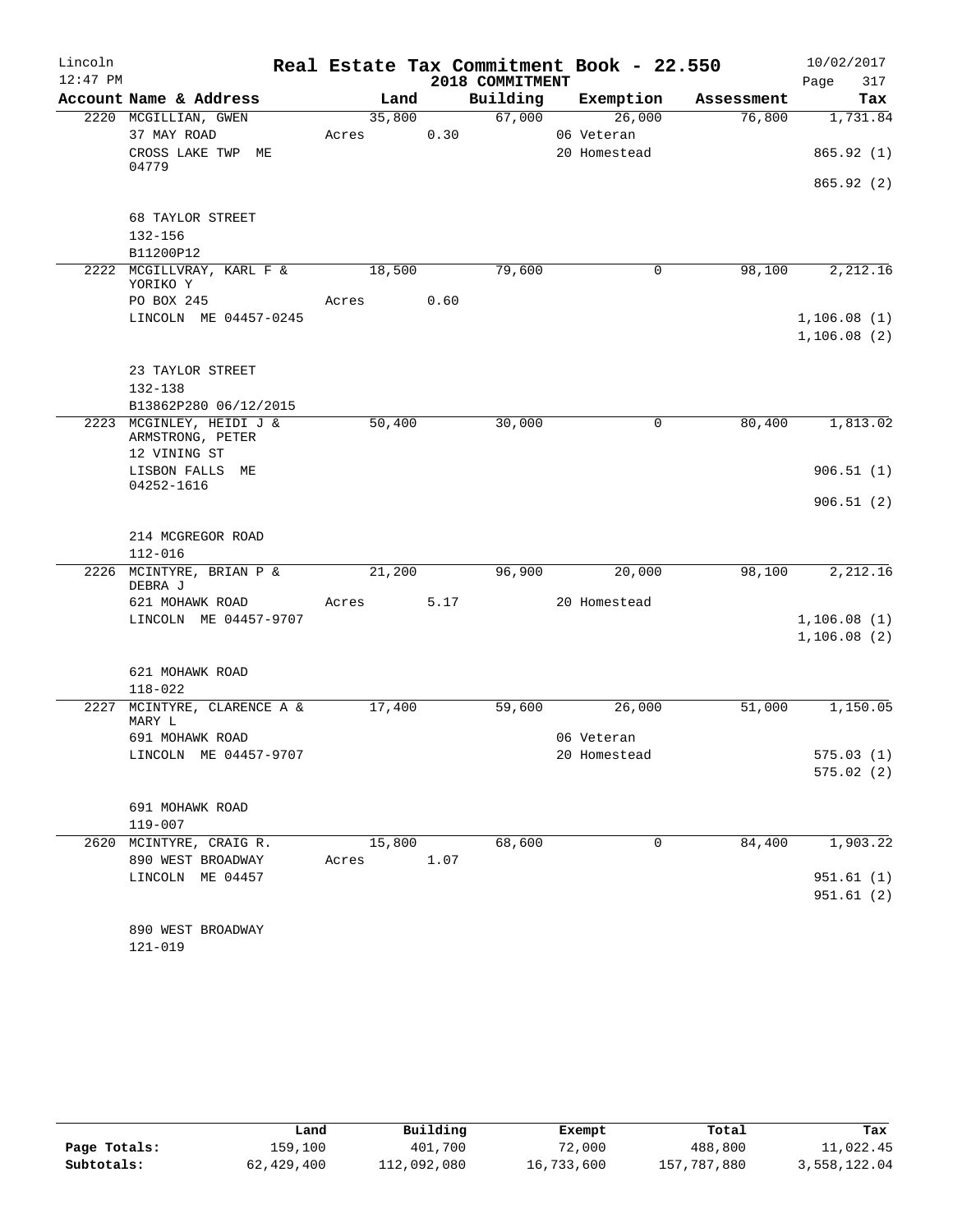| Lincoln      |                                                                                                     |        |             |                             | Real Estate Tax Commitment Book - 22.550 |             | 10/02/2017         |
|--------------|-----------------------------------------------------------------------------------------------------|--------|-------------|-----------------------------|------------------------------------------|-------------|--------------------|
| $12:47$ PM   | Account Name & Address                                                                              | Land   |             | 2018 COMMITMENT<br>Building | Exemption                                | Assessment  | Page<br>318<br>Tax |
|              | 624 MCINTYRE, DAVID                                                                                 | 11,300 |             | 6,800                       | $\Omega$                                 | 18,100      | 408.16             |
|              | 145 MEDWAY ROAD                                                                                     | Acres  | 2.30        |                             |                                          |             |                    |
|              | MATTAWAMKEAG ME 04459                                                                               |        |             |                             |                                          |             | 204.08(1)          |
|              |                                                                                                     |        |             |                             |                                          |             | 204.08(2)          |
|              |                                                                                                     |        |             |                             |                                          |             |                    |
|              | 710 MAIN STREET                                                                                     |        |             |                             |                                          |             |                    |
|              | $080 - 008$                                                                                         |        |             |                             |                                          |             |                    |
|              | B13667P227 10/06/2014 B13499P317 04/07/2014<br>B13446P176 01/22/2014 B13446P146 01/22/2014 B12901P6 |        |             |                             |                                          |             |                    |
|              | 08/06/2012                                                                                          |        |             |                             |                                          |             |                    |
|              | 1458 MCINTYRE, JOANNE                                                                               | 9,500  |             | 4,500                       | 0                                        | 14,000      | 315.70             |
|              | MCINTYRE, PHILIP R                                                                                  | Acres  | 2.10        |                             |                                          |             |                    |
|              | 29 HALE STREET                                                                                      |        |             |                             |                                          |             | 157.85(1)          |
|              | LINCOLN ME 04457                                                                                    |        |             |                             |                                          |             | 157.85(2)          |
|              |                                                                                                     |        |             |                             |                                          |             |                    |
|              | 860 WEST BROADWAY                                                                                   |        |             |                             |                                          |             |                    |
|              | 122-007                                                                                             |        |             |                             |                                          |             |                    |
|              | B12720P172 02/01/2012                                                                               |        |             |                             |                                          |             |                    |
|              | 2231 MCINTYRE, MARK W &<br>SHELLEY                                                                  | 41,800 |             | 44,400                      | 20,000                                   | 66,200      | 1,492.81           |
|              | 512 LEE ROAD                                                                                        | Acres  | 45.00       |                             | 20 Homestead                             |             |                    |
|              | LINCOLN ME 04457-9403                                                                               |        |             |                             |                                          |             | 746.41(1)          |
|              |                                                                                                     |        |             |                             |                                          |             | 746.40(2)          |
|              |                                                                                                     |        |             |                             |                                          |             |                    |
|              | 512 LEE ROAD                                                                                        |        |             |                             |                                          |             |                    |
|              | 147-002                                                                                             |        |             |                             |                                          |             |                    |
|              | 2232 MCINTYRE, PHILIP R &                                                                           | 24,200 |             | 87,700                      | 26,000                                   | 85,900      | 1,937.05           |
|              | JOANNE L                                                                                            |        |             |                             |                                          |             |                    |
|              | 29 HALE ST<br>LINCOLN ME 04457-1152                                                                 |        |             |                             | 06 Veteran<br>20 Homestead               |             | 968.53(1)          |
|              |                                                                                                     |        |             |                             |                                          |             | 968.52(2)          |
|              |                                                                                                     |        |             |                             |                                          |             |                    |
|              | 29 HALE STREET                                                                                      |        |             |                             |                                          |             |                    |
|              | $127 - 029$                                                                                         |        |             |                             |                                          |             |                    |
|              | 2233 MCINTYRE, ROBERT C                                                                             | 37,300 |             | 1,900                       | 0                                        | 39,200      | 883.96             |
|              | MCINTYRE, DAWN M                                                                                    | Acres  | 2.60        |                             |                                          |             |                    |
|              | 62 FOLSOM POND ROAD                                                                                 |        |             |                             |                                          |             | 441.98 (1)         |
|              | LINCOLN ME 04457                                                                                    |        |             |                             |                                          |             | 441.98 (2)         |
|              |                                                                                                     |        |             |                             |                                          |             |                    |
|              | 354 WEATHERBEE POINT RD                                                                             |        |             |                             |                                          |             |                    |
|              | $049 - 007$                                                                                         |        |             |                             |                                          |             |                    |
| 2234         | B7352P343<br>MCINTYRE, ROBERT C &                                                                   | 17,300 |             | 31,600                      | 20,000                                   | 28,900      | 651.70             |
|              | DAWN M                                                                                              |        |             |                             |                                          |             |                    |
|              | 62 FOLSOM POND ROAD                                                                                 | Acres  | 4.26        |                             | 20 Homestead                             |             |                    |
|              | LINCOLN ME 04457-9611                                                                               |        |             |                             |                                          |             | 325.85(1)          |
|              |                                                                                                     |        |             |                             |                                          |             | 325.85(2)          |
|              |                                                                                                     |        |             |                             |                                          |             |                    |
|              | 62 FOLSOM POND ROAD                                                                                 |        |             |                             |                                          |             |                    |
|              | $027 - 003$                                                                                         |        |             |                             |                                          |             |                    |
|              | B3309P39                                                                                            |        |             |                             |                                          |             |                    |
|              | 2235 MCINTYRE, STEVEN J<br>697 MOHAWK ROAD                                                          | 17,400 |             | 69,300                      | 20,000<br>20 Homestead                   | 66,700      | 1,504.09           |
|              | LINCOLN ME 04457-0234                                                                               |        |             |                             |                                          |             | 752.05(1)          |
|              |                                                                                                     |        |             |                             |                                          |             | 752.04(2)          |
|              |                                                                                                     |        |             |                             |                                          |             |                    |
|              | 697 MOHAWK ROAD                                                                                     |        |             |                             |                                          |             |                    |
|              | $119 - 006$                                                                                         |        |             |                             |                                          |             |                    |
|              |                                                                                                     |        |             |                             |                                          |             |                    |
|              |                                                                                                     | Land   | Building    |                             | Exempt                                   | Total       | Tax                |
| Page Totals: | 158,800                                                                                             |        | 246,200     |                             | 86,000                                   | 319,000     | 7,193.47           |
| Subtotals:   | 62,588,200                                                                                          |        | 112,338,280 |                             | 16,819,600                               | 158,106,880 | 3,565,315.51       |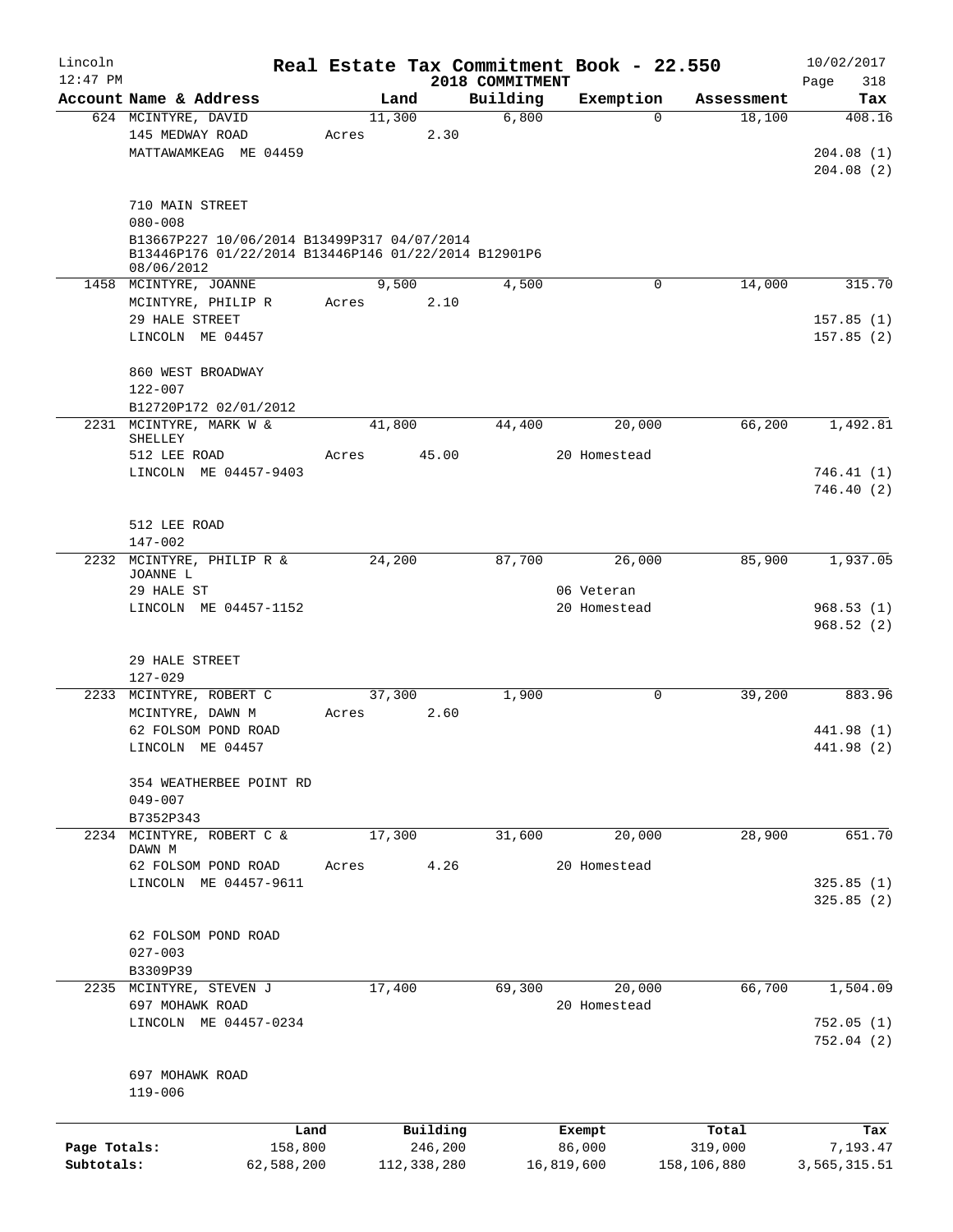| Lincoln      |                                                | Real Estate Tax Commitment Book - 22.550 |             |                             |              |             |             | 10/02/2017         |
|--------------|------------------------------------------------|------------------------------------------|-------------|-----------------------------|--------------|-------------|-------------|--------------------|
| $12:47$ PM   | Account Name & Address                         | Land                                     |             | 2018 COMMITMENT<br>Building | Exemption    |             | Assessment  | Page<br>319<br>Tax |
|              | 2236 MCINTYRE, STEVEN J &<br>SUSAN             | 17,700                                   |             | 21,900                      |              | 20,000      | 19,600      | 441.98             |
|              | 624 WEST BROADWAY                              | Acres                                    | 1.40        |                             | 20 Homestead |             |             |                    |
|              | LINCOLN ME 04457-9704                          |                                          |             |                             |              |             |             | 220.99(1)          |
|              |                                                |                                          |             |                             |              |             |             | 220.99(2)          |
|              | 624 WEST BROADWAY                              |                                          |             |                             |              |             |             |                    |
|              | $045 - 019$                                    |                                          |             |                             |              |             |             |                    |
|              | B3702P25<br>1803 MCKAY, DANIEL O               | 8,500                                    |             | 39,000                      |              | 0           | 47,500      | 1,071.13           |
|              | MCKAY, KELLY J                                 | Acres                                    | 0.28        |                             |              |             |             |                    |
|              | 32 CENTER STREET                               |                                          |             |                             |              |             |             | 535.57(1)          |
|              | FORT EDWARD NY<br>12828-1805                   |                                          |             |                             |              |             |             | 535.56(2)          |
|              | 345 MAIN STREET<br>$151 - 023$                 |                                          |             |                             |              |             |             |                    |
|              | B13369P301 10/18/2013 B13004P17 11/09/2012     |                                          |             |                             |              |             |             |                    |
|              | 2237 MCKAY, GARY H                             | 43,500                                   |             | 54,900                      |              | 0           | 98,400      | 2,218.92           |
|              | MCKAY, KIMBERLEY K                             | Acres                                    | 1.23        |                             |              |             |             |                    |
|              | 4103                                           |                                          |             |                             |              |             |             | 1,109.46(1)        |
|              | WEST VALLEY VIEW DRIVE<br>LAVEEN AZ 85339-7856 |                                          |             |                             |              |             |             | 1,109.46(2)        |
|              | 92 CALM COVE ROAD                              |                                          |             |                             |              |             |             |                    |
|              | $108 - 029$                                    |                                          |             |                             |              |             |             |                    |
|              | B8665P56                                       |                                          |             |                             |              |             |             |                    |
| 2238         | MCKAY, PHILIP L & MARY                         | 24,800                                   |             | 19,200                      |              | 20,000      | 24,000      | 541.20             |
|              | J<br>PO BOX 739                                |                                          |             |                             | 20 Homestead |             |             |                    |
|              | LINCOLN ME 04457                               |                                          |             |                             |              |             |             | 270.60(1)          |
|              |                                                |                                          |             |                             |              |             |             | 270.60(2)          |
|              |                                                |                                          |             |                             |              |             |             |                    |
|              | 161 STANHOPE MILL ROAD                         |                                          |             |                             |              |             |             |                    |
|              | $104 - 004$<br>3871 MCKENNEY, RICHARD P        | 600                                      |             | 0                           |              | 0           | 600         | 13.53              |
|              | MCKENNEY, NANCY L                              | Acres                                    | 0.60        |                             |              |             |             |                    |
|              | PO BOX 227                                     |                                          |             |                             |              |             |             | 6.77(1)            |
|              | WEST ENFIELD ME 04493                          |                                          |             |                             |              |             |             | 6.76(2)            |
|              | MOHAWK ROAD                                    |                                          |             |                             |              |             |             |                    |
|              | $118 - 038$                                    |                                          |             |                             |              |             |             |                    |
|              | B14223P48 07/25/2016 B11885P213                |                                          |             |                             |              |             |             |                    |
| 2239         | MCKENZIE, KENNETH C &<br>IRENE H               | 15,600                                   |             | 5,000                       |              | $\mathbf 0$ | 20,600      | 464.53             |
|              | 207 SOUTH ST                                   |                                          |             |                             |              |             |             |                    |
|              | BERLIN MA 01503                                |                                          |             |                             |              |             |             | 232.27(1)          |
|              |                                                |                                          |             |                             |              |             |             | 232.26(2)          |
|              |                                                |                                          |             |                             |              |             |             |                    |
|              | MATTANAWCOOK LAKE<br>$128 - 021$               |                                          |             |                             |              |             |             |                    |
|              | 2240 MCKEOWN, JOHN P                           | 45,900                                   |             | 29,100                      |              | 0           | 75,000      | 1,691.25           |
|              | MCKEOWN, KATHLEEN                              | Acres                                    | 1.70        |                             |              |             |             |                    |
|              | 2 BRETON STREET                                |                                          |             |                             |              |             |             | 845.63 (1)         |
|              | BIDDEFORD ME 04005                             |                                          |             |                             |              |             |             | 845.62 (2)         |
|              | 1720 HOUSTON ROAD                              |                                          |             |                             |              |             |             |                    |
|              | $170 - 008$                                    |                                          |             |                             |              |             |             |                    |
|              | Land                                           |                                          | Building    |                             | Exempt       |             | Total       | Tax                |
| Page Totals: | 156,600                                        |                                          | 169,100     |                             | 40,000       |             | 285,700     | 6,442.54           |
| Subtotals:   | 62,744,800                                     |                                          | 112,507,380 |                             | 16,859,600   |             | 158,392,580 | 3,571,758.05       |
|              |                                                |                                          |             |                             |              |             |             |                    |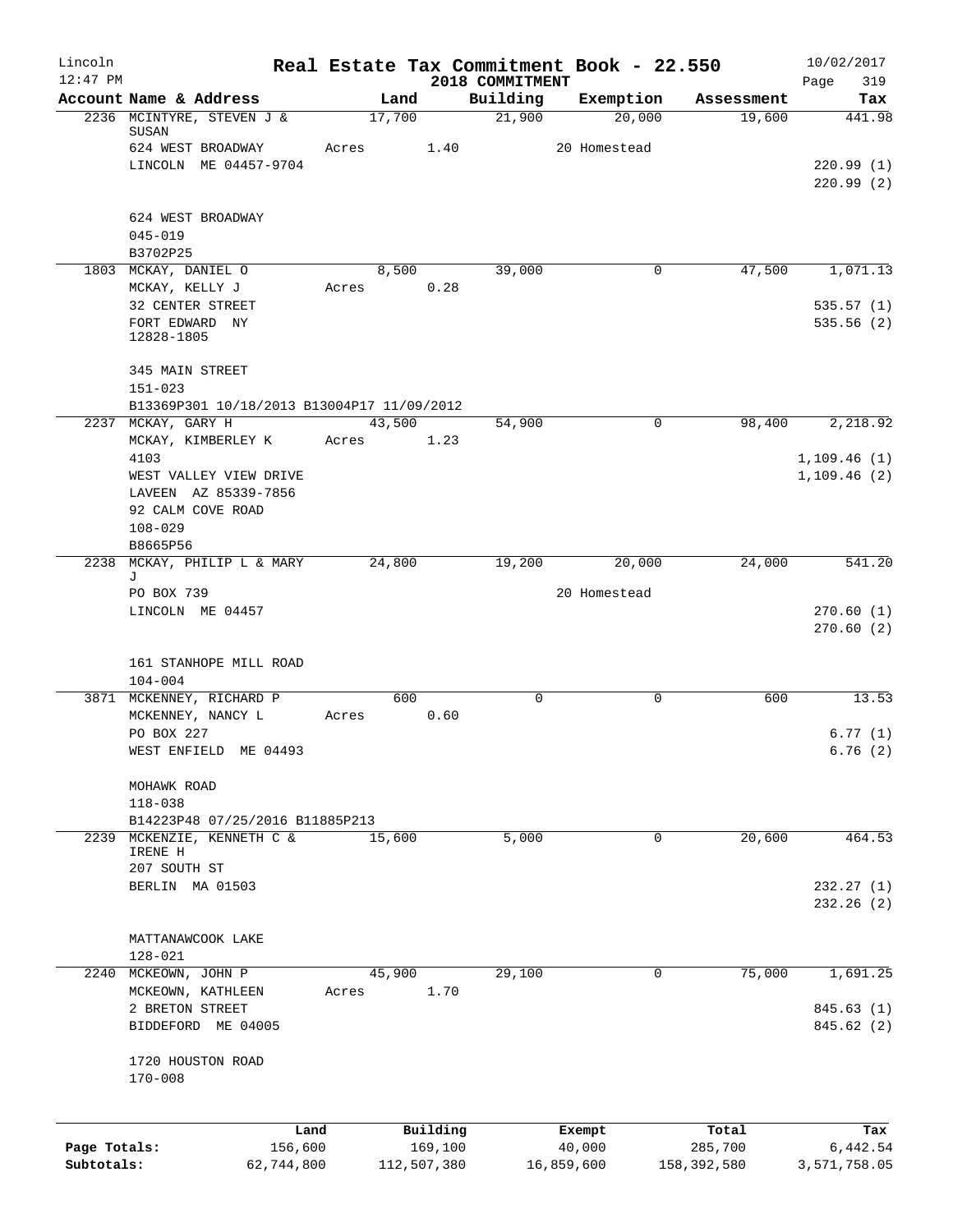| Lincoln<br>$12:47$ PM |                               |       |        |      | 2018 COMMITMENT | Real Estate Tax Commitment Book - 22.550 |            | 10/02/2017<br>320<br>Page |
|-----------------------|-------------------------------|-------|--------|------|-----------------|------------------------------------------|------------|---------------------------|
|                       | Account Name & Address        |       | Land   |      | Building        | Exemption                                | Assessment | Tax                       |
|                       | 2241 MCKERNAN, KENNETH        |       | 11,300 |      | 124,100         | $\Omega$                                 | 135,400    | 3,053.27                  |
|                       | PO BOX 403                    |       |        |      |                 |                                          |            |                           |
|                       | MILLVILLE MA 01529            |       |        |      |                 |                                          |            | 1,526.64(1)               |
|                       |                               |       |        |      |                 |                                          |            | 1,526.63(2)               |
|                       |                               |       |        |      |                 |                                          |            |                           |
|                       | 62 LEE ROAD                   |       |        |      |                 |                                          |            |                           |
|                       | $139 - 126$                   |       |        |      |                 |                                          |            |                           |
|                       | 2243 MCLAIN, GEORGE           |       | 18,400 |      | 77,200          | 70,000                                   | 25,600     | 577.28                    |
|                       | MCLAIN, TRACY                 | Acres |        | 0.69 |                 | 19 Veteran                               |            |                           |
|                       | 168 ENFIELD ROAD              |       |        |      |                 | 20 Homestead                             |            | 288.64(1)                 |
|                       | LINCOLN ME 04457              |       |        |      |                 |                                          |            | 288.64 (2)                |
|                       | 168 ENFIELD ROAD              |       |        |      |                 |                                          |            |                           |
|                       | $126 - 043$                   |       |        |      |                 |                                          |            |                           |
|                       | B9588P151                     |       |        |      |                 |                                          |            |                           |
|                       | 3696 MCLAUGHLIN, CAROLEE      |       | 19,500 |      | 68,300          | 26,000                                   | 61,800     | 1,393.59                  |
|                       | MCLAUGHLIN, EVERETT           | Acres |        | 0.57 |                 | 06 Veteran                               |            |                           |
|                       | 395 ENFIELD ROAD              |       |        |      |                 | 20 Homestead                             |            | 696.80(1)                 |
|                       | LINCOLN ME 04457              |       |        |      |                 |                                          |            | 696.79 (2)                |
|                       |                               |       |        |      |                 |                                          |            |                           |
|                       | 395 ENFIELD ROAD              |       |        |      |                 |                                          |            |                           |
|                       | $037 - 015$                   |       |        |      |                 |                                          |            |                           |
|                       | B13559P1 06/16/2014 B9007P214 |       |        |      |                 |                                          |            |                           |
|                       | 2245 MCLAUGHLIN, ELLEN J      |       | 83,900 |      | 72,200          | $\mathbf 0$                              | 156,100    | 3,520.06                  |
|                       | PO BOX 637                    |       |        |      |                 |                                          |            |                           |
|                       | MEDWAY ME 04460               |       |        |      |                 |                                          |            | 1,760.03(1)               |
|                       |                               |       |        |      |                 |                                          |            | 1,760.03(2)               |
|                       |                               |       |        |      |                 |                                          |            |                           |
|                       | 386 WEATHERBEE POINT RD       |       |        |      |                 |                                          |            |                           |
|                       | $049 - 009$                   |       |        |      |                 |                                          |            |                           |
|                       | 2246 MCLAUGHLIN, EVERETT      |       | 27,300 |      | 43,200          | 0                                        | 70,500     | 1,589.78                  |
|                       | MCLAUGHLIN, CAROLEE           | Acres |        | 0.51 |                 |                                          |            |                           |
|                       | 395 ENFIELD ROAD              |       |        |      |                 |                                          |            | 794.89 (1)                |
|                       | LINCOLN ME 04457              |       |        |      |                 |                                          |            | 794.89 (2)                |
|                       | 399 EGG POND ROAD             |       |        |      |                 |                                          |            |                           |
|                       | $166 - 004$                   |       |        |      |                 |                                          |            |                           |
|                       | 2247 MCLAUGHLIN, HATTIE B     |       | 4,600  |      |                 | 44,500 20,000                            | 29,100     | 656.21                    |
|                       | C/O MARIE HALLET              |       |        |      |                 | 20 Homestead                             |            |                           |
|                       | 7 KATAHDIN AVENUE             |       |        |      |                 |                                          |            | 328.11(1)                 |
|                       | LINCOLN ME 04457              |       |        |      |                 |                                          |            | 328.10(2)                 |
|                       |                               |       |        |      |                 |                                          |            |                           |
|                       | 7 KATAHDIN AVENUE             |       |        |      |                 |                                          |            |                           |
|                       | $136 - 035$                   |       |        |      |                 |                                          |            |                           |
|                       | B2887P138                     |       |        |      |                 |                                          |            |                           |
|                       | 2248 MCLAUGHLIN, JAY          |       | 8,500  |      | $\Omega$        | 0                                        | 8,500      | 191.68                    |
|                       | PO BOX 637                    | Acres |        | 2.10 |                 |                                          |            |                           |
|                       | MEDWAY ME 04460               |       |        |      |                 |                                          |            | 95.84 (1)                 |
|                       |                               |       |        |      |                 |                                          |            | 95.84 (2)                 |
|                       |                               |       |        |      |                 |                                          |            |                           |
|                       | 250 MILLETT MALLETT           |       |        |      |                 |                                          |            |                           |
|                       | ROAD<br>$103 - 002$           |       |        |      |                 |                                          |            |                           |
|                       | B10829P127                    |       |        |      |                 |                                          |            |                           |
|                       |                               |       |        |      |                 |                                          |            |                           |
|                       |                               |       |        |      |                 |                                          |            |                           |
|                       |                               |       |        |      |                 |                                          |            |                           |

|              | Land       | Building    | Exempt     | Total       | Tax          |
|--------------|------------|-------------|------------|-------------|--------------|
| Page Totals: | 173,500    | 429,500     | 116,000    | 487,000     | 10,981.87    |
| Subtotals:   | 62,918,300 | 112,936,880 | 16,975,600 | 158,879,580 | 3,582,739.92 |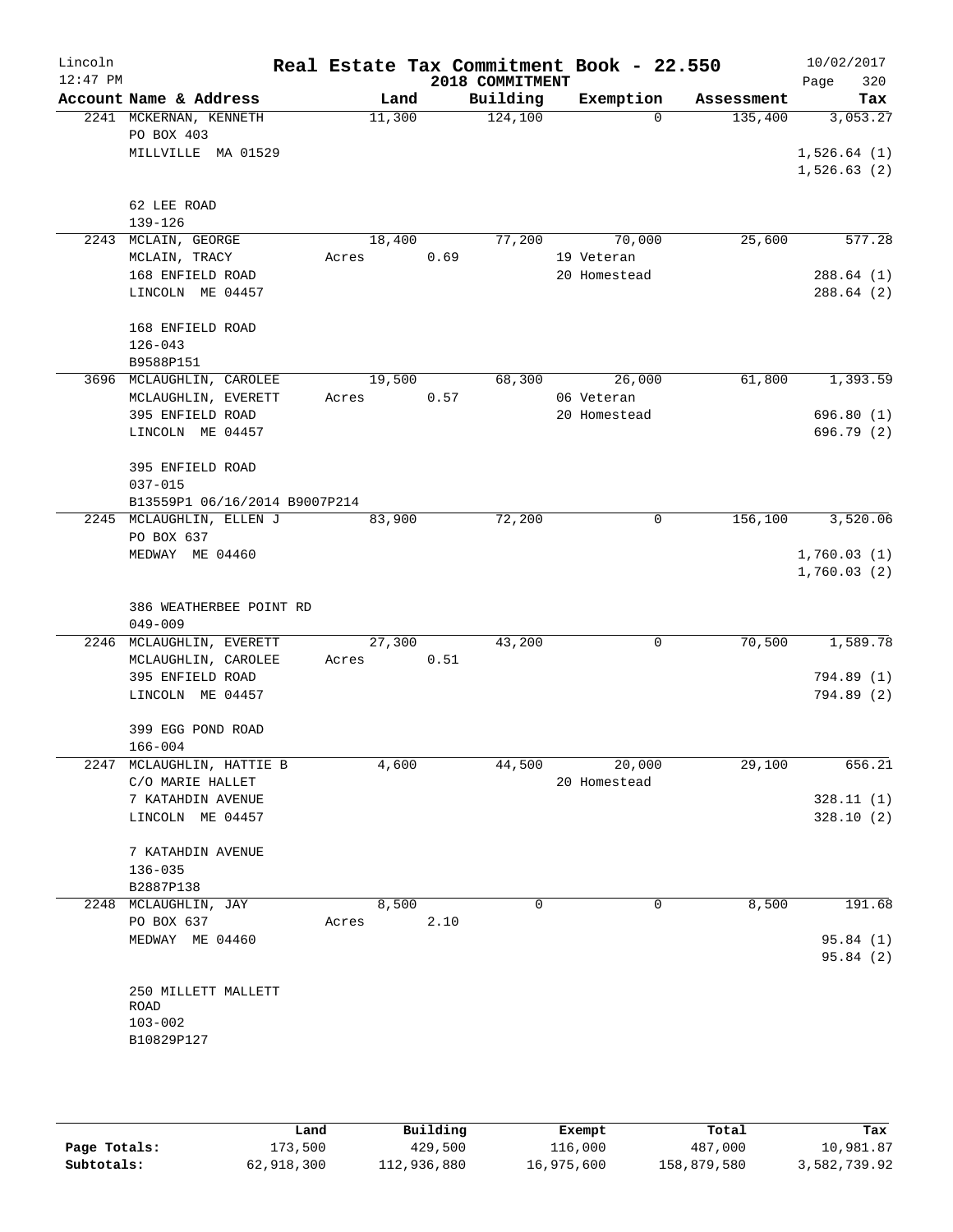| Lincoln<br>$12:47$ PM |                                           |             |        | 2018 COMMITMENT | Real Estate Tax Commitment Book - 22.550 |            | 10/02/2017<br>321<br>Page |
|-----------------------|-------------------------------------------|-------------|--------|-----------------|------------------------------------------|------------|---------------------------|
|                       | Account Name & Address                    |             | Land   | Building        | Exemption                                | Assessment | Tax                       |
|                       | 2249 MCLAUGHLIN, JAY R                    | 28,700      |        | $\Omega$        | $\Omega$                                 | 28,700     | 647.19                    |
|                       | PO BOX 637                                |             |        |                 |                                          |            |                           |
|                       | MEDWAY ME 04460                           |             |        |                 |                                          |            | 323.60(1)                 |
|                       |                                           |             |        |                 |                                          |            | 323.59(2)                 |
|                       | WEATHERBEE POINT ROAD                     |             |        |                 |                                          |            |                           |
|                       | $049 - 014$                               |             |        |                 |                                          |            |                           |
|                       | 2250 MCLAUGHLIN, MICHAEL A                |             | 27,700 | 99,200          | 20,000                                   | 106,900    | 2,410.60                  |
|                       | MCLAUGHLIN, TONYA E                       | Acres 22.00 |        |                 | 20 Homestead                             |            |                           |
|                       | 652 HALF TOWNSHIP ROAD                    |             |        |                 |                                          |            | 1, 205.30(1)              |
|                       | LINCOLN ME 04457-9409                     |             |        |                 |                                          |            | 1, 205.30(2)              |
|                       | 652 HALF TOWNSHIP ROAD                    |             |        |                 |                                          |            |                           |
|                       | $043 - 017$                               |             |        |                 |                                          |            |                           |
|                       | B7927P85                                  |             |        |                 |                                          |            |                           |
|                       | 3809 MCLAUGHLIN, MICHAEL A                | 36,800      |        | $\Omega$        | $\Omega$                                 | 36,800     | 829.84                    |
|                       | MCLAUGHLIN, TONYA                         | Acres 17.49 |        |                 |                                          |            |                           |
|                       | 652 HALF TOWNSHIP ROAD                    |             |        |                 |                                          |            | 414.92 (1)                |
|                       | LINCOLN ME 04457                          |             |        |                 |                                          |            | 414.92 (2)                |
|                       | <b>34 TRAILS END</b>                      |             |        |                 |                                          |            |                           |
|                       | $083 - 010$                               |             |        |                 |                                          |            |                           |
|                       | B12893P110 07/19/2012                     |             |        |                 |                                          |            |                           |
|                       | 2251 MCLAUGHLIN, MICHAEL A                |             | 46,400 | 140,000         | $\mathbf 0$                              | 186,400    | 4, 203.32                 |
|                       | MCLAUGHLIN, TONYA E                       | Acres 6.30  |        |                 |                                          |            |                           |
|                       | 652 HALF TOWNSHIP ROAD                    |             |        |                 |                                          |            | 2,101.66(1)               |
|                       | LINCOLN ME 04457                          |             |        |                 |                                          |            | 2,101.66(2)               |
|                       |                                           |             |        |                 |                                          |            |                           |
|                       | 1550 HOUSTON ROAD<br>$170 - 002$          |             |        |                 |                                          |            |                           |
|                       | 2252 MCLAUGHLIN, MICHAEL E                | 15,400      |        | 73,100          | 20,000                                   |            | 68,500 1,544.68           |
|                       | 33 CLARK STREET                           | Acres 0.39  |        |                 | 20 Homestead                             |            |                           |
|                       | LINCOLN ME 04457                          |             |        |                 |                                          |            | 772.34(1)                 |
|                       |                                           |             |        |                 |                                          |            | 772.34(2)                 |
|                       |                                           |             |        |                 |                                          |            |                           |
|                       | 33 CLARK STREET                           |             |        |                 |                                          |            |                           |
|                       | 132-072<br>B11200P126                     |             |        |                 |                                          |            |                           |
|                       | 2254 MCLAUGHLIN, RICK S                   | 14,800      |        | 18,400          | 0                                        | 33,200     | 748.66                    |
|                       | MCLAUGHLIN, ROBIN                         | Acres       | 0.25   |                 |                                          |            |                           |
|                       | 30 POWERSVILLE ROAD                       |             |        |                 |                                          |            | 374.33 (1)                |
|                       | MEDWAY ME 04460                           |             |        |                 |                                          |            | 374.33 (2)                |
|                       |                                           |             |        |                 |                                          |            |                           |
|                       | 11 CLARK STREET                           |             |        |                 |                                          |            |                           |
|                       | 132-028                                   |             | 0      |                 | 0                                        |            | 236.78                    |
|                       | 2256 MCLAUGHLIN, STEVE<br>33 CEDAR STREET |             |        | 10,500          |                                          | 10,500     |                           |
|                       | EAST MILLINOCKET<br>МE                    |             |        |                 |                                          |            | 118.39(1)                 |
|                       | 04430                                     |             |        |                 |                                          |            |                           |
|                       |                                           |             |        |                 |                                          |            | 118.39(2)                 |
|                       |                                           |             |        |                 |                                          |            |                           |
|                       | W/S AIRPORT<br>129-005-012                |             |        |                 |                                          |            |                           |
|                       |                                           |             |        |                 |                                          |            |                           |

|              | Land       | Building    | Exempt     | Total       | Tax          |
|--------------|------------|-------------|------------|-------------|--------------|
| Page Totals: | 169,800    | 341,200     | 40,000     | 471,000     | 10,621.07    |
| Subtotals:   | 63,088,100 | 113,278,080 | 17,015,600 | 159,350,580 | 3,593,360.99 |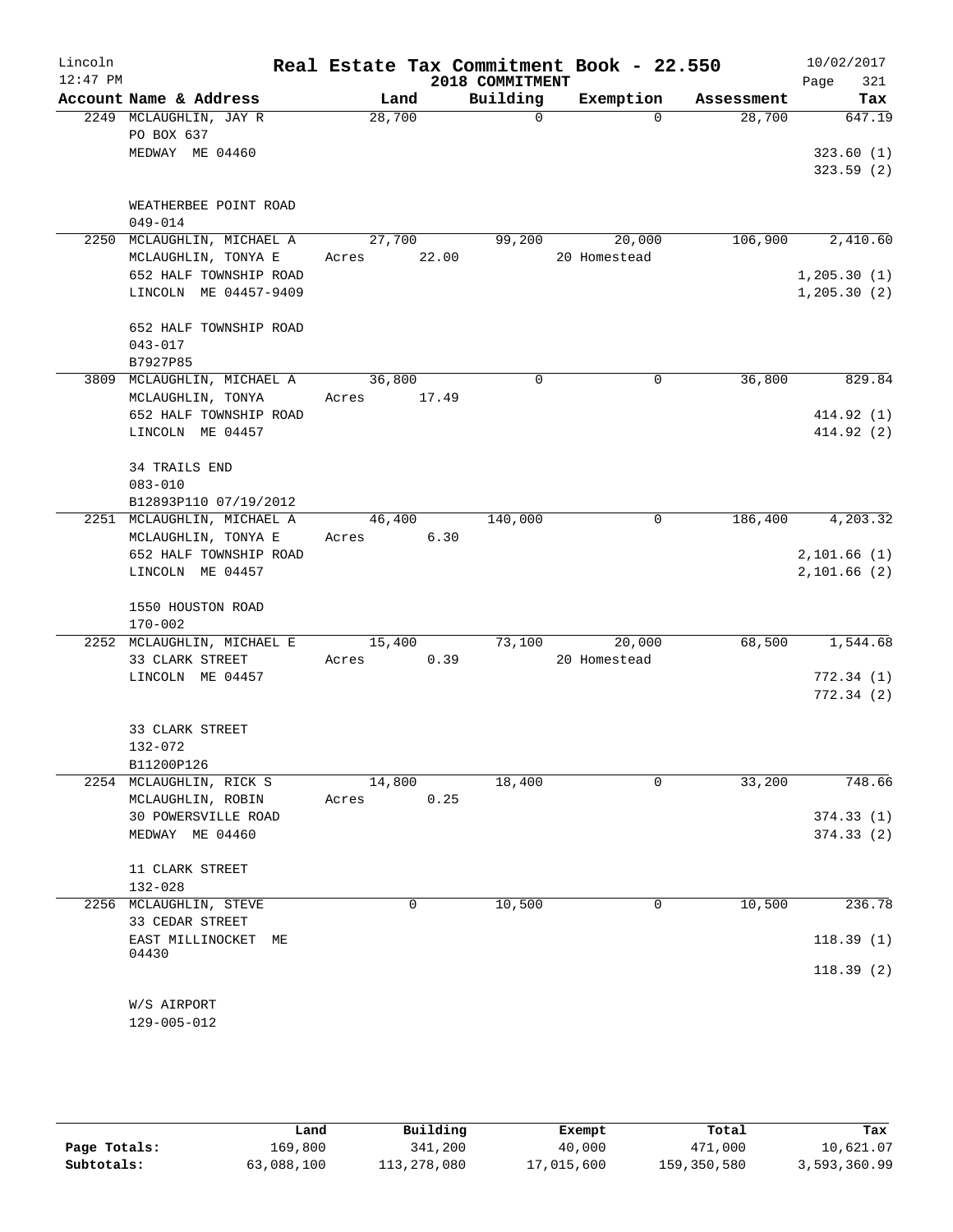| Lincoln      |                                      | Real Estate Tax Commitment Book - 22.550 |             |                    |                     |                      | 10/02/2017      |
|--------------|--------------------------------------|------------------------------------------|-------------|--------------------|---------------------|----------------------|-----------------|
| $12:47$ PM   | Account Name & Address               |                                          |             | 2018 COMMITMENT    |                     |                      | 322<br>Page     |
|              | 2257 MCLAUGHLIN, THOMAS S &          | Land<br>17,100                           |             | Building<br>88,600 | Exemption<br>20,000 | Assessment<br>85,700 | Tax<br>1,932.54 |
|              | WANDA J                              |                                          |             |                    |                     |                      |                 |
|              | 828 TRANSALPINE ROAD                 |                                          |             |                    | 20 Homestead        |                      |                 |
|              | LINCOLN ME 04457-9610                |                                          |             |                    |                     |                      | 966.27(1)       |
|              |                                      |                                          |             |                    |                     |                      | 966.27(2)       |
|              | 828 TRANSALPINE ROAD                 |                                          |             |                    |                     |                      |                 |
|              | $115 - 019$                          |                                          |             |                    |                     |                      |                 |
|              | 3341 MCLELLAN, ANDREW R              | 16,100                                   |             | 109,200            | 20,000              | 105,300              | 2,374.52        |
|              | MCLELLAN, HOLLY J                    | Acres                                    | 2.52        |                    | 20 Homestead        |                      |                 |
|              | 80 FROST STREET                      |                                          |             |                    |                     |                      | 1,187.26(1)     |
|              | LINCOLN ME 04457-9502                |                                          |             |                    |                     |                      | 1,187.26(2)     |
|              |                                      |                                          |             |                    |                     |                      |                 |
|              | 80 FROST STEET                       |                                          |             |                    |                     |                      |                 |
|              | $158 - 031$<br>B13555P265 06/10/2014 |                                          |             |                    |                     |                      |                 |
|              | 2259 MCLELLAN, GLENN &               | 19,500                                   |             | 68,600             | 20,000              | 68,100               | 1,535.66        |
|              | ROBERTA L                            |                                          |             |                    |                     |                      |                 |
|              | 208 TRANSALPINE ROAD                 | Acres                                    | 0.69        |                    | 20 Homestead        |                      |                 |
|              | LINCOLN ME 04457-9612                |                                          |             |                    |                     |                      | 767.83(1)       |
|              |                                      |                                          |             |                    |                     |                      | 767.83(2)       |
|              |                                      |                                          |             |                    |                     |                      |                 |
|              | 208 TRANSALPINE ROAD<br>$038 - 020$  |                                          |             |                    |                     |                      |                 |
|              | B2799P260                            |                                          |             |                    |                     |                      |                 |
|              | 2260 MCLEOD , ALBERT SR              | 19,500                                   |             | 33,700             | 20,000              | 33,200               | 748.66          |
|              | MARTINEZ, BRANDI                     | Acres                                    | 0.93        |                    | 20 Homestead        |                      |                 |
|              | 2941 AIRLINE ROAD                    |                                          |             |                    |                     |                      | 374.33(1)       |
|              | CRAWFORD ME 04694                    |                                          |             |                    |                     |                      | 374.33(2)       |
|              |                                      |                                          |             |                    |                     |                      |                 |
|              | 20 PHINNEY FARM ROAD<br>$014 - 015$  |                                          |             |                    |                     |                      |                 |
|              | B13598P84 07/20/2014 B4164P37        |                                          |             |                    |                     |                      |                 |
|              | 2262 MCLEOD, MARIANNE                | 10,700                                   |             | 11,700             | 20,000              | 2,400                | 54.12           |
|              | RUSSELL, LEON                        |                                          |             |                    | 20 Homestead        |                      |                 |
|              | 23 HALE STREET                       |                                          |             |                    |                     |                      | 27.06(1)        |
|              | LINCOLN ME 04457                     |                                          |             |                    |                     |                      | 27.06(2)        |
|              |                                      |                                          |             |                    |                     |                      |                 |
|              | 23 HALE STREET<br>127-031            |                                          |             |                    |                     |                      |                 |
|              | B8804P87                             |                                          |             |                    |                     |                      |                 |
|              | 2263 MCMANUS, KIM MARIE              | 55,100                                   |             | 0                  | $\overline{0}$      | 55,100               | 1,242.51        |
|              | 606 CHERRY HILL ROAD                 | Acres                                    | 96.00       |                    |                     |                      |                 |
|              | NAZARETH PA 18064                    |                                          |             |                    |                     |                      | 621.26(1)       |
|              |                                      |                                          |             |                    |                     |                      | 621.25(2)       |
|              |                                      |                                          |             |                    |                     |                      |                 |
|              | PHINNEY FARM ROAD<br>$014 - 011$     |                                          |             |                    |                     |                      |                 |
|              | B4711P49                             |                                          |             |                    |                     |                      |                 |
|              | 2264 MCNUTT, MARK                    | 45,200                                   |             | 33,600             | 0                   | 78,800               | 1,776.94        |
|              | MCNUTT, PAMELA                       | Acres                                    | 2.20        |                    |                     |                      |                 |
|              | PO BOX 276                           |                                          |             |                    |                     |                      | 888.47 (1)      |
|              | TUMACACORI AZ 85640                  |                                          |             |                    |                     |                      | 888.47 (2)      |
|              |                                      |                                          |             |                    |                     |                      |                 |
|              | 1650 HOUSTON ROAD                    |                                          |             |                    |                     |                      |                 |
|              | $170 - 007$                          |                                          |             |                    |                     |                      |                 |
|              |                                      |                                          |             |                    |                     |                      |                 |
|              | Land                                 |                                          | Building    |                    | Exempt              | Total                | Tax             |
| Page Totals: | 183,200                              |                                          | 345,400     |                    | 100,000             | 428,600              | 9,664.95        |
| Subtotals:   | 63, 271, 300                         |                                          | 113,623,480 |                    | 17, 115, 600        | 159,779,180          | 3,603,025.94    |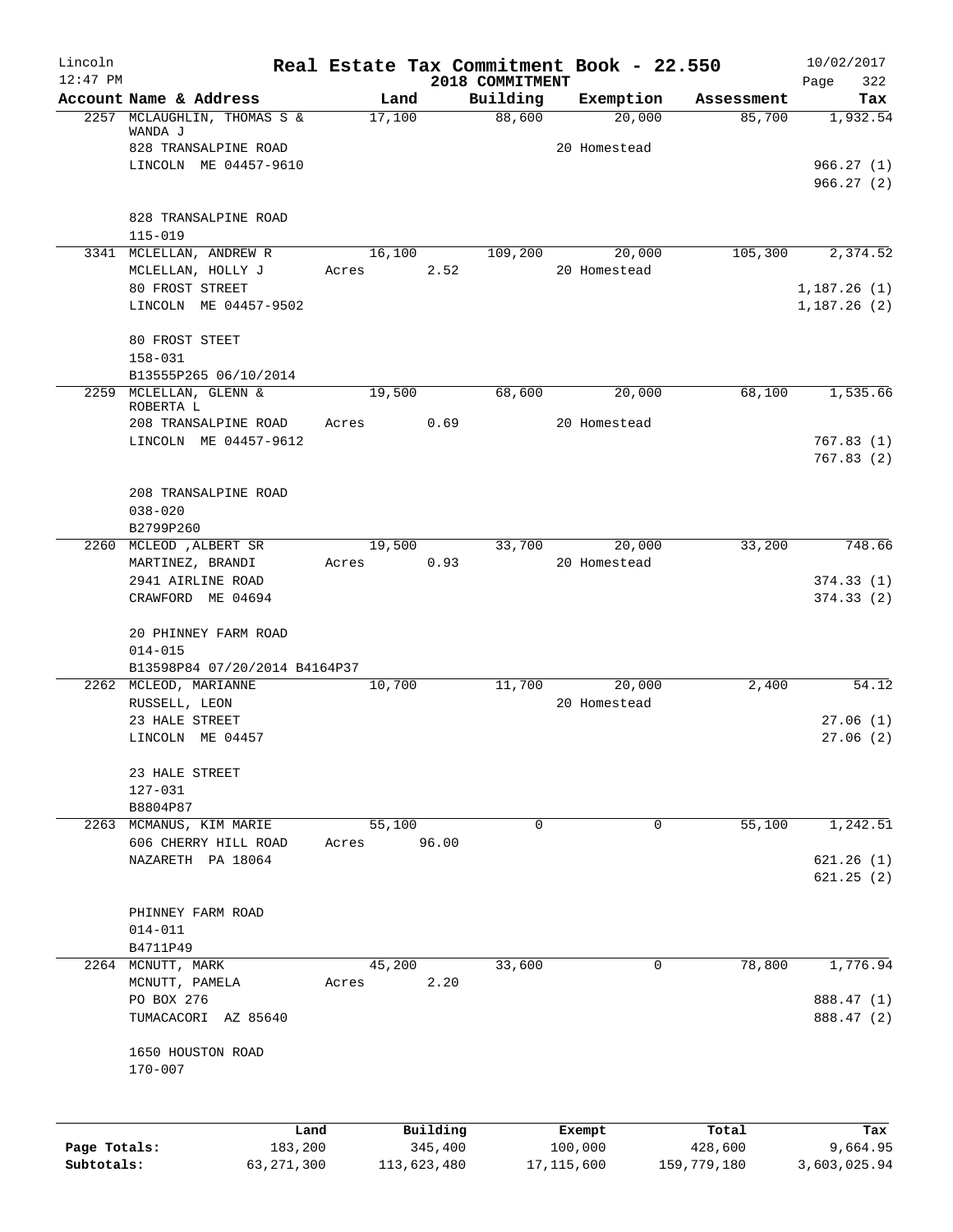| Lincoln<br>$12:47$ PM |                                |                                                   |       |        |      | 2018 COMMITMENT | Real Estate Tax Commitment Book - 22.550 |            | 10/02/2017<br>323<br>Page |
|-----------------------|--------------------------------|---------------------------------------------------|-------|--------|------|-----------------|------------------------------------------|------------|---------------------------|
|                       |                                | Account Name & Address                            |       | Land   |      | Building        | Exemption                                | Assessment | Tax                       |
|                       |                                | 2265 MCPHAIL REAL ESTATE LLC<br>113 WEST BROADWAY |       | 23,500 |      | 61,800          | $\Omega$                                 | 85,300     | 1,923.52                  |
|                       |                                | LINCOLN ME 04457-1313                             |       |        |      |                 |                                          |            | 961.76(1)<br>961.76(2)    |
|                       | $136 - 013$                    | 113 WEST BROADWAY<br>B12769P275 03/28/2012        |       |        |      |                 |                                          |            |                           |
|                       |                                | 1665 MCPHAIL, CARMEN R<br>MCPHAIL, PHILIP E       | Acres | 10,900 | 0.16 | 53,900          | 0                                        | 64,800     | 1,461.24                  |
|                       | 392 MAIN STREET                |                                                   |       |        |      |                 |                                          |            | 730.62(1)                 |
|                       |                                | LINCOLN ME 04457-1701                             |       |        |      |                 |                                          |            | 730.62(2)                 |
|                       | 139-123                        | 32 PLEASANT STREET                                |       |        |      |                 |                                          |            |                           |
|                       |                                | B14451P329 04/03/2017 B14366P238 12/16/2016       |       |        |      |                 |                                          |            |                           |
|                       | CARMEN                         | 2266 MCPHAIL, PHILIP E II &                       |       | 18,300 |      | 85,400          | 20,000                                   | 83,700     | 1,887.44                  |
|                       | 392 MAIN STREET                |                                                   | Acres |        | 2.72 |                 | 20 Homestead                             |            |                           |
|                       |                                | LINCOLN ME 04457-1701                             |       |        |      |                 |                                          |            | 943.72 (1)<br>943.72 (2)  |
|                       | 392 MAIN STREET<br>$151 - 014$ |                                                   |       |        |      |                 |                                          |            |                           |
|                       |                                | 1028 MCPHERSON, PAUL F                            |       | 80,900 |      | 27,800          | 0                                        | 108,700    | 2,451.19                  |
|                       |                                | MCPHERSON, LINDA E                                | Acres |        | 3.50 |                 |                                          |            |                           |
|                       | PO BOX 473                     |                                                   |       |        |      |                 |                                          |            | 1,225.60(1)               |
|                       |                                | HAMPDEN ME 04444                                  |       |        |      |                 |                                          |            | 1,225.59(2)               |
|                       | $128 - 017$                    | 242 TAYLOR STREET                                 |       |        |      |                 |                                          |            |                           |
|                       |                                | B14529P1 06/28/2017 B5275P315 03/01/1993          |       |        |      |                 |                                          |            |                           |
|                       |                                | 2267 MCPHETERS, NORMAN                            |       | 16,300 |      | 9,700           | 20,000                                   | 6,000      | 135.30                    |
|                       | HILL, SPRING                   |                                                   |       |        |      |                 | 20 Homestead                             |            |                           |
|                       | 44 EDWARDS ST                  |                                                   |       |        |      |                 |                                          |            | 67.65(1)                  |
|                       |                                | LINCOLN ME 04457-1148                             |       |        |      |                 |                                          |            | 67.65(2)                  |
|                       | 132-107                        | <b>44 EDWARDS STREET</b>                          |       |        |      |                 |                                          |            |                           |
| 2268                  | MCREAVEY, EDWIN                |                                                   |       | 18,500 |      | 12,300          | 20,000                                   | 10,800     | 243.54                    |
|                       |                                | MCREAVEY, MELINDA                                 |       |        |      |                 | 20 Homestead                             |            |                           |
|                       | 628 MOHAWK ROAD                |                                                   |       |        |      |                 |                                          |            | 121.77(1)                 |
|                       |                                | LINCOLN ME 04457                                  |       |        |      |                 |                                          |            | 121.77(2)                 |
|                       | 628 MOHAWK ROAD                |                                                   |       |        |      |                 |                                          |            |                           |
|                       | $118 - 035$                    |                                                   |       |        |      |                 |                                          |            |                           |
| 2269                  |                                | MCREAVY, ANGELIQUE E                              |       | 17,300 |      | 44,900          | 20,000                                   | 42,200     | 951.61                    |
|                       | MCREAVY, COREY                 |                                                   |       |        |      |                 | 20 Homestead                             |            |                           |
|                       |                                | 19 FREDERICK STREET<br>LINCOLN ME 04457           |       |        |      |                 |                                          |            | 475.81(1)<br>475.80 (2)   |
|                       |                                | 19 FREDERICK STREET                               |       |        |      |                 |                                          |            |                           |
|                       | 132-078                        |                                                   |       |        |      |                 |                                          |            |                           |
|                       |                                |                                                   |       |        |      |                 |                                          |            |                           |

|              | úand       | Building    | Exempt     | Total       | Tax          |
|--------------|------------|-------------|------------|-------------|--------------|
| Page Totals: | 185,700    | 295,800     | 80,000     | 401,500     | 9,053.84     |
| Subtotals:   | 63,457,000 | 113,919,280 | 17,195,600 | 160,180,680 | 3,612,079.78 |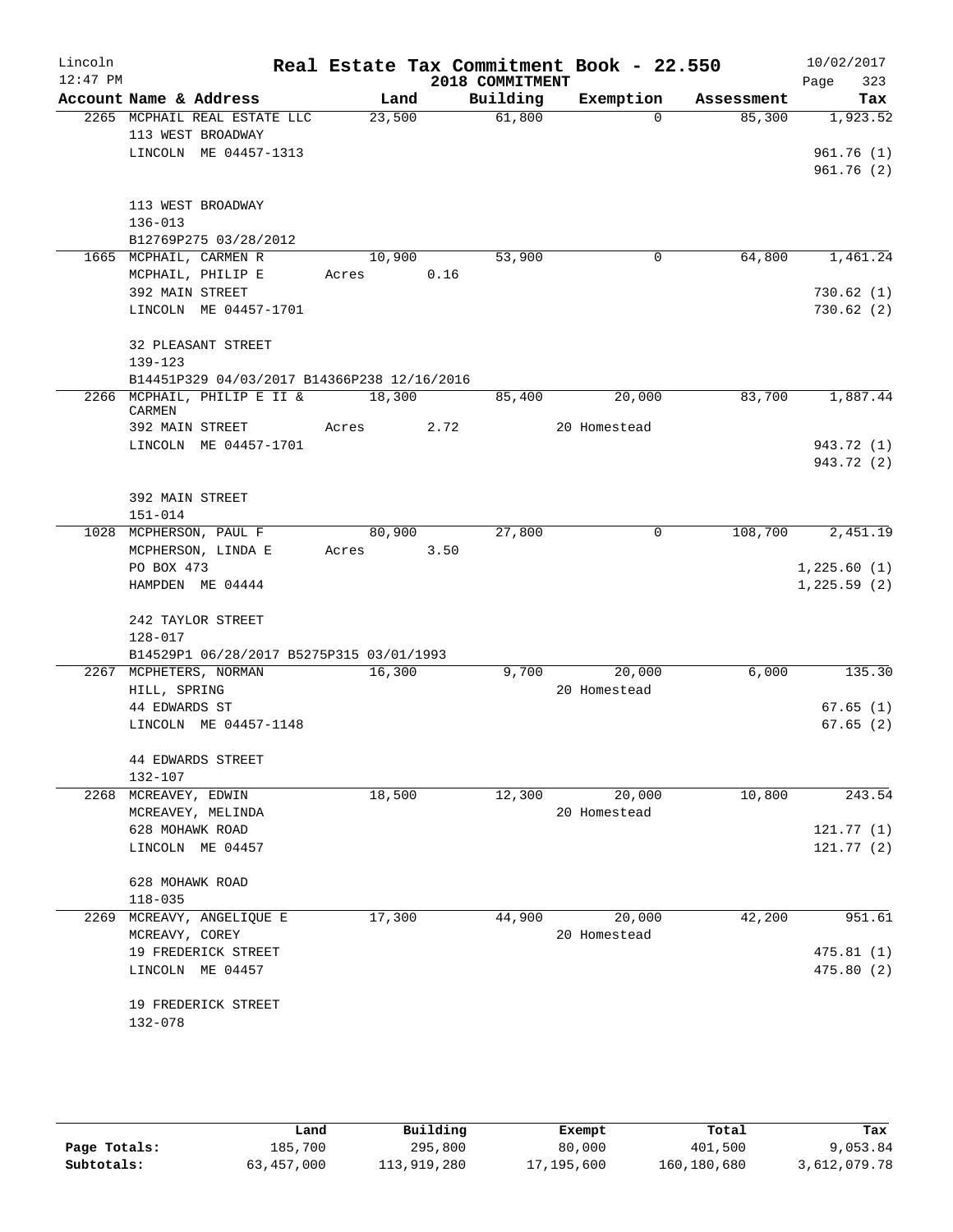| Lincoln<br>$12:47$ PM |                                               |        | Real Estate Tax Commitment Book - 22.550 |              |            | 10/02/2017                   |
|-----------------------|-----------------------------------------------|--------|------------------------------------------|--------------|------------|------------------------------|
|                       | Account Name & Address                        | Land   | 2018 COMMITMENT<br>Building              | Exemption    | Assessment | 324<br>Page<br>Tax           |
|                       | 2272 MEEKER, ANDREA J                         | 7,200  | 33,100                                   | 20,000       | 20,300     | 457.77                       |
|                       | 41 PERRY STREET                               |        |                                          | 20 Homestead |            |                              |
|                       | LINCOLN ME 04457                              |        |                                          |              |            | 228.89(1)                    |
|                       |                                               |        |                                          |              |            | 228.88(2)                    |
|                       | 41 PERRY STREET                               |        |                                          |              |            |                              |
|                       | 131-018                                       |        |                                          |              |            |                              |
|                       | 2170 MERENBERG, MELISSA L                     | 40,300 | 61,500                                   | 0            | 101,800    | 2,295.59                     |
|                       | PO BOX 33                                     |        |                                          |              |            |                              |
|                       | MILFORD ME 04461                              |        |                                          |              |            | 1, 147.80(1)<br>1, 147.79(2) |
|                       | 516 STANHOPE MILL ROAD                        |        |                                          |              |            |                              |
|                       | $106 - 014$                                   |        |                                          |              |            |                              |
|                       | B13693P173 11/05/2014<br>2274 MERKEL, DAVID W | 12,400 | 55,900                                   | 20,000       | 48,300     | 1,089.17                     |
|                       | FOWLER, RICHARD D                             |        |                                          | 20 Homestead |            |                              |
|                       | 93 WEST BROADWAY                              |        |                                          |              |            | 544.59(1)                    |
|                       | LINCOLN ME 04457                              |        |                                          |              |            | 544.58(2)                    |
|                       | 93 WEST BROADWAY                              |        |                                          |              |            |                              |
|                       | $136 - 016$                                   |        |                                          |              |            |                              |
|                       | B7030P57                                      |        |                                          |              |            |                              |
|                       | 2276 MERRITT, WILLIAM M                       | 10,800 | $\Omega$                                 | $\mathbf 0$  | 10,800     | 243.54                       |
|                       | MERRITT, CAROLYN L<br>6 WILSON STREET         | Acres  | 0.64                                     |              |            | 121.77(1)                    |
|                       | LINCOLN ME 04457-1522                         |        |                                          |              |            | 121.77(2)                    |
|                       | BEDFORD FARM ROAD                             |        |                                          |              |            |                              |
|                       | $037 - 030$                                   |        |                                          |              |            |                              |
|                       | B4569P177                                     |        |                                          |              |            |                              |
|                       | 2277 MERRITT, WILLIAM M                       | 12,400 | 81,100                                   | 20,000       | 73,500     | 1,657.43                     |
|                       | MERRITT, CAROLYN L                            |        |                                          | 20 Homestead |            |                              |
|                       | 6 WILSON STREET                               |        |                                          |              |            | 828.72 (1)                   |
|                       | LINCOLN ME 04457-1522                         |        |                                          |              |            | 828.71 (2)                   |
|                       | 6 WILSON STREET                               |        |                                          |              |            |                              |
|                       | $139 - 252$                                   |        |                                          |              |            |                              |
|                       | 871 MICHAUD, COREY A                          | 21,300 | 75,500                                   | $\Omega$     | 96,800     | 2,182.84                     |
|                       | 126 ENFIELD RD                                | Acres  | 1.70                                     |              |            |                              |
|                       | LINCOLN ME 04457                              |        |                                          |              |            | 1,091.42(1)<br>1,091.42(2)   |
|                       | 126 ENFIELD ROAD                              |        |                                          |              |            |                              |
|                       | $131 - 035$                                   |        |                                          |              |            |                              |
|                       | B14296P242 10/04/2016 B11140P109              |        |                                          |              |            |                              |
|                       | 2281 MICHAUD, JACQUELINE R                    | 8,600  | 59,600                                   | 20,000       | 48,200     | 1,086.91                     |
|                       | 13 LINCOLN ST                                 | Acres  | 0.20                                     | 20 Homestead |            |                              |
|                       | LINCOLN ME 04457-1432                         |        |                                          |              |            | 543.46(1)                    |
|                       |                                               |        |                                          |              |            | 543.45(2)                    |
|                       |                                               |        |                                          |              |            |                              |
|                       | 13 LINCOLN STREET<br>137-103                  |        |                                          |              |            |                              |
|                       |                                               |        |                                          |              |            |                              |
|                       |                                               |        |                                          |              |            |                              |

|              | Land       | Building    | Exempt     | Total       | Tax          |
|--------------|------------|-------------|------------|-------------|--------------|
| Page Totals: | 113,000    | 366,700     | 80,000     | 399,700     | 9,013.25     |
| Subtotals:   | 63,570,000 | 114,285,980 | 17,275,600 | 160,580,380 | 3,621,093.03 |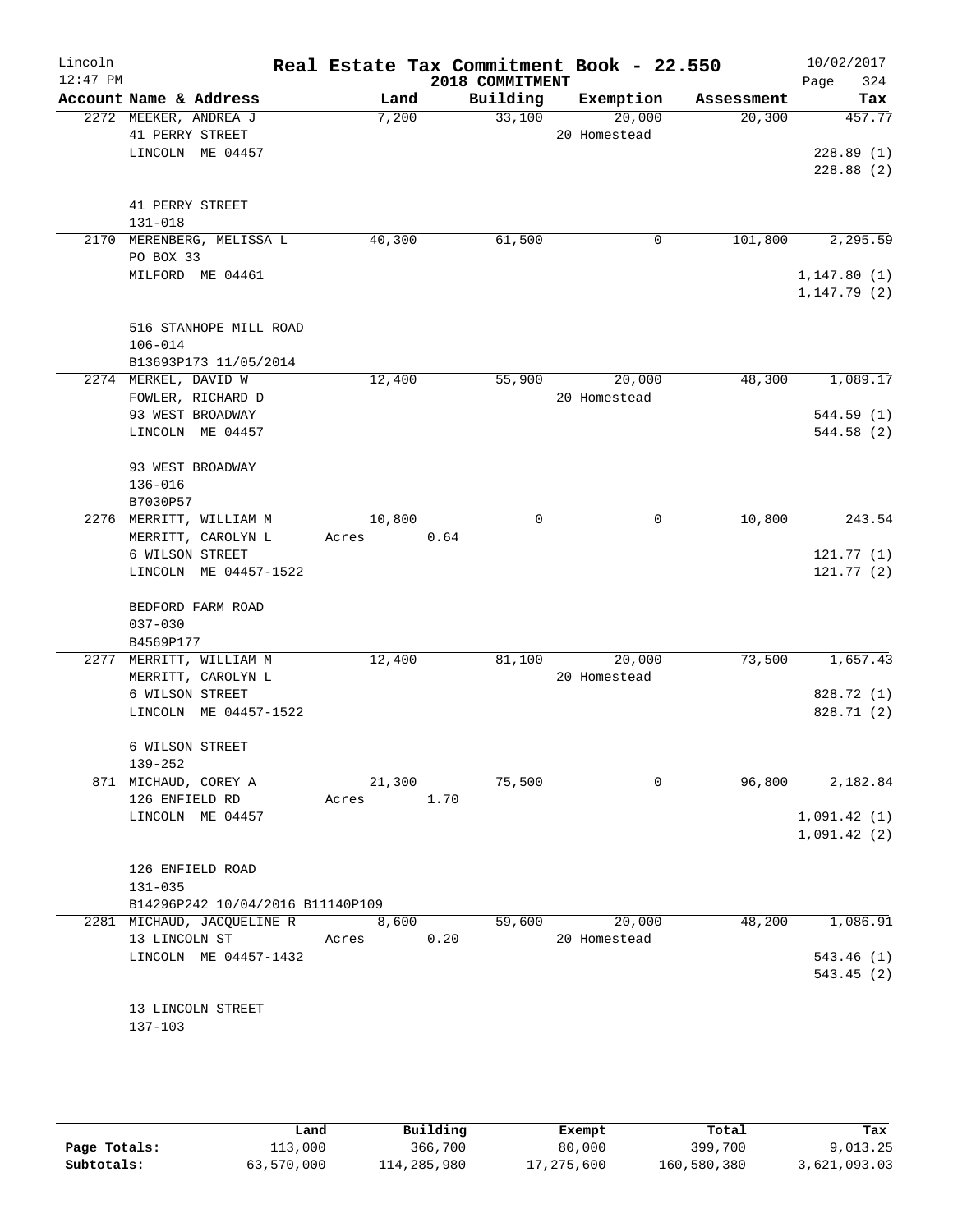| Lincoln<br>$12:47$ PM |                                       |                       |      | 2018 COMMITMENT           | Real Estate Tax Commitment Book - 22.550 |                                    | 10/02/2017<br>325<br>Page |
|-----------------------|---------------------------------------|-----------------------|------|---------------------------|------------------------------------------|------------------------------------|---------------------------|
|                       | Account Name & Address                |                       |      |                           |                                          | Land Building Exemption Assessment | Tax                       |
|                       | 2282 MICHAUD, LOUIS R                 |                       |      | $\frac{1}{22,100}$ 35,000 | 20,000                                   | 37,100                             | 836.61                    |
|                       | 746 MOHAWK ROAD                       | Acres 6.00            |      |                           | 20 Homestead                             |                                    |                           |
|                       | LINCOLN ME 04457-9707                 |                       |      |                           |                                          |                                    | 418.31(1)                 |
|                       |                                       |                       |      |                           |                                          |                                    | 418.30(2)                 |
|                       |                                       |                       |      |                           |                                          |                                    |                           |
|                       | 746 MOHAWK ROAD<br>$121 - 008$        |                       |      |                           |                                          |                                    |                           |
|                       | 2284 MICHAUD, NANCY B                 | 28,800 181,300 26,000 |      |                           |                                          |                                    | 184,100 4,151.46          |
|                       | PO BOX 429                            | Acres 92.95           |      |                           | 06 Veteran                               |                                    |                           |
|                       | LINCOLN ME 04457-0429                 |                       |      |                           | 20 Homestead                             |                                    | 2,075.73(1)               |
|                       |                                       |                       |      |                           |                                          |                                    | 2,075.73(2)               |
|                       | 649 MAIN STREET                       |                       |      |                           |                                          |                                    |                           |
|                       | $080 - 016$                           |                       |      |                           |                                          |                                    |                           |
|                       | 2287 MICHAUD, PAUL                    |                       |      |                           | 15,100 54,700 20,000                     |                                    | 49,800 1,122.99           |
|                       | 30 ARIEL STREET                       | Acres 0.23            |      |                           | 20 Homestead                             |                                    |                           |
|                       | LINCOLN ME 04457-1129                 |                       |      |                           |                                          |                                    | 561.50(1)                 |
|                       |                                       |                       |      |                           |                                          |                                    | 561.49(2)                 |
|                       |                                       |                       |      |                           |                                          |                                    |                           |
|                       | <b>30 ARIEL STREET</b><br>132-082     |                       |      |                           |                                          |                                    |                           |
|                       | 2288 MICHAUD, STEPHEN                 | 20,300                |      |                           | 73,200 20,000                            | 73,500                             | 1,657.43                  |
|                       | MICHAUD, JENNIFER                     | Acres 2.03            |      |                           | 20 Homestead                             |                                    |                           |
|                       | 21 WHITE POINT ESTATES                |                       |      |                           |                                          |                                    | 828.72 (1)                |
|                       | <b>RD</b>                             |                       |      |                           |                                          |                                    |                           |
|                       | LINCOLN ME 04457                      |                       |      |                           |                                          |                                    | 828.71 (2)                |
|                       | 21 WHITE POINT ESTATES                |                       |      |                           |                                          |                                    |                           |
|                       | <b>ROAD</b>                           |                       |      |                           |                                          |                                    |                           |
|                       | 142-023                               |                       |      |                           |                                          |                                    |                           |
|                       | 2289 MICHAUD, WILLIAM J               | 54,000                |      | 7,400                     | $\mathbf 0$                              |                                    | 61,400 1,384.57           |
|                       | MICHAUD, CHERYL M                     | Acres 0.52            |      |                           |                                          |                                    |                           |
|                       | 59 GRIFFIN AVENUE<br>HAMPDEN ME 04444 |                       |      |                           |                                          |                                    | 692.29(1)<br>692.28(2)    |
|                       |                                       |                       |      |                           |                                          |                                    |                           |
|                       | 360 MCGREGOR ROAD                     |                       |      |                           |                                          |                                    |                           |
|                       | $117 - 019$                           |                       |      |                           |                                          |                                    |                           |
|                       | 772 MIDFIRST BANK                     | 17,600                |      | 35,200                    | $\overline{0}$                           | 52,800                             | 1,190.64                  |
|                       | 999 NW GRAND BOULEVARD                | Acres                 | 0.69 |                           |                                          |                                    |                           |
|                       | OKLAHOMA CITY OK 73118                |                       |      |                           |                                          |                                    | 595.32(1)                 |
|                       |                                       |                       |      |                           |                                          |                                    | 595.32(2)                 |
|                       | 718 WEST BROADWAY                     |                       |      |                           |                                          |                                    |                           |
|                       | $124 - 010$                           |                       |      |                           |                                          |                                    |                           |
|                       | B14344P259 11/23/2016                 |                       |      |                           |                                          |                                    |                           |
|                       | 2290 MIELNICKI, JOHN A                | 39,100                |      | 103,800                   | 20,000                                   | 122,900                            | 2,771.40                  |
|                       | 99 CENTER POND DRIVE                  | Acres                 | 0.46 |                           | 20 Homestead                             |                                    |                           |
|                       | LINCOLN ME 04457                      |                       |      |                           |                                          |                                    | 1,385.70(1)               |
|                       |                                       |                       |      |                           |                                          |                                    | 1,385.70(2)               |
|                       | 99 CENTER POND DRIVE                  |                       |      |                           |                                          |                                    |                           |
|                       | $153 - 008$                           |                       |      |                           |                                          |                                    |                           |
|                       |                                       |                       |      |                           |                                          |                                    |                           |
|                       |                                       |                       |      |                           |                                          |                                    |                           |

|              | Land       | Building    | Exempt     | Total       | Tax          |
|--------------|------------|-------------|------------|-------------|--------------|
| Page Totals: | 197,000    | 490,600     | 106,000    | 581,600     | 13, 115. 10  |
| Subtotals:   | 63,767,000 | 114,776,580 | 17,381,600 | 161,161,980 | 3,634,208.13 |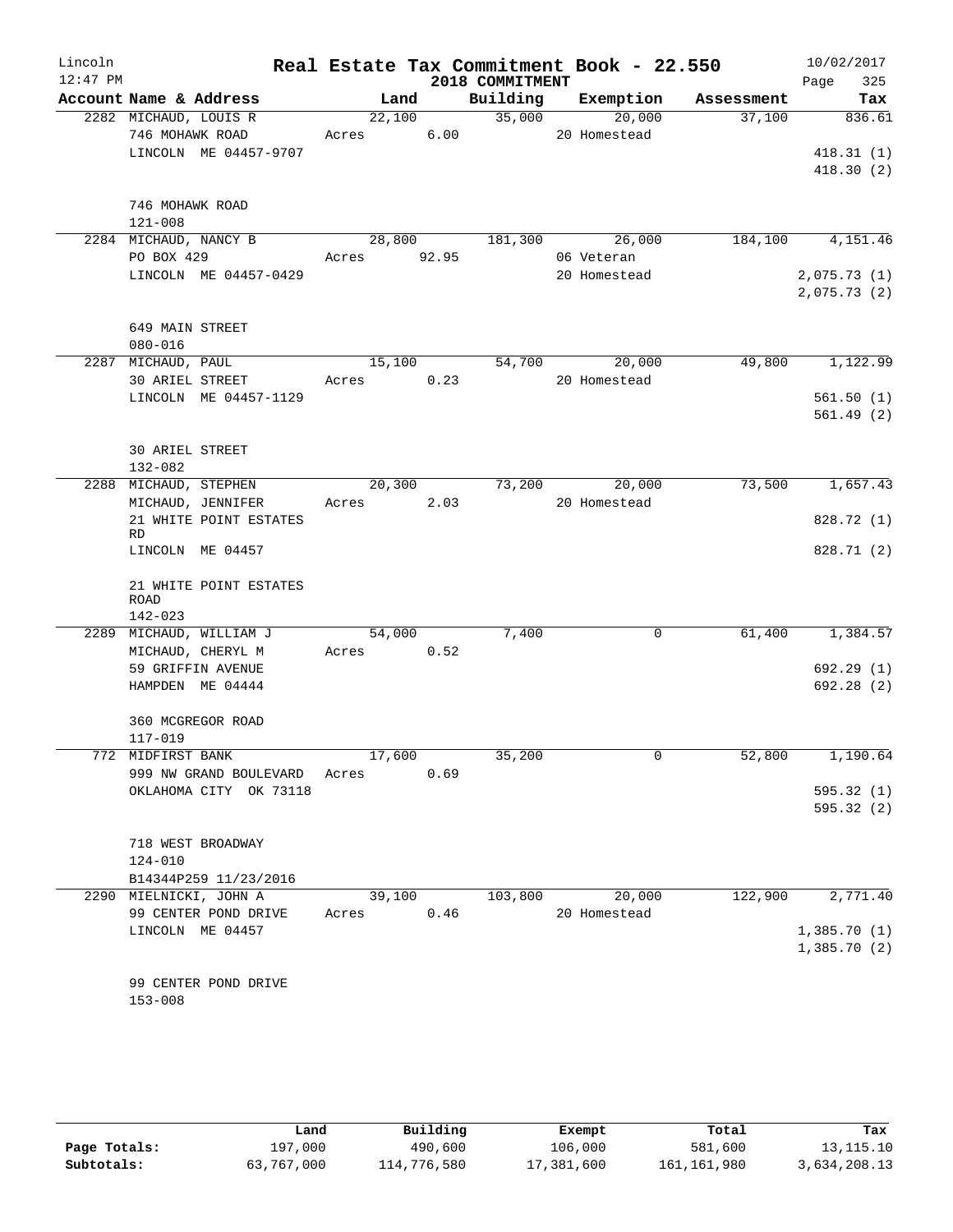| Lincoln<br>$12:47$ PM |                                                                               |       |                |                             | Real Estate Tax Commitment Book - 22.550 |             | 10/02/2017                 |
|-----------------------|-------------------------------------------------------------------------------|-------|----------------|-----------------------------|------------------------------------------|-------------|----------------------------|
|                       | Account Name & Address                                                        |       | Land           | 2018 COMMITMENT<br>Building | Exemption                                | Assessment  | 326<br>Page<br>Tax         |
|                       | 2567 MIHALOVICH, JOHN P                                                       |       | 8,400          | 57,600                      | $\Omega$                                 | 66,000      | 1,488.30                   |
|                       | 9732 SOUTHWEST                                                                | Acres | 0.14           |                             |                                          |             |                            |
|                       | GLENBROOK                                                                     |       |                |                             |                                          |             |                            |
|                       | PORT ST. LUCIE FL<br>34987                                                    |       |                |                             |                                          |             | 744.15(1)                  |
|                       |                                                                               |       |                |                             |                                          |             | 744.15(2)                  |
|                       |                                                                               |       |                |                             |                                          |             |                            |
|                       | 8 WILSON STREET<br>$139 - 253$                                                |       |                |                             |                                          |             |                            |
|                       | B14233P97 08/02/2016 B13416P120 12/10/2013                                    |       |                |                             |                                          |             |                            |
|                       | B13403P139 11/25/2013 B13191P318 02/28/2013                                   |       |                |                             |                                          |             |                            |
|                       | 1106 MILLER, BLAKE IAN                                                        |       | 11,700         | 82,200                      | 0                                        | 93,900      | 2,117.45                   |
|                       | BUTLER, CASSANDRA                                                             | Acres | 0.25           |                             |                                          |             |                            |
|                       | 5 LINCOLN STREET<br>LINCOLN ME 04457                                          |       |                |                             |                                          |             | 1,058.73(1)<br>1,058.72(2) |
|                       |                                                                               |       |                |                             |                                          |             |                            |
|                       | 5 LINCOLN STREET                                                              |       |                |                             |                                          |             |                            |
|                       | 137-097                                                                       |       |                |                             |                                          |             |                            |
|                       | B14108P170 03/24/2016 B7263P4                                                 |       |                |                             |                                          |             |                            |
|                       | 431 MILLER, BRYAN                                                             |       | 19,200<br>7.26 | 46,100                      | 0                                        | 65,300      | 1,472.52                   |
|                       | 528 WEST BROADWAY<br>LINCOLN ME 04457                                         | Acres |                |                             |                                          |             | 736.26(1)                  |
|                       |                                                                               |       |                |                             |                                          |             | 736.26(2)                  |
|                       |                                                                               |       |                |                             |                                          |             |                            |
|                       | 528 WEST BROADWAY                                                             |       |                |                             |                                          |             |                            |
|                       | $046 - 054$                                                                   |       |                |                             |                                          |             |                            |
|                       | B14399P13 01/30/2017 B13827P325 05/21/2015<br>B13497P251 03/17/2014 B11922P47 |       |                |                             |                                          |             |                            |
|                       | 2293 MILLER, JODI J                                                           |       | 13,500         | 80,500                      | 20,000                                   | 74,000      | 1,668.70                   |
|                       | MILLER, RONALD L III                                                          | Acres | 0.59           |                             | 20 Homestead                             |             |                            |
|                       | 557 ENFIELD ROAD                                                              |       |                |                             |                                          |             | 834.35 (1)                 |
|                       | LINCOLN ME 04457-9716                                                         |       |                |                             |                                          |             | 834.35 (2)                 |
|                       | 557 ENFIELD ROAD                                                              |       |                |                             |                                          |             |                            |
|                       | $024 - 011$                                                                   |       |                |                             |                                          |             |                            |
|                       | B7429P264                                                                     |       |                |                             |                                          |             |                            |
|                       | 2295 MILLER, MICHAEL                                                          |       | 0              | 2,100                       | 2,100                                    | 0           | 0.00                       |
|                       | 24 FIELD STREET                                                               |       |                |                             | 20 Homestead                             |             |                            |
|                       | LINCOLN ME 04457                                                              |       |                |                             |                                          |             |                            |
|                       |                                                                               |       |                |                             |                                          |             |                            |
|                       | 24 FIELD STREET                                                               |       |                |                             |                                          |             |                            |
|                       | 140-022-005-MH0                                                               |       |                |                             |                                          |             |                            |
| 1818                  | MILLER, MICHAEL W<br>MILLER-PEABODY, ANDREA                                   |       | 38,000<br>1.73 | 71,600                      | 0                                        | 109,600     | 2,471.48                   |
|                       | 768 FOX TAIL ROAD                                                             | Acres |                |                             |                                          |             | 1, 235.74(1)               |
|                       | GRAND JUNCTION CO                                                             |       |                |                             |                                          |             | 1, 235.74(2)               |
|                       | 81505                                                                         |       |                |                             |                                          |             |                            |
|                       | <b>68 LUDDEN LANE</b>                                                         |       |                |                             |                                          |             |                            |
|                       | $168 - 035$                                                                   |       |                |                             |                                          |             |                            |
|                       | B12654P143 11/10/2011 B11948P278                                              |       |                |                             |                                          |             |                            |
|                       | 2296 MILLER, PAUL G                                                           |       | $\Omega$       | 27,400                      | $\mathbf 0$                              | 27,400      | 617.87                     |
|                       | 323 BILL LUCE RD                                                              | Acres | 0.60           |                             |                                          |             |                            |
|                       | WASHINGTON ME 04574                                                           |       |                |                             |                                          |             | 308.94(1)<br>308.93(2)     |
|                       |                                                                               |       |                |                             |                                          |             |                            |
|                       | 275 EGG POND ROAD                                                             |       |                |                             |                                          |             |                            |
|                       | $163 - 002$                                                                   |       |                |                             |                                          |             |                            |
|                       |                                                                               | Land  | Building       |                             | Exempt                                   | Total       | Tax                        |
| Page Totals:          | 90,800                                                                        |       | 367,500        |                             | 22,100                                   | 436,200     | 9,836.32                   |
| Subtotals:            | 63,857,800                                                                    |       | 115, 144, 080  |                             | 17,403,700                               | 161,598,180 | 3,644,044.45               |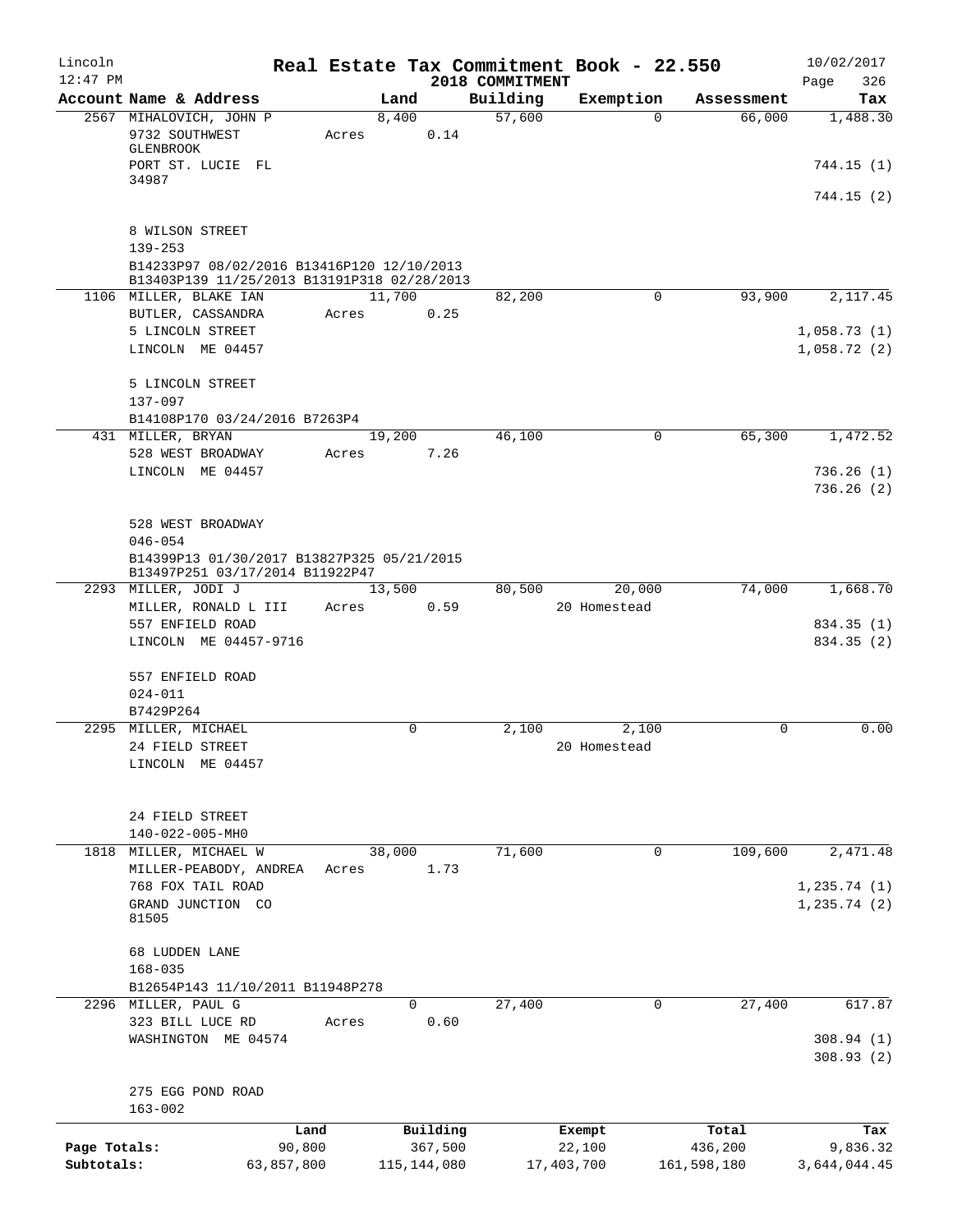| Lincoln      |                                                          |                 |       |                     | Real Estate Tax Commitment Book - 22.550 |                       |                      | 10/02/2017      |
|--------------|----------------------------------------------------------|-----------------|-------|---------------------|------------------------------------------|-----------------------|----------------------|-----------------|
| $12:47$ PM   |                                                          |                 |       |                     | 2018 COMMITMENT<br>Building              |                       |                      | 327<br>Page     |
|              | Account Name & Address<br>1820 MILLETT, AMY L            |                 |       | Land<br>44,600      | $\mathbf 0$                              | Exemption<br>$\Omega$ | Assessment<br>44,600 | Tax<br>1,005.73 |
|              | 7 MASONIC ROAD                                           |                 | Acres | 2.20                |                                          |                       |                      |                 |
|              | DIXMONT ME 04932                                         |                 |       |                     |                                          |                       |                      | 502.87(1)       |
|              |                                                          |                 |       |                     |                                          |                       |                      | 502.86(2)       |
|              |                                                          |                 |       |                     |                                          |                       |                      |                 |
|              | 1640 HOUSTON ROAD                                        |                 |       |                     |                                          |                       |                      |                 |
|              | $170 - 006$                                              |                 |       |                     |                                          |                       |                      |                 |
|              | B13906P221 07/22/2015 B12881P230 07/17/2012<br>B8264P164 |                 |       |                     |                                          |                       |                      |                 |
|              | 2298 MILLETT, CYNTHIA ESTATE 16,700                      |                 |       |                     | 45,200                                   | 26,000                | 35,900               | 809.55          |
|              | OF<br>99 TAYLOR ST                                       |                 | Acres | 0.45                |                                          | 06 Veteran            |                      |                 |
|              | LINCOLN ME 04457-1124                                    |                 |       |                     |                                          | 20 Homestead          |                      | 404.78 (1)      |
|              |                                                          |                 |       |                     |                                          |                       |                      | 404.77 (2)      |
|              |                                                          |                 |       |                     |                                          |                       |                      |                 |
|              | 99 TAYLOR STREET                                         |                 |       |                     |                                          |                       |                      |                 |
|              | $128 - 028$                                              |                 |       |                     |                                          |                       |                      |                 |
|              | B8836P136<br>1312 MILLETT, DANIEL                        |                 |       | 18,100              | 51,800                                   | 0                     | 69,900               | 1,576.25        |
|              | DILL, TINA                                               |                 | Acres | 0.39                |                                          |                       |                      |                 |
|              | 12 PORTER STREET                                         |                 |       |                     |                                          |                       |                      | 788.13(1)       |
|              | LINCOLN ME 04457                                         |                 |       |                     |                                          |                       |                      | 788.12 (2)      |
|              |                                                          |                 |       |                     |                                          |                       |                      |                 |
|              | 12 PORTER STREET                                         |                 |       |                     |                                          |                       |                      |                 |
|              | 139-231                                                  |                 |       |                     |                                          |                       |                      |                 |
|              | B14376P64 12/30/2016 B12479P118 05/17/2011               |                 |       |                     |                                          |                       |                      |                 |
|              | 2299 MILLETT, SHAUGHN I                                  |                 |       | 15,000              | 25,800                                   | 20,000                | 20,800               | 469.04          |
|              | 21 SMITH ROAD                                            |                 | Acres | 1.00                |                                          | 20 Homestead          |                      |                 |
|              | LINCOLN ME 04457                                         |                 |       |                     |                                          |                       |                      | 234.52(1)       |
|              |                                                          |                 |       |                     |                                          |                       |                      | 234.52(2)       |
|              |                                                          |                 |       |                     |                                          |                       |                      |                 |
|              | 21 SMITH ROAD<br>$036 - 003$                             |                 |       |                     |                                          |                       |                      |                 |
|              | B9374P267                                                |                 |       |                     |                                          |                       |                      |                 |
|              | 1852 MILLIAN, NORMAN S                                   |                 |       | 33,500              | 75,900                                   | 0                     | 109,400              | 2,466.97        |
|              | STOLZ, JOAN M                                            |                 | Acres | 0.53                |                                          |                       |                      |                 |
|              | <b>36 LAKEVIEW STREET</b>                                |                 |       |                     |                                          |                       |                      | 1, 233.49(1)    |
|              | LINCOLN ME 04457                                         |                 |       |                     |                                          |                       |                      | 1, 233.48 (2)   |
|              |                                                          |                 |       |                     |                                          |                       |                      |                 |
|              | <b>36 LAKEVIEW STREET</b>                                |                 |       |                     |                                          |                       |                      |                 |
|              | $140 - 001$                                              |                 |       |                     |                                          |                       |                      |                 |
|              | B14297P1 10/04/2016 B13137P1 04/02/2013                  |                 |       |                     |                                          |                       |                      |                 |
|              | 3304 MILNER, KENDALL                                     |                 |       | 16,000              | 19,000                                   | 20,000                | 15,000               | 338.25          |
|              | PO BOX 715                                               |                 | Acres | 1.15                |                                          | 20 Homestead          |                      |                 |
|              | LINCOLN ME 04457                                         |                 |       |                     |                                          |                       |                      | 169.13(1)       |
|              |                                                          |                 |       |                     |                                          |                       |                      | 169.12(2)       |
|              | 183 TOWN FARM ROAD                                       |                 |       |                     |                                          |                       |                      |                 |
|              | $081 - 027$                                              |                 |       |                     |                                          |                       |                      |                 |
|              | B12880P245 07/16/2012 B11362P254                         |                 |       |                     |                                          |                       |                      |                 |
|              | 2300 MILNER, MELISSA J                                   |                 |       | 11,700              | 79,600                                   | 20,000                | 71,300               | 1,607.82        |
|              | 22 MARIETTA DRIVE                                        |                 | Acres | 0.39                |                                          | 20 Homestead          |                      |                 |
|              | LINCOLN ME 04457                                         |                 |       |                     |                                          |                       |                      | 803.91 (1)      |
|              |                                                          |                 |       |                     |                                          |                       |                      | 803.91 (2)      |
|              |                                                          |                 |       |                     |                                          |                       |                      |                 |
|              | 22 MARIETTA DRIVE                                        |                 |       |                     |                                          |                       |                      |                 |
|              | $130 - 025$<br>B14374P280 12/29/2016                     |                 |       |                     |                                          |                       |                      |                 |
|              |                                                          |                 |       |                     |                                          |                       |                      |                 |
| Page Totals: |                                                          | Land<br>155,600 |       | Building<br>297,300 |                                          | Exempt<br>86,000      | Total<br>366,900     | Tax<br>8,273.61 |
| Subtotals:   |                                                          | 64,013,400      |       | 115,441,380         |                                          | 17,489,700            | 161,965,080          | 3,652,318.06    |
|              |                                                          |                 |       |                     |                                          |                       |                      |                 |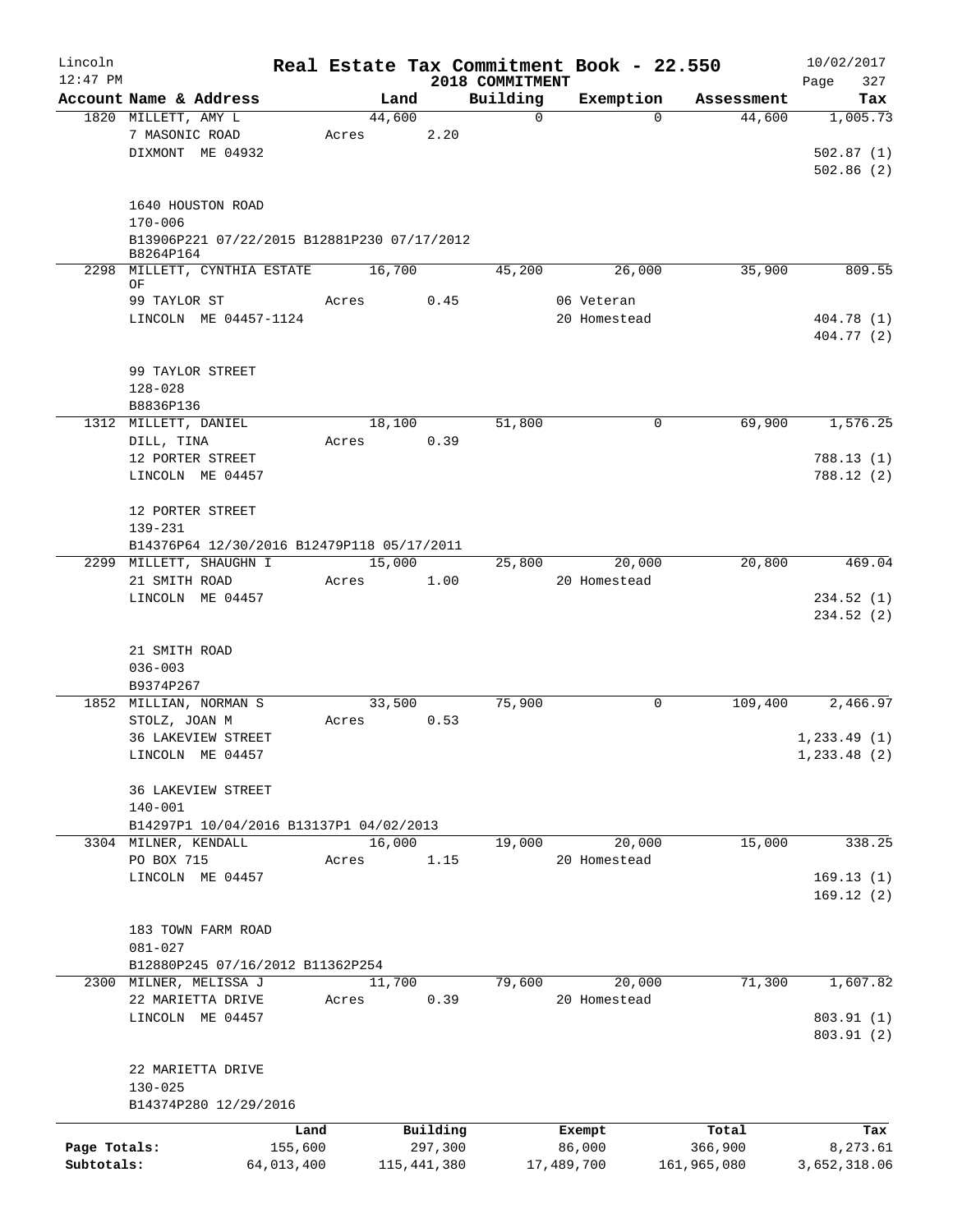| Lincoln<br>$12:47$ PM |                                  |        | 2018 COMMITMENT | Real Estate Tax Commitment Book - 22.550 |            | 10/02/2017<br>328 |
|-----------------------|----------------------------------|--------|-----------------|------------------------------------------|------------|-------------------|
|                       | Account Name & Address           | Land   | Building        | Exemption                                | Assessment | Page<br>Tax       |
|                       | 2302 MILNER, RAYMOND C JR        | 16,000 | 65,200          | 20,000                                   | 61,200     | 1,380.06          |
|                       | 197 TOWN FARM ROAD               |        |                 | 20 Homestead                             |            |                   |
|                       | LINCOLN ME 04457-9504            |        |                 |                                          |            | 690.03(1)         |
|                       |                                  |        |                 |                                          |            | 690.03(2)         |
|                       | 197 TOWN FARM ROAD               |        |                 |                                          |            |                   |
|                       | $081 - 025$                      |        |                 |                                          |            |                   |
|                       | 2303 MILNER, RODNEY              | 14,700 | 44,900          | 26,000                                   | 33,600     | 757.68            |
|                       | MILNER, SHELDA                   |        |                 | 06 Veteran                               |            |                   |
|                       | 187 FROST STREET                 |        |                 | 20 Homestead                             |            | 378.84(1)         |
|                       | LINCOLN ME 04457-9501            |        |                 |                                          |            | 378.84(2)         |
|                       | 187 FROST STREET                 |        |                 |                                          |            |                   |
|                       | $071 - 019$                      |        |                 |                                          |            |                   |
|                       | 2304 MIRRA, NORINO JR &<br>RALPH | 25,900 | 0               | $\mathbf 0$                              | 25,900     | 584.04            |
|                       | 6 NORINO WAY                     | Acres  | 40.00           |                                          |            |                   |
|                       | GEORGETOWN MA 01833              |        |                 |                                          |            | 292.02(1)         |
|                       |                                  |        |                 |                                          |            | 292.02(2)         |
|                       |                                  |        |                 |                                          |            |                   |
|                       | NEW CAMP ROAD                    |        |                 |                                          |            |                   |
|                       | $013 - 005$<br>B4369P345         |        |                 |                                          |            |                   |
|                       | 2305 MISHOU, ELAINE              | 27,100 | 47,700          | 0                                        | 74,800     | 1,686.74          |
|                       | MISHOU, LARRY                    |        |                 |                                          |            |                   |
|                       | 42 7TH STREET                    |        |                 |                                          |            | 843.37 (1)        |
|                       | OLD TOWN ME 04468                |        |                 |                                          |            | 843.37 (2)        |
|                       | 337 EGG POND ROAD                |        |                 |                                          |            |                   |
|                       | $077 - 009$                      |        |                 |                                          |            |                   |
|                       | 2306 MITCHELL, MARJORIE          | 29,000 | 49,900          | 0                                        | 78,900     | 1,779.20          |
|                       | 12 LAUREL BLUFF COURT            | Acres  | 0.51            |                                          |            |                   |
|                       | COLUMBIA SC 29229                |        |                 |                                          |            | 889.60 (1)        |
|                       |                                  |        |                 |                                          |            | 889.60 (2)        |
|                       | 215 EGG POND ROAD                |        |                 |                                          |            |                   |
|                       | $159 - 005$                      |        |                 |                                          |            |                   |
|                       | 2308 MIZE, MICHAEL               | 15,800 | 0               | 0                                        | 15,800     | 356.29            |
|                       | 3 PINE BLUFF AVENUE              | Acres  | 8.70            |                                          |            |                   |
|                       | MERRIMAC MA 01860                |        |                 |                                          |            | 178.15(1)         |
|                       |                                  |        |                 |                                          |            | 178.14(2)         |
|                       | CAMP ROAD                        |        |                 |                                          |            |                   |
|                       | $004 - 022$                      |        |                 |                                          |            |                   |
|                       | B11142P42                        |        |                 |                                          |            |                   |
| 1560                  | MOELLENTIN, DANIEL L             | 17,300 | 61,000          | 20,000                                   | 58,300     | 1,314.67          |
|                       | 350 NORTH MAIN STREET            | Acres  | 8.15            | 20 Homestead                             |            |                   |
|                       | BREWER ME 04412                  |        |                 |                                          |            | 657.34(1)         |
|                       |                                  |        |                 |                                          |            | 657.33(2)         |
|                       | 389 LEE ROAD                     |        |                 |                                          |            |                   |
|                       | $065 - 009$                      |        |                 |                                          |            |                   |
|                       | B14331P24 11/07/2016             |        |                 |                                          |            |                   |
|                       |                                  |        |                 |                                          |            |                   |
|                       |                                  |        |                 |                                          |            |                   |

|              | Land       | Building    | Exempt     | Total         | Tax          |
|--------------|------------|-------------|------------|---------------|--------------|
| Page Totals: | 145,800    | 268,700     | 66,000     | 348,500       | 7,858.68     |
| Subtotals:   | 64,159,200 | 115,710,080 | 17,555,700 | 162, 313, 580 | 3,660,176.74 |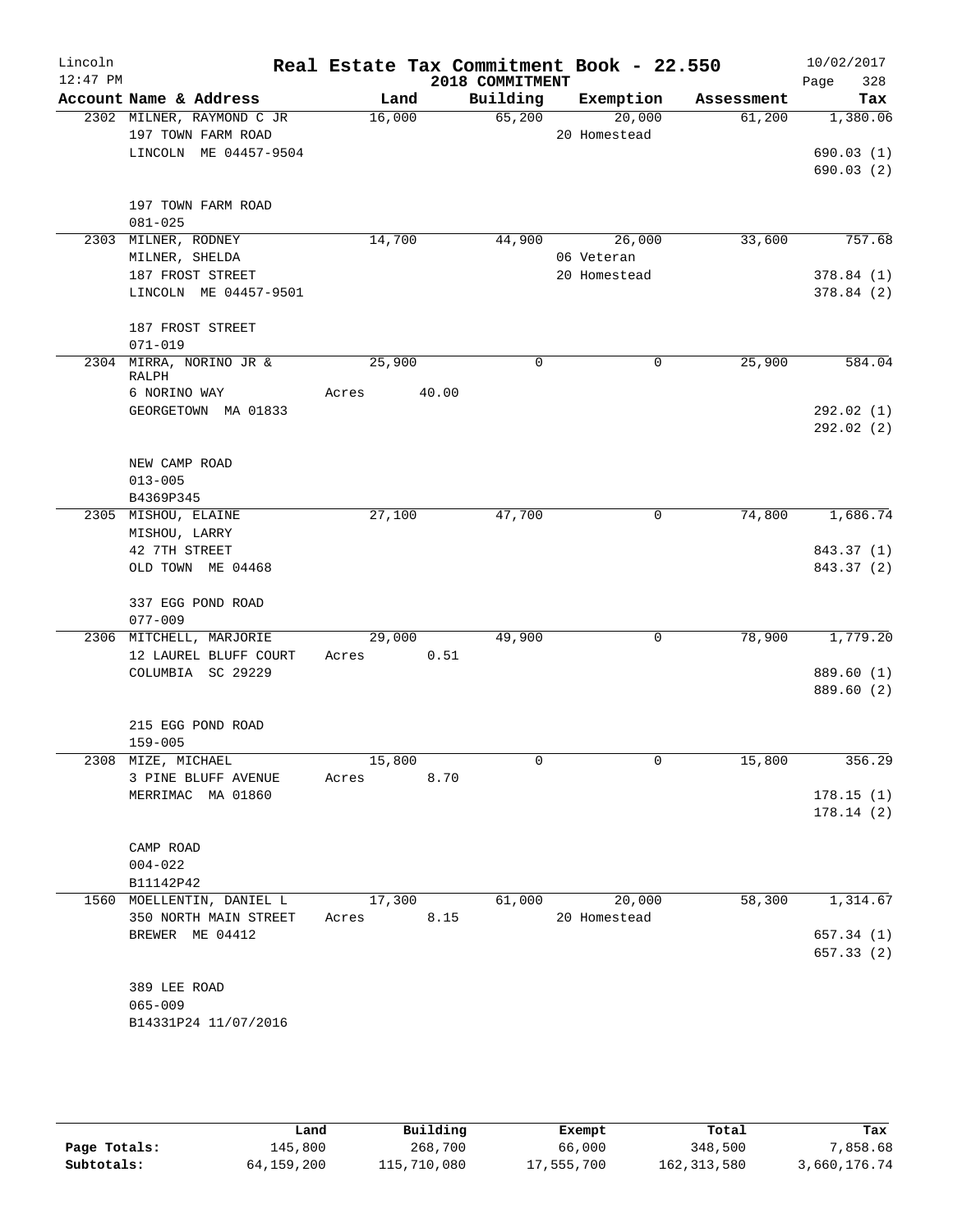| Lincoln      |                                             |       |        |          |                             | Real Estate Tax Commitment Book - 22.550 |            | 10/02/2017             |
|--------------|---------------------------------------------|-------|--------|----------|-----------------------------|------------------------------------------|------------|------------------------|
| $12:47$ PM   | Account Name & Address                      |       | Land   |          | 2018 COMMITMENT<br>Building | Exemption                                | Assessment | 329<br>Page<br>Tax     |
|              | 2311 MOHLER, DAVID W                        |       | 49,400 |          | 135,700                     | $\Omega$                                 | 185,100    | 4,174.01               |
|              | 13 9TH AVENUE                               | Acres |        | 246.50   |                             |                                          |            |                        |
|              | BRUNSWICK MD 21716                          |       |        |          |                             |                                          |            | 2,087.01(1)            |
|              |                                             |       |        |          |                             |                                          |            | 2,087.00(2)            |
|              |                                             |       |        |          |                             |                                          |            |                        |
|              | 693 ENFIELD ROAD                            |       |        |          |                             |                                          |            |                        |
|              | $024 - 002$                                 |       |        |          |                             |                                          |            |                        |
|              | B9749P97                                    |       |        |          |                             |                                          |            |                        |
|              | 558 MOHLER, DAVID W                         |       | 19,200 |          | 42,500                      | $\mathbf 0$                              | 61,700     | 1,391.34               |
|              | 139TH AVENUE                                | Acres |        | 0.72     |                             |                                          |            |                        |
|              | BRUNSWICK MD 21716                          |       |        |          |                             |                                          |            | 695.67(1)<br>695.67(2) |
|              |                                             |       |        |          |                             |                                          |            |                        |
|              | 675 MOHAWK ROAD                             |       |        |          |                             |                                          |            |                        |
|              | $118 - 012$                                 |       |        |          |                             |                                          |            |                        |
|              | B13762P233 02/13/2015 B13442P196 01/16/2014 |       |        |          |                             |                                          |            |                        |
|              | B13066P85 01/15/2013                        |       |        |          |                             |                                          |            |                        |
|              | 3762 MOISON, CATHY E                        |       | 75,400 |          | 62,700                      | 20,000                                   | 118,100    | 2,663.16               |
|              | 24 WORCESTER WAY                            | Acres |        | 0.80     |                             | 20 Homestead                             |            |                        |
|              | LINCOLN ME 04457                            |       |        |          |                             |                                          |            | 1,331.58(1)            |
|              |                                             |       |        |          |                             |                                          |            | 1,331.58(2)            |
|              |                                             |       |        |          |                             |                                          |            |                        |
|              | 24 WORCESTER WAY                            |       |        |          |                             |                                          |            |                        |
|              | $116 - 009$<br>B13705P303 11/21/2014        |       |        |          |                             |                                          |            |                        |
|              | 2314 MONDOR, BETH ANN                       |       | 7,400  |          | 22,400                      | 0                                        | 29,800     | 671.99                 |
|              | 1784 TALMADGE STREET                        | Acres |        | 0.15     |                             |                                          |            |                        |
|              | DELAND FL 32724                             |       |        |          |                             |                                          |            | 336.00(1)              |
|              |                                             |       |        |          |                             |                                          |            | 335.99(2)              |
|              |                                             |       |        |          |                             |                                          |            |                        |
|              | 59 FLEMING STREET                           |       |        |          |                             |                                          |            |                        |
|              | $139 - 035$                                 |       |        |          |                             |                                          |            |                        |
|              | B10141P100                                  |       |        |          |                             |                                          |            |                        |
|              | 2315 MONDOR, BETH-ANN                       |       | 5,000  |          | 41,800                      | 0                                        | 46,800     | 1,055.34               |
|              | 1784 TALMADGE STREET                        |       |        |          |                             |                                          |            |                        |
|              | DELAND FL 32724                             |       |        |          |                             |                                          |            | 527.67(1)              |
|              |                                             |       |        |          |                             |                                          |            | 527.67(2)              |
|              | 3 LAKEVIEW STREET                           |       |        |          |                             |                                          |            |                        |
|              | 139-271                                     |       |        |          |                             |                                          |            |                        |
|              | B8632P9                                     |       |        |          |                             |                                          |            |                        |
| 2316         | MONROE, BERNICE ESTATE                      |       | 8,200  |          | 50,900                      | 20,000                                   | 39,100     | 881.71                 |
|              | OF                                          |       |        |          |                             |                                          |            |                        |
|              | C/O SHARI SAWYER                            | Acres |        | 0.26     |                             | 20 Homestead                             |            |                        |
|              | 1083 WEST BROADWAY                          |       |        |          |                             |                                          |            | 440.86 (1)             |
|              | LINCOLN ME 04457                            |       |        |          |                             |                                          |            | 440.85 (2)             |
|              | 9 EAST BROADWAY                             |       |        |          |                             |                                          |            |                        |
|              | 137-092                                     |       |        |          |                             |                                          |            |                        |
|              | B14578P72 08/15/2017                        |       |        |          |                             |                                          |            |                        |
|              | 2320 MONROE, HELEN B                        |       | 16,900 |          | 50,400                      | 20,000                                   | 47,300     | 1,066.62               |
|              | 64 LEE ROAD                                 | Acres |        | 0.71     |                             | 20 Homestead                             |            |                        |
|              | LINCOLN ME 04457-1530                       |       |        |          |                             |                                          |            | 533.31(1)              |
|              |                                             |       |        |          |                             |                                          |            | 533.31(2)              |
|              |                                             |       |        |          |                             |                                          |            |                        |
|              | 64 LEE ROAD                                 |       |        |          |                             |                                          |            |                        |
|              | 139-127                                     |       |        |          |                             |                                          |            |                        |
|              |                                             |       |        |          |                             |                                          |            |                        |
|              |                                             | Land  |        | Building |                             | Exempt                                   | Total      | Tax                    |
| Page Totals: | 181,500                                     |       |        | 406,400  |                             | 60,000                                   | 527,900    | 11,904.17              |

**Subtotals:** 64,340,700 116,116,480 17,615,700 162,841,480 3,672,080.91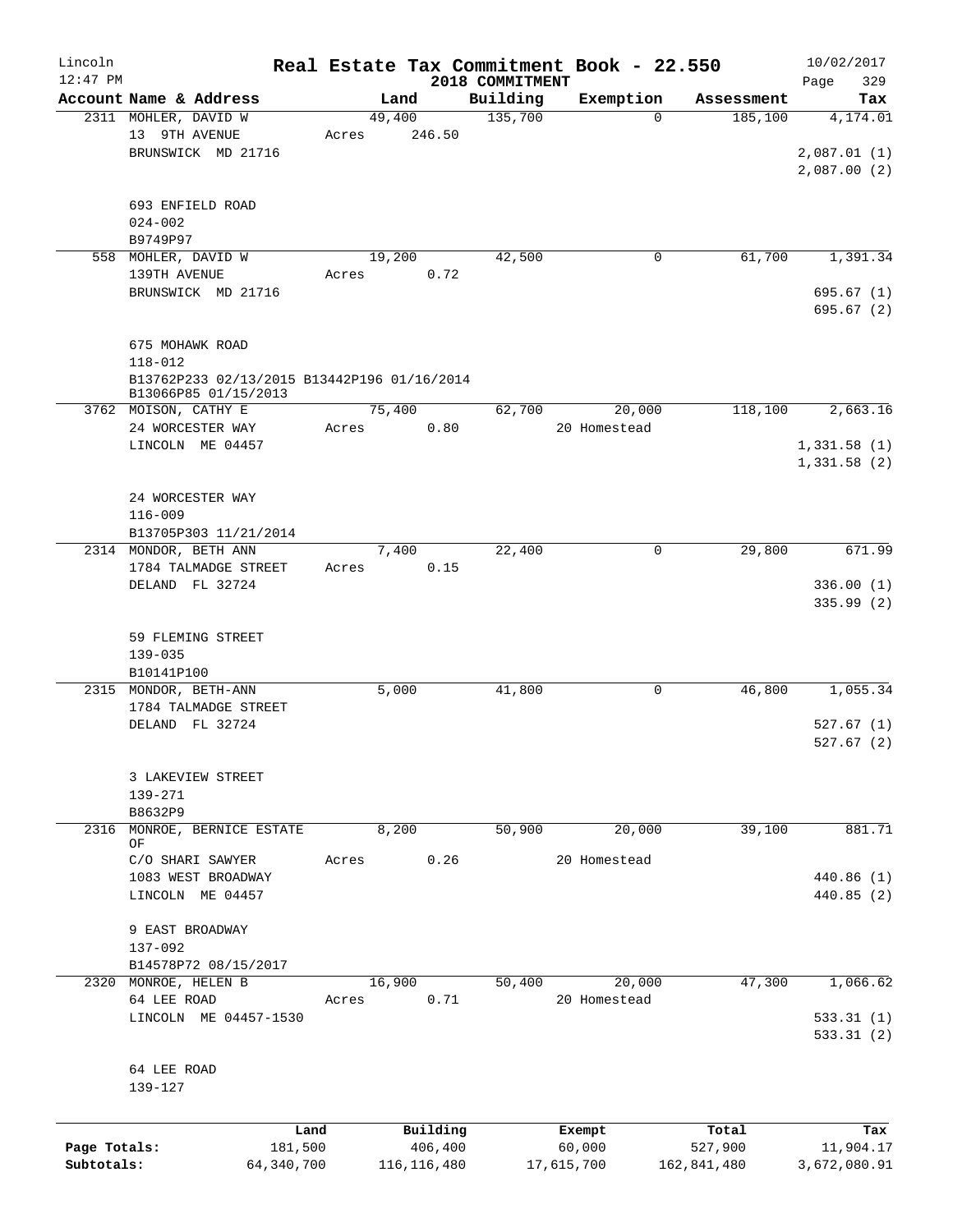| Lincoln    |                                            |        |          |                 | Real Estate Tax Commitment Book - 22.550 |            | 10/02/2017   |
|------------|--------------------------------------------|--------|----------|-----------------|------------------------------------------|------------|--------------|
| $12:47$ PM |                                            |        |          | 2018 COMMITMENT |                                          |            | 330<br>Page  |
|            | Account Name & Address                     | Land   |          | Building        | Exemption                                | Assessment | Tax          |
|            | 2317 MONROE, KENNETH W                     | 13,100 |          | 37,400          | 20,000                                   | 30,500     | 687.78       |
|            | 18 PERRY STREET                            | Acres  | 0.27     |                 | 20 Homestead                             |            |              |
|            | LINCOLN ME 04457-1225                      |        |          |                 |                                          |            | 343.89(1)    |
|            |                                            |        |          |                 |                                          |            | 343.89(2)    |
|            |                                            |        |          |                 |                                          |            |              |
|            | 18 PERRY STREET                            |        |          |                 |                                          |            |              |
|            | 137-014                                    |        |          |                 |                                          |            |              |
|            | B14584P146 08/22/2017 B1733P184            |        |          |                 |                                          |            |              |
|            | 2322 MONTGOMERY, BARBARA J                 | 21,900 |          | 104,700         | 20,000                                   | 106,600    | 2,403.83     |
|            | MONTGOMERY, MICHAEL M                      | Acres  | 5.30     |                 | 20 Homestead                             |            |              |
|            | 225 FOLSOM POND ROAD                       |        |          |                 |                                          |            | 1, 201.92(1) |
|            | LINCOLN ME 04457-9611                      |        |          |                 |                                          |            | 1, 201.91(2) |
|            |                                            |        |          |                 |                                          |            |              |
|            | 225 FOLSOM POND ROAD                       |        |          |                 |                                          |            |              |
|            | $027 - 034$                                |        |          |                 |                                          |            |              |
|            | B9387P228                                  |        |          |                 |                                          |            |              |
|            | 2325 MONTGOMERY, MARK A                    | 17,600 |          | 49,100          | 20,000                                   | 46,700     | 1,053.09     |
|            | HANSCOM, MELISSA C                         | Acres  | 1.00     |                 | 20 Homestead                             |            |              |
|            | 772 MOHAWK ROAD                            |        |          |                 |                                          |            | 526.55(1)    |
|            | LINCOLN ME 04457                           |        |          |                 |                                          |            | 526.54(2)    |
|            | 772 MOHAWK ROAD                            |        |          |                 |                                          |            |              |
|            | $121 - 010$                                |        |          |                 |                                          |            |              |
|            | B13989P288 10/20/2015 B13817P55 04/28/2015 |        |          |                 |                                          |            |              |
|            |                                            | 26,000 |          | 13,700          | 0                                        | 39,700     | 895.24       |
|            | 2324 MONTGOMERY, MICHAEL                   |        |          |                 |                                          |            |              |
|            | MONTGOMERY, BARBARA                        | Acres  | 2.45     |                 |                                          |            |              |
|            | 225 FOLSOM POND ROAD                       |        |          |                 |                                          |            | 447.62 (1)   |
|            | LINCOLN ME 04457                           |        |          |                 |                                          |            | 447.62 (2)   |
|            |                                            |        |          |                 |                                          |            |              |
|            | 1 CROOKED POND                             |        |          |                 |                                          |            |              |
|            | $050 - 002$                                |        |          |                 |                                          |            |              |
|            | B13879P10 06/29/2015                       |        |          |                 |                                          | 72,000     |              |
|            | 2323 MONTGOMERY, MICHAEL                   | 51,100 |          | 20,900          | 0                                        |            | 1,623.60     |
|            | MONTGOMERY, BARBARA                        | Acres  | 0.25     |                 |                                          |            |              |
|            | 12 WEST BROADWAY                           |        |          |                 |                                          |            | 811.80(1)    |
|            | LINCOLN ME 04457-1238                      |        |          |                 |                                          |            | 811.80(2)    |
|            |                                            |        |          |                 |                                          |            |              |
|            | 12 WEST BROADWAY                           |        |          |                 |                                          |            |              |
|            | $137 - 023$                                |        |          |                 |                                          |            |              |
|            | B14134P153 04/28/2016                      |        |          |                 |                                          |            |              |
|            | 2326 MOODY, ARNOLD L                       | 13,800 |          | 72,000          | 20,000                                   | 65,800     | 1,483.79     |
|            | MOODY, KRISTIN S                           | Acres  | 0.34     |                 | 20 Homestead                             |            |              |
|            | 128 LEE ROAD                               |        |          |                 |                                          |            | 741.90(1)    |
|            | LINCOLN ME 04457                           |        |          |                 |                                          |            | 741.89(2)    |
|            |                                            |        |          |                 |                                          |            |              |
|            | 128 LEE ROAD                               |        |          |                 |                                          |            |              |
|            | $142 - 002$                                |        |          |                 |                                          |            |              |
| 2330       | MOODY, GRETHE D                            | 14,200 |          | 76,500          | 20,000                                   | 70,700     | 1,594.29     |
|            | 100 ENFIELD ROAD                           | Acres  | 0.39     |                 | 20 Homestead                             |            |              |
|            | LINCOLN ME 04457-1119                      |        |          |                 |                                          |            | 797.15 (1)   |
|            |                                            |        |          |                 |                                          |            | 797.14(2)    |
|            |                                            |        |          |                 |                                          |            |              |
|            | 100 ENFIELD ROAD                           |        |          |                 |                                          |            |              |
|            | 131-026                                    |        |          |                 |                                          |            |              |
|            | B2330P278                                  |        |          |                 |                                          |            |              |
|            |                                            |        |          |                 |                                          |            |              |
|            |                                            |        |          |                 |                                          |            |              |
|            | Land                                       |        | Building |                 | Exempt                                   | Total      | Tax          |

|              | uanu       | <b>DULLUIN</b> | <b>BACILDL</b> | TOLAT         | ⊥a∧          |
|--------------|------------|----------------|----------------|---------------|--------------|
| Page Totals: | 157,700    | 374,300        | 100,000        | 432,000       | 9,741.62     |
| Subtotals:   | 64,498,400 | 116,490,780    | 17,715,700     | 163, 273, 480 | 3,681,822.53 |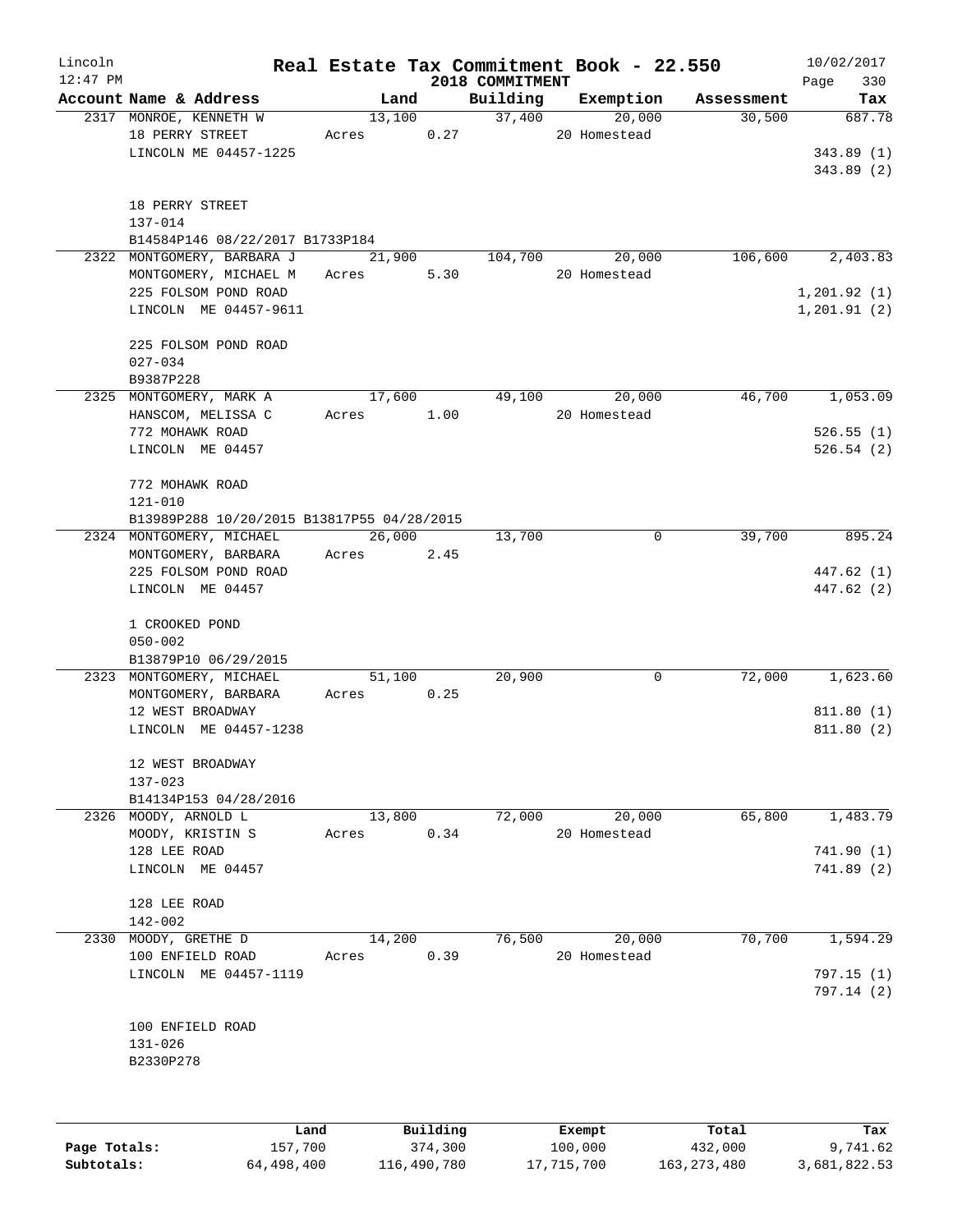| Lincoln    |                                             |       |            |      |                 | Real Estate Tax Commitment Book - 22.550 |            | 10/02/2017  |
|------------|---------------------------------------------|-------|------------|------|-----------------|------------------------------------------|------------|-------------|
| $12:47$ PM |                                             |       |            |      | 2018 COMMITMENT |                                          |            | 331<br>Page |
|            | Account Name & Address                      |       | Land       |      |                 | Building Exemption                       | Assessment | Tax         |
|            | 2332 MOODY, ROBERT                          |       | 39,500     |      | 73,100          | 26,000                                   | 86,600     | 1,952.83    |
|            | MOODY, SHARON                               |       | Acres      | 0.46 |                 | 07 Veteran                               |            |             |
|            | 63 FURROUGH LANE                            |       |            |      |                 | 20 Homestead                             |            | 976.42(1)   |
|            | LINCOLN ME 04457                            |       |            |      |                 |                                          |            | 976.41(2)   |
|            | 63 FURROUGH LANE                            |       |            |      |                 |                                          |            |             |
|            | $104 - 012$                                 |       |            |      |                 |                                          |            |             |
|            | 2333 MOODY, ROBERT E                        |       | 12,800     |      | 32,200          | 20,000                                   | 25,000     | 563.75      |
|            | MOODY, CHRISTINA L                          |       | Acres 1.05 |      |                 | 20 Homestead                             |            |             |
|            | 292 MAIN STREET                             |       |            |      |                 |                                          |            | 281.88(1)   |
|            | LINCOLN ME 04457                            |       |            |      |                 |                                          |            | 281.87(2)   |
|            |                                             |       |            |      |                 |                                          |            |             |
|            | 292 MAIN STREET                             |       |            |      |                 |                                          |            |             |
|            | 144-018                                     |       |            |      |                 |                                          |            |             |
|            | 2327 MOODY, STEPHEN                         |       | 38,200     |      | 27,100          | 0                                        | 65,300     | 1,472.52    |
|            | PO BOX 1238                                 |       |            |      |                 |                                          |            |             |
|            | CHESHIRE CT 06410                           |       |            |      |                 |                                          |            | 736.26(1)   |
|            |                                             |       |            |      |                 |                                          |            | 736.26(2)   |
|            |                                             |       |            |      |                 |                                          |            |             |
|            | 103 MACKENZIE AVENUE                        |       |            |      |                 |                                          |            |             |
|            | 138-017                                     |       |            |      |                 |                                          |            |             |
|            | 2328 MOODY, STEPHEN                         |       | 8,300      |      | 0               | 0                                        | 8,300      | 187.17      |
|            | PO BOX 1238                                 |       |            |      |                 |                                          |            |             |
|            | CHESHIRE CT 06410                           |       |            |      |                 |                                          |            | 93.59(1)    |
|            |                                             |       |            |      |                 |                                          |            | 93.58(2)    |
|            |                                             |       |            |      |                 |                                          |            |             |
|            | MACKENZIE AVENUE<br>$138 - 018$             |       |            |      |                 |                                          |            |             |
|            | 2329 MOODY, STEPHEN                         |       | 20,400     |      | 8,200           | $\mathbf 0$                              | 28,600     | 644.93      |
|            | PO BOX 1238                                 |       |            |      |                 |                                          |            |             |
|            | CHESHIRE CT 06410                           |       |            |      |                 |                                          |            | 322.47(1)   |
|            |                                             |       |            |      |                 |                                          |            | 322.46(2)   |
|            |                                             |       |            |      |                 |                                          |            |             |
|            | 117 MACKENZIE AVENUE                        |       |            |      |                 |                                          |            |             |
|            | $138 - 016$                                 |       |            |      |                 |                                          |            |             |
|            | 2336 MOORE, GAIL                            |       | 23,700     |      | 58,300          | 0                                        | 82,000     | 1,849.10    |
|            | 395 SOUTH CHESTER ROAD                      | Acres |            | 0.60 |                 |                                          |            |             |
|            | CHESTER ME 04457                            |       |            |      |                 |                                          |            | 924.55(1)   |
|            |                                             |       |            |      |                 |                                          |            | 924.55(2)   |
|            |                                             |       |            |      |                 |                                          |            |             |
|            | 71 NESTING LOON DRIVE                       |       |            |      |                 |                                          |            |             |
|            | 149-007                                     |       |            |      |                 |                                          |            |             |
|            | 2335 MOORE, LINDA J                         |       | 23,100     |      | 8,500           | 20,000                                   | 11,600     | 261.58      |
|            | P.O. BOX 477                                | Acres |            | 7.16 |                 | 20 Homestead                             |            |             |
|            | LINCOLN ME 04457-0477                       |       |            |      |                 |                                          |            | 130.79(1)   |
|            |                                             |       |            |      |                 |                                          |            | 130.79(2)   |
|            |                                             |       |            |      |                 |                                          |            |             |
|            | 257 TRANSALPINE ROAD                        |       |            |      |                 |                                          |            |             |
|            | $038 - 003$                                 |       |            |      |                 |                                          |            |             |
|            | B13212P175 06/11/2013 B12616P287 10/05/2011 |       |            |      |                 |                                          |            |             |

|              | Land       | Building    | Exempt     | Total       | Tax          |
|--------------|------------|-------------|------------|-------------|--------------|
| Page Totals: | 166,000    | 207,400     | 66,000     | 307,400     | 6,931.88     |
| Subtotals:   | 64,664,400 | 116,698,180 | 17,781,700 | 163,580,880 | 3,688,754.41 |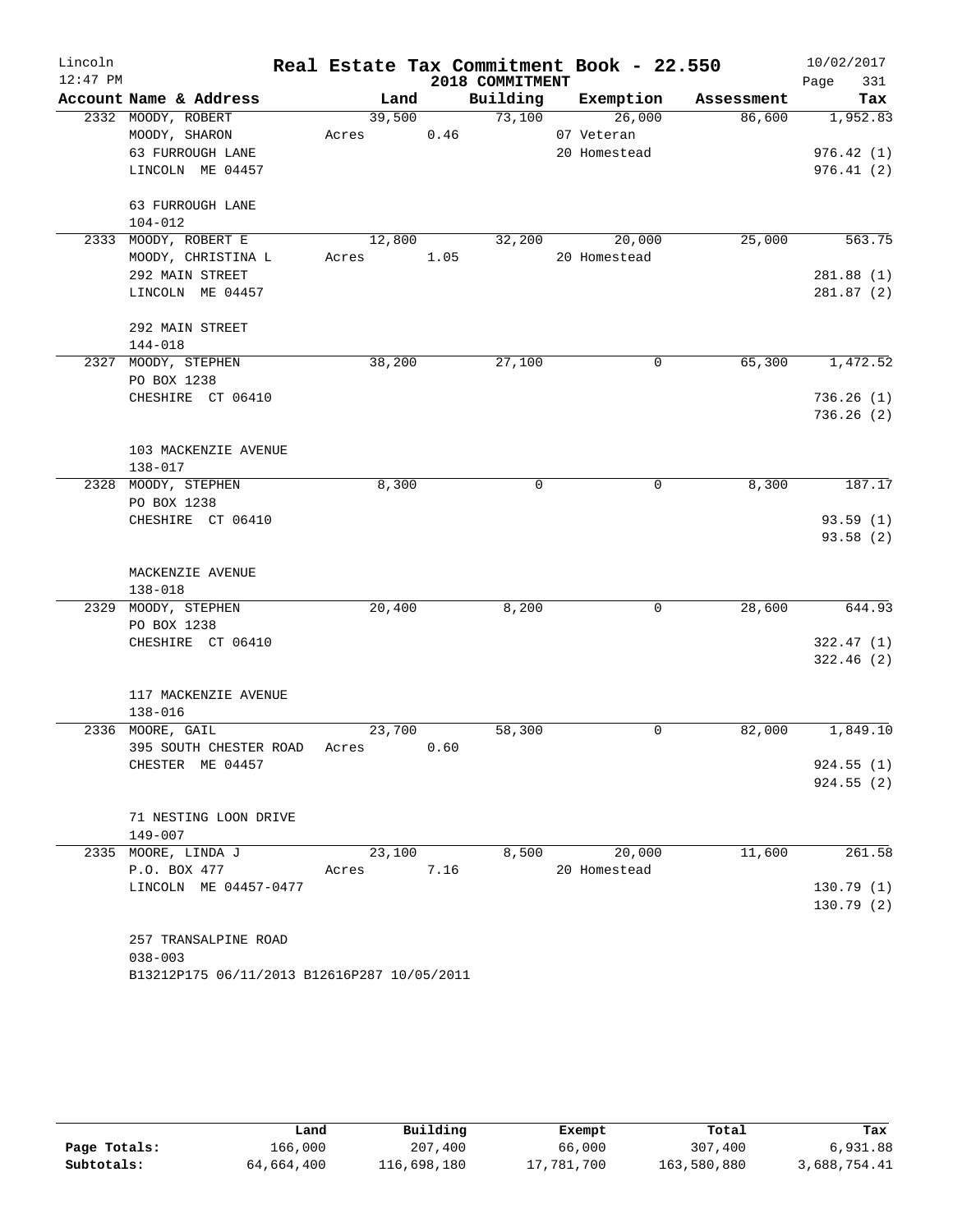| Lincoln      |                                                      |       |                |                    | Real Estate Tax Commitment Book - 22.550 |                      | 10/02/2017             |
|--------------|------------------------------------------------------|-------|----------------|--------------------|------------------------------------------|----------------------|------------------------|
| $12:47$ PM   | Account Name & Address                               |       |                | 2018 COMMITMENT    |                                          |                      | 332<br>Page            |
|              | 3012 MOOREFIELD, CHAD & TORI                         |       | Land<br>18,500 | Building<br>84,800 | Exemption<br>20,000                      | Assessment<br>83,300 | Tax<br>1,878.42        |
|              | 34 EDWARDS STREET                                    | Acres | 0.53           |                    | 20 Homestead                             |                      |                        |
|              | LINCOLN ME 04457-1140                                |       |                |                    |                                          |                      | 939.21(1)              |
|              |                                                      |       |                |                    |                                          |                      | 939.21(2)              |
|              |                                                      |       |                |                    |                                          |                      |                        |
|              | <b>34 EDWARDS STREET</b>                             |       |                |                    |                                          |                      |                        |
|              | 132-101                                              |       |                |                    |                                          |                      |                        |
|              | B12822P22 05/21/2012                                 |       |                |                    |                                          |                      |                        |
|              | 2341 MOORES, AUDREY W                                |       | 21,100         | 29,300             | 0                                        | 50,400               | 1,136.52               |
|              | REVOCABLE TRUST                                      |       |                |                    |                                          |                      |                        |
|              | 11 HORNETOWN ROAD                                    | Acres | 0.32           |                    |                                          |                      |                        |
|              | FARMINGTON NH 03835                                  |       |                |                    |                                          |                      | 568.26(1)              |
|              |                                                      |       |                |                    |                                          |                      | 568.26(2)              |
|              |                                                      |       |                |                    |                                          |                      |                        |
|              | 184 MAIN STREET                                      |       |                |                    |                                          |                      |                        |
|              | 141-012                                              |       |                |                    |                                          |                      |                        |
|              | B13499P261 03/24/2014 B9546P264 09/21/2004 B8582P281 |       |                |                    |                                          |                      |                        |
|              | 11/08/2002                                           |       |                |                    |                                          |                      |                        |
|              | 2342 MOORES, JERRY W                                 |       | 11,600         | $\Omega$           | 0                                        | 11,600               | 261.58                 |
|              | 6 EAST BROADWAY<br>LINCOLN ME 04457                  | Acres | 0.22           |                    |                                          |                      |                        |
|              |                                                      |       |                |                    |                                          |                      | 130.79(1)<br>130.79(2) |
|              |                                                      |       |                |                    |                                          |                      |                        |
|              | LINCOLN STREET                                       |       |                |                    |                                          |                      |                        |
|              | 137-101                                              |       |                |                    |                                          |                      |                        |
|              | 2343 MOORES, JERRY W                                 |       | 13,200         | 75,100             | 0                                        | 88,300               | 1,991.17               |
|              | 6 EAST BROADWAY                                      | Acres | 0.54           |                    |                                          |                      |                        |
|              | LINCOLN ME 04457                                     |       |                |                    |                                          |                      | 995.59(1)              |
|              |                                                      |       |                |                    |                                          |                      | 995.58 (2)             |
|              |                                                      |       |                |                    |                                          |                      |                        |
|              | 6 EAST BROADWAY                                      |       |                |                    |                                          |                      |                        |
|              | 137-105                                              |       |                |                    |                                          |                      |                        |
|              | 2344 MOORES, LEON E                                  |       | 52,500         | 145,200            | $\mathbf 0$                              | 197,700              | 4,458.14               |
|              | MOORES, LISA                                         | Acres | 20.70          |                    |                                          |                      |                        |
|              | 1415 WYNHURST LANE                                   |       |                |                    |                                          |                      | 2,229.07(1)            |
|              | VIENNA VA 22182                                      |       |                |                    |                                          |                      | 2, 229.07(2)           |
|              |                                                      |       |                |                    |                                          |                      |                        |
|              | 15 PINE POINT ROAD                                   |       |                |                    |                                          |                      |                        |
|              | 111-007                                              |       |                |                    |                                          |                      |                        |
| 2345         | MOORS, DANIEL W &<br>PATRICIA L                      |       | 26,600         | 74,800             | 20,000                                   | 81,400               | 1,835.57               |
|              | 782 ENFIELD ROAD                                     | Acres | 10.20          |                    | 20 Homestead                             |                      |                        |
|              | LINCOLN ME 04457                                     |       |                |                    |                                          |                      | 917.79 (1)             |
|              |                                                      |       |                |                    |                                          |                      | 917.78(2)              |
|              |                                                      |       |                |                    |                                          |                      |                        |
|              | 782 ENFIELD ROAD                                     |       |                |                    |                                          |                      |                        |
|              | $012 - 012$                                          |       |                |                    |                                          |                      |                        |
|              | B4414P50                                             |       |                |                    |                                          |                      |                        |
|              | 2346 MOORS, JERRY P                                  |       | 8,400          | 52,100             | 26,000                                   | 34,500               | 777.98                 |
|              | 12 LINDSAY STREET                                    | Acres | 0.16           |                    | 20 Homestead                             |                      |                        |
|              | LINCOLN ME 04457-1205                                |       |                |                    | 06 Veteran                               |                      | 388.99 (1)             |
|              |                                                      |       |                |                    |                                          |                      | 388.99 (2)             |
|              |                                                      |       |                |                    |                                          |                      |                        |
|              | 12 LINDSAY STREET                                    |       |                |                    |                                          |                      |                        |
|              | $136 - 061$                                          |       |                |                    |                                          |                      |                        |
|              | B5927P235                                            |       |                |                    |                                          |                      |                        |
|              |                                                      |       |                |                    |                                          |                      |                        |
|              |                                                      |       |                |                    |                                          |                      |                        |
|              | Land                                                 |       | Building       |                    | Exempt                                   | Total                | Tax                    |
| Page Totals: | 151,900                                              |       | 461,300        |                    | 66,000                                   | 547,200              | 12,339.38              |

**Subtotals:** 64,816,300 117,159,480 17,847,700 164,128,080 3,701,093.79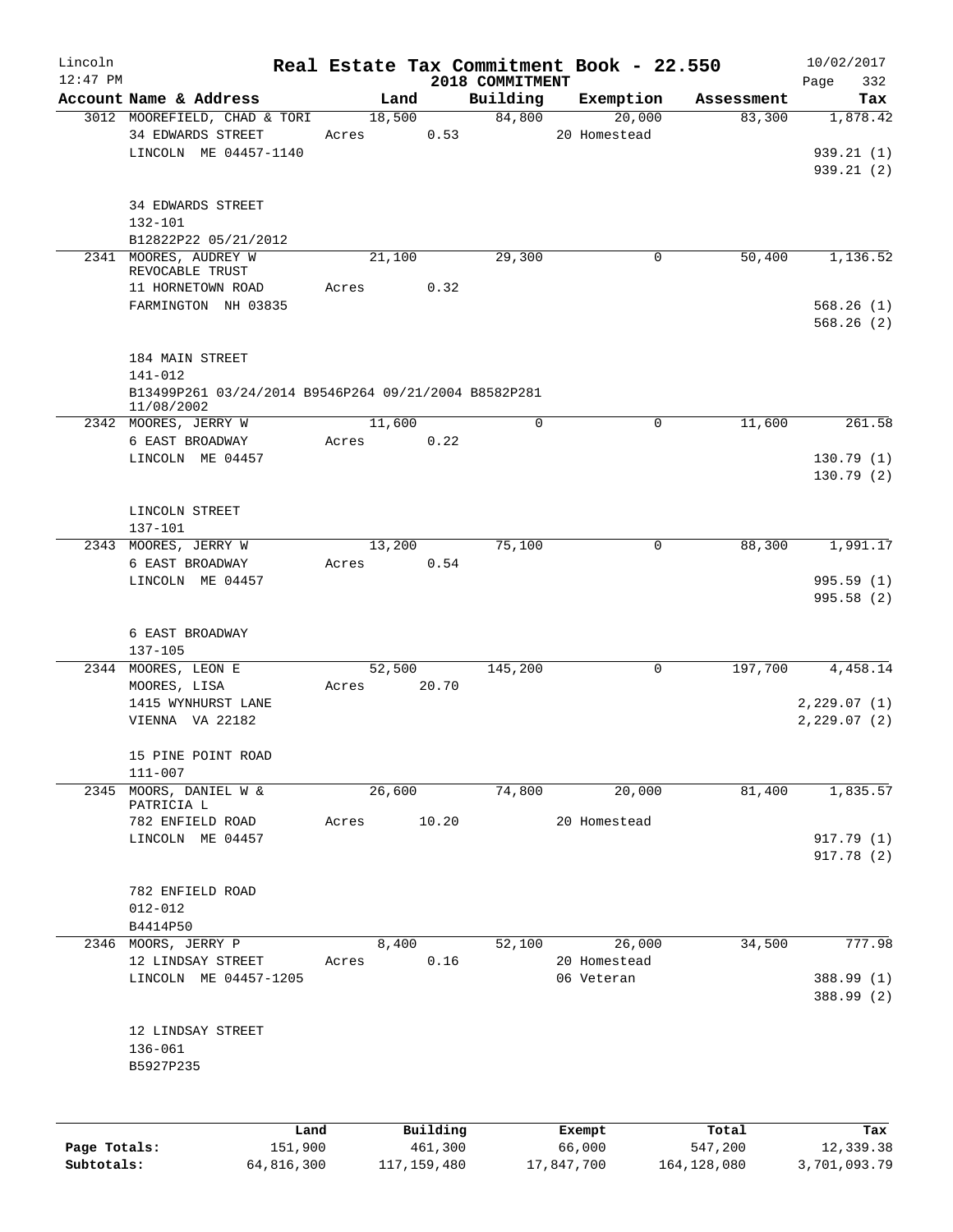| Lincoln<br>$12:47$ PM |                                             |        |             |                   | Real Estate Tax Commitment Book - 22.550 |                 | 10/02/2017             |
|-----------------------|---------------------------------------------|--------|-------------|-------------------|------------------------------------------|-----------------|------------------------|
|                       | Account Name & Address                      |        |             | 2018 COMMITMENT   |                                          |                 | 333<br>Page            |
|                       | 3820 MORAN, KAITLYN                         | Land   | $\mathbf 0$ | Building<br>2,400 | Exemption<br>2,400                       | Assessment<br>0 | Tax<br>0.00            |
|                       | 1 MCINTOSH LANE                             |        |             |                   | 20 Homestead                             |                 |                        |
|                       | LINCOLN ME 04457                            |        |             |                   |                                          |                 |                        |
|                       |                                             |        |             |                   |                                          |                 |                        |
|                       |                                             |        |             |                   |                                          |                 |                        |
|                       | 1 MCINTOSH LANE                             |        |             |                   |                                          |                 |                        |
|                       | 141-004-003-MH0                             |        |             |                   |                                          |                 |                        |
|                       | 2348 MORANG, DEBORAH                        | 8,700  |             | 0                 | 0                                        | 8,700           | 196.19                 |
|                       | 389 ENFIELD ROAD                            | Acres  | 19.60       |                   |                                          |                 |                        |
|                       | LINCOLN ME 04457                            |        |             |                   |                                          |                 | 98.10(1)               |
|                       |                                             |        |             |                   |                                          |                 | 98.09(2)               |
|                       |                                             |        |             |                   |                                          |                 |                        |
|                       | ENFIELD ROAD                                |        |             |                   |                                          |                 |                        |
|                       | $037 - 017$                                 |        |             |                   |                                          |                 |                        |
|                       | B9550P101                                   |        |             |                   |                                          |                 |                        |
|                       | 2349 MOREAU, JAMES W                        | 8,700  |             | 9,700             | 18,400                                   | 0               | 0.00                   |
|                       | 7 RAILROAD STREET                           | Acres  | 0.23        |                   | 20 Homestead                             |                 |                        |
|                       | LINCOLN ME 04457                            |        |             |                   |                                          |                 |                        |
|                       |                                             |        |             |                   |                                          |                 |                        |
|                       |                                             |        |             |                   |                                          |                 |                        |
|                       | 7 RAILROAD STREET                           |        |             |                   |                                          |                 |                        |
|                       | $139 - 029$                                 |        |             |                   |                                          |                 |                        |
|                       | B14417P155 02/13/2017 B12509P304 06/20/2011 |        |             |                   |                                          |                 |                        |
|                       | B5712P207                                   |        |             |                   |                                          |                 |                        |
|                       | 2350 MORGAN, MAURICE                        | 16,000 |             | 20,600            | 0                                        | 36,600          | 825.33                 |
|                       | MORGAN, VERONICA                            | Acres  | 0.96        |                   |                                          |                 |                        |
|                       | 259 HARPSWELL NECK ROAD                     |        |             |                   |                                          |                 | 412.67(1)              |
|                       | HARPSWELL ME 04079                          |        |             |                   |                                          |                 | 412.66(2)              |
|                       |                                             |        |             |                   |                                          |                 |                        |
|                       | 950 POND LANE                               |        |             |                   |                                          |                 |                        |
|                       | $049 - 004$                                 |        |             |                   |                                          |                 |                        |
|                       | B8665P340                                   |        |             |                   |                                          |                 |                        |
|                       | 2351 MORGAN, MICHAEL G                      | 11,300 |             | 43,500            | 20,000                                   | 34,800          | 784.74                 |
|                       | MORGAN, REBECCA L                           |        |             |                   | 20 Homestead                             |                 |                        |
|                       | 39 PERRY STREET<br>LINCOLN ME 04457-1221    |        |             |                   |                                          |                 | 392.37(1)<br>392.37(2) |
|                       |                                             |        |             |                   |                                          |                 |                        |
|                       | 39 PERRY STREET                             |        |             |                   |                                          |                 |                        |
|                       | $131 - 019$                                 |        |             |                   |                                          |                 |                        |
| 2352                  | MORGAN, ROGER &                             | 15,000 |             | 13,500            | 0                                        | 28,500          | 642.68                 |
|                       | PATRICIA A                                  |        |             |                   |                                          |                 |                        |
|                       | 297 BELGRADE AVE APT#3                      | Acres  | 1.89        |                   |                                          |                 |                        |
|                       | SECOND FLOOR LEFT                           |        |             |                   |                                          |                 | 321.34(1)              |
|                       | ROSLINDALE MA 02131                         |        |             |                   |                                          |                 | 321.34(2)              |
|                       |                                             |        |             |                   |                                          |                 |                        |
|                       | 136 MILLETT MALLETT                         |        |             |                   |                                          |                 |                        |
|                       | ROAD                                        |        |             |                   |                                          |                 |                        |
|                       | $004 - 030$                                 |        |             |                   |                                          |                 |                        |
|                       | B4751P186                                   |        |             |                   |                                          |                 |                        |
|                       | 2353 MORIN, DONALD W                        | 40,300 |             | 0                 | 0                                        | 40,300          | 908.77                 |
|                       | LONG-MORIN, MEREDITH E                      | Acres  | 0.34        |                   |                                          |                 |                        |
|                       | 54 S UPPER NARROW LANE                      |        |             |                   |                                          |                 | 454.39 (1)             |
|                       | WINTHROP ME 04364                           |        |             |                   |                                          |                 | 454.38 (2)             |
|                       |                                             |        |             |                   |                                          |                 |                        |
|                       | 50 TAYLOR STREET                            |        |             |                   |                                          |                 |                        |
|                       | $132 - 149$                                 |        |             |                   |                                          |                 |                        |
|                       |                                             |        |             |                   |                                          |                 |                        |
|                       |                                             |        |             |                   |                                          |                 |                        |
|                       | Land                                        |        | Building    |                   | Exempt                                   | Total           | Tax                    |
| Page Totals:          | 100,000                                     |        | 89,700      |                   | 40,800                                   | 148,900         | 3,357.71               |
| Subtotals:            | 64,916,300                                  |        | 117,249,180 |                   | 17,888,500                               | 164, 276, 980   | 3,704,451.50           |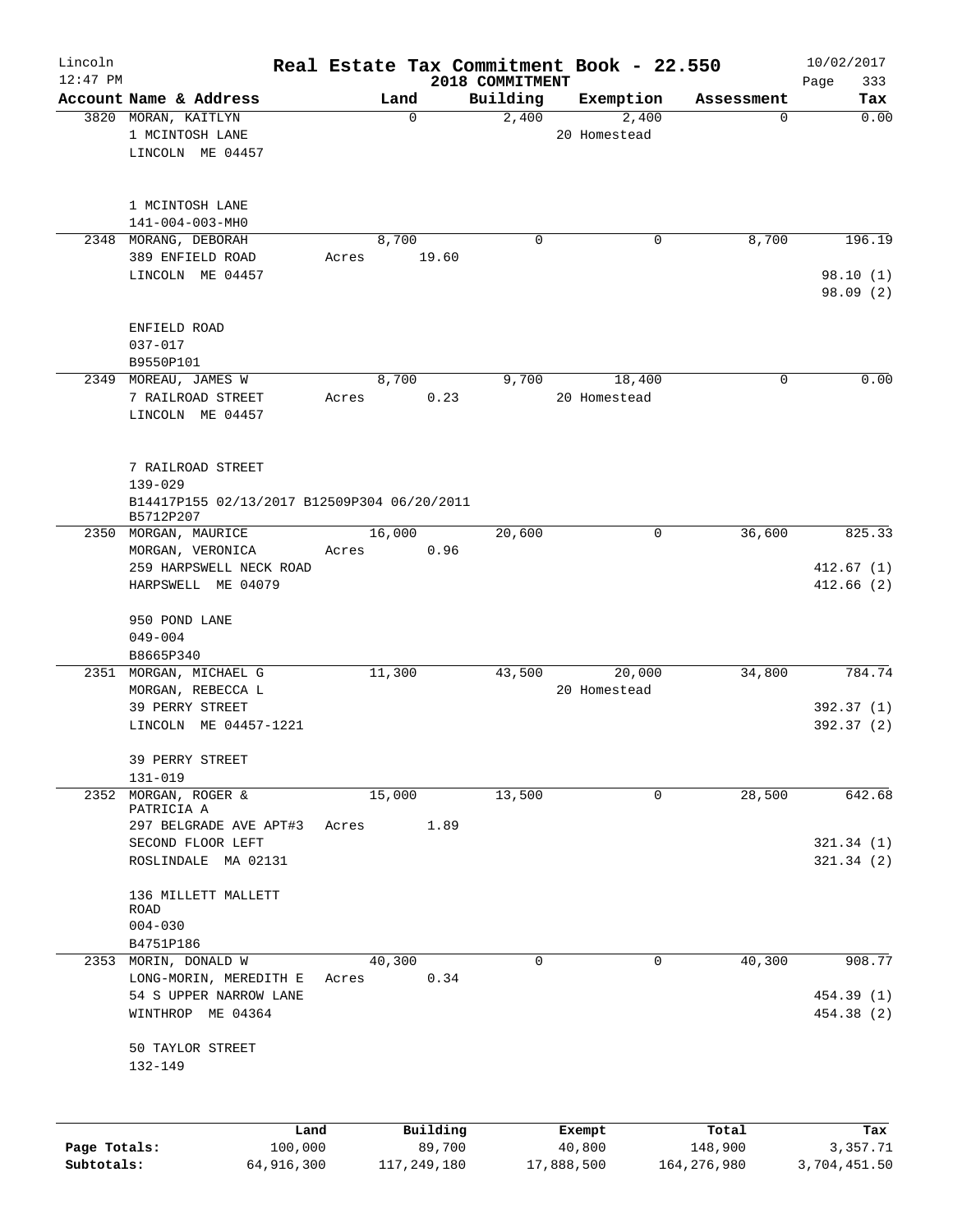| Lincoln<br>$12:47$ PM |                                     |        |        | 2018 COMMITMENT | Real Estate Tax Commitment Book - 22.550 |            | 10/02/2017<br>Page<br>334 |
|-----------------------|-------------------------------------|--------|--------|-----------------|------------------------------------------|------------|---------------------------|
|                       | Account Name & Address              |        | Land   | Building        | Exemption                                | Assessment | Tax                       |
|                       | 2354 MORIN, EDMOND K                | 28,100 |        | 28,100          | $\Omega$                                 | 56,200     | 1,267.31                  |
|                       | MORIN, MARIE R                      | Acres  | 1.20   |                 |                                          |            |                           |
|                       | PO BOX 823                          |        |        |                 |                                          |            | 633.66(1)                 |
|                       | LINCOLN ME 04457                    |        |        |                 |                                          |            | 633.65(2)                 |
|                       | 9 HIDING DEER LANE                  |        |        |                 |                                          |            |                           |
|                       | $150 - 004$                         |        |        |                 |                                          |            |                           |
|                       | 2355 MORIN, FRANCIS R               |        | 20,500 | 2,300           | 0                                        | 22,800     | 514.14                    |
|                       | MORIN, PATRICIA L                   | Acres  | 11.20  |                 |                                          |            |                           |
|                       | 210 BILLINGS ROAD                   |        |        |                 |                                          |            | 257.07(1)                 |
|                       | HERMON ME 04401                     |        |        |                 |                                          |            | 257.07(2)                 |
|                       | 115 NEW CAMP ROAD                   |        |        |                 |                                          |            |                           |
|                       | $005 - 012$                         |        |        |                 |                                          |            |                           |
|                       | B10269P275                          |        |        |                 |                                          |            |                           |
|                       | 2358 MORRILL, JAMES I               |        | 21,400 | 94,400          | 20,000                                   | 95,800     | 2,160.29                  |
|                       | MORRILL, LINDA                      | Acres  | 0.87   |                 | 20 Homestead                             |            |                           |
|                       | 239 LEE ROAD                        |        |        |                 |                                          |            | 1,080.15(1)               |
|                       | LINCOLN ME 04457                    |        |        |                 |                                          |            | 1,080.14(2)               |
|                       | 239 LEE ROAD                        |        |        |                 |                                          |            |                           |
|                       | 142-019                             |        |        |                 |                                          |            |                           |
|                       | 2359 MORRISON, ADAM G               | 21,400 |        | 63,500          | 20,000                                   | 64,900     | 1,463.50                  |
|                       | MORRISON, ANN M                     |        |        |                 | 20 Homestead                             |            |                           |
|                       | 196 CURTIS FARM ROAD                |        |        |                 |                                          |            | 731.75(1)                 |
|                       | LINCOLN ME 04457                    |        |        |                 |                                          |            | 731.75(2)                 |
|                       |                                     |        |        |                 |                                          |            |                           |
|                       | 196 CURTIS FARM ROAD                |        |        |                 |                                          |            |                           |
|                       | $054 - 012$<br>2360 MORRISON, JASON | 19,500 |        | 101,700         | 20,000                                   | 101,200    | 2,282.06                  |
|                       | 112 PENOBSCOT VALLEY                |        |        |                 | 20 Homestead                             |            |                           |
|                       | AVE                                 |        |        |                 |                                          |            |                           |
|                       | LINCOLN ME 04457                    |        |        |                 |                                          |            | 1, 141.03(1)              |
|                       |                                     |        |        |                 |                                          |            | 1, 141.03(2)              |
|                       |                                     |        |        |                 |                                          |            |                           |
|                       | 112 PENOBSCOT VALLEY                |        |        |                 |                                          |            |                           |
|                       | AVENUE<br>$047 - 004$               |        |        |                 |                                          |            |                           |
|                       | 2361 MORRISON, MICHELE L            |        | 22,500 |                 | 76,300 20,000                            | 78,800     | 1,776.94                  |
|                       | 205 PHINNEY FARM ROAD               | Acres  | 5.00   |                 | 20 Homestead                             |            |                           |
|                       | LINCOLN ME 04457-9603               |        |        |                 |                                          |            | 888.47 (1)                |
|                       |                                     |        |        |                 |                                          |            | 888.47 (2)                |
|                       |                                     |        |        |                 |                                          |            |                           |
|                       | 205 PHINNEY FARM ROAD               |        |        |                 |                                          |            |                           |
|                       | $014 - 001$                         |        |        |                 |                                          |            |                           |
|                       | B11857P305                          |        |        |                 |                                          |            |                           |
|                       | 2362 MORRISON, PRISCILLA            | 14,700 |        | 4,000           | 0                                        | 18,700     | 421.69                    |
|                       | C/O BRENDA JIPSON                   |        |        |                 |                                          |            |                           |
|                       | 21 LEE RD                           |        |        |                 |                                          |            | 210.85(1)                 |
|                       | LINCOLN ME 04457                    |        |        |                 |                                          |            | 210.84(2)                 |
|                       | 8 HALE STREET                       |        |        |                 |                                          |            |                           |
|                       | 132-001                             |        |        |                 |                                          |            |                           |
|                       |                                     |        |        |                 |                                          |            |                           |

|              | Land       | Building    | Exempt     | Total       | Tax          |
|--------------|------------|-------------|------------|-------------|--------------|
| Page Totals: | 148,100    | 370,300     | 80,000     | 438,400     | 9,885.93     |
| Subtotals:   | 65,064,400 | 117,619,480 | 17,968,500 | 164,715,380 | 3,714,337.43 |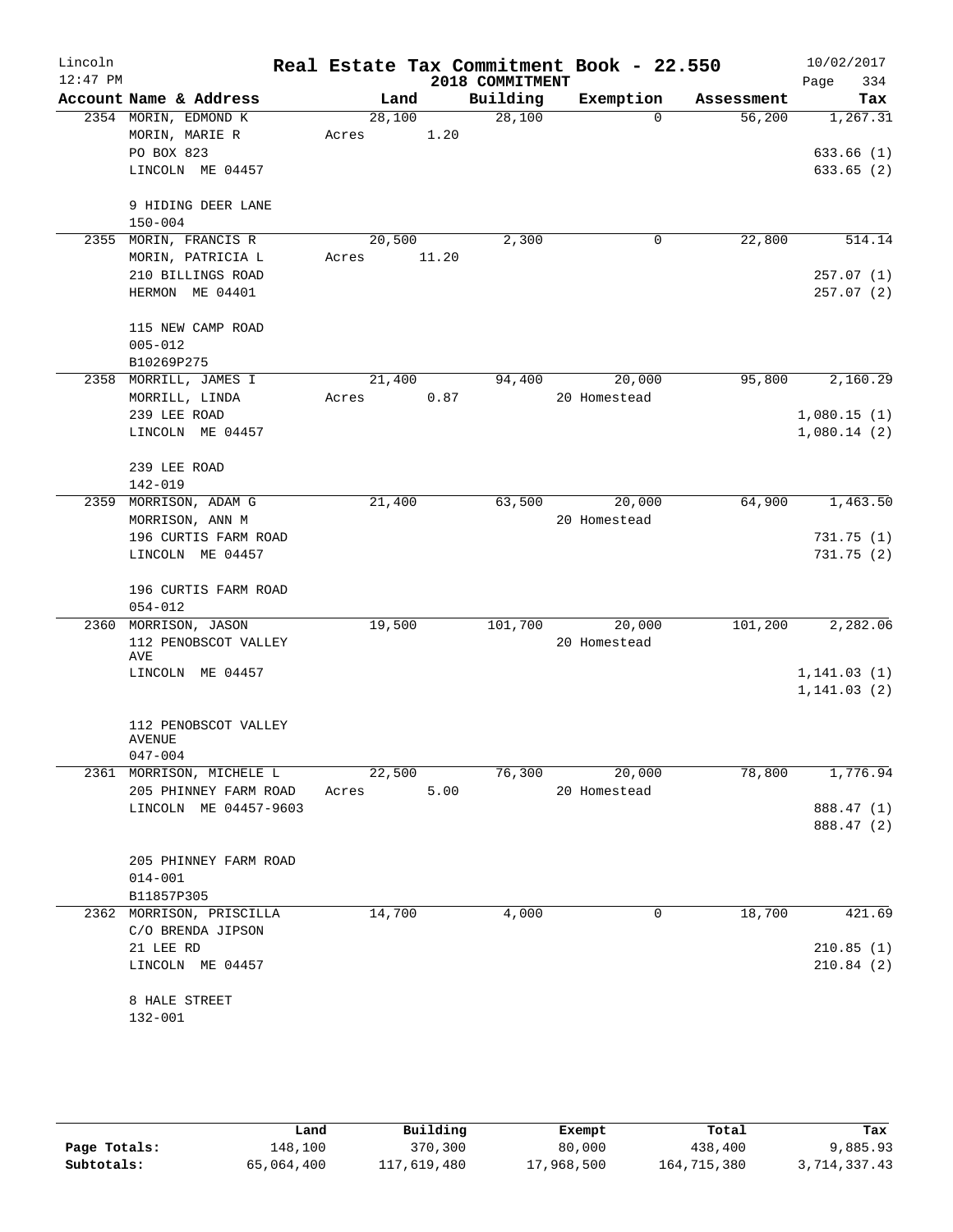| Lincoln<br>$12:47$ PM |                                        |                 |       | Real Estate Tax Commitment Book - 22.550<br>2018 COMMITMENT |              |            | 10/02/2017<br>335<br>Page |
|-----------------------|----------------------------------------|-----------------|-------|-------------------------------------------------------------|--------------|------------|---------------------------|
|                       | Account Name & Address                 | Land            |       | Building                                                    | Exemption    | Assessment | Tax                       |
|                       | 2363 MORRISON, PRISCILLA ET<br>AL      | 12,500          |       | 30,700                                                      | $\Omega$     | 43,200     | 974.16                    |
|                       | C/O BRENDA JIPSON                      |                 |       |                                                             |              |            |                           |
|                       | 21 LEE RD                              |                 |       |                                                             |              |            | 487.08 (1)                |
|                       | LINCOLN ME 04457                       |                 |       |                                                             |              |            | 487.08 (2)                |
|                       | 6 LINDSAY STREET                       |                 |       |                                                             |              |            |                           |
|                       | $136 - 059$                            |                 |       |                                                             |              |            |                           |
|                       | 2365 MORRISON, ROGER B                 | 22,800          |       | 64,300                                                      | 26,000       | 61,100     | 1,377.81                  |
|                       | 34 CLARK ST                            |                 |       |                                                             | 06 Veteran   |            |                           |
|                       | LINCOLN ME 04457-1133                  |                 |       |                                                             | 20 Homestead |            | 688.91 (1)<br>688.90 (2)  |
|                       |                                        |                 |       |                                                             |              |            |                           |
|                       | 34 CLARK STREET                        |                 |       |                                                             |              |            |                           |
|                       | $132 - 069$                            |                 |       | 0                                                           | $\mathbf 0$  |            | 390.12                    |
|                       | 2364 MORRISON, ROGER B<br>34 CLARK ST. | 17,300<br>Acres | 26.10 |                                                             |              | 17,300     |                           |
|                       | LINCOLN ME 04457-1133                  |                 |       |                                                             |              |            | 195.06(1)                 |
|                       |                                        |                 |       |                                                             |              |            | 195.06(2)                 |
|                       |                                        |                 |       |                                                             |              |            |                           |
|                       | NEW CAMP ROAD                          |                 |       |                                                             |              |            |                           |
|                       | $013 - 003$                            |                 |       |                                                             |              |            |                           |
|                       | 816 MORRISON, SARA E                   | 19,500          |       | 82,200                                                      | 20,000       | 81,700     | 1,842.34                  |
|                       | 10 BEDFORD FARM ROAD                   | Acres           | 0.64  |                                                             | 20 Homestead |            |                           |
|                       | LINCOLN ME 04457-4219                  |                 |       |                                                             |              |            | 921.17(1)<br>921.17(2)    |
|                       |                                        |                 |       |                                                             |              |            |                           |
|                       | 10 BEDFORD FARM ROAD                   |                 |       |                                                             |              |            |                           |
|                       | $037 - 031$                            |                 |       |                                                             |              |            |                           |
|                       | B13329P167 09/16/2013 B6929P206        |                 |       |                                                             |              |            |                           |
|                       | 2366 MORSE, JUSTIN S                   | 6,100           |       | $\mathbf 0$                                                 | 0            | 6,100      | 137.56                    |
|                       | MORSE, LORAINE G                       | Acres           | 22.60 |                                                             |              |            |                           |
|                       | PO BOX 686                             |                 |       |                                                             |              |            | 68.78 (1)                 |
|                       | LINCOLN ME 04457                       |                 |       |                                                             |              |            | 68.78 (2)                 |
|                       | FOLSOM POND ROAD                       |                 |       |                                                             |              |            |                           |
|                       | $040 - 027$                            |                 |       |                                                             |              |            |                           |
|                       | B11091P209                             |                 |       |                                                             |              |            |                           |
|                       | 2367 MORSE, TERRY                      | 14,400          |       | 0                                                           | 0            | 14,400     | 324.72                    |
|                       | 255 FOLSOM POND ROAD                   | Acres           | 0.90  |                                                             |              |            |                           |
|                       | LINCOLN ME 04457                       |                 |       |                                                             |              |            | 162.36(1)                 |
|                       |                                        |                 |       |                                                             |              |            | 162.36(2)                 |
|                       | FOLSOM POND ROAD                       |                 |       |                                                             |              |            |                           |
|                       | $027 - 014$                            |                 |       |                                                             |              |            |                           |
|                       | B11503P74                              |                 |       |                                                             |              |            |                           |
| 2368                  | MORSE, TERRY K                         | 10,800          |       | 46,000                                                      | 20,000       | 36,800     | 829.84                    |
|                       | 255 FOLSOM POND ROAD                   | Acres           | 0.50  |                                                             | 20 Homestead |            |                           |
|                       | LINCOLN ME 04457                       |                 |       |                                                             |              |            | 414.92 (1)                |
|                       |                                        |                 |       |                                                             |              |            | 414.92 (2)                |
|                       |                                        |                 |       |                                                             |              |            |                           |
|                       | 255 FOLSOM POND ROAD<br>$039 - 007$    |                 |       |                                                             |              |            |                           |
|                       | B10722P296                             |                 |       |                                                             |              |            |                           |
|                       |                                        |                 |       |                                                             |              |            |                           |
|                       |                                        |                 |       |                                                             |              |            |                           |
|                       |                                        |                 |       |                                                             |              |            |                           |

|              | Land       | Building    | Exempt     | Total       | Tax          |
|--------------|------------|-------------|------------|-------------|--------------|
| Page Totals: | 103,400    | 223,200     | 66,000     | 260,600     | 5,876.55     |
| Subtotals:   | 65,167,800 | 117,842,680 | 18,034,500 | 164,975,980 | 3,720,213.98 |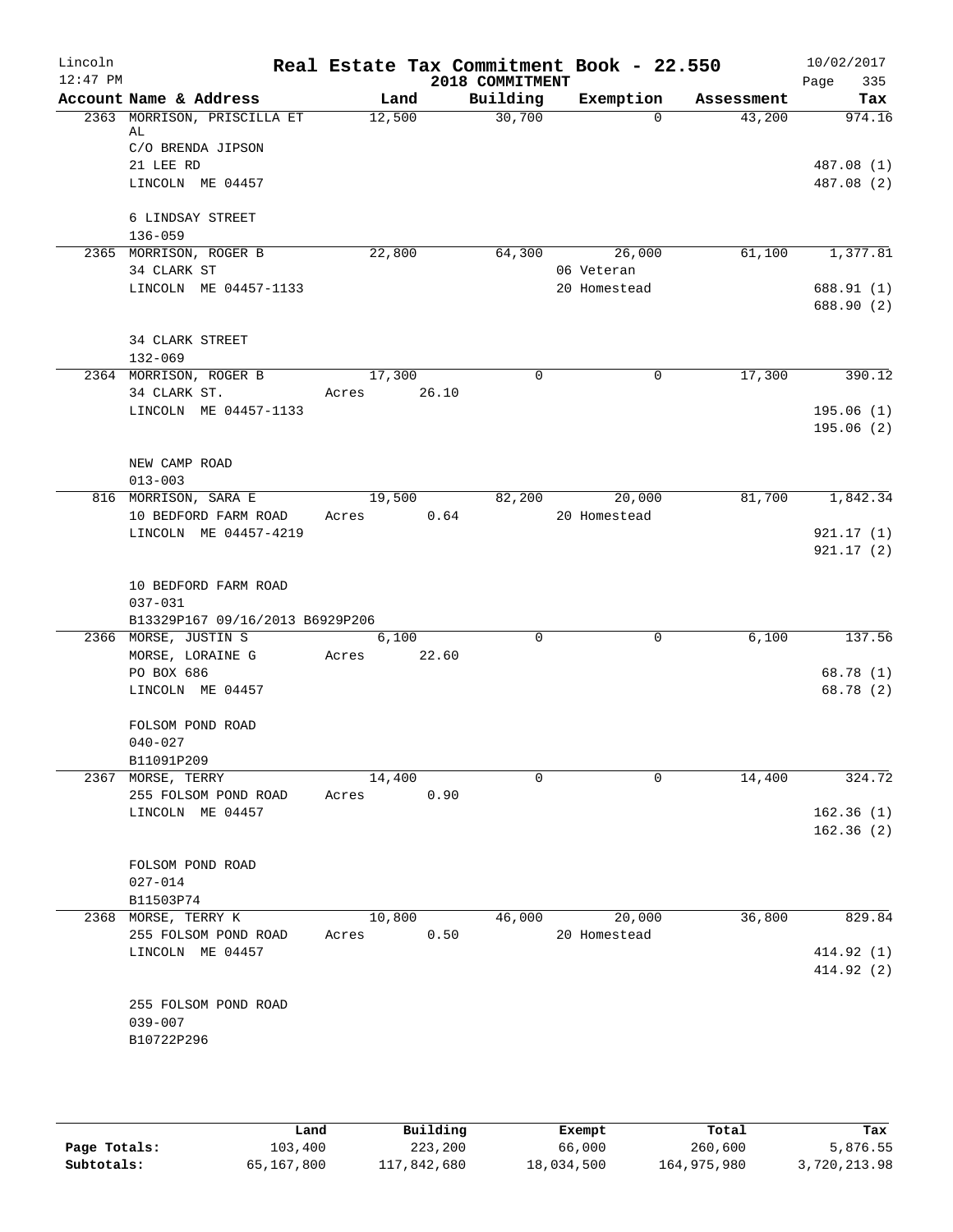| Lincoln      |                                                           |        |             |                             | Real Estate Tax Commitment Book - 22.550 |             | 10/02/2017                 |
|--------------|-----------------------------------------------------------|--------|-------------|-----------------------------|------------------------------------------|-------------|----------------------------|
| $12:47$ PM   | Account Name & Address                                    | Land   |             | 2018 COMMITMENT<br>Building | Exemption                                | Assessment  | Page<br>336<br>Tax         |
| 3643         | MOTORBRAIN CONSULTING                                     | 12,800 |             | 15,100                      | $\Omega$                                 | 27,900      | 629.15                     |
|              | INC                                                       |        |             |                             |                                          |             |                            |
|              | 42 MAIN STREET<br>LINCOLN ME 04457                        | Acres  | 0.10        |                             |                                          |             | 314.58(1)                  |
|              |                                                           |        |             |                             |                                          |             | 314.57(2)                  |
|              |                                                           |        |             |                             |                                          |             |                            |
|              | 13 FLEMING STREET<br>$137 - 037$                          |        |             |                             |                                          |             |                            |
|              | B13846P305 05/06/2015 B13121P348 03/15/2013               |        |             |                             |                                          |             |                            |
|              | B13108P328 02/28/2013 B12649P300 10/21/2011               |        |             |                             |                                          |             |                            |
| 1429         | MOTORBRAIN CONSULTING<br><b>INC</b>                       | 20,800 |             | 127,700                     | 20,000                                   | 128,500     | 2,897.68                   |
|              | 42 MAIN STREET                                            | Acres  | 1.00        |                             | 20 Homestead                             |             |                            |
|              | LINCOLN ME 04457                                          |        |             |                             |                                          |             | 1,448.84(1)                |
|              |                                                           |        |             |                             |                                          |             | 1,448.84(2)                |
|              | 22 FOREST AVE                                             |        |             |                             |                                          |             |                            |
|              | $072 - 010$                                               |        |             |                             |                                          |             |                            |
|              | B13846P305 05/06/2015 B13427P170 12/20/2013               |        |             |                             |                                          |             |                            |
| 2369         | MOTORBRAIN CONSULTING                                     | 59,500 |             | 159,500                     | 0                                        | 219,000     | 4,938.45                   |
|              | INC.<br>42 MAIN STREET                                    | Acres  | 0.35        |                             |                                          |             |                            |
|              | LINCOLN ME 04457                                          |        |             |                             |                                          |             | 2,469.23(1)                |
|              |                                                           |        |             |                             |                                          |             | 2,469.22(2)                |
|              |                                                           |        |             |                             |                                          |             |                            |
|              | 42 MAIN STREET                                            |        |             |                             |                                          |             |                            |
|              | $137 - 049$                                               |        |             |                             |                                          |             |                            |
|              | B13846P305 05/06/2015 B10977P246<br>2370 MOTT, RANDOLPH   | 16,300 |             | 35,300                      | 26,000                                   | 25,600      | 577.28                     |
|              | MOTT, JUDITH                                              |        |             |                             | 06 Veteran                               |             |                            |
|              | 31 ARIEL STREET                                           |        |             |                             | 20 Homestead                             |             | 288.64(1)                  |
|              | LINCOLN ME 04457                                          |        |             |                             |                                          |             | 288.64(2)                  |
|              | 31 ARIEL STREET                                           |        |             |                             |                                          |             |                            |
|              | $132 - 086$                                               |        |             |                             |                                          |             |                            |
|              | 2372 MOULTON, HERBERT & JAN                               | 21,000 |             | 89,300                      | 20,000                                   | 90,300      | 2,036.27                   |
|              | 37 PLEASANT STREET                                        |        |             |                             | 20 Homestead                             |             |                            |
|              | LINCOLN ME 04457-1515                                     |        |             |                             |                                          |             | 1,018.14(1)<br>1,018.13(2) |
|              |                                                           |        |             |                             |                                          |             |                            |
|              | 37 PLEASANT STREET                                        |        |             |                             |                                          |             |                            |
|              | 139-111                                                   |        |             |                             |                                          |             |                            |
| 1922         | MOULTON, JAN                                              | 71,300 |             | 19,800                      | 0                                        | 91,100      | 2,054.30                   |
|              | 37 PLEASANT STREET<br>LINCOLN ME 04457-1626               | Acres  | 1.71        |                             |                                          |             | 1,027.15(1)                |
|              |                                                           |        |             |                             |                                          |             | 1,027.15(2)                |
|              |                                                           |        |             |                             |                                          |             |                            |
|              | 37 SHADY LANE                                             |        |             |                             |                                          |             |                            |
|              | $148 - 019$<br>B12897P196 08/01/2012 B12746P48 03/02/2012 |        |             |                             |                                          |             |                            |
|              | B12730P116 02/14/2012                                     |        |             |                             |                                          |             |                            |
|              | 2374 MOULTON, NORMAN                                      | 11,100 |             | 6,900                       | $\Omega$                                 | 18,000      | 405.90                     |
|              | MOULTON, BETTY                                            | Acres  | 0.17        |                             |                                          |             |                            |
|              | 211 LINCOLNVILLE AVENUE<br>BELFAST ME 04915               |        |             |                             |                                          |             | 202.95(1)<br>202.95(2)     |
|              |                                                           |        |             |                             |                                          |             |                            |
|              | 336 MAIN STREET                                           |        |             |                             |                                          |             |                            |
|              | $151 - 008$                                               |        |             |                             |                                          |             |                            |
|              | Land                                                      |        | Building    |                             | Exempt                                   | Total       |                            |
| Page Totals: | 212,800                                                   |        | 453,600     |                             | 66,000                                   | 600,400     | Tax<br>13,539.03           |
| Subtotals:   | 65,380,600                                                |        | 118,296,280 |                             | 18,100,500                               | 165,576,380 | 3,733,753.01               |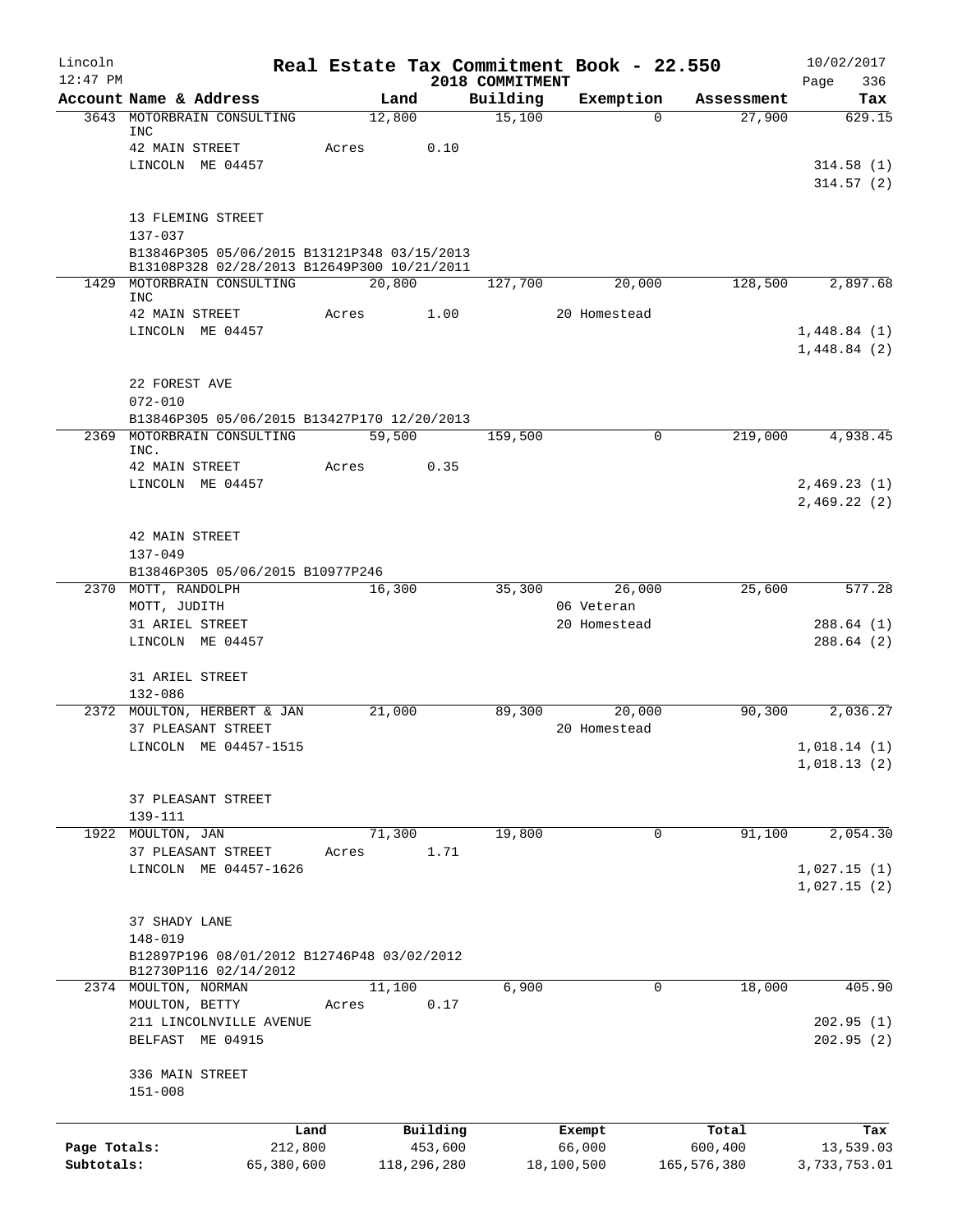| Lincoln      |                                                      |        |             |                 | Real Estate Tax Commitment Book - 22.550 |             | 10/02/2017   |
|--------------|------------------------------------------------------|--------|-------------|-----------------|------------------------------------------|-------------|--------------|
| $12:47$ PM   |                                                      |        |             | 2018 COMMITMENT |                                          |             | Page<br>337  |
|              | Account Name & Address                               | Land   |             | Building        | Exemption                                | Assessment  | Tax          |
|              | 2377 MOULTON, NORMAN B                               | 10,200 |             | $\mathsf{O}$    | $\Omega$                                 | 10,200      | 230.01       |
|              | MOULTON, BETTY A                                     | Acres  | 3.75        |                 |                                          |             |              |
|              | 211 LINCOLNVILLE AVENUE                              |        |             |                 |                                          |             | 115.01(1)    |
|              | BELFAST ME 04915                                     |        |             |                 |                                          |             | 115.00(2)    |
|              | WEST BROADWAY                                        |        |             |                 |                                          |             |              |
|              | $046 - 044$                                          |        |             |                 |                                          |             |              |
|              | B8368P232                                            |        |             |                 |                                          |             |              |
| 2379         | MOULTON, NORMAN B &                                  | 7,900  |             | $\mathbf 0$     | 0                                        | 7,900       | 178.15       |
|              | BETTY A<br>211 LINCOLNVILLE AVENUE                   |        |             |                 |                                          |             |              |
|              | BELFAST ME 04915                                     |        |             |                 |                                          |             | 89.08 (1)    |
|              |                                                      |        |             |                 |                                          |             | 89.07(2)     |
|              |                                                      |        |             |                 |                                          |             |              |
|              | STATION ROAD                                         |        |             |                 |                                          |             |              |
|              | $121 - 020$                                          |        |             |                 |                                          |             |              |
|              | 2921 MSB LEASING, INC                                | 92,200 |             | 229,300         | 0                                        | 321,500     | 7,249.83     |
|              | PO BOX 318                                           | Acres  | 2.00        |                 |                                          |             |              |
|              | MACHIAS ME 04654                                     |        |             |                 |                                          |             | 3,624.92(1)  |
|              |                                                      |        |             |                 |                                          |             | 3,624.91(2)  |
|              | 6 PENOBSCOT VALLEY                                   |        |             |                 |                                          |             |              |
|              | AVENUE                                               |        |             |                 |                                          |             |              |
|              | $046 - 028$                                          |        |             |                 |                                          |             |              |
|              | B13419P73 12/13/2013 B5845P281                       |        |             |                 |                                          |             |              |
| 287          | MUDDY PAWZ LLC                                       | 65,500 |             | $\Omega$        | $\mathbf 0$                              | 65,500      | 1,477.03     |
|              | 328 JOHNSON HILL ROAD                                | Acres  | 1.73        |                 |                                          |             |              |
|              | POLAND ME 04274                                      |        |             |                 |                                          |             | 738.52(1)    |
|              |                                                      |        |             |                 |                                          |             | 738.51(2)    |
|              | ORCHARD LANE                                         |        |             |                 |                                          |             |              |
|              | $141 - 004$                                          |        |             |                 |                                          |             |              |
|              | B14280P39 09/19/2016 B14280P32 09/19/2016 B14244P109 |        |             |                 |                                          |             |              |
|              | 08/15/2016 B13931P3 08/17/2015 B12073P200            |        |             |                 |                                          |             |              |
|              | 2698 MUELLO, MARK S                                  | 40,500 |             | 65,600          | 20,000                                   | 86,100      | 1,941.56     |
|              | 93 CENTER POND DRIVE                                 | Acres  | 0.52        |                 | 20 Homestead                             |             |              |
|              | LINCOLN ME 04457                                     |        |             |                 |                                          |             | 970.78(1)    |
|              |                                                      |        |             |                 |                                          |             | 970.78 (2)   |
|              | 93 CENTER POND DRIVE                                 |        |             |                 |                                          |             |              |
|              | $153 - 010$                                          |        |             |                 |                                          |             |              |
|              | B13386P3 11/01/2013                                  |        |             |                 |                                          |             |              |
|              | 2381 MULARI, DARLENE                                 | 6,000  |             | 7,400           | 13,400                                   | $\mathbf 0$ | 0.00         |
|              | 16 FOX FARM ROAD                                     | Acres  | 0.16        |                 | 20 Homestead                             |             |              |
|              | LINCOLN ME 04457-1707                                |        |             |                 |                                          |             |              |
|              |                                                      |        |             |                 |                                          |             |              |
|              |                                                      |        |             |                 |                                          |             |              |
|              | 16 FOX FARM ROAD                                     |        |             |                 |                                          |             |              |
|              | 144-008                                              |        |             |                 |                                          |             |              |
|              | 2385 MULLIGAN, MATTHEW                               | 43,200 | 0.56        | 49,700          | 0                                        | 92,900      | 2,094.90     |
|              | MULLIGAN, STEPHANIE<br>485 TRANSALPINE ROAD          | Acres  |             |                 |                                          |             | 1,047.45(1)  |
|              | LINCOLN ME 04457                                     |        |             |                 |                                          |             | 1,047.45(2)  |
|              |                                                      |        |             |                 |                                          |             |              |
|              | 595 PHINNEY FARM ROAD                                |        |             |                 |                                          |             |              |
|              | $001 - 008$                                          |        |             |                 |                                          |             |              |
|              | B14503P310 06/05/2017 B13087P246 02/08/2013          |        |             |                 |                                          |             |              |
|              |                                                      |        |             |                 |                                          |             |              |
|              | Land                                                 |        | Building    |                 | Exempt                                   | Total       | Tax          |
| Page Totals: | 265,500                                              |        | 352,000     |                 | 33,400                                   | 584,100     | 13, 171. 48  |
| Subtotals:   | 65,646,100                                           |        | 118,648,280 |                 | 18, 133, 900                             | 166,160,480 | 3,746,924.49 |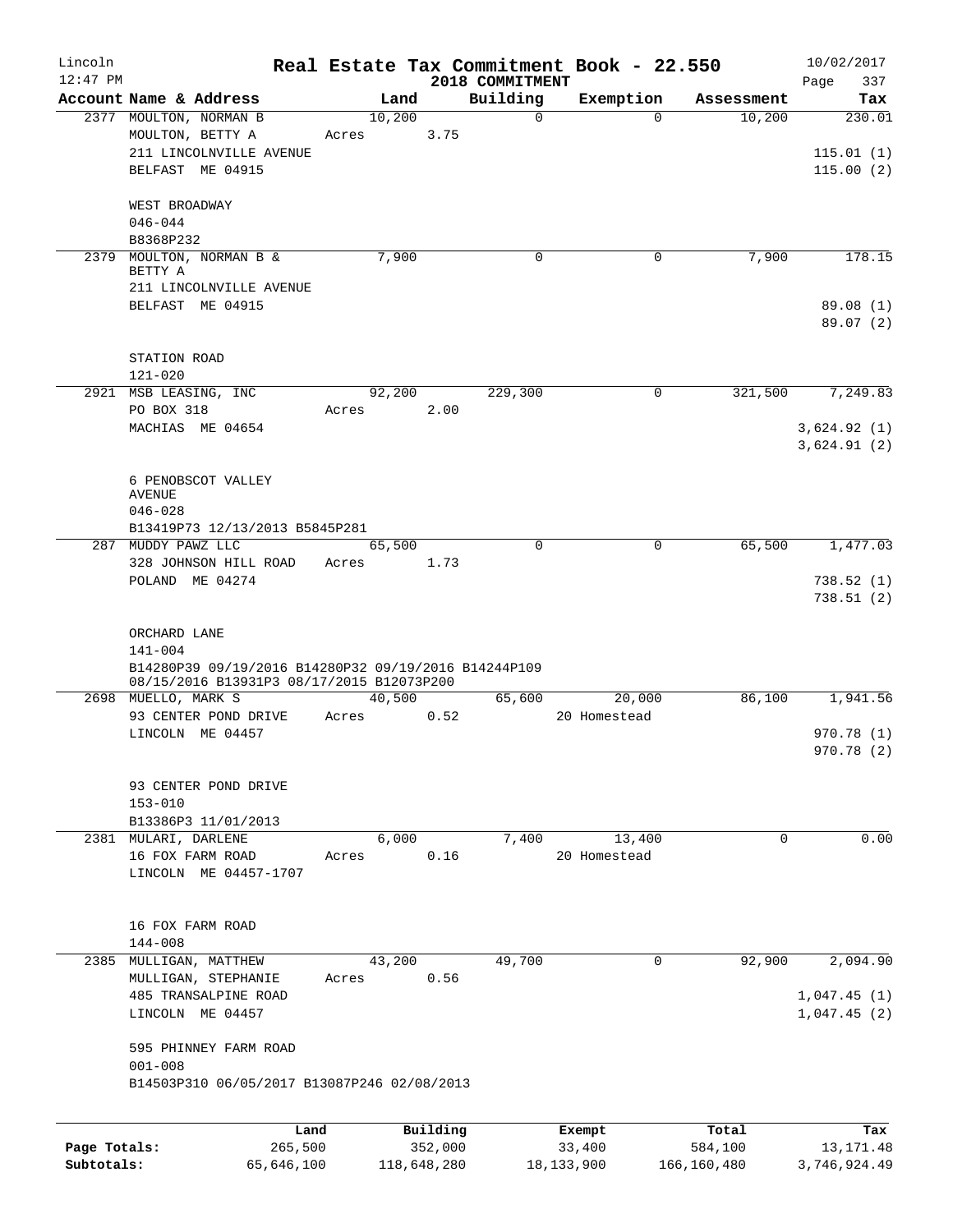| Lincoln<br>$12:47$ PM |                                                                                               |             |                | 2018 COMMITMENT | Real Estate Tax Commitment Book - 22.550 |            | 10/02/2017<br>338<br>Page               |
|-----------------------|-----------------------------------------------------------------------------------------------|-------------|----------------|-----------------|------------------------------------------|------------|-----------------------------------------|
|                       | Account Name & Address                                                                        |             | Land           |                 | Building Exemption                       | Assessment | Tax                                     |
|                       | 3165 MULLIGAN, MATTHEW B<br>MULLIGAN, STEPHANIE E<br>485 TRANSALPINE ROAD<br>LINCOLN ME 04457 | Acres 18.00 |                | 44,400 220,900  | 20,000<br>20 Homestead                   | 245,300    | 5,531.52<br>2,765.76(1)<br>2,765.76 (2) |
|                       | 485 TRANSALPINE ROAD<br>$026 - 001$<br>B13869P49 06/11/2015                                   |             |                |                 |                                          |            |                                         |
|                       | 2383 MULLIGAN, PAUL                                                                           |             | 17,400         | 55,000          | 0                                        | 72,400     | 1,632.62                                |
|                       | 16 WEST OLD MAIN ROAD<br>LOWELL ME 04493                                                      | Acres 1.06  |                |                 |                                          |            | 816.31(1)<br>816.31(2)                  |
|                       | 198 LEE ROAD<br>$142 - 014$                                                                   |             |                |                 |                                          |            |                                         |
|                       | 2384 MULLIGAN, SANDRA                                                                         |             | 17,600         | 80,000          | 20,000                                   | 77,600     | 1,749.88                                |
|                       | 340 ENFIELD ROAD<br>LINCOLN ME 04457-9716                                                     | Acres       | 0.43           |                 | 20 Homestead                             |            | 874.94 (1)                              |
|                       |                                                                                               |             |                |                 |                                          |            | 874.94 (2)                              |
|                       | 340 ENFIELD ROAD<br>$037 - 021$<br>B11527P350                                                 |             |                |                 |                                          |            |                                         |
|                       | 2387 MUNCEY, ALVIN                                                                            |             | 0              | 3,000           | 3,000                                    | 0          | 0.00                                    |
|                       | 4 MCINTOSH LANE<br>LINCOLN ME 04457                                                           |             |                |                 | 20 Homestead                             |            |                                         |
|                       | 4 MCINTOSH LANE<br>141-004-008-MH0                                                            |             |                |                 |                                          |            |                                         |
|                       | 2388 MUNCEY, RICKY                                                                            |             | 17,600         |                 | 95,800 20,000                            | 93,400     | 2,106.17                                |
|                       | MUNCEY, DOROTHY                                                                               | Acres 11.70 |                |                 | 20 Homestead                             |            |                                         |
|                       | 673 WEST BROADWAY<br>LINCOLN ME 04457                                                         |             |                |                 |                                          |            | 1,053.09(1)<br>1,053.08(2)              |
|                       | 673 WEST BROADWAY<br>$045 - 002$                                                              |             |                |                 |                                          |            |                                         |
|                       | B7454P255                                                                                     |             |                |                 | 0                                        |            |                                         |
|                       | 576 MUNCEY, RICKY E<br>MUNCEY, DOROTHY D                                                      | Acres       | 15,600<br>0.25 | 63,500          |                                          | 79,100     | 1,783.71                                |
|                       | 673 WEST BROADWAY                                                                             |             |                |                 |                                          |            | 891.86 (1)                              |
|                       | LINCOLN ME 04457                                                                              |             |                |                 |                                          |            | 891.85 (2)                              |
|                       | 20 TAYLOR STREET<br>137-167                                                                   |             |                |                 |                                          |            |                                         |
|                       | B13869P343 06/15/2015 B10773P137                                                              |             |                |                 |                                          |            |                                         |
|                       | 2389 MUNCEY, VIRGIL R                                                                         | 16,300      |                | 56,800          | 20,000                                   | 53,100     | 1,197.41                                |
|                       | MUNCEY, CATHY J                                                                               | Acres       | 1.50           |                 | 20 Homestead                             |            |                                         |
|                       | 505 LEE ROAD<br>LINCOLN ME 04457                                                              |             |                |                 |                                          |            | 598.71 (1)<br>598.70 (2)                |
|                       | 505 LEE ROAD                                                                                  |             |                |                 |                                          |            |                                         |
|                       | 147-023                                                                                       |             |                |                 |                                          |            |                                         |

|              | úand       | Building    | Exempt     | Total       | Tax          |
|--------------|------------|-------------|------------|-------------|--------------|
| Page Totals: | 128,900    | 575,000     | 83,000     | 620,900     | 14,001.31    |
| Subtotals:   | 65,775,000 | 119,223,280 | 18,216,900 | 166,781,380 | 3,760,925.80 |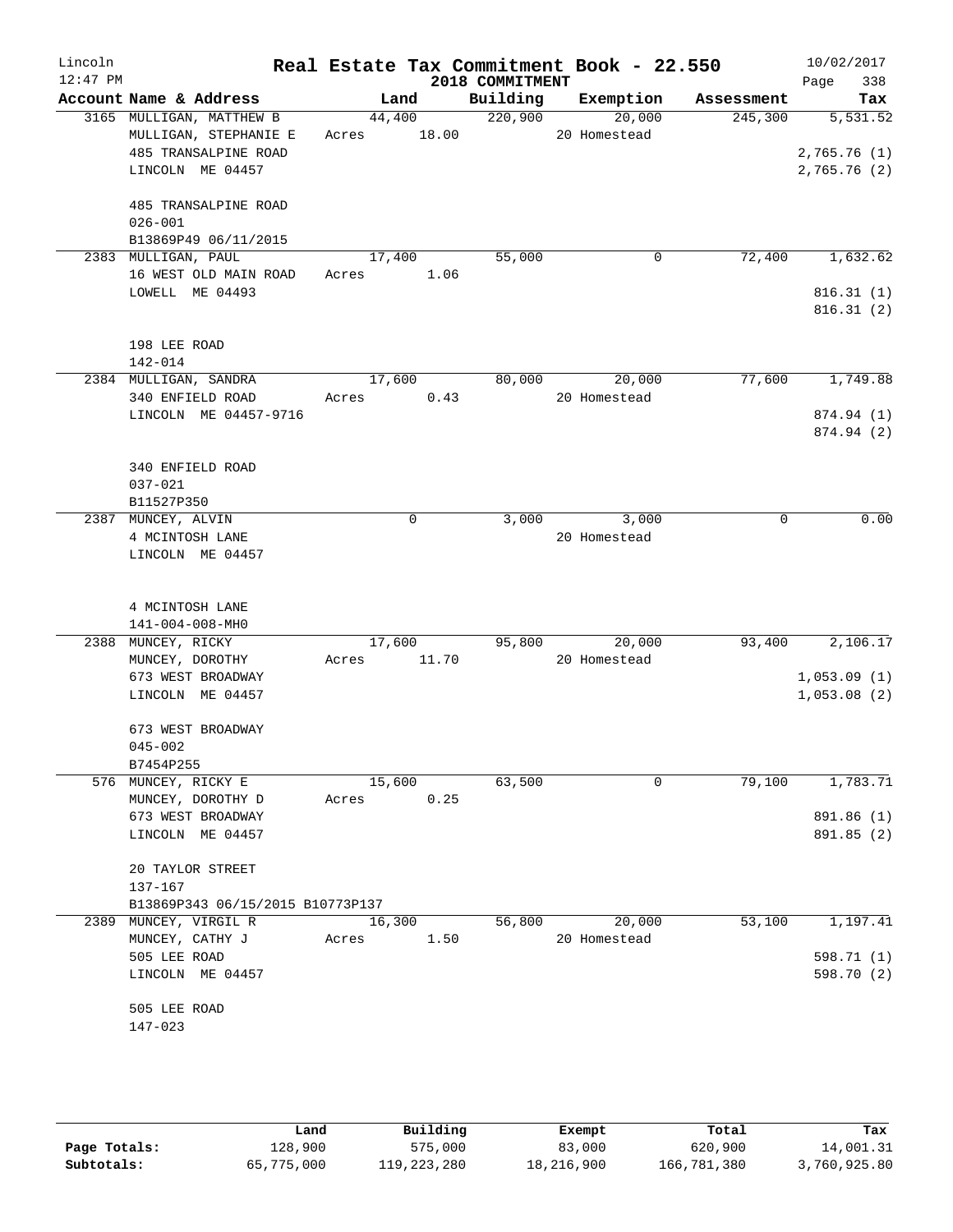| Lincoln<br>$12:47$ PM |                                                |                 |       | 2018 COMMITMENT | Real Estate Tax Commitment Book - 22.550 |            | 10/02/2017<br>Page<br>339 |
|-----------------------|------------------------------------------------|-----------------|-------|-----------------|------------------------------------------|------------|---------------------------|
|                       | Account Name & Address                         | Land            |       | Building        | Exemption                                | Assessment | Tax                       |
|                       | 2390 MUNSON, GAYLE A                           | 14,500          |       | 14,100          | 20,000                                   | 8,600      | 193.93                    |
|                       | 21 SHADY LANE                                  | Acres           | 2.25  |                 | 20 Homestead                             |            |                           |
|                       | LINCOLN ME 04457-9404                          |                 |       |                 |                                          |            | 96.97(1)                  |
|                       |                                                |                 |       |                 |                                          |            | 96.96(2)                  |
|                       | 21 SHADY LANE                                  |                 |       |                 |                                          |            |                           |
|                       | $148 - 026$                                    |                 |       |                 |                                          |            |                           |
|                       | 1510 MUNSON, MITCHELL M JR<br>MUNSON, ANDREA G | 36,200<br>Acres | 0.64  | $\Omega$        | 0                                        | 36,200     | 816.31                    |
|                       | 256 MOUNTAINVIEW DRIVE                         |                 |       |                 |                                          |            | 408.16(1)                 |
|                       | LINCOLN ME 04457                               |                 |       |                 |                                          |            | 408.15(2)                 |
|                       | 5 RIN TIN TIN LANE<br>$173 - 007$              |                 |       |                 |                                          |            |                           |
|                       | B14533P214 06/30/2017                          |                 |       |                 |                                          |            |                           |
|                       | 2392 MUNSON, MITCHELL M JR<br>MUNSON, ANDREA G | 25,100          |       | 75,200          | 20,000<br>20 Homestead                   | 80,300     | 1,810.77                  |
|                       | 25 MOUNTAINVIEW DRIVE                          |                 |       |                 |                                          |            | 905.39(1)                 |
|                       | LINCOLN ME 04457                               |                 |       |                 |                                          |            | 905.38(2)                 |
|                       | 25 MOUNTAINVIEW DRIVE<br>$127 - 014$           |                 |       |                 |                                          |            |                           |
|                       | 3074 MURCHISON, APRIL                          | 53,300          |       | 77,500          | $\mathbf 0$                              | 130,800    | 2,949.54                  |
|                       | MURCHISON, SCOTT                               |                 |       |                 |                                          |            |                           |
|                       | 2823 LEE ROAD                                  |                 |       |                 |                                          |            | 1,474.77(1)               |
|                       | LEE ME 04455                                   |                 |       |                 |                                          |            | 1,474.77(2)               |
|                       | 49 MAIN STREET                                 |                 |       |                 |                                          |            |                           |
|                       | 137-066                                        |                 |       |                 |                                          |            |                           |
|                       | B12945P124 09/14/2012                          |                 |       |                 |                                          |            |                           |
|                       | 2398 MURCHISON, DK                             |                 | 800   | $\Omega$        | $\Omega$                                 | 800        | 18.04                     |
|                       | MURCHISON, KATHY                               |                 |       |                 |                                          |            |                           |
|                       | 22 KINGSWOOD ROAD                              |                 |       |                 |                                          |            | 9.02(1)                   |
|                       | DANBURY CT 06811-2850                          |                 |       |                 |                                          |            | 9.02(2)                   |
|                       | E/S SPRING STREET                              |                 |       |                 |                                          |            |                           |
|                       | $136 - 048$                                    |                 |       |                 |                                          |            |                           |
|                       | 3886 MURCHISON, DOROTHY                        | 1,500           |       | $\Omega$        | $\Omega$                                 | 1,500      | 33.83                     |
|                       | 43 LEE ROAD                                    | Acres 0.83      |       |                 |                                          |            |                           |
|                       | LINCOLN ME 04457                               |                 |       |                 |                                          |            | 16.92(1)                  |
|                       |                                                |                 |       |                 |                                          |            | 16.91(2)                  |
|                       | MCGREGOR ROAD                                  |                 |       |                 |                                          |            |                           |
|                       | 112-026                                        |                 |       |                 |                                          |            |                           |
|                       | B13787P16 03/23/2015 B11492P206                |                 |       |                 |                                          |            |                           |
|                       | 2407 MURCHISON, DOROTHY R                      |                 | 9,600 |                 | 58,300 20,000                            | 47,900     | 1,080.15                  |
|                       | 43 LEE ROAD                                    | Acres 0.23      |       |                 | 20 Homestead                             |            |                           |
|                       | LINCOLN ME 04457-1533                          |                 |       |                 |                                          |            | 540.08(1)                 |
|                       |                                                |                 |       |                 |                                          |            | 540.07 (2)                |
|                       | 43 LEE ROAD                                    |                 |       |                 |                                          |            |                           |
|                       | 139-273                                        |                 |       |                 |                                          |            |                           |
|                       | B13787P16 03/23/2015                           |                 |       |                 |                                          |            |                           |
|                       |                                                |                 |       |                 |                                          |            |                           |

|              | Land       | Building    | Exempt     | Total       | Tax          |
|--------------|------------|-------------|------------|-------------|--------------|
| Page Totals: | 141,000    | 225,100     | 60,000     | 306,100     | 6,902.57     |
| Subtotals:   | 65,916,000 | 119,448,380 | 18,276,900 | 167,087,480 | 3,767,828.37 |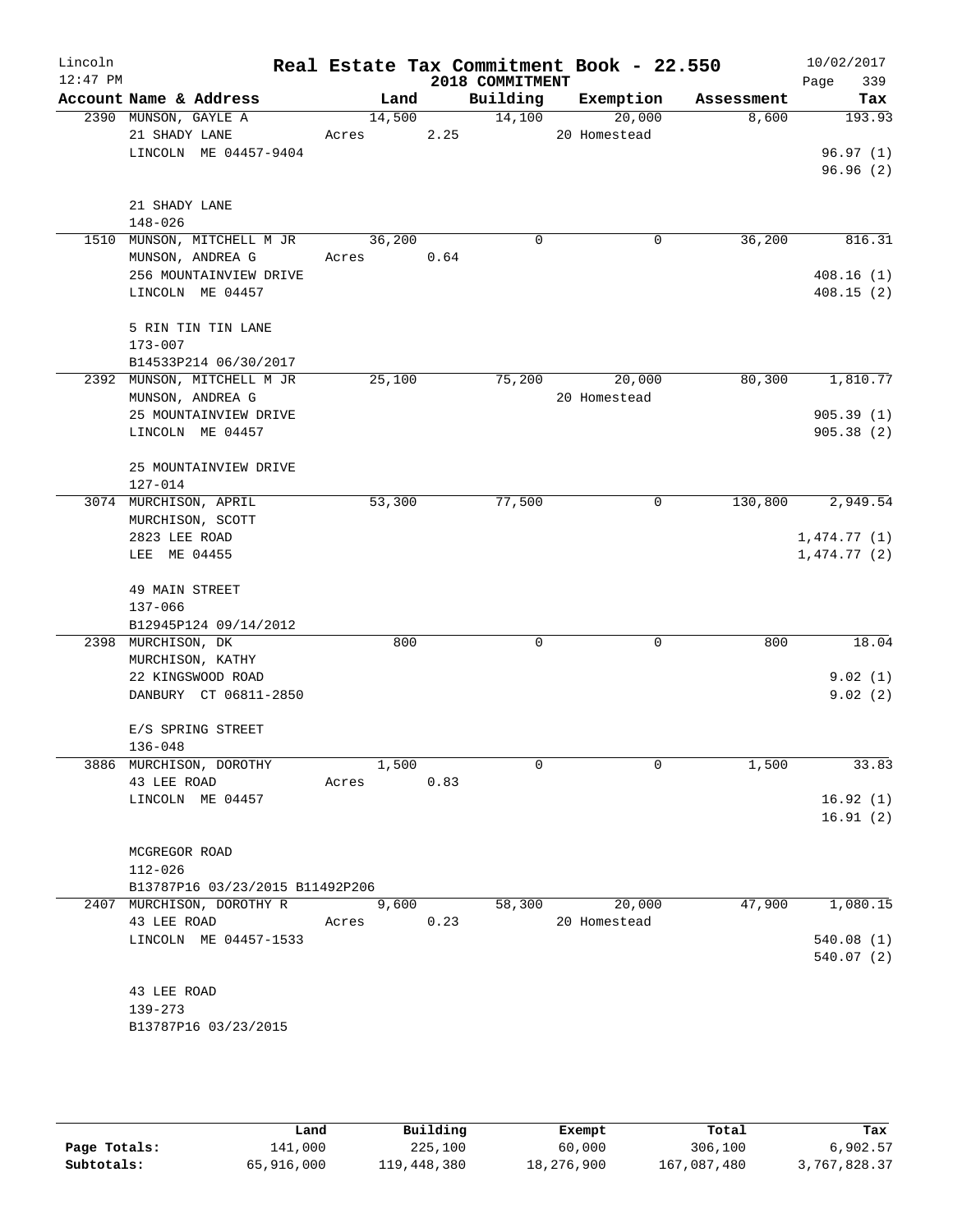| Lincoln<br>$12:47$ PM |                                                |        | Real Estate Tax Commitment Book - 22.550<br>2018 COMMITMENT |                        |            | 10/02/2017<br>340<br>Page |
|-----------------------|------------------------------------------------|--------|-------------------------------------------------------------|------------------------|------------|---------------------------|
|                       | Account Name & Address                         | Land   | Building                                                    | Exemption              | Assessment | Tax                       |
|                       | 2400 MURCHISON, DWIGHT<br>30 WASHINGTON STREET | 6,800  | $\Omega$                                                    | $\Omega$               | 6,800      | 153.34                    |
|                       | LINCOLN ME 04457-1219                          |        |                                                             |                        |            | 76.67(1)<br>76.67(2)      |
|                       | WASHINGTON STREET<br>136-087                   |        |                                                             |                        |            |                           |
|                       | 2399 MURCHISON, DWIGHT                         | 6,000  | 13,000                                                      | 19,000                 | $\Omega$   | 0.00                      |
|                       | 30 WASHINGTON STREET<br>LINCOLN ME 04457-1219  |        |                                                             | 20 Homestead           |            |                           |
|                       | 30 WASHINGTON STREET<br>$136 - 086$            |        |                                                             |                        |            |                           |
|                       | 2401 MURCHISON, MARCUS W                       | 14,300 | 70,500                                                      | 20,000                 | 64,800     | 1,461.24                  |
|                       | 24 QUARRY ROAD APT 13                          | Acres  | 0.32                                                        | 20 Homestead           |            |                           |
|                       | WATERVILLE ME 04901                            |        |                                                             |                        |            | 730.62(1)                 |
|                       |                                                |        |                                                             |                        |            | 730.62(2)                 |
|                       | 29 AYER STREET<br>136-114                      |        |                                                             |                        |            |                           |
|                       | 2402 MURCHISON, MICHAEL R                      | 13,400 | 48,500                                                      | 0                      | 61,900     | 1,395.85                  |
|                       | PO BOX 154                                     |        |                                                             |                        |            |                           |
|                       | LINCOLN ME 04457-0154                          |        |                                                             |                        |            | 697.93(1)                 |
|                       |                                                |        |                                                             |                        |            | 697.92 (2)                |
|                       | 331 ENFIELD ROAD<br>$047 - 018$                |        |                                                             |                        |            |                           |
|                       | 2403 MURCHISON, REGINALD E                     | 7,800  | 73,200                                                      | 26,000                 | 55,000     | 1,240.25                  |
|                       | 1 LAKEVIEW ST                                  |        |                                                             | 07 Veteran             |            |                           |
|                       | LINCOLN ME 04457-1509                          |        |                                                             | 20 Homestead           |            | 620.13(1)                 |
|                       |                                                |        |                                                             |                        |            | 620.12(2)                 |
|                       | 1 LAKEVIEW STREET                              |        |                                                             |                        |            |                           |
|                       | $139 - 272$                                    |        |                                                             |                        |            |                           |
|                       | 3885 MURCHISON, ROGER                          | 1,500  | 0                                                           | 0                      | 1,500      | 33.83                     |
|                       | 43 LEE ROAD                                    | Acres  | 0.85                                                        |                        |            |                           |
|                       | LINCOLN ME 04457                               |        |                                                             |                        |            | 16.92(1)                  |
|                       |                                                |        |                                                             |                        |            | 16.91(2)                  |
|                       | MCGREGOR ROAD                                  |        |                                                             |                        |            |                           |
|                       | 112-027                                        |        |                                                             |                        |            |                           |
|                       | B13787P16 03/23/2015 B11492P206                |        |                                                             |                        |            |                           |
|                       | 2409 MURCHISON, TRACIE                         | 12,800 | 68,300                                                      | 20,000<br>20 Homestead | 61,100     | 1,377.81                  |
|                       | 34 SCHOOL STREET<br>LINCOLN ME 04457           |        |                                                             |                        |            | 688.91 (1)                |
|                       |                                                |        |                                                             |                        |            | 688.90 (2)                |
|                       | 34 SCHOOL STREET<br>139-281                    |        |                                                             |                        |            |                           |
|                       |                                                |        |                                                             |                        |            |                           |

|              | Land       | Building    | Exempt     | Total         | Tax          |
|--------------|------------|-------------|------------|---------------|--------------|
| Page Totals: | 62,600     | 273,500     | 85,000     | 251,100       | 5,662.32     |
| Subtotals:   | 65,978,600 | 119,721,880 | 18,361,900 | 167, 338, 580 | 3,773,490.69 |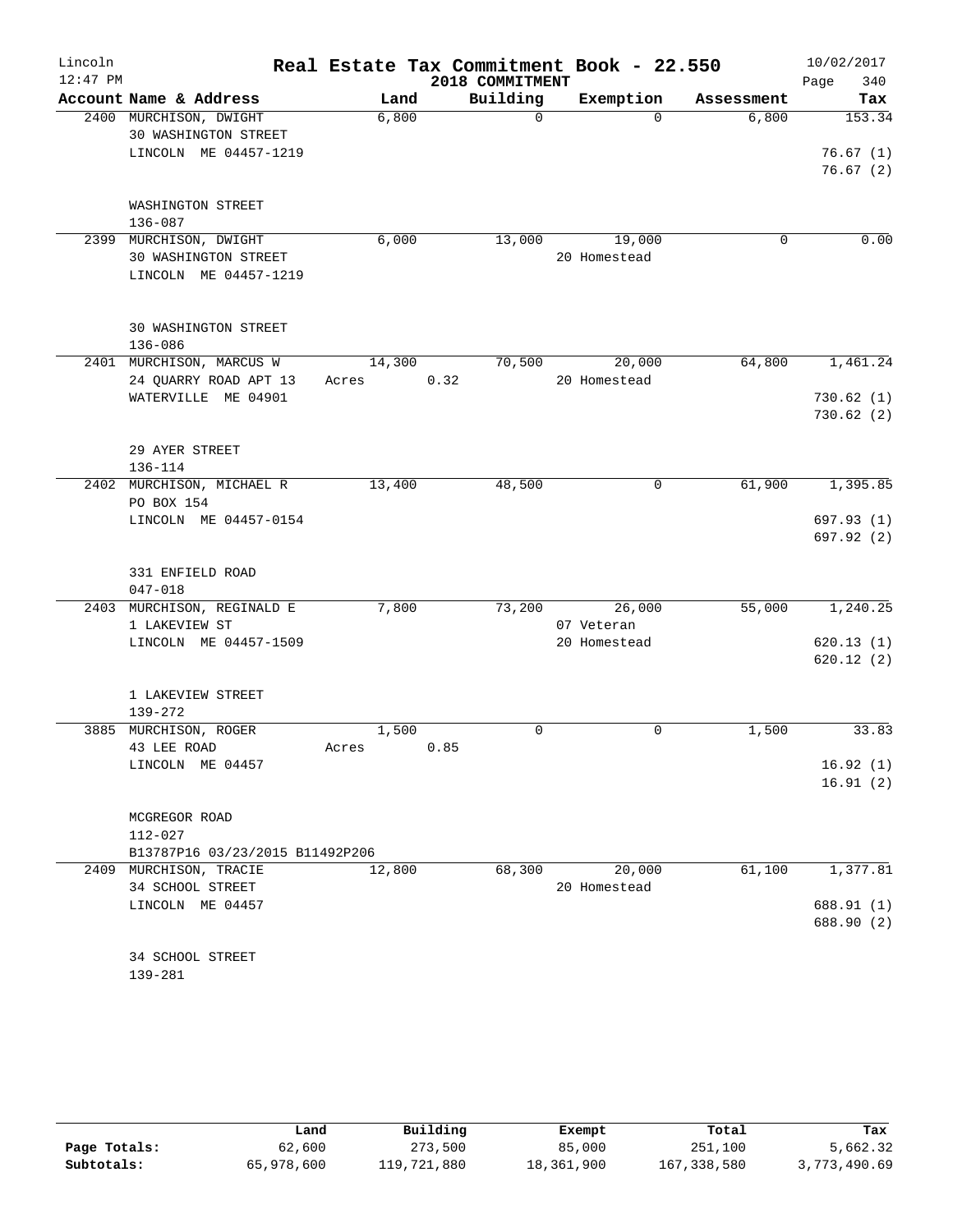| Lincoln<br>$12:47$ PM |                                                                   |                 |      | 2018 COMMITMENT | Real Estate Tax Commitment Book - 22.550 |             | 10/02/2017<br>341<br>Page |
|-----------------------|-------------------------------------------------------------------|-----------------|------|-----------------|------------------------------------------|-------------|---------------------------|
|                       | Account Name & Address                                            | Land            |      | Building        | Exemption                                | Assessment  | Tax                       |
|                       | 2411 MURPHY, WILLIAM<br>MURPHY, CHRIS                             | 18,000<br>Acres | 2.20 | 7,800           | $\Omega$                                 | 25,800      | 581.79                    |
|                       | 43 DRIFTERS LANE<br>WOOLWICH ME 04579                             |                 |      |                 |                                          |             | 290.90(1)<br>290.89(2)    |
|                       | 590 HALF TOWNSHIP ROAD<br>$043 - 016$<br>B9071P87                 |                 |      |                 |                                          |             |                           |
|                       | 2545 MURRAY, JOSEPH<br>23 WARSAW CIRCLE                           | 12,100<br>Acres | 0.60 | 69,700          | 20,000<br>20 Homestead                   | 61,800      | 1,393.59                  |
|                       | LINCOLN ME 04457                                                  |                 |      |                 |                                          |             | 696.80(1)<br>696.79 (2)   |
|                       | 23 WARSAW CIRCLE<br>$140 - 021$                                   |                 |      |                 |                                          |             |                           |
|                       | 2413 MURRAY, THOMAS A<br>300 BAGLEY MOUNTAIN<br>ROAD              | 21,400          |      | 22,300          | 20,000<br>20 Homestead                   | 23,700      | 534.44                    |
|                       | LINCOLN ME 04457-9514                                             |                 |      |                 |                                          |             | 267.22(1)<br>267.22(2)    |
|                       | 300 BAGLEY MOUNTAIN<br>ROAD<br>$093 - 011$                        |                 |      |                 |                                          |             |                           |
|                       | 3657 MUSHERO, AMBER                                               |                 | 0    | 6,700           | 6,700                                    | 0           | 0.00                      |
|                       | 248 PEA RIDGE RD<br>CHESTER ME 04457-1514                         |                 |      |                 | 20 Homestead                             |             |                           |
|                       | 8 MCINTOSH LANE<br>141-004-011-MH0                                |                 |      |                 |                                          |             |                           |
|                       | 2294 MUSHERO, JOHN M.                                             | 16,400          |      | 64,900          | 20,000                                   | 61,300      | 1,382.32                  |
|                       | 314 ENFIELD ROAD<br>LINCOLN ME 04457                              | Acres 0.46      |      |                 | 20 Homestead                             |             | 691.16(1)<br>691.16(2)    |
|                       | 314 ENFIELD ROAD<br>$047 - 045$                                   |                 |      |                 |                                          |             |                           |
|                       | B12734P252 02/17/2012                                             |                 |      |                 |                                          |             |                           |
|                       | 2416 MUSHERO, KAYLA<br>51 MILLETT MALLET ROAD<br>LINCOLN ME 04457 |                 | 0    | 4,300           | 4,300<br>20 Homestead                    | $\mathbf 0$ | 0.00                      |
|                       | 51 MILLETT MALLETT ROAD<br>$004 - 042 - 004 - MHz$                |                 |      |                 |                                          |             |                           |
|                       | 779 MUSHERO, LUKE<br>20 HOMESTEAD LANE<br>LINCOLN ME 04457        |                 | 0    | 4,500           | 4,500<br>20 Homestead                    | 0           | 0.00                      |
|                       | 20 HOMESTEAD LANE<br>158-015-006-MH0                              |                 |      |                 |                                          |             |                           |
|                       |                                                                   |                 |      |                 |                                          |             |                           |

|              | Land       | Building    | Exempt     | Total       | Tax          |
|--------------|------------|-------------|------------|-------------|--------------|
| Page Totals: | 67,900     | 180,200     | 75,500     | 172,600     | 3,892.14     |
| Subtotals:   | 66,046,500 | 119,902,080 | 18,437,400 | 167,511,180 | 3,777,382.83 |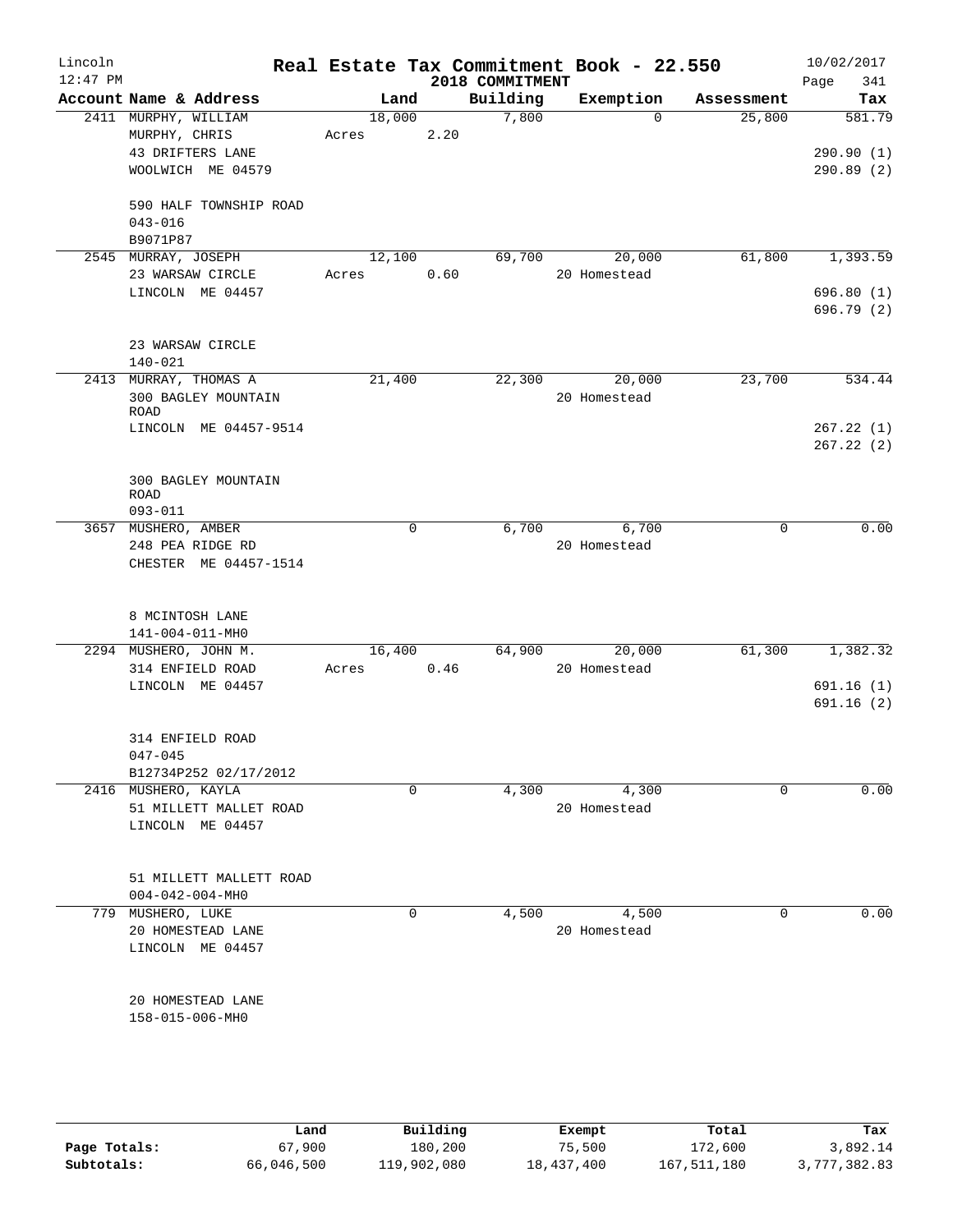| Lincoln<br>$12:47$ PM |                    |                                            |            |        | 2018 COMMITMENT | Real Estate Tax Commitment Book - 22.550 |            | 10/02/2017<br>342<br>Page |
|-----------------------|--------------------|--------------------------------------------|------------|--------|-----------------|------------------------------------------|------------|---------------------------|
|                       |                    | Account Name & Address                     |            | Land   |                 | Building Exemption                       | Assessment | Tax                       |
|                       |                    | 2417 MUSHERO, OLIVIA A                     | 11,900     |        | 22,300          | 20,000                                   | 14,200     | 320.21                    |
|                       | 10 SUNSET LANE     |                                            | Acres 0.27 |        |                 | 20 Homestead                             |            |                           |
|                       |                    | LINCOLN ME 04457-1612                      |            |        |                 |                                          |            | 160.11(1)<br>160.10(2)    |
|                       | 10 SUNSET LANE     |                                            |            |        |                 |                                          |            |                           |
|                       | 141-089            |                                            |            |        |                 |                                          |            |                           |
|                       |                    | 2418 MUSHERO, THOMAS JR                    | 17,000     |        | 20,500          | 37,500                                   | $\Omega$   | 0.00                      |
|                       |                    | 483 WEST BROADWAY                          | Acres      | 2.73   |                 | 20 Homestead                             |            |                           |
|                       |                    | LINCOLN ME 04457                           |            |        |                 | 20 Homestead                             |            |                           |
|                       |                    | 485 WEST BROADWAY                          |            |        |                 |                                          |            |                           |
|                       | $046 - 010$        |                                            |            |        |                 |                                          |            |                           |
|                       |                    | B13697P329 11/12/2014 B7023P167            |            |        |                 |                                          |            |                           |
|                       |                    | 3839 NADEAU, ANGELA C                      | 28,000     |        | $\Omega$        | $\Omega$                                 | 28,000     | 631.40                    |
|                       |                    | NADEAU, DENNIS W                           | Acres 4.80 |        |                 |                                          |            |                           |
|                       | 43 PINE LANE       |                                            |            |        |                 |                                          |            | 315.70(1)                 |
|                       |                    | DIXMONT ME 04932                           |            |        |                 |                                          |            | 315.70(2)                 |
|                       |                    | WHISPERING PINE LANE                       |            |        |                 |                                          |            |                           |
|                       | $060 - 002$        |                                            |            |        |                 |                                          |            |                           |
|                       |                    | B13465P169 02/19/2014                      |            |        |                 |                                          |            |                           |
|                       |                    | 2422 NANTKES, PAUL D. JR                   |            | 12,800 | 71,400          | 20,000                                   | 64,200     | 1,447.71                  |
|                       |                    | 22 LAKEVIEW STREET                         | Acres 0.32 |        |                 | 20 Homestead                             |            |                           |
|                       |                    | LINCOLN ME 04457                           |            |        |                 |                                          |            | 723.86(1)<br>723.85(2)    |
|                       |                    |                                            |            |        |                 |                                          |            |                           |
|                       |                    | 22 LAKEVIEW STREET                         |            |        |                 |                                          |            |                           |
|                       | $139 - 240$        |                                            |            |        |                 |                                          |            |                           |
|                       |                    | B14589P218 08/28/2017 B12278P59 10/08/2010 |            |        |                 |                                          |            |                           |
|                       | 2423 NASH, ALLAN   |                                            | 17,600     |        | 28,200          | 0                                        | 45,800     | 1,032.79                  |
|                       |                    | 97 MACKENZIE AVENUE                        | Acres      | 0.86   |                 |                                          |            |                           |
|                       |                    | LINCOLN ME 04457                           |            |        |                 |                                          |            | 516.40(1)                 |
|                       |                    |                                            |            |        |                 |                                          |            | 516.39(2)                 |
|                       |                    |                                            |            |        |                 |                                          |            |                           |
|                       | $046 - 047$        | 462 WEST BROADWAY                          |            |        |                 |                                          |            |                           |
|                       | B10484P181         |                                            |            |        |                 |                                          |            |                           |
|                       | 2425 NASH, ALLAN R |                                            | 41,500     |        | 96,800          | 20,000                                   | 118,300    | 2,667.67                  |
|                       | NASH, CHERRY       |                                            | Acres      | 0.84   |                 | 20 Homestead                             |            |                           |
|                       |                    | 97 MACKENZIE AVENUE                        |            |        |                 |                                          |            | 1,333.84(1)               |
|                       |                    | LINCOLN ME 04457                           |            |        |                 |                                          |            | 1,333.83(2)               |
|                       |                    | 97 MACKENZIE AVENUE                        |            |        |                 |                                          |            |                           |
|                       | 138-019            |                                            |            |        |                 |                                          |            |                           |
|                       | S                  | 2427 NASH, ALLAN R & CHERRY                | 15,400     |        | 58,400          | 0                                        | 73,800     | 1,664.19                  |
|                       |                    | 97 MACKENZIE AVENUE                        |            |        |                 |                                          |            |                           |
|                       |                    | LINCOLN ME 04457                           |            |        |                 |                                          |            | 832.10 (1)                |
|                       |                    |                                            |            |        |                 |                                          |            | 832.09 (2)                |
|                       |                    |                                            |            |        |                 |                                          |            |                           |
|                       |                    | 159 ENFIELD ROAD                           |            |        |                 |                                          |            |                           |
|                       | $126 - 015$        |                                            |            |        |                 |                                          |            |                           |
|                       |                    |                                            |            |        |                 |                                          |            |                           |

|              | Land       | Building    | Exempt     | Total       | Tax          |
|--------------|------------|-------------|------------|-------------|--------------|
| Page Totals: | ⊥44,200    | 297,600     | 97,500     | 344,300     | 7.763.97     |
| Subtotals:   | 66,190,700 | 120,199,680 | 18,534,900 | 167,855,480 | 3,785,146.80 |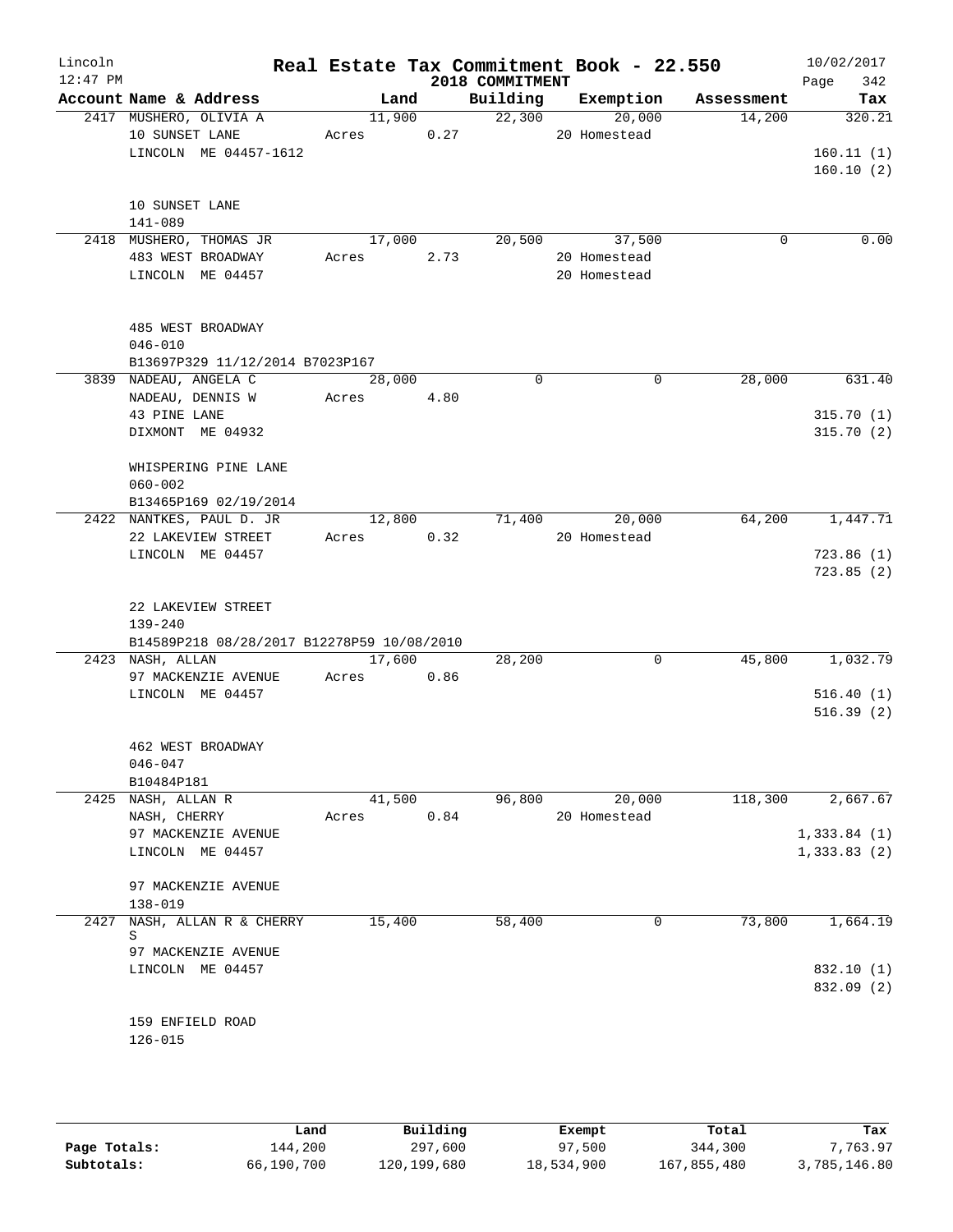| Lincoln    |                                             |        |      |                             | Real Estate Tax Commitment Book - 22.550 |            | 10/02/2017         |
|------------|---------------------------------------------|--------|------|-----------------------------|------------------------------------------|------------|--------------------|
| $12:47$ PM | Account Name & Address                      | Land   |      | 2018 COMMITMENT<br>Building | Exemption                                | Assessment | 343<br>Page<br>Tax |
|            | 2428 NASH, CHERRY S                         | 18,100 |      | 8,900                       | $\Omega$                                 | 27,000     | 608.85             |
|            | 97 MACKENZIE AVENUE                         | Acres  | 1.74 |                             |                                          |            |                    |
|            | LINCOLN ME 04457                            |        |      |                             |                                          |            | 304.43(1)          |
|            |                                             |        |      |                             |                                          |            | 304.42(2)          |
|            | 658 WEST BROADWAY                           |        |      |                             |                                          |            |                    |
|            | $035 - 004$                                 |        |      |                             |                                          |            |                    |
|            | B5639P90                                    |        |      |                             |                                          |            |                    |
|            | 2429 NASON, CALVIN                          | 15,400 |      |                             | 93,000<br>20,000                         | 88,400     | 1,993.42           |
|            | NASON, KELLY                                | Acres  | 1.00 |                             | 20 Homestead                             |            |                    |
|            | 69 FROST STREET                             |        |      |                             |                                          |            | 996.71 (1)         |
|            | LINCOLN ME 04457                            |        |      |                             |                                          |            | 996.71 (2)         |
|            | 69 FROST STREET                             |        |      |                             |                                          |            |                    |
|            | $158 - 036$                                 |        |      |                             |                                          |            |                    |
|            | B10145P217 10/14/2005                       |        |      |                             |                                          |            |                    |
|            | 2430 NASON, HAROLD D LIVING<br>TRUST        | 18,500 |      | $\Omega$                    | $\Omega$                                 | 18,500     | 417.18             |
|            | C/O HAROLD AND SHIRLEY<br>NASON             |        |      |                             |                                          |            |                    |
|            | 452 SOUTH ROAD                              |        |      |                             |                                          |            | 208.59(1)          |
|            | DIXMONT ME 04932                            |        |      |                             |                                          |            | 208.59(2)          |
|            | PINKHAM STREET                              |        |      |                             |                                          |            |                    |
|            | $127 - 013$                                 |        |      |                             |                                          |            |                    |
|            | 1430 NATIONSTAR MORTGAGE                    | 16,000 |      | 39,200                      | 20,000                                   | 35,200     | 793.76             |
|            | C/O CYPREXX SERVICES                        | Acres  | 0.80 |                             | 20 Homestead                             |            |                    |
|            | 3804 CONONUT PALM DRIVE                     |        |      |                             |                                          |            | 396.88(1)          |
|            | TAMPA FL 33619                              |        |      |                             |                                          |            | 396.88(2)          |
|            | 1337 LEE ROAD                               |        |      |                             |                                          |            |                    |
|            | $069 - 004$                                 |        |      |                             |                                          |            |                    |
|            | 2431 NEAL, CAROLYN A                        | 24,600 |      | 31,800                      | 0                                        | 56,400     | 1,271.82           |
|            | 2 HIGHLAND AVE                              | Acres  | 0.44 |                             |                                          |            |                    |
|            | LINCOLN ME 04457-1606                       |        |      |                             |                                          |            | 635.91(1)          |
|            |                                             |        |      |                             |                                          |            | 635.91(2)          |
|            | 66 LUDDEN LANE                              |        |      |                             |                                          |            |                    |
|            | $168 - 034$                                 |        |      |                             |                                          |            |                    |
|            | 2432 NEAL, CAROLYN A                        | 12,000 |      | 43,100                      | 26,000                                   | 29,100     | 656.21             |
|            | NEAL, DALTON                                |        |      |                             | 06 Veteran                               |            |                    |
|            | 2 HIGHLAND AVENUE                           |        |      |                             | 20 Homestead                             |            | 328.11(1)          |
|            | LINCOLN ME 04457-1606                       |        |      |                             |                                          |            | 328.10(2)          |
|            | 2 HIGHLAND AVENUE                           |        |      |                             |                                          |            |                    |
|            | $141 - 062$                                 |        |      |                             |                                          |            |                    |
|            | 2408 NEAL, JEFFREY A                        | 24,300 |      | 66,500                      | 20,000                                   | 70,800     | 1,596.54           |
|            | NEAL, DEBORAH J                             | Acres  | 0.84 |                             | 20 Homestead                             |            |                    |
|            | 17 MOUNTAINVIEW DRIVE                       |        |      |                             |                                          |            | 798.27 (1)         |
|            | LINCOLN ME 04457                            |        |      |                             |                                          |            | 798.27 (2)         |
|            | 17 MOUNTAINVIEW DRIVE                       |        |      |                             |                                          |            |                    |
|            | 127-016                                     |        |      |                             |                                          |            |                    |
|            | B14584P144 08/22/2017 B13559P334 06/16/2014 |        |      |                             |                                          |            |                    |
|            |                                             |        |      |                             |                                          |            |                    |

|              | úand       | Building    | Exempt     | Total       | Tax          |
|--------------|------------|-------------|------------|-------------|--------------|
| Page Totals: | 128,900    | 282,500     | 86,000     | 325,400     | 7,337.78     |
| Subtotals:   | 66,319,600 | 120,482,180 | 18,620,900 | 168,180,880 | 3,792,484.58 |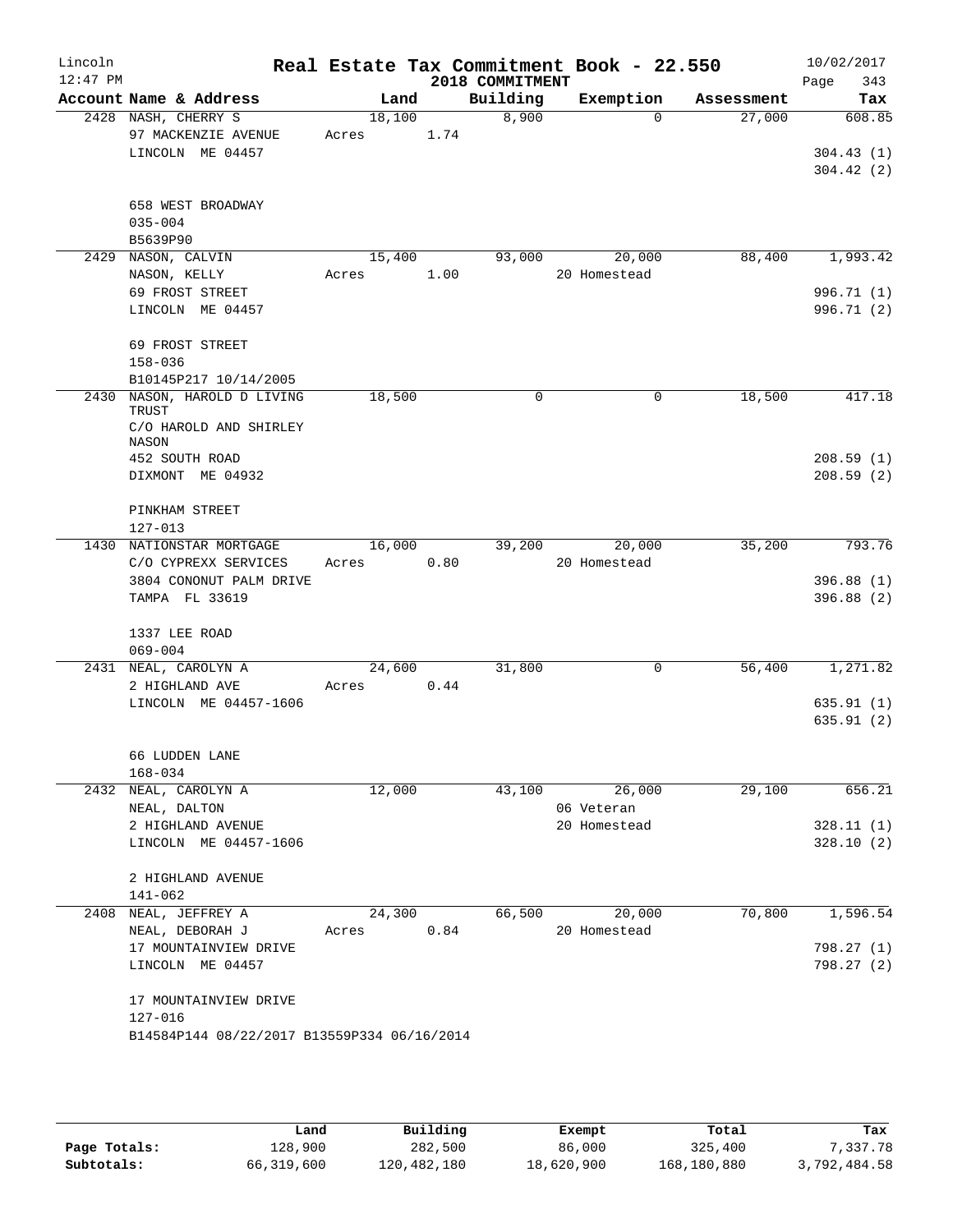| Lincoln<br>$12:47$ PM |                                                                            |       |        |      | Real Estate Tax Commitment Book - 22.550<br>2018 COMMITMENT |              |            | 10/02/2017<br>Page<br>344        |
|-----------------------|----------------------------------------------------------------------------|-------|--------|------|-------------------------------------------------------------|--------------|------------|----------------------------------|
|                       | Account Name & Address                                                     |       | Land   |      | Building                                                    | Exemption    | Assessment | Tax                              |
|                       | 2433 NEAL, MAXINE E<br>292 HIGHLAND AVENUE<br>MILLINOCKET ME<br>04462-1637 | Acres | 13,400 | 4.46 | $\mathsf{O}$                                                | $\Omega$     | 13,400     | 302.17<br>151.09(1)<br>151.08(2) |
|                       | <b>MAIN STREET</b><br>$091 - 027$<br>B2755P77                              |       |        |      |                                                             |              |            |                                  |
|                       | 2435 NEAL, ROBERT O                                                        |       | 27,900 |      | 0                                                           | $\mathbf 0$  | 27,900     | 629.15                           |
|                       | NEAL, PENNY L<br>107 LOWELL ROAD<br>ENFIELD ME 04493                       |       |        |      |                                                             |              |            | 314.58(1)<br>314.57(2)           |
|                       | WEST BROADWAY<br>$124 - 001$                                               |       |        |      |                                                             |              |            |                                  |
|                       | 2436 NEAL, ROBERT O                                                        |       | 12,100 |      | 0                                                           | $\mathsf{O}$ | 12,100     | 272.86                           |
|                       | NEAL, PENNY L<br>107 LOWELL ROAD<br>ENFIELD ME 04493                       |       |        |      |                                                             |              |            | 136.43(1)<br>136.43(2)           |
|                       | WEST BROADWAY<br>$124 - 002$                                               |       |        |      |                                                             |              |            |                                  |
|                       | 1523 NEAL, STEVEN<br>37 TAYLOR STREET<br>LINCOLN ME 04457                  | Acres | 18,300 | 0.46 | 29,000                                                      | $\mathsf{O}$ | 47,300     | 1,066.62<br>533.31(1)            |
|                       | 37 TAYLOR STREET<br>132-132<br>B13951P150 09/08/2015                       |       |        |      |                                                             |              |            | 533.31(2)                        |
|                       | 2049 NEEDHAM, JESSICA M<br>870 WEST BROADWAY<br>LINCOLN ME 04457-4118      | Acres | 7,100  | 0.25 | 4,200                                                       | $\mathsf{O}$ | 11,300     | 254.82<br>127.41(1)<br>127.41(2) |
|                       | 870 WEST BROADWAY<br>$121 - 018$                                           |       |        |      |                                                             |              |            |                                  |
| 2437                  | B12564P175 08/12/2011<br>NELSON, CARL & LINDA                              |       | 11,000 |      | 0                                                           | 0            | 11,000     | 248.05                           |
|                       | TRUSTEES OF THE<br>CARL W NELSON II &<br>LINDA J TRUST                     | Acres |        | 5.69 |                                                             |              |            |                                  |
|                       | 10584 SR20W<br>CLARKSVILLE FL 32430                                        |       |        |      |                                                             |              |            | 124.03(1)<br>124.02(2)           |
|                       | LONG POND<br>$168 - 040$                                                   |       |        |      |                                                             |              |            |                                  |
|                       | 2438 NELSON, CHARLES E JR                                                  |       | 18,100 |      | 41,700                                                      | 20,000       | 39,800     | 897.49                           |
|                       | 8 EVERGREEN DR<br>LINCOLN ME 04457-1602                                    |       |        |      |                                                             | 20 Homestead |            | 448.75 (1)<br>448.74 (2)         |
|                       | 8 EVERGREEN DRIVE<br>$141 - 040$                                           |       |        |      |                                                             |              |            |                                  |
|                       |                                                                            |       |        |      |                                                             |              |            |                                  |

|              | Land       | Building    | Exempt     | Total       | Tax          |
|--------------|------------|-------------|------------|-------------|--------------|
| Page Totals: | 107,900    | 74,900      | 20,000     | 162,800     | 3,671.16     |
| Subtotals:   | 66,427,500 | 120,557,080 | 18,640,900 | 168,343,680 | 3,796,155.74 |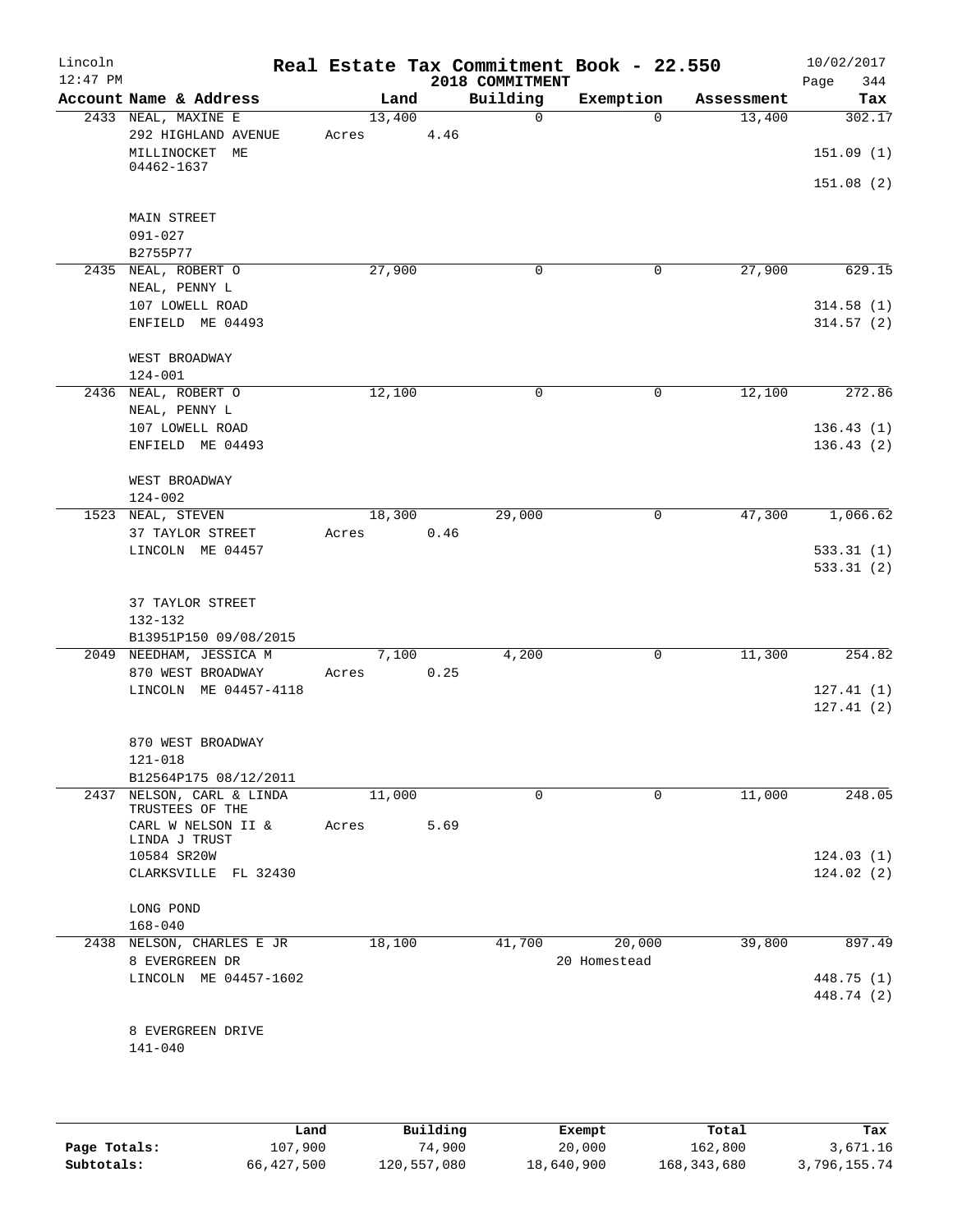| Lincoln<br>$12:47$ PM |                                                          |       |        |          | 2018 COMMITMENT | Real Estate Tax Commitment Book - 22.550 |            | 10/02/2017<br>Page<br>345 |
|-----------------------|----------------------------------------------------------|-------|--------|----------|-----------------|------------------------------------------|------------|---------------------------|
|                       | Account Name & Address                                   |       | Land   |          | Building        | Exemption                                | Assessment | Tax                       |
|                       | 2439 NELSON, DEBORAH                                     |       | 16,000 |          | $\mathbf 0$     | $\Omega$                                 | 16,000     | 360.80                    |
|                       | 120 DUBLIN CIRCLE<br>MADISON AL 35758                    | Acres |        | 9.80     |                 |                                          |            | 180.40(1)                 |
|                       |                                                          |       |        |          |                 |                                          |            | 180.40(2)                 |
|                       | PHINNEY FARM ROAD                                        |       |        |          |                 |                                          |            |                           |
|                       | $001 - 015$<br>B3246P327                                 |       |        |          |                 |                                          |            |                           |
|                       | 2442 NELSON, HATTIE                                      |       | 11,600 |          | 0               | 0                                        | 11,600     | 261.58                    |
|                       | PO BOX 534                                               | Acres |        | 0.30     |                 |                                          |            |                           |
|                       | LINCOLN ME 04457                                         |       |        |          |                 |                                          |            | 130.79(1)<br>130.79(2)    |
|                       | ENFIELD ROAD                                             |       |        |          |                 |                                          |            |                           |
|                       | $132 - 030$                                              |       |        |          |                 |                                          |            |                           |
|                       | B13769P322 02/20/2015 B6116P21                           |       |        |          |                 |                                          |            |                           |
|                       | 2450 NELSON, HATTIE L                                    |       | 7,800  |          | 36,800          | $\mathbf 0$                              | 44,600     | 1,005.73                  |
|                       | PO BOX 534<br>LINCOLN ME 04457                           | Acres |        | 0.17     |                 |                                          |            | 502.87(1)                 |
|                       |                                                          |       |        |          |                 |                                          |            | 502.86(2)                 |
|                       | 11 PERRY STREET                                          |       |        |          |                 |                                          |            |                           |
|                       | 136-068                                                  |       |        |          |                 |                                          |            |                           |
|                       | B13769P310 02/20/2015 B11905P24                          |       |        |          |                 |                                          |            |                           |
|                       | 2444 NELSON, HATTIE L                                    |       | 10,000 |          | 28,800          | 0                                        | 38,800     | 874.94                    |
|                       | PO BOX 534<br>LINCOLN ME 04457                           | Acres |        | 0.23     |                 |                                          |            | 437.47 (1)                |
|                       |                                                          |       |        |          |                 |                                          |            | 437.47 (2)                |
|                       | 43 WEST BROADWAY                                         |       |        |          |                 |                                          |            |                           |
|                       | $136 - 053$                                              |       |        |          |                 |                                          |            |                           |
|                       | B13769P317 02/20/2015 B8262P57                           |       |        |          |                 |                                          |            |                           |
|                       | 2441 NELSON, HATTIE L<br>PO BOX 534                      | Acres | 10,200 | 0.18     | 58,900          | 0                                        | 69,100     | 1,558.21                  |
|                       | LINCOLN ME 04457                                         |       |        |          |                 |                                          |            | 779.11(1)                 |
|                       |                                                          |       |        |          |                 |                                          |            | 779.10(2)                 |
|                       | 113 LEE ROAD                                             |       |        |          |                 |                                          |            |                           |
|                       | $142 - 035$                                              |       |        |          |                 |                                          |            |                           |
|                       | B13769P320 02/20/2015 B7319P192<br>2446 NELSON, HATTIE L |       | 6,400  |          |                 | 0                                        |            | 814.06                    |
|                       | PO BOX 534                                               | Acres |        | 0.18     | 29,700          |                                          | 36,100     |                           |
|                       | LINCOLN ME 04457                                         |       |        |          |                 |                                          |            | 407.03(1)                 |
|                       |                                                          |       |        |          |                 |                                          |            | 407.03(2)                 |
|                       | 37 LEE ROAD                                              |       |        |          |                 |                                          |            |                           |
|                       | 139-288                                                  |       |        |          |                 |                                          |            |                           |
|                       | B13769P314 02/20/2015 B9150P260<br>2453 NELSON, JOHN W   |       | 16,900 |          | 170,500         | 26,000                                   | 161,400    | 3,639.57                  |
|                       | 68 CENTER POND DRIVE                                     | Acres |        | 1.70     |                 | 07 Veteran                               |            |                           |
|                       | LINCOLN ME 04457-9415                                    |       |        |          |                 | 20 Homestead                             |            | 1,819.79(1)               |
|                       |                                                          |       |        |          |                 |                                          |            | 1,819.78(2)               |
|                       | 68 CENTER POND DRIVE                                     |       |        |          |                 |                                          |            |                           |
|                       | $153 - 001$                                              |       |        |          |                 |                                          |            |                           |
|                       | B13807P323 02/20/2015 B5949P262                          |       |        |          |                 |                                          |            |                           |
|                       |                                                          | Land  |        | Building |                 | Exempt                                   | Total      | Tax                       |
|                       |                                                          |       |        |          |                 |                                          |            |                           |

|              | nana       | <b>DUITOTII</b> | LACINUL    | ⊥∪∟a⊥       | 1 d.X        |
|--------------|------------|-----------------|------------|-------------|--------------|
| Page Totals: | 78,900     | 324,700         | 26,000     | 377,600     | 8,514.89     |
| Subtotals:   | 66,506,400 | 120,881,780     | 18,666,900 | 168,721,280 | 3,804,670.63 |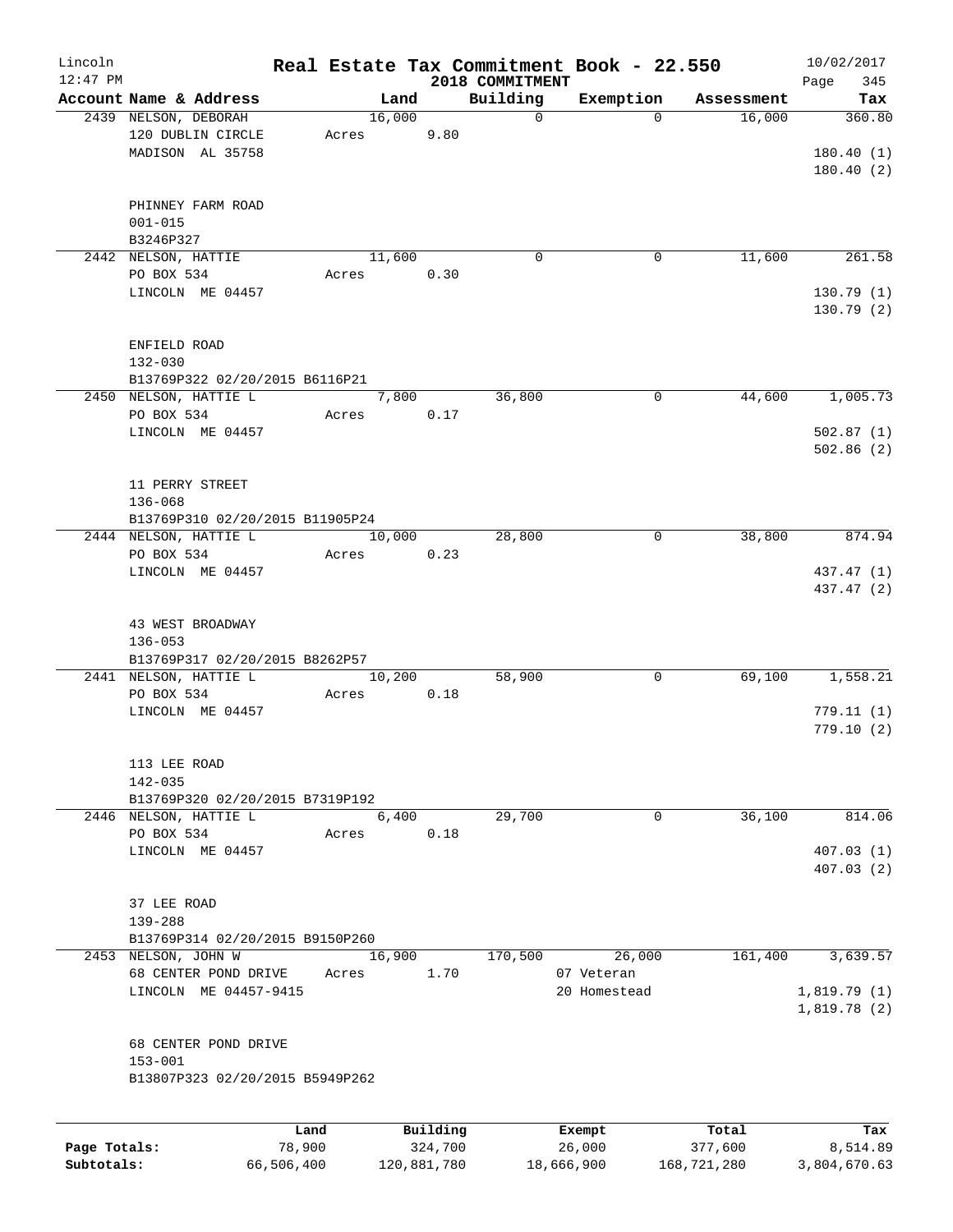| Lincoln                    |                                                             |        |                        |                             | Real Estate Tax Commitment Book - 22.550 |                        | 10/02/2017             |
|----------------------------|-------------------------------------------------------------|--------|------------------------|-----------------------------|------------------------------------------|------------------------|------------------------|
| $12:47$ PM                 | Account Name & Address                                      |        | Land                   | 2018 COMMITMENT<br>Building | Exemption                                | Assessment             | 346<br>Page<br>Tax     |
|                            | 2443 NELSON, JOHN W                                         | 15,100 |                        | 16,100                      | $\Omega$                                 | 31,200                 | 703.56                 |
|                            | NELSON, HATTIE L                                            | Acres  | 0.23                   |                             |                                          |                        |                        |
|                            | 68 CENTER POND DRIVE                                        |        |                        |                             |                                          |                        | 351.78(1)              |
|                            | LINCOLN ME 04457                                            |        |                        |                             |                                          |                        | 351.78(2)              |
|                            | 22 CLARK STREET                                             |        |                        |                             |                                          |                        |                        |
|                            | $132 - 065$                                                 |        |                        |                             |                                          |                        |                        |
|                            | B8861P326                                                   |        |                        |                             |                                          |                        |                        |
|                            | 2452 NELSON, JOHN W                                         |        | 3,300                  | 0                           | 0                                        | 3,300                  | 74.42                  |
|                            | 68 CENTER POND DRIVE                                        | Acres  | 0.05                   |                             |                                          |                        |                        |
|                            | LINCOLN ME 04457-1156                                       |        |                        |                             |                                          |                        | 37.21(1)               |
|                            |                                                             |        |                        |                             |                                          |                        | 37.21(2)               |
|                            |                                                             |        |                        |                             |                                          |                        |                        |
|                            | DEPOT STREET                                                |        |                        |                             |                                          |                        |                        |
|                            | $139 - 058$                                                 |        |                        |                             |                                          |                        |                        |
|                            | B13768P234 02/26/2015 B11040P39<br>2445 NELSON, JOHN W      |        | 9,900                  | 27,900                      | 0                                        | 37,800                 | 852.39                 |
|                            |                                                             |        | 0.10                   |                             |                                          |                        |                        |
|                            | 68 CENTER POND DRIVE                                        | Acres  |                        |                             |                                          |                        |                        |
|                            | LINCOLN ME 04457                                            |        |                        |                             |                                          |                        | 426.20(1)<br>426.19(2) |
|                            |                                                             |        |                        |                             |                                          |                        |                        |
|                            | 118 MAIN STREET                                             |        |                        |                             |                                          |                        |                        |
|                            | $139 - 056$                                                 |        |                        |                             |                                          |                        |                        |
|                            | B13768P232 02/26/2015 B9088P319                             |        |                        |                             |                                          |                        |                        |
|                            | 2451 NELSON, JOHN W                                         |        | 8,500                  | $\mathbf 0$                 | 0                                        | 8,500                  | 191.68                 |
|                            | 68 CENTER POND DRIVE                                        | Acres  | 0.24                   |                             |                                          |                        |                        |
|                            | LINCOLN ME 04457                                            |        |                        |                             |                                          |                        | 95.84(1)               |
|                            |                                                             |        |                        |                             |                                          |                        | 95.84(2)               |
|                            |                                                             |        |                        |                             |                                          |                        |                        |
|                            | 116 MAIN STREET                                             |        |                        |                             |                                          |                        |                        |
|                            | $139 - 055$                                                 |        |                        |                             |                                          |                        |                        |
|                            | B13766P205 02/23/2015 B11394P330<br>2454 NELSON, NICHOLAS W |        | 7,900                  | 33,200                      | 0                                        | 41,100                 | 926.81                 |
|                            | C/O EVERGREEN                                               |        |                        |                             |                                          |                        |                        |
|                            | <b>ENTERPRISES</b>                                          |        |                        |                             |                                          |                        |                        |
|                            | 118 MAIN STREET                                             |        |                        |                             |                                          |                        | 463.41(1)              |
|                            | LINCOLN ME 04457                                            |        |                        |                             |                                          |                        | 463.40(2)              |
|                            |                                                             |        |                        |                             |                                          |                        |                        |
|                            | 9 PERRY STREET                                              |        |                        |                             |                                          |                        |                        |
|                            | $136 - 069$                                                 |        |                        |                             |                                          |                        |                        |
|                            | 2455 NELSON, RAEANN B                                       | 13,900 | 0.73                   | 27,000                      | 0                                        | 40,900                 | 922.30                 |
|                            | 60 MACKENZIE AVENUE<br>LINCOLN ME 04457                     | Acres  |                        |                             |                                          |                        | 461.15(1)              |
|                            |                                                             |        |                        |                             |                                          |                        | 461.15(2)              |
|                            |                                                             |        |                        |                             |                                          |                        |                        |
|                            | 60 MACKENZIE AVENUE                                         |        |                        |                             |                                          |                        |                        |
|                            | $138 - 001$                                                 |        |                        |                             |                                          |                        |                        |
|                            | B14486P148 05/17/2017                                       |        |                        |                             |                                          |                        |                        |
|                            | 2456 NELSON, RICHARD I                                      | 12,800 |                        | 50,900                      | 20,000                                   | 43,700                 | 985.44                 |
|                            | 7 WASHINGTON ST                                             |        |                        |                             | 20 Homestead                             |                        |                        |
|                            | LINCOLN ME 04457-1211                                       |        |                        |                             |                                          |                        | 492.72 (1)             |
|                            |                                                             |        |                        |                             |                                          |                        | 492.72 (2)             |
|                            | 7 WASHINGTON STREET                                         |        |                        |                             |                                          |                        |                        |
|                            | 136-097                                                     |        |                        |                             |                                          |                        |                        |
|                            | B11044P187                                                  |        |                        |                             |                                          |                        |                        |
|                            |                                                             |        |                        |                             |                                          |                        |                        |
|                            |                                                             |        |                        |                             |                                          |                        |                        |
|                            | Land                                                        |        | Building               |                             | Exempt                                   | Total                  | Tax                    |
| Page Totals:<br>Subtotals: | 71,400<br>66,577,800                                        |        | 155,100<br>121,036,880 |                             | 20,000<br>18,686,900                     | 206,500<br>168,927,780 | 4,656.60               |
|                            |                                                             |        |                        |                             |                                          |                        | 3,809,327.23           |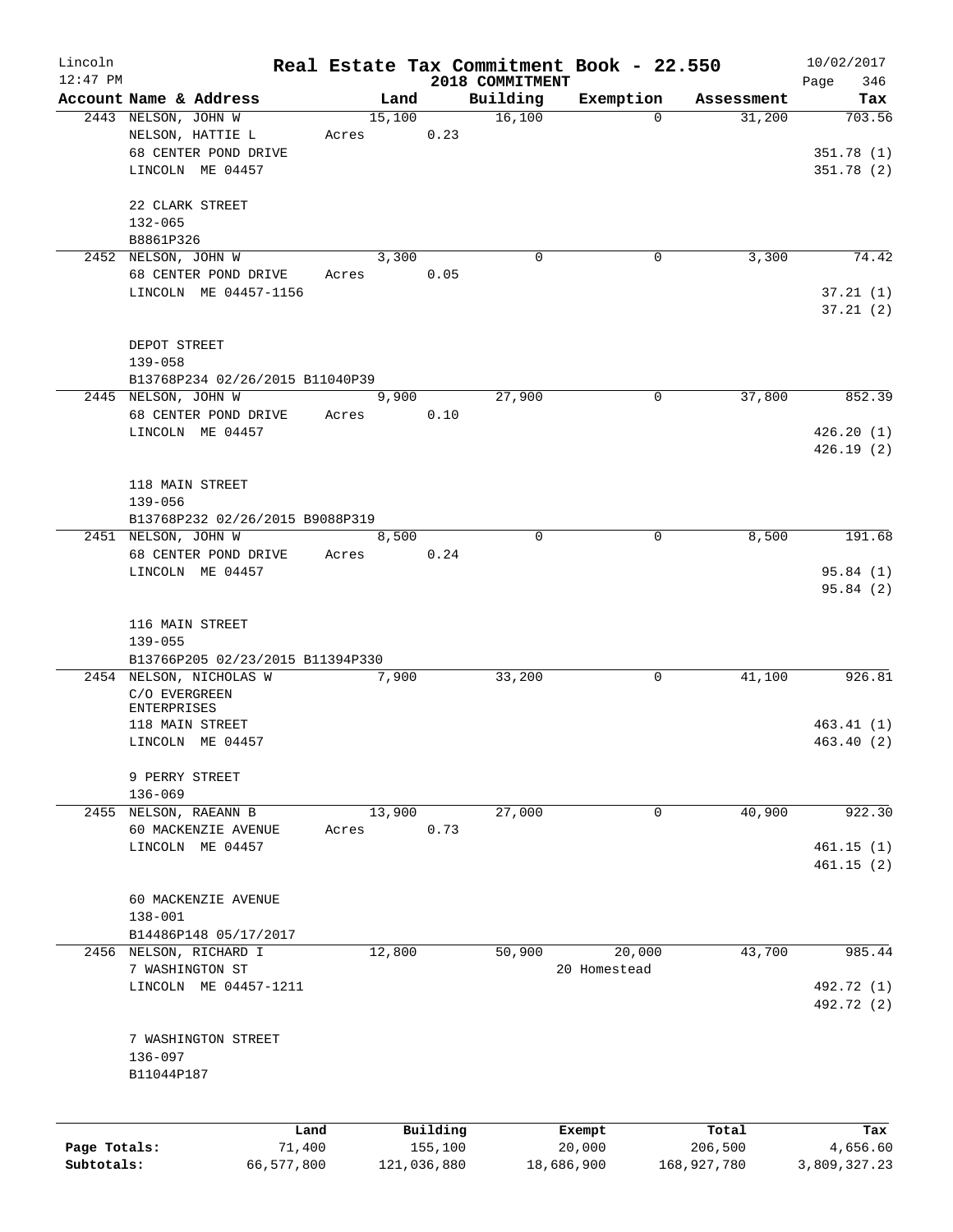| Lincoln<br>$12:47$ PM |                      |                                                              |             |        |      |                 | Real Estate Tax Commitment Book - 22.550 |              |                                    | 10/02/2017             |  |
|-----------------------|----------------------|--------------------------------------------------------------|-------------|--------|------|-----------------|------------------------------------------|--------------|------------------------------------|------------------------|--|
|                       |                      | Account Name & Address                                       |             |        |      | 2018 COMMITMENT |                                          |              | Land Building Exemption Assessment | 347<br>Page<br>Tax     |  |
|                       |                      | 2457 NELSON, SHARON J                                        |             |        |      | 16,300 78,600   | 20,000                                   |              |                                    | 74,900 1,689.00        |  |
|                       |                      | 21 EDWARDS ST                                                | Acres 0.28  |        |      |                 | 20 Homestead                             |              |                                    |                        |  |
|                       |                      | LINCOLN ME 04457                                             |             |        |      |                 |                                          |              |                                    | 844.50 (1)             |  |
|                       |                      |                                                              |             |        |      |                 |                                          |              |                                    | 844.50 (2)             |  |
|                       |                      |                                                              |             |        |      |                 |                                          |              |                                    |                        |  |
|                       |                      | 21 EDWARDS STREET                                            |             |        |      |                 |                                          |              |                                    |                        |  |
|                       | 132-021              |                                                              |             |        |      |                 |                                          |              |                                    |                        |  |
|                       |                      | 3346 NELSON, TIMOTHY D<br>46 MILLETT MALLET ROAD Acres 12.80 |             | 29,500 |      | 25,800          |                                          | 0            | 55,300                             | 1,247.02               |  |
|                       |                      | LINCOLN ME 04457-0439                                        |             |        |      |                 |                                          |              |                                    | 623.51(1)              |  |
|                       |                      |                                                              |             |        |      |                 |                                          |              |                                    | 623.51(2)              |  |
|                       |                      |                                                              |             |        |      |                 |                                          |              |                                    |                        |  |
|                       |                      | 46 MILLETT MALLETT ROAD                                      |             |        |      |                 |                                          |              |                                    |                        |  |
|                       | $004 - 014$          |                                                              |             |        |      |                 |                                          |              |                                    |                        |  |
|                       |                      | B14295P152 10/03/2016 B4127P242                              |             |        |      |                 |                                          |              |                                    |                        |  |
|                       |                      | 2774 NEUMAYER, PETER J                                       | 11,900      |        |      | 14,500          |                                          | 0            | 26,400                             | 595.32                 |  |
|                       |                      | NEUMAYER, CARRIE M Acres 2.30                                |             |        |      |                 |                                          |              |                                    |                        |  |
|                       | 297 MELODY LANE      |                                                              |             |        |      |                 |                                          |              |                                    | 297.66(1)              |  |
|                       |                      | ST ALBANS ME 04971                                           |             |        |      |                 |                                          |              |                                    | 297.66(2)              |  |
|                       |                      | 10 HIDING DEER LANE                                          |             |        |      |                 |                                          |              |                                    |                        |  |
|                       | $150 - 006$          |                                                              |             |        |      |                 |                                          |              |                                    |                        |  |
|                       |                      | B13002P108 11/07/2012 B12008P22                              |             |        |      |                 |                                          |              |                                    |                        |  |
|                       |                      | 2462 NEWCOMBE, GLENDON H JR 57,800                           |             |        |      | 56,800          |                                          | $\mathbf{0}$ |                                    | 114,600 2,584.23       |  |
|                       |                      | NEWCOMBE, SHERRIE L Acres 0.95                               |             |        |      |                 |                                          |              |                                    |                        |  |
|                       | 328 HUDSON RD        |                                                              |             |        |      |                 |                                          |              |                                    | 1, 292.12(1)           |  |
|                       |                      | GLENBURN ME 04401                                            |             |        |      |                 |                                          |              |                                    | 1, 292.11(2)           |  |
|                       |                      |                                                              |             |        |      |                 |                                          |              |                                    |                        |  |
|                       |                      | 478 STANHOPE MILL ROAD                                       |             |        |      |                 |                                          |              |                                    |                        |  |
|                       | $106 - 009$          | 563 NEWLANDS, WENDY                                          |             |        |      |                 | 24,300 164,200 20,000                    |              |                                    | 168,500 3,799.68       |  |
|                       |                      | 16 COOKS CORNER                                              | Acres 10.10 |        |      |                 | 20 Homestead                             |              |                                    |                        |  |
|                       |                      | LINCOLN ME 04457-1311                                        |             |        |      |                 |                                          |              |                                    | 1,899.84(1)            |  |
|                       |                      |                                                              |             |        |      |                 |                                          |              |                                    | 1,899.84(2)            |  |
|                       |                      |                                                              |             |        |      |                 |                                          |              |                                    |                        |  |
|                       | 16 COOKS CORNER      |                                                              |             |        |      |                 |                                          |              |                                    |                        |  |
|                       | $046 - 016$          |                                                              |             |        |      |                 |                                          |              |                                    |                        |  |
|                       |                      | B13705P291 11/21/2014                                        |             |        |      |                 |                                          |              |                                    |                        |  |
|                       | 2042 NICASTRO, FRANK |                                                              |             | 10,200 |      | 0               |                                          | 0            | 10,200                             | 230.01                 |  |
|                       |                      | NICASTRO, KIMBERLY A<br>405 WEST BROADWAY                    | Acres       |        | 2.57 |                 |                                          |              |                                    |                        |  |
|                       |                      | LINCOLN ME 04457                                             |             |        |      |                 |                                          |              |                                    | 115.01(1)<br>115.00(2) |  |
|                       |                      |                                                              |             |        |      |                 |                                          |              |                                    |                        |  |
|                       | LEE ROAD             |                                                              |             |        |      |                 |                                          |              |                                    |                        |  |
|                       | 148-006              |                                                              |             |        |      |                 |                                          |              |                                    |                        |  |
|                       |                      | B13864P73 06/10/2015 B13019P188 11/28/2012                   |             |        |      |                 |                                          |              |                                    |                        |  |
|                       | 2464 NICASTRO, FRANK |                                                              |             | 37,000 |      | 109,000         | 20,000                                   |              | 126,000                            | 2,841.30               |  |
|                       |                      | NICASTRO, KIMBERLY A                                         | Acres       |        | 1.72 |                 | 20 Homestead                             |              |                                    |                        |  |
|                       |                      | 405 WEST BROADWAY                                            |             |        |      |                 |                                          |              |                                    | 1,420.65(1)            |  |
|                       |                      | LINCOLN ME 04457                                             |             |        |      |                 |                                          |              |                                    | 1,420.65(2)            |  |
|                       |                      | 405 WEST BROADWAY                                            |             |        |      |                 |                                          |              |                                    |                        |  |
|                       | $046 - 020$          |                                                              |             |        |      |                 |                                          |              |                                    |                        |  |
|                       | B9071P153            |                                                              |             |        |      |                 |                                          |              |                                    |                        |  |
|                       |                      |                                                              |             |        |      |                 |                                          |              |                                    |                        |  |
|                       |                      |                                                              |             |        |      |                 |                                          |              |                                    |                        |  |

|              | Land       | Building    | Exempt     | Total       | Tax          |
|--------------|------------|-------------|------------|-------------|--------------|
| Page Totals: | 187,000    | 448,900     | 60,000     | 575,900     | 12,986.56    |
| Subtotals:   | 66,764,800 | 121,485,780 | 18,746,900 | 169,503,680 | 3,822,313.79 |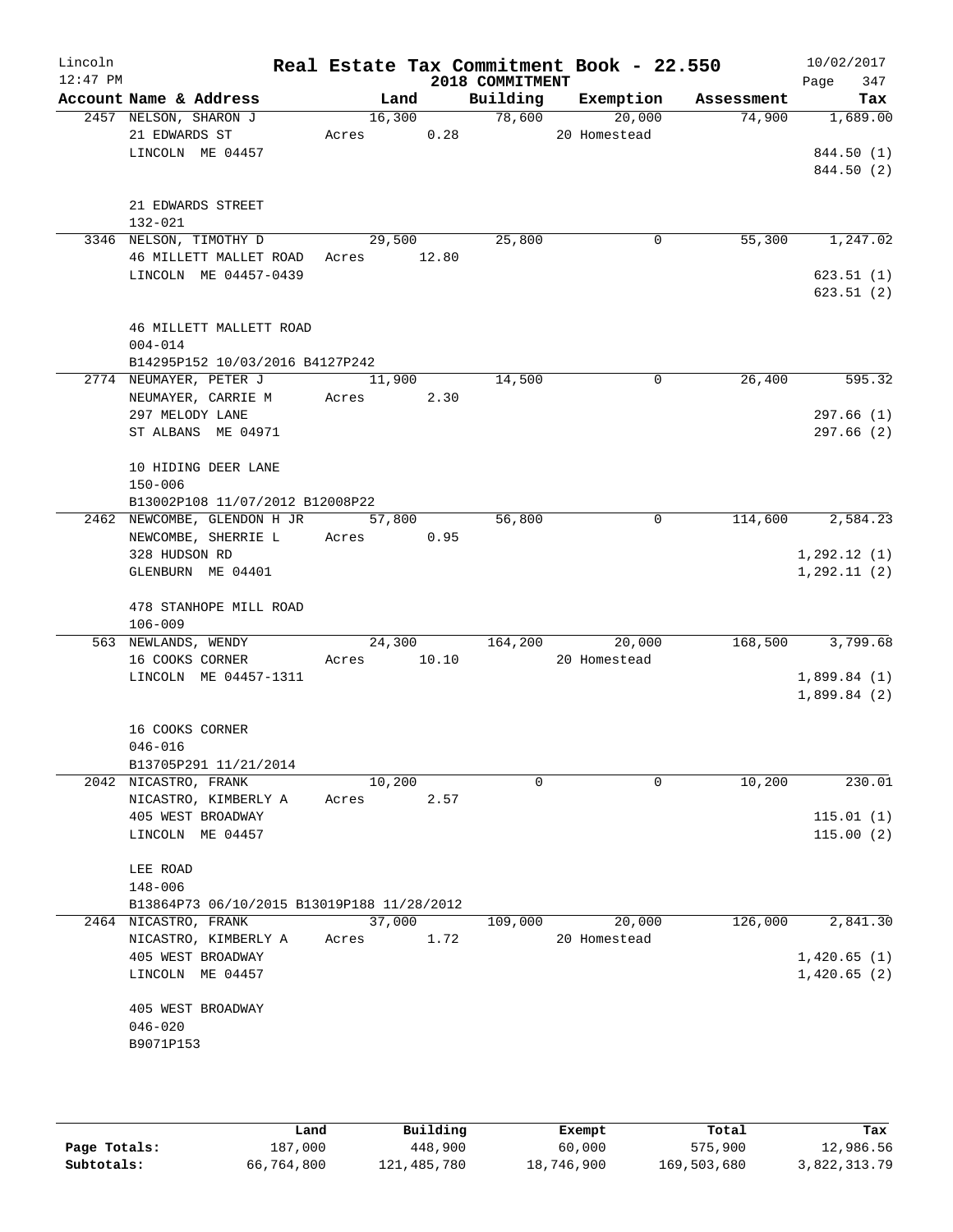| Lincoln<br>$12:47$ PM |                                                                                                |                 |      | 2018 COMMITMENT | Real Estate Tax Commitment Book - 22.550 |             | 10/02/2017<br>Page<br>348 |
|-----------------------|------------------------------------------------------------------------------------------------|-----------------|------|-----------------|------------------------------------------|-------------|---------------------------|
|                       | Account Name & Address                                                                         | Land            |      | Building        | Exemption                                | Assessment  | Tax                       |
|                       | 2909 NICASTRO, FRANK<br>NICASTRO, KIMBERLEY ANN Acres<br>405 WEST BROADWAY<br>LINCOLN ME 04457 | 11,000          | 0.46 | 5,700           | 16,700<br>20 Homestead                   | $\mathbf 0$ | 0.00                      |
|                       | 401 WEST BROADWAY<br>$046 - 021$<br>B13178P173 05/14/2013                                      |                 |      |                 |                                          |             |                           |
|                       | 2043 NICASTRO, FRANK<br>405 WEST BROADWAY                                                      | 63,800<br>Acres | 3.75 | 22,800          | 0                                        | 86,600      | 1,952.83                  |
|                       | LINCOLN ME 04457                                                                               |                 |      |                 |                                          |             | 976.42(1)<br>976.41(2)    |
|                       | 45 SHADY LANE<br>$148 - 015$<br>B13864P73 06/10/2015 B13681P63 10/23/2014                      |                 |      |                 |                                          |             |                           |
|                       | 2465 NICASTRO, KIMBERLEY A                                                                     | 23,000          |      | 29,900          | 0                                        | 52,900      | 1,192.90                  |
|                       | NICASTRO, FRANK                                                                                | Acres           | 3.65 |                 |                                          |             |                           |
|                       | 405 WEST BROADWAY                                                                              |                 |      |                 |                                          |             | 596.45(1)                 |
|                       | LINCOLN ME 04457                                                                               |                 |      |                 |                                          |             | 596.45(2)                 |
|                       | 407 WEST BROADWAY                                                                              |                 |      |                 |                                          |             |                           |
|                       | $046 - 019$                                                                                    |                 |      |                 |                                          |             |                           |
|                       | B8260P111                                                                                      |                 |      |                 |                                          |             |                           |
| 2469                  | NICKERSON, DONALD B<br>LC4                                                                     | 9,500<br>Acres  | 0.29 | 4,600           | 0                                        | 14,100      | 317.96                    |
|                       | 25 PEA RIDGE ROAD                                                                              |                 |      |                 |                                          |             | 158.98(1)                 |
|                       | CHESTER ME 04457                                                                               |                 |      |                 |                                          |             | 158.98(2)                 |
|                       | 13 MIDDLE STREET                                                                               |                 |      |                 |                                          |             |                           |
|                       | $157 - 005$<br>2468 NICKERSON, DONALD B                                                        | 15,100          |      | 5,300           | 0                                        | 20,400      | 460.02                    |
|                       | LC2 & LC3                                                                                      | Acres           | 0.64 |                 |                                          |             |                           |
|                       | 25 PEA RIDGE ROAD                                                                              |                 |      |                 |                                          |             | 230.01(1)                 |
|                       | CHESTER ME 04457                                                                               |                 |      |                 |                                          |             | 230.01 (2)                |
|                       | 8 MIDDLE STREET                                                                                |                 |      |                 |                                          |             |                           |
|                       | $157 - 003$                                                                                    |                 |      |                 |                                          |             |                           |
|                       | 2160 NICKERSON, JOSHUA B                                                                       | 15,600          |      | 89,700          | $\Omega$                                 | 105,300     | 2,374.52                  |
|                       | NICKERSON, BRIANNE M                                                                           | Acres           | 2.41 |                 |                                          |             |                           |
|                       | 590 LEE ROAD                                                                                   |                 |      |                 |                                          |             | 1,187.26(1)               |
|                       | LINCOLN ME 04457                                                                               |                 |      |                 |                                          |             | 1,187.26(2)               |
|                       | 590 LEE ROAD                                                                                   |                 |      |                 |                                          |             |                           |
|                       | 147-014                                                                                        |                 |      |                 |                                          |             |                           |
|                       | B14380P124 01/05/2017 B6169P122                                                                |                 |      |                 |                                          |             |                           |
|                       | 2471 NICKERSON, REBECCA<br>PO BOX 370                                                          |                 | 0    | 11,600          | 0                                        | 11,600      | 261.58                    |
|                       | ST <sub>5</sub>                                                                                |                 |      |                 |                                          |             | 130.79(1)                 |
|                       | LINCOLN ME 04457                                                                               |                 |      |                 |                                          |             | 130.79(2)                 |
|                       | 7 SPRING STREET                                                                                |                 |      |                 |                                          |             |                           |
|                       | 136-051-001-MH0                                                                                |                 |      |                 |                                          |             |                           |

|              | Land       | Building    | Exempt     | Total       | Tax          |
|--------------|------------|-------------|------------|-------------|--------------|
| Page Totals: | 138,000    | 169,600     | 16,700     | 290,900     | 6,559.81     |
| Subtotals:   | 66,902,800 | 121,655,380 | 18,763,600 | 169,794,580 | 3,828,873.60 |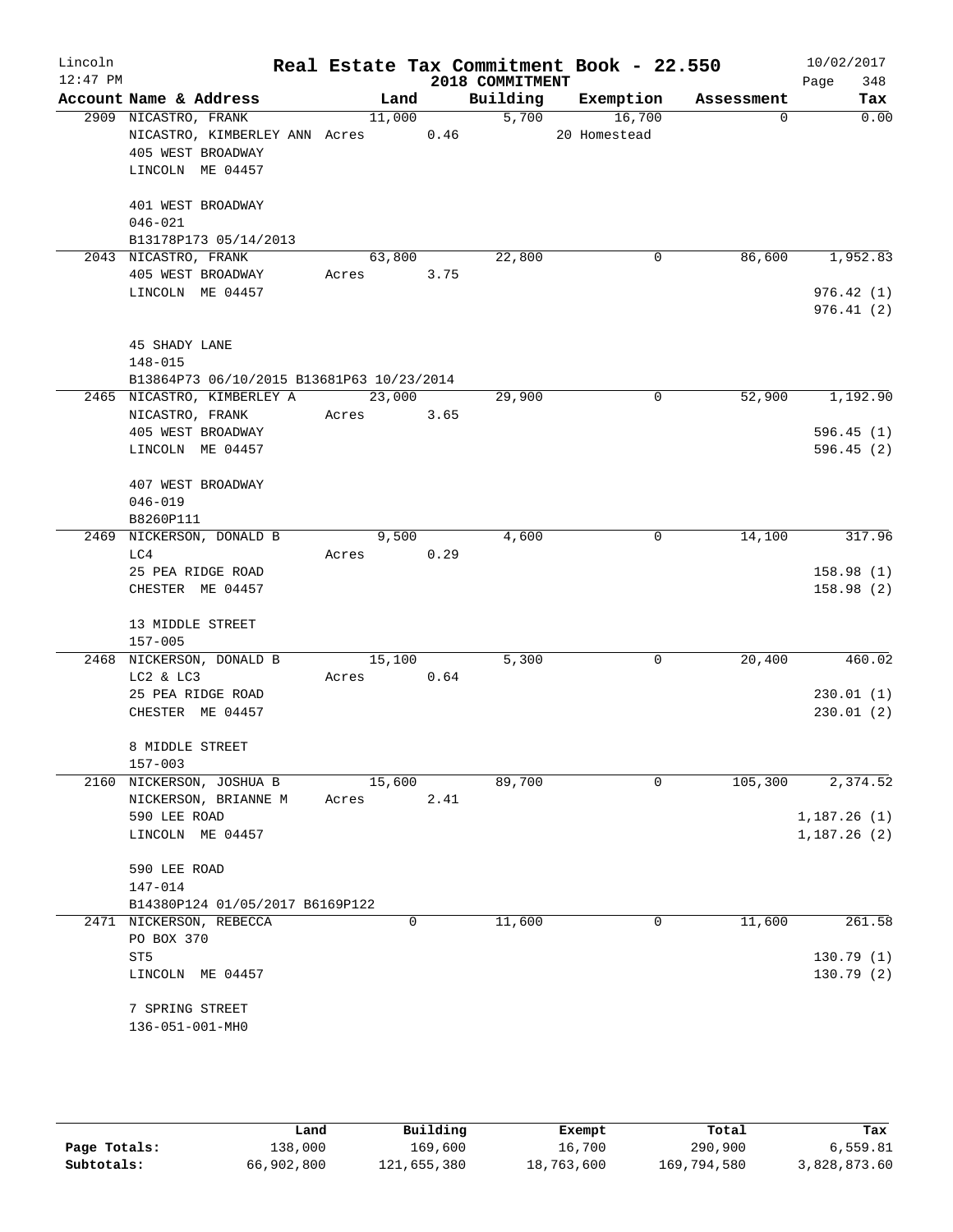| Lincoln    |                                                     |       |                | Real Estate Tax Commitment Book - 22.550 |                     |                         | 10/02/2017    |
|------------|-----------------------------------------------------|-------|----------------|------------------------------------------|---------------------|-------------------------|---------------|
| $12:47$ PM |                                                     |       |                | 2018 COMMITMENT                          |                     |                         | Page<br>349   |
|            | Account Name & Address<br>3694 NICKERSON, REBECCA D |       | Land<br>18,400 | Building<br>44,900                       | Exemption<br>20,000 | Assessment<br>43,300    | Tax<br>976.42 |
|            | PO BOX 370                                          | Acres | 0.69           |                                          | 20 Homestead        |                         |               |
|            | LINCOLN ME 04457                                    |       |                |                                          |                     |                         | 488.21 (1)    |
|            |                                                     |       |                |                                          |                     |                         | 488.21 (2)    |
|            |                                                     |       |                |                                          |                     |                         |               |
|            | 160 ENFIELD ROAD                                    |       |                |                                          |                     |                         |               |
|            | $126 - 042$                                         |       |                |                                          |                     |                         |               |
|            | B13282P111 08/06/2013 B6673P220                     |       |                |                                          |                     |                         |               |
|            | 2472 NICKERSON, REBECCA<br>TRUST                    |       | 49,800         | 11,000                                   |                     | 60,800<br>0             | 1,371.04      |
|            | PO BOX 370                                          |       |                |                                          |                     |                         |               |
|            | LINCOLN ME 04457-0370                               |       |                |                                          |                     |                         | 685.52(1)     |
|            |                                                     |       |                |                                          |                     |                         | 685.52(2)     |
|            |                                                     |       |                |                                          |                     |                         |               |
|            | 90 RIVER ROAD                                       |       |                |                                          |                     |                         |               |
|            | $129 - 021$                                         |       |                |                                          |                     |                         |               |
|            | 2473 NICKERSON, REBECCA<br>TRUST                    |       | 9,000          | 0                                        |                     | 0<br>9,000              | 202.95        |
|            | PO BOX 370                                          |       |                |                                          |                     |                         |               |
|            | LINCOLN ME 04457-0370                               |       |                |                                          |                     |                         | 101.48(1)     |
|            |                                                     |       |                |                                          |                     |                         | 101.47(2)     |
|            |                                                     |       |                |                                          |                     |                         |               |
|            | 5 SPRING STREET                                     |       |                |                                          |                     |                         |               |
|            | $136 - 051$                                         |       |                |                                          |                     |                         | 847.88        |
|            | 2474 NILES, DERRYL E &<br>LUCRETIA                  |       | 9,600          | 48,000                                   | 20,000              | 37,600                  |               |
|            | 57 LEE ROAD                                         |       |                |                                          | 20 Homestead        |                         |               |
|            | LINCOLN ME 04457-1532                               |       |                |                                          |                     |                         | 423.94 (1)    |
|            |                                                     |       |                |                                          |                     |                         | 423.94 (2)    |
|            |                                                     |       |                |                                          |                     |                         |               |
|            | 57 LEE ROAD<br>$139 - 206$                          |       |                |                                          |                     |                         |               |
|            | 2476 NILES, JEFFREY F                               |       | 15,200         | 133,600                                  |                     | $\mathsf{O}$<br>148,800 | 3,355.44      |
|            | 121 MAIN ROAD                                       |       |                |                                          |                     |                         |               |
|            | CORINTH ME 04427                                    |       |                |                                          |                     |                         | 1,677.72(1)   |
|            |                                                     |       |                |                                          |                     |                         | 1,677.72(2)   |
|            |                                                     |       |                |                                          |                     |                         |               |
|            | 24 AYLWARD DRIVE                                    |       |                |                                          |                     |                         |               |
|            | $047 - 023$                                         |       |                |                                          |                     |                         |               |
|            | B13085P107 02/05/2013<br>1924 NILES, JEROME I       |       |                |                                          |                     | 0<br>88,700             |               |
|            | NILES, RANDY L                                      | Acres | 17,600<br>0.06 | 71,100                                   |                     |                         | 2,000.19      |
|            | PO BOX 9                                            |       |                |                                          |                     |                         | 1,000.10(1)   |
|            | MILFORD ME 04461                                    |       |                |                                          |                     |                         | 1,000.09(2)   |
|            |                                                     |       |                |                                          |                     |                         |               |
|            | 4 MATTANAWCOOK STREET                               |       |                |                                          |                     |                         |               |
|            | 137-147                                             |       |                |                                          |                     |                         |               |
|            | B14401P49 01/30/2017 B12589P70 09/09/2011           |       |                |                                          |                     |                         |               |
|            | 9 NILES, JEROME I                                   |       | 16,700         | 43,200                                   |                     | 0<br>59,900             | 1,350.75      |
|            | NILES, JANIS L<br>PO BOX 9                          | Acres | 0.06           |                                          |                     |                         | 675.38(1)     |
|            | MILFORD ME 04461                                    |       |                |                                          |                     |                         | 675.37(2)     |
|            |                                                     |       |                |                                          |                     |                         |               |
|            | 6 MATTANAWCOOK STREET                               |       |                |                                          |                     |                         |               |
|            | 137-148                                             |       |                |                                          |                     |                         |               |
|            | B14401P52 02/02/2017 B4217P226                      |       |                |                                          |                     |                         |               |
|            |                                                     |       |                |                                          |                     |                         |               |
|            |                                                     |       |                |                                          |                     |                         |               |
|            |                                                     | Land  | Building       |                                          | Exempt              | Total                   | Tax           |

**Page Totals:** 136,300 351,800 40,000 448,100 10,104.67 **Subtotals:** 67,039,100 122,007,180 18,803,600 170,242,680 3,838,978.27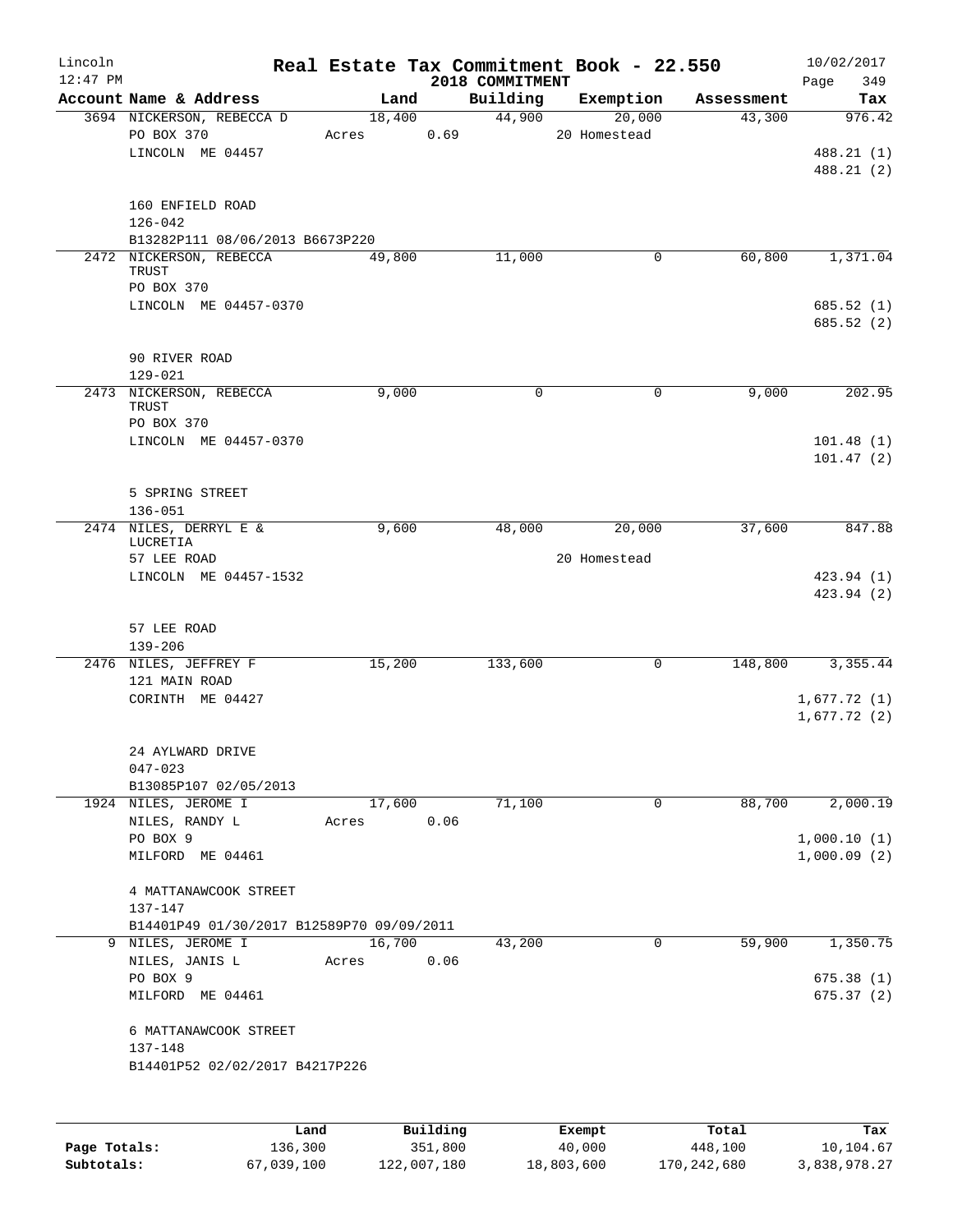| Lincoln    |                                               |        |       |                 | Real Estate Tax Commitment Book - 22.550 |            |      | 10/02/2017  |
|------------|-----------------------------------------------|--------|-------|-----------------|------------------------------------------|------------|------|-------------|
| $12:47$ PM |                                               |        |       | 2018 COMMITMENT |                                          |            | Page | 350         |
|            | Account Name & Address                        |        | Land  | Building        | Exemption                                | Assessment |      | Tax         |
|            | 2477 NILES, TAMMY M                           | 10,600 |       | 10,500          | $\Omega$                                 | 21,100     |      | 475.81      |
|            | 584 GREENWOODS ROAD                           | Acres  | 23.23 |                 |                                          |            |      |             |
|            | SUMNER ME 04292                               |        |       |                 |                                          |            |      | 237.91(1)   |
|            |                                               |        |       |                 |                                          |            |      | 237.90(2)   |
|            | 598 HALF TOWNSHIP ROAD                        |        |       |                 |                                          |            |      |             |
|            | $043 - 013$                                   |        |       |                 |                                          |            |      |             |
|            | B6256P184                                     |        |       |                 |                                          |            |      |             |
|            | 2478 NILSON, NEIL G                           | 40,400 |       | 123,600         | 0                                        | 164,000    |      | 3,698.20    |
|            | NILSON, GLORIA A                              |        |       |                 |                                          |            |      |             |
|            | C/O NILSON FAMILY                             |        |       |                 |                                          |            |      | 1,849.10(1) |
|            | TRUST                                         |        |       |                 |                                          |            |      |             |
|            | 75 MIDDLEFIELD ROAD                           |        |       |                 |                                          |            |      | 1,849.10(2) |
|            | DURHAM CT 06422                               |        |       |                 |                                          |            |      |             |
|            | 102 CALM COVE ROAD                            |        |       |                 |                                          |            |      |             |
|            | $104 - 008$                                   |        |       |                 |                                          |            |      |             |
|            | 2479 NOBEL, JACK & PATRICIA                   | 32,600 |       | 178,000         | 26,000                                   | 184,600    |      | 4,162.73    |
|            | 390 SWEET ROAD                                |        |       |                 | 07 Veteran                               |            |      |             |
|            | LINCOLN ME 04457-9510                         |        |       |                 | 20 Homestead                             |            |      | 2,081.37(1) |
|            |                                               |        |       |                 |                                          |            |      | 2,081.36(2) |
|            |                                               |        |       |                 |                                          |            |      |             |
|            | 390 SWEET ROAD                                |        |       |                 |                                          |            |      |             |
|            | $082 - 010$                                   |        |       |                 |                                          |            |      |             |
|            | 2481 NOBEL, JACK & PATRICIA                   | 26,900 |       | 25,000          | 0                                        | 51,900     |      | 1,170.35    |
|            | 390 SWEET ROAD                                | Acres  | 0.50  |                 |                                          |            |      |             |
|            | LINCOLN ME 04457-9510                         |        |       |                 |                                          |            |      | 585.18(1)   |
|            |                                               |        |       |                 |                                          |            |      | 585.17(2)   |
|            |                                               |        |       |                 |                                          |            |      |             |
|            | 45 WOODLAND DRIVE                             |        |       |                 |                                          |            |      |             |
|            | $168 - 005$                                   |        |       |                 |                                          |            |      |             |
|            | 2480 NOBEL, JACK & PATRICIA<br>390 SWEET ROAD |        | 0     | 8,500           | 0                                        | 8,500      |      | 191.68      |
|            | LINCOLN ME 04457-9510                         |        |       |                 |                                          |            |      | 95.84(1)    |
|            |                                               |        |       |                 |                                          |            |      | 95.84(2)    |
|            |                                               |        |       |                 |                                          |            |      |             |
|            | SWEET ROAD                                    |        |       |                 |                                          |            |      |             |
|            | 082-010-001-MH0                               |        |       |                 |                                          |            |      |             |
|            | 2482 NOBLE, CLAUDE                            | 12,500 |       | 54,200          | 20,000                                   | 46,700     |      | 1,053.09    |
|            | 22 MACKENZIE AVE                              |        |       |                 | 20 Homestead                             |            |      |             |
|            | LINCOLN ME 04457-1512                         |        |       |                 |                                          |            |      | 526.55(1)   |
|            |                                               |        |       |                 |                                          |            |      | 526.54(2)   |
|            |                                               |        |       |                 |                                          |            |      |             |
|            | 22 MACKENZIE AVENUE                           |        |       |                 |                                          |            |      |             |
|            | 139-234                                       |        |       |                 |                                          |            |      |             |
|            | 2483 NOBLE, HEATHER A                         | 25,000 |       | 114,600         | 20,000                                   | 119,600    |      | 2,696.98    |
|            | NOBLE, MICHAEL F                              | Acres  | 13.00 |                 | 20 Homestead                             |            |      |             |
|            | 871 ENFIELD ROAD                              |        |       |                 |                                          |            |      | 1,348.49(1) |
|            | LINCOLN ME 04457                              |        |       |                 |                                          |            |      | 1,348.49(2) |
|            |                                               |        |       |                 |                                          |            |      |             |
|            | 871 ENFIELD ROAD                              |        |       |                 |                                          |            |      |             |
|            | $004 - 008$                                   |        |       |                 |                                          |            |      |             |
|            | B7914P173                                     |        |       |                 |                                          |            |      |             |
|            |                                               |        |       |                 |                                          |            |      |             |

|              | Land       | Building    | Exempt     | Total       | Tax          |
|--------------|------------|-------------|------------|-------------|--------------|
| Page Totals: | 148,000    | 514,400     | 66,000     | 596,400     | 13,448.84    |
| Subtotals:   | 67,187,100 | 122,521,580 | 18,869,600 | 170,839,080 | 3,852,427.11 |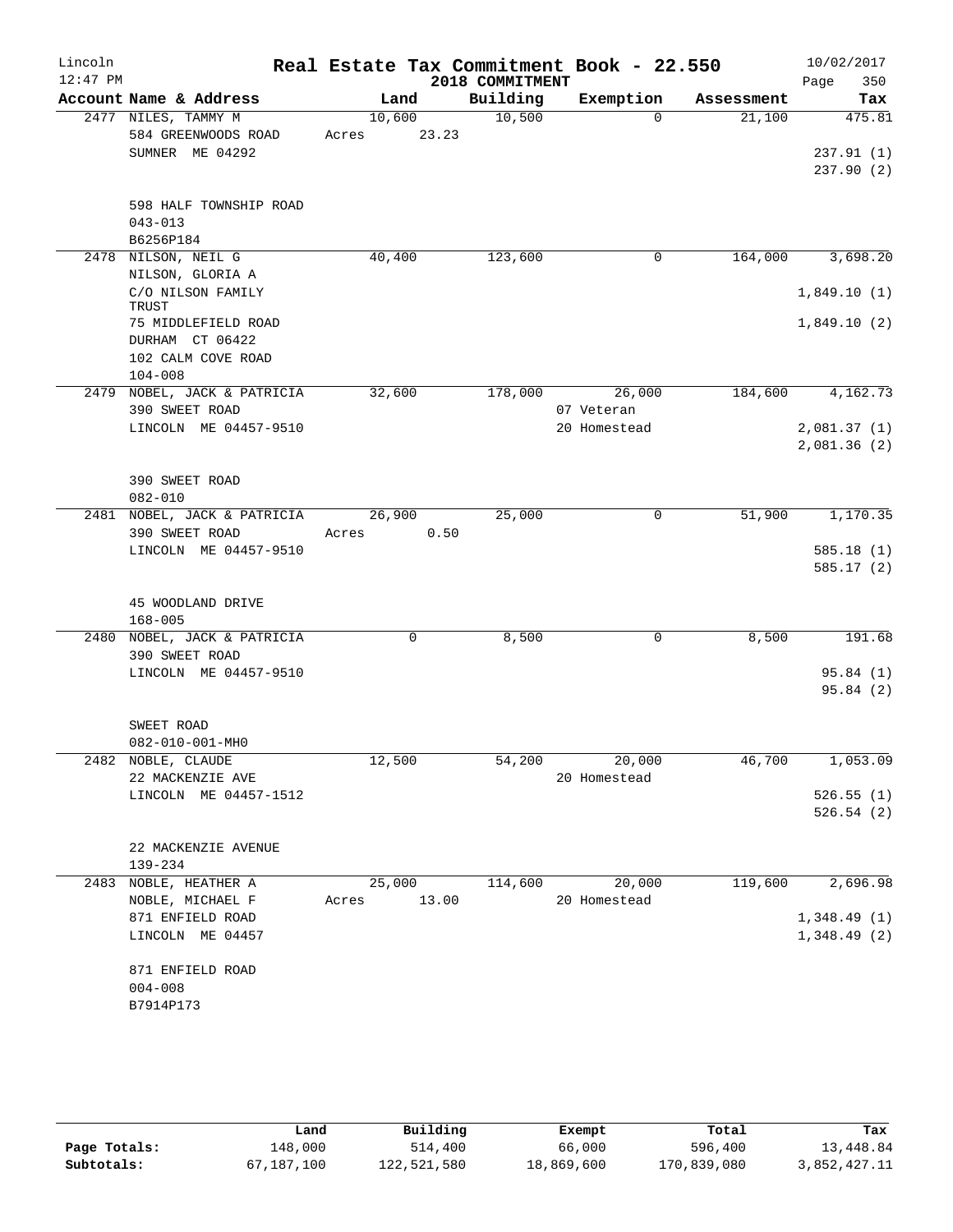| Lincoln<br>$12:47$ PM |                                           |       |         |                     | Real Estate Tax Commitment Book - 22.550<br>2018 COMMITMENT |                  |                  | 10/02/2017         |
|-----------------------|-------------------------------------------|-------|---------|---------------------|-------------------------------------------------------------|------------------|------------------|--------------------|
|                       | Account Name & Address                    |       | Land    |                     | Building                                                    | Exemption        | Assessment       | 351<br>Page<br>Tax |
|                       | 2484 NOLETTE, ROLAND                      |       | 28,600  |                     | 12,800                                                      | $\Omega$         | 41,400           | 933.57             |
|                       | 15 COLE ROAD                              | Acres |         | 0.63                |                                                             |                  |                  |                    |
|                       | BIDDEFORD ME 04005                        |       |         |                     |                                                             |                  |                  | 466.79(1)          |
|                       |                                           |       |         |                     |                                                             |                  |                  | 466.78 (2)         |
|                       |                                           |       |         |                     |                                                             |                  |                  |                    |
|                       | 81 MAPLE RIDGE ROAD                       |       |         |                     |                                                             |                  |                  |                    |
|                       | 174-004                                   |       |         |                     |                                                             |                  |                  |                    |
|                       | 2485 NOLETTE, ROLAND                      |       | 18,300  |                     | 47,400                                                      | 0                | 65,700           | 1,481.54           |
|                       | NOLETTE, MARY BETH                        | Acres |         | 1.08                |                                                             |                  |                  |                    |
|                       | 15 COLE ROAD                              |       |         |                     |                                                             |                  |                  | 740.77 (1)         |
|                       | BIDDEFORD ME 04005                        |       |         |                     |                                                             |                  |                  | 740.77 (2)         |
|                       | 296 MAIN STREET                           |       |         |                     |                                                             |                  |                  |                    |
|                       | $144 - 019$                               |       |         |                     |                                                             |                  |                  |                    |
|                       | 2486 NOLETTE, ROLAND R                    |       | 28,600  |                     | 40,000                                                      | 0                | 68,600           | 1,546.93           |
|                       | NOLETTE, MARY BETH                        | Acres |         | 0.65                |                                                             |                  |                  |                    |
|                       | 15 COLE ROAD                              |       |         |                     |                                                             |                  |                  | 773.47(1)          |
|                       | BIDDEFORD ME 04005                        |       |         |                     |                                                             |                  |                  | 773.46(2)          |
|                       |                                           |       |         |                     |                                                             |                  |                  |                    |
|                       | 85 MAPLE RIDGE ROAD                       |       |         |                     |                                                             |                  |                  |                    |
|                       | $174 - 005$                               |       |         |                     |                                                             |                  |                  |                    |
| 2487                  | NOONAN, ROBERT W &                        |       | 13,300  |                     | 28,500                                                      | 0                | 41,800           | 942.59             |
|                       | WILLIAM                                   |       |         |                     |                                                             |                  |                  |                    |
|                       | NOONAN, DANIELLE E                        | Acres |         | 0.36                |                                                             |                  |                  |                    |
|                       | 761 TRANSALPINE ROAD                      |       |         |                     |                                                             |                  |                  | 471.30(1)          |
|                       | LINCOLN ME 04457-1711                     |       |         |                     |                                                             |                  |                  | 471.29 (2)         |
|                       | 313 MAIN STREET                           |       |         |                     |                                                             |                  |                  |                    |
|                       | $144 - 026$                               |       |         |                     |                                                             |                  |                  |                    |
|                       | B13353P63 10/03/2013                      |       |         |                     |                                                             |                  |                  |                    |
| 2489                  | NOONAN, WILLIAM D                         |       | 21,000  |                     | 92,700                                                      | 20,000           | 93,700           | 2,112.94           |
|                       | NOONAN, WENDY J &                         | Acres |         | 10.00               |                                                             | 20 Homestead     |                  |                    |
|                       | ROBERT                                    |       |         |                     |                                                             |                  |                  |                    |
|                       | 265 WEST BROADWAY                         |       |         |                     |                                                             |                  |                  | 1,056.47(1)        |
|                       | LINCOLN ME 04457                          |       |         |                     |                                                             |                  |                  | 1,056.47(2)        |
|                       |                                           |       |         |                     |                                                             |                  |                  |                    |
|                       | 761 TRANSALPINE ROAD<br>$015 - 001$       |       |         |                     |                                                             |                  |                  |                    |
|                       | B13353P61 10/01/2013 B11136P303           |       |         |                     |                                                             |                  |                  |                    |
| 1898                  | NOONAN, WILLIAM D &                       |       | 30, 300 |                     | 65,200                                                      | 0                | 95,500           | 2,153.53           |
|                       | WENDY J                                   |       |         |                     |                                                             |                  |                  |                    |
|                       | 265 WEST BROADWAY                         | Acres |         | 0.64                |                                                             |                  |                  |                    |
|                       | LINCOLN ME 04457                          |       |         |                     |                                                             |                  |                  | 1,076.77(1)        |
|                       |                                           |       |         |                     |                                                             |                  |                  | 1,076.76(2)        |
|                       |                                           |       |         |                     |                                                             |                  |                  |                    |
|                       | 181 EGG POND ROAD                         |       |         |                     |                                                             |                  |                  |                    |
|                       | $159 - 014$                               |       |         |                     |                                                             |                  |                  |                    |
|                       | B13705P22 11/21/2014<br>590 NORTH, EDNA P |       |         |                     | 40,800                                                      | 0                | 89,000           | 2,006.95           |
|                       | MARIE-ELENA, KELLY &                      | Acres | 48,200  | 1.93                |                                                             |                  |                  |                    |
|                       | MARLENE COUSINS                           |       |         |                     |                                                             |                  |                  |                    |
|                       | C/O MARIE KELLY                           |       |         |                     |                                                             |                  |                  | 1,003.48(1)        |
|                       | 98 SANDERS LANE                           |       |         |                     |                                                             |                  |                  | 1,003.47(2)        |
|                       | CREAM RIDGE NJ 08514                      |       |         |                     |                                                             |                  |                  |                    |
|                       | 19 HEMLOCK LANE                           |       |         |                     |                                                             |                  |                  |                    |
|                       | $111 - 045$                               |       |         |                     |                                                             |                  |                  |                    |
|                       |                                           |       |         |                     |                                                             |                  |                  |                    |
|                       |                                           |       |         |                     |                                                             |                  |                  |                    |
|                       |                                           |       |         |                     |                                                             |                  |                  |                    |
| Page Totals:          | Land<br>188,300                           |       |         | Building<br>327,400 |                                                             | Exempt<br>20,000 | Total<br>495,700 | Tax<br>11,178.05   |
|                       |                                           |       |         |                     |                                                             |                  |                  |                    |

**Subtotals:** 67,375,400 122,848,980 18,889,600 171,334,780 3,863,605.16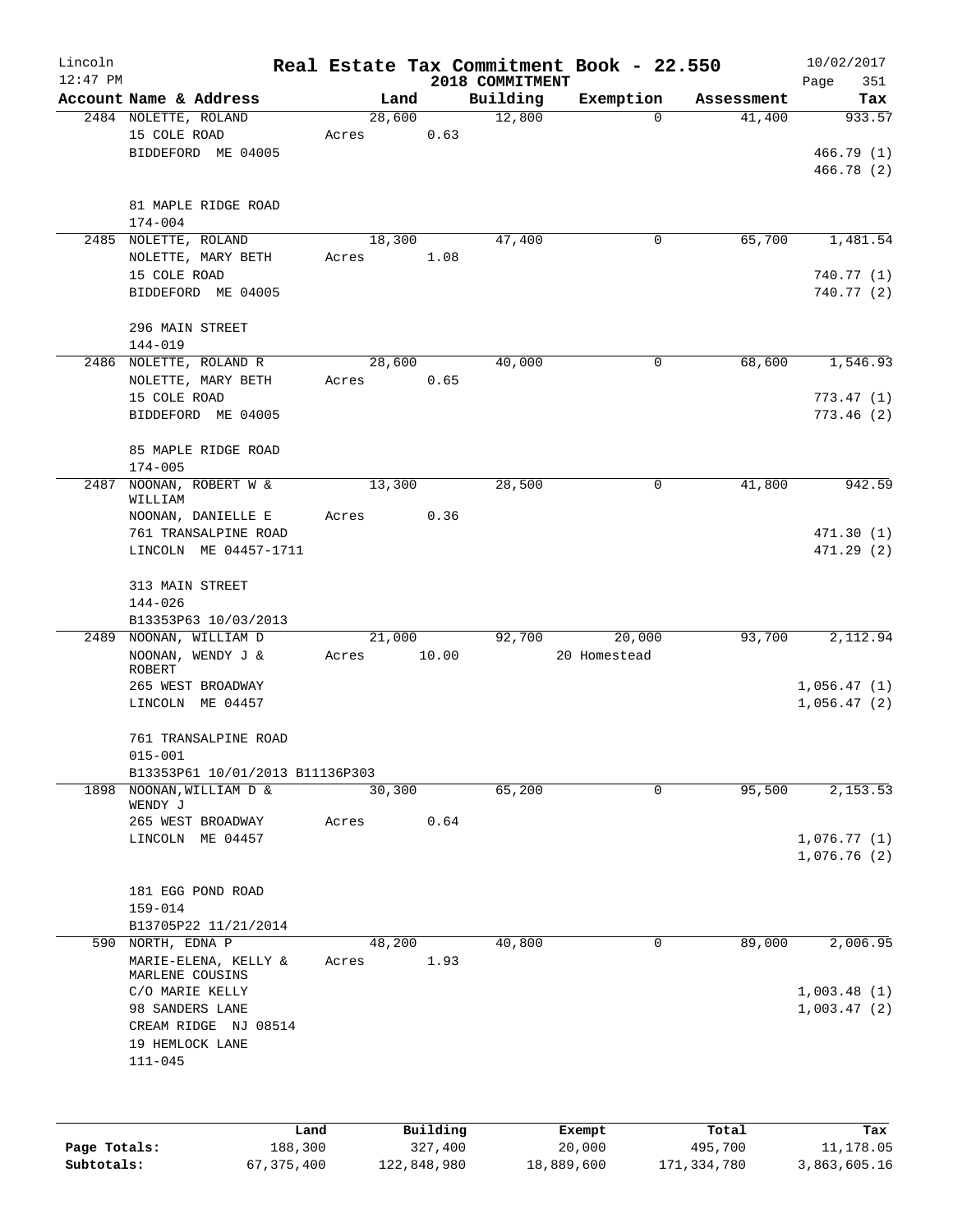| Lincoln<br>$12:47$ PM |                                              |            |      |                             | Real Estate Tax Commitment Book - 22.550 |            | 10/02/2017         |
|-----------------------|----------------------------------------------|------------|------|-----------------------------|------------------------------------------|------------|--------------------|
|                       | Account Name & Address                       | Land       |      | 2018 COMMITMENT<br>Building | Exemption                                | Assessment | 352<br>Page<br>Tax |
|                       | 2492 NORTHERN NEW ENGLAND                    | 32,000     |      | 254,400                     | $\Omega$                                 | 286,400    | 6,458.32           |
|                       | TELEPHONE<br>OPERATIONS LLC                  | Acres      | 0.38 |                             |                                          |            |                    |
|                       | 770 ELM STREET 2ND<br><b>FLOOR</b>           |            |      |                             |                                          |            | 3,229.16(1)        |
|                       | MANCHESTER NH 03101                          |            |      |                             |                                          |            | 3,229.16(2)        |
|                       | 42 WEST BROADWAY<br>$136 - 138$              |            |      |                             |                                          |            |                    |
|                       | 2493 NORTON, BRENDAN<br>C/O MARY JANE NORTON | 35,200     |      | 66,800                      | 20,000<br>20 Homestead                   | 82,000     | 1,849.10           |
|                       | PO BOX 1128                                  |            |      |                             |                                          |            | 924.55(1)          |
|                       | ENFIELD ME 04493                             |            |      |                             |                                          |            | 924.55(2)          |
|                       | 72 GO DEVIL ROAD<br>$103 - 011$              |            |      |                             |                                          |            |                    |
|                       | 2494 NOVY-BRODERICK, MARTHA                  | 15,500     |      | 100,700                     | 20,000                                   | 96,200     | 2,169.31           |
|                       | PO BOX 554                                   | Acres 1.00 |      |                             | 20 Homestead                             |            |                    |
|                       | LINCOLN ME 04457                             |            |      |                             |                                          |            | 1,084.66(1)        |
|                       |                                              |            |      |                             |                                          |            | 1,084.65(2)        |
|                       | 43 SHADY LANE                                |            |      |                             |                                          |            |                    |
|                       | $148 - 016$                                  |            |      |                             |                                          |            |                    |
|                       | 2497 NUTE, ALTON                             | 5,100      |      | 0                           | $\mathbf 0$                              | 5,100      | 115.01             |
|                       | PO BOX 327                                   |            |      |                             |                                          |            |                    |
|                       | LINCOLN ME 04457-0327                        |            |      |                             |                                          |            | 57.51(1)           |
|                       |                                              |            |      |                             |                                          |            | 57.50(2)           |
|                       | TAYLOR STREET                                |            |      |                             |                                          |            |                    |
|                       | 137-175                                      |            |      |                             |                                          |            |                    |
|                       | 2495 NUTE, ALTON                             | 36,900     |      | 120,600                     | 20,000                                   | 137,500    | 3,100.63           |
|                       | PO BOX 327                                   |            |      |                             | 20 Homestead                             |            |                    |
|                       | LINCOLN ME 04457-0327                        |            |      |                             |                                          |            | 1,550.32(1)        |
|                       |                                              |            |      |                             |                                          |            | 1,550.31(2)        |
|                       | 11 TAYLOR STREET                             |            |      |                             |                                          |            |                    |
|                       | $137 - 173$                                  |            |      |                             |                                          |            |                    |
|                       | 2496 NUTE, ALTON                             | 7,200      |      | 0                           | 0                                        | 7,200      | 162.36             |
|                       | PO BOX 327                                   |            |      |                             |                                          |            |                    |
|                       | LINCOLN ME 04457-0327                        |            |      |                             |                                          |            | 81.18(1)           |
|                       |                                              |            |      |                             |                                          |            | 81.18 (2)          |
|                       | TAYLOR STREET                                |            |      |                             |                                          |            |                    |
|                       | 137-174                                      |            |      |                             |                                          |            |                    |
|                       | 2498 NUTE, ALTON                             | 7,200      |      | $\Omega$                    | 0                                        | 7,200      | 162.36             |
|                       | PO BOX 327                                   |            |      |                             |                                          |            |                    |
|                       | LINCOLN ME 04457-0327                        |            |      |                             |                                          |            | 81.18 (1)          |
|                       |                                              |            |      |                             |                                          |            | 81.18(2)           |
|                       | CLARK STREET                                 |            |      |                             |                                          |            |                    |
|                       | 137-187                                      |            |      |                             |                                          |            |                    |

|              | Land       | Building    | Exempt     | Total       | Tax          |
|--------------|------------|-------------|------------|-------------|--------------|
| Page Totals: | 139,100    | 542,500     | 60,000     | 621,600     | 14,017.09    |
| Subtotals:   | 67,514,500 | 123,391,480 | 18,949,600 | 171,956,380 | 3,877,622.25 |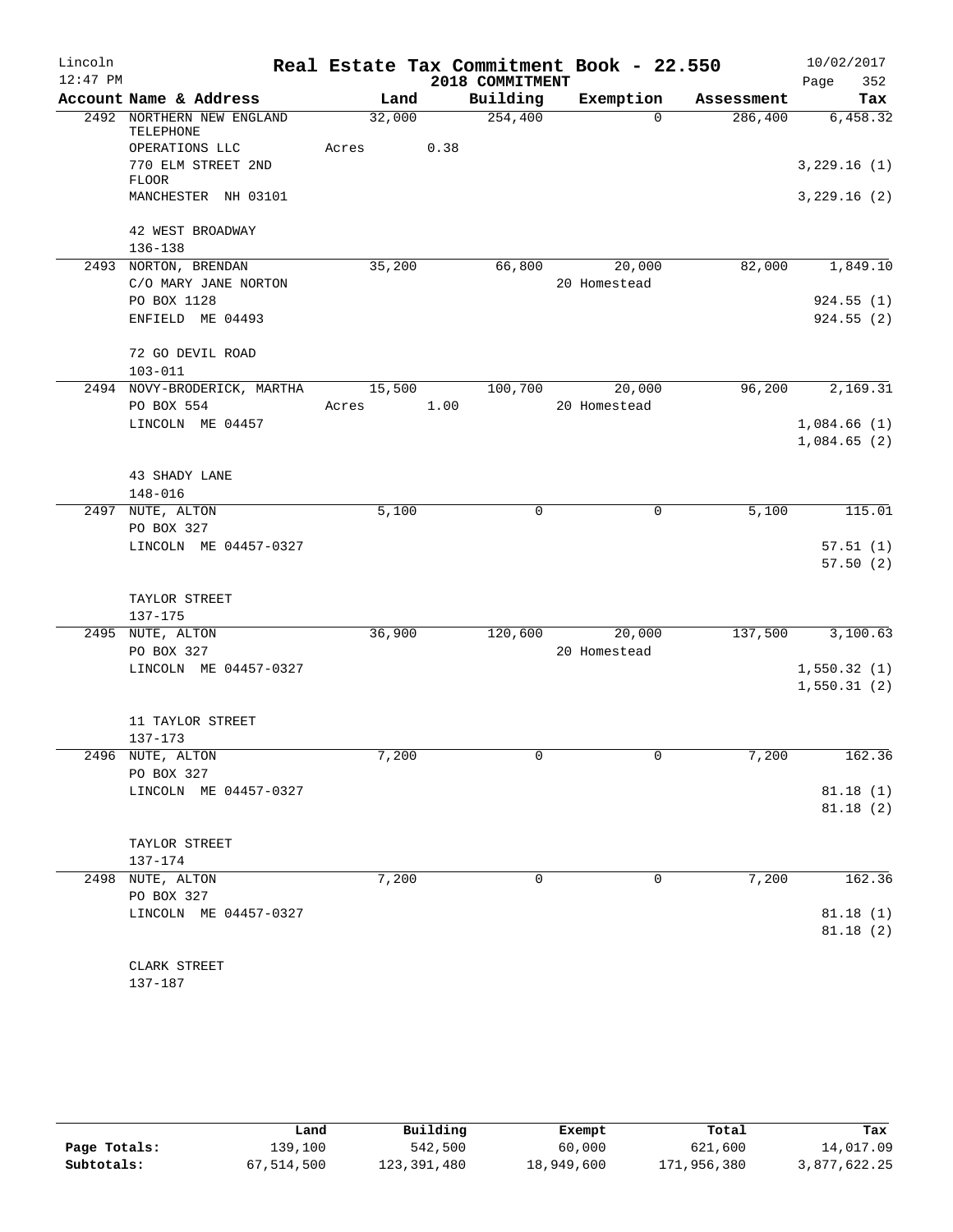| Lincoln    |                                                                                         |       |        |       | Real Estate Tax Commitment Book - 22.550 |              |            | 10/02/2017             |
|------------|-----------------------------------------------------------------------------------------|-------|--------|-------|------------------------------------------|--------------|------------|------------------------|
| $12:47$ PM |                                                                                         |       |        |       | 2018 COMMITMENT                          |              |            | 353<br>Page            |
|            | Account Name & Address                                                                  |       | Land   |       | Building                                 | Exemption    | Assessment | Tax                    |
|            | 1542 NUTE, BRANDON H<br>1792 PUSHAW ROAD                                                | Acres | 17,300 | 1.00  | 95,400                                   | $\Omega$     | 112,700    | 2,541.39               |
|            | GLENBURN ME 04401                                                                       |       |        |       |                                          |              |            | 1, 270.70(1)           |
|            |                                                                                         |       |        |       |                                          |              |            | 1, 270.69(2)           |
|            |                                                                                         |       |        |       |                                          |              |            |                        |
|            | 560 WEST BROADWAY                                                                       |       |        |       |                                          |              |            |                        |
|            | $046 - 056$                                                                             |       |        |       |                                          |              |            |                        |
|            | B13227P25 06/14/2013 B13214P177 06/12/2013 B12854P56<br>06/19/2012 B12714P12 01/25/2012 |       |        |       |                                          |              |            |                        |
|            | 2499 NUTE, PAUL G &                                                                     |       | 17,400 |       | 82,800                                   | 26,000       | 74,200     | 1,673.21               |
|            | GERALDINE R                                                                             |       |        |       |                                          |              |            |                        |
|            | 42 TRANSALPINE ROAD                                                                     | Acres |        | 0.53  |                                          | 07 Veteran   |            |                        |
|            | LINCOLN ME 04457-9612                                                                   |       |        |       |                                          | 20 Homestead |            | 836.61(1)              |
|            |                                                                                         |       |        |       |                                          |              |            | 836.60 (2)             |
|            | 42 TRANSALPINE ROAD                                                                     |       |        |       |                                          |              |            |                        |
|            | $125 - 048$                                                                             |       |        |       |                                          |              |            |                        |
|            | B2100P43                                                                                |       |        |       |                                          |              |            |                        |
|            | 2500 O' CONNELL, DANIEL                                                                 |       | 16,000 |       | 0                                        | $\mathbf 0$  | 16,000     | 360.80                 |
|            | O' CONNELL, MARGARET A Acres                                                            |       |        | 11.98 |                                          |              |            |                        |
|            | PO BOX 832<br>WELLS ME 04090                                                            |       |        |       |                                          |              |            | 180.40(1)<br>180.40(2) |
|            |                                                                                         |       |        |       |                                          |              |            |                        |
|            | E/S ENFIELD ROAD                                                                        |       |        |       |                                          |              |            |                        |
|            | $037 - 050$                                                                             |       |        |       |                                          |              |            |                        |
|            | B10878P42                                                                               |       |        |       |                                          |              |            |                        |
|            | 2501 O' MALLEY, MICHAEL J                                                               |       | 0      |       | 12,500                                   | 0            | 12,500     | 281.88                 |
|            | 18 PALACE PLACE                                                                         |       |        |       |                                          |              |            |                        |
|            | FREEHOLD NJ 07728                                                                       |       |        |       |                                          |              |            | 140.94(1)              |
|            |                                                                                         |       |        |       |                                          |              |            | 140.94(2)              |
|            | FOLSOM POND ROAD                                                                        |       |        |       |                                          |              |            |                        |
|            | $050 - 016$                                                                             |       |        |       |                                          |              |            |                        |
|            | 2502 OAKES, ROBERT                                                                      |       | 16,800 |       | 71,000                                   | 0            | 87,800     | 1,979.89               |
|            | OAKES, DARLENE                                                                          | Acres |        | 0.25  |                                          |              |            |                        |
|            | 64 NOD BROOK ROAD                                                                       |       |        |       |                                          |              |            | 989.95 (1)             |
|            | WALLINGFORD CT 06492                                                                    |       |        |       |                                          |              |            | 989.94 (2)             |
|            | 97 COBBLESTONE DRIVE                                                                    |       |        |       |                                          |              |            |                        |
|            | $081 - 016$                                                                             |       |        |       |                                          |              |            |                        |
| 2503       | OBRIEN, KYLE                                                                            |       | 17,500 |       | 59,000                                   | 20,000       | 56,500     | 1,274.08               |
|            | 111 SWEET ROAD                                                                          |       |        |       |                                          | 20 Homestead |            |                        |
|            | LINCOLN ME 04457-9511                                                                   |       |        |       |                                          |              |            | 637.04(1)              |
|            |                                                                                         |       |        |       |                                          |              |            | 637.04(2)              |
|            | 111 SWEET ROAD                                                                          |       |        |       |                                          |              |            |                        |
|            | $092 - 035$                                                                             |       |        |       |                                          |              |            |                        |
|            | 2512 OCANA , THEODORE E                                                                 |       | 46,900 |       | 51,900                                   | 0            | 98,800     | 2,227.94               |
|            | CLAY OCANA, HEIDI                                                                       | Acres |        | 1.29  |                                          |              |            |                        |
|            | 10 FLEMING STREET                                                                       |       |        |       |                                          |              |            | 1, 113.97(1)           |
|            | LINCOLN ME 04457                                                                        |       |        |       |                                          |              |            | 1, 113.97(2)           |
|            |                                                                                         |       |        |       |                                          |              |            |                        |
|            | 324 STANHOPE MILL ROAD<br>$002 - 017$                                                   |       |        |       |                                          |              |            |                        |
|            | B8798P297                                                                               |       |        |       |                                          |              |            |                        |
|            |                                                                                         |       |        |       |                                          |              |            |                        |
|            |                                                                                         |       |        |       |                                          |              |            |                        |
|            |                                                                                         |       |        |       |                                          |              |            |                        |

|              | Land       | Building    | Exempt     | Total       | Tax          |
|--------------|------------|-------------|------------|-------------|--------------|
| Page Totals: | 131,900    | 372,600     | 46,000     | 458,500     | 10,339.19    |
| Subtotals:   | 67,646,400 | 123,764,080 | 18,995,600 | 172,414,880 | 3,887,961.44 |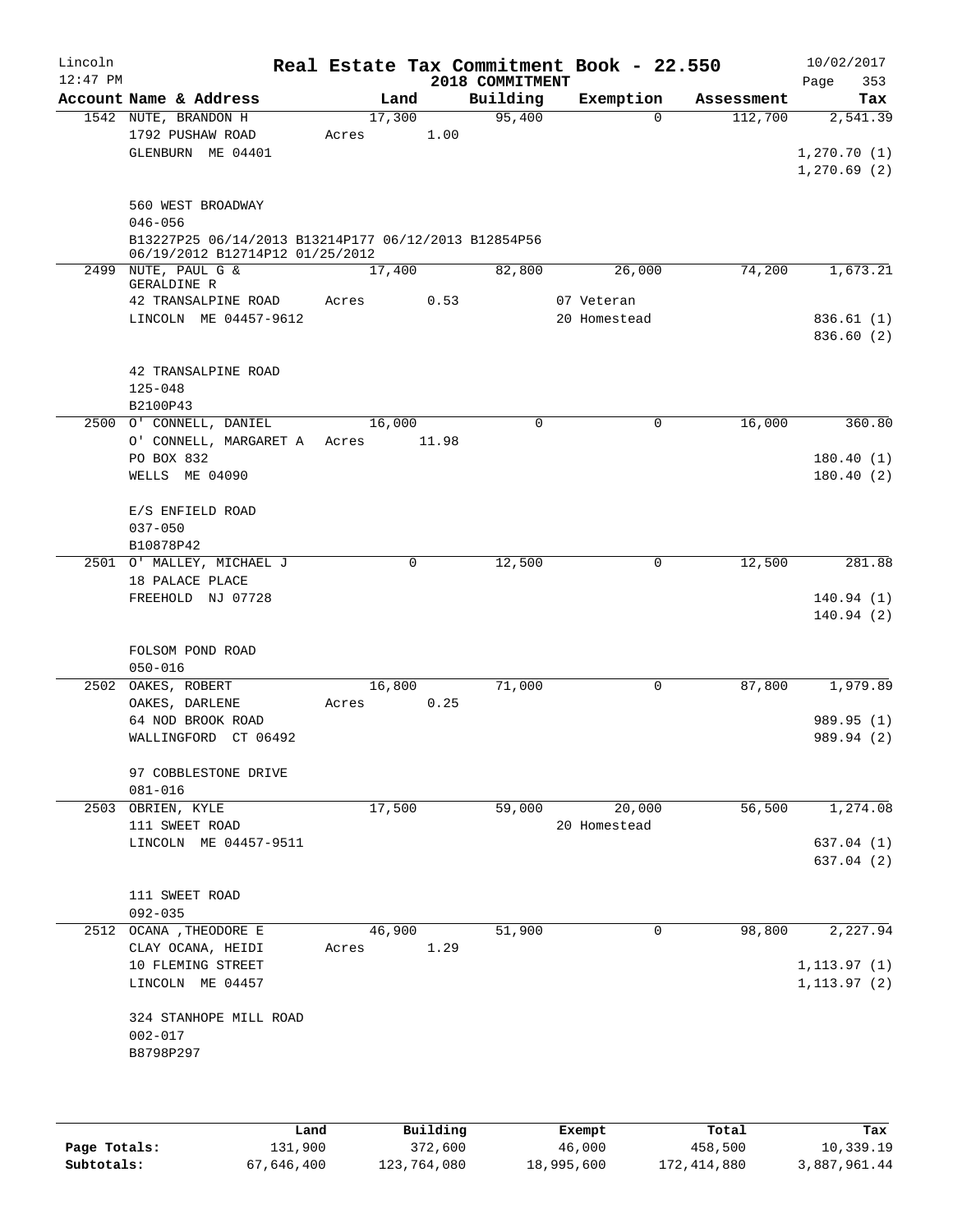| Lincoln<br>$12:47$ PM |                                                |                 |                 |                     | 2018 COMMITMENT | Real Estate Tax Commitment Book - 22.550 |                  | 10/02/2017<br>354<br>Page  |
|-----------------------|------------------------------------------------|-----------------|-----------------|---------------------|-----------------|------------------------------------------|------------------|----------------------------|
|                       | Account Name & Address                         |                 | Land            |                     | Building        | Exemption                                | Assessment       | Tax                        |
|                       | 2505 OCANA, EMILIO<br>901 TRANSALPINE ROAD     |                 | 76,800          |                     | 186,600         | 20,000<br>20 Homestead                   | 243,400          | 5,488.67                   |
|                       | LINCOLN ME 04457                               |                 |                 |                     |                 |                                          |                  | 2,744.34(1)<br>2,744.33(2) |
|                       | 901 TRANSALPINE ROAD<br>$111 - 012$            |                 |                 |                     |                 |                                          |                  |                            |
|                       | B9600P1 10/26/2004 B3371P15                    |                 |                 |                     |                 |                                          |                  |                            |
|                       | 2506 OCANA, TED                                |                 | 14,600          |                     | 29,500          |                                          | 44,100<br>0      | 994.46                     |
|                       | 10 FLEMING STREET                              |                 |                 |                     |                 |                                          |                  |                            |
|                       | LINCOLN ME 04457                               |                 |                 |                     |                 |                                          |                  | 497.23 (1)<br>497.23 (2)   |
|                       | 33 WARSAW CIRCLE                               |                 |                 |                     |                 |                                          |                  |                            |
|                       | $140 - 018$                                    |                 |                 |                     |                 |                                          |                  |                            |
|                       | B11845P13<br>2507 OCANA, THEODORE              |                 | 17,900          |                     | 33,400          |                                          | 51,300<br>0      | 1,156.82                   |
|                       | 10 FLEMING STREET                              |                 |                 |                     |                 |                                          |                  |                            |
|                       | LINCOLN ME 04457                               |                 |                 |                     |                 |                                          |                  | 578.41(1)                  |
|                       |                                                |                 |                 |                     |                 |                                          |                  | 578.41(2)                  |
|                       | 535 ENFIELD ROAD                               |                 |                 |                     |                 |                                          |                  |                            |
|                       | $024 - 014$                                    |                 |                 |                     |                 |                                          |                  |                            |
|                       | B12480P320                                     |                 |                 |                     | 45,800          |                                          | 59,800           | 1,348.49                   |
|                       | 2508 OCANA, THEODORE<br>10 FLEMING STREET      |                 | 14,000<br>Acres | 0.13                |                 |                                          | 0                |                            |
|                       | LINCOLN ME 04457                               |                 |                 |                     |                 |                                          |                  | 674.25(1)                  |
|                       |                                                |                 |                 |                     |                 |                                          |                  | 674.24(2)                  |
|                       | 10 FLEMING STREET                              |                 |                 |                     |                 |                                          |                  |                            |
|                       | $137 - 030$                                    |                 |                 |                     |                 |                                          |                  |                            |
|                       | 2513 OCANA, THEODORE E<br>OCANA, HEIDI         |                 | 54,100<br>Acres | 36.38               | 114,200         | 20,000<br>20 Homestead                   | 148,300          | 3,344.17                   |
|                       | 10 FLEMING STREET                              |                 |                 |                     |                 |                                          |                  | 1,672.09(1)                |
|                       | LINCOLN ME 04457                               |                 |                 |                     |                 |                                          |                  | 1,672.08(2)                |
|                       | 433 ENFIELD ROAD                               |                 |                 |                     |                 |                                          |                  |                            |
|                       | $037 - 010$                                    |                 |                 |                     |                 |                                          |                  |                            |
|                       | B10956P261<br>2514 O'CONNELL, MARGARET         |                 | 7,700           |                     | 38,200          |                                          | 0<br>45,900      | 1,035.05                   |
|                       | O'CONNELL, DANIEL M                            |                 | Acres           | 0.93                |                 |                                          |                  |                            |
|                       | PO BOX 832                                     |                 |                 |                     |                 |                                          |                  | 517.53(1)                  |
|                       | WELLS ME 04090                                 |                 |                 |                     |                 |                                          |                  | 517.52(2)                  |
|                       | 50 CARIBOU LANE                                |                 |                 |                     |                 |                                          |                  |                            |
|                       | 149-009                                        |                 |                 |                     |                 |                                          |                  |                            |
| 2515                  | B9338P340<br>OCONNOR, CHAD                     |                 | 54,700          |                     | 157,100         | 20,000                                   | 191,800          | 4,325.09                   |
|                       | 323 WHITE POINT ESTATES Acres<br>R             |                 |                 | 2.06                |                 | 20 Homestead                             |                  |                            |
|                       | LINCOLN ME 04457                               |                 |                 |                     |                 |                                          |                  | 2,162.55(1)<br>2,162.54(2) |
|                       | 323 WHITE POINT ESTATES<br>ROAD<br>$057 - 020$ |                 |                 |                     |                 |                                          |                  |                            |
|                       | B13301P135 08/21/2013                          |                 |                 |                     |                 |                                          |                  |                            |
|                       |                                                |                 |                 |                     |                 |                                          |                  |                            |
| Page Totals:          |                                                | Land<br>239,800 |                 | Building<br>604,800 |                 | Exempt<br>60,000                         | Total<br>784,600 | Tax<br>17,692.75           |

**Subtotals:** 67,886,200 124,368,880 19,055,600 173,199,480 3,905,654.19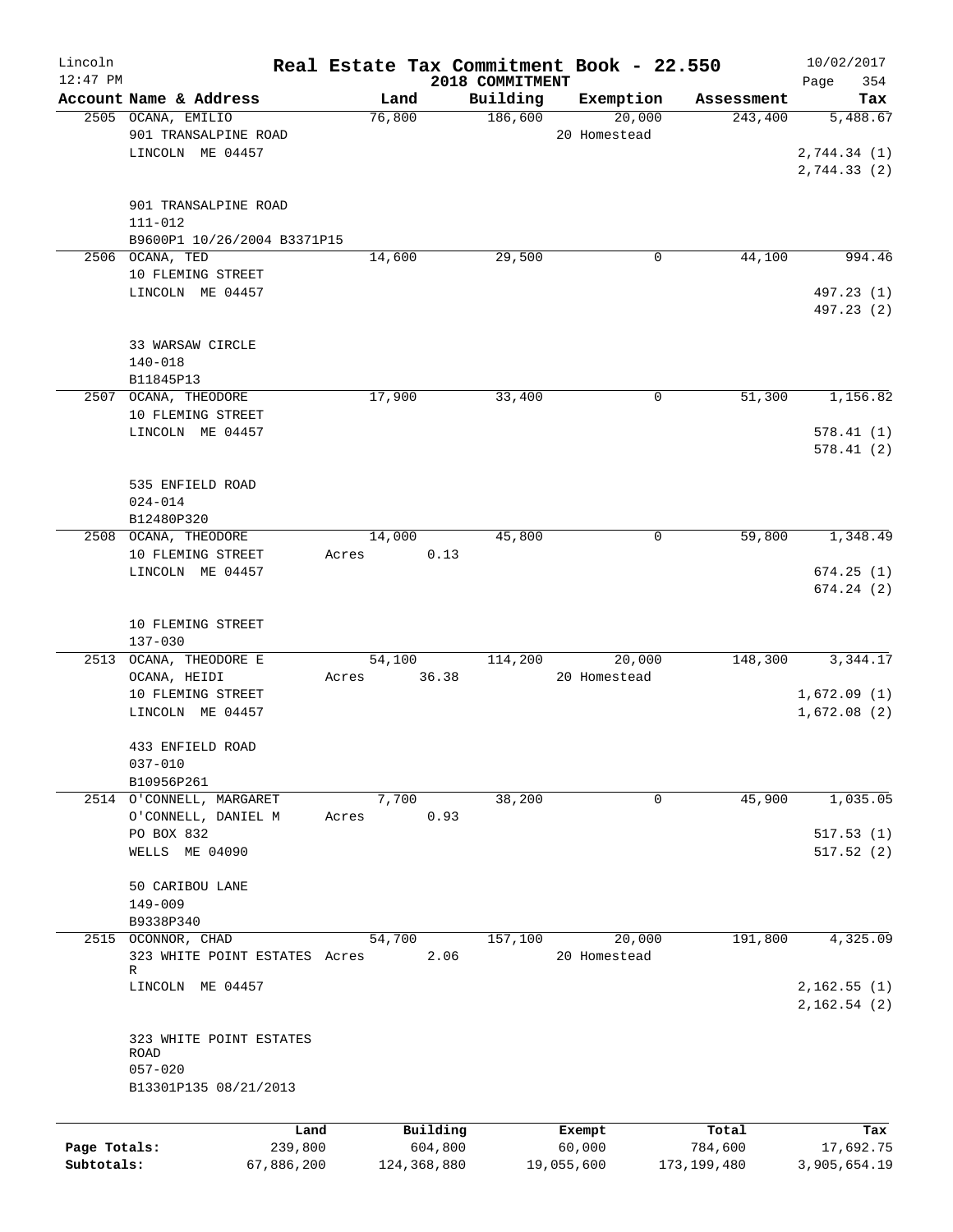| Lincoln<br>$12:47$ PM |                                                              |        |      | Real Estate Tax Commitment Book - 22.550<br>2018 COMMITMENT |              |            | 10/02/2017<br>355<br>Page |
|-----------------------|--------------------------------------------------------------|--------|------|-------------------------------------------------------------|--------------|------------|---------------------------|
|                       | Account Name & Address                                       | Land   |      | Building                                                    | Exemption    | Assessment | Tax                       |
|                       | 2516 ODELL, FRANK I                                          | 28,400 |      | $\mathbf 0$                                                 | $\Omega$     | 28,400     | 640.42                    |
|                       | 9 GEORGE'S WAY                                               |        |      |                                                             |              |            |                           |
|                       | NEWTON NH 03858                                              |        |      |                                                             |              |            | 320.21(1)<br>320.21(2)    |
|                       |                                                              |        |      |                                                             |              |            |                           |
|                       | WEATHERBEE POINT ROAD                                        |        |      |                                                             |              |            |                           |
|                       | $049 - 017$                                                  |        |      |                                                             |              |            |                           |
|                       | 2517 ODERMANN, CHARLES JR                                    | 36,300 |      | 26,300                                                      | 0            | 62,600     | 1,411.63                  |
|                       | PO BOX 227                                                   |        |      |                                                             |              |            |                           |
|                       | LEE ME 04455-0227                                            |        |      |                                                             |              |            | 705.82(1)<br>705.81(2)    |
|                       |                                                              |        |      |                                                             |              |            |                           |
|                       | 127 MACKENZIE AVENUE                                         |        |      |                                                             |              |            |                           |
|                       | $138 - 015$                                                  |        |      |                                                             |              |            |                           |
|                       | 3541 O'DONNELL, JOHN E ET AL                                 | 20,100 |      | 14,000                                                      | 0            | 34,100     | 768.96                    |
|                       | 802 RIVER ROAD<br>ORRINGTON ME 04474                         | Acres  | 0.11 |                                                             |              |            |                           |
|                       |                                                              |        |      |                                                             |              |            | 384.48 (1)<br>384.48 (2)  |
|                       |                                                              |        |      |                                                             |              |            |                           |
|                       | 16 SETTLERS STOP                                             |        |      |                                                             |              |            |                           |
|                       | $110 - 002$                                                  |        |      |                                                             |              |            |                           |
|                       | B14426P335 03/09/2017 B13021P55 11/29/2012                   |        |      |                                                             |              |            |                           |
|                       | 756 O'DONNELL, JOHN E ET AL<br>C/O O'DONNELL PATRICK & Acres | 26,700 |      | 41,100                                                      | $\mathbf 0$  | 67,800     | 1,528.89                  |
|                       | MONA LISA                                                    |        | 0.31 |                                                             |              |            |                           |
|                       | 802 RIVER ROAD                                               |        |      |                                                             |              |            | 764.45(1)                 |
|                       | ORRINGTON ME 04474                                           |        |      |                                                             |              |            | 764.44(2)                 |
|                       | 14 SETTLERS STOP                                             |        |      |                                                             |              |            |                           |
|                       | $110 - 001$                                                  |        |      |                                                             |              |            |                           |
|                       | B14426P335 03/09/2017 B13021P53 11/29/2012                   |        |      |                                                             |              |            |                           |
|                       | 2112 OGDEN, REGINALD W                                       | 10,000 |      | 67,700                                                      | 0            | 77,700     | 1,752.14                  |
|                       | OGDEN, PAMELA                                                | Acres  | 0.27 |                                                             |              |            |                           |
|                       | 47 FLEMING STREET                                            |        |      |                                                             |              |            | 876.07(1)                 |
|                       | LINCOLN ME 04457                                             |        |      |                                                             |              |            | 876.07(2)                 |
|                       | 45 FLEMING STREET                                            |        |      |                                                             |              |            |                           |
|                       | $139 - 040$                                                  |        |      |                                                             |              |            |                           |
|                       | B12937P155 09/06/2012 B12608P1                               |        |      |                                                             |              |            |                           |
|                       | 2520 OKERHOLM, PAUL F CO<br>TRUSTOR OF THE                   | 36,800 |      | 56,200                                                      | 0            | 93,000     | 2,097.15                  |
|                       | OKERHOLM FAMILY TRUST                                        | Acres  | 1.70 |                                                             |              |            |                           |
|                       | 126 BOG HILL ROAD                                            |        |      |                                                             |              |            | 1,048.58(1)               |
|                       | W GARDINER ME 04241                                          |        |      |                                                             |              |            | 1,048.57(2)               |
|                       |                                                              |        |      |                                                             |              |            |                           |
|                       | 450 SWEET ROAD<br>$168 - 020$                                |        |      |                                                             |              |            |                           |
| 2521                  | OLDENBURGH, HOPE ESTATE                                      | 18,500 |      | 52,000                                                      | 26,000       | 44,500     | 1,003.48                  |
|                       | ΟF                                                           |        |      |                                                             |              |            |                           |
|                       | C/O PAUL OLDENBURGH                                          |        |      |                                                             | 06 Veteran   |            |                           |
|                       | 4217A GIBSON ST                                              |        |      |                                                             | 20 Homestead |            | 501.74 (1)                |
|                       | HOUSTON TX 77007                                             |        |      |                                                             |              |            | 501.74(2)                 |
|                       | 715 WEST BROADWAY                                            |        |      |                                                             |              |            |                           |
|                       | $124 - 007$                                                  |        |      |                                                             |              |            |                           |
|                       |                                                              |        |      |                                                             |              |            |                           |
|                       |                                                              |        |      |                                                             |              |            |                           |

|              | Land       | Building    | Exempt     | Total       | Tax          |
|--------------|------------|-------------|------------|-------------|--------------|
| Page Totals: | 176,800    | 257,300     | 26,000     | 408,100     | 9,202.67     |
| Subtotals:   | 68,063,000 | 124,626,180 | 19,081,600 | 173,607,580 | 3,914,856.86 |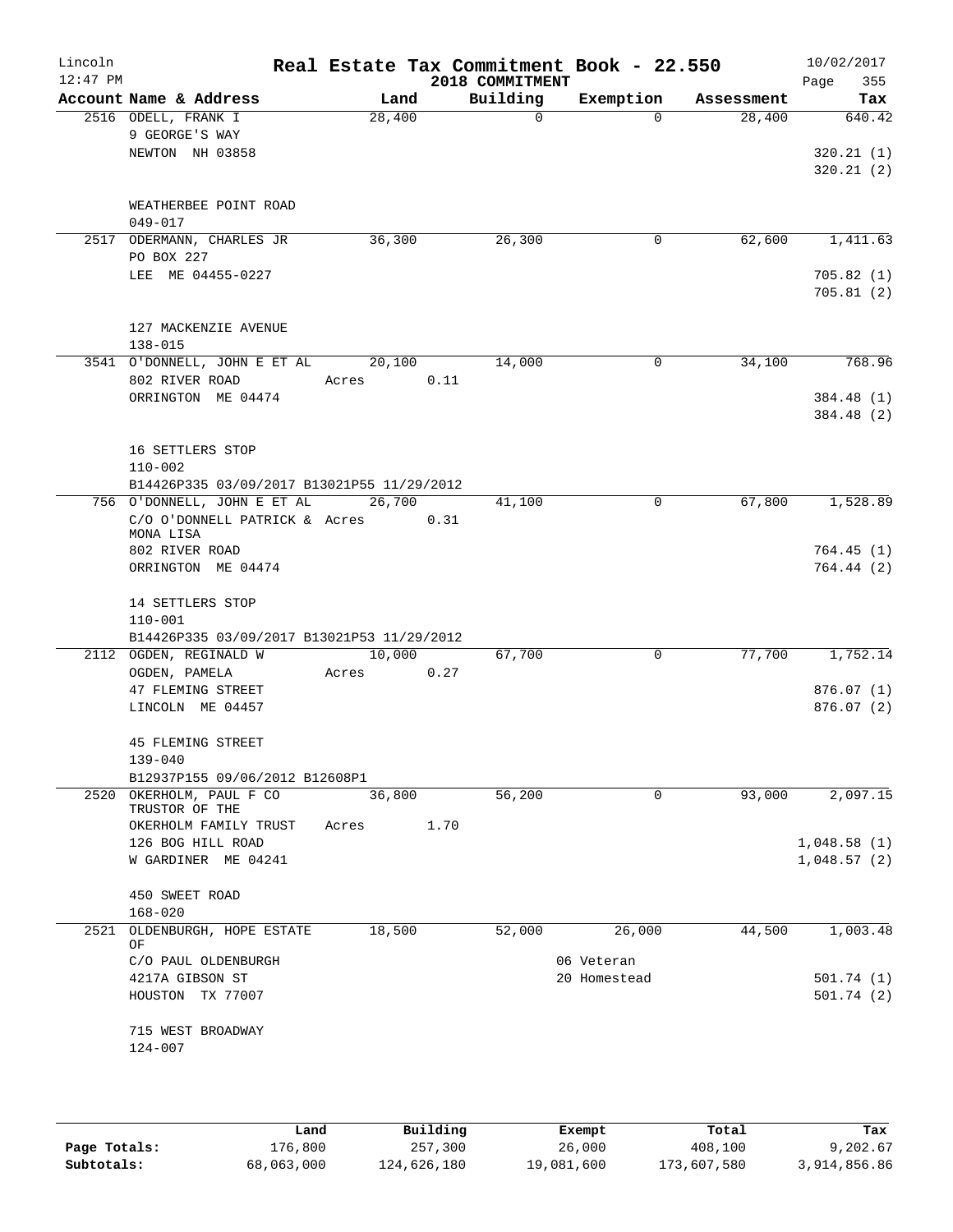| Lincoln    |                                 |            |        |                    | Real Estate Tax Commitment Book - 22.550 |                       | 10/02/2017  |
|------------|---------------------------------|------------|--------|--------------------|------------------------------------------|-----------------------|-------------|
| $12:47$ PM |                                 |            |        | 2018 COMMITMENT    |                                          |                       | 356<br>Page |
|            | Account Name & Address          | Land       |        |                    | Building Exemption                       | Assessment            | Tax         |
|            | 2522 OLDENBURGH, JAMES W        | 23,400     |        | $\frac{1}{78,900}$ | 20,000                                   | 82,300                | 1,855.87    |
|            | OLDENBURGH, WENDI               | Acres      | 5.00   |                    | 20 Homestead                             |                       |             |
|            | 705 WEST BROADWAY               |            |        |                    |                                          |                       | 927.94 (1)  |
|            | LINCOLN ME 04457-9704           |            |        |                    |                                          |                       | 927.93(2)   |
|            | 705 WEST BROADWAY               |            |        |                    |                                          |                       |             |
|            | $035 - 001$                     |            |        |                    |                                          |                       |             |
|            | B14553P135 07/21/2017 B5178P198 |            |        |                    |                                          |                       |             |
|            | 2524 OLDENBURGH, PAUL           | 10,600     |        | $\Omega$           |                                          | 10,600<br>0           | 239.03      |
|            | 4217A GIBSON ST                 |            |        |                    |                                          |                       |             |
|            | HOUSTON TX 77007                |            |        |                    |                                          |                       | 119.52(1)   |
|            |                                 |            |        |                    |                                          |                       | 119.51(2)   |
|            |                                 |            |        |                    |                                          |                       |             |
|            | WEST BROADWAY                   |            |        |                    |                                          |                       |             |
|            | $124 - 008$                     |            |        |                    |                                          |                       |             |
|            | 2523 OLDENBURGH, PAUL           | 10,200     |        | $\Omega$           |                                          | $\Omega$<br>10,200    | 230.01      |
|            | 4217A GIBSON STREET             |            |        |                    |                                          |                       |             |
|            | HOUSTON TX 77007                |            |        |                    |                                          |                       | 115.01(1)   |
|            |                                 |            |        |                    |                                          |                       | 115.00(2)   |
|            |                                 |            |        |                    |                                          |                       |             |
|            | WEST BROADWAY                   |            |        |                    |                                          |                       |             |
|            | 124-006                         |            |        |                    |                                          |                       |             |
|            | 2525 OLIVER, BRIAN P            |            | 38,700 |                    | 111,000 20,000                           | 129,700               | 2,924.74    |
|            | OLIVER, NIMFA                   | Acres 0.72 |        |                    | 20 Homestead                             |                       |             |
|            | 1952 BROACH AVENUE              |            |        |                    |                                          |                       | 1,462.37(1) |
|            | DUARTE CA 91010                 |            |        |                    |                                          |                       | 1,462.37(2) |
|            | 108 TAYLOR STREET               |            |        |                    |                                          |                       |             |
|            | $128 - 006$                     |            |        |                    |                                          |                       |             |
|            | 2529 OLIVER, KENT R             | 9,700      |        | 44,400             | 20,000                                   | 34,100                | 768.96      |
|            | 3 JEWELL STREET                 |            |        |                    | 20 Homestead                             |                       |             |
|            | LINCOLN ME 04457                |            |        |                    |                                          |                       | 384.48 (1)  |
|            |                                 |            |        |                    |                                          |                       | 384.48 (2)  |
|            |                                 |            |        |                    |                                          |                       |             |
|            | 3 JEWELL STREET                 |            |        |                    |                                          |                       |             |
|            | $139 - 223$                     |            |        |                    |                                          |                       |             |
|            | B8957P219                       |            |        |                    |                                          |                       |             |
|            | 2531 OLIVER, KYLE               | 16,000     |        | 7,100              |                                          | $\mathbf 0$<br>23,100 | 520.91      |
|            | OLIVER, MELANIE                 | Acres      | 2.00   |                    |                                          |                       |             |
|            | 533 MAIN STREET                 |            |        |                    |                                          |                       | 260.46(1)   |
|            | LINCOLN ME 04457                |            |        |                    |                                          |                       | 260.45(2)   |
|            |                                 |            |        |                    |                                          |                       |             |
|            | 29 PARK AVENUE                  |            |        |                    |                                          |                       |             |
|            | 135-007                         |            |        |                    |                                          |                       |             |
| 2527       | OLIVER, KYLE                    | 16,500     |        | 61,000             | 20,000                                   | 57,500                | 1,296.63    |
|            | LEONARD, LISA A                 | Acres      | 0.60   |                    | 20 Homestead                             |                       |             |
|            | 533 MAIN STREET                 |            |        |                    |                                          |                       | 648.32(1)   |
|            | LINCOLN ME 04457-9503           |            |        |                    |                                          |                       | 648.31(2)   |
|            | 541 MAIN STREET                 |            |        |                    |                                          |                       |             |
|            | 162-011                         |            |        |                    |                                          |                       |             |
|            | B13189P102 05/23/2013           |            |        |                    |                                          |                       |             |
|            |                                 |            |        |                    |                                          |                       |             |

|              | Land       | Building    | Exempt     | Total       | Tax          |
|--------------|------------|-------------|------------|-------------|--------------|
| Page Totals: | 125,100    | 302,400     | 80,000     | 347,500     | 7,836.15     |
| Subtotals:   | 68,188,100 | 124,928,580 | 19,161,600 | 173,955,080 | 3,922,693.01 |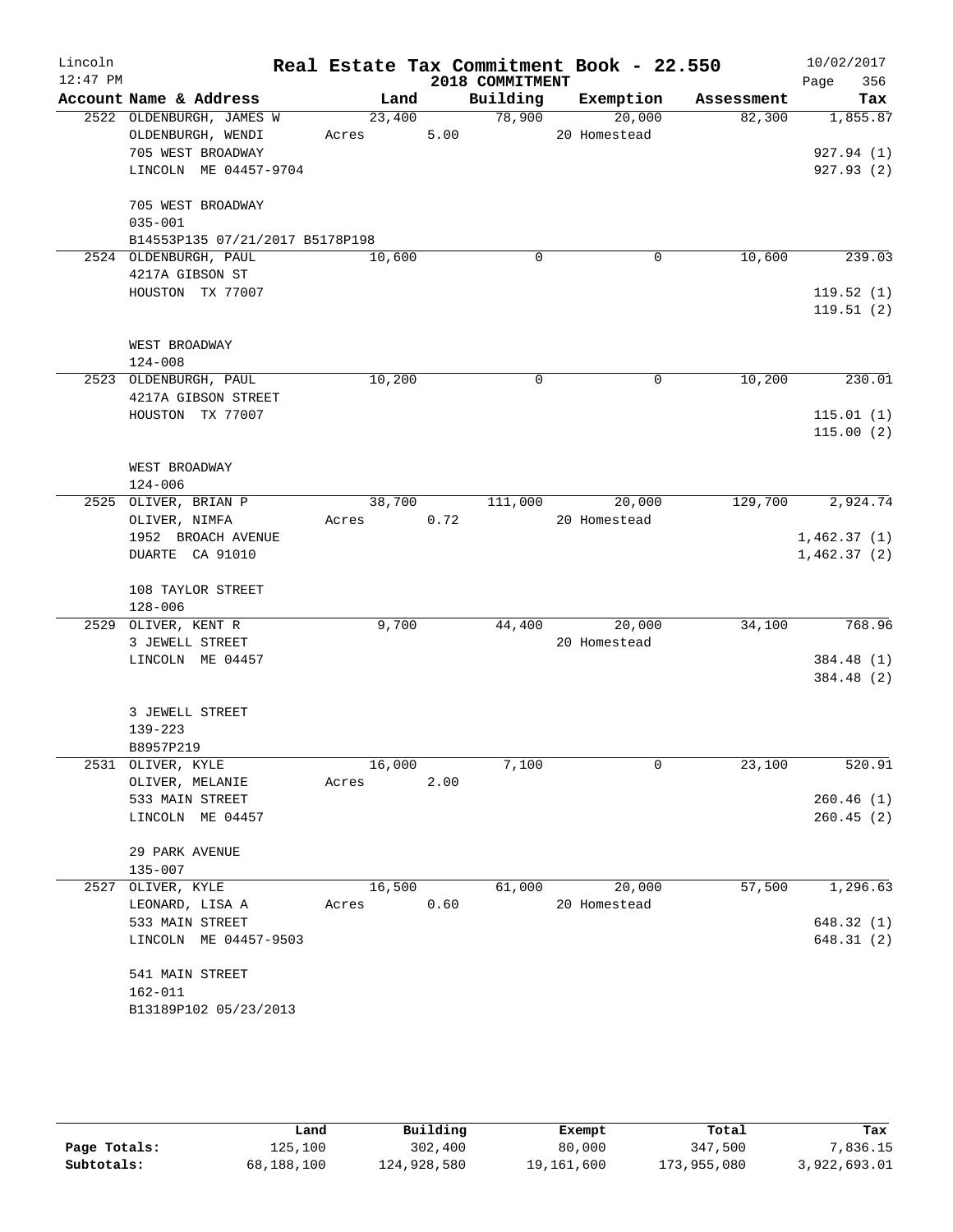| Lincoln      |                                             |                |                     |                   | Real Estate Tax Commitment Book - 22.550 |                      | 10/02/2017       |
|--------------|---------------------------------------------|----------------|---------------------|-------------------|------------------------------------------|----------------------|------------------|
| $12:47$ PM   | Account Name & Address                      |                |                     | 2018 COMMITMENT   |                                          |                      | 357<br>Page      |
|              | 2528 OLIVER, KYLE                           | Land<br>35,200 |                     | Building<br>7,400 | Exemption<br>0                           | Assessment<br>42,600 | Tax<br>960.63    |
|              | LEONARD, LISA A                             | Acres          | 1.00                |                   |                                          |                      |                  |
|              | 533 MAIN STREET                             |                |                     |                   |                                          |                      | 480.32 (1)       |
|              | LINCOLN ME 04457                            |                |                     |                   |                                          |                      | 480.31 (2)       |
|              |                                             |                |                     |                   |                                          |                      |                  |
|              | 18 SCOUT ROAD                               |                |                     |                   |                                          |                      |                  |
|              | $163 - 006$                                 |                |                     |                   |                                          |                      |                  |
|              | B13189P102 05/23/2013                       |                |                     |                   |                                          |                      |                  |
|              | 2532 OLIVER, KYLE                           | 13,100         |                     | $\mathbf 0$       | 0                                        | 13,100               | 295.41           |
|              | OLIVER, MELANIE                             | Acres          | 22.90               |                   |                                          |                      |                  |
|              | 533 MAIN STREET                             |                |                     |                   |                                          |                      | 147.71 (1)       |
|              | LINCOLN ME 04457                            |                |                     |                   |                                          |                      | 147.70(2)        |
|              | <b>MAIN STREET</b>                          |                |                     |                   |                                          |                      |                  |
|              | $162 - 008$                                 |                |                     |                   |                                          |                      |                  |
|              | B11084P30                                   |                |                     |                   |                                          |                      |                  |
|              | 2526 OLIVER, KYLE                           | 14,200         |                     | 18,700            | 0                                        | 32,900               | 741.90           |
|              | LEONARD, LISA                               | Acres          | 0.21                |                   |                                          |                      |                  |
|              | 533 MAIN STREET                             |                |                     |                   |                                          |                      | 370.95(1)        |
|              | LINCOLN ME 04457                            |                |                     |                   |                                          |                      | 370.95(2)        |
|              |                                             |                |                     |                   |                                          |                      |                  |
|              | 538 MAIN STREET                             |                |                     |                   |                                          |                      |                  |
|              | $162 - 005$                                 |                |                     |                   |                                          |                      |                  |
|              | B14354P204 12/07/2016 B13772P221 03/03/2015 |                |                     |                   |                                          |                      |                  |
|              | B13189P102 05/23/2013<br>2533 OLIVER, KYLE  | 20,400         |                     | 39,000            | 20,000                                   | 39,400               | 888.47           |
|              | OLIVER, MELANIE                             | Acres          | 7.93                |                   | 20 Homestead                             |                      |                  |
|              | 533 MAIN STREET                             |                |                     |                   |                                          |                      | 444.24 (1)       |
|              | LINCOLN ME 04457                            |                |                     |                   |                                          |                      | 444.23 (2)       |
|              |                                             |                |                     |                   |                                          |                      |                  |
|              | 533 MAIN STREET                             |                |                     |                   |                                          |                      |                  |
|              | $162 - 012$                                 |                |                     |                   |                                          |                      |                  |
|              | 2535 OLSEN, DONALD A & ANNA                 | 11,900         |                     | 40,000            | 20,000                                   | 31,900               | 719.35           |
|              | М<br>96 LEE ROAD                            |                | 0.53                |                   | 20 Homestead                             |                      |                  |
|              | LINCOLN ME 04457-1624                       | Acres          |                     |                   |                                          |                      | 359.68(1)        |
|              |                                             |                |                     |                   |                                          |                      | 359.67(2)        |
|              |                                             |                |                     |                   |                                          |                      |                  |
|              | 96 LEE ROAD                                 |                |                     |                   |                                          |                      |                  |
|              | $139 - 170$                                 |                |                     |                   |                                          |                      |                  |
|              | B14393P18 01/23/2017                        |                |                     |                   |                                          |                      |                  |
|              | 2357 OLSEN, JACOB A                         | 17,400         |                     | 91,800            | 0                                        | 109,200              | 2,462.46         |
|              | OLSEN , KIMBERLY S                          |                |                     |                   |                                          |                      |                  |
|              | 20 CLARK STREET                             |                |                     |                   |                                          |                      | 1, 231.23(1)     |
|              | LINCOLN ME 04457-1135                       |                |                     |                   |                                          |                      | 1, 231.23 (2)    |
|              | 20 CLARK STREET                             |                |                     |                   |                                          |                      |                  |
|              | $137 - 189$                                 |                |                     |                   |                                          |                      |                  |
|              | B12598P286 09/19/2011                       |                |                     |                   |                                          |                      |                  |
| 2538         | OLSEN, MELVIN W & TERRY                     | 17,600         |                     | 6,700             | 20,000                                   | 4,300                | 96.97            |
|              | L                                           |                |                     |                   |                                          |                      |                  |
|              | 627 WEST BROADWAY                           | Acres          | 0.18                |                   | 20 Homestead                             |                      |                  |
|              | LINCOLN<br>ME 04457-9704                    |                |                     |                   |                                          |                      | 48.49 (1)        |
|              |                                             |                |                     |                   |                                          |                      | 48.48 (2)        |
|              | 627 WEST BROADWAY                           |                |                     |                   |                                          |                      |                  |
|              | $045 - 008$                                 |                |                     |                   |                                          |                      |                  |
|              | B2157P620                                   |                |                     |                   |                                          |                      |                  |
|              |                                             |                |                     |                   |                                          |                      |                  |
| Page Totals: | Land<br>129,800                             |                | Building<br>203,600 |                   | Exempt<br>60,000                         | Total<br>273,400     | Tax<br>6, 165.19 |
| Subtotals:   | 68, 317, 900                                |                | 125, 132, 180       |                   | 19,221,600                               | 174, 228, 480        | 3,928,858.20     |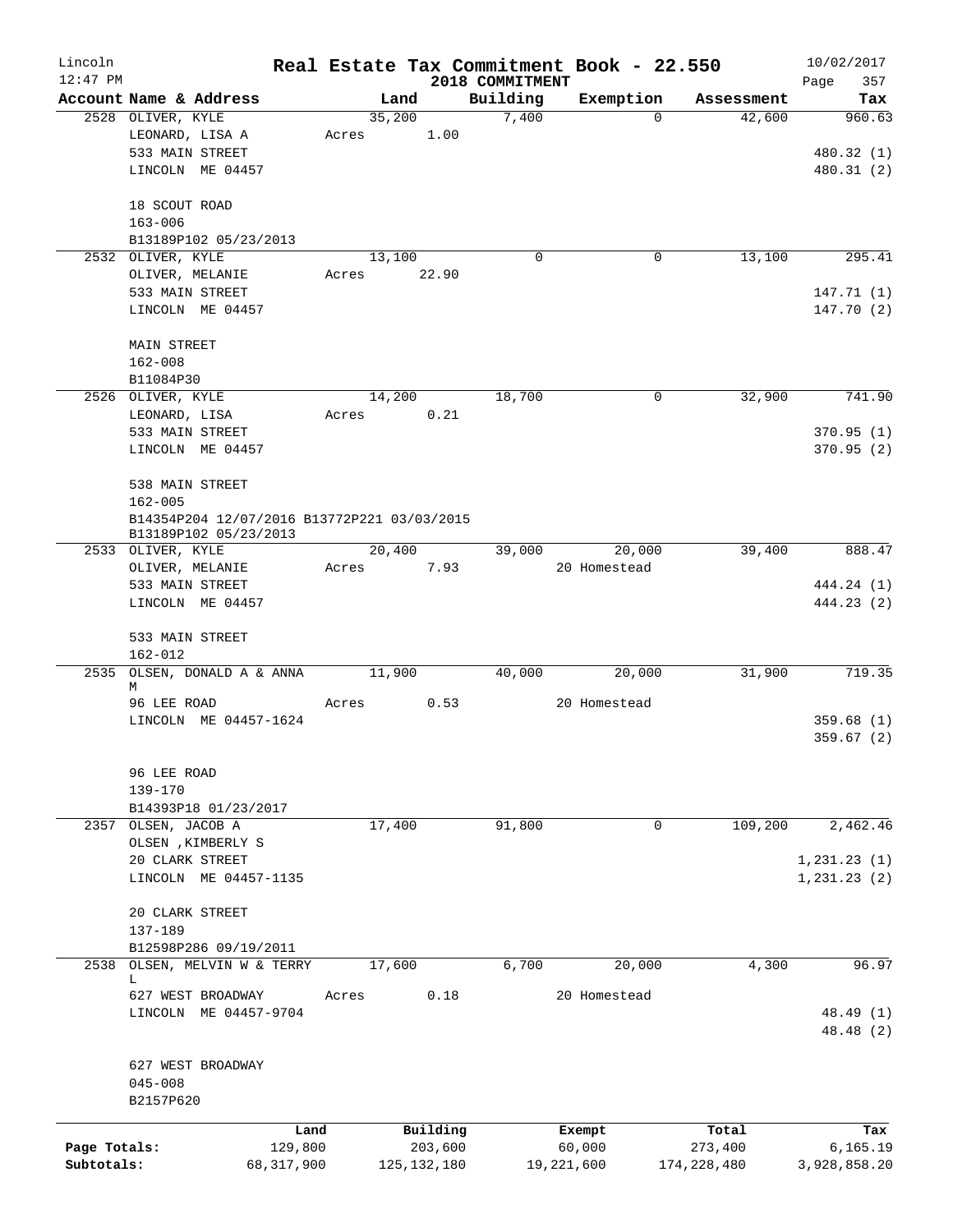| Lincoln      |                                    |       |               |          |                             |            | Real Estate Tax Commitment Book - 22.550 |             | 10/02/2017         |
|--------------|------------------------------------|-------|---------------|----------|-----------------------------|------------|------------------------------------------|-------------|--------------------|
| $12:47$ PM   | Account Name & Address             |       | Land          |          | 2018 COMMITMENT<br>Building |            | Exemption                                | Assessment  | 358<br>Page<br>Tax |
|              | 3050 OLSEN, ROSEMARY               |       | 8,400         |          | 42,400                      |            | 20,000                                   | 30,800      | 694.54             |
|              | 62 ENFIELD ROAD                    | Acres |               | 0.36     |                             |            | 20 Homestead                             |             |                    |
|              | LINCOLN ME 04457                   |       |               |          |                             |            |                                          |             | 347.27(1)          |
|              |                                    |       |               |          |                             |            |                                          |             | 347.27(2)          |
|              |                                    |       |               |          |                             |            |                                          |             |                    |
|              | 62 ENFIELD ROAD<br>$132 - 035$     |       |               |          |                             |            |                                          |             |                    |
|              | 2540 O'NEIL, KATHLEEN &            |       | 10,000        |          | $\Omega$                    |            | 0                                        | 10,000      | 225.50             |
|              | DERENZO, PATRICIA                  |       |               |          |                             |            |                                          |             |                    |
|              | 35 OVERLOOK DRIVE                  | Acres |               | 5.40     |                             |            |                                          |             |                    |
|              | WALLINGFORD CT 06492               |       |               |          |                             |            |                                          |             | 112.75(1)          |
|              |                                    |       |               |          |                             |            |                                          |             | 112.75(2)          |
|              | SWEET ROAD                         |       |               |          |                             |            |                                          |             |                    |
|              | $165 - 002$                        |       |               |          |                             |            |                                          |             |                    |
|              | 2541 O'NEILL, HARRY A &            |       | 45,300        |          | 71,000                      |            | 26,000                                   | 90,300      | 2,036.27           |
|              | MERLE B TRUST<br>36738 NILES DRIVE | Acres |               | 0.36     |                             |            | 06 Veteran                               |             |                    |
|              | ZEPHYRHILLS FL                     |       |               |          |                             |            | 20 Homestead                             |             | 1,018.14(1)        |
|              | 33542-3085                         |       |               |          |                             |            |                                          |             |                    |
|              |                                    |       |               |          |                             |            |                                          |             | 1,018.13(2)        |
|              | 17 COLLINS POINT ROAD              |       |               |          |                             |            |                                          |             |                    |
|              | $111 - 033$                        |       |               |          |                             |            |                                          |             |                    |
|              | B12537P87 07/18/2011               |       |               |          |                             |            |                                          |             |                    |
|              | 3849 ORR, DALE                     |       | 6,500         |          | 2,500                       |            | 0                                        | 9,000       | 202.95             |
|              | ORR, IRENE                         | Acres |               | 4.00     |                             |            |                                          |             |                    |
|              | 1053 ROUTE 2                       |       |               |          |                             |            |                                          |             | 101.48(1)          |
|              | WINN ME 04495                      |       |               |          |                             |            |                                          |             | 101.47(2)          |
|              | POND LANE                          |       |               |          |                             |            |                                          |             |                    |
|              | $049 - 027$                        |       |               |          |                             |            |                                          |             |                    |
|              | B13554P207 06/09/2014 B12928P286   |       |               |          |                             |            |                                          |             |                    |
|              | 1872 OSBORNE JR, ARTHUR<br>FRANCIS |       | 23,500        |          | 74,100                      |            | 0                                        | 97,600      | 2,200.88           |
|              | 148 TOWN FARM ROAD                 | Acres |               | 5.10     |                             |            |                                          |             |                    |
|              | LINCOLN ME 04457                   |       |               |          |                             |            |                                          |             | 1, 100.44(1)       |
|              |                                    |       |               |          |                             |            |                                          |             | 1, 100.44(2)       |
|              |                                    |       |               |          |                             |            |                                          |             |                    |
|              | 148 TOWN FARM ROAD<br>$081 - 010$  |       |               |          |                             |            |                                          |             |                    |
|              | B12960P160 09/28/2012              |       |               |          |                             |            |                                          |             |                    |
|              | 3447 OSBORNE, ARTHUR               |       | 22,700        |          | 100, 300                    |            | $\mathbf 0$                              | 123,000     | 2,773.65           |
|              | OSBORNE, MELISSA                   | Acres |               | 0.43     |                             |            |                                          |             |                    |
|              | 148 TOWN FARM ROAD                 |       |               |          |                             |            |                                          |             | 1,386.83(1)        |
|              | LINCOLN ME 04457                   |       |               |          |                             |            |                                          |             | 1,386.82(2)        |
|              | 197 MAIN STREET                    |       |               |          |                             |            |                                          |             |                    |
|              | 141-102                            |       |               |          |                             |            |                                          |             |                    |
|              | B14454P1 04/10/2017                |       |               |          |                             |            |                                          |             |                    |
| 2544         | OSBORNE, KENNETH W &               |       | 49,400        |          | 31,500                      |            | $\mathbf 0$                              | 80,900      | 1,824.30           |
|              | THERESA I                          |       |               |          |                             |            |                                          |             |                    |
|              | TRUST<br>2 REEF LANE               | Acres |               | 1.74     |                             |            |                                          |             | 912.15(1)          |
|              | SCARBOROUGH ME 04074               |       |               |          |                             |            |                                          |             | 912.15(2)          |
|              |                                    |       |               |          |                             |            |                                          |             |                    |
|              | 5 PARTRIDGE LANE                   |       |               |          |                             |            |                                          |             |                    |
|              | 149-012                            |       |               |          |                             |            |                                          |             |                    |
|              |                                    | Land  |               | Building |                             | Exempt     |                                          | Total       | Tax                |
| Page Totals: | 165,800                            |       |               | 321,800  |                             | 46,000     |                                          | 441,600     | 9,958.09           |
| Subtotals:   | 68,483,700                         |       | 125, 453, 980 |          |                             | 19,267,600 |                                          | 174,670,080 | 3,938,816.29       |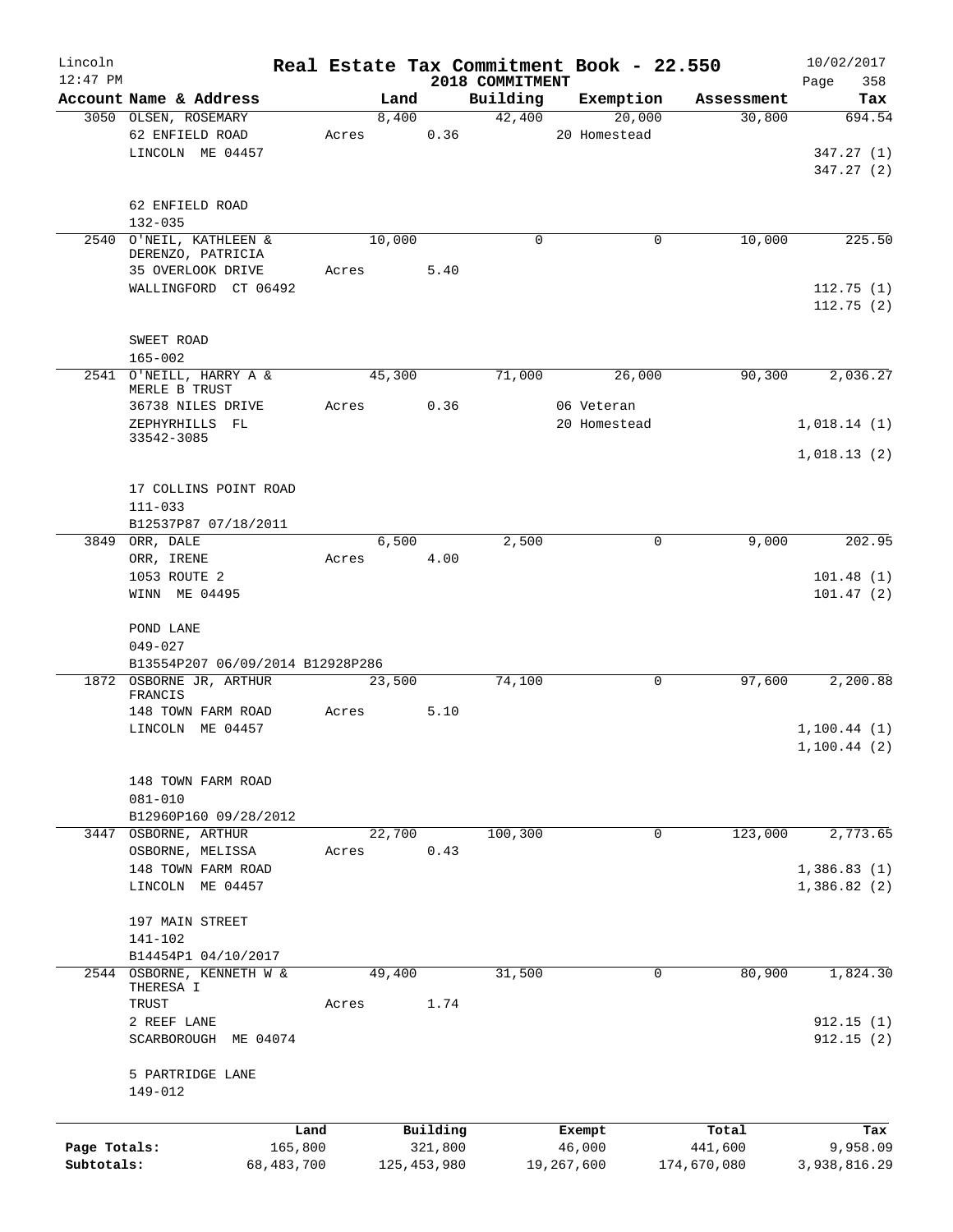| Lincoln<br>$12:47$ PM |                                    |                         |                                             |             |      | Real Estate Tax Commitment Book - 22.550<br>2018 COMMITMENT |              |            | 10/02/2017<br>359<br>Page |
|-----------------------|------------------------------------|-------------------------|---------------------------------------------|-------------|------|-------------------------------------------------------------|--------------|------------|---------------------------|
|                       |                                    | Account Name & Address  |                                             | Land        |      | Building                                                    | Exemption    | Assessment | Tax                       |
|                       | 2546 OSGOOD, CASEY P               |                         | 18,300                                      |             |      | 57,400                                                      | 20,000       | 55,700     | 1,256.04                  |
|                       |                                    | OSGOOD, AMANDA S        |                                             |             |      |                                                             | 20 Homestead |            |                           |
|                       | 724 MAIN STREET                    |                         |                                             |             |      |                                                             |              |            | 628.02(1)                 |
|                       |                                    | LINCOLN ME 04457-9534   |                                             |             |      |                                                             |              |            | 628.02(2)                 |
|                       | 724 MAIN STREET                    |                         |                                             |             |      |                                                             |              |            |                           |
|                       | $080 - 009$                        |                         |                                             |             |      |                                                             |              |            |                           |
|                       |                                    | 2547 OSGOOD, DOROTHY M  | 12,800                                      |             |      | $\mathbf 0$                                                 | 0            | 12,800     | 288.64                    |
|                       |                                    | 309 WEST BROADWAY       | Acres                                       |             | 4.76 |                                                             |              |            |                           |
|                       |                                    | LINCOLN ME 04457        |                                             |             |      |                                                             |              |            | 144.32(1)                 |
|                       |                                    |                         |                                             |             |      |                                                             |              |            | 144.32 (2)                |
|                       |                                    | FOLSOM POND ROAD        |                                             |             |      |                                                             |              |            |                           |
|                       | $039 - 008$                        |                         |                                             |             |      |                                                             |              |            |                           |
|                       | B4305P256                          |                         |                                             |             |      |                                                             |              |            |                           |
|                       | 2548 OSGOOD, RENTALS               |                         |                                             | $\mathbf 0$ |      | 5,100                                                       | $\mathbf 0$  | 5,100      | 115.01                    |
|                       |                                    | 309 WEST BROADWAY       |                                             |             |      |                                                             |              |            |                           |
|                       |                                    | LINCOLN ME 04457        |                                             |             |      |                                                             |              |            | 57.51(1)                  |
|                       |                                    |                         |                                             |             |      |                                                             |              |            | 57.50(2)                  |
|                       |                                    |                         |                                             |             |      |                                                             |              |            |                           |
|                       |                                    | 11 CLIFFORD LANE        |                                             |             |      |                                                             |              |            |                           |
|                       | 027-027-001-MH0<br>79 OSGOOD, RYAN |                         | 13,800                                      |             |      | 35,000                                                      | 20,000       | 28,800     | 649.44                    |
|                       |                                    | 30 LAKEVIEW STREET      | Acres                                       |             | 0.21 |                                                             | 20 Homestead |            |                           |
|                       |                                    | LINCOLN ME 04457        |                                             |             |      |                                                             |              |            | 324.72 (1)                |
|                       |                                    |                         |                                             |             |      |                                                             |              |            | 324.72 (2)                |
|                       | $139 - 245$<br>B6537P216           | 30 LAKEVIEW STREET      | B13307P260 08/27/2013 B13068P182 01/16/2013 |             |      |                                                             |              |            |                           |
|                       |                                    | 2552 OSGOOD, STERLING B | 7,200                                       |             |      | $\mathbf 0$                                                 | $\mathbf 0$  | 7,200      | 162.36                    |
|                       |                                    | 309 WEST BROADWAY       | Acres                                       |             | 0.51 |                                                             |              |            |                           |
|                       |                                    | LINCOLN ME 04457        |                                             |             |      |                                                             |              |            | 81.18(1)                  |
|                       |                                    |                         |                                             |             |      |                                                             |              |            | 81.18(2)                  |
|                       |                                    |                         |                                             |             |      |                                                             |              |            |                           |
|                       |                                    | FOLSOM POND ROAD        |                                             |             |      |                                                             |              |            |                           |
|                       | $027 - 025$<br>B4305P260           |                         |                                             |             |      |                                                             |              |            |                           |
|                       |                                    | 2554 OSGOOD, STERLING B | 21,000                                      |             |      | 31,500                                                      | 0            | 52,500     | 1,183.88                  |
|                       |                                    | 309 WEST BROADWAY       |                                             |             |      |                                                             |              |            |                           |
|                       |                                    | LINCOLN ME 04457        |                                             |             |      |                                                             |              |            | 591.94(1)                 |
|                       |                                    |                         |                                             |             |      |                                                             |              |            | 591.94(2)                 |
|                       |                                    |                         |                                             |             |      |                                                             |              |            |                           |
|                       |                                    | 309 WEST BROADWAY       |                                             |             |      |                                                             |              |            |                           |
|                       | $129 - 016$                        | 2553 OSGOOD, STERLING B | 7,100                                       |             |      | $\mathbf 0$                                                 | $\mathbf 0$  | 7,100      | 160.11                    |
|                       |                                    | 309 WEST BROADWAY       | Acres                                       |             | 0.60 |                                                             |              |            |                           |
|                       |                                    | LINCOLN ME 04457        |                                             |             |      |                                                             |              |            | 80.06(1)                  |
|                       |                                    |                         |                                             |             |      |                                                             |              |            | 80.05(2)                  |
|                       |                                    |                         |                                             |             |      |                                                             |              |            |                           |
|                       |                                    | FOLSOM POND ROAD        |                                             |             |      |                                                             |              |            |                           |
|                       | $027 - 026$                        |                         |                                             |             |      |                                                             |              |            |                           |
|                       | B4305P260                          |                         |                                             |             |      |                                                             |              |            |                           |
|                       |                                    |                         |                                             |             |      |                                                             |              |            |                           |
|                       |                                    |                         |                                             |             |      |                                                             |              |            |                           |

|              | Land       | Building    | Exempt     | Total       | Tax          |
|--------------|------------|-------------|------------|-------------|--------------|
| Page Totals: | 80,200     | 129,000     | 40,000     | 169,200     | 3,815.48     |
| Subtotals:   | 68,563,900 | 125,582,980 | 19,307,600 | 174,839,280 | 3,942,631.77 |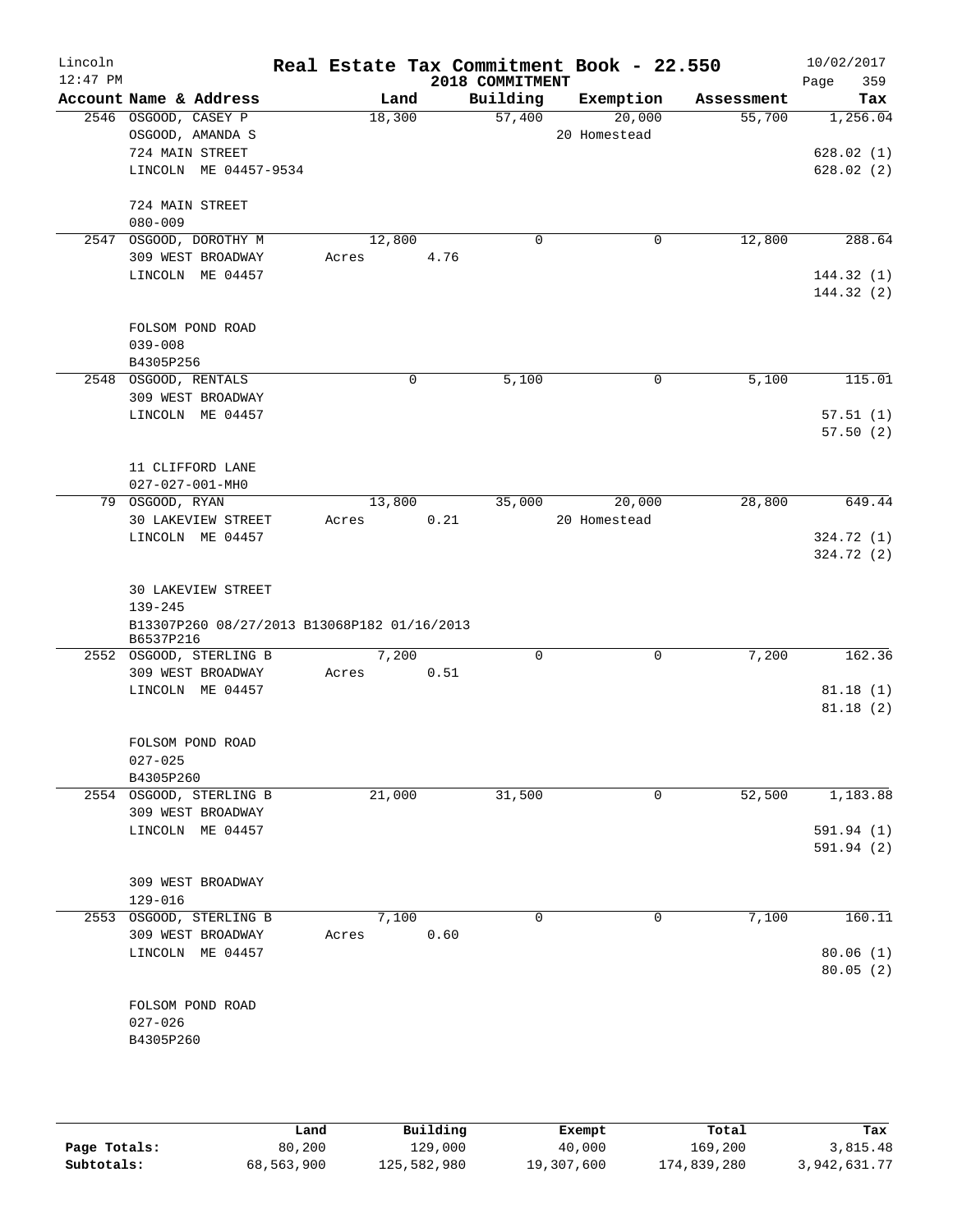| Lincoln      |                                             |        |                     |                             | Real Estate Tax Commitment Book - 22.550 |                  | 10/02/2017         |
|--------------|---------------------------------------------|--------|---------------------|-----------------------------|------------------------------------------|------------------|--------------------|
| $12:47$ PM   | Account Name & Address                      | Land   |                     | 2018 COMMITMENT<br>Building | Exemption                                | Assessment       | Page<br>360<br>Tax |
|              | 2551 OSGOOD, STERLING B                     | 7,100  |                     | $\mathbf 0$                 | $\Omega$                                 | 7,100            | 160.11             |
|              | 309 WEST BROADWAY                           | Acres  | 0.65                |                             |                                          |                  |                    |
|              | LINCOLN ME 04457                            |        |                     |                             |                                          |                  | 80.06(1)           |
|              |                                             |        |                     |                             |                                          |                  | 80.05(2)           |
|              |                                             |        |                     |                             |                                          |                  |                    |
|              | FOLSOM POND ROAD                            |        |                     |                             |                                          |                  |                    |
|              | $027 - 017$                                 |        |                     |                             |                                          |                  |                    |
|              | B5039P49                                    |        |                     |                             |                                          |                  |                    |
| 2556         | OSGOOD, STERLING B &                        | 36,000 |                     | 59,700                      | 0                                        | 95,700           | 2,158.04           |
|              | DOROTHY M<br>309 WEST BROADWAY              | Acres  | 0.16                |                             |                                          |                  |                    |
|              | LINCOLN ME 04457                            |        |                     |                             |                                          |                  | 1,079.02(1)        |
|              |                                             |        |                     |                             |                                          |                  | 1,079.02(2)        |
|              |                                             |        |                     |                             |                                          |                  |                    |
|              | 867 TRANSALPINE ROAD                        |        |                     |                             |                                          |                  |                    |
|              | $111 - 022$                                 |        |                     |                             |                                          |                  |                    |
|              | B14124P194 04/08/2016 B14124P194 04/15/2016 |        |                     |                             |                                          |                  |                    |
|              | 2555 OSGOOD, STERLING B &                   | 40,000 |                     | 133,700                     | 20,000                                   | 153,700          | 3,465.94           |
|              | DOROTHY M                                   |        |                     |                             |                                          |                  |                    |
|              | 309 WEST BROADWAY                           | Acres  | 0.35                |                             | 20 Homestead                             |                  |                    |
|              | LINCOLN ME 04457                            |        |                     |                             |                                          |                  | 1,732.97(1)        |
|              |                                             |        |                     |                             |                                          |                  | 1,732.97(2)        |
|              |                                             |        |                     |                             |                                          |                  |                    |
|              | 871 TRANSALPINE ROAD                        |        |                     |                             |                                          |                  |                    |
|              | $111 - 021$                                 |        |                     |                             |                                          |                  |                    |
|              | B14124P194 04/15/2016                       |        |                     |                             |                                          |                  |                    |
|              | 2557 OSMANI, DHURATA                        | 26,100 |                     | 49,800                      | $\mathbf 0$                              | 75,900           | 1,711.55           |
|              | OSMANI, ILIR                                |        |                     |                             |                                          |                  | 855.78 (1)         |
|              | 38 MAIN STREET                              |        |                     |                             |                                          |                  |                    |
|              | LINCOLN ME 04457                            |        |                     |                             |                                          |                  | 855.77 (2)         |
|              | 38 MAIN STREET                              |        |                     |                             |                                          |                  |                    |
|              | $137 - 047$                                 |        |                     |                             |                                          |                  |                    |
|              | 2558 OSMANI, ILIR                           | 52,000 |                     | 0                           | 0                                        | 52,000           | 1,172.60           |
|              | OSMANI, DHURATA                             | Acres  | 1.75                |                             |                                          |                  |                    |
|              | 38 MAIN STREET                              |        |                     |                             |                                          |                  | 586.30(1)          |
|              | LINCOLN ME 04457                            |        |                     |                             |                                          |                  | 586.30(2)          |
|              |                                             |        |                     |                             |                                          |                  |                    |
|              | WHITE POINT ESTATES                         |        |                     |                             |                                          |                  |                    |
|              | ROAD                                        |        |                     |                             |                                          |                  |                    |
|              | $057 - 039$                                 |        |                     |                             |                                          |                  |                    |
|              | 2559 OSNOE, BARBARA D                       | 20,500 |                     | 17,200                      | 20,000                                   | 17,700           | 399.14             |
|              | KETCHUM, VALERIE G                          | Acres  | 1.70                |                             | 20 Homestead                             |                  |                    |
|              | 9 POPLAR CIRCLE                             |        |                     |                             |                                          |                  | 199.57 (1)         |
|              | LINCOLN ME 04457-9602                       |        |                     |                             |                                          |                  | 199.57(2)          |
|              |                                             |        |                     |                             |                                          |                  |                    |
|              | 9 POPLAR CIRCLE<br>$038 - 001$              |        |                     |                             |                                          |                  |                    |
|              | B11278P194 B7072P351                        |        |                     |                             |                                          |                  |                    |
|              | 2561 OTIS, CHRISTIAN W                      | 8,700  |                     | 56,700                      | 20,000                                   | 45,400           | 1,023.77           |
|              | SMITH, MICHELLE                             | Acres  | 0.20                |                             | 20 Homestead                             |                  |                    |
|              | 25 LEE ROAD                                 |        |                     |                             |                                          |                  | 511.89(1)          |
|              | LINCOLN ME 04457                            |        |                     |                             |                                          |                  | 511.88(2)          |
|              |                                             |        |                     |                             |                                          |                  |                    |
|              | 25 LEE ROAD                                 |        |                     |                             |                                          |                  |                    |
|              | 139-291                                     |        |                     |                             |                                          |                  |                    |
|              |                                             |        |                     |                             |                                          |                  |                    |
|              |                                             |        |                     |                             |                                          |                  |                    |
|              |                                             |        |                     |                             |                                          |                  |                    |
| Page Totals: | Land<br>190,400                             |        | Building<br>317,100 |                             | Exempt<br>60,000                         | Total<br>447,500 | Tax<br>10,091.15   |
|              |                                             |        |                     |                             |                                          |                  |                    |

**Subtotals:** 68,754,300 125,900,080 19,367,600 175,286,780 3,952,722.92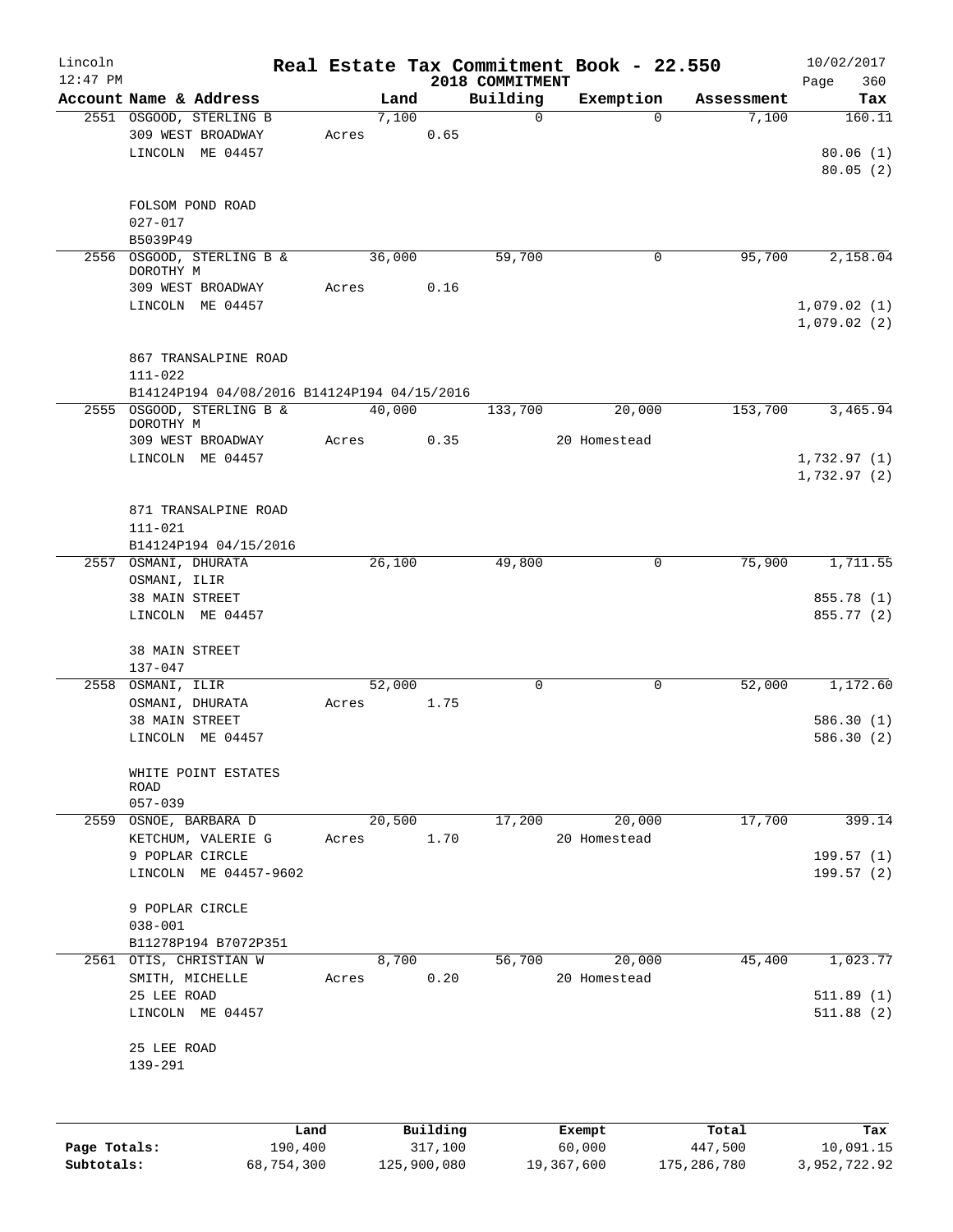| Lincoln<br>$12:47$ PM |                                             |        |       | 2018 COMMITMENT | Real Estate Tax Commitment Book - 22.550 |            | 10/02/2017<br>361       |
|-----------------------|---------------------------------------------|--------|-------|-----------------|------------------------------------------|------------|-------------------------|
|                       | Account Name & Address                      | Land   |       | Building        | Exemption                                | Assessment | Page<br>Tax             |
|                       | 2562 OUELLETTE, CASSIDY                     | 11,800 |       | 18,500          | $\Omega$                                 | 30, 300    | 683.27                  |
|                       | 1248 MAIN STREET                            | Acres  | 8.45  |                 |                                          |            |                         |
|                       | LINCOLN ME 04457                            |        |       |                 |                                          |            | 341.64(1)               |
|                       |                                             |        |       |                 |                                          |            | 341.63(2)               |
|                       | 1248 MAIN STREET                            |        |       |                 |                                          |            |                         |
|                       | $095 - 007$                                 |        |       |                 |                                          |            |                         |
|                       | B12867P107 07/02/2012                       |        |       |                 |                                          |            |                         |
|                       | 719 OUELLETTE, LEON                         | 8,700  |       | 69,000          | 0                                        | 77,700     | 1,752.14                |
|                       | OUELLETTE, MELISSA                          |        |       |                 |                                          |            |                         |
|                       | 13 SCHOOL STREET<br>LINCOLN ME 04457        |        |       |                 |                                          |            | 876.07(1)<br>876.07 (2) |
|                       |                                             |        |       |                 |                                          |            |                         |
|                       | 13 SCHOOL STREET                            |        |       |                 |                                          |            |                         |
|                       | 137-086                                     |        |       |                 |                                          |            |                         |
|                       | B12863P171 06/28/2012                       |        |       |                 |                                          |            |                         |
| 2563                  | OUELLETTE, STEPHEN A &<br>DIANA M           | 10,900 |       | 57,400          | 20,000                                   | 48,300     | 1,089.17                |
|                       | 55 LEE ROAD                                 |        |       |                 | 20 Homestead                             |            |                         |
|                       | LINCOLN ME 04457-1532                       |        |       |                 |                                          |            | 544.59 (1)              |
|                       |                                             |        |       |                 |                                          |            | 544.58 (2)              |
|                       | 55 LEE ROAD                                 |        |       |                 |                                          |            |                         |
|                       | $139 - 207$                                 |        |       |                 |                                          |            |                         |
|                       | B3848P348                                   |        |       |                 |                                          |            |                         |
|                       | 2565 OWENS, DAVID                           | 42,000 |       | 30,300          | 0                                        | 72,300     | 1,630.37                |
|                       | 139 MERRYMAN ROAD                           | Acres  | 0.89  |                 |                                          |            |                         |
|                       | GLENBURN ME 04401                           |        |       |                 |                                          |            | 815.19(1)               |
|                       |                                             |        |       |                 |                                          |            | 815.18(2)               |
|                       | 547 EGG POND ROAD                           |        |       |                 |                                          |            |                         |
|                       | $169 - 009$                                 |        |       |                 |                                          |            |                         |
|                       | B10522P230                                  |        |       |                 |                                          |            |                         |
|                       | 3791 P.O.P.51, LLC                          | 28,000 |       | 0               | 0                                        | 28,000     | 631.40                  |
|                       | C/O JANE CLIFFORD                           | Acres  | 2.50  |                 |                                          |            |                         |
|                       | PO BOX 32                                   |        |       |                 |                                          |            | 315.70(1)               |
|                       | LINCOLN ME 04457                            |        |       |                 |                                          |            | 315.70(2)               |
|                       | KIMBALL LANE                                |        |       |                 |                                          |            |                         |
|                       | $153 - 021$                                 |        |       |                 |                                          |            |                         |
|                       | B14350P176 12/01/2016 B14350P172 11/09/2016 |        |       |                 |                                          |            |                         |
|                       | B13771P161 03/02/2015 B12910P50 08/10/2012  |        |       |                 |                                          |            |                         |
|                       | 791 P.O.P.51, LLC                           | 42,800 |       | 41,300          | $\Omega$                                 | 84,100     | 1,896.46                |
|                       | C/O JANE CLIFFORD                           | Acres  | 20.00 |                 |                                          |            |                         |
|                       | PO BOX 32                                   |        |       |                 |                                          |            | 948.23 (1)              |
|                       | LINCOLN ME 04457-9534                       |        |       |                 |                                          |            | 948.23 (2)              |
|                       | 588 MAIN STREET                             |        |       |                 |                                          |            |                         |
|                       | $080 - 001$                                 |        |       |                 |                                          |            |                         |
|                       | B14350P170 11/09/2016 B13771P161 03/02/2015 |        |       |                 |                                          |            |                         |

|              | Land       | Building    | Exempt     | Total       | Tax          |
|--------------|------------|-------------|------------|-------------|--------------|
| Page Totals: | 144,200    | 216,500     | 20,000     | 340,700     | 7,682.81     |
| Subtotals:   | 68,898,500 | 126,116,580 | 19,387,600 | 175,627,480 | 3,960,405.73 |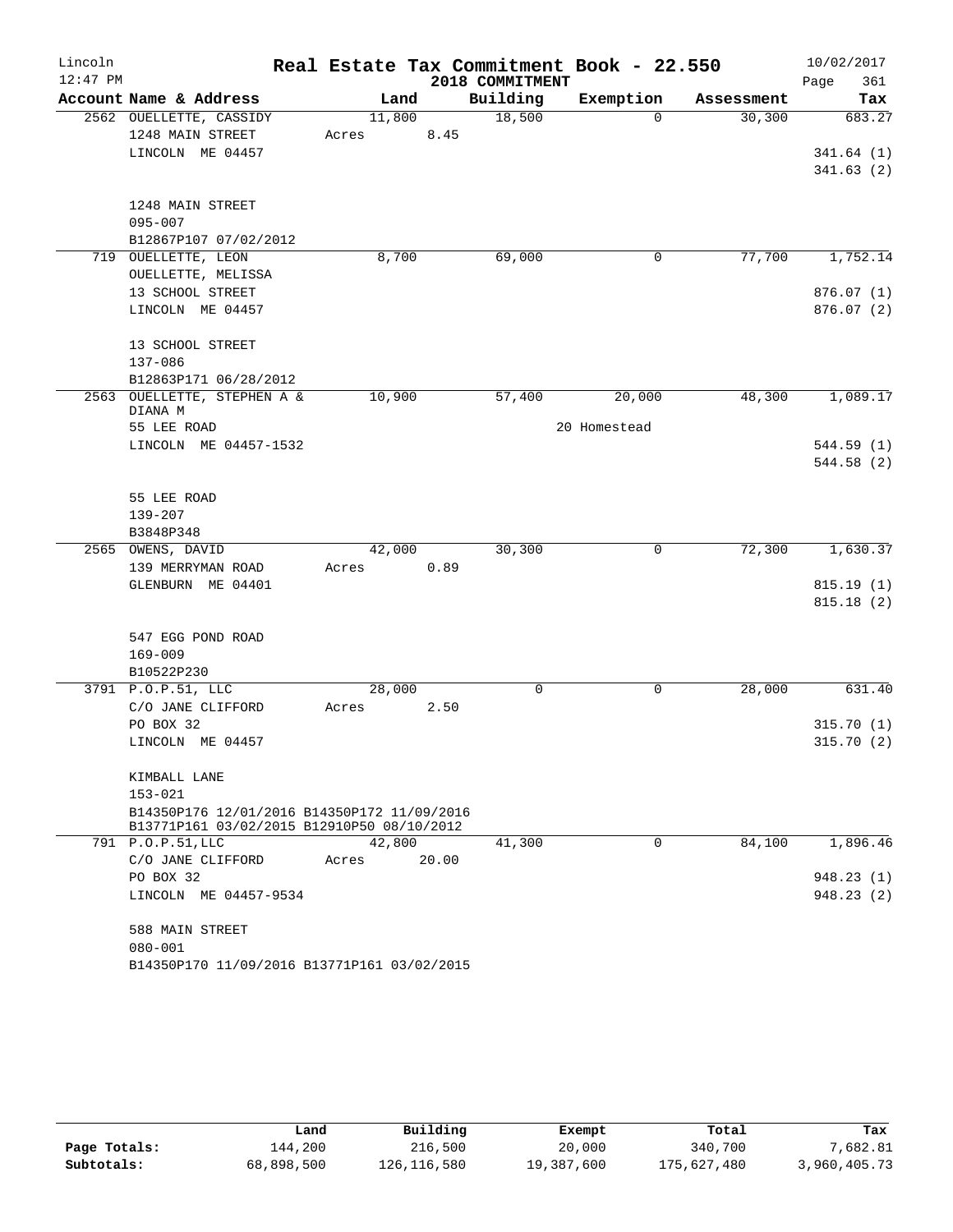| Lincoln<br>$12:47$ PM |                                                   |       |                 |                             | Real Estate Tax Commitment Book - 22.550 |            | 10/02/2017             |
|-----------------------|---------------------------------------------------|-------|-----------------|-----------------------------|------------------------------------------|------------|------------------------|
|                       | Account Name & Address                            |       | Land            | 2018 COMMITMENT<br>Building | Exemption                                | Assessment | Page<br>362<br>Tax     |
|                       | 2566 PAGE, GREGORY W &                            |       | 32,700          | 76,500                      | 20,000                                   | 89,200     | 2,011.46               |
|                       | MELISSA A                                         |       |                 |                             |                                          |            |                        |
|                       | 15 BLAKE DRIVE<br>LINCOLN ME 04457                | Acres | 26.13           |                             | 20 Homestead                             |            | 1,005.73(1)            |
|                       |                                                   |       |                 |                             |                                          |            | 1,005.73(2)            |
|                       |                                                   |       |                 |                             |                                          |            |                        |
|                       | 15 BLAKE DRIVE                                    |       |                 |                             |                                          |            |                        |
|                       | $071 - 004$                                       |       |                 |                             |                                          |            |                        |
|                       | B14033P291 12/16/2015                             |       |                 |                             |                                          |            |                        |
|                       | 2894 PAGE, JUSTIN<br>14 HALE STREET               | Acres | 12,700<br>0.25  | 57,300                      | 0                                        | 70,000     | 1,578.50               |
|                       | LINCOLN ME 04457                                  |       |                 |                             |                                          |            | 789.25(1)              |
|                       |                                                   |       |                 |                             |                                          |            | 789.25(2)              |
|                       | 14 HALE STREET                                    |       |                 |                             |                                          |            |                        |
|                       | $132 - 004$                                       |       |                 |                             |                                          |            |                        |
|                       | B13445P163 01/17/2014 B13439P53 09/30/2013        |       |                 |                             |                                          |            |                        |
|                       | B13275P287 07/31/2013 B13004P67 11/09/2012        |       |                 |                             |                                          |            |                        |
|                       | 2568 PAGE, LEIGH<br>PAGE, PAMELA                  |       | 6,400           | 57,900                      | 20,000<br>20 Homestead                   | 44,300     | 998.97                 |
|                       | 30 LEE ROAD                                       |       |                 |                             |                                          |            | 499.49 (1)             |
|                       | LINCOLN ME 04457-1407                             |       |                 |                             |                                          |            | 499.48 (2)             |
|                       |                                                   |       |                 |                             |                                          |            |                        |
|                       | 30 LEE ROAD                                       |       |                 |                             |                                          |            |                        |
|                       | $139 - 095$                                       |       |                 |                             |                                          |            |                        |
|                       | 2569 PAGE, MICHAEL                                |       | 15,100          | 82,800                      | 20,000<br>20 Homestead                   | 77,900     | 1,756.65               |
|                       | PAGE, NANCY<br>316 TRANSALPINE ROAD               | Acres | 1.46            |                             |                                          |            | 878.33 (1)             |
|                       | LINCOLN ME 04457                                  |       |                 |                             |                                          |            | 878.32(2)              |
|                       | 316 TRANSALPINE ROAD                              |       |                 |                             |                                          |            |                        |
|                       | $026 - 025$                                       |       |                 |                             |                                          |            |                        |
|                       | 2570 PAGE, OWEN L & VEDA M                        |       | 10,000          | 72,500                      | 20,000                                   | 62,500     | 1,409.38               |
|                       | 13 LEE ROAD                                       |       |                 |                             | 20 Homestead                             |            |                        |
|                       | LINCOLN ME 04457                                  |       |                 |                             |                                          |            | 704.69(1)              |
|                       |                                                   |       |                 |                             |                                          |            | 704.69(2)              |
|                       | 13 LEE ROAD                                       |       |                 |                             |                                          |            |                        |
|                       | $139 - 295$                                       |       |                 |                             |                                          |            |                        |
|                       | B5283P175                                         |       |                 |                             |                                          |            |                        |
|                       | 3922 PALILONIS, FELIX M                           |       | 27,800          | 0                           | 0                                        | 27,800     | 626.89                 |
|                       | PALILONIS, PATRICIA                               | Acres | 4.20            |                             |                                          |            |                        |
|                       | 401 NEW ROAD<br>SOUTHHAMPTON NJ 08088             |       |                 |                             |                                          |            | 313.45(1)<br>313.44(2) |
|                       |                                                   |       |                 |                             |                                          |            |                        |
|                       | WHISPERING PINE LANE                              |       |                 |                             |                                          |            |                        |
|                       | $060 - 006$                                       |       |                 |                             |                                          |            |                        |
|                       | B14306P47 10/12/2016                              |       |                 |                             |                                          |            |                        |
|                       | 2573 PALMER, DAVID & CHERYL<br>13 FAIRVIEW AVENUE | Acres | 30,800<br>42.00 | $\mathbf 0$                 | 0                                        | 30,800     | 694.54                 |
|                       | ATTLEBORO MA                                      |       |                 |                             |                                          |            | 347.27(1)              |
|                       | 02703-5809                                        |       |                 |                             |                                          |            |                        |
|                       |                                                   |       |                 |                             |                                          |            | 347.27 (2)             |
|                       | 615 SWEET ROAD                                    |       |                 |                             |                                          |            |                        |
|                       | $165 - 003$                                       |       |                 |                             |                                          |            |                        |
|                       |                                                   |       |                 |                             |                                          |            |                        |
|                       |                                                   |       |                 |                             |                                          |            |                        |
|                       |                                                   | Land  | Building        |                             | Exempt                                   | Total      | Tax                    |

|              | Land       | Building    | Exempt     | Total       | Tax          |
|--------------|------------|-------------|------------|-------------|--------------|
| Page Totals: | 135,500    | 347,000     | 80,000     | 402,500     | 9,076.39     |
| Subtotals:   | 69,034,000 | 126,463,580 | 19,467,600 | 176,029,980 | 3,969,482.12 |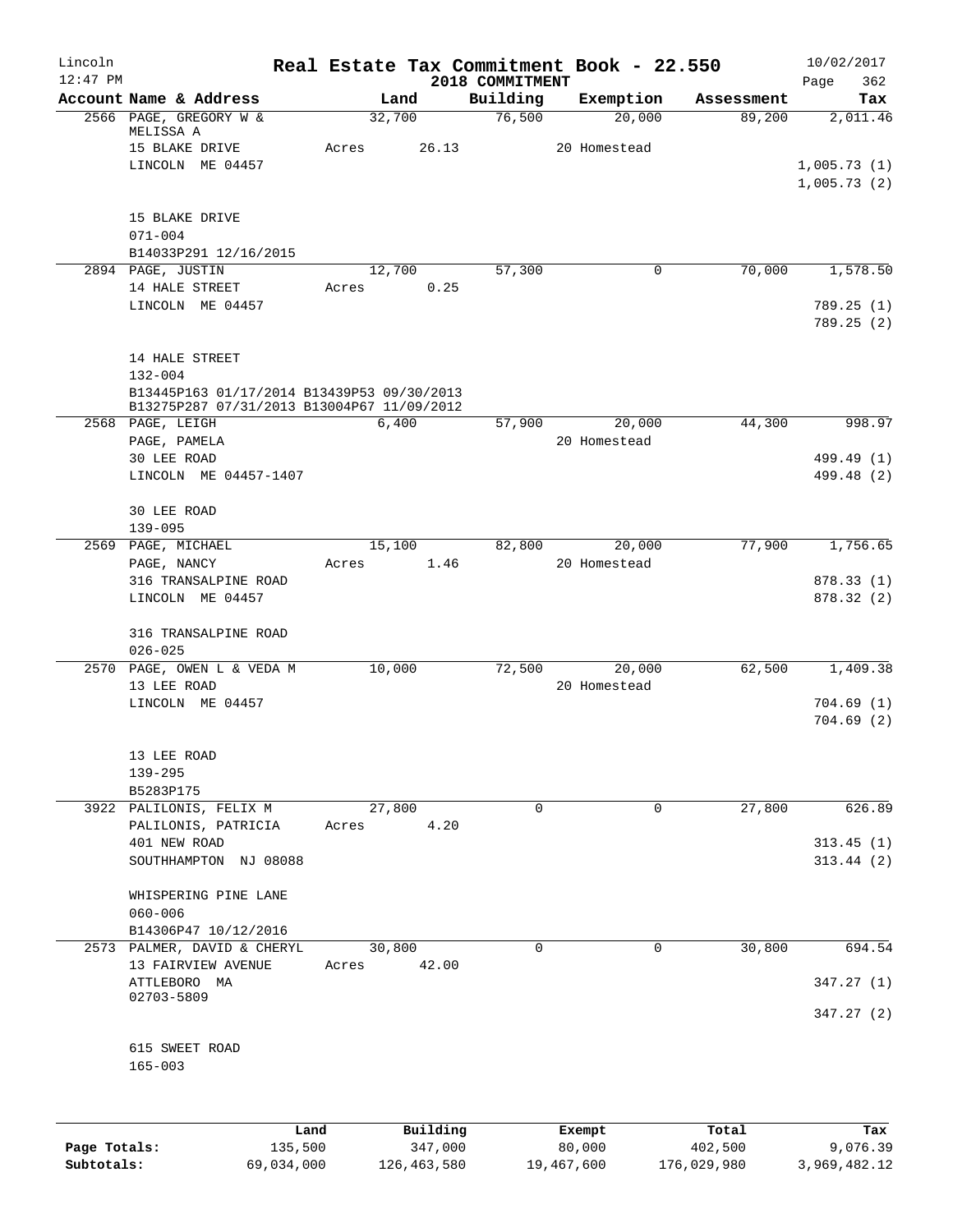| Lincoln    |                                                  |       |        |                 | Real Estate Tax Commitment Book - 22.550 |            | 10/02/2017  |
|------------|--------------------------------------------------|-------|--------|-----------------|------------------------------------------|------------|-------------|
| $12:47$ PM |                                                  |       |        | 2018 COMMITMENT |                                          |            | 363<br>Page |
|            | Account Name & Address                           |       | Land   | Building        | Exemption                                | Assessment | Tax         |
|            | 231 PALMER, DAVID E &<br>CHERYL G                |       | 5,500  | 0               | $\Omega$                                 | 5,500      | 124.03      |
|            | 13 FAIRVIEW AVENUE                               | Acres | 0.53   |                 |                                          |            |             |
|            | ATTLEBORO MA 02703                               |       |        |                 |                                          |            | 62.02(1)    |
|            |                                                  |       |        |                 |                                          |            | 62.01(2)    |
|            |                                                  |       |        |                 |                                          |            |             |
|            | LONG POND                                        |       |        |                 |                                          |            |             |
|            | $168 - 024$                                      |       |        |                 |                                          |            |             |
|            | B12556P336 08/04/2011<br>2574 PARADIS, CECIL F & |       | 11,300 | 4,200           | 15,500                                   | 0          | 0.00        |
|            | MARIE E                                          |       |        |                 |                                          |            |             |
|            | 89 TRANSALPINE ROAD                              | Acres | 1.07   |                 | 07 Veteran                               |            |             |
|            | LINCOLN ME 04457-9602                            |       |        |                 | 20 Homestead                             |            |             |
|            |                                                  |       |        |                 |                                          |            |             |
|            |                                                  |       |        |                 |                                          |            |             |
|            | 89 TRANSALPINE ROAD                              |       |        |                 |                                          |            |             |
|            | $125 - 003$                                      |       |        |                 |                                          |            |             |
|            | 1745 PARADIS, CRAIG                              |       | 10,600 | 6,900           | 0                                        | 17,500     | 394.63      |
|            | PARADIS, KIMBERLY<br>38 MAPLE STREET             | Acres | 9.26   |                 |                                          |            | 197.32(1)   |
|            | EAST MILLINOCKET ME                              |       |        |                 |                                          |            | 197.31(2)   |
|            | 04430                                            |       |        |                 |                                          |            |             |
|            |                                                  |       |        |                 |                                          |            |             |
|            | 31 COLD STREAM ESTATES                           |       |        |                 |                                          |            |             |
|            | $005 - 006$                                      |       |        |                 |                                          |            |             |
|            | B13902P203 07/17/2015 B13901P263 07/17/2015      |       |        |                 |                                          |            |             |
|            | B8861P255<br>2576 PARADIS, REGINALD P            |       | 15,800 | $\mathbf 0$     | 0                                        | 15,800     | 356.29      |
|            | 85 TRANSALPINE ROAD                              | Acres | 1.93   |                 |                                          |            |             |
|            | LINCOLN ME 04457                                 |       |        |                 |                                          |            | 178.15(1)   |
|            |                                                  |       |        |                 |                                          |            | 178.14(2)   |
|            |                                                  |       |        |                 |                                          |            |             |
|            | 85 TRANSALPINE ROAD                              |       |        |                 |                                          |            |             |
|            | $125 - 004$                                      |       |        |                 |                                          |            |             |
|            | B11723P143                                       |       |        |                 |                                          |            |             |
|            | 2577 PARADIS, ROBBY D                            |       | 39,000 | 70,000          | 0                                        | 109,000    | 2,457.95    |
|            | 749 BARNUM HILL ROAD                             | Acres | 0.15   |                 |                                          |            |             |
|            | SHOREHAM VT 05770                                |       |        |                 |                                          |            | 1,228.98(1) |
|            |                                                  |       |        |                 |                                          |            | 1,228.97(2) |
|            |                                                  |       |        |                 |                                          |            |             |
|            | 288 MILLETT MALLETT<br>ROAD                      |       |        |                 |                                          |            |             |
|            | $103 - 037$                                      |       |        |                 |                                          |            |             |
|            | B14352P253 12/05/2016                            |       |        |                 |                                          |            |             |
|            | 2578 PARADIS, THOMAS & KAREN                     |       | 26,300 | 9,300           | 20,000                                   | 15,600     | 351.78      |
|            | 584 HALF TOWNSHIP ROAD                           | Acres | 20.13  |                 | 20 Homestead                             |            |             |
|            | LINCOLN ME 04457-9409                            |       |        |                 |                                          |            | 175.89(1)   |
|            |                                                  |       |        |                 |                                          |            | 175.89(2)   |
|            |                                                  |       |        |                 |                                          |            |             |
|            | 584 HALF TOWNSHIP ROAD                           |       |        |                 |                                          |            |             |
|            | $043 - 011$<br>B9805P326                         |       |        |                 |                                          |            |             |
|            |                                                  |       |        |                 |                                          |            |             |

|              | Land       | Building    | Exempt     | Total       | Tax          |
|--------------|------------|-------------|------------|-------------|--------------|
| Page Totals: | 108,500    | 90,400      | 35,500     | 163,400     | 3,684.68     |
| Subtotals:   | 69,142,500 | 126,553,980 | 19,503,100 | 176,193,380 | 3,973,166.80 |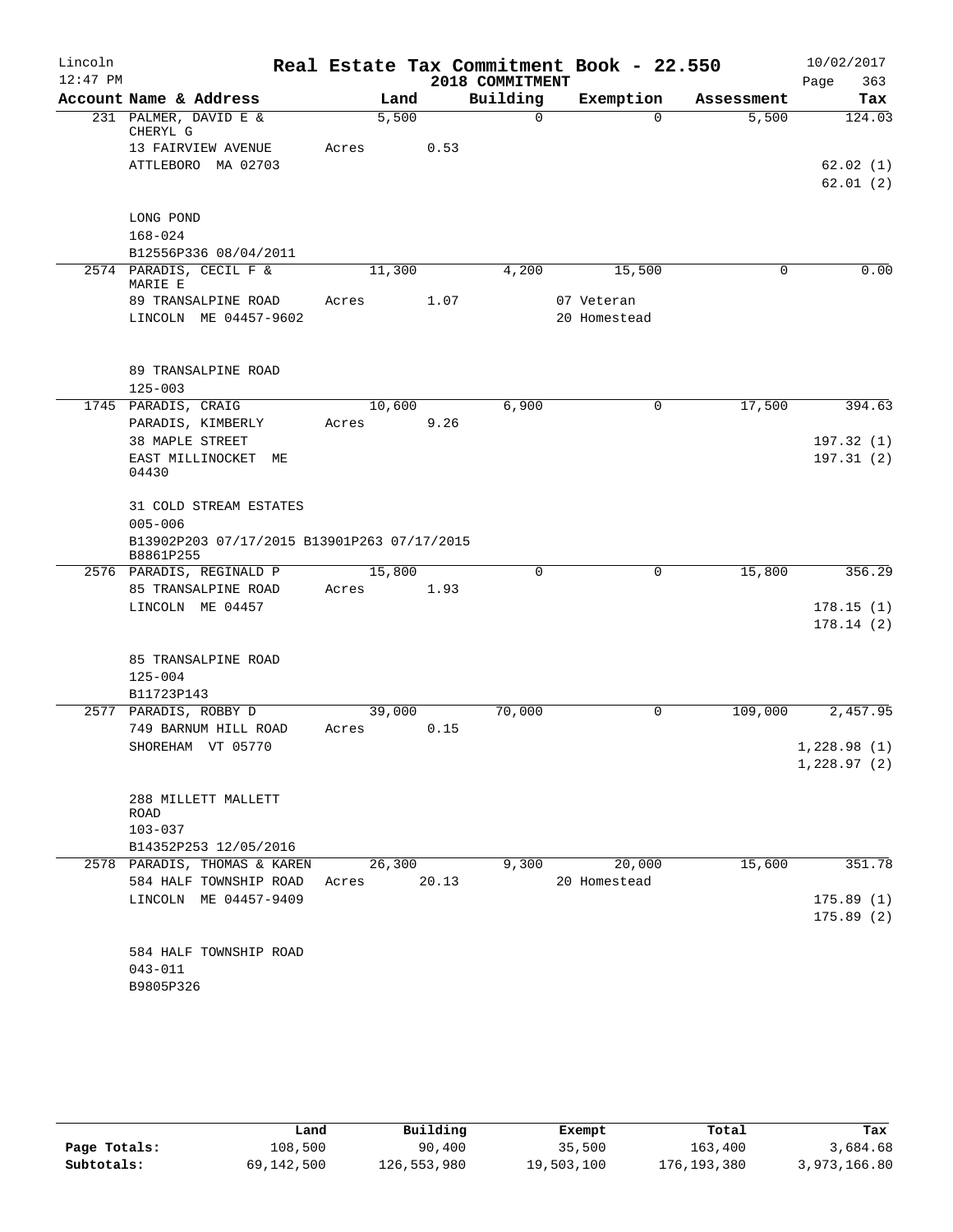| Lincoln<br>$12:47$ PM |                                                     |        |                     |                             | Real Estate Tax Commitment Book - 22.550 |                  | 10/02/2017         |
|-----------------------|-----------------------------------------------------|--------|---------------------|-----------------------------|------------------------------------------|------------------|--------------------|
|                       | Account Name & Address                              | Land   |                     | 2018 COMMITMENT<br>Building | Exemption                                | Assessment       | Page<br>364<br>Tax |
|                       | 2579 PARISI, MICHAEL P                              | 32,600 |                     | 2,400                       | $\Omega$                                 | 35,000           | 789.25             |
|                       | 664 FOREST ROAD                                     | Acres  | 1.24                |                             |                                          |                  |                    |
|                       | NORTHFORD CT 06472                                  |        |                     |                             |                                          |                  | 394.63(1)          |
|                       |                                                     |        |                     |                             |                                          |                  | 394.62(2)          |
|                       |                                                     |        |                     |                             |                                          |                  |                    |
|                       | FOLSOM POND ROAD                                    |        |                     |                             |                                          |                  |                    |
|                       | $040 - 012$                                         |        |                     |                             |                                          |                  |                    |
|                       | B10154P324                                          |        |                     |                             |                                          |                  |                    |
|                       | 3795 PARKINSON, RICHARD C.                          | 12,000 |                     | $\mathbf 0$                 | 0                                        | 12,000           | 270.60             |
|                       | 5 BISBEE DRIVE                                      | Acres  | 4.10                |                             |                                          |                  |                    |
|                       | CARVER MA 02330-1438                                |        |                     |                             |                                          |                  | 135.30(1)          |
|                       |                                                     |        |                     |                             |                                          |                  | 135.30(2)          |
|                       | 12 KNIGHT ROAD                                      |        |                     |                             |                                          |                  |                    |
|                       | $039 - 013$                                         |        |                     |                             |                                          |                  |                    |
|                       | B13696P123 11/10/2014                               |        |                     |                             |                                          |                  |                    |
|                       | 2580 PARLEE, KATHY                                  | 48,800 |                     | 66,800                      | 20,000                                   | 95,600           | 2,155.78           |
|                       | 59 MILTS WAY                                        |        |                     |                             | 20 Homestead                             |                  |                    |
|                       | LINCOLN ME 04457                                    |        |                     |                             |                                          |                  | 1,077.89(1)        |
|                       |                                                     |        |                     |                             |                                          |                  | 1,077.89(2)        |
|                       |                                                     |        |                     |                             |                                          |                  |                    |
|                       | 59 MILTS WAY                                        |        |                     |                             |                                          |                  |                    |
|                       | $116 - 036$                                         |        |                     |                             |                                          |                  |                    |
|                       | 1562 PARLIN, DANIEL & LINDA                         | 14,100 |                     | 2,300                       | 0                                        | 16,400           | 369.82             |
|                       | 41 MIDDLESEX ROAD                                   | Acres  | 6.17                |                             |                                          |                  |                    |
|                       | TOPSHAM ME 04086                                    |        |                     |                             |                                          |                  | 184.91 (1)         |
|                       |                                                     |        |                     |                             |                                          |                  | 184.91 (2)         |
|                       |                                                     |        |                     |                             |                                          |                  |                    |
|                       | 104 NEW CAMP ROAD                                   |        |                     |                             |                                          |                  |                    |
|                       | $004 - 023$                                         |        |                     |                             |                                          |                  |                    |
|                       | B12664P312 11/23/2011                               |        |                     |                             |                                          |                  |                    |
|                       | 2581 PARSONS, DAVID G                               | 14,800 |                     | 69,600                      | 0                                        | 84,400           | 1,903.22           |
|                       | 35 HALE STREET                                      | Acres  | 0.23                |                             |                                          |                  |                    |
|                       | LINCOLN ME 04457                                    |        |                     |                             |                                          |                  | 951.61(1)          |
|                       |                                                     |        |                     |                             |                                          |                  | 951.61(2)          |
|                       | 35 HALE STREET                                      |        |                     |                             |                                          |                  |                    |
|                       | 127-027                                             |        |                     |                             |                                          |                  |                    |
|                       | B11977P194                                          |        |                     |                             |                                          |                  |                    |
|                       | 94 PATEL, HARSHADKUMAR R                            | 14,200 |                     | 10,100                      | 0                                        | 24,300           | 547.97             |
|                       | 388 VARNUM AVENUE                                   | Acres  | 1.75                |                             |                                          |                  |                    |
|                       | LOWELL MA 01854                                     |        |                     |                             |                                          |                  | 273.99(1)          |
|                       |                                                     |        |                     |                             |                                          |                  | 273.98(2)          |
|                       |                                                     |        |                     |                             |                                          |                  |                    |
|                       | 97 ENFIELD ROAD                                     |        |                     |                             |                                          |                  |                    |
|                       | 131-007                                             |        |                     |                             |                                          |                  |                    |
|                       | B14394P1 02/25/2017 B13798P338 04/01/2015 B13056P84 |        |                     |                             |                                          |                  |                    |
|                       | 01/02/2013<br>2584 PATER, JOSEPH G                  | 16,400 |                     | $\mathbf 0$                 | $\mathbf 0$                              | 16,400           | 369.82             |
|                       | O'DONNELL, KATHLEEN A                               | Acres  | 10.00               |                             |                                          |                  |                    |
|                       | 3265 KINGS FOREST COURT                             |        |                     |                             |                                          |                  | 184.91 (1)         |
|                       | SUN PRAIRE WI 53590                                 |        |                     |                             |                                          |                  | 184.91 (2)         |
|                       |                                                     |        |                     |                             |                                          |                  |                    |
|                       | E/S PHINNEY FARM RD                                 |        |                     |                             |                                          |                  |                    |
|                       | $014 - 020$                                         |        |                     |                             |                                          |                  |                    |
|                       | B10978P103                                          |        |                     |                             |                                          |                  |                    |
|                       |                                                     |        |                     |                             |                                          |                  |                    |
|                       |                                                     |        |                     |                             |                                          |                  |                    |
| Page Totals:          | Land<br>152,900                                     |        | Building<br>151,200 |                             | Exempt<br>20,000                         | Total<br>284,100 | Tax<br>6,406.46    |
| Subtotals:            | 69,295,400                                          |        | 126,705,180         |                             | 19,523,100                               | 176,477,480      | 3,979,573.26       |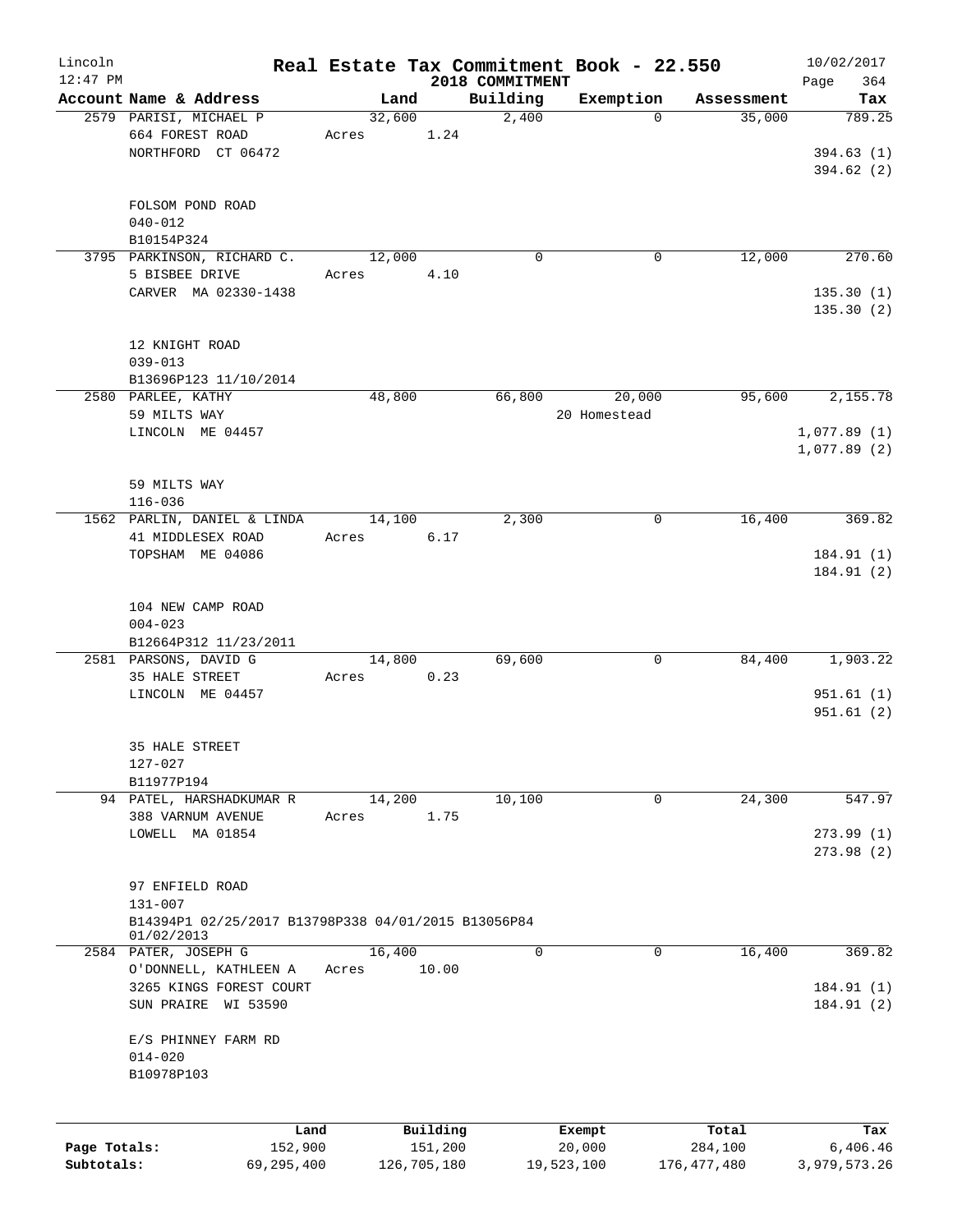| Lincoln<br>$12:47$ PM |                                  |        |      |      | 2018 COMMITMENT | Real Estate Tax Commitment Book - 22.550 |            | 10/02/2017<br>365<br>Page |
|-----------------------|----------------------------------|--------|------|------|-----------------|------------------------------------------|------------|---------------------------|
|                       | Account Name & Address           |        | Land |      | Building        | Exemption                                | Assessment | Tax                       |
|                       | 2583 PATER, JOSEPH G             | 19,500 |      |      | 93,100          | $\Omega$                                 | 112,600    | 2,539.13                  |
|                       | O'DONNELL KATHLEEN               | Acres  |      | 1.05 |                 |                                          |            |                           |
|                       | 3265 KINGS FOREST COURT          |        |      |      |                 |                                          |            | 1,269.57(1)               |
|                       | SUN PRAIRE WI 53590              |        |      |      |                 |                                          |            | 1,269.56(2)               |
|                       | 70 PHINNEY FARM ROAD             |        |      |      |                 |                                          |            |                           |
|                       | $014 - 021$                      |        |      |      |                 |                                          |            |                           |
|                       | B10978P103                       |        |      |      |                 |                                          |            |                           |
|                       | 33 PAUL, LLOYD D                 | 32,400 |      |      | 65,400          | 0                                        | 97,800     | 2, 205.39                 |
|                       | PAUL, TINA L & PAUL,             | Acres  |      | 0.40 |                 |                                          |            |                           |
|                       | CALEB                            |        |      |      |                 |                                          |            |                           |
|                       | 77 PROCTOR ROAD                  |        |      |      |                 |                                          |            | 1,102.70(1)               |
|                       | ARUNDEL ME 04046                 |        |      |      |                 |                                          |            | 1,102.69(2)               |
|                       | 59 MACKENZIE AVENUE              |        |      |      |                 |                                          |            |                           |
|                       | $138 - 027$                      |        |      |      |                 |                                          |            |                           |
|                       | B14002P232 11/04/2015 B10605P274 |        |      |      |                 |                                          |            |                           |
|                       | 2585 PAUL, STEWART V & LYNN      | 17,300 |      |      | 52,200          | 20,000                                   | 49,500     | 1,116.23                  |
|                       | М<br>43 ENFIELD ROAD             | Acres  |      | 0.52 |                 | 20 Homestead                             |            |                           |
|                       | LINCOLN ME 04457-1122            |        |      |      |                 |                                          |            | 558.12(1)                 |
|                       |                                  |        |      |      |                 |                                          |            | 558.11(2)                 |
|                       |                                  |        |      |      |                 |                                          |            |                           |
|                       | 43 ENFIELD ROAD                  |        |      |      |                 |                                          |            |                           |
|                       | $132 - 055$                      |        |      |      |                 |                                          |            |                           |
|                       | 2586 PAYNE, GEORGE B             | 52,100 |      |      | 88,400          | 0                                        | 140,500    | 3,168.28                  |
|                       | KAUFFMAN, KIMBERLY S             | Acres  |      | 1.10 |                 |                                          |            |                           |
|                       | 117 NORWAY ROAD                  |        |      |      |                 |                                          |            | 1,584.14(1)               |
|                       | BANGOR ME 04401                  |        |      |      |                 |                                          |            | 1,584.14(2)               |
|                       |                                  |        |      |      |                 |                                          |            |                           |
|                       | 149 WASHBURN ROAD<br>172-022     |        |      |      |                 |                                          |            |                           |
|                       | 2587 PAYNE, THOMAS J             | 29,400 |      |      | 49,900          | 0                                        | 79,300     | 1,788.22                  |
|                       | PAYNE, SUSAN J                   | Acres  |      | 0.57 |                 |                                          |            |                           |
|                       | 40 SABLE COURT                   |        |      |      |                 |                                          |            | 894.11 (1)                |
|                       | WINTER SPRINGS FL                |        |      |      |                 |                                          |            | 894.11 (2)                |
|                       | 32708                            |        |      |      |                 |                                          |            |                           |
|                       |                                  |        |      |      |                 |                                          |            |                           |
|                       | 171 EGG POND ROAD<br>159-016     |        |      |      |                 |                                          |            |                           |
|                       | 3189 PEABODY, DENISE             | 25,900 |      |      | 47,100          | 0                                        | 73,000     | 1,646.15                  |
|                       | PEABODY, CARLTON                 | Acres  |      | 0.35 |                 |                                          |            |                           |
|                       | 834 FOREST AVENUE                |        |      |      |                 |                                          |            | 823.08 (1)                |
|                       | ORONO ME 04473                   |        |      |      |                 |                                          |            | 823.07 (2)                |
|                       |                                  |        |      |      |                 |                                          |            |                           |
|                       | 38 JUNIPER STREET                |        |      |      |                 |                                          |            |                           |
|                       | $111 - 037$                      |        |      |      |                 |                                          |            |                           |
|                       | B14102P97 03/11/2016             |        |      |      |                 |                                          |            |                           |
|                       | 2589 PEABODY, KATHERINE E        | 31,300 |      |      | 97,200          | 26,000                                   | 102,500    | 2,311.38                  |
|                       | PEABODY, HERMAN                  |        |      |      |                 | 06 Veteran                               |            |                           |
|                       | 39 MILTS WAY                     |        |      |      |                 | 20 Homestead                             |            | 1, 155.69(1)              |
|                       | LINCOLN ME 04457                 |        |      |      |                 |                                          |            | 1, 155.69(2)              |
|                       | 39 MILTS WAY                     |        |      |      |                 |                                          |            |                           |
|                       | $116 - 041$                      |        |      |      |                 |                                          |            |                           |
|                       |                                  |        |      |      |                 |                                          |            |                           |
|                       |                                  |        |      |      |                 |                                          |            |                           |

|              | Land       | Building      | Exempt     | Total         | Tax          |
|--------------|------------|---------------|------------|---------------|--------------|
| Page Totals: | 207,900    | 493,300       | 46,000     | 655,200       | 14,774.78    |
| Subtotals:   | 69,503,300 | 127, 198, 480 | 19,569,100 | 177, 132, 680 | 3,994,348.04 |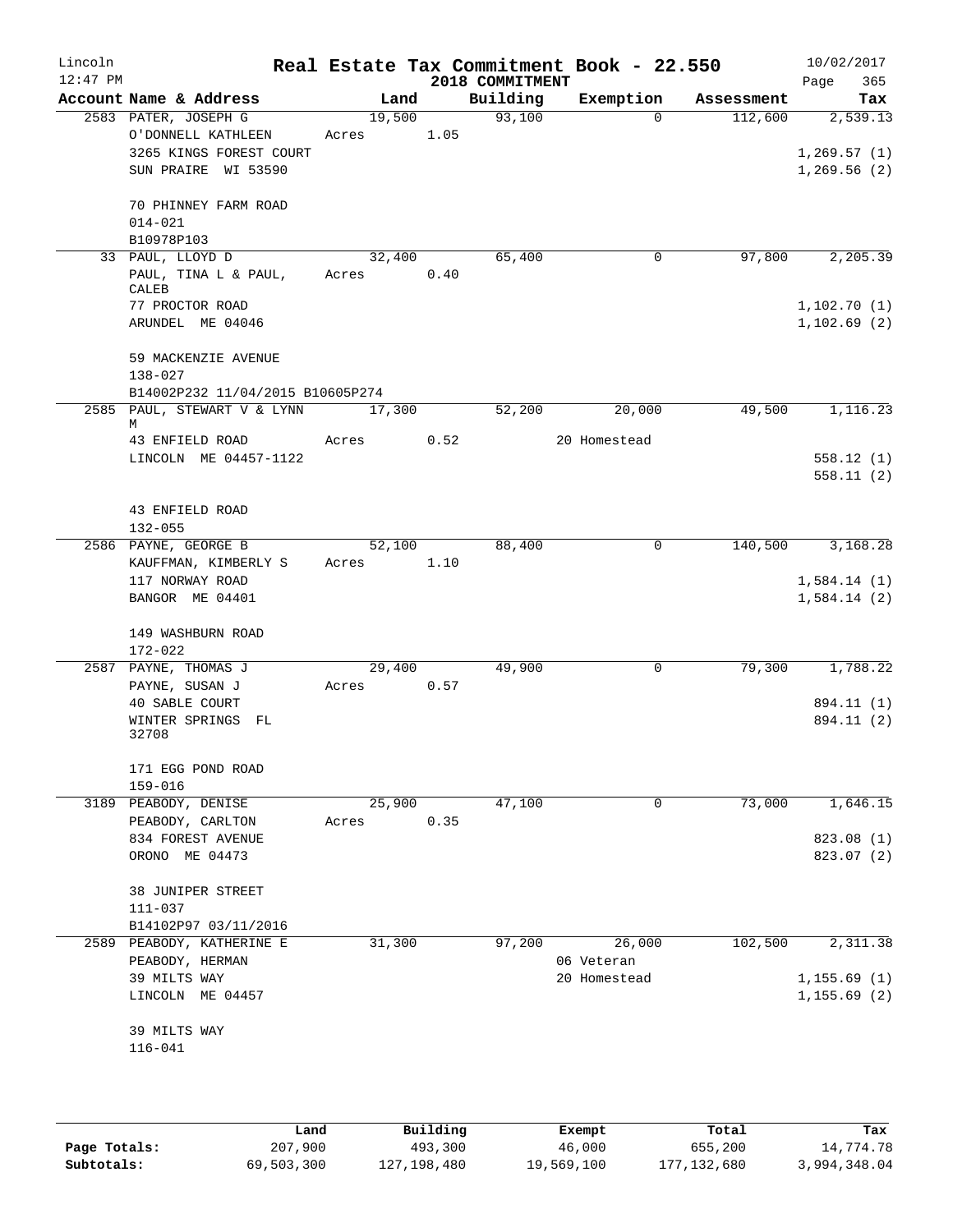| Lincoln    |                                                                                        |       |        |       |                 | Real Estate Tax Commitment Book - 22.550 |            | 10/02/2017                       |
|------------|----------------------------------------------------------------------------------------|-------|--------|-------|-----------------|------------------------------------------|------------|----------------------------------|
| $12:47$ PM |                                                                                        |       |        |       | 2018 COMMITMENT |                                          |            | 366<br>Page                      |
|            | Account Name & Address                                                                 |       | Land   |       | Building        | Exemption                                | Assessment | Tax                              |
|            | 2591 PEACH, DON A<br>PEACH, REBECCA A<br>36 STONEY DRIVE<br>LINCOLN ME 04457           | Acres | 24,300 | 10.48 | 43,100          | 26,000<br>20 Homestead<br>07 Veteran     | 41,400     | 933.57<br>466.79(1)<br>466.78(2) |
|            | 36 STONEY DRIVE<br>$040 - 028$<br>B12337P244 12/02/2010 B12211P55 08/04/2010           |       |        |       |                 |                                          |            |                                  |
|            | 3924 PEARSON, STEVEN<br>PEARSON, DOLORES<br>24 DAVENTRY STREET<br>CHEPACHET RI 02814   | Acres | 32,000 | 5.16  | 0               | 0                                        | 32,000     | 721.60<br>360.80(1)<br>360.80(2) |
|            | LOOP ROAD<br>$058 - 007$<br>B14298P38 10/04/2016                                       |       |        |       |                 |                                          |            |                                  |
|            | 3873 PEASE, JAMES M                                                                    |       | 15,000 |       | $\mathbf 0$     | 0                                        | 15,000     | 338.25                           |
|            | 939 CLARRY HILL ROAD<br>UNION ME 04862                                                 | Acres |        | 5.00  |                 |                                          |            | 169.13(1)<br>169.12(2)           |
|            | KNIGHT ROAD<br>$039 - 012$<br>B12904P206                                               |       |        |       |                 |                                          |            |                                  |
|            | 2592 PEASE, RUTH                                                                       |       | 22,800 |       | 66,900          | 20,000                                   | 69,700     | 1,571.74                         |
|            | 395 MAIN STREET<br>LINCOLN ME 04457                                                    | Acres |        | 41.97 |                 | 20 Homestead                             |            | 785.87 (1)<br>785.87 (2)         |
|            | 395 MAIN STREET<br>151-017                                                             |       |        |       |                 |                                          |            |                                  |
|            | 2593 PEASLEE, FREEMAN<br>326 TURNPIKE ROAD<br>MEDWAY ME 04460                          | Acres | 10,900 | 0.34  | 21,500          | 0                                        | 32,400     | 730.62<br>365.31(1)<br>365.31(2) |
|            | 945 ENFIELD ROAD<br>$004 - 003$<br>B9360P211                                           |       |        |       |                 |                                          |            |                                  |
|            | 2590 PEEK, GORDON                                                                      |       | 7,500  |       | 2,500           | 0                                        | 10,000     | 225.50                           |
|            | PEEK, INA A<br>103 EPPING ROAD<br>EXETER NH 03833                                      | Acres |        | 1.60  |                 |                                          |            | 112.75(1)<br>112.75(2)           |
|            | 70 STONEY DRIVE<br>$050 - 017$<br>B14289P258 09/27/2016 B13612P82 08/11/2014           |       |        |       |                 |                                          |            |                                  |
| 1290       | PEEK, MICHELLE M                                                                       |       | 34,300 |       | 500             | 0                                        | 34,800     | 784.74                           |
|            | PEEK, KAILEE M<br>307 NEWMARKET ROAD<br>DURHAM NH 03824                                | Acres |        | 1.83  |                 |                                          |            | 392.37 (1)<br>392.37 (2)         |
|            | 27 STONEY DRIVE<br>$040 - 009$<br>B14513P203 06/14/2017 B13418P74 12/12/2013 B8351P211 |       |        |       |                 |                                          |            |                                  |

|              | Land       | Building    | Exempt     | Total       | Tax          |
|--------------|------------|-------------|------------|-------------|--------------|
| Page Totals: | 146,800    | 134,500     | 46,000     | 235,300     | 5,306.02     |
| Subtotals:   | 69,650,100 | 127,332,980 | 19,615,100 | 177,367,980 | 3,999,654.06 |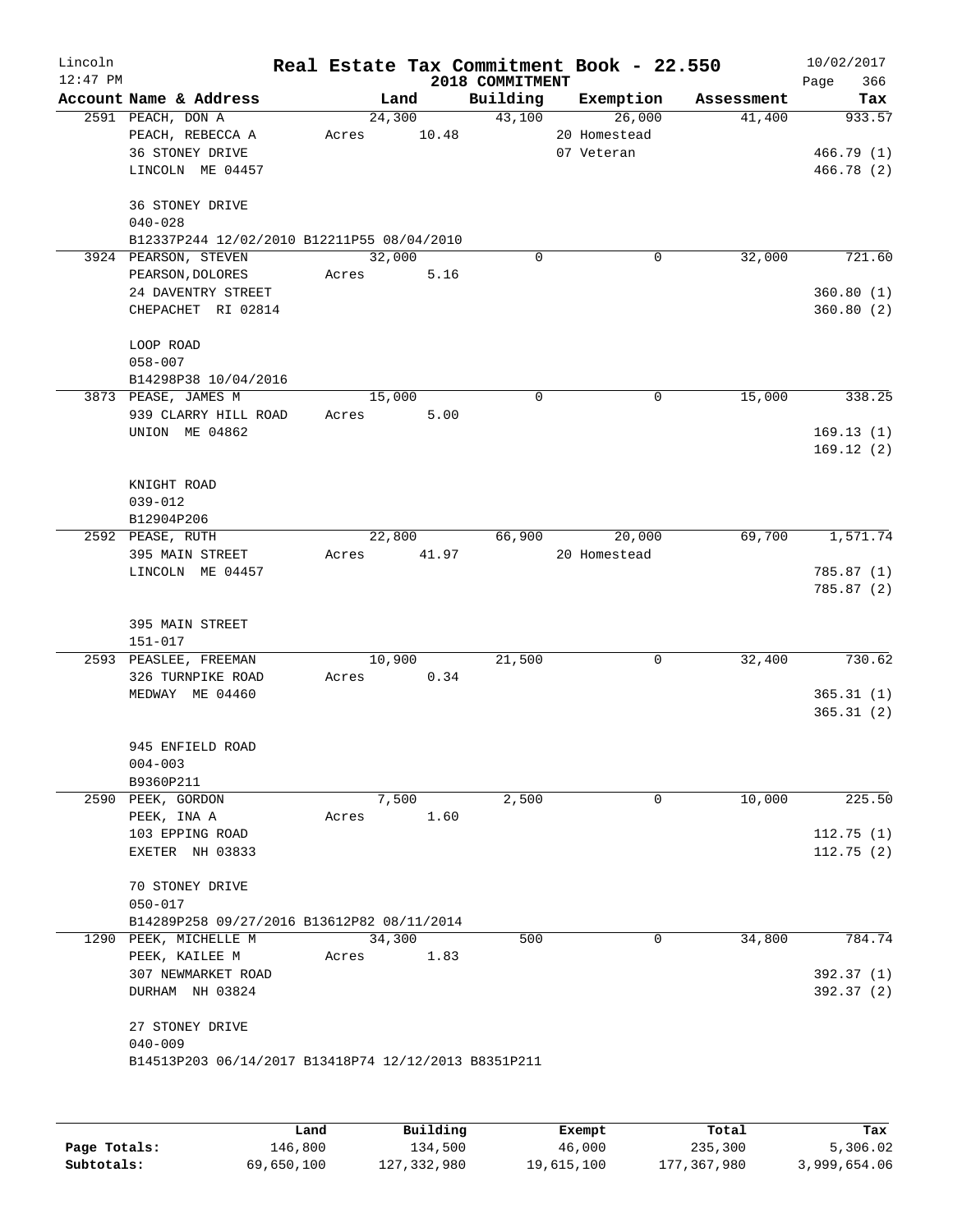| Lincoln<br>$12:47$ PM |                                                                    |       |        |             |                             | Real Estate Tax Commitment Book - 22.550 |             | 10/02/2017         |
|-----------------------|--------------------------------------------------------------------|-------|--------|-------------|-----------------------------|------------------------------------------|-------------|--------------------|
|                       | Account Name & Address                                             |       | Land   |             | 2018 COMMITMENT<br>Building | Exemption                                | Assessment  | 367<br>Page<br>Tax |
|                       | 3843 PEEK, WALTER                                                  |       | 19,000 |             | 25,900                      | $\Omega$                                 | 44,900      | 1,012.50           |
|                       | PEEK, DIANE                                                        | Acres |        | 8.50        |                             |                                          |             |                    |
|                       | 91 STONEY DRIVE                                                    |       |        |             |                             |                                          |             | 506.25(1)          |
|                       | LINCOLN ME 04457                                                   |       |        |             |                             |                                          |             | 506.25(2)          |
|                       |                                                                    |       |        |             |                             |                                          |             |                    |
|                       | 82 STONEY DRIVE                                                    |       |        |             |                             |                                          |             |                    |
|                       | $050 - 023$                                                        |       |        |             |                             |                                          |             |                    |
|                       | 2595 PEEK, WALTER S                                                |       | 38,500 |             | 82,500                      | 26,000                                   | 95,000      | 2,142.25           |
|                       | PEEK, DIANE M                                                      | Acres |        | 2.00        |                             | 20 Homestead                             |             |                    |
|                       | 91 STONEY DRIVE                                                    |       |        |             |                             | 04 Veteran                               |             | 1,071.13(1)        |
|                       | LINCOLN ME 04457                                                   |       |        |             |                             |                                          |             | 1,071.12(2)        |
|                       |                                                                    |       |        |             |                             |                                          |             |                    |
|                       | 91 STONEY DRIVE                                                    |       |        |             |                             |                                          |             |                    |
|                       | $050 - 006$                                                        |       |        |             |                             |                                          |             |                    |
|                       | B12382P181 01/19/2011<br>2596 PEIRSON, WILLIAM L                   |       | 33,000 |             | 65,000                      | $\mathbf 0$                              | 98,000      | 2,209.90           |
|                       | PEIRSON, ELIZABETH A                                               | Acres |        | 1.41        |                             |                                          |             |                    |
|                       | 1024 ELLICOTT DRIVE                                                |       |        |             |                             |                                          |             | 1, 104.95(1)       |
|                       | BEL AIR MD 21015                                                   |       |        |             |                             |                                          |             | 1, 104.95(2)       |
|                       |                                                                    |       |        |             |                             |                                          |             |                    |
|                       | 118 EAGLE RIDGE ROAD                                               |       |        |             |                             |                                          |             |                    |
|                       | $041 - 003$                                                        |       |        |             |                             |                                          |             |                    |
|                       | B7872P339                                                          |       |        |             |                             |                                          |             |                    |
|                       | 2598 PELKEY, DONALD                                                |       | 9,300  |             | 7,000                       | 16,300                                   | 0           | 0.00               |
|                       | 1247 MAIN STREET                                                   | Acres |        | 0.69        |                             | 20 Homestead                             |             |                    |
|                       | LINCOLN ME 04457                                                   |       |        |             |                             |                                          |             |                    |
|                       |                                                                    |       |        |             |                             |                                          |             |                    |
|                       |                                                                    |       |        |             |                             |                                          |             |                    |
|                       | 1247 MAIN STREET<br>$095 - 030$                                    |       |        |             |                             |                                          |             |                    |
|                       | B12286P316 10/18/2010                                              |       |        |             |                             |                                          |             |                    |
|                       | 2600 PELKEY, GARY A & VERNA                                        |       | 55,000 |             | 56,000                      | 26,000                                   | 85,000      | 1,916.75           |
|                       | М                                                                  |       |        |             |                             |                                          |             |                    |
|                       | 242 MCGREGOR ROAD                                                  | Acres |        | 1.09        |                             | 07 Veteran                               |             |                    |
|                       | LINCOLN ME 04457                                                   |       |        |             |                             | 20 Homestead                             |             | 958.38 (1)         |
|                       |                                                                    |       |        |             |                             |                                          |             | 958.37(2)          |
|                       |                                                                    |       |        |             |                             |                                          |             |                    |
|                       | 242 MCGREGOR ROAD                                                  |       |        |             |                             |                                          |             |                    |
|                       | 112-022                                                            |       |        |             |                             |                                          |             |                    |
|                       | B14458P31 04/14/2017 B14210P81 07/13/2016 B12213P263<br>08/09/2010 |       |        |             |                             |                                          |             |                    |
|                       | 2601 PELKEY, GAVIN                                                 |       | 5,000  |             | 44,200                      | 20,000                                   | 29,200      | 658.46             |
|                       | C/O LAURA BURRILL                                                  |       |        |             |                             | 20 Homestead                             |             |                    |
|                       | 15 KATAHDIN AVENUE                                                 |       |        |             |                             |                                          |             | 329.23(1)          |
|                       | LINCOLN ME 04457                                                   |       |        |             |                             |                                          |             | 329.23(2)          |
|                       |                                                                    |       |        |             |                             |                                          |             |                    |
|                       | 15 KATAHDIN AVENUE                                                 |       |        |             |                             |                                          |             |                    |
|                       | 136-031                                                            |       |        |             |                             |                                          |             |                    |
|                       | B10599P304                                                         |       |        |             |                             |                                          |             |                    |
|                       | 2602 PELKEY, GERALD R                                              |       | 38,300 |             | 67,400                      | 26,000                                   | 79,700      | 1,797.24           |
|                       | 113 MILTS WAY                                                      |       |        |             |                             | 06 Veteran                               |             |                    |
|                       | LINCOLN ME 04457-9610                                              |       |        |             |                             | 20 Homestead                             |             | 898.62 (1)         |
|                       |                                                                    |       |        |             |                             |                                          |             | 898.62 (2)         |
|                       | 113 MILTS WAY                                                      |       |        |             |                             |                                          |             |                    |
|                       | $116 - 019$                                                        |       |        |             |                             |                                          |             |                    |
|                       | B10698P1                                                           |       |        |             |                             |                                          |             |                    |
|                       |                                                                    |       |        |             |                             |                                          |             |                    |
|                       | Land                                                               |       |        | Building    |                             | Exempt                                   | Total       | Tax                |
| Page Totals:          | 198,100                                                            |       |        | 348,000     |                             | 114,300                                  | 431,800     | 9,737.10           |
| Subtotals:            | 69,848,200                                                         |       |        | 127,680,980 |                             | 19,729,400                               | 177,799,780 | 4,009,391.16       |
|                       |                                                                    |       |        |             |                             |                                          |             |                    |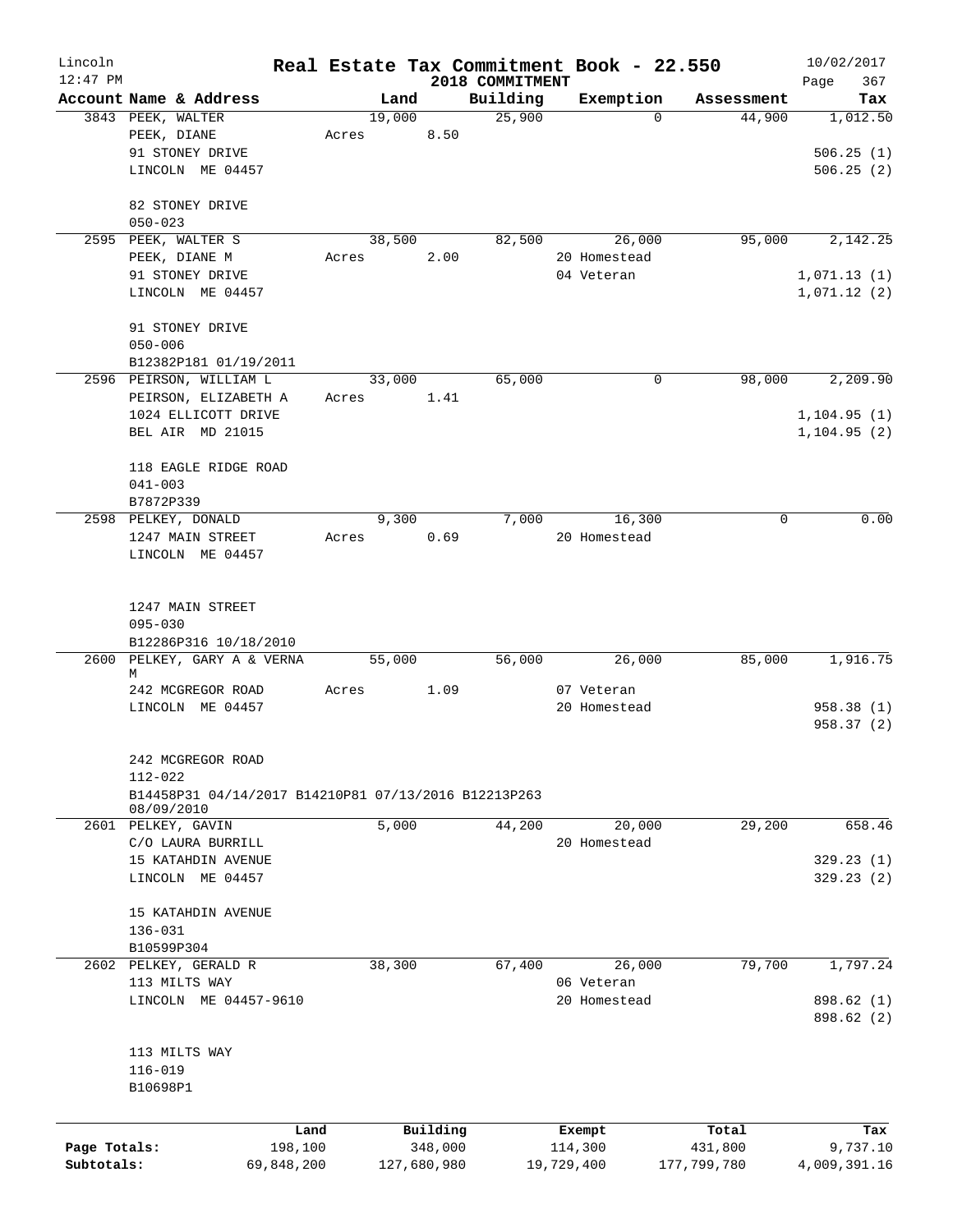| Lincoln      |                                                                         | Real Estate Tax Commitment Book - 22.550 |             |                             |              |           |               | 10/02/2017                 |
|--------------|-------------------------------------------------------------------------|------------------------------------------|-------------|-----------------------------|--------------|-----------|---------------|----------------------------|
| $12:47$ PM   | Account Name & Address                                                  | Land                                     |             | 2018 COMMITMENT<br>Building |              | Exemption | Assessment    | 368<br>Page<br>Tax         |
|              | 2606 PELKEY, JON G &                                                    | 26,000                                   |             | 86,700                      |              | 20,000    | 92,700        | 2,090.39                   |
|              | KIMBERLY R<br>PO BOX 404                                                | Acres                                    | 4.20        |                             | 20 Homestead |           |               |                            |
|              | LINCOLN ME 04457-0404                                                   |                                          |             |                             |              |           |               | 1,045.20(1)                |
|              |                                                                         |                                          |             |                             |              |           |               | 1,045.19(2)                |
|              | 303 PHINNEY FARM ROAD<br>$006 - 003$                                    |                                          |             |                             |              |           |               |                            |
|              | B6487P69<br>2609 PELKEY, MILFORD                                        | 11,000                                   |             | 1,800                       |              | 0         | 12,800        | 288.64                     |
|              | 136 HOOVER LANE                                                         |                                          |             |                             |              |           |               |                            |
|              | LINCOLN ME 04457                                                        |                                          |             |                             |              |           |               | 144.32(1)<br>144.32(2)     |
|              | 273 SWEET ROAD                                                          |                                          |             |                             |              |           |               |                            |
|              | 179-012                                                                 |                                          |             |                             |              |           |               |                            |
|              | B6288P94 12/01/1996                                                     |                                          |             |                             |              |           |               |                            |
|              | 2607 PELKEY, MILFORD<br>136 HOOVER LANE                                 | 6,500<br>Acres                           | 47.00       | $\mathbf 0$                 |              | 0         | 6,500         | 146.58                     |
|              | LINCOLN ME 04457                                                        |                                          |             |                             |              |           |               | 73.29(1)                   |
|              |                                                                         |                                          |             |                             |              |           |               | 73.29(2)                   |
|              | <b>MAIN STREET</b>                                                      |                                          |             |                             |              |           |               |                            |
|              | $087 - 018$<br>2608 PELKEY, MILFORD                                     | 27,900                                   |             | 110,600                     |              | 20,000    | 118,500       | 2,672.18                   |
|              | 136 HOOVER LANE                                                         | Acres                                    | 2.50        |                             | 20 Homestead |           |               |                            |
|              | LINCOLN ME 04457                                                        |                                          |             |                             |              |           |               | 1,336.09(1)<br>1,336.09(2) |
|              | 136 HOOVER LANE<br>179-009<br>B9744P266 02/14/2005 B4544P236 10/20/1989 |                                          |             |                             |              |           |               |                            |
|              | 2611 PELKEY, NELSON J SR &                                              | 11,100                                   |             | 35,100                      |              | 20,000    | 26, 200       | 590.81                     |
|              | <b>BEVERLY</b><br>12 EAST BROADWAY                                      |                                          |             |                             | 20 Homestead |           |               |                            |
|              | LINCOLN ME 04457-1416                                                   |                                          |             |                             |              |           |               | 295.41(1)                  |
|              |                                                                         |                                          |             |                             |              |           |               | 295.40 (2)                 |
|              | 12 EAST BROADWAY<br>$137 - 108$                                         |                                          |             |                             |              |           |               |                            |
|              | 2612 PELKEY, PHILIP D &<br>KATHY J                                      | 17,100                                   |             | 73,500                      |              | 20,000    | 70,600        | 1,592.03                   |
|              | PO BOX 641                                                              |                                          |             |                             | 20 Homestead |           |               |                            |
|              | LINCOLN ME 04457-0641                                                   |                                          |             |                             |              |           |               | 796.02(1)                  |
|              |                                                                         |                                          |             |                             |              |           |               | 796.01(2)                  |
|              | 116 STATION ROAD                                                        |                                          |             |                             |              |           |               |                            |
|              | $120 - 009$                                                             |                                          |             |                             |              |           |               |                            |
|              | B6035P204                                                               |                                          |             |                             |              |           |               |                            |
|              | 2613 PELKEY, RICHARD A &<br>MARY L                                      | 10,500                                   |             | 39,500                      |              | 26,000    | 24,000        | 541.20                     |
|              | 18 WASHINGTON ST                                                        |                                          |             |                             | 06 Veteran   |           |               |                            |
|              | LINCOLN ME 04457-1219                                                   |                                          |             |                             | 20 Homestead |           |               | 270.60(1)<br>270.60(2)     |
|              | 18 WASHINGTON STREET<br>136-081                                         |                                          |             |                             |              |           |               |                            |
|              |                                                                         | Land                                     | Building    |                             | Exempt       |           | Total         | Tax                        |
| Page Totals: | 110,100                                                                 |                                          | 347,200     |                             | 106,000      |           | 351,300       | 7,921.83                   |
| Subtotals:   | 69,958,300                                                              |                                          | 128,028,180 |                             | 19,835,400   |           | 178, 151, 080 | 4,017,312.99               |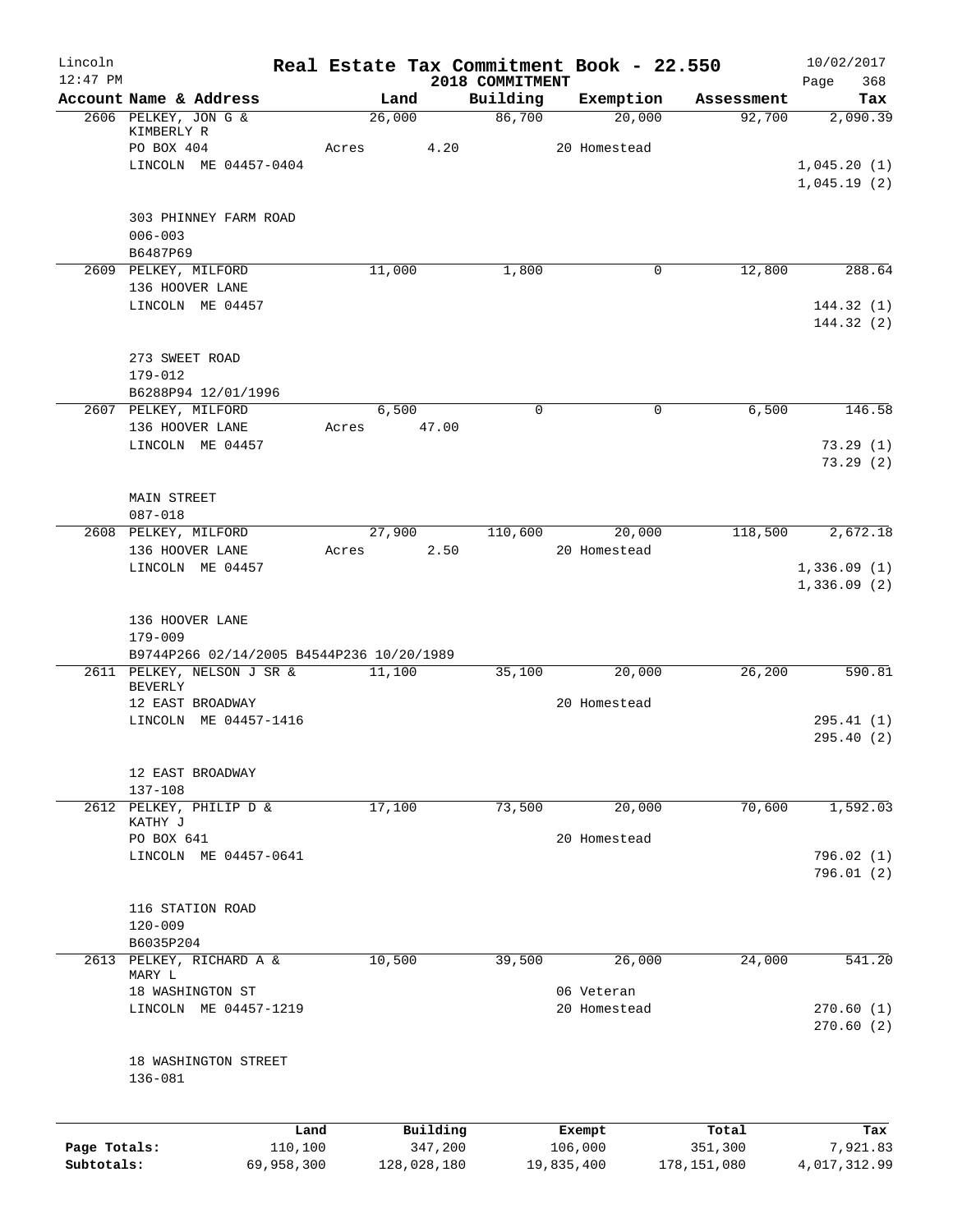| Lincoln<br>$12:47$ PM |                                       |                                                     |                 |      | 2018 COMMITMENT | Real Estate Tax Commitment Book - 22.550 |            | 10/02/2017<br>369<br>Page  |
|-----------------------|---------------------------------------|-----------------------------------------------------|-----------------|------|-----------------|------------------------------------------|------------|----------------------------|
|                       |                                       | Account Name & Address                              | Land            |      | Building        | Exemption                                | Assessment | Tax                        |
|                       | 2614 PELKEY, ROGER P<br>1466 LEE ROAD |                                                     | 18,800          |      | 42,600          | 20,000<br>20 Homestead                   | 41,400     | 933.57                     |
|                       |                                       | LINCOLN ME 04457-9412                               |                 |      |                 |                                          |            | 466.79(1)<br>466.78 (2)    |
|                       | 1466 LEE ROAD<br>$061 - 003$          |                                                     |                 |      |                 |                                          |            |                            |
|                       | B3208P113                             |                                                     |                 |      |                 |                                          |            |                            |
|                       | BETH E                                | 2615 PELKEY, STEPHEN M &                            | 14,800          |      | 67,700          | 20,000<br>20 Homestead                   | 62,500     | 1,409.38                   |
|                       | PO BOX 282                            | LINCOLN ME 04457-0282                               |                 |      |                 |                                          |            | 704.69(1)<br>704.69(2)     |
|                       | 39 HALE STREET<br>$127 - 025$         |                                                     |                 |      |                 |                                          |            |                            |
|                       | SHERI R                               | 2617 PELKEY, YANCEY C &                             | 20,000          |      | 91,100          | 20,000                                   | 91,100     | 2,054.30                   |
|                       | PELKEY, EMILY J<br>55 PELKEY ROAD     | CHESTER ME 04457                                    | Acres           | 1.29 |                 | 20 Homestead                             |            | 1,027.15(1)<br>1,027.15(2) |
|                       | $038 - 009$<br>B12097P345             | 152 TRANSALPINE ROAD                                |                 |      |                 |                                          |            |                            |
|                       |                                       | 2697 PELLETIER, KIMBERLY                            | 19,500          |      | 99,200          | $\mathbf 0$                              | 118,700    | 2,676.69                   |
|                       | 415 MORGAN LANE                       |                                                     | Acres           | 0.50 |                 |                                          |            |                            |
|                       |                                       | MILLINOCKET ME 04462                                |                 |      |                 |                                          |            | 1,338.35(1)<br>1,338.34(2) |
|                       | $047 - 015$                           | <b>46 BUCKLEY AVENUE</b>                            |                 |      |                 |                                          |            |                            |
|                       |                                       | 2618 PELLETIER, LEONARD J JR<br>PELLETIER, RENA M   | 81,100          |      | 172,000         | 0                                        | 253,100    | 5,707.41                   |
|                       | 96 LINCOLN ROAD                       | ENFIELD ME 04433                                    |                 |      |                 |                                          |            | 2,853.71(1)<br>2,853.70(2) |
|                       | 37 MARSH ROAD<br>$103 - 023$          |                                                     |                 |      |                 |                                          |            |                            |
|                       |                                       | 1053 PENDER, THOMAS M                               | 20,800          |      | $\Omega$        | $\Omega$                                 | 20,800     | 469.04                     |
|                       |                                       | PENDER, PATRICIA                                    | Acres           | 1.37 |                 |                                          |            |                            |
|                       | 68 LEMAY ROAD                         | ENFIELD ME 04493                                    |                 |      |                 |                                          |            | 234.52(1)<br>234.52(2)     |
|                       | E/S ENFIELD RD<br>$037 - 042$         |                                                     |                 |      |                 |                                          |            |                            |
|                       |                                       | B14485P80 05/17/2017 B14290P60 09/27/2016 B6006P248 |                 |      |                 |                                          |            |                            |
|                       |                                       | 1052 PENDER, THOMAS M<br>PENDER, PATRICIA           | 19,500<br>Acres | 0.69 | 84,200          | 0                                        | 103,700    | 2,338.44                   |
|                       | 68 LEMAY ROAD                         |                                                     |                 |      |                 |                                          |            | 1,169.22(1)                |
|                       |                                       | ENFIELD ME 04493                                    |                 |      |                 |                                          |            | 1, 169.22(2)               |
|                       | 037-041                               | 410 ENFIELD ROAD                                    |                 |      |                 |                                          |            |                            |
|                       |                                       | B14485P80 05/12/2017 B14290P60 09/27/2016 B6006P248 |                 |      |                 |                                          |            |                            |

|              | Land       | Building    | Exempt     | Total       | Tax          |
|--------------|------------|-------------|------------|-------------|--------------|
| Page Totals: | 194,500    | 556,800     | 60,000     | 691,300     | 15,588.83    |
| Subtotals:   | 70,152,800 | 128,584,980 | 19,895,400 | 178,842,380 | 4,032,901.82 |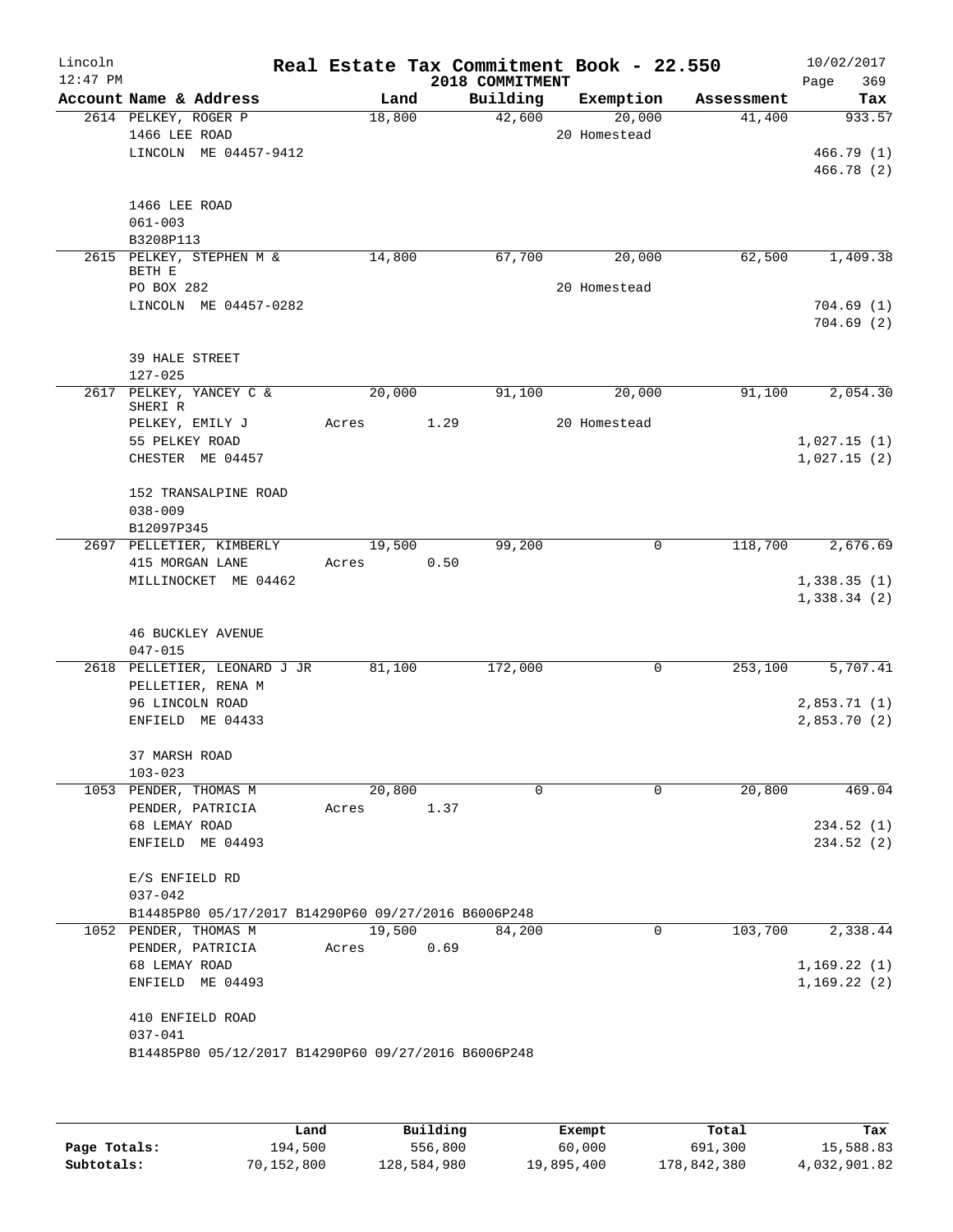| Lincoln<br>$12:47$ PM |                                          |        |             | 2018 COMMITMENT | Real Estate Tax Commitment Book - 22.550 |             | 10/02/2017<br>Page<br>370  |
|-----------------------|------------------------------------------|--------|-------------|-----------------|------------------------------------------|-------------|----------------------------|
|                       | Account Name & Address                   |        | Land        | Building        | Exemption                                | Assessment  | Tax                        |
|                       | 2619 PENNY, MICHAEL A &<br>LYNDA J       | 25,500 |             | 4,400           | $\mathbf 0$                              | 29,900      | 674.25                     |
|                       | 277 ROGERS ROAD                          | Acres  | 24.68       |                 |                                          |             |                            |
|                       | YARMOUTH ME 04096                        |        |             |                 |                                          |             | 337.13 (1)<br>337.12(2)    |
|                       | 226 NEW CAMP ROAD                        |        |             |                 |                                          |             |                            |
|                       | $013 - 002$<br>B3805P221                 |        |             |                 |                                          |             |                            |
|                       | 3890 PENOBSCOT HOLDINGS                  |        | 0           | 235,400         | 0                                        | 235,400     | 5,308.27                   |
|                       | DBA DUNKIN DONUTS                        |        |             |                 |                                          |             |                            |
|                       | PO BOX 2767                              |        |             |                 |                                          |             | 2,654.14(1)                |
|                       | ACTON MA 01720                           |        |             |                 |                                          |             | 2,654.13(2)                |
|                       | 142 WEST BROADWAY                        |        |             |                 |                                          |             |                            |
|                       | $136 - 158 - LS$                         |        |             |                 |                                          |             |                            |
|                       | 2623 PENOBSCOT VALLEY<br>HOSPITAL        |        | 18,600      | 267,600         | 0                                        | 286,200     | 6,453.81                   |
|                       | PO BOX 368                               | Acres  | 0.50        |                 |                                          |             |                            |
|                       | LINCOLN ME 04457-0368                    |        |             |                 |                                          |             | 3,226.91(1)<br>3,226.90(2) |
|                       |                                          |        |             |                 |                                          |             |                            |
|                       | 252 ENFIELD ROAD                         |        |             |                 |                                          |             |                            |
|                       | $125 - 029 - 001$                        |        |             |                 |                                          |             |                            |
|                       | B8010P90                                 |        |             | $\mathbf 0$     |                                          |             |                            |
|                       | 2624 PENOBSCOT VALLEY<br>HOSPITAL        | 18,000 |             |                 | 0                                        | 18,000      | 405.90                     |
|                       | PO BOX 268                               | Acres  | 0.98        |                 |                                          |             |                            |
|                       | LINCOLN ME 04457                         |        |             |                 |                                          |             | 202.95(1)<br>202.95(2)     |
|                       | 250 ENFIELD ROAD                         |        |             |                 |                                          |             |                            |
|                       | $125 - 029 - 005$                        |        |             |                 |                                          |             |                            |
|                       | 843 PENOBSCOT VALLEY<br>HOSPITAL         |        | 9,100       | 163,000         | 0                                        | 172,100     | 3,880.86                   |
|                       | 7 TRANSALPINE ROAD                       | Acres  | 0.25        |                 |                                          |             |                            |
|                       | LINCOLN ME 04457-0039                    |        |             |                 |                                          |             | 1,940.43(1)                |
|                       |                                          |        |             |                 |                                          |             | 1,940.43(2)                |
|                       | 252 ENFIELD ROAD                         |        |             |                 |                                          |             |                            |
|                       | 125-029-002                              |        |             |                 |                                          |             |                            |
|                       | B13621P212 08/20/2014                    |        |             |                 |                                          |             |                            |
|                       | 36 PENOBSCOT VALLEY<br>HOSPITAL          |        | 9,100       | 139,500         | 0                                        | 148,600     | 3,350.93                   |
|                       | 7 TRASNALPINE ROAD                       |        |             |                 |                                          |             |                            |
|                       | LINCOLN ME 04457-0247                    |        |             |                 |                                          |             | 1,675.47(1)                |
|                       |                                          |        |             |                 |                                          |             | 1,675.46(2)                |
|                       | 252 ENFIELD ROAD                         |        |             |                 |                                          |             |                            |
|                       | $125 - 029 - 003$                        |        |             |                 |                                          |             |                            |
|                       | B13621P210 08/20/2014                    |        |             |                 |                                          |             |                            |
|                       | 3205 PEOPLES, ERICA<br>16 HOMESTEAD LANE |        | $\mathbf 0$ | 2,700           | 2,700<br>20 Homestead                    | 0           | 0.00                       |
|                       | LINCOLN ME 04457                         |        |             |                 |                                          |             |                            |
|                       |                                          |        |             |                 |                                          |             |                            |
|                       | 16 HOMESTEAD LANE<br>158-015-004-MH0     |        |             |                 |                                          |             |                            |
|                       | Land                                     |        | Building    |                 | Exempt                                   | Total       | Tax                        |
| Page Totals:          | 80,300                                   |        | 812,600     |                 | 2,700                                    | 890,200     | 20,074.02                  |
| Subtotals:            | 70, 233, 100                             |        | 129,397,580 |                 | 19,898,100                               | 179,732,580 | 4,052,975.84               |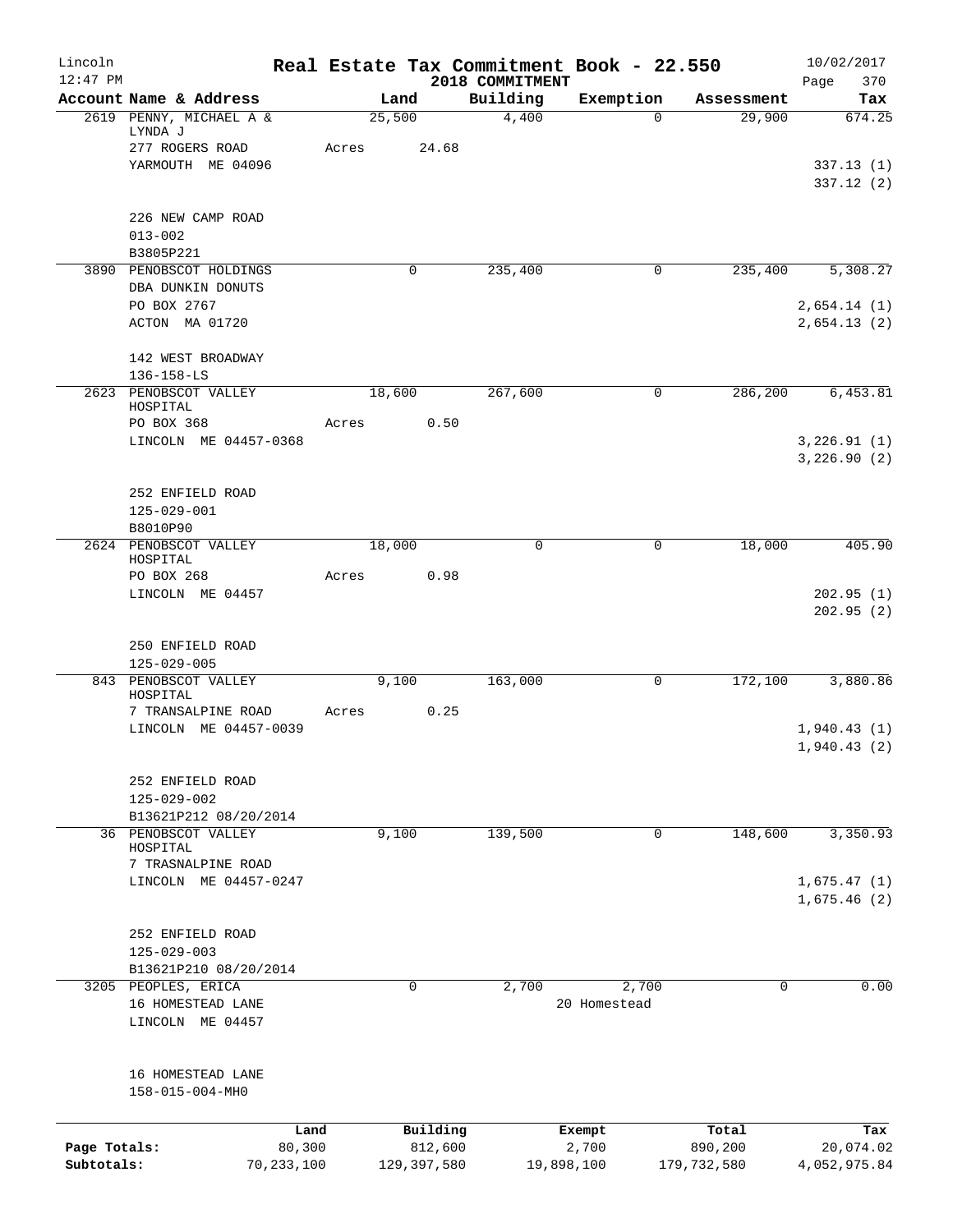| Lincoln<br>$12:47$ PM |                                              |       |        |      | 2018 COMMITMENT | Real Estate Tax Commitment Book - 22.550 |            | 10/02/2017<br>Page<br>371 |
|-----------------------|----------------------------------------------|-------|--------|------|-----------------|------------------------------------------|------------|---------------------------|
|                       | Account Name & Address                       |       | Land   |      | Building        | Exemption                                | Assessment | Tax                       |
|                       | 392 PEPIN, TORI                              |       | 12,700 |      | 68,600          | 26,000                                   | 55,300     | 1,247.02                  |
|                       | 217 ENFIELD ROAD                             | Acres |        | 0.99 |                 | 06 Veteran                               |            |                           |
|                       | LINCOLN ME 04457                             |       |        |      |                 | 20 Homestead                             |            | 623.51(1)                 |
|                       |                                              |       |        |      |                 |                                          |            | 623.51(2)                 |
|                       |                                              |       |        |      |                 |                                          |            |                           |
|                       | 217 ENFIELD ROAD                             |       |        |      |                 |                                          |            |                           |
|                       | $126 - 005$                                  |       |        |      |                 |                                          |            |                           |
|                       | B13813P1 04/01/7201 B13779P62 B2817P248      |       |        |      |                 |                                          |            |                           |
| 2627                  | PERANTEAU, MICHAEL &<br>COLLEEN              |       | 28,600 |      | 60,100          | $\mathbf 0$                              | 88,700     | 2,000.19                  |
|                       | 15 CHARLES AVENUE                            | Acres |        | 0.32 |                 |                                          |            |                           |
|                       | EGG HARBOR NJ 08215                          |       |        |      |                 |                                          |            | 1,000.10(1)               |
|                       |                                              |       |        |      |                 |                                          |            | 1,000.09(2)               |
|                       |                                              |       |        |      |                 |                                          |            |                           |
|                       | 122 HOOVER LANE                              |       |        |      |                 |                                          |            |                           |
|                       | $179 - 005$                                  |       |        |      |                 |                                          |            |                           |
|                       | 2628 PEREIRA, DONNA                          |       | 17,000 |      | 45,000          | 20,000                                   | 42,000     | 947.10                    |
|                       | 8 MATTANAWCOOK STREET                        |       |        |      |                 | 20 Homestead                             |            |                           |
|                       | LINCOLN ME 04457                             |       |        |      |                 |                                          |            | 473.55(1)                 |
|                       |                                              |       |        |      |                 |                                          |            | 473.55 (2)                |
|                       |                                              |       |        |      |                 |                                          |            |                           |
|                       |                                              |       |        |      |                 |                                          |            |                           |
|                       | 1153 MAIN STREET                             |       |        |      |                 |                                          |            |                           |
|                       | $092 - 006$                                  |       |        |      |                 |                                          |            |                           |
|                       | B4144P74                                     |       | 15,600 |      | 46,600          | 20,000                                   | 42,200     | 951.61                    |
|                       | 2629 PEREIRA, DONNA & BRYAN<br>TILTON        |       |        |      |                 |                                          |            |                           |
|                       | TILTON, MARGUERITE                           |       |        |      |                 | 20 Homestead                             |            |                           |
|                       | 1145 MAIN STREET                             |       |        |      |                 |                                          |            | 475.81(1)                 |
|                       | LINCOLN ME 04457                             |       |        |      |                 |                                          |            | 475.80(2)                 |
|                       |                                              |       |        |      |                 |                                          |            |                           |
|                       | 1145 MAIN STREET                             |       |        |      |                 |                                          |            |                           |
|                       | $092 - 007$                                  |       |        |      |                 |                                          |            |                           |
|                       | 1410 PEREIRA, DONNA L                        |       | 18,100 |      | 67,000          | 20,000                                   | 65,100     | 1,468.01                  |
|                       | 8 MATTANAWCOOK STREET                        |       |        |      |                 | 20 Homestead                             |            |                           |
|                       | LINCOLN ME 04457                             |       |        |      |                 |                                          |            | 734.01 (1)                |
|                       |                                              |       |        |      |                 |                                          |            | 734.00(2)                 |
|                       |                                              |       |        |      |                 |                                          |            |                           |
|                       | <b>46 EDWARDS STREET</b>                     |       |        |      |                 |                                          |            |                           |
|                       | 132-109                                      |       |        |      |                 |                                          |            |                           |
|                       | B12828P49 06/05/2012                         |       |        |      |                 |                                          |            |                           |
|                       | 2630 PEREIRA, DONNA L                        |       | 6,400  |      | $\mathbf 0$     | 0                                        | 6,400      | 144.32                    |
|                       | TILTON, MARGUERITE                           |       |        |      |                 |                                          |            |                           |
|                       | 8 MATTANAWCOOK STREET                        |       |        |      |                 |                                          |            | 72.16(1)                  |
|                       | LINCOLN ME 04457                             |       |        |      |                 |                                          |            | 72.16(2)                  |
|                       |                                              |       |        |      |                 |                                          |            |                           |
|                       | MAIN STREET                                  |       |        |      |                 |                                          |            |                           |
|                       | $092 - 008$                                  |       |        |      |                 |                                          |            |                           |
|                       | 2631 PERKINS, JOAN R                         |       | 8,900  |      | $\mathbf 0$     | $\mathbf 0$                              | 8,900      | 200.70                    |
|                       |                                              |       |        |      |                 |                                          |            |                           |
|                       | 1 VILLAGE CIRCLE #3<br>LINCOLN ME 04457-9409 | Acres |        | 2.00 |                 |                                          |            | 100.35(1)                 |
|                       |                                              |       |        |      |                 |                                          |            |                           |
|                       |                                              |       |        |      |                 |                                          |            | 100.35(2)                 |
|                       |                                              |       |        |      |                 |                                          |            |                           |
|                       | HALF TOWNSHIP ROAD                           |       |        |      |                 |                                          |            |                           |
|                       | $044 - 006$                                  |       |        |      |                 |                                          |            |                           |
|                       | B3800P80                                     |       |        |      |                 |                                          |            |                           |
|                       |                                              |       |        |      |                 |                                          |            |                           |
|                       |                                              |       |        |      |                 |                                          |            |                           |
|                       |                                              |       |        |      |                 |                                          |            |                           |

|              | Land       | Building    | Exempt     | Total       | Tax          |
|--------------|------------|-------------|------------|-------------|--------------|
| Page Totals: | 107,300    | 287,300     | 86,000     | 308,600     | 6,958.95     |
| Subtotals:   | 70,340,400 | 129,684,880 | 19,984,100 | 180,041,180 | 4,059,934.79 |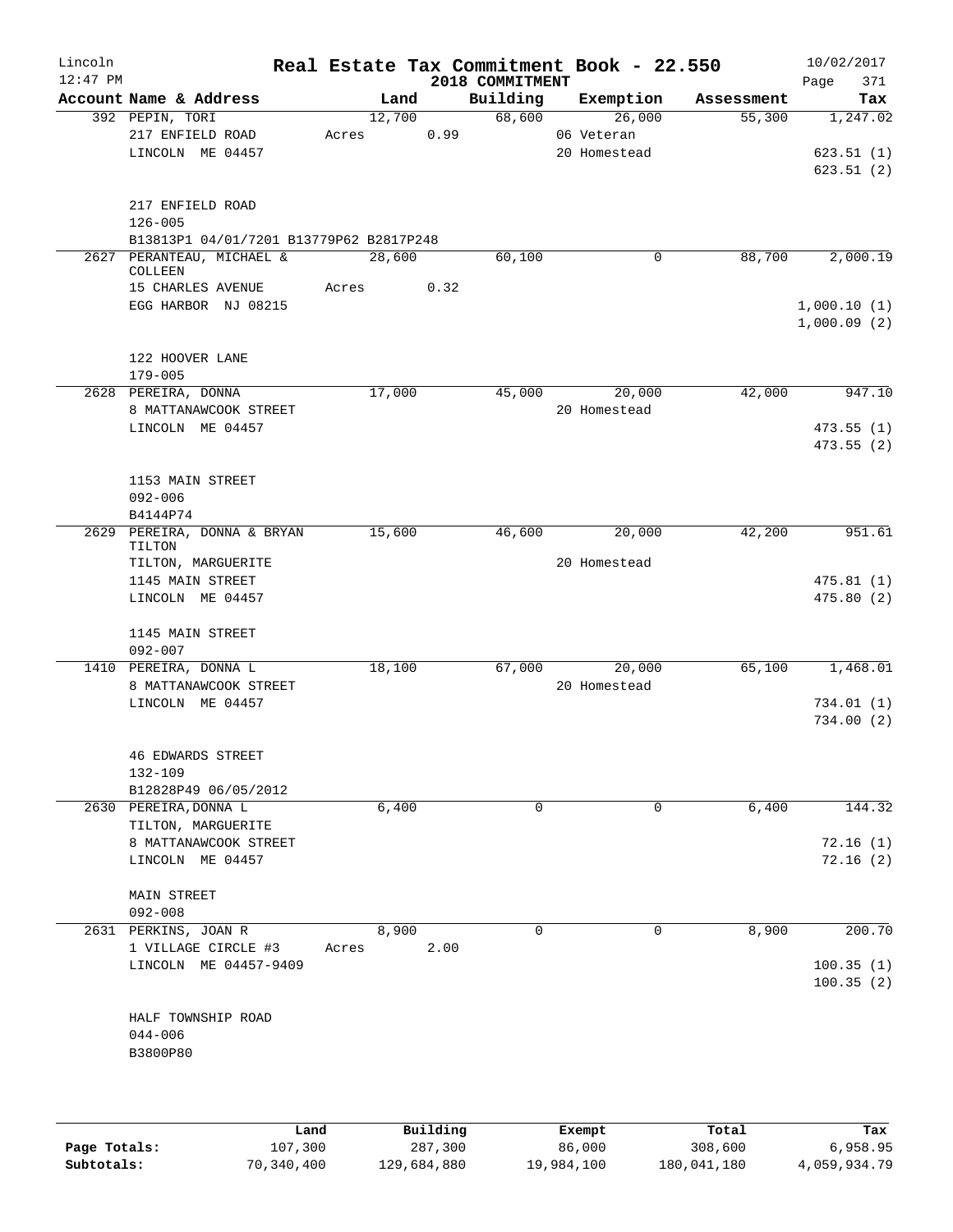| Lincoln<br>$12:47$ PM |                                             |        |       | 2018 COMMITMENT | Real Estate Tax Commitment Book - 22.550 |            | 10/02/2017<br>372<br>Page |
|-----------------------|---------------------------------------------|--------|-------|-----------------|------------------------------------------|------------|---------------------------|
|                       | Account Name & Address                      |        | Land  | Building        | Exemption                                | Assessment | Tax                       |
|                       | 2635 PERRY, ALEX J                          | 21,700 |       | 33,800          | 20,000                                   | 35,500     | 800.53                    |
|                       | 340 BAGLEY MTN ROAD                         |        |       |                 | 20 Homestead                             |            |                           |
|                       | LINCOLN ME 04457                            |        |       |                 |                                          |            | 400.27(1)                 |
|                       |                                             |        |       |                 |                                          |            | 400.26(2)                 |
|                       |                                             |        |       |                 |                                          |            |                           |
|                       | 340 BAGLEY MOUNTAIN                         |        |       |                 |                                          |            |                           |
|                       | <b>ROAD</b>                                 |        |       |                 |                                          |            |                           |
|                       | $093 - 013$                                 |        |       |                 |                                          |            |                           |
|                       | B10641P220<br>2636 PERRY, CARLETON          | 26,600 |       |                 | $\mathbf 0$                              | 70,700     | 1,594.29                  |
|                       | 35 POPLAR STREET                            |        |       | 44,100          |                                          |            |                           |
|                       | OLD TOWN ME 04468                           |        |       |                 |                                          |            | 797.15 (1)                |
|                       |                                             |        |       |                 |                                          |            | 797.14(2)                 |
|                       |                                             |        |       |                 |                                          |            |                           |
|                       | 355 EGG POND ROAD                           |        |       |                 |                                          |            |                           |
|                       | $077 - 006$                                 |        |       |                 |                                          |            |                           |
|                       | 821 PERRY, DAVID M                          | 39,800 |       | 45,700          | 0                                        | 85,500     | 1,928.03                  |
|                       | PERRY, MERRIANNE                            | Acres  | 0.59  |                 |                                          |            |                           |
|                       | 17 BLAKE STREET                             |        |       |                 |                                          |            | 964.02(1)                 |
|                       | BREWER ME 04412                             |        |       |                 |                                          |            | 964.01(2)                 |
|                       |                                             |        |       |                 |                                          |            |                           |
|                       | 111 MILTS WAY                               |        |       |                 |                                          |            |                           |
|                       | $116 - 020$                                 |        |       |                 |                                          |            |                           |
|                       | B13840P156 05/18/2015 B12524P200 07/01/2011 |        |       |                 |                                          |            |                           |
|                       | 2642 PERRY, DEBORAH                         | 43,600 |       | 113,800         | 20,000                                   | 137,400    | 3,098.37                  |
|                       | IRISH, CRYSTAL                              | Acres  | 30.00 |                 | 20 Homestead                             |            |                           |
|                       | 351 BAGLEY MOUNTAIN                         |        |       |                 |                                          |            | 1,549.19(1)               |
|                       | <b>ROAD</b>                                 |        |       |                 |                                          |            |                           |
|                       | LINCOLN ME 04457-9514                       |        |       |                 |                                          |            | 1,549.18(2)               |
|                       | 351 BAGLEY MOUNTAIN                         |        |       |                 |                                          |            |                           |
|                       | <b>ROAD</b>                                 |        |       |                 |                                          |            |                           |
|                       | $093 - 015$                                 |        |       |                 |                                          |            |                           |
|                       | B13864P71 06/10/2015 B13566P58 06/20/2014   |        |       |                 |                                          |            |                           |
|                       | 2641 PERRY, DEBORAH                         | 22,900 |       | 14,700          | 0                                        | 37,600     | 847.88                    |
|                       | IRISH, CRYSTAL                              | Acres  | 18.00 |                 |                                          |            |                           |
|                       | 351 BAGLEY MOUNTAIN                         |        |       |                 |                                          |            | 423.94 (1)                |
|                       | ROAD                                        |        |       |                 |                                          |            |                           |
|                       | LINCOLN ME 04457-9514                       |        |       |                 |                                          |            | 423.94 (2)                |
|                       | N/S BAGLEY MOUNTAIN                         |        |       |                 |                                          |            |                           |
|                       | ROAD                                        |        |       |                 |                                          |            |                           |
|                       | $093 - 014$                                 |        |       |                 |                                          |            |                           |
|                       | B13864P71 06/10/2015 B13566P58 06/20/2014   |        |       |                 |                                          |            |                           |
|                       | 2638 PERRY, ERWIN & JEANETTE                | 18,500 |       | 45,500          | 26,000                                   | 38,000     | 856.90                    |
|                       | 629 MAIN STREET                             | Acres  | 1.71  |                 | 06 Veteran                               |            |                           |
|                       | LINCOLN ME 04457-9503                       |        |       |                 | 20 Homestead                             |            | 428.45(1)                 |
|                       |                                             |        |       |                 |                                          |            | 428.45(2)                 |
|                       |                                             |        |       |                 |                                          |            |                           |
|                       | 629 MAIN STREET                             |        |       |                 |                                          |            |                           |
|                       | $080 - 026$                                 |        |       |                 |                                          |            |                           |
|                       | B4707P98                                    |        |       |                 |                                          |            |                           |
|                       |                                             |        |       |                 |                                          |            |                           |

|              | Land       | Building    | Exempt     | Total       | Tax          |
|--------------|------------|-------------|------------|-------------|--------------|
| Page Totals: | 173,100    | 297,600     | 66,000     | 404,700     | 9,126.00     |
| Subtotals:   | 70,513,500 | 129,982,480 | 20,050,100 | 180,445,880 | 4,069,060.79 |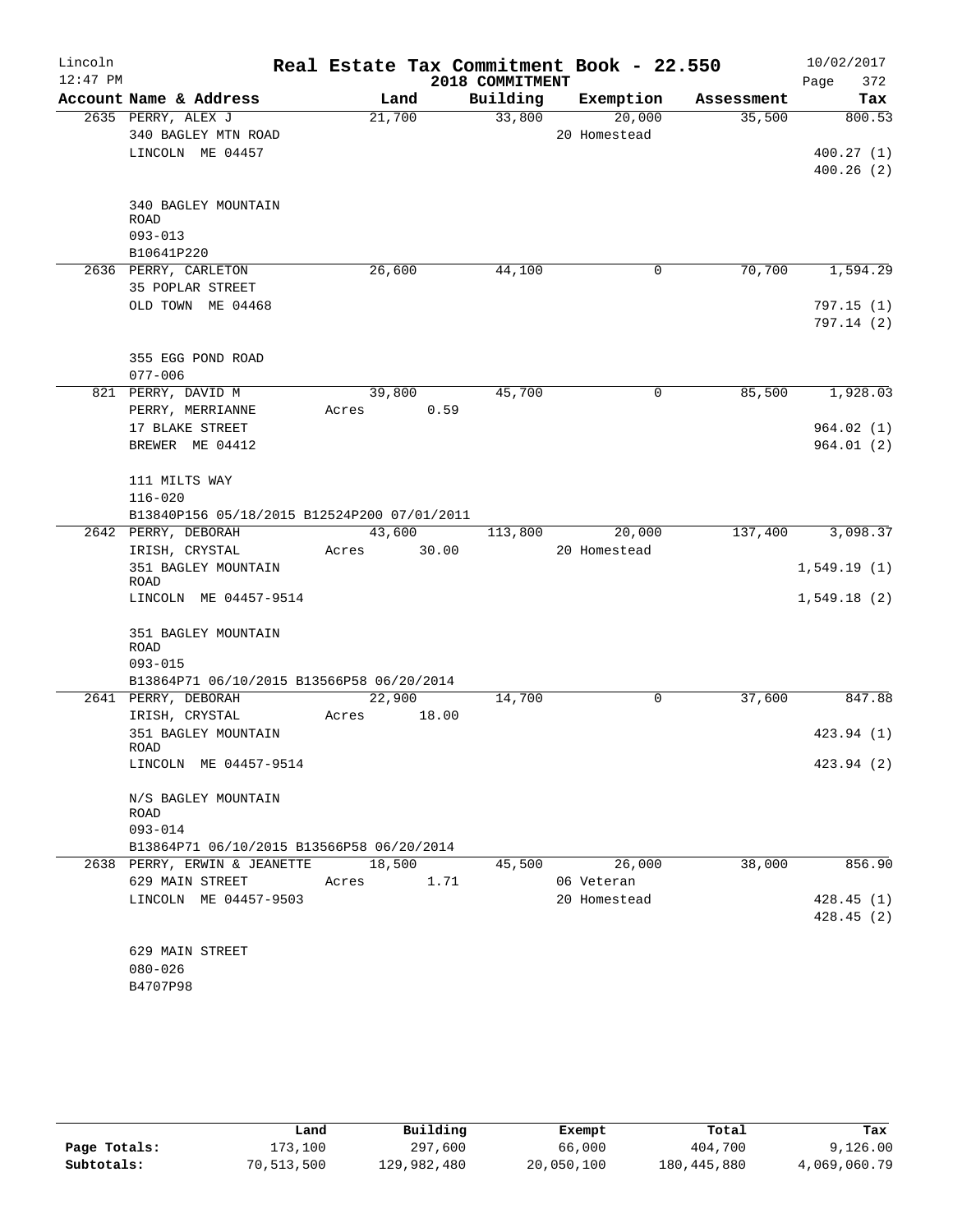| Lincoln      |                                  |       |          |                 | Real Estate Tax Commitment Book - 22.550 |            | 10/02/2017   |
|--------------|----------------------------------|-------|----------|-----------------|------------------------------------------|------------|--------------|
| $12:47$ PM   |                                  |       |          | 2018 COMMITMENT |                                          |            | 373<br>Page  |
|              | Account Name & Address           |       | Land     | Building        | Exemption                                | Assessment | Tax          |
|              | 2639 PERRY, GARY A & SUSAN E     |       | 40,500   | 107,400         | 20,000                                   | 127,900    | 2,884.15     |
|              | PO BOX 441                       | Acres | 0.18     |                 | 20 Homestead                             |            |              |
|              | LINCOLN ME 04457-0441            |       |          |                 |                                          |            | 1,442.08(1)  |
|              |                                  |       |          |                 |                                          |            | 1,442.07(2)  |
|              |                                  |       |          |                 |                                          |            |              |
|              | 883 TRANSALPINE ROAD             |       |          |                 |                                          |            |              |
|              | $111 - 016$                      |       |          |                 |                                          |            |              |
|              | B4418P127                        |       |          |                 |                                          |            |              |
|              | 1526 PERRY, GARY JR              |       | 8,400    | 31,800          | 20,000                                   | 20, 200    | 455.51       |
|              | 883 TRANSALPINE ROAD             | Acres | 0.16     |                 | 20 Homestead                             |            |              |
|              | LINCOLN ME 04457                 |       |          |                 |                                          |            | 227.76(1)    |
|              |                                  |       |          |                 |                                          |            | 227.75(2)    |
|              |                                  |       |          |                 |                                          |            |              |
|              | 9 WASHINGTON STREET              |       |          |                 |                                          |            |              |
|              | $136 - 096$                      |       |          |                 |                                          |            |              |
|              | B14287P178 09/26/2016 B1524P292  |       |          |                 |                                          |            |              |
|              | 2640 PERRY, HARLEY J &           |       | 20,600   | 43,500          | 26,000                                   | 38,100     | 859.16       |
|              | EARLINE L                        |       |          |                 |                                          |            |              |
|              | 72 BAGLEY MOUNTAIN ROAD          |       |          |                 | 06 Veteran                               |            |              |
|              | LINCOLN ME 04457-9514            |       |          |                 | 20 Homestead                             |            | 429.58(1)    |
|              |                                  |       |          |                 |                                          |            | 429.58(2)    |
|              |                                  |       |          |                 |                                          |            |              |
|              | 72 BAGLEY MOUNTAIN ROAD          |       |          |                 |                                          |            |              |
|              | $095 - 020$                      |       |          |                 |                                          |            |              |
|              | 3818 PERRY, JENNIFER             |       | 0        | 2,400           | 2,400                                    | 0          | 0.00         |
|              | 10 HOMESTEAD LAND                |       |          |                 | 20 Homestead                             |            |              |
|              | LINCOLN ME 04457                 |       |          |                 |                                          |            |              |
|              |                                  |       |          |                 |                                          |            |              |
|              |                                  |       |          |                 |                                          |            |              |
|              | 10 HOMESTEAD LANE LOT            |       |          |                 |                                          |            |              |
|              | #1                               |       |          |                 |                                          |            |              |
|              | 158-015-001-MH0                  |       |          |                 |                                          |            |              |
|              | 3608 PERRY, JOHN E               |       | 30,200   | 38,300          | 0                                        | 68,500     | 1,544.68     |
|              | 1109 PISCASSIC STREET            | Acres | 0.45     |                 |                                          |            |              |
|              | NEWMARKET NH                     |       |          |                 |                                          |            | 772.34(1)    |
|              | 03857-1191                       |       |          |                 |                                          |            |              |
|              |                                  |       |          |                 |                                          |            | 772.34(2)    |
|              |                                  |       |          |                 |                                          |            |              |
|              | 320 MCGREGOR ROAD                |       |          |                 |                                          |            |              |
|              | $117 - 010$                      |       |          |                 |                                          |            |              |
|              | B14504P242 06/05/2017 B10683P123 |       |          |                 |                                          |            |              |
|              | 2645 PERRY, STEPHEN              |       | 73,000   | 150,700         | 20,000                                   | 203,700    | 4,593.44     |
|              | PERRY, KAREN                     | Acres | 2.99     |                 | 20 Homestead                             |            |              |
|              | 30 SHORE DRIVE                   |       |          |                 |                                          |            | 2,296.72 (1) |
|              | LINCOLN ME 04457                 |       |          |                 |                                          |            | 2, 296.72(2) |
|              |                                  |       |          |                 |                                          |            |              |
|              | <b>30 SHORE DRIVE</b>            |       |          |                 |                                          |            |              |
|              | $111 - 049$                      |       |          |                 |                                          |            |              |
|              | 2646 PETE, DAVID P               |       | 8,400    | 14,400          | 20,000                                   | 2,800      | 63.14        |
|              | 28 AYER STREET                   |       |          |                 | 20 Homestead                             |            |              |
|              | LINCOLN ME 04457-1226            |       |          |                 |                                          |            | 31.57(1)     |
|              |                                  |       |          |                 |                                          |            | 31.57(2)     |
|              |                                  |       |          |                 |                                          |            |              |
|              | 28 AYER STREET                   |       |          |                 |                                          |            |              |
|              | 136-106                          |       |          |                 |                                          |            |              |
|              | B5301P209                        |       |          |                 |                                          |            |              |
|              |                                  |       |          |                 |                                          |            |              |
|              |                                  |       |          |                 |                                          |            |              |
|              |                                  |       |          |                 |                                          |            |              |
|              | Land                             |       | Building |                 | Exempt                                   | Total      | Tax          |
| Page Totals: | 181,100                          |       | 388,500  |                 | 108,400                                  | 461,200    | 10,400.08    |

**Subtotals:** 70,694,600 130,370,980 20,158,500 180,907,080 4,079,460.87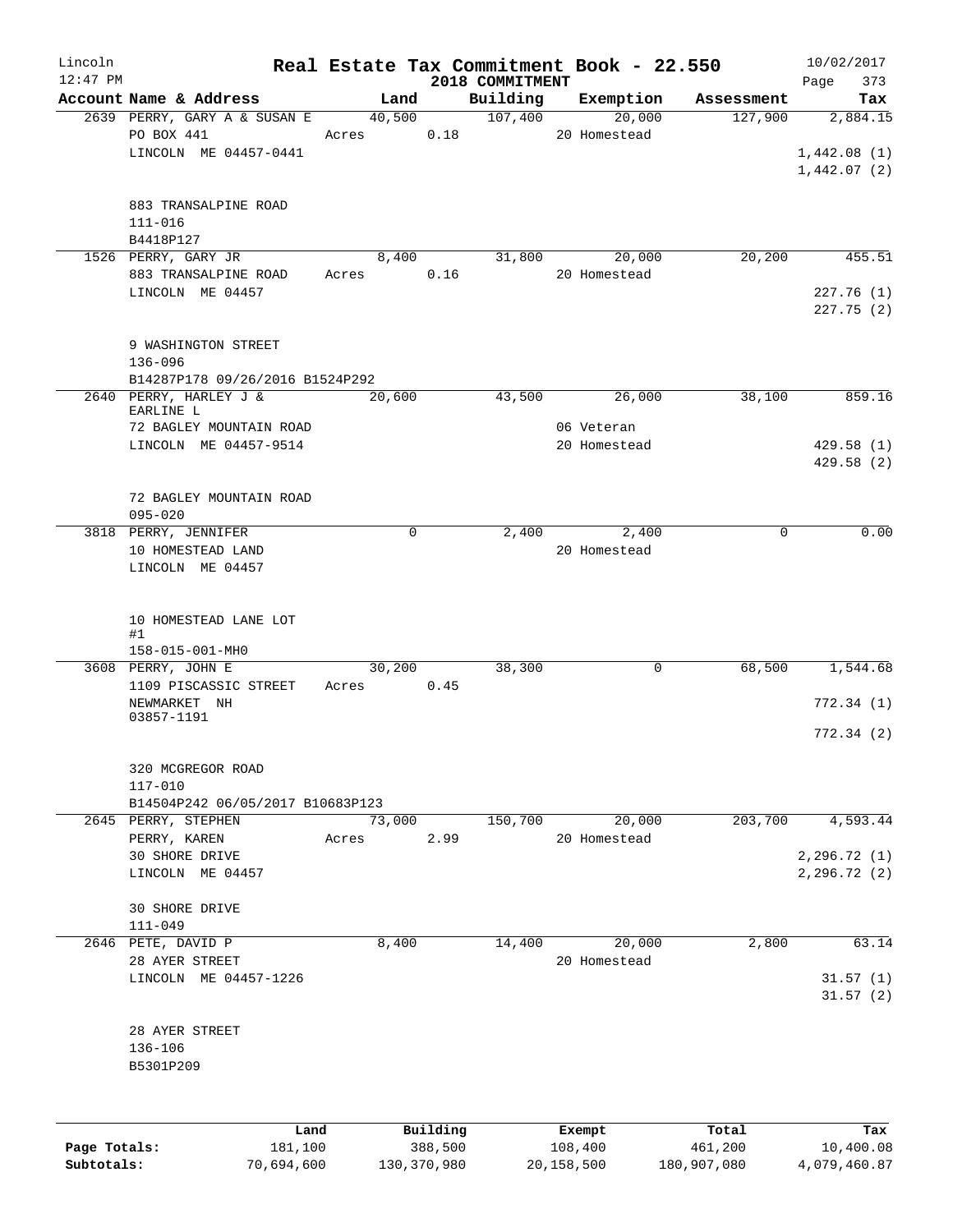| Lincoln      |                                             |        |          |                 | Real Estate Tax Commitment Book - 22.550 |            | 10/02/2017    |
|--------------|---------------------------------------------|--------|----------|-----------------|------------------------------------------|------------|---------------|
| $12:47$ PM   |                                             |        |          | 2018 COMMITMENT |                                          |            | 374<br>Page   |
|              | Account Name & Address                      | Land   |          | Building        | Exemption                                | Assessment | Tax           |
|              | 2647 PETE, FREDERICK SR<br>PETE, KAREN      | 51,500 |          | 84,000          | 20,000<br>20 Homestead                   | 115,500    | 2,604.53      |
|              | 334 MCGREGOR ROAD                           |        |          |                 |                                          |            | 1,302.27(1)   |
|              | LINCOLN ME 04457                            |        |          |                 |                                          |            | 1,302.26(2)   |
|              |                                             |        |          |                 |                                          |            |               |
|              | 334 MCGREGOR ROAD                           |        |          |                 |                                          |            |               |
|              | 117-014                                     |        |          |                 |                                          |            |               |
|              | 2648 PETE, FREDERICK T SR                   | 4,100  |          | 22,600          | 0                                        | 26,700     | 602.09        |
|              | PETE, KAREN                                 |        |          |                 |                                          |            |               |
|              | 334 MCGREGOR ROAD                           |        |          |                 |                                          |            | 301.05(1)     |
|              | LINCOLN ME 04457                            |        |          |                 |                                          |            | 301.04(2)     |
|              |                                             |        |          |                 |                                          |            |               |
|              | 12 SPRING STREET<br>$136 - 045$             |        |          |                 |                                          |            |               |
|              | 1934 PETERS, MICHAEL R                      | 14,200 |          | 34,700          | 20,000                                   | 28,900     | 651.70        |
|              | PETERS, ANNALIZA A                          | Acres  | 0.25     |                 | 20 Homestead                             |            |               |
|              | 117 TAMARACK CIRCLE                         |        |          |                 |                                          |            | 325.85(1)     |
|              | WEST MONROE LA 71291                        |        |          |                 |                                          |            | 325.85(2)     |
|              |                                             |        |          |                 |                                          |            |               |
|              | 34 WILSON STREET                            |        |          |                 |                                          |            |               |
|              | 137-197                                     |        |          |                 |                                          |            |               |
|              | B14529P102 06/28/2017 B12778P289 04/06/2012 |        |          |                 |                                          |            |               |
|              | 2650 PETERS, THEODORE G                     | 8,000  |          | 0               | $\mathbf 0$                              | 8,000      | 180.40        |
|              | PETERS, MARY E                              |        |          |                 |                                          |            |               |
|              | 141 FLORENCE STREET                         |        |          |                 |                                          |            | 90.20(1)      |
|              | EAST HAVEN CT 06513                         |        |          |                 |                                          |            | 90.20(2)      |
|              | CURTIS FARM ROAD                            |        |          |                 |                                          |            |               |
|              | $054 - 004$                                 |        |          |                 |                                          |            |               |
|              | 2651 PETERS, THEODORE JR &                  | 78,200 |          | 123,400         | 0                                        | 201,600    | 4,546.08      |
|              | MARY E                                      |        |          |                 |                                          |            |               |
|              | 141 FLORENCE ST                             |        |          |                 |                                          |            |               |
|              | EAST HAVEN CT<br>06513-2706                 |        |          |                 |                                          |            | 2, 273.04 (1) |
|              |                                             |        |          |                 |                                          |            | 2, 273.04 (2) |
|              |                                             |        |          |                 |                                          |            |               |
|              | 1271 LEE ROAD                               |        |          |                 |                                          |            |               |
|              | $069 - 008$                                 |        |          |                 |                                          |            |               |
|              | 2652 PETERSON, BRENDA D                     | 15,400 |          | $\mathbf 0$     | 0                                        | 15,400     | 347.27        |
|              | WELLS FRANCIS X &                           | Acres  | 9.30     |                 |                                          |            |               |
|              | PETERSON JUDITH                             |        |          |                 |                                          |            |               |
|              | 111 PARKER STREET                           |        |          |                 |                                          |            | 173.64(1)     |
|              | BANGOR ME 04401                             |        |          |                 |                                          |            | 173.63(2)     |
|              | 463 PHINNEY FARM ROAD                       |        |          |                 |                                          |            |               |
|              | $001 - 016$                                 |        |          |                 |                                          |            |               |
|              | B6514P100                                   |        |          |                 |                                          |            |               |
| 2654         | PETERSON, EDWIN                             | 17,100 |          | 0               | 0                                        | 17,100     | 385.61        |
|              | AUGUSTUS JR                                 |        |          |                 |                                          |            |               |
|              | ESTATE OF                                   | Acres  | 11.40    |                 |                                          |            |               |
|              | C/O JOHN PETERSON                           |        |          |                 |                                          |            | 192.81(1)     |
|              | 2 HARVEST LANE                              |        |          |                 |                                          |            | 192.80(2)     |
|              | YORK ME 03909                               |        |          |                 |                                          |            |               |
|              | 455 PHINNEY FARM ROAD                       |        |          |                 |                                          |            |               |
|              | $001 - 014$                                 |        |          |                 |                                          |            |               |
|              | B12997P90 11/01/2012                        |        |          |                 |                                          |            |               |
|              |                                             |        |          |                 |                                          |            |               |
|              |                                             |        |          |                 |                                          |            |               |
|              |                                             | Land   | Building |                 | Exempt                                   | Total      | Tax           |
| Page Totals: | 188,500                                     |        | 264,700  |                 | 40,000                                   | 413,200    | 9,317.68      |

**Subtotals:** 70,883,100 130,635,680 20,198,500 181,320,280 4,088,778.55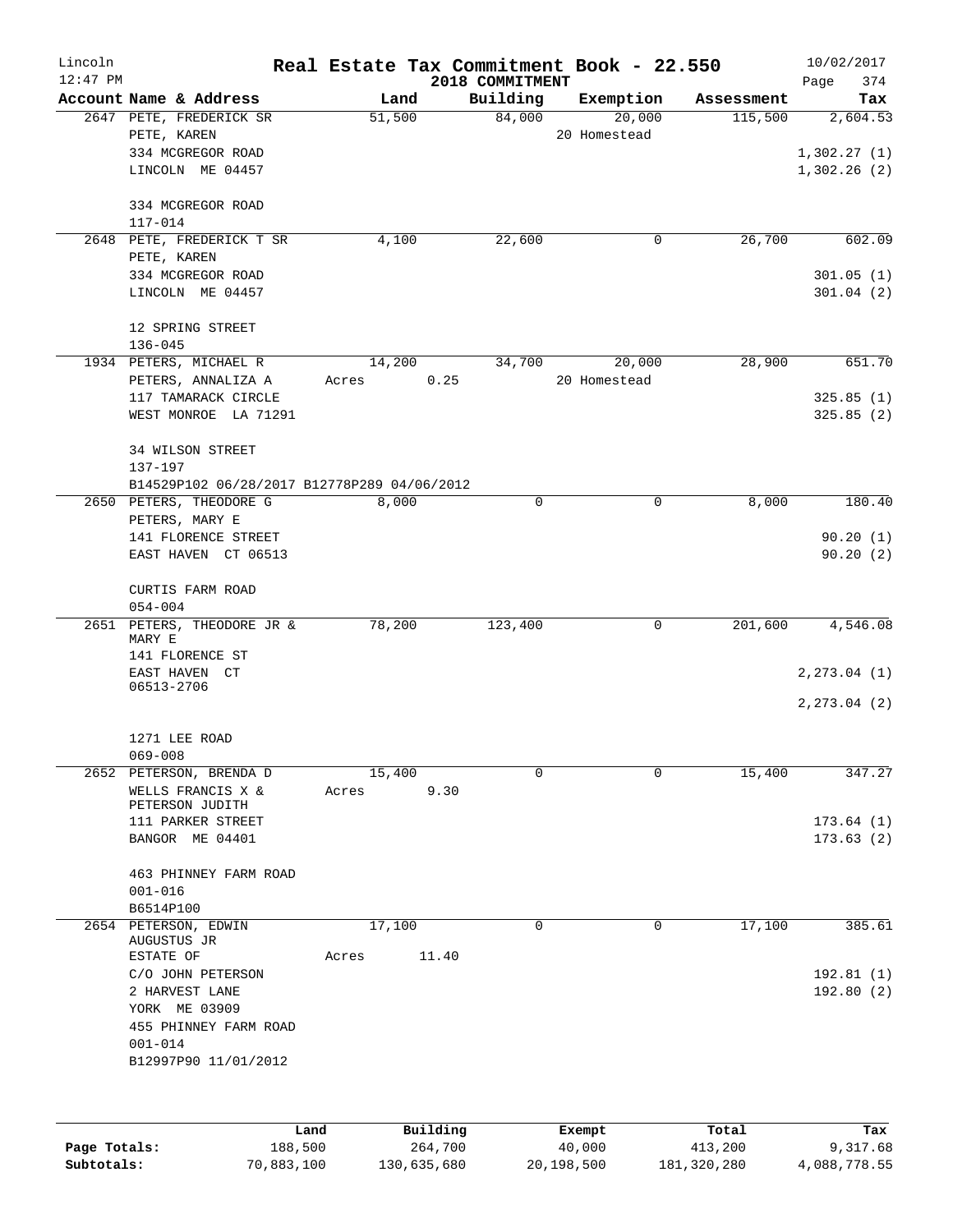| Lincoln      |                                                                                            |                 |          |                             | Real Estate Tax Commitment Book - 22.550 |            | 10/02/2017               |
|--------------|--------------------------------------------------------------------------------------------|-----------------|----------|-----------------------------|------------------------------------------|------------|--------------------------|
| $12:47$ PM   | Account Name & Address                                                                     | Land            |          | 2018 COMMITMENT<br>Building | Exemption                                | Assessment | 375<br>Page<br>Tax       |
|              | 3606 PETERSON, REBEKAH                                                                     | 9,000           |          | 63,800                      | $\mathbf 0$                              | 72,800     | 1,641.64                 |
|              | PETERSON, MATHEW                                                                           | Acres           | 0.22     |                             |                                          |            |                          |
|              | 97 MAIN STREET                                                                             |                 |          |                             |                                          |            | 820.82 (1)               |
|              | LINCOLN ME 04457                                                                           |                 |          |                             |                                          |            | 820.82(2)                |
|              |                                                                                            |                 |          |                             |                                          |            |                          |
|              | 97 MAIN STREET                                                                             |                 |          |                             |                                          |            |                          |
|              | $139 - 086$                                                                                |                 |          |                             |                                          |            |                          |
|              | B14308P245 10/14/2016 B13418P109 12/02/2013<br>B13338P261 09/23/2013 B13338P261 09/11/2013 |                 |          |                             |                                          |            |                          |
|              | B13144P203 04/11/2013 B10611P46                                                            |                 |          |                             |                                          |            |                          |
|              | 2655 PETRAGLIA, DANIEL &<br><b>STEPHEN</b>                                                 | 13,400          |          | 0                           | 0                                        | 13,400     | 302.17                   |
|              | 163 BEDFORD AVENUE                                                                         |                 |          |                             |                                          |            |                          |
|              | STATEN ISLAND NY 10306                                                                     |                 |          |                             |                                          |            | 151.09(1)                |
|              |                                                                                            |                 |          |                             |                                          |            | 151.08(2)                |
|              |                                                                                            |                 |          |                             |                                          |            |                          |
|              | LONG POND                                                                                  |                 |          |                             |                                          |            |                          |
|              | $168 - 022$                                                                                |                 |          |                             |                                          |            |                          |
|              | 3345 PETRIE, STEPHEN J                                                                     | 30,300          |          | 18,300                      | 0                                        | 48,600     | 1,095.93                 |
|              | PETRIE, LAURIE A<br>22 EATON STREET                                                        | Acres           | 0.40     |                             |                                          |            | 547.97 (1)               |
|              | OLD TOWN ME 04468                                                                          |                 |          |                             |                                          |            | 547.96 (2)               |
|              |                                                                                            |                 |          |                             |                                          |            |                          |
|              | 30 LADY SLIPPER LANE                                                                       |                 |          |                             |                                          |            |                          |
|              | $109 - 018$                                                                                |                 |          |                             |                                          |            |                          |
|              | B14563P79 07/31/2017                                                                       |                 |          |                             |                                          |            |                          |
|              | 2656 PETTIT, HELEN M                                                                       | 18,100          |          | 45,900                      | 20,000                                   | 44,000     | 992.20                   |
|              | 15 LIBBY ST                                                                                |                 |          |                             | 20 Homestead                             |            |                          |
|              | LINCOLN ME 04457-1610                                                                      |                 |          |                             |                                          |            | 496.10 (1)<br>496.10 (2) |
|              |                                                                                            |                 |          |                             |                                          |            |                          |
|              | 15 LIBBY STREET                                                                            |                 |          |                             |                                          |            |                          |
|              | 139-142                                                                                    |                 |          |                             |                                          |            |                          |
|              | 2942 PHELPS, JOHN ALAN                                                                     | 17,500          |          | 41,400                      | 20,000                                   | 38,900     | 877.20                   |
|              | PHELPS, VALERIE N                                                                          | Acres           | 1.90     |                             | 20 Homestead                             |            |                          |
|              | 414 LEE ROAD                                                                               |                 |          |                             |                                          |            | 438.60 (1)               |
|              | LINCOLN ME 04457                                                                           |                 |          |                             |                                          |            | 438.60 (2)               |
|              | 414 LEE ROAD                                                                               |                 |          |                             |                                          |            |                          |
|              | $065 - 003$                                                                                |                 |          |                             |                                          |            |                          |
|              | B14152P1 05/13/2016 B13781P226 03/16/2015 B13407P269                                       |                 |          |                             |                                          |            |                          |
|              | 11/08/2013 B13375P230 10/25/2013<br>2657 PHILBROOK, PATRICIA G                             | 14,200          |          | 43,600                      | 20,000                                   | 37,800     | 852.39                   |
|              | PHILBROOK, ROBERT                                                                          |                 |          |                             | 20 Homestead                             |            |                          |
|              | 1065 MAIN STREET                                                                           |                 |          |                             |                                          |            | 426.20(1)                |
|              | LINCOLN ME 04457-9506                                                                      |                 |          |                             |                                          |            | 426.19(2)                |
|              |                                                                                            |                 |          |                             |                                          |            |                          |
|              | 1065 MAIN STREET                                                                           |                 |          |                             |                                          |            |                          |
|              | $091 - 019$                                                                                |                 |          | 28,600                      |                                          |            |                          |
|              | 2661 PHILBROOK, ROBERT V<br>PHILBROOK, PATRICIA G                                          | 36,600<br>Acres | 2.03     |                             | $\mathbf 0$                              | 65,200     | 1,470.26                 |
|              | 1065 MAIN STREET                                                                           |                 |          |                             |                                          |            | 735.13(1)                |
|              | LINCOLN ME 04457-9506                                                                      |                 |          |                             |                                          |            | 735.13(2)                |
|              |                                                                                            |                 |          |                             |                                          |            |                          |
|              | 30 CEDAR LANE<br>168-017                                                                   |                 |          |                             |                                          |            |                          |
|              |                                                                                            |                 |          |                             |                                          |            |                          |
|              |                                                                                            |                 |          |                             |                                          |            |                          |
|              | Land                                                                                       |                 | Building |                             | Exempt                                   | Total      | Tax                      |
| Page Totals: | 139,100                                                                                    |                 | 241,600  |                             | 60,000                                   | 320,700    | 7,231.79                 |

**Subtotals:** 71,022,200 130,877,280 20,258,500 181,640,980 4,096,010.34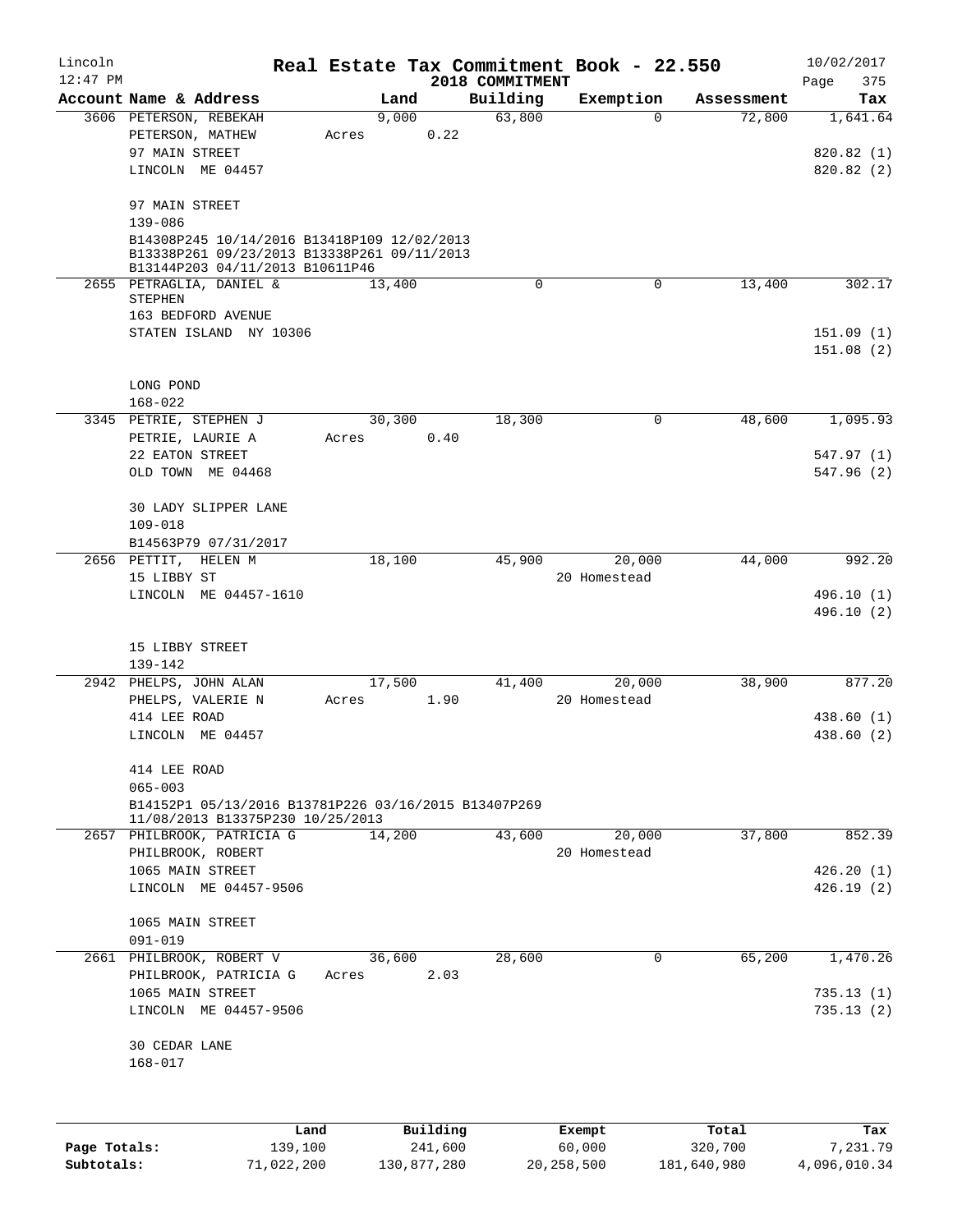| Lincoln<br>$12:47$ PM |                                                                    |                 |      | 2018 COMMITMENT | Real Estate Tax Commitment Book - 22.550 |            | 10/02/2017<br>376<br>Page |
|-----------------------|--------------------------------------------------------------------|-----------------|------|-----------------|------------------------------------------|------------|---------------------------|
|                       | Account Name & Address                                             | Land            |      | Building        | Exemption                                | Assessment | Tax                       |
|                       | 2659 PHILBROOK, ROBERT V<br>1065 MAIN STREET                       | 2,200           |      | $\Omega$        | $\Omega$                                 | 2,200      | 49.61                     |
|                       | LINCOLN ME 04457-9506                                              |                 |      |                 |                                          |            | 24.81(1)<br>24.80(2)      |
|                       | MAIN STREET<br>$091 - 020$                                         |                 |      |                 |                                          |            |                           |
|                       | 2660 PHILBROOK, ROBERT V<br>PHILBROOK, PATRICIA G                  | 19,700<br>Acres | 0.58 | 0               | 0                                        | 19,700     | 444.24                    |
|                       | 1065 MAIN STREET<br>LINCOLN ME 04457-9506                          |                 |      |                 |                                          |            | 222.12(1)<br>222.12(2)    |
|                       | CEDAR LANE<br>$168 - 016$                                          |                 |      |                 |                                          |            |                           |
|                       | 2662 PHILLIPS, DOLORES K<br>21 SCHOOL STREET                       | 8,600           |      | 45,800          | 20,000<br>20 Homestead                   | 34,400     | 775.72                    |
|                       | LINCOLN ME 04457-1430                                              |                 |      |                 |                                          |            | 387.86 (1)<br>387.86 (2)  |
|                       | 21 SCHOOL STREET<br>$137 - 083$                                    |                 |      |                 |                                          |            |                           |
|                       | 2663 PHILLIPS, DOLORES K<br>C/O GEORGE AND JEANETTE<br><b>KING</b> | 11,000          |      | 43,000          | 26,000<br>06 Veteran                     | 28,000     | 631.40                    |
|                       | 9 RAILROAD STREET<br>LINCOLN ME 04457                              |                 |      |                 | 20 Homestead                             |            | 315.70(1)<br>315.70(2)    |
|                       | 9 RAILROAD STREET<br>$139 - 028$                                   |                 |      |                 |                                          |            |                           |
|                       | 2664 PHILLIPS, DURWARD A &<br>DOLORES A                            | 19,500          |      | 58,800          | 20,000                                   | 58,300     | 1,314.67                  |
|                       | 479 ENFIELD ROAD                                                   | Acres           | 0.86 |                 | 20 Homestead                             |            |                           |
|                       | LINCOLN ME 04457-9716                                              |                 |      |                 |                                          |            | 657.34(1)<br>657.33 (2)   |
|                       | 479 ENFIELD ROAD<br>$037 - 006$                                    |                 |      |                 |                                          |            |                           |
|                       | B3323P235                                                          |                 |      |                 |                                          |            |                           |
|                       | 2665 PHILLIPS, SHAWN J                                             | 13,700          |      | 59,300          | 20,000                                   | 53,000     | 1,195.15                  |
|                       | WEDEMEYER, ERIKA C                                                 |                 |      |                 | 20 Homestead                             |            |                           |
|                       | 479 ENFIELD ROAD<br>LINCOLN ME 04457                               |                 |      |                 |                                          |            | 597.58(1)<br>597.57 (2)   |
|                       | 85 ENFIELD ROAD<br>$131 - 009$                                     |                 |      |                 |                                          |            |                           |
|                       | 235 PHILLIPS, TANYA M                                              | 24,900          |      | 58,600          | 0                                        | 83,500     | 1,882.93                  |
|                       | 949 MAIN STREET                                                    | Acres           | 0.07 |                 |                                          |            |                           |
|                       | OLD TOWN ME 04468                                                  |                 |      |                 |                                          |            | 941.47 (1)<br>941.46 (2)  |
|                       | 40 MAIN STREET<br>$137 - 048$                                      |                 |      |                 |                                          |            |                           |
|                       | B14234P151 08/03/2016 B7370P126                                    |                 |      |                 |                                          |            |                           |

|              | Land       | Building    | Exempt     | Total       | Tax          |
|--------------|------------|-------------|------------|-------------|--------------|
| Page Totals: | 99,600     | 265,500     | 86,000     | 279,100     | 6,293.72     |
| Subtotals:   | 71,121,800 | 131,142,780 | 20,344,500 | 181,920,080 | 4,102,304.06 |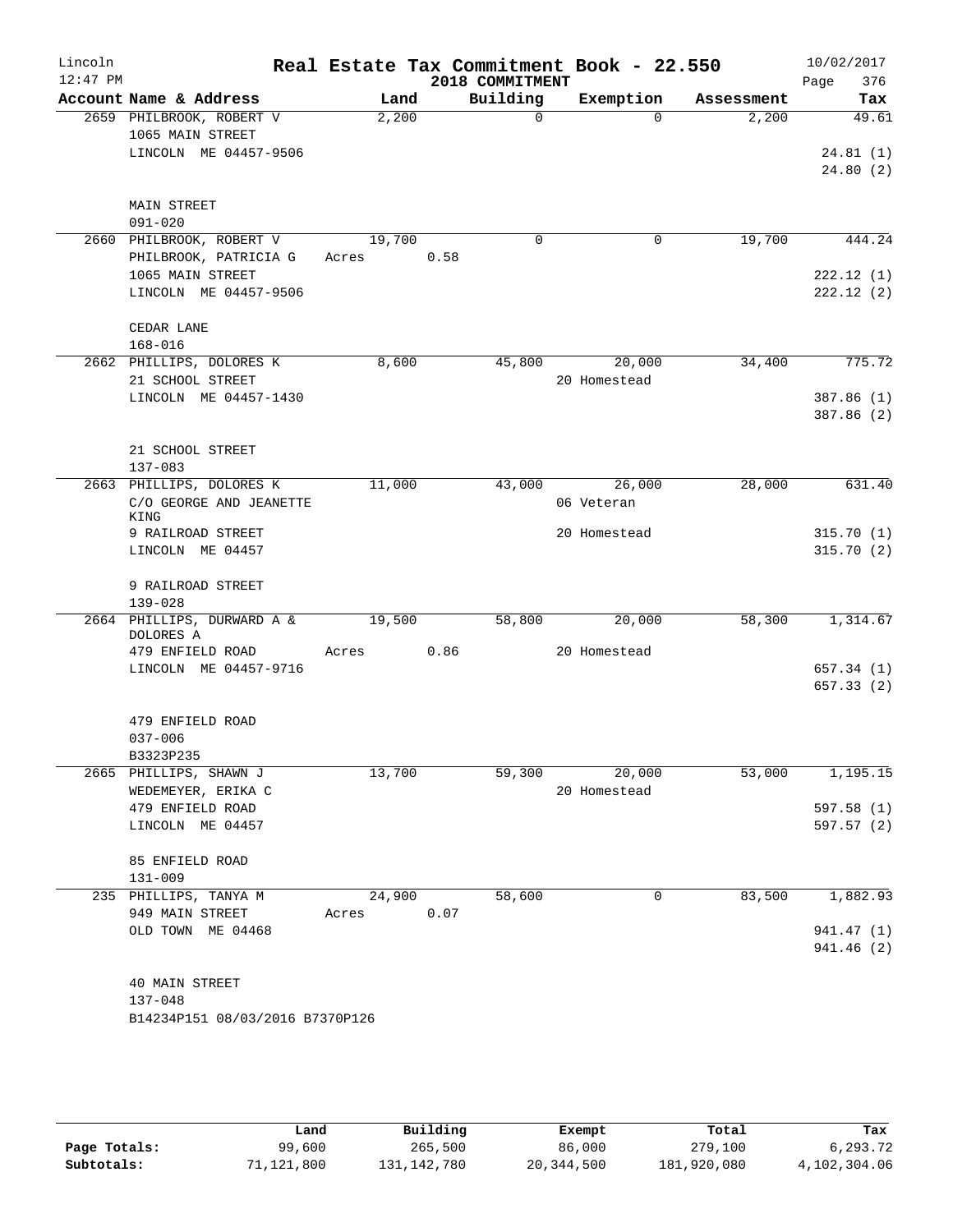| Lincoln<br>$12:47$ PM |                                        |        |       | 2018 COMMITMENT | Real Estate Tax Commitment Book - 22.550 |            | 10/02/2017<br>Page<br>377 |
|-----------------------|----------------------------------------|--------|-------|-----------------|------------------------------------------|------------|---------------------------|
|                       | Account Name & Address                 | Land   |       | Building        | Exemption                                | Assessment | Tax                       |
|                       | 2666 PHINNEY, MICHAEL P                | 8,600  |       | 35,500          | 20,000                                   | 24,100     | 543.46                    |
|                       | 14 KATAHDIN AVENUE<br>LINCOLN ME 04457 | Acres  | 0.59  |                 | 20 Homestead                             |            | 271.73(1)                 |
|                       |                                        |        |       |                 |                                          |            | 271.73(2)                 |
|                       | 14 KATAHDIN AVENUE                     |        |       |                 |                                          |            |                           |
|                       | $136 - 028$                            |        |       |                 |                                          |            |                           |
|                       | 2667 PHINNEY, PETER<br>PO BOX 468      | 800    |       | $\mathbf 0$     | 0                                        | 800        | 18.04                     |
|                       | LINCOLN ME 04457-0468                  |        |       |                 |                                          |            | 9.02(1)                   |
|                       |                                        |        |       |                 |                                          |            | 9.02(2)                   |
|                       | HALE STREET                            |        |       |                 |                                          |            |                           |
|                       | 127-057                                |        |       |                 |                                          |            |                           |
|                       | 2668 PHINNEY, PETER<br>PHINNEY, KELLY  | 23,100 | 72.72 | $\Omega$        | 0                                        | 23,100     | 520.91                    |
|                       | PO BOX 468                             | Acres  |       |                 |                                          |            | 260.46(1)                 |
|                       | LINCOLN ME 04457-0468                  |        |       |                 |                                          |            | 260.45(2)                 |
|                       |                                        |        |       |                 |                                          |            |                           |
|                       | PHINNEY FARM ROAD                      |        |       |                 |                                          |            |                           |
|                       | $006 - 009$                            |        |       |                 |                                          |            |                           |
|                       | B7268P30                               |        |       |                 |                                          |            |                           |
|                       | 2669 PHINNEY, PETER & KELLY            | 58,500 |       | 60,100          | 0                                        | 118,600    | 2,674.43                  |
|                       | PO BOX 468                             |        |       |                 |                                          |            |                           |
|                       | LINCOLN ME 04457                       |        |       |                 |                                          |            | 1,337.22(1)               |
|                       |                                        |        |       |                 |                                          |            | 1,337.21(2)               |
|                       | 370 WEATHERBEE POINT RD                |        |       |                 |                                          |            |                           |
|                       | $049 - 008$                            |        |       |                 |                                          |            |                           |
|                       | 2671 PHINNEY, PETER E &                | 20,500 |       | 13,500          | 20,000                                   | 14,000     | 315.70                    |
|                       | KELLY D                                |        |       |                 |                                          |            |                           |
|                       | PO BOX 468                             | Acres  | 2.20  |                 | 20 Homestead                             |            |                           |
|                       | LINCOLN ME 04457-0468                  |        |       |                 |                                          |            | 157.85(1)                 |
|                       |                                        |        |       |                 |                                          |            | 157.85(2)                 |
|                       | 3 NICOLE LANE                          |        |       |                 |                                          |            |                           |
|                       | $006 - 022$                            |        |       |                 |                                          |            |                           |
|                       | B3973P62                               |        |       |                 |                                          |            |                           |
|                       | 2673 PHINNEY, PETER ET AL              | 38,200 |       | $\mathbf 0$     | $\Omega$                                 | 38,200     | 861.41                    |
|                       | PO BOX 468                             |        |       |                 |                                          |            |                           |
|                       | LINCOLN ME 04457-0468                  |        |       |                 |                                          |            | 430.71 (1)                |
|                       |                                        |        |       |                 |                                          |            | 430.70 (2)                |
|                       |                                        |        |       |                 |                                          |            |                           |
|                       | EDWARDS STREET                         |        |       |                 |                                          |            |                           |
|                       | $132 - 108$                            |        |       |                 |                                          |            |                           |
|                       | 2674 PHINNEY, TERRANCE<br>PO BOX 699   | 24,800 | 1.25  | 67,000          | 20,000<br>20 Homestead                   | 71,800     | 1,619.09                  |
|                       | LINCOLN ME 04457-0699                  | Acres  |       |                 |                                          |            | 809.55(1)                 |
|                       |                                        |        |       |                 |                                          |            | 809.54 (2)                |
|                       |                                        |        |       |                 |                                          |            |                           |
|                       | 82 PHINNEY FARM ROAD                   |        |       |                 |                                          |            |                           |
|                       | $014 - 023$                            |        |       |                 |                                          |            |                           |
|                       | B7268P41                               |        |       |                 |                                          |            |                           |
|                       |                                        |        |       |                 |                                          |            |                           |

|              | Land       | Building      | Exempt     | Total       | Tax          |
|--------------|------------|---------------|------------|-------------|--------------|
| Page Totals: | L74,500    | 176,100       | 60,000     | 290,600     | 6.553.04     |
| Subtotals:   | 71,296,300 | 131, 318, 880 | 20,404,500 | 182,210,680 | 4,108,857.10 |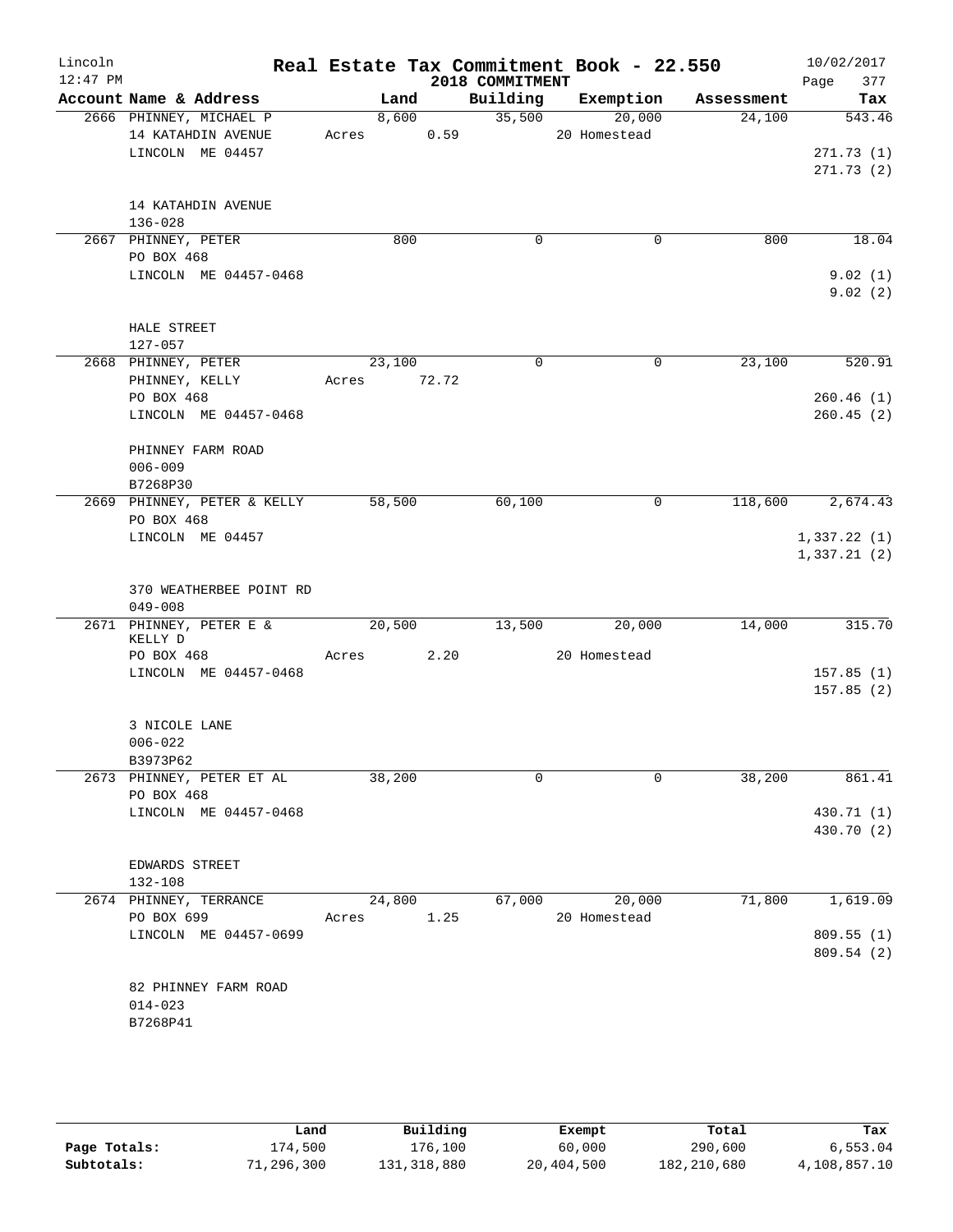| Lincoln<br>$12:47$ PM |                                                                                           |        |      | Real Estate Tax Commitment Book - 22.550<br>2018 COMMITMENT |             |            | 10/02/2017<br>Page<br>378 |
|-----------------------|-------------------------------------------------------------------------------------------|--------|------|-------------------------------------------------------------|-------------|------------|---------------------------|
|                       | Account Name & Address                                                                    | Land   |      | Building                                                    | Exemption   | Assessment | Tax                       |
|                       | 2680 PHINNEY, TERRANCE A                                                                  | 13,100 |      | 91,600                                                      | $\Omega$    | 104,700    | 2,360.99                  |
|                       | PO BOX 699                                                                                |        |      |                                                             |             |            |                           |
|                       | LINCOLN ME 04457-0699                                                                     |        |      |                                                             |             |            | 1,180.50(1)               |
|                       |                                                                                           |        |      |                                                             |             |            | 1,180.49(2)               |
|                       | 102 LEE ROAD                                                                              |        |      |                                                             |             |            |                           |
|                       | 139-172                                                                                   |        |      |                                                             |             |            |                           |
|                       | 3840 PHINNEY, TERRANCE A                                                                  | 2,800  |      | $\mathbf 0$                                                 | 0           | 2,800      | 63.14                     |
|                       | PO BOX 699                                                                                | Acres  | 0.18 |                                                             |             |            |                           |
|                       | LINCOLN ME 04457                                                                          |        |      |                                                             |             |            | 31.57(1)                  |
|                       |                                                                                           |        |      |                                                             |             |            | 31.57(2)                  |
|                       |                                                                                           |        |      |                                                             |             |            |                           |
|                       | CLARK STREET<br>137-199                                                                   |        |      |                                                             |             |            |                           |
|                       | B10486P168 05/31/2006                                                                     |        |      |                                                             |             |            |                           |
|                       | 2681 PHINNEY, TERRANCE A                                                                  | 6,300  |      | 77,000                                                      | 0           | 83,300     | 1,878.42                  |
|                       | PO BOX 699                                                                                |        |      |                                                             |             |            |                           |
|                       | LINCOLN ME 04457-0699                                                                     |        |      |                                                             |             |            | 939.21(1)                 |
|                       |                                                                                           |        |      |                                                             |             |            | 939.21(2)                 |
|                       |                                                                                           |        |      |                                                             |             |            |                           |
|                       | 49 LEE ROAD<br>$139 - 209$                                                                |        |      |                                                             |             |            |                           |
|                       | 2678 PHINNEY, TERRANCE A                                                                  | 12,500 |      | 46,800                                                      | 0           | 59,300     | 1,337.22                  |
|                       | PO BOX 699                                                                                |        |      |                                                             |             |            |                           |
|                       | LINCOLN ME 04457-0699                                                                     |        |      |                                                             |             |            | 668.61(1)                 |
|                       |                                                                                           |        |      |                                                             |             |            | 668.61(2)                 |
|                       |                                                                                           |        |      |                                                             |             |            |                           |
|                       | 35 PERRY STREET                                                                           |        |      |                                                             |             |            |                           |
|                       | $131 - 020$<br>2677 PHINNEY, TERRANCE A                                                   | 13,800 |      | 26,900                                                      | 0           | 40,700     | 917.79                    |
|                       | PO BOX 699                                                                                |        |      |                                                             |             |            |                           |
|                       | LINCOLN ME 04457-0699                                                                     |        |      |                                                             |             |            | 458.90 (1)                |
|                       |                                                                                           |        |      |                                                             |             |            | 458.89 (2)                |
|                       |                                                                                           |        |      |                                                             |             |            |                           |
|                       | 25 HALE STREET                                                                            |        |      |                                                             |             |            |                           |
|                       | $127 - 030$                                                                               |        |      |                                                             |             |            |                           |
|                       | 2676 PHINNEY, TERRANCE A<br>PO BOX 699                                                    | 13,100 |      | 0                                                           | 0           | 13,100     | 295.41                    |
|                       | LINCOLN ME 04457-0699                                                                     |        |      |                                                             |             |            | 147.71 (1)                |
|                       |                                                                                           |        |      |                                                             |             |            | 147.70 (2)                |
|                       |                                                                                           |        |      |                                                             |             |            |                           |
|                       | STANHOPE MILL ROAD                                                                        |        |      |                                                             |             |            |                           |
|                       | $104 - 001$                                                                               |        |      |                                                             |             |            |                           |
|                       | 2955 PHINNEY, TERRY                                                                       | 5,600  |      | $\mathbf 0$                                                 | $\mathbf 0$ | 5,600      | 126.28                    |
|                       | PO BOX 699<br>LINCOLN ME 04457                                                            | Acres  | 0.16 |                                                             |             |            | 63.14(1)                  |
|                       |                                                                                           |        |      |                                                             |             |            | 63.14(2)                  |
|                       |                                                                                           |        |      |                                                             |             |            |                           |
|                       | DEMAREY AVE                                                                               |        |      |                                                             |             |            |                           |
|                       | 131-021                                                                                   |        |      |                                                             |             |            |                           |
|                       | B14330P148 11/07/2016 B13379P216 10/30/2013<br>B13076P272 01/17/2013 B12978P79 10/16/2012 |        |      |                                                             |             |            |                           |
|                       | B11244P115                                                                                |        |      |                                                             |             |            |                           |
|                       |                                                                                           |        |      |                                                             |             |            |                           |

|              | Land      | Building    | Exempt     | Total       | Tax             |
|--------------|-----------|-------------|------------|-------------|-----------------|
| Page Totals: | 67,200    | 242,300     |            | 309,500     | 6,979.25        |
| Subtotals:   | 1,363,500 | 131,561,180 | 20,404,500 | 182,520,180 | 4, 115, 836. 35 |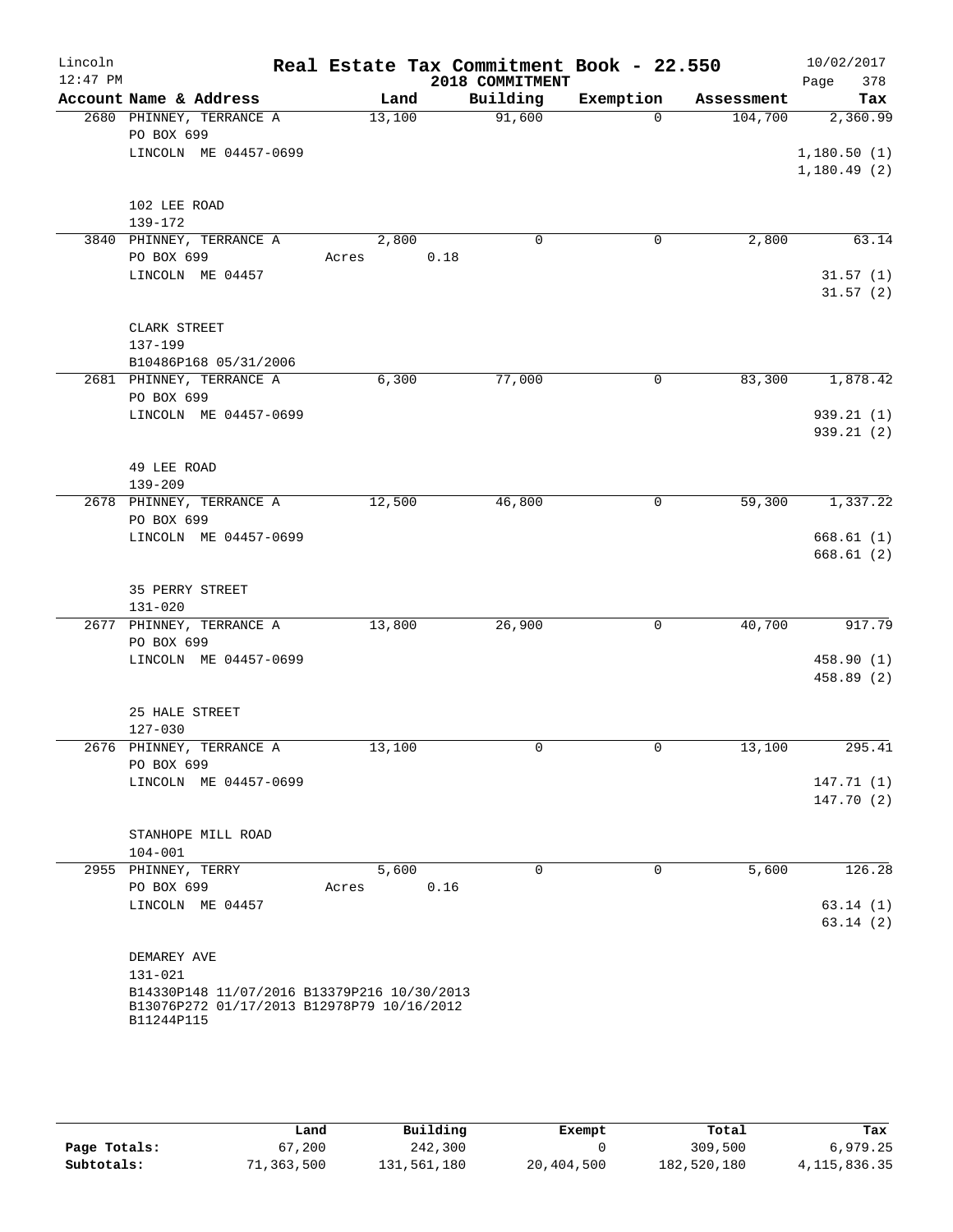| Lincoln    |                                    |        |       |                 | Real Estate Tax Commitment Book - 22.550 |            | 10/02/2017   |
|------------|------------------------------------|--------|-------|-----------------|------------------------------------------|------------|--------------|
| $12:47$ PM |                                    |        |       | 2018 COMMITMENT |                                          |            | Page<br>379  |
|            | Account Name & Address             | Land   |       | Building        | Exemption                                | Assessment | Tax          |
|            | 2682 PICARD, MARIUS                | 9,600  |       | 5,300           | $\Omega$                                 | 14,900     | 336.00       |
|            | 29 BAILEY FARM ROAD                | Acres  | 0.92  |                 |                                          |            |              |
|            | FREEPORT ME 04032                  |        |       |                 |                                          |            | 168.00(1)    |
|            |                                    |        |       |                 |                                          |            | 168.00(2)    |
|            |                                    |        |       |                 |                                          |            |              |
|            | WEST BROADWAY<br>$045 - 004$       |        |       |                 |                                          |            |              |
|            | B2706P125                          |        |       |                 |                                          |            |              |
|            | 2683 PICARD, THERESA               | 17,600 |       | 100,300         | $\mathbf 0$                              | 117,900    | 2,658.65     |
|            | 29 BAILEY FARM ROAD                | Acres  | 0.90  |                 |                                          |            |              |
|            | FREEPORT ME 04032                  |        |       |                 |                                          |            | 1,329.33(1)  |
|            |                                    |        |       |                 |                                          |            | 1,329.32(2)  |
|            |                                    |        |       |                 |                                          |            |              |
|            | 647 WEST BROADWAY                  |        |       |                 |                                          |            |              |
|            | $045 - 005$                        |        |       |                 |                                          |            |              |
|            | B2706P125 B2706P120                |        |       |                 |                                          |            |              |
|            | 1018 PICCIANO, URSULA A            | 87,300 |       | 37,700          | 20,000                                   | 105,000    | 2,367.75     |
|            | 22 TAYLOR ST                       | Acres  | 0.95  |                 | 20 Homestead                             |            |              |
|            | LINCOLN ME 04457-1145              |        |       |                 |                                          |            | 1,183.88(1)  |
|            |                                    |        |       |                 |                                          |            | 1, 183.87(2) |
|            |                                    |        |       |                 |                                          |            |              |
|            | 22 TAYLOR STREET<br>$137 - 168$    |        |       |                 |                                          |            |              |
|            | B13772P224 03/03/2015 B10190P34    |        |       |                 |                                          |            |              |
|            | 2684 PICHE, DALE R                 | 27,400 |       | 77,300          | 20,000                                   | 84,700     | 1,909.99     |
|            | PICHE, NICOLE A                    | Acres  | 17.10 |                 | 20 Homestead                             |            |              |
|            | 865 ENFIELD ROAD                   |        |       |                 |                                          |            | 955.00(1)    |
|            | LINCOLN ME 04457-9716              |        |       |                 |                                          |            | 954.99 (2)   |
|            |                                    |        |       |                 |                                          |            |              |
|            | 865 ENFIELD ROAD                   |        |       |                 |                                          |            |              |
|            | $004 - 009$                        |        |       |                 |                                          |            |              |
|            | B5993P315                          |        |       |                 |                                          |            |              |
|            | 2686 PICKERING, MICHAEL A &        | 19,500 |       | 61,100          | 20,000                                   | 60,600     | 1,366.53     |
|            | BONNIE L<br>202 TRANSALPINE ROAD   | Acres  | 0.69  |                 | 20 Homestead                             |            |              |
|            | LINCOLN ME 04457-9612              |        |       |                 |                                          |            | 683.27 (1)   |
|            |                                    |        |       |                 |                                          |            | 683.26 (2)   |
|            |                                    |        |       |                 |                                          |            |              |
|            | 202 TRANSALPINE ROAD               |        |       |                 |                                          |            |              |
|            | $038 - 019$                        |        |       |                 |                                          |            |              |
|            | B2832P96                           |        |       |                 |                                          |            |              |
|            | 2687 PIEHLER, BARBARA              | 74,900 |       | 174,000         | 20,000                                   | 228,900    | 5,161.70     |
|            | 361 WHITE POINT ESTATES Acres 3.29 |        |       |                 | 20 Homestead                             |            |              |
|            | R<br>LINCOLN ME 04457              |        |       |                 |                                          |            | 2,580.85(1)  |
|            |                                    |        |       |                 |                                          |            | 2,580.85(2)  |
|            |                                    |        |       |                 |                                          |            |              |
|            | 361 WHITE POINT ESTATES            |        |       |                 |                                          |            |              |
|            | ROAD                               |        |       |                 |                                          |            |              |
|            | $057 - 015$                        |        |       |                 |                                          |            |              |

|              | Land       | Building    | Exempt     | Total         | Tax          |
|--------------|------------|-------------|------------|---------------|--------------|
| Page Totals: | 236,300    | 455,700     | 80,000     | 612,000       | 13,800.62    |
| Subtotals:   | 71,599,800 | 132,016,880 | 20,484,500 | 183, 132, 180 | 4,129,636.97 |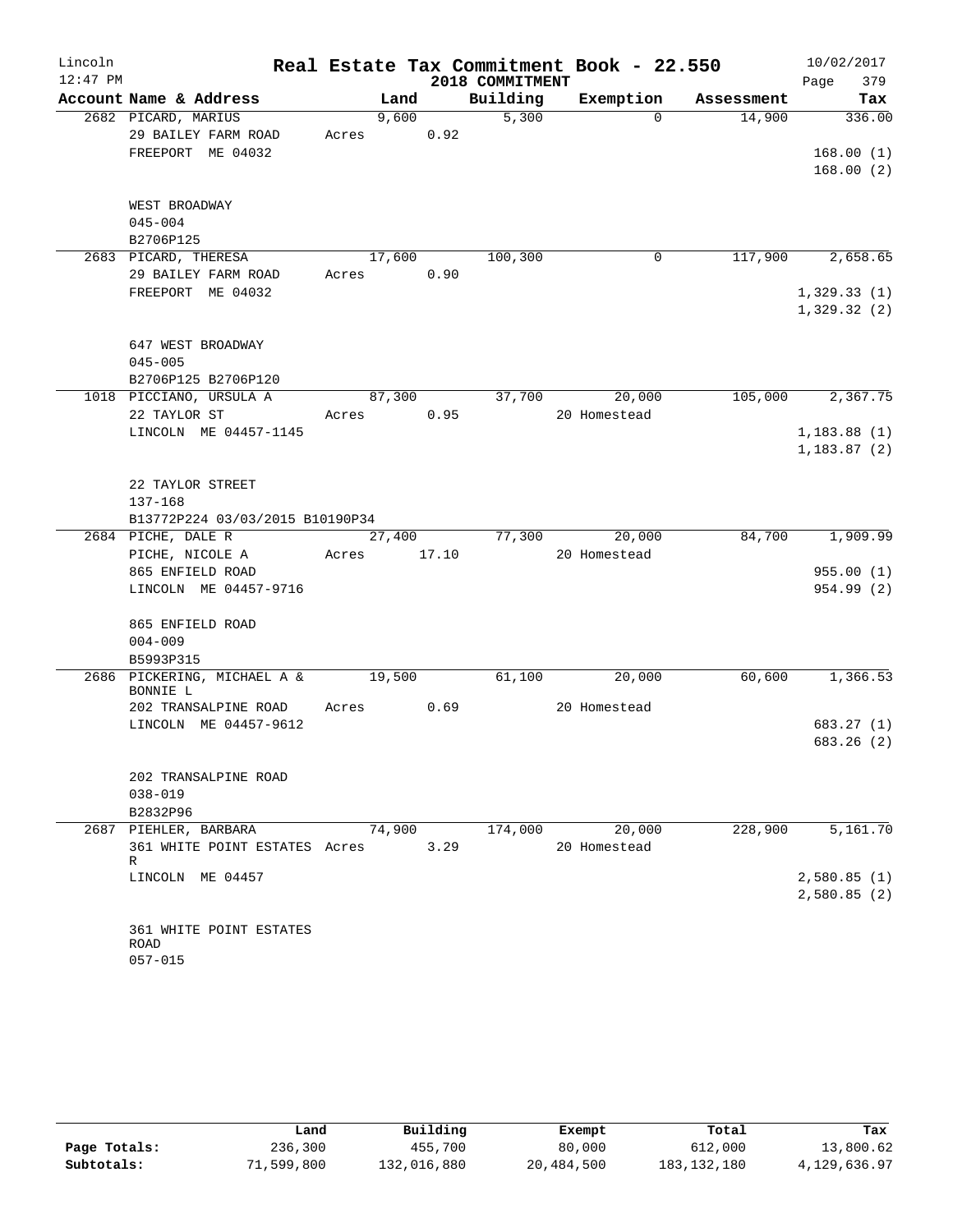| Lincoln      |                                                        |       |                     | Real Estate Tax Commitment Book - 22.550 |                  |                       |                      | 10/02/2017      |
|--------------|--------------------------------------------------------|-------|---------------------|------------------------------------------|------------------|-----------------------|----------------------|-----------------|
| $12:47$ PM   |                                                        |       |                     | 2018 COMMITMENT                          |                  |                       |                      | 380<br>Page     |
|              | Account Name & Address<br>2689 PINARD, ROLAND A &      |       | Land<br>19,200      | Building<br>$\mathbf 0$                  |                  | Exemption<br>$\Omega$ | Assessment<br>19,200 | Tax<br>432.96   |
|              | EILEEN TRUSTEES OF THE<br>PINARD JOINT LIVING<br>TRUST | Acres | 16.30               |                                          |                  |                       |                      |                 |
|              | 125 STANHOPE MILL ROAD                                 |       |                     |                                          |                  |                       |                      | 216.48(1)       |
|              | LINCOLN ME 04457                                       |       |                     |                                          |                  |                       |                      | 216.48(2)       |
|              | STANHOPE MILL ROAD<br>$108 - 002$                      |       |                     |                                          |                  |                       |                      |                 |
|              | B14385P136 01/11/2017                                  |       |                     |                                          |                  |                       |                      |                 |
|              | 2688 PINARD, ROLAND A&<br>EILEEN A AS TRUSTEES         |       | 24,900              | 103,600                                  |                  | 26,000                | 102,500              | 2,311.38        |
|              | PINARD, EILEEN A                                       | Acres | 16.40               |                                          | 06 Veteran       |                       |                      |                 |
|              | 125 STANHOPE MILL ROAD                                 |       |                     |                                          |                  | 20 Homestead          |                      | 1, 155.69(1)    |
|              | LINCOLN ME 04457                                       |       |                     |                                          |                  |                       |                      | 1, 155.69(2)    |
|              | 125 STANHOPE MILL ROAD                                 |       |                     |                                          |                  |                       |                      |                 |
|              | $108 - 001$                                            |       |                     |                                          |                  |                       |                      |                 |
|              | B14385P136 11/22/2016<br>2690 PINE, STEPHEN J &        |       | 16,600              | 67,000                                   |                  | 20,000                | 63,600               | 1,434.18        |
|              | PATRICIA A                                             |       |                     |                                          |                  |                       |                      |                 |
|              | 13 TIBBETTS DR                                         |       |                     |                                          |                  | 20 Homestead          |                      |                 |
|              | LINCOLN ME 04457-1111                                  |       |                     |                                          |                  |                       |                      | 717.09(1)       |
|              |                                                        |       |                     |                                          |                  |                       |                      | 717.09(2)       |
|              | 13 TIBBETTS DRIVE                                      |       |                     |                                          |                  |                       |                      |                 |
|              | $127 - 041$                                            |       |                     |                                          |                  |                       |                      |                 |
|              | 2691 PINET, SYLVAIN &<br><b>HEATHER</b>                |       | 14,800              | 79,400                                   |                  | $\mathbf 0$           | 94,200               | 2,124.21        |
|              | 169 BOMARC ROAD                                        | Acres | 0.80                |                                          |                  |                       |                      |                 |
|              | BANGOR ME 04401-2683                                   |       |                     |                                          |                  |                       |                      | 1,062.11(1)     |
|              |                                                        |       |                     |                                          |                  |                       |                      | 1,062.10(2)     |
|              | 407 TRANSALPINE ROAD                                   |       |                     |                                          |                  |                       |                      |                 |
|              | $026 - 007$                                            |       |                     |                                          |                  |                       |                      |                 |
|              | B5622P33<br>2692 PINKHAM, DOUGLAS                      |       | 19,500              | 131,800                                  |                  | 20,000                | 131,300              | 2,960.82        |
|              | 5 BUCKLEY AVENUE                                       |       |                     |                                          |                  | 20 Homestead          |                      |                 |
|              | LINCOLN ME 04457                                       |       |                     |                                          |                  |                       |                      | 1,480.41(1)     |
|              |                                                        |       |                     |                                          |                  |                       |                      | 1,480.41(2)     |
|              | 5 BUCKLEY AVENUE                                       |       |                     |                                          |                  |                       |                      |                 |
|              | $047 - 007$                                            |       |                     |                                          |                  |                       |                      |                 |
|              | 2695 PINKHAM, DOUGLAS R                                |       | 20,500              | $\mathbf 0$                              |                  | $\mathbf 0$           | 20,500               | 462.28          |
|              | 5 BUCKLEY AVENUE                                       |       |                     |                                          |                  |                       |                      |                 |
|              | LINCOLN ME 04457                                       |       |                     |                                          |                  |                       |                      | 231.14(1)       |
|              |                                                        |       |                     |                                          |                  |                       |                      | 231.14(2)       |
|              | ENFIELD ROAD                                           |       |                     |                                          |                  |                       |                      |                 |
|              | $125 - 031$                                            |       |                     |                                          |                  |                       |                      |                 |
|              | 2694 PINKHAM, DOUGLAS R                                |       | 11,600              | $\Omega$                                 |                  | $\Omega$              | 11,600               | 261.58          |
|              | 5 BUCKLEY AVENUE                                       | Acres | 3.80                |                                          |                  |                       |                      |                 |
|              | LINCOLN ME 04457                                       |       |                     |                                          |                  |                       |                      | 130.79(1)       |
|              |                                                        |       |                     |                                          |                  |                       |                      | 130.79(2)       |
|              | PENOBSCOT VALLEY AVENUE                                |       |                     |                                          |                  |                       |                      |                 |
|              | $047 - 010$                                            |       |                     |                                          |                  |                       |                      |                 |
|              | B2951P245                                              |       |                     |                                          |                  |                       |                      |                 |
|              |                                                        |       |                     |                                          |                  |                       |                      |                 |
| Page Totals: | Land<br>127,100                                        |       | Building<br>381,800 |                                          | Exempt<br>66,000 |                       | Total<br>442,900     | Tax<br>9,987.41 |
| Subtotals:   | 71,726,900                                             |       | 132,398,680         |                                          | 20,550,500       |                       | 183,575,080          | 4,139,624.38    |
|              |                                                        |       |                     |                                          |                  |                       |                      |                 |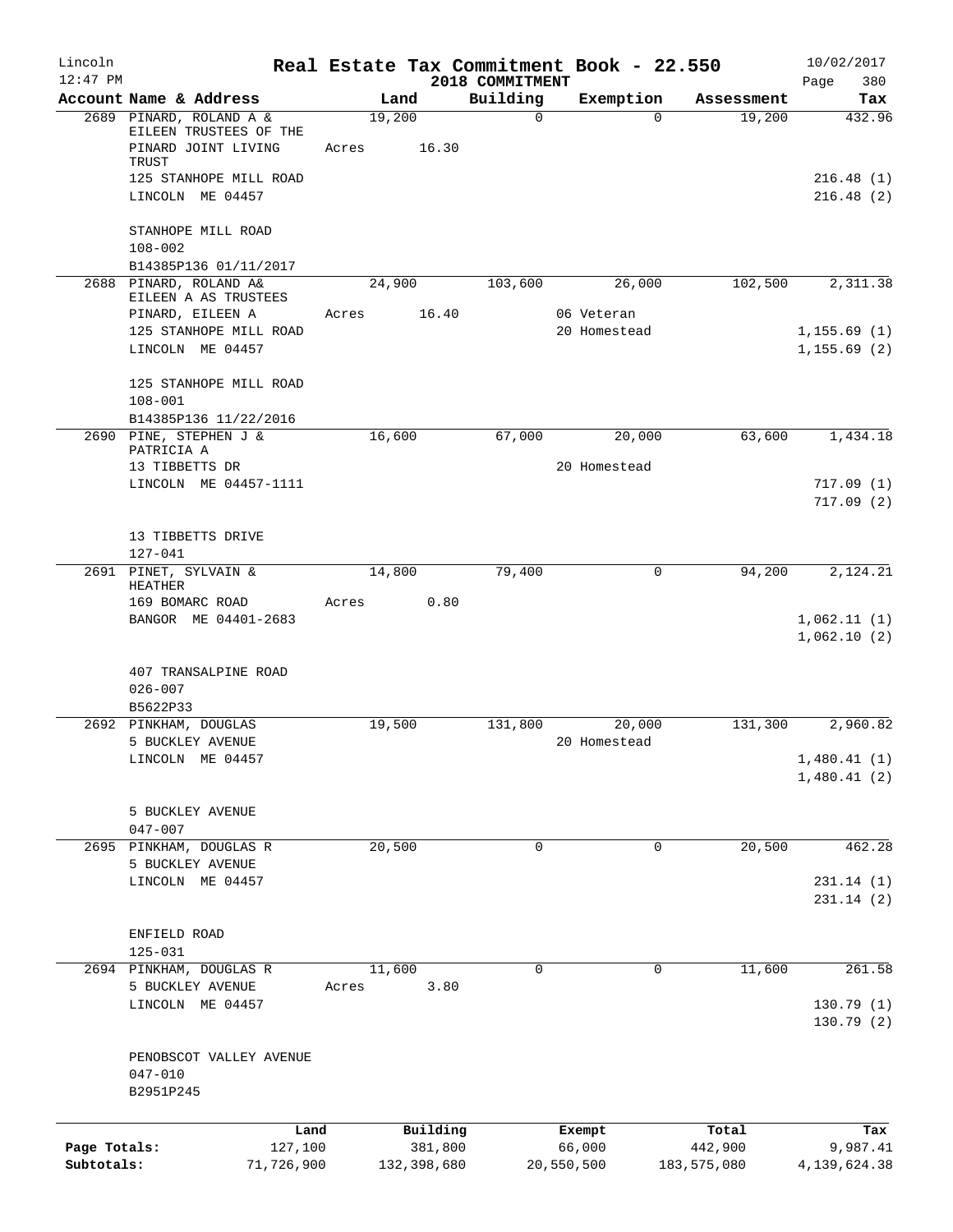| Lincoln<br>$12:47$ PM |                                             |        |               | 2018 COMMITMENT | Real Estate Tax Commitment Book - 22.550 |             | 10/02/2017<br>381<br>Page  |
|-----------------------|---------------------------------------------|--------|---------------|-----------------|------------------------------------------|-------------|----------------------------|
|                       | Account Name & Address                      | Land   |               | Building        | Exemption                                | Assessment  | Tax                        |
|                       | 2693 PINKHAM, DOUGLAS R                     | 19,000 |               | $\mathbf 0$     | $\Omega$                                 | 19,000      | 428.45                     |
|                       | 5 BUCKLEY AVENUE                            | Acres  | 14.47         |                 |                                          |             |                            |
|                       | LINCOLN ME 04457                            |        |               |                 |                                          |             | 214.23(1)                  |
|                       |                                             |        |               |                 |                                          |             | 214.22(2)                  |
|                       |                                             |        |               |                 |                                          |             |                            |
|                       | PENOBSCOT VALLEY AVENUE                     |        |               |                 |                                          |             |                            |
|                       | $047 - 001$                                 |        |               |                 |                                          |             |                            |
|                       | B3278P4                                     |        |               |                 |                                          |             |                            |
|                       | 2696 PINKHAM, DOUGLAS                       | 21,700 |               | $\mathbf 0$     | 0                                        | 21,700      | 489.34                     |
|                       | RAYMOND                                     |        |               |                 |                                          |             |                            |
|                       | 5 BUCKLEY AVENUE                            |        |               |                 |                                          |             |                            |
|                       | LINCOLN ME 04457                            |        |               |                 |                                          |             | 244.67(1)                  |
|                       |                                             |        |               |                 |                                          |             | 244.67(2)                  |
|                       | PENOBSCOT VALLEY AVENUE                     |        |               |                 |                                          |             |                            |
|                       | $047 - 003$                                 |        |               |                 |                                          |             |                            |
|                       | B3649P156                                   |        |               |                 |                                          |             |                            |
|                       | 2700 PINKHAM, JEFFREY L                     | 12,700 |               | $\Omega$        | $\mathbf 0$                              | 12,700      | 286.39                     |
|                       | 698 MOHAWK ROAD                             | Acres  | 4.35          |                 |                                          |             |                            |
|                       | LINCOLN ME 04457                            |        |               |                 |                                          |             | 143.20(1)                  |
|                       |                                             |        |               |                 |                                          |             | 143.19(2)                  |
|                       |                                             |        |               |                 |                                          |             |                            |
|                       | MOHAWK ROAD                                 |        |               |                 |                                          |             |                            |
|                       | $121 - 003$                                 |        |               |                 |                                          |             |                            |
|                       | B13415P303 12/10/2013 B5963P68              |        |               |                 |                                          |             |                            |
|                       | 2964 PINKHAM, JEFFREY L                     | 17,400 |               | 41,300          | 0                                        | 58,700      | 1,323.69                   |
|                       | 698 MOHAWK ROAD                             | Acres  | 0.31          |                 |                                          |             |                            |
|                       | LINCOLN ME 04457                            |        |               |                 |                                          |             | 661.85(1)                  |
|                       |                                             |        |               |                 |                                          |             | 661.84(2)                  |
|                       |                                             |        |               |                 |                                          |             |                            |
|                       | 698 MOHAWK ROAD                             |        |               |                 |                                          |             |                            |
|                       | $121 - 002$                                 |        |               |                 |                                          |             |                            |
|                       | B13415P305 12/05/2013 B11902P225            |        |               |                 |                                          |             |                            |
|                       | 2699 PINKHAM, SUSAN                         | 28,800 |               | 105,000         | 20,000                                   | 113,800     | 2,566.19                   |
|                       | 588 WEST BROADWAY                           | Acres  | 3.25          |                 | 20 Homestead                             |             |                            |
|                       | LINCOLN ME 04457-9704                       |        |               |                 |                                          |             | 1,283.10(1)                |
|                       |                                             |        |               |                 |                                          |             | 1,283.09(2)                |
|                       |                                             |        |               |                 |                                          |             |                            |
|                       | 588 WEST BROADWAY                           |        |               |                 |                                          |             |                            |
|                       | $045 - 014$                                 |        |               |                 |                                          |             |                            |
|                       | B5603P1 B5142P237                           |        |               |                 |                                          |             |                            |
|                       | 3801 PIONEER REALTY LLC                     | 86,000 |               | 610,500         | 0                                        | 696,500     | 15,706.08                  |
|                       | PO BOX 70                                   | Acres  | 7.01          |                 |                                          |             |                            |
|                       | CARIBOU ME 04736                            |        |               |                 |                                          |             | 7,853.04(1)<br>7,853.04(2) |
|                       |                                             |        |               |                 |                                          |             |                            |
|                       | 302 WEST BROADWAY                           |        |               |                 |                                          |             |                            |
|                       | $130 - 035$                                 |        |               |                 |                                          |             |                            |
|                       | B13025P147 12/04/2012 B13025P144 12/04/2012 |        |               |                 |                                          |             |                            |
|                       | 3439 PITRONE, ANGELA                        | 8,700  |               | 0               | 0                                        | 8,700       | 196.19                     |
|                       | 38 OLD ROD ROAD                             | Acres  | 2.03          |                 |                                          |             |                            |
|                       | COLCHESTER CT 06415                         |        |               |                 |                                          |             | 98.10(1)                   |
|                       |                                             |        |               |                 |                                          |             | 98.09(2)                   |
|                       |                                             |        |               |                 |                                          |             |                            |
|                       | WHITE POINT ESTATES                         |        |               |                 |                                          |             |                            |
|                       | ROAD                                        |        |               |                 |                                          |             |                            |
|                       | $057 - 008$                                 |        |               |                 |                                          |             |                            |
|                       | B13025P248 11/29/2013                       |        |               |                 |                                          |             |                            |
|                       | Land                                        |        | Building      |                 | Exempt                                   | Total       | Tax                        |
| Page Totals:          | 194,300                                     |        | 756,800       |                 | 20,000                                   | 931,100     | 20,996.33                  |
| Subtotals:            | 71,921,200                                  |        | 133, 155, 480 |                 | 20,570,500                               | 184,506,180 | 4,160,620.71               |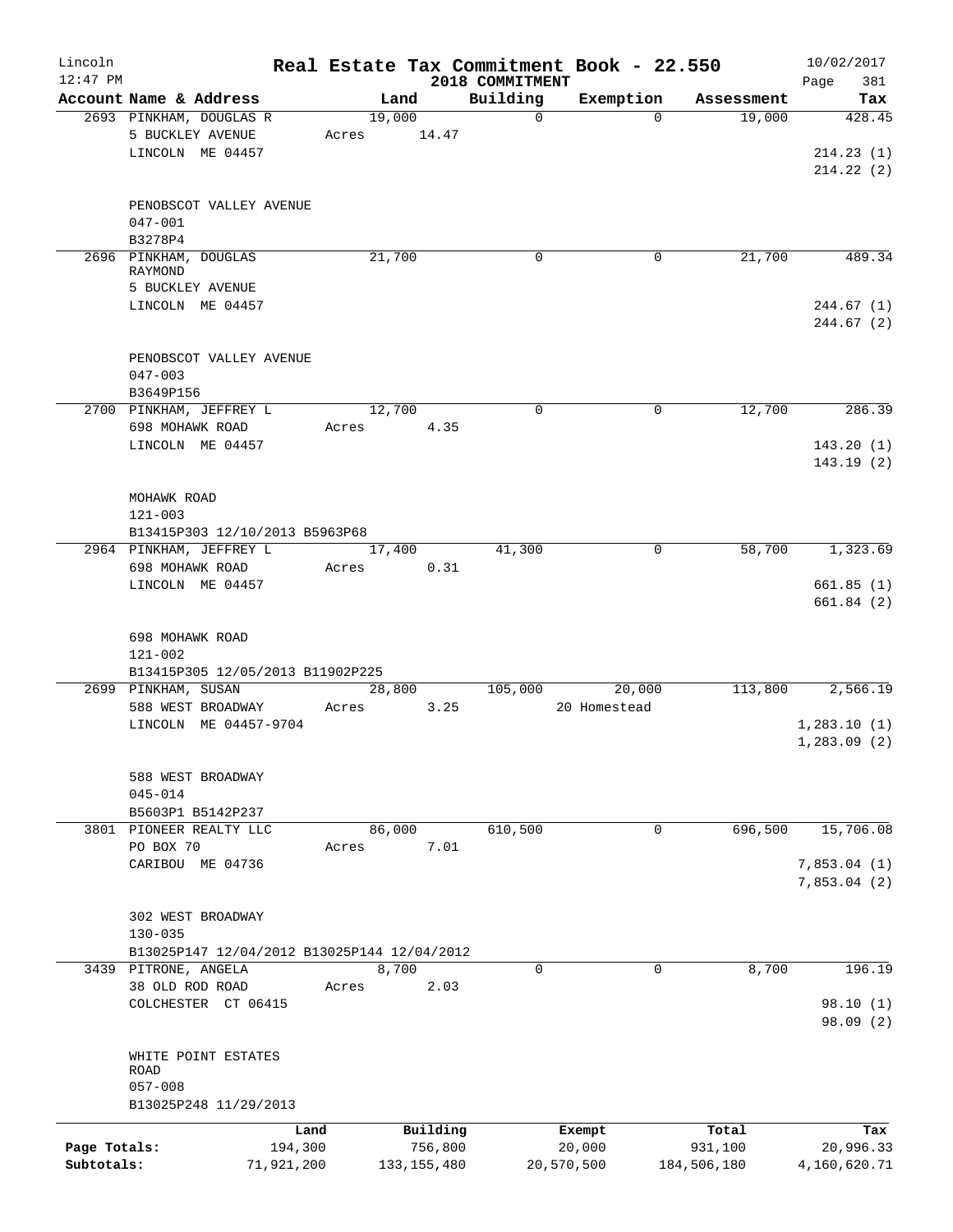| Lincoln      |                                              |       |             |                             | Real Estate Tax Commitment Book - 22.550 |             | 10/02/2017                  |
|--------------|----------------------------------------------|-------|-------------|-----------------------------|------------------------------------------|-------------|-----------------------------|
| $12:47$ PM   | Account Name & Address                       |       | Land        | 2018 COMMITMENT<br>Building | Exemption                                | Assessment  | 382<br>Page<br>Tax          |
|              | 2701 PITRONE, ANGELA M                       |       | 51,000      | 112,000                     | 0                                        | 163,000     | 3,675.65                    |
|              | 38 OLD ROD ROAD                              | Acres | 2.02        |                             |                                          |             |                             |
|              | COLCHESTER CT 06415                          |       |             |                             |                                          |             | 1,837.83(1)<br>1,837.82 (2) |
|              | 367 WHITE POINT ESTATES                      |       |             |                             |                                          |             |                             |
|              | <b>ROAD</b><br>$057 - 013$                   |       |             |                             |                                          |             |                             |
|              | B13025P248 12/04/2012                        |       |             |                             |                                          |             |                             |
|              | 931 PK FLOATS, INC                           |       | 33,600      | 186,300                     | 0                                        | 219,900     | 4,958.75                    |
|              | PO BOX 33                                    | Acres | 5.50        |                             |                                          |             |                             |
|              | STILLWATER ME 04489                          |       |             |                             |                                          |             | 2,479.38(1)<br>2,479.37(2)  |
|              |                                              |       |             |                             |                                          |             |                             |
|              | 32 FLYAWAY DRIVE<br>$134 - 003$              |       |             |                             |                                          |             |                             |
|              | B13913P209 07/27/2015 B13913P206 07/27/2015  |       |             |                             |                                          |             |                             |
|              | B9049P114                                    |       |             |                             |                                          |             |                             |
|              | 248 PLACE, CORY                              |       | 18,800      | 46,200                      | 0                                        | 65,000      | 1,465.75                    |
|              | 574 NORTH ROAD                               | Acres | 0.63        |                             |                                          |             |                             |
|              | LEE ME 04455                                 |       |             |                             |                                          |             | 732.88(1)                   |
|              |                                              |       |             |                             |                                          |             | 732.87(2)                   |
|              |                                              |       |             |                             |                                          |             |                             |
|              | 14 PERRY STREET                              |       |             |                             |                                          |             |                             |
|              | $137 - 013$                                  |       |             |                             |                                          |             |                             |
|              | B14129P33 04/20/2016 B10184P22               |       |             |                             |                                          |             |                             |
|              | 247 PLACE, CORY                              |       | 1,400       | 0                           | 0                                        | 1,400       | 31.57                       |
|              | 574 NORTH ROAD<br>LEE ME 04455               | Acres | 0.20        |                             |                                          |             | 15.79(1)                    |
|              |                                              |       |             |                             |                                          |             | 15.78(2)                    |
|              |                                              |       |             |                             |                                          |             |                             |
|              | 14 PERRY STREET                              |       |             |                             |                                          |             |                             |
|              | 137-012                                      |       |             |                             |                                          |             |                             |
|              | B14129P33 04/21/2016 B10184P22               |       |             |                             |                                          |             |                             |
|              | 2599 PLAISTED, COOPER                        |       | 14,800      | 100,000                     | 0                                        | 114,800     | 2,588.74                    |
|              | 50 WINTER STREET                             | Acres | 2.20        |                             |                                          |             |                             |
|              | LINCOLN ME 04457                             |       |             |                             |                                          |             | 1, 294.37(1)                |
|              |                                              |       |             |                             |                                          |             | 1, 294.37(2)                |
|              |                                              |       |             |                             |                                          |             |                             |
|              | 50 WINTER STREET<br>$126 - 074$              |       |             |                             |                                          |             |                             |
|              | B14226P276 07/22/2016 B14226P276 07/27/2016  |       |             |                             |                                          |             |                             |
|              | B11685P189                                   |       |             |                             |                                          |             |                             |
|              | 2703 PLOUCHER, CAROLYN                       |       | 15,600      | 45,400                      | 20,000                                   | 41,000      | 924.55                      |
|              | 356 TRANSALPINE ROAD                         |       |             |                             | 20 Homestead                             |             |                             |
|              | LINCOLN ME 04457                             |       |             |                             |                                          |             | 462.28(1)                   |
|              |                                              |       |             |                             |                                          |             | 462.27(2)                   |
|              |                                              |       |             |                             |                                          |             |                             |
|              | 356 TRANSALPINE ROAD                         |       |             |                             |                                          |             |                             |
|              | $026 - 042$                                  |       |             |                             |                                          |             |                             |
|              | 2704 PLOURDE, GEORGE R<br>PLOURDE, MARLEEN P |       | 15,500      | 53,300                      | 20,000                                   | 48,800      | 1,100.44                    |
|              | 17 HIGHLAND AVENUE                           |       |             |                             | 20 Homestead                             |             | 550.22(1)                   |
|              | LINCOLN ME 04457                             |       |             |                             |                                          |             | 550.22(2)                   |
|              |                                              |       |             |                             |                                          |             |                             |
|              | 17 HIGHLAND AVENUE                           |       |             |                             |                                          |             |                             |
|              | $141 - 095$                                  |       |             |                             |                                          |             |                             |
|              |                                              |       |             |                             |                                          |             |                             |
|              |                                              | Land  | Building    |                             | Exempt                                   | Total       | Tax                         |
| Page Totals: | 150,700                                      |       | 543,200     |                             | 40,000                                   | 653,900     | 14,745.45                   |
| Subtotals:   | 72,071,900                                   |       | 133,698,680 |                             | 20,610,500                               | 185,160,080 | 4, 175, 366. 16             |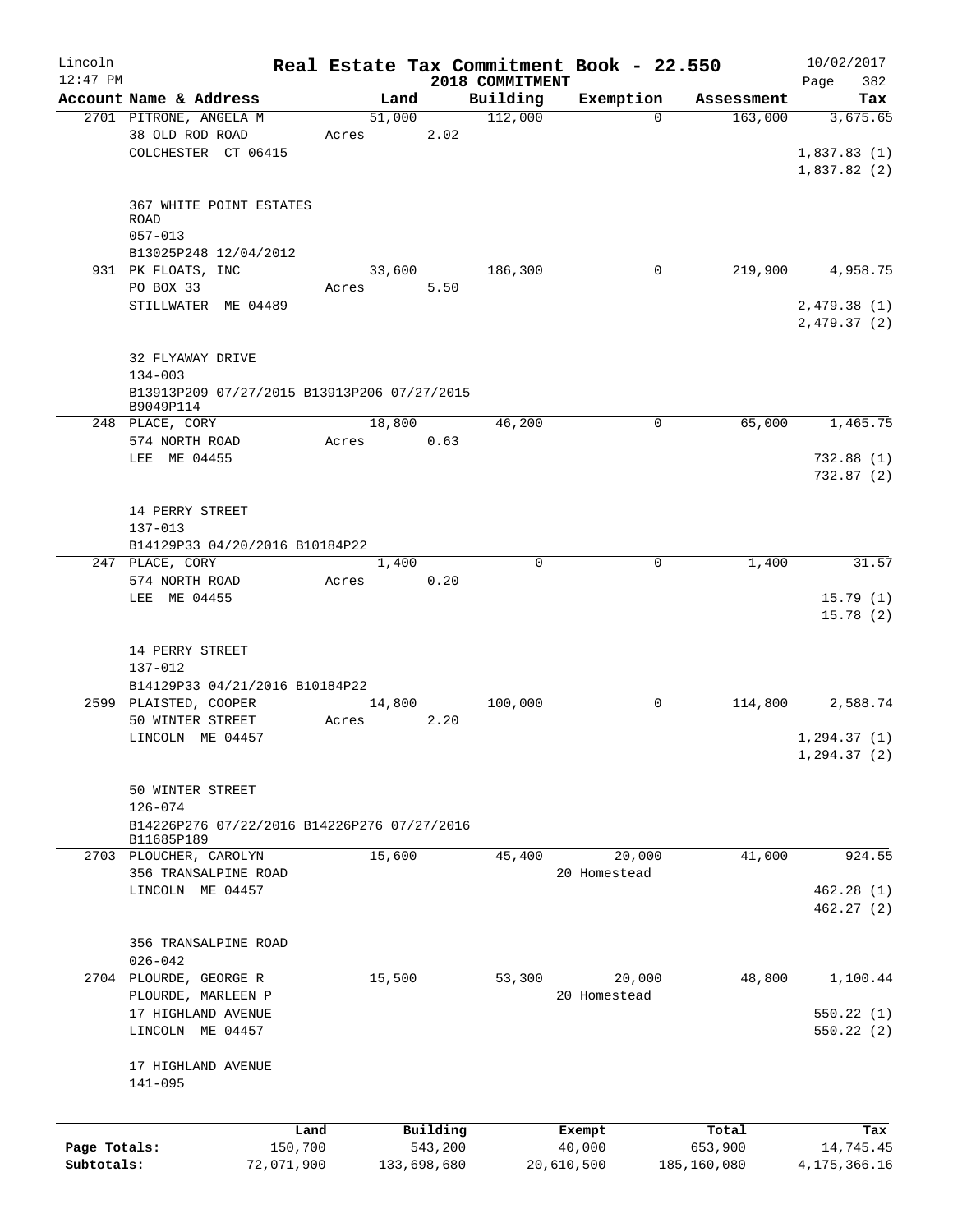| Lincoln<br>$12:47$ PM |                                      |       |             | Real Estate Tax Commitment Book - 22.550<br>2018 COMMITMENT |            |              |             | 10/02/2017<br>383<br>Page |
|-----------------------|--------------------------------------|-------|-------------|-------------------------------------------------------------|------------|--------------|-------------|---------------------------|
|                       | Account Name & Address               |       | Land        | Building                                                    |            | Exemption    | Assessment  | Tax                       |
|                       | 2706 PLOURDE, MARY A                 |       | 14,800      | 66,600                                                      |            | 26,000       | 55,400      | 1,249.27                  |
|                       | 7 SUNSET LANE                        |       |             |                                                             |            | 06 Veteran   |             |                           |
|                       | LINCOLN ME 04457-1612                |       |             |                                                             |            | 20 Homestead |             | 624.64(1)                 |
|                       |                                      |       |             |                                                             |            |              |             | 624.63(2)                 |
|                       |                                      |       |             |                                                             |            |              |             |                           |
|                       | 7 SUNSET LANE                        |       |             |                                                             |            |              |             |                           |
|                       | 141-084                              |       |             |                                                             |            |              |             |                           |
|                       | B11089P111                           |       |             |                                                             |            |              |             |                           |
|                       | 2707 POLIQUIN, PAMELA J              |       | 13,800      | 20,100                                                      |            | 0            | 33,900      | 764.45                    |
|                       | POLIQUIN, ALBERT R                   | Acres |             | 0.22                                                        |            |              |             |                           |
|                       | 13 JEFFERSON STREET                  |       |             |                                                             |            |              |             | 382.23 (1)                |
|                       | BREWER ME 04412-1815                 |       |             |                                                             |            |              |             | 382.22 (2)                |
|                       |                                      |       |             |                                                             |            |              |             |                           |
|                       |                                      |       |             |                                                             |            |              |             |                           |
|                       | 18 COLLINS POINT ROAD<br>$111 - 029$ |       |             |                                                             |            |              |             |                           |
|                       |                                      |       |             |                                                             |            |              |             |                           |
|                       | 2713 POLOMSKY, GRANT W               |       | 29,100      | 95,800                                                      |            | $\mathbf 0$  | 124,900     | 2,816.50                  |
|                       | POLOMSKY, ROBIN L                    |       |             |                                                             |            |              |             |                           |
|                       | 24 MAIN STREET                       |       |             |                                                             |            |              |             | 1,408.25(1)               |
|                       | LINCOLN ME 04457                     |       |             |                                                             |            |              |             | 1,408.25(2)               |
|                       |                                      |       |             |                                                             |            |              |             |                           |
|                       | 24 MAIN STREET                       |       |             |                                                             |            |              |             |                           |
|                       | $137 - 043$                          |       |             |                                                             |            |              |             |                           |
|                       | 2710 POLOMSKY, GRANT W               |       | 21,000      | $\mathbf 0$                                                 |            | 0            | 21,000      | 473.55                    |
|                       | 32 TAFT AVENUE                       |       |             |                                                             |            |              |             |                           |
|                       | NEWINGTON CT 06111                   |       |             |                                                             |            |              |             | 236.78(1)                 |
|                       |                                      |       |             |                                                             |            |              |             | 236.77 (2)                |
|                       |                                      |       |             |                                                             |            |              |             |                           |
|                       | WEATHERBEE POINT ROAD                |       |             |                                                             |            |              |             |                           |
|                       | $049 - 015$                          |       |             |                                                             |            |              |             |                           |
|                       | 2711 POLOMSKY, GRANT W               |       | 8,000       | $\Omega$                                                    |            | $\mathbf 0$  | 8,000       | 180.40                    |
|                       | 32 TAFT AVENUE                       | Acres |             | 0.83                                                        |            |              |             |                           |
|                       | NEWINGTON CT 06111                   |       |             |                                                             |            |              |             | 90.20(1)                  |
|                       |                                      |       |             |                                                             |            |              |             | 90.20(2)                  |
|                       |                                      |       |             |                                                             |            |              |             |                           |
|                       | CENTER POND DRIVE                    |       |             |                                                             |            |              |             |                           |
|                       | $147 - 025$                          |       |             |                                                             |            |              |             |                           |
|                       | 2712 POLOMSKY, GRANT W               |       | 13,200      | 16,500                                                      |            | 0            | 29,700      | 669.74                    |
|                       | POLOMSKY, ROBIN                      |       |             |                                                             |            |              |             |                           |
|                       | 32 TAFT AVENUE                       |       |             |                                                             |            |              |             | 334.87 (1)                |
|                       | NEWINGTON CT 06111                   |       |             |                                                             |            |              |             | 334.87 (2)                |
|                       |                                      |       |             |                                                             |            |              |             |                           |
|                       | <b>48 BIRCH LANE</b>                 |       |             |                                                             |            |              |             |                           |
|                       | $092 - 038$                          |       |             |                                                             |            |              |             |                           |
|                       | 2714 POLOMSKY, ROBIN L               |       | 28,100      | 0                                                           |            | 0            | 28,100      | 633.66                    |
|                       | 32 TAFT AVENUE                       |       |             |                                                             |            |              |             |                           |
|                       | NEWINGTON CT 06111                   |       |             |                                                             |            |              |             | 316.83(1)                 |
|                       |                                      |       |             |                                                             |            |              |             | 316.83(2)                 |
|                       |                                      |       |             |                                                             |            |              |             |                           |
|                       | 400 WEATHERBEE POINT RD              |       |             |                                                             |            |              |             |                           |
|                       | $049 - 010$                          |       |             |                                                             |            |              |             |                           |
|                       | 2715 POLOMSKY, ROBIN L               |       | 8,000       | 0                                                           |            | 0            | 8,000       | 180.40                    |
|                       | 32 TAFT AVENUE                       | Acres |             | 0.83                                                        |            |              |             |                           |
|                       | NEWINGTON CT 06111                   |       |             |                                                             |            |              |             | 90.20(1)                  |
|                       |                                      |       |             |                                                             |            |              |             | 90.20(2)                  |
|                       |                                      |       |             |                                                             |            |              |             |                           |
|                       | CENTER POND DRIVE                    |       |             |                                                             |            |              |             |                           |
|                       | 147-024                              |       |             |                                                             |            |              |             |                           |
|                       |                                      |       |             |                                                             |            |              |             |                           |
|                       | Land                                 |       | Building    |                                                             | Exempt     |              | Total       | Tax                       |
| Page Totals:          | 136,000                              |       | 199,000     |                                                             | 26,000     |              | 309,000     | 6,967.97                  |
| Subtotals:            | 72,207,900                           |       | 133,897,680 |                                                             | 20,636,500 |              | 185,469,080 | 4, 182, 334. 13           |
|                       |                                      |       |             |                                                             |            |              |             |                           |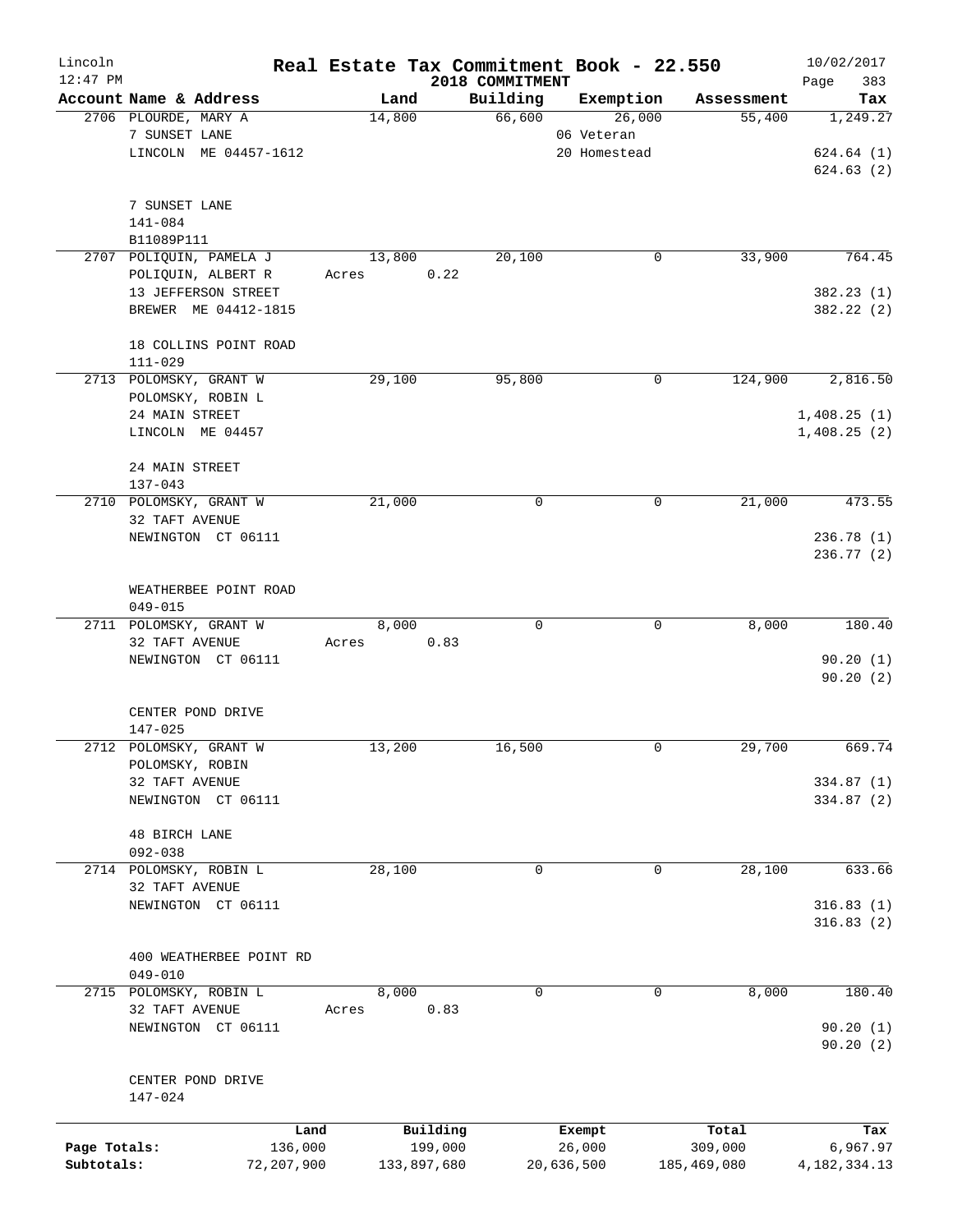| Lincoln      |                                            |        |               |                 | Real Estate Tax Commitment Book - 22.550 |             | 10/02/2017             |
|--------------|--------------------------------------------|--------|---------------|-----------------|------------------------------------------|-------------|------------------------|
| $12:47$ PM   |                                            |        |               | 2018 COMMITMENT |                                          |             | 384<br>Page            |
|              | Account Name & Address                     | Land   |               | Building        | Exemption                                | Assessment  | Tax                    |
|              | 2717 POMEROY, RONALD                       | 73,200 |               | 40,800          | $\Omega$                                 | 114,000     | 2,570.70               |
|              | 291 MARCHO ROAD                            |        |               |                 |                                          |             |                        |
|              | ETNA ME 04434                              |        |               |                 |                                          |             | 1, 285.35(1)           |
|              |                                            |        |               |                 |                                          |             | 1, 285.35(2)           |
|              | 224 MCGREGOR ROAD                          |        |               |                 |                                          |             |                        |
|              | $112 - 018$                                |        |               |                 |                                          |             |                        |
|              | B12224P222 08/20/2010                      |        |               |                 |                                          |             |                        |
|              | 2716 POMEROY, RONALD                       | 15,600 |               | 12,500          | 0                                        | 28,100      | 633.66                 |
|              | PERSONAL REPRESENTATIVE                    |        |               |                 |                                          |             |                        |
|              | FOR THE ESTATE OF HENRY Acres 0.23         |        |               |                 |                                          |             |                        |
|              | POMEROY                                    |        |               |                 |                                          |             |                        |
|              | 291 MARCO ROAD                             |        |               |                 |                                          |             | 316.83(1)              |
|              | ETNA ME 04434                              |        |               |                 |                                          |             | 316.83(2)              |
|              |                                            |        |               |                 |                                          |             |                        |
|              | 642 WEST BROADWAY                          |        |               |                 |                                          |             |                        |
|              | $045 - 022$                                |        |               |                 |                                          |             |                        |
|              | B12224P222 08/20/2010                      |        |               |                 |                                          |             |                        |
|              | 2720 POND SR, JAMES P                      | 34,100 |               | 22,300          | 20,000                                   | 36,400      | 820.82                 |
|              | POND, SUSAN R                              | Acres  | 2.50          |                 | 20 Homestead                             |             |                        |
|              | 338 WEATHERBEE POINT RD                    |        |               |                 |                                          |             | 410.41(1)              |
|              | LINCOLN ME 04457                           |        |               |                 |                                          |             | 410.41(2)              |
|              |                                            |        |               |                 |                                          |             |                        |
|              | 338 WEATHERBEE POINT RD                    |        |               |                 |                                          |             |                        |
|              | $049 - 006$                                |        |               |                 |                                          |             |                        |
|              | B12946P256 09/17/2012 B11937P21            |        |               |                 |                                          |             |                        |
|              | 2718 POND, DAPHINE R                       | 18,600 |               | 29,100          | 20,000                                   | 27,700      | 624.64                 |
|              | 668 WEST BROADWAY<br>LINCOLN ME 04457-9704 | Acres  | 1.47          |                 | 20 Homestead                             |             |                        |
|              |                                            |        |               |                 |                                          |             | 312.32(1)<br>312.32(2) |
|              |                                            |        |               |                 |                                          |             |                        |
|              | 668 WEST BROADWAY                          |        |               |                 |                                          |             |                        |
|              | $035 - 005$                                |        |               |                 |                                          |             |                        |
|              | B5836P277                                  |        |               |                 |                                          |             |                        |
|              | 3868 POND, DOUGLAS                         | 32,000 |               | 0               | 0                                        | 32,000      | 721.60                 |
|              | ARROYO, JUAN                               | Acres  | 0.54          |                 |                                          |             |                        |
|              | 116 MCLAUGHLIN DRIVE                       |        |               |                 |                                          |             | 360.80(1)              |
|              | ASTON PA 19014-1288                        |        |               |                 |                                          |             | 360.80 (2)             |
|              |                                            |        |               |                 |                                          |             |                        |
|              | CRANE POND DRIVE                           |        |               |                 |                                          |             |                        |
|              | $109 - 019$                                |        |               |                 |                                          |             |                        |
|              | B13866P277 06/16/2015                      |        |               |                 |                                          |             |                        |
| 2719         | POND, DOUGLAS S                            | 24,500 |               | 71,100          | 0                                        | 95,600      | 2,155.78               |
|              | 116 MCLAUGHLIN DRIVE                       | Acres  | 0.41          |                 |                                          |             |                        |
|              | ASTON PA 19014-1288                        |        |               |                 |                                          |             | 1,077.89(1)            |
|              |                                            |        |               |                 |                                          |             | 1,077.89(2)            |
|              |                                            |        |               |                 |                                          |             |                        |
|              | 219 CRANE POND DRIVE                       |        |               |                 |                                          |             |                        |
|              | $109 - 011$                                |        |               |                 |                                          |             |                        |
| 2181         | POND, KIRSTEN S                            | 15,800 |               | 72,200          | 0                                        | 88,000      | 1,984.40               |
|              | WORSTER, BROCK E                           | Acres  | 1.35          |                 |                                          |             |                        |
|              | 955 MAIN STREET                            |        |               |                 |                                          |             | 992.20 (1)             |
|              | LINCOLN ME 04457                           |        |               |                 |                                          |             | 992.20 (2)             |
|              |                                            |        |               |                 |                                          |             |                        |
|              | 955 MAIN STREET                            |        |               |                 |                                          |             |                        |
|              | $087 - 010$                                |        |               |                 |                                          |             |                        |
|              | B13772P152 03/03/2015                      |        |               |                 |                                          |             |                        |
|              |                                            |        |               |                 |                                          |             |                        |
|              | Land                                       |        | Building      |                 | Exempt                                   | Total       | Tax                    |
| Page Totals: | 213,800                                    |        | 248,000       |                 | 40,000                                   | 421,800     | 9,511.60               |
| Subtotals:   | 72,421,700                                 |        | 134, 145, 680 |                 | 20,676,500                               | 185,890,880 | 4, 191, 845. 73        |
|              |                                            |        |               |                 |                                          |             |                        |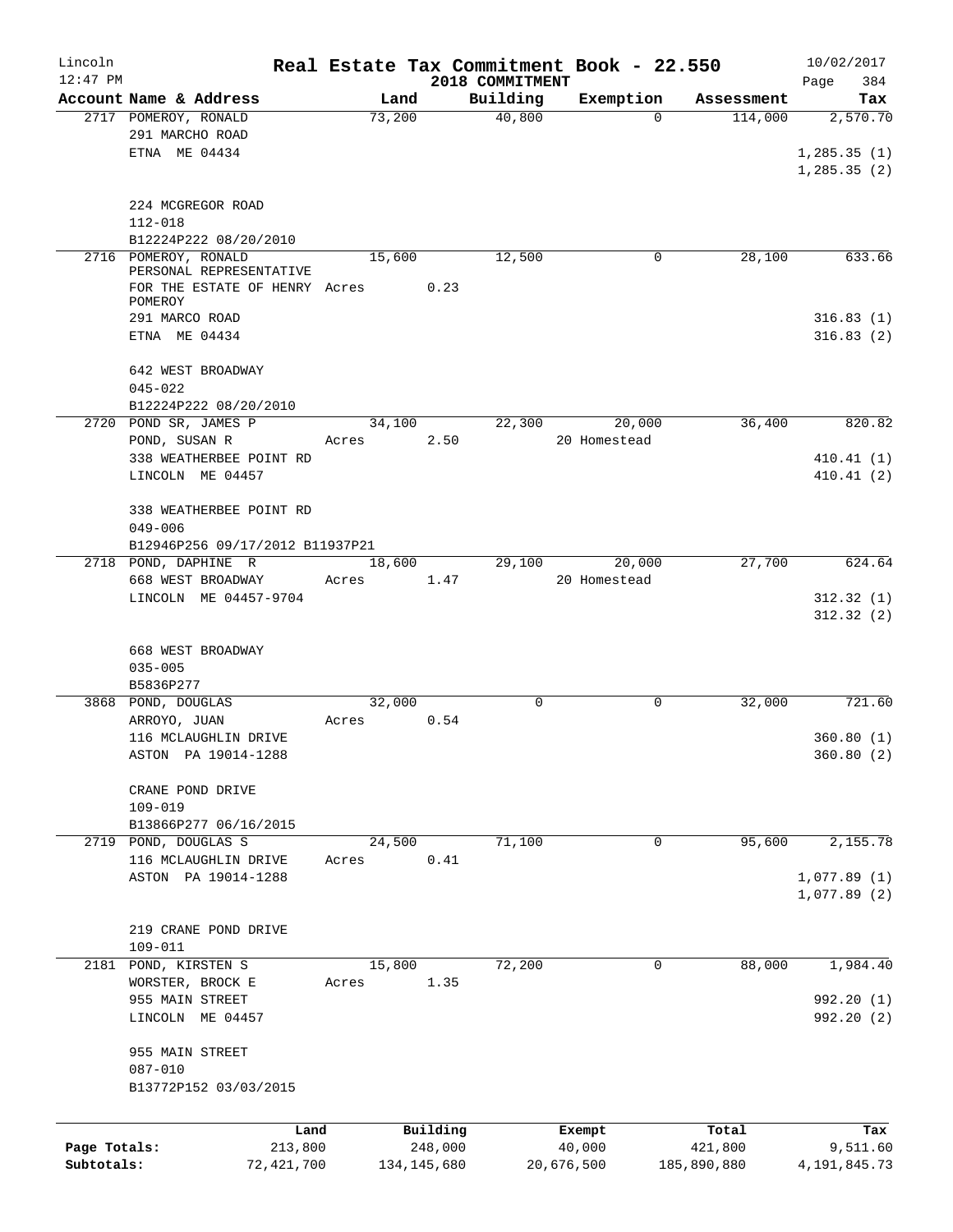| Lincoln      |                                             |         |          |                             | Real Estate Tax Commitment Book - 22.550 |            | 10/02/2017         |
|--------------|---------------------------------------------|---------|----------|-----------------------------|------------------------------------------|------------|--------------------|
| $12:47$ PM   | Account Name & Address                      | Land    |          | 2018 COMMITMENT<br>Building | Exemption                                | Assessment | Page<br>385<br>Tax |
|              | 2995 POND, MICHAEL                          | 7,100   |          | 48,900                      | $\Omega$                                 | 56,000     | 1,262.80           |
|              | 84 MOHAWK ROAD                              | Acres   | 0.09     |                             |                                          |            |                    |
|              | WEST ENFIELD ME 04493                       |         |          |                             |                                          |            | 631.40(1)          |
|              |                                             |         |          |                             |                                          |            | 631.40(2)          |
|              |                                             |         |          |                             |                                          |            |                    |
|              | 38 WEST BROADWAY                            |         |          |                             |                                          |            |                    |
|              | 136-057                                     |         |          |                             |                                          |            |                    |
|              | B13277P87 07/31/2013                        |         |          |                             |                                          |            |                    |
|              | 62 POND, MICHAEL D                          | 4,100   |          | 45,000                      | 0                                        | 49,100     | 1,107.21           |
|              | 84 MOHAWK ROAD                              | Acres   | 0.14     |                             |                                          |            |                    |
|              | ENFIELD ME 04493                            |         |          |                             |                                          |            | 553.61(1)          |
|              |                                             |         |          |                             |                                          |            | 553.60 (2)         |
|              |                                             |         |          |                             |                                          |            |                    |
|              | 17 KATAHDIN AVENUE                          |         |          |                             |                                          |            |                    |
|              | $136 - 030$                                 |         |          |                             |                                          |            |                    |
|              | B13148P321 04/16/2013 B12713P226            |         |          |                             |                                          |            |                    |
|              | 306 POQUETTE, GARY                          | 89,000  |          | 120,100                     | 20,000                                   | 189,100    | 4,264.21           |
|              | PO BOX 85                                   | Acres   | 1.00     |                             | 20 Homestead                             |            |                    |
|              | LINCOLN ME 04457                            |         |          |                             |                                          |            | 2,132.11(1)        |
|              |                                             |         |          |                             |                                          |            | 2,132.10(2)        |
|              |                                             |         |          |                             |                                          |            |                    |
|              | 547 PHINNEY FARM ROAD                       |         |          |                             |                                          |            |                    |
|              | $103 - 047$                                 |         |          |                             |                                          |            |                    |
|              | B13707P187 11/21/2014 B12621P107 10/03/2011 |         |          |                             |                                          |            |                    |
|              | 2745 PORTER, ALAN                           | 20, 200 |          | 68,800                      | 20,000                                   | 69,000     | 1,555.95           |
|              | PORTER, GLEN                                | Acres   | 2.17     |                             | 20 Homestead                             |            |                    |
|              | PO BOX 162                                  |         |          |                             |                                          |            | 777.98(1)          |
|              | LINCOLN ME 04457                            |         |          |                             |                                          |            | 777.97(2)          |
|              | 474 TRANSALPINE ROAD                        |         |          |                             |                                          |            |                    |
|              | $026 - 037$                                 |         |          |                             |                                          |            |                    |
|              | B13380P125 10/29/2013 B2248P221             |         |          |                             |                                          |            |                    |
|              | 2723 PORTER, DALE R & JOAN E                | 44,600  |          | 117,300                     | 20,000                                   | 141,900    | 3,199.85           |
|              | PO BOX 668                                  |         |          |                             | 20 Homestead                             |            |                    |
|              | LINCOLN ME 04457-0668                       |         |          |                             |                                          |            | 1,599.93(1)        |
|              |                                             |         |          |                             |                                          |            | 1,599.92(2)        |
|              |                                             |         |          |                             |                                          |            |                    |
|              | 256 TAYLOR STREET                           |         |          |                             |                                          |            |                    |
|              | $128 - 018$                                 |         |          |                             |                                          |            |                    |
|              | 2685 PORTER, GLEN                           | 16,400  |          | 34,500                      | 0                                        | 50,900     | 1,147.80           |
|              | PORTER, ALISON                              | Acres   | 4.00     |                             |                                          |            |                    |
|              | PO BOX 162                                  |         |          |                             |                                          |            | 573.90(1)          |
|              | LINCOLN ME 04457                            |         |          |                             |                                          |            | 573.90(2)          |
|              |                                             |         |          |                             |                                          |            |                    |
|              | 372 TRANSALPINE ROAD                        |         |          |                             |                                          |            |                    |
|              | $026 - 028$                                 |         |          |                             |                                          |            |                    |
|              | B13476P113 03/04/2014 B7189P171             |         |          |                             |                                          |            |                    |
|              | 2724 PORTER, GLEN                           | 8,300   |          | $\mathbf 0$                 | 0                                        | 8,300      | 187.17             |
|              | PO BOX 162                                  | Acres   | 1.47     |                             |                                          |            |                    |
|              | LINCOLN ME 04457                            |         |          |                             |                                          |            | 93.59(1)           |
|              |                                             |         |          |                             |                                          |            | 93.58(2)           |
|              |                                             |         |          |                             |                                          |            |                    |
|              | TRANSALPINE ROAD                            |         |          |                             |                                          |            |                    |
|              | $026 - 024$                                 |         |          |                             |                                          |            |                    |
|              | B10656P172                                  |         |          |                             |                                          |            |                    |
|              |                                             |         |          |                             |                                          |            |                    |
|              |                                             |         |          |                             |                                          |            |                    |
|              | Land                                        |         | Building |                             | Exempt                                   | Total      | Tax                |
| Page Totals: | 189,700                                     |         | 434,600  |                             | 60,000                                   | 564,300    | 12,724.99          |

**Subtotals:** 72,611,400 134,580,280 20,736,500 186,455,180 4,204,570.72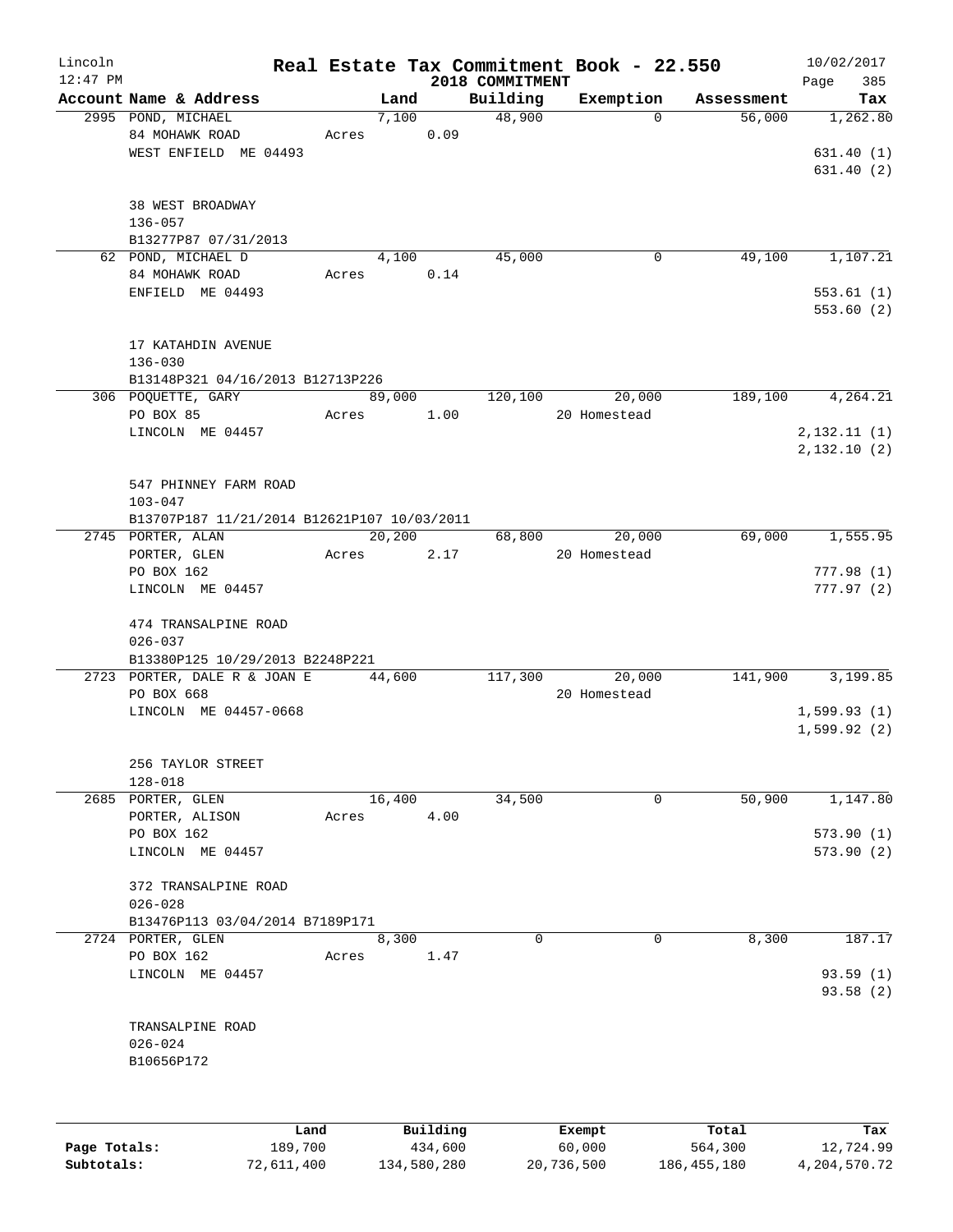| Lincoln<br>$12:47$ PM |                                       |       |        |       | 2018 COMMITMENT | Real Estate Tax Commitment Book - 22.550 |             | 10/02/2017<br>Page<br>386 |
|-----------------------|---------------------------------------|-------|--------|-------|-----------------|------------------------------------------|-------------|---------------------------|
|                       | Account Name & Address                |       | Land   |       | Building        | Exemption                                | Assessment  | Tax                       |
|                       | 2725 PORTER, GLEN<br>PO BOX 162       | Acres | 11,600 | 3.97  | 0               | $\mathbf 0$                              | 11,600      | 261.58                    |
|                       | LINCOLN ME 04457                      |       |        |       |                 |                                          |             | 130.79(1)<br>130.79(2)    |
|                       | TRANSALPINE ROAD<br>$026 - 026$       |       |        |       |                 |                                          |             |                           |
|                       | B10656P172                            |       |        |       |                 |                                          |             |                           |
|                       | 2727 PORTER, GLEN<br>PORTER, ALISON B | Acres | 6,000  | 2.80  | 0               | 0                                        | 6,000       | 135.30                    |
|                       | PO BOX 162<br>LINCOLN ME 04457        |       |        |       |                 |                                          |             | 67.65(1)<br>67.65(2)      |
|                       | STONEY DRIVE<br>$040 - 008$           |       |        |       |                 |                                          |             |                           |
|                       | B9789P173                             |       |        |       |                 |                                          |             |                           |
|                       | 2728 PORTER, GLEN A                   |       | 31,900 |       | 59,900          | 20,000                                   | 71,800      | 1,619.09                  |
|                       | P O BOX 162                           | Acres |        | 31.41 |                 | 20 Homestead                             |             |                           |
|                       | LINCOLN ME 04457-0162                 |       |        |       |                 |                                          |             | 809.55(1)                 |
|                       |                                       |       |        |       |                 |                                          |             | 809.54 (2)                |
|                       | 436 TRANSALPINE ROAD                  |       |        |       |                 |                                          |             |                           |
|                       | $026 - 035$                           |       |        |       |                 |                                          |             |                           |
|                       | B5200P134<br>2729 PORTER, GLEN A      |       | 11,700 |       | 0               | $\mathsf{O}$                             | 11,700      | 263.83                    |
|                       | PO BOX 162                            | Acres |        | 4.80  |                 |                                          |             |                           |
|                       | LINCOLN ME 04457                      |       |        |       |                 |                                          |             | 131.92(1)                 |
|                       |                                       |       |        |       |                 |                                          |             | 131.91 (2)                |
|                       | TRANSALPINE ROAD                      |       |        |       |                 |                                          |             |                           |
|                       | $038 - 024$                           |       |        |       |                 |                                          |             |                           |
|                       | B12036P209                            |       |        |       |                 |                                          |             |                           |
|                       | 2731 PORTER, JAMES B                  |       | 16,400 |       | 93,100          | 20,000                                   | 89,500      | 2,018.23                  |
|                       | PORTER, ROZANNE B<br>893 MAIN STREET  |       |        |       |                 | 20 Homestead                             |             | 1,009.12(1)               |
|                       | LINCOLN ME 04457-9506                 |       |        |       |                 |                                          |             | 1,009.11(2)               |
|                       |                                       |       |        |       |                 |                                          |             |                           |
|                       | 893 MAIN STREET<br>$087 - 014$        |       |        |       |                 |                                          |             |                           |
|                       | 2732 PORTER, JOHN F                   |       | 10,100 |       | 3,700           | 13,800                                   | $\mathbf 0$ | 0.00                      |
|                       | 813 LEE ROAD                          |       |        |       |                 | 20 Homestead                             |             |                           |
|                       | LINCOLN ME 04457-9404                 |       |        |       |                 |                                          |             |                           |
|                       | 813 LEE ROAD                          |       |        |       |                 |                                          |             |                           |
|                       | $072 - 025$                           |       |        |       |                 |                                          |             |                           |
|                       | 1502 PORTER, JOSEPH                   |       | 16,300 | 0.34  | 41,000          | 20,000<br>20 Homestead                   | 37,300      | 841.12                    |
|                       | PORTER, TAMMY<br>29 LIBBY STREET      | Acres |        |       |                 |                                          |             | 420.56(1)                 |
|                       | LINCOLN ME 04457                      |       |        |       |                 |                                          |             | 420.56(2)                 |
|                       | 29 LIBBY STREET                       |       |        |       |                 |                                          |             |                           |
|                       | 139-132                               |       |        |       |                 |                                          |             |                           |
|                       | B13931P10 08/17/2015 B8318P286        |       |        |       |                 |                                          |             |                           |
|                       |                                       |       |        |       |                 |                                          |             |                           |
|                       |                                       |       |        |       |                 |                                          |             |                           |

|              | Land       | Building    | Exempt     | Total       | Tax          |
|--------------|------------|-------------|------------|-------------|--------------|
| Page Totals: | 104,000    | 197,700     | 73,800     | 227,900     | 5,139.15     |
| Subtotals:   | 72,715,400 | 134,777,980 | 20,810,300 | 186,683,080 | 4,209,709.87 |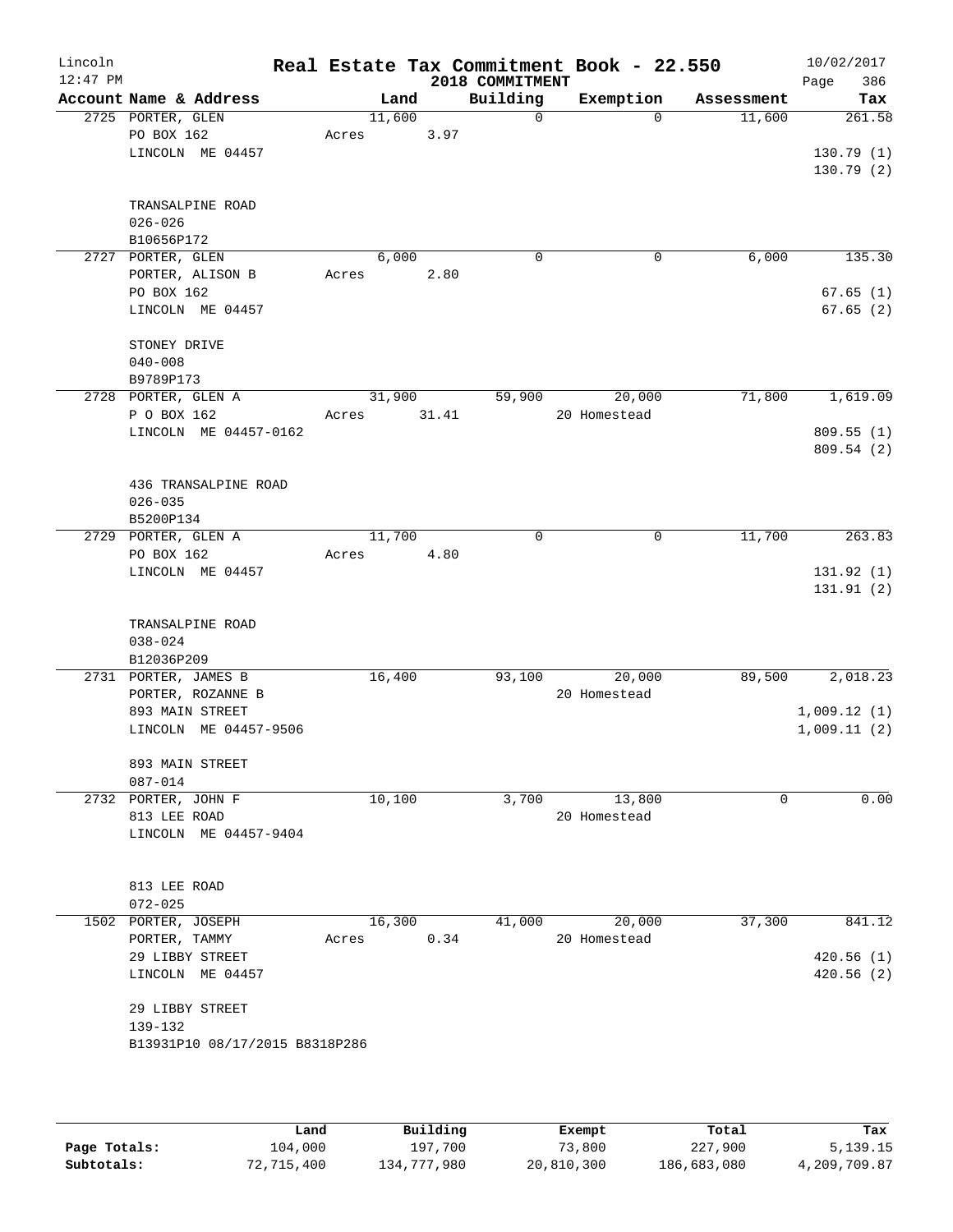| Lincoln<br>$12:47$ PM |                                        |       |        |       | Real Estate Tax Commitment Book - 22.550<br>2018 COMMITMENT |              |            | 10/02/2017<br>387<br>Page |
|-----------------------|----------------------------------------|-------|--------|-------|-------------------------------------------------------------|--------------|------------|---------------------------|
|                       | Account Name & Address                 |       | Land   |       | Building                                                    | Exemption    | Assessment | Tax                       |
|                       | 2733 PORTER, KASSIE                    |       | 6,800  |       | 37,000                                                      | $\Omega$     | 43,800     | 987.69                    |
|                       | LORD, WYATT                            |       |        |       |                                                             |              |            |                           |
|                       | 13 WILSON STREET                       |       |        |       |                                                             |              |            | 493.85 (1)                |
|                       | LINCOLN ME 04457-1521                  |       |        |       |                                                             |              |            | 493.84 (2)                |
|                       |                                        |       |        |       |                                                             |              |            |                           |
|                       | 13 WILSON STREET<br>$139 - 260$        |       |        |       |                                                             |              |            |                           |
|                       | B11889P276                             |       |        |       |                                                             |              |            |                           |
|                       | 2735 PORTER, RONALD                    |       | 25,500 |       | $\mathbf 0$                                                 | $\mathsf{O}$ | 25,500     | 575.03                    |
|                       | PO BOX 114                             | Acres |        | 24.60 |                                                             |              |            |                           |
|                       | LINCOLN ME 04457                       |       |        |       |                                                             |              |            | 287.52(1)                 |
|                       |                                        |       |        |       |                                                             |              |            | 287.51(2)                 |
|                       |                                        |       |        |       |                                                             |              |            |                           |
|                       | E/S ENFIELD ROAD                       |       |        |       |                                                             |              |            |                           |
|                       | $037 - 024$                            |       |        |       |                                                             |              |            |                           |
|                       | B7619P164                              |       |        |       | 0                                                           | 0            | 31,000     | 699.05                    |
|                       | 2738 PORTER, RONALD<br>PORTER, GLENNIS |       | 31,000 |       |                                                             |              |            |                           |
|                       | PO BOX 114                             |       |        |       |                                                             |              |            | 349.53(1)                 |
|                       | LINCOLN ME 04457-0114                  |       |        |       |                                                             |              |            | 349.52 (2)                |
|                       |                                        |       |        |       |                                                             |              |            |                           |
|                       | ENFIELD ROAD                           |       |        |       |                                                             |              |            |                           |
|                       | $047 - 017$                            |       |        |       |                                                             |              |            |                           |
|                       | 2741 PORTER, RONALD                    |       | 3,600  |       | 0                                                           | 0            | 3,600      | 81.18                     |
|                       | PORTER, GLENNIS                        | Acres |        | 5.47  |                                                             |              |            |                           |
|                       | PO BOX 114                             |       |        |       |                                                             |              |            | 40.59(1)                  |
|                       | LINCOLN ME 04457-0014                  |       |        |       |                                                             |              |            | 40.59(2)                  |
|                       |                                        |       |        |       |                                                             |              |            |                           |
|                       | WEST BROADWAY<br>$046 - 043$           |       |        |       |                                                             |              |            |                           |
|                       | B10067P262                             |       |        |       |                                                             |              |            |                           |
|                       | 2737 PORTER, RONALD                    |       | 39,700 |       | 0                                                           | $\mathbf 0$  | 39,700     | 895.24                    |
|                       | PORTER, GLENNIS                        | Acres |        | 68.70 |                                                             |              |            |                           |
|                       | PO BOX 114                             |       |        |       |                                                             |              |            | 447.62 (1)                |
|                       | LINCOLN ME 04457-0114                  |       |        |       |                                                             |              |            | 447.62 (2)                |
|                       |                                        |       |        |       |                                                             |              |            |                           |
|                       | E/S ENFIELD RD                         |       |        |       |                                                             |              |            |                           |
|                       | $037 - 027$                            |       |        |       |                                                             |              |            |                           |
|                       | B6791P256                              |       |        |       |                                                             |              |            |                           |
|                       | 2739 PORTER, RONALD                    |       | 12,700 |       | 6,700                                                       | $\mathbf 0$  | 19,400     | 437.47                    |
|                       | PORTER, GLENNES<br>PO BOX 114          | Acres |        | 3.50  |                                                             |              |            | 218.74(1)                 |
|                       | LINCOLN ME 04457-0114                  |       |        |       |                                                             |              |            | 218.73(2)                 |
|                       |                                        |       |        |       |                                                             |              |            |                           |
|                       | 843 ENFIELD ROAD                       |       |        |       |                                                             |              |            |                           |
|                       | $012 - 002$                            |       |        |       |                                                             |              |            |                           |
|                       | B10701P107                             |       |        |       |                                                             |              |            |                           |
|                       | 2736 PORTER, RONALD                    |       | 13,000 |       | 0                                                           | 0            | 13,000     | 293.15                    |
|                       | PO BOX 114                             |       |        |       |                                                             |              |            |                           |
|                       | LINCOLN ME 04457-0114                  |       |        |       |                                                             |              |            | 146.58(1)                 |
|                       |                                        |       |        |       |                                                             |              |            | 146.57(2)                 |
|                       |                                        |       |        |       |                                                             |              |            |                           |
|                       | ENFIELD ROAD<br>$047 - 042$            |       |        |       |                                                             |              |            |                           |
|                       |                                        |       |        |       |                                                             |              |            |                           |
|                       |                                        |       |        |       |                                                             |              |            |                           |

|              | Land       | Building    | Exempt     | Total       | Tax             |
|--------------|------------|-------------|------------|-------------|-----------------|
| Page Totals: | 132,300    | 43,700      |            | 176,000     | 3,968.81        |
| Subtotals:   | 72,847,700 | 134,821,680 | 20,810,300 | 186,859,080 | 4, 213, 678. 68 |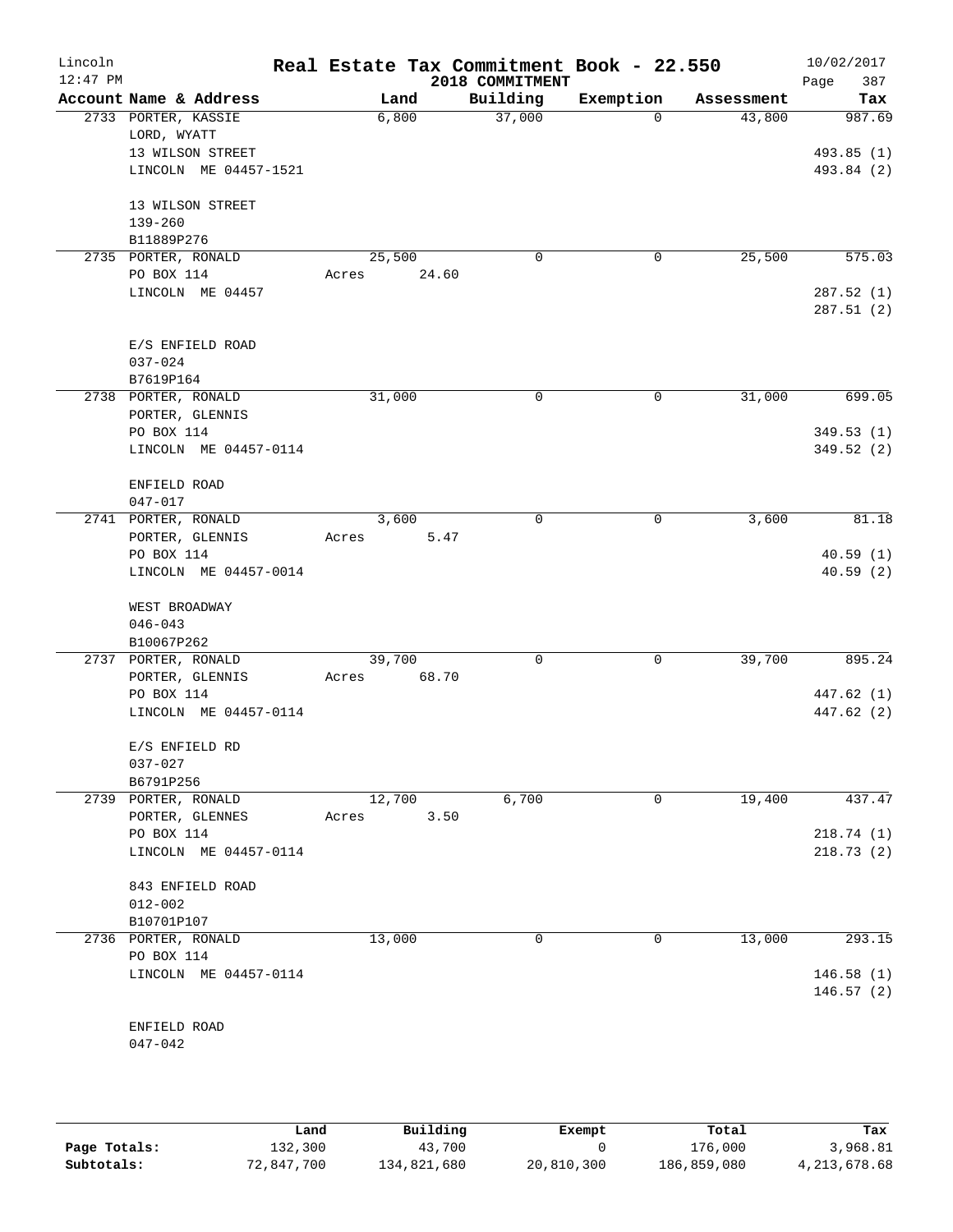| Lincoln<br>$12:47$ PM |                                                            |       |       |             |        | Real Estate Tax Commitment Book - 22.550<br>2018 COMMITMENT |                       |            | 10/02/2017<br>388<br>Page        |
|-----------------------|------------------------------------------------------------|-------|-------|-------------|--------|-------------------------------------------------------------|-----------------------|------------|----------------------------------|
|                       | Account Name & Address                                     |       |       | Land        |        | Building                                                    | Exemption             | Assessment | Tax                              |
|                       | 2734 PORTER, RONALD<br>PO BOX 114<br>LINCOLN ME 04457-0114 | Acres |       | 13,500      | 247.50 | 0                                                           | $\Omega$              | 13,500     | 304.43<br>152.22(1)<br>152.21(2) |
|                       | ENFIELD ROAD<br>$004 - 006$<br>B6190P206                   |       |       |             |        |                                                             |                       |            |                                  |
|                       | 2726 PORTER, RONALD                                        |       |       | $\mathbf 0$ |        | 9,100                                                       | $\mathbf 0$           | 9,100      | 205.21                           |
|                       | PO BOX 114<br>LINCOLN ME 04457                             |       |       |             |        |                                                             |                       |            | 102.61(1)<br>102.60(2)           |
|                       | 490 TRANSALPINE ROAD<br>$026 - 038 - 002 - MHO$            |       |       |             |        |                                                             |                       |            |                                  |
|                       | 3118 PORTER, RONALD<br>PO BOX 114<br>LINCOLN ME 04457      |       |       | 0           |        | 5,500                                                       | 5,500<br>20 Homestead | 0          | 0.00                             |
|                       | 484 TRANSALPINE ROAD<br>$026 - 038 - 001 - MH0$            |       |       |             |        |                                                             |                       |            |                                  |
|                       | 2740 PORTER, RONALD<br>PORTER, GLENNIS                     | Acres |       | 12,700      | 4.34   | 0                                                           | $\mathbf 0$           | 12,700     | 286.39                           |
|                       | PO BOX 114<br>LINCOLN ME 04457-0014                        |       |       |             |        |                                                             |                       |            | 143.20(1)<br>143.19(2)           |
|                       | 438 WEST BROADWAY<br>$046 - 041$<br>B10067P262             |       |       |             |        |                                                             |                       |            |                                  |
|                       | 2742 PORTER, RONALD W<br>PO BOX 114<br>LINCOLN ME 04457    | Acres |       | 17,300      | 10.41  | $\mathbf 0$                                                 | 0                     | 17,300     | 390.12<br>195.06(1)<br>195.06(2) |
|                       | 37 NEW CAMP ROAD<br>$004 - 026$<br>B11076P93               |       |       |             |        |                                                             |                       |            |                                  |
|                       | 2743 PORTER, RONALD W<br>PO BOX 114                        |       | Acres | 16,300      | 2.71   | $\Omega$                                                    | $\Omega$              | 16,300     | 367.57                           |
|                       | LINCOLN ME 04457-0114                                      |       |       |             |        |                                                             |                       |            | 183.79(1)<br>183.78 (2)          |
|                       | 383 TRANSALPINE ROAD<br>$026 - 011$<br>B4339P336           |       |       |             |        |                                                             |                       |            |                                  |
|                       | 2744 PORTER, RONALD W &<br>GLENNES M                       |       |       | 27,000      |        | 0                                                           | 0                     | 27,000     | 608.85                           |
|                       | PO BOX 114<br>LINCOLN ME 04457-0114                        | Acres |       |             | 17.37  |                                                             |                       |            | 304.43 (1)<br>304.42(2)          |
|                       | TRANSALPINE ROAD<br>$026 - 036$<br>B2276P324               |       |       |             |        |                                                             |                       |            |                                  |
|                       |                                                            |       |       |             |        |                                                             |                       |            |                                  |

|              | Land       | Building    | Exempt     | Total       | Tax            |
|--------------|------------|-------------|------------|-------------|----------------|
| Page Totals: | 86,800     | 14,600      | 5,500      | 95,900      | 2,162.57       |
| Subtotals:   | 72,934,500 | 134,836,280 | 20,815,800 | 186,954,980 | 4, 215, 841.25 |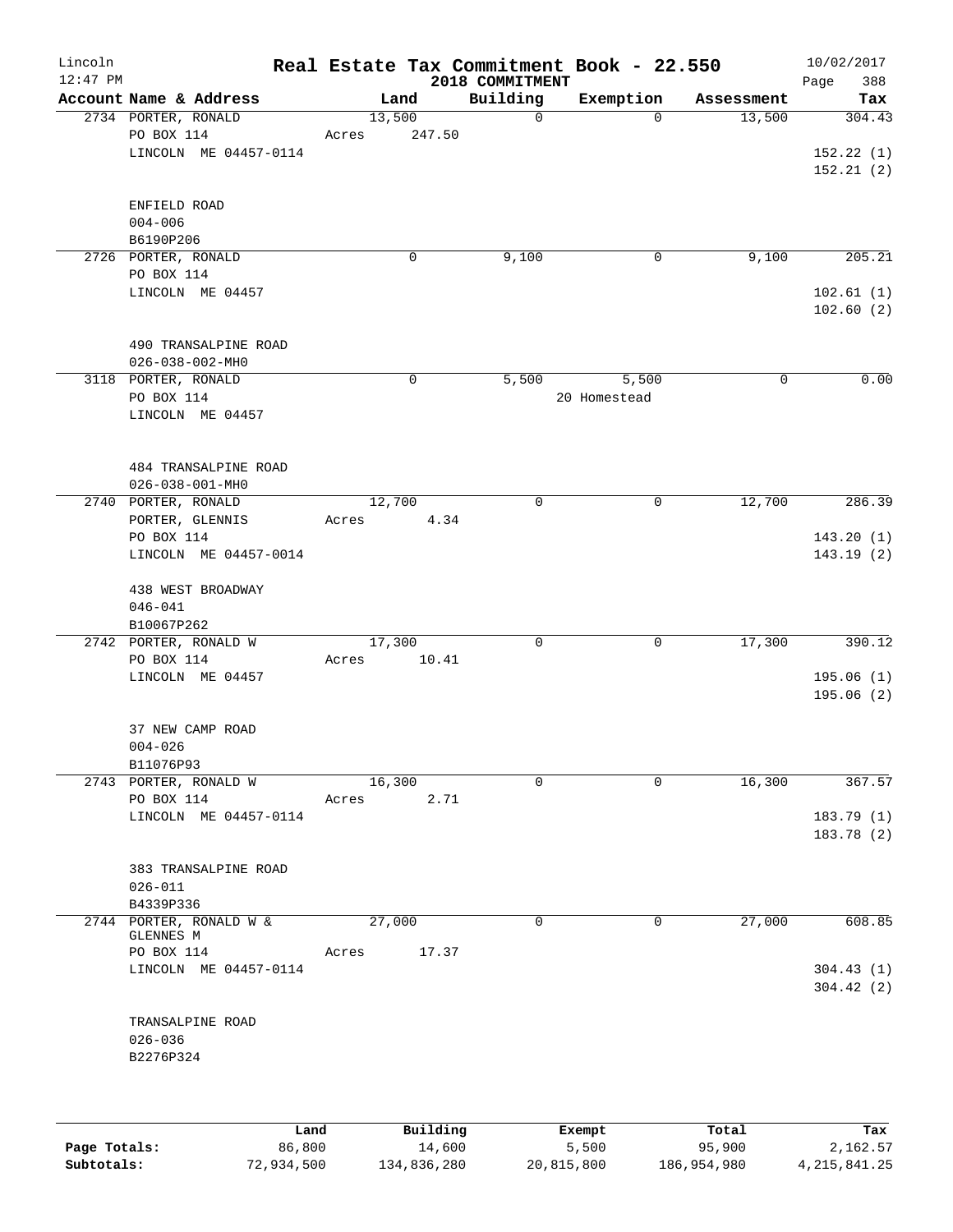| Lincoln<br>$12:47$ PM |                                                                                       |                  | 2018 COMMITMENT     | Real Estate Tax Commitment Book - 22.550 |            | 10/02/2017<br>Page<br>389                 |
|-----------------------|---------------------------------------------------------------------------------------|------------------|---------------------|------------------------------------------|------------|-------------------------------------------|
|                       | Account Name & Address                                                                | Land             | Building            | Exemption                                | Assessment | Tax                                       |
|                       | 2746 PORTER, RONALD W &<br>GLENNES M<br>PO BOX 114<br>LINCOLN ME 04457-0114           | 19,800<br>Acres  | $\mathbf 0$<br>0.72 | $\Omega$                                 | 19,800     | 446.49<br>223.25(1)<br>223.24(2)          |
|                       | 490 TRANSALPINE ROAD<br>$026 - 038$                                                   |                  |                     |                                          |            |                                           |
|                       | B2832P350                                                                             |                  |                     |                                          |            |                                           |
|                       | 3925 PORTER, VICKI A<br>32 W. FIFTH STREET<br>OIL CITY PA 16301                       | 28,600<br>Acres  | $\Omega$<br>4.93    | 0                                        | 28,600     | 644.93<br>322.47(1)<br>322.46(2)          |
|                       | LITTLE STREAM ROAD<br>$058 - 022$<br>B14346P111 11/23/2016                            |                  |                     |                                          |            |                                           |
|                       | 63 PORTER, WEDELL I. &<br>BONNIE E.                                                   | 14,800           | 83,500              | 20,000                                   | 78,300     | 1,765.67                                  |
|                       | 334 ENFIELD ROAD<br>LINCOLN ME 04457                                                  | Acres            | 0.32                | 20 Homestead                             |            | 882.84 (1)<br>882.83 (2)                  |
|                       | 14 MOUNTAINVIEW DRIVE<br>$127 - 065$<br>B12706P289 01/11/2012                         |                  |                     |                                          |            |                                           |
|                       | 2747 PORTER, WENDALL I<br>PORTER, BONNIE<br>334 ENFIELD ROAD<br>LINCOLN ME 04457-9716 | 140,500<br>Acres | 55,000<br>23.00     | 0                                        | 195,500    | 4,408.53<br>2, 204.27(1)<br>2, 204.26 (2) |
|                       | 600 STANHOPE MILL ROAD<br>$106 - 022$                                                 |                  |                     |                                          |            |                                           |
|                       | 2748 PORTER, WENDELL<br>PORTER, BONNIE                                                | 14,500           | 57,900              | $\mathbf 0$                              | 72,400     | 1,632.62                                  |
|                       | 334 ENFIELD ROAD<br>LINCOLN ME 04457                                                  |                  |                     |                                          |            | 816.31(1)<br>816.31(2)                    |
|                       | 116 LEE ROAD<br>$141 - 049$                                                           |                  |                     |                                          |            |                                           |
|                       | 2749 PORTER, WENDELL I &<br>BONNIE E                                                  | 40,500           | 143,300             | 20,000                                   | 163,800    | 3,693.69                                  |
|                       | 334 ENFIELD ROAD<br>LINCOLN ME 04457-9716                                             |                  |                     | 20 Homestead                             |            | 1,846.85(1)<br>1,846.84(2)                |
|                       | 334 ENFIELD ROAD<br>$047 - 048$                                                       |                  |                     |                                          |            |                                           |
| 2750                  | PORTER, WENDELL I &<br>BONNIE E<br>334 ENFIELD ROAD                                   | 49,100           | 0                   | 0                                        | 49,100     | 1,107.21                                  |
|                       | LINCOLN ME 04457-9716                                                                 |                  |                     |                                          |            | 553.61(1)<br>553.60(2)                    |
|                       | UPPER COLD STREAM POND<br>$106 - 021$                                                 |                  |                     |                                          |            |                                           |
|                       | Land.                                                                                 | <b>Building</b>  |                     | $F$ vemnt                                | $T$ otal   |                                           |

|              | Land       | Building      | Exempt     | Total       | Tax          |
|--------------|------------|---------------|------------|-------------|--------------|
| Page Totals: | 307,800    | 339,700       | 40,000     | 607,500     | 13,699.14    |
| Subtotals:   | 73,242,300 | 135, 175, 980 | 20,855,800 | 187,562,480 | 4,229,540.39 |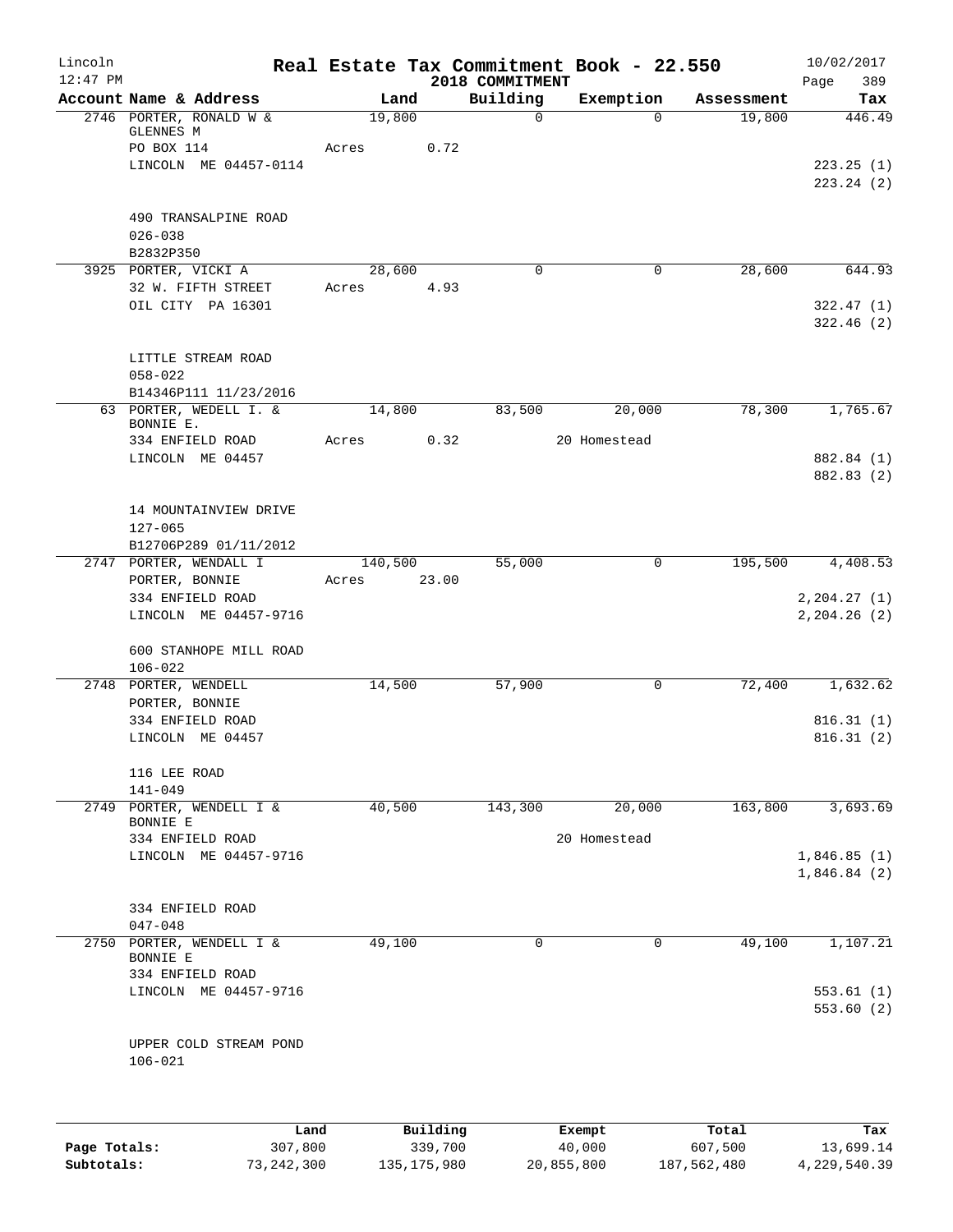| Lincoln      |                                                          |                 |        |                     |                             | Real Estate Tax Commitment Book - 22.550 |             |                  | 10/02/2017                 |
|--------------|----------------------------------------------------------|-----------------|--------|---------------------|-----------------------------|------------------------------------------|-------------|------------------|----------------------------|
| $12:47$ PM   | Account Name & Address                                   |                 | Land   |                     | 2018 COMMITMENT<br>Building | Exemption                                |             | Assessment       | Page<br>390<br>Tax         |
|              | 2751 POTTER, BONNIE H &                                  |                 | 42,700 |                     | 25,300                      |                                          | $\Omega$    | 68,000           | 1,533.40                   |
|              | ELLIOTT R                                                |                 |        |                     |                             |                                          |             |                  |                            |
|              | 266 CRYSTAL LAKE ROAD                                    |                 | Acres  | 0.89                |                             |                                          |             |                  |                            |
|              | TOLLAND CT 06084                                         |                 |        |                     |                             |                                          |             |                  | 766.70(1)<br>766.70(2)     |
|              |                                                          |                 |        |                     |                             |                                          |             |                  |                            |
|              | 149 EGG POND ROAD                                        |                 |        |                     |                             |                                          |             |                  |                            |
|              | $155 - 005$                                              |                 |        |                     |                             |                                          |             |                  |                            |
|              | 2752 POTTER, RICHARD A &                                 |                 | 14,300 |                     | 73,000                      | 20,000                                   |             | 67,300           | 1,517.62                   |
|              | MARILYN<br>32 ENFIELD ROAD                               |                 |        |                     |                             | 20 Homestead                             |             |                  |                            |
|              | LINCOLN ME 04457-1102                                    |                 |        |                     |                             |                                          |             |                  | 758.81(1)                  |
|              |                                                          |                 |        |                     |                             |                                          |             |                  | 758.81(2)                  |
|              |                                                          |                 |        |                     |                             |                                          |             |                  |                            |
|              | 32 ENFIELD ROAD                                          |                 |        |                     |                             |                                          |             |                  |                            |
|              | $137 - 183$<br>2753 POULIN, DONALD ANTHONY               |                 | 8,800  |                     | $\mathbf 0$                 |                                          | 0           | 8,800            | 198.44                     |
|              | 504 PUFFIN DRIVE                                         |                 | Acres  | 17.60               |                             |                                          |             |                  |                            |
|              | BAREFOOT BAY FL 32976                                    |                 |        |                     |                             |                                          |             |                  | 99.22(1)                   |
|              |                                                          |                 |        |                     |                             |                                          |             |                  | 99.22(2)                   |
|              |                                                          |                 |        |                     |                             |                                          |             |                  |                            |
|              | FOLSOM POND ROAD                                         |                 |        |                     |                             |                                          |             |                  |                            |
|              | $028 - 002$<br>2754 POWELL, MICHAEL                      |                 | 49,600 |                     | 0                           |                                          | $\mathbf 0$ | 49,600           | 1,118.48                   |
|              | POWELL, GAYLE                                            |                 |        |                     |                             |                                          |             |                  |                            |
|              | 282 MILLETT MALLET ROAD                                  |                 |        |                     |                             |                                          |             |                  | 559.24(1)                  |
|              | LINCOLN ME 04457                                         |                 |        |                     |                             |                                          |             |                  | 559.24(2)                  |
|              |                                                          |                 |        |                     |                             |                                          |             |                  |                            |
|              | 282 MILLETT MALLETT<br>ROAD                              |                 |        |                     |                             |                                          |             |                  |                            |
|              | $103 - 034$                                              |                 |        |                     |                             |                                          |             |                  |                            |
|              | B8836P131                                                |                 |        |                     |                             |                                          |             |                  |                            |
|              | 2755 POWELL, MICHAEL                                     |                 | 49,200 |                     | 350,800                     |                                          | $\mathbf 0$ | 400,000          | 9,020.00                   |
|              | POWELL, GAYLE                                            |                 |        |                     |                             |                                          |             |                  |                            |
|              | 282 MILLETT MALLET ROAD<br>LINCOLN ME 04457              |                 |        |                     |                             |                                          |             |                  | 4,510.00(1)<br>4,510.00(2) |
|              |                                                          |                 |        |                     |                             |                                          |             |                  |                            |
|              | 284 MILLETT MALLETT                                      |                 |        |                     |                             |                                          |             |                  |                            |
|              | <b>ROAD</b>                                              |                 |        |                     |                             |                                          |             |                  |                            |
| 2756         | $103 - 035$<br>POWERS, CHRISTOPHER                       |                 | 59,200 |                     | 126,900                     | 20,000                                   |             | 166, 100         | 3,745.56                   |
|              | POWERS, ANNE                                             |                 |        |                     |                             | 20 Homestead                             |             |                  |                            |
|              | 82 FLOWLERS LANDING                                      |                 |        |                     |                             |                                          |             |                  | 1,872.78(1)                |
|              | HAMPDEN ME 04444                                         |                 |        |                     |                             |                                          |             |                  | 1,872.78 (2)               |
|              |                                                          |                 |        |                     |                             |                                          |             |                  |                            |
|              | 925 TRANSALPINE ROAD                                     |                 |        |                     |                             |                                          |             |                  |                            |
|              | $111 - 010$<br>B12187P74 07/09/2010                      |                 |        |                     |                             |                                          |             |                  |                            |
| 2757         | POWERS, ELIZABETH S                                      |                 | 13,300 |                     | 4,500                       |                                          | 0           | 17,800           | 401.39                     |
|              | POWERS, EUGENE A JR                                      |                 | Acres  | 0.21                |                             |                                          |             |                  |                            |
|              | 587 MAIN STREET                                          |                 |        |                     |                             |                                          |             |                  | 200.70(1)                  |
|              | LINCOLN ME 04457                                         |                 |        |                     |                             |                                          |             |                  | 200.69(2)                  |
|              | 8 FROST STREET                                           |                 |        |                     |                             |                                          |             |                  |                            |
|              | $158 - 023$                                              |                 |        |                     |                             |                                          |             |                  |                            |
|              | B14417P156 02/13/2017 B13140P133 04/08/2013<br>B2466P285 |                 |        |                     |                             |                                          |             |                  |                            |
|              |                                                          |                 |        |                     |                             |                                          |             |                  |                            |
| Page Totals: |                                                          | Land<br>237,100 |        | Building<br>580,500 |                             | Exempt<br>40,000                         |             | Total<br>777,600 | Tax<br>17,534.89           |
| Subtotals:   |                                                          | 73,479,400      |        | 135,756,480         |                             | 20,895,800                               |             | 188, 340, 080    | 4, 247, 075. 28            |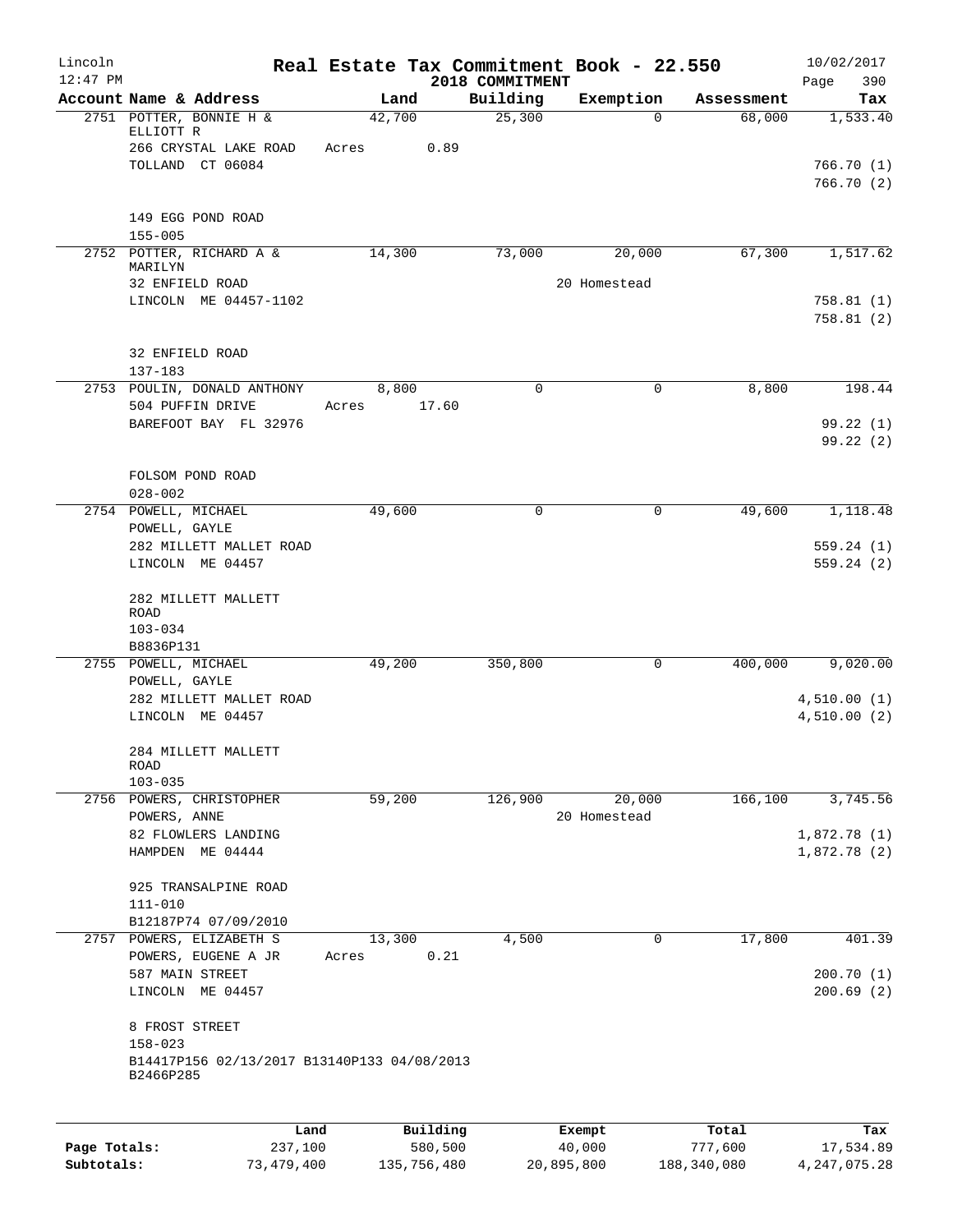| Lincoln<br>$12:47$ PM      |                                                                                                                                                                             |                 |                                    | 2018 COMMITMENT | Real Estate Tax Commitment Book - 22.550 |                                 | 10/02/2017<br>Page<br>391           |
|----------------------------|-----------------------------------------------------------------------------------------------------------------------------------------------------------------------------|-----------------|------------------------------------|-----------------|------------------------------------------|---------------------------------|-------------------------------------|
|                            | Account Name & Address                                                                                                                                                      | Land            |                                    | Building        | Exemption                                | Assessment                      | Tax                                 |
|                            | 2758 POWERS, MARY ELLEN;<br>RODERICK MICHAEL<br>RICHARD T & KATHRYN A<br>C/O MICHAEL RODERICK<br>264 BULGARMARSH RD<br>TIVERTON RI 02878<br>MAPLE RIDGE ROAD<br>$174 - 003$ | 21,600<br>Acres | 0.60                               | $\mathbf 0$     | $\Omega$                                 | 21,600                          | 487.08<br>243.54(1)<br>243.54 (2)   |
|                            | B3613P249 12/10/1984<br>355 POWERS, ROBERT<br>POWERS, EVELYN<br>110 SHIRLEY CIRCLE #A<br>ANDERSON SC 29625-5034                                                             | 8,400<br>Acres  | 0.16                               | 43,700          | 0                                        | 52,100                          | 1,174.86<br>587.43 (1)<br>587.43(2) |
|                            | 33 PERRY STREET<br>$136 - 075$<br>B13722P77 12/02/2014 B13237P94 05/27/2013 B13076P272<br>01/28/2013                                                                        |                 |                                    |                 |                                          |                                 |                                     |
|                            | 2761 PREISENDORFER, NANCY M<br>24 OAK STREET<br>BOSCAWEN NH 03303                                                                                                           | 9,800<br>Acres  | 0.97                               | 34,000          | 0                                        | 43,800                          | 987.69<br>493.85 (1)<br>493.84 (2)  |
|                            | 280 MAIN STREET<br>$144 - 015$                                                                                                                                              |                 |                                    |                 |                                          |                                 |                                     |
|                            | 2766 PRIEST, CHARLES H<br>PRIEST, HEIDI<br>596 ENFIELD ROAD<br>LINCOLN ME 04457-9712                                                                                        | 17,900<br>Acres | 0.80                               | 67,600          | 20,000<br>20 Homestead                   | 65,500                          | 1,477.03<br>738.52(1)<br>738.51(2)  |
|                            | 596 ENFIELD ROAD<br>$024 - 017$<br>B7413P176                                                                                                                                |                 |                                    |                 |                                          |                                 |                                     |
|                            | 2767 PRIEST, CHRISTOPHER L<br>620 ENFIELD ROAD<br>LINCOLN ME 04457-9716                                                                                                     | 18,700<br>Acres | 2.07                               | 46,200          | 0                                        | 64,900                          | 1,463.50<br>731.75 (1)<br>731.75(2) |
|                            | 620 ENFIELD ROAD<br>$024 - 020$<br>B14455P80 04/11/2017 B7590P35                                                                                                            |                 |                                    |                 |                                          |                                 |                                     |
|                            | 2768 PRIEST, CLARK D<br>403 TRANSALPINE ROAD<br>LINCOLN ME 04457-9602                                                                                                       |                 | $\mathbf 0$                        | 15,100          | 0                                        | 15,100                          | 340.51<br>170.26(1)<br>170.25(2)    |
|                            | 403 TRANSALPINE ROAD<br>$026 - 008 - 001 - BLD$                                                                                                                             |                 |                                    |                 |                                          |                                 |                                     |
| 2770                       | PRIEST, LELAND &<br>PHYLLIS<br>403 TRANSALPINE ROAD<br>LINCOLN ME 04457-9602                                                                                                | 14,800<br>Acres | 0.95                               | 14,300          | 26,000<br>06 Veteran<br>20 Homestead     | 3,100                           | 69.91<br>34.96(1)<br>34.95 (2)      |
|                            | 403 TRANSALPINE ROAD<br>$026 - 008$<br>B9068P261                                                                                                                            |                 |                                    |                 |                                          |                                 |                                     |
| Page Totals:<br>Subtotals: | Land<br>91,200<br>73,570,600                                                                                                                                                |                 | Building<br>220,900<br>135,977,380 |                 | Exempt<br>46,000<br>20,941,800           | Total<br>266,100<br>188,606,180 | Tax<br>6,000.58<br>4, 253, 075.86   |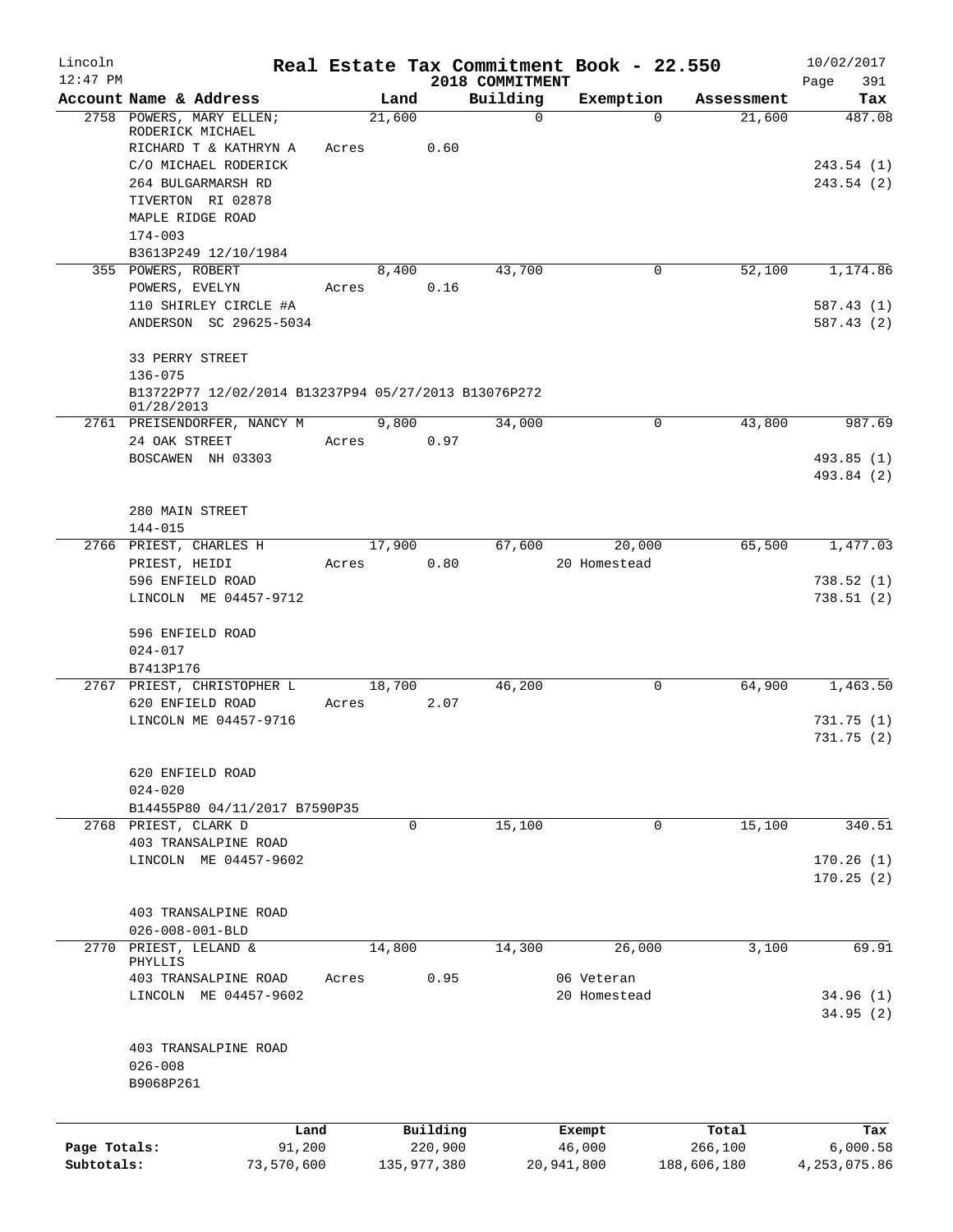| Lincoln<br>$12:47$ PM |                                                                     |       |        |       | Real Estate Tax Commitment Book - 22.550<br>2018 COMMITMENT |              |            | 10/02/2017<br>Page<br>392 |
|-----------------------|---------------------------------------------------------------------|-------|--------|-------|-------------------------------------------------------------|--------------|------------|---------------------------|
|                       | Account Name & Address                                              |       | Land   |       | Building                                                    | Exemption    | Assessment | Tax                       |
|                       | 2769 PRIEST, MICHELLE E                                             |       | 18,700 |       | 45,400                                                      | 20,000       | 44,100     | 994.46                    |
|                       | 322 ENFIELD ROAD                                                    |       | Acres  | 4.40  |                                                             | 20 Homestead |            |                           |
|                       | LINCOLN ME 04457-9716                                               |       |        |       |                                                             |              |            | 497.23 (1)                |
|                       |                                                                     |       |        |       |                                                             |              |            | 497.23 (2)                |
|                       | 322 ENFIELD ROAD                                                    |       |        |       |                                                             |              |            |                           |
|                       | $047 - 047$                                                         |       |        |       |                                                             |              |            |                           |
|                       | 2771 PRIEST, RONALD L &<br>CYNTHIA H                                |       | 16,700 |       | 114,500                                                     | 20,000       | 111,200    | 2,507.56                  |
|                       | 26 WHITE POINT ESTATES Acres<br><b>RD</b>                           |       |        | 2.05  |                                                             | 20 Homestead |            |                           |
|                       | LINCOLN ME 04457                                                    |       |        |       |                                                             |              |            | 1,253.78(1)               |
|                       |                                                                     |       |        |       |                                                             |              |            | 1, 253.78(2)              |
|                       | 26 WHITE POINT ESTATES<br>ROAD                                      |       |        |       |                                                             |              |            |                           |
|                       | $142 - 022$                                                         |       |        |       |                                                             |              |            |                           |
|                       | B11031P173                                                          |       |        |       |                                                             |              |            |                           |
|                       | 66 PRILLER, STEPHEN M                                               |       | 23,000 |       | 111,600                                                     | 0            | 134,600    | 3,035.23                  |
|                       | PRILLER, CHARLES                                                    | Acres |        | 10.50 |                                                             |              |            |                           |
|                       | 385 SWEET ROAD                                                      |       |        |       |                                                             |              |            | 1, 517.62(1)              |
|                       | LINCOLN ME 04457                                                    |       |        |       |                                                             |              |            | 1,517.61(2)               |
|                       | 385 SWEET ROAD                                                      |       |        |       |                                                             |              |            |                           |
|                       | $082 - 008$                                                         |       |        |       |                                                             |              |            |                           |
|                       | B14390P246 01/16/2017 B12757P212 03/14/2012 B12561P2<br>05/09/2011  |       |        |       |                                                             |              |            |                           |
|                       | 3896 PROCTOR, MARK SR                                               |       | 3,900  |       | 0                                                           | $\mathbf 0$  | 3,900      | 87.95                     |
|                       | PROCTOR, CATHY                                                      | Acres |        | 23.30 |                                                             |              |            |                           |
|                       | 11 PROCTOR ROAD                                                     |       |        |       |                                                             |              |            | 43.98(1)                  |
|                       | LISBON ME 04250                                                     |       |        |       |                                                             |              |            | 43.97(2)                  |
|                       | NEW CAMP ROAD                                                       |       |        |       |                                                             |              |            |                           |
|                       | $013 - 011$                                                         |       |        |       |                                                             |              |            |                           |
|                       | B14578P70 08/15/2017 B14006P102 11/09/2015<br>B12957P125 B12957P123 |       |        |       |                                                             |              |            |                           |
|                       | 480 PROSSER, JASON B                                                |       | 19,500 |       | 9,100                                                       | 0            | 28,600     | 644.93                    |
|                       | PROSSER, NICOLE A                                                   |       | Acres  | 0.50  |                                                             |              |            |                           |
|                       | 13 SUNSET LANE                                                      |       |        |       |                                                             |              |            | 322.47(1)                 |
|                       | CHINA ME 04358                                                      |       |        |       |                                                             |              |            | 322.46(2)                 |
|                       | 71 LUDDEN LANE                                                      |       |        |       |                                                             |              |            |                           |
|                       | 168-037                                                             |       |        |       |                                                             |              |            |                           |
|                       | B14593P20 08/31/2017 B11525P27                                      |       |        |       |                                                             |              |            |                           |
|                       | 479 PROSSER, JASON B                                                |       | 27,100 |       | 135,100                                                     | 20,000       | 142,200    | 3,206.61                  |
|                       | PROSSER, NICOLE A                                                   | Acres |        | 0.54  |                                                             | 20 Homestead |            |                           |
|                       | 13 SUNSET LANE                                                      |       |        |       |                                                             |              |            | 1,603.31(1)               |
|                       | CHINA ME 04358                                                      |       |        |       |                                                             |              |            | 1,603.30(2)               |
|                       | 70 LUDDEN LANE                                                      |       |        |       |                                                             |              |            |                           |
|                       | $168 - 036$                                                         |       |        |       |                                                             |              |            |                           |
|                       | B14593P20 08/31/2017 B11525P27                                      |       |        |       |                                                             |              |            |                           |
|                       |                                                                     |       |        |       |                                                             |              |            |                           |

|              | Land       | Building    | Exempt     | Total       | Tax          |
|--------------|------------|-------------|------------|-------------|--------------|
| Page Totals: | 108,900    | 415,700     | 60,000     | 464,600     | 10,476.74    |
| Subtotals:   | 73,679,500 | 136,393,080 | 21,001,800 | 189,070,780 | 4,263,552.60 |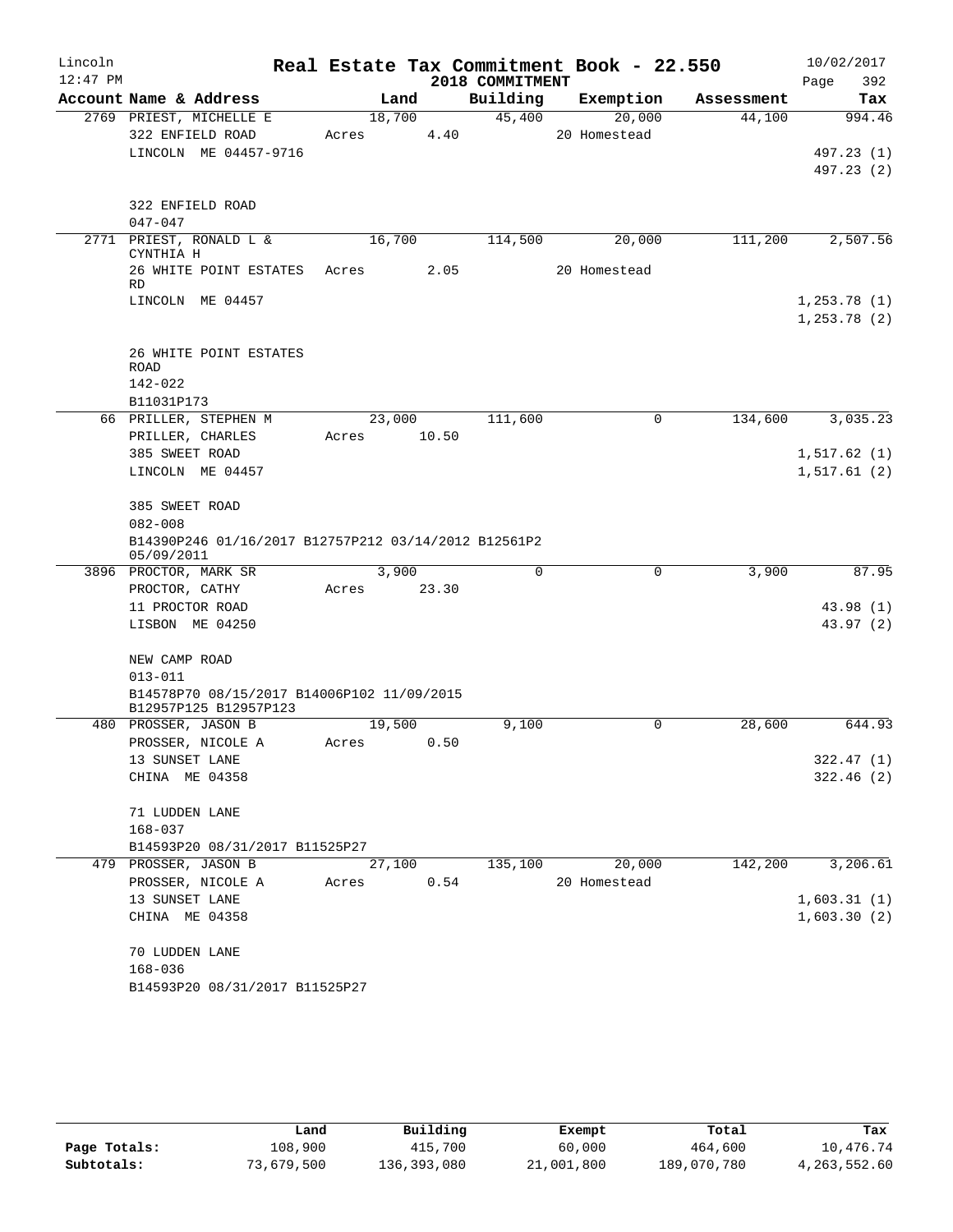| Lincoln<br>$12:47$ PM |                                              | Real Estate Tax Commitment Book - 22.550 |                             |            |                  |                  | 10/02/2017                  |
|-----------------------|----------------------------------------------|------------------------------------------|-----------------------------|------------|------------------|------------------|-----------------------------|
|                       | Account Name & Address                       | Land                                     | 2018 COMMITMENT<br>Building |            | Exemption        | Assessment       | Page<br>393<br>Tax          |
|                       | 673 QUEEN OF THE HILL<br>LIVING TRUST        | 79,700                                   |                             | 245,000    | $\Omega$         | 324,700          | 7,321.99                    |
|                       | PO BOX 479                                   | Acres                                    | 13.55                       |            |                  |                  |                             |
|                       | LINCOLN ME 04457                             |                                          |                             |            |                  |                  | 3,661.00(1)<br>3,660.99(2)  |
|                       | 12 DEAD STREAM ROAD                          |                                          |                             |            |                  |                  |                             |
|                       | $050 - 001$<br>B13600P46 07/15/2014          |                                          |                             |            |                  |                  |                             |
|                       | 3515 OWEIDER, BATOOL                         | 15,500                                   |                             | 74,700     | 0                | 90,200           | 2,034.01                    |
|                       | 34 HALE STREET                               | Acres                                    | 0.28                        |            |                  |                  |                             |
|                       | LINCOLN ME 04457                             |                                          |                             |            |                  |                  | 1,017.01(1)<br>1,017.00(2)  |
|                       | <b>34 HALE STREET</b>                        |                                          |                             |            |                  |                  |                             |
|                       | $127 - 052$                                  |                                          |                             |            |                  |                  |                             |
|                       | B13108P87 02/28/2013<br>2776 RADOVIC, ALBERT | 8,400                                    |                             | 35,900     | 20,000           | 24,300           | 547.97                      |
|                       | RADOVIC, JANET                               |                                          |                             |            | 20 Homestead     |                  |                             |
|                       | 5 SECOND STREET<br>LINCOLN ME 04457-1207     |                                          |                             |            |                  |                  | 273.99(1)<br>273.98(2)      |
|                       | 5 SECOND STREET                              |                                          |                             |            |                  |                  |                             |
|                       | $136 - 127$<br>B10067P241                    |                                          |                             |            |                  |                  |                             |
|                       | 2780 RAMSAY WELDING AND<br>MACHINE INC       | 15,200                                   |                             | 0          | $\mathbf 0$      | 15,200           | 342.76                      |
|                       | PO BOX 298                                   | Acres                                    | 1.90                        |            |                  |                  |                             |
|                       | LINCOLN ME 04457                             |                                          |                             |            |                  |                  | 171.38(1)<br>171.38(2)      |
|                       | AYLWARD DRIVE                                |                                          |                             |            |                  |                  |                             |
|                       | $047 - 024$<br>B9754P58                      |                                          |                             |            |                  |                  |                             |
|                       | 2779 RAMSAY, DONALD H                        | 61,000                                   |                             | 139,200    | 20,000           | 180,200          | 4,063.51                    |
|                       | PO BOX 340                                   |                                          |                             |            | 20 Homestead     |                  |                             |
|                       | LINCOLN ME 04457                             |                                          |                             |            |                  |                  | 2,031.76(1)<br>2,031.75 (2) |
|                       | 524 STANHOPE MILL ROAD                       |                                          |                             |            |                  |                  |                             |
|                       | $106 - 016$                                  |                                          |                             |            |                  | 73,000           |                             |
|                       | 2778 RAMSAY, DONALD H<br>PO BOX 340          | 31,200                                   |                             | 41,800     | $\mathbf 0$      |                  | 1,646.15                    |
|                       | LINCOLN ME 04457                             |                                          |                             |            |                  |                  | 823.08 (1)                  |
|                       |                                              |                                          |                             |            |                  |                  | 823.07 (2)                  |
|                       | 520 STANHOPE MILL ROAD                       |                                          |                             |            |                  |                  |                             |
|                       | $106 - 015$                                  |                                          |                             |            |                  |                  |                             |
| 2777                  | RAMSAY'S WELDING &                           | 18,600                                   |                             | 50,500     | 0                | 69,100           | 1,558.21                    |
|                       | MACHINE INC<br>289 ENFIELD ROAD              |                                          |                             |            |                  |                  |                             |
|                       | LINCOLN ME 04457                             |                                          |                             |            |                  |                  | 779.11(1)                   |
|                       |                                              |                                          |                             |            |                  |                  | 779.10(2)                   |
|                       | 277 ENFIELD ROAD                             |                                          |                             |            |                  |                  |                             |
|                       | $047 - 031$<br>B12972P197 10/10/2012         |                                          |                             |            |                  |                  |                             |
|                       |                                              |                                          |                             |            |                  |                  |                             |
| Page Totals:          | Land<br>229,600                              |                                          | Building<br>587,100         |            | Exempt<br>40,000 | Total<br>776,700 | Tax<br>17,514.60            |
| Subtotals:            | 73,909,100                                   | 136,980,180                              |                             | 21,041,800 |                  | 189,847,480      | 4, 281, 067. 20             |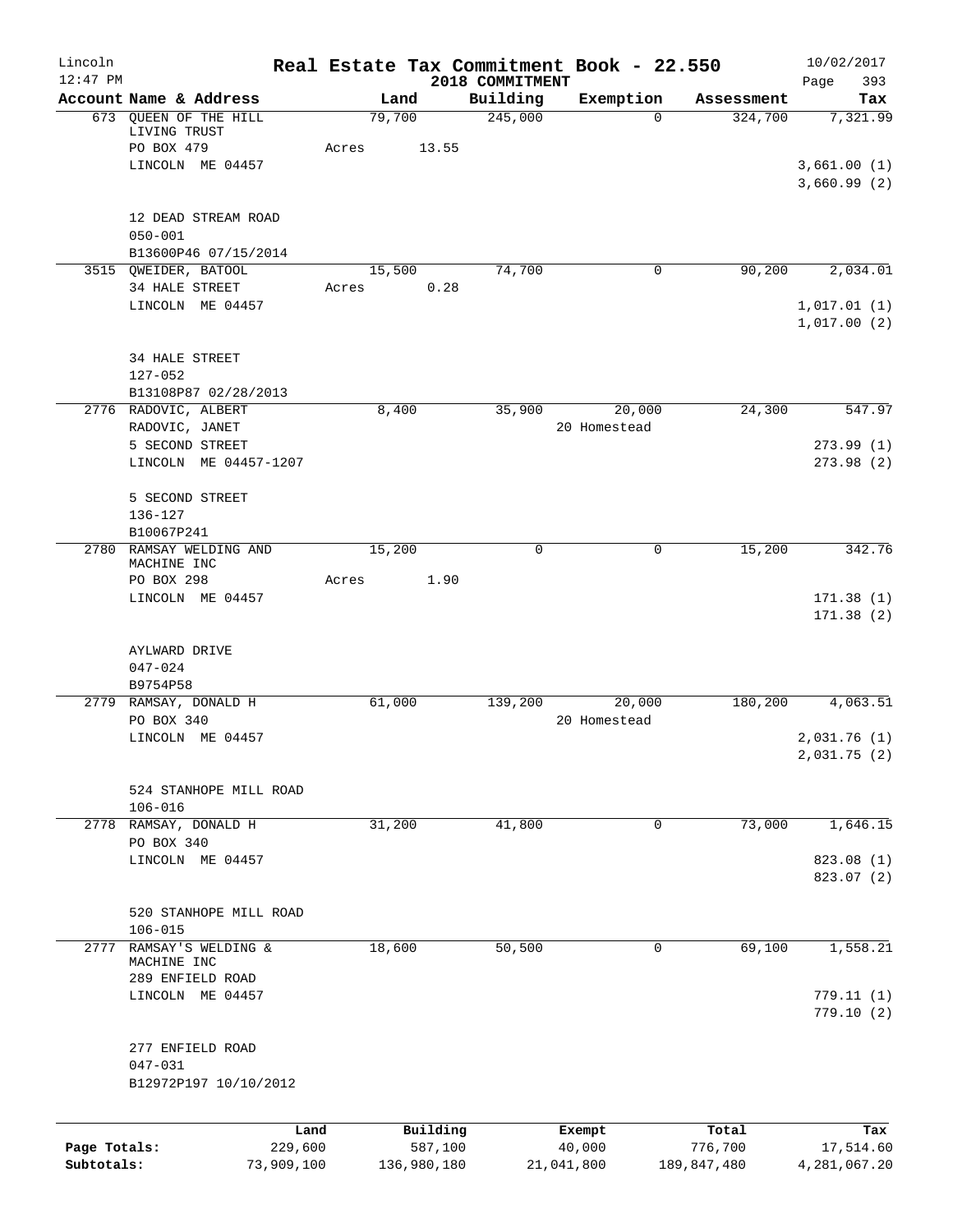| Lincoln<br>$12:47$ PM |                                                                   |       |               |                             | Real Estate Tax Commitment Book - 22.550 |             | 10/02/2017                 |
|-----------------------|-------------------------------------------------------------------|-------|---------------|-----------------------------|------------------------------------------|-------------|----------------------------|
|                       | Account Name & Address                                            |       | Land          | 2018 COMMITMENT<br>Building | Exemption                                | Assessment  | 394<br>Page<br>Tax         |
|                       | 1770 RAMSAY'S WELDING &<br>MACHINE, INC                           |       | 15,000        | 0                           | $\Omega$                                 | 15,000      | 338.25                     |
|                       | 289 ENFIELD ROAD<br>LINCOLN ME 04457                              |       |               |                             |                                          |             | 169.13(1)                  |
|                       | AYLWARD DRIVE                                                     |       |               |                             |                                          |             | 169.12(2)                  |
|                       | $047 - 025$<br>B13136P281 04/02/2013                              |       |               |                             |                                          |             |                            |
|                       | 2781 RAMSAY'S WELDING AND<br>MACHINE INC                          |       | 48,400        | 252,100                     | 0                                        | 300,500     | 6,776.28                   |
|                       | C/O JEFFREY FOGG<br>PRESIDENT                                     | Acres | 30.11         |                             |                                          |             |                            |
|                       | PO BOX 298<br>LINCOLN ME 04457-0298                               |       |               |                             |                                          |             | 3,388.14(1)<br>3,388.14(2) |
|                       | 289 ENFIELD ROAD<br>$047 - 030$                                   |       |               |                             |                                          |             |                            |
|                       | B6953P171                                                         |       |               |                             |                                          |             |                            |
|                       | 2782 RANCOURT, BERTRAND                                           |       | 17,300        | 143,400                     | 20,000                                   | 140,700     | 3,172.79                   |
|                       | RANCOURT, MARIE-BERTHE<br>1164 MAIN STREET                        | Acres |               | 4.14                        | 20 Homestead                             |             | 1,586.40(1)                |
|                       | LINCOLN ME 04457                                                  |       |               |                             |                                          |             | 1,586.39(2)                |
|                       | 1164 MAIN STREET<br>$092 - 003$                                   |       |               |                             |                                          |             |                            |
|                       | B14340P151 11/18/2016                                             |       | 0             | 6,700                       |                                          | 6,700       | 151.09                     |
|                       | 2783 RANCOURT, MARCEL A<br>WOODMAN, FREDERICK<br>137 ENFIELD ROAD |       |               |                             | 0                                        |             | 75.55(1)                   |
|                       | LINCOLN ME 04457                                                  |       |               |                             |                                          |             | 75.54(2)                   |
|                       | AIRPORT ROAD<br>$129 - 005 - 016$                                 |       |               |                             |                                          |             |                            |
|                       | 3130 RAND, CHARLES M                                              |       | 29,000        | 23,900                      | 0                                        | 52,900      | 1,192.90                   |
|                       | RAND, TRACEY M                                                    | Acres |               | 0.52                        |                                          |             |                            |
|                       | 64 SANDOWN ROAD                                                   |       |               |                             |                                          |             | 596.45(1)                  |
|                       | FREMONT NH 03044                                                  |       |               |                             |                                          |             | 596.45 (2)                 |
|                       | 211 EGG POND ROAD<br>$159 - 006$                                  |       |               |                             |                                          |             |                            |
|                       | B13679P146 10/21/2014 B12826P96 05/25/2012                        |       |               |                             |                                          |             |                            |
|                       | 2785 RAND, CONSTANCE A<br>RAND, LEE                               |       | 17,900        | 64,300                      | 20,000<br>20 Homestead                   | 62,200      | 1,402.61                   |
|                       | 6 TIBBETTS DR                                                     |       |               |                             |                                          |             | 701.31(1)                  |
|                       | LINCOLN ME 04457-1112                                             |       |               |                             |                                          |             | 701.30(2)                  |
|                       | 6 TIBBETTS DRIVE<br>$127 - 035$                                   |       |               |                             |                                          |             |                            |
|                       | 2787 RAND, ROBERT R                                               |       | 33,000        | 22,200                      | 0                                        | 55,200      | 1,244.76                   |
|                       | 192 WARWICK STREET                                                |       |               |                             |                                          |             |                            |
|                       | PORTLAND ME 04102                                                 |       |               |                             |                                          |             | 622.38(1)<br>622.38 (2)    |
|                       | STONEY DRIVE                                                      |       |               |                             |                                          |             |                            |
|                       | $050 - 008$<br>B8774P43                                           |       |               |                             |                                          |             |                            |
|                       | Land                                                              |       | Building      |                             | Exempt                                   | Total       | Tax                        |
| Page Totals:          | 160,600                                                           |       | 512,600       |                             | 40,000                                   | 633,200     | 14,278.68                  |
| Subtotals:            | 74,069,700                                                        |       | 137, 492, 780 |                             | 21,081,800                               | 190,480,680 | 4, 295, 345.88             |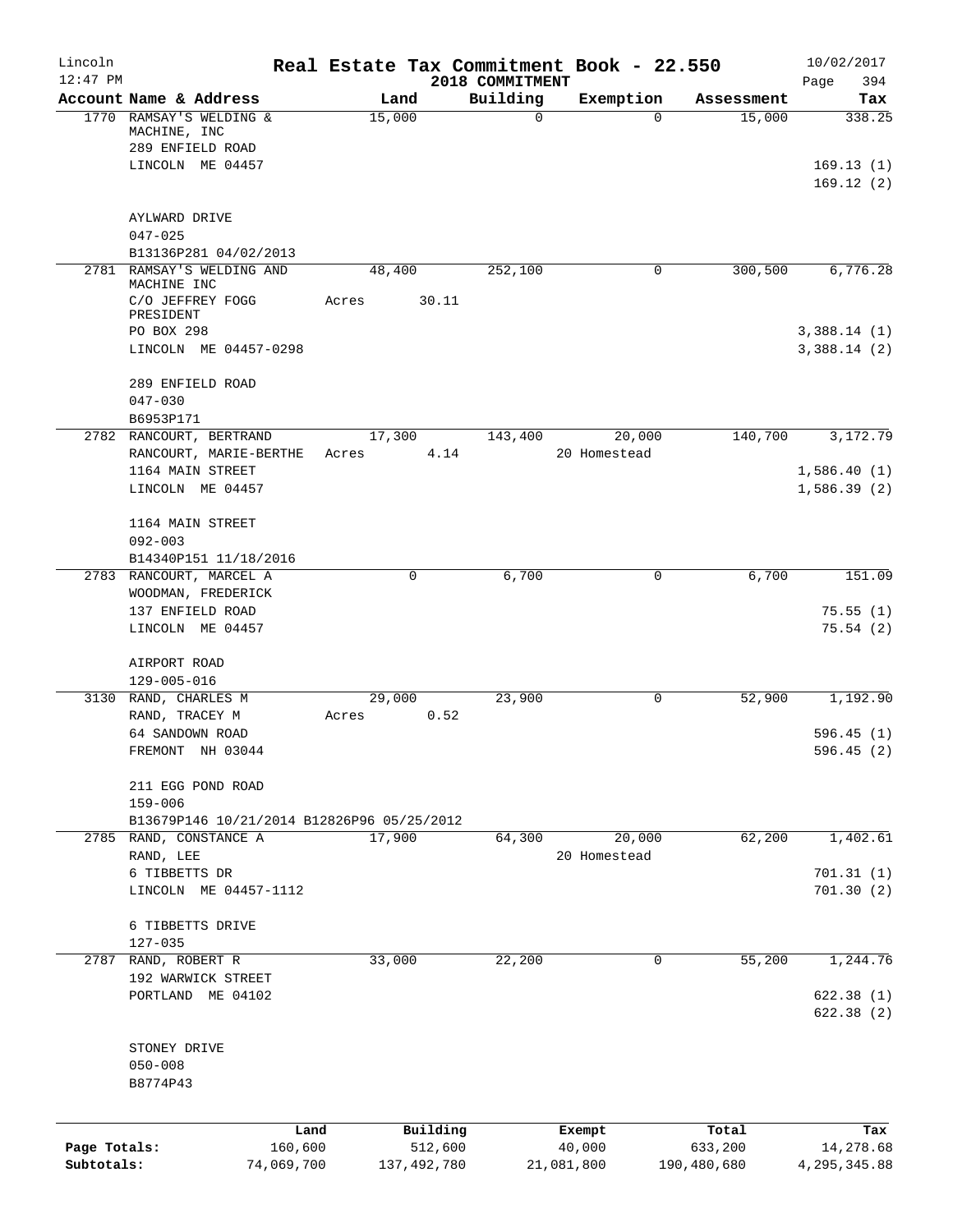| Lincoln<br>$12:47$ PM |                                                                  | Real Estate Tax Commitment Book - 22.550 |             | 2018 COMMITMENT |              |             |             | 10/02/2017<br>395 |  |  |
|-----------------------|------------------------------------------------------------------|------------------------------------------|-------------|-----------------|--------------|-------------|-------------|-------------------|--|--|
|                       | Account Name & Address                                           | Land                                     |             | Building        | Exemption    |             | Assessment  | Page<br>Tax       |  |  |
|                       | 2788 RANKIN, JEREMY R                                            | 16,300                                   |             | 81,800          |              | 20,000      | 78,100      | 1,761.16          |  |  |
|                       | RANKIN, NICOLE                                                   |                                          |             |                 | 20 Homestead |             |             |                   |  |  |
|                       | 180 ENFIELD ROAD                                                 |                                          |             |                 |              |             |             | 880.58 (1)        |  |  |
|                       | LINCOLN ME 04457                                                 |                                          |             |                 |              |             |             | 880.58 (2)        |  |  |
|                       |                                                                  |                                          |             |                 |              |             |             |                   |  |  |
|                       | 180 ENFIELD ROAD                                                 |                                          |             |                 |              |             |             |                   |  |  |
|                       | 126-047                                                          |                                          |             |                 |              |             |             |                   |  |  |
|                       | B12996P313 11/01/2012                                            |                                          |             |                 |              |             |             |                   |  |  |
|                       | 1327 RAWSON HOMES, LLC                                           | 10,100                                   |             | 76,700          |              | 0           | 86,800      | 1,957.34          |  |  |
|                       | 2608 NO MAIN SUITE                                               | Acres                                    | 0.31        |                 |              |             |             |                   |  |  |
|                       | $B-313$                                                          |                                          |             |                 |              |             |             |                   |  |  |
|                       | BELTON TX 76513                                                  |                                          |             |                 |              |             |             | 978.67(1)         |  |  |
|                       |                                                                  |                                          |             |                 |              |             |             | 978.67(2)         |  |  |
|                       |                                                                  |                                          |             |                 |              |             |             |                   |  |  |
|                       | 76 LEE ROAD                                                      |                                          |             |                 |              |             |             |                   |  |  |
|                       | 139-166                                                          |                                          |             |                 |              |             |             |                   |  |  |
|                       | B13418P107 12/02/2013 B13331P46 09/16/2013 B13331P46             |                                          |             |                 |              |             |             |                   |  |  |
|                       | 09/10/2013 B13212P216 06/11/2013 B13212P214                      |                                          |             |                 |              |             |             |                   |  |  |
|                       | 06/03/2013 B13212P214 06/11/2013 B7515P190<br>2146 RAY, JOHNNY L | 53,500                                   |             | 96,500          |              | $\mathbf 0$ | 150,000     | 3,382.50          |  |  |
|                       | 1 BETH DRIVE                                                     | Acres                                    | 0.84        |                 |              |             |             |                   |  |  |
|                       | CONCORD NH 03303                                                 |                                          |             |                 |              |             |             | 1,691.25(1)       |  |  |
|                       |                                                                  |                                          |             |                 |              |             |             | 1,691.25(2)       |  |  |
|                       |                                                                  |                                          |             |                 |              |             |             |                   |  |  |
|                       | 14 AUTUMN LANE                                                   |                                          |             |                 |              |             |             |                   |  |  |
|                       | $153 - 012$                                                      |                                          |             |                 |              |             |             |                   |  |  |
|                       | B14343P70 11/22/2016 B12873P143 07/09/2012                       |                                          |             |                 |              |             |             |                   |  |  |
|                       | B12600P254 09/16/2011                                            |                                          |             |                 |              |             |             |                   |  |  |
|                       | 686 RAYE, GARY W                                                 | 18,300                                   |             | $\mathbf 0$     |              | $\mathbf 0$ | 18,300      | 412.67            |  |  |
|                       | RAYE, CAROL A                                                    | Acres                                    | 2.42        |                 |              |             |             |                   |  |  |
|                       | 426 MAIN STREET                                                  |                                          |             |                 |              |             |             | 206.34(1)         |  |  |
|                       | LINCOLN ME 04457                                                 |                                          |             |                 |              |             |             | 206.33(2)         |  |  |
|                       |                                                                  |                                          |             |                 |              |             |             |                   |  |  |
|                       | 422 MAIN STREET                                                  |                                          |             |                 |              |             |             |                   |  |  |
|                       | $157 - 007$                                                      |                                          |             |                 |              |             |             |                   |  |  |
|                       | B14352P266 12/05/2016 B14119P173 04/08/2016                      |                                          |             |                 |              |             |             |                   |  |  |
|                       | B10958P152 05/22/2007<br>2790 RAYE, GARY W & CAROL A             | 17,400                                   |             | 80,300          |              | 26,000      | 71,700      | 1,616.84          |  |  |
|                       | 426 MAIN STREET                                                  | Acres                                    | 0.26        |                 | 07 Veteran   |             |             |                   |  |  |
|                       | LINCOLN ME 04457-9552                                            |                                          |             |                 | 20 Homestead |             |             | 808.42 (1)        |  |  |
|                       |                                                                  |                                          |             |                 |              |             |             | 808.42(2)         |  |  |
|                       |                                                                  |                                          |             |                 |              |             |             |                   |  |  |
|                       | 426 MAIN STREET                                                  |                                          |             |                 |              |             |             |                   |  |  |
|                       | $157 - 008$                                                      |                                          |             |                 |              |             |             |                   |  |  |
|                       | B4980P288 01/10/1992                                             |                                          |             |                 |              |             |             |                   |  |  |
|                       | 2791 RAYMOND, ROBERT & LOIS                                      | 0                                        |             | 12,800          |              | 12,800      | 0           | 0.00              |  |  |
|                       | 596 MAIN STREET                                                  |                                          |             |                 | 20 Homestead |             |             |                   |  |  |
|                       | LINCOLN ME 04457-9534                                            |                                          |             |                 |              |             |             |                   |  |  |
|                       |                                                                  |                                          |             |                 |              |             |             |                   |  |  |
|                       |                                                                  |                                          |             |                 |              |             |             |                   |  |  |
|                       | 596 MAIN STREET                                                  |                                          |             |                 |              |             |             |                   |  |  |
|                       | $080 - 001 - 003 - MHz$                                          |                                          |             |                 |              |             |             |                   |  |  |
|                       | 2792 RD INVESTMENTS INC                                          | 68,900                                   |             | 291,500         |              | 0           | 360,400     | 8,127.02          |  |  |
|                       | 14 MECHANIC STREET                                               |                                          |             |                 |              |             |             |                   |  |  |
|                       | LINCOLN ME 04457                                                 |                                          |             |                 |              |             |             | 4,063.51(1)       |  |  |
|                       |                                                                  |                                          |             |                 |              |             |             | 4,063.51(2)       |  |  |
|                       |                                                                  |                                          |             |                 |              |             |             |                   |  |  |
|                       | 14 MECHANIC STREET                                               |                                          |             |                 |              |             |             |                   |  |  |
|                       | 137-072                                                          |                                          |             |                 |              |             |             |                   |  |  |
|                       |                                                                  | Land                                     | Building    |                 | Exempt       |             | Total       | Tax               |  |  |
| Page Totals:          | 184,500                                                          |                                          | 639,600     |                 | 58,800       |             | 765,300     | 17,257.53         |  |  |
| Subtotals:            | 74,254,200                                                       |                                          | 138,132,380 |                 | 21,140,600   |             | 191,245,980 | 4,312,603.41      |  |  |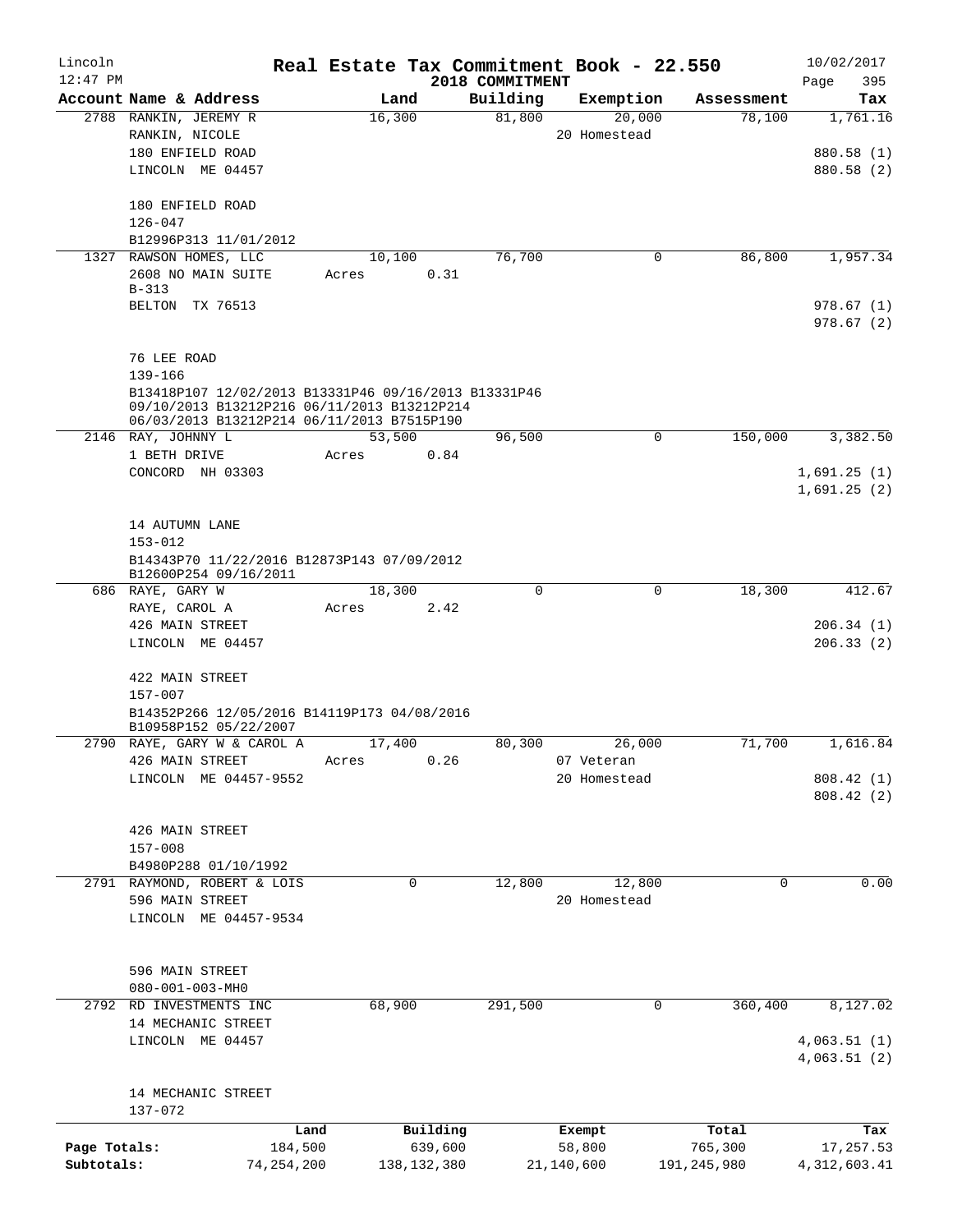| Lincoln                    |                                                                  |       |             |          |                             | Real Estate Tax Commitment Book - 22.550 |                        | 10/02/2017                 |
|----------------------------|------------------------------------------------------------------|-------|-------------|----------|-----------------------------|------------------------------------------|------------------------|----------------------------|
| $12:47$ PM                 | Account Name & Address                                           |       | Land        |          | 2018 COMMITMENT<br>Building | Exemption                                | Assessment             | 396<br>Page<br>Tax         |
|                            | 2793 REARDON HEIRS OF CARRIE                                     |       | 4,200       |          | $\mathbf 0$                 | $\Omega$                                 | 4,200                  | 94.71                      |
|                            | М<br>C/O LEE REARDON                                             |       |             |          |                             |                                          |                        |                            |
|                            | 211 KATAHDIN AVENUE                                              |       |             |          |                             |                                          |                        | 47.36(1)                   |
|                            | MILLINOCKET ME 04462                                             |       |             |          |                             |                                          |                        | 47.35(2)                   |
|                            | TAYLOR STREET                                                    |       |             |          |                             |                                          |                        |                            |
|                            | $132 - 118$                                                      |       |             |          |                             |                                          |                        |                            |
|                            | 2794 REARDON, LEE & LEROY S<br>TRUSTEES LEROY S<br>REARDON TRUST | Acres | 20,400      | 0.63     | 0                           | $\mathbf 0$                              | 20,400                 | 460.02                     |
|                            | LEE REARDON                                                      |       |             |          |                             |                                          |                        | 230.01(1)                  |
|                            | 211 KATAHDIN AVENUE                                              |       |             |          |                             |                                          |                        | 230.01(2)                  |
|                            | MILLINOCKET ME<br>04462-1432                                     |       |             |          |                             |                                          |                        |                            |
|                            | 71 TAYLOR STREET                                                 |       |             |          |                             |                                          |                        |                            |
|                            | 132-116                                                          |       |             |          |                             |                                          |                        |                            |
|                            | B14462P301                                                       |       |             |          |                             |                                          |                        |                            |
|                            | 2813 REARDON, RANDALL S                                          |       | 49,800      |          | 30,900                      | 0                                        | 80,700                 | 1,819.79                   |
|                            | 107 MILTS WAY                                                    | Acres |             | 0.73     |                             |                                          |                        |                            |
|                            | LINCOLN ME 04457                                                 |       |             |          |                             |                                          |                        | 909.90 (1)                 |
|                            |                                                                  |       |             |          |                             |                                          |                        | 909.89(2)                  |
|                            |                                                                  |       |             |          |                             |                                          |                        |                            |
|                            | 107 MILTS WAY                                                    |       |             |          |                             |                                          |                        |                            |
|                            | $116 - 021$                                                      |       |             |          |                             |                                          |                        |                            |
|                            | B14374P338 12/29/2016<br>639 REED, CINDY L                       |       | 40,000      |          |                             | 0                                        | 63,500                 | 1,431.93                   |
|                            | 2100 MOOSEHEAD TRAIL                                             | Acres |             | 0.43     | 23,500                      |                                          |                        |                            |
|                            | PLYMOUTH ME 04969                                                |       |             |          |                             |                                          |                        | 715.97(1)                  |
|                            |                                                                  |       |             |          |                             |                                          |                        | 715.96(2)                  |
|                            | 51 SHADY LANE                                                    |       |             |          |                             |                                          |                        |                            |
|                            | 148-014                                                          |       |             |          |                             |                                          |                        |                            |
|                            | B14305P25 10/11/2016 B7898P36                                    |       |             |          |                             |                                          |                        |                            |
|                            | 2796 REED, GREGORY D                                             |       | 25,300      |          | 42,000                      | 20,000                                   | 47,300                 | 1,066.62                   |
|                            | 778 MAIN STREET                                                  |       |             |          |                             | 20 Homestead                             |                        |                            |
|                            | LINCOLN ME 04457-9533                                            |       |             |          |                             |                                          |                        | 533.31(1)                  |
|                            |                                                                  |       |             |          |                             |                                          |                        | 533.31 (2)                 |
|                            | 778 MAIN STREET                                                  |       |             |          |                             |                                          |                        |                            |
|                            | $086 - 006$                                                      |       |             |          |                             |                                          |                        |                            |
|                            | B13676P283 10/17/2014                                            |       |             |          |                             |                                          |                        |                            |
|                            | 2797 REED, JASON K                                               |       | 14,500      |          | 61,200                      | 20,000                                   | 55,700                 | 1,256.04                   |
|                            | 47 ENFIELD ROAD                                                  |       |             |          |                             | 20 Homestead                             |                        |                            |
|                            | LINCOLN ME 04457                                                 |       |             |          |                             |                                          |                        | 628.02(1)                  |
|                            |                                                                  |       |             |          |                             |                                          |                        | 628.02(2)                  |
|                            | 47 ENFIELD ROAD                                                  |       |             |          |                             |                                          |                        |                            |
|                            | $132 - 054$                                                      |       |             |          |                             |                                          |                        |                            |
|                            | B10486P162                                                       |       |             |          |                             |                                          |                        |                            |
|                            | 2798 REED, RYAN G                                                |       | 3,700       |          | 0                           | 0                                        | 3,700                  | 83.44                      |
|                            | PO BOX 445                                                       |       |             |          |                             |                                          |                        |                            |
|                            | WEST ENFIELD ME 04493                                            |       |             |          |                             |                                          |                        | 41.72 (1)                  |
|                            |                                                                  |       |             |          |                             |                                          |                        | 41.72 (2)                  |
|                            | E/S ENFIELD ROAD<br>125-032                                      |       |             |          |                             |                                          |                        |                            |
|                            |                                                                  |       |             |          |                             |                                          |                        |                            |
|                            |                                                                  | Land  |             | Building |                             | Exempt                                   | Total                  | Tax                        |
| Page Totals:<br>Subtotals: | 157,900<br>74, 412, 100                                          |       | 138,289,980 | 157,600  |                             | 40,000<br>21,180,600                     | 275,500<br>191,521,480 | 6,212.55<br>4, 318, 815.96 |
|                            |                                                                  |       |             |          |                             |                                          |                        |                            |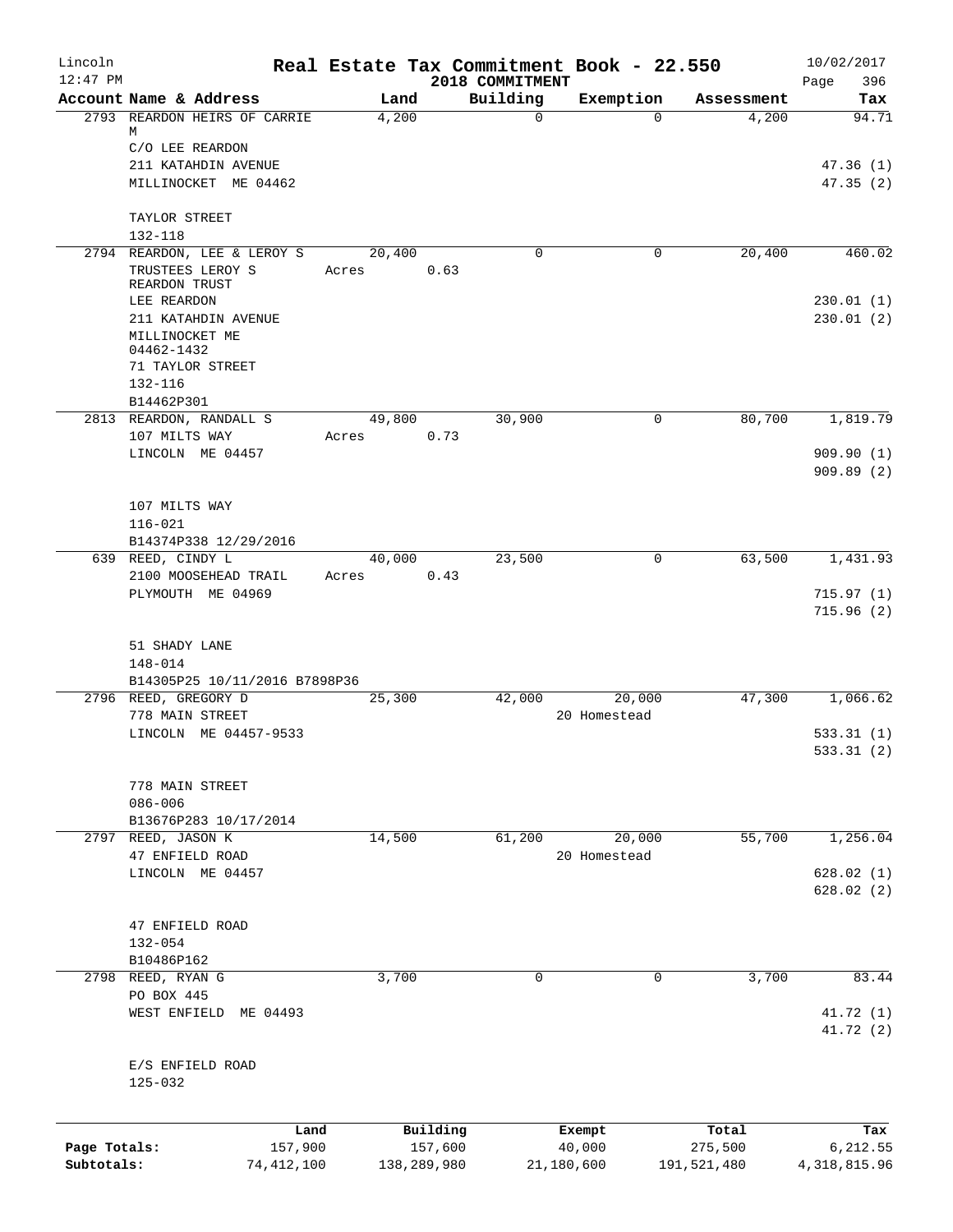| Lincoln<br>$12:47$ PM |                   |                                 |         |       | 2018 COMMITMENT | Real Estate Tax Commitment Book - 22.550 |            | 10/02/2017<br>397<br>Page |
|-----------------------|-------------------|---------------------------------|---------|-------|-----------------|------------------------------------------|------------|---------------------------|
|                       |                   | Account Name & Address          | Land    |       | Building        | Exemption                                | Assessment | Tax                       |
|                       | 2799 REEVES, CARL |                                 | 14,100  |       | 0               | $\Omega$                                 | 14,100     | 317.96                    |
|                       | 320 MAIN ROAD     |                                 | Acres   | 5.52  |                 |                                          |            |                           |
|                       |                   | BRADFORD ME 04410               |         |       |                 |                                          |            | 158.98(1)                 |
|                       |                   |                                 |         |       |                 |                                          |            | 158.98(2)                 |
|                       |                   |                                 |         |       |                 |                                          |            |                           |
|                       | NEW CAMP ROAD     |                                 |         |       |                 |                                          |            |                           |
|                       | $004 - 020$       |                                 |         |       |                 |                                          |            |                           |
|                       | B10353P132        |                                 |         |       |                 |                                          |            |                           |
|                       |                   | 2800 REGOLI, ANTHONY G          | 20,300  |       | 81,300          | 20,000                                   | 81,600     | 1,840.08                  |
|                       |                   | REGOLI, DULCEY J                |         |       |                 | 20 Homestead                             |            |                           |
|                       | PO BOX 736        |                                 |         |       |                 |                                          |            | 920.04(1)                 |
|                       |                   | LINCOLN ME 04457-0736           |         |       |                 |                                          |            | 920.04(2)                 |
|                       |                   |                                 |         |       |                 |                                          |            |                           |
|                       | $127 - 020$       | 3 MOUNTAINVIEW DRIVE            |         |       |                 |                                          |            |                           |
|                       |                   |                                 |         |       | $\Omega$        |                                          |            |                           |
|                       | 127 CAIN HILL     | 2802 REILLY, TIMOTHY A          | 35,000  |       |                 | 0                                        | 35,000     | 789.25                    |
|                       |                   | PALERMO ME 04354                | Acres   | 41.40 |                 |                                          |            | 394.63(1)                 |
|                       |                   |                                 |         |       |                 |                                          |            | 394.62(2)                 |
|                       |                   |                                 |         |       |                 |                                          |            |                           |
|                       |                   | E/S NEW CAMP ROAD               |         |       |                 |                                          |            |                           |
|                       | $013 - 008$       |                                 |         |       |                 |                                          |            |                           |
|                       | B7132P218         |                                 |         |       |                 |                                          |            |                           |
|                       |                   | 3811 REMESCHATIS, JAMES         | 35,700  |       | 12,500          | 0                                        | 48,200     | 1,086.91                  |
|                       |                   | REMESCHATIS, JOYCE              | Acres   | 3.93  |                 |                                          |            |                           |
|                       |                   | 32 DEER PATH DRIVE              |         |       |                 |                                          |            | 543.46(1)                 |
|                       |                   | DEDHAM ME 04429                 |         |       |                 |                                          |            | 543.45(2)                 |
|                       |                   |                                 |         |       |                 |                                          |            |                           |
|                       | 19 TRAILS END     |                                 |         |       |                 |                                          |            |                           |
|                       | $166 - 008$       |                                 |         |       |                 |                                          |            |                           |
|                       |                   | B12818P175 05/16/2012           |         |       |                 |                                          |            |                           |
|                       |                   | 2803 REMINGTON, CHARLES         | 5,000   |       | 0               | $\mathbf 0$                              | 5,000      | 112.75                    |
|                       |                   | 6 COUNTRY RIDGE MHP             |         |       |                 |                                          |            |                           |
|                       |                   | ROCHESTER NH 03867              |         |       |                 |                                          |            | 56.38(1)                  |
|                       |                   |                                 |         |       |                 |                                          |            | 56.37(2)                  |
|                       |                   | TRANSALPINE ROAD                |         |       |                 |                                          |            |                           |
|                       | 125-001           |                                 |         |       |                 |                                          |            |                           |
|                       |                   | B12809P151 05/08/2012 B8410P212 |         |       |                 |                                          |            |                           |
|                       |                   | 2804 RH FOSTER ENERGY LLC       | 121,700 |       | 12,000          | $\mathbf 0$                              | 133,700    | 3,014.94                  |
|                       | PO BOX 161        |                                 |         |       |                 |                                          |            |                           |
|                       |                   | HAMPDEN ME 04444                |         |       |                 |                                          |            | 1,507.47(1)               |
|                       |                   |                                 |         |       |                 |                                          |            | 1,507.47(2)               |
|                       |                   |                                 |         |       |                 |                                          |            |                           |
|                       |                   | 264 WEST BROADWAY               |         |       |                 |                                          |            |                           |
|                       | $130 - 028$       |                                 |         |       |                 |                                          |            |                           |
|                       |                   | 3639 RHODA, FREDERICK H         | 41,400  |       | 53,300          | 0                                        | 94,700     | 2,135.49                  |
|                       |                   | RHODA, PATRICIA A               | Acres   | 1.84  |                 |                                          |            |                           |
|                       |                   | 1206 VALENCIA LANE              |         |       |                 |                                          |            | 1,067.75(1)               |
|                       |                   | AUBURNDALE FL 33823             |         |       |                 |                                          |            | 1,067.74(2)               |
|                       | 7 WHITNEY LANE    |                                 |         |       |                 |                                          |            |                           |
|                       | $148 - 003$       |                                 |         |       |                 |                                          |            |                           |
|                       |                   | B13195P120 05/29/2013 B1774P163 |         |       |                 |                                          |            |                           |
|                       |                   |                                 |         |       |                 |                                          |            |                           |
|                       |                   |                                 |         |       |                 |                                          |            |                           |
|                       |                   |                                 |         |       |                 |                                          |            |                           |

|              | Land       | Building    | Exempt     | Total       | Tax          |
|--------------|------------|-------------|------------|-------------|--------------|
| Page Totals: | 273,200    | 159,100     | 20,000     | 412,300     | 9,297.38     |
| Subtotals:   | 74,685,300 | 138,449,080 | 21,200,600 | 191,933,780 | 4,328,113.34 |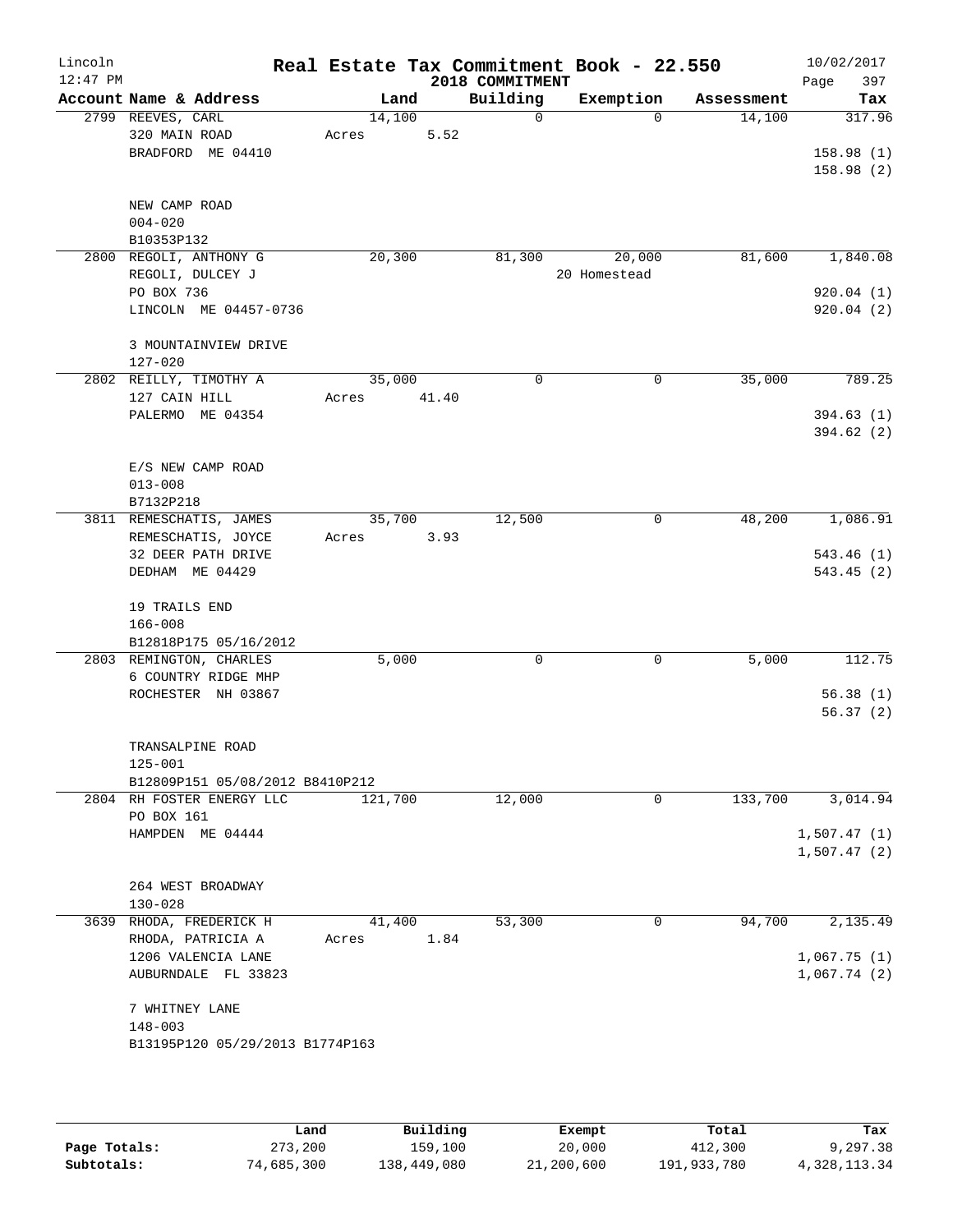| Lincoln<br>$12:47$ PM |                          |        | Real Estate Tax Commitment Book - 22.550<br>2018 COMMITMENT |              |            | 10/02/2017<br>398<br>Page |
|-----------------------|--------------------------|--------|-------------------------------------------------------------|--------------|------------|---------------------------|
|                       | Account Name & Address   | Land   | Building                                                    | Exemption    | Assessment | Tax                       |
|                       | 2805 RHODES, ROBERT E    | 16,700 | 76,100                                                      | 20,000       | 72,800     | 1,641.64                  |
|                       | RHODES, MELANIE J        |        |                                                             | 20 Homestead |            |                           |
|                       | 6 MOUNTAINVIEW DRIVE     |        |                                                             |              |            | 820.82(1)                 |
|                       | LINCOLN ME 04457-1164    |        |                                                             |              |            | 820.82 (2)                |
|                       | 6 MOUNTAINVIEW DRIVE     |        |                                                             |              |            |                           |
|                       | $127 - 006$              |        |                                                             |              |            |                           |
|                       | B8981P168                |        |                                                             |              |            |                           |
|                       | 2806 RICE, JAMES         | 13,300 | 3,200                                                       | 0            | 16,500     | 372.08                    |
|                       | RICE, EDITH              |        |                                                             |              |            |                           |
|                       | 153 FROST STREET         |        |                                                             |              |            | 186.04(1)                 |
|                       | LINCOLN ME 04457         |        |                                                             |              |            | 186.04(2)                 |
|                       | 153 FROST STREET         |        |                                                             |              |            |                           |
|                       | $071 - 023$              |        |                                                             |              |            |                           |
|                       | 2809 RICH, JAMIE A       | 16,500 | 55,100                                                      | 20,000       | 51,600     | 1,163.58                  |
|                       | 702 LEE ROAD             | Acres  | 2.00                                                        | 20 Homestead |            |                           |
|                       | LINCOLN ME 04457         |        |                                                             |              |            | 581.79 (1)                |
|                       |                          |        |                                                             |              |            | 581.79 (2)                |
|                       |                          |        |                                                             |              |            |                           |
|                       | 702 LEE ROAD             |        |                                                             |              |            |                           |
|                       | $148 - 028$              |        |                                                             |              |            |                           |
|                       | 3496 RICH, JR KEVIN LEE  | 16,500 | 6,200                                                       | $\mathsf{O}$ | 22,700     | 511.89                    |
|                       | WHITING-JEFFRI, LYNN     |        |                                                             |              |            |                           |
|                       | 44 BIRCH LANE            |        |                                                             |              |            | 255.95(1)                 |
|                       | LINCOLN ME 04457         |        |                                                             |              |            | 255.94(2)                 |
|                       | 44 BIRCH LANE            |        |                                                             |              |            |                           |
|                       | $095 - 027$              |        |                                                             |              |            |                           |
|                       | B12606P284 09/21/2011    |        |                                                             |              |            |                           |
|                       | 2810 RICH, KEVIN & LORNA | 26,100 | 8,100                                                       | 20,000       | 14,200     | 320.21                    |
|                       | 232 MILLETT MALLET ROAD  |        |                                                             | 20 Homestead |            |                           |
|                       | LINCOLN ME 04457         |        |                                                             |              |            | 160.11(1)                 |
|                       |                          |        |                                                             |              |            | 160.10(2)                 |
|                       | 232 MILLETT MALLETT      |        |                                                             |              |            |                           |
|                       | ROAD                     |        |                                                             |              |            |                           |
|                       | $103 - 001$              |        |                                                             |              |            |                           |
| 2812                  | RICHARD, MARY J          | 44,400 | 43,200                                                      | 0            | 87,600     | 1,975.38                  |
|                       | TRUSTEE OF THE RICHARD   |        |                                                             |              |            |                           |
|                       | FAMILY TRUST             |        |                                                             |              |            |                           |
|                       | 68 PEARL STREET          |        |                                                             |              |            | 987.69 (1)                |
|                       | BANGOR ME 04401          |        |                                                             |              |            | 987.69 (2)                |
|                       | 80 CALM COVE ROAD        |        |                                                             |              |            |                           |
|                       | $108 - 026$              |        |                                                             |              |            |                           |
|                       | 2814 RICHARDS, GREG      | 0      | 8,600                                                       | 0            | 8,600      | 193.93                    |
|                       | 239 WEST BROADWAY        |        |                                                             |              |            |                           |
|                       | LINCOLN ME 04457-4001    |        |                                                             |              |            | 96.97(1)                  |
|                       |                          |        |                                                             |              |            | 96.96(2)                  |
|                       |                          |        |                                                             |              |            |                           |
|                       | AIRPORT ROAD             |        |                                                             |              |            |                           |
|                       | $129 - 005 - 013$        |        |                                                             |              |            |                           |

|              | Land       | Building    | Exempt     | Total       | Tax          |
|--------------|------------|-------------|------------|-------------|--------------|
| Page Totals: | 133,500    | 200,500     | 60,000     | 274,000     | 6,178.71     |
| Subtotals:   | 74,818,800 | 138,649,580 | 21,260,600 | 192,207,780 | 4,334,292.05 |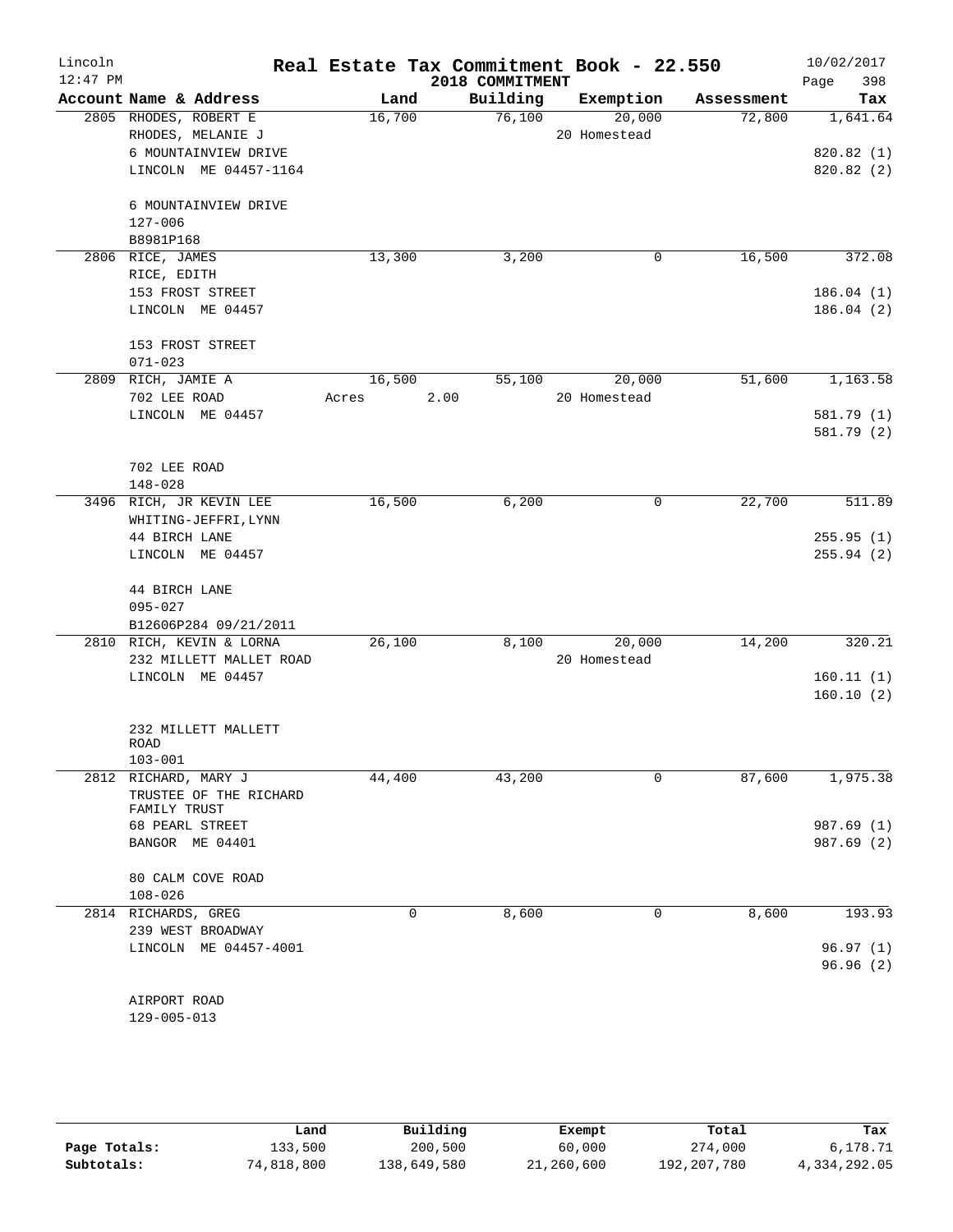| Lincoln      |                                                 |                |             |                     | Real Estate Tax Commitment Book - 22.550 |                       | 10/02/2017      |
|--------------|-------------------------------------------------|----------------|-------------|---------------------|------------------------------------------|-----------------------|-----------------|
| $12:47$ PM   | Account Name & Address                          |                |             | 2018 COMMITMENT     |                                          |                       | 399<br>Page     |
|              | 2815 RICHARDS, GREGORY A &                      | Land<br>67,900 |             | Building<br>140,800 | Exemption<br>$\Omega$                    | Assessment<br>208,700 | Tax<br>4,706.19 |
|              | ARLETTE                                         |                |             |                     |                                          |                       |                 |
|              | (RICHARDS SPORT SHOP)                           |                |             |                     |                                          |                       |                 |
|              | 239 WEST BROADWAY                               |                |             |                     |                                          |                       | 2,353.10(1)     |
|              | LINCOLN ME 04457                                |                |             |                     |                                          |                       | 2,353.09(2)     |
|              | 239 WEST BROADWAY                               |                |             |                     |                                          |                       |                 |
|              | $130 - 009$                                     |                |             |                     |                                          |                       |                 |
|              | 2816 RICHARDS, JAMES A &                        | 13,700         |             | 71,800              | 20,000                                   | 65,500                | 1,477.03        |
|              | TAMMY L                                         |                |             |                     |                                          |                       |                 |
|              | 25 CENTER POND DRIVE<br>LINCOLN ME 04457-9415   | Acres          | 0.96        |                     | 20 Homestead                             |                       | 738.52(1)       |
|              |                                                 |                |             |                     |                                          |                       | 738.51(2)       |
|              |                                                 |                |             |                     |                                          |                       |                 |
|              | 25 CENTER POND DRIVE                            |                |             |                     |                                          |                       |                 |
|              | $147 - 010$                                     |                |             |                     |                                          |                       |                 |
|              | 2818 RICHARDS, PETER E &<br><b>BEVERLY</b>      | 6,800          |             | 48,700              | 20,000                                   | 35,500                | 800.53          |
|              | 9 WILSON ST                                     |                |             |                     | 20 Homestead                             |                       |                 |
|              | LINCOLN ME 04457-1521                           |                |             |                     |                                          |                       | 400.27(1)       |
|              |                                                 |                |             |                     |                                          |                       | 400.26(2)       |
|              |                                                 |                |             |                     |                                          |                       |                 |
|              | 9 WILSON STREET                                 |                |             |                     |                                          |                       |                 |
|              | $139 - 262$<br>2819 RICHARDSON, MICHAEL H       | 18,100         |             | 0                   | 0                                        | 18,100                | 408.16          |
|              | 84 BARTLETTS ISLAND WAY Acres                   |                | 12.60       |                     |                                          |                       |                 |
|              | MARSHFIELD MA                                   |                |             |                     |                                          |                       | 204.08(1)       |
|              | 02050-6002                                      |                |             |                     |                                          |                       |                 |
|              |                                                 |                |             |                     |                                          |                       | 204.08(2)       |
|              | CAMP ROAD                                       |                |             |                     |                                          |                       |                 |
|              | $004 - 024$                                     |                |             |                     |                                          |                       |                 |
|              | B2944P77                                        |                |             |                     |                                          |                       |                 |
|              | 2461 RICHMOND, BRANDY M                         | 54,500         |             | 49,000              | 0                                        | 103,500               | 2,333.93        |
|              | C/O NEVELLS, RONALD $\&$<br>THERESA L           | Acres          | 0.56        |                     |                                          |                       |                 |
|              | 352 MCGREGOR ROAD                               |                |             |                     |                                          |                       | 1,166.97(1)     |
|              | LINCOLN ME 04457                                |                |             |                     |                                          |                       | 1,166.96(2)     |
|              |                                                 |                |             |                     |                                          |                       |                 |
|              | 352 MCGREGOR ROAD                               |                |             |                     |                                          |                       |                 |
|              | 117-017                                         |                |             |                     |                                          |                       |                 |
|              | B13023P84 12/03/2012<br>2820 RICHMOND, DONALD L | 26,700         |             | 29,700              | 26,000                                   | 30,400                | 685.52          |
|              | RICHMOND, JEANETTE K                            |                |             |                     | 06 Veteran                               |                       |                 |
|              | 44 TAYLOR ST                                    |                |             |                     | 20 Homestead                             |                       | 342.76 (1)      |
|              | LINCOLN ME 04457-1145                           |                |             |                     |                                          |                       | 342.76 (2)      |
|              |                                                 |                |             |                     |                                          |                       |                 |
|              | <b>44 TAYLOR STREET</b><br>132-146              |                |             |                     |                                          |                       |                 |
|              | 2822 RIDEOUT, CARROLL L JR &                    | 16,900         |             | 47,800              | 20,000                                   | 44,700                | 1,007.99        |
|              | WANDA B                                         |                |             |                     |                                          |                       |                 |
|              | 184 ENFIELD ROAD                                | Acres          | 2.39        |                     | 20 Homestead                             |                       |                 |
|              | LINCOLN ME 04457-1117                           |                |             |                     |                                          |                       | 504.00(1)       |
|              |                                                 |                |             |                     |                                          |                       | 503.99(2)       |
|              | 184 ENFIELD ROAD                                |                |             |                     |                                          |                       |                 |
|              | $126 - 048$                                     |                |             |                     |                                          |                       |                 |
|              | B6452P89                                        |                |             |                     |                                          |                       |                 |
|              |                                                 |                |             |                     |                                          |                       |                 |
|              | Land                                            |                | Building    |                     | Exempt                                   | Total                 | Tax             |
| Page Totals: | 204,600                                         |                | 387,800     |                     | 86,000                                   | 506,400               | 11, 419.35      |
| Subtotals:   | 75,023,400                                      |                | 139,037,380 |                     | 21,346,600                               | 192,714,180           | 4, 345, 711.40  |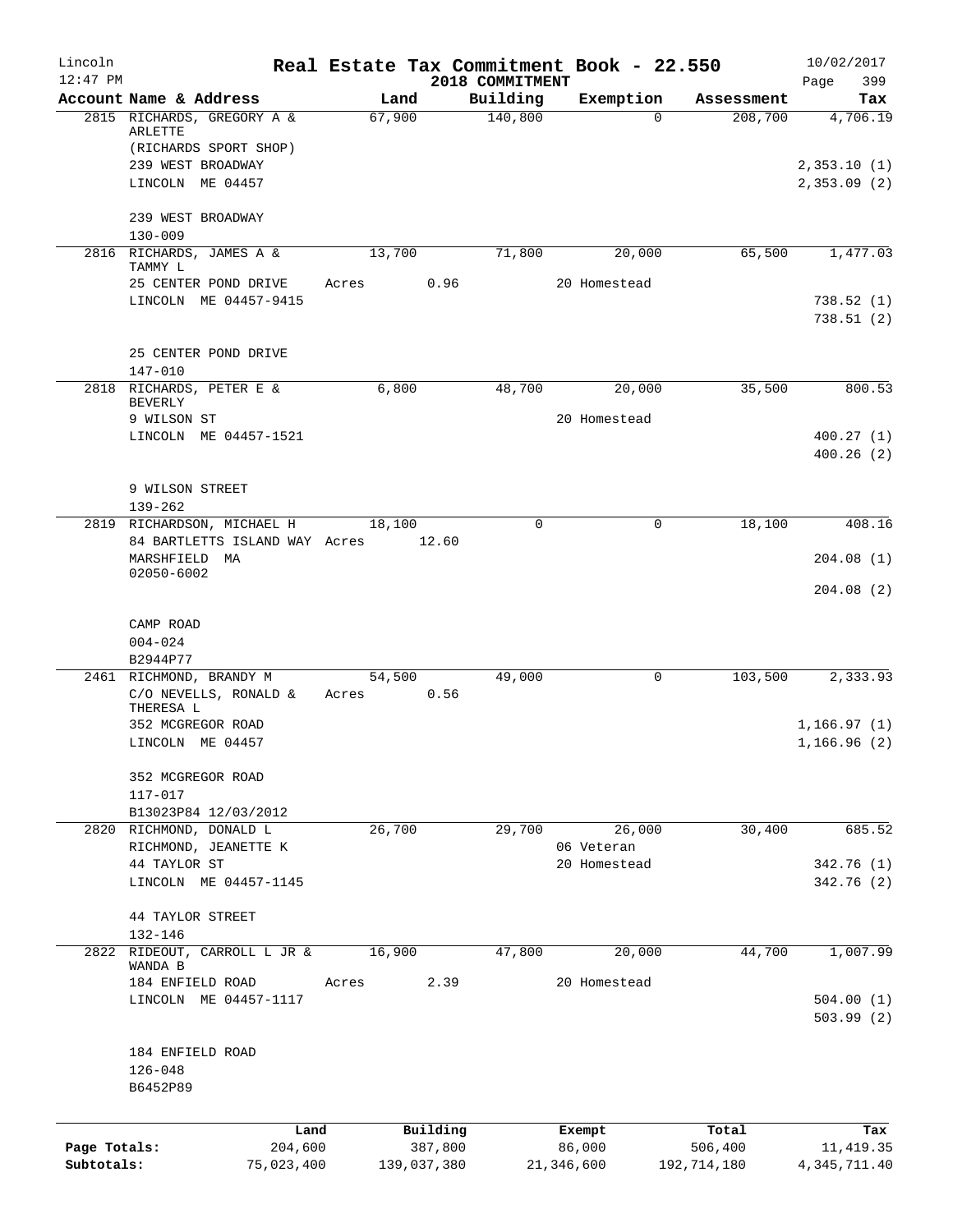| Lincoln<br>$12:47$ PM |                                             | Real Estate Tax Commitment Book - 22.550 |          | 2018 COMMITMENT |              |            | 10/02/2017<br>400 |
|-----------------------|---------------------------------------------|------------------------------------------|----------|-----------------|--------------|------------|-------------------|
|                       | Account Name & Address                      | Land                                     |          | Building        | Exemption    | Assessment | Page<br>Tax       |
|                       | 2823 RIDEOUT, CARROLL L JR.                 | 10,200                                   |          | $\mathbf 0$     | 10,200       | 0          | 0.00              |
|                       | & WANDA                                     |                                          |          |                 |              |            |                   |
|                       | RIDEOUT, KYLE                               | Acres                                    | 0.30     |                 | 20 Homestead |            |                   |
|                       | PO BOX 70                                   |                                          |          |                 |              |            |                   |
|                       | MATTAWAMKEAG ME 04459                       |                                          |          |                 |              |            |                   |
|                       | 10 FOX FARM ROAD                            |                                          |          |                 |              |            |                   |
|                       | $144 - 006$                                 |                                          |          |                 |              |            |                   |
|                       | 2821 RIDEOUT, CORA                          | 14,800                                   |          | 33,500          | $\mathbf 0$  | 48,300     | 1,089.17          |
|                       | C/O CORA RIDEOUT                            | Acres                                    | 0.57     |                 |              |            |                   |
|                       | 40 VILLA LUCIAS                             |                                          |          |                 |              |            | 544.59(1)         |
|                       | LA LUZ NM 88337                             |                                          |          |                 |              |            | 544.58(2)         |
|                       | 323 MAIN STREET                             |                                          |          |                 |              |            |                   |
|                       | 144-024                                     |                                          |          |                 |              |            |                   |
|                       | B14029P190 12/07/2015 B2162P299             |                                          |          |                 |              |            |                   |
|                       | 910 RIDEOUT, DAVID T                        | 29,300                                   |          | 77,000          | 0            | 106,300    | 2,397.07          |
|                       | 36 WILSON STREET                            | Acres                                    | 0.35     |                 |              |            |                   |
|                       | LINCOLN ME 04457                            |                                          |          |                 |              |            | 1, 198.54(1)      |
|                       |                                             |                                          |          |                 |              |            | 1, 198.53(2)      |
|                       | <b>36 WILSON STREET</b>                     |                                          |          |                 |              |            |                   |
|                       | 137-198                                     |                                          |          |                 |              |            |                   |
|                       | B13899P115 07/15/2015 B13538P134 05/22/2014 |                                          |          |                 |              |            |                   |
|                       | B8348P249                                   |                                          |          |                 |              |            |                   |
|                       | 2824 RIDEOUT, DEREK A                       | 36,700                                   |          | 650             | 0            | 37,350     | 842.24            |
|                       | RIDEOUT, EMILY M                            | Acres                                    | 1.56     |                 |              |            |                   |
|                       | 1072 ROUTE 168                              |                                          |          |                 |              |            | 421.12(1)         |
|                       | WINN ME 04495                               |                                          |          |                 |              |            | 421.12(2)         |
|                       | 1890 HOUSTON ROAD                           |                                          |          |                 |              |            |                   |
|                       | $169 - 018$                                 |                                          |          |                 |              |            |                   |
|                       | 2825 RIDEOUT, EVERETT                       | 31,100                                   |          | 39,400          | $\mathbf 0$  | 70,500     | 1,589.78          |
|                       | RIDEOUT, TINA                               | Acres                                    | 6.59     |                 |              |            |                   |
|                       | 103 POWDER MILL ROAD                        |                                          |          |                 |              |            | 794.89 (1)        |
|                       | WARREN ME 04864                             |                                          |          |                 |              |            | 794.89 (2)        |
|                       | 940 POND LANE                               |                                          |          |                 |              |            |                   |
|                       | $049 - 003$                                 |                                          |          |                 |              |            |                   |
|                       | B13880P336 06/27/2015 B12928P97 08/29/2012  |                                          |          |                 |              |            |                   |
|                       | 2536 RIDEOUT, LEANNE                        | 48,800                                   |          | 56,700          | 0            | 105,500    | 2,379.03          |
|                       | 564 WEST BROADWAY                           | Acres                                    | 0.81     |                 |              |            |                   |
|                       | LINCOLN ME 04457                            |                                          |          |                 |              |            | 1,189.52(1)       |
|                       |                                             |                                          |          |                 |              |            | 1,189.51(2)       |
|                       | 11 PINE POINT ROAD                          |                                          |          |                 |              |            |                   |
|                       | $111 - 008$                                 |                                          |          |                 |              |            |                   |
|                       | B14147P124                                  |                                          |          |                 |              |            |                   |
|                       | 2537 RIDEOUT, LEEANN                        | 16,500                                   |          | 63,100          | 0            | 79,600     | 1,794.98          |
|                       | 20 CLARK STREET                             | Acres                                    | 0.28     |                 |              |            |                   |
|                       | LINCOLN ME 04457                            |                                          |          |                 |              |            | 897.49 (1)        |
|                       |                                             |                                          |          |                 |              |            | 897.49 (2)        |
|                       | 4 ARIEL STREET                              |                                          |          |                 |              |            |                   |
|                       | 132-064                                     |                                          |          |                 |              |            |                   |
|                       | B14147P124 05/11/2016                       |                                          |          |                 |              |            |                   |
|                       |                                             |                                          |          |                 |              |            |                   |
|                       |                                             | Land                                     | Building |                 | Exempt       | Total      | Tax               |
|                       |                                             |                                          |          |                 |              |            |                   |

|              | Land       | Building    | Exempt     | тосат       | тах          |
|--------------|------------|-------------|------------|-------------|--------------|
| Page Totals: | 187,400    | 270,350     | 10,200     | 447,550     | 10,092.27    |
| Subtotals:   | 75,210,800 | 139,307,730 | 21,356,800 | 193,161,730 | 4,355,803.67 |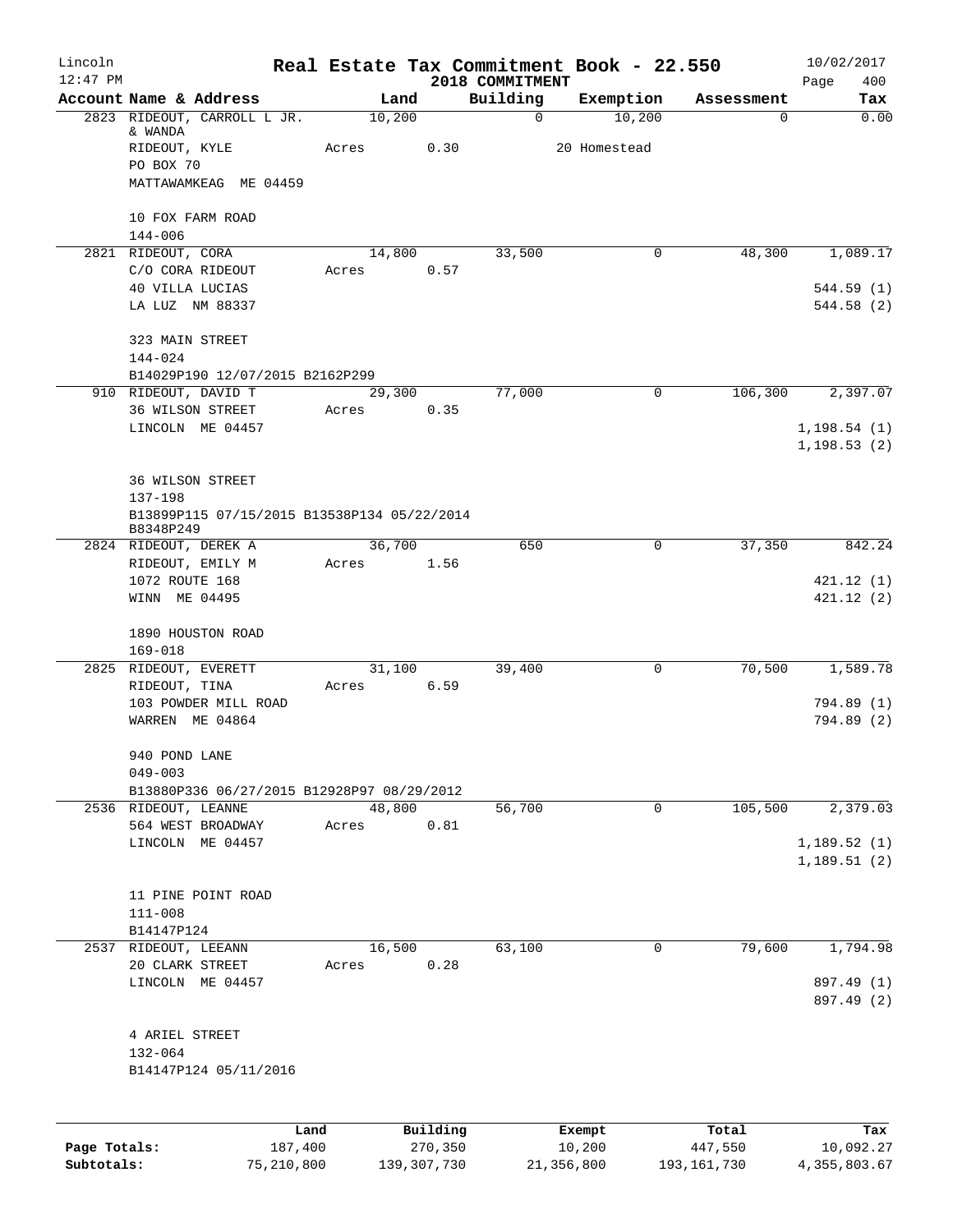| $12:47$ PM<br>2018 COMMITMENT<br>Page<br>401<br>Account Name & Address<br>Building<br>Land<br>Exemption<br>Assessment<br>20,000<br>2826 RIDEOUT, VIRGIL G JR<br>16,700<br>37,400<br>768.96<br>34,100<br>RIDEOUT, EVELYN R<br>20 Homestead<br>101 TAYLOR ST<br>LINCOLN ME 04457-1124<br>101 TAYLOR STREET<br>$128 - 027$<br>2827 RIDER, JAMES M &<br>14,600<br>41,600<br>47,000<br>20,000<br>CHRISTINE R<br>20 Homestead<br>382 BAGLEY MOUNTAIN<br>ROAD<br>LINCOLN ME 04457<br>382 BAGLEY MOUNTAIN<br>ROAD<br>$094 - 001$<br>B7644P199<br>$\mathbf 0$<br>22,900<br>2828 RIENECKER, HENRY F<br>22,900<br>0<br>TRUSTEE<br>RIENECKER, MARILYN A<br>10.00<br>Acres<br>TRUSTEE &<br>GREGORY BOYD & BEHR<br>THEO<br>PO BOX 413<br>CUTCHOGUE NY 11935<br>890 HALF TOWNSHIP ROAD<br>$044 - 017$<br>B11170P55<br>RIENECKER, HENRY F<br>8,900<br>4,100<br>0<br>13,000<br>2829<br>TRUSTEE<br>RIENECKER, MARILYN A<br>Acres<br>1.00<br>TRUSTEE &<br>GREGORY, BOYD<br>PO BOX 413<br>CUTCHOGUE NY 11935<br>904 HALF TOWNSHIP ROAD<br>$044 - 019$<br>B11170P53<br>2831 RING, CHARLES L JR<br>24,300<br>20,000<br>87,700<br>92,000<br>RING, ESTHER B<br>20 Homestead<br>26 MOUNTAINVIEW DRIVE<br>LINCOLN ME 04457-1153<br>26 MOUNTAINVIEW DRIVE<br>127-012<br>2832 RING, CURT W<br>13,800<br>20,000<br>41,900<br>48,100<br>2 PINKHAM STREET<br>20 Homestead<br>LINCOLN ME 04457-1110<br>2 PINKHAM STREET<br>$126 - 036$ | Lincoln | Real Estate Tax Commitment Book - 22.550 |  | 10/02/2017 |
|--------------------------------------------------------------------------------------------------------------------------------------------------------------------------------------------------------------------------------------------------------------------------------------------------------------------------------------------------------------------------------------------------------------------------------------------------------------------------------------------------------------------------------------------------------------------------------------------------------------------------------------------------------------------------------------------------------------------------------------------------------------------------------------------------------------------------------------------------------------------------------------------------------------------------------------------------------------------------------------------------------------------------------------------------------------------------------------------------------------------------------------------------------------------------------------------------------------------------------------------------------------------------------------------------------------------------------------------------------------------------------------------------------|---------|------------------------------------------|--|------------|
|                                                                                                                                                                                                                                                                                                                                                                                                                                                                                                                                                                                                                                                                                                                                                                                                                                                                                                                                                                                                                                                                                                                                                                                                                                                                                                                                                                                                        |         |                                          |  |            |
| 384.48 (1)<br>384.48 (2)<br>944.85                                                                                                                                                                                                                                                                                                                                                                                                                                                                                                                                                                                                                                                                                                                                                                                                                                                                                                                                                                                                                                                                                                                                                                                                                                                                                                                                                                     |         |                                          |  | Tax        |
|                                                                                                                                                                                                                                                                                                                                                                                                                                                                                                                                                                                                                                                                                                                                                                                                                                                                                                                                                                                                                                                                                                                                                                                                                                                                                                                                                                                                        |         |                                          |  |            |
|                                                                                                                                                                                                                                                                                                                                                                                                                                                                                                                                                                                                                                                                                                                                                                                                                                                                                                                                                                                                                                                                                                                                                                                                                                                                                                                                                                                                        |         |                                          |  |            |
|                                                                                                                                                                                                                                                                                                                                                                                                                                                                                                                                                                                                                                                                                                                                                                                                                                                                                                                                                                                                                                                                                                                                                                                                                                                                                                                                                                                                        |         |                                          |  |            |
|                                                                                                                                                                                                                                                                                                                                                                                                                                                                                                                                                                                                                                                                                                                                                                                                                                                                                                                                                                                                                                                                                                                                                                                                                                                                                                                                                                                                        |         |                                          |  |            |
| 938.08<br>469.04(1)<br>469.04(2)                                                                                                                                                                                                                                                                                                                                                                                                                                                                                                                                                                                                                                                                                                                                                                                                                                                                                                                                                                                                                                                                                                                                                                                                                                                                                                                                                                       |         |                                          |  |            |
|                                                                                                                                                                                                                                                                                                                                                                                                                                                                                                                                                                                                                                                                                                                                                                                                                                                                                                                                                                                                                                                                                                                                                                                                                                                                                                                                                                                                        |         |                                          |  |            |
|                                                                                                                                                                                                                                                                                                                                                                                                                                                                                                                                                                                                                                                                                                                                                                                                                                                                                                                                                                                                                                                                                                                                                                                                                                                                                                                                                                                                        |         |                                          |  |            |
|                                                                                                                                                                                                                                                                                                                                                                                                                                                                                                                                                                                                                                                                                                                                                                                                                                                                                                                                                                                                                                                                                                                                                                                                                                                                                                                                                                                                        |         |                                          |  |            |
|                                                                                                                                                                                                                                                                                                                                                                                                                                                                                                                                                                                                                                                                                                                                                                                                                                                                                                                                                                                                                                                                                                                                                                                                                                                                                                                                                                                                        |         |                                          |  |            |
|                                                                                                                                                                                                                                                                                                                                                                                                                                                                                                                                                                                                                                                                                                                                                                                                                                                                                                                                                                                                                                                                                                                                                                                                                                                                                                                                                                                                        |         |                                          |  |            |
|                                                                                                                                                                                                                                                                                                                                                                                                                                                                                                                                                                                                                                                                                                                                                                                                                                                                                                                                                                                                                                                                                                                                                                                                                                                                                                                                                                                                        |         |                                          |  |            |
|                                                                                                                                                                                                                                                                                                                                                                                                                                                                                                                                                                                                                                                                                                                                                                                                                                                                                                                                                                                                                                                                                                                                                                                                                                                                                                                                                                                                        |         |                                          |  |            |
|                                                                                                                                                                                                                                                                                                                                                                                                                                                                                                                                                                                                                                                                                                                                                                                                                                                                                                                                                                                                                                                                                                                                                                                                                                                                                                                                                                                                        |         |                                          |  |            |
|                                                                                                                                                                                                                                                                                                                                                                                                                                                                                                                                                                                                                                                                                                                                                                                                                                                                                                                                                                                                                                                                                                                                                                                                                                                                                                                                                                                                        |         |                                          |  |            |
| 516.40<br>258.20(1)<br>258.20(2)<br>293.15<br>146.58(1)<br>146.57(2)<br>2,074.60<br>1,037.30(1)<br>1,037.30(2)<br>472.43(1)<br>472.42 (2)                                                                                                                                                                                                                                                                                                                                                                                                                                                                                                                                                                                                                                                                                                                                                                                                                                                                                                                                                                                                                                                                                                                                                                                                                                                              |         |                                          |  |            |
|                                                                                                                                                                                                                                                                                                                                                                                                                                                                                                                                                                                                                                                                                                                                                                                                                                                                                                                                                                                                                                                                                                                                                                                                                                                                                                                                                                                                        |         |                                          |  |            |
|                                                                                                                                                                                                                                                                                                                                                                                                                                                                                                                                                                                                                                                                                                                                                                                                                                                                                                                                                                                                                                                                                                                                                                                                                                                                                                                                                                                                        |         |                                          |  |            |
|                                                                                                                                                                                                                                                                                                                                                                                                                                                                                                                                                                                                                                                                                                                                                                                                                                                                                                                                                                                                                                                                                                                                                                                                                                                                                                                                                                                                        |         |                                          |  |            |
|                                                                                                                                                                                                                                                                                                                                                                                                                                                                                                                                                                                                                                                                                                                                                                                                                                                                                                                                                                                                                                                                                                                                                                                                                                                                                                                                                                                                        |         |                                          |  |            |
|                                                                                                                                                                                                                                                                                                                                                                                                                                                                                                                                                                                                                                                                                                                                                                                                                                                                                                                                                                                                                                                                                                                                                                                                                                                                                                                                                                                                        |         |                                          |  |            |
|                                                                                                                                                                                                                                                                                                                                                                                                                                                                                                                                                                                                                                                                                                                                                                                                                                                                                                                                                                                                                                                                                                                                                                                                                                                                                                                                                                                                        |         |                                          |  |            |
|                                                                                                                                                                                                                                                                                                                                                                                                                                                                                                                                                                                                                                                                                                                                                                                                                                                                                                                                                                                                                                                                                                                                                                                                                                                                                                                                                                                                        |         |                                          |  |            |
|                                                                                                                                                                                                                                                                                                                                                                                                                                                                                                                                                                                                                                                                                                                                                                                                                                                                                                                                                                                                                                                                                                                                                                                                                                                                                                                                                                                                        |         |                                          |  |            |
|                                                                                                                                                                                                                                                                                                                                                                                                                                                                                                                                                                                                                                                                                                                                                                                                                                                                                                                                                                                                                                                                                                                                                                                                                                                                                                                                                                                                        |         |                                          |  |            |
|                                                                                                                                                                                                                                                                                                                                                                                                                                                                                                                                                                                                                                                                                                                                                                                                                                                                                                                                                                                                                                                                                                                                                                                                                                                                                                                                                                                                        |         |                                          |  |            |
|                                                                                                                                                                                                                                                                                                                                                                                                                                                                                                                                                                                                                                                                                                                                                                                                                                                                                                                                                                                                                                                                                                                                                                                                                                                                                                                                                                                                        |         |                                          |  |            |
|                                                                                                                                                                                                                                                                                                                                                                                                                                                                                                                                                                                                                                                                                                                                                                                                                                                                                                                                                                                                                                                                                                                                                                                                                                                                                                                                                                                                        |         |                                          |  |            |
|                                                                                                                                                                                                                                                                                                                                                                                                                                                                                                                                                                                                                                                                                                                                                                                                                                                                                                                                                                                                                                                                                                                                                                                                                                                                                                                                                                                                        |         |                                          |  |            |
|                                                                                                                                                                                                                                                                                                                                                                                                                                                                                                                                                                                                                                                                                                                                                                                                                                                                                                                                                                                                                                                                                                                                                                                                                                                                                                                                                                                                        |         |                                          |  |            |
|                                                                                                                                                                                                                                                                                                                                                                                                                                                                                                                                                                                                                                                                                                                                                                                                                                                                                                                                                                                                                                                                                                                                                                                                                                                                                                                                                                                                        |         |                                          |  |            |
|                                                                                                                                                                                                                                                                                                                                                                                                                                                                                                                                                                                                                                                                                                                                                                                                                                                                                                                                                                                                                                                                                                                                                                                                                                                                                                                                                                                                        |         |                                          |  |            |
|                                                                                                                                                                                                                                                                                                                                                                                                                                                                                                                                                                                                                                                                                                                                                                                                                                                                                                                                                                                                                                                                                                                                                                                                                                                                                                                                                                                                        |         |                                          |  |            |
|                                                                                                                                                                                                                                                                                                                                                                                                                                                                                                                                                                                                                                                                                                                                                                                                                                                                                                                                                                                                                                                                                                                                                                                                                                                                                                                                                                                                        |         |                                          |  |            |
|                                                                                                                                                                                                                                                                                                                                                                                                                                                                                                                                                                                                                                                                                                                                                                                                                                                                                                                                                                                                                                                                                                                                                                                                                                                                                                                                                                                                        |         |                                          |  |            |
|                                                                                                                                                                                                                                                                                                                                                                                                                                                                                                                                                                                                                                                                                                                                                                                                                                                                                                                                                                                                                                                                                                                                                                                                                                                                                                                                                                                                        |         |                                          |  |            |
|                                                                                                                                                                                                                                                                                                                                                                                                                                                                                                                                                                                                                                                                                                                                                                                                                                                                                                                                                                                                                                                                                                                                                                                                                                                                                                                                                                                                        |         |                                          |  |            |
|                                                                                                                                                                                                                                                                                                                                                                                                                                                                                                                                                                                                                                                                                                                                                                                                                                                                                                                                                                                                                                                                                                                                                                                                                                                                                                                                                                                                        |         |                                          |  |            |
|                                                                                                                                                                                                                                                                                                                                                                                                                                                                                                                                                                                                                                                                                                                                                                                                                                                                                                                                                                                                                                                                                                                                                                                                                                                                                                                                                                                                        |         |                                          |  |            |
|                                                                                                                                                                                                                                                                                                                                                                                                                                                                                                                                                                                                                                                                                                                                                                                                                                                                                                                                                                                                                                                                                                                                                                                                                                                                                                                                                                                                        |         |                                          |  |            |
|                                                                                                                                                                                                                                                                                                                                                                                                                                                                                                                                                                                                                                                                                                                                                                                                                                                                                                                                                                                                                                                                                                                                                                                                                                                                                                                                                                                                        |         |                                          |  |            |
|                                                                                                                                                                                                                                                                                                                                                                                                                                                                                                                                                                                                                                                                                                                                                                                                                                                                                                                                                                                                                                                                                                                                                                                                                                                                                                                                                                                                        |         |                                          |  |            |
|                                                                                                                                                                                                                                                                                                                                                                                                                                                                                                                                                                                                                                                                                                                                                                                                                                                                                                                                                                                                                                                                                                                                                                                                                                                                                                                                                                                                        |         |                                          |  |            |
|                                                                                                                                                                                                                                                                                                                                                                                                                                                                                                                                                                                                                                                                                                                                                                                                                                                                                                                                                                                                                                                                                                                                                                                                                                                                                                                                                                                                        |         |                                          |  |            |
|                                                                                                                                                                                                                                                                                                                                                                                                                                                                                                                                                                                                                                                                                                                                                                                                                                                                                                                                                                                                                                                                                                                                                                                                                                                                                                                                                                                                        |         |                                          |  |            |

|              | Land       | Building    | Exempt     | Total       | Tax          |
|--------------|------------|-------------|------------|-------------|--------------|
| Page Totals: | 101,200    | 224,300     | 80,000     | 245,500     | 5,536.04     |
| Subtotals:   | 75,312,000 | 139,532,030 | 21,436,800 | 193,407,230 | 4,361,339.71 |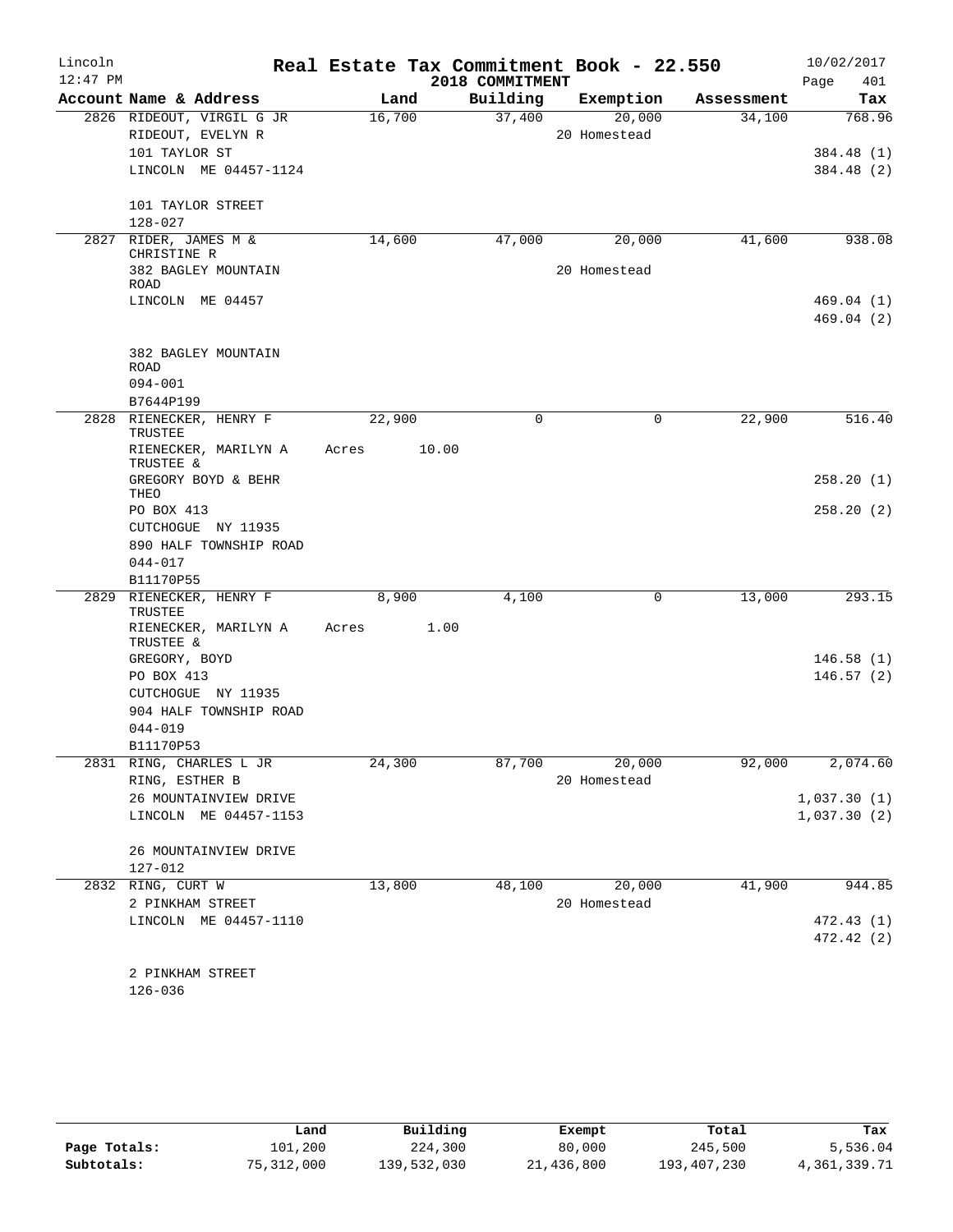| Lincoln<br>$12:47$ PM |                                                          |       |         |       | 2018 COMMITMENT | Real Estate Tax Commitment Book - 22.550 |            | 10/02/2017<br>402<br>Page |
|-----------------------|----------------------------------------------------------|-------|---------|-------|-----------------|------------------------------------------|------------|---------------------------|
|                       | Account Name & Address                                   |       |         | Land  | Building        | Exemption                                | Assessment | Tax                       |
|                       | 2833 RING, HERBERT                                       |       | 75,200  |       | 78,000          | $\Omega$                                 | 153,200    | 3,454.66                  |
|                       | RING, TERRY L                                            | Acres |         | 13.80 |                 |                                          |            |                           |
|                       | 224 STANHOPE MILL RD                                     |       |         |       |                 |                                          |            | 1,727.33(1)               |
|                       | LINCOLN ME 04457                                         |       |         |       |                 |                                          |            | 1,727.33(2)               |
|                       | 224 STANHOPE MILL ROAD<br>$002 - 003$                    |       |         |       |                 |                                          |            |                           |
|                       | B14244P21 08/15/2016 B10964P246                          |       |         |       |                 |                                          |            |                           |
|                       | 2835 RITCHIE, KENNETH &                                  |       | 8,700   |       | $\Omega$        | $\mathbf 0$                              | 8,700      | 196.19                    |
|                       | NICKI                                                    |       |         |       |                 |                                          |            |                           |
|                       | PO BOX 284<br>SHERMAN ME 04776                           | Acres |         | 3.52  |                 |                                          |            |                           |
|                       |                                                          |       |         |       |                 |                                          |            | 98.10(1)<br>98.09(2)      |
|                       | PIERCE WEBBER ROAD                                       |       |         |       |                 |                                          |            |                           |
|                       | $041 - 015$                                              |       |         |       |                 |                                          |            |                           |
|                       | B11450P316                                               |       |         |       |                 |                                          |            |                           |
|                       | 1074 RITCHIE, STUART<br>ELIZABETH YARD                   |       | 31,100  |       | 0               | 0                                        | 31,100     | 701.31                    |
|                       | BOUCHARD, PIERRE-LUC<br>1251 CONGRESS STREET,            | Acres |         | 28.00 |                 |                                          |            | 350.66(1)                 |
|                       | #301<br>PORTLAND ME 04102                                |       |         |       |                 |                                          |            | 350.65(2)                 |
|                       | 418 LEE ROAD                                             |       |         |       |                 |                                          |            |                           |
|                       | $065 - 004$                                              |       |         |       |                 |                                          |            |                           |
|                       | B14389P313 01/18/2017 B14333P301 11/09/2016<br>B9515P150 |       |         |       |                 |                                          |            |                           |
|                       | 2837 RIVARD, ASHLEY S                                    |       | 19,200  |       | 12,500          | 0                                        | 31,700     | 714.84                    |
|                       | 10 NORTH STREET                                          | Acres |         | 9.02  |                 |                                          |            |                           |
|                       | LISBON FALLS ME 04252                                    |       |         |       |                 |                                          |            | 357.42(1)                 |
|                       |                                                          |       |         |       |                 |                                          |            | 357.42(2)                 |
|                       | 14 NEW CAMP ROAD                                         |       |         |       |                 |                                          |            |                           |
|                       | $004 - 019$                                              |       |         |       |                 |                                          |            |                           |
|                       | 2838 RIVERSIDE, AVIATION &<br>BOUCHARD, JASON            |       | 18,100  |       | 0               | 0                                        | 18,100     | 408.16                    |
|                       | ESTATE OF JAY MCFALLS                                    | Acres |         | 3.50  |                 |                                          |            |                           |
|                       | C/O KEITH STRANGE                                        |       |         |       |                 |                                          |            | 204.08(1)                 |
|                       | 286 BAGLEY MOUNTAIN<br>ROAD                              |       |         |       |                 |                                          |            | 204.08(2)                 |
|                       | LINCOLN ME 04457<br>257 PARK AVENUE                      |       |         |       |                 |                                          |            |                           |
|                       | $063 - 001 - 002$                                        |       |         |       |                 |                                          |            |                           |
|                       | 2839 RIXHAM, PAUL M                                      |       | 26, 100 |       | 74,200          | 20,000                                   | 80,300     | 1,810.77                  |
|                       | RIXHAM, ROSALIE E                                        | Acres |         | 10.20 |                 | 20 Homestead                             |            |                           |
|                       | PO BOX 567                                               |       |         |       |                 |                                          |            | 905.39(1)                 |
|                       | LINCOLN ME 04457-9716                                    |       |         |       |                 |                                          |            | 905.38(2)                 |
|                       | 14 SMITH ROAD                                            |       |         |       |                 |                                          |            |                           |
|                       | $036 - 005$                                              |       |         |       |                 |                                          |            |                           |
|                       | B12498P95 06/09/2011                                     |       |         |       |                 |                                          |            |                           |

|              | Land       | Building    | Exempt     | Total       | Tax          |
|--------------|------------|-------------|------------|-------------|--------------|
| Page Totals: | 178,400    | 164,700     | 20,000     | 323,100     | 7,285.93     |
| Subtotals:   | 75,490,400 | 139,696,730 | 21,456,800 | 193,730,330 | 4,368,625.64 |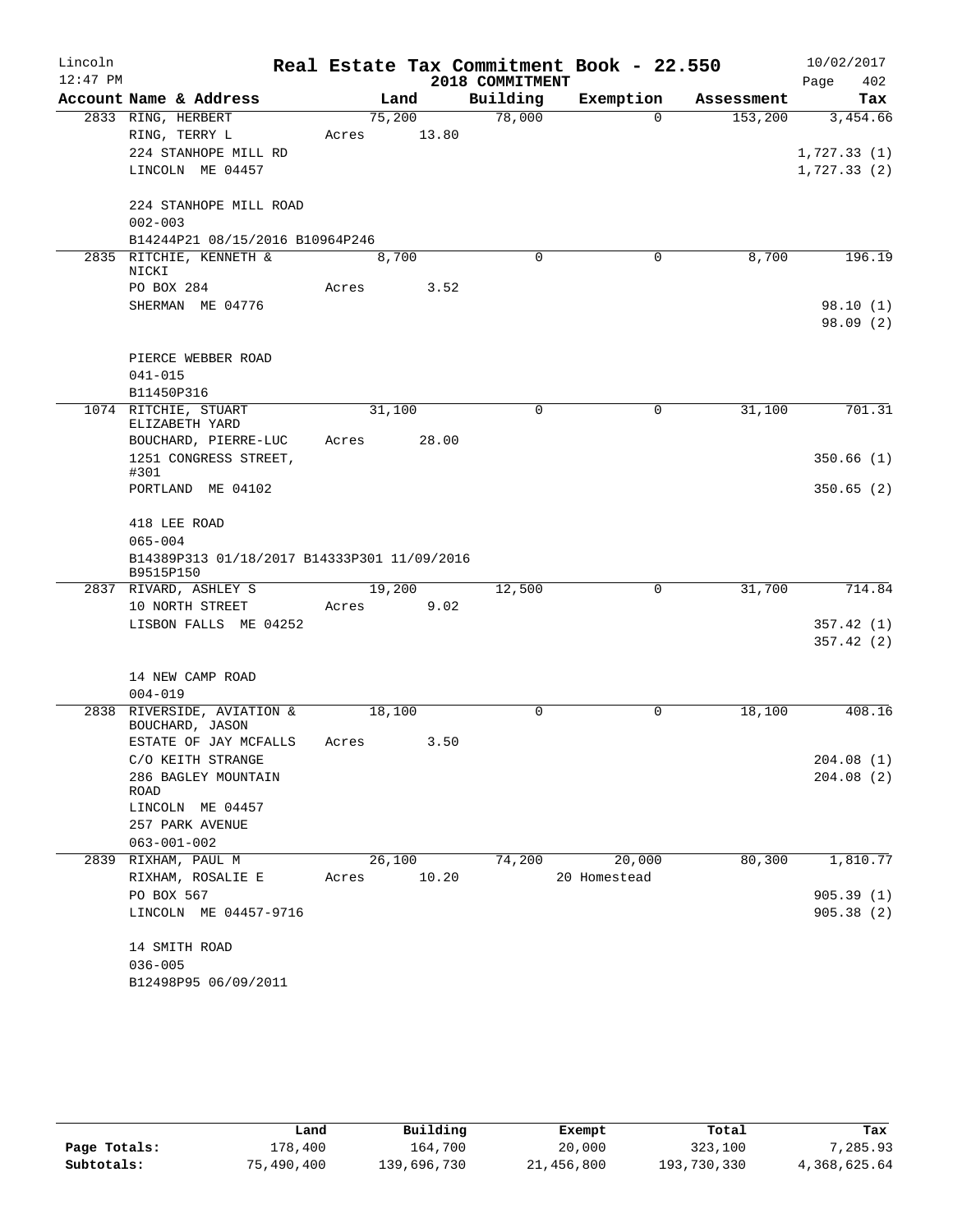| Lincoln    |                      |                                                                     |       |        |      | Real Estate Tax Commitment Book - 22.550 |              |            | 10/02/2017   |
|------------|----------------------|---------------------------------------------------------------------|-------|--------|------|------------------------------------------|--------------|------------|--------------|
| $12:47$ PM |                      |                                                                     |       |        |      | 2018 COMMITMENT                          |              |            | 403<br>Page  |
|            |                      | Account Name & Address                                              |       | Land   |      | Building                                 | Exemption    | Assessment | Tax          |
|            |                      | 1629 ROBERTS, KENNETH C                                             |       | 16,700 |      | 51,800                                   | 20,000       | 48,500     | 1,093.68     |
|            |                      | ROBERTS, CINDY L                                                    | Acres |        | 0.69 |                                          | 20 Homestead |            |              |
|            | 196 MAIN STREET      |                                                                     |       |        |      |                                          |              |            | 546.84(1)    |
|            |                      | LINCOLN ME 04457                                                    |       |        |      |                                          |              |            | 546.84(2)    |
|            | 196 MAIN STREET      |                                                                     |       |        |      |                                          |              |            |              |
|            | 141-016              |                                                                     |       |        |      |                                          |              |            |              |
|            |                      | B14116P294 04/05/2016 B12842P238 06/13/2012                         |       |        |      |                                          |              |            |              |
|            |                      | 2841 ROBERTSON, STEPHEN O                                           |       | 25,500 |      | 62,200                                   | $\mathbf 0$  | 87,700     | 1,977.64     |
|            |                      | 8 SCHOOLHOUSE LANE                                                  | Acres |        | 0.30 |                                          |              |            |              |
|            |                      | HAMPDEN ME 04444-1918                                               |       |        |      |                                          |              |            | 988.82 (1)   |
|            |                      |                                                                     |       |        |      |                                          |              |            | 988.82 (2)   |
|            | 72 NARROW WAY        |                                                                     |       |        |      |                                          |              |            |              |
|            | $108 - 024$          |                                                                     |       |        |      |                                          |              |            |              |
|            |                      | B14333P108 11/05/2016 B6098P148                                     |       |        |      |                                          |              |            |              |
|            | 2842 ROBINSON, CLEVE |                                                                     |       | 52,400 |      | 59,200                                   | $\mathbf 0$  | 111,600    | 2,516.58     |
|            |                      | WHITTIER, WESLEY F &                                                | Acres |        | 0.63 |                                          |              |            |              |
|            | GAYLE                |                                                                     |       |        |      |                                          |              |            |              |
|            | 36 LIBBY STREET      |                                                                     |       |        |      |                                          |              |            | 1, 258.29(1) |
|            |                      | LINCOLN ME 04457                                                    |       |        |      |                                          |              |            | 1, 258.29(2) |
|            |                      | 34 JUNIPER STREET                                                   |       |        |      |                                          |              |            |              |
|            | $111 - 036$          |                                                                     |       |        |      |                                          |              |            |              |
|            |                      | 764 ROBINSON, DOUGLAS                                               |       | 13,200 |      | 16,000                                   | 0            | 29,200     | 658.46       |
|            |                      | ROBINSON, ELIZABETH                                                 | Acres |        | 0.21 |                                          |              |            |              |
|            | 8 DILL DRIVE         |                                                                     |       |        |      |                                          |              |            | 329.23(1)    |
|            |                      | LINCOLN ME 04457                                                    |       |        |      |                                          |              |            | 329.23(2)    |
|            | 8 DILL DRIVE         |                                                                     |       |        |      |                                          |              |            |              |
|            | 141-110              |                                                                     |       |        |      |                                          |              |            |              |
|            |                      | B14000P232 10/30/2015 B13332P256 09/13/2013<br>B1332P256 09/13/2013 |       |        |      |                                          |              |            |              |
|            |                      | 762 ROBINSON, DOUGLAS                                               |       | 500    |      | $\mathbf 0$                              | 0            | 500        | 11.28        |
|            |                      | ROBINSON, ELIZABETH                                                 | Acres |        | 0.88 |                                          |              |            |              |
|            | 8 DILL DRIVE         |                                                                     |       |        |      |                                          |              |            | 5.64(1)      |
|            |                      | LINCOLN ME 04457                                                    |       |        |      |                                          |              |            | 5.64(2)      |
|            | 9 DILL DRIVE         |                                                                     |       |        |      |                                          |              |            |              |
|            | $139 - 150$          |                                                                     |       |        |      |                                          |              |            |              |
|            |                      | B14000P232 11/02/2015 B13332P256 09/13/2013                         |       |        |      |                                          |              |            |              |
|            |                      | 2068 ROBINSON, KANDI                                                |       | 52,000 |      | 0                                        | $\Omega$     | 52,000     | 1,172.60     |
|            |                      | 237 PARKVIEW AVENUE APT Acres                                       |       |        | 2.01 |                                          |              |            |              |
|            | 2                    |                                                                     |       |        |      |                                          |              |            |              |
|            |                      | BANGOR ME 04401                                                     |       |        |      |                                          |              |            | 586.30(1)    |
|            |                      |                                                                     |       |        |      |                                          |              |            | 586.30(2)    |
|            |                      | WHITE POINT ESTATES                                                 |       |        |      |                                          |              |            |              |
|            | ROAD                 |                                                                     |       |        |      |                                          |              |            |              |
|            | $057 - 026$          |                                                                     |       |        |      |                                          |              |            |              |
|            |                      | B14127P222 04/14/2016 B10820P8                                      |       |        |      |                                          |              |            |              |

|              | Land       | Building    | Exempt     | Total       | Tax          |
|--------------|------------|-------------|------------|-------------|--------------|
| Page Totals: | 160,300    | 189,200     | 20,000     | 329,500     | 7,430.24     |
| Subtotals:   | 75,650,700 | 139,885,930 | 21,476,800 | 194,059,830 | 4,376,055.88 |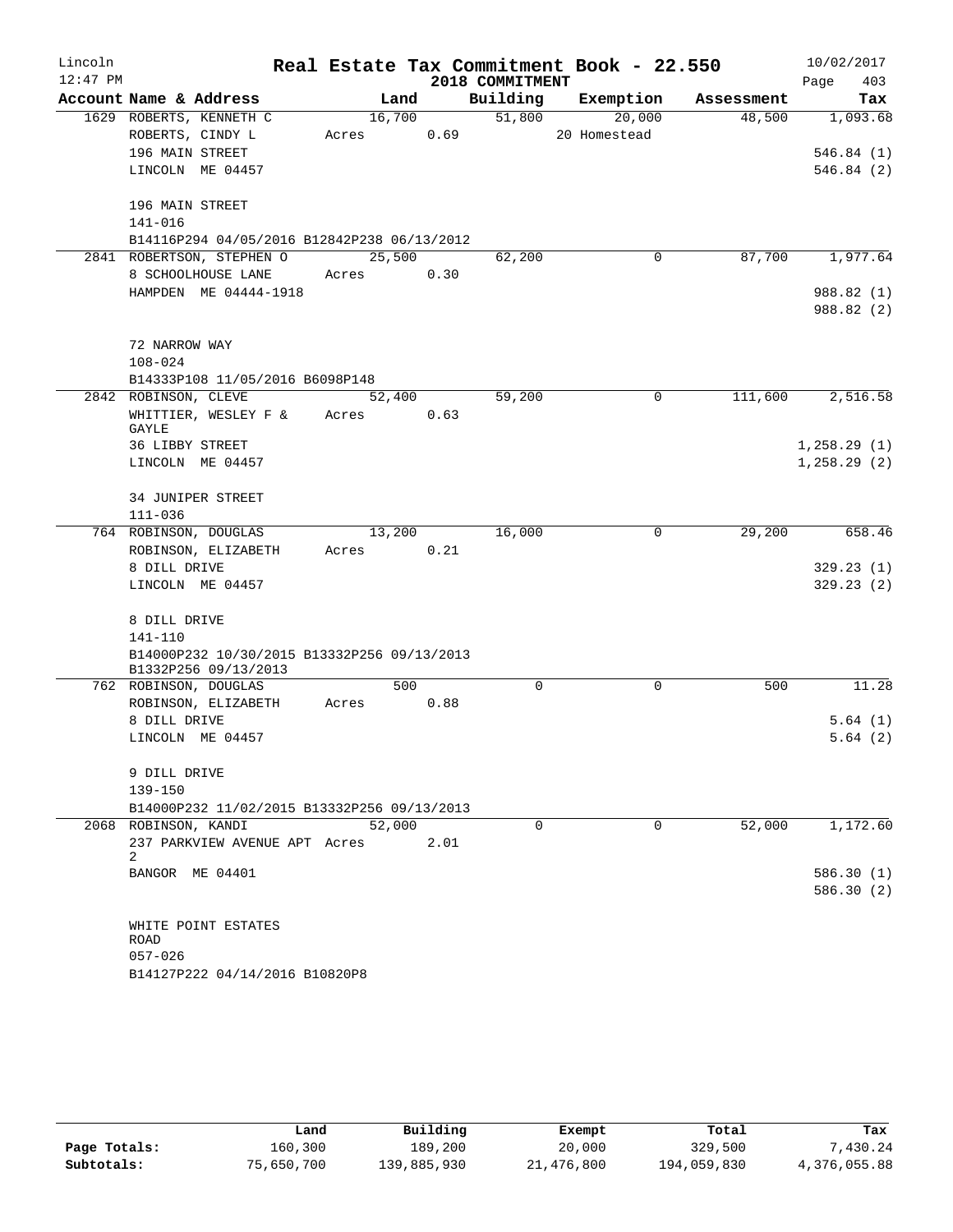| Lincoln      |                                                              |       |               |          |                 | Real Estate Tax Commitment Book - 22.550 |             | 10/02/2017   |
|--------------|--------------------------------------------------------------|-------|---------------|----------|-----------------|------------------------------------------|-------------|--------------|
| $12:47$ PM   |                                                              |       |               |          | 2018 COMMITMENT |                                          |             | 404<br>Page  |
|              | Account Name & Address                                       |       | Land          |          | Building        | Exemption                                | Assessment  | Tax          |
|              | 594 ROBINSON, MARK                                           |       | 24,200        |          | 85,800          | 20,000                                   | 90,000      | 2,029.50     |
|              | ROBINSON, PATRICIA                                           |       |               |          |                 | 20 Homestead                             |             |              |
|              | 42 BAGLEY MOUNTAIN ROAD                                      |       |               |          |                 |                                          |             | 1,014.75(1)  |
|              | LINCOLN ME 04457-9514                                        |       |               |          |                 |                                          |             | 1,014.75(2)  |
|              | 42 BAGLEY MOUNTAIN ROAD                                      |       |               |          |                 |                                          |             |              |
|              | $095 - 015$                                                  |       |               |          |                 |                                          |             |              |
|              | B13594P343 07/21/2014                                        |       |               |          |                 |                                          |             |              |
|              | 2844 ROBINSON, MARK T &<br>SONYA D                           |       | 18,300        |          | 138,800         | 20,000                                   | 137,100     | 3,091.61     |
|              | PO BOX 711                                                   | Acres |               | 3.50     |                 | 20 Homestead                             |             |              |
|              | LINCOLN ME 04457-0711                                        |       |               |          |                 |                                          |             | 1,545.81(1)  |
|              |                                                              |       |               |          |                 |                                          |             | 1,545.80(2)  |
|              | 26 MILLETT MALLETT ROAD                                      |       |               |          |                 |                                          |             |              |
|              | $004 - 013$                                                  |       |               |          |                 |                                          |             |              |
|              | B5838P213                                                    |       |               |          |                 |                                          |             |              |
|              | 2848 ROBINSON, REBECCA                                       |       | 10,100        |          | 73,500          | 20,000                                   | 63,600      | 1,434.18     |
|              | 14 SANDY LANE                                                |       |               |          |                 | 20 Homestead                             |             |              |
|              | LINCOLN ME 04457                                             |       |               |          |                 |                                          |             | 717.09(1)    |
|              |                                                              |       |               |          |                 |                                          |             | 717.09(2)    |
|              |                                                              |       |               |          |                 |                                          |             |              |
|              | 14 SANDY LANE                                                |       |               |          |                 |                                          |             |              |
|              | $046 - 058$                                                  |       |               |          |                 |                                          |             |              |
|              | B13132P213 03/26/2013 B9709P27<br>2845 ROBINSON, ROLAND C JR |       | 19,700        |          | 10,300          | 26,000                                   | 4,000       | 90.20        |
|              | ROBINSON, DONNA M                                            | Acres |               | 4.49     |                 | 20 Homestead                             |             |              |
|              | 551 MAIN STREET                                              |       |               |          |                 | 04 Veteran                               |             | 45.10(1)     |
|              | LINCOLN ME 04457-9503                                        |       |               |          |                 |                                          |             | 45.10(2)     |
|              |                                                              |       |               |          |                 |                                          |             |              |
|              | 551 MAIN STREET                                              |       |               |          |                 |                                          |             |              |
|              | $162 - 010$                                                  |       |               |          |                 |                                          |             |              |
|              | 1894 ROBINSON, SOPHIA LYNN                                   |       | 14,800        |          | 78,200          | 0                                        | 93,000      | 2,097.15     |
|              | 397 TRANSALPINE ROAD                                         | Acres |               | 0.88     |                 |                                          |             |              |
|              | LINCOLN ME 04457-9602                                        |       |               |          |                 |                                          |             | 1,048.58(1)  |
|              |                                                              |       |               |          |                 |                                          |             | 1,048.57(2)  |
|              |                                                              |       |               |          |                 |                                          |             |              |
|              | 397 TRANSALPINE ROAD                                         |       |               |          |                 |                                          |             |              |
|              | $026 - 009$                                                  |       |               |          |                 |                                          |             |              |
|              | B14331P26 11/07/2016 B3496P228                               |       |               |          |                 |                                          |             |              |
|              | 1258 ROBINSON, STACY H                                       |       | 35,600        |          | 15,800          | 0                                        | 51,400      | 1,159.07     |
|              | ROBINSON, MICHELE                                            | Acres |               | 0.32     |                 |                                          |             |              |
|              | MACDONALD<br>235 HANSCOM ROAD                                |       |               |          |                 |                                          |             | 579.54(1)    |
|              | ELIOT ME 03903                                               |       |               |          |                 |                                          |             | 579.53(2)    |
|              |                                                              |       |               |          |                 |                                          |             |              |
|              | 73 COBBLESTONE DRIVE                                         |       |               |          |                 |                                          |             |              |
|              | $167 - 005$                                                  |       |               |          |                 |                                          |             |              |
|              | B14521P296 06/22/2017                                        |       |               |          |                 |                                          |             |              |
|              | 2847 ROBINSON, STEPHEN                                       |       | 7,400         |          | 26,400          | 0                                        | 33,800      | 762.19       |
|              | 564 WEST BROADWAY                                            |       |               |          |                 |                                          |             |              |
|              | LINCOLN ME 04457                                             |       |               |          |                 |                                          |             | 381.10(1)    |
|              |                                                              |       |               |          |                 |                                          |             | 381.09 (2)   |
|              | 564 WEST BROADWAY                                            |       |               |          |                 |                                          |             |              |
|              | $046 - 057$                                                  |       |               |          |                 |                                          |             |              |
|              | B13132P210 03/26/2013 B9709P27                               |       |               |          |                 |                                          |             |              |
|              |                                                              |       |               |          |                 |                                          |             |              |
|              | Land                                                         |       |               | Building |                 | Exempt                                   | Total       | Tax          |
| Page Totals: | 130,100                                                      |       |               | 428,800  |                 | 86,000                                   | 472,900     | 10,663.90    |
| Subtotals:   | 75,780,800                                                   |       | 140, 314, 730 |          |                 | 21,562,800                               | 194,532,730 | 4,386,719.78 |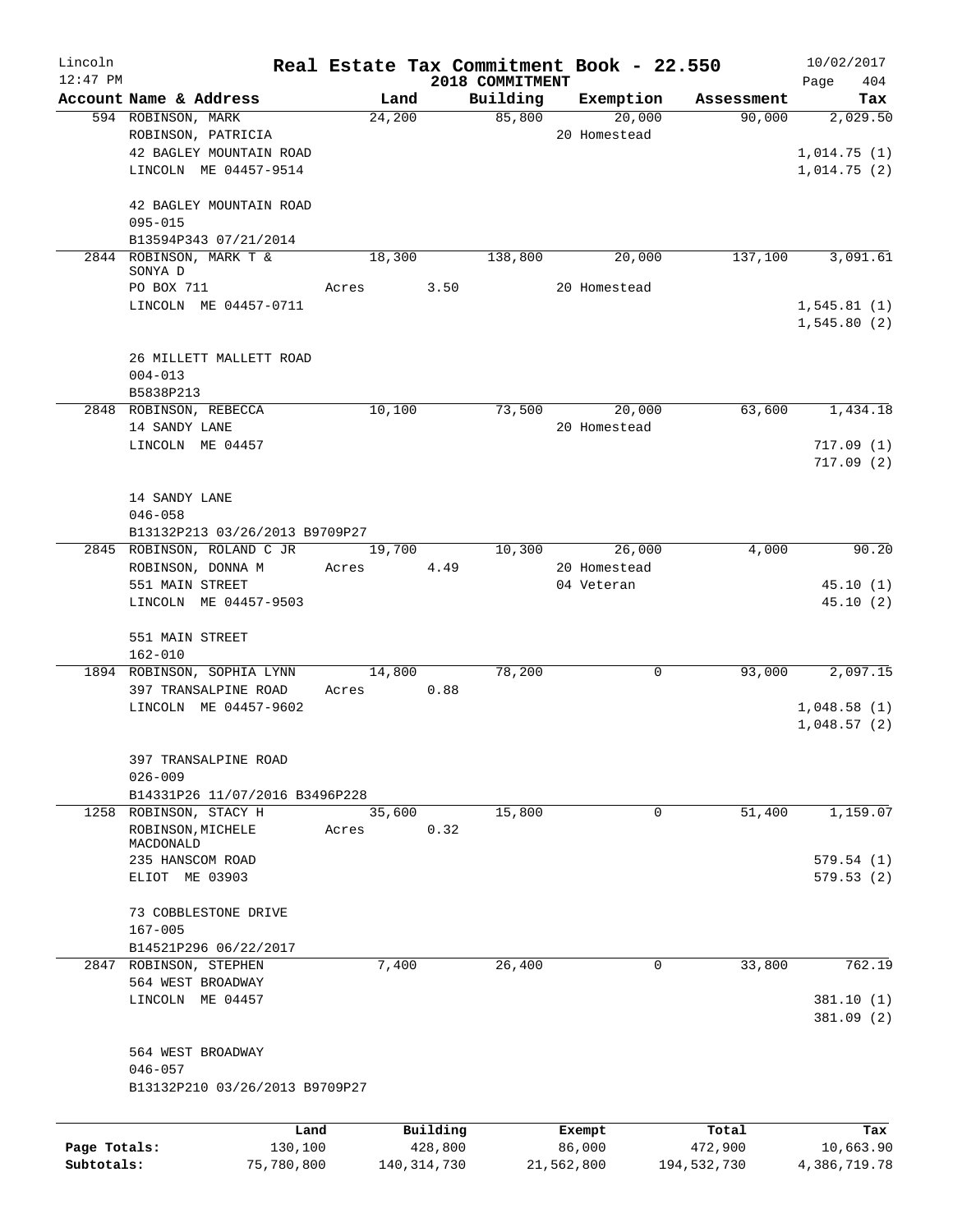| Lincoln<br>$12:47$ PM |                                                                           |       |        | 2018 COMMITMENT | Real Estate Tax Commitment Book - 22.550 |            | 10/02/2017<br>405<br>Page |
|-----------------------|---------------------------------------------------------------------------|-------|--------|-----------------|------------------------------------------|------------|---------------------------|
|                       | Account Name & Address                                                    |       | Land   | Building        | Exemption                                | Assessment | Tax                       |
|                       | 2846 ROBINSON, STEPHEN                                                    |       | 14,500 | 6,700           | $\Omega$                                 | 21,200     | 478.06                    |
|                       | 564 WEST BROADWAY                                                         |       |        |                 |                                          |            |                           |
|                       | LINCOLN ME 04457                                                          |       |        |                 |                                          |            | 239.03(1)                 |
|                       |                                                                           |       |        |                 |                                          |            | 239.03(2)                 |
|                       | 208 ENFIELD ROAD                                                          |       |        |                 |                                          |            |                           |
|                       | $126 - 068$                                                               |       |        |                 |                                          |            |                           |
|                       | B13132P210 03/26/2013 B11558P79 10/14/2008                                |       |        |                 |                                          |            |                           |
|                       | 2849 ROBISHAW, LESLEY                                                     |       | 0      | 13,100          | 13,100                                   | 0          | 0.00                      |
|                       | 668 WEST BROADWAY                                                         |       |        |                 | 20 Homestead                             |            |                           |
|                       | LINCOLN ME 04457                                                          |       |        |                 |                                          |            |                           |
|                       |                                                                           |       |        |                 |                                          |            |                           |
|                       | 668 WEST BROADWAY                                                         |       |        |                 |                                          |            |                           |
|                       | $035 - 005 - 001 - MHO$<br>1158 ROCKWELL, BOYD C                          |       | 16,300 | 80,700          | 26,000                                   | 71,000     | 1,601.05                  |
|                       | 591 LEE ROAD                                                              | Acres |        | 1.70            | 20 Homestead                             |            |                           |
|                       | LINCOLN ME 04457                                                          |       |        |                 | 07 Veteran                               |            | 800.53(1)                 |
|                       |                                                                           |       |        |                 |                                          |            | 800.52(2)                 |
|                       |                                                                           |       |        |                 |                                          |            |                           |
|                       | 591 LEE ROAD                                                              |       |        |                 |                                          |            |                           |
|                       | 147-016                                                                   |       |        |                 |                                          |            |                           |
|                       | B14520P42 06/21/2017 B12915P335 08/20/2012 B3574P6<br>269 ROGERS, JAMIE L |       | 9,300  | 57,600          | 0                                        | 66,900     | 1,508.60                  |
|                       | 47 PLEASANT STREET                                                        | Acres |        | 0.26            |                                          |            |                           |
|                       | PASSADUMKEAG ME 04475                                                     |       |        |                 |                                          |            | 754.30(1)                 |
|                       |                                                                           |       |        |                 |                                          |            | 754.30(2)                 |
|                       |                                                                           |       |        |                 |                                          |            |                           |
|                       | 117 MAIN STREET                                                           |       |        |                 |                                          |            |                           |
|                       | 139-078                                                                   |       |        |                 |                                          |            |                           |
|                       | B9570P119<br>2850 ROGUSKI, ROBERT R &                                     |       | 35,400 | 2,900           | 0                                        | 38,300     | 863.67                    |
|                       | NANCY Z                                                                   |       |        |                 |                                          |            |                           |
|                       | REVOCABLE TRUST                                                           |       |        |                 |                                          |            |                           |
|                       | 3881 15TH ST                                                              |       |        |                 |                                          |            | 431.84 (1)                |
|                       | MICCO FL 32976                                                            |       |        |                 |                                          |            | 431.83 (2)                |
|                       | 81 STONEY DRIVE                                                           |       |        |                 |                                          |            |                           |
|                       | $050 - 005$                                                               |       |        |                 |                                          |            |                           |
|                       | 2851 ROJAS, JAMES                                                         |       | 35,900 | 20,700          | 0                                        | 56,600     | 1,276.33                  |
|                       | ROJAS, DEBORAH                                                            | Acres |        | 1.10            |                                          |            |                           |
|                       | 44 THUNDER ROAD                                                           |       |        |                 |                                          |            | 638.17(1)                 |
|                       | NORTH YARMOUTH ME                                                         |       |        |                 |                                          |            | 638.16(2)                 |
|                       | 04097                                                                     |       |        |                 |                                          |            |                           |
|                       | 69 COBBLESTONE DRIVE                                                      |       |        |                 |                                          |            |                           |
|                       | $167 - 006$                                                               |       |        |                 |                                          |            |                           |
|                       | 2853 ROLLINS, JANNA E                                                     |       | 34,300 | 46,400          | 20,000                                   | 60,700     | 1,368.79                  |
|                       | 53 MACKENZIE AVE                                                          |       |        |                 | 20 Homestead                             |            |                           |
|                       | LINCOLN ME 04457-1511                                                     |       |        |                 |                                          |            | 684.40 (1)                |
|                       |                                                                           |       |        |                 |                                          |            | 684.39 (2)                |
|                       | 53 MACKENZIE AVENUE                                                       |       |        |                 |                                          |            |                           |
|                       | 140-011                                                                   |       |        |                 |                                          |            |                           |
|                       |                                                                           |       |        |                 |                                          |            |                           |
|                       |                                                                           |       |        |                 |                                          |            |                           |

|              | Land       | Building    | Exempt     | Total       | Tax          |
|--------------|------------|-------------|------------|-------------|--------------|
| Page Totals: | 145,700    | 228,100     | 59,100     | 314,700     | 7,096.50     |
| Subtotals:   | 75,926,500 | 140,542,830 | 21,621,900 | 194,847,430 | 4,393,816.28 |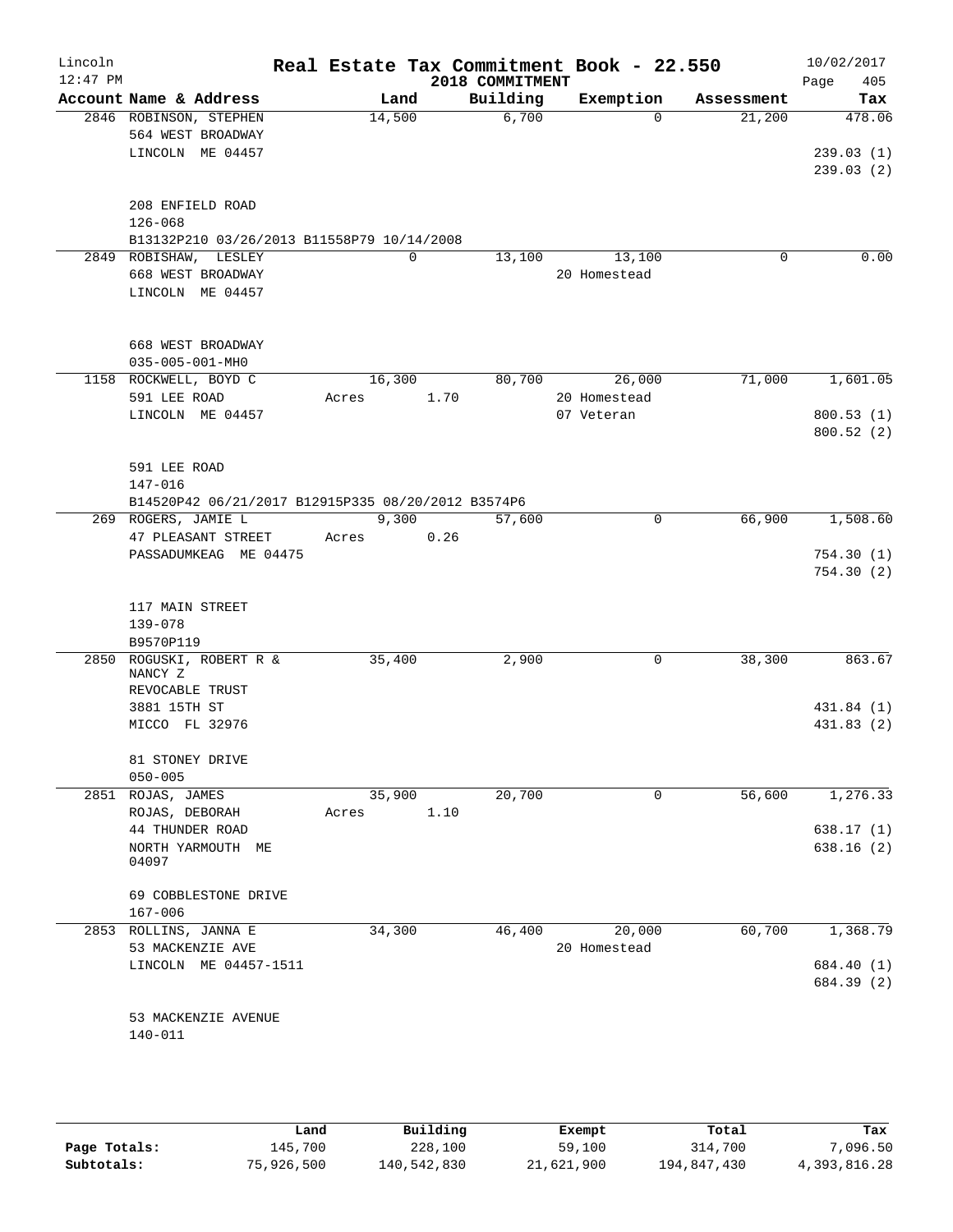| Lincoln    |                               |                                         |       |        |      |                 | Real Estate Tax Commitment Book - 22.550 |            | 10/02/2017   |
|------------|-------------------------------|-----------------------------------------|-------|--------|------|-----------------|------------------------------------------|------------|--------------|
| $12:47$ PM |                               |                                         |       |        |      | 2018 COMMITMENT |                                          |            | 406<br>Page  |
|            |                               | Account Name & Address                  |       | Land   |      | Building        | Exemption                                | Assessment | Tax          |
|            |                               | 2855 ROLLINS, RICHARD                   |       | 17,600 |      | 51,800          | 20,000                                   | 49,400     | 1,113.97     |
|            |                               | ROLLINS, DARLENE F<br>471 WEST BROADWAY | Acres |        | 3.50 |                 | 20 Homestead                             |            | 556.99(1)    |
|            |                               | LINCOLN ME 04457                        |       |        |      |                 |                                          |            | 556.98(2)    |
|            |                               |                                         |       |        |      |                 |                                          |            |              |
|            |                               | 471 WEST BROADWAY                       |       |        |      |                 |                                          |            |              |
|            | $046 - 011$                   |                                         |       |        |      |                 |                                          |            |              |
|            | B9189P304                     |                                         |       |        |      |                 |                                          |            |              |
|            |                               | 2857 ROMAN CATHOLIC CHURCH              |       | 15,000 |      | 68,100          | 20,000                                   | 63,100     | 1,422.91     |
|            | RECTORY                       |                                         |       |        |      |                 |                                          |            |              |
|            | PO BOX 310                    |                                         | Acres |        | 1.60 |                 | 17 Parsonage                             |            |              |
|            |                               | LINCOLN ME 04457-0310                   |       |        |      |                 |                                          |            | 711.46(1)    |
|            |                               |                                         |       |        |      |                 |                                          |            | 711.45(2)    |
|            | 164 MAIN STREET               |                                         |       |        |      |                 |                                          |            |              |
|            | $139 - 069$                   |                                         |       |        |      |                 |                                          |            |              |
|            |                               | B921P282 04/22/1920                     |       |        |      |                 |                                          |            |              |
|            |                               | 2858 ROMERO, XAVIER & GLORIA            |       | 17,400 |      | 74,800          | 20,000                                   | 72,200     | 1,628.11     |
|            | М                             |                                         |       |        |      |                 |                                          |            |              |
|            |                               | 162 BAGLEY MOUNTAIN                     |       |        |      |                 | 20 Homestead                             |            |              |
|            | ROAD                          |                                         |       |        |      |                 |                                          |            |              |
|            |                               | LINCOLN ME 04457-9514                   |       |        |      |                 |                                          |            | 814.06(1)    |
|            |                               |                                         |       |        |      |                 |                                          |            | 814.05(2)    |
|            |                               | 162 BAGLEY MOUNTAIN                     |       |        |      |                 |                                          |            |              |
|            | <b>ROAD</b>                   |                                         |       |        |      |                 |                                          |            |              |
|            | $093 - 004$                   |                                         |       |        |      |                 |                                          |            |              |
| 2859       |                               | ROOKS, CARLTON & HELEN                  |       | 17,500 |      | 32,700          | $\mathbf 0$                              | 50,200     | 1,132.01     |
|            |                               | ROOKS, ROBERT C &                       | Acres |        | 0.44 |                 |                                          |            |              |
|            | RICHARD                       |                                         |       |        |      |                 |                                          |            |              |
|            | 65 PATTEN RD                  |                                         |       |        |      |                 |                                          |            | 566.01(1)    |
|            |                               | WESTFORD MA 01886                       |       |        |      |                 |                                          |            | 566.00(2)    |
|            |                               | 8 PARTRIDGE LANE                        |       |        |      |                 |                                          |            |              |
|            | 149-011                       |                                         |       |        |      |                 |                                          |            |              |
|            |                               | 463 ROONEY, JOSEPH A                    |       | 29,600 |      | 38,600          | 0                                        | 68,200     | 1,537.91     |
|            | ROONEY, KELLY W               |                                         | Acres |        | 0.45 |                 |                                          |            |              |
|            |                               | 710 SEAVIEW DRIVE                       |       |        |      |                 |                                          |            | 768.96(1)    |
|            | JUNO BEACH FL                 |                                         |       |        |      |                 |                                          |            | 768.95(2)    |
|            | 33408-1308                    |                                         |       |        |      |                 |                                          |            |              |
|            |                               |                                         |       |        |      |                 |                                          |            |              |
|            | 92 LUDDEN LANE<br>$169 - 004$ |                                         |       |        |      |                 |                                          |            |              |
|            |                               | B14590P344 08/29/2017 B4678P290         |       |        |      |                 |                                          |            |              |
| 2860       |                               | ROONEY, JOSEPH A                        |       | 71,200 |      | 122,000         | 0                                        | 193,200    | 4,356.66     |
|            |                               | 710 SEAVIEW DRIVE                       |       |        |      |                 |                                          |            |              |
|            | JUNO BEACH FL                 |                                         |       |        |      |                 |                                          |            | 2, 178.33(1) |
|            | 33408-1308                    |                                         |       |        |      |                 |                                          |            |              |
|            |                               |                                         |       |        |      |                 |                                          |            | 2, 178.33(2) |
|            |                               |                                         |       |        |      |                 |                                          |            |              |
|            | 100 LUDDEN LANE               |                                         |       |        |      |                 |                                          |            |              |
|            | $169 - 005$                   |                                         |       |        |      |                 |                                          |            |              |
|            | B11129P150                    |                                         |       |        |      |                 |                                          |            |              |

|              | Land       | Building    | Exempt     | Total         | Tax          |
|--------------|------------|-------------|------------|---------------|--------------|
| Page Totals: | 168,300    | 388,000     | 60,000     | 496,300       | 11,191.57    |
| Subtotals:   | 76,094,800 | 140,930,830 | 21,681,900 | 195, 343, 730 | 4,405,007.85 |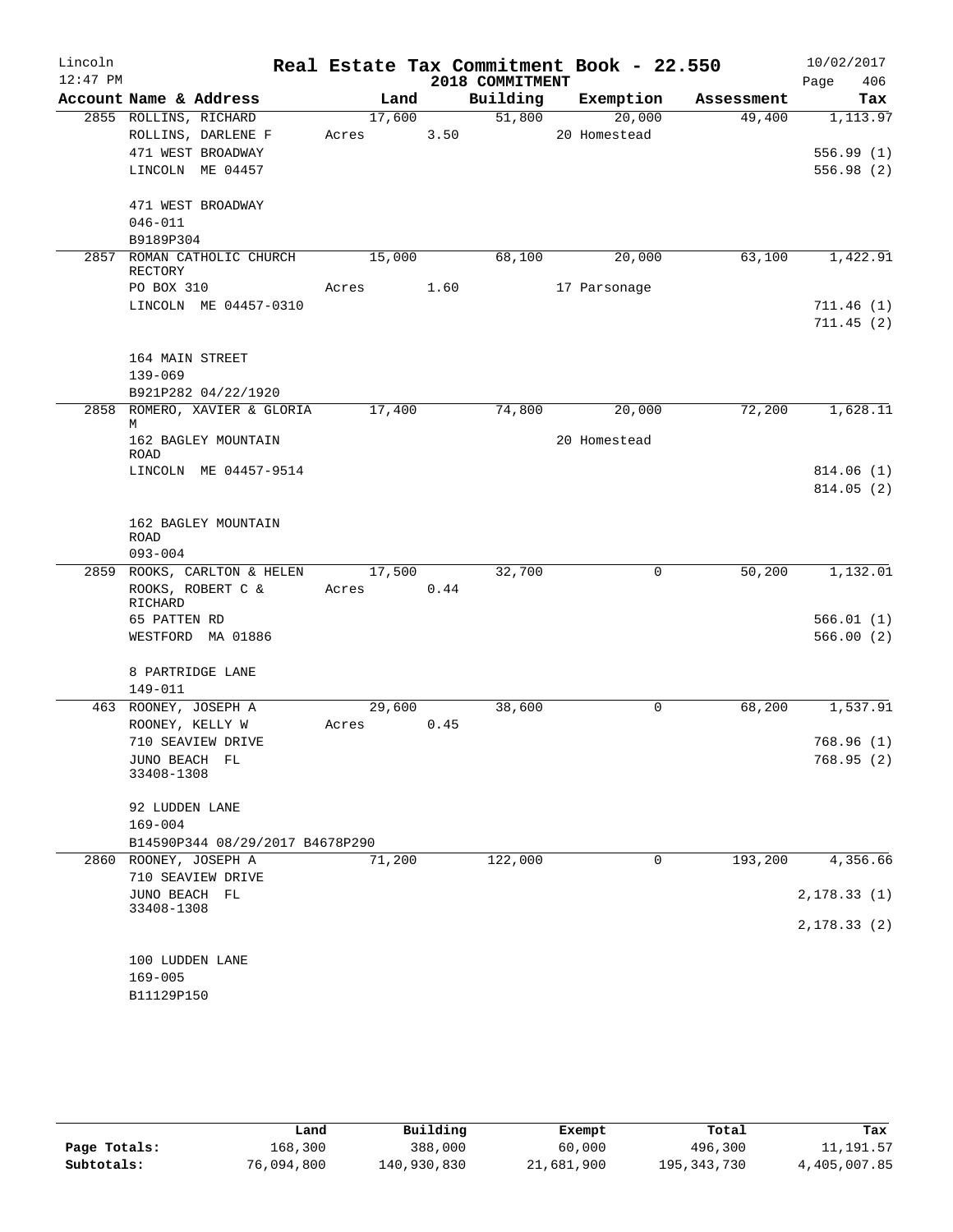| Lincoln      |                                                      |              |       |        |               |                             | Real Estate Tax Commitment Book - 22.550 |             |                      | 10/02/2017     |     |
|--------------|------------------------------------------------------|--------------|-------|--------|---------------|-----------------------------|------------------------------------------|-------------|----------------------|----------------|-----|
| $12:47$ PM   | Account Name & Address                               |              |       | Land   |               | 2018 COMMITMENT<br>Building |                                          |             |                      | Page           | 407 |
|              | 2886 ROSE, AMY                                       |              |       | 13,300 |               | 46,500                      | Exemption                                | $\mathbf 0$ | Assessment<br>59,800 | 1,348.49       | Tax |
|              | PO BOX 603                                           |              | Acres |        | 0.32          |                             |                                          |             |                      |                |     |
|              | LINCOLN ME 04457-1613                                |              |       |        |               |                             |                                          |             |                      | 674.25(1)      |     |
|              |                                                      |              |       |        |               |                             |                                          |             |                      | 674.24(2)      |     |
|              |                                                      |              |       |        |               |                             |                                          |             |                      |                |     |
|              | 13 WHALEN STREET                                     |              |       |        |               |                             |                                          |             |                      |                |     |
|              | $141 - 082$                                          |              |       |        |               |                             |                                          |             |                      |                |     |
|              | B14508P280 06/09/2017 B14405P228 02/02/2017          |              |       |        |               |                             |                                          |             |                      |                |     |
|              | 2861 ROSS, ALAN A                                    |              |       | 15,600 |               | 56,100                      | 20,000                                   |             | 51,700               | 1,165.84       |     |
|              | 177 MAIN STREET                                      |              |       |        |               |                             | 20 Homestead                             |             |                      |                |     |
|              | LINCOLN ME 04457                                     |              |       |        |               |                             |                                          |             |                      | 582.92 (1)     |     |
|              |                                                      |              |       |        |               |                             |                                          |             |                      | 582.92 (2)     |     |
|              |                                                      |              |       |        |               |                             |                                          |             |                      |                |     |
|              | 177 MAIN STREET                                      |              |       |        |               |                             |                                          |             |                      |                |     |
|              | $141 - 106$                                          |              |       |        |               |                             |                                          |             |                      |                |     |
|              | 2862 ROSS, MARY PORTER                               |              |       | 64,200 |               | 31,300                      |                                          | 0           | 95,500               | 2,153.53       |     |
|              | ROSS, LARRY                                          |              |       |        |               |                             |                                          |             |                      |                |     |
|              | 1120 NORTH ROAD                                      |              |       |        |               |                             |                                          |             |                      | 1,076.77(1)    |     |
|              | NEWBURGH ME 04444                                    |              |       |        |               |                             |                                          |             |                      | 1,076.76(2)    |     |
|              |                                                      |              |       |        |               |                             |                                          |             |                      |                |     |
|              | 364 MCGREGOR ROAD                                    |              |       |        |               |                             |                                          |             |                      |                |     |
|              | $117 - 020$                                          |              |       | 7,900  |               | 0                           |                                          | 0           | 7,900                | 178.15         |     |
|              | 2864 ROTH, RICHARD L<br>3418 WESTERN SPRINGS         |              |       |        |               |                             |                                          |             |                      |                |     |
|              | <b>ROAD</b>                                          |              | Acres |        | 0.67          |                             |                                          |             |                      |                |     |
|              | ENCINITAS CA 92024                                   |              |       |        |               |                             |                                          |             |                      | 89.08 (1)      |     |
|              |                                                      |              |       |        |               |                             |                                          |             |                      | 89.07 (2)      |     |
|              |                                                      |              |       |        |               |                             |                                          |             |                      |                |     |
|              | ENFIELD ROAD                                         |              |       |        |               |                             |                                          |             |                      |                |     |
|              | $037 - 007$                                          |              |       |        |               |                             |                                          |             |                      |                |     |
|              | B10373P216                                           |              |       |        |               |                             |                                          |             |                      |                |     |
|              | 2865 ROUND, CARLTON TRUSTEE                          |              |       | 14,800 |               | 64,700                      |                                          | 0           | 79,500               | 1,792.73       |     |
|              | CARLTON W. ROUND TRUST                               |              | Acres |        | 0.92          |                             |                                          |             |                      |                |     |
|              | PO BOX 213                                           |              |       |        |               |                             |                                          |             |                      | 896.37 (1)     |     |
|              | WEST KINGSTON RI 02892                               |              |       |        |               |                             |                                          |             |                      | 896.36 (2)     |     |
|              |                                                      |              |       |        |               |                             |                                          |             |                      |                |     |
|              | 394 TRANSALPINE ROAD                                 |              |       |        |               |                             |                                          |             |                      |                |     |
|              | $026 - 031$                                          |              |       |        |               |                             |                                          |             |                      |                |     |
|              | B12698P111 02/01/2011<br>386 ROUTHIER, JAY           |              |       | 10,600 |               | $\mathbf 0$                 |                                          | $\mathbf 0$ | 10,600               | 239.03         |     |
|              | SULLIVAN, CHRISTINE                                  |              | Acres |        | 2.11          |                             |                                          |             |                      |                |     |
|              | PO BOX 152                                           |              |       |        |               |                             |                                          |             |                      | 119.52(1)      |     |
|              | FREEMONT NH 03044                                    |              |       |        |               |                             |                                          |             |                      | 119.51(2)      |     |
|              |                                                      |              |       |        |               |                             |                                          |             |                      |                |     |
|              | 88 MADAGASCAL POND ROAD                              |              |       |        |               |                             |                                          |             |                      |                |     |
|              | $032 - 010$                                          |              |       |        |               |                             |                                          |             |                      |                |     |
|              | B14568P19 08/03/2017 B13281P80 08/05/2013 B13176P107 |              |       |        |               |                             |                                          |             |                      |                |     |
|              | 05/13/2013                                           |              |       |        |               |                             |                                          |             |                      |                |     |
|              | 2866 ROWAN FAMILY REVOCABLE                          |              |       | 40,000 |               | 29,200                      |                                          | 0           | 69,200               | 1,560.46       |     |
|              | TRUST<br>C/O ROWAN, THOMAS W &                       |              |       |        |               |                             |                                          |             |                      |                |     |
|              | LAURIE                                               |              |       |        |               |                             |                                          |             |                      |                |     |
|              | 15 PRINCE AVENUE                                     |              |       |        |               |                             |                                          |             |                      | 780.23 (1)     |     |
|              | KITTERY ME 03904                                     |              |       |        |               |                             |                                          |             |                      | 780.23(2)      |     |
|              |                                                      |              |       |        |               |                             |                                          |             |                      |                |     |
|              | 11 MEMORY LANE                                       |              |       |        |               |                             |                                          |             |                      |                |     |
|              | $110 - 006$                                          |              |       |        |               |                             |                                          |             |                      |                |     |
|              | B13633P201 09/04/2014 B13596P61 07/21/2014           |              |       |        |               |                             |                                          |             |                      |                |     |
|              |                                                      | Land         |       |        | Building      |                             | Exempt                                   |             | Total                |                | Tax |
| Page Totals: |                                                      | 166,400      |       |        | 227,800       |                             | 20,000                                   |             | 374,200              | 8,438.23       |     |
| Subtotals:   |                                                      | 76, 261, 200 |       |        | 141, 158, 630 |                             | 21,701,900                               |             | 195,717,930          | 4, 413, 446.08 |     |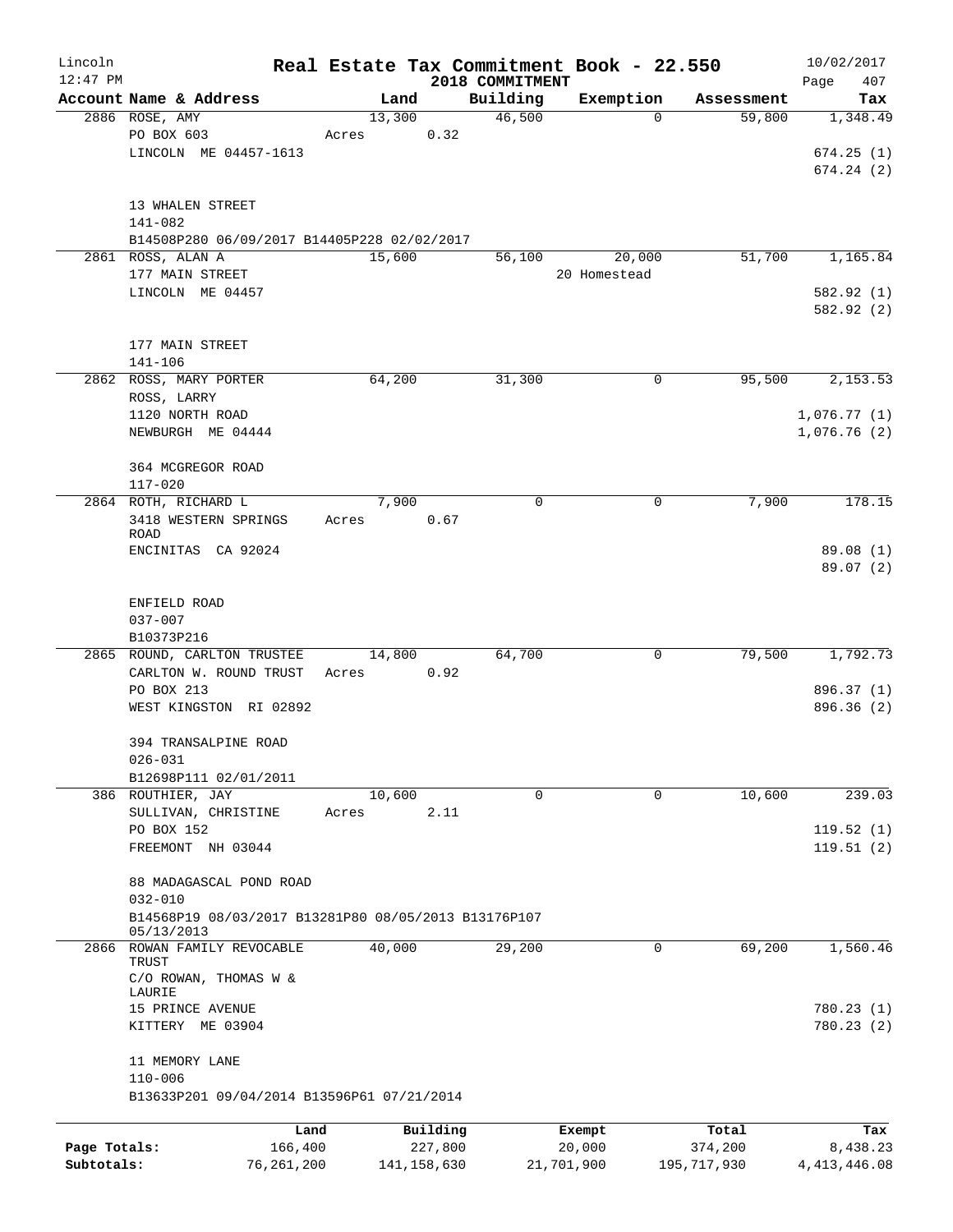| Lincoln      |                                                                      |       |        |          |                 | Real Estate Tax Commitment Book - 22.550 |            | 10/02/2017  |
|--------------|----------------------------------------------------------------------|-------|--------|----------|-----------------|------------------------------------------|------------|-------------|
| $12:47$ PM   |                                                                      |       |        |          | 2018 COMMITMENT |                                          |            | 408<br>Page |
|              | Account Name & Address                                               |       | Land   |          | Building        | Exemption                                | Assessment | Tax         |
|              | 2867 ROWE, DAVID A<br>119 CENTER POND DRIVE                          |       | 49,100 |          | 48,400          | $\Omega$                                 | 97,500     | 2,198.63    |
|              |                                                                      | Acres |        | 54.00    |                 |                                          |            |             |
|              | LINCOLN ME 04457                                                     |       |        |          |                 |                                          |            | 1,099.32(1) |
|              |                                                                      |       |        |          |                 |                                          |            | 1,099.31(2) |
|              |                                                                      |       |        |          |                 |                                          |            |             |
|              | 119 CENTER POND DRIVE                                                |       |        |          |                 |                                          |            |             |
|              | $153 - 004$                                                          |       |        |          |                 |                                          |            |             |
|              | 860 ROWE, PAUL A                                                     |       | 57,400 |          | 112,500         | 0                                        | 169,900    | 3,831.25    |
|              | 940 TRANSALPINE ROAD                                                 |       |        |          |                 |                                          |            |             |
|              | LINCOLN ME 04457                                                     |       |        |          |                 |                                          |            | 1,915.63(1) |
|              |                                                                      |       |        |          |                 |                                          |            | 1,915.62(2) |
|              |                                                                      |       |        |          |                 |                                          |            |             |
|              | 940 TRANSALPINE ROAD                                                 |       |        |          |                 |                                          |            |             |
|              | $111 - 043$                                                          |       |        |          |                 |                                          |            |             |
|              | B13508P145 01/16/2014                                                |       |        |          |                 |                                          |            |             |
|              | 2869 ROY, CONSTANCE J                                                |       | 16,500 |          | 58,200          | 26,000                                   | 48,700     | 1,098.19    |
|              | 9 HIGHLAND AVE                                                       | Acres |        | 0.19     |                 | 06 Veteran                               |            |             |
|              | LINCOLN ME 04457-1605                                                |       |        |          |                 | 20 Homestead                             |            | 549.10(1)   |
|              |                                                                      |       |        |          |                 |                                          |            | 549.09(2)   |
|              |                                                                      |       |        |          |                 |                                          |            |             |
|              | 9 HIGHLAND AVENUE                                                    |       |        |          |                 |                                          |            |             |
|              | 141-097                                                              |       |        |          |                 |                                          |            |             |
|              | 3587 ROY, RAVEN                                                      |       | 5,900  |          | 54,900          | 20,000                                   | 40,800     | 920.04      |
|              | 103 MAIN STREET                                                      | Acres |        | 0.14     |                 | 20 Homestead                             |            |             |
|              | LINCOLN ME 04457                                                     |       |        |          |                 |                                          |            | 460.02(1)   |
|              |                                                                      |       |        |          |                 |                                          |            | 460.02(2)   |
|              |                                                                      |       |        |          |                 |                                          |            |             |
|              | 103 MAIN STREET                                                      |       |        |          |                 |                                          |            |             |
|              | $139 - 084$                                                          |       |        |          |                 |                                          |            |             |
|              | B14556P277 07/25/2017 B14088P065 02/23/2016<br>B12725P338 02/03/2012 |       |        |          |                 |                                          |            |             |
|              | 2871 RUGGIERO, VINCENT L                                             |       | 2,900  |          | $\mathbf 0$     | 0                                        | 2,900      | 65.40       |
|              | RUGGIERO, MANDY                                                      | Acres |        | 1.40     |                 |                                          |            |             |
|              | 58 BLUEBERRY HILL                                                    |       |        |          |                 |                                          |            | 32.70(1)    |
|              | <b>RESERVE</b>                                                       |       |        |          |                 |                                          |            |             |
|              | KILLINGWORTH CT 06419                                                |       |        |          |                 |                                          |            | 32.70(2)    |
|              |                                                                      |       |        |          |                 |                                          |            |             |
|              | COVE ROAD                                                            |       |        |          |                 |                                          |            |             |
|              | $111 - 055$                                                          |       |        |          |                 |                                          |            |             |
|              | B14064P25 01/25/2016                                                 |       |        |          |                 |                                          |            |             |
|              | 2870 RUGGIERO, VINCENT L                                             |       | 72,000 |          | 108,400         | 0                                        | 180,400    | 4,068.02    |
|              | RUGGIERO, MANDY                                                      | Acres |        | 2.40     |                 |                                          |            |             |
|              | 58 BLUEBERRY HILL RD                                                 |       |        |          |                 |                                          |            | 2,034.01(1) |
|              | RESE                                                                 |       |        |          |                 |                                          |            |             |
|              | KILLINGWORTH CT 06419                                                |       |        |          |                 |                                          |            | 2,034.01(2) |
|              |                                                                      |       |        |          |                 |                                          |            |             |
|              | 22 SHORE DRIVE                                                       |       |        |          |                 |                                          |            |             |
|              | $111 - 047$                                                          |       |        |          |                 |                                          |            |             |
|              | B14064P25 01/11/2016                                                 |       |        |          |                 |                                          |            |             |
|              | 2872 RUHL, MARY J                                                    |       | 43,800 |          | 31,300          | 20,000                                   | 55,100     | 1,242.51    |
|              | 447 SOUTH ROAD                                                       |       |        |          |                 | 20 Homestead                             |            |             |
|              | LINCOLN ME 04457-9404                                                |       |        |          |                 |                                          |            | 621.26(1)   |
|              |                                                                      |       |        |          |                 |                                          |            | 621.25(2)   |
|              |                                                                      |       |        |          |                 |                                          |            |             |
|              | 447 SOUTH ROAD                                                       |       |        |          |                 |                                          |            |             |
|              | $054 - 017$                                                          |       |        |          |                 |                                          |            |             |
|              |                                                                      |       |        |          |                 |                                          |            |             |
|              |                                                                      |       |        |          |                 |                                          |            |             |
|              | Land                                                                 |       |        | Building |                 | Exempt                                   | Total      | Tax         |
| Page Totals: | 247,600                                                              |       |        | 413,700  |                 | 66,000                                   | 595,300    | 13, 424.04  |
|              |                                                                      |       |        |          |                 |                                          |            |             |

**Subtotals:** 76,508,800 141,572,330 21,767,900 196,313,230 4,426,870.12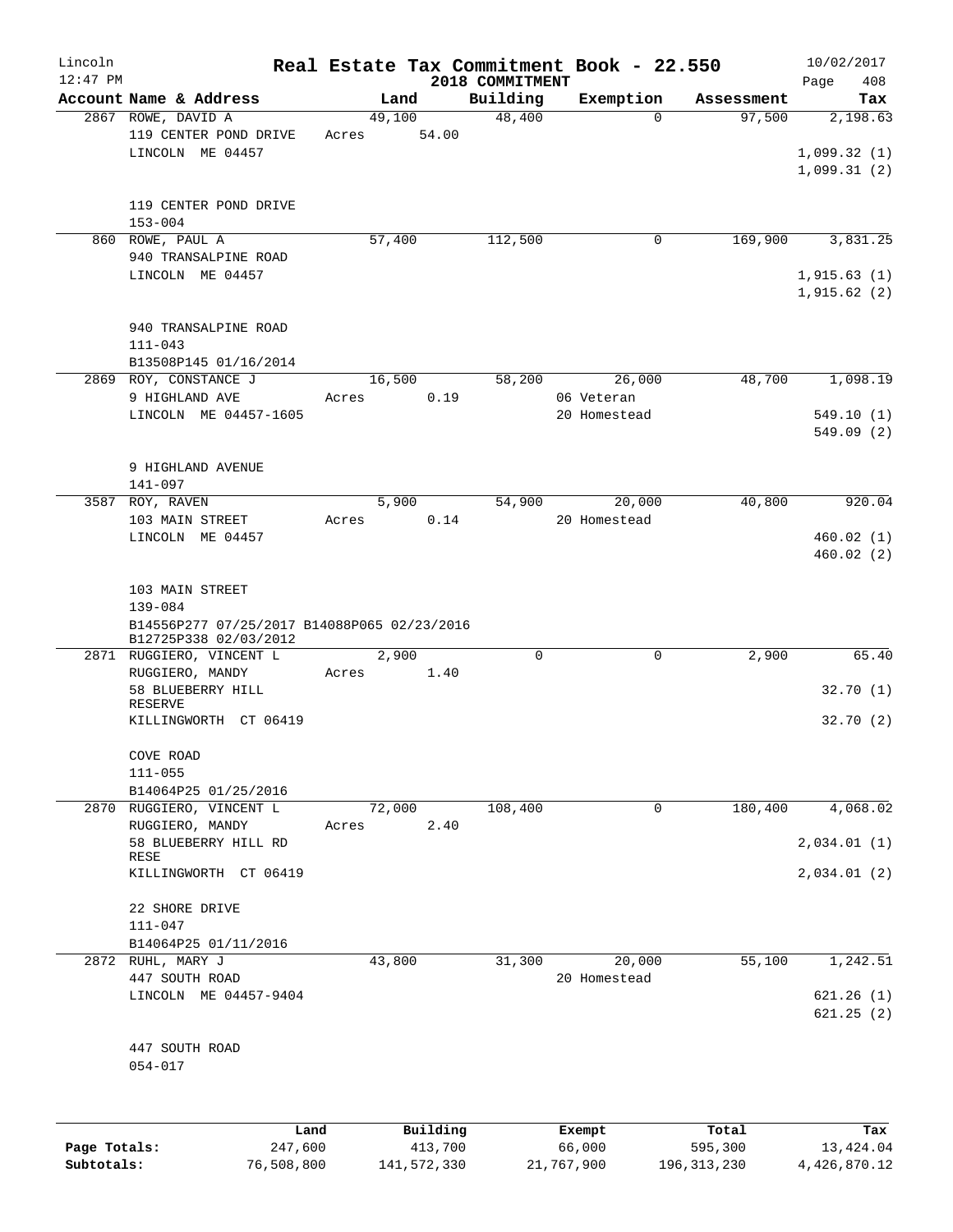| Lincoln<br>$12:47$ PM |                                                                    |                 |       | Real Estate Tax Commitment Book - 22.550<br>2018 COMMITMENT |              |                        |            | 10/02/2017<br>409<br>Page              |
|-----------------------|--------------------------------------------------------------------|-----------------|-------|-------------------------------------------------------------|--------------|------------------------|------------|----------------------------------------|
|                       | Account Name & Address                                             |                 | Land  | Building                                                    |              | Exemption              | Assessment | Tax                                    |
|                       | 2873 RUHL, MARY J<br>447 SOUTH ROAD<br>LINCOLN ME 04457-9404       | 48,800<br>Acres |       | 55,900<br>0.34                                              |              | $\Omega$               | 104,700    | 2,360.99<br>1,180.50(1)<br>1,180.49(2) |
|                       | 28 SNOWS CORNER<br>$148 - 023$                                     |                 |       |                                                             |              |                        |            |                                        |
|                       | 2874 RUNGE, GUY A<br>52 COVE ROAD                                  | 76,700          |       | 70,400                                                      |              | 20,000<br>20 Homestead | 127,100    | 2,866.11                               |
|                       | LINCOLN ME 04457                                                   |                 |       |                                                             |              |                        |            | 1,433.06(1)<br>1,433.05(2)             |
|                       | 52 COVE ROAD<br>$112 - 001$                                        |                 |       |                                                             |              |                        |            |                                        |
|                       | 2875 RUNGE, ROBERT<br>619 MAIN STREET                              | 17,500          |       | 66,600                                                      |              | 20,000<br>20 Homestead | 64,100     | 1,445.46                               |
|                       | LINCOLN ME 04457                                                   |                 |       |                                                             |              |                        |            | 722.73(1)<br>722.73 (2)                |
|                       | 619 MAIN STREET<br>$080 - 028$                                     |                 |       |                                                             |              |                        |            |                                        |
|                       | 2876 RUSAK, MICHAEL JR<br>RASMUSSEN, BARBARA ANN<br>& RUSAK, WALTE |                 | 9,700 | 0                                                           |              | 0                      | 9,700      | 218.74                                 |
|                       | 14 FOUR CORNERS RD<br>BLAIRSTOWN NJ<br>07825-9623                  |                 |       |                                                             |              |                        |            | 109.37(1)<br>109.37(2)                 |
|                       | MACKENZIE AVENUE<br>$140 - 010$<br>B12494P337 06/06/2011           |                 |       |                                                             |              |                        |            |                                        |
|                       | 2877 RUSAK, MICHAEL JR &<br>RASMUSSEN, BARBAR<br>RUSAK, WALTER     | 22,900          |       | 41,300                                                      |              | 0                      | 64,200     | 1,447.71                               |
|                       | 14 FOUR CORNERS RD<br>BLAIRSTOWN NJ<br>07825-9623                  |                 |       |                                                             |              |                        |            | 723.86(1)<br>723.85(2)                 |
|                       | 57 MACKENZIE AVENUE<br>$138 - 028$                                 |                 |       |                                                             |              |                        |            |                                        |
|                       | 1169 RUSH, RENA M<br>296 ENFIELD ROAD                              | 21,100<br>Acres |       | 60,100<br>0.57                                              |              | 26,000<br>06 Veteran   | 55,200     | 1,244.76                               |
|                       | LINCOLN ME 04457-9716                                              |                 |       |                                                             |              | 20 Homestead           |            | 622.38(1)<br>622.38 (2)                |
|                       | 296 ENFIELD ROAD<br>047-041                                        |                 |       |                                                             |              |                        |            |                                        |
|                       | B14535P30 07/03/2017 B6787P180                                     |                 |       |                                                             |              |                        |            |                                        |
|                       | 2000 RUSSELL, ANNA M<br>GARY, CAROLYN M<br>542 LEE ROAD            | 20,700<br>Acres |       | 50,000<br>4.01                                              |              | 20,000<br>20 Homestead | 50,700     | 1,143.29<br>571.65(1)                  |
|                       | LINCOLN ME 04457                                                   |                 |       |                                                             |              |                        |            | 571.64(2)                              |
|                       | 542 LEE ROAD<br>$147 - 004$                                        |                 |       |                                                             |              |                        |            |                                        |
|                       | B12533P292 07/13/2011                                              |                 |       |                                                             |              |                        |            |                                        |
|                       |                                                                    |                 | P114  |                                                             | <b>Duamo</b> |                        |            |                                        |

|              | Land       | Building    | Exempt     | Total       | Tax          |
|--------------|------------|-------------|------------|-------------|--------------|
| Page Totals: | 217,400    | 344,300     | 86,000     | 475,700     | 10,727.06    |
| Subtotals:   | 76,726,200 | 141,916,630 | 21,853,900 | 196,788,930 | 4,437,597.18 |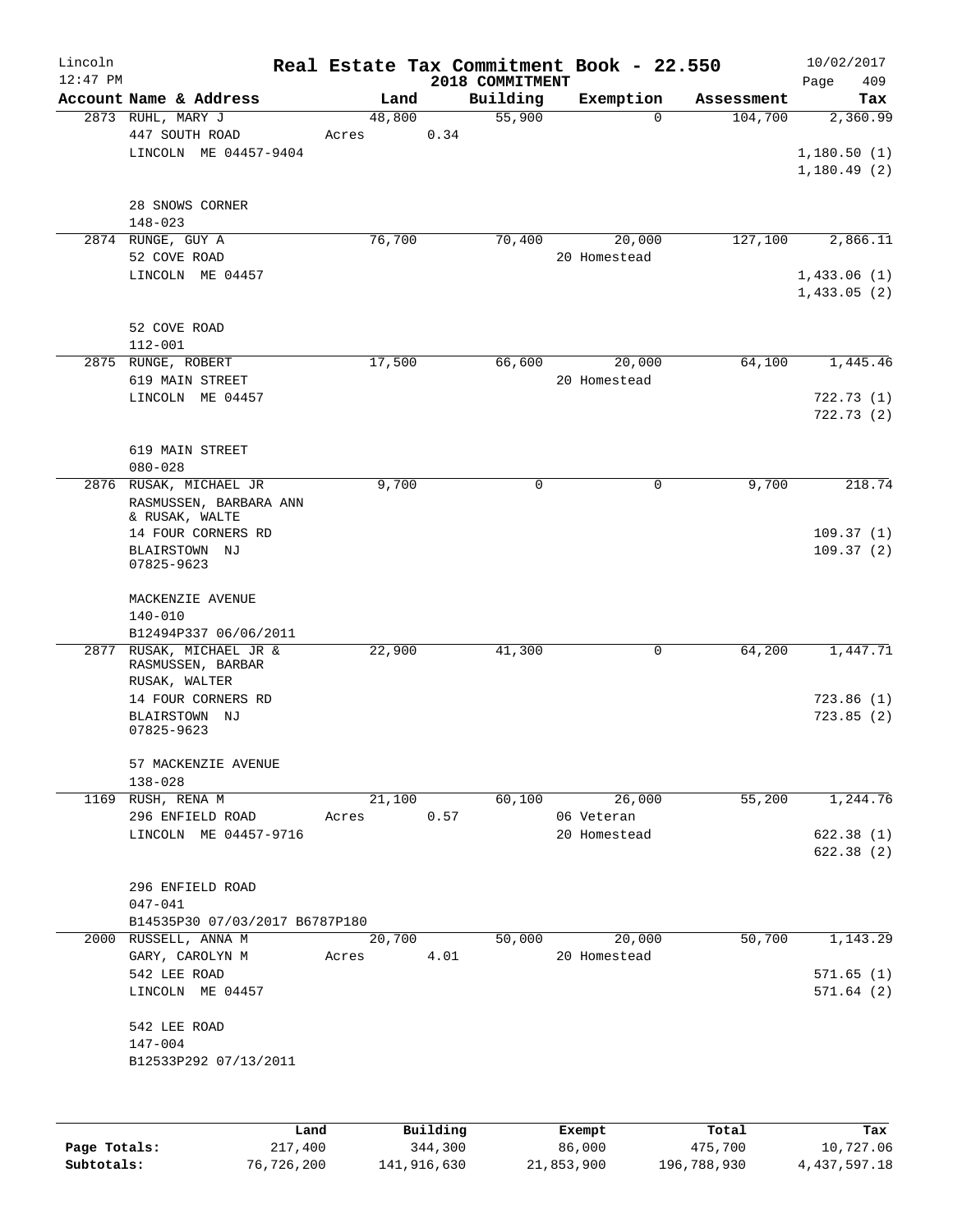| Lincoln<br>$12:47$ PM |                                             |      |        |          | 2018 COMMITMENT | Real Estate Tax Commitment Book - 22.550 |            | 10/02/2017<br>410<br>Page |
|-----------------------|---------------------------------------------|------|--------|----------|-----------------|------------------------------------------|------------|---------------------------|
|                       | Account Name & Address                      |      | Land   |          | Building        | Exemption                                | Assessment | Tax                       |
|                       | 2679 RUSSELL, DAVID                         |      | 9,600  |          | 47,300          | 0                                        | 56,900     | 1,283.10                  |
|                       | RUSSELL, CHERYL                             |      | Acres  | 0.26     |                 |                                          |            |                           |
|                       | PO BOX 512                                  |      |        |          |                 |                                          |            | 641.55(1)                 |
|                       | LINCOLN ME 04457-0699                       |      |        |          |                 |                                          |            | 641.55(2)                 |
|                       | 14 CLARK STREET                             |      |        |          |                 |                                          |            |                           |
|                       | 137-185                                     |      |        |          |                 |                                          |            |                           |
|                       | B13345P242 09/26/2013 B10486P168            |      |        |          |                 |                                          |            |                           |
|                       | 2878 RUSSELL, DONALD E III                  |      | 13,800 |          | 59,300          | 20,000                                   | 53,100     | 1,197.41                  |
|                       | RUSSELL, HOLLY J                            |      |        |          |                 | 20 Homestead                             |            |                           |
|                       | 14 LIBBY STREET                             |      |        |          |                 |                                          |            | 598.71 (1)                |
|                       | LINCOLN ME 04457-1611                       |      |        |          |                 |                                          |            | 598.70 (2)                |
|                       | 14 LIBBY STREET                             |      |        |          |                 |                                          |            |                           |
|                       | 139-148                                     |      |        |          |                 |                                          |            |                           |
|                       | 2879 RUSSELL, ELIZABETH C                   |      | 11,900 |          | 58,400          | 26,000                                   | 44,300     | 998.97                    |
|                       | FOGEL, JENNIFER E                           |      |        |          |                 | 06 Veteran                               |            |                           |
|                       | C/O BARB RUSSELL                            |      |        |          |                 | 20 Homestead                             |            | 499.49 (1)                |
|                       | 32 HIGHLAND AVENUE                          |      |        |          |                 |                                          |            | 499.48 (2)                |
|                       | LINCOLN ME 04457                            |      |        |          |                 |                                          |            |                           |
|                       | 32 HIGHLAND AVENUE                          |      |        |          |                 |                                          |            |                           |
|                       | 141-074                                     |      |        |          |                 |                                          |            |                           |
|                       | 2881 RUSSELL, KELLY J                       |      | 15,600 |          | 76,300          | 20,000                                   | 71,900     | 1,621.35                  |
|                       | RUSSELL, TIMMY R                            |      |        |          |                 | 20 Homestead                             |            |                           |
|                       | P O BOX 2                                   |      |        |          |                 |                                          |            | 810.68(1)                 |
|                       | LINCOLN ME 04457-0002                       |      |        |          |                 |                                          |            | 810.67(2)                 |
|                       |                                             |      |        |          |                 |                                          |            |                           |
|                       | 883 MAIN STREET                             |      |        |          |                 |                                          |            |                           |
|                       | 087-017                                     |      | 16,500 |          |                 | 0                                        | 22,500     | 507.38                    |
|                       | 2882 RUSSELL, MARK<br>RUSSELL , DANETTE     |      |        |          | 6,000           |                                          |            |                           |
|                       | C/O BRUCE SMITH                             |      |        |          |                 |                                          |            | 253.69(1)                 |
|                       | 40 BIRCH LANE                               |      |        |          |                 |                                          |            | 253.69(2)                 |
|                       | LINCOLN ME 04457                            |      |        |          |                 |                                          |            |                           |
|                       |                                             |      |        |          |                 |                                          |            |                           |
|                       | 40 BIRCH LANE<br>$095 - 026$                |      |        |          |                 |                                          |            |                           |
|                       | B9326P246                                   |      |        |          |                 |                                          |            |                           |
|                       | 2884 RYDER, EPHRAIM III                     |      | 54,000 |          | 68,300          | 0                                        | 122,300    | 2,757.87                  |
|                       | TRUSTEE                                     |      |        |          |                 |                                          |            |                           |
|                       | 19658 HWY 395 S                             |      |        |          |                 |                                          |            |                           |
|                       | CANYON CITY OR 97820                        |      |        |          |                 |                                          |            | 1,378.94(1)               |
|                       |                                             |      |        |          |                 |                                          |            | 1,378.93(2)               |
|                       |                                             |      |        |          |                 |                                          |            |                           |
|                       | 553 PHINNEY FARM ROAD                       |      |        |          |                 |                                          |            |                           |
|                       | $103 - 046$                                 |      |        |          |                 |                                          |            |                           |
|                       | B11773P89                                   |      |        |          |                 |                                          |            |                           |
|                       | 2883 RYDER, EPHRAIM III<br>TRUSTEE          |      | 10,800 |          | 31,500          | 0                                        | 42,300     | 953.87                    |
|                       | 19658 HWY 395S                              |      | Acres  | 1.38     |                 |                                          |            |                           |
|                       | CANYON CITY OR 97820                        |      |        |          |                 |                                          |            | 476.94(1)                 |
|                       |                                             |      |        |          |                 |                                          |            | 476.93(2)                 |
|                       | 34 PHINNEY FARM ROAD                        |      |        |          |                 |                                          |            |                           |
|                       | $014 - 018$                                 |      |        |          |                 |                                          |            |                           |
|                       | B14502P343 06/02/2017 B14417P157 02/13/2017 |      |        |          |                 |                                          |            |                           |
|                       | B11773P89                                   |      |        |          |                 |                                          |            |                           |
|                       |                                             |      |        |          |                 |                                          |            |                           |
|                       |                                             | Land |        | Building |                 | Exempt                                   | Total      | Tax                       |

|              | Land       | Building    | Exempt     | Total       | тах          |
|--------------|------------|-------------|------------|-------------|--------------|
| Page Totals: | 132,200    | 347,100     | 66,000     | 413,300     | 9,319.95     |
| Subtotals:   | 76,858,400 | 142,263,730 | 21,919,900 | 197,202,230 | 4,446,917.13 |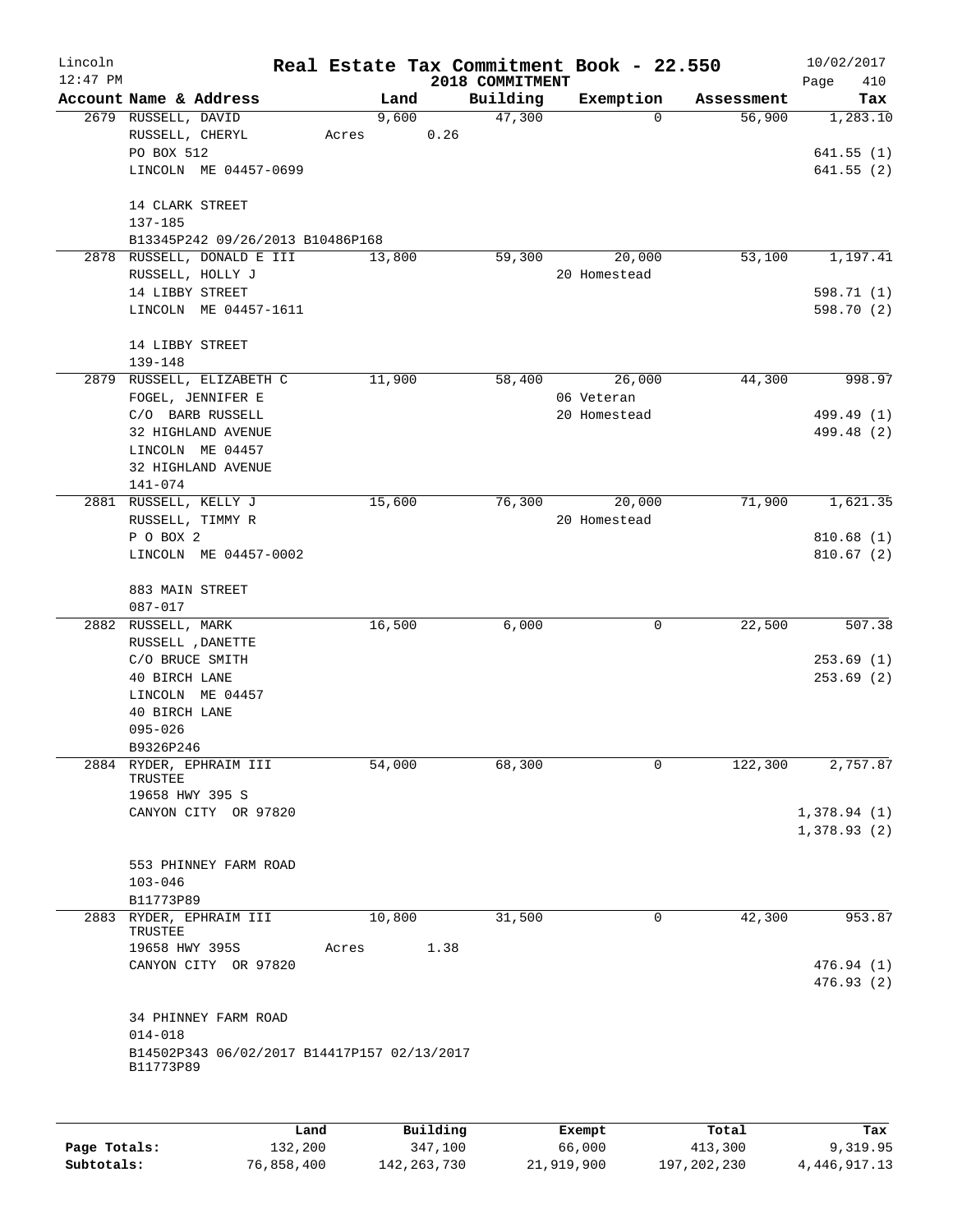| Lincoln<br>$12:47$ PM |                                                                     | Real Estate Tax Commitment Book - 22.550 |             | 2018 COMMITMENT |            |              |             | 10/02/2017<br>Page<br>411 |
|-----------------------|---------------------------------------------------------------------|------------------------------------------|-------------|-----------------|------------|--------------|-------------|---------------------------|
|                       | Account Name & Address                                              | Land                                     |             | Building        |            | Exemption    | Assessment  | Tax                       |
|                       | 2885 RYDER, EPHRAIM III<br>TRUSTEE                                  | 9,700                                    |             | 12,800          |            | $\Omega$     | 22,500      | 507.38                    |
|                       | 19658 HWY 395 S<br>CANYON CITY OR 97820                             |                                          |             |                 |            |              |             | 253.69(1)                 |
|                       |                                                                     |                                          |             |                 |            |              |             | 253.69(2)                 |
|                       | 23 MATTANAWCOOK STREET                                              |                                          |             |                 |            |              |             |                           |
|                       | 137-158<br>B11773P89                                                |                                          |             |                 |            |              |             |                           |
|                       | 1540 RYDER, QUITA                                                   | 18,500                                   |             | 63,800          |            | 20,000       | 62,300      | 1,404.87                  |
|                       | WEATHERBEE, RUTH                                                    |                                          |             |                 |            | 20 Homestead |             |                           |
|                       | 11 PENNY LANE                                                       |                                          |             |                 |            |              |             | 702.44(1)                 |
|                       | LINCOLN ME 04457                                                    |                                          |             |                 |            |              |             | 702.43(2)                 |
|                       | 11 PENNY LANE                                                       |                                          |             |                 |            |              |             |                           |
|                       | $126 - 046$<br>B13619P48 08/19/2014 B13115P95 03/08/2013 B12748P120 |                                          |             |                 |            |              |             |                           |
|                       | 03/05/2012 B9939P331                                                |                                          |             |                 |            |              |             |                           |
|                       | 2887 RYDER, RHONDA                                                  | 19,500                                   |             | 64,500          |            | 0            | 84,000      | 1,894.20                  |
|                       | 196 TRANSALPINE ROAD                                                | Acres                                    | 0.69        |                 |            |              |             |                           |
|                       | LINCOLN ME 04457                                                    |                                          |             |                 |            |              |             | 947.10 (1)<br>947.10 (2)  |
|                       |                                                                     |                                          |             |                 |            |              |             |                           |
|                       | 196 TRANSALPINE ROAD                                                |                                          |             |                 |            |              |             |                           |
|                       | $038 - 018$                                                         |                                          |             |                 |            |              |             |                           |
| 2888                  | B11425P24                                                           |                                          |             |                 |            |              |             |                           |
|                       | RYDER, ROGER A & ALICE<br>C                                         | 25,300                                   |             | 72,000          |            | 26,000       | 71,300      | 1,607.82                  |
|                       | 1056 LEE ROAD                                                       | Acres                                    | 15.50       |                 |            | 20 Homestead |             |                           |
|                       | LINCOLN ME 04457                                                    |                                          |             |                 |            | 07 Veteran   |             | 803.91 (1)                |
|                       |                                                                     |                                          |             |                 |            |              |             | 803.91 (2)                |
|                       | 1056 LEE ROAD                                                       |                                          |             |                 |            |              |             |                           |
|                       | $149 - 018$                                                         |                                          |             |                 |            |              |             |                           |
|                       | 2889 RYDER, RUSSELL S                                               | 19,500                                   |             | 71,500          |            | 20,000       | 71,000      | 1,601.05                  |
|                       | RYDER, GINA M                                                       | Acres                                    | 0.65        |                 |            | 20 Homestead |             |                           |
|                       | 162 TRANSALPINE ROAD                                                |                                          |             |                 |            |              |             | 800.53(1)                 |
|                       | LINCOLN ME 04457                                                    |                                          |             |                 |            |              |             | 800.52(2)                 |
|                       | 162 TRANSALPINE ROAD                                                |                                          |             |                 |            |              |             |                           |
|                       | $038 - 010$                                                         |                                          |             |                 |            |              |             |                           |
|                       | B10049P28                                                           |                                          |             |                 |            |              |             |                           |
|                       | 2891 RYSCOTT PROPERTIES                                             | 18,400                                   |             | 26,000          |            | 0            | 44,400      | 1,001.22                  |
|                       | PO BOX 10                                                           |                                          |             |                 |            |              |             |                           |
|                       | DANFORTH ME 04424                                                   |                                          |             |                 |            |              |             | 500.61(1)<br>500.61(2)    |
|                       |                                                                     |                                          |             |                 |            |              |             |                           |
|                       | 15 HALE STREET                                                      |                                          |             |                 |            |              |             |                           |
|                       | $127 - 033$                                                         |                                          |             |                 |            |              |             |                           |
|                       | B10409P43                                                           |                                          |             |                 |            |              |             |                           |
|                       | 2890 RYSCOTT PROPERTIES LLC                                         | 10,200                                   |             | 53,100          |            | 0            | 63,300      | 1,427.42                  |
|                       | PO BOX 10<br>DANFORTH ME 04424                                      |                                          |             |                 |            |              |             | 713.71(1)                 |
|                       |                                                                     |                                          |             |                 |            |              |             | 713.71(2)                 |
|                       | 51 ENFIELD ROAD                                                     |                                          |             |                 |            |              |             |                           |
|                       | $132 - 053$                                                         |                                          |             |                 |            |              |             |                           |
|                       | B8205P5                                                             |                                          |             |                 |            |              |             |                           |
|                       |                                                                     | Land                                     | Building    |                 |            | Exempt       | Total       | Tax                       |
| Page Totals:          | 121,100                                                             |                                          | 363,700     |                 |            | 66,000       | 418,800     | 9,443.96                  |
| Subtotals:            | 76,979,500                                                          |                                          | 142,627,430 |                 | 21,985,900 |              | 197,621,030 | 4,456,361.09              |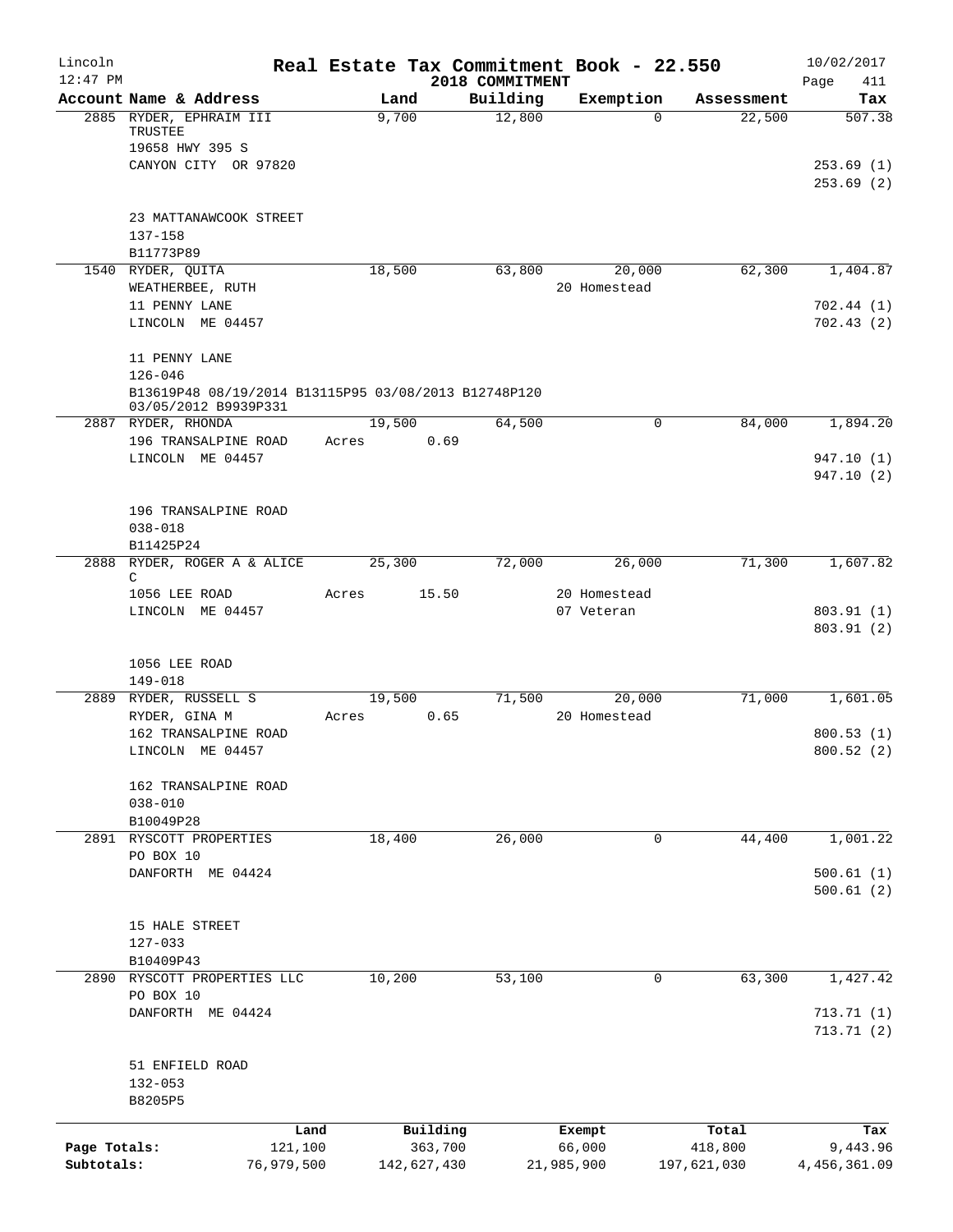| Lincoln<br>$12:47$ PM |                                                      |       |        |      | 2018 COMMITMENT | Real Estate Tax Commitment Book - 22.550 |            | 10/02/2017<br>412<br>Page |
|-----------------------|------------------------------------------------------|-------|--------|------|-----------------|------------------------------------------|------------|---------------------------|
|                       | Account Name & Address                               |       | Land   |      | Building        | Exemption                                | Assessment | Tax                       |
|                       | 2893 SAAR , JEAN                                     |       | 34,200 |      | 60,200          | $\Omega$                                 | 94,400     | 2,128.72                  |
|                       | 428 MOUNT HERMON RD                                  | Acres |        | 1.01 |                 |                                          |            |                           |
|                       | BLAIRSTOWN NJ 07825                                  |       |        |      |                 |                                          |            | 1,064.36(1)               |
|                       |                                                      |       |        |      |                 |                                          |            | 1,064.36(2)               |
|                       |                                                      |       |        |      |                 |                                          |            |                           |
|                       | <b>40 LUDDEN LANE</b><br>$168 - 029$                 |       |        |      |                 |                                          |            |                           |
|                       | 2892 SAAR, JEAN                                      |       | 33,800 |      | $\Omega$        | $\mathbf 0$                              | 33,800     | 762.19                    |
|                       | 428 MOUNT HERMON RD                                  | Acres |        | 3.40 |                 |                                          |            |                           |
|                       | BLAIRSTOWN NJ 07825                                  |       |        |      |                 |                                          |            | 381.10(1)                 |
|                       |                                                      |       |        |      |                 |                                          |            | 381.09(2)                 |
|                       |                                                      |       |        |      |                 |                                          |            |                           |
|                       | 35 LUDDEN LANE                                       |       |        |      |                 |                                          |            |                           |
|                       | $168 - 025$                                          |       |        |      | $\Omega$        |                                          |            |                           |
|                       | 1755 SAAR, JOHN<br>MILL CREAK ROAD                   | Acres | 4,200  | 6.00 |                 | $\mathbf 0$                              | 4,200      | 94.71                     |
|                       | MANAHAWKIN NJ 08050                                  |       |        |      |                 |                                          |            | 47.36(1)                  |
|                       |                                                      |       |        |      |                 |                                          |            | 47.35(2)                  |
|                       |                                                      |       |        |      |                 |                                          |            |                           |
|                       | SWEET ROAD                                           |       |        |      |                 |                                          |            |                           |
|                       | 165-007                                              |       |        |      |                 |                                          |            |                           |
|                       | B12491P265 06/02/2011                                |       |        |      |                 |                                          |            |                           |
|                       | 2895 SABOL, RAYMOND                                  |       | 15,900 |      | 70,300          | 20,000                                   | 66,200     | 1,492.81                  |
|                       | SABOL, ETHEL                                         |       |        |      |                 | 20 Homestead                             |            |                           |
|                       | 179 CURTIS FARM ROAD                                 |       |        |      |                 |                                          |            | 746.41 (1)                |
|                       | LINCOLN ME 04457                                     |       |        |      |                 |                                          |            | 746.40(2)                 |
|                       | 179 CURTIS FARM ROAD                                 |       |        |      |                 |                                          |            |                           |
|                       | $053 - 009$                                          |       |        |      |                 |                                          |            |                           |
| 2896                  | SABOL, ROBIN I ESTATE<br>OF                          |       | 16,900 |      | 61,400          | 20,000                                   | 58,300     | 1,314.67                  |
|                       | C/O CANDACE M. SABOL                                 | Acres |        | 0.31 |                 | 20 Homestead                             |            |                           |
|                       | 18 MORISON AVE #3                                    |       |        |      |                 |                                          |            | 657.34(1)                 |
|                       | CORINTH ME 04427                                     |       |        |      |                 |                                          |            | 657.33(2)                 |
|                       |                                                      |       |        |      |                 |                                          |            |                           |
|                       | 21 EVERGREEN DRIVE                                   |       |        |      |                 |                                          |            |                           |
|                       | 141-052                                              |       |        |      |                 |                                          |            |                           |
|                       | B14486P272 05/18/2017                                |       |        |      |                 |                                          |            |                           |
|                       | 151 SAG REALTY LLC                                   |       | 12,500 |      | 70,800          | $\mathbf 0$                              | 83,300     | 1,878.42                  |
|                       | PO BOX 189<br>LINCOLN ME 04457                       |       |        |      |                 |                                          |            | 939.21 (1)                |
|                       |                                                      |       |        |      |                 |                                          |            | 939.21(2)                 |
|                       |                                                      |       |        |      |                 |                                          |            |                           |
|                       | 8 EDWARDS STREET                                     |       |        |      |                 |                                          |            |                           |
|                       | $132 - 093$                                          |       |        |      |                 |                                          |            |                           |
|                       | B13476P115 06/05/2014 B13421P27 10/16/2013           |       |        |      |                 |                                          |            |                           |
|                       | B11276P163<br>3600 SAG REALTY LLC                    |       | 37,900 |      | 58,100          | 0                                        | 96,000     | 2,164.80                  |
|                       | PO BOX 189                                           | Acres |        | 1.31 |                 |                                          |            |                           |
|                       | LINCOLN ME 04457                                     |       |        |      |                 |                                          |            | 1,082.40(1)               |
|                       |                                                      |       |        |      |                 |                                          |            | 1,082.40(2)               |
|                       |                                                      |       |        |      |                 |                                          |            |                           |
|                       | 167 ENFIELD ROAD                                     |       |        |      |                 |                                          |            |                           |
|                       | $126 - 014$                                          |       |        |      |                 |                                          |            |                           |
|                       | B13646P108 09/11/2014 B13010P2 11/16/2012 B11378P196 |       |        |      |                 |                                          |            |                           |
|                       |                                                      |       |        |      |                 |                                          |            |                           |
|                       |                                                      |       |        |      |                 |                                          |            |                           |

|              | Land       | Building    | Exempt     | Total       | Tax          |
|--------------|------------|-------------|------------|-------------|--------------|
| Page Totals: | 155,400    | 320,800     | 40,000     | 436,200     | 9,836.32     |
| Subtotals:   | 77,134,900 | 142,948,230 | 22,025,900 | 198,057,230 | 4,466,197.41 |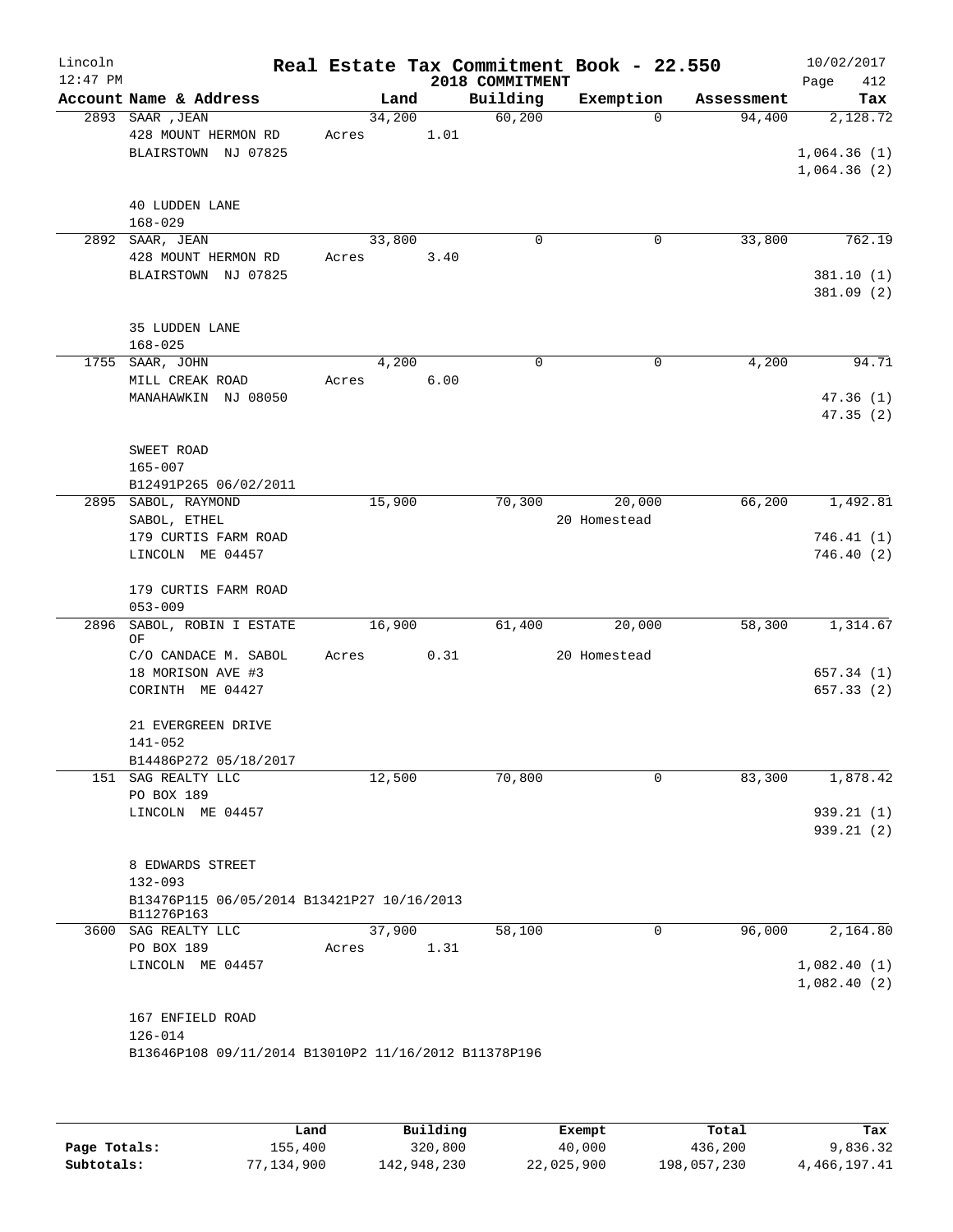| Lincoln<br>$12:47$ PM |                                               |       |        |               |                             | Real Estate Tax Commitment Book - 22.550 |                        | 10/02/2017         |
|-----------------------|-----------------------------------------------|-------|--------|---------------|-----------------------------|------------------------------------------|------------------------|--------------------|
|                       | Account Name & Address                        |       | Land   |               | 2018 COMMITMENT<br>Building | Exemption                                |                        | Page<br>413<br>Tax |
|                       | 1462 SAG REALTY LLC                           |       | 16,100 |               | 65,500                      | 0                                        | Assessment<br>81,600   | 1,840.08           |
|                       | PO BOX 189                                    | Acres |        | 0.54          |                             |                                          |                        |                    |
|                       | LINCOLN ME 04457                              |       |        |               |                             |                                          |                        | 920.04(1)          |
|                       |                                               |       |        |               |                             |                                          |                        | 920.04(2)          |
|                       |                                               |       |        |               |                             |                                          |                        |                    |
|                       | 156 ENFIELD ROAD                              |       |        |               |                             |                                          |                        |                    |
|                       | $126 - 041$                                   |       |        |               |                             |                                          |                        |                    |
|                       | B14484P102 05/16/2017 B14449P218 04/05/2017   |       |        |               |                             |                                          |                        |                    |
|                       | B14317P320 10/24/2016 B14053P264 01/11/2016   |       |        |               |                             |                                          |                        |                    |
|                       | B13906P320 07/27/2015 B2168P243               |       |        |               |                             |                                          |                        |                    |
|                       | 2897 SAG REALTY LLC<br>PO BOX 189             |       | 52,700 |               | 63,100                      | 0                                        | 115,800                | 2,611.29           |
|                       | LINCOLN ME 04457-0189                         |       |        |               |                             |                                          |                        | 1,305.65(1)        |
|                       |                                               |       |        |               |                             |                                          |                        | 1,305.64(2)        |
|                       |                                               |       |        |               |                             |                                          |                        |                    |
|                       | 150 WEST BROADWAY                             |       |        |               |                             |                                          |                        |                    |
|                       | $135 - 009$                                   |       |        |               |                             |                                          |                        |                    |
|                       | B9810P9                                       |       |        |               |                             |                                          |                        |                    |
| 2898                  | SAG REALTY LLC                                |       | 50,700 |               | 30,900                      | 0                                        | 81,600                 | 1,840.08           |
|                       | DBA LINCOLN REDEMPTION                        |       |        |               |                             |                                          |                        |                    |
|                       | <b>CENTER</b>                                 |       |        |               |                             |                                          |                        |                    |
|                       | PO BOX 189                                    |       |        |               |                             |                                          |                        | 920.04(1)          |
|                       | LINCOLN ME 04457-0189                         |       |        |               |                             |                                          |                        | 920.04(2)          |
|                       |                                               |       |        |               |                             |                                          |                        |                    |
|                       | 154 WEST BROADWAY                             |       |        |               |                             |                                          |                        |                    |
| 1057                  | $135 - 010$                                   |       |        |               |                             |                                          |                        |                    |
|                       | SAG REALTY LLC                                |       | 51,900 |               | 28,200                      | 0                                        | 80,100                 | 1,806.26           |
|                       | PO BOX 189<br>LINCOLN ME 04457                | Acres |        | 0.78          |                             |                                          |                        | 903.13(1)          |
|                       |                                               |       |        |               |                             |                                          |                        | 903.13(2)          |
|                       |                                               |       |        |               |                             |                                          |                        |                    |
|                       | 160 WEST BROADWAY                             |       |        |               |                             |                                          |                        |                    |
|                       | 135-011                                       |       |        |               |                             |                                          |                        |                    |
|                       | B14437P84 03/23/2017                          |       |        |               |                             |                                          |                        |                    |
| 2899                  | SAGE, GERALD K JR &                           |       | 15,200 |               | 82,300                      | 20,000                                   | 77,500                 | 1,747.63           |
|                       | DARLENE E                                     |       |        |               |                             |                                          |                        |                    |
|                       | 391 TRANSALPINE ROAD<br>LINCOLN ME 04457-9602 | Acres |        | 1.57          |                             | 20 Homestead                             |                        | 873.82 (1)         |
|                       |                                               |       |        |               |                             |                                          |                        | 873.81 (2)         |
|                       |                                               |       |        |               |                             |                                          |                        |                    |
|                       | 391 TRANSALPINE ROAD                          |       |        |               |                             |                                          |                        |                    |
|                       | $026 - 010$                                   |       |        |               |                             |                                          |                        |                    |
|                       | B6045P58                                      |       |        |               |                             |                                          |                        |                    |
| 2901                  | SALISBURY, ROBERT L. JR                       |       | 52,900 |               | 30, 300                     | 0                                        | 83,200                 | 1,876.16           |
|                       | 74 MT. PLEASANT AVENUE                        | Acres |        | 0.63          |                             |                                          |                        |                    |
|                       | SKOWHEGAN ME 04976                            |       |        |               |                             |                                          |                        | 938.08 (1)         |
|                       |                                               |       |        |               |                             |                                          |                        | 938.08 (2)         |
|                       |                                               |       |        |               |                             |                                          |                        |                    |
|                       | 202 MCGREGOR ROAD                             |       |        |               |                             |                                          |                        |                    |
|                       | $112 - 014$                                   |       |        |               |                             |                                          |                        |                    |
|                       | 792 SALVI, LEO P                              |       | 50,000 |               | 115,000                     | 20,000                                   | 145,000                | 3,269.75           |
|                       | 77 KIMBALL DRIVE                              | Acres |        | 2.29          |                             | 20 Homestead                             |                        |                    |
|                       | LINCOLN ME 04457                              |       |        |               |                             |                                          |                        | 1,634.88(1)        |
|                       |                                               |       |        |               |                             |                                          |                        | 1,634.87(2)        |
|                       | 77 KIMBALL LANE                               |       |        |               |                             |                                          |                        |                    |
|                       | $153 - 017$                                   |       |        |               |                             |                                          |                        |                    |
|                       | B14516P109 06/16/2017 B13613P160 08/13/2014   |       |        |               |                             |                                          |                        |                    |
|                       |                                               |       |        |               |                             |                                          |                        |                    |
|                       |                                               | Land  |        | Building      |                             | Exempt                                   | Total                  | Tax                |
| Page Totals:          | 289,500                                       |       |        | 415,300       |                             | 40,000                                   | 664,800<br>198,722,030 | 14,991.25          |
| Subtotals:            | 77, 424, 400                                  |       |        | 143, 363, 530 |                             | 22,065,900                               |                        | 4,481,188.66       |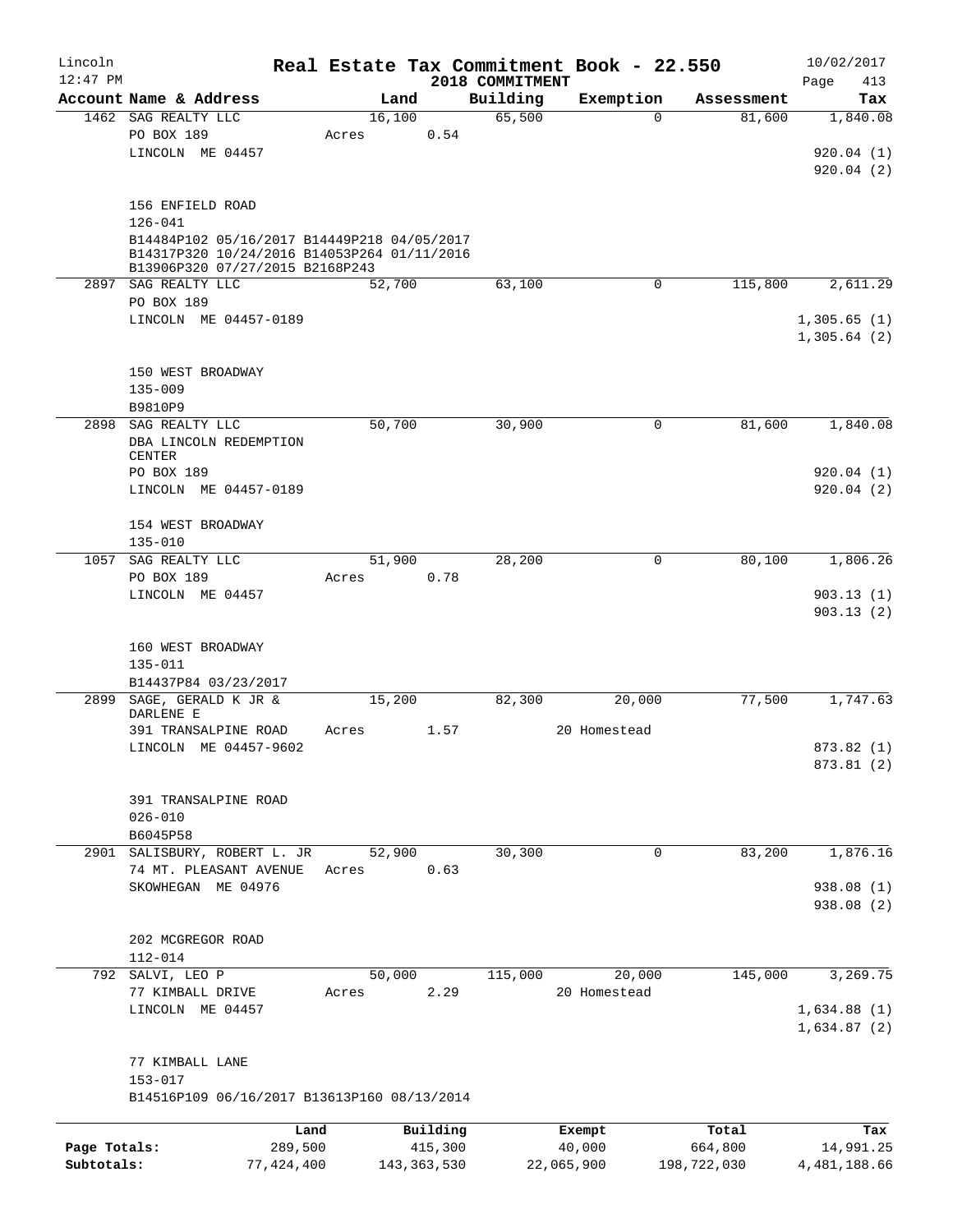| Lincoln      |                                                                    |       |             |                 | Real Estate Tax Commitment Book - 22.550 |             | 10/02/2017             |
|--------------|--------------------------------------------------------------------|-------|-------------|-----------------|------------------------------------------|-------------|------------------------|
| $12:47$ PM   |                                                                    |       |             | 2018 COMMITMENT |                                          |             | 414<br>Page            |
|              | Account Name & Address                                             |       | Land        | Building        | Exemption                                | Assessment  | Tax                    |
|              | 2902 SAMBIDES, NICHOLAS                                            |       | 14,500      | 82,100          | 20,000                                   | 76,600      | 1,727.33               |
|              | 61 CENTER POND DRIVE<br>LINCOLN ME 04457-9415                      | Acres | 0.90        |                 | 20 Homestead                             |             | 863.67(1)              |
|              |                                                                    |       |             |                 |                                          |             | 863.66(2)              |
|              |                                                                    |       |             |                 |                                          |             |                        |
|              | 61 CENTER POND DRIVE                                               |       |             |                 |                                          |             |                        |
|              | $153 - 020$                                                        |       |             |                 |                                          |             |                        |
|              | 2903 SANDBOX MATERIALS INC                                         |       | 18,000      | 53,200          | 0                                        | 71,200      | 1,605.56               |
|              | 255 RIDGE ROAD                                                     | Acres | 0.39        |                 |                                          |             |                        |
|              | MARSHFIELD ME                                                      |       |             |                 |                                          |             | 802.78(1)              |
|              | 04654-5116                                                         |       |             |                 |                                          |             | 802.78(2)              |
|              |                                                                    |       |             |                 |                                          |             |                        |
|              | 841 WEST BROADWAY                                                  |       |             |                 |                                          |             |                        |
|              | $121 - 016$                                                        |       |             |                 |                                          |             |                        |
|              | B8158P178                                                          |       |             |                 |                                          |             |                        |
|              | 2976 SANDERS, JAMES                                                |       | 6,500       | 37,700          | 0                                        | 44,200      | 996.71                 |
|              | PO BOX 7872                                                        | Acres | 0.14        |                 |                                          |             |                        |
|              | PORTLAND ME 04112                                                  |       |             |                 |                                          |             | 498.36 (1)             |
|              |                                                                    |       |             |                 |                                          |             | 498.35(2)              |
|              |                                                                    |       |             |                 |                                          |             |                        |
|              | 15 GRINDLE STREET                                                  |       |             |                 |                                          |             |                        |
|              | $141 - 006$                                                        |       |             |                 |                                          |             |                        |
|              | B14556P233 07/25/2017 B14382P7 01/06/2017 B14111P277<br>03/31/2016 |       |             |                 |                                          |             |                        |
|              | 2904 SANDERSON, BYRON B &                                          |       | 28,100      | 93,100          | 20,000                                   | 101,200     | 2,282.06               |
|              | LYNN M                                                             |       |             |                 |                                          |             |                        |
|              | PO BOX 261                                                         | Acres | 0.91        |                 | 20 Homestead                             |             |                        |
|              | LINCOLN ME 04457-0261                                              |       |             |                 |                                          |             | 1, 141.03(1)           |
|              |                                                                    |       |             |                 |                                          |             | 1, 141.03(2)           |
|              | 15 MOUNTAINVIEW DRIVE                                              |       |             |                 |                                          |             |                        |
|              | 127-017                                                            |       |             |                 |                                          |             |                        |
|              | 1649 SANTOS, NATHAN                                                |       | 7,700       | $\Omega$        | $\Omega$                                 | 7,700       | 173.64                 |
|              | 297 AIRLINE ROAD                                                   | Acres | 1.69        |                 |                                          |             |                        |
|              | AMHERST ME 04605                                                   |       |             |                 |                                          |             | 86.82(1)               |
|              |                                                                    |       |             |                 |                                          |             | 86.82(2)               |
|              |                                                                    |       |             |                 |                                          |             |                        |
|              | FOLSOM POND ROAD                                                   |       |             |                 |                                          |             |                        |
|              | $040 - 005$                                                        |       |             |                 |                                          |             |                        |
|              | B12869P7 07/03/2012                                                |       |             |                 |                                          |             |                        |
|              | 2906 SASSO, MICHAEL S                                              |       | 14,400      | 45,900          | $\mathbf{0}$                             | 60,300      | 1,359.77               |
|              | SASSO, RACHEL F                                                    | Acres | 10.13       |                 |                                          |             |                        |
|              | C/O SCOTT SASSO<br>PO BOX 4284                                     |       |             |                 |                                          |             | 679.89(1)<br>679.88(2) |
|              | BRICK NJ 08723                                                     |       |             |                 |                                          |             |                        |
|              | 283 FOLSOM POND ROAD                                               |       |             |                 |                                          |             |                        |
|              | $039 - 006$                                                        |       |             |                 |                                          |             |                        |
|              | B7753P280                                                          |       |             |                 |                                          |             |                        |
|              | 3833 SAUCEDO, PAMELA A                                             |       | 11,600      | 0               | 0                                        | 11,600      | 261.58                 |
|              | 6 CHASE COURT                                                      | Acres | 7.51        |                 |                                          |             |                        |
|              | FREEPORT ME 04032                                                  |       |             |                 |                                          |             | 130.79(1)              |
|              |                                                                    |       |             |                 |                                          |             | 130.79(2)              |
|              |                                                                    |       |             |                 |                                          |             |                        |
|              | 582 HALF TOWNSHIP ROAD                                             |       |             |                 |                                          |             |                        |
|              | $053 - 019$                                                        |       |             |                 |                                          |             |                        |
|              | B13495P251 04/01/2014                                              |       |             |                 |                                          |             |                        |
|              |                                                                    |       |             |                 |                                          |             |                        |
|              |                                                                    | Land  | Building    |                 | Exempt                                   | Total       | Tax                    |
| Page Totals: | 100,800                                                            |       | 312,000     |                 | 40,000                                   | 372,800     | 8,406.65               |
| Subtotals:   | 77,525,200                                                         |       | 143,675,530 |                 | 22,105,900                               | 199,094,830 | 4, 489, 595.31         |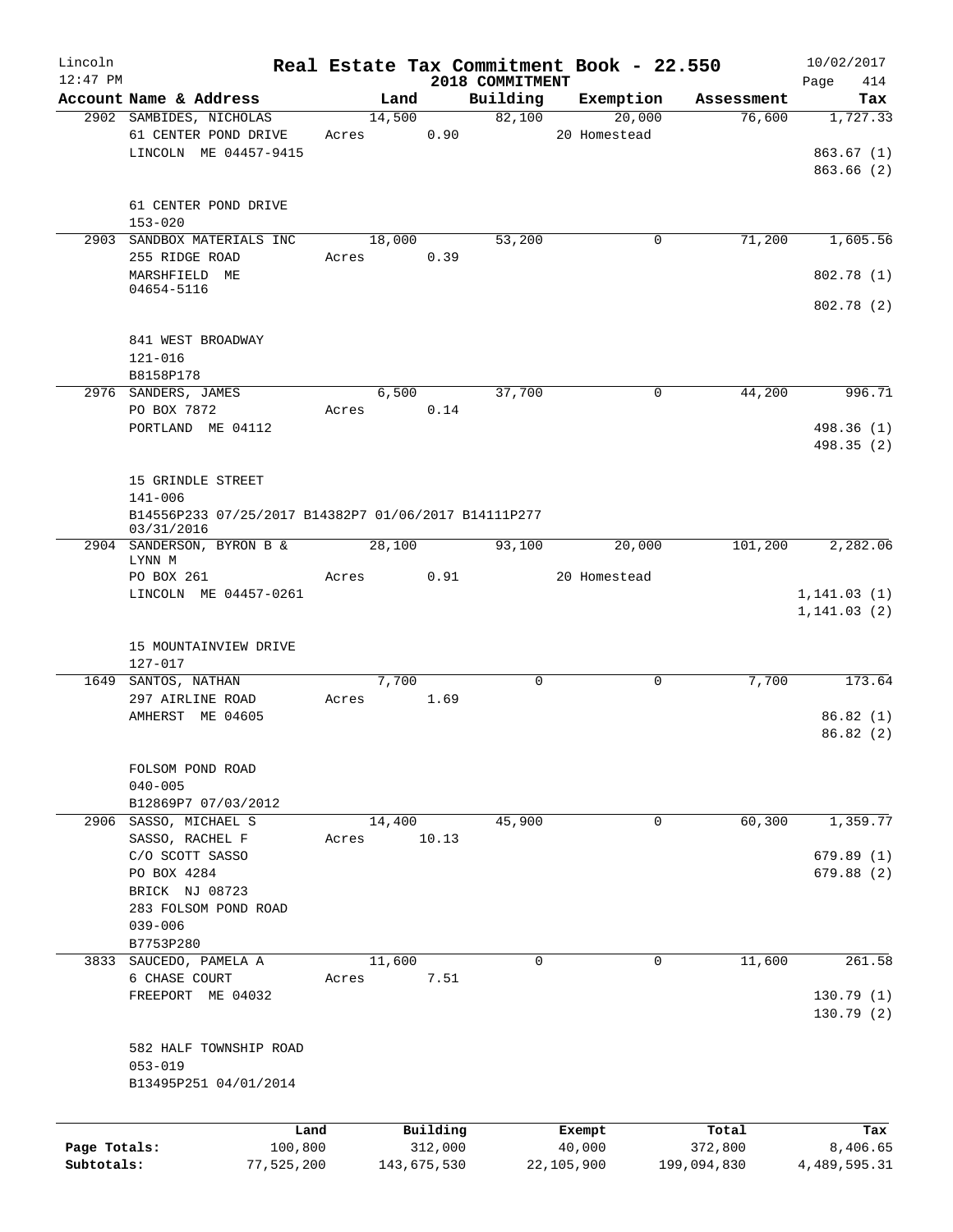| Lincoln<br>$12:47$ PM |                                             | Real Estate Tax Commitment Book - 22.550 | 2018 COMMITMENT |              |            | 10/02/2017<br>415 |
|-----------------------|---------------------------------------------|------------------------------------------|-----------------|--------------|------------|-------------------|
|                       | Account Name & Address                      | Land                                     | Building        | Exemption    | Assessment | Page<br>Tax       |
|                       | 2907 SAUCIER, ALLEN D                       | 27,900                                   | 35,500          | $\Omega$     | 63,400     | 1,429.67          |
|                       | DANIELSON, ELEANOR M                        |                                          |                 |              |            |                   |
|                       | 86 PARTRIDGE LANE                           |                                          |                 |              |            | 714.84(1)         |
|                       | AUBURN ME 04210                             |                                          |                 |              |            | 714.83(2)         |
|                       | 329 EGG POND ROAD                           |                                          |                 |              |            |                   |
|                       | $077 - 011$                                 |                                          |                 |              |            |                   |
|                       | 2908 SAUNDERS, CLAUD                        | 29,400                                   | 99,100          | 26,000       | 102,500    | 2,311.38          |
|                       | SAUNDERS, MARCIA                            | 2.18<br>Acres                            |                 | 20 Homestead |            |                   |
|                       | 333 MAIN STREET                             |                                          |                 | 07 Veteran   |            | 1, 155.69(1)      |
|                       | LINCOLN ME 04457-1704                       |                                          |                 |              |            | 1, 155.69(2)      |
|                       | 333 MAIN STREET                             |                                          |                 |              |            |                   |
|                       | $151 - 026$                                 |                                          |                 |              |            |                   |
|                       | 1309 SAVAGE, BRIAN                          | 23,400                                   | $\Omega$        | $\mathbf 0$  | 23,400     | 527.67            |
|                       | SAVAGE, ANDREA                              | 28.89<br>Acres                           |                 |              |            |                   |
|                       | 2 WHALEN STREET                             |                                          |                 |              |            | 263.84(1)         |
|                       | LINCOLN ME 04457                            |                                          |                 |              |            | 263.83(2)         |
|                       | 131 MILLETT MALLETT                         |                                          |                 |              |            |                   |
|                       | ROAD                                        |                                          |                 |              |            |                   |
|                       | $004 - 035$                                 |                                          |                 |              |            |                   |
|                       | B14287P179 09/26/2016 B13637P209 09/08/2014 |                                          |                 |              |            |                   |
|                       | 2910 SAVAGE, BRIAN A JR                     | 12,500                                   | 53,400          | 20,000       | 45,900     | 1,035.05          |
|                       | 2 WHALEN STREET                             |                                          |                 | 20 Homestead |            |                   |
|                       | LINCOLN ME 04457                            |                                          |                 |              |            | 517.53(1)         |
|                       |                                             |                                          |                 |              |            | 517.52(2)         |
|                       | 2 WHALEN STREET                             |                                          |                 |              |            |                   |
|                       | 139-156                                     |                                          |                 |              |            |                   |
|                       | 2911 SAVAGE, BRIAN SR                       | 9,000                                    | 33,500          | 20,000       | 22,500     | 507.38            |
|                       | SAVAGE, THERESA                             |                                          |                 | 20 Homestead |            |                   |
|                       | 24 HAYNES STREET                            |                                          |                 |              |            | 253.69(1)         |
|                       | LINCOLN ME 04457                            |                                          |                 |              |            | 253.69(2)         |
|                       | 24 HAYNES STREET                            |                                          |                 |              |            |                   |
|                       | $141 - 024$                                 |                                          |                 |              |            |                   |
|                       | 3894 SAVAGE, CHARLES D SR                   | 32,000                                   | 0               | 0            | 32,000     | 721.60            |
|                       | 305 MOHAWK ROAD                             | 5.10<br>Acres                            |                 |              |            |                   |
|                       | WEST ENFIELD ME 04493                       |                                          |                 |              |            | 360.80(1)         |
|                       |                                             |                                          |                 |              |            | 360.80(2)         |
|                       | WHISPERING PINE LANE                        |                                          |                 |              |            |                   |
|                       | $060 - 003$                                 |                                          |                 |              |            |                   |
|                       | B13973P213 10/02/2015                       |                                          |                 |              |            |                   |
|                       | 2915 SAVAGE, GINNY                          | 55,000                                   | 43,300          | 0            | 98,300     | 2,216.67          |
|                       | 461 COMMERCIAL STREET                       |                                          |                 |              |            |                   |
|                       | ROCKPORT ME 04856                           |                                          |                 |              |            | 1, 108.34(1)      |
|                       |                                             |                                          |                 |              |            | 1, 108.33(2)      |
|                       | 276 MCGREGOR ROAD                           |                                          |                 |              |            |                   |
|                       | $117 - 003$                                 |                                          |                 |              |            |                   |
|                       | B11582P345                                  |                                          |                 |              |            |                   |
|                       |                                             |                                          |                 |              |            |                   |

|              | Land       | Building    | Exempt     | Total       | Tax          |
|--------------|------------|-------------|------------|-------------|--------------|
| Page Totals: | 189,200    | 264,800     | 66,000     | 388,000     | 8,749.42     |
| Subtotals:   | 77,714,400 | 143,940,330 | 22,171,900 | 199,482,830 | 4,498,344.73 |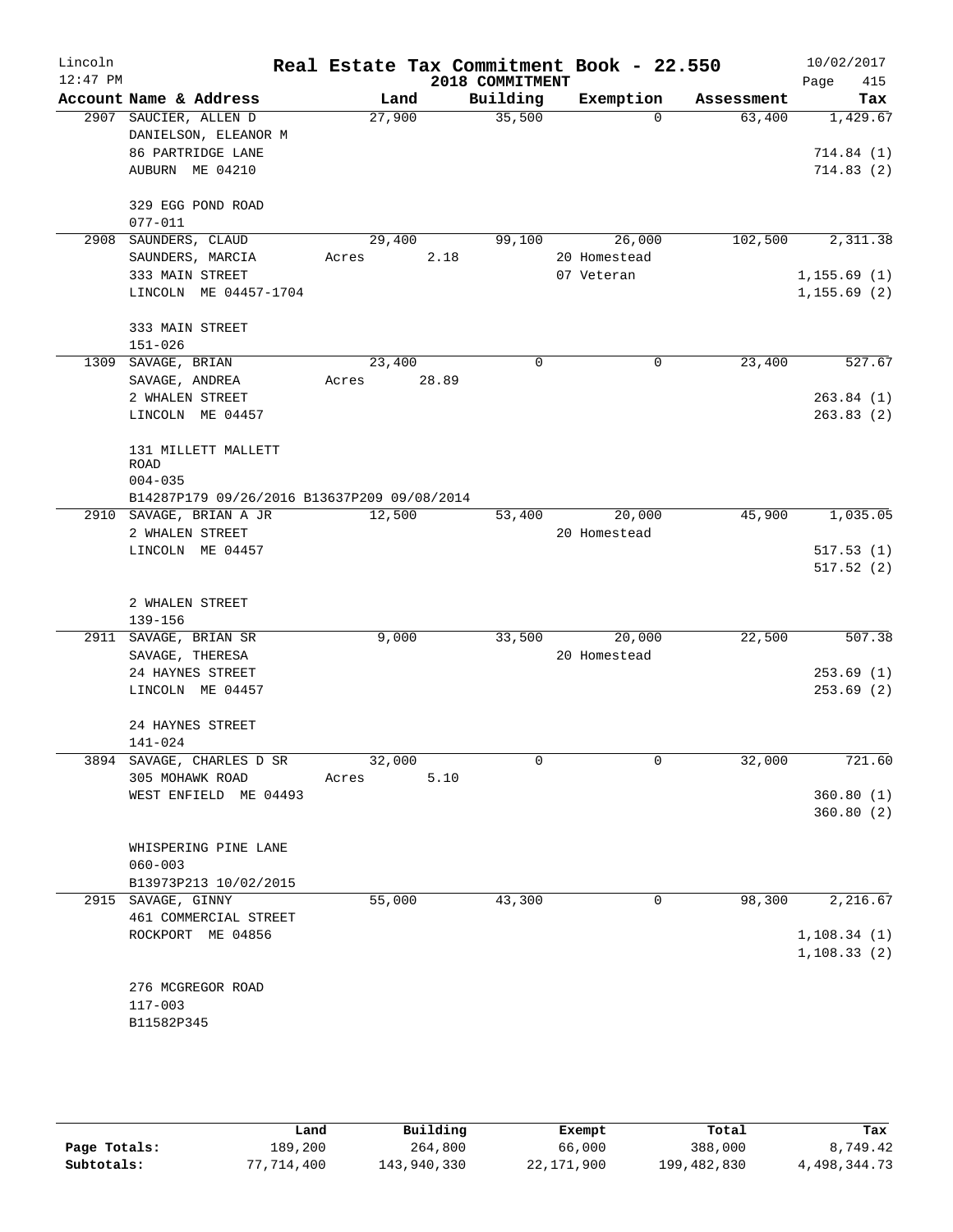| Lincoln<br>$12:47$ PM |                                                                     |       |             |       | 2018 COMMITMENT | Real Estate Tax Commitment Book - 22.550 |                               | 10/02/2017<br>416<br>Page |
|-----------------------|---------------------------------------------------------------------|-------|-------------|-------|-----------------|------------------------------------------|-------------------------------|---------------------------|
|                       | Account Name & Address                                              |       | Land        |       |                 |                                          | Building Exemption Assessment | Tax                       |
|                       | 2916 SAVAGE, LINWOOD E JR                                           |       |             |       | 6,600<br>59,200 | 20,000                                   | 45,800                        | 1,032.79                  |
|                       | SAVAGE, LEISA                                                       |       | Acres 0.17  |       |                 | 20 Homestead                             |                               |                           |
|                       | 105 MAIN STREET                                                     |       |             |       |                 |                                          |                               | 516.40(1)                 |
|                       | LINCOLN ME 04457                                                    |       |             |       |                 |                                          |                               | 516.39(2)                 |
|                       | 105 MAIN STREET                                                     |       |             |       |                 |                                          |                               |                           |
|                       | 139-083                                                             |       |             |       |                 |                                          |                               |                           |
|                       | 2917 SAVAGE, MILDRED                                                |       | 21,900      |       |                 | 15,500 26,000                            | 11,400                        | 257.07                    |
|                       | 22 MORGAN STREET                                                    |       |             |       |                 | 06 Veteran                               |                               |                           |
|                       | LINCOLN ME 04457-1621                                               |       |             |       |                 | 20 Homestead                             |                               | 128.54(1)                 |
|                       |                                                                     |       |             |       |                 |                                          |                               | 128.53(2)                 |
|                       |                                                                     |       |             |       |                 |                                          |                               |                           |
|                       | 22 MORGAN STREET                                                    |       |             |       |                 |                                          |                               |                           |
|                       | $140 - 016$                                                         |       |             |       |                 |                                          |                               |                           |
|                       | 2918 SAVAGE, RICHARD                                                |       | 23,000      |       | 9,800           | 0                                        | 32,800                        | 739.64                    |
|                       | MURPHY, JOE                                                         |       | Acres 58.00 |       |                 |                                          |                               |                           |
|                       | 80 LEMAY ROAD                                                       |       |             |       |                 |                                          |                               | 369.82(1)                 |
|                       | ENFIELD ME 04493                                                    |       |             |       |                 |                                          |                               | 369.82(2)                 |
|                       |                                                                     |       |             |       |                 |                                          |                               |                           |
|                       | FOLSOM POND ROAD                                                    |       |             |       |                 |                                          |                               |                           |
|                       | $041 - 008$<br>B11119P151                                           |       |             |       |                 |                                          |                               |                           |
|                       | 2649 SAVAGE, SUSAN                                                  |       |             | 9,000 | 36,600          | 0                                        | 45,600                        | 1,028.28                  |
|                       | 298 DODLIN ROAD                                                     |       | Acres 0.14  |       |                 |                                          |                               |                           |
|                       | WEST ENFIELD ME 04493                                               |       |             |       |                 |                                          |                               | 514.14(1)                 |
|                       |                                                                     |       |             |       |                 |                                          |                               | 514.14(2)                 |
|                       | 18 LAKEVIEW STREET<br>$139 - 228$<br>B14027P123 12/03/2015 B2811P15 |       |             |       |                 |                                          |                               |                           |
|                       | 2919 SAVAGE, VICTOR W                                               |       | 17,600      |       | 52,300          | $\mathbf 0$                              | 69,900                        | 1,576.25                  |
|                       | SAVAGE, LYCIA M                                                     |       | Acres 0.69  |       |                 |                                          |                               |                           |
|                       | 62 LEE ROAD APT A                                                   |       |             |       |                 |                                          |                               | 788.13(1)                 |
|                       | LINCOLN ME 04457                                                    |       |             |       |                 |                                          |                               | 788.12 (2)                |
|                       | 725 WEST BROADWAY                                                   |       |             |       |                 |                                          |                               |                           |
|                       | $124 - 005$                                                         |       |             |       |                 |                                          |                               |                           |
|                       | B14483P106 05/15/2017 B11882P279                                    |       |             |       |                 |                                          |                               |                           |
|                       | 2920 SAVAGE, WILLIAM J<br>181 MAIN STREET                           |       | 16,500      |       | 9,700           | 20,000<br>20 Homestead                   | 6,200                         | 139.81                    |
|                       | LINCOLN ME 04457-1619                                               |       |             |       |                 |                                          |                               | 69.91(1)                  |
|                       |                                                                     |       |             |       |                 |                                          |                               | 69.90(2)                  |
|                       |                                                                     |       |             |       |                 |                                          |                               |                           |
|                       | 181 MAIN STREET                                                     |       |             |       |                 |                                          |                               |                           |
|                       | 141-105                                                             |       |             |       |                 |                                          |                               |                           |
|                       | B8993P212                                                           |       |             |       |                 |                                          |                               |                           |
|                       | 3302 SAWYER, LYNN                                                   |       | 99,600      |       | 115,400         | 0                                        | 215,000                       | 4,848.25                  |
|                       | PO BOX 6236                                                         | Acres |             | 1.27  |                 |                                          |                               |                           |
|                       | HERMON ME 04402                                                     |       |             |       |                 |                                          |                               | 2,424.13(1)               |
|                       |                                                                     |       |             |       |                 |                                          |                               | 2,424.12(2)               |
|                       |                                                                     |       |             |       |                 |                                          |                               |                           |
|                       | 32 MARSH ROAD                                                       |       |             |       |                 |                                          |                               |                           |
|                       | $103 - 017$<br>B13603P26 12/19/2013 B13499P311 04/07/2014           |       |             |       |                 |                                          |                               |                           |
|                       |                                                                     |       |             |       |                 |                                          |                               |                           |
|                       |                                                                     |       |             |       |                 |                                          |                               |                           |
|                       |                                                                     |       |             |       |                 |                                          |                               |                           |

|              | Land       | Building    | Exempt       | Total       | Tax          |
|--------------|------------|-------------|--------------|-------------|--------------|
| Page Totals: | 194,200    | 298,500     | 66,000       | 426,700     | 9,622.09     |
| Subtotals:   | 77,908,600 | 144,238,830 | 22, 237, 900 | 199,909,530 | 4,507,966.82 |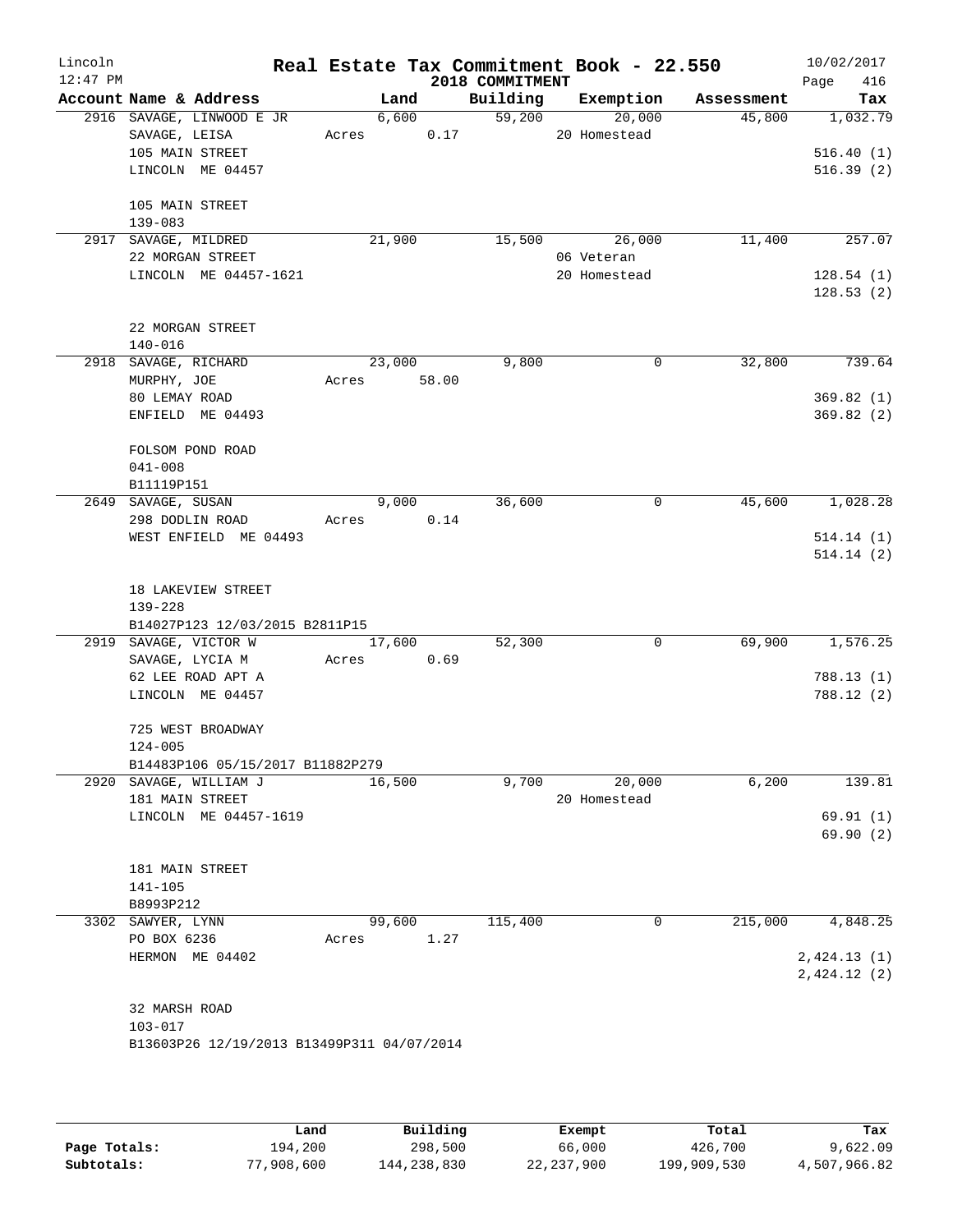| Lincoln<br>$12:47$ PM |                                             |        |      |                             | Real Estate Tax Commitment Book - 22.550 |            | 10/02/2017         |
|-----------------------|---------------------------------------------|--------|------|-----------------------------|------------------------------------------|------------|--------------------|
|                       | Account Name & Address                      | Land   |      | 2018 COMMITMENT<br>Building | Exemption                                | Assessment | Page<br>417<br>Tax |
|                       | 2922 SAWYER, SCOTT W                        | 20,300 |      | 102,800                     | 20,000                                   | 103,100    | 2,324.91           |
|                       | SAWYER, SHARI L                             | Acres  | 3.41 |                             | 20 Homestead                             |            |                    |
|                       | 1083 WEST BROADWAY                          |        |      |                             |                                          |            | 1,162.46(1)        |
|                       | LINCOLN ME 04457                            |        |      |                             |                                          |            | 1, 162.45(2)       |
|                       |                                             |        |      |                             |                                          |            |                    |
|                       | 1083 WEST BROADWAY                          |        |      |                             |                                          |            |                    |
|                       | $022 - 001$                                 |        |      |                             |                                          |            |                    |
|                       | B9013P312                                   |        |      |                             |                                          |            |                    |
|                       | 2923 SBA PROPERTIES INC                     | 9,300  |      | $\Omega$                    | 0                                        | 9,300      | 209.72             |
|                       | ATTN TAX DEPARTMENT                         | Acres  | 1.00 |                             |                                          |            |                    |
|                       | SITE ID: ME07333                            |        |      |                             |                                          |            | 104.86(1)          |
|                       | 8051 CONGRESS AVENUE                        |        |      |                             |                                          |            | 104.86(2)          |
|                       | BOCA RATON FL                               |        |      |                             |                                          |            |                    |
|                       | 33487-1307                                  |        |      |                             |                                          |            |                    |
|                       | 50 TOWER ROAD                               |        |      |                             |                                          |            |                    |
|                       | $093 - 020$                                 |        |      |                             |                                          |            |                    |
|                       | 2925 SCANLON, JANE                          | 17,400 |      | 90,100                      | 20,000                                   | 87,500     | 1,973.13           |
|                       | 12 TIBBETTS DRIVE                           |        |      |                             | 20 Homestead                             |            |                    |
|                       | LINCOLN ME 04457-1112                       |        |      |                             |                                          |            | 986.57 (1)         |
|                       |                                             |        |      |                             |                                          |            | 986.56(2)          |
|                       |                                             |        |      |                             |                                          |            |                    |
|                       | 12 TIBBETTS DRIVE                           |        |      |                             |                                          |            |                    |
|                       | $127 - 038$                                 |        |      |                             |                                          |            |                    |
|                       | 2927 SCANLON, SUE CONNIE                    | 2,400  |      | 0                           | 0                                        | 2,400      | $\overline{54.12}$ |
|                       | SCANLON, JANE                               |        |      |                             |                                          |            |                    |
|                       | SLIPPER RIDGE                               |        |      |                             |                                          |            | 27.06(1)           |
|                       | LEE ME 04455                                |        |      |                             |                                          |            | 27.06(2)           |
|                       |                                             |        |      |                             |                                          |            |                    |
|                       | MOHAWK ROAD                                 |        |      |                             |                                          |            |                    |
|                       | $118 - 007$                                 |        |      |                             |                                          |            |                    |
|                       | 2926 SCANLON, SUE I                         | 53,200 |      | 95,700                      | 20,000                                   | 128,900    | 2,906.70           |
|                       | 42 FLANDERS DRIVE                           | Acres  | 1.20 |                             | 20 Homestead                             |            |                    |
|                       | LINCOLN ME 04457-9607                       |        |      |                             |                                          |            | 1,453.35(1)        |
|                       |                                             |        |      |                             |                                          |            | 1,453.35(2)        |
|                       |                                             |        |      |                             |                                          |            |                    |
|                       | 42 FLANDERS DRIVE                           |        |      |                             |                                          |            |                    |
|                       | $110 - 010$                                 |        |      |                             |                                          |            |                    |
|                       | 2928 SCHAUB, LAWRENCE H                     | 58,500 |      | 156,700                     | 0                                        |            | 215,200 4,852.76   |
|                       | SCHAUB, BETTIE L                            | Acres  | 2.03 |                             |                                          |            |                    |
|                       | 156 WHISPERING OAKS                         |        |      |                             |                                          |            | 2,426.38(1)        |
|                       | DRIVE                                       |        |      |                             |                                          |            |                    |
|                       | WEST CHESTER PA 19382                       |        |      |                             |                                          |            | 2,426.38(2)        |
|                       |                                             |        |      |                             |                                          |            |                    |
|                       | 301 WHITE POINT ESTATES                     |        |      |                             |                                          |            |                    |
|                       | ROAD                                        |        |      |                             |                                          |            |                    |
|                       | $057 - 024$                                 |        |      |                             |                                          |            |                    |
|                       | 2930 SCHICK, JEFFREY E                      | 16,900 |      | 34,100                      | 20,000                                   | 31,000     | 699.05             |
|                       | 652 MAIN STREET                             | Acres  | 0.62 |                             | 20 Homestead                             |            |                    |
|                       | LINCOLN ME 04457-9534                       |        |      |                             |                                          |            | 349.53(1)          |
|                       |                                             |        |      |                             |                                          |            | 349.52(2)          |
|                       |                                             |        |      |                             |                                          |            |                    |
|                       | 652 MAIN STREET                             |        |      |                             |                                          |            |                    |
|                       | $080 - 006$                                 |        |      |                             |                                          |            |                    |
|                       | B14417P158 02/13/2017 B12249P332 09/14/2010 |        |      |                             |                                          |            |                    |
|                       |                                             |        |      |                             |                                          |            |                    |

|              | Land       | Building    | Exempt     | Total       | Tax          |
|--------------|------------|-------------|------------|-------------|--------------|
| Page Totals: | 178,000    | 479,400     | 80,000     | 577,400     | 13,020.39    |
| Subtotals:   | 78,086,600 | 144,718,230 | 22,317,900 | 200,486,930 | 4,520,987.21 |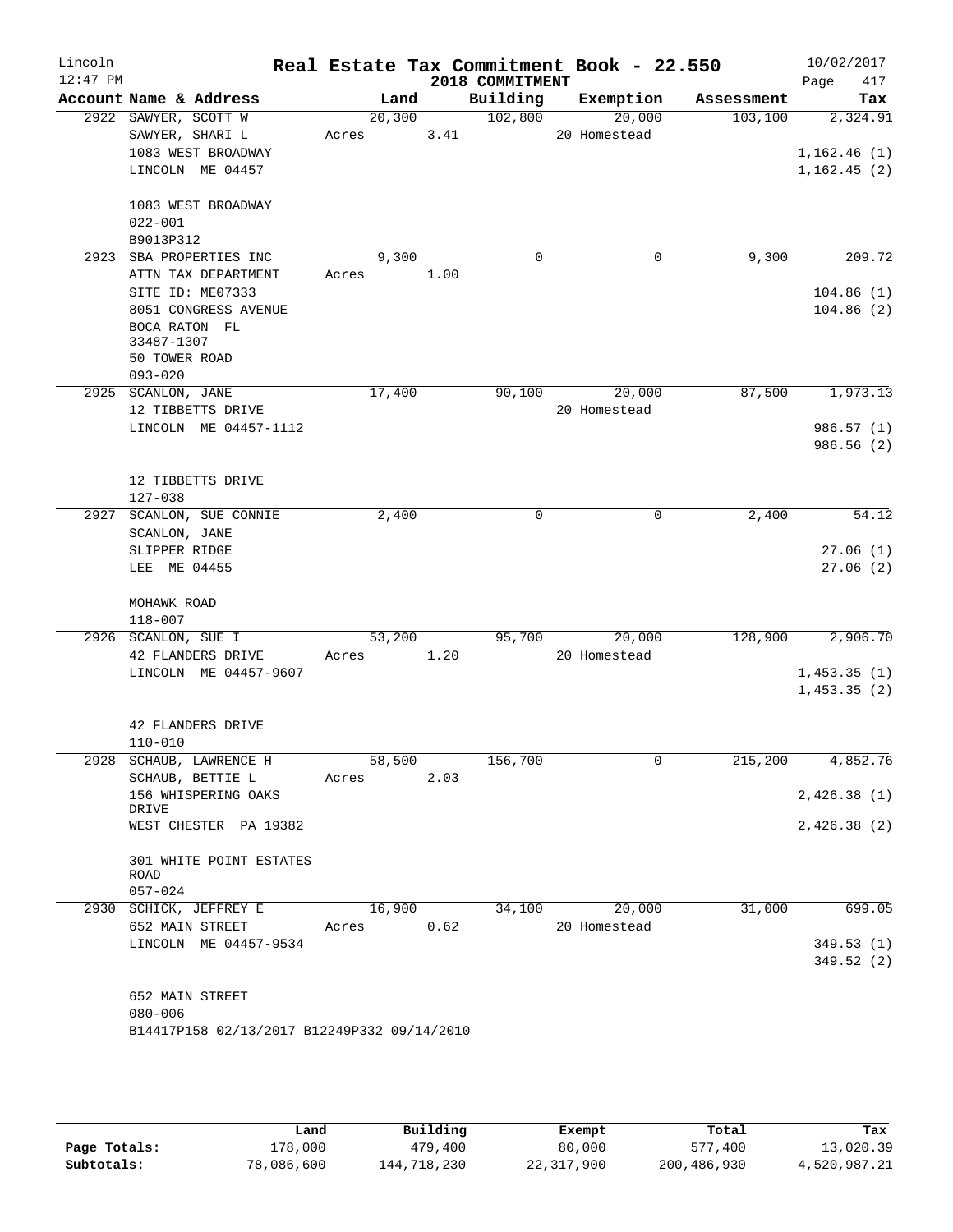| Lincoln      |                                                                    |         |               |                 | Real Estate Tax Commitment Book - 22.550 |               | 10/02/2017   |
|--------------|--------------------------------------------------------------------|---------|---------------|-----------------|------------------------------------------|---------------|--------------|
| $12:47$ PM   |                                                                    |         |               | 2018 COMMITMENT |                                          |               | Page<br>418  |
|              | Account Name & Address                                             |         | Land          | Building        | Exemption                                | Assessment    | Tax          |
|              | 2929 SCHICK, JEFFREY E                                             |         | 39,600        | 34,100          | $\Omega$                                 | 73,700        | 1,661.94     |
|              | 652 MAIN STREET                                                    | Acres   | 58.60         |                 |                                          |               |              |
|              | LINCOLN ME 04457                                                   |         |               |                 |                                          |               | 830.97 (1)   |
|              |                                                                    |         |               |                 |                                          |               | 830.97 (2)   |
|              | 658 MAIN STREET                                                    |         |               |                 |                                          |               |              |
|              | $080 - 007$                                                        |         |               |                 |                                          |               |              |
|              | B14417P159 02/13/2017 B12247P279 07/16/2010                        |         |               |                 |                                          |               |              |
|              | 2931 SCHMIDT, DOUGLAS                                              |         | 63,000        | 0               | 0                                        | 63,000        | 1,420.65     |
|              | 405 LEVENSELLER ROAD                                               | Acres   | 118.83        |                 |                                          |               |              |
|              | HOLDEN ME 04429                                                    |         |               |                 |                                          |               | 710.33(1)    |
|              |                                                                    |         |               |                 |                                          |               | 710.32(2)    |
|              |                                                                    |         |               |                 |                                          |               |              |
|              | BAGLEY MOUNTAIN ROAD                                               |         |               |                 |                                          |               |              |
|              | $093 - 016$                                                        |         |               |                 |                                          |               |              |
|              | B8108P102                                                          |         |               |                 |                                          |               |              |
|              | 2936 SCHOLL, FRED & JANET                                          |         | 40,100        | 28,900          | 0                                        | 69,000        | 1,555.95     |
|              | 92 POE CREEK DRIVE                                                 | Acres   | 2.50          |                 |                                          |               |              |
|              | LITTLETON NC 27850                                                 |         |               |                 |                                          |               | 777.98(1)    |
|              |                                                                    |         |               |                 |                                          |               | 777.97(2)    |
|              |                                                                    |         |               |                 |                                          |               |              |
|              | <b>43 LUDDEN LANE</b>                                              |         |               |                 |                                          |               |              |
|              | $168 - 030$                                                        |         |               |                 |                                          |               |              |
|              | 2426 SCHURMAN, KAYLA H                                             |         | 17,300        | 94,700          | $\mathbf 0$                              | 112,000       | 2,525.60     |
|              | 466 WEST BROADWAY                                                  | Acres   | 3.30          |                 |                                          |               |              |
|              | LINCOLN ME 04457                                                   |         |               |                 |                                          |               | 1,262.80(1)  |
|              |                                                                    |         |               |                 |                                          |               | 1,262.80(2)  |
|              |                                                                    |         |               |                 |                                          |               |              |
|              | 466 WEST BROADWAY                                                  |         |               |                 |                                          |               |              |
|              | $046 - 048$                                                        |         |               |                 |                                          |               |              |
|              |                                                                    |         |               |                 |                                          |               |              |
|              | B13979P50 10/01/2015 B12907P129 08/13/2012 B12727P77<br>02/07/2012 |         |               |                 |                                          |               |              |
|              | 1234 SCHUURMAN, DALE C                                             |         | 52,700        | 146,600         | 0                                        | 199,300       | 4,494.22     |
|              | TRUSTEE                                                            |         |               |                 |                                          |               |              |
|              | SCHUURMAN, DAISY H                                                 | Acres   | 0.52          |                 |                                          |               |              |
|              | <b>TRUSTEE</b>                                                     |         |               |                 |                                          |               |              |
|              | 1114 SPOTSWOOD AVENUE                                              |         |               |                 |                                          |               | 2, 247.11(1) |
|              | NORFOLK VA 23507                                                   |         |               |                 |                                          |               | 2, 247.11(2) |
|              |                                                                    |         |               |                 |                                          |               |              |
|              | 48 FAIR WIND LANE                                                  |         |               |                 |                                          |               |              |
|              | $110 - 020$                                                        |         |               |                 |                                          |               |              |
|              | B13827P81 05/01/2015                                               |         |               |                 |                                          |               |              |
|              | 2943 SCOTT, ERIC                                                   |         | 15,500        | 63,200          | 20,000                                   | 58,700        | 1,323.69     |
|              | SCOTT, SARA                                                        | Acres   | 0.27          |                 | 20 Homestead                             |               |              |
|              | 26 HALE STREET                                                     |         |               |                 |                                          |               | 661.85(1)    |
|              | LINCOLN ME 04457                                                   |         |               |                 |                                          |               | 661.84(2)    |
|              |                                                                    |         |               |                 |                                          |               |              |
|              | 26 HALE STREET                                                     |         |               |                 |                                          |               |              |
|              | $127 - 049$                                                        |         |               |                 |                                          |               |              |
|              | B8380P231                                                          |         |               |                 |                                          |               |              |
|              | 2944 SCOTT, GARY L                                                 |         | 11,400        | 69,900          | 0                                        | 81,300        | 1,833.32     |
|              | MARSTON, SAMANTHA A                                                | Acres   | 0.22          |                 |                                          |               |              |
|              | 939 ROUTE 2                                                        |         |               |                 |                                          |               | 916.66(1)    |
|              | WINN ME 04495                                                      |         |               |                 |                                          |               | 916.66(2)    |
|              |                                                                    |         |               |                 |                                          |               |              |
|              | 16 WILSON STREET                                                   |         |               |                 |                                          |               |              |
|              | $139 - 256$                                                        |         |               |                 |                                          |               |              |
|              |                                                                    |         |               |                 |                                          |               |              |
|              |                                                                    | Land    | Building      |                 | Exempt                                   | Total         | Tax          |
| Page Totals: |                                                                    | 239,600 | 437,400       |                 | 20,000                                   | 657,000       | 14,815.37    |
| Subtotals:   | 78, 326, 200                                                       |         | 145, 155, 630 |                 | 22, 337, 900                             | 201, 143, 930 | 4,535,802.58 |
|              |                                                                    |         |               |                 |                                          |               |              |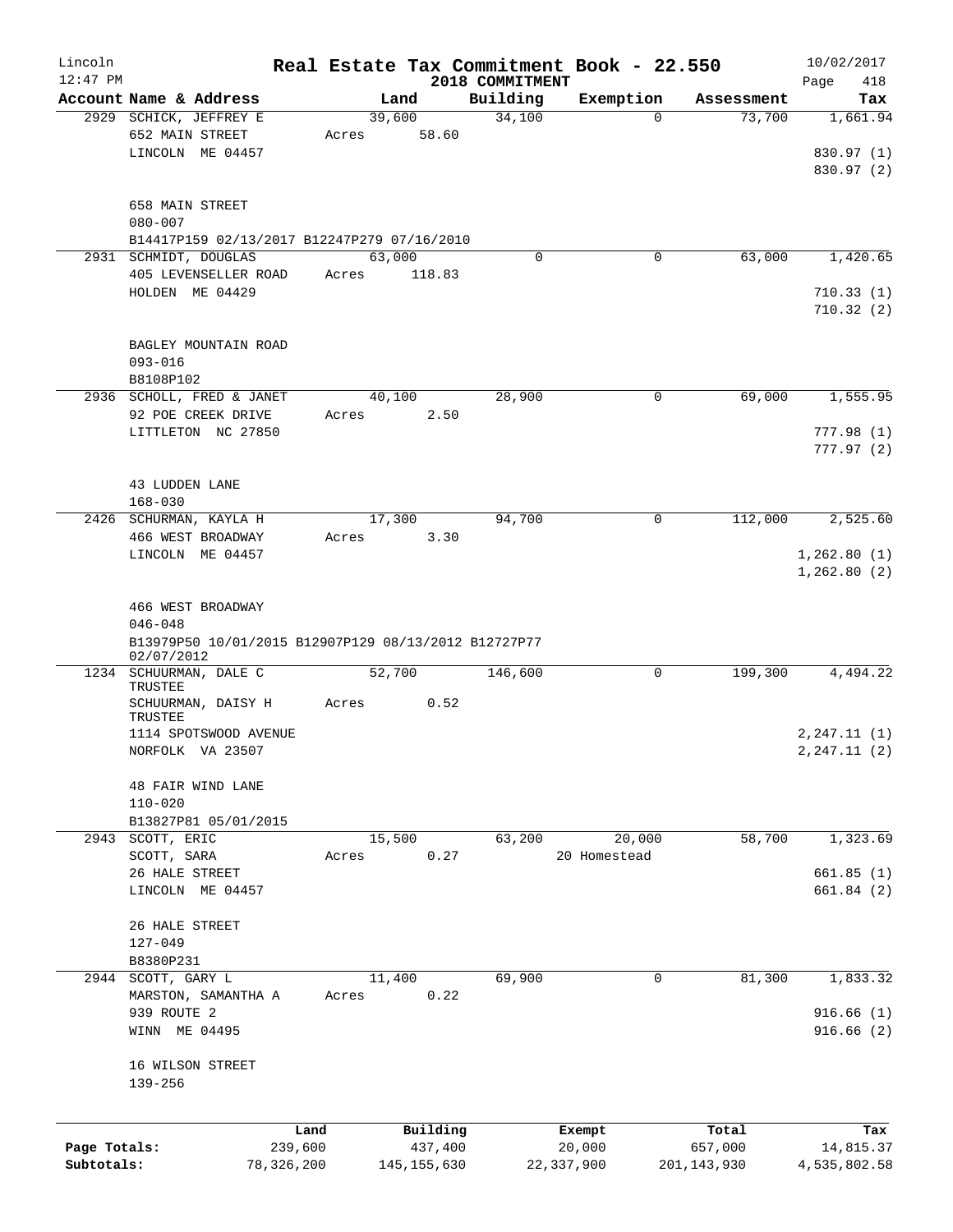| Lincoln<br>$12:47$ PM |                                                                                                  |       |        |                        | 2018 COMMITMENT | Real Estate Tax Commitment Book - 22.550 |            | 10/02/2017<br>Page<br>419           |
|-----------------------|--------------------------------------------------------------------------------------------------|-------|--------|------------------------|-----------------|------------------------------------------|------------|-------------------------------------|
|                       | Account Name & Address                                                                           |       | Land   |                        | Building        | Exemption                                | Assessment | Tax                                 |
|                       | 2947 SCOTT, SEABORN<br>SCOTT, IDELIA TAYLOR<br>343 HIGH ST<br>MEDFORD MA 02155-3629              | Acres | 16,800 | 15.50                  | $\mathbf 0$     | $\Omega$                                 | 16,800     | 378.84<br>189.42 (1)<br>189.42(2)   |
|                       | ENFIELD ROAD<br>$004 - 007$<br>B9319P296                                                         |       |        |                        |                 |                                          |            |                                     |
|                       | 2948 SEANEY, TERRY                                                                               |       | 27,900 |                        | 61,800          | $\mathbf 0$                              | 89,700     | 2,022.74                            |
|                       | 3548 NW 63RD PL<br>GAINESVILLE FL 32653                                                          |       |        |                        |                 |                                          |            | 1,011.37(1)<br>1,011.37(2)          |
|                       | 333 EGG POND ROAD<br>$077 - 010$                                                                 |       |        |                        |                 |                                          |            |                                     |
|                       | 2913 SECRETARY OF HOUSING<br>AND URBAN DEVELOPMENT<br>451 7TH STREET S.W.<br>WASHINGTON DC 20410 | Acres | 14,200 | 1.00                   | 69,000          | 0                                        | 83,200     | 1,876.16<br>938.08(1)<br>938.08 (2) |
|                       | 403 BAGLEY MOUNTAIN<br><b>ROAD</b><br>$094 - 004$<br>B14390P51 01/18/2017 B13457P306 02/10/2014  |       |        |                        |                 |                                          |            |                                     |
|                       | 2949 SEIER, FRANK                                                                                |       | 17,300 |                        | $\mathbf 0$     | $\mathbf 0$                              | 17,300     | 390.12                              |
|                       | SEIER, ELEANOR<br>PO BOX 429<br>BRIDGETON ME 04009                                               | Acres |        | 0.53                   |                 |                                          |            | 195.06(1)<br>195.06(2)              |
|                       | JR DRIVE<br>$125 - 040$                                                                          |       |        |                        |                 |                                          |            |                                     |
|                       | 2950 SEIER, FRANK G &<br>ELEANOR A<br>PO BOX 429                                                 | Acres | 35,800 | 44.00                  | 0               | 0                                        | 35,800     | 807.29                              |
|                       | BRIDGTON ME 04009                                                                                |       |        |                        |                 |                                          |            | 403.65(1)<br>403.64(2)              |
|                       | PHINNEY FARM ROAD<br>$014 - 005$<br>B2233P407                                                    |       |        |                        |                 |                                          |            |                                     |
|                       | 2952 SELLARS, SHELLY                                                                             |       |        | $\mathbf 0$            | 2,200           | 0                                        | 2,200      | 49.61                               |
|                       | PO BOX 332<br>LINCOLN ME 04457                                                                   |       |        |                        |                 |                                          |            | 24.81(1)<br>24.80(2)                |
|                       | 745 MOHAWK ROAD<br>121-024-001-MH0                                                               |       |        |                        |                 |                                          |            |                                     |
|                       | 2953 SEREYKO, KURT S<br>SEREYKO, DEBRA                                                           | Acres | 41,400 | 0.26                   | 26,400          | 0                                        | 67,800     | 1,528.89                            |
|                       | PO BOX 334<br>HOWLAND ME 04448-0334                                                              |       |        |                        |                 |                                          |            | 764.45(1)<br>764.44(2)              |
|                       | 9 CHESLEY LANE<br>$103 - 021$<br>B13972P240 10/01/2015 B13950P69 09/08/2015 B7442P32             |       |        |                        |                 |                                          |            |                                     |
|                       |                                                                                                  |       |        |                        |                 |                                          |            |                                     |
|                       |                                                                                                  |       |        | $D_{11}$ in $A$ in $A$ |                 | Puamoi                                   | Total      |                                     |

|              | Land       | Building    | Exempt     | Total       | Tax          |
|--------------|------------|-------------|------------|-------------|--------------|
| Page Totals: | 153,400    | 159,400     |            | 312,800     | 7,053.65     |
| Subtotals:   | 78,479,600 | 145,315,030 | 22,337,900 | 201,456,730 | 4,542,856.23 |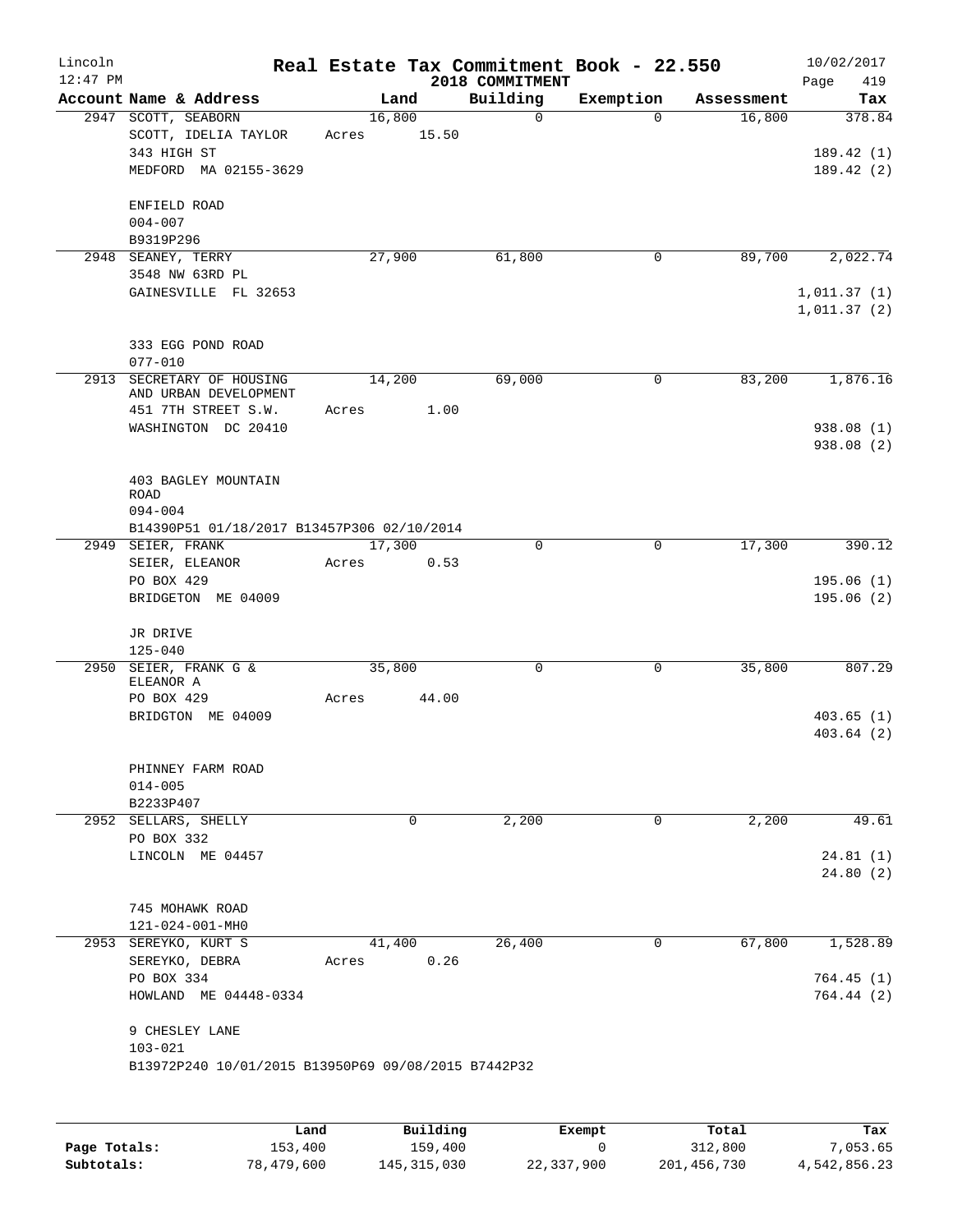| Lincoln<br>$12:47$ PM |                                             |       |             |          | Real Estate Tax Commitment Book - 22.550<br>2018 COMMITMENT |              |             |             | 10/02/2017<br>420<br>Page |
|-----------------------|---------------------------------------------|-------|-------------|----------|-------------------------------------------------------------|--------------|-------------|-------------|---------------------------|
|                       | Account Name & Address                      |       | Land        |          | Building                                                    | Exemption    |             | Assessment  | Tax                       |
|                       | 1836 SEUGLING, JESSY                        |       | 4,100       |          | 4,200                                                       |              | $\Omega$    | 8,300       | 187.17                    |
|                       | 6 ROSEWOOD ROAD                             | Acres |             | 0.10     |                                                             |              |             |             |                           |
|                       | MATHUNE MA 01844                            |       |             |          |                                                             |              |             |             | 93.59(1)                  |
|                       |                                             |       |             |          |                                                             |              |             |             | 93.58(2)                  |
|                       |                                             |       |             |          |                                                             |              |             |             |                           |
|                       | 8 SPRING STREET<br>$136 - 043$              |       |             |          |                                                             |              |             |             |                           |
|                       | B14002P153 11/04/2015 B13849P223 05/28/2015 |       |             |          |                                                             |              |             |             |                           |
|                       | B13427P301 12/24/2013                       |       |             |          |                                                             |              |             |             |                           |
|                       | 2957 SEVERANCE, MARLENE                     |       | 16,400      |          | 13,900                                                      |              | 20,000      | 10,300      | 232.27                    |
|                       | 360 HALF TOWNSHIP ROAD                      |       |             |          |                                                             | 20 Homestead |             |             |                           |
|                       | LINCOLN ME 04457                            |       |             |          |                                                             |              |             |             | 116.14(1)<br>116.13(2)    |
|                       | 360 HALF TOWNSHIP ROAD                      |       |             |          |                                                             |              |             |             |                           |
|                       | $052 - 009$                                 |       |             |          |                                                             |              |             |             |                           |
|                       | B7504P104                                   |       |             |          |                                                             |              |             |             |                           |
| 2959                  | SEVERANCE, WAYNE A<br>ESTATE OF             |       | 17,400      |          | 57,900                                                      |              | 0           | 75,300      | 1,698.02                  |
|                       | C/O BETHANY JO                              | Acres |             | 0.49     |                                                             |              |             |             |                           |
|                       | SEVERANCE                                   |       |             |          |                                                             |              |             |             |                           |
|                       | 19 RED PINE LAND #7                         |       |             |          |                                                             |              |             |             | 849.01 (1)                |
|                       | BREWER ME 04412                             |       |             |          |                                                             |              |             |             | 849.01 (2)                |
|                       |                                             |       |             |          |                                                             |              |             |             |                           |
|                       | 643 MOHAWK ROAD                             |       |             |          |                                                             |              |             |             |                           |
|                       | 118-019<br>B14306P218 10/12/2016            |       |             |          |                                                             |              |             |             |                           |
|                       | 2960 SEVERSON, ANDREW                       |       | 10,700      |          | 39,700                                                      |              | 0           | 50,400      | 1,136.52                  |
|                       | 8 MORGAN STREET                             | Acres |             | 0.21     |                                                             |              |             |             |                           |
|                       | LINCOLN ME 04457                            |       |             |          |                                                             |              |             |             | 568.26(1)                 |
|                       |                                             |       |             |          |                                                             |              |             |             | 568.26(2)                 |
|                       |                                             |       |             |          |                                                             |              |             |             |                           |
|                       | 8 MORGAN STREET                             |       |             |          |                                                             |              |             |             |                           |
|                       | 139-188<br>2961 SHAEFER, GALE E             |       | 50,700      |          | 100,200                                                     |              | 0           | 150,900     | 3,402.80                  |
|                       | PO BOX 11                                   | Acres |             | 0.86     |                                                             |              |             |             |                           |
|                       | LINCOLN ME 04457                            |       |             |          |                                                             |              |             |             | 1,701.40(1)               |
|                       |                                             |       |             |          |                                                             |              |             |             | 1,701.40(2)               |
|                       | 157 WEST BROADWAY                           |       |             |          |                                                             |              |             |             |                           |
|                       | $135 - 005$                                 |       |             |          |                                                             |              |             |             |                           |
|                       | B13407P271 11/27/2013                       |       |             |          |                                                             |              |             |             |                           |
|                       | 2963 SHAEFER, WADE P                        |       | 19,500      |          | 110,900                                                     |              | 20,000      | 110,400     | 2,489.52                  |
|                       | SHAEFER, ROWENA K                           |       |             |          |                                                             | 20 Homestead |             |             |                           |
|                       | 111 PENOBSCOT VALLEY                        |       |             |          |                                                             |              |             |             | 1, 244.76(1)              |
|                       | AVEN<br>LINCOLN ME 04457                    |       |             |          |                                                             |              |             |             | 1,244.76(2)               |
|                       |                                             |       |             |          |                                                             |              |             |             |                           |
|                       | 111 PENOBSCOT VALLEY<br><b>AVENUE</b>       |       |             |          |                                                             |              |             |             |                           |
|                       | $047 - 008$                                 |       |             |          |                                                             |              |             |             |                           |
| 2966                  | SHANNON, S JOHN                             |       | 34,200      |          | 97,000                                                      |              | $\mathbf 0$ | 131,200     | 2,958.56                  |
|                       | SHANNON, AMY                                | Acres |             | 0.69     |                                                             |              |             |             |                           |
|                       | 110 MAXWELL FARM ROAD                       |       |             |          |                                                             |              |             |             | 1,479.28(1)               |
|                       | LEE ME 04455                                |       |             |          |                                                             |              |             |             | 1,479.28(2)               |
|                       | 213 NORTH DANNY DRIVE                       |       |             |          |                                                             |              |             |             |                           |
|                       | 172-008                                     |       |             |          |                                                             |              |             |             |                           |
|                       |                                             |       |             |          |                                                             |              |             |             |                           |
|                       |                                             | Land  |             | Building |                                                             | Exempt       |             | Total       | Tax                       |
| Page Totals:          | 153,000                                     |       |             | 423,800  |                                                             | 40,000       |             | 536,800     | 12,104.86                 |
| Subtotals:            | 78,632,600                                  |       | 145,738,830 |          |                                                             | 22,377,900   |             | 201,993,530 | 4,554,961.09              |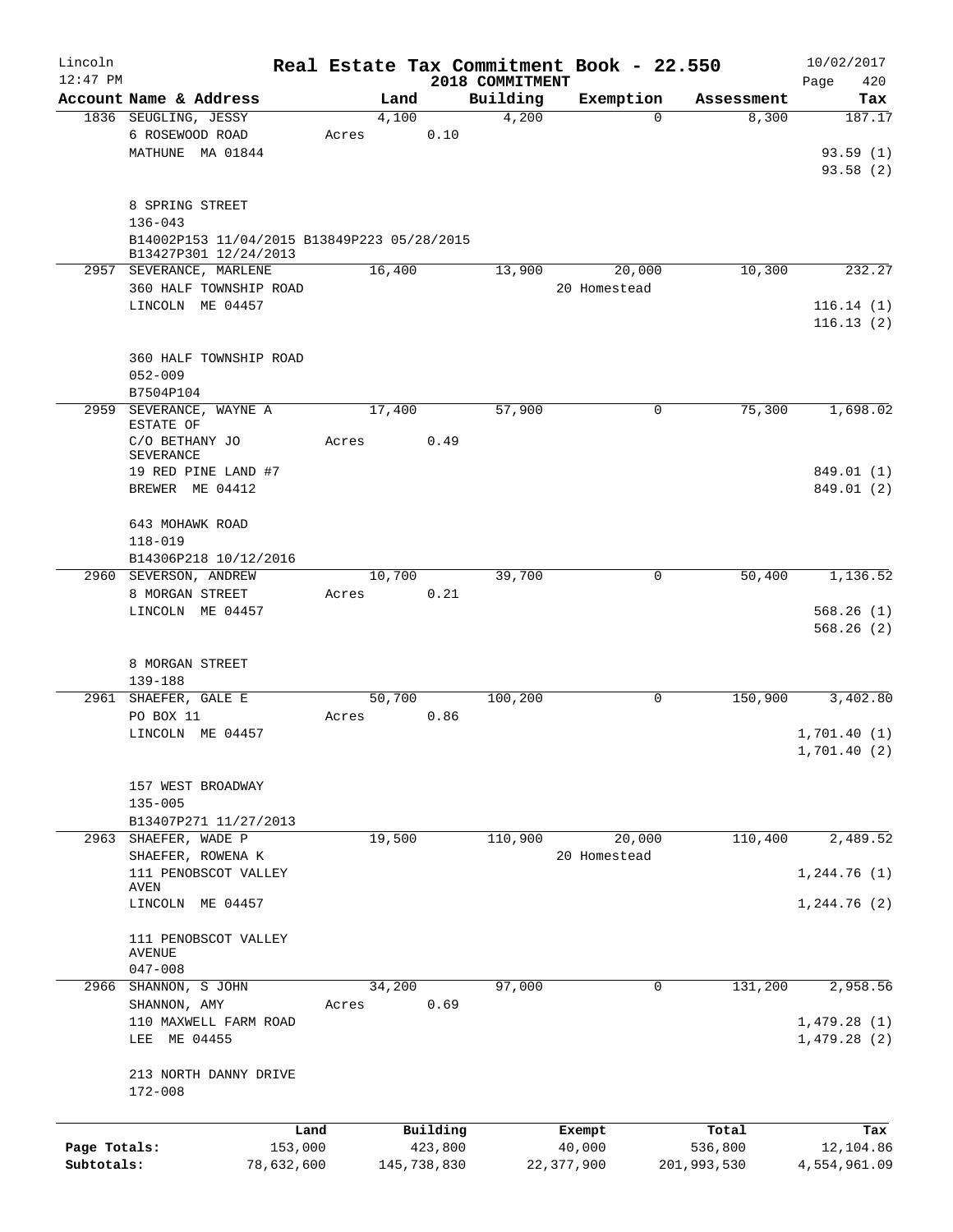| Lincoln<br>$12:47$ PM |                                                |        |      | Real Estate Tax Commitment Book - 22.550<br>2018 COMMITMENT |           |            | 10/02/2017<br>421<br>Page |
|-----------------------|------------------------------------------------|--------|------|-------------------------------------------------------------|-----------|------------|---------------------------|
|                       | Account Name & Address                         | Land   |      | Building                                                    | Exemption | Assessment | Tax                       |
|                       | 2969 SHARP, RONALD T<br>15614 CHATFIELD AVENUE | 12,800 |      | 0                                                           | $\Omega$  | 12,800     | 288.64                    |
|                       | CLEVELAND OH 44111                             |        |      |                                                             |           |            | 144.32(1)<br>144.32(2)    |
|                       | 24 GO DEVIL ROAD                               |        |      |                                                             |           |            |                           |
|                       | $103 - 006$                                    |        |      |                                                             |           |            |                           |
|                       | B13610P344 07/24/2014 B7270P91                 |        |      |                                                             |           |            |                           |
|                       | 2970 SHAYEVICH, STEVE<br>SHAYEVICH, JANE       | 32,300 |      | 0                                                           | 0         | 32,300     | 728.37                    |
|                       | 7 DEAN ROAD                                    |        |      |                                                             |           |            | 364.19(1)                 |
|                       | ASHLAND MA 01721                               |        |      |                                                             |           |            | 364.18(2)                 |
|                       | PHINNEY FARM ROAD<br>$103 - 014$               |        |      |                                                             |           |            |                           |
| 2973                  | SHEDD, HARRY R &<br>ELIZABETH A                | 17,300 |      | 60,800                                                      | 0         | 78,100     | 1,761.16                  |
|                       | 618 MONTCLAIR DRIVE                            |        |      |                                                             |           |            |                           |
|                       | SMYRNA GA 30082                                |        |      |                                                             |           |            | 880.58 (1)<br>880.58 (2)  |
|                       | 1 MOUNTAINVIEW DRIVE                           |        |      |                                                             |           |            |                           |
|                       | $127 - 003$<br>2974 SHEEHAN, GREGORY E         | 46,200 |      | 118,200                                                     | 0         | 164,400    | 3,707.22                  |
|                       | SHEEHAN, MARY ANN                              | Acres  | 0.53 |                                                             |           |            |                           |
|                       | 7914 PANARY CT                                 |        |      |                                                             |           |            | 1,853.61(1)               |
|                       | REYNOLDSBURG OH 43068                          |        |      |                                                             |           |            | 1,853.61(2)               |
|                       | 59 SHADY LANE<br>148-011                       |        |      |                                                             |           |            |                           |
| 2975                  | SHEETS, LINNEA                                 | 35,000 |      | 132,900                                                     | 0         | 167,900    | 3,786.15                  |
|                       | PLANTATION LAKE ESTATES Acres                  |        | 0.56 |                                                             |           |            |                           |
|                       | 313 NORTH DRIVE                                |        |      |                                                             |           |            | 1,893.08(1)               |
|                       | ISLA MORADA FL 33036                           |        |      |                                                             |           |            | 1,893.07(2)               |
|                       | 258 STANHOPE MILL ROAD                         |        |      |                                                             |           |            |                           |
|                       | $002 - 006$                                    |        |      |                                                             |           |            |                           |
|                       | B4907P315<br>2977 SHERMAN, CHARLES E           | 46,400 |      | 17,400                                                      | 0         | 63,800     | 1,438.69                  |
|                       | SHERMAN, JANICE P                              | Acres  | 0.54 |                                                             |           |            |                           |
|                       | 5 CHESLEY LANE                                 |        |      |                                                             |           |            | 719.35(1)                 |
|                       | LINCOLN ME 04457                               |        |      |                                                             |           |            | 719.34(2)                 |
|                       | 5 CHESLEY LANE                                 |        |      |                                                             |           |            |                           |
|                       | $103 - 022$                                    |        |      |                                                             |           |            |                           |
|                       | 2978 SHORETTE, MICHAEL C                       | 30,800 |      | $\mathbf 0$                                                 | 0         | 30,800     | 694.54                    |
|                       | PO BOX 926                                     | Acres  | 0.75 |                                                             |           |            |                           |
|                       | LAKE HAMILTON FL 33851                         |        |      |                                                             |           |            | 347.27(1)<br>347.27(2)    |
|                       |                                                |        |      |                                                             |           |            |                           |
|                       | <b>BIG NARROWS</b>                             |        |      |                                                             |           |            |                           |
|                       | $104 - 011$                                    |        |      |                                                             |           |            |                           |
|                       | B7480P79                                       |        |      |                                                             |           |            |                           |

|              | Land       | Building    | Exempt     | Total       | Tax          |
|--------------|------------|-------------|------------|-------------|--------------|
| Page Totals: | 220,800    | 329,300     |            | 550,100     | 12,404.77    |
| Subtotals:   | 78,853,400 | 146,068,130 | 22,377,900 | 202,543,630 | 4,567,365.86 |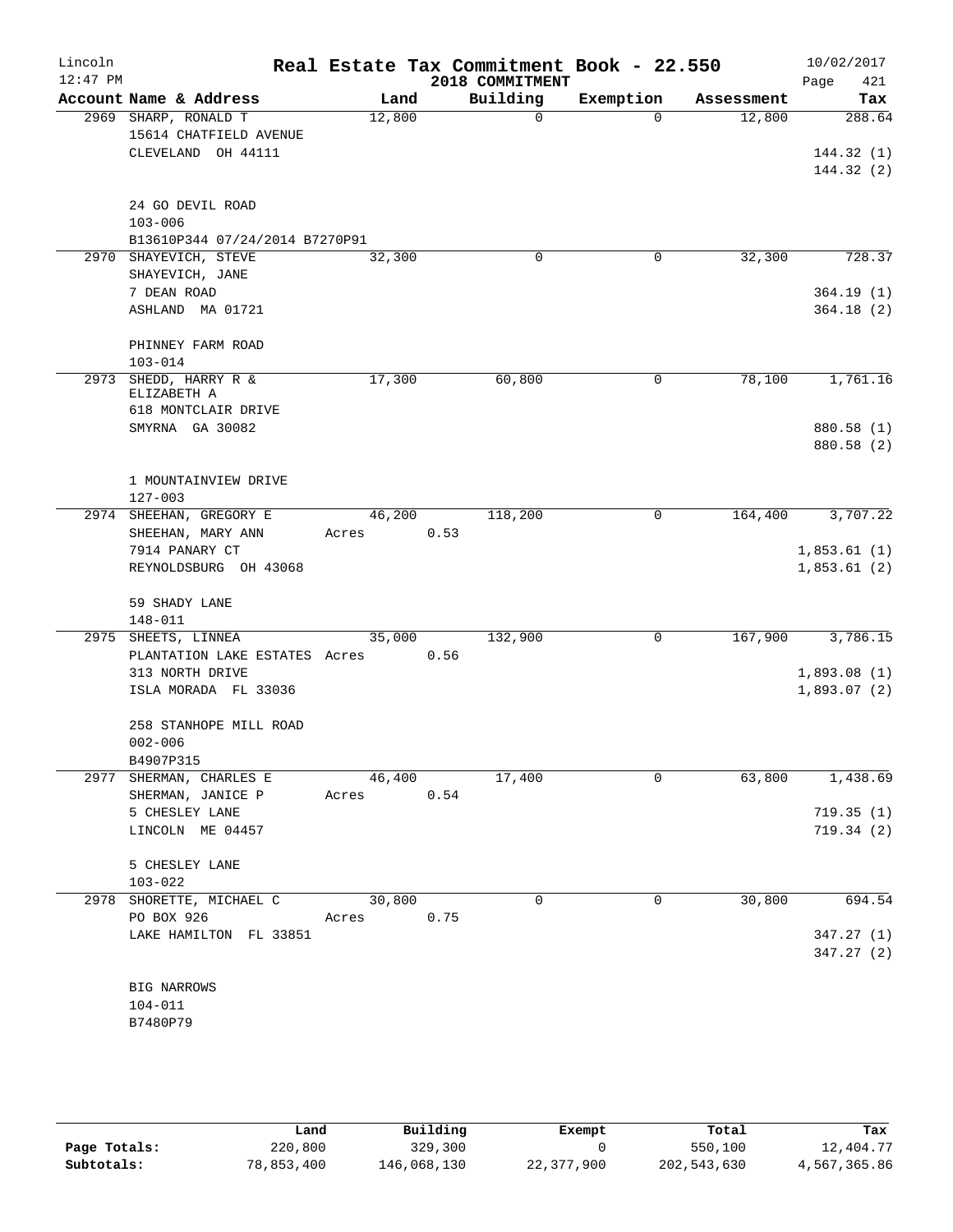| Lincoln<br>$12:47$ PM |                                        |                                |       |        |          | 2018 COMMITMENT | Real Estate Tax Commitment Book - 22.550 |            | 10/02/2017<br>Page<br>422 |
|-----------------------|----------------------------------------|--------------------------------|-------|--------|----------|-----------------|------------------------------------------|------------|---------------------------|
|                       |                                        | Account Name & Address         |       | Land   |          | Building        | Exemption                                | Assessment | Tax                       |
|                       | 3823 SHOREY, ASHLEY<br>245 MAIN STREET |                                |       |        | $\Omega$ | 2,400           | $\Omega$                                 | 2,400      | 54.12                     |
|                       |                                        | LINCOLN ME 04457               |       |        |          |                 |                                          |            | 27.06(1)<br>27.06(2)      |
|                       | 245 MAIN STREET<br>141-032-001-MH0     |                                |       |        |          |                 |                                          |            |                           |
|                       | 2979 SHOREY, BYRON L                   |                                |       | 11,400 |          | 24,600          | 0                                        | 36,000     | 811.80                    |
|                       |                                        | SHOREY, GLENDA L               | Acres |        | 1.60     |                 |                                          |            |                           |
|                       | 7 SHADY LANE                           |                                |       |        |          |                 |                                          |            | 405.90(1)                 |
|                       |                                        | LINCOLN ME 04457               |       |        |          |                 |                                          |            | 405.90(2)                 |
|                       | 696 LEE ROAD<br>$148 - 005$            |                                |       |        |          |                 |                                          |            |                           |
|                       | GLENDA L                               | 2980 SHOREY, BYRON L &         |       | 18,000 |          | 64,900          | 20,000                                   | 62,900     | 1,418.40                  |
|                       | 7 SHADY LANE                           |                                | Acres |        | 0.63     |                 | 20 Homestead                             |            |                           |
|                       |                                        | LINCOLN ME 04457-9404          |       |        |          |                 |                                          |            | 709.20(1)                 |
|                       |                                        |                                |       |        |          |                 |                                          |            | 709.20(2)                 |
|                       | 7 SHADY LANE                           |                                |       |        |          |                 |                                          |            |                           |
| 2983                  | $148 - 027$                            | SHOREY, DOUGLAS E &            |       | 17,400 |          | 48,800          | 20,000                                   | 46,200     | 1,041.81                  |
|                       | MARY D                                 |                                |       |        |          |                 |                                          |            |                           |
|                       | 2D HOPES PLACE                         | BRADLEY ME 04411               | Acres |        | 0.60     |                 | 20 Homestead                             |            | 520.91(1)                 |
|                       |                                        |                                |       |        |          |                 |                                          |            | 520.90(2)                 |
|                       | 451 MAIN STREET<br>$158 - 044$         |                                |       |        |          |                 |                                          |            |                           |
|                       |                                        | 3251 SHOREY, ELIZABETH         |       | 21,900 |          | 110,900         | 26,000                                   | 106,800    | 2,408.34                  |
|                       |                                        | 41 EDWARDS STREET              |       |        |          |                 | 06 Veteran                               |            |                           |
|                       |                                        | LINCOLN ME 04457-1155          |       |        |          |                 | 20 Homestead                             |            | 1, 204.17(1)              |
|                       |                                        |                                |       |        |          |                 |                                          |            | 1, 204.17(2)              |
|                       |                                        | 41 EDWARDS STREET              |       |        |          |                 |                                          |            |                           |
|                       | $132 - 012$                            |                                |       |        |          |                 |                                          |            |                           |
|                       |                                        | B13059P42 01/07/2013           |       |        |          |                 |                                          |            |                           |
|                       | PATRICIA<br>PO BOX 76                  | 2985 SHOREY, GILBERT &         |       | 34,100 |          | 54,200          | 0                                        | 88,300     | 1,991.17                  |
|                       | BURLINGTON ME                          |                                |       |        |          |                 |                                          |            | 995.59 (1)                |
|                       | 04417-0076                             |                                |       |        |          |                 |                                          |            | 995.58 (2)                |
|                       |                                        |                                |       |        |          |                 |                                          |            |                           |
|                       | 65 MILTS WAY                           |                                |       |        |          |                 |                                          |            |                           |
|                       | $116 - 034$                            |                                |       |        |          |                 |                                          |            |                           |
|                       | 2807 SHOREY, GLEN E<br>7B AEGIS DRIVE  |                                | Acres | 12,200 | 5.10     | 17,300          | 0                                        | 29,500     | 665.23                    |
|                       | BATH ME 04530                          |                                |       |        |          |                 |                                          |            | 332.62(1)                 |
|                       |                                        |                                |       |        |          |                 |                                          |            | 332.61(2)                 |
|                       |                                        | 783 HALF TOWNSHIP ROAD         |       |        |          |                 |                                          |            |                           |
|                       | $044 - 027$                            |                                |       |        |          |                 |                                          |            |                           |
|                       |                                        | B13334P15 09/16/2013 B8616P286 |       |        |          |                 |                                          |            |                           |
|                       |                                        |                                |       |        |          |                 |                                          |            |                           |

|              | Land       | Building    | Exempt     | Total       | Tax          |
|--------------|------------|-------------|------------|-------------|--------------|
| Page Totals: | 115,000    | 323,100     | 66,000     | 372,100     | 8,390.87     |
| Subtotals:   | 78,968,400 | 146,391,230 | 22,443,900 | 202,915,730 | 4,575,756.73 |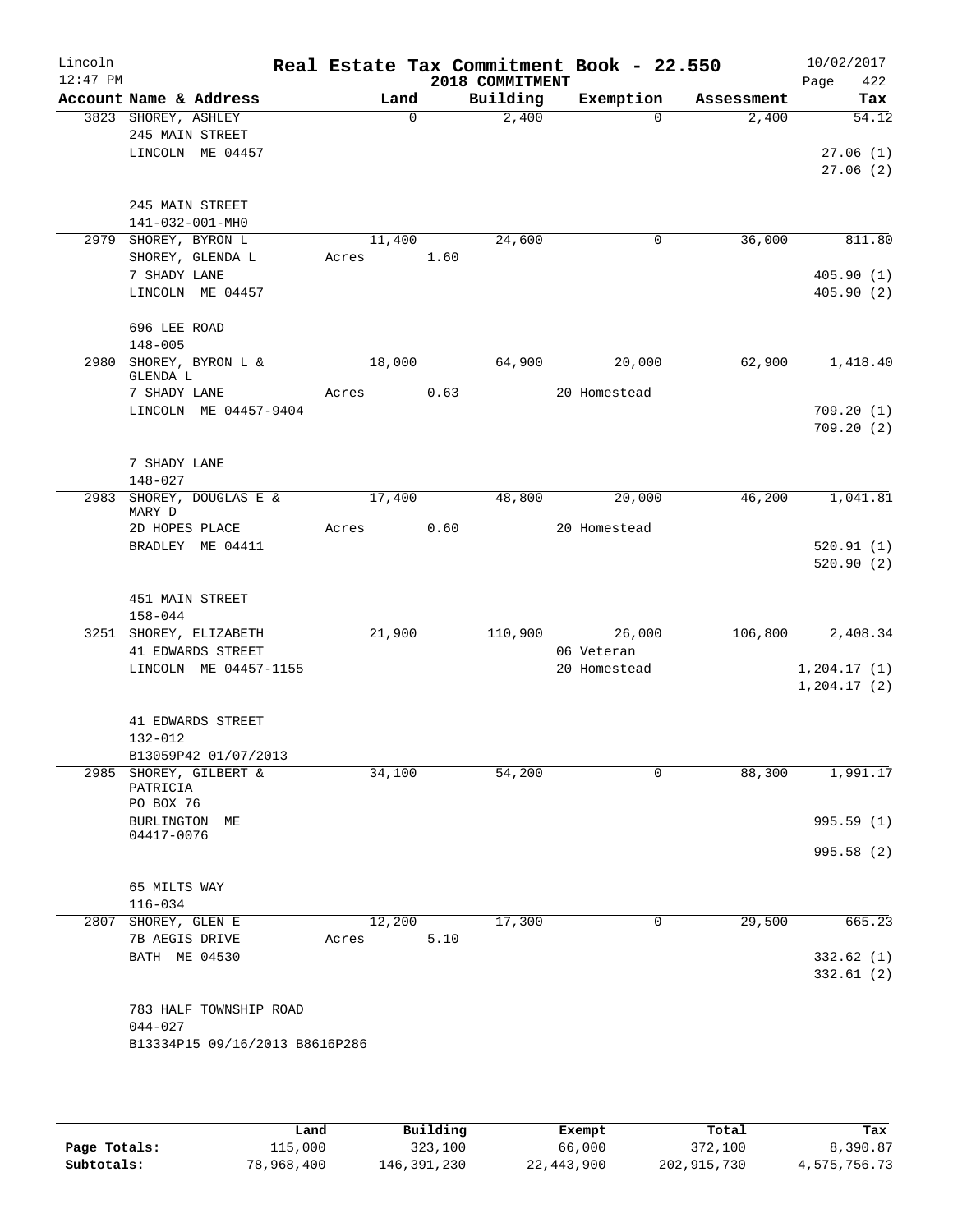| Lincoln      |                          |                                                                            |       |        |             |                             | Real Estate Tax Commitment Book - 22.550 |                      | 10/02/2017         |
|--------------|--------------------------|----------------------------------------------------------------------------|-------|--------|-------------|-----------------------------|------------------------------------------|----------------------|--------------------|
| $12:47$ PM   | Account Name & Address   |                                                                            |       | Land   |             | 2018 COMMITMENT<br>Building | Exemption                                |                      | 423<br>Page<br>Tax |
|              | 2297 SHOREY, LUCAS J     |                                                                            |       | 15,800 |             | 68,900                      | $\Omega$                                 | Assessment<br>84,700 | 1,909.99           |
|              |                          | SHOREY, JENNIFER M.                                                        | Acres |        | 0.60        |                             |                                          |                      |                    |
|              | 55 WEST BROADWAY         |                                                                            |       |        |             |                             |                                          |                      | 955.00(1)          |
|              | LINCOLN ME 04457         |                                                                            |       |        |             |                             |                                          |                      | 954.99 (2)         |
|              |                          |                                                                            |       |        |             |                             |                                          |                      |                    |
|              | 5 STATION ROAD           |                                                                            |       |        |             |                             |                                          |                      |                    |
|              | 121-022                  |                                                                            |       |        |             |                             |                                          |                      |                    |
|              |                          | B13852P143 05/29/2015                                                      |       |        |             |                             |                                          |                      |                    |
|              | 1992 SHOREY, LUCAS J.    |                                                                            |       | 42,300 |             | 32,200                      | 0                                        | 74,500               | 1,679.98           |
|              |                          | SHOREY, JENNIFER M                                                         | Acres |        | 1.00        |                             |                                          |                      |                    |
|              | 55 WEST BROADWAY         |                                                                            |       |        |             |                             |                                          |                      | 839.99 (1)         |
|              | LINCOLN ME 04457         |                                                                            |       |        |             |                             |                                          |                      | 839.99 (2)         |
|              |                          |                                                                            |       |        |             |                             |                                          |                      |                    |
|              | 55 WEST BROADWAY         |                                                                            |       |        |             |                             |                                          |                      |                    |
|              | $136 - 023$              |                                                                            |       |        |             |                             |                                          |                      |                    |
|              |                          | B13434P85 01/01/2014 B13434P84 01/01/2014 B10909P93<br>SHOREY, TIMOTHY W & |       |        |             |                             |                                          | 100,800              |                    |
| 2987         | ELIZABETH A              |                                                                            |       | 28,800 |             | 92,000                      | 20,000                                   |                      | 2,273.04           |
|              |                          | 103 STANHOPE MILL ROAD                                                     | Acres |        | 15.50       |                             | 20 Homestead                             |                      |                    |
|              |                          | LINCOLN ME 04457-9604                                                      |       |        |             |                             |                                          |                      | 1,136.52(1)        |
|              |                          |                                                                            |       |        |             |                             |                                          |                      | 1, 136.52(2)       |
|              |                          |                                                                            |       |        |             |                             |                                          |                      |                    |
|              |                          | 103 STANHOPE MILL ROAD                                                     |       |        |             |                             |                                          |                      |                    |
|              | $108 - 003$              |                                                                            |       |        |             |                             |                                          |                      |                    |
|              | 1537 SHUNYA, RIGPA       |                                                                            |       | 18,400 |             | 25,800                      | 0                                        | 44,200               | 996.71             |
|              | PO BOX 192               |                                                                            | Acres |        | 5.00        |                             |                                          |                      |                    |
|              | REDWOOD CA 95470         |                                                                            |       |        |             |                             |                                          |                      | 498.36 (1)         |
|              |                          |                                                                            |       |        |             |                             |                                          |                      | 498.35 (2)         |
|              | 949 ENFIELD ROAD         |                                                                            |       |        |             |                             |                                          |                      |                    |
|              | $004 - 002$              |                                                                            |       |        |             |                             |                                          |                      |                    |
|              |                          | B13889P63 07/03/2015 B11539P283 09/16/2008                                 |       |        |             |                             |                                          |                      |                    |
|              |                          | 2992 SIBLEY , MARCUS M & LEE                                               |       | 22,900 |             | 168,600                     | 20,000                                   | 171,500              | 3,867.33           |
|              | М                        |                                                                            |       |        |             |                             |                                          |                      |                    |
|              | PO BOX 338               |                                                                            | Acres |        | 15.00       |                             | 20 Homestead                             |                      |                    |
|              |                          | LINCOLN ME 04457-0338                                                      |       |        |             |                             |                                          |                      | 1,933.67(1)        |
|              |                          |                                                                            |       |        |             |                             |                                          |                      | 1,933.66(2)        |
|              |                          |                                                                            |       |        |             |                             |                                          |                      |                    |
|              |                          | 453 TRANSALPINE ROAD                                                       |       |        |             |                             |                                          |                      |                    |
|              | $026 - 003$<br>B5107P169 |                                                                            |       |        |             |                             |                                          |                      |                    |
| 2988         | SIBLEY, DIANA            |                                                                            |       | 12,100 |             | 53,700                      | 20,000                                   | 45,800               | 1,032.79           |
|              | SIBLEY, KENNETH          |                                                                            |       |        |             |                             | 20 Homestead                             |                      |                    |
|              | 5 AYER STREET            |                                                                            |       |        |             |                             |                                          |                      | 516.40(1)          |
|              | LINCOLN ME 04457         |                                                                            |       |        |             |                             |                                          |                      | 516.39(2)          |
|              |                          |                                                                            |       |        |             |                             |                                          |                      |                    |
|              | 5 AYER STREET            |                                                                            |       |        |             |                             |                                          |                      |                    |
|              | 137-016                  |                                                                            |       |        |             |                             |                                          |                      |                    |
| 2989         | SIBLEY, DONNA J          |                                                                            |       | 13,800 |             | 4,800                       | 0                                        | 18,600               | 419.43             |
|              | SIBLEY, GEORGE L         |                                                                            | Acres |        | 5.84        |                             |                                          |                      |                    |
|              | 71 STATION ROAD          |                                                                            |       |        |             |                             |                                          |                      | 209.72(1)          |
|              | LINCOLN ME 04457         |                                                                            |       |        |             |                             |                                          |                      | 209.71(2)          |
|              | 608 WEST BROADWAY        |                                                                            |       |        |             |                             |                                          |                      |                    |
|              | $045 - 017$              |                                                                            |       |        |             |                             |                                          |                      |                    |
|              | B11020P227               |                                                                            |       |        |             |                             |                                          |                      |                    |
|              |                          |                                                                            |       |        |             |                             |                                          |                      |                    |
|              |                          |                                                                            |       |        |             |                             |                                          |                      |                    |
|              |                          | Land                                                                       |       |        | Building    |                             | Exempt                                   | Total                | Tax                |
| Page Totals: |                          | 154,100                                                                    |       |        | 446,000     |                             | 60,000                                   | 540,100              | 12, 179. 27        |
| Subtotals:   |                          | 79,122,500                                                                 |       |        | 146,837,230 |                             | 22,503,900                               | 203, 455, 830        | 4,587,936.00       |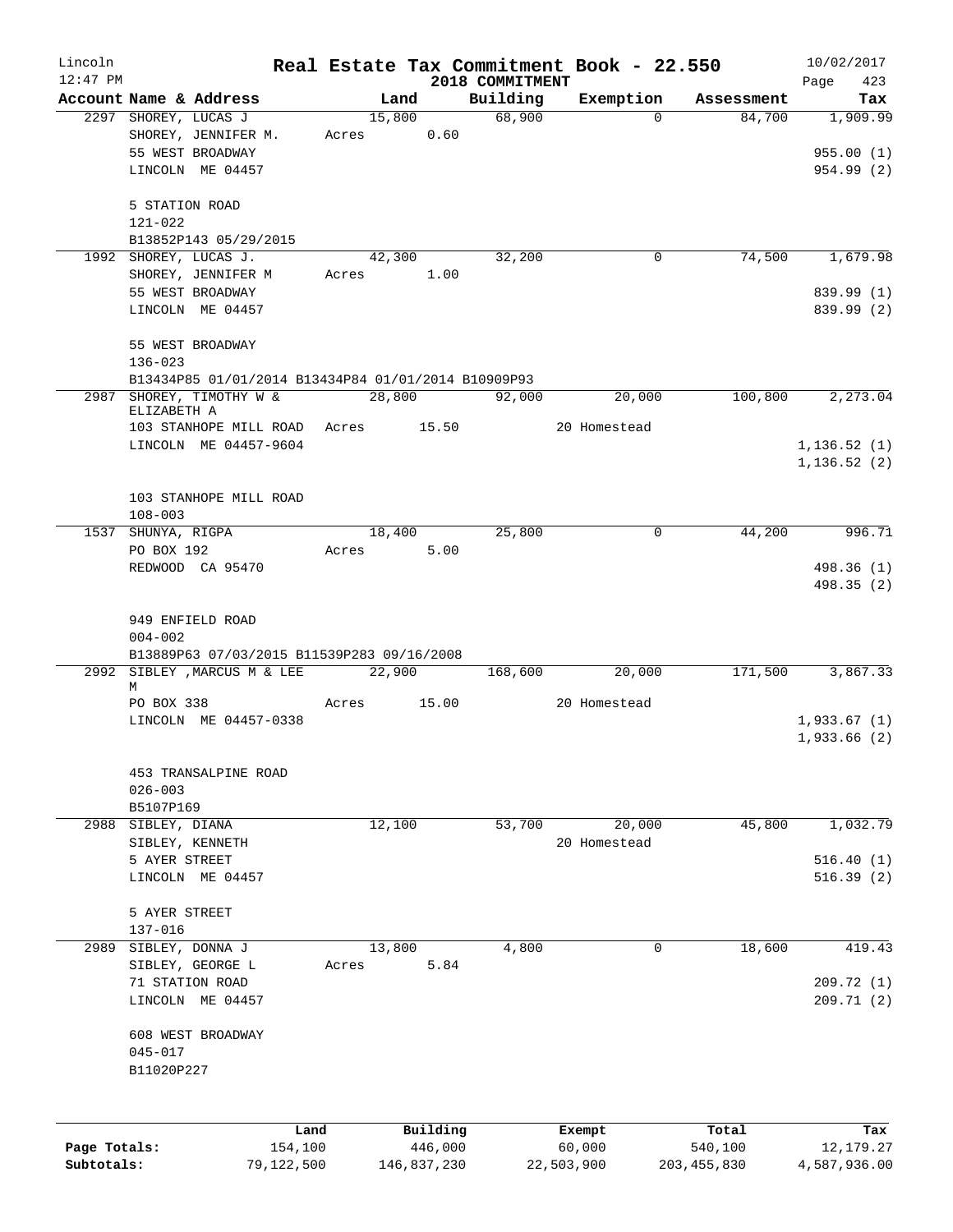| Lincoln                    |                                     |                       |        |                          |                             | Real Estate Tax Commitment Book - 22.550 |                        | 10/02/2017               |
|----------------------------|-------------------------------------|-----------------------|--------|--------------------------|-----------------------------|------------------------------------------|------------------------|--------------------------|
| $12:47$ PM                 | Account Name & Address              |                       |        | Land                     | 2018 COMMITMENT<br>Building | Exemption                                | Assessment             | Page<br>424<br>Tax       |
|                            | 2990 SIBLEY, EUNICE H               |                       | 23,100 |                          | 61,200                      | 26,000                                   | 58,300                 | 1,314.67                 |
|                            | 55 MACKENZIE AVE                    |                       |        |                          |                             | 06 Veteran                               |                        |                          |
|                            | LINCOLN ME 04457-1511               |                       |        |                          |                             | 20 Homestead                             |                        | 657.34 (1)               |
|                            |                                     |                       |        |                          |                             |                                          |                        | 657.33(2)                |
|                            |                                     |                       |        |                          |                             |                                          |                        |                          |
|                            | 55 MACKENZIE AVENUE                 |                       |        |                          |                             |                                          |                        |                          |
|                            | $138 - 029$                         |                       |        |                          |                             |                                          |                        |                          |
|                            | B12494P339 06/06/2011               |                       |        |                          |                             |                                          |                        |                          |
| 2991                       | SIBLEY, GEORGE L &<br>DONNA J       |                       | 12,300 |                          | 51,000                      | 20,000                                   | 43,300                 | 976.42                   |
|                            | 71 STATION ROAD                     |                       |        |                          |                             | 20 Homestead                             |                        |                          |
|                            | LINCOLN ME 04457-4125               |                       |        |                          |                             |                                          |                        | 488.21 (1)               |
|                            |                                     |                       |        |                          |                             |                                          |                        | 488.21 (2)               |
|                            |                                     |                       |        |                          |                             |                                          |                        |                          |
|                            | 71 STATION ROAD<br>$120 - 004$      |                       |        |                          |                             |                                          |                        |                          |
|                            | 1193 SIBLEY, MARCIA J               |                       |        | 15,000                   | 45,500                      | 20,000                                   | 40,500                 | 913.28                   |
|                            | 57 HALE STREET                      |                       | Acres  | 0.57                     |                             | 20 Homestead                             |                        |                          |
|                            | LINCOLN ME 04457                    |                       |        |                          |                             |                                          |                        | 456.64(1)                |
|                            |                                     |                       |        |                          |                             |                                          |                        | 456.64(2)                |
|                            |                                     |                       |        |                          |                             |                                          |                        |                          |
|                            | 57 HALE STREET                      |                       |        |                          |                             |                                          |                        |                          |
|                            | 127-002<br>B13616P336 08/14/2014    |                       |        |                          |                             |                                          |                        |                          |
|                            | 2997 SIBLEY, ROBERT                 |                       |        | 2,300                    | 31,500                      | $\mathbf 0$                              | 33,800                 | 762.19                   |
|                            | 72 STATION ROAD                     |                       |        |                          |                             |                                          |                        |                          |
|                            | LINCOLN ME 04457                    |                       |        |                          |                             |                                          |                        | 381.10(1)                |
|                            |                                     |                       |        |                          |                             |                                          |                        | 381.09(2)                |
|                            |                                     |                       |        |                          |                             |                                          |                        |                          |
|                            | 21 EAST BROADWAY                    |                       |        |                          |                             |                                          |                        |                          |
|                            | 137-088                             |                       |        |                          |                             |                                          |                        |                          |
|                            | B8710P319                           |                       |        |                          |                             |                                          |                        |                          |
|                            | 3202 SIBLEY, ROBERT A               |                       |        | 14,800                   | 4,500                       | 0                                        | 19,300                 | 435.22                   |
|                            | 72 STATION ROAD                     |                       | Acres  | 0.74                     |                             |                                          |                        |                          |
|                            | LINCOLN ME 04457                    |                       |        |                          |                             |                                          |                        | 217.61(1)                |
|                            |                                     |                       |        |                          |                             |                                          |                        | 217.61(2)                |
|                            | 398 TRANSALPINE ROAD                |                       |        |                          |                             |                                          |                        |                          |
|                            | $026 - 032$                         |                       |        |                          |                             |                                          |                        |                          |
|                            | B13378P58 10/29/2013 B9615P147      |                       |        |                          |                             |                                          |                        |                          |
|                            | 2993 SIBLEY, ROBERT A               |                       | 20,400 |                          | 37,100                      | 0                                        | 57,500                 | 1,296.63                 |
|                            | 72 STATION ROAD                     |                       | Acres  | 5.00                     |                             |                                          |                        |                          |
|                            | LINCOLN ME 04457                    |                       |        |                          |                             |                                          |                        | 648.32(1)                |
|                            |                                     |                       |        |                          |                             |                                          |                        | 648.31(2)                |
|                            |                                     |                       |        |                          |                             |                                          |                        |                          |
|                            | 769 HALF TOWNSHIP ROAD              |                       |        |                          |                             |                                          |                        |                          |
|                            | $044 - 028$                         |                       |        |                          |                             |                                          |                        |                          |
|                            | B12743P229<br>2998 SIBLEY, ROBERT A |                       |        | 17,900                   | 113,300                     | 0                                        | 131,200                | 2,958.56                 |
|                            | 72 STATION ROAD                     |                       |        |                          |                             |                                          |                        |                          |
|                            | LINCOLN ME 04457                    |                       |        |                          |                             |                                          |                        | 1,479.28(1)              |
|                            |                                     |                       |        |                          |                             |                                          |                        | 1,479.28(2)              |
|                            |                                     |                       |        |                          |                             |                                          |                        |                          |
|                            | 92 LEE ROAD                         |                       |        |                          |                             |                                          |                        |                          |
|                            | 139-169                             |                       |        |                          |                             |                                          |                        |                          |
|                            | B9430P248                           |                       |        |                          |                             |                                          |                        |                          |
|                            |                                     |                       |        |                          |                             |                                          |                        |                          |
|                            |                                     | Land                  |        | Building                 |                             | Exempt                                   | Total                  | Tax                      |
| Page Totals:<br>Subtotals: |                                     | 105,800<br>79,228,300 |        | 344,100<br>147, 181, 330 |                             | 66,000<br>22,569,900                     | 383,900<br>203,839,730 | 8,656.97<br>4,596,592.97 |
|                            |                                     |                       |        |                          |                             |                                          |                        |                          |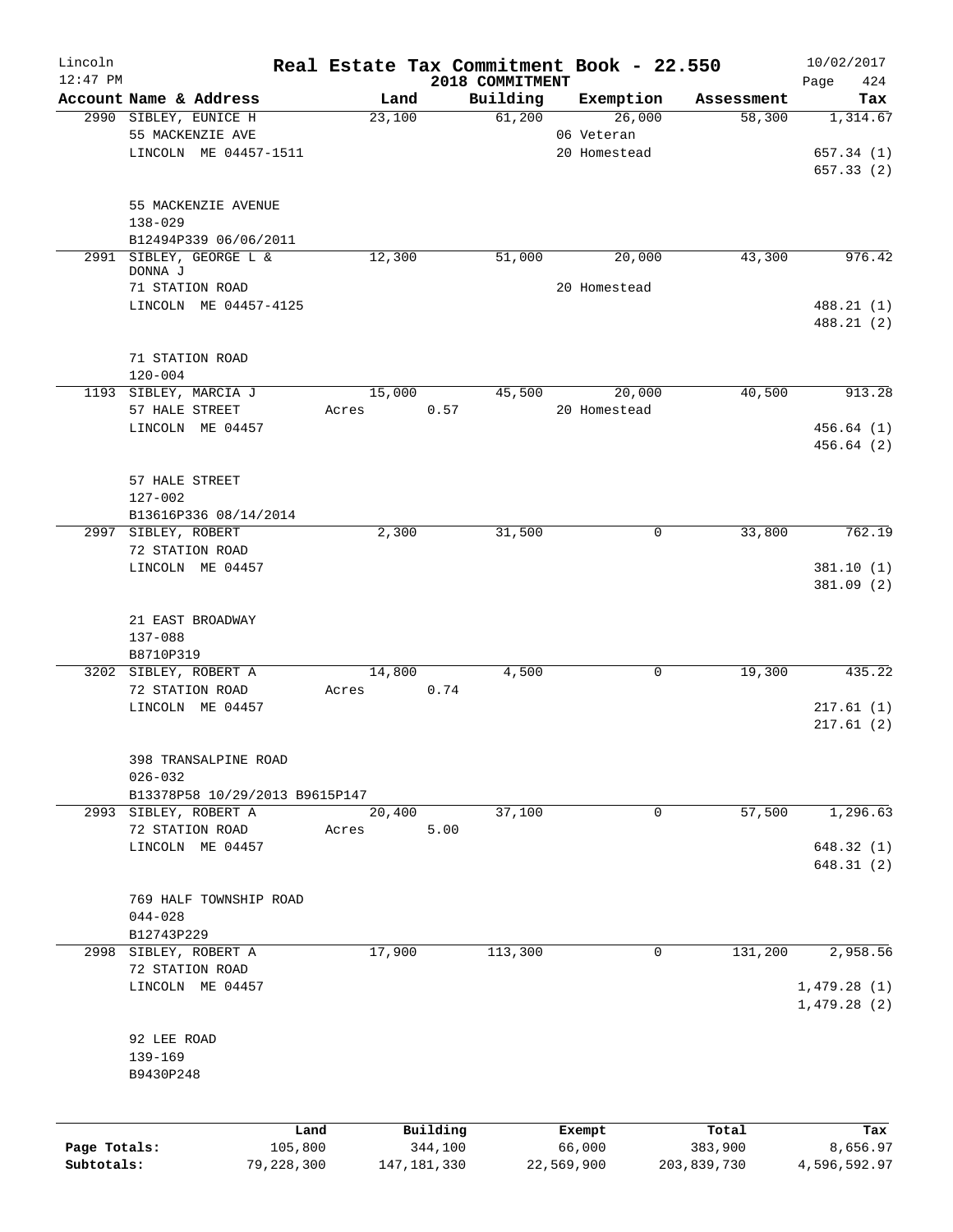| Lincoln    |                                     |        |        | Real Estate Tax Commitment Book - 22.550 |              |            | 10/02/2017                 |
|------------|-------------------------------------|--------|--------|------------------------------------------|--------------|------------|----------------------------|
| $12:47$ PM |                                     |        |        | 2018 COMMITMENT                          |              |            | 425<br>Page                |
|            | Account Name & Address              |        | Land   | Building                                 | Exemption    | Assessment | Tax                        |
|            | 2996 SIBLEY, ROBERT A               | 52,100 |        | 109,400                                  | $\Omega$     | 161,500    | 3,641.83                   |
|            | 72 STATION ROAD                     |        |        |                                          |              |            |                            |
|            | LINCOLN ME 04457                    |        |        |                                          |              |            | 1,820.92(1)                |
|            |                                     |        |        |                                          |              |            | 1,820.91(2)                |
|            | 80 MAIN STREET                      |        |        |                                          |              |            |                            |
|            | $137 - 056$                         |        |        |                                          |              |            |                            |
|            | B9529P208                           |        |        |                                          |              |            |                            |
|            | 3883 SIBLEY, ROBERT A               | 17,100 |        | $\mathbf 0$                              | 0            | 17,100     | 385.61                     |
|            | 88 UPPER HOSTILE VALLEY Acres       |        | 41.00  |                                          |              |            |                            |
|            | <b>ROAD</b>                         |        |        |                                          |              |            |                            |
|            | LIBERTY ME 04049                    |        |        |                                          |              |            | 192.81(1)                  |
|            |                                     |        |        |                                          |              |            | 192.80(2)                  |
|            |                                     |        |        |                                          |              |            |                            |
|            | WEST BROADWAY - POLLARD<br>BR       |        |        |                                          |              |            |                            |
|            | $122 - 008$                         |        |        |                                          |              |            |                            |
|            | B3082P25                            |        |        |                                          |              |            |                            |
|            | 2994 SIBLEY, ROBERT A               | 57,900 |        | 141,600                                  | 20,000       | 179,500    | 4,047.73                   |
|            | 72 STATION ROAD                     |        |        |                                          | 20 Homestead |            |                            |
|            | LINCOLN ME 04457                    |        |        |                                          |              |            | 2,023.87(1)                |
|            |                                     |        |        |                                          |              |            | 2,023.86 (2)               |
|            |                                     |        |        |                                          |              |            |                            |
|            | 72 STATION ROAD                     |        |        |                                          |              |            |                            |
|            | $120 - 006$                         |        |        |                                          |              |            |                            |
|            | B12950P13 09/19/2012                |        |        |                                          |              |            |                            |
|            | 3000 SIBLEY, ROBERT E &<br>SANDRA A |        | 67,400 | 169,700                                  | 20,000       | 217,100    | 4,895.61                   |
|            | 26 FAIR WIND LANE                   | Acres  | 10.01  |                                          | 20 Homestead |            |                            |
|            | LINCOLN ME 04457-9607               |        |        |                                          |              |            | 2,447.81(1)                |
|            |                                     |        |        |                                          |              |            | 2,447.80(2)                |
|            |                                     |        |        |                                          |              |            |                            |
|            | 26 FAIR WIND LANE                   |        |        |                                          |              |            |                            |
|            | $110 - 012$                         |        |        |                                          |              |            |                            |
|            | B13896P270 07/09/2015               |        |        |                                          |              |            |                            |
|            | 3001 SIBLEY, SHARON J               |        | 24,000 | 126,400                                  | 20,000       | 130,400    | 2,940.52                   |
|            | PO BOX 426                          | Acres  | 7.43   |                                          | 20 Homestead |            |                            |
|            | LINCOLN ME 04457                    |        |        |                                          |              |            | 1,470.26(1)<br>1,470.26(2) |
|            |                                     |        |        |                                          |              |            |                            |
|            | 324 PHINNEY FARM ROAD               |        |        |                                          |              |            |                            |
|            | $006 - 024$                         |        |        |                                          |              |            |                            |
|            | B8588P93                            |        |        |                                          |              |            |                            |
|            | 3002 SICO, ALBERT & BURPEE,         | 14,700 |        | $\Omega$                                 | $\Omega$     | 14,700     | 331.49                     |
|            | JANICE                              |        |        |                                          |              |            |                            |
|            | 509 PHINNEY FARM ROAD               | Acres  | 7.30   |                                          |              |            |                            |
|            | LINCOLN ME 04457                    |        |        |                                          |              |            | 165.75(1)                  |
|            |                                     |        |        |                                          |              |            | 165.74(2)                  |
|            | PHINNEY FARM ROAD                   |        |        |                                          |              |            |                            |
|            | $001 - 013$                         |        |        |                                          |              |            |                            |
|            | B6316P92                            |        |        |                                          |              |            |                            |
|            |                                     |        |        |                                          |              |            |                            |

|              | Land       | Building    | Exempt     | Total       | Tax          |
|--------------|------------|-------------|------------|-------------|--------------|
| Page Totals: | 233,200    | 547,100     | 60,000     | 720,300     | 16,242.79    |
| Subtotals:   | 79,461,500 | 147,728,430 | 22,629,900 | 204,560,030 | 4,612,835.76 |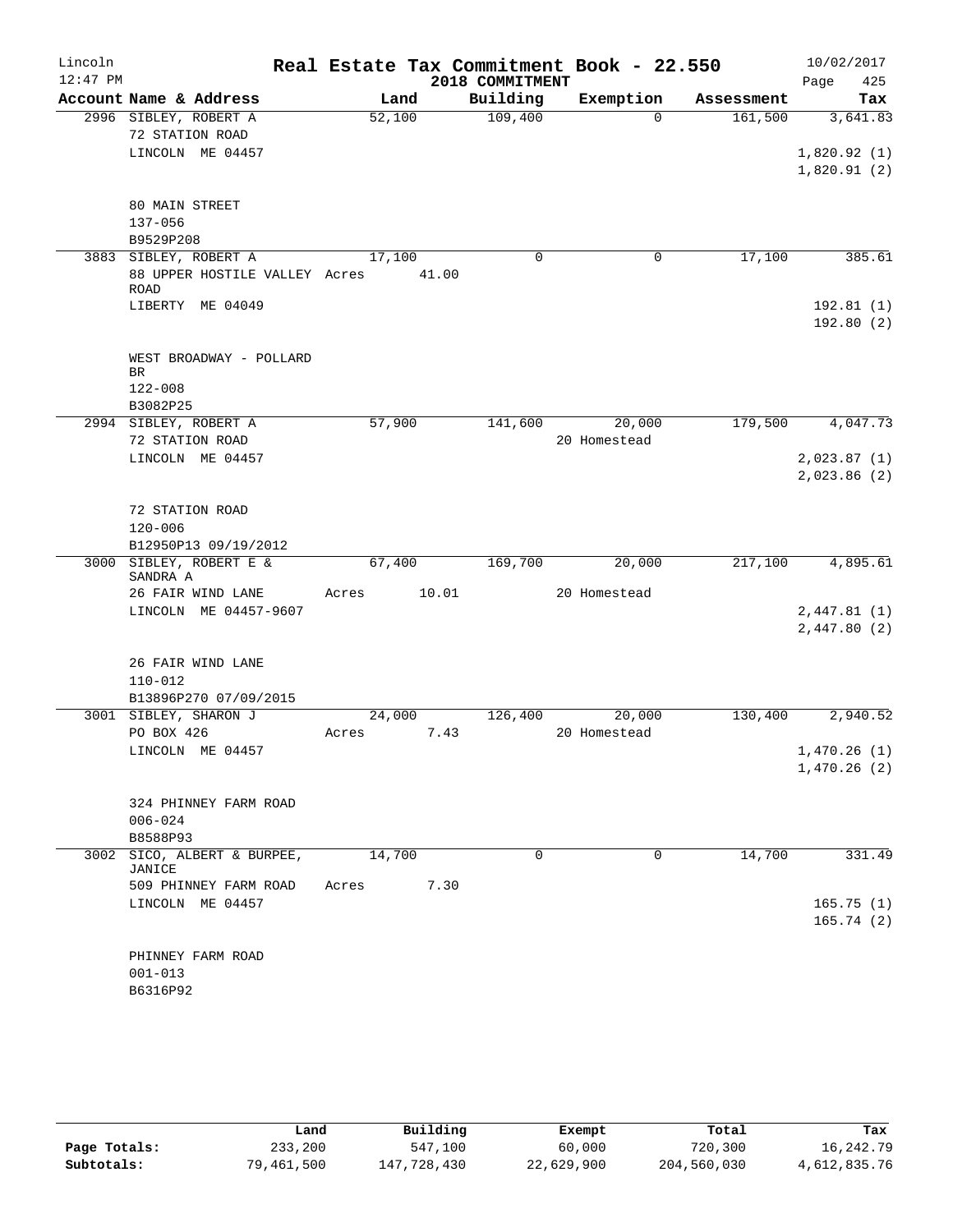| Lincoln<br>$12:47$ PM |                                                                     |                       |      | 2018 COMMITMENT | Real Estate Tax Commitment Book - 22.550 |            | 10/02/2017<br>426<br>Page        |
|-----------------------|---------------------------------------------------------------------|-----------------------|------|-----------------|------------------------------------------|------------|----------------------------------|
|                       | Account Name & Address                                              | Land                  |      | Building        | Exemption                                | Assessment | Tax                              |
|                       | 3003 SICO, ALBERT A JR<br>509 PHINNEY FARM ROAD<br>LINCOLN ME 04457 | 22,500<br>Acres 20.60 |      | 1,900           | $\Omega$                                 | 24,400     | 550.22<br>275.11(1)<br>275.11(2) |
|                       | 509 PHINNEY FARM ROAD<br>$001 - 012$<br>B4614P74                    |                       |      |                 |                                          |            |                                  |
|                       | 3005 SIMONE, JOHN                                                   | 27,000                |      | 17,200          | 0                                        | 44,200     | 996.71                           |
|                       | 568 CARIBOU ROAD<br>ENFIELD ME 04493                                | Acres                 | 0.22 |                 |                                          |            | 498.36 (1)<br>498.35 (2)         |
|                       | 16 COLLINS POINT ROAD<br>$111 - 028$<br>B12512P246 06/20/2011       |                       |      |                 |                                          |            |                                  |
|                       | 3034 SINCLAIR, ALAN                                                 | 12,000                |      | 10,400          | 0                                        | 22,400     | 505.12                           |
|                       | SINCLAIR, CARA<br>9 SUNSET LANE                                     |                       |      |                 |                                          |            | 252.56(1)                        |
|                       | LINCOLN ME 04457-1612                                               |                       |      |                 |                                          |            | 252.56(2)                        |
|                       | 9 SUNSET LANE<br>$141 - 085$                                        |                       |      |                 |                                          |            |                                  |
|                       | B13170P230 05/06/2013                                               |                       |      |                 |                                          |            |                                  |
|                       | 3006 SINCLAIR, ALAN D<br>411 MAIN STREET                            | 8,700<br>Acres        | 0.43 | 21,500          | 20,000<br>20 Homestead                   | 10,200     | 230.01                           |
|                       | LINCOLN ME 04457-1704                                               |                       |      |                 |                                          |            | 115.01(1)<br>115.00(2)           |
|                       | 411 MAIN STREET<br>157-014                                          |                       |      |                 |                                          |            |                                  |
|                       | 3007 SINCLAIR, LOUISE T                                             | 10,900                |      | 38,400          | 26,000                                   | 23,300     | 525.42                           |
|                       | 5 DEMAREY AVE<br>LINCOLN ME 04457-1201                              |                       |      |                 | 07 Veteran<br>20 Homestead               |            | 262.71(1)                        |
|                       |                                                                     |                       |      |                 |                                          |            | 262.71(2)                        |
|                       | 5 DEMAREY AVE<br>$131 - 023$                                        |                       |      |                 |                                          |            |                                  |
| 3008                  | SIROIS, DONALD W                                                    | 25,600                |      | 79,900          | 0                                        | 105,500    | 2,379.03                         |
|                       | SIROIS, LISA M.C.                                                   | Acres                 | 0.34 |                 |                                          |            |                                  |
|                       | 67 ARNOLD ROAD<br>SOUTH CHINA ME 04358                              |                       |      |                 |                                          |            | 1,189.52(1)<br>1,189.51(2)       |
|                       | 309 EGG POND ROAD<br>$077 - 015$                                    |                       |      |                 |                                          |            |                                  |
| 3009                  | SIROIS, TRACY<br>CRANE, RYAN B                                      | 13,400                |      | 72,700          | 20,000<br>20 Homestead                   | 66,100     | 1,490.56                         |
|                       | 21 PINKHAM STREET                                                   |                       |      |                 |                                          |            | 745.28 (1)                       |
|                       | LINCOLN ME 04457                                                    |                       |      |                 |                                          |            | 745.28 (2)                       |
|                       | 21 PINKHAM STREET<br>$126 - 028$                                    |                       |      |                 |                                          |            |                                  |
|                       |                                                                     |                       |      |                 |                                          |            |                                  |

|              | Land       | Building    | Exempt     | Total       | Tax          |
|--------------|------------|-------------|------------|-------------|--------------|
| Page Totals: | 120,100    | 242,000     | 66,000     | 296,100     | 6,677.07     |
| Subtotals:   | 79,581,600 | 147,970,430 | 22,695,900 | 204,856,130 | 4,619,512.83 |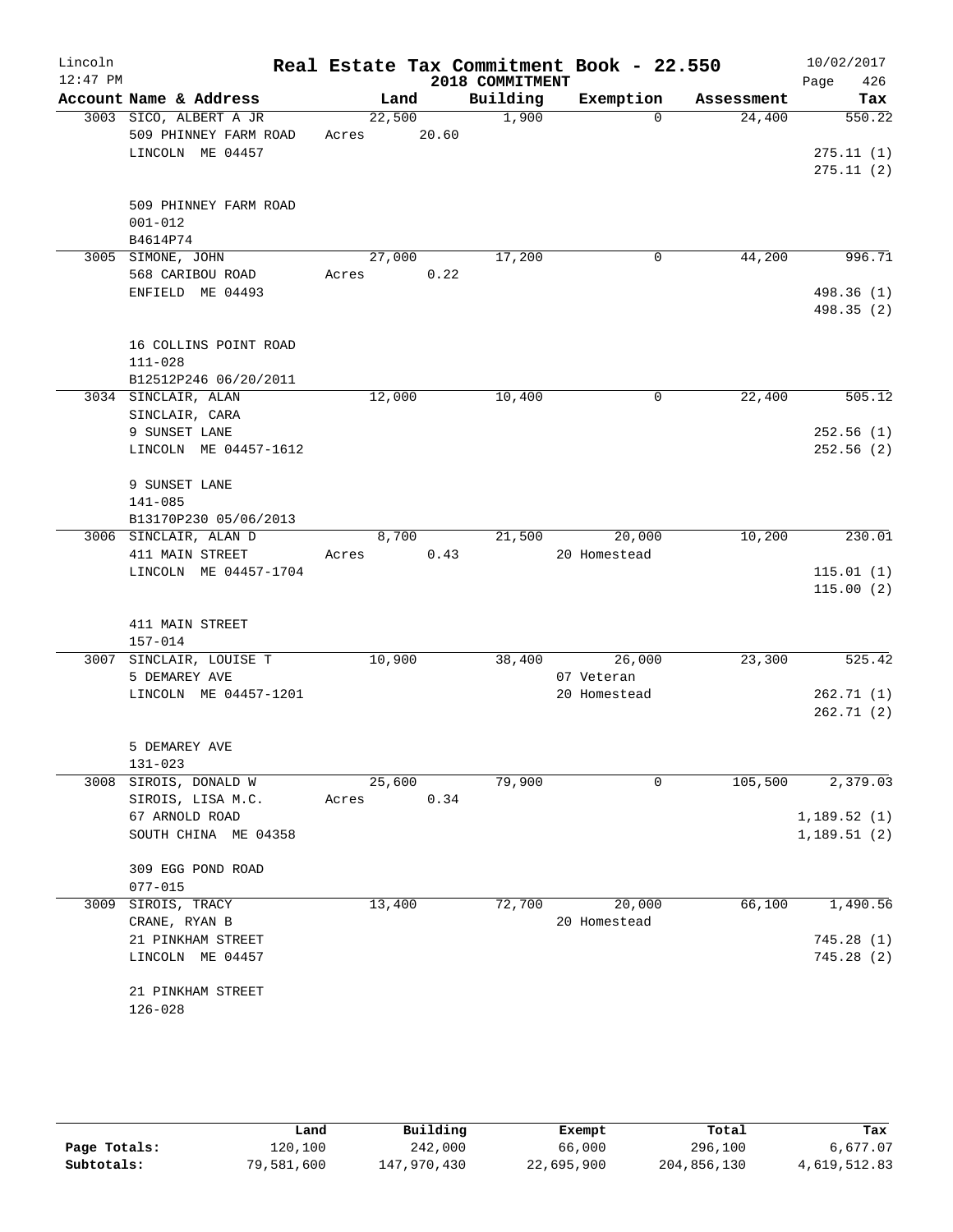|                                              |                                                                                  | 2018 COMMITMENT                                                   |                                                                                                                     | Real Estate Tax Commitment Book - 22.550 | 427<br>Page                      |
|----------------------------------------------|----------------------------------------------------------------------------------|-------------------------------------------------------------------|---------------------------------------------------------------------------------------------------------------------|------------------------------------------|----------------------------------|
| Account Name & Address                       | Land                                                                             | Building                                                          | Exemption                                                                                                           | Assessment                               | Tax                              |
| 3908 SISNEROS, DONNA K<br>SISNEROS, THOMAS M | 14,700<br>Acres                                                                  | 94,000                                                            | $\Omega$                                                                                                            | 108,700                                  | 2,451.19                         |
| LINCOLN ME 04457                             |                                                                                  |                                                                   |                                                                                                                     |                                          | 1,225.60(1)<br>1,225.59(2)       |
| 480 WEST BROADWAY<br>$046 - 066$             |                                                                                  |                                                                   |                                                                                                                     |                                          |                                  |
| B13978P110 08/20/2015                        |                                                                                  |                                                                   |                                                                                                                     |                                          |                                  |
| 3010 SJOVALL, ERIK C<br>SJOVALL, DEBRA J     | 36,300                                                                           | 0                                                                 | 0                                                                                                                   | 36,300                                   | 818.57                           |
| 1137 FELIX ROAD<br>NATHALIE VA 24577         |                                                                                  |                                                                   |                                                                                                                     |                                          | 409.29(1)<br>409.28(2)           |
| 365 CURTIS FARM ROAD                         |                                                                                  |                                                                   |                                                                                                                     |                                          |                                  |
| 91 SLATE, ROBERT J                           | 19,300                                                                           | 178,700                                                           | 0                                                                                                                   | 198,000                                  | 4,464.90                         |
| 630 ENFIELD ROAD<br>LINCOLN ME 04457         | Acres                                                                            |                                                                   |                                                                                                                     |                                          | $2, 232.45$ (1)<br>2, 232.45 (2) |
| 630 ENFIELD ROAD<br>$024 - 019$              |                                                                                  |                                                                   |                                                                                                                     |                                          |                                  |
| 3011 SLAUENWHITE, JAMES D                    | 20,300                                                                           | 65,200                                                            | 20,000                                                                                                              | 65,500                                   | 1,477.03                         |
| LINCOLN ME 04457                             |                                                                                  |                                                                   |                                                                                                                     |                                          | 738.52(1)<br>738.51(2)           |
| 7 JR DRIVE<br>$126 - 066$                    |                                                                                  |                                                                   |                                                                                                                     |                                          |                                  |
| 3015 SLIKE, RICHARD L                        | 23,800                                                                           | 0                                                                 | 0                                                                                                                   | 23,800                                   | 536.69                           |
| 75 MACKENZIE AVENUE<br>LINCOLN ME 04457      |                                                                                  |                                                                   |                                                                                                                     |                                          | 268.35(1)<br>268.34(2)           |
| MACKENZIE AVENUE<br>$140 - 030$              |                                                                                  |                                                                   |                                                                                                                     |                                          |                                  |
| 3014 SLIKE, RICHARD L                        | 6,600                                                                            | 0                                                                 | 0                                                                                                                   | 6,600                                    | 148.83                           |
| 75 MACKENZIE AVENUE<br>LINCOLN ME 04457      |                                                                                  |                                                                   |                                                                                                                     |                                          | 74.42 (1)<br>74.41(2)            |
| 68 MACKENZIE AVENUE<br>$138 - 003$           |                                                                                  |                                                                   |                                                                                                                     |                                          |                                  |
| 749 SLIKE, RICHARD L<br>SLIKE, CATHY D       | 30,500<br>Acres                                                                  | 15,200                                                            | 0                                                                                                                   | 45,700                                   | 1,030.54                         |
| 75 MACKENZIE AVE<br>LINCOLN ME 04457         |                                                                                  |                                                                   |                                                                                                                     |                                          | 515.27(1)<br>515.27(2)           |
| 75 MACKENZIE AVENUE<br>$138 - 025$           |                                                                                  |                                                                   |                                                                                                                     |                                          |                                  |
|                                              | 20 ENFIELD ROAD<br>$054 - 006$<br>7 JR DRIVE<br>SLIKE, CATHY D<br>SLIKE, CATHY D | B13869P69 06/19/2015 B7969P138<br>B13374P37 10/24/2013 B11284P140 | 0.29<br>B14383P212 01/09/2017 B14333P299 11/09/2016<br>10.00<br>B14426P293 03/09/2017 B14426P287 03/09/2017<br>0.47 | 20 Homestead                             |                                  |

|              | Land       | Building      | Exempt     | Total         | Tax          |
|--------------|------------|---------------|------------|---------------|--------------|
| Page Totals: | 151,500    | 353,100       | 20,000     | 484,600       | 10,927.75    |
| Subtotals:   | 79,733,100 | 148, 323, 530 | 22,715,900 | 205, 340, 730 | 4,630,440.58 |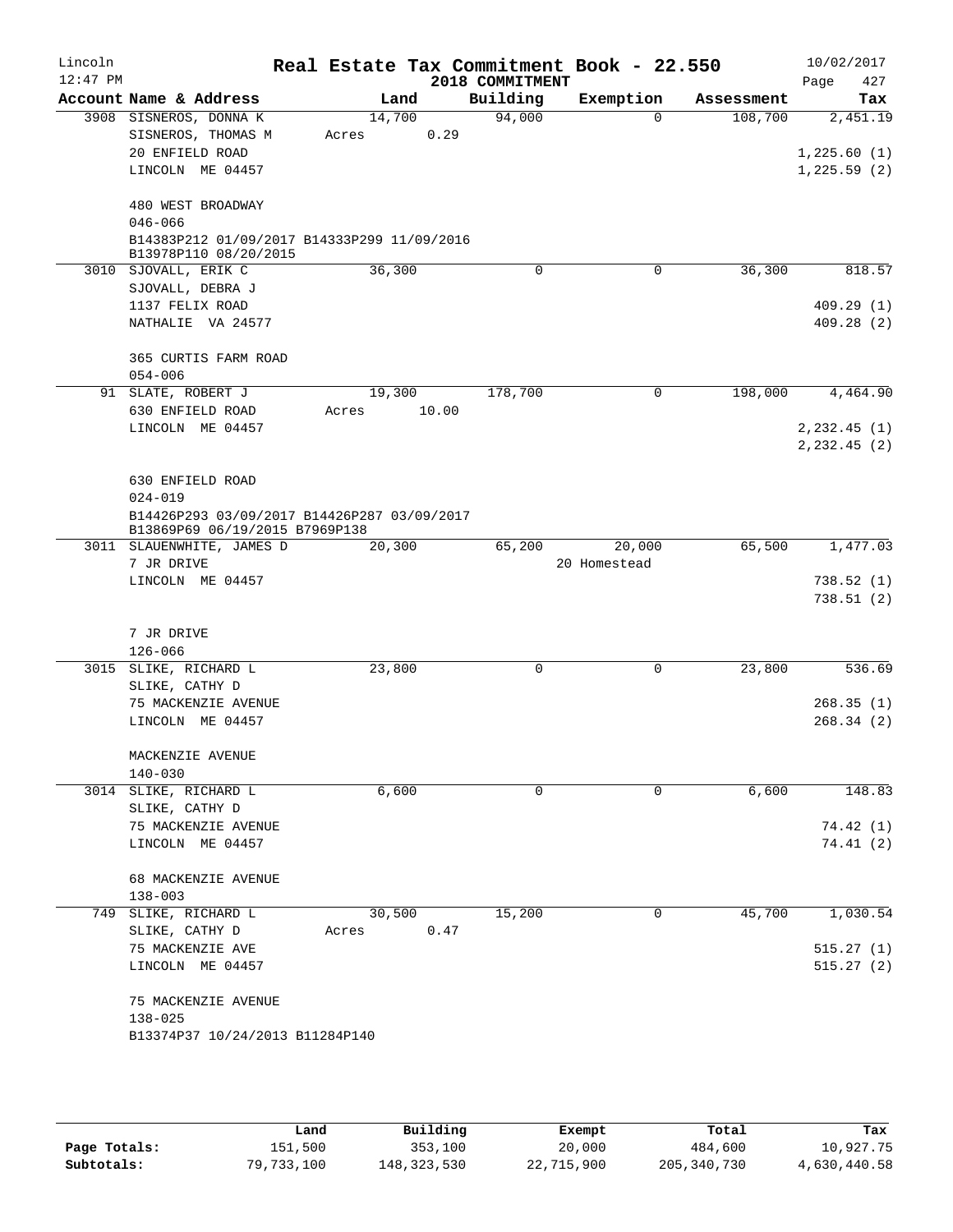| Lincoln    |                                       |        | Real Estate Tax Commitment Book - 22.550 |              |            | 10/02/2017   |
|------------|---------------------------------------|--------|------------------------------------------|--------------|------------|--------------|
| $12:47$ PM |                                       |        | 2018 COMMITMENT                          |              |            | 428<br>Page  |
|            | Account Name & Address                | Land   | Building                                 | Exemption    | Assessment | Tax          |
|            | 3016 SLIKE, RICHARD L &<br>CATHY D    | 56,500 | 45,800                                   | 20,000       | 82,300     | 1,855.87     |
|            | 75 MACKENZIE AVE.                     |        |                                          | 20 Homestead |            |              |
|            | LINCOLN ME 04457-1511                 |        |                                          |              |            | 927.94 (1)   |
|            |                                       |        |                                          |              |            | 927.93(2)    |
|            | 75 MACKENZIE AVENUE                   |        |                                          |              |            |              |
|            | $138 - 023$                           |        |                                          |              |            |              |
|            | 3601 SLOCUM, JEFFREY S &<br>DEBORAH S | 57,600 | 64,900                                   | 20,000       | 102,500    | 2,311.38     |
|            | 244 MOUNTAIN ROAD                     |        |                                          | 20 Homestead |            |              |
|            | HARPSWELL ME 04079                    |        |                                          |              |            | 1, 155.69(1) |
|            |                                       |        |                                          |              |            | 1, 155.69(2) |
|            | 15 COTTAGE LANE                       |        |                                          |              |            |              |
|            | $117 - 005$                           |        |                                          |              |            |              |
|            | B12693P307 12/28/2011 B10714P176      |        |                                          |              |            |              |
|            | 3017 SLOMIENSKI, DAVID K              | 25,400 | 75,500                                   | 20,000       | 80,900     | 1,824.30     |
|            | SLOMIENSKI, MISTY D                   |        |                                          | 20 Homestead |            |              |
|            | PO BOX 811                            |        |                                          |              |            | 912.15(1)    |
|            | LINCOLN ME 04457                      |        |                                          |              |            | 912.15(2)    |
|            | 16 SMITH ROAD                         |        |                                          |              |            |              |
|            | $036 - 004$                           |        |                                          |              |            |              |
|            | B10404P333                            |        |                                          |              |            |              |
|            | 1178 SLOWIKOWSKI, FRANCINE            | 19,500 | 114,000                                  | 20,000       | 113,500    | 2,559.43     |
|            | 15 COOKS CORNER                       | Acres  | 4.40                                     | 20 Homestead |            |              |
|            | LINCOLN ME 04457-9704                 |        |                                          |              |            | 1, 279.72(1) |
|            |                                       |        |                                          |              |            | 1, 279.71(2) |
|            | 15 COOKS CORNER                       |        |                                          |              |            |              |
|            | $046 - 015$                           |        |                                          |              |            |              |
|            | B6103P227                             |        |                                          |              |            |              |
| 3018       | SLOWIKOWSKI, KATHARINE                | 7,400  | 66,400                                   | 20,000       | 53,800     | 1,213.19     |
|            | M                                     |        |                                          |              |            |              |
|            | 3 EAST BROADWAY                       |        |                                          | 20 Homestead |            |              |
|            | LINCOLN ME 04457                      |        |                                          |              |            | 606.60(1)    |
|            |                                       |        |                                          |              |            | 606.59(2)    |
|            | 3 EAST BROADWAY                       |        |                                          |              |            |              |
|            | $137 - 095$                           |        |                                          |              |            |              |
|            | 3021 SMART, ALAN G                    | 8,400  | 0                                        | $\mathbf 0$  | 8,400      | 189.42       |
|            | SMART, DONNA M                        | Acres  | 48.00                                    |              |            |              |
|            | 847 MAIN STREET                       |        |                                          |              |            | 94.71 (1)    |
|            | LINCOLN ME 04457-9506                 |        |                                          |              |            | 94.71 (2)    |
|            | <b>MAIN STREET</b>                    |        |                                          |              |            |              |
|            | $087 - 027$                           |        |                                          |              |            |              |
|            | 3020 SMART, ALAN G                    | 25,400 | 62,900                                   | 20,000       | 68,300     | 1,540.17     |
|            | 847 MAIN STREET                       |        |                                          | 20 Homestead |            |              |
|            | LINCOLN ME 04457                      |        |                                          |              |            | 770.09(1)    |
|            |                                       |        |                                          |              |            | 770.08(2)    |
|            |                                       |        |                                          |              |            |              |
|            | 847 MAIN STREET                       |        |                                          |              |            |              |
|            | $087 - 024$                           |        |                                          |              |            |              |
|            |                                       |        |                                          |              |            |              |
|            |                                       |        |                                          |              |            |              |
|            |                                       |        |                                          |              |            |              |

|              | Land       | Building    | Exempt     | Total       | Tax          |
|--------------|------------|-------------|------------|-------------|--------------|
| Page Totals: | 200,200    | 429,500     | 120,000    | 509,700     | 11,493.76    |
| Subtotals:   | 79,933,300 | 148,753,030 | 22,835,900 | 205,850,430 | 4,641,934.34 |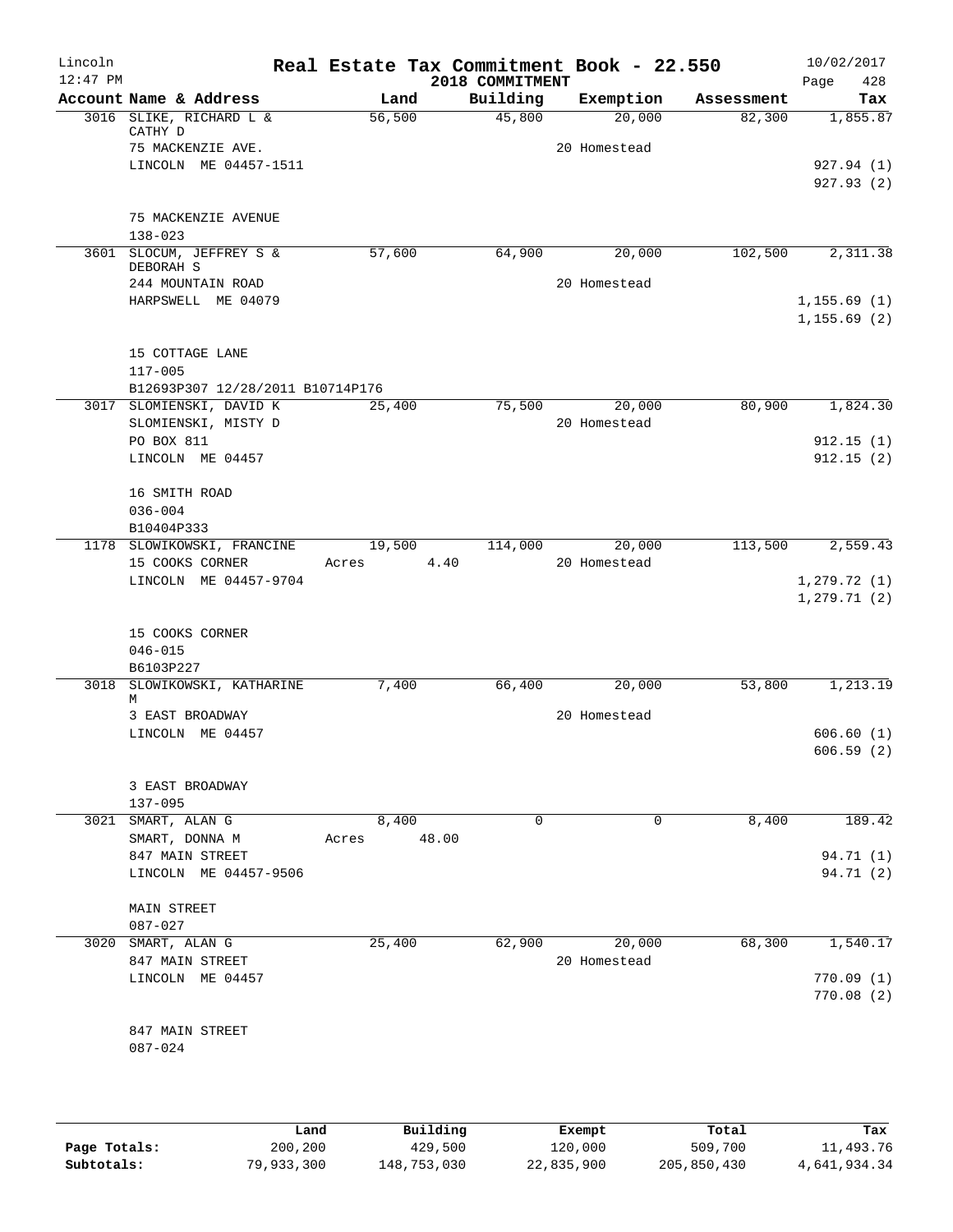| Lincoln    |                                 | Real Estate Tax Commitment Book - 22.550 |                 |               |            | 10/02/2017           |
|------------|---------------------------------|------------------------------------------|-----------------|---------------|------------|----------------------|
| $12:47$ PM |                                 |                                          | 2018 COMMITMENT |               |            | 429<br>Page          |
|            | Account Name & Address          | Land                                     | Building        | Exemption     | Assessment | Tax                  |
|            | 3022 SMART, ANDREW              | 13,700                                   | 69,000          | 20,000        | 62,700     | 1,413.89             |
|            | PO BOX 188                      |                                          |                 | 20 Homestead  |            |                      |
|            | LINCOLN ME 04457-0188           |                                          |                 |               |            | 706.95(1)            |
|            |                                 |                                          |                 |               |            | 706.94(2)            |
|            |                                 |                                          |                 |               |            |                      |
|            | 23 WILSON STREET                |                                          |                 |               |            |                      |
|            | $137 - 193$                     |                                          |                 |               |            |                      |
|            | 1238 SMART, ANDREW              | 8,500                                    | 0               | 0             | 8,500      | 191.68               |
|            | PO BOX 188                      |                                          |                 |               |            |                      |
|            | LINCOLN ME 04457                |                                          |                 |               |            | 95.84(1)<br>95.84(2) |
|            |                                 |                                          |                 |               |            |                      |
|            | 15 LAKEVIEW STREET              |                                          |                 |               |            |                      |
|            | $139 - 267$                     |                                          |                 |               |            |                      |
|            | B13405P270 11/14/2013 B10920P36 |                                          |                 |               |            |                      |
|            | 3023 SMART, ANDREW TRUST        | 7,400                                    | 7,600           | 0             | 15,000     | 338.25               |
|            | PO BOX 188                      |                                          |                 |               |            |                      |
|            | LINCOLN ME 04457-0188           |                                          |                 |               |            | 169.13(1)            |
|            |                                 |                                          |                 |               |            | 169.12(2)            |
|            |                                 |                                          |                 |               |            |                      |
|            | 16 WARSAW CIRCLE                |                                          |                 |               |            |                      |
|            | $140 - 029$                     |                                          |                 |               |            |                      |
|            | 3025 SMART, DONNA               | 0                                        | 7,600           | 0             | 7,600      | 171.38               |
|            | 847 MAIN STREET                 |                                          |                 |               |            |                      |
|            | LINCOLN ME 04457                |                                          |                 |               |            | 85.69(1)             |
|            |                                 |                                          |                 |               |            | 85.69(2)             |
|            |                                 |                                          |                 |               |            |                      |
|            | W/S AIRPORT                     |                                          |                 |               |            |                      |
|            | 129-005-006                     |                                          |                 |               |            |                      |
|            | 3026 SMART, GARY R              | 86,800                                   | 54,500          | 20,000        | 121,300    | 2,735.32             |
|            | 69 SMART MOUNTAIN ROAD          | 126.00<br>Acres                          |                 | 20 Homestead  |            |                      |
|            | LINCOLN ME 04457-0064           |                                          |                 |               |            | 1,367.66(1)          |
|            |                                 |                                          |                 |               |            | 1,367.66(2)          |
|            |                                 |                                          |                 |               |            |                      |
|            | 69 SMART MOUNTAIN ROAD          |                                          |                 |               |            |                      |
|            | 147-018                         |                                          |                 |               |            |                      |
|            | B14417P160 02/13/2017 B3734P114 |                                          |                 |               |            |                      |
|            | 3027 SMART, JEFFREY M           | 61,000                                   |                 | 87,900 20,000 | 128,900    | 2,906.70             |
|            | SMART, MARGARET E               |                                          |                 | 20 Homestead  |            |                      |
|            | PO BOX 592                      |                                          |                 |               |            | 1,453.35(1)          |
|            | LINCOLN ME 04457-0592           |                                          |                 |               |            | 1,453.35(2)          |
|            |                                 |                                          |                 |               |            |                      |
|            | 204 TAYLOR STREET               |                                          |                 |               |            |                      |
|            | $128 - 013$                     |                                          |                 |               |            |                      |
|            | 3029 SMART, LAURENCE E III      | 2,200                                    | 0               | 0             | 2,200      | 49.61                |
|            | 27 WARSAW CIRCLE                | Acres                                    | 2.15            |               |            |                      |
|            | LINCOLN ME 04457-1607           |                                          |                 |               |            | 24.81(1)             |
|            |                                 |                                          |                 |               |            | 24.80(2)             |
|            |                                 |                                          |                 |               |            |                      |
|            | E/S LEE ROAD<br>142-032         |                                          |                 |               |            |                      |
|            | B2806P293                       |                                          |                 |               |            |                      |
|            |                                 |                                          |                 |               |            |                      |

|              | Land       | Building    | Exempt     | Total       | Tax          |
|--------------|------------|-------------|------------|-------------|--------------|
| Page Totals: | 179,600    | 226,600     | 60,000     | 346,200     | 7,806.83     |
| Subtotals:   | 80,112,900 | 148,979,630 | 22,895,900 | 206,196,630 | 4,649,741.17 |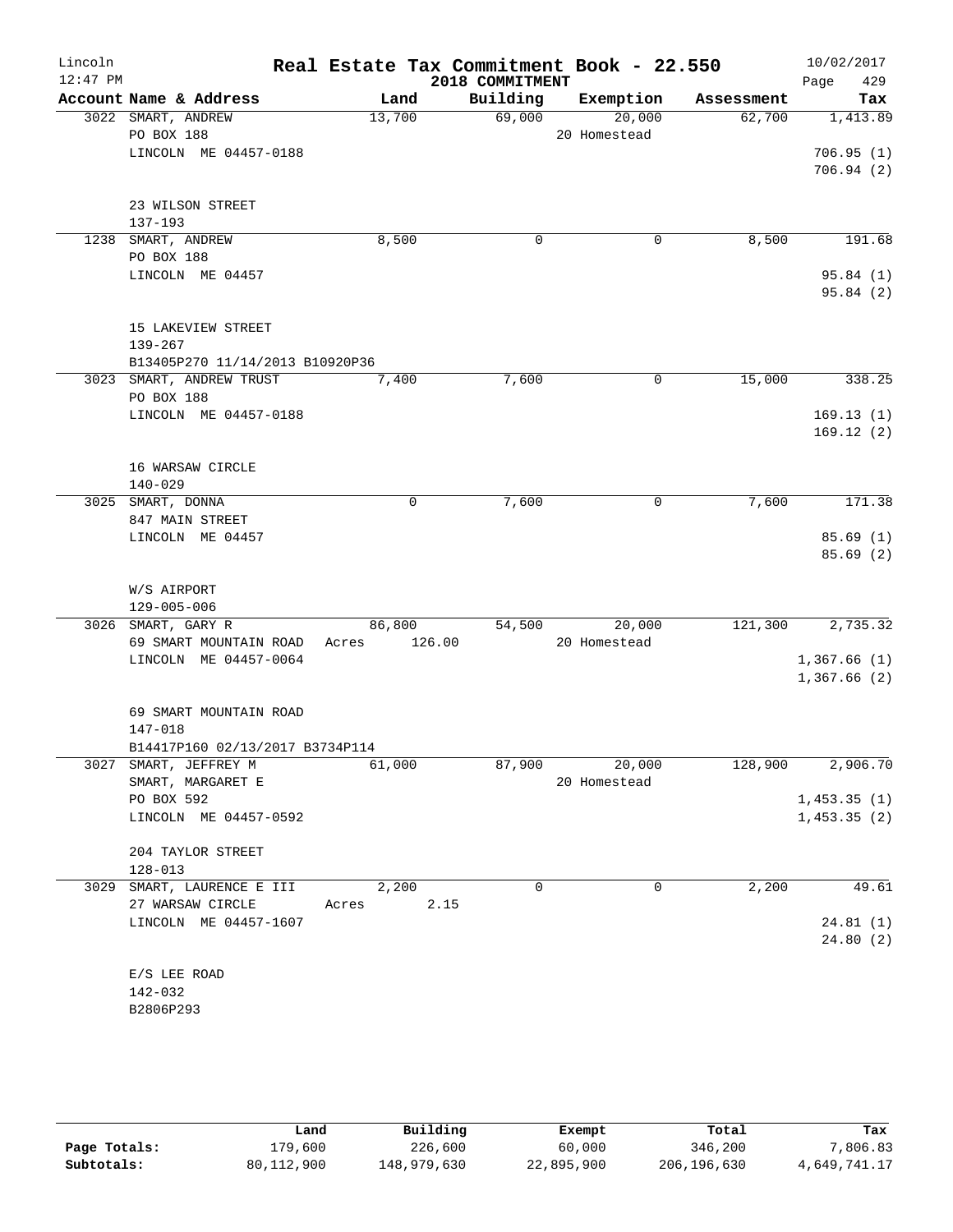| Lincoln<br>$12:47$ PM |                                       |        |             |      | 2018 COMMITMENT | Real Estate Tax Commitment Book - 22.550 |            | 10/02/2017<br>430       |
|-----------------------|---------------------------------------|--------|-------------|------|-----------------|------------------------------------------|------------|-------------------------|
|                       | Account Name & Address                |        | Land        |      | Building        | Exemption                                | Assessment | Page<br>Tax             |
|                       | 3030 SMART, LAURENCE E III &          | 17,500 |             |      | 64,400          | 20,000                                   | 61,900     | 1,395.85                |
|                       | SANDRA                                |        |             |      |                 |                                          |            |                         |
|                       | 27 WARSAW CIRCLE                      |        |             |      |                 | 20 Homestead                             |            |                         |
|                       | LINCOLN ME 04457-1607                 |        |             |      |                 |                                          |            | 697.93(1)               |
|                       |                                       |        |             |      |                 |                                          |            | 697.92(2)               |
|                       |                                       |        |             |      |                 |                                          |            |                         |
|                       | 27 WARSAW CIRCLE                      |        |             |      |                 |                                          |            |                         |
|                       | $140 - 019$                           |        |             |      |                 |                                          |            |                         |
|                       | B2929P346                             |        |             |      |                 |                                          |            |                         |
|                       | 3033 SMART, RODRICK                   | 30,600 |             |      | 31,400          | 0                                        | 62,000     | 1,398.10                |
|                       | SMART, DARLA                          | Acres  |             | 0.48 |                 |                                          |            |                         |
|                       | 13 GOODWIN STREET<br>OAKLAND ME 04963 |        |             |      |                 |                                          |            | 699.05 (1)<br>699.05(2) |
|                       |                                       |        |             |      |                 |                                          |            |                         |
|                       | 93 COBBLESTONE DRIVE                  |        |             |      |                 |                                          |            |                         |
|                       | $081 - 018$                           |        |             |      |                 |                                          |            |                         |
|                       | 3045 SMITH , DANIEL A                 |        | 6,600       |      | 31,100          | 20,000                                   | 17,700     | 399.14                  |
|                       | SMITH, BRANDIE K                      | Acres  |             | 0.32 |                 | 20 Homestead                             |            |                         |
|                       | 284 MAIN STREET                       |        |             |      |                 |                                          |            | 199.57(1)               |
|                       | LINCOLN ME 04457                      |        |             |      |                 |                                          |            | 199.57 (2)              |
|                       |                                       |        |             |      |                 |                                          |            |                         |
|                       | 284 MAIN STREET                       |        |             |      |                 |                                          |            |                         |
|                       | 144-016                               |        |             |      |                 |                                          |            |                         |
|                       | 3093 SMITH , SUSAN A                  | 38,900 |             |      | 0               | $\mathbf 0$                              | 38,900     | 877.20                  |
|                       | PO BOX 473                            | Acres  |             | 0.68 |                 |                                          |            |                         |
|                       | LINCOLN ME 04457-0473                 |        |             |      |                 |                                          |            | 438.60 (1)              |
|                       |                                       |        |             |      |                 |                                          |            | 438.60 (2)              |
|                       |                                       |        |             |      |                 |                                          |            |                         |
|                       | 211 DANNY DRIVE                       |        |             |      |                 |                                          |            |                         |
|                       | $172 - 009$                           |        |             |      |                 |                                          |            |                         |
|                       | B13950P9 09/08/2015                   |        |             |      |                 |                                          |            |                         |
|                       | 3035 SMITH, ALWYN                     |        | $\mathbf 0$ |      | 5,300           | 0                                        | 5,300      | 119.52                  |
|                       | P.O. BOX 428                          |        |             |      |                 |                                          |            |                         |
|                       | MILLINOCKET ME 04462                  |        |             |      |                 |                                          |            | 59.76(1)                |
|                       |                                       |        |             |      |                 |                                          |            | 59.76(2)                |
|                       | AIRPORT ROAD                          |        |             |      |                 |                                          |            |                         |
|                       | $129 - 005 - 010$                     |        |             |      |                 |                                          |            |                         |
|                       | 3036 SMITH, ANDREW                    | 14,900 |             |      | 0               | 0                                        | 14,900     | 336.00                  |
|                       | 796 MAIN ROAD                         | Acres  |             | 8.13 |                 |                                          |            |                         |
|                       | BRADFORD ME 04410-3014                |        |             |      |                 |                                          |            | 168.00(1)               |
|                       |                                       |        |             |      |                 |                                          |            | 168.00(2)               |
|                       |                                       |        |             |      |                 |                                          |            |                         |
|                       | HALF TOWNSHIP ROAD                    |        |             |      |                 |                                          |            |                         |
|                       | $053 - 004$                           |        |             |      |                 |                                          |            |                         |
|                       | B9310P40                              |        |             |      |                 |                                          |            |                         |
| 3037                  | SMITH, ANDREW J                       | 10,900 |             |      | 40,000          | 20,000                                   | 30,900     | 696.80                  |
|                       | SMITH, GWEN E                         | Acres  |             | 0.23 |                 | 20 Homestead                             |            |                         |
|                       | 53 LEE RD                             |        |             |      |                 |                                          |            | 348.40(1)               |
|                       | LINCOLN ME 04457                      |        |             |      |                 |                                          |            | 348.40(2)               |
|                       |                                       |        |             |      |                 |                                          |            |                         |
|                       | 53 LEE ROAD                           |        |             |      |                 |                                          |            |                         |
|                       | $139 - 208$                           |        |             |      |                 |                                          |            |                         |
|                       |                                       |        |             |      |                 |                                          |            |                         |

|              | Land         | Building      | Exempt     | Total         | Tax          |
|--------------|--------------|---------------|------------|---------------|--------------|
| Page Totals: | ⊥19,400      | 172,200       | 60,000     | 231,600       | 5,222.61     |
| Subtotals:   | 80, 232, 300 | 149, 151, 830 | 22,955,900 | 206, 428, 230 | 4,654,963.78 |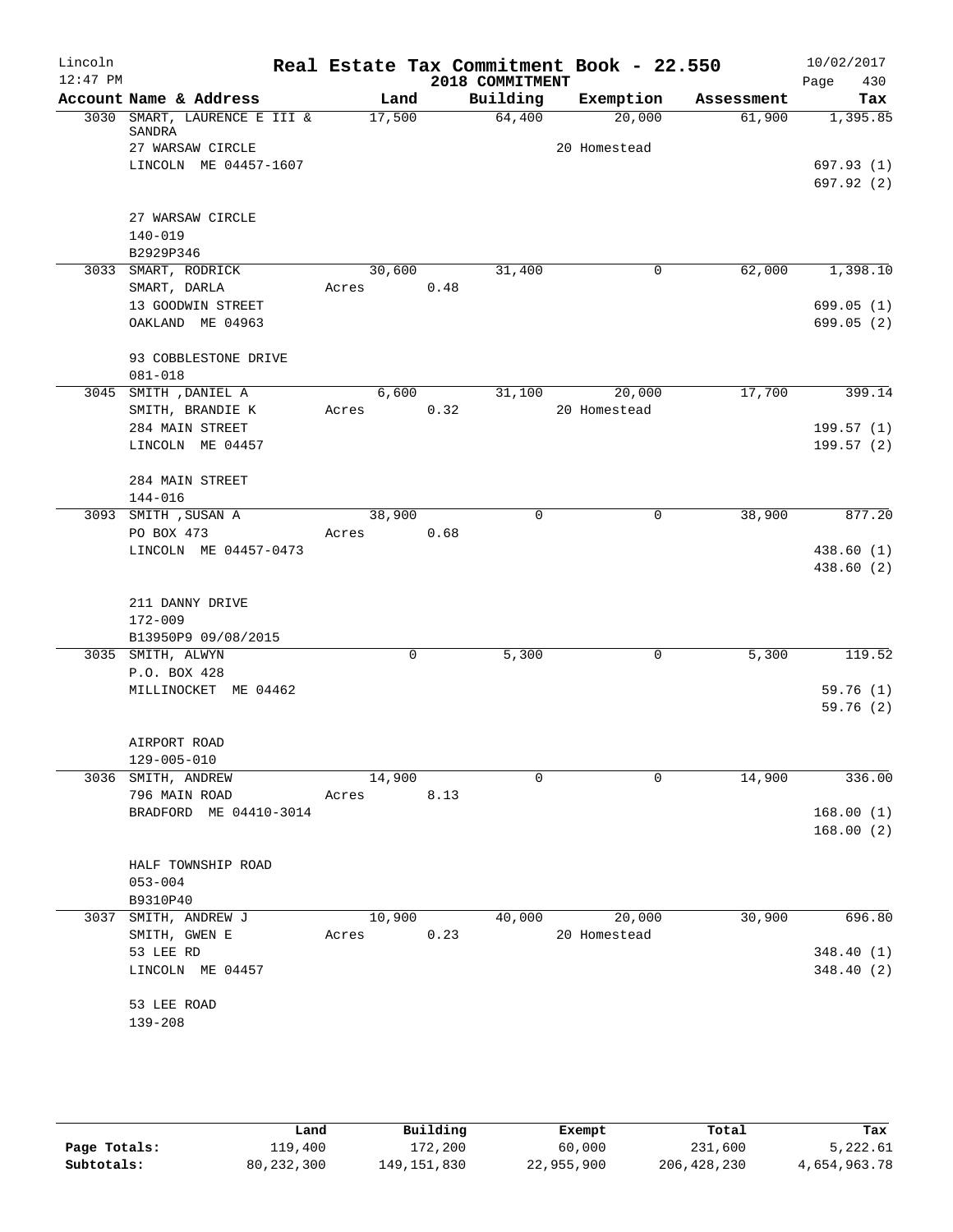| Lincoln<br>$12:47$ PM |                                             |             |             | 2018 COMMITMENT | Real Estate Tax Commitment Book - 22.550 |            | 10/02/2017<br>Page<br>431 |
|-----------------------|---------------------------------------------|-------------|-------------|-----------------|------------------------------------------|------------|---------------------------|
|                       | Account Name & Address                      |             | Land        | Building        | Exemption                                | Assessment | Tax                       |
|                       | 3038 SMITH, BARBARA J                       |             | 21,700      | 47,900          | 26,000                                   | 43,600     | 983.18                    |
|                       | 711 MAIN STREET                             | Acres       | 8.00        |                 | 06 Veteran                               |            |                           |
|                       | LINCOLN ME 04457-9535                       |             |             |                 | 20 Homestead                             |            | 491.59 (1)                |
|                       |                                             |             |             |                 |                                          |            | 491.59 (2)                |
|                       |                                             |             |             |                 |                                          |            |                           |
|                       | 711 MAIN STREET                             |             |             |                 |                                          |            |                           |
|                       | $080 - 013$                                 |             |             |                 |                                          |            |                           |
|                       | 3040 SMITH, BART                            |             | 31,200      | 83,900          | 20,000                                   | 95,100     | 2,144.51                  |
|                       | SMITH, HEIDI                                | Acres       | 0.64        |                 | 20 Homestead                             |            |                           |
|                       | 238 DANNY DRIVE                             |             |             |                 |                                          |            | 1,072.26(1)               |
|                       | LINCOLN ME 04457                            |             |             |                 |                                          |            | 1,072.25(2)               |
|                       |                                             |             |             |                 |                                          |            |                           |
|                       | 238 DANNY DRIVE                             |             |             |                 |                                          |            |                           |
|                       | 172-016                                     |             |             |                 |                                          |            |                           |
|                       | B7418P247                                   |             |             |                 |                                          |            |                           |
|                       | 3041 SMITH, BERNARD G & et                  | 20,800      |             | $\mathbf 0$     | $\mathbf 0$                              | 20,800     | 469.04                    |
|                       | al<br>FARMERS LAWN CARE                     | Acres 17.00 |             |                 |                                          |            |                           |
|                       | 470 CAMPBELLTOWN ROAD                       |             |             |                 |                                          |            | 234.52(1)                 |
|                       | PALMYRA PA 17078                            |             |             |                 |                                          |            | 234.52 (2)                |
|                       |                                             |             |             |                 |                                          |            |                           |
|                       | HALF TOWNSHIP ROAD                          |             |             |                 |                                          |            |                           |
|                       | $044 - 023$                                 |             |             |                 |                                          |            |                           |
|                       | B13772P243 03/02/2015 B6195P260             |             |             |                 |                                          |            |                           |
|                       | 3090 SMITH, BRADLEY R                       |             | 24,600      | 24,400          | 0                                        | 49,000     | 1,104.95                  |
|                       | 238 DANNY DRIVE                             | Acres       | 0.50        |                 |                                          |            |                           |
|                       | LINCOLN ME 04457                            |             |             |                 |                                          |            | 552.48(1)                 |
|                       |                                             |             |             |                 |                                          |            | 552.47(2)                 |
|                       |                                             |             |             |                 |                                          |            |                           |
|                       | 240 DANNY DRIVE                             |             |             |                 |                                          |            |                           |
|                       | 172-017                                     |             |             |                 |                                          |            |                           |
|                       | B12779P320 04/09/2012 B12779P318 04/09/2012 |             |             |                 |                                          |            |                           |
|                       | 3054 SMITH, BRUCE                           |             |             |                 | 49,100 130,500 20,000                    | 159,600    | 3,598.98                  |
|                       | 526 ENFIELD ROAD                            |             | Acres 79.45 |                 | 20 Homestead                             |            |                           |
|                       | LINCOLN ME 04457-9716                       |             |             |                 |                                          |            | 1,799.49(1)               |
|                       |                                             |             |             |                 |                                          |            | 1,799.49(2)               |
|                       |                                             |             |             |                 |                                          |            |                           |
|                       | 526 ENFIELD ROAD                            |             |             |                 |                                          |            |                           |
|                       | $025 - 008$                                 |             |             |                 |                                          |            |                           |
|                       | B11981P31 11/17/2009                        |             |             |                 |                                          |            |                           |
|                       | 3053 SMITH, BRUCE                           |             | 21,200      | 32,100          | 0                                        | 53,300     | 1,201.92                  |
|                       | 526 ENFIELD ROAD                            | Acres       | 2.07        |                 |                                          |            |                           |
|                       | LINCOLN ME 04457                            |             |             |                 |                                          |            | 600.96(1)                 |
|                       |                                             |             |             |                 |                                          |            | 600.96(2)                 |
|                       |                                             |             |             |                 |                                          |            |                           |
|                       | 550 ENFIELD ROAD                            |             |             |                 |                                          |            |                           |
|                       | $025 - 010$                                 |             |             |                 |                                          |            |                           |
|                       | B11981P31 11/20/2009 B10304P318             |             |             |                 |                                          |            |                           |
|                       | 3898 SMITH, CAROLYN                         |             | 0           | 6,700           | 6,700                                    | $\Omega$   | 0.00                      |
|                       | 25 SCHOOL STREET                            |             |             |                 | 20 Homestead                             |            |                           |
|                       | LINCOLN ME 04457                            |             |             |                 |                                          |            |                           |
|                       |                                             |             |             |                 |                                          |            |                           |
|                       | 25 SCHOOL STREET                            |             |             |                 |                                          |            |                           |
|                       | 137-082-1MH                                 |             |             |                 |                                          |            |                           |
|                       |                                             |             |             |                 |                                          |            |                           |
|                       |                                             |             |             |                 |                                          |            |                           |
|                       |                                             |             |             |                 |                                          |            |                           |
|                       | Land                                        |             | Building    |                 | Exempt                                   | Total      | Tax                       |

|              | ⊥and       | Building    | Exempt     | тосат       | тах          |
|--------------|------------|-------------|------------|-------------|--------------|
| Page Totals: | 168,600    | 325,500     | 72,700     | 421,400     | 9,502.58     |
| Subtotals:   | 80,400,900 | 149,477,330 | 23,028,600 | 206,849,630 | 4,664,466.36 |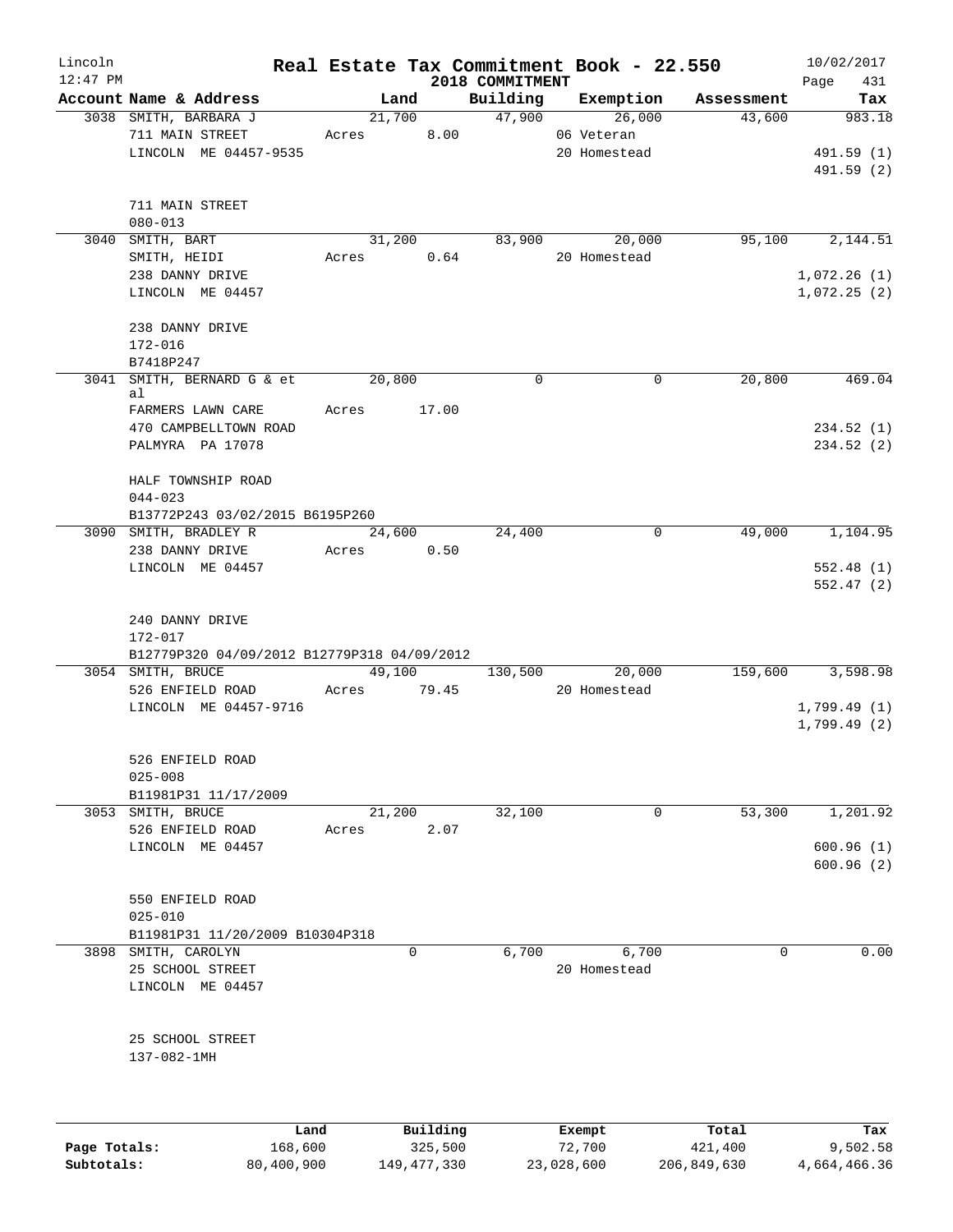| Lincoln      |                                     |            |       |                |                 | Real Estate Tax Commitment Book - 22.550 |                     | 10/02/2017   |
|--------------|-------------------------------------|------------|-------|----------------|-----------------|------------------------------------------|---------------------|--------------|
| $12:47$ PM   |                                     |            |       |                | 2018 COMMITMENT |                                          |                     | 432<br>Page  |
|              | Account Name & Address              |            |       | Land           | Building        | Exemption                                | Assessment          | Tax          |
|              | 3103 SMITH, CHAD L<br>18 BAKER LANE |            | Acres | 23,700<br>0.49 | 2,500           |                                          | 26, 200<br>$\Omega$ | 590.81       |
|              | BRADLEY ME 04411                    |            |       |                |                 |                                          |                     | 295.41(1)    |
|              |                                     |            |       |                |                 |                                          |                     | 295.40(2)    |
|              |                                     |            |       |                |                 |                                          |                     |              |
|              | CAMBOLASSE POND                     |            |       |                |                 |                                          |                     |              |
|              | 172-018-000-000                     |            |       |                |                 |                                          |                     |              |
|              | B14074P182 02/21/2016               |            |       |                |                 |                                          |                     |              |
|              | 3044 SMITH, CHARLES A & JUDY        |            |       | 7,800          | 29,100          | 20,000                                   | 16,900              | 381.10       |
|              | M                                   |            |       |                |                 |                                          |                     |              |
|              | 9 CLAY STREET                       |            | Acres | 0.34           |                 | 20 Homestead                             |                     |              |
|              | LINCOLN ME 04457-1501               |            |       |                |                 |                                          |                     | 190.55(1)    |
|              |                                     |            |       |                |                 |                                          |                     | 190.55(2)    |
|              |                                     |            |       |                |                 |                                          |                     |              |
|              | 9 CLAY STREET                       |            |       |                |                 |                                          |                     |              |
|              | 139-100                             |            |       |                |                 |                                          |                     |              |
|              | B6388P51                            |            |       |                |                 |                                          |                     |              |
|              | 3091 SMITH, CINDY D                 |            |       | 13,300         | 52,100          | 20,000                                   | 45,400              | 1,023.77     |
|              | 8 LANCASTER ST                      |            | Acres | 0.53           |                 | 20 Homestead                             |                     |              |
|              | LINCOLN ME 04457-1609               |            |       |                |                 |                                          |                     | 511.89(1)    |
|              |                                     |            |       |                |                 |                                          |                     | 511.88(2)    |
|              |                                     |            |       |                |                 |                                          |                     |              |
|              | 8 LANCASTER STREET                  |            |       |                |                 |                                          |                     |              |
|              | 139-136<br>B3409P196                |            |       |                |                 |                                          |                     |              |
|              | 2730 SMITH, CRYSTAL A               |            |       | 11,900         | 98,400          | 20,000                                   | 90,300              | 2,036.27     |
|              | PO BOX 621                          |            | Acres | 3.09           |                 | 20 Homestead                             |                     |              |
|              | LINCOLN ME 04457                    |            |       |                |                 |                                          |                     | 1,018.14(1)  |
|              |                                     |            |       |                |                 |                                          |                     | 1,018.13(2)  |
|              |                                     |            |       |                |                 |                                          |                     |              |
|              | 261 TRANSALPINE ROAD                |            |       |                |                 |                                          |                     |              |
|              | $026 - 022$                         |            |       |                |                 |                                          |                     |              |
|              | B13122P330 B13075P22 01/24/2013     |            |       |                |                 |                                          |                     |              |
|              | 3046 SMITH, DONALD I                |            |       | 30,800         | 77,300          | 26,000                                   | 82,100              | 1,851.36     |
|              | SMITH, DONALD M &                   |            | Acres | 0.72           |                 | 06 Veteran                               |                     |              |
|              | JOSHUA L                            |            |       |                |                 |                                          |                     |              |
|              | SMITH TABITHA L                     |            |       |                |                 | 20 Homestead                             |                     | 925.68(1)    |
|              | 436 TAYLOR ROAD                     |            |       |                |                 |                                          |                     | 925.68 (2)   |
|              | ENFIELD CT 06082-4010               |            |       |                |                 |                                          |                     |              |
|              | 227 EGG POND ROAD                   |            |       |                |                 |                                          |                     |              |
|              | $159 - 002$                         |            |       |                |                 |                                          |                     |              |
|              | B7464P38 09/06/2000                 |            |       |                |                 |                                          |                     |              |
| 3048         | SMITH, FLETCHER A JR                |            |       | 116,200        | 171,500         | 20,000                                   | 267,700             | 6,036.64     |
|              | SMITH, JONI                         |            | Acres | 14.00          |                 | 20 Homestead                             |                     |              |
|              | 20 ALDRICH POINT ROAD               |            |       |                |                 |                                          |                     | 3,018.32 (1) |
|              | LINCOLN ME 04457                    |            |       |                |                 |                                          |                     | 3,018.32 (2) |
|              | 20 ALDRICH POINT ROAD               |            |       |                |                 |                                          |                     |              |
|              | $057 - 028$                         |            |       |                |                 |                                          |                     |              |
|              | B8361P98                            |            |       |                |                 |                                          |                     |              |
| 3049         | SMITH, GALEN L                      |            |       | 11,000         | 0               | 6,000                                    | 5,000               | 112.75       |
|              | SMITH, CRYSTAL A                    |            | Acres | 0.32           |                 | 07 Veteran                               |                     |              |
|              | PO BOX 621                          |            |       |                |                 |                                          |                     | 56.38(1)     |
|              | LINCOLN ME 04457-0621               |            |       |                |                 |                                          |                     | 56.37(2)     |
|              |                                     |            |       |                |                 |                                          |                     |              |
|              | 25 SCHOOL STREET                    |            |       |                |                 |                                          |                     |              |
|              | 137-082                             |            |       |                |                 |                                          |                     |              |
|              | B7148P140 08/19/1990                |            |       |                |                 |                                          |                     |              |
|              |                                     | Land       |       | Building       |                 | Exempt                                   | Total               | Tax          |
| Page Totals: |                                     | 214,700    |       | 430,900        |                 | 112,000                                  | 533,600             | 12,032.70    |
| Subtotals:   |                                     | 80,615,600 |       | 149,908,230    |                 | 23,140,600                               | 207, 383, 230       | 4,676,499.06 |
|              |                                     |            |       |                |                 |                                          |                     |              |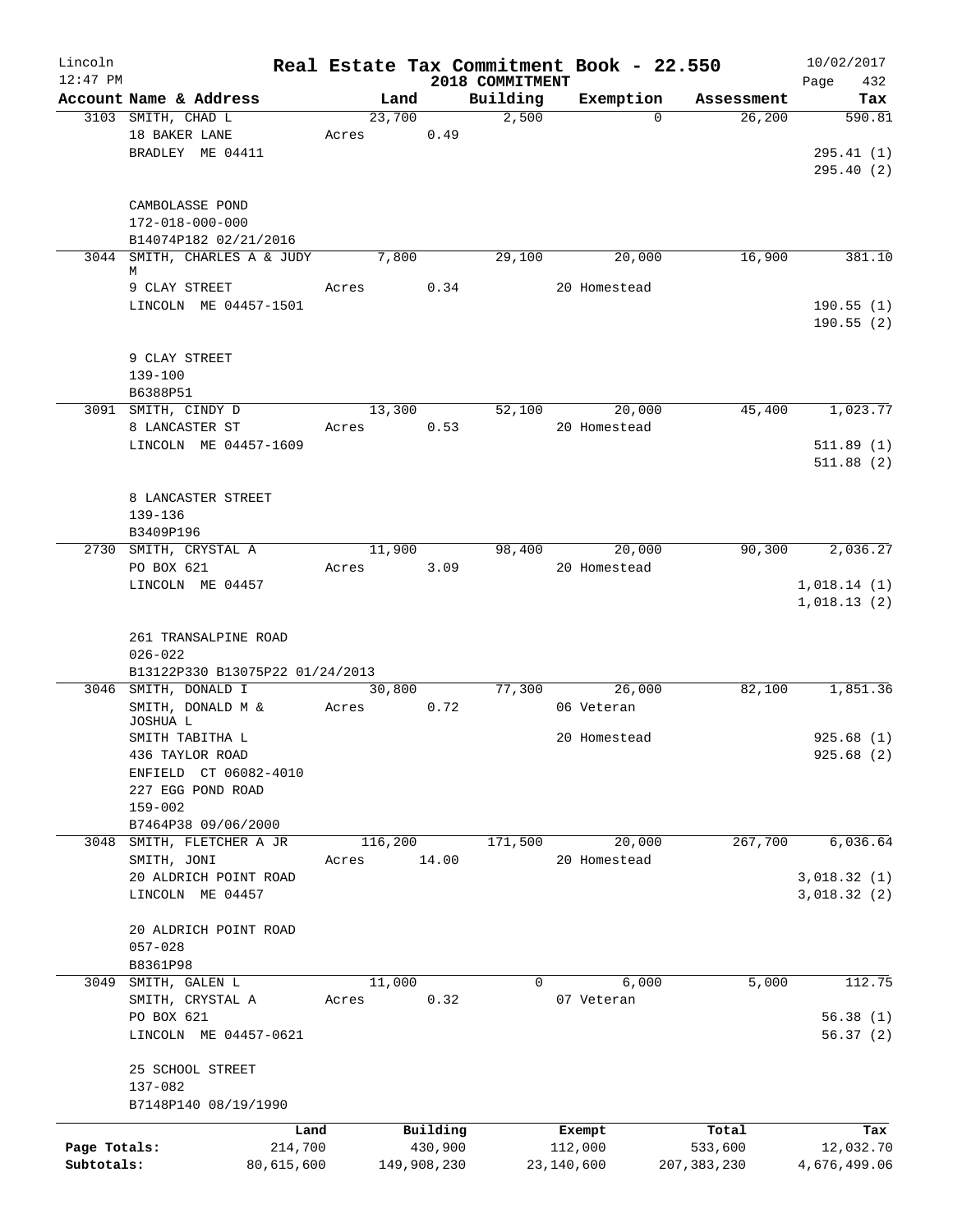| Lincoln    |                         |             |        |      |                 | Real Estate Tax Commitment Book - 22.550 |                      | 10/02/2017         |
|------------|-------------------------|-------------|--------|------|-----------------|------------------------------------------|----------------------|--------------------|
| $12:47$ PM | Account Name & Address  |             |        |      | 2018 COMMITMENT | Land Building Exemption                  | Assessment           | 433<br>Page<br>Tax |
|            | 3052 SMITH, HAROLD G JR |             |        |      | 14,200 3,200    |                                          | $\Omega$<br>17,400   | 392.37             |
|            | 1076 MAIN STREET        | Acres 27.78 |        |      |                 |                                          |                      |                    |
|            | LINCOLN ME 04457-9506   |             |        |      |                 |                                          |                      | 196.19(1)          |
|            |                         |             |        |      |                 |                                          |                      | 196.18(2)          |
|            | <b>MAIN STREET</b>      |             |        |      |                 |                                          |                      |                    |
|            | $095 - 008$             |             |        |      |                 |                                          |                      |                    |
|            | 3051 SMITH, HAROLD G JR | 12,000      |        |      |                 | 34,100 20,000                            | 26,100               | 588.56             |
|            | 1076 MAIN STREET        | Acres 0.83  |        |      |                 | 20 Homestead                             |                      |                    |
|            | LINCOLN ME 04457-9506   |             |        |      |                 |                                          |                      | 294.28 (1)         |
|            |                         |             |        |      |                 |                                          |                      | 294.28(2)          |
|            | 1076 MAIN STREET        |             |        |      |                 |                                          |                      |                    |
|            | $091 - 008$             |             |        |      |                 |                                          |                      |                    |
|            | 3055 SMITH, IVAN B SR   |             |        |      |                 | 19,000 79,200 20,000                     |                      | 78,200 1,763.41    |
|            | SMITH, KATHERINE D      | Acres 0.46  |        |      |                 | 20 Homestead                             |                      |                    |
|            | 5 HALE STREET           |             |        |      |                 |                                          |                      | 881.71 (1)         |
|            | LINCOLN ME 04457        |             |        |      |                 |                                          |                      | 881.70 (2)         |
|            | 5 HALE STREET           |             |        |      |                 |                                          |                      |                    |
|            | 131-032                 |             |        |      |                 |                                          |                      |                    |
|            | 3935 SMITH, J HERSCHEL  |             | 1,500  |      | 0               |                                          | $\mathbf 0$<br>1,500 | 33.83              |
|            | 115 15TH AVE NE         | Acres 3.40  |        |      |                 |                                          |                      |                    |
|            | ST PETERSBURG FL 33704  |             |        |      |                 |                                          |                      | 16.92(1)           |
|            |                         |             |        |      |                 |                                          |                      | 16.91(2)           |
|            | NESTING LOON DRIVE      |             |        |      |                 |                                          |                      |                    |
|            | $149 - 028$             |             |        |      |                 |                                          |                      |                    |
|            | B11517P158              |             |        |      |                 |                                          |                      |                    |
|            | 3944 SMITH, J HERSCHEL  |             | 2,500  |      | $\Omega$        |                                          | $\mathbf 0$<br>2,500 | 56.38              |
|            | 115 15TH AVE NE         | Acres 2.07  |        |      |                 |                                          |                      |                    |
|            | ST PETERSBURG FL 33704  |             |        |      |                 |                                          |                      | 28.19(1)           |
|            |                         |             |        |      |                 |                                          |                      | 28.19(2)           |
|            | NESTING LOON DRIVE      |             |        |      |                 |                                          |                      |                    |
|            | $149 - 037$             |             |        |      |                 |                                          |                      |                    |
|            | B11517P158              |             |        |      |                 |                                          |                      |                    |
|            | 3941 SMITH, J HERSCHEL  |             | 1,500  |      | 0               |                                          | 0<br>1,500           | 33.83              |
|            | 115 15TH AVE NE         | Acres       |        | 1.93 |                 |                                          |                      |                    |
|            | ST PETERSBURG FL 33704  |             |        |      |                 |                                          |                      | 16.92(1)           |
|            |                         |             |        |      |                 |                                          |                      | 16.91(2)           |
|            | NESTING LOON DRIVE      |             |        |      |                 |                                          |                      |                    |
|            | 149-034                 |             |        |      |                 |                                          |                      |                    |
|            | B11517P158              |             |        |      |                 |                                          |                      |                    |
|            | 3056 SMITH, J HERSCHEL  |             | 39,000 |      | 0               |                                          | 39,000<br>0          | 879.45             |
|            | 115 15TH AVENUE NE      | Acres       |        | 2.50 |                 |                                          |                      |                    |
|            | ST PETERSBURG FL 33704  |             |        |      |                 |                                          |                      | 439.73 (1)         |
|            |                         |             |        |      |                 |                                          |                      | 439.72 (2)         |
|            |                         |             |        |      |                 |                                          |                      |                    |
|            | TOBIN BROOK ROAD        |             |        |      |                 |                                          |                      |                    |
|            | $160 - 004$             |             |        |      |                 |                                          |                      |                    |
|            | B9897P140               |             |        |      |                 |                                          |                      |                    |
|            |                         |             |        |      |                 |                                          |                      |                    |

|              | Land       | Building    | Exempt     | Total       | Tax          |
|--------------|------------|-------------|------------|-------------|--------------|
| Page Totals: | 89,700     | 116,500     | 40,000     | 166,200     | 3,747.83     |
| Subtotals:   | 80,705,300 | 150,024,730 | 23,180,600 | 207,549,430 | 4,680,246.89 |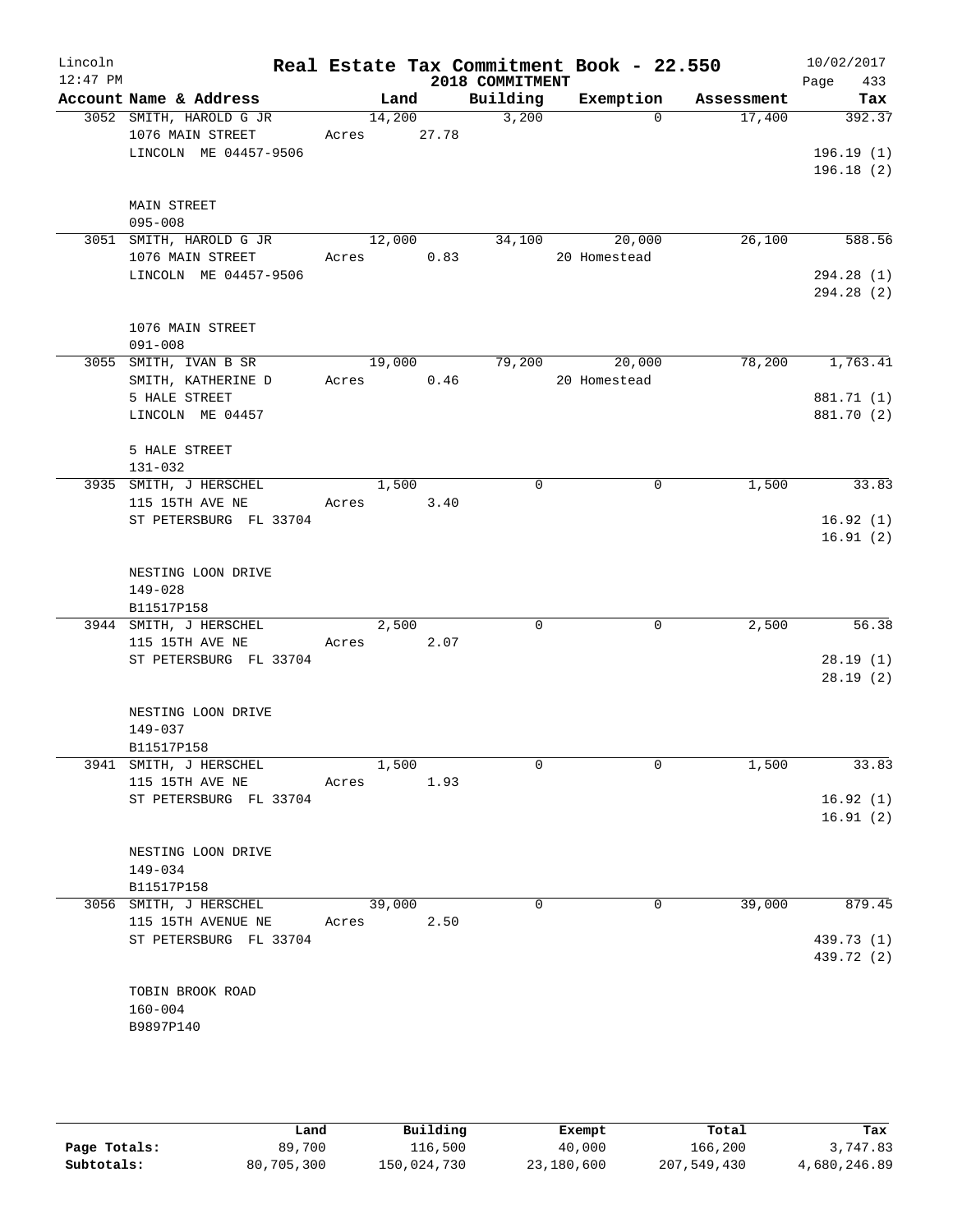| Lincoln    |                                              |       |               |          | Real Estate Tax Commitment Book - 22.550 |                       |                     | 10/02/2017   |
|------------|----------------------------------------------|-------|---------------|----------|------------------------------------------|-----------------------|---------------------|--------------|
| $12:47$ PM | Account Name & Address                       |       |               |          | 2018 COMMITMENT                          |                       |                     | 434<br>Page  |
|            | 3939 SMITH, J HERSCHEL                       |       | Land<br>1,500 |          | Building<br>$\mathbf 0$                  | Exemption<br>$\Omega$ | Assessment<br>1,500 | Tax<br>33.83 |
|            | 115 15TH AVE NE                              | Acres |               | 2.94     |                                          |                       |                     |              |
|            | ST PETERSBURG FL 33704                       |       |               |          |                                          |                       |                     | 16.92(1)     |
|            |                                              |       |               |          |                                          |                       |                     | 16.91(2)     |
|            |                                              |       |               |          |                                          |                       |                     |              |
|            | NESTING LOON DRIVE                           |       |               |          |                                          |                       |                     |              |
|            | 149-032                                      |       |               |          |                                          |                       |                     |              |
|            | B11517P158                                   |       |               |          |                                          |                       |                     |              |
|            | 3058 SMITH, J HERSCHEL                       |       | 14,500        |          | 0                                        | $\mathbf 0$           | 14,500              | 326.98       |
|            | SMITH, SYLVIA N<br>115 15TH AVENUE NE        | Acres |               | 1.33     |                                          |                       |                     | 163.49(1)    |
|            | ST PETERSBURG FL 33704                       |       |               |          |                                          |                       |                     | 163.49(2)    |
|            |                                              |       |               |          |                                          |                       |                     |              |
|            | 1022 LEE ROAD                                |       |               |          |                                          |                       |                     |              |
|            | $149 - 003$                                  |       |               |          |                                          |                       |                     |              |
|            | 3097 SMITH, J HERSCHEL                       |       | 17,500        |          | 73,400                                   | 0                     | 90,900              | 2,049.80     |
|            | 115 15TH AVENUE NE                           | Acres |               | 1.73     |                                          |                       |                     |              |
|            | ST PETERSBURG FL 33704                       |       |               |          |                                          |                       |                     | 1,024.90(1)  |
|            |                                              |       |               |          |                                          |                       |                     | 1,024.90(2)  |
|            | 1020 LEE ROAD                                |       |               |          |                                          |                       |                     |              |
|            | $149 - 002$                                  |       |               |          |                                          |                       |                     |              |
|            | B14520P43 06/21/2017 B10842P27               |       |               |          |                                          |                       |                     |              |
|            | 3938 SMITH, J HERSCHEL                       |       | 1,500         |          | $\mathbf 0$                              | $\mathsf{O}$          | 1,500               | 33.83        |
|            | 115 15TH AVE NE                              | Acres |               | 2.11     |                                          |                       |                     |              |
|            | ST PETERSBURG FL 33704                       |       |               |          |                                          |                       |                     | 16.92(1)     |
|            |                                              |       |               |          |                                          |                       |                     | 16.91(2)     |
|            |                                              |       |               |          |                                          |                       |                     |              |
|            | NESTING LOON DRIVE                           |       |               |          |                                          |                       |                     |              |
|            | 149-031<br>B11517P158                        |       |               |          |                                          |                       |                     |              |
|            | 3102 SMITH, J HERSCHEL                       |       | 8,000         |          | $\mathbf 0$                              | $\mathsf{O}$          | 8,000               | 180.40       |
|            | 115 15TH AVENUE NE                           | Acres |               | 1.71     |                                          |                       |                     |              |
|            | ST PETERSBURG FL 33704                       |       |               |          |                                          |                       |                     | 90.20(1)     |
|            |                                              |       |               |          |                                          |                       |                     | 90.20(2)     |
|            |                                              |       |               |          |                                          |                       |                     |              |
|            | NESTING LOON DRIVE                           |       |               |          |                                          |                       |                     |              |
|            | 149-026                                      |       |               |          |                                          |                       |                     |              |
|            | B13842P211 05/22/0201                        |       |               |          |                                          |                       |                     |              |
|            | 3101 SMITH, J HERSCHEL<br>115 15TH AVE NE    | Acres | 8,000         | 2.39     | 0                                        | 0                     | 8,000               | 180.40       |
|            | ST PETERSBURG FL 33704                       |       |               |          |                                          |                       |                     | 90.20(1)     |
|            |                                              |       |               |          |                                          |                       |                     | 90.20(2)     |
|            |                                              |       |               |          |                                          |                       |                     |              |
|            | NESTING LOON DRIVE                           |       |               |          |                                          |                       |                     |              |
|            | $149 - 025$                                  |       |               |          |                                          |                       |                     |              |
|            | B11517P158                                   |       |               |          |                                          |                       |                     |              |
|            | 3100 SMITH, J HERSCHEL                       |       | 17,900        |          | 66,600                                   | 0                     | 84,500              | 1,905.48     |
|            | 115 15TH AVENUE NE<br>ST PETERSBURY FL 33704 | Acres |               | 1.62     |                                          |                       |                     | 952.74 (1)   |
|            |                                              |       |               |          |                                          |                       |                     | 952.74 (2)   |
|            |                                              |       |               |          |                                          |                       |                     |              |
|            | 1046 LEE ROAD                                |       |               |          |                                          |                       |                     |              |
|            | 149-017                                      |       |               |          |                                          |                       |                     |              |
|            | B13842P218 05/22/2015 B10687P186             |       |               |          |                                          |                       |                     |              |
|            |                                              |       |               |          |                                          |                       |                     |              |
|            |                                              |       |               |          |                                          |                       |                     |              |
|            | Land                                         |       |               | Building |                                          | <b>Exempt</b>         | Total               | Tax          |

|              | Land       | Building      | Exempt     | Total       | Tax          |
|--------------|------------|---------------|------------|-------------|--------------|
| Page Totals: | 68,900     | 140,000       |            | 208,900     | 4,710.72     |
| Subtotals:   | 80,774,200 | 150, 164, 730 | 23,180,600 | 207,758,330 | 4,684,957.61 |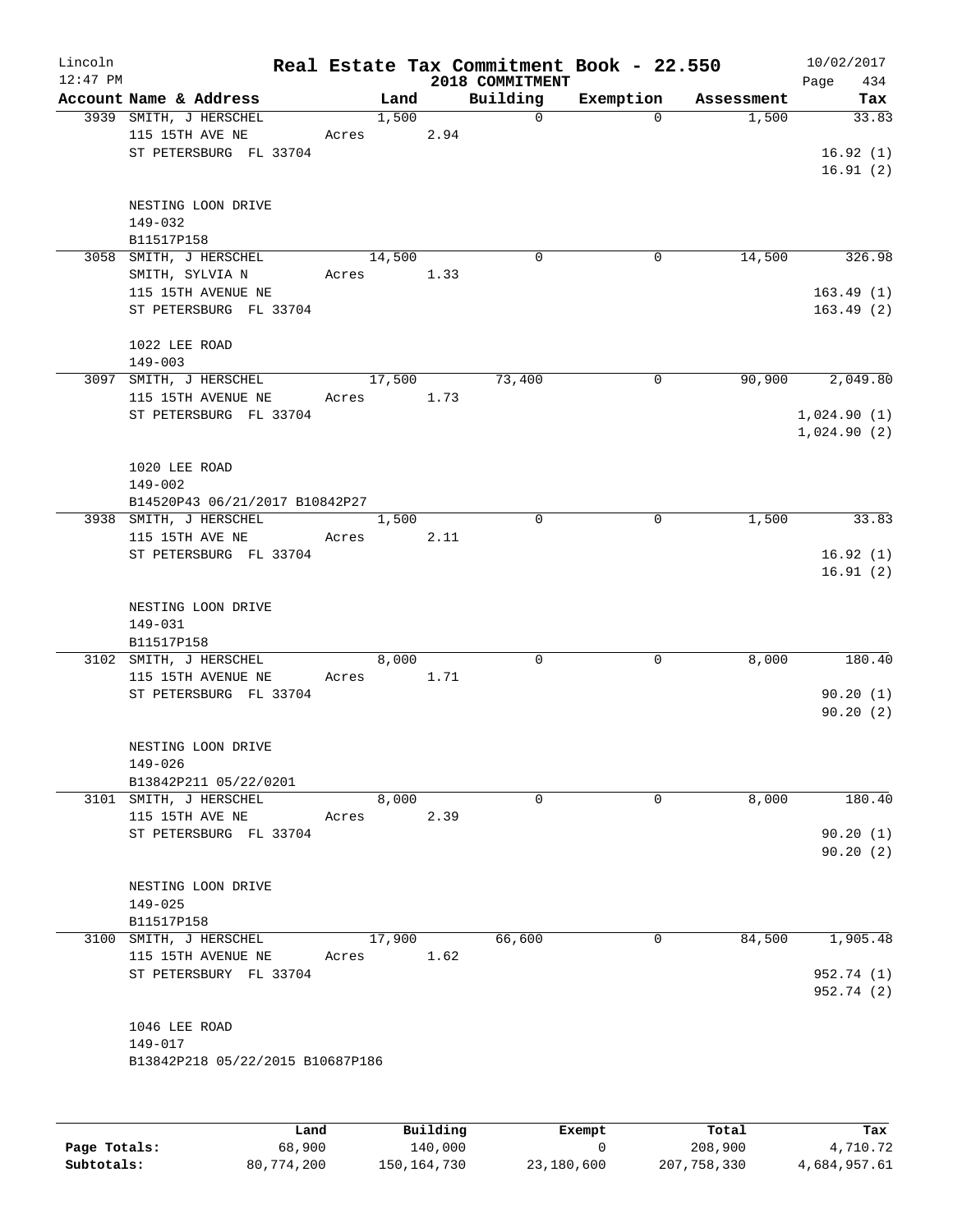| Lincoln<br>$12:47$ PM |                                            |            |       |        |             | 2018 COMMITMENT | Real Estate Tax Commitment Book - 22.550 |               | 10/02/2017<br>Page<br>435 |
|-----------------------|--------------------------------------------|------------|-------|--------|-------------|-----------------|------------------------------------------|---------------|---------------------------|
|                       | Account Name & Address                     |            |       | Land   |             | Building        | Exemption                                | Assessment    | Tax                       |
|                       | 3942 SMITH, J HERSCHEL                     |            |       | 1,500  |             | $\mathbf 0$     | $\Omega$                                 | 1,500         | 33.83                     |
|                       | 115 15TH AVE NE                            |            | Acres |        | 1.96        |                 |                                          |               |                           |
|                       | ST PETERSBURG FL 33704                     |            |       |        |             |                 |                                          |               | 16.92(1)                  |
|                       |                                            |            |       |        |             |                 |                                          |               | 16.91(2)                  |
|                       |                                            |            |       |        |             |                 |                                          |               |                           |
|                       | NESTING LOON DRIVE                         |            |       |        |             |                 |                                          |               |                           |
|                       | 149-035                                    |            |       |        |             |                 |                                          |               |                           |
|                       | B11517P158                                 |            |       |        |             |                 |                                          |               |                           |
|                       | 3937 SMITH, J HERSCHEL                     |            |       | 1,500  |             | $\Omega$        | $\Omega$                                 | 1,500         | 33.83                     |
|                       | 115 15TH AVEN NE                           |            | Acres |        | 2.08        |                 |                                          |               |                           |
|                       | ST PETERSBURG FL 33704                     |            |       |        |             |                 |                                          |               | 16.92(1)                  |
|                       |                                            |            |       |        |             |                 |                                          |               | 16.91(2)                  |
|                       |                                            |            |       |        |             |                 |                                          |               |                           |
|                       | NESTING LOON DRIVE                         |            |       |        |             |                 |                                          |               |                           |
|                       | $149 - 030$                                |            |       |        |             |                 |                                          |               |                           |
|                       | B11517P158                                 |            |       |        |             |                 |                                          |               |                           |
|                       | 3936 SMITH, J HERSCHEL                     |            |       | 1,500  |             | $\mathbf 0$     | 0                                        | 1,500         | 33.83                     |
|                       | 115 15TH AVE NE                            |            |       | Acres  | 2.44        |                 |                                          |               |                           |
|                       | ST PETERSBURG FL 33704                     |            |       |        |             |                 |                                          |               | 16.92(1)                  |
|                       |                                            |            |       |        |             |                 |                                          |               | 16.91(2)                  |
|                       |                                            |            |       |        |             |                 |                                          |               |                           |
|                       | NESTING LOON DRIVE                         |            |       |        |             |                 |                                          |               |                           |
|                       | $149 - 029$                                |            |       |        |             |                 |                                          |               |                           |
|                       | B11517P158                                 |            |       |        |             |                 |                                          |               |                           |
|                       | 3945 SMITH, J HERSCHEL                     |            |       | 2,500  |             | $\Omega$        | $\mathbf 0$                              | 2,500         | 56.38                     |
|                       | 115 15TH AVE NE                            |            | Acres |        | 2.07        |                 |                                          |               |                           |
|                       | ST PETERSBURG FL 33704                     |            |       |        |             |                 |                                          |               | 28.19(1)                  |
|                       |                                            |            |       |        |             |                 |                                          |               | 28.19(2)                  |
|                       |                                            |            |       |        |             |                 |                                          |               |                           |
|                       | NESTING LOON DRIVE                         |            |       |        |             |                 |                                          |               |                           |
|                       | 149-038                                    |            |       |        |             |                 |                                          |               |                           |
|                       | B11517P158                                 |            |       |        |             |                 |                                          |               |                           |
|                       | 3940 SMITH, J HERSCHEL                     |            |       | 1,500  |             | 0               | $\mathbf 0$                              | 1,500         | 33.83                     |
|                       | 115 15TH AVE NE                            |            | Acres |        | 1.84        |                 |                                          |               |                           |
|                       | ST PETERSBURG FL 33704                     |            |       |        |             |                 |                                          |               | 16.92(1)                  |
|                       |                                            |            |       |        |             |                 |                                          |               | 16.91(2)                  |
|                       |                                            |            |       |        |             |                 |                                          |               |                           |
|                       | NESTING LOON DRIVE                         |            |       |        |             |                 |                                          |               |                           |
|                       | $149 - 033$                                |            |       |        |             |                 |                                          |               |                           |
|                       | B11517P158                                 |            |       |        |             |                 |                                          |               |                           |
|                       | 3096 SMITH, J HERSCHEL                     |            |       | 44,100 |             | 342,300         | 0                                        | 386,400       | 8,713.32                  |
|                       | 115 15TH AVE N E                           |            | Acres |        | 4.07        |                 |                                          |               |                           |
|                       | ST PETERSBURG FL 33704                     |            |       |        |             |                 |                                          |               | 4,356.66(1)               |
|                       |                                            |            |       |        |             |                 |                                          |               | 4,356.66(2)               |
|                       |                                            |            |       |        |             |                 |                                          |               |                           |
|                       | 44 NESTING LOON DRIVE                      |            |       |        |             |                 |                                          |               |                           |
|                       | $149 - 001$                                |            |       |        |             |                 |                                          |               |                           |
|                       | B14439P45 03/24/2017 B14245P140 08/16/2016 |            |       |        |             |                 |                                          |               |                           |
|                       | 3943 SMITH, J HERSCHEL                     |            |       | 2,500  |             | 0               | $\mathbf 0$                              | 2,500         | 56.38                     |
|                       | 115 15TH AVE NE                            |            | Acres |        | 2.05        |                 |                                          |               |                           |
|                       | ST PETERSBURG FL 33704                     |            |       |        |             |                 |                                          |               | 28.19(1)                  |
|                       |                                            |            |       |        |             |                 |                                          |               | 28.19(2)                  |
|                       |                                            |            |       |        |             |                 |                                          |               |                           |
|                       | NESTING LOON DRIVE                         |            |       |        |             |                 |                                          |               |                           |
|                       | 149-036                                    |            |       |        |             |                 |                                          |               |                           |
|                       | B11517P158                                 |            |       |        |             |                 |                                          |               |                           |
|                       |                                            |            |       |        |             |                 |                                          |               |                           |
|                       |                                            | Land       |       |        | Building    |                 | Exempt                                   | Total         | Tax                       |
| Page Totals:          |                                            | 55,100     |       |        | 342,300     |                 | 0                                        | 397,400       | 8,961.40                  |
| Subtotals:            |                                            | 80,829,300 |       |        | 150,507,030 | 23,180,600      |                                          | 208, 155, 730 | 4,693,919.01              |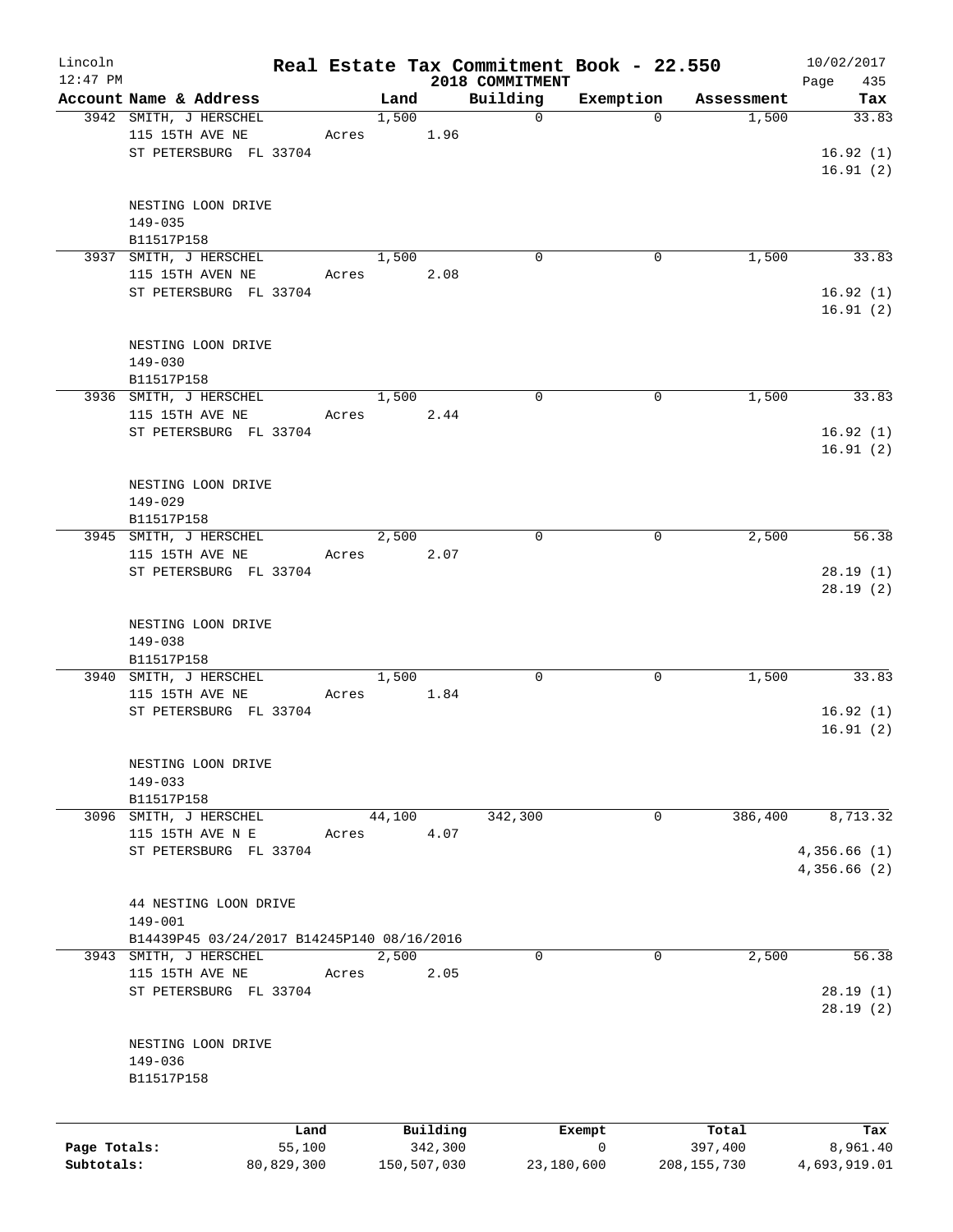| Lincoln<br>$12:47$ PM |                                   | Real Estate Tax Commitment Book - 22.550 |      | 2018 COMMITMENT |                    |            | 10/02/2017         |
|-----------------------|-----------------------------------|------------------------------------------|------|-----------------|--------------------|------------|--------------------|
|                       | Account Name & Address            | Land                                     |      |                 | Building Exemption | Assessment | 436<br>Page<br>Tax |
|                       | 3061 SMITH, JAMERSON              | 17,300                                   |      | 65,200          | 20,000             | 62,500     | 1,409.38           |
|                       | SMITH, SHERRY                     | Acres 0.34                               |      |                 | 20 Homestead       |            |                    |
|                       | 13 WILLIAM STREET                 |                                          |      |                 |                    |            | 704.69(1)          |
|                       | LINCOLN ME 04457-1213             |                                          |      |                 |                    |            | 704.69(2)          |
|                       |                                   |                                          |      |                 |                    |            |                    |
|                       | 13 WILLIAM STREET                 |                                          |      |                 |                    |            |                    |
|                       | $131 - 013$                       |                                          |      |                 |                    |            |                    |
|                       | 3062 SMITH, JEFF                  | $\mathbf 0$                              |      |                 | 14,100 14,100      | 0          | 0.00               |
|                       | 8 ORCHARD LANE                    |                                          |      |                 | 20 Homestead       |            |                    |
|                       | LINCOLN ME 04457                  |                                          |      |                 |                    |            |                    |
|                       |                                   |                                          |      |                 |                    |            |                    |
|                       |                                   |                                          |      |                 |                    |            |                    |
|                       | 8 ORCHARD LANE                    |                                          |      |                 |                    |            |                    |
|                       | 141-004-004-MH0                   |                                          |      |                 |                    |            |                    |
|                       | 3063 SMITH, JONATHAN              | 13,100                                   |      | 39,300          | 20,000             | 32,400     | 730.62             |
|                       | SMITH, KIMBERLY                   | Acres                                    | 0.34 |                 | 20 Homestead       |            |                    |
|                       | 1 WILSON STREET                   |                                          |      |                 |                    |            | 365.31(1)          |
|                       | LINCOLN ME 04457                  |                                          |      |                 |                    |            | 365.31(2)          |
|                       |                                   |                                          |      |                 |                    |            |                    |
|                       | 1 WILSON STREET<br>$139 - 266$    |                                          |      |                 |                    |            |                    |
|                       | 3064 SMITH, JOSHUA A              | 18,500                                   |      | 56,000          | 20,000             | 54,500     | 1,228.98           |
|                       | SMITH, COURTNEY J                 | Acres 2.49                               |      |                 | 20 Homestead       |            |                    |
|                       | PO BOX 573                        |                                          |      |                 |                    |            | 614.49(1)          |
|                       | LINCOLN ME 04457-0573             |                                          |      |                 |                    |            | 614.49(2)          |
|                       |                                   |                                          |      |                 |                    |            |                    |
|                       | 587 MOHAWK ROAD                   |                                          |      |                 |                    |            |                    |
|                       | $118 - 025$                       |                                          |      |                 |                    |            |                    |
|                       | 2588 SMITH, KEVIN D               | 36,600                                   |      | 39,600          | 0                  | 76,200     | 1,718.31           |
|                       | 11455 ST. MARTHA DRIVE Acres 0.46 |                                          |      |                 |                    |            |                    |
|                       | UNIT 320                          |                                          |      |                 |                    |            |                    |
|                       | WALDORF MD 20603                  |                                          |      |                 |                    |            | 859.16(1)          |
|                       |                                   |                                          |      |                 |                    |            | 859.15(2)          |
|                       | 223 NORTH DANNY DRIVE             |                                          |      |                 |                    |            |                    |
|                       | 172-007                           |                                          |      |                 |                    |            |                    |
|                       | B14263P175 09/01/2016             |                                          |      |                 |                    |            |                    |
|                       | 3066 SMITH, LAWRENCE D &          | 18,000                                   |      | 103,400         | 26,000             | 95,400     | 2,151.27           |
|                       | LORRAINE D                        |                                          |      |                 |                    |            |                    |
|                       | 236 DANNY DRIVE                   | Acres                                    | 0.70 |                 | 07 Veteran         |            |                    |
|                       | LINCOLN ME 04457                  |                                          |      |                 | 20 Homestead       |            | 1,075.64(1)        |
|                       |                                   |                                          |      |                 |                    |            | 1,075.63(2)        |
|                       |                                   |                                          |      |                 |                    |            |                    |
|                       | 236 DANNY DRIVE<br>$172 - 015$    |                                          |      |                 |                    |            |                    |
| 2597                  | SMITH, LEON A                     | 28,100                                   |      | 1,200           | 0                  | 29,300     | 660.72             |
|                       | SMITH, AMY M                      | Acres                                    | 1.24 |                 |                    |            |                    |
|                       | 167 TUCKERBROOK ROAD              |                                          |      |                 |                    |            | 330.36(1)          |
|                       | LINCOLNVILLE ME 04849             |                                          |      |                 |                    |            | 330.36(2)          |
|                       |                                   |                                          |      |                 |                    |            |                    |
|                       | EAGLE RIDGE ROAD                  |                                          |      |                 |                    |            |                    |
|                       | $041 - 020$                       |                                          |      |                 |                    |            |                    |
|                       | B14157P86 05/18/2016              |                                          |      |                 |                    |            |                    |
|                       |                                   |                                          |      |                 |                    |            |                    |

|              | Land       | Building    | Exempt     | Total       | Tax          |
|--------------|------------|-------------|------------|-------------|--------------|
| Page Totals: | 131,600    | 318,800     | 100,100    | 350,300     | 7,899.28     |
| Subtotals:   | 80,960,900 | 150,825,830 | 23,280,700 | 208,506,030 | 4,701,818.29 |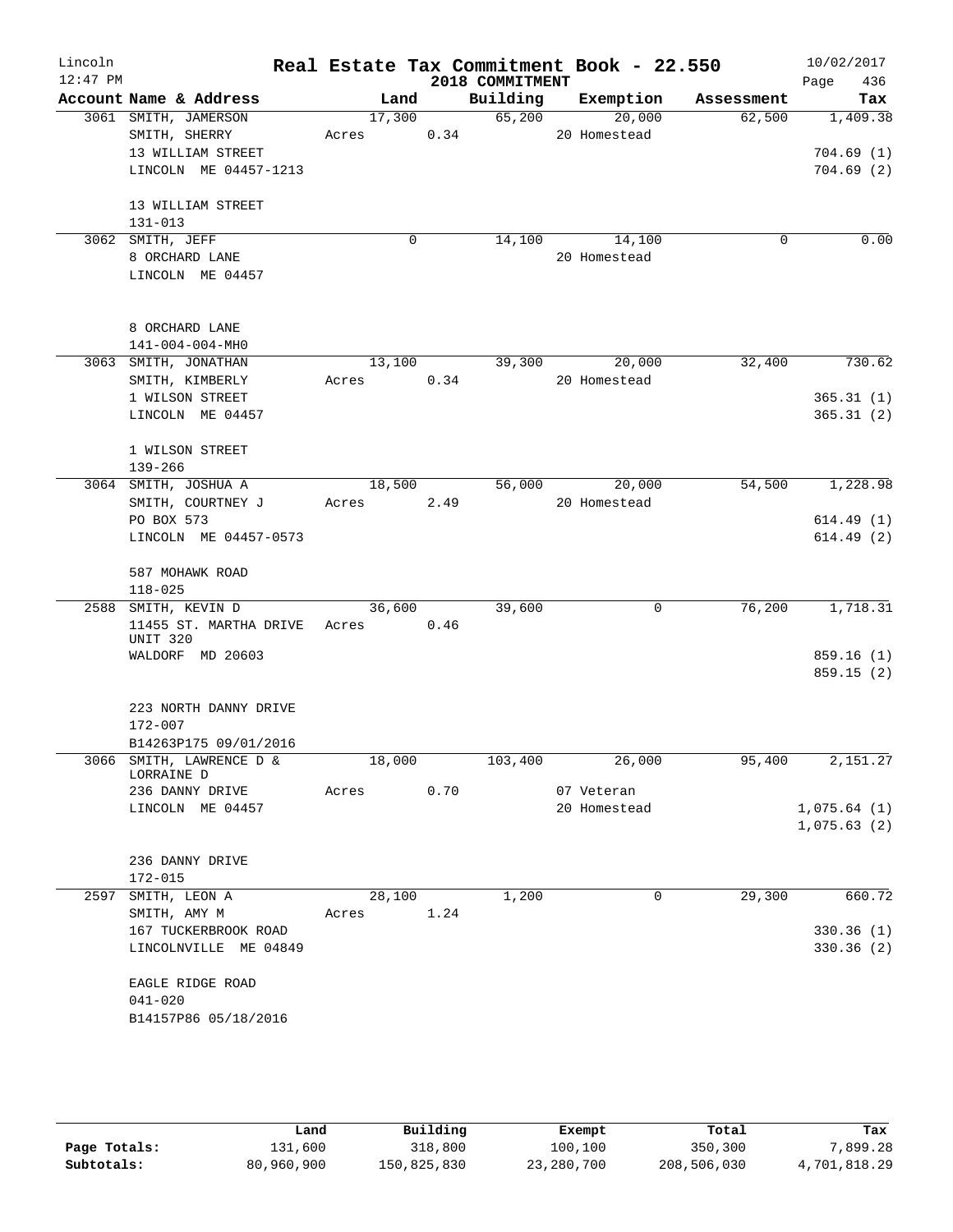| Lincoln<br>$12:47$ PM |                                                |        |          | 2018 COMMITMENT | Real Estate Tax Commitment Book - 22.550 |            | 10/02/2017<br>437<br>Page |
|-----------------------|------------------------------------------------|--------|----------|-----------------|------------------------------------------|------------|---------------------------|
|                       | Account Name & Address                         |        | Land     | Building        | Exemption                                | Assessment | Tax                       |
| 3067                  | SMITH, LEONA R                                 | 30,100 |          | 90,600          | $\Omega$                                 | 120,700    | 2,721.79                  |
|                       | SMITH, DWAYNE M                                | Acres  | 0.81     |                 |                                          |            |                           |
|                       | 311 LINDSEY ROAD                               |        |          |                 |                                          |            | 1,360.90(1)               |
|                       | NEWBURGH ME 04444-4531                         |        |          |                 |                                          |            | 1,360.89(2)               |
|                       |                                                |        |          |                 |                                          |            |                           |
|                       | 10 CEDAR LANE<br>$168 - 013$                   |        |          |                 |                                          |            |                           |
|                       | 3710 SMITH, LLOYD                              | 26,000 |          | $\mathbf 0$     | 0                                        | 26,000     | 586.30                    |
|                       | SMITH, ARLENE                                  | Acres  | 35.00    |                 |                                          |            |                           |
|                       | 13 EAST SHORE ROAD                             |        |          |                 |                                          |            | 293.15(1)                 |
|                       | MOLUNKUS TWP ME 04459                          |        |          |                 |                                          |            | 293.15(2)                 |
|                       |                                                |        |          |                 |                                          |            |                           |
|                       | SWEET ROAD                                     |        |          |                 |                                          |            |                           |
|                       | $165 - 004$                                    |        |          |                 |                                          |            |                           |
| 3069                  | B12589P74 09/09/2011<br>SMITH, LOREN F & LAURA | 52,700 |          | 64,100          | $\mathbf 0$                              | 116,800    | 2,633.84                  |
|                       | L                                              |        |          |                 |                                          |            |                           |
|                       | 128 OLD WINTHROP ROAD                          | Acres  | 1.12     |                 |                                          |            |                           |
|                       | WAYNE ME 04284                                 |        |          |                 |                                          |            | 1,316.92(1)               |
|                       |                                                |        |          |                 |                                          |            | 1,316.92(2)               |
|                       | 344 STANHOPE MILL ROAD                         |        |          |                 |                                          |            |                           |
|                       | $105 - 003$                                    |        |          |                 |                                          |            |                           |
|                       | 3070 SMITH, MARCIA ANN                         | 13,300 |          | $\Omega$        | $\mathbf 0$                              | 13,300     | 299.92                    |
|                       | 34 FEYLER ROAD                                 | Acres  | 10.00    |                 |                                          |            |                           |
|                       | UNION ME 04862                                 |        |          |                 |                                          |            | 149.96(1)                 |
|                       |                                                |        |          |                 |                                          |            | 149.96(2)                 |
|                       | SOUTH ROAD                                     |        |          |                 |                                          |            |                           |
|                       | $054 - 021$                                    |        |          |                 |                                          |            |                           |
| 3359                  | SMITH, MARGARET &                              | 17,600 |          | 32,900          | 20,000                                   | 30,500     | 687.78                    |
|                       | SMITH, BRIAN                                   |        |          |                 |                                          |            |                           |
|                       | ENGLAND, DAWNA-RAY<br>563 WEST BROADWAY        | Acres  | 0.75     |                 | 20 Homestead                             |            | 343.89(1)                 |
|                       | LINCOLN ME 04457                               |        |          |                 |                                          |            | 343.89 (2)                |
|                       |                                                |        |          |                 |                                          |            |                           |
|                       | 563 WEST BROADWAY                              |        |          |                 |                                          |            |                           |
|                       | $046 - 002$                                    |        |          |                 |                                          |            |                           |
|                       | B14497P122 05/25/2017 B13045P98 12/21/2012     |        |          |                 |                                          |            |                           |
|                       | B13007P271 11/15/2012<br>2772 SMITH, MARIE S   |        | 13,300   | 68,600          | $\mathbf 0$                              | 81,900     | 1,846.85                  |
|                       | 161 FROST STREET                               | Acres  | 1.00     |                 |                                          |            |                           |
|                       | LINCOLN ME 04457                               |        |          |                 |                                          |            | 923.43(1)                 |
|                       |                                                |        |          |                 |                                          |            | 923.42(2)                 |
|                       |                                                |        |          |                 |                                          |            |                           |
|                       | 161 FROST STREET<br>071-022                    |        |          |                 |                                          |            |                           |
|                       | B12535P143 07/14/2011                          |        |          |                 |                                          |            |                           |
|                       | 3071 SMITH, MARTIN L                           |        | 29,700   | 87,600          | 20,000                                   | 97,300     | 2,194.12                  |
|                       | SMITH, WANDA B                                 | Acres  | 0.65     |                 | 20 Homestead                             |            |                           |
|                       | 32 EVERGREEN DRIVE                             |        |          |                 |                                          |            | 1,097.06(1)               |
|                       | LINCOLN ME 04457                               |        |          |                 |                                          |            | 1,097.06(2)               |
|                       | 32 EVERGREEN DRIVE                             |        |          |                 |                                          |            |                           |
|                       | 141-048                                        |        |          |                 |                                          |            |                           |
|                       |                                                |        |          |                 |                                          |            |                           |
|                       |                                                |        |          |                 |                                          |            |                           |
|                       |                                                |        |          |                 |                                          |            |                           |
|                       | Land                                           |        | Building |                 | Exempt                                   | Total      | Tax                       |

|              | Land       | Building    | Exempt     | Total       | Tax          |
|--------------|------------|-------------|------------|-------------|--------------|
| Page Totals: | 182,700    | 343,800     | 40,000     | 486,500     | 10,970.60    |
| Subtotals:   | 81,143,600 | 151,169,630 | 23,320,700 | 208,992,530 | 4,712,788.89 |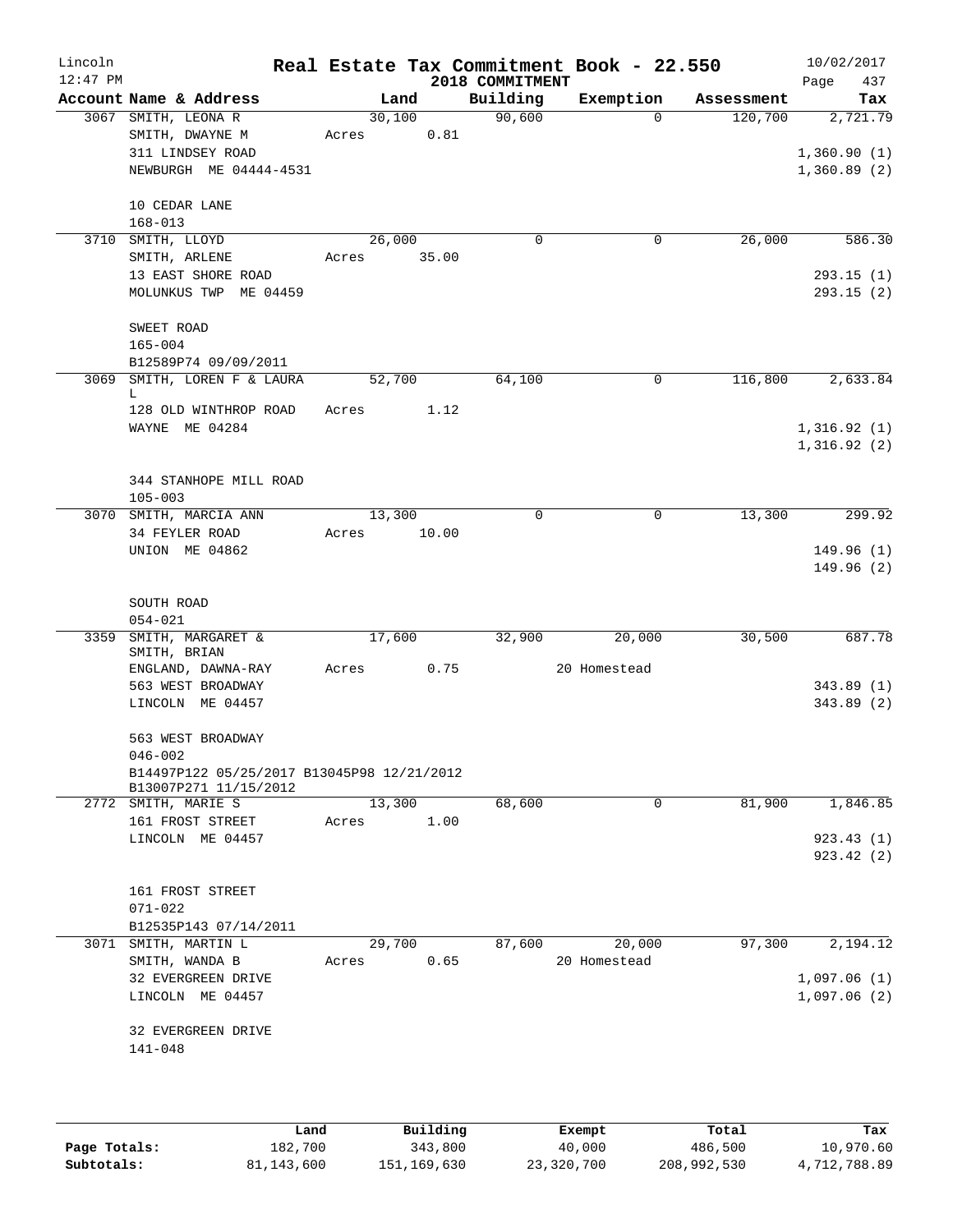| Lincoln<br>$12:47$ PM |                                             |       |        |       | 2018 COMMITMENT | Real Estate Tax Commitment Book - 22.550 |            | 10/02/2017<br>438<br>Page |
|-----------------------|---------------------------------------------|-------|--------|-------|-----------------|------------------------------------------|------------|---------------------------|
|                       | Account Name & Address                      |       | Land   |       | Building        | Exemption                                | Assessment | Tax                       |
|                       | 3072 SMITH, OWEN E                          |       | 15,600 |       | 70,700          | $\Omega$                                 | 86,300     | 1,946.07                  |
|                       | SMITH, JUNE A                               | Acres |        | 1.15  |                 |                                          |            |                           |
|                       | 29 SMITH ROAD                               |       |        |       |                 |                                          |            | 973.04 (1)                |
|                       | ENFIELD ME 04493                            |       |        |       |                 |                                          |            | 973.03(2)                 |
|                       | 303 BAGLEY MOUNTAIN<br>ROAD                 |       |        |       |                 |                                          |            |                           |
|                       | $093 - 018$                                 |       |        |       |                 |                                          |            |                           |
|                       | 3073 SMITH, PAUL                            |       | 6,600  |       | $\Omega$        | 0                                        | 6,600      | 148.83                    |
|                       | SMITH, BRENDA                               | Acres |        | 8.29  |                 |                                          |            |                           |
|                       | TRUSTEES OF THE BRENDA<br>F SMITH LIVINGTR  |       |        |       |                 |                                          |            | 74.42 (1)                 |
|                       | 54 BAGLEY MOUNTAIN ROAD                     |       |        |       |                 |                                          |            | 74.41(2)                  |
|                       | LINCOLN ME 04457-9514                       |       |        |       |                 |                                          |            |                           |
|                       | BAGLEY MOUNTAIN ROAD<br>$095 - 019$         |       |        |       |                 |                                          |            |                           |
|                       | B13462P151 02/13/2013                       |       |        |       |                 |                                          |            |                           |
| 3075                  | SMITH, PAUL S                               |       | 25,600 |       | 93,200          | 26,000                                   | 92,800     | 2,092.64                  |
|                       | SMITH, BRENDA F                             | Acres |        | 10.56 |                 | 20 Homestead                             |            |                           |
|                       | PAUL SMITH LIVING TRUST                     |       |        |       |                 | 07 Veteran                               |            | 1,046.32(1)               |
|                       | 54 BAGLEY MOUNTAIN ROAD                     |       |        |       |                 |                                          |            | 1,046.32(2)               |
|                       | LINCOLN ME 04457-9514                       |       |        |       |                 |                                          |            |                           |
|                       | 54 BAGLEY MOUNTAIN ROAD                     |       |        |       |                 |                                          |            |                           |
|                       | $095 - 018$                                 |       |        |       |                 |                                          |            |                           |
|                       | B13462P150 02/13/2013 B12656P187 11/07/2011 |       |        |       |                 |                                          |            |                           |
|                       | 3077 SMITH, PEARL                           |       | 16,500 |       | 29,800          | 20,000                                   | 26,300     | 593.07                    |
|                       | 185 MAIN STREET                             | Acres |        | 0.43  |                 | 20 Homestead                             |            |                           |
|                       | LINCOLN ME 04457-1619                       |       |        |       |                 |                                          |            | 296.54(1)<br>296.53(2)    |
|                       | 185 MAIN STREET                             |       |        |       |                 |                                          |            |                           |
|                       | 141-104                                     |       |        |       |                 |                                          |            |                           |
|                       | B11951P143                                  |       |        |       |                 |                                          |            |                           |
|                       | 3104 SMITH, PEGGY                           |       | 0      |       | 15,700          | 0                                        | 15,700     | 354.04                    |
|                       | 961 MAIN STREET                             |       |        |       |                 |                                          |            |                           |
|                       | LINCOLN ME 04457-9506                       |       |        |       |                 |                                          |            | 177.02(1)                 |
|                       |                                             |       |        |       |                 |                                          |            | 177.02(2)                 |
|                       |                                             |       |        |       |                 |                                          |            |                           |
|                       | 961 MAIN STREET                             |       |        |       |                 |                                          |            |                           |
|                       | 091-029-001-MH0                             |       |        |       |                 |                                          |            |                           |
| 3080                  | SMITH, PEGGY                                |       | 30,600 |       | 37,000          | 0                                        | 67,600     | 1,524.38                  |
|                       | 965 MAIN STREET                             | Acres |        | 0.45  |                 |                                          |            |                           |
|                       | LINCOLN ME 04457                            |       |        |       |                 |                                          |            | 762.19(1)<br>762.19 (2)   |
|                       |                                             |       |        |       |                 |                                          |            |                           |
|                       | 230 DANNY DRIVE                             |       |        |       |                 |                                          |            |                           |
|                       | 172-013                                     |       |        |       |                 |                                          |            |                           |
| 3078                  | SMITH, PEGGY                                |       | 49,900 |       | 51,500          | 0                                        | 101,400    | 2,286.57                  |
|                       | 965 MAIN STREET                             | Acres |        | 0.59  |                 |                                          |            |                           |
|                       | LINCOLN ME 04457                            |       |        |       |                 |                                          |            | 1, 143.29(1)              |
|                       |                                             |       |        |       |                 |                                          |            | 1, 143.28(2)              |
|                       |                                             |       |        |       |                 |                                          |            |                           |
|                       | 318 MCGREGOR ROAD                           |       |        |       |                 |                                          |            |                           |
|                       | $117 - 009$                                 |       |        |       |                 |                                          |            |                           |
|                       |                                             |       |        |       |                 |                                          |            |                           |

|              | Land       | Building    |            | Total       | Tax          |
|--------------|------------|-------------|------------|-------------|--------------|
|              |            |             | Exempt     |             |              |
| Page Totals: | 144,800    | 297,900     | 46,000     | 396,700     | 8,945.60     |
| Subtotals:   | 81,288,400 | 151,467,530 | 23,366,700 | 209,389,230 | 4,721,734.49 |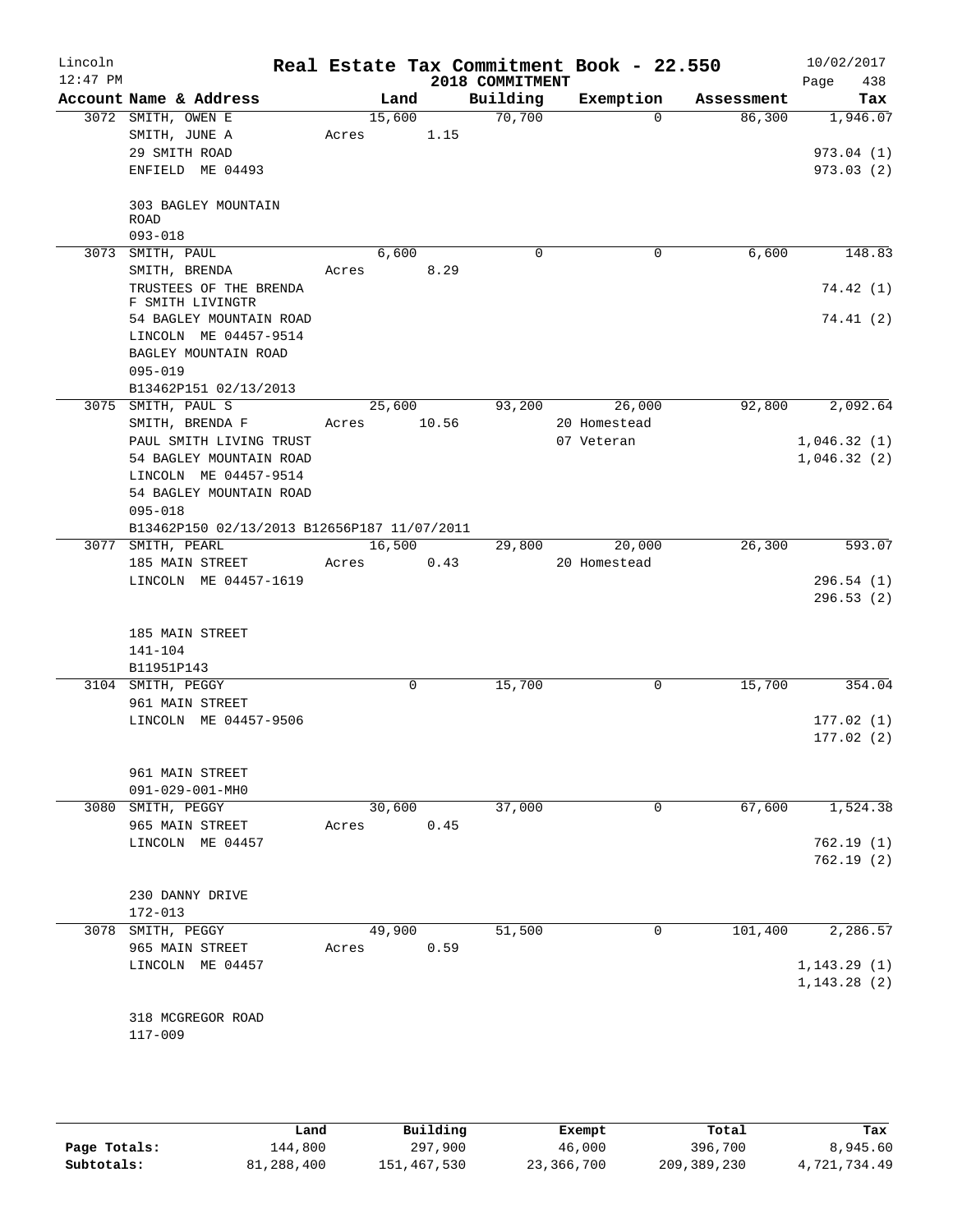| Lincoln    |                                                |            |      |                 | Real Estate Tax Commitment Book - 22.550 |                               | 10/02/2017      |
|------------|------------------------------------------------|------------|------|-----------------|------------------------------------------|-------------------------------|-----------------|
| $12:47$ PM |                                                |            |      | 2018 COMMITMENT |                                          |                               | 439<br>Page     |
|            | Account Name & Address                         |            | Land |                 |                                          | Building Exemption Assessment | Tax             |
|            | 3085 SMITH, PEGGY T                            |            |      | 18,000 22,200   | $\Omega$                                 | 40,200                        | 906.51          |
|            | 965 MAIN STREET                                | Acres 0.38 |      |                 |                                          |                               |                 |
|            | LINCOLN ME 04457-9506                          |            |      |                 |                                          |                               | 453.26(1)       |
|            |                                                |            |      |                 |                                          |                               | 453.25(2)       |
|            |                                                |            |      |                 |                                          |                               |                 |
|            | 556 LEE ROAD                                   |            |      |                 |                                          |                               |                 |
|            | 147-006                                        |            |      |                 |                                          |                               |                 |
|            | 3084 SMITH, PEGGY T                            | 10,000     |      | $\Omega$        | 0                                        | 10,000                        | 225.50          |
|            | 965 MAIN STREET                                | Acres 1.11 |      |                 |                                          |                               |                 |
|            | LINCOLN ME 04457-9506                          |            |      |                 |                                          |                               | 112.75(1)       |
|            |                                                |            |      |                 |                                          |                               | 112.75(2)       |
|            |                                                |            |      |                 |                                          |                               |                 |
|            | LEE ROAD                                       |            |      |                 |                                          |                               |                 |
|            | $147 - 005$                                    |            |      |                 |                                          |                               |                 |
|            | 3083 SMITH, PEGGY T                            |            |      |                 | 46,300 40,000 20,000                     |                               | 66,300 1,495.07 |
|            | 965 MAIN STREET Acres 209.00                   |            |      |                 | 20 Homestead                             |                               |                 |
|            | LINCOLN ME 04457-9506                          |            |      |                 |                                          |                               | 747.54(1)       |
|            |                                                |            |      |                 |                                          |                               | 747.53(2)       |
|            |                                                |            |      |                 |                                          |                               |                 |
|            | 965 MAIN STREET<br>$091 - 029$                 |            |      |                 |                                          |                               |                 |
|            | 3087 SMITH, PHILLIP A                          | 11,400     |      |                 | 29,100 20,000                            |                               | 20,500 462.28   |
|            | PO BOX 278                                     | Acres 0.36 |      |                 | 20 Homestead                             |                               |                 |
|            | LINCOLN ME 04457-0278                          |            |      |                 |                                          |                               | 231.14(1)       |
|            |                                                |            |      |                 |                                          |                               | 231.14(2)       |
|            |                                                |            |      |                 |                                          |                               |                 |
|            | <b>30 AYER STREET</b>                          |            |      |                 |                                          |                               |                 |
|            | $136 - 107$                                    |            |      |                 |                                          |                               |                 |
|            | 3089 SMITH, RENE                               |            | 0    | 7,700           | $\mathbf 0$                              | 7,700                         | 173.64          |
|            | 24 LANE ROAD                                   |            |      |                 |                                          |                               |                 |
|            | SOUTH CHINA ME 04358                           |            |      |                 |                                          |                               | 86.82(1)        |
|            |                                                |            |      |                 |                                          |                               | 86.82(2)        |
|            |                                                |            |      |                 |                                          |                               |                 |
|            | 115 BOULDER LANE                               |            |      |                 |                                          |                               |                 |
|            | $078 - 002$                                    |            |      |                 |                                          |                               |                 |
|            | 1047 SMITH, RONNIE W                           | 28,400     |      | 59,700          | 0                                        | 88,100                        | 1,986.66        |
|            | 66 BERT DRIVE                                  | Acres 0.23 |      |                 |                                          |                               |                 |
|            | NORTH MONMOUTH ME                              |            |      |                 |                                          |                               | 993.33 (1)      |
|            | 04265                                          |            |      |                 |                                          |                               |                 |
|            |                                                |            |      |                 |                                          |                               | 993.33 (2)      |
|            |                                                |            |      |                 |                                          |                               |                 |
|            | 94 TAYLOR STREET                               |            |      |                 |                                          |                               |                 |
|            | $128 - 002$                                    |            |      |                 |                                          |                               |                 |
|            | B14554P31 07/21/2017 B12257P43 09/21/2010      |            |      |                 |                                          |                               |                 |
|            | 3092 SMITH, RUSSELL                            | 4,700      |      | 3,600           | 0                                        | 8,300                         | 187.17          |
|            | PO BOX 619                                     | Acres      | 1.34 |                 |                                          |                               | 93.59(1)        |
|            | 91 HARRIMAN HILL ROAD<br>RAYMOND NH 03077-0619 |            |      |                 |                                          |                               | 93.58 (2)       |
|            |                                                |            |      |                 |                                          |                               |                 |
|            | 164 HOUSTON ROAD                               |            |      |                 |                                          |                               |                 |
|            | $078 - 001$                                    |            |      |                 |                                          |                               |                 |
|            |                                                |            |      |                 |                                          |                               |                 |

|              | Land       | Building    | Exempt     | Total       | Tax          |
|--------------|------------|-------------|------------|-------------|--------------|
| Page Totals: | 118,800    | 162,300     | 40,000     | 241,100     | 5,436.83     |
| Subtotals:   | 81,407,200 | 151,629,830 | 23,406,700 | 209,630,330 | 4,727,171.32 |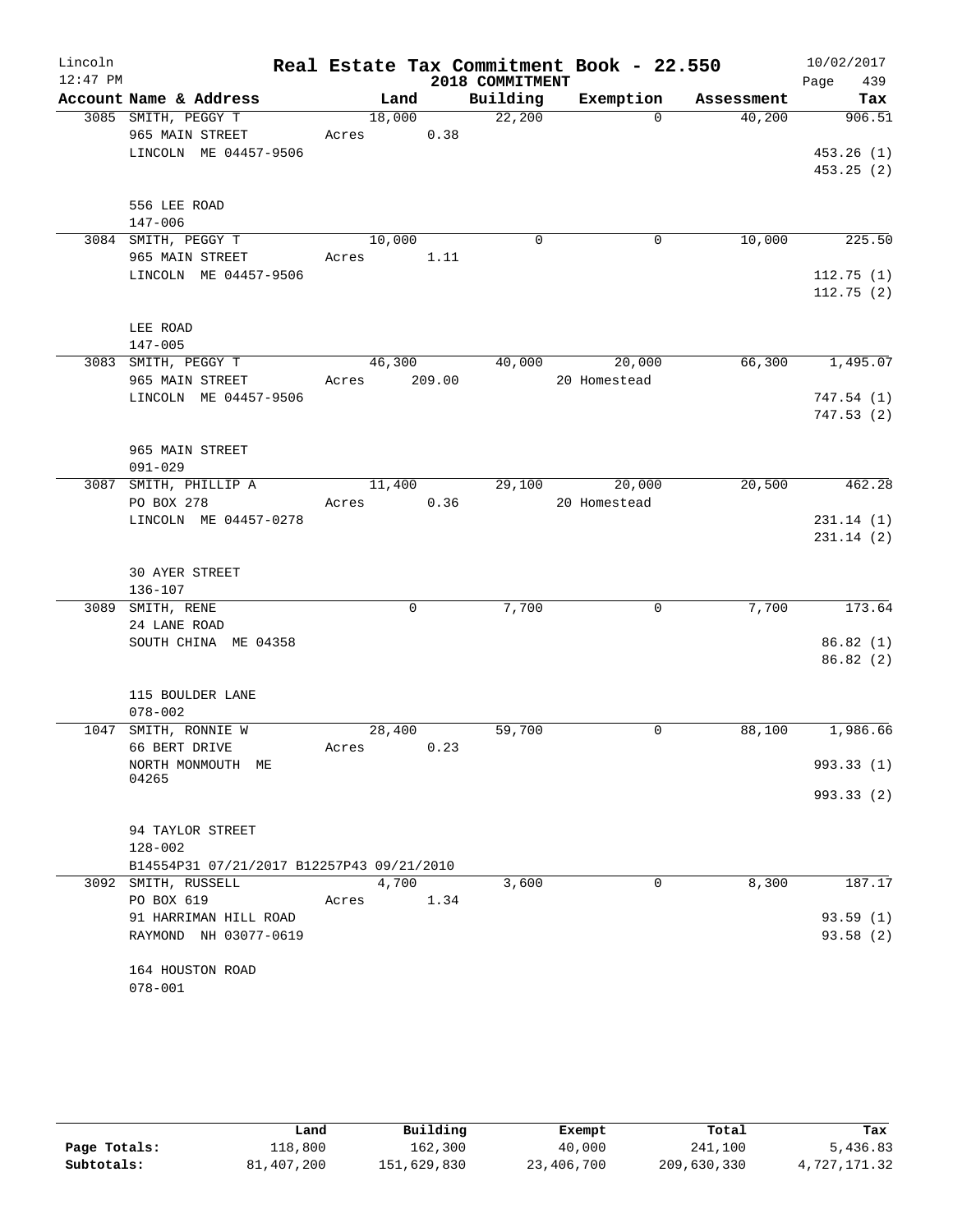| Lincoln      |                                             |         |       |        |          |                 | Real Estate Tax Commitment Book - 22.550 |            | 10/02/2017             |
|--------------|---------------------------------------------|---------|-------|--------|----------|-----------------|------------------------------------------|------------|------------------------|
| $12:47$ PM   |                                             |         |       |        |          | 2018 COMMITMENT |                                          |            | Page<br>440            |
|              | Account Name & Address                      |         |       | Land   |          | Building        | Exemption                                | Assessment | Tax                    |
|              | 1183 SMITH, SCOTT L                         |         |       | 24,200 |          | 46,200          | 0                                        | 70,400     | 1,587.52               |
|              | SMITH, SUSAN A                              |         | Acres |        | 3.24     |                 |                                          |            |                        |
|              | PO BOX 473                                  |         |       |        |          |                 |                                          |            | 793.76 (1)             |
|              | LINCOLN ME 04457                            |         |       |        |          |                 |                                          |            | 793.76 (2)             |
|              | 910 WEST BROADWAY                           |         |       |        |          |                 |                                          |            |                        |
|              | $121 - 023$                                 |         |       |        |          |                 |                                          |            |                        |
|              | B14484P104 05/11/2017 B13854P236 05/28/2015 |         |       |        |          |                 |                                          |            |                        |
|              | B12676P99 12/09/2011                        |         |       |        |          |                 |                                          |            |                        |
|              | 3095 SMITH, STEVEN O                        |         |       | 2,700  |          | $\Omega$        | $\mathbf 0$                              | 2,700      | 60.89                  |
|              | 9 S CHESTER ROAD                            |         | Acres |        | 5.00     |                 |                                          |            |                        |
|              | CHESTER ME 04457                            |         |       |        |          |                 |                                          |            | 30.45(1)               |
|              |                                             |         |       |        |          |                 |                                          |            | 30.44(2)               |
|              | ENFIELD ROAD                                |         |       |        |          |                 |                                          |            |                        |
|              | $037 - 026$                                 |         |       |        |          |                 |                                          |            |                        |
|              | B4617P42                                    |         |       |        |          |                 |                                          |            |                        |
|              | 3094 SMITH, SUSAN A                         |         |       | 40,300 |          | 220,400         | 20,000                                   | 240,700    | 5,427.79               |
|              | PO BOX 473                                  |         | Acres |        | 1.11     |                 | 20 Homestead                             |            |                        |
|              | LINCOLN ME 04457-0473                       |         |       |        |          |                 |                                          |            | 2,713.90(1)            |
|              |                                             |         |       |        |          |                 |                                          |            | 2, 713.89(2)           |
|              |                                             |         |       |        |          |                 |                                          |            |                        |
|              | 52 NARROW WAY                               |         |       |        |          |                 |                                          |            |                        |
|              | $108 - 009$                                 |         |       |        |          |                 |                                          |            |                        |
|              | B19950P9 09/08/2015                         |         |       |        |          |                 |                                          |            |                        |
|              | 3105 SMITH, THOMAS L & GENA                 |         |       | 10,500 |          | 49,800          | 20,000                                   | 40,300     | 908.77                 |
|              | R                                           |         |       |        |          |                 |                                          |            |                        |
|              | 12 MORGAN STREET                            |         | Acres |        | 0.20     |                 | 20 Homestead                             |            |                        |
|              | LINCOLN ME 04457-1621                       |         |       |        |          |                 |                                          |            | 454.39 (1)             |
|              |                                             |         |       |        |          |                 |                                          |            | 454.38 (2)             |
|              |                                             |         |       |        |          |                 |                                          |            |                        |
|              | 12 MORGAN STREET                            |         |       |        |          |                 |                                          |            |                        |
|              | $139 - 190$                                 |         |       |        |          |                 |                                          |            |                        |
|              | 3106 SMITH, TIMOTHY A<br>2 KATAHDIN AVE     |         | Acres | 5,100  | 0.19     | 42,800          | $\mathbf 0$                              | 47,900     | 1,080.15               |
|              |                                             |         |       |        |          |                 |                                          |            |                        |
|              | LINCOLN ME 04457                            |         |       |        |          |                 |                                          |            | 540.08(1)<br>540.07(2) |
|              |                                             |         |       |        |          |                 |                                          |            |                        |
|              | 2 KATAHDIN AVENUE                           |         |       |        |          |                 |                                          |            |                        |
|              | $136 - 024$                                 |         |       |        |          |                 |                                          |            |                        |
| 3042         | SMITH, BERNARD G et al                      |         |       | 21,700 |          | 18,100          | 0                                        | 39,800     | 897.49                 |
|              | FARMERS LAWN CARE                           |         | Acres |        | 19.00    |                 |                                          |            |                        |
|              | 470 CAMPBELLTOWN ROAD                       |         |       |        |          |                 |                                          |            | 448.75 (1)             |
|              | PALMYRA PA 17078                            |         |       |        |          |                 |                                          |            | 448.74 (2)             |
|              |                                             |         |       |        |          |                 |                                          |            |                        |
|              | 798 HALF TOWNSHIP ROAD                      |         |       |        |          |                 |                                          |            |                        |
|              | $044 - 010$                                 |         |       |        |          |                 |                                          |            |                        |
|              | B13772P243 03/02/2015 B6195P260             |         |       |        |          |                 |                                          |            |                        |
| 3107         | SMITH-LEIGH ANGELA &                        |         |       | 61,400 |          | 14,700          | 0                                        | 76,100     | 1,716.06               |
|              | SMITH LORI A &                              |         |       |        |          |                 |                                          |            |                        |
|              | SMITH DONALD                                |         | Acres |        | 1.62     |                 |                                          |            |                        |
|              | 77 HARTHORN AVENUE                          |         |       |        |          |                 |                                          |            | 858.03 (1)             |
|              | BANGOR ME 04401                             |         |       |        |          |                 |                                          |            | 858.03 (2)             |
|              |                                             |         |       |        |          |                 |                                          |            |                        |
|              | 510 STANHOPE MILL ROAD<br>$106 - 012$       |         |       |        |          |                 |                                          |            |                        |
|              |                                             |         |       |        |          |                 |                                          |            |                        |
|              |                                             |         |       |        |          |                 |                                          |            |                        |
|              |                                             |         |       |        |          |                 |                                          |            |                        |
|              |                                             | Land    |       |        | Building |                 | Exempt                                   | Total      | Tax                    |
| Page Totals: |                                             | 165,900 |       |        | 392,000  |                 | 40,000                                   | 517,900    | 11,678.67              |

**Subtotals:** 81,573,100 152,021,830 23,446,700 210,148,230 4,738,849.99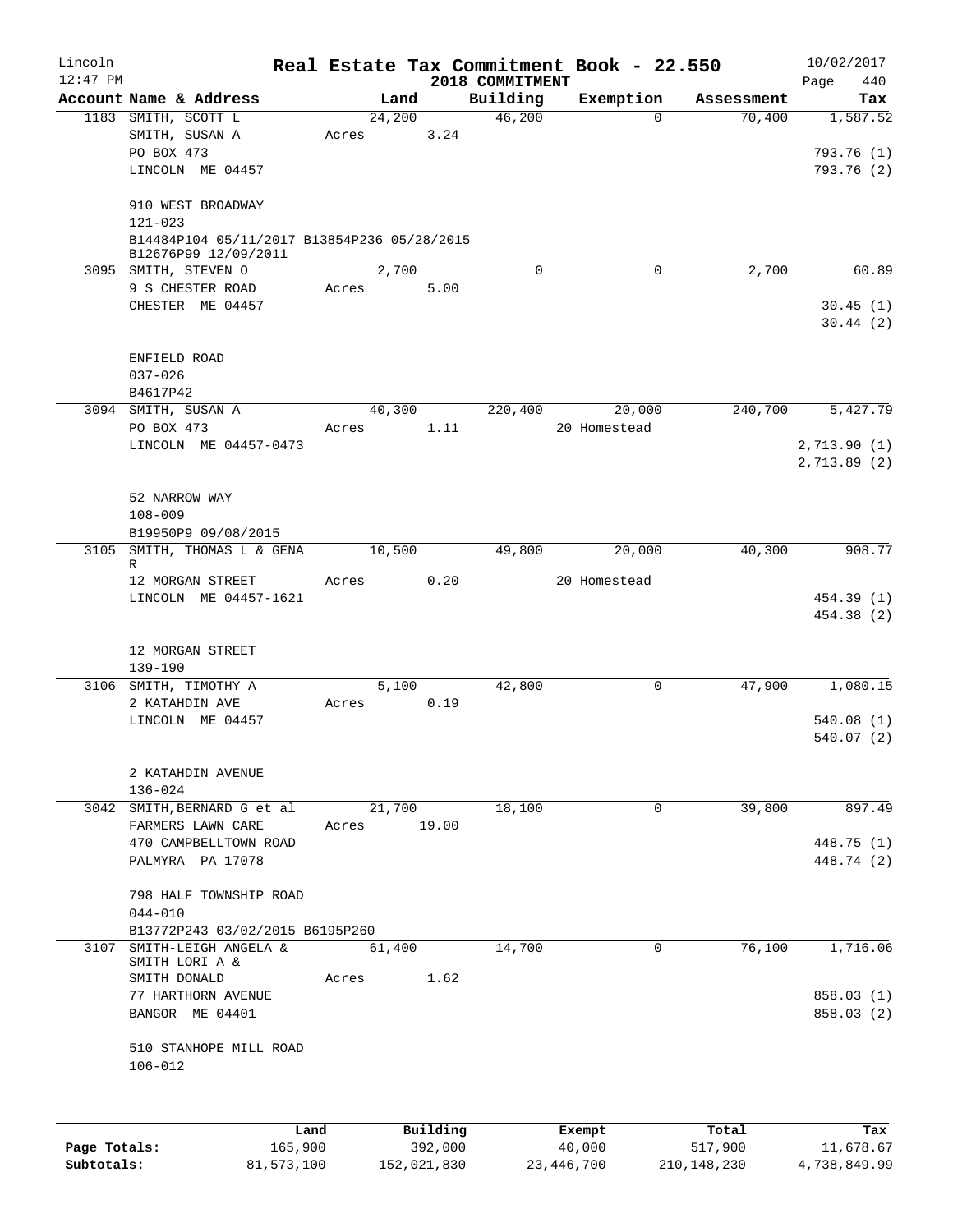| Lincoln      |                                                      |                 |               |                    | Real Estate Tax Commitment Book - 22.550 |                      | 10/02/2017              |
|--------------|------------------------------------------------------|-----------------|---------------|--------------------|------------------------------------------|----------------------|-------------------------|
| $12:47$ PM   |                                                      |                 |               | 2018 COMMITMENT    |                                          |                      | 441<br>Page             |
|              | Account Name & Address<br>3108 SMITH-LEIGH ANGELIA & | Land<br>58,700  |               | Building<br>16,000 | Exemption<br>$\Omega$                    | Assessment<br>74,700 | Tax<br>1,684.49         |
|              | SMITH LORI &<br>SMITH DONALD                         | Acres           | 1.49          |                    |                                          |                      |                         |
|              | 77 HARTHORN AVENUE<br>BANGOR ME 04401                |                 |               |                    |                                          |                      | 842.25(1)<br>842.24 (2) |
|              | 506 STANHOPE MILL ROAD                               |                 |               |                    |                                          |                      |                         |
|              | $106 - 011$                                          |                 |               |                    |                                          |                      |                         |
|              | 3109 SOCHULAK, RICHARD &<br><b>BARBARA</b>           | 58,300          |               | 34,500             | 20,000                                   | 72,800               | 1,641.64                |
|              | 435 HALF TOWNSHIP ROAD<br>LINCOLN ME 04457-9409      |                 |               |                    | 20 Homestead                             |                      | 820.82(1)               |
|              |                                                      |                 |               |                    |                                          |                      | 820.82 (2)              |
|              | 435 HALF TOWNSHIP ROAD                               |                 |               |                    |                                          |                      |                         |
|              | $052 - 001$<br>B2899P122                             |                 |               |                    |                                          |                      |                         |
|              | 2932 SOCORSO, MICHAEL J                              | 21,100          |               | 97,000             | 0                                        | 118,100              | 2,663.16                |
|              | 55 STANHOPE MILL ROAD<br>LINCOLN ME 04457            | Acres           | 3.00          |                    |                                          |                      | 1,331.58(1)             |
|              |                                                      |                 |               |                    |                                          |                      | 1,331.58(2)             |
|              | 55 STANHOPE MILL ROAD                                |                 |               |                    |                                          |                      |                         |
|              | $006 - 015$<br>B14061P88 01/19/2016 B2876P121        |                 |               |                    |                                          |                      |                         |
|              | 2933 SOCORSO, MICHAEL J                              | 16,400          |               | $\Omega$           | 0                                        | 16,400               | 369.82                  |
|              | 55 STANHOPE MILL ROAD<br>LINCOLN ME 04457            | Acres           | 8.10          |                    |                                          |                      | 184.91 (1)              |
|              |                                                      |                 |               |                    |                                          |                      | 184.91 (2)              |
|              | STANHOPE MILL ROAD                                   |                 |               |                    |                                          |                      |                         |
|              | $006 - 016$<br>B14061P88 01/19/2016 B3879P200        |                 |               |                    |                                          |                      |                         |
|              | 3111 SOLOMON, GILBERT                                | 4,000<br>Acres  |               | 40,300             | 20,000                                   | 24,300               | 547.97                  |
|              | 16 PARK AVENUE<br>LINCOLN ME 04457                   |                 | 0.16          |                    | 20 Homestead                             |                      | 273.99(1)               |
|              |                                                      |                 |               |                    |                                          |                      | 273.98(2)               |
|              | 16 PARK AVENUE                                       |                 |               |                    |                                          |                      |                         |
|              | 136-007<br>B8891P257 08/03/2003                      |                 |               |                    |                                          |                      |                         |
| 785          | SOLOMON, JUANITA R<br>SANFORD, MARK R                | 19,200<br>Acres | 8.42          | 8,300              | 0                                        | 27,500               | 620.13                  |
|              | 23 MILLETT MALLET ROAD                               |                 |               |                    |                                          |                      | 310.07(1)               |
|              | LINCOLN ME 04457                                     |                 |               |                    |                                          |                      | 310.06(2)               |
|              | 23 MILLETT MALLETT ROAD                              |                 |               |                    |                                          |                      |                         |
|              | $004 - 043$<br>B13158P171 04/24/2013                 |                 |               |                    |                                          |                      |                         |
| 3114         | SOMERS, JAMES<br>SOMERS, GERALDINE L                 | 54,700<br>Acres | 0.66          | 54,900             | 0                                        | 109,600              | 2,471.48                |
|              | 262 NORTH ROAD                                       |                 |               |                    |                                          |                      | 1, 235.74(1)            |
|              | NEWBURG ME 04444                                     |                 |               |                    |                                          |                      | 1, 235.74(2)            |
|              | 206 MCGREGOR ROAD                                    |                 |               |                    |                                          |                      |                         |
|              | $112 - 015$<br>B14592P36 08/30/2017                  |                 |               |                    |                                          |                      |                         |
|              | Land                                                 |                 | Building      |                    | Exempt                                   | Total                | Tax                     |
| Page Totals: | 232,400                                              |                 | 251,000       |                    | 40,000                                   | 443,400              | 9,998.69                |
| Subtotals:   | 81,805,500                                           |                 | 152, 272, 830 |                    | 23,486,700                               | 210,591,630          | 4,748,848.68            |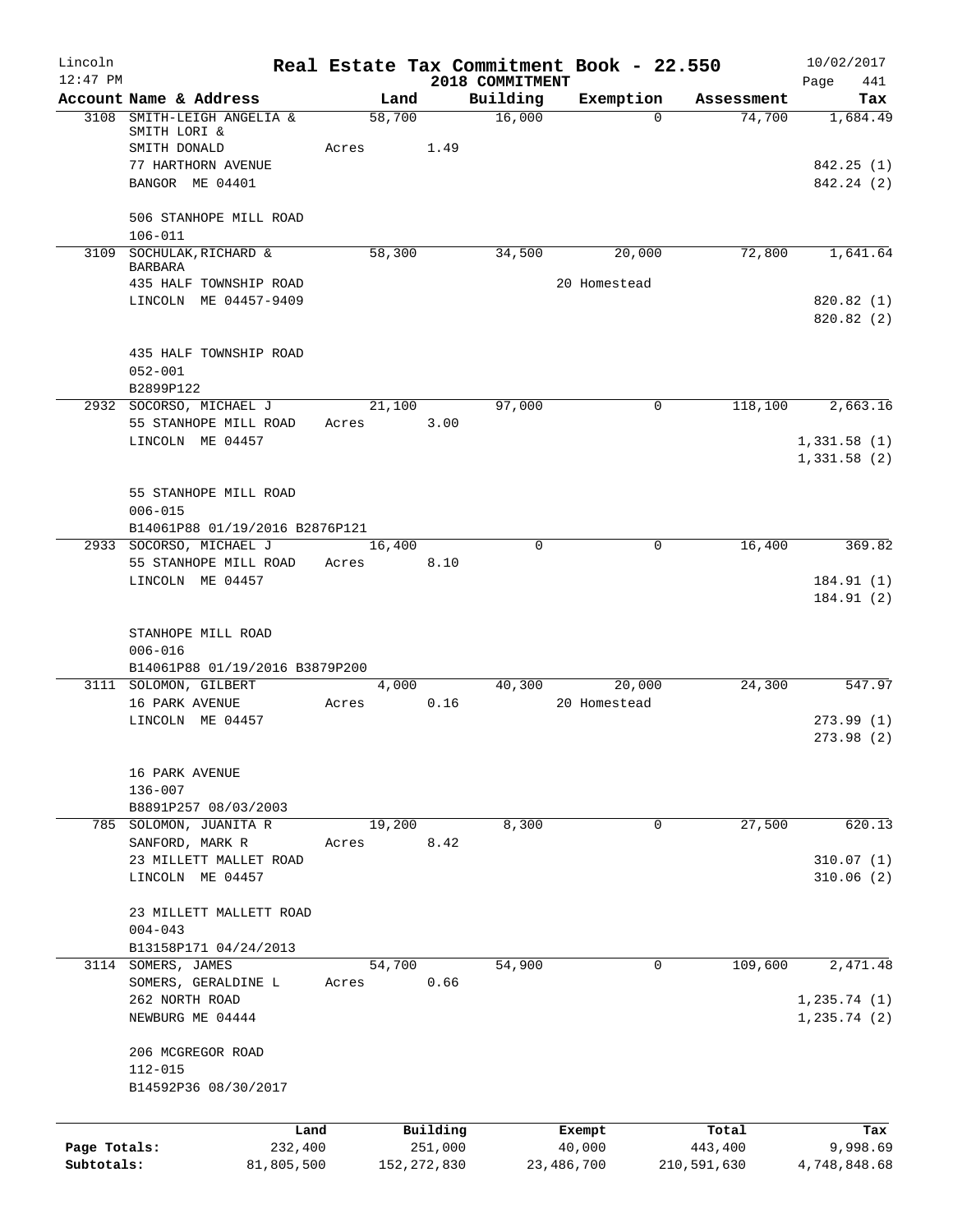| Lincoln    |                                            |            | Real Estate Tax Commitment Book - 22.550 |                    |            | 10/02/2017  |
|------------|--------------------------------------------|------------|------------------------------------------|--------------------|------------|-------------|
| $12:47$ PM |                                            |            | 2018 COMMITMENT                          |                    |            | 442<br>Page |
|            | Account Name & Address                     | Land       |                                          | Building Exemption | Assessment | Tax         |
|            | 3116 SOUCIE, LEESA                         | 23,100     | 44,200                                   | 20,000             | 47,300     | 1,066.62    |
|            | 5 PINKHAM STREET                           |            |                                          | 20 Homestead       |            |             |
|            | LINCOLN ME 04457-1109                      |            |                                          |                    |            | 533.31(1)   |
|            |                                            |            |                                          |                    |            | 533.31(2)   |
|            |                                            |            |                                          |                    |            |             |
|            | 5 PINKHAM STREET                           |            |                                          |                    |            |             |
|            | $126 - 024$                                |            |                                          |                    |            |             |
|            | 3117 SOUCY, DANIEL JAMES SR 11,000         |            | 4,000                                    | 15,000             | 0          | 0.00        |
|            | 395 WEST BROADWAY                          | Acres 0.35 |                                          | 20 Homestead       |            |             |
|            | LINCOLN ME 04457-9703                      |            |                                          |                    |            |             |
|            |                                            |            |                                          |                    |            |             |
|            | 395 WEST BROADWAY                          |            |                                          |                    |            |             |
|            | $046 - 023$                                |            |                                          |                    |            |             |
|            | B7329P328                                  |            |                                          |                    |            |             |
|            | 3119 SOUCY, KENNETH EUGENE                 | 10,600     | 11,400                                   | $\mathbf 0$        | 22,000     | 496.10      |
|            | C/O JAMIE SOUCY                            | Acres 1.00 |                                          |                    |            |             |
|            | 397 WEST BROADWAY                          |            |                                          |                    |            | 248.05(1)   |
|            | LINCOLN ME 04457                           |            |                                          |                    |            | 248.05(2)   |
|            |                                            |            |                                          |                    |            |             |
|            | 397 WEST BROADWAY                          |            |                                          |                    |            |             |
|            | $046 - 022$                                |            |                                          |                    |            |             |
|            | B5819P78                                   |            |                                          |                    |            |             |
|            | 3120 SOUCY, PETER G                        | 15,400     | 137,800                                  | 20,000             | 133,200    | 3,003.66    |
|            | 17 SUNSET LANE                             |            |                                          | 20 Homestead       |            |             |
|            | LINCOLN ME 04457-1612                      |            |                                          |                    |            | 1,501.83(1) |
|            |                                            |            |                                          |                    |            | 1,501.83(2) |
|            |                                            |            |                                          |                    |            |             |
|            | 17 SUNSET LANE                             |            |                                          |                    |            |             |
|            | $141 - 086$                                | 11,400     | 0                                        | $\mathbf 0$        | 11,400     | 257.07      |
|            | 3123 SOUERS, BRIAN<br>135 MACKENZIE AVENUE |            |                                          |                    |            |             |
|            | LINCOLN ME 04457                           |            |                                          |                    |            | 128.54(1)   |
|            |                                            |            |                                          |                    |            | 128.53(2)   |
|            |                                            |            |                                          |                    |            |             |
|            | TAYLOR REAR LOT                            |            |                                          |                    |            |             |
|            | 132-127                                    |            |                                          |                    |            |             |
|            | 3122 SOUERS, BRIAN                         | 6,100      | 0                                        | 0                  | 6,100      | 137.56      |
|            | 135 MACKENZIE AVENUE                       |            |                                          |                    |            |             |
|            | LINCOLN ME 04457                           |            |                                          |                    |            | 68.78 (1)   |
|            |                                            |            |                                          |                    |            | 68.78 (2)   |
|            |                                            |            |                                          |                    |            |             |
|            | CLARK STREET                               |            |                                          |                    |            |             |
|            | 132-071                                    |            |                                          |                    |            |             |
|            | 3124 SOUERS, BRIAN                         | 3,200      | 0                                        | 0                  | 3,200      | 72.16       |
|            | 135 MACKENZIE AVENUE                       |            |                                          |                    |            |             |
|            | LINCOLN ME 04457                           |            |                                          |                    |            | 36.08(1)    |
|            |                                            |            |                                          |                    |            | 36.08(2)    |
|            |                                            |            |                                          |                    |            |             |
|            | TAYLOR STREET                              |            |                                          |                    |            |             |
|            | 132-129                                    |            |                                          |                    |            |             |

|              | Land       | Building    | Exempt     | Total       | Tax          |
|--------------|------------|-------------|------------|-------------|--------------|
| Page Totals: | 80,800     | 197,400     | 55,000     | 223,200     | 5,033.17     |
| Subtotals:   | 81,886,300 | 152,470,230 | 23,541,700 | 210,814,830 | 4,753,881.85 |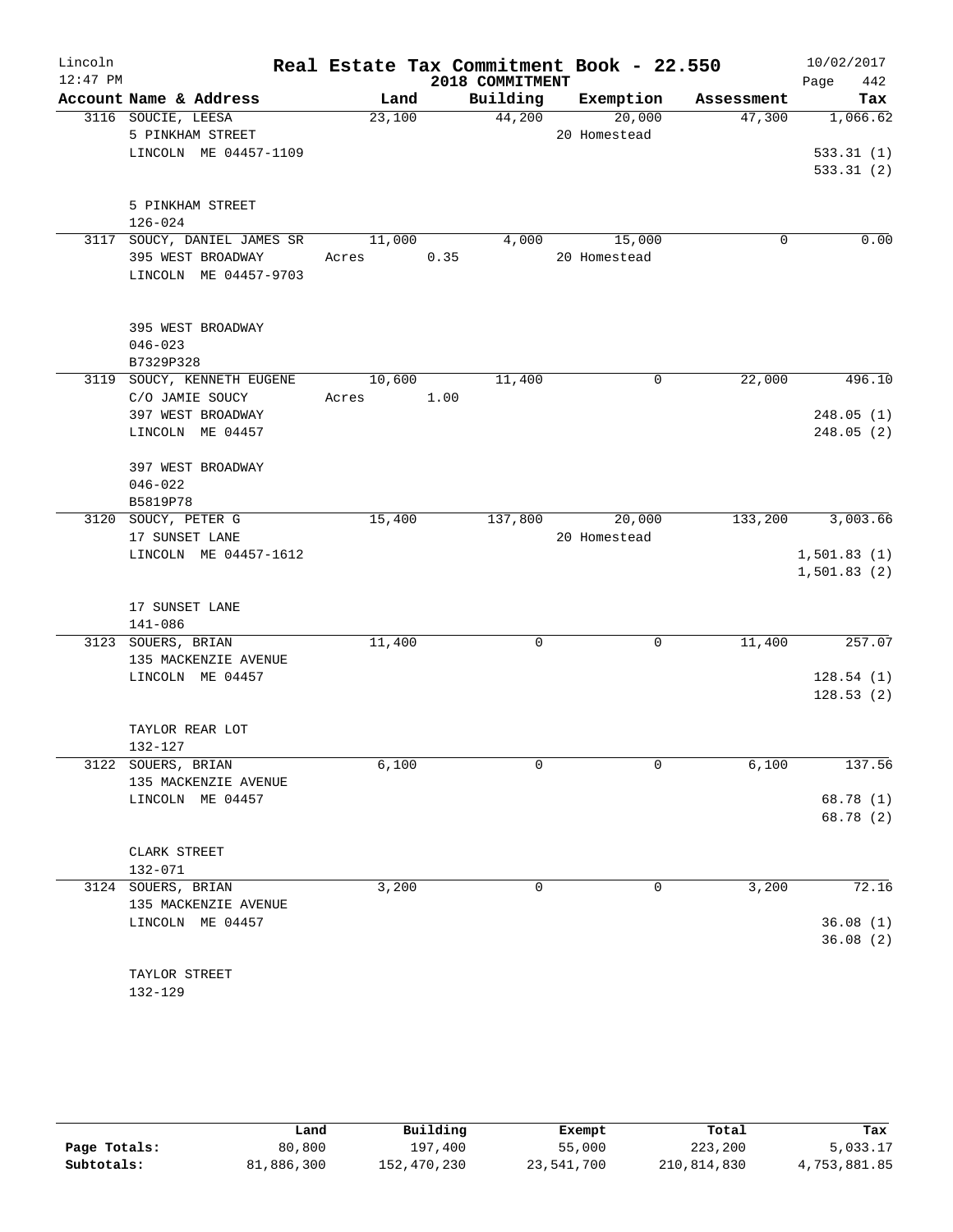| Lincoln<br>$12:47$ PM |                                                     |                |      | 2018 COMMITMENT | Real Estate Tax Commitment Book - 22.550 |            | 10/02/2017<br>443<br>Page |
|-----------------------|-----------------------------------------------------|----------------|------|-----------------|------------------------------------------|------------|---------------------------|
|                       | Account Name & Address                              | Land           |      | Building        | Exemption                                | Assessment | Tax                       |
|                       | 3125 SOUERS, BRIAN                                  | 1,700          |      | $\Omega$        | $\Omega$                                 | 1,700      | 38.34                     |
|                       | 135 MACKENZIE AVENUE                                |                |      |                 |                                          |            |                           |
|                       | LINCOLN ME 04457                                    |                |      |                 |                                          |            | 19.17(1)                  |
|                       |                                                     |                |      |                 |                                          |            | 19.17(2)                  |
|                       | TAYLOR REAR LOT                                     |                |      |                 |                                          |            |                           |
|                       | $132 - 133$                                         |                |      |                 |                                          |            |                           |
|                       | 1310 SOUERS, BRIAN                                  | 500            |      | 0               | 0                                        | 500        | 11.28                     |
|                       | PO BOX 127                                          |                |      |                 |                                          |            |                           |
|                       | LINCOLN ME 04457                                    |                |      |                 |                                          |            | 5.64(1)                   |
|                       |                                                     |                |      |                 |                                          |            | 5.64(2)                   |
|                       |                                                     |                |      |                 |                                          |            |                           |
|                       | GO DEVIL ROAD<br>$103 - 012$                        |                |      |                 |                                          |            |                           |
|                       | 2722 SOUERS, WHITNEY                                | 25,700         |      | 57,300          | 0                                        | 83,000     | 1,871.65                  |
|                       | PO BOX 127                                          | Acres          | 0.51 |                 |                                          |            |                           |
|                       | LINCOLN ME 04457                                    |                |      |                 |                                          |            | 935.83(1)                 |
|                       |                                                     |                |      |                 |                                          |            | 935.82(2)                 |
|                       |                                                     |                |      |                 |                                          |            |                           |
|                       | 66 NARROW WAY                                       |                |      |                 |                                          |            |                           |
|                       | $108 - 023$                                         |                |      |                 |                                          |            |                           |
|                       | B14273P47 09/12/2016 B13646P231 09/17/2014          |                |      |                 |                                          |            |                           |
|                       | 3128 SOUTHARD, SHAWN R<br>PO BOX 37                 | 51,900         |      | 51,600          | 0                                        | 103,500    | 2,333.93                  |
|                       | LINCOLN ME 04457                                    | Acres          | 0.63 |                 |                                          |            | 1, 166.97(1)              |
|                       |                                                     |                |      |                 |                                          |            | 1,166.96(2)               |
|                       |                                                     |                |      |                 |                                          |            |                           |
|                       | 103 MILTS WAY                                       |                |      |                 |                                          |            |                           |
|                       | $116 - 022$                                         |                |      |                 |                                          |            |                           |
|                       | B14170P301 06/06/2016                               |                |      |                 |                                          |            |                           |
|                       | 3946 SPAULDING, CATHERINE<br>20 MATTANAWCOOK STREET | 4,500<br>Acres | 0.14 | $\Omega$        | $\mathbf 0$                              | 4,500      | 101.48                    |
|                       | LINCOLN ME 04457                                    |                |      |                 |                                          |            | 50.74(1)                  |
|                       |                                                     |                |      |                 |                                          |            | 50.74(2)                  |
|                       |                                                     |                |      |                 |                                          |            |                           |
|                       | LAKEVIEW STREET                                     |                |      |                 |                                          |            |                           |
|                       | $139 - 298$                                         |                |      |                 |                                          |            |                           |
|                       | B10056P68 08/26/2005                                |                |      |                 |                                          |            |                           |
|                       | 1083 SPAULDING, CATHERINE S                         | 33,500         |      | 46,800          | 20,000                                   | 60,300     | 1,359.77                  |
|                       | SPRINGER, LORRIE M<br>20 MATTANAWCOOK STREET        | Acres          | 0.12 |                 | 20 Homestead                             |            | 679.89(1)                 |
|                       | LINCOLN ME 04457                                    |                |      |                 |                                          |            | 679.88(2)                 |
|                       |                                                     |                |      |                 |                                          |            |                           |
|                       | 20 MATTANAWCOOK STREET                              |                |      |                 |                                          |            |                           |
|                       | 137-154                                             |                |      |                 |                                          |            |                           |
|                       | B13693P10 11/05/2014                                |                |      |                 |                                          |            |                           |
|                       | 3129 SPAULDING, GINA                                | 30,200         |      | 96,900          | 20,000                                   | 107,100    | 2,415.11                  |
|                       | 207 EGG POND ROAD                                   | Acres          | 0.55 |                 | 20 Homestead                             |            |                           |
|                       | LINCOLN ME 04457                                    |                |      |                 |                                          |            | 1,207.56(1)               |
|                       |                                                     |                |      |                 |                                          |            | 1, 207.55(2)              |
|                       | 207 EGG POND ROAD                                   |                |      |                 |                                          |            |                           |
|                       | 159-007                                             |                |      |                 |                                          |            |                           |
|                       | B13679P142 10/21/2014 B7742P27 06/15/2001           |                |      |                 |                                          |            |                           |
|                       |                                                     |                |      |                 |                                          |            |                           |
|                       |                                                     |                |      |                 |                                          |            |                           |

|              | Land       | Building    | Exempt     | Total         | Tax          |
|--------------|------------|-------------|------------|---------------|--------------|
| Page Totals: | 148,000    | 252,600     | 40,000     | 360,600       | 8,131.56     |
| Subtotals:   | 82,034,300 | 152,722,830 | 23,581,700 | 211, 175, 430 | 4,762,013.41 |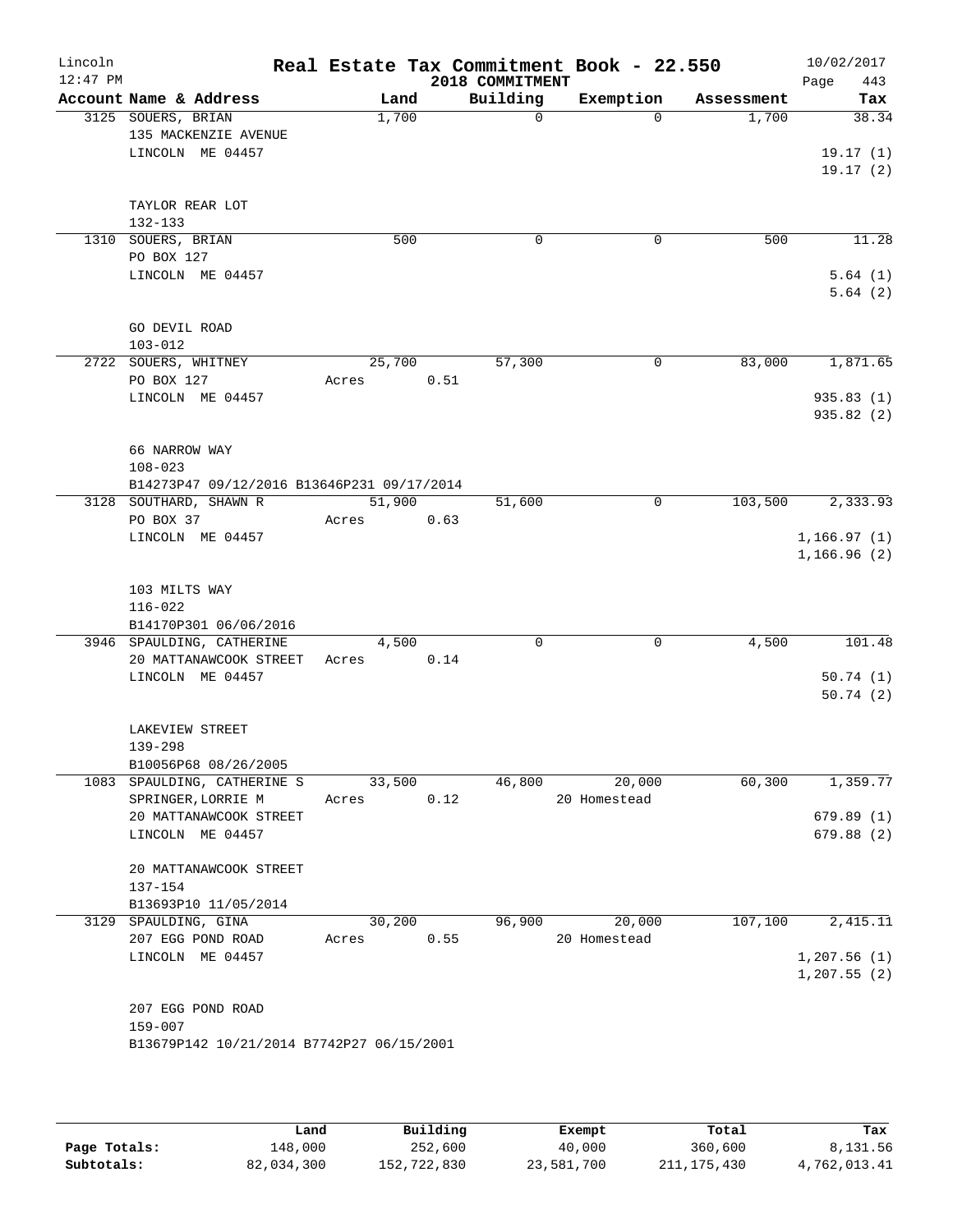| Lincoln<br>$12:47$ PM |                                            |        |             |      | 2018 COMMITMENT | Real Estate Tax Commitment Book - 22.550 |             | 10/02/2017<br>444<br>Page |
|-----------------------|--------------------------------------------|--------|-------------|------|-----------------|------------------------------------------|-------------|---------------------------|
|                       | Account Name & Address                     |        | Land        |      | Building        | Exemption                                | Assessment  | Tax                       |
|                       | 850 SPEARIN, JON                           |        | 19,300      |      | 9,000           | $\Omega$                                 | 28,300      | 638.17                    |
|                       | SPEARIN, HEATHER                           | Acres  |             | 0.49 |                 |                                          |             |                           |
|                       | 19 MORGAN STREET                           |        |             |      |                 |                                          |             | 319.09(1)                 |
|                       | LINCOLN ME 04457                           |        |             |      |                 |                                          |             | 319.08(2)                 |
|                       | 17 MORGAN STREET                           |        |             |      |                 |                                          |             |                           |
|                       | 139-198                                    |        |             |      |                 |                                          |             |                           |
|                       | B14481P73 05/11/2017 B12190P253 07/13/2010 |        |             |      |                 |                                          |             |                           |
|                       | 3132 SPEARIN, JON                          | 18,000 |             |      | 50,700          | 20,000                                   | 48,700      | 1,098.19                  |
|                       | 19 MORGAN STREET                           |        |             |      |                 | 20 Homestead                             |             |                           |
|                       | LINCOLN ME 04457                           |        |             |      |                 |                                          |             | 549.10(1)                 |
|                       |                                            |        |             |      |                 |                                          |             | 549.09(2)                 |
|                       | 19 MORGAN STREET                           |        |             |      |                 |                                          |             |                           |
|                       | 139-197                                    |        |             |      |                 |                                          |             |                           |
|                       | 3133 SPEARIN, STEPHEN W                    |        | 37,600      |      | $\Omega$        | $\mathbf 0$                              | 37,600      | 847.88                    |
|                       | SPEARIN, CYNTHIA                           | Acres  |             | 0.69 |                 |                                          |             |                           |
|                       | 238 SEARSMONT ROAD                         |        |             |      |                 |                                          |             | 423.94 (1)                |
|                       | APPLETON ME 04862                          |        |             |      |                 |                                          |             | 423.94 (2)                |
|                       | 442 STANHOPE MILL ROAD                     |        |             |      |                 |                                          |             |                           |
|                       | $105 - 025$                                |        |             |      |                 |                                          |             |                           |
|                       | 3135 SPENCER, CARL R SR                    |        | $\mathbf 0$ |      | 8,100           | 8,100                                    | $\mathbf 0$ | 0.00                      |
|                       | 18 HOMESTEAD LANE                          |        |             |      |                 | 20 Homestead                             |             |                           |
|                       | LINCOLN ME 04457-6554                      |        |             |      |                 |                                          |             |                           |
|                       | 18 HOMESTEAD LANE                          |        |             |      |                 |                                          |             |                           |
|                       | 158-015-005-MH0                            |        |             |      |                 |                                          |             |                           |
|                       | 3136 SPENCER, DONALD                       |        | 25,100      |      | 48,000          | $\mathbf 0$                              | 73,100      | 1,648.41                  |
|                       | SPENCER, LORI S                            | Acres  |             | 0.30 |                 |                                          |             |                           |
|                       | 580 PATTEN DRIVE                           |        |             |      |                 |                                          |             | 824.21 (1)                |
|                       | HERMON ME 04401                            |        |             |      |                 |                                          |             | 824.20 (2)                |
|                       | 307 EGG POND ROAD                          |        |             |      |                 |                                          |             |                           |
|                       | $077 - 016$                                |        |             |      |                 |                                          |             |                           |
| 3137                  | SPENCER, MARIELLEN M                       | 48,600 |             |      | 55,500          | 0                                        | 104,100     | 2,347.46                  |
|                       | 66 HAYES STREET                            |        |             |      |                 |                                          |             |                           |
|                       | OLD TOWN ME 04468-1117                     |        |             |      |                 |                                          |             | 1, 173.73(1)              |
|                       |                                            |        |             |      |                 |                                          |             | 1, 173.73(2)              |
|                       | 119 MILTS WAY                              |        |             |      |                 |                                          |             |                           |
|                       | $116 - 017$                                |        |             |      |                 |                                          |             |                           |
|                       | 3351 SPENCER, SHAUN                        |        | 2,100       |      | 0               | $\mathbf 0$                              | 2,100       | 47.36                     |
|                       | SPENCER, TYLISE                            | Acres  |             | 5.00 |                 |                                          |             |                           |
|                       | 2726 WILLIAMSBURG                          |        |             |      |                 |                                          |             | 23.68(1)                  |
|                       | STREET<br>ALEXANDRIA VA 22314              |        |             |      |                 |                                          |             | 23.68(2)                  |
|                       |                                            |        |             |      |                 |                                          |             |                           |
|                       | MAIN STREET                                |        |             |      |                 |                                          |             |                           |
|                       | $151 - 004$                                |        |             |      |                 |                                          |             |                           |
|                       | B13941P197 08/27/2015                      |        |             |      |                 |                                          |             |                           |

|              | Land       | Building    | Exempt     | Total       | Tax          |
|--------------|------------|-------------|------------|-------------|--------------|
| Page Totals: | 150.700    | 171,300     | 28,100     | 293,900     | 6,627.47     |
| Subtotals:   | 82,185,000 | 152,894,130 | 23,609,800 | 211,469,330 | 4,768,640.88 |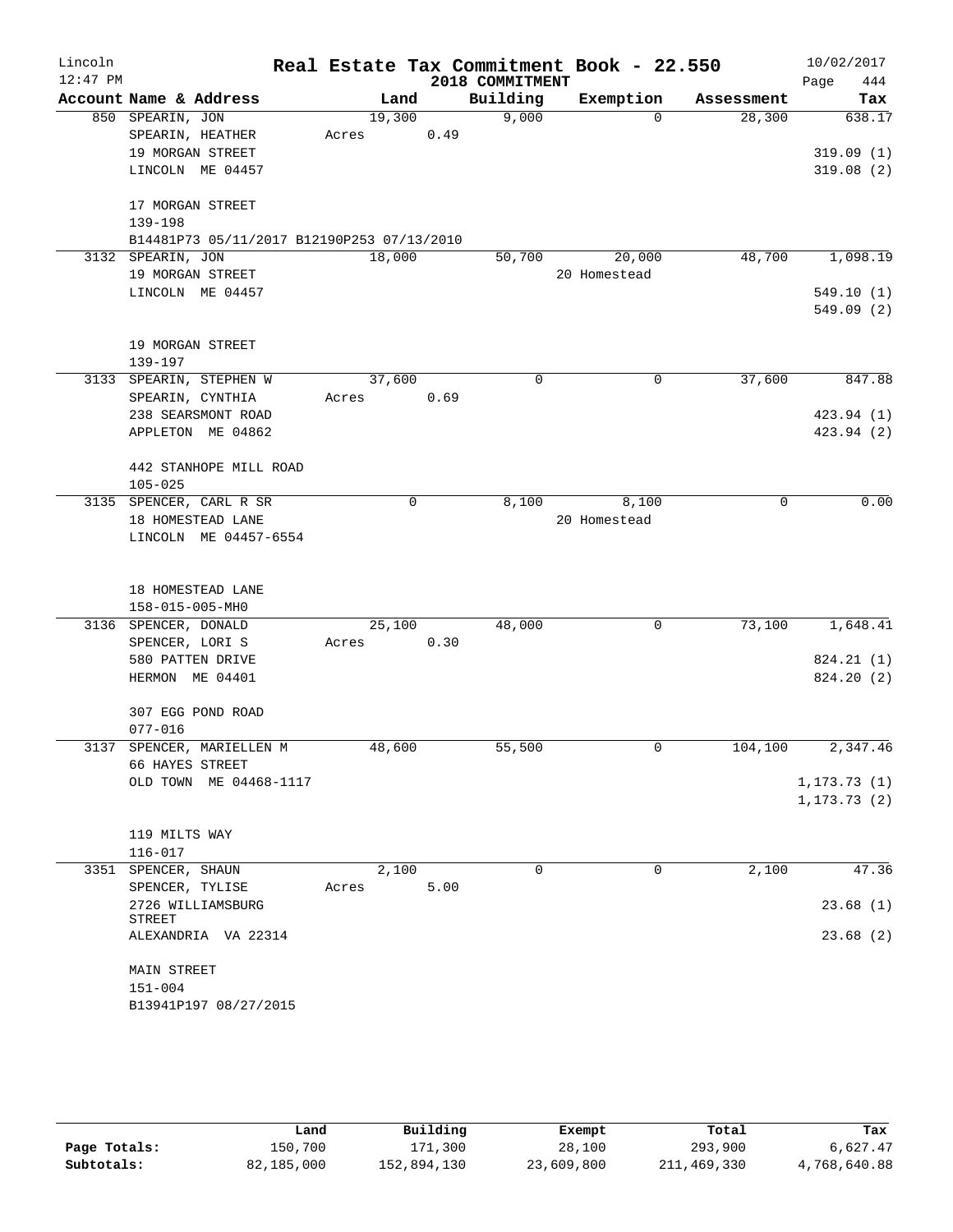| Lincoln    |                                            |       |        |      |                 | Real Estate Tax Commitment Book - 22.550 |            |             | 10/02/2017 |
|------------|--------------------------------------------|-------|--------|------|-----------------|------------------------------------------|------------|-------------|------------|
| $12:47$ PM |                                            |       |        |      | 2018 COMMITMENT |                                          |            | Page        | 445        |
|            | Account Name & Address                     |       | Land   |      | Building        | Exemption                                | Assessment |             | Tax        |
|            | 447 SPESCHA, PAUL A JR                     |       | 13,700 |      | 44,600          | $\Omega$                                 | 58,300     |             | 1,314.67   |
|            | 269 SWEET ROAD                             | Acres |        | 1.00 |                 |                                          |            |             |            |
|            | LINCOLN ME 04457                           |       |        |      |                 |                                          |            |             | 657.34 (1) |
|            |                                            |       |        |      |                 |                                          |            |             | 657.33 (2) |
|            |                                            |       |        |      |                 |                                          |            |             |            |
|            | 269 SWEET ROAD                             |       |        |      |                 |                                          |            |             |            |
|            | $179 - 013$                                |       |        |      |                 |                                          |            |             |            |
|            | B14264P50 09/02/2016 B12932P350 09/04/2012 |       |        |      |                 |                                          |            |             |            |
|            | 3140 SPINNEY, LOLA                         |       | 56,200 |      | 109,300         | 26,000                                   | 139,500    |             | 3, 145. 73 |
|            | PO BOX 608                                 | Acres |        | 0.55 |                 | 06 Veteran                               |            |             |            |
|            | LINCOLN ME 04457-0608                      |       |        |      |                 | 20 Homestead                             |            | 1,572.87(1) |            |
|            |                                            |       |        |      |                 |                                          |            | 1,572.86(2) |            |
|            |                                            |       |        |      |                 |                                          |            |             |            |
|            | 587 PHINNEY FARM ROAD                      |       |        |      |                 |                                          |            |             |            |
|            | $001 - 009$                                |       |        |      |                 |                                          |            |             |            |
|            | B2117P154<br>3904 SPRAGUE, PHILLIP A       |       | 24,500 |      | $\mathbf 0$     | $\mathbf 0$                              | 24,500     |             | 552.48     |
|            | SPRAGUE, TRACEY M                          | Acres |        | 3.50 |                 |                                          |            |             |            |
|            | 256 LONG RIDGE ROAD                        |       |        |      |                 |                                          |            |             | 276.24(1)  |
|            | BURLINGTON ME 04417                        |       |        |      |                 |                                          |            |             | 276.24(2)  |
|            |                                            |       |        |      |                 |                                          |            |             |            |
|            | WHISPERING PINE LANE                       |       |        |      |                 |                                          |            |             |            |
|            | $060 - 011$                                |       |        |      |                 |                                          |            |             |            |
|            | B14107P241 03/25/2016                      |       |        |      |                 |                                          |            |             |            |
|            | 3144 SPRENGER, HERMANN                     |       | 8,300  |      | $\mathbf 0$     | $\mathbf 0$                              | 8,300      |             | 187.17     |
|            | 31 EAST AUBURN LUMBER                      | Acres |        | 3.53 |                 |                                          |            |             |            |
|            | <b>RD</b>                                  |       |        |      |                 |                                          |            |             |            |
|            | AUBURN ME 04120                            |       |        |      |                 |                                          |            |             | 93.59(1)   |
|            |                                            |       |        |      |                 |                                          |            |             | 93.58(2)   |
|            |                                            |       |        |      |                 |                                          |            |             |            |
|            | 123 EAGLE RIDGE ROAD                       |       |        |      |                 |                                          |            |             |            |
|            | $041 - 012$                                |       |        |      |                 |                                          |            |             |            |
|            | B11262P54                                  |       |        |      |                 |                                          |            |             |            |
|            | 2339 SPRENGER, HERMANN                     |       | 6,400  |      | 0               | 0                                        | 6,400      |             | 144.32     |
|            | 31 EAST AUBURN LUMBER                      |       |        |      |                 |                                          |            |             |            |
|            | ROAD<br>AUBURN ME 04210                    |       |        |      |                 |                                          |            |             | 72.16(1)   |
|            |                                            |       |        |      |                 |                                          |            |             | 72.16(2)   |
|            |                                            |       |        |      |                 |                                          |            |             |            |
|            | TRANSALPINE ROAD                           |       |        |      |                 |                                          |            |             |            |
|            | $115 - 012$                                |       |        |      |                 |                                          |            |             |            |
|            | B12335P69                                  |       |        |      |                 |                                          |            |             |            |
|            | 216 SPRENGER, HERMANN                      |       | 27,500 |      | $\Omega$        | 0                                        | 27,500     |             | 620.13     |
|            | 31 EAST AUBURN LUMBER                      | Acres |        | 1.80 |                 |                                          |            |             |            |
|            | ROAD                                       |       |        |      |                 |                                          |            |             |            |
|            | AUBURN ME 04210                            |       |        |      |                 |                                          |            |             | 310.07(1)  |
|            |                                            |       |        |      |                 |                                          |            |             | 310.06(2)  |
|            |                                            |       |        |      |                 |                                          |            |             |            |
|            | EAGLE RIDGE ROAD                           |       |        |      |                 |                                          |            |             |            |
|            | $041 - 005$                                |       |        |      |                 |                                          |            |             |            |
|            | B12530P55 07/08/2011                       |       |        |      |                 |                                          |            |             |            |

|              | Land       | Building    | Exempt     | Total       | Tax          |
|--------------|------------|-------------|------------|-------------|--------------|
| Page Totals: | 136,600    | 153,900     | 26,000     | 264,500     | 5,964.50     |
| Subtotals:   | 82,321,600 | 153,048,030 | 23,635,800 | 211,733,830 | 4,774,605.38 |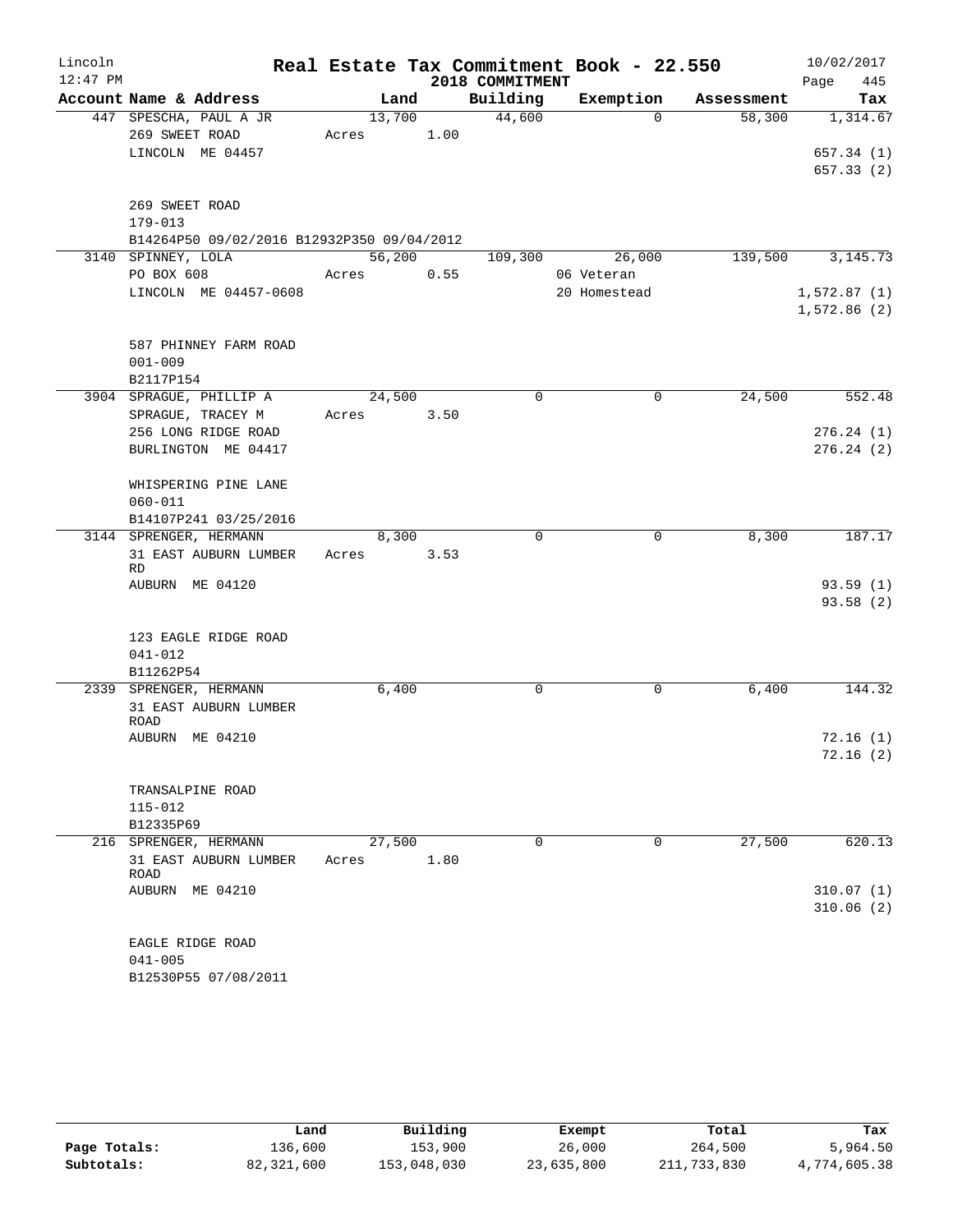| Lincoln<br>$12:47$ PM |                                             |        |      | 2018 COMMITMENT | Real Estate Tax Commitment Book - 22.550 |            | 10/02/2017         |
|-----------------------|---------------------------------------------|--------|------|-----------------|------------------------------------------|------------|--------------------|
|                       | Account Name & Address                      | Land   |      | Building        | Exemption                                | Assessment | Page<br>446<br>Tax |
|                       | 3143 SPRENGER, HERMANN                      | 7,900  |      | $\Omega$        | $\Omega$                                 | 7,900      | 178.15             |
|                       | 31 EAST AUBURN LUMBER<br>RD                 | Acres  | 2.33 |                 |                                          |            |                    |
|                       | AUBURN ME 04210                             |        |      |                 |                                          |            | 89.08(1)           |
|                       |                                             |        |      |                 |                                          |            | 89.07(2)           |
|                       | 127 EAGLE RIDGE ROAD                        |        |      |                 |                                          |            |                    |
|                       | $041 - 011$                                 |        |      |                 |                                          |            |                    |
|                       | B10679P53                                   |        |      |                 |                                          |            |                    |
|                       | 3142 SPRENGER, HERMANN                      | 7,700  |      | $\Omega$        | 0                                        | 7,700      | 173.64             |
|                       | 31 EAST AUBURN LUMBER                       | Acres  | 2.04 |                 |                                          |            |                    |
|                       | <b>RD</b>                                   |        |      |                 |                                          |            |                    |
|                       | AUBURN ME 04210                             |        |      |                 |                                          |            | 86.82(1)           |
|                       |                                             |        |      |                 |                                          |            | 86.82(2)           |
|                       | 131 EAGLE RIDGE ROAD                        |        |      |                 |                                          |            |                    |
|                       | $041 - 010$                                 |        |      |                 |                                          |            |                    |
|                       | B9654P135                                   |        |      |                 |                                          |            |                    |
|                       | 3145 SPRENGER, HERMANN G                    | 8,400  |      | $\Omega$        | $\mathbf 0$                              | 8,400      | 189.42             |
|                       | 31 AUBURN LUMBER ROAD                       | Acres  | 6.40 |                 |                                          |            |                    |
|                       | AUBURN ME 04210                             |        |      |                 |                                          |            | 94.71 (1)          |
|                       |                                             |        |      |                 |                                          |            | 94.71 (2)          |
|                       |                                             |        |      |                 |                                          |            |                    |
|                       | 141 EAGLE RIDGE ROAD                        |        |      |                 |                                          |            |                    |
|                       | $041 - 009$                                 |        |      |                 |                                          |            |                    |
|                       | B9438P278                                   |        |      |                 |                                          |            |                    |
|                       | 2958 SPRINGER, PAUL                         | 12,000 |      | 13,700          | 0                                        | 25,700     | 579.54             |
|                       | PO BOX 492                                  | Acres  | 0.22 |                 |                                          |            |                    |
|                       | LINCOLN ME 04457                            |        |      |                 |                                          |            | 289.77 (1)         |
|                       |                                             |        |      |                 |                                          |            | 289.77 (2)         |
|                       |                                             |        |      |                 |                                          |            |                    |
|                       | 38 PERRY STREET                             |        |      |                 |                                          |            |                    |
|                       | $131 - 016$                                 |        |      |                 |                                          |            |                    |
|                       | B14287P182 09/26/2016 B1967P196             |        |      |                 |                                          |            |                    |
|                       | 3146 SPROUL, HARLEY I                       | 13,200 |      | 67,300          | 20,000                                   | 60,500     | 1,364.28           |
|                       | C/O SHELLY GREGORY                          | Acres  | 0.38 |                 | 20 Homestead                             |            |                    |
|                       | 2412 S 30TH DRIVE                           |        |      |                 |                                          |            | 682.14 (1)         |
|                       | YUMA AZ 85364                               |        |      |                 |                                          |            | 682.14 (2)         |
|                       | 96 ENFIELD ROAD                             |        |      |                 |                                          |            |                    |
|                       | $131 - 025$                                 |        |      |                 |                                          |            |                    |
|                       | B13605P211 07/22/2014 B13192P13 05/28/2013  |        |      |                 |                                          |            |                    |
|                       | B13086P331 02/07/2013 B13060P182 01/08/2013 |        |      |                 |                                          |            |                    |
|                       | 3354 SPROUL, SANDRA                         | 11,900 |      | 3,000           | 14,900                                   | $\Omega$   | 0.00               |
|                       | 8 SUNSET LANE                               | Acres  | 0.27 |                 | 20 Homestead                             |            |                    |
|                       | LINCOLN ME 04457                            |        |      |                 |                                          |            |                    |
|                       |                                             |        |      |                 |                                          |            |                    |
|                       |                                             |        |      |                 |                                          |            |                    |
|                       | 8 SUNSET LANE                               |        |      |                 |                                          |            |                    |
|                       | 141-090                                     |        |      |                 |                                          |            |                    |
|                       | B13293P82 08/14/2013                        |        |      |                 |                                          |            |                    |

|              | Land       | Building    | Exempt     | Total       | Tax          |
|--------------|------------|-------------|------------|-------------|--------------|
| Page Totals: | 61,100     | 84,000      | 34,900     | 110,200     | 2,485.03     |
| Subtotals:   | 82,382,700 | 153,132,030 | 23,670,700 | 211,844,030 | 4,777,090.41 |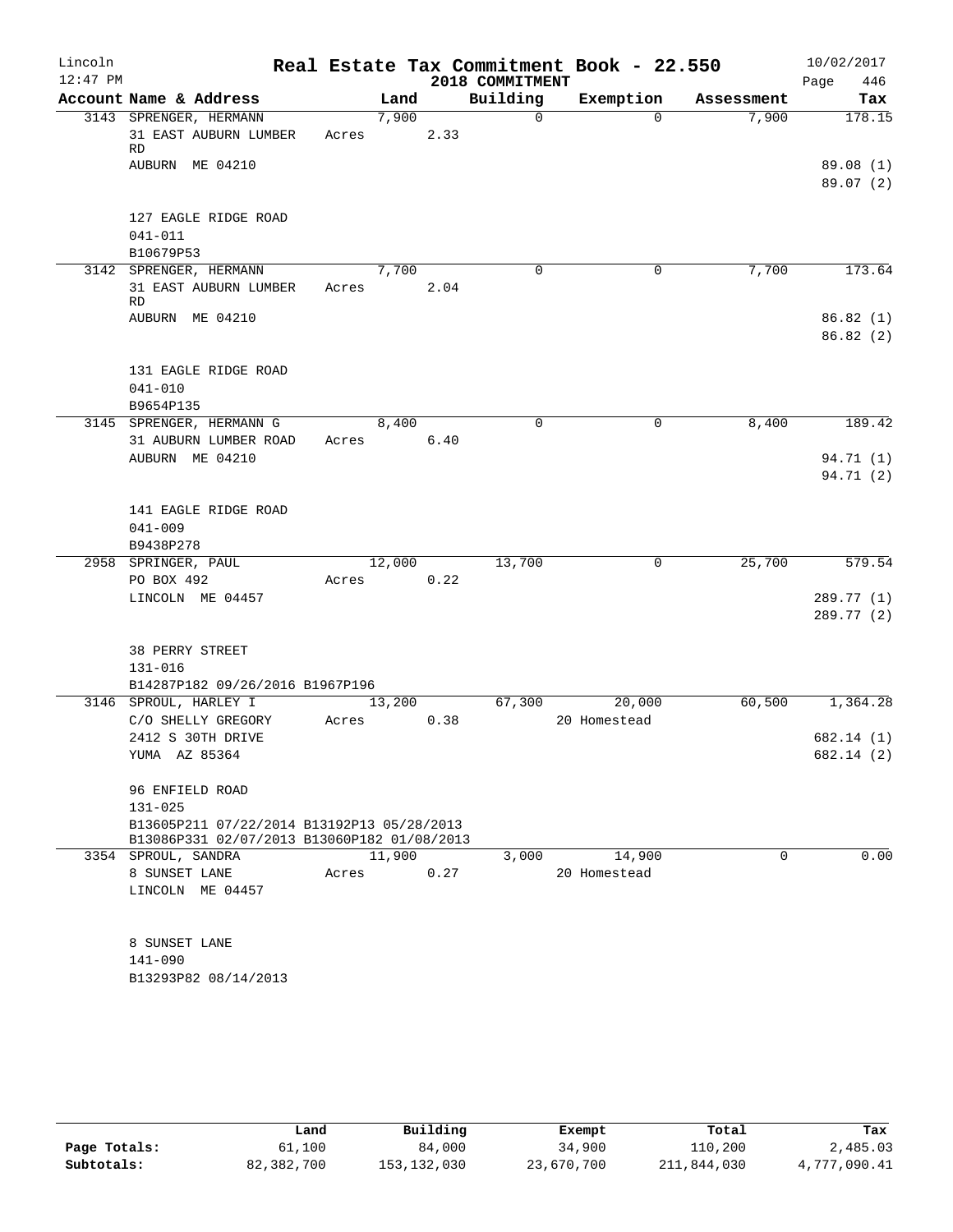| Lincoln<br>$12:47$ PM |                                                                                                 |                 |       | 2018 COMMITMENT | Real Estate Tax Commitment Book - 22.550 |            | 10/02/2017<br>447<br>Page               |
|-----------------------|-------------------------------------------------------------------------------------------------|-----------------|-------|-----------------|------------------------------------------|------------|-----------------------------------------|
|                       | Account Name & Address                                                                          |                 | Land  | Building        | Exemption                                | Assessment | Tax                                     |
|                       | 3211 SROF 2013-S3 REO II LLC<br>C/O SPECIALIZED LOAN<br>SERVICING LLC 874<br>HIGHLANDS RANCH CO | 14,300<br>Acres | 0.32  | 66,900          | $\Omega$                                 | 81,200     | 1,831.06<br>915.53(1)                   |
|                       | 80129                                                                                           |                 |       |                 |                                          |            | 915.53(2)                               |
|                       | 6 SECOND STREET<br>$136 - 120$                                                                  |                 |       |                 |                                          |            |                                         |
|                       | B13869P137 09/18/2014 B10565P253<br>1184 SSR II, LLC                                            | 55,200          |       | 104,400         | 0                                        | 159,600    | 3,598.98                                |
|                       | PO B OX 478<br>STILLWATER ME 04489                                                              |                 |       |                 |                                          |            | 1,799.49(1)<br>1,799.49(2)              |
|                       | 837 WEST BROADWAY<br>122-001                                                                    |                 |       |                 |                                          |            |                                         |
|                       | B13163P83 04/26/2013 B12583P300 09/02/2011                                                      |                 |       |                 |                                          |            |                                         |
|                       | 661 ST CYR, MICHAEL J<br>ST CYR, LISA A<br>109 DURHAM ROAD<br>BRUNSWICK ME 04011                | 46,200<br>Acres | 3.90  | 0               | 0                                        | 46,200     | 1,041.81<br>520.91(1)<br>520.90(2)      |
|                       | 17 BOULDER LANE<br>$083 - 005$                                                                  |                 |       |                 |                                          |            |                                         |
|                       | 3148 ST PIERRE, FERNAND<br>ST PIERRE, THERESE                                                   | 17,700<br>Acres | 4.49  | 85,900          | 20,000<br>20 Homestead                   | 83,600     | 1,885.18                                |
|                       | 740 MOHAWK ROAD<br>LINCOLN ME 04457<br>740 MOHAWK ROAD                                          |                 |       |                 |                                          |            | 942.59 (1)<br>942.59(2)                 |
|                       | $121 - 007$                                                                                     |                 |       |                 |                                          |            |                                         |
|                       | 3149 ST PIERRE, RONALD H II<br>ST PIERRE, BRANDY J<br>36 OAK GROVE STREET<br>VEAZIE ME 04401    | 41,300<br>Acres |       | 58,700<br>0.34  | 0                                        | 100,000    | 2,255.00<br>1,127.50(1)<br>1, 127.50(2) |
|                       | 20 SNOWS CORNER                                                                                 |                 |       |                 |                                          |            |                                         |
|                       | 148-022                                                                                         |                 |       |                 |                                          |            |                                         |
|                       | 1255 STAFFORD VICTORIA L<br>200 ENFIELD ROAD                                                    | 23,900<br>Acres |       | 52,600<br>1.34  | 20,000<br>20 Homestead                   | 56,500     | 1,274.08                                |
|                       | LINCOLN ME 04457                                                                                |                 |       |                 |                                          |            | 637.04 (1)<br>637.04 (2)                |
|                       | 200 ENFIELD ROAD<br>$126 - 059$<br>B9606P333 10/29/2004                                         |                 |       |                 |                                          |            |                                         |
|                       | 3150 STANHOPE, SHARON E                                                                         |                 | 5,600 | 17,400          | 20,000                                   | 3,000      | 67.65                                   |
|                       | 12 DEPOT ST<br>LINCOLN ME 04457-1441                                                            |                 |       |                 | 20 Homestead                             |            | 33.83(1)<br>33.82(2)                    |
|                       | 12 DEPOT STREET<br>$139 - 020$<br>B2235P808                                                     |                 |       |                 |                                          |            |                                         |
|                       |                                                                                                 |                 |       |                 |                                          |            |                                         |

|              | Land       | Building    | Exempt     | Total         | Tax          |
|--------------|------------|-------------|------------|---------------|--------------|
| Page Totals: | 204,200    | 385,900     | 60,000     | 530,100       | 11,953.76    |
| Subtotals:   | 82,586,900 | 153,517,930 | 23,730,700 | 212, 374, 130 | 4,789,044.17 |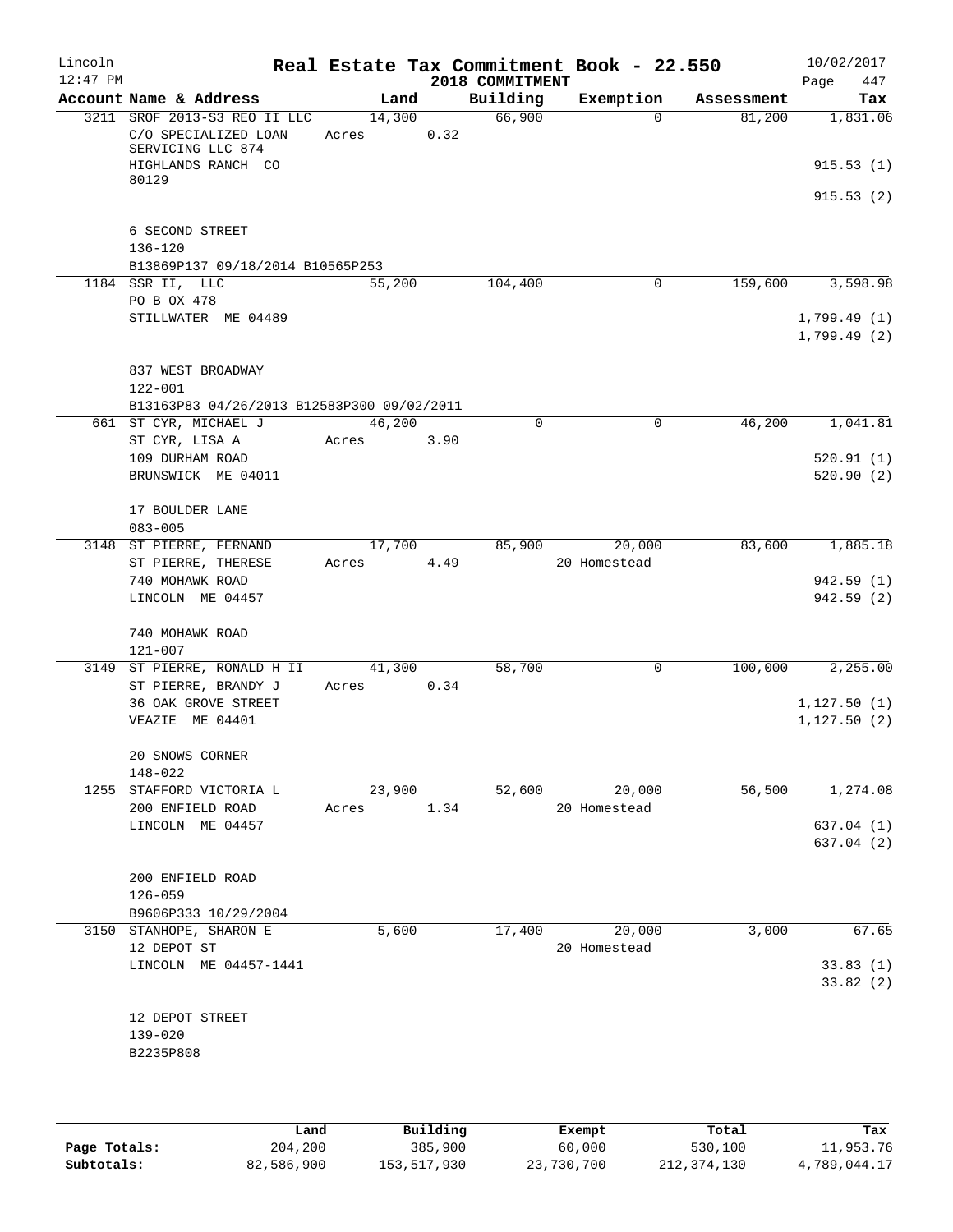| Lincoln<br>$12:47$ PM |                                      |       |                    |      | 2018 COMMITMENT | Real Estate Tax Commitment Book - 22.550 |            | 10/02/2017<br>448<br>Page |
|-----------------------|--------------------------------------|-------|--------------------|------|-----------------|------------------------------------------|------------|---------------------------|
|                       | Account Name & Address               |       | Land               |      | Building        | Exemption                                | Assessment | Tax                       |
|                       | 3151 STANLEY BROS LLC                |       | 30,200             |      | $\overline{0}$  | $\Omega$                                 | 30,200     | 681.01                    |
|                       | PO BOX 336                           | Acres |                    | 0.62 |                 |                                          |            |                           |
|                       | LINCOLN ME 04457                     |       |                    |      |                 |                                          |            | 340.51(1)                 |
|                       |                                      |       |                    |      |                 |                                          |            | 340.50(2)                 |
|                       | 13 RIVER ROAD                        |       |                    |      |                 |                                          |            |                           |
|                       | $129 - 012$                          |       |                    |      |                 |                                          |            |                           |
|                       | 3153 STANLEY BROTHERS LLC            |       | 62,400             |      | 0               | 0                                        | 62,400     | 1,407.12                  |
|                       | PO BOX 336                           |       |                    |      |                 |                                          |            |                           |
|                       | LINCOLN ME 04457                     |       |                    |      |                 |                                          |            | 703.56(1)                 |
|                       |                                      |       |                    |      |                 |                                          |            | 703.56(2)                 |
|                       | RIVER ROAD                           |       |                    |      |                 |                                          |            |                           |
|                       | $056 - 008$                          |       |                    |      |                 |                                          |            |                           |
|                       | 1091 STANLEY BROTHERS, LLC           |       | 12,400             |      | $\Omega$        | 0                                        | 12,400     | 279.62                    |
|                       | PO BOX 336                           | Acres |                    | 3.58 |                 |                                          |            |                           |
|                       | LINCOLN ME 04457                     |       |                    |      |                 |                                          |            | 139.81(1)                 |
|                       |                                      |       |                    |      |                 |                                          |            | 139.81(2)                 |
|                       | RIVER ROAD                           |       |                    |      |                 |                                          |            |                           |
|                       | $129 - 019$                          |       |                    |      |                 |                                          |            |                           |
|                       | B12905P321 08/09/2012                |       |                    |      |                 |                                          |            |                           |
|                       | 3799 STANLEY, DALE &                 |       | 15,000             |      | $\mathbf 0$     | $\mathbf 0$                              | 15,000     | 338.25                    |
|                       | STANLEY, DARLENE                     | Acres |                    | 2.79 |                 |                                          |            |                           |
|                       | 281 CRANE POND DRIVE                 |       |                    |      |                 |                                          |            | 169.13(1)                 |
|                       | LINCOLN ME 04457                     |       |                    |      |                 |                                          |            | 169.12(2)                 |
|                       | PHINNEY FARM ROAD                    |       |                    |      |                 |                                          |            |                           |
|                       | $006 - 034$                          |       |                    |      |                 |                                          |            |                           |
|                       | B12555P337 08/05/2011                |       |                    |      |                 |                                          |            |                           |
|                       | 3154 STANLEY, DALE W                 |       | 60,100             |      | 203,100         | 20,000                                   | 243,200    | 5,484.16                  |
|                       | 281 CRANE POND DRIVE                 | Acres |                    | 0.54 |                 | 20 Homestead                             |            |                           |
|                       | LINCOLN ME 04457-0369                |       |                    |      |                 |                                          |            | 2,742.08(1)               |
|                       |                                      |       |                    |      |                 |                                          |            | 2,742.08 (2)              |
|                       |                                      |       |                    |      |                 |                                          |            |                           |
|                       | 281 CRANE POND DRIVE                 |       |                    |      |                 |                                          |            |                           |
|                       | $110 - 027$                          |       |                    |      |                 |                                          |            |                           |
|                       | 1276 STANLEY, JOEL                   |       | $\overline{4,900}$ |      | 11,900          | 0                                        | 16,800     | 378.84                    |
|                       | STANLEY, CRYSTAL<br>30 FOREST AVENUE | Acres |                    | 0.14 |                 |                                          |            | 189.42 (1)                |
|                       | LINCOLN ME 04457                     |       |                    |      |                 |                                          |            | 189.42 (2)                |
|                       |                                      |       |                    |      |                 |                                          |            |                           |
|                       | 11 CLAY STREET                       |       |                    |      |                 |                                          |            |                           |
|                       | 139-099                              |       |                    |      |                 |                                          |            |                           |
|                       | B9454P13                             |       |                    |      |                 |                                          |            |                           |
|                       | 3155 STANLEY, JOEL A                 |       | 16,500             |      | 102,500         | 20,000                                   | 99,000     | 2,232.45                  |
|                       | STANLEY, CRYSTAL F                   |       |                    |      |                 | 20 Homestead                             |            |                           |
|                       | 30 FOREST AVENUE                     |       |                    |      |                 |                                          |            | 1, 116.23(1)              |
|                       | LINCOLN ME 04457                     |       |                    |      |                 |                                          |            | 1, 116.22(2)              |
|                       | 30 FOREST AVENUE                     |       |                    |      |                 |                                          |            |                           |
|                       | $072 - 011$                          |       |                    |      |                 |                                          |            |                           |
|                       |                                      |       |                    |      |                 |                                          |            |                           |
|                       |                                      |       |                    |      |                 |                                          |            |                           |

|              | Land       | Building    | Exempt     | Total       | Tax          |
|--------------|------------|-------------|------------|-------------|--------------|
| Page Totals: | 201,500    | 317,500     | 40,000     | 479,000     | 10,801.45    |
| Subtotals:   | 82,788,400 | 153,835,430 | 23,770,700 | 212,853,130 | 4,799,845.62 |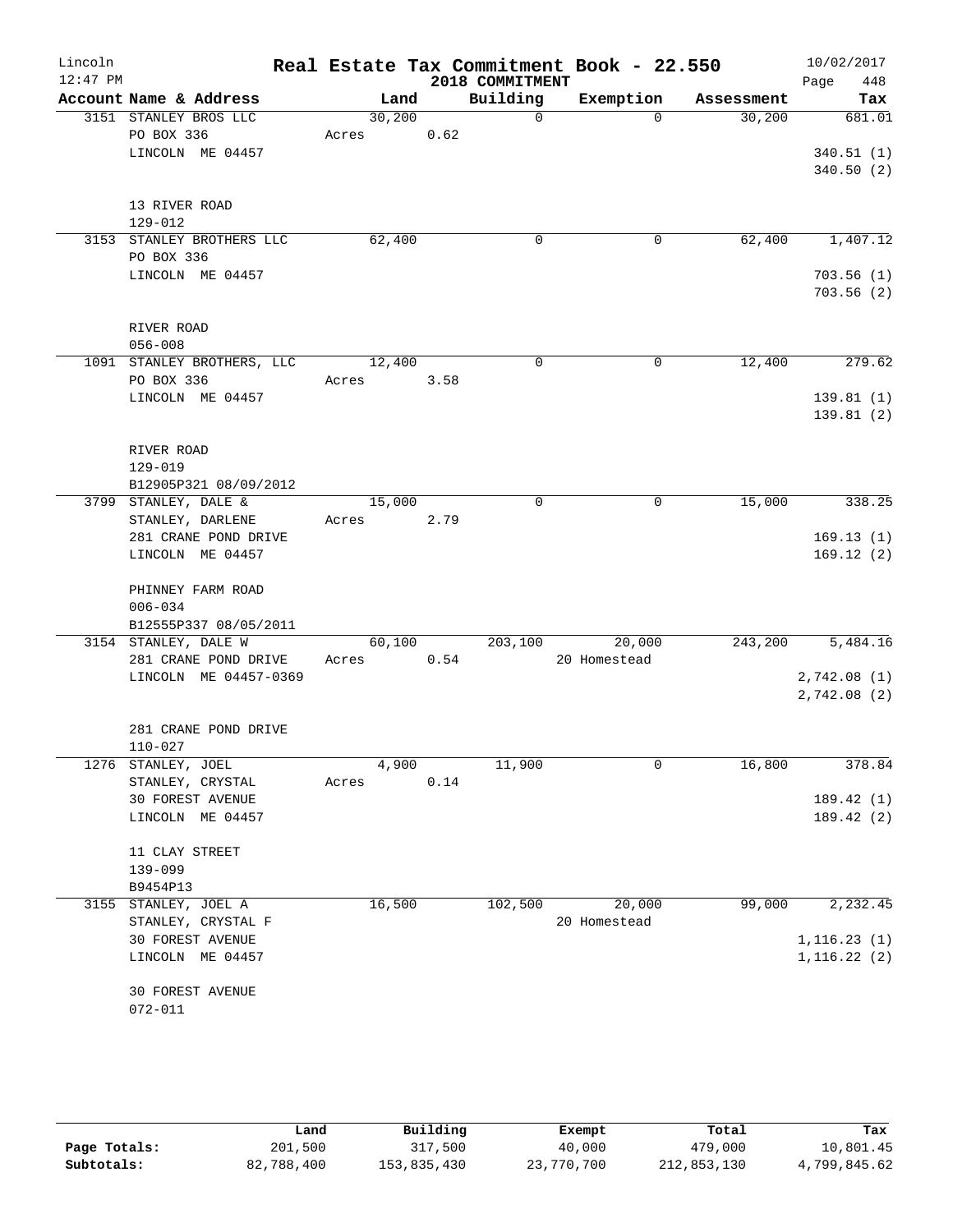| Lincoln<br>$12:47$ PM |                                            |       |        |       | Real Estate Tax Commitment Book - 22.550<br>2018 COMMITMENT |                            |            | 10/02/2017<br>449<br>Page |
|-----------------------|--------------------------------------------|-------|--------|-------|-------------------------------------------------------------|----------------------------|------------|---------------------------|
|                       | Account Name & Address                     |       | Land   |       | Building                                                    | Exemption                  | Assessment | Tax                       |
|                       | 3156 STANLEY, KEITH                        |       | 8,600  |       | 25,300                                                      | $\Omega$                   | 33,900     | 764.45                    |
|                       | 13 SECOND STREET                           |       |        |       |                                                             |                            |            |                           |
|                       | LINCOLN ME 04457-1207                      |       |        |       |                                                             |                            |            | 382.23(1)<br>382.22 (2)   |
|                       |                                            |       |        |       |                                                             |                            |            |                           |
|                       | 13 SECOND STREET                           |       |        |       |                                                             |                            |            |                           |
|                       | 136-124                                    |       |        |       |                                                             |                            |            |                           |
|                       | 3157 STANLEY, LINDA                        |       | 1,500  |       | 0                                                           | 0                          | 1,500      | 33.83                     |
|                       | 599 MOHAWK ROAD                            | Acres |        | 0.48  |                                                             |                            |            |                           |
|                       | LINCOLN ME 04457                           |       |        |       |                                                             |                            |            | 16.92(1)<br>16.91(2)      |
|                       |                                            |       |        |       |                                                             |                            |            |                           |
|                       | MOHAWK ROAD                                |       |        |       |                                                             |                            |            |                           |
|                       | $118 - 036$                                |       |        |       |                                                             |                            |            |                           |
|                       | B13192P10 05/28/2013 B12649P294 10/31/2011 |       |        |       |                                                             |                            |            |                           |
|                       | 3825 STANLEY, ROBERT                       |       | 1,500  |       | $\Omega$                                                    | 0                          | 1,500      | 33.83                     |
|                       | 599 MOHAWK ROAD                            | Acres |        | 0.44  |                                                             |                            |            |                           |
|                       | LINCOLN ME 04457                           |       |        |       |                                                             |                            |            | 16.92(1)                  |
|                       |                                            |       |        |       |                                                             |                            |            | 16.91(2)                  |
|                       | MOHAWK ROAD                                |       |        |       |                                                             |                            |            |                           |
|                       | $118 - 034$                                |       |        |       |                                                             |                            |            |                           |
|                       | B13192P11 05/28/2013                       |       |        |       |                                                             |                            |            |                           |
|                       | 3159 STANLEY, ROBERT JR &                  |       | 18,700 |       | 26,000                                                      | 26,000                     | 18,700     | 421.69                    |
|                       | LINDA                                      |       |        |       |                                                             |                            |            |                           |
|                       | 599 MOHAWK ROAD<br>LINCOLN ME 04457        | Acres |        | 3.00  |                                                             | 07 Veteran<br>20 Homestead |            | 210.85(1)                 |
|                       |                                            |       |        |       |                                                             |                            |            | 210.84(2)                 |
|                       |                                            |       |        |       |                                                             |                            |            |                           |
|                       | 599 MOHAWK ROAD                            |       |        |       |                                                             |                            |            |                           |
|                       | $118 - 023$                                |       |        |       |                                                             |                            |            |                           |
|                       | 3161 STANLEY, RUSSELL                      |       | 9,700  |       | 28,500                                                      | 0                          | 38,200     | 861.41                    |
|                       | STANLEY, ANGELA                            | Acres |        | 4.41  |                                                             |                            |            |                           |
|                       | 516 SOUTH CHESTER ROAD<br>CHESTER ME 04457 |       |        |       |                                                             |                            |            | 430.71 (1)<br>430.70 (2)  |
|                       |                                            |       |        |       |                                                             |                            |            |                           |
|                       | 838 ENFIELD ROAD                           |       |        |       |                                                             |                            |            |                           |
|                       | $012 - 016$                                |       |        |       |                                                             |                            |            |                           |
|                       | B10994P176                                 |       |        |       |                                                             |                            |            |                           |
|                       | 3160 STANLEY, RUSSELL                      |       | 46,400 |       | 0                                                           | 0                          | 46,400     | 1,046.32                  |
|                       | STANLEY, ANGELA                            | Acres |        | 8.60  |                                                             |                            |            |                           |
|                       | 516 SOUTH CHESTER ROAD<br>CHESTER ME 04457 |       |        |       |                                                             |                            |            | 523.16(1)<br>523.16(2)    |
|                       |                                            |       |        |       |                                                             |                            |            |                           |
|                       | RIVER ROAD                                 |       |        |       |                                                             |                            |            |                           |
|                       | $056 - 011$                                |       |        |       |                                                             |                            |            |                           |
|                       | 3164 STANLEY, RUSSELL R                    |       | 19,800 |       | 0                                                           | 0                          | 19,800     | 446.49                    |
|                       | STANLEY, ANGELA R                          | Acres |        | 13.80 |                                                             |                            |            |                           |
|                       | 516 SOUTH CHESTER ROAD                     |       |        |       |                                                             |                            |            | 223.25(1)                 |
|                       | CHESTER ME 04457                           |       |        |       |                                                             |                            |            | 223.24(2)                 |
|                       | MILLETT MALLETT ROAD                       |       |        |       |                                                             |                            |            |                           |
|                       | $004 - 017$                                |       |        |       |                                                             |                            |            |                           |
|                       | B10092P132                                 |       |        |       |                                                             |                            |            |                           |
|                       |                                            |       |        |       |                                                             |                            |            |                           |
|                       |                                            |       |        |       |                                                             |                            |            |                           |

|              | Land       | Building    | Exempt     | Total       | Tax          |
|--------------|------------|-------------|------------|-------------|--------------|
| Page Totals: | 106,200    | 79,800      | 26,000     | 160,000     | 3,608.02     |
| Subtotals:   | 82,894,600 | 153,915,230 | 23,796,700 | 213,013,130 | 4,803,453.64 |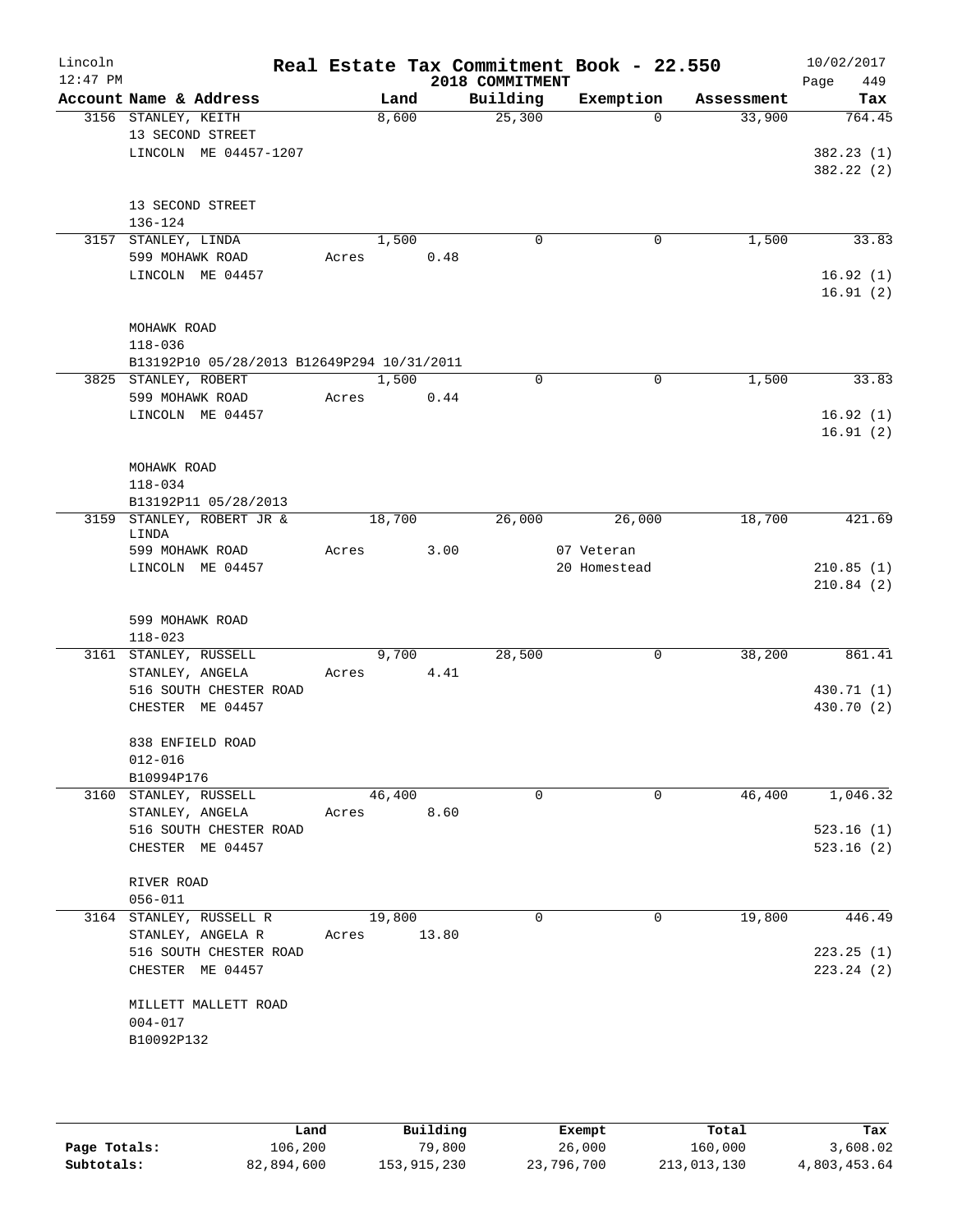| Lincoln<br>$12:47$ PM |                                                           |            |               |          | Real Estate Tax Commitment Book - 22.550<br>2018 COMMITMENT |            |              |               | 10/02/2017<br>450<br>Page |
|-----------------------|-----------------------------------------------------------|------------|---------------|----------|-------------------------------------------------------------|------------|--------------|---------------|---------------------------|
|                       | Account Name & Address                                    |            | Land          |          | Building                                                    |            | Exemption    | Assessment    | Tax                       |
|                       | 3163 STANLEY, RUSSELL R                                   |            | 18,400        |          | $\mathbf 0$                                                 |            | $\Omega$     | 18,400        | 414.92                    |
|                       | STANLEY, ANGELA R                                         | Acres      |               | 12.58    |                                                             |            |              |               |                           |
|                       | 516 SOUTH CHESTER ROAD                                    |            |               |          |                                                             |            |              |               | 207.46(1)                 |
|                       | CHESTER ME 04457                                          |            |               |          |                                                             |            |              |               | 207.46(2)                 |
|                       | MILLETT MALLETT ROAD                                      |            |               |          |                                                             |            |              |               |                           |
|                       | $004 - 016$                                               |            |               |          |                                                             |            |              |               |                           |
|                       | B10092P132                                                |            |               |          |                                                             |            |              |               |                           |
|                       | 537 STANLEY, SHANON &<br>PHILLIP J                        |            | 16,400        |          | 44,000                                                      |            | 20,000       | 40,400        | 911.02                    |
|                       | 735 MAIN STREET                                           | Acres      |               | 2.10     |                                                             |            | 20 Homestead |               |                           |
|                       | LINCOLN ME 04457                                          |            |               |          |                                                             |            |              |               | 455.51(1)<br>455.51(2)    |
|                       | 735 MAIN STREET                                           |            |               |          |                                                             |            |              |               |                           |
|                       | $080 - 011$                                               |            |               |          |                                                             |            |              |               |                           |
|                       | B12754P303 03/12/2012                                     |            |               |          |                                                             |            |              |               |                           |
|                       | 3989 STANLEY, STEPHANIE                                   |            | 9,500         |          | $\mathbf 0$                                                 |            | 0            | 9,500         | 214.23                    |
|                       | 345 KITTREDGE ROAD                                        | Acres      |               | 1.56     |                                                             |            |              |               |                           |
|                       | BANGOR ME 04401                                           |            |               |          |                                                             |            |              |               | 107.12(1)                 |
|                       |                                                           |            |               |          |                                                             |            |              |               | 107.11(2)                 |
|                       | TRANSALPINE ROAD                                          |            |               |          |                                                             |            |              |               |                           |
|                       | $026 - 045$                                               |            |               |          |                                                             |            |              |               |                           |
|                       | B13851P56                                                 |            |               |          |                                                             |            |              |               |                           |
|                       | 27 STAPLES, ALAN                                          |            | 9,700         |          | 77,100                                                      |            | 0            | 86, 800       | 1,957.34                  |
|                       | PO BOX 207                                                | Acres      |               | 0.25     |                                                             |            |              |               |                           |
|                       | LEE ME 04455                                              |            |               |          |                                                             |            |              |               | 978.67(1)<br>978.67(2)    |
|                       | 12 JEWELL STREET                                          |            |               |          |                                                             |            |              |               |                           |
|                       | 139-217                                                   |            |               |          |                                                             |            |              |               |                           |
|                       | B13890P150 07/09/2015 B4478P178                           |            |               |          |                                                             |            |              |               |                           |
|                       | 1006 STAPLES, ALAN L                                      |            | 15,200        |          | 49,700                                                      |            | 0            | 64,900        | 1,463.50                  |
|                       | PO BOX 207                                                |            |               |          |                                                             |            |              |               |                           |
|                       | ME 04455<br>LEE                                           |            |               |          |                                                             |            |              |               | 731.75(1)<br>731.75 (2)   |
|                       | 404 TRANSALPINE ROAD                                      |            |               |          |                                                             |            |              |               |                           |
|                       | $026 - 033$                                               |            |               |          |                                                             |            |              |               |                           |
|                       | B13821P326 04/30/2015 B11980P307                          |            |               |          |                                                             |            |              |               |                           |
|                       | 3139 STAPLES, CARL E                                      |            | 15,600        |          | 64,100                                                      |            | $\mathbf 0$  | 79,700        | 1,797.24                  |
|                       | PO BOX 326                                                | Acres      |               | 0.90     |                                                             |            |              |               |                           |
|                       | ME 04455<br>LEE                                           |            |               |          |                                                             |            |              |               | 898.62 (1)                |
|                       |                                                           |            |               |          |                                                             |            |              |               | 898.62 (2)                |
|                       | 104 TOWN FARM ROAD                                        |            |               |          |                                                             |            |              |               |                           |
|                       | $081 - 006$                                               |            |               |          |                                                             |            |              |               |                           |
|                       | B13805P292 04/10/2015 B13805P288 09/09/2014<br>B10463P191 |            |               |          |                                                             |            |              |               |                           |
|                       | 3168 STAPLES, RONALD & SUSAN                              |            | 12,600        |          | 2,000                                                       |            | 0            | 14,600        | 329.23                    |
|                       | 243 CLARK HILL ROAD                                       | Acres      |               | 5.60     |                                                             |            |              |               |                           |
|                       | HOLDEN ME 04429                                           |            |               |          |                                                             |            |              |               | 164.62(1)<br>164.61(2)    |
|                       | E/S MADAGASCAL LK R                                       |            |               |          |                                                             |            |              |               |                           |
|                       | $032 - 012$                                               |            |               |          |                                                             |            |              |               |                           |
|                       | B12813P108 05/14/2012 B12568P240 08/16/2011               |            |               |          |                                                             |            |              |               |                           |
|                       |                                                           | Land       |               | Building |                                                             | Exempt     |              | Total         | Tax                       |
| Page Totals:          |                                                           | 97,400     |               | 236,900  |                                                             | 20,000     |              | 314,300       | 7,087.48                  |
| Subtotals:            |                                                           | 82,992,000 | 154, 152, 130 |          |                                                             | 23,816,700 |              | 213, 327, 430 | 4,810,541.12              |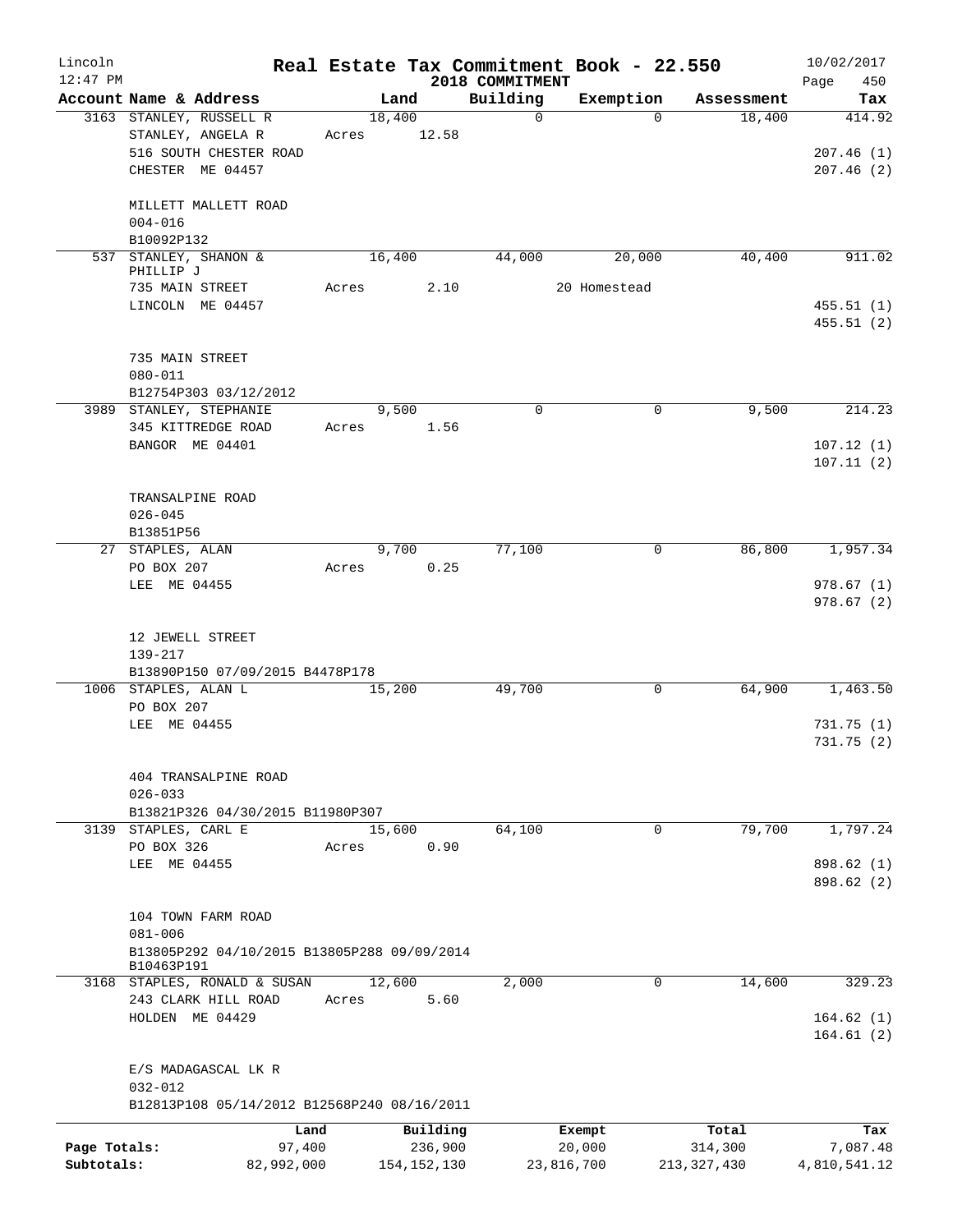| Lincoln<br>$12:47$ PM      |                                                                                                                |                 |                        | 2018 COMMITMENT | Real Estate Tax Commitment Book - 22.550 |                        | 10/02/2017                       |
|----------------------------|----------------------------------------------------------------------------------------------------------------|-----------------|------------------------|-----------------|------------------------------------------|------------------------|----------------------------------|
|                            | Account Name & Address                                                                                         | Land            |                        | Building        | Exemption                                | Assessment             | Page<br>451<br>Tax               |
|                            | 1237 STEAMSTONE LLC                                                                                            | 3,900           |                        | 19,900          | $\Omega$                                 | 23,800                 | 536.69                           |
|                            | 1830 MAIN STREET<br>WEST ENFIELD ME 04493                                                                      | Acres           | 0.11                   |                 |                                          |                        | 268.35(1)<br>268.34(2)           |
|                            | 4 DEPOT STREET<br>$139 - 059$<br>B14261P155 08/31/2016 B14255P289 08/25/2016<br>B14070P253 02/02/2016 B9317P11 |                 |                        |                 |                                          |                        |                                  |
|                            | 3172 STEELE, VIRGINIA                                                                                          | 12,800          |                        | 5,800           | 0                                        | 18,600                 | 419.43                           |
|                            | STEELE, RANDALL ET AL<br>144 MILLETT MALLETT RD                                                                | Acres           | 1.84                   |                 |                                          |                        | 209.72(1)                        |
|                            | #3<br>LINCOLN ME 04457                                                                                         |                 |                        |                 |                                          |                        | 209.71(2)                        |
|                            | 148 MILLETT MALLETT<br>ROAD<br>$004 - 032$                                                                     |                 |                        |                 |                                          |                        |                                  |
|                            | B7934P182                                                                                                      |                 |                        |                 |                                          |                        |                                  |
|                            | 3174 STEFFEN, JAN<br>4018 US HIGHWAY 522<br>NORTH APT A<br>LEWISTOWN PA 17044                                  | 12,300<br>Acres | 5.80                   | $\mathbf 0$     | $\mathbf 0$                              | 12,300                 | 277.37<br>138.69(1)              |
|                            | MADAGASCAL POND ROAD<br>$032 - 009$                                                                            |                 |                        |                 |                                          |                        | 138.68(2)                        |
|                            | B8540P91                                                                                                       |                 |                        |                 |                                          |                        |                                  |
|                            | 3176 STEINBERG, GARY<br>STEINBERG, ARLEEN<br>PO BOX 350448<br>PALM COAST FL 32135                              | 24,200<br>Acres | 0.63                   | $\Omega$        | $\Omega$                                 | 24,200                 | 545.71<br>272.86(1)<br>272.85(2) |
|                            | MAPLE RIDGE ROAD<br>$174 - 007$                                                                                |                 |                        |                 |                                          |                        |                                  |
|                            | 3177 STEINBERG, GARY N                                                                                         | 29,500          |                        | 38,100          | 0                                        | 67,600                 | 1,524.38                         |
|                            | STEINBERG, ARLEEN<br>PO BOX 350448<br>PALM COAST FL 32135                                                      | Acres           | 0.65                   |                 |                                          |                        | 762.19(1)<br>762.19(2)           |
|                            | 95 MAPLE RIDGE ROAD<br>$174 - 006$                                                                             |                 |                        |                 |                                          |                        |                                  |
| 3178                       | STENZEL, DAVID A<br>STENZEL, ANN-MARIE                                                                         | 33,800<br>Acres | 2.00                   | 122,400         | 20,000<br>20 Homestead                   | 136,200                | 3,071.31                         |
|                            | 7 ALBERT DRIVE<br>LINCOLN ME 04457-9602                                                                        |                 |                        |                 |                                          |                        | 1,535.66(1)<br>1,535.65(2)       |
|                            | 7 ALBERT DRIVE<br>$125 - 025$<br>B11511P63                                                                     |                 |                        |                 |                                          |                        |                                  |
| 3179                       | STEPANEC , JANE<br>STEPANEC, THOMAS                                                                            | 40,300          |                        | 156,500         | 20,000<br>20 Homestead                   | 176,800                | 3,986.84                         |
|                            | 10 EAST BROADWAY<br>LINCOLN ME 04457-1416                                                                      |                 |                        |                 |                                          |                        | 1,993.42(1)<br>1,993.42(2)       |
|                            | 10 EAST BROADWAY<br>137-107<br>B10324P59                                                                       |                 |                        |                 |                                          |                        |                                  |
|                            | Land                                                                                                           |                 | Building               |                 | Exempt                                   | Total                  | Tax                              |
| Page Totals:<br>Subtotals: | 156,800<br>83,148,800                                                                                          |                 | 342,700<br>154,494,830 |                 | 40,000<br>23,856,700                     | 459,500<br>213,786,930 | 10,361.73<br>4,820,902.85        |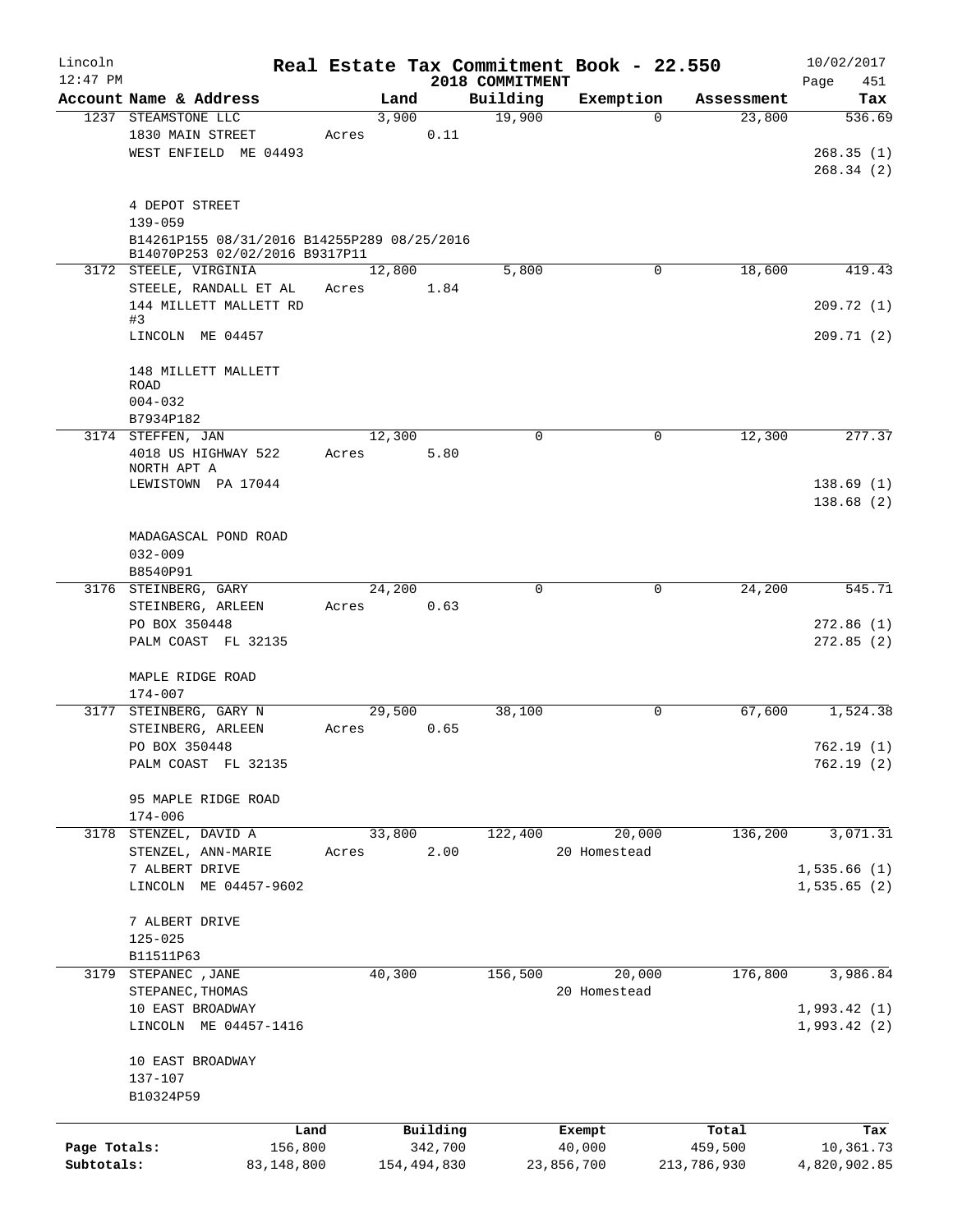| Lincoln<br>$12:47$ PM |                                                                               |        |       | 2018 COMMITMENT | Real Estate Tax Commitment Book - 22.550 |            | 10/02/2017<br>452<br>Page |
|-----------------------|-------------------------------------------------------------------------------|--------|-------|-----------------|------------------------------------------|------------|---------------------------|
|                       | Account Name & Address                                                        |        | Land  | Building        | Exemption                                | Assessment | Tax                       |
|                       | 3180 STEPANEC, THOMAS                                                         | 12,500 |       | 56,700          | $\Omega$                                 | 69,200     | 1,560.46                  |
|                       | STEPANEC, JANE                                                                |        |       |                 |                                          |            |                           |
|                       | 10 EAST BROADWAY                                                              |        |       |                 |                                          |            | 780.23(1)                 |
|                       | LINCOLN ME 04457                                                              |        |       |                 |                                          |            | 780.23 (2)                |
|                       | 11 LAKEVIEW STREET                                                            |        |       |                 |                                          |            |                           |
|                       | $139 - 268$                                                                   |        |       |                 |                                          |            |                           |
|                       | B10902P96                                                                     |        |       |                 |                                          |            |                           |
|                       | 3181 STEPANEC, THOMAS N                                                       | 51,500 |       | $\mathbf 0$     | 0                                        | 51,500     | 1,161.33                  |
|                       | STEPANEC, JANE M                                                              | Acres  | 2.07  |                 |                                          |            |                           |
|                       | 10 EAST BROADWAY                                                              |        |       |                 |                                          |            | 580.67(1)                 |
|                       | LINCOLN ME 04457                                                              |        |       |                 |                                          |            | 580.66(2)                 |
|                       | 327 WHITE POINT ESTATES<br><b>ROAD</b><br>$057 - 019$                         |        |       |                 |                                          |            |                           |
|                       | B10325P320                                                                    |        |       |                 |                                          |            |                           |
|                       | 3182 STEVENS, ANDREW L                                                        | 15,100 |       | 96,500          | $\mathsf{O}$                             | 111,600    | 2,516.58                  |
|                       | 9 LIBBY STREET                                                                |        |       |                 |                                          |            |                           |
|                       | LINCOLN ME 04457                                                              |        |       |                 |                                          |            | 1, 258.29(1)              |
|                       |                                                                               |        |       |                 |                                          |            | 1, 258.29(2)              |
|                       | 9 LIBBY STREET                                                                |        |       |                 |                                          |            |                           |
|                       | 139-144                                                                       |        |       |                 |                                          |            |                           |
|                       | 3184 STEVENS, CHRISTOPHER D                                                   | 19,200 |       | 90,600          | 20,000                                   | 89,800     | 2,024.99                  |
|                       | STEVENS, NANCY J                                                              | Acres  | 2.85  |                 | 20 Homestead                             |            |                           |
|                       | 258 LEE ROAD                                                                  |        |       |                 |                                          |            | 1,012.50(1)               |
|                       | LINCOLN ME 04457-9402                                                         |        |       |                 |                                          |            | 1,012.49(2)               |
|                       |                                                                               |        |       |                 |                                          |            |                           |
|                       | 258 LEE ROAD                                                                  |        |       |                 |                                          |            |                           |
|                       | $143 - 002$<br>731 STEVENS, ERIC                                              | 13,100 |       | 70,800          | 20,000                                   | 63,900     | 1,440.95                  |
|                       | STEVENS, JESSICA                                                              | Acres  | 5.30  |                 | 20 Homestead                             |            |                           |
|                       | 171 STANHOPE MILL ROAD                                                        |        |       |                 |                                          |            | 720.48(1)                 |
|                       | LINCOLN ME 04457                                                              |        |       |                 |                                          |            | 720.47(2)                 |
|                       |                                                                               |        |       |                 |                                          |            |                           |
|                       | 171 STANHOPE MILL ROAD                                                        |        |       |                 |                                          |            |                           |
|                       | $104 - 002$                                                                   |        |       |                 |                                          |            |                           |
|                       | B13442P100 01/15/2013 B13022P38 11/20/2012 B8835P53<br>3187 STEVENS, GEORGE W |        | 3,600 | 0               | 0                                        | 3,600      | 81.18                     |
|                       | STEVENS, NANCY D                                                              |        |       |                 |                                          |            |                           |
|                       | 1624 SPINNAKER DRIVE                                                          |        |       |                 |                                          |            | 40.59(1)                  |
|                       | NO MYRTLE BEACH SC                                                            |        |       |                 |                                          |            | 40.59(2)                  |
|                       | 29582                                                                         |        |       |                 |                                          |            |                           |
|                       | <b>MAIN STREET</b>                                                            |        |       |                 |                                          |            |                           |
|                       | $087 - 003$                                                                   |        |       |                 |                                          |            |                           |
|                       | 3186 STEVENS, GEORGE W                                                        | 23,800 |       | 18,500          | 0                                        | 42,300     | 953.87                    |
|                       | STEVENS, NANCY D                                                              |        |       |                 |                                          |            |                           |
|                       | 1624 SPINMAKER DRIVE                                                          |        |       |                 |                                          |            | 476.94(1)                 |
|                       | MYRTLE BEACH SC 29582                                                         |        |       |                 |                                          |            | 476.93 (2)                |
|                       | 840 MAIN STREET                                                               |        |       |                 |                                          |            |                           |
|                       | $087 - 002$                                                                   |        |       |                 |                                          |            |                           |
|                       |                                                                               |        |       |                 |                                          |            |                           |
|                       |                                                                               |        |       |                 |                                          |            |                           |

|              | Land         | Building    | Exempt     | Total       | Tax          |
|--------------|--------------|-------------|------------|-------------|--------------|
| Page Totals: | 138,800      | 333,100     | 40,000     | 431,900     | 9,739.36     |
| Subtotals:   | 83, 287, 600 | 154,827,930 | 23,896,700 | 214,218,830 | 4,830,642.21 |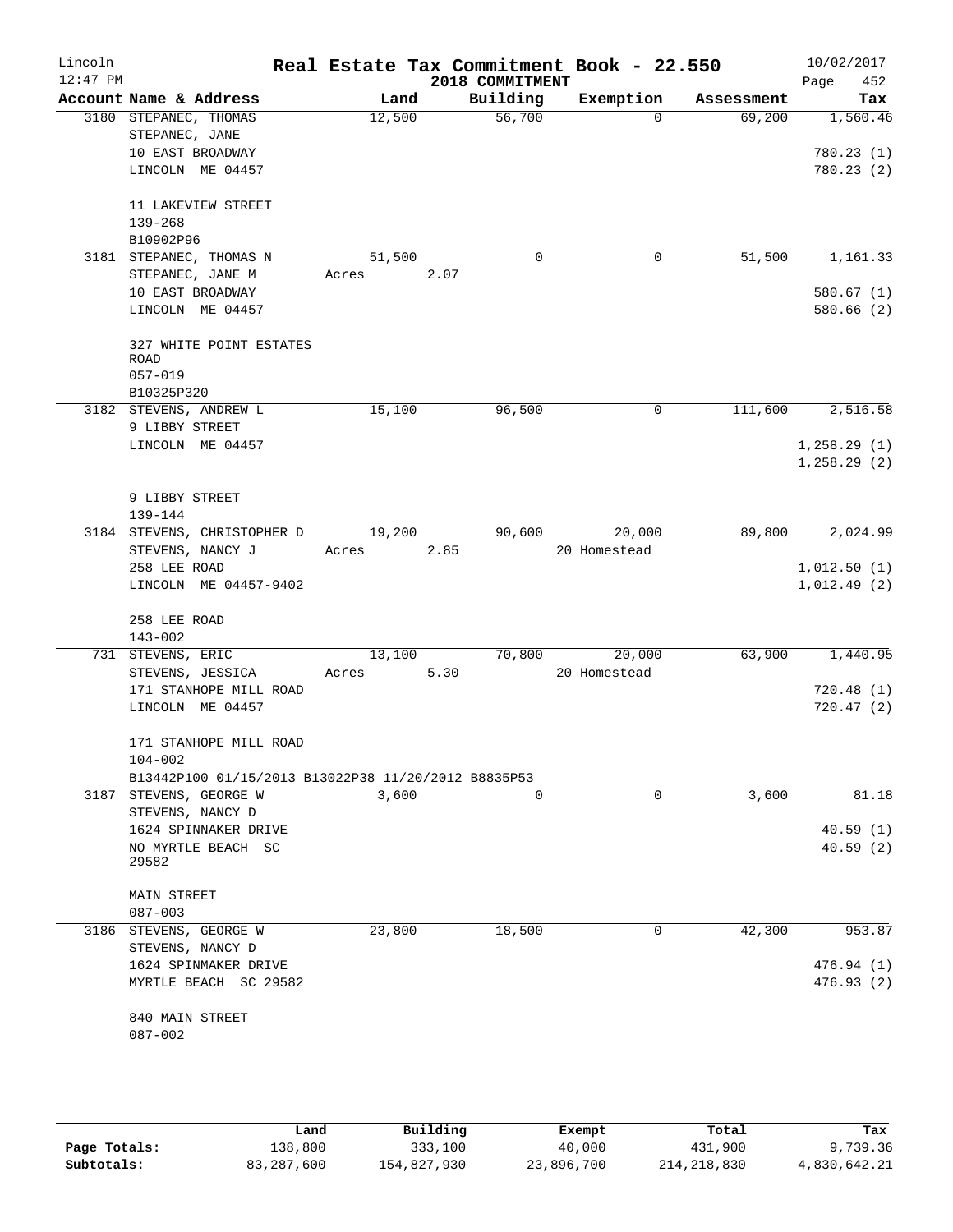| Lincoln      |                                                        |       |                |                   | Real Estate Tax Commitment Book - 22.550 |                      | 10/02/2017    |
|--------------|--------------------------------------------------------|-------|----------------|-------------------|------------------------------------------|----------------------|---------------|
| $12:47$ PM   |                                                        |       |                | 2018 COMMITMENT   |                                          |                      | Page<br>453   |
|              | Account Name & Address<br>3188 STEVENS, GLEN M & JASON |       | Land<br>40,700 | Building<br>2,200 | Exemption<br>$\Omega$                    | Assessment<br>42,900 | Tax<br>967.40 |
|              | STEVENS, BRYAN & JAMIE                                 | Acres | 55.00          |                   |                                          |                      |               |
|              | 878 MAIN STREET                                        |       |                |                   |                                          |                      | 483.70 (1)    |
|              | SPRINGFIELD ME 04487                                   |       |                |                   |                                          |                      | 483.70 (2)    |
|              |                                                        |       |                |                   |                                          |                      |               |
|              | 225 ROCKY DUNDEE ROAD                                  |       |                |                   |                                          |                      |               |
|              | $031 - 002$                                            |       |                |                   |                                          |                      |               |
|              | B10793P103                                             |       |                |                   |                                          |                      |               |
| 2670         | STEVENS, HEATHER M                                     |       | 8,700          | 2,500             | 11,200                                   | 0                    | 0.00          |
|              | 7 SPRING STREET                                        | Acres | 0.16           |                   | 20 Homestead                             |                      |               |
|              | LINCOLN ME 04457                                       |       |                |                   |                                          |                      |               |
|              |                                                        |       |                |                   |                                          |                      |               |
|              | 7 SPRING STREET                                        |       |                |                   |                                          |                      |               |
|              | $136 - 050$                                            |       |                |                   |                                          |                      |               |
|              | B13374P152 10/24/2013                                  |       |                |                   |                                          |                      |               |
| 1586         | STEVENS, JANA                                          |       | 65,400         | 252,500           | 0                                        | 317,900              | 7,168.65      |
|              | SHIRLAND, LARRY E &                                    | Acres | 2.78           |                   |                                          |                      |               |
|              | SUSAN H TRUST                                          |       |                |                   |                                          |                      |               |
|              | 2968 LEE ROAD                                          |       |                |                   |                                          |                      | 3,584.33(1)   |
|              | LEE ME 04455                                           |       |                |                   |                                          |                      | 3,584.32(2)   |
|              | 245 CRANE POND DRIVE                                   |       |                |                   |                                          |                      |               |
|              | $109 - 008$                                            |       |                |                   |                                          |                      |               |
|              | B14228P99 07/28/2016 B14044P093 12/09/2015             |       |                |                   |                                          |                      |               |
|              | B13957P184 09/14/2015                                  |       |                |                   |                                          |                      |               |
|              | 3190 STEVENS, JOHN R                                   |       | 17,400         | 61,400            | 20,000                                   | 58,800               | 1,325.94      |
|              | STEVENS, NANCY J                                       |       |                |                   | 20 Homestead                             |                      |               |
|              | 11 WILLIAM STREET                                      |       |                |                   |                                          |                      | 662.97(1)     |
|              | LINCOLN ME 04457                                       |       |                |                   |                                          |                      | 662.97 (2)    |
|              | 11 WILLIAM STREET                                      |       |                |                   |                                          |                      |               |
|              | $131 - 014$                                            |       |                |                   |                                          |                      |               |
| 3191         | STEVENS, KEVIN C &                                     |       | 51,500         | 162,500           | 20,000                                   | 194,000              | 4,374.70      |
|              | HEIDI H                                                |       |                |                   |                                          |                      |               |
|              | 722 ENFIELD ROAD                                       | Acres | 100.00         |                   | 20 Homestead                             |                      |               |
|              | LINCOLN ME 04457                                       |       |                |                   |                                          |                      | 2,187.35(1)   |
|              |                                                        |       |                |                   |                                          |                      | 2,187.35(2)   |
|              |                                                        |       |                |                   |                                          |                      |               |
|              | 722 ENFIELD ROAD<br>$012 - 009$                        |       |                |                   |                                          |                      |               |
|              | B6231P106                                              |       |                |                   |                                          |                      |               |
|              | 3192 STEVENS, LEWIS N                                  |       | 23,400         | 41,000            | 20,000                                   | 44,400               | 1,001.22      |
|              | 736 LEE ROAD                                           | Acres | 2.70           |                   | 20 Homestead                             |                      |               |
|              | LINCOLN ME 04457-9414                                  |       |                |                   |                                          |                      | 500.61(1)     |
|              |                                                        |       |                |                   |                                          |                      | 500.61(2)     |
|              |                                                        |       |                |                   |                                          |                      |               |
|              | 736 LEE ROAD                                           |       |                |                   |                                          |                      |               |
|              | $148 - 032$                                            |       |                |                   |                                          |                      |               |
|              | 3193 STEVENS, LLOYD                                    |       | 15,000         | 54,300            | 26,000                                   | 43,300               | 976.42        |
|              | 6 WHALEN ST<br>LINCOLN ME 04457-1614                   |       |                |                   | 06 Veteran<br>20 Homestead               |                      | 488.21 (1)    |
|              |                                                        |       |                |                   |                                          |                      | 488.21 (2)    |
|              |                                                        |       |                |                   |                                          |                      |               |
|              | 6 WHALEN STREET                                        |       |                |                   |                                          |                      |               |
|              | 139-158                                                |       |                |                   |                                          |                      |               |
|              |                                                        |       |                |                   |                                          |                      |               |
|              |                                                        |       |                |                   |                                          |                      |               |
|              | Land                                                   |       | Building       |                   | Exempt                                   | Total                | Tax           |
| Page Totals: | 222,100                                                |       | 576,400        |                   | 97,200                                   | 701,300              | 15,814.33     |

**Subtotals:** 83,509,700 155,404,330 23,993,900 214,920,130 4,846,456.54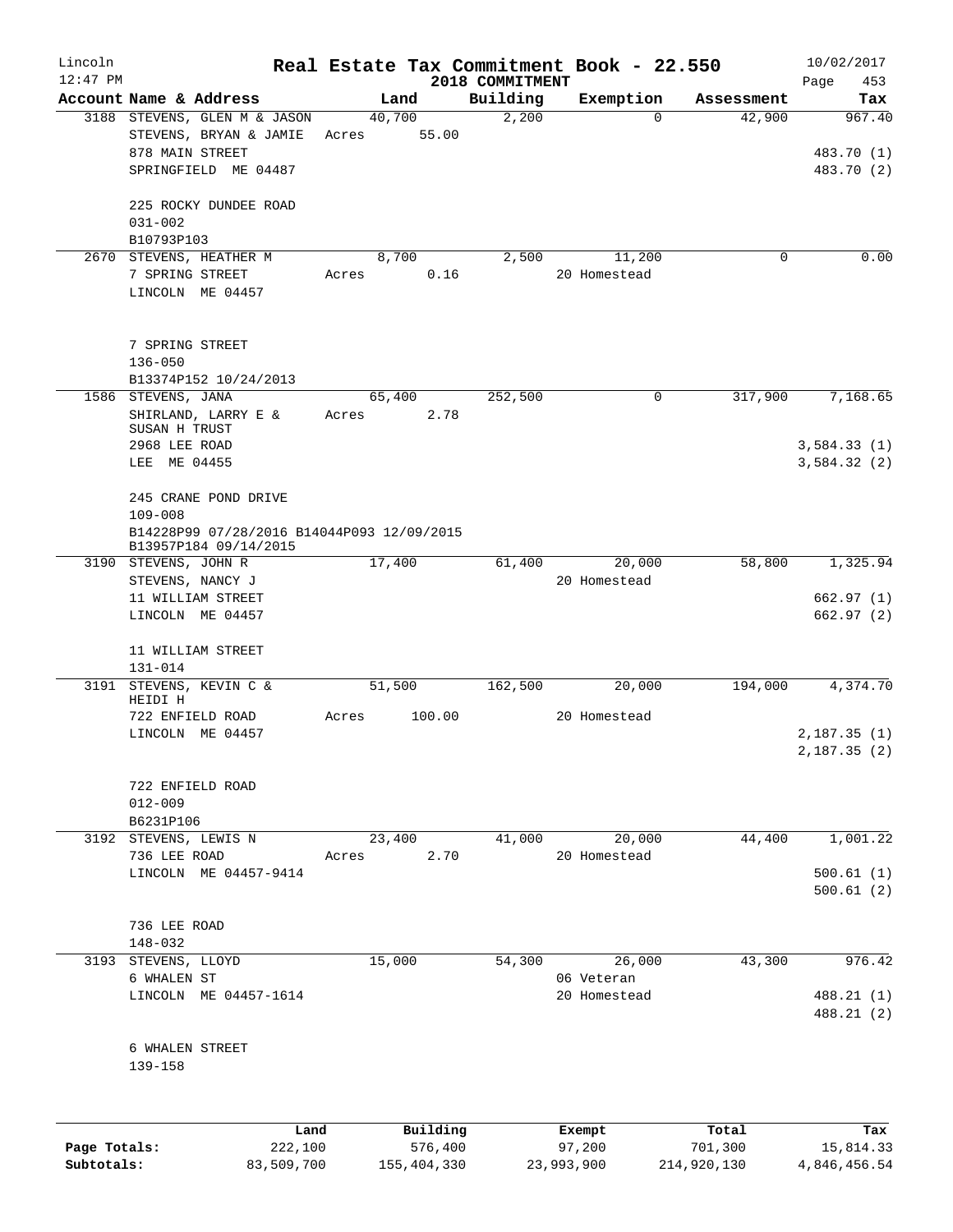| Lincoln<br>$12:47$ PM      |                                       | Real Estate Tax Commitment Book - 22.550 |                             |              |               | 10/02/2017              |
|----------------------------|---------------------------------------|------------------------------------------|-----------------------------|--------------|---------------|-------------------------|
|                            | Account Name & Address                | Land                                     | 2018 COMMITMENT<br>Building | Exemption    | Assessment    | Page<br>454<br>Tax      |
|                            | 3195 STEVENS, ROBERT                  | 66,500                                   | 20,800                      | 20,000       | 67,300        | 1,517.62                |
|                            | 274 LEE ROAD                          | 45.00<br>Acres                           |                             | 20 Homestead |               |                         |
|                            | LINCOLN ME 04457-9403                 |                                          |                             |              |               | 758.81(1)               |
|                            |                                       |                                          |                             |              |               | 758.81(2)               |
|                            |                                       |                                          |                             |              |               |                         |
|                            | 274 LEE ROAD                          |                                          |                             |              |               |                         |
|                            | $146 - 002$                           |                                          |                             |              |               |                         |
|                            | B13585P196 07/10/2014                 |                                          |                             |              |               |                         |
|                            | 3196 STEVENS, ROGER G                 | 15,300                                   | $\mathbf 0$                 | 0            | 15,300        | 345.02                  |
|                            | STEVENS, RACHEL A                     | 10.70<br>Acres                           |                             |              |               |                         |
|                            | 48 TALL TIMBER LANE                   |                                          |                             |              |               | 172.51(1)               |
|                            | BURLINGTON NJ 08016                   |                                          |                             |              |               | 172.51(2)               |
|                            | 880 HALF TOWNSHIP ROAD                |                                          |                             |              |               |                         |
|                            | $044 - 016$                           |                                          |                             |              |               |                         |
|                            | B10786P44                             |                                          |                             |              |               |                         |
|                            | 3197 STEVENS, ROGER L JR              | 25,000                                   | 118,400                     | 20,000       | 123,400       | 2,782.67                |
|                            | HOUSUM-STEVENS, JULIA                 | 8.86<br>Acres                            |                             | 20 Homestead |               |                         |
|                            | PO BOX 398                            |                                          |                             |              |               | 1,391.34(1)             |
|                            | LINCOLN ME 04457-0398                 |                                          |                             |              |               | 1,391.33(2)             |
|                            |                                       |                                          |                             |              |               |                         |
|                            | 312 LEE ROAD                          |                                          |                             |              |               |                         |
|                            | $143 - 008$                           |                                          |                             |              |               |                         |
|                            | B13998P117 10/30/2015                 |                                          |                             |              |               |                         |
|                            | 3198 STEWARD, KEVIN J &               | 19,500                                   | 78,800                      | 20,000       | 78,300        | 1,765.67                |
|                            | KELLY J                               |                                          |                             |              |               |                         |
|                            | 104 PENOBSCOT VALLEY<br>AVE           | 0.57<br>Acres                            |                             | 20 Homestead |               |                         |
|                            | LINCOLN ME 04457                      |                                          |                             |              |               | 882.84 (1)              |
|                            |                                       |                                          |                             |              |               | 882.83 (2)              |
|                            |                                       |                                          |                             |              |               |                         |
|                            | 104 PENOBSCOT VALLEY                  |                                          |                             |              |               |                         |
|                            | <b>AVENUE</b>                         |                                          |                             |              |               |                         |
|                            | $047 - 002$                           |                                          |                             |              |               |                         |
|                            | 3199 STEWART, ANTHONY L &<br>PENNIE L | 10,900                                   | 41,900                      | 20,000       | 32,800        | 739.64                  |
|                            | 20 LAKEVIEW STREET                    |                                          |                             | 20 Homestead |               |                         |
|                            | LINCOLN ME 04457-1528                 |                                          |                             |              |               | 369.82(1)               |
|                            |                                       |                                          |                             |              |               | 369.82(2)               |
|                            |                                       |                                          |                             |              |               |                         |
|                            | 20 LAKEVIEW STREET                    |                                          |                             |              |               |                         |
|                            | 139-239                               |                                          |                             |              |               |                         |
| 3201                       | STEWART, CARL W                       | 20,400                                   | 58,800                      | 20,000       | 59,200        | 1,334.96                |
|                            | STEWART, MADELINE                     | 1.86<br>Acres                            |                             | 20 Homestead |               |                         |
|                            | HARTFORD                              |                                          |                             |              |               |                         |
|                            | 127 LEE ROAD<br>LINCOLN ME 04457-1630 |                                          |                             |              |               | 667.48(1)<br>667.48 (2) |
|                            |                                       |                                          |                             |              |               |                         |
|                            | 127 LEE ROAD                          |                                          |                             |              |               |                         |
|                            | 142-031                               |                                          |                             |              |               |                         |
| 3203                       | STEWART, RICHARD P                    | 17,600                                   | $\mathbf 0$                 | 0            | 17,600        | 396.88                  |
|                            | STEWART, LINDSEY R                    | 10.90<br>Acres                           |                             |              |               |                         |
|                            | 55 ROBINSON HILL ROAD                 |                                          |                             |              |               | 198.44(1)               |
|                            | OXFORD ME 04270                       |                                          |                             |              |               | 198.44(2)               |
|                            |                                       |                                          |                             |              |               |                         |
|                            | E/S CAMP ROAD                         |                                          |                             |              |               |                         |
|                            | $005 - 015$                           |                                          |                             |              |               |                         |
|                            | B10197P237                            |                                          |                             |              |               |                         |
|                            |                                       |                                          |                             |              |               |                         |
|                            | Land                                  | Building                                 |                             | Exempt       | Total         | Tax                     |
| Page Totals:<br>Subtotals: | 175,200                               | 318,700                                  |                             | 100,000      | 393,900       | 8,882.46                |
|                            | 83,684,900                            | 155,723,030                              |                             | 24,093,900   | 215, 314, 030 | 4,855,339.00            |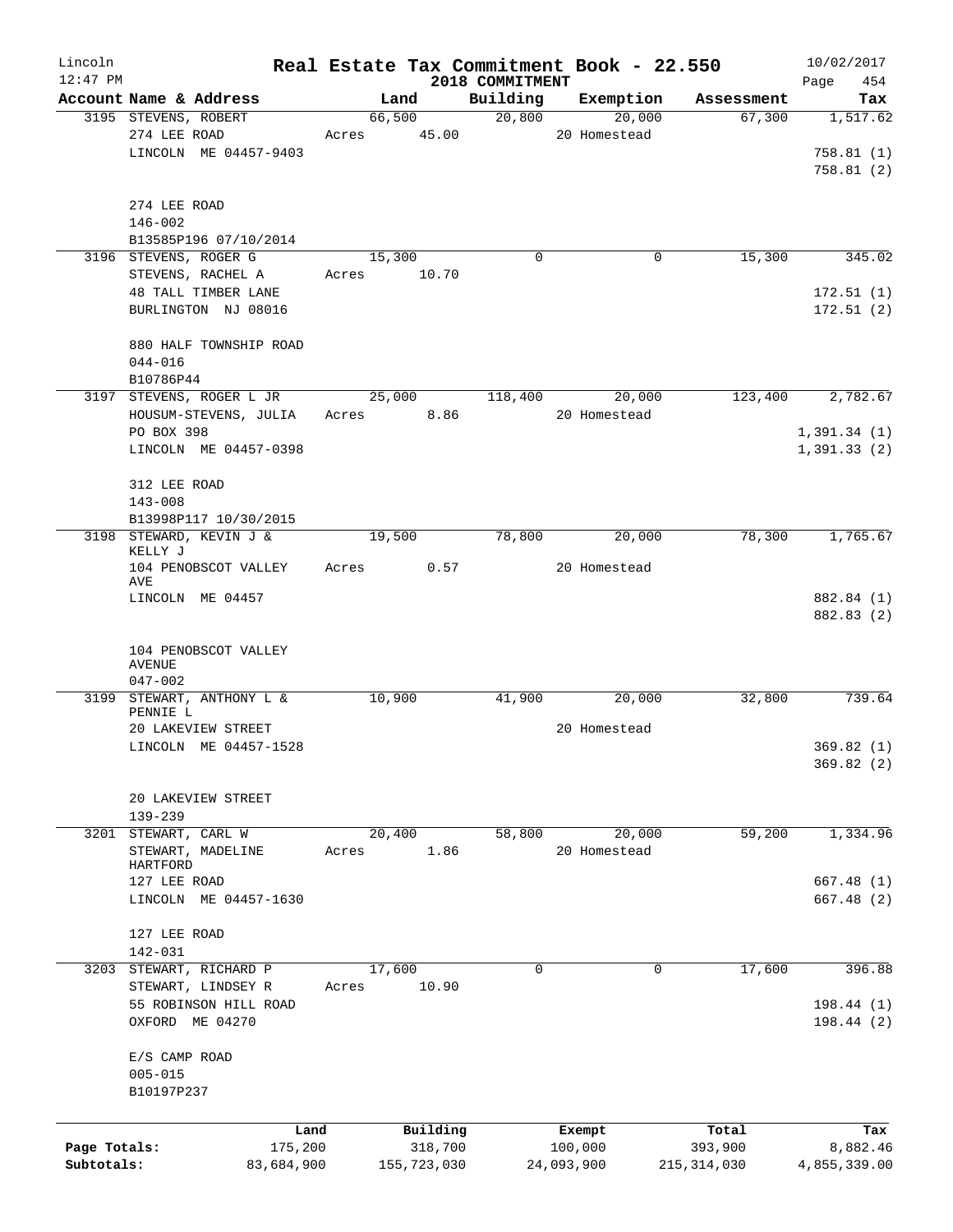| Lincoln<br>$12:47$ PM |                                              |        |                     | 2018 COMMITMENT | Real Estate Tax Commitment Book - 22.550 |                  | 10/02/2017<br>Page<br>455    |
|-----------------------|----------------------------------------------|--------|---------------------|-----------------|------------------------------------------|------------------|------------------------------|
|                       | Account Name & Address                       | Land   |                     | Building        | Exemption                                | Assessment       | Tax                          |
|                       | 361 STOCKLEY, BERNICE &<br>ALAN              | 19,500 |                     | 73,200          | $\Omega$                                 | 92,700           | 2,090.39                     |
|                       | 545 SOUTH CHESTER ROAD                       | Acres  | 0.80                |                 |                                          |                  |                              |
|                       | CHESTER ME 04457                             |        |                     |                 |                                          |                  | 1,045.20(1)<br>1,045.19(2)   |
|                       | 405 ENFIELD ROAD                             |        |                     |                 |                                          |                  |                              |
|                       | $037 - 013$<br>B12815P143 05/15/2012         |        |                     |                 |                                          |                  |                              |
|                       | 2765 STODDARD, JUDITH ANN                    | 17,600 |                     | 19,400          | $\mathbf 0$                              | 37,000           | 834.35                       |
|                       | 431 WEST BROADWAY                            | Acres  | 0.92                |                 |                                          |                  |                              |
|                       | LINCOLN ME 04457                             |        |                     |                 |                                          |                  | 417.18(1)<br>417.17 (2)      |
|                       | 431 WEST BROADWAY                            |        |                     |                 |                                          |                  |                              |
|                       | $046 - 017$<br>B12894P88 07/30/2012          |        |                     |                 |                                          |                  |                              |
|                       | 3207 STONETON, JAMES C R                     | 25,800 |                     | 74,600          | $\mathbf 0$                              | 100,400          | 2,264.02                     |
|                       | 51 ELLIS ROAD                                | Acres  | 0.34                |                 |                                          |                  |                              |
|                       | ORRINGTON ME 04474                           |        |                     |                 |                                          |                  | 1, 132.01(1)<br>1, 132.01(2) |
|                       | 61 MACKENZIE AVENUE                          |        |                     |                 |                                          |                  |                              |
|                       | $138 - 026$<br>B14020P295 11/30/2015         |        |                     |                 |                                          |                  |                              |
|                       | 3208 STOWE, BURTON SR                        | 11,600 |                     | 41,300          | 0                                        | 52,900           | 1,192.90                     |
|                       | SENBERG, MARY                                | Acres  | 0.87                |                 |                                          |                  |                              |
|                       | 13 PENNY LANE<br>LINCOLN ME 04457            |        |                     |                 |                                          |                  | 596.45(1)<br>596.45(2)       |
|                       | 967 WEST BROADWAY<br>$119 - 013$             |        |                     |                 |                                          |                  |                              |
|                       | 3723 STRAEHLE, JESSICA                       | 12,000 |                     | 60,400          | 0                                        | 72,400           | 1,632.62                     |
|                       | 4 PINKHAM STREET<br>LINCOLN ME 04457         | Acres  | 0.23                |                 |                                          |                  | 816.31(1)                    |
|                       |                                              |        |                     |                 |                                          |                  | 816.31(2)                    |
|                       | 4 PINKHAM STREET                             |        |                     |                 |                                          |                  |                              |
|                       | $126 - 035$                                  |        |                     |                 |                                          |                  |                              |
|                       | B13763P260 02/13/2015                        |        |                     |                 |                                          |                  |                              |
|                       | 3209 STRANGE, KEITH<br>STRANGE, MARGUREITE C | 0      |                     | 12,500          | 0                                        | 12,500           | 281.88                       |
|                       | 286 BAGLEY MOUNTAIN                          |        |                     |                 |                                          |                  | 140.94(1)                    |
|                       | ROAD<br>LINCOLN ME 04457                     |        |                     |                 |                                          |                  | 140.94(2)                    |
|                       | W/S AIRPORT                                  |        |                     |                 |                                          |                  |                              |
|                       | 129-005-001                                  |        |                     |                 |                                          |                  |                              |
| 3210                  | STRANGE, KEITH &<br>MARGUERITE C             | 14,600 |                     | 70,700          | 20,000                                   | 65,300           | 1,472.52                     |
|                       | 286 BAGLEY MOUNTAIN<br>ROAD                  |        |                     |                 | 20 Homestead                             |                  |                              |
|                       | LINCOLN ME 04457-9514                        |        |                     |                 |                                          |                  | 736.26(1)<br>736.26 (2)      |
|                       | 286 BAGLEY MOUNTAIN<br>ROAD<br>$093 - 009$   |        |                     |                 |                                          |                  |                              |
|                       |                                              |        |                     |                 |                                          |                  |                              |
| Page Totals:          | Land<br>101,100                              |        | Building<br>352,100 |                 | Exempt<br>20,000                         | Total<br>433,200 | Tax<br>9,768.68              |
| Subtotals:            | 83,786,000                                   |        | 156,075,130         | 24, 113, 900    |                                          | 215, 747, 230    | 4,865,107.68                 |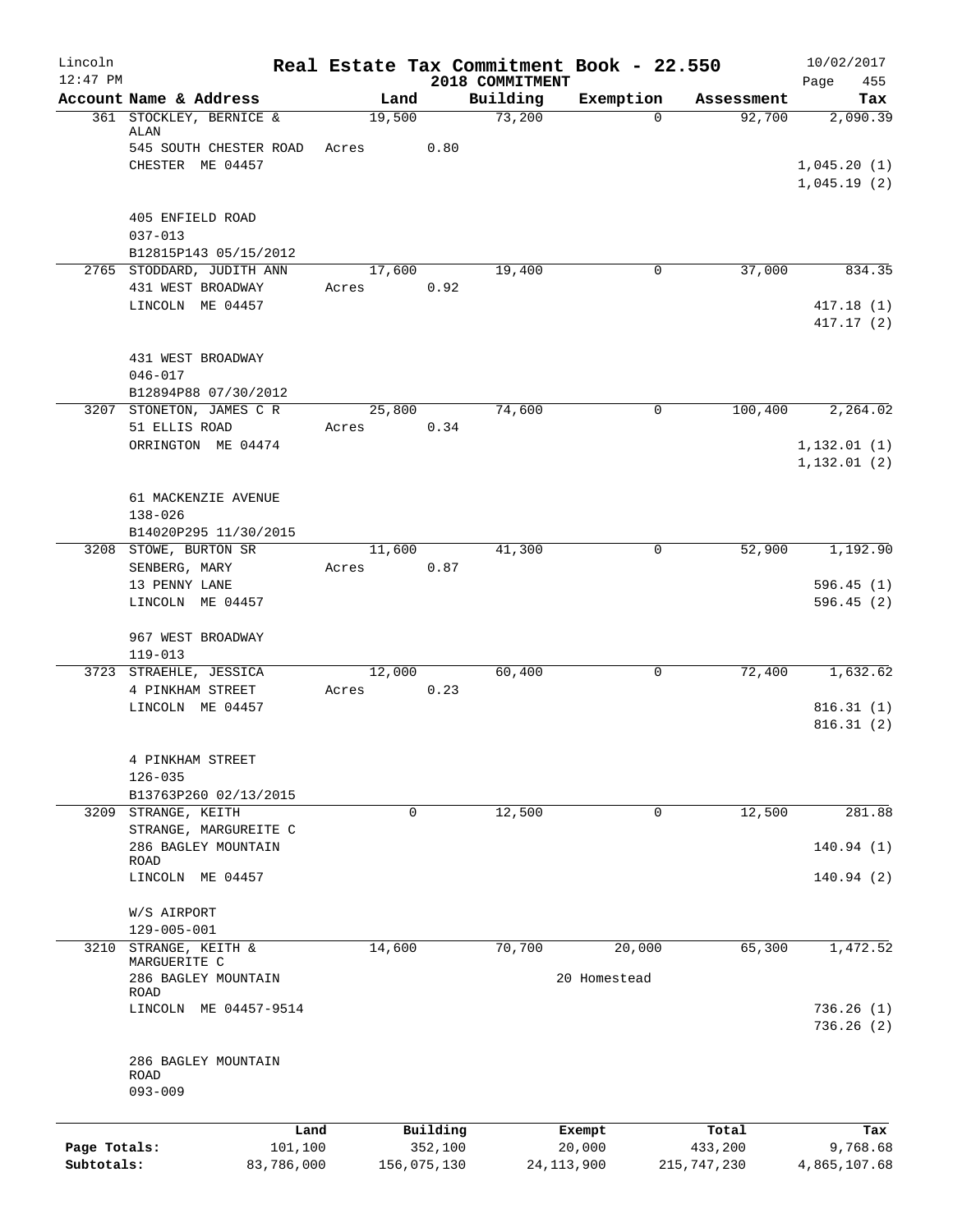| Lincoln<br>$12:47$ PM |                                                                       |                      |      | 2018 COMMITMENT | Real Estate Tax Commitment Book - 22.550 |            | 10/02/2017<br>456<br>Page        |
|-----------------------|-----------------------------------------------------------------------|----------------------|------|-----------------|------------------------------------------|------------|----------------------------------|
|                       | Account Name & Address                                                | Land                 |      | Building        | Exemption                                | Assessment | Tax                              |
|                       | 3212 STRATTON, CORY<br>27 WASHINGTON STREET<br>LINCOLN ME 04457       | 11,600               |      | 40,400          | 20,000<br>20 Homestead                   | 32,000     | 721.60<br>360.80(1)<br>360.80(2) |
|                       | 27 WASHINGTON STREET<br>136-092                                       |                      |      |                 |                                          |            |                                  |
|                       | 47 STRATTON, JEFFREY<br>STRATTON, LYNN M                              | 10,200<br>Acres 1.83 |      | 96,600          | $\mathbf 0$                              | 106,800    | 2,408.34                         |
|                       | 26 LESTER LANE<br>BURNHAM ME 04922                                    |                      |      |                 |                                          |            | 1, 204.17(1)<br>1, 204.17(2)     |
|                       | 8 SCENIC VIEW DRIVE<br>$093 - 027$<br>B13898P182 07/13/2015 B9654P209 |                      |      |                 |                                          |            |                                  |
|                       | 1269 STRATTON, LEONARD W                                              | 16,000               |      | 82,100          | 20,000                                   | 78,100     | 1,761.16                         |
|                       | 2 FOREST AVENUE                                                       | Acres                | 0.61 |                 | 20 Homestead                             |            |                                  |
|                       | LINCOLN ME 04457                                                      |                      |      |                 |                                          |            | 880.58 (1)<br>880.58 (2)         |
|                       | 2 FOREST AVE<br>$072 - 008$<br>B13692P166 11/04/2014                  |                      |      |                 |                                          |            |                                  |
|                       | 3213 STREBEL, LOUIS JR ET AL                                          | 38,500               |      | 76,200          | 20,000                                   | 94,700     | 2,135.49                         |
|                       | 6 CAMBY LANE                                                          | Acres 0.96           |      |                 | 20 Homestead                             |            |                                  |
|                       | LINCOLN ME 04457                                                      |                      |      |                 |                                          |            | 1,067.75(1)                      |
|                       | 6 CAMBY LANE                                                          |                      |      |                 |                                          |            | 1,067.74(2)                      |
|                       | $167 - 008$                                                           |                      |      |                 |                                          |            |                                  |
|                       | 2460 STRUBLE, ALAN                                                    | 19,500               |      | 43,300          | $\mathbf 0$                              | 62,800     | 1,416.14                         |
|                       | STUBLE, KIMBERLY                                                      | Acres 0.68           |      |                 |                                          |            |                                  |
|                       | 901 SANDHURSE DRIVE<br>PLANO TX 75025                                 |                      |      |                 |                                          |            | 708.07(1)<br>708.07(2)           |
|                       | 501 ENFIELD ROAD<br>$037 - 002$                                       |                      |      |                 |                                          |            |                                  |
|                       | B14266P27 09/02/2016 B6096P30                                         |                      |      |                 |                                          |            |                                  |
|                       | 3214 STUART, LARRY F &<br>DEBORAH L                                   | 22,600               |      | 49,400          | 20,000                                   | 52,000     | 1,172.60                         |
|                       | 16 MATTANAWCOOK STREET                                                |                      |      |                 | 20 Homestead                             |            |                                  |
|                       | LINCOLN ME 04457-1107                                                 |                      |      |                 |                                          |            | 586.30 (1)<br>586.30 (2)         |
|                       | 16 MATTANAWCOOK STREET<br>137-152                                     |                      |      |                 |                                          |            |                                  |
|                       | 3215 STUART, SARAH N                                                  | 13,900               |      | 55,700          | 20,000                                   | 49,600     | 1,118.48                         |
|                       | P.O. BOX 446                                                          | Acres                | 5.60 |                 | 20 Homestead                             |            |                                  |
|                       | LINCOLN ME 04457-0446                                                 |                      |      |                 |                                          |            | 559.24(1)<br>559.24(2)           |
|                       | 94 STANHOPE MILL ROAD<br>$108 - 033$                                  |                      |      |                 |                                          |            |                                  |

|              | ∟and       | Building    | Exempt       | Total         | Tax          |
|--------------|------------|-------------|--------------|---------------|--------------|
| Page Totals: | 132,300    | 443,700     | 100,000      | 476,000       | 10,733.81    |
| Subtotals:   | 83,918,300 | 156,518,830 | 24, 213, 900 | 216, 223, 230 | 4,875,841.49 |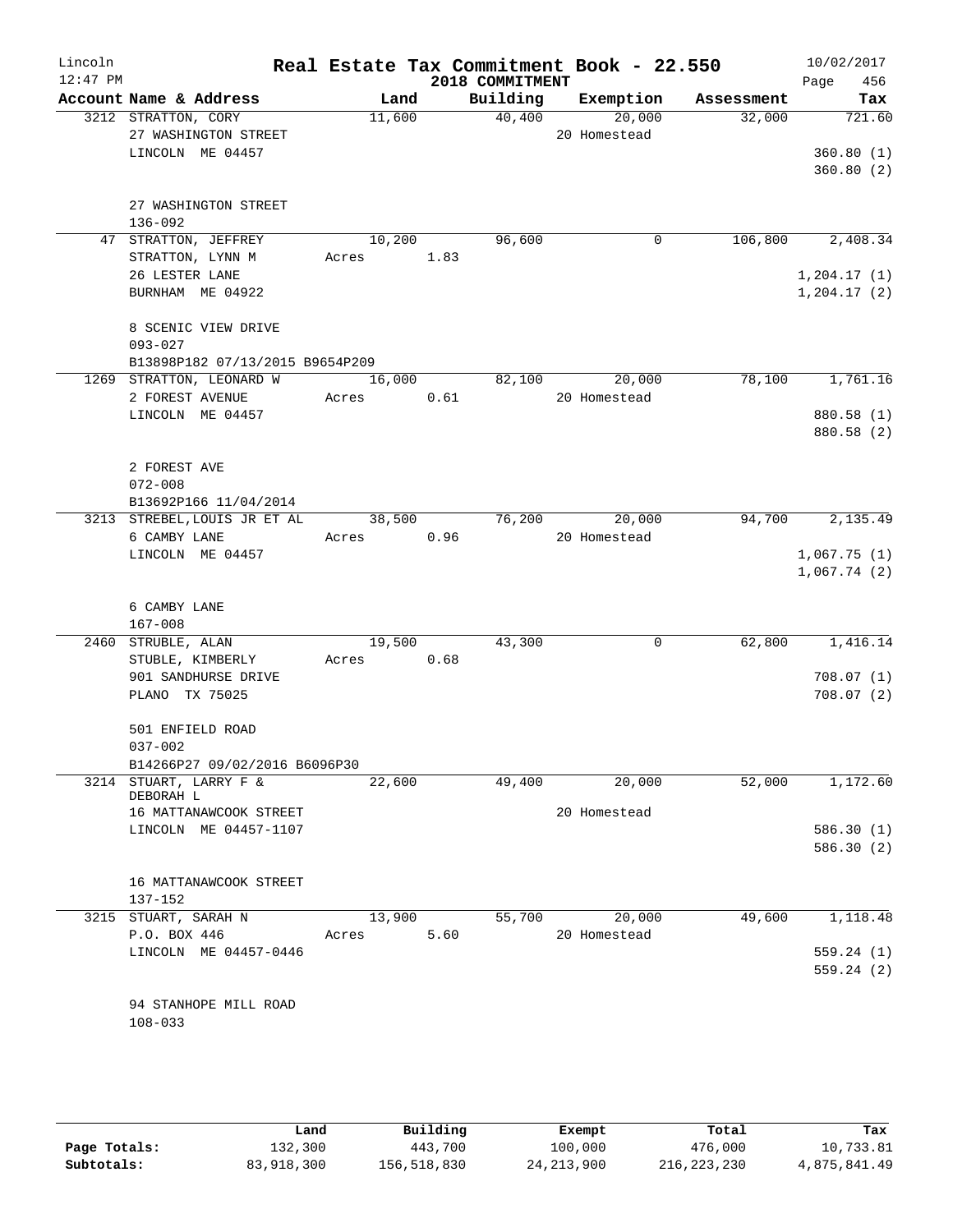| Lincoln<br>$12:47$ PM |                                            |        |       | 2018 COMMITMENT | Real Estate Tax Commitment Book - 22.550 |            | 10/02/2017<br>Page<br>457 |
|-----------------------|--------------------------------------------|--------|-------|-----------------|------------------------------------------|------------|---------------------------|
|                       | Account Name & Address                     | Land   |       | Building        | Exemption                                | Assessment | Tax                       |
|                       | 2951 STUBBS, DOLORES K                     | 15,000 |       | 72,700          | 20,000                                   | 67,700     | 1,526.64                  |
|                       | 6 WILLIAM STREET                           |        |       |                 | 20 Homestead                             |            |                           |
|                       | LINCOLN ME 04457                           |        |       |                 |                                          |            | 763.32(1)                 |
|                       |                                            |        |       |                 |                                          |            | 763.32(2)                 |
|                       |                                            |        |       |                 |                                          |            |                           |
|                       | 6 WILLIAM STREET<br>$132 - 058$            |        |       |                 |                                          |            |                           |
|                       | 3216 STURGEON , BARRY G                    | 49,000 |       | 69,700          | 20,000                                   | 98,700     | 2,225.69                  |
|                       | 66 TAYLOR STREET                           |        |       |                 | 20 Homestead                             |            |                           |
|                       | LINCOLN ME 04457-1145                      |        |       |                 |                                          |            | 1, 112.85(1)              |
|                       |                                            |        |       |                 |                                          |            | 1, 112.84(2)              |
|                       |                                            |        |       |                 |                                          |            |                           |
|                       | 66 TAYLOR STREET<br>$132 - 155$            |        |       |                 |                                          |            |                           |
|                       | 3217 STURGEON, LAWRENCE                    | 7,100  |       | $\Omega$        | 0                                        | 7,100      | 160.11                    |
|                       | STURGEON, JOAN                             | Acres  | 43.00 |                 |                                          |            |                           |
|                       | 251 MAIN STREET                            |        |       |                 |                                          |            | 80.06(1)                  |
|                       | LINCOLN ME 04457                           |        |       |                 |                                          |            | 80.05(2)                  |
|                       |                                            |        |       |                 |                                          |            |                           |
|                       | TOWN FARM ROAD                             |        |       |                 |                                          |            |                           |
|                       | $082 - 006$                                |        |       |                 |                                          |            |                           |
| 3218                  | STURGEON, LAWRENCE &                       | 11,000 |       | 6,500           | $\mathbf 0$                              | 17,500     | 394.63                    |
|                       | JOAN<br>251 MAIN STREET                    | Acres  | 0.57  |                 |                                          |            |                           |
|                       | LINCOLN ME 04457-1706                      |        |       |                 |                                          |            | 197.32(1)                 |
|                       |                                            |        |       |                 |                                          |            | 197.31(2)                 |
|                       |                                            |        |       |                 |                                          |            |                           |
|                       | 245 MAIN STREET                            |        |       |                 |                                          |            |                           |
|                       | 141-032                                    |        |       |                 |                                          |            |                           |
|                       | 3221 STURGEON, LAWRENCE D &<br>JOAN K      | 31,700 |       | 80,500          | 20,000                                   | 92,200     | 2,079.11                  |
|                       | 251 MAIN STREET                            | Acres  |       | 1.45            | 20 Homestead                             |            |                           |
|                       | LINCOLN ME 04457-1706                      |        |       |                 |                                          |            | 1,039.56(1)               |
|                       |                                            |        |       |                 |                                          |            | 1,039.55(2)               |
|                       |                                            |        |       |                 |                                          |            |                           |
|                       | 251 MAIN STREET                            |        |       |                 |                                          |            |                           |
|                       | 144-037                                    |        |       |                 |                                          |            |                           |
|                       | 3220 STURGEON, LAWRENCE D &<br>JOAN K      | 12,700 |       | 300             | 0                                        | 13,000     | 293.15                    |
|                       | 251 MAIN STREET                            | Acres  | 0.23  |                 |                                          |            |                           |
|                       | LINCOLN ME 04457-1706                      |        |       |                 |                                          |            | 146.58(1)                 |
|                       |                                            |        |       |                 |                                          |            | 146.57(2)                 |
|                       |                                            |        |       |                 |                                          |            |                           |
|                       | 22 FLEMING STREET                          |        |       |                 |                                          |            |                           |
|                       | $137 - 033$<br>3219 STURGEON, LAWRENCE D & | 51,900 |       | 59,700          | 0                                        | 111,600    | 2,516.58                  |
|                       | JOAN K                                     |        |       |                 |                                          |            |                           |
|                       | 251 MAIN STREET                            | Acres  | 0.93  |                 |                                          |            |                           |
|                       | LINCOLN ME 04457-1706                      |        |       |                 |                                          |            | 1, 258.29(1)              |
|                       |                                            |        |       |                 |                                          |            | 1, 258.29(2)              |
|                       |                                            |        |       |                 |                                          |            |                           |
|                       | 295 CRANE POND DRIVE                       |        |       |                 |                                          |            |                           |
|                       | $110 - 024$<br>B14373P282 12/28/2016       |        |       |                 |                                          |            |                           |
|                       |                                            |        |       |                 |                                          |            |                           |
|                       |                                            |        |       |                 |                                          |            |                           |

|              | Land       | Building    | Exempt       | Total       | Tax          |
|--------------|------------|-------------|--------------|-------------|--------------|
| Page Totals: | 178,400    | 289,400     | 60,000       | 407,800     | 9,195.91     |
| Subtotals:   | 84,096,700 | 156,808,230 | 24, 273, 900 | 216,631,030 | 4,885,037.40 |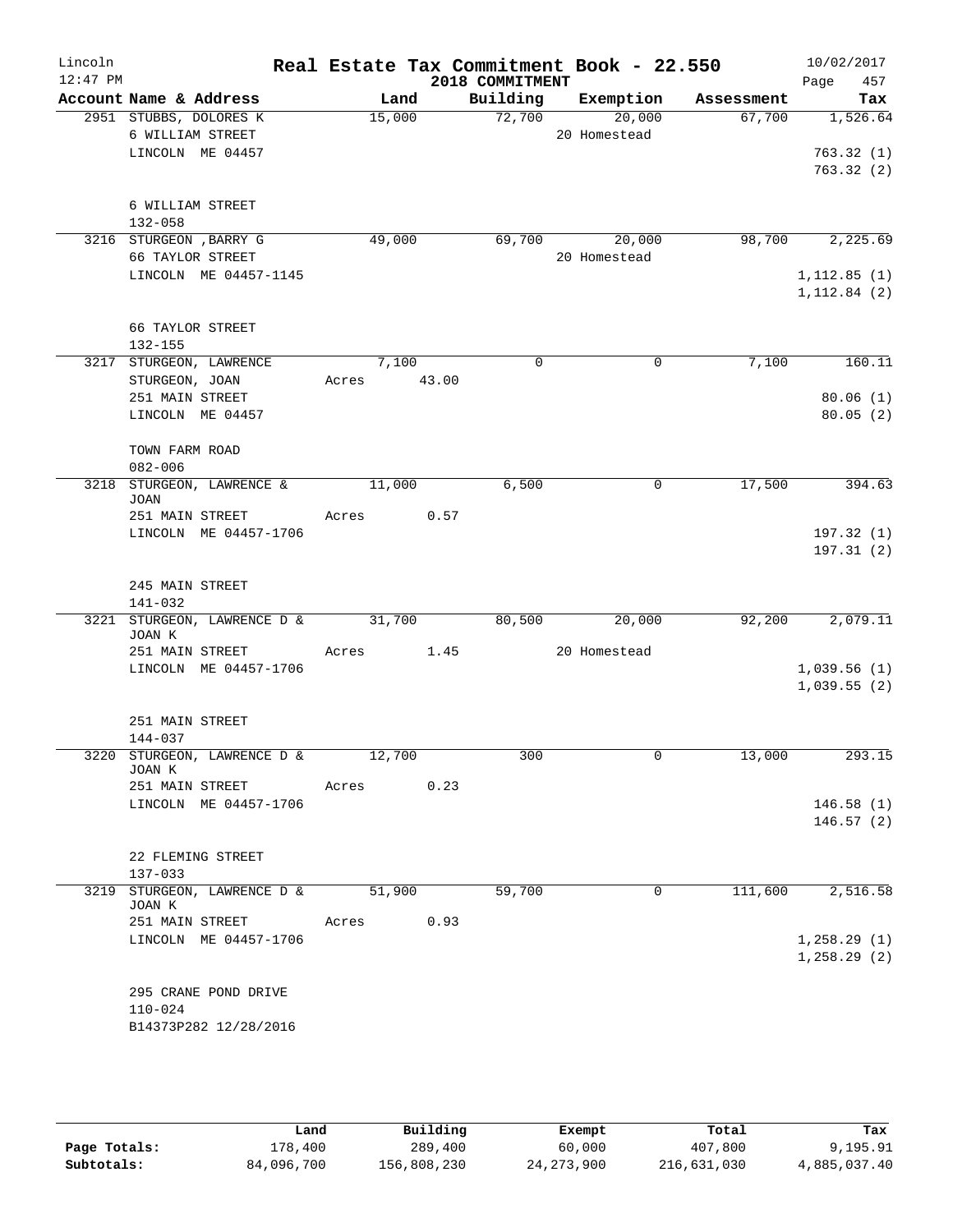| Lincoln<br>$12:47$ PM |                                                        |                 |        | 2018 COMMITMENT | Real Estate Tax Commitment Book - 22.550 |            | 10/02/2017<br>Page<br>458  |
|-----------------------|--------------------------------------------------------|-----------------|--------|-----------------|------------------------------------------|------------|----------------------------|
|                       | Account Name & Address                                 |                 | Land   | Building        | Exemption                                | Assessment | Tax                        |
|                       | 3224 SUITTER, HENRY L &<br>NANCY A                     | 40,400          |        | $\mathbf 0$     | $\Omega$                                 | 40,400     | 911.02                     |
|                       | 91 BAGLEY MOUNTAIN ROAD Acres<br>LINCOLN ME 04457-9514 |                 | 105.17 |                 |                                          |            |                            |
|                       |                                                        |                 |        |                 |                                          |            | 455.51(1)<br>455.51(2)     |
|                       | BAGLEY MOUNTAIN ROAD                                   |                 |        |                 |                                          |            |                            |
|                       | $095 - 021$                                            |                 |        |                 |                                          |            |                            |
|                       | 3225 SUITTER, HENRY L &<br>NANCY A                     | 17,300          |        | 76,800          | 26,000                                   | 68,100     | 1,535.66                   |
|                       | 91 BAGLEY MOUNTAIN ROAD Acres<br>LINCOLN ME 04457-9514 |                 | 1.84   |                 | 20 Homestead<br>07 Veteran               |            | 767.83(1)                  |
|                       |                                                        |                 |        |                 |                                          |            | 767.83(2)                  |
|                       | 91 BAGLEY MOUNTAIN ROAD<br>$095 - 022$                 |                 |        |                 |                                          |            |                            |
|                       | 3226 SULINKSKI, JOHN P                                 | 52,400          |        | 97,000          | $\mathbf 0$                              | 149,400    | 3,368.97                   |
|                       | SULINKSKI, FRANCINE M                                  | Acres           | 1.04   |                 |                                          |            |                            |
|                       | 25 SUNSET DRIVE<br>OLD TOWN ME 04468                   |                 |        |                 |                                          |            | 1,684.49(1)<br>1,684.48(2) |
|                       | 196 MCGREGOR ROAD                                      |                 |        |                 |                                          |            |                            |
|                       | $112 - 011$                                            |                 |        |                 |                                          |            |                            |
|                       | B10841P32                                              |                 |        |                 |                                          |            |                            |
|                       | 3227 SULLIVAN, JOANNE<br>226 MANNING STREET            | 25,900<br>Acres | 0.56   | 34,900          | 0                                        | 60,800     | 1,371.04                   |
|                       | MANCHESTER NH 03103                                    |                 |        |                 |                                          |            | 685.52 (1)<br>685.52 (2)   |
|                       | 88 LUDDEN LANE<br>$169 - 003$                          |                 |        |                 |                                          |            |                            |
|                       | 3031 SUMMERS, DANIEL                                   | 18,800          |        | 73,900          | 20,000                                   | 72,700     | 1,639.39                   |
|                       | SUMMERS, SANCERA                                       | Acres           | 2.54   |                 | 20 Homestead                             |            |                            |
|                       | 189 MAIN STREET<br>LINCOLN ME 04457                    |                 |        |                 |                                          |            | 819.70 (1)<br>819.69 (2)   |
|                       |                                                        |                 |        |                 |                                          |            |                            |
|                       | 189 MAIN STREET                                        |                 |        |                 |                                          |            |                            |
|                       | $141 - 103$<br>B13871P148 06/19/2015 B9558P13          |                 |        |                 |                                          |            |                            |
|                       | 3773 SUNEDISON                                         | 18,088,300      |        | 385,000         | 0                                        | 18,473,300 | 416,572.92                 |
|                       | 13736 RIVERPORT DRIVE                                  |                 |        |                 |                                          |            |                            |
|                       | SUITE 1000                                             |                 |        |                 |                                          |            | 208, 286.46                |
|                       | MARYLAND HEIGHTS MO<br>63043                           |                 |        |                 |                                          |            | 208, 286.46                |
|                       | 1600 LEE ROAD                                          |                 |        |                 |                                          |            |                            |
|                       | $070 - 7LS$                                            |                 |        |                 |                                          |            |                            |
|                       | 3231 SUSEN, DAVID & KENNETH                            | 22,100          |        | 0               | 0                                        | 22,100     | 498.36                     |
|                       | SUSEN, EDMUND<br>211 ONION AVENUE                      | Acres           | 10.00  |                 |                                          |            | 249.18 (1)                 |
|                       | NEW HAMPTON NY 10958                                   |                 |        |                 |                                          |            | 249.18(2)                  |
|                       | LEE ROAD - UPPER                                       |                 |        |                 |                                          |            |                            |
|                       | ROLLINS<br>$070 - 007$                                 |                 |        |                 |                                          |            |                            |
|                       | B11621P81                                              |                 |        |                 |                                          |            |                            |
|                       |                                                        |                 |        |                 |                                          |            |                            |
|                       |                                                        |                 |        |                 |                                          |            |                            |
|                       |                                                        |                 |        |                 |                                          |            |                            |

|              | Land        | Building    | Exempt     | Total       | Tax          |
|--------------|-------------|-------------|------------|-------------|--------------|
| Page Totals: | 18,265,200  | 667,600     | 46,000     | 18,886,800  | 425,897.36   |
| Subtotals:   | 102,361,900 | 157,475,830 | 24,319,900 | 235,517,830 | 5,310,934.76 |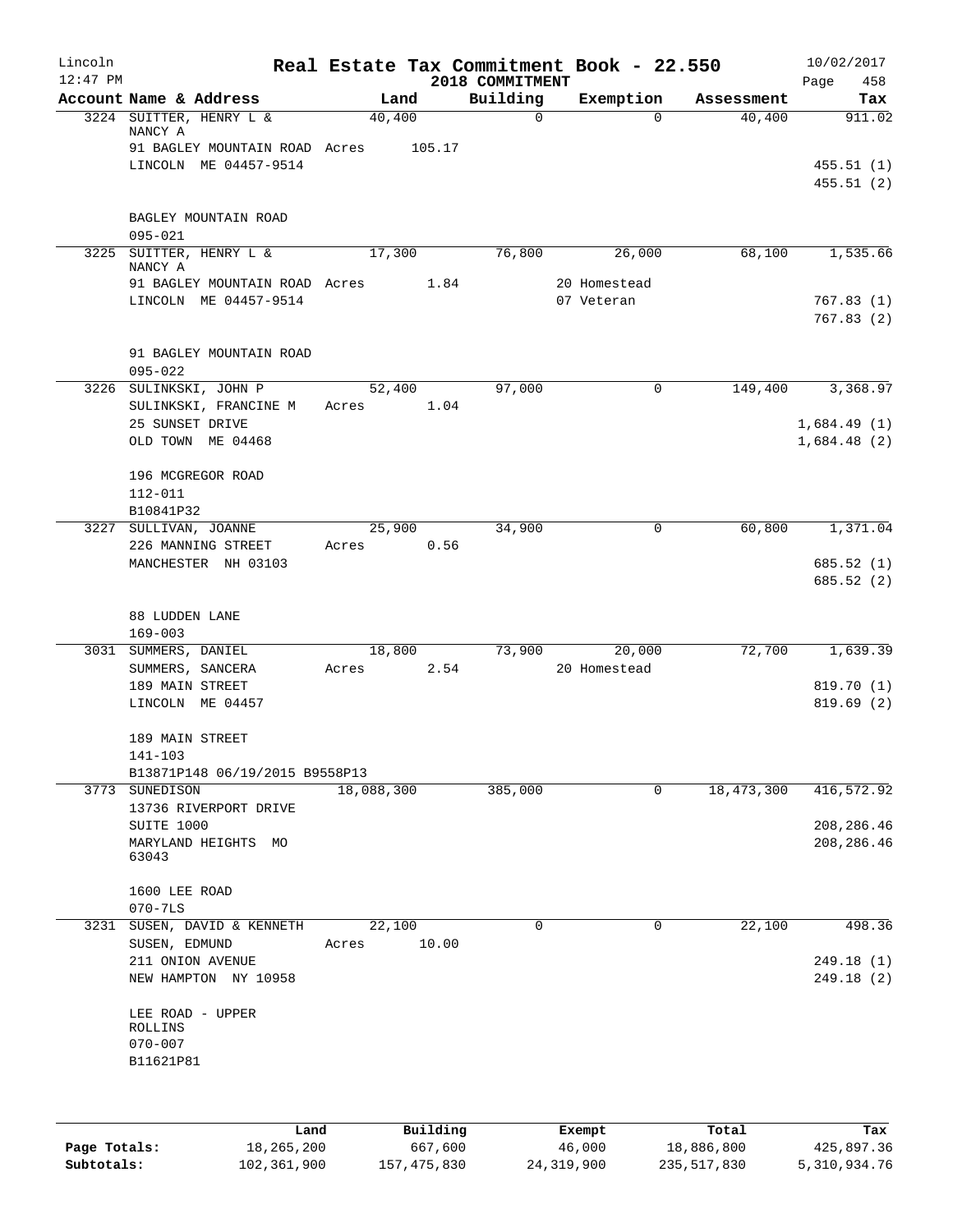| Lincoln<br>$12:47$ PM |                                                                                          |            |                  | 2018 COMMITMENT | Real Estate Tax Commitment Book - 22.550 |            | 10/02/2017<br>Page<br>459            |
|-----------------------|------------------------------------------------------------------------------------------|------------|------------------|-----------------|------------------------------------------|------------|--------------------------------------|
|                       | Account Name & Address                                                                   |            | Land             | Building        | Exemption                                | Assessment | Tax                                  |
|                       | 3229 SUSEN, DAVID & KENNETH<br>SUSEN, EDMUND<br>211 ONION AVENUE<br>NEW HAMPTON NY 10958 | Acres      | 51,600<br>205.00 | $\Omega$        | $\Omega$                                 | 51,600     | 1,163.58<br>581.79 (1)<br>581.79 (2) |
|                       | 1599 LEE ROAD<br>$070 - 001$<br>B11416P317                                               |            |                  |                 |                                          |            |                                      |
|                       | 3230 SUSEN, DAVID & KENNETH<br>SUSEN, EDMUND                                             | Acres      | 10,100<br>7.00   | 0               | 0                                        | 10,100     | 227.76                               |
|                       | 211 ONION AVENUE<br>NEW HAMPTON NY 10958                                                 |            |                  |                 |                                          |            | 113.88(1)<br>113.88(2)               |
|                       | 1599 LEE ROAD<br>$070 - 002$<br>B11416P317                                               |            |                  |                 |                                          |            |                                      |
|                       | 3228 SUSEN, DAVID & KENNETH<br>SUSEN, EDMUND                                             | Acres 3.00 | 10,300           | 42,200          | $\mathbf 0$                              | 52,500     | 1,183.88                             |
|                       | 211 ONION AVENUE<br>NEW HAMPTON NY 10958                                                 |            |                  |                 |                                          |            | 591.94 (1)<br>591.94 (2)             |
|                       | 1599 LEE ROAD<br>$070 - 005$                                                             |            |                  |                 |                                          |            |                                      |
|                       | 3233 SUSEN, SARAH J<br>49 MACKENZIE AVENUE                                               |            | 3,700            | 0               | 0                                        | 3,700      | 83.44                                |
|                       | LINCOLN ME 04457                                                                         |            |                  |                 |                                          |            | 41.72 (1)<br>41.72 (2)               |
|                       | MACKENZIE AVENUE<br>$140 - 008$<br>B5496P273                                             |            |                  |                 |                                          |            |                                      |
|                       | 3234 SUSEN, SARAH J<br>SUSEN, DAVID A                                                    |            | 37,600           | 63,300          | 20,000<br>20 Homestead                   | 80,900     | 1,824.30                             |
|                       | 49 MACKENZIE AVENUE<br>LINCOLN ME 04457                                                  |            |                  |                 |                                          |            | 912.15(1)<br>912.15(2)               |
|                       | 49 MACKENZIE AVENUE<br>140-012<br>B13780P109 03/13/2015 B5496P271                        |            |                  |                 |                                          |            |                                      |
|                       | 3235 SUTHERLAND, EUGENE V                                                                |            | 6,500            | 44,000          | 20,000                                   | 30,500     | 687.78                               |
|                       | SUTHERLAND, ANNABELLE G<br>32 SCHOOL ST                                                  |            |                  |                 | 20 Homestead                             |            | 343.89(1)                            |
|                       | LINCOLN ME 04457-1426                                                                    |            |                  |                 |                                          |            | 343.89 (2)                           |
|                       | 32 SCHOOL STREET<br>139-280                                                              |            |                  |                 |                                          |            |                                      |
|                       | 3236 SUTHERLAND, JAMES<br>SUTHERLAND, BRENDA                                             | Acres      | 25,200<br>30.50  | 75,600          | 20,000<br>20 Homestead                   | 80,800     | 1,822.04                             |
|                       | 99 CURTIS FARM ROAD<br>LINCOLN ME 04457                                                  |            |                  |                 |                                          |            | 911.02(1)<br>911.02(2)               |
|                       | 99 CURTIS FARM ROAD<br>$061 - 016$                                                       |            |                  |                 |                                          |            |                                      |

|              | Land        | Building    | Exempt     | Total       | Tax             |
|--------------|-------------|-------------|------------|-------------|-----------------|
| Page Totals: | 145,000     | 225,100     | 60,000     | 310,100     | 6,992.78        |
| Subtotals:   | 102,506,900 | 157,700,930 | 24,379,900 | 235,827,930 | 5, 317, 927, 54 |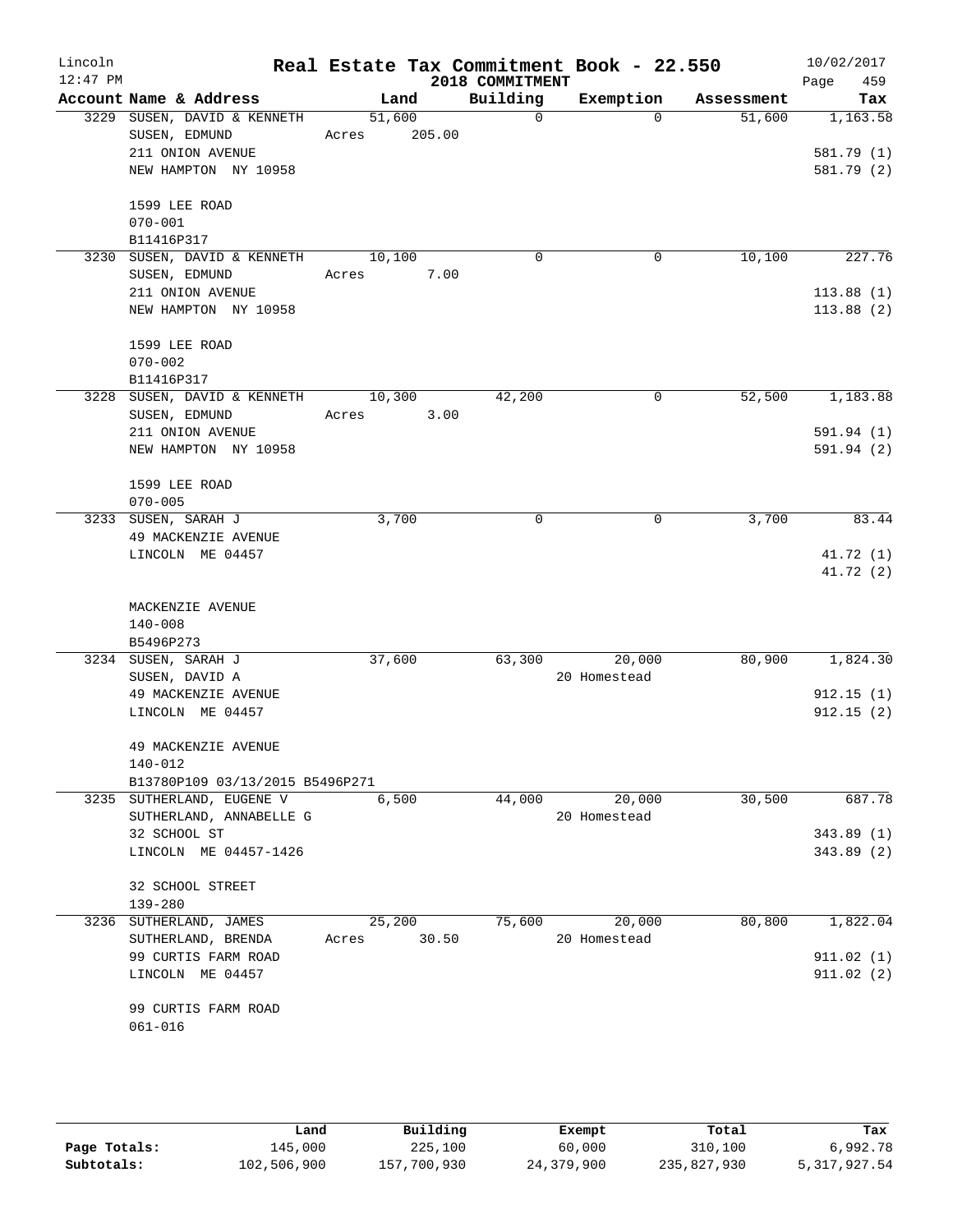| Lincoln<br>$12:47$ PM |                                                           |                 |      | 2018 COMMITMENT | Real Estate Tax Commitment Book - 22.550 |                       | 10/02/2017<br>Page<br>460 |
|-----------------------|-----------------------------------------------------------|-----------------|------|-----------------|------------------------------------------|-----------------------|---------------------------|
|                       | Account Name & Address                                    | Land            |      | Building        | Exemption                                | Assessment            | Tax                       |
|                       | 3237 SUTHERLAND, JOHN M &<br>LORALEI D                    | 11,000          |      | 38,800          | 20,000                                   | 29,800                | 671.99                    |
|                       | 5 RAILROAD STREET<br>LINCOLN ME 04457                     | Acres           | 0.41 |                 | 20 Homestead                             |                       | 336.00(1)<br>335.99(2)    |
|                       | 5 RAILROAD STREET<br>$139 - 030$                          |                 |      |                 |                                          |                       |                           |
|                       | B3797P211<br>3238 SUTHERLAND, JOHN M JR                   | 14,300          |      | 46,800          |                                          | 61,100<br>0           | 1,377.81                  |
|                       | 1144 W SHIPLEY FERRY<br>ROAD<br>KINGSPORT TN              | Acres           | 0.36 |                 |                                          |                       | 688.91 (1)                |
|                       | 37663-3321                                                |                 |      |                 |                                          |                       |                           |
|                       |                                                           |                 |      |                 |                                          |                       | 688.90 (2)                |
|                       | 200 MAIN STREET<br>141-017                                |                 |      |                 |                                          |                       |                           |
|                       | 3239 SUTHERLAND, JOSHUA J<br>SUTHERLAND, SARAH A          | 41,900          |      | 130,400         | 20,000<br>20 Homestead                   | 152,300               | 3,434.37                  |
|                       | 50 CARLOW ROAD                                            |                 |      |                 |                                          |                       | 1,717.19(1)               |
|                       | LINCOLN ME 04457                                          |                 |      |                 |                                          |                       | 1,717.18(2)               |
|                       | CARLOW ROAD                                               |                 |      |                 |                                          |                       |                           |
|                       | $179 - 015$                                               |                 |      |                 |                                          |                       |                           |
|                       | 3241 SUTHERLAND, RAE F JR &<br>MARTHA M<br>80 LUDDEN LANE | 21,000<br>Acres | 0.48 | 174,600         | 20,000<br>20 Homestead                   | 175,600               | 3,959.78                  |
|                       | LINCOLN ME 04457-9510                                     |                 |      |                 |                                          |                       | 1,979.89(1)               |
|                       |                                                           |                 |      |                 |                                          |                       | 1,979.89(2)               |
|                       | 80 LUDDEN LANE<br>$168 - 039$                             |                 |      |                 |                                          |                       |                           |
|                       | 3242 SUTHERLAND, RAY T                                    | 16, 200         |      | $\mathbf 0$     |                                          | 16,200<br>$\mathbf 0$ | 365.31                    |
|                       | 215 MAIN STREET                                           | Acres           | 0.46 |                 |                                          |                       |                           |
|                       | LINCOLN ME 04457-1706                                     |                 |      |                 |                                          |                       | 182.66(1)<br>182.65(2)    |
|                       | MAIN STREET                                               |                 |      |                 |                                          |                       |                           |
|                       | $141 - 037$                                               |                 |      |                 |                                          |                       |                           |
|                       | 3243 SUTHERLAND, RAY T                                    | 12,000          |      |                 | 65,100 26,000                            | 51,100                | 1,152.31                  |
|                       | 215 MAIN STREET                                           | Acres           | 0.23 |                 | 06 Veteran                               |                       |                           |
|                       | LINCOLN ME 04457-1706                                     |                 |      |                 | 20 Homestead                             |                       | 576.16(1)                 |
|                       |                                                           |                 |      |                 |                                          |                       | 576.15(2)                 |
|                       | 215 MAIN STREET<br>141-038                                |                 |      |                 |                                          |                       |                           |
|                       | 2184 SUTHERLAND, ROBERT E                                 | 16,900          |      | 46,400          | 20,000                                   | 43,300                | 976.42                    |
|                       | 33 ENFIELD ROAD                                           | Acres 0.51      |      |                 | 20 Homestead                             |                       |                           |
|                       | LINCOLN ME 04457                                          |                 |      |                 |                                          |                       | 488.21 (1)<br>488.21 (2)  |
|                       |                                                           |                 |      |                 |                                          |                       |                           |
|                       | 33 ENFIELD ROAD                                           |                 |      |                 |                                          |                       |                           |
|                       | 137-001<br>B13299P235 08/20/2013 B10324P158               |                 |      |                 |                                          |                       |                           |
|                       |                                                           |                 |      |                 |                                          |                       |                           |
|                       |                                                           |                 |      |                 |                                          |                       |                           |

|              | Land        | Building    | Exempt     | Total       | Tax          |
|--------------|-------------|-------------|------------|-------------|--------------|
| Page Totals: | 133,300     | 502,100     | 106,000    | 529,400     | 11,937.99    |
| Subtotals:   | 102,640,200 | 158,203,030 | 24,485,900 | 236,357,330 | 5,329,865.53 |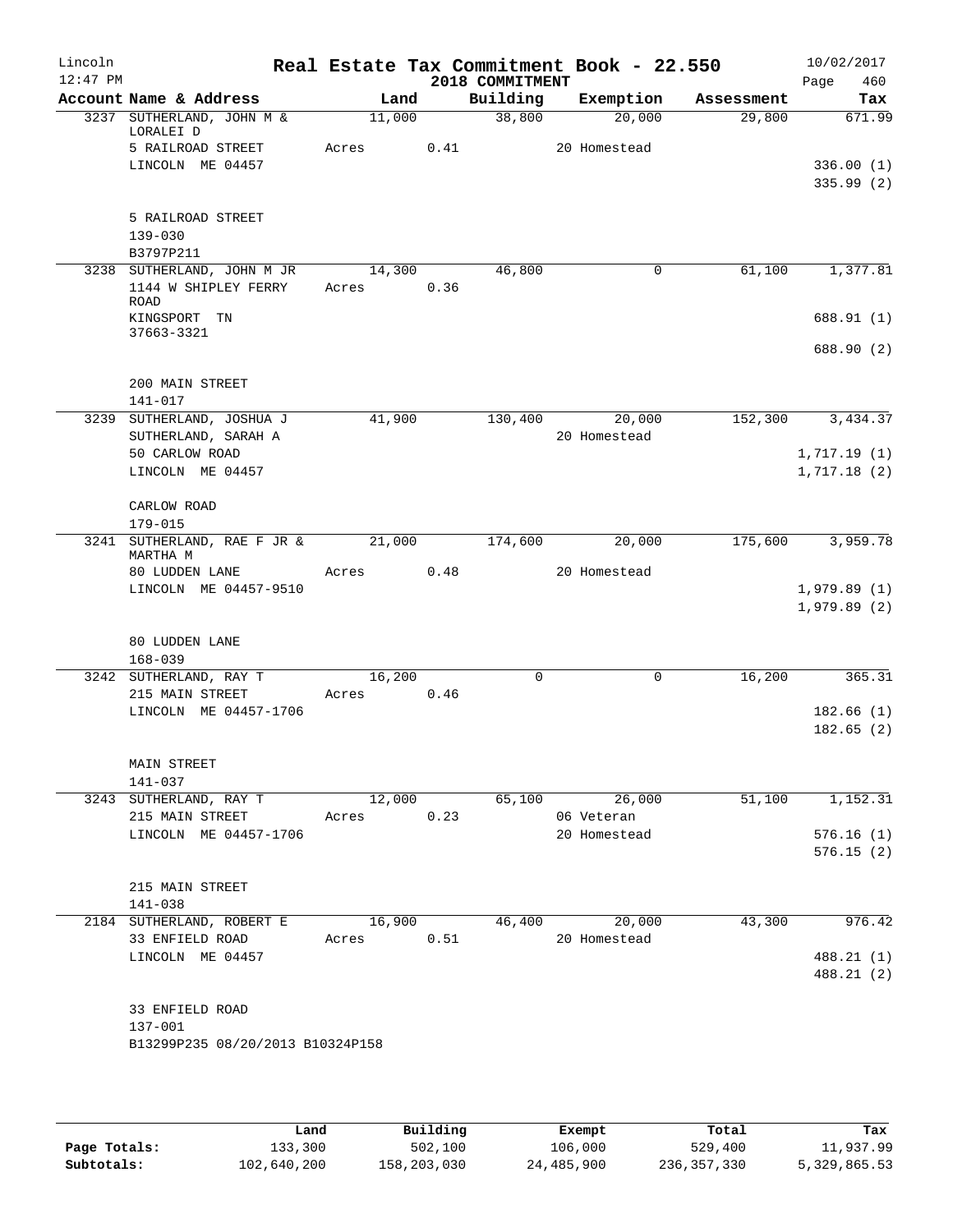| Lincoln      |                                            |       |                |          |                   | Real Estate Tax Commitment Book - 22.550 |                   | 10/02/2017   |
|--------------|--------------------------------------------|-------|----------------|----------|-------------------|------------------------------------------|-------------------|--------------|
| $12:47$ PM   | Account Name & Address                     |       |                |          | 2018 COMMITMENT   |                                          |                   | 461<br>Page  |
|              | 3293 SUTHERLAND, SCOTT &                   |       | Land<br>12,500 |          | Building<br>7,600 | Exemption<br>20,000                      | Assessment<br>100 | Tax<br>2.26  |
|              | ANNMARIE<br>721 MAIN STREET                | Acres |                | 5.40     |                   | 20 Homestead                             |                   |              |
|              | LINCOLN ME 04457                           |       |                |          |                   |                                          |                   | 1.13(1)      |
|              |                                            |       |                |          |                   |                                          |                   | 1.13(2)      |
|              | 721 MAIN STREET                            |       |                |          |                   |                                          |                   |              |
|              | $080 - 012$                                |       |                |          |                   |                                          |                   |              |
|              | B12535P337 07/15/2011                      |       |                |          |                   |                                          |                   |              |
|              | 3246 SUTHERLAND, THOMAS D                  |       | 17,600         |          | 5,700             | 20,000                                   | 3,300             | 74.42        |
|              | SUTHERLAND , AVIS H<br>712 WEST BROADWAY   |       |                |          |                   | 20 Homestead                             |                   | 37.21(1)     |
|              | LINCOLN ME 04457                           |       |                |          |                   |                                          |                   | 37.21(2)     |
|              |                                            |       |                |          |                   |                                          |                   |              |
|              | 712 WEST BROADWAY                          |       |                |          |                   |                                          |                   |              |
|              | $124 - 009$                                |       |                |          |                   |                                          |                   |              |
|              | 3248 SWEEP , BRIAN P                       |       | 31,200         |          | 147,900           | 20,000                                   | 159,100           | 3,587.71     |
|              | SWEEP, CAITLIN L                           | Acres |                | 0.77     |                   | 20 Homestead                             |                   |              |
|              | 231 EGG POND ROAD                          |       |                |          |                   |                                          |                   | 1,793.86(1)  |
|              | LINCOLN ME 04457                           |       |                |          |                   |                                          |                   | 1,793.85(2)  |
|              | 231 EGG POND ROAD                          |       |                |          |                   |                                          |                   |              |
|              | $159 - 001$                                |       |                |          |                   |                                          |                   |              |
|              | B12231P159 08/27/2010 B8589P225 02/14/2003 |       |                |          |                   |                                          |                   |              |
|              | 3249 SWEET, DIANE J                        |       | 27,200         |          | 38,100            | 0                                        | 65,300            | 1,472.52     |
|              | SWEET, JOEL                                | Acres |                | 13.20    |                   |                                          |                   |              |
|              | 259 MACOMBER HILL ROAD                     |       |                |          |                   |                                          |                   | 736.26(1)    |
|              | JAY ME 04239                               |       |                |          |                   |                                          |                   | 736.26(2)    |
|              | 116 PHINNEY FARM ROAD                      |       |                |          |                   |                                          |                   |              |
|              | $014 - 028$                                |       |                |          |                   |                                          |                   |              |
|              | B10940P308                                 |       |                |          |                   |                                          |                   |              |
|              | 3253 SWEET, MELODY J                       |       | 43,100         |          | 82,800            | 20,000                                   | 105,900           | 2,388.05     |
|              | PO BOX 52                                  | Acres |                | 0.65     |                   | 20 Homestead                             |                   |              |
|              | MATLACHA FL 33993                          |       |                |          |                   |                                          |                   | 1, 194.03(1) |
|              |                                            |       |                |          |                   |                                          |                   | 1, 194.02(2) |
|              | 90 CALM COVE ROAD                          |       |                |          |                   |                                          |                   |              |
|              | $108 - 028$                                |       |                |          |                   |                                          |                   |              |
|              | B6852P117                                  |       |                |          |                   |                                          |                   |              |
|              | 3254 SWEET, MELODY J                       |       | 9,000          |          | 0                 | 0                                        | 9,000             | 202.95       |
|              | PO BOX 52                                  | Acres |                | 2.05     |                   |                                          |                   |              |
|              | MATLACHA FL 33993                          |       |                |          |                   |                                          |                   | 101.48(1)    |
|              |                                            |       |                |          |                   |                                          |                   | 101.47(2)    |
|              | 43 CALM COVE ROAD                          |       |                |          |                   |                                          |                   |              |
|              | $108 - 030$                                |       |                |          |                   |                                          |                   |              |
|              | B6852P119                                  |       |                |          |                   |                                          |                   |              |
|              | 3255 SWEET, REGINALD L                     |       | 7,900          |          | $\Omega$          | 0                                        | 7,900             | 178.15       |
|              | SWEET, MARILYN                             | Acres |                | 0.42     |                   |                                          |                   |              |
|              | 570 MAIN STREET                            |       |                |          |                   |                                          |                   | 89.08 (1)    |
|              | LINCOLN ME 04457                           |       |                |          |                   |                                          |                   | 89.07 (2)    |
|              | MAIN STREET                                |       |                |          |                   |                                          |                   |              |
|              | $162 - 004$                                |       |                |          |                   |                                          |                   |              |
|              |                                            |       |                |          |                   |                                          |                   |              |
|              |                                            |       |                |          |                   |                                          |                   |              |
|              | Land                                       |       |                | Building |                   | Exempt                                   | Total             | Tax          |
| Page Totals: | 148,500                                    |       |                | 282,100  |                   | 80,000                                   | 350,600           | 7,906.06     |

**Subtotals:** 102,788,700 158,485,130 24,565,900 236,707,930 5,337,771.59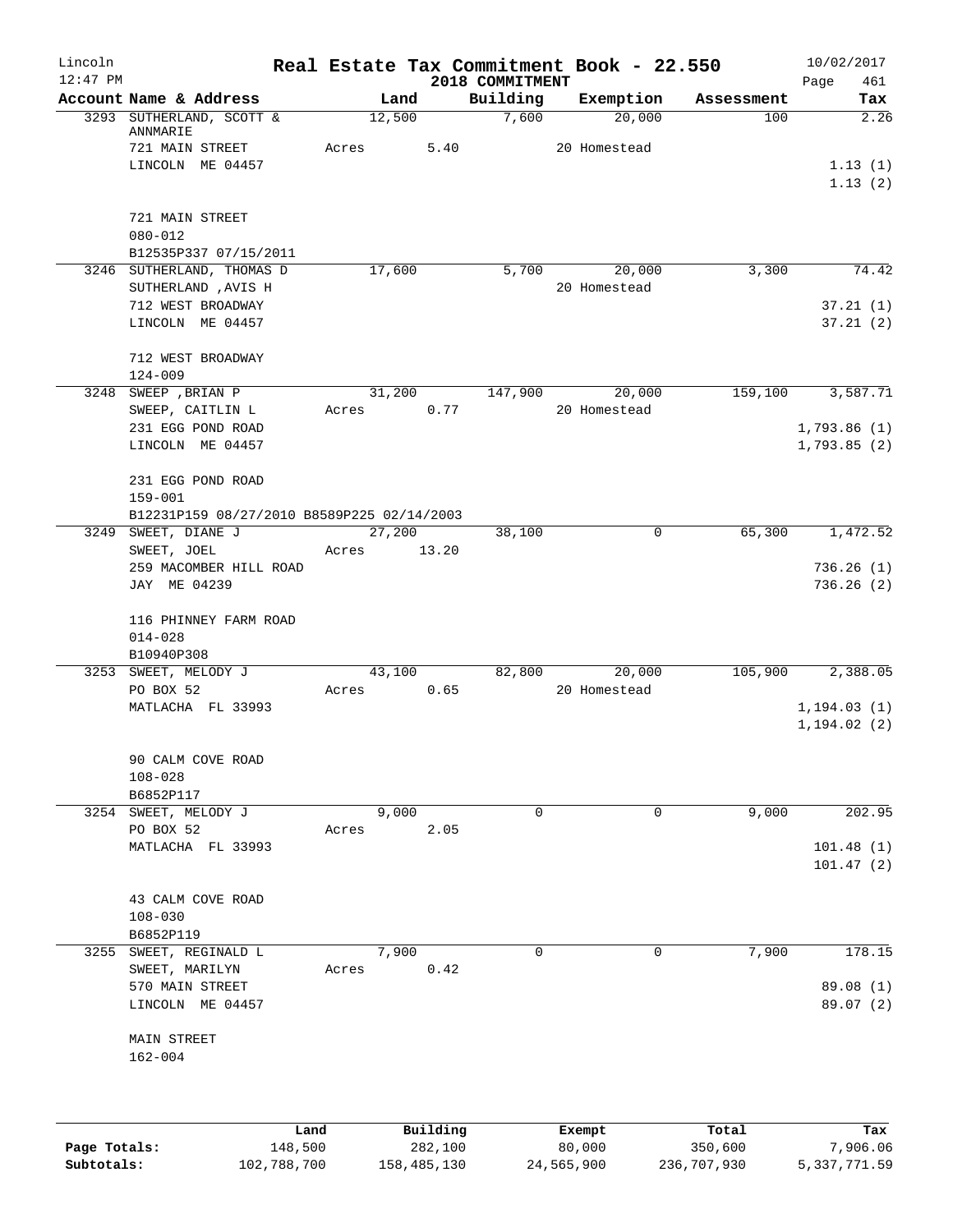| Lincoln      |                                                  |             |                |                 | Real Estate Tax Commitment Book - 22.550 |                       | 10/02/2017      |
|--------------|--------------------------------------------------|-------------|----------------|-----------------|------------------------------------------|-----------------------|-----------------|
| $12:47$ PM   |                                                  |             |                | 2018 COMMITMENT |                                          |                       | Page<br>462     |
|              | Account Name & Address<br>3256 SWEET, REGINALD L |             | Land<br>29,100 | Building        | Exemption<br>40,400<br>20,000            | Assessment<br>49,500  | Tax<br>1,116.23 |
|              | SWEET, MARILYN                                   |             | Acres 23.00    |                 | 20 Homestead                             |                       |                 |
|              | 570 MAIN STREET                                  |             |                |                 |                                          |                       | 558.12(1)       |
|              | LINCOLN ME 04457                                 |             |                |                 |                                          |                       | 558.11(2)       |
|              | 570 MAIN STREET                                  |             |                |                 |                                          |                       |                 |
|              | $162 - 006$                                      |             |                |                 |                                          |                       |                 |
|              | 1670 SWEET, TODD R                               |             | 15,300         | 43,500          |                                          | 58,800<br>0           | 1,325.94        |
|              | SWEET, BARBARA J                                 | Acres       | 0.64           |                 |                                          |                       |                 |
|              | 353 MAIN STREET                                  |             |                |                 |                                          |                       | 662.97 (1)      |
|              | LINCOLN ME 04457                                 |             |                |                 |                                          |                       | 662.97 (2)      |
|              |                                                  |             |                |                 |                                          |                       |                 |
|              | 353 MAIN STREET                                  |             |                |                 |                                          |                       |                 |
|              | $151 - 022$                                      |             |                |                 |                                          |                       |                 |
|              | B14448P77 04/03/2017 B14256P122 08/26/2016       |             |                |                 |                                          |                       |                 |
|              | B13525P202 04/01/2014 B11024P30                  |             |                |                 |                                          |                       |                 |
|              | 3257 SWETT, ERROL J                              |             | 28,600         |                 | 27,900 26,000                            | 30,500                | 687.78          |
|              | 468 SOUTH ROAD                                   | Acres       | 26.80          |                 | 07 Veteran                               |                       |                 |
|              | LINCOLN ME 04457-9411                            |             |                |                 | 20 Homestead                             |                       | 343.89(1)       |
|              |                                                  |             |                |                 |                                          |                       | 343.89(2)       |
|              |                                                  |             |                |                 |                                          |                       |                 |
|              | 468 SOUTH ROAD                                   |             |                |                 |                                          |                       |                 |
|              | $054 - 026$                                      |             |                |                 |                                          |                       |                 |
|              | 3259 SZEGEDY, STEPHEN R                          |             | 17,300         | $\Omega$        |                                          | 17,300<br>0           | 390.12          |
|              | 314 WINCHESTER ROAD                              | Acres 10.70 |                |                 |                                          |                       |                 |
|              | WINSTED CT 06098                                 |             |                |                 |                                          |                       | 195.06(1)       |
|              |                                                  |             |                |                 |                                          |                       | 195.06(2)       |
|              |                                                  |             |                |                 |                                          |                       |                 |
|              | E/S CAMP ROAD                                    |             |                |                 |                                          |                       |                 |
|              | $004 - 027$                                      |             |                |                 |                                          |                       |                 |
|              | B3921P110<br>T F FORESTRY PRODUCTS               | 12,800      |                | 0               |                                          | 12,800<br>$\mathbf 0$ | 288.64          |
| 3260         | INC                                              |             |                |                 |                                          |                       |                 |
|              | C/O MARK KNEELAND                                | Acres       | 12.18          |                 |                                          |                       |                 |
|              | PO BOX 4                                         |             |                |                 |                                          |                       | 144.32(1)       |
|              | HAMPDEN ME 04444                                 |             |                |                 |                                          |                       | 144.32(2)       |
|              | 33 COLD STREAM ESTATES                           |             |                |                 |                                          |                       |                 |
|              | ROAD                                             |             |                |                 |                                          |                       |                 |
|              | $005 - 018$                                      |             |                |                 |                                          |                       |                 |
|              | B10994P178                                       |             |                |                 |                                          |                       |                 |
|              | 3307 TAIT, CATHERINE                             |             | 13,900         | 4,900           | 18,800                                   | $\Omega$              | 0.00            |
|              | 519 MAIN STREET                                  | Acres       | 1.78           |                 | 20 Homestead                             |                       |                 |
|              | LINCOLN ME 04457-9503                            |             |                |                 |                                          |                       |                 |
|              |                                                  |             |                |                 |                                          |                       |                 |
|              |                                                  |             |                |                 |                                          |                       |                 |
|              | 519 MAIN STREET                                  |             |                |                 |                                          |                       |                 |
|              | $162 - 015$                                      |             |                |                 |                                          |                       |                 |
|              | B11947P158                                       |             |                |                 |                                          |                       |                 |
|              | 781 TALLMAN, RANDY                               |             | 20,800         | 113,700         | 20,000                                   | 114,500               | 2,581.98        |
|              | TALLMAN, CATHY A                                 | Acres       | 0.77           |                 | 20 Homestead                             |                       |                 |
|              | 31 ALBERT DRIVE                                  |             |                |                 |                                          |                       | 1,290.99(1)     |
|              | LINCOLN ME 04457                                 |             |                |                 |                                          |                       | 1, 290.99(2)    |
|              | 31 ALBERT DRIVE                                  |             |                |                 |                                          |                       |                 |
|              | $125 - 022$                                      |             |                |                 |                                          |                       |                 |
|              | B13789P77 03/25/2015 B12867P39 07/02/2012        |             |                |                 |                                          |                       |                 |
|              |                                                  |             |                |                 |                                          |                       |                 |
|              | Land                                             |             | Building       |                 | Exempt                                   | Total                 | Tax             |
| Page Totals: | 137,800                                          |             | 230,400        |                 | 84,800                                   | 283,400               | 6,390.69        |
| Subtotals:   | 102,926,500                                      |             | 158,715,530    |                 | 24,650,700                               | 236,991,330           | 5, 344, 162. 28 |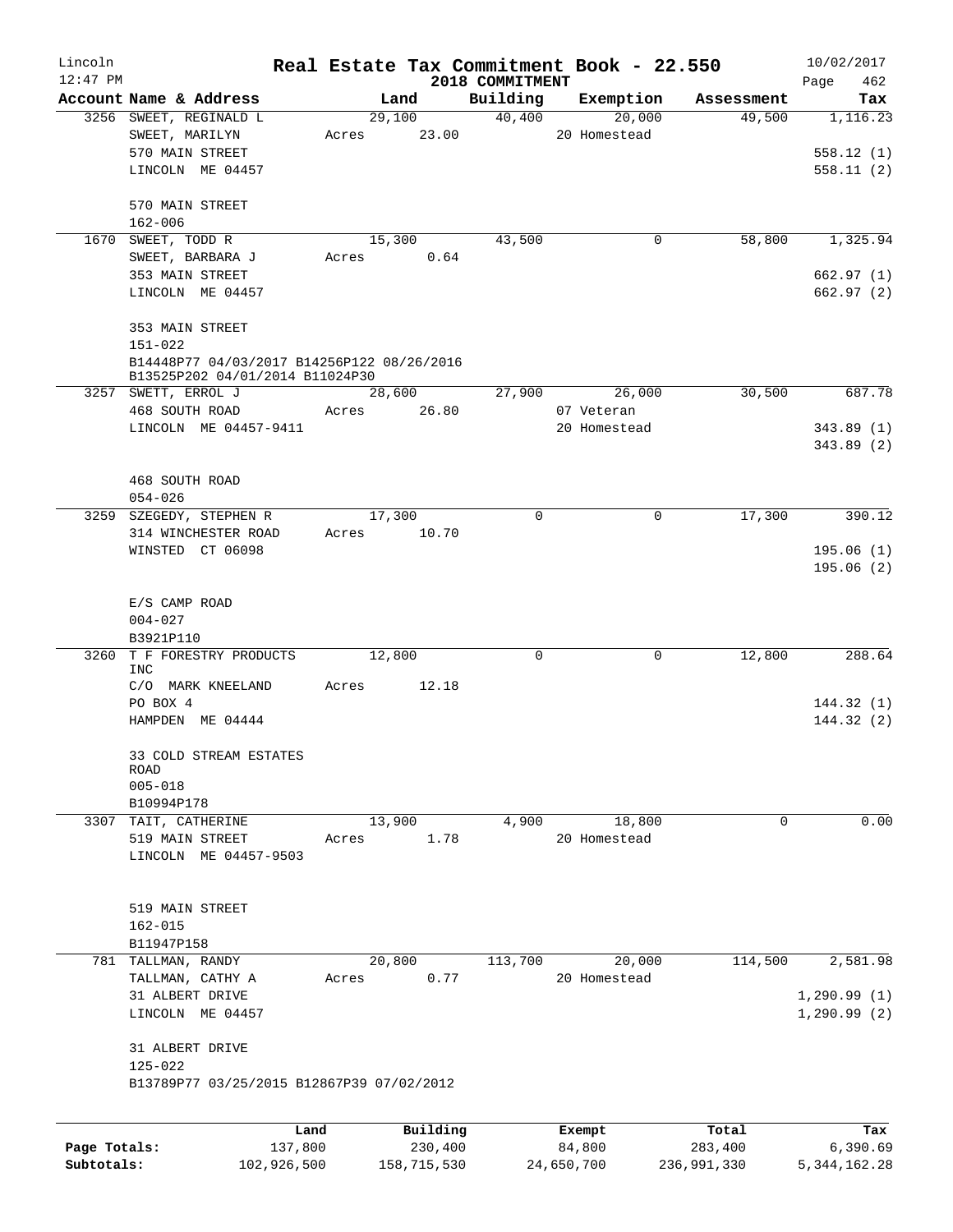| Lincoln<br>$12:47$ PM |                        |                              |       |        |      | 2018 COMMITMENT | Real Estate Tax Commitment Book - 22.550 |            | 10/02/2017<br>463<br>Page |
|-----------------------|------------------------|------------------------------|-------|--------|------|-----------------|------------------------------------------|------------|---------------------------|
|                       |                        | Account Name & Address       |       | Land   |      | Building        | Exemption                                | Assessment | Tax                       |
|                       | 3261 TAPLEY, RALPH     |                              |       | 0      |      | 8,400           | 8,400                                    | 0          | 0.00                      |
|                       | TAPLEY, BEVERLY        |                              |       |        |      |                 | 02 Blind                                 |            |                           |
|                       |                        | 383 TRANSALPINE ROAD         |       |        |      |                 | 02 Blind                                 |            |                           |
|                       |                        | LINCOLN ME 04457             |       |        |      |                 | 20 Homestead                             |            |                           |
|                       |                        | 383 TRANSALPINE ROAD         |       |        |      |                 |                                          |            |                           |
|                       | $026 - 011 - 001 - MH$ |                              |       |        |      |                 |                                          |            |                           |
|                       |                        | 3262 TARDIF, JONATHAN N      |       | 17,900 |      | 32,200          | 26,000                                   | 24,100     | 543.46                    |
|                       |                        | 556 ENFIELD ROAD             | Acres |        | 0.69 |                 | 20 Homestead                             |            |                           |
|                       |                        | LINCOLN ME 04457-9716        |       |        |      |                 | 07 Veteran                               |            | 271.73(1)                 |
|                       |                        |                              |       |        |      |                 |                                          |            | 271.73(2)                 |
|                       |                        | 556 ENFIELD ROAD             |       |        |      |                 |                                          |            |                           |
|                       | $025 - 011$            |                              |       |        |      |                 |                                          |            |                           |
|                       | B3261P102              |                              |       |        |      |                 |                                          |            |                           |
|                       | 3265 TARDY, DONALD L   |                              |       | 53,400 |      | 60,100          | $\mathbf 0$                              | 113,500    | 2,559.43                  |
|                       |                        | TARDY, DEBRA GODING          |       |        |      |                 |                                          |            |                           |
|                       |                        | 33 EDWARDS STREET            |       |        |      |                 |                                          |            | 1,279.72(1)               |
|                       |                        | LINCOLN ME 04457             |       |        |      |                 |                                          |            | 1, 279.71(2)              |
|                       |                        |                              |       |        |      |                 |                                          |            |                           |
|                       |                        | 19 PINE POINT ROAD           |       |        |      |                 |                                          |            |                           |
|                       | $111 - 006$            |                              |       |        |      |                 |                                          |            |                           |
|                       | 3264 TARDY, DONALD L   |                              |       | 5,100  |      | 0               | 0                                        | 5,100      | 115.01                    |
|                       |                        | TARDY, DEBRA GODING          |       |        |      |                 |                                          |            |                           |
|                       |                        | 33 EDWARDS STREET            |       |        |      |                 |                                          |            | 57.51(1)                  |
|                       |                        | LINCOLN ME 04457             |       |        |      |                 |                                          |            | 57.50(2)                  |
|                       |                        | E/S U COLD STRM PON          |       |        |      |                 |                                          |            |                           |
|                       | $111 - 002$            |                              |       |        |      |                 |                                          |            |                           |
|                       |                        | 3266 TARDY, DONALD L & DEBRA |       | 15,500 |      | 87,200          | 20,000                                   | 82,700     | 1,864.89                  |
|                       | Е                      |                              |       |        |      |                 |                                          |            |                           |
|                       | 33 EDWARDS ST          |                              |       |        |      |                 | 20 Homestead                             |            |                           |
|                       |                        | LINCOLN ME 04457-1141        |       |        |      |                 |                                          |            | 932.45 (1)                |
|                       |                        |                              |       |        |      |                 |                                          |            | 932.44 (2)                |
|                       |                        |                              |       |        |      |                 |                                          |            |                           |
|                       | 132-015                | 33 EDWARDS STREET            |       |        |      |                 |                                          |            |                           |
|                       | 93 TARGON, PATTI       |                              |       | 18,500 |      | 124,000         | 20,000                                   | 122,500    | 2,762.38                  |
|                       |                        | 851 ENFIELD ROAD             | Acres |        | 2.00 |                 | 20 Homestead                             |            |                           |
|                       |                        | LINCOLN ME 04457             |       |        |      |                 |                                          |            | 1,381.19(1)               |
|                       |                        |                              |       |        |      |                 |                                          |            | 1,381.19(2)               |
|                       |                        |                              |       |        |      |                 |                                          |            |                           |
|                       |                        | 851 ENFIELD ROAD             |       |        |      |                 |                                          |            |                           |
|                       | $012 - 001$            |                              |       |        |      |                 |                                          |            |                           |
|                       |                        | B12722P34 01/31/2012         |       |        |      |                 |                                          |            |                           |
|                       | LINDA M                | 3271 TASH , THOMAS N SR &    |       | 26,300 |      | $\Omega$        | 0                                        | 26,300     | 593.07                    |
|                       |                        | 77 COBBLESTONE DRIVE         | Acres |        | 6.15 |                 |                                          |            |                           |
|                       |                        | LINCOLN ME 04457             |       |        |      |                 |                                          |            | 296.54(1)                 |
|                       |                        |                              |       |        |      |                 |                                          |            | 296.53(2)                 |
|                       |                        |                              |       |        |      |                 |                                          |            |                           |
|                       | RIVER ROAD             |                              |       |        |      |                 |                                          |            |                           |
|                       | 129-011                |                              |       |        |      |                 |                                          |            |                           |
|                       |                        | B14119P96 04/08/2016         |       |        |      |                 |                                          |            |                           |
|                       |                        |                              |       |        |      |                 |                                          |            |                           |

|              | Land        | Building    | Exempt     | Total         | Tax          |
|--------------|-------------|-------------|------------|---------------|--------------|
| Page Totals: | 136,700     | 311,900     | 74,400     | 374,200       | 8,438.24     |
| Subtotals:   | 103,063,200 | 159,027,430 | 24,725,100 | 237, 365, 530 | 5,352,600.52 |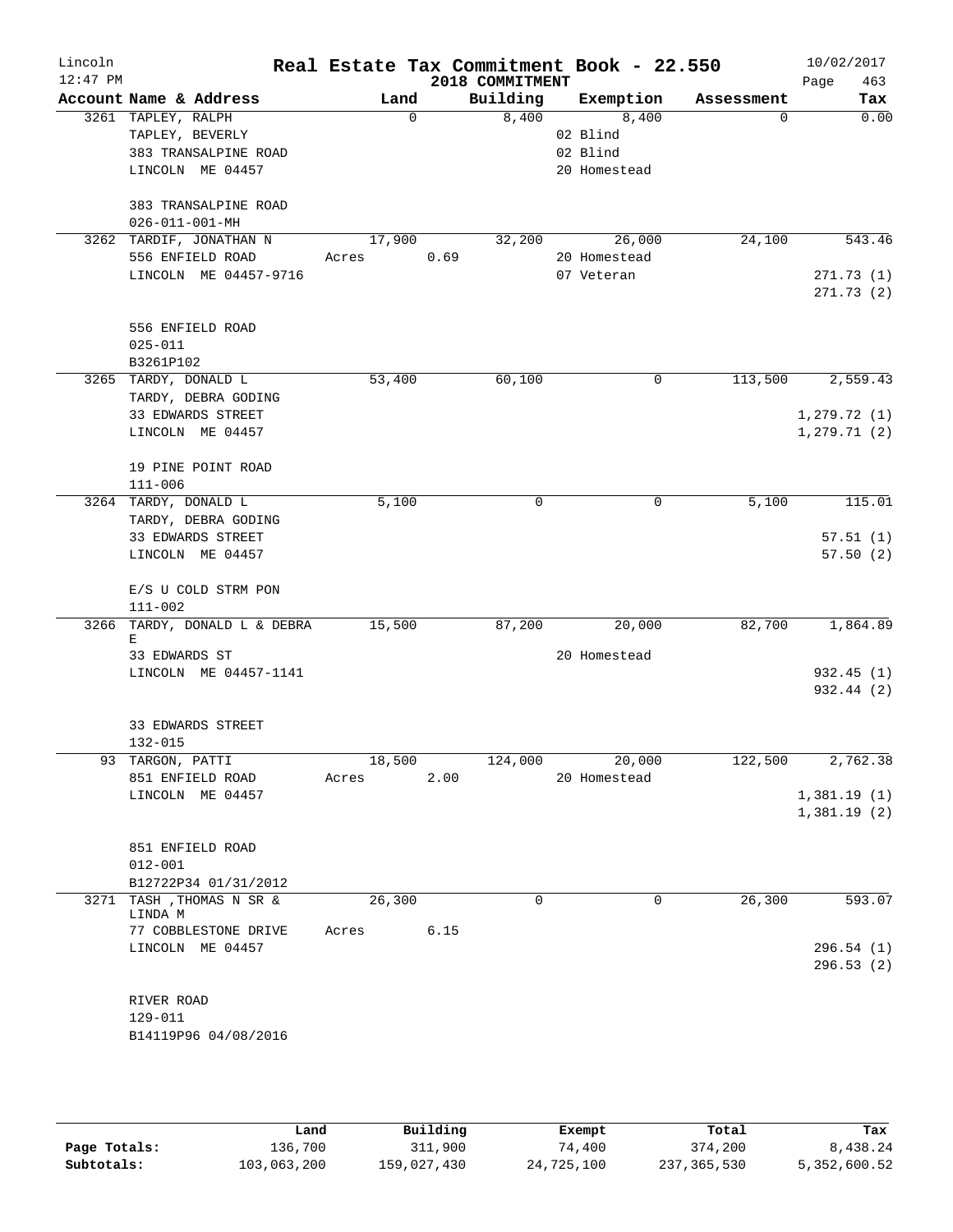| Lincoln    |                                          |       |        |       |                 | Real Estate Tax Commitment Book - 22.550 |            | 10/02/2017   |
|------------|------------------------------------------|-------|--------|-------|-----------------|------------------------------------------|------------|--------------|
| $12:47$ PM |                                          |       |        |       | 2018 COMMITMENT |                                          |            | 464<br>Page  |
|            | Account Name & Address                   |       | Land   |       | Building        | Exemption                                | Assessment | Tax          |
|            | 3267 TASH, ARNOLD JR                     |       | 23,200 |       | 27,000          | $\Omega$                                 | 50,200     | 1,132.01     |
|            | RR3 BOX 1988                             | Acres |        | 0.42  |                 |                                          |            |              |
|            | LINCOLN ME 04457-9525                    |       |        |       |                 |                                          |            | 566.01(1)    |
|            |                                          |       |        |       |                 |                                          |            | 566.00(2)    |
|            | 100 HOOVER LANE                          |       |        |       |                 |                                          |            |              |
|            | $173 - 019$                              |       |        |       |                 |                                          |            |              |
|            | 3268 TASH, THOMAS N III                  |       | 16,600 |       | $\Omega$        | 0                                        | 16,600     | 374.33       |
|            | TASH, THOMAS N JR                        | Acres |        | 19.00 |                 |                                          |            |              |
|            | P O BOX 525                              |       |        |       |                 |                                          |            | 187.17(1)    |
|            | LINCOLN ME 04457-0525                    |       |        |       |                 |                                          |            | 187.16(2)    |
|            |                                          |       |        |       |                 |                                          |            |              |
|            | LEE RD                                   |       |        |       |                 |                                          |            |              |
|            | $143 - 018$                              |       |        |       |                 |                                          |            |              |
|            | B13037P129 12/14/2012                    |       |        |       |                 |                                          |            |              |
|            | 3269 TASH, THOMAS N JR                   |       | 21,600 |       | 5,900           | 0                                        | 27,500     | 620.13       |
|            | TASH, SUZANNE D                          | Acres |        | 0.29  |                 |                                          |            |              |
|            | PO BOX 525                               |       |        |       |                 |                                          |            | 310.07(1)    |
|            | LINCOLN ME 04457                         |       |        |       |                 |                                          |            | 310.06(2)    |
|            | 91 COBBLESTONE DRIVE                     |       |        |       |                 |                                          |            |              |
|            | $081 - 019$                              |       |        |       |                 |                                          |            |              |
|            | 3272 TASH, THOMAS N SR &                 |       | 46,000 |       | 85,200          | 20,000                                   | 111,200    | 2,507.56     |
|            | LINDA M                                  |       |        |       |                 |                                          |            |              |
|            | 77 COBBLESTONE DRIVE                     | Acres |        | 0.52  |                 | 20 Homestead                             |            |              |
|            | LINCOLN ME 04457                         |       |        |       |                 |                                          |            | 1, 253.78(1) |
|            |                                          |       |        |       |                 |                                          |            | 1, 253.78(2) |
|            |                                          |       |        |       |                 |                                          |            |              |
|            | 77 COBBLESTONE DRIVE                     |       |        |       |                 |                                          |            |              |
|            | $167 - 004$                              |       |        |       |                 |                                          |            |              |
|            | 3273 TASH, THOMAS N SR.<br>TASH, LINDA M | Acres | 9,200  | 9.86  | 6,600           | 0                                        | 15,800     | 356.29       |
|            | 77 COBBLESTONE DRIVE                     |       |        |       |                 |                                          |            | 178.15(1)    |
|            | LINCOLN ME 04457                         |       |        |       |                 |                                          |            | 178.14(2)    |
|            |                                          |       |        |       |                 |                                          |            |              |
|            | 80 COBBLESTONE DRIVE                     |       |        |       |                 |                                          |            |              |
|            | $081 - 015$                              |       |        |       |                 |                                          |            |              |
|            | 3274 TASH, THOMS N JR                    |       | 32,600 |       | 62,200          | 20,000                                   | 74,800     | 1,686.74     |
|            | TASH, SUZANNE D                          | Acres |        | 0.50  |                 | 20 Homestead                             |            |              |
|            | PO BOX 525                               |       |        |       |                 |                                          |            | 843.37 (1)   |
|            | LINCOLN ME 04457                         |       |        |       |                 |                                          |            | 843.37 (2)   |
|            |                                          |       |        |       |                 |                                          |            |              |
|            | 89 COBBLESTONE DRIVE                     |       |        |       |                 |                                          |            |              |
|            | $167 - 001$                              |       |        |       |                 |                                          |            |              |
|            | B13089P350 01/31/2013                    |       |        |       |                 |                                          |            |              |
|            | 3275 TASH, TINA                          |       | 16,000 |       | 10,400          | 20,000                                   | 6,400      | 144.32       |
|            | 1492 LEE ROAD                            | Acres |        | 0.46  |                 | 20 Homestead                             |            |              |
|            | LINCOLN ME 04457-0092                    |       |        |       |                 |                                          |            | 72.16(1)     |
|            |                                          |       |        |       |                 |                                          |            | 72.16(2)     |
|            | 1492 LEE ROAD                            |       |        |       |                 |                                          |            |              |
|            | $061 - 007$                              |       |        |       |                 |                                          |            |              |
|            |                                          |       |        |       |                 |                                          |            |              |

|              | Land        | Building    | Exempt     | Total       | Tax          |
|--------------|-------------|-------------|------------|-------------|--------------|
| Page Totals: | 165,200     | 197,300     | 60,000     | 302,500     | 6,821.38     |
| Subtotals:   | 103,228,400 | 159,224,730 | 24,785,100 | 237,668,030 | 5,359,421.90 |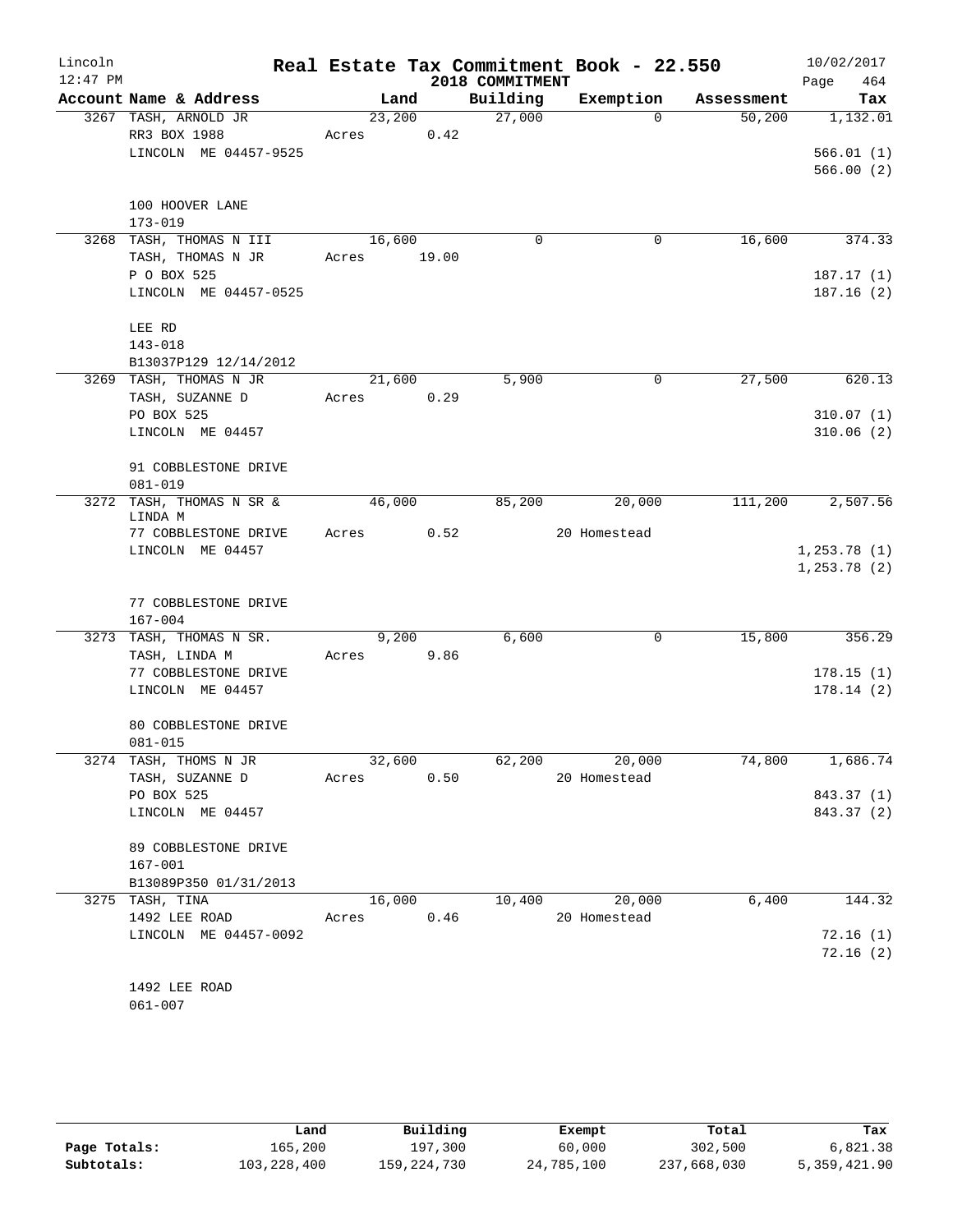| Lincoln      |                                                                       |       |        |                     |                 | Real Estate Tax Commitment Book - 22.550 |                        | 10/02/2017               |
|--------------|-----------------------------------------------------------------------|-------|--------|---------------------|-----------------|------------------------------------------|------------------------|--------------------------|
| $12:47$ PM   |                                                                       |       |        |                     | 2018 COMMITMENT |                                          |                        | Page<br>465              |
|              | Account Name & Address                                                |       | Land   |                     | Building<br>0   | Exemption                                | Assessment<br>$\Omega$ | Tax<br>187.17            |
|              | 3280 TAYLOR , STEVEN<br>527 TRANSALPINE ROAD<br>LINCOLN ME 04457-9606 | Acres | 8,300  | 27.56               |                 |                                          | 8,300                  | 93.59(1)                 |
|              |                                                                       |       |        |                     |                 |                                          |                        | 93.58(2)                 |
|              | TRANSALPINE ROAD<br>$015 - 010$                                       |       |        |                     |                 |                                          |                        |                          |
|              | B5620P359                                                             |       |        |                     |                 |                                          |                        |                          |
|              | 2571 TAYLOR, GLENN D                                                  |       | 24,900 |                     | 1,600           |                                          | 26,500<br>0            | 597.58                   |
|              | TAYLOR, DAWN M                                                        | Acres |        | 1.63                |                 |                                          |                        |                          |
|              | 24 BAKER LANE<br>BRADLEY ME 04411                                     |       |        |                     |                 |                                          |                        | 298.79 (1)<br>298.79 (2) |
|              | FOLSOM POND ROAD                                                      |       |        |                     |                 |                                          |                        |                          |
|              | $040 - 015$                                                           |       |        |                     |                 |                                          |                        |                          |
|              | B14280P264 09/19/2016 B8266P28                                        |       |        |                     |                 |                                          |                        |                          |
|              | 2594 TAYLOR, GLENN D & DAWN<br>М                                      |       | 10,400 |                     | 22,300          |                                          | 32,700<br>0            | 737.39                   |
|              | 24 BAKER LANE                                                         | Acres |        | 1.72                |                 |                                          |                        |                          |
|              | BRADLEY ME 04411                                                      |       |        |                     |                 |                                          |                        | 368.70(1)<br>368.69(2)   |
|              | 589 FOLSOM POND ROAD                                                  |       |        |                     |                 |                                          |                        |                          |
|              | $040 - 002$                                                           |       |        |                     |                 |                                          |                        |                          |
|              | B12673P301 12/07/2011<br>3279 TAYLOR, JEFFREY                         |       |        |                     | 16,700          |                                          | 0                      | 732.88                   |
|              | TAYLOR, COURTNEY E                                                    | Acres | 15,800 | 1.08                |                 |                                          | 32,500                 |                          |
|              | 13 SOUTH SLOPE PKWY                                                   |       |        |                     |                 |                                          |                        | 366.44 (1)               |
|              | CARMEL ME 04419                                                       |       |        |                     |                 |                                          |                        | 366.44 (2)               |
|              | 534 PHINNEY FARM ROAD                                                 |       |        |                     |                 |                                          |                        |                          |
|              | $103 - 056$                                                           |       |        |                     |                 |                                          |                        |                          |
|              | B14034P22 12/16/2015<br>3276 TAYLOR, LEROY                            |       | 0      |                     | 4,600           | 4,600                                    | 0                      | 0.00                     |
|              | TAYLOR, DIANE                                                         |       |        |                     |                 | 20 Homestead                             |                        |                          |
|              | 22 FLEMING STREET                                                     |       |        |                     |                 |                                          |                        |                          |
|              | LINCOLN ME 04457                                                      |       |        |                     |                 |                                          |                        |                          |
|              | 22 FLEMING STREET<br>137-033-001-MH0                                  |       |        |                     |                 |                                          |                        |                          |
| 3281         | TAYLOR, STEVEN H &                                                    |       | 36,700 |                     | 76,500          | 20,000                                   | 93,200                 | 2,101.66                 |
|              | DEBRA L                                                               |       |        |                     |                 |                                          |                        |                          |
|              | 527 TRANSALPINE ROAD                                                  | Acres |        | 10.20               |                 | 20 Homestead                             |                        |                          |
|              | LINCOLN ME 04457-9606                                                 |       |        |                     |                 |                                          |                        | 1,050.83(1)              |
|              |                                                                       |       |        |                     |                 |                                          |                        | 1,050.83(2)              |
|              |                                                                       |       |        |                     |                 |                                          |                        |                          |
|              | 527 TRANSALPINE ROAD                                                  |       |        |                     |                 |                                          |                        |                          |
|              | $014 - 013$                                                           |       |        |                     |                 |                                          |                        |                          |
| 3285         | B3574P231<br>TAYLOR, VERNON M                                         |       | 58,700 |                     | 90,200          | 20,000                                   | 128,900                | 2,906.70                 |
|              | TAYLOR, DEBORAH D                                                     |       |        |                     |                 | 20 Homestead                             |                        |                          |
|              | 74 TAYLOR ST                                                          |       |        |                     |                 |                                          |                        | 1,453.35(1)              |
|              | LINCOLN ME 04457-1145                                                 |       |        |                     |                 |                                          |                        | 1,453.35(2)              |
|              | 78 TAYLOR STREET<br>132-161                                           |       |        |                     |                 |                                          |                        |                          |
|              |                                                                       |       |        |                     |                 |                                          |                        |                          |
| Page Totals: | Land<br>154,800                                                       |       |        | Building<br>211,900 |                 | Exempt<br>44,600                         | Total<br>322,100       | Tax<br>7,263.38          |
| Subtotals:   | 103, 383, 200                                                         |       |        | 159,436,630         |                 | 24,829,700                               | 237,990,130            | 5,366,685.28             |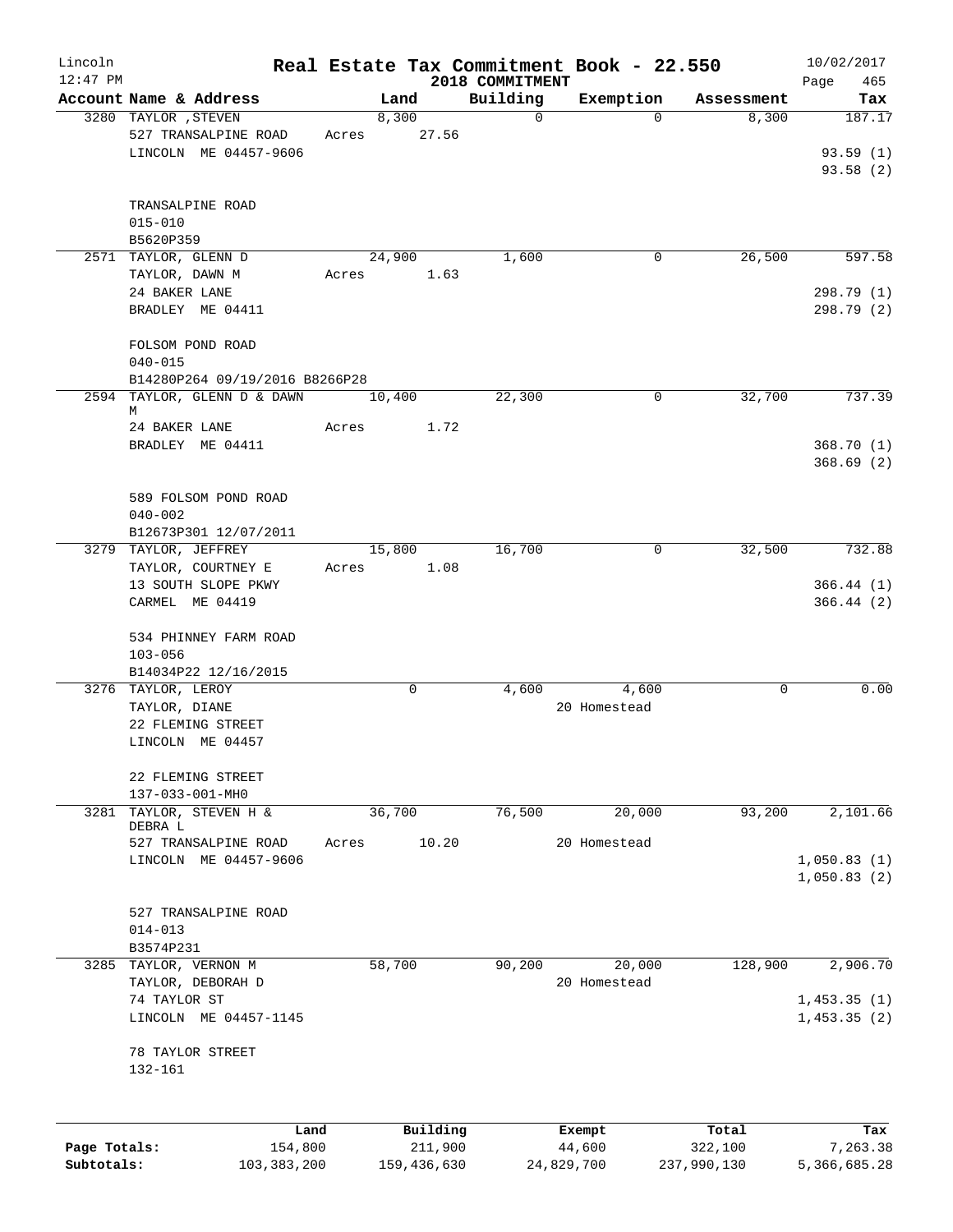| Lincoln<br>$12:47$ PM |                                                 |        |      | Real Estate Tax Commitment Book - 22.550<br>2018 COMMITMENT |                |            | 10/02/2017<br>466<br>Page |
|-----------------------|-------------------------------------------------|--------|------|-------------------------------------------------------------|----------------|------------|---------------------------|
|                       | Account Name & Address                          | Land   |      | Building                                                    | Exemption      | Assessment | Tax                       |
|                       | 3282 TAYLOR, VERNON M                           | 11,900 |      | 42,700                                                      | $\Omega$       | 54,600     | 1,231.23                  |
|                       | TAYLOR, DEBORAH                                 |        |      |                                                             |                |            |                           |
|                       | 74 TAYLOR STREET                                |        |      |                                                             |                |            | 615.62(1)                 |
|                       | LINCOLN ME 04457-1145                           |        |      |                                                             |                |            | 615.61(2)                 |
|                       | 76 TAYLOR STREET                                |        |      |                                                             |                |            |                           |
|                       | 132-159                                         |        |      |                                                             |                |            |                           |
|                       | 3283 TAYLOR, VERNON M                           | 13,300 |      | $\Omega$                                                    | 0              | 13,300     | 299.92                    |
|                       | TAYLOR, DEBORAH D                               | Acres  | 0.28 |                                                             |                |            |                           |
|                       | 74 TAYLOR STREET                                |        |      |                                                             |                |            | 149.96(1)                 |
|                       | LINCOLN ME 04457                                |        |      |                                                             |                |            | 149.96 (2)                |
|                       | 79 TAYLOR STREET                                |        |      |                                                             |                |            |                           |
|                       | 132-113                                         |        |      |                                                             |                |            |                           |
|                       | B13284P196 08/06/2013                           |        |      |                                                             |                |            |                           |
|                       | 3284 TAYLOR, VERNON M                           | 39,500 |      | 124,500                                                     | 0              | 164,000    | 3,698.20                  |
|                       | TAYLOR, DEBORAH D                               |        |      |                                                             |                |            |                           |
|                       | 74 TAYLOR ST                                    |        |      |                                                             |                |            | 1,849.10(1)               |
|                       | LINCOLN ME 04457-1145                           |        |      |                                                             |                |            | 1,849.10(2)               |
|                       | 74 TAYLOR STREET                                |        |      |                                                             |                |            |                           |
|                       | $132 - 160$                                     |        |      |                                                             |                |            |                           |
|                       | 3263 TEMPLETON-SMITH, JOSEPH                    | 17,400 |      | 70,200                                                      | 0              | 87,600     | 1,975.38                  |
|                       | M<br>455 MAIN STREET                            | Acres  | 0.59 |                                                             |                |            |                           |
|                       | LINCOLN ME 04457                                |        |      |                                                             |                |            | 987.69 (1)                |
|                       |                                                 |        |      |                                                             |                |            | 987.69 (2)                |
|                       | 455 MAIN STREET                                 |        |      |                                                             |                |            |                           |
|                       | $158 - 043$                                     |        |      |                                                             |                |            |                           |
|                       | B14103P292 03/18/2016 B13106P101 02/27/2013     |        |      |                                                             |                |            |                           |
|                       | B12887P139 07/23/2012<br>3286 TENGGREN, TRACI J | 52,900 |      | 127,900                                                     | 0              | 180,800    | 4,077.04                  |
|                       | 54 CRANE CROSSING ROAD                          | Acres  | 2.07 |                                                             |                |            |                           |
|                       | NEWTON NH 03858                                 |        |      |                                                             |                |            | 2,038.52(1)               |
|                       |                                                 |        |      |                                                             |                |            | 2,038.52(2)               |
|                       |                                                 |        |      |                                                             |                |            |                           |
|                       | 373 WHITE POINT ESTATES                         |        |      |                                                             |                |            |                           |
|                       | ROAD                                            |        |      |                                                             |                |            |                           |
|                       | $057 - 011$                                     |        |      |                                                             |                |            |                           |
|                       | B12875P121 07/10/2012 B12181P43 07/01/2010      |        |      |                                                             |                |            |                           |
|                       | 3288 THE JOHNSTON COMPANY                       | 22,800 |      | $\Omega$                                                    | $\overline{0}$ | 22,800     | 514.14                    |
|                       | PO BOX 670                                      | Acres  | 2.59 |                                                             |                |            |                           |
|                       | LINCOLN ME 04457                                |        |      |                                                             |                |            | 257.07(1)<br>257.07(2)    |
|                       |                                                 |        |      |                                                             |                |            |                           |
|                       | STANISLAUS FIELD ROAD<br>$139 - 065$            |        |      |                                                             |                |            |                           |
|                       | 3289 THE JOHNSTON COMPANY                       | 8,600  |      | 47,800                                                      | 0              | 56,400     | 1,271.82                  |
|                       | PO BOX 670                                      | Acres  | 0.34 |                                                             |                |            |                           |
|                       | LINCOLN ME 04457                                |        |      |                                                             |                |            | 635.91 (1)                |
|                       |                                                 |        |      |                                                             |                |            | 635.91 (2)                |
|                       | 7 STANISLAUS FIELD ROAD                         |        |      |                                                             |                |            |                           |
|                       | 139-066                                         |        |      |                                                             |                |            |                           |
|                       |                                                 |        |      |                                                             |                |            |                           |
|                       |                                                 |        |      |                                                             |                |            |                           |

|              | Land        | Building    | Exempt     | Total       | Tax          |
|--------------|-------------|-------------|------------|-------------|--------------|
| Page Totals: | 166,400     | 413,100     |            | 579,500     | 13,067.73    |
| Subtotals:   | 103,549,600 | 159,849,730 | 24,829,700 | 238,569,630 | 5,379,753.01 |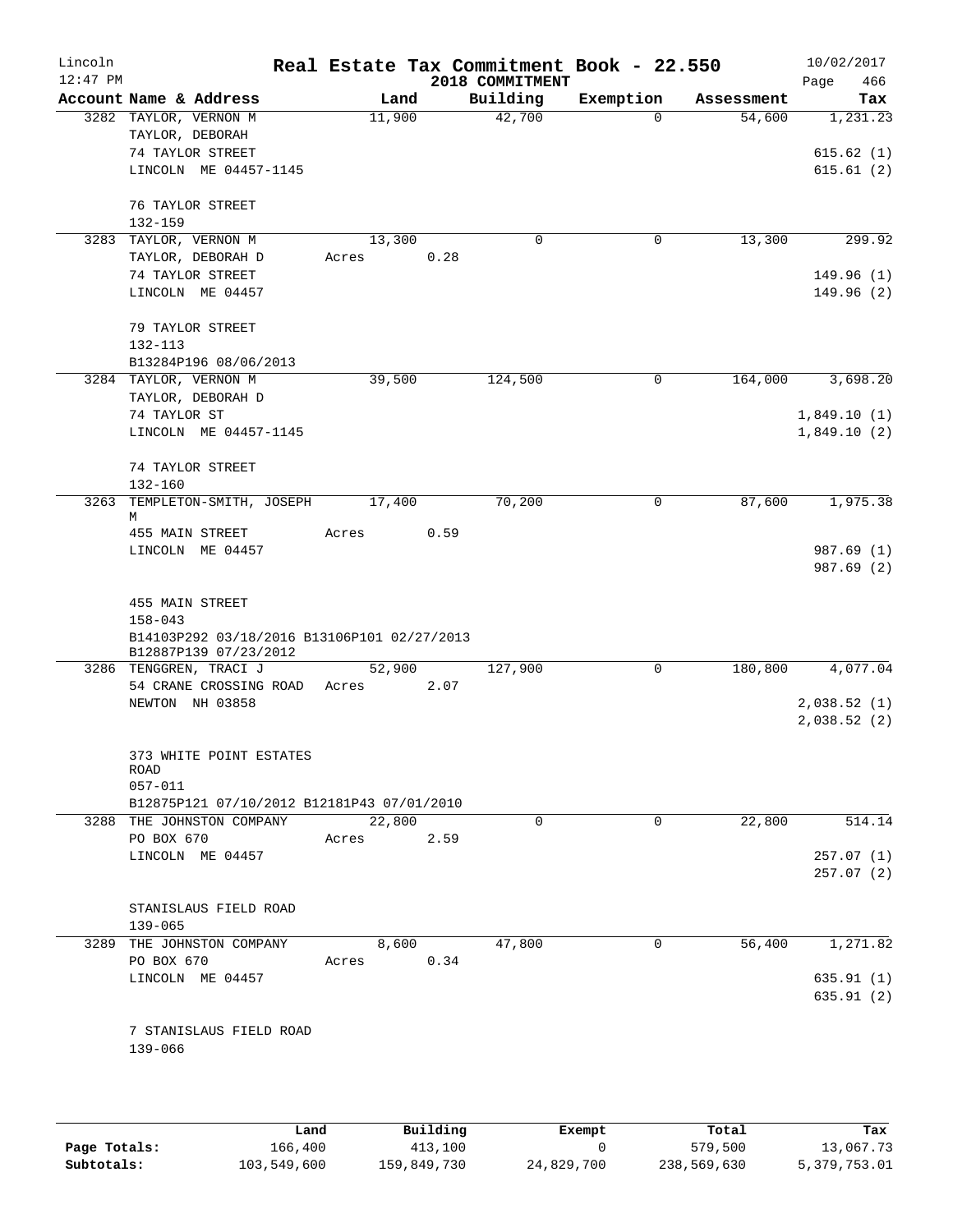| Lincoln    |                                                                                                 |       |        |      |                 | Real Estate Tax Commitment Book - 22.550 |            | 10/02/2017           |
|------------|-------------------------------------------------------------------------------------------------|-------|--------|------|-----------------|------------------------------------------|------------|----------------------|
| $12:47$ PM |                                                                                                 |       |        |      | 2018 COMMITMENT |                                          |            | Page<br>467          |
|            | Account Name & Address                                                                          |       | Land   |      | Building        | Exemption                                | Assessment | Tax                  |
|            | 3290 THE JOHNSTON DANDY CO<br>INC                                                               |       | 52,200 |      | 307,200         | $\Omega$                                 | 359,400    | 8,104.47             |
|            | % DANIEL J JOHNSTON<br>PRES                                                                     | Acres |        | 1.37 |                 |                                          |            |                      |
|            | PO BOX 670                                                                                      |       |        |      |                 |                                          |            | 4,052.24(1)          |
|            | LINCOLN ME 04457                                                                                |       |        |      |                 |                                          |            | 4,052.23(2)          |
|            | 148 MAIN STREET                                                                                 |       |        |      |                 |                                          |            |                      |
|            | $139 - 063$                                                                                     |       |        |      |                 |                                          |            |                      |
|            | 3291 THE JOHNSTON DANDY<br>COMPANY INC                                                          |       | 6,000  |      | 0               | 0                                        | 6,000      | 135.30               |
|            | PO BOX 670                                                                                      | Acres |        | 0.28 |                 |                                          |            |                      |
|            | LINCOLN ME 04457                                                                                |       |        |      |                 |                                          |            | 67.65(1)<br>67.65(2) |
|            | 13 STANISLAUS FIELD<br>ROAD<br>139-067                                                          |       |        |      |                 |                                          |            |                      |
| 3294       | THE PAGEL FAMILY                                                                                |       | 21,600 |      | 121,400         | 26,000                                   | 117,000    | 2,638.35             |
|            | IRREVOCABLE TRUST<br>SUSAN L SCHROETER                                                          | Acres |        | 0.16 |                 | 06 Veteran                               |            |                      |
|            | TRUSTEE                                                                                         |       |        |      |                 |                                          |            |                      |
|            | 18 LINCOLN ST                                                                                   |       |        |      |                 | 20 Homestead                             |            | 1,319.18(1)          |
|            | LINCOLN ME 04457-1421                                                                           |       |        |      |                 |                                          |            | 1,319.17(2)          |
|            | 18 LINCOLN STREET                                                                               |       |        |      |                 |                                          |            |                      |
|            | $137 - 100$                                                                                     |       |        |      |                 |                                          |            |                      |
| 2972       | THE SHEDD FAMILY LIVING<br>TRUST                                                                |       | 17,300 |      | 89,900          | 0                                        | 107,200    | 2,417.36             |
|            | C/O ALTON AND MARY                                                                              |       |        |      |                 |                                          |            |                      |
|            | SHEDD<br>37016 SANDRA AVENUE                                                                    |       |        |      |                 |                                          |            | 1,208.68(1)          |
|            | ZEPHYRHILLS FL 33542                                                                            |       |        |      |                 |                                          |            | 1,208.68(2)          |
|            |                                                                                                 |       |        |      |                 |                                          |            |                      |
|            | 14 JR DRIVE                                                                                     |       |        |      |                 |                                          |            |                      |
|            | $126 - 063$                                                                                     |       |        |      |                 |                                          |            |                      |
|            | B13194P255 05/29/2013<br>2954 THEOBALD, RICHARD K                                               |       | 12,000 |      | 20,900          | 6,000                                    | 26,900     | 606.60               |
|            | THEOBALD, PAMELA                                                                                | Acres |        | 0.22 |                 | 07 Veteran                               |            |                      |
|            | 12 HIGHLAND AVENUE                                                                              |       |        |      |                 |                                          |            | 303.30(1)            |
|            | LINCOLN ME 04457                                                                                |       |        |      |                 |                                          |            | 303.30(2)            |
|            | 12 HIGHLAND AVENUE                                                                              |       |        |      |                 |                                          |            |                      |
|            | 141-066                                                                                         |       |        |      |                 |                                          |            |                      |
|            | B14420P1 03/01/2017 B14009P1 11/12/2015 B13890P51<br>04/10/2015 B13812P142 04/22/2015 B9796P188 |       |        |      |                 |                                          |            |                      |
|            | 3295 THEOHARIDES, DAVID N &<br>JANE G                                                           |       | 24,900 |      | 29,200          | $\mathbf 0$                              | 54,100     | 1,219.96             |
|            | 68 PAYEUR CIRCLE                                                                                | Acres |        | 1.03 |                 |                                          |            |                      |
|            | SANFORD ME 04073                                                                                |       |        |      |                 |                                          |            | 609.98(1)            |
|            |                                                                                                 |       |        |      |                 |                                          |            | 609.98(2)            |
|            | 19 DAISY LANE                                                                                   |       |        |      |                 |                                          |            |                      |
|            | $150 - 003$                                                                                     |       |        |      |                 |                                          |            |                      |

|              | ⊥and        | Building    | Exempt     | Total         | Tax          |
|--------------|-------------|-------------|------------|---------------|--------------|
| Page Totals: | 134,000     | 568,600     | 32,000     | 670,600       | 15,122.04    |
| Subtotals:   | 103,683,600 | 160,418,330 | 24,861,700 | 239, 240, 230 | 5,394,875.05 |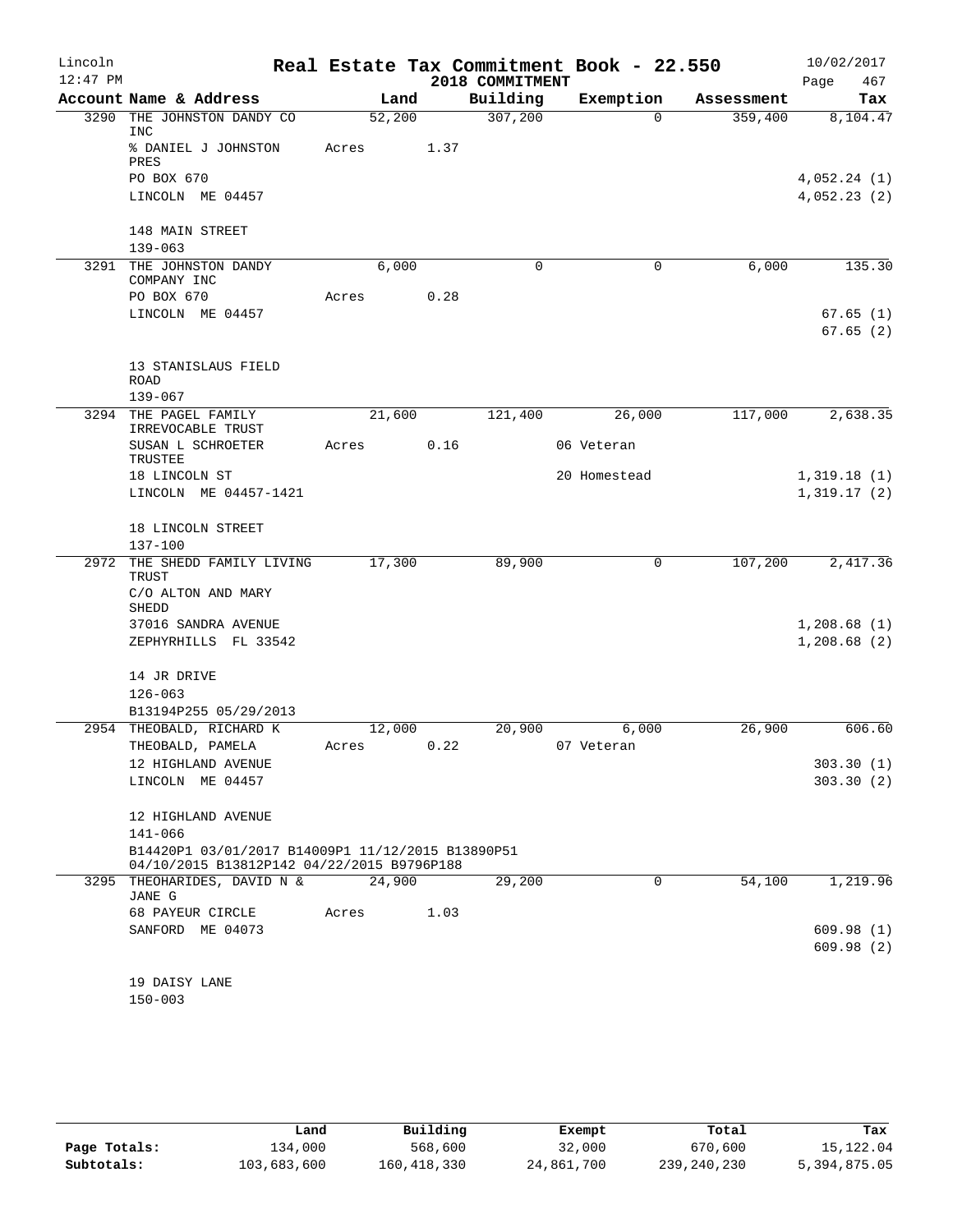| Lincoln<br>$12:47$ PM |                                                            | Real Estate Tax Commitment Book - 22.550 |                             |              |            | 10/02/2017             |
|-----------------------|------------------------------------------------------------|------------------------------------------|-----------------------------|--------------|------------|------------------------|
|                       | Account Name & Address                                     | Land                                     | 2018 COMMITMENT<br>Building | Exemption    | Assessment | Page<br>468<br>Tax     |
|                       | 3296 THERIAULT, AMANDA A                                   | 21,500                                   | 96,100                      | $\Omega$     | 117,600    | 2,651.88               |
|                       | THERIAULT, ADAM T                                          |                                          |                             |              |            |                        |
|                       | 28 EVERGREEN DRIVE                                         |                                          |                             |              |            | 1,325.94(1)            |
|                       | LINCOLN ME 04457                                           |                                          |                             |              |            | 1,325.94(2)            |
|                       |                                                            |                                          |                             |              |            |                        |
|                       | 28 EVERGREEN DRIVE                                         |                                          |                             |              |            |                        |
|                       | $141 - 047$<br>3298 THERIAULT, CARROL &                    | 48,200                                   | 50,600                      | 0            | 98,800     | 2,227.94               |
|                       | JUDITH                                                     |                                          |                             |              |            |                        |
|                       | PO BOX 83                                                  |                                          |                             |              |            |                        |
|                       | HOWLAND ME 04448-0083                                      |                                          |                             |              |            | 1, 113.97(1)           |
|                       |                                                            |                                          |                             |              |            | 1, 113.97(2)           |
|                       | 28 FAIR WIND LANE                                          |                                          |                             |              |            |                        |
|                       | $110 - 013$                                                |                                          |                             |              |            |                        |
|                       | 3300 THERIAULT, GARY R                                     | 59,300                                   | 149,200                     | 20,000       | 188,500    | 4,250.68               |
|                       | THERIAULT, PATRICIA L                                      | 20.30<br>Acres                           |                             | 20 Homestead |            |                        |
|                       | PO BOX 242                                                 |                                          |                             |              |            | 2, 125.34(1)           |
|                       | LINCOLN ME 04457-0242                                      |                                          |                             |              |            | 2, 125.34 (2)          |
|                       |                                                            |                                          |                             |              |            |                        |
|                       | 269 PHINNEY FARM ROAD<br>$006 - 006$                       |                                          |                             |              |            |                        |
|                       | B9079P152                                                  |                                          |                             |              |            |                        |
|                       | 3301 THERIAULT, JEREMY A                                   | 21,100                                   | 67,400                      | 20,000       | 68,500     | 1,544.68               |
|                       | 157 CURTIS FARM ROAD                                       |                                          |                             | 20 Homestead |            |                        |
|                       | LINCOLN ME 04457                                           |                                          |                             |              |            | 772.34(1)              |
|                       |                                                            |                                          |                             |              |            | 772.34(2)              |
|                       |                                                            |                                          |                             |              |            |                        |
|                       | 157 CURTIS FARM ROAD<br>$053 - 012$                        |                                          |                             |              |            |                        |
|                       | 3303 THERIAULT, JUDY &                                     | 15,400                                   | 29,600                      | 20,000       | 25,000     | 563.75                 |
|                       | CARROLL                                                    |                                          |                             |              |            |                        |
|                       | P O BOX 83                                                 |                                          |                             | 20 Homestead |            |                        |
|                       | HOWLAND ME 04448-0083                                      |                                          |                             |              |            | 281.88(1)<br>281.87(2) |
|                       |                                                            |                                          |                             |              |            |                        |
|                       | <b>30 WILSON STREET</b>                                    |                                          |                             |              |            |                        |
|                       | $137 - 196$                                                |                                          |                             |              |            |                        |
|                       | 417 THERIAULT, TRAVIS                                      | 27,800                                   | 133,100                     | 0            | 160,900    | 3,628.30               |
|                       | 119 PHINNEY FARM ROAD<br>LINCOLN ME 04457                  | 14.10<br>Acres                           |                             |              |            | 1,814.15(1)            |
|                       |                                                            |                                          |                             |              |            | 1,814.15(2)            |
|                       |                                                            |                                          |                             |              |            |                        |
|                       | 119 PHINNEY FARM ROAD                                      |                                          |                             |              |            |                        |
|                       | $014 - 006$                                                |                                          |                             |              |            |                        |
|                       | B13379P65 10/29/2013 B13160P244 04/26/2013 B13080P92       |                                          |                             |              |            |                        |
|                       | 01/30/2013<br>3813 THERIAULT, TRAVIS                       | 12,000                                   | 0                           | $\mathbf 0$  | 12,000     | 270.60                 |
|                       | THERIAULT, ALICIA                                          | 2.15<br>Acres                            |                             |              |            |                        |
|                       | 119 PHINNEY FARM ROAD                                      |                                          |                             |              |            | 135.30(1)              |
|                       | LINCOLN ME 04457                                           |                                          |                             |              |            | 135.30(2)              |
|                       |                                                            |                                          |                             |              |            |                        |
|                       | WINTER STREET                                              |                                          |                             |              |            |                        |
|                       | $126 - 077$<br>B14451P345 04/06/2017 B14451P343 04/06/2017 |                                          |                             |              |            |                        |
|                       | B12963P113 09/27/2012                                      |                                          |                             |              |            |                        |
|                       |                                                            |                                          |                             |              |            |                        |
|                       |                                                            |                                          |                             |              |            |                        |
|                       |                                                            | 1.11111                                  |                             | $T1 - 2 - 2$ | $m - i$    |                        |

|              | Land        | Building    | Exempt     | Total         | Tax          |
|--------------|-------------|-------------|------------|---------------|--------------|
| Page Totals: | 205,300     | 526,000     | 60,000     | 671,300       | 15, 137.83   |
| Subtotals:   | 103,888,900 | 160,944,330 | 24,921,700 | 239, 911, 530 | 5,410,012.88 |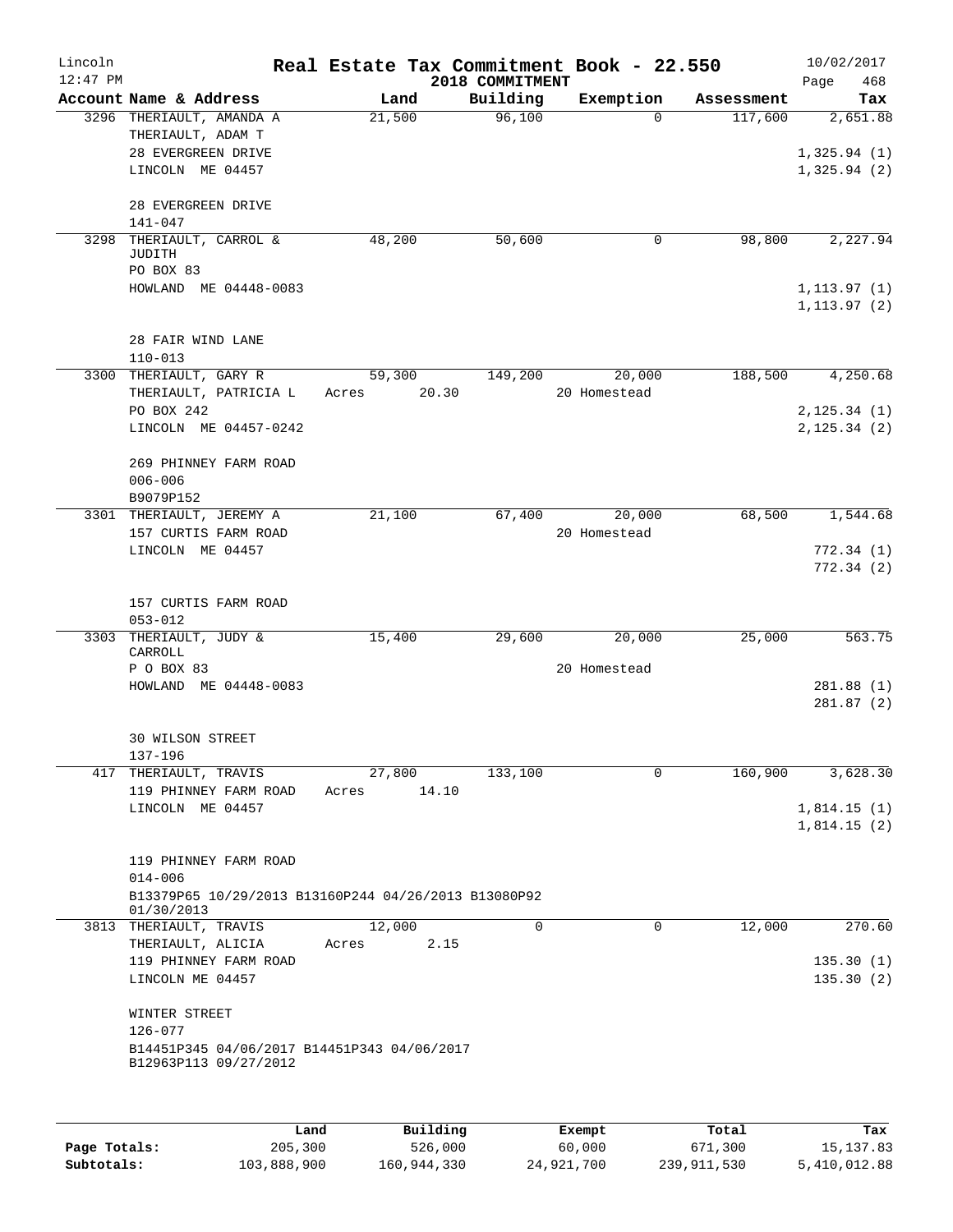| $12:47$ PM<br>2018 COMMITMENT<br>469<br>Page<br>Building<br>Account Name & Address<br>Exemption<br>Land<br>Tax<br>Assessment<br>$\Omega$<br>3306 THIBEAULT, MARC K<br>36,700<br>$\Omega$<br>36,700<br>1845 OLD STAGE ROAD<br>1.17<br>Acres<br>WEST BARNSTABLE MA<br>02668<br>TOBIN BROOK ROAD<br>$160 - 002$<br>3312 THIBODEAU , PAUL F &<br>23,400<br>33,200<br>35,800<br>26,000<br>748.66<br>PATRICIA M<br>85 MACKENZIE AVE<br>07 Veteran<br>LINCOLN ME 04457-1511<br>20 Homestead<br>374.33(1)<br>85 MACKENZIE AVENUE<br>$138 - 022$<br>B12799P69 04/30/2012<br>10,900<br>41,700<br>20,000<br>32,600<br>735.13<br>3308 THIBODEAU, GLORIA M<br>ESTATE OF<br>0.16<br>20 Homestead<br>C/O DIANE BOONE<br>Acres<br>117 FLETCHER ROAD<br>367.57(1)<br>AUBURN ME 04210-1528<br>367.56(2)<br>24 LAKEVIEW STREET<br>$139 - 241$<br>B13726P161 12/17/2014<br>3309 THIBODEAU, H JOSEPH D M<br>$\mathbf 0$<br>15,400<br>15,400<br>0<br>D<br>4 LEIGHTON ROAD<br>WEST ENFIELD ME<br>04493-4147<br>99 LEE ROAD<br>$139 - 177$<br>2,252.75<br>3310 THIBODEAU, JOSEPH H<br>20,600<br>99,300<br>20,000<br>99,900<br>THIBODEAU, JULIE K<br>20 Homestead<br>4 LEIGHTON ROAD<br>1, 126.38(1)<br>1,126.37(2)<br>WEST ENFIELD ME<br>04493-4147<br>93 LEE ROAD<br>$139 - 179$<br>168,500<br>3,799.68<br>THIBODEAU, JULIE L<br>41,500<br>147,000<br>20,000<br>2291<br>THIBODEAU, BRUCE A<br>12.41<br>20 Homestead<br>Acres<br>69 TRANSALPINE ROAD<br>LINCOLN ME 04457<br>69 TRANSALPINE ROAD<br>$125 - 005$ | Lincoln |  |  | Real Estate Tax Commitment Book - 22.550 |  | 10/02/2017  |
|----------------------------------------------------------------------------------------------------------------------------------------------------------------------------------------------------------------------------------------------------------------------------------------------------------------------------------------------------------------------------------------------------------------------------------------------------------------------------------------------------------------------------------------------------------------------------------------------------------------------------------------------------------------------------------------------------------------------------------------------------------------------------------------------------------------------------------------------------------------------------------------------------------------------------------------------------------------------------------------------------------------------------------------------------------------------------------------------------------------------------------------------------------------------------------------------------------------------------------------------------------------------------------------------------------------------------------------------------------------------------------------------------------------------------------------------------------------------------------------|---------|--|--|------------------------------------------|--|-------------|
|                                                                                                                                                                                                                                                                                                                                                                                                                                                                                                                                                                                                                                                                                                                                                                                                                                                                                                                                                                                                                                                                                                                                                                                                                                                                                                                                                                                                                                                                                        |         |  |  |                                          |  |             |
|                                                                                                                                                                                                                                                                                                                                                                                                                                                                                                                                                                                                                                                                                                                                                                                                                                                                                                                                                                                                                                                                                                                                                                                                                                                                                                                                                                                                                                                                                        |         |  |  |                                          |  |             |
|                                                                                                                                                                                                                                                                                                                                                                                                                                                                                                                                                                                                                                                                                                                                                                                                                                                                                                                                                                                                                                                                                                                                                                                                                                                                                                                                                                                                                                                                                        |         |  |  |                                          |  | 827.59      |
|                                                                                                                                                                                                                                                                                                                                                                                                                                                                                                                                                                                                                                                                                                                                                                                                                                                                                                                                                                                                                                                                                                                                                                                                                                                                                                                                                                                                                                                                                        |         |  |  |                                          |  |             |
|                                                                                                                                                                                                                                                                                                                                                                                                                                                                                                                                                                                                                                                                                                                                                                                                                                                                                                                                                                                                                                                                                                                                                                                                                                                                                                                                                                                                                                                                                        |         |  |  |                                          |  | 413.80(1)   |
|                                                                                                                                                                                                                                                                                                                                                                                                                                                                                                                                                                                                                                                                                                                                                                                                                                                                                                                                                                                                                                                                                                                                                                                                                                                                                                                                                                                                                                                                                        |         |  |  |                                          |  | 413.79 (2)  |
|                                                                                                                                                                                                                                                                                                                                                                                                                                                                                                                                                                                                                                                                                                                                                                                                                                                                                                                                                                                                                                                                                                                                                                                                                                                                                                                                                                                                                                                                                        |         |  |  |                                          |  |             |
|                                                                                                                                                                                                                                                                                                                                                                                                                                                                                                                                                                                                                                                                                                                                                                                                                                                                                                                                                                                                                                                                                                                                                                                                                                                                                                                                                                                                                                                                                        |         |  |  |                                          |  |             |
|                                                                                                                                                                                                                                                                                                                                                                                                                                                                                                                                                                                                                                                                                                                                                                                                                                                                                                                                                                                                                                                                                                                                                                                                                                                                                                                                                                                                                                                                                        |         |  |  |                                          |  |             |
|                                                                                                                                                                                                                                                                                                                                                                                                                                                                                                                                                                                                                                                                                                                                                                                                                                                                                                                                                                                                                                                                                                                                                                                                                                                                                                                                                                                                                                                                                        |         |  |  |                                          |  |             |
|                                                                                                                                                                                                                                                                                                                                                                                                                                                                                                                                                                                                                                                                                                                                                                                                                                                                                                                                                                                                                                                                                                                                                                                                                                                                                                                                                                                                                                                                                        |         |  |  |                                          |  | 374.33(2)   |
|                                                                                                                                                                                                                                                                                                                                                                                                                                                                                                                                                                                                                                                                                                                                                                                                                                                                                                                                                                                                                                                                                                                                                                                                                                                                                                                                                                                                                                                                                        |         |  |  |                                          |  |             |
|                                                                                                                                                                                                                                                                                                                                                                                                                                                                                                                                                                                                                                                                                                                                                                                                                                                                                                                                                                                                                                                                                                                                                                                                                                                                                                                                                                                                                                                                                        |         |  |  |                                          |  |             |
|                                                                                                                                                                                                                                                                                                                                                                                                                                                                                                                                                                                                                                                                                                                                                                                                                                                                                                                                                                                                                                                                                                                                                                                                                                                                                                                                                                                                                                                                                        |         |  |  |                                          |  |             |
|                                                                                                                                                                                                                                                                                                                                                                                                                                                                                                                                                                                                                                                                                                                                                                                                                                                                                                                                                                                                                                                                                                                                                                                                                                                                                                                                                                                                                                                                                        |         |  |  |                                          |  |             |
|                                                                                                                                                                                                                                                                                                                                                                                                                                                                                                                                                                                                                                                                                                                                                                                                                                                                                                                                                                                                                                                                                                                                                                                                                                                                                                                                                                                                                                                                                        |         |  |  |                                          |  |             |
|                                                                                                                                                                                                                                                                                                                                                                                                                                                                                                                                                                                                                                                                                                                                                                                                                                                                                                                                                                                                                                                                                                                                                                                                                                                                                                                                                                                                                                                                                        |         |  |  |                                          |  |             |
|                                                                                                                                                                                                                                                                                                                                                                                                                                                                                                                                                                                                                                                                                                                                                                                                                                                                                                                                                                                                                                                                                                                                                                                                                                                                                                                                                                                                                                                                                        |         |  |  |                                          |  |             |
|                                                                                                                                                                                                                                                                                                                                                                                                                                                                                                                                                                                                                                                                                                                                                                                                                                                                                                                                                                                                                                                                                                                                                                                                                                                                                                                                                                                                                                                                                        |         |  |  |                                          |  |             |
|                                                                                                                                                                                                                                                                                                                                                                                                                                                                                                                                                                                                                                                                                                                                                                                                                                                                                                                                                                                                                                                                                                                                                                                                                                                                                                                                                                                                                                                                                        |         |  |  |                                          |  |             |
|                                                                                                                                                                                                                                                                                                                                                                                                                                                                                                                                                                                                                                                                                                                                                                                                                                                                                                                                                                                                                                                                                                                                                                                                                                                                                                                                                                                                                                                                                        |         |  |  |                                          |  |             |
|                                                                                                                                                                                                                                                                                                                                                                                                                                                                                                                                                                                                                                                                                                                                                                                                                                                                                                                                                                                                                                                                                                                                                                                                                                                                                                                                                                                                                                                                                        |         |  |  |                                          |  | 347.27      |
|                                                                                                                                                                                                                                                                                                                                                                                                                                                                                                                                                                                                                                                                                                                                                                                                                                                                                                                                                                                                                                                                                                                                                                                                                                                                                                                                                                                                                                                                                        |         |  |  |                                          |  |             |
|                                                                                                                                                                                                                                                                                                                                                                                                                                                                                                                                                                                                                                                                                                                                                                                                                                                                                                                                                                                                                                                                                                                                                                                                                                                                                                                                                                                                                                                                                        |         |  |  |                                          |  | 173.64(1)   |
|                                                                                                                                                                                                                                                                                                                                                                                                                                                                                                                                                                                                                                                                                                                                                                                                                                                                                                                                                                                                                                                                                                                                                                                                                                                                                                                                                                                                                                                                                        |         |  |  |                                          |  | 173.63(2)   |
|                                                                                                                                                                                                                                                                                                                                                                                                                                                                                                                                                                                                                                                                                                                                                                                                                                                                                                                                                                                                                                                                                                                                                                                                                                                                                                                                                                                                                                                                                        |         |  |  |                                          |  |             |
|                                                                                                                                                                                                                                                                                                                                                                                                                                                                                                                                                                                                                                                                                                                                                                                                                                                                                                                                                                                                                                                                                                                                                                                                                                                                                                                                                                                                                                                                                        |         |  |  |                                          |  |             |
|                                                                                                                                                                                                                                                                                                                                                                                                                                                                                                                                                                                                                                                                                                                                                                                                                                                                                                                                                                                                                                                                                                                                                                                                                                                                                                                                                                                                                                                                                        |         |  |  |                                          |  |             |
|                                                                                                                                                                                                                                                                                                                                                                                                                                                                                                                                                                                                                                                                                                                                                                                                                                                                                                                                                                                                                                                                                                                                                                                                                                                                                                                                                                                                                                                                                        |         |  |  |                                          |  |             |
|                                                                                                                                                                                                                                                                                                                                                                                                                                                                                                                                                                                                                                                                                                                                                                                                                                                                                                                                                                                                                                                                                                                                                                                                                                                                                                                                                                                                                                                                                        |         |  |  |                                          |  |             |
|                                                                                                                                                                                                                                                                                                                                                                                                                                                                                                                                                                                                                                                                                                                                                                                                                                                                                                                                                                                                                                                                                                                                                                                                                                                                                                                                                                                                                                                                                        |         |  |  |                                          |  |             |
|                                                                                                                                                                                                                                                                                                                                                                                                                                                                                                                                                                                                                                                                                                                                                                                                                                                                                                                                                                                                                                                                                                                                                                                                                                                                                                                                                                                                                                                                                        |         |  |  |                                          |  |             |
|                                                                                                                                                                                                                                                                                                                                                                                                                                                                                                                                                                                                                                                                                                                                                                                                                                                                                                                                                                                                                                                                                                                                                                                                                                                                                                                                                                                                                                                                                        |         |  |  |                                          |  |             |
|                                                                                                                                                                                                                                                                                                                                                                                                                                                                                                                                                                                                                                                                                                                                                                                                                                                                                                                                                                                                                                                                                                                                                                                                                                                                                                                                                                                                                                                                                        |         |  |  |                                          |  |             |
|                                                                                                                                                                                                                                                                                                                                                                                                                                                                                                                                                                                                                                                                                                                                                                                                                                                                                                                                                                                                                                                                                                                                                                                                                                                                                                                                                                                                                                                                                        |         |  |  |                                          |  | 1,899.84(1) |
|                                                                                                                                                                                                                                                                                                                                                                                                                                                                                                                                                                                                                                                                                                                                                                                                                                                                                                                                                                                                                                                                                                                                                                                                                                                                                                                                                                                                                                                                                        |         |  |  |                                          |  | 1,899.84(2) |
|                                                                                                                                                                                                                                                                                                                                                                                                                                                                                                                                                                                                                                                                                                                                                                                                                                                                                                                                                                                                                                                                                                                                                                                                                                                                                                                                                                                                                                                                                        |         |  |  |                                          |  |             |
|                                                                                                                                                                                                                                                                                                                                                                                                                                                                                                                                                                                                                                                                                                                                                                                                                                                                                                                                                                                                                                                                                                                                                                                                                                                                                                                                                                                                                                                                                        |         |  |  |                                          |  |             |
| B13748P336 01/20/2015 B13226P287 06/19/2013<br>B7264P169                                                                                                                                                                                                                                                                                                                                                                                                                                                                                                                                                                                                                                                                                                                                                                                                                                                                                                                                                                                                                                                                                                                                                                                                                                                                                                                                                                                                                               |         |  |  |                                          |  |             |

|              | Land        | Building    | Exempt     | Total       | Tax          |
|--------------|-------------|-------------|------------|-------------|--------------|
| Page Totals: | 148,500     | 323,800     | 86,000     | 386,300     | 8,711.08     |
| Subtotals:   | 104,037,400 | 161,268,130 | 25,007,700 | 240,297,830 | 5,418,723.96 |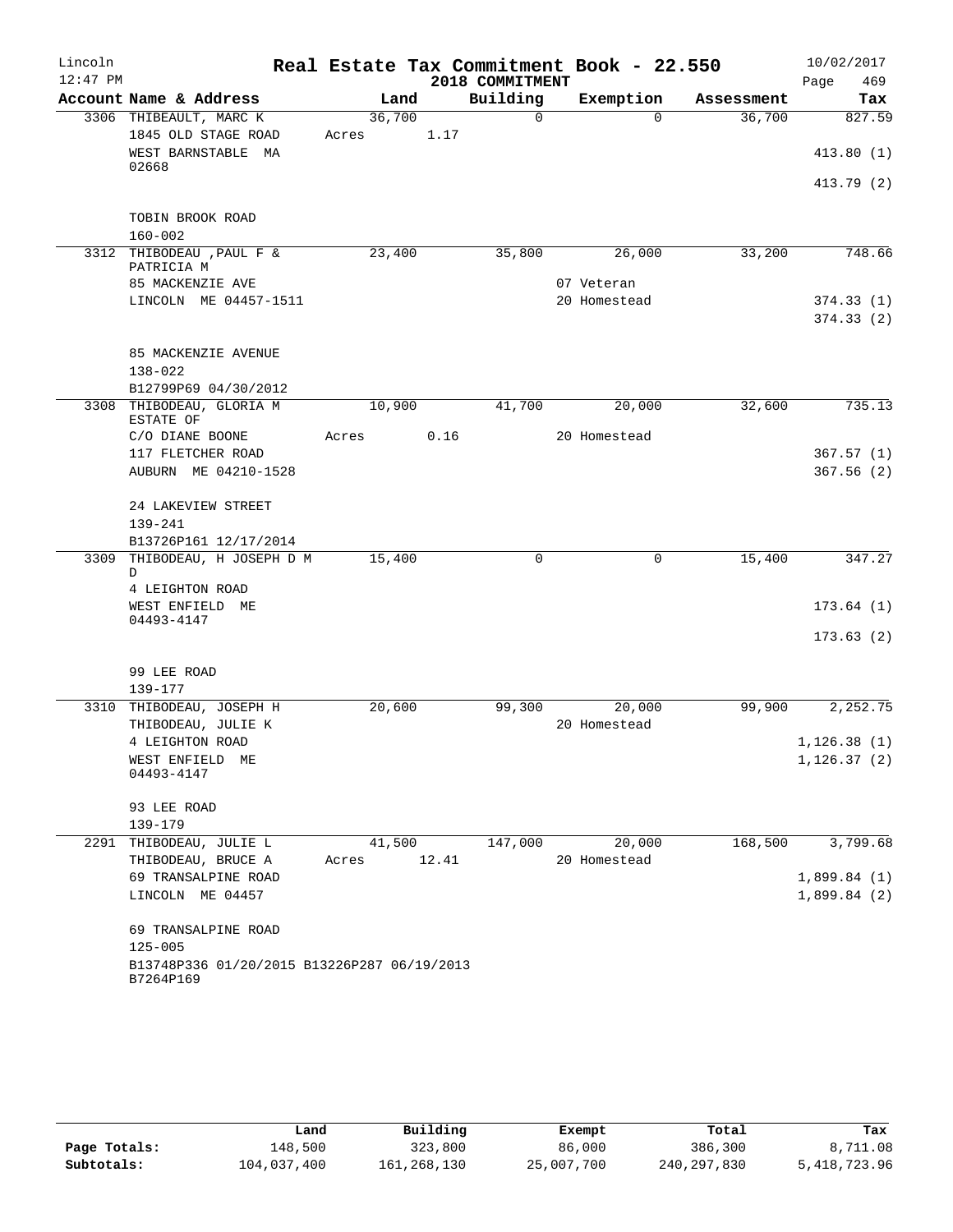| Lincoln<br>$12:47$ PM |                                             | Real Estate Tax Commitment Book - 22.550 |                     | 2018 COMMITMENT |                  |                  | 10/02/2017<br>Page<br>470 |
|-----------------------|---------------------------------------------|------------------------------------------|---------------------|-----------------|------------------|------------------|---------------------------|
|                       | Account Name & Address                      | Land                                     |                     | Building        | Exemption        | Assessment       | Tax                       |
|                       | 3911 THIBODEAU, MICHAEL                     | 9,500                                    |                     | $\mathbf 0$     | $\Omega$         | 9,500            | 214.23                    |
|                       | 164 TOWN FARM ROAD                          | Acres                                    | 4.50                |                 |                  |                  |                           |
|                       | LINCOLN ME 04457                            |                                          |                     |                 |                  |                  | 107.12(1)                 |
|                       |                                             |                                          |                     |                 |                  |                  | 107.11(2)                 |
|                       |                                             |                                          |                     |                 |                  |                  |                           |
|                       | 64 TOWN FARM ROAD                           |                                          |                     |                 |                  |                  |                           |
|                       | $081 - 033$                                 |                                          |                     |                 |                  |                  |                           |
|                       | B14170P197 06/03/2016                       |                                          |                     |                 |                  |                  |                           |
|                       | 3311 THIBODEAU, PAUL F &                    | 9,700                                    |                     | $\mathbf 0$     | 0                | 9,700            | 218.74                    |
|                       | PATRICIA M                                  |                                          |                     |                 |                  |                  |                           |
|                       | 85 MACKENZIE AVE                            |                                          |                     |                 |                  |                  |                           |
|                       | LINCOLN ME 04457-1511                       |                                          |                     |                 |                  |                  | 109.37(1)                 |
|                       |                                             |                                          |                     |                 |                  |                  | 109.37(2)                 |
|                       |                                             |                                          |                     |                 |                  |                  |                           |
|                       | MACKENZIE AVENUE                            |                                          |                     |                 |                  |                  |                           |
|                       | $138 - 005$                                 |                                          |                     |                 |                  |                  |                           |
|                       | 3313 THIBODEAU, RICHARD P                   | 9,800                                    |                     | 8,200           | 18,000           | 0                | 0.00                      |
|                       | HEIRS OF                                    |                                          |                     |                 |                  |                  |                           |
|                       | C/O JAMES THIBODEAU                         |                                          |                     |                 | 20 Homestead     |                  |                           |
|                       | 1357 LEE ROAD                               |                                          |                     |                 |                  |                  |                           |
|                       | LINCOLN ME 04457-9405                       |                                          |                     |                 |                  |                  |                           |
|                       |                                             |                                          |                     |                 |                  |                  |                           |
|                       | 1357 LEE ROAD                               |                                          |                     |                 |                  |                  |                           |
|                       | $061 - 028$                                 |                                          |                     |                 |                  |                  |                           |
|                       | B2721P314                                   |                                          |                     |                 |                  |                  |                           |
|                       | 3314 THIBODEAU, STUART M                    | 15,600                                   |                     | 73,400          | 20,000           | 69,000           | 1,555.95                  |
|                       | THIBODEAU, MARJORIE M                       |                                          |                     |                 | 20 Homestead     |                  |                           |
|                       | 887 MAIN STREET                             |                                          |                     |                 |                  |                  | 777.98(1)                 |
|                       | LINCOLN ME 04457-9506                       |                                          |                     |                 |                  |                  | 777.97(2)                 |
|                       |                                             |                                          |                     |                 |                  |                  |                           |
|                       | 887 MAIN STREET                             |                                          |                     |                 |                  |                  |                           |
|                       | $087 - 015$                                 |                                          |                     |                 |                  |                  |                           |
|                       | 3315 THOMAS, JAMES A                        | 17,400                                   |                     | 10,500          | 26,000           | 1,900            | 42.85                     |
|                       | 557 MOHAWK ROAD                             |                                          |                     |                 | 20 Homestead     |                  |                           |
|                       | LINCOLN ME 04457-9707                       |                                          |                     |                 | 07 Veteran       |                  | 21.43(1)                  |
|                       |                                             |                                          |                     |                 |                  |                  | 21.42(2)                  |
|                       |                                             |                                          |                     |                 |                  |                  |                           |
|                       | 557 MOHAWK ROAD                             |                                          |                     |                 |                  |                  |                           |
|                       | $118 - 029$                                 |                                          |                     |                 |                  |                  |                           |
| 185                   | THOMAS, TIMOTHY D                           | 13,400                                   |                     | $\mathbf 0$     | 0                | 13,400           | 302.17                    |
|                       | THOMAS, HEATHER                             | Acres                                    | 9.80                |                 |                  |                  |                           |
|                       | 3710 GA HIGHWAY 240                         |                                          |                     |                 |                  |                  | 151.09(1)                 |
|                       | IDEAL GA 31041-5916                         |                                          |                     |                 |                  |                  | 151.08(2)                 |
|                       |                                             |                                          |                     |                 |                  |                  |                           |
|                       |                                             |                                          |                     |                 |                  |                  |                           |
|                       | 192 MILLETT MALLETT<br>ROAD                 |                                          |                     |                 |                  |                  |                           |
|                       | $102 - 001$                                 |                                          |                     |                 |                  |                  |                           |
|                       | B13411P276 11/20/2013 B12622P157 10/07/2011 |                                          |                     |                 |                  |                  |                           |
|                       | 3319 THOMPSON FAMILY REALTY                 | 29,500                                   |                     | 130,000         | 20,000           | 139,500          | 3, 145. 73                |
|                       | TRUST                                       |                                          |                     |                 |                  |                  |                           |
|                       | MARY K KEEGAN TRUSTEE                       | Acres                                    | 6.70                |                 | 20 Homestead     |                  |                           |
|                       | PO BOX 206                                  |                                          |                     |                 |                  |                  | 1,572.87(1)               |
|                       | LINCOLN ME 04457                            |                                          |                     |                 |                  |                  | 1,572.86(2)               |
|                       |                                             |                                          |                     |                 |                  |                  |                           |
|                       | 273 PHINNEY FARM ROAD                       |                                          |                     |                 |                  |                  |                           |
|                       | $006 - 007$                                 |                                          |                     |                 |                  |                  |                           |
|                       | B12503P339 06/14/2011                       |                                          |                     |                 |                  |                  |                           |
|                       |                                             |                                          |                     |                 |                  |                  |                           |
|                       |                                             |                                          |                     |                 |                  |                  |                           |
| Page Totals:          | Land<br>104,900                             |                                          | Building<br>222,100 |                 | Exempt<br>84,000 | Total<br>243,000 | Tax<br>5,479.67           |
| Subtotals:            | 104, 142, 300                               |                                          | 161,490,230         |                 | 25,091,700       | 240,540,830      | 5,424,203.63              |
|                       |                                             |                                          |                     |                 |                  |                  |                           |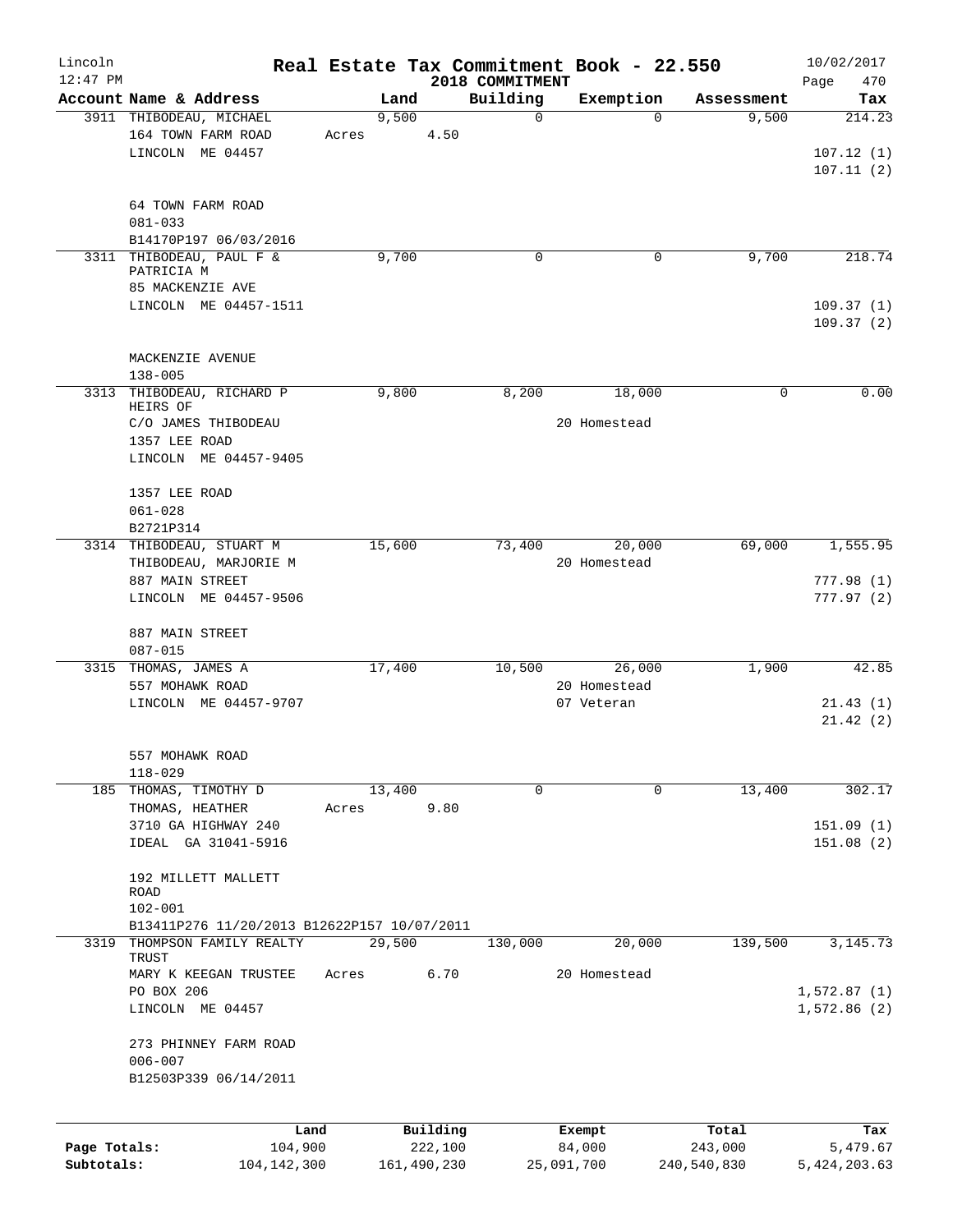| Lincoln    |                                                                                    |       |            |      |                 | Real Estate Tax Commitment Book - 22.550 |            | 10/02/2017   |
|------------|------------------------------------------------------------------------------------|-------|------------|------|-----------------|------------------------------------------|------------|--------------|
| $12:47$ PM |                                                                                    |       |            |      | 2018 COMMITMENT |                                          |            | Page<br>471  |
|            | Account Name & Address                                                             |       | Land       |      | Building        | Exemption                                | Assessment | Tax          |
|            | 807 THOMPSON, ANDREW                                                               |       | 21,200     |      | 96,900          | $\Omega$                                 | 118,100    | 2,663.16     |
|            | 311 PHINNEY FARM ROAD                                                              | Acres |            | 2.42 |                 |                                          |            |              |
|            | LINCOLN ME 04457                                                                   |       |            |      |                 |                                          |            | 1,331.58(1)  |
|            |                                                                                    |       |            |      |                 |                                          |            | 1,331.58(2)  |
|            |                                                                                    |       |            |      |                 |                                          |            |              |
|            | 311 PHINNEY FARM ROAD                                                              |       |            |      |                 |                                          |            |              |
|            | $006 - 002$                                                                        |       |            |      |                 |                                          |            |              |
|            | B14165P150 03/01/2016 B13511P101 04/23/2014 B8597P87<br>3318 THOMPSON, CATHERINE & |       |            |      | $\Omega$        | 0                                        | 12,300     |              |
|            | LEIGHTON, PATRIC                                                                   |       | 12,300     |      |                 |                                          |            | 277.37       |
|            | GAUDREAU, MARY ANN                                                                 |       | Acres 0.32 |      |                 |                                          |            |              |
|            | 11 MORGAN ST                                                                       |       |            |      |                 |                                          |            | 138.69(1)    |
|            | LINCOLN ME 04457-1622                                                              |       |            |      |                 |                                          |            | 138.68(2)    |
|            |                                                                                    |       |            |      |                 |                                          |            |              |
|            | MORGAN STREET                                                                      |       |            |      |                 |                                          |            |              |
|            | $139 - 200$                                                                        |       |            |      |                 |                                          |            |              |
|            | 3317 THOMPSON, CATHERINE A & 14,500                                                |       |            |      | 47,600          | 20,000                                   | 42,100     | 949.36       |
|            | LEIGHTON, PAR                                                                      |       |            |      |                 |                                          |            |              |
|            | GAUDREAU, MARY ANN                                                                 |       | Acres 0.32 |      |                 | 20 Homestead                             |            |              |
|            | 11 MORGAN STREET                                                                   |       |            |      |                 |                                          |            | 474.68 (1)   |
|            | LINCOLN ME 04457-1622                                                              |       |            |      |                 |                                          |            | 474.68 (2)   |
|            | 11 MORGAN STREET                                                                   |       |            |      |                 |                                          |            |              |
|            | $139 - 201$                                                                        |       |            |      |                 |                                          |            |              |
|            | 3321 THOMPSON, DYLAN                                                               |       | 22,300     |      | 89,500          | 0                                        | 111,800    | 2,521.09     |
|            | 872 ENFIELD ROAD                                                                   | Acres |            | 4.20 |                 |                                          |            |              |
|            | LINCOLN ME 04457                                                                   |       |            |      |                 |                                          |            | 1,260.55(1)  |
|            |                                                                                    |       |            |      |                 |                                          |            | 1,260.54(2)  |
|            |                                                                                    |       |            |      |                 |                                          |            |              |
|            | 872 ENFIELD ROAD                                                                   |       |            |      |                 |                                          |            |              |
|            | $004 - 012$                                                                        |       |            |      |                 |                                          |            |              |
|            | B12435P322                                                                         |       |            |      |                 |                                          |            |              |
|            | 3322 THOMPSON, GALEN                                                               |       | 15,600     |      | 110,700         | 20,000                                   | 106,300    | 2,397.07     |
|            | THOMPSON, SHARON                                                                   | Acres |            | 1.92 |                 | 20 Homestead                             |            |              |
|            | 98 FROST STREET                                                                    |       |            |      |                 |                                          |            | 1,198.54(1)  |
|            | LINCOLN ME 04457-9551                                                              |       |            |      |                 |                                          |            | 1, 198.53(2) |
|            |                                                                                    |       |            |      |                 |                                          |            |              |
|            | 98 FROST STREET                                                                    |       |            |      |                 |                                          |            |              |
|            | $158 - 033$                                                                        |       |            |      | 90,400          |                                          | 90,600     | 2,043.03     |
|            | 3323 THOMPSON, GAY E<br>PO BOX 498                                                 | Acres | 20,200     | 2.00 |                 | 20,000<br>20 Homestead                   |            |              |
|            | LINCOLN ME 04457-0498                                                              |       |            |      |                 |                                          |            | 1,021.52(1)  |
|            |                                                                                    |       |            |      |                 |                                          |            | 1,021.51(2)  |
|            |                                                                                    |       |            |      |                 |                                          |            |              |
|            | 715 ENFIELD ROAD                                                                   |       |            |      |                 |                                          |            |              |
|            | $012 - 007$                                                                        |       |            |      |                 |                                          |            |              |
|            | B6959P140                                                                          |       |            |      |                 |                                          |            |              |
|            | 3339 THOMPSON, JACKIE E                                                            |       | 17,900     |      | 66,400          | 0                                        | 84,300     | 1,900.97     |
|            | THOMPSON, NICOLE J                                                                 | Acres |            | 0.38 |                 |                                          |            |              |
|            | 8 TIBBETTS DRIVE                                                                   |       |            |      |                 |                                          |            | 950.49(1)    |
|            | LINCOLN ME 04457                                                                   |       |            |      |                 |                                          |            | 950.48 (2)   |
|            |                                                                                    |       |            |      |                 |                                          |            |              |
|            | 8 TIBBETTS DRIVE                                                                   |       |            |      |                 |                                          |            |              |
|            | 127-036                                                                            |       |            |      |                 |                                          |            |              |
|            | B13515P173 04/25/2014                                                              |       |            |      |                 |                                          |            |              |
|            |                                                                                    |       |            |      |                 |                                          |            |              |
|            |                                                                                    |       |            |      |                 |                                          |            |              |
|            |                                                                                    |       |            |      |                 |                                          |            |              |

|              | Land        | Building    | Exempt     | Total       | Tax          |
|--------------|-------------|-------------|------------|-------------|--------------|
| Page Totals: | 124,000     | 501,500     | 60,000     | 565,500     | 12,752.05    |
| Subtotals:   | 104,266,300 | 161,991,730 | 25,151,700 | 241,106,330 | 5,436,955.68 |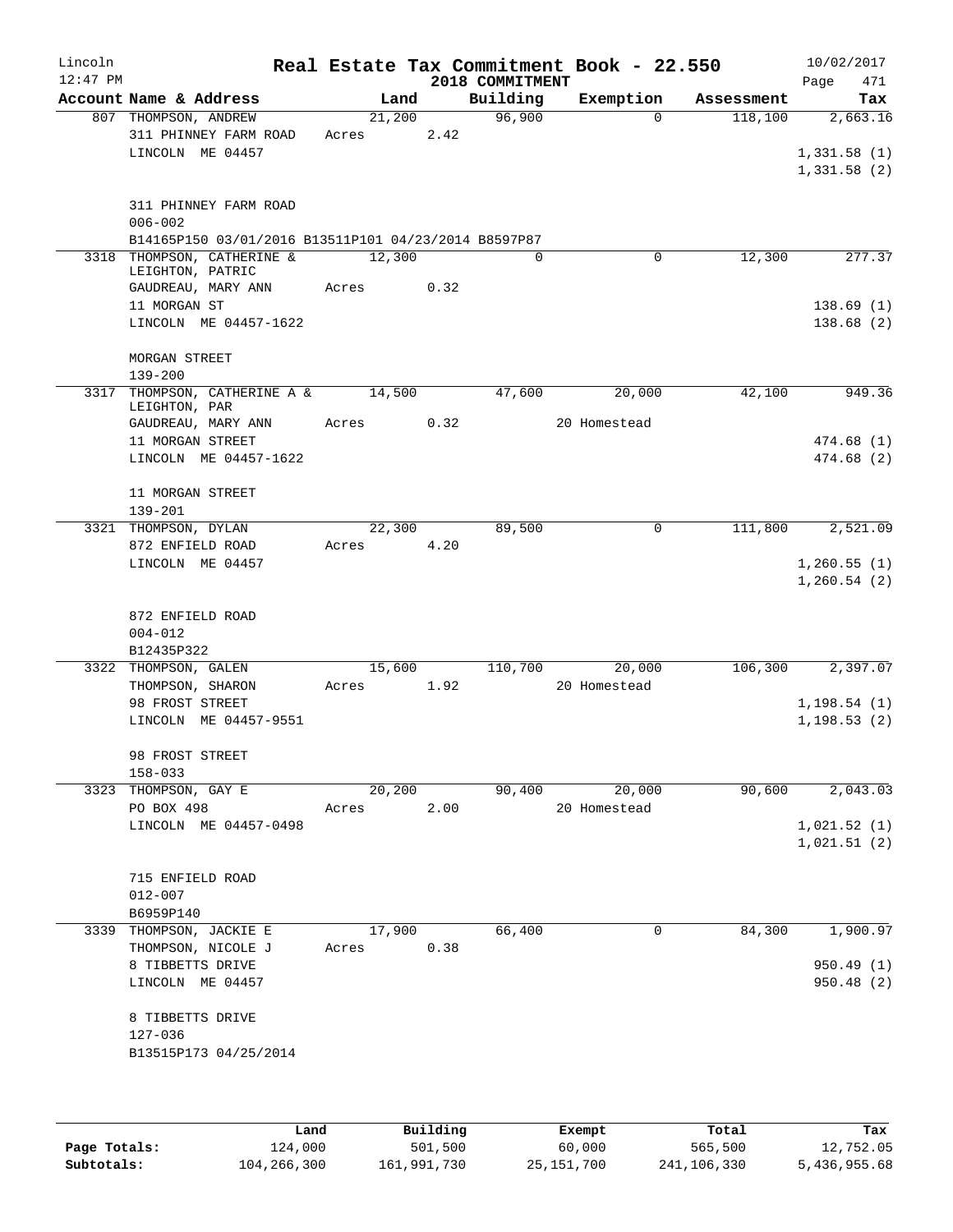| Lincoln<br>$12:47$ PM |                                 |            |      |      | 2018 COMMITMENT | Real Estate Tax Commitment Book - 22.550 |            | 10/02/2017<br>472<br>Page |
|-----------------------|---------------------------------|------------|------|------|-----------------|------------------------------------------|------------|---------------------------|
|                       | Account Name & Address          | Land       |      |      | Building        | Exemption                                | Assessment | Tax                       |
|                       | 3324 THOMPSON, MARGARET         | 46,500     |      |      | 165,500         | 20,000                                   | 192,000    | 4,329.60                  |
|                       | 175 CRANE POND DRIVE            | Acres      |      | 2.47 |                 | 20 Homestead                             |            |                           |
|                       | LINCOLN ME 04457                |            |      |      |                 |                                          |            | 2,164.80(1)               |
|                       |                                 |            |      |      |                 |                                          |            | 2,164.80(2)               |
|                       | 175 CRANE POND DRIVE            |            |      |      |                 |                                          |            |                           |
|                       | $114 - 004$                     |            |      |      |                 |                                          |            |                           |
|                       | B14351P228 12/02/2016           |            |      |      |                 |                                          |            |                           |
|                       | 3325 THOMPSON, PEGGY A          | 21,000     |      |      | 134,400         | 20,000                                   | 135,400    | 3,053.27                  |
|                       | THOMPSON, CORY P                |            |      |      |                 | 20 Homestead                             |            |                           |
|                       | 27 ALBERT DRIVE                 |            |      |      |                 |                                          |            | 1,526.64(1)               |
|                       | LINCOLN ME 04457                |            |      |      |                 |                                          |            | 1,526.63(2)               |
|                       | 27 ALBERT DRIVE                 |            |      |      |                 |                                          |            |                           |
|                       | $125 - 023$                     |            |      |      |                 |                                          |            |                           |
|                       | 3326 THON, RALPH C              | 47,400     |      |      | 69,700          | 0                                        | 117,100    | 2,640.61                  |
|                       | GINN, KATHLEEN                  | Acres 1.82 |      |      |                 |                                          |            |                           |
|                       | 195 JENNIE LANE                 |            |      |      |                 |                                          |            | 1,320.31(1)               |
|                       | BRIDGE CITY TX 77611            |            |      |      |                 |                                          |            | 1,320.30(2)               |
|                       | 371 WHITE POINT ESTATES         |            |      |      |                 |                                          |            |                           |
|                       | <b>ROAD</b>                     |            |      |      |                 |                                          |            |                           |
|                       | $057 - 012$                     |            |      |      |                 |                                          |            |                           |
|                       | 3327 THORNTON BROTHERS INC      | 58,600     |      |      | 158,300         | 0                                        | 216,900    | 4,891.10                  |
|                       | 125 MAIN STREET                 | Acres      | 0.25 |      |                 |                                          |            |                           |
|                       | LINCOLN ME 04457-1597           |            |      |      |                 |                                          |            | 2,445.55(1)               |
|                       |                                 |            |      |      |                 |                                          |            | 2,445.55(2)               |
|                       | 125 MAIN STREET                 |            |      |      |                 |                                          |            |                           |
|                       | $139 - 076$                     |            |      |      |                 |                                          |            |                           |
|                       | 2394 THORNTON, ANN              | 10,800     |      |      | 0               | 0                                        | 10,800     | 243.54                    |
|                       | THORNTON, HAWLEY                |            |      |      |                 |                                          |            |                           |
|                       | 356 ENFIELD ROAD                |            |      |      |                 |                                          |            | 121.77(1)                 |
|                       | LINCOLN ME 04457                |            |      |      |                 |                                          |            | 121.77(2)                 |
|                       |                                 |            |      |      |                 |                                          |            |                           |
|                       | ENFIELD ROAD                    |            |      |      |                 |                                          |            |                           |
|                       | $037 - 034$                     |            |      |      |                 |                                          |            |                           |
|                       | B13294P156 08/15/2013 B2228P326 |            |      |      |                 |                                          |            |                           |
|                       | 2395 THORNTON, ANN              | 19,500     |      |      | 79,100          | 20,000                                   | 78,600     | 1,772.43                  |
|                       | THORNTON, HAWLEY T              | Acres      |      | 0.92 |                 | 20 Homestead                             |            |                           |
|                       | 356 ENFIELD ROAD                |            |      |      |                 |                                          |            | 886.22 (1)                |
|                       | LINCOLN ME 04457                |            |      |      |                 |                                          |            | 886.21 (2)                |
|                       | 356 ENFIELD ROAD                |            |      |      |                 |                                          |            |                           |
|                       | $037 - 035$                     |            |      |      |                 |                                          |            |                           |
|                       | B13294P156 08/15/2013 B10323P15 |            |      |      |                 |                                          |            |                           |
|                       | 2393 THORNTON, ANN              | 19,000     |      |      | 0               | 0                                        | 19,000     | 428.45                    |
|                       | THORNTON, HAWLEY T              |            |      |      |                 |                                          |            |                           |
|                       | 356 ENFIELD ROAD                |            |      |      |                 |                                          |            | 214.23(1)                 |
|                       | LINCOLN ME 04457                |            |      |      |                 |                                          |            | 214.22(2)                 |
|                       | BEDFORD FARM ROAD               |            |      |      |                 |                                          |            |                           |
|                       | $037 - 032$                     |            |      |      |                 |                                          |            |                           |
|                       | B13294P156 08/15/2013 B2378P171 |            |      |      |                 |                                          |            |                           |
|                       |                                 |            |      |      |                 |                                          |            |                           |
|                       |                                 |            |      |      |                 |                                          |            |                           |

|              | úand        | Building    | Exempt       | Total       | Tax          |
|--------------|-------------|-------------|--------------|-------------|--------------|
| Page Totals: | 222,800     | 607,000     | 60,000       | 769,800     | 17,359.00    |
| Subtotals:   | 104,489,100 | 162,598,730 | 25, 211, 700 | 241,876,130 | 5,454,314.68 |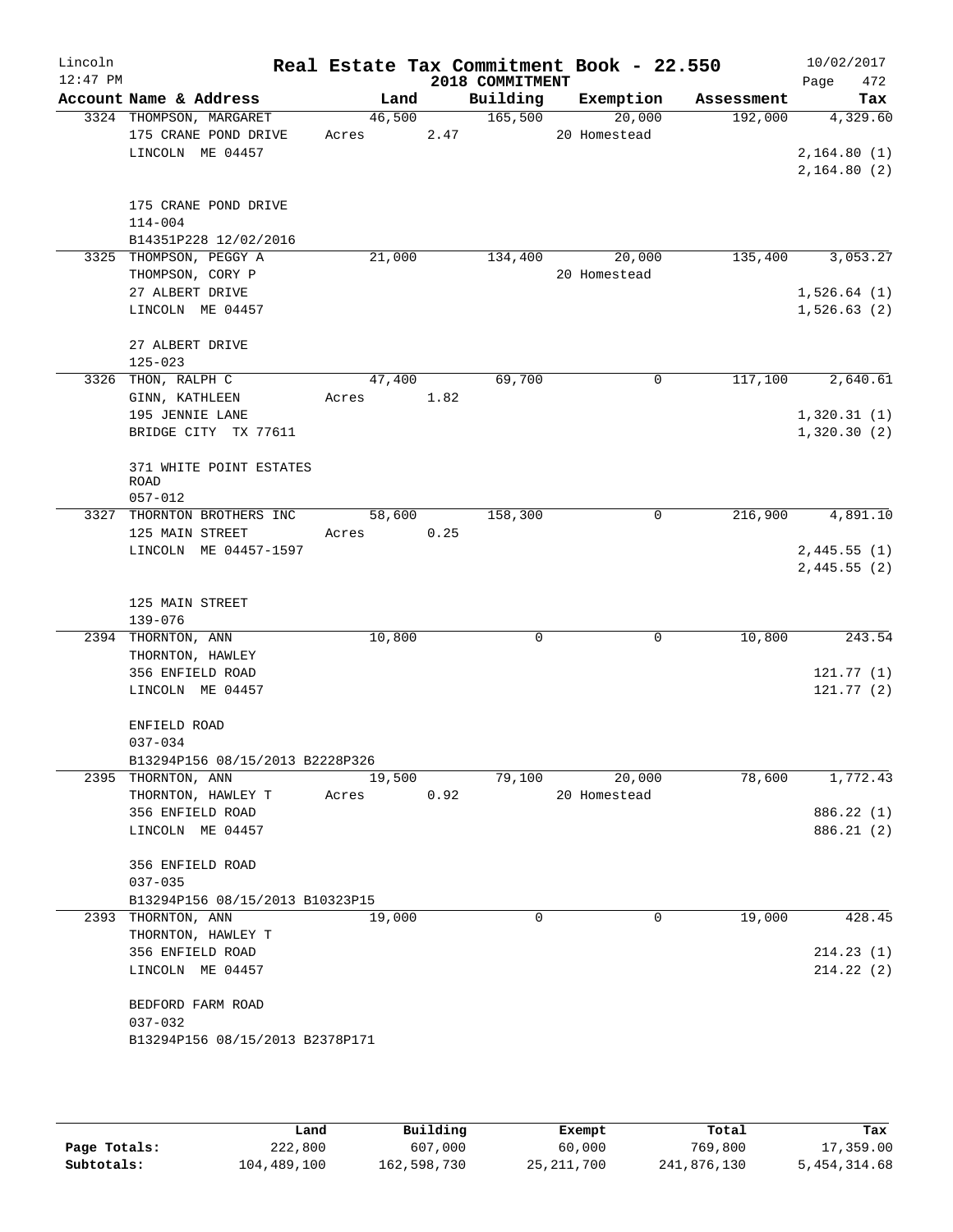| Lincoln<br>$12:47$ PM |                                           |            |      | 2018 COMMITMENT | Real Estate Tax Commitment Book - 22.550 |            | 10/02/2017<br>Page<br>473 |
|-----------------------|-------------------------------------------|------------|------|-----------------|------------------------------------------|------------|---------------------------|
|                       | Account Name & Address                    | Land       |      | Building        | Exemption                                | Assessment | Tax                       |
|                       | 3668 THORNTON, EVAN L                     | 16,300     |      | 74,100          | 20,000                                   | 70,400     | 1,587.52                  |
|                       | 88 FROST STREET                           | Acres      | 3.23 |                 | 20 Homestead                             |            |                           |
|                       | LINCOLN ME 04457                          |            |      |                 |                                          |            | 793.76 (1)                |
|                       |                                           |            |      |                 |                                          |            | 793.76 (2)                |
|                       |                                           |            |      |                 |                                          |            |                           |
|                       | 88 FROST STREET<br>$158 - 032$            |            |      |                 |                                          |            |                           |
|                       | B13051P294 12/28/2012                     |            |      |                 |                                          |            |                           |
|                       | 3331 THORNTON, JOHN W                     | 12,100     |      | 54,500          | 20,000                                   | 46,600     | 1,050.83                  |
|                       | PO BOX 51                                 |            |      |                 | 20 Homestead                             |            |                           |
|                       | LINCOLN ME 04457-0051                     |            |      |                 |                                          |            | 525.42(1)                 |
|                       |                                           |            |      |                 |                                          |            | 525.41(2)                 |
|                       |                                           |            |      |                 |                                          |            |                           |
|                       | 14 WARSAW CIRCLE                          |            |      |                 |                                          |            |                           |
|                       | $140 - 028$                               |            |      |                 |                                          |            |                           |
|                       | 3333 THORNTON, JOYCE A                    | 43,500     |      | 74,600          | 0                                        | 118,100    | 2,663.16                  |
|                       | 360 ENFIELD ROAD<br>LINCOLN ME 04457-9716 |            |      |                 |                                          |            | 1,331.58(1)               |
|                       |                                           |            |      |                 |                                          |            | 1,331.58(2)               |
|                       |                                           |            |      |                 |                                          |            |                           |
|                       | 438 STANHOPE MILL ROAD                    |            |      |                 |                                          |            |                           |
|                       | $105 - 024$                               |            |      |                 |                                          |            |                           |
|                       | 3332 THORNTON, JOYCE A                    | 20,000     |      |                 | 100,500 20,000                           | 100,500    | 2,266.28                  |
|                       | 360 ENFIELD ROAD                          | Acres 1.52 |      |                 | 20 Homestead                             |            |                           |
|                       | LINCOLN ME 04457-9716                     |            |      |                 |                                          |            | 1, 133.14(1)              |
|                       |                                           |            |      |                 |                                          |            | 1, 133.14(2)              |
|                       | 360 ENFIELD ROAD                          |            |      |                 |                                          |            |                           |
|                       | $037 - 036$                               |            |      |                 |                                          |            |                           |
|                       | B9058P334                                 |            |      |                 |                                          |            |                           |
|                       | 3618 THORNTON, MATTHEW A                  | 28,400     |      | 63,800          | $\mathbf 0$                              | 92,200     | 2,079.11                  |
|                       | 487 RIVERSIDE DRIVE                       | Acres 0.60 |      |                 |                                          |            |                           |
|                       | EDDINGTON ME 04428                        |            |      |                 |                                          |            | 1,039.56(1)               |
|                       |                                           |            |      |                 |                                          |            | 1,039.55(2)               |
|                       |                                           |            |      |                 |                                          |            |                           |
|                       | 185 EGG POND ROAD                         |            |      |                 |                                          |            |                           |
|                       | $159 - 013$<br>B13438P7 12/23/2013        |            |      |                 |                                          |            |                           |
|                       | 3790 THORNTON, PAUL                       | 10,100     |      | 35,900          | $\mathbf 0$                              | 46,000     | 1,037.30                  |
|                       | 360 ENFIELD ROAD                          | Acres      | 1.90 |                 |                                          |            |                           |
|                       | LINCOLN ME 04457                          |            |      |                 |                                          |            | 518.65(1)                 |
|                       |                                           |            |      |                 |                                          |            | 518.65(2)                 |
|                       |                                           |            |      |                 |                                          |            |                           |
|                       | 537 ENFIELD ROAD                          |            |      |                 |                                          |            |                           |
|                       | $024 - 024$                               |            |      |                 |                                          |            |                           |
|                       | B13465P179 02/19/2014                     |            |      |                 |                                          |            |                           |
|                       | 1831 THORNTON, REBECCA<br>28 HALE STREET  | 19,800     | 0.28 | 69,900          | 0                                        | 89,700     | 2,022.74                  |
|                       | LINCOLN ME 04457                          | Acres      |      |                 |                                          |            | 1,011.37(1)               |
|                       |                                           |            |      |                 |                                          |            | 1,011.37(2)               |
|                       |                                           |            |      |                 |                                          |            |                           |
|                       | 28 HALE STREET                            |            |      |                 |                                          |            |                           |
|                       | $127 - 050$                               |            |      |                 |                                          |            |                           |
|                       | B13382P219 10/31/2013                     |            |      |                 |                                          |            |                           |
|                       |                                           |            |      |                 |                                          |            |                           |
|                       |                                           |            |      |                 |                                          |            |                           |

|              | Land        | Building    | Exempt     | Total       | Tax          |
|--------------|-------------|-------------|------------|-------------|--------------|
| Page Totals: | 150,200     | 473,300     | 60,000     | 563,500     | 12,706.94    |
| Subtotals:   | 104,639,300 | 163,072,030 | 25,271,700 | 242,439,630 | 5,467,021.62 |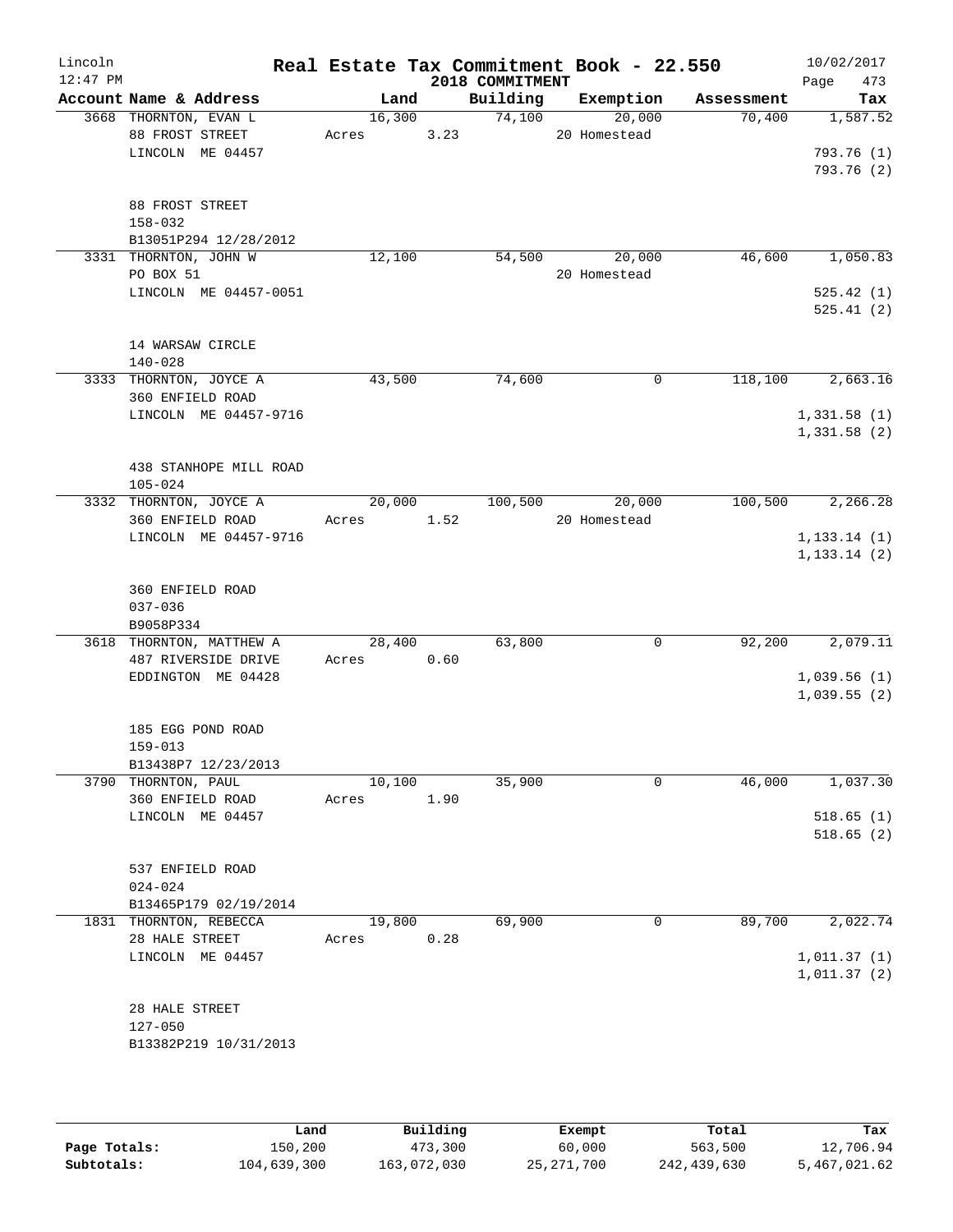| Lincoln    |                                                              |             |          |                 |              | Real Estate Tax Commitment Book - 22.550 | 10/02/2017  |
|------------|--------------------------------------------------------------|-------------|----------|-----------------|--------------|------------------------------------------|-------------|
| $12:47$ PM |                                                              |             |          | 2018 COMMITMENT |              |                                          | 474<br>Page |
|            | Account Name & Address                                       |             | Land     | Building        | Exemption    | Assessment                               | Tax         |
|            | 3335 THORNTON, ROBERT P                                      |             | 18,200   | 67,700          | 20,000       | 65,900                                   | 1,486.05    |
|            | THORNTON, SUSAN L<br>15 CENTER POND DRIVE                    | Acres 16.08 |          |                 | 20 Homestead |                                          |             |
|            | LINCOLN ME 04457-9415                                        |             |          |                 |              |                                          | 743.03(1)   |
|            |                                                              |             |          |                 |              |                                          | 743.02(2)   |
|            | 15 CENTER POND DRIVE                                         |             |          |                 |              |                                          |             |
|            | 147-011                                                      |             |          |                 |              |                                          |             |
|            | B12945P114 09/14/2012 B12945P111 09/14/2012                  |             |          |                 |              |                                          |             |
|            | 3336 THORNTON, RONALD D                                      |             | $\Omega$ | 18,800          |              | 18,800<br>0                              | 423.94      |
|            | 95 CENTER POND DRIVE                                         |             |          |                 |              |                                          |             |
|            | LINCOLN ME 04457-9415                                        |             |          |                 |              |                                          | 211.97(1)   |
|            |                                                              |             |          |                 |              |                                          | 211.97(2)   |
|            |                                                              |             |          |                 |              |                                          |             |
|            | W/S AIRPORT                                                  |             |          |                 |              |                                          |             |
|            | $129 - 005 - 003$<br>3337 THORNTON, RONALD D &               |             |          | 112,800         |              | 139,400                                  |             |
|            | SYLVIA L                                                     | 52,600      |          |                 | 26,000       |                                          | 3, 143. 47  |
|            | 95 CENTER POND DRIVE                                         | Acres       | 0.69     |                 | 06 Veteran   |                                          |             |
|            | LINCOLN ME 04457-9415                                        |             |          |                 | 20 Homestead |                                          | 1,571.74(1) |
|            |                                                              |             |          |                 |              |                                          | 1,571.73(2) |
|            |                                                              |             |          |                 |              |                                          |             |
|            | 95 CENTER POND DRIVE                                         |             |          |                 |              |                                          |             |
|            | $153 - 009$                                                  |             |          |                 |              |                                          |             |
|            | 3338 THORNTON, WILLIAM C &<br>LEANN G                        | 24,100      |          | 82,100          | 20,000       | 86,200                                   | 1,943.81    |
|            | 1057 LEE ROAD                                                | Acres 53.00 |          |                 | 20 Homestead |                                          |             |
|            | LINCOLN ME 04457-9405                                        |             |          |                 |              |                                          | 971.91 (1)  |
|            |                                                              |             |          |                 |              |                                          | 971.90(2)   |
|            |                                                              |             |          |                 |              |                                          |             |
|            | 1057 LEE ROAD                                                |             |          |                 |              |                                          |             |
|            | $068 - 005$                                                  |             |          |                 |              |                                          |             |
|            | B8100P32 03/04/2002                                          |             |          |                 |              |                                          |             |
|            | 3342 THURLOW, JACOUELINE A & 19,900<br><b>GERALD TRUSTEE</b> |             |          | 87,900          | 20,000       | 87,800                                   | 1,979.89    |
|            | GERALD& JACOUELINE<br>THURLOW REV TRUST                      | Acres       | 3.01     |                 | 20 Homestead |                                          |             |
|            | 566 ENFIELD ROAD                                             |             |          |                 |              |                                          | 989.95 (1)  |
|            | LINCOLN ME 04457                                             |             |          |                 |              |                                          | 989.94 (2)  |
|            | 566 ENFIELD ROAD                                             |             |          |                 |              |                                          |             |
|            | $025 - 012$                                                  |             |          |                 |              |                                          |             |
|            | B13376P163 10/23/2013 B13226P35 06/14/2013 B6655P232         |             |          |                 |              |                                          |             |
| 3340       | THURLOW GERALD A &                                           |             | 7,100    | 12,600          |              | 19,700<br>0                              | 444.24      |
|            | JACQUELINE A TRUSTEES                                        |             |          |                 |              |                                          |             |
|            | GERALD A & JACOUELINE A Acres<br>THURLOW REV TRUST           |             | 0.89     |                 |              |                                          |             |
|            | 561 ENFIELD ROAD                                             |             |          |                 |              |                                          | 222.12(1)   |
|            | LINCOLN ME 04457-9716                                        |             |          |                 |              |                                          | 222.12(2)   |
|            | 561 ENFIELD ROAD                                             |             |          |                 |              |                                          |             |
|            | $024 - 010$                                                  |             |          |                 |              |                                          |             |
|            | B13376P166 10/23/2013 B6655P231                              |             |          |                 |              |                                          |             |

|              | Land        | Building      | Exempt       | Total       | Tax          |
|--------------|-------------|---------------|--------------|-------------|--------------|
| Page Totals: | 121,900     | 381,900       | 86,000       | 417,800     | 9,421.40     |
| Subtotals:   | 104,761,200 | 163, 453, 930 | 25, 357, 700 | 242,857,430 | 5,476,443.02 |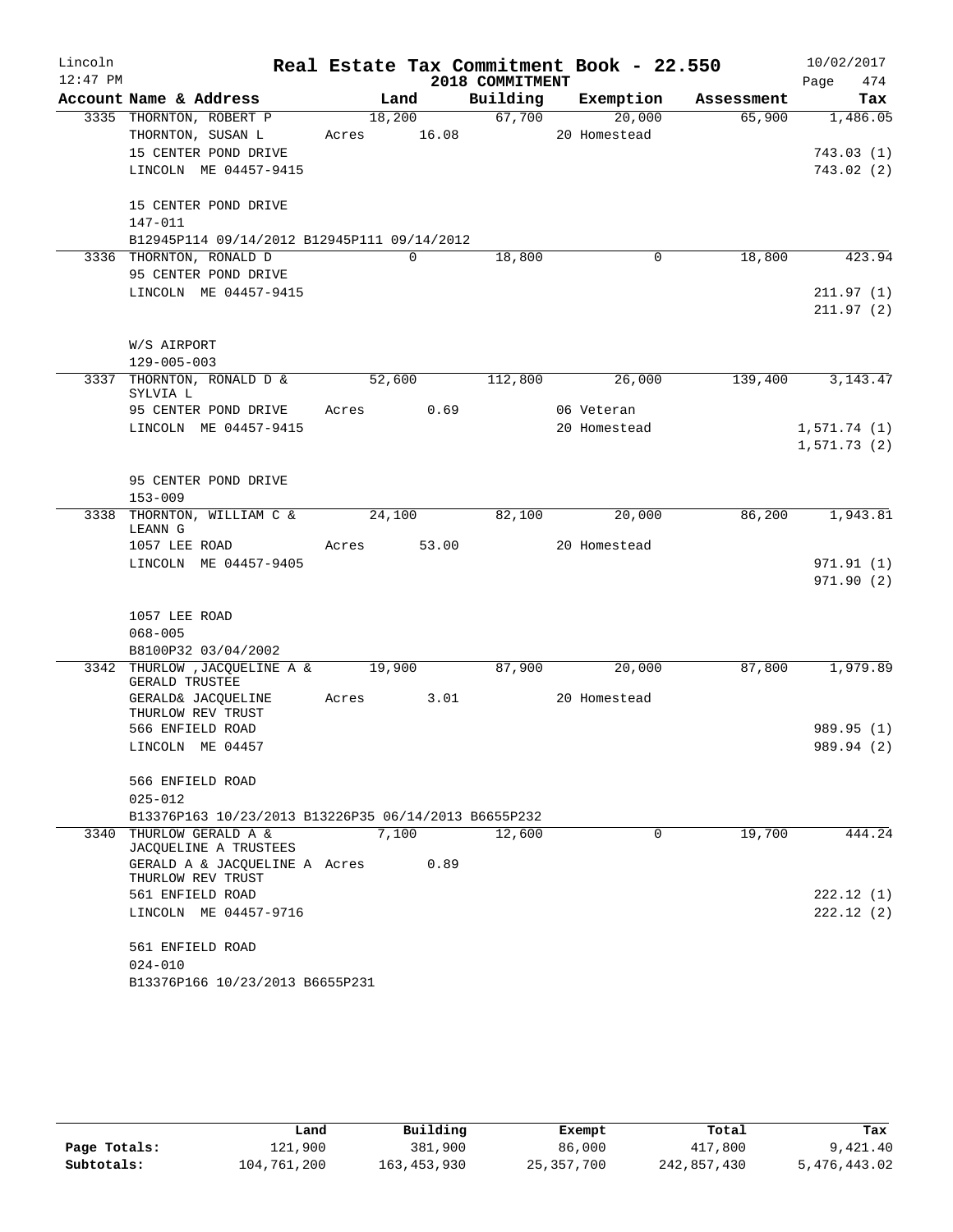| Lincoln<br>$12:47$ PM |                      |                                             |         |       |      | Real Estate Tax Commitment Book - 22.550<br>2018 COMMITMENT |              |          |            | 10/02/2017<br>Page | 475       |
|-----------------------|----------------------|---------------------------------------------|---------|-------|------|-------------------------------------------------------------|--------------|----------|------------|--------------------|-----------|
|                       |                      | Account Name & Address                      |         | Land  |      | Building                                                    | Exemption    |          | Assessment |                    | Tax       |
|                       | 3019 THURLOW, GLEN W |                                             | 20, 200 |       |      | 83,200                                                      |              | $\Omega$ | 103,400    |                    | 2,331.67  |
|                       |                      | THURLOW, MELANY L                           | Acres   |       | 0.54 |                                                             |              |          |            |                    |           |
|                       | 17 JR DRIVE          |                                             |         |       |      |                                                             |              |          |            | 1, 165.84(1)       |           |
|                       |                      | LINCOLN ME 04457                            |         |       |      |                                                             |              |          |            | 1, 165.83(2)       |           |
|                       | 17 JR DRIVE          |                                             |         |       |      |                                                             |              |          |            |                    |           |
|                       | $125 - 039$          |                                             |         |       |      |                                                             |              |          |            |                    |           |
|                       |                      | B13933P1 08/18/2015                         |         |       |      |                                                             |              |          |            |                    |           |
|                       |                      | 3343 THURLOW, KENNETH                       | 7,800   |       |      | 48,500                                                      |              | 20,000   | 36,300     |                    | 818.57    |
|                       | THURLOW, WENDY       |                                             |         |       |      |                                                             | 20 Homestead |          |            |                    |           |
|                       |                      | 11 EAST BROADWAY                            |         |       |      |                                                             |              |          |            |                    | 409.29(1) |
|                       |                      | LINCOLN ME 04457                            |         |       |      |                                                             |              |          |            |                    | 409.28(2) |
|                       |                      | 11 EAST BROADWAY                            |         |       |      |                                                             |              |          |            |                    |           |
|                       | $137 - 091$          |                                             |         |       |      |                                                             |              |          |            |                    |           |
|                       | DEBORA A             | 3344 THURLOW, SCOTT T &                     | 27,600  |       |      | 70,200                                                      |              | 20,000   | 77,800     |                    | 1,754.39  |
|                       | 13 HIGHLAND AVE      |                                             |         |       |      |                                                             | 20 Homestead |          |            |                    |           |
|                       |                      | LINCOLN ME 04457-1605                       |         |       |      |                                                             |              |          |            |                    | 877.20(1) |
|                       |                      |                                             |         |       |      |                                                             |              |          |            |                    | 877.19(2) |
|                       |                      | 13 HIGHLAND AVENUE                          |         |       |      |                                                             |              |          |            |                    |           |
|                       | $141 - 096$          |                                             |         |       |      |                                                             |              |          |            |                    |           |
|                       | 2854 THURLOW, THOMAS |                                             |         | 5,500 |      | 38,700                                                      |              | 20,000   | 24,200     |                    | 545.71    |
|                       | 4 SPRING STREET      |                                             | Acres   |       | 0.14 |                                                             | 20 Homestead |          |            |                    |           |
|                       |                      | LINCOLN ME 04457                            |         |       |      |                                                             |              |          |            |                    | 272.86(1) |
|                       |                      |                                             |         |       |      |                                                             |              |          |            |                    | 272.85(2) |
|                       |                      |                                             |         |       |      |                                                             |              |          |            |                    |           |
|                       | 4 SPRING STREET      |                                             |         |       |      |                                                             |              |          |            |                    |           |
|                       | $136 - 041$          |                                             |         |       |      |                                                             |              |          |            |                    |           |
|                       |                      | B13702P345 11/17/2014 B13583P315 07/07/2014 |         |       |      |                                                             |              |          |            |                    |           |
|                       |                      | 3347 TIBBETTS BENJAMIN INC                  | 63,200  |       |      | 163,800                                                     |              | 0        | 227,000    |                    | 5,118.85  |
|                       |                      | 100 WEST BROADWAY                           |         |       |      |                                                             |              |          |            |                    |           |
|                       |                      | LINCOLN ME 04457-1312                       |         |       |      |                                                             |              |          |            | 2,559.43(1)        |           |
|                       |                      |                                             |         |       |      |                                                             |              |          |            | 2,559.42(2)        |           |
|                       |                      | 100 WEST BROADWAY                           |         |       |      |                                                             |              |          |            |                    |           |
|                       | $136 - 150$          |                                             |         |       |      |                                                             |              |          |            |                    |           |
|                       |                      | 3350 TIBBETTS, BENJAMIN III                 | 13,100  |       |      | 10,400                                                      |              | 0        | 23,500     |                    | 529.93    |
|                       | JIPSON, CAROL        |                                             | Acres   |       | 0.61 |                                                             |              |          |            |                    |           |
|                       | 26 AYER STREET       |                                             |         |       |      |                                                             |              |          |            |                    | 264.97(1) |
|                       |                      | LINCOLN ME 04457                            |         |       |      |                                                             |              |          |            |                    | 264.96(2) |
|                       | 26 AYER STREET       |                                             |         |       |      |                                                             |              |          |            |                    |           |
|                       | $136 - 105$          |                                             |         |       |      |                                                             |              |          |            |                    |           |
|                       |                      | B13171P218 05/07/2013                       |         |       |      |                                                             |              |          |            |                    |           |
|                       |                      | 3349 TIBBETTS, BENJAMIN III                 | 6,800   |       |      | 0                                                           |              | 0        | 6,800      |                    | 153.34    |
|                       | JIPSON, CAROL        |                                             |         |       |      |                                                             |              |          |            |                    |           |
|                       | 26 AYER STREET       |                                             |         |       |      |                                                             |              |          |            |                    | 76.67(1)  |
|                       |                      | LINCOLN ME 04457                            |         |       |      |                                                             |              |          |            |                    | 76.67(2)  |
|                       | AYER STREET          |                                             |         |       |      |                                                             |              |          |            |                    |           |
|                       | 136-104              |                                             |         |       |      |                                                             |              |          |            |                    |           |
|                       |                      | B13171P218 05/07/2013                       |         |       |      |                                                             |              |          |            |                    |           |
|                       |                      |                                             |         |       |      |                                                             |              |          |            |                    |           |
|                       |                      |                                             |         |       |      |                                                             |              |          |            |                    |           |

|              | Land        | Building    | Exempt       | Total       | Tax          |
|--------------|-------------|-------------|--------------|-------------|--------------|
| Page Totals: | 144,200     | 414,800     | 60,000       | 499,000     | 11,252.46    |
| Subtotals:   | 104,905,400 | 163,868,730 | 25, 417, 700 | 243,356,430 | 5,487,695.48 |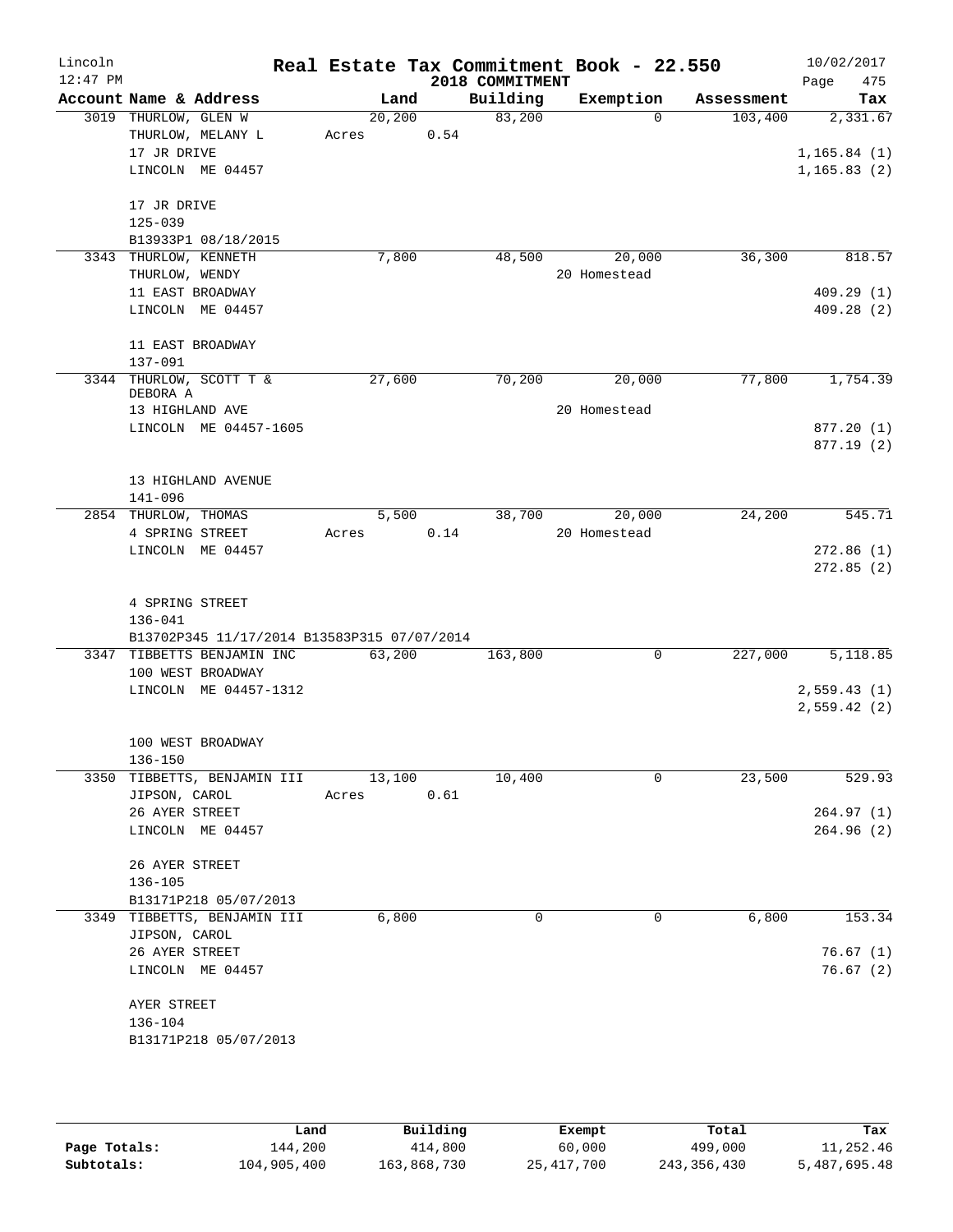| Lincoln<br>$12:47$ PM |                                |             |        | 2018 COMMITMENT | Real Estate Tax Commitment Book - 22.550 |            | Page | 10/02/2017<br>476      |
|-----------------------|--------------------------------|-------------|--------|-----------------|------------------------------------------|------------|------|------------------------|
|                       | Account Name & Address         |             | Land   |                 | Building Exemption                       | Assessment |      | Tax                    |
|                       | 3348 TIBBETTS, CLYDE           |             | 16,100 | 41,800          | 20,000                                   | 37,900     |      | 854.65                 |
|                       | 52 FROST STREET                | Acres 1.20  |        |                 | 20 Homestead                             |            |      |                        |
|                       | LINCOLN ME 04457               |             |        |                 |                                          |            |      | 427.33(1)              |
|                       |                                |             |        |                 |                                          |            |      | 427.32(2)              |
|                       | 52 FROST STREET                |             |        |                 |                                          |            |      |                        |
|                       | $158 - 029$                    |             |        |                 |                                          |            |      |                        |
|                       | B8348P54 04/30/2002            |             |        |                 |                                          |            |      |                        |
|                       | 103 TIBBETTS, SARAH            |             | 0      |                 | 2,000 2,000                              | 0          |      | 0.00                   |
|                       | 614 MOHAWK ROAD                |             |        |                 | 20 Homestead                             |            |      |                        |
|                       | LINCOLN ME 04457               |             |        |                 |                                          |            |      |                        |
|                       | 614 MOHAWK ROAD                |             |        |                 |                                          |            |      |                        |
|                       | 118-005-002-MH0                |             |        |                 |                                          |            |      |                        |
|                       | 3352 TIDSWELL, KELLIE          |             | 29,100 |                 | 100,600 20,000                           | 109,700    |      | 2,473.74               |
|                       | PO BOX 515                     | Acres 39.00 |        |                 | 20 Homestead                             |            |      |                        |
|                       | LINCOLN ME 04457-0515          |             |        |                 |                                          |            |      | 1, 236.87(1)           |
|                       |                                |             |        |                 |                                          |            |      | 1, 236.87(2)           |
|                       |                                |             |        |                 |                                          |            |      |                        |
|                       | 485 SWEET ROAD                 |             |        |                 |                                          |            |      |                        |
|                       | $165 - 006$                    |             |        |                 |                                          |            |      |                        |
|                       | B12951P91 09/20/2012 B12790P55 |             |        |                 |                                          |            |      |                        |
|                       | 3353 TIENCHAI, WANIDA          |             | 19,600 | 87,900          | $\mathbf 0$                              | 107,500    |      | 2,424.13               |
|                       | 480 KAHA STREET                | Acres 0.16  |        |                 |                                          |            |      |                        |
|                       | KAILUA HI 96734-2006           |             |        |                 |                                          |            |      | 1, 212.07(1)           |
|                       |                                |             |        |                 |                                          |            |      | 1,212.06(2)            |
|                       | 19 LAKE STREET                 |             |        |                 |                                          |            |      |                        |
|                       | $137 - 130$                    |             |        |                 |                                          |            |      |                        |
|                       | B11684P33                      |             |        |                 |                                          |            |      |                        |
|                       | 3355 TILLSON, RAYMOND B        |             | 19,000 |                 | 64,800 20,000                            | 63,800     |      | 1,438.69               |
|                       | 636 MAIN STREET                |             |        |                 | 20 Homestead                             |            |      |                        |
|                       | LINCOLN ME 04457               |             |        |                 |                                          |            |      | 719.35(1)              |
|                       |                                |             |        |                 |                                          |            |      | 719.34(2)              |
|                       | 636 MAIN STREET                |             |        |                 |                                          |            |      |                        |
|                       | $080 - 005$                    |             |        |                 |                                          |            |      |                        |
| 3356                  | TILTON, BRUCE E JR             |             | 10,900 | 63,400          | 20,000                                   | 54,300     |      | 1,224.47               |
|                       | TILTON, AMANDA                 |             |        |                 | 20 Homestead                             |            |      |                        |
|                       | 30 PLEASANT STREET             |             |        |                 |                                          |            |      | 612.24(1)              |
|                       | LINCOLN ME 04457               |             |        |                 |                                          |            |      | 612.23(2)              |
|                       | <b>30 PLEASANT STREET</b>      |             |        |                 |                                          |            |      |                        |
|                       | 139-122                        |             |        | 32,700          |                                          |            |      |                        |
|                       | 2016 TILTON, RAYMOND           |             | 15,500 |                 | 20,000                                   | 28,200     |      | 635.91                 |
|                       | 28 MACKENZIE AVENUE            |             |        |                 | 20 Homestead                             |            |      |                        |
|                       | LINCOLN ME 04457               |             |        |                 |                                          |            |      | 317.96(1)<br>317.95(2) |
|                       | 28 MACKENZIE AVENUE            |             |        |                 |                                          |            |      |                        |
|                       | $140 - 003$                    |             |        |                 |                                          |            |      |                        |
|                       |                                |             |        |                 |                                          |            |      |                        |

|              | Land        | Building    | Exempt     | Total       | Tax          |
|--------------|-------------|-------------|------------|-------------|--------------|
| Page Totals: | 110,200     | 393,200     | 102,000    | 401,400     | 9,051.59     |
| Subtotals:   | 105,015,600 | 164,261,930 | 25,519,700 | 243,757,830 | 5,496,747.07 |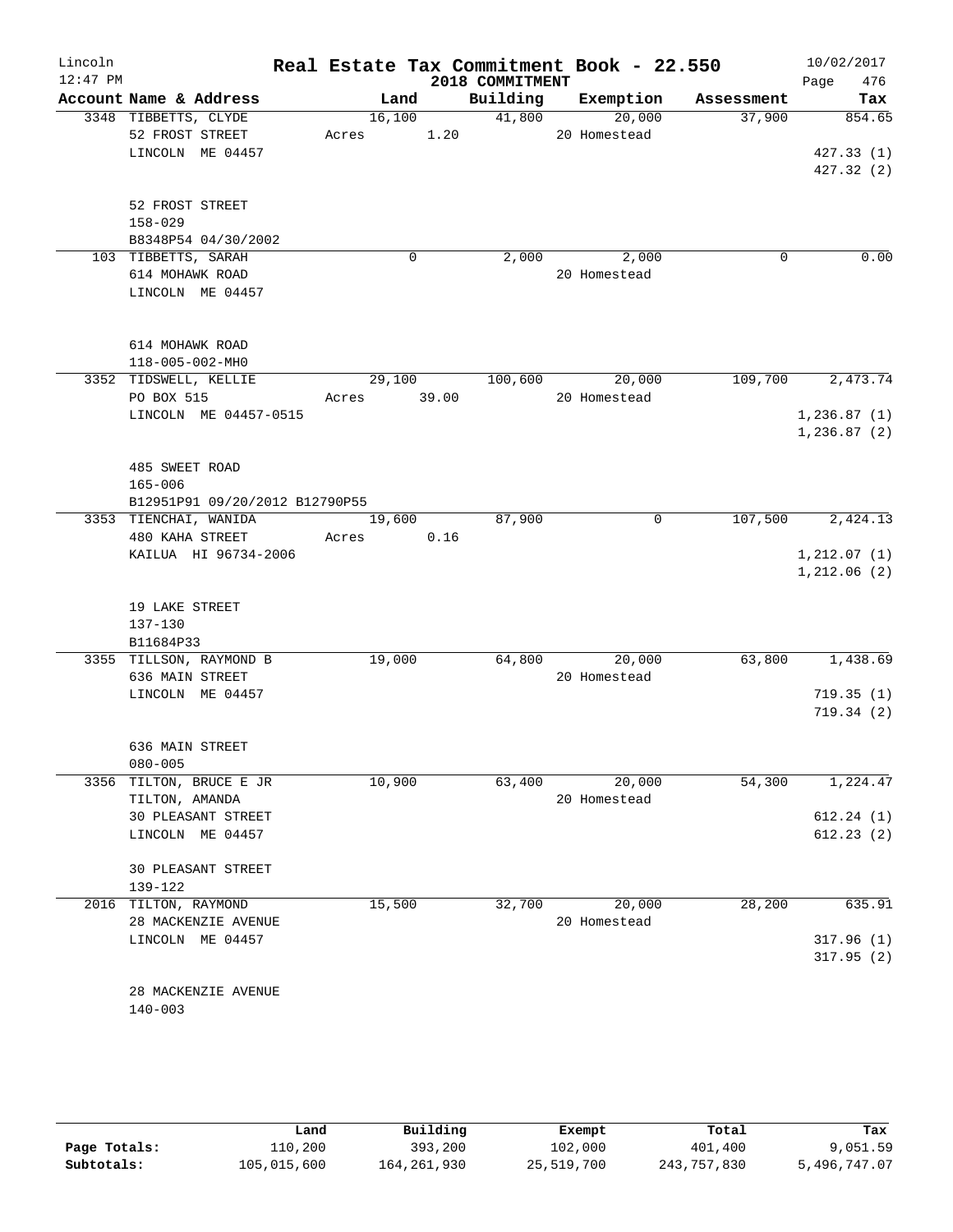| Lincoln    |                                                                                 |        |        |                 | Real Estate Tax Commitment Book - 22.550 |            | 10/02/2017   |
|------------|---------------------------------------------------------------------------------|--------|--------|-----------------|------------------------------------------|------------|--------------|
| $12:47$ PM |                                                                                 |        |        | 2018 COMMITMENT |                                          |            | Page<br>477  |
|            | Account Name & Address                                                          |        | Land   | Building        | Exemption                                | Assessment | Tax          |
|            | 3360 TILTON, RAYMOND K                                                          |        | 1,300  | $\Omega$        | $\Omega$                                 | 1,300      | 29.32        |
|            | TILTON, JOSHUA E                                                                | Acres  | 1.74   |                 |                                          |            |              |
|            | 61 DODLIN ROAD EXT                                                              |        |        |                 |                                          |            | 14.66(1)     |
|            | ENFIELD ME 04493                                                                |        |        |                 |                                          |            | 14.66(2)     |
|            | MOHAWK ROAD                                                                     |        |        |                 |                                          |            |              |
|            | $118 - 001$                                                                     |        |        |                 |                                          |            |              |
|            | 3361 TILTON, RAYMOND K                                                          |        | 500    | 0               | 0                                        | 500        | 11.28        |
|            | TILTON, JOSHUA E                                                                | Acres  | 0.52   |                 |                                          |            |              |
|            | 61 DODLIN ROAD<br><b>EXTENSION</b>                                              |        |        |                 |                                          |            | 5.64(1)      |
|            | ENFIELD ME 04493                                                                |        |        |                 |                                          |            | 5.64(2)      |
|            | MOHAWK ROAD<br>$118 - 004$                                                      |        |        |                 |                                          |            |              |
|            | 3362 TILTON, ROBIN B                                                            | 28,100 |        | 0               | $\mathbf 0$                              | 28,100     | 633.66       |
|            | 61 DODLIN ROAD<br><b>EXTENSION</b>                                              | Acres  | 104.00 |                 |                                          |            |              |
|            | WEST ENFIELD ME 04493                                                           |        |        |                 |                                          |            | 316.83(1)    |
|            |                                                                                 |        |        |                 |                                          |            | 316.83(2)    |
|            | 394 HALF TOWNSHIP ROAD                                                          |        |        |                 |                                          |            |              |
|            | $052 - 010$                                                                     |        |        |                 |                                          |            |              |
|            | B14336P111 11/14/2016 B14336P109 10/14/2016<br>B14336P107 11/14/2016 B11950P232 |        |        |                 |                                          |            |              |
|            | 3774 TIM HORTONS USA INC                                                        |        | 0      | 245,300         | 0                                        | 245,300    | 5,531.52     |
|            | C/O TYLER & ANGIE BELK                                                          |        |        |                 |                                          |            |              |
|            | 202 WEST BROADWAY                                                               |        |        |                 |                                          |            | 2,765.76 (1) |
|            | LINCOLN ME 04457                                                                |        |        |                 |                                          |            | 2,765.76(2)  |
|            | 202 WEST BROADWAY                                                               |        |        |                 |                                          |            |              |
|            | 130-016-001-BLD                                                                 |        |        |                 |                                          |            |              |
|            | 3364 TIME WARNER CABLE<br>NORTHEAST, LLC                                        | 13,800 |        | 47,200          | 0                                        | 61,000     | 1,375.55     |
|            | C/O TIME WARNER CABLE<br>TAX DEPARTMEN                                          |        |        |                 |                                          |            |              |
|            | PO BOX 7467                                                                     |        |        |                 |                                          |            | 687.78 (1)   |
|            | CHARLOTTE NC<br>28241-7467                                                      |        |        |                 |                                          |            | 687.77 (2)   |
|            | 45 CABLE ROAD                                                                   |        |        |                 |                                          |            |              |
|            | $125 - 052$                                                                     |        |        |                 |                                          |            |              |
|            | B12978P127 10/16/2012                                                           |        |        |                 |                                          |            |              |
|            | 3363 TIME WARNER NY CABLE<br>NORTHEAST LLC                                      | 11,600 |        | 106,600         | 0                                        | 118,200    | 2,665.41     |
|            | PROPERTY TAX DEPARTMENT                                                         | Acres  | 1.88   |                 |                                          |            |              |
|            | 7910 CRESCENT EXECUTIVE<br>D                                                    |        |        |                 |                                          |            | 1,332.71(1)  |
|            | CHARLOTTE NC 28217                                                              |        |        |                 |                                          |            | 1,332.70(2)  |
|            | 95 TRANSALPINE ROAD                                                             |        |        |                 |                                          |            |              |
|            | $125 - 002$                                                                     |        |        |                 |                                          |            |              |
|            | B12978P127 10/16/2012                                                           |        |        |                 |                                          |            |              |

|              | Land        | Building    | Exempt     | Total         | Tax          |
|--------------|-------------|-------------|------------|---------------|--------------|
| Page Totals: | 55,300      | 399,100     |            | 454,400       | 10,246.74    |
| Subtotals:   | 105,070,900 | 164,661,030 | 25,519,700 | 244, 212, 230 | 5,506,993.81 |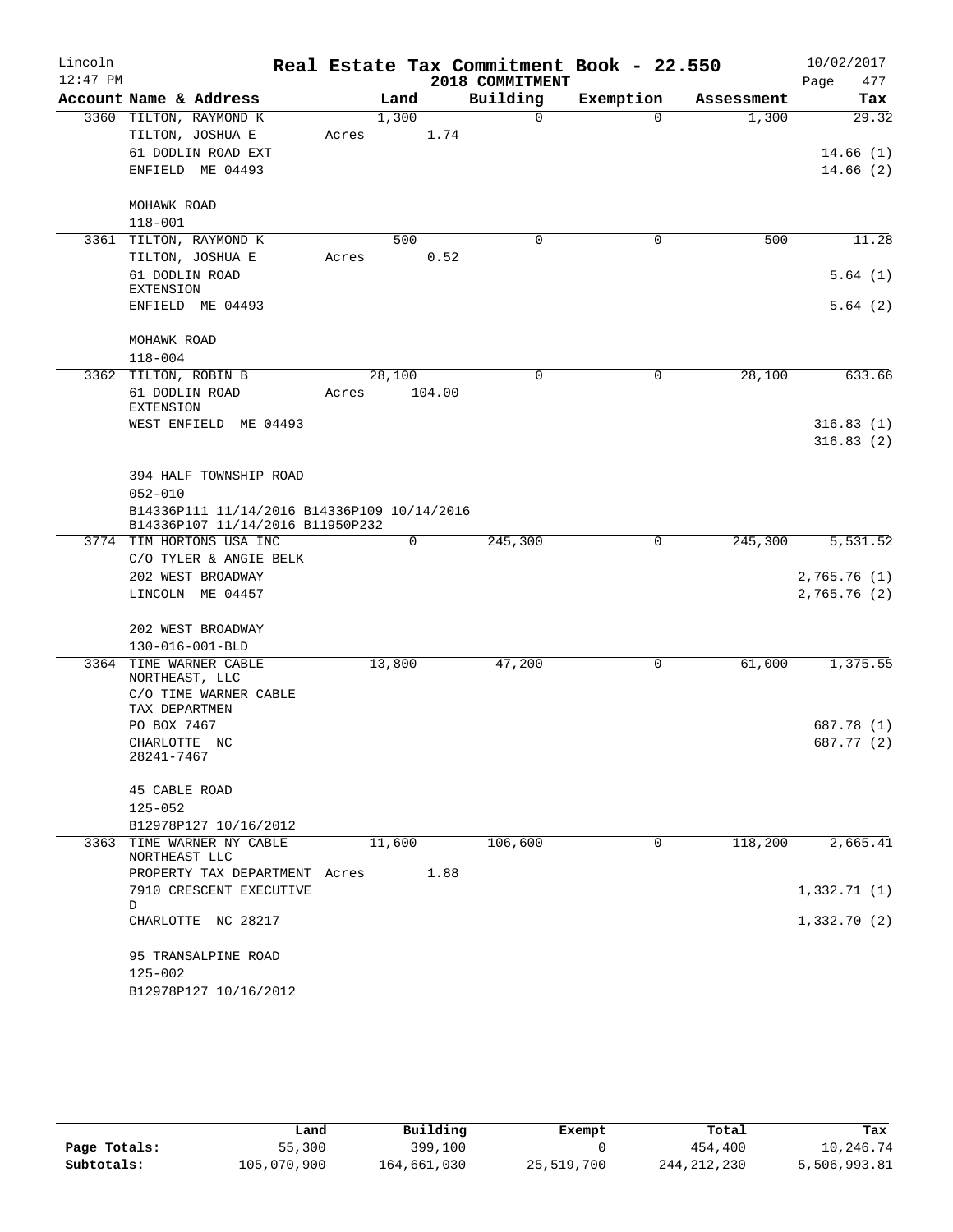| Lincoln      |                                                          |                 |             |                 | Real Estate Tax Commitment Book - 22.550 |                     | 10/02/2017             |
|--------------|----------------------------------------------------------|-----------------|-------------|-----------------|------------------------------------------|---------------------|------------------------|
| $12:47$ PM   |                                                          |                 |             | 2018 COMMITMENT |                                          |                     | 478<br>Page            |
|              | Account Name & Address<br>3365 TIME WARNER NY CABLE      | Land<br>7,700   |             | Building<br>0   | Exemption<br>$\mathbf 0$                 | Assessment<br>7,700 | Tax<br>173.64          |
|              | NORTHEAST, LLC<br>C/O TIME WARNER CABLE<br>TAX DEPARTMEN |                 |             |                 |                                          |                     |                        |
|              | PO BOX 7467                                              |                 |             |                 |                                          |                     | 86.82(1)               |
|              | CHARLOTTE NC<br>28241-7467                               |                 |             |                 |                                          |                     | 86.82 (2)              |
|              | CABLE ROAD<br>$125 - 053$                                |                 |             |                 |                                          |                     |                        |
|              | B12978P127 10/16/2012                                    |                 |             |                 |                                          |                     |                        |
|              | 3367 TINKHAM, GLEN T &<br>PAULINE M                      | 16,700          |             | 0               | $\mathbf 0$                              | 16,700              | 376.59                 |
|              | 20 FLAGG STREET                                          | Acres           | 9.10        |                 |                                          |                     |                        |
|              | VEAZIE ME 04401-7028                                     |                 |             |                 |                                          |                     | 188.30(1)<br>188.29(2) |
|              |                                                          |                 |             |                 |                                          |                     |                        |
|              | SWEET ROAD<br>$082 - 009$                                |                 |             |                 |                                          |                     |                        |
|              | 3368 TINKHAM, JASON E<br>TINKHAM, JANELLE M              | 12,500          |             | 81,800          | 20,000<br>20 Homestead                   | 74,300              | 1,675.47               |
|              | 27 ARIEL STREET                                          |                 |             |                 |                                          |                     | 837.74 (1)             |
|              | LINCOLN ME 04457-9605                                    |                 |             |                 |                                          |                     | 837.73 (2)             |
|              | 27 ARIEL STREET                                          |                 |             |                 |                                          |                     |                        |
|              | 132-088<br>3369 TINSMAN, RICHARD                         | 22,800          |             | 6,970           | 0                                        | 29,770              | 671.31                 |
|              | TINSMAN, DIANE C                                         | Acres           | 0.37        |                 |                                          |                     |                        |
|              | PO BOX 123                                               |                 |             |                 |                                          |                     | 335.66(1)              |
|              | STOCKTON SPRINGS ME<br>04981                             |                 |             |                 |                                          |                     | 335.65(2)              |
|              | LADY SLIPPER LANE<br>$108 - 014$                         |                 |             |                 |                                          |                     |                        |
|              | 3370 TINSMAN, RICHARD                                    | 39,400          |             | 129,200         | 0                                        | 168,600             | 3,801.93               |
|              | TINSMAN, DIANE C                                         | Acres           | 0.64        |                 |                                          |                     |                        |
|              | PO BOX 123                                               |                 |             |                 |                                          |                     | 1,900.97(1)            |
|              | STOCKTON SPRINGS<br>MЕ<br>04981                          |                 |             |                 |                                          |                     | 1,900.96(2)            |
|              | 36 LADY SLIPPER LANE<br>$108 - 015$                      |                 |             |                 |                                          |                     |                        |
| 3099         | TJADEN JR, ROBERT                                        | 31,200          |             | 63,800          | 0                                        | 95,000              | 2,142.25               |
|              | TJADEN, LINDA B                                          | Acres           | 0.51        |                 |                                          |                     |                        |
|              | 234 DELAWARE AVENUE                                      |                 |             |                 |                                          |                     | 1,071.13(1)            |
|              | HARRINGTON DE 19952                                      |                 |             |                 |                                          |                     | 1,071.12(2)            |
|              | 69 NESTING LOON DRIVE                                    |                 |             |                 |                                          |                     |                        |
|              | $149 - 008$                                              |                 |             |                 |                                          |                     |                        |
|              | B13863P263 06/04/2015 B11430P84                          |                 |             |                 |                                          |                     |                        |
|              | 3371 TOBEY, NORMAN<br>155 WITCHTROT RD                   | 31,600<br>Acres | 0.75        | 34,700          | 0                                        | 66,300              | 1,495.07               |
|              | S BERWICK ME<br>03908-2152                               |                 |             |                 |                                          |                     | 747.54 (1)             |
|              |                                                          |                 |             |                 |                                          |                     | 747.53(2)              |
|              | 415 EGG POND ROAD<br>$166 - 001$                         |                 |             |                 |                                          |                     |                        |
|              | Land                                                     |                 | Building    |                 | Exempt                                   | Total               | Tax                    |
| Page Totals: | 161,900                                                  |                 | 316,470     |                 | 20,000                                   | 458,370             | 10,336.26              |
| Subtotals:   | 105, 232, 800                                            |                 | 164,977,500 |                 | 25,539,700                               | 244,670,600         | 5,517,330.07           |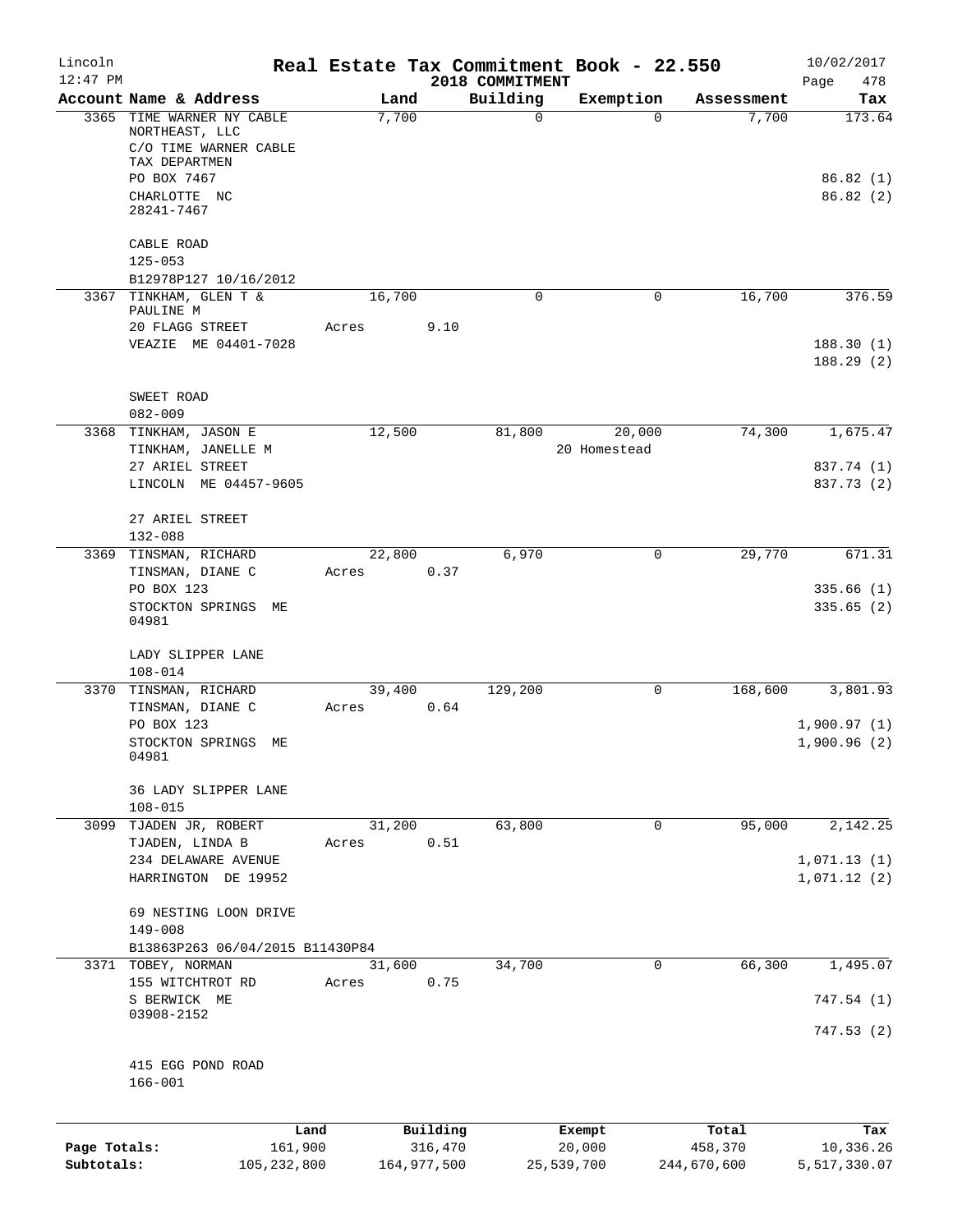| Lincoln<br>$12:47$ PM |                                    |             | 2018 COMMITMENT | Real Estate Tax Commitment Book - 22.550 |            | 10/02/2017<br>479<br>Page |
|-----------------------|------------------------------------|-------------|-----------------|------------------------------------------|------------|---------------------------|
|                       | Account Name & Address             | Land        | Building        | Exemption                                | Assessment | Tax                       |
|                       | 3372 TOBY, GRAYLIN L & LEAH<br>М   | 16,200      | 43,100          | 20,000                                   | 39,300     | 886.22                    |
|                       | 17 WILSON STREET                   |             |                 | 20 Homestead                             |            |                           |
|                       | LINCOLN ME 04457-1521              |             |                 |                                          |            | 443.11 (1)                |
|                       |                                    |             |                 |                                          |            | 443.11 (2)                |
|                       | 17 WILSON STREET                   |             |                 |                                          |            |                           |
|                       | 137-194                            |             |                 |                                          |            |                           |
|                       | 3374 TOLMAN, BETTY                 | 1,400       | $\Omega$        | 0                                        | 1,400      | 31.57                     |
|                       | TOLMAN, PHILLIP                    | Acres       | 6.80            |                                          |            |                           |
|                       | 13 STANHOPE MILL ROAD              |             |                 |                                          |            | 15.79(1)                  |
|                       | LINCOLN ME 04457                   |             |                 |                                          |            | 15.78(2)                  |
|                       | PHINNEY FARM ROAD                  |             |                 |                                          |            |                           |
|                       | $014 - 029$                        |             |                 |                                          |            |                           |
|                       | B7268P27                           |             |                 |                                          |            |                           |
|                       | 3375 TOLMAN, BETTY M               | 83,600      | 0               | 0                                        | 83,600     | 1,885.18                  |
|                       | TOLMAN, PHILLIP                    | Acres       | 114.28          |                                          |            |                           |
|                       | 13 STANHOPE MILL ROAD              |             |                 |                                          |            | 942.59 (1)                |
|                       | LINCOLN ME 04457-9604              |             |                 |                                          |            | 942.59(2)                 |
|                       | PHINNEY FARM ROAD                  |             |                 |                                          |            |                           |
|                       | $014 - 022$                        |             |                 |                                          |            |                           |
|                       | B7268P27                           |             |                 |                                          |            |                           |
|                       | 3376 TOLMAN, BLAINE & SANDRA       | 42,100      | $\Omega$        | 0                                        | 42,100     | 949.36                    |
|                       | 295 SWEET ROAD                     | Acres       | 62.84           |                                          |            |                           |
|                       | LINCOLN ME 04457                   |             |                 |                                          |            | 474.68(1)                 |
|                       |                                    |             |                 |                                          |            | 474.68(2)                 |
|                       | SWEET ROAD                         |             |                 |                                          |            |                           |
|                       | $092 - 009$                        |             |                 |                                          |            |                           |
|                       | 3377 TOLMAN, BLAINE & SANDRA       | 46,800      | 61,400          | 20,000                                   | 88,200     | 1,988.91                  |
|                       | 295 SWEET ROAD<br>LINCOLN ME 04457 | Acres 42.50 |                 | 20 Homestead                             |            | 994.46 (1)                |
|                       |                                    |             |                 |                                          |            | 994.45 (2)                |
|                       |                                    |             |                 |                                          |            |                           |
|                       | 295 SWEET ROAD                     |             |                 |                                          |            |                           |
|                       | $173 - 023$                        |             |                 |                                          |            |                           |
| 3378                  | TOLMAN, BLISS                      | 18,600      | 27,100          | 0                                        | 45,700     | 1,030.54                  |
|                       | TOLMAN, SHEILA                     | Acres       | 3.50            |                                          |            |                           |
|                       | 176 MAIN STREET                    |             |                 |                                          |            | 515.27(1)                 |
|                       | MATTAWAMKEAG ME 04459              |             |                 |                                          |            | 515.27(2)                 |
|                       | 43 OLD SAW MILL ROAD               |             |                 |                                          |            |                           |
|                       | $173 - 026$                        |             |                 |                                          |            |                           |
| 3379                  | TOLMAN, JILL B                     | 18,800      | 107,800         | 20,000                                   | 106,600    | 2,403.83                  |
|                       | 8 HOOVER LANE                      | Acres       | 2.00            | 20 Homestead                             |            |                           |
|                       | LINCOLN ME 04457                   |             |                 |                                          |            | 1,201.92(1)               |
|                       |                                    |             |                 |                                          |            | 1,201.91(2)               |
|                       | 8 HOOVER LANE                      |             |                 |                                          |            |                           |
|                       |                                    |             |                 |                                          |            |                           |

173-022

|              | Land        | Building    | Exempt     | Total       | Tax          |
|--------------|-------------|-------------|------------|-------------|--------------|
| Page Totals: | 227,500     | 239,400     | 60,000     | 406,900     | 9,175.61     |
| Subtotals:   | 105,460,300 | 165,216,900 | 25,599,700 | 245,077,500 | 5,526,505.68 |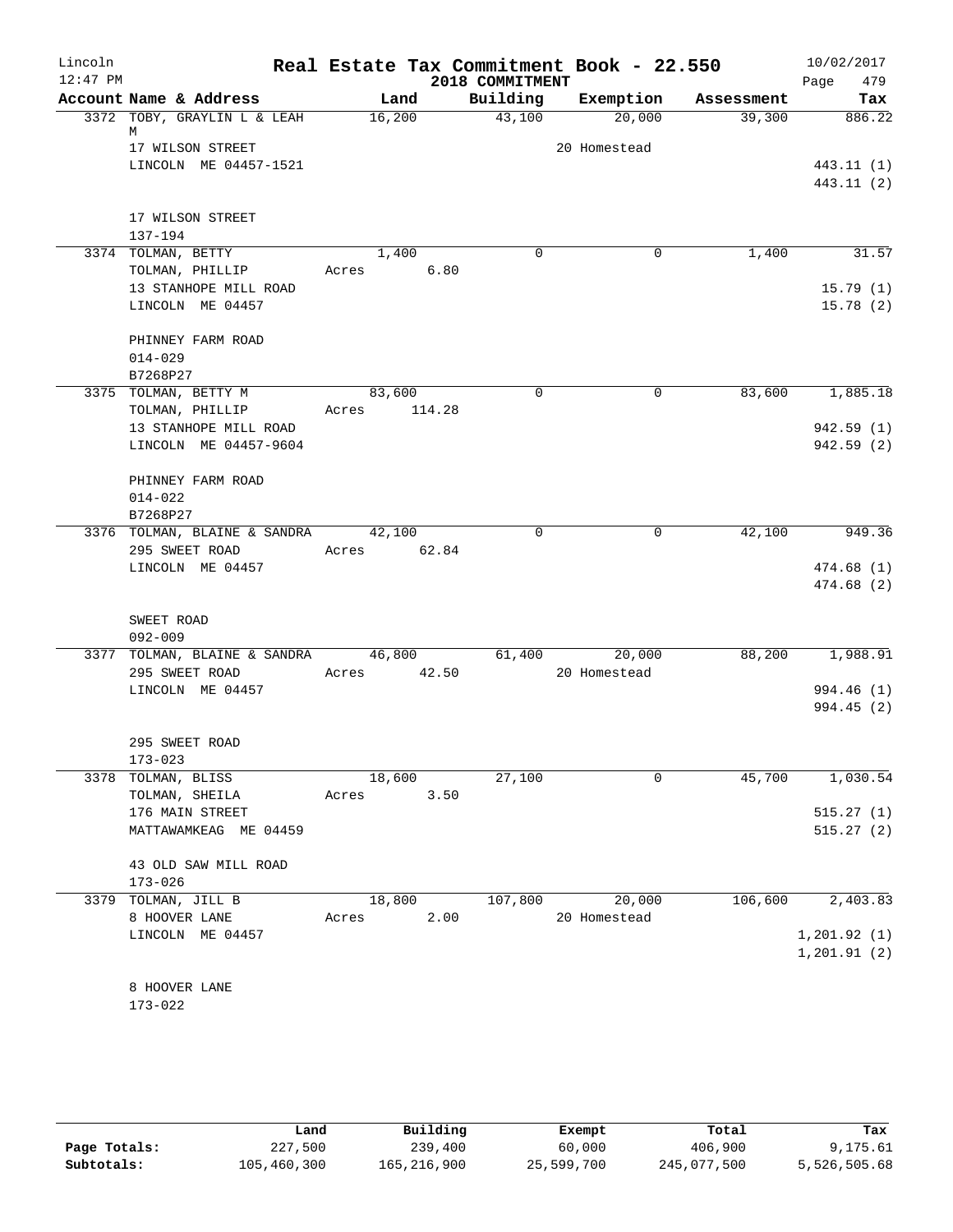| Lincoln<br>$12:47$ PM      |                                                                | Real Estate Tax Commitment Book - 22.550 |                          | 2018 COMMITMENT |                      |                        |                          | Page        | 10/02/2017<br>480            |
|----------------------------|----------------------------------------------------------------|------------------------------------------|--------------------------|-----------------|----------------------|------------------------|--------------------------|-------------|------------------------------|
|                            | Account Name & Address                                         | Land                                     |                          | Building        |                      | Exemption              | Assessment               |             | Tax                          |
|                            | 3380 TOLMAN, MARK<br>860 ENFIELD ROAD<br>LINCOLN ME 04457-9715 | 53,200                                   |                          | 37,300          |                      | $\Omega$               | 90,500                   |             | 2,040.78<br>1,020.39(1)      |
|                            | 232 MCGREGOR ROAD<br>$112 - 021$                               |                                          |                          |                 |                      |                        |                          | 1,020.39(2) |                              |
|                            | 3381 TOLMAN, MARK & RACHEL                                     | 22,500                                   |                          | 84,500          |                      | 20,000<br>20 Homestead | 87,000                   |             | 1,961.85                     |
|                            | 860 ENFIELD ROAD<br>LINCOLN ME 04457-9716                      | Acres                                    | 5.20                     |                 |                      |                        |                          |             | 980.93 (1)<br>980.92 (2)     |
|                            | 860 ENFIELD ROAD<br>$004 - 011$<br>B5838P215                   |                                          |                          |                 |                      |                        |                          |             |                              |
|                            | 3382 TOLMAN, PHILLIP D                                         | 4,200                                    |                          | $\Omega$        |                      | $\mathbf 0$            | 4,200                    |             | 94.71                        |
|                            | TOLMAN, BETTY M<br>13 STANHOPE MILL ROAD<br>LINCOLN ME 04457   | Acres                                    | 3.50                     |                 |                      |                        |                          |             | 47.36(1)<br>47.35(2)         |
|                            | PHINNEY FARM ROAD<br>$015 - 007$                               |                                          |                          |                 |                      |                        |                          |             |                              |
| 3383                       | B10083P63<br>TOLMAN, PHILLIP D &                               | 23,700                                   |                          | 85,300          |                      | 20,000                 | 89,000                   |             | 2,006.95                     |
|                            | BETTY M<br>13 STANHOPE MILL ROAD                               | Acres                                    | 4.87                     |                 |                      | 20 Homestead           |                          |             |                              |
|                            | LINCOLN ME 04457-9604                                          |                                          |                          |                 |                      |                        |                          |             | 1,003.48(1)<br>1,003.47(2)   |
|                            | 13 STANHOPE MILL ROAD<br>$006 - 018$<br>B2899P147              |                                          |                          |                 |                      |                        |                          |             |                              |
|                            | 3384 TOLMAN, PHILLIP D &                                       | 38,700                                   |                          | 69,100          |                      | 0                      | 107,800                  |             | 2,430.89                     |
|                            | BETTY M<br>13 STANHOPE MILL ROAD                               | Acres                                    | 0.68                     |                 |                      |                        |                          |             |                              |
|                            | LINCOLN ME 04457-9604                                          |                                          |                          |                 |                      |                        |                          |             | 1, 215.45(1)<br>1, 215.44(2) |
|                            | 185 CRANE POND DRIVE<br>$114 - 002$                            |                                          |                          |                 |                      |                        |                          |             |                              |
| 3387                       | TOLMAN, RICHARD E JR<br>15 BRIDGE ROAD                         | 5,600                                    |                          | 0               |                      | 0                      | 5,600                    |             | 126.28                       |
|                            | LINCOLN ME 04457-4554                                          |                                          |                          |                 |                      |                        |                          |             | 63.14(1)<br>63.14(2)         |
|                            | MAIN STREET<br>$095 - 002$                                     |                                          |                          |                 |                      |                        |                          |             |                              |
| 3388                       | B8023P283<br>TOLMAN, RICHARD E JR                              | 16,800                                   |                          | 30,100          |                      | 26,000                 | 20,900                   |             | 471.30                       |
|                            | 15 BRIDGE ROAD<br>LINCOLN ME 04457-4554                        | Acres                                    | 12.75                    |                 | 06 Veteran           | 20 Homestead           |                          |             | 235.65(1)<br>235.65(2)       |
|                            | 15 BRIDGE ROAD<br>$095 - 003$<br>B8023P283                     |                                          |                          |                 |                      |                        |                          |             |                              |
|                            | Land                                                           |                                          | Building                 |                 | Exempt               |                        | Total                    |             | Tax                          |
| Page Totals:<br>Subtotals: | 164,700<br>105,625,000                                         |                                          | 306,300<br>165, 523, 200 |                 | 66,000<br>25,665,700 |                        | 405,000<br>245, 482, 500 |             | 9,132.76<br>5,535,638.44     |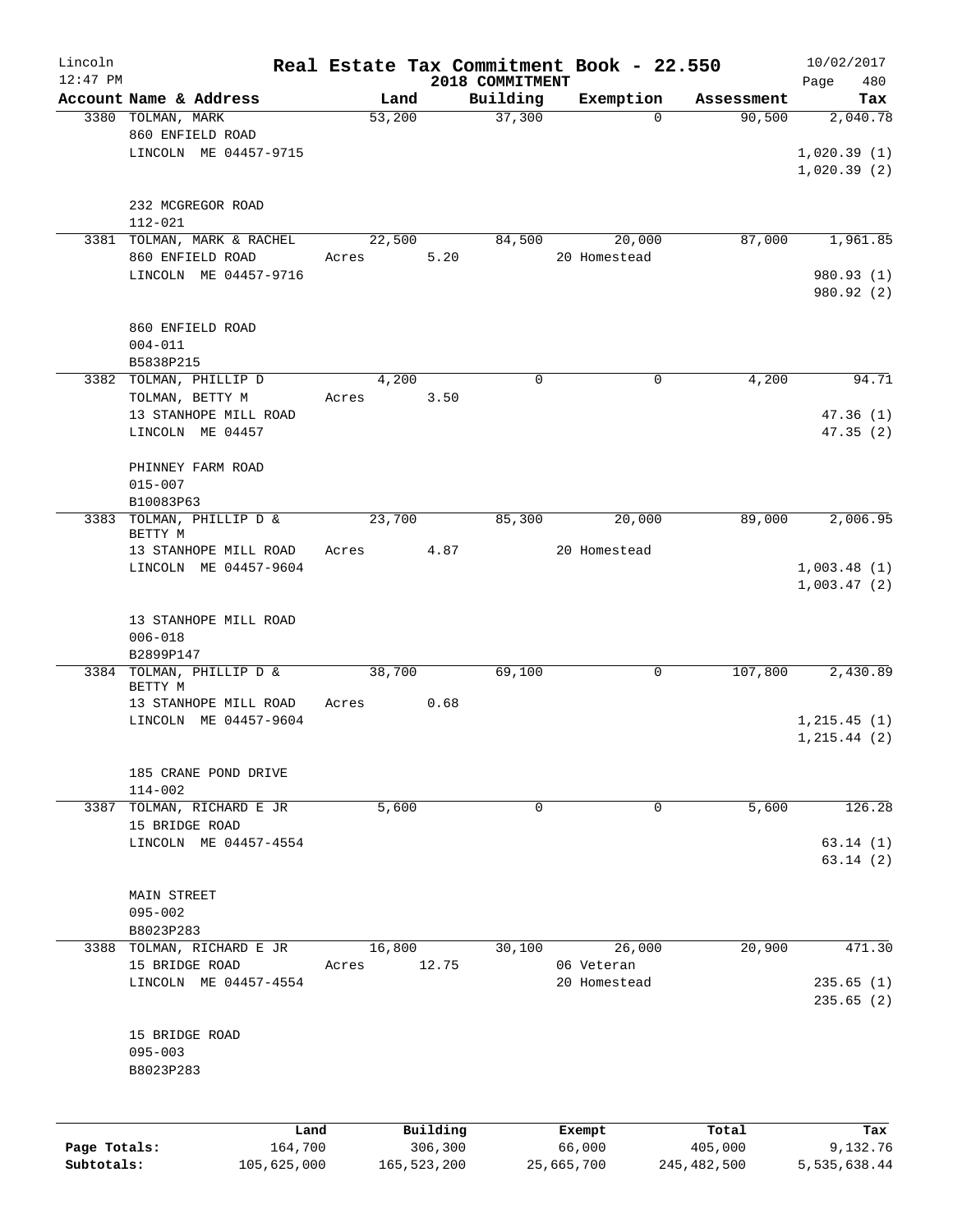| Lincoln      |                                             |                 |          |                             | Real Estate Tax Commitment Book - 22.550 |            | 10/02/2017             |
|--------------|---------------------------------------------|-----------------|----------|-----------------------------|------------------------------------------|------------|------------------------|
| $12:47$ PM   | Account Name & Address                      | Land            |          | 2018 COMMITMENT<br>Building | Exemption                                | Assessment | Page<br>481<br>Tax     |
|              | 3389 TOMILSON, BRIAN E &                    | 18,400          |          | 77,500                      | 20,000                                   | 75,900     | 1,711.55               |
|              | JANET L<br>47 EDWARDS ST                    |                 |          |                             | 20 Homestead                             |            |                        |
|              | LINCOLN ME 04457-1155                       |                 |          |                             |                                          |            | 855.78 (1)             |
|              |                                             |                 |          |                             |                                          |            | 855.77 (2)             |
|              | 47 EDWARDS STREET                           |                 |          |                             |                                          |            |                        |
|              | $132 - 010$                                 |                 |          |                             |                                          |            |                        |
|              | 3390 TOMILSON, LISA C                       | 26,700          |          | 89,900                      | 20,000                                   | 96,600     | 2,178.33               |
|              | 30 SWEET ROAD                               |                 |          |                             | 20 Homestead                             |            |                        |
|              | LINCOLN ME 04457                            |                 |          |                             |                                          |            | 1,089.17(1)            |
|              |                                             |                 |          |                             |                                          |            | 1,089.16(2)            |
|              | <b>30 SWEET ROAD</b>                        |                 |          |                             |                                          |            |                        |
|              | $092 - 013$                                 |                 |          |                             |                                          |            |                        |
|              | 3391 TOMILSON, ROBERT                       | 16,500          |          | 67,900                      | 26,000                                   | 58,400     | 1,316.92               |
|              | 8 DANNY DRIVE                               |                 |          |                             | 20 Homestead                             |            |                        |
|              | LINCOLN ME 04457-9506                       |                 |          |                             | 07 Veteran                               |            | 658.46(1)              |
|              |                                             |                 |          |                             |                                          |            | 658.46 (2)             |
|              |                                             |                 |          |                             |                                          |            |                        |
|              | 8 DANNY DRIVE<br>$091 - 028$                |                 |          |                             |                                          |            |                        |
|              | 1421 TORRES, KENDRA                         | 16,700          |          | 101,100                     | 20,000                                   | 97,800     | 2,205.39               |
|              | TORRES, GILBERT JR                          | Acres           | 0.33     |                             | 20 Homestead                             |            |                        |
|              | 12 MOUNTAINVIEW DRIVE                       |                 |          |                             |                                          |            | 1,102.70(1)            |
|              | LINCOLN ME 04457                            |                 |          |                             |                                          |            | 1,102.69(2)            |
|              |                                             |                 |          |                             |                                          |            |                        |
|              | 12 MOUNTAINVIEW DRIVE                       |                 |          |                             |                                          |            |                        |
|              | $127 - 008$<br>B14350P122 12/01/2016        |                 |          |                             |                                          |            |                        |
|              | 3175 TORRES-HALL, ROSEMARY                  | 16,300          |          | 41,500                      | 20,000                                   | 37,800     | 852.39                 |
|              | 292 BAGLEY MOUNTAIN                         | Acres           | 1.61     |                             | 20 Homestead                             |            |                        |
|              | ROAD                                        |                 |          |                             |                                          |            |                        |
|              | LINCOLN ME 04457-9514                       |                 |          |                             |                                          |            | 426.20(1)<br>426.19(2) |
|              |                                             |                 |          |                             |                                          |            |                        |
|              | 292 BAGLEY MOUNTAIN                         |                 |          |                             |                                          |            |                        |
|              | ROAD                                        |                 |          |                             |                                          |            |                        |
|              | $093 - 010$                                 |                 |          |                             |                                          |            |                        |
|              | B13922P34 08/07/2015                        |                 |          |                             |                                          |            |                        |
|              | 1513 TORREY, ANGEL<br>70 TAYLOR STREET      | 53,800<br>Acres | 0.46     | 61,600                      | 20,000<br>20 Homestead                   | 95,400     | 2,151.27               |
|              | LINCOLN ME 04457                            |                 |          |                             |                                          |            | 1,075.64(1)            |
|              |                                             |                 |          |                             |                                          |            | 1,075.63(2)            |
|              |                                             |                 |          |                             |                                          |            |                        |
|              | 70 TAYLOR STREET                            |                 |          |                             |                                          |            |                        |
|              | 132-157                                     |                 |          |                             |                                          |            |                        |
|              | B14113P189 04/01/2016 B14015P279 11/23/2015 |                 |          |                             |                                          |            |                        |
|              | 3392 TOWLE, DWIGHT A & NANCY<br>PO BOX 71   | 18,800          |          | 45,200                      | 20,000<br>20 Homestead                   | 44,000     | 992.20                 |
|              | LINCOLN ME 04457                            |                 |          |                             |                                          |            | 496.10 (1)             |
|              |                                             |                 |          |                             |                                          |            | 496.10 (2)             |
|              |                                             |                 |          |                             |                                          |            |                        |
|              | 288 MAIN STREET                             |                 |          |                             |                                          |            |                        |
|              | 144-017                                     |                 |          |                             |                                          |            |                        |
|              | B4501P367                                   |                 |          |                             |                                          |            |                        |
|              |                                             |                 |          |                             |                                          |            |                        |
|              | Land                                        |                 | Building |                             | Exempt                                   | Total      | Tax                    |
| Page Totals: | 167,200                                     |                 | 484,700  |                             | 146,000                                  | 505,900    | 11,408.05              |

**Subtotals:** 105,792,200 166,007,900 25,811,700 245,988,400 5,547,046.49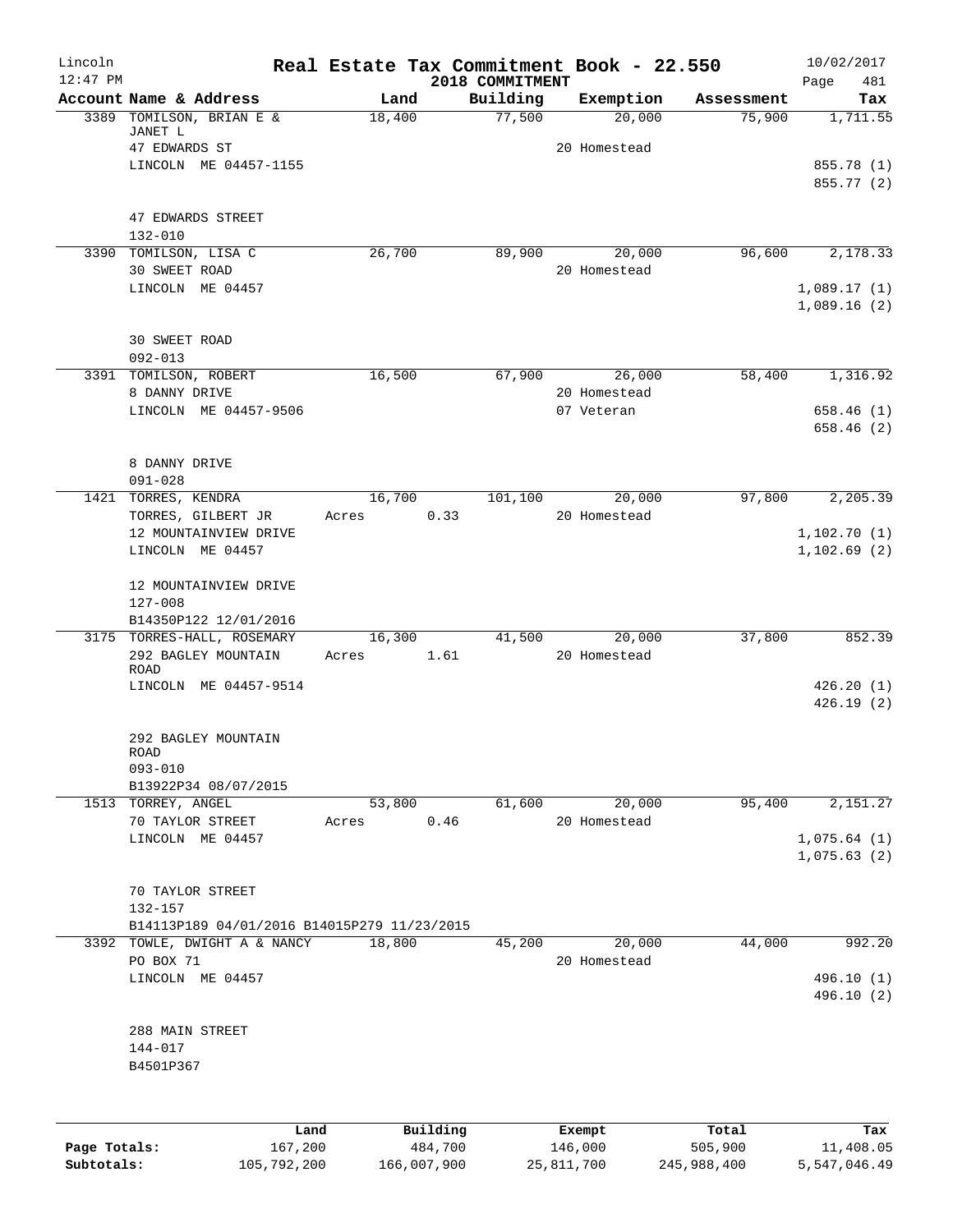| Lincoln<br>$12:47$ PM |                               |                                                     |       |        |          | 2018 COMMITMENT | Real Estate Tax Commitment Book - 22.550 |            | 10/02/2017<br>Page | 482       |
|-----------------------|-------------------------------|-----------------------------------------------------|-------|--------|----------|-----------------|------------------------------------------|------------|--------------------|-----------|
|                       |                               | Account Name & Address                              |       | Land   |          | Building        | Exemption                                | Assessment |                    | Tax       |
|                       |                               | 2321 TOZIER, JEFFREY C                              |       | 10,400 |          | $\Omega$        | $\Omega$                                 | 10,400     |                    | 234.52    |
|                       |                               | 4A SECOND STREET                                    | Acres |        | 0.48     |                 |                                          |            |                    |           |
|                       |                               | LINCOLN ME 04457                                    |       |        |          |                 |                                          |            | 117.26(1)          |           |
|                       |                               |                                                     |       |        |          |                 |                                          |            | 117.26(2)          |           |
|                       | 21 AYER STREET                |                                                     |       |        |          |                 |                                          |            |                    |           |
|                       | 136-116                       |                                                     |       |        |          |                 |                                          |            |                    |           |
|                       |                               | B13931P7 08/17/2015 B12989P209 10/26/2012 B4367P276 |       |        |          |                 |                                          |            |                    |           |
|                       | 2404 TOZIER, JOYCE            |                                                     |       | 7,400  |          | $\Omega$        | 0                                        | 7,400      |                    | 166.87    |
|                       |                               | 11 LINDSAY STREET                                   | Acres |        | 0.16     |                 |                                          |            |                    |           |
|                       |                               | LINCOLN ME 04457                                    |       |        |          |                 |                                          |            |                    | 83.44 (1) |
|                       |                               |                                                     |       |        |          |                 |                                          |            |                    | 83.43(2)  |
|                       | SECOND STREET                 |                                                     |       |        |          |                 |                                          |            |                    |           |
|                       | 136-128                       |                                                     |       |        |          |                 |                                          |            |                    |           |
|                       |                               | B13708P343 11/25/2014                               |       |        |          |                 |                                          |            |                    |           |
|                       | 2405 TOZIER, JOYCE            |                                                     |       | 8,000  |          | 53,700          | 20,000                                   | 41,700     |                    | 940.34    |
|                       |                               | 11 LINDSAY STREET                                   | Acres |        | 0.15     |                 | 20 Homestead                             |            |                    |           |
|                       |                               | LINCOLN ME 04457                                    |       |        |          |                 |                                          |            | 470.17(1)          |           |
|                       |                               |                                                     |       |        |          |                 |                                          |            | 470.17(2)          |           |
|                       |                               |                                                     |       |        |          |                 |                                          |            |                    |           |
|                       |                               | 11 LINDSAY STREET                                   |       |        |          |                 |                                          |            |                    |           |
|                       | 136-129                       | B13708P343 11/25/2014                               |       |        |          |                 |                                          |            |                    |           |
|                       | 3770 TRACY, LISA              |                                                     |       |        | $\Omega$ | 2,500           | $\mathsf{O}$                             | 2,500      |                    | 56.38     |
|                       |                               | 5 MCINTOSH LANE                                     | Acres |        | 0.13     |                 |                                          |            |                    |           |
|                       |                               | LINCOLN ME 04457                                    |       |        |          |                 |                                          |            |                    | 28.19(1)  |
|                       |                               |                                                     |       |        |          |                 |                                          |            |                    | 28.19(2)  |
|                       |                               |                                                     |       |        |          |                 |                                          |            |                    |           |
|                       |                               | 5 MCINTOSH LANE                                     |       |        |          |                 |                                          |            |                    |           |
|                       |                               | 141-004-005-MH0                                     |       |        |          |                 |                                          |            |                    |           |
|                       |                               | 3426 TRAFTON, BARBARA K                             |       | 18,100 |          | 14,800          | 26,000                                   | 6,900      |                    | 155.60    |
|                       | 102 SWEET ROAD                |                                                     |       |        |          |                 | 20 Homestead                             |            |                    |           |
|                       |                               | LINCOLN ME 04457-9511                               |       |        |          |                 | 07 Veteran                               |            |                    | 77.80(1)  |
|                       |                               |                                                     |       |        |          |                 |                                          |            |                    | 77.80(2)  |
|                       |                               |                                                     |       |        |          |                 |                                          |            |                    |           |
|                       | 102 SWEET ROAD<br>$092 - 022$ |                                                     |       |        |          |                 |                                          |            |                    |           |
| 3427                  | TRAFTON, GLEN                 |                                                     |       | 17,500 |          | 0               | 0                                        | 17,500     |                    | 394.63    |
|                       | 98 SWEET ROAD                 |                                                     |       |        |          |                 |                                          |            |                    |           |
|                       |                               | LINCOLN ME 04457                                    |       |        |          |                 |                                          |            | 197.32(1)          |           |
|                       |                               |                                                     |       |        |          |                 |                                          |            | 197.31(2)          |           |
|                       |                               |                                                     |       |        |          |                 |                                          |            |                    |           |
|                       | 101 SWEET ROAD                |                                                     |       |        |          |                 |                                          |            |                    |           |
|                       | $092 - 036$                   |                                                     |       |        |          |                 |                                          |            |                    |           |
| 3428                  | BELINDA                       | TRAFTON, GLEN A &                                   |       | 24,400 |          | 56,200          | 20,000                                   | 60,600     |                    | 1,366.53  |
|                       | 98 SWEET ROAD                 |                                                     |       |        |          |                 | 20 Homestead                             |            |                    |           |
|                       |                               | LINCOLN ME 04457-9511                               |       |        |          |                 |                                          |            | 683.27 (1)         |           |
|                       |                               |                                                     |       |        |          |                 |                                          |            | 683.26 (2)         |           |
|                       |                               |                                                     |       |        |          |                 |                                          |            |                    |           |
|                       | 98 SWEET ROAD                 |                                                     |       |        |          |                 |                                          |            |                    |           |
|                       | $092 - 021$                   |                                                     |       |        |          |                 |                                          |            |                    |           |
|                       |                               | B12642P210 11/02/2011                               |       |        |          |                 |                                          |            |                    |           |
|                       |                               |                                                     |       |        |          |                 |                                          |            |                    |           |
|                       |                               |                                                     |       |        |          |                 |                                          |            |                    |           |

|              | Land        | Building      | Exempt     | Total       | Tax          |
|--------------|-------------|---------------|------------|-------------|--------------|
| Page Totals: | 85,800      | 127,200       | 66,000     | 147,000     | 3,314.87     |
| Subtotals:   | 105,878,000 | 166, 135, 100 | 25,877,700 | 246,135,400 | 5,550,361.36 |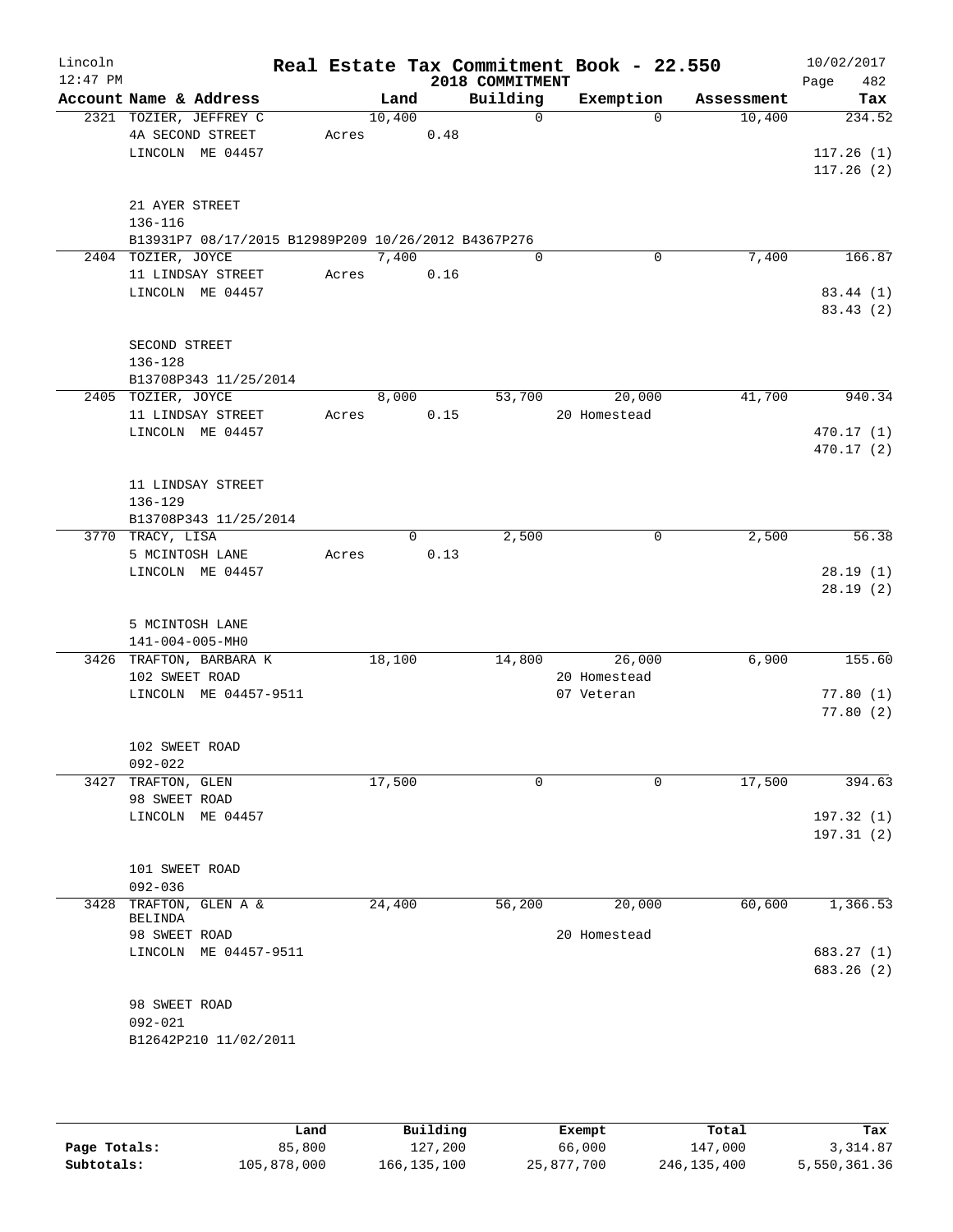| Lincoln      |                                             |                 |             |                    | Real Estate Tax Commitment Book - 22.550 |             | 10/02/2017   |
|--------------|---------------------------------------------|-----------------|-------------|--------------------|------------------------------------------|-------------|--------------|
| $12:47$ PM   |                                             |                 |             | 2018 COMMITMENT    |                                          |             | 483<br>Page  |
|              | Account Name & Address                      | Land            |             | Building<br>17,700 | Exemption                                | Assessment  | Tax          |
|              | 3429 TRAFTON, GLENN A<br>TRAFTON, BELINDA M | 47,300<br>Acres | 3.70        |                    | 0                                        | 65,000      | 1,465.75     |
|              | 98 SWEET ROAD                               |                 |             |                    |                                          |             | 732.88(1)    |
|              | LINCOLN ME 04457                            |                 |             |                    |                                          |             | 732.87(2)    |
|              |                                             |                 |             |                    |                                          |             |              |
|              | 1450 HOUSTON ROAD                           |                 |             |                    |                                          |             |              |
|              | $083 - 002$                                 |                 |             |                    |                                          |             |              |
|              | 2396 TRAFTON, JOHN JR                       | 58,000          |             | 98,700             | 0                                        | 156,700     | 3,533.59     |
|              | PO BOX 2387                                 | Acres           | 0.45        |                    |                                          |             |              |
|              | BANGOR ME 04402                             |                 |             |                    |                                          |             | 1,766.80(1)  |
|              |                                             |                 |             |                    |                                          |             | 1,766.79(2)  |
|              |                                             |                 |             |                    |                                          |             |              |
|              | 56 WORCESTER WAY<br>$116 - 002$             |                 |             |                    |                                          |             |              |
|              | B14143P196 05/09/2016                       |                 |             |                    |                                          |             |              |
|              | 3832 TRASK, JACOB                           | 16,900          |             | 47,300             | $\mathbf 0$                              | 64,200      | 1,447.71     |
|              | 483 HALF TOWNSHIP ROAD                      | Acres           | 2.00        |                    |                                          |             |              |
|              | LINCOLN ME 04457                            |                 |             |                    |                                          |             | 723.86(1)    |
|              |                                             |                 |             |                    |                                          |             | 723.85(2)    |
|              |                                             |                 |             |                    |                                          |             |              |
|              | 483 HALF TOWNSHIP ROAD                      |                 |             |                    |                                          |             |              |
|              | $053 - 018$                                 |                 |             |                    |                                          |             |              |
|              | B13255P10 07/15/2013                        |                 |             |                    |                                          |             |              |
|              | 3430 TRASK, JAMES T                         | 20,400          |             | 154,800            | 20,000                                   | 155,200     | 3,499.76     |
|              | TRASK, DEIRDRA D                            | Acres           | 2.59        |                    | 20 Homestead                             |             |              |
|              | 18 WHITE POINT ESTATES<br><b>RD</b>         |                 |             |                    |                                          |             | 1,749.88(1)  |
|              | LINCOLN ME 04457                            |                 |             |                    |                                          |             | 1,749.88(2)  |
|              |                                             |                 |             |                    |                                          |             |              |
|              | 18 WHITE POINT ESTATES                      |                 |             |                    |                                          |             |              |
|              | ROAD                                        |                 |             |                    |                                          |             |              |
|              | $142 - 021$                                 |                 |             |                    |                                          |             |              |
|              | 3431 TRASK, JAMES T                         | 800             |             | 0                  | 0                                        | 800         | 18.04        |
|              | TRASK, DEIRDRA<br>18 WHITE POINT ESTATES    |                 |             |                    |                                          |             | 9.02(1)      |
|              | <b>RD</b>                                   |                 |             |                    |                                          |             |              |
|              | LINCOLN ME 04457                            |                 |             |                    |                                          |             | 9.02(2)      |
|              |                                             |                 |             |                    |                                          |             |              |
|              | HALF TOWNSHIP ROAD                          |                 |             |                    |                                          |             |              |
|              | $053 - 016$                                 |                 |             |                    |                                          |             |              |
| 3432         | TRASK, JAMES T &<br>DEIRDRA D               | 30,900          |             | 0                  | 0                                        | 30,900      | 696.80       |
|              | 18 WHITE POINT ESTATES                      | Acres           | 185.00      |                    |                                          |             |              |
|              | RD                                          |                 |             |                    |                                          |             |              |
|              | LINCOLN<br>ME 04457                         |                 |             |                    |                                          |             | 348.40(1)    |
|              |                                             |                 |             |                    |                                          |             | 348.40(2)    |
|              |                                             |                 |             |                    |                                          |             |              |
|              | HALF TOWNSHIP ROAD                          |                 |             |                    |                                          |             |              |
|              | $053 - 014$                                 |                 |             |                    |                                          |             |              |
|              | B3498P56<br>3433 TRASK, JAMES W             | 17,300          |             | 97,800             | 20,000                                   | 95,100      | 2,144.51     |
|              | TRASK, DAWN E                               |                 |             |                    | 20 Homestead                             |             |              |
|              | PO BOX 82                                   |                 |             |                    |                                          |             | 1,072.26(1)  |
|              | LINCOLN ME 04457-0082                       |                 |             |                    |                                          |             | 1,072.25(2)  |
|              |                                             |                 |             |                    |                                          |             |              |
|              | 398 LEE ROAD                                |                 |             |                    |                                          |             |              |
|              | $065 - 002$                                 |                 |             |                    |                                          |             |              |
|              |                                             |                 |             |                    |                                          |             |              |
|              |                                             |                 |             |                    |                                          |             |              |
|              | Land                                        |                 | Building    |                    | Exempt                                   | Total       | Tax          |
| Page Totals: | 191,600                                     |                 | 416,300     |                    | 40,000                                   | 567,900     | 12,806.16    |
| Subtotals:   | 106,069,600                                 |                 | 166,551,400 |                    | 25,917,700                               | 246,703,300 | 5,563,167.52 |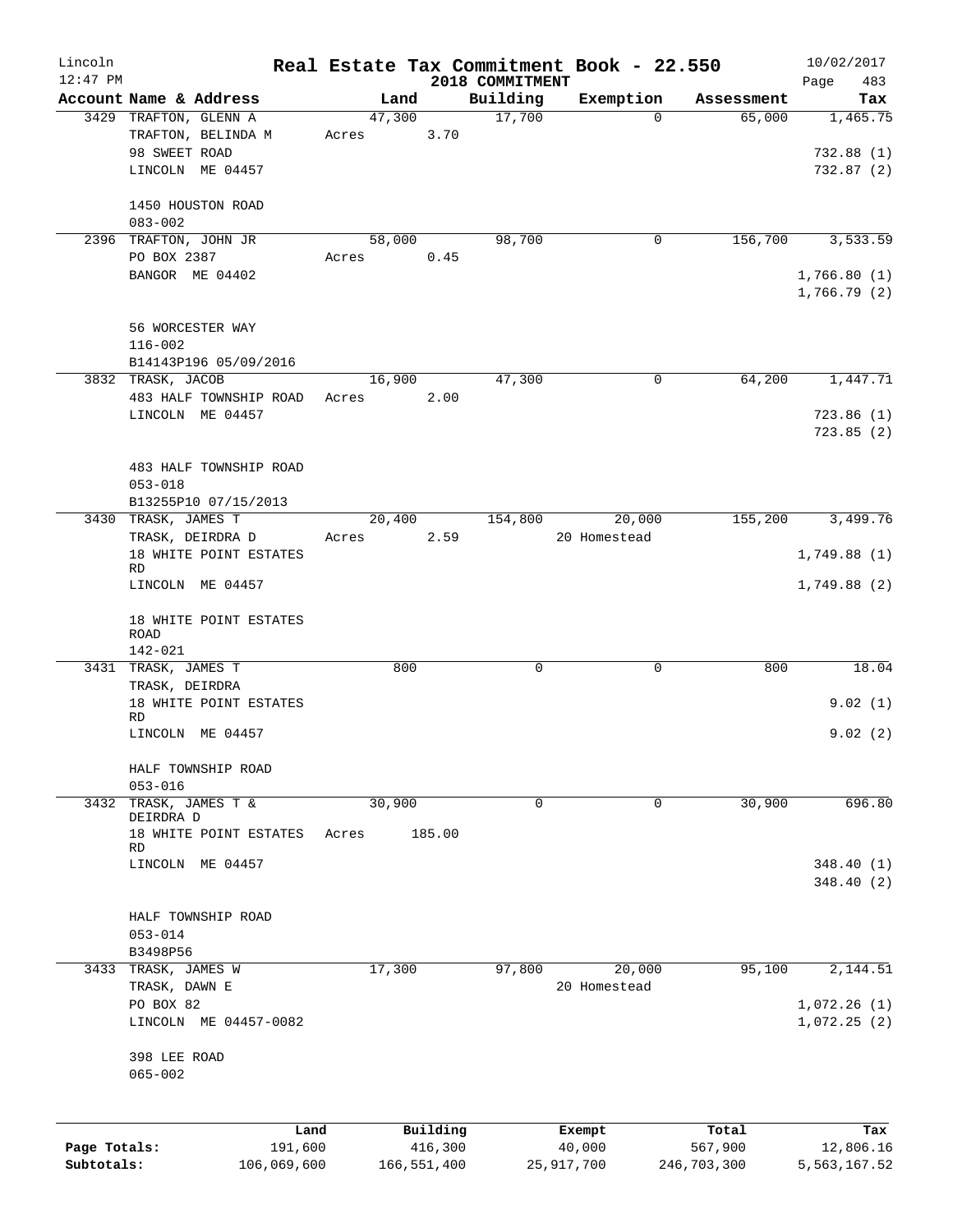| Lincoln    |                                     |       |                |          |                             | Real Estate Tax Commitment Book - 22.550 |                      | 10/02/2017    |
|------------|-------------------------------------|-------|----------------|----------|-----------------------------|------------------------------------------|----------------------|---------------|
| $12:47$ PM | Account Name & Address              |       |                |          | 2018 COMMITMENT<br>Building |                                          |                      | 484<br>Page   |
|            | 3866 TRASK, JOHN R                  |       | Land<br>26,000 |          | 0                           | Exemption<br>$\Omega$                    | Assessment<br>26,000 | Tax<br>586.30 |
|            | TRASK, BOBBI J                      | Acres |                | 1.60     |                             |                                          |                      |               |
|            | 167 CURTIS FARM ROAD                |       |                |          |                             |                                          |                      | 293.15(1)     |
|            | LINCOLN ME 04457                    |       |                |          |                             |                                          |                      | 293.15(2)     |
|            |                                     |       |                |          |                             |                                          |                      |               |
|            | DAM ROAD                            |       |                |          |                             |                                          |                      |               |
|            | $050 - 026$                         |       |                |          |                             |                                          |                      |               |
|            | B13820P21 04/30/2015                |       |                |          |                             |                                          |                      |               |
|            | 3434 TRASK, JOHN R & BOBBI J        |       | 21,100         |          | 92,400                      | 20,000                                   | 93,500               | 2,108.43      |
|            | 167 CURTIS FARM ROAD                |       |                |          |                             | 20 Homestead                             |                      |               |
|            | LINCOLN ME 04457-4824               |       |                |          |                             |                                          |                      | 1,054.22(1)   |
|            |                                     |       |                |          |                             |                                          |                      | 1,054.21(2)   |
|            |                                     |       |                |          |                             |                                          |                      |               |
|            | 167 CURTIS FARM ROAD<br>$053 - 011$ |       |                |          |                             |                                          |                      |               |
|            | 3435 TRASK, THOMAS G                |       | 27,800         |          | 130,100                     | 20,000                                   | 137,900              | 3,109.65      |
|            | 486 HALF TOWNSHIP ROAD              |       |                |          |                             | 20 Homestead                             |                      |               |
|            | LINCOLN ME 04457-9409               |       |                |          |                             |                                          |                      | 1,554.83(1)   |
|            |                                     |       |                |          |                             |                                          |                      | 1,554.82(2)   |
|            |                                     |       |                |          |                             |                                          |                      |               |
|            | 486 HALF TOWNSHIP ROAD              |       |                |          |                             |                                          |                      |               |
|            | $053 - 002$                         |       |                |          |                             |                                          |                      |               |
|            | B12543P291 07/26/2011               |       |                |          |                             |                                          |                      |               |
|            | 1 TREADWELL, ANNE MARIE             |       | 4,500          |          | 40,500                      | 0                                        | 45,000               | 1,014.75      |
|            | 922 PEMBROKE PLACE                  | Acres |                | 0.16     |                             |                                          |                      |               |
|            | LAKE WALES FL 33853                 |       |                |          |                             |                                          |                      | 507.38(1)     |
|            |                                     |       |                |          |                             |                                          |                      | 507.37(2)     |
|            | 11 KATAHDIN AVENUE                  |       |                |          |                             |                                          |                      |               |
|            | $136 - 033$                         |       |                |          |                             |                                          |                      |               |
|            | B13850P289 07/13/2009 B11274P292    |       |                |          |                             |                                          |                      |               |
|            | 3436 TREADWELL, BRIAN &             |       | 57,300         |          | 61,800                      | 0                                        | 119,100              | 2,685.71      |
|            | CARLENE                             |       |                |          |                             |                                          |                      |               |
|            | 10 BOULDER LANE                     | Acres |                | 0.82     |                             |                                          |                      |               |
|            | SOUTH PARIS ME<br>04281-1202        |       |                |          |                             |                                          |                      | 1,342.86(1)   |
|            |                                     |       |                |          |                             |                                          |                      | 1,342.85(2)   |
|            |                                     |       |                |          |                             |                                          |                      |               |
|            | 28 AUTUMN LANE                      |       |                |          |                             |                                          |                      |               |
|            | $153 - 015$                         |       |                |          |                             |                                          |                      |               |
| 3437       | TREELINE INC                        |       | 8,700          |          | 0                           | 0                                        | 8,700                | 196.19        |
|            | PO BOX 127                          | Acres |                | 2.01     |                             |                                          |                      |               |
|            | LINCOLN ME 04457                    |       |                |          |                             |                                          |                      | 98.10(1)      |
|            |                                     |       |                |          |                             |                                          |                      | 98.09 (2)     |
|            |                                     |       |                |          |                             |                                          |                      |               |
|            | WHITE POINT ESTATES<br>ROAD         |       |                |          |                             |                                          |                      |               |
|            | $057 - 004$                         |       |                |          |                             |                                          |                      |               |
|            | B14097P201 03/05/2016               |       |                |          |                             |                                          |                      |               |
|            | 3438 TREELINE INC                   |       | 120,300        |          | 0                           | 0                                        | 120,300              | 2,712.77      |
|            | C/O BRIAN SOUERS PRES               | Acres |                | 194.70   |                             |                                          |                      |               |
|            | PO BOX 127                          |       |                |          |                             |                                          |                      | 1,356.39(1)   |
|            | LINCOLN ME 04457-0127               |       |                |          |                             |                                          |                      | 1,356.38(2)   |
|            |                                     |       |                |          |                             |                                          |                      |               |
|            | E/S LEE ROAD                        |       |                |          |                             |                                          |                      |               |
|            | 142-024                             |       |                |          |                             |                                          |                      |               |
|            |                                     |       |                |          |                             |                                          |                      |               |
|            |                                     |       |                |          |                             |                                          |                      |               |
|            | Land                                |       |                | Building |                             | Exempt                                   | Total                | Tax           |

|              | Land        | Building    | Exempt     | Total         | Tax          |
|--------------|-------------|-------------|------------|---------------|--------------|
| Page Totals: | 265,700     | 324,800     | 40,000     | 550,500       | 12,413.80    |
| Subtotals:   | 106,335,300 | 166,876,200 | 25,957,700 | 247, 253, 800 | 5,575,581.32 |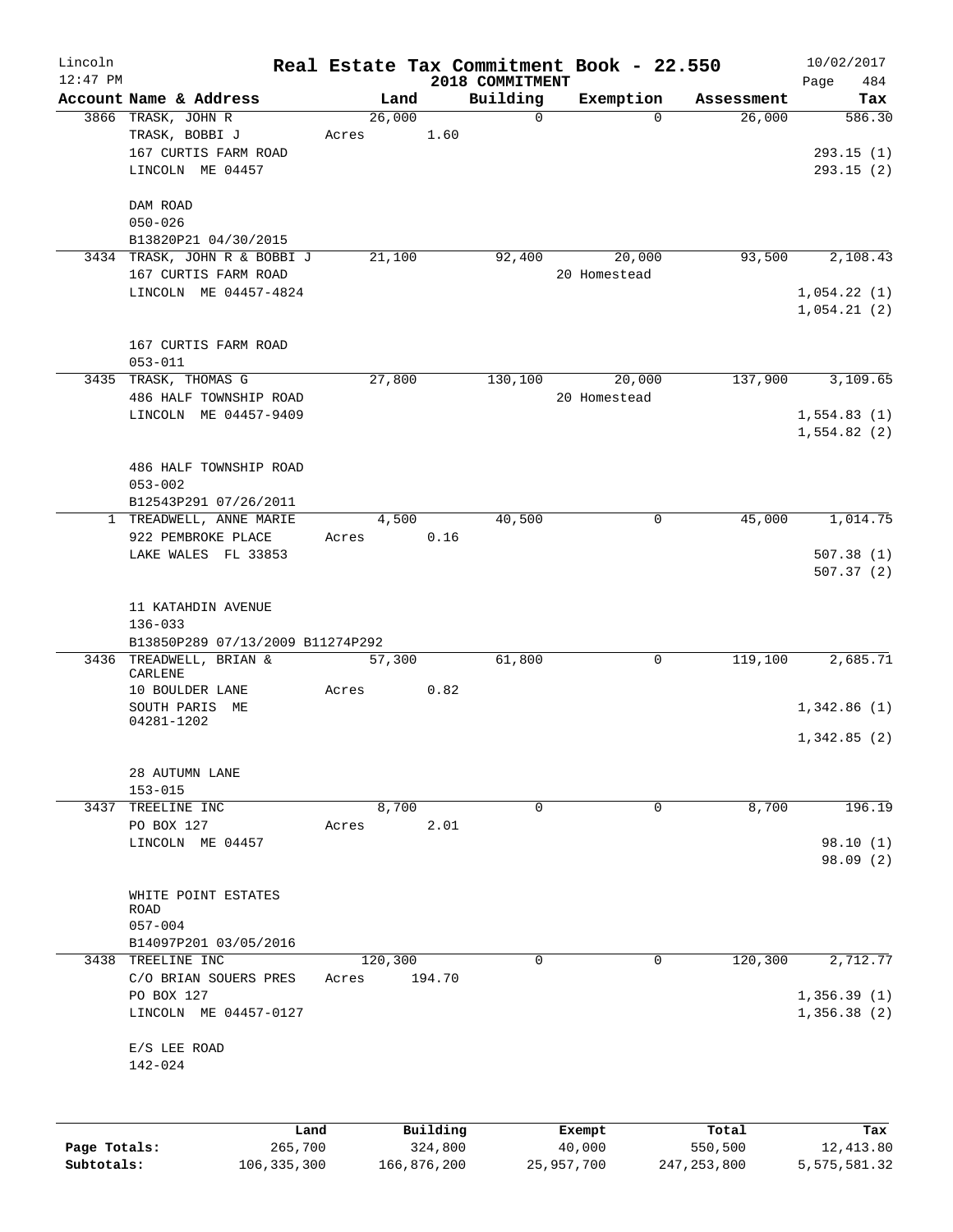| Lincoln    |                                                               |            |          |                      | Real Estate Tax Commitment Book - 22.550 |            | 10/02/2017                 |
|------------|---------------------------------------------------------------|------------|----------|----------------------|------------------------------------------|------------|----------------------------|
| $12:47$ PM |                                                               |            |          | 2018 COMMITMENT      |                                          |            | 485<br>Page                |
|            | Account Name & Address                                        |            | Land     | $\overline{189,800}$ | Building Exemption                       | Assessment | Tax                        |
|            | 3440 TREHY, JOHN R<br>393 WHITE POINT ESTATES Acres 2.06<br>R |            | 50,600   |                      | 26,000<br>07 Veteran                     | 214,400    | 4,834.72                   |
|            | LINCOLN ME 04457                                              |            |          |                      | 20 Homestead                             |            | 2,417.36(1)<br>2,417.36(2) |
|            | 393 WHITE POINT ESTATES<br><b>ROAD</b>                        |            |          |                      |                                          |            |                            |
|            | $057 - 010$<br>3623 TREIBLE, RONALD                           | 12,200     |          | $\mathbf 0$          | 0                                        | 12,200     | 275.11                     |
|            | P.O. BOX 1125                                                 | Acres      | 5.00     |                      |                                          |            |                            |
|            | EAST STROUDSBURG PA                                           |            |          |                      |                                          |            | 137.56(1)                  |
|            | 18301                                                         |            |          |                      |                                          |            | 137.55(2)                  |
|            | HALF TOWNSHIP ROAD                                            |            |          |                      |                                          |            |                            |
|            | 044-024<br>B12737P261                                         |            |          |                      |                                          |            |                            |
|            | 3865 TREMBLY, JASON                                           | 40,800     |          | 800                  | 0                                        | 41,600     | 938.08                     |
|            | TREMBLY, JANET                                                | Acres 6.80 |          |                      |                                          |            |                            |
|            | 135 MARY LANE                                                 |            |          |                      |                                          |            | 469.04(1)                  |
|            | OAKLAND ME 04943                                              |            |          |                      |                                          |            | 469.04(2)                  |
|            | DAM ROAD<br>$050 - 027$                                       |            |          |                      |                                          |            |                            |
|            | B13923P194 08/10/2015 B13683P259 10/16/2014                   |            |          |                      |                                          |            |                            |
|            | 3441 TRICKETT, CHRISTIE L                                     | 79,000     |          | 92,400               | 26,000                                   | 145,400    | 3,278.77                   |
|            | TRICKETT, TERRY L                                             | Acres 8.69 |          |                      | 07 Veteran                               |            |                            |
|            | 104 CALM COVE ROAD                                            |            |          |                      | 20 Homestead                             |            | 1,639.39(1)                |
|            | LINCOLN ME 04457                                              |            |          |                      |                                          |            | 1,639.38(2)                |
|            | 104 CALM COVE ROAD<br>$104 - 009$                             |            |          |                      |                                          |            |                            |
|            | 2626 TRIPP, LILLIAN E                                         |            | 11,300   |                      | 68,900 20,000                            | 60,200     | 1,357.51                   |
|            | 115 MAIN STREET                                               | Acres      | 0.50     |                      | 20 Homestead                             |            |                            |
|            | LINCOLN ME 04457                                              |            |          |                      |                                          |            | 678.76(1)                  |
|            |                                                               |            |          |                      |                                          |            | 678.75(2)                  |
|            | 115 MAIN STREET                                               |            |          |                      |                                          |            |                            |
|            | 139-079<br>B13096P18 02/19/2013                               |            |          |                      |                                          |            |                            |
|            | 3443 TRIPP, LUTHER L JR                                       | 24,000     |          | 28,700               | 26,000                                   | 26,700     | 602.09                     |
|            | 765 TRANSALPINE ROAD                                          | Acres      | 8.20     |                      | 07 Veteran                               |            |                            |
|            | LINCOLN ME 04457-9610                                         |            |          |                      | 20 Homestead                             |            | 301.05(1)                  |
|            |                                                               |            |          |                      |                                          |            | 301.04(2)                  |
|            |                                                               |            |          |                      |                                          |            |                            |
|            | 765 TRANSALPINE ROAD                                          |            |          |                      |                                          |            |                            |
|            | $115 - 011$<br>3454 TROTT , ROGER D JR                        | 33,600     |          | 31,800               | 0                                        | 65,400     | 1,474.77                   |
|            | (ROGERS SMALL ENGINE<br>REPAIR)                               | Acres      | 0.55     |                      |                                          |            |                            |
|            | 380 TRANSALPINE ROAD                                          |            |          |                      |                                          |            | 737.39 (1)                 |
|            | LINCOLN ME 04457                                              |            |          |                      |                                          |            | 737.38(2)                  |
|            | 260 MAIN STREET                                               |            |          |                      |                                          |            |                            |
|            | $144 - 003$                                                   |            |          |                      |                                          |            |                            |
|            |                                                               |            |          |                      |                                          |            |                            |
|            | Land.                                                         |            | Building |                      | <b>Fromnt</b>                            | $T$ ctal   | To:                        |

|              | Land        | Building    | Exempt     | Total       | Tax          |
|--------------|-------------|-------------|------------|-------------|--------------|
| Page Totals: | 251,500     | 412,400     | 98,000     | 565,900     | 12,761.05    |
| Subtotals:   | 106,586,800 | 167,288,600 | 26,055,700 | 247,819,700 | 5,588,342.37 |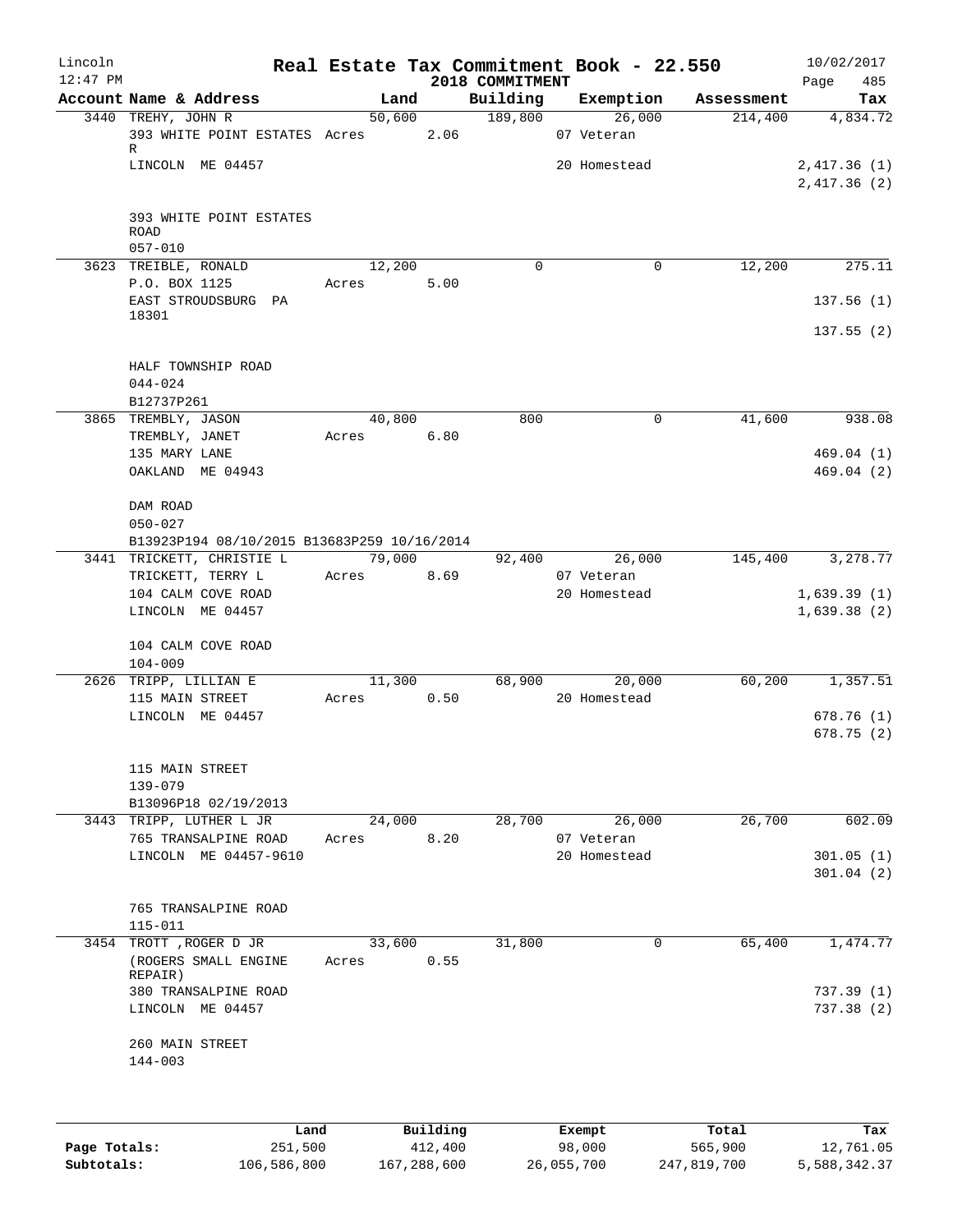| Lincoln    |                                                     |       |        |      |                             | Real Estate Tax Commitment Book - 22.550 |            | 10/02/2017                 |
|------------|-----------------------------------------------------|-------|--------|------|-----------------------------|------------------------------------------|------------|----------------------------|
| $12:47$ PM | Account Name & Address                              |       | Land   |      | 2018 COMMITMENT<br>Building | Exemption                                | Assessment | Page<br>486<br>Tax         |
|            | 3444 TROTT, BARBARA T &                             |       | 33,800 |      | 160, 500                    | 20,000                                   | 174,300    | 3,930.47                   |
|            | LLOYD                                               |       |        |      |                             |                                          |            |                            |
|            | 27 WOODLAND DRIVE                                   | Acres |        | 1.21 |                             | 20 Homestead                             |            |                            |
|            | LINCOLN ME 04457-9510                               |       |        |      |                             |                                          |            | 1,965.24(1)<br>1,965.23(2) |
|            |                                                     |       |        |      |                             |                                          |            |                            |
|            | 27 WOODLAND DRIVE                                   |       |        |      |                             |                                          |            |                            |
|            | $168 - 010$                                         |       |        |      |                             |                                          |            |                            |
|            | 3445 TROTT, DALTON                                  |       | 52,500 |      | 49,900                      | 26,000                                   | 76,400     | 1,722.82                   |
|            | TROTT, LINDA J                                      | Acres |        | 0.55 |                             | 20 Homestead                             |            |                            |
|            | 336 MCGREGOR ROAD<br>LINCOLN ME 04457               |       |        |      |                             | 07 Veteran                               |            | 861.41 (1)<br>861.41(2)    |
|            |                                                     |       |        |      |                             |                                          |            |                            |
|            | 336 MCGREGOR ROAD                                   |       |        |      |                             |                                          |            |                            |
|            | 117-015                                             |       |        |      |                             |                                          |            |                            |
|            | 3446 TROTT, DALTON E                                |       | 19,300 |      | 48,300                      | $\mathbf 0$                              | 67,600     | 1,524.38                   |
|            | TROTT, LINDA J                                      |       |        |      |                             |                                          |            |                            |
|            | 336 MCGREGOR ROAD                                   |       |        |      |                             |                                          |            | 762.19(1)<br>762.19(2)     |
|            | LINCOLN ME 04457                                    |       |        |      |                             |                                          |            |                            |
|            | 28 HIGHLAND AVENUE                                  |       |        |      |                             |                                          |            |                            |
|            | $141 - 073$                                         |       |        |      |                             |                                          |            |                            |
|            | 226 TROTT, DUSTIN DALE                              |       | 11,300 |      | 32,800                      | 20,000                                   | 24,100     | 543.46                     |
|            | <b>BERTRAND</b><br>264 MAIN STREET                  | Acres |        | 0.28 |                             | 20 Homestead                             |            |                            |
|            | LINCOLN ME 04457                                    |       |        |      |                             |                                          |            | 271.73(1)                  |
|            |                                                     |       |        |      |                             |                                          |            | 271.73(2)                  |
|            |                                                     |       |        |      |                             |                                          |            |                            |
|            | 264 MAIN STREET                                     |       |        |      |                             |                                          |            |                            |
|            | 144-004                                             |       |        |      |                             |                                          |            |                            |
|            | B12861P266 06/27/2012 B6884P9<br>3450 TROTT, JOHN A |       | 6,000  |      | 6,700                       | 12,700                                   | 0          | 0.00                       |
|            | 29 WASHINGTON STREET                                |       |        |      |                             | 20 Homestead                             |            |                            |
|            | LINCOLN ME 04457                                    |       |        |      |                             |                                          |            |                            |
|            |                                                     |       |        |      |                             |                                          |            |                            |
|            |                                                     |       |        |      |                             |                                          |            |                            |
|            | 29 WASHINGTON STREET                                |       |        |      |                             |                                          |            |                            |
|            | 136-091<br>B9243P243                                |       |        |      |                             |                                          |            |                            |
|            | 3451 TROTT, LUCY                                    |       | 15,100 |      | 34,600                      | 20,000                                   | 29,700     | 669.74                     |
|            | TROTT, ROGER                                        | Acres |        | 1.19 |                             | 20 Homestead                             |            |                            |
|            | 152 FOLSOM POND RD                                  |       |        |      |                             |                                          |            | 334.87(1)                  |
|            | LINCOLN ME 04457                                    |       |        |      |                             |                                          |            | 334.87 (2)                 |
|            | 152 FOLSOM POND ROAD                                |       |        |      |                             |                                          |            |                            |
|            | $027 - 009$                                         |       |        |      |                             |                                          |            |                            |
|            | B11513P72                                           |       |        |      |                             |                                          |            |                            |
|            | 1571 TROTT, ROGER                                   |       | 900    |      | $\mathbf 0$                 | $\mathbf 0$                              | 900        | 20.30                      |
|            | 108 FOLSOM POND ROAD                                | Acres |        | 1.85 |                             |                                          |            |                            |
|            | LINCOLN ME 04457-9611                               |       |        |      |                             |                                          |            | 10.15(1)                   |
|            |                                                     |       |        |      |                             |                                          |            | 10.15(2)                   |
|            | FOLSOM POND ROAD                                    |       |        |      |                             |                                          |            |                            |
|            | $027 - 008$                                         |       |        |      |                             |                                          |            |                            |
|            | B14271P292 09/08/2016 B7075P261                     |       |        |      |                             |                                          |            |                            |
|            |                                                     |       |        |      |                             |                                          |            |                            |
|            |                                                     |       |        |      |                             |                                          |            |                            |
|            |                                                     |       |        |      |                             |                                          |            |                            |

|              | Land        | Building    | Exempt     | Total       | Tax          |
|--------------|-------------|-------------|------------|-------------|--------------|
| Page Totals: | 138,900     | 332,800     | 98,700     | 373,000     | 8,411.17     |
| Subtotals:   | 106,725,700 | 167,621,400 | 26,154,400 | 248,192,700 | 5,596,753.54 |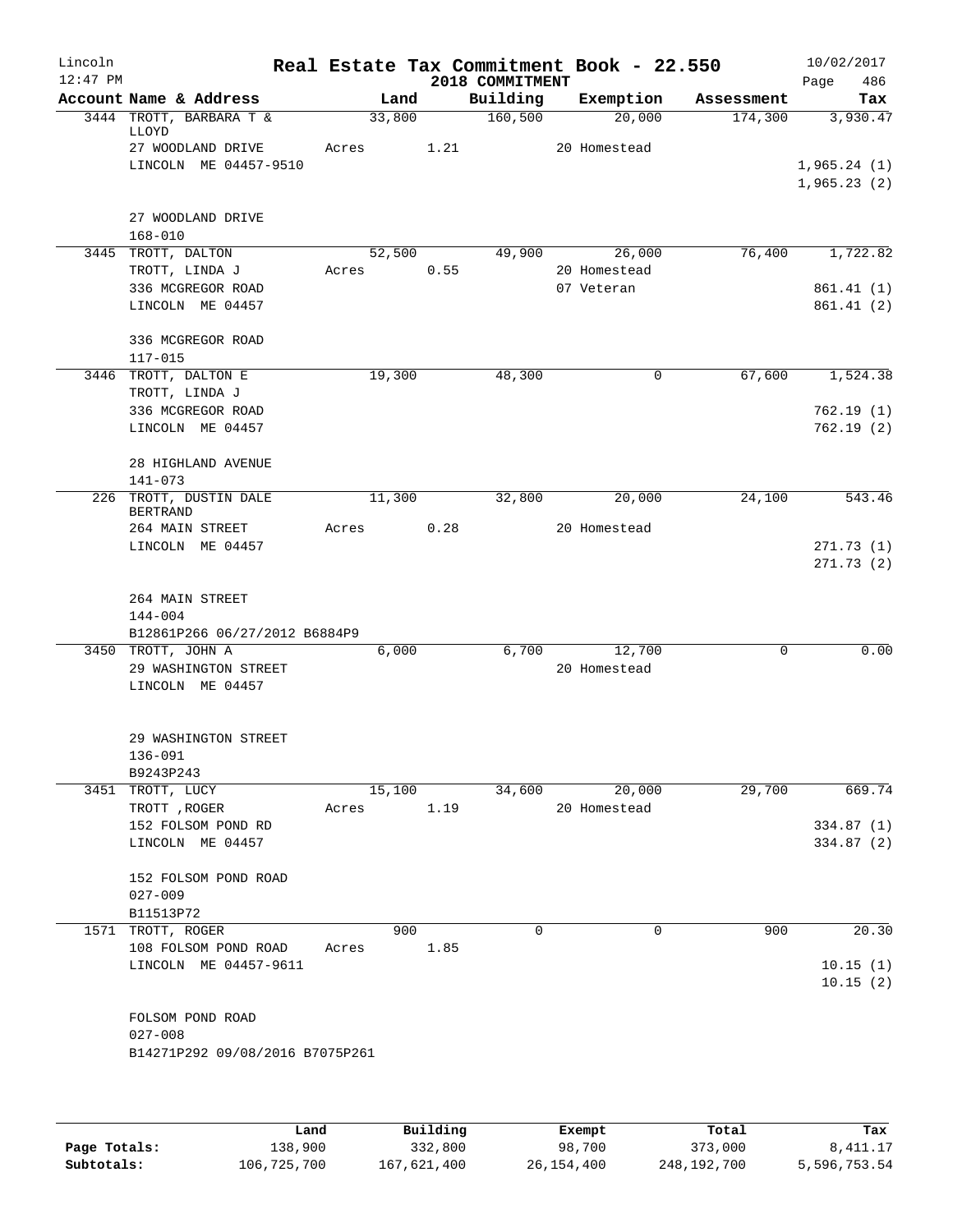| Account Name & Address<br>3455 TROTT, ROGER D JR<br>TROTT, JACQUELINE<br>152 FOLSOM POND RD<br>LINCOLN ME 04457<br>9 TOWN FARM ROAD<br>$086 - 010$<br>B14593P20 08/31/2017<br>3453 TROTT, ROGER D JR<br>380 TRANSALPINE ROAD<br>LINCOLN ME 04457 | 16,800<br>Acres<br>Acres                                                                                                                                                                                            | Land<br>1.50<br>1,100 | 2018 COMMITMENT<br>Building<br>4,800                                   | Exemption<br>$\Omega$                                                        | Assessment<br>21,600                                       | 487<br>Page<br>Tax<br>487.08<br>243.54(1)<br>243.54(2) |
|--------------------------------------------------------------------------------------------------------------------------------------------------------------------------------------------------------------------------------------------------|---------------------------------------------------------------------------------------------------------------------------------------------------------------------------------------------------------------------|-----------------------|------------------------------------------------------------------------|------------------------------------------------------------------------------|------------------------------------------------------------|--------------------------------------------------------|
|                                                                                                                                                                                                                                                  |                                                                                                                                                                                                                     |                       |                                                                        |                                                                              |                                                            |                                                        |
|                                                                                                                                                                                                                                                  |                                                                                                                                                                                                                     |                       |                                                                        |                                                                              |                                                            |                                                        |
|                                                                                                                                                                                                                                                  |                                                                                                                                                                                                                     |                       |                                                                        |                                                                              |                                                            |                                                        |
|                                                                                                                                                                                                                                                  |                                                                                                                                                                                                                     |                       | $\mathbf 0$                                                            | $\mathbf 0$                                                                  | 1,100                                                      | 24.81                                                  |
|                                                                                                                                                                                                                                                  |                                                                                                                                                                                                                     | 0.32                  |                                                                        |                                                                              |                                                            | 12.41(1)<br>12.40(2)                                   |
| <b>MAIN STREET</b><br>$144 - 002$                                                                                                                                                                                                                |                                                                                                                                                                                                                     |                       |                                                                        |                                                                              |                                                            |                                                        |
| 3456 TROTT, ROGER JR                                                                                                                                                                                                                             |                                                                                                                                                                                                                     |                       | 43,500                                                                 | 20,000                                                                       | 38,800                                                     | 874.94                                                 |
|                                                                                                                                                                                                                                                  |                                                                                                                                                                                                                     |                       |                                                                        |                                                                              |                                                            | 437.47 (1)                                             |
|                                                                                                                                                                                                                                                  |                                                                                                                                                                                                                     |                       |                                                                        |                                                                              |                                                            | 437.47 (2)                                             |
| $026 - 030$<br>B7223P51                                                                                                                                                                                                                          |                                                                                                                                                                                                                     |                       |                                                                        |                                                                              |                                                            |                                                        |
| 3457 TROTT, ROGER JR                                                                                                                                                                                                                             |                                                                                                                                                                                                                     |                       | $\mathbf 0$                                                            | $\mathbf 0$                                                                  | 3,700                                                      | 83.44                                                  |
| 383 TRANSALPINE ROAD<br>LINCOLN ME 04457                                                                                                                                                                                                         | Acres                                                                                                                                                                                                               | 2.44                  |                                                                        |                                                                              |                                                            | 41.72 (1)<br>41.72 (2)                                 |
| <b>MAIN STREET</b><br>144-007                                                                                                                                                                                                                    |                                                                                                                                                                                                                     |                       |                                                                        |                                                                              |                                                            |                                                        |
| 3458 TROTT, RONALD A                                                                                                                                                                                                                             |                                                                                                                                                                                                                     |                       |                                                                        | 20,000                                                                       |                                                            | 1,129.76                                               |
|                                                                                                                                                                                                                                                  |                                                                                                                                                                                                                     |                       |                                                                        |                                                                              |                                                            | 564.88(1)                                              |
| LINCOLN ME 04457-1708                                                                                                                                                                                                                            |                                                                                                                                                                                                                     |                       |                                                                        |                                                                              |                                                            | 564.88(2)                                              |
| 31 FOX FARM ROAD<br>144-010                                                                                                                                                                                                                      |                                                                                                                                                                                                                     |                       |                                                                        |                                                                              |                                                            |                                                        |
|                                                                                                                                                                                                                                                  |                                                                                                                                                                                                                     |                       |                                                                        |                                                                              |                                                            | 2,462.46                                               |
| 16 EVERGREEN DRIVE                                                                                                                                                                                                                               |                                                                                                                                                                                                                     |                       |                                                                        |                                                                              |                                                            | 1, 231.23(1)                                           |
| LINCOLN ME 04457                                                                                                                                                                                                                                 |                                                                                                                                                                                                                     |                       |                                                                        |                                                                              |                                                            | 1, 231.23(2)                                           |
| 16 EVERGREEN DRIVE<br>$141 - 043$                                                                                                                                                                                                                |                                                                                                                                                                                                                     |                       |                                                                        |                                                                              |                                                            |                                                        |
|                                                                                                                                                                                                                                                  |                                                                                                                                                                                                                     |                       |                                                                        |                                                                              |                                                            | 435.22                                                 |
|                                                                                                                                                                                                                                                  | Acres                                                                                                                                                                                                               | 0.47                  |                                                                        |                                                                              |                                                            |                                                        |
| LINCOLN ME 04457                                                                                                                                                                                                                                 |                                                                                                                                                                                                                     |                       |                                                                        |                                                                              |                                                            | 217.61(1)<br>217.61(2)                                 |
| 14 EVERGREEN DRIVE<br>$141 - 042$                                                                                                                                                                                                                |                                                                                                                                                                                                                     |                       |                                                                        |                                                                              |                                                            |                                                        |
|                                                                                                                                                                                                                                                  | 380 TRANSALPINE ROAD<br>LINCOLN ME 04457-9612<br>380 TRANSALPINE ROAD<br>TROTT, JEAN R<br>31 FOX FARM ROAD<br>710 TROTT, STEVEN<br>TROTT, GAIL<br>B13018P292 11/19/2012<br>1529 TROTT, STEVEN<br>16 EVERGREEN DRIVE | Acres<br>Acres        | 15,300<br>1.75<br>Acres<br>3,700<br>18,300<br>18,800<br>0.43<br>19,300 | 13.42<br>90,400<br>0<br>B14414P49 02/02/2017 B14360P251 12/13/2016 B10150P60 | 20 Homestead<br>51,800<br>20 Homestead<br>$\mathbf 0$<br>0 | 50,100<br>109,200<br>19,300                            |

|              | Land        | Building    | Exempt     | Total       | Tax          |
|--------------|-------------|-------------|------------|-------------|--------------|
| Page Totals: | 93,300      | 190,500     | 40,000     | 243,800     | 5,497.71     |
| Subtotals:   | 106,819,000 | 167,811,900 | 26,194,400 | 248,436,500 | 5,602,251.25 |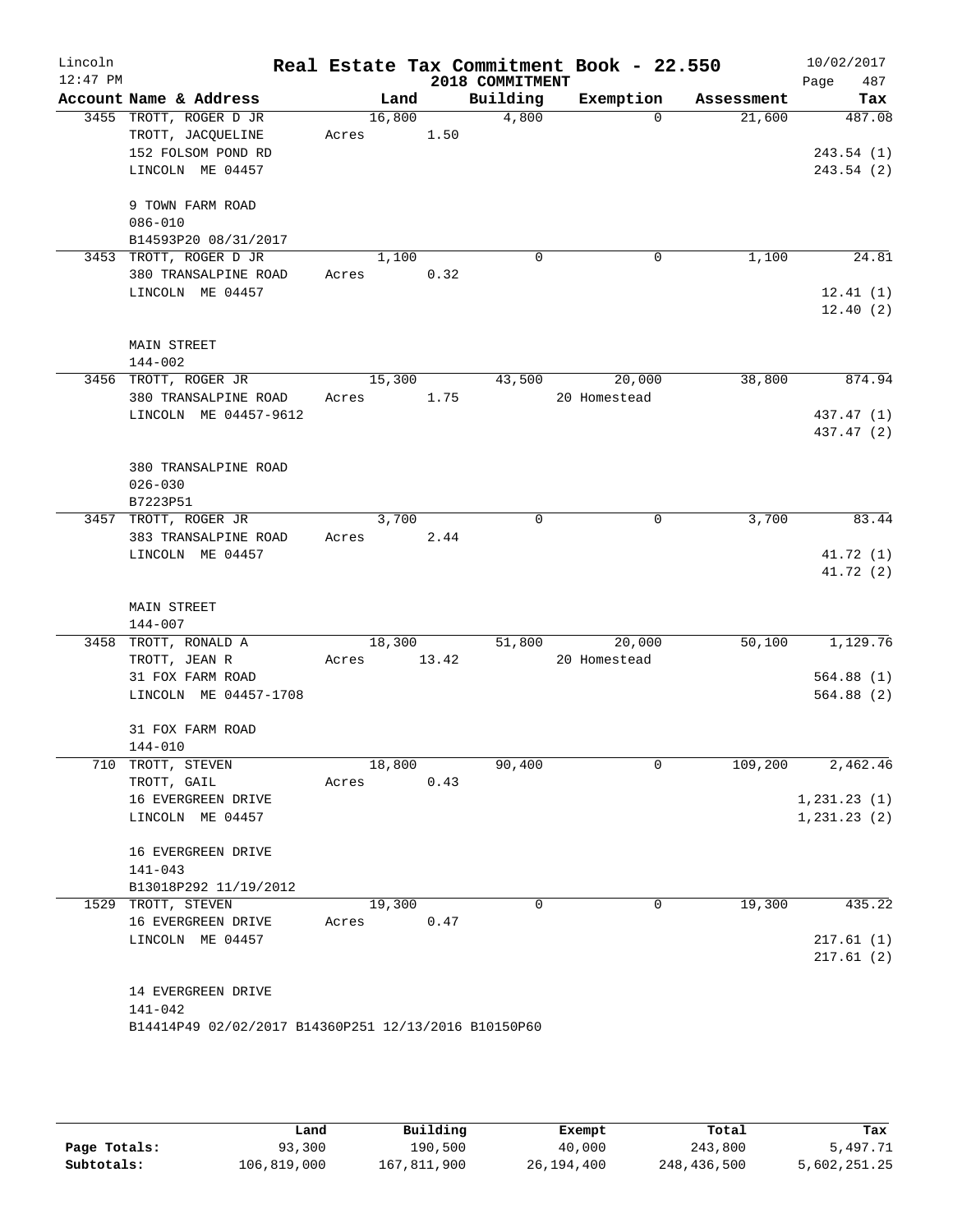| Lincoln<br>$12:47$ PM |                                                                                      |                      |      | 2018 COMMITMENT | Real Estate Tax Commitment Book - 22.550 |                       | 10/02/2017<br>488<br>Page              |
|-----------------------|--------------------------------------------------------------------------------------|----------------------|------|-----------------|------------------------------------------|-----------------------|----------------------------------------|
|                       | Account Name & Address                                                               | Land                 |      | Building        | Exemption                                | Assessment            | Tax                                    |
|                       | 3460 TROTT, STEVEN A & GAIL<br>16 EVERGREEN DRIVE<br>LINCOLN ME 04457                | 33,900<br>Acres 0.68 |      | 87,400          | 20,000<br>20 Homestead                   | 101,300               | 2,284.32<br>1,142.16(1)<br>1,142.16(2) |
|                       | 175 EGG POND ROAD<br>159-015<br>B6787P123                                            |                      |      |                 |                                          |                       |                                        |
|                       | 3461 TROULIS, EMANUEL<br>TROULIS, ROSE                                               | 15,500               |      | 124,800         | 20,000<br>20 Homestead                   | 120,300               | 2,712.77                               |
|                       | 209 MAIN STREET<br>LINCOLN ME 04457-1610                                             |                      |      |                 |                                          |                       | 1,356.39(1)<br>1,356.38(2)             |
|                       | 209 MAIN STREET<br>$141 - 060$                                                       |                      |      |                 |                                          |                       |                                        |
|                       | 3463 TROXELL, TIMOTHY                                                                | 15,000               |      | 42,200          | 20,000                                   | 37,200                | 838.86                                 |
|                       | 117 LEE ROAD                                                                         | Acres                | 0.54 |                 | 20 Homestead                             |                       |                                        |
|                       | LINCOLN ME 04457                                                                     |                      |      |                 |                                          |                       | 419.43(1)<br>419.43(2)                 |
|                       | 117 LEE ROAD<br>142-034                                                              |                      |      |                 |                                          |                       |                                        |
|                       | B11507P87<br>3464 TRUAX, MELINDA A                                                   | 10,200               |      |                 | 60,400<br>20,000                         | 50,600                | 1,141.03                               |
|                       | 6 WARSAW CIRCLE                                                                      |                      |      |                 | 20 Homestead                             |                       |                                        |
|                       | LINCOLN ME 04457                                                                     |                      |      |                 |                                          |                       | 570.52(1)<br>570.51(2)                 |
|                       | 6 WARSAW CIRCLE<br>$140 - 026$                                                       |                      |      |                 |                                          |                       |                                        |
|                       | 2633 TRUE, STEPHEN                                                                   | 22,400               |      | 52,900          | 20,000                                   | $5\overline{5}$ , 300 | 1,247.02                               |
|                       | TRUE, ADRIANE E                                                                      | Acres                | 8.20 |                 | 20 Homestead                             |                       |                                        |
|                       | 749 HALF TOWNSHIP ROAD<br>LINCOLN ME 04457                                           |                      |      |                 |                                          |                       | 623.51(1)<br>623.51(2)                 |
|                       | 749 HALF TOWNSHIP ROAD<br>$044 - 030$<br>B13045P100 12/21/2012 B12812P286 05/14/2012 |                      |      |                 |                                          |                       |                                        |
|                       | 2632 TRUE, STEPHEN                                                                   | 12,200               |      | $\Omega$        |                                          | $\Omega$<br>12,200    | 275.11                                 |
|                       | TRUE, ADRIANE E                                                                      | Acres                | 5.00 |                 |                                          |                       |                                        |
|                       | 749 HALF TOWNSHIP ROAD                                                               |                      |      |                 |                                          |                       | 137.56(1)                              |
|                       | LINCOLN ME 04457                                                                     |                      |      |                 |                                          |                       | 137.55(2)                              |
|                       | HALF TOWNSHIP ROAD                                                                   |                      |      |                 |                                          |                       |                                        |
|                       | $044 - 029$                                                                          |                      |      |                 |                                          |                       |                                        |
|                       | B13045P100 12/21/2012 B12812P286 05/14/2012                                          |                      |      |                 |                                          |                       |                                        |
|                       | 3465 TRUEWORTHY, LEO DENNIS<br>& KATHLEEN R                                          | 16,700               |      | 24,800          | 20,000                                   | 21,500                | 484.83                                 |
|                       | 25 WARSAW CIRCLE                                                                     |                      |      |                 | 20 Homestead                             |                       |                                        |
|                       | LINCOLN ME 04457-1607                                                                |                      |      |                 |                                          |                       | 242.42 (1)<br>242.41 (2)               |
|                       | 25 WARSAW CIRCLE                                                                     |                      |      |                 |                                          |                       |                                        |
|                       | $140 - 020$                                                                          |                      |      |                 |                                          |                       |                                        |

|              | Land        | Building    | Exempt     | Total       | Tax          |
|--------------|-------------|-------------|------------|-------------|--------------|
| Page Totals: | 125,900     | 392,500     | 120,000    | 398,400     | 8,983.94     |
| Subtotals:   | 106,944,900 | 168,204,400 | 26,314,400 | 248,834,900 | 5,611,235.19 |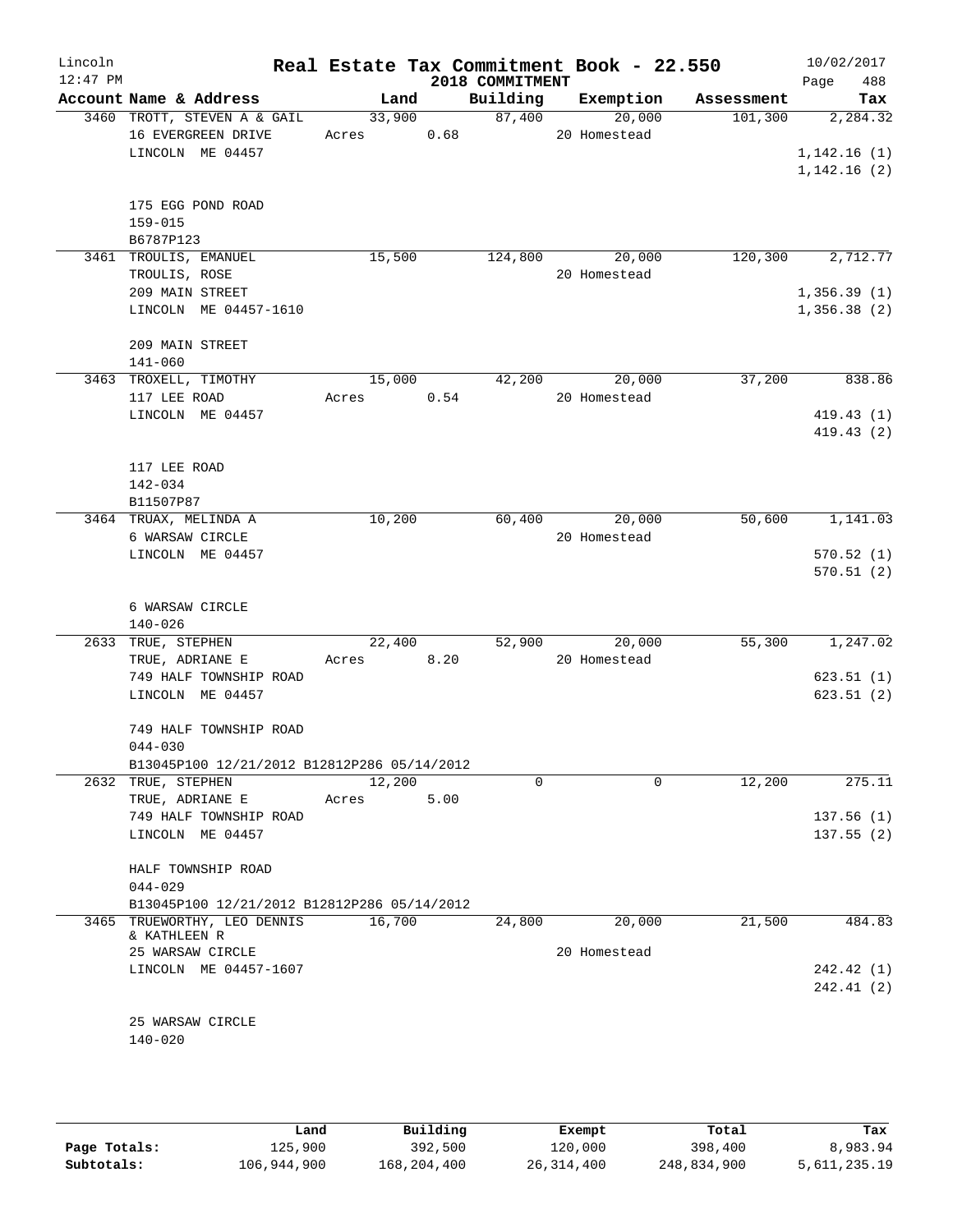| Lincoln      |                                            |       |        |             |                             | Real Estate Tax Commitment Book - 22.550 |               | 10/02/2017         |
|--------------|--------------------------------------------|-------|--------|-------------|-----------------------------|------------------------------------------|---------------|--------------------|
| $12:47$ PM   | Account Name & Address                     |       | Land   |             | 2018 COMMITMENT<br>Building | Exemption                                | Assessment    | 489<br>Page<br>Tax |
|              | 3467 TRUSTEES OF THE                       |       | 19,500 |             | 72,500                      | 20,000                                   | 72,000        | 1,623.60           |
|              | MARANATHA RIVERSIDE<br>CHURCH              |       | Acres  | 0.84        |                             | 17 Parsonage                             |               |                    |
|              | PO BOX 395                                 |       |        |             |                             |                                          |               | 811.80(1)          |
|              | LINCOLN ME 04457-0395                      |       |        |             |                             |                                          |               | 811.80 (2)         |
|              | 483 ENFIELD ROAD                           |       |        |             |                             |                                          |               |                    |
|              | $037 - 005$                                |       |        |             |                             |                                          |               |                    |
|              | B4137P282                                  |       |        |             |                             |                                          |               |                    |
|              | 2840 TRUSTEES ROBERTS<br>RICHARD & ROBERTS |       | 31,300 |             | 45,200                      | 0                                        | 76,500        | 1,725.08           |
|              | JOINT LIVING TRUST                         | Acres |        | 0.56        |                             |                                          |               |                    |
|              | 98 SPRUCE POND DRIVE                       |       |        |             |                             |                                          |               | 862.54 (1)         |
|              | STRAFFORD NH 03884                         |       |        |             |                             |                                          |               | 862.54(2)          |
|              | 197 EGG POND ROAD                          |       |        |             |                             |                                          |               |                    |
|              | $159 - 010$                                |       |        |             |                             |                                          |               |                    |
|              | B12691P273 12/27/2011                      |       |        |             |                             |                                          |               |                    |
|              | 3468 TUCCI, JOHN S                         |       | 14,400 |             | 8,900                       | 20,000                                   | 3,300         | 74.42              |
|              | TUCCI, LINDA M                             | Acres |        | 2.75        |                             | 20 Homestead                             |               |                    |
|              | 596 HALF TOWNSHIP ROAD                     |       |        |             |                             |                                          |               | 37.21(1)           |
|              | LINCOLN ME 04457                           |       |        |             |                             |                                          |               | 37.21(2)           |
|              | 596 HALF TOWNSHIP ROAD                     |       |        |             |                             |                                          |               |                    |
|              | $043 - 012$                                |       |        |             |                             |                                          |               |                    |
|              | B8949P312                                  |       |        |             |                             |                                          |               |                    |
|              | 3469 TUDOR, DALE A                         |       | 48,200 |             | 120,500                     | 0                                        | 168,700       | 3,804.19           |
|              | JOHNSON, MARY A                            |       |        |             |                             |                                          |               |                    |
|              | 211 ENFIELD ROAD                           |       |        |             |                             |                                          |               | 1,902.10(1)        |
|              | LINCOLN ME 04457                           |       |        |             |                             |                                          |               | 1,902.09(2)        |
|              | 41 FLANDERS DRIVE<br>$110 - 009$           |       |        |             |                             |                                          |               |                    |
| 1591         | TUDOR, MARY ANN & DALE                     |       | 21,900 |             | 58,100                      | 0                                        | 80,000        | 1,804.00           |
|              | Α<br>211 ENFIELD ROAD                      |       |        |             |                             |                                          |               |                    |
|              | LINCOLN ME 04457                           |       |        |             |                             |                                          |               | 902.00(1)          |
|              |                                            |       |        |             |                             |                                          |               | 902.00(2)          |
|              | 211 ENFIELD ROAD                           |       |        |             |                             |                                          |               |                    |
|              | $126 - 006$                                |       |        |             |                             |                                          |               |                    |
|              | B12674P3 12/07/2011                        |       |        |             |                             |                                          |               |                    |
|              | 3470 TUFFLEY, GAIL L                       |       | 17,700 |             | 110,100                     | 26,000                                   | 101,800       | 2,295.59           |
|              | 452 WEST BROADWAY                          | Acres |        | 1.20        |                             | 07 Veteran                               |               |                    |
|              | LINCOLN ME 04457                           |       |        |             |                             | 20 Homestead                             |               | 1, 147.80(1)       |
|              |                                            |       |        |             |                             |                                          |               | 1, 147.79(2)       |
|              | 452 WEST BROADWAY                          |       |        |             |                             |                                          |               |                    |
|              | $046 - 045$                                |       |        |             |                             |                                          |               |                    |
|              | B6148P344                                  |       |        |             |                             |                                          |               |                    |
|              | 3472 TURCOTTE, RAYMOND W JR                |       | 27,900 |             | 14,700                      | 0                                        | 42,600        | 960.63             |
|              | TURCOTTE, JUDITH A                         | Acres |        | 2.80        |                             |                                          |               |                    |
|              | 240 N THIRD STREET                         |       |        |             |                             |                                          |               | 480.32 (1)         |
|              | INDIANA PA 15701                           |       |        |             |                             |                                          |               | 480.31 (2)         |
|              | MATTANAWCOOK LAKE                          |       |        |             |                             |                                          |               |                    |
|              | $049 - 001 - 001$                          |       |        |             |                             |                                          |               |                    |
|              | B11625P171                                 |       |        |             |                             |                                          |               |                    |
|              | Land                                       |       |        | Building    |                             | Exempt                                   | Total         | Tax                |
| Page Totals: | 180,900                                    |       |        | 430,000     |                             | 66,000                                   | 544,900       | 12,287.51          |
| Subtotals:   | 107, 125, 800                              |       |        | 168,634,400 |                             | 26,380,400                               | 249, 379, 800 | 5,623,522.70       |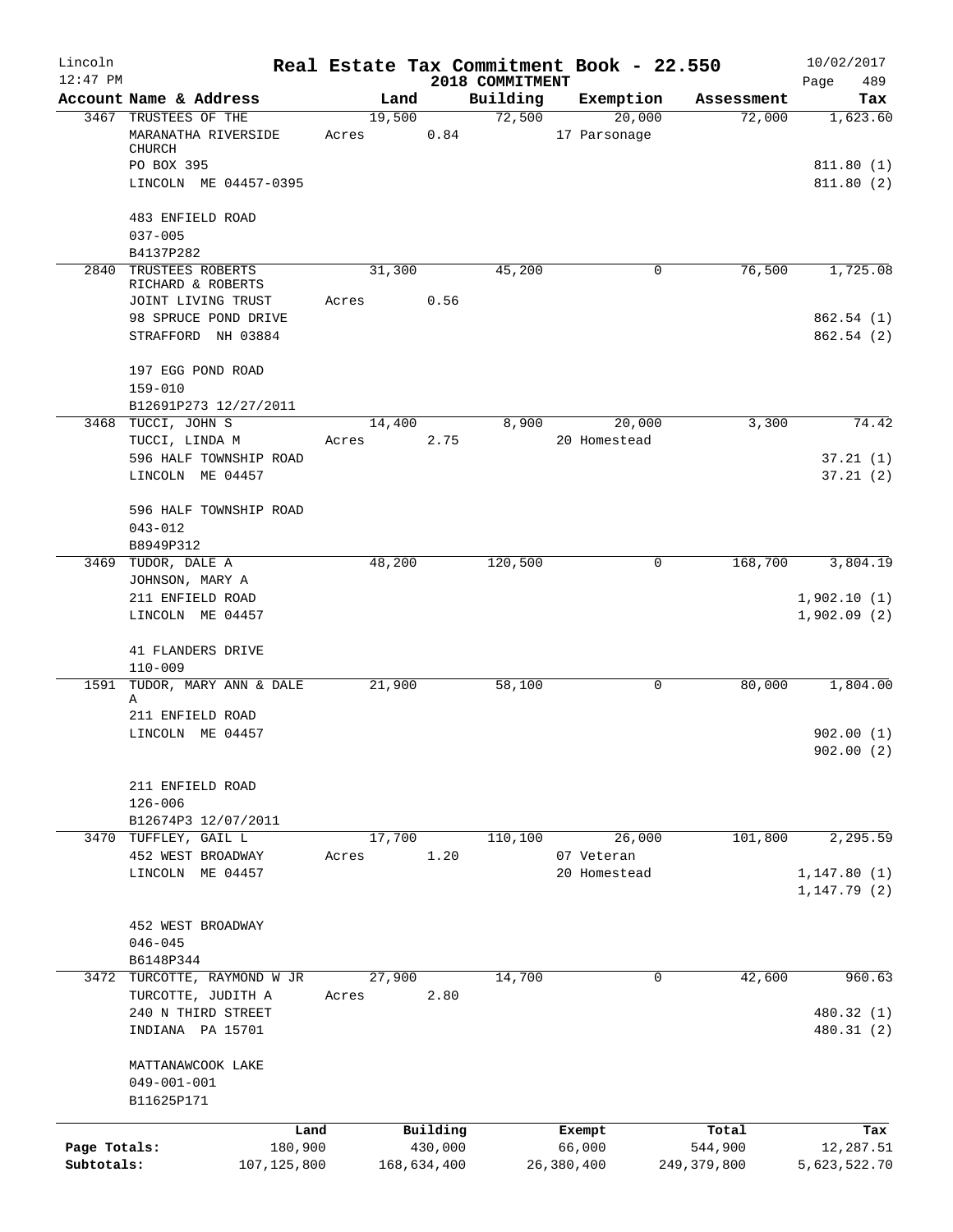| Lincoln<br>$12:47$ PM |                                                                 |                 |      | 2018 COMMITMENT | Real Estate Tax Commitment Book - 22.550 |            | 10/02/2017<br>Page<br>490 |
|-----------------------|-----------------------------------------------------------------|-----------------|------|-----------------|------------------------------------------|------------|---------------------------|
|                       | Account Name & Address                                          | Land            |      | Building        | Exemption                                | Assessment | Tax                       |
|                       | 3478 TURNER , PATRICE<br>TURNER, ELGIN<br>294 PHINNEY FARM ROAD | 7,900           |      | 0               | $\Omega$                                 | 7,900      | 178.15<br>89.08 (1)       |
|                       | LINCOLN ME 04457<br>TAYLOR STREET                               |                 |      |                 |                                          |            | 89.07(2)                  |
|                       | $128 - 026$                                                     |                 |      |                 |                                          |            |                           |
|                       | 3481 TURNER, DORIS<br>14 MORGAN STREET                          | 17,300<br>Acres | 0.30 | 11,200          | 20,000<br>20 Homestead                   | 8,500      | 191.68                    |
|                       | LINCOLN ME 04457-1621                                           |                 |      |                 |                                          |            | 95.84(1)<br>95.84(2)      |
|                       | 14 MORGAN STREET<br>139-191                                     |                 |      |                 |                                          |            |                           |
|                       | B14114P264 04/04/2016 B14103P61 03/21/2016                      |                 |      |                 |                                          |            |                           |
|                       | 736 TURNER, ELGIN                                               | 9,800           |      | $\mathbf 0$     | $\mathbf 0$                              | 9,800      | 220.99                    |
|                       | TURNER CYR, BROOKE M<br>5 NICOLE LANE                           | Acres           | 3.50 |                 |                                          |            | 110.50(1)                 |
|                       | LINCOLN ME 04457                                                |                 |      |                 |                                          |            | 110.49(2)                 |
|                       | STANHOPE MILL ROAD                                              |                 |      |                 |                                          |            |                           |
|                       | $006 - 012$                                                     |                 |      |                 |                                          |            |                           |
|                       | B13931P4 08/17/2015 B3374P153                                   |                 |      |                 |                                          |            |                           |
|                       | 3473 TURNER, ELGIN H                                            | 13,100          |      | 0               | 0                                        | 13,100     | 295.41                    |
|                       | TURNER, PATRICE P<br>294 PHINNEY FARM ROAD                      |                 |      |                 |                                          |            |                           |
|                       | LINCOLN ME 04457                                                |                 |      |                 |                                          |            | 147.71(1)<br>147.70 (2)   |
|                       | STANHOPE MILL ROAD<br>$104 - 003$                               |                 |      |                 |                                          |            |                           |
|                       | 3475 TURNER, ELGIN H &                                          | 21,100          |      | 66,500          | 20,000                                   | 67,600     | 1,524.38                  |
|                       | PATRICE P<br>5 NICOLE LANE                                      | Acres           | 3.50 |                 | 20 Homestead                             |            |                           |
|                       | LINCOLN ME 04457-9603                                           |                 |      |                 |                                          |            | 762.19(1)                 |
|                       |                                                                 |                 |      |                 |                                          |            | 762.19(2)                 |
|                       | 5 NICOLE LANE                                                   |                 |      |                 |                                          |            |                           |
|                       | $006 - 021$                                                     |                 |      |                 |                                          |            |                           |
|                       | B2741P123                                                       |                 |      |                 |                                          |            |                           |
|                       | 3474 TURNER, ELGIN H &<br>PATRICE P                             | 13,800          |      | 0               | 0                                        | 13,800     | 311.19                    |
|                       | 294 PHINNEY FARM ROAD                                           | Acres           | 4.56 |                 |                                          |            |                           |
|                       | LINCOLN ME 04457-9603                                           |                 |      |                 |                                          |            | 155.60(1)<br>155.59(2)    |
|                       | PHINNEY FARM ROAD                                               |                 |      |                 |                                          |            |                           |
|                       | $006 - 019$                                                     |                 |      |                 |                                          |            |                           |
|                       | B4746P213<br>3476 TURNER, JOHN & MARY T                         | 65,100          |      | 72,900          | 20,000                                   | 118,000    | 2,660.90                  |
|                       | 11 COLLINS POINT ROAD                                           | Acres           | 0.58 |                 | 20 Homestead                             |            | 1,330.45(1)               |
|                       | LINCOLN ME 04457                                                |                 |      |                 |                                          |            | 1,330.45(2)               |
|                       | 11 COLLINS POINT ROAD<br>$111 - 034$                            |                 |      |                 |                                          |            |                           |
|                       |                                                                 |                 |      |                 |                                          |            |                           |

|              | Land          | Building    | Exempt     | Total       | Tax          |
|--------------|---------------|-------------|------------|-------------|--------------|
| Page Totals: | 148,100       | 150,600     | 60,000     | 238,700     | 5,382.70     |
| Subtotals:   | 107, 273, 900 | 168,785,000 | 26,440,400 | 249,618,500 | 5,628,905.40 |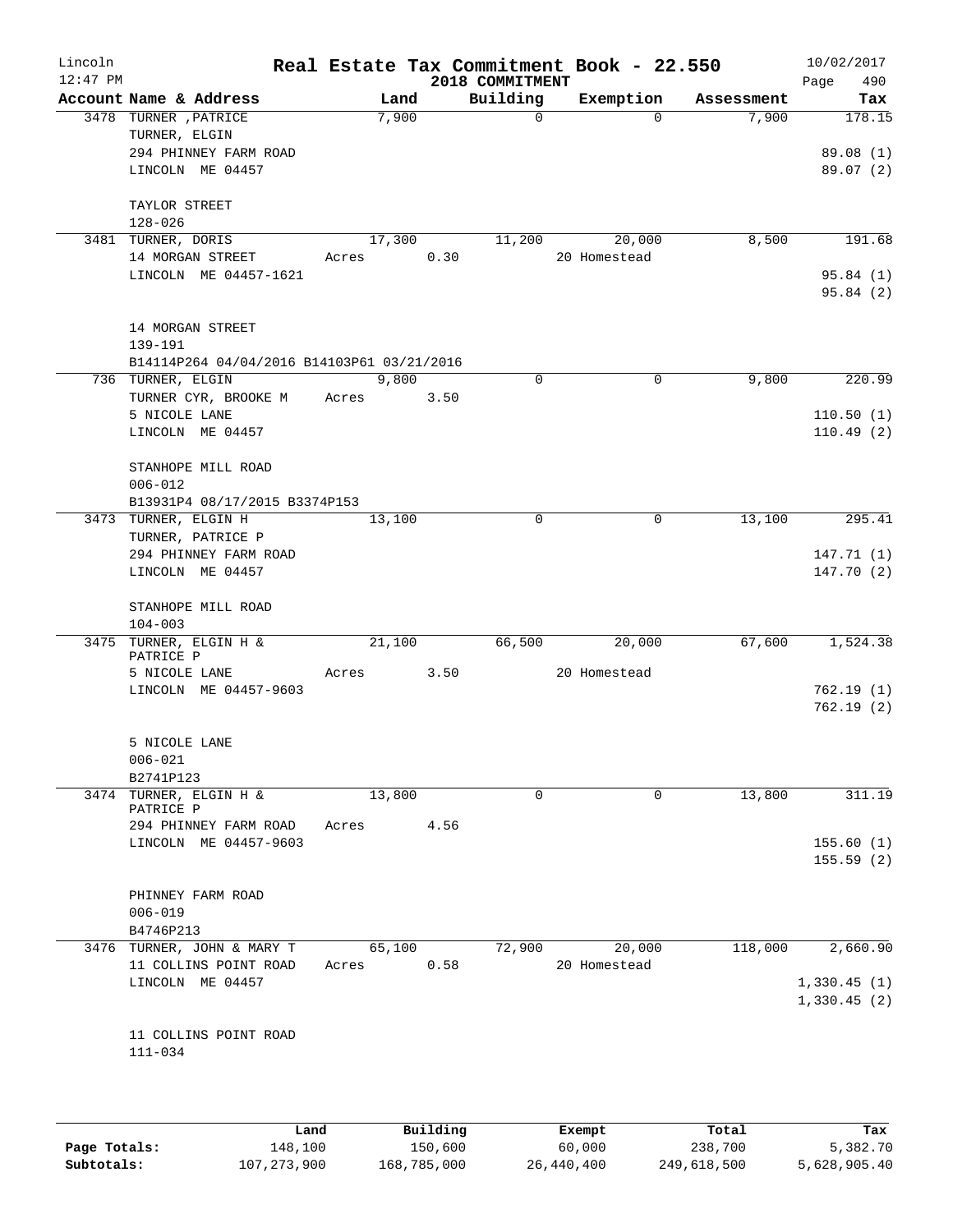| Lincoln    |                                                |       |               |             |                         | Real Estate Tax Commitment Book - 22.550 |             |                     | 10/02/2017                   |
|------------|------------------------------------------------|-------|---------------|-------------|-------------------------|------------------------------------------|-------------|---------------------|------------------------------|
| $12:47$ PM |                                                |       |               |             | 2018 COMMITMENT         |                                          |             |                     | 491<br>Page                  |
|            | Account Name & Address<br>3479 TURNER, PATRICE |       | Land<br>8,300 |             | Building<br>$\mathbf 0$ | Exemption                                | $\Omega$    | Assessment<br>8,300 | Tax<br>187.17                |
|            | TURNER, ELGIN H                                | Acres |               | 1.80        |                         |                                          |             |                     |                              |
|            | 294 PHINNEY FARM ROAD                          |       |               |             |                         |                                          |             |                     | 93.59(1)                     |
|            | LINCOLN ME 04457                               |       |               |             |                         |                                          |             |                     | 93.58(2)                     |
|            |                                                |       |               |             |                         |                                          |             |                     |                              |
|            | PHINNEY FARM ROAD                              |       |               |             |                         |                                          |             |                     |                              |
|            | $006 - 025$                                    |       |               |             |                         |                                          |             |                     |                              |
| 3480       | B4724P53<br>TURNER, PATRICE P                  |       | 10,900        |             | $\mathbf 0$             |                                          | $\mathbf 0$ | 10,900              | 245.80                       |
|            | TURNER, ELGIN H                                | Acres |               | 17.72       |                         |                                          |             |                     |                              |
|            | 294 PHINNEY FARM ROAD                          |       |               |             |                         |                                          |             |                     | 122.90(1)                    |
|            | LINCOLN ME 04457                               |       |               |             |                         |                                          |             |                     | 122.90(2)                    |
|            | STANHOPE MILL ROAD                             |       |               |             |                         |                                          |             |                     |                              |
|            | $006 - 020$                                    |       |               |             |                         |                                          |             |                     |                              |
|            | B7268P33                                       |       |               |             |                         |                                          |             |                     |                              |
|            | 1654 TURNQUIST, PAUL                           |       |               | $\mathbf 0$ | 12,400                  |                                          | 0           | 12,400              | 279.62                       |
|            | 3 SLEEPY HOLLOW                                |       |               |             |                         |                                          |             |                     |                              |
|            | LINCOLN ME 04457                               |       |               |             |                         |                                          |             |                     | 139.81(1)                    |
|            |                                                |       |               |             |                         |                                          |             |                     | 139.81(2)                    |
|            | AIRPORT                                        |       |               |             |                         |                                          |             |                     |                              |
|            | 129-005-014                                    |       |               |             |                         |                                          |             |                     |                              |
|            | 2347 TURNQUIST, PAUL EDWIN                     |       | 58,500        |             | 149,500                 |                                          | 0           | 208,000             | 4,690.40                     |
|            | TURNQUIST, ISABELLA M.                         | Acres |               | 1.03        |                         |                                          |             |                     |                              |
|            | C.                                             |       |               |             |                         |                                          |             |                     |                              |
|            | 3 SLEEPY HOLLOW<br>LINCOLN ME 04457            |       |               |             |                         |                                          |             |                     | 2,345.20(1)<br>2,345.20(2)   |
|            |                                                |       |               |             |                         |                                          |             |                     |                              |
|            | 3 SLEEPY HOLLOW                                |       |               |             |                         |                                          |             |                     |                              |
|            | $109 - 016$                                    |       |               |             |                         |                                          |             |                     |                              |
|            | B13531P132 05/15/2014 B13488P56 03/19/2014     |       |               |             |                         |                                          |             |                     |                              |
|            | 3482 TWENTY-FIVE MAIN INC                      |       | 48,100        |             | 268,700                 |                                          | 0           | 316,800             | 7,143.84                     |
|            | STEVE RUHL PRESIDENT                           |       |               |             |                         |                                          |             |                     |                              |
|            | 9 MAIN STREET<br>LINCOLN ME 04457              |       |               |             |                         |                                          |             |                     | 3,571.92 (1)<br>3,571.92(2)  |
|            |                                                |       |               |             |                         |                                          |             |                     |                              |
|            | 9 MAIN STREET                                  |       |               |             |                         |                                          |             |                     |                              |
|            | 137-141                                        |       |               |             |                         |                                          |             |                     |                              |
|            | B6666P55                                       |       |               |             |                         |                                          |             |                     |                              |
|            | 3483 TWIST, RONALD & JEAN                      |       | 67,400        |             | 64,700                  | 20,000                                   |             | 112,100             | 2,527.86                     |
|            | 930 TRANSALPINE ROAD                           |       |               |             |                         | 20 Homestead                             |             |                     |                              |
|            | LINCOLN ME 04457                               |       |               |             |                         |                                          |             |                     | 1, 263.93(1)<br>1, 263.93(2) |
|            |                                                |       |               |             |                         |                                          |             |                     |                              |
|            | 930 TRANSALPINE ROAD                           |       |               |             |                         |                                          |             |                     |                              |
|            | $111 - 041$                                    |       |               |             |                         |                                          |             |                     |                              |
| 3485       | TWOMBLY, ALTON L &                             |       | 3,000         |             | 300                     | 0                                        |             | 3,300               | 74.42                        |
|            | JOANNE                                         | Acres |               | 0.32        |                         |                                          |             |                     |                              |
|            | TOWMBLY, MARK S<br>154 LEE ROAD                |       |               |             |                         |                                          |             |                     | 37.21(1)                     |
|            | LINCOLN ME 04457-9401                          |       |               |             |                         |                                          |             |                     | 37.21(2)                     |
|            |                                                |       |               |             |                         |                                          |             |                     |                              |
|            | LEE ROAD                                       |       |               |             |                         |                                          |             |                     |                              |
|            | 142-006                                        |       |               |             |                         |                                          |             |                     |                              |
|            |                                                |       |               |             |                         |                                          |             |                     |                              |
|            |                                                |       |               |             |                         |                                          |             |                     |                              |
|            |                                                |       |               |             |                         |                                          |             |                     |                              |

|              | Land        | Building    | Exempt     | Total       | Tax          |
|--------------|-------------|-------------|------------|-------------|--------------|
| Page Totals: | 196,200     | 495,600     | 20,000     | 671,800     | 15, 149. 11  |
| Subtotals:   | 107,470,100 | 169,280,600 | 26,460,400 | 250,290,300 | 5,644,054.51 |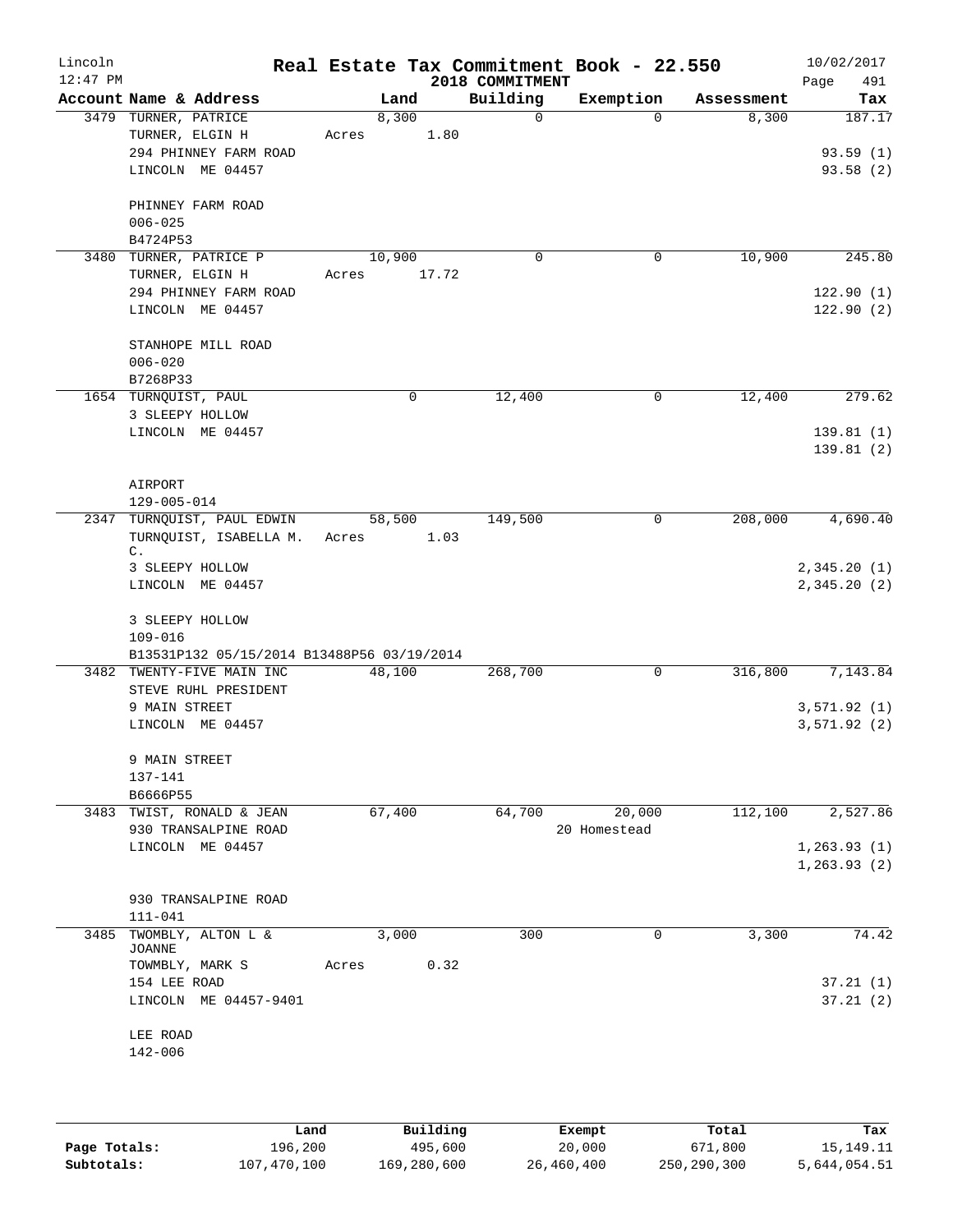| Lincoln      |                                            |       |        |          |                             | Real Estate Tax Commitment Book - 22.550 |            | 10/02/2017               |            |
|--------------|--------------------------------------------|-------|--------|----------|-----------------------------|------------------------------------------|------------|--------------------------|------------|
| $12:47$ PM   | Account Name & Address                     |       | Land   |          | 2018 COMMITMENT<br>Building | Exemption                                | Assessment | Page                     | 492<br>Tax |
|              | 3486 TWOMBLY, ALTON L &                    |       | 17,400 |          | 67,400                      | 20,000                                   | 64,800     | 1,461.24                 |            |
|              | <b>JOANNE</b>                              |       |        |          |                             |                                          |            |                          |            |
|              | TWOMBLY, MARK S<br>154 LEE ROAD            | Acres |        | 0.37     |                             | 20 Homestead                             |            |                          |            |
|              | LINCOLN ME 04457-9401                      |       |        |          |                             |                                          |            | 730.62(1)<br>730.62(2)   |            |
|              |                                            |       |        |          |                             |                                          |            |                          |            |
|              | 154 LEE ROAD                               |       |        |          |                             |                                          |            |                          |            |
|              | $142 - 007$                                |       |        |          |                             |                                          |            |                          |            |
|              | 3484 TWOMBLY, LILIA M                      |       | 5,600  |          | 44,000                      | 20,000                                   | 29,600     |                          | 667.48     |
|              | 36 LEE ROAD                                | Acres |        | 0.14     |                             | 20 Homestead                             |            |                          |            |
|              | LINCOLN ME 04457-1407                      |       |        |          |                             |                                          |            | 333.74 (1)<br>333.74 (2) |            |
|              |                                            |       |        |          |                             |                                          |            |                          |            |
|              | 36 LEE ROAD                                |       |        |          |                             |                                          |            |                          |            |
|              | 139-097                                    |       |        |          |                             |                                          |            |                          |            |
|              | 335 TWOMEY, JOY                            |       | 17,100 |          | 80,000                      | 20,000                                   | 77,100     | 1,738.61                 |            |
|              | 344 MAIN STREET                            | Acres |        | 1.29     |                             | 20 Homestead                             |            |                          |            |
|              | LINCOLN ME 04457                           |       |        |          |                             |                                          |            | 869.31 (1)               |            |
|              |                                            |       |        |          |                             |                                          |            | 869.30(2)                |            |
|              | 344 MAIN STREET                            |       |        |          |                             |                                          |            |                          |            |
|              | $151 - 009$                                |       |        |          |                             |                                          |            |                          |            |
|              | B13882P11 06/30/2015 B13864P69 06/15/2015  |       |        |          |                             |                                          |            |                          |            |
|              | 53 ULM, DAVID W                            |       | 4,000  |          | 63,200                      | 20,000                                   | 47,200     | 1,064.36                 |            |
|              | PO BOX 302                                 |       |        |          |                             | 20 Homestead                             |            |                          |            |
|              | LINCOLN ME 04457                           |       |        |          |                             |                                          |            | 532.18(1)                |            |
|              |                                            |       |        |          |                             |                                          |            | 532.18(2)                |            |
|              | 40 LANE HILL ROAD                          |       |        |          |                             |                                          |            |                          |            |
|              | $071 - 040$                                |       |        |          |                             |                                          |            |                          |            |
|              | B13328P139 09/03/2013 B12553P75 07/28/2011 |       |        |          |                             |                                          |            |                          |            |
|              | 2337 ULRICK, BRADFORD                      |       | 22,900 |          | 72,500                      | 26,000                                   | 69,400     | 1,564.97                 |            |
|              | TALETSKAYA, SVETIANA                       |       |        |          |                             | 20 Homestead                             |            |                          |            |
|              | 762 TRANSALPINE ROAD                       |       |        |          |                             | 07 Veteran                               |            | 782.49 (1)               |            |
|              | LINCOLN ME 04457                           |       |        |          |                             |                                          |            | 782.48 (2)               |            |
|              | 762 TRANSALPINE ROAD                       |       |        |          |                             |                                          |            |                          |            |
|              | $015 - 019$                                |       |        |          |                             |                                          |            |                          |            |
|              | B13680P242 10/22/2014                      |       |        |          |                             |                                          |            |                          |            |
|              | 2338 ULRICK, BRADFORD                      |       | 16,600 |          | 0                           | 0                                        | 16,600     |                          | 374.33     |
|              | TALETSKAYA, SVETLANA                       |       |        |          |                             |                                          |            |                          |            |
|              | 762 TRANSALPINE ROAD                       |       |        |          |                             |                                          |            | 187.17(1)                |            |
|              | LINCOLN ME 04457                           |       |        |          |                             |                                          |            | 187.16(2)                |            |
|              | TRANSALPINE ROAD                           |       |        |          |                             |                                          |            |                          |            |
|              | $015 - 020$                                |       |        |          |                             |                                          |            |                          |            |
|              | B13680P242 10/22/2014                      |       |        |          |                             |                                          |            |                          |            |
|              | 3488 UNERFUSSER, THOMAS R                  |       | 41,500 |          | $\Omega$                    | $\mathbf 0$                              | 41,500     |                          | 935.83     |
|              | UNERFUSSER, CINDY S                        | Acres |        | 2.50     |                             |                                          |            |                          |            |
|              | 228 SADDLE TREE LANE                       |       |        |          |                             |                                          |            | 467.92(1)                |            |
|              | DENISON TX 75021                           |       |        |          |                             |                                          |            | 467.91(2)                |            |
|              | WHITE POINT ESTATES                        |       |        |          |                             |                                          |            |                          |            |
|              | ROAD                                       |       |        |          |                             |                                          |            |                          |            |
|              | $057 - 001$                                |       |        |          |                             |                                          |            |                          |            |
|              | B12246P247 09/02/2010                      |       |        |          |                             |                                          |            |                          |            |
|              |                                            |       |        |          |                             |                                          |            |                          |            |
|              |                                            |       |        |          |                             |                                          |            |                          |            |
|              |                                            | Land  |        | Building |                             | Exempt                                   | Total      |                          | Tax        |
| Page Totals: | 125,100                                    |       |        | 327,100  |                             | 106,000                                  | 346,200    | 7,806.82                 |            |

**Subtotals:** 107,595,200 169,607,700 26,566,400 250,636,500 5,651,861.33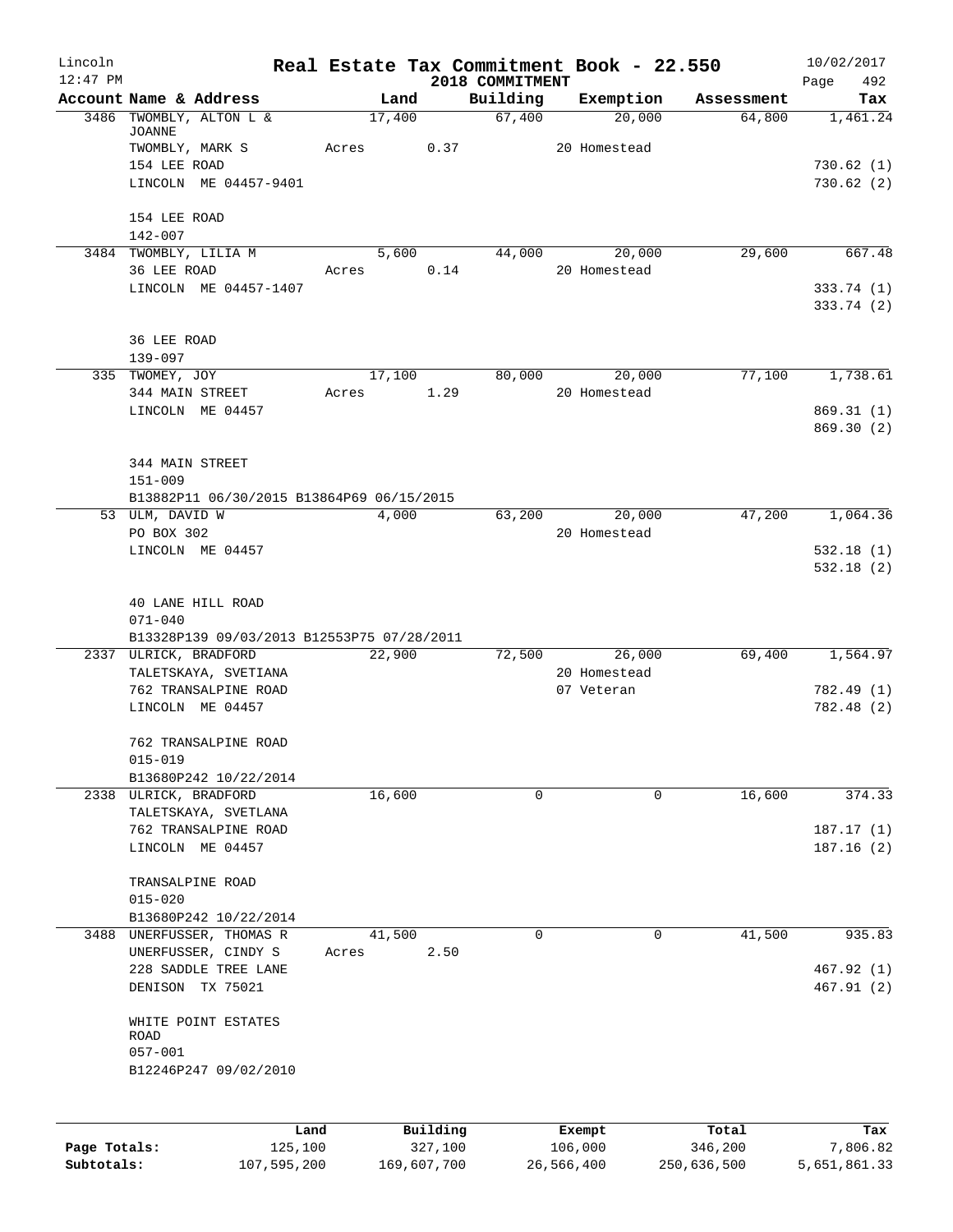| Lincoln<br>$12:47$ PM |                                                          |        |      | 2018 COMMITMENT | Real Estate Tax Commitment Book - 22.550 |            | 10/02/2017<br>493<br>Page |
|-----------------------|----------------------------------------------------------|--------|------|-----------------|------------------------------------------|------------|---------------------------|
|                       | Account Name & Address                                   | Land   |      | Building        | Exemption                                | Assessment | Tax                       |
|                       | 3489 UPPER VALLEY PROPERTIES                             | 19,700 |      | 52,000          | $\Omega$                                 | 71,700     | 1,616.84                  |
|                       | INC                                                      |        |      |                 |                                          |            |                           |
|                       | PO BOX 96                                                | Acres  | 1.05 |                 |                                          |            |                           |
|                       | LINCOLN ME 04457                                         |        |      |                 |                                          |            | 808.42(1)                 |
|                       |                                                          |        |      |                 |                                          |            | 808.42(2)                 |
|                       | 305 MAIN STREET                                          |        |      |                 |                                          |            |                           |
|                       | $144 - 028$                                              |        |      |                 |                                          |            |                           |
|                       | 3200 US BANK TRUST, NA                                   | 21,000 |      | 92,700          | 0                                        | 113,700    | 2,563.94                  |
|                       | LSF9 MASTER                                              | Acres  | 3.20 |                 |                                          |            |                           |
|                       | PARTICIPATION TRUST                                      |        |      |                 |                                          |            |                           |
|                       | 13801 WIRELESS WAY                                       |        |      |                 |                                          |            | 1,281.97(1)               |
|                       | OKLAHOMA CITY OK 73134                                   |        |      |                 |                                          |            | 1,281.97(2)               |
|                       | 295 PHINNEY FARM ROAD                                    |        |      |                 |                                          |            |                           |
|                       | $006 - 004$                                              |        |      |                 |                                          |            |                           |
|                       | B14499P127 05/16/2017 B5237P318                          |        |      |                 |                                          |            |                           |
|                       | 1171 US NATIONAL BANK                                    | 13,300 |      | 45,400          | $\mathbf 0$                              | 58,700     | 1,323.69                  |
|                       | C/O OCWEN LOAN                                           | Acres  | 0.51 |                 |                                          |            |                           |
|                       | SERVICING LLC                                            |        |      |                 |                                          |            |                           |
|                       | 1661 WORTHINGTON ROAD<br>SUITE 100                       |        |      |                 |                                          |            | 661.85(1)                 |
|                       | WEST PALM BEACH FL                                       |        |      |                 |                                          |            | 661.84 (2)                |
|                       | 33409                                                    |        |      |                 |                                          |            |                           |
|                       |                                                          |        |      |                 |                                          |            |                           |
|                       | 149 FROST STREET                                         |        |      |                 |                                          |            |                           |
|                       | $071 - 024$<br>B14515P66 06/15/2017 B12702P47 01/10/2012 |        |      |                 |                                          |            |                           |
|                       | 3493 VACHON, JONATHAN &                                  | 11,000 |      | 0               | $\mathbf 0$                              | 11,000     | 248.05                    |
|                       | AARON                                                    |        |      |                 |                                          |            |                           |
|                       | VACHON, KELSEY                                           | Acres  | 7.93 |                 |                                          |            |                           |
|                       | 99 COMMERCIAL STREET                                     |        |      |                 |                                          |            | 124.03(1)                 |
|                       | BATH ME 04530                                            |        |      |                 |                                          |            | 124.02(2)                 |
|                       |                                                          |        |      |                 |                                          |            |                           |
|                       | 26 COLD STREAM ESTATES<br><b>ROAD</b>                    |        |      |                 |                                          |            |                           |
|                       | $005 - 003$                                              |        |      |                 |                                          |            |                           |
|                       | B10803P276                                               |        |      |                 |                                          |            |                           |
|                       | 3495 VALENTINE, MARY A                                   | 14,400 |      | 3,700           | $\Omega$                                 | 18,100     | 408.16                    |
|                       | 2706 ACUSHNET AVE                                        | Acres  | 1.04 |                 |                                          |            |                           |
|                       | NEW BEDFORD MA 02745                                     |        |      |                 |                                          |            | 204.08(1)                 |
|                       |                                                          |        |      |                 |                                          |            | 204.08(2)                 |
|                       |                                                          |        |      |                 |                                          |            |                           |
|                       | 239 FOLSOM POND ROAD<br>$027 - 032$                      |        |      |                 |                                          |            |                           |
|                       | B6722P228                                                |        |      |                 |                                          |            |                           |
|                       | 3497 VAN PATTEN, SCOTT                                   | 10,100 |      | 56,600          | 0                                        | 66,700     | 1,504.09                  |
|                       | 210 SOUTH WASHINGTON ST                                  |        |      |                 |                                          |            |                           |
|                       | EL DORADO KS                                             |        |      |                 |                                          |            | 752.05(1)                 |
|                       | 67042-2842                                               |        |      |                 |                                          |            |                           |
|                       |                                                          |        |      |                 |                                          |            | 752.04 (2)                |
|                       | 2 AYER STREET                                            |        |      |                 |                                          |            |                           |
|                       | $137 - 002$                                              |        |      |                 |                                          |            |                           |

|              | Land        | Building    | Exempt     | Total       | Tax          |
|--------------|-------------|-------------|------------|-------------|--------------|
| Page Totals: | 89,500      | 250,400     |            | 339,900     | 7.664.77     |
| Subtotals:   | 107,684,700 | 169,858,100 | 26,566,400 | 250,976,400 | 5,659,526.10 |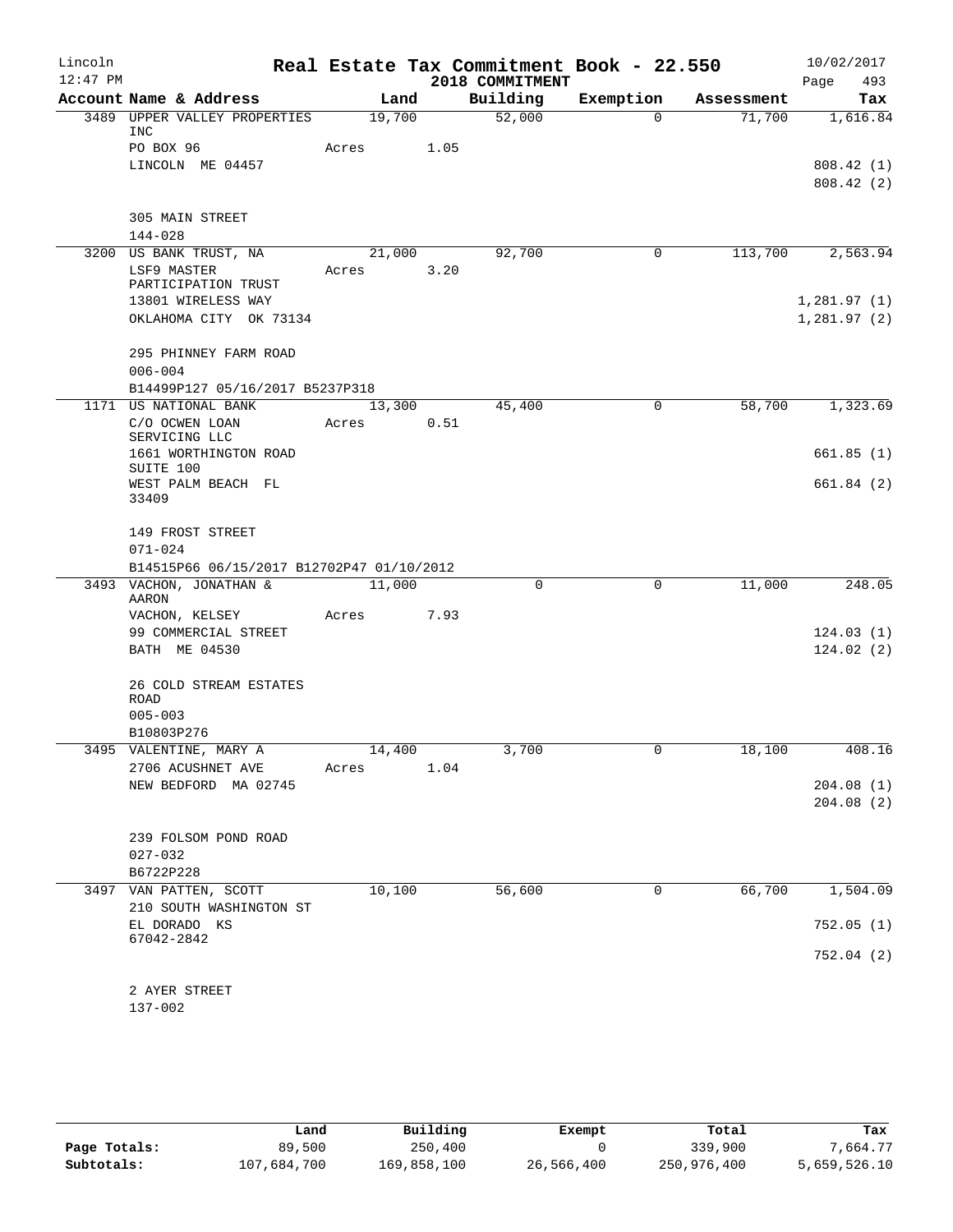| Lincoln      |                                                                     |       |        |             |                             | Real Estate Tax Commitment Book - 22.550 |             | 10/02/2017             |
|--------------|---------------------------------------------------------------------|-------|--------|-------------|-----------------------------|------------------------------------------|-------------|------------------------|
| $12:47$ PM   | Account Name & Address                                              |       | Land   |             | 2018 COMMITMENT<br>Building | Exemption                                | Assessment  | 494<br>Page<br>Tax     |
|              | 3498 VAN SCOTTER, KEITH                                             |       | 41,700 |             | 155,500                     | $\Omega$                                 | 197,200     | 4, 446.86              |
|              | REVOCABLE TRUST<br>VAN SCOTTER ANDRAYA<br>REVOCABLE TRUST           | Acres |        | 0.50        |                             |                                          |             |                        |
|              | P.O. BOX 1315                                                       |       |        |             |                             |                                          |             | 2, 223.43(1)           |
|              | DOVER NH 03821-1315                                                 |       |        |             |                             |                                          |             | 2, 223.43(2)           |
|              | 24 AUTUMN LANE<br>$153 - 014$                                       |       |        |             |                             |                                          |             |                        |
|              | B12545P298 07/27/2011                                               |       |        |             |                             |                                          |             |                        |
|              | 3501 VANADESTINE, ANDREW B &                                        |       | 41,700 |             | 173,400                     | 20,000                                   | 195,100     | 4,399.51               |
|              | BETSY L<br>PO BOX 301                                               | Acres |        | 0.53        |                             | 20 Homestead                             |             |                        |
|              | LINCOLN ME 04457-0301                                               |       |        |             |                             |                                          |             | 2,199.76(1)            |
|              |                                                                     |       |        |             |                             |                                          |             | 2,199.75(2)            |
|              | 267 CRANE POND DRIVE<br>$109 - 003$                                 |       |        |             |                             |                                          |             |                        |
|              | 527 VANADESTINE, LUCAS A                                            |       | 95,800 |             | 163,200                     | 26,000                                   | 233,000     | 5,254.15               |
|              | VANADESTINE, MONICA R                                               | Acres |        | 2.31        |                             | 07 Veteran                               |             |                        |
|              | PO BOX 301                                                          |       |        |             |                             | 20 Homestead                             |             | 2,627.08(1)            |
|              | LINCOLN ME 04457                                                    |       |        |             |                             |                                          |             | 2,627.07(2)            |
|              | 301 CRANE POND DRIVE<br>$110 - 023$                                 |       |        |             |                             |                                          |             |                        |
|              | B14386P320 01/13/2017 B12977P136 10/15/2012<br>B12549P47 07/29/2011 |       |        |             |                             |                                          |             |                        |
|              | 3503 VANALSTYNE, JOHN E JR.                                         |       | 6,100  |             | 27,100                      | $\mathbf 0$                              | 33,200      | 748.66                 |
|              | 320 RIDGE ROAD                                                      |       |        |             |                             |                                          |             |                        |
|              | PLYMOUTH ME 04969-3153                                              |       |        |             |                             |                                          |             | 374.33(1)<br>374.33(2) |
|              |                                                                     |       |        |             |                             |                                          |             |                        |
|              | 15 SPRING STREET                                                    |       |        |             |                             |                                          |             |                        |
|              | $136 - 046$<br>B5041P348                                            |       |        |             |                             |                                          |             |                        |
|              | 3504 VANCE, KARI, KATIE,                                            |       | 25,300 |             | 28,500                      | 0                                        | 53,800      | 1,213.19               |
|              | <b>JOSHUA</b><br>80 BRIDGETON ROAD                                  | Acres |        | 0.73        |                             |                                          |             |                        |
|              | WESTBROOK ME 04092                                                  |       |        |             |                             |                                          |             | 606.60(1)              |
|              |                                                                     |       |        |             |                             |                                          |             | 606.59(2)              |
|              | 12 CEDAR LANE                                                       |       |        |             |                             |                                          |             |                        |
|              | $168 - 014$                                                         |       |        |             |                             |                                          |             |                        |
|              | B13841P53 05/06/2015                                                |       |        |             |                             |                                          |             |                        |
| 3505         | VANCE, WAYNE R & BONITA                                             |       | 36,200 |             | 73,000                      | 20,000                                   | 89,200      | 2,011.46               |
|              | Α<br>26 ARIEL ST                                                    |       |        |             |                             | 20 Homestead                             |             |                        |
|              | LINCOLN ME 04457-1129                                               |       |        |             |                             |                                          |             | 1,005.73(1)            |
|              |                                                                     |       |        |             |                             |                                          |             | 1,005.73(2)            |
|              | 26 ARIEL STREET                                                     |       |        |             |                             |                                          |             |                        |
|              | $132 - 080$                                                         |       |        |             |                             |                                          |             |                        |
| 3506         | VANDALL, EUGENE C                                                   |       | 18,500 |             | 22,400                      | 0                                        | 40,900      | 922.30                 |
|              | PO BOX 146                                                          |       |        |             |                             |                                          |             |                        |
|              | WALES MA 01081                                                      |       |        |             |                             |                                          |             | 461.15(1)<br>461.15(2) |
|              |                                                                     |       |        |             |                             |                                          |             |                        |
|              | 626 MAIN STREET<br>$080 - 004$                                      |       |        |             |                             |                                          |             |                        |
|              | Land                                                                |       |        | Building    |                             | Exempt                                   | Total       | Tax                    |
| Page Totals: | 265,300                                                             |       |        | 643,100     |                             | 66,000                                   | 842,400     | 18,996.13              |
| Subtotals:   | 107,950,000                                                         |       |        | 170,501,200 |                             | 26,632,400                               | 251,818,800 | 5,678,522.23           |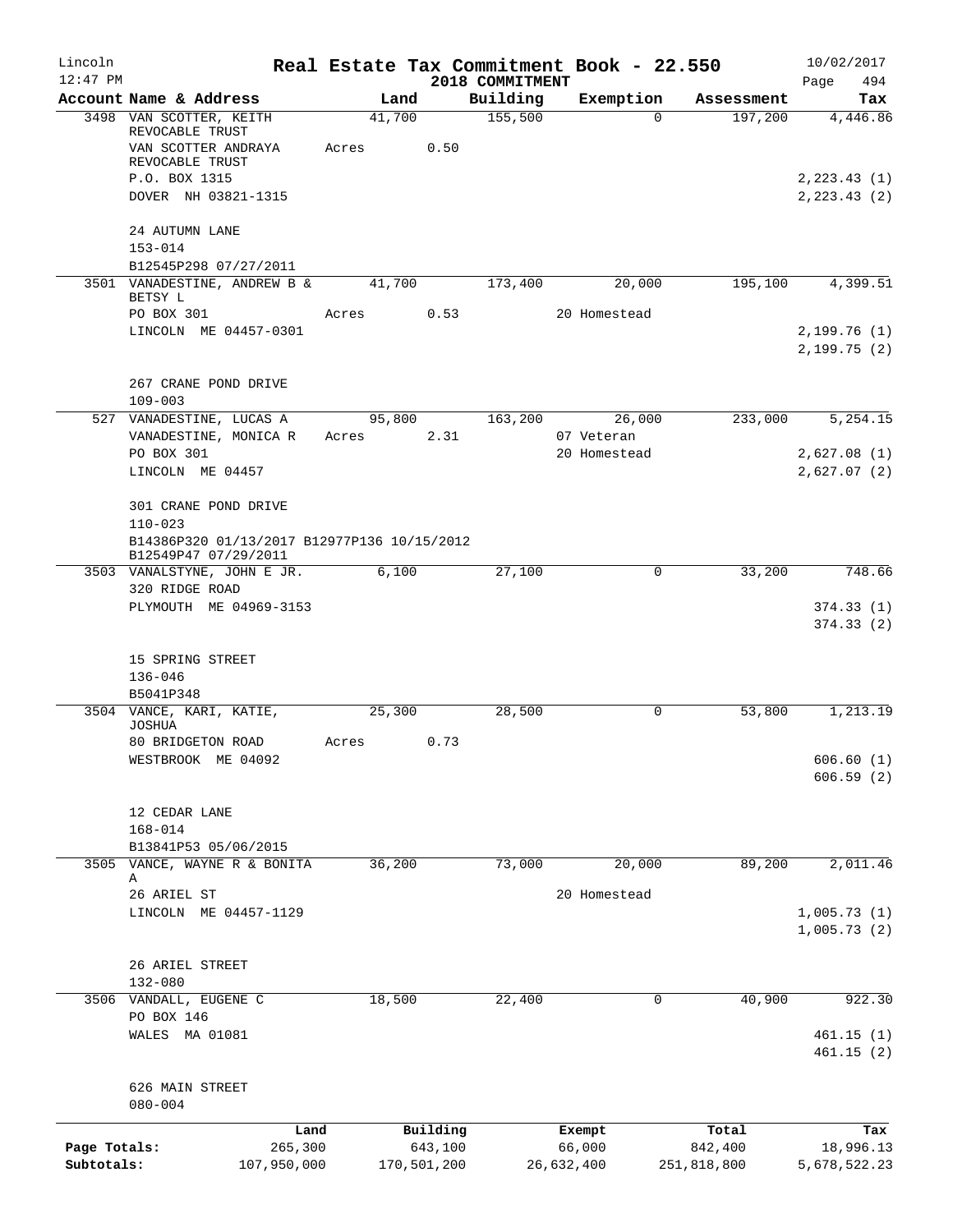| Lincoln<br>$12:47$ PM |                                                                                                     |       |                |                      | Real Estate Tax Commitment Book - 22.550 |            | 10/02/2017                 |
|-----------------------|-----------------------------------------------------------------------------------------------------|-------|----------------|----------------------|------------------------------------------|------------|----------------------------|
|                       |                                                                                                     |       |                | 2018 COMMITMENT      |                                          |            | Page<br>495                |
|                       | Account Name & Address                                                                              |       | Land           | Building<br>$\Omega$ | Exemption<br>$\Omega$                    | Assessment | Tax                        |
|                       | 1235 VANDEHEI, JAMES<br>VANDEHIE, AUTUMN                                                            | Acres | 3,700<br>10.30 |                      |                                          | 3,700      | 83.44                      |
|                       | 2502 DEWITT AVENUE                                                                                  |       |                |                      |                                          |            | 41.72 (1)                  |
|                       | ALEXANDRIA VA                                                                                       |       |                |                      |                                          |            | 41.72(2)                   |
|                       | 22301-1104                                                                                          |       |                |                      |                                          |            |                            |
|                       |                                                                                                     |       |                |                      |                                          |            |                            |
|                       | FAIR WIND LANE                                                                                      |       |                |                      |                                          |            |                            |
|                       | $110 - 019$                                                                                         |       |                |                      |                                          |            |                            |
|                       | B13827P91 05/06/2015 B13827P81 05/06/2015<br>3508 VANDEHEI, JAMES                                   |       | 24,900         | 148,900              | 0                                        | 173,800    | 3,919.19                   |
|                       |                                                                                                     |       |                |                      |                                          |            |                            |
|                       | VANDEHEI, AUTUMN<br>2502 DEWITT AVENUE                                                              |       |                |                      |                                          |            |                            |
|                       | ALEXANDRIA VA                                                                                       |       |                |                      |                                          |            | 1,959.60(1)<br>1,959.59(2) |
|                       | 22301-1104                                                                                          |       |                |                      |                                          |            |                            |
|                       | 32 FAIR WIND LANE                                                                                   |       |                |                      |                                          |            |                            |
|                       | $110 - 014$                                                                                         |       |                |                      |                                          |            |                            |
|                       | B5339P316                                                                                           |       |                |                      |                                          |            |                            |
|                       | 3509 VANDEHEI, JAMES                                                                                |       | 6,600          | 25,900               | 0                                        | 32,500     | 732.88                     |
|                       | VANDEHEI, AUTUMN                                                                                    |       |                |                      |                                          |            |                            |
|                       | 2502 DEWITT AVENUE                                                                                  |       |                |                      |                                          |            | 366.44(1)                  |
|                       | ALEXANDRIA VA                                                                                       |       |                |                      |                                          |            | 366.44(2)                  |
|                       | 22301-1104                                                                                          |       |                |                      |                                          |            |                            |
|                       | FAIR WIND LANE                                                                                      |       |                |                      |                                          |            |                            |
|                       | $110 - 018$                                                                                         |       |                |                      |                                          |            |                            |
|                       | B5339P316                                                                                           |       |                |                      |                                          |            |                            |
|                       | 3510 VANNAH, LARRY E                                                                                |       | 31,700         | 31,400               | 0                                        | 63,100     | 1,422.91                   |
|                       | VANNAH, LINDA M                                                                                     |       |                |                      |                                          |            |                            |
|                       | PO BOX 195                                                                                          |       |                |                      |                                          |            | 711.46(1)                  |
|                       | LITCHFIELD ME 04350                                                                                 |       |                |                      |                                          |            | 711.45(2)                  |
|                       |                                                                                                     |       |                |                      |                                          |            |                            |
|                       | 448 WEATHERBEE POINT RD                                                                             |       |                |                      |                                          |            |                            |
|                       | $049 - 012$                                                                                         |       |                |                      |                                          |            |                            |
|                       | B7148P205                                                                                           |       |                |                      |                                          |            |                            |
|                       | 3767 VARGAS, KAREN J                                                                                |       | 7,300          | $\Omega$             | $\mathbf 0$                              | 7,300      | 164.62                     |
|                       | 1549 LONG RIDGE ROAD                                                                                | Acres | 46.00          |                      |                                          |            |                            |
|                       | BURLINGTON ME 04417                                                                                 |       |                |                      |                                          |            | 82.31 (1)                  |
|                       |                                                                                                     |       |                |                      |                                          |            | 82.31(2)                   |
|                       | FOLSOM POND ROAD                                                                                    |       |                |                      |                                          |            |                            |
|                       | $039 - 002$                                                                                         |       |                |                      |                                          |            |                            |
|                       | B14323P170 10/31/2016 B14323P160 10/25/2016<br>B14294P71 09/30/2016 B14291P227 01/19/2017 B3989P121 |       |                |                      |                                          |            |                            |
|                       | 183 VARNEY, FREDERICK L.                                                                            |       | 12,800         | 56,800               | 20,000                                   | 49,600     | 1,118.48                   |
|                       | 26 WASHINGTON STREET                                                                                | Acres | 0.27           |                      | 20 Homestead                             |            |                            |
|                       | LINCOLN ME 04457                                                                                    |       |                |                      |                                          |            | 559.24(1)                  |
|                       |                                                                                                     |       |                |                      |                                          |            | 559.24(2)                  |
|                       |                                                                                                     |       |                |                      |                                          |            |                            |
|                       | 26 WASHINGTON STREET                                                                                |       |                |                      |                                          |            |                            |
|                       | $136 - 085$                                                                                         |       |                |                      |                                          |            |                            |
|                       | B14151P329 06/16/2016 B13525P256 02/01/2014                                                         |       |                |                      |                                          |            |                            |
|                       | B11719P313                                                                                          |       |                |                      |                                          |            |                            |
|                       |                                                                                                     |       |                |                      |                                          |            |                            |

|              | Land        | Building    | Exempt     | Total       | Tax          |
|--------------|-------------|-------------|------------|-------------|--------------|
| Page Totals: | 87,000      | 263,000     | 20,000     | 330,000     | 7,441.52     |
| Subtotals:   | 108,037,000 | 170,764,200 | 26,652,400 | 252,148,800 | 5,685,963.75 |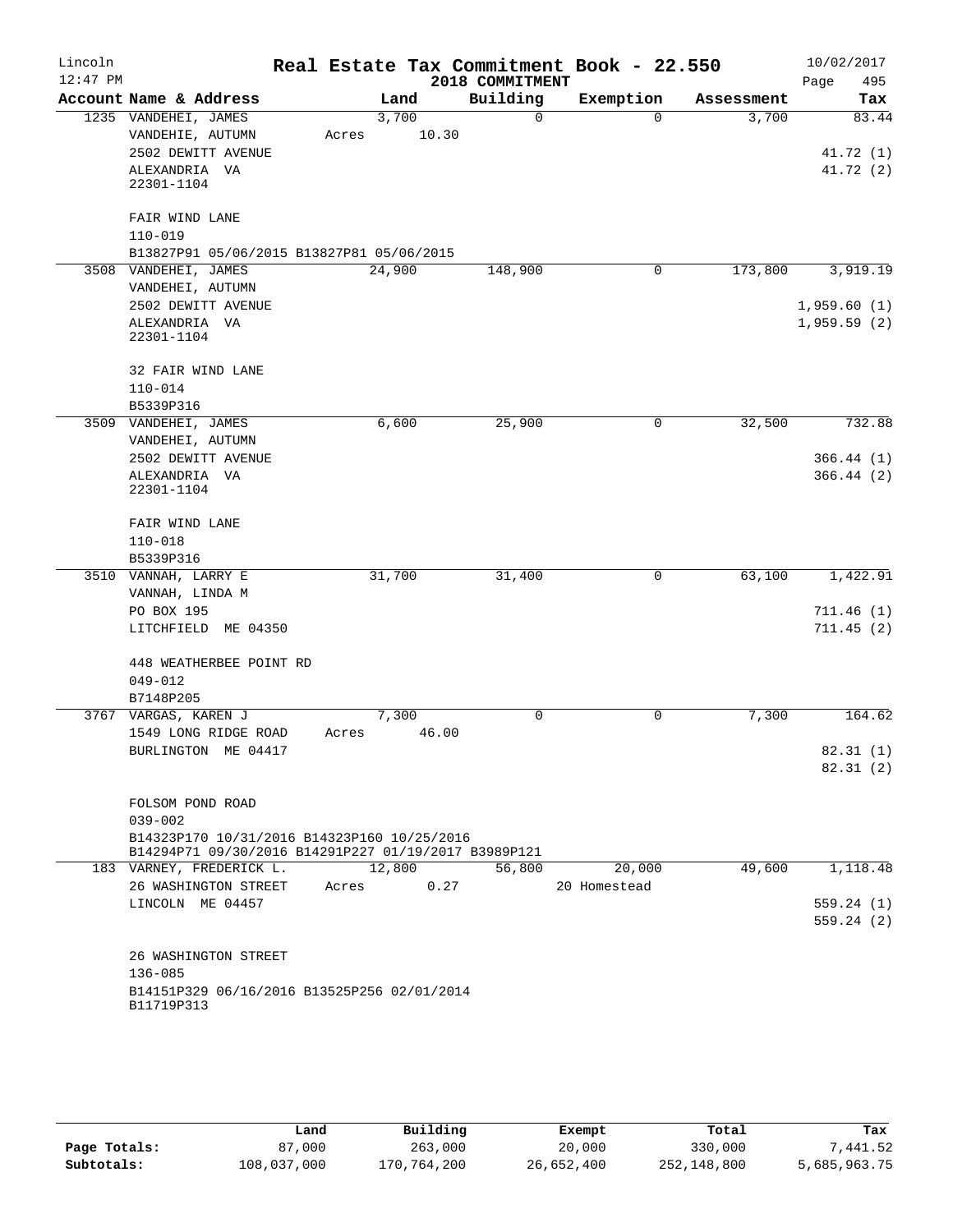| Lincoln<br>$12:47$ PM      |                                                                                   |                          |        |                        | 2018 COMMITMENT | Real Estate Tax Commitment Book - 22.550 |                        | 10/02/2017<br>496<br>Page |
|----------------------------|-----------------------------------------------------------------------------------|--------------------------|--------|------------------------|-----------------|------------------------------------------|------------------------|---------------------------|
|                            | Account Name & Address                                                            |                          | Land   |                        | Building        | Exemption                                | Assessment             | Tax                       |
|                            | 3513 VARS, ROBERT E<br>VARS, BERNADETTE A<br>42 GO DEVIL ROAD<br>LINCOLN ME 04457 | Acres                    | 16,400 | 4.30                   | $\Omega$        | 16,400<br>20 Homestead                   | 0                      | 0.00                      |
|                            | 75 MILLETT MALLETT ROAD<br>$004 - 040$<br>B11170P299                              |                          |        |                        |                 |                                          |                        |                           |
|                            | 1676 VAUGHN, WAYNE E                                                              |                          | 7,800  |                        | 31,700          | 0                                        | 39,500                 | 890.73                    |
|                            | 493 MAIN STREET<br>PRESQUE ISLE ME 04769                                          | Acres                    |        | 0.20                   |                 |                                          |                        | 445.37 (1)<br>445.36 (2)  |
|                            | 18 PLEASANT STREET<br>$139 - 117$<br>B13916P326 08/03/2015 B13621P159 08/20/2014  |                          |        |                        |                 |                                          |                        |                           |
|                            | B12746P207 01/24/2012 B12597P8 09/13/2011<br>3672 VEILLEUX, RONALD R              |                          | 30,700 |                        | 42,700          | 26,000                                   | 47,400                 | 1,068.87                  |
|                            | 208 MAIN STREET<br>LINCOLN ME 04457                                               | Acres                    |        | 2.64                   |                 | 06 Veteran<br>20 Homestead               |                        | 534.44(1)                 |
|                            | 208 MAIN STREET<br>141-030                                                        |                          |        |                        |                 |                                          |                        | 534.43(2)                 |
|                            | B14200P83 07/05/2016<br>3913 VELTE, CHARLES A JR                                  |                          | 50,000 |                        | $\Omega$        | 0                                        | 50,000                 | 1,127.50                  |
|                            | VELTE, CRYSTAL D<br>2150 RICHARDSON ROAD<br>WESTMINSTER ME 04457                  | Acres                    |        | 13.20                  |                 |                                          |                        | 563.75(1)<br>563.75(2)    |
|                            | WHISPERING PINE LANE<br>$060 - 007$<br>B14176P45 06/08/2016                       |                          |        |                        |                 |                                          |                        |                           |
|                            | 321 VERCOE, JONATHAN                                                              |                          | 7,400  |                        | 78,900          | 0                                        | 86,300                 | 1,946.07                  |
|                            | VERCOE, LISA<br>47 LEE ROAD<br>LINCOLN ME 04457-1532                              | Acres                    |        | 0.19                   |                 |                                          |                        | 973.04(1)<br>973.03(2)    |
|                            | 47 LEE ROAD<br>139-210<br>B12563P141 08/12/2011                                   |                          |        |                        |                 |                                          |                        |                           |
|                            | 3514 VERMILLION, STEWART B                                                        |                          | 17,000 |                        | 53,300          | 20,000                                   | 50,300                 | 1,134.27                  |
|                            | VERMILLION, VICKI L<br>567 LEE ROAD                                               | Acres                    |        | 2.87                   |                 | 20 Homestead                             |                        | 567.14(1)                 |
|                            | LINCOLN ME 04457                                                                  |                          |        |                        |                 |                                          |                        | 567.13(2)                 |
|                            | 567 LEE ROAD<br>147-017<br>B11936P343                                             |                          |        |                        |                 |                                          |                        |                           |
|                            | 3516 VERRILL, PETER W<br>VERRILL, BETH M                                          | Acres                    | 10,900 | 4.70                   | 5,500           | $\mathbf 0$                              | 16,400                 | 369.82                    |
|                            | 510B TOBEY ROAD<br>NEW GLOUCESTER ME<br>04260                                     |                          |        |                        |                 |                                          |                        | 184.91 (1)<br>184.91 (2)  |
|                            | 840 HALF TOWNSHIP ROAD<br>$044 - 011$<br>B9479P250                                |                          |        |                        |                 |                                          |                        |                           |
|                            |                                                                                   | Land                     |        | Building               |                 | Exempt                                   | Total                  | Tax                       |
| Page Totals:<br>Subtotals: |                                                                                   | 140,200<br>108, 177, 200 |        | 212,100<br>170,976,300 |                 | 62,400<br>26,714,800                     | 289,900<br>252,438,700 | 6,537.26<br>5,692,501.01  |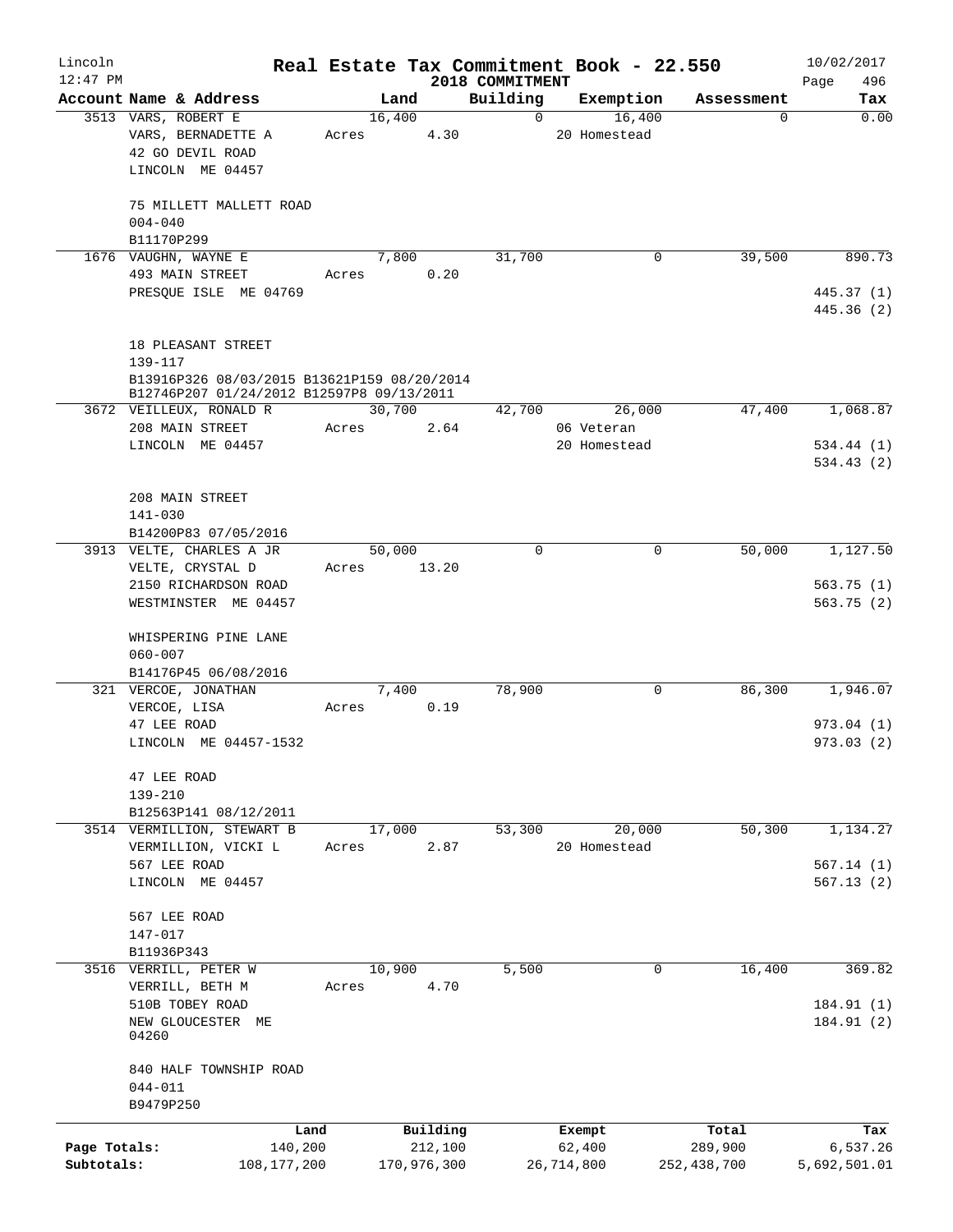| Lincoln    |                                 |        |      |                 | Real Estate Tax Commitment Book - 22.550 |            | 10/02/2017   |
|------------|---------------------------------|--------|------|-----------------|------------------------------------------|------------|--------------|
| $12:47$ PM |                                 |        |      | 2018 COMMITMENT |                                          |            | 497<br>Page  |
|            | Account Name & Address          | Land   |      | Building        | Exemption                                | Assessment | Tax          |
|            | 3518 VICAIRE, THOMAS            | 15,600 |      | 30,000          | 20,000                                   | 25,600     | 577.28       |
|            | VICAIRE, AMY                    |        |      |                 | 20 Homestead                             |            |              |
|            | 1032 MAIN STREET                |        |      |                 |                                          |            | 288.64(1)    |
|            | LINCOLN ME 04457                |        |      |                 |                                          |            | 288.64 (2)   |
|            | 1032 MAIN STREET                |        |      |                 |                                          |            |              |
|            | $091 - 003$                     |        |      |                 |                                          |            |              |
|            | 3519 VICTORIA, PAULA J          | 17,100 |      | 6,000           | 0                                        | 23,100     | 520.91       |
|            | 200 SYKES ROAD                  | Acres  | 6.98 |                 |                                          |            |              |
|            | NEW CASTLE DE 19720             |        |      |                 |                                          |            | 260.46(1)    |
|            |                                 |        |      |                 |                                          |            | 260.45(2)    |
|            |                                 |        |      |                 |                                          |            |              |
|            | 81 NEW CAMP ROAD                |        |      |                 |                                          |            |              |
|            | $005 - 014$                     |        |      |                 |                                          |            |              |
|            | 2356 VIDAL, WAYNE               | 21,700 |      | 59,700          | 0                                        | 81,400     | 1,835.57     |
|            | VIDAL, MARCY L                  | Acres  | 0.33 |                 |                                          |            |              |
|            | 133 VIRGINIA LANE               |        |      |                 |                                          |            | 917.79 (1)   |
|            | BANGOR ME 04401                 |        |      |                 |                                          |            | 917.78 (2)   |
|            |                                 |        |      |                 |                                          |            |              |
|            | 350 STANHOPE MILL ROAD          |        |      |                 |                                          |            |              |
|            | $105 - 005$                     |        |      |                 |                                          |            |              |
|            | B13819P38 04/27/2015            |        |      |                 |                                          |            |              |
|            | 3520 VIGUE, BRIAN               | 54,100 |      | 57,400          | 0                                        | 111,500    | 2,514.33     |
|            | VIGUE, BETTY                    | Acres  | 0.70 |                 |                                          |            |              |
|            | 80 BIRCH STREET                 |        |      |                 |                                          |            | 1, 257.17(1) |
|            | BANGOR ME 04401                 |        |      |                 |                                          |            | 1,257.16(2)  |
|            | 12 BALSAM DRIVE                 |        |      |                 |                                          |            |              |
|            | $111 - 039$                     |        |      |                 |                                          |            |              |
|            | B13290P12 08/13/2013            |        |      |                 |                                          |            |              |
|            | 2224 VIGUE, BRIAN               | 12,500 |      | 27,900          | 0                                        | 40,400     | 911.02       |
|            | VIGUE, BETTY                    | Acres  | 0.50 |                 |                                          |            |              |
|            | 4 EAST BROADWAY                 |        |      |                 |                                          |            | 455.51(1)    |
|            | LINCOLN ME 04457                |        |      |                 |                                          |            | 455.51(2)    |
|            |                                 |        |      |                 |                                          |            |              |
|            | 4 EAST BROADWAY                 |        |      |                 |                                          |            |              |
|            | 137-104                         |        |      |                 |                                          |            |              |
|            | B13290P12 08/12/2013            |        |      |                 |                                          |            |              |
|            | 3521 VIITALA, GILBERT S         | 50,800 |      | 33,200          | 0                                        | 84,000     | 1,894.20     |
|            | 229 MIDDLE RIVER ROAD           |        |      |                 |                                          |            |              |
|            | GREENBUSH ME 04418              |        |      |                 |                                          |            | 947.10 (1)   |
|            |                                 |        |      |                 |                                          |            | 947.10 (2)   |
|            |                                 |        |      |                 |                                          |            |              |
|            | 353 EGG POND ROAD               |        |      |                 |                                          |            |              |
|            | $077 - 007$                     |        |      |                 |                                          |            |              |
|            | B10498P114                      |        |      |                 |                                          |            |              |
|            | 2115 VINCENT, BRIAN A           | 62,000 |      | 195,800         | 0                                        | 257,800    | 5,813.39     |
|            | VINCENT, PATRICIA A             | Acres  | 2.02 |                 |                                          |            |              |
|            | 5 COHOCTON                      |        |      |                 |                                          |            | 2,906.70(1)  |
|            | NAPLES NY 14512                 |        |      |                 |                                          |            | 2,906.69(2)  |
|            |                                 |        |      |                 |                                          |            |              |
|            | 341 WHITE POINT ESTATES<br>ROAD |        |      |                 |                                          |            |              |
|            | $057 - 017$                     |        |      |                 |                                          |            |              |
|            | B13787P329 08/19/2015 B8339P346 |        |      |                 |                                          |            |              |
|            |                                 |        |      |                 |                                          |            |              |
|            |                                 |        |      |                 |                                          |            |              |
|            |                                 |        |      |                 |                                          |            |              |

|              | Land        | Building    | Exempt     | Total       | Tax          |
|--------------|-------------|-------------|------------|-------------|--------------|
| Page Totals: | 233,800     | 410,000     | 20,000     | 623,800     | 14,066.70    |
| Subtotals:   | 108,411,000 | 171,386,300 | 26,734,800 | 253,062,500 | 5,706,567.71 |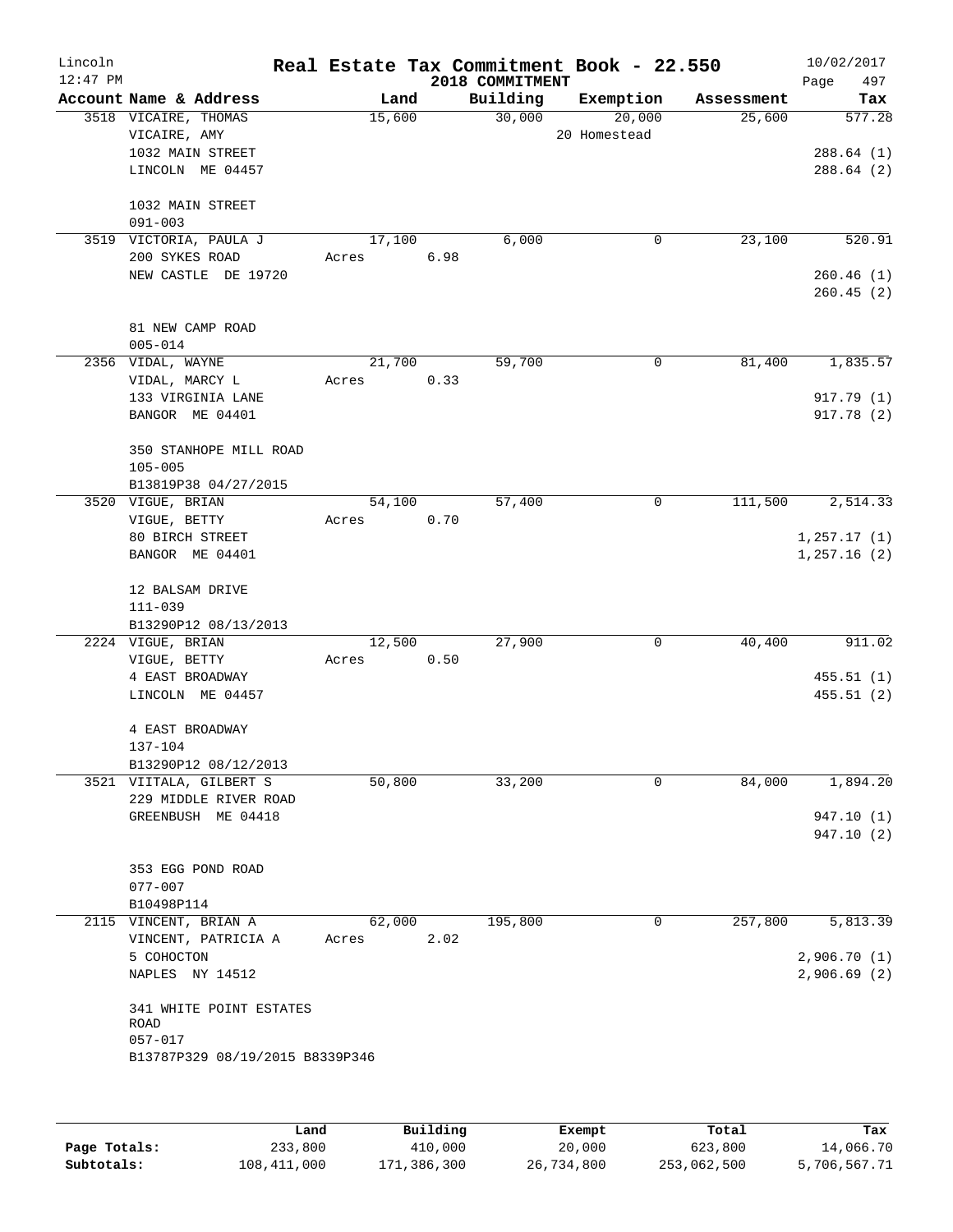| Lincoln<br>$12:47$ PM |                                               | Real Estate Tax Commitment Book - 22.550 |       | 2018 COMMITMENT |              |            | 10/02/2017<br>498<br>Page |
|-----------------------|-----------------------------------------------|------------------------------------------|-------|-----------------|--------------|------------|---------------------------|
|                       | Account Name & Address                        | Land                                     |       | Building        | Exemption    | Assessment | Tax                       |
|                       | 3523 VOISINE, MELVIN K &<br>DAWNA L           | 24,200                                   |       | 57,400          | 20,000       | 61,600     | 1,389.08                  |
|                       | 310 ENFIELD ROAD                              |                                          |       |                 | 20 Homestead |            |                           |
|                       | LINCOLN ME 04457-9716                         |                                          |       |                 |              |            | 694.54 (1)                |
|                       |                                               |                                          |       |                 |              |            | 694.54 (2)                |
|                       |                                               |                                          |       |                 |              |            |                           |
|                       | 310 ENFIELD ROAD<br>$047 - 044$               |                                          |       |                 |              |            |                           |
|                       | 3525 VOSE, STEVEN K                           | 4,900                                    |       | 53,300          | 20,000       | 38,200     | 861.41                    |
|                       | 11 SCHOOL STREET                              | Acres                                    | 0.12  |                 | 20 Homestead |            |                           |
|                       | LINCOLN ME 04457                              |                                          |       |                 |              |            | 430.71 (1)                |
|                       |                                               |                                          |       |                 |              |            | 430.70 (2)                |
|                       | 11 SCHOOL STREET                              |                                          |       |                 |              |            |                           |
|                       | 137-087                                       |                                          |       |                 |              |            |                           |
|                       | 3526 VOSE, TIMOTHY J                          | 14,800                                   |       | 109,800         | 20,000       | 104,600    | 2,358.73                  |
|                       | VOSE, BETTY A                                 |                                          |       |                 | 20 Homestead |            |                           |
|                       | 265 MILLETT MALLET RD                         |                                          |       |                 |              |            | 1, 179.37(1)              |
|                       | LINCOLN ME 04457                              |                                          |       |                 |              |            | 1, 179.36(2)              |
|                       |                                               |                                          |       |                 |              |            |                           |
|                       | 265 MILLETT MALLETT<br>ROAD                   |                                          |       |                 |              |            |                           |
|                       | $103 - 029$                                   |                                          |       |                 |              |            |                           |
|                       | 1186 W.B. PROPERTIES, LLC                     | 66,600                                   |       | $\Omega$        | 0            | 66,600     | 1,501.83                  |
|                       | PO BOX 189                                    | Acres                                    | 31.41 |                 |              |            |                           |
|                       | LINCOLN ME 04457                              |                                          |       |                 |              |            | 750.92(1)                 |
|                       |                                               |                                          |       |                 |              |            | 750.91(2)                 |
|                       | <b>GODING AVENUE</b>                          |                                          |       |                 |              |            |                           |
|                       | 136-154-000-000                               |                                          |       |                 |              |            |                           |
|                       | B12802P56 05/01/2012 B12676P99 12/09/2011     |                                          |       |                 |              |            |                           |
|                       | 1185 W.B. PROPERTIES, LLC                     | 57,000                                   |       | 74,800          | $\mathbf 0$  | 131,800    | 2,972.09                  |
|                       | PO BOX 189<br>LINCOLN ME 04457                | Acres                                    | 1.10  |                 |              |            | 1,486.05(1)               |
|                       |                                               |                                          |       |                 |              |            | 1,486.04(2)               |
|                       |                                               |                                          |       |                 |              |            |                           |
|                       | 176 WEST BROADWAY                             |                                          |       |                 |              |            |                           |
|                       | $135 - 013$                                   |                                          |       |                 |              |            |                           |
|                       | B12676P99 12/09/2011                          | 51,100                                   |       |                 | 0            |            | 2,221.18                  |
|                       | 2868 WADSWORTH, KIRK A<br>WADSWORTH, SHARON L | Acres                                    | 0.79  | 47,400          |              | 98,500     |                           |
|                       | 426 BUZZELL HILL ROAD                         |                                          |       |                 |              |            | 1, 110.59(1)              |
|                       | HOPE ME 04847                                 |                                          |       |                 |              |            | 1, 110.59(2)              |
|                       |                                               |                                          |       |                 |              |            |                           |
|                       | 163 EGG POND ROAD                             |                                          |       |                 |              |            |                           |
|                       | $155 - 002$<br>B13278P3 08/01/2013            |                                          |       |                 |              |            |                           |
|                       | 3527 WALCOTT, CORNELIA B                      | 17,300                                   |       | $\mathbf 0$     | 0            | 17,300     | 390.12                    |
|                       | 25 BERNARD ROAD                               | Acres                                    | 10.70 |                 |              |            |                           |
|                       | BERNARD ME 04612                              |                                          |       |                 |              |            | 195.06(1)                 |
|                       |                                               |                                          |       |                 |              |            | 195.06(2)                 |
|                       |                                               |                                          |       |                 |              |            |                           |
|                       | NEW CAMP ROAD<br>$005 - 009$                  |                                          |       |                 |              |            |                           |
|                       | B10422P14                                     |                                          |       |                 |              |            |                           |
|                       |                                               |                                          |       |                 |              |            |                           |
|                       |                                               |                                          |       |                 |              |            |                           |
|                       |                                               |                                          |       |                 |              |            |                           |

|              | Land        | Building    | Exempt     | Total       | Tax          |
|--------------|-------------|-------------|------------|-------------|--------------|
| Page Totals: | 235,900     | 342,700     | 60,000     | 518,600     | 11,694.44    |
| Subtotals:   | 108,646,900 | 171,729,000 | 26,794,800 | 253,581,100 | 5,718,262.15 |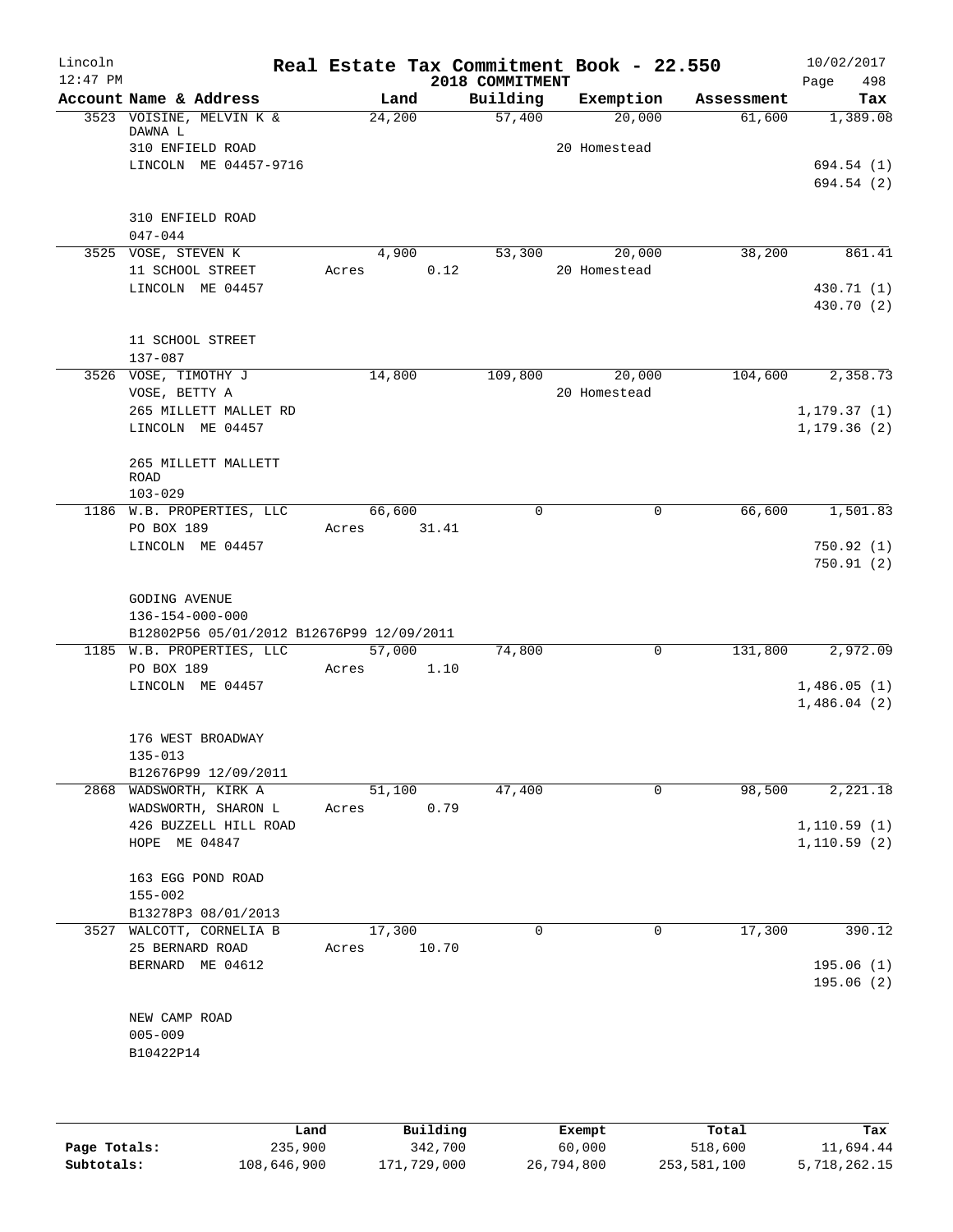| Lincoln                    |                                 | Real Estate Tax Commitment Book - 22.550 |                             |                      |                        | 10/02/2017               |
|----------------------------|---------------------------------|------------------------------------------|-----------------------------|----------------------|------------------------|--------------------------|
| $12:47$ PM                 | Account Name & Address          | Land                                     | 2018 COMMITMENT<br>Building | Exemption            | Assessment             | 499<br>Page<br>Tax       |
|                            | 3529 WALKER, DAVID A            | 20,100                                   | 53,100                      | 20,000               | 53,200                 | 1,199.66                 |
|                            | WALKER, MARJORIE A              |                                          |                             | 20 Homestead         |                        |                          |
|                            | 7 TAYLOR STREET                 |                                          |                             |                      |                        | 599.83(1)                |
|                            | LINCOLN ME 04457                |                                          |                             |                      |                        | 599.83 (2)               |
|                            |                                 |                                          |                             |                      |                        |                          |
|                            | 7 TAYLOR STREET                 |                                          |                             |                      |                        |                          |
|                            | 137-177                         |                                          |                             |                      |                        |                          |
|                            | B7856P214                       |                                          |                             |                      |                        |                          |
| 3528                       | WALKER, DAVID A                 | 3,500                                    | $\mathbf 0$                 | $\mathbf 0$          | 3,500                  | 78.93                    |
|                            | WALKER, MARJORIE A              | Acres                                    | 0.03                        |                      |                        |                          |
|                            | 7 TAYLOR STREET                 |                                          |                             |                      |                        | 39.47(1)                 |
|                            | LINCOLN ME 04457                |                                          |                             |                      |                        | 39.46(2)                 |
|                            |                                 |                                          |                             |                      |                        |                          |
|                            | MATTANAWCOOK STREET             |                                          |                             |                      |                        |                          |
|                            | 137-146<br>B7856P214            |                                          |                             |                      |                        |                          |
| 3532                       | WALKER, DAVID A &               | 53,400                                   | 21,200                      | 0                    | 74,600                 | 1,682.23                 |
|                            | MARJORIE A                      |                                          |                             |                      |                        |                          |
|                            | 7 TAYLOR STREET                 |                                          |                             |                      |                        |                          |
|                            | LINCOLN ME 04457                |                                          |                             |                      |                        | 841.12 (1)               |
|                            |                                 |                                          |                             |                      |                        | 841.11 (2)               |
|                            |                                 |                                          |                             |                      |                        |                          |
|                            | 99 MILTS WAY                    |                                          |                             |                      |                        |                          |
|                            | $116 - 023$                     |                                          |                             |                      |                        |                          |
|                            | 3531 WALKER, DAVID A &          | 19,500                                   | $\mathbf 0$                 | $\mathbf 0$          | 19,500                 | 439.73                   |
|                            | MARJORIE A<br>7 TAYLOR STREET   |                                          |                             |                      |                        |                          |
|                            | LINCOLN ME 04457                |                                          |                             |                      |                        | 219.87(1)                |
|                            |                                 |                                          |                             |                      |                        | 219.86(2)                |
|                            |                                 |                                          |                             |                      |                        |                          |
|                            | MILLETT MALLETT ROAD            |                                          |                             |                      |                        |                          |
|                            | $102 - 003$                     |                                          |                             |                      |                        |                          |
|                            | B3633P85                        |                                          |                             |                      |                        |                          |
| 3530                       | WALKER, DAVID A &<br>MARJORIE A | 17,300                                   | 0                           | 0                    | 17,300                 | 390.12                   |
|                            | 7 TAYLOR STREET                 |                                          |                             |                      |                        |                          |
|                            | LINCOLN ME 04457                |                                          |                             |                      |                        | 195.06(1)                |
|                            |                                 |                                          |                             |                      |                        | 195.06(2)                |
|                            |                                 |                                          |                             |                      |                        |                          |
|                            | MILLETT MALLETT ROAD            |                                          |                             |                      |                        |                          |
|                            | $102 - 002$                     |                                          |                             |                      |                        |                          |
|                            | B4832P137                       |                                          |                             |                      |                        |                          |
|                            | 3533 WALLACE, BRUCE L           | 15,500                                   | 30,000                      | 26,000               | 19,500                 | 439.73                   |
|                            | 1 LANE HILL ROAD                |                                          |                             | 20 Homestead         |                        |                          |
|                            | LINCOLN ME 04457                |                                          |                             | 06 Veteran           |                        | 219.87(1)<br>219.86(2)   |
|                            |                                 |                                          |                             |                      |                        |                          |
|                            | 1 LANE HILL ROAD                |                                          |                             |                      |                        |                          |
|                            | $071 - 016$                     |                                          |                             |                      |                        |                          |
|                            | 2962 WALLACE, WILLIAM B         | 74,600                                   | 131,800                     | 20,000               | 186,400                | 4,203.32                 |
|                            | WALLACE, VICTORIA M             | Acres                                    | 0.60                        | 20 Homestead         |                        |                          |
|                            | 32 TAYLOR STREET                |                                          |                             |                      |                        | 2,101.66(1)              |
|                            | LINCOLN ME 04457                |                                          |                             |                      |                        | 2,101.66(2)              |
|                            |                                 |                                          |                             |                      |                        |                          |
|                            | 32 TAYLOR STREET                |                                          |                             |                      |                        |                          |
|                            | $132 - 139$                     |                                          |                             |                      |                        |                          |
|                            | B14564P297 08/01/2017 B4075P313 |                                          |                             |                      |                        |                          |
|                            |                                 |                                          |                             |                      |                        |                          |
|                            |                                 | Land                                     | Building                    | Exempt               | Total                  | Tax                      |
| Page Totals:<br>Subtotals: | 108,850,800                     | 203,900                                  | 236,100<br>171,965,100      | 66,000<br>26,860,800 | 374,000<br>253,955,100 | 8,433.72<br>5,726,695.87 |
|                            |                                 |                                          |                             |                      |                        |                          |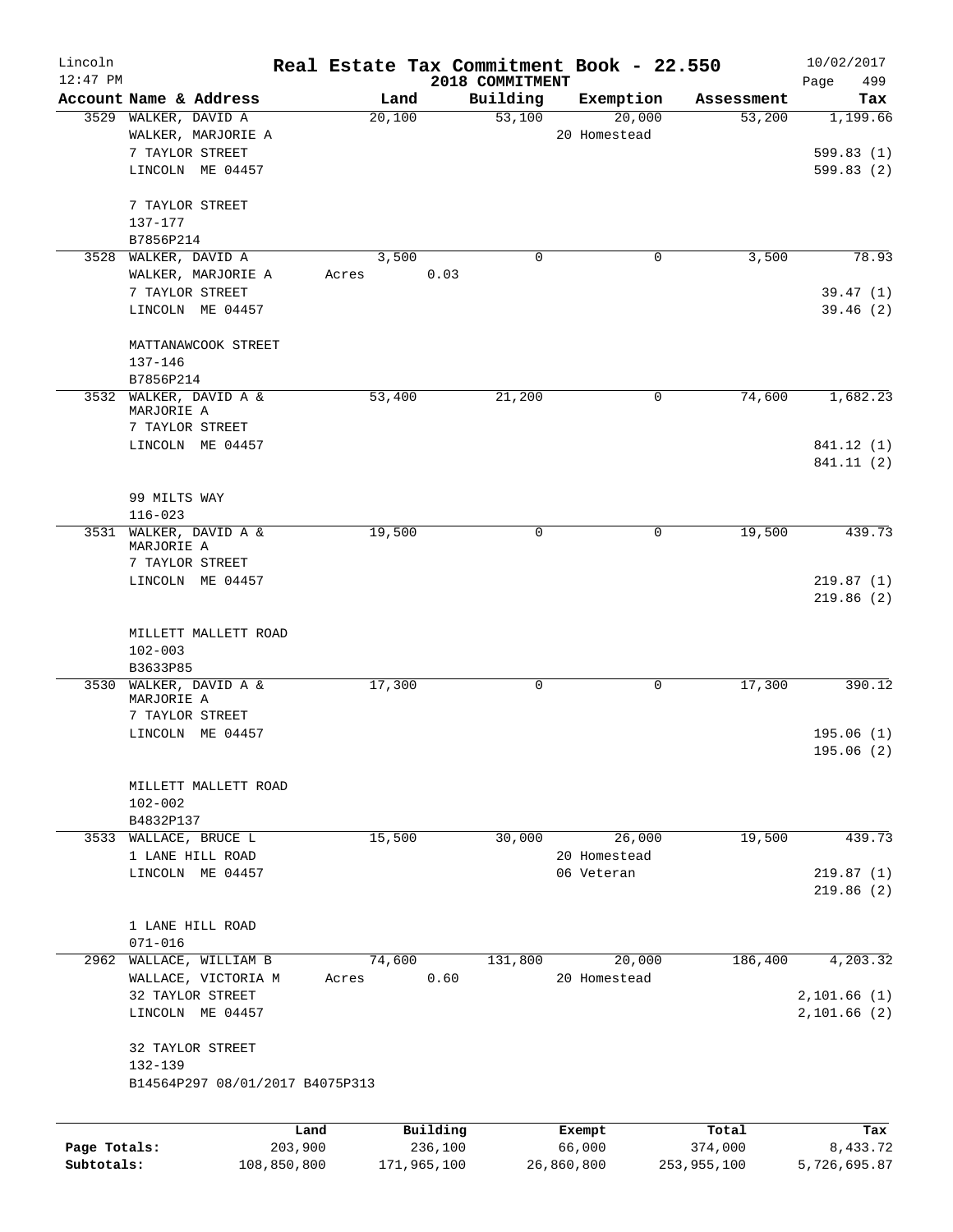| Lincoln                    |                                                      |                |                            |                    | Real Estate Tax Commitment Book - 22.550 |                          | 10/02/2017                |
|----------------------------|------------------------------------------------------|----------------|----------------------------|--------------------|------------------------------------------|--------------------------|---------------------------|
| $12:47$ PM                 |                                                      |                |                            | 2018 COMMITMENT    |                                          |                          | 500<br>Page               |
|                            | Account Name & Address<br>3535 WALLBILLICH, JOSEPH M | Land<br>33,100 |                            | Building<br>14,500 | Exemption<br>0                           | Assessment<br>47,600     | Tax<br>1,073.38           |
|                            | PO BOX 75                                            | Acres          | 2.40                       |                    |                                          |                          |                           |
|                            | WAKEFIELD RI<br>02880-0075                           |                |                            |                    |                                          |                          | 536.69(1)                 |
|                            |                                                      |                |                            |                    |                                          |                          | 536.69(2)                 |
|                            | 18 EAGLE RIDGE ROAD                                  |                |                            |                    |                                          |                          |                           |
|                            | $040 - 017$                                          |                |                            |                    |                                          |                          |                           |
|                            | B12854P1 06/19/2012                                  |                |                            |                    |                                          |                          |                           |
|                            | 3537 WAL-MART REAL ESTATE<br><b>BUSINESS TRUST</b>   | 331,200        |                            | 2,080,400          | $\mathbf 0$                              | 2,411,600                | 54, 381.58                |
|                            | PROPERTY TAX DEPT #1919 Acres                        |                | 23.45                      |                    |                                          |                          |                           |
|                            | PO BOX 8050 MS055<br>BENTONVILLE AR<br>71712-8050    |                |                            |                    |                                          |                          | 27,190.79<br>27,190.79    |
|                            | 250 WEST BROADWAY<br>$130 - 027$                     |                |                            |                    |                                          |                          |                           |
|                            | 2986 WALSH, ELIJAH E                                 | 18,300         |                            | 61,500             | 20,000                                   | 59,800                   | 1,348.49                  |
|                            | WALSH, ERICA J                                       |                |                            |                    | 20 Homestead                             |                          |                           |
|                            | 887 WEST BROADWAY                                    |                |                            |                    |                                          |                          | 674.25(1)                 |
|                            | LINCOLN ME 04457-9704                                |                |                            |                    |                                          |                          | 674.24(2)                 |
|                            |                                                      |                |                            |                    |                                          |                          |                           |
|                            | 887 WEST BROADWAY<br>121-015                         |                |                            |                    |                                          |                          |                           |
|                            | B12998P301 11/05/2012 B2171P328                      |                |                            |                    |                                          |                          |                           |
|                            | 3540 WALSH, JOHN M                                   | 15,000         |                            | 70,700             | 20,000                                   | 65,700                   | 1,481.54                  |
|                            | WALSH, BRIDGIT H                                     |                |                            |                    | 20 Homestead                             |                          |                           |
|                            | 16 FISH HILL DRIVE                                   |                |                            |                    |                                          |                          | 740.77 (1)                |
|                            | LINCOLN ME 04457-1102                                |                |                            |                    |                                          |                          | 740.77(2)                 |
|                            | 16 FISH HILL DRIVE<br>$126 - 052$                    |                |                            |                    |                                          |                          |                           |
|                            | B12437P178 03/28/2011                                |                |                            |                    |                                          |                          |                           |
|                            | 1495 WALSH, JOHN M & BRIDGIT<br>Η                    | 12,900         |                            | 0                  | 0                                        | 12,900                   | 290.90                    |
|                            | 16 FISH HILL DRIVE                                   | Acres          | 0.22                       |                    |                                          |                          |                           |
|                            | LINCOLN ME 04457-1102                                |                |                            |                    |                                          |                          | 145.45(1)<br>145.45(2)    |
|                            | FISH HILL DRIVE                                      |                |                            |                    |                                          |                          |                           |
|                            | $126 - 051$                                          |                |                            |                    |                                          |                          |                           |
|                            | B12844P238 06/13/2012                                |                |                            |                    |                                          |                          |                           |
|                            | 3542 WAMBOLT, BRADFORD J                             | 5,700          |                            | 5,800              | 0                                        | 11,500                   | 259.33                    |
|                            | 14 WEST BROADWAY                                     | Acres          | 0.32                       |                    |                                          |                          |                           |
|                            | LINCOLN ME 04457-1237                                |                |                            |                    |                                          |                          | 129.67(1)<br>129.66(2)    |
|                            | 12 BALLANTYNE COURT                                  |                |                            |                    |                                          |                          |                           |
|                            | $137 - 022$                                          |                |                            |                    |                                          |                          |                           |
| 1213                       | WAMBOLT, BRADFORD J                                  | 4,600          |                            | 10,300             | $\mathbf 0$                              | 14,900                   | 336.00                    |
|                            | 14 WEST BROADWAY                                     | Acres          | 0.18                       |                    |                                          |                          |                           |
|                            | LINCOLN ME 04457                                     |                |                            |                    |                                          |                          | 168.00(1)<br>168.00(2)    |
|                            | 10 BALLANTYNE COURT                                  |                |                            |                    |                                          |                          |                           |
|                            | 137-021<br>B12590P90 09/09/2011                      |                |                            |                    |                                          |                          |                           |
|                            |                                                      |                |                            |                    |                                          |                          |                           |
|                            | Land                                                 |                | Building                   |                    | Exempt                                   | Total                    | Tax                       |
| Page Totals:<br>Subtotals: | 420,800<br>109, 271, 600                             |                | 2, 243, 200<br>174,208,300 |                    | 40,000<br>26,900,800                     | 2,624,000<br>256,579,100 | 59,171.22<br>5,785,867.09 |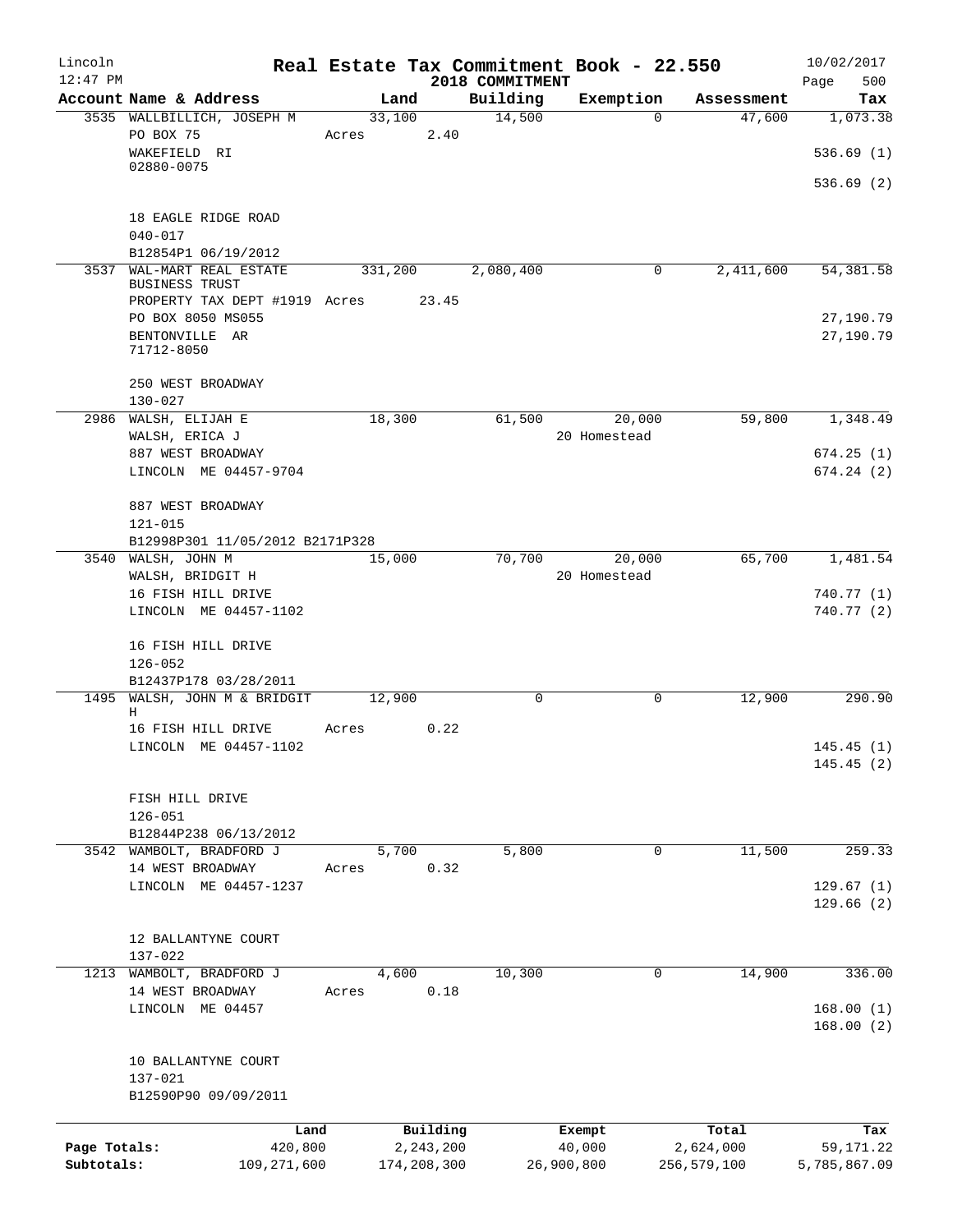| Lincoln<br>$12:47$ PM |                                          |             |        |      | 2018 COMMITMENT | Real Estate Tax Commitment Book - 22.550 |                               | 10/02/2017<br>501<br>Page |
|-----------------------|------------------------------------------|-------------|--------|------|-----------------|------------------------------------------|-------------------------------|---------------------------|
|                       | Account Name & Address                   |             | Land   |      |                 |                                          | Building Exemption Assessment | Tax                       |
|                       | 3543 WAMBOLT, BRADFORD J                 |             |        |      | 31,500 84,600   | 20,000                                   | 96,100                        | 2,167.05                  |
|                       | 14 WEST BROADWAY                         | Acres 0.12  |        |      |                 | 20 Homestead                             |                               |                           |
|                       | LINCOLN ME 04457-1237                    |             |        |      |                 |                                          |                               | 1,083.53(1)               |
|                       |                                          |             |        |      |                 |                                          |                               | 1,083.52(2)               |
|                       |                                          |             |        |      |                 |                                          |                               |                           |
|                       | 14 WEST BROADWAY<br>137-024              |             |        |      |                 |                                          |                               |                           |
|                       | 3545 WARD, RYAN                          |             | 1,100  |      | $\mathbf 0$     | $\mathbf 0$                              | 1,100                         | 24.81                     |
|                       | WARD, JENNIFER                           | Acres 1.00  |        |      |                 |                                          |                               |                           |
|                       | 589 HALF TOWNSHIP ROAD                   |             |        |      |                 |                                          |                               | 12.41(1)                  |
|                       | LINCOLN ME 04457                         |             |        |      |                 |                                          |                               | 12.40(2)                  |
|                       |                                          |             |        |      |                 |                                          |                               |                           |
|                       | $043 - 022$                              |             |        |      |                 |                                          |                               |                           |
|                       | 3546 WARD, RYAN D                        |             |        |      |                 | 23,900 114,900 20,000                    |                               | 118,800 2,678.94          |
|                       | WARD, JENNIFER L                         | Acres 10.90 |        |      |                 | 20 Homestead                             |                               |                           |
|                       | 589 HALF TOWNSHIP ROAD                   |             |        |      |                 |                                          |                               | 1,339.47(1)               |
|                       | LINCOLN ME 04457                         |             |        |      |                 |                                          |                               | 1,339.47(2)               |
|                       |                                          |             |        |      |                 |                                          |                               |                           |
|                       | 589 HALF TOWNSHIP ROAD                   |             |        |      |                 |                                          |                               |                           |
|                       | $043 - 009$                              |             |        |      |                 |                                          |                               |                           |
|                       | B7770P282                                |             |        |      |                 |                                          |                               |                           |
|                       | 3547 WARDWELL, DONNA L                   | 20,200      |        |      | 43,100          | 0                                        | 63,300                        | 1,427.42                  |
|                       | 198 SKIP ROAD                            | Acres 1.90  |        |      |                 |                                          |                               |                           |
|                       | BUXTON ME 04093                          |             |        |      |                 |                                          |                               | 713.71(1)                 |
|                       |                                          |             |        |      |                 |                                          |                               | 713.71(2)                 |
|                       | 8 ROCKY BROOK ROAD                       |             |        |      |                 |                                          |                               |                           |
|                       | $026 - 020$                              |             |        |      |                 |                                          |                               |                           |
|                       | B11433P66                                |             |        |      |                 |                                          |                               |                           |
|                       | 761 WARE, LEIGH                          |             | 6,800  |      | 32,000          | $\mathbf 0$                              | 38,800                        | 874.94                    |
|                       | 44 FROST STREET                          | Acres 0.12  |        |      |                 |                                          |                               |                           |
|                       | LINCOLN ME 04457                         |             |        |      |                 |                                          |                               | 437.47 (1)                |
|                       |                                          |             |        |      |                 |                                          |                               | 437.47 (2)                |
|                       |                                          |             |        |      |                 |                                          |                               |                           |
|                       | 4 DILL DRIVE                             |             |        |      |                 |                                          |                               |                           |
|                       | 139-149                                  |             |        |      |                 |                                          |                               |                           |
|                       | B12559P29 08/05/2011<br>3548 WARE, LEIGH |             | 19,100 |      | $\Omega$        | 0                                        | 19,100                        | 430.71                    |
|                       | 44 FROST STREET                          | Acres       |        | 5.24 |                 |                                          |                               |                           |
|                       | LINCOLN ME 04457                         |             |        |      |                 |                                          |                               | 215.36(1)                 |
|                       |                                          |             |        |      |                 |                                          |                               | 215.35(2)                 |
|                       |                                          |             |        |      |                 |                                          |                               |                           |
|                       | FROST STREET                             |             |        |      |                 |                                          |                               |                           |
|                       | $158 - 025$                              |             |        |      |                 |                                          |                               |                           |
|                       | B5077P176                                |             |        |      |                 |                                          |                               |                           |
|                       | 763 WARE, LEIGH                          |             | 3,600  |      | $\mathbf 0$     | 0                                        | 3,600                         | 81.18                     |
|                       | 44 FROST STREET                          | Acres       |        | 0.65 |                 |                                          |                               |                           |
|                       | LINCOLN ME 04457                         |             |        |      |                 |                                          |                               | 40.59(1)                  |
|                       |                                          |             |        |      |                 |                                          |                               | 40.59(2)                  |
|                       | DILL DRIVE                               |             |        |      |                 |                                          |                               |                           |
|                       | 139-151                                  |             |        |      |                 |                                          |                               |                           |
|                       | B12559P29 08/05/2011                     |             |        |      |                 |                                          |                               |                           |
|                       |                                          |             |        |      |                 |                                          |                               |                           |
|                       |                                          |             |        |      |                 |                                          |                               |                           |

|              | Land        | Building    | Exempt     | Total       | Tax          |
|--------------|-------------|-------------|------------|-------------|--------------|
| Page Totals: | 106,200     | 274,600     | 40,000     | 340,800     | 7,685.05     |
| Subtotals:   | 109,377,800 | 174,482,900 | 26,940,800 | 256,919,900 | 5,793,552.14 |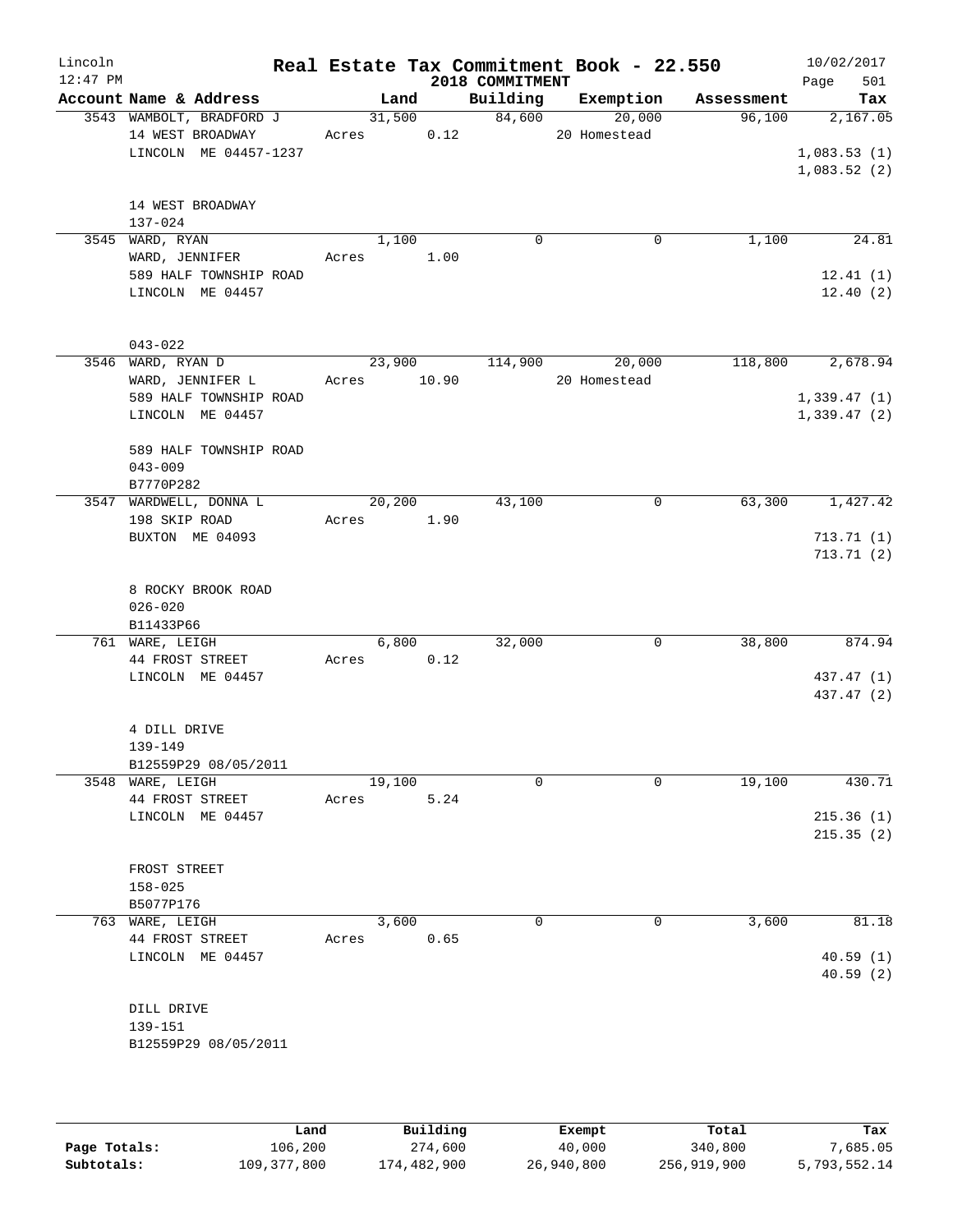| Lincoln    |                                     |        |      |                 | Real Estate Tax Commitment Book - 22.550 |            | 10/02/2017  |
|------------|-------------------------------------|--------|------|-----------------|------------------------------------------|------------|-------------|
| $12:47$ PM |                                     |        |      | 2018 COMMITMENT |                                          |            | 502<br>Page |
|            | Account Name & Address              | Land   |      | Building        | Exemption                                | Assessment | Tax         |
|            | 2467 WARE, LEIGH                    | 5,100  |      | 4,900           | $\Omega$                                 | 10,000     | 225.50      |
|            | WARE, PEGGY                         | Acres  | 0.34 |                 |                                          |            |             |
|            | 44 FROST STREET                     |        |      |                 |                                          |            | 112.75(1)   |
|            | LINCOLN ME 04457                    |        |      |                 |                                          |            | 112.75(2)   |
|            | 6 MIDDLE STREET                     |        |      |                 |                                          |            |             |
|            | $157 - 002$                         |        |      |                 |                                          |            |             |
|            | B14350P327 12/02/2016               |        |      |                 |                                          |            |             |
|            | 3821 WARE, LEIGH                    | 9,400  |      | 0               | 0                                        | 9,400      | 211.97      |
|            | WARE, PEGGY E                       | Acres  | 9.40 |                 |                                          |            |             |
|            | 44 FROST STREET                     |        |      |                 |                                          |            | 105.99(1)   |
|            | LINCOLN ME 04457                    |        |      |                 |                                          |            | 105.98(2)   |
|            |                                     |        |      |                 |                                          |            |             |
|            | FROST STREET                        |        |      |                 |                                          |            |             |
|            | $158 - 050$                         |        |      |                 |                                          |            |             |
|            | B12717P240 01/18/2012               |        |      |                 |                                          |            |             |
|            | 3549 WARE, LEIGH                    | 15,200 |      | 124,800         | 20,000                                   | 120,000    | 2,706.00    |
|            | WARE, PEGGY                         | Acres  | 1.87 |                 | 20 Homestead                             |            |             |
|            | 44 FROST STREET                     |        |      |                 |                                          |            | 1,353.00(1) |
|            | LINCOLN ME 04457                    |        |      |                 |                                          |            | 1,353.00(2) |
|            |                                     |        |      |                 |                                          |            |             |
|            | 44 FROST STREET                     |        |      |                 |                                          |            |             |
|            | $158 - 028$                         |        |      |                 |                                          |            |             |
|            | 3631 WARE, LEIGH & PEGGY            |        | 0    | 6,500           | 0                                        | 6,500      | 146.58      |
|            | 410 MAIN STREET<br>LINCOLN ME 04457 |        |      |                 |                                          |            | 73.29(1)    |
|            |                                     |        |      |                 |                                          |            | 73.29(2)    |
|            |                                     |        |      |                 |                                          |            |             |
|            | 406 MAIN STREET                     |        |      |                 |                                          |            |             |
|            | 151-015-002-MH0                     |        |      |                 |                                          |            |             |
|            | 3551 WARE, LEIGH R & PEGGY E        | 22,900 |      | 72,500          | 0                                        | 95,400     | 2,151.27    |
|            | 410 MAIN STREET                     | Acres  | 0.29 |                 |                                          |            |             |
|            | LINCOLN ME 04457                    |        |      |                 |                                          |            | 1,075.64(1) |
|            |                                     |        |      |                 |                                          |            | 1,075.63(2) |
|            |                                     |        |      |                 |                                          |            |             |
|            | 410 MAIN STREET                     |        |      |                 |                                          |            |             |
|            | 157-001                             |        |      |                 |                                          |            |             |
|            | 3550 WARE, LEIGH R & PEGGY E        | 11,400 |      | 6,400           | 0                                        | 17,800     | 401.39      |
|            | 44 FROST STREET                     | Acres  | 0.66 |                 |                                          |            |             |
|            | LINCOLN ME 04457                    |        |      |                 |                                          |            | 200.70(1)   |
|            |                                     |        |      |                 |                                          |            | 200.69(2)   |
|            | 404 MAIN STREET                     |        |      |                 |                                          |            |             |
|            | $151 - 015$                         |        |      |                 |                                          |            |             |
|            | 3554 WARRICK, DAVID E               | 16,000 |      | 51,800          | 20,000                                   | 47,800     | 1,077.89    |
|            | 869 LEE ROAD                        |        |      |                 | 20 Homestead                             |            |             |
|            | LINCOLN ME 04457                    |        |      |                 |                                          |            | 538.95(1)   |
|            |                                     |        |      |                 |                                          |            | 538.94(2)   |
|            |                                     |        |      |                 |                                          |            |             |
|            | 869 LEE ROAD                        |        |      |                 |                                          |            |             |
|            | $072 - 024$                         |        |      |                 |                                          |            |             |
|            | B11738P180                          |        |      |                 |                                          |            |             |

|              | Land        | Building    | Exempt     | Total       | Tax          |
|--------------|-------------|-------------|------------|-------------|--------------|
| Page Totals: | 80,000      | 266,900     | 40,000     | 306,900     | 6,920.60     |
| Subtotals:   | 109,457,800 | 174,749,800 | 26,980,800 | 257,226,800 | 5,800,472.74 |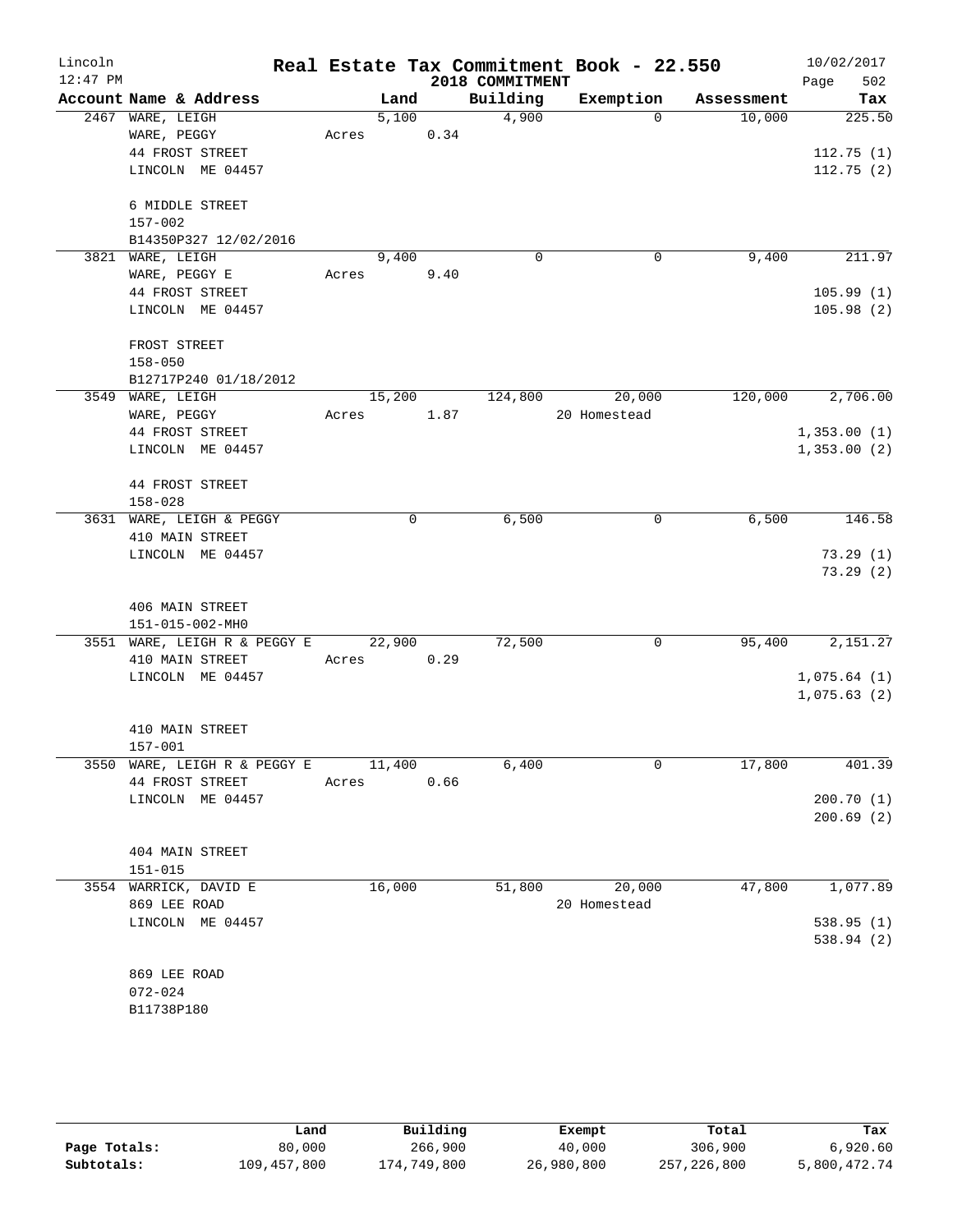| Lincoln<br>$12:47$ PM |                                                            |                 |        | 2018 COMMITMENT | Real Estate Tax Commitment Book - 22.550 |            | 10/02/2017<br>503<br>Page  |
|-----------------------|------------------------------------------------------------|-----------------|--------|-----------------|------------------------------------------|------------|----------------------------|
|                       | Account Name & Address                                     | Land            |        | Building        | Exemption                                | Assessment | Tax                        |
|                       | 3556 WASHBURN, DAVID<br>WASHBURN, CHARLENE                 | 35,700<br>Acres | 148.50 | $\Omega$        | $\Omega$                                 | 35,700     | 805.04                     |
|                       | 164 TOWN FARM ROAD<br>LINCOLN ME 04457                     |                 |        |                 |                                          |            | 402.52(1)<br>402.52(2)     |
|                       | TOWN FARM ROAD<br>$081 - 012$                              |                 |        |                 |                                          |            |                            |
|                       | 3557 WASHBURN, DAVID H &<br>CHARLENE A                     | 19,300          |        | 81,800          | 20,000                                   | 81,100     | 1,828.81                   |
|                       | 164 TOWN FARM ROAD<br>LINCOLN ME 04457-9505                |                 |        |                 | 20 Homestead                             |            | 914.41 (1)<br>914.40(2)    |
|                       | 164 TOWN FARM ROAD<br>081-011                              |                 |        |                 |                                          |            |                            |
|                       | 3559 WASHBURN, HARRY G<br>WASHBURN, SHEILA<br>PO BOX 201   | 33,100<br>Acres | 0.60   | 137,300         | $\mathbf 0$                              | 170,400    | 3,842.52<br>1,921.26(1)    |
|                       | MILFORD ME 04461<br>165 EGG POND ROAD<br>$155 - 001$       |                 |        |                 |                                          |            | 1,921.26(2)                |
|                       | B14397P313 01/27/2017<br>3560 WASHBURN, JOEL               | 23,500          |        | 3,700           | 0                                        | 27,200     | 613.36                     |
|                       | 6290 FULLER LAKE CIRCLE Acres<br>WASILLA AK 99654          |                 | 75.00  |                 |                                          |            | 306.68(1)<br>306.68(2)     |
|                       | <b>MAIN STREET</b><br>$080 - 035$                          |                 |        |                 |                                          |            |                            |
|                       | 751 WASHBURN, RENEE<br>37 BIRCH LANE                       | 7,900           |        | 1,600           | 0                                        | 9,500      | 214.23                     |
|                       | LINCOLN ME 04457                                           |                 |        |                 |                                          |            | 107.12(1)<br>107.11(2)     |
|                       | 37 BIRCH LANE<br>$095 - 028$<br>B12559P33 08/04/2011       |                 |        |                 |                                          |            |                            |
|                       | 3561 WASHBURN, RODONNA                                     | 24,700          |        | 24,400          | 20,000                                   | 29,100     | 656.21                     |
|                       | 348 SOUTH ROAD<br>LINCOLN ME 04457-9411                    | Acres           | 10.97  |                 | 20 Homestead                             |            | 328.11(1)<br>328.10(2)     |
|                       | 348 SOUTH ROAD<br>$054 - 025$                              |                 |        |                 |                                          |            |                            |
|                       | B13920P333 08/05/2015 B6386P236<br>3564 WASHINGTON, ANGELA | 20,400          |        | 89,300          | 20,000                                   | 89,700     | 2,022.74                   |
|                       | PO BOX 780<br>LINCOLN ME 04457-0780                        |                 |        |                 | 20 Homestead                             |            | 1,011.37(1)<br>1,011.37(2) |
|                       | 16 WILLIAM STREET<br>132-061                               |                 |        |                 |                                          |            |                            |

|              | Land        | Building    | Exempt     | Total       | Tax          |
|--------------|-------------|-------------|------------|-------------|--------------|
| Page Totals: | 164,600     | 338,100     | 60,000     | 442,700     | 9,982.91     |
| Subtotals:   | 109,622,400 | 175,087,900 | 27,040,800 | 257,669,500 | 5,810,455.65 |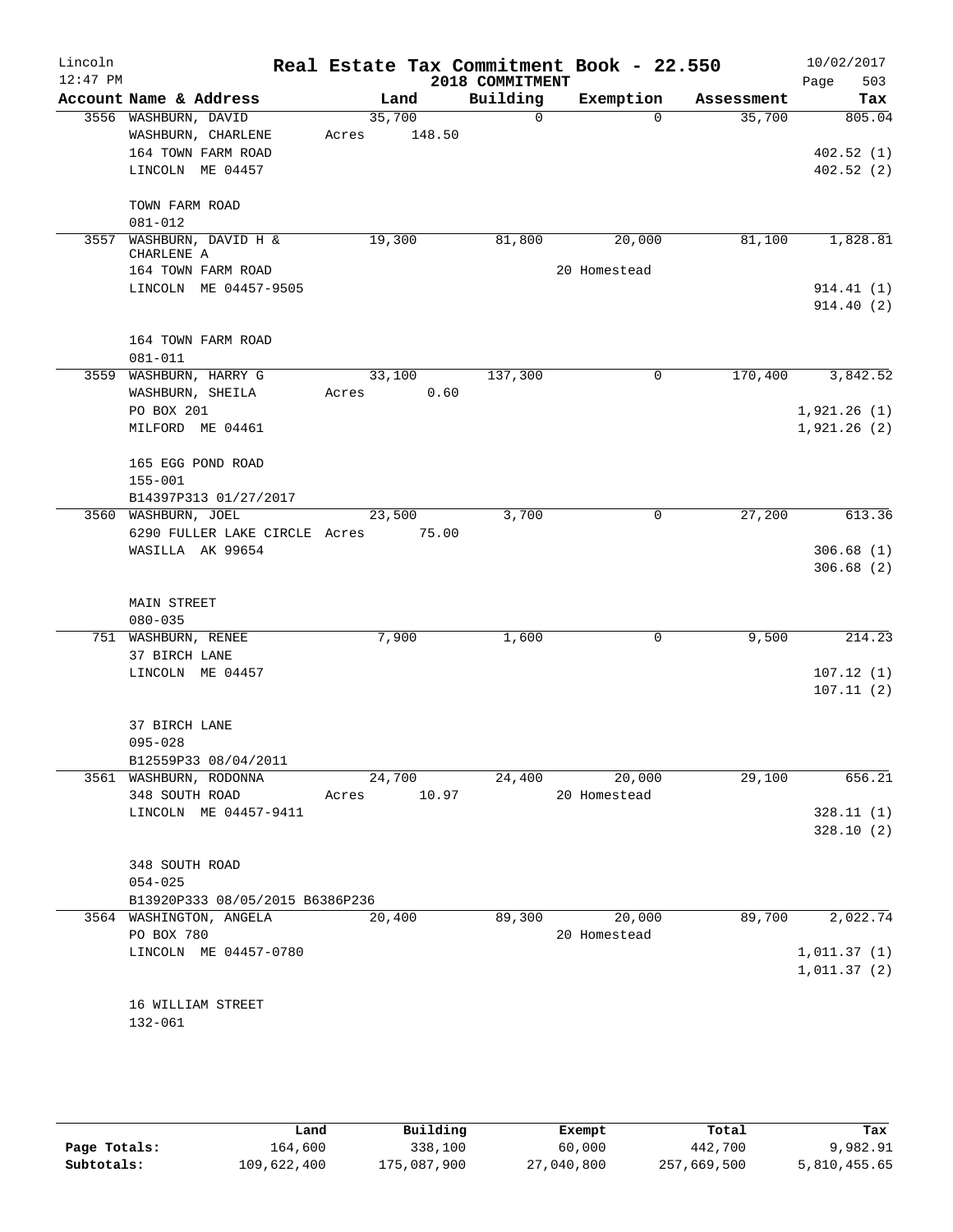| Lincoln    |                                                        |       |        |          |                 | Real Estate Tax Commitment Book - 22.550 |            | 10/02/2017               |
|------------|--------------------------------------------------------|-------|--------|----------|-----------------|------------------------------------------|------------|--------------------------|
| $12:47$ PM |                                                        |       |        |          | 2018 COMMITMENT |                                          |            | 504<br>Page              |
|            | Account Name & Address                                 |       | Land   |          | Building        | Exemption                                | Assessment | Tax                      |
|            | 3565 WATSON, ALBERT E SR                               |       | 16,500 |          | 73,200          | 20,000                                   | 69,700     | 1,571.74                 |
|            | WATSON, CAROL J                                        |       |        |          |                 | 20 Homestead                             |            | 785.87 (1)               |
|            | PO BOX 653<br>LINCOLN ME 04457-0653                    |       |        |          |                 |                                          |            |                          |
|            |                                                        |       |        |          |                 |                                          |            | 785.87 (2)               |
|            | 4 EVERGREEN DRIVE                                      |       |        |          |                 |                                          |            |                          |
|            | $141 - 039$<br>1908 WATSON, DIXIE J                    |       | 27,900 |          | 52,600          | 0                                        | 80,500     | 1,815.28                 |
|            | PO BOX 58                                              | Acres |        | 0.51     |                 |                                          |            |                          |
|            | MATTAWAMKEAG ME 04459                                  |       |        |          |                 |                                          |            | 907.64(1)                |
|            |                                                        |       |        |          |                 |                                          |            | 907.64(2)                |
|            | 401 EGG POND ROAD                                      |       |        |          |                 |                                          |            |                          |
|            | $166 - 003$                                            |       |        |          |                 |                                          |            |                          |
|            | B13073P34 01/23/2013 B12529P82 07/07/2011              |       |        |          |                 |                                          |            |                          |
|            | 968 WB PROPERTIES                                      |       | 51,900 |          | $\Omega$        | 0                                        | 51,900     | 1,170.35                 |
|            | PO BOX 189                                             | Acres |        | 0.72     |                 |                                          |            |                          |
|            | LINCOLN ME 04457                                       |       |        |          |                 |                                          |            | 585.18(1)                |
|            |                                                        |       |        |          |                 |                                          |            | 585.17(2)                |
|            |                                                        |       |        |          |                 |                                          |            |                          |
|            | 214 WEST BROADWAY                                      |       |        |          |                 |                                          |            |                          |
|            | $130 - 018$                                            |       |        |          |                 |                                          |            |                          |
|            | B12526P255 07/05/2011                                  |       |        |          |                 |                                          |            |                          |
|            | 1252 WB PROPERTIES LLC                                 |       | 15,000 |          | 77,300          | 0                                        | 92,300     | 2,081.37                 |
|            | PO BOX 189                                             | Acres |        | 0.27     |                 |                                          |            |                          |
|            | LINCOLN ME 04457                                       |       |        |          |                 |                                          |            | 1,040.69(1)              |
|            |                                                        |       |        |          |                 |                                          |            | 1,040.68(2)              |
|            | 25 ARIEL STREET                                        |       |        |          |                 |                                          |            |                          |
|            | 132-089                                                |       |        |          |                 |                                          |            |                          |
|            | B13432P106 12/13/2013 B13267P167 07/24/2013            |       |        |          |                 |                                          |            |                          |
|            | 272 WB PROPERTIES LLC                                  |       | 28,100 |          | 0               | 0                                        | 28,100     | 633.66                   |
|            | PO BOX 189                                             | Acres |        | 26.82    |                 |                                          |            |                          |
|            | LINCOLN ME 04457                                       |       |        |          |                 |                                          |            | 316.83(1)                |
|            |                                                        |       |        |          |                 |                                          |            | 316.83(2)                |
|            |                                                        |       |        |          |                 |                                          |            |                          |
|            | TOWN FARM ROAD                                         |       |        |          |                 |                                          |            |                          |
|            | $081 - 030$                                            |       |        |          |                 |                                          |            |                          |
|            | B14554P69 07/21/2017 B5310P1<br>1888 WB PROPERTIES LLC |       | 28,400 |          | 63,900          | 0                                        | 92,300     | 2,081.37                 |
|            | PO BOX 189                                             | Acres |        | 0.46     |                 |                                          |            |                          |
|            | LINCOLN ME 04457                                       |       |        |          |                 |                                          |            | 1,040.69(1)              |
|            |                                                        |       |        |          |                 |                                          |            | 1,040.68(2)              |
|            |                                                        |       |        |          |                 |                                          |            |                          |
|            | 228 WEST BROADWAY                                      |       |        |          |                 |                                          |            |                          |
|            | $130 - 021$                                            |       |        |          |                 |                                          |            |                          |
|            | B13299P299 08/20/2013                                  |       |        |          |                 |                                          |            |                          |
|            | 3138 WB PROPERTIES LLC                                 |       | 14,800 |          | 28,500          | $\mathbf 0$                              | 43,300     | 976.42                   |
|            | PO BOX 189                                             |       |        |          |                 |                                          |            |                          |
|            | LINCOLN ME 04457                                       |       |        |          |                 |                                          |            | 488.21 (1)<br>488.21 (2) |
|            | 377 TRANSALPINE ROAD                                   |       |        |          |                 |                                          |            |                          |
|            | $026 - 012$                                            |       |        |          |                 |                                          |            |                          |
|            | B13744P105 01/13/2015 B11303P324                       |       |        |          |                 |                                          |            |                          |
|            |                                                        |       |        |          |                 |                                          |            |                          |
|            |                                                        |       |        |          |                 |                                          |            |                          |
|            |                                                        | Land  |        | Building |                 | Exempt                                   | Total      | Tax                      |

|              | Land        | Building    | Exempt     | Total       | Tax          |
|--------------|-------------|-------------|------------|-------------|--------------|
| Page Totals: | 182,600     | 295,500     | 20,000     | 458,100     | 10,330.19    |
| Subtotals:   | 109,805,000 | 175,383,400 | 27,060,800 | 258,127,600 | 5,820,785.84 |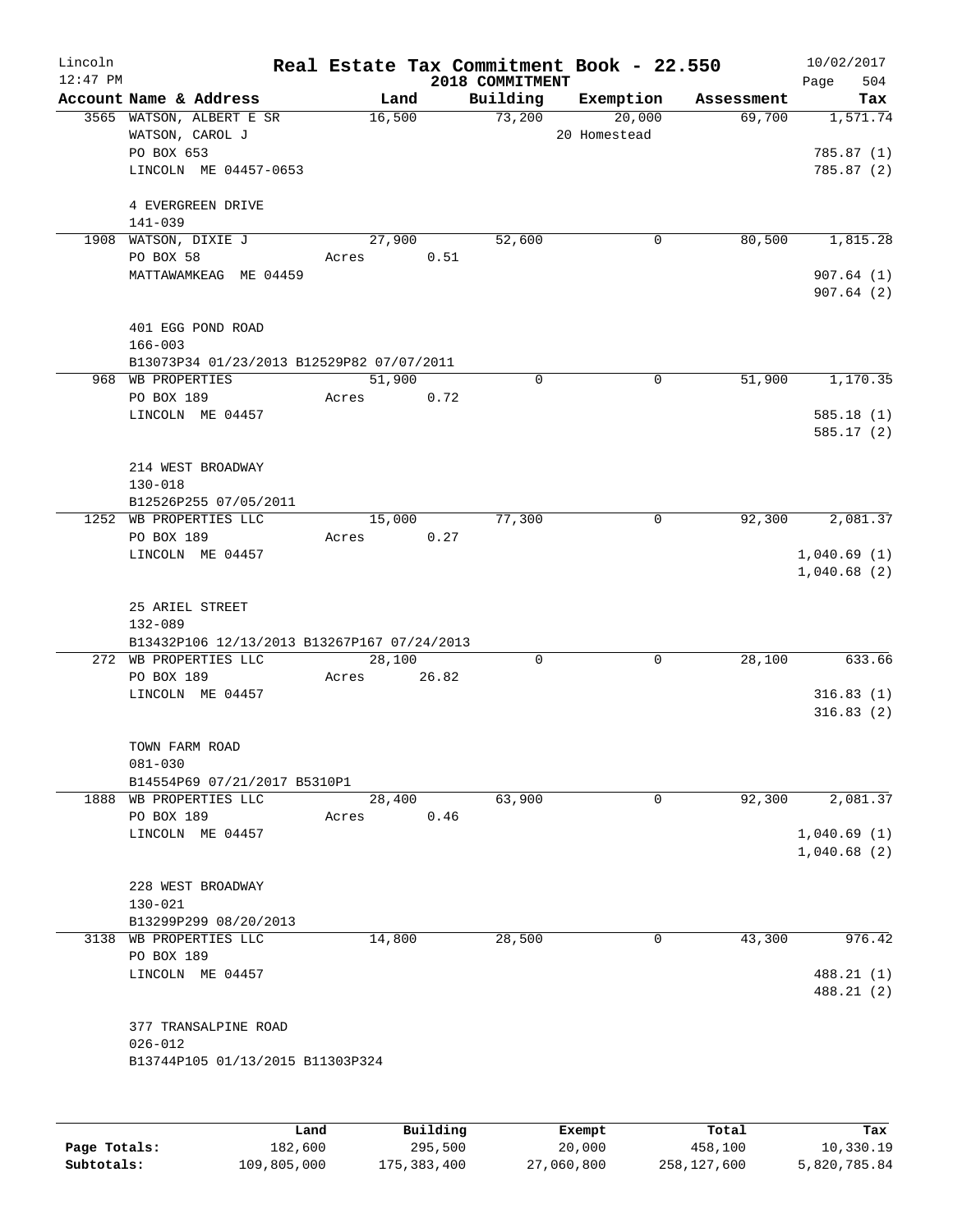| Lincoln<br>$12:47$ PM |                                                     |         |             | 2018 COMMITMENT | Real Estate Tax Commitment Book - 22.550 |             | 10/02/2017<br>505<br>Page |
|-----------------------|-----------------------------------------------------|---------|-------------|-----------------|------------------------------------------|-------------|---------------------------|
|                       | Account Name & Address                              | Land    |             | Building        | Exemption                                | Assessment  | Tax                       |
|                       | 2128 WB PROPERTIES LLC                              | 33,500  |             | 55,100          | $\mathbf 0$                              | 88,600      | 1,997.93                  |
|                       | PO BOX 189                                          | Acres   | 2.05        |                 |                                          |             |                           |
|                       | LINCOLN ME 04457                                    |         |             |                 |                                          |             | 998.97 (1)                |
|                       |                                                     |         |             |                 |                                          |             | 998.96 (2)                |
|                       |                                                     |         |             |                 |                                          |             |                           |
|                       | <b>36 FLEMING STREET</b>                            |         |             |                 |                                          |             |                           |
|                       | $139 - 002$                                         |         |             |                 |                                          |             |                           |
|                       | B14319P287 10/25/2016 B3760P206                     |         |             |                 |                                          |             |                           |
|                       | 2080 WB PROPERTIES LLC                              | 123,600 |             | 239,200         | 0                                        | 362,800     | 8,181.14                  |
|                       | PO BOX 189                                          | Acres   | 0.48        |                 |                                          |             |                           |
|                       | LINCOLN ME 04457                                    |         |             |                 |                                          |             | 4,090.57(1)               |
|                       |                                                     |         |             |                 |                                          |             | 4,090.57(2)               |
|                       | 25 MAIN STREET                                      |         |             |                 |                                          |             |                           |
|                       | $137 - 071$                                         |         |             |                 |                                          |             |                           |
|                       | B13882P6 06/30/2015 B13651P237 09/22/2014 B6362P159 |         |             |                 |                                          |             |                           |
|                       | 04/15/1997                                          |         |             |                 |                                          |             |                           |
|                       | 3568 WB PROPERTIES LLC                              | 10,400  |             | $\mathbf 0$     | 0                                        | 10,400      | 234.52                    |
|                       | PO BOX 189                                          | Acres   | 13.96       |                 |                                          |             |                           |
|                       | LINCOLN ME 04457-0189                               |         |             |                 |                                          |             | 117.26(1)                 |
|                       |                                                     |         |             |                 |                                          |             | 117.26(2)                 |
|                       |                                                     |         |             |                 |                                          |             |                           |
|                       | WEST BROADWAY                                       |         |             |                 |                                          |             |                           |
|                       | $130 - 019$                                         |         |             |                 |                                          |             |                           |
|                       | 3567 WB PROPERTIES LLC                              | 106,400 |             | 0               | $\mathbf 0$                              | 106,400     | 2,399.32                  |
|                       | PO BOX 189                                          | Acres   | 7.76        |                 |                                          |             |                           |
|                       | LINCOLN ME 04457-0189                               |         |             |                 |                                          |             | 1, 199.66(1)              |
|                       |                                                     |         |             |                 |                                          |             | 1, 199.66(2)              |
|                       |                                                     |         |             |                 |                                          |             |                           |
|                       | 202 WEST BROADWAY                                   |         |             |                 |                                          |             |                           |
|                       | $130 - 016$                                         |         |             |                 |                                          |             |                           |
|                       | B12045P147                                          |         |             |                 |                                          |             |                           |
|                       | 2310 WB PROPERTIES LLC                              | 20,300  |             | 53,400          | 0                                        | 73,700      | 1,661.94                  |
|                       | PO BOX 189                                          | Acres   | 0.11        |                 |                                          |             |                           |
|                       | LINCOLN ME 04457                                    |         |             |                 |                                          |             | 830.97 (1)<br>830.97 (2)  |
|                       |                                                     |         |             |                 |                                          |             |                           |
|                       | 1 BURTON STREET                                     |         |             |                 |                                          |             |                           |
|                       | 137-075                                             |         |             |                 |                                          |             |                           |
|                       | B13948P248 09/03/2015                               |         |             |                 |                                          |             |                           |
|                       | 2309 WB PROPERTIES LLC                              | 25,600  |             | 0               | 0                                        | 25,600      | 577.28                    |
|                       | PO BOX 189                                          | Acres   | 0.14        |                 |                                          |             |                           |
|                       | LINCOLN ME 04457                                    |         |             |                 |                                          |             | 288.64(1)                 |
|                       |                                                     |         |             |                 |                                          |             | 288.64(2)                 |
|                       |                                                     |         |             |                 |                                          |             |                           |
|                       | <b>SCHOOL STREET</b>                                |         |             |                 |                                          |             |                           |
|                       | 137-074                                             |         |             |                 |                                          |             |                           |
|                       | B13948P248 09/03/2015                               |         |             |                 |                                          |             |                           |
|                       | 3577 WEATHERBEE , MARK B &                          | 60,400  |             | 152,300         | 20,000                                   | 192,700     | 4,345.39                  |
|                       | BEATRICE S                                          |         |             |                 |                                          |             |                           |
|                       | PO BOX 36                                           |         |             |                 | 20 Homestead                             |             |                           |
|                       | LINCOLN ME 04457-0036                               |         |             |                 |                                          |             | 2,172.70 (1)              |
|                       |                                                     |         |             |                 |                                          |             | 2,172.69(2)               |
|                       | 376 STANHOPE MILL ROAD                              |         |             |                 |                                          |             |                           |
|                       | $105 - 010$                                         |         |             |                 |                                          |             |                           |
|                       |                                                     |         |             |                 |                                          |             |                           |
|                       |                                                     |         |             |                 |                                          |             |                           |
|                       |                                                     | Land    | Building    |                 | Exempt                                   | Total       | Tax                       |
| Page Totals:          | 380,200                                             |         | 500,000     |                 | 20,000                                   | 860,200     | 19,397.52                 |
| Subtotals:            | 110, 185, 200                                       |         | 175,883,400 |                 | 27,080,800                               | 258,987,800 | 5,840,183.36              |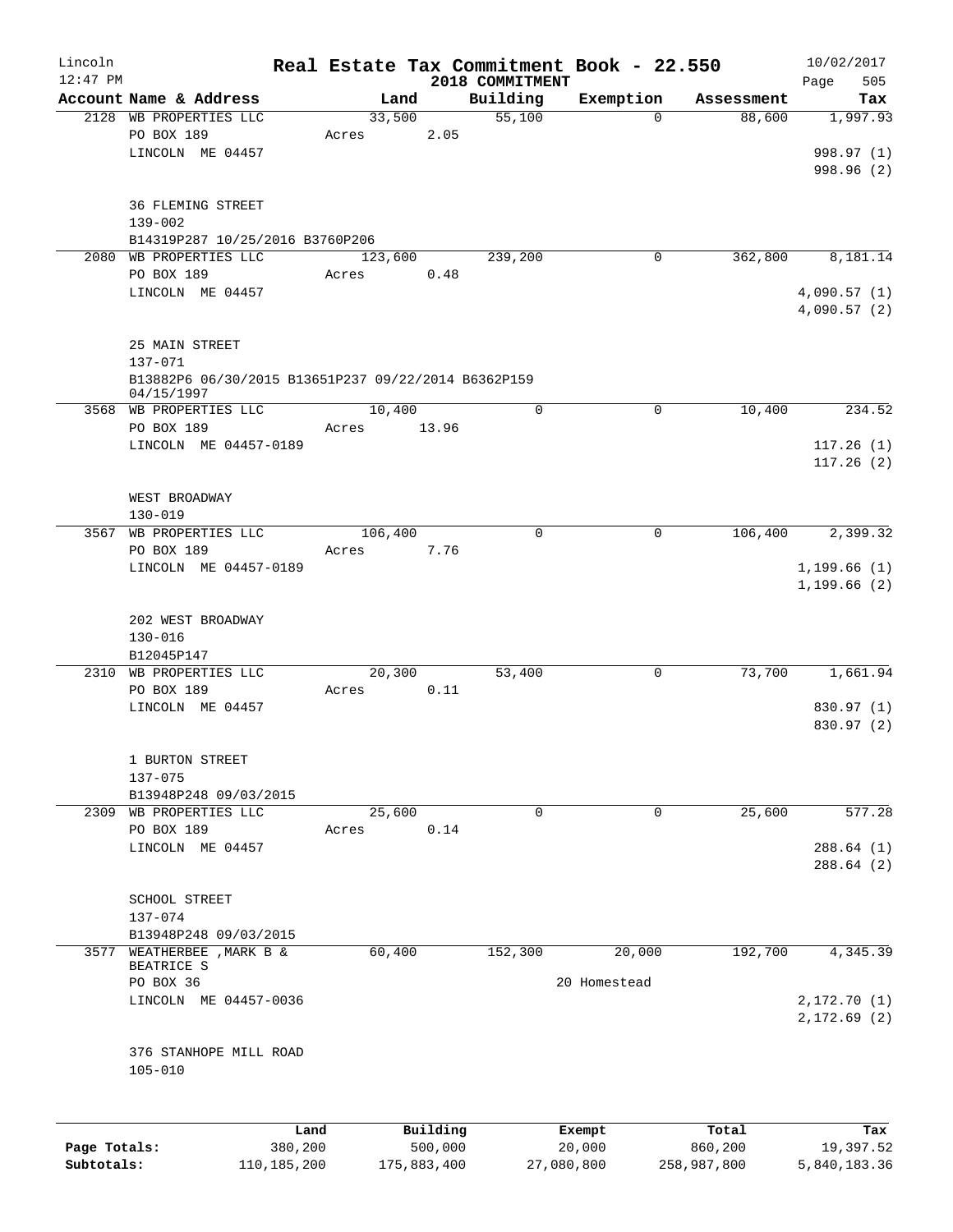| Lincoln<br>$12:47$ PM |                                                      |                 |       | 2018 COMMITMENT | Real Estate Tax Commitment Book - 22.550 |            | 10/02/2017<br>Page<br>506 |
|-----------------------|------------------------------------------------------|-----------------|-------|-----------------|------------------------------------------|------------|---------------------------|
|                       | Account Name & Address                               | Land            |       | Building        | Exemption                                | Assessment | Tax                       |
|                       | 3569 WEATHERBEE, BLAINE<br>80 FOLSOM POND ROAD       | 16,700<br>Acres | 2.00  | 42,700          | 20,000<br>20 Homestead                   | 39,400     | 888.47                    |
|                       | LINCOLN ME 04457-9611                                |                 |       |                 |                                          |            | 444.24 (1)                |
|                       |                                                      |                 |       |                 |                                          |            | 444.23 (2)                |
|                       | 80 FOLSOM POND ROAD<br>$027 - 005$                   |                 |       |                 |                                          |            |                           |
|                       | B4913P328                                            |                 |       |                 |                                          |            |                           |
|                       | 3572 WEATHERBEE, BLAINE R                            | 16,400          |       | 3,600           | 0                                        | 20,000     | 451.00                    |
|                       | KRAPF, JOHN W JR                                     | Acres           | 13.20 |                 |                                          |            |                           |
|                       | 80 FOLSOM POND ROAD                                  |                 |       |                 |                                          |            | 225.50(1)                 |
|                       | LINCOLN ME 04457                                     |                 |       |                 |                                          |            | 225.50(2)                 |
|                       | 121 MADAGASCAL POND<br>ROAD                          |                 |       |                 |                                          |            |                           |
|                       | $032 - 001$<br>B10996P209                            |                 |       |                 |                                          |            |                           |
|                       | 3573 WEATHERBEE, BOBBIE L                            | 13,300          |       | 66,200          | 20,000                                   | 59,500     | 1,341.73                  |
|                       | 10 JEWELL STREET                                     |                 |       |                 | 20 Homestead                             |            |                           |
|                       | LINCOLN ME 04457-1508                                |                 |       |                 |                                          |            | 670.87(1)                 |
|                       |                                                      |                 |       |                 |                                          |            | 670.86(2)                 |
|                       | 10 JEWELL STREET<br>$139 - 216$                      |                 |       |                 |                                          |            |                           |
|                       | 3575 WEATHERBEE, LORRAINE                            | 14,200          |       | 59,400          | 0                                        | 73,600     | 1,659.68                  |
|                       | 15 PLEASANT STREET                                   |                 |       |                 |                                          |            |                           |
|                       | WINDSOR LOCKS CT                                     |                 |       |                 |                                          |            | 829.84 (1)                |
|                       | 06096-1439                                           |                 |       |                 |                                          |            | 829.84 (2)                |
|                       |                                                      |                 |       |                 |                                          |            |                           |
|                       | 4 ACADEMY STREET                                     |                 |       |                 |                                          |            |                           |
|                       | 139-286                                              |                 |       |                 |                                          |            |                           |
|                       | 3576 WEATHERBEE, MARK                                | $\mathbf 0$     |       | 400             | 0                                        | 400        | 9.02                      |
|                       | PO BOX 36                                            |                 |       |                 |                                          |            |                           |
|                       | LINCOLN ME 04457                                     |                 |       |                 |                                          |            | 4.51(1)                   |
|                       |                                                      |                 |       |                 |                                          |            | 4.51(2)                   |
|                       |                                                      |                 |       |                 |                                          |            |                           |
|                       | W/S AIRPORT                                          |                 |       |                 |                                          |            |                           |
|                       | 129-005-011                                          |                 |       |                 |                                          |            |                           |
| 3578                  | WEATHERBEE, MARK B &<br>BEATRICE S                   | 0               |       | 10,500          | 0                                        | 10,500     | 236.78                    |
|                       | PO BOX 36                                            |                 |       |                 |                                          |            |                           |
|                       | LINCOLN ME 04457-0036                                |                 |       |                 |                                          |            | 118.39(1)                 |
|                       |                                                      |                 |       |                 |                                          |            | 118.39(2)                 |
|                       |                                                      |                 |       |                 |                                          |            |                           |
|                       | W/S AIRPORT                                          |                 |       |                 |                                          |            |                           |
|                       | $129 - 005 - 007$                                    |                 |       |                 |                                          |            |                           |
|                       | 3579 WEATHERBEE, MARK B &<br>BEATRICE S<br>PO BOX 36 | 24,200          |       | 122,100         | 0                                        | 146,300    | 3,299.07                  |
|                       | LINCOLN ME 04457-0036                                |                 |       |                 |                                          |            | 1,649.54(1)               |
|                       |                                                      |                 |       |                 |                                          |            | 1,649.53(2)               |
|                       |                                                      |                 |       |                 |                                          |            |                           |
|                       | 26 ENFIELD ROAD                                      |                 |       |                 |                                          |            |                           |
|                       | 137-182                                              |                 |       |                 |                                          |            |                           |
|                       |                                                      |                 |       |                 |                                          |            |                           |

|              | Land        | Building    | Exempt     | Total       | Tax          |
|--------------|-------------|-------------|------------|-------------|--------------|
| Page Totals: | 84,800      | 304,900     | 40,000     | 349,700     | 7,885.75     |
| Subtotals:   | 110,270,000 | 176,188,300 | 27,120,800 | 259,337,500 | 5,848,069.11 |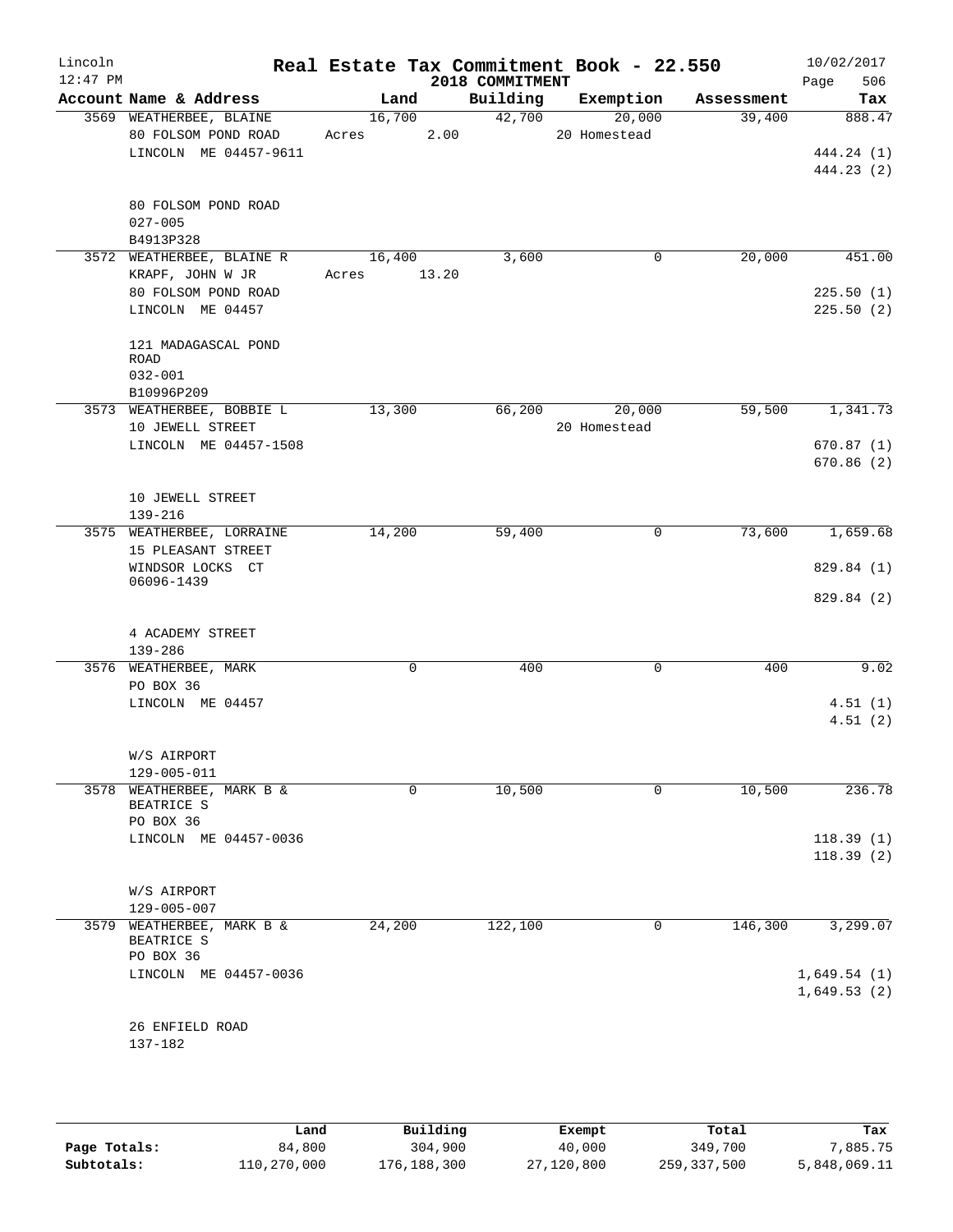| Lincoln<br>$12:47$ PM |                                                 |             |      | 2018 COMMITMENT | Real Estate Tax Commitment Book - 22.550 |                      | 10/02/2017<br>Page<br>507 |
|-----------------------|-------------------------------------------------|-------------|------|-----------------|------------------------------------------|----------------------|---------------------------|
|                       | Account Name & Address                          | Land        |      | Building        |                                          | Exemption Assessment | Tax                       |
|                       | 3580 WEATHERBEE, NOREEN G                       |             |      | 16,900 110,500  | 20,000                                   |                      | $107,400$ $2,421.87$      |
|                       | 73 CENTER POND DRIVE Acres 1.65 20 Homestead    |             |      |                 |                                          |                      |                           |
|                       | LINCOLN ME 04457-9415                           |             |      |                 |                                          |                      | 1, 210.94(1)              |
|                       |                                                 |             |      |                 |                                          |                      | 1, 210.93(2)              |
|                       |                                                 |             |      |                 |                                          |                      |                           |
|                       | 73 CENTER POND DRIVE<br>$153 - 019$             |             |      |                 |                                          |                      |                           |
|                       | 3581 WEATHERBEE, RICHARD                        | 15,000      |      |                 | 104,000 20,000                           |                      | 99,000 2,232.45           |
|                       | 163 MAIN STREET                                 |             |      |                 | 20 Homestead                             |                      |                           |
|                       | LINCOLN ME 04457                                |             |      |                 |                                          |                      | 1, 116.23(1)              |
|                       |                                                 |             |      |                 |                                          |                      | 1, 116.22(2)              |
|                       |                                                 |             |      |                 |                                          |                      |                           |
|                       | 163 MAIN STREET                                 |             |      |                 |                                          |                      |                           |
|                       | 139-071<br>3585 WEATHERBEE, ROBERT J            | 23,300      |      | $\Omega$        | $\mathbf 0$                              | 23,300               | 525.42                    |
|                       | 40 HIGHLAND AVENUE                              | Acres 20.00 |      |                 |                                          |                      |                           |
|                       | LINCOLN ME 04457                                |             |      |                 |                                          |                      | 262.71(1)                 |
|                       |                                                 |             |      |                 |                                          |                      | 262.71(2)                 |
|                       |                                                 |             |      |                 |                                          |                      |                           |
|                       | TAYLOR STREET                                   |             |      |                 |                                          |                      |                           |
|                       | $128 - 024$                                     |             |      |                 |                                          |                      |                           |
|                       | 3583 WEATHERBEE, ROBERT J<br>40 HIGHLAND AVENUE | 7,900       |      | $\mathbf 0$     | 0                                        | 7,900                | 178.15                    |
|                       | LINCOLN ME 04457                                | Acres 51.00 |      |                 |                                          |                      | 89.08 (1)                 |
|                       |                                                 |             |      |                 |                                          |                      | 89.07(2)                  |
|                       |                                                 |             |      |                 |                                          |                      |                           |
|                       | ENFIELD ROAD                                    |             |      |                 |                                          |                      |                           |
|                       | $013 - 004$                                     |             |      |                 |                                          |                      |                           |
|                       | B3034P78                                        |             |      |                 |                                          |                      |                           |
|                       | 3584 WEATHERBEE, ROBERT J                       | 17,600      |      | 47,500          | 0                                        | 65,100               | 1,468.01                  |
|                       | 40 HIGHLAND AVENUE                              | Acres 1.43  |      |                 |                                          |                      |                           |
|                       | LINCOLN ME 04457                                |             |      |                 |                                          |                      | 734.01(1)<br>734.00(2)    |
|                       |                                                 |             |      |                 |                                          |                      |                           |
|                       | 264 TAYLOR STREET                               |             |      |                 |                                          |                      |                           |
|                       | $128 - 019$                                     |             |      |                 |                                          |                      |                           |
|                       | 3586 WEATHERBEE, ROBERT J                       | 21,100      |      | 52,100          | 6,000                                    | 67,200               | 1,515.36                  |
|                       | 40 HIGHLAND AVENUE                              |             |      | Acres 0.86      | 06 Veteran                               |                      |                           |
|                       | LINCOLN ME 04457                                |             |      |                 |                                          |                      | 757.68(1)<br>757.68 (2)   |
|                       |                                                 |             |      |                 |                                          |                      |                           |
|                       | 40 HIGHLAND AVENUE                              |             |      |                 |                                          |                      |                           |
|                       | $141 - 050$                                     |             |      |                 |                                          |                      |                           |
| 3588                  | WEATHERBEE, RONALD $J < 19,700$                 |             |      | 82,600          | 20,000                                   | 82,300               | 1,855.87                  |
|                       | RUTH R<br>15 WILLIAM STREET                     | Acres       | 0.60 |                 | 20 Homestead                             |                      |                           |
|                       | LINCOLN ME 04457-1213                           |             |      |                 |                                          |                      | 927.94 (1)                |
|                       |                                                 |             |      |                 |                                          |                      | 927.93(2)                 |
|                       |                                                 |             |      |                 |                                          |                      |                           |
|                       | 15 WILLIAM STREET                               |             |      |                 |                                          |                      |                           |
|                       | 131-012                                         |             |      |                 |                                          |                      |                           |
|                       | B13910P142 07/24/2015                           |             |      |                 |                                          |                      |                           |

|              | Land        | Building    | Exempt     | Total       | Tax          |
|--------------|-------------|-------------|------------|-------------|--------------|
| Page Totals: | 121,500     | 396,700     | 66,000     | 452,200     | 10,197.13    |
| Subtotals:   | 110,391,500 | 176,585,000 | 27,186,800 | 259,789,700 | 5,858,266.24 |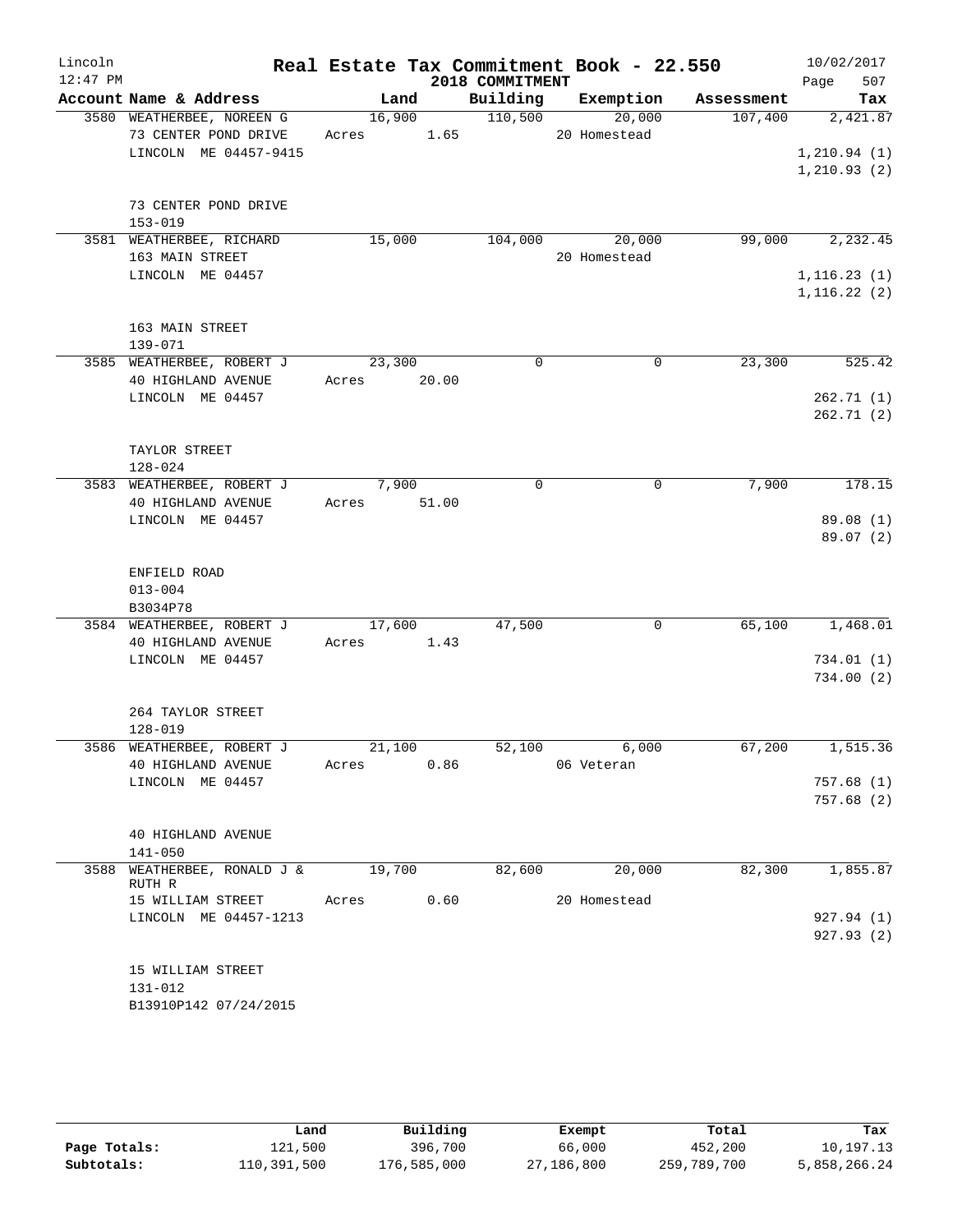| Lincoln    |                                          |        |             | Real Estate Tax Commitment Book - 22.550 |              |            | 10/02/2017  |
|------------|------------------------------------------|--------|-------------|------------------------------------------|--------------|------------|-------------|
| $12:47$ PM |                                          |        |             | 2018 COMMITMENT                          |              |            | 508<br>Page |
|            | Account Name & Address                   | Land   |             | Building                                 | Exemption    | Assessment | Tax         |
|            | 3582 WEATHERBEE, SYLVIA                  | 26,600 |             | 65,100                                   | 26,000       | 65,700     | 1,481.54    |
|            | WEATHERBEE FAMILY                        |        |             |                                          | 06 Veteran   |            |             |
|            | LIVING TRUST                             |        |             |                                          |              |            |             |
|            | 86 LEE ROAD                              |        |             |                                          | 20 Homestead |            | 740.77 (1)  |
|            | LINCOLN ME 04457-1624                    |        |             |                                          |              |            | 740.77(2)   |
|            | 86 LEE ROAD                              |        |             |                                          |              |            |             |
|            | $139 - 168$                              |        |             |                                          |              |            |             |
|            | 3590 WEBB, DARLENE E                     | 49,800 |             | 80,700                                   | 0            | 130,500    | 2,942.78    |
|            | PO BOX 457                               | Acres  | 2.60        |                                          |              |            |             |
|            | WINTHROP ME 04364                        |        |             |                                          |              |            | 1,471.39(1) |
|            |                                          |        |             |                                          |              |            | 1,471.39(2) |
|            |                                          |        |             |                                          |              |            |             |
|            | 99 MAPLE RIDGE ROAD                      |        |             |                                          |              |            |             |
|            | $174 - 008$                              |        |             |                                          |              |            |             |
|            | B13252P60 07/11/2013                     |        |             |                                          |              |            |             |
|            | 3591 WEBBER FROST LAND CO.               | 32,500 |             | 32,500                                   | 0            | 65,000     | 1,465.75    |
|            | P O BOX 929                              | Acres  |             | 2.76                                     |              |            |             |
|            | BANGOR ME 04402-0929                     |        |             |                                          |              |            | 732.88(1)   |
|            |                                          |        |             |                                          |              |            | 732.87 (2)  |
|            |                                          |        |             |                                          |              |            |             |
|            | 136 MAIN STREET                          |        |             |                                          |              |            |             |
|            | $139 - 061$                              |        |             |                                          |              |            |             |
|            | 3592 WEBBER, JOHN M                      |        | $\mathbf 0$ | 7,800                                    | $\mathbf 0$  | 7,800      | 175.89      |
|            | 277 WEBSTER AVENUE                       |        |             |                                          |              |            |             |
|            | BANGOR ME 04401-5841                     |        |             |                                          |              |            | 87.95(1)    |
|            |                                          |        |             |                                          |              |            | 87.94 (2)   |
|            |                                          |        |             |                                          |              |            |             |
|            | UPPER POND                               |        |             |                                          |              |            |             |
|            | $060 - 001 - 001$<br>3595 WEBSTER, CAROL | 14,700 |             | 40,800                                   | 20,000       | 35,500     | 800.53      |
|            | 29 WILSON ST                             |        |             |                                          | 20 Homestead |            |             |
|            | LINCOLN ME 04457-1521                    |        |             |                                          |              |            | 400.27(1)   |
|            |                                          |        |             |                                          |              |            | 400.26(2)   |
|            |                                          |        |             |                                          |              |            |             |
|            | 29 WILSON STREET                         |        |             |                                          |              |            |             |
|            | 137-191                                  |        |             |                                          |              |            |             |
|            | 3782 WEED, AARON                         | 38,500 |             | 18,500                                   | 0            | 57,000     | 1,285.35    |
|            | WEED, CHRISTIE                           | Acres  |             | 2.76                                     |              |            |             |
|            | 253 NICOLIN ROAD                         |        |             |                                          |              |            | 642.68(1)   |
|            | ELLSWORTH ME 04605                       |        |             |                                          |              |            | 642.67(2)   |
|            |                                          |        |             |                                          |              |            |             |
|            | 127 DEAD STREAM ROAD                     |        |             |                                          |              |            |             |
|            | $049 - 019$                              |        |             |                                          |              |            |             |
|            | B12287P84 10/14/2010                     |        |             |                                          |              |            |             |
| 3597       | WEED, BURTON H                           | 10,700 |             | 7,400                                    | 0            | 18,100     | 408.16      |
|            | 8 JEWELL STREET                          |        |             |                                          |              |            |             |
|            | LINCOLN ME 04457                         |        |             |                                          |              |            | 204.08(1)   |
|            |                                          |        |             |                                          |              |            | 204.08(2)   |
|            |                                          |        |             |                                          |              |            |             |
|            | 4 JEWELL STREET                          |        |             |                                          |              |            |             |

|              | Land        | Building    | Exempt       | Total       | Tax          |
|--------------|-------------|-------------|--------------|-------------|--------------|
| Page Totals: | 172,800     | 252,800     | 46,000       | 379,600     | 8,560.00     |
| Subtotals:   | 110,564,300 | 176,837,800 | 27, 232, 800 | 260,169,300 | 5,866,826.24 |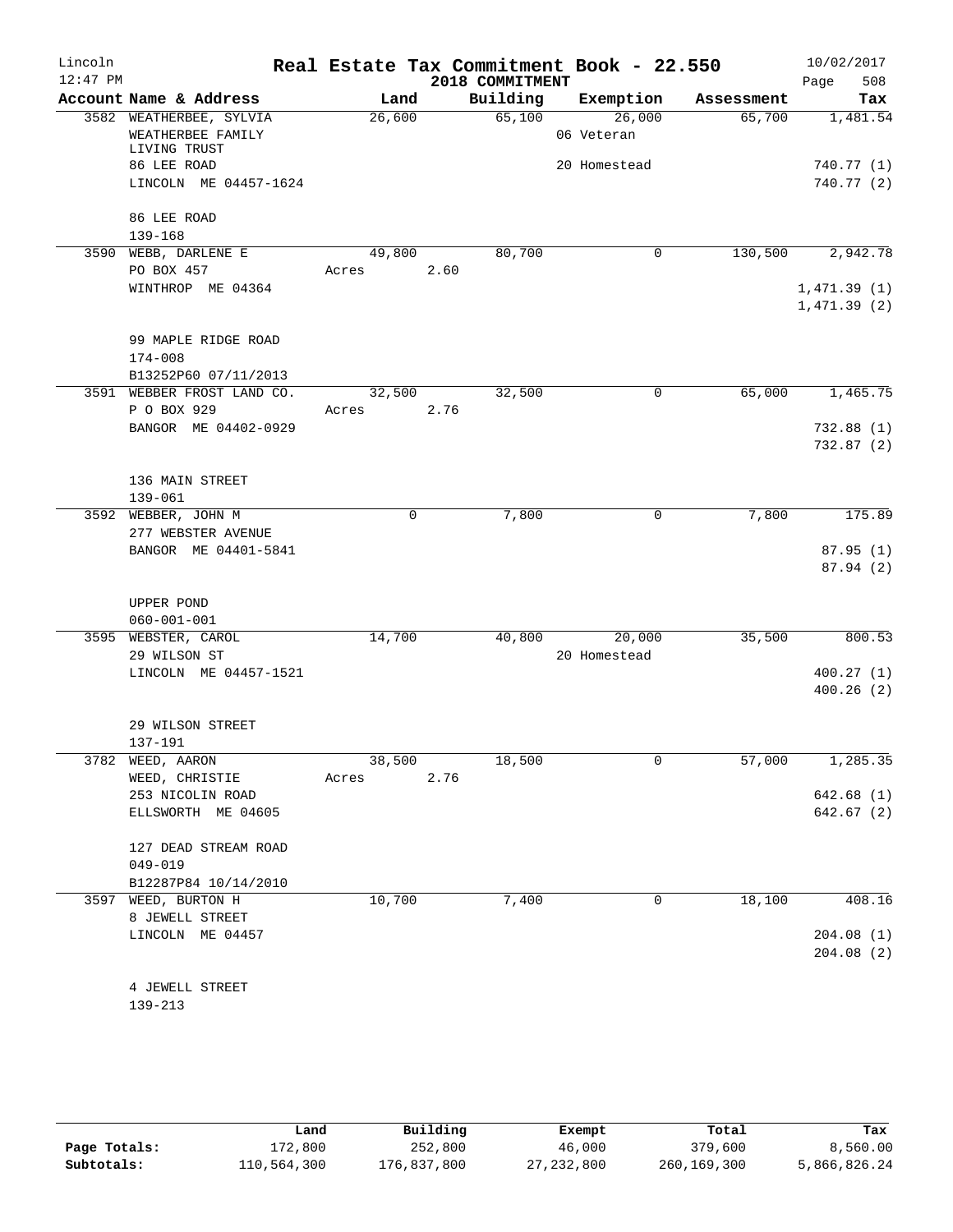| Lincoln<br>$12:47$ PM |                                                      |        |       | 2018 COMMITMENT | Real Estate Tax Commitment Book - 22.550 |            | 10/02/2017<br>509<br>Page |
|-----------------------|------------------------------------------------------|--------|-------|-----------------|------------------------------------------|------------|---------------------------|
|                       | Account Name & Address                               |        | Land  | Building        | Exemption                                | Assessment | Tax                       |
|                       | 3598 WEED, BURTON H &                                |        | 8,000 | 16,400          | 20,000                                   | 4,400      | 99.22                     |
|                       | JACQUELINE                                           |        |       |                 |                                          |            |                           |
|                       | 8 JEWELL ST                                          |        |       |                 | 20 Homestead                             |            |                           |
|                       | LINCOLN ME 04457-1508                                |        |       |                 |                                          |            | 49.61 (1)                 |
|                       |                                                      |        |       |                 |                                          |            | 49.61(2)                  |
|                       | 8 JEWELL STREET                                      |        |       |                 |                                          |            |                           |
|                       | $139 - 215$                                          |        |       |                 |                                          |            |                           |
|                       | 3599 WEED, CHRISTOPHER                               | 19,500 |       | 85,400          | 20,000                                   | 84,900     | 1,914.50                  |
|                       | 168 TRANSALPINE ROAD                                 | Acres  | 0.87  |                 | 20 Homestead                             |            |                           |
|                       | LINCOLN ME 04457                                     |        |       |                 |                                          |            | 957.25(1)                 |
|                       |                                                      |        |       |                 |                                          |            | 957.25 (2)                |
|                       |                                                      |        |       |                 |                                          |            |                           |
|                       | 168 TRANSALPINE ROAD                                 |        |       |                 |                                          |            |                           |
|                       | $038 - 011$                                          |        |       |                 |                                          |            |                           |
|                       | B8124P7                                              |        |       |                 |                                          |            |                           |
| 3603                  | WELDEN, LUTHER B &<br>KIMBERLY                       | 15,200 |       | 0               | 0                                        | 15,200     | 342.76                    |
|                       | 138 ALABAMA AVE                                      | Acres  | 10.40 |                 |                                          |            |                           |
|                       | MILLEN GA 30442                                      |        |       |                 |                                          |            | 171.38(1)                 |
|                       |                                                      |        |       |                 |                                          |            | 171.38(2)                 |
|                       |                                                      |        |       |                 |                                          |            |                           |
|                       | N/S BACK ROAD TO LEE                                 |        |       |                 |                                          |            |                           |
|                       | $044 - 015$                                          |        |       |                 |                                          |            |                           |
|                       | B1938P154                                            |        |       |                 |                                          |            |                           |
|                       | 3602 WELDEN, LUTHER B &<br>KIMBERLY                  | 12,700 |       | 0               | $\mathbf 0$                              | 12,700     | 286.39                    |
|                       | 138 ALABAMA AVE                                      | Acres  | 7.89  |                 |                                          |            |                           |
|                       | MILLEN GA 30442                                      |        |       |                 |                                          |            | 143.20(1)                 |
|                       |                                                      |        |       |                 |                                          |            | 143.19(2)                 |
|                       |                                                      |        |       |                 |                                          |            |                           |
|                       | N/S BACK ROAD TO LEE                                 |        |       |                 |                                          |            |                           |
|                       | $044 - 014$                                          |        |       |                 |                                          |            |                           |
|                       | B1938P154                                            |        |       |                 |                                          |            |                           |
|                       | 65 WELLS FARGO BANK NA                               |        | 6,600 | 19,000          | 0                                        | 25,600     | 577.28                    |
|                       | C/O OCWEN LOAN SERVICES Acres<br><b>LLC</b>          |        | 0.19  |                 |                                          |            |                           |
|                       | 1661 WORTHINGTON ROAD                                |        |       |                 |                                          |            | 288.64(1)                 |
|                       | SUITE 1                                              |        |       |                 |                                          |            |                           |
|                       | WEST PALM BEACH FL<br>33409                          |        |       |                 |                                          |            | 288.64(2)                 |
|                       |                                                      |        |       |                 |                                          |            |                           |
|                       | 58 FLEMING STREET                                    |        |       |                 |                                          |            |                           |
|                       | $139 - 010$                                          |        |       |                 |                                          |            |                           |
|                       | B14488P279 05/19/2017 B14318P218 10/20/2016 B14177P1 |        |       |                 |                                          |            |                           |
|                       | 06/13/2016 B13962P114 09/19/2015 B7491P145           |        |       |                 |                                          |            |                           |
|                       | 2132 WELLS FARGO BANK, NA                            | 27,100 |       | 76,500          | $\mathbf 0$                              | 103,600    | 2,336.18                  |
|                       | 3476 STATEVIEW BLVD<br>FORT MILL SC 29715            | Acres  | 19.53 |                 |                                          |            | 1,168.09(1)               |
|                       |                                                      |        |       |                 |                                          |            | 1,168.09(2)               |
|                       |                                                      |        |       |                 |                                          |            |                           |
|                       | 10 TOWN FARM ROAD                                    |        |       |                 |                                          |            |                           |
|                       | $086 - 007$                                          |        |       |                 |                                          |            |                           |
|                       | B14421P201 03/03/2017 B14311P299 10/18/2016          |        |       |                 |                                          |            |                           |
|                       | B13964P15 09/22/2015 B13071P249 01/22/2013           |        |       |                 |                                          |            |                           |
|                       |                                                      |        |       |                 |                                          |            |                           |
|                       |                                                      |        |       |                 |                                          |            |                           |

|              | Land        | Building    | Exempt       | Total       | Tax          |
|--------------|-------------|-------------|--------------|-------------|--------------|
| Page Totals: | 89,100      | 197,300     | 40,000       | 246,400     | 5,556.33     |
| Subtotals:   | 110,653,400 | 177,035,100 | 27, 272, 800 | 260,415,700 | 5,872,382.57 |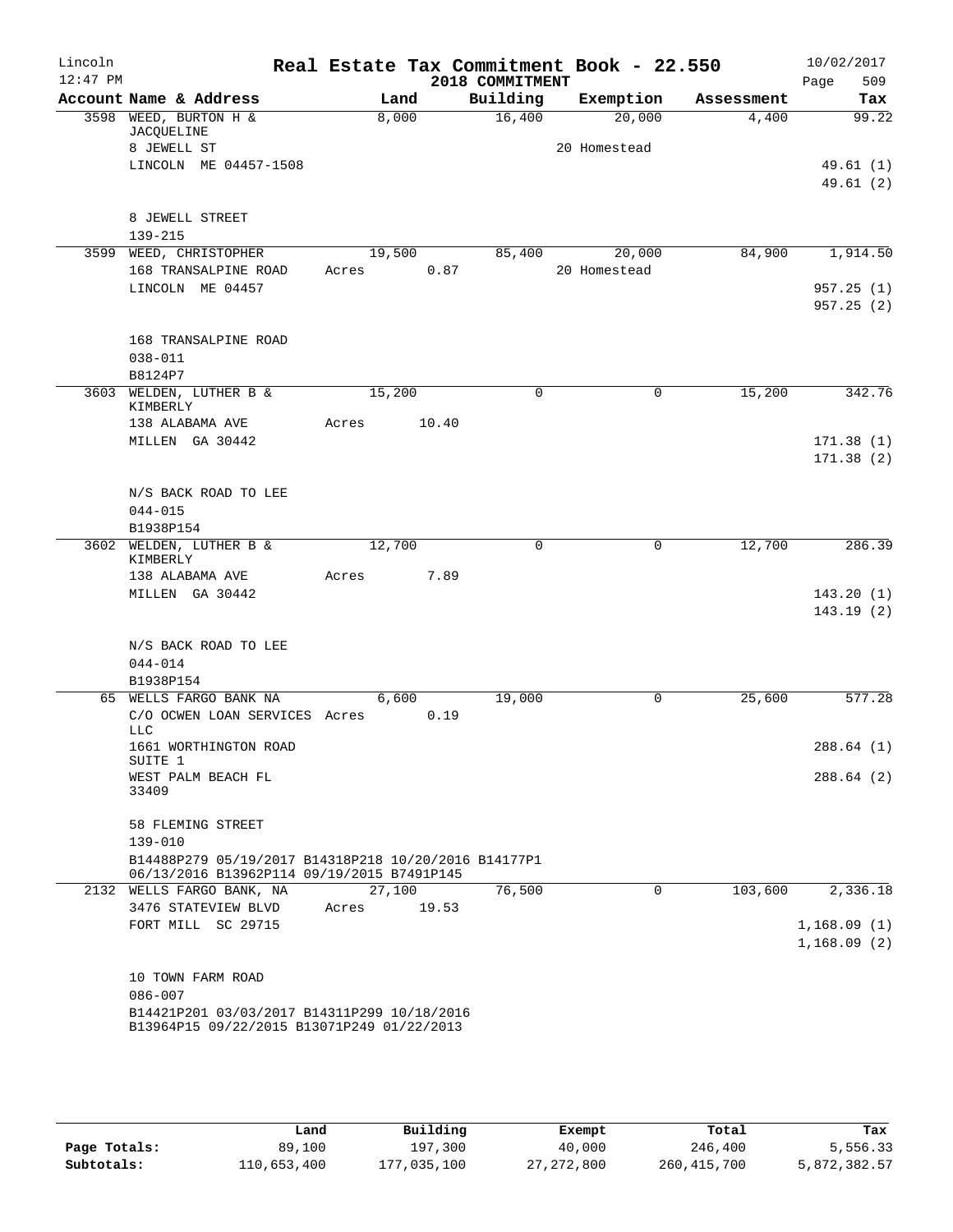| 2018 COMMITMENT<br>Account Name & Address<br>Building<br>Exemption<br>Land<br>Tax<br>Assessment<br>14,200<br>3604 WESCOTT, JEFFREY A<br>5,800<br>$\Omega$<br>20,000<br>451.00<br>355 TRANSALPINE ROAD<br>1.42<br>Acres<br>LINCOLN ME 04457<br>355 TRANSALPINE ROAD<br>$026 - 014$<br>B10291P131<br>3173 WESTCOTT, JEFFREY A<br>14,200<br>39,600<br>53,800<br>0<br>355 TRANSALPINE ROAD<br>0.34<br>Acres<br>LINCOLN ME 04457<br>56 TRANSALPINE ROAD<br>$125 - 051$<br>B13816P33 04/23/2015<br>3605 WESTGATE, MARGUERITE H<br>16,500<br>21,600<br>26,000<br>12,100<br>8 MATTANAWCOOK ST.<br>06 Veteran<br>LINCOLN ME 04457-1107<br>20 Homestead<br>8 MATTANAWCOOK STREET<br>137-149<br>B11539P260<br>3607 WESTON, ROXANNE L<br>9,600<br>33,500<br>20,000<br>23,100<br>0.40<br>317 MAIN STREET<br>20 Homestead<br>Acres<br>LINCOLN ME 04457<br>317 MAIN STREET<br>144-025<br>B11209P224<br>3609 WETTERSKOG, JERRY E &<br>$\mathbf 0$<br>116,200<br>33,300<br>82,900<br>ALISON<br>TRUSTEES OF THE PHOENIX Acres<br>0.24<br>2015 TRUST<br>27 TULIP CIRCLE<br>HAVERHILL MA 01830<br>58 TAYLOR STREET<br>$132 - 153$<br>B13783P314 03/18/2015 B12726P305 02/08/2012<br>30,900<br>20,000<br>83,200<br>3610 WHALEN, ROBERTA S<br>72,300<br>PO BOX 696<br>0.63<br>20 Homestead<br>Acres<br>LINCOLN ME 04457-0696<br>187 EGG POND ROAD<br>159-012 | Lincoln<br>$12:47$ PM |  |  | Real Estate Tax Commitment Book - 22.550 | 10/02/2017  |
|----------------------------------------------------------------------------------------------------------------------------------------------------------------------------------------------------------------------------------------------------------------------------------------------------------------------------------------------------------------------------------------------------------------------------------------------------------------------------------------------------------------------------------------------------------------------------------------------------------------------------------------------------------------------------------------------------------------------------------------------------------------------------------------------------------------------------------------------------------------------------------------------------------------------------------------------------------------------------------------------------------------------------------------------------------------------------------------------------------------------------------------------------------------------------------------------------------------------------------------------------------------------------------------------------------------------------------------|-----------------------|--|--|------------------------------------------|-------------|
|                                                                                                                                                                                                                                                                                                                                                                                                                                                                                                                                                                                                                                                                                                                                                                                                                                                                                                                                                                                                                                                                                                                                                                                                                                                                                                                                        |                       |  |  |                                          | 510<br>Page |
|                                                                                                                                                                                                                                                                                                                                                                                                                                                                                                                                                                                                                                                                                                                                                                                                                                                                                                                                                                                                                                                                                                                                                                                                                                                                                                                                        |                       |  |  |                                          |             |
| 225.50(1)                                                                                                                                                                                                                                                                                                                                                                                                                                                                                                                                                                                                                                                                                                                                                                                                                                                                                                                                                                                                                                                                                                                                                                                                                                                                                                                              |                       |  |  |                                          |             |
| 225.50(2)                                                                                                                                                                                                                                                                                                                                                                                                                                                                                                                                                                                                                                                                                                                                                                                                                                                                                                                                                                                                                                                                                                                                                                                                                                                                                                                              |                       |  |  |                                          |             |
| 1,213.19<br>606.60(1)<br>606.59(2)<br>272.86<br>136.43(1)<br>136.43(2)                                                                                                                                                                                                                                                                                                                                                                                                                                                                                                                                                                                                                                                                                                                                                                                                                                                                                                                                                                                                                                                                                                                                                                                                                                                                 |                       |  |  |                                          |             |
|                                                                                                                                                                                                                                                                                                                                                                                                                                                                                                                                                                                                                                                                                                                                                                                                                                                                                                                                                                                                                                                                                                                                                                                                                                                                                                                                        |                       |  |  |                                          |             |
|                                                                                                                                                                                                                                                                                                                                                                                                                                                                                                                                                                                                                                                                                                                                                                                                                                                                                                                                                                                                                                                                                                                                                                                                                                                                                                                                        |                       |  |  |                                          |             |
|                                                                                                                                                                                                                                                                                                                                                                                                                                                                                                                                                                                                                                                                                                                                                                                                                                                                                                                                                                                                                                                                                                                                                                                                                                                                                                                                        |                       |  |  |                                          |             |
|                                                                                                                                                                                                                                                                                                                                                                                                                                                                                                                                                                                                                                                                                                                                                                                                                                                                                                                                                                                                                                                                                                                                                                                                                                                                                                                                        |                       |  |  |                                          |             |
|                                                                                                                                                                                                                                                                                                                                                                                                                                                                                                                                                                                                                                                                                                                                                                                                                                                                                                                                                                                                                                                                                                                                                                                                                                                                                                                                        |                       |  |  |                                          |             |
|                                                                                                                                                                                                                                                                                                                                                                                                                                                                                                                                                                                                                                                                                                                                                                                                                                                                                                                                                                                                                                                                                                                                                                                                                                                                                                                                        |                       |  |  |                                          |             |
|                                                                                                                                                                                                                                                                                                                                                                                                                                                                                                                                                                                                                                                                                                                                                                                                                                                                                                                                                                                                                                                                                                                                                                                                                                                                                                                                        |                       |  |  |                                          |             |
|                                                                                                                                                                                                                                                                                                                                                                                                                                                                                                                                                                                                                                                                                                                                                                                                                                                                                                                                                                                                                                                                                                                                                                                                                                                                                                                                        |                       |  |  |                                          |             |
|                                                                                                                                                                                                                                                                                                                                                                                                                                                                                                                                                                                                                                                                                                                                                                                                                                                                                                                                                                                                                                                                                                                                                                                                                                                                                                                                        |                       |  |  |                                          |             |
|                                                                                                                                                                                                                                                                                                                                                                                                                                                                                                                                                                                                                                                                                                                                                                                                                                                                                                                                                                                                                                                                                                                                                                                                                                                                                                                                        |                       |  |  |                                          |             |
|                                                                                                                                                                                                                                                                                                                                                                                                                                                                                                                                                                                                                                                                                                                                                                                                                                                                                                                                                                                                                                                                                                                                                                                                                                                                                                                                        |                       |  |  |                                          |             |
|                                                                                                                                                                                                                                                                                                                                                                                                                                                                                                                                                                                                                                                                                                                                                                                                                                                                                                                                                                                                                                                                                                                                                                                                                                                                                                                                        |                       |  |  |                                          |             |
|                                                                                                                                                                                                                                                                                                                                                                                                                                                                                                                                                                                                                                                                                                                                                                                                                                                                                                                                                                                                                                                                                                                                                                                                                                                                                                                                        |                       |  |  |                                          |             |
|                                                                                                                                                                                                                                                                                                                                                                                                                                                                                                                                                                                                                                                                                                                                                                                                                                                                                                                                                                                                                                                                                                                                                                                                                                                                                                                                        |                       |  |  |                                          |             |
|                                                                                                                                                                                                                                                                                                                                                                                                                                                                                                                                                                                                                                                                                                                                                                                                                                                                                                                                                                                                                                                                                                                                                                                                                                                                                                                                        |                       |  |  |                                          |             |
|                                                                                                                                                                                                                                                                                                                                                                                                                                                                                                                                                                                                                                                                                                                                                                                                                                                                                                                                                                                                                                                                                                                                                                                                                                                                                                                                        |                       |  |  |                                          |             |
|                                                                                                                                                                                                                                                                                                                                                                                                                                                                                                                                                                                                                                                                                                                                                                                                                                                                                                                                                                                                                                                                                                                                                                                                                                                                                                                                        |                       |  |  |                                          |             |
|                                                                                                                                                                                                                                                                                                                                                                                                                                                                                                                                                                                                                                                                                                                                                                                                                                                                                                                                                                                                                                                                                                                                                                                                                                                                                                                                        |                       |  |  |                                          |             |
| 520.91<br>260.46(1)<br>260.45(2)                                                                                                                                                                                                                                                                                                                                                                                                                                                                                                                                                                                                                                                                                                                                                                                                                                                                                                                                                                                                                                                                                                                                                                                                                                                                                                       |                       |  |  |                                          |             |
|                                                                                                                                                                                                                                                                                                                                                                                                                                                                                                                                                                                                                                                                                                                                                                                                                                                                                                                                                                                                                                                                                                                                                                                                                                                                                                                                        |                       |  |  |                                          |             |
|                                                                                                                                                                                                                                                                                                                                                                                                                                                                                                                                                                                                                                                                                                                                                                                                                                                                                                                                                                                                                                                                                                                                                                                                                                                                                                                                        |                       |  |  |                                          |             |
|                                                                                                                                                                                                                                                                                                                                                                                                                                                                                                                                                                                                                                                                                                                                                                                                                                                                                                                                                                                                                                                                                                                                                                                                                                                                                                                                        |                       |  |  |                                          |             |
|                                                                                                                                                                                                                                                                                                                                                                                                                                                                                                                                                                                                                                                                                                                                                                                                                                                                                                                                                                                                                                                                                                                                                                                                                                                                                                                                        |                       |  |  |                                          |             |
|                                                                                                                                                                                                                                                                                                                                                                                                                                                                                                                                                                                                                                                                                                                                                                                                                                                                                                                                                                                                                                                                                                                                                                                                                                                                                                                                        |                       |  |  |                                          |             |
| 2,620.31<br>1,876.16                                                                                                                                                                                                                                                                                                                                                                                                                                                                                                                                                                                                                                                                                                                                                                                                                                                                                                                                                                                                                                                                                                                                                                                                                                                                                                                   |                       |  |  |                                          |             |
|                                                                                                                                                                                                                                                                                                                                                                                                                                                                                                                                                                                                                                                                                                                                                                                                                                                                                                                                                                                                                                                                                                                                                                                                                                                                                                                                        |                       |  |  |                                          |             |
| 1,310.16(1)<br>1,310.15(2)                                                                                                                                                                                                                                                                                                                                                                                                                                                                                                                                                                                                                                                                                                                                                                                                                                                                                                                                                                                                                                                                                                                                                                                                                                                                                                             |                       |  |  |                                          |             |
|                                                                                                                                                                                                                                                                                                                                                                                                                                                                                                                                                                                                                                                                                                                                                                                                                                                                                                                                                                                                                                                                                                                                                                                                                                                                                                                                        |                       |  |  |                                          |             |
|                                                                                                                                                                                                                                                                                                                                                                                                                                                                                                                                                                                                                                                                                                                                                                                                                                                                                                                                                                                                                                                                                                                                                                                                                                                                                                                                        |                       |  |  |                                          |             |
|                                                                                                                                                                                                                                                                                                                                                                                                                                                                                                                                                                                                                                                                                                                                                                                                                                                                                                                                                                                                                                                                                                                                                                                                                                                                                                                                        |                       |  |  |                                          |             |
|                                                                                                                                                                                                                                                                                                                                                                                                                                                                                                                                                                                                                                                                                                                                                                                                                                                                                                                                                                                                                                                                                                                                                                                                                                                                                                                                        |                       |  |  |                                          |             |
|                                                                                                                                                                                                                                                                                                                                                                                                                                                                                                                                                                                                                                                                                                                                                                                                                                                                                                                                                                                                                                                                                                                                                                                                                                                                                                                                        |                       |  |  |                                          |             |
| 938.08 (1)<br>938.08 (2)                                                                                                                                                                                                                                                                                                                                                                                                                                                                                                                                                                                                                                                                                                                                                                                                                                                                                                                                                                                                                                                                                                                                                                                                                                                                                                               |                       |  |  |                                          |             |
|                                                                                                                                                                                                                                                                                                                                                                                                                                                                                                                                                                                                                                                                                                                                                                                                                                                                                                                                                                                                                                                                                                                                                                                                                                                                                                                                        |                       |  |  |                                          |             |
|                                                                                                                                                                                                                                                                                                                                                                                                                                                                                                                                                                                                                                                                                                                                                                                                                                                                                                                                                                                                                                                                                                                                                                                                                                                                                                                                        |                       |  |  |                                          |             |
|                                                                                                                                                                                                                                                                                                                                                                                                                                                                                                                                                                                                                                                                                                                                                                                                                                                                                                                                                                                                                                                                                                                                                                                                                                                                                                                                        |                       |  |  |                                          |             |
|                                                                                                                                                                                                                                                                                                                                                                                                                                                                                                                                                                                                                                                                                                                                                                                                                                                                                                                                                                                                                                                                                                                                                                                                                                                                                                                                        |                       |  |  |                                          |             |
|                                                                                                                                                                                                                                                                                                                                                                                                                                                                                                                                                                                                                                                                                                                                                                                                                                                                                                                                                                                                                                                                                                                                                                                                                                                                                                                                        |                       |  |  |                                          |             |
|                                                                                                                                                                                                                                                                                                                                                                                                                                                                                                                                                                                                                                                                                                                                                                                                                                                                                                                                                                                                                                                                                                                                                                                                                                                                                                                                        |                       |  |  |                                          |             |
|                                                                                                                                                                                                                                                                                                                                                                                                                                                                                                                                                                                                                                                                                                                                                                                                                                                                                                                                                                                                                                                                                                                                                                                                                                                                                                                                        |                       |  |  |                                          |             |
|                                                                                                                                                                                                                                                                                                                                                                                                                                                                                                                                                                                                                                                                                                                                                                                                                                                                                                                                                                                                                                                                                                                                                                                                                                                                                                                                        |                       |  |  |                                          |             |
|                                                                                                                                                                                                                                                                                                                                                                                                                                                                                                                                                                                                                                                                                                                                                                                                                                                                                                                                                                                                                                                                                                                                                                                                                                                                                                                                        |                       |  |  |                                          |             |
| B6858P110 10/28/1998                                                                                                                                                                                                                                                                                                                                                                                                                                                                                                                                                                                                                                                                                                                                                                                                                                                                                                                                                                                                                                                                                                                                                                                                                                                                                                                   |                       |  |  |                                          |             |

|              | Land        | Building    | Exempt     | Total       | Tax          |
|--------------|-------------|-------------|------------|-------------|--------------|
| Page Totals: | 110,300     | 264,100     | 66,000     | 308,400     | 6,954.43     |
| Subtotals:   | 110,763,700 | 177,299,200 | 27,338,800 | 260,724,100 | 5,879,337.00 |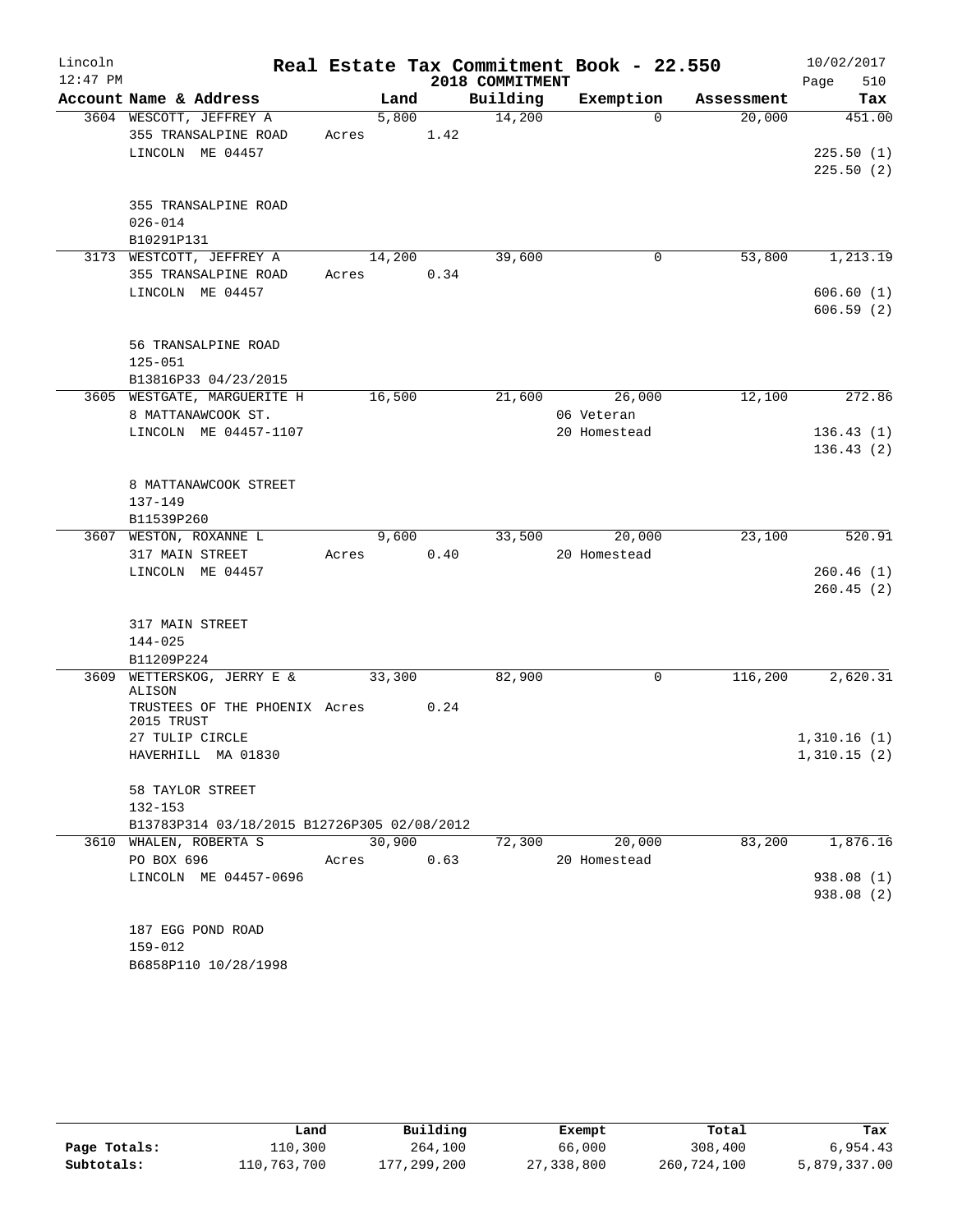| Lincoln      |                                                                    |       |                     |                             | Real Estate Tax Commitment Book - 22.550 |                  | 10/02/2017               |
|--------------|--------------------------------------------------------------------|-------|---------------------|-----------------------------|------------------------------------------|------------------|--------------------------|
| 12:47 PM     | Account Name & Address                                             |       | Land                | 2018 COMMITMENT<br>Building | Exemption                                | Assessment       | 511<br>Page<br>Tax       |
|              | 1069 WHALEY, JAMES                                                 |       | 44,200              | $\Omega$                    | $\Omega$                                 | 44,200           | 996.71                   |
|              | WHALEY, SUSAN RENEE<br>673 KEDRON CHURCH ROAD<br>AIKEN SC 29805    | Acres | 49.00               |                             |                                          |                  | 498.36 (1)<br>498.35 (2) |
|              | 395 LEE ROAD                                                       |       |                     |                             |                                          |                  |                          |
|              | $065 - 013$<br>B14396P90 01/26/2017 B13765P76 02/13/2015 B12732P36 |       |                     |                             |                                          |                  |                          |
|              | 02/13/2012 B9524P45<br>1067 WHALEY, JAMES                          |       | 2,300               | $\Omega$                    | $\Omega$                                 | 2,300            | 51.87                    |
|              | WHALEY, SUSAN RENEE                                                | Acres | 0.49                |                             |                                          |                  |                          |
|              | 673 KEDRON CHURCH ROAD                                             |       |                     |                             |                                          |                  | 25.94(1)                 |
|              | AIKEN SC 29805                                                     |       |                     |                             |                                          |                  | 25.93(2)                 |
|              | HOWARDS WAY<br>157-012                                             |       |                     |                             |                                          |                  |                          |
|              | B14396P90 01/26/2017 B5079P66                                      |       |                     |                             |                                          |                  |                          |
|              | 3611 WHEATON FAMILY CAMP<br>2009 IRREVOCABL                        |       | 38,300              | 19,400                      | 0                                        | 57,700           | 1,301.14                 |
|              | TRUST C/O DEBORAH A<br>WHEATON TRUSTE                              | Acres | 2.20                |                             |                                          |                  |                          |
|              | 77 MOODY MOUNTAIN ROAD                                             |       |                     |                             |                                          |                  | 650.57(1)                |
|              | LINCOLNVILLE ME 04879                                              |       |                     |                             |                                          |                  | 650.57(2)                |
|              | 100 JACKSON WAY<br>$057 - 034$                                     |       |                     |                             |                                          |                  |                          |
|              | 3613 WHEATON, JAMES L                                              |       | 14,100              | 46,500                      | 20,000                                   | 40,600           | 915.53                   |
|              | 12 EASY ST.                                                        | Acres | 1.30                |                             | 20 Homestead                             |                  |                          |
|              | LINCOLN ME 04457-1709                                              |       |                     |                             |                                          |                  | 457.77 (1)<br>457.76 (2) |
|              | 12 EASY STREET                                                     |       |                     |                             |                                          |                  |                          |
|              | $151 - 001$<br>3615 WHEATON, LOWELL G                              |       | 28,300              | 35,900                      | 0                                        | 64,200           | 1,447.71                 |
|              | 21 SPAULDING STREET                                                |       |                     |                             |                                          |                  |                          |
|              | OLD TOWN ME 04468                                                  |       |                     |                             |                                          |                  | 723.86(1)                |
|              |                                                                    |       |                     |                             |                                          |                  | 723.85(2)                |
|              | 32 CAMBY LANE                                                      |       |                     |                             |                                          |                  |                          |
|              | $167 - 015$<br>B13444P247 01/22/2014 B13435P148 12/30/2013         |       |                     |                             |                                          |                  |                          |
|              | 3614 WHEATON, LOWELL G                                             |       | 8,300               | $\mathbf 0$                 | $\Omega$                                 | 8,300            | 187.17                   |
|              | 21 SPAULDING STREET                                                |       |                     |                             |                                          |                  |                          |
|              | OLD TOWN ME 04468                                                  |       |                     |                             |                                          |                  | 93.59(1)                 |
|              |                                                                    |       |                     |                             |                                          |                  | 93.58(2)                 |
|              | 35 CAMBY LANE                                                      |       |                     |                             |                                          |                  |                          |
|              | $167 - 013$                                                        |       |                     |                             |                                          |                  |                          |
|              | B13444P247 01/22/2014 B13435P148 12/30/2013                        |       |                     |                             |                                          |                  |                          |
|              | 3616 WHEELDEN, JEFFERY                                             |       | 55,000              | 41,400                      | 0                                        | 96,400           | 2,173.82                 |
|              | WHEELDEN, ANGELA<br>1002 MAY STREET                                | Acres | 0.62                |                             |                                          |                  | 1,086.91(1)              |
|              | VEAZIE ME 04401                                                    |       |                     |                             |                                          |                  | 1,086.91(2)              |
|              | 30 JUNIPER STREET                                                  |       |                     |                             |                                          |                  |                          |
|              | $111 - 035$                                                        |       |                     |                             |                                          |                  |                          |
|              |                                                                    |       |                     |                             |                                          |                  |                          |
| Page Totals: | Land<br>190,500                                                    |       | Building<br>143,200 |                             | Exempt<br>20,000                         | Total<br>313,700 | Tax<br>7,073.95          |
| Subtotals:   | 110,954,200                                                        |       | 177, 442, 400       |                             | 27, 358, 800                             | 261,037,800      | 5,886,410.95             |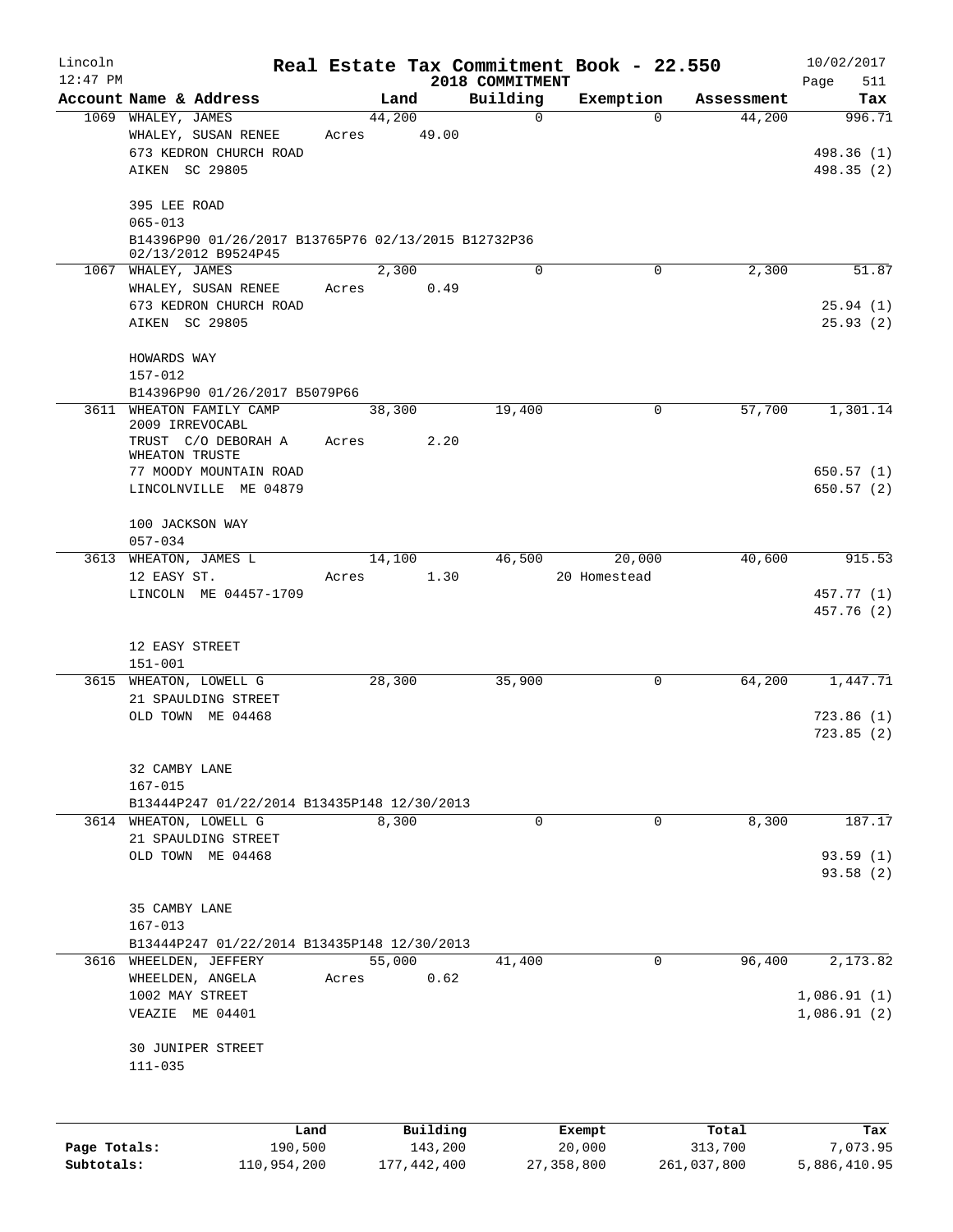| Lincoln<br>$12:47$ PM |                    |                                             |        |        |      | 2018 COMMITMENT | Real Estate Tax Commitment Book - 22.550 |            | 10/02/2017<br>512      |
|-----------------------|--------------------|---------------------------------------------|--------|--------|------|-----------------|------------------------------------------|------------|------------------------|
|                       |                    | Account Name & Address                      |        | Land   |      | Building        | Exemption                                | Assessment | Page<br>Tax            |
|                       |                    | 2459 WHEELER, DANIEL P                      |        | 34,400 |      | 49,600          | $\Omega$                                 | 84,000     | 1,894.20               |
|                       |                    | WHEELER, ANN MARIE                          | Acres  |        | 0.75 |                 |                                          |            |                        |
|                       |                    | 263 RIVERSIDE DRIVE                         |        |        |      |                 |                                          |            | 947.10 (1)             |
|                       |                    | EDDINGTON ME 04428                          |        |        |      |                 |                                          |            | 947.10(2)              |
|                       | 28 JIPSON DRIVE    |                                             |        |        |      |                 |                                          |            |                        |
|                       | $149 - 004$        |                                             |        |        |      |                 |                                          |            |                        |
|                       |                    | B13253P173 07/12/2013 B13089P119 02/11/2013 |        |        |      |                 |                                          |            |                        |
|                       |                    | 3920 WHEELER, DANIEL P                      | 15,000 |        |      | $\Omega$        | $\mathbf 0$                              | 15,000     | 338.25                 |
|                       |                    | WHEELER, ANN MARIE                          | Acres  |        | 2.90 |                 |                                          |            |                        |
|                       | PO BOX 405         |                                             |        |        |      |                 |                                          |            | 169.13(1)              |
|                       |                    | LINCOLN ME 04457                            |        |        |      |                 |                                          |            | 169.12(2)              |
|                       | EGG POND DRIVE     |                                             |        |        |      |                 |                                          |            |                        |
|                       | $155 - 011$        |                                             |        |        |      |                 |                                          |            |                        |
|                       |                    | B14581P324 08/18/2017                       |        |        |      |                 |                                          |            |                        |
|                       |                    | 3617 WHEELER, THOMAS A                      |        | 8,600  |      | 58,200          | 20,000                                   | 46,800     | 1,055.34               |
|                       |                    | WHEELER, JESSICA L                          |        |        |      |                 | 20 Homestead                             |            |                        |
|                       |                    | 7 EDWARDS STREET                            |        |        |      |                 |                                          |            | 527.67(1)              |
|                       |                    | LINCOLN ME 04457                            |        |        |      |                 |                                          |            | 527.67(2)              |
|                       |                    | 7 EDWARDS STREET                            |        |        |      |                 |                                          |            |                        |
|                       | $132 - 025$        |                                             |        |        |      |                 |                                          |            |                        |
|                       | 3929 WHITE, ANDREA |                                             |        | 41,800 |      | 0               | 0                                        | 41,800     | 942.59                 |
|                       | WHITE, DAVID       |                                             | Acres  |        | 7.01 |                 |                                          |            |                        |
|                       | 6 CURTIS LANE      |                                             |        |        |      |                 |                                          |            | 471.30(1)              |
|                       |                    | MILFORD ME 04461                            |        |        |      |                 |                                          |            | 471.29(2)              |
|                       |                    | LITTLE STREAM ROAD                          |        |        |      |                 |                                          |            |                        |
|                       | $058 - 013$        |                                             |        |        |      |                 |                                          |            |                        |
|                       |                    | B14316P176 10/21/2016                       |        |        |      |                 |                                          |            |                        |
|                       |                    | 3620 WHITE, DOREEN B &                      |        | 26,600 |      | 34,400          | 20,000                                   | 41,000     | 924.55                 |
|                       | LINWOOD R          |                                             |        |        |      |                 |                                          |            |                        |
|                       |                    | 45 MACKENZIE AVENUE                         |        |        |      |                 | 20 Homestead                             |            |                        |
|                       |                    | LINCOLN ME 04457-1511                       |        |        |      |                 |                                          |            | 462.28(1)<br>462.27(2) |
|                       |                    |                                             |        |        |      |                 |                                          |            |                        |
|                       |                    | 45 MACKENZIE AVENUE                         |        |        |      |                 |                                          |            |                        |
|                       | $140 - 013$        |                                             |        |        |      |                 |                                          |            |                        |
|                       |                    | 3621 WHITE, GLEN R & BETH A                 |        | 15,400 |      | 60,800          | 20,000                                   | 56,200     | 1,267.31               |
|                       |                    | 32 PERRY STREET                             |        |        |      |                 | 20 Homestead                             |            |                        |
|                       |                    | LINCOLN ME 04457-1224                       |        |        |      |                 |                                          |            | 633.66(1)              |
|                       |                    |                                             |        |        |      |                 |                                          |            | 633.65(2)              |
|                       |                    | 32 PERRY STREET                             |        |        |      |                 |                                          |            |                        |
|                       | $136 - 074$        |                                             |        |        |      |                 |                                          |            |                        |
|                       |                    | 3112 WHITE, LAWRENCE & LISA                 |        | 10,700 |      | 7,900           | 0                                        | 18,600     | 419.43                 |
|                       |                    | 505 MAIN STREET                             |        |        |      |                 |                                          |            |                        |
|                       |                    | LINCOLN ME 04457                            |        |        |      |                 |                                          |            | 209.72 (1)             |
|                       |                    |                                             |        |        |      |                 |                                          |            | 209.71(2)              |
|                       | 14 SWEET ROAD      |                                             |        |        |      |                 |                                          |            |                        |
|                       | $092 - 010$        |                                             |        |        |      |                 |                                          |            |                        |
|                       | B12800P136         |                                             |        |        |      |                 |                                          |            |                        |
|                       |                    |                                             |        |        |      |                 |                                          |            |                        |
|                       |                    |                                             |        |        |      |                 |                                          |            |                        |

|              | Land        | Building    | Exempt     | Total       | Tax          |
|--------------|-------------|-------------|------------|-------------|--------------|
| Page Totals: | 152,500     | 210,900     | 60,000     | 303,400     | 6,841.67     |
| Subtotals:   | 111,106,700 | 177,653,300 | 27,418,800 | 261,341,200 | 5,893,252.62 |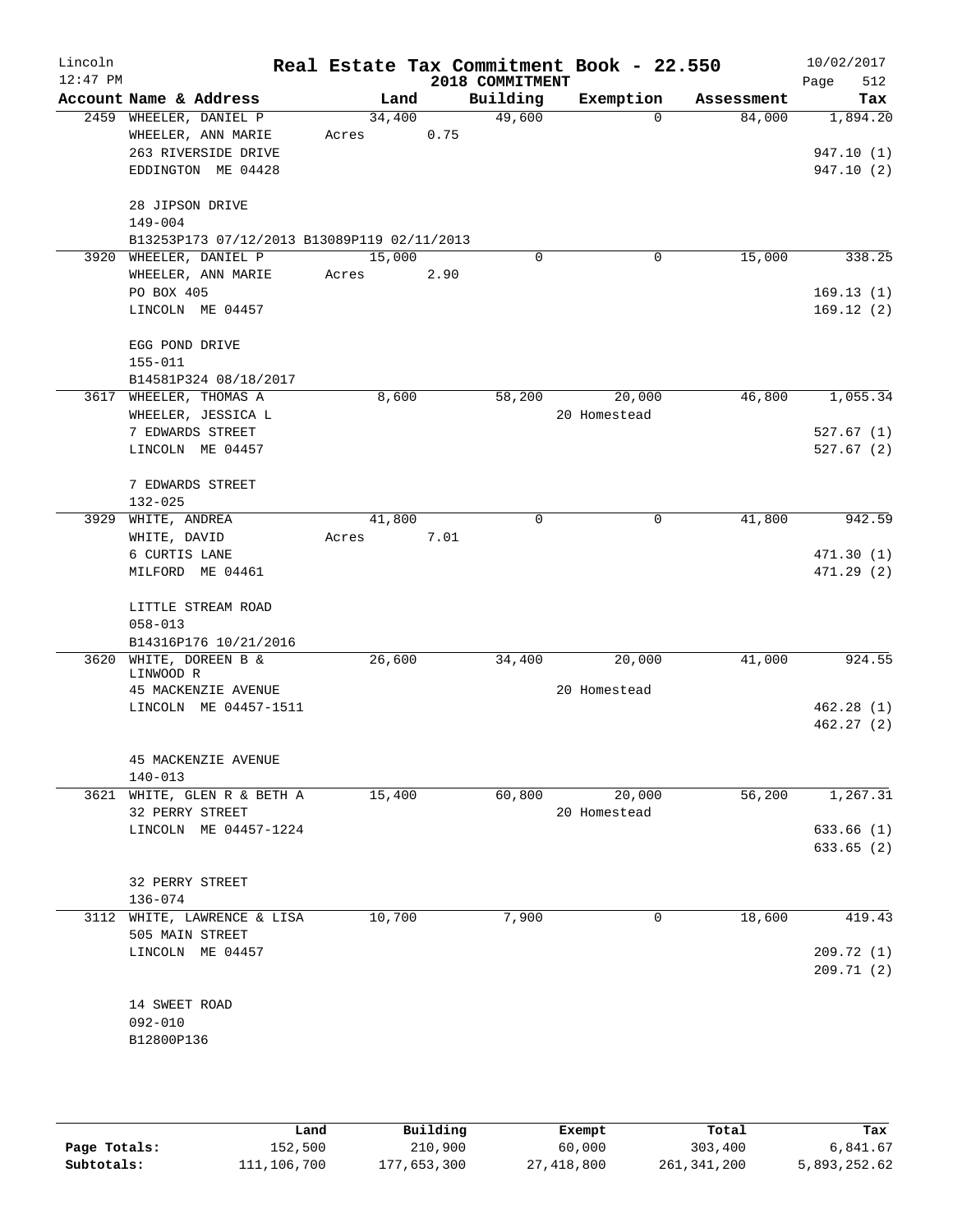| Lincoln<br>$12:47$ PM |                                | Real Estate Tax Commitment Book - 22.550 |      | 2018 COMMITMENT |              |             | 10/02/2017<br>513<br>Page |
|-----------------------|--------------------------------|------------------------------------------|------|-----------------|--------------|-------------|---------------------------|
|                       | Account Name & Address         | Land                                     |      | Building        | Exemption    | Assessment  | Tax                       |
|                       | 3624 WHITE, LAWRENCE JR        | 17,400                                   |      | 71,200          | 20,000       | 68,600      | 1,546.93                  |
|                       | 505 MAIN STREET                | Acres                                    | 0.62 |                 | 20 Homestead |             |                           |
|                       | LINCOLN ME 04457               |                                          |      |                 |              |             | 773.47(1)                 |
|                       |                                |                                          |      |                 |              |             | 773.46(2)                 |
|                       |                                |                                          |      |                 |              |             |                           |
|                       | 505 MAIN STREET<br>$162 - 019$ |                                          |      |                 |              |             |                           |
|                       | 3625 WHITE, LISA & LARRY       | 13,800                                   |      | 14,400          | 0            | 28,200      | 635.91                    |
|                       | 505 MAIN STREET                | Acres 0.60                               |      |                 |              |             |                           |
|                       | LINCOLN ME 04457               |                                          |      |                 |              |             | 317.96(1)                 |
|                       |                                |                                          |      |                 |              |             | 317.95(2)                 |
|                       | 555 MAIN STREET                |                                          |      |                 |              |             |                           |
|                       | $162 - 009$                    |                                          |      |                 |              |             |                           |
|                       | 3628 WHITE, ROGER              | 10,600                                   |      | 23,100          | 0            | 33,700      | 759.94                    |
|                       | WHITE, TINA                    | Acres                                    | 3.42 |                 |              |             |                           |
|                       | 310 EAST POND ROAD             |                                          |      |                 |              |             | 379.97 (1)                |
|                       | JEFFERSON ME 04348             |                                          |      |                 |              |             | 379.97(2)                 |
|                       |                                |                                          |      |                 |              |             |                           |
|                       | 100 MILLETT MALLETT            |                                          |      |                 |              |             |                           |
|                       | ROAD                           |                                          |      |                 |              |             |                           |
|                       | $004 - 029$                    |                                          |      |                 |              |             |                           |
|                       | B9418P75                       |                                          |      |                 |              |             |                           |
| 3627                  | WHITE, ROGER                   | 6,200                                    |      | $\mathbf 0$     | 0            | 6,200       | 139.81                    |
|                       | WHITE, TINA                    | Acres                                    | 2.26 |                 |              |             |                           |
|                       | 310 EAST POND ROAD             |                                          |      |                 |              |             | 69.91(1)                  |
|                       | JEFFERSON ME 04348             |                                          |      |                 |              |             | 69.90(2)                  |
|                       | MILLETT MALLETT ROAD           |                                          |      |                 |              |             |                           |
|                       | $004 - 028$                    |                                          |      |                 |              |             |                           |
|                       | B9418P75                       |                                          |      |                 |              |             |                           |
| 3629                  | WHITE, ROSEANN J               | 18,400                                   |      | 60,100          | 20,000       | 58,500      | 1,319.18                  |
|                       | WHITE, THOMAS J                |                                          |      |                 | 20 Homestead |             |                           |
|                       | 24 BUCKLEY AVENUE              |                                          |      |                 |              |             | 659.59(1)                 |
|                       | LINCOLN ME 04457               |                                          |      |                 |              |             | 659.59(2)                 |
|                       | 24 BUCKLEY AVENUE              |                                          |      |                 |              |             |                           |
|                       | $047 - 012$                    |                                          |      |                 |              |             |                           |
| 3630                  | WHITE, SUSAN                   | 0                                        |      | 3,600           | 3,600        | $\mathbf 0$ | 0.00                      |
|                       | PO BOX 799                     |                                          |      |                 | 20 Homestead |             |                           |
|                       | 26 FIELD STREET                |                                          |      |                 |              |             |                           |
|                       | LINCOLN ME 04457-0799          |                                          |      |                 |              |             |                           |
|                       |                                |                                          |      |                 |              |             |                           |
|                       | 26 FIELD STREET                |                                          |      |                 |              |             |                           |
|                       | 140-022-006-MH0                |                                          |      |                 |              |             |                           |
| 3632                  | WHITING, KATTIE                | 0                                        |      | 6,700           | 6,700        | 0           | 0.00                      |
|                       | 43 SANDY LANE                  |                                          |      |                 | 20 Homestead |             |                           |
|                       | LINCOLN ME 04457               |                                          |      |                 |              |             |                           |
|                       |                                |                                          |      |                 |              |             |                           |
|                       | 43 SANDY LANE                  |                                          |      |                 |              |             |                           |
|                       | $046 - 060 - 001 - MH0$        |                                          |      |                 |              |             |                           |
|                       |                                |                                          |      |                 |              |             |                           |

|              | Land          | Building    | Exempt     | Total       | Tax          |
|--------------|---------------|-------------|------------|-------------|--------------|
| Page Totals: | 66,400        | 179,100     | 50,300     | 195,200     | 4,401.77     |
| Subtotals:   | 111, 173, 100 | 177,832,400 | 27,469,100 | 261,536,400 | 5,897,654.39 |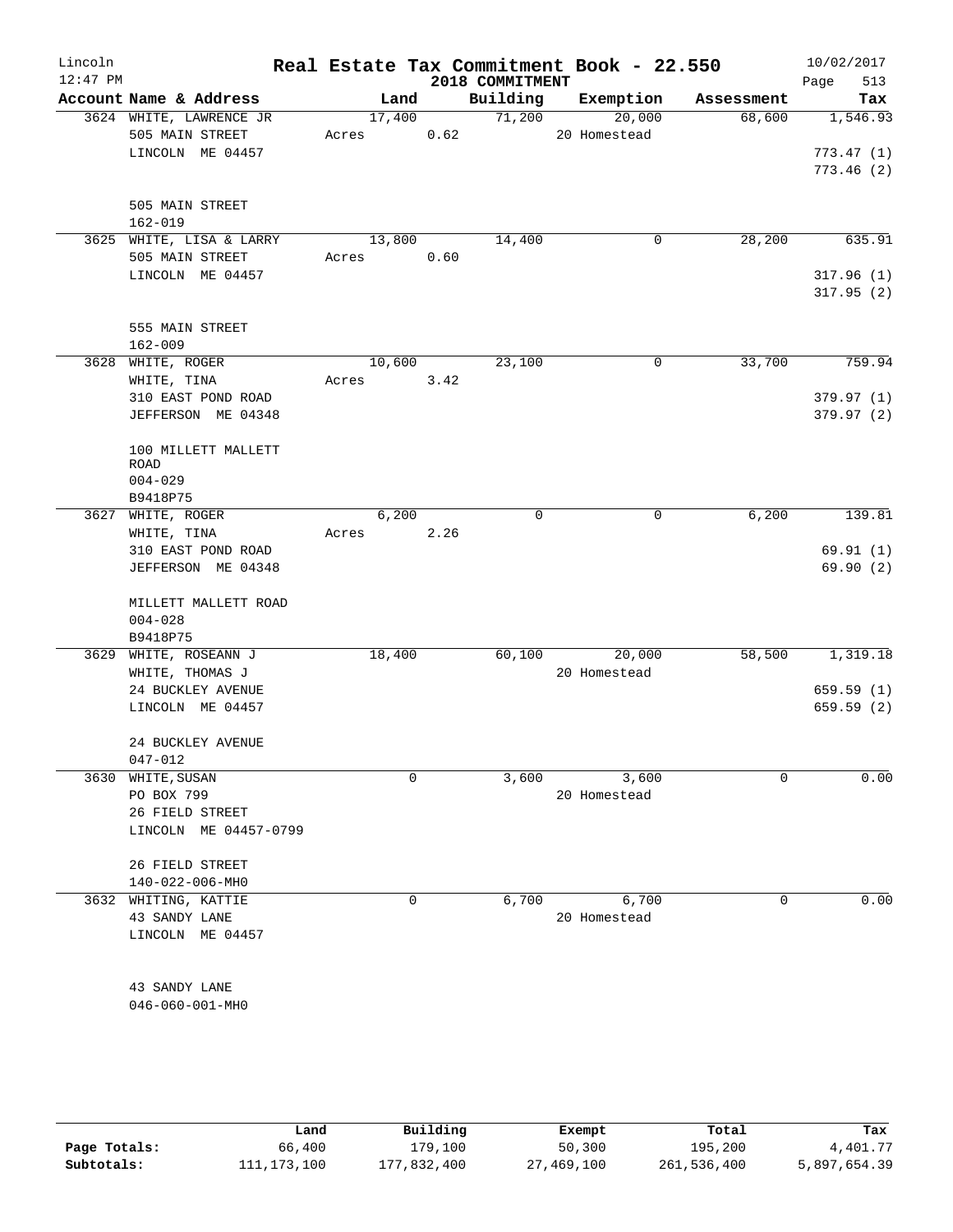| Lincoln<br>$12:47$ PM |                                          |       |        |      | 2018 COMMITMENT | Real Estate Tax Commitment Book - 22.550 |            | 10/02/2017<br>514<br>Page |
|-----------------------|------------------------------------------|-------|--------|------|-----------------|------------------------------------------|------------|---------------------------|
|                       | Account Name & Address                   |       | Land   |      | Building        | Exemption                                | Assessment | Tax                       |
|                       | 3633 WHITLEY, DONALD<br>127 FROST STREET | Acres | 6,100  | 0.87 | $\Omega$        | $\Omega$                                 | 6,100      | 137.56                    |
|                       | LINCOLN ME 04457                         |       |        |      |                 |                                          |            | 68.78 (1)<br>68.78 (2)    |
|                       | FROST STREET                             |       |        |      |                 |                                          |            |                           |
|                       | $152 - 003$                              |       |        |      |                 |                                          |            |                           |
|                       | 3634 WHITLEY, DONALD E &<br>CHARLOTTE    |       | 13,300 |      | 62,400          | 26,000                                   | 49,700     | 1,120.74                  |
|                       | 127 FROST STREET                         | Acres |        | 0.52 |                 | 20 Homestead                             |            |                           |
|                       | LINCOLN ME 04457-9501                    |       |        |      |                 | 07 Veteran                               |            | 560.37(1)                 |
|                       |                                          |       |        |      |                 |                                          |            | 560.37(2)                 |
|                       | 127 FROST STREET                         |       |        |      |                 |                                          |            |                           |
|                       | $152 - 002$                              |       |        |      |                 |                                          |            |                           |
|                       | 172 WHITMORE, BRIAN M                    |       | 55,400 |      | 139,300         | 20,000                                   | 174,700    | 3,939.49                  |
|                       | WHITMORE, KAREN L                        | Acres |        | 0.39 |                 | 20 Homestead                             |            |                           |
|                       | 260 CALL ROAD<br>MILFORD ME 04461        |       |        |      |                 |                                          |            | 1,969.75(1)               |
|                       |                                          |       |        |      |                 |                                          |            | 1,969.74(2)               |
|                       | 26 SETTLERS STOP                         |       |        |      |                 |                                          |            |                           |
|                       | $110 - 005$                              |       |        |      |                 |                                          |            |                           |
|                       | B12948P295 09/18/2012                    |       |        |      |                 |                                          |            |                           |
|                       | 3641 WHITNEY ENERGY INC                  |       | 49,400 |      | 97,400          | 0                                        | 146,800    | 3,310.34                  |
|                       | 119 MAIN STREET                          |       |        |      |                 |                                          |            |                           |
|                       | LINCOLN ME 04457-1408                    |       |        |      |                 |                                          |            | 1,655.17(1)               |
|                       |                                          |       |        |      |                 |                                          |            | 1,655.17(2)               |
|                       | 119 MAIN STREET                          |       |        |      |                 |                                          |            |                           |
|                       | $139 - 077$                              |       |        |      |                 |                                          |            |                           |
|                       | 3642 WHITNEY ENERGY INC                  |       | 13,400 |      | $\mathbf 0$     | 0                                        | 13,400     | 302.17                    |
|                       | 119 MAIN STREET                          |       |        |      |                 |                                          |            |                           |
|                       | LINCOLN ME 04457-1408                    |       |        |      |                 |                                          |            | 151.09(1)                 |
|                       |                                          |       |        |      |                 |                                          |            | 151.08(2)                 |
|                       |                                          |       |        |      |                 |                                          |            |                           |
|                       | 19 GRINDLE STREET                        |       |        |      |                 |                                          |            |                           |
|                       | $141 - 005$                              |       |        |      |                 |                                          |            |                           |
|                       | 3635 WHITNEY, ALAN                       |       | 18,300 |      | 85,100          | 0                                        | 103,400    | 2,331.67                  |
|                       | WHITNEY, ERICA L                         | Acres |        | 0.57 |                 |                                          |            |                           |
|                       | 364 ENFIELD ROAD                         |       |        |      |                 |                                          |            | 1,165.84(1)               |
|                       | LINCOLN ME 04457                         |       |        |      |                 |                                          |            | 1, 165.83(2)              |
|                       | 364 ENFIELD ROAD                         |       |        |      |                 |                                          |            |                           |
|                       | 037-037                                  |       |        |      |                 |                                          |            | 1,077.89                  |
|                       | 3638 WHITNEY, DARREN A                   |       | 6,100  |      | 41,700          | 0                                        | 47,800     |                           |
|                       | CROCKER, DEENA L<br>PO BOX 311           |       |        |      |                 |                                          |            | 538.95(1)                 |
|                       | LINCOLN ME 04457                         |       |        |      |                 |                                          |            | 538.94 (2)                |
|                       |                                          |       |        |      |                 |                                          |            |                           |
|                       | 1 LANCASTER STREET                       |       |        |      |                 |                                          |            |                           |
|                       | 139-138                                  |       |        |      |                 |                                          |            |                           |

|              | Land        | Building    | Exempt     | Total       | Tax          |
|--------------|-------------|-------------|------------|-------------|--------------|
| Page Totals: | 162,000     | 425,900     | 46,000     | 541,900     | 12,219.86    |
| Subtotals:   | 111,335,100 | 178,258,300 | 27,515,100 | 262,078,300 | 5,909,874.25 |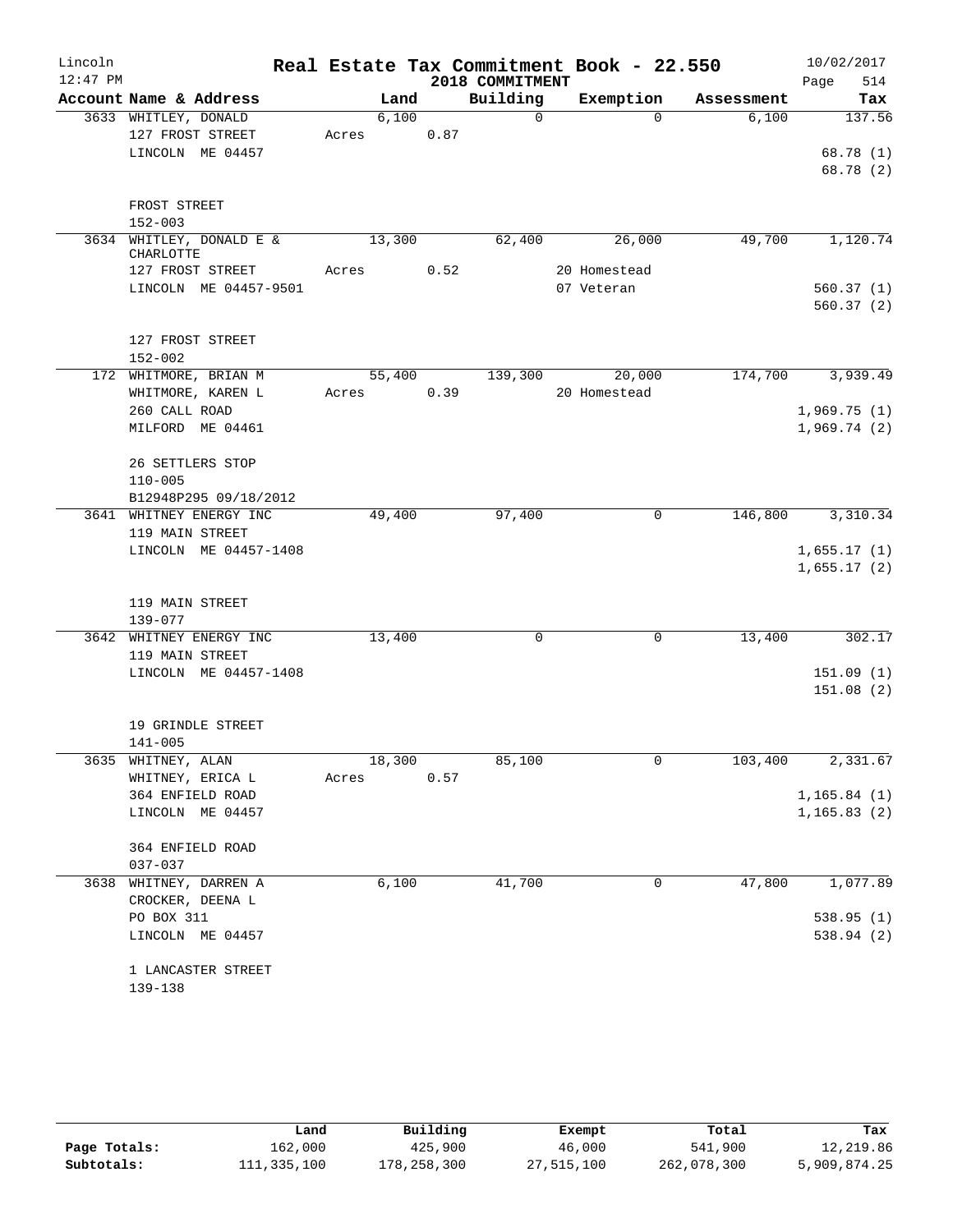| Lincoln    |                            |            |        |      |                 | Real Estate Tax Commitment Book - 22.550 |            | 10/02/2017  |
|------------|----------------------------|------------|--------|------|-----------------|------------------------------------------|------------|-------------|
| $12:47$ PM |                            |            |        |      | 2018 COMMITMENT |                                          |            | 515<br>Page |
|            | Account Name & Address     |            | Land   |      | Building        | Exemption                                | Assessment | Tax         |
|            | 3636 WHITNEY, DIANE        |            | 66,200 |      | 138,200         | 20,000                                   | 184,400    | 4,158.22    |
|            | 211 CRANE POND DRIVE       | Acres      |        | 0.81 |                 | 20 Homestead                             |            |             |
|            | LINCOLN ME 04457-9605      |            |        |      |                 |                                          |            | 2,079.11(1) |
|            |                            |            |        |      |                 |                                          |            | 2,079.11(2) |
|            |                            |            |        |      |                 |                                          |            |             |
|            | 211 CRANE POND DRIVE       |            |        |      |                 |                                          |            |             |
|            | $109 - 013$                |            |        |      |                 |                                          |            |             |
|            | B14507P124 06/07/2017      |            |        |      |                 |                                          |            |             |
|            | 3637 WHITNEY, DIANE C      |            | 9,700  |      | $\mathbf 0$     | 0                                        | 9,700      | 218.74      |
|            | 211 CRANE POND DRIVE       | Acres      |        | 0.27 |                 |                                          |            |             |
|            | LINCOLN ME 04457           |            |        |      |                 |                                          |            | 109.37(1)   |
|            |                            |            |        |      |                 |                                          |            | 109.37(2)   |
|            | <b>MAIN STREET</b>         |            |        |      |                 |                                          |            |             |
|            | $139 - 047$                |            |        |      |                 |                                          |            |             |
|            | B14507P124 06/07/2017      |            |        |      |                 |                                          |            |             |
|            | 3640 WHITNEY, EDWARD J III |            | 39,000 |      | 56,100          | 0                                        | 95,100     | 2,144.51    |
|            | WHITNEY, ANNE MARIE B      | Acres 0.70 |        |      |                 |                                          |            |             |
|            | 59 SUNSET DRIVE            |            |        |      |                 |                                          |            | 1,072.26(1) |
|            | MILLINOCKET ME 04462       |            |        |      |                 |                                          |            | 1,072.25(2) |
|            |                            |            |        |      |                 |                                          |            |             |
|            | 8 WHITNEY LANE             |            |        |      |                 |                                          |            |             |
|            | $148 - 004$                |            |        |      |                 |                                          |            |             |
|            | 3647 WHITNEY, MICHAEL      |            | 6,800  |      | 48,800          | 0                                        | 55,600     | 1,253.78    |
|            | 119 MAIN STREET            |            |        |      |                 |                                          |            |             |
|            | LINCOLN ME 04457           |            |        |      |                 |                                          |            | 626.89(1)   |
|            |                            |            |        |      |                 |                                          |            | 626.89(2)   |
|            | 1 CLAY STREET              |            |        |      |                 |                                          |            |             |
|            | 139-103                    |            |        |      |                 |                                          |            |             |
|            | 3646 WHITNEY, MICHAEL      |            | 8,300  |      | 14,000          | 0                                        | 22,300     | 502.87      |
|            | 119 MAIN STREET            |            |        |      |                 |                                          |            |             |
|            | LINCOLN ME 04457-1408      |            |        |      |                 |                                          |            | 251.44(1)   |
|            |                            |            |        |      |                 |                                          |            | 251.43(2)   |
|            |                            |            |        |      |                 |                                          |            |             |
|            | 3 CLAY STREET              |            |        |      |                 |                                          |            |             |
|            | 139-102                    |            |        |      |                 |                                          |            |             |
|            | 3645 WHITNEY, MICHAEL      |            | 7,800  |      | 31,400          | 0                                        | 39,200     | 883.96      |
|            | 119 MAIN STREET            |            |        |      |                 |                                          |            |             |
|            | LINCOLN ME 04457           |            |        |      |                 |                                          |            | 441.98 (1)  |
|            |                            |            |        |      |                 |                                          |            | 441.98 (2)  |
|            |                            |            |        |      |                 |                                          |            |             |
|            | 5 CLAY STREET              |            |        |      |                 |                                          |            |             |
|            | 139-101                    |            |        |      |                 |                                          |            |             |
|            | 3648 WHITNEY, MICHAEL R    |            | 13,700 |      | 0               | 0                                        | 13,700     | 308.94      |
|            | 119 MAIN STREET            |            |        |      |                 |                                          |            |             |
|            | LINCOLN ME 04457-1408      |            |        |      |                 |                                          |            | 154.47(1)   |
|            |                            |            |        |      |                 |                                          |            | 154.47(2)   |
|            | HALE STREET                |            |        |      |                 |                                          |            |             |
|            |                            |            |        |      |                 |                                          |            |             |

127-053

|              | Land        | Building    | Exempt     | Total       | Tax          |
|--------------|-------------|-------------|------------|-------------|--------------|
| Page Totals: | 151,500     | 288,500     | 20,000     | 420,000     | 9,471.02     |
| Subtotals:   | 111,486,600 | 178,546,800 | 27,535,100 | 262,498,300 | 5,919,345.27 |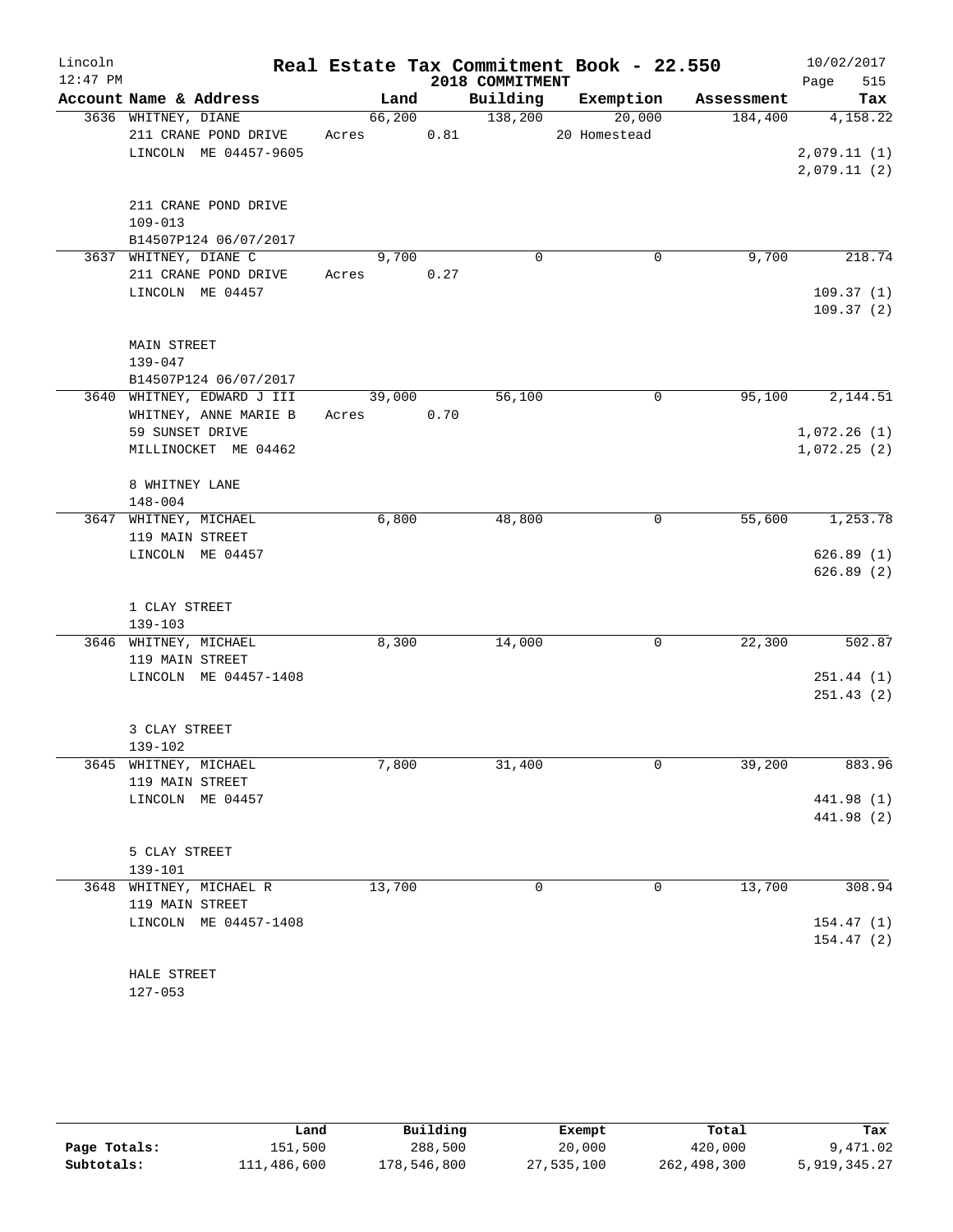| Lincoln<br>$12:47$ PM |                                                                     |                 |            | 2018 COMMITMENT | Real Estate Tax Commitment Book - 22.550 |            | 10/02/2017<br>516<br>Page        |
|-----------------------|---------------------------------------------------------------------|-----------------|------------|-----------------|------------------------------------------|------------|----------------------------------|
|                       | Account Name & Address                                              | Land            |            | Building        | Exemption                                | Assessment | Tax                              |
|                       | 3651 WHITNEY, MICHAEL W<br>119 MAIN STREET<br>LINCOLN ME 04457-1408 | 13,700          |            | $\mathbf 0$     | $\Omega$                                 | 13,700     | 308.94<br>154.47(1)<br>154.47(2) |
|                       | HALE STREET<br>$127 - 055$                                          |                 |            |                 |                                          |            |                                  |
|                       | 3652 WHITNEY, MICHAEL W<br>119 MAIN STREET                          | 20,800<br>Acres | 0.92       | 52,800          | 0                                        | 73,600     | 1,659.68                         |
|                       | LINCOLN ME 04457-1408                                               |                 |            |                 |                                          |            | 829.84 (1)<br>829.84 (2)         |
|                       | 292 LEE ROAD<br>$143 - 006$                                         |                 |            |                 |                                          |            |                                  |
|                       | 3649 WHITNEY, MICHAEL W<br>15 TIBBETTS DRIVE                        | 19,000          |            | 117,900         | 20,000<br>20 Homestead                   | 116,900    | 2,636.10                         |
|                       | LINCOLN ME 04457-1111                                               |                 |            |                 |                                          |            | 1,318.05(1)<br>1,318.05(2)       |
|                       | 15 TIBBETTS DRIVE<br>$127 - 040$                                    |                 |            |                 |                                          |            |                                  |
|                       | 3650 WHITNEY, MICHAEL W<br>119 MAIN STREET<br>LINCOLN ME 04457-1408 | 4,900           |            | 900             | 0                                        | 5,800      | 130.79<br>65.40(1)               |
|                       | HALE STREET<br>$127 - 054$                                          |                 |            |                 |                                          |            | 65.39(2)                         |
|                       | 3653 WHITNEY, MICHAEL W<br>119 MAIN STREET                          | 6,100<br>Acres  | 0.20       | 900             | $\mathbf 0$                              | 7,000      | 157.85                           |
|                       | LINCOLN ME 04457-1408                                               |                 |            |                 |                                          |            | 78.93(1)<br>78.92(2)             |
|                       | 9 HOWARDS WAY<br>$158 - 005$                                        |                 |            |                 |                                          |            |                                  |
|                       | 3654 WHITNEY, MICHAEL W SR<br>119 MAIN ST                           | 38,700<br>Acres | $0\,.\,70$ | 68,100          | $\mathbf 0$                              | 106,800    | 2,408.34                         |
|                       | LINCOLN ME 04457                                                    |                 |            |                 |                                          |            | 1, 204.17(1)<br>1, 204.17(2)     |
|                       | 274 STANHOPE MILL ROAD<br>$002 - 009$<br>B11028P341                 |                 |            |                 |                                          |            |                                  |
|                       | 3655 WHITNEY, NANCY E<br>46 TRANSALPINE ROAD                        | 15,200          |            | 81,800          | 20,000<br>20 Homestead                   | 77,000     | 1,736.35                         |
|                       | LINCOLN ME 04457-9612                                               |                 |            |                 |                                          |            | 868.18(1)<br>868.17(2)           |
|                       | 46 TRANSALPINE ROAD<br>$125 - 049$                                  |                 |            |                 |                                          |            |                                  |

|              | Land        | Building    | Exempt     | Total       | Tax          |
|--------------|-------------|-------------|------------|-------------|--------------|
| Page Totals: | 118,400     | 322,400     | 40,000     | 400,800     | 9,038.05     |
| Subtotals:   | 111,605,000 | 178,869,200 | 27,575,100 | 262,899,100 | 5,928,383.32 |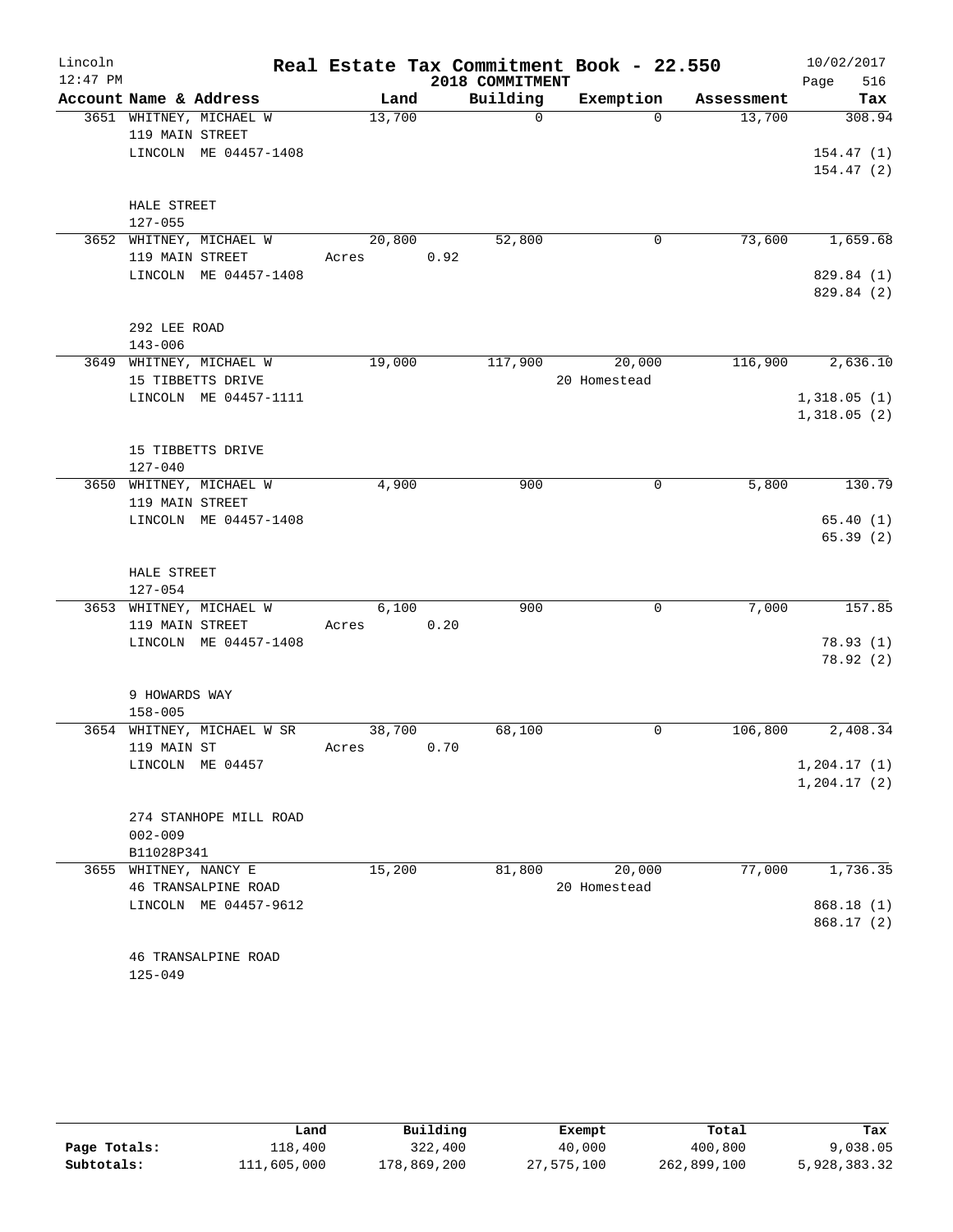| Lincoln      |                                                                              |        |             |                             | Real Estate Tax Commitment Book - 22.550 |               | 10/02/2017               |
|--------------|------------------------------------------------------------------------------|--------|-------------|-----------------------------|------------------------------------------|---------------|--------------------------|
| $12:47$ PM   | Account Name & Address                                                       | Land   |             | 2018 COMMITMENT<br>Building |                                          | Assessment    | Page<br>517              |
|              | 3656 WHITNEY, STEVEN                                                         | 17,400 |             | 61,000                      | Exemption<br>$\Omega$                    | 78,400        | Tax<br>1,767.92          |
|              | 4 NORTH CHESTER ROAD                                                         | Acres  | 0.91        |                             |                                          |               |                          |
|              | CHESTER ME 04457                                                             |        |             |                             |                                          |               | 883.96 (1)               |
|              |                                                                              |        |             |                             |                                          |               | 883.96 (2)               |
|              |                                                                              |        |             |                             |                                          |               |                          |
|              | 650 MOHAWK ROAD                                                              |        |             |                             |                                          |               |                          |
|              | $118 - 008$                                                                  |        |             |                             |                                          |               |                          |
|              | B12285P183<br>3658 WHITNEY, TANYA                                            | 14,800 |             | 64,900                      | $\mathbf 0$                              | 79,700        | 1,797.24                 |
|              | PO BOX 483                                                                   |        |             |                             |                                          |               |                          |
|              | NORTH CHATHAM MA 02650                                                       |        |             |                             |                                          |               | 898.62 (1)               |
|              |                                                                              |        |             |                             |                                          |               | 898.62 (2)               |
|              |                                                                              |        |             |                             |                                          |               |                          |
|              | 318 ENFIELD ROAD                                                             |        |             |                             |                                          |               |                          |
|              | $047 - 046$                                                                  |        |             |                             |                                          |               |                          |
|              | 3660 WHITNEY, TONI                                                           | 19,500 |             | 71,300                      | 20,000                                   | 70,800        | 1,596.54                 |
|              | 214 TRANSALPINE ROAD                                                         | Acres  | 0.69        |                             | 20 Homestead                             |               |                          |
|              | LINCOLN ME 04457                                                             |        |             |                             |                                          |               | 798.27 (1)<br>798.27 (2) |
|              |                                                                              |        |             |                             |                                          |               |                          |
|              | 214 TRANSALPINE ROAD                                                         |        |             |                             |                                          |               |                          |
|              | $038 - 021$                                                                  |        |             |                             |                                          |               |                          |
|              | 3662 WHITTEN, JULIANN                                                        | 22,700 |             | 20,100                      | $\mathbf 0$                              | 42,800        | 965.14                   |
|              | 1660 ACE PARK DRIVE                                                          | Acres  | 0.35        |                             |                                          |               |                          |
|              | ORANGE CITY FL 32763                                                         |        |             |                             |                                          |               | 482.57 (1)               |
|              |                                                                              |        |             |                             |                                          |               | 482.57 (2)               |
|              |                                                                              |        |             |                             |                                          |               |                          |
|              | 7 RIN TIN TIN LANE<br>$173 - 006$                                            |        |             |                             |                                          |               |                          |
|              | 703 WHITTIER, DANIEL M                                                       | 27,300 |             | $\Omega$                    | $\mathbf{0}$                             | 27,300        | 615.62                   |
|              | 1102 DODLIN ROAD                                                             | Acres  | 51.50       |                             |                                          |               |                          |
|              | WEST ENFIELD ME 04493                                                        |        |             |                             |                                          |               | 307.81(1)                |
|              |                                                                              |        |             |                             |                                          |               | 307.81(2)                |
|              |                                                                              |        |             |                             |                                          |               |                          |
|              | ENFIELD ROAD                                                                 |        |             |                             |                                          |               |                          |
|              | $012 - 017$                                                                  |        |             |                             |                                          |               |                          |
|              | B13255P1 07/15/2013 B13109P230 03/05/2013 B12509P308<br>06/20/2011 B11241P99 |        |             |                             |                                          |               |                          |
| 3663         | WHITTIER, ROBERT &                                                           | 14,600 |             | 55,900                      | 26,000                                   | 44,500        | 1,003.48                 |
|              | EMERY, NANCY                                                                 |        |             |                             |                                          |               |                          |
|              | C/O ALFRED AND<br>FLORENTINE, WHITTIER                                       |        |             |                             | 06 Veteran                               |               |                          |
|              | 32 EDWARDS STREET                                                            |        |             |                             | 20 Homestead                             |               | 501.74(1)                |
|              | LINCOLN ME 04457                                                             |        |             |                             |                                          |               | 501.74 (2)               |
|              |                                                                              |        |             |                             |                                          |               |                          |
|              | 32 EDWARDS STREET                                                            |        |             |                             |                                          |               |                          |
|              | $132 - 100$                                                                  |        |             |                             |                                          |               |                          |
|              | B10887P30                                                                    |        |             |                             |                                          |               |                          |
| 3664         | WHITTIER, WESLEY &<br>ROBINSON, CLEVE                                        | 20,100 |             | 77,600                      | 26,000                                   | 71,700        | 1,616.84                 |
|              | WHITTIER, GAYLE                                                              |        |             |                             | 04 Veteran                               |               |                          |
|              | C/O MARY WHITTIER                                                            |        |             |                             | 20 Homestead                             |               | 808.42 (1)               |
|              | 36 LIBBY STREET                                                              |        |             |                             |                                          |               | 808.42 (2)               |
|              | LINCOLN ME 04457                                                             |        |             |                             |                                          |               |                          |
|              | 36 LIBBY STREET                                                              |        |             |                             |                                          |               |                          |
|              | 139-165                                                                      |        |             |                             |                                          |               |                          |
|              |                                                                              |        |             |                             |                                          |               |                          |
|              | Land                                                                         |        | Building    |                             | Exempt                                   | Total         | Tax                      |
| Page Totals: | 136,400                                                                      |        | 350,800     |                             | 72,000                                   | 415,200       | 9,362.78                 |
| Subtotals:   | 111,741,400                                                                  |        | 179,220,000 |                             | 27,647,100                               | 263, 314, 300 | 5,937,746.10             |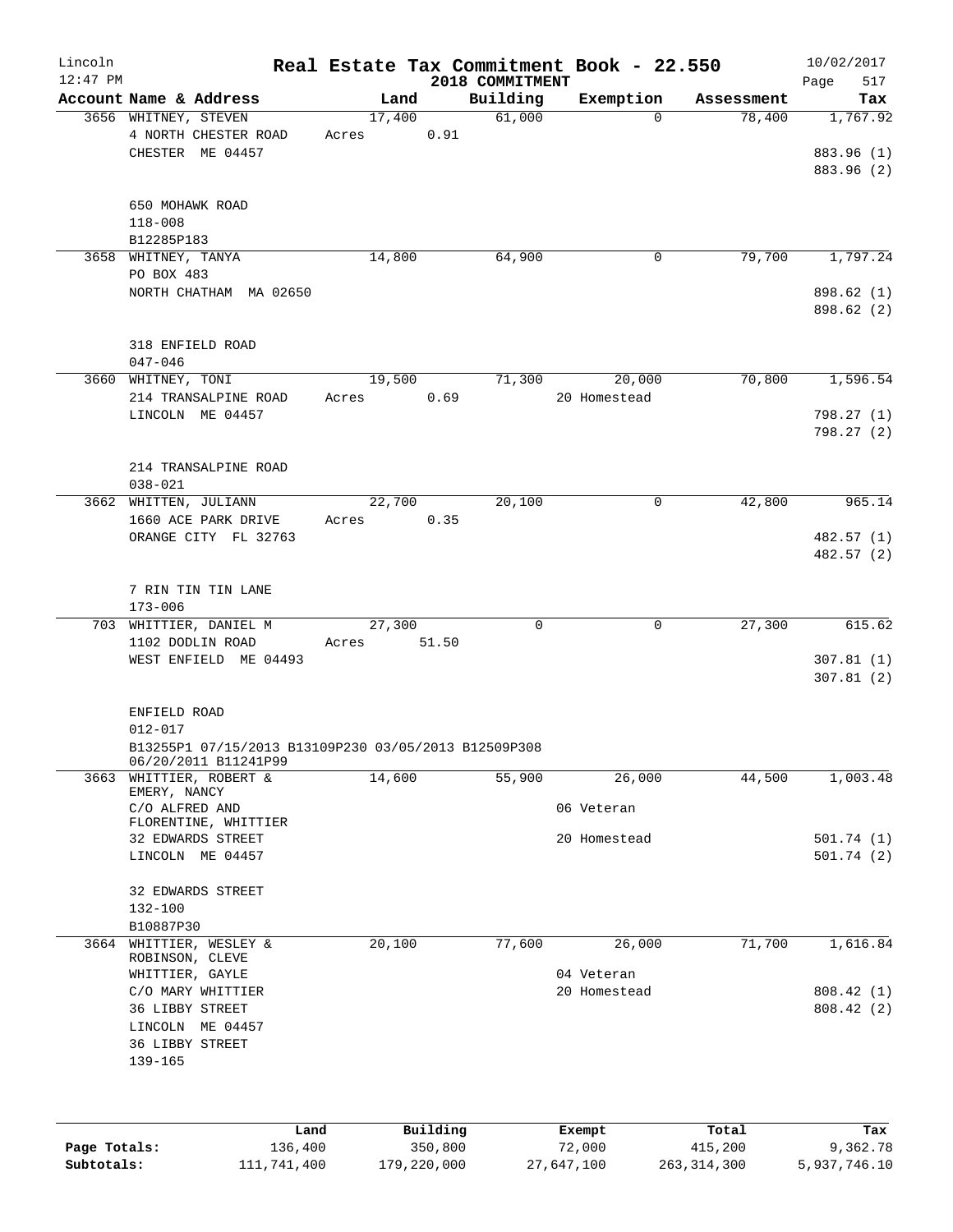| Lincoln<br>$12:47$ PM |                                                                    |        |      | 2018 COMMITMENT | Real Estate Tax Commitment Book - 22.550 |            | 10/02/2017<br>518<br>Page |
|-----------------------|--------------------------------------------------------------------|--------|------|-----------------|------------------------------------------|------------|---------------------------|
|                       | Account Name & Address                                             | Land   |      | Building        | Exemption                                | Assessment | Tax                       |
|                       | 3667 WILBUR, MARY B                                                | 12,900 |      | 53,800          | 20,000                                   | 46,700     | 1,053.09                  |
|                       | 1 ACADEMY ST.                                                      |        |      |                 | 20 Homestead                             |            |                           |
|                       | LINCOLN ME 04457-1402                                              |        |      |                 |                                          |            | 526.55(1)                 |
|                       |                                                                    |        |      |                 |                                          |            | 526.54(2)                 |
|                       |                                                                    |        |      |                 |                                          |            |                           |
|                       | 1 ACADEMY STREET<br>139-284                                        |        |      |                 |                                          |            |                           |
|                       | 2271 WILDWOOD ENTERPIRSES                                          | 35,400 |      | 280,000         | 0                                        | 315,400    | 7,112.27                  |
|                       | <b>LLC</b>                                                         |        |      |                 |                                          |            |                           |
|                       | 871 ENFIELD ROAD                                                   | Acres  | 3.84 |                 |                                          |            |                           |
|                       | LINCOLN ME 04457                                                   |        |      |                 |                                          |            | 3,556.14(1)               |
|                       |                                                                    |        |      |                 |                                          |            | 3,556.13(2)               |
|                       |                                                                    |        |      |                 |                                          |            |                           |
|                       | 8 HAYNES STREET                                                    |        |      |                 |                                          |            |                           |
|                       | $141 - 018$                                                        |        |      |                 |                                          |            |                           |
|                       | B14196P222 06/30/2016 B4281P57<br>3490 WILDWOOD ENTERPRISES,       | 16,200 |      | 35,100          | $\mathbf 0$                              | 51,300     | 1,156.82                  |
|                       | LLC                                                                |        |      |                 |                                          |            |                           |
|                       | 871 ENFIELD ROAD                                                   | Acres  | 0.52 |                 |                                          |            |                           |
|                       | LINCOLN ME 04457                                                   |        |      |                 |                                          |            | 578.41(1)                 |
|                       |                                                                    |        |      |                 |                                          |            | 578.41(2)                 |
|                       |                                                                    |        |      |                 |                                          |            |                           |
|                       | 203 MAIN STREET                                                    |        |      |                 |                                          |            |                           |
|                       | 141-061                                                            |        |      |                 |                                          |            |                           |
|                       | B14382P59 01/06/2017 B14309P39 10/14/2016 B14229P5<br>07/29/2016   |        |      |                 |                                          |            |                           |
|                       | 3906 WILKIE, APRIL                                                 | 39,200 |      | 0               | $\mathbf 0$                              | 39,200     | 883.96                    |
|                       | 394 NORRIDGEWOCK ROAD                                              | Acres  | 6.53 |                 |                                          |            |                           |
|                       | FAIRFIELD ME 04937                                                 |        |      |                 |                                          |            | 441.98 (1)                |
|                       |                                                                    |        |      |                 |                                          |            | 441.98 (2)                |
|                       |                                                                    |        |      |                 |                                          |            |                           |
|                       | SKI TRAIL ROAD                                                     |        |      |                 |                                          |            |                           |
|                       | $050 - 019$                                                        |        |      |                 |                                          |            |                           |
|                       | B14554P120 07/21/2017 B14275P61 09/13/2016 B14061P85<br>01/19/2016 |        |      |                 |                                          |            |                           |
|                       | 2447 WILKINS, CHARLES                                              | 11,900 |      | 57,900          | 0                                        | 69,800     | 1,573.99                  |
|                       | 23 HIGHLAND AVENUE                                                 | Acres  | 0.21 |                 |                                          |            |                           |
|                       | LINCOLN ME 04457                                                   |        |      |                 |                                          |            | 787.00(1)                 |
|                       |                                                                    |        |      |                 |                                          |            | 786.99 (2)                |
|                       |                                                                    |        |      |                 |                                          |            |                           |
|                       | 23 HIGHLAND AVENUE                                                 |        |      |                 |                                          |            |                           |
|                       | $141 - 093$<br>B14390P133 01/12/2017 B13769P312 02/20/2015         |        |      |                 |                                          |            |                           |
|                       | B7581P233                                                          |        |      |                 |                                          |            |                           |
|                       | 3916 WILLETTE, BRIAN C &                                           | 23,600 |      | 1,200           | 0                                        | 24,800     | 559.24                    |
|                       | WILLETTE, MARY B                                                   |        |      |                 |                                          |            |                           |
|                       | WILLETTE, BRENT C &<br>KRAVITZ, NICOLE LYNN                        | Acres  | 2.98 |                 |                                          |            |                           |
|                       | 54 DEVINE ROAD                                                     |        |      |                 |                                          |            | 279.62(1)                 |
|                       | WHITEFIELD ME 04353                                                |        |      |                 |                                          |            | 279.62(2)                 |
|                       |                                                                    |        |      |                 |                                          |            |                           |
|                       | LOOP ROAD                                                          |        |      |                 |                                          |            |                           |
|                       | $058 - 012$                                                        |        |      |                 |                                          |            |                           |
|                       | B14347P291 11/19/2016 B14294P65 09/30/2016                         |        |      |                 |                                          |            |                           |
|                       |                                                                    |        |      |                 |                                          |            |                           |

|              | Land        | Building    | Exempt     | Total       | Tax          |
|--------------|-------------|-------------|------------|-------------|--------------|
| Page Totals: | 139,200     | 428,000     | 20,000     | 547,200     | 12,339.37    |
| Subtotals:   | 111,880,600 | 179,648,000 | 27,667,100 | 263,861,500 | 5,950,085.47 |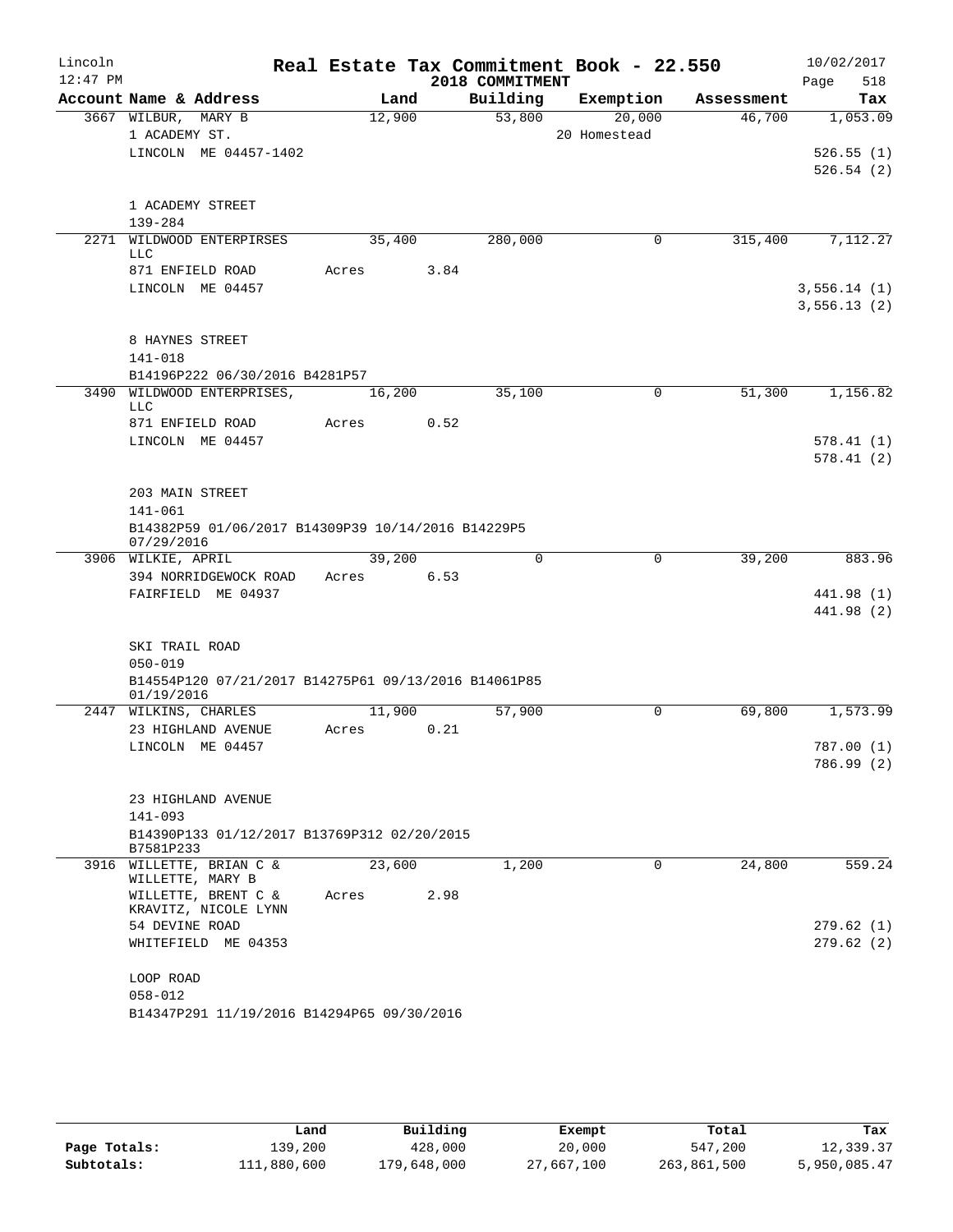| Lincoln<br>$12:47$ PM |                                                                               |        |             | 2018 COMMITMENT | Real Estate Tax Commitment Book - 22.550 |             | 10/02/2017<br>519<br>Page |
|-----------------------|-------------------------------------------------------------------------------|--------|-------------|-----------------|------------------------------------------|-------------|---------------------------|
|                       | Account Name & Address                                                        | Land   |             | Building        | Exemption                                | Assessment  | Tax                       |
|                       | 2190 WILLETTE, JARED F &<br>AMANDA                                            | 72,000 |             | 81,100          | $\Omega$                                 | 153,100     | 3,452.41                  |
|                       | 613 BOG ROAD<br>HERMON ME 04401                                               | Acres  | 2.70        |                 |                                          |             | 1,726.21(1)               |
|                       |                                                                               |        |             |                 |                                          |             | 1,726.20(2)               |
|                       | 334 STANHOPE MILL ROAD<br>$105 - 001$                                         |        |             |                 |                                          |             |                           |
|                       | B13049P247 12/27/2012                                                         |        |             |                 |                                          |             |                           |
|                       | 818 WILLETTE, SANDRA M ET                                                     | 17,600 |             | 29,400          | 0                                        | 47,000      | 1,059.85                  |
|                       | AL<br>574 WEST BROADWAY                                                       | Acres  | 0.80        |                 |                                          |             |                           |
|                       | LINCOLN ME 04457                                                              |        |             |                 |                                          |             | 529.93(1)<br>529.92(2)    |
|                       |                                                                               |        |             |                 |                                          |             |                           |
|                       | 574 WEST BROADWAY<br>$046 - 064$                                              |        |             |                 |                                          |             |                           |
|                       | B13173P201 05/09/2013 B13092P161 02/14/2013<br>B13082P239 02/01/2013 B5990P96 |        |             |                 |                                          |             |                           |
|                       | 3864 WILLIAMS, DEVLON K                                                       | 58,000 |             | $\Omega$        | $\Omega$                                 | 58,000      | 1,307.90                  |
|                       | 441 OLD COUNTRY ROAD<br>DEER PARK                                             | Acres  | 18.70       |                 |                                          |             | 653.95(1)                 |
|                       | LONG ISLAND NY 11792                                                          |        |             |                 |                                          |             | 653.95(2)                 |
|                       | DEAD STREAM ROAD<br>$050 - 025$                                               |        |             |                 |                                          |             |                           |
|                       | B14241P1 08/10/2016 B13645P34 09/15/2014                                      |        |             |                 |                                          |             |                           |
|                       | 3671 WILLIAMS, LAWRENCE H &                                                   | 27,100 |             | 155,200         | 0                                        | 182,300     | 4,110.87                  |
|                       | JANE N<br>1220 OXBOW LANE                                                     |        |             |                 |                                          |             |                           |
|                       | WINTER SPRINGS FL<br>32708                                                    |        |             |                 |                                          |             | 2,055.44(1)               |
|                       |                                                                               |        |             |                 |                                          |             | 2,055.43(2)               |
|                       | 104 TAYLOR STREET<br>$128 - 005$                                              |        |             |                 |                                          |             |                           |
|                       | 3232 WILLIAMS, SHARON M                                                       | 18,700 |             | 69,000          | 0                                        | 87,700      | 1,977.64                  |
|                       | PO BOX 516                                                                    | Acres  | 0.34        |                 |                                          |             |                           |
|                       | LINCOLN ME 04457                                                              |        |             |                 |                                          |             | 988.82 (1)                |
|                       |                                                                               |        |             |                 |                                          |             | 988.82 (2)                |
|                       | 5 EVERGREEN DRIVE                                                             |        |             |                 |                                          |             |                           |
|                       | $141 - 059$                                                                   |        |             |                 |                                          |             |                           |
|                       | B13622P123 08/21/2014<br>3673 WILLIAMS, STACEY H                              | 33,600 |             | 78,200          | 20,000                                   | 91,800      | 2,070.09                  |
|                       | PO BOX 391                                                                    | Acres  | 1.88        |                 | 20 Homestead                             |             |                           |
|                       | LINCOLN ME 04457                                                              |        |             |                 |                                          |             | 1,035.05(1)               |
|                       |                                                                               |        |             |                 |                                          |             | 1,035.04(2)               |
|                       | 29 STONEY DRIVE                                                               |        |             |                 |                                          |             |                           |
|                       | $050 - 015$                                                                   |        |             |                 |                                          |             |                           |
| 3675                  | WILLIAMS, VINCENT F<br>WILLIAMS, BRENDA B                                     | 10,700 |             | 30,800          | 0                                        | 41,500      | 935.83                    |
|                       | PO BOX 95                                                                     |        |             |                 |                                          |             | 467.92 (1)                |
|                       | BEVERLY MA 01915-0095                                                         |        |             |                 |                                          |             | 467.91 (2)                |
|                       | 6 LANCASTER STREET<br>139-135                                                 |        |             |                 |                                          |             |                           |
|                       | Land                                                                          |        | Building    |                 | Exempt                                   | Total       | Tax                       |
| Page Totals:          | 237,700                                                                       |        | 443,700     |                 | 20,000                                   | 661,400     | 14,914.59                 |
| Subtotals:            | 112, 118, 300                                                                 |        | 180,091,700 |                 | 27,687,100                               | 264,522,900 | 5,965,000.06              |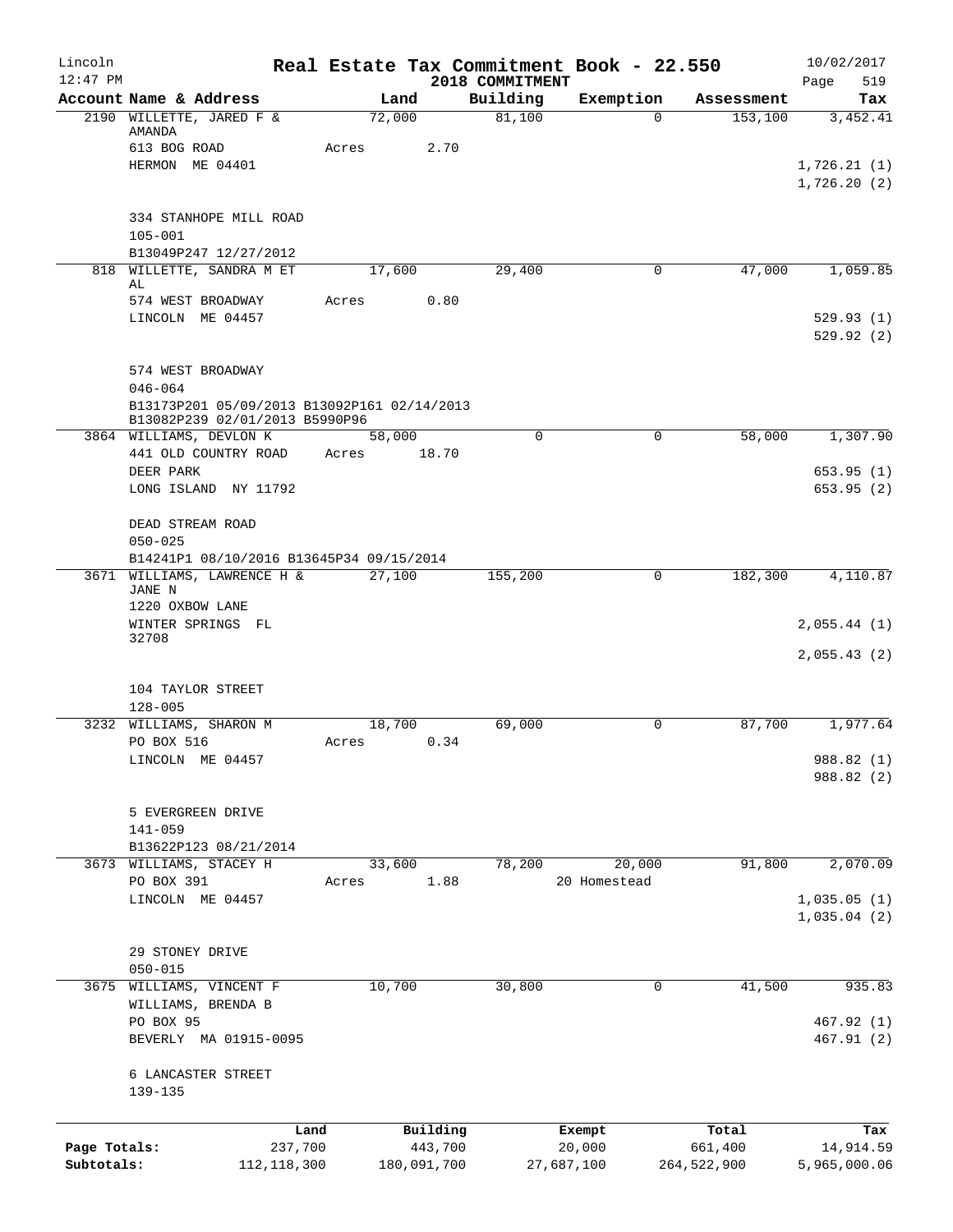| Lincoln     |                                                     |        |      |                 | Real Estate Tax Commitment Book - 22.550 |            | 10/02/2017  |
|-------------|-----------------------------------------------------|--------|------|-----------------|------------------------------------------|------------|-------------|
| $12:47$ PM  |                                                     |        |      | 2018 COMMITMENT |                                          |            | 520<br>Page |
|             | Account Name & Address                              | Land   |      | Building        | Exemption                                | Assessment | Tax         |
|             | 296 WILLIS, WILLIAM                                 | 14,100 |      | 66,400          | $\Omega$                                 | 80,500     | 1,815.28    |
|             | 27 WILSON STREET                                    | Acres  | 0.23 |                 |                                          |            |             |
|             | LINCOLN ME 04457                                    |        |      |                 |                                          |            | 907.64(1)   |
|             |                                                     |        |      |                 |                                          |            | 907.64(2)   |
|             | 27 WILSON STREET                                    |        |      |                 |                                          |            |             |
|             | 137-192                                             |        |      |                 |                                          |            |             |
|             | B14061P82 01/13/2016 B13505P13 04/15/2014 B11832P97 |        |      |                 |                                          |            |             |
|             | 1753 WILSON BOBBY & KAYCIE                          | 11,100 |      | 7,900           | 0                                        | 19,000     | 428.45      |
|             | 164 OLD SNAKE ROAD                                  | Acres  | 9.40 |                 |                                          |            |             |
|             | CHEPACHET RI 02022-014                              |        |      |                 |                                          |            | 214.23(1)   |
|             |                                                     |        |      |                 |                                          |            | 214.22(2)   |
|             | 8 EASY STREET                                       |        |      |                 |                                          |            |             |
|             | $144 - 011$                                         |        |      |                 |                                          |            |             |
|             | B13704P5 11/19/2014                                 |        |      |                 |                                          |            |             |
|             | 3677 WILSON, BOBBY G &                              | 4,400  |      | 10,100          | 0                                        | 14,500     | 326.98      |
|             | KATHLEEN                                            |        |      |                 |                                          |            |             |
|             | 164 OLD SNAKE HILL ROAD Acres                       |        | 0.15 |                 |                                          |            |             |
|             | CHEPACHET RI 00000                                  |        |      |                 |                                          |            | 163.49(1)   |
|             |                                                     |        |      |                 |                                          |            | 163.49(2)   |
|             | 7 ABBIE LANE                                        |        |      |                 |                                          |            |             |
| $139 - 008$ |                                                     |        |      |                 |                                          |            |             |
|             | B11231P204                                          |        |      |                 |                                          |            |             |
|             | 3679 WILSON, DURWOOD C &<br>JUDITH A                | 15,100 |      | 71,000          | 26,000                                   | 60,100     | 1,355.26    |
|             | 258 ENFIELD ROAD                                    |        |      |                 | 20 Homestead                             |            |             |
|             | LINCOLN ME 04457-9716                               |        |      |                 | 06 Veteran                               |            | 677.63(1)   |
|             |                                                     |        |      |                 |                                          |            | 677.63(2)   |
|             |                                                     |        |      |                 |                                          |            |             |
|             | 258 ENFIELD ROAD                                    |        |      |                 |                                          |            |             |
|             | $125 - 030$                                         |        |      |                 |                                          |            |             |
| 3680        | WILSON, GEORGE JR &                                 | 58,500 |      | 68,800          | 0                                        | 127,300    | 2,870.62    |
|             | CAROLYN S                                           |        |      |                 |                                          |            |             |
|             | TRUSTEE OF THE WILSON<br>FAMILY TRUST               | Acres  | 0.44 |                 |                                          |            |             |
|             | PO BOX 197                                          |        |      |                 |                                          |            | 1,435.31(1) |
|             | HILL NH 03243                                       |        |      |                 |                                          |            | 1,435.31(2) |
|             |                                                     |        |      |                 |                                          |            |             |
|             | 19 COLLINS POINT ROAD                               |        |      |                 |                                          |            |             |
|             | 111-032                                             |        |      |                 |                                          |            |             |
|             | B12063P306                                          |        |      |                 |                                          |            |             |
|             | 3678 WILSON, JAMES A                                | 32,700 |      | 35,800          | 0                                        | 68,500     | 1,544.68    |
|             | WILSON, JEFFREY A                                   | Acres  | 0.19 |                 |                                          |            |             |
|             | 516 GRAY ROAD                                       |        |      |                 |                                          |            | 772.34(1)   |
|             | WINDHAM ME 04062                                    |        |      |                 |                                          |            | 772.34(2)   |
|             | 23 COLLINS POINT ROAD                               |        |      |                 |                                          |            |             |
|             | $111 - 031$                                         |        |      |                 |                                          |            |             |
|             | B13008P317 11/16/2012                               |        |      |                 |                                          |            |             |
|             |                                                     |        |      |                 |                                          |            |             |

|              | Land        | Building      | Exempt     | Total       | Tax          |
|--------------|-------------|---------------|------------|-------------|--------------|
| Page Totals: | 135,900     | 260,000       | 26,000     | 369,900     | 8,341.27     |
| Subtotals:   | 112,254,200 | 180, 351, 700 | 27,713,100 | 264,892,800 | 5,973,341.33 |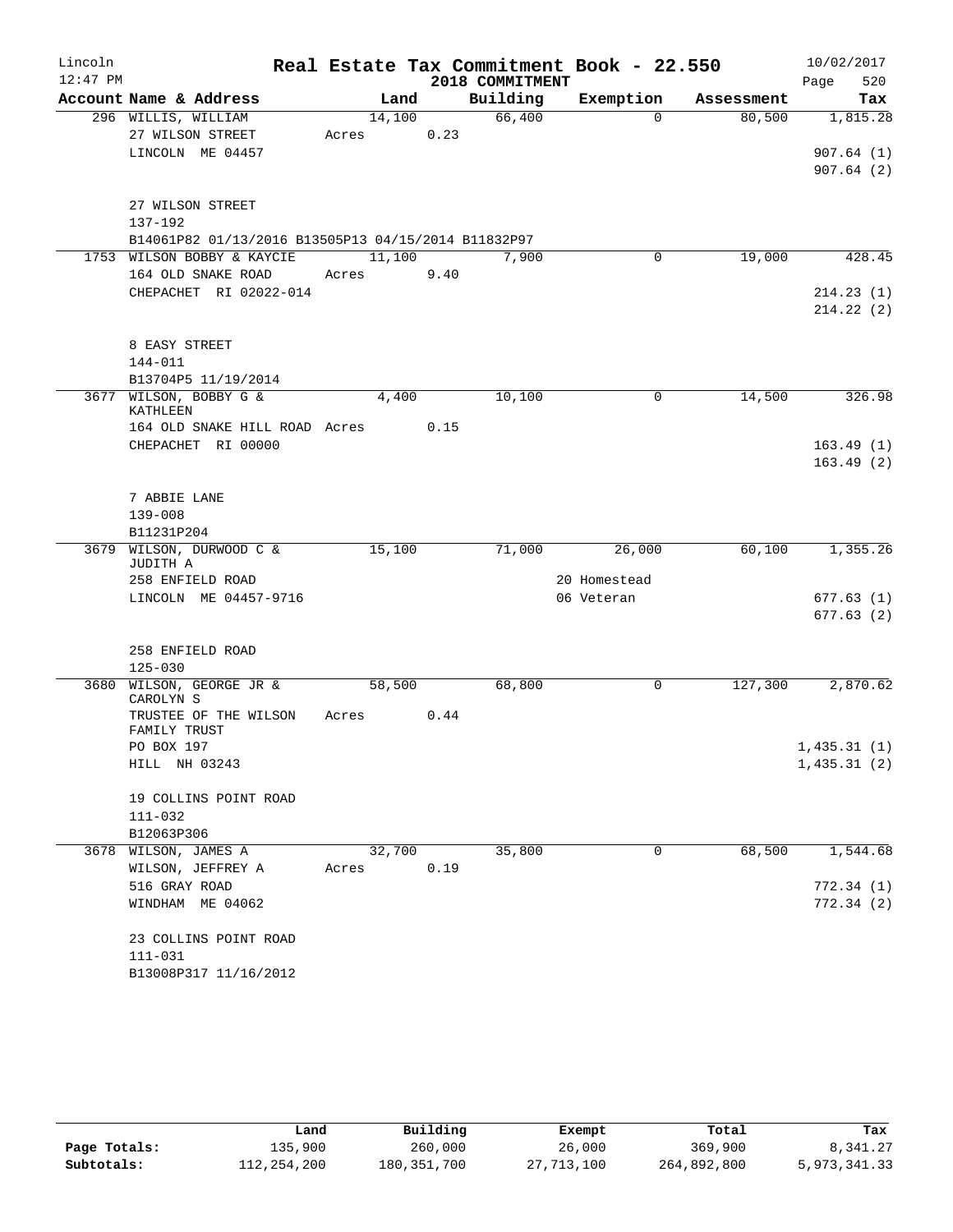| Lincoln     |                                                |                |          |                    | Real Estate Tax Commitment Book - 22.550 |                      | 10/02/2017               |
|-------------|------------------------------------------------|----------------|----------|--------------------|------------------------------------------|----------------------|--------------------------|
| $12:47$ PM  |                                                |                |          | 2018 COMMITMENT    |                                          |                      | 521<br>Page              |
|             | Account Name & Address<br>3681 WILSON, JESSE F | Land<br>23,800 |          | Building<br>74,400 | Exemption<br>20,000                      | Assessment<br>78,200 | Tax<br>1,763.41          |
|             | WILSON, KATHRYN A                              | Acres          | 14.29    |                    | 20 Homestead                             |                      |                          |
|             | 375 CURTIS FARM ROAD                           |                |          |                    |                                          |                      | 881.71 (1)               |
|             | LINCOLN ME 04457-9408                          |                |          |                    |                                          |                      | 881.70 (2)               |
|             |                                                |                |          |                    |                                          |                      |                          |
|             | 375 CURTIS FARM ROAD                           |                |          |                    |                                          |                      |                          |
|             | $044 - 002$                                    |                |          |                    |                                          |                      |                          |
|             | B13144P72 04/09/2013 B11862P284                |                |          |                    |                                          |                      |                          |
|             | 2138 WILSON, KEITH D                           | 22,800         |          | 69,200             | 0                                        | 92,000               | 2,074.60                 |
|             | WILSON, LISA L                                 | Acres          | 0.73     |                    |                                          |                      |                          |
|             | 4 HILLCREST DRIVE                              |                |          |                    |                                          |                      | 1,037.30(1)              |
|             | LINCOLN ME 04455                               |                |          |                    |                                          |                      | 1,037.30(2)              |
|             |                                                |                |          |                    |                                          |                      |                          |
| $132 - 042$ | 4 HILLCREST DRIVE                              |                |          |                    |                                          |                      |                          |
|             | B14434P89 03/17/2017 B11027P278                |                |          |                    |                                          |                      |                          |
|             | 3682 WILSON, LEO & VERNA                       | 33,800         |          | 33,600             | 26,000                                   | 41,400               | 933.57                   |
|             | 99 MACKENZIE AVE                               |                |          |                    | 20 Homestead                             |                      |                          |
|             | LINCOLN ME 04457-1511                          |                |          |                    | 07 Veteran                               |                      | 466.79(1)                |
|             |                                                |                |          |                    |                                          |                      | 466.78(2)                |
|             |                                                |                |          |                    |                                          |                      |                          |
|             | 99 MACKENZIE AVENUE                            |                |          |                    |                                          |                      |                          |
|             | $138 - 010$                                    |                |          |                    |                                          |                      |                          |
|             | B5016P254                                      |                |          |                    |                                          |                      |                          |
|             | 3880 WILSON, MICHAEL S                         | 10,500         |          | $\mathbf 0$        | 0                                        | 10,500               | 236.78                   |
|             | WILSON, SANDY J                                | Acres          | 0.91     |                    |                                          |                      |                          |
|             | 52 LUDDEN LANE                                 |                |          |                    |                                          |                      | 118.39(1)                |
|             | LINCOLN ME 04457                               |                |          |                    |                                          |                      | 118.39(2)                |
|             | 1085 MAIN STREET                               |                |          |                    |                                          |                      |                          |
|             | $091 - 030$                                    |                |          |                    |                                          |                      |                          |
|             | B13682P180 10/20/2014                          |                |          |                    |                                          |                      |                          |
|             | 3683 WILSON, MICHAEL S                         | 51,600         |          | 144,800            | 20,000                                   | 176,400              | 3,977.82                 |
|             | WILSON, SANDRA                                 | Acres          | 2.77     |                    | 20 Homestead                             |                      |                          |
|             | 52 LUDDEN LANE                                 |                |          |                    |                                          |                      | 1,988.91(1)              |
|             | LINCOLN ME 04457                               |                |          |                    |                                          |                      | 1,988.91(2)              |
|             |                                                |                |          |                    |                                          |                      |                          |
|             | 52 LUDDEN LANE                                 |                |          |                    |                                          |                      |                          |
|             | $168 - 031$                                    |                |          |                    |                                          |                      |                          |
|             | 3684 WILSON, MORGAN                            | 5,700          |          | 16,500             | 20,000                                   | 2,200                | 49.61                    |
|             | C/O BOBBY WILSON                               | Acres          | 0.10     |                    | 20 Homestead                             |                      |                          |
|             | P.O. BOX 4<br>EAGLE LAKE ME 04739              |                |          |                    |                                          |                      | 24.81(1)<br>24.80(2)     |
|             |                                                |                |          |                    |                                          |                      |                          |
|             | 60 FLEMING STREET                              |                |          |                    |                                          |                      |                          |
|             | $139 - 011$                                    |                |          |                    |                                          |                      |                          |
|             | B9449P30                                       |                |          |                    |                                          |                      |                          |
|             | 3685 WILSON, SETH                              | 15,600         |          | 60,100             | 0                                        | 75,700               | 1,707.04                 |
|             | 877 MAIN STREET                                | Acres          | 0.92     |                    |                                          |                      |                          |
|             | LINCOLN ME 04457                               |                |          |                    |                                          |                      | 853.52 (1)<br>853.52 (2) |
|             | 877 MAIN STREET                                |                |          |                    |                                          |                      |                          |
|             | $087 - 019$                                    |                |          |                    |                                          |                      |                          |
|             | B11776P52                                      |                |          |                    |                                          |                      |                          |
|             |                                                |                |          |                    |                                          |                      |                          |
|             |                                                |                |          |                    |                                          |                      |                          |
|             | Land                                           |                | Building |                    | Exempt                                   | Total                | Tax                      |

|              | Land        | Building    | Exempt     | Total       | Tax          |
|--------------|-------------|-------------|------------|-------------|--------------|
| Page Totals: | 163,800     | 398,600     | 86,000     | 476,400     | 10,742.83    |
| Subtotals:   | 112,418,000 | 180,750,300 | 27,799,100 | 265,369,200 | 5,984,084.16 |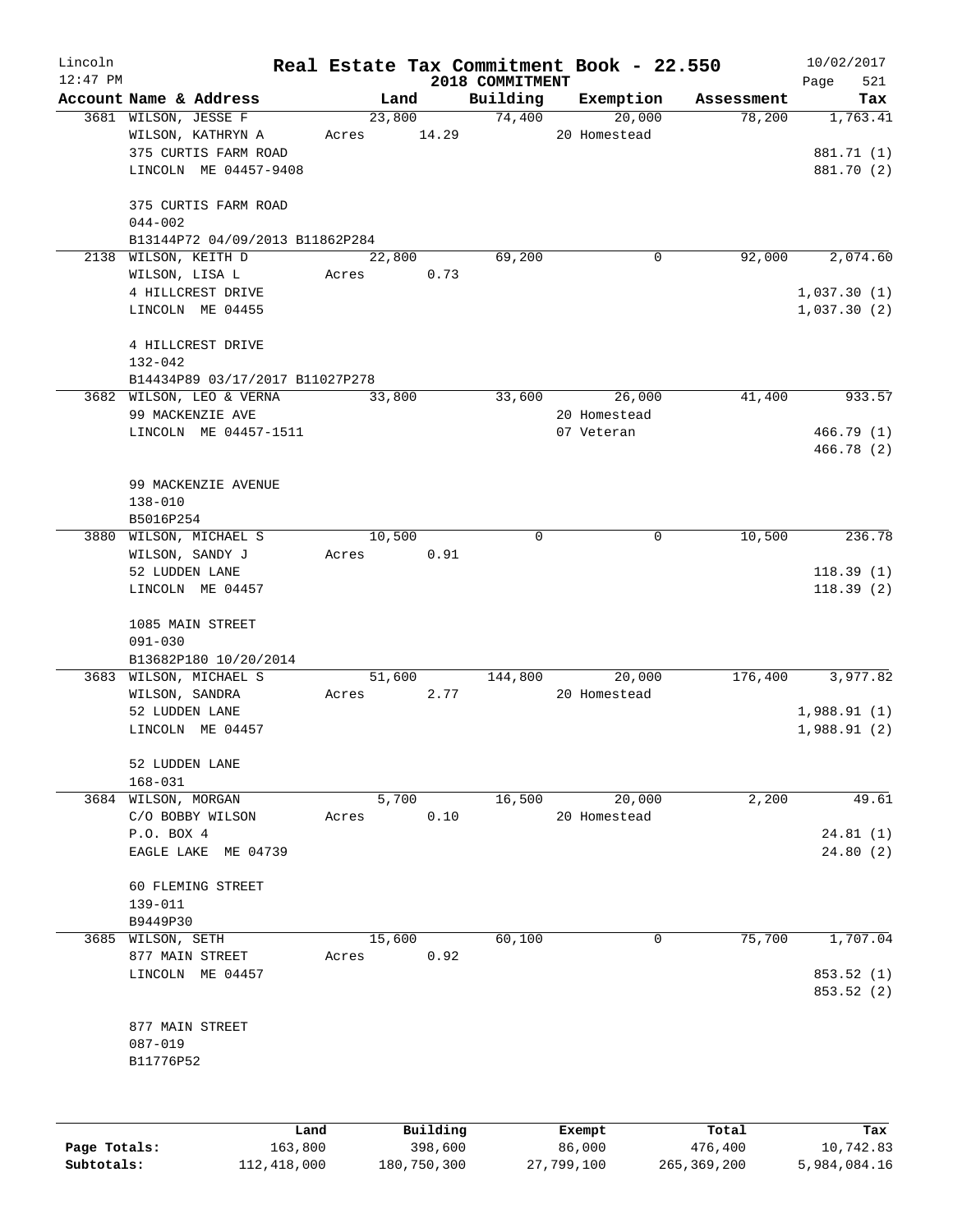| Lincoln<br>$12:47$ PM |                                                       |             |        | 2018 COMMITMENT                             | Real Estate Tax Commitment Book - 22.550 |         | 10/02/2017<br>522<br>Page |
|-----------------------|-------------------------------------------------------|-------------|--------|---------------------------------------------|------------------------------------------|---------|---------------------------|
|                       | Account Name & Address                                |             |        |                                             | Land Building Exemption Assessment       |         | Tax                       |
|                       | 3686 WINDSOR, KIRK & PAULINE                          |             |        | <b>Lanu <math>-</math></b><br>19,200 55,500 | 20,000                                   | 54,700  | 1,233.49                  |
|                       | 1645 LEE ROAD Acres 3.54                              |             |        |                                             | 20 Homestead                             |         |                           |
|                       | LINCOLN ME 04457-9412                                 |             |        |                                             |                                          |         | 616.75(1)                 |
|                       |                                                       |             |        |                                             |                                          |         | 616.74(2)                 |
|                       | 1645 LEE ROAD                                         |             |        |                                             |                                          |         |                           |
|                       | $070 - 003$                                           |             |        |                                             |                                          |         |                           |
|                       | 3687 WINDSOR, ROGER B                                 |             |        |                                             | 23,100 78,900 26,000                     |         | 76,000 1,713.80           |
|                       | WINDSOR, LAURENE P                                    | Acres 10.50 |        |                                             | 07 Veteran                               |         |                           |
|                       | 369 LEE ROAD                                          |             |        |                                             | 20 Homestead                             |         | 856.90 (1)                |
|                       | LINCOLN ME 04457-9403                                 |             |        |                                             |                                          |         | 856.90 (2)                |
|                       | 369 LEE ROAD                                          |             |        |                                             |                                          |         |                           |
|                       | $143 - 014$                                           |             |        |                                             |                                          |         |                           |
|                       | 3688 WING, EARL R                                     | 36,800      |        |                                             | 86,500 26,000                            |         | $97,300$ 2,194.12         |
|                       | 128 TOWN FARM ROAD                                    |             |        |                                             | 06 Veteran                               |         |                           |
|                       | LINCOLN ME 04457-9505                                 |             |        |                                             | 20 Homestead                             |         | 1,097.06(1)               |
|                       |                                                       |             |        |                                             |                                          |         | 1,097.06(2)               |
|                       |                                                       |             |        |                                             |                                          |         |                           |
|                       | 128 TOWN FARM ROAD                                    |             |        |                                             |                                          |         |                           |
|                       | $081 - 009$                                           |             | 41,400 | 44,100                                      | $\mathbf 0$                              |         | 85,500 1,928.03           |
|                       | 3065 WING, KATHY<br>282 SOUTH CHESTER ROAD Acres 0.44 |             |        |                                             |                                          |         |                           |
|                       | CHESTER ME 04457                                      |             |        |                                             |                                          |         | 964.02(1)                 |
|                       |                                                       |             |        |                                             |                                          |         | 964.01(2)                 |
|                       |                                                       |             |        |                                             |                                          |         |                           |
|                       | 55 SHADY LANE                                         |             |        |                                             |                                          |         |                           |
|                       | 148-012                                               |             |        |                                             |                                          |         |                           |
|                       | B13764P311 02/10/2015                                 |             |        |                                             |                                          |         |                           |
|                       | 638 WING, KATHY                                       |             | 6,500  | 7,100                                       | $\overline{0}$                           | 13,600  | $\overline{306.68}$       |
|                       | WING, GREGORY                                         | Acres 0.23  |        |                                             |                                          |         |                           |
|                       | 282 SOUTH CHESTER ROAD                                |             |        |                                             |                                          |         | 153.34(1)                 |
|                       | CHESTER ME 04457                                      |             |        |                                             |                                          |         | 153.34(2)                 |
|                       | 54 SHADY LANE                                         |             |        |                                             |                                          |         |                           |
|                       | $148 - 013$                                           |             |        |                                             |                                          |         |                           |
|                       | B14311P267 10/14/2016 B11050P75                       |             |        |                                             |                                          |         |                           |
|                       | 1191 WITHAM, ANDREW                                   | 12,600      |        | 0                                           | $\mathbf 0$                              | 12,600  | 284.13                    |
|                       | PO BOX 6055                                           | Acres       | 2.24   |                                             |                                          |         |                           |
|                       | HERMON ME 04401                                       |             |        |                                             |                                          |         | 142.07(1)                 |
|                       |                                                       |             |        |                                             |                                          |         | 142.06(2)                 |
|                       | CURTIS FARM ROAD                                      |             |        |                                             |                                          |         |                           |
|                       | $044 - 003$                                           |             |        |                                             |                                          |         |                           |
|                       | B13535P71 05/16/2014 B10327P86                        |             |        |                                             |                                          |         |                           |
|                       | 3690 WOLF, CHARLES D                                  | 61,600      |        | 38,600                                      | 0                                        | 100,200 | 2,259.51                  |
|                       | 125 WINDEMERE LANE                                    | Acres       | 2.02   |                                             |                                          |         |                           |
|                       | UNITY ME 04988                                        |             |        |                                             |                                          |         | 1,129.76(1)               |
|                       |                                                       |             |        |                                             |                                          |         | 1, 129.75(2)              |
|                       |                                                       |             |        |                                             |                                          |         |                           |
|                       | 357 WHITE POINT ESTATES<br>ROAD                       |             |        |                                             |                                          |         |                           |
|                       | $057 - 016$                                           |             |        |                                             |                                          |         |                           |
|                       | B13362P100 10/10/2013                                 |             |        |                                             |                                          |         |                           |
|                       |                                                       |             |        |                                             |                                          |         |                           |

|              | Land        | Building    | Exempt     | Total       | Tax          |
|--------------|-------------|-------------|------------|-------------|--------------|
| Page Totals: | 201,200     | 310,700     | 72,000     | 439,900     | 9,919.76     |
| Subtotals:   | 112,619,200 | 181,061,000 | 27,871,100 | 265,809,100 | 5,994,003.92 |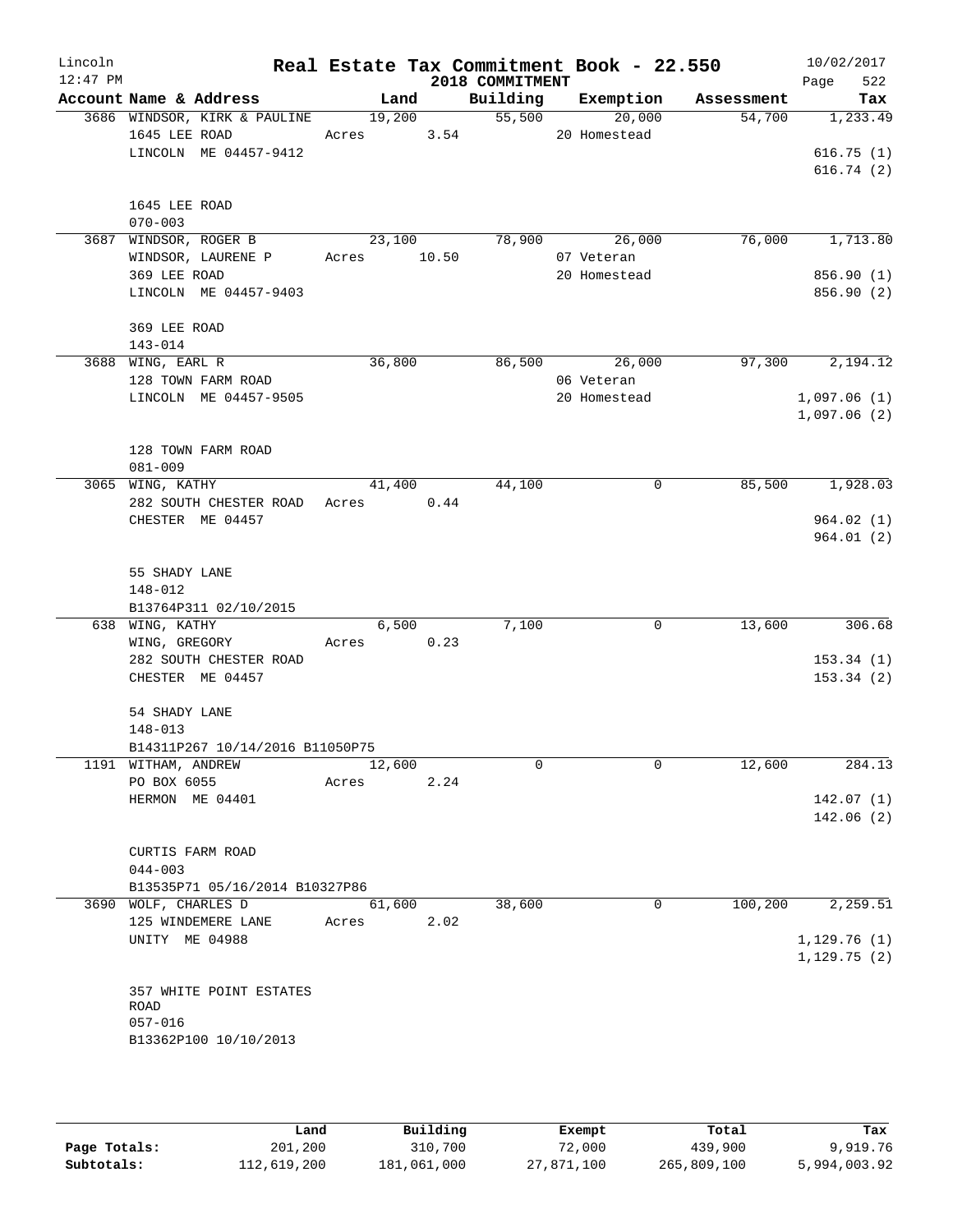| Lincoln<br>$12:47$ PM |                                                                                           |        |             | 2018 COMMITMENT | Real Estate Tax Commitment Book - 22.550 |            | 10/02/2017<br>523<br>Page |
|-----------------------|-------------------------------------------------------------------------------------------|--------|-------------|-----------------|------------------------------------------|------------|---------------------------|
|                       | Account Name & Address                                                                    |        | Land        | Building        | Exemption                                | Assessment | Tax                       |
|                       | 1895 WOO, LUCIEN                                                                          | 18,400 |             | 9,900           | 20,000                                   | 8,300      | 187.17                    |
|                       | 16 MARIETTA DRIVE APT 7                                                                   |        |             |                 | 20 Homestead                             |            |                           |
|                       | LINCOLN ME 04457                                                                          |        |             |                 |                                          |            | 93.59(1)                  |
|                       |                                                                                           |        |             |                 |                                          |            | 93.58(2)                  |
|                       | 534 WEST BROADWAY                                                                         |        |             |                 |                                          |            |                           |
|                       | $046 - 055$                                                                               |        |             |                 |                                          |            |                           |
|                       | B13616P121 08/14/2014 B8490P214                                                           |        |             |                 |                                          |            |                           |
|                       | 3720 WOOD, HOLLY M                                                                        | 19,500 |             | 61,100          | 0                                        | 80,600     | 1,817.53                  |
|                       | WOOD, LESLIE                                                                              | Acres  | 0.69        |                 |                                          |            |                           |
|                       | 934 ELM STREET                                                                            |        |             |                 |                                          |            | 908.77(1)                 |
|                       | NEWPORT ME 04953                                                                          |        |             |                 |                                          |            | 908.76(2)                 |
|                       | 220 TRANSALPINE ROAD                                                                      |        |             |                 |                                          |            |                           |
|                       | $038 - 022$                                                                               |        |             |                 |                                          |            |                           |
|                       | B14417P161 02/13/2017 B13062P29 01/09/2013<br>B13005P144 11/13/2012                       |        |             |                 |                                          |            |                           |
|                       | 3870 WOOD, JEFFREY J                                                                      | 36,000 |             | 0               | $\mathbf 0$                              | 36,000     | 811.80                    |
|                       | WOOD, TRACY C                                                                             | Acres  | 3.40        |                 |                                          |            |                           |
|                       | 151 KEITH'S CIRCLE<br>SWANSEA MA 02777                                                    |        |             |                 |                                          |            | 405.90(1)                 |
|                       |                                                                                           |        |             |                 |                                          |            | 405.90(2)                 |
|                       | EGG POND DRIVE                                                                            |        |             |                 |                                          |            |                           |
|                       | $155 - 010$                                                                               |        |             |                 |                                          |            |                           |
|                       | B13641P93 09/11/2015                                                                      |        |             |                 |                                          |            |                           |
|                       | 3693 WOOD, ROSEANN E                                                                      |        | $\mathbf 0$ | 2,600           | 2,600                                    | 0          | 0.00                      |
|                       | 7 DUBE ROAD LOT #7                                                                        |        |             |                 | 20 Homestead                             |            |                           |
|                       | LINCOLN ME 04457                                                                          |        |             |                 |                                          |            |                           |
|                       |                                                                                           |        |             |                 |                                          |            |                           |
|                       | 7 DUBE ROAD                                                                               |        |             |                 |                                          |            |                           |
|                       | $035 - 008 - 007 - MHO$<br>3692 WOOD, VICTOR- KENNEY,                                     | 55,000 |             | 48,800          | 0                                        | 103,800    | 2,340.69                  |
|                       | BARBARA                                                                                   |        |             |                 |                                          |            |                           |
|                       | PODRAZA,                                                                                  | Acres  | 0.59        |                 |                                          |            |                           |
|                       | VICTORIA-POMEROY, SUSAN<br>Е                                                              |        |             |                 |                                          |            |                           |
|                       | 37 SHONAS WAY                                                                             |        |             |                 |                                          |            | 1, 170.35(1)              |
|                       | OTIS ME 04605                                                                             |        |             |                 |                                          |            | 1, 170.34(2)              |
|                       |                                                                                           |        |             |                 |                                          |            |                           |
|                       | 266 MCGREGOR ROAD                                                                         |        |             |                 |                                          |            |                           |
|                       | 117-002                                                                                   |        |             |                 |                                          |            |                           |
|                       | B13726P273 12/18/2014 B12927P327 08/30/2012<br>B12840P111 06/07/2012 B12813P200 B12639P42 |        |             |                 |                                          |            |                           |
|                       | 10/24/2011                                                                                |        |             |                 |                                          |            |                           |
|                       | 3442 WOOD, VICTOR -KENNEY,                                                                | 55,300 |             | 0               | $\Omega$                                 | 55,300     | 1,247.02                  |
|                       | <b>BARBARA</b>                                                                            |        |             |                 |                                          |            |                           |
|                       | PODORAZA,<br>VICTORIA-POMEROY, SUSAN                                                      | Acres  | 0.52        |                 |                                          |            |                           |
|                       | 37 SHONAS WAY                                                                             |        |             |                 |                                          |            | 623.51(1)                 |
|                       | OTIS ME 04605                                                                             |        |             |                 |                                          |            | 623.51(2)                 |
|                       | 264 MCGREGOR ROAD                                                                         |        |             |                 |                                          |            |                           |
|                       | 117-001                                                                                   |        |             |                 |                                          |            |                           |
|                       | B13726P273 12/18/2014 B12927P327 B12639P42                                                |        |             |                 |                                          |            |                           |
|                       | 10/31/2011                                                                                |        |             |                 |                                          |            |                           |
|                       |                                                                                           |        |             |                 |                                          |            |                           |

|              | Land        | Building    | Exempt     | Total       | Tax          |
|--------------|-------------|-------------|------------|-------------|--------------|
| Page Totals: | 184,200     | 122,400     | 22,600     | 284,000     | 6.404.21     |
| Subtotals:   | 112,803,400 | 181,183,400 | 27,893,700 | 266,093,100 | 6,000,408.13 |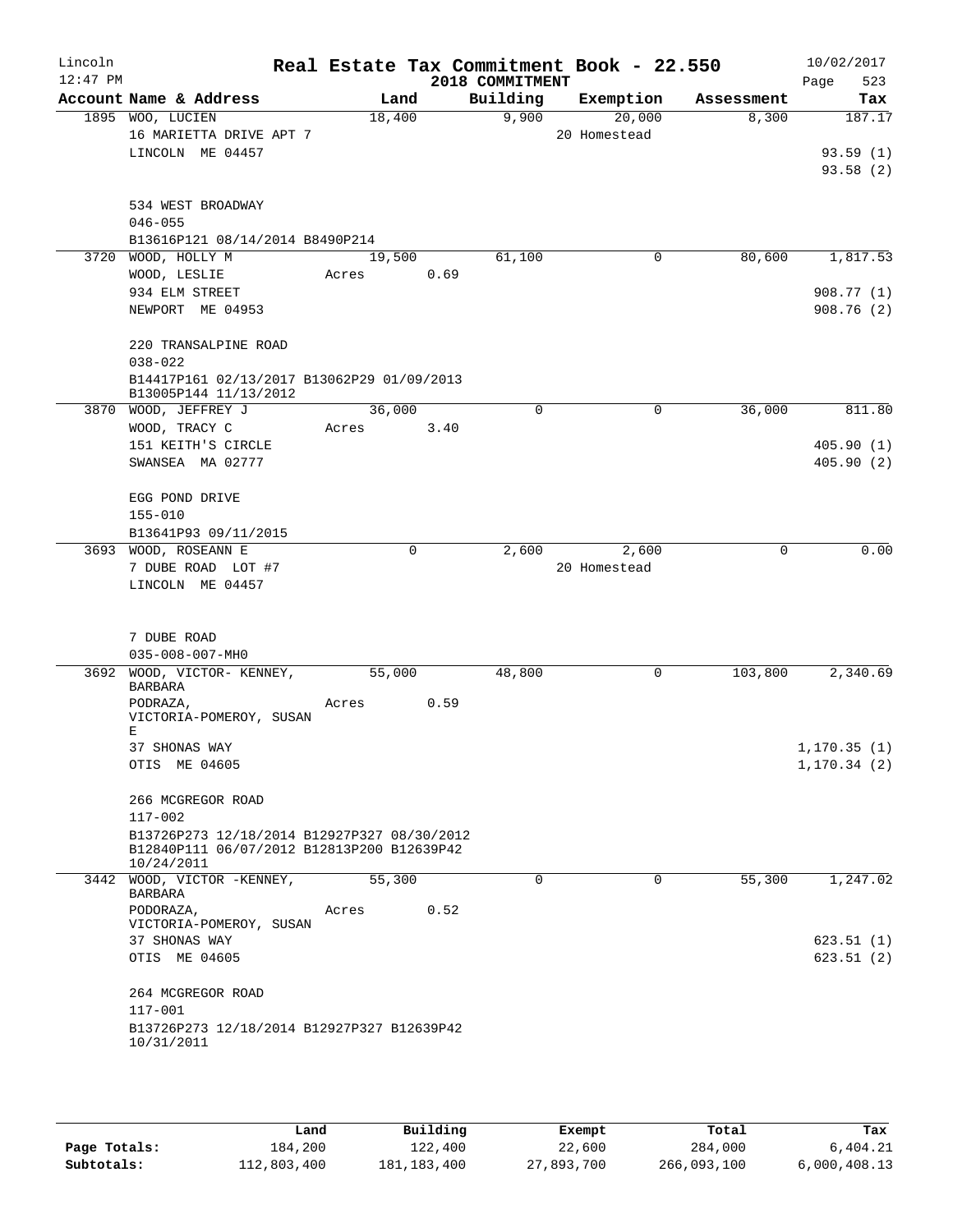| Lincoln      |                                            |                 |       |             |                     |                 | Real Estate Tax Commitment Book - 22.550 |                  | 10/02/2017       |
|--------------|--------------------------------------------|-----------------|-------|-------------|---------------------|-----------------|------------------------------------------|------------------|------------------|
| $12:47$ PM   |                                            |                 |       |             |                     | 2018 COMMITMENT |                                          |                  | 524<br>Page      |
|              | Account Name & Address                     |                 |       | Land        |                     | Building        | Exemption                                | Assessment       | Tax              |
|              | 3691 WOOD, MARK                            |                 |       | 27,900      |                     | 25,100          | $\Omega$                                 | 53,000           | 1,195.15         |
|              | WOOD, DARLENE P.                           |                 |       |             |                     |                 |                                          |                  |                  |
|              | 141 CORNELL ROAD<br>TIVERTON RI 02878      |                 |       |             |                     |                 |                                          |                  | 597.58(1)        |
|              |                                            |                 |       |             |                     |                 |                                          |                  | 597.57 (2)       |
|              | 980 POND LANE                              |                 |       |             |                     |                 |                                          |                  |                  |
|              | $049 - 005$                                |                 |       |             |                     |                 |                                          |                  |                  |
| 3695         | WOODARD, FRANK TRUSTEE                     |                 |       | 24,900      |                     | 29,400          | 26,000                                   | 28,300           | 638.17           |
|              | 680 WEST BROADWAY                          |                 | Acres |             | 9.60                |                 | 07 Veteran                               |                  |                  |
|              | LINCOLN ME 04457                           |                 |       |             |                     |                 | 20 Homestead                             |                  | 319.09(1)        |
|              |                                            |                 |       |             |                     |                 |                                          |                  | 319.08(2)        |
|              |                                            |                 |       |             |                     |                 |                                          |                  |                  |
|              | 680 WEST BROADWAY<br>$035 - 007$           |                 |       |             |                     |                 |                                          |                  |                  |
|              | B10084P252                                 |                 |       |             |                     |                 |                                          |                  |                  |
| 1199         | WOODARD, HAROLD &                          |                 |       | 16,700      |                     | 106,600         | 46,000                                   | 77,300           | 1,743.12         |
|              | MAUREEN                                    |                 |       |             |                     |                 |                                          |                  |                  |
|              | WOODARD, DONALD E &                        |                 | Acres |             | 1.32                |                 | 07 Veteran                               |                  |                  |
|              | AMANDA R<br>91 ENFIELD ROAD                |                 |       |             |                     |                 | 20 Homestead                             |                  | 871.56(1)        |
|              | LINCOLN ME 04457-1121                      |                 |       |             |                     |                 | 20 Homestead                             |                  | 871.56 (2)       |
|              |                                            |                 |       |             |                     |                 |                                          |                  |                  |
|              | 91 ENFIELD ROAD                            |                 |       |             |                     |                 |                                          |                  |                  |
|              | $131 - 008$                                |                 |       |             |                     |                 |                                          |                  |                  |
|              | B13742P330 01/09/2015 B13249P33 07/09/2013 |                 |       |             |                     |                 |                                          |                  |                  |
|              | 3698 WOODBURY, DAVID A                     |                 |       | 39,100      |                     | 173,800         | 26,000                                   | 186,900          | 4,214.60         |
|              | WOODBURY, ELIZABETH N                      |                 |       |             |                     |                 | 20 Homestead                             |                  |                  |
|              | 10 PENNY LANE                              |                 |       |             |                     |                 | 07 Veteran                               |                  | 2,107.30(1)      |
|              | LINCOLN ME 04457                           |                 |       |             |                     |                 |                                          |                  | 2,107.30(2)      |
|              | 10 PENNY LANE                              |                 |       |             |                     |                 |                                          |                  |                  |
|              | $126 - 044$                                |                 |       |             |                     |                 |                                          |                  |                  |
| 3699         | WOODBURY, KEVIN E JR                       |                 |       | 9,800       |                     | $\mathbf 0$     | 0                                        | 9,800            | 220.99           |
|              | MASON, MICHELLE L                          |                 | Acres |             | 5.00                |                 |                                          |                  |                  |
|              | 147 ROUTE 202                              |                 |       |             |                     |                 |                                          |                  | 110.50(1)        |
|              | GREENE ME 04236                            |                 |       |             |                     |                 |                                          |                  | 110.49(2)        |
|              |                                            |                 |       |             |                     |                 |                                          |                  |                  |
|              | SWEET ROAD                                 |                 |       |             |                     |                 |                                          |                  |                  |
|              | $165 - 001$                                |                 |       |             |                     |                 |                                          |                  |                  |
|              | B12082P127                                 |                 |       |             |                     |                 |                                          |                  |                  |
| 3701         | WOOLEY, NEIL T                             |                 |       | 16,300      |                     | 33,900          | 0                                        | 50,200           | 1,132.01         |
|              | WOOLEY, MARJORIE A                         |                 | Acres |             | 52.10               |                 |                                          |                  |                  |
|              | 115 WEATHERBEE POINT<br>ROAD               |                 |       |             |                     |                 |                                          |                  | 566.01(1)        |
|              | LINCOLN ME 04457                           |                 |       |             |                     |                 |                                          |                  | 566.00(2)        |
|              |                                            |                 |       |             |                     |                 |                                          |                  |                  |
|              | 115 WEATHERBEE POINT                       |                 |       |             |                     |                 |                                          |                  |                  |
|              | ROAD<br>$039 - 004$                        |                 |       |             |                     |                 |                                          |                  |                  |
|              | B10125P297                                 |                 |       |             |                     |                 |                                          |                  |                  |
| 3703         | WORCESTER, CRAIG D                         |                 |       | 50,200      |                     | 46,500          | 0                                        | 96,700           | 2,180.59         |
|              | 151 SEVENTH STREET                         |                 | Acres |             | 0.73                |                 |                                          |                  |                  |
|              | BANGOR ME 04401                            |                 |       |             |                     |                 |                                          |                  | 1,090.30(1)      |
|              |                                            |                 |       |             |                     |                 |                                          |                  | 1,090.29(2)      |
|              |                                            |                 |       |             |                     |                 |                                          |                  |                  |
|              | 470 STANHOPE MILL ROAD<br>$106 - 007$      |                 |       |             |                     |                 |                                          |                  |                  |
|              | B12657P167 11/16/2011                      |                 |       |             |                     |                 |                                          |                  |                  |
|              |                                            |                 |       |             |                     |                 |                                          |                  |                  |
| Page Totals: |                                            | Land<br>184,900 |       |             | Building<br>415,300 |                 | Exempt<br>98,000                         | Total<br>502,200 | Tax<br>11,324.63 |
| Subtotals:   |                                            | 112,988,300     |       | 181,598,700 |                     |                 | 27,991,700                               | 266,595,300      | 6,011,732.76     |
|              |                                            |                 |       |             |                     |                 |                                          |                  |                  |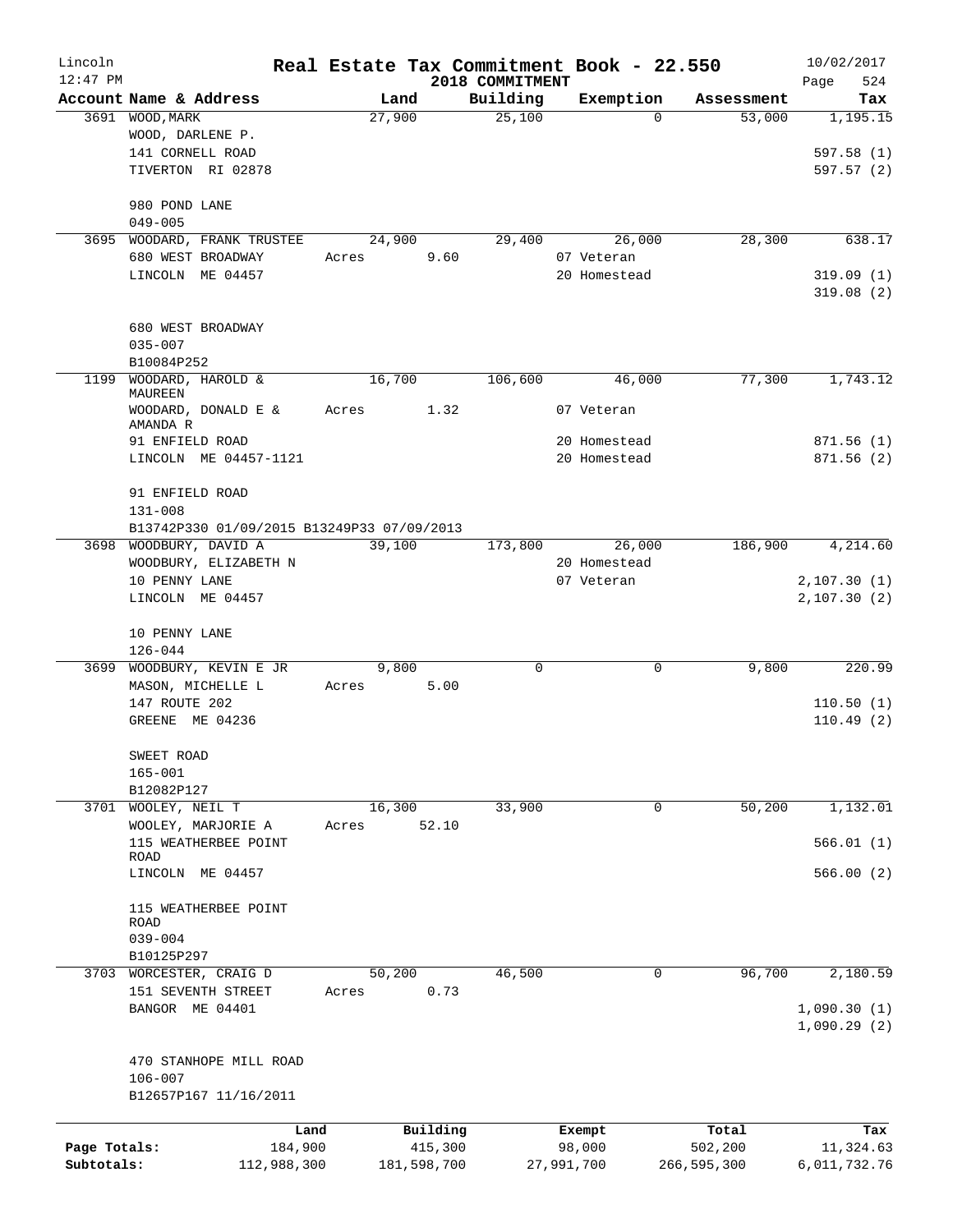| Lincoln<br>$12:47$ PM |                                               |               |       |       | 2018 COMMITMENT | Real Estate Tax Commitment Book - 22.550 |            | 10/02/2017<br>525<br>Page |
|-----------------------|-----------------------------------------------|---------------|-------|-------|-----------------|------------------------------------------|------------|---------------------------|
|                       | Account Name & Address                        |               | Land  |       | Building        | Exemption                                | Assessment | Tax                       |
|                       | 3704 WORCESTER, DAVID                         | 11,300        |       |       | $\mathbf 0$     | $\Omega$                                 | 11,300     | 254.82                    |
|                       | P.O. BOX 1                                    |               |       |       |                 |                                          |            |                           |
|                       | LINCOLN ME 04457-0001                         |               |       |       |                 |                                          |            | 127.41(1)                 |
|                       |                                               |               |       |       |                 |                                          |            | 127.41(2)                 |
|                       |                                               |               |       |       |                 |                                          |            |                           |
|                       | 185 ENFIELD ROAD                              |               |       |       |                 |                                          |            |                           |
|                       | $126 - 010$<br>3705 WORCESTER, MAXINE         | 12,700        |       |       | 75,400          | 20,000                                   | 68,100     | 1,535.66                  |
|                       | 12 WHALEN ST                                  | Acres         |       | 0.26  |                 | 20 Homestead                             |            |                           |
|                       | LINCOLN ME 04457-1620                         |               |       |       |                 |                                          |            | 767.83(1)                 |
|                       |                                               |               |       |       |                 |                                          |            | 767.83(2)                 |
|                       |                                               |               |       |       |                 |                                          |            |                           |
|                       | 12 WHALEN STREET                              |               |       |       |                 |                                          |            |                           |
|                       | 141-091                                       |               |       |       |                 |                                          |            |                           |
|                       | 3706 WORCESTER, ROLAND B &                    | 45,900        |       |       | 83,800          | 20,000                                   | 109,700    | 2,473.74                  |
|                       | SHARI L                                       |               |       |       |                 |                                          |            |                           |
|                       | 171 CRANE POND DRIVE<br>LINCOLN ME 04457-9605 | Acres         |       | 1.20  |                 | 20 Homestead                             |            | 1, 236.87(1)              |
|                       |                                               |               |       |       |                 |                                          |            | 1,236.87(2)               |
|                       |                                               |               |       |       |                 |                                          |            |                           |
|                       | 171 CRANE POND DRIVE                          |               |       |       |                 |                                          |            |                           |
|                       | $114 - 005$                                   |               |       |       |                 |                                          |            |                           |
| 3708                  | WORKMAN TERRACE LLC                           | 30,000        |       |       | $\mathbf 0$     | 0                                        | 30,000     | 676.50                    |
|                       | C/O FIRST ATLANTIC                            |               |       |       |                 |                                          |            |                           |
|                       | HEALTH CARE                                   |               |       |       |                 |                                          |            |                           |
|                       | 100 WATERMAN DRIVE                            |               |       |       |                 |                                          |            | 338.25(1)                 |
|                       | SUITE 401                                     |               |       |       |                 |                                          |            | 338.25(2)                 |
|                       | SOUTH PORTLAND ME<br>04106                    |               |       |       |                 |                                          |            |                           |
|                       | WORKMAN TERRACE                               |               |       |       |                 |                                          |            |                           |
|                       | 132-103                                       |               |       |       |                 |                                          |            |                           |
|                       | B8449P248                                     |               |       |       |                 |                                          |            |                           |
|                       | 3707 WORKMAN, ROBERT D JR                     | 17,900        |       |       | 76,500          | 20,000                                   | 74,400     | 1,677.72                  |
|                       | PRIEST, LEIAH L                               |               |       |       |                 | 20 Homestead                             |            |                           |
|                       | 4 TIBBETTS DRIVE                              |               |       |       |                 |                                          |            | 838.86 (1)                |
|                       | LINCOLN ME 04457                              |               |       |       |                 |                                          |            | 838.86 (2)                |
|                       |                                               |               |       |       |                 |                                          |            |                           |
|                       | 4 TIBBETTS DRIVE                              |               |       |       |                 |                                          |            |                           |
|                       | 132-111                                       |               |       |       |                 |                                          |            |                           |
| 3709                  | WORMUS, KATHERINE G                           | 11,900        |       |       | 46,500          | 0                                        | 58,400     | 1,316.92                  |
|                       | LIBBY, NANCY D                                | Acres         |       | 0.21  |                 |                                          |            |                           |
|                       | 2713 SUTTON COURT<br>FORT COLLINS CO 80526    |               |       |       |                 |                                          |            | 658.46 (1)<br>658.46 (2)  |
|                       |                                               |               |       |       |                 |                                          |            |                           |
|                       | 16 MACKENZIE AVENUE                           |               |       |       |                 |                                          |            |                           |
|                       | 139-232                                       |               |       |       |                 |                                          |            |                           |
|                       | B14082P302 02/22/2016                         |               |       |       |                 |                                          |            |                           |
| 3711                  | WORSTER, CHARLES &                            |               | 4,000 |       | $\mathbf 0$     | 0                                        | 4,000      | 90.20                     |
|                       | JOHNSON, MILDRED                              |               |       |       |                 |                                          |            |                           |
|                       | TRUST                                         | Acres         |       | 27.00 |                 |                                          |            |                           |
|                       | 391 COPELAND HILL ROAD                        |               |       |       |                 |                                          |            | 45.10(1)                  |
|                       | HOLDEN ME 04429                               |               |       |       |                 |                                          |            | 45.10(2)                  |
|                       |                                               |               |       |       |                 |                                          |            |                           |
|                       | HALF TOWNSHIP ROAD                            |               |       |       |                 |                                          |            |                           |
|                       | $044 - 009$<br>B11523P134                     |               |       |       |                 |                                          |            |                           |
|                       |                                               |               |       |       |                 |                                          |            |                           |
|                       |                                               |               |       |       |                 |                                          |            |                           |
|                       |                                               |               |       |       |                 |                                          |            |                           |
|                       |                                               | Land Building |       |       | <b>Exempt.</b>  |                                          | Total      | Tax                       |

|              | Land        | Building    | Exempt     | Total       | Tax          |
|--------------|-------------|-------------|------------|-------------|--------------|
| Page Totals: | 133,700     | 282,200     | 60,000     | 355,900     | 8,025.56     |
| Subtotals:   | 113,122,000 | 181,880,900 | 28,051,700 | 266,951,200 | 6,019,758.32 |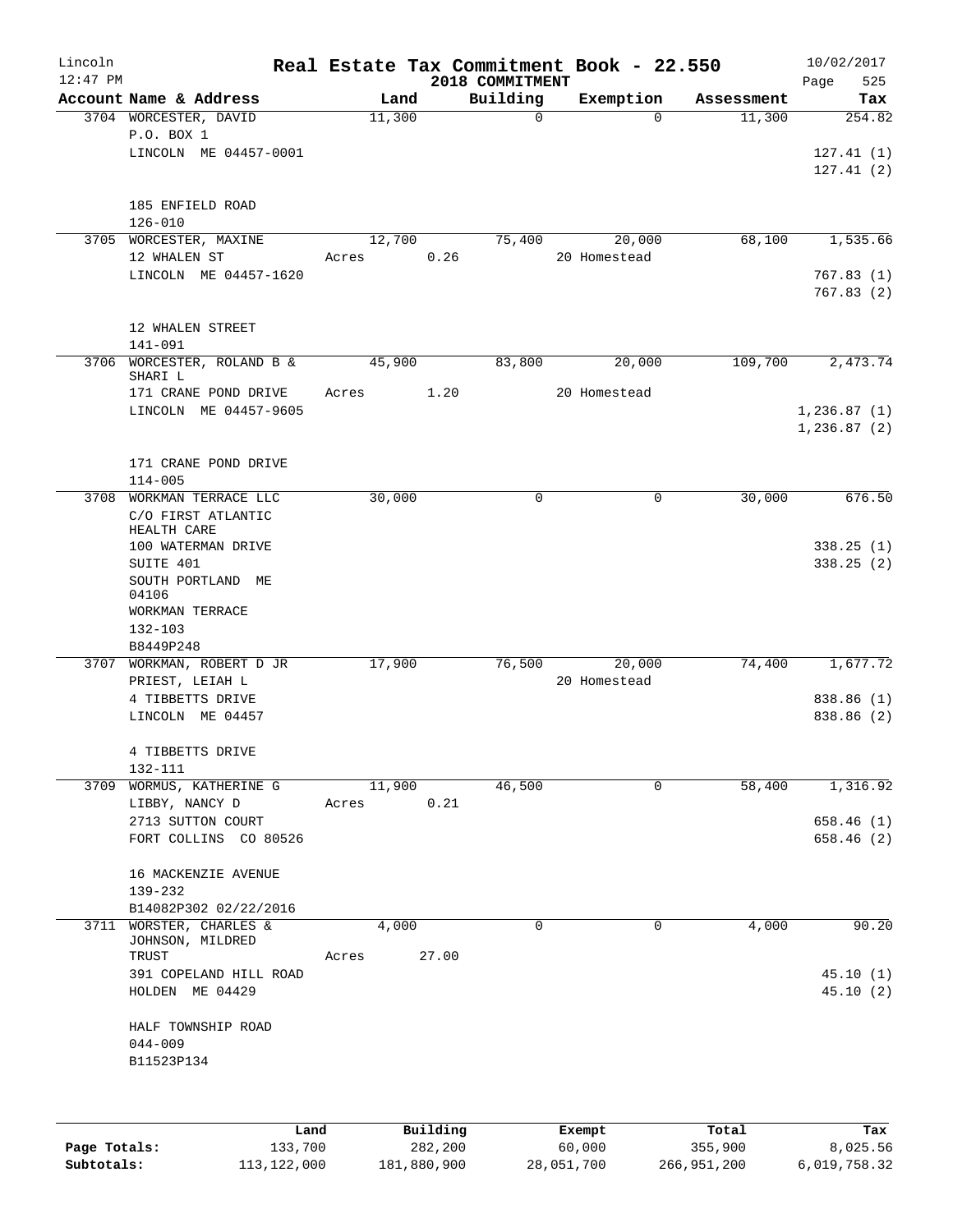| Lincoln<br>$12:47$ PM |                                             |       |        |          | 2018 COMMITMENT | Real Estate Tax Commitment Book - 22.550 |            | 10/02/2017<br>526<br>Page |
|-----------------------|---------------------------------------------|-------|--------|----------|-----------------|------------------------------------------|------------|---------------------------|
|                       | Account Name & Address                      |       | Land   |          | Building        | Exemption                                | Assessment | Tax                       |
|                       | 3712 WORSTER, CHARLES &<br>JOHNSON, MILDRED |       | 56,800 |          | $\Omega$        | $\Omega$                                 | 56,800     | 1,280.84                  |
|                       | TRUST                                       | Acres |        | 379.00   |                 |                                          |            |                           |
|                       | 391 COPELAND HILL ROAD                      |       |        |          |                 |                                          |            | 640.42(1)                 |
|                       | HOLDEN ME 04429-7020                        |       |        |          |                 |                                          |            | 640.42(2)                 |
|                       | HALF TOWNSHIP ROAD                          |       |        |          |                 |                                          |            |                           |
|                       | $044 - 021$                                 |       |        |          |                 |                                          |            |                           |
|                       | B11523P134                                  |       |        |          |                 |                                          |            |                           |
|                       | 3713 WORSTER, CLAYTON JR                    |       | 15,600 |          | 84,500          | 20,000                                   | 80,100     | 1,806.26                  |
|                       | 892 MAIN STREET                             |       | Acres  | 1.00     |                 | 20 Homestead                             |            |                           |
|                       | LINCOLN ME 04457-9533                       |       |        |          |                 |                                          |            | 903.13(1)<br>903.13(2)    |
|                       | 892 MAIN STREET                             |       |        |          |                 |                                          |            |                           |
|                       | 087-006                                     |       |        |          |                 |                                          |            |                           |
|                       | 1025 WORSTER, LAWRENCE                      |       | 16,700 |          | 8,200           | 0                                        | 24,900     | 561.50                    |
|                       | WORSTER, LINDA J                            | Acres |        | 0.34     |                 |                                          |            |                           |
|                       | 3 KATAHDIN AVENUE                           |       |        |          |                 |                                          |            | 280.75 (1)                |
|                       | LINCOLN ME 04457-1155                       |       |        |          |                 |                                          |            | 280.75 (2)                |
|                       | 37 EDWARDS STREET<br>$132 - 013$            |       |        |          |                 |                                          |            |                           |
|                       | 3715 WORSTER, LINDA J                       |       | 8,000  |          | 44,100          | 20,000                                   | 32,100     | 723.86                    |
|                       | 3 KATAHDIN AVENUE                           | Acres |        | 0.31     |                 | 20 Homestead                             |            |                           |
|                       | LINCOLN ME 04457                            |       |        |          |                 |                                          |            | 361.93(1)                 |
|                       |                                             |       |        |          |                 |                                          |            | 361.93(2)                 |
|                       | 3 KATAHDIN AVENUE<br>136-036                |       |        |          |                 |                                          |            |                           |
|                       | B14244P111 08/15/2016 B7562P234             |       |        |          |                 |                                          |            |                           |
|                       | 3780 WORSTER, PATRICIA                      |       | 14,000 |          | 5,900           | 19,900                                   | 0          | 0.00                      |
|                       | 484 WEST BROADWAY                           | Acres |        | 0.56     |                 | 20 Homestead                             |            |                           |
|                       | LINCOLN ME 04457                            |       |        |          |                 |                                          |            |                           |
|                       | 484 WEST BROADWAY                           |       |        |          |                 |                                          |            |                           |
|                       | $046 - 067$                                 |       |        |          |                 |                                          |            |                           |
|                       | B13901P27                                   |       |        |          |                 |                                          |            |                           |
| 3717                  | WORSTER, ROBERT                             |       | 18,500 |          | 8,000           | 20,000                                   | 6,500      | 146.58                    |
|                       | WORSTER, ALICE                              | Acres |        | 4.71     |                 | 20 Homestead                             |            |                           |
|                       | 474 WEST BROADWAY                           |       |        |          |                 |                                          |            | 73.29(1)                  |
|                       | LINCOLN ME 04457                            |       |        |          |                 |                                          |            | 73.29(2)                  |
|                       | 474 WEST BROADWAY                           |       |        |          |                 |                                          |            |                           |
|                       | $046 - 049$                                 |       |        |          |                 |                                          |            |                           |
|                       | B13901P27 06/26/2015 B5184P190              |       |        |          |                 |                                          |            |                           |
| 3718                  | WORSTER, SARAH                              |       | 5,600  |          | 21,000          | 20,000                                   | 6,600      | 148.83                    |
|                       | 6 CHARLES STREET                            |       |        |          |                 | 20 Homestead                             |            |                           |
|                       | LINCOLN ME 04457                            |       |        |          |                 |                                          |            | 74.42(1)                  |
|                       |                                             |       |        |          |                 |                                          |            | 74.41(2)                  |
|                       | 6 CHARLES STREET                            |       |        |          |                 |                                          |            |                           |
|                       | 139-220                                     |       |        |          |                 |                                          |            |                           |
|                       | B11329P35                                   |       |        |          |                 |                                          |            |                           |
|                       |                                             |       |        |          |                 |                                          |            |                           |
|                       |                                             | Land, |        | Building |                 | <b>Exempt</b>                            | Total      | Tax                       |

|              | Land        | Building    | Exempt     | Total       | Tax          |
|--------------|-------------|-------------|------------|-------------|--------------|
| Page Totals: | 135,200     | 171,700     | 99,900     | 207,000     | 4,667.87     |
| Subtotals:   | 113,257,200 | 182,052,600 | 28,151,600 | 267,158,200 | 6,024,426.19 |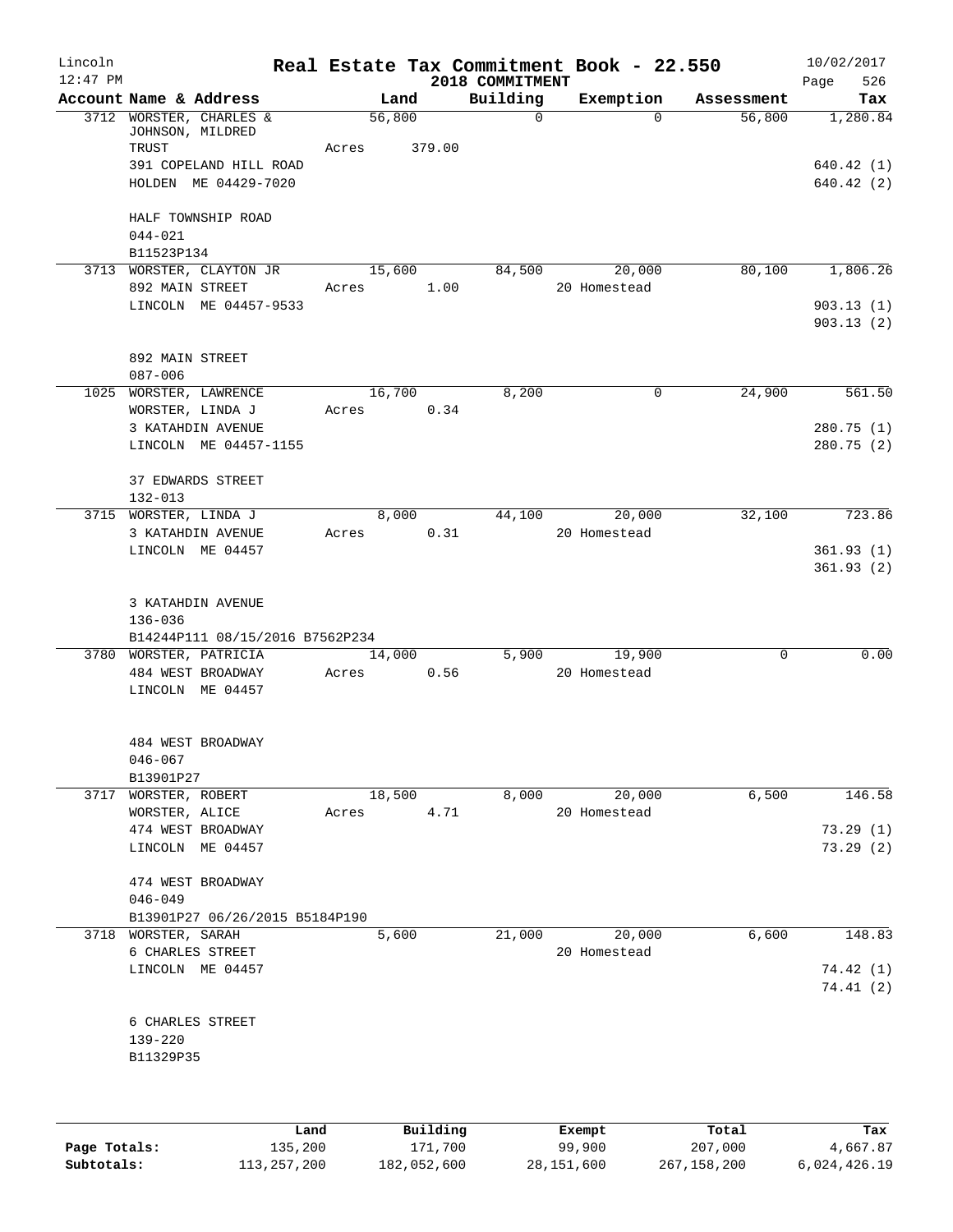| Lincoln      |                                             |                 |               |                 | Real Estate Tax Commitment Book - 22.550 |             | 10/02/2017   |
|--------------|---------------------------------------------|-----------------|---------------|-----------------|------------------------------------------|-------------|--------------|
| $12:47$ PM   |                                             |                 |               | 2018 COMMITMENT |                                          |             | Page<br>527  |
|              | Account Name & Address                      | Land            |               | Building        | Exemption                                | Assessment  | Tax          |
|              | 3848 WORSTER, VIRGINIA F<br>892 MAIN STREET | 2,700<br>Acres  | 1.04          | $\mathsf{O}$    | $\Omega$                                 | 2,700       | 60.89        |
|              | LINCOLN ME 04457                            |                 |               |                 |                                          |             | 30.45(1)     |
|              |                                             |                 |               |                 |                                          |             | 30.44(2)     |
|              | PENOBSCOT RIVER                             |                 |               |                 |                                          |             |              |
|              | $087 - 030$                                 |                 |               |                 |                                          |             |              |
|              | B13395P19 11/14/2013                        |                 |               |                 |                                          |             |              |
| 3827         | WOTTON JOSHUA J<br>WOTTON JAN M             | 20,100<br>Acres | 2.20          | 64,300          | 20,000<br>20 Homestead                   | 64,400      | 1,452.22     |
|              | 126 PENOBSCOT VALLEY                        |                 |               |                 |                                          |             | 726.11(1)    |
|              | <b>AVENUE</b><br>LINCOLN ME 04457           |                 |               |                 |                                          |             | 726.11 (2)   |
|              | 126 PENOBSCOT VALLEY<br><b>AVENUE</b>       |                 |               |                 |                                          |             |              |
|              | $047 - 011$                                 |                 |               |                 |                                          |             |              |
|              | B13157P268 04/13/2013                       |                 |               |                 |                                          |             |              |
|              | 3721 WOTTON, DALE E<br>WOTTON, DENISE B     | 18,000<br>Acres | 1.73          | 94,100          | 20,000<br>20 Homestead                   | 92,100      | 2,076.86     |
|              | 52 SWEET ROAD                               |                 |               |                 |                                          |             | 1,038.43(1)  |
|              | LINCOLN ME 04457-1471                       |                 |               |                 |                                          |             | 1,038.43(2)  |
|              | 52 SWEET ROAD                               |                 |               |                 |                                          |             |              |
|              | $092 - 015$                                 |                 |               |                 |                                          |             |              |
|              | 3722 WOTTON, JAMES & NADIA G                | 22,200          |               | 69,000          | 20,000                                   | 71,200      | 1,605.56     |
|              | 309 MAIN STREET                             | Acres           | 1.63          |                 | 20 Homestead                             |             |              |
|              | LINCOLN ME 04457                            |                 |               |                 |                                          |             | 802.78 (1)   |
|              |                                             |                 |               |                 |                                          |             | 802.78(2)    |
|              | 309 MAIN STREET                             |                 |               |                 |                                          |             |              |
|              | 144-027                                     |                 |               |                 |                                          |             |              |
|              | 3724 WOTTON, JOSHUA                         | 16,200          |               | 80,000          | 0                                        | 96,200      | 2,169.31     |
|              | WOTTON, JAN                                 | Acres           | 0.24          |                 |                                          |             |              |
|              | 126 PENOBSCOT VALLEY<br><b>AVENUE</b>       |                 |               |                 |                                          |             | 1,084.66(1)  |
|              | LINCOLN ME 04457                            |                 |               |                 |                                          |             | 1,084.65(2)  |
|              | 71 ENFIELD ROAD                             |                 |               |                 |                                          |             |              |
|              | $132 - 046$                                 |                 |               |                 |                                          |             |              |
|              | 3726 WOTTON, LAWRENCE E                     | 17,500          |               | 91,000          | 26,000                                   | 82,500      | 1,860.38     |
|              | WOTTON, DIANE J                             | Acres           | 1.30          |                 | 20 Homestead                             |             |              |
|              | 561 MAIN STREET                             |                 |               |                 | 07 Veteran                               |             | 930.19(1)    |
|              | LINCOLN ME 04457                            |                 |               |                 |                                          |             | 930.19 (2)   |
|              | 561 MAIN STREET                             |                 |               |                 |                                          |             |              |
|              | $162 - 007$                                 |                 |               |                 |                                          |             |              |
|              | B3027P60                                    |                 |               |                 |                                          |             |              |
|              | 3725 WOTTON, LAWRENCE E                     | 35,700          |               | 46,700          | 0                                        | 82,400      | 1,858.12     |
|              | WOTTON, DIANE J                             | Acres           | 0.55          |                 |                                          |             |              |
|              | 561 MAIN STREET                             |                 |               |                 |                                          |             | 929.06 (1)   |
|              | LINCOLN ME 04457                            |                 |               |                 |                                          |             | 929.06 (2)   |
|              | 10 SCOUT ROAD                               |                 |               |                 |                                          |             |              |
|              | $163 - 005$                                 |                 |               |                 |                                          |             |              |
|              | B8165P299                                   |                 |               |                 |                                          |             |              |
|              |                                             |                 |               |                 |                                          |             |              |
|              | Land                                        |                 | Building      |                 | Exempt                                   | Total       | Tax          |
| Page Totals: | 132,400                                     |                 | 445,100       |                 | 86,000                                   | 491,500     | 11,083.34    |
| Subtotals:   | 113,389,600                                 |                 | 182, 497, 700 |                 | 28, 237, 600                             | 267,649,700 | 6,035,509.53 |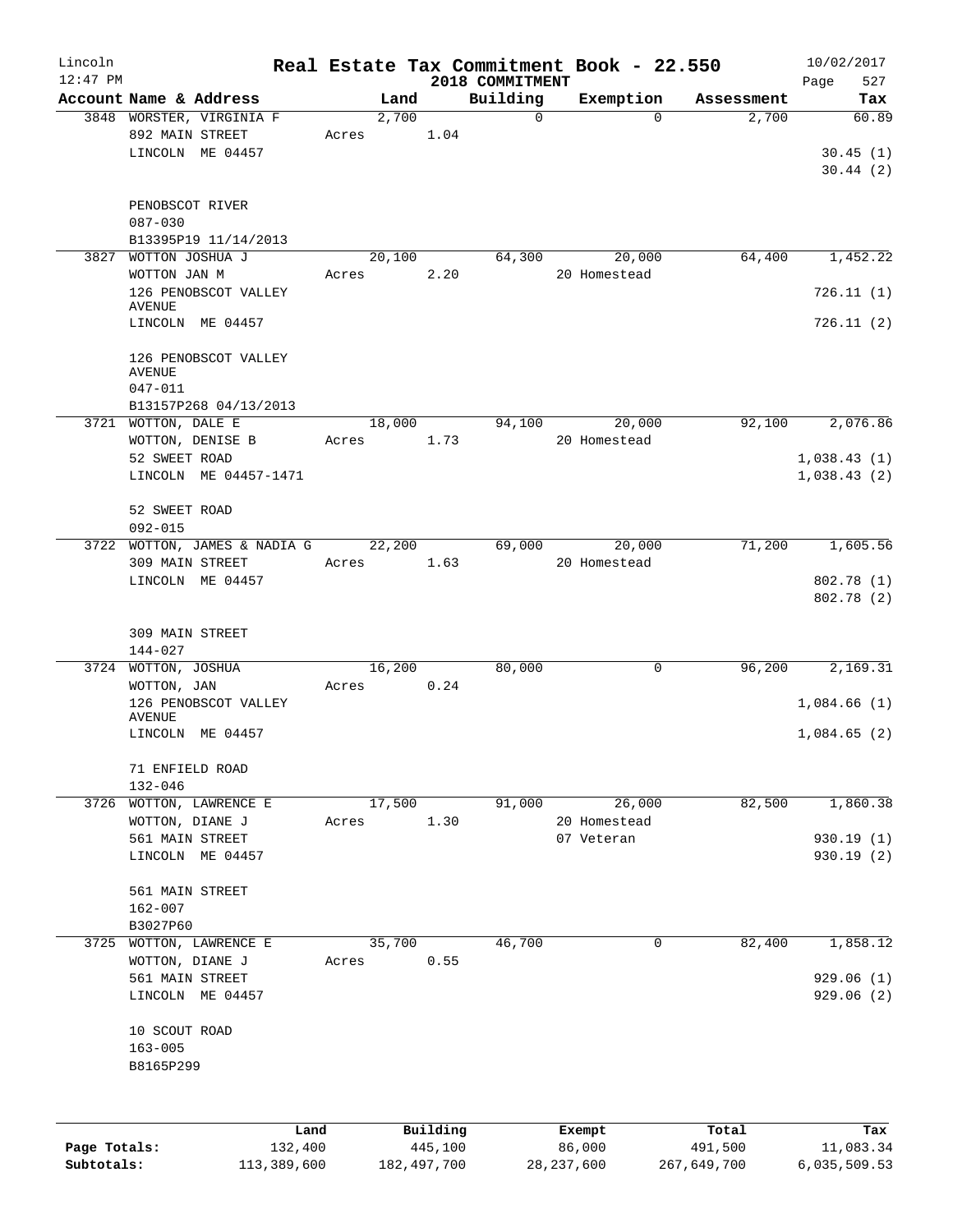| Account Name & Address<br>Building<br>Exemption<br>Land<br>Assessment<br>$\overline{42,200}$<br>3727 WOTTON, LINDY<br>68,800<br>26,600<br>$\Omega$<br>93 STANHOPE MILL ROAD<br>LINCOLN ME 04457<br>775.72 (2)<br>367 EGG POND ROAD<br>$077 - 005$<br>66,900<br>3728 WOTTON, LINDY G<br>27,400<br>65,500<br>26,000<br>1,508.60<br>93 STANHOPE MILL ROAD<br>07 Veteran<br>LINCOLN ME 04457-9604<br>20 Homestead<br>754.30(1)<br>754.30 (2)<br>93 STANHOPE MILL ROAD<br>$108 - 004$<br>3729 WOTTON, ROBERT W<br>32,400<br>55,000<br>20,000<br>67,400<br>41.40<br>20 Homestead<br>WOTTON, NADIA & TERRY<br>Acres<br>139 CURTIS FARM RD<br>759.94(1)<br>LINCOLN ME 04457<br>759.93(2)<br>139 CURTIS FARM ROAD<br>$053 - 013$<br>B11326P96<br>11,900<br>20,000<br>40,100<br>3730 WOTTON, TERRY A & NADIA<br>48,200<br>J<br>16 HIGHLAND AVE<br>20 Homestead<br>LINCOLN ME 04457-1606<br>452.13(1)<br>452.13(2)<br>16 HIGHLAND AVENUE<br>$141 - 068$<br>B12683P230 12/16/2011<br>3731 WOTTON, TERRY A & NADIA<br>41,900<br>0<br>67,500<br>25,600<br>J<br>16 HIGHLAND AVE<br>0.87<br>Acres<br>LINCOLN ME 04457-1606<br>761.07(1)<br>761.06(2)<br>43 WOODLAND DRIVE<br>$168 - 006$<br>B12683P230 12/16/2011<br>10,000<br>20,600<br>3732 WOTTON, WILLIAM R<br>10,600<br>464.53<br>0<br>89 RAYMOND ROAD<br>7.50<br>Acres<br>232.27 (1)<br>NOTTINGHAM NH 03290<br>232.26 (2)<br>E/S ROCKY DUNDY RD<br>$019 - 001$<br>B10070P242<br>58,100<br>89,900<br>148,000<br>3733 WRIGHT, DAVID<br>0<br>124 LEE ROAD<br>1,668.70(1)<br>LINCOLN ME 04457<br>1,668.70(2)<br>57 MAIN STREET<br>137-064 | Lincoln<br>$12:47$ PM | Real Estate Tax Commitment Book - 22.550 | 2018 COMMITMENT |  | 10/02/2017<br>Page<br>528 |
|-----------------------------------------------------------------------------------------------------------------------------------------------------------------------------------------------------------------------------------------------------------------------------------------------------------------------------------------------------------------------------------------------------------------------------------------------------------------------------------------------------------------------------------------------------------------------------------------------------------------------------------------------------------------------------------------------------------------------------------------------------------------------------------------------------------------------------------------------------------------------------------------------------------------------------------------------------------------------------------------------------------------------------------------------------------------------------------------------------------------------------------------------------------------------------------------------------------------------------------------------------------------------------------------------------------------------------------------------------------------------------------------------------------------------------------------------------------------------------------------------------------------------------------------------------------------------------|-----------------------|------------------------------------------|-----------------|--|---------------------------|
|                                                                                                                                                                                                                                                                                                                                                                                                                                                                                                                                                                                                                                                                                                                                                                                                                                                                                                                                                                                                                                                                                                                                                                                                                                                                                                                                                                                                                                                                                                                                                                             |                       |                                          |                 |  | Tax                       |
|                                                                                                                                                                                                                                                                                                                                                                                                                                                                                                                                                                                                                                                                                                                                                                                                                                                                                                                                                                                                                                                                                                                                                                                                                                                                                                                                                                                                                                                                                                                                                                             |                       |                                          |                 |  | 1,551.44                  |
|                                                                                                                                                                                                                                                                                                                                                                                                                                                                                                                                                                                                                                                                                                                                                                                                                                                                                                                                                                                                                                                                                                                                                                                                                                                                                                                                                                                                                                                                                                                                                                             |                       |                                          |                 |  | 775.72(1)                 |
|                                                                                                                                                                                                                                                                                                                                                                                                                                                                                                                                                                                                                                                                                                                                                                                                                                                                                                                                                                                                                                                                                                                                                                                                                                                                                                                                                                                                                                                                                                                                                                             |                       |                                          |                 |  |                           |
|                                                                                                                                                                                                                                                                                                                                                                                                                                                                                                                                                                                                                                                                                                                                                                                                                                                                                                                                                                                                                                                                                                                                                                                                                                                                                                                                                                                                                                                                                                                                                                             |                       |                                          |                 |  |                           |
|                                                                                                                                                                                                                                                                                                                                                                                                                                                                                                                                                                                                                                                                                                                                                                                                                                                                                                                                                                                                                                                                                                                                                                                                                                                                                                                                                                                                                                                                                                                                                                             |                       |                                          |                 |  |                           |
|                                                                                                                                                                                                                                                                                                                                                                                                                                                                                                                                                                                                                                                                                                                                                                                                                                                                                                                                                                                                                                                                                                                                                                                                                                                                                                                                                                                                                                                                                                                                                                             |                       |                                          |                 |  |                           |
|                                                                                                                                                                                                                                                                                                                                                                                                                                                                                                                                                                                                                                                                                                                                                                                                                                                                                                                                                                                                                                                                                                                                                                                                                                                                                                                                                                                                                                                                                                                                                                             |                       |                                          |                 |  |                           |
|                                                                                                                                                                                                                                                                                                                                                                                                                                                                                                                                                                                                                                                                                                                                                                                                                                                                                                                                                                                                                                                                                                                                                                                                                                                                                                                                                                                                                                                                                                                                                                             |                       |                                          |                 |  |                           |
|                                                                                                                                                                                                                                                                                                                                                                                                                                                                                                                                                                                                                                                                                                                                                                                                                                                                                                                                                                                                                                                                                                                                                                                                                                                                                                                                                                                                                                                                                                                                                                             |                       |                                          |                 |  |                           |
|                                                                                                                                                                                                                                                                                                                                                                                                                                                                                                                                                                                                                                                                                                                                                                                                                                                                                                                                                                                                                                                                                                                                                                                                                                                                                                                                                                                                                                                                                                                                                                             |                       |                                          |                 |  |                           |
|                                                                                                                                                                                                                                                                                                                                                                                                                                                                                                                                                                                                                                                                                                                                                                                                                                                                                                                                                                                                                                                                                                                                                                                                                                                                                                                                                                                                                                                                                                                                                                             |                       |                                          |                 |  |                           |
|                                                                                                                                                                                                                                                                                                                                                                                                                                                                                                                                                                                                                                                                                                                                                                                                                                                                                                                                                                                                                                                                                                                                                                                                                                                                                                                                                                                                                                                                                                                                                                             |                       |                                          |                 |  | 1,519.87                  |
|                                                                                                                                                                                                                                                                                                                                                                                                                                                                                                                                                                                                                                                                                                                                                                                                                                                                                                                                                                                                                                                                                                                                                                                                                                                                                                                                                                                                                                                                                                                                                                             |                       |                                          |                 |  |                           |
|                                                                                                                                                                                                                                                                                                                                                                                                                                                                                                                                                                                                                                                                                                                                                                                                                                                                                                                                                                                                                                                                                                                                                                                                                                                                                                                                                                                                                                                                                                                                                                             |                       |                                          |                 |  |                           |
|                                                                                                                                                                                                                                                                                                                                                                                                                                                                                                                                                                                                                                                                                                                                                                                                                                                                                                                                                                                                                                                                                                                                                                                                                                                                                                                                                                                                                                                                                                                                                                             |                       |                                          |                 |  |                           |
|                                                                                                                                                                                                                                                                                                                                                                                                                                                                                                                                                                                                                                                                                                                                                                                                                                                                                                                                                                                                                                                                                                                                                                                                                                                                                                                                                                                                                                                                                                                                                                             |                       |                                          |                 |  |                           |
|                                                                                                                                                                                                                                                                                                                                                                                                                                                                                                                                                                                                                                                                                                                                                                                                                                                                                                                                                                                                                                                                                                                                                                                                                                                                                                                                                                                                                                                                                                                                                                             |                       |                                          |                 |  |                           |
|                                                                                                                                                                                                                                                                                                                                                                                                                                                                                                                                                                                                                                                                                                                                                                                                                                                                                                                                                                                                                                                                                                                                                                                                                                                                                                                                                                                                                                                                                                                                                                             |                       |                                          |                 |  |                           |
|                                                                                                                                                                                                                                                                                                                                                                                                                                                                                                                                                                                                                                                                                                                                                                                                                                                                                                                                                                                                                                                                                                                                                                                                                                                                                                                                                                                                                                                                                                                                                                             |                       |                                          |                 |  | 904.26                    |
|                                                                                                                                                                                                                                                                                                                                                                                                                                                                                                                                                                                                                                                                                                                                                                                                                                                                                                                                                                                                                                                                                                                                                                                                                                                                                                                                                                                                                                                                                                                                                                             |                       |                                          |                 |  |                           |
|                                                                                                                                                                                                                                                                                                                                                                                                                                                                                                                                                                                                                                                                                                                                                                                                                                                                                                                                                                                                                                                                                                                                                                                                                                                                                                                                                                                                                                                                                                                                                                             |                       |                                          |                 |  |                           |
|                                                                                                                                                                                                                                                                                                                                                                                                                                                                                                                                                                                                                                                                                                                                                                                                                                                                                                                                                                                                                                                                                                                                                                                                                                                                                                                                                                                                                                                                                                                                                                             |                       |                                          |                 |  |                           |
|                                                                                                                                                                                                                                                                                                                                                                                                                                                                                                                                                                                                                                                                                                                                                                                                                                                                                                                                                                                                                                                                                                                                                                                                                                                                                                                                                                                                                                                                                                                                                                             |                       |                                          |                 |  |                           |
|                                                                                                                                                                                                                                                                                                                                                                                                                                                                                                                                                                                                                                                                                                                                                                                                                                                                                                                                                                                                                                                                                                                                                                                                                                                                                                                                                                                                                                                                                                                                                                             |                       |                                          |                 |  |                           |
|                                                                                                                                                                                                                                                                                                                                                                                                                                                                                                                                                                                                                                                                                                                                                                                                                                                                                                                                                                                                                                                                                                                                                                                                                                                                                                                                                                                                                                                                                                                                                                             |                       |                                          |                 |  |                           |
|                                                                                                                                                                                                                                                                                                                                                                                                                                                                                                                                                                                                                                                                                                                                                                                                                                                                                                                                                                                                                                                                                                                                                                                                                                                                                                                                                                                                                                                                                                                                                                             |                       |                                          |                 |  |                           |
|                                                                                                                                                                                                                                                                                                                                                                                                                                                                                                                                                                                                                                                                                                                                                                                                                                                                                                                                                                                                                                                                                                                                                                                                                                                                                                                                                                                                                                                                                                                                                                             |                       |                                          |                 |  | 1,522.13                  |
|                                                                                                                                                                                                                                                                                                                                                                                                                                                                                                                                                                                                                                                                                                                                                                                                                                                                                                                                                                                                                                                                                                                                                                                                                                                                                                                                                                                                                                                                                                                                                                             |                       |                                          |                 |  |                           |
|                                                                                                                                                                                                                                                                                                                                                                                                                                                                                                                                                                                                                                                                                                                                                                                                                                                                                                                                                                                                                                                                                                                                                                                                                                                                                                                                                                                                                                                                                                                                                                             |                       |                                          |                 |  |                           |
|                                                                                                                                                                                                                                                                                                                                                                                                                                                                                                                                                                                                                                                                                                                                                                                                                                                                                                                                                                                                                                                                                                                                                                                                                                                                                                                                                                                                                                                                                                                                                                             |                       |                                          |                 |  |                           |
|                                                                                                                                                                                                                                                                                                                                                                                                                                                                                                                                                                                                                                                                                                                                                                                                                                                                                                                                                                                                                                                                                                                                                                                                                                                                                                                                                                                                                                                                                                                                                                             |                       |                                          |                 |  |                           |
|                                                                                                                                                                                                                                                                                                                                                                                                                                                                                                                                                                                                                                                                                                                                                                                                                                                                                                                                                                                                                                                                                                                                                                                                                                                                                                                                                                                                                                                                                                                                                                             |                       |                                          |                 |  |                           |
|                                                                                                                                                                                                                                                                                                                                                                                                                                                                                                                                                                                                                                                                                                                                                                                                                                                                                                                                                                                                                                                                                                                                                                                                                                                                                                                                                                                                                                                                                                                                                                             |                       |                                          |                 |  |                           |
|                                                                                                                                                                                                                                                                                                                                                                                                                                                                                                                                                                                                                                                                                                                                                                                                                                                                                                                                                                                                                                                                                                                                                                                                                                                                                                                                                                                                                                                                                                                                                                             |                       |                                          |                 |  |                           |
|                                                                                                                                                                                                                                                                                                                                                                                                                                                                                                                                                                                                                                                                                                                                                                                                                                                                                                                                                                                                                                                                                                                                                                                                                                                                                                                                                                                                                                                                                                                                                                             |                       |                                          |                 |  |                           |
|                                                                                                                                                                                                                                                                                                                                                                                                                                                                                                                                                                                                                                                                                                                                                                                                                                                                                                                                                                                                                                                                                                                                                                                                                                                                                                                                                                                                                                                                                                                                                                             |                       |                                          |                 |  |                           |
|                                                                                                                                                                                                                                                                                                                                                                                                                                                                                                                                                                                                                                                                                                                                                                                                                                                                                                                                                                                                                                                                                                                                                                                                                                                                                                                                                                                                                                                                                                                                                                             |                       |                                          |                 |  |                           |
|                                                                                                                                                                                                                                                                                                                                                                                                                                                                                                                                                                                                                                                                                                                                                                                                                                                                                                                                                                                                                                                                                                                                                                                                                                                                                                                                                                                                                                                                                                                                                                             |                       |                                          |                 |  |                           |
|                                                                                                                                                                                                                                                                                                                                                                                                                                                                                                                                                                                                                                                                                                                                                                                                                                                                                                                                                                                                                                                                                                                                                                                                                                                                                                                                                                                                                                                                                                                                                                             |                       |                                          |                 |  |                           |
|                                                                                                                                                                                                                                                                                                                                                                                                                                                                                                                                                                                                                                                                                                                                                                                                                                                                                                                                                                                                                                                                                                                                                                                                                                                                                                                                                                                                                                                                                                                                                                             |                       |                                          |                 |  |                           |
|                                                                                                                                                                                                                                                                                                                                                                                                                                                                                                                                                                                                                                                                                                                                                                                                                                                                                                                                                                                                                                                                                                                                                                                                                                                                                                                                                                                                                                                                                                                                                                             |                       |                                          |                 |  |                           |
|                                                                                                                                                                                                                                                                                                                                                                                                                                                                                                                                                                                                                                                                                                                                                                                                                                                                                                                                                                                                                                                                                                                                                                                                                                                                                                                                                                                                                                                                                                                                                                             |                       |                                          |                 |  | 3,337.40                  |
|                                                                                                                                                                                                                                                                                                                                                                                                                                                                                                                                                                                                                                                                                                                                                                                                                                                                                                                                                                                                                                                                                                                                                                                                                                                                                                                                                                                                                                                                                                                                                                             |                       |                                          |                 |  |                           |
|                                                                                                                                                                                                                                                                                                                                                                                                                                                                                                                                                                                                                                                                                                                                                                                                                                                                                                                                                                                                                                                                                                                                                                                                                                                                                                                                                                                                                                                                                                                                                                             |                       |                                          |                 |  |                           |
|                                                                                                                                                                                                                                                                                                                                                                                                                                                                                                                                                                                                                                                                                                                                                                                                                                                                                                                                                                                                                                                                                                                                                                                                                                                                                                                                                                                                                                                                                                                                                                             |                       |                                          |                 |  |                           |
|                                                                                                                                                                                                                                                                                                                                                                                                                                                                                                                                                                                                                                                                                                                                                                                                                                                                                                                                                                                                                                                                                                                                                                                                                                                                                                                                                                                                                                                                                                                                                                             |                       |                                          |                 |  |                           |
|                                                                                                                                                                                                                                                                                                                                                                                                                                                                                                                                                                                                                                                                                                                                                                                                                                                                                                                                                                                                                                                                                                                                                                                                                                                                                                                                                                                                                                                                                                                                                                             |                       |                                          |                 |  |                           |
|                                                                                                                                                                                                                                                                                                                                                                                                                                                                                                                                                                                                                                                                                                                                                                                                                                                                                                                                                                                                                                                                                                                                                                                                                                                                                                                                                                                                                                                                                                                                                                             |                       |                                          |                 |  |                           |
|                                                                                                                                                                                                                                                                                                                                                                                                                                                                                                                                                                                                                                                                                                                                                                                                                                                                                                                                                                                                                                                                                                                                                                                                                                                                                                                                                                                                                                                                                                                                                                             |                       |                                          |                 |  |                           |

|              | Land        | Building    | Exempt     | Total       | Tax          |
|--------------|-------------|-------------|------------|-------------|--------------|
| Page Totals: | 192,600     | 352,700     | 66,000     | 479,300     | 10,808.23    |
| Subtotals:   | 113,582,200 | 182,850,400 | 28,303,600 | 268,129,000 | 6,046,317.76 |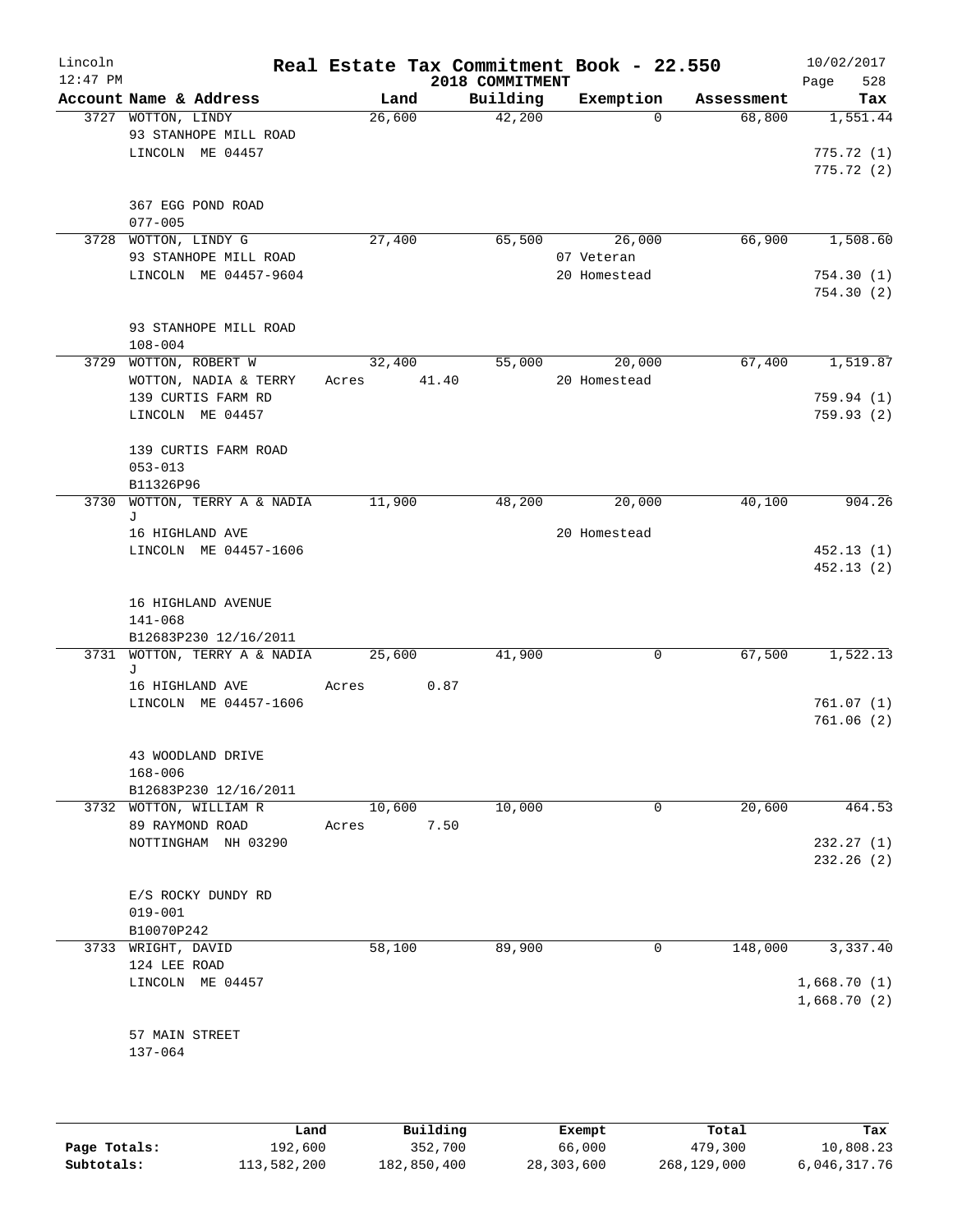| Lincoln    |                                            |       |        |                |                 | Real Estate Tax Commitment Book - 22.550 |            | 10/02/2017            |
|------------|--------------------------------------------|-------|--------|----------------|-----------------|------------------------------------------|------------|-----------------------|
| $12:47$ PM |                                            |       |        |                | 2018 COMMITMENT |                                          |            | 529<br>Page           |
|            | Account Name & Address                     |       | Land   |                | Building        | Exemption                                | Assessment | Tax                   |
|            | 3734 WRIGHT, DAVID A                       |       | 13,800 |                | 82,700          | 20,000                                   | 76,500     | 1,725.08              |
|            | 124 LEE ROAD                               |       | Acres  | 0.34           |                 | 20 Homestead                             |            |                       |
|            | LINCOLN ME 04457                           |       |        |                |                 |                                          |            | 862.54(1)             |
|            |                                            |       |        |                |                 |                                          |            | 862.54 (2)            |
|            | 124 LEE ROAD                               |       |        |                |                 |                                          |            |                       |
|            | 142-001                                    |       |        |                |                 |                                          |            |                       |
|            | 1593 WRIGHT, GARY D                        |       | 12,800 |                | 3,200           | 0                                        | 16,000     | 360.80                |
|            | WRIGHT, MARY E                             | Acres |        | 4.10           |                 |                                          |            |                       |
|            | 47 WRIGHT LANE                             |       |        |                |                 |                                          |            | 180.40(1)             |
|            | WOOLRICH ME 04579                          |       |        |                |                 |                                          |            | 180.40(2)             |
|            | 221 NEW CAMP ROAD                          |       |        |                |                 |                                          |            |                       |
|            | $013 - 009$                                |       |        |                |                 |                                          |            |                       |
|            | B14587P64 08/24/2017 B10440P284            |       |        |                |                 |                                          |            |                       |
|            | 3736 WYMAN FAMILY TRUST                    |       | 51,400 |                | 306,100         | 26,000                                   | 331,500    | 7,475.33              |
|            | C/O RICHARD & LINDA                        | Acres |        | 1.89           |                 | 07 Veteran                               |            |                       |
|            | WYMAN                                      |       |        |                |                 |                                          |            |                       |
|            | PO BOX 585                                 |       |        |                |                 | 20 Homestead                             |            | 3,737.67(1)           |
|            | LINCOLN ME 04457                           |       |        |                |                 |                                          |            | 3,737.66(2)           |
|            | 293 CRANE POND DRIVE                       |       |        |                |                 |                                          |            |                       |
|            | $110 - 025$                                |       |        |                |                 |                                          |            |                       |
|            | B14373P232 12/28/2016                      |       |        |                |                 |                                          |            |                       |
|            | 2244 WYMAN, CHRISTOPHER M                  |       | 15,600 |                | 73,200          | 20,000                                   | 68,800     | 1,551.44              |
|            | WYMAN, SHELLY M                            |       |        |                |                 | 20 Homestead                             |            |                       |
|            | 9 CLARK STREET                             |       |        |                |                 |                                          |            | 775.72(1)             |
|            | LINCOLN ME 04457                           |       |        |                |                 |                                          |            | 775.72(2)             |
|            |                                            |       |        |                |                 |                                          |            |                       |
|            | 9 CLARK STREET                             |       |        |                |                 |                                          |            |                       |
|            | 132-029                                    |       |        |                |                 |                                          |            |                       |
|            | B13013P24 11/20/2012                       |       |        |                |                 |                                          |            |                       |
|            | 3737 YCC INC                               |       | 18,700 |                | 21,500          | 0                                        | 40,200     | 906.51                |
|            | 12 ACME ROAD                               |       | Acres  | 0.30           |                 |                                          |            |                       |
|            | BREWER ME 04412                            |       |        |                |                 |                                          |            | 453.26(1)             |
|            |                                            |       |        |                |                 |                                          |            | 453.25(2)             |
|            | 35 LION HILL DRIVE                         |       |        |                |                 |                                          |            |                       |
|            | $038 - 008 - 003$                          |       |        |                |                 |                                          |            |                       |
|            | B7496P200                                  |       |        |                |                 |                                          |            |                       |
|            | 3822 YELLOPE, JOSEPH                       |       | 7,500  |                | 15,500          | 0                                        | 23,000     | 518.65                |
|            | 32 COUNTRYSIDE ROAD                        | Acres |        | 0.50           |                 |                                          |            |                       |
|            | BELLINGHAM MA 02019                        |       |        |                |                 |                                          |            | 259.33(1)             |
|            |                                            |       |        |                |                 |                                          |            | 259.32(2)             |
|            |                                            |       |        |                |                 |                                          |            |                       |
|            | WORCESTER WAY                              |       |        |                |                 |                                          |            |                       |
|            | $116 - 044$                                |       |        |                |                 |                                          |            |                       |
|            | B14306P84 10/07/2016 B10670P301 10/12/2006 |       |        |                |                 |                                          |            |                       |
|            | 3738 YELLOPE, JOSEPH C                     |       | 24,200 |                | 76,100          | $\overline{0}$                           | 100,300    | $\overline{2,}261.77$ |
|            | YELLOPE, PATRICIA A                        | Acres |        | 0.52           |                 |                                          |            |                       |
|            | 32 COUNTRYSIDE ROAD                        |       |        |                |                 |                                          |            | 1,130.89(1)           |
|            | BELLINGHAM MA 02019                        |       |        |                |                 |                                          |            | 1,130.88(2)           |
|            | 86 LUDDEN LANE                             |       |        |                |                 |                                          |            |                       |
|            | $169 - 002$                                |       |        |                |                 |                                          |            |                       |
|            |                                            |       |        |                |                 |                                          |            |                       |
|            |                                            |       |        |                |                 |                                          |            |                       |
|            |                                            |       |        | <b>Duildim</b> |                 |                                          |            |                       |

|              | Land        | Building    | Exempt     | Total       | Tax          |
|--------------|-------------|-------------|------------|-------------|--------------|
| Page Totals: | 144,000     | 578,300     | 66,000     | 656,300     | 14,799.58    |
| Subtotals:   | 113,726,200 | 183,428,700 | 28,369,600 | 268,785,300 | 6,061,117.34 |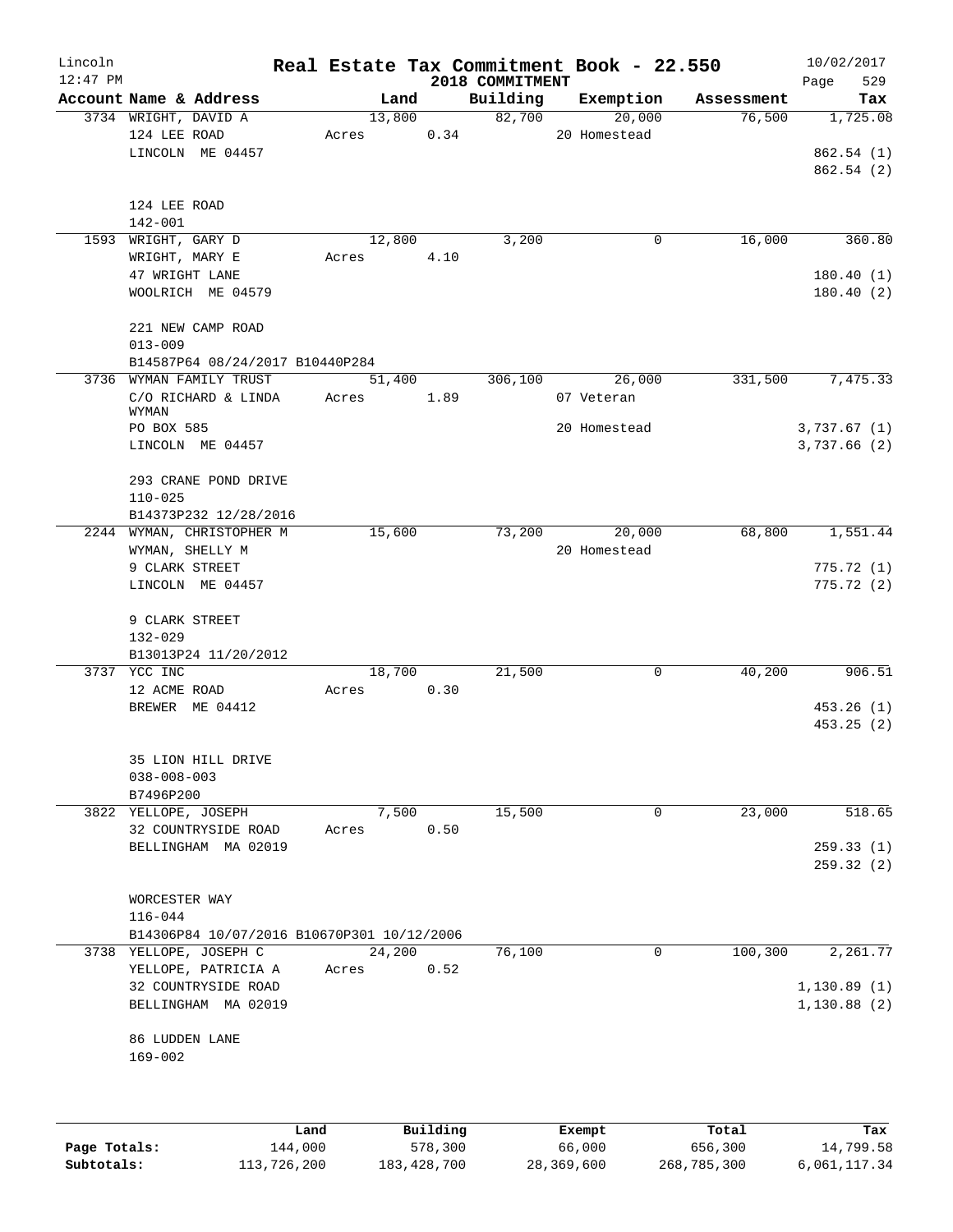| Lincoln    |                                     |             |       |                 | Real Estate Tax Commitment Book - 22.550 |            | 10/02/2017                 |
|------------|-------------------------------------|-------------|-------|-----------------|------------------------------------------|------------|----------------------------|
| $12:47$ PM |                                     |             |       | 2018 COMMITMENT |                                          |            | 530<br>Page                |
|            | Account Name & Address              |             |       |                 | Land Building Exemption                  | Assessment | Tax                        |
|            | 3739 YORK, GRACEANN<br>2 SMITH ROAD | Acres 0.24  |       | 10,700 38,200   | $\Omega$                                 | 48,900     | 1,102.70                   |
|            | LOWELL ME 04493-3339                |             |       |                 |                                          |            | 551.35(1)                  |
|            |                                     |             |       |                 |                                          |            | 551.35(2)                  |
|            |                                     |             |       |                 |                                          |            |                            |
|            | 484 MAIN STREET                     |             |       |                 |                                          |            |                            |
|            | $158 - 010$                         |             |       |                 |                                          |            |                            |
|            | 3740 YORK, LOUIS & JANE             |             |       |                 | 48,900 136,400 20,000                    |            | 165,300 3,727.52           |
|            | 18 CAMBY LANE                       | Acres 0.68  |       |                 | 20 Homestead                             |            |                            |
|            | LINCOLN ME 04457-9559               |             |       |                 |                                          |            | 1,863.76(1)<br>1,863.76(2) |
|            |                                     |             |       |                 |                                          |            |                            |
|            | 18 CAMBY LANE                       |             |       |                 |                                          |            |                            |
|            | $167 - 009$                         |             |       |                 |                                          |            |                            |
|            | 3741 YORK, RICHARD                  |             |       |                 | 38,600 84,000 20,000                     |            | 102,600 2,313.63           |
|            | YORK, BONNIE                        | Acres 0.34  |       |                 | 20 Homestead                             |            |                            |
|            | 98 TAYLOR STREET                    |             |       |                 |                                          |            | 1, 156.82(1)               |
|            | LINCOLN ME 04457                    |             |       |                 |                                          |            | 1, 156.81(2)               |
|            | 98 TAYLOR STREET                    |             |       |                 |                                          |            |                            |
|            | $128 - 003$                         |             |       |                 |                                          |            |                            |
|            | B14171P292 06/06/2016               |             |       |                 |                                          |            |                            |
|            | 3742 YORK, RICHARD JR.,             | 32,000      |       |                 | 70,900 20,000                            | 82,900     | 1,869.40                   |
|            | YORK, TERA                          | Acres 17.20 |       |                 | 20 Homestead                             |            |                            |
|            | 547 SHERMAN STREET                  |             |       |                 |                                          |            | 934.70 (1)                 |
|            | ISLAND FALLS ME 04747               |             |       |                 |                                          |            | 934.70 (2)                 |
|            | 619 ENFIELD ROAD                    |             |       |                 |                                          |            |                            |
|            | $024 - 004$                         |             |       |                 |                                          |            |                            |
|            | B10681P260                          |             |       |                 |                                          |            |                            |
|            | 2032 YORK, STEPHEN                  | 8,000       |       | 54,300          | 0                                        | 62,300     | 1,404.87                   |
|            | 254 MAIN STREET                     | Acres 0.23  |       |                 |                                          |            |                            |
|            | LINCOLN ME 04457                    |             |       |                 |                                          |            | 702.44(1)                  |
|            |                                     |             |       |                 |                                          |            | 702.43(2)                  |
|            | 254 MAIN STREET                     |             |       |                 |                                          |            |                            |
|            | 144-001                             |             |       |                 |                                          |            |                            |
|            | B12849P28 06/18/2012                |             |       |                 |                                          |            |                            |
|            | 3743 YORK, TIMOTHY                  | 35,900      |       | $\Omega$        | $\Omega$                                 | 35,900     | 809.55                     |
|            | YORK, JACKIE                        | Acres       | 16.00 |                 |                                          |            |                            |
|            | 100 BALSAM DRIVE                    |             |       |                 |                                          |            | 404.78 (1)                 |
|            | WALDOBORO ME 04572                  |             |       |                 |                                          |            | 404.77 (2)                 |
|            | WEATHERBEE POINT ROAD               |             |       |                 |                                          |            |                            |
|            | $049 - 018$                         |             |       |                 |                                          |            |                            |
|            | 3745 YOST, JULIE                    | 17,400      |       | 85,600          | 20,000                                   | 83,000     | 1,871.65                   |
|            | 973 WEST BROADWAY                   | Acres       | 0.61  |                 | 20 Homestead                             |            |                            |
|            | LINCOLN ME 04457-9706               |             |       |                 |                                          |            | 935.83(1)                  |
|            |                                     |             |       |                 |                                          |            | 935.82 (2)                 |
|            |                                     |             |       |                 |                                          |            |                            |
|            | 973 WEST BROADWAY<br>119-012        |             |       |                 |                                          |            |                            |
|            | B13710P257 11/25/2014               |             |       |                 |                                          |            |                            |
|            |                                     |             |       |                 |                                          |            |                            |

|              | Land        | Building    | Exempt     | Total       | Tax          |
|--------------|-------------|-------------|------------|-------------|--------------|
| Page Totals: | 191,500     | 469,400     | 80,000     | 580,900     | 13,099.32    |
| Subtotals:   | 113,917,700 | 183,898,100 | 28,449,600 | 269,366,200 | 6,074,216.66 |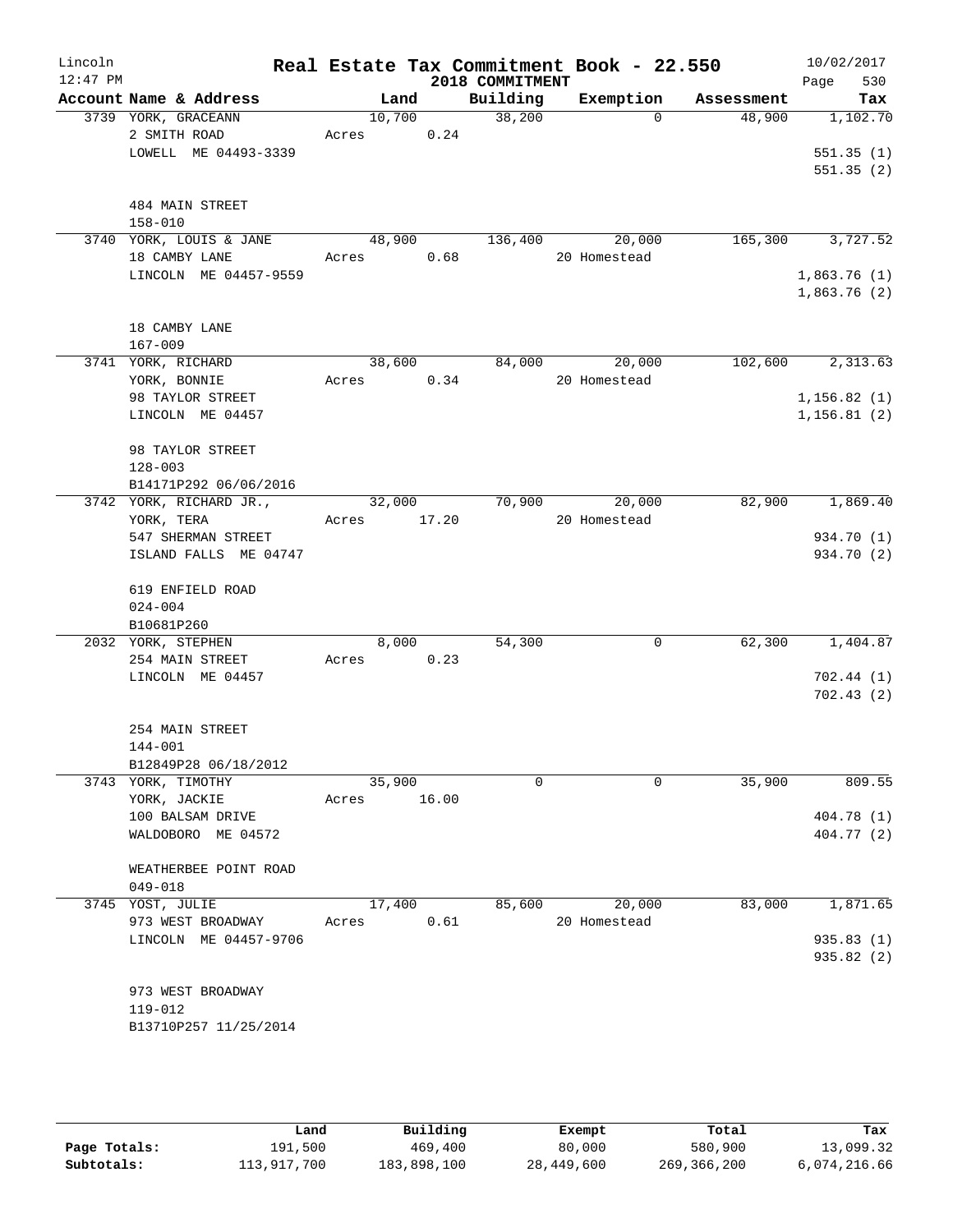| Lincoln<br>$12:47$ PM |                                                     |       |        |       | 2018 COMMITMENT | Real Estate Tax Commitment Book - 22.550 |            | 10/02/2017<br>Page<br>531 |
|-----------------------|-----------------------------------------------------|-------|--------|-------|-----------------|------------------------------------------|------------|---------------------------|
|                       | Account Name & Address                              |       | Land   |       | Building        | Exemption                                | Assessment | Tax                       |
|                       | 3744 YOST, JULIE<br>973 WEST BROADWAY               | Acres | 11,300 | 2.10  | 0               | $\Omega$                                 | 11,300     | 254.82                    |
|                       | LINCOLN ME 04457-9706                               |       |        |       |                 |                                          |            | 127.41(1)<br>127.41(2)    |
|                       | WEST BROADWAY<br>119-011                            |       |        |       |                 |                                          |            |                           |
| 3757                  | B13710P257 11/25/2014<br>YOUNG STEVEN J             |       | 8,700  |       | 8,900           | 0                                        | 17,600     | 396.88                    |
|                       | YOUNG TRACY LEEMAN                                  | Acres |        | 3.62  |                 |                                          |            |                           |
|                       | 2040 GLEN VIEW DRIVE<br>BETHLEHEM PA 19015          |       |        |       |                 |                                          |            | 198.44 (1)<br>198.44 (2)  |
|                       | EAGLE RIDGE ROAD<br>$041 - 013$<br>B9654P225        |       |        |       |                 |                                          |            |                           |
|                       | 3758 YOUNG WAYNE K & RUTH J<br>13 WASHINGTON STREET |       | 12,100 |       | 13,300          | 20,000<br>20 Homestead                   | 5,400      | 121.77                    |
|                       | LINCOLN ME 04457-1206                               |       |        |       |                 |                                          |            | 60.89(1)                  |
|                       |                                                     |       |        |       |                 |                                          |            | 60.88(2)                  |
|                       | 13 WASHINGTON STREET<br>$136 - 095$                 |       |        |       |                 |                                          |            |                           |
|                       | 3746 YOUNG, EARLENE G<br>YOUNG, JOHN A              |       | 15,000 |       | 67,000          | 20,000<br>20 Homestead                   | 62,000     | 1,398.10                  |
|                       | 15 FISH HILL DRIVE<br>LINCOLN ME 04457-1101         |       |        |       |                 |                                          |            | 699.05 (1)<br>699.05 (2)  |
|                       | 15 FISH HILL DRIVE<br>$126 - 056$                   |       |        |       |                 |                                          |            |                           |
| 3747                  | YOUNG, ERNIE<br>YOUNG, TINA                         | Acres | 13,300 | 10.50 | 0               | 0                                        | 13,300     | 299.92                    |
|                       | 270 SWAN LAKE AVENUE<br>BELFAST ME 04915            |       |        |       |                 |                                          |            | 149.96(1)<br>149.96 (2)   |
|                       | HALF TOWNSHIP ROAD<br>$043 - 003$                   |       |        |       |                 |                                          |            |                           |
|                       | B10323P233                                          |       |        |       |                 |                                          |            |                           |
|                       | 3748 YOUNG, ERNIE                                   |       | 2,100  |       | 0               | 0                                        | 2,100      | 47.36                     |
|                       | YOUNG, TINA<br>270 SWAN LAKE AVENUE                 | Acres |        | 2.00  |                 |                                          |            | 23.68(1)                  |
|                       | BELFAST ME 04915                                    |       |        |       |                 |                                          |            | 23.68(2)                  |
|                       | HALF TOWNSHIP ROAD<br>$043 - 021$                   |       |        |       |                 |                                          |            |                           |
|                       | B11621P81                                           |       |        |       |                 |                                          |            |                           |
| 3749                  | YOUNG, ERNIE<br>YOUNG, TINA                         |       | 10,500 |       | 0               | 0                                        | 10,500     | 236.78                    |
|                       | 270 SWAN LAKE AVENUE                                |       |        |       |                 |                                          |            | 118.39(1)                 |
|                       | BELFAST ME 04915                                    |       |        |       |                 |                                          |            | 118.39(2)                 |
|                       | LEE ROAD<br>$061 - 029$                             |       |        |       |                 |                                          |            |                           |
|                       |                                                     |       |        |       |                 |                                          |            |                           |

|              | Land        | Building    | Exempt     | Total       | Tax          |
|--------------|-------------|-------------|------------|-------------|--------------|
| Page Totals: | 73,000      | 89,200      | 40,000     | 122,200     | 2,755.63     |
| Subtotals:   | 113,990,700 | 183,987,300 | 28,489,600 | 269,488,400 | 6,076,972.29 |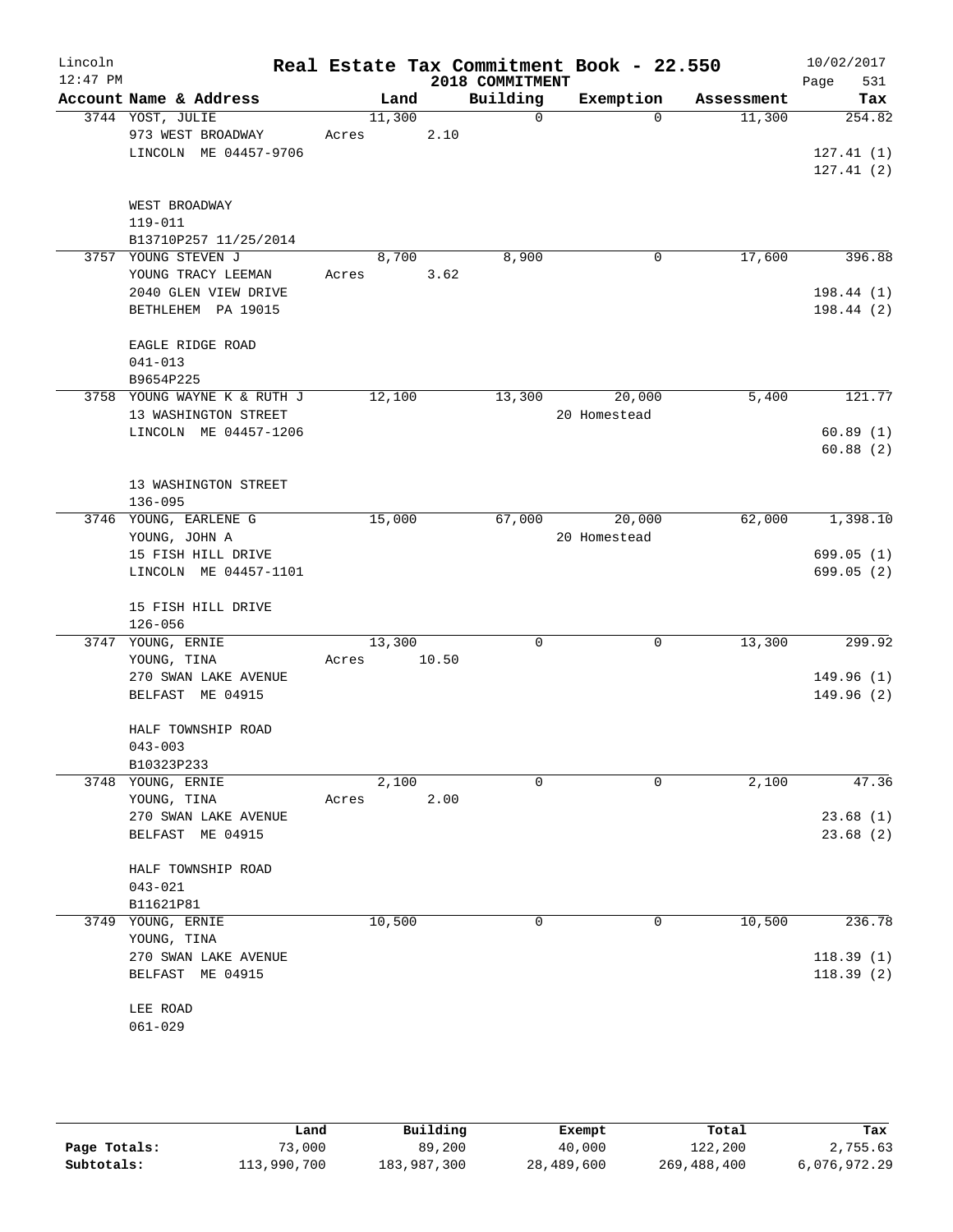| Lincoln<br>$12:47$ PM      |                                                                  |                 |                          | 2018 COMMITMENT | Real Estate Tax Commitment Book - 22.550 |                        | 10/02/2017<br>Page<br>532     |
|----------------------------|------------------------------------------------------------------|-----------------|--------------------------|-----------------|------------------------------------------|------------------------|-------------------------------|
|                            | Account Name & Address                                           | Land            |                          | Building        | Exemption                                | Assessment             | Tax                           |
|                            | 3334 YOUNG, ISSAC J.B. &<br>MALONE, MALLORY J<br>66 ALBERT DRIVE | 26,800          |                          | 169,700         | $\Omega$                                 | 196,500                | 4,431.08                      |
|                            | LINCOLN ME 04457-9602                                            |                 |                          |                 |                                          |                        | 2, 215.54(1)<br>2, 215.54 (2) |
|                            | 66 ALBERT DRIVE                                                  |                 |                          |                 |                                          |                        |                               |
|                            | $125 - 013$                                                      |                 |                          |                 |                                          |                        |                               |
|                            | B12773P277 04/02/2012                                            | 17,500          |                          |                 | $\mathbf 0$                              | 57,900                 | 1,305.65                      |
|                            | 3750 YOUNG, JODI L<br>196 EGYPT ROAD                             |                 |                          | 40,400          |                                          |                        |                               |
|                            | PRESQUE ISLE ME 04769                                            |                 |                          |                 |                                          |                        | 652.83(1)<br>652.82 (2)       |
|                            | 1156 MAIN STREET                                                 |                 |                          |                 |                                          |                        |                               |
|                            | $092 - 002$                                                      |                 |                          |                 |                                          |                        |                               |
|                            | 78 YOUNG, KAREN L                                                | 13,200          |                          | 15,200          | 0                                        | 28,400                 | 640.42                        |
|                            | 644 MOHAWK ROAD<br>LINCOLN ME 04457-4133                         | Acres           | 1.40                     |                 |                                          |                        | 320.21(1)                     |
|                            |                                                                  |                 |                          |                 |                                          |                        | 320.21(2)                     |
|                            | 644 MOHAWK ROAD<br>$118 - 006$                                   |                 |                          |                 |                                          |                        |                               |
|                            | B13413P350 12/06/2013 B13252P239 07/11/2013                      |                 |                          |                 |                                          |                        |                               |
|                            | 3751 YOUNG, MICAH                                                | 22,400          |                          | 70,800          | 20,000                                   | 73,200                 | 1,650.66                      |
|                            | 104 CURTIS FARM ROAD                                             | Acres           | 6.00                     |                 | 20 Homestead                             |                        |                               |
|                            | LINCOLN ME 04457                                                 |                 |                          |                 |                                          |                        | 825.33 (1)<br>825.33(2)       |
|                            | 104 CURTIS FARM ROAD                                             |                 |                          |                 |                                          |                        |                               |
|                            | $061 - 012$                                                      |                 |                          |                 |                                          |                        |                               |
|                            | B13519P137 05/01/2014                                            |                 |                          |                 |                                          |                        |                               |
|                            | 521 YOUNG, PHILIP C<br>159 SWEET ROAD                            | 32,700<br>Acres | 92.00                    | $\mathbf 0$     | 0                                        | 32,700                 | 737.39                        |
|                            | LINCOLN ME 04457                                                 |                 |                          |                 |                                          |                        | 368.70(1)                     |
|                            |                                                                  |                 |                          |                 |                                          |                        | 368.69(2)                     |
|                            | SWEET ROAD                                                       |                 |                          |                 |                                          |                        |                               |
|                            | $092 - 045$                                                      |                 |                          |                 |                                          |                        |                               |
|                            | B12365P325 12/30/2010<br>660 YOUNG, PHILIP C                     | 1,300           |                          | 0               | 0                                        | 1,300                  | 29.32                         |
|                            | 159 SWEET ROAD                                                   | Acres           | 7.70                     |                 |                                          |                        |                               |
|                            | LINCOLN ME 04457                                                 |                 |                          |                 |                                          |                        | 14.66(1)                      |
|                            |                                                                  |                 |                          |                 |                                          |                        | 14.66(2)                      |
|                            | BIRCH LANE                                                       |                 |                          |                 |                                          |                        |                               |
|                            | $092 - 041$                                                      |                 |                          |                 |                                          |                        |                               |
|                            | B13708P340 11/25/2014                                            |                 |                          |                 |                                          |                        |                               |
|                            | 3879 YOUNG, PHILIP C<br>159 SWEET ROAD                           | 9,800           | 47.13                    | $\Omega$        | $\mathbf 0$                              | 9,800                  | 220.99                        |
|                            | LINCOLN ME 04457                                                 | Acres           |                          |                 |                                          |                        | 110.50(1)                     |
|                            |                                                                  |                 |                          |                 |                                          |                        | 110.49(2)                     |
|                            | CURTIS FARM ROAD                                                 |                 |                          |                 |                                          |                        |                               |
|                            | $061 - 034$                                                      |                 |                          |                 |                                          |                        |                               |
|                            | B13725P159 12/09/2014                                            |                 |                          |                 |                                          |                        |                               |
|                            | Land                                                             |                 | Building                 |                 | Exempt                                   | Total                  | Tax                           |
| Page Totals:<br>Subtotals: | 123,700<br>114, 114, 400                                         |                 | 296,100<br>184, 283, 400 |                 | 20,000<br>28,509,600                     | 399,800<br>269,888,200 | 9,015.51<br>6,085,987.80      |
|                            |                                                                  |                 |                          |                 |                                          |                        |                               |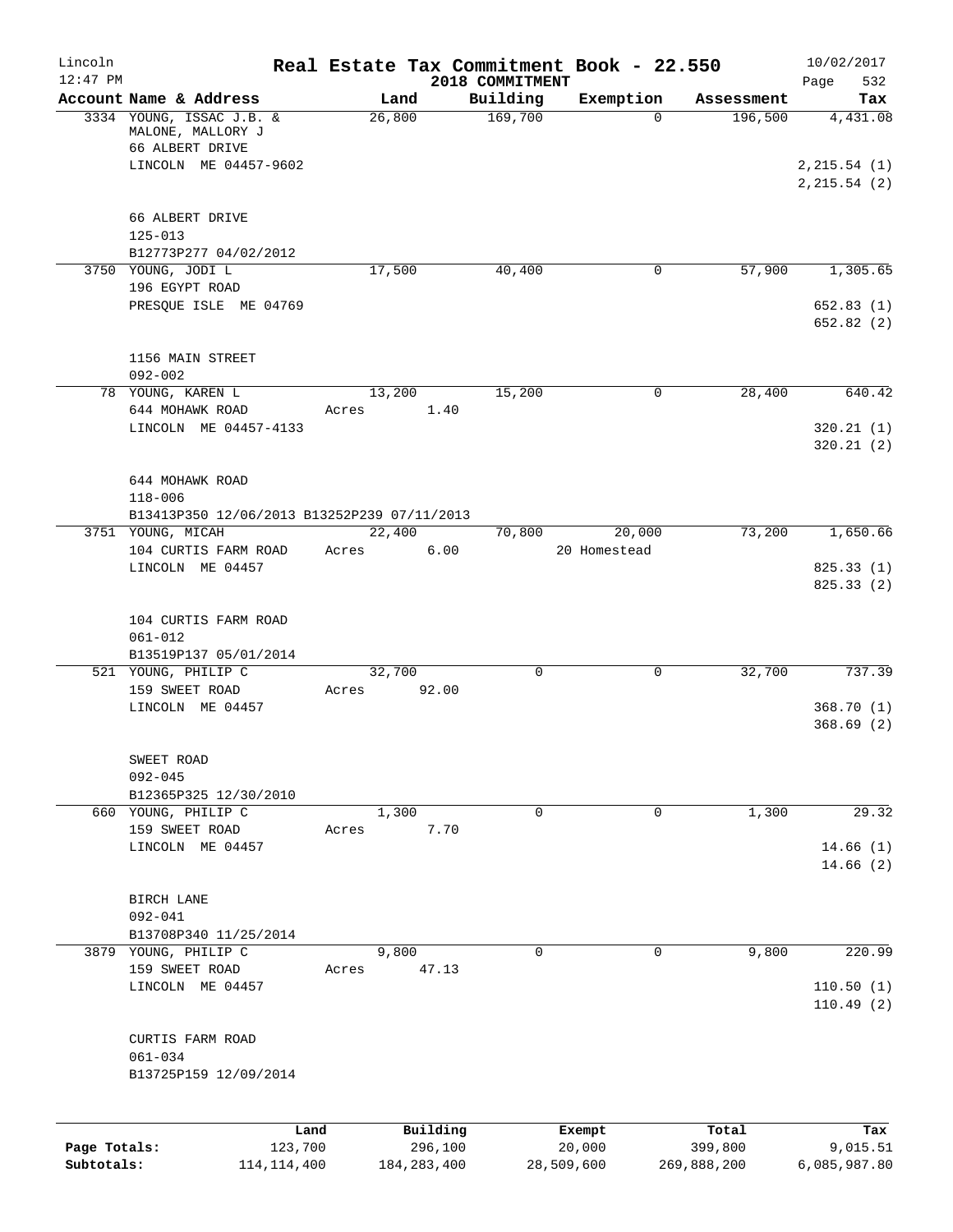| Lincoln<br>$12:47$ PM |                                            |       |        |             | Real Estate Tax Commitment Book - 22.550<br>2018 COMMITMENT |              |             |            | 10/02/2017<br>533<br>Page |
|-----------------------|--------------------------------------------|-------|--------|-------------|-------------------------------------------------------------|--------------|-------------|------------|---------------------------|
|                       | Account Name & Address                     |       |        | Land        | Building                                                    | Exemption    |             | Assessment | Tax                       |
|                       | 3754 YOUNG, PHILIP C                       |       | 18,100 |             | 98,800                                                      |              | 20,000      | 96,900     | 2,185.10                  |
|                       | KESTER, BETTY J                            |       |        |             |                                                             | 20 Homestead |             |            |                           |
|                       | 159 SWEET ROAD                             |       |        |             |                                                             |              |             |            | 1,092.55(1)               |
|                       | LINCOLN ME 04457                           |       |        |             |                                                             |              |             |            | 1,092.55(2)               |
|                       | 159 SWEET ROAD                             |       |        |             |                                                             |              |             |            |                           |
|                       | $092 - 033$                                |       |        |             |                                                             |              |             |            |                           |
|                       | 1782 YOUNG, PHILIP C                       |       | 31,000 |             | 0                                                           |              | 0           | 31,000     | 699.05                    |
|                       | 159 SWEET ROAD                             |       |        | Acres 62.00 |                                                             |              |             |            |                           |
|                       | LINCOLN ME 04457                           |       |        |             |                                                             |              |             |            | 349.53(1)                 |
|                       |                                            |       |        |             |                                                             |              |             |            | 349.52(2)                 |
|                       | SWEET ROAD                                 |       |        |             |                                                             |              |             |            |                           |
|                       | $092 - 027$                                |       |        |             |                                                             |              |             |            |                           |
|                       | B13800P303 04/08/2015 B12539P80 07/12/2011 |       |        |             |                                                             |              |             |            |                           |
|                       | 1781 YOUNG, PHILIP C                       |       |        | 3,300       | $\Omega$                                                    |              | $\Omega$    | 3,300      | 74.42                     |
|                       | 159 SWEET ROAD                             |       | Acres  | 26.00       |                                                             |              |             |            |                           |
|                       | LINCOLN ME 04457                           |       |        |             |                                                             |              |             |            | 37.21(1)                  |
|                       |                                            |       |        |             |                                                             |              |             |            | 37.21(2)                  |
|                       | SWEET ROAD                                 |       |        |             |                                                             |              |             |            |                           |
|                       | $092 - 026$                                |       |        |             |                                                             |              |             |            |                           |
|                       | B13800P303 04/08/2015 B12539P80 07/20/2011 |       |        |             |                                                             |              |             |            |                           |
|                       | 3752 YOUNG, PHILIP C                       |       | 15,800 |             | $\Omega$                                                    |              | $\mathbf 0$ | 15,800     | 356.29                    |
|                       | 159 SWEET ROAD                             |       |        | Acres 54.00 |                                                             |              |             |            |                           |
|                       | LINCOLN ME 04457                           |       |        |             |                                                             |              |             |            | 178.15(1)                 |
|                       |                                            |       |        |             |                                                             |              |             |            | 178.14(2)                 |
|                       |                                            |       |        |             |                                                             |              |             |            |                           |
|                       | E/S MAIN STREET                            |       |        |             |                                                             |              |             |            |                           |
|                       | $091 - 022$                                |       |        |             |                                                             |              | $\mathbf 0$ |            |                           |
|                       | 3753 YOUNG, PHILIP C<br>159 SWEET ROAD     |       | 49,900 | Acres 55.00 | 47,400                                                      |              |             | 97,300     | 2,194.12                  |
|                       | LINCOLN ME 04457                           |       |        |             |                                                             |              |             |            | 1,097.06(1)               |
|                       |                                            |       |        |             |                                                             |              |             |            | 1,097.06(2)               |
|                       |                                            |       |        |             |                                                             |              |             |            |                           |
|                       | SWEET ROAD &                               |       |        |             |                                                             |              |             |            |                           |
|                       | CAMBOLASSEE<br>$092 - 032$                 |       |        |             |                                                             |              |             |            |                           |
|                       | 3755 YOUNG, PHILIP C SR                    |       | 15,400 |             | 60,700                                                      |              | 0           | 76,100     | 1,716.06                  |
|                       | 159 SWEET ROAD                             | Acres |        | 1.61        |                                                             |              |             |            |                           |
|                       | LINCOLN ME 04457                           |       |        |             |                                                             |              |             |            | 858.03 (1)                |
|                       |                                            |       |        |             |                                                             |              |             |            | 858.03 (2)                |
|                       |                                            |       |        |             |                                                             |              |             |            |                           |
|                       | 873 MAIN STREET                            |       |        |             |                                                             |              |             |            |                           |
|                       | $087 - 020$                                |       |        |             |                                                             |              |             |            |                           |
|                       | B12979P244<br>1320 YUSKO, RICHARD J        |       | 19,500 |             | 82,100                                                      |              | 20,000      | 81,600     | 1,840.08                  |
|                       | YUSKO, LINDA L                             | Acres |        | 0.69        |                                                             | 20 Homestead |             |            |                           |
|                       | 190 TRANSALPINE ROAD                       |       |        |             |                                                             |              |             |            | 920.04(1)                 |
|                       | LINCOLN ME 04457                           |       |        |             |                                                             |              |             |            | 920.04(2)                 |
|                       |                                            |       |        |             |                                                             |              |             |            |                           |
|                       | 190 TRANSALPINE ROAD                       |       |        |             |                                                             |              |             |            |                           |
|                       | $038 - 017$                                |       |        |             |                                                             |              |             |            |                           |
|                       | B13332P128 09/13/2013 B11022P158           |       |        |             |                                                             |              |             |            |                           |
|                       |                                            |       |        |             |                                                             |              |             |            |                           |
|                       |                                            |       |        |             |                                                             |              |             |            |                           |

|              | Land        | Building    | Exempt     | Total       | Tax          |
|--------------|-------------|-------------|------------|-------------|--------------|
| Page Totals: | 153,000     | 289,000     | 40,000     | 402,000     | 9,065.12     |
| Subtotals:   | 114,267,400 | 184,572,400 | 28,549,600 | 270,290,200 | 6,095,052.92 |